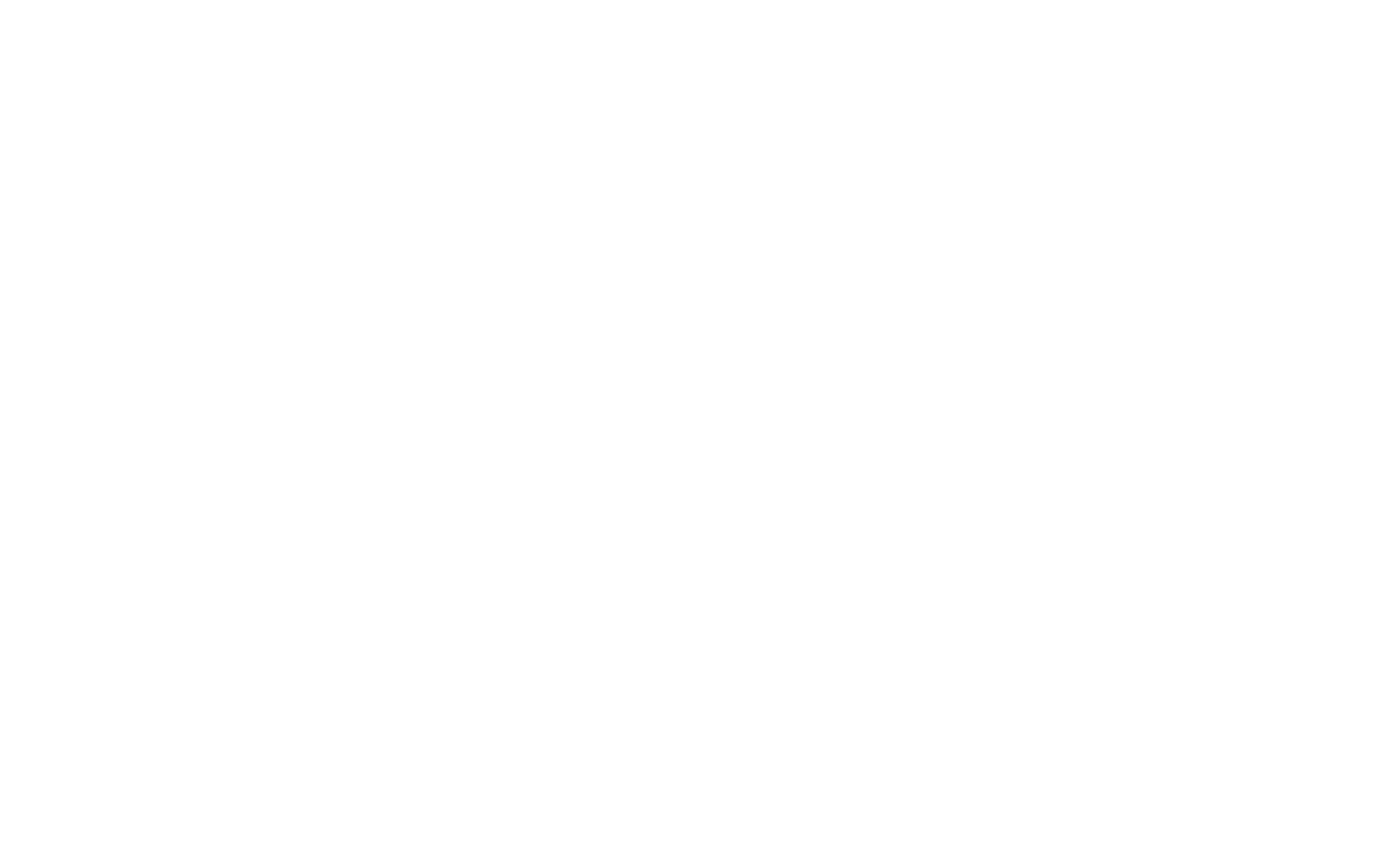| STATE OF NEW YORK      | 2016                                                                                               |                                    |                       | FINAL ASSESSMENT ROLL                                    |              |                                  |             | PAGE<br>1    |
|------------------------|----------------------------------------------------------------------------------------------------|------------------------------------|-----------------------|----------------------------------------------------------|--------------|----------------------------------|-------------|--------------|
| COUNTY - Herkimer      |                                                                                                    |                                    |                       | TAXABLE SECTION OF THE ROLL - 1                          |              | VALUATION DATE-JUL 01, 2015      |             |              |
| TOWN<br>- Russia       |                                                                                                    |                                    |                       | THESE ASSESSMENTS ARE ALSO USED FOR VILLAGE PURPOSES     |              | TAXABLE STATUS DATE-MAR 01, 2016 |             |              |
| VILLAGE - Cold Brook   |                                                                                                    |                                    | OWNERS NAME SEOUENCE  |                                                          |              |                                  |             |              |
| SWIS<br>$-214401$      |                                                                                                    | UNIFORM PERCENT OF VALUE IS 100.00 |                       |                                                          |              |                                  |             |              |
|                        |                                                                                                    |                                    |                       |                                                          |              |                                  |             |              |
|                        |                                                                                                    |                                    |                       |                                                          |              |                                  |             |              |
| TAX MAP PARCEL NUMBER  | PROPERTY LOCATION & CLASS ASSESSMENT EXEMPTION CODE-----VILLAGE------COUNTY-------TOWN------SCHOOL |                                    |                       |                                                          |              |                                  |             |              |
| CURRENT OWNERS NAME    | SCHOOL DISTRICT                                                                                    | LAND                               |                       | TAX DESCRIPTION                                          |              | TAXABLE VALUE                    |             |              |
| CURRENT OWNERS ADDRESS | PARCEL SIZE/GRID COORD                                                                             | TOTAL                              |                       | SPECIAL DISTRICTS                                        |              |                                  |             | ACCOUNT NO.  |
|                        |                                                                                                    |                                    |                       |                                                          |              |                                  |             |              |
|                        | Norway St                                                                                          |                                    |                       |                                                          |              |                                  |             | 062000030    |
| $089.29 - 1 - 11.1$    | 311 Res vac land                                                                                   |                                    |                       | VILLAGE TAXABLE VALUE                                    |              | 1,700                            |             |              |
| Allen David B Sr       | Poland Central 213803                                                                              |                                    |                       | VILLAGE TAXABLE VALUE<br>1,700    COUNTY   TAXABLE VALUE |              | 1,700                            |             |              |
| PO Box 109             | Lot 43 Royal Grant 1,700                                                                           |                                    | TOWN                  | TAXABLE VALUE                                            |              | 1,700                            |             |              |
|                        |                                                                                                    |                                    |                       | SCHOOL TAXABLE VALUE                                     |              | 1,700                            |             |              |
| Cold Brook, NY 13324   | Split                                                                                              |                                    |                       |                                                          |              |                                  |             |              |
|                        | 1.00<br>ACRES                                                                                      |                                    |                       | $FD220$ Russia fire prot #1 $1,700$ TO M                 |              |                                  |             |              |
|                        | EAST-0350251 NRTH-1605160                                                                          |                                    |                       |                                                          |              |                                  |             |              |
|                        | DEED BOOK 1341 PG-370                                                                              |                                    |                       |                                                          |              |                                  |             |              |
|                        | FULL MARKET VALUE                                                                                  | 1,700                              |                       |                                                          |              |                                  |             |              |
|                        |                                                                                                    |                                    |                       |                                                          |              |                                  |             |              |
|                        | Norway St                                                                                          |                                    |                       |                                                          |              |                                  |             |              |
| $089.29 - 1 - 11.5$    | 314 Rural vac<10                                                                                   |                                    |                       | VILLAGE TAXABLE VALUE                                    |              | 170                              |             |              |
| Allen David B Sr       | Poland Central 213803                                                                              | 170                                |                       | COUNTY TAXABLE VALUE                                     |              | 170                              |             |              |
| PO Box 109             | ACRES<br>1.70                                                                                      | 170                                | TOWN                  | TAXABLE VALUE                                            |              | 170                              |             |              |
| Cold Brook, NY 13324   | EAST-0349907 NRTH-1604983                                                                          |                                    |                       | SCHOOL TAXABLE VALUE                                     |              | 170                              |             |              |
|                        | DEED BOOK 1341 PG-370                                                                              |                                    |                       | FD220 Russia fire prot #1                                |              | 170 TO M                         |             |              |
|                        | FULL MARKET VALUE                                                                                  | 170                                |                       |                                                          |              |                                  |             |              |
|                        |                                                                                                    |                                    |                       |                                                          |              |                                  |             |              |
|                        |                                                                                                    |                                    |                       |                                                          |              |                                  |             |              |
|                        | 305 Route 8                                                                                        |                                    |                       |                                                          |              |                                  |             | 062003360    |
| $088.44 - 1 - 5$       | 210 1 Family Res                                                                                   |                                    |                       | VILLAGE TAXABLE VALUE                                    |              | 78,000                           |             |              |
| Allen James J          | Poland Central 213803                                                                              | 16,400                             |                       | COUNTY TAXABLE VALUE                                     |              | 78,000                           |             |              |
| 5706 Route 28          | N 44<br>Rq                                                                                         | 78,000                             | TOWN                  | TAXABLE VALUE                                            |              | 78,000                           |             |              |
| Newport, NY 13416      | Ho $1 \frac{3}{4}$                                                                                 |                                    |                       | SCHOOL TAXABLE VALUE                                     |              | 78,000                           |             |              |
|                        | Rte 8                                                                                              |                                    |                       |                                                          |              |                                  |             |              |
|                        | ACRES<br>1.40                                                                                      |                                    |                       |                                                          |              |                                  |             |              |
|                        | EAST-0346766 NRTH-1604247                                                                          |                                    |                       |                                                          |              |                                  |             |              |
|                        | DEED BOOK 1251 PG-971                                                                              |                                    |                       |                                                          |              |                                  |             |              |
|                        | FULL MARKET VALUE                                                                                  | 78,000                             |                       |                                                          |              |                                  |             |              |
|                        |                                                                                                    |                                    |                       |                                                          |              |                                  |             |              |
|                        | 424 Route 8                                                                                        |                                    |                       |                                                          |              |                                  |             | 062000990    |
| $088.36 - 1 - 39$      | 210 1 Family Res                                                                                   |                                    | VET COM C 41132       |                                                          | $\mathbf{0}$ | 14,000                           | $\mathbf 0$ | $\mathbf{0}$ |
| Amacher Albert J       | Poland Central 213803                                                                              |                                    | 7,000 VET COM T 41133 |                                                          | $\mathbf{0}$ | $\overline{\phantom{0}}$         | 14,000      | $\circ$      |
| Rte 8                  | Lot 44 Royal Grant                                                                                 |                                    | 56,000 STAR B         | 41854                                                    | $\Omega$     | $\overline{0}$                   | $\Omega$    | 30,000       |
| PO Box 43              | House                                                                                              |                                    |                       | VILLAGE TAXABLE VALUE                                    |              | 56,000                           |             |              |
| Cold Brook, NY 13431   | Rte #8                                                                                             |                                    |                       | COUNTY TAXABLE VALUE                                     |              | 42,000                           |             |              |
|                        |                                                                                                    |                                    |                       |                                                          |              |                                  |             |              |
|                        | 50.00 DPTH 230.00<br>FRNT                                                                          |                                    | TOWN                  | TAXABLE VALUE                                            |              | 42,000                           |             |              |
|                        | EAST-0348297 NRTH-1606121                                                                          |                                    |                       | SCHOOL TAXABLE VALUE                                     |              | 26,000                           |             |              |
|                        | PG-450<br>DEED BOOK 770                                                                            |                                    |                       |                                                          |              |                                  |             |              |
|                        | FULL MARKET VALUE                                                                                  | 56,000                             |                       |                                                          |              |                                  |             |              |
|                        |                                                                                                    |                                    |                       |                                                          |              |                                  |             |              |
|                        | Norway St                                                                                          |                                    |                       |                                                          |              |                                  |             | 062003210    |
| $089.29 - 1 - 8.1$     | 311 Res vac land                                                                                   |                                    |                       | VILLAGE TAXABLE VALUE                                    |              | 6,000                            |             |              |
| Amacher Albert J       | Poland Central 213803                                                                              | 6,000                              |                       | COUNTY TAXABLE VALUE                                     |              | 6,000                            |             |              |
| 4398 Norway St         | Lot 43 Royal Grant                                                                                 | 6,000                              | TOWN                  | TAXABLE VALUE                                            |              | 6,000                            |             |              |
| Cold Brook, NY 13324   | FRNT 120.00 DPTH 160.00                                                                            |                                    |                       | SCHOOL TAXABLE VALUE                                     |              | 6,000                            |             |              |
|                        | 0.44<br>ACRES                                                                                      |                                    |                       |                                                          |              |                                  |             |              |
|                        | EAST-0349634 NRTH-1606038                                                                          |                                    |                       |                                                          |              |                                  |             |              |
|                        | DEED BOOK 945<br><b>PG-112</b>                                                                     |                                    |                       |                                                          |              |                                  |             |              |
|                        | FULL MARKET VALUE                                                                                  | 6,000                              |                       |                                                          |              |                                  |             |              |
| *********              |                                                                                                    |                                    |                       |                                                          |              |                                  |             |              |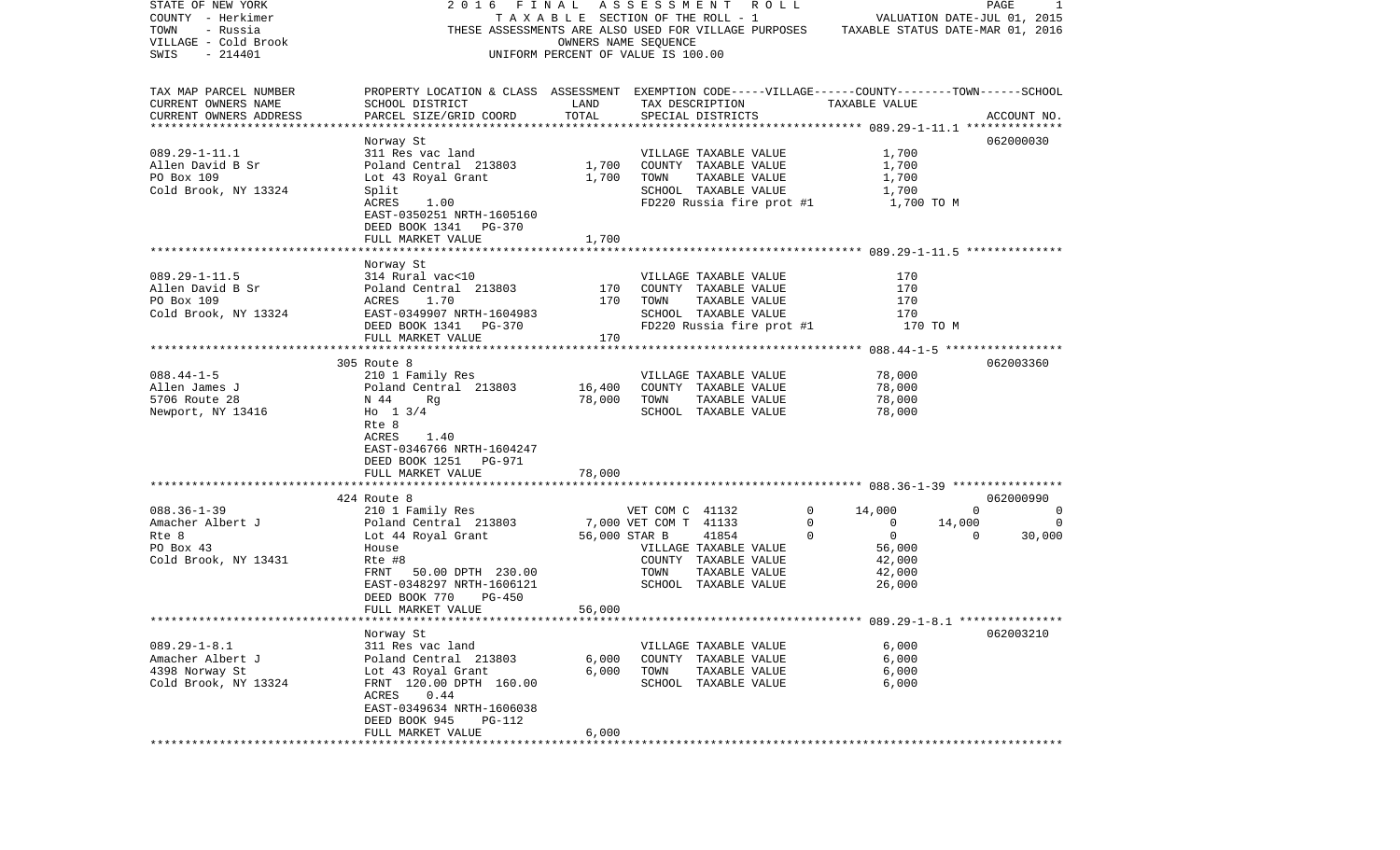| STATE OF NEW YORK<br>COUNTY - Herkimer<br>TOWN<br>- Russia<br>VILLAGE - Cold Brook<br>$-214401$<br>SWIS | 2016<br>FINAL                                                                                                                                                                                      | TAXABLE SECTION OF THE ROLL - 1<br>OWNERS NAME SEQUENCE<br>UNIFORM PERCENT OF VALUE IS 100.00 | ASSESSMENT<br>R O L L<br>THESE ASSESSMENTS ARE ALSO USED FOR VILLAGE PURPOSES TAXABLE STATUS DATE-MAR 01, 2016 |              | VALUATION DATE-JUL 01, 2015                            |                         | PAGE        |
|---------------------------------------------------------------------------------------------------------|----------------------------------------------------------------------------------------------------------------------------------------------------------------------------------------------------|-----------------------------------------------------------------------------------------------|----------------------------------------------------------------------------------------------------------------|--------------|--------------------------------------------------------|-------------------------|-------------|
| TAX MAP PARCEL NUMBER<br>CURRENT OWNERS NAME<br>CURRENT OWNERS ADDRESS                                  | PROPERTY LOCATION & CLASS ASSESSMENT EXEMPTION CODE-----VILLAGE------COUNTY-------TOWN------SCHOOL<br>SCHOOL DISTRICT<br>PARCEL SIZE/GRID COORD                                                    | LAND<br>TOTAL                                                                                 | TAX DESCRIPTION<br>SPECIAL DISTRICTS                                                                           |              | TAXABLE VALUE                                          |                         | ACCOUNT NO. |
| ***********************                                                                                 |                                                                                                                                                                                                    |                                                                                               |                                                                                                                |              |                                                        |                         |             |
| $089.29 - 1 - 8.2$<br>Amacher Albert J                                                                  | 4398 Norway St<br>210 1 Family Res<br>Poland Central 213803                                                                                                                                        | 12,700 VET WAR T 41123                                                                        | VET WAR C 41122                                                                                                | $\circ$<br>0 | 8,850<br>$\circ$                                       | $\overline{0}$<br>8,850 | 0<br>0      |
| 4398 Norway St<br>Cold Brook, NY 13324                                                                  | House<br>FRNT 289.70 DPTH<br>ACRES<br>0.60<br>EAST-0349509 NRTH-1606096<br>DEED BOOK 945<br><b>PG-108</b><br>FULL MARKET VALUE                                                                     | 59,000 STAR B<br>TOWN<br>59,000                                                               | 41854<br>VILLAGE TAXABLE VALUE<br>COUNTY TAXABLE VALUE<br>TAXABLE VALUE<br>SCHOOL TAXABLE VALUE                | $\Omega$     | $\overline{0}$<br>59,000<br>50,150<br>50,150<br>29,000 | $\Omega$                | 30,000      |
|                                                                                                         |                                                                                                                                                                                                    |                                                                                               |                                                                                                                |              |                                                        |                         |             |
|                                                                                                         | 422 Route 8                                                                                                                                                                                        |                                                                                               |                                                                                                                |              |                                                        |                         | 062000060   |
| $088.36 - 1 - 40$<br>Amacher Jerry D<br>422 Main St<br>Cold Brook, NY 13324                             | 210 1 Family Res<br>Poland Central 213803<br>Lot 44 Royal Grant<br>House Garage<br>47.00 DPTH 115.00<br>FRNT<br>0.12<br>ACRES<br>EAST-0348257 NRTH-1606097                                         | STAR B<br>35,000<br>TOWN                                                                      | 41854<br>4,800 VILLAGE TAXABLE VALUE<br>COUNTY TAXABLE VALUE<br>TAXABLE VALUE<br>SCHOOL TAXABLE VALUE          | $\mathbf 0$  | $\overline{0}$<br>35,000<br>35,000<br>35,000<br>5,000  | $\Omega$                | 30,000      |
|                                                                                                         | DEED BOOK 813<br>PG-181<br>FULL MARKET VALUE                                                                                                                                                       | 35,000                                                                                        |                                                                                                                |              |                                                        |                         |             |
|                                                                                                         |                                                                                                                                                                                                    |                                                                                               |                                                                                                                |              |                                                        |                         |             |
|                                                                                                         | 436 Route 8                                                                                                                                                                                        |                                                                                               |                                                                                                                |              |                                                        |                         | 062001890   |
| $088.36 - 1 - 36$<br>Amacher Katrina J<br>PO Box 71<br>Poland, NY 13431                                 | 210 1 Family Res<br>Poland Central 213803<br>Lot 43 Royal Grant<br>House<br>FRNT 112.00 DPTH 254.00<br>ACRES<br>1.00<br>EAST-0348512 NRTH-1606250<br>DEED BOOK 1206<br>PG-987<br>FULL MARKET VALUE | STAR B<br>15,000<br>70,000<br>TOWN<br>70,000                                                  | 41854<br>VILLAGE TAXABLE VALUE<br>COUNTY TAXABLE VALUE<br>TAXABLE VALUE<br>SCHOOL TAXABLE VALUE                | $\mathbf 0$  | $\overline{0}$<br>70,000<br>70,000<br>70,000<br>40,000 | $\Omega$                | 30,000      |
|                                                                                                         |                                                                                                                                                                                                    |                                                                                               |                                                                                                                |              |                                                        |                         |             |
|                                                                                                         | 589 Route 8                                                                                                                                                                                        |                                                                                               |                                                                                                                | $\Omega$     |                                                        | $\Omega$                | 062002280   |
| $084.77 - 1 - 1$<br>Artz Barbara<br>589 St Rt 8<br>Cold Brook, NY 13324                                 | 210 1 Family Res<br>Poland Central 213803<br>W 64 Rg<br>$HO$ 2<br>Rte 8<br>FRNT<br>99.00 DPTH 320.00<br>ACRES<br>1.17<br>EAST-0349778 NRTH-1609081                                                 | STAR EN<br>15,600<br>93,000<br>TOWN                                                           | 41834<br>VILLAGE TAXABLE VALUE<br>COUNTY TAXABLE VALUE<br>TAXABLE VALUE<br>SCHOOL TAXABLE VALUE                |              | $\overline{0}$<br>93,000<br>93,000<br>93,000<br>27,700 |                         | 65,300      |
|                                                                                                         | DEED BOOK 00639 PG-00904<br>FULL MARKET VALUE                                                                                                                                                      | 93,000                                                                                        |                                                                                                                |              |                                                        |                         |             |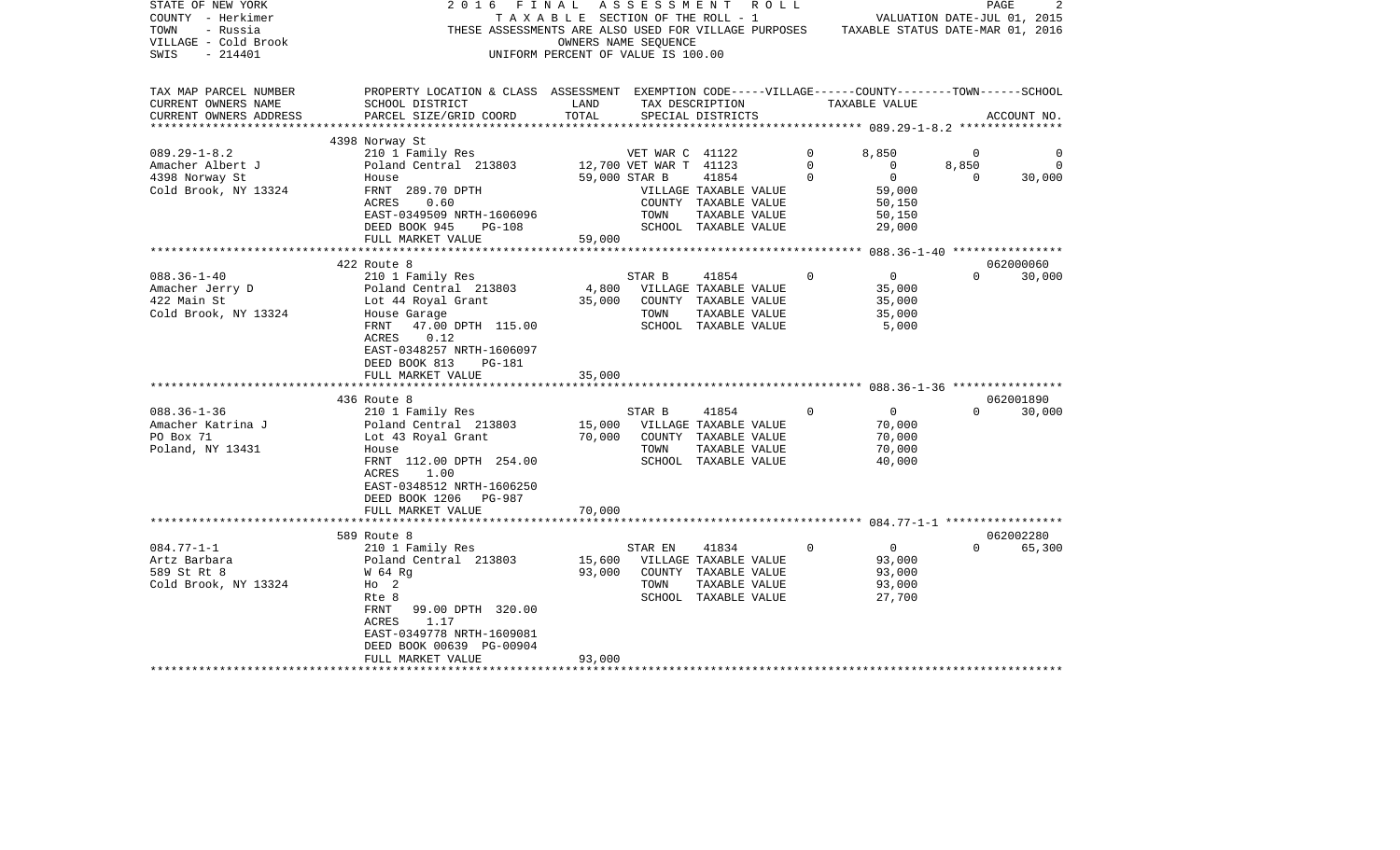| STATE OF NEW YORK<br>COUNTY - Herkimer<br>TOWN<br>- Russia<br>VILLAGE - Cold Brook<br>SWIS<br>- 214401 | 2016 FINAL                                                                                                                                                                               | TAXABLE SECTION OF THE ROLL - 1<br>UNIFORM PERCENT OF VALUE IS 100.00 | A S S E S S M E N T R O L L<br>OWNERS NAME SEQUENCE |                                               |                | VALUATION DATE-JUL 01, 2015<br>THESE ASSESSMENTS ARE ALSO USED FOR VILLAGE PURPOSES TAXABLE STATUS DATE-MAR 01, 2016 |                | PAGE<br>3      |
|--------------------------------------------------------------------------------------------------------|------------------------------------------------------------------------------------------------------------------------------------------------------------------------------------------|-----------------------------------------------------------------------|-----------------------------------------------------|-----------------------------------------------|----------------|----------------------------------------------------------------------------------------------------------------------|----------------|----------------|
| TAX MAP PARCEL NUMBER<br>CURRENT OWNERS NAME<br>CURRENT OWNERS ADDRESS                                 | PROPERTY LOCATION & CLASS ASSESSMENT EXEMPTION CODE-----VILLAGE------COUNTY-------TOWN------SCHOOL<br>SCHOOL DISTRICT<br>PARCEL SIZE/GRID COORD                                          | LAND<br>TOTAL                                                         |                                                     | SPECIAL DISTRICTS                             |                | TAX DESCRIPTION TAXABLE VALUE                                                                                        |                | ACCOUNT NO.    |
|                                                                                                        | Route 8                                                                                                                                                                                  |                                                                       |                                                     |                                               |                |                                                                                                                      |                | 062001080      |
| $089.21 - 1 - 18.1$                                                                                    | 210 1 Family Res                                                                                                                                                                         |                                                                       | VET COM C 41132                                     |                                               |                | $\mathbf{0}$<br>15,000                                                                                               | $\overline{0}$ | $\overline{0}$ |
| Atwell Henry L                                                                                         | 210 1 Family Res VET COM C 41132<br>Poland Central 213803 15,400 VET COM T 41133<br>Lot 51 Royal Grant 135,000 STAR EN 41834<br>House VILLAGE TAXABLE<br>FRNT 138.00 DPTH COUNTY TAXABLE |                                                                       |                                                     |                                               |                | $\overline{0}$<br>$\overline{0}$                                                                                     | 20,000         | $\overline{0}$ |
| Atwell Beverly                                                                                         |                                                                                                                                                                                          |                                                                       |                                                     |                                               | $\circ$        | $\overline{0}$                                                                                                       | $\overline{0}$ | 65,300         |
| 556 Main St                                                                                            |                                                                                                                                                                                          |                                                                       |                                                     | VILLAGE TAXABLE VALUE                         |                | 135,000                                                                                                              |                |                |
| PO Box 4                                                                                               | FRNT 138.00 DPTH<br>ACRES 1.00                                                                                                                                                           |                                                                       |                                                     | COUNTY TAXABLE VALUE                          |                | 120,000                                                                                                              |                |                |
| Cold Brook, NY 13324                                                                                   |                                                                                                                                                                                          |                                                                       | TOWN                                                | TAXABLE VALUE                                 |                | 115,000                                                                                                              |                |                |
|                                                                                                        | EAST-0349781 NRTH-1608432<br>DEED BOOK 00614 PG-00087                                                                                                                                    |                                                                       |                                                     | SCHOOL TAXABLE VALUE                          |                | 69,700                                                                                                               |                |                |
|                                                                                                        | FULL MARKET VALUE                                                                                                                                                                        | 135,000                                                               |                                                     |                                               |                |                                                                                                                      |                |                |
|                                                                                                        |                                                                                                                                                                                          |                                                                       |                                                     |                                               |                |                                                                                                                      |                |                |
| $089.21 - 1 - 17.2$                                                                                    | Main St<br>314 Rural vac<10                                                                                                                                                              |                                                                       |                                                     |                                               |                | 100                                                                                                                  |                |                |
| Atwell Henry T                                                                                         |                                                                                                                                                                                          | 100                                                                   |                                                     | VILLAGE TAXABLE VALUE<br>COUNTY TAXABLE VALUE |                | 100                                                                                                                  |                |                |
| Atwell Beverly H                                                                                       |                                                                                                                                                                                          | 100                                                                   | TOWN                                                | TAXABLE VALUE                                 |                | 100                                                                                                                  |                |                |
| PO Box 4                                                                                               | Poland Central 213803<br>Split for sale<br>FRNT 60.00 DPTH 29.00                                                                                                                         |                                                                       |                                                     | SCHOOL TAXABLE VALUE                          |                | 100                                                                                                                  |                |                |
| Cold Brook, NY 13324 EAST-0349663 NRTH-1608464                                                         | DEED BOOK 1245 PG-902                                                                                                                                                                    |                                                                       |                                                     |                                               |                |                                                                                                                      |                |                |
|                                                                                                        | FULL MARKET VALUE                                                                                                                                                                        | 100                                                                   |                                                     |                                               |                |                                                                                                                      |                |                |
|                                                                                                        |                                                                                                                                                                                          |                                                                       |                                                     |                                               |                |                                                                                                                      |                |                |
|                                                                                                        | 495 Main St                                                                                                                                                                              |                                                                       |                                                     |                                               |                |                                                                                                                      |                | 062003240      |
| $089.21 - 1 - 9$                                                                                       | 210 1 Family Res                                                                                                                                                                         |                                                                       |                                                     | VILLAGE TAXABLE VALUE                         |                | 72,000<br>72,000                                                                                                     |                |                |
| B B V T Inc                                                                                            |                                                                                                                                                                                          | 8,400                                                                 |                                                     | COUNTY TAXABLE VALUE                          |                |                                                                                                                      |                |                |
| 11 Lemberg Ct 201                                                                                      | 210 1 Family Res<br>Poland Central 213803<br>Lot 51 Royal Grant<br>House Garage                                                                                                          | 72,000                                                                | TOWN                                                | TAXABLE VALUE                                 |                | 72,000                                                                                                               |                |                |
| Monroe, NY 10950                                                                                       | FRNT 132.00 DPTH 65.00<br>ACRES<br>0.21<br>EAST-0349073 NRTH-1607343                                                                                                                     |                                                                       |                                                     | SCHOOL TAXABLE VALUE                          |                | 72,000                                                                                                               |                |                |
|                                                                                                        | DEED BOOK 1185 PG-508                                                                                                                                                                    |                                                                       |                                                     |                                               |                |                                                                                                                      |                |                |
|                                                                                                        | FULL MARKET VALUE                                                                                                                                                                        | 72,000                                                                |                                                     |                                               |                |                                                                                                                      |                |                |
|                                                                                                        | 1314 Rose Valley Rd                                                                                                                                                                      |                                                                       |                                                     |                                               |                |                                                                                                                      |                | 062000150      |
| $088.44 - 1 - 18.1$                                                                                    | 210 1 Family Res                                                                                                                                                                         |                                                                       | VET WAR C 41122                                     |                                               |                | $\overline{0}$<br>9,000                                                                                              | $\mathbf{0}$   | $\overline{0}$ |
|                                                                                                        | Poland Central 213803 10,200 VET WAR T 41123                                                                                                                                             |                                                                       |                                                     |                                               | $\mathbf 0$    | $\Omega$                                                                                                             | 12,000         | $\Omega$       |
|                                                                                                        |                                                                                                                                                                                          |                                                                       |                                                     | 41834                                         | $\overline{0}$ | $\overline{0}$                                                                                                       | $\overline{0}$ | 65,300         |
| Cold Brook, NY 13324                                                                                   | House Barn                                                                                                                                                                               |                                                                       |                                                     | VILLAGE TAXABLE VALUE                         |                | 81,500                                                                                                               |                |                |
|                                                                                                        | Rte 8                                                                                                                                                                                    |                                                                       |                                                     | COUNTY TAXABLE VALUE                          |                | 72,500<br>69,500                                                                                                     |                |                |
|                                                                                                        | FRNT 128.00 DPTH 140.00                                                                                                                                                                  |                                                                       | TOWN                                                | TAXABLE VALUE                                 |                |                                                                                                                      |                |                |
|                                                                                                        | 0.35<br>ACRES                                                                                                                                                                            |                                                                       |                                                     | SCHOOL TAXABLE VALUE                          |                | 16,200                                                                                                               |                |                |
|                                                                                                        | EAST-0346327 NRTH-1603369<br>DEED BOOK 1267 PG-642                                                                                                                                       |                                                                       |                                                     |                                               |                |                                                                                                                      |                |                |
|                                                                                                        | FULL MARKET VALUE                                                                                                                                                                        | 81,500                                                                |                                                     |                                               |                |                                                                                                                      |                |                |
|                                                                                                        |                                                                                                                                                                                          |                                                                       |                                                     |                                               |                |                                                                                                                      |                |                |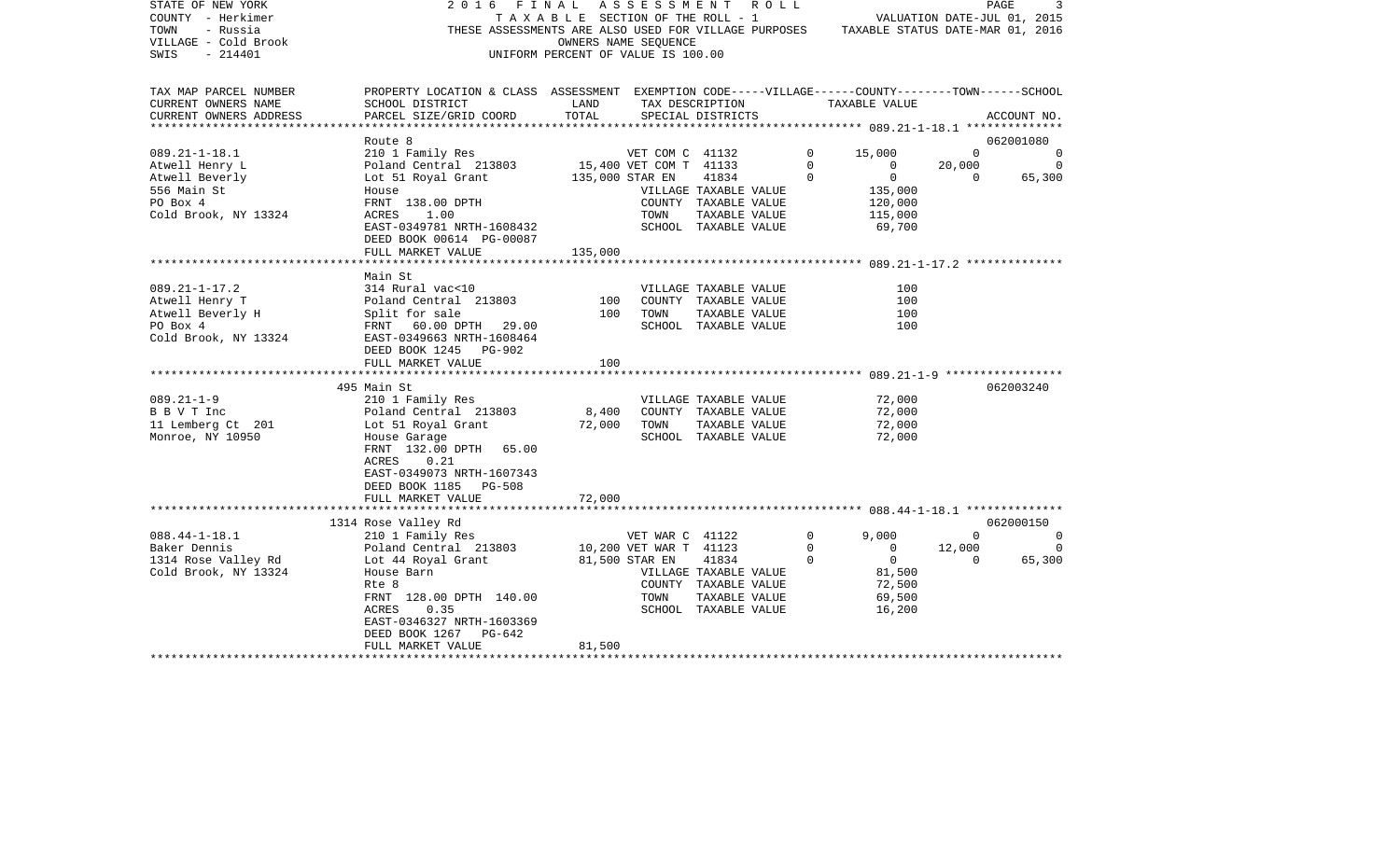| STATE OF NEW YORK        | 2016                                                                                               | FINAL                                 | A S S E S S M E N T | R O L L               |          |                                  |          | PAGE<br>4   |
|--------------------------|----------------------------------------------------------------------------------------------------|---------------------------------------|---------------------|-----------------------|----------|----------------------------------|----------|-------------|
| COUNTY - Herkimer        |                                                                                                    | T A X A B L E SECTION OF THE ROLL - 1 |                     |                       |          | VALUATION DATE-JUL 01, 2015      |          |             |
| TOWN<br>- Russia         | THESE ASSESSMENTS ARE ALSO USED FOR VILLAGE PURPOSES                                               |                                       |                     |                       |          | TAXABLE STATUS DATE-MAR 01, 2016 |          |             |
| VILLAGE - Cold Brook     |                                                                                                    | OWNERS NAME SEQUENCE                  |                     |                       |          |                                  |          |             |
| $-214401$<br>SWIS        |                                                                                                    | UNIFORM PERCENT OF VALUE IS 100.00    |                     |                       |          |                                  |          |             |
|                          |                                                                                                    |                                       |                     |                       |          |                                  |          |             |
|                          |                                                                                                    |                                       |                     |                       |          |                                  |          |             |
| TAX MAP PARCEL NUMBER    | PROPERTY LOCATION & CLASS ASSESSMENT EXEMPTION CODE-----VILLAGE------COUNTY-------TOWN------SCHOOL |                                       |                     |                       |          |                                  |          |             |
| CURRENT OWNERS NAME      | SCHOOL DISTRICT                                                                                    | LAND                                  |                     | TAX DESCRIPTION       |          | TAXABLE VALUE                    |          |             |
| CURRENT OWNERS ADDRESS   | PARCEL SIZE/GRID COORD                                                                             | TOTAL                                 |                     | SPECIAL DISTRICTS     |          |                                  |          | ACCOUNT NO. |
| ************************ |                                                                                                    |                                       |                     |                       |          |                                  |          |             |
|                          | 365 Route 8                                                                                        |                                       |                     |                       |          |                                  |          | 062001710   |
| $088.36 - 1 - 10$        | 210 1 Family Res                                                                                   |                                       | STAR B              | 41854                 | 0        | $\mathbf{0}$                     | $\Omega$ | 30,000      |
| Baker Matthew            | Poland Central 213803                                                                              | 10,800                                |                     | VILLAGE TAXABLE VALUE |          | 64,000                           |          |             |
| Baker Barbara            |                                                                                                    |                                       |                     | COUNTY TAXABLE VALUE  |          |                                  |          |             |
|                          | N 44<br>R G                                                                                        | 64,000                                |                     |                       |          | 64,000                           |          |             |
| 365 Main St              | $H0$ 1/8                                                                                           |                                       | TOWN                | TAXABLE VALUE         |          | 64,000                           |          |             |
| Cold Brook, NY 13324     | Rte #8                                                                                             |                                       |                     | SCHOOL TAXABLE VALUE  |          | 34,000                           |          |             |
|                          | FRNT 108.00 DPTH 160.00                                                                            |                                       |                     |                       |          |                                  |          |             |
|                          | EAST-0347307 NRTH-1605352                                                                          |                                       |                     |                       |          |                                  |          |             |
|                          | DEED BOOK 866<br>PG-346                                                                            |                                       |                     |                       |          |                                  |          |             |
|                          | FULL MARKET VALUE                                                                                  | 64,000                                |                     |                       |          |                                  |          |             |
|                          |                                                                                                    |                                       |                     |                       |          |                                  |          |             |
|                          | 260 Main St                                                                                        |                                       |                     |                       |          |                                  |          |             |
| $088.44 - 1 - 17.2$      | 270 Mfg housing                                                                                    |                                       | STAR EN             | 41834                 | $\Omega$ | $\mathbf{0}$                     | $\Omega$ | 44,500      |
| Bidwell Calvin           | Poland Central 213803                                                                              | 2,300                                 |                     | VILLAGE TAXABLE VALUE |          | 44,500                           |          |             |
| Bidwell Eileen           | 20.00 DPTH 187.00<br>FRNT                                                                          | 44,500                                |                     | COUNTY TAXABLE VALUE  |          | 44,500                           |          |             |
| 260 Main St              | EAST-0346544 NRTH-1603414                                                                          |                                       | TOWN                | TAXABLE VALUE         |          | 44,500                           |          |             |
| Cold Brook, NY 13324     | DEED BOOK 920<br>PG-512                                                                            |                                       |                     | SCHOOL TAXABLE VALUE  |          | 0                                |          |             |
|                          | FULL MARKET VALUE                                                                                  | 44,500                                |                     |                       |          |                                  |          |             |
|                          |                                                                                                    |                                       |                     |                       |          |                                  |          |             |
|                          | 256 Route 8                                                                                        |                                       |                     |                       |          |                                  |          |             |
| $088.44 - 1 - 18.2$      | 270 Mfg housing                                                                                    |                                       |                     | VILLAGE TAXABLE VALUE |          | 35,000                           |          |             |
| Bidwell Calvin           | Poland Central 213803                                                                              | 11,400                                |                     | COUNTY TAXABLE VALUE  |          | 35,000                           |          |             |
| Bidwell Eileen           | Lot 44 Royal Grant                                                                                 | 35,000                                | TOWN                | TAXABLE VALUE         |          | 35,000                           |          |             |
| 256 Main St              | Trailer                                                                                            |                                       |                     | SCHOOL TAXABLE VALUE  |          | 35,000                           |          |             |
| Cold Brook, NY 13324     | Rte 8                                                                                              |                                       |                     |                       |          |                                  |          |             |
|                          |                                                                                                    |                                       |                     |                       |          |                                  |          |             |
|                          | FRNT 120.00 DPTH 187.50                                                                            |                                       |                     |                       |          |                                  |          |             |
|                          | EAST-0346444 NRTH-1603415                                                                          |                                       |                     |                       |          |                                  |          |             |
|                          | DEED BOOK 1591 PG-23                                                                               |                                       |                     |                       |          |                                  |          |             |
|                          | FULL MARKET VALUE                                                                                  | 35,000                                |                     |                       |          |                                  |          |             |
|                          | **************************                                                                         |                                       |                     |                       |          |                                  |          |             |
|                          | Norway St                                                                                          |                                       |                     |                       |          |                                  |          |             |
| $089.21 - 1 - 28.2$      | 241 Rural res&ag                                                                                   |                                       |                     | VILLAGE TAXABLE VALUE |          | 26,000                           |          |             |
| Billick Raymond          | Poland Central 213803                                                                              | 25,000                                |                     | COUNTY TAXABLE VALUE  |          | 26,000                           |          |             |
| 3419 Black Creek Rd      | Lot 51 Royal Grant                                                                                 | 26,000                                | TOWN                | TAXABLE VALUE         |          | 26,000                           |          |             |
| Cold Brook, NY 13324     | ACRES 11.70                                                                                        |                                       |                     | SCHOOL TAXABLE VALUE  |          | 26,000                           |          |             |
|                          | EAST-0349788 NRTH-1606668                                                                          |                                       |                     |                       |          |                                  |          |             |
|                          | DEED BOOK 882<br>PG-245                                                                            |                                       |                     |                       |          |                                  |          |             |
|                          | FULL MARKET VALUE                                                                                  | 26,000                                |                     |                       |          |                                  |          |             |
|                          |                                                                                                    |                                       |                     |                       |          |                                  |          |             |
|                          | 407 Route 8                                                                                        |                                       |                     |                       |          |                                  |          | 062000330   |
| $088.36 - 1 - 16$        | 210 1 Family Res                                                                                   |                                       | STAR B              | 41854                 | 0        | 0                                | 0        | 30,000      |
| Blue Everett             | Poland Central 213803                                                                              | 15,700                                |                     | VILLAGE TAXABLE VALUE |          | 90,000                           |          |             |
| Blue Joyce               | Lot 44 Royal Grant                                                                                 | 90,000                                | COUNTY              | TAXABLE VALUE         |          | 90,000                           |          |             |
| c/o Denise-Joy Blue      | House Garage                                                                                       |                                       | TOWN                | TAXABLE VALUE         |          | 90,000                           |          |             |
| 407 Main St              | FRNT 130.00 DPTH 258.00                                                                            |                                       |                     | SCHOOL TAXABLE VALUE  |          | 60,000                           |          |             |
|                          |                                                                                                    |                                       |                     |                       |          |                                  |          |             |
| Cold Brook, NY 13324     | 1.20<br>ACRES<br>EAST-0347900 NRTH-1606026                                                         |                                       |                     |                       |          |                                  |          |             |
|                          |                                                                                                    |                                       |                     |                       |          |                                  |          |             |
|                          | DEED BOOK 943<br>PG-475                                                                            |                                       |                     |                       |          |                                  |          |             |
|                          | FULL MARKET VALUE                                                                                  | 90,000                                |                     |                       |          |                                  |          |             |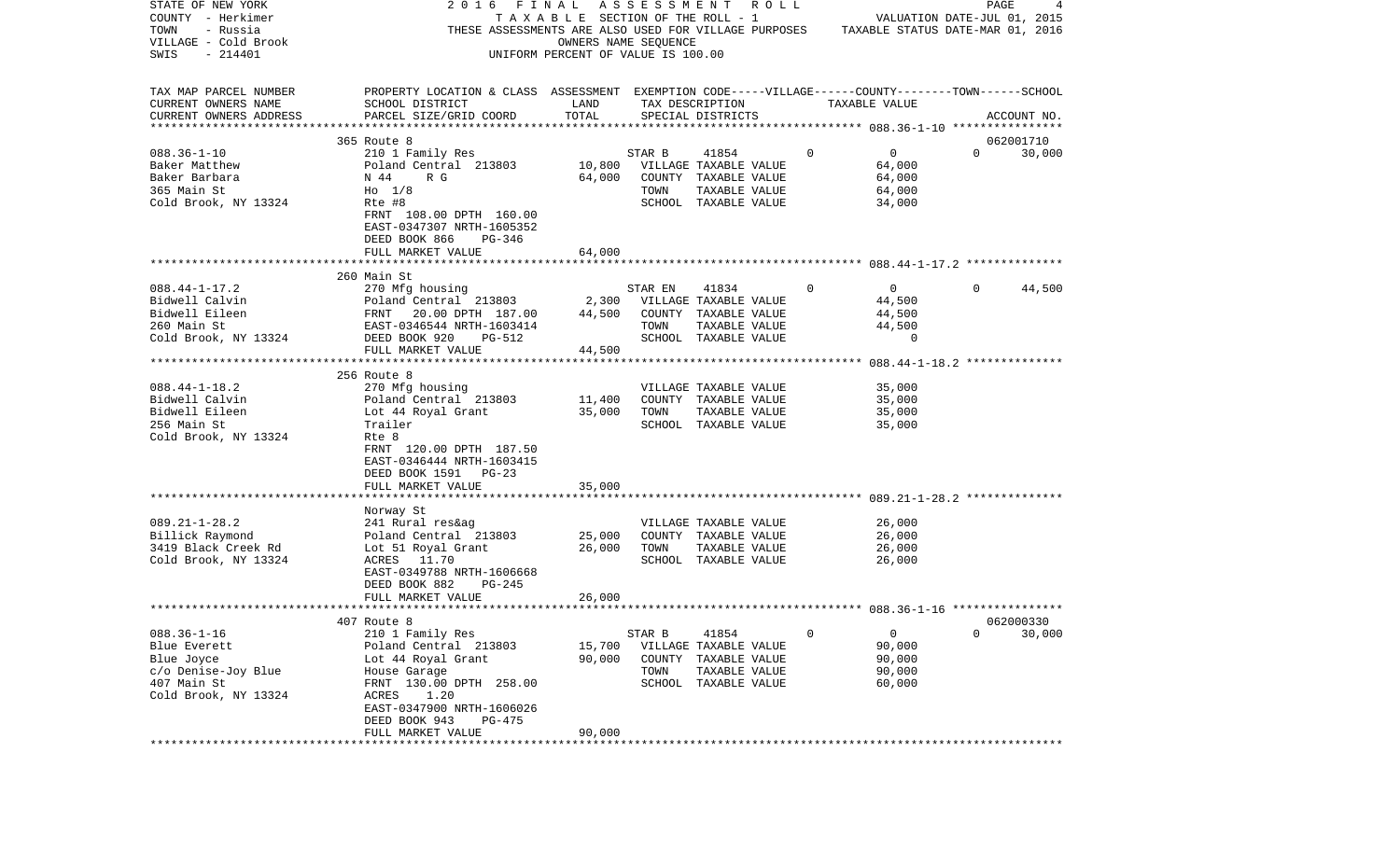| STATE OF NEW YORK<br>COUNTY - Herkimer<br>- Russia<br>TOWN<br>VILLAGE - Cold Brook<br>$-214401$<br>SWIS             | 2 0 1 6<br>THESE ASSESSMENTS ARE ALSO USED FOR VILLAGE PURPOSES                                                                                                                                             | FINAL ASSESSMENT<br>TAXABLE SECTION OF THE ROLL - 1<br>UNIFORM PERCENT OF VALUE IS 100.00 | OWNERS NAME SEQUENCE | R O L L                                                                                         |             | TAXABLE STATUS DATE-MAR 01, 2016                       | PAGE<br>VALUATION DATE-JUL 01, 2015 |                     |
|---------------------------------------------------------------------------------------------------------------------|-------------------------------------------------------------------------------------------------------------------------------------------------------------------------------------------------------------|-------------------------------------------------------------------------------------------|----------------------|-------------------------------------------------------------------------------------------------|-------------|--------------------------------------------------------|-------------------------------------|---------------------|
| TAX MAP PARCEL NUMBER<br>CURRENT OWNERS NAME<br>CURRENT OWNERS ADDRESS<br>************************                  | PROPERTY LOCATION & CLASS ASSESSMENT EXEMPTION CODE-----VILLAGE------COUNTY-------TOWN------SCHOOL<br>SCHOOL DISTRICT<br>PARCEL SIZE/GRID COORD                                                             | LAND<br>TOTAL                                                                             |                      | TAX DESCRIPTION<br>SPECIAL DISTRICTS                                                            |             | TAXABLE VALUE                                          |                                     | ACCOUNT NO.         |
| $089.29 - 1 - 11.2$<br>Boyce Mark W<br>Boyce Crystal J<br>4367 Norway St<br>Cold Brook, NY 13324                    | 4367 Norway St<br>210 1 Family Res<br>Poland Central 213803<br>FRNT 294.00 DPTH<br>4.30<br>ACRES<br>EAST-0349853 NRTH-1605420<br>DEED BOOK 1239 PG-156<br>FULL MARKET VALUE                                 | 24,300<br>81,500<br>81,500                                                                | STAR B<br>TOWN       | 41854<br>VILLAGE TAXABLE VALUE<br>COUNTY TAXABLE VALUE<br>TAXABLE VALUE<br>SCHOOL TAXABLE VALUE | 0           | $\overline{0}$<br>81,500<br>81,500<br>81,500<br>51,500 | 0                                   | 30,000              |
|                                                                                                                     |                                                                                                                                                                                                             |                                                                                           |                      |                                                                                                 |             |                                                        |                                     |                     |
| $089.29 - 1 - 1$<br>Burns Roger<br>Burns Jane<br>4442 Norway St<br>Cold Brook, NY 13324                             | 4442 Norway St<br>210 1 Family Res<br>Poland Central 213803<br>E 43<br>Rg<br>$H_0$ 1/8<br>Military<br>FRNT<br>77.00 DPTH<br>0.15<br>ACRES<br>EAST-0348761 NRTH-1606569<br>DEED BOOK 1291 PG-87              | 6,900<br>61,500                                                                           | STAR B<br>TOWN       | 41854<br>VILLAGE TAXABLE VALUE<br>COUNTY TAXABLE VALUE<br>TAXABLE VALUE<br>SCHOOL TAXABLE VALUE | $\Omega$    | $\mathbf{0}$<br>61,500<br>61,500<br>61,500<br>31,500   | $\Omega$                            | 062003270<br>30,000 |
|                                                                                                                     | FULL MARKET VALUE                                                                                                                                                                                           | 61,500                                                                                    |                      |                                                                                                 |             |                                                        |                                     |                     |
|                                                                                                                     |                                                                                                                                                                                                             |                                                                                           |                      |                                                                                                 |             |                                                        |                                     |                     |
| $089.29 - 1 - 17.1$<br>Bush Winifred Lydford<br>20 Military Rd<br>Cold Brook, NY 13324                              | 4429 Norway St<br>210 1 Family Res<br>Poland Central 213803<br>Lot 43 Royal Grant<br>House Garage<br>ACRES<br>4.09 BANK<br>135<br>EAST-0348770 NRTH-1606034<br>DEED BOOK 841<br>PG-315<br>FULL MARKET VALUE | 23,700<br>94,800<br>94,800                                                                | STAR B<br>TOWN       | 41854<br>VILLAGE TAXABLE VALUE<br>COUNTY TAXABLE VALUE<br>TAXABLE VALUE<br>SCHOOL TAXABLE VALUE | $\Omega$    | $\mathbf{0}$<br>94,800<br>94,800<br>94,800<br>64,800   | $\Omega$                            | 062000810<br>30,000 |
|                                                                                                                     | ************************                                                                                                                                                                                    | ***********                                                                               |                      |                                                                                                 |             |                                                        |                                     |                     |
| $084.77 - 1 - 3$<br>Butera Juan<br>Butera Dorothy<br>580 Main St<br>Cold Brook, NY 13324                            | 580 Route 8<br>210 1 Family Res<br>Poland Central 213803<br>S 51<br>Rg<br>Ho 1<br>Rte 8<br>62.00 DPTH 150.00<br>FRNT<br>EAST-0349944 NRTH-1608907<br>DEED BOOK 787 PG-368                                   | 4,700<br>88,000                                                                           | STAR EN<br>TOWN      | 41834<br>VILLAGE TAXABLE VALUE<br>COUNTY TAXABLE VALUE<br>TAXABLE VALUE<br>SCHOOL TAXABLE VALUE | $\mathbf 0$ | $\overline{0}$<br>88,000<br>88,000<br>88,000<br>22,700 | $\Omega$                            | 062002460<br>65,300 |
|                                                                                                                     | FULL MARKET VALUE                                                                                                                                                                                           | 88,000                                                                                    |                      |                                                                                                 |             |                                                        |                                     |                     |
| $088.36 - 1 - 11$<br>Caldwell Lawrence<br>c/o Lorraine Caldwell<br>8334 State Route 274<br>Holland Patent, NY 13354 | 371 Route 8<br>210 1 Family Res<br>Poland Central 213803<br>N 44<br>Rq<br>Ho $2 \frac{3}{4}$<br>Rte 8<br>ACRES<br>3.40<br>EAST-0347291 NRTH-1605571<br>DEED BOOK 939<br>$PG-23$                             | 22,000<br>58,100                                                                          | TOWN                 | VILLAGE TAXABLE VALUE<br>COUNTY TAXABLE VALUE<br>TAXABLE VALUE<br>SCHOOL TAXABLE VALUE          |             | 58,100<br>58,100<br>58,100<br>58,100                   |                                     | 062000660           |
|                                                                                                                     | FULL MARKET VALUE                                                                                                                                                                                           | 58,100                                                                                    |                      |                                                                                                 |             |                                                        |                                     |                     |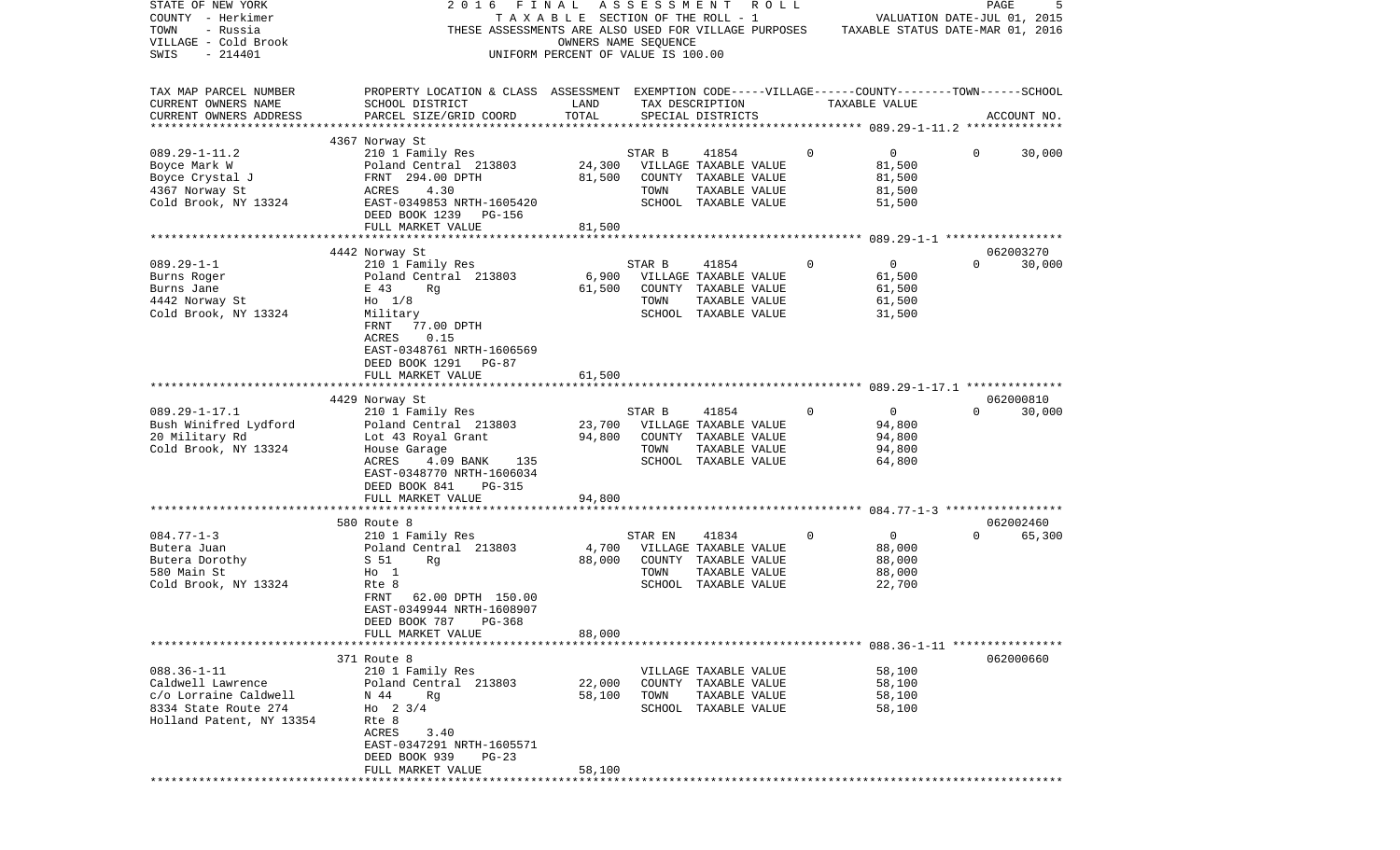| STATE OF NEW YORK<br>COUNTY - Herkimer<br>TOWN<br>- Russia<br>VILLAGE - Cold Brook<br>$-214401$<br>SWIS                                                                         | 2016<br>FINAL                                                                                                                                                                                                                                                                                                                                                                               | TAXABLE SECTION OF THE ROLL - 1<br>OWNERS NAME SEQUENCE<br>UNIFORM PERCENT OF VALUE IS 100.00 | ASSESSMENT             | R O L L<br>THESE ASSESSMENTS ARE ALSO USED FOR VILLAGE PURPOSES                                                                                                                           |                                                                                                        | PAGE<br>-6<br>VALUATION DATE-JUL 01, 2015<br>TAXABLE STATUS DATE-MAR 01, 2016 |
|---------------------------------------------------------------------------------------------------------------------------------------------------------------------------------|---------------------------------------------------------------------------------------------------------------------------------------------------------------------------------------------------------------------------------------------------------------------------------------------------------------------------------------------------------------------------------------------|-----------------------------------------------------------------------------------------------|------------------------|-------------------------------------------------------------------------------------------------------------------------------------------------------------------------------------------|--------------------------------------------------------------------------------------------------------|-------------------------------------------------------------------------------|
| TAX MAP PARCEL NUMBER<br>CURRENT OWNERS NAME<br>CURRENT OWNERS ADDRESS                                                                                                          | PROPERTY LOCATION & CLASS ASSESSMENT EXEMPTION CODE-----VILLAGE------COUNTY-------TOWN------SCHOOL<br>SCHOOL DISTRICT<br>PARCEL SIZE/GRID COORD                                                                                                                                                                                                                                             | LAND<br>TOTAL                                                                                 |                        | TAX DESCRIPTION<br>SPECIAL DISTRICTS                                                                                                                                                      | TAXABLE VALUE                                                                                          | ACCOUNT NO.                                                                   |
| ***********************                                                                                                                                                         |                                                                                                                                                                                                                                                                                                                                                                                             |                                                                                               |                        |                                                                                                                                                                                           |                                                                                                        |                                                                               |
|                                                                                                                                                                                 | 373 Route 8                                                                                                                                                                                                                                                                                                                                                                                 |                                                                                               |                        |                                                                                                                                                                                           |                                                                                                        | 062002130                                                                     |
| $088.36 - 1 - 12$<br>Caldwell Lorraine<br>8334 State Route 274<br>Holland Patent, NY 13354                                                                                      | 210 1 Family Res<br>Poland Central 213803<br>Lot 44 Royal Grant<br>House<br>FRNT<br>66.00 DPTH 123.70<br>0.17<br>ACRES                                                                                                                                                                                                                                                                      | 7,700<br>19,300                                                                               | TOWN                   | VILLAGE TAXABLE VALUE<br>COUNTY TAXABLE VALUE<br>TAXABLE VALUE<br>SCHOOL TAXABLE VALUE                                                                                                    | 19,300<br>19,300<br>19,300<br>19,300                                                                   |                                                                               |
|                                                                                                                                                                                 | EAST-0347443 NRTH-1605536<br>DEED BOOK 939<br>$PG-23$<br>FULL MARKET VALUE                                                                                                                                                                                                                                                                                                                  | 19,300                                                                                        |                        |                                                                                                                                                                                           |                                                                                                        |                                                                               |
|                                                                                                                                                                                 |                                                                                                                                                                                                                                                                                                                                                                                             |                                                                                               |                        |                                                                                                                                                                                           |                                                                                                        |                                                                               |
| $088.36 - 1 - 25$<br>Carcone Phillip<br>Carcone Sheila<br>441 Main St<br>Cold Brook, NY 13324<br>$088.44 - 1 - 10.1$<br>Carnright Francis<br>1202 McKinley Ave<br>Ajo, AZ 85321 | 441 Route 8<br>220 2 Family Res<br>Poland Central 213803<br>N 43<br>Rq<br>$H_0$ 6/10<br>Rte 8<br>FRNT 95.00 DPTH 395.00<br>ACRES<br>0.68<br>EAST-0348286 NRTH-1606561<br>DEED BOOK 1344 PG-343<br>FULL MARKET VALUE<br>Route 8<br>311 Res vac land<br>Poland Central 213803<br>Lot 44 Royal Grant<br>Vacant Land<br>60.00 DPTH 295.00<br>FRNT<br>2.20<br>ACRES<br>EAST-0347290 NRTH-1604446 | 13,400<br>99,300<br>99,300<br>1,700<br>1,700                                                  | STAR B<br>TOWN<br>TOWN | 41854<br>VILLAGE TAXABLE VALUE<br>COUNTY TAXABLE VALUE<br>TAXABLE VALUE<br>SCHOOL TAXABLE VALUE<br>VILLAGE TAXABLE VALUE<br>COUNTY TAXABLE VALUE<br>TAXABLE VALUE<br>SCHOOL TAXABLE VALUE | $\overline{0}$<br>$\Omega$<br>99,300<br>99,300<br>99,300<br>69,300<br>1,700<br>1,700<br>1,700<br>1,700 | 062003420<br>$\Omega$<br>30,000<br>2000770                                    |
|                                                                                                                                                                                 | DEED BOOK 901<br>$PG-237$<br>FULL MARKET VALUE                                                                                                                                                                                                                                                                                                                                              | 1,700                                                                                         |                        |                                                                                                                                                                                           |                                                                                                        |                                                                               |
|                                                                                                                                                                                 | Route 8                                                                                                                                                                                                                                                                                                                                                                                     |                                                                                               |                        |                                                                                                                                                                                           |                                                                                                        | 2000775                                                                       |
| $088.44 - 1 - 10.3$<br>Carnright Francis G<br>Carnright Diane B<br>1201 Mckinley Ave<br>Ajo, AZ 85321                                                                           | 311 Res vac land<br>Poland Central 213803<br>Lot 44 Royal Grant<br>Vacant Land<br>FRNT<br>60.00 DPTH 300.00<br>EAST-0347327 NRTH-1604617<br>DEED BOOK 752<br>PG-216                                                                                                                                                                                                                         | 200<br>200                                                                                    | TOWN                   | VILLAGE TAXABLE VALUE<br>COUNTY TAXABLE VALUE<br>TAXABLE VALUE<br>SCHOOL TAXABLE VALUE                                                                                                    | 200<br>200<br>200<br>200                                                                               |                                                                               |
| *********************                                                                                                                                                           | FULL MARKET VALUE                                                                                                                                                                                                                                                                                                                                                                           | 200                                                                                           |                        |                                                                                                                                                                                           |                                                                                                        |                                                                               |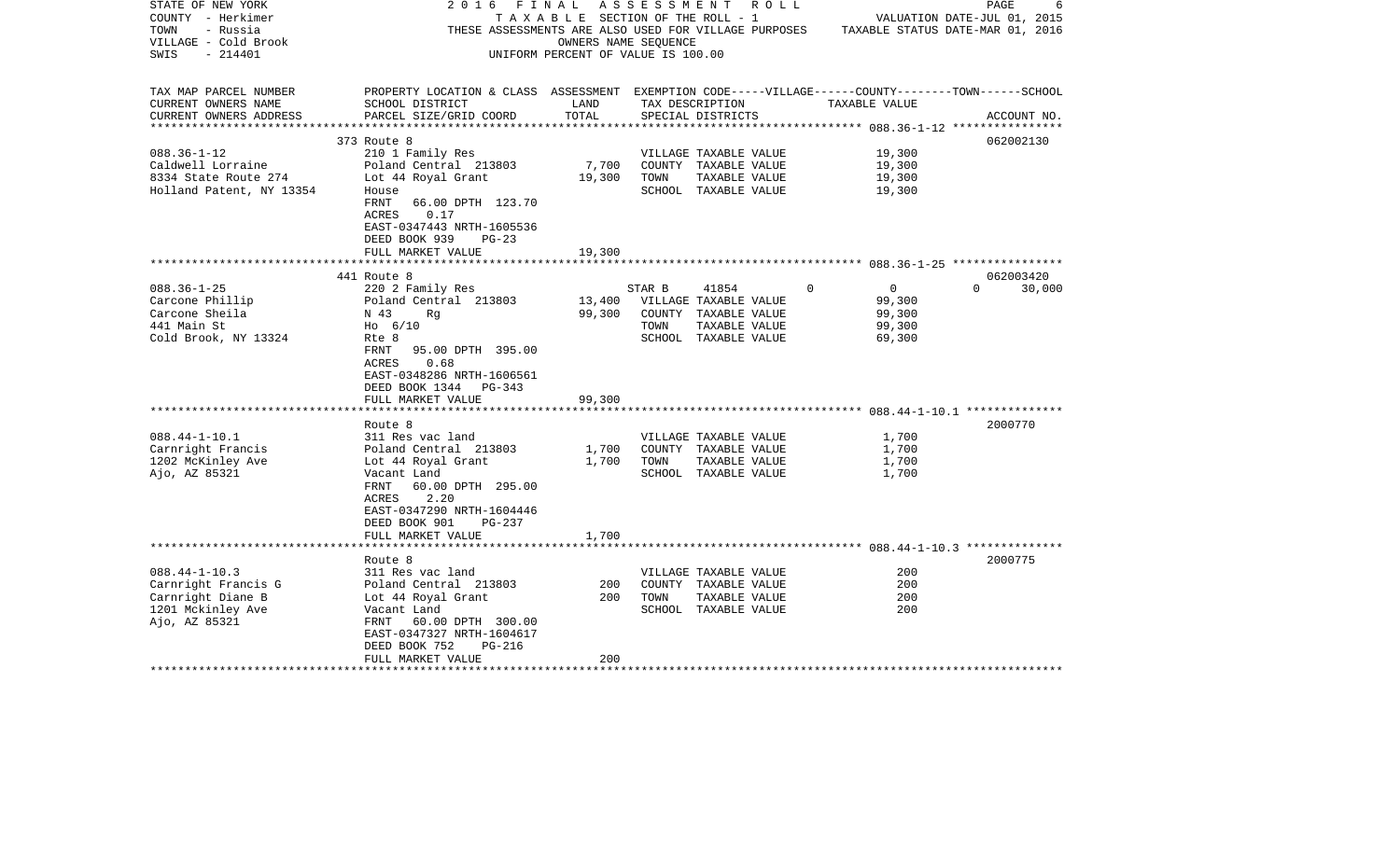| STATE OF NEW YORK       | 2016                                                                                               | FINAL                |                                    | A S S E S S M E N T R O L L |                                                                                       |                             | PAGE        |
|-------------------------|----------------------------------------------------------------------------------------------------|----------------------|------------------------------------|-----------------------------|---------------------------------------------------------------------------------------|-----------------------------|-------------|
| COUNTY - Herkimer       |                                                                                                    |                      | TAXABLE SECTION OF THE ROLL - 1    |                             |                                                                                       | VALUATION DATE-JUL 01, 2015 |             |
| TOWN<br>- Russia        |                                                                                                    |                      |                                    |                             | THESE ASSESSMENTS ARE ALSO USED FOR VILLAGE PURPOSES TAXABLE STATUS DATE-MAR 01, 2016 |                             |             |
| VILLAGE - Cold Brook    |                                                                                                    | OWNERS NAME SEOUENCE |                                    |                             |                                                                                       |                             |             |
| SWIS<br>- 214401        |                                                                                                    |                      | UNIFORM PERCENT OF VALUE IS 100.00 |                             |                                                                                       |                             |             |
|                         |                                                                                                    |                      |                                    |                             |                                                                                       |                             |             |
| TAX MAP PARCEL NUMBER   | PROPERTY LOCATION & CLASS ASSESSMENT EXEMPTION CODE-----VILLAGE------COUNTY-------TOWN------SCHOOL |                      |                                    |                             |                                                                                       |                             |             |
|                         | SCHOOL DISTRICT                                                                                    | LAND                 |                                    |                             | TAXABLE VALUE                                                                         |                             |             |
| CURRENT OWNERS NAME     |                                                                                                    | TOTAL                | TAX DESCRIPTION                    |                             |                                                                                       |                             |             |
| CURRENT OWNERS ADDRESS  | PARCEL SIZE/GRID COORD                                                                             |                      | SPECIAL DISTRICTS                  |                             |                                                                                       |                             | ACCOUNT NO. |
|                         |                                                                                                    |                      |                                    |                             |                                                                                       |                             |             |
|                         | 4437 Norway St                                                                                     |                      |                                    |                             |                                                                                       |                             | 062002970   |
| $089.29 - 1 - 20$       | 210 1 Family Res                                                                                   |                      | STAR B                             | 41854                       | $\Omega$<br>$\overline{0}$                                                            | $\Omega$                    | 30,000      |
| Carnright Gene          | Poland Central 213803                                                                              | 8,500                | VILLAGE TAXABLE VALUE              |                             | 83,500                                                                                |                             |             |
| 4437 Norway St          | Lot 43 Royal Grant                                                                                 | 83,500               |                                    | COUNTY TAXABLE VALUE        | 83,500                                                                                |                             |             |
| Cold Brook, NY 13324    | House                                                                                              |                      | TOWN                               | TAXABLE VALUE               | 83,500                                                                                |                             |             |
|                         | Merged 17.4 10/06 BW                                                                               |                      |                                    | SCHOOL TAXABLE VALUE        | 53,500                                                                                |                             |             |
|                         | 85.00 DPTH 369.00<br>FRNT                                                                          |                      |                                    | FD220 Russia fire prot #1   |                                                                                       | 83,500 TO M                 |             |
|                         | 0.72<br>ACRES                                                                                      |                      |                                    |                             |                                                                                       |                             |             |
|                         | EAST-0348713 NRTH-1606285                                                                          |                      |                                    |                             |                                                                                       |                             |             |
|                         | DEED BOOK 678<br>$PG-53$                                                                           |                      |                                    |                             |                                                                                       |                             |             |
|                         | FULL MARKET VALUE                                                                                  | 83,500               |                                    |                             |                                                                                       |                             |             |
|                         |                                                                                                    |                      |                                    |                             |                                                                                       |                             |             |
|                         | Route 8                                                                                            |                      |                                    |                             |                                                                                       |                             | 062002760   |
| $089.21 - 1 - 33$       | 312 Vac w/imprv                                                                                    |                      |                                    | VILLAGE TAXABLE VALUE       | 1,700                                                                                 |                             |             |
| Carnright Harold Jr     | Poland Central 213803                                                                              | 700                  |                                    | COUNTY TAXABLE VALUE        | 1,700                                                                                 |                             |             |
| 4411 Norway Rd          | S 51<br>Rg                                                                                         | 1,700                | TOWN                               | TAXABLE VALUE               | 1,700                                                                                 |                             |             |
|                         |                                                                                                    |                      |                                    |                             | 1,700                                                                                 |                             |             |
| Cold Brook, NY 13324    | Gar $1/8$                                                                                          |                      |                                    | SCHOOL TAXABLE VALUE        |                                                                                       |                             |             |
|                         | Rte 8                                                                                              |                      |                                    |                             |                                                                                       |                             |             |
|                         | FRNT 88.00 DPTH 78.21                                                                              |                      |                                    |                             |                                                                                       |                             |             |
|                         | EAST-0348877 NRTH-1606839                                                                          |                      |                                    |                             |                                                                                       |                             |             |
|                         | DEED BOOK 1219<br>PG-821                                                                           |                      |                                    |                             |                                                                                       |                             |             |
|                         | FULL MARKET VALUE                                                                                  | 1,700                |                                    |                             |                                                                                       |                             |             |
|                         | ************************                                                                           |                      |                                    |                             |                                                                                       |                             |             |
|                         | 4411 Norway St                                                                                     |                      |                                    |                             |                                                                                       |                             | 062000750   |
| $089.29 - 1 - 16$       | 210 1 Family Res                                                                                   |                      |                                    | VILLAGE TAXABLE VALUE       | 28,000                                                                                |                             |             |
| Carnright Harold R      | Poland Central 213803                                                                              | 3,900                |                                    | COUNTY TAXABLE VALUE        | 28,000                                                                                |                             |             |
| Carnright Beverly A     | S 43 Rg                                                                                            | 28,000               | TOWN                               | TAXABLE VALUE               | 28,000                                                                                |                             |             |
| 4411 Norway St          | Ho 1/4Acre                                                                                         |                      |                                    | SCHOOL TAXABLE VALUE        | 28,000                                                                                |                             |             |
| Cold Brook, NY 13324    | Military Road                                                                                      |                      |                                    |                             |                                                                                       |                             |             |
|                         | FRNT 40.00 DPTH 93.00                                                                              |                      |                                    |                             |                                                                                       |                             |             |
|                         | EAST-0349237 NRTH-1606070                                                                          |                      |                                    |                             |                                                                                       |                             |             |
|                         | DEED BOOK 00628 PG-00013                                                                           |                      |                                    |                             |                                                                                       |                             |             |
|                         | FULL MARKET VALUE                                                                                  | 28,000               |                                    |                             |                                                                                       |                             |             |
|                         |                                                                                                    |                      |                                    |                             |                                                                                       |                             |             |
|                         | Military Rd                                                                                        |                      |                                    |                             |                                                                                       |                             | 062009000   |
| $089.21 - 1 - 12$       | 105 Vac farmland                                                                                   |                      |                                    | VILLAGE TAXABLE VALUE       | 14,600                                                                                |                             |             |
| Chessen Kevin           | Poland Central 213803                                                                              | 14,600               |                                    | COUNTY TAXABLE VALUE        | 14,600                                                                                |                             |             |
| Chessen Christine       | E 51 Rg                                                                                            | 14,600               | TOWN                               | TAXABLE VALUE               | 14,600                                                                                |                             |             |
| 3445 Washington St      | Farm 10 Acres                                                                                      |                      |                                    | SCHOOL TAXABLE VALUE        | 14,600                                                                                |                             |             |
|                         |                                                                                                    |                      |                                    |                             |                                                                                       |                             |             |
| San Fransisco, CA 94118 | Grant                                                                                              |                      |                                    |                             |                                                                                       |                             |             |
|                         | 14.60<br>ACRES                                                                                     |                      |                                    |                             |                                                                                       |                             |             |
|                         | EAST-0348822 NRTH-1607835                                                                          |                      |                                    |                             |                                                                                       |                             |             |
|                         | DEED BOOK 1530<br>$PG-205$                                                                         |                      |                                    |                             |                                                                                       |                             |             |
|                         | FULL MARKET VALUE                                                                                  | 14,600               |                                    |                             |                                                                                       |                             |             |
| *********************   |                                                                                                    |                      |                                    |                             |                                                                                       |                             |             |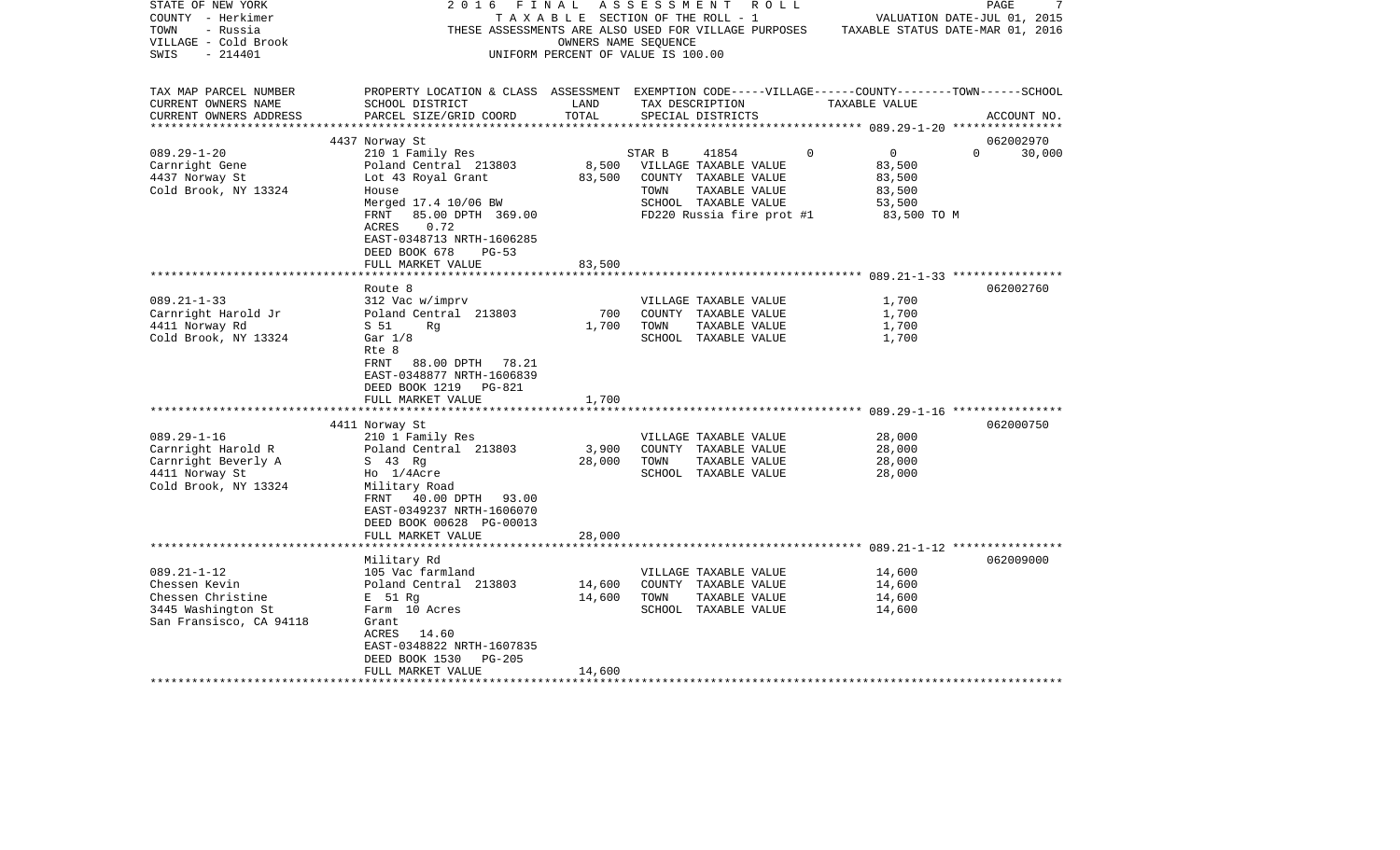| STATE OF NEW YORK                                 | 2 0 1 6<br>FINAL                                                                                   |                                    |        | A S S E S S M E N T A O L L                                                           |             |                             | PAGE     | 8           |  |
|---------------------------------------------------|----------------------------------------------------------------------------------------------------|------------------------------------|--------|---------------------------------------------------------------------------------------|-------------|-----------------------------|----------|-------------|--|
| COUNTY - Herkimer                                 |                                                                                                    |                                    |        | T A X A B L E SECTION OF THE ROLL - 1                                                 |             | VALUATION DATE-JUL 01, 2015 |          |             |  |
| TOWN<br>- Russia                                  |                                                                                                    |                                    |        | THESE ASSESSMENTS ARE ALSO USED FOR VILLAGE PURPOSES TAXABLE STATUS DATE-MAR 01, 2016 |             |                             |          |             |  |
| VILLAGE - Cold Brook                              |                                                                                                    | OWNERS NAME SEOUENCE               |        |                                                                                       |             |                             |          |             |  |
| SWIS<br>- 214401                                  |                                                                                                    | UNIFORM PERCENT OF VALUE IS 100.00 |        |                                                                                       |             |                             |          |             |  |
|                                                   |                                                                                                    |                                    |        |                                                                                       |             |                             |          |             |  |
|                                                   |                                                                                                    |                                    |        |                                                                                       |             |                             |          |             |  |
| TAX MAP PARCEL NUMBER                             | PROPERTY LOCATION & CLASS ASSESSMENT EXEMPTION CODE-----VILLAGE------COUNTY-------TOWN------SCHOOL |                                    |        |                                                                                       |             |                             |          |             |  |
| CURRENT OWNERS NAME                               | SCHOOL DISTRICT                                                                                    | LAND                               |        | TAX DESCRIPTION                                                                       |             | TAXABLE VALUE               |          |             |  |
| CURRENT OWNERS ADDRESS                            | PARCEL SIZE/GRID COORD                                                                             | TOTAL                              |        | SPECIAL DISTRICTS                                                                     |             |                             |          | ACCOUNT NO. |  |
| ******************                                |                                                                                                    |                                    |        |                                                                                       |             |                             |          |             |  |
|                                                   | Cold Brook                                                                                         |                                    |        |                                                                                       |             |                             |          |             |  |
| $088.44 - 1 - 24$                                 | 311 Res vac land                                                                                   |                                    |        | VILLAGE TAXABLE VALUE                                                                 |             | 12,800                      |          |             |  |
| CL Farmland Holdings LLC                          | Poland Central 213803                                                                              | 12,800                             |        | COUNTY TAXABLE VALUE                                                                  |             | 12,800                      |          |             |  |
| Chessen Revocable Trust Kevin portion of parcel 9 |                                                                                                    | 12,800                             | TOWN   | TAXABLE VALUE                                                                         |             | 12,800                      |          |             |  |
|                                                   |                                                                                                    |                                    |        |                                                                                       |             |                             |          |             |  |
| 3445 Washington St                                | inside village                                                                                     |                                    |        | SCHOOL TAXABLE VALUE                                                                  |             | 12,800                      |          |             |  |
| San Francisco, NY 94118                           | ACRES 3.70                                                                                         |                                    |        | FD220 Russia fire prot #1                                                             |             | 12,800 TO M                 |          |             |  |
|                                                   | EAST-0346689 NRTH-1604636                                                                          |                                    |        |                                                                                       |             |                             |          |             |  |
|                                                   | DEED BOOK 1584 PG-504                                                                              |                                    |        |                                                                                       |             |                             |          |             |  |
|                                                   | FULL MARKET VALUE                                                                                  | 12,800                             |        |                                                                                       |             |                             |          |             |  |
|                                                   |                                                                                                    |                                    |        |                                                                                       |             |                             |          |             |  |
|                                                   | 458 Route 8                                                                                        |                                    |        |                                                                                       |             |                             |          | 062001170   |  |
| $089.21 - 1 - 34$                                 | 210 1 Family Res                                                                                   |                                    | STAR B | 41854                                                                                 | $\mathbf 0$ | $\overline{0}$              | $\Omega$ | 30,000      |  |
| Claflin Steven L                                  | Poland Central 213803                                                                              | 10,000                             |        | VILLAGE TAXABLE VALUE                                                                 |             | 83,300                      |          |             |  |
| Claflin Pauline P                                 | S 43<br>Rq                                                                                         | 83,300                             |        | COUNTY TAXABLE VALUE                                                                  |             | 83,300                      |          |             |  |
| 458 Main St                                       | $HO$ 4/10                                                                                          |                                    | TOWN   | TAXABLE VALUE                                                                         |             | 83,300                      |          |             |  |
| Cold Brook, NY 13324                              | Rte 8                                                                                              |                                    |        | SCHOOL TAXABLE VALUE                                                                  |             | 53,300                      |          |             |  |
|                                                   | FRNT 111.00 DPTH 132.00                                                                            |                                    |        |                                                                                       |             |                             |          |             |  |
|                                                   | EAST-0348793 NRTH-1606672                                                                          |                                    |        |                                                                                       |             |                             |          |             |  |
|                                                   |                                                                                                    |                                    |        |                                                                                       |             |                             |          |             |  |
|                                                   | DEED BOOK 1231 PG-659                                                                              |                                    |        |                                                                                       |             |                             |          |             |  |
|                                                   | FULL MARKET VALUE                                                                                  | 83,300                             |        |                                                                                       |             |                             |          |             |  |
|                                                   |                                                                                                    |                                    |        |                                                                                       |             |                             |          |             |  |
|                                                   | 4409 Norway St                                                                                     |                                    |        |                                                                                       |             |                             |          | 062002040   |  |
| $089.29 - 1 - 15$                                 | 210 1 Family Res                                                                                   |                                    | STAR B | 41854                                                                                 | $\mathbf 0$ | $\overline{0}$              | $\Omega$ | 14,300      |  |
| Clark Beverly                                     | Poland Central 213803                                                                              |                                    |        | 3,300 VILLAGE TAXABLE VALUE                                                           |             | 14,300                      |          |             |  |
| 4409 Norway St                                    | Lot 43 Royal Grant                                                                                 | 14,300                             |        | COUNTY TAXABLE VALUE                                                                  |             | 14,300                      |          |             |  |
| Cold Brook, NY 13324                              | House Gar                                                                                          |                                    | TOWN   | TAXABLE VALUE                                                                         |             | 14,300                      |          |             |  |
|                                                   | FRNT<br>62.00 DPTH 87.00                                                                           |                                    |        | SCHOOL TAXABLE VALUE                                                                  |             | $\Omega$                    |          |             |  |
|                                                   | 0.12<br>ACRES                                                                                      |                                    |        |                                                                                       |             |                             |          |             |  |
|                                                   | EAST-0349208 NRTH-1606054                                                                          |                                    |        |                                                                                       |             |                             |          |             |  |
|                                                   | DEED BOOK 1512<br>PG-137                                                                           |                                    |        |                                                                                       |             |                             |          |             |  |
|                                                   | FULL MARKET VALUE                                                                                  | 14,300                             |        |                                                                                       |             |                             |          |             |  |
|                                                   |                                                                                                    |                                    |        |                                                                                       |             |                             |          |             |  |
|                                                   | Route 8                                                                                            |                                    |        |                                                                                       |             |                             |          | 062000720   |  |
| $088.36 - 1 - 47$                                 | 323 Vacant rural                                                                                   |                                    |        | VILLAGE TAXABLE VALUE                                                                 |             | 200                         |          |             |  |
| Clark William                                     |                                                                                                    | 200                                |        |                                                                                       |             | 200                         |          |             |  |
|                                                   | Poland Central 213803                                                                              |                                    |        | COUNTY TAXABLE VALUE                                                                  |             |                             |          |             |  |
| PO Box 481                                        | Lot 43 Royal Grant                                                                                 | 200                                | TOWN   | TAXABLE VALUE                                                                         |             | 200                         |          |             |  |
| Poland, NY 13431                                  | Vacant Land                                                                                        |                                    |        | SCHOOL TAXABLE VALUE                                                                  |             | 200                         |          |             |  |
|                                                   | 75.00 DPTH<br>99.00<br>FRNT                                                                        |                                    |        |                                                                                       |             |                             |          |             |  |
|                                                   | ACRES<br>0.14                                                                                      |                                    |        |                                                                                       |             |                             |          |             |  |
|                                                   | EAST-0347281 NRTH-1604805                                                                          |                                    |        |                                                                                       |             |                             |          |             |  |
|                                                   | DEED BOOK 1520<br>PG-109                                                                           |                                    |        |                                                                                       |             |                             |          |             |  |
|                                                   | FULL MARKET VALUE                                                                                  | 200                                |        |                                                                                       |             |                             |          |             |  |
|                                                   |                                                                                                    |                                    |        |                                                                                       |             |                             |          |             |  |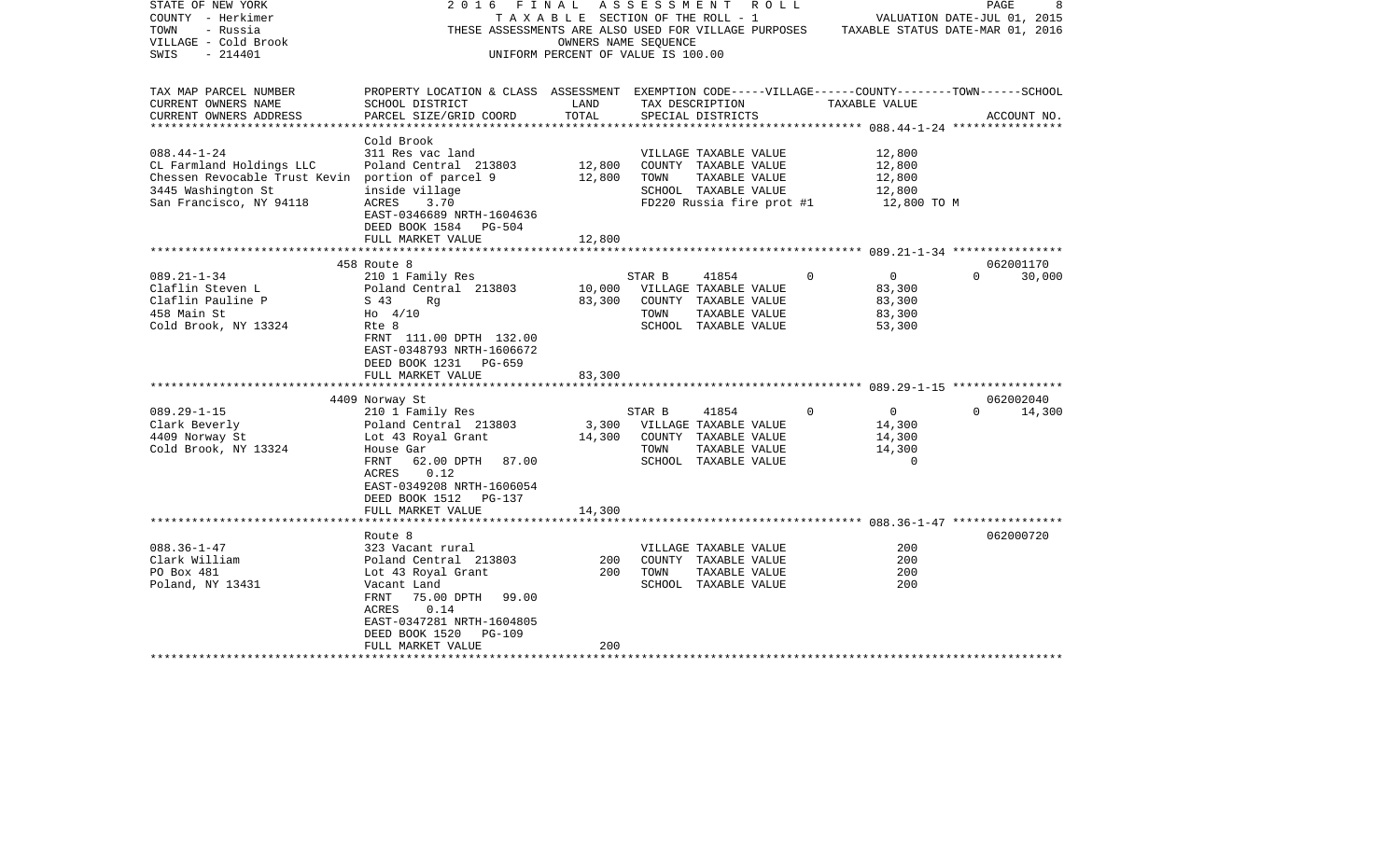| STATE OF NEW YORK<br>COUNTY - Herkimer<br>TOWN<br>- Russia<br>VILLAGE - Cold Brook<br>- 214401<br>SWIS                                                                                                                    | 2016<br>THESE ASSESSMENTS ARE ALSO USED FOR VILLAGE PURPOSES TAXABLE STATUS DATE-MAR 01, 2016                                                                                                                                                                                            | OWNERS NAME SEOUENCE<br>UNIFORM PERCENT OF VALUE IS 100.00 |                  | FINAL ASSESSMENT ROLL<br>T A X A B L E SECTION OF THE ROLL - 1                                                                                                                   |             | VALUATION DATE-JUL 01, 2015                                      | PAGE                   | 9        |
|---------------------------------------------------------------------------------------------------------------------------------------------------------------------------------------------------------------------------|------------------------------------------------------------------------------------------------------------------------------------------------------------------------------------------------------------------------------------------------------------------------------------------|------------------------------------------------------------|------------------|----------------------------------------------------------------------------------------------------------------------------------------------------------------------------------|-------------|------------------------------------------------------------------|------------------------|----------|
| TAX MAP PARCEL NUMBER<br>CURRENT OWNERS NAME<br>CURRENT OWNERS ADDRESS                                                                                                                                                    | PROPERTY LOCATION & CLASS ASSESSMENT EXEMPTION CODE-----VILLAGE------COUNTY-------TOWN------SCHOOL<br>SCHOOL DISTRICT<br>PARCEL SIZE/GRID COORD                                                                                                                                          | LAND<br>TOTAL                                              |                  | TAX DESCRIPTION<br>SPECIAL DISTRICTS                                                                                                                                             |             | TAXABLE VALUE                                                    | ACCOUNT NO.            |          |
|                                                                                                                                                                                                                           |                                                                                                                                                                                                                                                                                          |                                                            |                  |                                                                                                                                                                                  |             |                                                                  | 062000690              |          |
| $088.36 - 1 - 48$                                                                                                                                                                                                         | 336 Route 8<br>210 1 Family Res                                                                                                                                                                                                                                                          |                                                            | STAR B           | 41854                                                                                                                                                                            | $\mathbf 0$ | $\overline{0}$                                                   | $0 \t 30,000$          |          |
| Clark William<br>PO Box 481<br>Poland, NY 13431                                                                                                                                                                           | Poland Central 213803 5,000 VILLAGE TAXABLE VALUE<br>Lot 43 Royal Grant<br>House<br>FRNT 80.00 DPTH 211.00                                                                                                                                                                               |                                                            | TOWN             | 35,000 COUNTY TAXABLE VALUE<br>TAXABLE VALUE<br>SCHOOL TAXABLE VALUE                                                                                                             |             | 35,000<br>35,000<br>35,000<br>5,000                              |                        |          |
|                                                                                                                                                                                                                           | ACRES<br>0.34<br>EAST-0347380 NRTH-1604744<br>DEED BOOK 1520 PG-109<br>FULL MARKET VALUE                                                                                                                                                                                                 | 35,000                                                     |                  |                                                                                                                                                                                  |             |                                                                  |                        |          |
|                                                                                                                                                                                                                           |                                                                                                                                                                                                                                                                                          |                                                            |                  |                                                                                                                                                                                  |             |                                                                  |                        |          |
| $088.44 - 1 - 10.2$<br>Clark William<br>PO Box 481<br>Poland, NY 13431<br>$088.36 - 1 - 5$<br>Cooper Sandra<br>Attn: Donna Schleicher Estate Lot 43 Royal Grant 53,000<br>1000 Walker St 152<br>Holly Hill, FL 32117-2518 | Route 8<br>311 Res vac land<br>Poland Central 213803<br>Lot 44 Royal Grant<br>Vacant Land<br>FRNT 60.00 DPTH 295.00<br>EAST-0347342 NRTH-1604678<br>DEED BOOK 1520 PG-109<br>FULL MARKET VALUE<br>Route 8<br>210 1 Family Res<br>Poland Central 213803<br>House & Barn & Garage<br>Rte 8 | 200<br>200<br>200<br>12,100                                | TOWN<br>TOWN     | VILLAGE TAXABLE VALUE<br>COUNTY TAXABLE VALUE<br>TAXABLE VALUE<br>SCHOOL TAXABLE VALUE<br>VILLAGE TAXABLE VALUE<br>COUNTY TAXABLE VALUE<br>TAXABLE VALUE<br>SCHOOL TAXABLE VALUE |             | 200<br>200<br>200<br>200<br>53,000<br>53,000<br>53,000<br>53,000 | 062000780<br>062003060 |          |
|                                                                                                                                                                                                                           | FRNT 125.00 DPTH 187.00<br>ACRES<br>0.53<br>EAST-0347139 NRTH-1604983<br>DEED BOOK 704<br>PG-140<br>FULL MARKET VALUE                                                                                                                                                                    | 53,000                                                     |                  |                                                                                                                                                                                  |             |                                                                  |                        |          |
| $089.21 - 1 - 15$                                                                                                                                                                                                         | 567 Route 8<br>210 1 Family Res                                                                                                                                                                                                                                                          |                                                            | VETFUND CT 41101 |                                                                                                                                                                                  | 700         | 700                                                              | 062000900<br>700       | $\Omega$ |
| Dagenkolb David<br>567 Main St<br>Cold Brook, NY 13324                                                                                                                                                                    | Poland Central 213803<br>Lot 51 Royal Grant 65,600<br>House Garage Lu<br>ACRES<br>1.00<br>EAST-0349494 NRTH-1608566<br>DEED BOOK 707<br>PG-144<br>FULL MARKET VALUE                                                                                                                      | 85,600                                                     | TOWN             | 15,000 VILLAGE TAXABLE VALUE<br>COUNTY TAXABLE VALUE<br>TAXABLE VALUE<br>SCHOOL TAXABLE VALUE                                                                                    |             | 84,900<br>84,900<br>84,900<br>85,600                             |                        |          |
|                                                                                                                                                                                                                           |                                                                                                                                                                                                                                                                                          |                                                            |                  |                                                                                                                                                                                  |             |                                                                  |                        |          |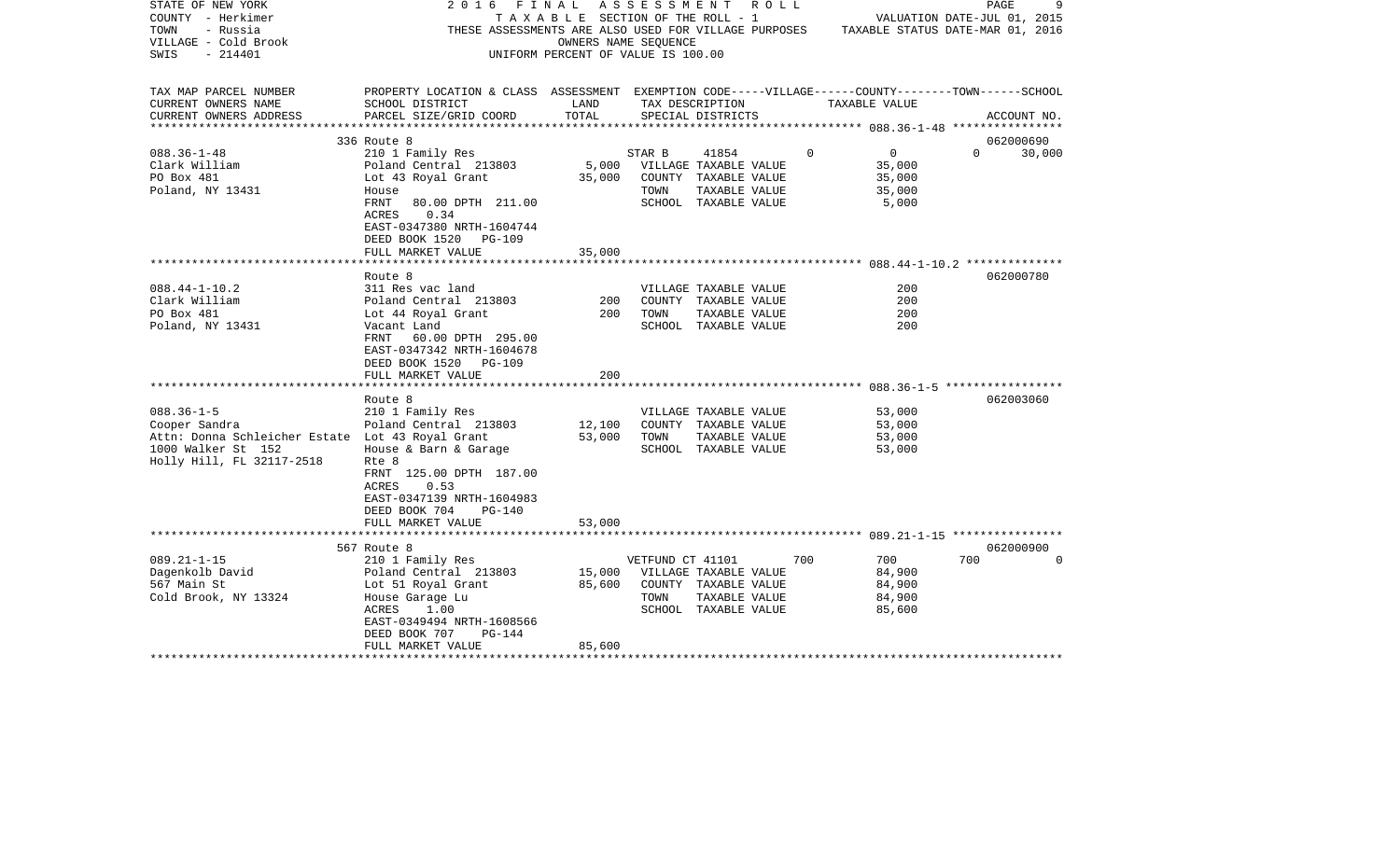| STATE OF NEW YORK<br>COUNTY - Herkimer<br>- Russia<br>TOWN<br>VILLAGE - Cold Brook<br>$-214401$<br>SWIS | 2016 FINAL ASSESSMENT ROLL                                                                                                                                                                    | TAXABLE SECTION OF THE ROLL - 1<br>OWNERS NAME SEQUENCE<br>UNIFORM PERCENT OF VALUE IS 100.00 |                                      | THESE ASSESSMENTS ARE ALSO USED FOR VILLAGE PURPOSES                                   | TAXABLE STATUS DATE-MAR 01, 2016     | 10<br>PAGE<br>VALUATION DATE-JUL 01, 2015 |
|---------------------------------------------------------------------------------------------------------|-----------------------------------------------------------------------------------------------------------------------------------------------------------------------------------------------|-----------------------------------------------------------------------------------------------|--------------------------------------|----------------------------------------------------------------------------------------|--------------------------------------|-------------------------------------------|
| TAX MAP PARCEL NUMBER<br>CURRENT OWNERS NAME<br>CURRENT OWNERS ADDRESS<br>***********************       | PROPERTY LOCATION & CLASS ASSESSMENT EXEMPTION CODE-----VILLAGE------COUNTY-------TOWN------SCHOOL<br>SCHOOL DISTRICT<br>PARCEL SIZE/GRID COORD                                               | LAND<br>TOTAL                                                                                 | TAX DESCRIPTION<br>SPECIAL DISTRICTS |                                                                                        | TAXABLE VALUE                        | ACCOUNT NO.                               |
| $088.36 - 1 - 6$<br>Dagenkolb David J<br>567 Main St<br>Cold Brook, NY 13324                            | Route 8<br>311 Res vac land<br>Poland Central 213803<br>Lot 43 Royal Grant<br>Vacant Land<br>ACRES<br>3.63<br>EAST-0347000 NRTH-1605113<br>DEED BOOK 00662 PG-00842<br>FULL MARKET VALUE      | 12,600<br>12,600<br>12,600                                                                    | TOWN                                 | VILLAGE TAXABLE VALUE<br>COUNTY TAXABLE VALUE<br>TAXABLE VALUE<br>SCHOOL TAXABLE VALUE | 12,600<br>12,600<br>12,600<br>12,600 | 062001410                                 |
| $088.36 - 1 - 21$<br>Dagenkolb David J<br>567 Main St<br>Cold Brook, NY 13324                           | 427 Route 8<br>210 1 Family Res<br>Poland Central 213803<br>Lot 44 Royal Grant<br>House<br>FRNT<br>53.60 DPTH 370.90<br>ACRES<br>0.45<br>EAST-0348129 NRTH-1606341<br>DEED BOOK 771<br>PG-468 | 11,300<br>62,000                                                                              | TOWN                                 | VILLAGE TAXABLE VALUE<br>COUNTY TAXABLE VALUE<br>TAXABLE VALUE<br>SCHOOL TAXABLE VALUE | 62,000<br>62,000<br>62,000<br>62,000 | 062001530                                 |
|                                                                                                         | FULL MARKET VALUE                                                                                                                                                                             | 62,000                                                                                        |                                      |                                                                                        |                                      |                                           |
| $088.36 - 1 - 44$<br>Dagenkolb David J<br>567 Main St<br>Cold Brook, NY 13324                           | 567 Route 8<br>322 Rural vac>10<br>Poland Central 213803<br>Lot 43 Royal Grant<br>Vacant Land<br>FRNT 741.10 DPTH<br>ACRES 20.90<br>EAST-0347885 NRTH-1604861<br>DEED BOOK 00662 PG-00842     | 37,000<br>37,000                                                                              | TOWN                                 | VILLAGE TAXABLE VALUE<br>COUNTY TAXABLE VALUE<br>TAXABLE VALUE<br>SCHOOL TAXABLE VALUE | 37,000<br>37,000<br>37,000<br>37,000 | 062001440                                 |
|                                                                                                         | FULL MARKET VALUE                                                                                                                                                                             | 37,000                                                                                        |                                      |                                                                                        |                                      |                                           |
| $088.36 - 1 - 45$<br>Dagenkolb David J<br>567 Main St<br>Cold Brook, NY 13324                           | Route 8<br>311 Res vac land<br>Poland Central 213803<br>S 44<br>Rq<br>Lot $1/2$<br>Rte 8<br>FRNT 230.00 DPTH 166.00<br>EAST-0347498 NRTH-1605185<br>DEED BOOK 00571 PG-00834                  | 4,700<br>4,700                                                                                | TOWN                                 | VILLAGE TAXABLE VALUE<br>COUNTY TAXABLE VALUE<br>TAXABLE VALUE<br>SCHOOL TAXABLE VALUE | 4,700<br>4,700<br>4,700<br>4,700     | 062002310                                 |
| *******************                                                                                     | FULL MARKET VALUE<br>*******************                                                                                                                                                      | 4,700                                                                                         |                                      |                                                                                        |                                      |                                           |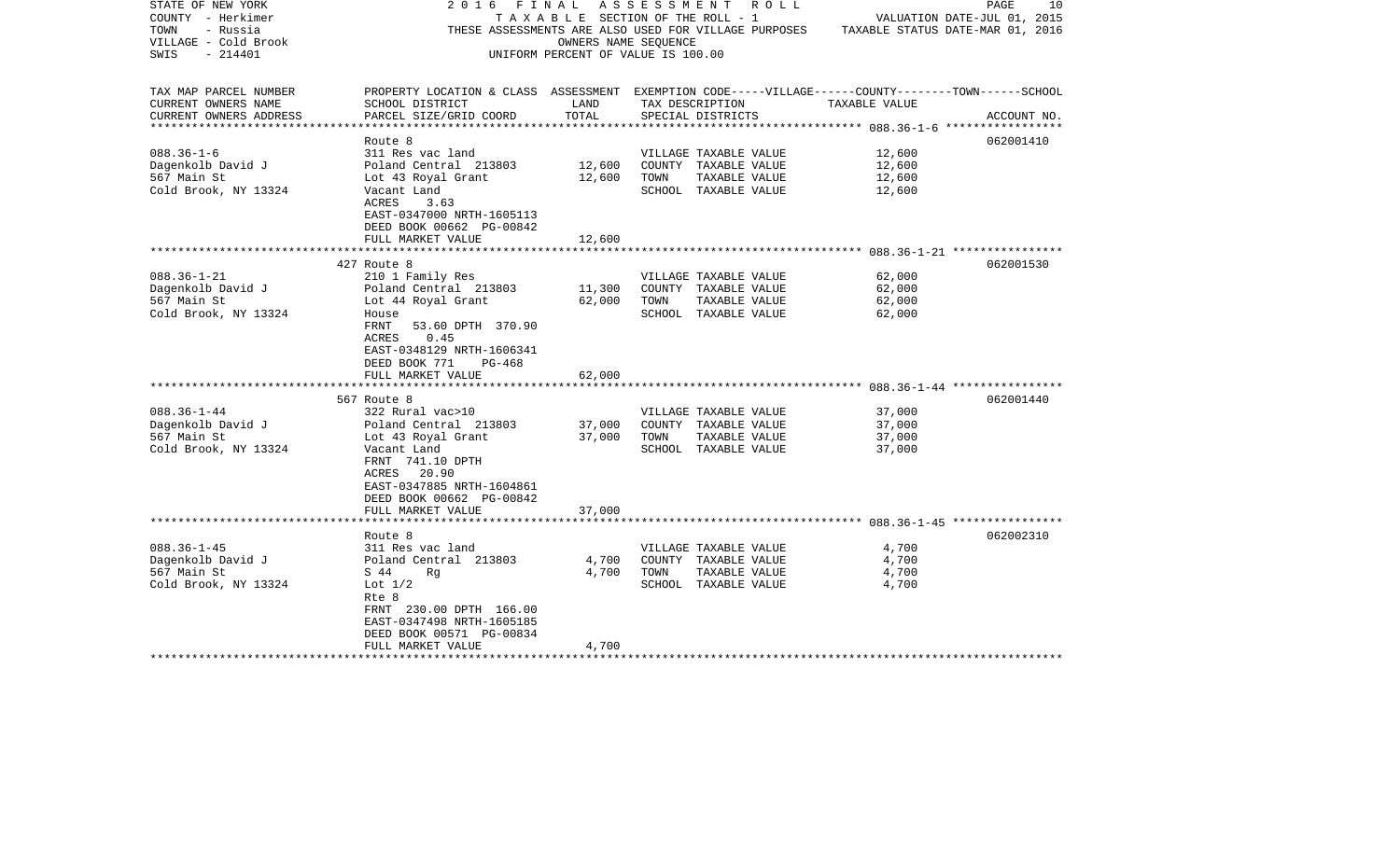| TAX MAP PARCEL NUMBER<br>PROPERTY LOCATION & CLASS ASSESSMENT EXEMPTION CODE-----VILLAGE------COUNTY-------TOWN------SCHOOL<br>CURRENT OWNERS NAME<br>SCHOOL DISTRICT<br>LAND<br>TAX DESCRIPTION<br>TAXABLE VALUE<br>TOTAL<br>CURRENT OWNERS ADDRESS<br>PARCEL SIZE/GRID COORD<br>SPECIAL DISTRICTS<br>450 Route 8<br>$088.36 - 1 - 32$<br>220 2 Family Res<br>STAR B<br>41854<br>$\Omega$<br>$\overline{0}$<br>$\Omega$<br>7,200<br>99,700<br>VILLAGE TAXABLE VALUE<br>Delucia Jeffery<br>Poland Central 213803<br>PO Box 41<br>Lot 43 Royal Grant<br>99,700<br>COUNTY TAXABLE VALUE<br>99,700<br>Cold Brook, NY 13324<br>99,700<br>Residential 07 BW<br>TOWN<br>TAXABLE VALUE<br>SCHOOL TAXABLE VALUE<br>69,700<br>Rte 8<br>FRNT<br>55.00 DPTH 108.00<br>0.14<br>ACRES<br>EAST-0348646 NRTH-1606503<br>DEED BOOK 810<br>PG-616<br>99,700<br>FULL MARKET VALUE<br>4446 Norway St<br>$089.21 - 1 - 35$<br>210 1 Family Res<br>104,000<br>VILLAGE TAXABLE VALUE<br>7,600<br>DiGioccio David J<br>Poland Central 213803<br>COUNTY TAXABLE VALUE<br>104,000<br>232 Park Ave<br>Lot 51 Royal Grant<br>104,000<br>TOWN<br>TAXABLE VALUE<br>104,000<br>Medina, NY 14103<br>SCHOOL TAXABLE VALUE<br>104,000<br>House<br>Rte 8<br>FRNT 150.00 DPTH<br>0.12<br>ACRES<br>EAST-0348711 NRTH-1606607<br>DEED BOOK 1576<br>PG-165<br>FULL MARKET VALUE<br>104,000 | 11<br>PAGE<br>VALUATION DATE-JUL 01, 2015<br>TAXABLE STATUS DATE-MAR 01, 2016 |
|------------------------------------------------------------------------------------------------------------------------------------------------------------------------------------------------------------------------------------------------------------------------------------------------------------------------------------------------------------------------------------------------------------------------------------------------------------------------------------------------------------------------------------------------------------------------------------------------------------------------------------------------------------------------------------------------------------------------------------------------------------------------------------------------------------------------------------------------------------------------------------------------------------------------------------------------------------------------------------------------------------------------------------------------------------------------------------------------------------------------------------------------------------------------------------------------------------------------------------------------------------------------------------------------------------------------------------------------------|-------------------------------------------------------------------------------|
|                                                                                                                                                                                                                                                                                                                                                                                                                                                                                                                                                                                                                                                                                                                                                                                                                                                                                                                                                                                                                                                                                                                                                                                                                                                                                                                                                      | ACCOUNT NO.                                                                   |
|                                                                                                                                                                                                                                                                                                                                                                                                                                                                                                                                                                                                                                                                                                                                                                                                                                                                                                                                                                                                                                                                                                                                                                                                                                                                                                                                                      | 062002020                                                                     |
|                                                                                                                                                                                                                                                                                                                                                                                                                                                                                                                                                                                                                                                                                                                                                                                                                                                                                                                                                                                                                                                                                                                                                                                                                                                                                                                                                      | 30,000                                                                        |
|                                                                                                                                                                                                                                                                                                                                                                                                                                                                                                                                                                                                                                                                                                                                                                                                                                                                                                                                                                                                                                                                                                                                                                                                                                                                                                                                                      |                                                                               |
| 311 Route 8<br>$088.44 - 1 - 7$<br>210 1 Family Res<br>50,000<br>VILLAGE TAXABLE VALUE<br>Farley Ricky Allen<br>Poland Central 213803<br>7,200<br>50,000<br>COUNTY TAXABLE VALUE<br>1871 Jordanville Rd<br>Lot 44 Royal Grant<br>50,000<br>TOWN<br>TAXABLE VALUE<br>50,000                                                                                                                                                                                                                                                                                                                                                                                                                                                                                                                                                                                                                                                                                                                                                                                                                                                                                                                                                                                                                                                                           | 062003720<br>062001800                                                        |
| Jordanville, NY 13361<br>SCHOOL TAXABLE VALUE<br>50,000<br>House<br>FRNT<br>40.00 DPTH 151.00<br>0.14<br>ACRES<br>EAST-0346929 NRTH-1604389<br>DEED BOOK 1112<br>PG-127<br>FULL MARKET VALUE<br>50,000<br>475 Route 8<br>$089.21 - 1 - 5$<br>200,000<br>652 Govt bldgs<br>VILLAGE TAXABLE VALUE                                                                                                                                                                                                                                                                                                                                                                                                                                                                                                                                                                                                                                                                                                                                                                                                                                                                                                                                                                                                                                                      | 062002430                                                                     |
| 11,700<br>Fdi Postal Properties II<br>Poland Central 213803<br>COUNTY TAXABLE VALUE<br>200,000<br>Lot 51 Royal Grant<br>200,000<br>TOWN<br>TAXABLE VALUE<br>200,000<br>Inc<br>P O Box 659<br>Post Office<br>SCHOOL TAXABLE VALUE<br>200,000<br>Mount Airy, MD 21771<br>FRNT 125.00 DPTH 209.22<br>EAST-0348776 NRTH-1607048<br>DEED BOOK 858<br>$PG-72$<br>FULL MARKET VALUE<br>200,000<br>*********************                                                                                                                                                                                                                                                                                                                                                                                                                                                                                                                                                                                                                                                                                                                                                                                                                                                                                                                                     |                                                                               |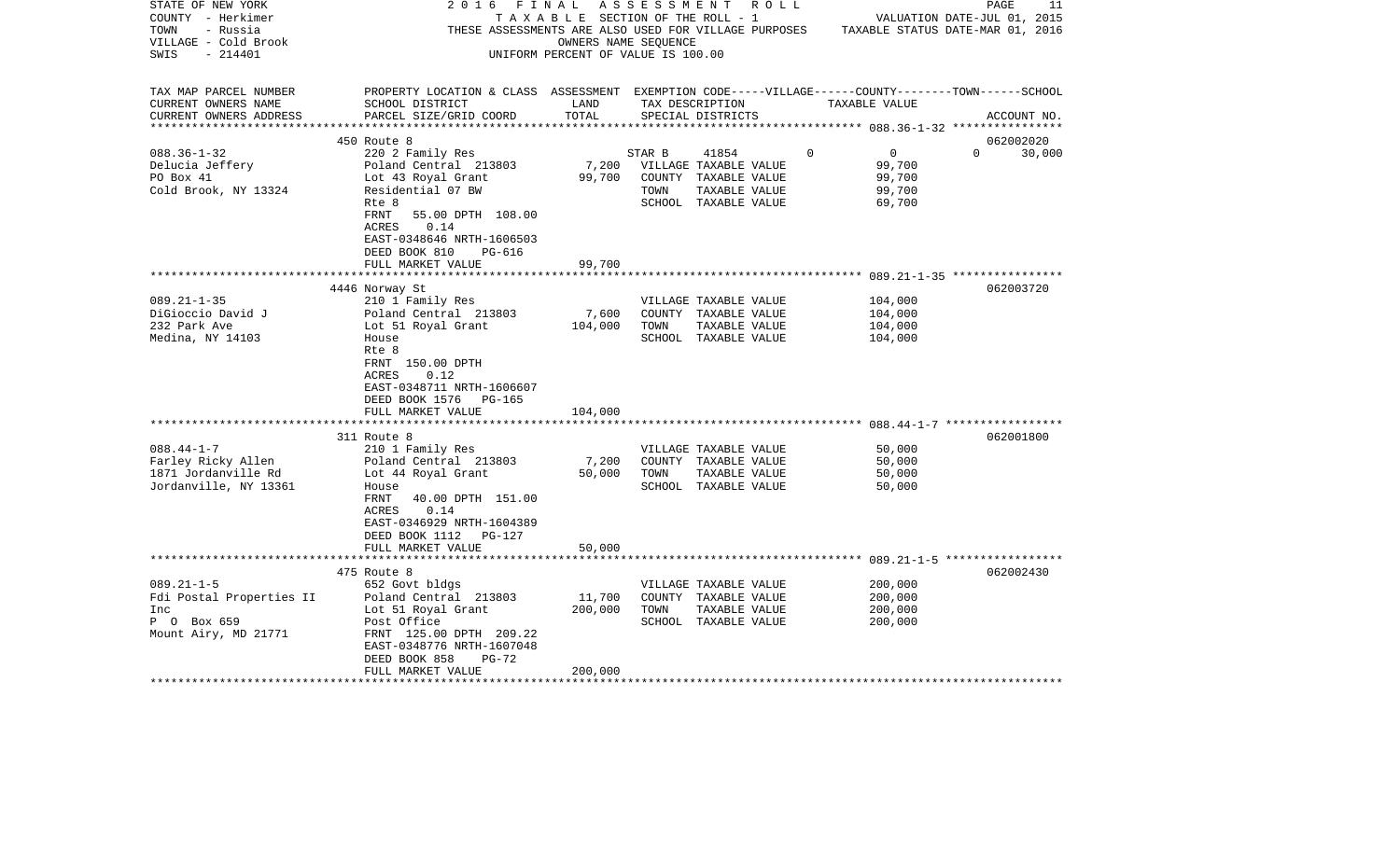| STATE OF NEW YORK<br>COUNTY - Herkimer<br>TOWN<br>- Russia<br>VILLAGE - Cold Brook<br>- 214401<br>SWIS | 2 0 1 6<br>FINAL                                                                                                                                | OWNERS NAME SEQUENCE<br>UNIFORM PERCENT OF VALUE IS 100.00 |                        | A S S E S S M E N T R O L L<br>TAXABLE SECTION OF THE ROLL - 1<br>THESE ASSESSMENTS ARE ALSO USED FOR VILLAGE PURPOSES TAXABLE STATUS DATE-MAR 01, 2016 |          |                          | PAGE<br>VALUATION DATE-JUL 01, 2015 | 12          |
|--------------------------------------------------------------------------------------------------------|-------------------------------------------------------------------------------------------------------------------------------------------------|------------------------------------------------------------|------------------------|---------------------------------------------------------------------------------------------------------------------------------------------------------|----------|--------------------------|-------------------------------------|-------------|
| TAX MAP PARCEL NUMBER<br>CURRENT OWNERS NAME<br>CURRENT OWNERS ADDRESS                                 | PROPERTY LOCATION & CLASS ASSESSMENT EXEMPTION CODE-----VILLAGE------COUNTY-------TOWN------SCHOOL<br>SCHOOL DISTRICT<br>PARCEL SIZE/GRID COORD | LAND<br>TOTAL                                              |                        | TAX DESCRIPTION<br>SPECIAL DISTRICTS                                                                                                                    |          | TAXABLE VALUE            |                                     | ACCOUNT NO. |
|                                                                                                        |                                                                                                                                                 |                                                            |                        |                                                                                                                                                         |          |                          |                                     |             |
|                                                                                                        | 4418 Norway St                                                                                                                                  |                                                            |                        |                                                                                                                                                         |          |                          | 062002370<br>$\Omega$               |             |
| $089.29 - 1 - 6$<br>Flike Michele L                                                                    | 210 1 Family Res<br>Poland Central 213803                                                                                                       |                                                            | STAR B                 | 41854<br>11,700 VILLAGE TAXABLE VALUE                                                                                                                   | $\Omega$ | $\overline{0}$<br>43,000 |                                     | 30,000      |
| 4418 Norway St                                                                                         | Lot 43 Royal Grant                                                                                                                              | 43,000                                                     |                        | COUNTY TAXABLE VALUE                                                                                                                                    |          | 43,000                   |                                     |             |
| Cold Brook, NY 13324                                                                                   | Trl Garage                                                                                                                                      |                                                            | TOWN                   | TAXABLE VALUE                                                                                                                                           |          | 43,000                   |                                     |             |
|                                                                                                        | FRNT<br>28.00 DPTH 262.00                                                                                                                       |                                                            |                        | SCHOOL TAXABLE VALUE                                                                                                                                    |          | 13,000                   |                                     |             |
|                                                                                                        | 0.48<br>ACRES                                                                                                                                   |                                                            |                        |                                                                                                                                                         |          |                          |                                     |             |
|                                                                                                        | EAST-0349274 NRTH-1606414                                                                                                                       |                                                            |                        |                                                                                                                                                         |          |                          |                                     |             |
|                                                                                                        | DEED BOOK 1562<br>PG-623                                                                                                                        |                                                            |                        |                                                                                                                                                         |          |                          |                                     |             |
|                                                                                                        | FULL MARKET VALUE                                                                                                                               | 43,000                                                     |                        |                                                                                                                                                         |          |                          |                                     |             |
|                                                                                                        |                                                                                                                                                 |                                                            |                        |                                                                                                                                                         |          |                          | 062001140                           |             |
| $089.29 - 1 - 7$                                                                                       | 4414 Norway St<br>210 1 Family Res                                                                                                              |                                                            |                        | VILLAGE TAXABLE VALUE                                                                                                                                   |          | 68,000                   |                                     |             |
| Foley Anna E                                                                                           | Poland Central 213803                                                                                                                           | 16,800                                                     |                        | COUNTY TAXABLE VALUE                                                                                                                                    |          | 68,000                   |                                     |             |
| PO Box 272                                                                                             | N 43<br>Rq                                                                                                                                      | 68,000                                                     | TOWN                   | TAXABLE VALUE                                                                                                                                           |          | 68,000                   |                                     |             |
| Waterville, NY 13480                                                                                   | Ho $11/2$                                                                                                                                       |                                                            |                        | SCHOOL TAXABLE VALUE                                                                                                                                    |          | 68,000                   |                                     |             |
|                                                                                                        | Military<br>ACRES<br>1.50<br>EAST-0349394 NRTH-1606252                                                                                          |                                                            |                        |                                                                                                                                                         |          |                          |                                     |             |
|                                                                                                        | DEED BOOK 1569 PG-392                                                                                                                           |                                                            |                        |                                                                                                                                                         |          |                          |                                     |             |
|                                                                                                        | FULL MARKET VALUE                                                                                                                               | 68,000                                                     |                        |                                                                                                                                                         |          |                          |                                     |             |
|                                                                                                        | 482 Route 8                                                                                                                                     |                                                            |                        |                                                                                                                                                         |          |                          | 062002400                           |             |
| $089.21 - 1 - 29$                                                                                      | 210 1 Family Res                                                                                                                                |                                                            | VET COM C 41132        |                                                                                                                                                         | 0        | 15,000                   | $\Omega$                            | $\Omega$    |
| Foster Kathleen                                                                                        | Poland Central 213803                                                                                                                           |                                                            | 26,000 VET COM T 41133 |                                                                                                                                                         | $\Omega$ | $\overline{0}$           | 20,000                              | $\Omega$    |
| Foster Kyle                                                                                            | S 51<br>Rg                                                                                                                                      | 106,500                                                    |                        | VILLAGE TAXABLE VALUE                                                                                                                                   |          | 106,500                  |                                     |             |
| 482 Main St                                                                                            | Ho $7 \frac{3}{4}$                                                                                                                              |                                                            |                        | COUNTY TAXABLE VALUE                                                                                                                                    |          | 91,500                   |                                     |             |
| Cold Brook, NY 13324                                                                                   | Rte 8                                                                                                                                           |                                                            | TOWN                   | TAXABLE VALUE                                                                                                                                           |          | 86,500                   |                                     |             |
|                                                                                                        | ACRES<br>7.73                                                                                                                                   |                                                            |                        | SCHOOL TAXABLE VALUE                                                                                                                                    |          | 106,500                  |                                     |             |
|                                                                                                        | EAST-0349471 NRTH-1607043                                                                                                                       |                                                            |                        |                                                                                                                                                         |          |                          |                                     |             |
|                                                                                                        | DEED BOOK 912<br>$PG-393$                                                                                                                       |                                                            |                        |                                                                                                                                                         |          |                          |                                     |             |
|                                                                                                        | FULL MARKET VALUE                                                                                                                               | 106,500                                                    |                        |                                                                                                                                                         |          |                          |                                     |             |
|                                                                                                        | Route 8                                                                                                                                         |                                                            |                        |                                                                                                                                                         |          |                          | 062002070                           |             |
| $088.36 - 1 - 34$                                                                                      | 312 Vac w/imprv                                                                                                                                 |                                                            |                        | VILLAGE TAXABLE VALUE                                                                                                                                   |          | 6,500                    |                                     |             |
| Gee David                                                                                              | Poland Central 213803                                                                                                                           | 2,000                                                      |                        | COUNTY TAXABLE VALUE                                                                                                                                    |          | 6,500                    |                                     |             |
| 440 Main St                                                                                            | Lot 43 Royal Grant                                                                                                                              | 6,500                                                      | TOWN                   | TAXABLE VALUE                                                                                                                                           |          | 6,500                    |                                     |             |
| Cold Brook, NY 13324                                                                                   | Garage                                                                                                                                          |                                                            |                        | SCHOOL TAXABLE VALUE                                                                                                                                    |          | 6,500                    |                                     |             |
|                                                                                                        | Rte 8                                                                                                                                           |                                                            |                        |                                                                                                                                                         |          |                          |                                     |             |
|                                                                                                        | FRNT 77.00 DPTH 212.00<br>BANK<br>135                                                                                                           |                                                            |                        |                                                                                                                                                         |          |                          |                                     |             |
|                                                                                                        | EAST-0348606 NRTH-1606379                                                                                                                       |                                                            |                        |                                                                                                                                                         |          |                          |                                     |             |
|                                                                                                        | DEED BOOK 1287<br>PG-591                                                                                                                        |                                                            |                        |                                                                                                                                                         |          |                          |                                     |             |
|                                                                                                        | FULL MARKET VALUE<br>**********************                                                                                                     | 6,500                                                      |                        |                                                                                                                                                         |          |                          |                                     |             |
|                                                                                                        |                                                                                                                                                 |                                                            |                        |                                                                                                                                                         |          |                          |                                     |             |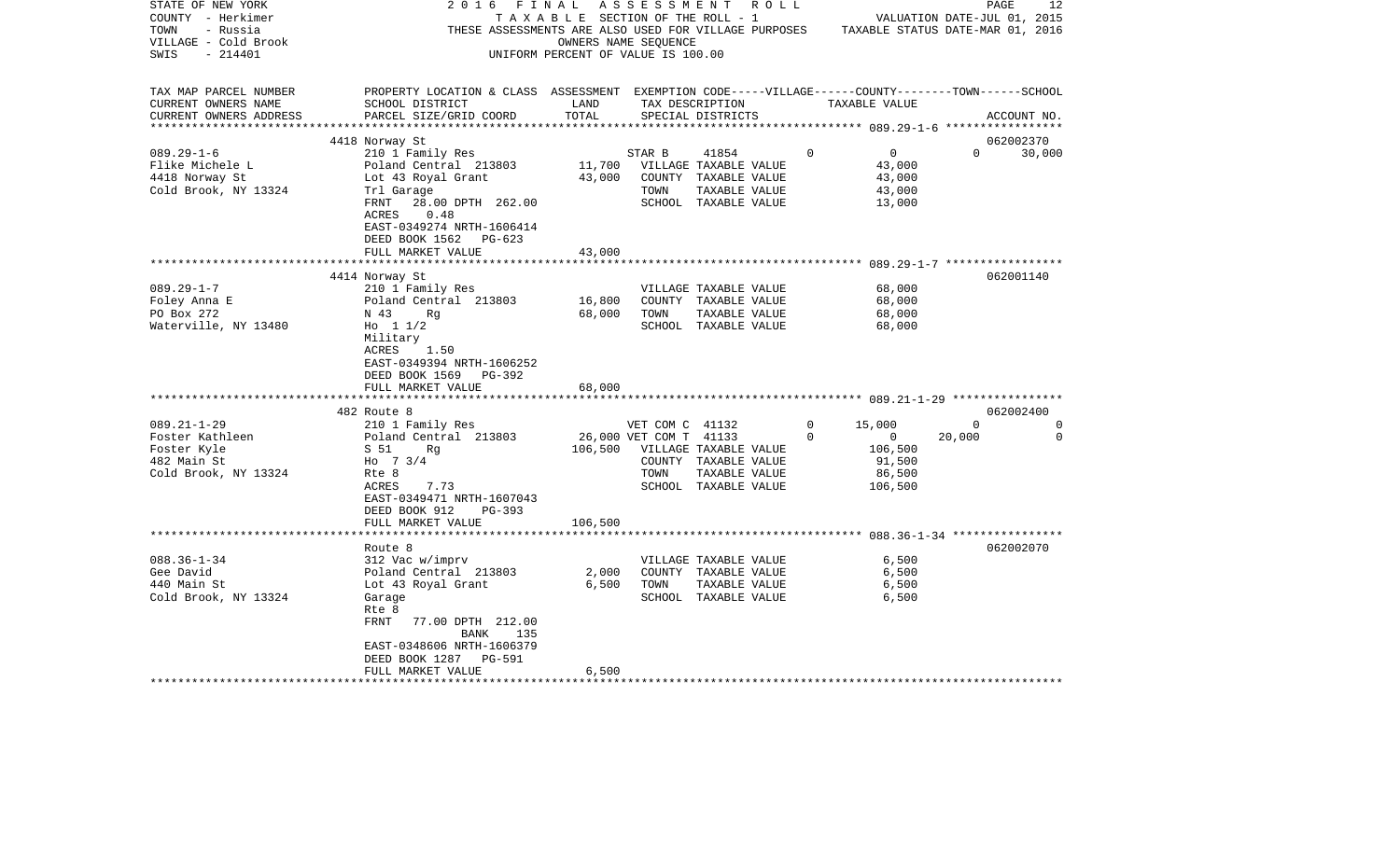| STATE OF NEW YORK       | 2016<br>FINAL                                                                                      |                                    | ASSESSMENT |                             | R O L L |          |                                  | PAGE     | 13          |
|-------------------------|----------------------------------------------------------------------------------------------------|------------------------------------|------------|-----------------------------|---------|----------|----------------------------------|----------|-------------|
| COUNTY - Herkimer       |                                                                                                    | TAXABLE SECTION OF THE ROLL - 1    |            |                             |         |          | VALUATION DATE-JUL 01, 2015      |          |             |
| - Russia<br>TOWN        | THESE ASSESSMENTS ARE ALSO USED FOR VILLAGE PURPOSES                                               |                                    |            |                             |         |          | TAXABLE STATUS DATE-MAR 01, 2016 |          |             |
| VILLAGE - Cold Brook    |                                                                                                    | OWNERS NAME SEOUENCE               |            |                             |         |          |                                  |          |             |
| SWIS<br>$-214401$       |                                                                                                    | UNIFORM PERCENT OF VALUE IS 100.00 |            |                             |         |          |                                  |          |             |
|                         |                                                                                                    |                                    |            |                             |         |          |                                  |          |             |
|                         |                                                                                                    |                                    |            |                             |         |          |                                  |          |             |
| TAX MAP PARCEL NUMBER   | PROPERTY LOCATION & CLASS ASSESSMENT EXEMPTION CODE-----VILLAGE------COUNTY-------TOWN------SCHOOL |                                    |            |                             |         |          |                                  |          |             |
| CURRENT OWNERS NAME     | SCHOOL DISTRICT                                                                                    | LAND                               |            | TAX DESCRIPTION             |         |          | TAXABLE VALUE                    |          |             |
| CURRENT OWNERS ADDRESS  | PARCEL SIZE/GRID COORD                                                                             | TOTAL                              |            | SPECIAL DISTRICTS           |         |          |                                  |          | ACCOUNT NO. |
| *********************** |                                                                                                    |                                    |            |                             |         |          |                                  |          |             |
|                         | 440 Route 8                                                                                        |                                    |            |                             |         |          |                                  |          | 062003120   |
| $088.36 - 1 - 35$       | 220 2 Family Res                                                                                   |                                    | STAR B     | 41854                       |         | 0        | 0                                | $\Omega$ | 30,000      |
| Gee David               | Poland Central 213803                                                                              | 9,200                              |            | VILLAGE TAXABLE VALUE       |         |          | 100,500                          |          |             |
| 440 Main St             | Lot 43 Royal Grant                                                                                 | 100,500                            |            | COUNTY TAXABLE VALUE        |         |          | 100,500                          |          |             |
| Cold Brook, NY 13324    | House                                                                                              |                                    | TOWN       | TAXABLE VALUE               |         |          | 100,500                          |          |             |
|                         | FRNT<br>53.50 DPTH 225.00                                                                          |                                    |            | SCHOOL TAXABLE VALUE        |         |          | 70,500                           |          |             |
|                         | $0.30$ BANK<br>ACRES<br>135                                                                        |                                    |            |                             |         |          |                                  |          |             |
|                         | EAST-0348562 NRTH-1606328                                                                          |                                    |            |                             |         |          |                                  |          |             |
|                         | DEED BOOK 1287 PG-591                                                                              |                                    |            |                             |         |          |                                  |          |             |
|                         | FULL MARKET VALUE                                                                                  | 100,500                            |            |                             |         |          |                                  |          |             |
|                         |                                                                                                    |                                    |            |                             |         |          |                                  |          |             |
|                         | 287 Main St                                                                                        |                                    |            |                             |         |          |                                  |          | 062001380   |
| $088.44 - 1 - 3$        | 210 1 Family Res                                                                                   |                                    | STAR B     | 41854                       |         | $\Omega$ | $\mathbf{0}$                     | $\Omega$ | 30,000      |
| Goggin Allan J          | Poland Central 213803                                                                              | 8,800                              |            | VILLAGE TAXABLE VALUE       |         |          | 72,000                           |          |             |
| Goggin Barbara          | W 44 Rg                                                                                            | 72,000                             |            | COUNTY TAXABLE VALUE        |         |          | 72,000                           |          |             |
| 287 Main St             | House 1/4 Acre                                                                                     |                                    | TOWN       | TAXABLE VALUE               |         |          | 72,000                           |          |             |
| Cold Brook, NY 13324    | Rte 8                                                                                              |                                    |            | SCHOOL TAXABLE VALUE        |         |          | 42,000                           |          |             |
|                         | FRNT 120.00 DPTH 100.00                                                                            |                                    |            |                             |         |          |                                  |          |             |
|                         | EAST-0346738 NRTH-1603906                                                                          |                                    |            |                             |         |          |                                  |          |             |
|                         | DEED BOOK 00614 PG-00563                                                                           |                                    |            |                             |         |          |                                  |          |             |
|                         | FULL MARKET VALUE                                                                                  | 72,000                             |            |                             |         |          |                                  |          |             |
|                         |                                                                                                    |                                    |            |                             |         |          |                                  |          |             |
|                         | 287 Main St                                                                                        |                                    |            |                             |         |          |                                  |          |             |
| $088.44 - 1 - 15.2$     | 312 Vac w/imprv                                                                                    |                                    |            | VILLAGE TAXABLE VALUE       |         |          | 13,000                           |          |             |
| Goggin Allan J          | Poland Central 213803                                                                              | 3,000                              |            | COUNTY TAXABLE VALUE        |         |          | 13,000                           |          |             |
| Goggin Barbara          | FRNT 125.00 DPTH 100.00                                                                            | 13,000                             | TOWN       | TAXABLE VALUE               |         |          | 13,000                           |          |             |
| 287 Main St             | EAST-0346791 NRTH-1603989                                                                          |                                    |            | SCHOOL TAXABLE VALUE        |         |          | 13,000                           |          |             |
| Cold Brook, NY 13324    | DEED BOOK 677<br>PG-724                                                                            |                                    |            |                             |         |          |                                  |          |             |
|                         | FULL MARKET VALUE                                                                                  | 13,000                             |            |                             |         |          |                                  |          |             |
|                         | *********************                                                                              |                                    |            |                             |         |          |                                  |          |             |
|                         | Main St                                                                                            |                                    |            |                             |         |          |                                  |          |             |
| $088.44 - 1 - 22$       | 321 Abandoned ag                                                                                   |                                    |            | VILLAGE TAXABLE VALUE       |         |          | 800                              |          |             |
| Goggin Allan J          | Poland Central 213803                                                                              | 800                                |            | COUNTY TAXABLE VALUE        |         |          | 800                              |          |             |
| Goggin Barbara          | Below House                                                                                        | 800                                | TOWN       | TAXABLE VALUE               |         |          | 800                              |          |             |
| 287 Main St             | Creek Splits                                                                                       |                                    |            | SCHOOL TAXABLE VALUE        |         |          | 800                              |          |             |
| Cold Brook, NY 13324    | Per BW                                                                                             |                                    |            |                             |         |          |                                  |          |             |
|                         | FRNT 131.00 DPTH<br>50.00                                                                          |                                    |            |                             |         |          |                                  |          |             |
|                         | EAST-0346665 NRTH-1603823                                                                          |                                    |            |                             |         |          |                                  |          |             |
|                         | FULL MARKET VALUE                                                                                  | 800                                |            |                             |         |          |                                  |          |             |
|                         |                                                                                                    |                                    |            |                             |         |          |                                  |          |             |
|                         | 300 Main St                                                                                        |                                    |            |                             |         |          |                                  |          | 062000210   |
| $088.44 - 1 - 13$       | 311 Res vac land                                                                                   |                                    |            | VILLAGE TAXABLE VALUE       |         |          | 4,200                            |          |             |
| Goggin Barbara          | Poland Central 213803                                                                              | 4,200                              |            | COUNTY TAXABLE VALUE        |         |          | 4,200                            |          |             |
| 287 Main St             | Lot 44 Royal Grant                                                                                 | 4,200                              | TOWN       | TAXABLE VALUE               |         |          | 4,200                            |          |             |
| Cold Brook, NY 13324    | Bldg                                                                                               |                                    |            | <b>SCHOOL TAXABLE VALUE</b> |         |          | 4,200                            |          |             |
|                         | Rte 8                                                                                              |                                    |            |                             |         |          |                                  |          |             |
|                         | ACRES<br>1.20                                                                                      |                                    |            |                             |         |          |                                  |          |             |
|                         | EAST-0347120 NRTH-1604137                                                                          |                                    |            |                             |         |          |                                  |          |             |
|                         | DEED BOOK 941<br>$PG-205$                                                                          |                                    |            |                             |         |          |                                  |          |             |
|                         | FULL MARKET VALUE                                                                                  | 4,200                              |            |                             |         |          |                                  |          |             |
|                         |                                                                                                    |                                    |            |                             |         |          |                                  |          |             |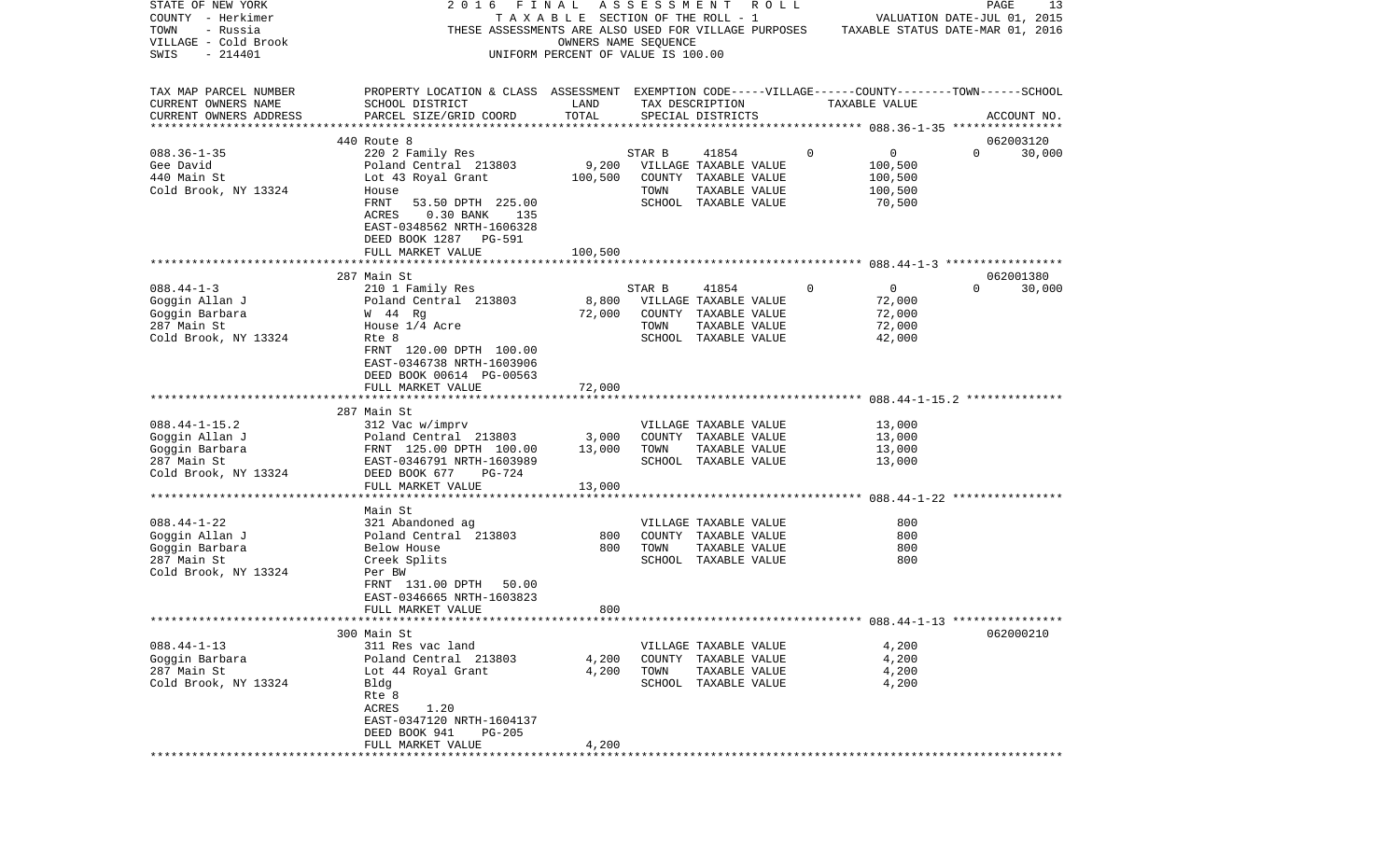| STATE OF NEW YORK<br>COUNTY - Herkimer             | 2016<br>FINAL                                                                                      | TAXABLE SECTION OF THE ROLL - 1    |                 | ASSESSMENT ROLL                       |             |                                  | PAGE<br>VALUATION DATE-JUL 01, 2015 | 14      |
|----------------------------------------------------|----------------------------------------------------------------------------------------------------|------------------------------------|-----------------|---------------------------------------|-------------|----------------------------------|-------------------------------------|---------|
| TOWN<br>- Russia                                   | THESE ASSESSMENTS ARE ALSO USED FOR VILLAGE PURPOSES                                               |                                    |                 |                                       |             | TAXABLE STATUS DATE-MAR 01, 2016 |                                     |         |
| VILLAGE - Cold Brook                               |                                                                                                    | OWNERS NAME SEOUENCE               |                 |                                       |             |                                  |                                     |         |
| SWIS<br>$-214401$                                  |                                                                                                    | UNIFORM PERCENT OF VALUE IS 100.00 |                 |                                       |             |                                  |                                     |         |
| TAX MAP PARCEL NUMBER                              | PROPERTY LOCATION & CLASS ASSESSMENT EXEMPTION CODE-----VILLAGE------COUNTY-------TOWN------SCHOOL |                                    |                 |                                       |             |                                  |                                     |         |
| CURRENT OWNERS NAME                                | SCHOOL DISTRICT                                                                                    | LAND                               |                 | TAX DESCRIPTION                       |             | TAXABLE VALUE                    |                                     |         |
| CURRENT OWNERS ADDRESS<br>************************ | PARCEL SIZE/GRID COORD                                                                             | TOTAL                              |                 | SPECIAL DISTRICTS                     |             |                                  | ACCOUNT NO.                         |         |
|                                                    | 286 Main St                                                                                        |                                    |                 |                                       |             |                                  |                                     |         |
| $088.44 - 1 - 15.1$                                | 220 2 Family Res                                                                                   |                                    |                 | VILLAGE TAXABLE VALUE                 |             | 146,000                          |                                     |         |
| Goggin Barbara                                     | Poland Central 213803                                                                              | 19,800                             |                 | COUNTY TAXABLE VALUE                  |             | 146,000                          |                                     |         |
| 287 Main St                                        | ACRES<br>1.30                                                                                      | 146,000                            | TOWN            | TAXABLE VALUE                         |             | 146,000                          |                                     |         |
| Cold Brook, NY 13324                               | EAST-0346891 NRTH-1603908                                                                          |                                    |                 | SCHOOL TAXABLE VALUE                  |             | 146,000                          |                                     |         |
|                                                    | DEED BOOK 942<br>PG-133                                                                            |                                    |                 |                                       |             |                                  |                                     |         |
|                                                    | FULL MARKET VALUE                                                                                  | 146,000                            |                 |                                       |             |                                  |                                     |         |
|                                                    |                                                                                                    |                                    |                 |                                       |             |                                  |                                     |         |
|                                                    | Military Rd                                                                                        |                                    |                 |                                       |             |                                  | 062001200                           |         |
| $088.28 - 1 - 1$                                   | 210 1 Family Res                                                                                   |                                    | STAR B          | 41854                                 | 0           | 0                                | $\Omega$                            | 30,000  |
| Goggin Michael                                     | Poland Central 213803                                                                              | 15,000                             |                 | VILLAGE TAXABLE VALUE                 |             | 72,000                           |                                     |         |
| Military Rd<br>Cold Brook, NY 13324                | Lot 51 Royal Grant<br>House                                                                        | 72,000                             | TOWN            | COUNTY TAXABLE VALUE<br>TAXABLE VALUE |             | 72,000<br>72,000                 |                                     |         |
|                                                    | Military                                                                                           |                                    |                 | SCHOOL TAXABLE VALUE                  |             | 42,000                           |                                     |         |
|                                                    | ACRES<br>1.00 BANK<br>087                                                                          |                                    |                 |                                       |             |                                  |                                     |         |
|                                                    | EAST-0348406 NRTH-1606864                                                                          |                                    |                 |                                       |             |                                  |                                     |         |
|                                                    | DEED BOOK 948<br>$PG-273$                                                                          |                                    |                 |                                       |             |                                  |                                     |         |
|                                                    | FULL MARKET VALUE                                                                                  | 72,000                             |                 |                                       |             |                                  |                                     |         |
|                                                    |                                                                                                    |                                    |                 |                                       |             |                                  |                                     |         |
|                                                    | 484 Route 8                                                                                        |                                    |                 |                                       |             |                                  | 062001020                           |         |
| $089.21 - 1 - 30$                                  | 210 1 Family Res                                                                                   |                                    | STAR EN         | 41834                                 | $\Omega$    | 0                                | $\Omega$                            | 49,000  |
| Gonyea Gloria J                                    | Poland Central 213803                                                                              | 9,000                              |                 | VILLAGE TAXABLE VALUE                 |             | 49,000                           |                                     |         |
| 484 Main St                                        | E 51 Rg                                                                                            | 49,000                             |                 | COUNTY TAXABLE VALUE                  |             | 49,000                           |                                     |         |
| Cold Brook, NY 13324                               | House 3/10 Acre<br>Rte #8                                                                          |                                    | TOWN            | TAXABLE VALUE<br>SCHOOL TAXABLE VALUE |             | 49,000<br>$\Omega$               |                                     |         |
|                                                    | FRNT 103.00 DPTH 100.00                                                                            |                                    |                 |                                       |             |                                  |                                     |         |
|                                                    | EAST-0349073 NRTH-1607106                                                                          |                                    |                 |                                       |             |                                  |                                     |         |
|                                                    | DEED BOOK 00622 PG-00530                                                                           |                                    |                 |                                       |             |                                  |                                     |         |
|                                                    | FULL MARKET VALUE                                                                                  | 49,000                             |                 |                                       |             |                                  |                                     |         |
|                                                    | *************************                                                                          |                                    |                 |                                       |             |                                  |                                     |         |
|                                                    | 576 Route 8                                                                                        |                                    |                 |                                       |             |                                  | 062003510                           |         |
| $084.77 - 1 - 4$                                   | 210 1 Family Res                                                                                   |                                    | AGED-CNTY 41802 |                                       | 0           | 37,500                           | $\Omega$                            | $\circ$ |
| Greco Susan S                                      | Poland Central 213803                                                                              |                                    | 11,900 STAR EN  | 41834                                 | 0           | 0                                | 0                                   | 65,300  |
| 576 Route 8                                        | Lot 52 Royal Grant                                                                                 | 75,000                             |                 | VILLAGE TAXABLE VALUE                 |             | 75,000                           |                                     |         |
| PO Box 153                                         | House Att Gar                                                                                      |                                    |                 | COUNTY TAXABLE VALUE                  |             | 37,500                           |                                     |         |
| Cold Brook, NY 13324                               | FRNT 185.00 DPTH 175.00                                                                            |                                    | TOWN            | TAXABLE VALUE                         |             | 75,000                           |                                     |         |
|                                                    | 0.50<br>ACRES<br>EAST-0349858 NRTH-1608791                                                         |                                    |                 | SCHOOL TAXABLE VALUE                  |             | 9,700                            |                                     |         |
|                                                    | DEED BOOK 1536<br>PG-148                                                                           |                                    |                 |                                       |             |                                  |                                     |         |
|                                                    | FULL MARKET VALUE                                                                                  | 75,000                             |                 |                                       |             |                                  |                                     |         |
|                                                    |                                                                                                    |                                    |                 |                                       |             |                                  |                                     |         |
|                                                    | 394 Route 8                                                                                        |                                    |                 |                                       |             |                                  | 062002550                           |         |
| $088.36 - 1 - 43$                                  | 210 1 Family Res                                                                                   |                                    | STAR B          | 41854                                 | $\mathbf 0$ | $\mathsf{O}$                     | $\Omega$                            | 30,000  |
| Hampel Robert W                                    | Poland Central 213803                                                                              | 28,300                             |                 | VILLAGE TAXABLE VALUE                 |             | 92,500                           |                                     |         |
| Hampel Nancy E                                     | Lot 43 Royal Grant                                                                                 | 92,500                             |                 | COUNTY TAXABLE VALUE                  |             | 92,500                           |                                     |         |
| 394 Main St                                        | House, att Gar Old Mill                                                                            |                                    | TOWN            | TAXABLE VALUE                         |             | 92,500                           |                                     |         |
| Cold Brook, NY 13324                               | ACRES 5.90 BANK<br>023                                                                             |                                    |                 | SCHOOL TAXABLE VALUE                  |             | 62,500                           |                                     |         |
|                                                    | EAST-0348129 NRTH-1605696<br>DEED BOOK 895                                                         |                                    |                 |                                       |             |                                  |                                     |         |
|                                                    | PG-378<br>FULL MARKET VALUE                                                                        | 92,500                             |                 |                                       |             |                                  |                                     |         |
|                                                    |                                                                                                    |                                    |                 |                                       |             |                                  |                                     |         |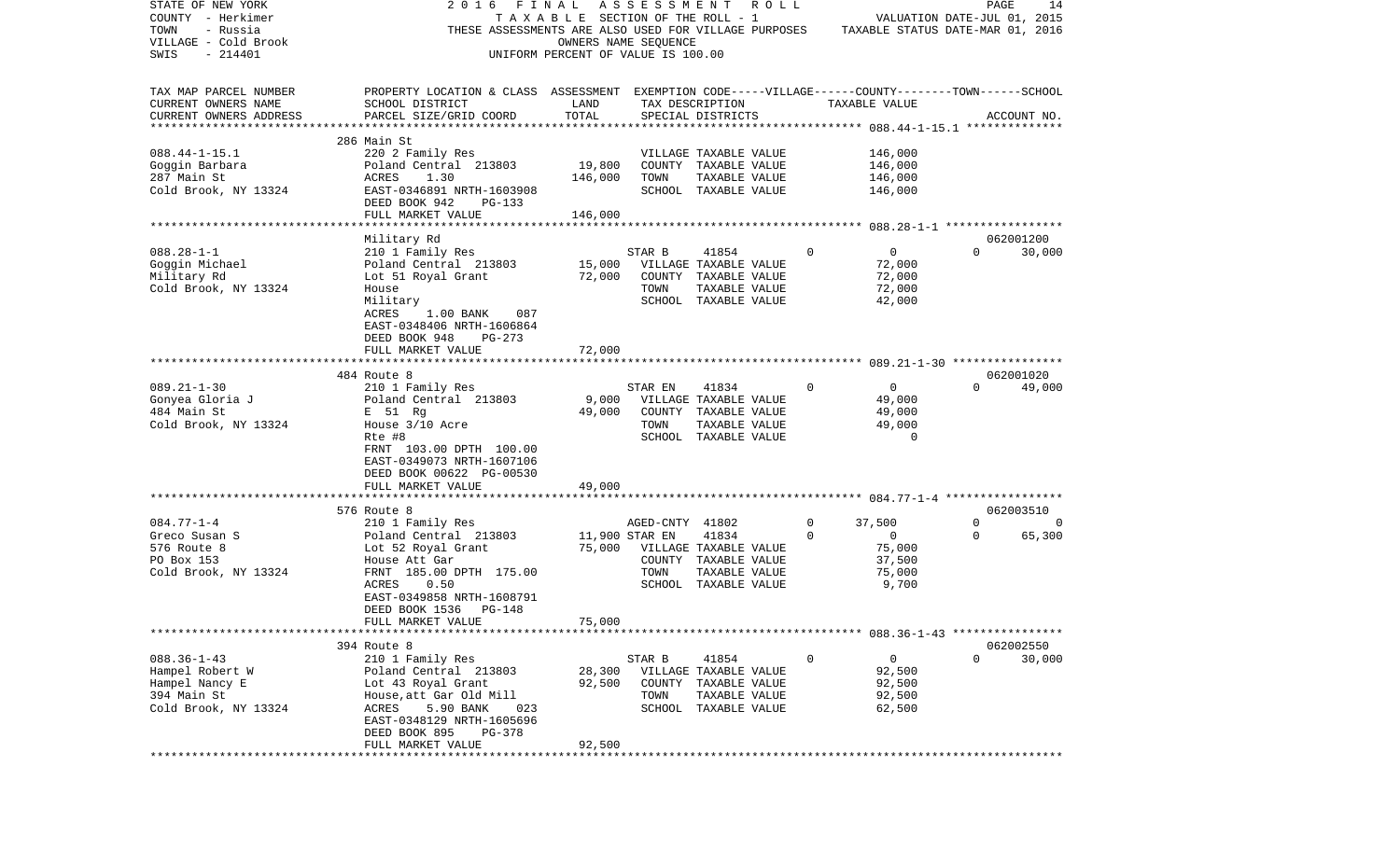| STATE OF NEW YORK<br>COUNTY - Herkimer<br>TOWN<br>- Russia<br>VILLAGE - Cold Brook<br>SWIS<br>$-214401$ | FINAL<br>2016<br>THESE ASSESSMENTS ARE ALSO USED FOR VILLAGE PURPOSES                                                                           | TAXABLE SECTION OF THE ROLL - 1<br>OWNERS NAME SEOUENCE<br>UNIFORM PERCENT OF VALUE IS 100.00 |         | ASSESSMENT ROLL                       |          |                                                    | PAGE<br>15<br>VALUATION DATE-JUL 01, 2015<br>TAXABLE STATUS DATE-MAR 01, 2016 |
|---------------------------------------------------------------------------------------------------------|-------------------------------------------------------------------------------------------------------------------------------------------------|-----------------------------------------------------------------------------------------------|---------|---------------------------------------|----------|----------------------------------------------------|-------------------------------------------------------------------------------|
|                                                                                                         |                                                                                                                                                 |                                                                                               |         |                                       |          |                                                    |                                                                               |
| TAX MAP PARCEL NUMBER<br>CURRENT OWNERS NAME<br>CURRENT OWNERS ADDRESS<br>************************      | PROPERTY LOCATION & CLASS ASSESSMENT EXEMPTION CODE-----VILLAGE------COUNTY-------TOWN------SCHOOL<br>SCHOOL DISTRICT<br>PARCEL SIZE/GRID COORD | LAND<br>TOTAL                                                                                 |         | TAX DESCRIPTION<br>SPECIAL DISTRICTS  |          | TAXABLE VALUE                                      | ACCOUNT NO.                                                                   |
|                                                                                                         | Route 8                                                                                                                                         |                                                                                               |         |                                       |          |                                                    | 062002520                                                                     |
| $089.21 - 1 - 24$                                                                                       | 314 Rural vac<10                                                                                                                                |                                                                                               |         | VILLAGE TAXABLE VALUE                 |          | 2,100                                              |                                                                               |
| Harvey Michael                                                                                          | Poland Central 213803                                                                                                                           | 2,100                                                                                         |         | COUNTY TAXABLE VALUE                  |          | 2,100                                              |                                                                               |
| 141 Dagenkolb Rd                                                                                        | Lot 51 Royal Grant                                                                                                                              | 2,100                                                                                         | TOWN    | TAXABLE VALUE                         |          | 2,100                                              |                                                                               |
| Cold Brook, NY 13324                                                                                    | House                                                                                                                                           |                                                                                               |         | SCHOOL TAXABLE VALUE                  |          | 2,100                                              |                                                                               |
|                                                                                                         | Rte 8<br>FRNT 177.00 DPTH 97.00                                                                                                                 |                                                                                               |         |                                       |          |                                                    |                                                                               |
|                                                                                                         | EAST-0349422 NRTH-1607675                                                                                                                       |                                                                                               |         |                                       |          |                                                    |                                                                               |
|                                                                                                         | DEED BOOK 842<br>$PG-253$                                                                                                                       |                                                                                               |         |                                       |          |                                                    |                                                                               |
|                                                                                                         | FULL MARKET VALUE                                                                                                                               | 2,100                                                                                         |         |                                       |          |                                                    |                                                                               |
|                                                                                                         |                                                                                                                                                 |                                                                                               |         |                                       |          |                                                    |                                                                               |
|                                                                                                         | 413 Route 8                                                                                                                                     |                                                                                               |         |                                       |          |                                                    | 062000360                                                                     |
| $088.36 - 1 - 17$                                                                                       | 210 1 Family Res                                                                                                                                |                                                                                               |         | VILLAGE TAXABLE VALUE                 |          | 98,000                                             |                                                                               |
| Heneka Jill<br>413 Main St                                                                              | Poland Central 213803                                                                                                                           | 8,500<br>98,000                                                                               | TOWN    | COUNTY TAXABLE VALUE<br>TAXABLE VALUE |          | 98,000<br>98,000                                   |                                                                               |
| Cold Brook, NY 13324                                                                                    | Lot 43 Royal Grant<br>House                                                                                                                     |                                                                                               |         | SCHOOL TAXABLE VALUE                  |          | 98,000                                             |                                                                               |
|                                                                                                         | ACRES<br>0.39                                                                                                                                   |                                                                                               |         |                                       |          |                                                    |                                                                               |
|                                                                                                         | EAST-0348013 NRTH-1606102                                                                                                                       |                                                                                               |         |                                       |          |                                                    |                                                                               |
|                                                                                                         | DEED BOOK 853<br>$PG-1$                                                                                                                         |                                                                                               |         |                                       |          |                                                    |                                                                               |
|                                                                                                         | FULL MARKET VALUE                                                                                                                               | 98,000                                                                                        |         |                                       |          |                                                    |                                                                               |
|                                                                                                         |                                                                                                                                                 |                                                                                               |         |                                       |          |                                                    |                                                                               |
| $089.29 - 1 - 3$                                                                                        | 4432 Norway St                                                                                                                                  |                                                                                               |         |                                       | $\Omega$ | 0                                                  | 062000930<br>$\Omega$                                                         |
| Hiney James                                                                                             | 210 1 Family Res<br>Poland Central 213803                                                                                                       | 6,200                                                                                         | STAR EN | 41834<br>VILLAGE TAXABLE VALUE        |          | 73,000                                             | 65,300                                                                        |
| 4432 Norway St                                                                                          | Lot 51 Royal Grant                                                                                                                              | 73,000                                                                                        |         | COUNTY TAXABLE VALUE                  |          | 73,000                                             |                                                                               |
| Cold Brook, NY 13324                                                                                    | House Gar                                                                                                                                       |                                                                                               | TOWN    | TAXABLE VALUE                         |          | 73,000                                             |                                                                               |
|                                                                                                         | FRNT<br>55.00 DPTH 179.00                                                                                                                       |                                                                                               |         | SCHOOL TAXABLE VALUE                  |          | 7,700                                              |                                                                               |
|                                                                                                         | EAST-0348980 NRTH-1606498                                                                                                                       |                                                                                               |         |                                       |          |                                                    |                                                                               |
|                                                                                                         | DEED BOOK 908<br>$PG-33$                                                                                                                        |                                                                                               |         |                                       |          |                                                    |                                                                               |
|                                                                                                         | FULL MARKET VALUE<br>*******************                                                                                                        | 73,000<br>*******                                                                             |         |                                       |          | ********************* 089.29-1-14 **************** |                                                                               |
|                                                                                                         | 4405 Norway St                                                                                                                                  |                                                                                               |         |                                       |          |                                                    | 062000120                                                                     |
| $089.29 - 1 - 14$                                                                                       | 210 1 Family Res                                                                                                                                |                                                                                               |         | VILLAGE TAXABLE VALUE                 |          | 21,000                                             |                                                                               |
| Hoffman Robert                                                                                          | Poland Central 213803                                                                                                                           | 8,500                                                                                         |         | COUNTY TAXABLE VALUE                  |          | 21,000                                             |                                                                               |
| Hoffman Beverly                                                                                         | Lot 43 Royal Grant                                                                                                                              | 21,000                                                                                        | TOWN    | TAXABLE VALUE                         |          | 21,000                                             |                                                                               |
| Box 44                                                                                                  | House                                                                                                                                           |                                                                                               |         | SCHOOL TAXABLE VALUE                  |          | 21,000                                             |                                                                               |
| Speculator, NY 12164                                                                                    | FRNT 121.00 DPTH 115.00                                                                                                                         |                                                                                               |         |                                       |          |                                                    |                                                                               |
|                                                                                                         | 0.34<br>ACRES<br>EAST-0349342 NRTH-1606006                                                                                                      |                                                                                               |         |                                       |          |                                                    |                                                                               |
|                                                                                                         | DEED BOOK 701 PG-976                                                                                                                            |                                                                                               |         |                                       |          |                                                    |                                                                               |
|                                                                                                         | FULL MARKET VALUE                                                                                                                               | 21,000                                                                                        |         |                                       |          |                                                    |                                                                               |
|                                                                                                         |                                                                                                                                                 |                                                                                               |         |                                       |          |                                                    |                                                                               |
|                                                                                                         | 492 State Route 8                                                                                                                               |                                                                                               |         |                                       |          |                                                    | 062004030                                                                     |
| $089.21 - 1 - 27$                                                                                       | 210 1 Family Res                                                                                                                                |                                                                                               |         | VILLAGE TAXABLE VALUE                 |          | 35,000                                             |                                                                               |
| Huckabone Daniel                                                                                        | Poland Central 213803                                                                                                                           | 12,600                                                                                        |         | COUNTY TAXABLE VALUE                  |          | 35,000                                             |                                                                               |
| Davis Nicole<br>492 State Route 8                                                                       | Lot $#51$ Rg<br>Trl 0.49 Acre                                                                                                                   | 35,000                                                                                        | TOWN    | TAXABLE VALUE<br>SCHOOL TAXABLE VALUE |          | 35,000<br>35,000                                   |                                                                               |
| Cold Brook, NY 13324                                                                                    | Route No 8                                                                                                                                      |                                                                                               |         |                                       |          |                                                    |                                                                               |
|                                                                                                         | FRNT 160.00 DPTH 163.00                                                                                                                         |                                                                                               |         |                                       |          |                                                    |                                                                               |
| PRIOR OWNER ON 3/01/2016                                                                                | EAST-0349157 NRTH-1607196                                                                                                                       |                                                                                               |         |                                       |          |                                                    |                                                                               |
| Huckabone Daniel                                                                                        | DEED BOOK 1594<br>PG-786                                                                                                                        |                                                                                               |         |                                       |          |                                                    |                                                                               |
|                                                                                                         | FULL MARKET VALUE                                                                                                                               | 35,000                                                                                        |         |                                       |          |                                                    |                                                                               |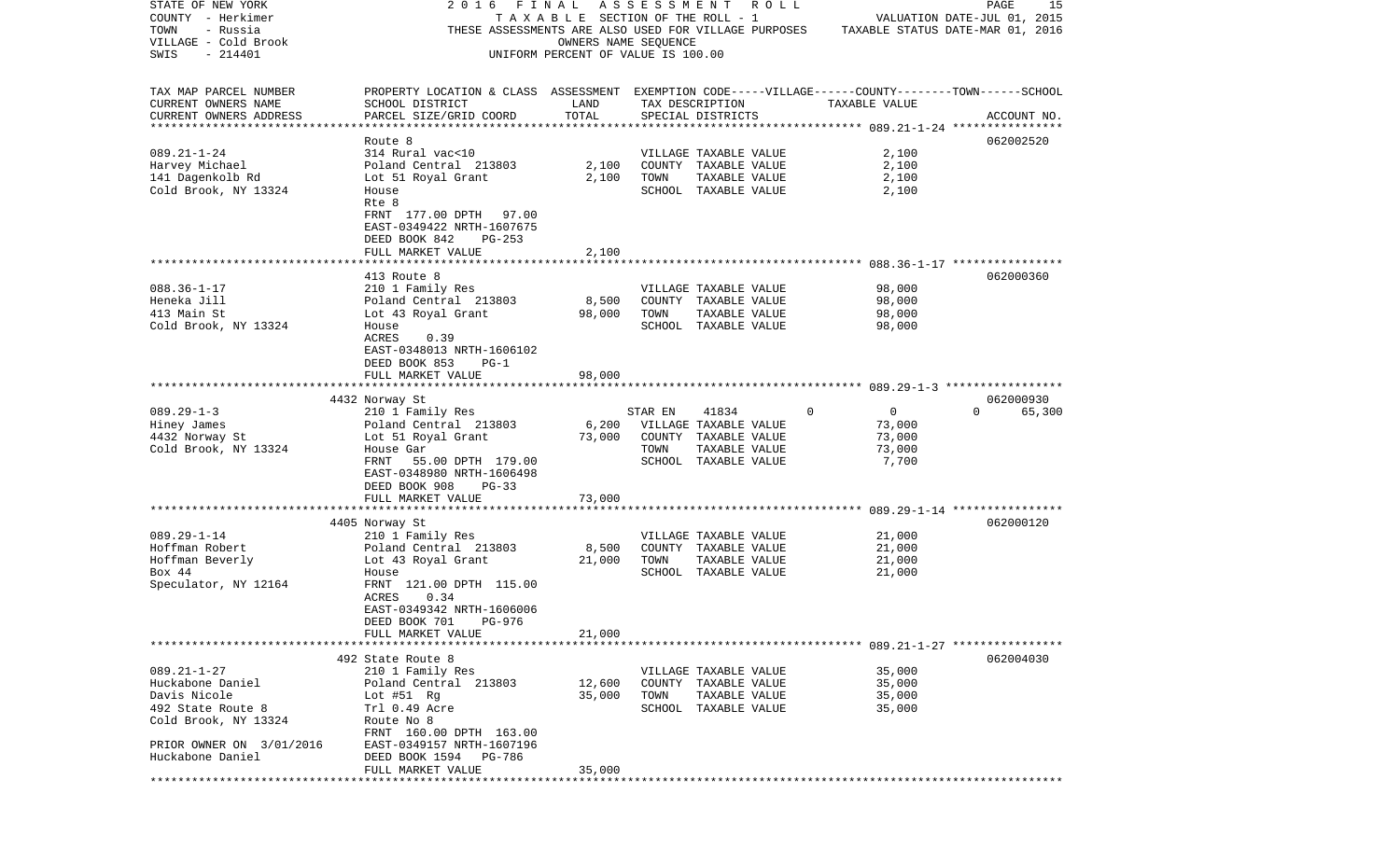| OWNERS NAME SEQUENCE<br>SWIS<br>$-214401$<br>UNIFORM PERCENT OF VALUE IS 100.00<br>TAX MAP PARCEL NUMBER<br>PROPERTY LOCATION & CLASS ASSESSMENT EXEMPTION CODE-----VILLAGE------COUNTY-------TOWN------SCHOOL<br>CURRENT OWNERS NAME<br>SCHOOL DISTRICT<br>LAND<br>TAX DESCRIPTION<br>TAXABLE VALUE<br>TOTAL<br>CURRENT OWNERS ADDRESS<br>PARCEL SIZE/GRID COORD<br>SPECIAL DISTRICTS<br>ACCOUNT NO.<br>************************<br>062003180<br>548 Route 8<br>$089.21 - 1 - 19.1$<br>$\mathbf 0$<br>$\mathbf 0$<br>210 1 Family Res<br>41834<br>STAR EN<br>$\Omega$<br>65,300<br>18,500<br>Poland Central 213803<br>VILLAGE TAXABLE VALUE<br>97,000<br>Hughes Gary<br>Hughes Dian<br>Lot 51 Royal Grant<br>97,000<br>COUNTY TAXABLE VALUE<br>97,000<br>548 Main St<br>House Barn<br>TOWN<br>TAXABLE VALUE<br>97,000<br>Cold Brook, NY 13324<br>FRNT 150.00 DPTH<br>SCHOOL TAXABLE VALUE<br>31,700<br>ACRES<br>2.00<br>EAST-0349845 NRTH-1608266<br>DEED BOOK 685<br><b>PG-380</b><br>FULL MARKET VALUE<br>97,000<br>505 Route 8<br>062002880<br>$089.21 - 1 - 10$<br>41834<br>$\mathbf 0$<br>65,300<br>210 1 Family Res<br>$\overline{0}$<br>$\Omega$<br>STAR EN<br>Irwin Carl<br>Poland Central 213803<br>12,600<br>VILLAGE TAXABLE VALUE<br>81,300<br>Irwin Elizabeth<br>Lot 51 Royal Grant<br>81,300<br>COUNTY TAXABLE VALUE<br>81,300<br>505 Main St<br>TOWN<br>TAXABLE VALUE<br>81,300<br>House Barn<br>Cold Brook, NY 13324<br>FRNT 156.00 DPTH 176.00<br>SCHOOL TAXABLE VALUE<br>16,000<br>ACRES<br>0.58<br>EAST-0349132 NRTH-1607521<br>DEED BOOK 693<br>PG-936<br>FULL MARKET VALUE<br>81,300<br>Route 8<br>$089.21 - 1 - 19.2$<br>311 Res vac land<br>VILLAGE TAXABLE VALUE<br>800<br>800<br>Irwin Duane L<br>Poland Central 213803<br>800<br>COUNTY TAXABLE VALUE<br>540 Main St<br>TAXABLE VALUE<br>800<br>Route 8<br>800<br>TOWN<br>SCHOOL TAXABLE VALUE<br>800<br>Cold Brook, NY 13324<br>FRNT<br>88.00 DPTH 129.00<br>EAST-0349589 NRTH-1608164<br>DEED BOOK 00824 PG-00285<br>FULL MARKET VALUE<br>800<br>******************** 089.21-1-21 *****************<br>***********************<br>********<br>540 Route 8<br>062001560<br>$089.21 - 1 - 21$<br>210 1 Family Res<br>STAR B<br>41854<br>0<br>0<br>30,000<br>$\Omega$<br>Irwin Ruth<br>Poland Central 213803<br>19,800<br>VILLAGE TAXABLE VALUE<br>86,000<br>Thomas Irwin<br>86,000<br>86,000<br>E 51<br>R G<br>COUNTY TAXABLE VALUE<br>540 Main St<br>Ho $2 \frac{1}{2}$<br>86,000<br>TOWN<br>TAXABLE VALUE<br>Cold Brook, NY 13324<br>56,000<br>Rte #8<br>SCHOOL TAXABLE VALUE<br>2.50<br>ACRES<br>EAST-0349692 NRTH-1607920<br>DEED BOOK 00479 PG-00024<br>86,000<br>FULL MARKET VALUE<br>421 Route 8<br>062002640<br>$088.36 - 1 - 19$<br>210 1 Family Res<br>VILLAGE TAXABLE VALUE<br>60,000<br>60,000<br>Johnson Curtis<br>Poland Central 213803<br>11,000<br>COUNTY TAXABLE VALUE<br>Main St<br>60,000<br>N 43<br>Rq<br>60,000<br>TOWN<br>TAXABLE VALUE<br>Cold Brook, NY 13324<br>SCHOOL TAXABLE VALUE<br>60,000<br>$H_0$ 1/2<br>Rte 8<br>FRNT<br>61.00 DPTH 354.00<br>ACRES<br>$0.62$ BANK<br>135<br>EAST-0348073 NRTH-1606247<br>DEED BOOK 842<br>PG-417<br>60,000<br>FULL MARKET VALUE | STATE OF NEW YORK<br>COUNTY - Herkimer<br>- Russia<br>TOWN | 2016<br>FINAL<br>THESE ASSESSMENTS ARE ALSO USED FOR VILLAGE PURPOSES | TAXABLE SECTION OF THE ROLL - 1 | ASSESSMENT ROLL | TAXABLE STATUS DATE-MAR 01, 2016 | VALUATION DATE-JUL 01, 2015 | PAGE<br>16 |
|----------------------------------------------------------------------------------------------------------------------------------------------------------------------------------------------------------------------------------------------------------------------------------------------------------------------------------------------------------------------------------------------------------------------------------------------------------------------------------------------------------------------------------------------------------------------------------------------------------------------------------------------------------------------------------------------------------------------------------------------------------------------------------------------------------------------------------------------------------------------------------------------------------------------------------------------------------------------------------------------------------------------------------------------------------------------------------------------------------------------------------------------------------------------------------------------------------------------------------------------------------------------------------------------------------------------------------------------------------------------------------------------------------------------------------------------------------------------------------------------------------------------------------------------------------------------------------------------------------------------------------------------------------------------------------------------------------------------------------------------------------------------------------------------------------------------------------------------------------------------------------------------------------------------------------------------------------------------------------------------------------------------------------------------------------------------------------------------------------------------------------------------------------------------------------------------------------------------------------------------------------------------------------------------------------------------------------------------------------------------------------------------------------------------------------------------------------------------------------------------------------------------------------------------------------------------------------------------------------------------------------------------------------------------------------------------------------------------------------------------------------------------------------------------------------------------------------------------------------------------------------------------------------------------------------------------------------------------------------------------------------------------------------------------------------------------------------------------------------------------------------------------------------------------------|------------------------------------------------------------|-----------------------------------------------------------------------|---------------------------------|-----------------|----------------------------------|-----------------------------|------------|
|                                                                                                                                                                                                                                                                                                                                                                                                                                                                                                                                                                                                                                                                                                                                                                                                                                                                                                                                                                                                                                                                                                                                                                                                                                                                                                                                                                                                                                                                                                                                                                                                                                                                                                                                                                                                                                                                                                                                                                                                                                                                                                                                                                                                                                                                                                                                                                                                                                                                                                                                                                                                                                                                                                                                                                                                                                                                                                                                                                                                                                                                                                                                                                            | VILLAGE - Cold Brook                                       |                                                                       |                                 |                 |                                  |                             |            |
|                                                                                                                                                                                                                                                                                                                                                                                                                                                                                                                                                                                                                                                                                                                                                                                                                                                                                                                                                                                                                                                                                                                                                                                                                                                                                                                                                                                                                                                                                                                                                                                                                                                                                                                                                                                                                                                                                                                                                                                                                                                                                                                                                                                                                                                                                                                                                                                                                                                                                                                                                                                                                                                                                                                                                                                                                                                                                                                                                                                                                                                                                                                                                                            |                                                            |                                                                       |                                 |                 |                                  |                             |            |
|                                                                                                                                                                                                                                                                                                                                                                                                                                                                                                                                                                                                                                                                                                                                                                                                                                                                                                                                                                                                                                                                                                                                                                                                                                                                                                                                                                                                                                                                                                                                                                                                                                                                                                                                                                                                                                                                                                                                                                                                                                                                                                                                                                                                                                                                                                                                                                                                                                                                                                                                                                                                                                                                                                                                                                                                                                                                                                                                                                                                                                                                                                                                                                            |                                                            |                                                                       |                                 |                 |                                  |                             |            |
|                                                                                                                                                                                                                                                                                                                                                                                                                                                                                                                                                                                                                                                                                                                                                                                                                                                                                                                                                                                                                                                                                                                                                                                                                                                                                                                                                                                                                                                                                                                                                                                                                                                                                                                                                                                                                                                                                                                                                                                                                                                                                                                                                                                                                                                                                                                                                                                                                                                                                                                                                                                                                                                                                                                                                                                                                                                                                                                                                                                                                                                                                                                                                                            |                                                            |                                                                       |                                 |                 |                                  |                             |            |
|                                                                                                                                                                                                                                                                                                                                                                                                                                                                                                                                                                                                                                                                                                                                                                                                                                                                                                                                                                                                                                                                                                                                                                                                                                                                                                                                                                                                                                                                                                                                                                                                                                                                                                                                                                                                                                                                                                                                                                                                                                                                                                                                                                                                                                                                                                                                                                                                                                                                                                                                                                                                                                                                                                                                                                                                                                                                                                                                                                                                                                                                                                                                                                            |                                                            |                                                                       |                                 |                 |                                  |                             |            |
|                                                                                                                                                                                                                                                                                                                                                                                                                                                                                                                                                                                                                                                                                                                                                                                                                                                                                                                                                                                                                                                                                                                                                                                                                                                                                                                                                                                                                                                                                                                                                                                                                                                                                                                                                                                                                                                                                                                                                                                                                                                                                                                                                                                                                                                                                                                                                                                                                                                                                                                                                                                                                                                                                                                                                                                                                                                                                                                                                                                                                                                                                                                                                                            |                                                            |                                                                       |                                 |                 |                                  |                             |            |
|                                                                                                                                                                                                                                                                                                                                                                                                                                                                                                                                                                                                                                                                                                                                                                                                                                                                                                                                                                                                                                                                                                                                                                                                                                                                                                                                                                                                                                                                                                                                                                                                                                                                                                                                                                                                                                                                                                                                                                                                                                                                                                                                                                                                                                                                                                                                                                                                                                                                                                                                                                                                                                                                                                                                                                                                                                                                                                                                                                                                                                                                                                                                                                            |                                                            |                                                                       |                                 |                 |                                  |                             |            |
|                                                                                                                                                                                                                                                                                                                                                                                                                                                                                                                                                                                                                                                                                                                                                                                                                                                                                                                                                                                                                                                                                                                                                                                                                                                                                                                                                                                                                                                                                                                                                                                                                                                                                                                                                                                                                                                                                                                                                                                                                                                                                                                                                                                                                                                                                                                                                                                                                                                                                                                                                                                                                                                                                                                                                                                                                                                                                                                                                                                                                                                                                                                                                                            |                                                            |                                                                       |                                 |                 |                                  |                             |            |
|                                                                                                                                                                                                                                                                                                                                                                                                                                                                                                                                                                                                                                                                                                                                                                                                                                                                                                                                                                                                                                                                                                                                                                                                                                                                                                                                                                                                                                                                                                                                                                                                                                                                                                                                                                                                                                                                                                                                                                                                                                                                                                                                                                                                                                                                                                                                                                                                                                                                                                                                                                                                                                                                                                                                                                                                                                                                                                                                                                                                                                                                                                                                                                            |                                                            |                                                                       |                                 |                 |                                  |                             |            |
|                                                                                                                                                                                                                                                                                                                                                                                                                                                                                                                                                                                                                                                                                                                                                                                                                                                                                                                                                                                                                                                                                                                                                                                                                                                                                                                                                                                                                                                                                                                                                                                                                                                                                                                                                                                                                                                                                                                                                                                                                                                                                                                                                                                                                                                                                                                                                                                                                                                                                                                                                                                                                                                                                                                                                                                                                                                                                                                                                                                                                                                                                                                                                                            |                                                            |                                                                       |                                 |                 |                                  |                             |            |
|                                                                                                                                                                                                                                                                                                                                                                                                                                                                                                                                                                                                                                                                                                                                                                                                                                                                                                                                                                                                                                                                                                                                                                                                                                                                                                                                                                                                                                                                                                                                                                                                                                                                                                                                                                                                                                                                                                                                                                                                                                                                                                                                                                                                                                                                                                                                                                                                                                                                                                                                                                                                                                                                                                                                                                                                                                                                                                                                                                                                                                                                                                                                                                            |                                                            |                                                                       |                                 |                 |                                  |                             |            |
|                                                                                                                                                                                                                                                                                                                                                                                                                                                                                                                                                                                                                                                                                                                                                                                                                                                                                                                                                                                                                                                                                                                                                                                                                                                                                                                                                                                                                                                                                                                                                                                                                                                                                                                                                                                                                                                                                                                                                                                                                                                                                                                                                                                                                                                                                                                                                                                                                                                                                                                                                                                                                                                                                                                                                                                                                                                                                                                                                                                                                                                                                                                                                                            |                                                            |                                                                       |                                 |                 |                                  |                             |            |
|                                                                                                                                                                                                                                                                                                                                                                                                                                                                                                                                                                                                                                                                                                                                                                                                                                                                                                                                                                                                                                                                                                                                                                                                                                                                                                                                                                                                                                                                                                                                                                                                                                                                                                                                                                                                                                                                                                                                                                                                                                                                                                                                                                                                                                                                                                                                                                                                                                                                                                                                                                                                                                                                                                                                                                                                                                                                                                                                                                                                                                                                                                                                                                            |                                                            |                                                                       |                                 |                 |                                  |                             |            |
|                                                                                                                                                                                                                                                                                                                                                                                                                                                                                                                                                                                                                                                                                                                                                                                                                                                                                                                                                                                                                                                                                                                                                                                                                                                                                                                                                                                                                                                                                                                                                                                                                                                                                                                                                                                                                                                                                                                                                                                                                                                                                                                                                                                                                                                                                                                                                                                                                                                                                                                                                                                                                                                                                                                                                                                                                                                                                                                                                                                                                                                                                                                                                                            |                                                            |                                                                       |                                 |                 |                                  |                             |            |
|                                                                                                                                                                                                                                                                                                                                                                                                                                                                                                                                                                                                                                                                                                                                                                                                                                                                                                                                                                                                                                                                                                                                                                                                                                                                                                                                                                                                                                                                                                                                                                                                                                                                                                                                                                                                                                                                                                                                                                                                                                                                                                                                                                                                                                                                                                                                                                                                                                                                                                                                                                                                                                                                                                                                                                                                                                                                                                                                                                                                                                                                                                                                                                            |                                                            |                                                                       |                                 |                 |                                  |                             |            |
|                                                                                                                                                                                                                                                                                                                                                                                                                                                                                                                                                                                                                                                                                                                                                                                                                                                                                                                                                                                                                                                                                                                                                                                                                                                                                                                                                                                                                                                                                                                                                                                                                                                                                                                                                                                                                                                                                                                                                                                                                                                                                                                                                                                                                                                                                                                                                                                                                                                                                                                                                                                                                                                                                                                                                                                                                                                                                                                                                                                                                                                                                                                                                                            |                                                            |                                                                       |                                 |                 |                                  |                             |            |
|                                                                                                                                                                                                                                                                                                                                                                                                                                                                                                                                                                                                                                                                                                                                                                                                                                                                                                                                                                                                                                                                                                                                                                                                                                                                                                                                                                                                                                                                                                                                                                                                                                                                                                                                                                                                                                                                                                                                                                                                                                                                                                                                                                                                                                                                                                                                                                                                                                                                                                                                                                                                                                                                                                                                                                                                                                                                                                                                                                                                                                                                                                                                                                            |                                                            |                                                                       |                                 |                 |                                  |                             |            |
|                                                                                                                                                                                                                                                                                                                                                                                                                                                                                                                                                                                                                                                                                                                                                                                                                                                                                                                                                                                                                                                                                                                                                                                                                                                                                                                                                                                                                                                                                                                                                                                                                                                                                                                                                                                                                                                                                                                                                                                                                                                                                                                                                                                                                                                                                                                                                                                                                                                                                                                                                                                                                                                                                                                                                                                                                                                                                                                                                                                                                                                                                                                                                                            |                                                            |                                                                       |                                 |                 |                                  |                             |            |
|                                                                                                                                                                                                                                                                                                                                                                                                                                                                                                                                                                                                                                                                                                                                                                                                                                                                                                                                                                                                                                                                                                                                                                                                                                                                                                                                                                                                                                                                                                                                                                                                                                                                                                                                                                                                                                                                                                                                                                                                                                                                                                                                                                                                                                                                                                                                                                                                                                                                                                                                                                                                                                                                                                                                                                                                                                                                                                                                                                                                                                                                                                                                                                            |                                                            |                                                                       |                                 |                 |                                  |                             |            |
|                                                                                                                                                                                                                                                                                                                                                                                                                                                                                                                                                                                                                                                                                                                                                                                                                                                                                                                                                                                                                                                                                                                                                                                                                                                                                                                                                                                                                                                                                                                                                                                                                                                                                                                                                                                                                                                                                                                                                                                                                                                                                                                                                                                                                                                                                                                                                                                                                                                                                                                                                                                                                                                                                                                                                                                                                                                                                                                                                                                                                                                                                                                                                                            |                                                            |                                                                       |                                 |                 |                                  |                             |            |
|                                                                                                                                                                                                                                                                                                                                                                                                                                                                                                                                                                                                                                                                                                                                                                                                                                                                                                                                                                                                                                                                                                                                                                                                                                                                                                                                                                                                                                                                                                                                                                                                                                                                                                                                                                                                                                                                                                                                                                                                                                                                                                                                                                                                                                                                                                                                                                                                                                                                                                                                                                                                                                                                                                                                                                                                                                                                                                                                                                                                                                                                                                                                                                            |                                                            |                                                                       |                                 |                 |                                  |                             |            |
|                                                                                                                                                                                                                                                                                                                                                                                                                                                                                                                                                                                                                                                                                                                                                                                                                                                                                                                                                                                                                                                                                                                                                                                                                                                                                                                                                                                                                                                                                                                                                                                                                                                                                                                                                                                                                                                                                                                                                                                                                                                                                                                                                                                                                                                                                                                                                                                                                                                                                                                                                                                                                                                                                                                                                                                                                                                                                                                                                                                                                                                                                                                                                                            |                                                            |                                                                       |                                 |                 |                                  |                             |            |
|                                                                                                                                                                                                                                                                                                                                                                                                                                                                                                                                                                                                                                                                                                                                                                                                                                                                                                                                                                                                                                                                                                                                                                                                                                                                                                                                                                                                                                                                                                                                                                                                                                                                                                                                                                                                                                                                                                                                                                                                                                                                                                                                                                                                                                                                                                                                                                                                                                                                                                                                                                                                                                                                                                                                                                                                                                                                                                                                                                                                                                                                                                                                                                            |                                                            |                                                                       |                                 |                 |                                  |                             |            |
|                                                                                                                                                                                                                                                                                                                                                                                                                                                                                                                                                                                                                                                                                                                                                                                                                                                                                                                                                                                                                                                                                                                                                                                                                                                                                                                                                                                                                                                                                                                                                                                                                                                                                                                                                                                                                                                                                                                                                                                                                                                                                                                                                                                                                                                                                                                                                                                                                                                                                                                                                                                                                                                                                                                                                                                                                                                                                                                                                                                                                                                                                                                                                                            |                                                            |                                                                       |                                 |                 |                                  |                             |            |
|                                                                                                                                                                                                                                                                                                                                                                                                                                                                                                                                                                                                                                                                                                                                                                                                                                                                                                                                                                                                                                                                                                                                                                                                                                                                                                                                                                                                                                                                                                                                                                                                                                                                                                                                                                                                                                                                                                                                                                                                                                                                                                                                                                                                                                                                                                                                                                                                                                                                                                                                                                                                                                                                                                                                                                                                                                                                                                                                                                                                                                                                                                                                                                            |                                                            |                                                                       |                                 |                 |                                  |                             |            |
|                                                                                                                                                                                                                                                                                                                                                                                                                                                                                                                                                                                                                                                                                                                                                                                                                                                                                                                                                                                                                                                                                                                                                                                                                                                                                                                                                                                                                                                                                                                                                                                                                                                                                                                                                                                                                                                                                                                                                                                                                                                                                                                                                                                                                                                                                                                                                                                                                                                                                                                                                                                                                                                                                                                                                                                                                                                                                                                                                                                                                                                                                                                                                                            |                                                            |                                                                       |                                 |                 |                                  |                             |            |
|                                                                                                                                                                                                                                                                                                                                                                                                                                                                                                                                                                                                                                                                                                                                                                                                                                                                                                                                                                                                                                                                                                                                                                                                                                                                                                                                                                                                                                                                                                                                                                                                                                                                                                                                                                                                                                                                                                                                                                                                                                                                                                                                                                                                                                                                                                                                                                                                                                                                                                                                                                                                                                                                                                                                                                                                                                                                                                                                                                                                                                                                                                                                                                            |                                                            |                                                                       |                                 |                 |                                  |                             |            |
|                                                                                                                                                                                                                                                                                                                                                                                                                                                                                                                                                                                                                                                                                                                                                                                                                                                                                                                                                                                                                                                                                                                                                                                                                                                                                                                                                                                                                                                                                                                                                                                                                                                                                                                                                                                                                                                                                                                                                                                                                                                                                                                                                                                                                                                                                                                                                                                                                                                                                                                                                                                                                                                                                                                                                                                                                                                                                                                                                                                                                                                                                                                                                                            |                                                            |                                                                       |                                 |                 |                                  |                             |            |
|                                                                                                                                                                                                                                                                                                                                                                                                                                                                                                                                                                                                                                                                                                                                                                                                                                                                                                                                                                                                                                                                                                                                                                                                                                                                                                                                                                                                                                                                                                                                                                                                                                                                                                                                                                                                                                                                                                                                                                                                                                                                                                                                                                                                                                                                                                                                                                                                                                                                                                                                                                                                                                                                                                                                                                                                                                                                                                                                                                                                                                                                                                                                                                            |                                                            |                                                                       |                                 |                 |                                  |                             |            |
|                                                                                                                                                                                                                                                                                                                                                                                                                                                                                                                                                                                                                                                                                                                                                                                                                                                                                                                                                                                                                                                                                                                                                                                                                                                                                                                                                                                                                                                                                                                                                                                                                                                                                                                                                                                                                                                                                                                                                                                                                                                                                                                                                                                                                                                                                                                                                                                                                                                                                                                                                                                                                                                                                                                                                                                                                                                                                                                                                                                                                                                                                                                                                                            |                                                            |                                                                       |                                 |                 |                                  |                             |            |
|                                                                                                                                                                                                                                                                                                                                                                                                                                                                                                                                                                                                                                                                                                                                                                                                                                                                                                                                                                                                                                                                                                                                                                                                                                                                                                                                                                                                                                                                                                                                                                                                                                                                                                                                                                                                                                                                                                                                                                                                                                                                                                                                                                                                                                                                                                                                                                                                                                                                                                                                                                                                                                                                                                                                                                                                                                                                                                                                                                                                                                                                                                                                                                            |                                                            |                                                                       |                                 |                 |                                  |                             |            |
|                                                                                                                                                                                                                                                                                                                                                                                                                                                                                                                                                                                                                                                                                                                                                                                                                                                                                                                                                                                                                                                                                                                                                                                                                                                                                                                                                                                                                                                                                                                                                                                                                                                                                                                                                                                                                                                                                                                                                                                                                                                                                                                                                                                                                                                                                                                                                                                                                                                                                                                                                                                                                                                                                                                                                                                                                                                                                                                                                                                                                                                                                                                                                                            |                                                            |                                                                       |                                 |                 |                                  |                             |            |
|                                                                                                                                                                                                                                                                                                                                                                                                                                                                                                                                                                                                                                                                                                                                                                                                                                                                                                                                                                                                                                                                                                                                                                                                                                                                                                                                                                                                                                                                                                                                                                                                                                                                                                                                                                                                                                                                                                                                                                                                                                                                                                                                                                                                                                                                                                                                                                                                                                                                                                                                                                                                                                                                                                                                                                                                                                                                                                                                                                                                                                                                                                                                                                            |                                                            |                                                                       |                                 |                 |                                  |                             |            |
|                                                                                                                                                                                                                                                                                                                                                                                                                                                                                                                                                                                                                                                                                                                                                                                                                                                                                                                                                                                                                                                                                                                                                                                                                                                                                                                                                                                                                                                                                                                                                                                                                                                                                                                                                                                                                                                                                                                                                                                                                                                                                                                                                                                                                                                                                                                                                                                                                                                                                                                                                                                                                                                                                                                                                                                                                                                                                                                                                                                                                                                                                                                                                                            |                                                            |                                                                       |                                 |                 |                                  |                             |            |
|                                                                                                                                                                                                                                                                                                                                                                                                                                                                                                                                                                                                                                                                                                                                                                                                                                                                                                                                                                                                                                                                                                                                                                                                                                                                                                                                                                                                                                                                                                                                                                                                                                                                                                                                                                                                                                                                                                                                                                                                                                                                                                                                                                                                                                                                                                                                                                                                                                                                                                                                                                                                                                                                                                                                                                                                                                                                                                                                                                                                                                                                                                                                                                            |                                                            |                                                                       |                                 |                 |                                  |                             |            |
|                                                                                                                                                                                                                                                                                                                                                                                                                                                                                                                                                                                                                                                                                                                                                                                                                                                                                                                                                                                                                                                                                                                                                                                                                                                                                                                                                                                                                                                                                                                                                                                                                                                                                                                                                                                                                                                                                                                                                                                                                                                                                                                                                                                                                                                                                                                                                                                                                                                                                                                                                                                                                                                                                                                                                                                                                                                                                                                                                                                                                                                                                                                                                                            |                                                            |                                                                       |                                 |                 |                                  |                             |            |
|                                                                                                                                                                                                                                                                                                                                                                                                                                                                                                                                                                                                                                                                                                                                                                                                                                                                                                                                                                                                                                                                                                                                                                                                                                                                                                                                                                                                                                                                                                                                                                                                                                                                                                                                                                                                                                                                                                                                                                                                                                                                                                                                                                                                                                                                                                                                                                                                                                                                                                                                                                                                                                                                                                                                                                                                                                                                                                                                                                                                                                                                                                                                                                            |                                                            |                                                                       |                                 |                 |                                  |                             |            |
|                                                                                                                                                                                                                                                                                                                                                                                                                                                                                                                                                                                                                                                                                                                                                                                                                                                                                                                                                                                                                                                                                                                                                                                                                                                                                                                                                                                                                                                                                                                                                                                                                                                                                                                                                                                                                                                                                                                                                                                                                                                                                                                                                                                                                                                                                                                                                                                                                                                                                                                                                                                                                                                                                                                                                                                                                                                                                                                                                                                                                                                                                                                                                                            |                                                            |                                                                       |                                 |                 |                                  |                             |            |
|                                                                                                                                                                                                                                                                                                                                                                                                                                                                                                                                                                                                                                                                                                                                                                                                                                                                                                                                                                                                                                                                                                                                                                                                                                                                                                                                                                                                                                                                                                                                                                                                                                                                                                                                                                                                                                                                                                                                                                                                                                                                                                                                                                                                                                                                                                                                                                                                                                                                                                                                                                                                                                                                                                                                                                                                                                                                                                                                                                                                                                                                                                                                                                            |                                                            |                                                                       |                                 |                 |                                  |                             |            |
|                                                                                                                                                                                                                                                                                                                                                                                                                                                                                                                                                                                                                                                                                                                                                                                                                                                                                                                                                                                                                                                                                                                                                                                                                                                                                                                                                                                                                                                                                                                                                                                                                                                                                                                                                                                                                                                                                                                                                                                                                                                                                                                                                                                                                                                                                                                                                                                                                                                                                                                                                                                                                                                                                                                                                                                                                                                                                                                                                                                                                                                                                                                                                                            |                                                            |                                                                       |                                 |                 |                                  |                             |            |
|                                                                                                                                                                                                                                                                                                                                                                                                                                                                                                                                                                                                                                                                                                                                                                                                                                                                                                                                                                                                                                                                                                                                                                                                                                                                                                                                                                                                                                                                                                                                                                                                                                                                                                                                                                                                                                                                                                                                                                                                                                                                                                                                                                                                                                                                                                                                                                                                                                                                                                                                                                                                                                                                                                                                                                                                                                                                                                                                                                                                                                                                                                                                                                            |                                                            |                                                                       |                                 |                 |                                  |                             |            |
|                                                                                                                                                                                                                                                                                                                                                                                                                                                                                                                                                                                                                                                                                                                                                                                                                                                                                                                                                                                                                                                                                                                                                                                                                                                                                                                                                                                                                                                                                                                                                                                                                                                                                                                                                                                                                                                                                                                                                                                                                                                                                                                                                                                                                                                                                                                                                                                                                                                                                                                                                                                                                                                                                                                                                                                                                                                                                                                                                                                                                                                                                                                                                                            |                                                            |                                                                       |                                 |                 |                                  |                             |            |
|                                                                                                                                                                                                                                                                                                                                                                                                                                                                                                                                                                                                                                                                                                                                                                                                                                                                                                                                                                                                                                                                                                                                                                                                                                                                                                                                                                                                                                                                                                                                                                                                                                                                                                                                                                                                                                                                                                                                                                                                                                                                                                                                                                                                                                                                                                                                                                                                                                                                                                                                                                                                                                                                                                                                                                                                                                                                                                                                                                                                                                                                                                                                                                            |                                                            |                                                                       |                                 |                 |                                  |                             |            |
|                                                                                                                                                                                                                                                                                                                                                                                                                                                                                                                                                                                                                                                                                                                                                                                                                                                                                                                                                                                                                                                                                                                                                                                                                                                                                                                                                                                                                                                                                                                                                                                                                                                                                                                                                                                                                                                                                                                                                                                                                                                                                                                                                                                                                                                                                                                                                                                                                                                                                                                                                                                                                                                                                                                                                                                                                                                                                                                                                                                                                                                                                                                                                                            |                                                            |                                                                       |                                 |                 |                                  |                             |            |
|                                                                                                                                                                                                                                                                                                                                                                                                                                                                                                                                                                                                                                                                                                                                                                                                                                                                                                                                                                                                                                                                                                                                                                                                                                                                                                                                                                                                                                                                                                                                                                                                                                                                                                                                                                                                                                                                                                                                                                                                                                                                                                                                                                                                                                                                                                                                                                                                                                                                                                                                                                                                                                                                                                                                                                                                                                                                                                                                                                                                                                                                                                                                                                            |                                                            |                                                                       |                                 |                 |                                  |                             |            |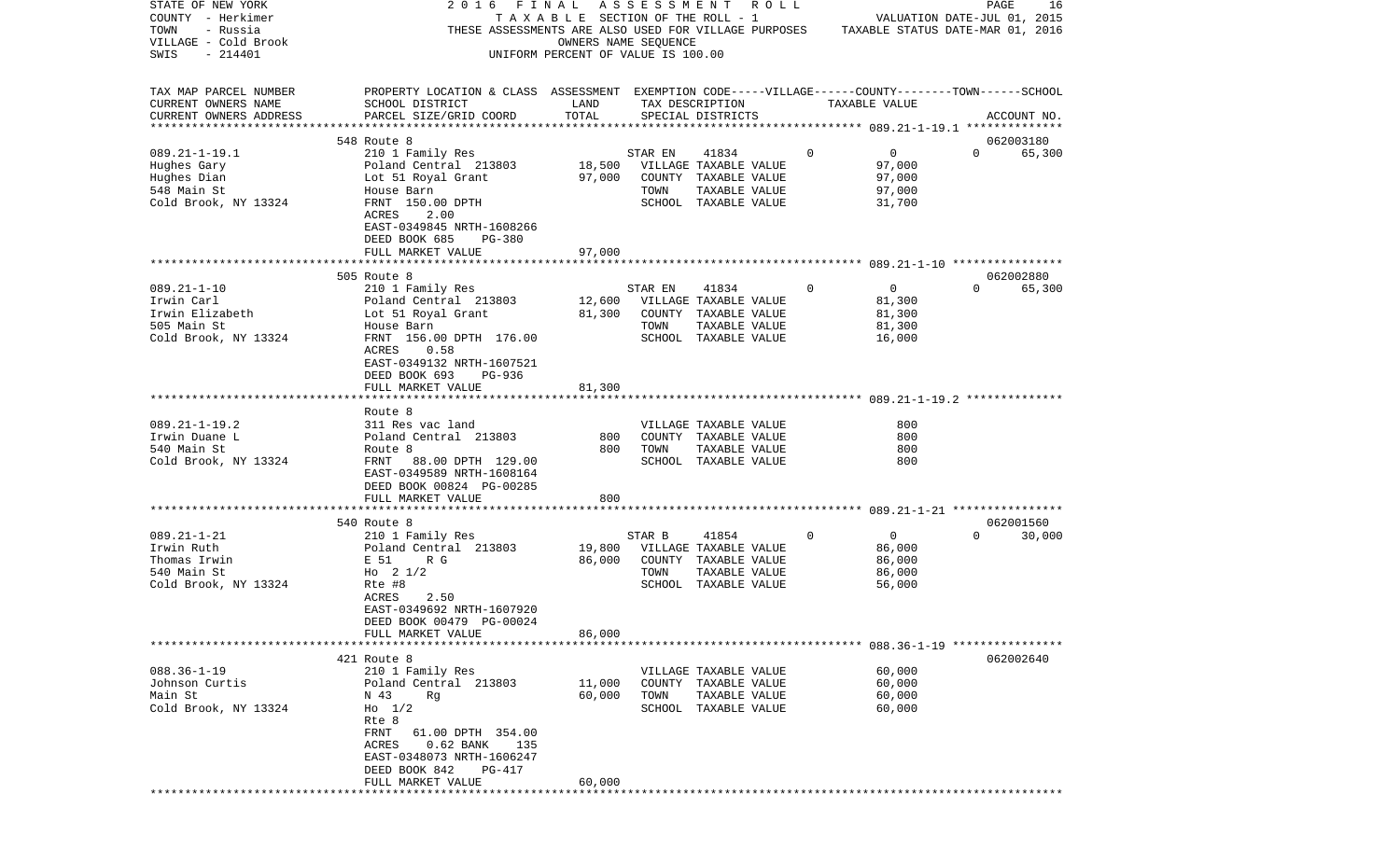| STATE OF NEW YORK         | 2016<br>FINAL                                                                                      |                                    |        | ASSESSMENT ROLL       |             |                                  |          | PAGE        | 17     |
|---------------------------|----------------------------------------------------------------------------------------------------|------------------------------------|--------|-----------------------|-------------|----------------------------------|----------|-------------|--------|
| COUNTY - Herkimer         |                                                                                                    | TAXABLE SECTION OF THE ROLL - 1    |        |                       |             | VALUATION DATE-JUL 01, 2015      |          |             |        |
| TOWN<br>- Russia          | THESE ASSESSMENTS ARE ALSO USED FOR VILLAGE PURPOSES                                               |                                    |        |                       |             | TAXABLE STATUS DATE-MAR 01, 2016 |          |             |        |
| VILLAGE - Cold Brook      |                                                                                                    | OWNERS NAME SEQUENCE               |        |                       |             |                                  |          |             |        |
| SWIS<br>$-214401$         |                                                                                                    | UNIFORM PERCENT OF VALUE IS 100.00 |        |                       |             |                                  |          |             |        |
|                           |                                                                                                    |                                    |        |                       |             |                                  |          |             |        |
|                           |                                                                                                    |                                    |        |                       |             |                                  |          |             |        |
| TAX MAP PARCEL NUMBER     | PROPERTY LOCATION & CLASS ASSESSMENT EXEMPTION CODE-----VILLAGE------COUNTY-------TOWN------SCHOOL |                                    |        |                       |             |                                  |          |             |        |
| CURRENT OWNERS NAME       | SCHOOL DISTRICT                                                                                    | LAND                               |        | TAX DESCRIPTION       |             | TAXABLE VALUE                    |          |             |        |
| CURRENT OWNERS ADDRESS    | PARCEL SIZE/GRID COORD                                                                             | TOTAL                              |        | SPECIAL DISTRICTS     |             |                                  |          | ACCOUNT NO. |        |
| ************************* |                                                                                                    |                                    |        |                       |             |                                  |          |             |        |
|                           | 511 Route 8                                                                                        |                                    |        |                       |             |                                  |          | 062000420   |        |
| $089.21 - 1 - 11$         | 210 1 Family Res                                                                                   |                                    | STAR B | 41854                 | $\mathbf 0$ | $\mathbf 0$                      | $\Omega$ |             | 30,000 |
| Jones Marvin              | Poland Central 213803                                                                              | 19,000                             |        | VILLAGE TAXABLE VALUE |             | 96,000                           |          |             |        |
| 511 Main St               | Lot 51<br>Rq                                                                                       | 96,000                             |        | COUNTY TAXABLE VALUE  |             | 96,000                           |          |             |        |
| Cold Brook, NY 13324      | House Barn                                                                                         |                                    | TOWN   | TAXABLE VALUE         |             | 96,000                           |          |             |        |
|                           | Rte #8                                                                                             |                                    |        | SCHOOL TAXABLE VALUE  |             | 66,000                           |          |             |        |
|                           | ACRES<br>2.20                                                                                      |                                    |        |                       |             |                                  |          |             |        |
|                           | EAST-0349157 NRTH-1607739                                                                          |                                    |        |                       |             |                                  |          |             |        |
|                           | DEED BOOK 891<br><b>PG-95</b>                                                                      |                                    |        |                       |             |                                  |          |             |        |
|                           | FULL MARKET VALUE                                                                                  | 96,000                             |        |                       |             |                                  |          |             |        |
|                           |                                                                                                    |                                    |        |                       |             |                                  |          |             |        |
|                           | 276 Route 28                                                                                       |                                    |        |                       |             |                                  |          |             |        |
| $088.44 - 1 - 14.3$       | 210 1 Family Res                                                                                   |                                    | STAR B | 41854                 | 0           | $\overline{0}$                   | $\Omega$ |             | 30,000 |
| Jones Steven A            | Poland Central 213803                                                                              | 26,000                             |        | VILLAGE TAXABLE VALUE |             | 175,000                          |          |             |        |
| Jones Cynthia             | House                                                                                              | 175,000                            |        | COUNTY TAXABLE VALUE  |             | 175,000                          |          |             |        |
| 276 Main St               | FRNT<br>40.00 DPTH                                                                                 |                                    | TOWN   | TAXABLE VALUE         |             | 175,000                          |          |             |        |
| Cold Brook, NY 13324      | <b>ACRES</b><br>5.00 BANK<br>135                                                                   |                                    |        | SCHOOL TAXABLE VALUE  |             | 145,000                          |          |             |        |
|                           | EAST-0347225 NRTH-1603956                                                                          |                                    |        |                       |             |                                  |          |             |        |
|                           | DEED BOOK 00863 PG-00413                                                                           |                                    |        |                       |             |                                  |          |             |        |
|                           | FULL MARKET VALUE                                                                                  | 175,000                            |        |                       |             |                                  |          |             |        |
|                           |                                                                                                    |                                    |        |                       |             |                                  |          |             |        |
|                           | Route 8                                                                                            |                                    |        |                       |             |                                  |          | 062000600   |        |
| $088.36 - 1 - 18.1$       | 314 Rural vac<10                                                                                   |                                    |        | VILLAGE TAXABLE VALUE |             | 16,000                           |          |             |        |
| Kelly James J             | Poland Central 213803                                                                              | 16,000                             |        | COUNTY TAXABLE VALUE  |             | 16,000                           |          |             |        |
| 417 Main St               | Lot 43&51 Royal Grant                                                                              | 16,000                             | TOWN   | TAXABLE VALUE         |             | 16,000                           |          |             |        |
| Cold Brook, NY 13324      | House Barn                                                                                         |                                    |        | SCHOOL TAXABLE VALUE  |             | 16,000                           |          |             |        |
|                           | <b>ACRES</b><br>5.00                                                                               |                                    |        |                       |             |                                  |          |             |        |
|                           | EAST-0347869 NRTH-1606587                                                                          |                                    |        |                       |             |                                  |          |             |        |
|                           | DEED BOOK 1535<br>PG-265                                                                           |                                    |        |                       |             |                                  |          |             |        |
|                           | FULL MARKET VALUE                                                                                  | 16,000                             |        |                       |             |                                  |          |             |        |
|                           | ***********************                                                                            | ********                           |        |                       |             |                                  |          |             |        |
|                           | 417 Main St                                                                                        |                                    |        |                       |             |                                  |          |             |        |
| $088.36 - 1 - 18.2$       | 210 1 Family Res                                                                                   |                                    |        | VILLAGE TAXABLE VALUE |             | 114,500                          |          |             |        |
| Kelly James J             | Poland Central 213803                                                                              | 12,000                             |        | COUNTY TAXABLE VALUE  |             | 114,500                          |          |             |        |
| 417 Main St               | ACRES<br>0.80                                                                                      | 114,500                            | TOWN   | TAXABLE VALUE         |             | 114,500                          |          |             |        |
| Cold Brook, NY 13324      | EAST-0347964 NRTH-1606229                                                                          |                                    |        | SCHOOL TAXABLE VALUE  |             | 114,500                          |          |             |        |
|                           | DEED BOOK 1535<br>PG-265                                                                           |                                    |        |                       |             |                                  |          |             |        |
|                           | FULL MARKET VALUE                                                                                  | 114,500                            |        |                       |             |                                  |          |             |        |
|                           |                                                                                                    |                                    |        |                       |             |                                  |          |             |        |
|                           | 489 Route 8                                                                                        |                                    |        |                       |             |                                  |          | 062001290   |        |
| $089.21 - 1 - 8$          | 210 1 Family Res                                                                                   |                                    |        | VILLAGE TAXABLE VALUE |             | 50,000                           |          |             |        |
| Key Michael P             | Poland Central 213803                                                                              | 8,600                              |        | COUNTY TAXABLE VALUE  |             | 50,000                           |          |             |        |
| 2 Steuben Park            | Lot 51 Royal Grant                                                                                 | 50,000                             | TOWN   | TAXABLE VALUE         |             | 50,000                           |          |             |        |
| Utica, NY 13501           | House                                                                                              |                                    |        | SCHOOL TAXABLE VALUE  |             | 50,000                           |          |             |        |
|                           | Rte #8                                                                                             |                                    |        |                       |             |                                  |          |             |        |
|                           | 84.00 DPTH 169.00<br>FRNT                                                                          |                                    |        |                       |             |                                  |          |             |        |
|                           | EAST-0349028 NRTH-1607403                                                                          |                                    |        |                       |             |                                  |          |             |        |
|                           | DEED BOOK 1387 PG-791                                                                              |                                    |        |                       |             |                                  |          |             |        |
|                           | FULL MARKET VALUE                                                                                  | 50,000                             |        |                       |             |                                  |          |             |        |
|                           |                                                                                                    |                                    |        |                       |             |                                  |          |             |        |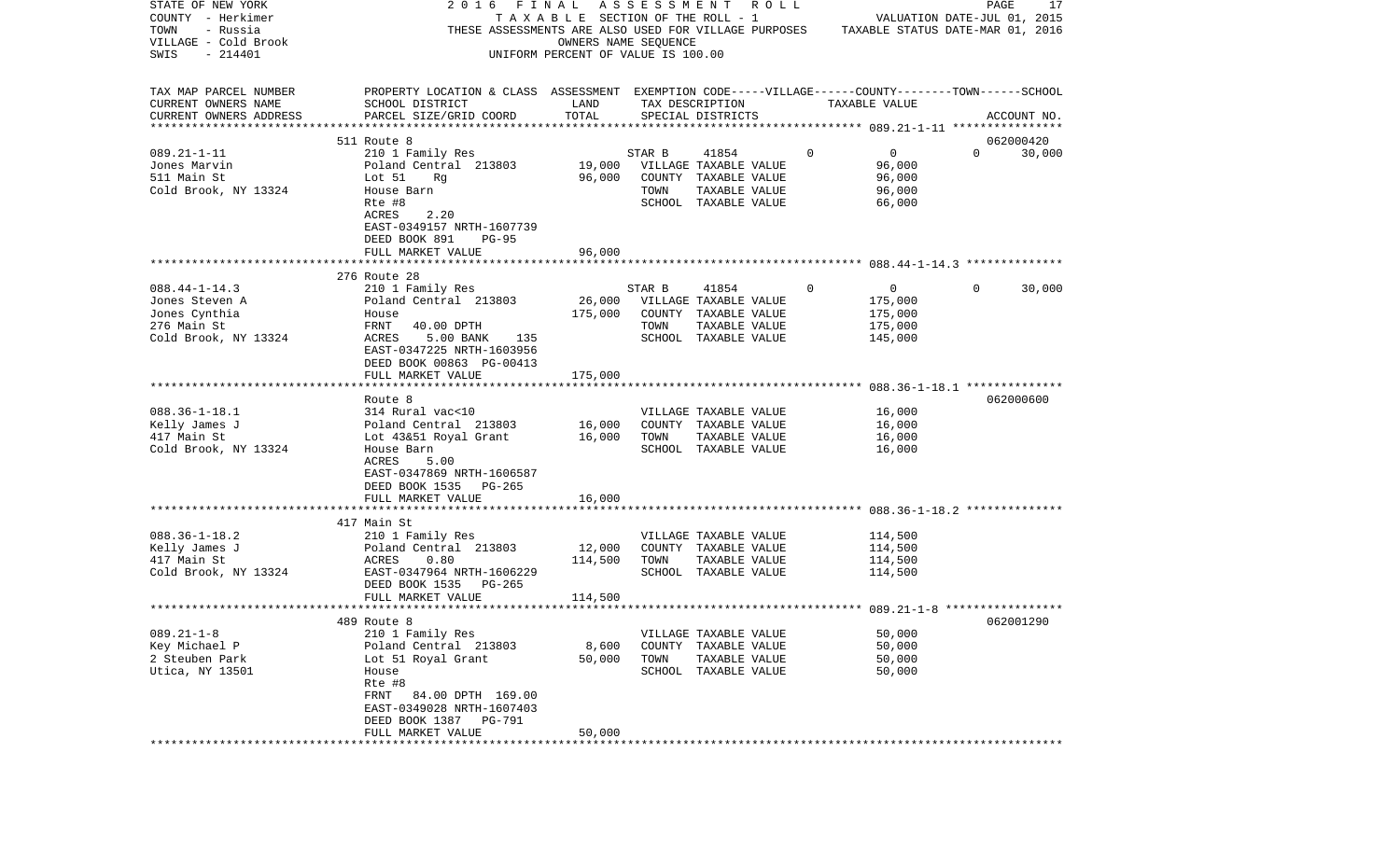| STATE OF NEW YORK      | 2016<br>F I N A L                                                                                  |                                    |                 | A S S E S S M E N T A O L L                                                           |             |                             |          | 18<br>PAGE    |
|------------------------|----------------------------------------------------------------------------------------------------|------------------------------------|-----------------|---------------------------------------------------------------------------------------|-------------|-----------------------------|----------|---------------|
| COUNTY - Herkimer      |                                                                                                    |                                    |                 | TAXABLE SECTION OF THE ROLL - 1                                                       |             | VALUATION DATE-JUL 01, 2015 |          |               |
| - Russia<br>TOWN       |                                                                                                    |                                    |                 | THESE ASSESSMENTS ARE ALSO USED FOR VILLAGE PURPOSES TAXABLE STATUS DATE-MAR 01, 2016 |             |                             |          |               |
| VILLAGE - Cold Brook   |                                                                                                    | OWNERS NAME SEQUENCE               |                 |                                                                                       |             |                             |          |               |
| $-214401$<br>SWIS      |                                                                                                    | UNIFORM PERCENT OF VALUE IS 100.00 |                 |                                                                                       |             |                             |          |               |
|                        |                                                                                                    |                                    |                 |                                                                                       |             |                             |          |               |
| TAX MAP PARCEL NUMBER  | PROPERTY LOCATION & CLASS ASSESSMENT EXEMPTION CODE-----VILLAGE------COUNTY-------TOWN------SCHOOL |                                    |                 |                                                                                       |             |                             |          |               |
| CURRENT OWNERS NAME    | SCHOOL DISTRICT                                                                                    | LAND                               |                 | TAX DESCRIPTION                                                                       |             | TAXABLE VALUE               |          |               |
| CURRENT OWNERS ADDRESS | PARCEL SIZE/GRID COORD                                                                             | TOTAL                              |                 | SPECIAL DISTRICTS                                                                     |             |                             |          | ACCOUNT NO.   |
|                        |                                                                                                    |                                    |                 |                                                                                       |             |                             |          |               |
|                        | Route 8                                                                                            |                                    |                 |                                                                                       |             |                             |          | 062001920     |
| $089.21 - 1 - 26$      | 311 Res vac land                                                                                   |                                    |                 | VILLAGE TAXABLE VALUE                                                                 |             | 2,000                       |          |               |
| Killian Edward F       | Poland Central 213803                                                                              | 2,000                              |                 | COUNTY TAXABLE VALUE                                                                  |             | 2,000                       |          |               |
| Killian Shari K        | Lot 51 Royal Grant 2,000                                                                           |                                    | TOWN            | TAXABLE VALUE                                                                         |             | 2,000                       |          |               |
| 506 Main St            | Trailer                                                                                            |                                    |                 | SCHOOL TAXABLE VALUE                                                                  |             | 2,000                       |          |               |
| Cold Brook, NY 13324   | Rte 8                                                                                              |                                    |                 |                                                                                       |             |                             |          |               |
|                        |                                                                                                    |                                    |                 |                                                                                       |             |                             |          |               |
|                        | FRNT 159.00 DPTH 145.00                                                                            |                                    |                 |                                                                                       |             |                             |          |               |
|                        | EAST-0349216 NRTH-1607313                                                                          |                                    |                 |                                                                                       |             |                             |          |               |
|                        | DEED BOOK 778<br>$PG-250$                                                                          |                                    |                 |                                                                                       |             |                             |          |               |
|                        | FULL MARKET VALUE                                                                                  | 2,000                              |                 |                                                                                       |             |                             |          |               |
|                        |                                                                                                    |                                    |                 |                                                                                       |             |                             |          |               |
|                        | 506 Route 8                                                                                        |                                    |                 |                                                                                       |             |                             |          | 062003000     |
| $089.21 - 1 - 25$      | 210 1 Family Res                                                                                   |                                    | STAR B          | 41854                                                                                 | $\mathbf 0$ | $\overline{0}$              |          | $0 \t 30,000$ |
| Killian Edward F Jr    | Poland Central 213803                                                                              |                                    |                 | 32,300 VILLAGE TAXABLE VALUE                                                          |             | 95,000                      |          |               |
| Killian Shari K        | Lot 51 Royal Grant                                                                                 | 95,000                             |                 | COUNTY TAXABLE VALUE                                                                  |             | 95,000                      |          |               |
| 506 Main St            | House                                                                                              |                                    | TOWN            | TAXABLE VALUE                                                                         |             | 95,000                      |          |               |
| Cold Brook, NY 13324   | ACRES<br>7.90                                                                                      |                                    |                 | SCHOOL TAXABLE VALUE                                                                  |             | 65,000                      |          |               |
|                        | EAST-0349732 NRTH-1607469                                                                          |                                    |                 |                                                                                       |             |                             |          |               |
|                        | DEED BOOK 687 PG-960                                                                               |                                    |                 |                                                                                       |             |                             |          |               |
|                        | FULL MARKET VALUE                                                                                  | 95,000                             |                 |                                                                                       |             |                             |          |               |
|                        |                                                                                                    |                                    |                 |                                                                                       |             |                             |          |               |
|                        | 4426 Norway St                                                                                     |                                    |                 |                                                                                       |             |                             |          |               |
| $089.29 - 1 - 4$       | 210 1 Family Res                                                                                   |                                    | STAR B          | 41854                                                                                 | $\Omega$    | $\overline{0}$              | $\Omega$ | 30,000        |
| King Dawn L            | 210 I Family Res<br>Poland Central 213803                                                          |                                    |                 | 10,600 VILLAGE TAXABLE VALUE                                                          |             | 66,000                      |          |               |
| 4426 Norway St         |                                                                                                    | 66,000                             |                 | COUNTY TAXABLE VALUE                                                                  |             | 66,000                      |          |               |
| Cold Brook, NY 13324   | House & Garage<br>FRNT  114.00 DPTH  159.50                                                        |                                    | TOWN            | TAXABLE VALUE                                                                         |             | 66,000                      |          |               |
|                        | 135<br>BANK                                                                                        |                                    |                 | SCHOOL TAXABLE VALUE                                                                  |             | 36,000                      |          |               |
|                        | EAST-0349018 NRTH-1606405                                                                          |                                    |                 |                                                                                       |             |                             |          |               |
|                        | DEED BOOK 1136 PG-172                                                                              |                                    |                 |                                                                                       |             |                             |          |               |
|                        | FULL MARKET VALUE                                                                                  | 66,000                             |                 |                                                                                       |             |                             |          |               |
|                        |                                                                                                    |                                    |                 |                                                                                       |             |                             |          |               |
|                        | 331 Route 8                                                                                        |                                    |                 |                                                                                       |             |                             |          | 062001680     |
| $088.36 - 1 - 3$       | 210 1 Family Res                                                                                   |                                    | AGED-CNTY 41802 |                                                                                       | $\Omega$    | 41,000                      | $\Omega$ | $\sim$ 0      |
| Koscinski Jane         | Poland Central 213803                                                                              | 13,900 STAR EN                     |                 | 41834                                                                                 | $\Omega$    | $\overline{0}$              | $\Omega$ | 65,300        |
| Davis Candice          | W 43<br>Rq                                                                                         |                                    |                 | 82,000 VILLAGE TAXABLE VALUE                                                          |             | 82,000                      |          |               |
| PO Box 45              | $H_0$ 1/2                                                                                          |                                    |                 | COUNTY TAXABLE VALUE                                                                  |             | 41,000                      |          |               |
| Cold Brook, NY 13324   | Rte 8                                                                                              |                                    | TOWN            | TAXABLE VALUE                                                                         |             | 82,000                      |          |               |
|                        | FRNT 194.00 DPTH 151.10                                                                            |                                    |                 | SCHOOL TAXABLE VALUE                                                                  |             | 16,700                      |          |               |
|                        | EAST-0347065 NRTH-1604749                                                                          |                                    |                 |                                                                                       |             |                             |          |               |
|                        | DEED BOOK 1141 PG-874                                                                              |                                    |                 |                                                                                       |             |                             |          |               |
|                        | FULL MARKET VALUE                                                                                  | 82,000                             |                 |                                                                                       |             |                             |          |               |
|                        |                                                                                                    |                                    |                 |                                                                                       |             |                             |          |               |
|                        |                                                                                                    |                                    |                 |                                                                                       |             |                             |          |               |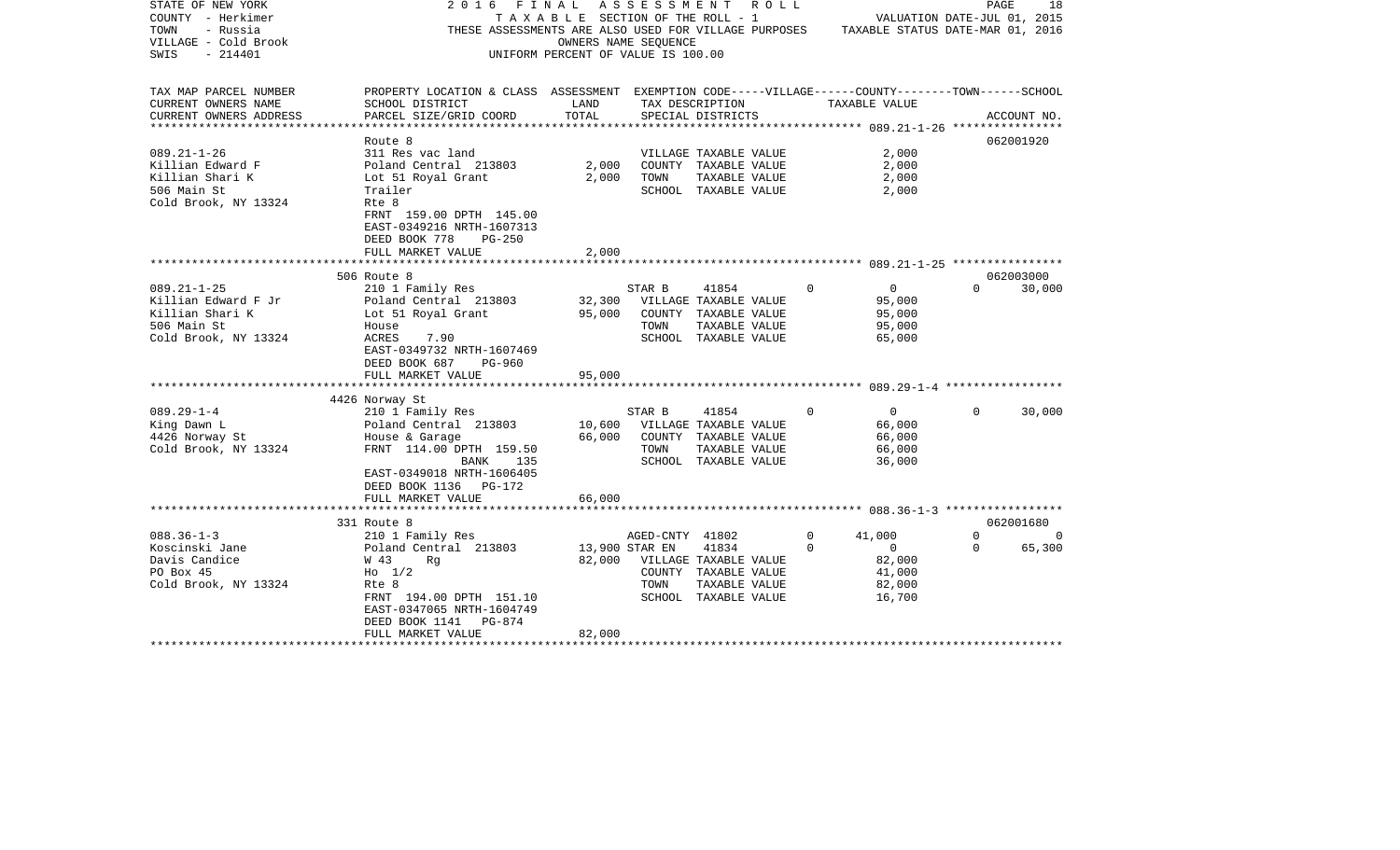| STATE OF NEW YORK                       | 2016<br>FINAL                                                                                      |                                       | ASSESSMENT             | R O L L                                       |              |                                  |                | PAGE<br>19     |  |
|-----------------------------------------|----------------------------------------------------------------------------------------------------|---------------------------------------|------------------------|-----------------------------------------------|--------------|----------------------------------|----------------|----------------|--|
| COUNTY - Herkimer                       |                                                                                                    | T A X A B L E SECTION OF THE ROLL - 1 |                        |                                               |              | VALUATION DATE-JUL 01, 2015      |                |                |  |
| TOWN<br>- Russia                        | THESE ASSESSMENTS ARE ALSO USED FOR VILLAGE PURPOSES                                               |                                       |                        |                                               |              | TAXABLE STATUS DATE-MAR 01, 2016 |                |                |  |
| VILLAGE - Cold Brook                    |                                                                                                    | OWNERS NAME SEQUENCE                  |                        |                                               |              |                                  |                |                |  |
| SWIS<br>$-214401$                       |                                                                                                    | UNIFORM PERCENT OF VALUE IS 100.00    |                        |                                               |              |                                  |                |                |  |
|                                         |                                                                                                    |                                       |                        |                                               |              |                                  |                |                |  |
| TAX MAP PARCEL NUMBER                   | PROPERTY LOCATION & CLASS ASSESSMENT EXEMPTION CODE-----VILLAGE------COUNTY-------TOWN------SCHOOL |                                       |                        |                                               |              |                                  |                |                |  |
| CURRENT OWNERS NAME                     | SCHOOL DISTRICT                                                                                    | LAND                                  |                        | TAX DESCRIPTION                               |              | TAXABLE VALUE                    |                |                |  |
| CURRENT OWNERS ADDRESS                  | PARCEL SIZE/GRID COORD                                                                             | TOTAL                                 |                        | SPECIAL DISTRICTS                             |              |                                  |                | ACCOUNT NO.    |  |
| ************************                |                                                                                                    |                                       |                        |                                               |              |                                  |                |                |  |
|                                         | 4391 Norway St                                                                                     |                                       |                        |                                               |              |                                  |                | 062001260      |  |
| $089.29 - 1 - 13$                       | 241 Rural res&ag                                                                                   |                                       | STAR B                 | 41854                                         | $\mathbf 0$  | 0                                | $\Omega$       | 30,000         |  |
| Kraszewski Jason W                      | Poland Central 213803                                                                              | 64,300                                |                        | VILLAGE TAXABLE VALUE                         |              | 111,000                          |                |                |  |
| Linda Kraszewski                        | Lot 43 Royal Grant                                                                                 | 111,000                               |                        | COUNTY TAXABLE VALUE                          |              | 111,000                          |                |                |  |
| 4391 Norway St                          | Farm                                                                                               |                                       | TOWN                   | TAXABLE VALUE                                 |              | 111,000                          |                |                |  |
| Cold Brook, NY 13324                    | 35.40<br>ACRES                                                                                     |                                       |                        | SCHOOL TAXABLE VALUE                          |              | 81,000                           |                |                |  |
|                                         | EAST-0348930 NRTH-1605093                                                                          |                                       |                        |                                               |              |                                  |                |                |  |
|                                         | DEED BOOK 1428<br>PG-888                                                                           |                                       |                        |                                               |              |                                  |                |                |  |
|                                         | FULL MARKET VALUE                                                                                  | 111,000                               |                        |                                               |              |                                  |                |                |  |
|                                         |                                                                                                    |                                       |                        |                                               |              |                                  |                |                |  |
|                                         | 4399 Norway St                                                                                     |                                       |                        |                                               |              |                                  |                |                |  |
| $089.29 - 1 - 17.2$                     | 210 1 Family Res                                                                                   |                                       | VET COM C 41132        |                                               | $\mathbf{0}$ | 15,000                           | $\overline{0}$ | 0              |  |
| Kraszewski Linda                        | Poland Central 213803                                                                              |                                       | 18,900 VET COM T 41133 |                                               | $\mathbf 0$  | $\mathbf 0$                      | 20,000         | 0              |  |
| 4399 Norway St                          | 42.10 DPTH<br>FRNT                                                                                 | 128,600 STAR B                        |                        | 41854                                         | 0            | $\mathbf 0$                      | $\overline{0}$ | 30,000         |  |
| Cold Brook, NY 13324                    | 2.17<br>ACRES                                                                                      |                                       |                        | VILLAGE TAXABLE VALUE                         |              | 128,600                          |                |                |  |
|                                         | EAST-0349198 NRTH-1605873                                                                          |                                       |                        | COUNTY TAXABLE VALUE                          |              | 113,600                          |                |                |  |
|                                         | DEED BOOK 679<br>PG-596                                                                            |                                       | TOWN                   | TAXABLE VALUE                                 |              | 108,600                          |                |                |  |
|                                         | FULL MARKET VALUE<br>***************************                                                   | 128,600                               |                        | SCHOOL TAXABLE VALUE                          |              | 98,600                           |                |                |  |
|                                         |                                                                                                    |                                       |                        |                                               |              |                                  |                |                |  |
|                                         | Military Rd                                                                                        |                                       |                        |                                               |              |                                  |                |                |  |
| $089.29 - 1 - 17.3$<br>Kraszewski Linda | 312 Vac w/imprv<br>Poland Central 213803                                                           | 5,000                                 |                        | VILLAGE TAXABLE VALUE<br>COUNTY TAXABLE VALUE |              | 21,000<br>21,000                 |                |                |  |
| 4399 Norway St                          | Horse barn                                                                                         | 21,000                                | TOWN                   | TAXABLE VALUE                                 |              | 21,000                           |                |                |  |
| Cold Brook, NY 13324                    | ACRES<br>1.18                                                                                      |                                       |                        | SCHOOL TAXABLE VALUE                          |              | 21,000                           |                |                |  |
|                                         | EAST-0348947 NRTH-1605876                                                                          |                                       |                        |                                               |              |                                  |                |                |  |
|                                         | DEED BOOK 688<br>PG-828                                                                            |                                       |                        |                                               |              |                                  |                |                |  |
|                                         | FULL MARKET VALUE                                                                                  | 21,000                                |                        |                                               |              |                                  |                |                |  |
|                                         | *************************                                                                          |                                       |                        |                                               |              |                                  |                |                |  |
|                                         | 323 Route 8                                                                                        |                                       |                        |                                               |              |                                  |                | 062002700      |  |
| $088.36 - 1 - 2$                        | 270 Mfg housing                                                                                    |                                       | VET WAR C 41122        |                                               | $\mathbf{0}$ | 9,000                            | $\overline{0}$ | $\overline{0}$ |  |
| Lacomb Thomas R                         | Poland Central 213803                                                                              |                                       | 10,100 VET WAR T 41123 |                                               | 0            | 0                                | 9,855          | 0              |  |
| Lacomb Nora                             | Lot 44 Royal Grant                                                                                 | 65,700 STAR B                         |                        | 41854                                         | 0            | $\mathbf 0$                      | $\mathbf 0$    | 30,000         |  |
| PO Box 77                               | Double Wide Mobile Home                                                                            |                                       |                        | VILLAGE TAXABLE VALUE                         |              | 65,700                           |                |                |  |
| Cold Brook, NY 13324                    | Rte 8                                                                                              |                                       |                        | COUNTY TAXABLE VALUE                          |              | 56,700                           |                |                |  |
|                                         | FRNT<br>90.00 DPTH 151.00                                                                          |                                       | TOWN                   | TAXABLE VALUE                                 |              | 55,845                           |                |                |  |
|                                         | 0.30<br>ACRES                                                                                      |                                       |                        | SCHOOL TAXABLE VALUE                          |              | 35,700                           |                |                |  |
|                                         | EAST-0346998 NRTH-1604593                                                                          |                                       |                        |                                               |              |                                  |                |                |  |
|                                         | DEED BOOK 00614 PG-00315                                                                           |                                       |                        |                                               |              |                                  |                |                |  |
|                                         | FULL MARKET VALUE                                                                                  | 65,700                                |                        |                                               |              |                                  |                |                |  |
|                                         |                                                                                                    |                                       |                        |                                               |              |                                  |                |                |  |
|                                         | 487 Route 8                                                                                        |                                       |                        |                                               |              |                                  |                | 062000840      |  |
| $089.21 - 1 - 7$                        | 210 1 Family Res                                                                                   |                                       | STAR B                 | 41854                                         | 0            | 0                                | 0              | 30,000         |  |
| Lawson Patrick                          | Poland Central 213803                                                                              | 18,500                                |                        | VILLAGE TAXABLE VALUE                         |              | 94,000                           |                |                |  |
| 487 Main St                             | Great Lot 51                                                                                       | 94,000                                | COUNTY                 | TAXABLE VALUE                                 |              | 94,000                           |                |                |  |
| Cold Brook, NY 13324                    | House                                                                                              |                                       | TOWN                   | TAXABLE VALUE                                 |              | 94,000                           |                |                |  |
|                                         | Rte 8                                                                                              |                                       | SCHOOL                 | TAXABLE VALUE                                 |              | 64,000                           |                |                |  |
|                                         | ACRES<br>2.00 BANK<br>135                                                                          |                                       |                        |                                               |              |                                  |                |                |  |
|                                         | EAST-0348863 NRTH-1607369                                                                          |                                       |                        |                                               |              |                                  |                |                |  |
|                                         | DEED BOOK 1173<br>PG-781                                                                           |                                       |                        |                                               |              |                                  |                |                |  |
|                                         | FULL MARKET VALUE                                                                                  | 94,000                                |                        |                                               |              |                                  |                |                |  |
|                                         | *************************                                                                          | *********************                 |                        |                                               |              |                                  |                |                |  |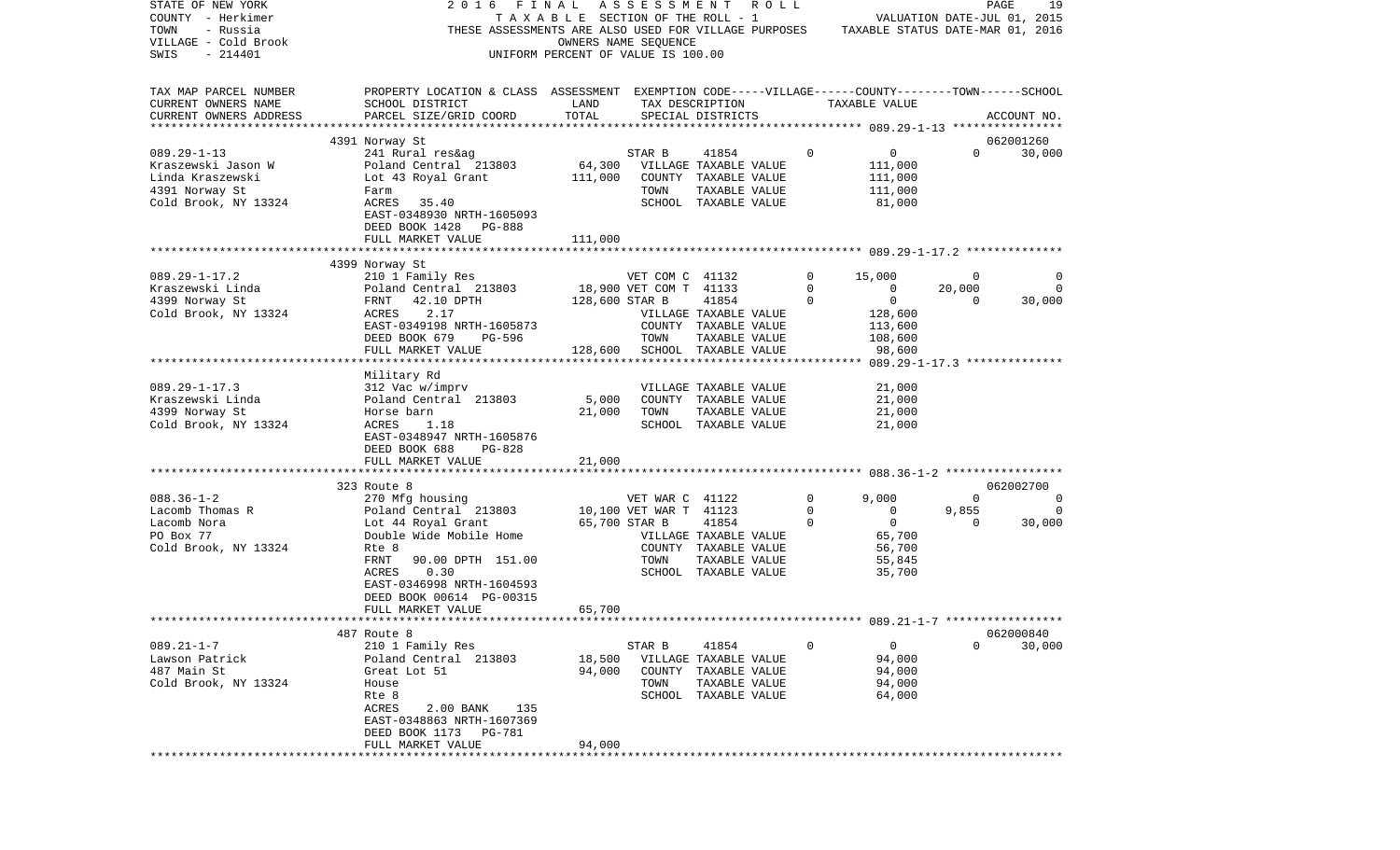| STATE OF NEW YORK<br>COUNTY - Herkimer<br>TOWN<br>- Russia<br>VILLAGE - Cold Brook<br>- 214401<br>SWIS            | 2016<br>F I N A L<br>THESE ASSESSMENTS ARE ALSO USED FOR VILLAGE PURPOSES TAXABLE STATUS DATE-MAR 01, 2016                                                        | OWNERS NAME SEQUENCE<br>UNIFORM PERCENT OF VALUE IS 100.00 |                | A S S E S S M E N T A O L L<br>TAXABLE SECTION OF THE ROLL - 1                                  |             |                                                           | PAGE<br>VALUATION DATE-JUL 01, 2015 | 20     |
|-------------------------------------------------------------------------------------------------------------------|-------------------------------------------------------------------------------------------------------------------------------------------------------------------|------------------------------------------------------------|----------------|-------------------------------------------------------------------------------------------------|-------------|-----------------------------------------------------------|-------------------------------------|--------|
| TAX MAP PARCEL NUMBER<br>CURRENT OWNERS NAME<br>CURRENT OWNERS ADDRESS<br>**********************                  | PROPERTY LOCATION & CLASS ASSESSMENT EXEMPTION CODE-----VILLAGE------COUNTY-------TOWN------SCHOOL<br>SCHOOL DISTRICT<br>PARCEL SIZE/GRID COORD                   | LAND<br>TOTAL                                              |                | TAX DESCRIPTION<br>SPECIAL DISTRICTS                                                            |             | TAXABLE VALUE                                             | ACCOUNT NO.                         |        |
|                                                                                                                   | 318 Route 8                                                                                                                                                       |                                                            |                |                                                                                                 |             |                                                           | 062002610                           |        |
| $088.44 - 1 - 9$                                                                                                  | 230 3 Family Res                                                                                                                                                  |                                                            | STAR B         | 41854                                                                                           | $\mathbf 0$ | $\overline{0}$                                            | $\Omega$                            | 30,000 |
| Leffingwell David<br>PO Box 705                                                                                   | Poland Central 213803<br>Lot 43 Royal Grant                                                                                                                       | 7,000<br>51,200                                            |                | VILLAGE TAXABLE VALUE<br>COUNTY TAXABLE VALUE                                                   |             | 51,200<br>51,200                                          |                                     |        |
| Boonville, NY 13309                                                                                               | House<br>FRNT 100.00 DPTH 80.00<br>EAST-0347130 NRTH-1604494<br>DEED BOOK 1505 PG-833                                                                             |                                                            | TOWN           | TAXABLE VALUE<br>SCHOOL TAXABLE VALUE                                                           |             | 51,200<br>21,200                                          |                                     |        |
|                                                                                                                   | FULL MARKET VALUE                                                                                                                                                 | 51,200                                                     |                |                                                                                                 |             |                                                           |                                     |        |
|                                                                                                                   |                                                                                                                                                                   |                                                            |                |                                                                                                 |             |                                                           |                                     |        |
| $088.44 - 1 - 8$                                                                                                  | Route 8<br>311 Res vac land                                                                                                                                       |                                                            |                | VILLAGE TAXABLE VALUE                                                                           |             | 100                                                       | 062002580                           |        |
| Leffingwell David J                                                                                               | Poland Central 213803                                                                                                                                             | 100                                                        |                | COUNTY TAXABLE VALUE                                                                            |             | 100                                                       |                                     |        |
| PO Box 705                                                                                                        | Lot 43 Royal Grant                                                                                                                                                | 100                                                        | TOWN           | TAXABLE VALUE                                                                                   |             | 100                                                       |                                     |        |
| Boonville, NY 13309                                                                                               | Shop                                                                                                                                                              |                                                            |                | SCHOOL TAXABLE VALUE                                                                            |             | 100                                                       |                                     |        |
|                                                                                                                   | FRNT<br>80.00 DPTH 60.00<br>ACRES 0.07<br>EAST-0347159 NRTH-1604560<br>DEED BOOK 1505 PG-833                                                                      |                                                            |                |                                                                                                 |             |                                                           |                                     |        |
|                                                                                                                   | FULL MARKET VALUE                                                                                                                                                 | 100                                                        |                |                                                                                                 |             |                                                           |                                     |        |
|                                                                                                                   | Route 8                                                                                                                                                           |                                                            |                |                                                                                                 |             |                                                           | 062001830                           |        |
| $088.44 - 1 - 11$                                                                                                 | 311 Res vac land                                                                                                                                                  |                                                            |                | VILLAGE TAXABLE VALUE                                                                           |             | 1,500                                                     |                                     |        |
| Leffingwell David J                                                                                               | Poland Central 213803                                                                                                                                             | 1,500                                                      |                | COUNTY TAXABLE VALUE                                                                            |             | 1,500                                                     |                                     |        |
| PO Box 705                                                                                                        | Lot 44 Royal Grant                                                                                                                                                | 1,500                                                      | TOWN           | TAXABLE VALUE                                                                                   |             | 1,500                                                     |                                     |        |
| Boonville, NY 13309                                                                                               | Vacant Land<br>FRNT 160.00 DPTH 100.00<br>0.27<br>ACRES<br>EAST-0347087 NRTH-1604375<br>DEED BOOK 1505 PG-833<br>FULL MARKET VALUE                                | 1,500                                                      |                | SCHOOL TAXABLE VALUE                                                                            |             | 1,500                                                     |                                     |        |
|                                                                                                                   |                                                                                                                                                                   |                                                            |                |                                                                                                 |             |                                                           |                                     |        |
|                                                                                                                   | 545 Route 8                                                                                                                                                       |                                                            |                |                                                                                                 |             |                                                           | 062001770                           |        |
| $089.21 - 1 - 14$<br>Lehman James E<br>Lehman Frank<br>Life A<br>545 Main St<br>PO Box 49<br>Cold Brook, NY 13324 | 210 1 Family Res<br>Poland Central 213803<br>Lot 51 Royal Grant<br>House Shed<br>Rte #8<br>ACRES<br>2.40<br>EAST-0349407 NRTH-1608251<br>DEED BOOK 00835 PG-00082 | 19,500<br>108,000                                          | STAR B<br>TOWN | 41854<br>VILLAGE TAXABLE VALUE<br>COUNTY TAXABLE VALUE<br>TAXABLE VALUE<br>SCHOOL TAXABLE VALUE | $\Omega$    | $\overline{0}$<br>108,000<br>108,000<br>108,000<br>78,000 | $\Omega$                            | 30,000 |
|                                                                                                                   | FULL MARKET VALUE                                                                                                                                                 | 108,000                                                    |                |                                                                                                 |             |                                                           |                                     |        |
|                                                                                                                   |                                                                                                                                                                   |                                                            |                |                                                                                                 |             |                                                           |                                     |        |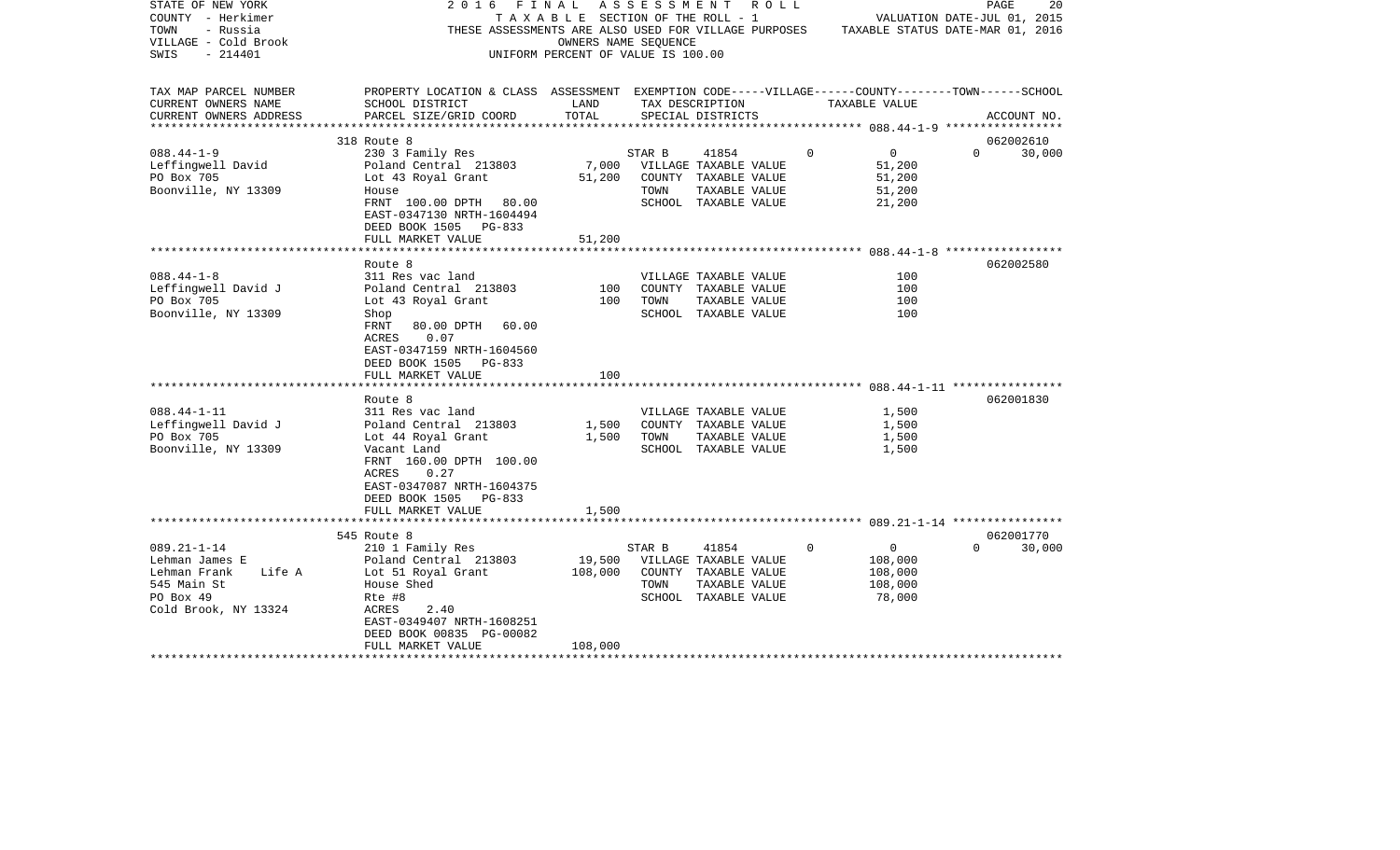| STATE OF NEW YORK<br>COUNTY - Herkimer<br>TOWN<br>- Russia<br>VILLAGE - Cold Brook<br>$-214401$<br>SWIS                                                                             | 2016<br>FINAL<br>THESE ASSESSMENTS ARE ALSO USED FOR VILLAGE PURPOSES                                                                                                                                                                                                                                                                                                                          | TAXABLE SECTION OF THE ROLL - 1<br>OWNERS NAME SEQUENCE<br>UNIFORM PERCENT OF VALUE IS 100.00 |                        | ASSESSMENT ROLL                                                                                                                                                                           |          | VALUATION DATE-JUL 01, 2015<br>TAXABLE STATUS DATE-MAR 01, 2016                                | PAGE     | 21                               |
|-------------------------------------------------------------------------------------------------------------------------------------------------------------------------------------|------------------------------------------------------------------------------------------------------------------------------------------------------------------------------------------------------------------------------------------------------------------------------------------------------------------------------------------------------------------------------------------------|-----------------------------------------------------------------------------------------------|------------------------|-------------------------------------------------------------------------------------------------------------------------------------------------------------------------------------------|----------|------------------------------------------------------------------------------------------------|----------|----------------------------------|
| TAX MAP PARCEL NUMBER<br>CURRENT OWNERS NAME<br>CURRENT OWNERS ADDRESS<br>**********************                                                                                    | PROPERTY LOCATION & CLASS ASSESSMENT EXEMPTION CODE-----VILLAGE------COUNTY-------TOWN------SCHOOL<br>SCHOOL DISTRICT<br>PARCEL SIZE/GRID COORD                                                                                                                                                                                                                                                | LAND<br>TOTAL                                                                                 |                        | TAX DESCRIPTION<br>SPECIAL DISTRICTS                                                                                                                                                      |          | TAXABLE VALUE                                                                                  |          | ACCOUNT NO.                      |
|                                                                                                                                                                                     | 4459 Military Rd                                                                                                                                                                                                                                                                                                                                                                               |                                                                                               |                        |                                                                                                                                                                                           |          |                                                                                                |          | 062004090                        |
| $088.36 - 1 - 30$<br>Lynch Family Irrevocca. Trust Poland Central 213803<br>PO Box 119<br>Cold Brook, NY 13324                                                                      | 210 1 Family Res<br>Lot 51 Royal Grant<br>House<br>FRNT 167.17 DPTH 131.40<br>ACRES<br>0.38<br>EAST-0348435 NRTH-1606636<br>DEED BOOK 1371<br>PG-139                                                                                                                                                                                                                                           | 10,600<br>131,000                                                                             | STAR B<br>TOWN         | 41854<br>VILLAGE TAXABLE VALUE<br>COUNTY TAXABLE VALUE<br>TAXABLE VALUE<br>SCHOOL TAXABLE VALUE                                                                                           | $\Omega$ | $\overline{0}$<br>131,000<br>131,000<br>131,000<br>101,000                                     | $\Omega$ | 30,000                           |
|                                                                                                                                                                                     | FULL MARKET VALUE                                                                                                                                                                                                                                                                                                                                                                              | 131,000                                                                                       |                        |                                                                                                                                                                                           |          |                                                                                                |          |                                  |
|                                                                                                                                                                                     |                                                                                                                                                                                                                                                                                                                                                                                                |                                                                                               |                        |                                                                                                                                                                                           |          |                                                                                                |          |                                  |
| $088.36 - 1 - 1$<br>Madore Eleanora<br>315 Main St<br>PO Box 86<br>Cold Brook, NY 13324<br>$089.29 - 1 - 21$<br>Malecki Michael<br>Military Rd<br>PO Box 83<br>Cold Brook, NY 13324 | 315 Route 8<br>210 1 Family Res<br>Poland Central 213803<br>Lot 44 Royal Grant<br>House<br>Rte 8<br>FRNT 138.00 DPTH 147.00<br>EAST-0346969 NRTH-1604491<br>DEED BOOK 00457 PG-00545<br>FULL MARKET VALUE<br>4443 Norway St<br>210 1 Family Res<br>Poland Central 213803<br>Lot 51 Royal Grant<br>House<br>Military<br>FRNT<br>68.00 DPTH 118.00<br>0.20<br>ACRES<br>EAST-0348700 NRTH-1606426 | 11,200<br>59,000<br>59,000<br>8,300<br>80,000                                                 | TOWN<br>STAR B<br>TOWN | VILLAGE TAXABLE VALUE<br>COUNTY TAXABLE VALUE<br>TAXABLE VALUE<br>SCHOOL TAXABLE VALUE<br>41854<br>VILLAGE TAXABLE VALUE<br>COUNTY TAXABLE VALUE<br>TAXABLE VALUE<br>SCHOOL TAXABLE VALUE | $\Omega$ | 59,000<br>59,000<br>59,000<br>59,000<br>$\overline{0}$<br>80,000<br>80,000<br>80,000<br>50,000 | $\Omega$ | 062001860<br>062000450<br>30,000 |
|                                                                                                                                                                                     | DEED BOOK 837<br>PG-484<br>FULL MARKET VALUE                                                                                                                                                                                                                                                                                                                                                   | 80,000                                                                                        |                        |                                                                                                                                                                                           |          |                                                                                                |          |                                  |
|                                                                                                                                                                                     |                                                                                                                                                                                                                                                                                                                                                                                                |                                                                                               |                        |                                                                                                                                                                                           |          |                                                                                                |          |                                  |
| $088.36 - 1 - 20$<br>Merckel Victoria J<br>Galluzzo Michael J<br>423 Main Street<br>Cold Brook, NY 13324<br>PRIOR OWNER ON 3/01/2016 FULL MARKET VALUE                              | 423 Route 8<br>210 1 Family Res<br>Poland Central 213803<br>FRNT<br>57.00 DPTH 367.60<br>BANK<br>135<br>EAST-0348104 NRTH-1606301<br>DEED BOOK 1597 PG-529                                                                                                                                                                                                                                     | 11,700<br>79,600<br>79,600                                                                    | STAR B<br>TOWN         | 41854<br>VILLAGE TAXABLE VALUE<br>COUNTY TAXABLE VALUE<br>TAXABLE VALUE<br>SCHOOL TAXABLE VALUE                                                                                           | $\Omega$ | $\overline{0}$<br>79,600<br>79,600<br>79,600<br>49,600                                         | $\Omega$ | 062002910<br>30,000              |
| Merckel Victoria J<br>*******************                                                                                                                                           |                                                                                                                                                                                                                                                                                                                                                                                                |                                                                                               |                        |                                                                                                                                                                                           |          |                                                                                                |          |                                  |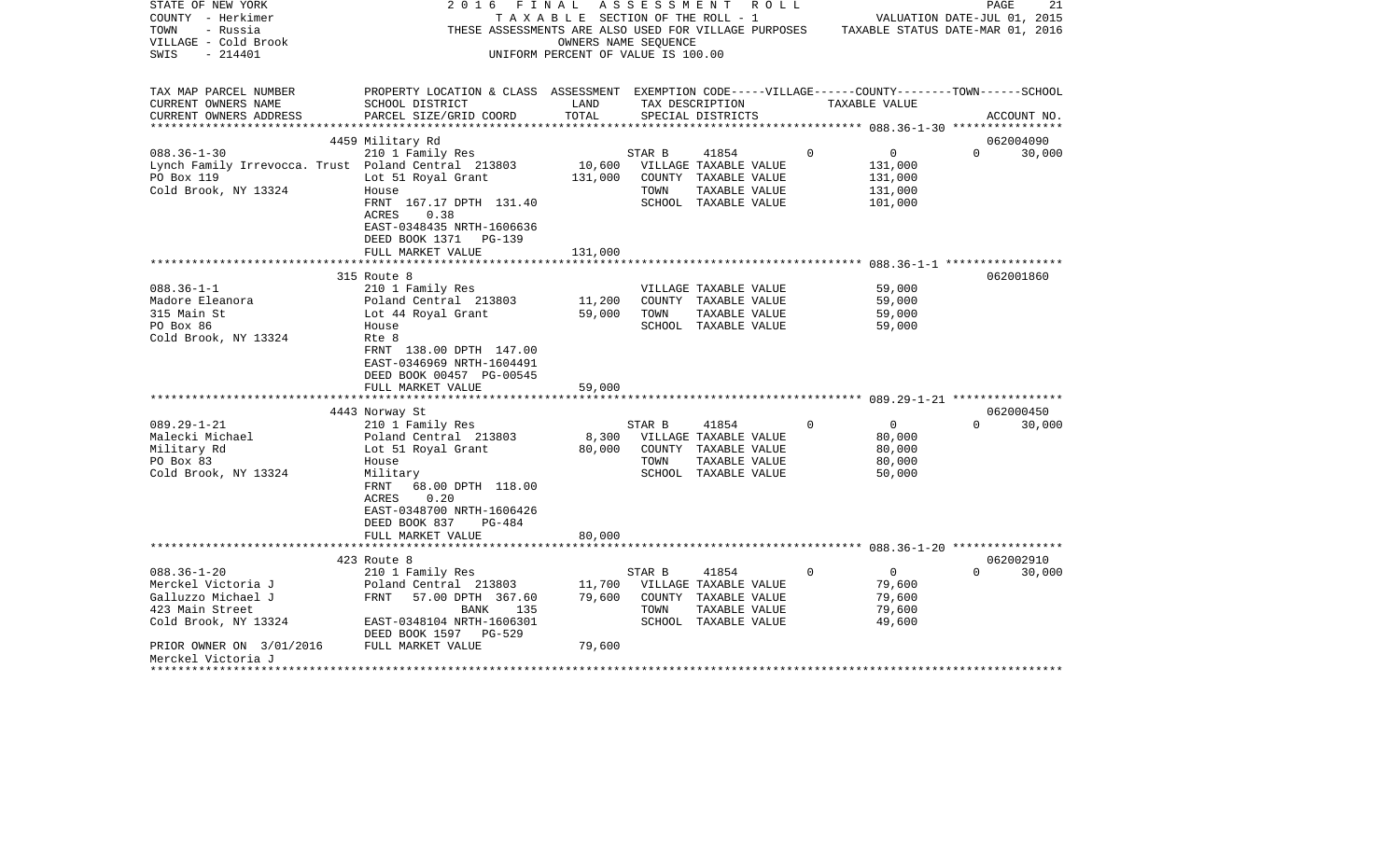| STATE OF NEW YORK<br>COUNTY - Herkimer<br>TOWN<br>- Russia<br>VILLAGE - Cold Brook<br>$-214401$<br>SWIS | 2016<br>FINAL                                                                                                                | T A X A B L E SECTION OF THE ROLL - 1<br>UNIFORM PERCENT OF VALUE IS 100.00 | A S S E S S M E N T<br>OWNERS NAME SEQUENCE | R O L L<br>THESE ASSESSMENTS ARE ALSO USED FOR VILLAGE PURPOSES TAXABLE STATUS DATE-MAR 01, 2016 |             | VALUATION DATE-JUL 01, 2015 |                | 22<br>PAGE          |
|---------------------------------------------------------------------------------------------------------|------------------------------------------------------------------------------------------------------------------------------|-----------------------------------------------------------------------------|---------------------------------------------|--------------------------------------------------------------------------------------------------|-------------|-----------------------------|----------------|---------------------|
| TAX MAP PARCEL NUMBER<br>CURRENT OWNERS NAME                                                            | PROPERTY LOCATION & CLASS ASSESSMENT EXEMPTION CODE-----VILLAGE------COUNTY-------TOWN------SCHOOL<br>SCHOOL DISTRICT        | LAND                                                                        |                                             | TAX DESCRIPTION                                                                                  |             | TAXABLE VALUE               |                |                     |
| CURRENT OWNERS ADDRESS                                                                                  | PARCEL SIZE/GRID COORD                                                                                                       | TOTAL                                                                       |                                             | SPECIAL DISTRICTS                                                                                |             |                             |                | ACCOUNT NO.         |
|                                                                                                         |                                                                                                                              |                                                                             |                                             |                                                                                                  |             |                             |                |                     |
| $088.36 - 1 - 7$                                                                                        | 355 Main St<br>220 2 Family Res                                                                                              |                                                                             | STAR B                                      | 41854                                                                                            | $\Omega$    | $\overline{0}$              | $\Omega$       | 062000870<br>30,000 |
| Miller Gordon                                                                                           | Poland Central 213803                                                                                                        | 14,200                                                                      |                                             | VILLAGE TAXABLE VALUE                                                                            |             | 119,000                     |                |                     |
| Miller G                                                                                                | Lot 43 Royal Grant                                                                                                           | 119,000                                                                     |                                             | COUNTY TAXABLE VALUE                                                                             |             | 119,000                     |                |                     |
| PO Box 263                                                                                              | House                                                                                                                        |                                                                             | TOWN                                        | TAXABLE VALUE                                                                                    |             | 119,000                     |                |                     |
| Cold Brook, NY 13324                                                                                    | FRNT 210.00 DPTH 180.00<br><b>ACRES</b><br>0.80<br>EAST-0347232 NRTH-1605215<br>DEED BOOK 00823 PG-0011<br>FULL MARKET VALUE | 119,000                                                                     |                                             | SCHOOL TAXABLE VALUE                                                                             |             | 89,000                      |                |                     |
|                                                                                                         |                                                                                                                              |                                                                             |                                             |                                                                                                  |             |                             |                |                     |
|                                                                                                         | 4425 Norway St                                                                                                               |                                                                             |                                             |                                                                                                  |             |                             |                | 062002850           |
| $089.29 - 1 - 18$                                                                                       | 210 1 Family Res                                                                                                             |                                                                             | VET COM C 41132                             |                                                                                                  | $\mathbf 0$ | 15,000                      | $\mathbf 0$    | $\mathbf 0$         |
| Miller Kenneth C                                                                                        | Poland Central 213803                                                                                                        | 15,200 VET COM T 41133                                                      |                                             |                                                                                                  | 0           | $\mathbf{0}$                | 20,000         | $\circ$             |
| Miller Eva                                                                                              | Lot $43$<br>Rq                                                                                                               |                                                                             | 99,500 VET DIS C 41142                      |                                                                                                  | $\mathbf 0$ | 30,000                      | $\overline{0}$ | $\mathbf 0$         |
| 4425 Norway St                                                                                          | Home/Garage                                                                                                                  |                                                                             | VET DIS T 41143                             |                                                                                                  | 0           | $\overline{0}$              | 34,825         | $\Omega$            |
| Cold Brook, NY 13324                                                                                    | Military Road                                                                                                                |                                                                             | STAR EN                                     | 41834                                                                                            | $\Omega$    | $\overline{0}$              | $\Omega$       | 65,300              |
|                                                                                                         | 1.05 BANK 220<br>ACRES                                                                                                       |                                                                             |                                             | VILLAGE TAXABLE VALUE                                                                            |             | 99,500                      |                |                     |
|                                                                                                         | EAST-0349056 NRTH-1606155<br>DEED BOOK 665<br>PG-270                                                                         |                                                                             | TOWN                                        | COUNTY TAXABLE VALUE<br>TAXABLE VALUE                                                            |             | 54,500<br>44,675            |                |                     |
|                                                                                                         | FULL MARKET VALUE                                                                                                            |                                                                             |                                             | 99,500 SCHOOL TAXABLE VALUE                                                                      |             | 34,200                      |                |                     |
|                                                                                                         |                                                                                                                              |                                                                             |                                             |                                                                                                  |             |                             |                |                     |
|                                                                                                         | Norway St                                                                                                                    |                                                                             |                                             |                                                                                                  |             |                             |                |                     |
| $089.29 - 1 - 10.2$                                                                                     | 310 Res Vac                                                                                                                  |                                                                             |                                             | VILLAGE TAXABLE VALUE                                                                            |             | 200                         |                |                     |
| Miller Richard                                                                                          | Poland Central 213803                                                                                                        | 200                                                                         |                                             | COUNTY TAXABLE VALUE                                                                             |             | 200                         |                |                     |
| Miller Carolyn                                                                                          | Split & Sale $1/2015$                                                                                                        | 200                                                                         | TOWN                                        | TAXABLE VALUE                                                                                    |             | 200                         |                |                     |
|                                                                                                         | FRNT<br>90.00 DPTH                                                                                                           |                                                                             |                                             | SCHOOL TAXABLE VALUE                                                                             |             | 200                         |                |                     |
|                                                                                                         | 0.10<br>ACRES                                                                                                                |                                                                             |                                             |                                                                                                  |             |                             |                |                     |
|                                                                                                         | EAST-0350270 NRTH-1605591                                                                                                    | 200                                                                         |                                             |                                                                                                  |             |                             |                |                     |
|                                                                                                         | FULL MARKET VALUE                                                                                                            |                                                                             |                                             |                                                                                                  |             |                             |                |                     |
|                                                                                                         | 1310 Rose Valley Rd                                                                                                          |                                                                             |                                             |                                                                                                  |             |                             |                | 062001950           |
| $088.44 - 1 - 19$                                                                                       | 210 1 Family Res                                                                                                             |                                                                             | STAR B                                      | 41854                                                                                            | $\Omega$    | $\overline{0}$              | $\Omega$       | 30,000              |
| Mitchell Windy G                                                                                        | Poland Central 213803                                                                                                        | 17,100                                                                      |                                             | VILLAGE TAXABLE VALUE                                                                            |             | 86,800                      |                |                     |
| Martin Francis                                                                                          | Lot #29 Royal Grant                                                                                                          | 86,800                                                                      |                                             | COUNTY TAXABLE VALUE                                                                             |             | 86,800                      |                |                     |
| 1310 Rose Valley Rd                                                                                     | House Barn Gar                                                                                                               |                                                                             | TOWN                                        | TAXABLE VALUE                                                                                    |             | 86,800                      |                |                     |
| Cold Brook, NY 13324                                                                                    | ACRES<br>1.60                                                                                                                |                                                                             |                                             | SCHOOL TAXABLE VALUE                                                                             |             | 56,800                      |                |                     |
|                                                                                                         | EAST-0346456 NRTH-1603275                                                                                                    |                                                                             |                                             |                                                                                                  |             |                             |                |                     |
|                                                                                                         | DEED BOOK 1352<br>PG-810                                                                                                     |                                                                             |                                             |                                                                                                  |             |                             |                |                     |
|                                                                                                         | FULL MARKET VALUE                                                                                                            | 86,800                                                                      |                                             |                                                                                                  |             |                             |                |                     |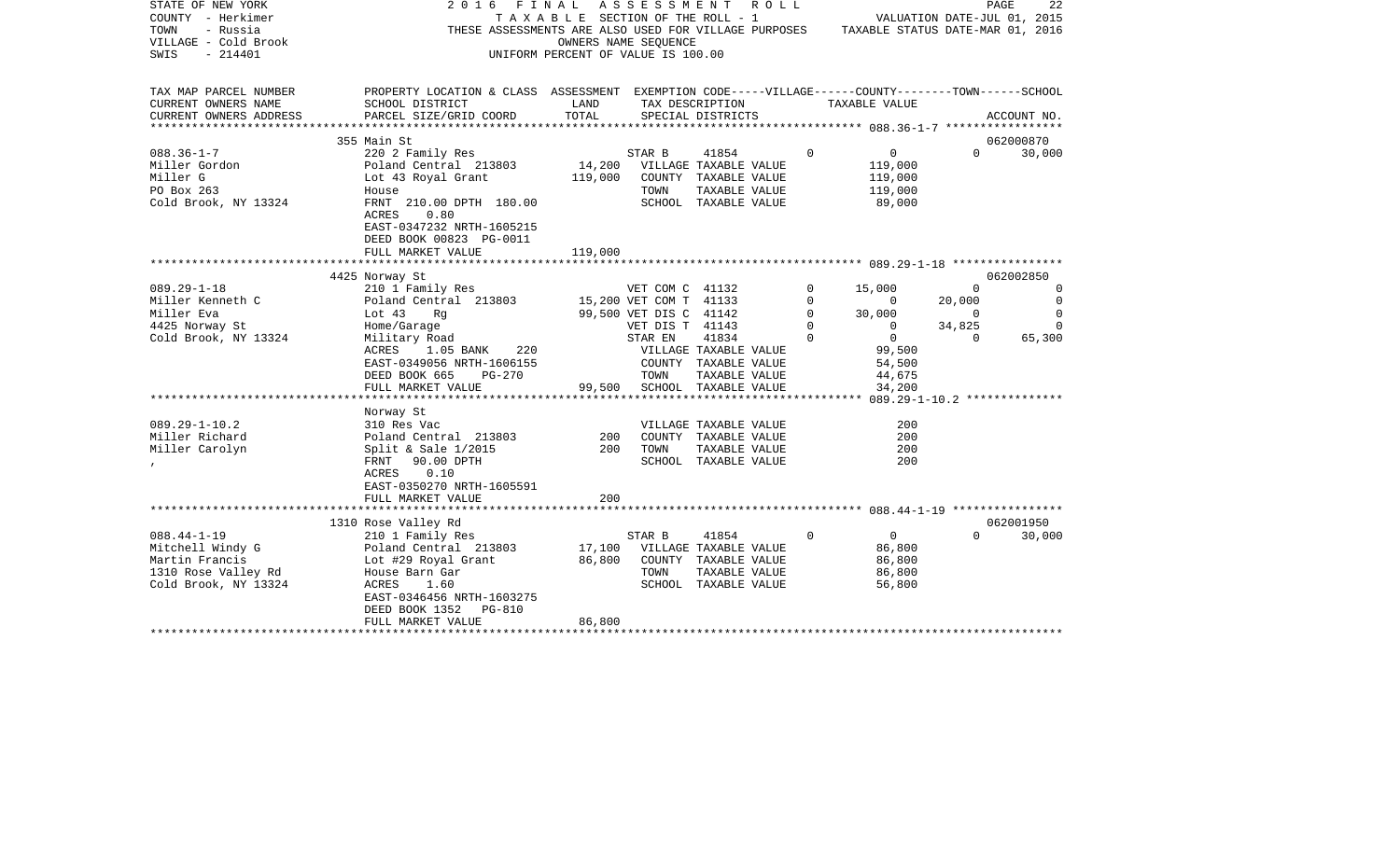| STATE OF NEW YORK<br>COUNTY - Herkimer<br>TOWN<br>- Russia<br>VILLAGE - Cold Brook<br>$-214401$<br>SWIS | 2016                                                                                                                                                                                                          | FINAL ASSESSMENT ROLL<br>TAXABLE SECTION OF THE ROLL - 1<br>UNIFORM PERCENT OF VALUE IS 100.00 | OWNERS NAME SEQUENCE                              |                                                                                                 |     | VALUATION DATE-JUL 01, 2015<br>THESE ASSESSMENTS ARE ALSO USED FOR VILLAGE PURPOSES TAXABLE STATUS DATE-MAR 01, 2016     |                                      | PAGE<br>23       |
|---------------------------------------------------------------------------------------------------------|---------------------------------------------------------------------------------------------------------------------------------------------------------------------------------------------------------------|------------------------------------------------------------------------------------------------|---------------------------------------------------|-------------------------------------------------------------------------------------------------|-----|--------------------------------------------------------------------------------------------------------------------------|--------------------------------------|------------------|
| TAX MAP PARCEL NUMBER<br>CURRENT OWNERS NAME<br>CURRENT OWNERS ADDRESS                                  | PROPERTY LOCATION & CLASS ASSESSMENT EXEMPTION CODE-----VILLAGE------COUNTY-------TOWN------SCHOOL<br>SCHOOL DISTRICT<br>PARCEL SIZE/GRID COORD                                                               | LAND<br>TOTAL                                                                                  |                                                   | TAX DESCRIPTION<br>SPECIAL DISTRICTS                                                            |     | TAXABLE VALUE                                                                                                            |                                      | ACCOUNT NO.      |
|                                                                                                         | 483 Route 8                                                                                                                                                                                                   |                                                                                                |                                                   |                                                                                                 |     |                                                                                                                          |                                      | 062002100        |
| $089.21 - 1 - 6$<br>Mullin Elwin H<br>483 Main St<br>Cold Brook, NY 13324                               | 210 1 Family Res<br>Poland Central 213803<br>Lot 51 Royal Grant 61,000 VILLAGE TAXABLE VALUE<br>House<br>ACRES<br>1.40<br>EAST-0348728 NRTH-1607225<br>DEED BOOK 708<br>PG-127<br>FULL MARKET VALUE           | 16,400 STAR B<br>81,000                                                                        | VETFUND CT 41101<br>TOWN                          | 41854<br>COUNTY TAXABLE VALUE<br>TAXABLE VALUE<br>SCHOOL TAXABLE VALUE                          | 950 | 950<br>$\circ$<br>$\overline{0}$<br>80,050<br>80,050<br>80,050<br>51,000                                                 | 950<br>$\overline{0}$                | 30,000           |
|                                                                                                         |                                                                                                                                                                                                               |                                                                                                |                                                   |                                                                                                 |     |                                                                                                                          |                                      |                  |
|                                                                                                         | 264 Main St                                                                                                                                                                                                   |                                                                                                |                                                   |                                                                                                 |     |                                                                                                                          |                                      | 062003030        |
| $088.44 - 1 - 17.1$<br>Nellis Jason M<br>Nellis Sarah R<br>264 Main St<br>Cold Brook, NY 13324          | 210 1 Family Res<br>Poland Central 213803<br>Lot 43 Royal Grant<br>House / Garage<br>FRNT 160.00 DPTH 290.00<br>ACRES<br>1.00<br>EAST-0346605 NRTH-1603503<br>DEED BOOK 1148 PG-147                           | 126,000 STAR B                                                                                 | VET COM C 41132<br>15,000 VET COM T 41133<br>TOWN | 41854<br>VILLAGE TAXABLE VALUE<br>COUNTY TAXABLE VALUE<br>TAXABLE VALUE<br>SCHOOL TAXABLE VALUE |     | 0<br>15,000<br>$\mathbf 0$<br>$\overline{0}$<br>$\mathbf 0$<br>$\overline{0}$<br>126,000<br>111,000<br>106,000<br>96,000 | $\Omega$<br>20,000<br>$\overline{0}$ | 0<br>0<br>30,000 |
|                                                                                                         | FULL MARKET VALUE                                                                                                                                                                                             | 126,000                                                                                        |                                                   |                                                                                                 |     |                                                                                                                          |                                      |                  |
|                                                                                                         |                                                                                                                                                                                                               |                                                                                                |                                                   |                                                                                                 |     |                                                                                                                          |                                      |                  |
|                                                                                                         | 464 Route 8                                                                                                                                                                                                   |                                                                                                |                                                   |                                                                                                 |     |                                                                                                                          |                                      | 062002220        |
| $089.21 - 1 - 28.1$<br>Newman Paul H<br>454 Main St<br>Cold Brook, NY 13324                             | 280 Res Multiple<br>Poland Central 213803<br>Lot 51 Royal Grant 75,000<br>2 Trailers Barn<br>FRNT<br>94.00 DPTH<br>ACRES<br>3.20<br>EAST-0349091 NRTH-1606681<br>DEED BOOK 788<br>PG-307                      | 25,300                                                                                         | STAR B<br>VILLAGE TAXABLE VALUE<br>TOWN           | 41854<br>COUNTY TAXABLE VALUE<br>TAXABLE VALUE<br>SCHOOL TAXABLE VALUE                          |     | $\Omega$<br>$\overline{0}$<br>75,000<br>75,000<br>75,000<br>45,000                                                       | $\Omega$                             | 30,000           |
|                                                                                                         | FULL MARKET VALUE                                                                                                                                                                                             | 75,000                                                                                         |                                                   |                                                                                                 |     |                                                                                                                          |                                      |                  |
|                                                                                                         |                                                                                                                                                                                                               |                                                                                                |                                                   |                                                                                                 |     |                                                                                                                          |                                      |                  |
| $089.21 - 1 - 28.4$<br>Newman Paul H<br>464 Main St<br>Cold Brook, NY 13324                             | Norway St<br>314 Rural vac<10<br>Poland Central 213803<br>FRNT 15.00 DPTH<br>0.14<br>ACRES<br>EAST-0349245 NRTH-1606329<br>DEED BOOK 788<br>PG-307<br>FULL MARKET VALUE                                       | 100<br>100<br>100                                                                              | TOWN                                              | VILLAGE TAXABLE VALUE<br>COUNTY TAXABLE VALUE<br>TAXABLE VALUE<br>SCHOOL TAXABLE VALUE          |     | 100<br>100<br>100<br>100                                                                                                 |                                      |                  |
|                                                                                                         |                                                                                                                                                                                                               |                                                                                                |                                                   |                                                                                                 |     |                                                                                                                          |                                      |                  |
| $088.44 - 1 - 21.1$<br>Newman Trust David W<br>1287 Rose Valley Rd<br>Cold Brook, NY 13324              | 238 Route 8<br>210 1 Family Res<br>Poland Central 213803<br>Lot 28 Royal Grant<br>House Barn 2 Trlrs<br>Rte 8<br>FRNT<br>78.00 DPTH<br>0.40<br>ACRES<br>EAST-0346119 NRTH-1603191<br>DEED BOOK 1531<br>PG-366 | 11,300<br>106,000                                                                              | TOWN                                              | VILLAGE TAXABLE VALUE<br>COUNTY TAXABLE VALUE<br>TAXABLE VALUE<br>SCHOOL TAXABLE VALUE          |     | 106,000<br>106,000<br>106,000<br>106,000                                                                                 |                                      | 062002340        |
|                                                                                                         | FULL MARKET VALUE                                                                                                                                                                                             | 106,000                                                                                        |                                                   |                                                                                                 |     |                                                                                                                          |                                      |                  |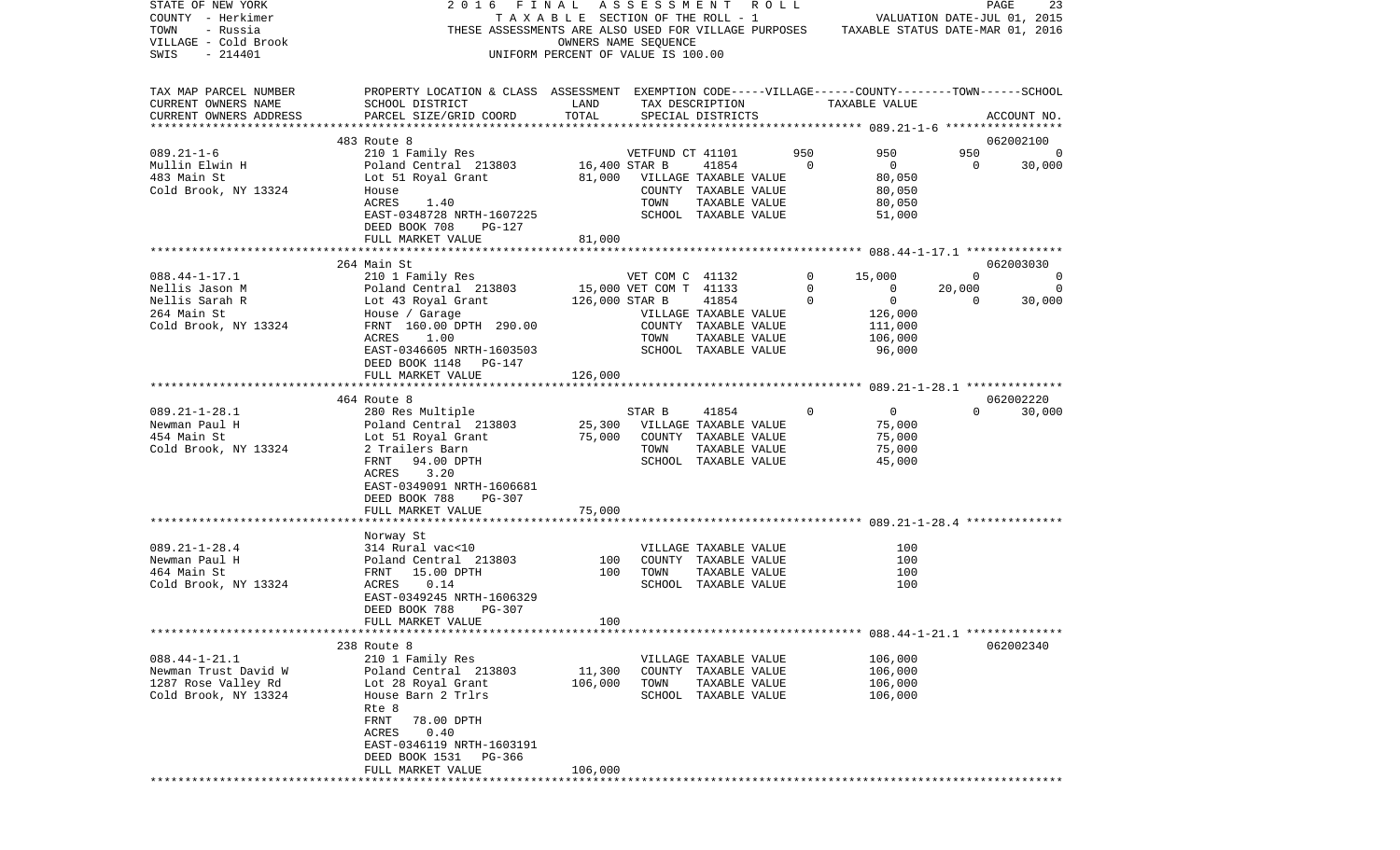| STATE OF NEW YORK       | 2016                                                                                               | FINAL                                 | ASSESSMENT | R O L L               |                                                                                       | PAGE<br>24                  |
|-------------------------|----------------------------------------------------------------------------------------------------|---------------------------------------|------------|-----------------------|---------------------------------------------------------------------------------------|-----------------------------|
| COUNTY - Herkimer       |                                                                                                    | T A X A B L E SECTION OF THE ROLL - 1 |            |                       |                                                                                       | VALUATION DATE-JUL 01, 2015 |
| TOWN<br>- Russia        |                                                                                                    |                                       |            |                       | THESE ASSESSMENTS ARE ALSO USED FOR VILLAGE PURPOSES TAXABLE STATUS DATE-MAR 01, 2016 |                             |
| VILLAGE - Cold Brook    |                                                                                                    | OWNERS NAME SEOUENCE                  |            |                       |                                                                                       |                             |
| - 214401<br>SWIS        |                                                                                                    | UNIFORM PERCENT OF VALUE IS 100.00    |            |                       |                                                                                       |                             |
|                         |                                                                                                    |                                       |            |                       |                                                                                       |                             |
|                         |                                                                                                    |                                       |            |                       |                                                                                       |                             |
| TAX MAP PARCEL NUMBER   | PROPERTY LOCATION & CLASS ASSESSMENT EXEMPTION CODE-----VILLAGE------COUNTY-------TOWN------SCHOOL |                                       |            |                       |                                                                                       |                             |
| CURRENT OWNERS NAME     | SCHOOL DISTRICT                                                                                    | LAND                                  |            | TAX DESCRIPTION       | TAXABLE VALUE                                                                         |                             |
| CURRENT OWNERS ADDRESS  | PARCEL SIZE/GRID COORD                                                                             | TOTAL                                 |            | SPECIAL DISTRICTS     |                                                                                       | ACCOUNT NO.                 |
| **********************  |                                                                                                    |                                       |            |                       |                                                                                       |                             |
|                         | 244 Main St                                                                                        |                                       |            |                       |                                                                                       | 062002190                   |
| $088.44 - 1 - 20$       | 220 2 Family Res                                                                                   |                                       |            | VILLAGE TAXABLE VALUE | 62,000                                                                                |                             |
| Newman William M        | Poland Central 213803                                                                              | 8,600                                 |            | COUNTY TAXABLE VALUE  | 62,000                                                                                |                             |
| Newman Deborah B        | Lot 28 Royal Grant                                                                                 | 62,000                                | TOWN       | TAXABLE VALUE         | 62,000                                                                                |                             |
| PO Box 3                | House                                                                                              |                                       |            | SCHOOL TAXABLE VALUE  | 62,000                                                                                |                             |
| Poland, NY 13431        | Corner Lot                                                                                         |                                       |            |                       |                                                                                       |                             |
|                         | FRNT 115.00 DPTH 161.00                                                                            |                                       |            |                       |                                                                                       |                             |
|                         | EAST-0346184 NRTH-1603274                                                                          |                                       |            |                       |                                                                                       |                             |
|                         | DEED BOOK 914<br>PG-169                                                                            |                                       |            |                       |                                                                                       |                             |
|                         | FULL MARKET VALUE                                                                                  | 62,000                                |            |                       |                                                                                       |                             |
|                         |                                                                                                    |                                       |            |                       |                                                                                       |                             |
|                         | Rose Valley Rd                                                                                     |                                       |            |                       |                                                                                       | 168532                      |
| $088.44 - 1 - 21.2$     | 310 Res Vac                                                                                        |                                       |            | VILLAGE TAXABLE VALUE | 3,100                                                                                 |                             |
| Newman William M        | Poland Central 213803                                                                              | 3,100                                 |            | COUNTY TAXABLE VALUE  | 3,100                                                                                 |                             |
| Newman Deborah B        | 70.00 DPTH 71.00<br>FRNT                                                                           | 3,100                                 | TOWN       | TAXABLE VALUE         | 3,100                                                                                 |                             |
| PO Box 3                | 0.10<br>ACRES                                                                                      |                                       |            | SCHOOL TAXABLE VALUE  | 3,100                                                                                 |                             |
| Poland, NY 13431        | EAST-0346202 NRTH-1603162                                                                          |                                       |            |                       |                                                                                       |                             |
|                         | DEED BOOK 1420<br>PG-147                                                                           |                                       |            |                       |                                                                                       |                             |
|                         | FULL MARKET VALUE                                                                                  | 3,100                                 |            |                       |                                                                                       |                             |
|                         |                                                                                                    |                                       |            |                       |                                                                                       |                             |
|                         | Rose Valley Rd                                                                                     |                                       |            |                       |                                                                                       |                             |
| $088.44 - 1 - 21.3$     | 240 Rural res                                                                                      |                                       |            | VILLAGE TAXABLE VALUE | 10,000                                                                                |                             |
| Newman William M        | Poland Central 213803                                                                              | 2,000                                 |            | COUNTY TAXABLE VALUE  | 10,000                                                                                |                             |
| Newman Deborah B        | Village                                                                                            | 10,000                                | TOWN       | TAXABLE VALUE         | 10,000                                                                                |                             |
| PO Box 3                | Mobile Home                                                                                        |                                       |            | SCHOOL TAXABLE VALUE  | 10,000                                                                                |                             |
| Poland, NY 13431        | FRNT 102.00 DPTH                                                                                   |                                       |            |                       |                                                                                       |                             |
|                         | ACRES                                                                                              |                                       |            |                       |                                                                                       |                             |
|                         | 0.30                                                                                               |                                       |            |                       |                                                                                       |                             |
|                         | EAST-0346190 NRTH-1603068                                                                          |                                       |            |                       |                                                                                       |                             |
|                         | DEED BOOK 1591 PG-985                                                                              |                                       |            |                       |                                                                                       |                             |
|                         | FULL MARKET VALUE                                                                                  | 10,000                                |            |                       |                                                                                       |                             |
|                         |                                                                                                    |                                       |            |                       |                                                                                       |                             |
|                         | 309 Route 8                                                                                        |                                       |            |                       |                                                                                       | 062001620                   |
| $088.44 - 1 - 6$        | 210 1 Family Res                                                                                   |                                       |            | VILLAGE TAXABLE VALUE | 42,000                                                                                |                             |
| O'Rourke Timothy        | Poland Central 213803                                                                              | 15,600                                |            | COUNTY TAXABLE VALUE  | 42,000                                                                                |                             |
| 2156 State Hwy Rte 8    | Lot 44 Royal Grant                                                                                 | 42,000                                | TOWN       | TAXABLE VALUE         | 42,000                                                                                |                             |
| Lake Pleasant, NY 12108 | House Garage                                                                                       |                                       |            | SCHOOL TAXABLE VALUE  | 42,000                                                                                |                             |
|                         | Rte #8                                                                                             |                                       |            |                       |                                                                                       |                             |
|                         | FRNT<br>94.00 DPTH 151.00                                                                          |                                       |            |                       |                                                                                       |                             |
|                         | 1.60<br>ACRES                                                                                      |                                       |            |                       |                                                                                       |                             |
|                         | EAST-0346810 NRTH-1604468                                                                          |                                       |            |                       |                                                                                       |                             |
|                         | DEED BOOK 1492<br>PG-518                                                                           |                                       |            |                       |                                                                                       |                             |
|                         | FULL MARKET VALUE                                                                                  | 42,000                                |            |                       |                                                                                       |                             |
|                         |                                                                                                    |                                       |            |                       |                                                                                       |                             |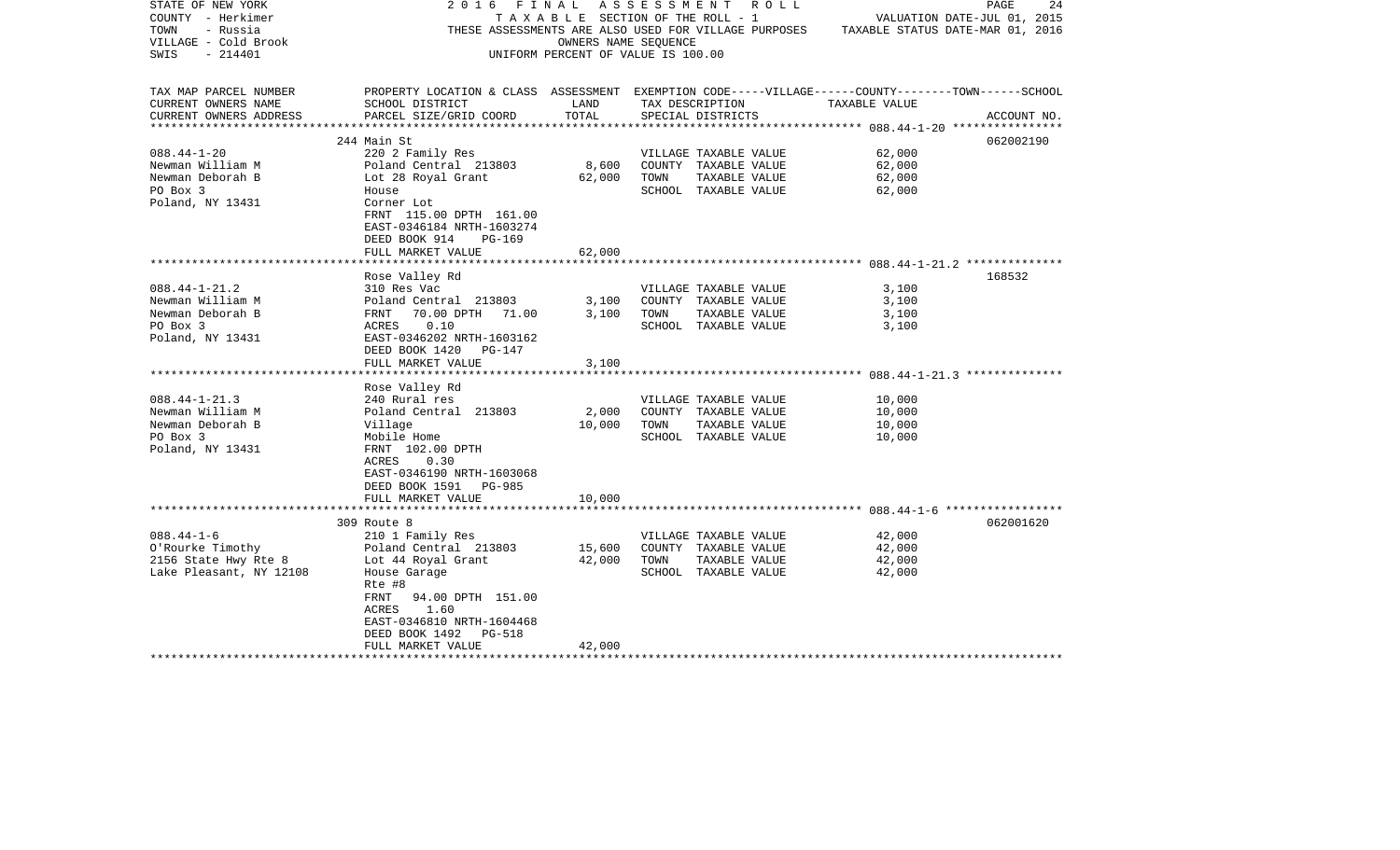| STATE OF NEW YORK<br>COUNTY - Herkimer<br>TOWN<br>- Russia<br>VILLAGE - Cold Brook<br>$-214401$<br>SWIS | 2016<br>THESE ASSESSMENTS ARE ALSO USED FOR VILLAGE PURPOSES                                       | FINAL<br>TAXABLE SECTION OF THE ROLL - 1<br>UNIFORM PERCENT OF VALUE IS 100.00 | A S S E S S M E N T<br>OWNERS NAME SEQUENCE | R O L L               |             | TAXABLE STATUS DATE-MAR 01, 2016 |          | 25<br>PAGE<br>VALUATION DATE-JUL 01, 2015 |
|---------------------------------------------------------------------------------------------------------|----------------------------------------------------------------------------------------------------|--------------------------------------------------------------------------------|---------------------------------------------|-----------------------|-------------|----------------------------------|----------|-------------------------------------------|
| TAX MAP PARCEL NUMBER                                                                                   | PROPERTY LOCATION & CLASS ASSESSMENT EXEMPTION CODE-----VILLAGE------COUNTY-------TOWN------SCHOOL |                                                                                |                                             |                       |             |                                  |          |                                           |
| CURRENT OWNERS NAME<br>CURRENT OWNERS ADDRESS                                                           | SCHOOL DISTRICT<br>PARCEL SIZE/GRID COORD                                                          | LAND<br>TOTAL                                                                  | TAX DESCRIPTION                             | SPECIAL DISTRICTS     |             | TAXABLE VALUE                    |          | ACCOUNT NO.                               |
|                                                                                                         | 4380 Norway St                                                                                     |                                                                                |                                             |                       |             |                                  |          | 062003300                                 |
| $089.29 - 1 - 9$                                                                                        | 210 1 Family Res                                                                                   |                                                                                | VET WAR C 41122                             |                       | 0           | 9,000                            | $\Omega$ | $\Omega$                                  |
| Osterhoudt Ronnie                                                                                       | Poland Central 213803                                                                              |                                                                                | 27,400 VET WAR T 41123                      |                       | $\mathbf 0$ | $\mathbf 0$                      | 12,000   | 0                                         |
| Osterhoudt Merry                                                                                        | Lot 43 Royal Grant                                                                                 |                                                                                | 126,700 STAR EN                             | 41834                 | $\Omega$    | $\mathbf 0$                      | $\Omega$ | 65,300                                    |
| 4380 Norway St                                                                                          | House Att Garage                                                                                   |                                                                                |                                             | VILLAGE TAXABLE VALUE |             | 126,700                          |          |                                           |
| Cold Brook, NY 13324                                                                                    | Military                                                                                           |                                                                                |                                             | COUNTY TAXABLE VALUE  |             | 117,700                          |          |                                           |
|                                                                                                         | ACRES<br>5.56                                                                                      |                                                                                | TOWN                                        | TAXABLE VALUE         |             | 114,700                          |          |                                           |
|                                                                                                         | EAST-0349875 NRTH-1606136<br>DEED BOOK 1496                                                        |                                                                                |                                             | SCHOOL TAXABLE VALUE  |             | 61,400                           |          |                                           |
|                                                                                                         | PG-362<br>FULL MARKET VALUE                                                                        | 126,700                                                                        |                                             |                       |             |                                  |          |                                           |
|                                                                                                         |                                                                                                    |                                                                                |                                             |                       |             |                                  |          |                                           |
|                                                                                                         | 536 Route 8                                                                                        |                                                                                |                                             |                       |             |                                  |          | 062003660                                 |
| $089.21 - 1 - 22$                                                                                       | 210 1 Family Res                                                                                   |                                                                                |                                             | VILLAGE TAXABLE VALUE |             | 45,000                           |          |                                           |
| Payne Heather                                                                                           | Poland Central 213803                                                                              | 7,200                                                                          |                                             | COUNTY TAXABLE VALUE  |             | 45,000                           |          |                                           |
| 649 Rock Lake Glen                                                                                      | Lot 51 Royal Grant                                                                                 | 45,000                                                                         | TOWN                                        | TAXABLE VALUE         |             | 45,000                           |          |                                           |
| Fort Mill, SC 29715                                                                                     | House 0.17 Acre                                                                                    |                                                                                |                                             | SCHOOL TAXABLE VALUE  |             | 45,000                           |          |                                           |
|                                                                                                         | 39.00 DPTH 115.00<br>FRNT                                                                          |                                                                                |                                             |                       |             |                                  |          |                                           |
|                                                                                                         | ACRES<br>0.14                                                                                      |                                                                                |                                             |                       |             |                                  |          |                                           |
|                                                                                                         | EAST-0349565 NRTH-1608002<br>DEED BOOK 1393 PG-186                                                 |                                                                                |                                             |                       |             |                                  |          |                                           |
|                                                                                                         | FULL MARKET VALUE                                                                                  | 45,000                                                                         |                                             |                       |             |                                  |          |                                           |
|                                                                                                         | **********<br>**************                                                                       | *************                                                                  |                                             |                       |             |                                  |          |                                           |
|                                                                                                         | 534 Route 8                                                                                        |                                                                                |                                             |                       |             |                                  |          | 062000570                                 |
| $089.21 - 1 - 23$                                                                                       | 210 1 Family Res                                                                                   |                                                                                |                                             | VILLAGE TAXABLE VALUE |             | 47,100                           |          |                                           |
| Payne Heather                                                                                           | Poland Central 213803                                                                              | 12,000                                                                         |                                             | COUNTY TAXABLE VALUE  |             | 47,100                           |          |                                           |
| 649 Rock Lake Glen                                                                                      | Lot 51 Royal Grant                                                                                 | 47,100                                                                         | TOWN                                        | TAXABLE VALUE         |             | 47,100                           |          |                                           |
| Fort Mill, SC 29715                                                                                     | House Garage                                                                                       |                                                                                |                                             | SCHOOL TAXABLE VALUE  |             | 47,100                           |          |                                           |
|                                                                                                         | Rte 8                                                                                              |                                                                                |                                             |                       |             |                                  |          |                                           |
|                                                                                                         | FRNT 250.00 DPTH 95.00<br>EAST-0349508 NRTH-1607878                                                |                                                                                |                                             |                       |             |                                  |          |                                           |
|                                                                                                         | DEED BOOK 1393 PG-182                                                                              |                                                                                |                                             |                       |             |                                  |          |                                           |
|                                                                                                         | FULL MARKET VALUE                                                                                  | 47,100                                                                         |                                             |                       |             |                                  |          |                                           |
|                                                                                                         |                                                                                                    |                                                                                |                                             |                       |             |                                  |          |                                           |
|                                                                                                         | 280 Route 8                                                                                        |                                                                                |                                             |                       |             |                                  |          | 062001500                                 |
| $088.44 - 1 - 16$                                                                                       | 210 1 Family Res                                                                                   |                                                                                | STAR EN                                     | 41834                 | $\Omega$    | $\overline{0}$                   | $\Omega$ | 52,300                                    |
| Pogonowski Wallace                                                                                      | Poland Central 213803                                                                              | 6,800                                                                          |                                             | VILLAGE TAXABLE VALUE |             | 52,300                           |          |                                           |
| Pogonowski Alice T                                                                                      | Lot 44 Royal Grant                                                                                 | 52,300                                                                         |                                             | COUNTY TAXABLE VALUE  |             | 52,300                           |          |                                           |
| 280 Main St                                                                                             | House, Attached Garage                                                                             |                                                                                | TOWN                                        | TAXABLE VALUE         |             | 52,300                           |          |                                           |
| Cold Brook, NY 13324                                                                                    | Rte 8                                                                                              |                                                                                |                                             | SCHOOL TAXABLE VALUE  |             | 0                                |          |                                           |
|                                                                                                         | FRNT<br>74.00 DPTH 135.00<br>0.24<br>ACRES                                                         |                                                                                |                                             |                       |             |                                  |          |                                           |
|                                                                                                         | EAST-0346801 NRTH-1603766                                                                          |                                                                                |                                             |                       |             |                                  |          |                                           |
|                                                                                                         | DEED BOOK 693<br>$PG-299$                                                                          |                                                                                |                                             |                       |             |                                  |          |                                           |
|                                                                                                         | FULL MARKET VALUE                                                                                  | 52,300                                                                         |                                             |                       |             |                                  |          |                                           |
|                                                                                                         |                                                                                                    |                                                                                |                                             |                       |             |                                  |          |                                           |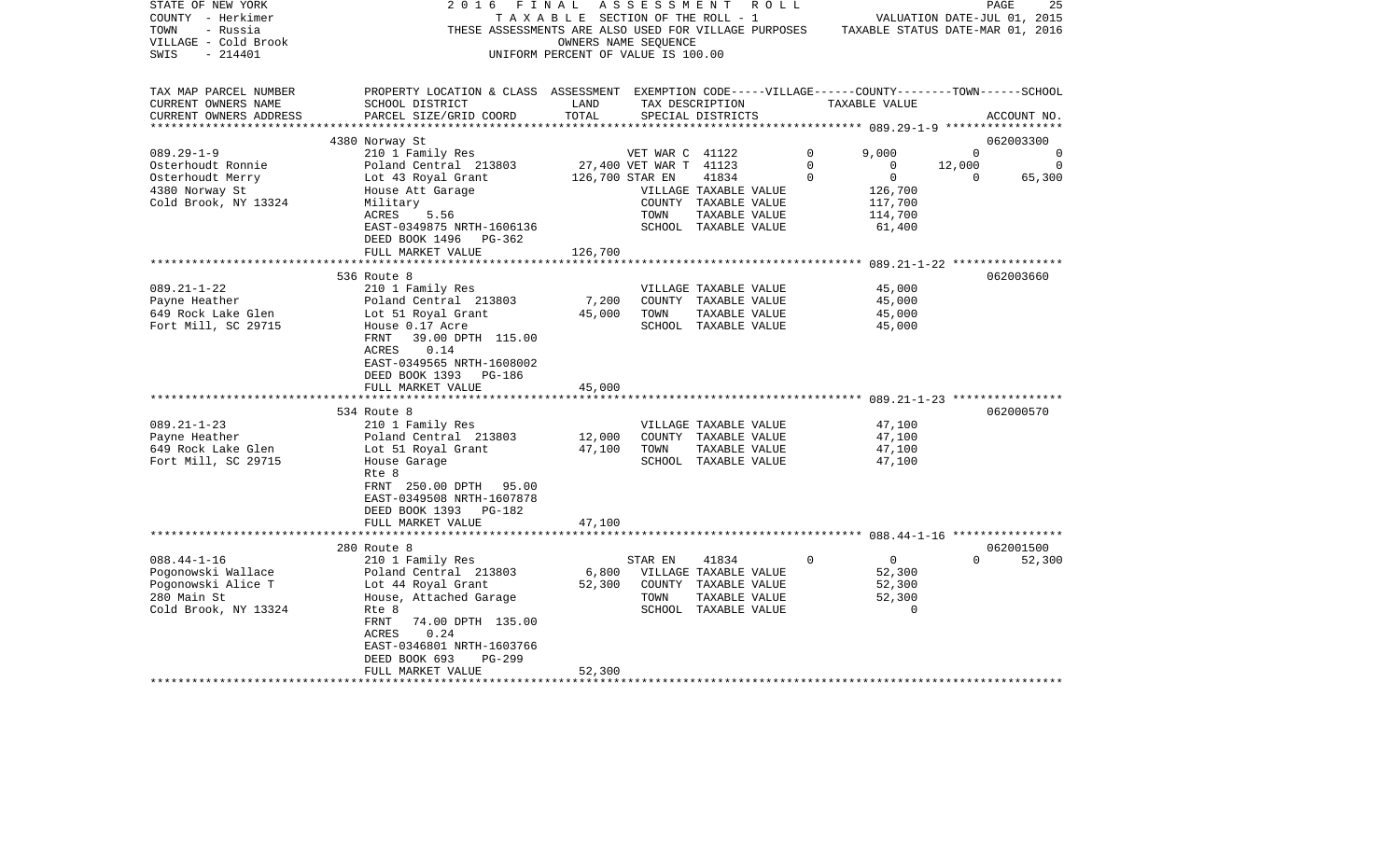| TAXABLE SECTION OF THE ROLL - 1<br>COUNTY - Herkimer<br>VALUATION DATE-JUL 01, 2015<br>TOWN<br>- Russia<br>THESE ASSESSMENTS ARE ALSO USED FOR VILLAGE PURPOSES<br>TAXABLE STATUS DATE-MAR 01, 2016<br>VILLAGE - Cold Brook<br>OWNERS NAME SEQUENCE<br>$-214401$<br>UNIFORM PERCENT OF VALUE IS 100.00<br>SWIS<br>ASSESSMENT EXEMPTION CODE-----VILLAGE------COUNTY-------TOWN------SCHOOL<br>TAX MAP PARCEL NUMBER<br>PROPERTY LOCATION & CLASS<br>CURRENT OWNERS NAME<br>SCHOOL DISTRICT<br>LAND<br>TAX DESCRIPTION<br>TAXABLE VALUE<br>TOTAL<br>CURRENT OWNERS ADDRESS<br>PARCEL SIZE/GRID COORD<br>SPECIAL DISTRICTS<br>ACCOUNT NO.<br>**********************<br>062001650<br>478 Route 8<br>$089.21 - 1 - 31$<br>210 1 Family Res<br>$\mathbf 0$<br>$\Omega$<br>STAR B<br>41854<br>0<br>30,000<br>Potempa Theodore M<br>Poland Central 213803<br>12,800<br>VILLAGE TAXABLE VALUE<br>82,000<br>82,000<br>82,000<br>Potempa Kathy<br>Lot 51 Royal Grant<br>COUNTY TAXABLE VALUE<br>478 Main St<br>House Garage<br>TOWN<br>TAXABLE VALUE<br>82,000<br>FRNT 114.00 DPTH<br>Cold Brook N Y, 13324<br>85.00<br>SCHOOL TAXABLE VALUE<br>52,000<br>ACRES<br>0.61<br>EAST-0348972 NRTH-1606965<br>DEED BOOK 694<br>PG-449<br>FULL MARKET VALUE<br>82,000<br>420 Route 8<br>062001050<br>$088.36 - 1 - 41$<br>210 1 Family Res<br>$\mathbf 0$<br>9,000<br>$\Omega$<br>CW_15_VET/ 41162<br>$\overline{0}$<br>15,900 STAR EN<br>$\Omega$<br>0<br>Proulx Kenneth J<br>Poland Central 213803<br>41834<br>$\Omega$<br>65,300<br>Proulx Brenda E<br>89,500<br>89,500<br>Lot 44 Royal Grant<br>VILLAGE TAXABLE VALUE<br>420 Main St<br>COUNTY TAXABLE VALUE<br>80,500<br>House & Garage<br>Cold Brook N Y, 13324<br>TOWN<br>TAXABLE VALUE<br>89,500<br>Rte 8<br>FRNT<br>34.00 DPTH 272.00<br>SCHOOL TAXABLE VALUE<br>24,200<br>1.25<br>ACRES<br>EAST-0348203 NRTH-1606053<br>DEED BOOK 724<br>$PG-220$<br>89,500<br>FULL MARKET VALUE<br>****************************<br>062002790<br>573 Route 8<br>$089.21 - 1 - 16$<br>210 1 Family Res<br>STAR B<br>41854<br>$\Omega$<br>0<br>$\Omega$<br>30,000<br>Przelski Bernard W<br>Poland Central 213803<br>22,800<br>VILLAGE TAXABLE VALUE<br>97,000<br>97,000<br>97,000<br>Przelski Darlyne H<br>W 51<br>Rq<br>COUNTY<br>TAXABLE VALUE<br>573 Main St<br>$HO$ 6<br>TOWN<br>TAXABLE VALUE<br>97,000<br>Cold Brook, NY 13324<br>Rte 8<br>SCHOOL TAXABLE VALUE<br>67,000<br>FRNT 438.00 DPTH<br>ACRES<br>3.70<br>EAST-0349487 NRTH-1608765<br>DEED BOOK 00628 PG-00615<br>97,000<br>FULL MARKET VALUE<br>062002820<br>4469 Military Rd<br>$088.36 - 1 - 28$<br>$\Omega$<br>STAR B<br>41854<br>0<br>$\Omega$<br>30,000<br>210 1 Family Res<br>7,000<br>46,000<br>Renodin Wayne<br>Poland Central 213803<br>VILLAGE TAXABLE VALUE<br>Renodin Tanya<br>S 51<br>R G<br>46,000<br>COUNTY<br>TAXABLE VALUE<br>46,000<br>PO Box 96<br>$H_0$ 1/4<br>TOWN<br>TAXABLE VALUE<br>46,000<br>SCHOOL TAXABLE VALUE<br>Cold Brook, NY 13324<br>Military<br>16,000<br>FRNT<br>46.00 DPTH 105.00<br>EAST-0348253 NRTH-1606792<br>DEED BOOK 1299<br>PG-556<br>FULL MARKET VALUE<br>46,000 | STATE OF NEW YORK | 2016 | FINAL | A S S E S S M E N T | R O L L |  | PAGE | 26 |
|------------------------------------------------------------------------------------------------------------------------------------------------------------------------------------------------------------------------------------------------------------------------------------------------------------------------------------------------------------------------------------------------------------------------------------------------------------------------------------------------------------------------------------------------------------------------------------------------------------------------------------------------------------------------------------------------------------------------------------------------------------------------------------------------------------------------------------------------------------------------------------------------------------------------------------------------------------------------------------------------------------------------------------------------------------------------------------------------------------------------------------------------------------------------------------------------------------------------------------------------------------------------------------------------------------------------------------------------------------------------------------------------------------------------------------------------------------------------------------------------------------------------------------------------------------------------------------------------------------------------------------------------------------------------------------------------------------------------------------------------------------------------------------------------------------------------------------------------------------------------------------------------------------------------------------------------------------------------------------------------------------------------------------------------------------------------------------------------------------------------------------------------------------------------------------------------------------------------------------------------------------------------------------------------------------------------------------------------------------------------------------------------------------------------------------------------------------------------------------------------------------------------------------------------------------------------------------------------------------------------------------------------------------------------------------------------------------------------------------------------------------------------------------------------------------------------------------------------------------------------------------------------------------------------------------------------------------------------------------------------------------------------------------------------------------------------------------------------------|-------------------|------|-------|---------------------|---------|--|------|----|
|                                                                                                                                                                                                                                                                                                                                                                                                                                                                                                                                                                                                                                                                                                                                                                                                                                                                                                                                                                                                                                                                                                                                                                                                                                                                                                                                                                                                                                                                                                                                                                                                                                                                                                                                                                                                                                                                                                                                                                                                                                                                                                                                                                                                                                                                                                                                                                                                                                                                                                                                                                                                                                                                                                                                                                                                                                                                                                                                                                                                                                                                                                      |                   |      |       |                     |         |  |      |    |
|                                                                                                                                                                                                                                                                                                                                                                                                                                                                                                                                                                                                                                                                                                                                                                                                                                                                                                                                                                                                                                                                                                                                                                                                                                                                                                                                                                                                                                                                                                                                                                                                                                                                                                                                                                                                                                                                                                                                                                                                                                                                                                                                                                                                                                                                                                                                                                                                                                                                                                                                                                                                                                                                                                                                                                                                                                                                                                                                                                                                                                                                                                      |                   |      |       |                     |         |  |      |    |
|                                                                                                                                                                                                                                                                                                                                                                                                                                                                                                                                                                                                                                                                                                                                                                                                                                                                                                                                                                                                                                                                                                                                                                                                                                                                                                                                                                                                                                                                                                                                                                                                                                                                                                                                                                                                                                                                                                                                                                                                                                                                                                                                                                                                                                                                                                                                                                                                                                                                                                                                                                                                                                                                                                                                                                                                                                                                                                                                                                                                                                                                                                      |                   |      |       |                     |         |  |      |    |
|                                                                                                                                                                                                                                                                                                                                                                                                                                                                                                                                                                                                                                                                                                                                                                                                                                                                                                                                                                                                                                                                                                                                                                                                                                                                                                                                                                                                                                                                                                                                                                                                                                                                                                                                                                                                                                                                                                                                                                                                                                                                                                                                                                                                                                                                                                                                                                                                                                                                                                                                                                                                                                                                                                                                                                                                                                                                                                                                                                                                                                                                                                      |                   |      |       |                     |         |  |      |    |
|                                                                                                                                                                                                                                                                                                                                                                                                                                                                                                                                                                                                                                                                                                                                                                                                                                                                                                                                                                                                                                                                                                                                                                                                                                                                                                                                                                                                                                                                                                                                                                                                                                                                                                                                                                                                                                                                                                                                                                                                                                                                                                                                                                                                                                                                                                                                                                                                                                                                                                                                                                                                                                                                                                                                                                                                                                                                                                                                                                                                                                                                                                      |                   |      |       |                     |         |  |      |    |
|                                                                                                                                                                                                                                                                                                                                                                                                                                                                                                                                                                                                                                                                                                                                                                                                                                                                                                                                                                                                                                                                                                                                                                                                                                                                                                                                                                                                                                                                                                                                                                                                                                                                                                                                                                                                                                                                                                                                                                                                                                                                                                                                                                                                                                                                                                                                                                                                                                                                                                                                                                                                                                                                                                                                                                                                                                                                                                                                                                                                                                                                                                      |                   |      |       |                     |         |  |      |    |
|                                                                                                                                                                                                                                                                                                                                                                                                                                                                                                                                                                                                                                                                                                                                                                                                                                                                                                                                                                                                                                                                                                                                                                                                                                                                                                                                                                                                                                                                                                                                                                                                                                                                                                                                                                                                                                                                                                                                                                                                                                                                                                                                                                                                                                                                                                                                                                                                                                                                                                                                                                                                                                                                                                                                                                                                                                                                                                                                                                                                                                                                                                      |                   |      |       |                     |         |  |      |    |
|                                                                                                                                                                                                                                                                                                                                                                                                                                                                                                                                                                                                                                                                                                                                                                                                                                                                                                                                                                                                                                                                                                                                                                                                                                                                                                                                                                                                                                                                                                                                                                                                                                                                                                                                                                                                                                                                                                                                                                                                                                                                                                                                                                                                                                                                                                                                                                                                                                                                                                                                                                                                                                                                                                                                                                                                                                                                                                                                                                                                                                                                                                      |                   |      |       |                     |         |  |      |    |
|                                                                                                                                                                                                                                                                                                                                                                                                                                                                                                                                                                                                                                                                                                                                                                                                                                                                                                                                                                                                                                                                                                                                                                                                                                                                                                                                                                                                                                                                                                                                                                                                                                                                                                                                                                                                                                                                                                                                                                                                                                                                                                                                                                                                                                                                                                                                                                                                                                                                                                                                                                                                                                                                                                                                                                                                                                                                                                                                                                                                                                                                                                      |                   |      |       |                     |         |  |      |    |
|                                                                                                                                                                                                                                                                                                                                                                                                                                                                                                                                                                                                                                                                                                                                                                                                                                                                                                                                                                                                                                                                                                                                                                                                                                                                                                                                                                                                                                                                                                                                                                                                                                                                                                                                                                                                                                                                                                                                                                                                                                                                                                                                                                                                                                                                                                                                                                                                                                                                                                                                                                                                                                                                                                                                                                                                                                                                                                                                                                                                                                                                                                      |                   |      |       |                     |         |  |      |    |
|                                                                                                                                                                                                                                                                                                                                                                                                                                                                                                                                                                                                                                                                                                                                                                                                                                                                                                                                                                                                                                                                                                                                                                                                                                                                                                                                                                                                                                                                                                                                                                                                                                                                                                                                                                                                                                                                                                                                                                                                                                                                                                                                                                                                                                                                                                                                                                                                                                                                                                                                                                                                                                                                                                                                                                                                                                                                                                                                                                                                                                                                                                      |                   |      |       |                     |         |  |      |    |
|                                                                                                                                                                                                                                                                                                                                                                                                                                                                                                                                                                                                                                                                                                                                                                                                                                                                                                                                                                                                                                                                                                                                                                                                                                                                                                                                                                                                                                                                                                                                                                                                                                                                                                                                                                                                                                                                                                                                                                                                                                                                                                                                                                                                                                                                                                                                                                                                                                                                                                                                                                                                                                                                                                                                                                                                                                                                                                                                                                                                                                                                                                      |                   |      |       |                     |         |  |      |    |
|                                                                                                                                                                                                                                                                                                                                                                                                                                                                                                                                                                                                                                                                                                                                                                                                                                                                                                                                                                                                                                                                                                                                                                                                                                                                                                                                                                                                                                                                                                                                                                                                                                                                                                                                                                                                                                                                                                                                                                                                                                                                                                                                                                                                                                                                                                                                                                                                                                                                                                                                                                                                                                                                                                                                                                                                                                                                                                                                                                                                                                                                                                      |                   |      |       |                     |         |  |      |    |
|                                                                                                                                                                                                                                                                                                                                                                                                                                                                                                                                                                                                                                                                                                                                                                                                                                                                                                                                                                                                                                                                                                                                                                                                                                                                                                                                                                                                                                                                                                                                                                                                                                                                                                                                                                                                                                                                                                                                                                                                                                                                                                                                                                                                                                                                                                                                                                                                                                                                                                                                                                                                                                                                                                                                                                                                                                                                                                                                                                                                                                                                                                      |                   |      |       |                     |         |  |      |    |
|                                                                                                                                                                                                                                                                                                                                                                                                                                                                                                                                                                                                                                                                                                                                                                                                                                                                                                                                                                                                                                                                                                                                                                                                                                                                                                                                                                                                                                                                                                                                                                                                                                                                                                                                                                                                                                                                                                                                                                                                                                                                                                                                                                                                                                                                                                                                                                                                                                                                                                                                                                                                                                                                                                                                                                                                                                                                                                                                                                                                                                                                                                      |                   |      |       |                     |         |  |      |    |
|                                                                                                                                                                                                                                                                                                                                                                                                                                                                                                                                                                                                                                                                                                                                                                                                                                                                                                                                                                                                                                                                                                                                                                                                                                                                                                                                                                                                                                                                                                                                                                                                                                                                                                                                                                                                                                                                                                                                                                                                                                                                                                                                                                                                                                                                                                                                                                                                                                                                                                                                                                                                                                                                                                                                                                                                                                                                                                                                                                                                                                                                                                      |                   |      |       |                     |         |  |      |    |
|                                                                                                                                                                                                                                                                                                                                                                                                                                                                                                                                                                                                                                                                                                                                                                                                                                                                                                                                                                                                                                                                                                                                                                                                                                                                                                                                                                                                                                                                                                                                                                                                                                                                                                                                                                                                                                                                                                                                                                                                                                                                                                                                                                                                                                                                                                                                                                                                                                                                                                                                                                                                                                                                                                                                                                                                                                                                                                                                                                                                                                                                                                      |                   |      |       |                     |         |  |      |    |
|                                                                                                                                                                                                                                                                                                                                                                                                                                                                                                                                                                                                                                                                                                                                                                                                                                                                                                                                                                                                                                                                                                                                                                                                                                                                                                                                                                                                                                                                                                                                                                                                                                                                                                                                                                                                                                                                                                                                                                                                                                                                                                                                                                                                                                                                                                                                                                                                                                                                                                                                                                                                                                                                                                                                                                                                                                                                                                                                                                                                                                                                                                      |                   |      |       |                     |         |  |      |    |
|                                                                                                                                                                                                                                                                                                                                                                                                                                                                                                                                                                                                                                                                                                                                                                                                                                                                                                                                                                                                                                                                                                                                                                                                                                                                                                                                                                                                                                                                                                                                                                                                                                                                                                                                                                                                                                                                                                                                                                                                                                                                                                                                                                                                                                                                                                                                                                                                                                                                                                                                                                                                                                                                                                                                                                                                                                                                                                                                                                                                                                                                                                      |                   |      |       |                     |         |  |      |    |
|                                                                                                                                                                                                                                                                                                                                                                                                                                                                                                                                                                                                                                                                                                                                                                                                                                                                                                                                                                                                                                                                                                                                                                                                                                                                                                                                                                                                                                                                                                                                                                                                                                                                                                                                                                                                                                                                                                                                                                                                                                                                                                                                                                                                                                                                                                                                                                                                                                                                                                                                                                                                                                                                                                                                                                                                                                                                                                                                                                                                                                                                                                      |                   |      |       |                     |         |  |      |    |
|                                                                                                                                                                                                                                                                                                                                                                                                                                                                                                                                                                                                                                                                                                                                                                                                                                                                                                                                                                                                                                                                                                                                                                                                                                                                                                                                                                                                                                                                                                                                                                                                                                                                                                                                                                                                                                                                                                                                                                                                                                                                                                                                                                                                                                                                                                                                                                                                                                                                                                                                                                                                                                                                                                                                                                                                                                                                                                                                                                                                                                                                                                      |                   |      |       |                     |         |  |      |    |
|                                                                                                                                                                                                                                                                                                                                                                                                                                                                                                                                                                                                                                                                                                                                                                                                                                                                                                                                                                                                                                                                                                                                                                                                                                                                                                                                                                                                                                                                                                                                                                                                                                                                                                                                                                                                                                                                                                                                                                                                                                                                                                                                                                                                                                                                                                                                                                                                                                                                                                                                                                                                                                                                                                                                                                                                                                                                                                                                                                                                                                                                                                      |                   |      |       |                     |         |  |      |    |
|                                                                                                                                                                                                                                                                                                                                                                                                                                                                                                                                                                                                                                                                                                                                                                                                                                                                                                                                                                                                                                                                                                                                                                                                                                                                                                                                                                                                                                                                                                                                                                                                                                                                                                                                                                                                                                                                                                                                                                                                                                                                                                                                                                                                                                                                                                                                                                                                                                                                                                                                                                                                                                                                                                                                                                                                                                                                                                                                                                                                                                                                                                      |                   |      |       |                     |         |  |      |    |
|                                                                                                                                                                                                                                                                                                                                                                                                                                                                                                                                                                                                                                                                                                                                                                                                                                                                                                                                                                                                                                                                                                                                                                                                                                                                                                                                                                                                                                                                                                                                                                                                                                                                                                                                                                                                                                                                                                                                                                                                                                                                                                                                                                                                                                                                                                                                                                                                                                                                                                                                                                                                                                                                                                                                                                                                                                                                                                                                                                                                                                                                                                      |                   |      |       |                     |         |  |      |    |
|                                                                                                                                                                                                                                                                                                                                                                                                                                                                                                                                                                                                                                                                                                                                                                                                                                                                                                                                                                                                                                                                                                                                                                                                                                                                                                                                                                                                                                                                                                                                                                                                                                                                                                                                                                                                                                                                                                                                                                                                                                                                                                                                                                                                                                                                                                                                                                                                                                                                                                                                                                                                                                                                                                                                                                                                                                                                                                                                                                                                                                                                                                      |                   |      |       |                     |         |  |      |    |
|                                                                                                                                                                                                                                                                                                                                                                                                                                                                                                                                                                                                                                                                                                                                                                                                                                                                                                                                                                                                                                                                                                                                                                                                                                                                                                                                                                                                                                                                                                                                                                                                                                                                                                                                                                                                                                                                                                                                                                                                                                                                                                                                                                                                                                                                                                                                                                                                                                                                                                                                                                                                                                                                                                                                                                                                                                                                                                                                                                                                                                                                                                      |                   |      |       |                     |         |  |      |    |
|                                                                                                                                                                                                                                                                                                                                                                                                                                                                                                                                                                                                                                                                                                                                                                                                                                                                                                                                                                                                                                                                                                                                                                                                                                                                                                                                                                                                                                                                                                                                                                                                                                                                                                                                                                                                                                                                                                                                                                                                                                                                                                                                                                                                                                                                                                                                                                                                                                                                                                                                                                                                                                                                                                                                                                                                                                                                                                                                                                                                                                                                                                      |                   |      |       |                     |         |  |      |    |
|                                                                                                                                                                                                                                                                                                                                                                                                                                                                                                                                                                                                                                                                                                                                                                                                                                                                                                                                                                                                                                                                                                                                                                                                                                                                                                                                                                                                                                                                                                                                                                                                                                                                                                                                                                                                                                                                                                                                                                                                                                                                                                                                                                                                                                                                                                                                                                                                                                                                                                                                                                                                                                                                                                                                                                                                                                                                                                                                                                                                                                                                                                      |                   |      |       |                     |         |  |      |    |
|                                                                                                                                                                                                                                                                                                                                                                                                                                                                                                                                                                                                                                                                                                                                                                                                                                                                                                                                                                                                                                                                                                                                                                                                                                                                                                                                                                                                                                                                                                                                                                                                                                                                                                                                                                                                                                                                                                                                                                                                                                                                                                                                                                                                                                                                                                                                                                                                                                                                                                                                                                                                                                                                                                                                                                                                                                                                                                                                                                                                                                                                                                      |                   |      |       |                     |         |  |      |    |
|                                                                                                                                                                                                                                                                                                                                                                                                                                                                                                                                                                                                                                                                                                                                                                                                                                                                                                                                                                                                                                                                                                                                                                                                                                                                                                                                                                                                                                                                                                                                                                                                                                                                                                                                                                                                                                                                                                                                                                                                                                                                                                                                                                                                                                                                                                                                                                                                                                                                                                                                                                                                                                                                                                                                                                                                                                                                                                                                                                                                                                                                                                      |                   |      |       |                     |         |  |      |    |
|                                                                                                                                                                                                                                                                                                                                                                                                                                                                                                                                                                                                                                                                                                                                                                                                                                                                                                                                                                                                                                                                                                                                                                                                                                                                                                                                                                                                                                                                                                                                                                                                                                                                                                                                                                                                                                                                                                                                                                                                                                                                                                                                                                                                                                                                                                                                                                                                                                                                                                                                                                                                                                                                                                                                                                                                                                                                                                                                                                                                                                                                                                      |                   |      |       |                     |         |  |      |    |
|                                                                                                                                                                                                                                                                                                                                                                                                                                                                                                                                                                                                                                                                                                                                                                                                                                                                                                                                                                                                                                                                                                                                                                                                                                                                                                                                                                                                                                                                                                                                                                                                                                                                                                                                                                                                                                                                                                                                                                                                                                                                                                                                                                                                                                                                                                                                                                                                                                                                                                                                                                                                                                                                                                                                                                                                                                                                                                                                                                                                                                                                                                      |                   |      |       |                     |         |  |      |    |
|                                                                                                                                                                                                                                                                                                                                                                                                                                                                                                                                                                                                                                                                                                                                                                                                                                                                                                                                                                                                                                                                                                                                                                                                                                                                                                                                                                                                                                                                                                                                                                                                                                                                                                                                                                                                                                                                                                                                                                                                                                                                                                                                                                                                                                                                                                                                                                                                                                                                                                                                                                                                                                                                                                                                                                                                                                                                                                                                                                                                                                                                                                      |                   |      |       |                     |         |  |      |    |
|                                                                                                                                                                                                                                                                                                                                                                                                                                                                                                                                                                                                                                                                                                                                                                                                                                                                                                                                                                                                                                                                                                                                                                                                                                                                                                                                                                                                                                                                                                                                                                                                                                                                                                                                                                                                                                                                                                                                                                                                                                                                                                                                                                                                                                                                                                                                                                                                                                                                                                                                                                                                                                                                                                                                                                                                                                                                                                                                                                                                                                                                                                      |                   |      |       |                     |         |  |      |    |
|                                                                                                                                                                                                                                                                                                                                                                                                                                                                                                                                                                                                                                                                                                                                                                                                                                                                                                                                                                                                                                                                                                                                                                                                                                                                                                                                                                                                                                                                                                                                                                                                                                                                                                                                                                                                                                                                                                                                                                                                                                                                                                                                                                                                                                                                                                                                                                                                                                                                                                                                                                                                                                                                                                                                                                                                                                                                                                                                                                                                                                                                                                      |                   |      |       |                     |         |  |      |    |
|                                                                                                                                                                                                                                                                                                                                                                                                                                                                                                                                                                                                                                                                                                                                                                                                                                                                                                                                                                                                                                                                                                                                                                                                                                                                                                                                                                                                                                                                                                                                                                                                                                                                                                                                                                                                                                                                                                                                                                                                                                                                                                                                                                                                                                                                                                                                                                                                                                                                                                                                                                                                                                                                                                                                                                                                                                                                                                                                                                                                                                                                                                      |                   |      |       |                     |         |  |      |    |
|                                                                                                                                                                                                                                                                                                                                                                                                                                                                                                                                                                                                                                                                                                                                                                                                                                                                                                                                                                                                                                                                                                                                                                                                                                                                                                                                                                                                                                                                                                                                                                                                                                                                                                                                                                                                                                                                                                                                                                                                                                                                                                                                                                                                                                                                                                                                                                                                                                                                                                                                                                                                                                                                                                                                                                                                                                                                                                                                                                                                                                                                                                      |                   |      |       |                     |         |  |      |    |
|                                                                                                                                                                                                                                                                                                                                                                                                                                                                                                                                                                                                                                                                                                                                                                                                                                                                                                                                                                                                                                                                                                                                                                                                                                                                                                                                                                                                                                                                                                                                                                                                                                                                                                                                                                                                                                                                                                                                                                                                                                                                                                                                                                                                                                                                                                                                                                                                                                                                                                                                                                                                                                                                                                                                                                                                                                                                                                                                                                                                                                                                                                      |                   |      |       |                     |         |  |      |    |
|                                                                                                                                                                                                                                                                                                                                                                                                                                                                                                                                                                                                                                                                                                                                                                                                                                                                                                                                                                                                                                                                                                                                                                                                                                                                                                                                                                                                                                                                                                                                                                                                                                                                                                                                                                                                                                                                                                                                                                                                                                                                                                                                                                                                                                                                                                                                                                                                                                                                                                                                                                                                                                                                                                                                                                                                                                                                                                                                                                                                                                                                                                      |                   |      |       |                     |         |  |      |    |
|                                                                                                                                                                                                                                                                                                                                                                                                                                                                                                                                                                                                                                                                                                                                                                                                                                                                                                                                                                                                                                                                                                                                                                                                                                                                                                                                                                                                                                                                                                                                                                                                                                                                                                                                                                                                                                                                                                                                                                                                                                                                                                                                                                                                                                                                                                                                                                                                                                                                                                                                                                                                                                                                                                                                                                                                                                                                                                                                                                                                                                                                                                      |                   |      |       |                     |         |  |      |    |
|                                                                                                                                                                                                                                                                                                                                                                                                                                                                                                                                                                                                                                                                                                                                                                                                                                                                                                                                                                                                                                                                                                                                                                                                                                                                                                                                                                                                                                                                                                                                                                                                                                                                                                                                                                                                                                                                                                                                                                                                                                                                                                                                                                                                                                                                                                                                                                                                                                                                                                                                                                                                                                                                                                                                                                                                                                                                                                                                                                                                                                                                                                      |                   |      |       |                     |         |  |      |    |
|                                                                                                                                                                                                                                                                                                                                                                                                                                                                                                                                                                                                                                                                                                                                                                                                                                                                                                                                                                                                                                                                                                                                                                                                                                                                                                                                                                                                                                                                                                                                                                                                                                                                                                                                                                                                                                                                                                                                                                                                                                                                                                                                                                                                                                                                                                                                                                                                                                                                                                                                                                                                                                                                                                                                                                                                                                                                                                                                                                                                                                                                                                      |                   |      |       |                     |         |  |      |    |
|                                                                                                                                                                                                                                                                                                                                                                                                                                                                                                                                                                                                                                                                                                                                                                                                                                                                                                                                                                                                                                                                                                                                                                                                                                                                                                                                                                                                                                                                                                                                                                                                                                                                                                                                                                                                                                                                                                                                                                                                                                                                                                                                                                                                                                                                                                                                                                                                                                                                                                                                                                                                                                                                                                                                                                                                                                                                                                                                                                                                                                                                                                      |                   |      |       |                     |         |  |      |    |
|                                                                                                                                                                                                                                                                                                                                                                                                                                                                                                                                                                                                                                                                                                                                                                                                                                                                                                                                                                                                                                                                                                                                                                                                                                                                                                                                                                                                                                                                                                                                                                                                                                                                                                                                                                                                                                                                                                                                                                                                                                                                                                                                                                                                                                                                                                                                                                                                                                                                                                                                                                                                                                                                                                                                                                                                                                                                                                                                                                                                                                                                                                      |                   |      |       |                     |         |  |      |    |
|                                                                                                                                                                                                                                                                                                                                                                                                                                                                                                                                                                                                                                                                                                                                                                                                                                                                                                                                                                                                                                                                                                                                                                                                                                                                                                                                                                                                                                                                                                                                                                                                                                                                                                                                                                                                                                                                                                                                                                                                                                                                                                                                                                                                                                                                                                                                                                                                                                                                                                                                                                                                                                                                                                                                                                                                                                                                                                                                                                                                                                                                                                      |                   |      |       |                     |         |  |      |    |
|                                                                                                                                                                                                                                                                                                                                                                                                                                                                                                                                                                                                                                                                                                                                                                                                                                                                                                                                                                                                                                                                                                                                                                                                                                                                                                                                                                                                                                                                                                                                                                                                                                                                                                                                                                                                                                                                                                                                                                                                                                                                                                                                                                                                                                                                                                                                                                                                                                                                                                                                                                                                                                                                                                                                                                                                                                                                                                                                                                                                                                                                                                      |                   |      |       |                     |         |  |      |    |
|                                                                                                                                                                                                                                                                                                                                                                                                                                                                                                                                                                                                                                                                                                                                                                                                                                                                                                                                                                                                                                                                                                                                                                                                                                                                                                                                                                                                                                                                                                                                                                                                                                                                                                                                                                                                                                                                                                                                                                                                                                                                                                                                                                                                                                                                                                                                                                                                                                                                                                                                                                                                                                                                                                                                                                                                                                                                                                                                                                                                                                                                                                      |                   |      |       |                     |         |  |      |    |
|                                                                                                                                                                                                                                                                                                                                                                                                                                                                                                                                                                                                                                                                                                                                                                                                                                                                                                                                                                                                                                                                                                                                                                                                                                                                                                                                                                                                                                                                                                                                                                                                                                                                                                                                                                                                                                                                                                                                                                                                                                                                                                                                                                                                                                                                                                                                                                                                                                                                                                                                                                                                                                                                                                                                                                                                                                                                                                                                                                                                                                                                                                      |                   |      |       |                     |         |  |      |    |
|                                                                                                                                                                                                                                                                                                                                                                                                                                                                                                                                                                                                                                                                                                                                                                                                                                                                                                                                                                                                                                                                                                                                                                                                                                                                                                                                                                                                                                                                                                                                                                                                                                                                                                                                                                                                                                                                                                                                                                                                                                                                                                                                                                                                                                                                                                                                                                                                                                                                                                                                                                                                                                                                                                                                                                                                                                                                                                                                                                                                                                                                                                      |                   |      |       |                     |         |  |      |    |
|                                                                                                                                                                                                                                                                                                                                                                                                                                                                                                                                                                                                                                                                                                                                                                                                                                                                                                                                                                                                                                                                                                                                                                                                                                                                                                                                                                                                                                                                                                                                                                                                                                                                                                                                                                                                                                                                                                                                                                                                                                                                                                                                                                                                                                                                                                                                                                                                                                                                                                                                                                                                                                                                                                                                                                                                                                                                                                                                                                                                                                                                                                      |                   |      |       |                     |         |  |      |    |
|                                                                                                                                                                                                                                                                                                                                                                                                                                                                                                                                                                                                                                                                                                                                                                                                                                                                                                                                                                                                                                                                                                                                                                                                                                                                                                                                                                                                                                                                                                                                                                                                                                                                                                                                                                                                                                                                                                                                                                                                                                                                                                                                                                                                                                                                                                                                                                                                                                                                                                                                                                                                                                                                                                                                                                                                                                                                                                                                                                                                                                                                                                      |                   |      |       |                     |         |  |      |    |
|                                                                                                                                                                                                                                                                                                                                                                                                                                                                                                                                                                                                                                                                                                                                                                                                                                                                                                                                                                                                                                                                                                                                                                                                                                                                                                                                                                                                                                                                                                                                                                                                                                                                                                                                                                                                                                                                                                                                                                                                                                                                                                                                                                                                                                                                                                                                                                                                                                                                                                                                                                                                                                                                                                                                                                                                                                                                                                                                                                                                                                                                                                      |                   |      |       |                     |         |  |      |    |
|                                                                                                                                                                                                                                                                                                                                                                                                                                                                                                                                                                                                                                                                                                                                                                                                                                                                                                                                                                                                                                                                                                                                                                                                                                                                                                                                                                                                                                                                                                                                                                                                                                                                                                                                                                                                                                                                                                                                                                                                                                                                                                                                                                                                                                                                                                                                                                                                                                                                                                                                                                                                                                                                                                                                                                                                                                                                                                                                                                                                                                                                                                      |                   |      |       |                     |         |  |      |    |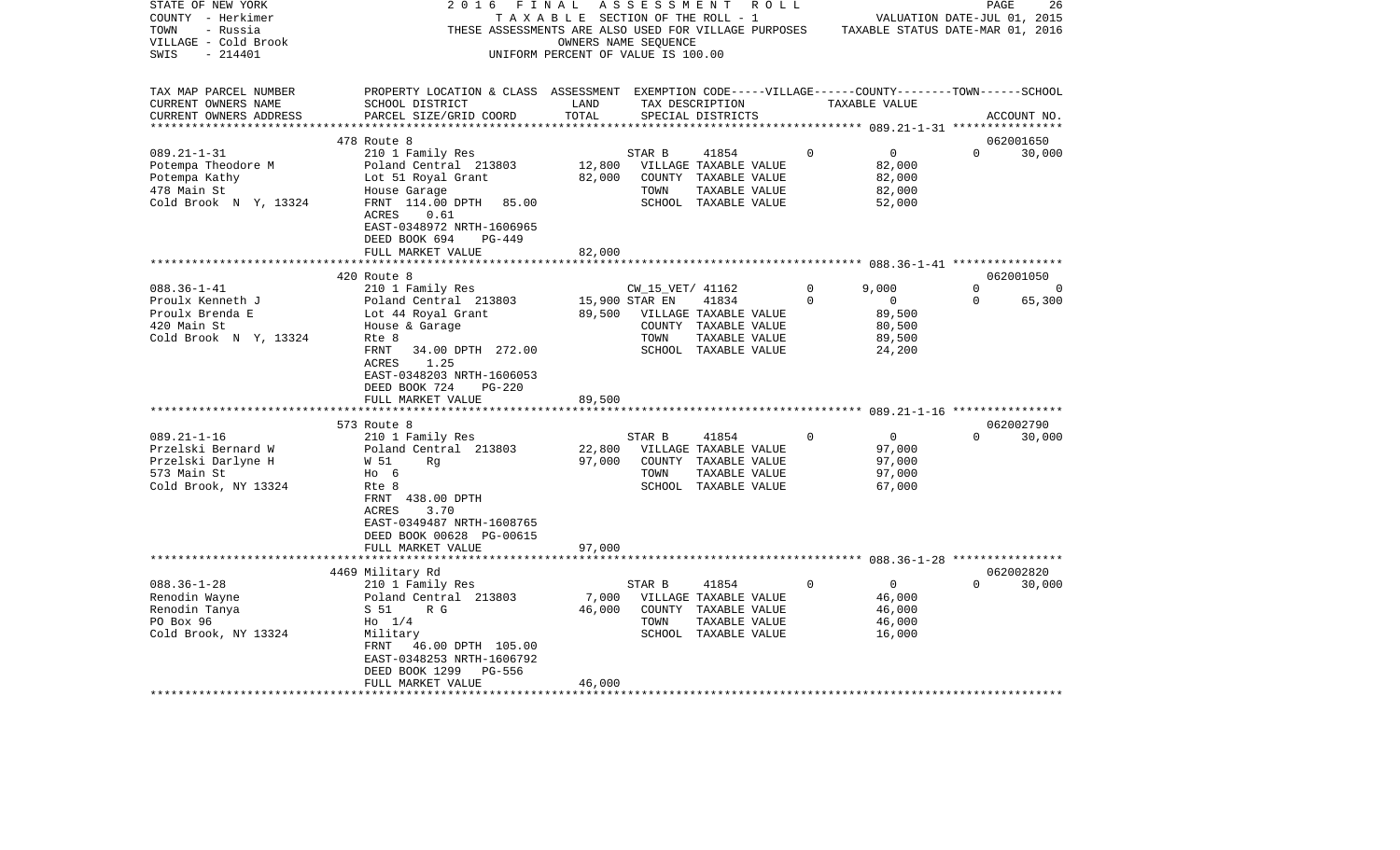| STATE OF NEW YORK<br>COUNTY - Herkimer<br>TOWN<br>- Russia<br>VILLAGE - Cold Brook<br>$-214401$<br>SWIS | 2016<br>FINAL                                                                                                                                                                                                          | TAXABLE SECTION OF THE ROLL - 1<br>OWNERS NAME SEQUENCE<br>UNIFORM PERCENT OF VALUE IS 100.00 | ASSESSMENT     | R O L L<br>THESE ASSESSMENTS ARE ALSO USED FOR VILLAGE PURPOSES TAXABLE STATUS DATE-MAR 01, 2016 |             |                                                        | PAGE<br>VALUATION DATE-JUL 01, 2015 | 27          |
|---------------------------------------------------------------------------------------------------------|------------------------------------------------------------------------------------------------------------------------------------------------------------------------------------------------------------------------|-----------------------------------------------------------------------------------------------|----------------|--------------------------------------------------------------------------------------------------|-------------|--------------------------------------------------------|-------------------------------------|-------------|
| TAX MAP PARCEL NUMBER<br>CURRENT OWNERS NAME<br>CURRENT OWNERS ADDRESS                                  | PROPERTY LOCATION & CLASS ASSESSMENT EXEMPTION CODE-----VILLAGE------COUNTY-------TOWN------SCHOOL<br>SCHOOL DISTRICT<br>PARCEL SIZE/GRID COORD                                                                        | LAND<br>TOTAL                                                                                 |                | TAX DESCRIPTION<br>SPECIAL DISTRICTS                                                             |             | TAXABLE VALUE                                          |                                     | ACCOUNT NO. |
|                                                                                                         |                                                                                                                                                                                                                        |                                                                                               |                |                                                                                                  |             |                                                        |                                     |             |
|                                                                                                         | 472 Route 8                                                                                                                                                                                                            |                                                                                               |                |                                                                                                  |             |                                                        |                                     | 062000390   |
| $089.21 - 1 - 32$<br>Roberts-Alsheimer Nicole<br>472 Main St<br>Cold Brook, NY 13324                    | 210 1 Family Res<br>Poland Central 213803<br>S 51<br>R G<br>$H0$ 1/8<br>Rte #8                                                                                                                                         | 6,500<br>68,000                                                                               | STAR B<br>TOWN | 41854<br>VILLAGE TAXABLE VALUE<br>COUNTY TAXABLE VALUE<br>TAXABLE VALUE<br>SCHOOL TAXABLE VALUE  | $\mathbf 0$ | $\overline{0}$<br>68,000<br>68,000<br>68,000<br>38,000 | $\Omega$                            | 30,000      |
|                                                                                                         | FRNT 47.00 DPTH 85.00<br>EAST-0348930 NRTH-1606890<br>DEED BOOK 1449<br>PG-902<br>FULL MARKET VALUE                                                                                                                    | 68,000                                                                                        |                |                                                                                                  |             |                                                        |                                     |             |
|                                                                                                         | 430 Route 8                                                                                                                                                                                                            |                                                                                               |                |                                                                                                  |             |                                                        |                                     | 062001350   |
| $088.36 - 1 - 37$<br>Rommel Edwin A Jr<br>Box 195<br>Cold Brook, NY 13324                               | 210 1 Family Res<br>Poland Central 213803<br>Lot 44 Royal Grant<br>House<br>FRNT<br>96.00 DPTH 228.00<br>EAST-0348429 NRTH-1606156<br>DEED BOOK 792<br>PG-58<br>FULL MARKET VALUE                                      | 12,200<br>63,000<br>63,000                                                                    | STAR B<br>TOWN | 41854<br>VILLAGE TAXABLE VALUE<br>COUNTY TAXABLE VALUE<br>TAXABLE VALUE<br>SCHOOL TAXABLE VALUE  | $\Omega$    | $\overline{0}$<br>63,000<br>63,000<br>63,000<br>33,000 | $\Omega$                            | 30,000      |
|                                                                                                         |                                                                                                                                                                                                                        |                                                                                               |                |                                                                                                  |             |                                                        |                                     |             |
| $088.36 - 1 - 23$<br>Rommel Timothy<br>447 Main St<br>Cold Brook, NY 13324                              | 435 Route 8<br>210 1 Family Res<br>Poland Central 213803<br>Lot 43 Royal Grant<br>House Gar<br>90.00 DPTH 389.00<br>FRNT<br>0.71<br>ACRES<br>EAST-0348213 NRTH-1606450<br>DEED BOOK 939<br>PG-461<br>FULL MARKET VALUE | 13,700<br>66,500<br>66,500                                                                    | TOWN           | VILLAGE TAXABLE VALUE<br>COUNTY TAXABLE VALUE<br>TAXABLE VALUE<br>SCHOOL TAXABLE VALUE           |             | 66,500<br>66,500<br>66,500<br>66,500                   |                                     | 062000090   |
|                                                                                                         |                                                                                                                                                                                                                        |                                                                                               |                |                                                                                                  |             |                                                        |                                     |             |
| $088.36 - 1 - 31$<br>Rommel Timothy<br>PO Box 112<br>Cold Brook, NY 13324                               | 447 Route 8<br>210 1 Family Res<br>Poland Central 213803<br>Lot $43$<br>Rg<br>Garage<br>Rte #8<br>FRNT 100.00 DPTH<br>61.00<br>ACRES<br>0.14<br>EAST-0348519 NRTH-1606569                                              | 7,200<br>47,000                                                                               | TOWN           | VILLAGE TAXABLE VALUE<br>COUNTY TAXABLE VALUE<br>TAXABLE VALUE<br>SCHOOL TAXABLE VALUE           |             | 47,000<br>47,000<br>47,000<br>47,000                   |                                     | 062002940   |
|                                                                                                         | DEED BOOK 737<br>$PG-349$<br>FULL MARKET VALUE                                                                                                                                                                         | 47,000                                                                                        |                |                                                                                                  |             |                                                        |                                     |             |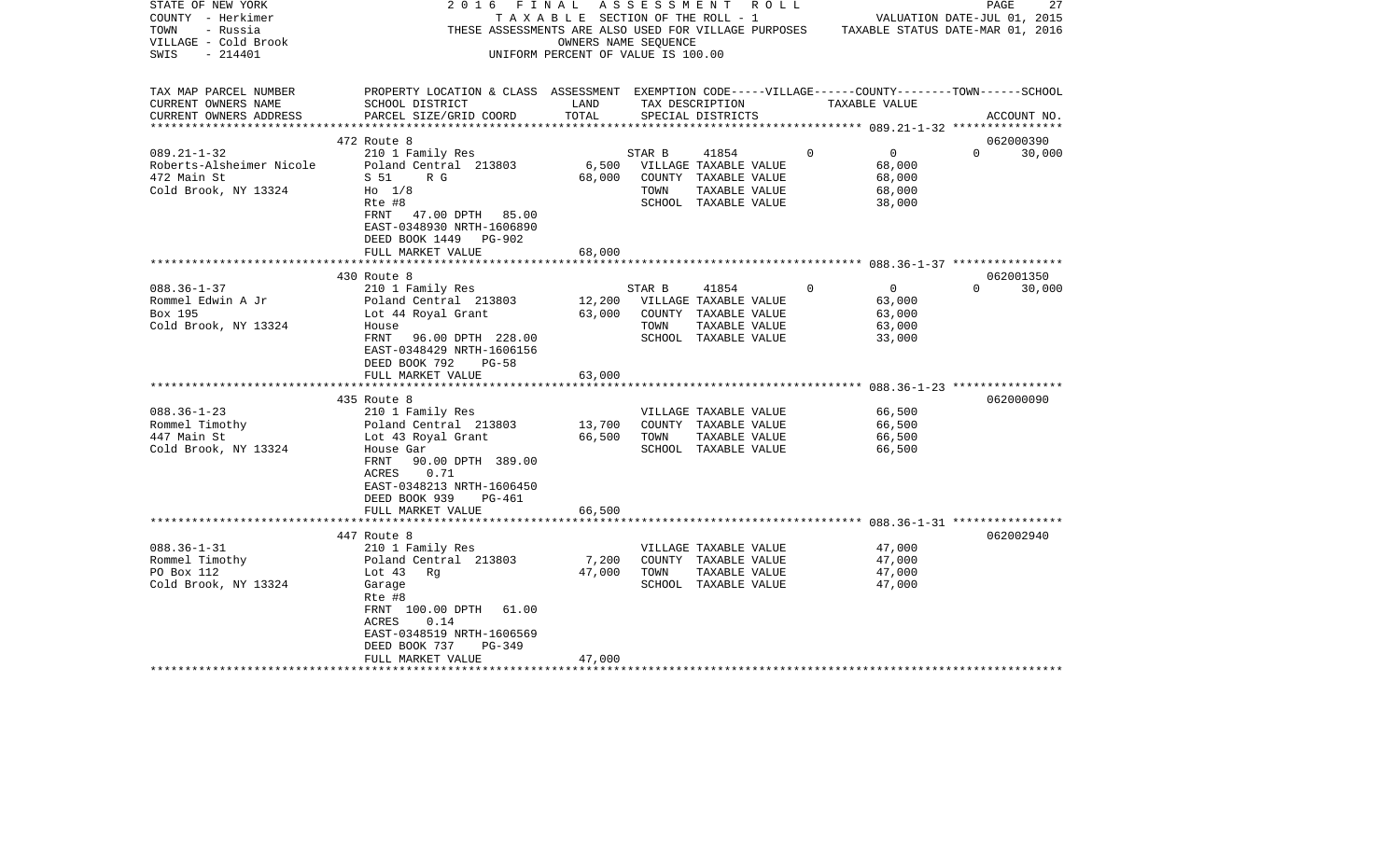| STATE OF NEW YORK<br>COUNTY - Herkimer<br>TOWN<br>- Russia<br>VILLAGE - Cold Brook | 2016                                                                                               | OWNERS NAME SEOUENCE | FINAL ASSESSMENT ROLL<br>T A X A B L E SECTION OF THE ROLL - 1 | THESE ASSESSMENTS ARE ALSO USED FOR VILLAGE PURPOSES TAXABLE STATUS DATE-MAR 01, 2016 | 28<br>PAGE<br>VALUATION DATE-JUL 01, 2015 |
|------------------------------------------------------------------------------------|----------------------------------------------------------------------------------------------------|----------------------|----------------------------------------------------------------|---------------------------------------------------------------------------------------|-------------------------------------------|
| - 214401<br>SWIS                                                                   |                                                                                                    |                      | UNIFORM PERCENT OF VALUE IS 100.00                             |                                                                                       |                                           |
|                                                                                    |                                                                                                    |                      |                                                                |                                                                                       |                                           |
| TAX MAP PARCEL NUMBER                                                              | PROPERTY LOCATION & CLASS ASSESSMENT EXEMPTION CODE-----VILLAGE------COUNTY-------TOWN------SCHOOL |                      |                                                                |                                                                                       |                                           |
| CURRENT OWNERS NAME<br>CURRENT OWNERS ADDRESS                                      | SCHOOL DISTRICT<br>PARCEL SIZE/GRID COORD                                                          | LAND<br>TOTAL        | TAX DESCRIPTION<br>SPECIAL DISTRICTS                           | TAXABLE VALUE                                                                         | ACCOUNT NO.                               |
| **********************                                                             |                                                                                                    |                      |                                                                |                                                                                       |                                           |
|                                                                                    | 446 Route 8                                                                                        |                      |                                                                |                                                                                       | 062002010                                 |
| $088.36 - 1 - 33$                                                                  | 210 1 Family Res                                                                                   |                      | VILLAGE TAXABLE VALUE                                          | 66,500                                                                                |                                           |
| Rommel Timothy                                                                     | Poland Central 213803                                                                              | 7,000                | COUNTY TAXABLE VALUE                                           | 66,500                                                                                |                                           |
| Main St                                                                            | Lot 43 Royal Grant                                                                                 | 66,500               | TOWN<br>TAXABLE VALUE                                          | 66,500                                                                                |                                           |
| PO Box 112                                                                         | Post Office Bldg                                                                                   |                      | SCHOOL TAXABLE VALUE                                           | 66,500                                                                                |                                           |
| Coldbrook, NY 13324                                                                | Rte 8                                                                                              |                      |                                                                |                                                                                       |                                           |
|                                                                                    | FRNT<br>50.00 DPTH 111.00                                                                          |                      |                                                                |                                                                                       |                                           |
|                                                                                    | EAST-0348612 NRTH-1606459                                                                          |                      |                                                                |                                                                                       |                                           |
|                                                                                    | DEED BOOK 00824 PG-00129                                                                           |                      |                                                                |                                                                                       |                                           |
|                                                                                    | FULL MARKET VALUE                                                                                  | 66,500               |                                                                |                                                                                       |                                           |
|                                                                                    |                                                                                                    |                      |                                                                |                                                                                       | 062000630                                 |
| $088.44 - 1 - 4$                                                                   | 299 Route 8<br>210 1 Family Res                                                                    |                      | VILLAGE TAXABLE VALUE                                          | 59,000                                                                                |                                           |
| Rommel Timothy                                                                     | Poland Central 213803                                                                              | 17,800               | COUNTY TAXABLE VALUE                                           | 59,000                                                                                |                                           |
| 447 Main St P 0 112                                                                | N 44<br>Rq                                                                                         | 59,000               | TOWN<br>TAXABLE VALUE                                          | 59,000                                                                                |                                           |
| Cold Brook N Y, 13324                                                              | $HO$ 1/2                                                                                           |                      | SCHOOL TAXABLE VALUE                                           | 59,000                                                                                |                                           |
|                                                                                    | Rte 8                                                                                              |                      |                                                                |                                                                                       |                                           |
|                                                                                    | ACRES<br>1.80                                                                                      |                      |                                                                |                                                                                       |                                           |
|                                                                                    | EAST-0346686 NRTH-1604078                                                                          |                      |                                                                |                                                                                       |                                           |
|                                                                                    | DEED BOOK 885<br>PG-288                                                                            |                      |                                                                |                                                                                       |                                           |
|                                                                                    | FULL MARKET VALUE                                                                                  | 59,000               |                                                                |                                                                                       |                                           |
|                                                                                    |                                                                                                    |                      |                                                                |                                                                                       |                                           |
|                                                                                    | 463 Route 8                                                                                        |                      |                                                                |                                                                                       | 062002730                                 |
| $089.21 - 1 - 2$                                                                   | 210 1 Family Res                                                                                   |                      | VILLAGE TAXABLE VALUE                                          | 59,000                                                                                |                                           |
| Rommel Timothy                                                                     | Poland Central 213803                                                                              | 18,500               | COUNTY TAXABLE VALUE                                           | 59,000                                                                                |                                           |
| 447 Main St                                                                        | Lot 51 Royal Grant                                                                                 | 59,000               | TOWN<br>TAXABLE VALUE                                          | 59,000                                                                                |                                           |
| Cold Brook, NY 13324                                                               | House                                                                                              |                      | SCHOOL TAXABLE VALUE                                           | 59,000                                                                                |                                           |
|                                                                                    | ACRES<br>2.00                                                                                      |                      |                                                                |                                                                                       |                                           |
|                                                                                    | EAST-0348531 NRTH-1607034<br>DEED BOOK 1191 PG-374                                                 |                      |                                                                |                                                                                       |                                           |
|                                                                                    | FULL MARKET VALUE                                                                                  | 59,000               |                                                                |                                                                                       |                                           |
|                                                                                    |                                                                                                    |                      |                                                                |                                                                                       |                                           |
|                                                                                    | 429 Route 8                                                                                        |                      |                                                                |                                                                                       | 062000960                                 |
| $088.36 - 1 - 22$                                                                  | 210 1 Family Res                                                                                   |                      | VILLAGE TAXABLE VALUE                                          | 63,400                                                                                |                                           |
| Rommel Timothy J                                                                   |                                                                                                    | 11,300               | COUNTY TAXABLE VALUE                                           | 63,400                                                                                |                                           |
| 447 Rte 8                                                                          | Poland Central 213803<br>Lot 43 Royal Grant                                                        | 63,400               | TOWN<br>TAXABLE VALUE                                          | 63,400                                                                                |                                           |
| PO Box 112                                                                         | House Barn                                                                                         |                      | SCHOOL TAXABLE VALUE                                           | 63,400                                                                                |                                           |
| Cold Brook, NY 13324                                                               | FRNT<br>54.00 DPTH 378.00                                                                          |                      |                                                                |                                                                                       |                                           |
|                                                                                    | ACRES<br>0.45                                                                                      |                      |                                                                |                                                                                       |                                           |
|                                                                                    | EAST-0346691 NRTH-1604639                                                                          |                      |                                                                |                                                                                       |                                           |
|                                                                                    | DEED BOOK 1506<br>PG-513                                                                           |                      |                                                                |                                                                                       |                                           |
|                                                                                    | FULL MARKET VALUE                                                                                  | 63,400               |                                                                |                                                                                       |                                           |
|                                                                                    |                                                                                                    |                      |                                                                |                                                                                       |                                           |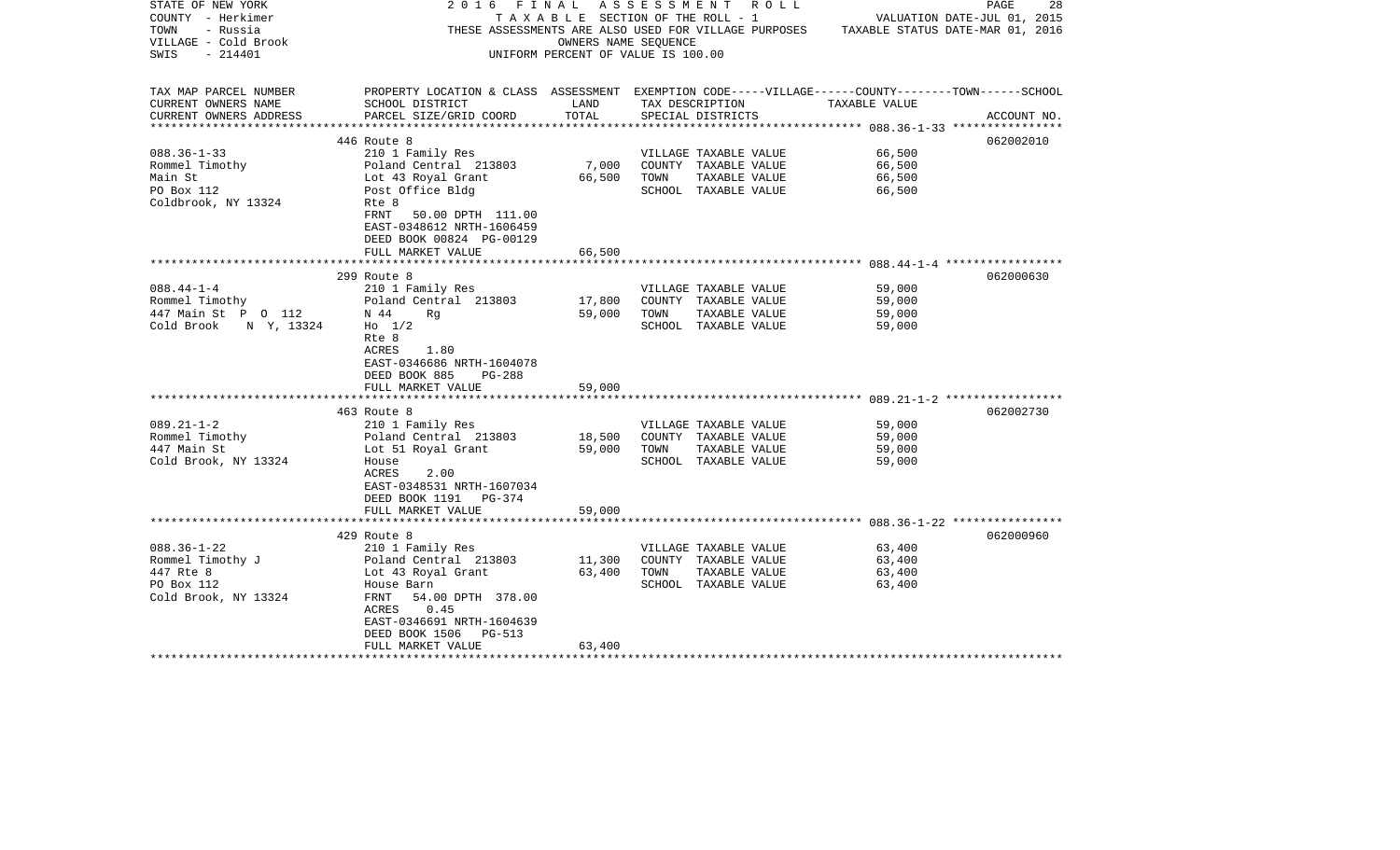| STATE OF NEW YORK<br>COUNTY - Herkimer<br>- Russia<br>TOWN<br>VILLAGE - Cold Brook<br>$-214401$<br>SWIS | 2016<br>FINAL                                                                                                                                   | TAXABLE SECTION OF THE ROLL - 1<br>OWNERS NAME SEQUENCE<br>UNIFORM PERCENT OF VALUE IS 100.00 |                       | ASSESSMENT ROLL                               |                         | VALUATION DATE-JUL 01, 2015<br>THESE ASSESSMENTS ARE ALSO USED FOR VILLAGE PURPOSES TAXABLE STATUS DATE-MAR 01, 2016 | PAGE              | 29          |
|---------------------------------------------------------------------------------------------------------|-------------------------------------------------------------------------------------------------------------------------------------------------|-----------------------------------------------------------------------------------------------|-----------------------|-----------------------------------------------|-------------------------|----------------------------------------------------------------------------------------------------------------------|-------------------|-------------|
| TAX MAP PARCEL NUMBER<br>CURRENT OWNERS NAME<br>CURRENT OWNERS ADDRESS                                  | PROPERTY LOCATION & CLASS ASSESSMENT EXEMPTION CODE-----VILLAGE------COUNTY-------TOWN------SCHOOL<br>SCHOOL DISTRICT<br>PARCEL SIZE/GRID COORD | LAND<br>TOTAL                                                                                 |                       | TAX DESCRIPTION<br>SPECIAL DISTRICTS          |                         | TAXABLE VALUE                                                                                                        | ACCOUNT NO.       |             |
|                                                                                                         |                                                                                                                                                 |                                                                                               |                       |                                               |                         |                                                                                                                      |                   |             |
|                                                                                                         | 445 Route 8                                                                                                                                     |                                                                                               |                       |                                               |                         |                                                                                                                      | 062001980         |             |
| $088.36 - 1 - 26$<br>Rommel Timothy J                                                                   | 220 2 Family Res<br>Poland Central 213803                                                                                                       | 12,300                                                                                        | STAR B                | 41854<br>VILLAGE TAXABLE VALUE                | $\circ$                 | $\overline{0}$<br>84,000                                                                                             | $\Omega$          | 30,000      |
| Box 112                                                                                                 | Lot 44 Royal Grant                                                                                                                              | 84,000                                                                                        |                       | COUNTY TAXABLE VALUE                          |                         | 84,000                                                                                                               |                   |             |
| Cold Brook, NY 13324                                                                                    | House                                                                                                                                           |                                                                                               | TOWN                  | TAXABLE VALUE                                 |                         | 84,000                                                                                                               |                   |             |
|                                                                                                         | 60.00 DPTH 397.00<br>FRNT                                                                                                                       |                                                                                               |                       | SCHOOL TAXABLE VALUE                          |                         | 54,000                                                                                                               |                   |             |
|                                                                                                         | ACRES<br>0.55                                                                                                                                   |                                                                                               |                       |                                               |                         |                                                                                                                      |                   |             |
|                                                                                                         | EAST-0348341 NRTH-1606604                                                                                                                       |                                                                                               |                       |                                               |                         |                                                                                                                      |                   |             |
|                                                                                                         | DEED BOOK 768<br>PG-182                                                                                                                         |                                                                                               |                       |                                               |                         |                                                                                                                      |                   |             |
|                                                                                                         | FULL MARKET VALUE<br>************************                                                                                                   | 84,000                                                                                        |                       |                                               |                         |                                                                                                                      |                   |             |
|                                                                                                         | 437 Route 8                                                                                                                                     |                                                                                               |                       |                                               |                         |                                                                                                                      | 062001230         |             |
| $088.36 - 1 - 24$                                                                                       | 220 2 Family Res                                                                                                                                |                                                                                               |                       | VILLAGE TAXABLE VALUE                         |                         | 55,000                                                                                                               |                   |             |
| Rommel Timothy Joe                                                                                      | Poland Central 213803                                                                                                                           | 11,300                                                                                        |                       | COUNTY TAXABLE VALUE                          |                         | 55,000                                                                                                               |                   |             |
| 447 Main St                                                                                             | Lot 43 Royal Grant                                                                                                                              | 55,000                                                                                        | TOWN                  | TAXABLE VALUE                                 |                         | 55,000                                                                                                               |                   |             |
| PO Box 112                                                                                              | House                                                                                                                                           |                                                                                               |                       | SCHOOL TAXABLE VALUE                          |                         | 55,000                                                                                                               |                   |             |
| Cold Brook, NY 13324                                                                                    | Rte 8<br>FRNT<br>48.00 DPTH 390.00<br>EAST-0348242 NRTH-1606515<br>DEED BOOK 1360 PG-848                                                        |                                                                                               |                       |                                               |                         |                                                                                                                      |                   |             |
|                                                                                                         | FULL MARKET VALUE                                                                                                                               | 55,000                                                                                        |                       |                                               |                         |                                                                                                                      |                   |             |
|                                                                                                         | ********************************                                                                                                                |                                                                                               |                       |                                               |                         |                                                                                                                      |                   |             |
|                                                                                                         | 426 Route 8                                                                                                                                     |                                                                                               |                       |                                               |                         |                                                                                                                      | 062002670         |             |
| $088.36 - 1 - 38$<br>Rommel Timothy Joe                                                                 | 210 1 Family Res<br>Poland Central 213803                                                                                                       | 9,100                                                                                         |                       | VILLAGE TAXABLE VALUE<br>COUNTY TAXABLE VALUE |                         | 50,000<br>50,000                                                                                                     |                   |             |
| 447 Main Street Box 112                                                                                 | Lot 43 Royal Grant                                                                                                                              | 50,000                                                                                        | TOWN                  | TAXABLE VALUE                                 |                         | 50,000                                                                                                               |                   |             |
| Cold Brook, NY 13324                                                                                    | House Att Garage Bldg                                                                                                                           |                                                                                               |                       | SCHOOL TAXABLE VALUE                          |                         | 50,000                                                                                                               |                   |             |
|                                                                                                         | Rte8<br>FRNT<br>47.00 DPTH 238.00<br>ACRES<br>0.25<br>EAST-0348357 NRTH-1606111<br>DEED BOOK 876<br><b>PG-520</b>                               |                                                                                               |                       |                                               |                         |                                                                                                                      |                   |             |
|                                                                                                         | FULL MARKET VALUE                                                                                                                               | 50,000                                                                                        |                       |                                               |                         |                                                                                                                      |                   |             |
|                                                                                                         |                                                                                                                                                 |                                                                                               |                       |                                               |                         |                                                                                                                      |                   |             |
|                                                                                                         | 261 Route 8                                                                                                                                     |                                                                                               |                       |                                               |                         |                                                                                                                      | 062001320         |             |
| $088.44 - 1 - 2$                                                                                        | 210 1 Family Res                                                                                                                                |                                                                                               | VET WAR C 41122       |                                               | $\mathbf 0$             | 5,250                                                                                                                | $\Omega$          | $\Omega$    |
| Rouillier Robert J<br>30 Main St                                                                        | Poland Central 213803<br>Lot 44 Royal Grant                                                                                                     | 35,000 STAR EN                                                                                | 7,700 VET WAR T 41123 | 41834                                         | $\mathbf 0$<br>$\Omega$ | $\overline{0}$<br>$\overline{0}$                                                                                     | 5,250<br>$\Omega$ | 0<br>35,000 |
| Cold Brook N Y, 13324                                                                                   | House Garage                                                                                                                                    |                                                                                               |                       | VILLAGE TAXABLE VALUE                         |                         | 35,000                                                                                                               |                   |             |
|                                                                                                         | FRNT 120.00 DPTH 115.00                                                                                                                         |                                                                                               |                       | COUNTY TAXABLE VALUE                          |                         | 29,750                                                                                                               |                   |             |
|                                                                                                         | ACRES<br>0.17                                                                                                                                   |                                                                                               | TOWN                  | TAXABLE VALUE                                 |                         | 29,750                                                                                                               |                   |             |
|                                                                                                         | EAST-0346376 NRTH-1603579                                                                                                                       |                                                                                               |                       | SCHOOL TAXABLE VALUE                          |                         | $\Omega$                                                                                                             |                   |             |
|                                                                                                         | DEED BOOK 760<br>$PG-129$                                                                                                                       |                                                                                               |                       |                                               |                         |                                                                                                                      |                   |             |
|                                                                                                         | FULL MARKET VALUE<br>*************************************                                                                                      | 35,000                                                                                        |                       |                                               |                         |                                                                                                                      |                   |             |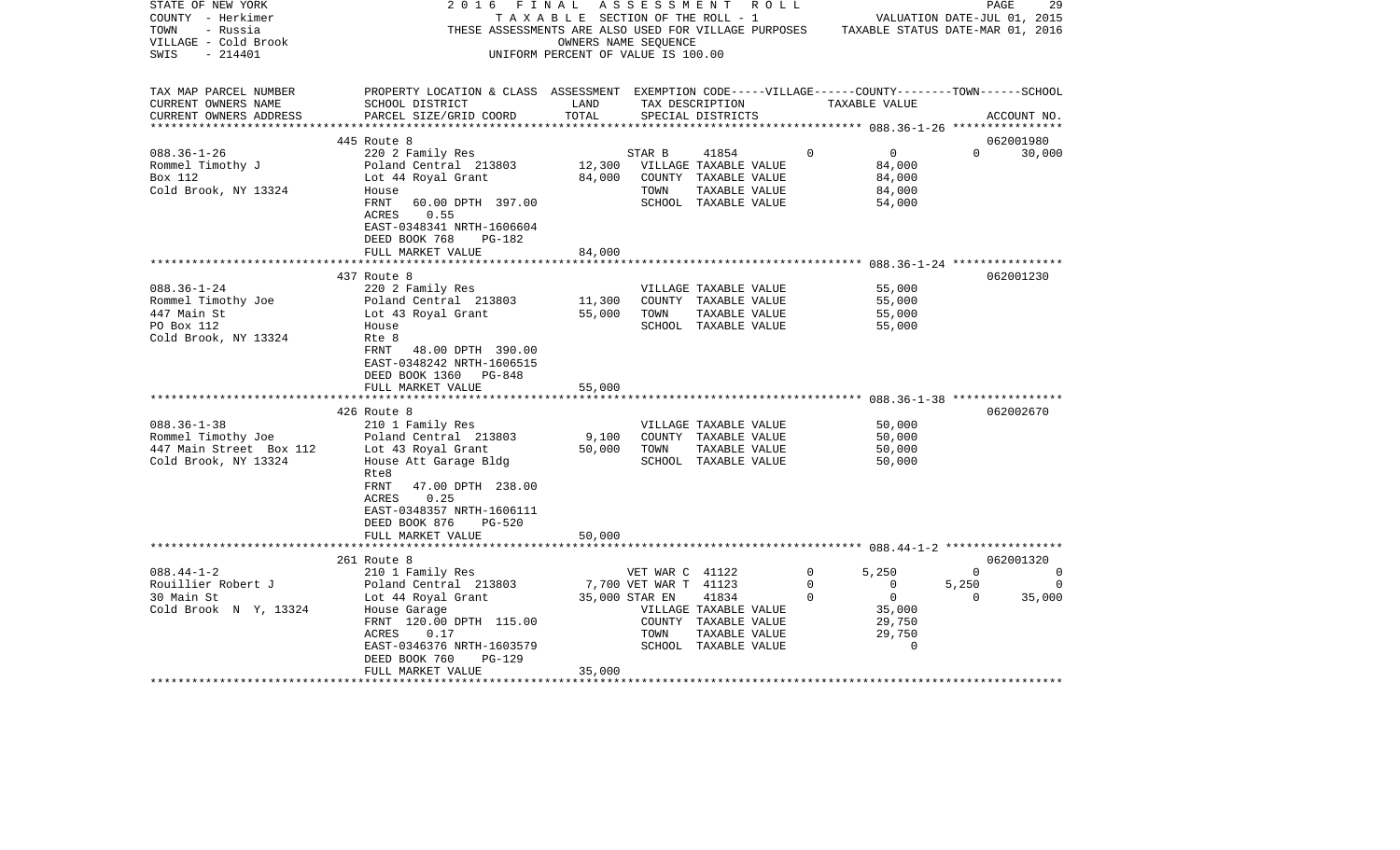| STATE OF NEW YORK<br>COUNTY - Herkimer              | 2016                                                                                               | FINAL<br>TAXABLE SECTION OF THE ROLL - 1 |         | A S S E S S M E N T R O L L                          |              | VALUATION DATE-JUL 01, 2015      | PAGE     | 30          |
|-----------------------------------------------------|----------------------------------------------------------------------------------------------------|------------------------------------------|---------|------------------------------------------------------|--------------|----------------------------------|----------|-------------|
| TOWN<br>- Russia                                    |                                                                                                    |                                          |         | THESE ASSESSMENTS ARE ALSO USED FOR VILLAGE PURPOSES |              | TAXABLE STATUS DATE-MAR 01, 2016 |          |             |
| VILLAGE - Cold Brook                                |                                                                                                    | OWNERS NAME SEQUENCE                     |         |                                                      |              |                                  |          |             |
| $-214401$<br>SWIS                                   |                                                                                                    | UNIFORM PERCENT OF VALUE IS 100.00       |         |                                                      |              |                                  |          |             |
|                                                     |                                                                                                    |                                          |         |                                                      |              |                                  |          |             |
|                                                     |                                                                                                    |                                          |         |                                                      |              |                                  |          |             |
| TAX MAP PARCEL NUMBER                               | PROPERTY LOCATION & CLASS ASSESSMENT EXEMPTION CODE-----VILLAGE------COUNTY-------TOWN------SCHOOL |                                          |         |                                                      |              |                                  |          |             |
| CURRENT OWNERS NAME                                 | SCHOOL DISTRICT                                                                                    | LAND<br>TOTAL                            |         | TAX DESCRIPTION                                      |              | TAXABLE VALUE                    |          |             |
| CURRENT OWNERS ADDRESS<br>************************* | PARCEL SIZE/GRID COORD                                                                             |                                          |         | SPECIAL DISTRICTS                                    |              |                                  |          | ACCOUNT NO. |
|                                                     | Route 8                                                                                            |                                          |         |                                                      |              |                                  |          | 062004060   |
| $088.36 - 1 - 49$                                   | 323 Vacant rural                                                                                   |                                          |         | VILLAGE TAXABLE VALUE                                |              | 1,700                            |          |             |
| Samuels Terryann                                    | Poland Central 213803                                                                              | 1,700                                    |         | COUNTY TAXABLE VALUE                                 |              | 1,700                            |          |             |
| 403 Margaret St                                     | Lot 51 Royal Grant                                                                                 | 1,700                                    | TOWN    | TAXABLE VALUE                                        |              | 1,700                            |          |             |
| Herkimer, NY 13350                                  | Vacant Land                                                                                        |                                          |         | SCHOOL TAXABLE VALUE                                 |              | 1,700                            |          |             |
|                                                     | ACRES<br>1.75                                                                                      |                                          |         |                                                      |              |                                  |          |             |
|                                                     | EAST-0347636 NRTH-1606268                                                                          |                                          |         |                                                      |              |                                  |          |             |
|                                                     | DEED BOOK 1569<br>PG-771                                                                           |                                          |         |                                                      |              |                                  |          |             |
|                                                     | FULL MARKET VALUE                                                                                  | 1,700                                    |         |                                                      |              |                                  |          |             |
|                                                     |                                                                                                    |                                          |         |                                                      |              |                                  |          |             |
|                                                     | 4349 Norway St                                                                                     |                                          |         |                                                      |              |                                  |          |             |
| $089.29 - 1 - 11.4$                                 | 270 Mfg housing                                                                                    |                                          | STAR EN | 41834                                                | $\Omega$     | $\overline{0}$                   | $\Omega$ | 31,000      |
| Schaffer Diana H                                    | Poland Central 213803                                                                              | 23,000                                   |         | VILLAGE TAXABLE VALUE                                |              | 31,000                           |          |             |
| PO Box 264                                          | FRNT 285.00 DPTH                                                                                   | 31,000                                   |         | COUNTY TAXABLE VALUE                                 |              | 31,000                           |          |             |
| Cold Brook, NY 13324                                | 4.90<br>ACRES                                                                                      |                                          | TOWN    | TAXABLE VALUE                                        |              | 31,000                           |          |             |
|                                                     | EAST-0349998 NRTH-1605238                                                                          |                                          |         | SCHOOL TAXABLE VALUE                                 |              | $\mathbf 0$                      |          |             |
|                                                     | DEED BOOK 1206<br>PG-713                                                                           |                                          |         | FD220 Russia fire prot #1                            |              | 31,000 TO M                      |          |             |
|                                                     | FULL MARKET VALUE                                                                                  | 31,000                                   |         |                                                      |              |                                  |          |             |
|                                                     |                                                                                                    |                                          |         |                                                      |              |                                  |          |             |
|                                                     | 4422 Norway St                                                                                     |                                          |         |                                                      |              |                                  |          |             |
| $089.29 - 1 - 5$                                    | 210 1 Family Res                                                                                   |                                          | STAR B  | 41854                                                | $\Omega$     | $\overline{0}$                   | $\Omega$ | 30,000      |
| Schreppel Debbie                                    | Poland Central 213803                                                                              |                                          |         | 14,600 VILLAGE TAXABLE VALUE                         |              | 124,000                          |          |             |
| 4422 Norway St                                      | FRNT 154.40 DPTH 251.00                                                                            | 124,000                                  |         | COUNTY TAXABLE VALUE                                 |              | 124,000                          |          |             |
| Cold Brook, NY 13324                                | 813<br>ACRES<br>$0.89$ BANK                                                                        |                                          | TOWN    | TAXABLE VALUE                                        |              | 124,000                          |          |             |
|                                                     | EAST-0349131 NRTH-1606376                                                                          |                                          |         | SCHOOL TAXABLE VALUE                                 |              | 94,000                           |          |             |
|                                                     | DEED BOOK 850<br>PG-483                                                                            |                                          |         |                                                      |              |                                  |          |             |
|                                                     | FULL MARKET VALUE                                                                                  | 124,000                                  |         |                                                      |              |                                  |          |             |
|                                                     |                                                                                                    |                                          |         |                                                      |              |                                  |          |             |
|                                                     | 4465 Military Rd                                                                                   |                                          |         |                                                      |              |                                  |          | 062000480   |
| $088.36 - 1 - 29$                                   | 210 1 Family Res                                                                                   |                                          | STAR B  | 41854                                                | $\mathbf{0}$ | $\circ$                          | $\Omega$ | 30,000      |
| Scofield Joanne                                     | Poland Central 213803                                                                              | 9,700                                    |         | VILLAGE TAXABLE VALUE                                |              | 108,000                          |          |             |
| 4465 Military Rd                                    | Great Lot 51 Rg                                                                                    | 108,000                                  |         | COUNTY TAXABLE VALUE                                 |              | 108,000                          |          |             |
| PO Box 185                                          | House                                                                                              |                                          | TOWN    | TAXABLE VALUE                                        |              | 108,000                          |          |             |
| Cold Brook, NY 13324                                | Military                                                                                           |                                          |         | SCHOOL TAXABLE VALUE                                 |              | 78,000                           |          |             |
|                                                     | FRNT 127.00 DPTH 105.00                                                                            |                                          |         |                                                      |              |                                  |          |             |
|                                                     | EAST-0348317 NRTH-1606723                                                                          |                                          |         |                                                      |              |                                  |          |             |
|                                                     | DEED BOOK 1115<br>PG-210                                                                           |                                          |         |                                                      |              |                                  |          |             |
|                                                     | FULL MARKET VALUE                                                                                  | 108,000                                  |         |                                                      |              |                                  |          |             |
|                                                     |                                                                                                    |                                          |         |                                                      |              |                                  |          |             |
|                                                     | 397 Route 8                                                                                        |                                          |         |                                                      |              |                                  |          | 062002160   |
| $088.36 - 1 - 15$                                   | 210 1 Family Res                                                                                   |                                          | STAR B  | 41854                                                | 0            | $\mathsf{O}$                     | 0        | 30,000      |
| Scofield Kenneth                                    | Poland Central 213803                                                                              | 17,100                                   |         | VILLAGE TAXABLE VALUE                                |              | 119,800                          |          |             |
| Scofield Jeannette                                  | Lot 44 Royal Grant                                                                                 | 119,800                                  | COUNTY  | TAXABLE VALUE                                        |              | 119,800                          |          |             |
| PO Box 175                                          | House Gar Trl<br>ACRES                                                                             |                                          | TOWN    | TAXABLE VALUE                                        |              | 119,800                          |          |             |
| Cold Brook, NY 13324                                | 1.60 BANK<br>135<br>EAST-0347699 NRTH-1605924                                                      |                                          |         | SCHOOL TAXABLE VALUE                                 |              | 89,800                           |          |             |
|                                                     | DEED BOOK 896<br>PG-523                                                                            |                                          |         |                                                      |              |                                  |          |             |
|                                                     | FULL MARKET VALUE                                                                                  | 119,800                                  |         |                                                      |              |                                  |          |             |
|                                                     | **********************                                                                             | **********                               |         |                                                      |              |                                  |          |             |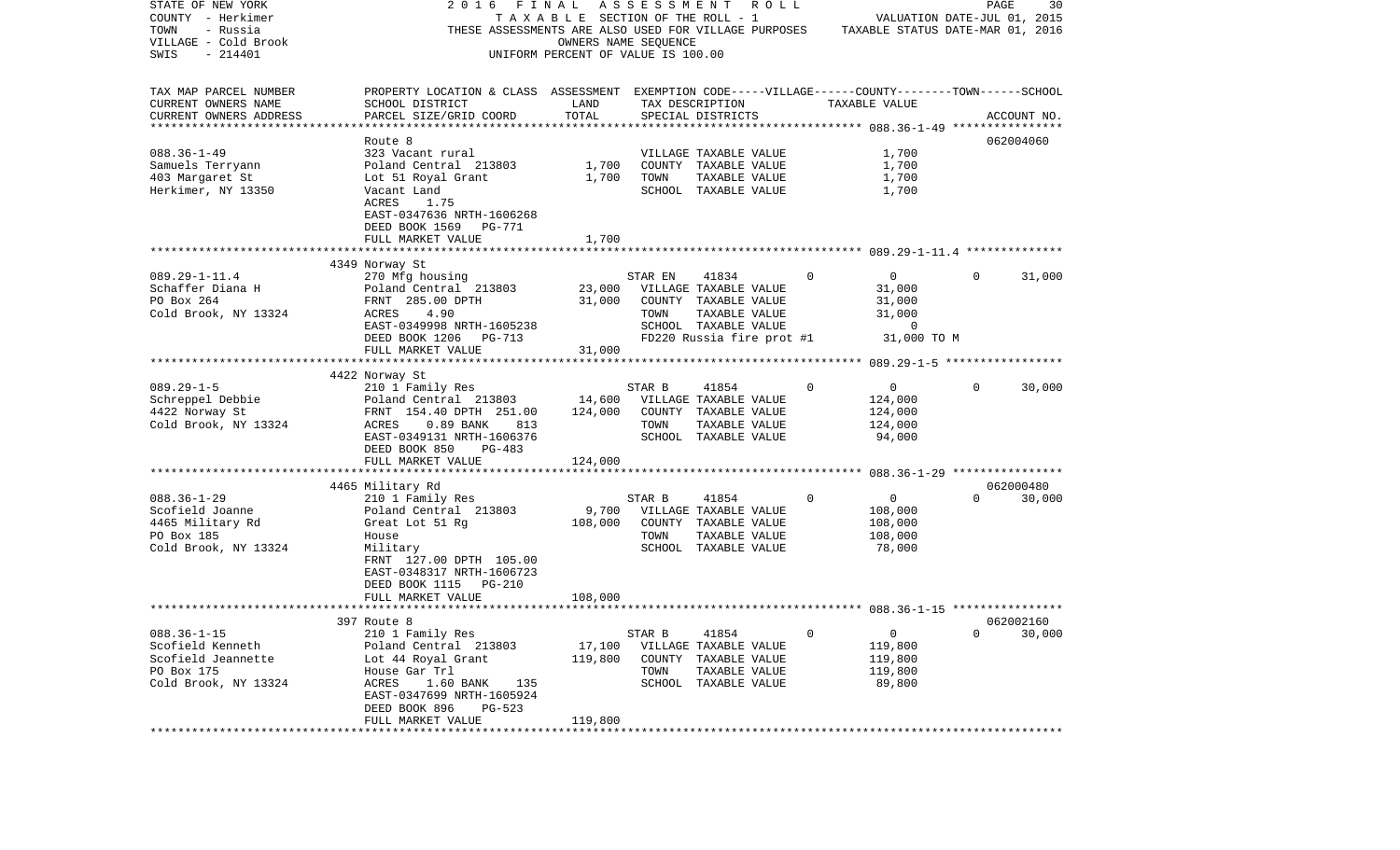| STATE OF NEW YORK<br>COUNTY - Herkimer<br>TOWN<br>- Russia<br>VILLAGE - Cold Brook<br>SWIS<br>- 214401                                                                | 2016                                                                                                                                                                                                                                                                                                                                                                                                                            | FINAL<br>UNIFORM PERCENT OF VALUE IS 100.00    | A S S E S S M E N T<br>OWNERS NAME SEQUENCE      | R O L L<br>TAXABLE SECTION OF THE ROLL - 1                                                                                                                                                |                            | VALUATION DATE-JUL 01, 2015<br>THESE ASSESSMENTS ARE ALSO USED FOR VILLAGE PURPOSES TAXABLE STATUS DATE-MAR 01, 2016 |                      | 31<br>PAGE                                   |
|-----------------------------------------------------------------------------------------------------------------------------------------------------------------------|---------------------------------------------------------------------------------------------------------------------------------------------------------------------------------------------------------------------------------------------------------------------------------------------------------------------------------------------------------------------------------------------------------------------------------|------------------------------------------------|--------------------------------------------------|-------------------------------------------------------------------------------------------------------------------------------------------------------------------------------------------|----------------------------|----------------------------------------------------------------------------------------------------------------------|----------------------|----------------------------------------------|
| TAX MAP PARCEL NUMBER<br>CURRENT OWNERS NAME<br>CURRENT OWNERS ADDRESS                                                                                                | PROPERTY LOCATION & CLASS ASSESSMENT EXEMPTION CODE-----VILLAGE------COUNTY-------TOWN------SCHOOL<br>SCHOOL DISTRICT<br>PARCEL SIZE/GRID COORD                                                                                                                                                                                                                                                                                 | LAND<br>TOTAL                                  |                                                  | TAX DESCRIPTION<br>SPECIAL DISTRICTS                                                                                                                                                      |                            | TAXABLE VALUE                                                                                                        |                      | ACCOUNT NO.                                  |
|                                                                                                                                                                       | 304 Main St                                                                                                                                                                                                                                                                                                                                                                                                                     |                                                |                                                  |                                                                                                                                                                                           |                            |                                                                                                                      |                      | 062000180                                    |
| $088.44 - 1 - 12$<br>Sheppard Andrew R<br>304 Main St<br>Cold Brook, NY 13324                                                                                         | 210 1 Family Res<br>Poland Central 213803<br>Lot 44 Royal Grant<br>House<br>Rte 8<br>FRNT 328.00 DPTH<br>90.00<br>813<br>BANK<br>EAST-0347144 NRTH-1604273<br>DEED BOOK 1461 PG-889                                                                                                                                                                                                                                             | 9,900<br>51,800                                | STAR B<br>TOWN                                   | 41854<br>VILLAGE TAXABLE VALUE<br>COUNTY TAXABLE VALUE<br>TAXABLE VALUE<br>SCHOOL TAXABLE VALUE                                                                                           | $\Omega$                   | $\overline{0}$<br>51,800<br>51,800<br>51,800<br>21,800                                                               | $\Omega$             | 30,000                                       |
|                                                                                                                                                                       | FULL MARKET VALUE                                                                                                                                                                                                                                                                                                                                                                                                               | 51,800                                         |                                                  |                                                                                                                                                                                           |                            |                                                                                                                      |                      |                                              |
| $089.29 - 1 - 10.1$<br>Smith James R<br>Smith Joann D<br>PO Box 143<br>Poland, NY 13431<br>$089.29 - 1 - 19$<br>Truax Sally<br>4435 Norway St<br>Cold Brook, NY 13324 | Norway St<br>314 Rural vac<10<br>Poland Central 213803<br>Lot 43 Royal Grant<br>Vacant Land<br>FRNT 285.00 DPTH<br>ACRES<br>4.00<br>EAST-0350153 NRTH-1606020<br>DEED BOOK 1552<br>PG-818<br>FULL MARKET VALUE<br>4435 Norway St<br>210 1 Family Res<br>Poland Central 213803<br>S 43<br>Rq<br>$H_0$ 1/4<br>Military<br>FRNT<br>79.00 DPTH 154.00<br>EAST-0348825 NRTH-1606322<br>DEED BOOK 00529 PG-00277<br>FULL MARKET VALUE | 11,000<br>11,000<br>11,000<br>64,000<br>64,000 | TOWN<br>AGED-CNTY 41802<br>7,900 STAR EN<br>TOWN | VILLAGE TAXABLE VALUE<br>COUNTY TAXABLE VALUE<br>TAXABLE VALUE<br>SCHOOL TAXABLE VALUE<br>41834<br>VILLAGE TAXABLE VALUE<br>COUNTY TAXABLE VALUE<br>TAXABLE VALUE<br>SCHOOL TAXABLE VALUE | $\mathbf 0$<br>$\mathbf 0$ | 11,000<br>11,000<br>11,000<br>11,000<br>32,000<br>$\circ$<br>64,000<br>32,000<br>64,000<br>$\Omega$                  | $\Omega$<br>$\Omega$ | 062003570<br>062003390<br>$\Omega$<br>64,000 |
|                                                                                                                                                                       |                                                                                                                                                                                                                                                                                                                                                                                                                                 |                                                |                                                  |                                                                                                                                                                                           |                            |                                                                                                                      |                      |                                              |
| $089.29 - 1 - 12$<br>Van Valkenburg Evan<br>VanValkenburg Beverly<br>457 Main St<br>Cold Brook, NY 13324                                                              | 4383 Norway St<br>210 1 Family Res<br>Poland Central 213803<br>Lot 43 Royal Grant<br>House<br>FRNT 157.00 DPTH<br>ACRES<br>4.60<br>EAST-0349557 NRTH-1605247<br>DEED BOOK 1550<br>PG-158<br>FULL MARKET VALUE                                                                                                                                                                                                                   | 15,000<br>16,000<br>16,000                     | TOWN                                             | VILLAGE TAXABLE VALUE<br>COUNTY TAXABLE VALUE<br>TAXABLE VALUE<br>SCHOOL TAXABLE VALUE                                                                                                    |                            | 16,000<br>16,000<br>16,000<br>16,000                                                                                 |                      | 062003150                                    |
| ********************                                                                                                                                                  | ************************************                                                                                                                                                                                                                                                                                                                                                                                            |                                                |                                                  |                                                                                                                                                                                           |                            |                                                                                                                      |                      |                                              |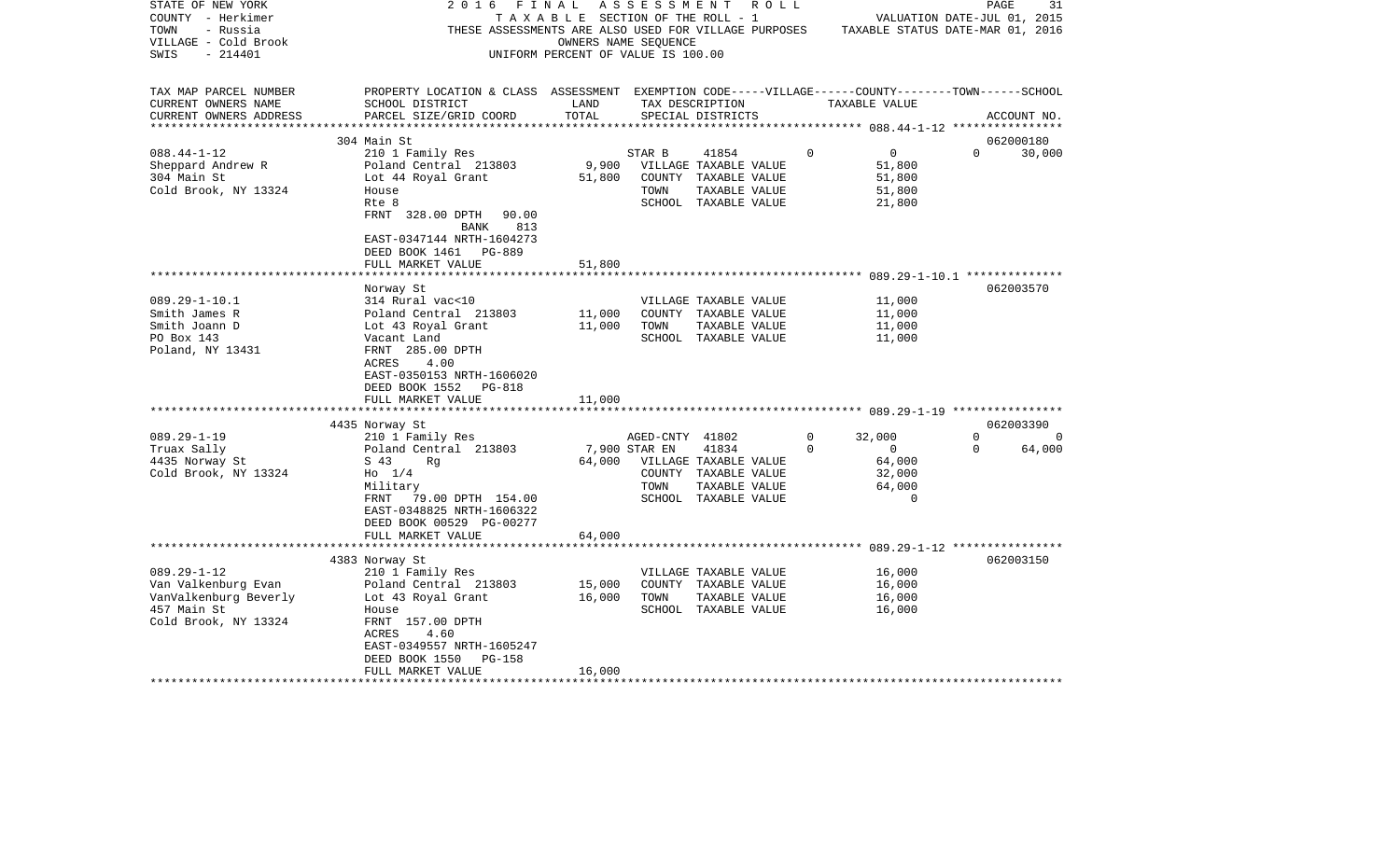| STATE OF NEW YORK<br>COUNTY - Herkimer<br>TOWN<br>- Russia<br>VILLAGE - Cold Brook<br>$-214401$<br>SWIS           | 2016<br>FINAL<br>THESE ASSESSMENTS ARE ALSO USED FOR VILLAGE PURPOSES                                                                                                                                            | TAXABLE SECTION OF THE ROLL - 1<br>OWNERS NAME SEQUENCE<br>UNIFORM PERCENT OF VALUE IS 100.00 | A S S E S S M E N T |                                                                                                 | R O L L  | VALUATION DATE-JUL 01, 2015<br>TAXABLE STATUS DATE-MAR 01, 2016 | PAGE     | 32          |
|-------------------------------------------------------------------------------------------------------------------|------------------------------------------------------------------------------------------------------------------------------------------------------------------------------------------------------------------|-----------------------------------------------------------------------------------------------|---------------------|-------------------------------------------------------------------------------------------------|----------|-----------------------------------------------------------------|----------|-------------|
| TAX MAP PARCEL NUMBER<br>CURRENT OWNERS NAME<br>CURRENT OWNERS ADDRESS                                            | PROPERTY LOCATION & CLASS ASSESSMENT EXEMPTION CODE-----VILLAGE------COUNTY-------TOWN------SCHOOL<br>SCHOOL DISTRICT<br>PARCEL SIZE/GRID COORD                                                                  | LAND<br>TOTAL                                                                                 |                     | TAX DESCRIPTION<br>SPECIAL DISTRICTS                                                            |          | TAXABLE VALUE                                                   |          | ACCOUNT NO. |
|                                                                                                                   |                                                                                                                                                                                                                  |                                                                                               |                     |                                                                                                 |          |                                                                 |          |             |
| $088.36 - 1 - 27$<br>VanValkenberg Evan A<br>VanValkenberg Beverly A<br>457 Main St<br>Cold Brook, NY 13324       | Military Rd<br>311 Res vac land<br>Poland Central 213803<br>Lot 51 Royal Grant<br>Vacant Land<br>FRNT 147.88 DPTH 164.65<br>$0.05$ BANK<br>ACRES<br>135<br>EAST-0348218 NRTH-1606820<br>DEED BOOK 1285<br>PG-232 | 200<br>200                                                                                    | TOWN                | VILLAGE TAXABLE VALUE<br>COUNTY TAXABLE VALUE<br>TAXABLE VALUE<br>SCHOOL TAXABLE VALUE          |          | 200<br>200<br>200<br>200                                        |          | 062000540   |
|                                                                                                                   | FULL MARKET VALUE                                                                                                                                                                                                | 200                                                                                           |                     |                                                                                                 |          |                                                                 |          |             |
|                                                                                                                   | Route 8                                                                                                                                                                                                          |                                                                                               |                     |                                                                                                 |          |                                                                 | $\Omega$ | 062000510   |
| $089.21 - 1 - 1$<br>VanValkenburg Evan A<br>VanValkenburg Beverly A<br>PO Box 247<br>Cold Brook, NY 13324         | 210 1 Family Res<br>Poland Central 213803<br>Lot 51 Royal Grant<br>House Garage<br>FRNT 147.88 DPTH 164.65<br>ACRES<br>0.58<br>EAST-0348591 NRTH-1606733<br>DEED BOOK 1285<br>PG-232                             | 12,600<br>95,000                                                                              | STAR B<br>TOWN      | 41854<br>VILLAGE TAXABLE VALUE<br>COUNTY TAXABLE VALUE<br>TAXABLE VALUE<br>SCHOOL TAXABLE VALUE | $\Omega$ | $\overline{0}$<br>95,000<br>95,000<br>95,000<br>65,000          |          | 30,000      |
|                                                                                                                   | FULL MARKET VALUE                                                                                                                                                                                                | 95,000                                                                                        |                     |                                                                                                 |          |                                                                 |          |             |
|                                                                                                                   | Military Rd                                                                                                                                                                                                      |                                                                                               |                     |                                                                                                 |          |                                                                 |          | 062001110   |
| $089.29 - 1 - 2$<br>Vertucci James F<br>Vertucci Dorothy<br>P 0 Box 137<br>4436 Norway St<br>Cold Brook, NY 13324 | 210 1 Family Res<br>Poland Central 213803<br>Lot 43 Royal Grant<br>House Garage<br>Military<br>FRNT 140.00 DPTH 179.00<br>ACRES<br>$0.54$ BANK<br>415<br>EAST-0348875 NRTH-1606540<br>DEED BOOK 803<br>PG-693    | 12,900<br>97,500                                                                              | STAR B<br>TOWN      | 41854<br>VILLAGE TAXABLE VALUE<br>COUNTY TAXABLE VALUE<br>TAXABLE VALUE<br>SCHOOL TAXABLE VALUE | $\Omega$ | $\overline{0}$<br>97,500<br>97,500<br>97,500<br>67,500          | $\Omega$ | 30,000      |
|                                                                                                                   | FULL MARKET VALUE                                                                                                                                                                                                | 97,500                                                                                        |                     |                                                                                                 |          |                                                                 |          |             |
|                                                                                                                   | Route 8                                                                                                                                                                                                          |                                                                                               |                     |                                                                                                 |          |                                                                 |          | 062003090   |
| $088.36 - 1 - 13$<br>Vincent Brian F<br>Vincent Karen<br>Main St<br>PO Box 11<br>Cold Brook, NY 13324             | 312 Vac w/imprv<br>Poland Central 213803<br>Lot 43 Royal Grant<br>Vacant Land<br>ACRES<br>1.00<br>EAST-0347539 NRTH-1605679<br>DEED BOOK 871<br>$PG-538$                                                         | 5,000<br>20,000                                                                               | TOWN                | VILLAGE TAXABLE VALUE<br>COUNTY TAXABLE VALUE<br>TAXABLE VALUE<br>SCHOOL TAXABLE VALUE          |          | 20,000<br>20,000<br>20,000<br>20,000                            |          |             |
| **********************                                                                                            | FULL MARKET VALUE<br>********************************                                                                                                                                                            | 20,000                                                                                        |                     |                                                                                                 |          |                                                                 |          |             |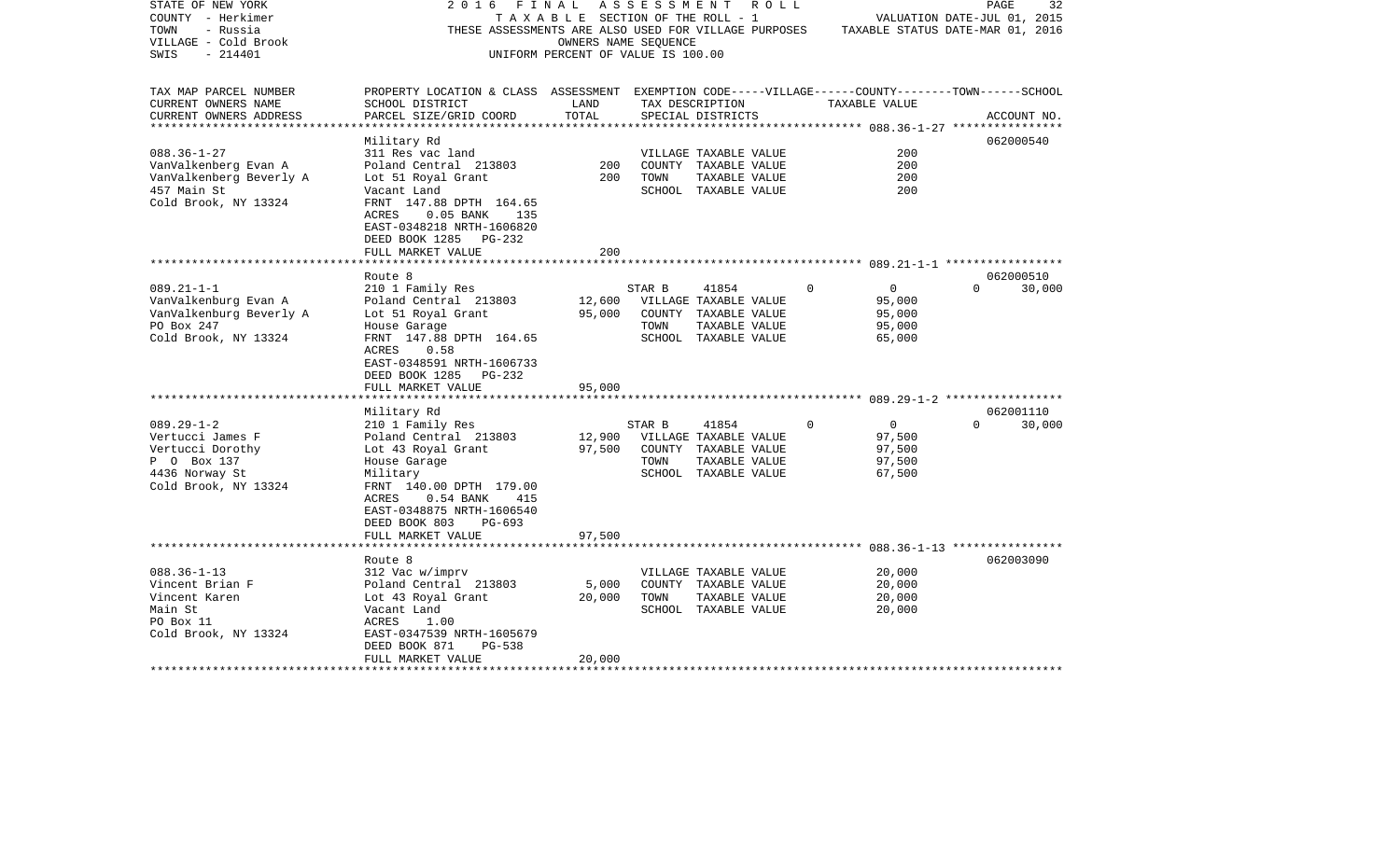| STATE OF NEW YORK      | 2016                                                                                                              | FINAL                              |                      | A S S E S S M E N T A O L L                                                           |             |                             | PAGE           | 33          |
|------------------------|-------------------------------------------------------------------------------------------------------------------|------------------------------------|----------------------|---------------------------------------------------------------------------------------|-------------|-----------------------------|----------------|-------------|
| COUNTY - Herkimer      |                                                                                                                   |                                    |                      | T A X A B L E SECTION OF THE ROLL - 1                                                 |             | VALUATION DATE-JUL 01, 2015 |                |             |
| TOWN<br>- Russia       |                                                                                                                   |                                    |                      | THESE ASSESSMENTS ARE ALSO USED FOR VILLAGE PURPOSES TAXABLE STATUS DATE-MAR 01, 2016 |             |                             |                |             |
| VILLAGE - Cold Brook   |                                                                                                                   |                                    | OWNERS NAME SEQUENCE |                                                                                       |             |                             |                |             |
| - 214401<br>SWIS       |                                                                                                                   | UNIFORM PERCENT OF VALUE IS 100.00 |                      |                                                                                       |             |                             |                |             |
|                        |                                                                                                                   |                                    |                      |                                                                                       |             |                             |                |             |
|                        |                                                                                                                   |                                    |                      |                                                                                       |             |                             |                |             |
| TAX MAP PARCEL NUMBER  | PROPERTY LOCATION & CLASS ASSESSMENT EXEMPTION CODE-----VILLAGE------COUNTY-------TOWN------SCHOOL                |                                    |                      |                                                                                       |             |                             |                |             |
| CURRENT OWNERS NAME    | SCHOOL DISTRICT                                                                                                   | <b>EXAMPLE THE STATE OF STATE</b>  |                      | TAX DESCRIPTION TAXABLE VALUE                                                         |             |                             |                |             |
| CURRENT OWNERS ADDRESS | PARCEL SIZE/GRID COORD                                                                                            | TOTAL                              |                      | SPECIAL DISTRICTS                                                                     |             |                             |                | ACCOUNT NO. |
|                        |                                                                                                                   |                                    |                      |                                                                                       |             |                             |                |             |
|                        | Route 8                                                                                                           |                                    |                      |                                                                                       |             |                             |                | 062003330   |
| $088.36 - 1 - 14$      | 220 2 Family Res                                                                                                  |                                    | STAR B               | 41854                                                                                 | $\mathbf 0$ | $\overline{0}$              | $\Omega$       | 30,000      |
| Vincent Brian F        | Poland Central 213803 12,900                                                                                      |                                    |                      | VILLAGE TAXABLE VALUE                                                                 |             | 120,000                     |                |             |
| Vincent Karen          |                                                                                                                   |                                    |                      |                                                                                       |             | 120,000                     |                |             |
| Main St                |                                                                                                                   |                                    |                      | TAXABLE VALUE                                                                         |             | 120,000                     |                |             |
| PO Box 11              | FRNT 74.00 DPTH 358.00                                                                                            |                                    |                      | SCHOOL TAXABLE VALUE                                                                  |             | 90,000                      |                |             |
| Cold Brook, NY 13324   | ACRES 0.62                                                                                                        |                                    |                      |                                                                                       |             |                             |                |             |
|                        | EAST-0347595 NRTH-1605819                                                                                         |                                    |                      |                                                                                       |             |                             |                |             |
|                        | DEED BOOK 871<br><b>PG-538</b>                                                                                    |                                    |                      |                                                                                       |             |                             |                |             |
|                        |                                                                                                                   |                                    |                      |                                                                                       |             |                             |                |             |
|                        | FULL MARKET VALUE                                                                                                 | 120,000                            |                      |                                                                                       |             |                             |                |             |
|                        |                                                                                                                   |                                    |                      |                                                                                       |             |                             |                |             |
|                        | 272 Route 8                                                                                                       |                                    |                      |                                                                                       |             |                             |                |             |
| $088.44 - 1 - 14.1$    | 210 1 Family Res                                                                                                  |                                    | STAR B               | 41854                                                                                 | $\mathbf 0$ | $\overline{0}$              | $\overline{0}$ | 30,000      |
| Vincent Patrick        |                                                                                                                   |                                    |                      |                                                                                       |             | 109,000                     |                |             |
| Vincent Laurie         |                                                                                                                   |                                    |                      |                                                                                       |             | 109,000                     |                |             |
| Route 8                | Poland Central 213803<br>FRNT 171.00 DPTH 109,000 COUNTY TAXABLE VALUE<br>ACRES 12.00 BANK 135 TOWN TAXABLE VALUE |                                    |                      |                                                                                       |             | 109,000                     |                |             |
| Cold Brook, NY 13324   | EAST-0347607 NRTH-1603917                                                                                         |                                    |                      | SCHOOL TAXABLE VALUE                                                                  |             | 79,000                      |                |             |
|                        | DEED BOOK 725<br>PG-317                                                                                           |                                    |                      |                                                                                       |             |                             |                |             |
|                        | FULL MARKET VALUE                                                                                                 | 109,000                            |                      |                                                                                       |             |                             |                |             |
|                        |                                                                                                                   |                                    |                      |                                                                                       |             |                             |                |             |
|                        | 337 Route 8                                                                                                       |                                    |                      |                                                                                       |             |                             |                | 062001590   |
| $088.36 - 1 - 4$       | 210 1 Family Res                                                                                                  |                                    | STAR EN              | 41834                                                                                 | $\mathbf 0$ | $\overline{0}$              | $\Omega$       | 65,300      |
| Whitaker Duane M       | Poland Central 213803 10,700 VILLAGE TAXABLE VALUE                                                                |                                    |                      |                                                                                       |             | 84,700                      |                |             |
| 337 Main St            | Lot 44 Royal Grant 64,700 COUNTY TAXABLE VALUE                                                                    |                                    |                      |                                                                                       |             | 84,700                      |                |             |
| PO Box 20              | House Barn                                                                                                        |                                    | TOWN                 | TAXABLE VALUE                                                                         |             | 84,700                      |                |             |
| Cold Brook, NY 13324   | FRNT 93.70 DPTH 161.70                                                                                            |                                    |                      | SCHOOL TAXABLE VALUE                                                                  |             | 19,400                      |                |             |
|                        | ACRES<br>0.38                                                                                                     |                                    |                      |                                                                                       |             |                             |                |             |
|                        | EAST-0347094 NRTH-1604869                                                                                         |                                    |                      |                                                                                       |             |                             |                |             |
|                        | DEED BOOK 759<br>PG-312                                                                                           |                                    |                      |                                                                                       |             |                             |                |             |
|                        | FULL MARKET VALUE                                                                                                 | 84,700                             |                      |                                                                                       |             |                             |                |             |
|                        |                                                                                                                   |                                    |                      |                                                                                       |             |                             |                |             |
|                        | Route 8                                                                                                           |                                    |                      |                                                                                       |             |                             |                | 062004000   |
| $088.36 - 1 - 46$      |                                                                                                                   |                                    |                      |                                                                                       |             | 200                         |                |             |
|                        | 311 Res vac land                                                                                                  |                                    |                      | VILLAGE TAXABLE VALUE                                                                 |             |                             |                |             |
| Whitaker Duane M       | Poland Central 213803                                                                                             | 200<br>200                         |                      | COUNTY TAXABLE VALUE                                                                  |             | 200                         |                |             |
| 337 Main St            | Lot 44 Royal Grant                                                                                                | 200                                | TOWN                 | TAXABLE VALUE                                                                         |             | 200                         |                |             |
| Cold Brook, NY 13324   | Vacant Land                                                                                                       |                                    |                      | SCHOOL TAXABLE VALUE                                                                  |             | 200                         |                |             |
|                        | Route #8                                                                                                          |                                    |                      |                                                                                       |             |                             |                |             |
|                        | FRNT 133.00 DPTH 100.00                                                                                           |                                    |                      |                                                                                       |             |                             |                |             |
|                        | ACRES<br>0.19                                                                                                     |                                    |                      |                                                                                       |             |                             |                |             |
|                        | EAST-0347310 NRTH-1604917                                                                                         |                                    |                      |                                                                                       |             |                             |                |             |
|                        | DEED BOOK 855<br>PG-379                                                                                           |                                    |                      |                                                                                       |             |                             |                |             |
|                        | FULL MARKET VALUE                                                                                                 | 200                                |                      |                                                                                       |             |                             |                |             |
|                        |                                                                                                                   |                                    |                      |                                                                                       |             |                             |                |             |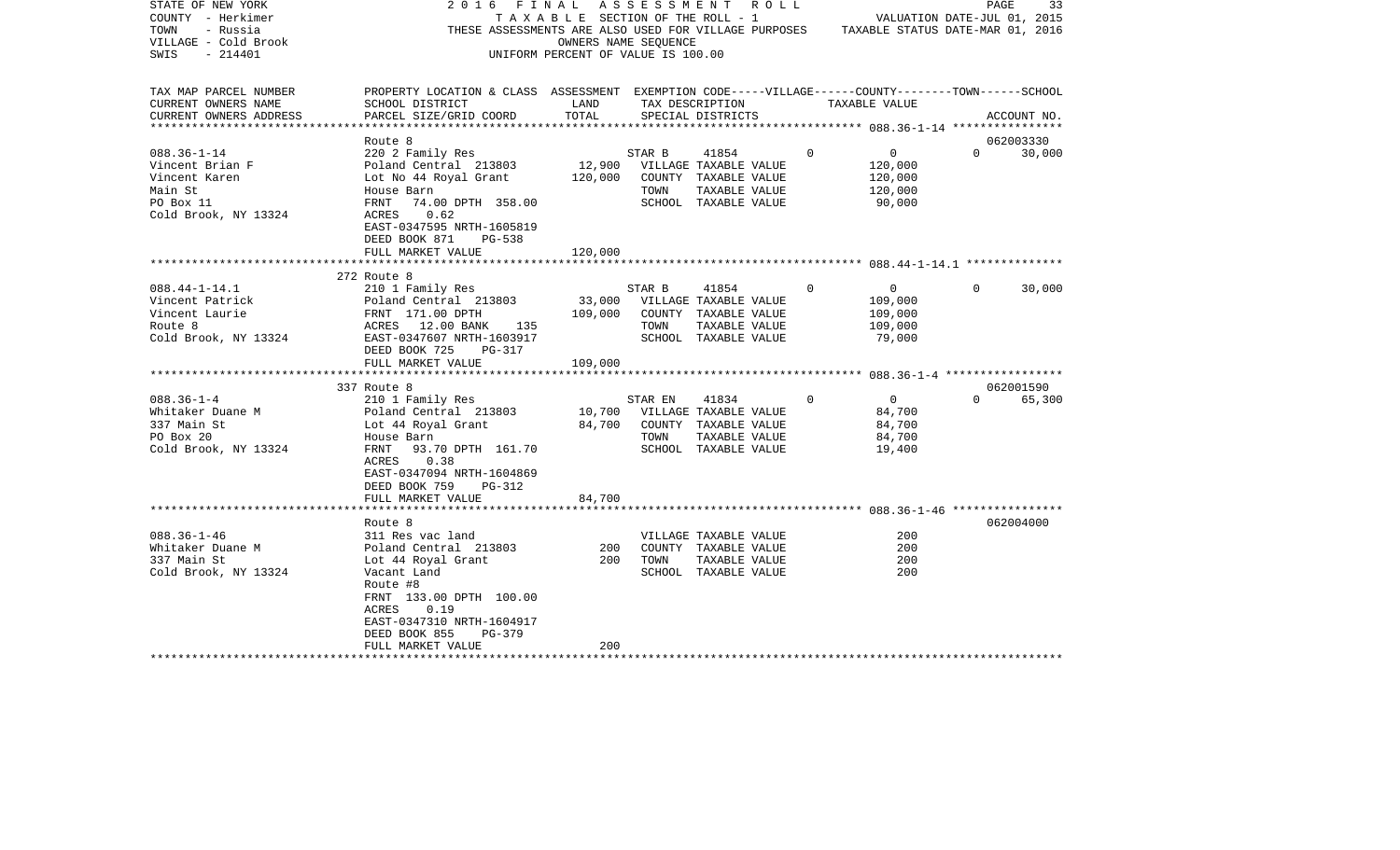| STATE OF NEW YORK       | 2016 FINAL                                                                                         |                                    | ASSESSMENT                    |                       | R O L L  |                                                                                       | PAGE     | 34          |
|-------------------------|----------------------------------------------------------------------------------------------------|------------------------------------|-------------------------------|-----------------------|----------|---------------------------------------------------------------------------------------|----------|-------------|
| COUNTY - Herkimer       | VALUATION DATE-JUL 01, 2015<br>T A X A B L E SECTION OF THE ROLL - 1                               |                                    |                               |                       |          |                                                                                       |          |             |
| TOWN<br>- Russia        |                                                                                                    |                                    |                               |                       |          | THESE ASSESSMENTS ARE ALSO USED FOR VILLAGE PURPOSES TAXABLE STATUS DATE-MAR 01, 2016 |          |             |
| VILLAGE - Cold Brook    |                                                                                                    | OWNERS NAME SEQUENCE               |                               |                       |          |                                                                                       |          |             |
| $-214401$<br>SWIS       |                                                                                                    | UNIFORM PERCENT OF VALUE IS 100.00 |                               |                       |          |                                                                                       |          |             |
|                         |                                                                                                    |                                    |                               |                       |          |                                                                                       |          |             |
|                         |                                                                                                    |                                    |                               |                       |          |                                                                                       |          |             |
| TAX MAP PARCEL NUMBER   | PROPERTY LOCATION & CLASS ASSESSMENT EXEMPTION CODE-----VILLAGE------COUNTY-------TOWN------SCHOOL |                                    |                               |                       |          |                                                                                       |          |             |
| CURRENT OWNERS NAME     | SCHOOL DISTRICT                                                                                    | LAND                               |                               | TAX DESCRIPTION       |          | TAXABLE VALUE                                                                         |          |             |
| CURRENT OWNERS ADDRESS  | PARCEL SIZE/GRID COORD                                                                             | TOTAL                              |                               | SPECIAL DISTRICTS     |          |                                                                                       |          | ACCOUNT NO. |
|                         |                                                                                                    |                                    |                               |                       |          |                                                                                       |          |             |
|                         | St Rt 8                                                                                            |                                    |                               |                       |          |                                                                                       |          |             |
| $089.21 - 1 - 18.2$     | 311 Res vac land                                                                                   |                                    |                               | VILLAGE TAXABLE VALUE |          | 800                                                                                   |          |             |
| Wilcox Marie            | Poland Central 213803                                                                              |                                    | 800 COUNTY                    | TAXABLE VALUE         |          | 800                                                                                   |          |             |
| Wilcox Terry            | Split for sale                                                                                     | 800                                | TOWN                          | TAXABLE VALUE         |          | 800                                                                                   |          |             |
| PO Box 714              | EAST-0349824 NRTH-1608530                                                                          |                                    |                               | SCHOOL TAXABLE VALUE  |          | 800                                                                                   |          |             |
| $\mathbf{r}$            | DEED BOOK 1245 PG-899                                                                              |                                    |                               |                       |          |                                                                                       |          |             |
|                         | FULL MARKET VALUE                                                                                  | 800                                |                               |                       |          |                                                                                       |          |             |
|                         |                                                                                                    |                                    |                               |                       |          |                                                                                       |          |             |
|                         | Rt 8                                                                                               |                                    |                               |                       |          |                                                                                       |          |             |
| $089.21 - 1 - 20$       | 311 Res vac land                                                                                   |                                    |                               | VILLAGE TAXABLE VALUE |          | 2,800                                                                                 |          |             |
| Wilcox Marie            | Poland Central 213803 2,800 COUNTY TAXABLE VALUE                                                   |                                    |                               |                       |          | 2,800                                                                                 |          |             |
| Wilcox Terry            | 2.80<br>ACRES                                                                                      |                                    | 2,800 TOWN                    | TAXABLE VALUE         |          | 2,800                                                                                 |          |             |
| PO Box 714              | EAST-0349942 NRTH-1607942                                                                          |                                    |                               | SCHOOL TAXABLE VALUE  |          | 2,800                                                                                 |          |             |
| West Yarmouth, MA 02673 | FULL MARKET VALUE                                                                                  | 2,800                              |                               |                       |          |                                                                                       |          |             |
|                         |                                                                                                    |                                    |                               |                       |          |                                                                                       |          |             |
|                         | 568 Route 8                                                                                        |                                    |                               |                       |          |                                                                                       |          | 062003540   |
| $089.21 - 1 - 17.1$     | 210 1 Family Res                                                                                   |                                    | AGED-CNTY 41802               |                       | $\circ$  | 54,250                                                                                | $\Omega$ | $\Omega$    |
| Wilcox Marie B          | Poland Central 213803                                                                              | 19,800 STAR EN                     |                               | 41834                 | $\Omega$ | $\Omega$                                                                              | $\Omega$ | 65,300      |
| Wilcox Terry            | Lot 51<br>Rq                                                                                       |                                    | 108,500 VILLAGE TAXABLE VALUE |                       |          | 108,500                                                                               |          |             |
| PO Box 714              | House 0.5 Acre                                                                                     |                                    | COUNTY                        | TAXABLE VALUE         |          | 54,250                                                                                |          |             |
| West Yarmouth, MA 02673 | Rte #8                                                                                             |                                    | TOWN                          | TAXABLE VALUE         |          | 108,500                                                                               |          |             |
|                         | FRNT 260.80 DPTH                                                                                   |                                    | SCHOOL                        | TAXABLE VALUE         |          | 43,200                                                                                |          |             |
|                         | <b>ACRES</b><br>2.50                                                                               |                                    |                               |                       |          |                                                                                       |          |             |
|                         | EAST-0349914 NRTH-1608603                                                                          |                                    |                               |                       |          |                                                                                       |          |             |
|                         | DEED BOOK 00516 PG-00503                                                                           |                                    |                               |                       |          |                                                                                       |          |             |
|                         | FULL MARKET VALUE                                                                                  | 108,500                            |                               |                       |          |                                                                                       |          |             |
|                         |                                                                                                    |                                    |                               |                       |          |                                                                                       |          |             |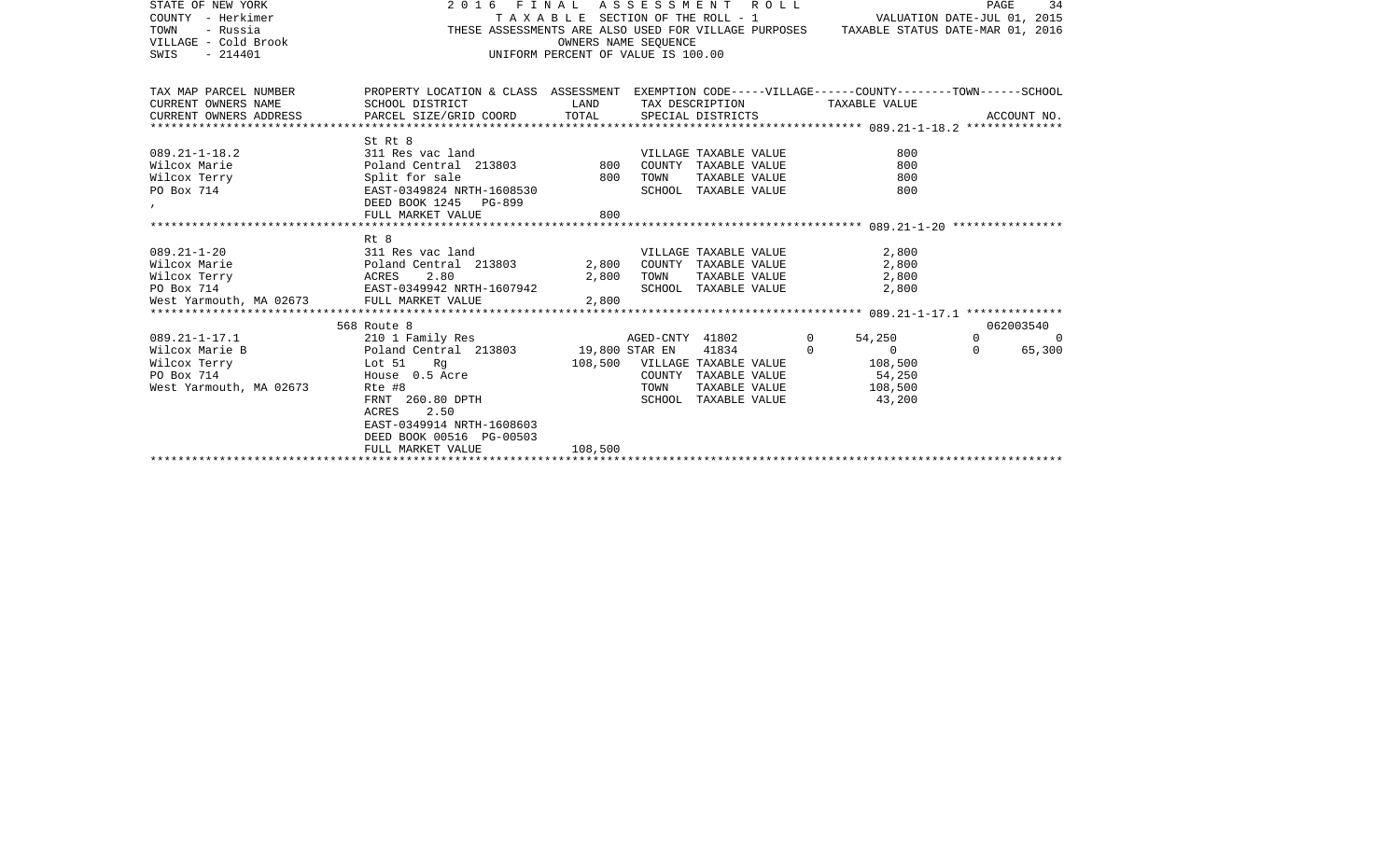| STATE OF NEW YORK    | 2016 FINAL ASSESSMENT ROLL                           | PAGE<br>35                       |
|----------------------|------------------------------------------------------|----------------------------------|
| COUNTY - Herkimer    | TAXABLE SECTION OF THE ROLL - 1                      | VALUATION DATE-JUL 01, 2015      |
| TOWN<br>- Russia     | THESE ASSESSMENTS ARE ALSO USED FOR VILLAGE PURPOSES | TAXABLE STATUS DATE-MAR 01, 2016 |
| VILLAGE - Cold Brook |                                                      | RPS150/V04/L015                  |
| SWIS - 214401        | UNIFORM PERCENT OF VALUE IS 100.00                   | CURRENT DATE 6/27/2016           |
|                      |                                                      |                                  |

## R O L L S E C T I O N T O T A L S

## \*\*\* S P E C I A L D I S T R I C T S U M M A R Y \*\*\*

| CODE | DISTRICT NAME PARCELS | TOTAL | EXTENSION<br>TYPE | EXTENSION<br>VALUE | AD VALOREM<br>VALUE | <b>EXEMPT</b><br>AMOUNT | TAXABLE<br>VALUE |
|------|-----------------------|-------|-------------------|--------------------|---------------------|-------------------------|------------------|
|      | FD220 Russia fire pr  |       | 5 TOTAL<br>M      |                    | 129,170             |                         | 129,170          |

# \*\*\* S C H O O L D I S T R I C T S U M M A R Y \*\*\*

| CODE   | DISTRICT NAME  | TOTAL<br>PARCELS | ASSESSED<br>LAND | ASSESSED<br>TOTAL | <b>EXEMPT</b><br>AMOUNT | TOTAL<br>TAXABLE | <b>STAR</b><br>AMOUNT | STAR<br>TAXABLE |
|--------|----------------|------------------|------------------|-------------------|-------------------------|------------------|-----------------------|-----------------|
| 213803 | Poland Central | 146              | 1674,470         | 8742,670          |                         | 8742,670         | 2764,300              | 5978,370        |
|        | SUB-TOTAL      | 146              | 1674,470         | 8742,670          |                         | 8742,670         | 2764,300              | 5978,370        |
|        | TOTAL          | 146              | 1674,470         | 8742,670          |                         | 8742,670         | 2764,300              | 5978,370        |

#### \*\*\* S Y S T E M C O D E S S U M M A R Y \*\*\*

#### NO SYSTEM EXEMPTIONS AT THIS LEVEL

## \*\*\* E X E M P T I O N S U M M A R Y \*\*\*

|       |                | TOTAL          |         |         |         |               |
|-------|----------------|----------------|---------|---------|---------|---------------|
| CODE  | DESCRIPTION    | PARCELS        | VILLAGE | COUNTY  | TOWN    | <b>SCHOOL</b> |
| 41101 | VETFUND CT     | $\overline{2}$ | 1,650   | 1,650   | 1,650   |               |
| 41122 | VET WAR C      |                |         | 41,100  |         |               |
| 41123 | VET WAR T      |                |         |         | 47,955  |               |
| 41132 | VET COM C      | 6              |         | 89,000  |         |               |
| 41133 | VET COM T      | 6              |         |         | 114,000 |               |
| 41142 | VET DIS C      |                |         | 30,000  |         |               |
| 41143 | VET DIS T      |                |         |         | 34,825  |               |
| 41162 | $CW$ 15 $VET/$ |                |         | 9,000   |         |               |
| 41802 | AGED-CNTY      | 4              |         | 164,750 |         |               |
| 41834 | STAR EN        | 20             |         |         |         | 1190,000      |
| 41854 | STAR B         | 53             |         |         |         | 1574,300      |
|       | TOTAL          | 104            | 1,650   | 335,500 | 198,430 | 2764,300      |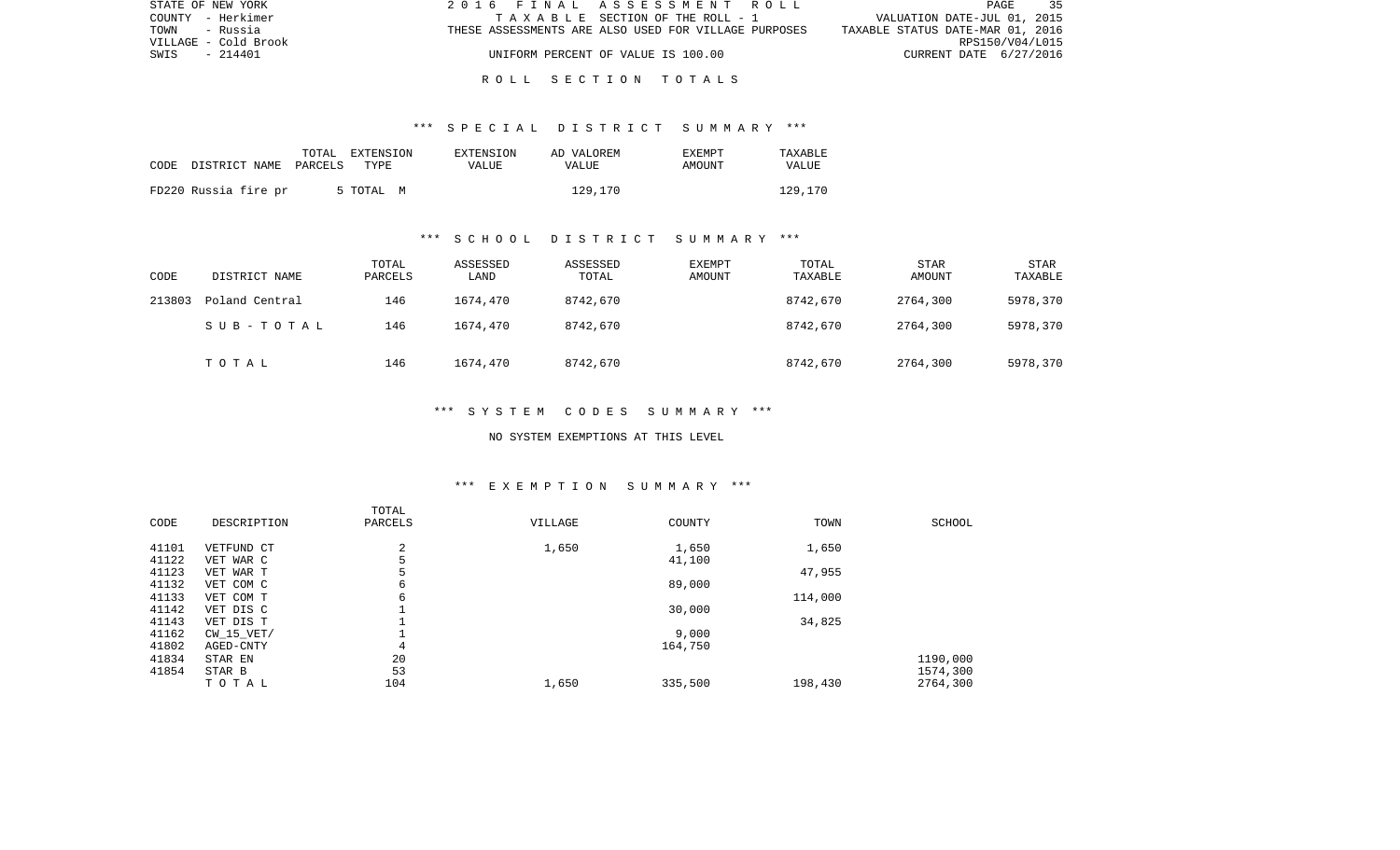| STATE OF NEW YORK    | 2016 FINAL ASSESSMENT ROLL                           | 36<br>PAGE                       |
|----------------------|------------------------------------------------------|----------------------------------|
| COUNTY - Herkimer    | TAXABLE SECTION OF THE ROLL - 1                      | VALUATION DATE-JUL 01, 2015      |
| TOWN - Russia        | THESE ASSESSMENTS ARE ALSO USED FOR VILLAGE PURPOSES | TAXABLE STATUS DATE-MAR 01, 2016 |
| VILLAGE - Cold Brook |                                                      | RPS150/V04/L015                  |
| SWIS<br>- 214401     | UNIFORM PERCENT OF VALUE IS 100.00                   | CURRENT DATE 6/27/2016           |
|                      |                                                      |                                  |
|                      | ROLL SECTION TOTALS                                  |                                  |

| ROLL       | DESCRIPTION | TOTAL   | ASSESSED | ASSESSED | TAXABLE  | <b>TAXABLE</b> | TAXABLE  | TAXABLE       | STAR     |
|------------|-------------|---------|----------|----------|----------|----------------|----------|---------------|----------|
| <b>SEC</b> |             | PARCELS | LAND     | TOTAL    | VILLAGE  | COUNTY         | TOWN     | <b>SCHOOL</b> | TAXABLE  |
|            | TAXABLE     | l 46    | 1674,470 | 8742,670 | 8741,020 | 8407,170       | 8544,240 | 8742,670      | 5978,370 |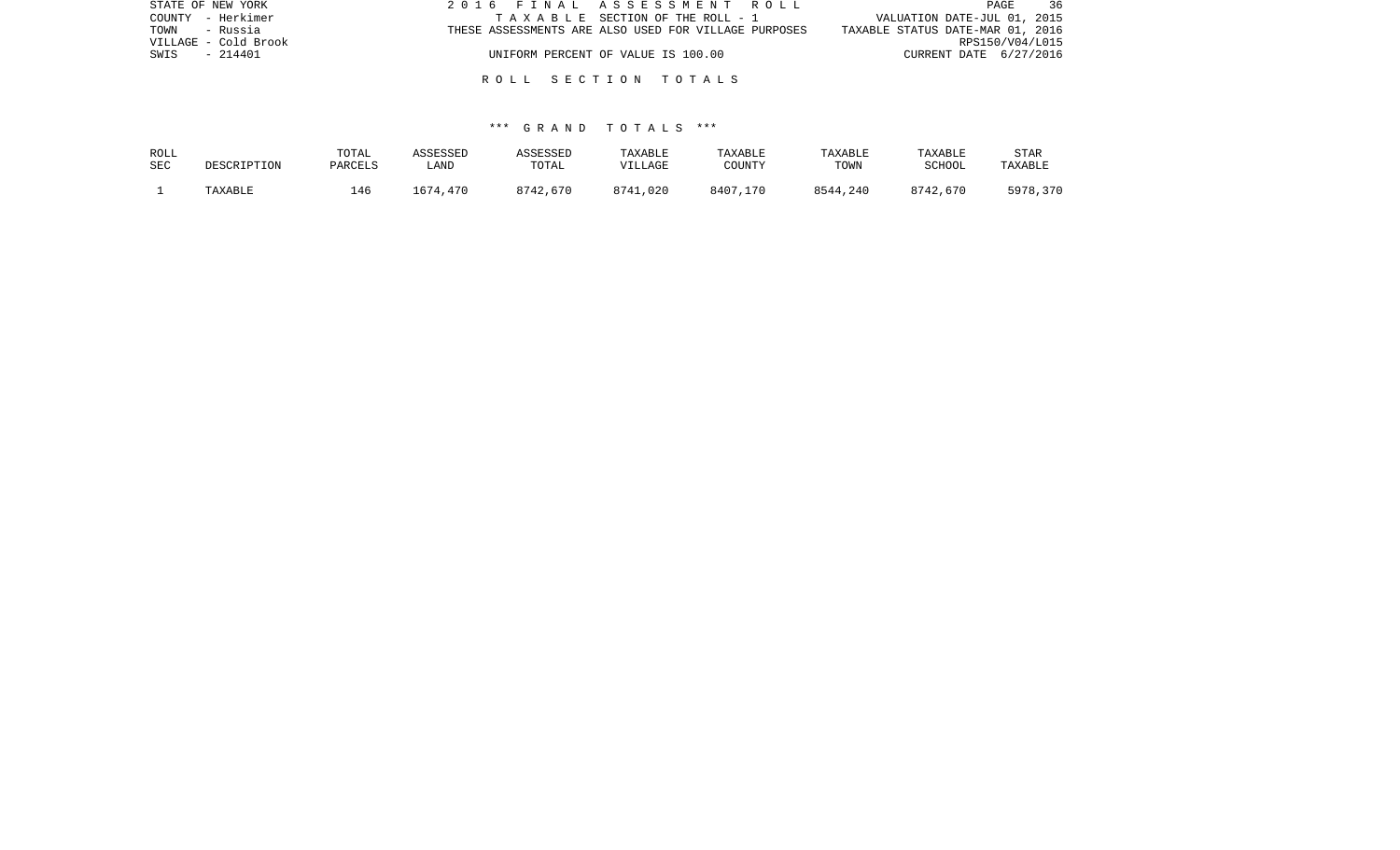| STATE OF NEW YORK<br>- Herkimer<br>COUNTY                                                                                           |                                                                                                                                          | SPECIAL FRANCHISE SECTION OF THE ROLL - 5 |      | 2016 FINAL ASSESSMENT ROLL   | VALUATION DATE-JUL 01, 2015                                                           | PAGE<br>37  |
|-------------------------------------------------------------------------------------------------------------------------------------|------------------------------------------------------------------------------------------------------------------------------------------|-------------------------------------------|------|------------------------------|---------------------------------------------------------------------------------------|-------------|
| TOWN<br>- Russia                                                                                                                    |                                                                                                                                          |                                           |      |                              | THESE ASSESSMENTS ARE ALSO USED FOR VILLAGE PURPOSES TAXABLE STATUS DATE-MAR 01, 2016 |             |
| VILLAGE - Cold Brook                                                                                                                |                                                                                                                                          | OWNERS NAME SEOUENCE                      |      |                              |                                                                                       |             |
| $-214401$<br>SWIS                                                                                                                   |                                                                                                                                          | UNIFORM PERCENT OF VALUE IS 100.00        |      |                              |                                                                                       |             |
|                                                                                                                                     |                                                                                                                                          |                                           |      |                              |                                                                                       |             |
|                                                                                                                                     |                                                                                                                                          |                                           |      |                              |                                                                                       |             |
| TAX MAP PARCEL NUMBER                                                                                                               | PROPERTY LOCATION & CLASS ASSESSMENT EXEMPTION CODE-----VILLAGE------COUNTY-------TOWN------SCHOOL                                       |                                           |      |                              |                                                                                       |             |
| CURRENT OWNERS NAME                                                                                                                 | SCHOOL DISTRICT<br><b>EXAMPLE DESCRIPTION OF STREET AND STREET AND STREET AND STREET AND STREET AND STREET AND STREET AND STREET AND</b> |                                           |      | TAX DESCRIPTION              | TAXABLE VALUE                                                                         |             |
| CURRENT OWNERS ADDRESS PARCEL SIZE/GRID COORD TOTAL                                                                                 |                                                                                                                                          |                                           |      | SPECIAL DISTRICTS            |                                                                                       | ACCOUNT NO. |
|                                                                                                                                     |                                                                                                                                          |                                           |      |                              |                                                                                       |             |
|                                                                                                                                     |                                                                                                                                          |                                           |      |                              |                                                                                       | 062500060   |
| $555. - 5 - 2$                                                                                                                      | $861$ Elec & gas                                                                                                                         |                                           |      | VILLAGE TAXABLE VALUE        | 64,406                                                                                |             |
| National Grid                                                                                                                       | Poland Central 213803 0                                                                                                                  |                                           |      | COUNTY TAXABLE VALUE         | 64,406                                                                                |             |
| Real Estate Tax Dept                                                                                                                | BANK                                                                                                                                     | 984 64,406                                | TOWN | TAXABLE VALUE                | 64,406                                                                                |             |
| 300 Erie Blvd West CODEED BOOK 00000                                                                                                |                                                                                                                                          |                                           |      | SCHOOL TAXABLE VALUE         | 64,406                                                                                |             |
| 300 Erie Blvd West                 DEED BOOK 00000<br>Syracuse, NY 13202             FULL MARKET VALUE                       64,406 |                                                                                                                                          |                                           |      |                              |                                                                                       |             |
|                                                                                                                                     |                                                                                                                                          |                                           |      |                              |                                                                                       |             |
|                                                                                                                                     |                                                                                                                                          |                                           |      |                              |                                                                                       | 062500030   |
| 866 Telephone<br>$555. - 4 - 1$                                                                                                     |                                                                                                                                          |                                           |      | VILLAGE TAXABLE VALUE 19,154 |                                                                                       |             |
| Newport Telephone Co Inc      Poland Central 213803               0   COUNTY TAXABLE VALUE                                          |                                                                                                                                          |                                           |      |                              | 19,154                                                                                |             |
| Bridge St                                                                                                                           | BANK                                                                                                                                     | 984 19,154                                | TOWN | TAXABLE VALUE                | 19,154                                                                                |             |
| Newport, NY 13416                                                                                                                   | DEED BOOK 00000                                                                                                                          |                                           |      | SCHOOL TAXABLE VALUE         | 19,154                                                                                |             |
|                                                                                                                                     | FULL MARKET VALUE                                                                                                                        | 19,154                                    |      |                              |                                                                                       |             |
|                                                                                                                                     |                                                                                                                                          |                                           |      |                              |                                                                                       |             |
|                                                                                                                                     | V/o Cold Brk                                                                                                                             |                                           |      |                              |                                                                                       |             |
| $555. - 6 - 3$                                                                                                                      | 869 Television                                                                                                                           |                                           |      | VILLAGE TAXABLE VALUE        | 6,400                                                                                 |             |
| Time Warner Cable DTS    Poland Central 213803                                                                                      |                                                                                                                                          | $\overline{0}$                            |      | COUNTY TAXABLE VALUE         | 6,400                                                                                 |             |
| PO Box 7467                                                                                                                         | BANK                                                                                                                                     | 984 — 100<br>6,400                        | TOWN | TAXABLE VALUE                | 6,400                                                                                 |             |
| Charlotte, NC 28241-7467 FULL MARKET VALUE                                                                                          |                                                                                                                                          | 6,400                                     |      | SCHOOL TAXABLE VALUE         | 6,400                                                                                 |             |
|                                                                                                                                     |                                                                                                                                          |                                           |      |                              |                                                                                       |             |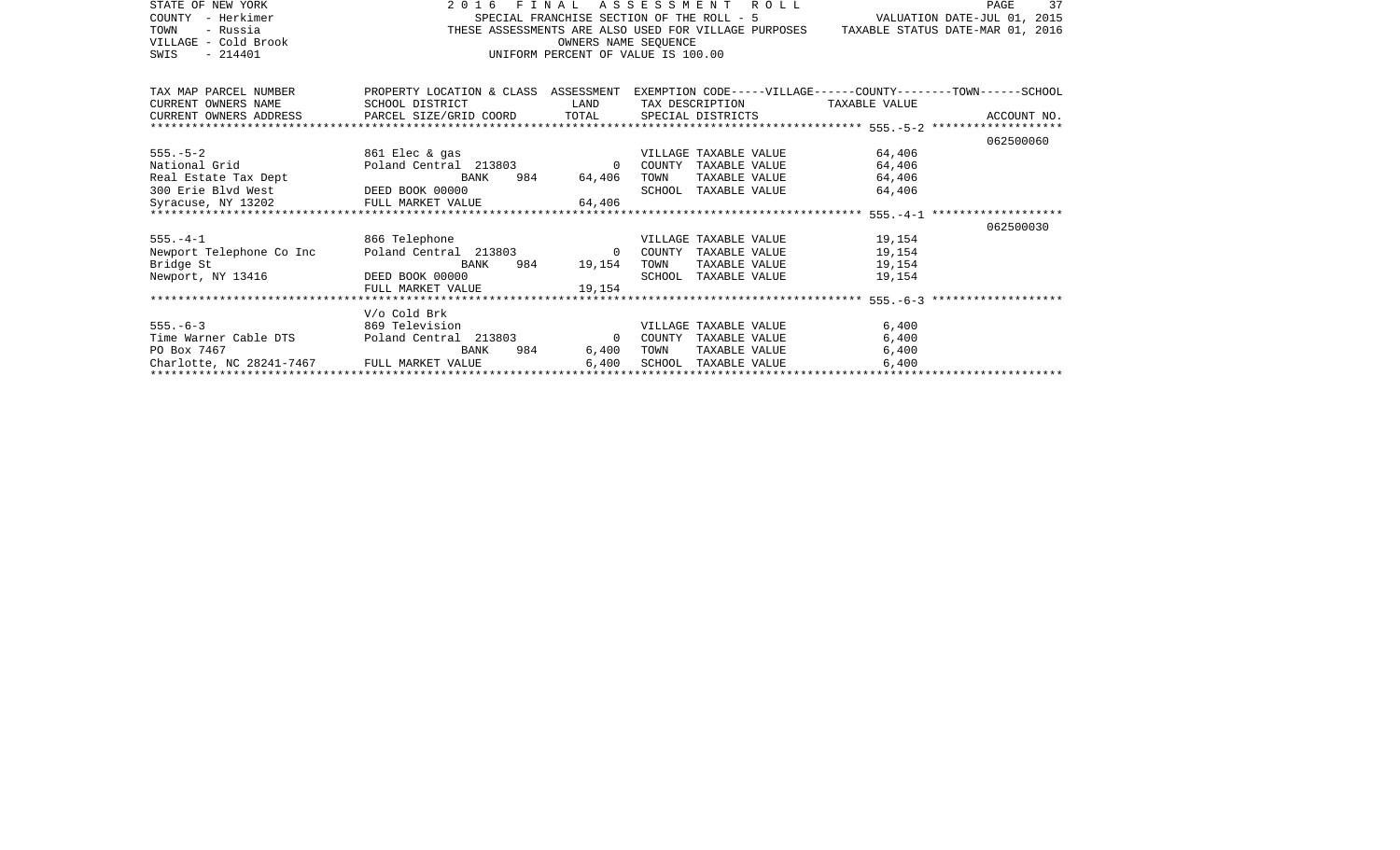| STATE OF NEW YORK    | 2016 FINAL ASSESSMENT ROLL                           | 38<br>PAGE                       |  |
|----------------------|------------------------------------------------------|----------------------------------|--|
| COUNTY - Herkimer    | SPECIAL FRANCHISE SECTION OF THE ROLL - 5            | VALUATION DATE-JUL 01, 2015      |  |
| TOWN<br>- Russia     | THESE ASSESSMENTS ARE ALSO USED FOR VILLAGE PURPOSES | TAXABLE STATUS DATE-MAR 01, 2016 |  |
| VILLAGE - Cold Brook |                                                      | RPS150/V04/L015                  |  |
| SWIS<br>$-214401$    | UNIFORM PERCENT OF VALUE IS 100.00                   | CURRENT DATE 6/27/2016           |  |
|                      |                                                      |                                  |  |

#### R O L L S E C T I O N T O T A L S

### \*\*\* S P E C I A L D I S T R I C T S U M M A R Y \*\*\*

|      |                         | ͲႶͲϪႨ          | 'ON<br>ווחידצי | TON.<br>. HIN'         | OREM<br>7 Z<br>Al | "XEMPT |                  |
|------|-------------------------|----------------|----------------|------------------------|-------------------|--------|------------------|
| CODE | NAME<br>DISTRI<br>יחיר. | <b>PARCELS</b> | <b>TYPE</b>    | $^{\prime}$ $\Delta$ . | <b>TTTT</b><br>۲Z | AMOINT | VALU.<br>_______ |

### NO SPECIAL DISTRICTS AT THIS LEVEL

#### \*\*\* S C H O O L D I S T R I C T S U M M A R Y \*\*\*

| CODE   | DISTRICT NAME  | TOTAL<br>PARCELS | ASSESSED<br>LAND | ASSESSED<br>TOTAL | <b>EXEMPT</b><br>AMOUNT | TOTAL<br>TAXABLE | <b>STAR</b><br>AMOUNT | <b>STAR</b><br>TAXABLE |
|--------|----------------|------------------|------------------|-------------------|-------------------------|------------------|-----------------------|------------------------|
| 213803 | Poland Central |                  |                  | 89,960            |                         | 89,960           |                       | 89,960                 |
|        | SUB-TOTAL      |                  |                  | 89,960            |                         | 89,960           |                       | 89,960                 |
|        | TOTAL          |                  |                  | 89,960            |                         | 89,960           |                       | 89,960                 |

## \*\*\* S Y S T E M C O D E S S U M M A R Y \*\*\*

#### NO SYSTEM EXEMPTIONS AT THIS LEVEL

# \*\*\* E X E M P T I O N S U M M A R Y \*\*\*

## NO EXEMPTIONS AT THIS LEVEL

| ROLL |                      | TOTAL   | ASSESSED | ASSESSED | <b>TAXABLE</b> | TAXABLE | TAXABLE | TAXABLE | STAR    |
|------|----------------------|---------|----------|----------|----------------|---------|---------|---------|---------|
| SEC  | DESCRIPTION          | PARCELS | LAND     | TOTAL    | VILLAGE        | COUNTY  | TOWN    | SCHOOL  | TAXABLE |
|      | FRANCHISE<br>SPECIAL |         |          | 89,960   | 89,960         | 89,960  | 89,960  | 89,960  | 89,960  |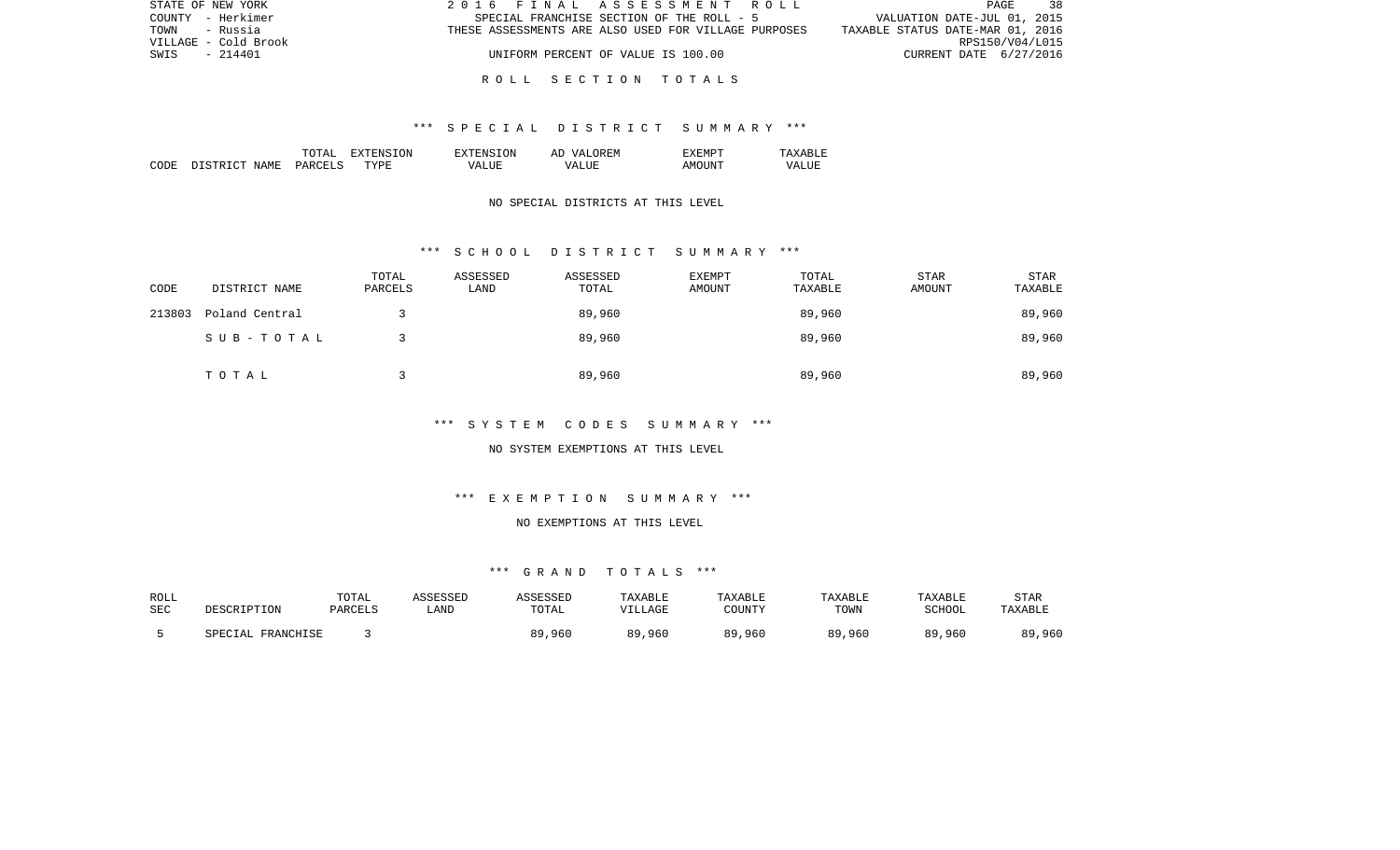| STATE OF NEW YORK         | 2016 FINAL ASSESSMENT ROLL                                                                         |                                        |                  |                       |     |                                  | PAGE                        | 39          |
|---------------------------|----------------------------------------------------------------------------------------------------|----------------------------------------|------------------|-----------------------|-----|----------------------------------|-----------------------------|-------------|
| COUNTY - Herkimer         |                                                                                                    | UTILITY & R.R. SECTION OF THE ROLL - 6 |                  |                       |     |                                  | VALUATION DATE-JUL 01, 2015 |             |
| TOWN<br>- Russia          | THESE ASSESSMENTS ARE ALSO USED FOR VILLAGE PURPOSES                                               |                                        |                  |                       |     | TAXABLE STATUS DATE-MAR 01, 2016 |                             |             |
| VILLAGE - Cold Brook      |                                                                                                    | OWNERS NAME SEOUENCE                   |                  |                       |     |                                  |                             |             |
| $-214401$<br>SWIS         |                                                                                                    | UNIFORM PERCENT OF VALUE IS 100.00     |                  |                       |     |                                  |                             |             |
|                           |                                                                                                    |                                        |                  |                       |     |                                  |                             |             |
|                           |                                                                                                    |                                        |                  |                       |     |                                  |                             |             |
| TAX MAP PARCEL NUMBER     | PROPERTY LOCATION & CLASS ASSESSMENT EXEMPTION CODE-----VILLAGE------COUNTY-------TOWN------SCHOOL |                                        |                  |                       |     |                                  |                             |             |
| CURRENT OWNERS NAME       | SCHOOL DISTRICT                                                                                    | LAND                                   |                  | TAX DESCRIPTION       |     | TAXABLE VALUE                    |                             |             |
| CURRENT OWNERS ADDRESS    | PARCEL SIZE/GRID COORD                                                                             | TOTAL                                  |                  | SPECIAL DISTRICTS     |     |                                  |                             | ACCOUNT NO. |
|                           |                                                                                                    |                                        |                  |                       |     |                                  |                             |             |
|                           | 888888 Cold Brk                                                                                    |                                        |                  |                       |     |                                  |                             |             |
|                           |                                                                                                    |                                        |                  |                       |     |                                  |                             |             |
| 644.001-9999-823.360-2001 | 883 Gas Trans Impr                                                                                 |                                        |                  | VILLAGE TAXABLE VALUE |     | 635,676                          |                             |             |
| Iroquois Gas Co           | Poland Central 213803                                                                              | $\Omega$                               |                  | COUNTY TAXABLE VALUE  |     | 635,676                          |                             |             |
| One Corporate Dr Ste 606  | 888888                                                                                             | 635,676                                | TOWN             | TAXABLE VALUE         |     | 635,676                          |                             |             |
| Shelton, CT 06484         | 1,0000                                                                                             |                                        |                  | SCHOOL TAXABLE VALUE  |     | 635,676                          |                             |             |
|                           | gas long trans line                                                                                |                                        |                  |                       |     |                                  |                             |             |
|                           | $0.01$ BANK<br>984<br>ACRES                                                                        |                                        |                  |                       |     |                                  |                             |             |
|                           | FULL MARKET VALUE                                                                                  | 635,676                                |                  |                       |     |                                  |                             |             |
|                           |                                                                                                    |                                        |                  |                       |     |                                  |                             |             |
|                           | outside plant                                                                                      |                                        |                  |                       |     |                                  |                             |             |
| 644.001-9999-132.350-1881 | 884 Elec Dist Out                                                                                  |                                        |                  | VILLAGE TAXABLE VALUE |     | 4,537                            |                             |             |
| National Grid             | Poland Central 213803                                                                              | $\Omega$                               |                  | COUNTY TAXABLE VALUE  |     | 4,537                            |                             |             |
| Total Electric Dist       | 888888                                                                                             | 4,537                                  | TOWN             | TAXABLE VALUE         |     | 4,537                            |                             |             |
| Real Estate Tax Dept.     | 1,0000                                                                                             |                                        |                  | SCHOOL TAXABLE VALUE  |     | 4,537                            |                             |             |
| 300 Erie Boulevard West   | poles wires cables                                                                                 |                                        |                  |                       |     |                                  |                             |             |
| Syracuse, NY 13202        | FULL MARKET VALUE                                                                                  | 4,537                                  |                  |                       |     |                                  |                             |             |
|                           |                                                                                                    |                                        |                  |                       |     |                                  |                             |             |
| 888888                    |                                                                                                    |                                        |                  |                       |     |                                  | 062300030                   |             |
| 644.001-0000-630.500-1881 | 836 Telecom. eq.                                                                                   |                                        | Mass Telec 47100 |                       | 289 | 289                              | 289                         | 289         |
| Newport Telephone Co Inc  | Poland Central 213803                                                                              | $\Omega$                               |                  | VILLAGE TAXABLE VALUE |     | 1,711                            |                             |             |
| Bridge St                 | Outside Plant                                                                                      | 2,000                                  |                  | COUNTY TAXABLE VALUE  |     | 1,711                            |                             |             |
|                           |                                                                                                    |                                        |                  |                       |     |                                  |                             |             |
|                           |                                                                                                    |                                        |                  |                       |     |                                  |                             |             |
| Newport, NY 13416         | 1,0000                                                                                             |                                        | TOWN             | TAXABLE VALUE         |     | 1,711                            |                             |             |
|                           | Poles, wires, cables, etc.                                                                         |                                        |                  | SCHOOL TAXABLE VALUE  |     | 1,711                            |                             |             |
|                           | 984<br>BANK                                                                                        |                                        |                  |                       |     |                                  |                             |             |
|                           | DEED BOOK 00000                                                                                    |                                        |                  |                       |     |                                  |                             |             |
|                           | FULL MARKET VALUE                                                                                  | 2,000                                  |                  |                       |     |                                  |                             |             |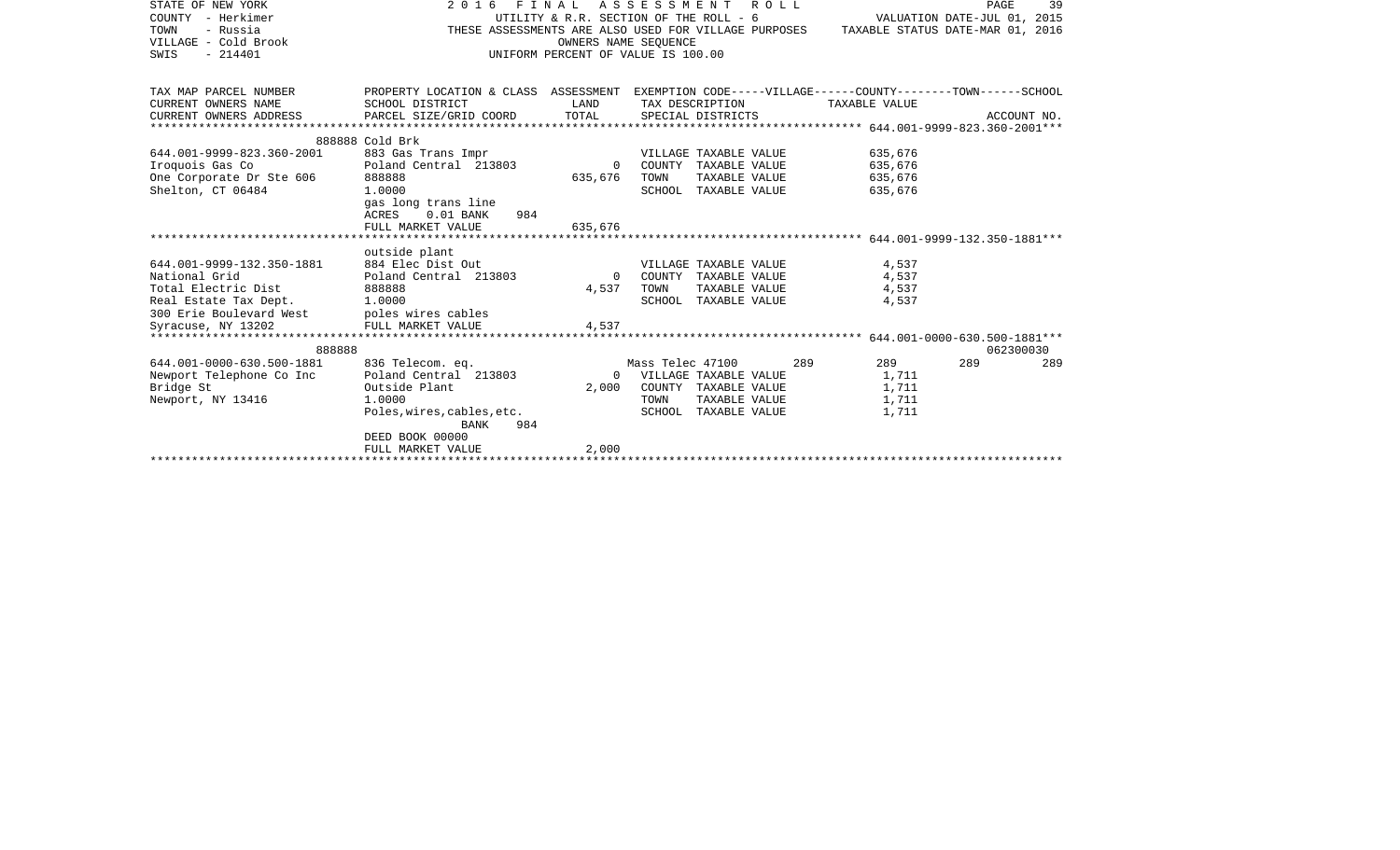| STATE OF NEW YORK    | 2016 FINAL ASSESSMENT ROLL                           | PAGE<br>- 40                     |
|----------------------|------------------------------------------------------|----------------------------------|
| COUNTY - Herkimer    | UTILITY & R.R. SECTION OF THE ROLL - 6               | VALUATION DATE-JUL 01, 2015      |
| TOWN<br>- Russia     | THESE ASSESSMENTS ARE ALSO USED FOR VILLAGE PURPOSES | TAXABLE STATUS DATE-MAR 01, 2016 |
| VILLAGE - Cold Brook |                                                      | RPS150/V04/L015                  |
| SWIS<br>- 214401     | UNIFORM PERCENT OF VALUE IS 100.00                   | CURRENT DATE 6/27/2016           |
|                      |                                                      |                                  |

#### R O L L S E C T I O N T O T A L S

#### \*\*\* S P E C I A L D I S T R I C T S U M M A R Y \*\*\*

|      |                        | ͲႶͲϪͳ   | ∟ הרידי<br>. х і | TON.<br>TYTENS. | OREM<br>AP<br>VΖD. |                                             | <u>д х</u><br>$\cdots$ |
|------|------------------------|---------|------------------|-----------------|--------------------|---------------------------------------------|------------------------|
| CODE | ידי אידי אידי<br>NAME. | PARCELS | TYPE             | VALUE           | ALUF<br>74 A       | $\wedge$ M $\bigcap$ <sup>T</sup><br>'ות ונ | VALUI<br>_______       |

## NO SPECIAL DISTRICTS AT THIS LEVEL

#### \*\*\* S C H O O L D I S T R I C T S U M M A R Y \*\*\*

| CODE   | DISTRICT NAME  | TOTAL<br>PARCELS | ASSESSED<br>LAND | ASSESSED<br>TOTAL | EXEMPT<br>AMOUNT | TOTAL<br>TAXABLE | STAR<br>AMOUNT | <b>STAR</b><br>TAXABLE |
|--------|----------------|------------------|------------------|-------------------|------------------|------------------|----------------|------------------------|
| 213803 | Poland Central |                  |                  | 642,213           | 289              | 641,924          |                | 641,924                |
|        | SUB-TOTAL      |                  |                  | 642,213           | 289              | 641,924          |                | 641,924                |
|        | TOTAL          |                  |                  | 642,213           | 289              | 641,924          |                | 641,924                |

## \*\*\* S Y S T E M C O D E S S U M M A R Y \*\*\*

#### NO SYSTEM EXEMPTIONS AT THIS LEVEL

# \*\*\* E X E M P T I O N S U M M A R Y \*\*\*

| CODE  | DESCRIPTION | TOTAL<br>PARCELS | <b>VILLAGE</b> | COUNTY | TOWN | SCHOOL |
|-------|-------------|------------------|----------------|--------|------|--------|
| 47100 | Mass Telec  | -                | 289            | 289    | 289  | 289    |
|       | TOTAL       | -                | 289            | 289    | 289  | 289    |

| ROLL | DESCRIPTION      | TOTAL   | ASSESSED | ASSESSED | <b>TAXABLE</b> | <b>TAXABLE</b> | TAXABLE | TAXABLE       | STAR    |
|------|------------------|---------|----------|----------|----------------|----------------|---------|---------------|---------|
| SEC  |                  | PARCELS | LAND     | TOTAL    | VILLAGE        | COUNTY         | TOWN    | <b>SCHOOL</b> | TAXABLE |
|      | UTILITIES & N.C. |         |          | 642,213  | 641,924        | 641<br>,924    | 641,924 | 641,924       | 641,924 |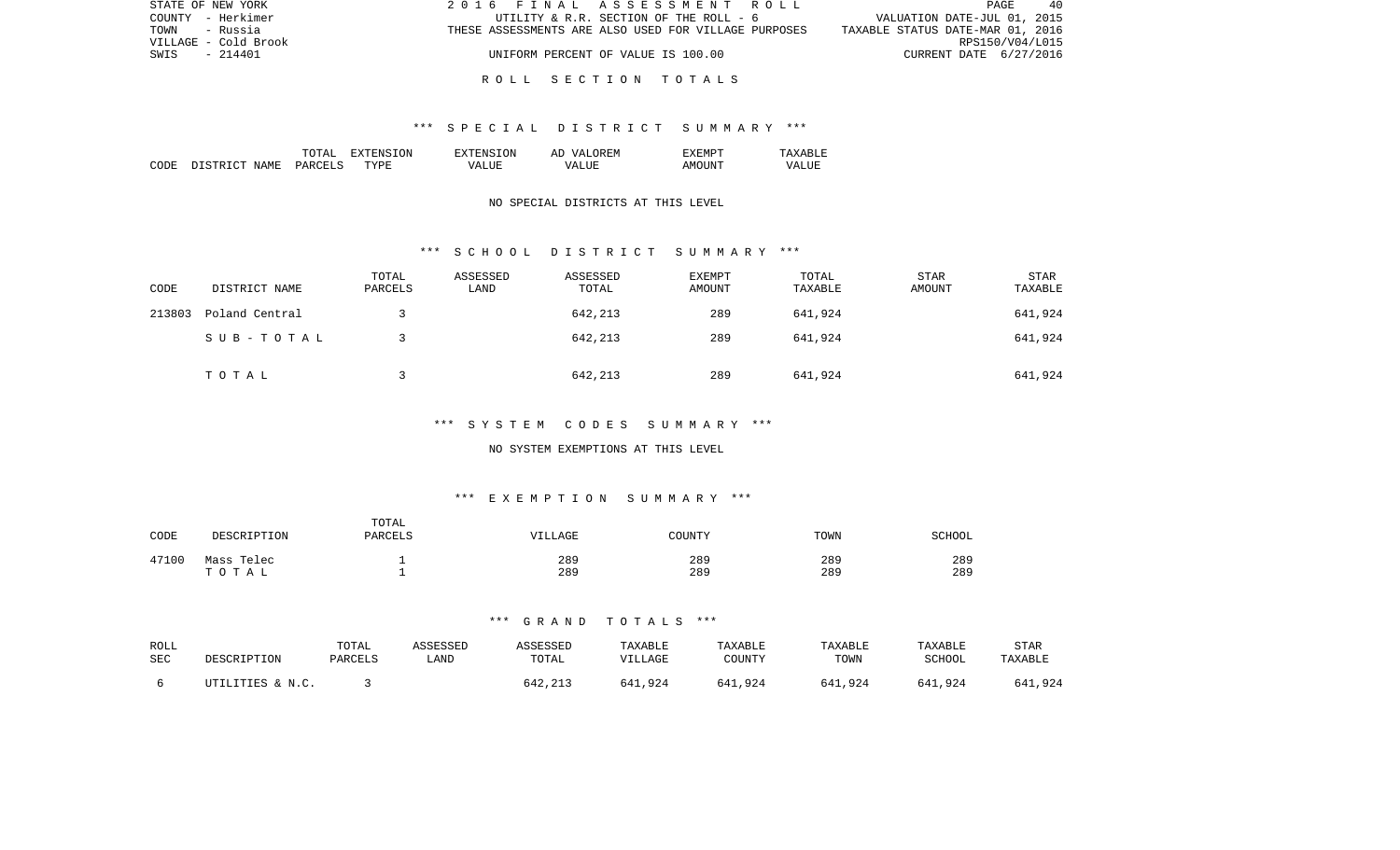| STATE OF NEW YORK<br>COUNTY - Herkimer<br>- Russia<br>TOWN             | 2016 FINAL ASSESSMENT ROLL<br>THESE ASSESSMENTS ARE ALSO USED FOR VILLAGE PURPOSES TAXABLE STATUS DATE-MAR 01, 2016                             | WHOLLY EXEMPT SECTION OF THE ROLL - 8 |                              |                                      |                          | VALUATION DATE-JUL 01, 2015 |                            | PAGE<br>41                   |
|------------------------------------------------------------------------|-------------------------------------------------------------------------------------------------------------------------------------------------|---------------------------------------|------------------------------|--------------------------------------|--------------------------|-----------------------------|----------------------------|------------------------------|
| VILLAGE - Cold Brook<br>SWIS<br>$-214401$                              |                                                                                                                                                 | UNIFORM PERCENT OF VALUE IS 100.00    | OWNERS NAME SEQUENCE         |                                      |                          |                             |                            |                              |
| TAX MAP PARCEL NUMBER<br>CURRENT OWNERS NAME<br>CURRENT OWNERS ADDRESS | PROPERTY LOCATION & CLASS ASSESSMENT EXEMPTION CODE-----VILLAGE------COUNTY-------TOWN------SCHOOL<br>SCHOOL DISTRICT<br>PARCEL SIZE/GRID COORD | LAND<br>TOTAL                         |                              | TAX DESCRIPTION<br>SPECIAL DISTRICTS |                          | TAXABLE VALUE               |                            | ACCOUNT NO.                  |
|                                                                        |                                                                                                                                                 |                                       |                              |                                      |                          |                             |                            |                              |
| $089.21 - 1 - 13$                                                      | 529 Route 8                                                                                                                                     |                                       |                              |                                      |                          | 152,000                     | 152,000                    | 062005120<br>152,000         |
| Adirondack Post No 1118                                                | 534 Social org.<br>Poland Central 213803                                                                                                        | 14,500 VILLAGE TAXABLE VALUE          |                              |                                      | NON PROF 9 25300 152,000 |                             | 0                          |                              |
| Cold Brook, NY 13324                                                   | Lot#51 Royal Gr                                                                                                                                 | 152,000                               |                              | COUNTY TAXABLE VALUE                 |                          |                             | $\mathbf 0$                |                              |
|                                                                        | Hall 1 Acre                                                                                                                                     |                                       | TOWN                         | TAXABLE VALUE                        |                          |                             | $\mathbf 0$                |                              |
|                                                                        | Rte#8                                                                                                                                           |                                       |                              | SCHOOL TAXABLE VALUE                 |                          |                             | $\Omega$                   |                              |
|                                                                        | FRNT 165.00 DPTH 270.00<br>ACRES<br>0.87                                                                                                        |                                       |                              |                                      |                          |                             |                            |                              |
|                                                                        | EAST-0349296 NRTH-1607919<br>DEED BOOK 00402 PG-00554                                                                                           |                                       |                              |                                      |                          |                             |                            |                              |
|                                                                        | FULL MARKET VALUE                                                                                                                               | 152,000                               |                              |                                      |                          |                             |                            |                              |
|                                                                        |                                                                                                                                                 |                                       |                              |                                      |                          |                             |                            |                              |
|                                                                        | Route 8                                                                                                                                         |                                       |                              |                                      |                          |                             |                            | 062005150                    |
| $999.62 - 51.5$                                                        | 695 Cemetery                                                                                                                                    |                                       |                              |                                      | NON PROF 9 25300 3,500   | 3,500                       | 3,500                      | 3,500                        |
| Cold Brook Cemetery<br>Cold Brook, NY 13324                            | Poland Central 213803<br>Lot 51 Royal Grant                                                                                                     | 3,500                                 | 3,500 VILLAGE TAXABLE VALUE  | COUNTY TAXABLE VALUE                 |                          |                             | 0<br>$\mathbf 0$           |                              |
|                                                                        | Cemetery                                                                                                                                        |                                       | TOWN                         | TAXABLE VALUE                        |                          |                             | $\mathbf 0$                |                              |
|                                                                        | ACRES<br>1.00                                                                                                                                   |                                       |                              | SCHOOL TAXABLE VALUE                 |                          |                             | $\mathbf 0$                |                              |
|                                                                        | FULL MARKET VALUE                                                                                                                               | 3,500                                 |                              |                                      |                          |                             |                            |                              |
|                                                                        |                                                                                                                                                 |                                       |                              |                                      |                          |                             |                            |                              |
| $089.21 - 1 - 3$                                                       | Route 8<br>620 Religious                                                                                                                        |                                       | NON PROF 9 25300             |                                      |                          | 155,000 155,000             |                            | 062005060<br>155,000 155,000 |
| Cold Brook United                                                      | Poland Central 213803                                                                                                                           | 11,900                                | VILLAGE TAXABLE VALUE        |                                      |                          |                             | $\Omega$                   |                              |
| Methodist                                                              | Lot#51 Royal Gr                                                                                                                                 | 155,000                               |                              | COUNTY TAXABLE VALUE                 |                          |                             | $\mathbf 0$                |                              |
| Cold Brook, NY 13324                                                   | Church                                                                                                                                          |                                       | TOWN                         | TAXABLE VALUE                        |                          |                             | $\Omega$                   |                              |
|                                                                        | FRNT 115.50 DPTH 164.00                                                                                                                         |                                       |                              | SCHOOL TAXABLE VALUE                 |                          |                             | $\Omega$                   |                              |
|                                                                        | 0.50<br>ACRES                                                                                                                                   |                                       |                              |                                      |                          |                             |                            |                              |
|                                                                        | EAST-0348686 NRTH-1606901<br>FULL MARKET VALUE                                                                                                  | 155,000                               |                              |                                      |                          |                             |                            |                              |
|                                                                        |                                                                                                                                                 |                                       |                              |                                      |                          |                             |                            |                              |
|                                                                        | 471 Route 8                                                                                                                                     |                                       |                              |                                      |                          |                             |                            | 062005090                    |
| $089.21 - 1 - 4$                                                       | 620 Religious                                                                                                                                   |                                       |                              |                                      | NON PROF 9 25300 82,500  | 82,500                      | 82,500                     | 82,500                       |
| Cold Brook United                                                      | Poland Central 213803                                                                                                                           |                                       | 9,100 VILLAGE TAXABLE VALUE  |                                      |                          |                             | $\mathbf 0$                |                              |
| Methodist<br>Cold Brook, NY 13324                                      | Lot#51 Royal Gr<br>Parsonage                                                                                                                    | 82,500                                | COUNTY TAXABLE VALUE<br>TOWN | TAXABLE VALUE                        |                          |                             | $\mathbf 0$<br>$\mathbf 0$ |                              |
|                                                                        | FRNT 46.20 DPTH 218.13                                                                                                                          |                                       |                              | SCHOOL TAXABLE VALUE                 |                          |                             | $\Omega$                   |                              |
|                                                                        | 0.25<br>ACRES                                                                                                                                   |                                       |                              |                                      |                          |                             |                            |                              |
|                                                                        | EAST-0348742 NRTH-1606961                                                                                                                       |                                       |                              |                                      |                          |                             |                            |                              |
|                                                                        | FULL MARKET VALUE                                                                                                                               | 82,500                                |                              |                                      |                          |                             |                            |                              |
|                                                                        |                                                                                                                                                 |                                       |                              |                                      |                          |                             |                            |                              |
| $088.36 - 1 - 42$                                                      | Route 8<br>591 Playground                                                                                                                       |                                       | MUN OWNED 13100              |                                      | 20,600                   | 20,600                      | 20,600                     | 062005030<br>20,600          |
| Village Of Cold Brook                                                  | Poland Central 213803                                                                                                                           | 20,600                                |                              | VILLAGE TAXABLE VALUE                |                          |                             | 0                          |                              |
| Cold Brook, NY 13324                                                   | Lot#43 Royal Gr                                                                                                                                 | 20,600                                |                              | COUNTY TAXABLE VALUE                 |                          |                             | 0                          |                              |
|                                                                        | Playground 5 A                                                                                                                                  |                                       | TOWN                         | TAXABLE VALUE                        |                          |                             | $\mathsf 0$                |                              |
|                                                                        | Rte#8                                                                                                                                           |                                       |                              | SCHOOL TAXABLE VALUE                 |                          |                             | $\mathbf 0$                |                              |
|                                                                        | ACRES<br>5.00                                                                                                                                   |                                       |                              |                                      |                          |                             |                            |                              |
|                                                                        | EAST-0348517 NRTH-1605779<br>DEED BOOK 00635 PG-00505                                                                                           |                                       |                              |                                      |                          |                             |                            |                              |
|                                                                        | FULL MARKET VALUE                                                                                                                               | 20,600                                |                              |                                      |                          |                             |                            |                              |
|                                                                        |                                                                                                                                                 |                                       |                              |                                      |                          |                             |                            |                              |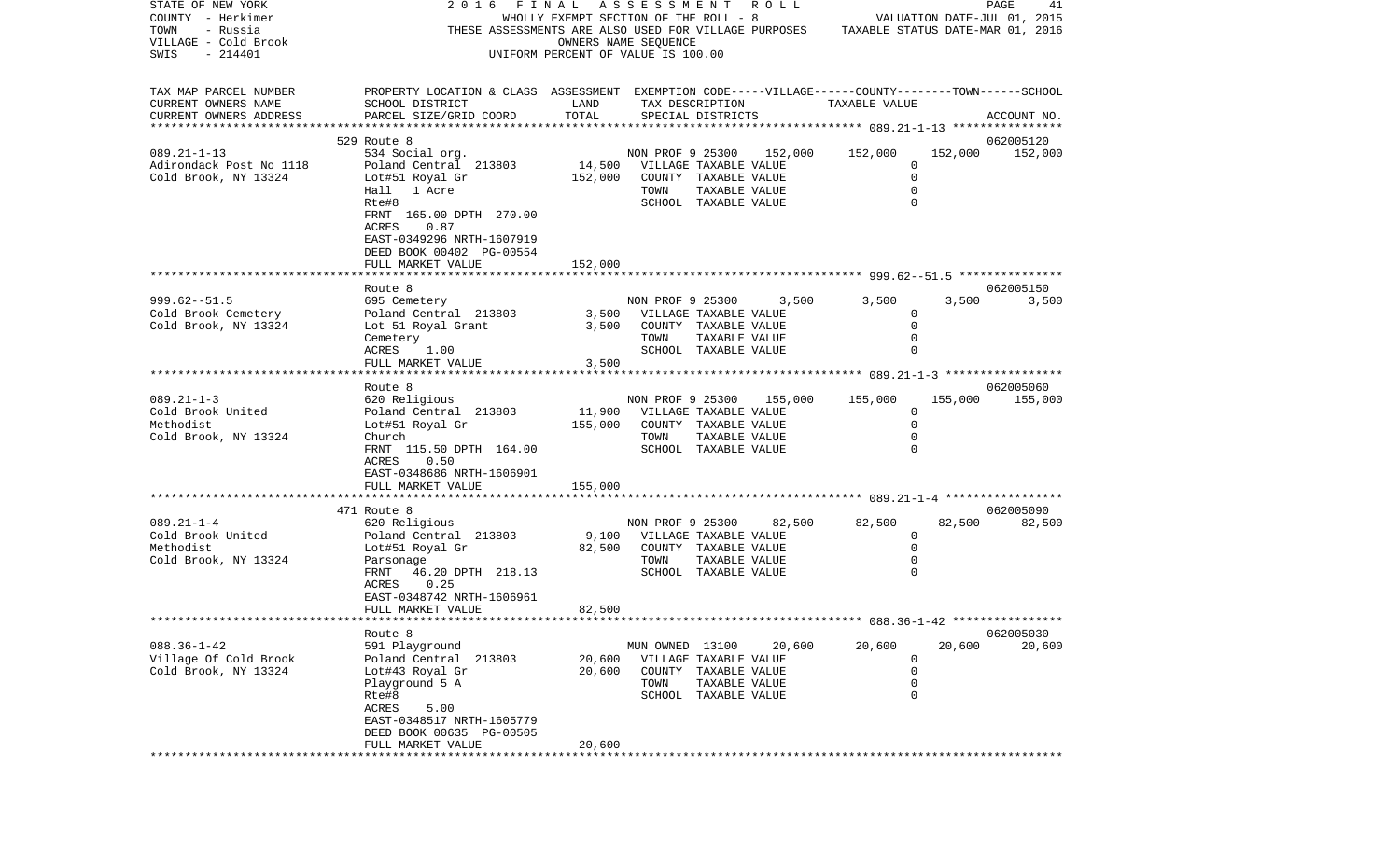| STATE OF NEW YORK<br>COUNTY - Herkimer<br>TOWN<br>- Russia<br>VILLAGE - Cold Brook<br>SWIS<br>$-214401$ | 2016 FINAL ASSESSMENT ROLL<br>THESE ASSESSMENTS ARE ALSO USED FOR VILLAGE PURPOSES TAXABLE STATUS DATE-MAR 01, 2016                             | WHOLLY EXEMPT SECTION OF THE ROLL - 8<br>UNIFORM PERCENT OF VALUE IS 100.00 | OWNERS NAME SEQUENCE        |                                      |                       | VALUATION DATE-JUL 01, 2015               |       | PAGE<br>42    |
|---------------------------------------------------------------------------------------------------------|-------------------------------------------------------------------------------------------------------------------------------------------------|-----------------------------------------------------------------------------|-----------------------------|--------------------------------------|-----------------------|-------------------------------------------|-------|---------------|
| TAX MAP PARCEL NUMBER<br>CURRENT OWNERS NAME<br>CURRENT OWNERS ADDRESS                                  | PROPERTY LOCATION & CLASS ASSESSMENT EXEMPTION CODE-----VILLAGE------COUNTY-------TOWN------SCHOOL<br>SCHOOL DISTRICT<br>PARCEL SIZE/GRID COORD | LAND<br>TOTAL                                                               |                             | TAX DESCRIPTION<br>SPECIAL DISTRICTS |                       | TAXABLE VALUE                             |       | ACCOUNT NO.   |
|                                                                                                         | Route 8                                                                                                                                         |                                                                             |                             |                                      |                       |                                           |       | 062002490     |
| $088.44 - 1 - 1.1$<br>Village of Cold Brook                                                             | 311 Res vac land<br>Poland Central 213803 18,300 VILLAGE TAXABLE VALUE                                                                          |                                                                             |                             |                                      |                       | MUN OWNED 13100 18,300 18,300<br>$\Omega$ |       | 18,300 18,300 |
| PO Box 215                                                                                              | N 44<br>Rq                                                                                                                                      | 18,300                                                                      | COUNTY TAXABLE VALUE        |                                      |                       | $\Omega$                                  |       |               |
| Cold Brook, NY 13324                                                                                    | 6 Acres Split                                                                                                                                   |                                                                             | TOWN                        |                                      | TAXABLE VALUE         | $\Omega$                                  |       |               |
|                                                                                                         | Rte 8                                                                                                                                           |                                                                             |                             | SCHOOL TAXABLE VALUE                 |                       | $\Omega$                                  |       |               |
|                                                                                                         | FRNT 368.00 DPTH<br>5.10<br>ACRES<br>EAST-0346354 NRTH-1603812<br>DEED BOOK 1120 PG-320<br>FULL MARKET VALUE                                    | 18,300                                                                      |                             |                                      |                       |                                           |       |               |
|                                                                                                         |                                                                                                                                                 |                                                                             |                             |                                      |                       |                                           |       |               |
|                                                                                                         | Rt 8                                                                                                                                            |                                                                             |                             |                                      |                       |                                           |       |               |
| $088.44 - 1 - 1.2$                                                                                      | 311 Res vac land<br>Poland Central 213803 9,100<br>FRNT 100.00 DPTH 135.00 9,100<br>EAST-0346289 NPTH-1602525                                   |                                                                             |                             |                                      | MUN OWNED 13100 9,100 | 9,100                                     | 9,100 | 9,100         |
| Village of Cold Brook                                                                                   |                                                                                                                                                 |                                                                             | 9,100 VILLAGE TAXABLE VALUE |                                      |                       | $\mathbf 0$                               |       |               |
| PO Box 215                                                                                              |                                                                                                                                                 |                                                                             | 9,100 COUNTY TAXABLE VALUE  |                                      |                       | $\Omega$                                  |       |               |
| Cold Brook, NY 13324                                                                                    | EAST-0346289 NRTH-1603525                                                                                                                       |                                                                             | TOWN                        |                                      | TAXABLE VALUE         |                                           |       |               |
|                                                                                                         | DEED BOOK 1120 PG-324                                                                                                                           |                                                                             |                             | SCHOOL TAXABLE VALUE                 |                       |                                           |       |               |
|                                                                                                         | FULL MARKET VALUE                                                                                                                               | 9,100                                                                       |                             |                                      |                       |                                           |       |               |
|                                                                                                         |                                                                                                                                                 |                                                                             |                             |                                      |                       |                                           |       |               |
| $088.44 - 1 - 1.3$                                                                                      | Rt 8<br>311 Res vac land                                                                                                                        |                                                                             |                             |                                      | MUN OWNED 13100 5,000 | 5,000                                     | 5,000 | 5,000         |
| Village of Cold Brook                                                                                   | Poland Central 213803                                                                                                                           |                                                                             | 5,000 VILLAGE TAXABLE VALUE |                                      |                       | $\circ$                                   |       |               |
| PO Box 215                                                                                              | FRNT 312.10 DPTH                                                                                                                                |                                                                             | 5,000 COUNTY TAXABLE VALUE  |                                      |                       | $\mathbf 0$                               |       |               |
| Cold Brook, NY 13324                                                                                    | ACRES 0.50                                                                                                                                      |                                                                             | TOWN                        |                                      | TAXABLE VALUE         | $\Omega$                                  |       |               |
|                                                                                                         | EAST-0346176 NRTH-1603473                                                                                                                       |                                                                             |                             | SCHOOL TAXABLE VALUE                 |                       |                                           |       |               |
|                                                                                                         | DEED BOOK 1120 PG-320<br>FULL MARKET VALUE                                                                                                      | 5,000                                                                       |                             |                                      |                       |                                           |       |               |
|                                                                                                         |                                                                                                                                                 |                                                                             |                             |                                      |                       |                                           |       |               |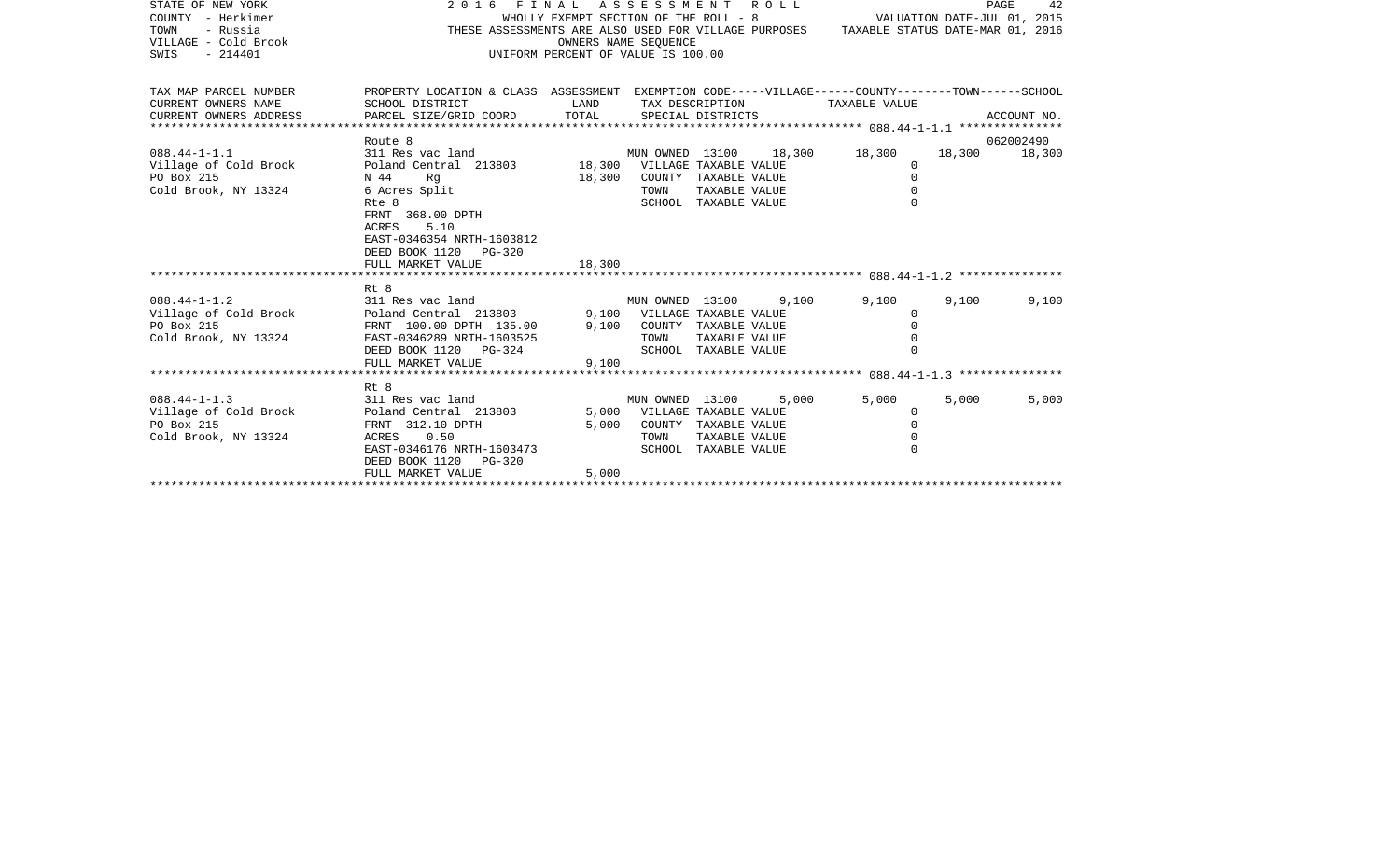| STATE OF NEW YORK    | 2016 FINAL ASSESSMENT ROLL                           | PAGE<br>-43                      |
|----------------------|------------------------------------------------------|----------------------------------|
| COUNTY - Herkimer    | WHOLLY EXEMPT SECTION OF THE ROLL - 8                | VALUATION DATE-JUL 01, 2015      |
| TOWN<br>- Russia     | THESE ASSESSMENTS ARE ALSO USED FOR VILLAGE PURPOSES | TAXABLE STATUS DATE-MAR 01, 2016 |
| VILLAGE - Cold Brook |                                                      | RPS150/V04/L015                  |
| $-214401$<br>SWIS    | UNIFORM PERCENT OF VALUE IS 100.00                   | CURRENT DATE 6/27/2016           |
|                      |                                                      |                                  |

### R O L L S E C T I O N T O T A L S

### \*\*\* S P E C I A L D I S T R I C T S U M M A R Y \*\*\*

|      |                         | ͲႶͲϪႨ          | 'ON<br>ווחידצי | TON.<br>. HIN'         | OREM<br>7 Z<br>Al | "XEMPT |                  |
|------|-------------------------|----------------|----------------|------------------------|-------------------|--------|------------------|
| CODE | NAME<br>DISTRI<br>יחיר. | <b>PARCELS</b> | <b>TYPE</b>    | $^{\prime}$ $\Delta$ . | <b>TTTT</b><br>۲Z | AMOINT | VALU.<br>_______ |

## NO SPECIAL DISTRICTS AT THIS LEVEL

#### \*\*\* S C H O O L D I S T R I C T S U M M A R Y \*\*\*

| CODE   | DISTRICT NAME  | TOTAL<br>PARCELS | ASSESSED<br>LAND | ASSESSED<br>TOTAL | EXEMPT<br>AMOUNT | TOTAL<br>TAXABLE | STAR<br>AMOUNT | <b>STAR</b><br>TAXABLE |
|--------|----------------|------------------|------------------|-------------------|------------------|------------------|----------------|------------------------|
| 213803 | Poland Central | 8                | 92,000           | 446,000           | 446,000          |                  |                |                        |
|        | SUB-TOTAL      | 8                | 92,000           | 446,000           | 446,000          |                  |                |                        |
|        | TOTAL          | 8                | 92,000           | 446,000           | 446,000          |                  |                |                        |

## \*\*\* S Y S T E M C O D E S S U M M A R Y \*\*\*

#### NO SYSTEM EXEMPTIONS AT THIS LEVEL

# \*\*\* E X E M P T I O N S U M M A R Y \*\*\*

| CODE  | DESCRIPTION | TOTAL<br><b>PARCELS</b> | VILLAGE | COUNTY  | TOWN    | SCHOOL  |
|-------|-------------|-------------------------|---------|---------|---------|---------|
| 13100 | MUN OWNED   |                         | 53,000  | 53,000  | 53,000  | 53,000  |
| 25300 | NON PROF 9  |                         | 393,000 | 393,000 | 393,000 | 393,000 |
|       | тотаь       |                         | 446,000 | 446,000 | 446,000 | 446,000 |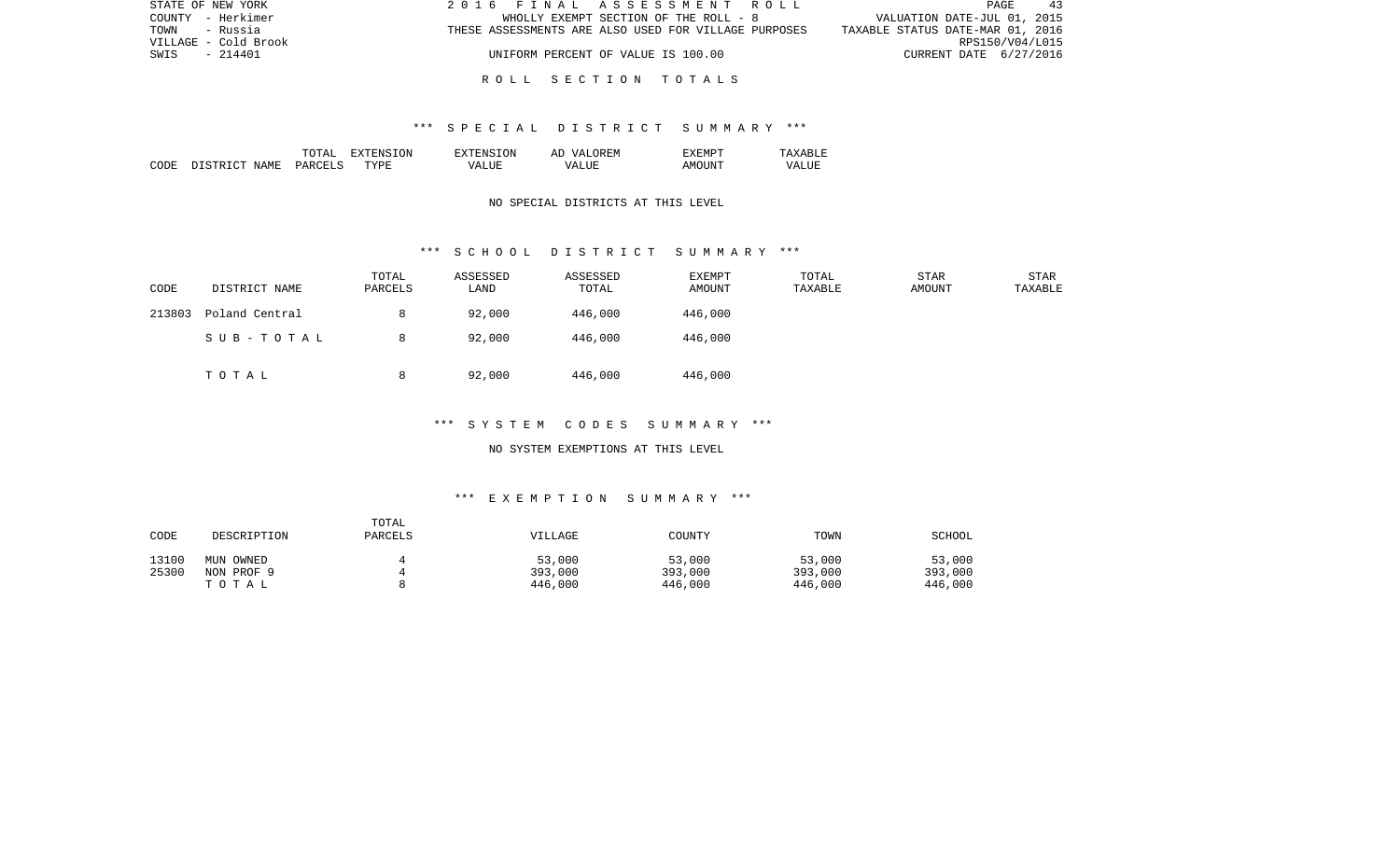| STATE OF NEW YORK    | 2016 FINAL ASSESSMENT ROLL                           | -44<br>PAGE                      |
|----------------------|------------------------------------------------------|----------------------------------|
| COUNTY - Herkimer    | WHOLLY EXEMPT SECTION OF THE ROLL - 8                | VALUATION DATE-JUL 01, 2015      |
| TOWN - Russia        | THESE ASSESSMENTS ARE ALSO USED FOR VILLAGE PURPOSES | TAXABLE STATUS DATE-MAR 01, 2016 |
| VILLAGE - Cold Brook |                                                      | RPS150/V04/L015                  |
| - 214401<br>SWIS     | UNIFORM PERCENT OF VALUE IS 100.00                   | CURRENT DATE 6/27/2016           |
|                      |                                                      |                                  |
|                      | ROLL SECTION TOTALS                                  |                                  |

| ROLL | DESCRIPTION   | TOTAL   | ASSESSED      | ASSESSED | TAXABLE | TAXABLE | TAXABLE | TAXABLE | <b>STAR</b> |
|------|---------------|---------|---------------|----------|---------|---------|---------|---------|-------------|
| SEC  |               | PARCELS | LAND          | TOTAL    | VILLAGE | COUNTY  | TOWN    | SCHOOL  | TAXABLE     |
|      | WHOLLY EXEMPT |         | .000 کړ<br>റി | 446,000  |         |         |         |         |             |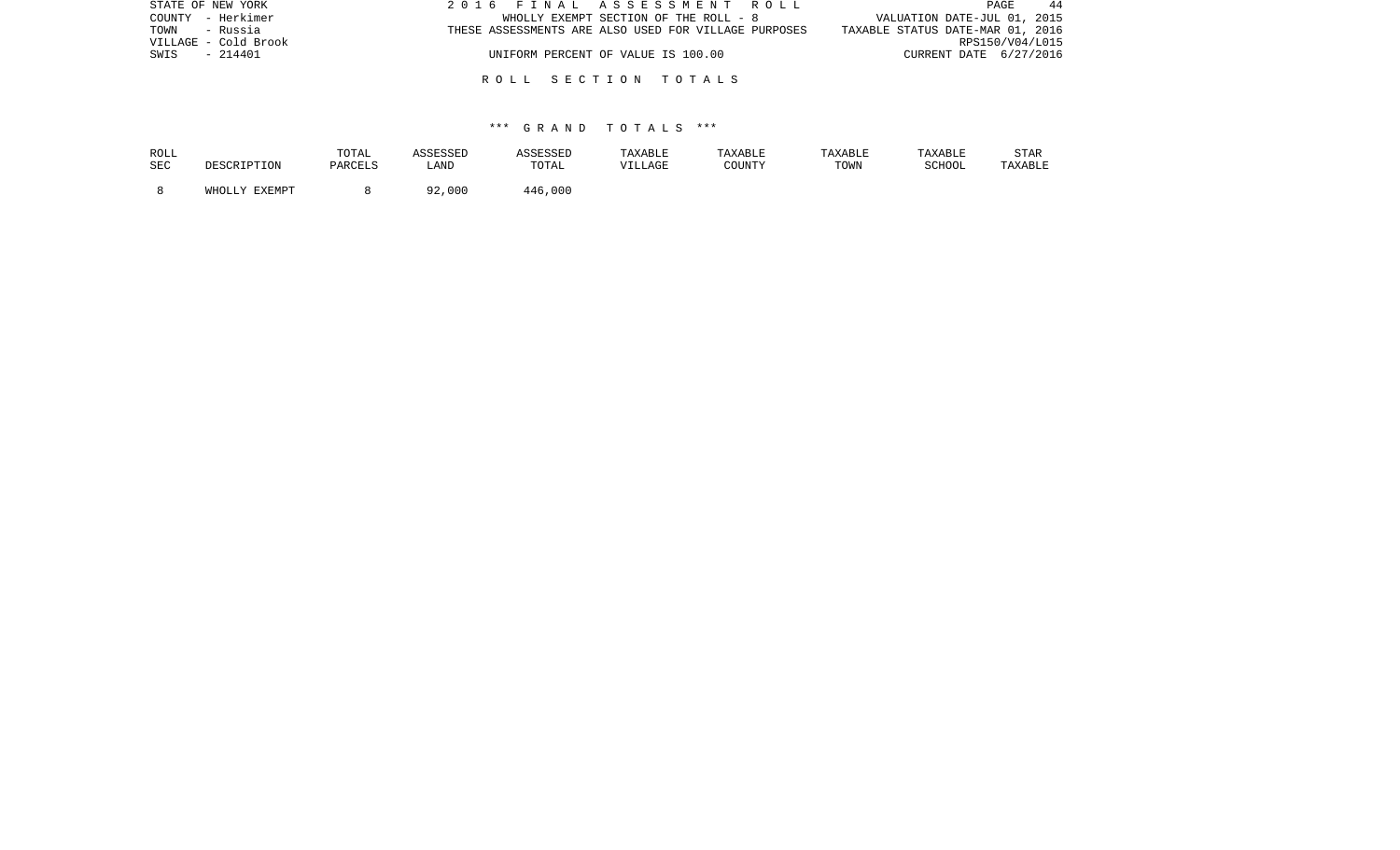| STATE OF NEW YORK    | 2016 FINAL ASSESSMENT ROLL                           | 45<br>PAGE                       |
|----------------------|------------------------------------------------------|----------------------------------|
| COUNTY - Herkimer    |                                                      | VALUATION DATE-JUL 01, 2015      |
| TOWN<br>- Russia     | THESE ASSESSMENTS ARE ALSO USED FOR VILLAGE PURPOSES | TAXABLE STATUS DATE-MAR 01, 2016 |
| VILLAGE - Cold Brook | SWIS TOTALS                                          | RPS150/V04/L015                  |
| SWIS - 214401        | UNIFORM PERCENT OF VALUE IS 100.00                   | CURRENT DATE 6/27/2016           |

# \*\*\* S P E C I A L D I S T R I C T S U M M A R Y \*\*\*

|                               | EXTENSION<br>TOTAL | EXTENSION | AD VALOREM | <b>EXEMPT</b> | TAXABLE |
|-------------------------------|--------------------|-----------|------------|---------------|---------|
| CODE<br>DISTRICT NAME PARCELS | TYPE               | VALUE     | VALUE      | <b>AMOUNT</b> | VALUE   |
| FD220 Russia fire pr          | 5 TOTAL M          |           | 129,170    |               | 129,170 |

#### \*\*\* S C H O O L D I S T R I C T S U M M A R Y \*\*\*

| CODE   | DISTRICT NAME  | TOTAL<br>PARCELS | ASSESSED<br>LAND | ASSESSED<br>TOTAL | <b>EXEMPT</b><br>AMOUNT | TOTAL<br>TAXABLE | <b>STAR</b><br>AMOUNT | STAR<br>TAXABLE |
|--------|----------------|------------------|------------------|-------------------|-------------------------|------------------|-----------------------|-----------------|
| 213803 | Poland Central | 160              | 1766,470         | 9920,843          | 446,289                 | 9474,554         | 2764,300              | 6710,254        |
|        | SUB-TOTAL      | 160              | 1766,470         | 9920,843          | 446,289                 | 9474,554         | 2764,300              | 6710,254        |
|        | TOTAL          | 160              | 1766,470         | 9920,843          | 446,289                 | 9474,554         | 2764,300              | 6710,254        |

### \*\*\* S Y S T E M C O D E S S U M M A R Y \*\*\*

# NO SYSTEM EXEMPTIONS AT THIS LEVEL

#### \*\*\* E X E M P T I O N S U M M A R Y \*\*\*

| CODE  | DESCRIPTION    | TOTAL<br>PARCELS | VILLAGE | COUNTY  | TOWN    | SCHOOL   |
|-------|----------------|------------------|---------|---------|---------|----------|
| 13100 | OWNED<br>MUN   | 4                | 53,000  | 53,000  | 53,000  | 53,000   |
| 25300 | NON PROF 9     | 4                | 393,000 | 393,000 | 393,000 | 393,000  |
| 41101 | VETFUND CT     | 2                | 1,650   | 1,650   | 1,650   |          |
| 41122 | VET WAR C      | 5                |         | 41,100  |         |          |
| 41123 | VET WAR T      | 5                |         |         | 47,955  |          |
| 41132 | VET COM C      | 6                |         | 89,000  |         |          |
| 41133 | VET COM T      | 6                |         |         | 114,000 |          |
| 41142 | VET DIS C      |                  |         | 30,000  |         |          |
| 41143 | VET DIS T      |                  |         |         | 34,825  |          |
| 41162 | $CW$ 15 $VET/$ |                  |         | 9,000   |         |          |
| 41802 | AGED-CNTY      | 4                |         | 164,750 |         |          |
| 41834 | STAR EN        | 20               |         |         |         | 1190,000 |
| 41854 | STAR B         | 53               |         |         |         | 1574,300 |
| 47100 | Mass Telec     |                  | 289     | 289     | 289     | 289      |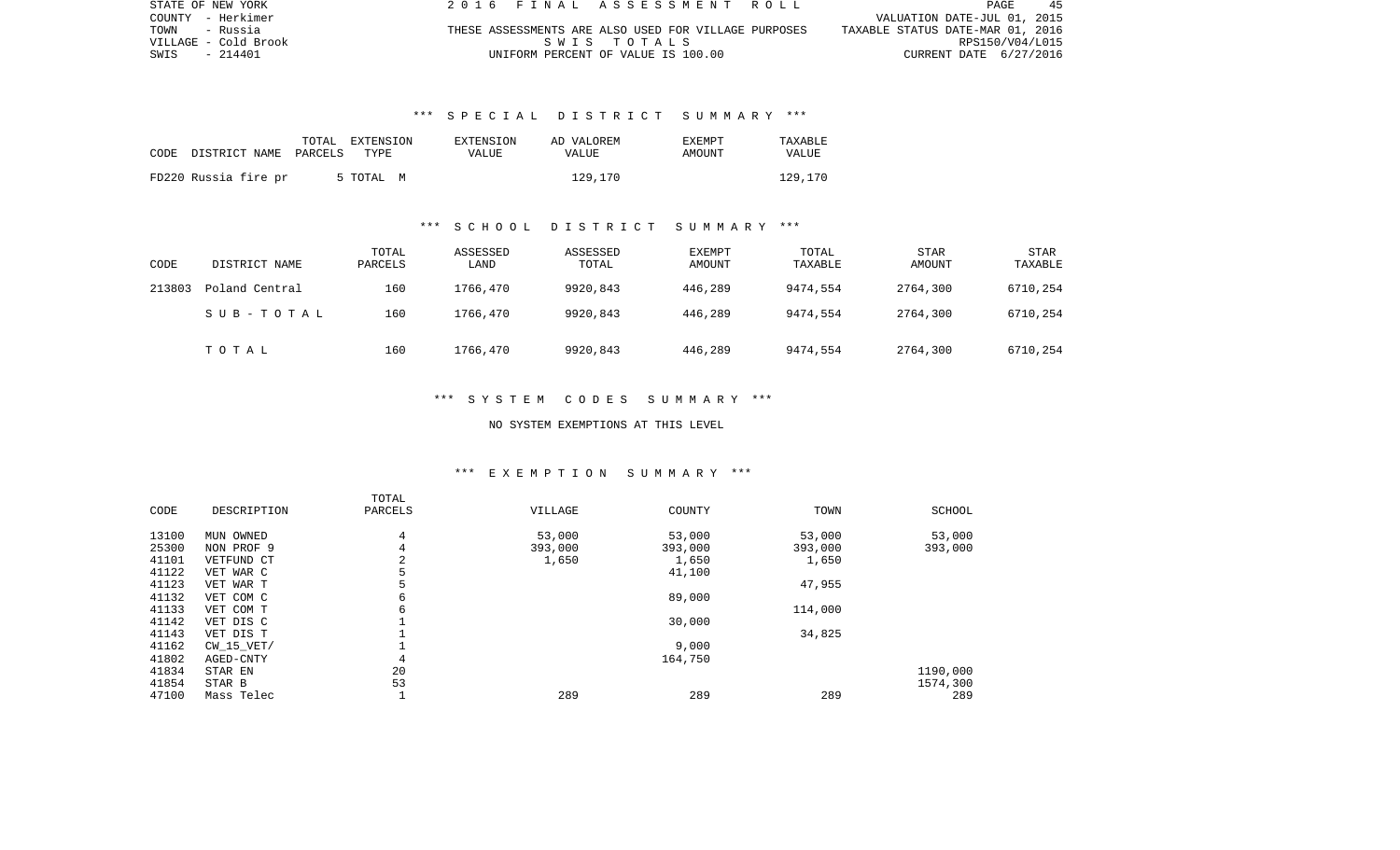| STATE OF NEW YORK    |  | 2016 FINAL ASSESSMENT ROLL                           |  |                                  | PAGE            | -46 |
|----------------------|--|------------------------------------------------------|--|----------------------------------|-----------------|-----|
| COUNTY - Herkimer    |  |                                                      |  | VALUATION DATE-JUL 01, 2015      |                 |     |
| TOWN - Russia        |  | THESE ASSESSMENTS ARE ALSO USED FOR VILLAGE PURPOSES |  | TAXABLE STATUS DATE-MAR 01, 2016 |                 |     |
| VILLAGE - Cold Brook |  | SWIS TOTALS                                          |  |                                  | RPS150/V04/L015 |     |
| SWIS - 214401        |  | UNIFORM PERCENT OF VALUE IS 100.00                   |  | CURRENT DATE 6/27/2016           |                 |     |

### \*\*\* E X E M P T I O N S U M M A R Y \*\*\*

| CODE | DESCRIPTION | TOTAL<br>PARCELS                | <b>VILLAGE</b> | COUNTY  | TOWN    | SCHOOL   |
|------|-------------|---------------------------------|----------------|---------|---------|----------|
|      | TOTAL       | $\lnot$ $\lnot$<br>— — <i>—</i> | 447,939        | 781,789 | 644,719 | 3210,589 |

| ROLL<br>SEC  | DESCRIPTION         | TOTAL<br>PARCELS | ASSESSED<br>LAND | ASSESSED<br>TOTAL | TAXABLE<br>VILLAGE | TAXABLE<br>COUNTY | TAXABLE<br>TOWN | TAXABLE<br>SCHOOL | STAR<br>TAXABLE |
|--------------|---------------------|------------------|------------------|-------------------|--------------------|-------------------|-----------------|-------------------|-----------------|
| $\mathbf{1}$ | TAXABLE             | 146              | 1674,470         | 8742,670          | 8741,020           | 8407,170          | 8544,240        | 8742,670          | 5978,370        |
| 5            | SPECIAL FRANCHISE   | 3                |                  | 89,960            | 89,960             | 89,960            | 89,960          | 89,960            | 89,960          |
| 6            | UTILITIES & N.C.    | 3                |                  | 642,213           | 641,924            | 641,924           | 641,924         | 641,924           | 641,924         |
| 8            | WHOLLY EXEMPT       | 8                | 92,000           | 446,000           |                    |                   |                 |                   |                 |
| $\star$      | <b>SUB</b><br>TOTAL | 160              | 1766,470         | 9920,843          | 9472,904           | 9139,054          | 9276,124        | 9474,554          | 6710,254        |
| $* *$        | GRAND TOTAL         | 160              | 1766,470         | 9920,843          | 9472,904           | 9139,054          | 9276,124        | 9474,554          | 6710,254        |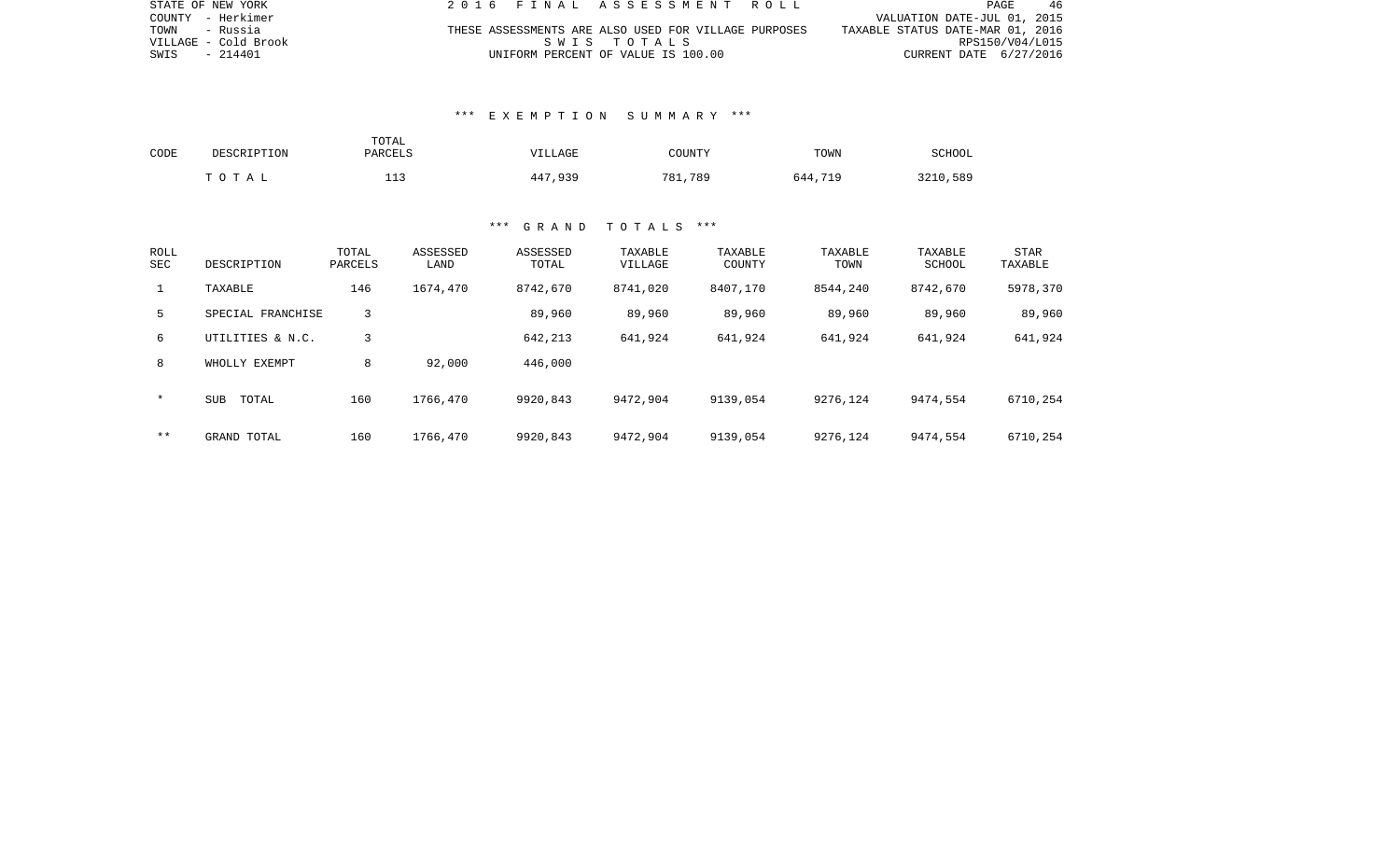| STATE OF NEW YORK      | 2016<br>FINAL                                                                                      |                                       | ASSESSMENT |                                | R O L L |                                  | PAGE     |             | 47 |
|------------------------|----------------------------------------------------------------------------------------------------|---------------------------------------|------------|--------------------------------|---------|----------------------------------|----------|-------------|----|
| COUNTY - Herkimer      |                                                                                                    | T A X A B L E SECTION OF THE ROLL - 1 |            |                                |         | VALUATION DATE-JUL 01, 2015      |          |             |    |
| - Russia<br>TOWN       | THESE ASSESSMENTS ARE ALSO USED FOR VILLAGE PURPOSES                                               |                                       |            |                                |         | TAXABLE STATUS DATE-MAR 01, 2016 |          |             |    |
| VILLAGE - Poland       |                                                                                                    | OWNERS NAME SEQUENCE                  |            |                                |         |                                  |          |             |    |
| $-214403$<br>SWIS      |                                                                                                    | UNIFORM PERCENT OF VALUE IS 100.00    |            |                                |         |                                  |          |             |    |
|                        |                                                                                                    |                                       |            |                                |         |                                  |          |             |    |
| TAX MAP PARCEL NUMBER  | PROPERTY LOCATION & CLASS ASSESSMENT EXEMPTION CODE-----VILLAGE------COUNTY-------TOWN------SCHOOL |                                       |            |                                |         |                                  |          |             |    |
| CURRENT OWNERS NAME    | SCHOOL DISTRICT                                                                                    | LAND                                  |            | TAX DESCRIPTION                |         | TAXABLE VALUE                    |          |             |    |
| CURRENT OWNERS ADDRESS | PARCEL SIZE/GRID COORD                                                                             | TOTAL                                 |            | SPECIAL DISTRICTS              |         |                                  |          | ACCOUNT NO. |    |
|                        |                                                                                                    |                                       |            |                                |         |                                  |          |             |    |
|                        | 21 Route 8                                                                                         |                                       |            |                                |         |                                  |          | 063002460   |    |
| $088.51 - 1 - 15$      | 210 1 Family Res                                                                                   |                                       |            | VILLAGE TAXABLE VALUE          |         | 95,500                           |          |             |    |
| Alsheimer Michele K    | Poland Central 213803                                                                              | 9,900                                 |            | COUNTY TAXABLE VALUE           |         | 95,500                           |          |             |    |
| 21 Cold Brook St       | Lot 28 Royal Grant                                                                                 | 95,500                                | TOWN       | TAXABLE VALUE                  |         | 95,500                           |          |             |    |
| Poland, NY 13431       | House Garage                                                                                       |                                       |            | SCHOOL TAXABLE VALUE           |         | 95,500                           |          |             |    |
|                        | FRNT 110.00 DPTH 143.55                                                                            |                                       |            |                                |         |                                  |          |             |    |
|                        | ACRES<br>0.32                                                                                      |                                       |            |                                |         |                                  |          |             |    |
|                        | EAST-0342777 NRTH-1601137                                                                          |                                       |            |                                |         |                                  |          |             |    |
|                        | DEED BOOK 1111<br>PG-676                                                                           |                                       |            |                                |         |                                  |          |             |    |
|                        | FULL MARKET VALUE                                                                                  | 95,500                                |            |                                |         |                                  |          |             |    |
|                        |                                                                                                    |                                       |            |                                |         |                                  |          |             |    |
|                        | 29 Route 8                                                                                         |                                       |            |                                |         |                                  |          | 063002220   |    |
| $088.51 - 1 - 17$      | 210 1 Family Res                                                                                   |                                       | STAR B     | 41854                          | 0       | $\overline{0}$                   | $\Omega$ | 30,000      |    |
| Barnard Frances Dee    | Poland Central 213803                                                                              | 8,100                                 |            | VILLAGE TAXABLE VALUE          |         | 90,000                           |          |             |    |
| Barnard Korey M        | Lot #28 Royal Grant                                                                                | 90,000                                |            | COUNTY TAXABLE VALUE           |         | 90,000                           |          |             |    |
| 29 Cold Brook St       | House Garage                                                                                       |                                       | TOWN       | TAXABLE VALUE                  |         | 90,000                           |          |             |    |
| Poland, NY 13431       | FRNT<br>60.00 DPTH 165.00                                                                          |                                       |            | SCHOOL TAXABLE VALUE           |         | 60,000                           |          |             |    |
|                        | ACRES<br>$0.19$ BANK<br>135                                                                        |                                       |            |                                |         |                                  |          |             |    |
|                        | EAST-0342891 NRTH-1601253                                                                          |                                       |            |                                |         |                                  |          |             |    |
|                        | DEED BOOK 1389 PG-709                                                                              |                                       |            |                                |         |                                  |          |             |    |
|                        | FULL MARKET VALUE<br>*************************                                                     | 90,000                                |            |                                |         |                                  |          |             |    |
|                        | 85 Route 8                                                                                         |                                       |            |                                |         |                                  |          | 063000720   |    |
| $088.51 - 1 - 28$      |                                                                                                    |                                       |            |                                | 0       | $\mathbf 0$                      | $\Omega$ | 30,000      |    |
| Batista Joseph A Jr    | 210 1 Family Res<br>Poland Central 213803                                                          | 14,600                                | STAR B     | 41854<br>VILLAGE TAXABLE VALUE |         | 89,000                           |          |             |    |
| Batista L Yasmin       | W 28 Rq                                                                                            | 89,000                                |            | COUNTY TAXABLE VALUE           |         | 89,000                           |          |             |    |
| 85 Cold Brook St       | House .99 Acre                                                                                     |                                       | TOWN       | TAXABLE VALUE                  |         | 89,000                           |          |             |    |
| Poland, NY 13431       | Rte 8                                                                                              |                                       |            | SCHOOL TAXABLE VALUE           |         | 59,000                           |          |             |    |
|                        | FRNT 130.50 DPTH 305.25                                                                            |                                       |            |                                |         |                                  |          |             |    |
|                        | 135<br>BANK                                                                                        |                                       |            |                                |         |                                  |          |             |    |
|                        | EAST-0343371 NRTH-1602232                                                                          |                                       |            |                                |         |                                  |          |             |    |
|                        | DEED BOOK 1285 PG-483                                                                              |                                       |            |                                |         |                                  |          |             |    |
|                        | FULL MARKET VALUE                                                                                  | 89,000                                |            |                                |         |                                  |          |             |    |
|                        |                                                                                                    |                                       |            |                                |         |                                  |          |             |    |
|                        | 8865 Route 28                                                                                      |                                       |            |                                |         |                                  |          | 063003540   |    |
| $088.50 - 1 - 47$      | 280 Res Multiple                                                                                   |                                       | STAR B     | 41854                          | 0       | 0                                | $\Omega$ | 30,000      |    |
| Beck Nathanael D       | Poland Central 213803                                                                              | 21,800                                |            | VILLAGE TAXABLE VALUE          |         | 121,900                          |          |             |    |
| Beck Jacquelyn E       | Lot 28 Royal Grant                                                                                 | 121,900                               |            | COUNTY TAXABLE VALUE           |         | 121,900                          |          |             |    |
| 8865 N Main St         | House Garage                                                                                       |                                       | TOWN       | TAXABLE VALUE                  |         | 121,900                          |          |             |    |
| PO Box 446             | Rte 28                                                                                             |                                       |            | SCHOOL TAXABLE VALUE           |         | 91,900                           |          |             |    |
| Poland, NY 13431       | ACRES<br>1.70 BANK<br>135                                                                          |                                       |            |                                |         |                                  |          |             |    |
|                        | EAST-0341987 NRTH-1600971                                                                          |                                       |            |                                |         |                                  |          |             |    |
|                        | DEED BOOK 1389<br>PG-643                                                                           |                                       |            |                                |         |                                  |          |             |    |
|                        | FULL MARKET VALUE                                                                                  | 121,900                               |            |                                |         |                                  |          |             |    |
|                        |                                                                                                    |                                       |            |                                |         |                                  |          |             |    |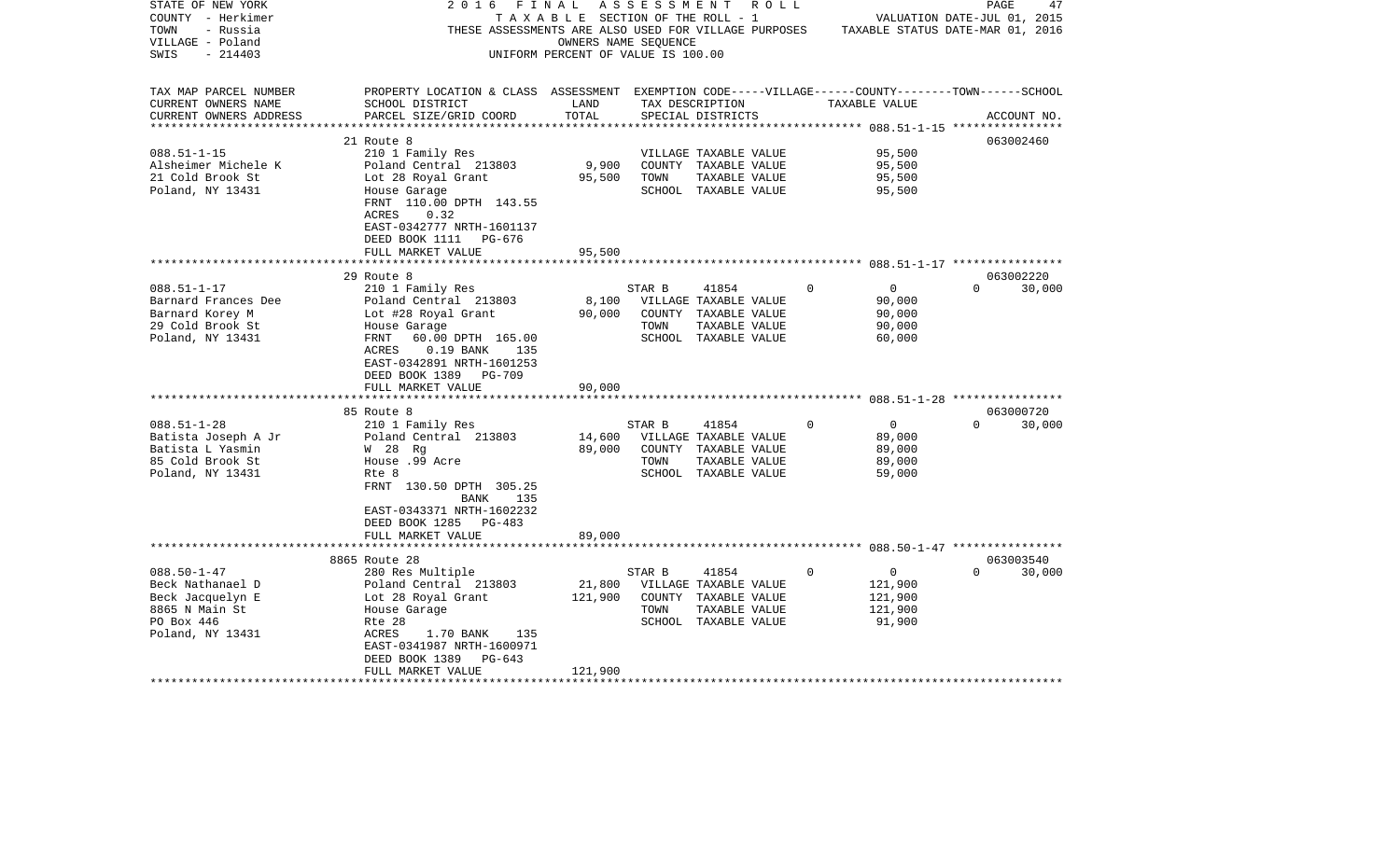| STATE OF NEW YORK<br>COUNTY - Herkimer<br>TOWN<br>- Russia<br>VILLAGE - Poland | 2 0 1 6<br>FINAL<br>THESE ASSESSMENTS ARE ALSO USED FOR VILLAGE PURPOSES TAXABLE STATUS DATE-MAR 01, 2016                     | OWNERS NAME SEQUENCE               |        | A S S E S S M E N T A O L L<br>TAXABLE SECTION OF THE ROLL - 1 |             |                | PAGE<br>VALUATION DATE-JUL 01, 2015 | 48          |
|--------------------------------------------------------------------------------|-------------------------------------------------------------------------------------------------------------------------------|------------------------------------|--------|----------------------------------------------------------------|-------------|----------------|-------------------------------------|-------------|
| $-214403$<br>SWIS                                                              |                                                                                                                               | UNIFORM PERCENT OF VALUE IS 100.00 |        |                                                                |             |                |                                     |             |
| TAX MAP PARCEL NUMBER<br>CURRENT OWNERS NAME                                   | PROPERTY LOCATION & CLASS ASSESSMENT EXEMPTION CODE-----VILLAGE------COUNTY-------TOWN------SCHOOL<br>SCHOOL DISTRICT         | LAND                               |        | TAX DESCRIPTION                                                |             | TAXABLE VALUE  |                                     |             |
| CURRENT OWNERS ADDRESS                                                         | PARCEL SIZE/GRID COORD                                                                                                        | TOTAL                              |        | SPECIAL DISTRICTS                                              |             |                |                                     | ACCOUNT NO. |
|                                                                                |                                                                                                                               |                                    |        |                                                                |             |                |                                     |             |
|                                                                                | 8900 Route 28                                                                                                                 |                                    |        |                                                                |             |                | 063001530                           |             |
| $088.50 - 1 - 23$                                                              | 220 2 Family Res                                                                                                              |                                    |        | VILLAGE TAXABLE VALUE                                          |             | 122,500        |                                     |             |
| Bell John E                                                                    | Poland Central 213803                                                                                                         | 11,300                             |        | COUNTY TAXABLE VALUE                                           |             | 122,500        |                                     |             |
| 8900 N Main St                                                                 | Lot 28 Royal Grant                                                                                                            | 122,500                            | TOWN   | TAXABLE VALUE                                                  |             | 122,500        |                                     |             |
| Poland, NY 13431                                                               | House Barn<br>FRNT 102.90 DPTH 192.00<br>ACRES<br>$0.45$ BANK<br>804<br>EAST-0341654 NRTH-1601679<br>DEED BOOK 842<br>$PG-39$ |                                    |        | SCHOOL TAXABLE VALUE                                           |             | 122,500        |                                     |             |
|                                                                                | FULL MARKET VALUE                                                                                                             | 122,500                            |        |                                                                |             |                |                                     |             |
|                                                                                | Route 28                                                                                                                      |                                    |        |                                                                |             |                | 063005400                           |             |
| $088.50 - 1 - 3.1$                                                             | 311 Res vac land                                                                                                              |                                    |        | VILLAGE TAXABLE VALUE                                          |             | 3,600          |                                     |             |
| Bell Revocable Trust James P Poland Central 213803                             |                                                                                                                               | 3,600                              |        | COUNTY TAXABLE VALUE                                           |             | 3,600          |                                     |             |
| 185 Gravesville Rd                                                             | Lot 28 Royal Grant                                                                                                            | 3,600                              | TOWN   | TAXABLE VALUE                                                  |             | 3,600          |                                     |             |
| Poland, NY 13431                                                               | Vacant Land<br>FRNT 243.00 DPTH<br>ACRES<br>1.30<br>EAST-0340202 NRTH-1602553<br>DEED BOOK 1420<br>$PG-8$                     |                                    |        | SCHOOL TAXABLE VALUE                                           |             | 3,600          |                                     |             |
|                                                                                | FULL MARKET VALUE<br>**********************                                                                                   | 3,600<br>************              |        |                                                                |             |                |                                     |             |
|                                                                                |                                                                                                                               |                                    |        |                                                                |             |                | 063001770                           |             |
| $088.50 - 1 - 44$                                                              | 8881 Route 28<br>210 1 Family Res                                                                                             |                                    |        | VILLAGE TAXABLE VALUE                                          |             | 119,700        |                                     |             |
| Bennett Clifton F                                                              | Poland Central 213803                                                                                                         | 10,700                             |        | COUNTY TAXABLE VALUE                                           |             | 119,700        |                                     |             |
| Bennett Stacey                                                                 | S 28<br>Rq                                                                                                                    | 119,700                            | TOWN   | TAXABLE VALUE                                                  |             | 119,700        |                                     |             |
| 127 Sedgewick Park                                                             | $HO$ 1/4                                                                                                                      |                                    |        | SCHOOL TAXABLE VALUE                                           |             | 119,700        |                                     |             |
| New Hartford, NY 13413                                                         | Rte # 28<br>FRNT 120.00 DPTH 160.00<br>EAST-0341815 NRTH-1601266<br>DEED BOOK 1092 PG-561<br>FULL MARKET VALUE                | 119,700                            |        |                                                                |             |                |                                     |             |
|                                                                                |                                                                                                                               |                                    |        |                                                                |             |                |                                     |             |
|                                                                                | 8866 Route 28                                                                                                                 |                                    |        |                                                                |             |                |                                     | 063003720   |
| $088.50 - 1 - 17.1$                                                            | 210 1 Family Res                                                                                                              |                                    | STAR B | 41854                                                          | $\mathbf 0$ | $\overline{0}$ | $\Omega$                            | 30,000      |
| Bennett Lance                                                                  | Poland Central 213803                                                                                                         | 15,000                             |        | VILLAGE TAXABLE VALUE                                          |             | 133,600        |                                     |             |
| Maya Tammy                                                                     | Lot 28 Royal Grant                                                                                                            | 133,600                            |        | COUNTY TAXABLE VALUE                                           |             | 133,600        |                                     |             |
| 8866 N Main St                                                                 | House Att Garage                                                                                                              |                                    | TOWN   | TAXABLE VALUE                                                  |             | 133,600        |                                     |             |
| Poland, NY 13431                                                               | Rte 28                                                                                                                        |                                    |        | SCHOOL TAXABLE VALUE                                           |             | 103,600        |                                     |             |
|                                                                                | ACRES<br>1.00<br>EAST-0342174 NRTH-1601288                                                                                    |                                    |        |                                                                |             |                |                                     |             |
|                                                                                | DEED BOOK 922<br><b>PG-130</b><br>FULL MARKET VALUE                                                                           | 133,600                            |        |                                                                |             |                |                                     |             |
| ********************                                                           | *****************************                                                                                                 |                                    |        |                                                                |             |                |                                     |             |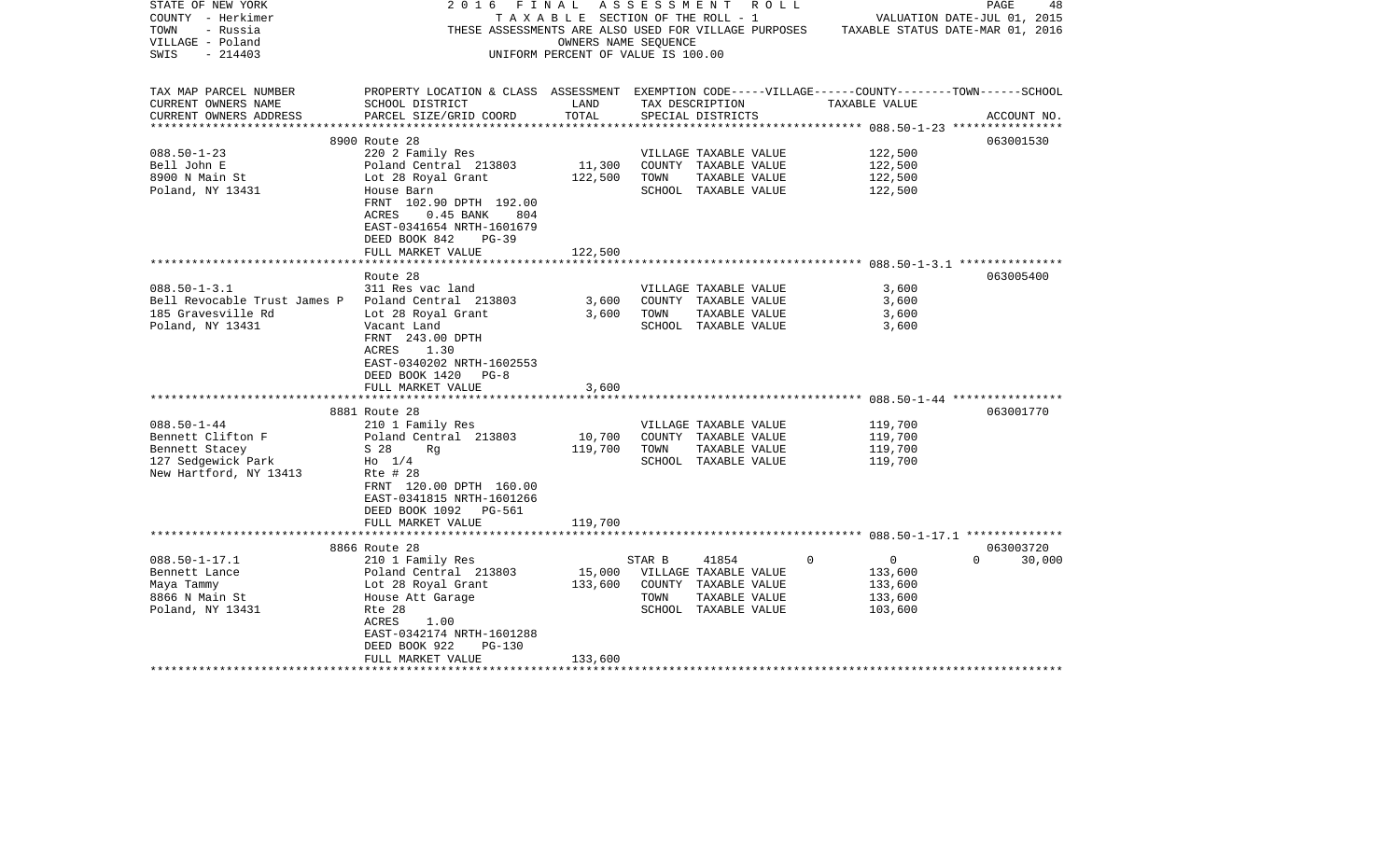| STATE OF NEW YORK       | 2016<br>FINAL                                                                                      |                                    |         | A S S E S S M E N T     R O L L |             |                | PAGE                        | 49          |
|-------------------------|----------------------------------------------------------------------------------------------------|------------------------------------|---------|---------------------------------|-------------|----------------|-----------------------------|-------------|
| COUNTY - Herkimer       |                                                                                                    | TAXABLE SECTION OF THE ROLL - 1    |         |                                 |             |                | VALUATION DATE-JUL 01, 2015 |             |
| TOWN<br>- Russia        | THESE ASSESSMENTS ARE ALSO USED FOR VILLAGE PURPOSES TAXABLE STATUS DATE-MAR 01, 2016              |                                    |         |                                 |             |                |                             |             |
| VILLAGE - Poland        |                                                                                                    | OWNERS NAME SEQUENCE               |         |                                 |             |                |                             |             |
| - 214403<br>SWIS        |                                                                                                    | UNIFORM PERCENT OF VALUE IS 100.00 |         |                                 |             |                |                             |             |
|                         |                                                                                                    |                                    |         |                                 |             |                |                             |             |
|                         |                                                                                                    |                                    |         |                                 |             |                |                             |             |
| TAX MAP PARCEL NUMBER   | PROPERTY LOCATION & CLASS ASSESSMENT EXEMPTION CODE-----VILLAGE------COUNTY-------TOWN------SCHOOL |                                    |         |                                 |             |                |                             |             |
| CURRENT OWNERS NAME     | SCHOOL DISTRICT                                                                                    | LAND                               |         | TAX DESCRIPTION                 |             | TAXABLE VALUE  |                             |             |
| CURRENT OWNERS ADDRESS  | PARCEL SIZE/GRID COORD                                                                             | TOTAL                              |         | SPECIAL DISTRICTS               |             |                |                             | ACCOUNT NO. |
|                         | Route 28                                                                                           |                                    |         |                                 |             |                | 3003722                     |             |
| $088.50 - 1 - 17.2$     | 311 Res vac land                                                                                   |                                    |         | VILLAGE TAXABLE VALUE           |             | 800            |                             |             |
| Beyel James W           | Poland Central 213803                                                                              | 800                                |         | COUNTY TAXABLE VALUE            |             | 800            |                             |             |
|                         |                                                                                                    |                                    |         |                                 |             |                |                             |             |
| Beyel Dora B            | Lot 28 Royal Grant                                                                                 | 800                                | TOWN    | TAXABLE VALUE                   |             | 800            |                             |             |
| Box 301                 | Vacant Land                                                                                        |                                    |         | SCHOOL TAXABLE VALUE            |             | 800            |                             |             |
| Poland, NY 13431        | FRNT 100.70 DPTH 92.50                                                                             |                                    |         |                                 |             |                |                             |             |
|                         | EAST-0341989 NRTH-1601585                                                                          |                                    |         |                                 |             |                |                             |             |
|                         | DEED BOOK 722<br>$PG-15$                                                                           |                                    |         |                                 |             |                |                             |             |
|                         | FULL MARKET VALUE                                                                                  | 800                                |         |                                 |             |                |                             |             |
|                         |                                                                                                    | ************                       |         |                                 |             |                |                             |             |
|                         | 8884 Route 28                                                                                      |                                    |         |                                 |             |                | 063000420                   |             |
| $088.50 - 1 - 20$       | 210 1 Family Res                                                                                   |                                    |         | VILLAGE TAXABLE VALUE           |             | 122,000        |                             |             |
| Beyel James W           | Poland Central 213803                                                                              | 11,100                             |         | COUNTY TAXABLE VALUE            |             | 122,000        |                             |             |
| Beyel Dora B            | Lot 28 Royal Grant                                                                                 | 122,000                            | TOWN    | TAXABLE VALUE                   |             | 122,000        |                             |             |
| PO Box 301              | House & Barn                                                                                       |                                    |         | SCHOOL TAXABLE VALUE            |             | 122,000        |                             |             |
| Poland, NY 13431        | Rte 28                                                                                             |                                    |         |                                 |             |                |                             |             |
|                         | FRNT 100.70 DPTH 185.00                                                                            |                                    |         |                                 |             |                |                             |             |
|                         | 0.49<br>ACRES                                                                                      |                                    |         |                                 |             |                |                             |             |
|                         | EAST-0341903 NRTH-1601482                                                                          |                                    |         |                                 |             |                |                             |             |
|                         |                                                                                                    |                                    |         |                                 |             |                |                             |             |
|                         | DEED BOOK 00644 PG-01006                                                                           |                                    |         |                                 |             |                |                             |             |
|                         | FULL MARKET VALUE                                                                                  | 122,000                            |         |                                 |             |                |                             |             |
|                         |                                                                                                    |                                    |         |                                 |             |                |                             |             |
|                         | 8989 Route 28                                                                                      |                                    |         |                                 |             |                | 063005490                   |             |
| $088.50 - 1 - 69.3$     | 210 1 Family Res                                                                                   |                                    | STAR B  | 41854                           | $\mathbf 0$ | $\overline{0}$ | $\Omega$                    | 30,000      |
| Brennan Timothy G       | Poland Central 213803                                                                              | 44,100                             |         | VILLAGE TAXABLE VALUE           |             | 282,000        |                             |             |
| Attn: Gay Brennan       | Lot 28 Royal Grant                                                                                 | 282,000                            |         | COUNTY TAXABLE VALUE            |             | 282,000        |                             |             |
| PO Box 55               | Building                                                                                           |                                    | TOWN    | TAXABLE VALUE                   |             | 282,000        |                             |             |
| Poland, NY 13431        | ACRES 15.49                                                                                        |                                    |         | SCHOOL TAXABLE VALUE            |             | 252,000        |                             |             |
|                         | EAST-0340000 NRTH-1601921                                                                          |                                    |         |                                 |             |                |                             |             |
|                         | DEED BOOK 00829 PG-00266                                                                           |                                    |         |                                 |             |                |                             |             |
|                         | FULL MARKET VALUE                                                                                  | 282,000                            |         |                                 |             |                |                             |             |
|                         |                                                                                                    |                                    |         |                                 |             |                |                             |             |
|                         | 14 Case St                                                                                         |                                    |         |                                 |             |                | 063002340                   |             |
| $088.50 - 1 - 50$       | 210 1 Family Res                                                                                   |                                    | STAR EN | 41834                           | $\Omega$    | $\overline{0}$ | $\Omega$                    | 60,700      |
| Broadbent Gary Allen    | Poland Central 213803                                                                              | 9,200                              |         | VILLAGE TAXABLE VALUE           |             | 60,700         |                             |             |
| Case St                 |                                                                                                    | 60,700                             |         |                                 |             |                |                             |             |
|                         | Lot 28<br>Rq                                                                                       |                                    |         | COUNTY TAXABLE VALUE            |             | 60,700         |                             |             |
| PO Box 54               | House                                                                                              |                                    | TOWN    | TAXABLE VALUE                   |             | 60,700         |                             |             |
| Poland, NY 13431        | FRNT 109.50 DPTH 87.00                                                                             |                                    |         | SCHOOL TAXABLE VALUE            |             | $\Omega$       |                             |             |
|                         | ACRES<br>0.26                                                                                      |                                    |         |                                 |             |                |                             |             |
|                         | EAST-0342089 NRTH-1600885                                                                          |                                    |         |                                 |             |                |                             |             |
|                         | DEED BOOK 799<br>$PG-303$                                                                          |                                    |         |                                 |             |                |                             |             |
|                         | FULL MARKET VALUE                                                                                  | 60,700                             |         |                                 |             |                |                             |             |
| *********************** |                                                                                                    |                                    |         |                                 |             |                |                             |             |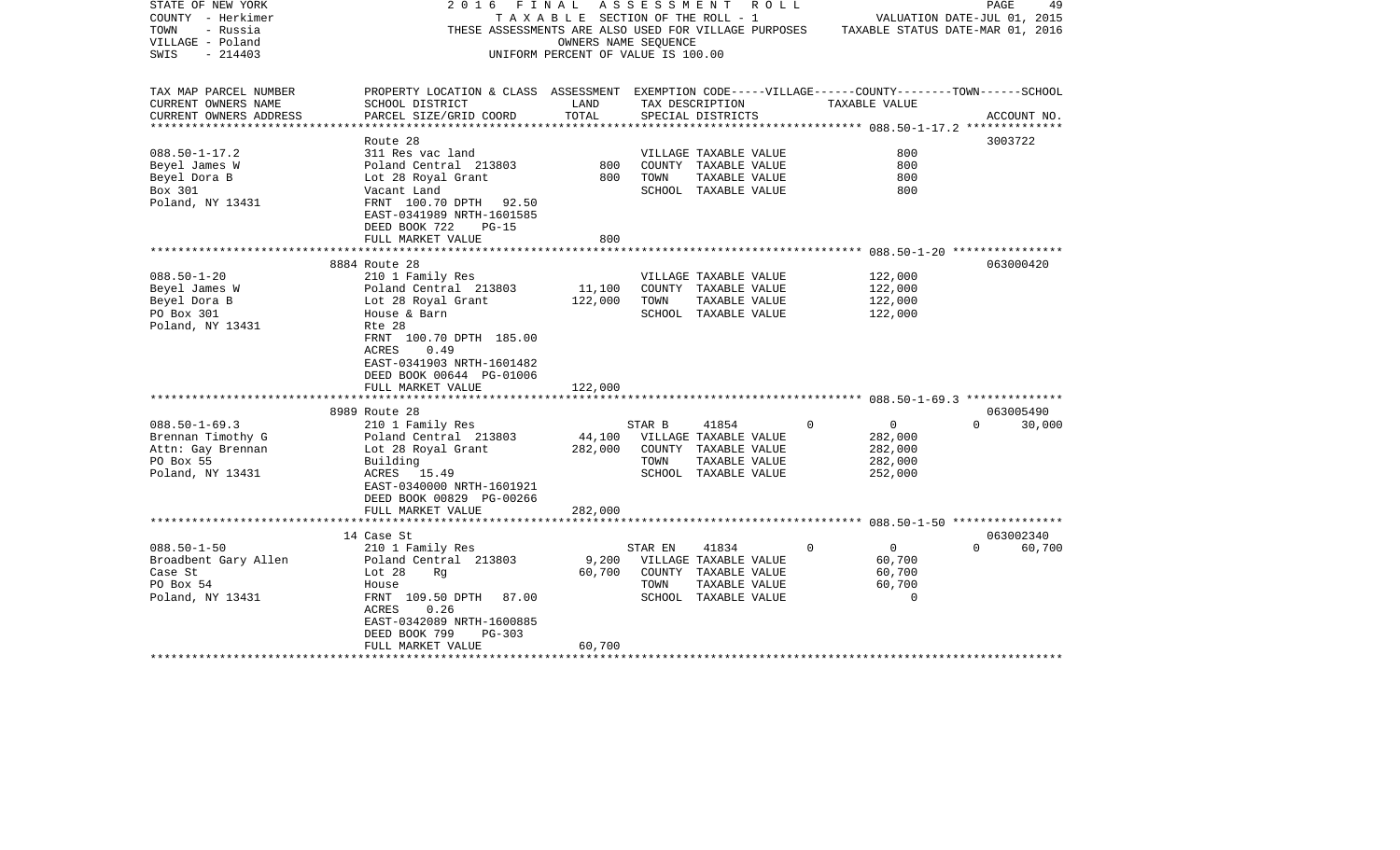| STATE OF NEW YORK                                | 2016                                                                                               | FINAL                              | A S S E S S M E N T    | R O L L                   |       |                                  |          | PAGE<br>50  |
|--------------------------------------------------|----------------------------------------------------------------------------------------------------|------------------------------------|------------------------|---------------------------|-------|----------------------------------|----------|-------------|
| COUNTY - Herkimer                                |                                                                                                    | TAXABLE SECTION OF THE ROLL - 1    |                        |                           |       | VALUATION DATE-JUL 01, 2015      |          |             |
| TOWN<br>- Russia                                 | THESE ASSESSMENTS ARE ALSO USED FOR VILLAGE PURPOSES                                               |                                    |                        |                           |       | TAXABLE STATUS DATE-MAR 01, 2016 |          |             |
| VILLAGE - Poland                                 |                                                                                                    | OWNERS NAME SEQUENCE               |                        |                           |       |                                  |          |             |
| $-214403$<br>SWIS                                |                                                                                                    | UNIFORM PERCENT OF VALUE IS 100.00 |                        |                           |       |                                  |          |             |
|                                                  |                                                                                                    |                                    |                        |                           |       |                                  |          |             |
|                                                  |                                                                                                    |                                    |                        |                           |       |                                  |          |             |
| TAX MAP PARCEL NUMBER                            | PROPERTY LOCATION & CLASS ASSESSMENT EXEMPTION CODE-----VILLAGE------COUNTY-------TOWN------SCHOOL |                                    |                        |                           |       |                                  |          |             |
| CURRENT OWNERS NAME                              | SCHOOL DISTRICT                                                                                    | LAND                               |                        | TAX DESCRIPTION           |       | TAXABLE VALUE                    |          |             |
| CURRENT OWNERS ADDRESS                           | PARCEL SIZE/GRID COORD                                                                             | TOTAL                              |                        | SPECIAL DISTRICTS         |       |                                  |          | ACCOUNT NO. |
| *************************                        |                                                                                                    |                                    |                        |                           |       |                                  |          |             |
|                                                  | 8805 Route 28                                                                                      |                                    |                        |                           |       |                                  |          | 063000600   |
| $088.58 - 1 - 16$                                | 210 1 Family Res                                                                                   |                                    | STAR B                 | 41854                     | 0     | 0                                | $\Omega$ | 30,000      |
| Bronson Patricia A                               | Poland Central 213803                                                                              | 12,100                             |                        | VILLAGE TAXABLE VALUE     |       | 133,000                          |          |             |
| Bronson Janelle A                                | Lot 28 Royal Grant                                                                                 | 133,000                            |                        | COUNTY TAXABLE VALUE      |       | 133,000                          |          |             |
| 1012 Grant Rd                                    | House Garage                                                                                       |                                    | TOWN                   | TAXABLE VALUE             |       | 133,000                          |          |             |
| Cold Brook, NY 13324                             | Rte 28                                                                                             |                                    |                        | SCHOOL TAXABLE VALUE      |       | 103,000                          |          |             |
|                                                  | FRNT 122.00 DPTH 187.60                                                                            |                                    |                        | FD220 Russia fire prot #1 |       | 133,000 TO M                     |          |             |
|                                                  | <b>ACRES</b><br>0.53                                                                               |                                    |                        |                           |       |                                  |          |             |
|                                                  | EAST-0342708 NRTH-1600161                                                                          |                                    |                        |                           |       |                                  |          |             |
|                                                  | DEED BOOK 1363<br>PG-287                                                                           |                                    |                        |                           |       |                                  |          |             |
|                                                  | FULL MARKET VALUE                                                                                  | 133,000                            |                        |                           |       |                                  |          |             |
|                                                  |                                                                                                    |                                    |                        |                           |       |                                  |          |             |
|                                                  | Mill St                                                                                            |                                    |                        |                           |       |                                  |          | 063001890   |
|                                                  |                                                                                                    |                                    |                        |                           |       |                                  |          |             |
| $088.50 - 1 - 58$                                | 312 Vac w/imprv                                                                                    |                                    |                        | VILLAGE TAXABLE VALUE     |       | 5,500                            |          |             |
| Brown Living Trust William A                     | Poland Central 213803                                                                              | 200                                |                        | COUNTY TAXABLE VALUE      |       | 5,500                            |          |             |
| Brown Living Trust Kathleen L N 28               | R G                                                                                                | 5,500                              | TOWN                   | TAXABLE VALUE             |       | 5,500                            |          |             |
| 6251 Cavanaugh Rd                                | Lot $1/16$                                                                                         |                                    |                        | SCHOOL TAXABLE VALUE      |       | 5,500                            |          |             |
| Marcy, NY 13403                                  | Mill St                                                                                            |                                    |                        |                           |       |                                  |          |             |
|                                                  | 94.30 DPTH 30.08<br>FRNT                                                                           |                                    |                        |                           |       |                                  |          |             |
|                                                  | EAST-0342223 NRTH-1600768                                                                          |                                    |                        |                           |       |                                  |          |             |
|                                                  | DEED BOOK 947<br>$PG-92$                                                                           |                                    |                        |                           |       |                                  |          |             |
|                                                  | FULL MARKET VALUE                                                                                  | 5,500                              |                        |                           |       |                                  |          |             |
|                                                  | **************************                                                                         |                                    |                        |                           |       |                                  |          |             |
|                                                  | 14 Mill St                                                                                         |                                    |                        |                           |       |                                  |          | 063001830   |
| $088.50 - 1 - 59$                                | 210 1 Family Res                                                                                   |                                    |                        | VILLAGE TAXABLE VALUE     |       | 78,600                           |          |             |
| Brown Living Trust William A                     | Poland Central 213803                                                                              | 8,800                              |                        | COUNTY TAXABLE VALUE      |       | 78,600                           |          |             |
| Brown Living Trust Kathleen L Lot 28 Royal Grant |                                                                                                    | 78,600                             | TOWN                   | TAXABLE VALUE             |       | 78,600                           |          |             |
| 6251 Cavanaugh Rd                                | House                                                                                              |                                    |                        | SCHOOL TAXABLE VALUE      |       | 78,600                           |          |             |
| Marcy, NY 13403                                  | Mill St                                                                                            |                                    |                        |                           |       |                                  |          |             |
|                                                  | 94.30 DPTH 108.00<br>FRNT                                                                          |                                    |                        |                           |       |                                  |          |             |
|                                                  | 0.23<br>ACRES                                                                                      |                                    |                        |                           |       |                                  |          |             |
|                                                  | EAST-0342261 NRTH-1600717                                                                          |                                    |                        |                           |       |                                  |          |             |
|                                                  | DEED BOOK 947<br>PG-92                                                                             |                                    |                        |                           |       |                                  |          |             |
|                                                  | FULL MARKET VALUE                                                                                  | 78,600                             |                        |                           |       |                                  |          |             |
|                                                  | ******************************                                                                     |                                    |                        |                           |       |                                  |          |             |
|                                                  |                                                                                                    |                                    |                        |                           |       |                                  |          |             |
|                                                  | 23 Case St                                                                                         |                                    |                        |                           |       |                                  |          | 063000480   |
| $088.50 - 1 - 52$                                | 210 1 Family Res                                                                                   |                                    | VET WAR C 41122        |                           | 0     | 7,350                            | $\Omega$ | 0           |
| Burritt Richard                                  | Poland Central 213803                                                                              |                                    | 10,700 VET WAR T 41123 |                           | 7,350 | $\Omega$                         | 7,350    | $\Omega$    |
| Burritt Judith                                   | Lot 28 Royal Grant                                                                                 |                                    | 49,000 STAR EN         | 41834                     | 0     | $\mathbf 0$                      | $\Omega$ | 49,000      |
| 23 Case St                                       | House Gar                                                                                          |                                    |                        | VILLAGE TAXABLE VALUE     |       | 41,650                           |          |             |
| PO Box 223                                       | FRNT 190.00 DPTH<br>96.00                                                                          |                                    |                        | COUNTY TAXABLE VALUE      |       | 41,650                           |          |             |
| Poland, NY 13431                                 | ACRES<br>0.39                                                                                      |                                    | TOWN                   | TAXABLE VALUE             |       | 41,650                           |          |             |
|                                                  | EAST-0342087 NRTH-1600712                                                                          |                                    |                        | SCHOOL TAXABLE VALUE      |       | $\Omega$                         |          |             |
|                                                  | DEED BOOK 728<br>$PG-303$                                                                          |                                    |                        |                           |       |                                  |          |             |
|                                                  | FULL MARKET VALUE                                                                                  | 49,000                             |                        |                           |       |                                  |          |             |
|                                                  |                                                                                                    |                                    |                        |                           |       |                                  |          |             |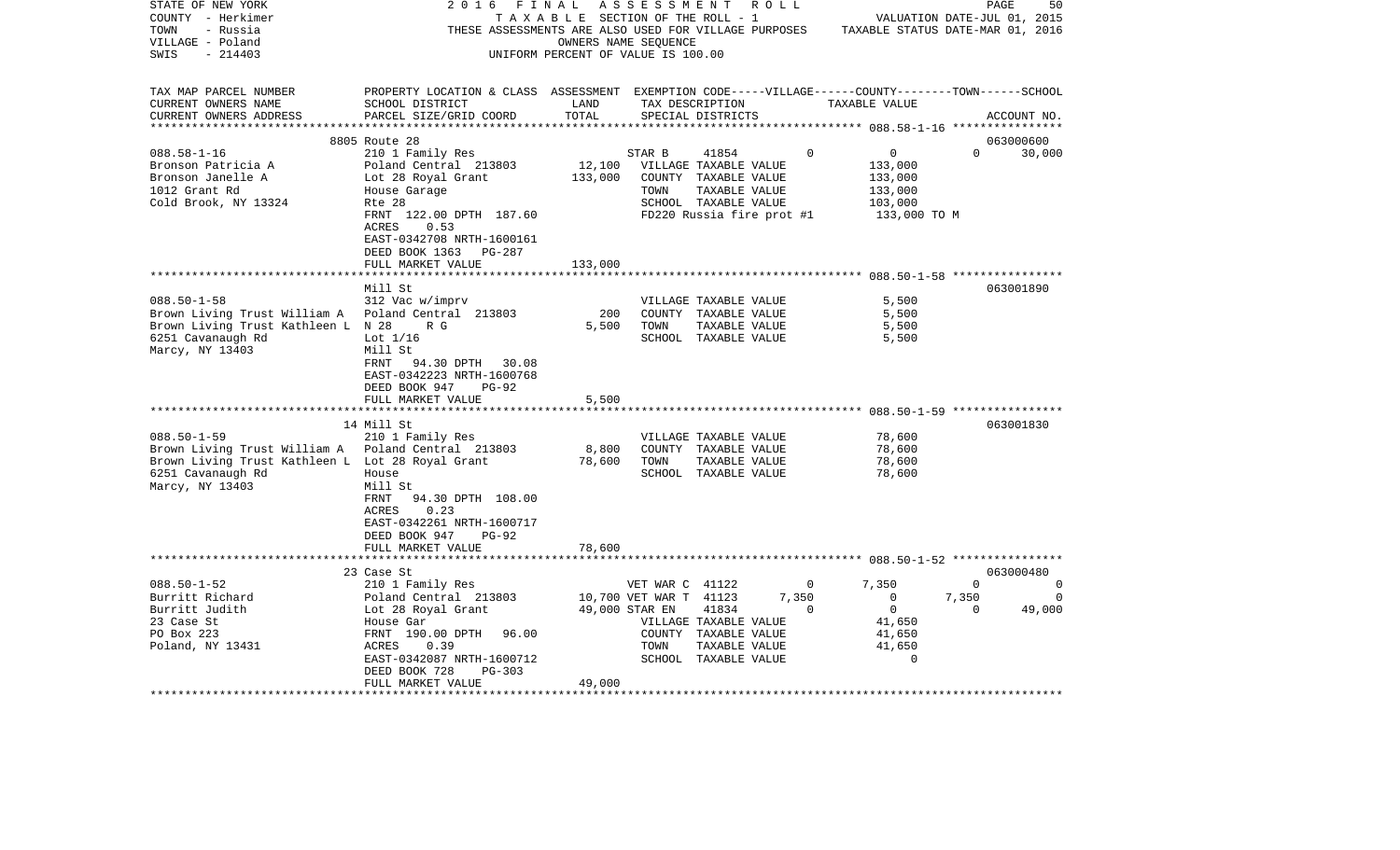| STATE OF NEW YORK       | 2016<br>FINAL                                                                                      |                  | A S S E S S M E N T R O L L                                                           |          |                | PAGE                        | 51          |
|-------------------------|----------------------------------------------------------------------------------------------------|------------------|---------------------------------------------------------------------------------------|----------|----------------|-----------------------------|-------------|
| COUNTY - Herkimer       |                                                                                                    |                  | TAXABLE SECTION OF THE ROLL - 1                                                       |          |                | VALUATION DATE-JUL 01, 2015 |             |
| TOWN<br>- Russia        |                                                                                                    |                  | THESE ASSESSMENTS ARE ALSO USED FOR VILLAGE PURPOSES TAXABLE STATUS DATE-MAR 01, 2016 |          |                |                             |             |
| VILLAGE - Poland        |                                                                                                    |                  | OWNERS NAME SEQUENCE                                                                  |          |                |                             |             |
| SWIS<br>$-214403$       |                                                                                                    |                  | UNIFORM PERCENT OF VALUE IS 100.00                                                    |          |                |                             |             |
|                         |                                                                                                    |                  |                                                                                       |          |                |                             |             |
|                         |                                                                                                    |                  |                                                                                       |          |                |                             |             |
| TAX MAP PARCEL NUMBER   | PROPERTY LOCATION & CLASS ASSESSMENT EXEMPTION CODE-----VILLAGE------COUNTY-------TOWN------SCHOOL |                  |                                                                                       |          |                |                             |             |
| CURRENT OWNERS NAME     | SCHOOL DISTRICT                                                                                    | LAND             | TAX DESCRIPTION                                                                       |          | TAXABLE VALUE  |                             |             |
| CURRENT OWNERS ADDRESS  | PARCEL SIZE/GRID COORD                                                                             | TOTAL            | SPECIAL DISTRICTS                                                                     |          |                |                             | ACCOUNT NO. |
| *********************** |                                                                                                    |                  |                                                                                       |          |                |                             |             |
|                         | 8804 Route 28                                                                                      |                  |                                                                                       |          |                | 063003690                   |             |
| $088.59 - 1 - 2$        | 210 1 Family Res                                                                                   |                  | VILLAGE TAXABLE VALUE                                                                 |          | 119,000        |                             |             |
| Caneen John F           | Poland Central 213803                                                                              | 10,800           | COUNTY TAXABLE VALUE                                                                  |          | 119,000        |                             |             |
| Caneen Margaret G       | Lot 28 Royal Grant                                                                                 | 119,000          | TOWN<br>TAXABLE VALUE                                                                 |          | 119,000        |                             |             |
| Box 413                 | House Garage                                                                                       |                  | SCHOOL TAXABLE VALUE                                                                  |          | 119,000        |                             |             |
| Poland, NY 13431        | Rte 28                                                                                             |                  |                                                                                       |          |                |                             |             |
|                         | FRNT 106.10 DPTH 160.00                                                                            |                  |                                                                                       |          |                |                             |             |
|                         | ACRES<br>0.40                                                                                      |                  |                                                                                       |          |                |                             |             |
|                         | EAST-0342912 NRTH-1600239                                                                          |                  |                                                                                       |          |                |                             |             |
|                         | DEED BOOK 698<br>PG-947                                                                            |                  |                                                                                       |          |                |                             |             |
|                         | FULL MARKET VALUE                                                                                  | 119,000          |                                                                                       |          |                |                             |             |
|                         |                                                                                                    |                  |                                                                                       |          |                |                             |             |
|                         | 8917 Route 28                                                                                      |                  |                                                                                       |          |                | 063000510                   |             |
| $088.50 - 1 - 39$       | 210 1 Family Res                                                                                   |                  | STAR B<br>41854                                                                       | $\Omega$ | $\overline{0}$ | $\Omega$                    | 30,000      |
| Carr Robert G           | Poland Central 213803                                                                              |                  | VILLAGE TAXABLE VALUE                                                                 |          | 74,000         |                             |             |
| RR1 Box 314             | Lot 28 Royal Grant                                                                                 | 15,400<br>74,000 | COUNTY TAXABLE VALUE                                                                  |          | 74,000         |                             |             |
|                         | House Shed                                                                                         |                  | TOWN                                                                                  |          | 74,000         |                             |             |
| Poland, NY 13431        |                                                                                                    |                  | TAXABLE VALUE                                                                         |          |                |                             |             |
|                         | ACRES<br>1.10                                                                                      |                  | SCHOOL TAXABLE VALUE                                                                  |          | 44,000         |                             |             |
|                         | EAST-0341203 NRTH-1601670                                                                          |                  |                                                                                       |          |                |                             |             |
|                         | DEED BOOK 771<br>PG-581                                                                            |                  |                                                                                       |          |                |                             |             |
|                         | FULL MARKET VALUE                                                                                  | 74,000           |                                                                                       |          |                |                             |             |
|                         |                                                                                                    |                  |                                                                                       |          |                |                             |             |
|                         | 8895 Route 28                                                                                      |                  |                                                                                       | $\Omega$ |                | 063001230<br>$\Omega$       |             |
| $088.50 - 1 - 41$       | 210 1 Family Res                                                                                   |                  | STAR B<br>41854                                                                       |          | $\overline{0}$ |                             | 30,000      |
| Cavano Paul J           | Poland Central 213803                                                                              | 14,500           | VILLAGE TAXABLE VALUE                                                                 |          | 96,000         |                             |             |
| Box 174                 | Lot 28 Royal Grant                                                                                 | 96,000           | COUNTY TAXABLE VALUE                                                                  |          | 96,000         |                             |             |
| Poland, NY 13431        | House Garage                                                                                       |                  | TOWN<br>TAXABLE VALUE                                                                 |          | 96,000         |                             |             |
|                         | Rte 28                                                                                             |                  | SCHOOL TAXABLE VALUE                                                                  |          | 66,000         |                             |             |
|                         | FRNT 140.00 DPTH 284.00                                                                            |                  |                                                                                       |          |                |                             |             |
|                         | $0.87$ BANK<br>ACRES<br>250                                                                        |                  |                                                                                       |          |                |                             |             |
|                         | EAST-0341539 NRTH-1601413                                                                          |                  |                                                                                       |          |                |                             |             |
|                         | DEED BOOK 00540 PG-00183                                                                           |                  |                                                                                       |          |                |                             |             |
|                         | FULL MARKET VALUE                                                                                  | 96,000           |                                                                                       |          |                |                             |             |
|                         |                                                                                                    |                  |                                                                                       |          |                |                             |             |
|                         | Millington Ave                                                                                     |                  |                                                                                       |          |                |                             |             |
| $088.50 - 1 - 7.4$      | 314 Rural vac<10                                                                                   |                  | VILLAGE TAXABLE VALUE                                                                 |          | 2,300          |                             |             |
| Chauvin Michael         | Poland Central 213803                                                                              | 2,300            | COUNTY TAXABLE VALUE                                                                  |          | 2,300          |                             |             |
| Taft Hazel E            | ACRES<br>0.66                                                                                      | 2,300            | TOWN<br>TAXABLE VALUE                                                                 |          | 2,300          |                             |             |
| PO Box 624              | EAST-0342508 NRTH-1601731                                                                          |                  | SCHOOL TAXABLE VALUE                                                                  |          | 2,300          |                             |             |
| Poland, NY 13431        | DEED BOOK 946<br>$PG-99$                                                                           |                  |                                                                                       |          |                |                             |             |
|                         | FULL MARKET VALUE                                                                                  | 2,300            |                                                                                       |          |                |                             |             |
|                         |                                                                                                    |                  |                                                                                       |          |                |                             |             |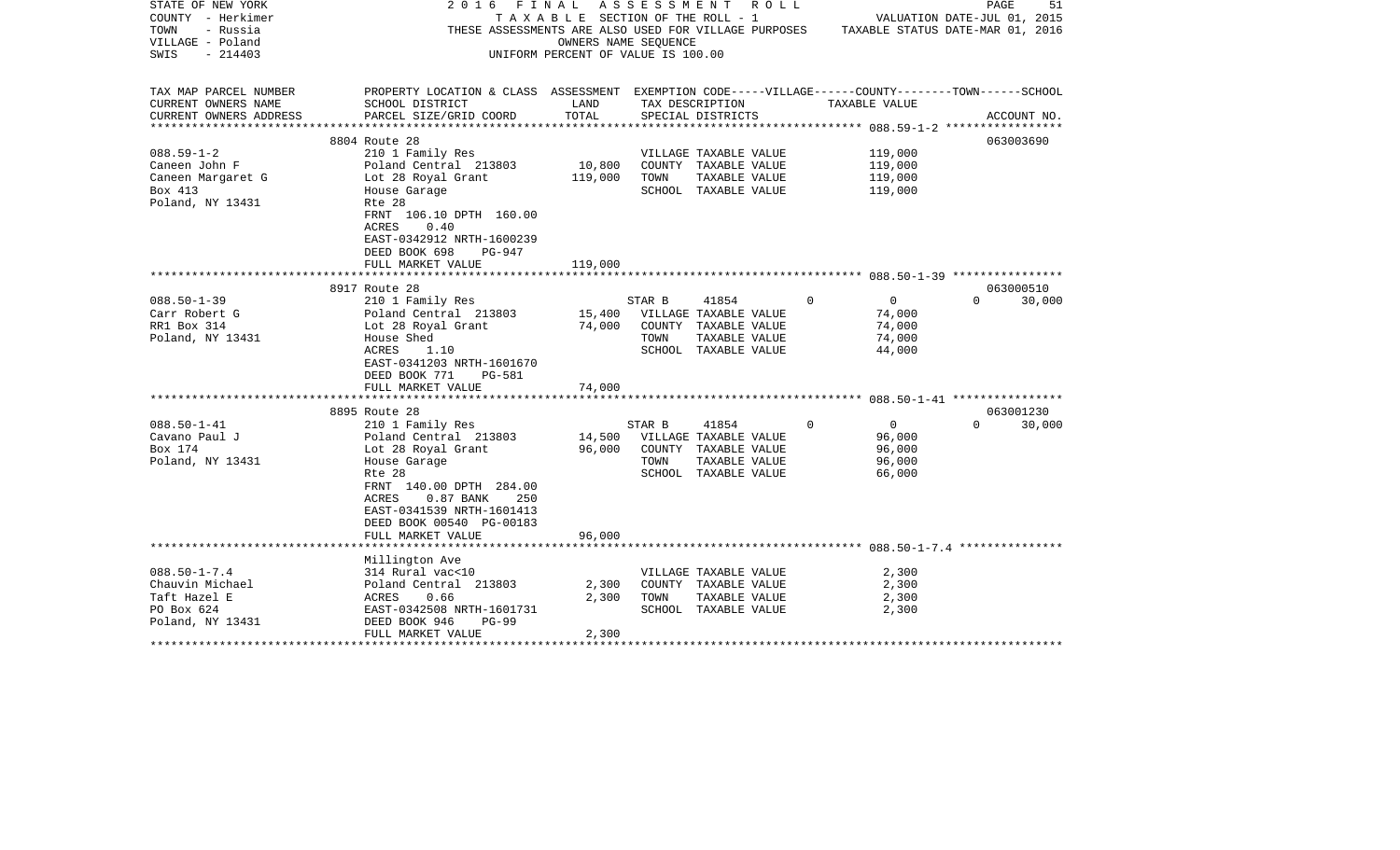| STATE OF NEW YORK<br>COUNTY - Herkimer<br>TOWN<br>- Russia<br>VILLAGE - Poland<br>$-214403$<br>SWIS | 2016<br>THESE ASSESSMENTS ARE ALSO USED FOR VILLAGE PURPOSES                                                          | FINAL<br>TAXABLE SECTION OF THE ROLL - 1<br>OWNERS NAME SEQUENCE<br>UNIFORM PERCENT OF VALUE IS 100.00 | ASSESSMENT ROLL       |                       |        | TAXABLE STATUS DATE-MAR 01, 2016 | VALUATION DATE-JUL 01, 2015 | PAGE<br>52  |
|-----------------------------------------------------------------------------------------------------|-----------------------------------------------------------------------------------------------------------------------|--------------------------------------------------------------------------------------------------------|-----------------------|-----------------------|--------|----------------------------------|-----------------------------|-------------|
| TAX MAP PARCEL NUMBER<br>CURRENT OWNERS NAME                                                        | PROPERTY LOCATION & CLASS ASSESSMENT EXEMPTION CODE-----VILLAGE------COUNTY-------TOWN------SCHOOL<br>SCHOOL DISTRICT | LAND                                                                                                   |                       | TAX DESCRIPTION       |        | TAXABLE VALUE                    |                             |             |
| CURRENT OWNERS ADDRESS                                                                              | PARCEL SIZE/GRID COORD                                                                                                | TOTAL                                                                                                  |                       | SPECIAL DISTRICTS     |        |                                  |                             | ACCOUNT NO. |
|                                                                                                     | 39 Millington Ave                                                                                                     |                                                                                                        |                       |                       |        |                                  |                             | 063004410   |
| $088.50 - 1 - 11$                                                                                   | 210 1 Family Res                                                                                                      |                                                                                                        | VET COM C 41132       |                       |        | 15,000<br>$\overline{0}$         | $\Omega$                    | 0           |
| Chauvin Michael                                                                                     | Poland Central 213803                                                                                                 |                                                                                                        | 8,800 VET COM T 41133 |                       | 20,000 | $\overline{0}$                   | 20,000                      | $\Omega$    |
| Taft Hazel E                                                                                        | Lot 28 Royal Grant                                                                                                    | 121,000 STAR B                                                                                         |                       | 41854                 |        | $\mathbf{0}$<br>$\Omega$         | $\Omega$                    | 30,000      |
| PO Box 624                                                                                          | House Garage                                                                                                          |                                                                                                        |                       | VILLAGE TAXABLE VALUE |        | 101,000                          |                             |             |
| Poland, NY 13431                                                                                    | FRNT 110.00 DPTH 202.00                                                                                               |                                                                                                        |                       | COUNTY TAXABLE VALUE  |        | 106,000                          |                             |             |
|                                                                                                     | ACRES<br>0.23                                                                                                         |                                                                                                        | TOWN                  | TAXABLE VALUE         |        | 101,000                          |                             |             |
|                                                                                                     | EAST-0342658 NRTH-1601683                                                                                             |                                                                                                        |                       | SCHOOL TAXABLE VALUE  |        | 91,000                           |                             |             |
|                                                                                                     | DEED BOOK 946<br>$PG-96$<br>FULL MARKET VALUE                                                                         | 121,000                                                                                                |                       |                       |        |                                  |                             |             |
|                                                                                                     |                                                                                                                       |                                                                                                        |                       |                       |        |                                  |                             |             |
|                                                                                                     | Bushpasture Ln                                                                                                        |                                                                                                        |                       |                       |        |                                  |                             |             |
| $088.50 - 1 - 7.5$                                                                                  | 310 Res Vac                                                                                                           |                                                                                                        |                       | VILLAGE TAXABLE VALUE |        | 800                              |                             |             |
| Chauvin Michael E                                                                                   | Poland Central 213803                                                                                                 | 800                                                                                                    |                       | COUNTY TAXABLE VALUE  |        | 800                              |                             |             |
| Taft Hazel E                                                                                        | ACRES<br>0.80                                                                                                         | 800                                                                                                    | TOWN                  | TAXABLE VALUE         |        | 800                              |                             |             |
| PO Box 624                                                                                          | EAST-0342552 NRTH-1601905                                                                                             |                                                                                                        |                       | SCHOOL TAXABLE VALUE  |        | 800                              |                             |             |
| Poland, NY 13431                                                                                    | DEED BOOK 1511 PG-574                                                                                                 |                                                                                                        |                       |                       |        |                                  |                             |             |
|                                                                                                     | FULL MARKET VALUE                                                                                                     | 800                                                                                                    |                       |                       |        |                                  |                             |             |
|                                                                                                     | 137 Route 8                                                                                                           |                                                                                                        |                       |                       |        |                                  |                             | 063001710   |
| $088.43 - 1 - 8$                                                                                    | 210 1 Family Res                                                                                                      |                                                                                                        | STAR EN               | 41834                 |        | $\Omega$<br>$\overline{0}$       | $\Omega$                    | 65,300      |
| Clark Brandi C                                                                                      | Poland Central 213803                                                                                                 | 12,700                                                                                                 |                       | VILLAGE TAXABLE VALUE |        | 71,000                           |                             |             |
| 137 Route 8                                                                                         | Lot 44 Royal Grant                                                                                                    | 71,000                                                                                                 |                       | COUNTY TAXABLE VALUE  |        | 71,000                           |                             |             |
| Poland, NY 13431                                                                                    | House Garage                                                                                                          |                                                                                                        | TOWN                  | TAXABLE VALUE         |        | 71,000                           |                             |             |
|                                                                                                     | FRNT 170.00 DPTH 112.00                                                                                               |                                                                                                        |                       | SCHOOL TAXABLE VALUE  |        | 5,700                            |                             |             |
| PRIOR OWNER ON 3/01/2016                                                                            | ACRES<br>0.60                                                                                                         |                                                                                                        |                       |                       |        |                                  |                             |             |
| Howe Neista                                                                                         | EAST-0344077 NRTH-1603091                                                                                             |                                                                                                        |                       |                       |        |                                  |                             |             |
|                                                                                                     | DEED BOOK 1606<br>PG-584                                                                                              |                                                                                                        |                       |                       |        |                                  |                             |             |
|                                                                                                     | FULL MARKET VALUE                                                                                                     | 71,000                                                                                                 |                       |                       |        |                                  |                             |             |
|                                                                                                     | 18 Case St                                                                                                            |                                                                                                        |                       |                       |        |                                  |                             | 063003420   |
| $088.50 - 1 - 51$                                                                                   | 210 1 Family Res                                                                                                      |                                                                                                        |                       | VILLAGE TAXABLE VALUE |        | 92,000                           |                             |             |
| Clark William F Jr                                                                                  | Poland Central 213803                                                                                                 | 9,700                                                                                                  |                       | COUNTY TAXABLE VALUE  |        | 92,000                           |                             |             |
| 18 Case St                                                                                          | Lot 28 Royal Grant                                                                                                    | 92,000                                                                                                 | TOWN                  | TAXABLE VALUE         |        | 92,000                           |                             |             |
| Poland, NY 13431                                                                                    | House Garage                                                                                                          |                                                                                                        |                       | SCHOOL TAXABLE VALUE  |        | 92,000                           |                             |             |
|                                                                                                     | Case                                                                                                                  |                                                                                                        |                       |                       |        |                                  |                             |             |
|                                                                                                     | FRNT 130.05 DPTH<br>85.60                                                                                             |                                                                                                        |                       |                       |        |                                  |                             |             |
|                                                                                                     | ACRES<br>0.30                                                                                                         |                                                                                                        |                       |                       |        |                                  |                             |             |
|                                                                                                     | EAST-0341994 NRTH-1600816                                                                                             |                                                                                                        |                       |                       |        |                                  |                             |             |
|                                                                                                     | DEED BOOK 1551<br>PG-837                                                                                              |                                                                                                        |                       |                       |        |                                  |                             |             |
|                                                                                                     | FULL MARKET VALUE                                                                                                     | 92,000                                                                                                 |                       |                       |        |                                  |                             |             |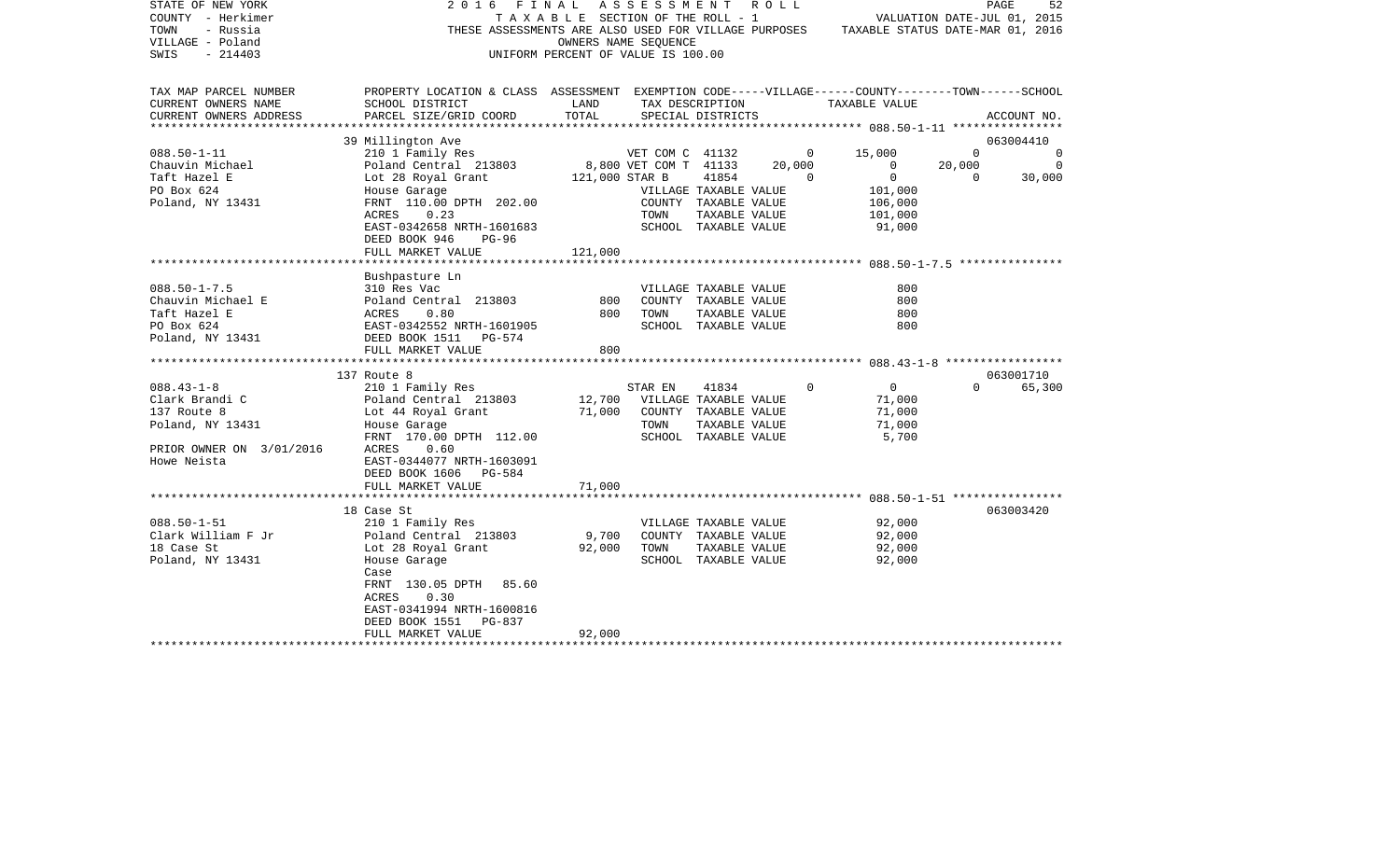| STATE OF NEW YORK<br>COUNTY - Herkimer<br>TOWN<br>- Russia<br>VILLAGE - Poland<br>SWIS<br>$-214403$ | 2016<br>THESE ASSESSMENTS ARE ALSO USED FOR VILLAGE PURPOSES                                                                                    | FINAL<br>T A X A B L E SECTION OF THE ROLL - 1<br>OWNERS NAME SEQUENCE<br>UNIFORM PERCENT OF VALUE IS 100.00 | ASSESSMENT | R O L L                              |   |                                           | 53<br>PAGE<br>VALUATION DATE-JUL 01, 2015<br>TAXABLE STATUS DATE-MAR 01, 2016 |
|-----------------------------------------------------------------------------------------------------|-------------------------------------------------------------------------------------------------------------------------------------------------|--------------------------------------------------------------------------------------------------------------|------------|--------------------------------------|---|-------------------------------------------|-------------------------------------------------------------------------------|
| TAX MAP PARCEL NUMBER<br>CURRENT OWNERS NAME<br>CURRENT OWNERS ADDRESS                              | PROPERTY LOCATION & CLASS ASSESSMENT EXEMPTION CODE-----VILLAGE------COUNTY-------TOWN------SCHOOL<br>SCHOOL DISTRICT<br>PARCEL SIZE/GRID COORD | LAND<br>TOTAL                                                                                                |            | TAX DESCRIPTION<br>SPECIAL DISTRICTS |   | TAXABLE VALUE                             | ACCOUNT NO.                                                                   |
| ***********************                                                                             |                                                                                                                                                 |                                                                                                              |            |                                      |   |                                           |                                                                               |
|                                                                                                     | 8951 N Main St                                                                                                                                  |                                                                                                              |            |                                      |   |                                           | 063000060<br>$\Omega$                                                         |
| $088.50 - 1 - 33$<br>Coe Lisa A                                                                     | 210 1 Family Res<br>Poland Central 213803                                                                                                       | 13,200                                                                                                       | STAR B     | 41854<br>VILLAGE TAXABLE VALUE       | 0 | $\mathsf{O}$<br>79,200                    | 30,000                                                                        |
| Alton Gavin A                                                                                       | S 28<br>Rq                                                                                                                                      | 79,200                                                                                                       | COUNTY     | TAXABLE VALUE                        |   | 79,200                                    |                                                                               |
| PO Box 522                                                                                          | Ho $11/2$                                                                                                                                       |                                                                                                              | TOWN       | TAXABLE VALUE                        |   | 79,200                                    |                                                                               |
| Poland, NY 13431                                                                                    | Rte 28                                                                                                                                          |                                                                                                              |            | SCHOOL TAXABLE VALUE                 |   | 49,200                                    |                                                                               |
|                                                                                                     | FRNT 145.00 DPTH 218.00                                                                                                                         |                                                                                                              |            |                                      |   |                                           |                                                                               |
|                                                                                                     | EAST-0340780 NRTH-1602092                                                                                                                       |                                                                                                              |            |                                      |   |                                           |                                                                               |
|                                                                                                     | DEED BOOK 1082<br>PG-66                                                                                                                         |                                                                                                              |            |                                      |   |                                           |                                                                               |
|                                                                                                     | FULL MARKET VALUE<br>******************                                                                                                         | 79,200                                                                                                       |            |                                      |   |                                           |                                                                               |
|                                                                                                     |                                                                                                                                                 |                                                                                                              |            |                                      |   | **************** 088.51-1-18 ************ |                                                                               |
| $088.51 - 1 - 18$                                                                                   | 37 Route 8<br>210 1 Family Res                                                                                                                  |                                                                                                              |            | VILLAGE TAXABLE VALUE                |   | 61,400                                    | 063001950                                                                     |
| Coleman Robert                                                                                      | Poland Central 213803                                                                                                                           | 11,400                                                                                                       |            | COUNTY TAXABLE VALUE                 |   | 61,400                                    |                                                                               |
| Coleman Josephine                                                                                   | W 28<br>R G                                                                                                                                     | 61,400                                                                                                       | TOWN       | TAXABLE VALUE                        |   | 61,400                                    |                                                                               |
| PO Box 105                                                                                          | $H_0$ 1/2                                                                                                                                       |                                                                                                              |            | SCHOOL TAXABLE VALUE                 |   | 61,400                                    |                                                                               |
| Newport, NY 13416                                                                                   | Rte #8                                                                                                                                          |                                                                                                              |            |                                      |   |                                           |                                                                               |
|                                                                                                     | FRNT 127.50 DPTH 156.94<br>EAST-0342940 NRTH-1601329<br>DEED BOOK 1572<br>$PG-1$                                                                |                                                                                                              |            |                                      |   |                                           |                                                                               |
|                                                                                                     | FULL MARKET VALUE                                                                                                                               | 61,400                                                                                                       |            |                                      |   |                                           |                                                                               |
|                                                                                                     |                                                                                                                                                 |                                                                                                              |            |                                      |   |                                           |                                                                               |
|                                                                                                     | 8936 Route 28                                                                                                                                   |                                                                                                              |            |                                      |   |                                           | 063000690                                                                     |
| $088.50 - 1 - 28$                                                                                   | 210 1 Family Res                                                                                                                                |                                                                                                              | STAR EN    | 41834                                | 0 | $\mathbf 0$                               | 65,300<br>$\Omega$                                                            |
| Cook Harold R                                                                                       | Poland Central 213803                                                                                                                           | 7,700                                                                                                        |            | VILLAGE TAXABLE VALUE                |   | 79,200                                    |                                                                               |
| Cook Edith A                                                                                        | N 28<br>Rg                                                                                                                                      | 79,200                                                                                                       |            | COUNTY TAXABLE VALUE                 |   | 79,200                                    |                                                                               |
| 8936 N Main St                                                                                      | $H_0$ 1/2                                                                                                                                       |                                                                                                              | TOWN       | TAXABLE VALUE                        |   | 79,200                                    |                                                                               |
| PO Box 192                                                                                          | Rte 28                                                                                                                                          |                                                                                                              |            | SCHOOL TAXABLE VALUE                 |   | 13,900                                    |                                                                               |
| Poland, NY 13431                                                                                    | FRNT 132.00 DPTH 180.00                                                                                                                         |                                                                                                              |            |                                      |   |                                           |                                                                               |
|                                                                                                     | ACRES<br>0.17<br>EAST-0341073 NRTH-1602110                                                                                                      |                                                                                                              |            |                                      |   |                                           |                                                                               |
|                                                                                                     | DEED BOOK 00546 PG-00422                                                                                                                        |                                                                                                              |            |                                      |   |                                           |                                                                               |
|                                                                                                     | FULL MARKET VALUE                                                                                                                               | 79,200                                                                                                       |            |                                      |   |                                           |                                                                               |
|                                                                                                     | *************************                                                                                                                       |                                                                                                              |            |                                      |   |                                           |                                                                               |
|                                                                                                     | 79 Route 8                                                                                                                                      |                                                                                                              |            |                                      |   |                                           | 063003120                                                                     |
| $088.51 - 1 - 27$                                                                                   | 210 1 Family Res                                                                                                                                |                                                                                                              | STAR B     | 41854                                | 0 | $\mathsf{O}$                              | 30,000<br>$\Omega$                                                            |
| Covey Becky                                                                                         | Poland Central 213803                                                                                                                           | 14,700                                                                                                       |            | VILLAGE TAXABLE VALUE                |   | 64,000                                    |                                                                               |
| PO Box 414                                                                                          | Lot 28 Royal Grant                                                                                                                              | 64,000                                                                                                       |            | COUNTY TAXABLE VALUE                 |   | 64,000                                    |                                                                               |
| Poland, NY 13431                                                                                    | House Garage                                                                                                                                    |                                                                                                              | TOWN       | TAXABLE VALUE                        |   | 64,000                                    |                                                                               |
|                                                                                                     | FRNT 132.00 DPTH 305.25                                                                                                                         |                                                                                                              |            | SCHOOL TAXABLE VALUE                 |   | 34,000                                    |                                                                               |
|                                                                                                     | ACRES<br>0.93<br>EAST-0343309 NRTH-1602112                                                                                                      |                                                                                                              |            |                                      |   |                                           |                                                                               |
|                                                                                                     | DEED BOOK 1249<br>PG-711                                                                                                                        |                                                                                                              |            |                                      |   |                                           |                                                                               |
|                                                                                                     | FULL MARKET VALUE                                                                                                                               | 64,000                                                                                                       |            |                                      |   |                                           |                                                                               |
|                                                                                                     |                                                                                                                                                 |                                                                                                              |            |                                      |   |                                           |                                                                               |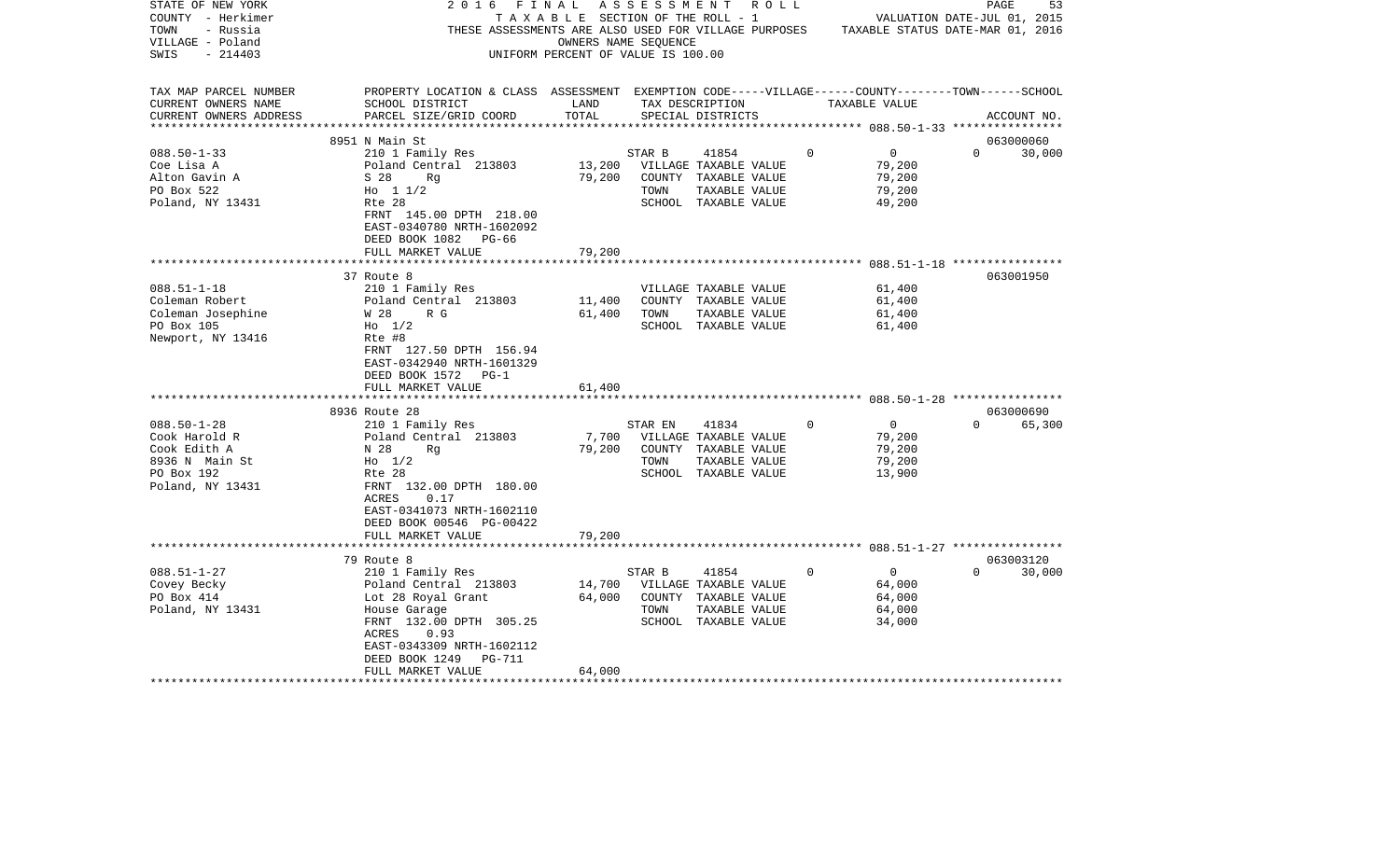| STATE OF NEW YORK                               | 2016                                                    | FINAL                              | A S S E S S M E N T | R O L L                                              |          |                                                               | PAGE     | 54          |
|-------------------------------------------------|---------------------------------------------------------|------------------------------------|---------------------|------------------------------------------------------|----------|---------------------------------------------------------------|----------|-------------|
| COUNTY - Herkimer                               |                                                         | TAXABLE SECTION OF THE ROLL - 1    |                     |                                                      |          | VALUATION DATE-JUL 01, 2015                                   |          |             |
| TOWN<br>- Russia                                |                                                         |                                    |                     | THESE ASSESSMENTS ARE ALSO USED FOR VILLAGE PURPOSES |          | TAXABLE STATUS DATE-MAR 01, 2016                              |          |             |
| VILLAGE - Poland                                |                                                         | OWNERS NAME SEQUENCE               |                     |                                                      |          |                                                               |          |             |
| $-214403$<br>SWIS                               |                                                         | UNIFORM PERCENT OF VALUE IS 100.00 |                     |                                                      |          |                                                               |          |             |
|                                                 |                                                         |                                    |                     |                                                      |          |                                                               |          |             |
| TAX MAP PARCEL NUMBER                           | PROPERTY LOCATION & CLASS                               | ASSESSMENT                         |                     |                                                      |          | EXEMPTION CODE-----VILLAGE------COUNTY-------TOWN------SCHOOL |          |             |
| CURRENT OWNERS NAME                             | SCHOOL DISTRICT                                         | LAND<br>TOTAL                      |                     | TAX DESCRIPTION                                      |          | TAXABLE VALUE                                                 |          |             |
| CURRENT OWNERS ADDRESS<br>********************* | PARCEL SIZE/GRID COORD<br>***************************** |                                    |                     | SPECIAL DISTRICTS                                    |          |                                                               |          | ACCOUNT NO. |
|                                                 | 38 Millington Ave                                       |                                    |                     |                                                      |          |                                                               |          | 063004050   |
| $088.51 - 1 - 8$                                | 210 1 Family Res                                        |                                    | STAR B              | 41854                                                | 0        | 0                                                             | $\Omega$ | 30,000      |
| Crabtree John T                                 | Poland Central 213803                                   | 12,900                             |                     | VILLAGE TAXABLE VALUE                                |          | 149,000                                                       |          |             |
| Crabtree Barbara L                              | Lot 28 Royal Grant                                      | 149,000                            | COUNTY              | TAXABLE VALUE                                        |          | 149,000                                                       |          |             |
| 38 Millington Ave                               | House Garage                                            |                                    | TOWN                | TAXABLE VALUE                                        |          | 149,000                                                       |          |             |
| Poland, NY 13431                                | Millington                                              |                                    |                     | SCHOOL TAXABLE VALUE                                 |          | 119,000                                                       |          |             |
|                                                 | FRNT 134.33 DPTH 204.60                                 |                                    |                     |                                                      |          |                                                               |          |             |
|                                                 | 415<br>BANK                                             |                                    |                     |                                                      |          |                                                               |          |             |
|                                                 | EAST-0342875 NRTH-1601555                               |                                    |                     |                                                      |          |                                                               |          |             |
|                                                 | DEED BOOK 766<br>PG-209                                 |                                    |                     |                                                      |          |                                                               |          |             |
|                                                 | FULL MARKET VALUE                                       | 149,000                            |                     |                                                      |          |                                                               |          |             |
|                                                 | ***************                                         | * * * * * * * * * * *              |                     |                                                      |          |                                                               |          |             |
|                                                 | 12 Sprague St                                           |                                    |                     |                                                      |          |                                                               |          | 063001800   |
| $088.51 - 1 - 25$                               | 210 1 Family Res                                        |                                    | STAR B              | 41854                                                | $\Omega$ | $\mathbf 0$                                                   | $\Omega$ | 30,000      |
| Dechiaro Anthony J                              | Poland Central 213803                                   | 9,700                              |                     | VILLAGE TAXABLE VALUE                                |          | 95,000                                                        |          |             |
| Zumpano Erin E                                  | Lot 28 Royal Grant                                      | 95,000                             |                     | COUNTY TAXABLE VALUE                                 |          | 95,000                                                        |          |             |
| 12 Sprague St                                   | House Garage                                            |                                    | TOWN                | TAXABLE VALUE                                        |          | 95,000                                                        |          |             |
| Poland, NY 13431                                | FRNT 152.86 DPTH<br>85.52                               |                                    |                     | SCHOOL TAXABLE VALUE                                 |          | 65,000                                                        |          |             |
|                                                 | ACRES<br>$0.30$ BANK<br>135                             |                                    |                     |                                                      |          |                                                               |          |             |
|                                                 | EAST-0343145 NRTH-1601976                               |                                    |                     |                                                      |          |                                                               |          |             |
|                                                 | DEED BOOK 1447<br>PG-684                                |                                    |                     |                                                      |          |                                                               |          |             |
|                                                 | FULL MARKET VALUE                                       | 95,000                             |                     |                                                      |          |                                                               |          |             |
|                                                 | ********************                                    |                                    |                     |                                                      |          |                                                               |          |             |
|                                                 | 52 Route 8                                              |                                    |                     |                                                      |          |                                                               |          | 063002280   |
| $088.51 - 1 - 43$                               | 210 1 Family Res                                        |                                    | STAR B              | 41854                                                | $\Omega$ | 0                                                             | $\Omega$ | 30,000      |
| Dingman Robert                                  | Poland Central 213803                                   | 14,200                             |                     | VILLAGE TAXABLE VALUE                                |          | 79,600                                                        |          |             |
| Christine Jones Mart                            | E 28<br>Rq                                              | 79,600                             | COUNTY              | TAXABLE VALUE                                        |          | 79,600                                                        |          |             |
| 52 Cold Brook St                                | $H_0$ 1                                                 |                                    | TOWN                | TAXABLE VALUE                                        |          | 79,600                                                        |          |             |
| Poland, NY 13431                                | Rte 8                                                   |                                    |                     | SCHOOL TAXABLE VALUE                                 |          | 49,600                                                        |          |             |
|                                                 | <b>FRNT</b><br>42.00 DPTH 384.00                        |                                    |                     |                                                      |          |                                                               |          |             |
|                                                 | ACRES<br>$0.81$ BANK<br>250                             |                                    |                     |                                                      |          |                                                               |          |             |
|                                                 | EAST-0343451 NRTH-1601514                               |                                    |                     |                                                      |          |                                                               |          |             |
|                                                 | DEED BOOK 731<br>PG-132<br>FULL MARKET VALUE            | 79,600                             |                     |                                                      |          |                                                               |          |             |
|                                                 |                                                         |                                    |                     |                                                      |          |                                                               |          |             |
|                                                 | 8955 Route 28                                           |                                    |                     |                                                      |          |                                                               |          | 063002010   |
| $088.50 - 1 - 32$                               | 210 1 Family Res                                        |                                    | STAR EN             | 41834                                                | $\Omega$ | $\mathbf 0$                                                   | $\Omega$ | 65,300      |
| Dippolito Family Trust                          | Poland Central 213803                                   | 13,600                             |                     | VILLAGE TAXABLE VALUE                                |          | 95,000                                                        |          |             |
| 33 Plennert Rd                                  | Lot 28 Royal Grant                                      | 95,000                             | COUNTY              | TAXABLE VALUE                                        |          | 95,000                                                        |          |             |
| Flemington, NJ 08822                            | House Shed                                              |                                    | TOWN                | TAXABLE VALUE                                        |          | 95,000                                                        |          |             |
|                                                 | FRNT 116.00 DPTH 300.00                                 |                                    |                     | SCHOOL TAXABLE VALUE                                 |          | 29,700                                                        |          |             |
| PRIOR OWNER ON 3/01/2016                        | ACRES<br>0.70                                           |                                    |                     |                                                      |          |                                                               |          |             |
| Dippolito Carol M                               | EAST-0340659 NRTH-1602136                               |                                    |                     |                                                      |          |                                                               |          |             |
|                                                 | DEED BOOK 1600<br>PG-756                                |                                    |                     |                                                      |          |                                                               |          |             |
|                                                 | FULL MARKET VALUE                                       | 95,000                             |                     |                                                      |          |                                                               |          |             |
|                                                 |                                                         |                                    |                     |                                                      |          |                                                               |          |             |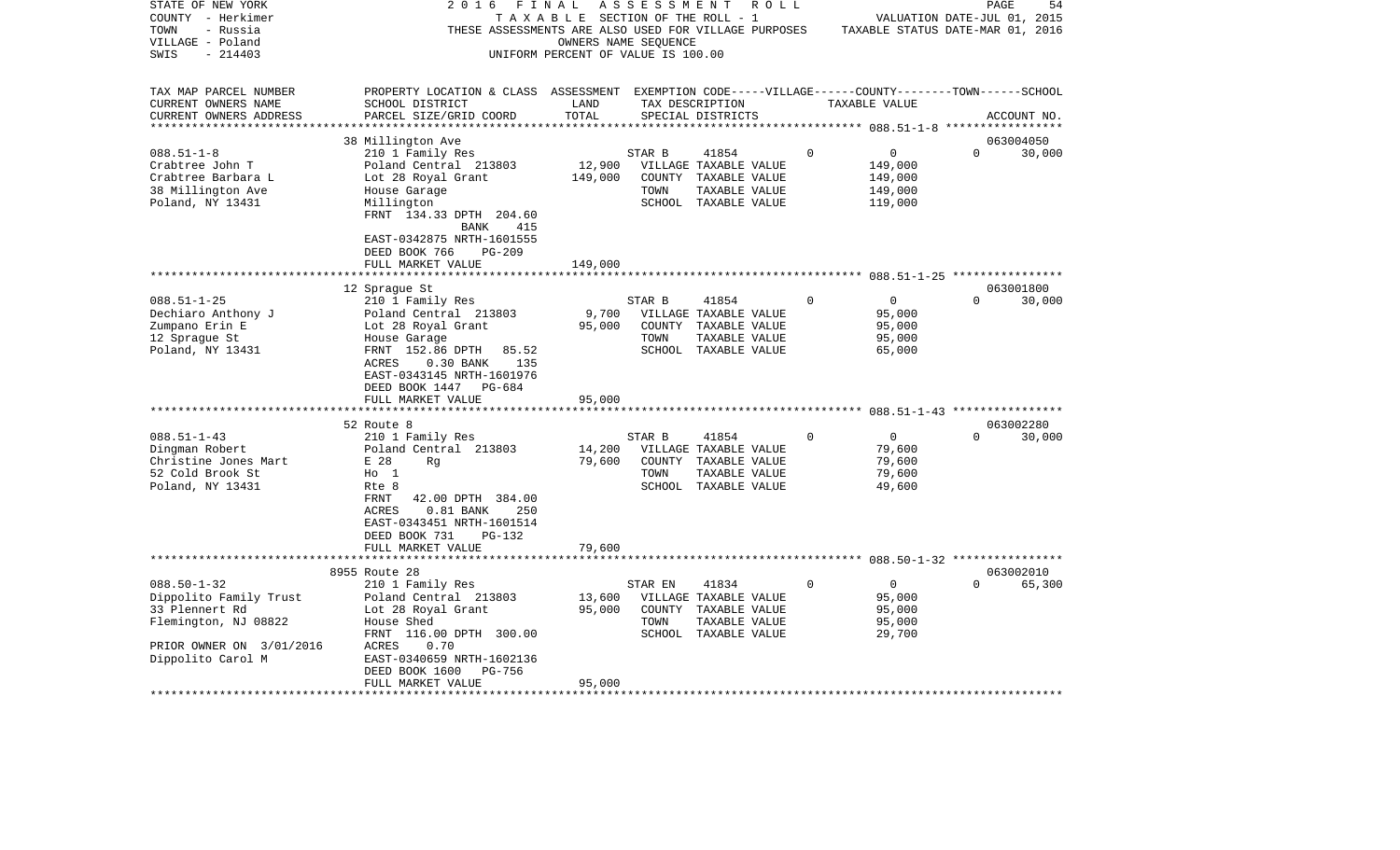| STATE OF NEW YORK<br>COUNTY - Herkimer<br>TOWN<br>- Russia<br>VILLAGE - Poland<br>SWIS<br>$-214403$ | 2016                                                                                                                                            | FINAL<br>TAXABLE SECTION OF THE ROLL - 1<br>THESE ASSESSMENTS ARE ALSO USED FOR VILLAGE PURPOSES<br>UNIFORM PERCENT OF VALUE IS 100.00 | ASSESSMENT ROLL<br>OWNERS NAME SEQUENCE |                                      |                | VALUATION DATE-JUL 01, 2015<br>TAXABLE STATUS DATE-MAR 01, 2016 |          | 55<br>PAGE     |
|-----------------------------------------------------------------------------------------------------|-------------------------------------------------------------------------------------------------------------------------------------------------|----------------------------------------------------------------------------------------------------------------------------------------|-----------------------------------------|--------------------------------------|----------------|-----------------------------------------------------------------|----------|----------------|
| TAX MAP PARCEL NUMBER<br>CURRENT OWNERS NAME<br>CURRENT OWNERS ADDRESS<br>***********************   | PROPERTY LOCATION & CLASS ASSESSMENT EXEMPTION CODE-----VILLAGE------COUNTY-------TOWN------SCHOOL<br>SCHOOL DISTRICT<br>PARCEL SIZE/GRID COORD | LAND<br>TOTAL                                                                                                                          |                                         | TAX DESCRIPTION<br>SPECIAL DISTRICTS |                | TAXABLE VALUE                                                   |          | ACCOUNT NO.    |
|                                                                                                     | 8818 Route 28                                                                                                                                   |                                                                                                                                        |                                         |                                      |                |                                                                 |          | 063000840      |
| $088.51 - 1 - 59$                                                                                   | 210 1 Family Res                                                                                                                                |                                                                                                                                        | VET WAR C 41122                         |                                      | $\overline{0}$ | 9,000                                                           | $\Omega$ | $\overline{0}$ |
| Ditata Patricia Mc Court                                                                            | Poland Central 213803                                                                                                                           |                                                                                                                                        | 14,100 VET WAR T 41123                  |                                      | 12,000         | $\overline{0}$                                                  | 12,000   | - 0            |
| PO Box 224                                                                                          | Lot 28 Royal Grant                                                                                                                              | 128,000 STAR B                                                                                                                         |                                         | 41854                                | $\Omega$       | $\overline{0}$                                                  | $\Omega$ | 30,000         |
| Poland, NY 13431                                                                                    | House Barn                                                                                                                                      |                                                                                                                                        |                                         | VILLAGE TAXABLE VALUE                |                | 116,000                                                         |          |                |
|                                                                                                     | FRNT 155.00 DPTH 202.00                                                                                                                         |                                                                                                                                        |                                         | COUNTY TAXABLE VALUE                 |                | 119,000                                                         |          |                |
|                                                                                                     | ACRES<br>0.77                                                                                                                                   |                                                                                                                                        | TOWN                                    | TAXABLE VALUE                        |                | 116,000                                                         |          |                |
|                                                                                                     | EAST-0342818 NRTH-1600563<br>DEED BOOK 00645 PG-00084                                                                                           |                                                                                                                                        |                                         | SCHOOL TAXABLE VALUE                 |                | 98,000                                                          |          |                |
|                                                                                                     | FULL MARKET VALUE                                                                                                                               | 128,000                                                                                                                                |                                         |                                      |                |                                                                 |          |                |
|                                                                                                     |                                                                                                                                                 |                                                                                                                                        |                                         |                                      |                |                                                                 |          |                |
|                                                                                                     | 46 Millington Ave                                                                                                                               |                                                                                                                                        |                                         |                                      |                |                                                                 |          | 063001740      |
| $088.51 - 1 - 5$                                                                                    | 210 1 Family Res                                                                                                                                |                                                                                                                                        | VET COM C 41132                         |                                      | $\circ$        | 14,225                                                          | $\Omega$ | 0              |
| Drumheller Barbara A                                                                                | Poland Central 213803                                                                                                                           |                                                                                                                                        | 9,000 VET COM T 41133                   |                                      | 14,225         | $\overline{0}$                                                  | 14,225   | $\Omega$       |
| 3 Cherry Dr                                                                                         |                                                                                                                                                 |                                                                                                                                        | 56,900 VILLAGE TAXABLE VALUE            |                                      |                | 42,675                                                          |          |                |
| PO Box 190                                                                                          | Lot 28 Royal Grant<br>House Att Garage<br>FRNT   56.00 DPTH                                                                                     |                                                                                                                                        |                                         | COUNTY TAXABLE VALUE                 |                | 42,675                                                          |          |                |
| Honey Brook, PA 19344                                                                               | 56.00 DPTH 187.00                                                                                                                               |                                                                                                                                        | TOWN                                    | TAXABLE VALUE                        |                | 42,675                                                          |          |                |
|                                                                                                     | ACRES<br>0.24<br>EAST-0342946 NRTH-1601694                                                                                                      |                                                                                                                                        |                                         | SCHOOL TAXABLE VALUE                 |                | 56,900                                                          |          |                |
|                                                                                                     | DEED BOOK 1569<br>PG-825                                                                                                                        |                                                                                                                                        |                                         |                                      |                |                                                                 |          |                |
|                                                                                                     | FULL MARKET VALUE                                                                                                                               | 56,900                                                                                                                                 |                                         |                                      |                |                                                                 |          |                |
|                                                                                                     |                                                                                                                                                 |                                                                                                                                        |                                         |                                      |                |                                                                 |          |                |
|                                                                                                     | 42 Route 8                                                                                                                                      |                                                                                                                                        |                                         |                                      |                |                                                                 |          | 063002880      |
| $088.51 - 1 - 45$                                                                                   | 210 1 Family Res                                                                                                                                |                                                                                                                                        | STAR B                                  | 41854                                | $\Omega$       | $\overline{0}$                                                  | $\Omega$ | 30,000         |
| DuPrau Irrevocable Trust Rober Poland Central 213803                                                |                                                                                                                                                 | 10,000                                                                                                                                 | VILLAGE TAXABLE VALUE                   |                                      |                | 110,400                                                         |          |                |
| DuPrau Irrevocable Trust Debor Lot#28 Royal Gr                                                      |                                                                                                                                                 | 110,400                                                                                                                                |                                         | COUNTY TAXABLE VALUE                 |                | 110,400                                                         |          |                |
| Route 8                                                                                             | Ho 0.342 Acre                                                                                                                                   |                                                                                                                                        | TOWN                                    | TAXABLE VALUE                        |                | 110,400                                                         |          |                |
| PO Box 203                                                                                          | Rte #8                                                                                                                                          |                                                                                                                                        |                                         | SCHOOL TAXABLE VALUE                 |                | 80,400                                                          |          |                |
| Poland, NY 13431                                                                                    | FRNT 83.80 DPTH 170.40<br>EAST-0343216 NRTH-1601370                                                                                             |                                                                                                                                        |                                         |                                      |                |                                                                 |          |                |
|                                                                                                     | DEED BOOK 1196 PG-287                                                                                                                           |                                                                                                                                        |                                         |                                      |                |                                                                 |          |                |
|                                                                                                     | FULL MARKET VALUE                                                                                                                               | 110,400                                                                                                                                |                                         |                                      |                |                                                                 |          |                |
|                                                                                                     | **************************                                                                                                                      |                                                                                                                                        |                                         |                                      |                |                                                                 |          |                |
|                                                                                                     | 54 Cold Brook St                                                                                                                                |                                                                                                                                        |                                         |                                      |                |                                                                 |          | 063004170      |
| $088.51 - 1 - 42$                                                                                   | 210 1 Family Res                                                                                                                                |                                                                                                                                        | STAR B                                  | 41854                                | 0              | $\overline{0}$                                                  | $\Omega$ | 30,000         |
| Dutcher Brett J                                                                                     | Poland Central 213803                                                                                                                           | 6,700                                                                                                                                  |                                         | VILLAGE TAXABLE VALUE                |                | 85,000                                                          |          |                |
| 54 Cold Brook St                                                                                    | Lot 28 Royal Grant                                                                                                                              | 85,000                                                                                                                                 |                                         | COUNTY TAXABLE VALUE                 |                | 85,000                                                          |          |                |
| Poland, NY 13431                                                                                    | House Att Garage                                                                                                                                |                                                                                                                                        | TOWN                                    | TAXABLE VALUE                        |                | 85,000                                                          |          |                |
|                                                                                                     | FRNT<br>40.00 DPTH 136.00<br>ACRES                                                                                                              |                                                                                                                                        |                                         | SCHOOL TAXABLE VALUE                 |                | 55,000                                                          |          |                |
|                                                                                                     | 0.11<br>EAST-0343332 NRTH-1601571                                                                                                               |                                                                                                                                        |                                         |                                      |                |                                                                 |          |                |
|                                                                                                     | DEED BOOK 1078<br>PG-139                                                                                                                        |                                                                                                                                        |                                         |                                      |                |                                                                 |          |                |
|                                                                                                     | FULL MARKET VALUE                                                                                                                               | 85,000                                                                                                                                 |                                         |                                      |                |                                                                 |          |                |
|                                                                                                     |                                                                                                                                                 |                                                                                                                                        |                                         |                                      |                |                                                                 |          |                |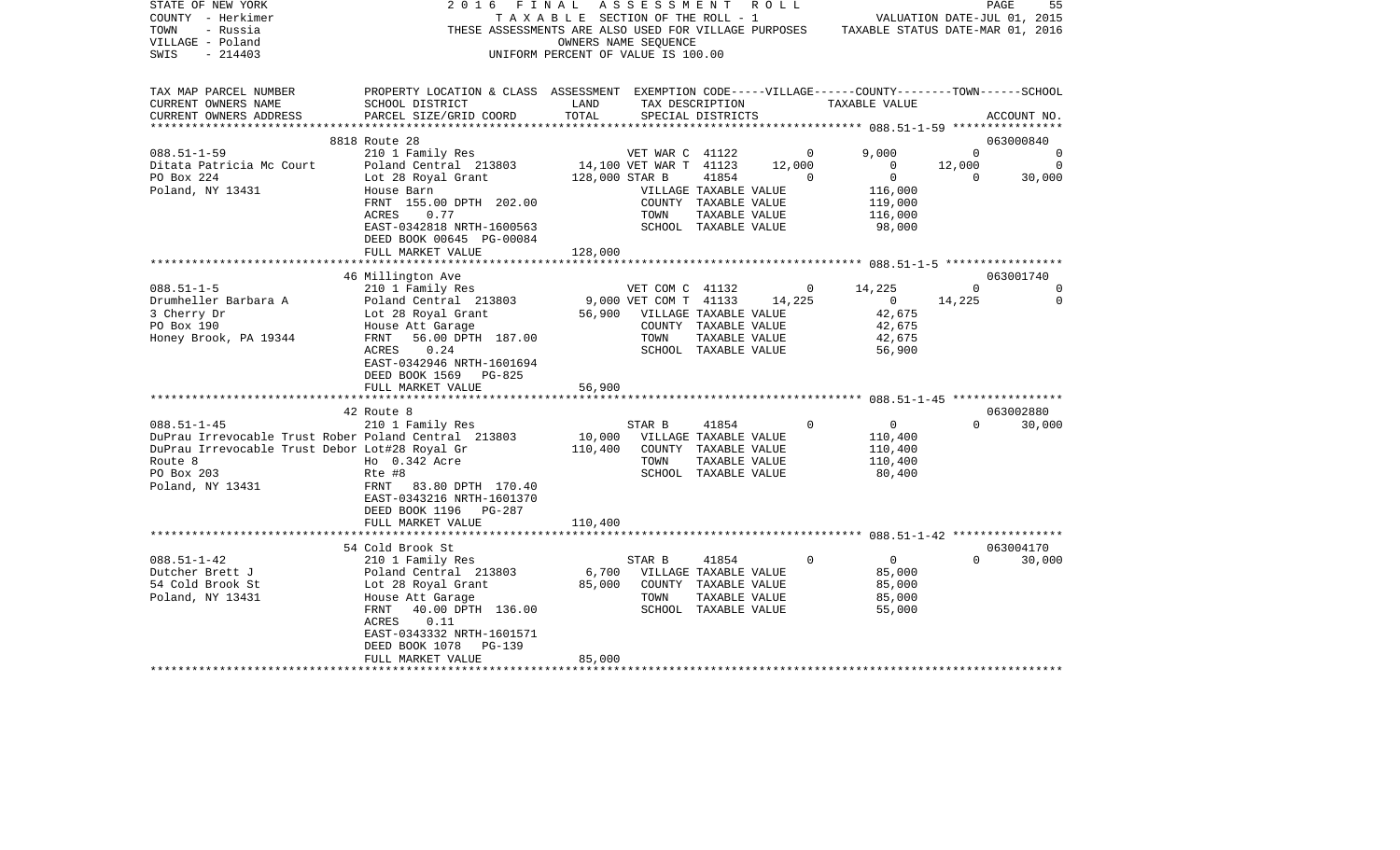| STATE OF NEW YORK                                     | 2016<br>FINAL                                                                                      |                                    | A S S E S S M E N T A O L L  |                       |          |                                                                                       |             | 56<br>PAGE                  |
|-------------------------------------------------------|----------------------------------------------------------------------------------------------------|------------------------------------|------------------------------|-----------------------|----------|---------------------------------------------------------------------------------------|-------------|-----------------------------|
| COUNTY - Herkimer                                     |                                                                                                    | TAXABLE SECTION OF THE ROLL - 1    |                              |                       |          |                                                                                       |             | VALUATION DATE-JUL 01, 2015 |
| TOWN<br>- Russia                                      |                                                                                                    |                                    |                              |                       |          | THESE ASSESSMENTS ARE ALSO USED FOR VILLAGE PURPOSES TAXABLE STATUS DATE-MAR 01, 2016 |             |                             |
| VILLAGE - Poland                                      |                                                                                                    |                                    | OWNERS NAME SEQUENCE         |                       |          |                                                                                       |             |                             |
| SWIS<br>- 214403                                      |                                                                                                    | UNIFORM PERCENT OF VALUE IS 100.00 |                              |                       |          |                                                                                       |             |                             |
|                                                       |                                                                                                    |                                    |                              |                       |          |                                                                                       |             |                             |
|                                                       |                                                                                                    |                                    |                              |                       |          |                                                                                       |             |                             |
| TAX MAP PARCEL NUMBER                                 | PROPERTY LOCATION & CLASS ASSESSMENT EXEMPTION CODE-----VILLAGE------COUNTY-------TOWN------SCHOOL |                                    |                              |                       |          |                                                                                       |             |                             |
| CURRENT OWNERS NAME                                   | SCHOOL DISTRICT                                                                                    | LAND                               |                              | TAX DESCRIPTION       |          | TAXABLE VALUE                                                                         |             |                             |
| CURRENT OWNERS ADDRESS                                | PARCEL SIZE/GRID COORD                                                                             | TOTAL                              |                              | SPECIAL DISTRICTS     |          |                                                                                       |             | ACCOUNT NO.                 |
| ************************                              |                                                                                                    |                                    |                              |                       |          |                                                                                       |             |                             |
|                                                       | 8903 Main St                                                                                       |                                    |                              |                       |          |                                                                                       |             | 3003632                     |
| $088.50 - 1 - 40.2$                                   | 210 1 Family Res                                                                                   |                                    | STAR B                       | 41854                 | $\Omega$ | $\overline{0}$                                                                        | $\Omega$    | 30,000                      |
| Dutcher Brian A                                       | Poland Central 213803                                                                              |                                    | 15,900 VILLAGE TAXABLE VALUE |                       |          | 144,800                                                                               |             |                             |
| 8903 Main St                                          | Lot 28 Royal Grant                                                                                 | 144,800                            |                              | COUNTY TAXABLE VALUE  |          | 144,800                                                                               |             |                             |
| Poland, NY 13431                                      | House Garage                                                                                       |                                    | TOWN                         | TAXABLE VALUE         |          | 144,800                                                                               |             |                             |
|                                                       | Rte 28                                                                                             |                                    |                              | SCHOOL TAXABLE VALUE  |          | 114,800                                                                               |             |                             |
|                                                       | ACRES<br>1.27 BANK 135                                                                             |                                    |                              |                       |          |                                                                                       |             |                             |
|                                                       | EAST-0341378 NRTH-1601525                                                                          |                                    |                              |                       |          |                                                                                       |             |                             |
|                                                       | DEED BOOK 1452 PG-163                                                                              |                                    |                              |                       |          |                                                                                       |             |                             |
|                                                       | FULL MARKET VALUE                                                                                  | 144,800                            |                              |                       |          |                                                                                       |             |                             |
|                                                       |                                                                                                    |                                    |                              |                       |          |                                                                                       |             |                             |
|                                                       |                                                                                                    |                                    |                              |                       |          |                                                                                       |             |                             |
|                                                       | 8880 Route 28                                                                                      |                                    |                              |                       |          |                                                                                       |             | 063000870                   |
| $088.50 - 1 - 19$                                     | 210 1 Family Res                                                                                   |                                    | VET COM C 41132              |                       | $\circ$  | 15,000                                                                                | $\mathbf 0$ | 0                           |
| Earl Fred                                             | Poland Central 213803                                                                              |                                    | 15,000 VET COM T 41133       |                       | 20,000   | $\overline{0}$                                                                        | 20,000      | $\overline{0}$              |
| Earl Revocable Living Trust Vi includes 088.50-1-17.3 |                                                                                                    | 130,000 STAR EN                    |                              | 41834                 | $\Omega$ | $\overline{0}$                                                                        | $\Omega$    | 65,300                      |
| Earl Revocable Living Trust                           | House Garage                                                                                       |                                    |                              | VILLAGE TAXABLE VALUE |          | 110,000                                                                               |             |                             |
| PO Box 233                                            | Rte 28                                                                                             |                                    |                              | COUNTY TAXABLE VALUE  |          | 115,000                                                                               |             |                             |
| Poland, NY 13431                                      | FRNT 103.00 DPTH 303.00                                                                            |                                    | TOWN                         | TAXABLE VALUE         |          | 110,000                                                                               |             |                             |
|                                                       | ACRES<br>1.00                                                                                      |                                    |                              | SCHOOL TAXABLE VALUE  |          | 64,700                                                                                |             |                             |
|                                                       | EAST-0342006 NRTH-1601449                                                                          |                                    |                              |                       |          |                                                                                       |             |                             |
|                                                       | DEED BOOK 1262<br>PG-282                                                                           |                                    |                              |                       |          |                                                                                       |             |                             |
|                                                       | FULL MARKET VALUE                                                                                  | 130,000                            |                              |                       |          |                                                                                       |             |                             |
|                                                       |                                                                                                    |                                    |                              |                       |          |                                                                                       |             |                             |
|                                                       | 8875 Route 28                                                                                      |                                    |                              |                       |          |                                                                                       |             | 063000030                   |
| $088.50 - 1 - 45$                                     | 210 1 Family Res                                                                                   |                                    | STAR B                       | 41854                 | $\Omega$ | $\overline{0}$                                                                        | $\Omega$    | 30,000                      |
| Earl Jon M                                            | Poland Central 213803                                                                              | 15,400                             |                              | VILLAGE TAXABLE VALUE |          | 143,000                                                                               |             |                             |
| Earl Jennifer A                                       | Lot 28 Royal Grant                                                                                 | 143,000                            |                              | COUNTY TAXABLE VALUE  |          | 143,000                                                                               |             |                             |
| 8875 Main St                                          | House Garage                                                                                       |                                    | TOWN                         | TAXABLE VALUE         |          | 143,000                                                                               |             |                             |
| Poland, NY 13431                                      | ACRES<br>1.10                                                                                      |                                    |                              | SCHOOL TAXABLE VALUE  |          | 113,000                                                                               |             |                             |
|                                                       | EAST-0341838 NRTH-1601149                                                                          |                                    |                              |                       |          |                                                                                       |             |                             |
|                                                       | DEED BOOK 1423<br>PG-458                                                                           |                                    |                              |                       |          |                                                                                       |             |                             |
|                                                       | FULL MARKET VALUE                                                                                  | 143,000                            |                              |                       |          |                                                                                       |             |                             |
|                                                       |                                                                                                    |                                    |                              |                       |          |                                                                                       |             |                             |
|                                                       | Millington Ave                                                                                     |                                    |                              |                       |          |                                                                                       |             | 063002070                   |
| $088.51 - 1 - 11$                                     | 210 1 Family Res                                                                                   |                                    |                              | VILLAGE TAXABLE VALUE |          | 71,000                                                                                |             |                             |
| Earl Jon M                                            | Poland Central 213803                                                                              | 11,000                             |                              | COUNTY TAXABLE VALUE  |          | 71,000                                                                                |             |                             |
| 8875 N Main St                                        | Lot 28 Royal Grant                                                                                 | 71,000                             | TOWN                         | TAXABLE VALUE         |          | 71,000                                                                                |             |                             |
| Poland, NY 13324                                      | House Barn                                                                                         |                                    |                              | SCHOOL TAXABLE VALUE  |          | 71,000                                                                                |             |                             |
|                                                       | Millington                                                                                         |                                    |                              |                       |          |                                                                                       |             |                             |
|                                                       | FRNT 126.75 DPTH 151.64                                                                            |                                    |                              |                       |          |                                                                                       |             |                             |
|                                                       | $0.42$ BANK<br>135<br>ACRES                                                                        |                                    |                              |                       |          |                                                                                       |             |                             |
|                                                       | EAST-0342657 NRTH-1601275                                                                          |                                    |                              |                       |          |                                                                                       |             |                             |
|                                                       | DEED BOOK 915<br>$PG-204$                                                                          |                                    |                              |                       |          |                                                                                       |             |                             |
|                                                       | FULL MARKET VALUE                                                                                  | 71,000                             |                              |                       |          |                                                                                       |             |                             |
|                                                       |                                                                                                    |                                    |                              |                       |          |                                                                                       |             |                             |
|                                                       |                                                                                                    |                                    |                              |                       |          |                                                                                       |             |                             |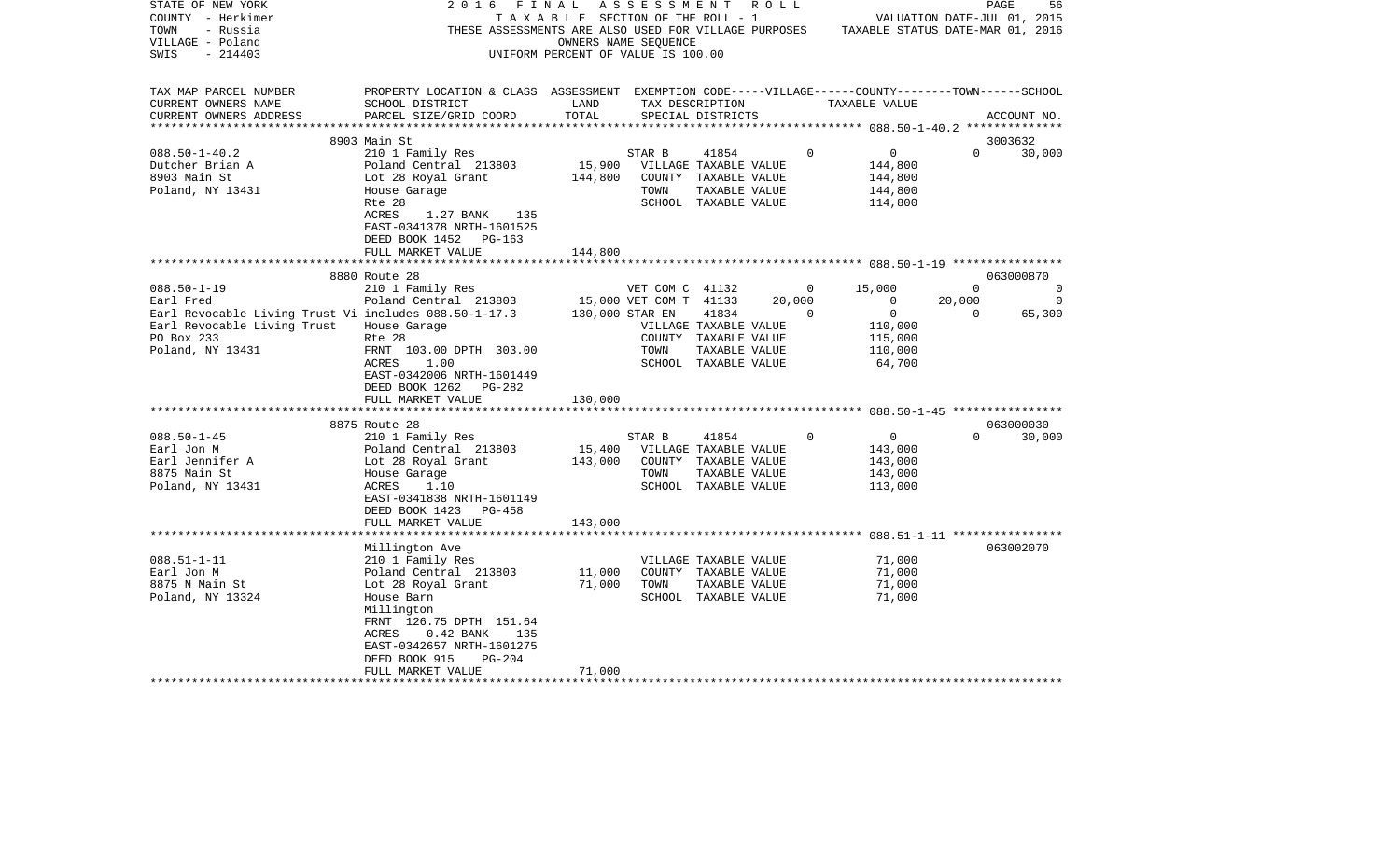| STATE OF NEW YORK      | FINAL<br>2 0 1 6                                                                                   |                                       | ASSESSMENT              | R O L L                                              |          |                                  | PAGE     | 57          |
|------------------------|----------------------------------------------------------------------------------------------------|---------------------------------------|-------------------------|------------------------------------------------------|----------|----------------------------------|----------|-------------|
| COUNTY - Herkimer      |                                                                                                    | T A X A B L E SECTION OF THE ROLL - 1 |                         |                                                      |          | VALUATION DATE-JUL 01, 2015      |          |             |
| TOWN<br>- Russia       |                                                                                                    |                                       |                         | THESE ASSESSMENTS ARE ALSO USED FOR VILLAGE PURPOSES |          | TAXABLE STATUS DATE-MAR 01, 2016 |          |             |
| VILLAGE - Poland       |                                                                                                    | OWNERS NAME SEQUENCE                  |                         |                                                      |          |                                  |          |             |
| SWIS<br>$-214403$      |                                                                                                    | UNIFORM PERCENT OF VALUE IS 100.00    |                         |                                                      |          |                                  |          |             |
|                        |                                                                                                    |                                       |                         |                                                      |          |                                  |          |             |
| TAX MAP PARCEL NUMBER  | PROPERTY LOCATION & CLASS ASSESSMENT EXEMPTION CODE-----VILLAGE------COUNTY-------TOWN------SCHOOL |                                       |                         |                                                      |          |                                  |          |             |
| CURRENT OWNERS NAME    | SCHOOL DISTRICT                                                                                    | LAND                                  |                         | TAX DESCRIPTION                                      |          | TAXABLE VALUE                    |          |             |
| CURRENT OWNERS ADDRESS |                                                                                                    | TOTAL                                 |                         | SPECIAL DISTRICTS                                    |          |                                  |          |             |
|                        | PARCEL SIZE/GRID COORD                                                                             |                                       |                         |                                                      |          |                                  |          | ACCOUNT NO. |
|                        | 13 Mill St                                                                                         |                                       |                         |                                                      |          |                                  |          | 063000960   |
| $088.58 - 1 - 6.1$     | 210 1 Family Res                                                                                   |                                       | STAR B                  | 41854                                                | $\Omega$ | $\overline{0}$                   | $\Omega$ | 30,000      |
| Eddy Bryttani R        | Poland Central 213803                                                                              | 9,600                                 |                         | VILLAGE TAXABLE VALUE                                |          | 69,000                           |          |             |
| PO Box 396             | Lot 28 Royal Grant                                                                                 | 69,000                                |                         | COUNTY TAXABLE VALUE                                 |          | 69,000                           |          |             |
| Poland, NY 13431       | Mod Home Garage                                                                                    |                                       | TOWN                    | TAXABLE VALUE                                        |          | 69,000                           |          |             |
|                        | Mill St                                                                                            |                                       |                         | SCHOOL TAXABLE VALUE                                 |          | 39,000                           |          |             |
|                        | FRNT 100.00 DPTH 150.00                                                                            |                                       |                         |                                                      |          |                                  |          |             |
|                        |                                                                                                    |                                       |                         |                                                      |          |                                  |          |             |
|                        | EAST-0342372 NRTH-1600597<br>DEED BOOK 1475<br>$PG-18$                                             |                                       |                         |                                                      |          |                                  |          |             |
|                        | FULL MARKET VALUE                                                                                  | 69,000                                |                         |                                                      |          |                                  |          |             |
|                        |                                                                                                    | * * * * * * * * * *                   |                         |                                                      |          |                                  |          |             |
|                        | 35 Millington Ave                                                                                  |                                       |                         |                                                      |          |                                  |          | 063001680   |
| $088.50 - 1 - 12$      | 210 1 Family Res                                                                                   |                                       | STAR B                  | 41854                                                | 0        | $\mathbf{0}$                     | $\Omega$ | 30,000      |
| Fiacco William         | Poland Central 213803                                                                              | 9,200                                 |                         | VILLAGE TAXABLE VALUE                                |          | 79,900                           |          |             |
| Alfornon Fiacco Pamela | Lot 28 Royal Grant                                                                                 | 79,900                                |                         | COUNTY TAXABLE VALUE                                 |          | 79,900                           |          |             |
| 35 Millington Ave      | House Garage                                                                                       |                                       | TOWN                    | TAXABLE VALUE                                        |          | 79,900                           |          |             |
| Poland, NY 13431       | Millington Ave                                                                                     |                                       |                         | SCHOOL TAXABLE VALUE                                 |          | 49,900                           |          |             |
|                        | 65.00 DPTH 199.00                                                                                  |                                       |                         |                                                      |          |                                  |          |             |
|                        | FRNT<br>$0.26$ BANK<br>821<br>ACRES                                                                |                                       |                         |                                                      |          |                                  |          |             |
|                        |                                                                                                    |                                       |                         |                                                      |          |                                  |          |             |
|                        | EAST-0342623 NRTH-1601596                                                                          |                                       |                         |                                                      |          |                                  |          |             |
|                        | DEED BOOK 942<br>$PG-98$                                                                           | 79,900                                |                         |                                                      |          |                                  |          |             |
|                        | FULL MARKET VALUE                                                                                  |                                       |                         |                                                      |          |                                  |          |             |
|                        | 36 Route 8                                                                                         |                                       |                         |                                                      |          |                                  |          | 063000240   |
| $088.51 - 1 - 47$      | 210 1 Family Res                                                                                   |                                       | CW_15_VET/ 41162        |                                                      | $\circ$  | 9,000                            | $\Omega$ | 0           |
| Folnsbee Wesley E      | Poland Central 213803                                                                              |                                       | 11,900 CW_DISBLD_ 41172 |                                                      | 0        | 30,000                           | 0        | 0           |
| 36 Cold Brook St       | Lot 28 Royal Grant                                                                                 | 106,000 STAR B                        |                         | 41854                                                | $\Omega$ | $\overline{0}$                   | $\Omega$ | 30,000      |
| Poland, NY 13431       | House Att Garage                                                                                   |                                       |                         | VILLAGE TAXABLE VALUE                                |          | 106,000                          |          |             |
|                        | FRNT 128.00 DPTH<br>87.00                                                                          |                                       |                         | COUNTY TAXABLE VALUE                                 |          | 67,000                           |          |             |
|                        | $0.50$ BANK<br>ACRES<br>135                                                                        |                                       | TOWN                    | TAXABLE VALUE                                        |          | 106,000                          |          |             |
|                        | EAST-0306450 NRTH-1176755                                                                          |                                       |                         | SCHOOL TAXABLE VALUE                                 |          | 76,000                           |          |             |
|                        | DEED BOOK 896<br>PG-608                                                                            |                                       |                         |                                                      |          |                                  |          |             |
|                        | FULL MARKET VALUE                                                                                  | 106,000                               |                         |                                                      |          |                                  |          |             |
|                        |                                                                                                    |                                       |                         |                                                      |          |                                  |          |             |
|                        | 60 Route 8                                                                                         |                                       |                         |                                                      |          |                                  |          | 063002400   |
| $088.51 - 1 - 40$      | 210 1 Family Res                                                                                   |                                       | STAR B                  | 41854                                                | $\Omega$ | $\overline{0}$                   | $\Omega$ | 30,000      |
| Foster Joseph W        | Poland Central 213803                                                                              | 10,600                                |                         | VILLAGE TAXABLE VALUE                                |          | 85,000                           |          |             |
| PO Box 351             | Lot 28 Royal Grant                                                                                 | 85,000                                |                         | COUNTY TAXABLE VALUE                                 |          | 85,000                           |          |             |
| Poland, NY 13431       | House Garage                                                                                       |                                       | TOWN                    | TAXABLE VALUE                                        |          | 85,000                           |          |             |
|                        | ACRES<br>$0.38$ BANK<br>135                                                                        |                                       |                         | SCHOOL TAXABLE VALUE                                 |          | 55,000                           |          |             |
|                        | EAST-0343403 NRTH-1601654                                                                          |                                       |                         |                                                      |          |                                  |          |             |
|                        | DEED BOOK 1296<br>PG-663                                                                           |                                       |                         |                                                      |          |                                  |          |             |
|                        | FULL MARKET VALUE                                                                                  | 85,000                                |                         |                                                      |          |                                  |          |             |
|                        |                                                                                                    |                                       |                         |                                                      |          |                                  |          |             |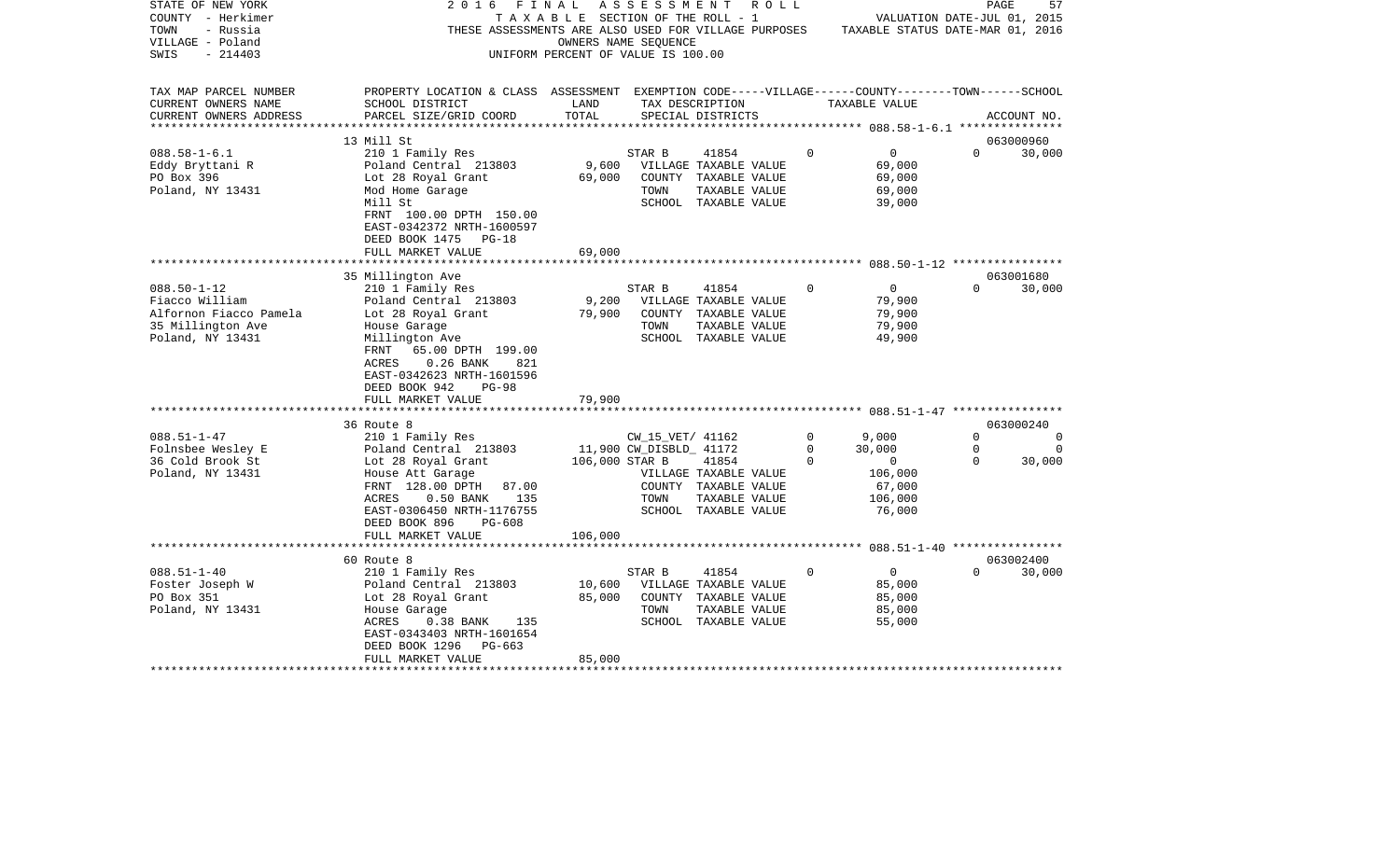| STATE OF NEW YORK<br>COUNTY - Herkimer<br>TOWN<br>- Russia<br>VILLAGE - Poland<br>SWIS<br>- 214403                 | 2016<br>FINAL<br>THESE ASSESSMENTS ARE ALSO USED FOR VILLAGE PURPOSES                                                                                                                 | T A X A B L E SECTION OF THE ROLL - 1<br>OWNERS NAME SEQUENCE<br>UNIFORM PERCENT OF VALUE IS 100.00 | A S S E S S M E N T | ROLL                                                                                            |             |                                              | PAGE<br>58<br>VALUATION DATE-JUL 01, 2015<br>TAXABLE STATUS DATE-MAR 01, 2016 |  |
|--------------------------------------------------------------------------------------------------------------------|---------------------------------------------------------------------------------------------------------------------------------------------------------------------------------------|-----------------------------------------------------------------------------------------------------|---------------------|-------------------------------------------------------------------------------------------------|-------------|----------------------------------------------|-------------------------------------------------------------------------------|--|
| TAX MAP PARCEL NUMBER<br>CURRENT OWNERS NAME<br>CURRENT OWNERS ADDRESS                                             | PROPERTY LOCATION & CLASS ASSESSMENT EXEMPTION CODE-----VILLAGE------COUNTY-------TOWN------SCHOOL<br>SCHOOL DISTRICT<br>PARCEL SIZE/GRID COORD                                       | LAND<br>TOTAL                                                                                       |                     | TAX DESCRIPTION<br>SPECIAL DISTRICTS                                                            |             | TAXABLE VALUE                                | ACCOUNT NO.                                                                   |  |
|                                                                                                                    | 61 Route 8                                                                                                                                                                            |                                                                                                     |                     |                                                                                                 |             |                                              | 063001380                                                                     |  |
| $088.51 - 1 - 24$<br>Freytag Jeffrey K<br>Freytag Janice Snyder<br>Cold Brook St<br>PO Box 452<br>Poland, NY 13431 | 210 1 Family Res<br>Poland Central 213803<br>Lot 28 Royal Grant<br>House And Garage<br>$Rte$ # 8<br>FRNT<br>95.50 DPTH 160.00<br>ACRES<br>0.38                                        | 10,000<br>91,300                                                                                    | STAR B<br>TOWN      | 41854<br>VILLAGE TAXABLE VALUE<br>COUNTY TAXABLE VALUE<br>TAXABLE VALUE<br>SCHOOL TAXABLE VALUE | $\Omega$    | 0<br>91,300<br>91,300<br>91,300<br>61,300    | $\Omega$<br>30,000                                                            |  |
|                                                                                                                    | EAST-0343286 NRTH-1601899<br>DEED BOOK 736<br>PG-177<br>FULL MARKET VALUE                                                                                                             | 91,300                                                                                              |                     |                                                                                                 |             |                                              |                                                                               |  |
|                                                                                                                    | 8841 N Main St                                                                                                                                                                        |                                                                                                     |                     |                                                                                                 |             |                                              | 063002820                                                                     |  |
| $088.50 - 1 - 56.1$<br>Fusco Kathleen<br>8841 N Main St<br>PO Box 401<br>Poland, NY 13431                          | 465 Prof. bldg.<br>Poland Central 213803<br>W 28<br>R G<br>Bank1/3<br>Rte #28<br>FRNT 107.00 DPTH 88.00<br>EAST-0342434 NRTH-1600819<br>DEED BOOK 925<br>$PG-89$<br>FULL MARKET VALUE | 7,300<br>93,500<br>93,500                                                                           | TOWN                | VILLAGE TAXABLE VALUE<br>COUNTY TAXABLE VALUE<br>TAXABLE VALUE<br>SCHOOL TAXABLE VALUE          |             | 93,500<br>93,500<br>93,500<br>93,500         |                                                                               |  |
|                                                                                                                    | Route 28                                                                                                                                                                              |                                                                                                     |                     |                                                                                                 |             |                                              | 063002940                                                                     |  |
| $088.58 - 1 - 8$<br>Fusco Kathleen<br>8841 N Main St<br>PO Box 401<br>Poland, NY 13431                             | 653 Govt pk lot<br>Poland Central 213803<br>Lot 28 Royal Grant<br>Parking Lot<br>Rte #28<br>69.50 DPTH 118.00<br>FRNT<br>EAST-0342513 NRTH-1600752<br>DEED BOOK 925<br>$PG-89$        | 7,500<br>7,500                                                                                      | TOWN                | VILLAGE TAXABLE VALUE<br>COUNTY TAXABLE VALUE<br>TAXABLE VALUE<br>SCHOOL TAXABLE VALUE          |             | 7,500<br>7,500<br>7,500<br>7,500             |                                                                               |  |
|                                                                                                                    | FULL MARKET VALUE                                                                                                                                                                     | 7,500                                                                                               |                     |                                                                                                 |             |                                              |                                                                               |  |
| $088.50 - 1 - 31$<br>Gauthier Ricky N<br>Gauthier Irene S<br>8959 N Main St<br>Poland, NY 13431                    | Route 28<br>210 1 Family Res<br>Poland Central 213803<br>Lot 28 Royal Grant<br>House & Garage<br>Rte 28<br>ACRES<br>1.10<br>EAST-0340540 NRTH-1602177                                 | 15,400<br>125,000                                                                                   | STAR B<br>TOWN      | 41854<br>VILLAGE TAXABLE VALUE<br>COUNTY TAXABLE VALUE<br>TAXABLE VALUE<br>SCHOOL TAXABLE VALUE | $\mathbf 0$ | 0<br>125,000<br>125,000<br>125,000<br>95,000 | 063002040<br>$\Omega$<br>30,000                                               |  |
| **********************                                                                                             | DEED BOOK 1279<br>$PG-24$<br>FULL MARKET VALUE                                                                                                                                        | 125,000                                                                                             |                     |                                                                                                 |             |                                              |                                                                               |  |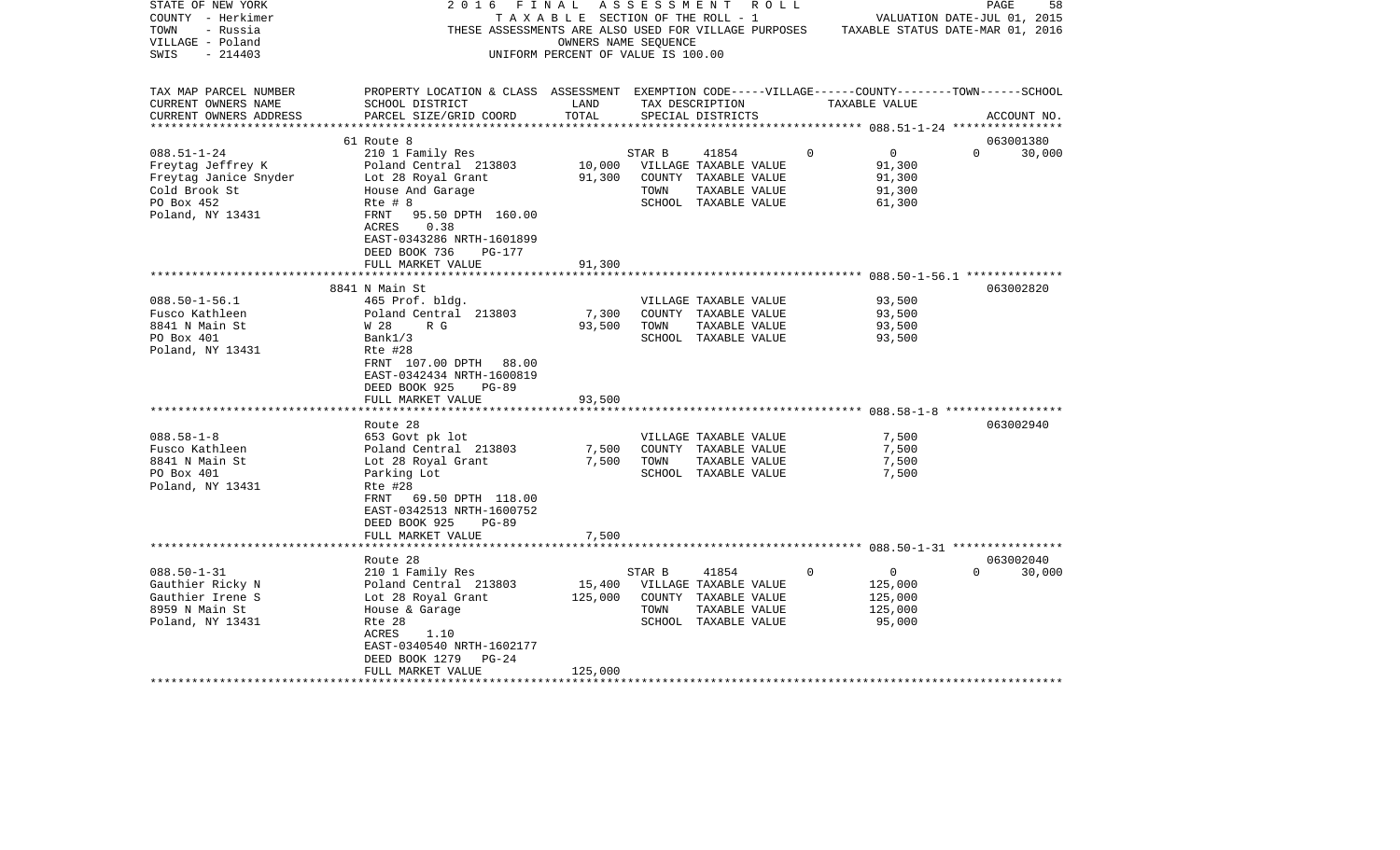| STATE OF NEW YORK<br>COUNTY - Herkimer<br>- Russia<br>TOWN<br>VILLAGE - Poland | 2016                                                                                                                                            | FINAL<br>TAXABLE SECTION OF THE ROLL - 1<br>OWNERS NAME SEQUENCE | ASSESSMENT | R O L L<br>THESE ASSESSMENTS ARE ALSO USED FOR VILLAGE PURPOSES |          | VALUATION DATE-JUL 01, 2015<br>TAXABLE STATUS DATE-MAR 01, 2016 | PAGE     | 59          |
|--------------------------------------------------------------------------------|-------------------------------------------------------------------------------------------------------------------------------------------------|------------------------------------------------------------------|------------|-----------------------------------------------------------------|----------|-----------------------------------------------------------------|----------|-------------|
| $-214403$<br>SWIS                                                              |                                                                                                                                                 | UNIFORM PERCENT OF VALUE IS 100.00                               |            |                                                                 |          |                                                                 |          |             |
| TAX MAP PARCEL NUMBER<br>CURRENT OWNERS NAME<br>CURRENT OWNERS ADDRESS         | PROPERTY LOCATION & CLASS ASSESSMENT EXEMPTION CODE-----VILLAGE------COUNTY-------TOWN------SCHOOL<br>SCHOOL DISTRICT<br>PARCEL SIZE/GRID COORD | LAND<br>TOTAL                                                    |            | TAX DESCRIPTION<br>SPECIAL DISTRICTS                            |          | TAXABLE VALUE                                                   |          | ACCOUNT NO. |
| ***********************                                                        |                                                                                                                                                 |                                                                  |            |                                                                 |          |                                                                 |          |             |
|                                                                                | 52 Millington Ave                                                                                                                               |                                                                  |            |                                                                 |          |                                                                 |          | 063003330   |
| $088.51 - 1 - 4$                                                               | 210 1 Family Res                                                                                                                                | 11,700                                                           | STAR B     | 41854                                                           | 0        | 0                                                               | $\Omega$ | 30,000      |
| GLH Living Trust<br>BAH Living Trust                                           | Poland Central 213803<br>Lot 28 Royal Grant                                                                                                     | 120,000                                                          |            | VILLAGE TAXABLE VALUE<br>COUNTY TAXABLE VALUE                   |          | 120,000<br>120,000                                              |          |             |
| 52 Millington Ave                                                              | House & 3 Stall Garage                                                                                                                          |                                                                  | TOWN       | TAXABLE VALUE                                                   |          | 120,000                                                         |          |             |
| PO Box 13                                                                      | Millington                                                                                                                                      |                                                                  |            | SCHOOL TAXABLE VALUE                                            |          | 90,000                                                          |          |             |
| Poland, NY 13431                                                               | FRNT 114.00 DPTH 187.00<br>ACRES<br>0.48<br>EAST-0342987 NRTH-1601762<br>DEED BOOK 1498<br>PG-97                                                |                                                                  |            |                                                                 |          |                                                                 |          |             |
|                                                                                | FULL MARKET VALUE                                                                                                                               | 120,000                                                          |            |                                                                 |          |                                                                 |          |             |
|                                                                                |                                                                                                                                                 |                                                                  |            |                                                                 |          |                                                                 |          |             |
|                                                                                | 44 Millington Ave                                                                                                                               |                                                                  |            |                                                                 |          |                                                                 |          | 063003360   |
| $088.51 - 1 - 6$<br>GLH Living Trust                                           | 210 1 Family Res<br>Poland Central 213803                                                                                                       | 9,200                                                            |            | VILLAGE TAXABLE VALUE<br>COUNTY TAXABLE VALUE                   |          | 66,000<br>66,000                                                |          |             |
| BAH Living Trust                                                               | Lot 28 Royal Grant                                                                                                                              | 66,000                                                           | TOWN       | TAXABLE VALUE                                                   |          | 66,000                                                          |          |             |
| 52 Millington Ave                                                              | House Att Gar                                                                                                                                   |                                                                  |            | SCHOOL TAXABLE VALUE                                            |          | 66,000                                                          |          |             |
| PO Box 13                                                                      | FRNT<br>63.00 DPTH 194.27                                                                                                                       |                                                                  |            |                                                                 |          |                                                                 |          |             |
| Poland, NY 13431                                                               | ACRES<br>0.28                                                                                                                                   |                                                                  |            |                                                                 |          |                                                                 |          |             |
|                                                                                | EAST-0342926 NRTH-1601634                                                                                                                       |                                                                  |            |                                                                 |          |                                                                 |          |             |
|                                                                                | DEED BOOK 1498<br>PG-97                                                                                                                         |                                                                  |            |                                                                 |          |                                                                 |          |             |
|                                                                                | FULL MARKET VALUE                                                                                                                               | 66,000                                                           |            |                                                                 |          |                                                                 |          |             |
|                                                                                | **********************                                                                                                                          |                                                                  |            |                                                                 |          |                                                                 |          |             |
|                                                                                | 8827 Route 28                                                                                                                                   |                                                                  |            |                                                                 |          |                                                                 |          | 063001500   |
| $088.58 - 1 - 10$<br>GLH Living Trust                                          | 483 Converted Re<br>Poland Central 213803                                                                                                       | 6,400                                                            |            | VILLAGE TAXABLE VALUE<br>COUNTY TAXABLE VALUE                   |          | 87,500<br>87,500                                                |          |             |
| BAH Living Trust                                                               | Lot 28 Royal Grant                                                                                                                              | 87,500                                                           | TOWN       | TAXABLE VALUE                                                   |          | 87,500                                                          |          |             |
| 8827 Route 28                                                                  | Store, Apt, Barn                                                                                                                                |                                                                  |            | SCHOOL TAXABLE VALUE                                            |          | 87,500                                                          |          |             |
| PO Box 86                                                                      | Rte 28                                                                                                                                          |                                                                  |            |                                                                 |          |                                                                 |          |             |
| Poland, NY 13431                                                               | FRNT<br>63.00 DPTH 141.00                                                                                                                       |                                                                  |            |                                                                 |          |                                                                 |          |             |
|                                                                                | EAST-0342593 NRTH-1600614                                                                                                                       |                                                                  |            |                                                                 |          |                                                                 |          |             |
|                                                                                | DEED BOOK 1498<br>PG-103                                                                                                                        |                                                                  |            |                                                                 |          |                                                                 |          |             |
|                                                                                | FULL MARKET VALUE                                                                                                                               | 87,500                                                           |            |                                                                 |          |                                                                 |          |             |
|                                                                                |                                                                                                                                                 |                                                                  |            |                                                                 |          |                                                                 |          |             |
|                                                                                | 8956 Route 28                                                                                                                                   |                                                                  |            |                                                                 | $\Omega$ | 0                                                               | $\Omega$ | 063001200   |
| $088.50 - 1 - 4$<br>Goggin Patrick                                             | 210 1 Family Res<br>Poland Central 213803                                                                                                       | 14,400                                                           | STAR EN    | 41834<br>VILLAGE TAXABLE VALUE                                  |          | 102,000                                                         |          | 65,300      |
| Goggin Living Trust Gloria                                                     | Lot 28 Royal Grant                                                                                                                              | 102,000                                                          |            | COUNTY TAXABLE VALUE                                            |          | 102,000                                                         |          |             |
| Goggin Living Trust                                                            | House Att Garage                                                                                                                                |                                                                  | TOWN       | TAXABLE VALUE                                                   |          | 102,000                                                         |          |             |
| 8956 N Main St                                                                 | Rte 28                                                                                                                                          |                                                                  |            | SCHOOL TAXABLE VALUE                                            |          | 36,700                                                          |          |             |
| Poland, NY 13431                                                               | FRNT 208.70 DPTH 196.03                                                                                                                         |                                                                  |            |                                                                 |          |                                                                 |          |             |
|                                                                                | ACRES<br>0.86                                                                                                                                   |                                                                  |            |                                                                 |          |                                                                 |          |             |
|                                                                                | EAST-0340772 NRTH-1602396                                                                                                                       |                                                                  |            |                                                                 |          |                                                                 |          |             |
|                                                                                | DEED BOOK 1230<br>PG-356                                                                                                                        |                                                                  |            |                                                                 |          |                                                                 |          |             |
| *******************                                                            | FULL MARKET VALUE                                                                                                                               | 102,000                                                          |            |                                                                 |          |                                                                 |          |             |
|                                                                                |                                                                                                                                                 |                                                                  |            |                                                                 |          |                                                                 |          |             |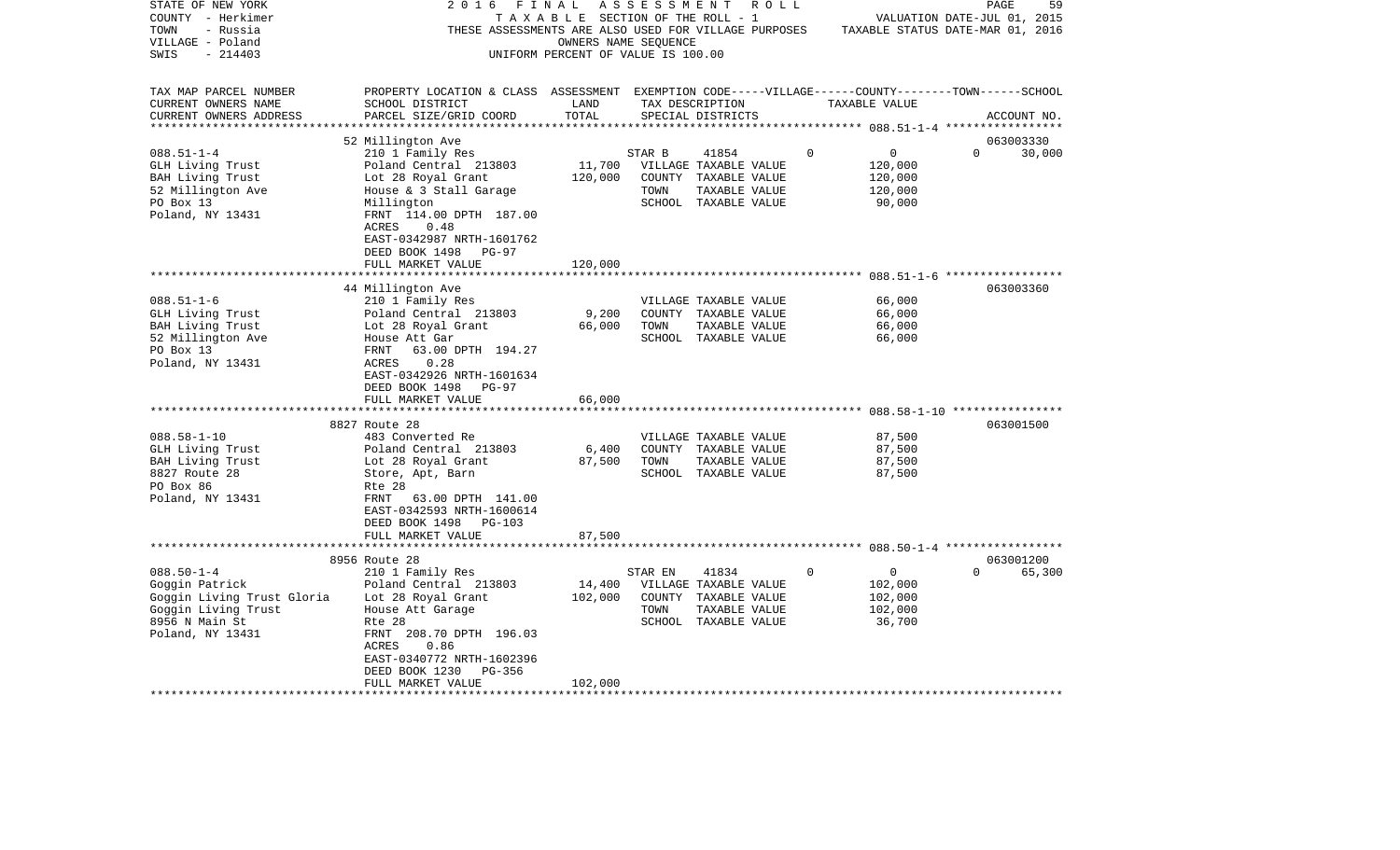| STATE OF NEW YORK         | 2 0 1 6<br>FINAL                                                                                   |                                    |         | A S S E S S M E N T A O L L           |             |                             |               | PAGE        | 60     |
|---------------------------|----------------------------------------------------------------------------------------------------|------------------------------------|---------|---------------------------------------|-------------|-----------------------------|---------------|-------------|--------|
| COUNTY - Herkimer         |                                                                                                    |                                    |         | T A X A B L E SECTION OF THE ROLL - 1 |             | VALUATION DATE-JUL 01, 2015 |               |             |        |
| TOWN<br>- Russia          | THESE ASSESSMENTS ARE ALSO USED FOR VILLAGE PURPOSES TAXABLE STATUS DATE-MAR 01, 2016              |                                    |         |                                       |             |                             |               |             |        |
| VILLAGE - Poland          |                                                                                                    | OWNERS NAME SEQUENCE               |         |                                       |             |                             |               |             |        |
| SWIS<br>$-214403$         |                                                                                                    | UNIFORM PERCENT OF VALUE IS 100.00 |         |                                       |             |                             |               |             |        |
|                           |                                                                                                    |                                    |         |                                       |             |                             |               |             |        |
|                           |                                                                                                    |                                    |         |                                       |             |                             |               |             |        |
| TAX MAP PARCEL NUMBER     | PROPERTY LOCATION & CLASS ASSESSMENT EXEMPTION CODE-----VILLAGE------COUNTY-------TOWN------SCHOOL |                                    |         |                                       |             |                             |               |             |        |
| CURRENT OWNERS NAME       | SCHOOL DISTRICT                                                                                    | LAND                               |         | TAX DESCRIPTION                       |             | TAXABLE VALUE               |               |             |        |
| CURRENT OWNERS ADDRESS    | PARCEL SIZE/GRID COORD                                                                             | TOTAL                              |         | SPECIAL DISTRICTS                     |             |                             |               | ACCOUNT NO. |        |
|                           |                                                                                                    |                                    |         |                                       |             |                             |               |             |        |
|                           | 39 Route 8                                                                                         |                                    |         |                                       |             |                             |               | 063001260   |        |
| $088.51 - 1 - 19$         | 210 1 Family Res                                                                                   |                                    | STAR B  | 41854                                 | $\Omega$    | $\overline{0}$              | $\Omega$      |             | 30,000 |
| Goodney Dale              | Poland Central 213803                                                                              | 11,000                             |         | VILLAGE TAXABLE VALUE                 |             | 87,500                      |               |             |        |
| PO Box 521                | Lot 28 Royal Grant                                                                                 | 87,500                             |         | COUNTY TAXABLE VALUE                  |             | 87,500                      |               |             |        |
| Poland, NY 13431          | House & Barn                                                                                       |                                    | TOWN    | TAXABLE VALUE                         |             | 87,500                      |               |             |        |
|                           | Rte 8                                                                                              |                                    |         | SCHOOL TAXABLE VALUE                  |             | 57,500                      |               |             |        |
|                           | FRNT 112.00 DPTH 164.67                                                                            |                                    |         |                                       |             |                             |               |             |        |
|                           | ACRES<br>0.42                                                                                      |                                    |         |                                       |             |                             |               |             |        |
|                           | EAST-0343006 NRTH-1601429                                                                          |                                    |         |                                       |             |                             |               |             |        |
|                           | DEED BOOK 1217 PG-484                                                                              |                                    |         |                                       |             |                             |               |             |        |
|                           | FULL MARKET VALUE                                                                                  | 87,500                             |         |                                       |             |                             |               |             |        |
|                           |                                                                                                    |                                    |         |                                       |             |                             |               |             |        |
|                           | Route 28                                                                                           |                                    |         |                                       |             |                             |               | 063000930   |        |
| $088.58 - 1 - 5$          | 311 Res vac land                                                                                   |                                    |         | VILLAGE TAXABLE VALUE                 |             | 2,500                       |               |             |        |
|                           |                                                                                                    | 2,500                              |         |                                       |             |                             |               |             |        |
| Goodney Nancy             | Poland Central 213803                                                                              | 2,500                              | TOWN    | COUNTY TAXABLE VALUE                  |             | 2,500                       |               |             |        |
| PO Box 333                | W 28<br>Rg                                                                                         |                                    |         | TAXABLE VALUE                         |             | 2,500                       |               |             |        |
| Poland, NY 13431          | Lot $1\,6/10$                                                                                      |                                    |         | SCHOOL TAXABLE VALUE                  |             | 2,500                       |               |             |        |
|                           | Rte 28                                                                                             |                                    |         |                                       |             |                             |               |             |        |
|                           | ACRES<br>1.60                                                                                      |                                    |         |                                       |             |                             |               |             |        |
|                           | EAST-0342371 NRTH-1600383                                                                          |                                    |         |                                       |             |                             |               |             |        |
|                           | DEED BOOK 1488<br>PG-747                                                                           |                                    |         |                                       |             |                             |               |             |        |
|                           | FULL MARKET VALUE                                                                                  | 2,500                              |         |                                       |             |                             |               |             |        |
|                           |                                                                                                    |                                    |         |                                       |             |                             |               |             |        |
|                           | 8819 Route 28                                                                                      |                                    |         |                                       |             |                             |               | 063000990   |        |
| $088.58 - 1 - 13$         | 220 2 Family Res                                                                                   |                                    | STAR B  | 41854                                 | $\mathbf 0$ | $\overline{0}$              | $\Omega$      |             | 30,000 |
| Goodney Nancy             | Poland Central 213803                                                                              | 11,000                             |         | VILLAGE TAXABLE VALUE                 |             | 180,000                     |               |             |        |
| PO Box 333                | W Lot 28 Rg                                                                                        | 180,000                            |         | COUNTY TAXABLE VALUE                  |             | 180,000                     |               |             |        |
| Poland, NY 13431          | $H_0$ 6/10                                                                                         |                                    | TOWN    | TAXABLE VALUE                         |             | 180,000                     |               |             |        |
|                           | Rte #28                                                                                            |                                    |         | SCHOOL TAXABLE VALUE                  |             | 150,000                     |               |             |        |
|                           | FRNT 98.00 DPTH 240.00                                                                             |                                    |         |                                       |             |                             |               |             |        |
|                           | EAST-0342595 NRTH-1600407                                                                          |                                    |         |                                       |             |                             |               |             |        |
|                           | DEED BOOK 1488<br>PG-747                                                                           |                                    |         |                                       |             |                             |               |             |        |
|                           | FULL MARKET VALUE                                                                                  | 180,000                            |         |                                       |             |                             |               |             |        |
|                           |                                                                                                    |                                    |         |                                       |             |                             |               |             |        |
|                           | Route 8                                                                                            |                                    |         |                                       |             |                             |               | 063002610   |        |
| $088.43 - 1 - 1$          | 105 Vac farmland                                                                                   |                                    | AG MKTS | 41730                                 | 0           | 12,781                      | 12,781 12,781 |             |        |
| Gorham John & Barbara     | Poland Central 213803                                                                              | 23,100                             |         | VILLAGE TAXABLE VALUE                 |             | 23,100                      |               |             |        |
| Burritt Lori              | Lot 45 Royal Grant                                                                                 | 23,100                             |         | COUNTY TAXABLE VALUE                  |             | 10,319                      |               |             |        |
| PO Box 63                 | Farm                                                                                               |                                    | TOWN    | TAXABLE VALUE                         |             | 10,319                      |               |             |        |
| Poland, NY 13431          | ACRES 15.40                                                                                        |                                    |         | SCHOOL TAXABLE VALUE                  |             | 10,319                      |               |             |        |
|                           | EAST-0343018 NRTH-1602681                                                                          |                                    |         |                                       |             |                             |               |             |        |
| MAY BE SUBJECT TO PAYMENT | DEED BOOK 1426<br>PG-648                                                                           |                                    |         |                                       |             |                             |               |             |        |
| UNDER AGDIST LAW TIL 2023 | FULL MARKET VALUE                                                                                  | 23,100                             |         |                                       |             |                             |               |             |        |
|                           |                                                                                                    |                                    |         |                                       |             |                             |               |             |        |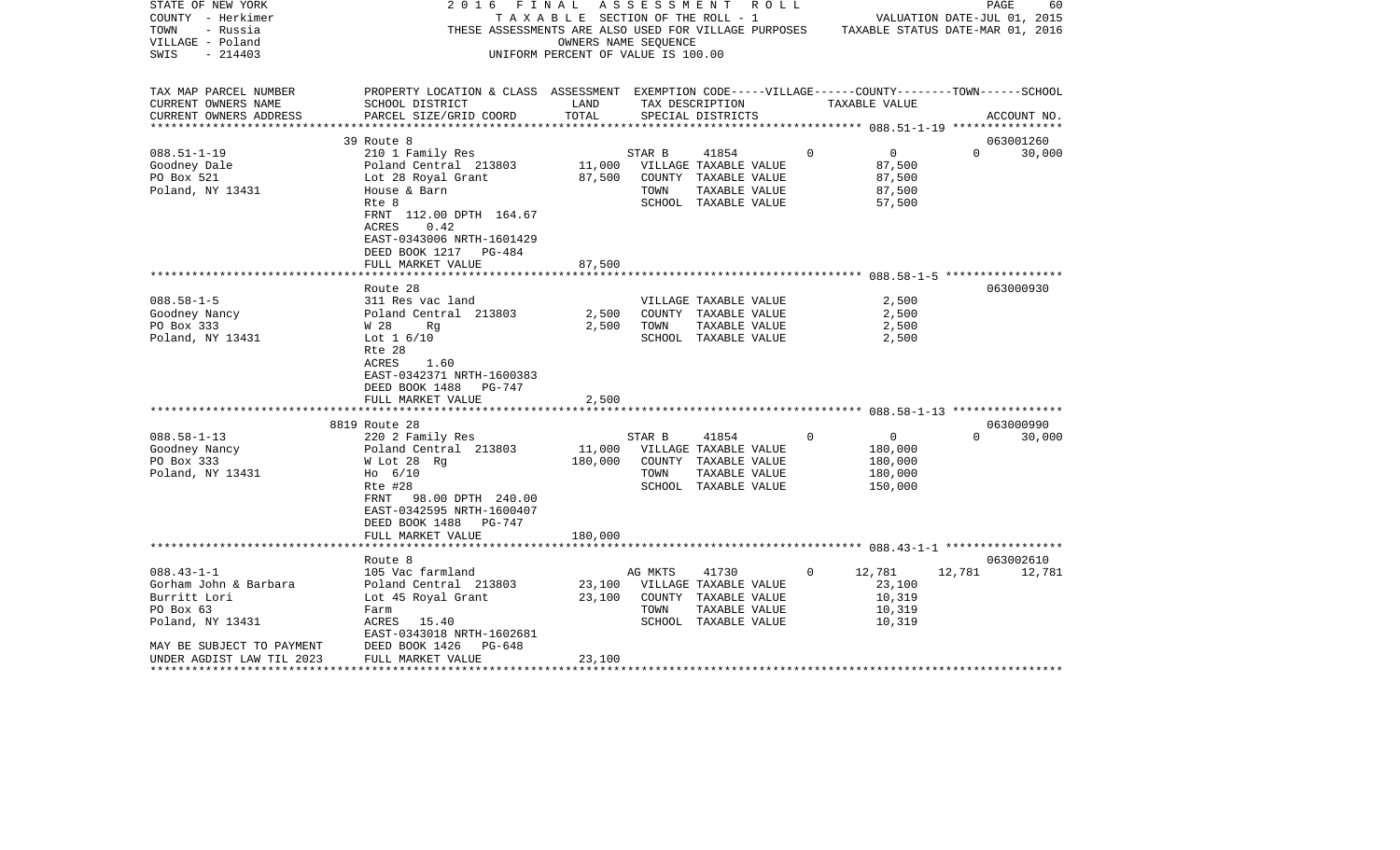| STATE OF NEW YORK                                   | 2016                                                                                               | FINAL                                 | A S S E S S M E N T | R O L L                                              |                            | PAGE<br>61                       |
|-----------------------------------------------------|----------------------------------------------------------------------------------------------------|---------------------------------------|---------------------|------------------------------------------------------|----------------------------|----------------------------------|
| COUNTY - Herkimer                                   |                                                                                                    | T A X A B L E SECTION OF THE ROLL - 1 |                     |                                                      |                            | VALUATION DATE-JUL 01, 2015      |
| TOWN<br>- Russia                                    |                                                                                                    |                                       |                     | THESE ASSESSMENTS ARE ALSO USED FOR VILLAGE PURPOSES |                            | TAXABLE STATUS DATE-MAR 01, 2016 |
| VILLAGE - Poland                                    |                                                                                                    | OWNERS NAME SEQUENCE                  |                     |                                                      |                            |                                  |
| $-214403$<br>SWIS                                   |                                                                                                    | UNIFORM PERCENT OF VALUE IS 100.00    |                     |                                                      |                            |                                  |
|                                                     |                                                                                                    |                                       |                     |                                                      |                            |                                  |
| TAX MAP PARCEL NUMBER                               | PROPERTY LOCATION & CLASS ASSESSMENT EXEMPTION CODE-----VILLAGE------COUNTY-------TOWN------SCHOOL |                                       |                     |                                                      |                            |                                  |
| CURRENT OWNERS NAME                                 | SCHOOL DISTRICT                                                                                    | LAND                                  |                     | TAX DESCRIPTION                                      | TAXABLE VALUE              |                                  |
| CURRENT OWNERS ADDRESS<br>************************* | PARCEL SIZE/GRID COORD                                                                             | TOTAL                                 |                     | SPECIAL DISTRICTS                                    |                            | ACCOUNT NO.                      |
|                                                     |                                                                                                    |                                       |                     |                                                      |                            |                                  |
| $088.50 - 1 - 6.2$                                  | Route 28                                                                                           |                                       |                     |                                                      | 30,000                     |                                  |
| Gorham John P                                       | 100 Agricultural<br>Poland Central 213803                                                          | 30,000                                |                     | VILLAGE TAXABLE VALUE<br>COUNTY TAXABLE VALUE        | 30,000                     |                                  |
| Gorham Barbara                                      | N28 Rg                                                                                             | 30,000                                | TOWN                | TAXABLE VALUE                                        | 30,000                     |                                  |
| Box 63                                              | Vacant Land                                                                                        |                                       |                     | SCHOOL TAXABLE VALUE                                 | 30,000                     |                                  |
| Poland, NY 13431                                    | Rte 28                                                                                             |                                       |                     |                                                      |                            |                                  |
|                                                     | 15.20<br>ACRES                                                                                     |                                       |                     |                                                      |                            |                                  |
|                                                     | EAST-0341771 NRTH-1602460                                                                          |                                       |                     |                                                      |                            |                                  |
|                                                     | DEED BOOK 795<br><b>PG-498</b>                                                                     |                                       |                     |                                                      |                            |                                  |
|                                                     | FULL MARKET VALUE                                                                                  | 30,000                                |                     |                                                      |                            |                                  |
|                                                     |                                                                                                    |                                       |                     |                                                      |                            |                                  |
|                                                     | 127 Route 8                                                                                        |                                       |                     |                                                      |                            | 063002640                        |
| $088.43 - 1 - 2$                                    | 210 1 Family Res                                                                                   |                                       | STAR B              | 41854                                                | 0<br>0                     | $\Omega$<br>30,000               |
| Gorham Lori                                         | Poland Central 213803                                                                              | 14,700                                |                     | VILLAGE TAXABLE VALUE                                | 157,500                    |                                  |
| Gorham John P. & Barbara                            | Lot 28 Royal Grant                                                                                 | 157,500                               |                     | COUNTY TAXABLE VALUE                                 | 157,500                    |                                  |
| PO Box 63                                           | House Garage                                                                                       |                                       | TOWN                | TAXABLE VALUE                                        | 157,500                    |                                  |
| Poland, NY 13431                                    | Rte 8                                                                                              |                                       |                     | SCHOOL TAXABLE VALUE                                 | 127,500                    |                                  |
|                                                     | FRNT 247.49 DPTH 217.14                                                                            |                                       |                     |                                                      |                            |                                  |
|                                                     | ACRES<br>0.92                                                                                      |                                       |                     |                                                      |                            |                                  |
|                                                     | EAST-0343779 NRTH-1603004                                                                          |                                       |                     |                                                      |                            |                                  |
|                                                     | DEED BOOK 776<br>$PG-459$                                                                          |                                       |                     |                                                      |                            |                                  |
|                                                     | FULL MARKET VALUE                                                                                  | 157,500                               |                     |                                                      |                            |                                  |
|                                                     | ******************                                                                                 |                                       |                     |                                                      |                            |                                  |
|                                                     | 55 Millington Ave                                                                                  |                                       |                     |                                                      |                            | 063000750                        |
| $088.50 - 1 - 8$                                    | 210 1 Family Res                                                                                   |                                       | STAR B              | 41854                                                | $\mathbf 0$<br>$\mathbf 0$ | 30,000<br>$\Omega$               |
| Guarascio Francis<br>Guarascio Linda                | Poland Central 213803                                                                              | 14,000<br>108,400                     |                     | VILLAGE TAXABLE VALUE<br>COUNTY TAXABLE VALUE        | 108,400                    |                                  |
| PO Box 361                                          | Lot 28 Royal Grant<br>House                                                                        |                                       | TOWN                | TAXABLE VALUE                                        | 108,400<br>108,400         |                                  |
| Poland, NY 13431                                    | FRNT 141.00 DPTH 260.00                                                                            |                                       |                     | SCHOOL TAXABLE VALUE                                 | 78,400                     |                                  |
|                                                     | ACRES<br>0.75 BANK<br>135                                                                          |                                       |                     |                                                      |                            |                                  |
|                                                     | EAST-0342831 NRTH-1601984                                                                          |                                       |                     |                                                      |                            |                                  |
|                                                     | DEED BOOK 932<br>PG-474                                                                            |                                       |                     |                                                      |                            |                                  |
|                                                     | FULL MARKET VALUE                                                                                  | 108,400                               |                     |                                                      |                            |                                  |
|                                                     |                                                                                                    |                                       |                     |                                                      |                            |                                  |
|                                                     | 8887 Route 28                                                                                      |                                       |                     |                                                      |                            | 063004380                        |
| $088.50 - 1 - 43$                                   | 210 1 Family Res                                                                                   |                                       |                     | VILLAGE TAXABLE VALUE                                | 88,500                     |                                  |
| Guarascio Mark                                      | Poland Central 213803                                                                              | 11,800                                |                     | COUNTY TAXABLE VALUE                                 | 88,500                     |                                  |
| Guarascio Alicia                                    | Lot 28 Royal Grant                                                                                 | 88,500                                | TOWN                | TAXABLE VALUE                                        | 88,500                     |                                  |
| 8887 Route 28                                       | House Garage                                                                                       |                                       |                     | SCHOOL TAXABLE VALUE                                 | 88,500                     |                                  |
| Poland, NY 13431                                    | Rte 28                                                                                             |                                       |                     |                                                      |                            |                                  |
|                                                     | FRNT<br>88.00 DPTH 299.00                                                                          |                                       |                     |                                                      |                            |                                  |
|                                                     | ACRES<br>0.56                                                                                      |                                       |                     |                                                      |                            |                                  |
|                                                     | EAST-0341706 NRTH-1601278                                                                          |                                       |                     |                                                      |                            |                                  |
|                                                     | DEED BOOK 1557<br>PG-417                                                                           |                                       |                     |                                                      |                            |                                  |
|                                                     | FULL MARKET VALUE                                                                                  | 88,500                                |                     |                                                      |                            |                                  |
|                                                     |                                                                                                    |                                       |                     |                                                      |                            |                                  |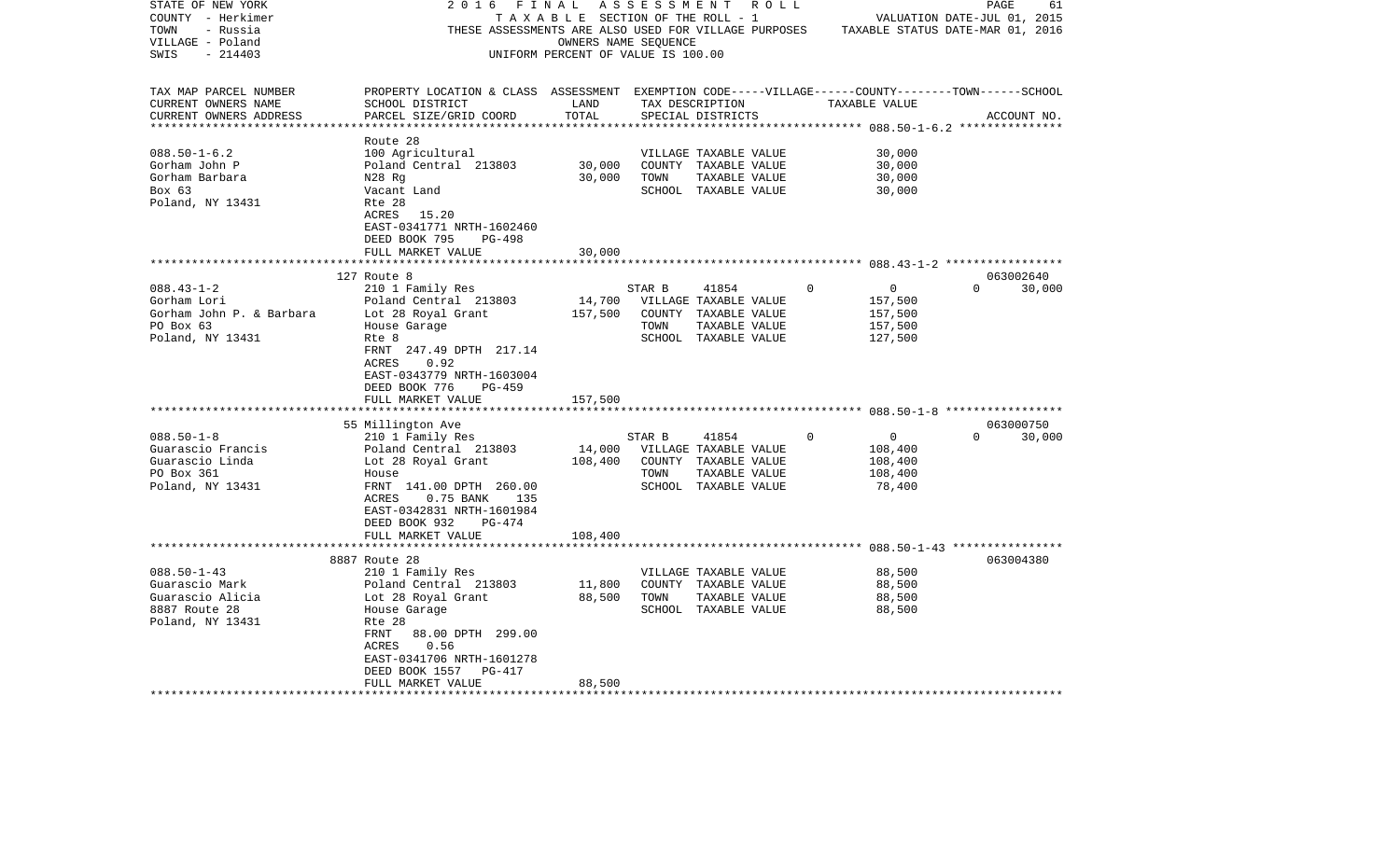| STATE OF NEW YORK      | 2016                                                                                               | FINAL                                 | A S S E S S M E N T    |               | R O L L     |                                                                                       |                             | PAGE<br>62  |
|------------------------|----------------------------------------------------------------------------------------------------|---------------------------------------|------------------------|---------------|-------------|---------------------------------------------------------------------------------------|-----------------------------|-------------|
| COUNTY - Herkimer      |                                                                                                    | T A X A B L E SECTION OF THE ROLL - 1 |                        |               |             |                                                                                       | VALUATION DATE-JUL 01, 2015 |             |
| - Russia<br>TOWN       |                                                                                                    |                                       |                        |               |             | THESE ASSESSMENTS ARE ALSO USED FOR VILLAGE PURPOSES TAXABLE STATUS DATE-MAR 01, 2016 |                             |             |
| VILLAGE - Poland       |                                                                                                    |                                       | OWNERS NAME SEQUENCE   |               |             |                                                                                       |                             |             |
| $-214403$<br>SWIS      |                                                                                                    | UNIFORM PERCENT OF VALUE IS 100.00    |                        |               |             |                                                                                       |                             |             |
|                        |                                                                                                    |                                       |                        |               |             |                                                                                       |                             |             |
|                        |                                                                                                    |                                       |                        |               |             |                                                                                       |                             |             |
| TAX MAP PARCEL NUMBER  | PROPERTY LOCATION & CLASS ASSESSMENT EXEMPTION CODE-----VILLAGE------COUNTY-------TOWN------SCHOOL |                                       |                        |               |             |                                                                                       |                             |             |
| CURRENT OWNERS NAME    | SCHOOL DISTRICT                                                                                    | LAND                                  | TAX DESCRIPTION        |               |             | TAXABLE VALUE                                                                         |                             |             |
| CURRENT OWNERS ADDRESS | PARCEL SIZE/GRID COORD                                                                             | TOTAL                                 | SPECIAL DISTRICTS      |               |             |                                                                                       |                             | ACCOUNT NO. |
| *****************      |                                                                                                    |                                       |                        |               |             |                                                                                       |                             |             |
|                        | 50 Route 8                                                                                         |                                       |                        |               |             |                                                                                       |                             | 063003150   |
| $088.51 - 1 - 44$      | 210 1 Family Res                                                                                   |                                       | VET COM C 41132        |               | $\Omega$    | 15,000                                                                                | $\Omega$                    | $\Omega$    |
| Hampston Daniel F      | Poland Central 213803                                                                              |                                       | 11,300 VET COM C 41132 |               | $\circ$     | 15,000                                                                                | $\overline{0}$              | $\mathbf 0$ |
| Hampston Julie         | Lot 28 Royal Grant                                                                                 |                                       | 99,500 VET COM T 41133 |               | 20,000      | $\mathbf{0}$                                                                          | 20,000                      | 0           |
| 50 Cold Brook St       | House Garage                                                                                       |                                       | VET COM T 41133        |               | 20,000      | $\overline{0}$                                                                        | 20,000                      | $\Omega$    |
| Poland, NY 13431       | Rte 8                                                                                              |                                       | STAR B                 | 41854         | $\Omega$    | $0 \qquad \qquad$                                                                     | $\Omega$                    | 30,000      |
|                        | FRNT 130.00 DPTH 170.40                                                                            |                                       | VILLAGE TAXABLE VALUE  |               |             | 59,500                                                                                |                             |             |
|                        | ACRES<br>$0.45$ BANK<br>135                                                                        |                                       | COUNTY TAXABLE VALUE   |               |             | 69,500                                                                                |                             |             |
|                        | EAST-0343274 NRTH-1601449                                                                          |                                       | TOWN                   | TAXABLE VALUE |             | 59,500                                                                                |                             |             |
|                        | DEED BOOK 874<br>PG-342                                                                            |                                       | SCHOOL TAXABLE VALUE   |               |             | 69,500                                                                                |                             |             |
|                        | FULL MARKET VALUE                                                                                  | 99,500                                |                        |               |             |                                                                                       |                             |             |
|                        |                                                                                                    |                                       |                        |               |             |                                                                                       |                             |             |
|                        | 19 Mill St                                                                                         |                                       |                        |               |             |                                                                                       |                             |             |
| $088.58 - 1 - 6.2$     | 210 1 Family Res                                                                                   |                                       | VILLAGE TAXABLE VALUE  |               |             | 85,000                                                                                |                             |             |
|                        |                                                                                                    | 10,800                                |                        |               |             | 85,000                                                                                |                             |             |
| Hampston Forest        | Poland Central 213803                                                                              |                                       | COUNTY TAXABLE VALUE   |               |             |                                                                                       |                             |             |
| Hampston Katherine     |                                                                                                    | 85,000                                | TOWN                   | TAXABLE VALUE |             | 85,000                                                                                |                             |             |
| Mill St                |                                                                                                    |                                       | SCHOOL TAXABLE VALUE   |               |             | 85,000                                                                                |                             |             |
| PO Box 67              |                                                                                                    |                                       |                        |               |             |                                                                                       |                             |             |
| Poland, NY 13431       | Residential Home<br>FRNT 123.00 DPTH 150.00<br>EAST-0342279 NRTH-1600538<br>DEED BOOK 807 PG-299   |                                       |                        |               |             |                                                                                       |                             |             |
|                        | FULL MARKET VALUE                                                                                  | 85,000                                |                        |               |             |                                                                                       |                             |             |
|                        |                                                                                                    |                                       |                        |               |             |                                                                                       |                             |             |
|                        | 22 Mill St                                                                                         |                                       |                        |               |             |                                                                                       |                             | 063004140   |
| $088.50 - 1 - 61$      | 449 Other Storag                                                                                   |                                       | VILLAGE TAXABLE VALUE  |               |             | 18,500                                                                                |                             |             |
| Hampston Forrest Dale  | Poland Central 213803                                                                              | 5,900                                 | COUNTY TAXABLE VALUE   |               |             | 18,500                                                                                |                             |             |
| Hampston Katherine A   | Lot 28 Royal Grant                                                                                 | 18,500                                | TOWN                   | TAXABLE VALUE |             | 18,500                                                                                |                             |             |
| PO Box 67              | Storage Garage                                                                                     |                                       | SCHOOL TAXABLE VALUE   |               |             | 18,500                                                                                |                             |             |
| Poland, NY 13431       | 34.50 DPTH 108.00<br>FRNT                                                                          |                                       |                        |               |             |                                                                                       |                             |             |
|                        | 0.09<br>ACRES                                                                                      |                                       |                        |               |             |                                                                                       |                             |             |
|                        | EAST-0342144 NRTH-1600634                                                                          |                                       |                        |               |             |                                                                                       |                             |             |
|                        | DEED BOOK 00577 PG-00208                                                                           |                                       |                        |               |             |                                                                                       |                             |             |
|                        | FULL MARKET VALUE                                                                                  | 18,500                                |                        |               |             |                                                                                       |                             |             |
|                        |                                                                                                    |                                       |                        |               |             |                                                                                       |                             |             |
|                        | 20 Bushpasture Ln                                                                                  |                                       |                        |               |             |                                                                                       |                             | 3000782     |
| $088.50 - 1 - 7.2$     | 270 Mfg housing                                                                                    |                                       | STAR EN                | 41834         | $\mathbf 0$ | $\overline{0}$                                                                        | $\Omega$                    | 37,500      |
| Harrod Dian R          | Poland Central 213803                                                                              | 19,500                                | VILLAGE TAXABLE VALUE  |               |             | 37,500                                                                                |                             |             |
| Millington Ave         | Lot 28 Royal Grant                                                                                 | 37,500                                | COUNTY TAXABLE VALUE   |               |             | 37,500                                                                                |                             |             |
| PO Box 441             | Trailer                                                                                            |                                       | TOWN                   | TAXABLE VALUE |             | 37,500                                                                                |                             |             |
| Poland, NY             | ACRES<br>2.40                                                                                      |                                       | SCHOOL TAXABLE VALUE   |               |             | $\Omega$                                                                              |                             |             |
|                        | EAST-0342618 NRTH-1602333                                                                          |                                       |                        |               |             |                                                                                       |                             |             |
|                        | DEED BOOK 1077 PG-891                                                                              |                                       |                        |               |             |                                                                                       |                             |             |
|                        | FULL MARKET VALUE                                                                                  | 37,500                                |                        |               |             |                                                                                       |                             |             |
|                        | **************************                                                                         |                                       |                        |               |             |                                                                                       |                             |             |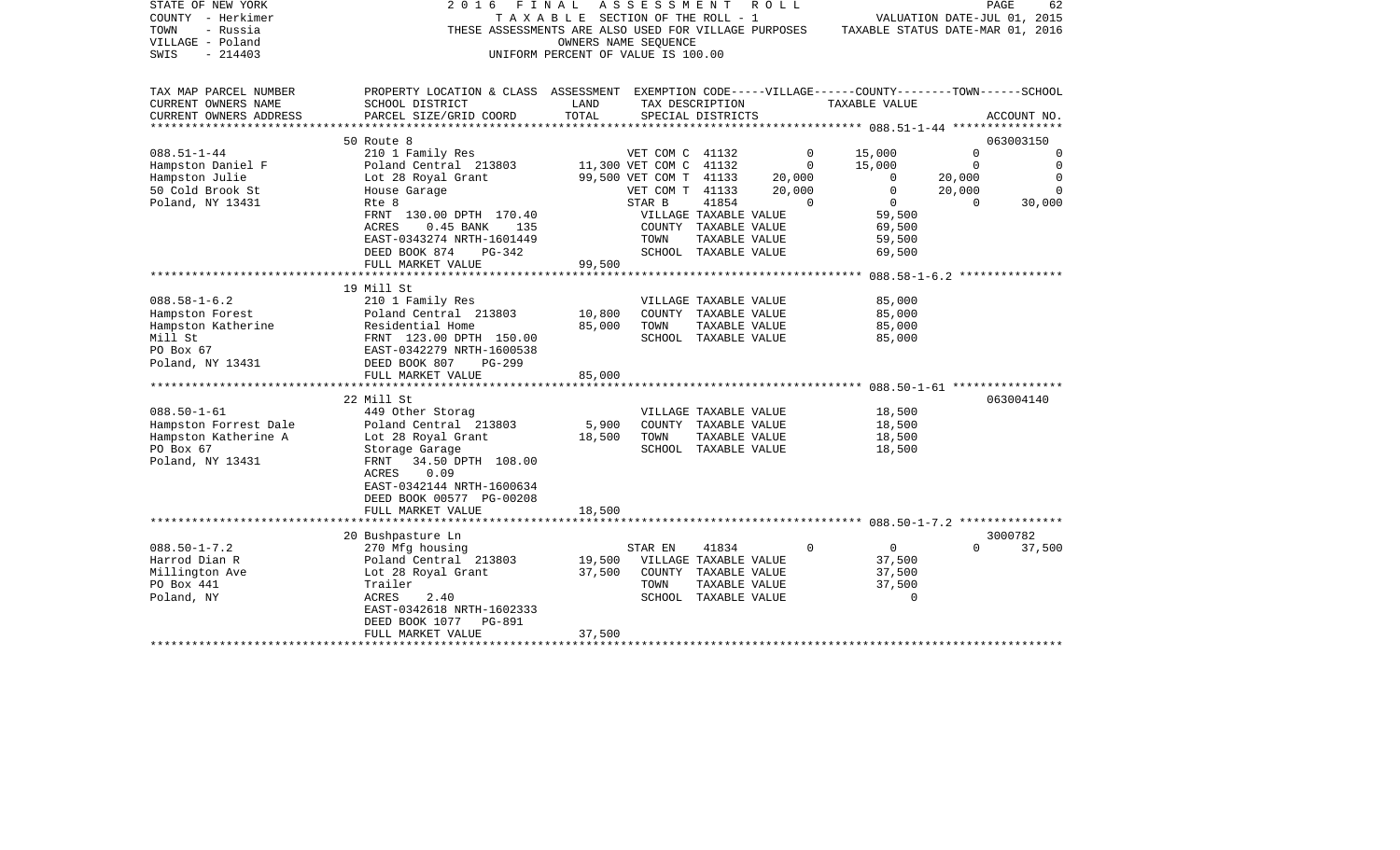| STATE OF NEW YORK<br>COUNTY - Herkimer<br>TOWN<br>- Russia<br>VILLAGE - Poland<br>SWIS<br>$-214403$ | 2016 FINAL<br>THESE ASSESSMENTS ARE ALSO USED FOR VILLAGE PURPOSES                                                                                                                                                                                 | TAXABLE SECTION OF THE ROLL - 1<br>OWNERS NAME SEQUENCE<br>UNIFORM PERCENT OF VALUE IS 100.00 | A S S E S S M E N T                     |                                                                                                 | R O L L     |               | VALUATION DATE-JUL 01, 2015<br>TAXABLE STATUS DATE-MAR 01, 2016 | PAGE                  | 63     |
|-----------------------------------------------------------------------------------------------------|----------------------------------------------------------------------------------------------------------------------------------------------------------------------------------------------------------------------------------------------------|-----------------------------------------------------------------------------------------------|-----------------------------------------|-------------------------------------------------------------------------------------------------|-------------|---------------|-----------------------------------------------------------------|-----------------------|--------|
| TAX MAP PARCEL NUMBER<br>CURRENT OWNERS NAME<br>CURRENT OWNERS ADDRESS                              | PROPERTY LOCATION & CLASS ASSESSMENT EXEMPTION CODE-----VILLAGE------COUNTY-------TOWN------SCHOOL<br>SCHOOL DISTRICT<br>PARCEL SIZE/GRID COORD                                                                                                    | LAND<br>TOTAL                                                                                 | TAX DESCRIPTION                         | SPECIAL DISTRICTS                                                                               |             | TAXABLE VALUE |                                                                 | ACCOUNT NO.           |        |
| $088.50 - 1 - 68.5$<br>Haver Thomas P<br>Haver Amy B<br>PO Box 552<br>Poland, NY 13431              | 17 Haver Ln<br>210 1 Family Res<br>Poland Central 213803<br>House w/ Garage<br>ACRES<br>3.10<br>EAST-0341419 NRTH-1600645<br>DEED BOOK 1195 PG-361<br>FULL MARKET VALUE                                                                            | 21,300<br>190,000<br>190,000                                                                  | STAR B<br>VILLAGE TAXABLE VALUE<br>TOWN | 41854<br>COUNTY TAXABLE VALUE<br>TAXABLE VALUE<br>SCHOOL TAXABLE VALUE                          | $\mathbf 0$ |               | 0<br>190,000<br>190,000<br>190,000<br>160,000                   | $\mathbf{0}$          | 30,000 |
| $088.50 - 1 - 40.1$<br>Haver Wayne<br>Haver Cheryl<br>57 Cold Brook St<br>Poland, NY 13431          | Off Case St<br>582 Camping park<br>Poland Central 213803<br>Lot 28 Royal Grant<br>Doublewide<br>Rte 28<br>ACRES<br>5.20<br>EAST-0340837 NRTH-1601413<br>DEED BOOK 770<br>PG-687<br>FULL MARKET VALUE                                               | 26,500<br>93,200<br>93,200                                                                    | TOWN                                    | VILLAGE TAXABLE VALUE<br>COUNTY TAXABLE VALUE<br>TAXABLE VALUE<br>SCHOOL TAXABLE VALUE          |             |               | 93,200<br>93,200<br>93,200<br>93,200                            | 063003630             |        |
| $088.50 - 1 - 67.2$<br>Haver Wayne<br>Haver Cheryl<br>57 Cold Brook St<br>Poland, NY 13431          | Railroad Bed Brg<br>312 Vac w/imprv<br>Poland Central 213803<br>Lot 28 Royal Grant<br>Vacant Land<br>ACRES<br>2.26<br>EAST-0341656 NRTH-1601055<br>DEED BOOK 770<br>PG-690                                                                         | 9,200<br>22,500                                                                               | TOWN                                    | VILLAGE TAXABLE VALUE<br>COUNTY TAXABLE VALUE<br>TAXABLE VALUE<br>SCHOOL TAXABLE VALUE          |             |               | 22,500<br>22,500<br>22,500<br>22,500                            |                       |        |
| $088.51 - 1 - 58$<br>Haver Wayne<br>Cold Brook St<br>Poland, NY 13431                               | FULL MARKET VALUE<br>8824 Route 28<br>210 1 Family Res<br>Poland Central 213803<br>Lot 28 Royal Grant<br>House & Garage<br>42.00 DPTH 340.00<br>FRNT<br>0.36<br>ACRES<br>EAST-0342852 NRTH-1600683<br>PG-575<br>DEED BOOK 695<br>FULL MARKET VALUE | 22,500<br>6,200<br>59,000<br>59,000                                                           | TOWN                                    | VILLAGE TAXABLE VALUE<br>COUNTY TAXABLE VALUE<br>TAXABLE VALUE<br>SCHOOL TAXABLE VALUE          |             |               | 59,000<br>59,000<br>59,000<br>59,000                            | 063004200             |        |
| $088.51 - 1 - 22$<br>Haver Wayne G<br>Haver Cheryl<br>Cold Brook St<br>Box 287<br>Poland, NY 13431  | 57 Route 8<br>210 1 Family Res<br>Poland Central 213803<br>Lot 28 Royal Grant<br>House Garage<br>Rte 8<br>FRNT 121.44 DPTH 195.69<br>ACRES<br>0.54<br>EAST-0343163 NRTH-1601693<br>DEED BOOK 00653 PG-00217<br>FULL MARKET VALUE                   | 12,200<br>145,000<br>145,000                                                                  | STAR B<br>TOWN                          | 41854<br>VILLAGE TAXABLE VALUE<br>COUNTY TAXABLE VALUE<br>TAXABLE VALUE<br>SCHOOL TAXABLE VALUE | 0           |               | $\overline{0}$<br>145,000<br>145,000<br>145,000<br>115,000      | 063003660<br>$\Omega$ | 30,000 |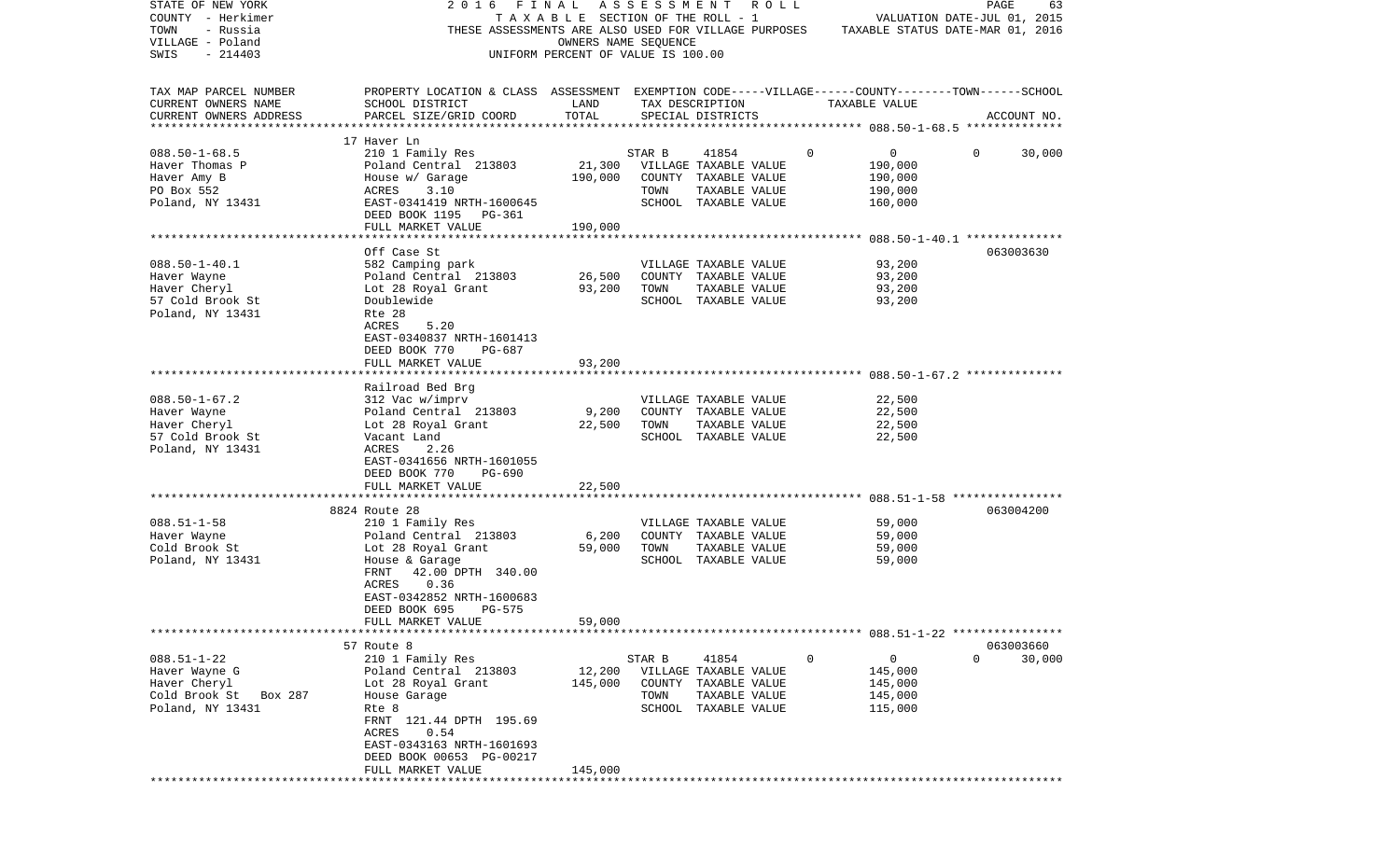| STATE OF NEW YORK        | 2016                                                 | FINAL                              | ASSESSMENT             |                       | R O L L |   |                                                               |             | PAGE<br>64                  |
|--------------------------|------------------------------------------------------|------------------------------------|------------------------|-----------------------|---------|---|---------------------------------------------------------------|-------------|-----------------------------|
| COUNTY - Herkimer        |                                                      | TAXABLE SECTION OF THE ROLL - 1    |                        |                       |         |   |                                                               |             | VALUATION DATE-JUL 01, 2015 |
| TOWN<br>- Russia         | THESE ASSESSMENTS ARE ALSO USED FOR VILLAGE PURPOSES |                                    |                        |                       |         |   | TAXABLE STATUS DATE-MAR 01, 2016                              |             |                             |
| VILLAGE - Poland         |                                                      | OWNERS NAME SEQUENCE               |                        |                       |         |   |                                                               |             |                             |
| SWIS<br>$-214403$        |                                                      | UNIFORM PERCENT OF VALUE IS 100.00 |                        |                       |         |   |                                                               |             |                             |
|                          |                                                      |                                    |                        |                       |         |   |                                                               |             |                             |
|                          |                                                      |                                    |                        |                       |         |   |                                                               |             |                             |
| TAX MAP PARCEL NUMBER    | PROPERTY LOCATION & CLASS ASSESSMENT                 |                                    |                        |                       |         |   | EXEMPTION CODE-----VILLAGE------COUNTY-------TOWN------SCHOOL |             |                             |
| CURRENT OWNERS NAME      | SCHOOL DISTRICT                                      | LAND                               |                        | TAX DESCRIPTION       |         |   | TAXABLE VALUE                                                 |             |                             |
| CURRENT OWNERS ADDRESS   | PARCEL SIZE/GRID COORD                               | TOTAL                              |                        | SPECIAL DISTRICTS     |         |   |                                                               |             | ACCOUNT NO.                 |
| ***********************  |                                                      |                                    |                        |                       |         |   |                                                               |             |                             |
|                          | 4 Route 8                                            |                                    |                        |                       |         |   |                                                               |             | 063000300                   |
| $088.51 - 1 - 54$        | 220 2 Family Res                                     |                                    |                        | VILLAGE TAXABLE VALUE |         |   | 67,000                                                        |             |                             |
| Haver Wayne G            | Poland Central 213803                                | 2,700                              |                        | COUNTY TAXABLE VALUE  |         |   | 67,000                                                        |             |                             |
| Haver Cheryl A           | Lot 28 Royal Grant                                   | 67,000                             | TOWN                   | TAXABLE VALUE         |         |   | 67,000                                                        |             |                             |
| Cold Brook St            | 2 Family                                             |                                    |                        | SCHOOL TAXABLE VALUE  |         |   | 67,000                                                        |             |                             |
| Poland, NY 13431         | 24.00 DPTH 125.00<br>FRNT                            |                                    |                        |                       |         |   |                                                               |             |                             |
|                          | ACRES<br>0.10                                        |                                    |                        |                       |         |   |                                                               |             |                             |
|                          | EAST-0342749 NRTH-1600759                            |                                    |                        |                       |         |   |                                                               |             |                             |
|                          | DEED BOOK 706<br>PG-715                              |                                    |                        |                       |         |   |                                                               |             |                             |
|                          | FULL MARKET VALUE                                    | 67,000                             |                        |                       |         |   |                                                               |             |                             |
|                          |                                                      |                                    |                        |                       |         |   |                                                               |             |                             |
|                          | meadow lane                                          |                                    |                        |                       |         |   |                                                               |             |                             |
| $088.50 - 1 - 68.4$      | 210 1 Family Res                                     |                                    | STAR B                 | 41854                 |         | 0 | $\mathbf 0$                                                   | $\Omega$    | 30,000                      |
| Haver Wayne Jr           | Poland Central 213803                                | 15,000                             |                        | VILLAGE TAXABLE VALUE |         |   | 222,400                                                       |             |                             |
| 6 Meadow Lane            | ACRES<br>1.00                                        | 222,400                            |                        | COUNTY TAXABLE VALUE  |         |   | 222,400                                                       |             |                             |
| PO Box 81                | EAST-0341010 NRTH-1601100                            |                                    | TOWN                   | TAXABLE VALUE         |         |   | 222,400                                                       |             |                             |
| Poland, NY 13431         | DEED BOOK 889<br><b>PG-509</b>                       |                                    |                        | SCHOOL TAXABLE VALUE  |         |   | 192,400                                                       |             |                             |
|                          | FULL MARKET VALUE                                    | 222,400                            |                        |                       |         |   |                                                               |             |                             |
|                          |                                                      |                                    |                        |                       |         |   |                                                               |             |                             |
|                          | 17 Case St                                           |                                    |                        |                       |         |   |                                                               |             |                             |
| $088.50 - 1 - 68.2$      | 314 Rural vac<10                                     |                                    |                        |                       |         |   | 45,000                                                        |             |                             |
| Haver Wayne Sr           |                                                      |                                    |                        | VILLAGE TAXABLE VALUE |         |   | 45,000                                                        |             |                             |
|                          | Poland Central 213803                                | 45,000                             |                        | COUNTY TAXABLE VALUE  |         |   |                                                               |             |                             |
| Haver Cheryl A           | ACRES<br>5.40                                        | 45,000                             | TOWN                   | TAXABLE VALUE         |         |   | 45,000                                                        |             |                             |
| 57 Coldbrook St          | EAST-0341341 NRTH-1600966                            |                                    |                        | SCHOOL TAXABLE VALUE  |         |   | 45,000                                                        |             |                             |
| Poland, NY 13431         | DEED BOOK 1195<br>PG-360                             |                                    |                        |                       |         |   |                                                               |             |                             |
|                          | FULL MARKET VALUE<br>****************************    | 45,000                             |                        |                       |         |   |                                                               |             |                             |
|                          |                                                      |                                    |                        |                       |         |   |                                                               |             |                             |
|                          | 47 Millington Ave                                    |                                    |                        |                       |         |   |                                                               |             | 063003210                   |
| $088.50 - 1 - 10$        | 210 1 Family Res                                     |                                    | VET COM C 41132        |                       |         | 0 | 15,000                                                        | $\mathbf 0$ | 0                           |
| Herring Marguerite B     | Poland Central 213803                                |                                    | 14,100 VET COM T 41133 |                       | 20,000  |   | $\mathbf{0}$                                                  | 20,000      | 0                           |
| 47 Millington Ave        | Great Lot 28 Royal Grant                             |                                    | 110,300 STAR EN        | 41834                 |         | 0 | $\mathbf{0}$                                                  | 0           | 65,300                      |
| Poland, NY 13431         | House                                                |                                    |                        | VILLAGE TAXABLE VALUE |         |   | 90,300                                                        |             |                             |
|                          | Millington                                           |                                    |                        | COUNTY TAXABLE VALUE  |         |   | 95,300                                                        |             |                             |
|                          | FRNT 160.00 DPTH 204.00                              |                                    | TOWN                   | TAXABLE VALUE         |         |   | 90,300                                                        |             |                             |
|                          | 250<br>BANK                                          |                                    |                        | SCHOOL TAXABLE VALUE  |         |   | 45,000                                                        |             |                             |
|                          | EAST-0342731 NRTH-1601795                            |                                    |                        |                       |         |   |                                                               |             |                             |
|                          | DEED BOOK 00643 PG-00649                             |                                    |                        |                       |         |   |                                                               |             |                             |
|                          | FULL MARKET VALUE                                    | 110,300                            |                        |                       |         |   |                                                               |             |                             |
|                          |                                                      |                                    |                        |                       |         |   |                                                               |             |                             |
|                          | 8891 Route 28                                        |                                    |                        |                       |         |   |                                                               |             | 063002250                   |
| $088.50 - 1 - 42$        | 210 1 Family Res                                     |                                    |                        | VILLAGE TAXABLE VALUE |         |   | 95,000                                                        |             |                             |
| Hines Joanne M           | Poland Central 213803                                | 13,600                             | COUNTY                 | TAXABLE VALUE         |         |   | 95,000                                                        |             |                             |
| PO Box 373               | Lot 28 Royal Grant                                   | 95,000                             | TOWN                   | TAXABLE VALUE         |         |   | 95,000                                                        |             |                             |
| Poland, NY 13431         | House Att Garage                                     |                                    |                        | SCHOOL TAXABLE VALUE  |         |   | 95,000                                                        |             |                             |
|                          | Rte 28                                               |                                    |                        |                       |         |   |                                                               |             |                             |
| PRIOR OWNER ON 3/01/2016 | FRNT 104.00 DPTH 299.00                              |                                    |                        |                       |         |   |                                                               |             |                             |
| Hines Joanne M           | ACRES<br>0.70                                        |                                    |                        |                       |         |   |                                                               |             |                             |
|                          | EAST-0341641 NRTH-1601342                            |                                    |                        |                       |         |   |                                                               |             |                             |
|                          | DEED BOOK 1596<br>PG-440                             |                                    |                        |                       |         |   |                                                               |             |                             |
|                          | FULL MARKET VALUE                                    | 95,000                             |                        |                       |         |   |                                                               |             |                             |
|                          |                                                      |                                    |                        |                       |         |   |                                                               |             |                             |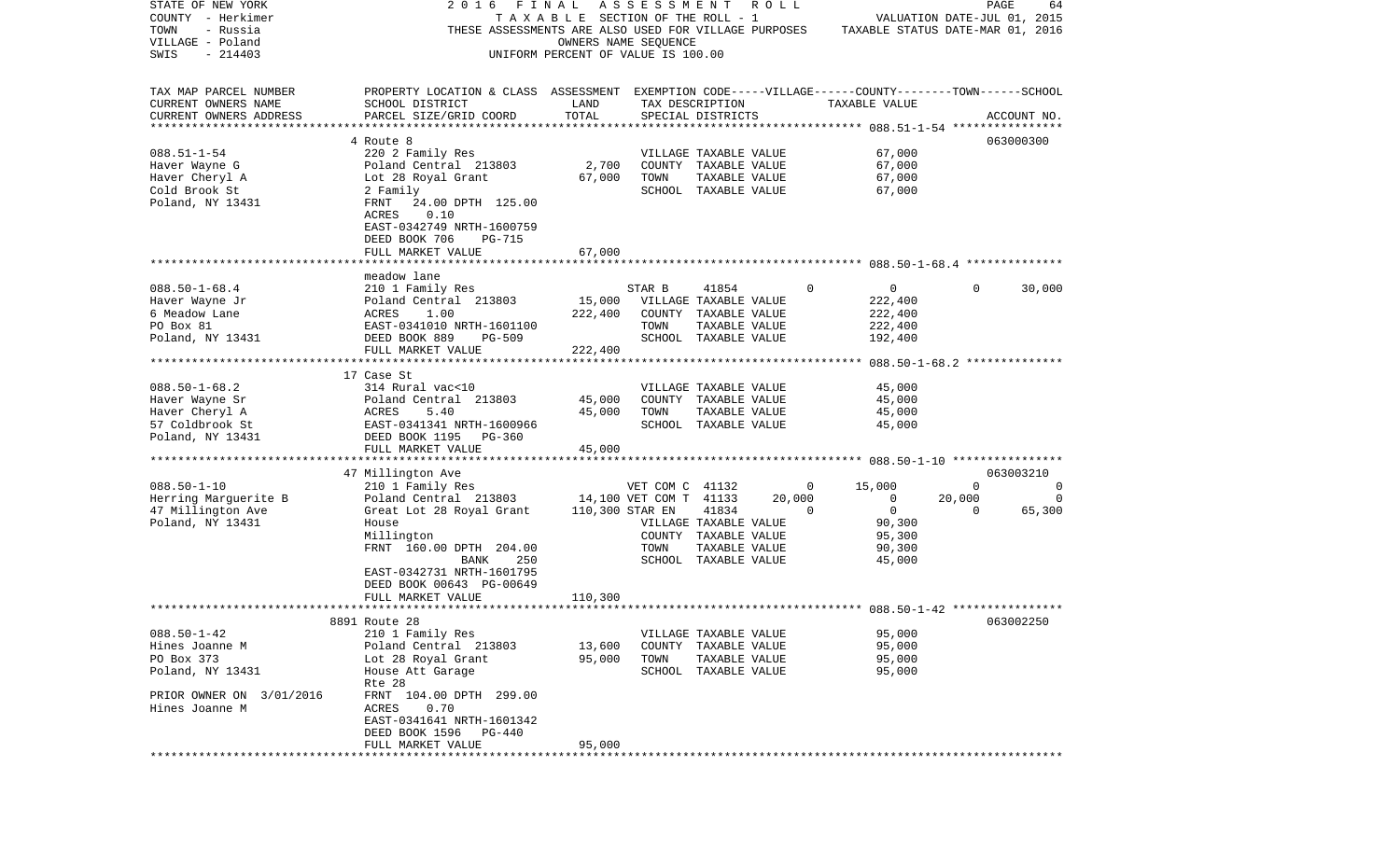| STATE OF NEW YORK<br>COUNTY - Herkimer<br>- Russia<br>TOWN<br>VILLAGE - Poland<br>SWIS<br>$-214403$ | 2016 FINAL                                                                                                                                                | UNIFORM PERCENT OF VALUE IS 100.00 | ASSESSMENT ROLL<br>OWNERS NAME SEQUENCE                     |                      |                       | T A X A B L E SECTION OF THE ROLL - 1 VALUATION DATE-JUL 01, 2015<br>THESE ASSESSMENTS ARE ALSO USED FOR VILLAGE PURPOSES TAXABLE STATUS DATE-MAR 01, 2016 |                | PAGE<br>65                                    |
|-----------------------------------------------------------------------------------------------------|-----------------------------------------------------------------------------------------------------------------------------------------------------------|------------------------------------|-------------------------------------------------------------|----------------------|-----------------------|------------------------------------------------------------------------------------------------------------------------------------------------------------|----------------|-----------------------------------------------|
| TAX MAP PARCEL NUMBER<br>CURRENT OWNERS NAME<br>CURRENT OWNERS ADDRESS                              | PROPERTY LOCATION & CLASS ASSESSMENT EXEMPTION CODE-----VILLAGE------COUNTY-------TOWN------SCHOOL<br>SCHOOL DISTRICT<br>PARCEL SIZE/GRID COORD           | LAND<br>TOTAL                      |                                                             | SPECIAL DISTRICTS    | TAX DESCRIPTION       | TAXABLE VALUE                                                                                                                                              |                | ACCOUNT NO.                                   |
|                                                                                                     | 9022 Route 28                                                                                                                                             |                                    |                                                             |                      |                       |                                                                                                                                                            |                | 063005430                                     |
| $088.50 - 1 - 69.1$                                                                                 | 210 1 Family Res                                                                                                                                          |                                    | VET COM C 41132                                             |                      |                       | $0 \t 15,000$                                                                                                                                              | $\overline{0}$ | $\Omega$                                      |
| Hines Linda                                                                                         | Poland Central 213803 16,600 VET COM T 41133 18,850                                                                                                       |                                    |                                                             |                      |                       |                                                                                                                                                            | 18,850         | $\overline{\phantom{0}}$                      |
| Route 28                                                                                            |                                                                                                                                                           |                                    | 75,400 VET DIS C 41142 0                                    |                      |                       | $\begin{array}{c} 0 \\ 22,620 \end{array}$<br>22,620                                                                                                       | $\sim$ 0       | $\overline{0}$                                |
| PO Box 475                                                                                          | Poland Central   213803<br>Lot 28 Royal Grant<br>Mobile Home                                                                                              |                                    | VET DIS T 41143                                             |                      | 22,620                | $\overline{0}$                                                                                                                                             | 22,620         | $\Omega$                                      |
| Poland, NY 13431                                                                                    | ACRES<br>1.45                                                                                                                                             |                                    | STAR B                                                      | 41854                | $\overline{0}$        | $\overline{0}$                                                                                                                                             | $\sim$ 0       | $\begin{smallmatrix}0\0\0\0\end{smallmatrix}$ |
|                                                                                                     | EAST-0340030 NRTH-1602269                                                                                                                                 |                                    | VILLAGE TAXABLE VALUE                                       |                      |                       | 33,930                                                                                                                                                     |                |                                               |
|                                                                                                     | DEED BOOK 1275 PG-827                                                                                                                                     |                                    | COUNTY TAXABLE VALUE                                        |                      |                       | 37,780<br>33,930                                                                                                                                           |                |                                               |
|                                                                                                     | FULL MARKET VALUE                                                                                                                                         | 75,400 TOWN                        |                                                             | TAXABLE VALUE        |                       |                                                                                                                                                            |                |                                               |
|                                                                                                     |                                                                                                                                                           |                                    |                                                             | SCHOOL TAXABLE VALUE |                       | 45,400                                                                                                                                                     |                |                                               |
|                                                                                                     |                                                                                                                                                           |                                    |                                                             |                      |                       |                                                                                                                                                            |                |                                               |
| $088.58 - 1 - 15$                                                                                   | 8811 Route 28<br>210 1 Family Res                                                                                                                         |                                    | STAR B                                                      |                      | 41854<br>$\circ$      | $\overline{0}$                                                                                                                                             | $\Omega$       | 063001290<br>30,000                           |
| Huckabone Ricky                                                                                     |                                                                                                                                                           |                                    |                                                             |                      |                       | 125,000                                                                                                                                                    |                |                                               |
| Huckabone Melissa                                                                                   |                                                                                                                                                           |                                    |                                                             |                      |                       | 125,000                                                                                                                                                    |                |                                               |
| 8811 S Main St                                                                                      |                                                                                                                                                           |                                    |                                                             |                      |                       | 125,000                                                                                                                                                    |                |                                               |
| Poland, NY 13431                                                                                    | Poland Central 213803<br>Lot 28 Royal Grant 125,000 COUNTY TAXABLE VALUE<br>House 2 Barns 125,000 COUNTY TAXABLE VALUE<br>ACRES 1.50 SCHOOL TAXABLE VALUE |                                    |                                                             |                      |                       | 95,000                                                                                                                                                     |                |                                               |
|                                                                                                     | EAST-0342484 NRTH-1600109<br>DEED BOOK 1475 PG-167                                                                                                        |                                    |                                                             |                      |                       |                                                                                                                                                            |                |                                               |
|                                                                                                     | FULL MARKET VALUE                                                                                                                                         | 125,000                            |                                                             |                      |                       |                                                                                                                                                            |                |                                               |
|                                                                                                     |                                                                                                                                                           |                                    |                                                             |                      |                       |                                                                                                                                                            |                |                                               |
|                                                                                                     | 8808 Route 28                                                                                                                                             |                                    |                                                             |                      |                       |                                                                                                                                                            |                | 063004110                                     |
| $088.59 - 1 - 1$                                                                                    | 210 1 Family Res<br>210 1<br>Polano<br>E 28                                                                                                               |                                    |                                                             |                      | VILLAGE TAXABLE VALUE | 81,000                                                                                                                                                     |                |                                               |
| Hunt Lisa                                                                                           | Poland Central 213803                                                                                                                                     | 9,200                              | COUNTY TAXABLE VALUE                                        |                      |                       | 81,000                                                                                                                                                     |                |                                               |
| 8808 S Main St                                                                                      | R G                                                                                                                                                       | 81,000                             | TOWN                                                        | TAXABLE VALUE        |                       | 81,000                                                                                                                                                     |                |                                               |
| Poland, NY 13431                                                                                    | $Ho$ 1/2                                                                                                                                                  |                                    |                                                             | SCHOOL TAXABLE VALUE |                       | 81,000                                                                                                                                                     |                |                                               |
|                                                                                                     | Rte #28                                                                                                                                                   |                                    |                                                             |                      |                       |                                                                                                                                                            |                |                                               |
|                                                                                                     | 70.00 DPTH 160.00<br>FRNT                                                                                                                                 |                                    |                                                             |                      |                       |                                                                                                                                                            |                |                                               |
|                                                                                                     | EAST-0342877 NRTH-1600326<br>DEED BOOK 1567 PG-677                                                                                                        |                                    |                                                             |                      |                       |                                                                                                                                                            |                |                                               |
|                                                                                                     | FULL MARKET VALUE                                                                                                                                         | 81,000                             |                                                             |                      |                       |                                                                                                                                                            |                |                                               |
|                                                                                                     |                                                                                                                                                           |                                    |                                                             |                      |                       |                                                                                                                                                            |                |                                               |
|                                                                                                     | 24 Mill St                                                                                                                                                |                                    |                                                             |                      |                       |                                                                                                                                                            |                | 063001620                                     |
| $088.50 - 1 - 62$                                                                                   | 210 1 Family Res                                                                                                                                          |                                    | STAR B                                                      | 41854                | $\circ$               | $\overline{0}$                                                                                                                                             |                | $0 \t 30,000$                                 |
| Ingalls Douglas W                                                                                   | Poland Central 213803<br>Lot 28 Royal Grant<br>House 2 Garages                                                                                            |                                    |                                                             |                      |                       | 99,000                                                                                                                                                     |                |                                               |
| Ingalls Theresa J                                                                                   |                                                                                                                                                           |                                    | 12,000 VILLAGE TAXABLE VALUE<br>99,000 COUNTY TAXABLE VALUE |                      |                       | 99,000                                                                                                                                                     |                |                                               |
| PO Box 98                                                                                           |                                                                                                                                                           |                                    | TOWN                                                        | TAXABLE VALUE        |                       | 99,000                                                                                                                                                     |                |                                               |
| Poland, NY 13431                                                                                    | Mill St                                                                                                                                                   |                                    |                                                             | SCHOOL TAXABLE VALUE |                       | 69,000                                                                                                                                                     |                |                                               |
|                                                                                                     | FRNT 88.00 DPTH 112.00                                                                                                                                    |                                    |                                                             |                      |                       |                                                                                                                                                            |                |                                               |
|                                                                                                     | ACRES<br>0.52                                                                                                                                             |                                    |                                                             |                      |                       |                                                                                                                                                            |                |                                               |
|                                                                                                     | EAST-0342126 NRTH-1600560                                                                                                                                 |                                    |                                                             |                      |                       |                                                                                                                                                            |                |                                               |
|                                                                                                     | DEED BOOK 1452 PG-417                                                                                                                                     |                                    |                                                             |                      |                       |                                                                                                                                                            |                |                                               |
| **********************                                                                              | FULL MARKET VALUE                                                                                                                                         | 99,000                             |                                                             |                      |                       |                                                                                                                                                            |                |                                               |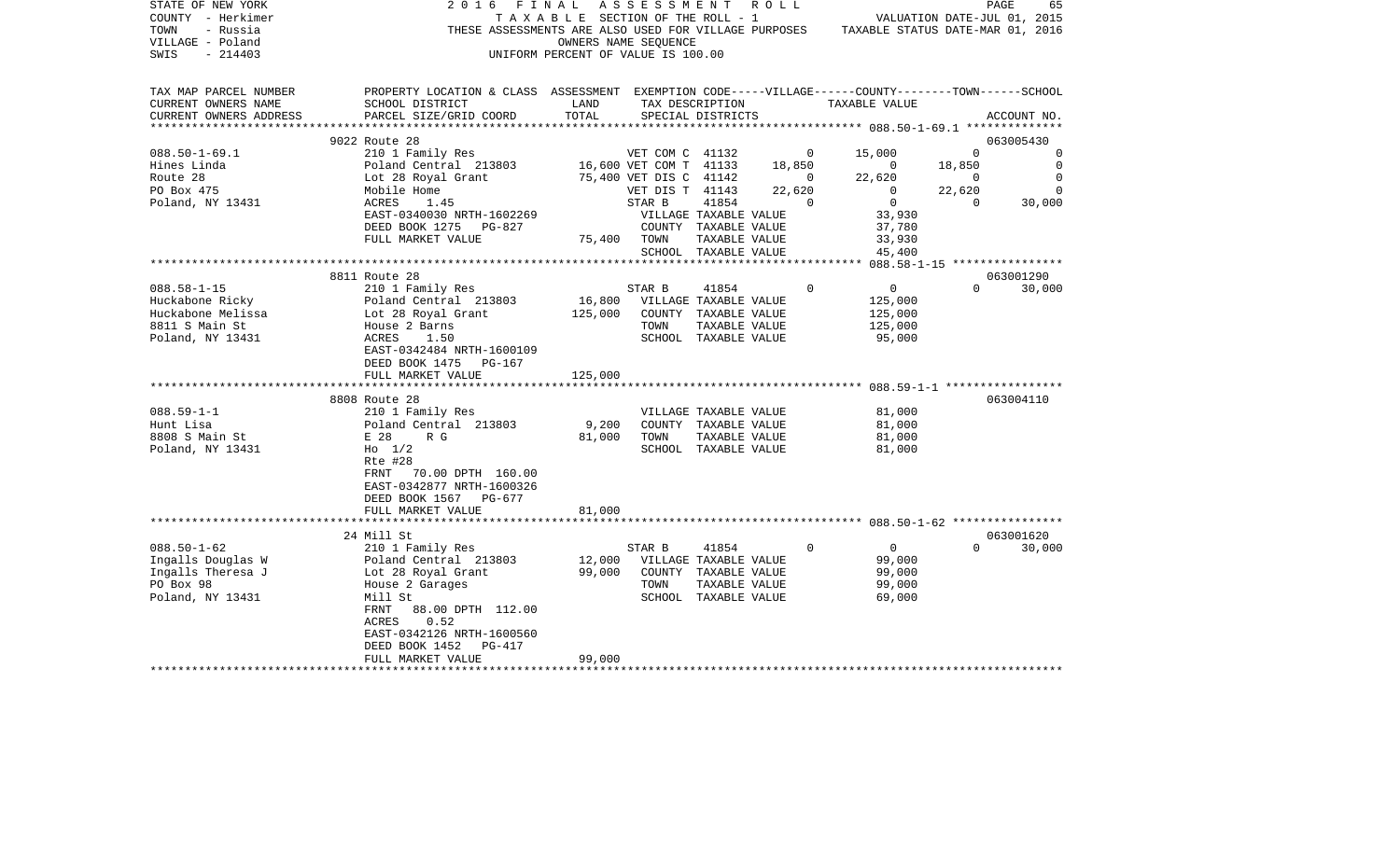| STATE OF NEW YORK                     | 2016                                                                                               | FINAL                                                      | A S S E S S M E N T | R O L L                   |          |                                        | PAGE                        | 66     |
|---------------------------------------|----------------------------------------------------------------------------------------------------|------------------------------------------------------------|---------------------|---------------------------|----------|----------------------------------------|-----------------------------|--------|
| COUNTY - Herkimer                     |                                                                                                    | T A X A B L E SECTION OF THE ROLL - 1                      |                     |                           |          |                                        | VALUATION DATE-JUL 01, 2015 |        |
| TOWN<br>- Russia                      | THESE ASSESSMENTS ARE ALSO USED FOR VILLAGE PURPOSES                                               |                                                            |                     |                           |          | TAXABLE STATUS DATE-MAR 01, 2016       |                             |        |
| VILLAGE - Poland<br>$-214403$<br>SWIS |                                                                                                    | OWNERS NAME SEQUENCE<br>UNIFORM PERCENT OF VALUE IS 100.00 |                     |                           |          |                                        |                             |        |
|                                       |                                                                                                    |                                                            |                     |                           |          |                                        |                             |        |
| TAX MAP PARCEL NUMBER                 | PROPERTY LOCATION & CLASS ASSESSMENT EXEMPTION CODE-----VILLAGE------COUNTY-------TOWN------SCHOOL |                                                            |                     |                           |          |                                        |                             |        |
| CURRENT OWNERS NAME                   | SCHOOL DISTRICT                                                                                    | LAND                                                       |                     | TAX DESCRIPTION           |          | TAXABLE VALUE                          |                             |        |
| CURRENT OWNERS ADDRESS                | PARCEL SIZE/GRID COORD                                                                             | TOTAL                                                      |                     | SPECIAL DISTRICTS         |          |                                        | ACCOUNT NO.                 |        |
|                                       |                                                                                                    |                                                            |                     |                           |          | ********* 088.50-1-67.1 ************** |                             |        |
|                                       | Railroad Bed Brg                                                                                   |                                                            |                     |                           |          |                                        | 063300180                   |        |
| $088.50 - 1 - 67.1$                   | 312 Vac w/imprv                                                                                    |                                                            |                     | VILLAGE TAXABLE VALUE     |          | 12,000                                 |                             |        |
| Ingalls Douglas W                     | Poland Central 213803                                                                              | 5,000                                                      |                     | COUNTY TAXABLE VALUE      |          | 12,000                                 |                             |        |
| Ingalls Theresa J                     | Lot 28 Royal Grant                                                                                 | 12,000                                                     | TOWN                | TAXABLE VALUE             |          | 12,000                                 |                             |        |
| PO Box 98                             | Railroad Bed Bridge                                                                                |                                                            |                     | SCHOOL TAXABLE VALUE      |          | 12,000                                 |                             |        |
| Poland, NY 13431                      | 80.00 DPTH 453.00<br>FRNT                                                                          |                                                            |                     |                           |          |                                        |                             |        |
|                                       | ACRES<br>1.00<br>EAST-0342005 NRTH-1600590                                                         |                                                            |                     |                           |          |                                        |                             |        |
|                                       | DEED BOOK 1452<br>PG-417                                                                           |                                                            |                     |                           |          |                                        |                             |        |
|                                       | FULL MARKET VALUE                                                                                  | 12,000                                                     |                     |                           |          |                                        |                             |        |
|                                       |                                                                                                    |                                                            |                     |                           |          |                                        |                             |        |
|                                       | 56 Route 8                                                                                         |                                                            |                     |                           |          |                                        | 063002190                   |        |
| $088.51 - 1 - 41$                     | 210 1 Family Res                                                                                   |                                                            | STAR B              | 41854                     | $\Omega$ | $\mathbf 0$                            | $\Omega$                    | 30,000 |
| Jarvis Natale                         | Poland Central 213803                                                                              | 8,300                                                      |                     | VILLAGE TAXABLE VALUE     |          | 77,500                                 |                             |        |
| Jarvis Tracy                          | Lot 28 Royal Grant                                                                                 | 77,500                                                     |                     | COUNTY TAXABLE VALUE      |          | 77,500                                 |                             |        |
| 56 Cold Brook St                      | House                                                                                              |                                                            | TOWN                | TAXABLE VALUE             |          | 77,500                                 |                             |        |
| Poland, NY 13413                      | Rte 8                                                                                              |                                                            |                     | SCHOOL TAXABLE VALUE      |          | 47,500                                 |                             |        |
|                                       | FRNT<br>59.00 DPTH 136.00                                                                          |                                                            |                     |                           |          |                                        |                             |        |
|                                       | ACRES<br>0.20<br>EAST-0343360 NRTH-1601619                                                         |                                                            |                     |                           |          |                                        |                             |        |
|                                       | DEED BOOK 1160<br>PG-312                                                                           |                                                            |                     |                           |          |                                        |                             |        |
|                                       | FULL MARKET VALUE                                                                                  | 77,500                                                     |                     |                           |          |                                        |                             |        |
|                                       | *********************                                                                              | **********                                                 |                     |                           |          |                                        |                             |        |
|                                       | 8932 Route 28                                                                                      |                                                            |                     |                           |          |                                        | 063004020                   |        |
| $088.50 - 1 - 27$                     | 210 1 Family Res                                                                                   |                                                            | STAR B              | 41854                     | $\Omega$ | $\mathbf 0$                            | $\Omega$                    | 30,000 |
| Johnson Laura                         | Poland Central 213803                                                                              | 11,700                                                     |                     | VILLAGE TAXABLE VALUE     |          | 65,000                                 |                             |        |
| 8932 N Main St                        | Lot 28 Royal Grant                                                                                 | 65,000                                                     |                     | COUNTY TAXABLE VALUE      |          | 65,000                                 |                             |        |
| PO Box 394                            | House Garage                                                                                       |                                                            | TOWN                | TAXABLE VALUE             |          | 65,000                                 |                             |        |
| Poland, NY 13431                      | Rte 28                                                                                             |                                                            |                     | SCHOOL TAXABLE VALUE      |          | 35,000                                 |                             |        |
|                                       | FRNT 116.80 DPTH 180.00                                                                            |                                                            |                     |                           |          |                                        |                             |        |
|                                       | BANK<br>415<br>EAST-0341178 NRTH-1602063                                                           |                                                            |                     |                           |          |                                        |                             |        |
|                                       | DEED BOOK 925<br>$PG-35$                                                                           |                                                            |                     |                           |          |                                        |                             |        |
|                                       | FULL MARKET VALUE                                                                                  | 65,000                                                     |                     |                           |          |                                        |                             |        |
|                                       |                                                                                                    |                                                            |                     |                           |          |                                        |                             |        |
|                                       | 8871 Route 28                                                                                      |                                                            |                     |                           |          |                                        | 063001920                   |        |
| $088.50 - 1 - 46$                     | 220 2 Family Res                                                                                   |                                                            |                     | VILLAGE TAXABLE VALUE     |          | 91,000                                 |                             |        |
| Jolls Timothy W                       | Poland Central 213803                                                                              | 10,800                                                     |                     | COUNTY TAXABLE VALUE      |          | 91,000                                 |                             |        |
| Main St Route 28                      | Lot 28 Royal Grant                                                                                 | 91,000                                                     | TOWN                | TAXABLE VALUE             |          | 91,000                                 |                             |        |
| Poland, NY 13431                      | 2 Family House                                                                                     |                                                            |                     | SCHOOL TAXABLE VALUE      |          | 91,000                                 |                             |        |
|                                       | Rte #28                                                                                            |                                                            |                     | FD220 Russia fire prot #1 |          | 91,000 TO M                            |                             |        |
|                                       | FRNT<br>75.00 DPTH 175.00                                                                          |                                                            |                     |                           |          |                                        |                             |        |
|                                       | ACRES<br>$0.40$ BANK<br>620                                                                        |                                                            |                     |                           |          |                                        |                             |        |
|                                       | EAST-0341991 NRTH-1601112<br>DEED BOOK 00833 PG-00430                                              |                                                            |                     |                           |          |                                        |                             |        |
|                                       | FULL MARKET VALUE                                                                                  | 91,000                                                     |                     |                           |          |                                        |                             |        |
|                                       | ***************                                                                                    |                                                            |                     |                           |          |                                        |                             |        |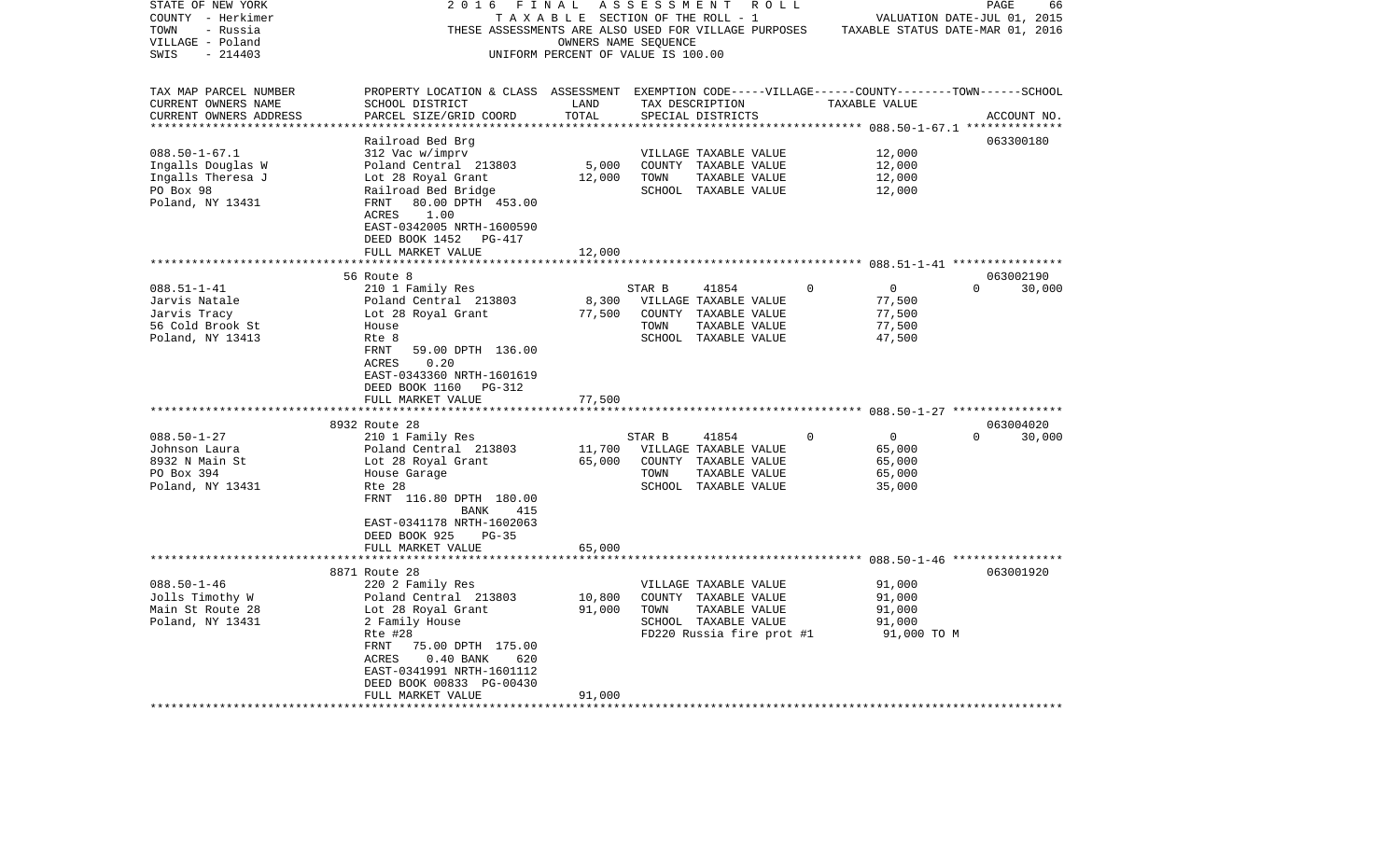| STATE OF NEW YORK      | 2 0 1 6<br>FINAL                                                                                   |                                       | ASSESSMENT              |                       | R O L L  |                                                          |             | PAGE        | 67       |
|------------------------|----------------------------------------------------------------------------------------------------|---------------------------------------|-------------------------|-----------------------|----------|----------------------------------------------------------|-------------|-------------|----------|
| COUNTY - Herkimer      |                                                                                                    | T A X A B L E SECTION OF THE ROLL - 1 |                         |                       |          | VALUATION DATE-JUL 01, 2015                              |             |             |          |
| TOWN<br>- Russia       | THESE ASSESSMENTS ARE ALSO USED FOR VILLAGE PURPOSES                                               |                                       |                         |                       |          | TAXABLE STATUS DATE-MAR 01, 2016                         |             |             |          |
| VILLAGE - Poland       |                                                                                                    | OWNERS NAME SEQUENCE                  |                         |                       |          |                                                          |             |             |          |
| $-214403$<br>SWIS      |                                                                                                    | UNIFORM PERCENT OF VALUE IS 100.00    |                         |                       |          |                                                          |             |             |          |
|                        |                                                                                                    |                                       |                         |                       |          |                                                          |             |             |          |
| TAX MAP PARCEL NUMBER  | PROPERTY LOCATION & CLASS ASSESSMENT EXEMPTION CODE-----VILLAGE------COUNTY-------TOWN------SCHOOL |                                       |                         |                       |          |                                                          |             |             |          |
| CURRENT OWNERS NAME    | SCHOOL DISTRICT                                                                                    | LAND                                  |                         | TAX DESCRIPTION       |          | TAXABLE VALUE                                            |             |             |          |
| CURRENT OWNERS ADDRESS | PARCEL SIZE/GRID COORD                                                                             | TOTAL                                 |                         | SPECIAL DISTRICTS     |          |                                                          |             | ACCOUNT NO. |          |
|                        |                                                                                                    |                                       |                         |                       |          |                                                          |             |             |          |
|                        | 53 Route 8                                                                                         |                                       |                         |                       |          |                                                          |             | 063001080   |          |
| $088.51 - 1 - 21$      | 280 Res Multiple                                                                                   |                                       |                         | VILLAGE TAXABLE VALUE |          | 103,000                                                  |             |             |          |
| Jolls Timothy W        | Poland Central 213803                                                                              | 12,000                                |                         | COUNTY TAXABLE VALUE  |          | 103,000                                                  |             |             |          |
| Jolls Jessica E        | Lot 28 Royal Grant                                                                                 | 103,000                               | TOWN                    | TAXABLE VALUE         |          | 103,000                                                  |             |             |          |
| PO Box 545             | 2 Houses Garage                                                                                    |                                       |                         | SCHOOL TAXABLE VALUE  |          | 103,000                                                  |             |             |          |
| Poland, NY 13431       | 71.94 DPTH 193.05<br>FRNT                                                                          |                                       |                         |                       |          |                                                          |             |             |          |
|                        | ACRES<br>$0.31$ BANK<br>415                                                                        |                                       |                         |                       |          |                                                          |             |             |          |
|                        | EAST-0343114 NRTH-1601607                                                                          |                                       |                         |                       |          |                                                          |             |             |          |
|                        | DEED BOOK 00830 PG-00428                                                                           |                                       |                         |                       |          |                                                          |             |             |          |
|                        | FULL MARKET VALUE                                                                                  | 103,000                               |                         |                       |          |                                                          |             |             |          |
|                        |                                                                                                    | ********                              |                         |                       |          | *************************** 088.51-1-26 **************** |             |             |          |
|                        | 71 Cold Brook St                                                                                   |                                       |                         |                       |          |                                                          |             | 063002850   |          |
| $088.51 - 1 - 26$      | 210 1 Family Res                                                                                   |                                       | STAR B                  | 41854                 | $\Omega$ | $\mathbf 0$                                              | $\Omega$    |             | 30,000   |
| Kellmurray Erin        | Poland Central 213803                                                                              | 12,300                                |                         | VILLAGE TAXABLE VALUE |          | 139,000                                                  |             |             |          |
| 71 Cold Brook St       | W 28<br>R G                                                                                        | 139,000                               |                         | COUNTY TAXABLE VALUE  |          | 139,000                                                  |             |             |          |
| Poland, NY 13431       | $H_0$ 1                                                                                            |                                       | TOWN                    | TAXABLE VALUE         |          | 139,000                                                  |             |             |          |
|                        | Rte 8                                                                                              |                                       |                         | SCHOOL TAXABLE VALUE  |          | 109,000                                                  |             |             |          |
|                        | FRNT<br>77.80 DPTH 308.55                                                                          |                                       |                         |                       |          |                                                          |             |             |          |
|                        | EAST-0343264 NRTH-1602004                                                                          |                                       |                         |                       |          |                                                          |             |             |          |
|                        | DEED BOOK 1325<br>$PG-260$                                                                         |                                       |                         |                       |          |                                                          |             |             |          |
|                        | FULL MARKET VALUE                                                                                  | 139,000                               |                         |                       |          |                                                          |             |             |          |
|                        |                                                                                                    |                                       |                         |                       |          |                                                          |             |             |          |
|                        | 105 Route 8                                                                                        |                                       |                         |                       |          |                                                          |             | 063002430   |          |
| $088.51 - 1 - 32$      | 431 Auto dealer                                                                                    |                                       |                         | VILLAGE TAXABLE VALUE |          | 120,000                                                  |             |             |          |
| Kraeger Mark           | Poland Central 213803                                                                              | 14,300                                |                         | COUNTY TAXABLE VALUE  |          | 120,000                                                  |             |             |          |
| PO Box 612             | W 28<br>Rq                                                                                         | 120,000                               | TOWN                    | TAXABLE VALUE         |          | 120,000                                                  |             |             |          |
| Poland, NY 13431       | Gar 1                                                                                              |                                       |                         | SCHOOL TAXABLE VALUE  |          | 120,000                                                  |             |             |          |
|                        | Rte 8                                                                                              |                                       |                         |                       |          |                                                          |             |             |          |
|                        | FRNT 123.00 DPTH 305.25                                                                            |                                       |                         |                       |          |                                                          |             |             |          |
|                        | EAST-0343528 NRTH-1602581                                                                          |                                       |                         |                       |          |                                                          |             |             |          |
|                        | DEED BOOK 1473<br>$PG-419$                                                                         |                                       |                         |                       |          |                                                          |             |             |          |
|                        | FULL MARKET VALUE<br>****************************                                                  | 120,000                               |                         |                       |          |                                                          |             |             |          |
|                        | 117 Route 8                                                                                        |                                       |                         |                       |          |                                                          |             | 063003060   |          |
| $088.43 - 1 - 7$       | 220 2 Family Res                                                                                   |                                       | VET WAR C 41122         |                       | 0        | 9,000                                                    | $\Omega$    |             | $\Omega$ |
| Kraeger Michael        | Poland Central 213803                                                                              |                                       | 16,200 VET WAR T 41123  |                       | 12,000   | 0                                                        | 12,000      |             | 0        |
| Kraeger Martha         | Lot 28 Royal Grant                                                                                 |                                       | 145,000 VET COM C 41132 |                       | 0        | 15,000                                                   | 0           |             | $\Omega$ |
| Cold Brook St          | House And Barn                                                                                     |                                       | VET COM T 41133         |                       | 20,000   | $\mathbf 0$                                              | 20,000      |             | $\Omega$ |
| PO Box 183             | Rte 8                                                                                              |                                       | STAR B                  | 41854                 | $\Omega$ | $\mathbf 0$                                              | $\mathbf 0$ |             | 30,000   |
| Poland, NY 13431       | ACRES<br>1.33                                                                                      |                                       |                         | VILLAGE TAXABLE VALUE |          | 113,000                                                  |             |             |          |
|                        | EAST-0343642 NRTH-1602816                                                                          |                                       |                         | COUNTY TAXABLE VALUE  |          | 121,000                                                  |             |             |          |
|                        | DEED BOOK 695<br><b>PG-168</b>                                                                     |                                       | TOWN                    | TAXABLE VALUE         |          | 113,000                                                  |             |             |          |
|                        | FULL MARKET VALUE                                                                                  | 145,000                               |                         | SCHOOL TAXABLE VALUE  |          | 115,000                                                  |             |             |          |
|                        |                                                                                                    |                                       |                         |                       |          |                                                          |             |             |          |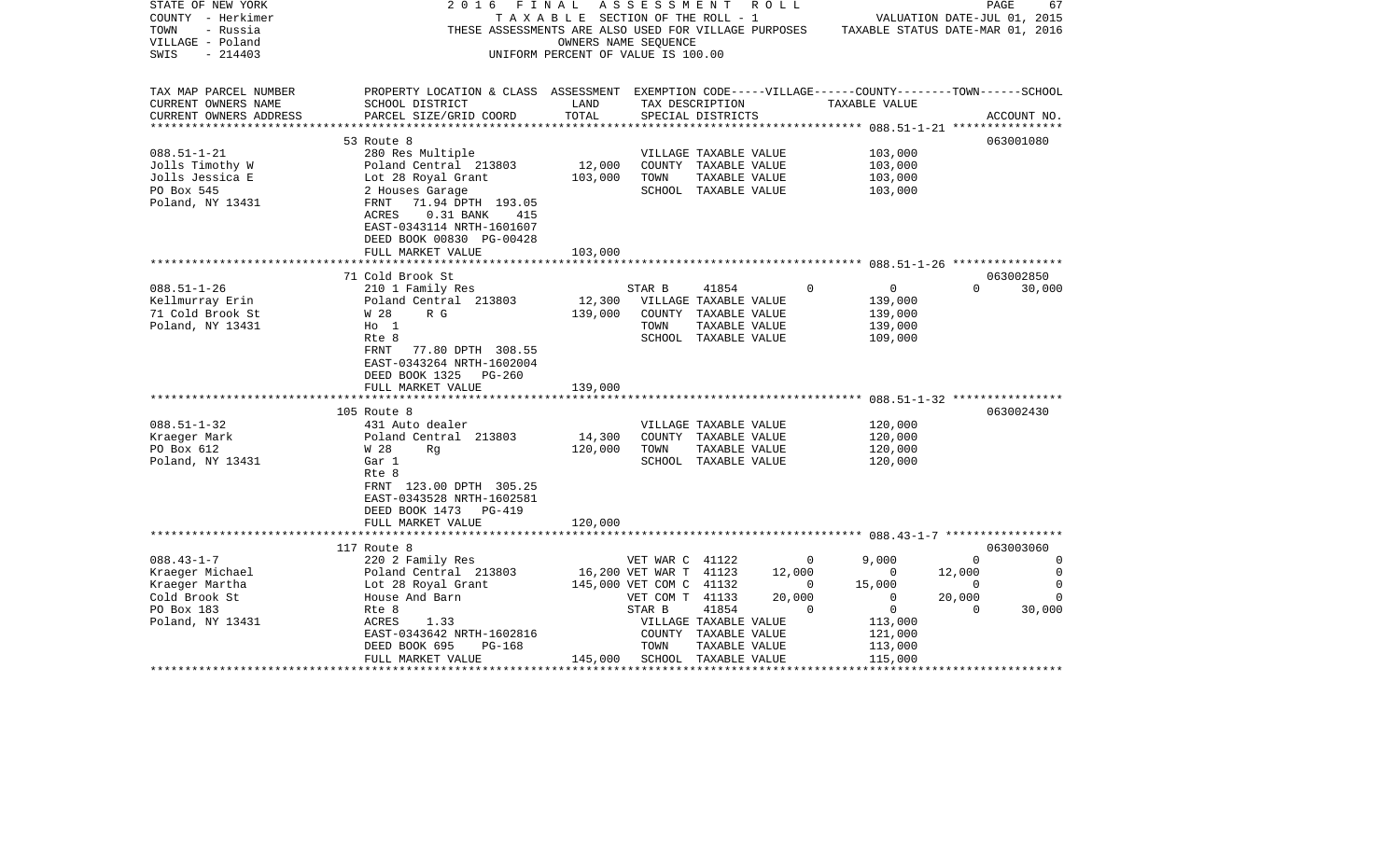| STATE OF NEW YORK<br>COUNTY - Herkimer<br>TOWN<br>- Russia<br>VILLAGE - Poland<br>SWIS<br>$-214403$    | 2016<br>FINAL<br>THESE ASSESSMENTS ARE ALSO USED FOR VILLAGE PURPOSES                                                                                                                                    | TAXABLE SECTION OF THE ROLL - 1<br>OWNERS NAME SEQUENCE<br>UNIFORM PERCENT OF VALUE IS 100.00 | A S S E S S M E N T R O L L |                                                                                                 |             | VALUATION DATE-JUL 01, 2015<br>TAXABLE STATUS DATE-MAR 01, 2016 | PAGE         | 68          |
|--------------------------------------------------------------------------------------------------------|----------------------------------------------------------------------------------------------------------------------------------------------------------------------------------------------------------|-----------------------------------------------------------------------------------------------|-----------------------------|-------------------------------------------------------------------------------------------------|-------------|-----------------------------------------------------------------|--------------|-------------|
| TAX MAP PARCEL NUMBER<br>CURRENT OWNERS NAME<br>CURRENT OWNERS ADDRESS<br>**************************   | PROPERTY LOCATION & CLASS ASSESSMENT EXEMPTION CODE-----VILLAGE------COUNTY-------TOWN------SCHOOL<br>SCHOOL DISTRICT<br>PARCEL SIZE/GRID COORD                                                          | LAND<br>TOTAL                                                                                 |                             | TAX DESCRIPTION<br>SPECIAL DISTRICTS                                                            |             | TAXABLE VALUE                                                   |              | ACCOUNT NO. |
|                                                                                                        | 96 Route 8                                                                                                                                                                                               |                                                                                               |                             |                                                                                                 |             |                                                                 |              | 063000570   |
| $088.51 - 1 - 35$<br>Kraszewski Alison L<br>Linda Kraszewski<br>4399 Norway St<br>Cold Brook, NY 13324 | 210 1 Family Res<br>Poland Central 213803<br>Lot 28 Royal Grant<br>House Gar<br>4.50<br>ACRES<br>EAST-0343924 NRTH-1602300<br>DEED BOOK 1428<br>PG-884<br>FULL MARKET VALUE                              | 24,800<br>146,000<br>146,000                                                                  | STAR B<br>TOWN              | 41854<br>VILLAGE TAXABLE VALUE<br>COUNTY TAXABLE VALUE<br>TAXABLE VALUE<br>SCHOOL TAXABLE VALUE | $\mathbf 0$ | 0<br>146,000<br>146,000<br>146,000<br>116,000                   | $\Omega$     | 30,000      |
|                                                                                                        |                                                                                                                                                                                                          |                                                                                               |                             |                                                                                                 |             |                                                                 |              |             |
| $088.51 - 1 - 13.1$<br>Krizka Thomas<br>Macekura Lynda<br>5 Cold Brook St<br>Poland, NY 13431          | 5 Millington Ave<br>210 1 Family Res<br>Poland Central 213803<br>House<br>FRNT 302.80 DPTH 212.20<br>813<br>BANK<br>EAST-0342592 NRTH-1600966<br>DEED BOOK 811<br>$PG-484$                               | 17,400<br>119,900                                                                             | STAR B<br>TOWN              | 41854<br>VILLAGE TAXABLE VALUE<br>COUNTY TAXABLE VALUE<br>TAXABLE VALUE<br>SCHOOL TAXABLE VALUE | 0           | $\overline{0}$<br>119,900<br>119,900<br>119,900<br>89,900       | $\mathbf{0}$ | 30,000      |
|                                                                                                        | FULL MARKET VALUE                                                                                                                                                                                        | 119,900                                                                                       |                             |                                                                                                 |             |                                                                 |              |             |
|                                                                                                        |                                                                                                                                                                                                          |                                                                                               |                             |                                                                                                 |             |                                                                 |              |             |
| $088.51 - 1 - 13.2$<br>Krizka Thomas<br>Macekura Lynda<br>1 Millington Ave<br>Poland, NY 13431         | 2 Millington Ave<br>270 Mfg housing<br>Poland Central 213803<br>Manu Housing<br>FRNT 197.90 DPTH<br>95.00<br>BANK<br>813<br>EAST-0342482 NRTH-1601036<br>DEED BOOK 811<br>PG-480                         | 10,900<br>29,000                                                                              | TOWN                        | VILLAGE TAXABLE VALUE<br>COUNTY TAXABLE VALUE<br>TAXABLE VALUE<br>SCHOOL TAXABLE VALUE          |             | 29,000<br>29,000<br>29,000<br>29,000                            |              |             |
|                                                                                                        | FULL MARKET VALUE                                                                                                                                                                                        | 29,000                                                                                        |                             |                                                                                                 |             |                                                                 |              |             |
| $088.50 - 1 - 1.1$<br>Long Pamela J<br>Rte 28<br>PO Box 373<br>Poland, NY 13431                        | Route 28<br>311 Res vac land<br>Poland Central 213803<br>Lot 45 Royal Grant<br>Barn<br>FRNT 550.00 DPTH 115.00<br>0.30<br>ACRES<br>EAST-0339764 NRTH-1602522<br>PG-348<br>DEED BOOK 831                  | 200<br>200                                                                                    | TOWN                        | VILLAGE TAXABLE VALUE<br>COUNTY TAXABLE VALUE<br>TAXABLE VALUE<br>SCHOOL TAXABLE VALUE          |             | 200<br>200<br>200<br>200                                        |              | 063005030   |
|                                                                                                        | FULL MARKET VALUE                                                                                                                                                                                        | 200                                                                                           |                             |                                                                                                 |             |                                                                 |              |             |
|                                                                                                        |                                                                                                                                                                                                          |                                                                                               |                             |                                                                                                 |             |                                                                 |              |             |
| $088.50 - 1 - 29$<br>Lovell George<br>Lovell Carol<br>PO Box 94<br>Poland, NY 13431                    | Route 28<br>210 1 Family Res<br>Poland Central 213803<br>Lot 28 Royal Grant<br>House Garage<br>Rte 28<br>FRNT 385.00 DPTH 294.00<br>ACRES 1.30<br>EAST-0340260 NRTH-1602311<br>DEED BOOK 780<br>$PG-231$ | 16,100<br>50,000                                                                              | TOWN                        | VILLAGE TAXABLE VALUE<br>COUNTY TAXABLE VALUE<br>TAXABLE VALUE<br>SCHOOL TAXABLE VALUE          |             | 50,000<br>50,000<br>50,000<br>50,000                            |              | 063003570   |
|                                                                                                        | FULL MARKET VALUE                                                                                                                                                                                        | 50,000                                                                                        |                             |                                                                                                 |             |                                                                 |              |             |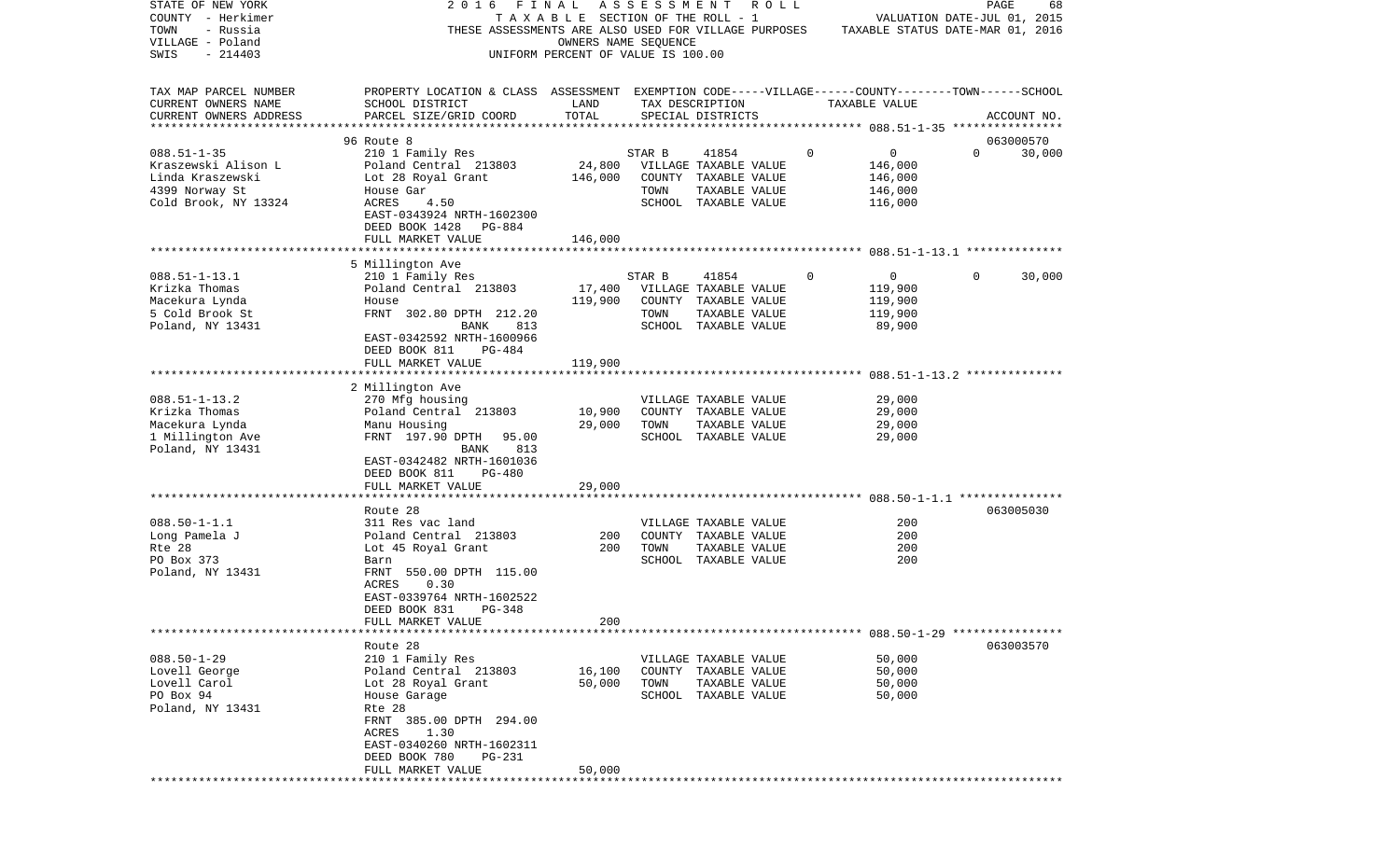| STATE OF NEW YORK        | 2 0 1 6<br>FINAL                                                                                   |                                    | ASSESSMENT ROLL        |                       |             |                                                     |                | PAGE<br>69                  |
|--------------------------|----------------------------------------------------------------------------------------------------|------------------------------------|------------------------|-----------------------|-------------|-----------------------------------------------------|----------------|-----------------------------|
| COUNTY - Herkimer        |                                                                                                    | TAXABLE SECTION OF THE ROLL - 1    |                        |                       |             |                                                     |                | VALUATION DATE-JUL 01, 2015 |
| TOWN<br>- Russia         | THESE ASSESSMENTS ARE ALSO USED FOR VILLAGE PURPOSES                                               |                                    |                        |                       |             | TAXABLE STATUS DATE-MAR 01, 2016                    |                |                             |
| VILLAGE - Poland         |                                                                                                    |                                    | OWNERS NAME SEQUENCE   |                       |             |                                                     |                |                             |
| $-214403$<br>SWIS        |                                                                                                    | UNIFORM PERCENT OF VALUE IS 100.00 |                        |                       |             |                                                     |                |                             |
|                          |                                                                                                    |                                    |                        |                       |             |                                                     |                |                             |
|                          |                                                                                                    |                                    |                        |                       |             |                                                     |                |                             |
| TAX MAP PARCEL NUMBER    | PROPERTY LOCATION & CLASS ASSESSMENT EXEMPTION CODE-----VILLAGE------COUNTY-------TOWN------SCHOOL |                                    |                        |                       |             |                                                     |                |                             |
| CURRENT OWNERS NAME      | SCHOOL DISTRICT                                                                                    | LAND                               |                        | TAX DESCRIPTION       |             | TAXABLE VALUE                                       |                |                             |
| CURRENT OWNERS ADDRESS   | PARCEL SIZE/GRID COORD                                                                             | TOTAL                              |                        | SPECIAL DISTRICTS     |             |                                                     |                | ACCOUNT NO.                 |
| ************************ |                                                                                                    |                                    |                        |                       |             |                                                     |                |                             |
|                          | 34 Millington Ave                                                                                  |                                    |                        |                       |             |                                                     |                | 063000210                   |
| $088.51 - 1 - 9$         | 210 1 Family Res                                                                                   |                                    | VET COM C 41132        |                       | 0           | 15,000                                              | $\mathbf 0$    | 0                           |
| Lovell George E          | Poland Central 213803                                                                              |                                    | 11,100 VET COM T 41133 |                       | $\mathbf 0$ | $\overline{0}$                                      | 15,250         | $\mathbf 0$                 |
| Lovell Carol J           | Lot 28 Royal Grant                                                                                 |                                    | 61,000 VET DIS C 41142 |                       | $\mathbf 0$ | 12,200                                              | $\overline{0}$ | $\mathbf 0$                 |
| PO Box 94                | House Garage Shed                                                                                  |                                    | VET DIS T 41143        |                       | $\Omega$    | $\overline{0}$                                      | 12,200         | $\overline{0}$              |
| Poland, NY 13431         | Millington Ave                                                                                     |                                    | STAR EN                | 41834                 | $\mathbf 0$ | $\overline{0}$                                      | $\overline{0}$ | 61,000                      |
|                          | 91.00 DPTH 209.00<br>FRNT                                                                          |                                    |                        | VILLAGE TAXABLE VALUE |             | 61,000                                              |                |                             |
|                          | ACRES<br>0.43                                                                                      |                                    |                        | COUNTY TAXABLE VALUE  |             | 33,800                                              |                |                             |
|                          | EAST-0342810 NRTH-1601456                                                                          |                                    | TOWN                   | TAXABLE VALUE         |             | 33,550                                              |                |                             |
|                          |                                                                                                    |                                    |                        |                       |             | $\Omega$                                            |                |                             |
|                          | DEED BOOK 1171<br>PG-275                                                                           |                                    |                        | SCHOOL TAXABLE VALUE  |             |                                                     |                |                             |
|                          | FULL MARKET VALUE                                                                                  | 61,000                             |                        |                       |             |                                                     |                |                             |
|                          |                                                                                                    |                                    |                        |                       |             |                                                     |                |                             |
|                          | Route 8                                                                                            |                                    |                        |                       |             |                                                     |                | 063004470                   |
| $088.51 - 1 - 50$        | 484 1 use sm bld                                                                                   |                                    |                        | VILLAGE TAXABLE VALUE |             | 87,900                                              |                |                             |
| Magdovitz Lawrence       | Poland Central 213803                                                                              | 9,000                              |                        | COUNTY TAXABLE VALUE  |             | 87,900                                              |                |                             |
| 8342 Macon Rd            | E Lot 28 Rg                                                                                        | 87,900                             | TOWN                   | TAXABLE VALUE         |             | 87,900                                              |                |                             |
| Cordova, TN 38018        | Post Office1/8a                                                                                    |                                    |                        | SCHOOL TAXABLE VALUE  |             | 87,900                                              |                |                             |
|                          | Rte 8                                                                                              |                                    |                        |                       |             |                                                     |                |                             |
|                          | FRNT<br>80.40 DPTH 130.90                                                                          |                                    |                        |                       |             |                                                     |                |                             |
|                          | EAST-0343002 NRTH-1601091                                                                          |                                    |                        |                       |             |                                                     |                |                             |
|                          | DEED BOOK 1086 PG-919                                                                              |                                    |                        |                       |             |                                                     |                |                             |
|                          | FULL MARKET VALUE                                                                                  | 87,900                             |                        |                       |             |                                                     |                |                             |
|                          |                                                                                                    |                                    |                        |                       |             | ********************** 088.50-1-24 **************** |                |                             |
|                          | 8902 Route 28                                                                                      |                                    |                        |                       |             |                                                     |                | 063001980                   |
| $088.50 - 1 - 24$        | 210 1 Family Res                                                                                   |                                    |                        | VILLAGE TAXABLE VALUE |             | 104,000                                             |                |                             |
| MAP Living Trust         | Poland Central 213803                                                                              | 14,000                             |                        | COUNTY TAXABLE VALUE  |             | 104,000                                             |                |                             |
| 1096 Filkins Rd          | Lot 28 Royal Grant                                                                                 | 104,000                            | TOWN                   | TAXABLE VALUE         |             | 104,000                                             |                |                             |
| Newark, NY 14513         | House Garage                                                                                       |                                    |                        | SCHOOL TAXABLE VALUE  |             | 104,000                                             |                |                             |
|                          | Rte #28                                                                                            |                                    |                        |                       |             |                                                     |                |                             |
|                          | FRNT 172.00 DPTH 227.00                                                                            |                                    |                        |                       |             |                                                     |                |                             |
|                          | 0.75<br>ACRES                                                                                      |                                    |                        |                       |             |                                                     |                |                             |
|                          | EAST-0341564 NRTH-1601750                                                                          |                                    |                        |                       |             |                                                     |                |                             |
|                          | DEED BOOK 1594 PG-12                                                                               |                                    |                        |                       |             |                                                     |                |                             |
|                          | FULL MARKET VALUE                                                                                  | 104,000                            |                        |                       |             |                                                     |                |                             |
|                          | **************************                                                                         |                                    |                        |                       |             |                                                     |                |                             |
|                          | 10 Case St                                                                                         |                                    |                        |                       |             |                                                     |                | 063003870                   |
|                          |                                                                                                    |                                    |                        |                       |             |                                                     |                |                             |
| $088.50 - 1 - 49$        | 210 1 Family Res                                                                                   |                                    |                        | VILLAGE TAXABLE VALUE |             | 39,500                                              |                |                             |
| Martin Francis           | Poland Central 213803                                                                              | 4,600                              |                        | COUNTY TAXABLE VALUE  |             | 39,500                                              |                |                             |
| Mitchell Windy           | Lot 28 Royal Grant                                                                                 | 39,500                             | TOWN                   | TAXABLE VALUE         |             | 39,500                                              |                |                             |
| 1310 Rose Valley Rd      | House Attached Garage                                                                              |                                    |                        | SCHOOL TAXABLE VALUE  |             | 39,500                                              |                |                             |
| Cold Brook, NY 13324     | Case St                                                                                            |                                    |                        |                       |             |                                                     |                |                             |
|                          | FRNT<br>73.00 DPTH<br>38.00                                                                        |                                    |                        |                       |             |                                                     |                |                             |
|                          | ACRES<br>0.07                                                                                      |                                    |                        |                       |             |                                                     |                |                             |
|                          | EAST-0342178 NRTH-1600915                                                                          |                                    |                        |                       |             |                                                     |                |                             |
|                          | DEED BOOK 1298<br>PG-659                                                                           |                                    |                        |                       |             |                                                     |                |                             |
|                          | FULL MARKET VALUE                                                                                  | 39,500                             |                        |                       |             |                                                     |                |                             |
|                          |                                                                                                    |                                    |                        |                       |             |                                                     |                |                             |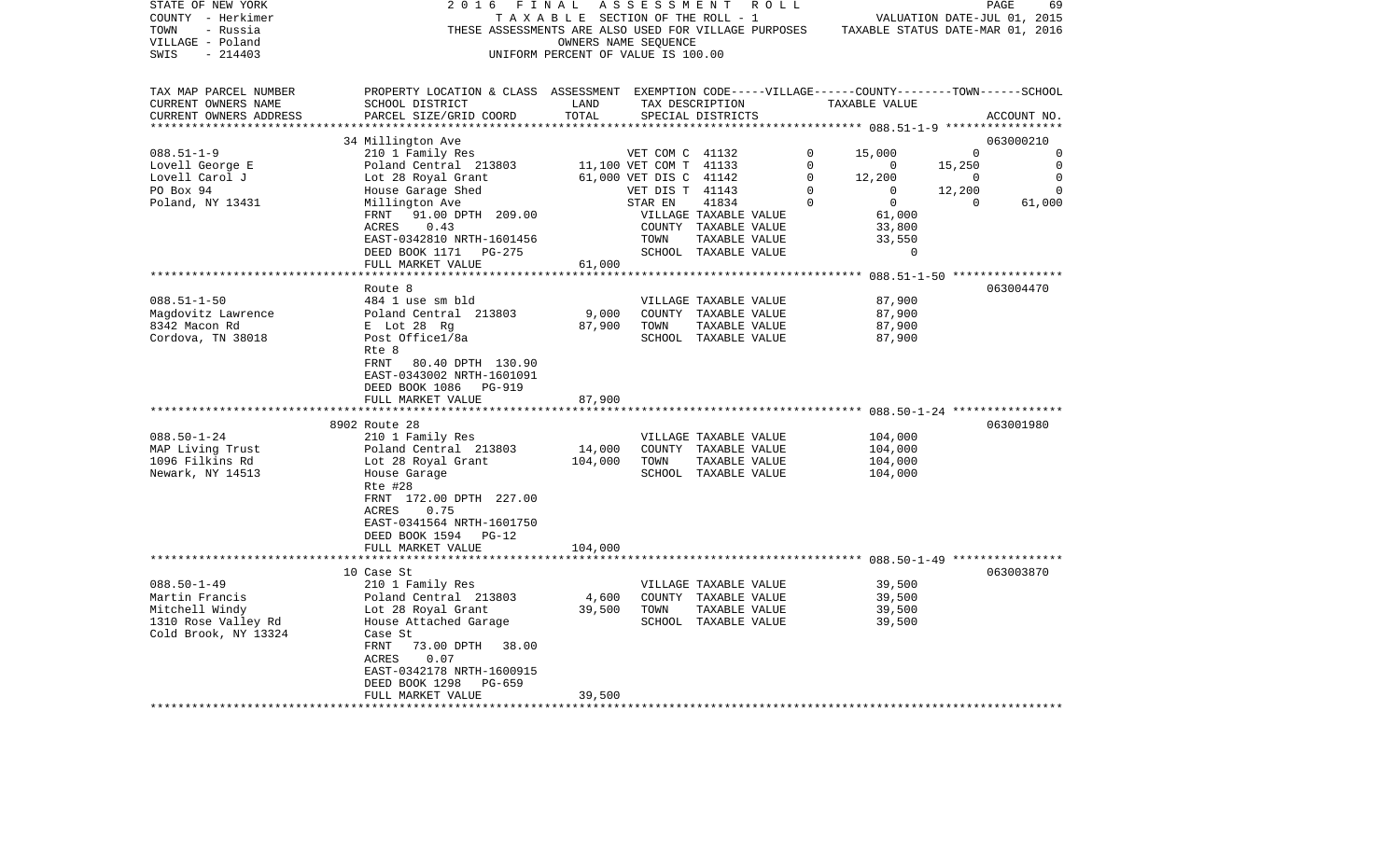| STATE OF NEW YORK<br>COUNTY - Herkimer<br>TOWN<br>- Russia<br>VILLAGE - Poland<br>$-214403$<br>SWIS | 2 0 1 6<br>FINAL<br>THESE ASSESSMENTS ARE ALSO USED FOR VILLAGE PURPOSES                                                                                                                                             | TAXABLE SECTION OF THE ROLL - 1<br>OWNERS NAME SEQUENCE<br>UNIFORM PERCENT OF VALUE IS 100.00 | ASSESSMENT                                                   |                                                                                                 | R O L L |                          |                                                         |                                | 70<br>PAGE<br>VALUATION DATE-JUL 01, 2015<br>TAXABLE STATUS DATE-MAR 01, 2016 |
|-----------------------------------------------------------------------------------------------------|----------------------------------------------------------------------------------------------------------------------------------------------------------------------------------------------------------------------|-----------------------------------------------------------------------------------------------|--------------------------------------------------------------|-------------------------------------------------------------------------------------------------|---------|--------------------------|---------------------------------------------------------|--------------------------------|-------------------------------------------------------------------------------|
| TAX MAP PARCEL NUMBER<br>CURRENT OWNERS NAME                                                        | PROPERTY LOCATION & CLASS ASSESSMENT EXEMPTION CODE-----VILLAGE------COUNTY-------TOWN------SCHOOL<br>SCHOOL DISTRICT                                                                                                | LAND                                                                                          |                                                              | TAX DESCRIPTION                                                                                 |         | TAXABLE VALUE            |                                                         |                                |                                                                               |
| CURRENT OWNERS ADDRESS<br>*****************                                                         | PARCEL SIZE/GRID COORD                                                                                                                                                                                               | TOTAL<br>*******************                                                                  |                                                              | SPECIAL DISTRICTS                                                                               |         |                          |                                                         |                                | ACCOUNT NO.<br>**************** 088.50-1-68.3 ***************                 |
|                                                                                                     | 14 Meadow Lane                                                                                                                                                                                                       |                                                                                               |                                                              |                                                                                                 |         |                          |                                                         |                                |                                                                               |
| $088.50 - 1 - 68.3$<br>Mathill Anna<br>14 Meadow Lane                                               | 210 1 Family Res<br>Poland Central 213803<br>ACRES<br>1.10                                                                                                                                                           |                                                                                               | VET COM C 41132<br>15,000 VET COM T 41133<br>111,000 STAR EN | 41834                                                                                           | 20,000  | $\mathbf{0}$<br>$\Omega$ | 15,000<br>0<br>$\mathbf 0$                              | $\Omega$<br>20,000<br>$\Omega$ | $\Omega$<br>$\Omega$<br>65,300                                                |
| PO Box 613<br>Poland, NY 13431                                                                      | EAST-0341105 NRTH-1600940<br>DEED BOOK 889<br>$PG-250$<br>FULL MARKET VALUE                                                                                                                                          | 111,000                                                                                       | TOWN                                                         | VILLAGE TAXABLE VALUE<br>COUNTY TAXABLE VALUE<br>TAXABLE VALUE<br>SCHOOL TAXABLE VALUE          |         |                          | 91,000<br>96,000<br>91,000<br>45,700                    |                                |                                                                               |
|                                                                                                     |                                                                                                                                                                                                                      |                                                                                               |                                                              |                                                                                                 |         |                          |                                                         |                                |                                                                               |
|                                                                                                     | Millington Ave                                                                                                                                                                                                       |                                                                                               |                                                              |                                                                                                 |         |                          |                                                         |                                | 063005460                                                                     |
| $088.51 - 1 - 1.2$<br>McVoy Cindy L<br>61 Millington Ave<br>Poland, NY 13431                        | 210 1 Family Res<br>Poland Central 213803<br>Lot 28 Royal Grant<br>Modular House<br>ACRES<br>0.82<br>EAST-0342835 NRTH-1602162<br>DEED BOOK 1427<br>$PG-93$                                                          | 14,300<br>94,000                                                                              | STAR B<br>TOWN                                               | 41854<br>VILLAGE TAXABLE VALUE<br>COUNTY TAXABLE VALUE<br>TAXABLE VALUE<br>SCHOOL TAXABLE VALUE |         | $\Omega$                 | $\mathbf{0}$<br>94,000<br>94,000<br>94,000<br>64,000    | $\Omega$                       | 30,000                                                                        |
|                                                                                                     | FULL MARKET VALUE                                                                                                                                                                                                    | 94,000                                                                                        |                                                              |                                                                                                 |         |                          |                                                         |                                |                                                                               |
|                                                                                                     | ******************                                                                                                                                                                                                   |                                                                                               |                                                              |                                                                                                 |         |                          |                                                         |                                | ******** 088.51-1-1.1 ***************                                         |
| $088.51 - 1 - 1.1$<br>McVoy Robert G<br>PO Box 128<br>Poland, NY 13431                              | Millington Ave<br>311 Res vac land<br>Poland Central 213803<br>Lot 28 Rg<br>Land 2.2 Acres<br>Millington<br>ACRES<br>1.80<br>EAST-0343028 NRTH-1602176<br>DEED BOOK 1506<br><b>PG-558</b>                            | 14,000<br>14,000                                                                              | TOWN                                                         | VILLAGE TAXABLE VALUE<br>COUNTY TAXABLE VALUE<br>TAXABLE VALUE<br>SCHOOL TAXABLE VALUE          |         |                          | 14,000<br>14,000<br>14,000<br>14,000                    |                                | 063002550                                                                     |
|                                                                                                     | FULL MARKET VALUE<br>************************                                                                                                                                                                        | 14,000                                                                                        |                                                              |                                                                                                 |         |                          |                                                         |                                |                                                                               |
|                                                                                                     | 99 Route 8                                                                                                                                                                                                           |                                                                                               |                                                              |                                                                                                 |         |                          |                                                         |                                | 063002520                                                                     |
| $088.51 - 1 - 31$<br>McVoy Robert G<br>PO Box 128<br>Poland, NY 13431                               | 210 1 Family Res<br>Poland Central 213803<br>Lot 28 Royal Grant<br>House<br>Rte 8<br>FRNT<br>92.00 DPTH 305.25<br><b>ACRES</b><br>0.67<br>EAST-0343481 NRTH-1602476<br>DEED BOOK 1506<br>PG-558<br>FULL MARKET VALUE | 13,300<br>103,400<br>103,400                                                                  | STAR B<br>TOWN                                               | 41854<br>VILLAGE TAXABLE VALUE<br>COUNTY TAXABLE VALUE<br>TAXABLE VALUE<br>SCHOOL TAXABLE VALUE |         | $\Omega$                 | $\mathbf{0}$<br>103,400<br>103,400<br>103,400<br>73,400 | $\Omega$                       | 30,000                                                                        |
|                                                                                                     |                                                                                                                                                                                                                      |                                                                                               |                                                              | *******************************                                                                 |         |                          |                                                         |                                |                                                                               |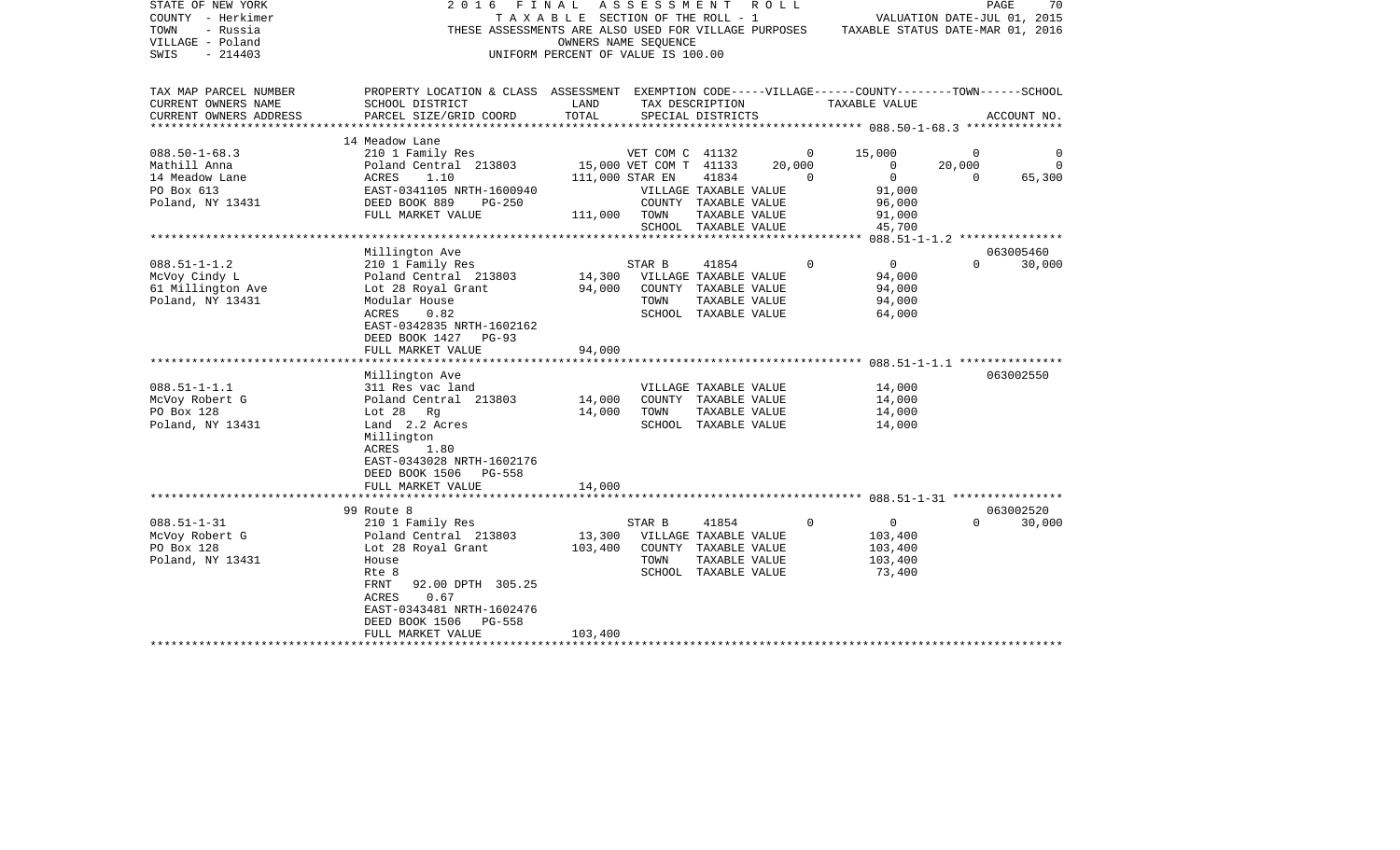| STATE OF NEW YORK                              | 2<br>016                                              | FINAL                              | ASSESSMENT | R O L L                                                 |   |                                                               | PAGE                        | 71          |
|------------------------------------------------|-------------------------------------------------------|------------------------------------|------------|---------------------------------------------------------|---|---------------------------------------------------------------|-----------------------------|-------------|
| COUNTY - Herkimer                              | TAXABLE                                               |                                    |            | SECTION OF THE ROLL - 1                                 |   |                                                               | VALUATION DATE-JUL 01, 2015 |             |
| TOWN<br>- Russia                               | THESE ASSESSMENTS ARE ALSO USED FOR VILLAGE PURPOSES  |                                    |            |                                                         |   | TAXABLE STATUS DATE-MAR 01, 2016                              |                             |             |
| VILLAGE - Poland                               |                                                       | OWNERS NAME SEQUENCE               |            |                                                         |   |                                                               |                             |             |
| $-214403$<br>SWIS                              |                                                       | UNIFORM PERCENT OF VALUE IS 100.00 |            |                                                         |   |                                                               |                             |             |
|                                                |                                                       |                                    |            |                                                         |   |                                                               |                             |             |
| TAX MAP PARCEL NUMBER                          | PROPERTY LOCATION & CLASS ASSESSMENT                  |                                    |            |                                                         |   | EXEMPTION CODE-----VILLAGE------COUNTY-------TOWN------SCHOOL |                             |             |
| CURRENT OWNERS NAME                            | SCHOOL DISTRICT                                       | LAND                               |            | TAX DESCRIPTION                                         |   | TAXABLE VALUE                                                 |                             |             |
| CURRENT OWNERS ADDRESS<br>******************** | PARCEL SIZE/GRID COORD<br>***********************     | TOTAL                              |            | SPECIAL DISTRICTS<br>********************************** |   |                                                               |                             | ACCOUNT NO. |
|                                                |                                                       |                                    |            |                                                         |   | ********** 088.58-1-17 ****************                       |                             |             |
|                                                | 8801 Route 28                                         |                                    |            |                                                         |   |                                                               | 063002130                   |             |
| $088.58 - 1 - 17$                              | 210 1 Family Res                                      |                                    | STAR EN    | 41834                                                   | 0 | 0                                                             | $\Omega$                    | 64,900      |
| Miller Deborah A                               | Poland Central 213803                                 | 7,000                              |            | VILLAGE TAXABLE VALUE                                   |   | 64,900                                                        |                             |             |
| Miller Bernard                                 | Lot 28 Royal Grant                                    | 64,900                             | COUNTY     | TAXABLE VALUE                                           |   | 64,900                                                        |                             |             |
| PO Box 503                                     | House Garage                                          |                                    | TOWN       | TAXABLE VALUE                                           |   | 64,900<br>$\Omega$                                            |                             |             |
| Poland, NY 13431                               | Rte 28                                                |                                    |            | SCHOOL TAXABLE VALUE                                    |   |                                                               |                             |             |
|                                                | FRNT<br>30.00 DPTH 186.90                             |                                    |            |                                                         |   |                                                               |                             |             |
|                                                | ACRES<br>0.13                                         |                                    |            |                                                         |   |                                                               |                             |             |
|                                                | EAST-0342739 NRTH-1600091                             |                                    |            |                                                         |   |                                                               |                             |             |
|                                                | DEED BOOK 1089<br>PG-451                              |                                    |            |                                                         |   |                                                               |                             |             |
|                                                | FULL MARKET VALUE                                     | 64,900                             |            |                                                         |   | ********************* 088.51-1-39 *****************           |                             |             |
|                                                | 64 Route 8                                            |                                    |            |                                                         |   |                                                               | 063002310                   |             |
| $088.51 - 1 - 39$                              | 210 1 Family Res                                      |                                    |            | VILLAGE TAXABLE VALUE                                   |   | 98,500                                                        |                             |             |
| Morgan Robert H                                | Poland Central 213803                                 | 14,000                             |            | COUNTY TAXABLE VALUE                                    |   | 98,500                                                        |                             |             |
| Morgan Rita                                    | E 28<br>Rq                                            | 98,500                             | TOWN       | TAXABLE VALUE                                           |   | 98,500                                                        |                             |             |
| 64 Cold Brook St                               | $H_0$ 1/2                                             |                                    |            | SCHOOL TAXABLE VALUE                                    |   | 98,500                                                        |                             |             |
| PO Box 229                                     | Rte 8                                                 |                                    |            |                                                         |   |                                                               |                             |             |
| Poland, NY 13431                               | FRNT 109.59 DPTH 165.36                               |                                    |            |                                                         |   |                                                               |                             |             |
|                                                | ACRES<br>0.40                                         |                                    |            |                                                         |   |                                                               |                             |             |
|                                                | EAST-0343441 NRTH-1601748                             |                                    |            |                                                         |   |                                                               |                             |             |
|                                                | DEED BOOK 00544 PG-00052                              |                                    |            |                                                         |   |                                                               |                             |             |
|                                                | FULL MARKET VALUE                                     | 98,500                             |            |                                                         |   |                                                               |                             |             |
|                                                |                                                       | ******                             |            |                                                         |   | ******************** 088.51-1-23 *****************            |                             |             |
|                                                | 63 Route 8                                            |                                    |            |                                                         |   |                                                               | 063000540                   |             |
| $088.51 - 1 - 23$                              | 210 1 Family Res                                      |                                    | STAR B     | 41854                                                   | 0 | 0                                                             | $\Omega$                    | 30,000      |
| Morgan Thomas R                                | Poland Central 213803                                 | 10,400                             |            | VILLAGE TAXABLE VALUE                                   |   | 78,900                                                        |                             |             |
| Morgan Lana M                                  | Lot 28 Royal Grant                                    | 78,900                             |            | COUNTY TAXABLE VALUE                                    |   | 78,900                                                        |                             |             |
| Cold Brook St                                  | House Shed                                            |                                    | TOWN       | TAXABLE VALUE                                           |   | 78,900                                                        |                             |             |
| PO Box 375                                     | FRNT<br>88.00 DPTH 188.00                             |                                    |            | SCHOOL TAXABLE VALUE                                    |   | 48,900                                                        |                             |             |
| Poland, NY 13431                               | 0.37<br>ACRES                                         |                                    |            |                                                         |   |                                                               |                             |             |
|                                                | EAST-0343207 NRTH-1601782                             |                                    |            |                                                         |   |                                                               |                             |             |
|                                                | DEED BOOK 786<br>$PG-292$                             |                                    |            |                                                         |   |                                                               |                             |             |
|                                                | FULL MARKET VALUE                                     | 78,900                             |            |                                                         |   |                                                               |                             |             |
|                                                | ********************                                  |                                    |            |                                                         |   |                                                               |                             |             |
|                                                | Route 28                                              |                                    |            |                                                         |   |                                                               | 063003510                   |             |
| $088.50 - 1 - 34$                              | 311 Res vac land                                      |                                    |            | VILLAGE TAXABLE VALUE                                   |   | 5,300                                                         |                             |             |
| Muller Jay T                                   | Poland Central 213803                                 | 5,300                              |            | COUNTY TAXABLE VALUE                                    |   | 5,300                                                         |                             |             |
| 8939 N Main St                                 | S 28                                                  | 5,300                              | TOWN       | TAXABLE VALUE                                           |   | 5,300                                                         |                             |             |
| Poland, NY 13431                               | Lot $1 \frac{7}{10}$                                  |                                    |            | SCHOOL TAXABLE VALUE                                    |   | 5,300                                                         |                             |             |
|                                                | Rte 28                                                |                                    |            |                                                         |   |                                                               |                             |             |
|                                                | ACRES<br>1.70 BANK<br>135                             |                                    |            |                                                         |   |                                                               |                             |             |
|                                                | EAST-0340759 NRTH-1601910<br>DEED BOOK 1183<br>PG-699 |                                    |            |                                                         |   |                                                               |                             |             |
|                                                | FULL MARKET VALUE                                     | 5,300                              |            |                                                         |   |                                                               |                             |             |
|                                                |                                                       |                                    |            |                                                         |   |                                                               |                             |             |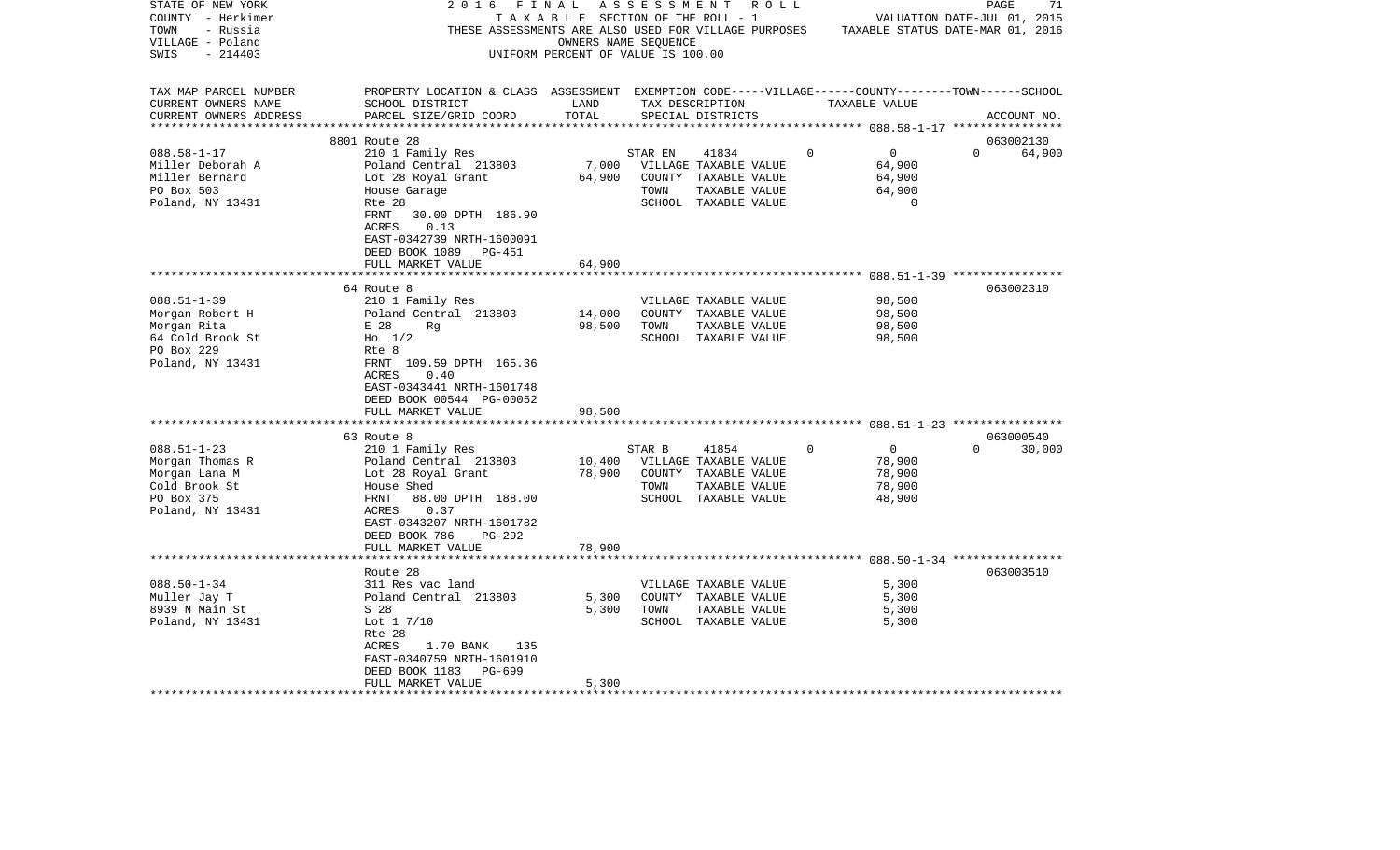| STATE OF NEW YORK<br>COUNTY - Herkimer<br>TOWN<br>- Russia<br>VILLAGE - Poland<br>$-214403$<br>SWIS | 2 0 1 6<br>FINAL<br>THESE ASSESSMENTS ARE ALSO USED FOR VILLAGE PURPOSES                                                                        | TAXABLE SECTION OF THE ROLL - 1<br>UNIFORM PERCENT OF VALUE IS 100.00 | ASSESSMENT<br>OWNERS NAME SEQUENCE |                                                   | R O L L     | TAXABLE STATUS DATE-MAR 01, 2016      |             | 72<br>PAGE<br>VALUATION DATE-JUL 01, 2015 |
|-----------------------------------------------------------------------------------------------------|-------------------------------------------------------------------------------------------------------------------------------------------------|-----------------------------------------------------------------------|------------------------------------|---------------------------------------------------|-------------|---------------------------------------|-------------|-------------------------------------------|
| TAX MAP PARCEL NUMBER<br>CURRENT OWNERS NAME<br>CURRENT OWNERS ADDRESS<br>************************* | PROPERTY LOCATION & CLASS ASSESSMENT EXEMPTION CODE-----VILLAGE------COUNTY-------TOWN------SCHOOL<br>SCHOOL DISTRICT<br>PARCEL SIZE/GRID COORD | LAND<br>TOTAL                                                         |                                    | TAX DESCRIPTION<br>SPECIAL DISTRICTS              |             | TAXABLE VALUE                         |             | ACCOUNT NO.                               |
|                                                                                                     | 8939 Route 28                                                                                                                                   |                                                                       |                                    |                                                   |             |                                       |             | 063003480                                 |
| $088.50 - 1 - 35$                                                                                   | 210 1 Family Res                                                                                                                                |                                                                       | VET COM C 41132                    |                                                   | 0           | 15,000                                | $\mathbf 0$ | 0                                         |
| Muller Jay T                                                                                        | Poland Central 213803                                                                                                                           |                                                                       | 12,000 VET COM T 41133             |                                                   | $\Omega$    | $\circ$                               | 20,000      | $\Omega$                                  |
| 8939 N Main St                                                                                      | FRNT 144.00 DPTH 155.00                                                                                                                         |                                                                       | 127,000 VET DIS C 41142            |                                                   | $\mathbf 0$ | 30,000                                | $\mathbf 0$ | $\Omega$                                  |
| Poland, NY 13431                                                                                    | BANK<br>135                                                                                                                                     |                                                                       | VET DIS T 41143                    |                                                   | $\mathbf 0$ | 0                                     | 31,750      | $\Omega$                                  |
|                                                                                                     | EAST-0340902 NRTH-1602007                                                                                                                       |                                                                       | STAR B                             | 41854                                             | $\Omega$    | $\mathbf{0}$                          | $\Omega$    | 30,000                                    |
|                                                                                                     | DEED BOOK 1183<br>PG-699                                                                                                                        |                                                                       |                                    | VILLAGE TAXABLE VALUE                             |             | 127,000                               |             |                                           |
|                                                                                                     | FULL MARKET VALUE                                                                                                                               | 127,000                                                               |                                    | COUNTY TAXABLE VALUE                              |             | 82,000                                |             |                                           |
|                                                                                                     |                                                                                                                                                 |                                                                       | TOWN                               | TAXABLE VALUE                                     |             | 75,250                                |             |                                           |
|                                                                                                     |                                                                                                                                                 |                                                                       |                                    | SCHOOL TAXABLE VALUE<br>************************* |             | 97,000                                |             |                                           |
|                                                                                                     | 108 Route 8                                                                                                                                     |                                                                       |                                    |                                                   |             | ******* 088.51-1-33 ***************** |             | 063000120                                 |
| $088.51 - 1 - 33$                                                                                   | 210 1 Family Res                                                                                                                                |                                                                       | STAR B                             | 41854                                             | $\Omega$    | $\overline{0}$                        | $\Omega$    | 30,000                                    |
| Muller John T                                                                                       | Poland Central 213803                                                                                                                           | 12,900                                                                |                                    | VILLAGE TAXABLE VALUE                             |             | 77,000                                |             |                                           |
| Muller Kathleen                                                                                     | E 28<br>Rg                                                                                                                                      | 77,000                                                                |                                    | COUNTY TAXABLE VALUE                              |             | 77,000                                |             |                                           |
| P 0 Box 158                                                                                         | $Ho$ 6/10 Acre                                                                                                                                  |                                                                       | TOWN                               | TAXABLE VALUE                                     |             | 77,000                                |             |                                           |
| Poland, NY 13431                                                                                    | Rte 8                                                                                                                                           |                                                                       |                                    | SCHOOL TAXABLE VALUE                              |             | 47,000                                |             |                                           |
|                                                                                                     | FRNT<br>66.00 DPTH 407.30<br>EAST-0343925 NRTH-1602521<br>DEED BOOK 00624 PG-00652<br>FULL MARKET VALUE                                         | 77,000                                                                |                                    |                                                   |             |                                       |             |                                           |
|                                                                                                     |                                                                                                                                                 |                                                                       |                                    |                                                   |             |                                       |             |                                           |
|                                                                                                     | 8826 Route 28                                                                                                                                   |                                                                       |                                    |                                                   |             |                                       |             | 063000900                                 |
| $088.51 - 1 - 57$                                                                                   | 210 1 Family Res                                                                                                                                |                                                                       |                                    | VILLAGE TAXABLE VALUE                             |             | 79,800                                |             |                                           |
| Murray Gordon E                                                                                     | Poland Central 213803                                                                                                                           | 11,100                                                                |                                    | COUNTY TAXABLE VALUE                              |             | 79,800                                |             |                                           |
| Murray John M                                                                                       | Lot 28 Royal Grant                                                                                                                              | 79,800                                                                | TOWN                               | TAXABLE VALUE                                     |             | 79,800                                |             |                                           |
| 6631 State Route 8                                                                                  | House                                                                                                                                           |                                                                       |                                    | SCHOOL TAXABLE VALUE                              |             | 79,800                                |             |                                           |
| Deerfield, NY 13502                                                                                 | Rte 28                                                                                                                                          |                                                                       |                                    |                                                   |             |                                       |             |                                           |
|                                                                                                     | FRNT<br>48.00 DPTH 340.00                                                                                                                       |                                                                       |                                    |                                                   |             |                                       |             |                                           |
| PRIOR OWNER ON 3/01/2016<br>Murray Gordon E                                                         | ACRES<br>0.43<br>EAST-0342851 NRTH-1600734                                                                                                      |                                                                       |                                    |                                                   |             |                                       |             |                                           |
|                                                                                                     | DEED BOOK 1607<br>PG-599                                                                                                                        |                                                                       |                                    |                                                   |             |                                       |             |                                           |
|                                                                                                     | FULL MARKET VALUE                                                                                                                               | 79,800                                                                |                                    |                                                   |             |                                       |             |                                           |
|                                                                                                     |                                                                                                                                                 |                                                                       |                                    |                                                   |             |                                       |             |                                           |
|                                                                                                     | 91 Route 8                                                                                                                                      |                                                                       |                                    |                                                   |             |                                       |             | 063002100                                 |
| $088.51 - 1 - 29$                                                                                   | 210 1 Family Res                                                                                                                                |                                                                       | STAR B                             | 41854                                             | $\Omega$    | $\overline{0}$                        | $\Omega$    | 30,000                                    |
| Noonan Susan                                                                                        | Poland Central 213803                                                                                                                           | 12,600                                                                |                                    | VILLAGE TAXABLE VALUE                             |             | 96,400                                |             |                                           |
| 91 Cold Brook St                                                                                    | Lot 28 Royal Grant                                                                                                                              | 96,400                                                                |                                    | COUNTY TAXABLE VALUE                              |             | 96,400                                |             |                                           |
| PO Box 111                                                                                          | House Barn                                                                                                                                      |                                                                       | TOWN                               | TAXABLE VALUE                                     |             | 96,400                                |             |                                           |
| Poland, NY 13431                                                                                    | Rte 8                                                                                                                                           |                                                                       |                                    | SCHOOL TAXABLE VALUE                              |             | 66,400                                |             |                                           |
|                                                                                                     | 84.00 DPTH 305.25<br>FRNT<br>ACRES<br>0.59                                                                                                      |                                                                       |                                    |                                                   |             |                                       |             |                                           |
|                                                                                                     | EAST-0343415 NRTH-1602320                                                                                                                       |                                                                       |                                    |                                                   |             |                                       |             |                                           |
|                                                                                                     | DEED BOOK 727<br><b>PG-117</b>                                                                                                                  |                                                                       |                                    |                                                   |             |                                       |             |                                           |
|                                                                                                     | FULL MARKET VALUE                                                                                                                               | 96,400                                                                |                                    |                                                   |             |                                       |             |                                           |
|                                                                                                     |                                                                                                                                                 |                                                                       |                                    |                                                   |             |                                       |             |                                           |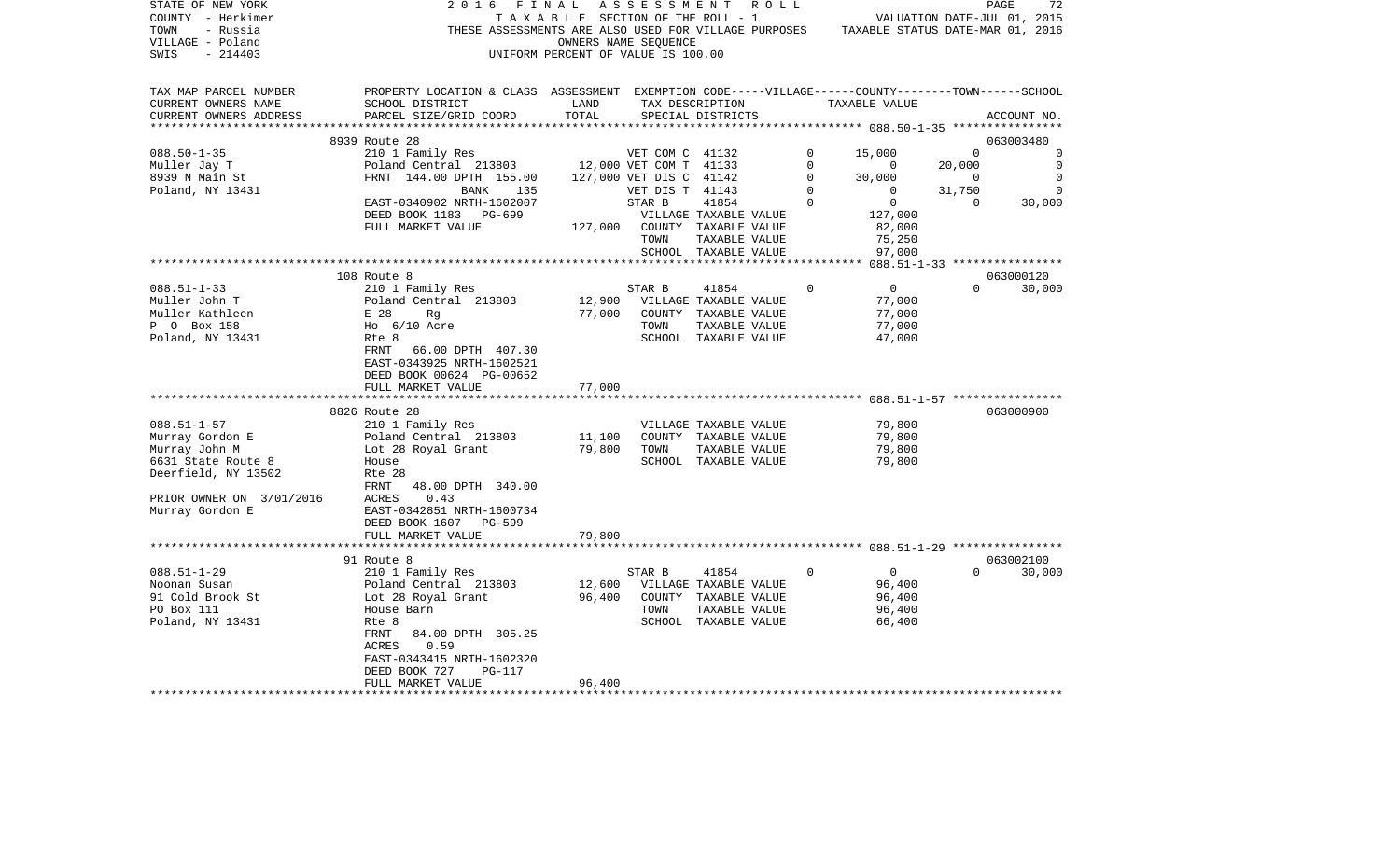| STATE OF NEW YORK       | 2016                                                                                               | FINAL                              |      | ASSESSMENT ROLL                                      |                                  | PAGE<br>73                  |
|-------------------------|----------------------------------------------------------------------------------------------------|------------------------------------|------|------------------------------------------------------|----------------------------------|-----------------------------|
| COUNTY - Herkimer       |                                                                                                    | TAXABLE SECTION OF THE ROLL - 1    |      |                                                      |                                  | VALUATION DATE-JUL 01, 2015 |
| TOWN<br>- Russia        |                                                                                                    |                                    |      | THESE ASSESSMENTS ARE ALSO USED FOR VILLAGE PURPOSES | TAXABLE STATUS DATE-MAR 01, 2016 |                             |
| VILLAGE - Poland        |                                                                                                    | OWNERS NAME SEQUENCE               |      |                                                      |                                  |                             |
| $-214403$<br>SWIS       |                                                                                                    | UNIFORM PERCENT OF VALUE IS 100.00 |      |                                                      |                                  |                             |
|                         |                                                                                                    |                                    |      |                                                      |                                  |                             |
| TAX MAP PARCEL NUMBER   | PROPERTY LOCATION & CLASS ASSESSMENT EXEMPTION CODE-----VILLAGE------COUNTY-------TOWN------SCHOOL |                                    |      |                                                      |                                  |                             |
| CURRENT OWNERS NAME     | SCHOOL DISTRICT                                                                                    | LAND                               |      | TAX DESCRIPTION                                      | TAXABLE VALUE                    |                             |
| CURRENT OWNERS ADDRESS  | PARCEL SIZE/GRID COORD                                                                             | TOTAL                              |      | SPECIAL DISTRICTS                                    |                                  | ACCOUNT NO.                 |
| *********************** |                                                                                                    |                                    |      |                                                      |                                  |                             |
|                         | 8859 Route 28                                                                                      |                                    |      |                                                      |                                  | 063003960                   |
| $088.50 - 1 - 48$       | 210 1 Family Res                                                                                   |                                    |      | VILLAGE TAXABLE VALUE                                | 93,000                           |                             |
| Olney Judith            | Poland Central 213803                                                                              | 9,900                              |      | COUNTY TAXABLE VALUE                                 | 93,000                           |                             |
| 8859 N Main St          | Lot 28 Royal Grant                                                                                 | 93,000                             | TOWN | TAXABLE VALUE                                        | 93,000                           |                             |
| PO Box 68               | House                                                                                              |                                    |      | SCHOOL TAXABLE VALUE                                 | 93,000                           |                             |
| Poland, NY 13431        | FRNT 115.00 DPTH 136.80                                                                            |                                    |      |                                                      |                                  |                             |
|                         | ACRES<br>0.32                                                                                      |                                    |      |                                                      |                                  |                             |
|                         | EAST-0342202 NRTH-1600978                                                                          |                                    |      |                                                      |                                  |                             |
|                         | DEED BOOK 00608 PG-00771                                                                           |                                    |      |                                                      |                                  |                             |
|                         | FULL MARKET VALUE                                                                                  | 93,000                             |      |                                                      |                                  |                             |
|                         |                                                                                                    |                                    |      |                                                      |                                  |                             |
|                         | 114 Route 8                                                                                        |                                    |      |                                                      |                                  | 063002670                   |
| $088.43 - 1 - 5$        | 230 3 Family Res                                                                                   |                                    |      | VILLAGE TAXABLE VALUE                                | 110,700                          |                             |
| Olney Judith A          | Poland Central 213803                                                                              | 14,500                             |      | COUNTY TAXABLE VALUE                                 | 110,700                          |                             |
| 8890 N Main St          | Lot 28 Royal Grant                                                                                 | 110,700                            | TOWN | TAXABLE VALUE                                        | 110,700                          |                             |
| PO Box 68               | House                                                                                              |                                    |      | SCHOOL TAXABLE VALUE                                 | 110,700                          |                             |
| Poland, NY 13431        | Rte 8                                                                                              |                                    |      |                                                      |                                  |                             |
|                         | FRNT 140.60 DPTH 386.20                                                                            |                                    |      |                                                      |                                  |                             |
|                         | ACRES<br>0.87                                                                                      |                                    |      |                                                      |                                  |                             |
|                         | EAST-0343934 NRTH-1602606                                                                          |                                    |      |                                                      |                                  |                             |
|                         | DEED BOOK 1443 PG-879                                                                              |                                    |      |                                                      |                                  |                             |
|                         | FULL MARKET VALUE                                                                                  | 110,700                            |      |                                                      |                                  |                             |
|                         |                                                                                                    |                                    |      |                                                      |                                  |                             |
|                         | 8852 Route 28                                                                                      |                                    |      |                                                      |                                  | 063000450                   |
| $088.50 - 1 - 16$       | 411 Apartment                                                                                      |                                    |      | VILLAGE TAXABLE VALUE                                | 143,000                          |                             |
| Olney Judith Ann        | Poland Central 213803                                                                              | 13,100                             |      | COUNTY TAXABLE VALUE                                 | 143,000                          |                             |
| PO Box 68               | Lot 28 Rg                                                                                          | 143,000                            | TOWN | TAXABLE VALUE                                        | 143,000                          |                             |
| Poland, NY 13431        | Apts 0.5 Acre                                                                                      |                                    |      | SCHOOL TAXABLE VALUE                                 | 143,000                          |                             |
|                         | Rte 28                                                                                             |                                    |      |                                                      |                                  |                             |
|                         | FRNT 130.00 DPTH 220.00                                                                            |                                    |      |                                                      |                                  |                             |
|                         | 0.64<br>ACRES                                                                                      |                                    |      |                                                      |                                  |                             |
|                         | EAST-0342369 NRTH-1601124                                                                          |                                    |      |                                                      |                                  |                             |
|                         | DEED BOOK 00635 PG-00446                                                                           |                                    |      |                                                      |                                  |                             |
|                         | FULL MARKET VALUE                                                                                  | 143,000                            |      |                                                      |                                  |                             |
|                         |                                                                                                    |                                    |      |                                                      |                                  |                             |
|                         | Rt. 28                                                                                             |                                    |      |                                                      |                                  |                             |
| $088.50 - 1 - 6.4$      | 311 Res vac land                                                                                   |                                    |      | VILLAGE TAXABLE VALUE                                | 1,000                            |                             |
| Olney Stephen S         | Poland Central 213803                                                                              | 1,000                              |      | COUNTY TAXABLE VALUE                                 | 1,000                            |                             |
| Olney Judith A          | ACRES<br>0.20                                                                                      | 1,000                              | TOWN | TAXABLE VALUE                                        | 1,000                            |                             |
| PO Box 68               | EAST-0341909 NRTH-1601652                                                                          |                                    |      | SCHOOL TAXABLE VALUE                                 | 1,000                            |                             |
| Poland, NY 13431        | DEED BOOK 913<br>PG-425                                                                            |                                    |      |                                                      |                                  |                             |
|                         | FULL MARKET VALUE                                                                                  | 1,000                              |      |                                                      |                                  |                             |
|                         |                                                                                                    |                                    |      |                                                      |                                  |                             |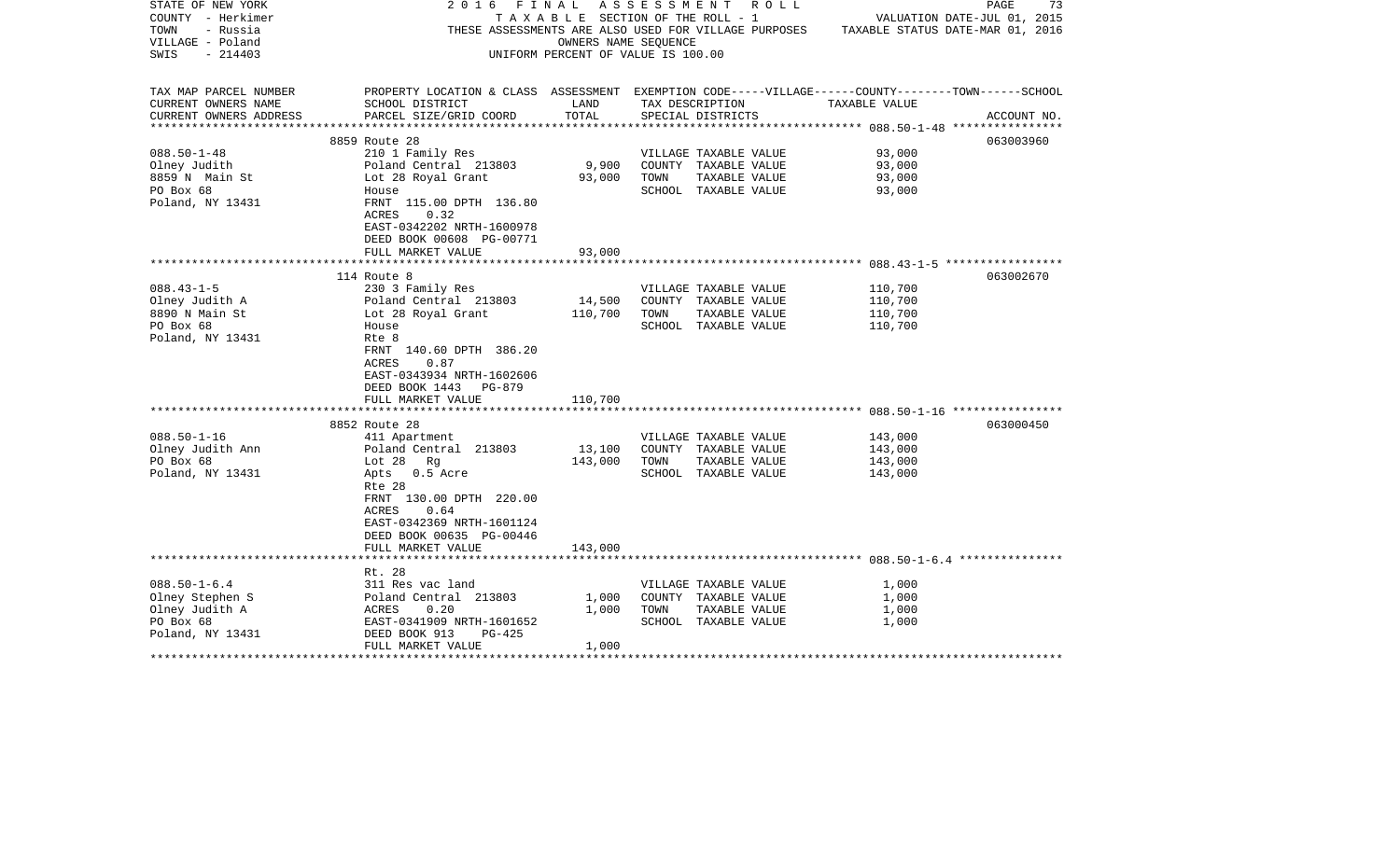| STATE OF NEW YORK          | 2016                                                                                               | FINAL                              | A S S E S S M E N T |                       | R O L L      |                | PAGE                             | 74     |
|----------------------------|----------------------------------------------------------------------------------------------------|------------------------------------|---------------------|-----------------------|--------------|----------------|----------------------------------|--------|
| COUNTY - Herkimer          |                                                                                                    | TAXABLE SECTION OF THE ROLL - 1    |                     |                       |              |                | VALUATION DATE-JUL 01, 2015      |        |
| TOWN<br>- Russia           | THESE ASSESSMENTS ARE ALSO USED FOR VILLAGE PURPOSES                                               |                                    |                     |                       |              |                | TAXABLE STATUS DATE-MAR 01, 2016 |        |
| VILLAGE - Poland           |                                                                                                    | OWNERS NAME SEQUENCE               |                     |                       |              |                |                                  |        |
| SWIS<br>$-214403$          |                                                                                                    | UNIFORM PERCENT OF VALUE IS 100.00 |                     |                       |              |                |                                  |        |
|                            |                                                                                                    |                                    |                     |                       |              |                |                                  |        |
|                            |                                                                                                    |                                    |                     |                       |              |                |                                  |        |
| TAX MAP PARCEL NUMBER      | PROPERTY LOCATION & CLASS ASSESSMENT EXEMPTION CODE-----VILLAGE------COUNTY-------TOWN------SCHOOL |                                    |                     |                       |              |                |                                  |        |
| CURRENT OWNERS NAME        | SCHOOL DISTRICT                                                                                    | LAND                               |                     | TAX DESCRIPTION       |              | TAXABLE VALUE  |                                  |        |
| CURRENT OWNERS ADDRESS     | PARCEL SIZE/GRID COORD                                                                             | TOTAL                              |                     | SPECIAL DISTRICTS     |              |                | ACCOUNT NO.                      |        |
| ***********************    |                                                                                                    |                                    |                     |                       |              |                |                                  |        |
|                            | 8890 Route 28                                                                                      |                                    |                     |                       |              |                | 063002790                        |        |
| $088.50 - 1 - 21$          | 210 1 Family Res                                                                                   |                                    |                     | VILLAGE TAXABLE VALUE |              | 136,000        |                                  |        |
| Olney Stephen S            | Poland Central 213803                                                                              | 11,300                             |                     | COUNTY TAXABLE VALUE  |              | 136,000        |                                  |        |
| Ann Olney Living Trust     | Lot 28 Royal Grant                                                                                 | 136,000                            | TOWN                | TAXABLE VALUE         |              | 136,000        |                                  |        |
| 8890 N Main St             | House Garage                                                                                       |                                    |                     | SCHOOL TAXABLE VALUE  |              | 136,000        |                                  |        |
| PO Box 68                  | Rte #28                                                                                            |                                    |                     |                       |              |                |                                  |        |
| Poland, NY 13431           | FRNT 105.90 DPTH 188.00                                                                            |                                    |                     |                       |              |                |                                  |        |
|                            | ACRES<br>0.45                                                                                      |                                    |                     |                       |              |                |                                  |        |
|                            | EAST-0341818 NRTH-1601548                                                                          |                                    |                     |                       |              |                |                                  |        |
|                            | DEED BOOK 00596 PG-00368                                                                           |                                    |                     |                       |              |                |                                  |        |
|                            | FULL MARKET VALUE                                                                                  | 136,000                            |                     |                       |              |                |                                  |        |
|                            |                                                                                                    |                                    |                     |                       |              |                |                                  |        |
|                            | 8797 Route 28                                                                                      |                                    |                     |                       |              |                | 063001050                        |        |
| $088.58 - 1 - 18$          | 280 Res Multiple                                                                                   |                                    |                     | VILLAGE TAXABLE VALUE |              | 127,000        |                                  |        |
| Olney Trustee Judith A     | Poland Central 213803                                                                              | 11,600                             |                     | COUNTY TAXABLE VALUE  |              | 127,000        |                                  |        |
| Stephen Olney Living Trust | W 28<br>R G                                                                                        | 127,000                            | TOWN                | TAXABLE VALUE         |              | 127,000        |                                  |        |
| Route 28                   | $H_0$ 1/4                                                                                          |                                    |                     | SCHOOL TAXABLE VALUE  |              | 127,000        |                                  |        |
| PO Box 68                  | Rte 28                                                                                             |                                    |                     |                       |              |                |                                  |        |
| Poland, NY 13431           | FRNT 85.00 DPTH 190.00                                                                             |                                    |                     |                       |              |                |                                  |        |
|                            | EAST-0342755 NRTH-1600048                                                                          |                                    |                     |                       |              |                |                                  |        |
|                            |                                                                                                    |                                    |                     |                       |              |                |                                  |        |
|                            | DEED BOOK 1581<br>PG-169                                                                           |                                    |                     |                       |              |                |                                  |        |
|                            | FULL MARKET VALUE                                                                                  | 127,000                            |                     |                       |              |                |                                  |        |
|                            |                                                                                                    |                                    |                     |                       |              |                | 063002370                        |        |
|                            | Route 28                                                                                           |                                    |                     |                       |              |                |                                  |        |
| $088.58 - 1 - 9$           | 482 Det row bldg                                                                                   |                                    |                     | VILLAGE TAXABLE VALUE |              | 1,000          |                                  |        |
| Ozog Edward A Jr           | Poland Central 213803                                                                              | 1,000                              |                     | COUNTY TAXABLE VALUE  |              | 1,000          |                                  |        |
| 213 Brayton Rd             | Lot 28 Rg                                                                                          | 1,000                              | TOWN                | TAXABLE VALUE         |              | 1,000          |                                  |        |
| Poland, NY 13431           | Bldg 0.275 Acre                                                                                    |                                    |                     | SCHOOL TAXABLE VALUE  |              | 1,000          |                                  |        |
|                            | Demo2012                                                                                           |                                    |                     |                       |              |                |                                  |        |
|                            | FRNT<br>90.00 DPTH 114.00                                                                          |                                    |                     |                       |              |                |                                  |        |
|                            | EAST-0342555 NRTH-1600690                                                                          |                                    |                     |                       |              |                |                                  |        |
|                            | DEED BOOK 00635 PG-00390                                                                           |                                    |                     |                       |              |                |                                  |        |
|                            | FULL MARKET VALUE                                                                                  | 1,000                              |                     |                       |              |                |                                  |        |
|                            | ********************************                                                                   |                                    |                     |                       |              |                |                                  |        |
|                            | 8925 Route 28                                                                                      |                                    |                     |                       |              |                | 063003000                        |        |
| $088.50 - 1 - 38$          | 210 1 Family Res                                                                                   |                                    | STAR B              | 41854                 | $\mathbf{0}$ | $\overline{0}$ | $\Omega$                         | 30,000 |
| Paul Robert J              | Poland Central 213803                                                                              | 15,200                             |                     | VILLAGE TAXABLE VALUE |              | 79,400         |                                  |        |
| Paul Mary L                | Lot 28 Royal Grant                                                                                 | 79,400                             |                     | COUNTY TAXABLE VALUE  |              | 79,400         |                                  |        |
| PO Box 302                 | House Barn                                                                                         |                                    | TOWN                | TAXABLE VALUE         |              | 79,400         |                                  |        |
| Poland, NY 13431           | FRNT 135.10 DPTH 320.00                                                                            |                                    |                     | SCHOOL TAXABLE VALUE  |              | 49,400         |                                  |        |
|                            | ACRES<br>1.06                                                                                      |                                    |                     |                       |              |                |                                  |        |
|                            | EAST-0341105 NRTH-1601793                                                                          |                                    |                     |                       |              |                |                                  |        |
|                            | DEED BOOK 673<br>PG-194                                                                            |                                    |                     |                       |              |                |                                  |        |
|                            | FULL MARKET VALUE                                                                                  | 79,400                             |                     |                       |              |                |                                  |        |
|                            |                                                                                                    |                                    |                     |                       |              |                |                                  |        |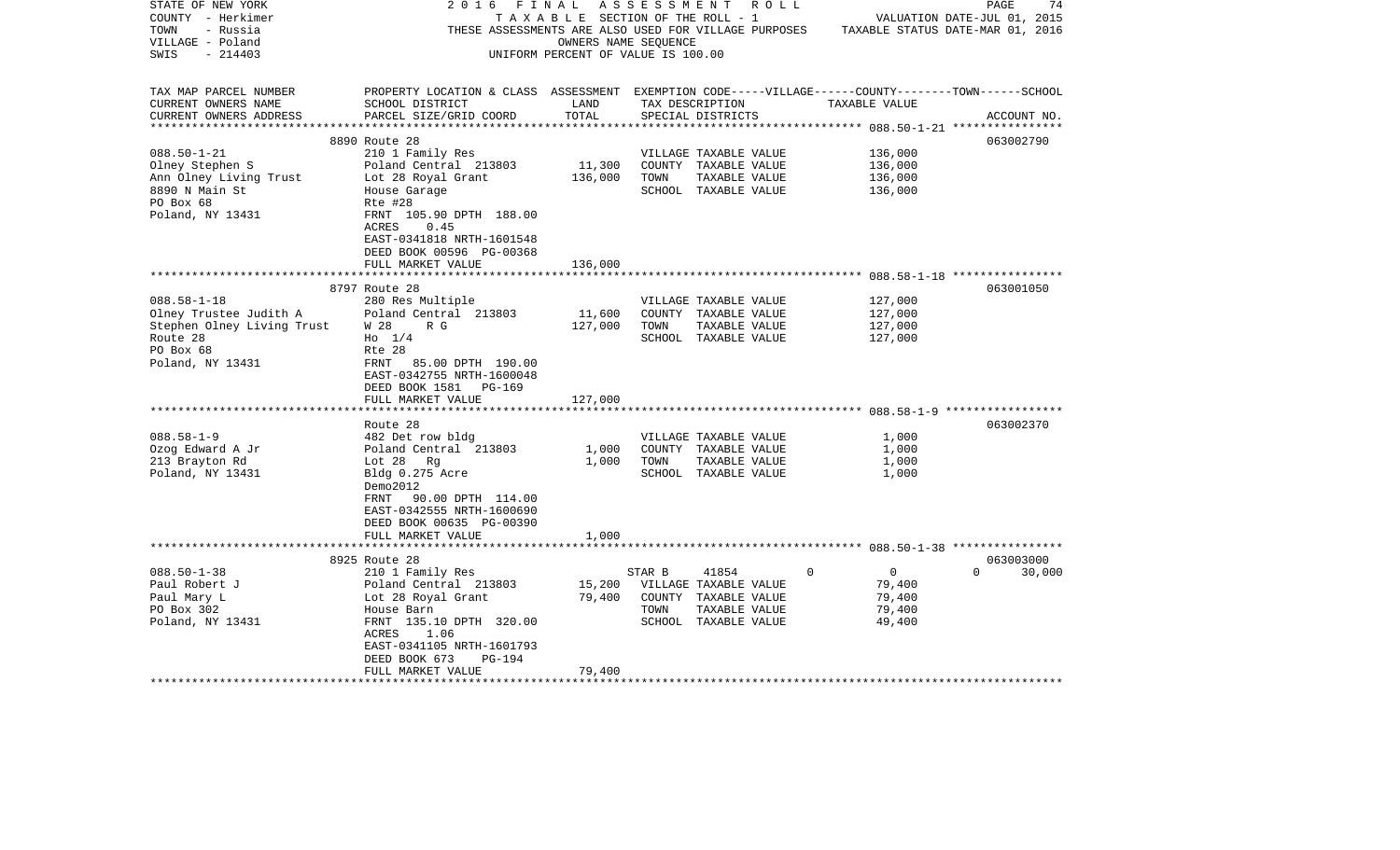| STATE OF NEW YORK<br>COUNTY - Herkimer<br>- Russia<br>TOWN<br>VILLAGE - Poland<br>SWIS<br>$-214403$  | 2 0 1 6<br>THESE ASSESSMENTS ARE ALSO USED FOR VILLAGE PURPOSES                                                                                       | FINAL<br>T A X A B L E SECTION OF THE ROLL - 1<br>UNIFORM PERCENT OF VALUE IS 100.00 | A S S E S S M E N T<br>OWNERS NAME SEQUENCE | R O L L                                                                                         |                                                                 | 75<br>PAGE<br>VALUATION DATE-JUL 01, 2015<br>TAXABLE STATUS DATE-MAR 01, 2016 |
|------------------------------------------------------------------------------------------------------|-------------------------------------------------------------------------------------------------------------------------------------------------------|--------------------------------------------------------------------------------------|---------------------------------------------|-------------------------------------------------------------------------------------------------|-----------------------------------------------------------------|-------------------------------------------------------------------------------|
| TAX MAP PARCEL NUMBER<br>CURRENT OWNERS NAME<br>CURRENT OWNERS ADDRESS                               | PROPERTY LOCATION & CLASS ASSESSMENT EXEMPTION CODE-----VILLAGE------COUNTY-------TOWN------SCHOOL<br>SCHOOL DISTRICT<br>PARCEL SIZE/GRID COORD       | LAND<br>TOTAL                                                                        |                                             | TAX DESCRIPTION<br>SPECIAL DISTRICTS                                                            | TAXABLE VALUE                                                   | ACCOUNT NO.                                                                   |
|                                                                                                      |                                                                                                                                                       |                                                                                      |                                             |                                                                                                 |                                                                 |                                                                               |
| $088.50 - 1 - 68.1$<br>Perfex Corporation<br>32 Case St                                              | Case St<br>710 Manufacture<br>Poland Central 213803<br>FRNT 309.60 DPTH                                                                               | 17,800<br>400,000                                                                    | TOWN                                        | VILLAGE TAXABLE VALUE<br>COUNTY TAXABLE VALUE<br>TAXABLE VALUE                                  | 400,000<br>400,000<br>400,000                                   |                                                                               |
| PO Box 180<br>Poland, NY 13431-0024                                                                  | ACRES<br>1.80<br>EAST-0341714 NRTH-1600740<br>DEED BOOK 623<br>PG-262                                                                                 |                                                                                      |                                             | SCHOOL TAXABLE VALUE                                                                            | 400,000                                                         |                                                                               |
|                                                                                                      | FULL MARKET VALUE<br>************************                                                                                                         | 400,000                                                                              |                                             |                                                                                                 |                                                                 |                                                                               |
|                                                                                                      | Railroad St                                                                                                                                           |                                                                                      |                                             |                                                                                                 |                                                                 | 063002730                                                                     |
| $088.58 - 1 - 3$<br>Poland Realty, LLC                                                               | 311 Res vac land - WTRFNT<br>Poland Central 213803                                                                                                    | 20,000                                                                               |                                             | VILLAGE TAXABLE VALUE<br>COUNTY TAXABLE VALUE                                                   | 20,000<br>20,000                                                |                                                                               |
| PO Box 367                                                                                           | Lot 28 Royal Grant                                                                                                                                    | 20,000                                                                               | TOWN                                        | TAXABLE VALUE                                                                                   | 20,000                                                          |                                                                               |
| Poland, NY 13431                                                                                     | Lumber Yard<br>Railroad Bed<br>2.70<br>ACRES<br>EAST-0342157 NRTH-1600138<br>DEED BOOK 1079<br>PG-324<br>FULL MARKET VALUE                            | 20,000                                                                               |                                             | SCHOOL TAXABLE VALUE                                                                            | 20,000                                                          |                                                                               |
|                                                                                                      |                                                                                                                                                       |                                                                                      |                                             |                                                                                                 |                                                                 |                                                                               |
|                                                                                                      | 30 Millington Ave                                                                                                                                     |                                                                                      |                                             |                                                                                                 |                                                                 | 063003180                                                                     |
| $088.51 - 1 - 10$                                                                                    | 210 1 Family Res                                                                                                                                      |                                                                                      |                                             | VILLAGE TAXABLE VALUE                                                                           | 67,000                                                          |                                                                               |
| Prindle Karen C                                                                                      | Poland Central 213803                                                                                                                                 | 10,900                                                                               |                                             | COUNTY TAXABLE VALUE                                                                            | 67,000                                                          |                                                                               |
| 2069 N Larrabee<br>Chicago, IL 60614                                                                 | Lot 28 Royal Grant<br>House Garage<br>Millington<br>FRNT 123.25 DPTH 140.75<br>ACRES<br>0.50<br>EAST-0342723 NRTH-1601386<br>DEED BOOK 1124<br>PG-539 | 67,000                                                                               | TOWN                                        | TAXABLE VALUE<br>SCHOOL TAXABLE VALUE                                                           | 67,000<br>67,000                                                |                                                                               |
|                                                                                                      | FULL MARKET VALUE                                                                                                                                     | 67,000                                                                               |                                             |                                                                                                 |                                                                 |                                                                               |
|                                                                                                      | 8931 Route 28                                                                                                                                         |                                                                                      |                                             |                                                                                                 |                                                                 | 063000660                                                                     |
| $088.50 - 1 - 37$<br>Pugliese Vincent M<br>Pugliese Kathleen M<br>8931 N Main St<br>Poland, NY 13431 | 210 1 Family Res<br>Poland Central 213803<br>Lot 28 Royal Grant<br>House And Garage<br>Rte 28<br>70.00 DPTH 325.00<br>FRNT<br>0.84<br>ACRES           | 14,400<br>130,000                                                                    | STAR B<br>TOWN                              | 41854<br>VILLAGE TAXABLE VALUE<br>COUNTY TAXABLE VALUE<br>TAXABLE VALUE<br>SCHOOL TAXABLE VALUE | 0<br>$\overline{0}$<br>130,000<br>130,000<br>130,000<br>100,000 | $\Omega$<br>30,000                                                            |
|                                                                                                      | EAST-0340981 NRTH-1601811<br>DEED BOOK 894<br>$PG-474$<br>FULL MARKET VALUE                                                                           | 130,000                                                                              |                                             |                                                                                                 |                                                                 |                                                                               |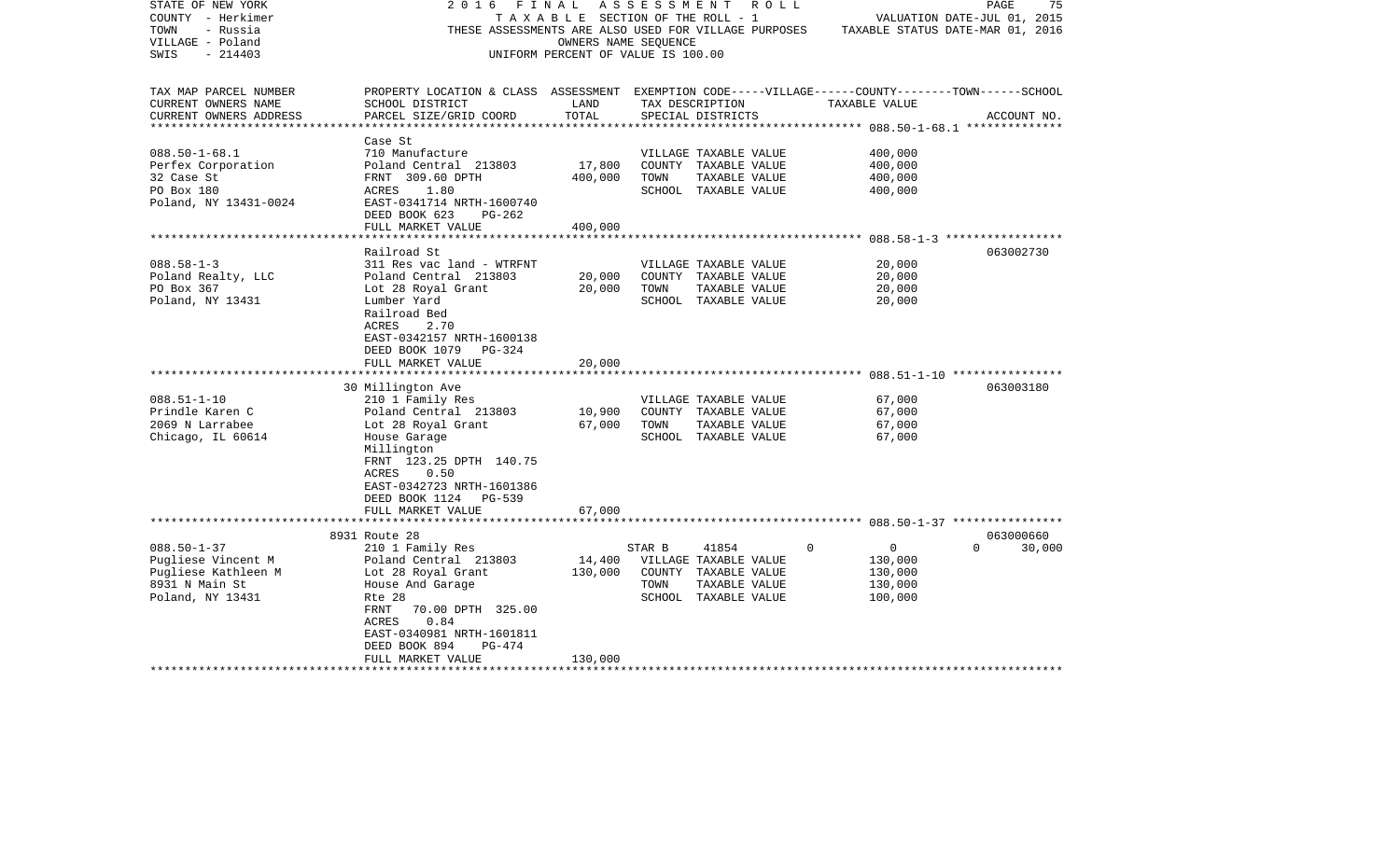| STATE OF NEW YORK                                    | 2016                                                                                                                  | FINAL                                 | A S S E S S M E N T | ROLL                  |                                                       | 76<br>PAGE                       |
|------------------------------------------------------|-----------------------------------------------------------------------------------------------------------------------|---------------------------------------|---------------------|-----------------------|-------------------------------------------------------|----------------------------------|
| COUNTY - Herkimer                                    |                                                                                                                       | T A X A B L E SECTION OF THE ROLL - 1 |                     |                       |                                                       | VALUATION DATE-JUL 01, 2015      |
| TOWN<br>- Russia                                     | THESE ASSESSMENTS ARE ALSO USED FOR VILLAGE PURPOSES                                                                  |                                       |                     |                       |                                                       | TAXABLE STATUS DATE-MAR 01, 2016 |
| VILLAGE - Poland                                     |                                                                                                                       | OWNERS NAME SEOUENCE                  |                     |                       |                                                       |                                  |
| $-214403$<br>SWIS                                    |                                                                                                                       | UNIFORM PERCENT OF VALUE IS 100.00    |                     |                       |                                                       |                                  |
|                                                      |                                                                                                                       |                                       |                     |                       |                                                       |                                  |
| TAX MAP PARCEL NUMBER<br>CURRENT OWNERS NAME         | PROPERTY LOCATION & CLASS ASSESSMENT EXEMPTION CODE-----VILLAGE------COUNTY-------TOWN------SCHOOL<br>SCHOOL DISTRICT | LAND                                  |                     | TAX DESCRIPTION       | TAXABLE VALUE                                         |                                  |
| CURRENT OWNERS ADDRESS                               | PARCEL SIZE/GRID COORD                                                                                                | TOTAL                                 |                     | SPECIAL DISTRICTS     |                                                       | ACCOUNT NO.                      |
|                                                      |                                                                                                                       |                                       |                     |                       |                                                       |                                  |
|                                                      | Route 8                                                                                                               |                                       |                     |                       |                                                       | 063002970                        |
| $088.51 - 1 - 14$                                    | 411 Apartment                                                                                                         |                                       |                     | VILLAGE TAXABLE VALUE | 111,000                                               |                                  |
| Reddington Anthony J                                 | Poland Central 213803                                                                                                 | 11,700                                |                     | COUNTY TAXABLE VALUE  | 111,000                                               |                                  |
| Main St                                              | Lot 28 Royal Grant                                                                                                    | 111,000                               | TOWN                | TAXABLE VALUE         | 111,000                                               |                                  |
| PO Box 127                                           | House Att Car Port                                                                                                    |                                       |                     | SCHOOL TAXABLE VALUE  | 111,000                                               |                                  |
| Poland, NY 13431                                     | FRNT 130.00 DPTH 188.00                                                                                               |                                       |                     |                       |                                                       |                                  |
|                                                      | 0.48<br>ACRES                                                                                                         |                                       |                     |                       |                                                       |                                  |
|                                                      | EAST-0342717 NRTH-1601056                                                                                             |                                       |                     |                       |                                                       |                                  |
|                                                      | DEED BOOK 923<br><b>PG-105</b>                                                                                        |                                       |                     |                       |                                                       |                                  |
|                                                      | FULL MARKET VALUE                                                                                                     | 111,000                               |                     |                       |                                                       |                                  |
|                                                      |                                                                                                                       |                                       |                     |                       |                                                       |                                  |
|                                                      | Route 28                                                                                                              |                                       |                     |                       |                                                       | 063003750                        |
| $088.51 - 1 - 55$                                    | 483 Converted Re                                                                                                      |                                       |                     | VILLAGE TAXABLE VALUE | 53,000                                                |                                  |
| Renodin Larry                                        | Poland Central 213803                                                                                                 | 4,500                                 |                     | COUNTY TAXABLE VALUE  | 53,000                                                |                                  |
| Renodin Debra                                        | Lot 28 Royal Grant                                                                                                    | 53,000                                | TOWN                | TAXABLE VALUE         | 53,000                                                |                                  |
| 4996 Military Rd                                     | Store Apt                                                                                                             |                                       |                     | SCHOOL TAXABLE VALUE  | 53,000                                                |                                  |
| Poland, NY 13431                                     | 50.00 DPTH 102.00<br>FRNT                                                                                             |                                       |                     |                       |                                                       |                                  |
|                                                      | EAST-0342704 NRTH-1600746                                                                                             |                                       |                     |                       |                                                       |                                  |
|                                                      | DEED BOOK 863<br>PG-671                                                                                               |                                       |                     |                       |                                                       |                                  |
|                                                      | FULL MARKET VALUE                                                                                                     | 53,000                                |                     |                       |                                                       |                                  |
|                                                      | *******************                                                                                                   |                                       |                     |                       |                                                       |                                  |
|                                                      | Black St                                                                                                              |                                       |                     |                       |                                                       | 063005090                        |
| $088.50 - 1 - 65$                                    | 651 Highway gar                                                                                                       |                                       |                     | VILLAGE TAXABLE VALUE | 60,000                                                |                                  |
| Robert & James Enterprises LLC Poland Central 213803 |                                                                                                                       | 8,400                                 |                     | COUNTY TAXABLE VALUE  | 60,000                                                |                                  |
| PO Box 307                                           | Lot#28 Royal Gr                                                                                                       | 60,000                                | TOWN                | TAXABLE VALUE         | 60,000                                                |                                  |
| Poland, NY 13431                                     | Old Hwy Grg                                                                                                           |                                       |                     | SCHOOL TAXABLE VALUE  | 60,000                                                |                                  |
|                                                      | Back Street                                                                                                           |                                       |                     |                       |                                                       |                                  |
|                                                      | FRNT 403.50 DPTH                                                                                                      |                                       |                     |                       |                                                       |                                  |
|                                                      | ACRES<br>0.50                                                                                                         |                                       |                     |                       |                                                       |                                  |
|                                                      | EAST-0341877 NRTH-1600516                                                                                             |                                       |                     |                       |                                                       |                                  |
|                                                      | DEED BOOK 1413<br>PG-469                                                                                              |                                       |                     |                       |                                                       |                                  |
|                                                      | FULL MARKET VALUE                                                                                                     | 60,000                                |                     |                       |                                                       |                                  |
|                                                      |                                                                                                                       |                                       |                     |                       |                                                       |                                  |
| $088.50 - 1 - 6.3$                                   | 8860 N Main St<br>210 1 Family Res                                                                                    |                                       | STAR B              | 41854                 | $\mathbf 0$<br>0                                      | 30,000<br>0                      |
| Rommel Eric                                          | Poland Central 213803                                                                                                 | 17,500                                |                     | VILLAGE TAXABLE VALUE | 125,000                                               |                                  |
| Rommel Kristina                                      | Merged Garage 12/2008                                                                                                 | 125,000                               |                     | COUNTY TAXABLE VALUE  | 125,000                                               |                                  |
| 8860 N Main St                                       | 99.30 DPTH 300.00<br>FRNT                                                                                             |                                       | TOWN                | TAXABLE VALUE         | 125,000                                               |                                  |
| PO Box 623                                           | EAST-0342294 NRTH-1601264                                                                                             |                                       |                     | SCHOOL TAXABLE VALUE  | 95,000                                                |                                  |
| Poland, NY 13431                                     | DEED BOOK 894<br>$PG-55$                                                                                              |                                       |                     |                       |                                                       |                                  |
|                                                      | FULL MARKET VALUE                                                                                                     | 125,000                               |                     |                       |                                                       |                                  |
|                                                      |                                                                                                                       |                                       |                     |                       | *********************** 088.58-1-7 ****************** |                                  |
|                                                      | 9 Mill St                                                                                                             |                                       |                     |                       |                                                       | 063001320                        |
| $088.58 - 1 - 7$                                     | 210 1 Family Res                                                                                                      |                                       |                     | VILLAGE TAXABLE VALUE | 100,400                                               |                                  |
| Ryan Electric of CNY INC                             | Poland Central 213803                                                                                                 | 9,300                                 |                     | COUNTY TAXABLE VALUE  | 100,400                                               |                                  |
| 31 Millington Ave                                    | Lot 28 Royal Grant                                                                                                    | 100,400                               | TOWN                | TAXABLE VALUE         | 100,400                                               |                                  |
| PO Box 416                                           | House Garage                                                                                                          |                                       |                     | SCHOOL TAXABLE VALUE  | 100,400                                               |                                  |
| Poland, NY 13431                                     | Mill St                                                                                                               |                                       |                     |                       |                                                       |                                  |
|                                                      | 86.00 DPTH 155.00<br>FRNT                                                                                             |                                       |                     |                       |                                                       |                                  |
|                                                      | 0.32<br>ACRES                                                                                                         |                                       |                     |                       |                                                       |                                  |
|                                                      | EAST-0342448 NRTH-1600649                                                                                             |                                       |                     |                       |                                                       |                                  |
|                                                      | DEED BOOK 1512<br>PG-319                                                                                              |                                       |                     |                       |                                                       |                                  |
|                                                      | FULL MARKET VALUE                                                                                                     | 100,400                               |                     |                       |                                                       |                                  |
|                                                      | * * * * * * * * * * * * * * * * * *                                                                                   |                                       |                     |                       |                                                       |                                  |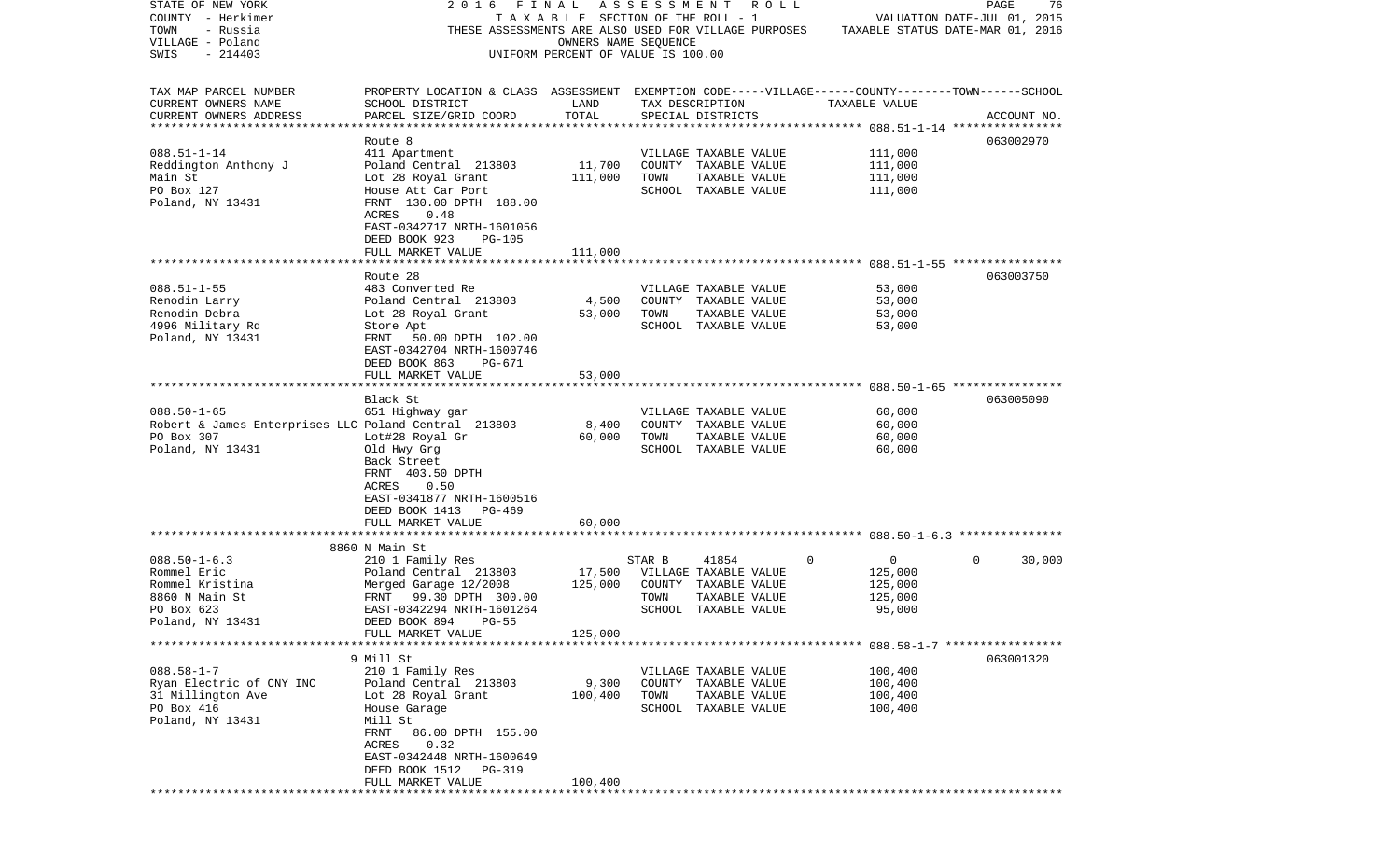| STATE OF NEW YORK       | 2016<br>FINAL                                                                                      |                                    | ASSESSMENT | R O L L               |             |                                  | PAGE                        | 77          |
|-------------------------|----------------------------------------------------------------------------------------------------|------------------------------------|------------|-----------------------|-------------|----------------------------------|-----------------------------|-------------|
| COUNTY - Herkimer       |                                                                                                    | TAXABLE SECTION OF THE ROLL - 1    |            |                       |             |                                  | VALUATION DATE-JUL 01, 2015 |             |
| - Russia<br>TOWN        | THESE ASSESSMENTS ARE ALSO USED FOR VILLAGE PURPOSES                                               |                                    |            |                       |             | TAXABLE STATUS DATE-MAR 01, 2016 |                             |             |
| VILLAGE - Poland        |                                                                                                    | OWNERS NAME SEQUENCE               |            |                       |             |                                  |                             |             |
| SWIS<br>$-214403$       |                                                                                                    | UNIFORM PERCENT OF VALUE IS 100.00 |            |                       |             |                                  |                             |             |
|                         |                                                                                                    |                                    |            |                       |             |                                  |                             |             |
|                         |                                                                                                    |                                    |            |                       |             |                                  |                             |             |
| TAX MAP PARCEL NUMBER   | PROPERTY LOCATION & CLASS ASSESSMENT EXEMPTION CODE-----VILLAGE------COUNTY-------TOWN------SCHOOL |                                    |            |                       |             |                                  |                             |             |
| CURRENT OWNERS NAME     | SCHOOL DISTRICT                                                                                    | LAND                               |            | TAX DESCRIPTION       |             | TAXABLE VALUE                    |                             |             |
| CURRENT OWNERS ADDRESS  | PARCEL SIZE/GRID COORD                                                                             | TOTAL                              |            | SPECIAL DISTRICTS     |             |                                  |                             | ACCOUNT NO. |
| *********************** |                                                                                                    |                                    |            |                       |             |                                  |                             |             |
|                         | Millington Ave                                                                                     |                                    |            |                       |             |                                  | 175261                      |             |
| $088.50 - 1 - 6.7$      | 311 Res vac land                                                                                   |                                    |            | VILLAGE TAXABLE VALUE |             | 26,000                           |                             |             |
| Ryan Thomas P           | Poland Central 213803                                                                              | 26,000                             |            | COUNTY TAXABLE VALUE  |             | 26,000                           |                             |             |
| Ryan Karen A            | Split 2012                                                                                         | 26,000                             | TOWN       | TAXABLE VALUE         |             | 26,000                           |                             |             |
| PO Box 416              | Gorham                                                                                             |                                    |            | SCHOOL TAXABLE VALUE  |             | 26,000                           |                             |             |
|                         |                                                                                                    |                                    |            |                       |             |                                  |                             |             |
| Poland, NY 13431        | ACRES 12.00                                                                                        |                                    |            |                       |             |                                  |                             |             |
|                         | EAST-0342190 NRTH-1601959                                                                          |                                    |            |                       |             |                                  |                             |             |
|                         | DEED BOOK 1463<br>PG-926                                                                           |                                    |            |                       |             |                                  |                             |             |
|                         | FULL MARKET VALUE                                                                                  | 26,000                             |            |                       |             |                                  |                             |             |
|                         |                                                                                                    |                                    |            |                       |             |                                  |                             |             |
|                         | Millington Ave                                                                                     |                                    |            |                       |             |                                  |                             |             |
| $088.50 - 1 - 7.3$      | 314 Rural vac<10                                                                                   |                                    |            | VILLAGE TAXABLE VALUE |             | 1,300                            |                             |             |
| Ryan Thomas P           | Poland Central 213803                                                                              | 1,300                              |            | COUNTY TAXABLE VALUE  |             | 1,300                            |                             |             |
| Ryan Karen A            | ACRES<br>0.37                                                                                      | 1,300                              | TOWN       | TAXABLE VALUE         |             | 1,300                            |                             |             |
| Millington Ave          | EAST-0342473 NRTH-1601546                                                                          |                                    |            | SCHOOL TAXABLE VALUE  |             | 1,300                            |                             |             |
| Poland, NY 13431        | DEED BOOK 897<br>$PG-209$                                                                          |                                    |            |                       |             |                                  |                             |             |
|                         | FULL MARKET VALUE                                                                                  | 1,300                              |            |                       |             |                                  |                             |             |
|                         |                                                                                                    |                                    |            |                       |             |                                  |                             |             |
|                         | 31 Millington Ave                                                                                  |                                    |            |                       |             |                                  | 063003780                   |             |
| $088.50 - 1 - 13$       | 210 1 Family Res                                                                                   |                                    | STAR B     | 41854                 | $\mathbf 0$ | $\overline{0}$                   | $\Omega$                    | 30,000      |
| Ryan Thomas P           | Poland Central 213803                                                                              | 13,000                             |            | VILLAGE TAXABLE VALUE |             | 153,800                          |                             |             |
| Ryan Karen A            | Millington                                                                                         | 153,800                            |            | COUNTY TAXABLE VALUE  |             | 153,800                          |                             |             |
| P 0 Box 416             | FRNT 190.00 DPTH 170.00                                                                            |                                    | TOWN       | TAXABLE VALUE         |             | 153,800                          |                             |             |
| 31 Millington Ave       | ACRES<br>0.63                                                                                      |                                    |            | SCHOOL TAXABLE VALUE  |             | 123,800                          |                             |             |
| Poland, NY 13431        | EAST-0342568 NRTH-1601492                                                                          |                                    |            |                       |             |                                  |                             |             |
|                         | DEED BOOK 00823 PG-00571                                                                           |                                    |            |                       |             |                                  |                             |             |
|                         |                                                                                                    |                                    |            |                       |             |                                  |                             |             |
|                         | FULL MARKET VALUE<br>***********************                                                       | 153,800                            |            |                       |             |                                  |                             |             |
|                         | 88 Route 8                                                                                         |                                    |            |                       |             |                                  | 063001140                   |             |
|                         |                                                                                                    |                                    |            |                       |             |                                  | $\Omega$                    |             |
| $088.51 - 1 - 36$       | 210 1 Family Res                                                                                   |                                    | STAR B     | 41854                 | 0           | $\mathsf{O}$                     |                             | 30,000      |
| Salm Nicole A           | Poland Central 213803                                                                              | 10,100                             |            | VILLAGE TAXABLE VALUE |             | 91,000                           |                             |             |
| PO Box 131              | Lot 28 Royal Grant                                                                                 | 91,000                             |            | COUNTY TAXABLE VALUE  |             | 91,000                           |                             |             |
| Poland, NY 13431        | House & Barn                                                                                       |                                    | TOWN       | TAXABLE VALUE         |             | 91,000                           |                             |             |
|                         | Rte 8                                                                                              |                                    |            | SCHOOL TAXABLE VALUE  |             | 61,000                           |                             |             |
|                         | 82.50 DPTH 176.00<br>FRNT                                                                          |                                    |            |                       |             |                                  |                             |             |
|                         | 0.34<br>ACRES                                                                                      |                                    |            |                       |             |                                  |                             |             |
|                         | EAST-0343652 NRTH-1602160                                                                          |                                    |            |                       |             |                                  |                             |             |
|                         | DEED BOOK 1084<br>PG-132                                                                           |                                    |            |                       |             |                                  |                             |             |
|                         | FULL MARKET VALUE                                                                                  | 91,000                             |            |                       |             |                                  |                             |             |
| ********************    |                                                                                                    |                                    |            |                       |             |                                  |                             |             |
|                         | Route 8                                                                                            |                                    |            |                       |             |                                  | 063001170                   |             |
| $088.51 - 1 - 37$       | 311 Res vac land                                                                                   |                                    |            | VILLAGE TAXABLE VALUE |             | 1,900                            |                             |             |
| Salm Nicole A           | Poland Central 213803                                                                              | 1,900                              |            | COUNTY TAXABLE VALUE  |             | 1,900                            |                             |             |
| PO Box 131              | E 28<br>Rq                                                                                         | 1,900                              | TOWN       | TAXABLE VALUE         |             | 1,900                            |                             |             |
| Poland, NY 13431        | Lot $3/8$                                                                                          |                                    |            | SCHOOL TAXABLE VALUE  |             | 1,900                            |                             |             |
|                         | Rte 8                                                                                              |                                    |            |                       |             |                                  |                             |             |
|                         | FRNT<br>83.00 DPTH 174.00                                                                          |                                    |            |                       |             |                                  |                             |             |
|                         | EAST-0343614 NRTH-1602088                                                                          |                                    |            |                       |             |                                  |                             |             |
|                         | DEED BOOK 1084<br>PG-132                                                                           |                                    |            |                       |             |                                  |                             |             |
|                         | FULL MARKET VALUE                                                                                  | 1,900                              |            |                       |             |                                  |                             |             |
|                         |                                                                                                    |                                    |            |                       |             |                                  |                             |             |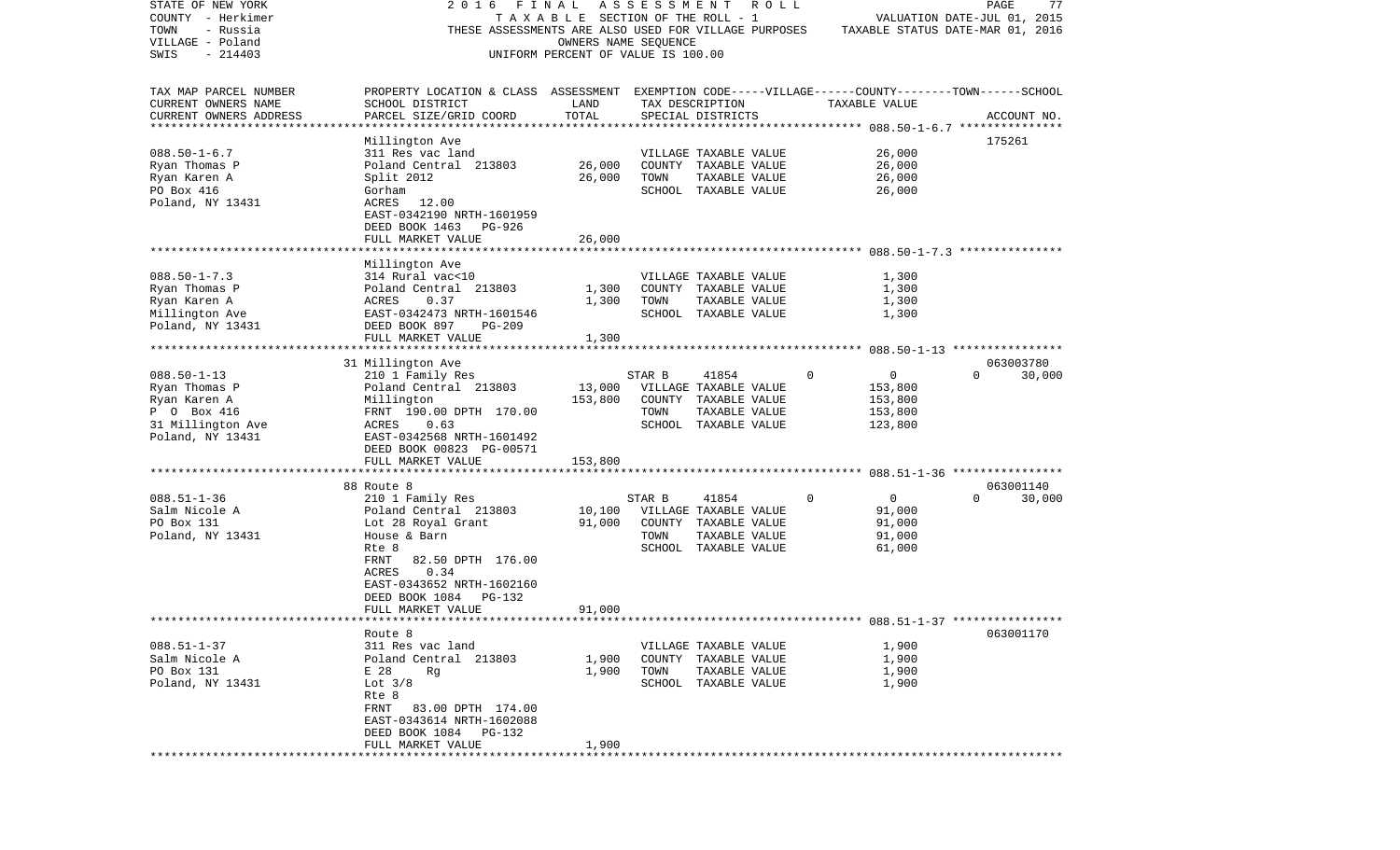| STATE OF NEW YORK                                    | 2016<br>FINAL                                                                                      |                                       | A S S E S S M E N T  | R O L L                                       |          |                                  | PAGE        | 78          |
|------------------------------------------------------|----------------------------------------------------------------------------------------------------|---------------------------------------|----------------------|-----------------------------------------------|----------|----------------------------------|-------------|-------------|
| COUNTY - Herkimer                                    |                                                                                                    | T A X A B L E SECTION OF THE ROLL - 1 |                      |                                               |          | VALUATION DATE-JUL 01, 2015      |             |             |
| TOWN<br>- Russia                                     | THESE ASSESSMENTS ARE ALSO USED FOR VILLAGE PURPOSES                                               |                                       |                      |                                               |          | TAXABLE STATUS DATE-MAR 01, 2016 |             |             |
| VILLAGE - Poland                                     |                                                                                                    |                                       | OWNERS NAME SEQUENCE |                                               |          |                                  |             |             |
| SWIS<br>$-214403$                                    |                                                                                                    | UNIFORM PERCENT OF VALUE IS 100.00    |                      |                                               |          |                                  |             |             |
| TAX MAP PARCEL NUMBER                                | PROPERTY LOCATION & CLASS ASSESSMENT EXEMPTION CODE-----VILLAGE------COUNTY-------TOWN------SCHOOL |                                       |                      |                                               |          |                                  |             |             |
| CURRENT OWNERS NAME                                  | SCHOOL DISTRICT                                                                                    | LAND                                  |                      | TAX DESCRIPTION                               |          | TAXABLE VALUE                    |             |             |
| CURRENT OWNERS ADDRESS                               | PARCEL SIZE/GRID COORD                                                                             | TOTAL                                 |                      | SPECIAL DISTRICTS                             |          |                                  |             | ACCOUNT NO. |
|                                                      |                                                                                                    | * * * * * * * * * *                   |                      |                                               |          |                                  |             |             |
|                                                      | 8935 Route 28                                                                                      |                                       |                      |                                               |          |                                  |             | 063002160   |
| $088.50 - 1 - 36$                                    | 210 1 Family Res                                                                                   |                                       | STAR B               | 41854                                         | $\Omega$ | 0                                | $\Omega$    | 30,000      |
| Satterlee Richard<br>Satterlee Dolores               | Poland Central 213803<br>Lot 28 Royal Grant                                                        | 9,700<br>100,000                      |                      | VILLAGE TAXABLE VALUE<br>COUNTY TAXABLE VALUE |          | 100,000<br>100,000               |             |             |
| N Main St Route 28                                   | House Barn                                                                                         |                                       | TOWN                 | TAXABLE VALUE                                 |          | 100,000                          |             |             |
| Poland, NY 13431                                     | Rte 28                                                                                             |                                       |                      | SCHOOL TAXABLE VALUE                          |          | 70,000                           |             |             |
|                                                      | 86.00 DPTH 150.00<br>FRNT                                                                          |                                       |                      |                                               |          |                                  |             |             |
|                                                      | 0.30<br>ACRES                                                                                      |                                       |                      |                                               |          |                                  |             |             |
|                                                      | EAST-0340990 NRTH-1601935                                                                          |                                       |                      |                                               |          |                                  |             |             |
|                                                      | DEED BOOK 808<br>PG-380                                                                            |                                       |                      |                                               |          |                                  |             |             |
|                                                      | FULL MARKET VALUE                                                                                  | 100,000                               |                      |                                               |          |                                  |             |             |
|                                                      |                                                                                                    |                                       |                      |                                               |          |                                  |             | 063004080   |
| $088.58 - 1 - 12$                                    | 8821 Route 28<br>210 1 Family Res                                                                  |                                       | CW_15_VET/ 41162     |                                               | 0        | 9,000                            | $\mathbf 0$ | 0           |
| Schultz William                                      | Poland Central 213803                                                                              |                                       | 7,000 STAR EN        | 41834                                         | 0        | $\overline{\mathbf{0}}$          | $\mathbf 0$ | 62,000      |
| Schultz Gayle M                                      | W 28 Rg                                                                                            | 62,000                                |                      | VILLAGE TAXABLE VALUE                         |          | 62,000                           |             |             |
| 8821 Main St                                         | House 1/8 Acre                                                                                     |                                       |                      | COUNTY TAXABLE VALUE                          |          | 53,000                           |             |             |
| PO Box 53                                            | Rte 28                                                                                             |                                       | TOWN                 | TAXABLE VALUE                                 |          | 62,000                           |             |             |
| Poland, NY 13431                                     | FRNT<br>46.00 DPTH 196.50                                                                          |                                       |                      | SCHOOL TAXABLE VALUE                          |          | $\overline{0}$                   |             |             |
|                                                      | BANK<br>023                                                                                        |                                       |                      |                                               |          |                                  |             |             |
|                                                      | EAST-0342597 NRTH-1600491                                                                          |                                       |                      |                                               |          |                                  |             |             |
|                                                      | PG-906<br>DEED BOOK 692                                                                            |                                       |                      |                                               |          |                                  |             |             |
|                                                      | FULL MARKET VALUE                                                                                  | 62,000                                |                      |                                               |          |                                  |             |             |
|                                                      | 18 Mill St                                                                                         |                                       |                      |                                               |          |                                  |             | 063003450   |
| $088.50 - 1 - 60$                                    | 210 1 Family Res                                                                                   |                                       | STAR EN              | 41834                                         | 0        | $\mathbf{0}$                     | $\Omega$    | 33,900      |
| Seifried Myrtle Ann G                                | Poland Central 213803                                                                              | 8,300                                 |                      | VILLAGE TAXABLE VALUE                         |          | 33,900                           |             |             |
| PO Box 251                                           | Lot 28 Royal Grant                                                                                 | 33,900                                |                      | COUNTY TAXABLE VALUE                          |          | 33,900                           |             |             |
| Poland, NY 13431                                     | House                                                                                              |                                       | TOWN                 | TAXABLE VALUE                                 |          | 33,900                           |             |             |
|                                                      | FRNT<br>82.00 DPTH 108.00                                                                          |                                       |                      | SCHOOL TAXABLE VALUE                          |          | $\Omega$                         |             |             |
|                                                      | 0.20<br>ACRES                                                                                      |                                       |                      |                                               |          |                                  |             |             |
|                                                      | EAST-0342194 NRTH-1600663<br>DEED BOOK 785<br>$PG-45$                                              |                                       |                      |                                               |          |                                  |             |             |
|                                                      | FULL MARKET VALUE                                                                                  | 33,900                                |                      |                                               |          |                                  |             |             |
|                                                      |                                                                                                    |                                       |                      |                                               |          |                                  |             |             |
|                                                      | Spraque St                                                                                         |                                       |                      |                                               |          |                                  |             | 063003810   |
| $088.51 - 1 - 3$                                     | 210 1 Family Res                                                                                   |                                       | STAR B               | 41854                                         | 0        | $\overline{0}$                   | $\Omega$    | 30,000      |
| Shufelt Irrevocable Trust Barr Poland Central 213803 |                                                                                                    | 9,600                                 |                      | VILLAGE TAXABLE VALUE                         |          | 89,000                           |             |             |
| Shufelt Irrevocable Trust Sara Lot 28 Royal Grant    |                                                                                                    | 89,000                                |                      | COUNTY TAXABLE VALUE                          |          | 89,000                           |             |             |
| Spraque St                                           | House Barn                                                                                         |                                       | TOWN                 | TAXABLE VALUE                                 |          | 89,000                           |             |             |
| PO Box 178                                           | Millington                                                                                         |                                       |                      | SCHOOL TAXABLE VALUE                          |          | 59,000                           |             |             |
| Poland, NY 13431                                     | FRNT 113.50 DPTH 116.00<br>0.29<br>ACRES                                                           |                                       |                      |                                               |          |                                  |             |             |
|                                                      | EAST-0343072 NRTH-1601846                                                                          |                                       |                      |                                               |          |                                  |             |             |
|                                                      | DEED BOOK 1394<br><b>PG-721</b>                                                                    |                                       |                      |                                               |          |                                  |             |             |
|                                                      | FULL MARKET VALUE                                                                                  | 89,000                                |                      |                                               |          |                                  |             |             |
| **************************                           | ************************************                                                               |                                       |                      |                                               |          |                                  |             |             |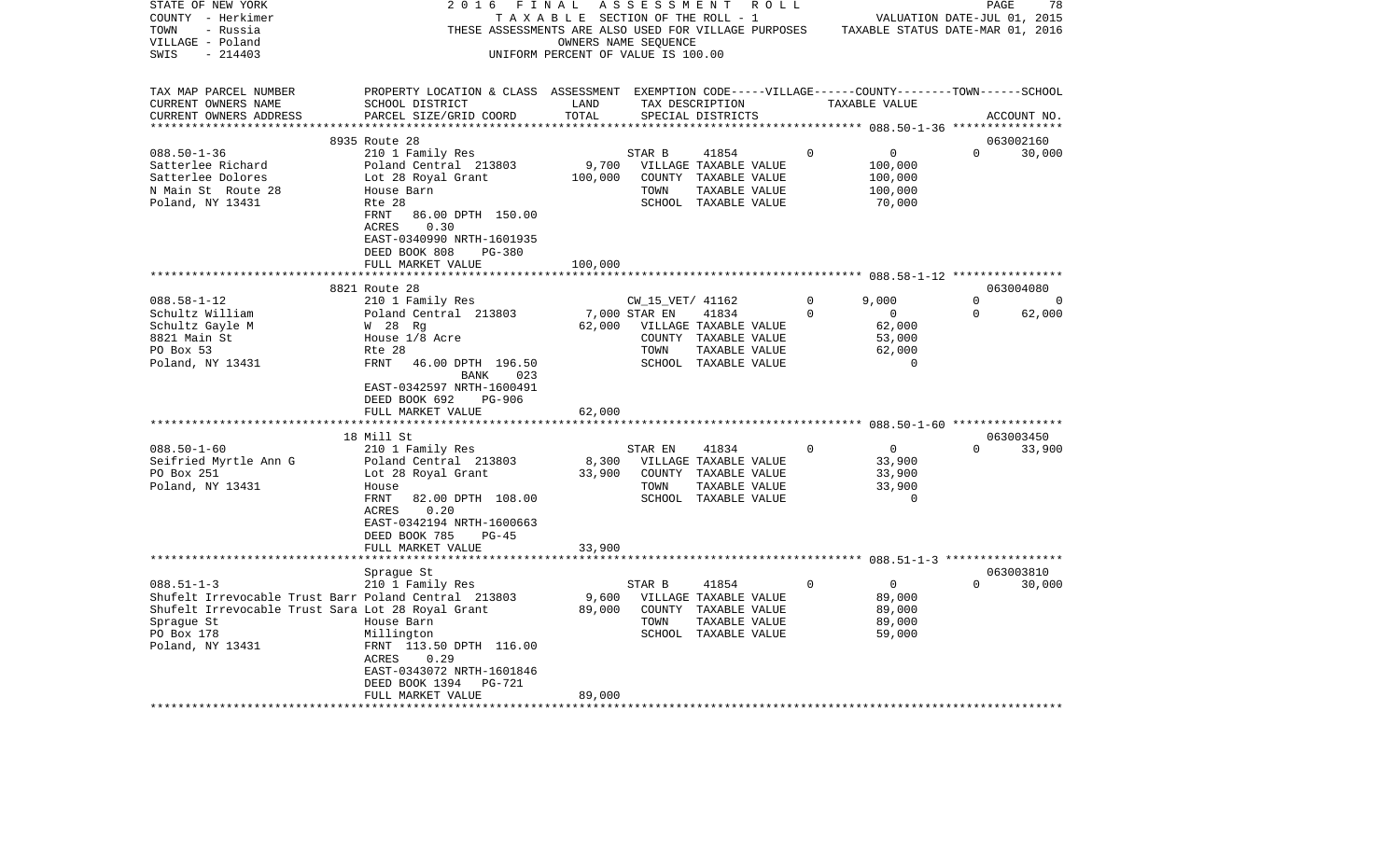| STATE OF NEW YORK             | 2016                                                                                               | FINAL                              |        | ASSESSMENT ROLL                       |             |                | PAGE<br>79                       |  |
|-------------------------------|----------------------------------------------------------------------------------------------------|------------------------------------|--------|---------------------------------------|-------------|----------------|----------------------------------|--|
| COUNTY - Herkimer             |                                                                                                    | TAXABLE SECTION OF THE ROLL - 1    |        |                                       |             |                | VALUATION DATE-JUL 01, 2015      |  |
| TOWN<br>- Russia              | THESE ASSESSMENTS ARE ALSO USED FOR VILLAGE PURPOSES                                               |                                    |        |                                       |             |                | TAXABLE STATUS DATE-MAR 01, 2016 |  |
| VILLAGE - Poland              |                                                                                                    | OWNERS NAME SEQUENCE               |        |                                       |             |                |                                  |  |
| SWIS<br>$-214403$             |                                                                                                    | UNIFORM PERCENT OF VALUE IS 100.00 |        |                                       |             |                |                                  |  |
|                               |                                                                                                    |                                    |        |                                       |             |                |                                  |  |
|                               |                                                                                                    |                                    |        |                                       |             |                |                                  |  |
| TAX MAP PARCEL NUMBER         | PROPERTY LOCATION & CLASS ASSESSMENT EXEMPTION CODE-----VILLAGE------COUNTY-------TOWN------SCHOOL |                                    |        |                                       |             |                |                                  |  |
| CURRENT OWNERS NAME           | SCHOOL DISTRICT                                                                                    | LAND                               |        | TAX DESCRIPTION                       |             | TAXABLE VALUE  |                                  |  |
| CURRENT OWNERS ADDRESS        | PARCEL SIZE/GRID COORD                                                                             | TOTAL                              |        | SPECIAL DISTRICTS                     |             |                | ACCOUNT NO.                      |  |
| **************************    |                                                                                                    |                                    |        |                                       |             |                |                                  |  |
|                               | 28 Route 8                                                                                         |                                    |        |                                       |             |                | 063000180                        |  |
| $088.51 - 1 - 49$             | 210 1 Family Res                                                                                   |                                    | STAR B | 41854                                 | $\mathbf 0$ | 0              | $\Omega$<br>30,000               |  |
| Smith Donna D                 | Poland Central 213803                                                                              | 6,500                              |        | VILLAGE TAXABLE VALUE                 |             | 75,000         |                                  |  |
| PO Box 371                    | Lot 28 Royal Grant                                                                                 | 75,000                             |        | COUNTY TAXABLE VALUE                  |             | 75,000         |                                  |  |
| Poland, NY 13431              | House Gar                                                                                          |                                    | TOWN   | TAXABLE VALUE                         |             | 75,000         |                                  |  |
|                               | 55.00 DPTH<br>FRNT<br>77.90                                                                        |                                    |        | SCHOOL TAXABLE VALUE                  |             | 45,000         |                                  |  |
|                               | 0.10<br>ACRES                                                                                      |                                    |        |                                       |             |                |                                  |  |
|                               | EAST-0343012 NRTH-1601159                                                                          |                                    |        |                                       |             |                |                                  |  |
|                               | DEED BOOK 1576 PG-730                                                                              |                                    |        |                                       |             |                |                                  |  |
|                               | FULL MARKET VALUE                                                                                  | 75,000                             |        |                                       |             |                |                                  |  |
|                               |                                                                                                    |                                    |        |                                       |             |                |                                  |  |
|                               | 8874 Route 28                                                                                      |                                    |        |                                       |             |                | 063003900                        |  |
| $088.50 - 1 - 18$             | 210 1 Family Res                                                                                   |                                    | STAR B | 41854                                 | $\mathbf 0$ | $\overline{0}$ | $\Omega$<br>30,000               |  |
| Smith James R                 | Poland Central 213803                                                                              | 15,000                             |        | VILLAGE TAXABLE VALUE                 |             | 114,000        |                                  |  |
| Smith Joann D                 | Lot 28 Royal Grant                                                                                 | 114,000                            |        | COUNTY TAXABLE VALUE                  |             | 114,000        |                                  |  |
| 8874 N Main St                | House Att Gar                                                                                      |                                    | TOWN   | TAXABLE VALUE                         |             | 114,000        |                                  |  |
| PO Box 143                    | FRNT 112.60 DPTH 300.00                                                                            |                                    |        | SCHOOL TAXABLE VALUE                  |             | 84,000         |                                  |  |
| Poland, NY 13431              | ACRES<br>1.00                                                                                      |                                    |        |                                       |             |                |                                  |  |
|                               | EAST-0342097 NRTH-1601382                                                                          |                                    |        |                                       |             |                |                                  |  |
|                               | DEED BOOK 882<br>PG-502                                                                            |                                    |        |                                       |             |                |                                  |  |
|                               | FULL MARKET VALUE                                                                                  | 114,000                            |        |                                       |             |                |                                  |  |
|                               |                                                                                                    |                                    |        |                                       |             |                |                                  |  |
|                               | Route 8                                                                                            |                                    |        |                                       |             |                |                                  |  |
| $088.51 - 1 - 48.2$           | 312 Vac w/imprv                                                                                    |                                    |        | VILLAGE TAXABLE VALUE                 |             | 14,000         |                                  |  |
| Smith Michael                 | Poland Central 213803                                                                              | 2,000                              |        | COUNTY TAXABLE VALUE                  |             | 14,000         |                                  |  |
| Smith Donna                   | Land & Bldg                                                                                        | 14,000                             | TOWN   | TAXABLE VALUE                         |             | 14,000         |                                  |  |
| PO Box 371                    | FRNT 64.80 DPTH 113.00                                                                             |                                    |        | SCHOOL TAXABLE VALUE                  |             | 14,000         |                                  |  |
| Poland, NY 13431              | EAST-0343119 NRTH-1601041                                                                          |                                    |        |                                       |             |                |                                  |  |
|                               | DEED BOOK 1576 PG-725                                                                              |                                    |        |                                       |             |                |                                  |  |
|                               | FULL MARKET VALUE                                                                                  | 14,000                             |        |                                       |             |                |                                  |  |
|                               | ***********************                                                                            | ********                           |        |                                       |             |                |                                  |  |
|                               | 8825 Route 28                                                                                      |                                    |        |                                       |             |                | 063003240                        |  |
| $088.58 - 1 - 11$             | 483 Converted Re                                                                                   |                                    |        | VILLAGE TAXABLE VALUE                 |             | 35,000         |                                  |  |
| Sneath Clarence L             | Poland Central 213803                                                                              | 5,500                              |        | COUNTY TAXABLE VALUE                  |             | 35,000         |                                  |  |
| South Main St                 | Lot 28 Royal Grant                                                                                 | 35,000                             | TOWN   | TAXABLE VALUE                         |             | 35,000         |                                  |  |
| PO Box 7                      | Store Apt                                                                                          |                                    |        | SCHOOL TAXABLE VALUE                  |             | 35,000         |                                  |  |
| Poland, NY 13431              | FRNT<br>52.00 DPTH 141.00                                                                          |                                    |        |                                       |             |                |                                  |  |
|                               | EAST-0342587 NRTH-1600539                                                                          |                                    |        |                                       |             |                |                                  |  |
|                               | DEED BOOK 00619 PG-00269                                                                           |                                    |        |                                       |             |                |                                  |  |
|                               | FULL MARKET VALUE                                                                                  | 35,000                             |        |                                       |             |                |                                  |  |
|                               |                                                                                                    |                                    |        |                                       |             |                |                                  |  |
|                               | Route 8                                                                                            |                                    |        |                                       |             |                | 063001410                        |  |
| $088.43 - 1 - 6$              | 210 1 Family Res                                                                                   |                                    | STAR B | 41854                                 | $\mathbf 0$ | $\mathsf{O}$   | $\Omega$<br>30,000               |  |
| Stemmer Michael               | Poland Central 213803                                                                              | 14,300                             |        | VILLAGE TAXABLE VALUE                 |             | 78,000         |                                  |  |
| Stemmer Carrie                | Lot 28 Royal Grant                                                                                 | 78,000                             |        | COUNTY TAXABLE VALUE                  |             | 78,000         |                                  |  |
|                               |                                                                                                    |                                    | TOWN   |                                       |             | 78,000         |                                  |  |
| PO Box 32<br>Poland, NY 13431 | House<br>FRNT 110.00 DPTH 305.25                                                                   |                                    |        | TAXABLE VALUE<br>SCHOOL TAXABLE VALUE |             | 48,000         |                                  |  |
|                               |                                                                                                    |                                    |        |                                       |             |                |                                  |  |
|                               | ACRES<br>$0.83$ BANK<br>135                                                                        |                                    |        |                                       |             |                |                                  |  |
|                               | EAST-0343585 NRTH-1602687<br>DEED BOOK 00354 PG-00244                                              |                                    |        |                                       |             |                |                                  |  |
|                               | FULL MARKET VALUE                                                                                  | 78,000                             |        |                                       |             |                |                                  |  |
| ***************               |                                                                                                    |                                    |        |                                       |             |                |                                  |  |
|                               |                                                                                                    |                                    |        |                                       |             |                |                                  |  |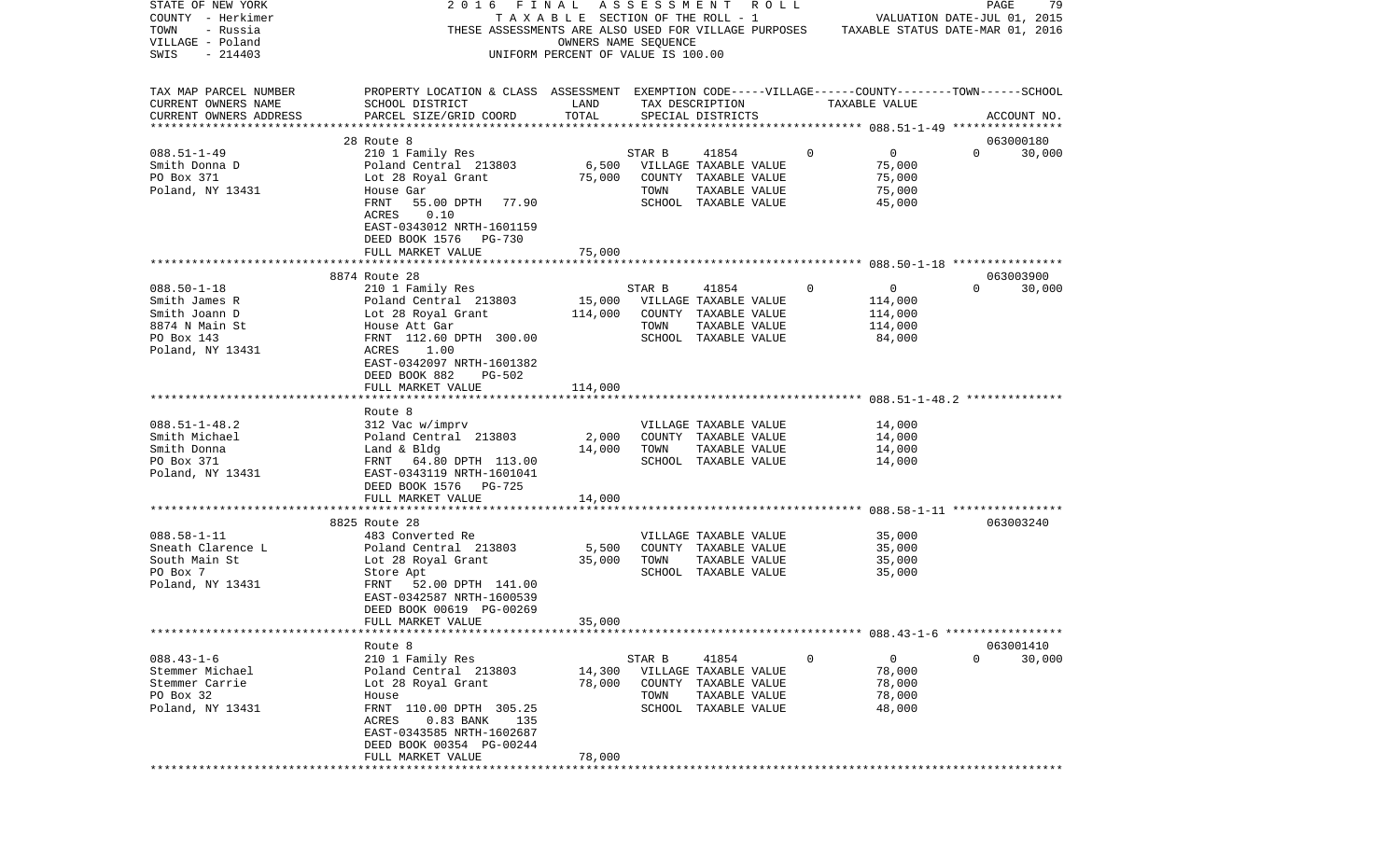| STATE OF NEW YORK                                 | 2016                                                                                               | FINAL                              | A S S E S S M E N T    | R O L L                                              |             |                                  | PAGE                        | 80          |
|---------------------------------------------------|----------------------------------------------------------------------------------------------------|------------------------------------|------------------------|------------------------------------------------------|-------------|----------------------------------|-----------------------------|-------------|
| COUNTY - Herkimer                                 |                                                                                                    | TAXABLE SECTION OF THE ROLL - 1    |                        |                                                      |             |                                  | VALUATION DATE-JUL 01, 2015 |             |
| TOWN<br>- Russia                                  |                                                                                                    |                                    |                        | THESE ASSESSMENTS ARE ALSO USED FOR VILLAGE PURPOSES |             | TAXABLE STATUS DATE-MAR 01, 2016 |                             |             |
| VILLAGE - Poland                                  |                                                                                                    |                                    | OWNERS NAME SEQUENCE   |                                                      |             |                                  |                             |             |
| SWIS<br>$-214403$                                 |                                                                                                    | UNIFORM PERCENT OF VALUE IS 100.00 |                        |                                                      |             |                                  |                             |             |
|                                                   |                                                                                                    |                                    |                        |                                                      |             |                                  |                             |             |
| TAX MAP PARCEL NUMBER                             | PROPERTY LOCATION & CLASS ASSESSMENT EXEMPTION CODE-----VILLAGE------COUNTY-------TOWN------SCHOOL |                                    |                        |                                                      |             |                                  |                             |             |
| CURRENT OWNERS NAME                               | SCHOOL DISTRICT                                                                                    | LAND                               |                        | TAX DESCRIPTION                                      |             | TAXABLE VALUE                    |                             |             |
| CURRENT OWNERS ADDRESS<br>*********************** | PARCEL SIZE/GRID COORD                                                                             | TOTAL                              |                        | SPECIAL DISTRICTS                                    |             |                                  |                             | ACCOUNT NO. |
|                                                   |                                                                                                    |                                    |                        |                                                      |             |                                  |                             |             |
|                                                   | 20 Route 8                                                                                         |                                    |                        |                                                      |             |                                  |                             | 063003840   |
| $088.51 - 1 - 53$                                 | 486 Mini-mart                                                                                      |                                    |                        | VILLAGE TAXABLE VALUE                                |             | 500,000                          |                             |             |
| Stewart's Shops Corp.<br>PO Box 435               | Poland Central 213803                                                                              | 30,000<br>500,000                  | TOWN                   | COUNTY TAXABLE VALUE                                 |             | 500,000<br>500,000               |                             |             |
|                                                   | Lot 28 Royal Grant<br>Hotel                                                                        |                                    |                        | TAXABLE VALUE                                        |             |                                  |                             |             |
| Saratoga Springs, NY 12866                        | Rte 8                                                                                              |                                    |                        | SCHOOL TAXABLE VALUE                                 |             | 500,000                          |                             |             |
|                                                   | FRNT 255.50 DPTH 125.00                                                                            |                                    |                        |                                                      |             |                                  |                             |             |
|                                                   | ACRES<br>1.00                                                                                      |                                    |                        |                                                      |             |                                  |                             |             |
|                                                   | EAST-0342841 NRTH-1600858                                                                          |                                    |                        |                                                      |             |                                  |                             |             |
|                                                   | DEED BOOK 912<br>PG-151                                                                            |                                    |                        |                                                      |             |                                  |                             |             |
|                                                   | FULL MARKET VALUE                                                                                  | 500,000                            |                        |                                                      |             |                                  |                             |             |
|                                                   | *****************<br>* * * * * * * * * * *                                                         |                                    |                        |                                                      |             |                                  |                             |             |
|                                                   | 8922 Route 28                                                                                      |                                    |                        |                                                      |             |                                  |                             | 063003930   |
| $088.50 - 1 - 26$                                 | 210 1 Family Res                                                                                   |                                    | STAR B                 | 41854                                                | 0           | $\mathbf 0$                      | $\Omega$                    | 30,000      |
| Stubba Sheri                                      | Poland Central 213803                                                                              | 13,900                             |                        | VILLAGE TAXABLE VALUE                                |             | 124,000                          |                             |             |
| 8922 N Main St                                    | Lot 28 Royal Grant                                                                                 | 124,000                            |                        | COUNTY TAXABLE VALUE                                 |             | 124,000                          |                             |             |
| PO Box 33                                         | House                                                                                              |                                    | TOWN                   | TAXABLE VALUE                                        |             | 124,000                          |                             |             |
| Poland, NY 13431                                  | FRNT 182.80 DPTH 200.00                                                                            |                                    |                        | SCHOOL TAXABLE VALUE                                 |             | 94,000                           |                             |             |
|                                                   | ACRES<br>0.74                                                                                      |                                    |                        |                                                      |             |                                  |                             |             |
|                                                   | EAST-0341291 NRTH-1601964                                                                          |                                    |                        |                                                      |             |                                  |                             |             |
|                                                   | DEED BOOK 1343<br>PG-488                                                                           |                                    |                        |                                                      |             |                                  |                             |             |
|                                                   | FULL MARKET VALUE                                                                                  | 124,000                            |                        |                                                      |             |                                  |                             |             |
|                                                   |                                                                                                    |                                    |                        |                                                      |             |                                  |                             |             |
|                                                   | 130 Cold Brook St                                                                                  |                                    |                        |                                                      |             |                                  |                             | 063001560   |
| $088.43 - 1 - 3$                                  | 210 1 Family Res                                                                                   |                                    | VET COM C 41132        |                                                      | $\mathbf 0$ | 15,000                           | 0                           | 0           |
| Stupka David A                                    | Poland Central 213803                                                                              |                                    | 17,100 VET COM T 41133 |                                                      | $\Omega$    | $\mathbf 0$                      | 20,000                      | 0           |
| Rte 8                                             | E 28<br>Rg                                                                                         | 148,200 STAR B                     |                        | 41854                                                | 0           | $\overline{0}$                   | 0                           | 30,000      |
| PO Box 73                                         | Ho $2 \frac{1}{2}$                                                                                 |                                    |                        | VILLAGE TAXABLE VALUE                                |             | 148,200                          |                             |             |
| Poland, NY 13431                                  | Rte 8                                                                                              |                                    |                        | COUNTY TAXABLE VALUE                                 |             | 133,200                          |                             |             |
|                                                   | ACRES<br>1.60                                                                                      |                                    | TOWN                   | TAXABLE VALUE                                        |             | 128,200                          |                             |             |
|                                                   | EAST-0344032 NRTH-1602845<br>DEED BOOK 00826 PG-00491                                              |                                    |                        | SCHOOL TAXABLE VALUE                                 |             | 118,200                          |                             |             |
|                                                   | FULL MARKET VALUE                                                                                  | 148,200                            |                        |                                                      |             |                                  |                             |             |
|                                                   |                                                                                                    |                                    |                        |                                                      |             |                                  |                             |             |
|                                                   | 51 Millington Ave                                                                                  |                                    |                        |                                                      |             |                                  |                             | 063000810   |
| $088.50 - 1 - 9$                                  | 210 1 Family Res                                                                                   |                                    | STAR B                 | 41854                                                | $\Omega$    | $\overline{0}$                   | $\Omega$                    | 30,000      |
| Sypolt Jason                                      | Poland Central 213803                                                                              | 10,300                             |                        | VILLAGE TAXABLE VALUE                                |             | 95,000                           |                             |             |
| Weakley Christine                                 | Lot 28 Royal Grant                                                                                 | 95,000                             |                        | COUNTY TAXABLE VALUE                                 |             | 95,000                           |                             |             |
| PO Box 574                                        | House & Barn                                                                                       |                                    | TOWN                   | TAXABLE VALUE                                        |             | 95,000                           |                             |             |
| Poland, NY 13431                                  | Millington                                                                                         |                                    |                        | SCHOOL TAXABLE VALUE                                 |             | 65,000                           |                             |             |
|                                                   | FRNT<br>70.00 DPTH 225.00                                                                          |                                    |                        |                                                      |             |                                  |                             |             |
|                                                   | 0.36<br>ACRES                                                                                      |                                    |                        |                                                      |             |                                  |                             |             |
|                                                   | EAST-0342790 NRTH-1601895                                                                          |                                    |                        |                                                      |             |                                  |                             |             |
|                                                   | DEED BOOK 1167<br>PG-495                                                                           |                                    |                        |                                                      |             |                                  |                             |             |
|                                                   | FULL MARKET VALUE                                                                                  | 95,000                             |                        |                                                      |             |                                  |                             |             |
|                                                   |                                                                                                    |                                    |                        |                                                      |             |                                  |                             |             |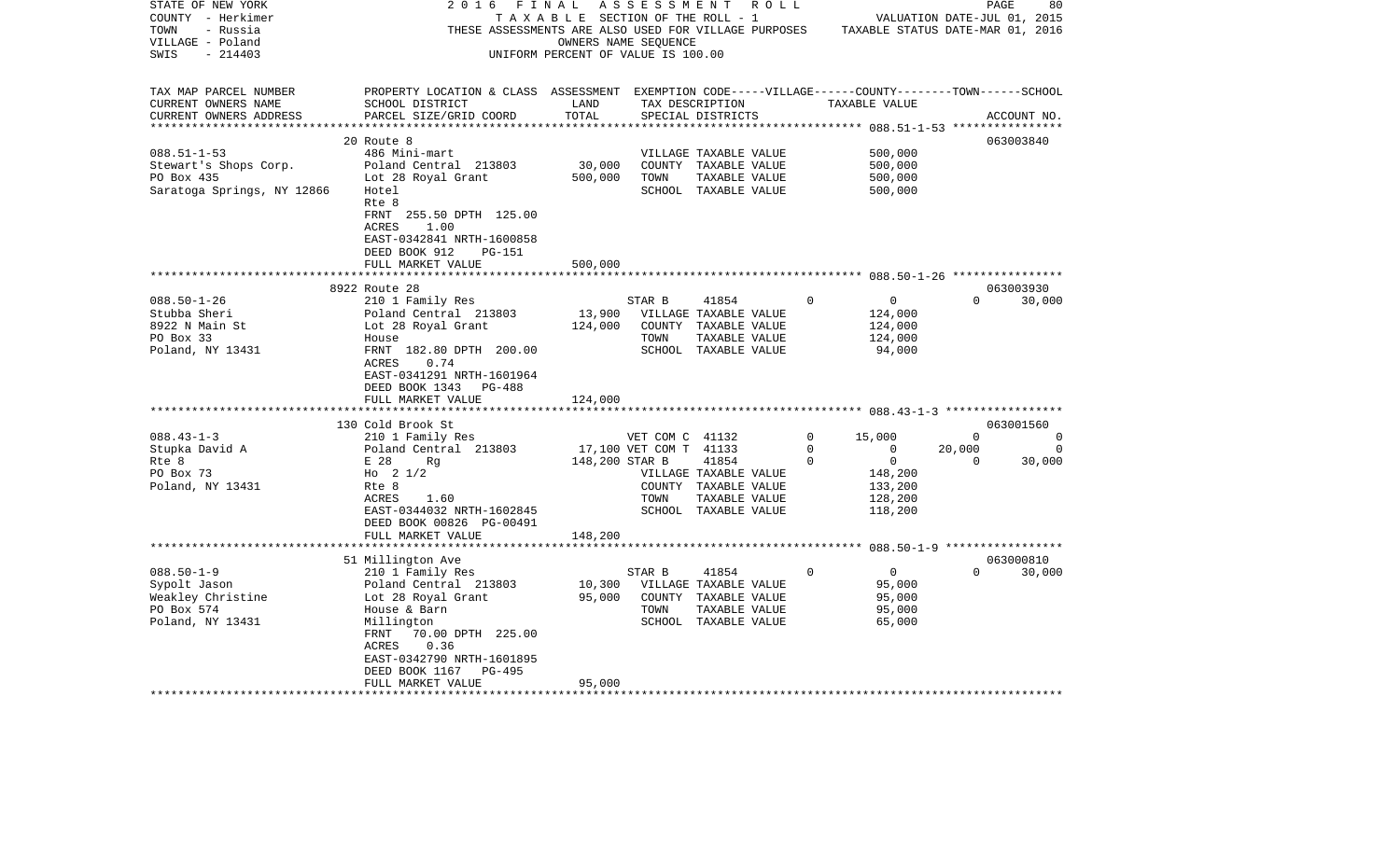| STATE OF NEW YORK<br>COUNTY - Herkimer<br>TOWN<br>- Russia<br>VILLAGE - Poland<br>$-214403$<br>SWIS                                                                         | 2016                                                                                                                                                                                                                                                                                                                                                 | OWNERS NAME SEOUENCE<br>UNIFORM PERCENT OF VALUE IS 100.00 |                                  | FINAL ASSESSMENT ROLL<br>TAXABLE SECTION OF THE ROLL - 1                                                                                                                                           |                      |                                                                                                         | 81<br>PAGE<br>VALUATION DATE-JUL 01, 2015<br>THESE ASSESSMENTS ARE ALSO USED FOR VILLAGE PURPOSES TAXABLE STATUS DATE-MAR 01, 2016 |
|-----------------------------------------------------------------------------------------------------------------------------------------------------------------------------|------------------------------------------------------------------------------------------------------------------------------------------------------------------------------------------------------------------------------------------------------------------------------------------------------------------------------------------------------|------------------------------------------------------------|----------------------------------|----------------------------------------------------------------------------------------------------------------------------------------------------------------------------------------------------|----------------------|---------------------------------------------------------------------------------------------------------|------------------------------------------------------------------------------------------------------------------------------------|
| TAX MAP PARCEL NUMBER<br>CURRENT OWNERS NAME<br>CURRENT OWNERS ADDRESS<br>**********************                                                                            | PROPERTY LOCATION & CLASS ASSESSMENT EXEMPTION CODE-----VILLAGE------COUNTY-------TOWN------SCHOOL<br>SCHOOL DISTRICT<br>PARCEL SIZE/GRID COORD                                                                                                                                                                                                      | LAND<br>TOTAL                                              |                                  | TAX DESCRIPTION<br>SPECIAL DISTRICTS                                                                                                                                                               |                      | TAXABLE VALUE                                                                                           | ACCOUNT NO.                                                                                                                        |
| $088.58 - 1 - 4$<br>Tabor David E Jr<br>8813 Route 28<br>Poland, NY 13431                                                                                                   | Route 28<br>311 Res vac land<br>Poland Central 213803<br>Lot 28 Royal Grant<br>Vacant Land<br>Rte 28<br>FRNT<br>81.00 DPTH 189.00<br>EAST-0342406 NRTH-1600219<br>DEED BOOK 1585 PG-928<br>FULL MARKET VALUE                                                                                                                                         | 1,000<br>1,000<br>1,000                                    | TOWN                             | VILLAGE TAXABLE VALUE<br>COUNTY TAXABLE VALUE<br>TAXABLE VALUE<br>SCHOOL TAXABLE VALUE                                                                                                             |                      | 1,000<br>1,000<br>1,000<br>1,000                                                                        | 063001470                                                                                                                          |
|                                                                                                                                                                             |                                                                                                                                                                                                                                                                                                                                                      |                                                            |                                  |                                                                                                                                                                                                    |                      |                                                                                                         |                                                                                                                                    |
| $088.58 - 1 - 14$<br>Tabor David E Jr<br>8813 Route 28<br>Poland, NY 13431<br>$088.51 - 1 - 52.1$<br>Tabor Jasper<br>Vincent Ann<br>Rte 8<br>PO Box 171<br>Poland, NY 13431 | 8813 Route 28<br>210 1 Family Res<br>Poland Central 213803<br>Lot 28 Royal Grant<br>House<br>Rte 28<br>FRNT<br>81.00 DPTH 255.00<br>EAST-0342622 NRTH-1600316<br>DEED BOOK 1585 PG-928<br>FULL MARKET VALUE<br>20 Route 8<br>210 1 Family Res<br>Poland Central 213803<br>Lot 28 Royal Grant<br>House & Garage<br>FRNT 97.50 DPTH 130.60<br>BANK 135 | 11,000<br>146,500<br>146,500<br>8,700<br>86,000            | STAR B<br>TOWN<br>STAR B<br>TOWN | 41854<br>VILLAGE TAXABLE VALUE<br>COUNTY TAXABLE VALUE<br>TAXABLE VALUE<br>SCHOOL TAXABLE VALUE<br>41854<br>VILLAGE TAXABLE VALUE<br>COUNTY TAXABLE VALUE<br>TAXABLE VALUE<br>SCHOOL TAXABLE VALUE | $\Omega$<br>$\Omega$ | 0<br>146,500<br>146,500<br>146,500<br>116,500<br>$\overline{0}$<br>86,000<br>86,000<br>86,000<br>56,000 | 063001440<br>$\Omega$<br>30,000<br>063003030<br>$\Omega$<br>30,000                                                                 |
|                                                                                                                                                                             | EAST-0342945 NRTH-1601006<br>DEED BOOK 752<br>PG-160<br>FULL MARKET VALUE                                                                                                                                                                                                                                                                            | 86,000                                                     |                                  |                                                                                                                                                                                                    |                      |                                                                                                         |                                                                                                                                    |
| $088.50 - 1 - 69.2$<br>Tabor Robert P<br>Tabor Donna<br>RR1 Box 214<br>Poland, NY 13431                                                                                     | Route 28<br>311 Res vac land<br>Poland Central 213803<br>Lot 28 Royal Grant<br>Vacant Land<br>ACRES<br>3.30<br>EAST-0339693 NRTH-1601980<br>DEED BOOK 00563 PG-00824<br>FULL MARKET VALUE                                                                                                                                                            | 16,000<br>16,000<br>16,000<br>******************           | TOWN                             | VILLAGE TAXABLE VALUE<br>COUNTY TAXABLE VALUE<br>TAXABLE VALUE<br>SCHOOL TAXABLE VALUE                                                                                                             |                      | 16,000<br>16,000<br>16,000<br>16,000                                                                    | 063001590                                                                                                                          |
|                                                                                                                                                                             |                                                                                                                                                                                                                                                                                                                                                      |                                                            |                                  |                                                                                                                                                                                                    |                      |                                                                                                         |                                                                                                                                    |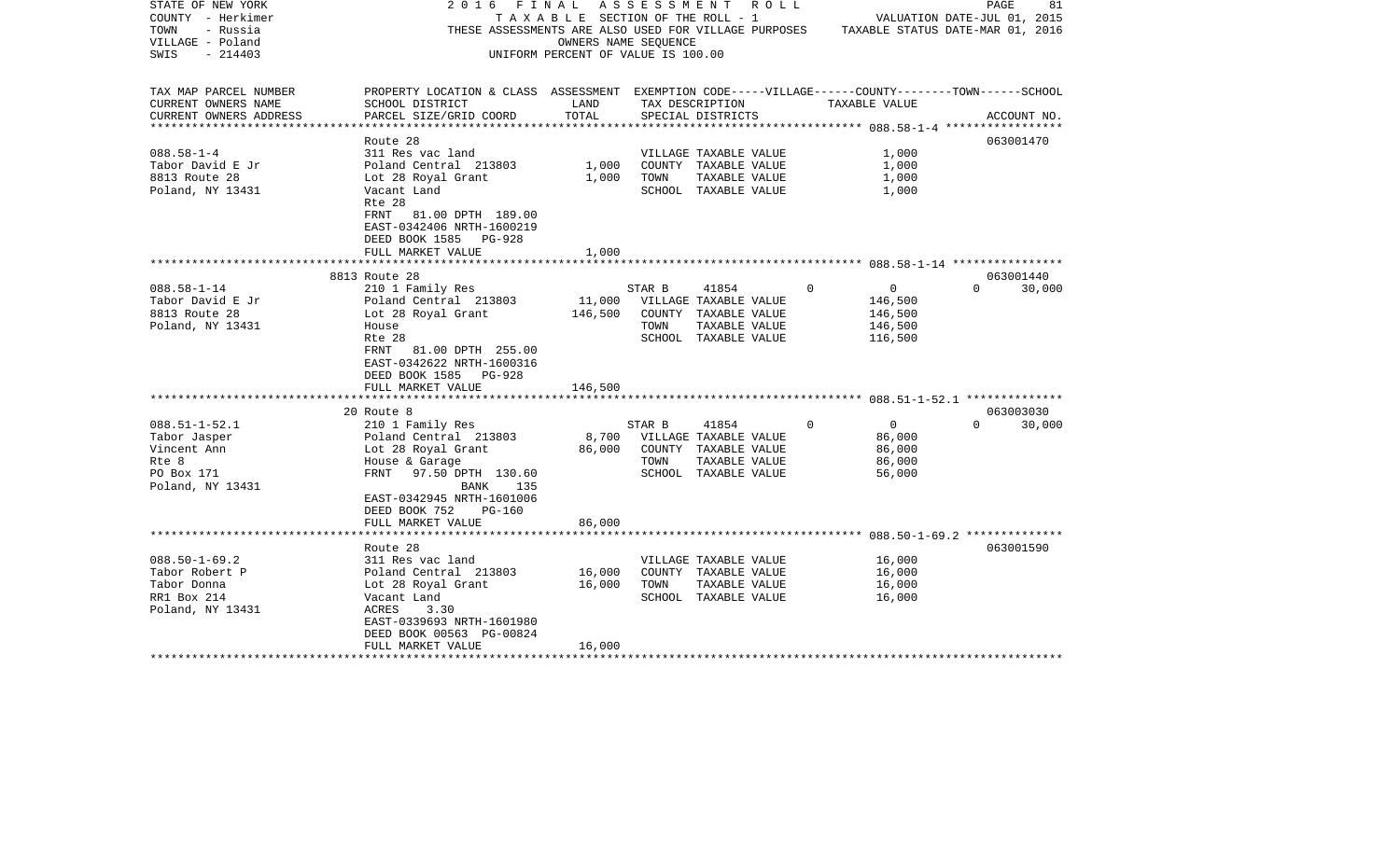| STATE OF NEW YORK<br>COUNTY - Herkimer<br>- Russia<br>TOWN             | 2 0 1 6<br>TAXABLE                                                                                                                              | FINAL                                                      | ASSESSMENT | R O L L<br>SECTION OF THE ROLL - 1<br>THESE ASSESSMENTS ARE ALSO USED FOR VILLAGE PURPOSES |             | TAXABLE STATUS DATE-MAR 01, 2016          | PAGE<br>VALUATION DATE-JUL 01, 2015 | 82     |
|------------------------------------------------------------------------|-------------------------------------------------------------------------------------------------------------------------------------------------|------------------------------------------------------------|------------|--------------------------------------------------------------------------------------------|-------------|-------------------------------------------|-------------------------------------|--------|
| VILLAGE - Poland<br>$-214403$<br>SWIS                                  |                                                                                                                                                 | OWNERS NAME SEQUENCE<br>UNIFORM PERCENT OF VALUE IS 100.00 |            |                                                                                            |             |                                           |                                     |        |
| TAX MAP PARCEL NUMBER<br>CURRENT OWNERS NAME<br>CURRENT OWNERS ADDRESS | PROPERTY LOCATION & CLASS ASSESSMENT EXEMPTION CODE-----VILLAGE------COUNTY-------TOWN------SCHOOL<br>SCHOOL DISTRICT<br>PARCEL SIZE/GRID COORD | LAND<br>TOTAL                                              |            | TAX DESCRIPTION<br>SPECIAL DISTRICTS                                                       |             | TAXABLE VALUE                             | ACCOUNT NO.                         |        |
|                                                                        | 9019 Route 28                                                                                                                                   |                                                            |            |                                                                                            |             |                                           | 063005000                           |        |
| $088.50 - 1 - 70$                                                      | 210 1 Family Res                                                                                                                                |                                                            | STAR EN    | 41834                                                                                      | $\mathbf 0$ | $\mathbf 0$                               | $\Omega$                            | 65,300 |
| Tabor Robert P                                                         | Poland Central 213803                                                                                                                           | 23,500                                                     |            | VILLAGE TAXABLE VALUE                                                                      |             | 98,000                                    |                                     |        |
| Tabor Donna L                                                          | Lot 28<br>Rg                                                                                                                                    | 98,000                                                     |            | COUNTY TAXABLE VALUE                                                                       |             | 98,000                                    |                                     |        |
| P 0 Box 214                                                            | House                                                                                                                                           |                                                            | TOWN       | TAXABLE VALUE                                                                              |             | 98,000                                    |                                     |        |
| Poland, NY 13431                                                       | Rte 28                                                                                                                                          |                                                            |            | SCHOOL TAXABLE VALUE                                                                       |             | 32,700                                    |                                     |        |
|                                                                        | ACRES<br>4.00<br>EAST-0339479 NRTH-1602024<br>DEED BOOK 00623 PG-00777                                                                          |                                                            |            |                                                                                            |             |                                           |                                     |        |
|                                                                        | FULL MARKET VALUE                                                                                                                               | 98,000                                                     |            |                                                                                            |             |                                           |                                     |        |
|                                                                        |                                                                                                                                                 |                                                            |            |                                                                                            |             | **************** 088.51-1-2 ************* |                                     |        |
|                                                                        | 56 Millington Ave                                                                                                                               |                                                            |            |                                                                                            |             |                                           | 063000360                           |        |
| $088.51 - 1 - 2$                                                       | 210 1 Family Res                                                                                                                                |                                                            |            | VILLAGE TAXABLE VALUE                                                                      |             | 85,500                                    |                                     |        |
| Tallman Eugene E<br>56 Millington Ave                                  | Poland Central 213803<br>Lot 28 Royal Grant                                                                                                     | 7,600<br>85,500                                            | TOWN       | COUNTY TAXABLE VALUE                                                                       |             | 85,500<br>85,500                          |                                     |        |
| PO Box 21                                                              | House Att Garage                                                                                                                                |                                                            |            | TAXABLE VALUE<br>SCHOOL TAXABLE VALUE                                                      |             | 85,500                                    |                                     |        |
| Poland, NY 13431                                                       | Millington                                                                                                                                      |                                                            |            |                                                                                            |             |                                           |                                     |        |
|                                                                        | 59.50 DPTH 111.00<br>FRNT<br>ACRES<br>0.16<br>EAST-0342996 NRTH-1601883                                                                         |                                                            |            |                                                                                            |             |                                           |                                     |        |
|                                                                        | DEED BOOK 1164<br>PG-229<br>FULL MARKET VALUE                                                                                                   | 85,500                                                     |            |                                                                                            |             |                                           |                                     |        |
|                                                                        |                                                                                                                                                 |                                                            |            |                                                                                            |             |                                           |                                     |        |
|                                                                        | 95 Route 8                                                                                                                                      |                                                            |            |                                                                                            |             |                                           | 063000630                           |        |
| $088.51 - 1 - 30$                                                      | 210 1 Family Res                                                                                                                                |                                                            | STAR B     | 41854                                                                                      | $\Omega$    | 0                                         | $\Omega$                            | 30,000 |
| Taverne Thomas M                                                       | Poland Central 213803                                                                                                                           | 13,300                                                     |            | VILLAGE TAXABLE VALUE                                                                      |             | 94,000                                    |                                     |        |
| Route 28                                                               | Lot 28 Royal Grant                                                                                                                              | 94,000                                                     | COUNTY     | TAXABLE VALUE                                                                              |             | 94,000                                    |                                     |        |
| PO Box 284                                                             | House Garage                                                                                                                                    |                                                            | TOWN       | TAXABLE VALUE                                                                              |             | 94,000                                    |                                     |        |
| Poland, NY 13431                                                       | Rte 8                                                                                                                                           |                                                            |            | SCHOOL TAXABLE VALUE                                                                       |             | 64,000                                    |                                     |        |
|                                                                        | FRNT<br>96.00 DPTH 305.25                                                                                                                       |                                                            |            |                                                                                            |             |                                           |                                     |        |
|                                                                        | ACRES<br>$0.67$ BANK<br>629                                                                                                                     |                                                            |            |                                                                                            |             |                                           |                                     |        |
|                                                                        | EAST-0343442 NRTH-1602398                                                                                                                       |                                                            |            |                                                                                            |             |                                           |                                     |        |
|                                                                        | DEED BOOK 904<br>PG-370                                                                                                                         |                                                            |            |                                                                                            |             |                                           |                                     |        |
|                                                                        | FULL MARKET VALUE<br>*********************                                                                                                      | 94,000                                                     |            |                                                                                            |             |                                           |                                     |        |
|                                                                        | 8798 Route 28                                                                                                                                   |                                                            |            |                                                                                            |             |                                           | 063004440                           |        |
| $088.59 - 1 - 3$                                                       | 210 1 Family Res                                                                                                                                |                                                            | STAR B     | 41854                                                                                      | 0           | 0                                         | $\Omega$                            | 30,000 |
| Topham Andrew G                                                        | Poland Central 213803                                                                                                                           | 14,800                                                     |            | VILLAGE TAXABLE VALUE                                                                      |             | 160,000                                   |                                     |        |
| Topham Rebecca A                                                       | Lot 28 Royal Grant                                                                                                                              | 160,000                                                    |            | COUNTY TAXABLE VALUE                                                                       |             | 160,000                                   |                                     |        |
| 8798 S Main St                                                         | House Garage                                                                                                                                    |                                                            | TOWN       | TAXABLE VALUE                                                                              |             | 160,000                                   |                                     |        |
| Poland, NY 13431                                                       | FRNT 116.00 DPTH 360.00<br>0.95<br>ACRES<br>EAST-0343017 NRTH-1600159                                                                           |                                                            |            | SCHOOL TAXABLE VALUE                                                                       |             | 130,000                                   |                                     |        |
|                                                                        | DEED BOOK 1236<br>PG-971                                                                                                                        |                                                            |            |                                                                                            |             |                                           |                                     |        |
|                                                                        | FULL MARKET VALUE                                                                                                                               | 160,000                                                    |            |                                                                                            |             |                                           |                                     |        |
|                                                                        |                                                                                                                                                 |                                                            |            |                                                                                            |             |                                           |                                     |        |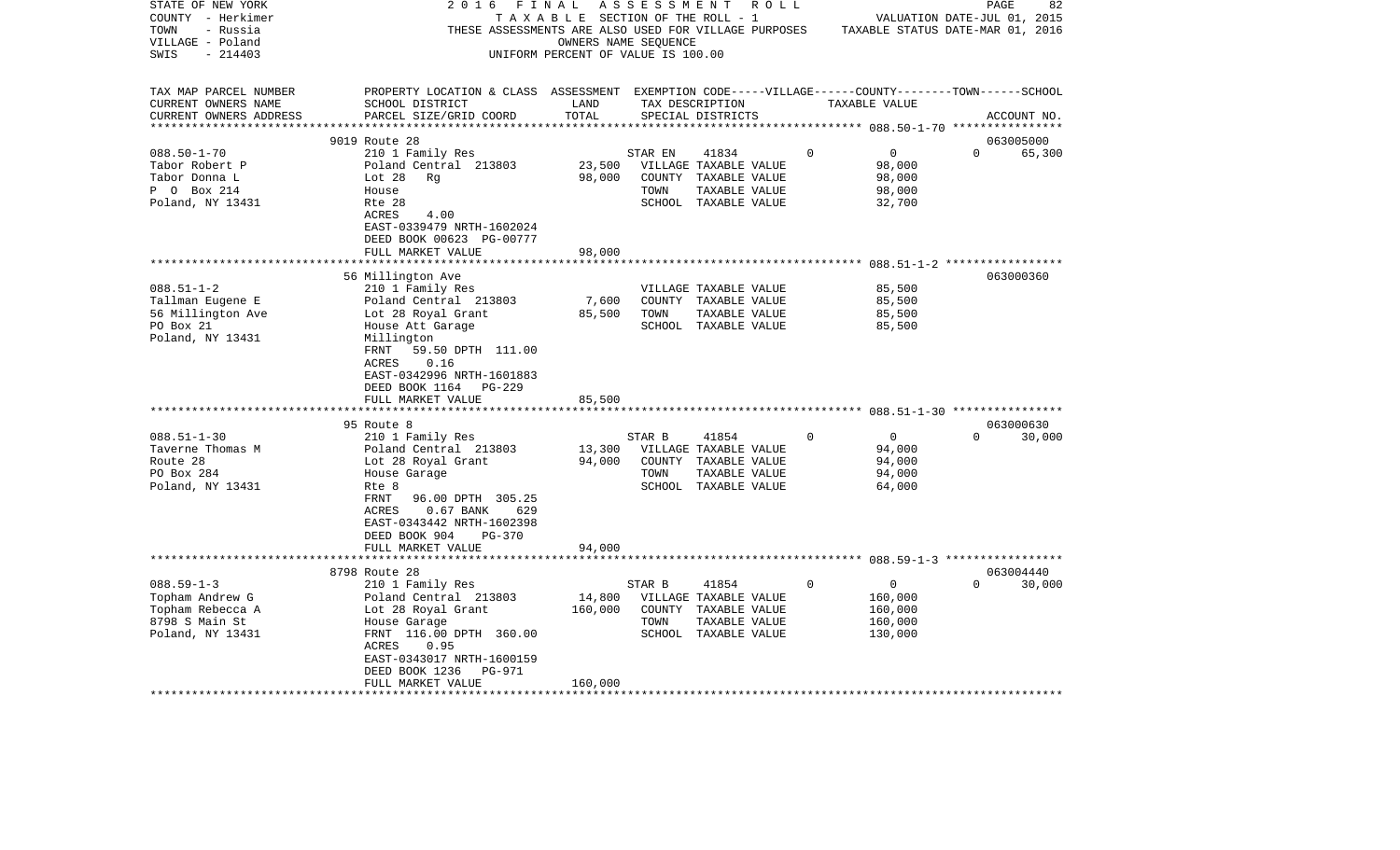| STATE OF NEW YORK<br>COUNTY - Herkimer               | 2016                                                                                               | FINAL<br>TAXABLE SECTION OF THE ROLL - 1 | A S S E S S M E N T | R O L L               |             |                                  | PAGE<br>VALUATION DATE-JUL 01, 2015 | 83          |
|------------------------------------------------------|----------------------------------------------------------------------------------------------------|------------------------------------------|---------------------|-----------------------|-------------|----------------------------------|-------------------------------------|-------------|
| TOWN<br>- Russia                                     | THESE ASSESSMENTS ARE ALSO USED FOR VILLAGE PURPOSES                                               |                                          |                     |                       |             | TAXABLE STATUS DATE-MAR 01, 2016 |                                     |             |
| VILLAGE - Poland                                     |                                                                                                    | OWNERS NAME SEQUENCE                     |                     |                       |             |                                  |                                     |             |
| $-214403$<br>SWIS                                    |                                                                                                    | UNIFORM PERCENT OF VALUE IS 100.00       |                     |                       |             |                                  |                                     |             |
|                                                      |                                                                                                    |                                          |                     |                       |             |                                  |                                     |             |
| TAX MAP PARCEL NUMBER                                | PROPERTY LOCATION & CLASS ASSESSMENT EXEMPTION CODE-----VILLAGE------COUNTY-------TOWN------SCHOOL |                                          |                     |                       |             |                                  |                                     |             |
| CURRENT OWNERS NAME                                  | SCHOOL DISTRICT                                                                                    | LAND                                     |                     | TAX DESCRIPTION       |             | TAXABLE VALUE                    |                                     |             |
| CURRENT OWNERS ADDRESS                               | PARCEL SIZE/GRID COORD                                                                             | TOTAL                                    |                     | SPECIAL DISTRICTS     |             |                                  |                                     | ACCOUNT NO. |
| ***********************                              |                                                                                                    |                                          |                     |                       |             |                                  |                                     |             |
|                                                      | 14 Millington Ave                                                                                  |                                          |                     |                       |             |                                  | 063003990                           |             |
| $088.51 - 1 - 12$                                    | 210 1 Family Res                                                                                   |                                          | STAR B              | 41854                 | $\mathbf 0$ | $\mathsf{O}$                     | $\Omega$                            | 30,000      |
| Trevvett Irrevocable Trust Dor Poland Central 213803 |                                                                                                    | 11,200                                   |                     | VILLAGE TAXABLE VALUE |             | 122,000                          |                                     |             |
| Trevvett Trustee Thomas P                            | Lot 28<br>Rq                                                                                       | 122,000                                  |                     | COUNTY TAXABLE VALUE  |             | 122,000                          |                                     |             |
| PO Box 212                                           | House Garage                                                                                       |                                          | TOWN                | TAXABLE VALUE         |             | 122,000                          |                                     |             |
| Newport, NY 13416                                    | Millington Ave                                                                                     |                                          |                     | SCHOOL TAXABLE VALUE  |             | 92,000                           |                                     |             |
|                                                      | FRNT 134.51 DPTH 163.54                                                                            |                                          |                     |                       |             |                                  |                                     |             |
|                                                      | 0.44<br>ACRES                                                                                      |                                          |                     |                       |             |                                  |                                     |             |
|                                                      | EAST-0342594 NRTH-1601167                                                                          |                                          |                     |                       |             |                                  |                                     |             |
|                                                      | DEED BOOK 1290<br>PG-230                                                                           |                                          |                     |                       |             |                                  |                                     |             |
|                                                      | FULL MARKET VALUE                                                                                  | 122,000                                  |                     |                       |             |                                  |                                     |             |
|                                                      |                                                                                                    |                                          |                     |                       |             |                                  |                                     |             |
|                                                      | 19 Bushpasture Ln                                                                                  |                                          |                     |                       |             |                                  | 063000780                           |             |
| $088.50 - 1 - 7.1$                                   | 210 1 Family Res                                                                                   |                                          | STAR B              | 41854                 | $\mathbf 0$ | $\mathbf 0$                      | $\Omega$                            | 30,000      |
| Ueltschi Paula L                                     | Poland Central 213803                                                                              | 15,000                                   |                     | VILLAGE TAXABLE VALUE |             | 107,000                          |                                     |             |
| Huckabone Wayne J                                    | 1.00<br>ACRES                                                                                      | 107,000                                  |                     | COUNTY TAXABLE VALUE  |             | 107,000                          |                                     |             |
| 19 Bushpasture Ln                                    | EAST-0342552 NRTH-1601905                                                                          |                                          | TOWN                | TAXABLE VALUE         |             | 107,000                          |                                     |             |
| Poland, NY 13431                                     | DEED BOOK 1555<br>PG-242                                                                           |                                          |                     | SCHOOL TAXABLE VALUE  |             | 77,000                           |                                     |             |
|                                                      | FULL MARKET VALUE<br>************************                                                      | 107,000                                  |                     |                       |             |                                  |                                     |             |
|                                                      |                                                                                                    | ***********                              |                     |                       |             |                                  |                                     |             |
|                                                      | 8814 Route 28                                                                                      |                                          |                     |                       |             |                                  | 063000390                           |             |
| $088.51 - 1 - 60$                                    | 210 1 Family Res                                                                                   |                                          |                     | VILLAGE TAXABLE VALUE |             | 111,300                          |                                     |             |
| Verdeflor Blas W                                     | Poland Central 213803                                                                              | 10,900                                   |                     | COUNTY TAXABLE VALUE  |             | 111,300                          |                                     |             |
| Verdeflor Elizabeth                                  | Lot 28 Royal Grant                                                                                 | 111,300                                  | TOWN                | TAXABLE VALUE         |             | 111,300                          |                                     |             |
| 8814 Main St<br>PO Box 157                           | House<br>Rte #28                                                                                   |                                          |                     | SCHOOL TAXABLE VALUE  |             | 111,300                          |                                     |             |
|                                                      | FRNT 112.20 DPTH 160.00                                                                            |                                          |                     |                       |             |                                  |                                     |             |
| Poland, NY 13431                                     | <b>BANK</b><br>135                                                                                 |                                          |                     |                       |             |                                  |                                     |             |
|                                                      | EAST-0342845 NRTH-1600407                                                                          |                                          |                     |                       |             |                                  |                                     |             |
|                                                      | DEED BOOK 877<br>PG-110                                                                            |                                          |                     |                       |             |                                  |                                     |             |
|                                                      | FULL MARKET VALUE                                                                                  | 111,300                                  |                     |                       |             |                                  |                                     |             |
|                                                      |                                                                                                    |                                          |                     |                       |             |                                  |                                     |             |
|                                                      | 25 Route 8                                                                                         |                                          |                     |                       |             |                                  | 063000330                           |             |
| $088.51 - 1 - 16$                                    | 210 1 Family Res                                                                                   |                                          | STAR B              | 41854                 | $\Omega$    | $\overline{0}$                   | $\Omega$                            | 30,000      |
| Vincent Kyle C                                       | Poland Central 213803                                                                              | 12,500                                   |                     | VILLAGE TAXABLE VALUE |             | 78,500                           |                                     |             |
| Clawson Tracy M                                      | Lot 28 Royal Grant                                                                                 | 78,500                                   |                     | COUNTY TAXABLE VALUE  |             | 78,500                           |                                     |             |
| PO Box 431                                           | House & Barn                                                                                       |                                          | TOWN                | TAXABLE VALUE         |             | 78,500                           |                                     |             |
| Poland, NY 13431                                     | Rte #8                                                                                             |                                          |                     | SCHOOL TAXABLE VALUE  |             | 48,500                           |                                     |             |
|                                                      | FRNT<br>88.00 DPTH 200.00                                                                          |                                          |                     |                       |             |                                  |                                     |             |
|                                                      | ACRES<br>0.57                                                                                      |                                          |                     |                       |             |                                  |                                     |             |
|                                                      | EAST-0342806 NRTH-1601238                                                                          |                                          |                     |                       |             |                                  |                                     |             |
|                                                      | DEED BOOK 1247<br><b>PG-101</b>                                                                    |                                          |                     |                       |             |                                  |                                     |             |
|                                                      | FULL MARKET VALUE                                                                                  | 78,500                                   |                     |                       |             |                                  |                                     |             |
|                                                      | **********************                                                                             |                                          |                     |                       |             |                                  |                                     |             |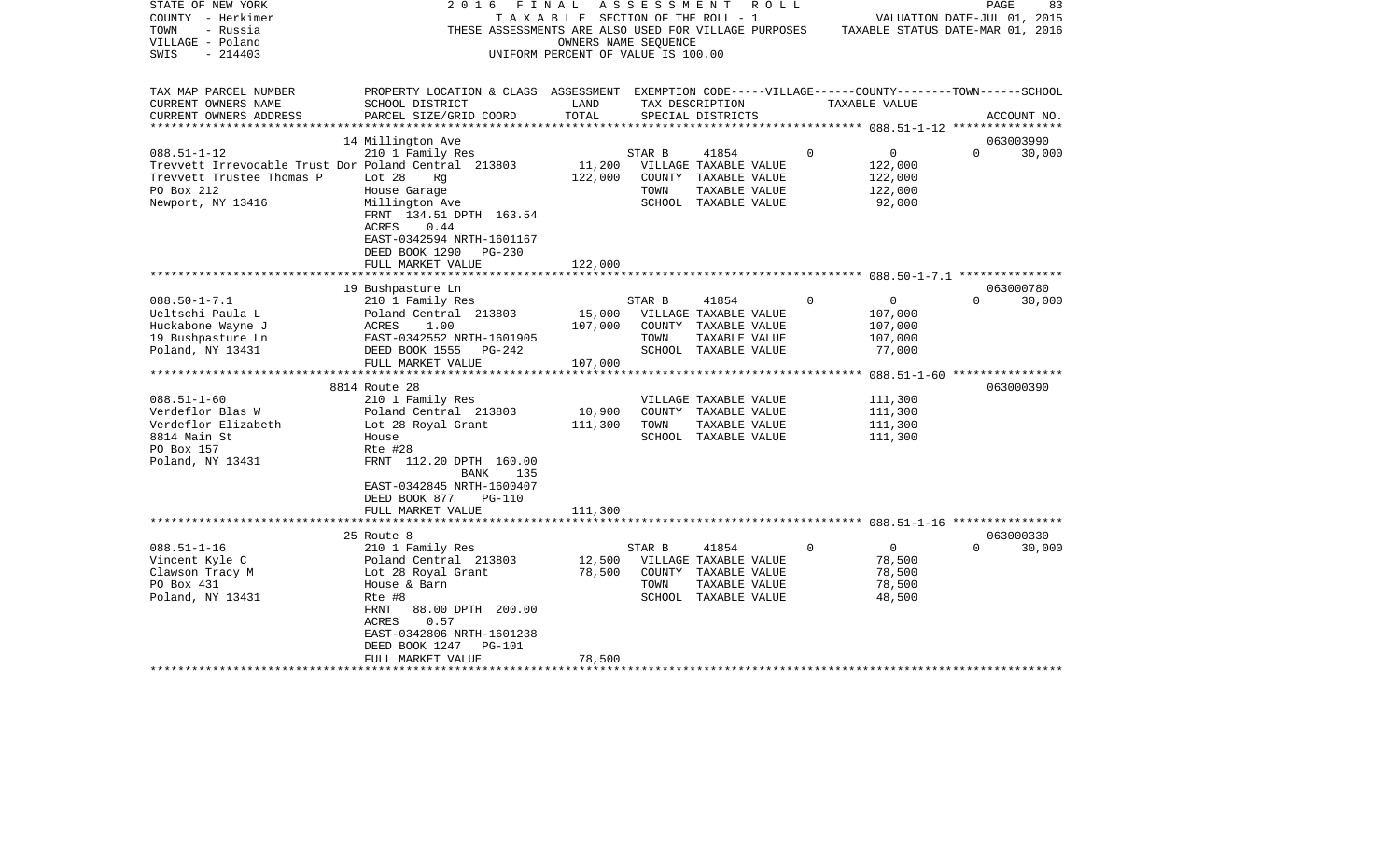| STATE OF NEW YORK        | 2016<br>FINAL                                                                                      |                                    | ASSESSMENT       |                           | R O L L |          |               | PAGE                                                       | 84          |
|--------------------------|----------------------------------------------------------------------------------------------------|------------------------------------|------------------|---------------------------|---------|----------|---------------|------------------------------------------------------------|-------------|
| COUNTY - Herkimer        |                                                                                                    | TAXABLE SECTION OF THE ROLL - 1    |                  |                           |         |          |               | VALUATION DATE-JUL 01, 2015                                |             |
| TOWN<br>- Russia         | THESE ASSESSMENTS ARE ALSO USED FOR VILLAGE PURPOSES                                               |                                    |                  |                           |         |          |               | TAXABLE STATUS DATE-MAR 01, 2016                           |             |
| VILLAGE - Poland         |                                                                                                    | OWNERS NAME SEQUENCE               |                  |                           |         |          |               |                                                            |             |
| SWIS<br>$-214403$        |                                                                                                    | UNIFORM PERCENT OF VALUE IS 100.00 |                  |                           |         |          |               |                                                            |             |
| TAX MAP PARCEL NUMBER    | PROPERTY LOCATION & CLASS ASSESSMENT EXEMPTION CODE-----VILLAGE------COUNTY-------TOWN------SCHOOL |                                    |                  |                           |         |          |               |                                                            |             |
| CURRENT OWNERS NAME      | SCHOOL DISTRICT                                                                                    | LAND                               |                  | TAX DESCRIPTION           |         |          | TAXABLE VALUE |                                                            |             |
| CURRENT OWNERS ADDRESS   | PARCEL SIZE/GRID COORD                                                                             | TOTAL                              |                  | SPECIAL DISTRICTS         |         |          |               |                                                            | ACCOUNT NO. |
| ************************ |                                                                                                    |                                    |                  |                           |         |          |               |                                                            |             |
|                          | Rt. 28                                                                                             |                                    |                  |                           |         |          |               |                                                            |             |
| $088.50 - 1 - 6.5$       | 311 Res vac land                                                                                   |                                    |                  | VILLAGE TAXABLE VALUE     |         |          | 600           |                                                            |             |
| Wallace David D          | Poland Central 213803                                                                              | 600                                |                  | COUNTY TAXABLE VALUE      |         |          | 600           |                                                            |             |
| Wallace Susan E          | ACRES<br>0.60                                                                                      | 600                                | TOWN             | TAXABLE VALUE             |         |          | 600           |                                                            |             |
| PO Box 121               | EAST-0341756 NRTH-1601786                                                                          |                                    |                  | SCHOOL TAXABLE VALUE      |         |          | 600           |                                                            |             |
| Poland, NY 13431         | DEED BOOK 913<br>PG-4220                                                                           |                                    |                  |                           |         |          |               |                                                            |             |
|                          | FULL MARKET VALUE                                                                                  | 600                                |                  |                           |         |          |               |                                                            |             |
|                          |                                                                                                    |                                    |                  |                           |         |          |               |                                                            |             |
|                          | 8894 Route 28                                                                                      |                                    |                  |                           |         |          |               | 063004530                                                  |             |
| $088.50 - 1 - 22$        | 210 1 Family Res                                                                                   |                                    | STAR B           | 41854                     |         | 0        | 0             | $\Omega$                                                   | 30,000      |
| Wallace David D          | Poland Central 213803                                                                              | 40,000                             |                  | VILLAGE TAXABLE VALUE     |         |          | 175,000       |                                                            |             |
| Wallace Susan E          | Lot 28 Royal Grant                                                                                 | 175,000                            |                  | COUNTY TAXABLE VALUE      |         |          | 175,000       |                                                            |             |
| 9882 N Main St           | House Garage                                                                                       |                                    | TOWN             | TAXABLE VALUE             |         |          | 175,000       |                                                            |             |
| Poland, NY 13431         | Rte 28                                                                                             |                                    |                  | SCHOOL TAXABLE VALUE      |         |          | 145,000       |                                                            |             |
|                          | FRNT 102.90 DPTH 190.00                                                                            |                                    |                  |                           |         |          |               |                                                            |             |
|                          | ACRES<br>$0.45$ BANK<br>055                                                                        |                                    |                  |                           |         |          |               |                                                            |             |
|                          | EAST-0341742 NRTH-1601612                                                                          |                                    |                  |                           |         |          |               |                                                            |             |
|                          | DEED BOOK 810<br>PG-629                                                                            |                                    |                  |                           |         |          |               |                                                            |             |
|                          | FULL MARKET VALUE                                                                                  | 175,000                            |                  |                           |         |          |               |                                                            |             |
|                          |                                                                                                    |                                    |                  |                           |         |          |               |                                                            |             |
|                          | 104 Route 8                                                                                        |                                    |                  |                           |         |          |               | 063004320                                                  |             |
| $088.51 - 1 - 34$        | 210 1 Family Res                                                                                   |                                    | STAR B           | 41854                     |         | $\Omega$ | $\mathbf 0$   | $\Omega$                                                   | 30,000      |
| Walrath Susan M          | Poland Central 213803                                                                              | 9,300                              |                  | VILLAGE TAXABLE VALUE     |         |          | 95,500        |                                                            |             |
| 401 Grant Rd             | Lot 28 Royal Grant                                                                                 | 95,500                             |                  | COUNTY TAXABLE VALUE      |         |          | 95,500        |                                                            |             |
| Poland, NY 13431         | House Garage                                                                                       |                                    | TOWN             | TAXABLE VALUE             |         |          | 95,500        |                                                            |             |
|                          | 93.20 DPTH 124.50<br>FRNT                                                                          |                                    |                  | SCHOOL TAXABLE VALUE      |         |          | 65,500        |                                                            |             |
|                          | $0.27$ BANK<br>ACRES<br>135                                                                        |                                    |                  |                           |         |          |               |                                                            |             |
|                          | EAST-0343761 NRTH-1602461                                                                          |                                    |                  |                           |         |          |               |                                                            |             |
|                          | DEED BOOK 922<br>PG-152                                                                            |                                    |                  |                           |         |          |               |                                                            |             |
|                          | FULL MARKET VALUE                                                                                  | 95,500                             |                  |                           |         |          |               |                                                            |             |
|                          | *******************                                                                                | *********                          |                  |                           |         |          |               | ***************************** 088.50-1-5.3 *************** |             |
|                          | RT. 28                                                                                             |                                    |                  |                           |         |          |               |                                                            |             |
| $088.50 - 1 - 5.3$       | 312 Vac w/imprv                                                                                    |                                    |                  | VILLAGE TAXABLE VALUE     |         |          | 13,000        |                                                            |             |
| Weakley Brad             | Poland Central 213803                                                                              | 1,000                              |                  | COUNTY TAXABLE VALUE      |         |          | 13,000        |                                                            |             |
| 8942 N Main St           | FRNT<br>71.00 DPTH                                                                                 | 13,000                             | TOWN             | TAXABLE VALUE             |         |          | 13,000        |                                                            |             |
| Poland, NY 13431         | 4.10<br>ACRES                                                                                      |                                    |                  | SCHOOL TAXABLE VALUE      |         |          | 13,000        |                                                            |             |
|                          | EAST-0340809 NRTH-1602603                                                                          |                                    |                  | FD220 Russia fire prot #1 |         |          | 13,000 TO M   |                                                            |             |
|                          | DEED BOOK 1586<br>PG-125                                                                           |                                    |                  |                           |         |          |               |                                                            |             |
|                          | FULL MARKET VALUE                                                                                  | 13,000                             |                  |                           |         |          |               |                                                            |             |
|                          | 8942 Route 28                                                                                      |                                    |                  |                           |         |          |               | 063004260                                                  |             |
| $088.50 - 1 - 5.1$       |                                                                                                    |                                    |                  |                           |         | 0        | 9,334         | 9,334                                                      | 9,334       |
| Weakley Brad N           | 446 Cold storage<br>Poland Central 213803                                                          | 26,000                             | BUS EX-ALL 47610 | VILLAGE TAXABLE VALUE     |         |          | 140,000       |                                                            |             |
| Grower Annamarie I       | Lot 28 Royal Grant                                                                                 | 140,000                            |                  | COUNTY TAXABLE VALUE      |         |          | 130,666       |                                                            |             |
| 8942 N Main St           | Const Garage                                                                                       |                                    | TOWN             | TAXABLE VALUE             |         |          | 130,666       |                                                            |             |
|                          | FRNT 211.00 DPTH                                                                                   |                                    |                  | SCHOOL TAXABLE VALUE      |         |          |               |                                                            |             |
| Poland, NY 13431         | 5.00<br>ACRES                                                                                      |                                    |                  |                           |         |          | 130,666       |                                                            |             |
|                          | EAST-0341133 NRTH-1602374                                                                          |                                    |                  |                           |         |          |               |                                                            |             |
|                          | DEED BOOK 916<br>PG-681                                                                            |                                    |                  |                           |         |          |               |                                                            |             |
|                          | FULL MARKET VALUE                                                                                  | 140,000                            |                  |                           |         |          |               |                                                            |             |
|                          |                                                                                                    |                                    |                  |                           |         |          |               |                                                            |             |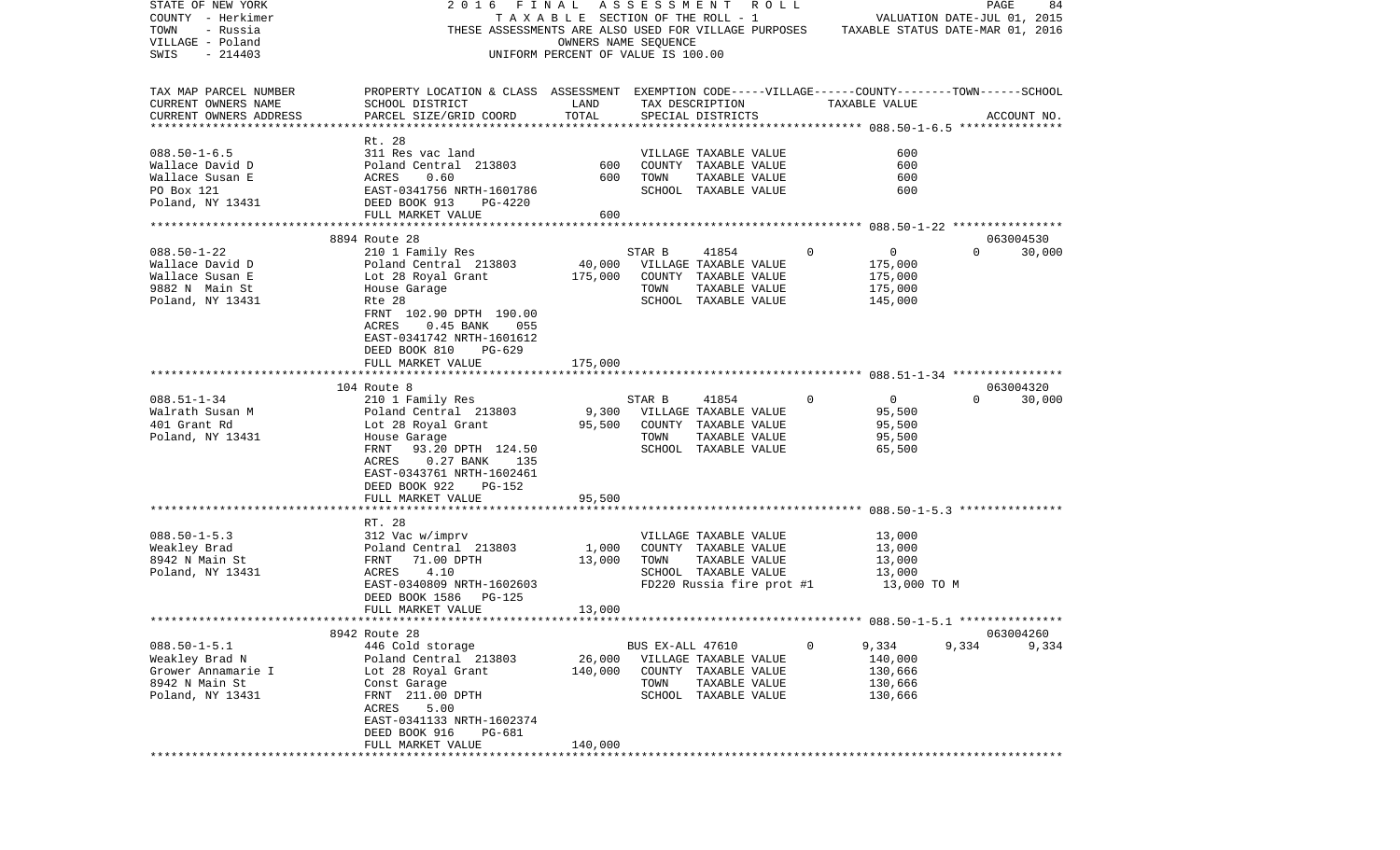| STATE OF NEW YORK<br>COUNTY - Herkimer<br>TOWN<br>- Russia<br>VILLAGE - Poland                                                                                                            | 2016<br>THESE ASSESSMENTS ARE ALSO USED FOR VILLAGE PURPOSES                                                                                                                                                                                                                                                                                                                                                                                 | FINAL<br>TAXABLE SECTION OF THE ROLL - 1 | A S S E S S M E N T<br>OWNERS NAME SEOUENCE                                                                                | R O L L                                                                                                                                                                                            |                                                 | TAXABLE STATUS DATE-MAR 01, 2016                                                                                                                                                              |                                                                 | PAGE<br>85<br>VALUATION DATE-JUL 01, 2015                                       |
|-------------------------------------------------------------------------------------------------------------------------------------------------------------------------------------------|----------------------------------------------------------------------------------------------------------------------------------------------------------------------------------------------------------------------------------------------------------------------------------------------------------------------------------------------------------------------------------------------------------------------------------------------|------------------------------------------|----------------------------------------------------------------------------------------------------------------------------|----------------------------------------------------------------------------------------------------------------------------------------------------------------------------------------------------|-------------------------------------------------|-----------------------------------------------------------------------------------------------------------------------------------------------------------------------------------------------|-----------------------------------------------------------------|---------------------------------------------------------------------------------|
| SWIS<br>$-214403$                                                                                                                                                                         |                                                                                                                                                                                                                                                                                                                                                                                                                                              | UNIFORM PERCENT OF VALUE IS 100.00       |                                                                                                                            |                                                                                                                                                                                                    |                                                 |                                                                                                                                                                                               |                                                                 |                                                                                 |
| TAX MAP PARCEL NUMBER<br>CURRENT OWNERS NAME<br>CURRENT OWNERS ADDRESS                                                                                                                    | PROPERTY LOCATION & CLASS ASSESSMENT EXEMPTION CODE-----VILLAGE------COUNTY-------TOWN------SCHOOL<br>SCHOOL DISTRICT<br>PARCEL SIZE/GRID COORD                                                                                                                                                                                                                                                                                              | LAND<br>TOTAL                            |                                                                                                                            | TAX DESCRIPTION<br>SPECIAL DISTRICTS                                                                                                                                                               |                                                 | TAXABLE VALUE                                                                                                                                                                                 |                                                                 | ACCOUNT NO.                                                                     |
|                                                                                                                                                                                           | 8966 Route 28                                                                                                                                                                                                                                                                                                                                                                                                                                |                                          |                                                                                                                            |                                                                                                                                                                                                    |                                                 |                                                                                                                                                                                               |                                                                 | 63004265                                                                        |
| $088.50 - 1 - 5.2$<br>Weakley Bruce<br>Weakley Heather<br>PO Box 474<br>Poland, NY 13431                                                                                                  | 210 1 Family Res<br>Poland Central 213803<br>Lot 28 Royal Grant<br>House<br>ACRES<br>1.07<br>EAST-0340598 NRTH-1602533<br>DEED BOOK 754<br>$PG-217$<br>FULL MARKET VALUE                                                                                                                                                                                                                                                                     | 15,000<br>122,000<br>122,000             | STAR B<br>TOWN                                                                                                             | 41854<br>VILLAGE TAXABLE VALUE<br>COUNTY TAXABLE VALUE<br>TAXABLE VALUE<br>SCHOOL TAXABLE VALUE                                                                                                    | $\Omega$                                        | $\mathbf 0$<br>122,000<br>122,000<br>122,000<br>92,000                                                                                                                                        | $\Omega$                                                        | 30,000                                                                          |
|                                                                                                                                                                                           |                                                                                                                                                                                                                                                                                                                                                                                                                                              | *********                                |                                                                                                                            |                                                                                                                                                                                                    |                                                 |                                                                                                                                                                                               |                                                                 |                                                                                 |
| $088.51 - 1 - 20$<br>Weakley-Miner Judy A<br>Weakley William W<br>PO Box 511<br>Poland, NY 13431<br>$088.43 - 1 - 4$<br>Wiatr Stephen T<br>Wiatr Lisa A<br>PO Box 395<br>Poland, NY 13431 | 45 Route 8<br>210 1 Family Res<br>Poland Central 213803<br>W 28<br>Rq<br>$H_0$ 1/4<br>Rte 8<br>FRNT 120.00 DPTH 183.00<br><b>BANK</b><br>135<br>EAST-0343077 NRTH-1601522<br>DEED BOOK 1150<br>PG-482<br>FULL MARKET VALUE<br>118 Route 8<br>210 1 Family Res<br>Poland Central 213803<br>Lot 28 Royal Grant<br>House<br>Rte 8<br>FRNT<br>67.00 DPTH 347.76<br>ACRES<br>0.65<br>EAST-0344011 NRTH-1602684<br>DEED BOOK 1125<br><b>PG-297</b> | 99,000<br>**********<br>13,200<br>70,000 | VET COM C 41132<br>11,800 VET COM T 41133<br>99,000 VET DIS C 41142<br>VET DIS T 41143<br>STAR B<br>TOWN<br>STAR B<br>TOWN | 41854<br>VILLAGE TAXABLE VALUE<br>COUNTY TAXABLE VALUE<br>TAXABLE VALUE<br>SCHOOL TAXABLE VALUE<br>41854<br>VILLAGE TAXABLE VALUE<br>COUNTY TAXABLE VALUE<br>TAXABLE VALUE<br>SCHOOL TAXABLE VALUE | 0<br>0<br>0<br>$\Omega$<br>$\Omega$<br>$\Omega$ | 15,000<br>0<br>9,900<br>$\Omega$<br>$\mathbf 0$<br>99,000<br>74,100<br>69,100<br>69,000<br>************* 088.43-1-4 ******************<br>$\mathbf 0$<br>70,000<br>70,000<br>70,000<br>40,000 | $\Omega$<br>20,000<br>$\Omega$<br>9,900<br>$\Omega$<br>$\Omega$ | 063002760<br>0<br>0<br>$\mathbf 0$<br>$\Omega$<br>30,000<br>063002580<br>30,000 |
|                                                                                                                                                                                           | FULL MARKET VALUE<br>***************************                                                                                                                                                                                                                                                                                                                                                                                             | 70,000                                   |                                                                                                                            |                                                                                                                                                                                                    |                                                 |                                                                                                                                                                                               |                                                                 |                                                                                 |
| $088.50 - 1 - 15$<br>Worden Scott<br>509 Mowers Rd<br>Frankfort, NY 13340                                                                                                                 | 15 Millington Ave<br>312 Vac w/imprv<br>Poland Central 213803<br>Garage<br>Merged 12/2008<br>Millington<br>FRNT 100.00 DPTH 241.50<br>EAST-0342173 NRTH-1601323<br>DEED BOOK 918<br>$PG-605$<br>FULL MARKET VALUE                                                                                                                                                                                                                            | 5,400<br>45,400<br>45,400                | TOWN                                                                                                                       | VILLAGE TAXABLE VALUE<br>COUNTY TAXABLE VALUE<br>TAXABLE VALUE<br>SCHOOL TAXABLE VALUE                                                                                                             |                                                 | 45,400<br>45,400<br>45,400<br>45,400                                                                                                                                                          |                                                                 | 063004290                                                                       |
|                                                                                                                                                                                           |                                                                                                                                                                                                                                                                                                                                                                                                                                              |                                          |                                                                                                                            |                                                                                                                                                                                                    |                                                 |                                                                                                                                                                                               |                                                                 |                                                                                 |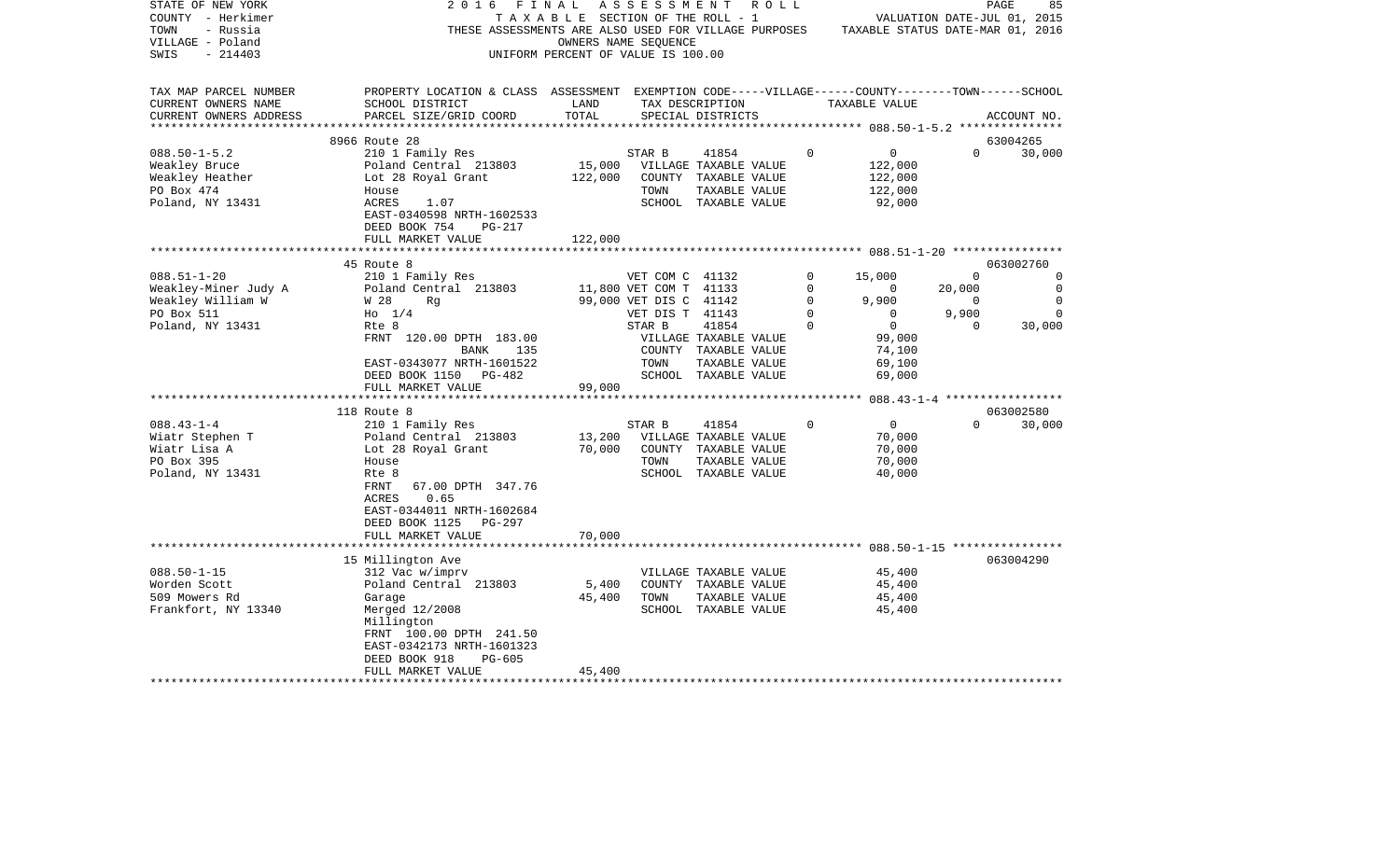| STATE OF NEW YORK      | 2016                                                                                     | FINAL                              | ASSESSMENT |                 | R O L L     |                                                                | PAGE             | 86          |
|------------------------|------------------------------------------------------------------------------------------|------------------------------------|------------|-----------------|-------------|----------------------------------------------------------------|------------------|-------------|
| - Herkimer<br>COUNTY   | VALUATION DATE-JUL 01, 2015<br>TAXABLE<br>SECTION OF THE ROLL - 1                        |                                    |            |                 |             |                                                                |                  |             |
| - Russia<br>TOWN       | TAXABLE STATUS DATE-MAR 01, 2016<br>THESE ASSESSMENTS ARE ALSO USED FOR VILLAGE PURPOSES |                                    |            |                 |             |                                                                |                  |             |
| VILLAGE - Poland       |                                                                                          | OWNERS NAME SEOUENCE               |            |                 |             |                                                                |                  |             |
| $-214403$<br>SWIS      |                                                                                          | UNIFORM PERCENT OF VALUE IS 100.00 |            |                 |             |                                                                |                  |             |
|                        |                                                                                          |                                    |            |                 |             |                                                                |                  |             |
| TAX MAP PARCEL NUMBER  | PROPERTY LOCATION & CLASS ASSESSMENT                                                     |                                    |            |                 |             | EXEMPTION CODE-----VILLAGE------COUNTY--------TOWN------SCHOOL |                  |             |
| CURRENT OWNERS NAME    | SCHOOL DISTRICT                                                                          | LAND                               |            | TAX DESCRIPTION |             | TAXABLE VALUE                                                  |                  |             |
| CURRENT OWNERS ADDRESS | TOTAL<br>PARCEL SIZE/GRID COORD<br>SPECIAL DISTRICTS                                     |                                    |            |                 |             |                                                                |                  | ACCOUNT NO. |
|                        |                                                                                          |                                    |            |                 |             |                                                                | **************** |             |
|                        | 10 Mill St                                                                               |                                    |            |                 |             |                                                                |                  | 063004350   |
| $088.50 - 1 - 57$      | 210 1 Family Res                                                                         |                                    | STAR B     | 41854           | $\mathbf 0$ | $\mathbf 0$                                                    | 0                | 30,000      |
| Young William E Jr     | Poland Central 213803                                                                    | 7,800                              | VILLAGE    | TAXABLE VALUE   |             | 85,000                                                         |                  |             |
| Mill St                | Lot 28 Royal Grant                                                                       | 85,000                             | COUNTY     | TAXABLE VALUE   |             | 85,000                                                         |                  |             |
| PO Box 35              | House                                                                                    |                                    | TOWN       | TAXABLE VALUE   |             | 85,000                                                         |                  |             |
| Poland, NY 13431       | Garage                                                                                   |                                    | SCHOOL     | TAXABLE VALUE   |             | 55,000                                                         |                  |             |
|                        | 97.00 DPTH 104.28<br>FRNT                                                                |                                    |            |                 |             |                                                                |                  |             |
|                        | 135<br>BANK                                                                              |                                    |            |                 |             |                                                                |                  |             |
|                        | EAST-0342332 NRTH-1600759                                                                |                                    |            |                 |             |                                                                |                  |             |
|                        | DEED BOOK 800<br>PG-671                                                                  |                                    |            |                 |             |                                                                |                  |             |
|                        | FULL MARKET VALUE                                                                        | 85,000                             |            |                 |             |                                                                |                  |             |
|                        |                                                                                          |                                    |            |                 |             |                                                                |                  |             |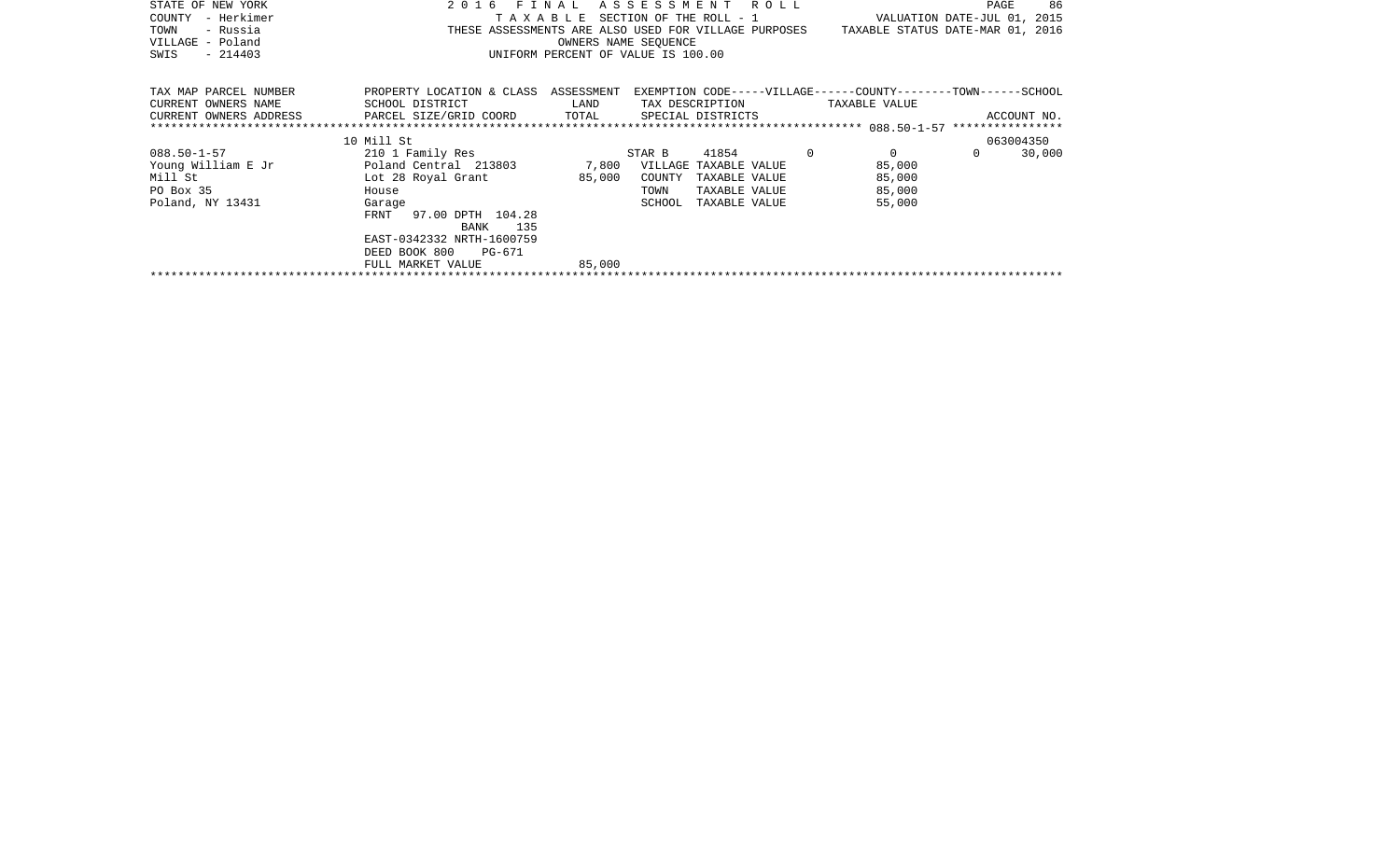| STATE OF NEW YORK | 2016 FINAL ASSESSMENT ROLL                           | - 87<br>PAGE                     |
|-------------------|------------------------------------------------------|----------------------------------|
| COUNTY - Herkimer | TAXABLE SECTION OF THE ROLL - 1                      | VALUATION DATE-JUL 01, 2015      |
| TOWN<br>- Russia  | THESE ASSESSMENTS ARE ALSO USED FOR VILLAGE PURPOSES | TAXABLE STATUS DATE-MAR 01, 2016 |
| VILLAGE - Poland  |                                                      | RPS150/V04/L015                  |
| $-214403$<br>SWIS | UNIFORM PERCENT OF VALUE IS 100.00                   | CURRENT DATE 6/27/2016           |
|                   |                                                      |                                  |

\*\*\* S P E C I A L D I S T R I C T S U M M A R Y \*\*\*

R O L L S E C T I O N T O T A L S

| CODE DISTRICT NAME PARCELS | TOTAL | EXTENSION<br>TYPF. | EXTENSION<br>VALUE | AD VALOREM<br><b>VALUE</b> | <b>EXEMPT</b><br>AMOUNT | TAXABLE<br>VALUE |
|----------------------------|-------|--------------------|--------------------|----------------------------|-------------------------|------------------|
| FD220 Russia fire pr       |       | 3 TOTAL M          |                    | 237,000                    |                         | 237,000          |

### \*\*\* S C H O O L D I S T R I C T S U M M A R Y \*\*\*

| CODE   | DISTRICT NAME  | TOTAL<br>PARCELS | ASSESSED<br>LAND | ASSESSED<br>TOTAL | EXEMPT<br>AMOUNT | TOTAL<br>TAXABLE | <b>STAR</b><br>AMOUNT | <b>STAR</b><br>TAXABLE |
|--------|----------------|------------------|------------------|-------------------|------------------|------------------|-----------------------|------------------------|
| 213803 | Poland Central | 164              | 1980,500         | 14826,600         | 22,115           | 14804,485        | 3141,400              | 11663,085              |
|        | SUB-TOTAL      | 164              | 1980,500         | 14826,600         | 22,115           | 14804,485        | 3141,400              | 11663,085              |
|        | TOTAL          | 164              | 1980,500         | 14826,600         | 22,115           | 14804,485        | 3141,400              | 11663,085              |

#### \*\*\* S Y S T E M C O D E S S U M M A R Y \*\*\*

#### NO SYSTEM EXEMPTIONS AT THIS LEVEL

### \*\*\* E X E M P T I O N S U M M A R Y \*\*\*

| CODE  | DESCRIPTION    | TOTAL<br>PARCELS | VILLAGE | COUNTY  | TOWN    | <b>SCHOOL</b> |
|-------|----------------|------------------|---------|---------|---------|---------------|
| 41122 | VET WAR C      | 3                |         | 25,350  |         |               |
| 41123 | VET WAR T      | 3                | 31,350  |         | 31,350  |               |
| 41132 | VET COM C      | 12               |         | 194,225 |         |               |
| 41133 | VET COM T      | 12               | 173,075 |         | 248,325 |               |
| 41142 | VET DIS C      | 4                |         | 74,720  |         |               |
| 41143 | VET DIS T      | 4                | 22,620  |         | 76,470  |               |
| 41162 | $CW$ 15 $VET/$ | 2                |         | 18,000  |         |               |
| 41172 | CW_DISBLD_     |                  |         | 30,000  |         |               |
| 41730 | AG MKTS        |                  |         | 12,781  | 12,781  | 12,781        |
| 41834 | STAR EN        | 15               |         |         |         | 891,400       |
| 41854 | STAR B         | 75               |         |         |         | 2250,000      |
| 47610 | BUS EX-ALL     |                  |         | 9,334   | 9,334   | 9,334         |
|       | TOTAL          | 133              | 227,045 | 364,410 | 378,260 | 3163,515      |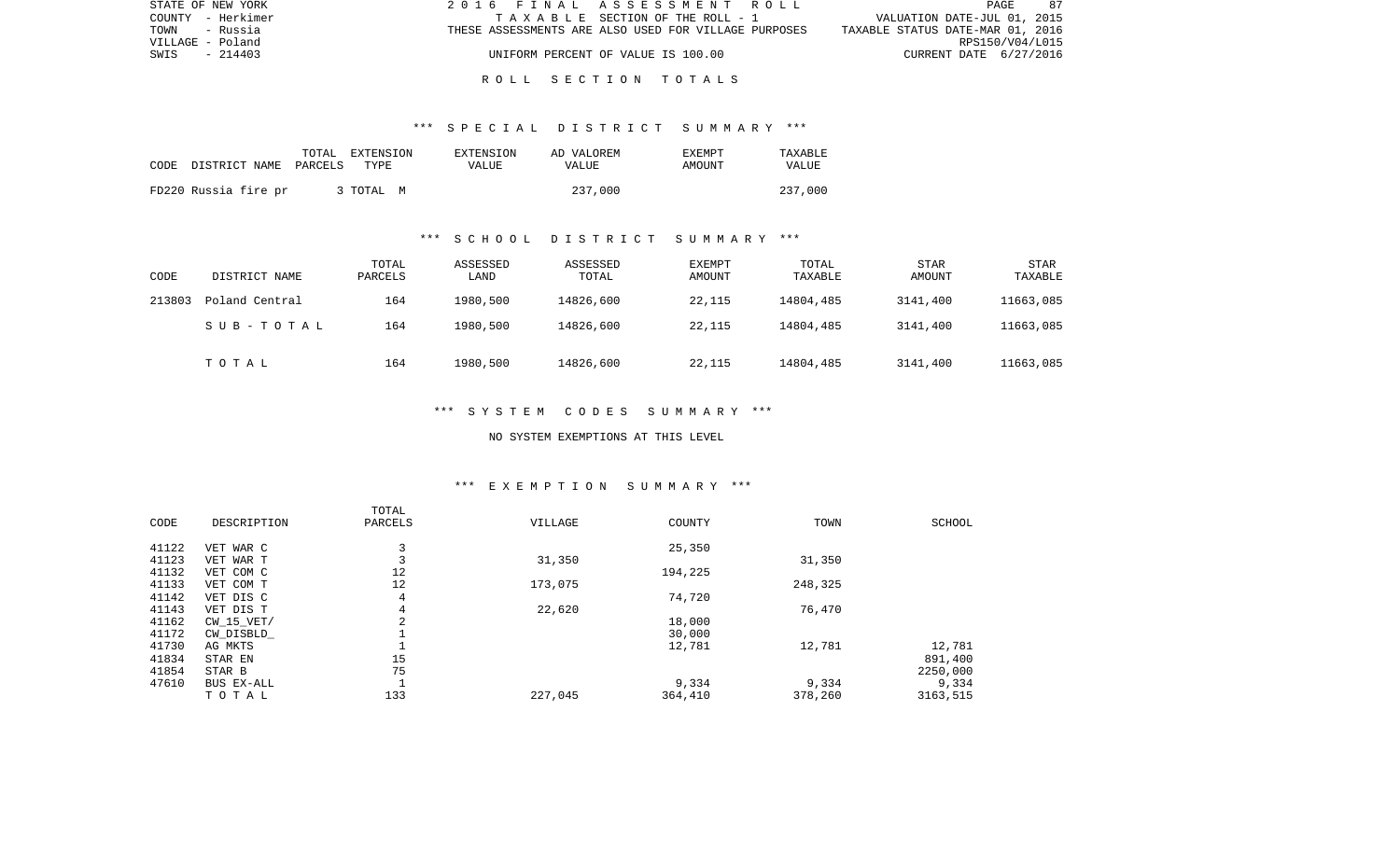| STATE OF NEW YORK | 2016 FINAL ASSESSMENT ROLL                           | 88<br>PAGE                       |
|-------------------|------------------------------------------------------|----------------------------------|
| COUNTY - Herkimer | TAXABLE SECTION OF THE ROLL - 1                      | VALUATION DATE-JUL 01, 2015      |
| TOWN - Russia     | THESE ASSESSMENTS ARE ALSO USED FOR VILLAGE PURPOSES | TAXABLE STATUS DATE-MAR 01, 2016 |
| VILLAGE - Poland  |                                                      | RPS150/V04/L015                  |
| $-214403$<br>SWIS | UNIFORM PERCENT OF VALUE IS 100.00                   | CURRENT DATE 6/27/2016           |
|                   |                                                      |                                  |
|                   | ROLL SECTION TOTALS                                  |                                  |

| ROLL       | DESCRIPTION | TOTAL   | ASSESSED | ASSESSED  | TAXABLE   | TAXABLE   | TAXABLE   | TAXABLE   | STAR      |
|------------|-------------|---------|----------|-----------|-----------|-----------|-----------|-----------|-----------|
| <b>SEC</b> |             | PARCELS | LAND     | TOTAL     | VILLAGE   | COUNTY    | TOWN      | SCHOOL    | TAXABLE   |
|            | TAXABLE     | 164     | 1980,500 | 14826,600 | 14599,555 | 14462,190 | 14448,340 | 14804,485 | 11663,085 |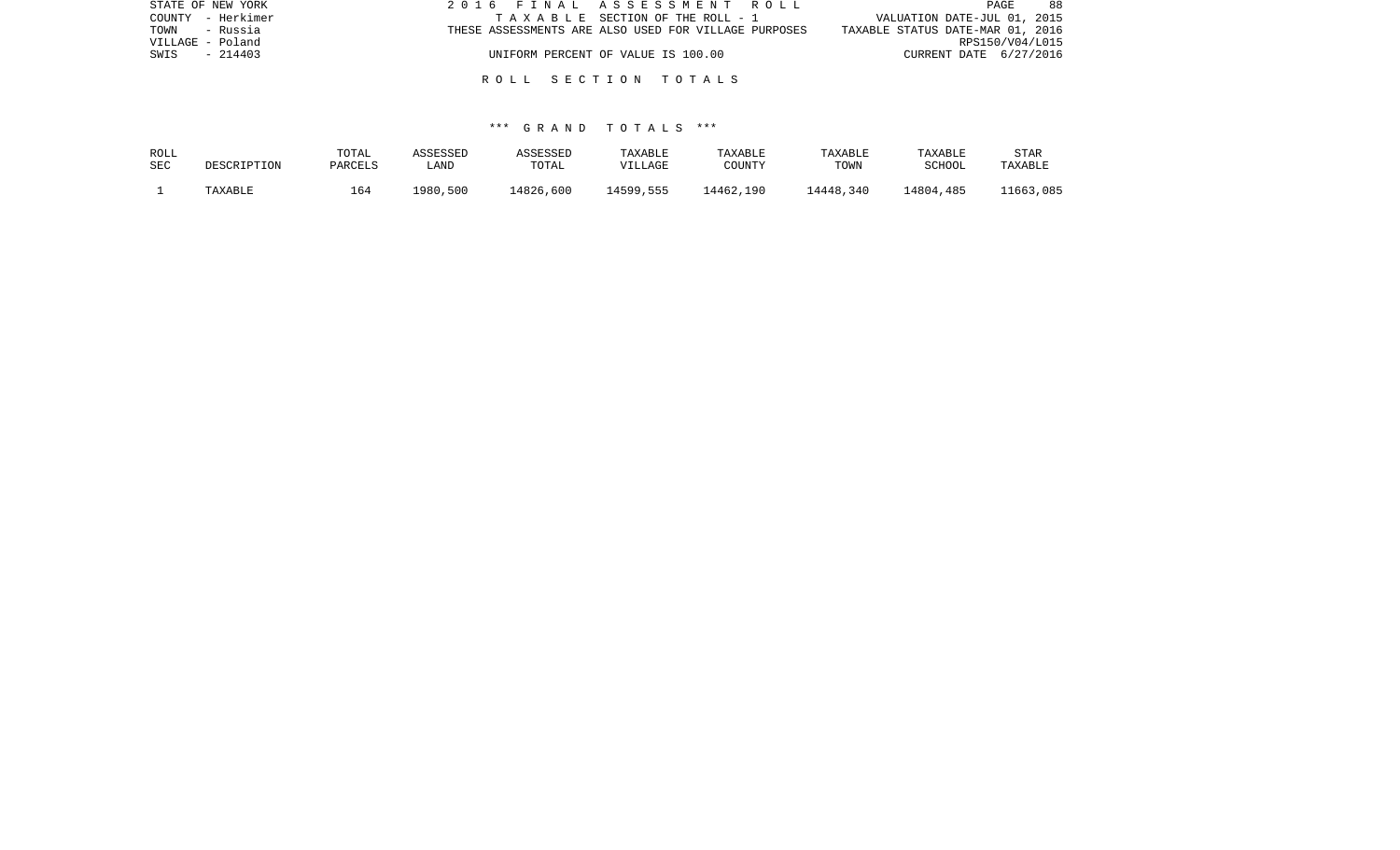| STATE OF NEW YORK<br>COUNTY - Herkimer<br>TOWN<br>- Russia<br>VILLAGE - Poland<br>SWIS<br>$-214403$                                            | 2016<br>S<br>S<br>THESE | OWNERS NAME SEQUENCE                                                                    | FINAL ASSESSMENT ROLL<br>SPECIAL FRANCHISE SECTION OF THE ROLL - $5$ VALUATION DATE-JUL 01, 2015<br>THESE ASSESSMENTS ARE ALSO USED FOR VILLAGE PURPOSES TAXABLE STATUS DATE-MAR 01, 2016<br>UNIFORM PERCENT OF VALUE IS 100.00 |         | 89<br>PAGE |
|------------------------------------------------------------------------------------------------------------------------------------------------|-------------------------|-----------------------------------------------------------------------------------------|---------------------------------------------------------------------------------------------------------------------------------------------------------------------------------------------------------------------------------|---------|------------|
| TAX MAP PARCEL NUMBER PROPERTY LOCATION & CLASS ASSESSMENT EXEMPTION CODE-----VILLAGE-----COUNTY-------TOWN------SCHOOL<br>CURRENT OWNERS NAME | SCHOOL DISTRICT         | <b>EXAMPLE THE STATE OF STATE OF STATE OF STATE OF STATE OF STATE OF STATE OF STATE</b> | TAX DESCRIPTION TAXABLE VALUE                                                                                                                                                                                                   |         |            |
|                                                                                                                                                |                         |                                                                                         |                                                                                                                                                                                                                                 |         |            |
|                                                                                                                                                |                         |                                                                                         |                                                                                                                                                                                                                                 |         |            |
|                                                                                                                                                |                         |                                                                                         |                                                                                                                                                                                                                                 |         | 063500060  |
| 555.-5-1 861 Elec & gas                                                                                                                        |                         |                                                                                         | VILLAGE TAXABLE VALUE 185,537                                                                                                                                                                                                   |         |            |
|                                                                                                                                                |                         |                                                                                         |                                                                                                                                                                                                                                 | 185,537 |            |
|                                                                                                                                                |                         |                                                                                         |                                                                                                                                                                                                                                 | 185,537 |            |
| 300 Erie Blvd West<br>Syracuse, NY 13202 FULL MARKET VALUE 185,537                                                                             |                         |                                                                                         | SCHOOL TAXABLE VALUE                                                                                                                                                                                                            | 185,537 |            |
|                                                                                                                                                |                         |                                                                                         |                                                                                                                                                                                                                                 |         |            |
|                                                                                                                                                |                         |                                                                                         |                                                                                                                                                                                                                                 |         |            |
|                                                                                                                                                |                         |                                                                                         |                                                                                                                                                                                                                                 |         | 063500030  |
|                                                                                                                                                |                         |                                                                                         |                                                                                                                                                                                                                                 |         |            |
| Bridge St                                                                                                                                      | <b>BANK</b>             | 984 32,262                                                                              | TOWN<br>TAXABLE VALUE                                                                                                                                                                                                           | 32,262  |            |
| Newport, NY 13416 DEED BOOK 00000                                                                                                              |                         |                                                                                         | SCHOOL TAXABLE VALUE 32,262                                                                                                                                                                                                     |         |            |
|                                                                                                                                                | FULL MARKET VALUE       | 32.262                                                                                  |                                                                                                                                                                                                                                 |         |            |
|                                                                                                                                                |                         |                                                                                         |                                                                                                                                                                                                                                 |         |            |
|                                                                                                                                                | V/o Poland              |                                                                                         |                                                                                                                                                                                                                                 |         |            |
| 555.-6-1 869 Television                                                                                                                        |                         |                                                                                         | VILLAGE TAXABLE VALUE                                                                                                                                                                                                           | 8,188   |            |
| Time Warner Cable DTS Poland Central 213803 0                                                                                                  |                         |                                                                                         | COUNTY TAXABLE VALUE                                                                                                                                                                                                            | 8,188   |            |
| PO Box 7467                                                                                                                                    | BANK                    | 984 — 100<br>8,188                                                                      | TOWN<br>TAXABLE VALUE                                                                                                                                                                                                           | 8,188   |            |
| Charlotte, NC 28241-7467 FULL MARKET VALUE                                                                                                     |                         | 8,188                                                                                   | SCHOOL TAXABLE VALUE                                                                                                                                                                                                            | 8,188   |            |
|                                                                                                                                                |                         |                                                                                         |                                                                                                                                                                                                                                 |         |            |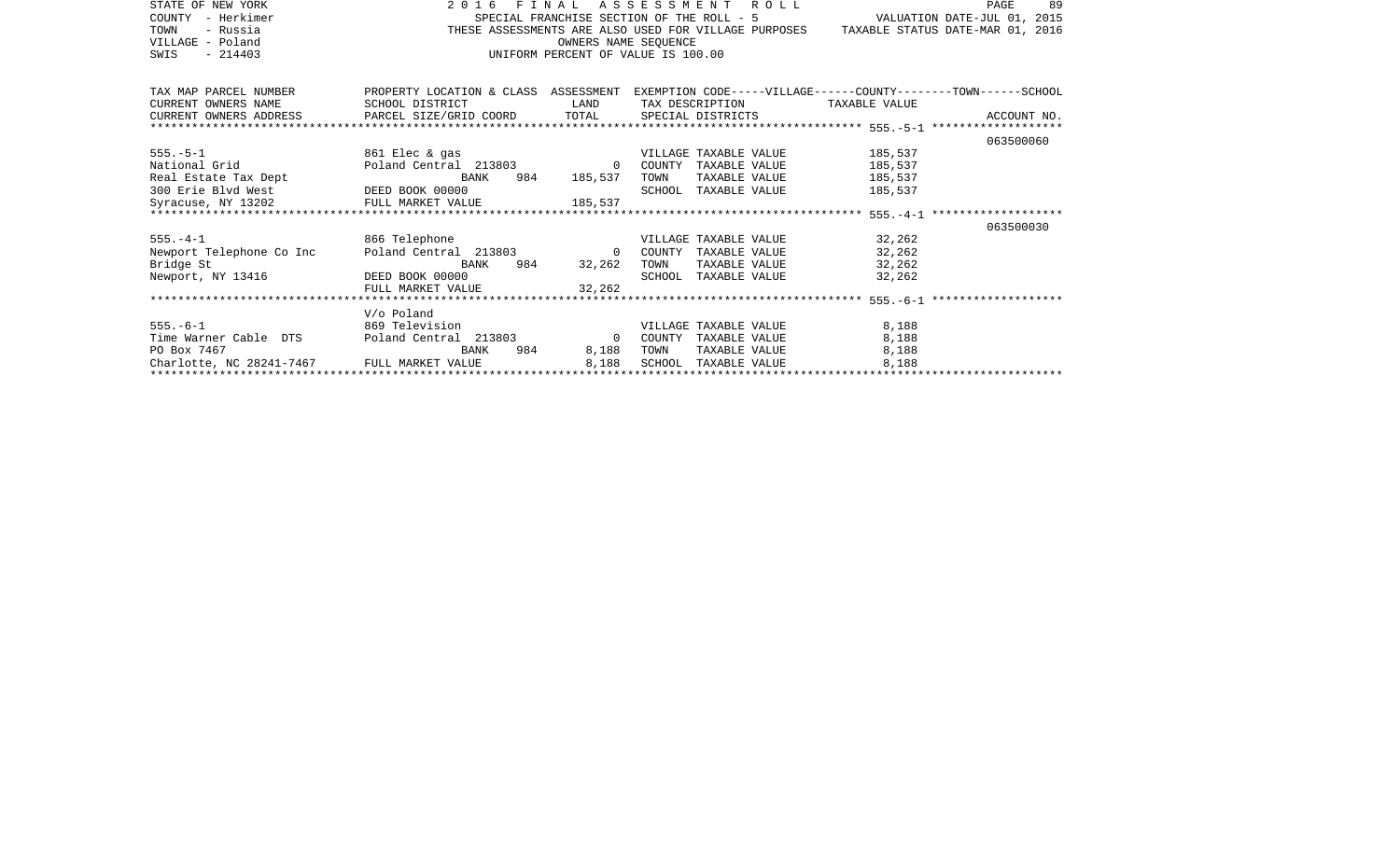| STATE OF NEW YORK | 2016 FINAL ASSESSMENT ROLL                           | 90<br>PAGE                       |
|-------------------|------------------------------------------------------|----------------------------------|
| COUNTY - Herkimer | SPECIAL FRANCHISE SECTION OF THE ROLL - 5            | VALUATION DATE-JUL 01, 2015      |
| TOWN<br>- Russia  | THESE ASSESSMENTS ARE ALSO USED FOR VILLAGE PURPOSES | TAXABLE STATUS DATE-MAR 01, 2016 |
| VILLAGE - Poland  |                                                      | RPS150/V04/L015                  |
| SWIS<br>$-214403$ | UNIFORM PERCENT OF VALUE IS 100.00                   | CURRENT DATE 6/27/2016           |
|                   |                                                      |                                  |

# R O L L S E C T I O N T O T A L S

#### \*\*\* S P E C I A L D I S T R I C T S U M M A R Y \*\*\*

|       |                                  | ͲႶͲϪͳ                          | ON.<br>. . | TON.<br>$\neg$ v $\neg$ F.N.s. | <b>777</b><br>`F.N.<br>AΓ | "XFMPT        |                  |
|-------|----------------------------------|--------------------------------|------------|--------------------------------|---------------------------|---------------|------------------|
| CODE: | <b>NAME</b><br>$\sim$<br>־ פרי פ | <b>PARCET</b><br>$\sim$ $\sim$ | TYPF.      | $- - - -$<br>VА                | - ---<br>∖7∆<br>.         | TINT.<br>AMOT | VALU.<br>_______ |

### NO SPECIAL DISTRICTS AT THIS LEVEL

#### \*\*\* S C H O O L D I S T R I C T S U M M A R Y \*\*\*

| CODE   | DISTRICT NAME  | TOTAL<br>PARCELS | ASSESSED<br>LAND | ASSESSED<br>TOTAL | EXEMPT<br>AMOUNT | TOTAL<br>TAXABLE | STAR<br>AMOUNT | STAR<br>TAXABLE |
|--------|----------------|------------------|------------------|-------------------|------------------|------------------|----------------|-----------------|
| 213803 | Poland Central |                  |                  | 225,987           |                  | 225,987          |                | 225,987         |
|        | SUB-TOTAL      |                  |                  | 225,987           |                  | 225,987          |                | 225,987         |
|        | TOTAL          |                  |                  | 225,987           |                  | 225,987          |                | 225,987         |

### \*\*\* S Y S T E M C O D E S S U M M A R Y \*\*\*

#### NO SYSTEM EXEMPTIONS AT THIS LEVEL

### \*\*\* E X E M P T I O N S U M M A R Y \*\*\*

### NO EXEMPTIONS AT THIS LEVEL

| ROLL       |                   | TOTAL   | ASSESSED | ASSESSED | TAXABLE | TAXABLE | TAXABLE | TAXABLE | STAR    |
|------------|-------------------|---------|----------|----------|---------|---------|---------|---------|---------|
| <b>SEC</b> | PESCRIPTION       | PARCELS | LAND     | TOTAL    | VILLAGE | COUNTY  | TOWN    | SCHOOL  | TAXABLE |
|            | SPECIAL FRANCHISE |         |          | 225,987  | 225,987 | 225,987 | 225,987 | 225,987 | 225,987 |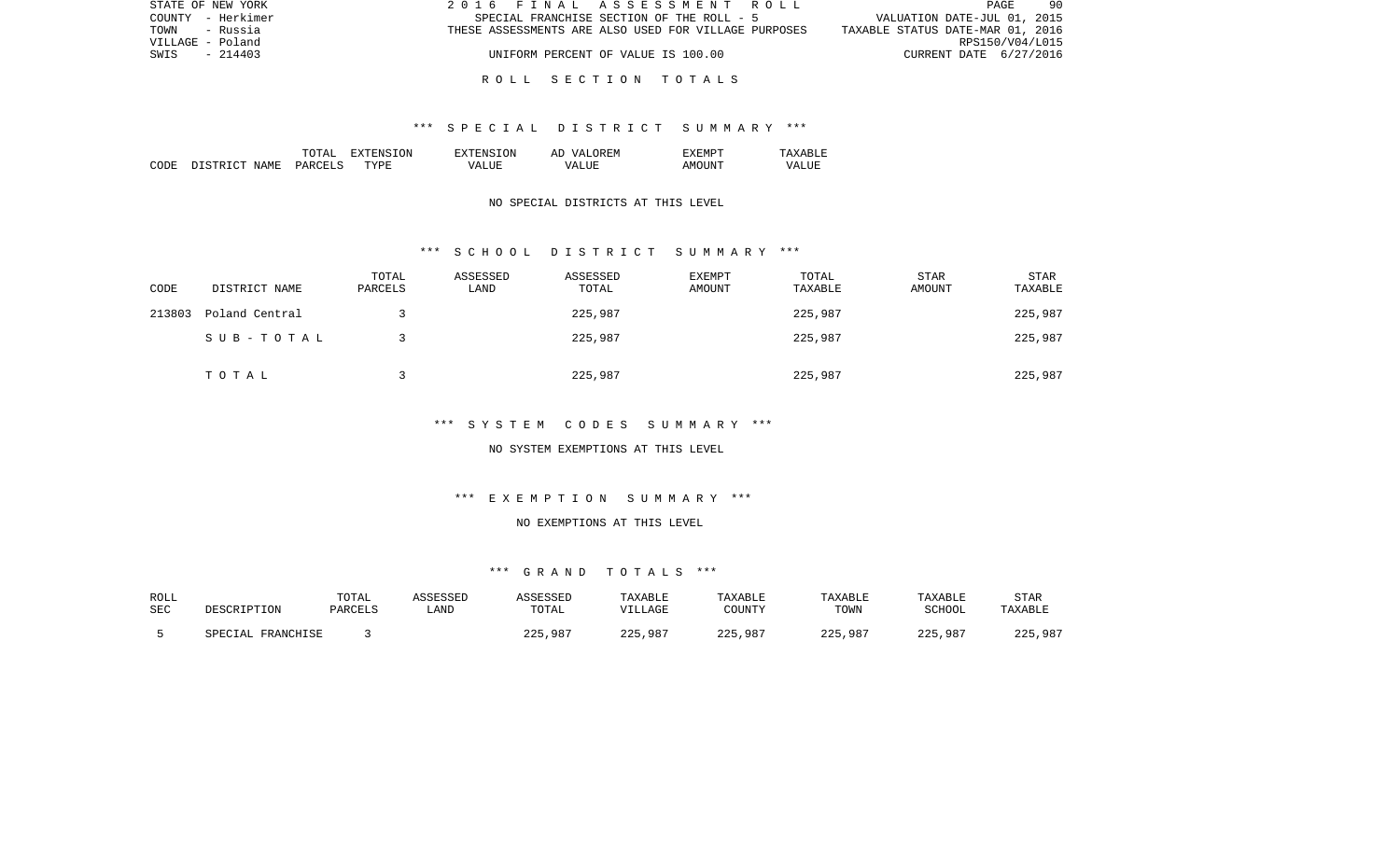| STATE OF NEW YORK                          | 2016                                                                                               | FINAL                                  | A S S E S S M E N T | R O L L                                              |                                                                   | PAGE<br>91                       |
|--------------------------------------------|----------------------------------------------------------------------------------------------------|----------------------------------------|---------------------|------------------------------------------------------|-------------------------------------------------------------------|----------------------------------|
| COUNTY - Herkimer                          |                                                                                                    | UTILITY & R.R. SECTION OF THE ROLL - 6 |                     |                                                      |                                                                   | VALUATION DATE-JUL 01, 2015      |
| TOWN<br>- Russia                           |                                                                                                    |                                        |                     | THESE ASSESSMENTS ARE ALSO USED FOR VILLAGE PURPOSES |                                                                   | TAXABLE STATUS DATE-MAR 01, 2016 |
| VILLAGE - Poland                           |                                                                                                    | OWNERS NAME SEQUENCE                   |                     |                                                      |                                                                   |                                  |
| $-214403$<br>SWIS                          |                                                                                                    | UNIFORM PERCENT OF VALUE IS 100.00     |                     |                                                      |                                                                   |                                  |
|                                            |                                                                                                    |                                        |                     |                                                      |                                                                   |                                  |
| TAX MAP PARCEL NUMBER                      | PROPERTY LOCATION & CLASS ASSESSMENT EXEMPTION CODE-----VILLAGE------COUNTY-------TOWN------SCHOOL |                                        |                     |                                                      |                                                                   |                                  |
| CURRENT OWNERS NAME                        | SCHOOL DISTRICT                                                                                    | LAND                                   |                     | TAX DESCRIPTION                                      | TAXABLE VALUE                                                     |                                  |
| CURRENT OWNERS ADDRESS                     | PARCEL SIZE/GRID COORD                                                                             | TOTAL                                  |                     | SPECIAL DISTRICTS                                    |                                                                   | ACCOUNT NO.                      |
|                                            |                                                                                                    |                                        |                     |                                                      |                                                                   | 3990006                          |
| $088.58 - 1 - 2$                           | 813621 Poland Sub.<br>872 Elec-Substation                                                          |                                        |                     | VILLAGE TAXABLE VALUE                                |                                                                   |                                  |
| National Grid                              | Poland Central 213803                                                                              | 12,900                                 |                     | COUNTY TAXABLE VALUE                                 | 1397,555<br>1397,555                                              |                                  |
| Real Estate Tax Dept                       | 813621                                                                                             | 1397,555                               | TOWN                | TAXABLE VALUE                                        | 1397,555                                                          |                                  |
| Real Estate Dept.                          | Poland substation                                                                                  |                                        |                     | SCHOOL TAXABLE VALUE                                 | 1397,555                                                          |                                  |
| 300 Erie Blvd West                         | ACRES<br>$0.62$ BANK<br>984                                                                        |                                        |                     |                                                      |                                                                   |                                  |
| Syracuse, NY 13202                         | EAST-0342056 NRTH-1600356                                                                          |                                        |                     |                                                      |                                                                   |                                  |
|                                            | FULL MARKET VALUE                                                                                  | 1397,555                               |                     |                                                      |                                                                   |                                  |
|                                            |                                                                                                    |                                        |                     |                                                      |                                                                   |                                  |
| 812350                                     |                                                                                                    |                                        |                     |                                                      |                                                                   | 063300120                        |
| 644.003-9999-132.350-1021                  | 882 Elec Trans Imp                                                                                 |                                        |                     | VILLAGE TAXABLE VALUE                                | 38,419                                                            |                                  |
| National Grid                              | Poland Central 213803                                                                              | $\mathbf 0$                            |                     | COUNTY TAXABLE VALUE                                 | 38,419                                                            |                                  |
| Real Estate Tax Dept                       | 812350                                                                                             | 38,419                                 | TOWN                | TAXABLE VALUE                                        | 38,419                                                            |                                  |
| Real Estate Tax Dept                       | App Fac.1.0000                                                                                     |                                        |                     | SCHOOL TAXABLE VALUE                                 | 38,419                                                            |                                  |
| 300 Erie Blvd West                         | Trenton Falls/Middleville                                                                          |                                        |                     |                                                      |                                                                   |                                  |
| Syracuse, NY 13202                         | 984<br>BANK                                                                                        |                                        |                     |                                                      |                                                                   |                                  |
|                                            | DEED BOOK 00000                                                                                    |                                        |                     |                                                      |                                                                   |                                  |
|                                            | FULL MARKET VALUE                                                                                  | 38,419                                 |                     |                                                      |                                                                   |                                  |
|                                            |                                                                                                    |                                        |                     |                                                      | *********************************    644.003-9999-132.350-1888*** |                                  |
|                                            | Village                                                                                            |                                        |                     |                                                      |                                                                   |                                  |
| 644.003-9999-132.350-1888<br>National Grid | 861 Elec & gas                                                                                     | $\overline{0}$                         |                     | VILLAGE TAXABLE VALUE                                | 131,012                                                           |                                  |
| Real Estate Tax Dept.                      | Poland Central 213803                                                                              | 131,012                                | TOWN                | COUNTY TAXABLE VALUE<br>TAXABLE VALUE                | 131,012<br>131,012                                                |                                  |
| 300 Erie Blvd. W.                          | FULL MARKET VALUE                                                                                  | 131,012                                |                     | SCHOOL TAXABLE VALUE                                 | 131,012                                                           |                                  |
| Syracuse, NY 13202                         |                                                                                                    |                                        |                     |                                                      |                                                                   |                                  |
|                                            |                                                                                                    |                                        |                     |                                                      |                                                                   |                                  |
|                                            | 44034 Millington Ave                                                                               |                                        |                     |                                                      |                                                                   | 063300090                        |
| $088.50 - 1 - 14$                          | 831 Tele Comm                                                                                      |                                        |                     | VILLAGE TAXABLE VALUE                                | 90,000                                                            |                                  |
| Newport Telephone Co Inc                   | Poland Central 213803                                                                              | 9,600                                  |                     | COUNTY TAXABLE VALUE                                 | 90,000                                                            |                                  |
| Bridge St                                  | 0044034                                                                                            | 90,000                                 | TOWN                | TAXABLE VALUE                                        | 90,000                                                            |                                  |
| Newport, NY 13416                          | poland central office                                                                              |                                        |                     | SCHOOL TAXABLE VALUE                                 | 90,000                                                            |                                  |
|                                            | FRNT 110.00 DPTH 125.50                                                                            |                                        |                     |                                                      |                                                                   |                                  |
|                                            | $0.29$ BANK<br>ACRES<br>984                                                                        |                                        |                     |                                                      |                                                                   |                                  |
|                                            | EAST-0342506 NRTH-1601348                                                                          |                                        |                     |                                                      |                                                                   |                                  |
|                                            | FULL MARKET VALUE                                                                                  | 90,000                                 |                     |                                                      |                                                                   |                                  |
|                                            |                                                                                                    |                                        |                     |                                                      |                                                                   |                                  |
| 888888                                     |                                                                                                    |                                        |                     |                                                      |                                                                   | 063300030                        |
| 644.003-0000-630.500-1881                  | 836 Telecom. eq.                                                                                   |                                        | Mass Telec 47100    |                                                      | 292<br>292                                                        | 292<br>292                       |
| Newport Telephone Co Inc                   | Poland Central 213803                                                                              | $\overline{0}$                         |                     | VILLAGE TAXABLE VALUE                                | 4,043                                                             |                                  |
| Bridge St                                  | Outside Plant                                                                                      | 4,335                                  |                     | COUNTY TAXABLE VALUE                                 | 4,043                                                             |                                  |
| Newport, NY 13416                          | App Fac.1.0000<br>Poles, wires, cables, etc                                                        |                                        | TOWN                | TAXABLE VALUE<br>SCHOOL TAXABLE VALUE                | 4,043<br>4,043                                                    |                                  |
|                                            | BANK<br>984                                                                                        |                                        |                     |                                                      |                                                                   |                                  |
|                                            | DEED BOOK 00000                                                                                    |                                        |                     |                                                      |                                                                   |                                  |
|                                            | FULL MARKET VALUE                                                                                  | 4,335                                  |                     |                                                      |                                                                   |                                  |
|                                            |                                                                                                    |                                        |                     |                                                      |                                                                   |                                  |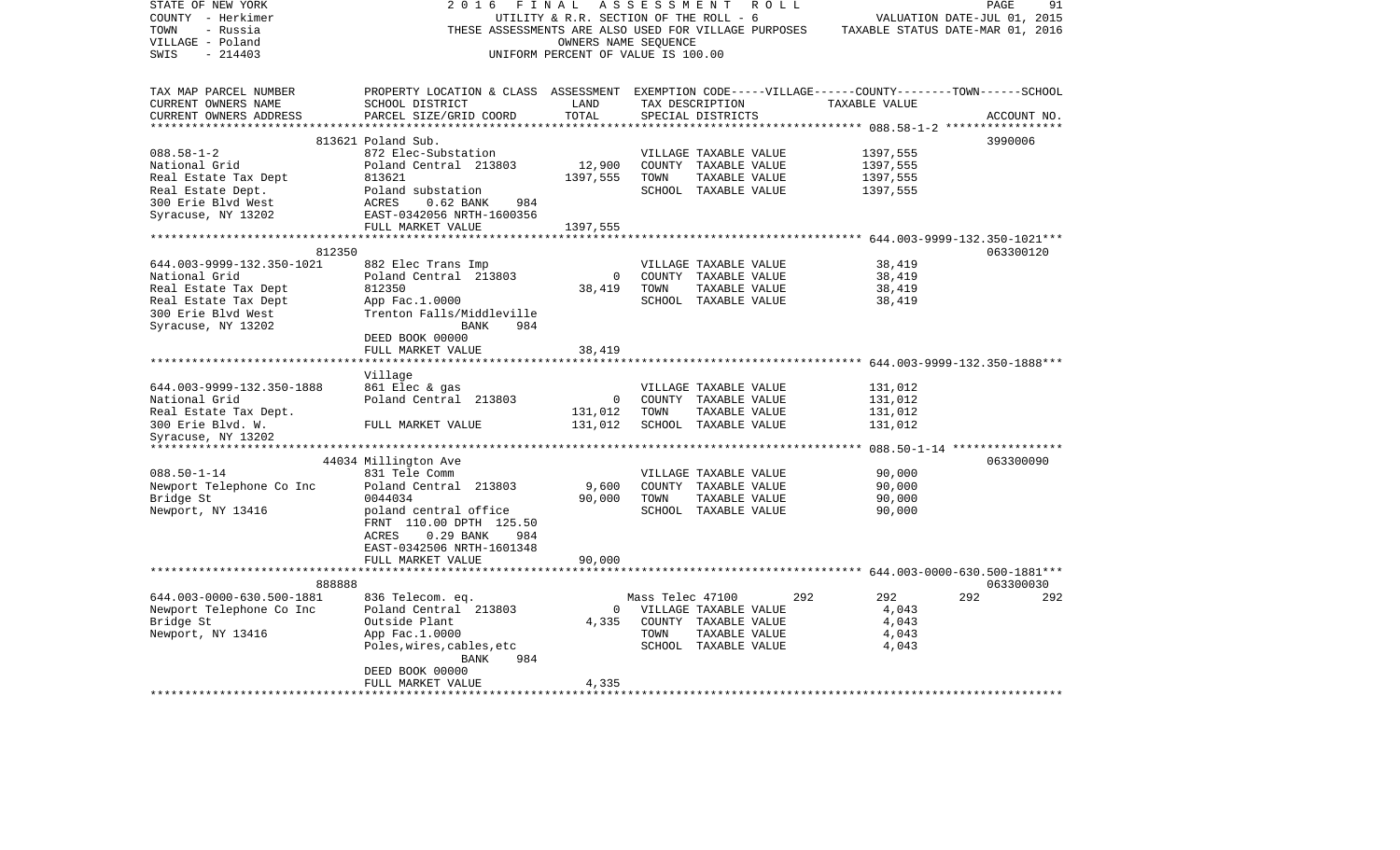| STATE OF NEW YORK | 2016 FINAL ASSESSMENT ROLL                           | 92<br>PAGE                       |
|-------------------|------------------------------------------------------|----------------------------------|
| COUNTY - Herkimer | UTILITY & R.R. SECTION OF THE ROLL - 6               | VALUATION DATE-JUL 01, 2015      |
| TOWN<br>- Russia  | THESE ASSESSMENTS ARE ALSO USED FOR VILLAGE PURPOSES | TAXABLE STATUS DATE-MAR 01, 2016 |
| VILLAGE - Poland  |                                                      | RPS150/V04/L015                  |
| $-214403$<br>SWIS | UNIFORM PERCENT OF VALUE IS 100.00                   | CURRENT DATE 6/27/2016           |
|                   |                                                      |                                  |

## R O L L S E C T I O N T O T A L S

#### \*\*\* S P E C I A L D I S T R I C T S U M M A R Y \*\*\*

|       |                                  | ͲႶͲϪͳ                          | ON.<br>. . | TON.<br>$\neg$ v $\neg$ F.N.s. | <b>777</b><br>`F.N.<br>AΓ | "XFMPT        |                  |
|-------|----------------------------------|--------------------------------|------------|--------------------------------|---------------------------|---------------|------------------|
| CODE: | <b>NAME</b><br>$\sim$<br>־ פרי פ | <b>PARCET</b><br>$\sim$ $\sim$ | TYPF.      | $- - - -$<br>VА                | - ---<br>∖7∆<br>.         | TINT.<br>AMOT | VALU.<br>_______ |

### NO SPECIAL DISTRICTS AT THIS LEVEL

#### \*\*\* S C H O O L D I S T R I C T S U M M A R Y \*\*\*

| CODE   | DISTRICT NAME  | TOTAL<br>PARCELS | ASSESSED<br>LAND | ASSESSED<br>TOTAL | EXEMPT<br>AMOUNT | TOTAL<br>TAXABLE | <b>STAR</b><br>AMOUNT | <b>STAR</b><br>TAXABLE |
|--------|----------------|------------------|------------------|-------------------|------------------|------------------|-----------------------|------------------------|
| 213803 | Poland Central |                  | 22,500           | 1661,321          | 292              | 1661,029         |                       | 1661,029               |
|        | SUB-TOTAL      |                  | 22,500           | 1661,321          | 292              | 1661,029         |                       | 1661,029               |
|        | TOTAL          |                  | 22,500           | 1661,321          | 292              | 1661,029         |                       | 1661,029               |

### \*\*\* S Y S T E M C O D E S S U M M A R Y \*\*\*

#### NO SYSTEM EXEMPTIONS AT THIS LEVEL

### \*\*\* E X E M P T I O N S U M M A R Y \*\*\*

| CODE  | DESCRIPTION | TOTAL<br>PARCELS | VILLAGE | COUNTY | TOWN | SCHOOL |
|-------|-------------|------------------|---------|--------|------|--------|
| 47100 | Mass Telec  | -                | 292     | 292    | 292  | 292    |
|       | тотаь       |                  | 292     | 292    | 292  | 292    |

| ROLL | DESCRIPTION      | TOTAL   | ASSESSED | ASSESSED | TAXABLE  | TAXABLE  | <b>TAXABLE</b> | TAXABLE  | <b>STAR</b> |
|------|------------------|---------|----------|----------|----------|----------|----------------|----------|-------------|
| SEC  |                  | PARCELS | LAND     | TOTAL    | VILLAGE  | COUNTY   | TOWN           | SCHOOL   | TAXABLE     |
|      | UTILITIES & N.C. |         | 22,500   | 1661,321 | 1661,029 | 1661,029 | 1661,029       | 1661,029 | 1661,029    |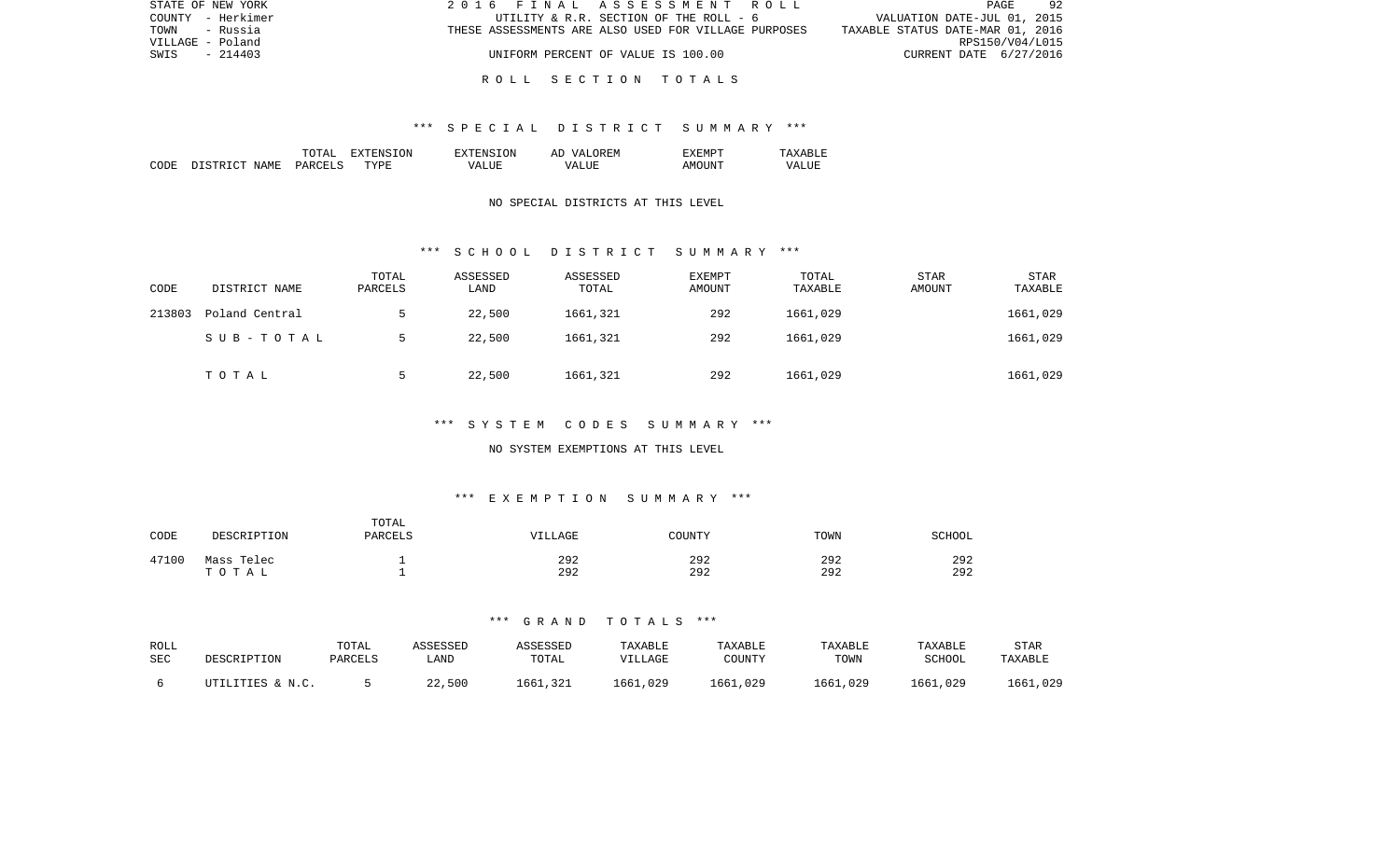| STATE OF NEW YORK                         | 2016                                                                                               | FINAL                                 | ASSESSMENT                               |                      | R O L L  |                                                                      |             | PAGE<br>93                       |
|-------------------------------------------|----------------------------------------------------------------------------------------------------|---------------------------------------|------------------------------------------|----------------------|----------|----------------------------------------------------------------------|-------------|----------------------------------|
| COUNTY - Herkimer                         |                                                                                                    | WHOLLY EXEMPT SECTION OF THE ROLL - 8 |                                          |                      |          |                                                                      |             | VALUATION DATE-JUL 01, 2015      |
| TOWN<br>- Russia                          | THESE ASSESSMENTS ARE ALSO USED FOR VILLAGE PURPOSES                                               |                                       |                                          |                      |          |                                                                      |             | TAXABLE STATUS DATE-MAR 01, 2016 |
| VILLAGE - Poland                          |                                                                                                    |                                       | OWNERS NAME SEQUENCE                     |                      |          |                                                                      |             |                                  |
| $-214403$<br>SWIS                         |                                                                                                    | UNIFORM PERCENT OF VALUE IS 100.00    |                                          |                      |          |                                                                      |             |                                  |
| TAX MAP PARCEL NUMBER                     | PROPERTY LOCATION & CLASS ASSESSMENT EXEMPTION CODE-----VILLAGE------COUNTY-------TOWN------SCHOOL |                                       |                                          |                      |          |                                                                      |             |                                  |
| CURRENT OWNERS NAME                       | SCHOOL DISTRICT                                                                                    | LAND                                  |                                          | TAX DESCRIPTION      |          | TAXABLE VALUE                                                        |             |                                  |
| CURRENT OWNERS ADDRESS                    | PARCEL SIZE/GRID COORD                                                                             | TOTAL                                 |                                          | SPECIAL DISTRICTS    |          |                                                                      |             | ACCOUNT NO.                      |
| **********************                    |                                                                                                    |                                       |                                          |                      |          |                                                                      |             |                                  |
|                                           | 39 Case St                                                                                         |                                       |                                          |                      |          |                                                                      |             | 063005270                        |
| $088.58 - 1 - 1.2$                        | 642 Health bldg                                                                                    |                                       | MUN OWNED 13100                          |                      | 130,000  | 130,000                                                              | 130,000     | 130,000                          |
| Kuyahoora Valley Ambulance                | Poland Central 213803                                                                              | 25,000                                | VILLAGE TAXABLE VALUE                    |                      |          |                                                                      | $\Omega$    |                                  |
| 39 Case St                                | Lot#28 Royal Gr                                                                                    | 130,000                               |                                          | COUNTY TAXABLE VALUE |          |                                                                      | $\mathbf 0$ |                                  |
| PO Box 282                                | Bldg                                                                                               |                                       | TOWN                                     | TAXABLE VALUE        |          |                                                                      | 0           |                                  |
| Poland, NY 13431                          | Back Street                                                                                        |                                       |                                          | SCHOOL TAXABLE VALUE |          |                                                                      | $\Omega$    |                                  |
|                                           | FRNT 100.00 DPTH 157.00                                                                            |                                       |                                          |                      |          |                                                                      |             |                                  |
|                                           | EAST-0341714 NRTH-1600522                                                                          |                                       |                                          |                      |          |                                                                      |             |                                  |
|                                           | DEED BOOK 1440 PG-374                                                                              |                                       |                                          |                      |          |                                                                      |             |                                  |
|                                           | FULL MARKET VALUE                                                                                  | 130,000                               |                                          |                      |          |                                                                      |             |                                  |
|                                           |                                                                                                    |                                       |                                          |                      |          |                                                                      |             |                                  |
|                                           | Rte.#28                                                                                            |                                       |                                          |                      |          |                                                                      |             |                                  |
| $088.59 - 1 - 4$                          | 695 Cemetery                                                                                       |                                       | MUN OWNED 13100                          |                      | 17,500   | 17,500                                                               | 17,500      | 17,500                           |
| Poland Assoc.inc.                         | Poland Central 213803                                                                              | 17,500                                | VILLAGE TAXABLE VALUE                    |                      |          |                                                                      | 0           |                                  |
| Poland, NY 13431                          | 1.70<br>ACRES                                                                                      | 17,500                                | COUNTY TAXABLE VALUE                     |                      |          |                                                                      | 0           |                                  |
|                                           | EAST-0343382 NRTH-1600178                                                                          |                                       | TOWN                                     | TAXABLE VALUE        |          |                                                                      | 0           |                                  |
|                                           | FULL MARKET VALUE<br>***********************                                                       | 17,500                                | SCHOOL TAXABLE VALUE                     |                      |          |                                                                      |             |                                  |
|                                           |                                                                                                    |                                       |                                          |                      |          | ************************************** 088.51-1-38.1 *************** |             |                                  |
| $088.51 - 1 - 38.1$                       | Route 8                                                                                            |                                       |                                          |                      |          | 9200,000                                                             | 9200,000    | 063005330                        |
|                                           | 612 School                                                                                         | 200,000                               | MUN OWNED 13100<br>VILLAGE TAXABLE VALUE |                      | 9200,000 |                                                                      | 0           | 9200,000                         |
| Poland Central School<br>74 Cold Brook St | Poland Central 213803                                                                              | 9200,000                              |                                          | COUNTY TAXABLE VALUE |          |                                                                      | $\Omega$    |                                  |
| Poland, NY 13431                          | Lot#28 Royal Gr<br>Bldgs 80 Acres                                                                  |                                       | TOWN                                     | TAXABLE VALUE        |          |                                                                      |             |                                  |
|                                           | Rte#8                                                                                              |                                       |                                          | SCHOOL TAXABLE VALUE |          |                                                                      |             |                                  |
|                                           | ACRES<br>17.60                                                                                     |                                       |                                          |                      |          |                                                                      |             |                                  |
|                                           | EAST-0343736 NRTH-1601510                                                                          |                                       |                                          |                      |          |                                                                      |             |                                  |
|                                           | DEED BOOK 00000                                                                                    |                                       |                                          |                      |          |                                                                      |             |                                  |
|                                           | FULL MARKET VALUE                                                                                  | 9200,000                              |                                          |                      |          |                                                                      |             |                                  |
|                                           |                                                                                                    |                                       |                                          |                      |          |                                                                      |             |                                  |
|                                           | Route 28                                                                                           |                                       |                                          |                      |          |                                                                      |             | 063005120                        |
| $088.50 - 1 - 54.1$                       | 611 Library                                                                                        |                                       | MUN OWNED 13100                          |                      | 95,000   | 95,000                                                               | 95,000      | 95,000                           |
| Poland Public Library                     | Poland Central 213803                                                                              | 5,500                                 | VILLAGE TAXABLE VALUE                    |                      |          |                                                                      | 0           |                                  |
| Poland, NY 13431                          | Library                                                                                            | 95,000                                |                                          | COUNTY TAXABLE VALUE |          |                                                                      | 0           |                                  |
|                                           | Rte#28                                                                                             |                                       | TOWN                                     | TAXABLE VALUE        |          |                                                                      | 0           |                                  |
|                                           | FRNT<br>81.00 DPTH                                                                                 |                                       |                                          | SCHOOL TAXABLE VALUE |          |                                                                      |             |                                  |
|                                           | 0.11<br>ACRES                                                                                      |                                       |                                          |                      |          |                                                                      |             |                                  |
|                                           | EAST-0342336 NRTH-1600910                                                                          |                                       |                                          |                      |          |                                                                      |             |                                  |
|                                           | DEED BOOK 00000                                                                                    |                                       |                                          |                      |          |                                                                      |             |                                  |
|                                           | FULL MARKET VALUE                                                                                  | 95,000                                |                                          |                      |          |                                                                      |             |                                  |
|                                           |                                                                                                    |                                       |                                          |                      |          | ******************************* 088.50-1-55.2 **************         |             |                                  |
|                                           | Route 28                                                                                           |                                       |                                          |                      |          |                                                                      |             | 063005210                        |
| $088.50 - 1 - 55.2$                       | 311 Res vac land                                                                                   |                                       | MUN OWNED 13100                          |                      | 2,000    | 2,000                                                                | 2,000       | 2,000                            |
| Poland Public Library                     | Poland Central 213803                                                                              | 2,000                                 | VILLAGE TAXABLE VALUE                    |                      |          |                                                                      | 0           |                                  |
| Poland, NY 13431                          | Vacant                                                                                             | 2,000                                 |                                          | COUNTY TAXABLE VALUE |          |                                                                      | $\mathbf 0$ |                                  |
|                                           | Land 1/5 Acre                                                                                      |                                       | TOWN                                     | TAXABLE VALUE        |          |                                                                      | $\mathbf 0$ |                                  |
|                                           | FRNT<br>50.50 DPTH                                                                                 |                                       |                                          | SCHOOL TAXABLE VALUE |          |                                                                      | $\Omega$    |                                  |
|                                           | 0.07<br>ACRES                                                                                      |                                       |                                          |                      |          |                                                                      |             |                                  |
|                                           | EAST-0342394 NRTH-1600870                                                                          |                                       |                                          |                      |          |                                                                      |             |                                  |
|                                           | DEED BOOK 00000                                                                                    |                                       |                                          |                      |          |                                                                      |             |                                  |
|                                           | FULL MARKET VALUE                                                                                  | 2,000                                 |                                          |                      |          |                                                                      |             |                                  |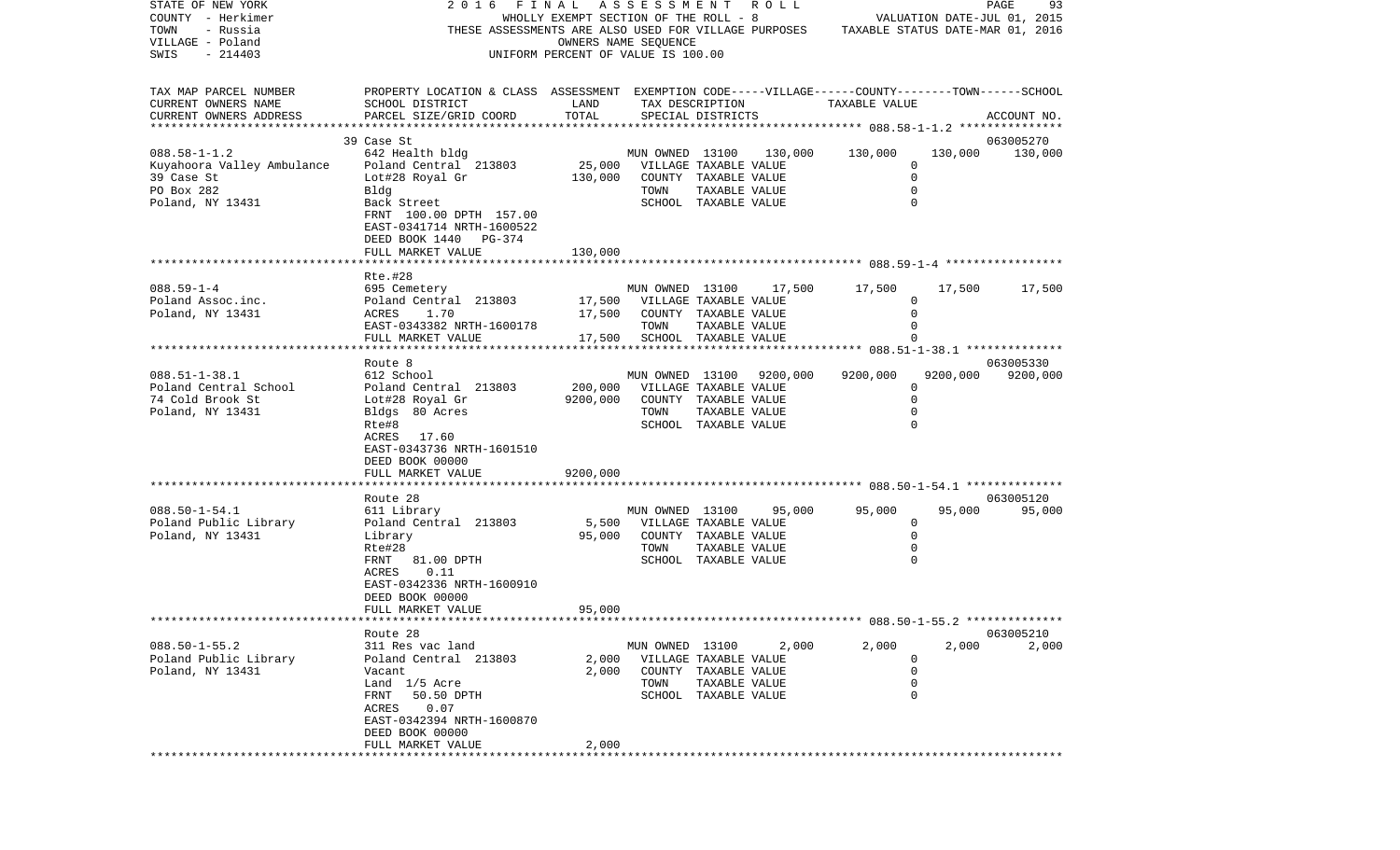| STATE OF NEW YORK<br>COUNTY - Herkimer<br>TOWN<br>- Russia<br>VILLAGE - Poland<br>$-214403$<br>SWIS | 2 0 1 6<br>THESE ASSESSMENTS ARE ALSO USED FOR VILLAGE PURPOSES                                                                                                                                               | FINAL<br>WHOLLY EXEMPT SECTION OF THE ROLL - 8<br>UNIFORM PERCENT OF VALUE IS 100.00 | ASSESSMENT<br>OWNERS NAME SEQUENCE               |                                                                                                 | R O L L | TAXABLE STATUS DATE-MAR 01, 2016                                |         | PAGE<br>94<br>VALUATION DATE-JUL 01, 2015 |
|-----------------------------------------------------------------------------------------------------|---------------------------------------------------------------------------------------------------------------------------------------------------------------------------------------------------------------|--------------------------------------------------------------------------------------|--------------------------------------------------|-------------------------------------------------------------------------------------------------|---------|-----------------------------------------------------------------|---------|-------------------------------------------|
| TAX MAP PARCEL NUMBER<br>CURRENT OWNERS NAME<br>CURRENT OWNERS ADDRESS                              | PROPERTY LOCATION & CLASS ASSESSMENT EXEMPTION CODE-----VILLAGE------COUNTY-------TOWN------SCHOOL<br>SCHOOL DISTRICT<br>PARCEL SIZE/GRID COORD                                                               | LAND<br>TOTAL                                                                        |                                                  | TAX DESCRIPTION<br>SPECIAL DISTRICTS                                                            |         | TAXABLE VALUE                                                   |         | ACCOUNT NO.                               |
| $088.50 - 1 - 25$<br>Town Of Russia<br>N Main St<br>Poland, NY 13431                                | Route 28<br>652 Govt bldgs<br>Poland Central 213803<br>Lot $#28$ Rg<br>Off Bldg $8/10$ A<br>Rte No.28<br>FRNT 148.00 DPTH 202.00<br>ACRES<br>3.00<br>EAST-0341482 NRTH-1601988                                | 21,000<br>230,000                                                                    | MUN OWNED 13100<br>VILLAGE TAXABLE VALUE<br>TOWN | COUNTY TAXABLE VALUE<br>TAXABLE VALUE<br>SCHOOL TAXABLE VALUE                                   | 230,000 | 230,000<br>0<br>$\mathbf 0$<br>$\mathbf 0$<br>$\Omega$          | 230,000 | 063005050<br>230,000                      |
|                                                                                                     | FULL MARKET VALUE                                                                                                                                                                                             | 230,000                                                                              |                                                  |                                                                                                 |         |                                                                 |         |                                           |
| $088.51 - 1 - 38.2$<br>Town Of Russia<br>Poland, NY 13431                                           | Route 8<br>591 Playground<br>Poland Central 213803<br>Lot 28 Royal Grant<br>Recreation Center<br>Rte #8<br>ACRES<br>16.60<br>EAST-0343432 NRTH-1600607<br>DEED BOOK 703<br><b>PG-504</b><br>FULL MARKET VALUE | 35,500<br>50,000<br>50,000                                                           | MUN OWNED 13100<br>TOWN                          | VILLAGE TAXABLE VALUE<br>COUNTY TAXABLE VALUE<br>TAXABLE VALUE<br>SCHOOL TAXABLE VALUE          | 50,000  | 50,000<br>$\mathbf 0$<br>$\mathbf 0$<br>$\mathbf 0$<br>$\Omega$ | 50,000  | 063005340<br>50,000                       |
|                                                                                                     | *********************                                                                                                                                                                                         |                                                                                      |                                                  |                                                                                                 |         |                                                                 |         |                                           |
| $088.51 - 1 - 48.1$<br>Town of Russia<br>PO Box 126<br>Poland, NY 13431                             | Route 8<br>438 Parking lot<br>Poland Central 213803<br>Old Service Station<br>Park/School Entrance<br>75.00 DPTH 166.50<br>FRNT<br>0.94<br>ACRES<br>EAST-0343091 NRTH-1601132<br>DEED BOOK 1167<br>PG-228     | 14,800<br>14,800                                                                     | TOWN-GEN<br>VILLAGE TAXABLE VALUE<br>TOWN        | 13500<br>COUNTY TAXABLE VALUE<br>TAXABLE VALUE<br>SCHOOL TAXABLE VALUE                          | 14,800  | 14,800<br>$\Omega$<br>$\mathbf 0$<br>$\mathbf 0$<br>0           | 14,800  | 063003270<br>14,800                       |
|                                                                                                     | FULL MARKET VALUE                                                                                                                                                                                             | 14,800                                                                               |                                                  |                                                                                                 |         |                                                                 |         |                                           |
| $088.50 - 1 - 3.2$<br>Village of Poland<br>Main St<br>Poland, NY 13431                              | N. Main St<br>735 Water well<br>Poland Central 213803<br>PORTION OF 088.50-1-1<br>PORTIO OF 088.50-1-3<br>FRNT 248.00 DPTH<br>ACRES<br>3.00                                                                   | 19,000<br>150,000                                                                    | MUN CITY<br>TOWN                                 | 13350<br>VILLAGE TAXABLE VALUE<br>COUNTY TAXABLE VALUE<br>TAXABLE VALUE<br>SCHOOL TAXABLE VALUE | 150,000 | 150,000<br>0<br>$\mathbf 0$<br>0<br>$\Omega$                    | 150,000 | 150,000                                   |
|                                                                                                     | EAST-0339985 NRTH-1602539<br>FULL MARKET VALUE<br>*********************                                                                                                                                       | 150,000                                                                              |                                                  |                                                                                                 |         |                                                                 |         |                                           |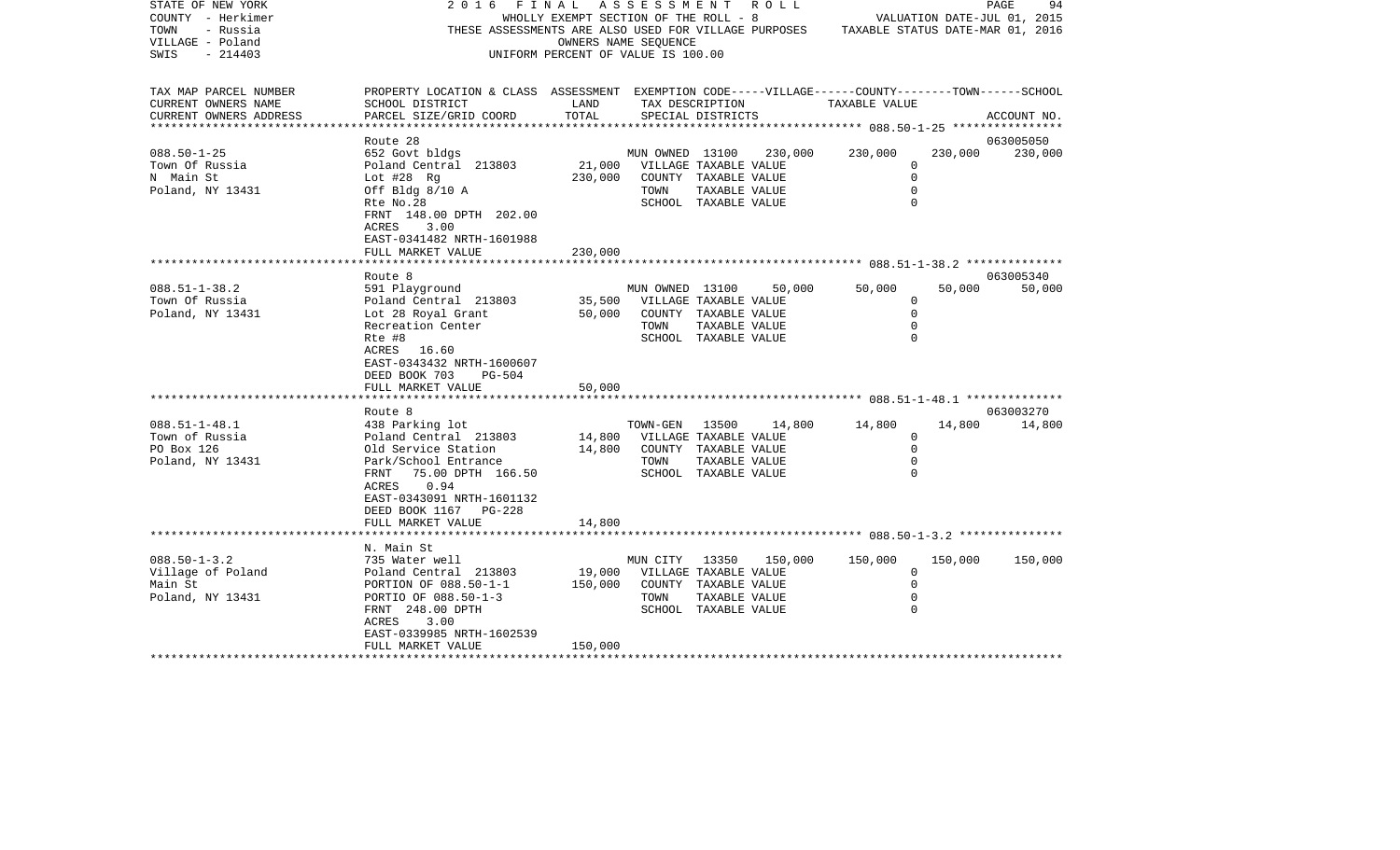| STATE OF NEW YORK<br>COUNTY - Herkimer<br>- Russia<br>TOWN<br>VILLAGE - Poland<br>$-214403$<br>SWIS | 2016<br>FINAL<br>THESE ASSESSMENTS ARE ALSO USED FOR VILLAGE PURPOSES                                                                                                                        | WHOLLY EXEMPT SECTION OF THE ROLL - 8<br>OWNERS NAME SEQUENCE<br>UNIFORM PERCENT OF VALUE IS 100.00 | A S S E S S M E N T     |                                                                                                 | R O L L |                                        |                                                          | PAGE<br>95<br>VALUATION DATE-JUL 01, 2015<br>TAXABLE STATUS DATE-MAR 01, 2016 |
|-----------------------------------------------------------------------------------------------------|----------------------------------------------------------------------------------------------------------------------------------------------------------------------------------------------|-----------------------------------------------------------------------------------------------------|-------------------------|-------------------------------------------------------------------------------------------------|---------|----------------------------------------|----------------------------------------------------------|-------------------------------------------------------------------------------|
| TAX MAP PARCEL NUMBER<br>CURRENT OWNERS NAME<br>CURRENT OWNERS ADDRESS                              | PROPERTY LOCATION & CLASS ASSESSMENT EXEMPTION CODE-----VILLAGE------COUNTY-------TOWN------SCHOOL<br>SCHOOL DISTRICT<br>PARCEL SIZE/GRID COORD                                              | LAND<br>TOTAL                                                                                       |                         | TAX DESCRIPTION<br>SPECIAL DISTRICTS                                                            |         | TAXABLE VALUE                          |                                                          | ACCOUNT NO.                                                                   |
|                                                                                                     | Case St                                                                                                                                                                                      |                                                                                                     |                         |                                                                                                 |         |                                        |                                                          | 063005150                                                                     |
| $088.50 - 1 - 53$<br>Village Of Poland<br>Poland, NY 13431                                          | 662 Police/fire<br>Poland Central 213803<br>Fire Ho Lot1/4a<br>Case Street<br>94.38 DPTH<br>FRNT<br>76.00<br>EAST-0342193 NRTH-1600807                                                       | 7,600<br>400,000                                                                                    | VLG/OTHER 13650<br>TOWN | VILLAGE TAXABLE VALUE<br>COUNTY TAXABLE VALUE<br>TAXABLE VALUE<br>SCHOOL TAXABLE VALUE          | 400,000 | 400,000                                | 400,000<br>0<br>$\Omega$<br>$\mathbf 0$<br>$\Omega$      | 400,000                                                                       |
|                                                                                                     | FULL MARKET VALUE<br>********************                                                                                                                                                    | 400,000                                                                                             |                         |                                                                                                 |         |                                        |                                                          |                                                                               |
| $088.50 - 1 - 54.2$<br>Village Of Poland<br>PO Box 133<br>Poland, NY 13431                          | Case St<br>652 Govt bldgs<br>Poland Central 213803<br>Case St<br>Office<br>91.20 DPTH<br>FRNT<br>ACRES<br>0.28<br>EAST-0342273 NRTH-1600858<br>DEED BOOK 00827 PG-00014<br>FULL MARKET VALUE | 7,400<br>48,000<br>48,000                                                                           | MUN OWNED 13100<br>TOWN | VILLAGE TAXABLE VALUE<br>COUNTY TAXABLE VALUE<br>TAXABLE VALUE<br>SCHOOL TAXABLE VALUE          | 48,000  | 48,000                                 | 48,000<br>0<br>$\mathbf 0$<br>$\mathbf 0$<br>$\mathbf 0$ | 48,000                                                                        |
|                                                                                                     | Case                                                                                                                                                                                         |                                                                                                     |                         |                                                                                                 |         |                                        |                                                          |                                                                               |
| $088.50 - 1 - 55.1$<br>Village of Poland<br>PO Box 133<br>Poland, NY 13431                          | 653 Govt pk lot<br>Poland Central 213803<br>Vacant<br>From Library 1923<br>ACRES<br>0.09<br>EAST-0342358 NRTH-1600828<br>DEED BOOK 00827 PG-00011                                            | 3,000<br>3,000                                                                                      | MUN OWNED 13100<br>TOWN | VILLAGE TAXABLE VALUE<br>COUNTY TAXABLE VALUE<br>TAXABLE VALUE<br>SCHOOL TAXABLE VALUE          | 3,000   | 3,000                                  | 3,000<br>0<br>$\Omega$<br>$\mathbf 0$<br>$\Omega$        | 3,000                                                                         |
|                                                                                                     | FULL MARKET VALUE                                                                                                                                                                            | 3,000                                                                                               |                         |                                                                                                 |         |                                        |                                                          |                                                                               |
|                                                                                                     |                                                                                                                                                                                              |                                                                                                     |                         |                                                                                                 |         | ********* 088.50-1-56.2 ************** |                                                          |                                                                               |
| $088.50 - 1 - 56.2$<br>Village Of Poland<br>Poland, NY 13431                                        | Route 28<br>653 Govt pk lot<br>Poland Central 213803<br>FRNT 15.80 DPTH<br>68.60<br>EAST-0342404 NRTH-1600787<br>DEED BOOK 0821 PG-0156<br>FULL MARKET VALUE                                 | 400<br>400<br>400                                                                                   | VLG/OTHER 13650<br>TOWN | VILLAGE TAXABLE VALUE<br>COUNTY TAXABLE VALUE<br>TAXABLE VALUE<br>SCHOOL TAXABLE VALUE          | 400     | 400                                    | 400<br>$\mathbf 0$<br>$\mathbf 0$<br>0<br>$\Omega$       | 400                                                                           |
|                                                                                                     | ******************                                                                                                                                                                           |                                                                                                     |                         |                                                                                                 |         |                                        |                                                          |                                                                               |
| $088.51 - 1 - 61$<br>Village of Poland<br>9 Case St<br>PO Box 133<br>Poland, NY 13431               | RT 8 & 28<br>591 Playground<br>Poland Central 213803<br>Fountain<br>FRNT 290.40 DPTH<br>EAST-0342639 NRTH-1600815                                                                            | 7,000<br>7,000                                                                                      | MUN CITY<br>TOWN        | 13350<br>VILLAGE TAXABLE VALUE<br>COUNTY TAXABLE VALUE<br>TAXABLE VALUE<br>SCHOOL TAXABLE VALUE | 7,000   | 7,000                                  | 7,000<br>0<br>$\Omega$<br>$\mathbf 0$<br>$\Omega$        | 7,000                                                                         |
|                                                                                                     | FULL MARKET VALUE                                                                                                                                                                            | 7,000<br>**************                                                                             |                         |                                                                                                 |         |                                        |                                                          |                                                                               |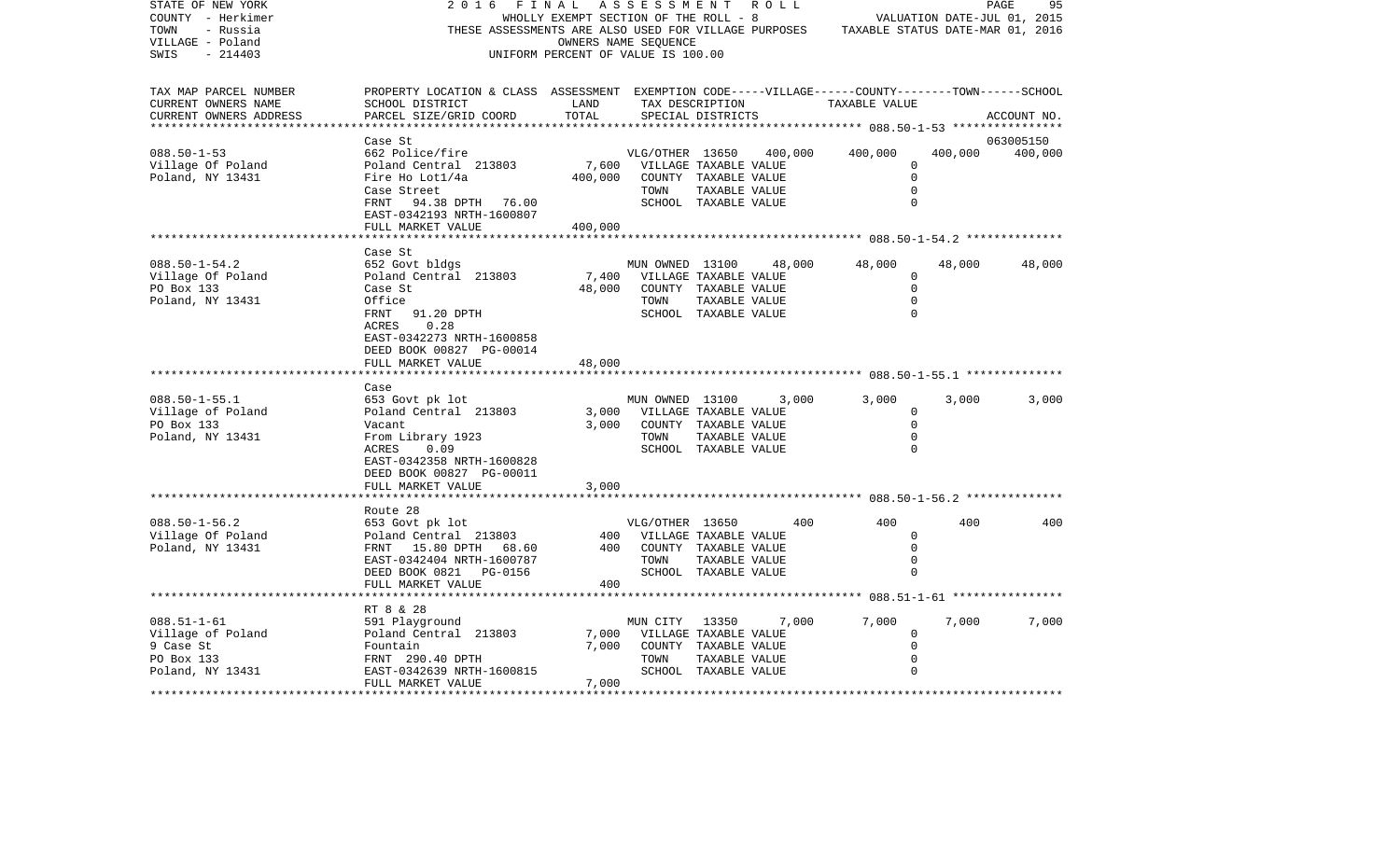| STATE OF NEW YORK      | 2016 FINAL ASSESSMENT ROLL                                                                         |                                    |                             |                      |          |                                                                                       |         | 96<br>PAGE  |
|------------------------|----------------------------------------------------------------------------------------------------|------------------------------------|-----------------------------|----------------------|----------|---------------------------------------------------------------------------------------|---------|-------------|
| - Herkimer<br>COUNTY   |                                                                                                    |                                    |                             |                      |          | WHOLLY EXEMPT SECTION OF THE ROLL - 8 VALUATION DATE-JUL 01, 2015                     |         |             |
| TOWN<br>- Russia       |                                                                                                    |                                    |                             |                      |          | THESE ASSESSMENTS ARE ALSO USED FOR VILLAGE PURPOSES TAXABLE STATUS DATE-MAR 01, 2016 |         |             |
| VILLAGE - Poland       |                                                                                                    |                                    | OWNERS NAME SEOUENCE        |                      |          |                                                                                       |         |             |
| $-214403$<br>SWIS      |                                                                                                    | UNIFORM PERCENT OF VALUE IS 100.00 |                             |                      |          |                                                                                       |         |             |
|                        |                                                                                                    |                                    |                             |                      |          |                                                                                       |         |             |
| TAX MAP PARCEL NUMBER  | PROPERTY LOCATION & CLASS ASSESSMENT EXEMPTION CODE-----VILLAGE------COUNTY-------TOWN------SCHOOL |                                    |                             |                      |          |                                                                                       |         |             |
| CURRENT OWNERS NAME    | SCHOOL DISTRICT                                                                                    | <b>LAND</b>                        |                             |                      |          | TAX DESCRIPTION TAXABLE VALUE                                                         |         |             |
| CURRENT OWNERS ADDRESS | PARCEL SIZE/GRID COORD TOTAL                                                                       |                                    |                             | SPECIAL DISTRICTS    |          |                                                                                       |         | ACCOUNT NO. |
|                        |                                                                                                    |                                    |                             |                      |          |                                                                                       |         |             |
|                        | Back St                                                                                            |                                    |                             |                      |          |                                                                                       |         | 171601      |
| $088.58 - 1 - 1.1$     | 330 Vacant comm                                                                                    |                                    | WHOLLY EX 50000             |                      | $\Omega$ | $\Omega$                                                                              | $\cap$  | $\Omega$    |
| Village of Poland      | Poland Central 213803                                                                              |                                    | 0 VILLAGE TAXABLE VALUE     |                      |          |                                                                                       |         |             |
| Back St                | Split 2012                                                                                         | $\Omega$                           | COUNTY                      | TAXABLE VALUE        |          |                                                                                       |         |             |
| Poland, NY 13431       | W/ Ambulance                                                                                       |                                    | TOWN                        | TAXABLE VALUE        |          |                                                                                       |         |             |
|                        | FRNT 193.00 DPTH                                                                                   |                                    | SCHOOL                      | TAXABLE VALUE        |          |                                                                                       |         |             |
|                        | ACRES 4.20                                                                                         |                                    |                             |                      |          |                                                                                       |         |             |
|                        | EAST-0341647 NRTH-1600354                                                                          |                                    |                             |                      |          |                                                                                       |         |             |
|                        | FULL MARKET VALUE                                                                                  |                                    |                             |                      |          |                                                                                       |         |             |
|                        |                                                                                                    |                                    |                             |                      |          |                                                                                       |         |             |
|                        | Village Sts                                                                                        |                                    |                             |                      |          |                                                                                       |         | 063005300   |
| $999.63 - 53$          | 822 Water supply                                                                                   |                                    | MUN OWNED 13100 750,000     |                      |          | 750,000                                                                               | 750,000 | 750,000     |
| Village Of Poland      | Poland Central 213803                                                                              |                                    | 2,000 VILLAGE TAXABLE VALUE |                      |          |                                                                                       |         |             |
| Poland, NY 13431       | Lot#28 Royal Gr                                                                                    | 750,000                            | COUNTY                      | TAXABLE VALUE        |          |                                                                                       |         |             |
|                        | Water Mains<br>FULL MARKET VALUE                                                                   | 750,000                            | TOWN                        | TAXABLE VALUE        |          |                                                                                       |         |             |
|                        |                                                                                                    |                                    |                             | SCHOOL TAXABLE VALUE |          |                                                                                       |         |             |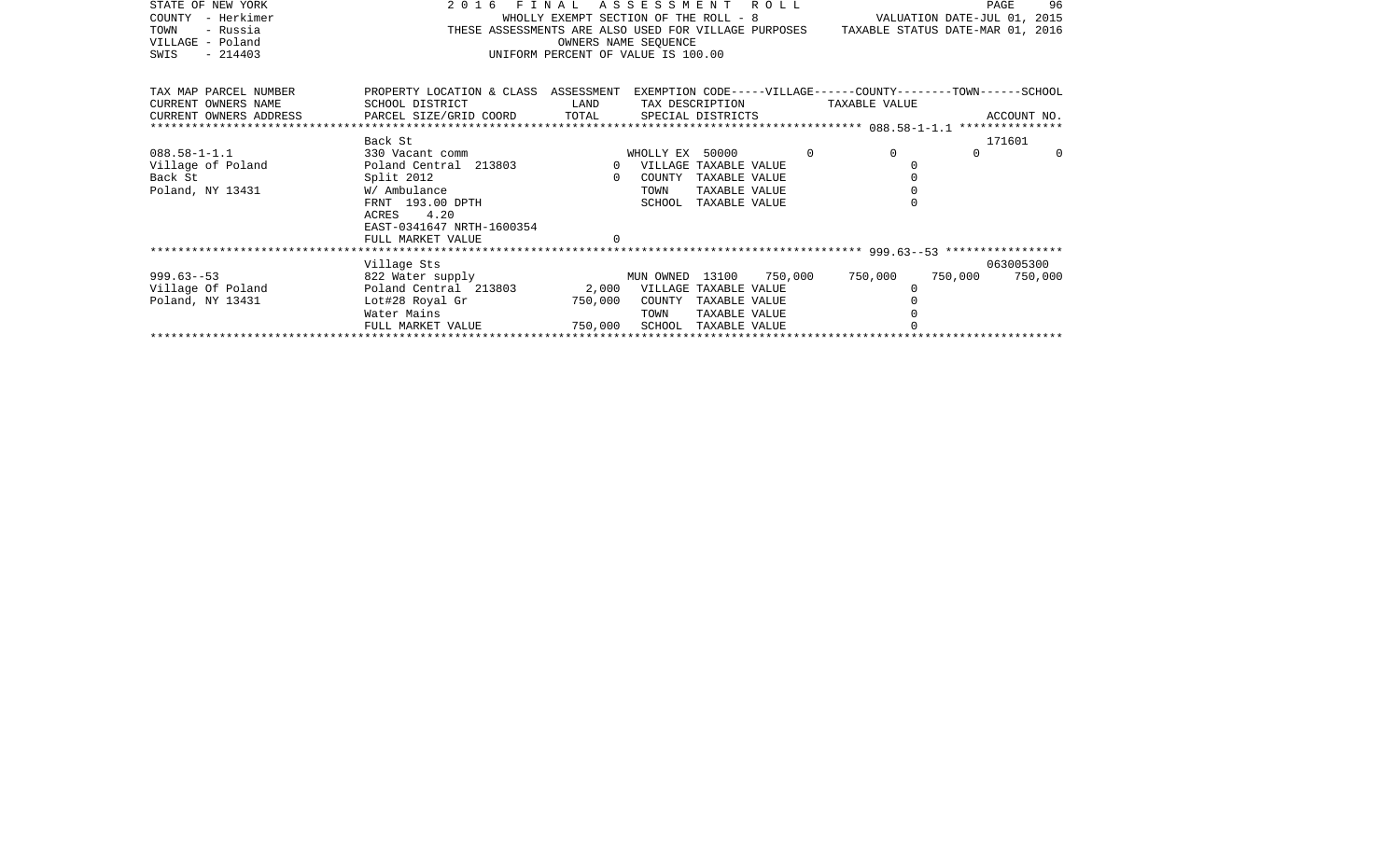| STATE OF NEW YORK | 2016 FINAL ASSESSMENT ROLL                           | 97<br>PAGE                       |
|-------------------|------------------------------------------------------|----------------------------------|
| COUNTY - Herkimer | WHOLLY EXEMPT SECTION OF THE ROLL - 8                | VALUATION DATE-JUL 01, 2015      |
| TOWN<br>- Russia  | THESE ASSESSMENTS ARE ALSO USED FOR VILLAGE PURPOSES | TAXABLE STATUS DATE-MAR 01, 2016 |
| VILLAGE - Poland  |                                                      | RPS150/V04/L015                  |
| $-214403$<br>SWIS | UNIFORM PERCENT OF VALUE IS 100.00                   | CURRENT DATE 6/27/2016           |
|                   |                                                      |                                  |

### R O L L S E C T I O N T O T A L S

### \*\*\* S P E C I A L D I S T R I C T S U M M A R Y \*\*\*

|      |                  | ΤΟΠΑΤ   | RNS.<br>NSION<br>. x : | "SION<br><b>EXTENS</b> | OREM<br>AD<br>$\tau$ $\tau$ $\Delta$ | ' F.M.P        | $\sqrt{2}$ X<br>∸ |
|------|------------------|---------|------------------------|------------------------|--------------------------------------|----------------|-------------------|
| CODE | DISTRICT<br>NAME | PARCELS | TYPE.                  | VALUE                  | TJTE:<br>$\sqrt{A}$                  | ⊿Μ∩™<br>'ות ונ | VALUI             |

### NO SPECIAL DISTRICTS AT THIS LEVEL

### \*\*\* S C H O O L D I S T R I C T S U M M A R Y \*\*\*

| CODE   | DISTRICT NAME  | TOTAL<br>PARCELS | ASSESSED<br>LAND | ASSESSED<br>TOTAL | EXEMPT<br>AMOUNT | TOTAL<br>TAXABLE | <b>STAR</b><br>AMOUNT | STAR<br>TAXABLE |
|--------|----------------|------------------|------------------|-------------------|------------------|------------------|-----------------------|-----------------|
| 213803 | Poland Central | 16               | 367,700          | 11097,700         | 11097,700        |                  |                       |                 |
|        | SUB-TOTAL      | 16               | 367,700          | 11097,700         | 11097,700        |                  |                       |                 |
|        | TOTAL          | 16               | 367,700          | 11097,700         | 11097,700        |                  |                       |                 |

### \*\*\* S Y S T E M C O D E S S U M M A R Y \*\*\*

| CODE  | DESCRIPTION        | TOTAL<br>PARCELS | <b>VILLAGE</b> | COUNTY | TOWN | SCHOOL |
|-------|--------------------|------------------|----------------|--------|------|--------|
| 50000 | WHOLLY EX<br>TOTAL | -<br>-           |                |        |      |        |

### \*\*\* E X E M P T I O N S U M M A R Y \*\*\*

| CODE  | DESCRIPTION | TOTAL<br>PARCELS | VILLAGE   | COUNTY    | TOWN      | SCHOOL    |
|-------|-------------|------------------|-----------|-----------|-----------|-----------|
| 13100 | MUN OWNED   | 10               | 10525,500 | 10525,500 | 10525,500 | 10525,500 |
| 13350 | MUN CITY    |                  | 157,000   | 157,000   | 157,000   | 157,000   |
| 13500 | TOWN-GEN    |                  | 14,800    | 14,800    | 14,800    | 14,800    |
| 13650 | VLG/OTHER   |                  | 400,400   | 400,400   | 400,400   | 400,400   |
|       | TOTAL       | 15               | 11097,700 | 11097,700 | 11097,700 | 11097,700 |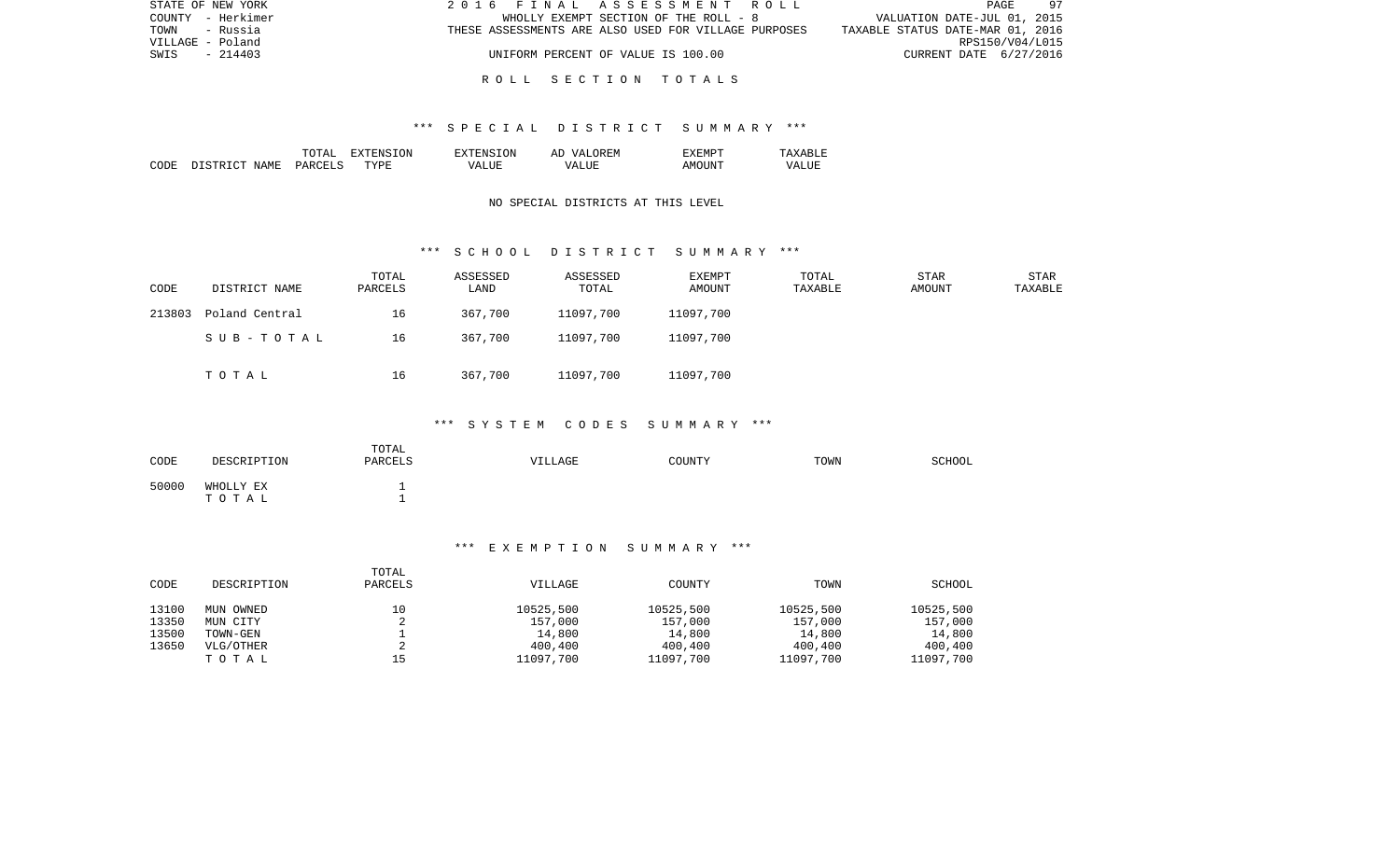| STATE OF NEW YORK | 2016 FINAL ASSESSMENT ROLL                           | 98<br><b>PAGE</b>                |
|-------------------|------------------------------------------------------|----------------------------------|
| COUNTY - Herkimer | WHOLLY EXEMPT SECTION OF THE ROLL - 8                | VALUATION DATE-JUL 01, 2015      |
| TOWN<br>- Russia  | THESE ASSESSMENTS ARE ALSO USED FOR VILLAGE PURPOSES | TAXABLE STATUS DATE-MAR 01, 2016 |
| VILLAGE - Poland  |                                                      | RPS150/V04/L015                  |
| $-214403$<br>SWIS | UNIFORM PERCENT OF VALUE IS 100.00                   | CURRENT DATE 6/27/2016           |
|                   |                                                      |                                  |
|                   | ROLL SECTION TOTALS                                  |                                  |

| ROLL<br>SEC | MRSCRIPTON | TOTAL<br>PARCELS | SSESSED<br>LAND | <i><b>\SSESSED</b></i><br>TOTAL | TAXABLE<br>VILLAGE | TAXABLE<br>COUNTY | TAXABLE<br>TOWN | TAXABLE<br>SCHOOI | <b>STAR</b><br>TAXABLE |
|-------------|------------|------------------|-----------------|---------------------------------|--------------------|-------------------|-----------------|-------------------|------------------------|
|             | FYFMDT     |                  | 700<br>367      | 700<br>11097                    |                    |                   |                 |                   |                        |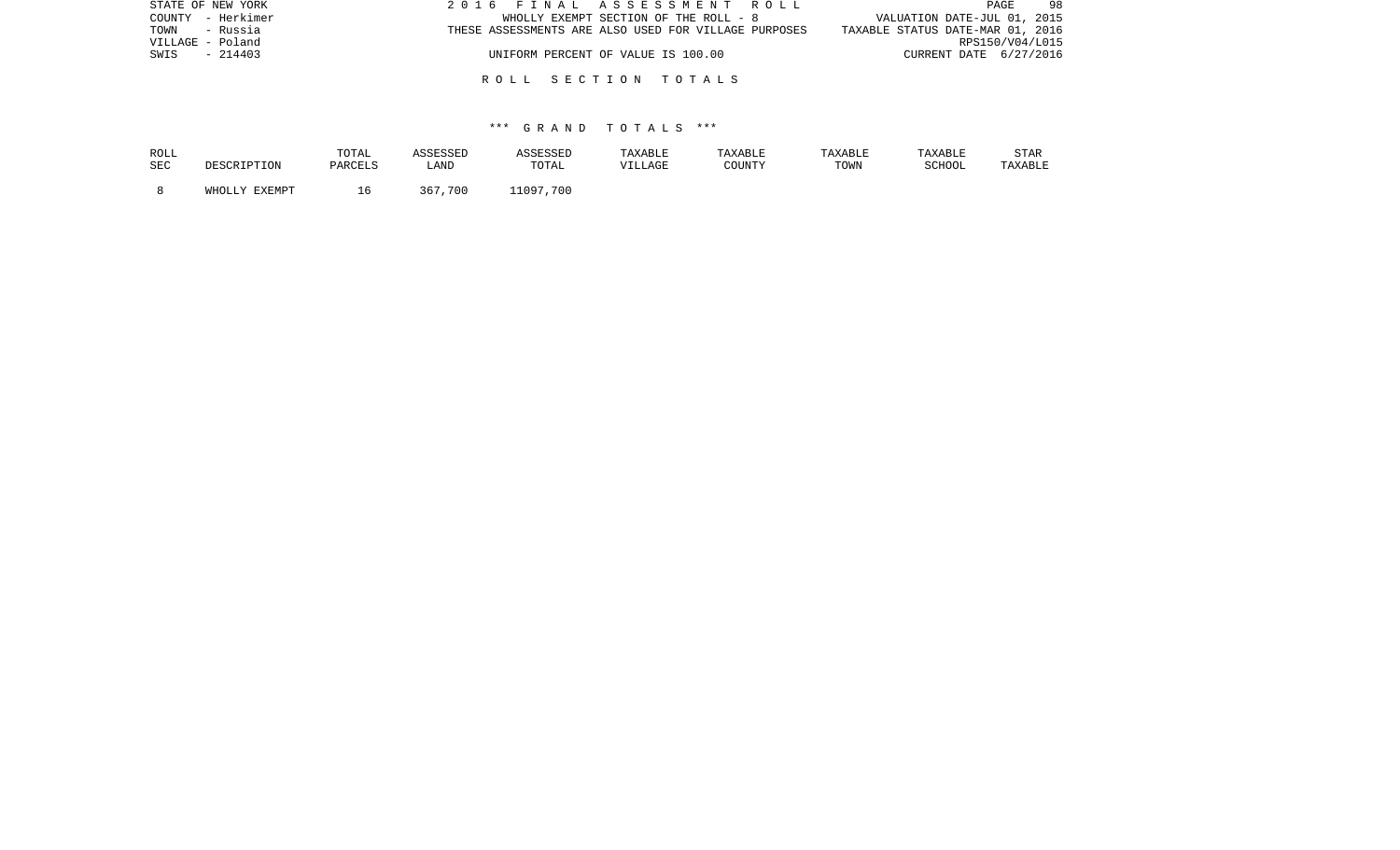| STATE OF NEW YORK | 2016 FINAL ASSESSMENT ROLL                           | -99<br>PAGE                      |
|-------------------|------------------------------------------------------|----------------------------------|
| COUNTY - Herkimer |                                                      | VALUATION DATE-JUL 01, 2015      |
| TOWN<br>- Russia  | THESE ASSESSMENTS ARE ALSO USED FOR VILLAGE PURPOSES | TAXABLE STATUS DATE-MAR 01, 2016 |
| VILLAGE - Poland  | SWIS TOTALS                                          | RPS150/V04/L015                  |
| SWIS<br>$-214403$ | UNIFORM PERCENT OF VALUE IS 100.00                   | CURRENT DATE 6/27/2016           |

### \*\*\* S P E C I A L D I S T R I C T S U M M A R Y \*\*\*

|      |                       | TOTAL EXTENSION | EXTENSION | AD VALOREM | <b>EXEMPT</b> | TAXABLE      |
|------|-----------------------|-----------------|-----------|------------|---------------|--------------|
| CODE | DISTRICT NAME PARCELS | TYPE            | VALUE     | VALUE      | AMOUNT        | <b>VALUE</b> |
|      | FD220 Russia fire pr  | 3 TOTAL M       |           | 237,000    |               | 237,000      |

#### \*\*\* S C H O O L D I S T R I C T S U M M A R Y \*\*\*

| CODE   | DISTRICT NAME  | TOTAL<br>PARCELS | ASSESSED<br>LAND | ASSESSED<br>TOTAL | EXEMPT<br>AMOUNT | TOTAL<br>TAXABLE | <b>STAR</b><br>AMOUNT | STAR<br>TAXABLE |
|--------|----------------|------------------|------------------|-------------------|------------------|------------------|-----------------------|-----------------|
| 213803 | Poland Central | 188              | 2370,700         | 27811,608         | 11120,107        | 16691,501        | 3141,400              | 13550,101       |
|        | SUB-TOTAL      | 188              | 2370,700         | 27811,608         | 11120,107        | 16691,501        | 3141,400              | 13550,101       |
|        | TOTAL          | 188              | 2370,700         | 27811,608         | 11120,107        | 16691,501        | 3141,400              | 13550,101       |

### \*\*\* S Y S T E M C O D E S S U M M A R Y \*\*\*

| CODE  | DESCRIPTION        | TOTAL<br>PARCELS | VILLAGE | COUNTY | TOWN | SCHOOL |
|-------|--------------------|------------------|---------|--------|------|--------|
| 50000 | WHOLLY EX<br>ТОТАЬ | -                |         |        |      |        |

### \*\*\* E X E M P T I O N S U M M A R Y \*\*\*

| CODE  | DESCRIPTION | TOTAL<br>PARCELS | VILLAGE   | COUNTY    | TOWN      | SCHOOL    |
|-------|-------------|------------------|-----------|-----------|-----------|-----------|
| 13100 | MUN OWNED   | 10               | 10525,500 | 10525,500 | 10525,500 | 10525,500 |
| 13350 | MUN CITY    | 2                | 157,000   | 157,000   | 157,000   | 157,000   |
| 13500 | TOWN-GEN    |                  | 14,800    | 14,800    | 14,800    | 14,800    |
| 13650 | VLG/OTHER   | 2                | 400,400   | 400,400   | 400,400   | 400,400   |
| 41122 | VET WAR C   |                  |           | 25,350    |           |           |
| 41123 | VET WAR T   |                  | 31,350    |           | 31,350    |           |
| 41132 | VET COM C   | 12               |           | 194,225   |           |           |
| 41133 | VET COM T   | 12               | 173,075   |           | 248,325   |           |
| 41142 | VET DIS C   | 4                |           | 74,720    |           |           |
| 41143 | VET DIS T   | 4                | 22,620    |           | 76,470    |           |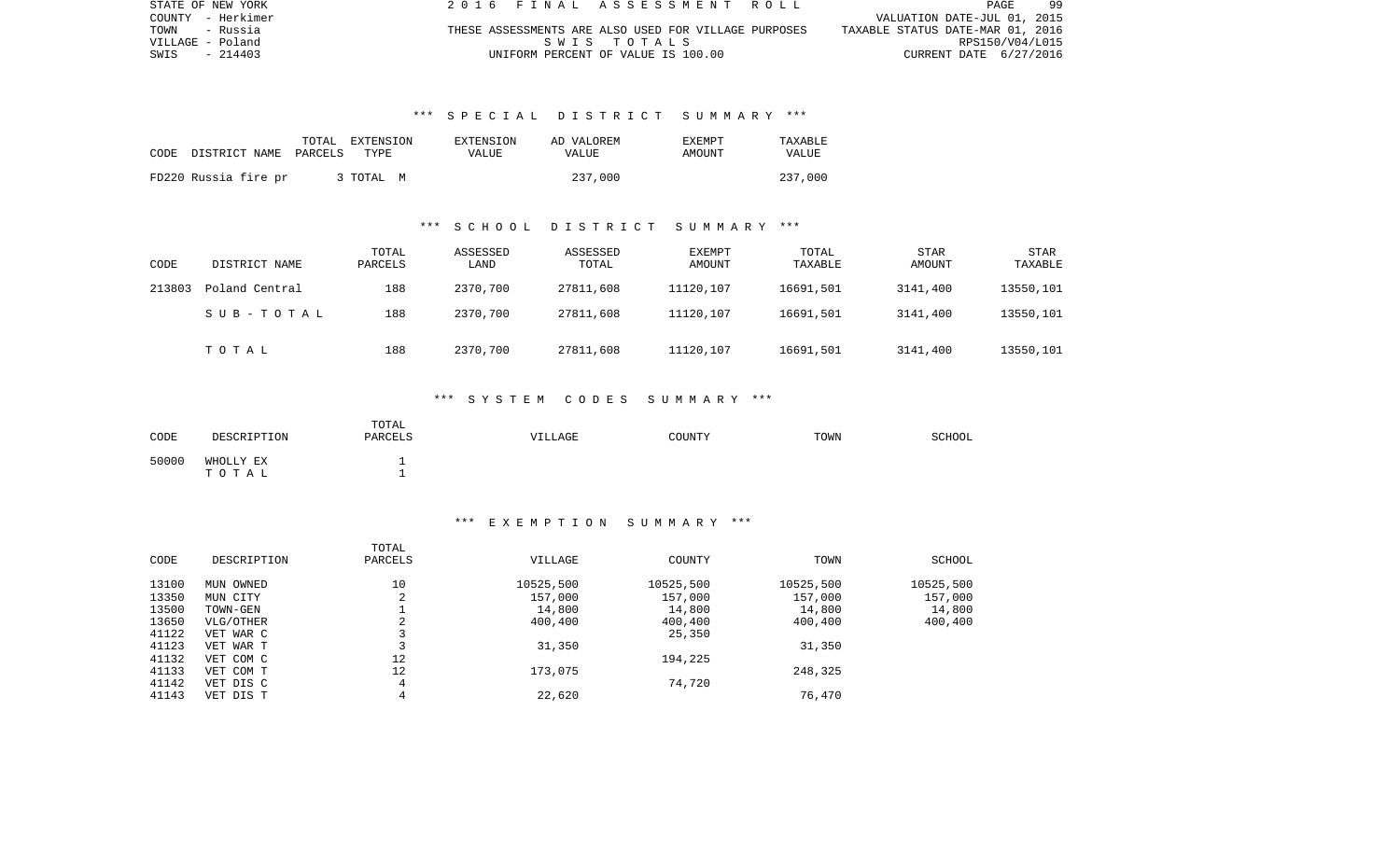| STATE OF NEW YORK | 2016 FINAL ASSESSMENT ROLL                           | 100<br>PAGE                      |
|-------------------|------------------------------------------------------|----------------------------------|
| COUNTY - Herkimer |                                                      | VALUATION DATE-JUL 01, 2015      |
| TOWN<br>- Russia  | THESE ASSESSMENTS ARE ALSO USED FOR VILLAGE PURPOSES | TAXABLE STATUS DATE-MAR 01, 2016 |
| VILLAGE - Poland  | SWIS TOTALS                                          | RPS150/V04/L015                  |
| SWIS<br>$-214403$ | UNIFORM PERCENT OF VALUE IS 100.00                   | CURRENT DATE 6/27/2016           |

### \*\*\* E X E M P T I O N S U M M A R Y \*\*\*

|       |             | TOTAL   |           |           |           |           |
|-------|-------------|---------|-----------|-----------|-----------|-----------|
| CODE  | DESCRIPTION | PARCELS | VILLAGE   | COUNTY    | TOWN      | SCHOOL    |
| 41162 | CW 15 VET/  | 2       |           | 18,000    |           |           |
| 41172 | CW DISBLD   |         |           | 30,000    |           |           |
| 41730 | AG MKTS     |         |           | 12,781    | 12,781    | 12,781    |
| 41834 | STAR EN     | 15      |           |           |           | 891,400   |
| 41854 | STAR B      | 75      |           |           |           | 2250,000  |
| 47100 | Mass Telec  |         | 292       | 292       | 292       | 292       |
| 47610 | BUS EX-ALL  |         |           | 9,334     | 9,334     | 9,334     |
|       | TOTAL       | 149     | 11325,037 | 11462,402 | 11476,252 | 14261,507 |

| ROLL<br>SEC | DESCRIPTION         | TOTAL<br>PARCELS | ASSESSED<br>LAND | ASSESSED<br>TOTAL | TAXABLE<br>VILLAGE | TAXABLE<br>COUNTY | TAXABLE<br>TOWN | TAXABLE<br>SCHOOL | STAR<br>TAXABLE |
|-------------|---------------------|------------------|------------------|-------------------|--------------------|-------------------|-----------------|-------------------|-----------------|
|             | TAXABLE             | 164              | 1980,500         | 14826,600         | 14599,555          | 14462,190         | 14448,340       | 14804,485         | 11663,085       |
| 5           | SPECIAL FRANCHISE   | 3                |                  | 225,987           | 225,987            | 225,987           | 225,987         | 225,987           | 225,987         |
| 6           | UTILITIES & N.C.    | 5.               | 22,500           | 1661,321          | 1661,029           | 1661,029          | 1661,029        | 1661,029          | 1661,029        |
| 8           | WHOLLY EXEMPT       | 16               | 367,700          | 11097,700         |                    |                   |                 |                   |                 |
| $\star$     | <b>SUB</b><br>TOTAL | 188              | 2370,700         | 27811,608         | 16486,571          | 16349,206         | 16335,356       | 16691,501         | 13550,101       |
| $* *$       | GRAND TOTAL         | 188              | 2370,700         | 27811,608         | 16486,571          | 16349,206         | 16335,356       | 16691,501         | 13550,101       |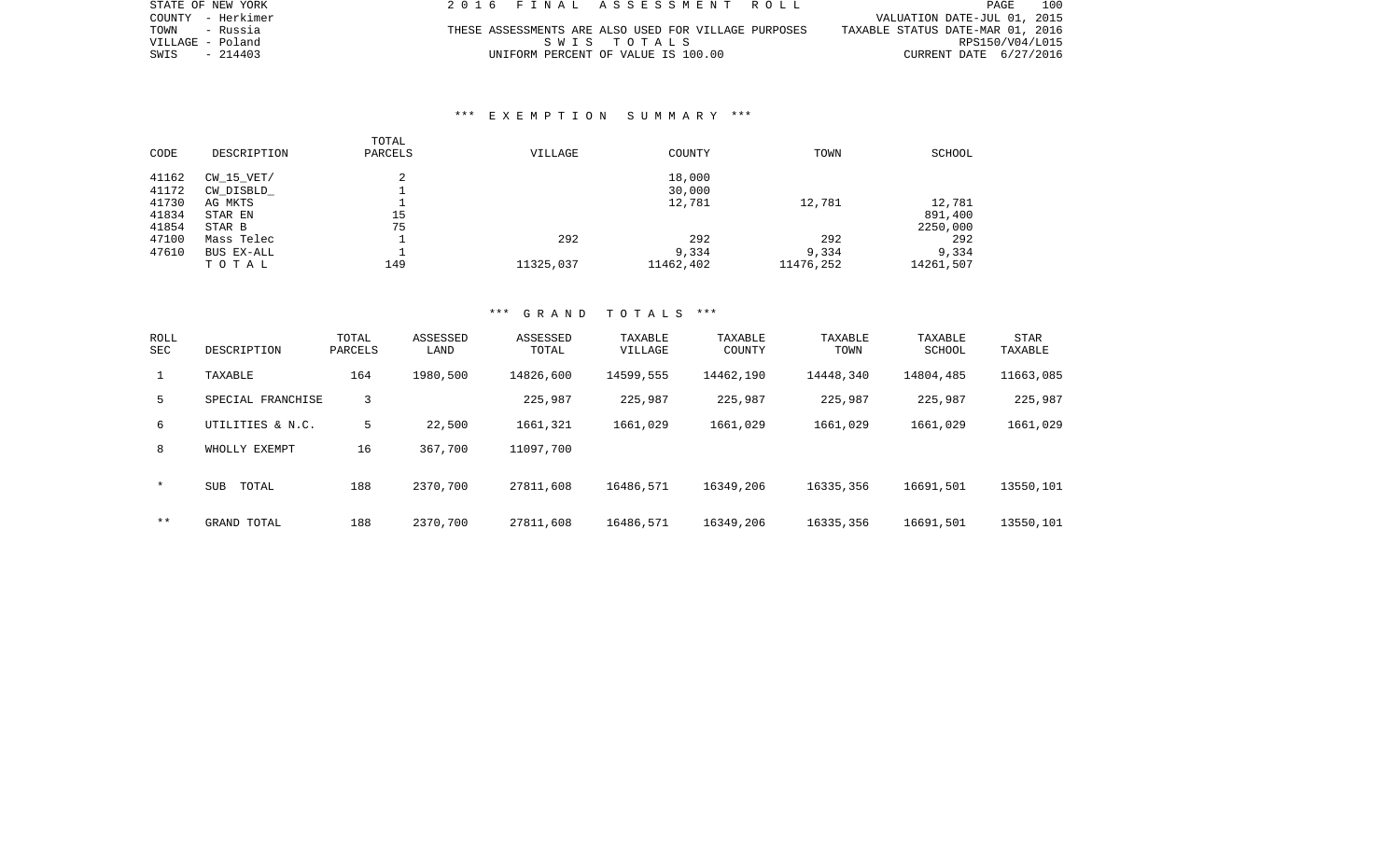| STATE OF NEW YORK       | 2016 FINAL                                      |                      | A S S E S S M E N T R O L L                                                                     |                                  | PAGE<br>101        |
|-------------------------|-------------------------------------------------|----------------------|-------------------------------------------------------------------------------------------------|----------------------------------|--------------------|
| COUNTY - Herkimer       |                                                 |                      | TAXABLE SECTION OF THE ROLL - 1                                                                 | VALUATION DATE-JUL 01, 2015      |                    |
| TOWN<br>- Russia        |                                                 |                      |                                                                                                 | TAXABLE STATUS DATE-MAR 01, 2016 |                    |
| $-214489$<br>SWIS       |                                                 | OWNERS NAME SEQUENCE | UNIFORM PERCENT OF VALUE IS 100.00                                                              |                                  |                    |
|                         |                                                 |                      |                                                                                                 |                                  |                    |
| TAX MAP PARCEL NUMBER   |                                                 |                      | PROPERTY LOCATION & CLASS ASSESSMENT EXEMPTION CODE---------------COUNTY-------TOWN------SCHOOL |                                  |                    |
| CURRENT OWNERS NAME     | SCHOOL DISTRICT                                 | LAND                 | TAX DESCRIPTION                                                                                 | TAXABLE VALUE                    |                    |
| CURRENT OWNERS ADDRESS  | PARCEL SIZE/GRID COORD                          | TOTAL                | SPECIAL DISTRICTS                                                                               |                                  | ACCOUNT NO.        |
|                         |                                                 |                      |                                                                                                 |                                  |                    |
|                         | 1033 Hinckley Rd                                |                      |                                                                                                 |                                  |                    |
| $077.3 - 2 - 2$         | 210 1 Family Res - WTRFNT                       |                      | COUNTY TAXABLE VALUE                                                                            | 149,500                          |                    |
| Abbott Richard W        | Poland Central 213803                           | 38,200               | TOWN<br>TAXABLE VALUE                                                                           | 149,500                          |                    |
| Abbott Barbara J        | Waterfront                                      | 149,500              | SCHOOL TAXABLE VALUE                                                                            | 149,500                          |                    |
| 1033 Hinckley Rd        | FRNT 510.00 DPTH                                |                      | FD220 Russia fire prot #1                                                                       | 149,500 TO M                     |                    |
| Remsen, NY 13438        | 6.90<br>ACRES                                   |                      |                                                                                                 |                                  |                    |
|                         | EAST-0328057 NRTH-1630444                       |                      |                                                                                                 |                                  |                    |
|                         | DEED BOOK 937<br>PG-158<br>FULL MARKET VALUE    | 149,500              |                                                                                                 |                                  |                    |
|                         |                                                 |                      |                                                                                                 |                                  |                    |
|                         | 225 Lite Rd                                     |                      |                                                                                                 |                                  |                    |
| $068. -1 - 15.3$        | 312 Vac w/imprv                                 |                      | COUNTY TAXABLE VALUE                                                                            | 34,500                           |                    |
| Aceto John              | 305201<br>Remsen                                | 20,100               | TOWN<br>TAXABLE VALUE                                                                           | 34,500                           |                    |
| 6316 Walker Rd          | FRNT 504.00 DPTH                                | 34,500               | SCHOOL TAXABLE VALUE                                                                            | 34,500                           |                    |
| Utica, NY 13502         | ACRES 12.00                                     |                      |                                                                                                 |                                  |                    |
|                         | EAST-0341245 NRTH-1666501                       |                      |                                                                                                 |                                  |                    |
|                         | DEED BOOK 1183 PG-490                           |                      |                                                                                                 |                                  |                    |
|                         | FULL MARKET VALUE                               | 34,500               |                                                                                                 |                                  |                    |
|                         | Lite Rd                                         |                      |                                                                                                 |                                  | 060030750          |
| $068. -1 - 15.1$        | 210 1 Family Res                                |                      | STAR B<br>41854<br>$\mathbf{0}$                                                                 | $\overline{0}$                   | $\Omega$<br>30,000 |
| Aceto Theodore J        | 305201<br>Remsen                                | 18,800               | COUNTY TAXABLE VALUE                                                                            | 49,000                           |                    |
| 242 Lite Rd             | Lot 31 Remsenburg Patent 49,000                 |                      | TOWN<br>TAXABLE VALUE                                                                           | 49,000                           |                    |
| Forestport, NY 13338    | Split 2006 15.3                                 |                      | SCHOOL TAXABLE VALUE                                                                            | 19,000                           |                    |
|                         | FRNT 660.00 DPTH                                |                      | FD230 Remsen fire #2                                                                            | 49,000 TO M                      |                    |
|                         | ACRES<br>4.50                                   |                      |                                                                                                 |                                  |                    |
|                         | EAST-0342234 NRTH-1666139                       |                      |                                                                                                 |                                  |                    |
|                         | DEED BOOK 1411 PG-85                            |                      |                                                                                                 |                                  |                    |
|                         | FULL MARKET VALUE<br>************************** | 49,000               |                                                                                                 |                                  |                    |
|                         | Partridge Hill Rd                               |                      |                                                                                                 |                                  | 060000310          |
| $082.4 - 1 - 11$        | 250 Estate                                      |                      | COUNTY TAXABLE VALUE                                                                            | 465,800                          |                    |
| Adams Daniel            | Holland Patent 305801                           | 53,500               | TOWN<br>TAXABLE VALUE                                                                           | 465,800                          |                    |
| c/o Renee Davall        | Lot 90 Royal Grant                              | 465,800              | SCHOOL TAXABLE VALUE                                                                            | 465,800                          |                    |
| 955 Russia Rd           | Estate                                          |                      | FD220 Russia fire prot #1                                                                       | 465,800 TO M                     |                    |
| Poland, NY 13431        | ACRES 17.00                                     |                      |                                                                                                 |                                  |                    |
|                         | EAST-0316797 NRTH-1614438                       |                      |                                                                                                 |                                  |                    |
|                         | DEED BOOK 845<br>$PG-683$                       |                      |                                                                                                 |                                  |                    |
|                         | FULL MARKET VALUE                               | 465,800              |                                                                                                 |                                  |                    |
|                         |                                                 |                      |                                                                                                 |                                  |                    |
| $072.2 - 1 - 74$        | Spall Rd                                        |                      |                                                                                                 |                                  | 060041110          |
| Adams Jon P             | 314 Rural vac<10<br>Remsen<br>305201            | 7,000                | COUNTY TAXABLE VALUE<br>TOWN<br>TAXABLE VALUE                                                   | 7,000<br>7,000                   |                    |
| Adams Paul C            | Lot 10 Walker Tract                             | 7,000                | SCHOOL TAXABLE VALUE                                                                            | 7,000                            |                    |
| 3064 Niagara St         | Vacant Land                                     |                      | FD220 Russia fire prot #1                                                                       | 7,000 TO M                       |                    |
| Niagara Falls, NY 14303 | FRNT 100.00 DPTH                                |                      |                                                                                                 |                                  |                    |
|                         | ACRES<br>2.30                                   |                      |                                                                                                 |                                  |                    |
|                         | EAST-0342266 NRTH-1653903                       |                      |                                                                                                 |                                  |                    |
|                         | DEED BOOK 763<br>PG-383                         |                      |                                                                                                 |                                  |                    |
|                         | FULL MARKET VALUE                               | 7,000                |                                                                                                 |                                  |                    |
|                         |                                                 |                      |                                                                                                 |                                  |                    |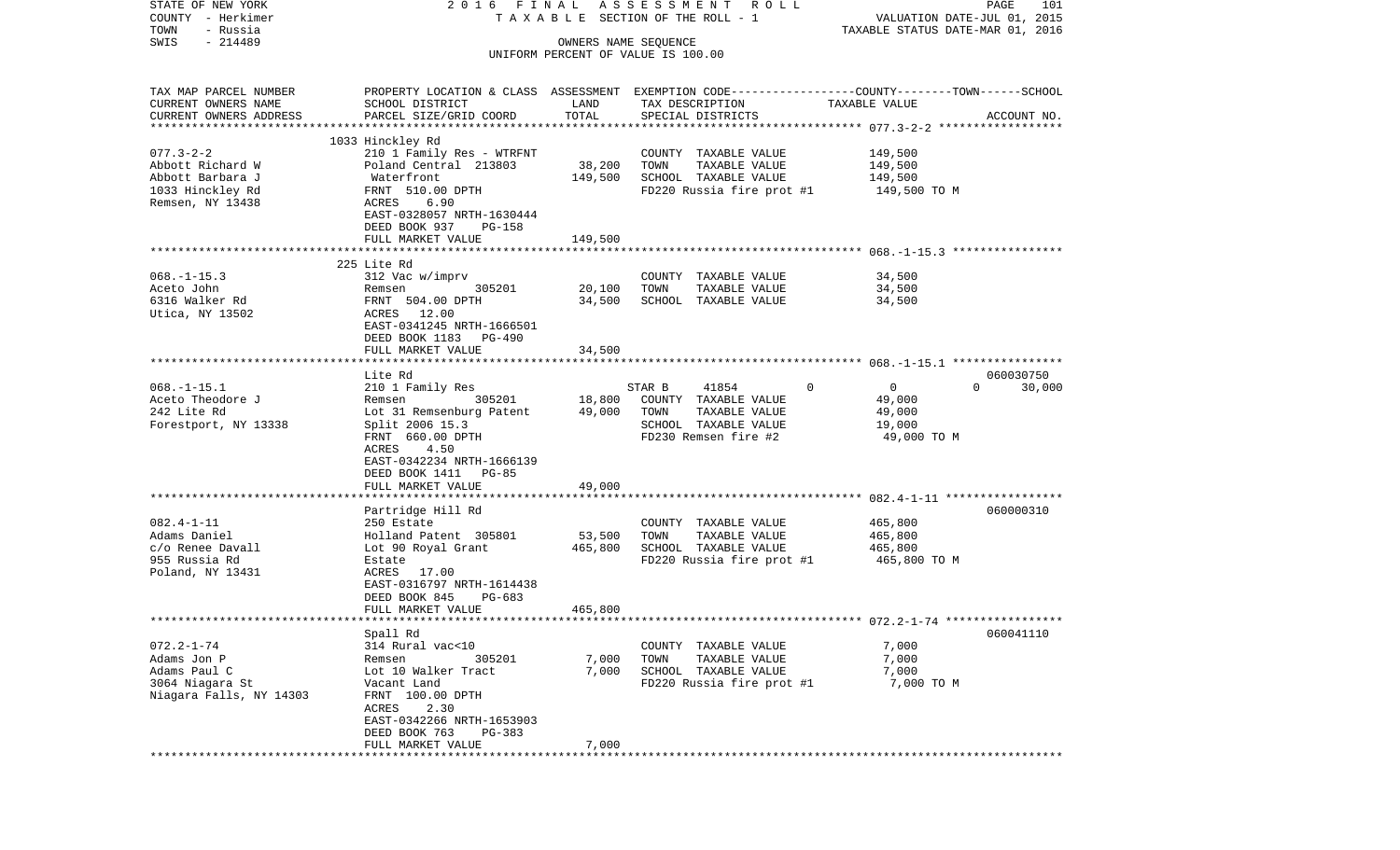COUNTY - Herkimer **T A X A B L E SECTION OF THE ROLL - 1** VALUATION DATE-JUL 01, 2015 TOWN - Russia TAXABLE STATUS DATE-MAR 01, 2016 SWIS - 214489 OWNERS NAME SEQUENCE UNIFORM PERCENT OF VALUE IS 100.00TAX MAP PARCEL NUMBER PROPERTY LOCATION & CLASS ASSESSMENT EXEMPTION CODE------------------COUNTY--------TOWN------SCHOOL CURRENT OWNERS NAME SCHOOL DISTRICT LAND TAX DESCRIPTION TAXABLE VALUECURRENT OWNERS ADDRESS PARCEL SIZE/GRID COORD TOTAL SPECIAL DISTRICTS ACCOUNT NO. \*\*\*\*\*\*\*\*\*\*\*\*\*\*\*\*\*\*\*\*\*\*\*\*\*\*\*\*\*\*\*\*\*\*\*\*\*\*\*\*\*\*\*\*\*\*\*\*\*\*\*\*\*\*\*\*\*\*\*\*\*\*\*\*\*\*\*\*\*\*\*\*\*\*\*\*\*\*\*\*\*\*\*\*\*\*\*\*\*\*\*\*\*\*\*\*\*\*\*\*\*\*\* 082.4-1-4 \*\*\*\*\*\*\*\*\*\*\*\*\*\*\*\*\*\* Partridge Hill Rd 060000210 082.4-1-4 210 1 Family Res COUNTY TAXABLE VALUE 298,000 Adams Katharine Holland Patent 305801 36,800 TOWN TAXABLE VALUE 298,000 20 E 74th St Lot 90 Royal Grant 298,000 SCHOOL TAXABLE VALUE 298,000 New York, NY 10021 House House FD220 Russia fire prot #1 298,000 TO M ACRES EAST-0317172 NRTH-1615275 DEED BOOK 00638 PG-00976 FULL MARKET VALUE 298,000 \*\*\*\*\*\*\*\*\*\*\*\*\*\*\*\*\*\*\*\*\*\*\*\*\*\*\*\*\*\*\*\*\*\*\*\*\*\*\*\*\*\*\*\*\*\*\*\*\*\*\*\*\*\*\*\*\*\*\*\*\*\*\*\*\*\*\*\*\*\*\*\*\*\*\*\*\*\*\*\*\*\*\*\*\*\*\*\*\*\*\*\*\*\*\*\*\*\*\*\*\*\*\* 082.4-1-6.1 \*\*\*\*\*\*\*\*\*\*\*\*\*\*\*\* Partridge Hill Rd 060000270 082.4-1-6.1 910 Priv forest COUNTY TAXABLE VALUE 104,200 Adams Testamentary Trust D Nel Holland Patent 305801 104,200 TOWN TAXABLE VALUE 104,200 Adams Daniel N Lot 103 Royal Grant 104,200 SCHOOL TAXABLE VALUE 104,200 c/o Renee Davall Farm Land FD220 Russia fire prot #1 104,200 TO M 955 Russia Rd FRNT 1165.00 DPTH Poland, NY 13431 ACRES 73.40 EAST-0319035 NRTH-1616593 DEED BOOK 1339 PG-374FULL MARKET VALUE 104,200 \*\*\*\*\*\*\*\*\*\*\*\*\*\*\*\*\*\*\*\*\*\*\*\*\*\*\*\*\*\*\*\*\*\*\*\*\*\*\*\*\*\*\*\*\*\*\*\*\*\*\*\*\*\*\*\*\*\*\*\*\*\*\*\*\*\*\*\*\*\*\*\*\*\*\*\*\*\*\*\*\*\*\*\*\*\*\*\*\*\*\*\*\*\*\*\*\*\*\*\*\*\*\* 082.4-1-10 \*\*\*\*\*\*\*\*\*\*\*\*\*\*\*\*\* Partridge Hill Rd 060000300 082.4-1-10 112 Dairy farm COUNTY TAXABLE VALUE 545,000 Adams Testamentary Trust D Nel Holland Patent 305801 196,900 TOWN TAXABLE VALUE 545,000<br>Adams Daniel N Lot 90 Roval Grant 545,000 SCHOOL TAXABLE VALUE 545 Lot 90 Royal Grant 545,000 SCHOOL TAXABLE VALUE c/o Renee Davall Farm FD220 Russia fire prot #1 545,000 TO M 955 Russia Rd ACRES 193.00Poland, NY 13431 EAST-0319351 NRTH-1614716 DEED BOOK 1339 PG-374 FULL MARKET VALUE 545,000 \*\*\*\*\*\*\*\*\*\*\*\*\*\*\*\*\*\*\*\*\*\*\*\*\*\*\*\*\*\*\*\*\*\*\*\*\*\*\*\*\*\*\*\*\*\*\*\*\*\*\*\*\*\*\*\*\*\*\*\*\*\*\*\*\*\*\*\*\*\*\*\*\*\*\*\*\*\*\*\*\*\*\*\*\*\*\*\*\*\*\*\*\*\*\*\*\*\*\*\*\*\*\* 082.4-1-14 \*\*\*\*\*\*\*\*\*\*\*\*\*\*\*\*\* Partridge Hl 0000310 082.4-1-14 312 Vac w/imprv COUNTY TAXABLE VALUE 128,000 Adams Testamentary Trust D Nel Holland Patent 305801 96,900 TOWN TAXABLE VALUE 128,000 Adams Daniel N **Lot 89 Royal Grant** 128,000 SCHOOL TAXABLE VALUE 128,000 c/o Renee Davall Farm Shed Form Shed FD220 Russia fire prot #1 128,000 TO M<br>955 Russia Rd 955 Russia Rd ACRES 58.00Poland, NY 13431 EAST-0319390 NRTH-1612071 DEED BOOK 1339 PG-374FULL MARKET VALUE 128,000 \*\*\*\*\*\*\*\*\*\*\*\*\*\*\*\*\*\*\*\*\*\*\*\*\*\*\*\*\*\*\*\*\*\*\*\*\*\*\*\*\*\*\*\*\*\*\*\*\*\*\*\*\*\*\*\*\*\*\*\*\*\*\*\*\*\*\*\*\*\*\*\*\*\*\*\*\*\*\*\*\*\*\*\*\*\*\*\*\*\*\*\*\*\*\*\*\*\*\*\*\*\*\* 083.4-1-76.4 \*\*\*\*\*\*\*\*\*\*\*\*\*\*\* 820 Russia Rd 060000362083.4-1-76.4 314 Rural vac<10 COUNTY TAXABLE VALUE 5,000 Agne Leigh Allen Poland Central 213803 5,000 TOWN TAXABLE VALUE 5,000 Agne Mary Ann Lot 72 Royal Grant 5,000 SCHOOL TAXABLE VALUE 5,000 c/o Mrs Mary Agne Vacant Land FD220 Russia fire prot #1 5,000 TO M 404 Folts St ACRES 5.90 Herkimer, NY 13350 EAST-0342370 NRTH-1613093 DEED BOOK 929 PG-42FULL MARKET VALUE 5,000 \*\*\*\*\*\*\*\*\*\*\*\*\*\*\*\*\*\*\*\*\*\*\*\*\*\*\*\*\*\*\*\*\*\*\*\*\*\*\*\*\*\*\*\*\*\*\*\*\*\*\*\*\*\*\*\*\*\*\*\*\*\*\*\*\*\*\*\*\*\*\*\*\*\*\*\*\*\*\*\*\*\*\*\*\*\*\*\*\*\*\*\*\*\*\*\*\*\*\*\*\*\*\*\*\*\*\*\*\*\*\*\*\*\*\*\*\*\*\*\*\*\*\*\*\*\*\*\*\*\*\*\*

STATE OF NEW YORK 2 0 1 6 F I N A L A S S E S S M E N T R O L L PAGE 102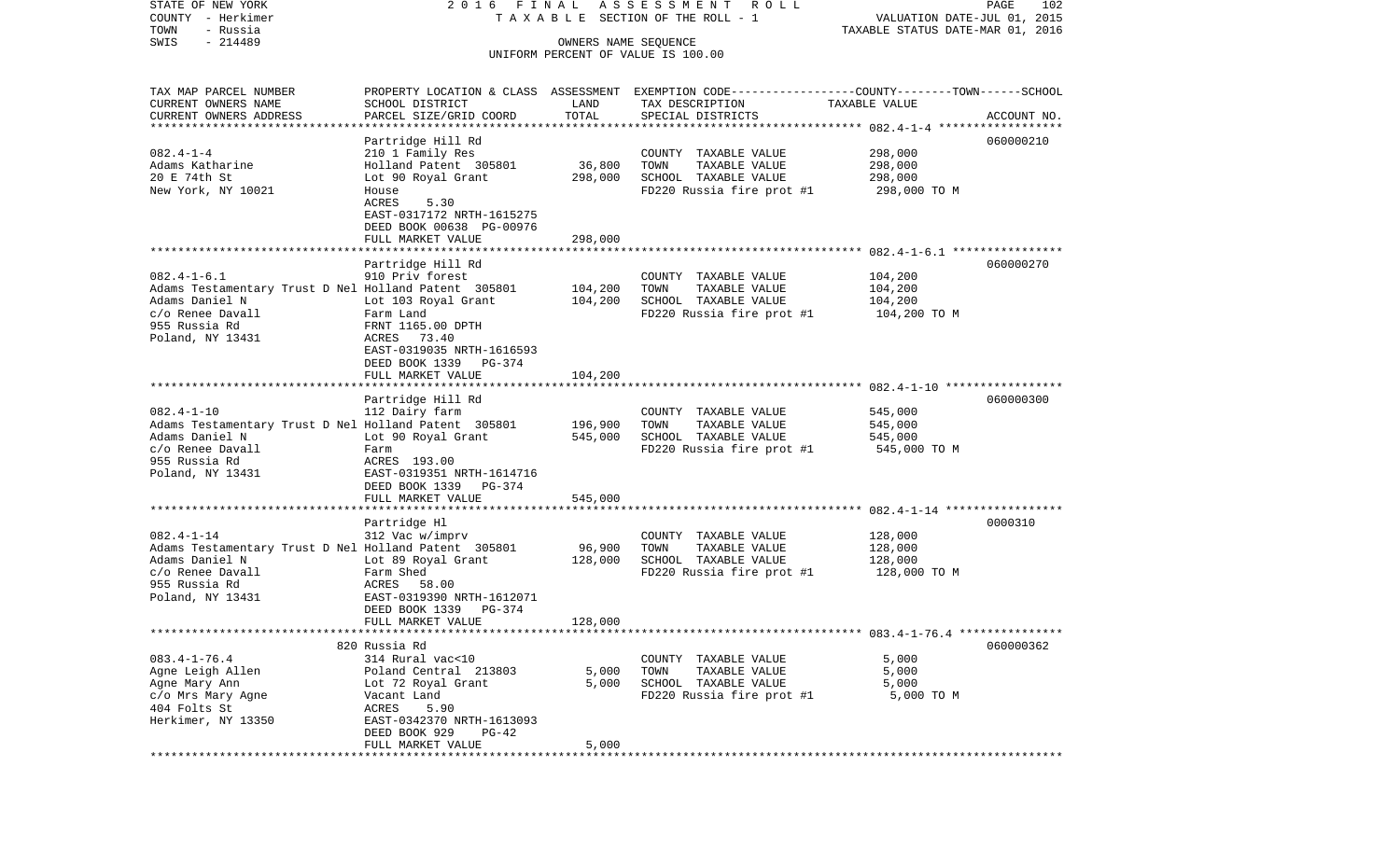| STATE OF NEW YORK<br>COUNTY - Herkimer<br>- Russia<br>TOWN<br>$-214489$<br>SWIS                   | 2 0 1 6<br>FINAL<br>TAXABLE                                                                                                                                                                   | OWNERS NAME SEQUENCE               | ASSESSMENT                                                           | ROLL<br>SECTION OF THE ROLL - 1                                                                     |                                           | TAXABLE STATUS DATE-MAR 01, 2016                                 |                                | PAGE<br>103<br>VALUATION DATE-JUL 01, 2015             |
|---------------------------------------------------------------------------------------------------|-----------------------------------------------------------------------------------------------------------------------------------------------------------------------------------------------|------------------------------------|----------------------------------------------------------------------|-----------------------------------------------------------------------------------------------------|-------------------------------------------|------------------------------------------------------------------|--------------------------------|--------------------------------------------------------|
|                                                                                                   |                                                                                                                                                                                               | UNIFORM PERCENT OF VALUE IS 100.00 |                                                                      |                                                                                                     |                                           |                                                                  |                                |                                                        |
| TAX MAP PARCEL NUMBER<br>CURRENT OWNERS NAME<br>CURRENT OWNERS ADDRESS<br>*********************** | PROPERTY LOCATION & CLASS ASSESSMENT EXEMPTION CODE----------------COUNTY-------TOWN------SCHOOL<br>SCHOOL DISTRICT<br>PARCEL SIZE/GRID COORD                                                 | LAND<br>TOTAL                      |                                                                      | TAX DESCRIPTION<br>SPECIAL DISTRICTS                                                                |                                           | TAXABLE VALUE                                                    |                                | ACCOUNT NO.                                            |
|                                                                                                   | 202 Russia Rd                                                                                                                                                                                 |                                    |                                                                      |                                                                                                     |                                           |                                                                  |                                | 060051800                                              |
| $083.3 - 1 - 69.7$<br>Ahles William M Jr<br>Ahles Pamela J<br>202 Russia Rd<br>Poland, NY 13431   | 242 Rurl res&rec<br>Poland Central 213803<br>Lot 69 Royal Grant<br>House<br>ACRES<br>48.00<br>EAST-0330166 NRTH-1611080<br>DEED BOOK 00833 PG-00675                                           | 86,800<br>197,000                  | STAR B<br>TOWN                                                       | 41854<br>COUNTY TAXABLE VALUE<br>TAXABLE VALUE<br>SCHOOL TAXABLE VALUE<br>FD220 Russia fire prot #1 | $\Omega$                                  | $\overline{0}$<br>197,000<br>197,000<br>167,000<br>197,000 TO M  | $\Omega$                       | 30,000                                                 |
|                                                                                                   | FULL MARKET VALUE                                                                                                                                                                             | 197,000                            |                                                                      |                                                                                                     |                                           |                                                                  |                                |                                                        |
|                                                                                                   | 5123 Military Rd                                                                                                                                                                              |                                    |                                                                      |                                                                                                     |                                           |                                                                  |                                | 060019350                                              |
| $083.3 - 2 - 10$<br>Aiello Dominick Jr.<br>5123 Military Rd<br>Poland, NY 13431                   | 210 1 Family Res<br>Poland Central 213803<br>Lot 87 Royal Grant<br>House<br>Russia Road<br>FRNT 150.00 DPTH 250.00<br>ACRES<br>0.57<br>EAST-0336792 NRTH-1612797<br>DEED BOOK 892<br>$PG-321$ | 10,300<br>69,000                   | STAR B<br>TOWN                                                       | 41854<br>COUNTY TAXABLE VALUE<br>TAXABLE VALUE<br>SCHOOL TAXABLE VALUE<br>FD220 Russia fire prot #1 | $\Omega$                                  | $\mathbf 0$<br>69,000<br>69,000<br>39,000<br>69,000 TO M         | $\Omega$                       | 30,000                                                 |
|                                                                                                   | FULL MARKET VALUE                                                                                                                                                                             | 69,000                             |                                                                      |                                                                                                     |                                           |                                                                  |                                |                                                        |
|                                                                                                   | 435 Brady Beach Rd                                                                                                                                                                            |                                    |                                                                      |                                                                                                     |                                           |                                                                  |                                | 060002430                                              |
| $072.4 - 1 - 30$<br>AJS Living Trust<br>915 Harper St<br>Utica, NY 13502                          | 260 Seasonal res<br>Poland Central 213803<br>N 47<br>Jp<br>Campl/3<br>Brady Beach<br>FRNT 100.00 DPTH 150.00<br>EAST-0344263 NRTH-1642519<br>DEED BOOK 1571<br>PG-562<br>FULL MARKET VALUE    | 9,800<br>43,000<br>43,000          | TOWN                                                                 | COUNTY TAXABLE VALUE<br>TAXABLE VALUE<br>SCHOOL TAXABLE VALUE<br>FD220 Russia fire prot #1          |                                           | 43,000<br>43,000<br>43,000<br>43,000 TO M                        |                                |                                                        |
|                                                                                                   |                                                                                                                                                                                               |                                    |                                                                      |                                                                                                     |                                           |                                                                  |                                |                                                        |
| $083.4 - 1 - 48.1$<br>Allen Alan A<br>Allen Theodora M                                            | 5092 Military Rd<br>210 1 Family Res<br>Poland Central 213803<br>Lot 71 Royal Grant                                                                                                           |                                    | VET WAR C 41122<br>15,300 VET WAR T 41123<br>150,000 VET DIS C 41142 |                                                                                                     | $\mathbf 0$<br>$\mathbf 0$<br>$\mathbf 0$ | 9,000<br>0<br>30,000                                             | $\Omega$<br>12,000<br>$\Omega$ | 060001740<br>$\mathbf 0$<br>$\mathbf 0$<br>$\mathbf 0$ |
| 5092 Military Rd<br>Poland, NY 13431                                                              | House Garage<br>Military Road<br>FRNT 630.00 DPTH<br>ACRES<br>2.20 BANK<br>135<br>EAST-0337531 NRTH-1612669<br>DEED BOOK 721<br>PG-287                                                        |                                    | VET DIS T 41143<br>STAR B<br>TOWN                                    | 41854<br>COUNTY TAXABLE VALUE<br>TAXABLE VALUE<br>SCHOOL TAXABLE VALUE<br>FD220 Russia fire prot #1 | $\mathbf 0$<br>$\Omega$                   | 0<br>$\mathbf 0$<br>111,000<br>98,000<br>120,000<br>150,000 TO M | 40,000<br>$\Omega$             | $\Omega$<br>30,000                                     |
|                                                                                                   | FULL MARKET VALUE                                                                                                                                                                             | 150,000                            |                                                                      |                                                                                                     |                                           |                                                                  |                                |                                                        |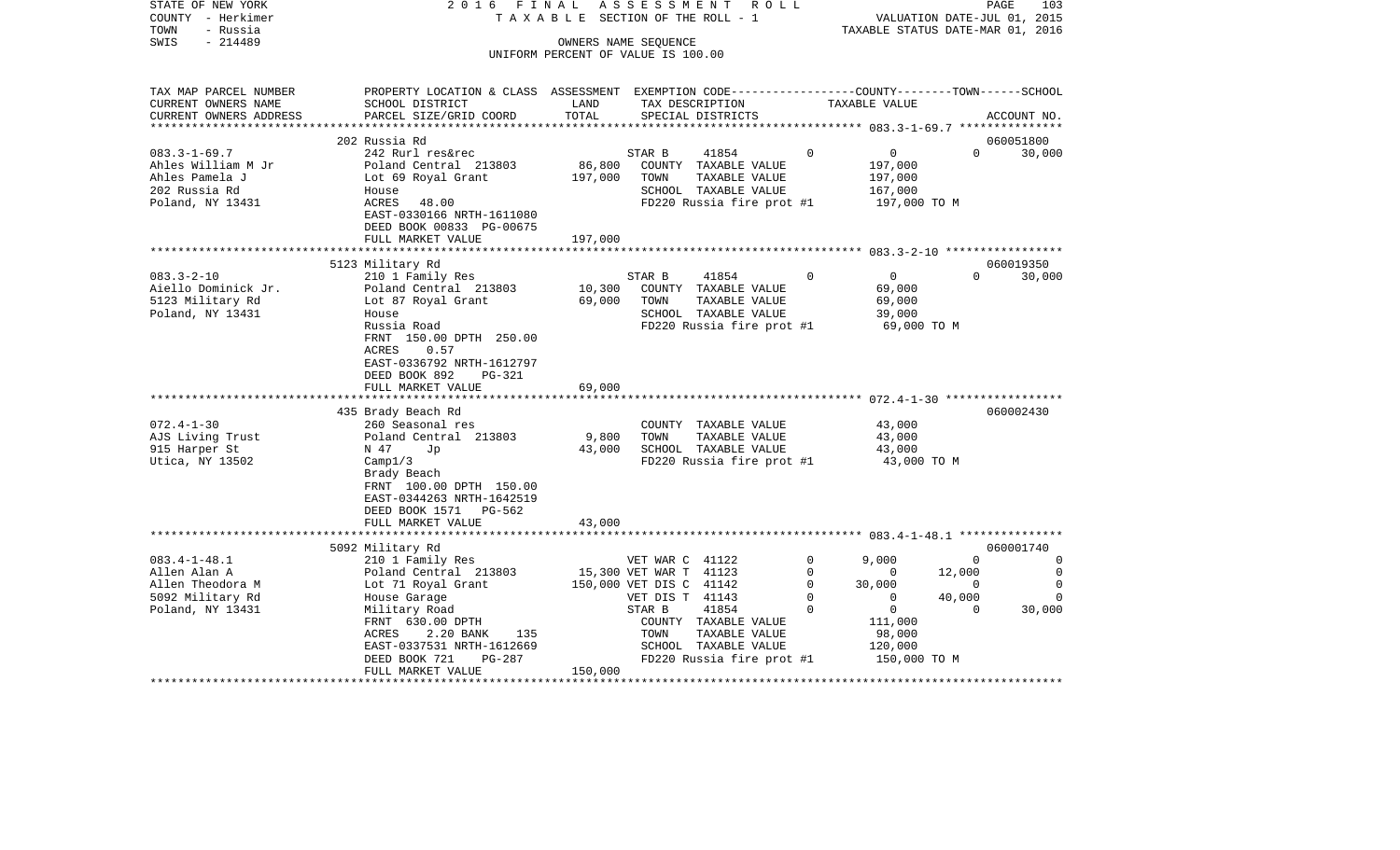|      | STATE OF NEW YORK | 2016 FINAL ASSESSMENT ROLL         | 104<br>PAGE                      |
|------|-------------------|------------------------------------|----------------------------------|
|      | COUNTY - Herkimer | TAXABLE SECTION OF THE ROLL - 1    | VALUATION DATE-JUL 01, 2015      |
| TOWN | - Russia          |                                    | TAXABLE STATUS DATE-MAR 01, 2016 |
| SWIS | $-214489$         | OWNERS NAME SEOUENCE               |                                  |
|      |                   | UNIFORM PERCENT OF VALUE IS 100.00 |                                  |
|      |                   |                                    |                                  |

| TAX MAP PARCEL NUMBER  | PROPERTY LOCATION & CLASS ASSESSMENT EXEMPTION CODE---------------COUNTY-------TOWN-----SCHOOL |         |                 |                           |                |                |          |             |
|------------------------|------------------------------------------------------------------------------------------------|---------|-----------------|---------------------------|----------------|----------------|----------|-------------|
| CURRENT OWNERS NAME    | SCHOOL DISTRICT                                                                                | LAND    |                 | TAX DESCRIPTION           |                | TAXABLE VALUE  |          |             |
| CURRENT OWNERS ADDRESS | PARCEL SIZE/GRID COORD                                                                         | TOTAL   |                 | SPECIAL DISTRICTS         |                |                |          | ACCOUNT NO. |
|                        |                                                                                                |         |                 |                           |                |                |          |             |
|                        | Military Rd                                                                                    |         |                 |                           |                |                |          | 060099000   |
| $089.1 - 2 - 16.1$     | 210 1 Family Res                                                                               |         | VET COM C 41132 |                           | $\Omega$       | 13,625         | $\Omega$ | $\Omega$    |
| Allen David B Sr       | Poland Central 213803 14,300 VET COM T 41133                                                   |         |                 |                           | $\Omega$       | $\Omega$       | 13,625   | $\Omega$    |
| PO Box 109             | Lot 43 Royal Grant                                                                             |         | 54,500 STAR EN  | 41834                     | $\Omega$       | $\mathbf 0$    | $\Omega$ | 54,500      |
| Cold Brook, NY 13324   | FRNT 114.00 DPTH                                                                               |         |                 | COUNTY TAXABLE VALUE      |                | 40,875         |          |             |
|                        | ACRES<br>1.50                                                                                  |         | TOWN            | TAXABLE VALUE             |                | 40,875         |          |             |
|                        | EAST-0350409 NRTH-1605230                                                                      |         |                 | SCHOOL TAXABLE VALUE      |                | 0              |          |             |
|                        | DEED BOOK 1341 PG-370                                                                          |         |                 | FD220 Russia fire prot #1 |                | 54,500 TO M    |          |             |
|                        | FULL MARKET VALUE                                                                              | 54,500  |                 |                           |                |                |          |             |
|                        |                                                                                                |         |                 |                           |                |                |          |             |
|                        | Military Rd                                                                                    |         |                 |                           |                |                |          |             |
| $089.1 - 2 - 16.3$     | 314 Rural vac<10                                                                               |         |                 | COUNTY TAXABLE VALUE      |                | 100            |          |             |
| Allen David B Sr       | Poland Central 213803                                                                          | 100     | TOWN            | TAXABLE VALUE             |                | 100            |          |             |
| PO Box 109             | EAST-0349873 NRTH-1604806                                                                      | 100     |                 | SCHOOL TAXABLE VALUE      |                | 100            |          |             |
| Cold Brook, NY 13324   | DEED BOOK 1341 PG-370                                                                          |         |                 | FD220 Russia fire prot #1 |                | 100 TO M       |          |             |
|                        | FULL MARKET VALUE                                                                              | 100     |                 |                           |                |                |          |             |
|                        |                                                                                                |         |                 |                           |                |                |          |             |
|                        | 218 Taylor Brook Rd                                                                            |         |                 |                           |                |                |          | 060001650   |
| $083.1 - 1 - 42$       | 210 1 Family Res                                                                               |         | STAR B          | 41854                     | $\overline{0}$ | $\overline{0}$ | $\Omega$ | 30,000      |
| Allen John M           | Poland Central 213803                                                                          | 12,400  |                 | COUNTY TAXABLE VALUE      |                | 96,500         |          |             |
| 218 Taylor Brook Rd    | E 92<br>Rg                                                                                     | 96,500  | TOWN            | TAXABLE VALUE             |                | 96,500         |          |             |
| Poland, NY 13431       | $HO$ 1                                                                                         |         |                 | SCHOOL TAXABLE VALUE      |                | 66,500         |          |             |
|                        | Taylor Brook                                                                                   |         |                 | FD220 Russia fire prot #1 |                | 96,500 TO M    |          |             |
|                        | FRNT 120.00 DPTH 350.00                                                                        |         |                 |                           |                |                |          |             |
|                        | EAST-0333610 NRTH-1617191                                                                      |         |                 |                           |                |                |          |             |
|                        | DEED BOOK 1310 PG-526                                                                          |         |                 |                           |                |                |          |             |
|                        | FULL MARKET VALUE                                                                              | 96,500  |                 |                           |                |                |          |             |
|                        |                                                                                                |         |                 |                           |                |                |          |             |
|                        | 361 Beecher Rd                                                                                 |         |                 |                           |                |                |          |             |
| $088.1 - 1 - 15.13$    | 210 1 Family Res                                                                               |         | STAR B          | 41854                     | $\overline{0}$ | $\overline{0}$ | $\Omega$ | 30,000      |
| Allen Michael P        | Poland Central 213803                                                                          | 11,000  |                 | COUNTY TAXABLE VALUE      |                | 114,000        |          |             |
| Allen Melissa A        | FRNT 325.00 DPTH                                                                               | 114,000 | TOWN            | TAXABLE VALUE             |                | 114,000        |          |             |
| PO Box 381             | ACRES<br>5.00                                                                                  |         |                 | SCHOOL TAXABLE VALUE      |                | 84,000         |          |             |
| Poland, NY 13431       | EAST-0335130 NRTH-1608204                                                                      |         |                 |                           |                |                |          |             |
|                        | DEED BOOK 1333 PG-593                                                                          |         |                 |                           |                |                |          |             |
|                        | FULL MARKET VALUE                                                                              | 114,000 |                 |                           |                |                |          |             |
|                        |                                                                                                |         |                 |                           |                |                |          |             |
|                        | Military Rd                                                                                    |         |                 |                           |                |                |          | 060000540   |
| $083.4 - 1 - 40$       | 312 Vac w/imprv                                                                                |         |                 | COUNTY TAXABLE VALUE      |                | 10,400         |          |             |
| Allen Sandra           | Poland Central 213803                                                                          | 9,400   | TOWN            | TAXABLE VALUE             |                | 10,400         |          |             |
| Allen Bradley          | N 67<br>Rq                                                                                     | 10,400  |                 | SCHOOL TAXABLE VALUE      |                | 10,400         |          |             |
| 1325 Crestview Dr      | Lot $3\frac{9}{10}$                                                                            |         |                 | FD220 Russia fire prot #1 |                | 10,400 TO M    |          |             |
| Brownsville, TX 78520  | Military                                                                                       |         |                 |                           |                |                |          |             |
|                        | ACRES<br>3.90                                                                                  |         |                 |                           |                |                |          |             |
|                        | EAST-0339701 NRTH-1611343                                                                      |         |                 |                           |                |                |          |             |
|                        | DEED BOOK 1427<br>PG-763                                                                       |         |                 |                           |                |                |          |             |
|                        | FULL MARKET VALUE                                                                              | 10,400  |                 |                           |                |                |          |             |
|                        |                                                                                                |         |                 |                           |                |                |          |             |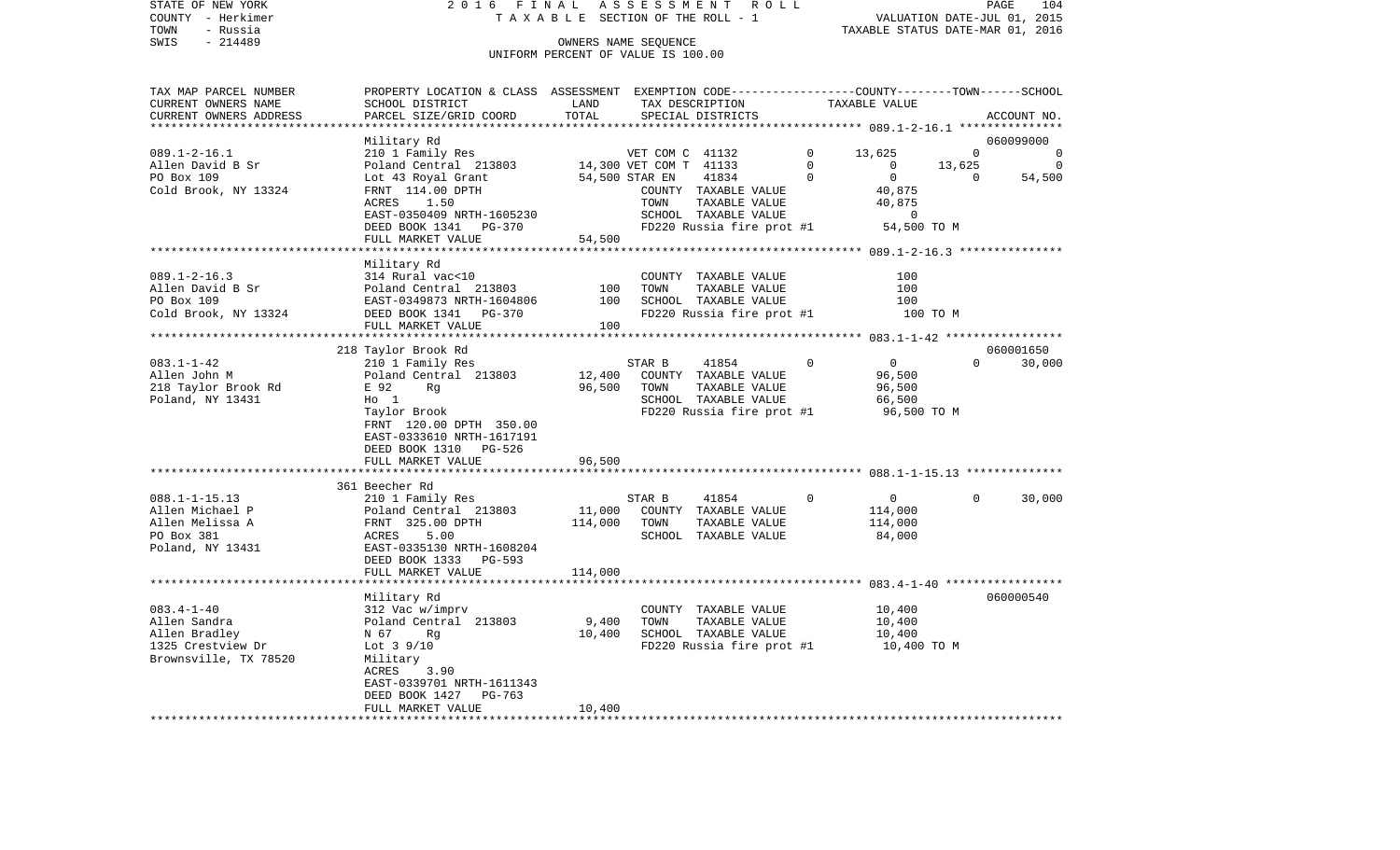| STATE OF NEW YORK<br>COUNTY - Herkimer<br>- Russia<br>TOWN<br>$-214489$<br>SWIS | 2016 FINAL                                                                                                 |         | A S S E S S M E N T R O L L<br>TAXABLE SECTION OF THE ROLL - 1<br>OWNERS NAME SEQUENCE                             | VALUATION DATE-JUL 01, 2015<br>TAXABLE STATUS DATE-MAR 01, 2016 | PAGE<br>105        |
|---------------------------------------------------------------------------------|------------------------------------------------------------------------------------------------------------|---------|--------------------------------------------------------------------------------------------------------------------|-----------------------------------------------------------------|--------------------|
|                                                                                 |                                                                                                            |         | UNIFORM PERCENT OF VALUE IS 100.00                                                                                 |                                                                 |                    |
|                                                                                 |                                                                                                            |         |                                                                                                                    |                                                                 |                    |
| TAX MAP PARCEL NUMBER<br>CURRENT OWNERS NAME                                    | SCHOOL DISTRICT                                                                                            | LAND    | PROPERTY LOCATION & CLASS ASSESSMENT EXEMPTION CODE---------------COUNTY-------TOWN------SCHOOL<br>TAX DESCRIPTION | TAXABLE VALUE                                                   |                    |
| CURRENT OWNERS ADDRESS                                                          | PARCEL SIZE/GRID COORD                                                                                     | TOTAL   | SPECIAL DISTRICTS                                                                                                  |                                                                 | ACCOUNT NO.        |
| ************************                                                        |                                                                                                            |         |                                                                                                                    |                                                                 | 060000510          |
| $083.4 - 1 - 41$                                                                | 968 Military Rd<br>210 1 Family Res                                                                        |         | COUNTY TAXABLE VALUE                                                                                               | 79,000                                                          |                    |
| Allen Sandra                                                                    | Poland Central 213803                                                                                      | 12,500  | TOWN<br>TAXABLE VALUE                                                                                              | 79,000                                                          |                    |
| Allen Bradley                                                                   | N 67<br>Rq                                                                                                 | 79,000  | SCHOOL TAXABLE VALUE                                                                                               | 79,000                                                          |                    |
| 1325 Crestview Dr                                                               | $H_0$ 1                                                                                                    |         | FD220 Russia fire prot #1                                                                                          | 79,000 TO M                                                     |                    |
| Brownsville, TX 78520                                                           | Military<br>ACRES<br>1.00<br>EAST-0339572 NRTH-1611245<br>DEED BOOK 1427<br>PG-763                         |         |                                                                                                                    |                                                                 |                    |
|                                                                                 | FULL MARKET VALUE                                                                                          | 79,000  |                                                                                                                    |                                                                 |                    |
|                                                                                 |                                                                                                            |         |                                                                                                                    |                                                                 |                    |
|                                                                                 | 5955 Military Rd                                                                                           |         |                                                                                                                    |                                                                 | 060031170          |
| $082.2 - 1 - 18$                                                                | 210 1 Family Res                                                                                           |         | 41854<br>STAR B                                                                                                    | $\mathbf 0$<br>$\overline{0}$                                   | $\Omega$<br>30,000 |
| Alsante Renee A                                                                 | Poland Central 213803                                                                                      | 29,000  | COUNTY TAXABLE VALUE                                                                                               | 339,600                                                         |                    |
| 5955 Military Rd                                                                | Lot 105 Royal Grant                                                                                        | 339,600 | TOWN<br>TAXABLE VALUE                                                                                              | 339,600                                                         |                    |
| Barneveld, NY 13304                                                             | House                                                                                                      |         | SCHOOL TAXABLE VALUE                                                                                               | 309,600                                                         |                    |
|                                                                                 | ACRES<br>2.12<br>EAST-0323296 NRTH-1621773<br>DEED BOOK 1531 PG-114                                        |         | FD220 Russia fire prot #1                                                                                          | 339,600 TO M                                                    |                    |
|                                                                                 | FULL MARKET VALUE                                                                                          | 339,600 |                                                                                                                    |                                                                 |                    |
|                                                                                 |                                                                                                            |         |                                                                                                                    |                                                                 |                    |
|                                                                                 | 421 Brady Beach Rd                                                                                         |         |                                                                                                                    |                                                                 | 060045520          |
| $072.4 - 1 - 32$                                                                | 260 Seasonal res                                                                                           |         | COUNTY TAXABLE VALUE                                                                                               | 52,500                                                          |                    |
| Ambrose Dominick                                                                | Poland Central 213803                                                                                      | 11,900  | TAXABLE VALUE<br>TOWN                                                                                              | 52,500                                                          |                    |
| Ambrose Carol                                                                   | Lot 47<br>Jp                                                                                               | 52,500  | SCHOOL TAXABLE VALUE                                                                                               | 52,500                                                          |                    |
| 1606 Crouse St<br>Utica, NY 13501                                               | Camp<br>Brady Beach<br>FRNT 150.00 DPTH 150.00<br>EAST-0344196 NRTH-1642318<br>DEED BOOK 867<br>$PG-684$   |         | FD220 Russia fire prot #1                                                                                          | 52,500 TO M                                                     |                    |
|                                                                                 | FULL MARKET VALUE                                                                                          | 52,500  |                                                                                                                    |                                                                 |                    |
|                                                                                 |                                                                                                            |         |                                                                                                                    |                                                                 |                    |
|                                                                                 | 426 Brady Beach Rd                                                                                         |         |                                                                                                                    |                                                                 | 060011370          |
| $072.4 - 1 - 38$                                                                | 260 Seasonal res                                                                                           |         | COUNTY TAXABLE VALUE                                                                                               | 47,000                                                          |                    |
| Ambrose Matthew G                                                               | Poland Central 213803                                                                                      | 9,800   | TOWN<br>TAXABLE VALUE                                                                                              | 47,000                                                          |                    |
| 29 Chaucer Cir                                                                  | N Lot 47 Jp                                                                                                | 47,000  | SCHOOL TAXABLE VALUE                                                                                               | 47,000                                                          |                    |
| Baldwinsville, NY 13027                                                         | Camp1/3<br>Brady Beach<br>FRNT 100.00 DPTH 150.00<br>EAST-0344400 NRTH-1642328<br>DEED BOOK 1333<br>PG-444 |         | FD220 Russia fire prot #1                                                                                          | 47,000 TO M                                                     |                    |
|                                                                                 | FULL MARKET VALUE<br>********************                                                                  | 47,000  |                                                                                                                    |                                                                 |                    |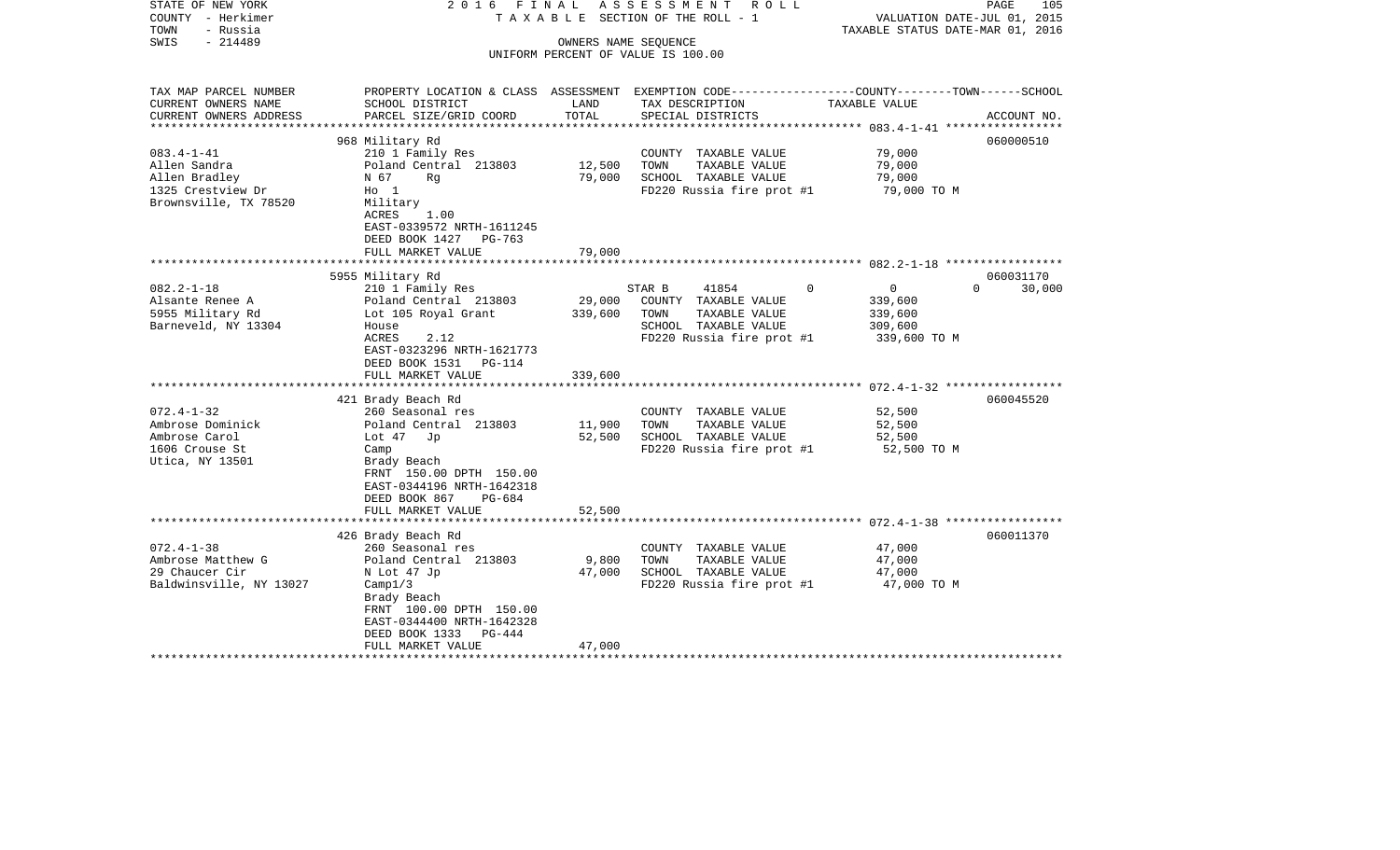| STATE OF NEW YORK<br>COUNTY - Herkimer<br>TOWN<br>- Russia<br>$-214489$<br>SWIS                                                                            | 2016 FINAL                                                                                                                                                                                                                                           | OWNERS NAME SEQUENCE         | ASSESSMENT<br>ROLL<br>TAXABLE SECTION OF THE ROLL - 1<br>UNIFORM PERCENT OF VALUE IS 100.00                           | VALUATION DATE-JUL 01, 2015<br>TAXABLE STATUS DATE-MAR 01, 2016             | PAGE<br>106        |
|------------------------------------------------------------------------------------------------------------------------------------------------------------|------------------------------------------------------------------------------------------------------------------------------------------------------------------------------------------------------------------------------------------------------|------------------------------|-----------------------------------------------------------------------------------------------------------------------|-----------------------------------------------------------------------------|--------------------|
| TAX MAP PARCEL NUMBER<br>CURRENT OWNERS NAME<br>CURRENT OWNERS ADDRESS                                                                                     | PROPERTY LOCATION & CLASS ASSESSMENT EXEMPTION CODE---------------COUNTY-------TOWN-----SCHOOL<br>SCHOOL DISTRICT                                                                                                                                    | LAND<br>TOTAL                | TAX DESCRIPTION                                                                                                       | TAXABLE VALUE                                                               |                    |
|                                                                                                                                                            | PARCEL SIZE/GRID COORD                                                                                                                                                                                                                               |                              | SPECIAL DISTRICTS                                                                                                     |                                                                             | ACCOUNT NO.        |
|                                                                                                                                                            | 321 Roberts Rd.                                                                                                                                                                                                                                      |                              |                                                                                                                       |                                                                             |                    |
| $077.4 - 1 - 32.4$<br>Andrade Michael A<br>Andrade Rhonda<br>321 Roberts Rd<br>Cold Brook, NY 13324                                                        | 210 1 Family Res<br>Poland Central 213803<br>25.00 BANK<br>ACRES<br>135<br>EAST-0338882 NRTH-1631298<br>DEED BOOK 00853 PG-00405<br>FULL MARKET VALUE                                                                                                | 42,900<br>206,000<br>206,000 | STAR B<br>41854<br>COUNTY TAXABLE VALUE<br>TOWN<br>TAXABLE VALUE<br>SCHOOL TAXABLE VALUE<br>FD220 Russia fire prot #1 | $\overline{0}$<br>$\Omega$<br>206,000<br>206,000<br>176,000<br>206,000 TO M | $\Omega$<br>30,000 |
|                                                                                                                                                            |                                                                                                                                                                                                                                                      |                              |                                                                                                                       |                                                                             |                    |
| $078.1 - 1 - 6$<br>Andreotta Sean E<br>PO Box 23<br>Cold Brook, NY 13324                                                                                   | 1133 Smith Rd<br>314 Rural vac<10<br>Poland Central 213803<br>E 45<br>J P<br>Lot 16<br>Smith<br>2.80<br>ACRES<br>EAST-0354779 NRTH-1639939<br>DEED BOOK 1395 PG-354<br>FULL MARKET VALUE                                                             | 7,700<br>7,700<br>7,700      | COUNTY TAXABLE VALUE<br>TAXABLE VALUE<br>TOWN<br>SCHOOL TAXABLE VALUE<br>FD220 Russia fire prot #1                    | 7,700<br>7,700<br>7,700<br>7,700 TO M                                       | 060012180          |
|                                                                                                                                                            |                                                                                                                                                                                                                                                      |                              |                                                                                                                       |                                                                             |                    |
| $077.2 - 1 - 7$<br>Angerosa Richard<br>Angerosa Kathleen<br>2011 El Rancho Dr<br>Sun City Center, FL 33573<br>PRIOR OWNER ON 3/01/2016<br>Angerosa Richard | Mac Arthur Rd<br>260 Seasonal res<br>Poland Central 213803<br>Lot 15 Jerseyfield Patent<br>Camp<br>Merged w/ #8<br>FRNT 210.00 DPTH 154.00<br>ACRES<br>$0.74$ BANK<br>135<br>EAST-0336996 NRTH-1637887<br>DEED BOOK 1594 PG-687<br>FULL MARKET VALUE | 31,800<br>71,000<br>71,000   | COUNTY TAXABLE VALUE<br>TOWN<br>TAXABLE VALUE<br>SCHOOL TAXABLE VALUE<br>FD220 Russia fire prot #1                    | 71,000<br>71,000<br>71,000<br>71,000 TO M                                   | 060021270          |
|                                                                                                                                                            |                                                                                                                                                                                                                                                      |                              |                                                                                                                       |                                                                             |                    |
| $072.4 - 2 - 19$<br>Anna Peter<br>Anna Marilyn<br>9323 Route 365 Lot 11<br>Holland Patent, NY 13354                                                        | Brady Beach Rd<br>314 Rural vac<10<br>Poland Central 213803<br>Lot 46 Jerseyfield Patent<br>Vacant Land<br>FRNT 236.20 DPTH<br>ACRES<br>4.30<br>EAST-0347605 NRTH-1641435<br>DEED BOOK 773<br>PG-478<br>FULL MARKET VALUE                            | 12,600<br>12,600<br>12,600   | COUNTY TAXABLE VALUE<br>TAXABLE VALUE<br>TOWN<br>SCHOOL TAXABLE VALUE<br>FD220 Russia fire prot #1                    | 12,600<br>12,600<br>12,600<br>12,600 TO M                                   | 060003420          |
| *********************                                                                                                                                      | ***********************                                                                                                                                                                                                                              |                              |                                                                                                                       |                                                                             |                    |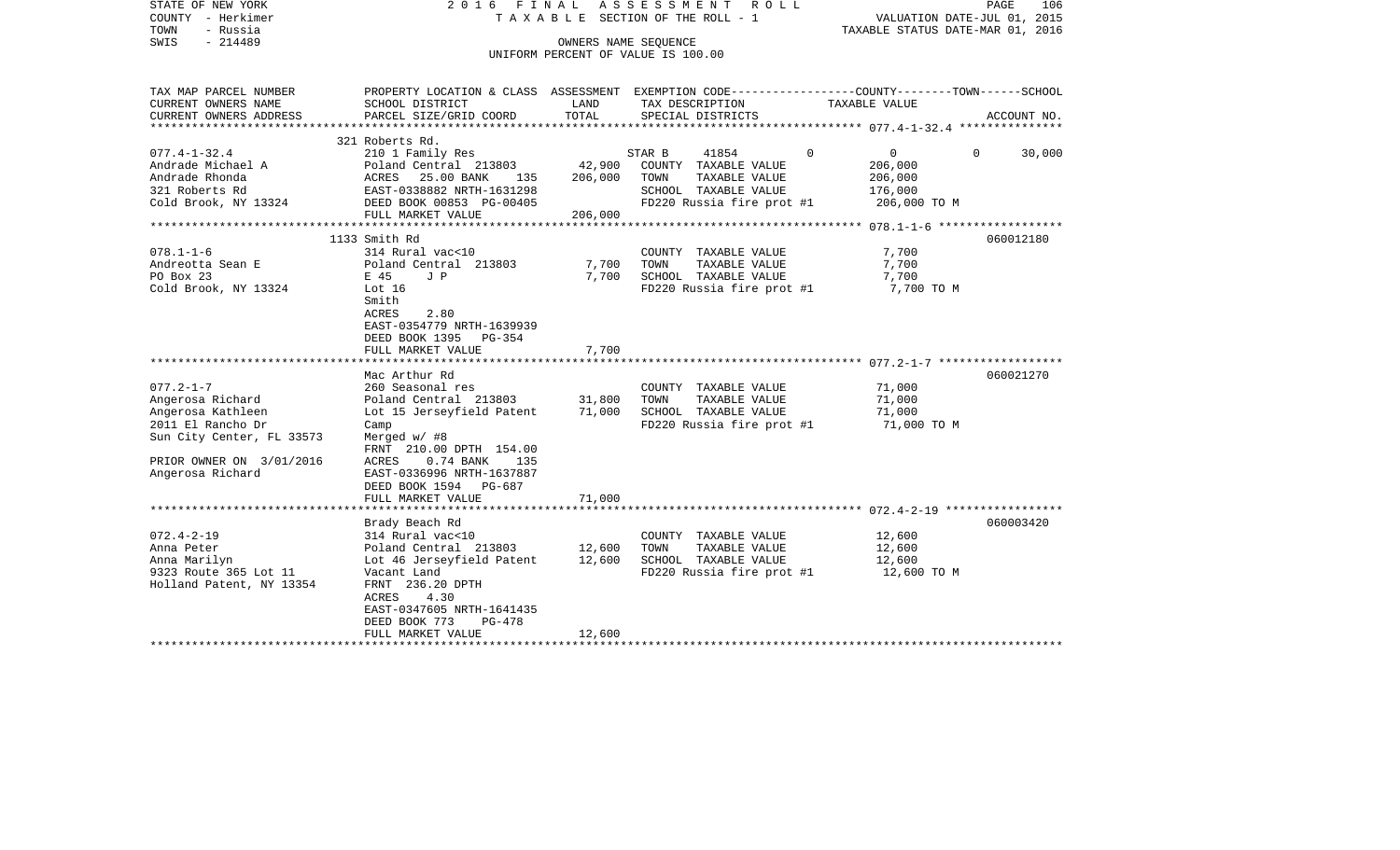| STATE OF NEW YORK        | 2016 FINAL                                                                                      |         | ASSESSMENT<br>R O L L                 |                         | 107<br>PAGE                      |
|--------------------------|-------------------------------------------------------------------------------------------------|---------|---------------------------------------|-------------------------|----------------------------------|
| COUNTY - Herkimer        |                                                                                                 |         | T A X A B L E SECTION OF THE ROLL - 1 |                         | VALUATION DATE-JUL 01, 2015      |
| TOWN<br>- Russia         |                                                                                                 |         |                                       |                         | TAXABLE STATUS DATE-MAR 01, 2016 |
| $-214489$<br>SWIS        |                                                                                                 |         | OWNERS NAME SEQUENCE                  |                         |                                  |
|                          |                                                                                                 |         | UNIFORM PERCENT OF VALUE IS 100.00    |                         |                                  |
|                          |                                                                                                 |         |                                       |                         |                                  |
| TAX MAP PARCEL NUMBER    | PROPERTY LOCATION & CLASS ASSESSMENT EXEMPTION CODE---------------COUNTY-------TOWN------SCHOOL |         |                                       |                         |                                  |
| CURRENT OWNERS NAME      | SCHOOL DISTRICT                                                                                 | LAND    | TAX DESCRIPTION                       | TAXABLE VALUE           |                                  |
| CURRENT OWNERS ADDRESS   | PARCEL SIZE/GRID COORD                                                                          | TOTAL   | SPECIAL DISTRICTS                     |                         | ACCOUNT NO.                      |
| ************************ |                                                                                                 |         |                                       |                         |                                  |
|                          | 210 Gravesville Rd                                                                              |         |                                       |                         | 060030600                        |
| $083.3 - 1 - 50$         | 280 Res Multiple                                                                                |         | COUNTY TAXABLE VALUE                  | 170,000                 |                                  |
| Antonik Paul             | Poland Central 213803                                                                           | 32,000  | TOWN<br>TAXABLE VALUE                 | 170,000                 |                                  |
| Antonik Cathy J          | Lot 69 Royal Grant                                                                              | 170,000 | SCHOOL TAXABLE VALUE                  | 170,000                 |                                  |
| 210 Gravesville Rd       | House                                                                                           |         | FD220 Russia fire prot #1             | 170,000 TO M            |                                  |
| Poland, NY 13431         | Gravesville                                                                                     |         |                                       |                         |                                  |
|                          | FRNT 500.00 DPTH                                                                                |         |                                       |                         |                                  |
|                          | ACRES 11.30                                                                                     |         |                                       |                         |                                  |
|                          | EAST-0328546 NRTH-1609569                                                                       |         |                                       |                         |                                  |
|                          |                                                                                                 |         |                                       |                         |                                  |
|                          | DEED BOOK 837<br>PG-201                                                                         |         |                                       |                         |                                  |
|                          | FULL MARKET VALUE                                                                               | 170,000 |                                       |                         |                                  |
|                          |                                                                                                 |         |                                       |                         |                                  |
|                          | Mac Arthur Rd                                                                                   |         |                                       |                         | 060020250                        |
| $077.2 - 1 - 38$         | 312 Vac w/imprv                                                                                 |         | COUNTY TAXABLE VALUE                  | 21,000                  |                                  |
| Antonuk John             | Poland Central 213803                                                                           | 6,100   | TOWN<br>TAXABLE VALUE                 | 21,000                  |                                  |
| Antonuk Henrietta T      | Lot 15 Jerseyfield Patent                                                                       | 21,000  | SCHOOL TAXABLE VALUE                  | 21,000                  |                                  |
| 251 Mac Arthur Rd        | Camp                                                                                            |         | FD220 Russia fire prot #1             | 21,000 TO M             |                                  |
| Cold Brook, NY 13324     | ACRES<br>2.70                                                                                   |         |                                       |                         |                                  |
|                          | EAST-0339210 NRTH-1634173                                                                       |         |                                       |                         |                                  |
|                          | DEED BOOK 1082 PG-472                                                                           |         |                                       |                         |                                  |
|                          | FULL MARKET VALUE                                                                               | 21,000  |                                       |                         |                                  |
|                          |                                                                                                 |         |                                       |                         |                                  |
|                          | 251 Mac Arthur Rd                                                                               |         |                                       |                         | 060000870                        |
| $077.2 - 1 - 39$         | 210 1 Family Res                                                                                |         | VET WAR C 41122                       | $\mathbf 0$<br>9,000    | $\Omega$<br>0                    |
| Antonuk John T           | Poland Central 213803                                                                           |         | 19,400 VET WAR T 41123                | 0<br>0                  | 12,000<br>0                      |
| Antonuk Henrietta T      | Lot 15 Jerseyfield Patent                                                                       |         | 100,000 STAR B<br>41854               | $\mathbf 0$<br>$\Omega$ | $\Omega$<br>30,000               |
| 251 Macarthur Rd         | House                                                                                           |         | COUNTY TAXABLE VALUE                  | 91,000                  |                                  |
| Cold Brook, NY 13324     | FRNT 324.00 DPTH 175.00                                                                         |         | TOWN<br>TAXABLE VALUE                 | 88,000                  |                                  |
|                          | ACRES<br>4.90                                                                                   |         | SCHOOL TAXABLE VALUE                  | 70,000                  |                                  |
|                          | EAST-0339156 NRTH-1634383                                                                       |         | FD220 Russia fire prot #1             | 100,000 TO M            |                                  |
|                          | DEED BOOK 940<br>PG-371                                                                         |         |                                       |                         |                                  |
|                          | FULL MARKET VALUE                                                                               | 100,000 |                                       |                         |                                  |
|                          |                                                                                                 |         |                                       |                         |                                  |
|                          | 3596 Black Creek Rd                                                                             |         |                                       |                         | 060011640                        |
| $078.1 - 1 - 42.1$       | 260 Seasonal res                                                                                |         | COUNTY TAXABLE VALUE                  | 54,000                  |                                  |
| Anweiler Lesli G         | Poland Central 213803                                                                           | 20,000  | TOWN<br>TAXABLE VALUE                 | 54,000                  |                                  |
| Vance Kelli G            | ACRES<br>5.30                                                                                   | 54,000  | SCHOOL TAXABLE VALUE                  | 54,000                  |                                  |
| 649 Parkway E. Rd        | EAST-0350850 NRTH-1633622                                                                       |         | FD220 Russia fire prot #1             | 54,000 TO M             |                                  |
| Utica, NY 13501          | DEED BOOK 1133<br>PG-913                                                                        |         |                                       |                         |                                  |
|                          | FULL MARKET VALUE                                                                               | 54,000  |                                       |                         |                                  |
|                          |                                                                                                 |         |                                       |                         |                                  |
|                          | 3598 Black Creek Rd                                                                             |         |                                       |                         | 0011642                          |
| $078.1 - 1 - 42.2$       | 210 1 Family Res                                                                                |         | COUNTY TAXABLE VALUE                  | 124,000                 |                                  |
| Anweiler Lesli G         | Poland Central 213803                                                                           | 14,300  | TAXABLE VALUE<br>TOWN                 | 124,000                 |                                  |
| Grimaldi Kelli           | Lot $18$ Jp                                                                                     | 124,000 | SCHOOL TAXABLE VALUE                  | 124,000                 |                                  |
| Attn: c/o Paul Grimaldi  | House                                                                                           |         | FD220 Russia fire prot #1             | 124,000 TO M            |                                  |
| 1667 Dudley Ave          | ACRES<br>1.69                                                                                   |         |                                       |                         |                                  |
| Utica, NY 13501          | EAST-0351030 NRTH-1633994                                                                       |         |                                       |                         |                                  |
|                          | DEED BOOK 916<br>PG-209                                                                         |         |                                       |                         |                                  |
|                          | FULL MARKET VALUE                                                                               | 124,000 |                                       |                         |                                  |
|                          |                                                                                                 |         |                                       |                         |                                  |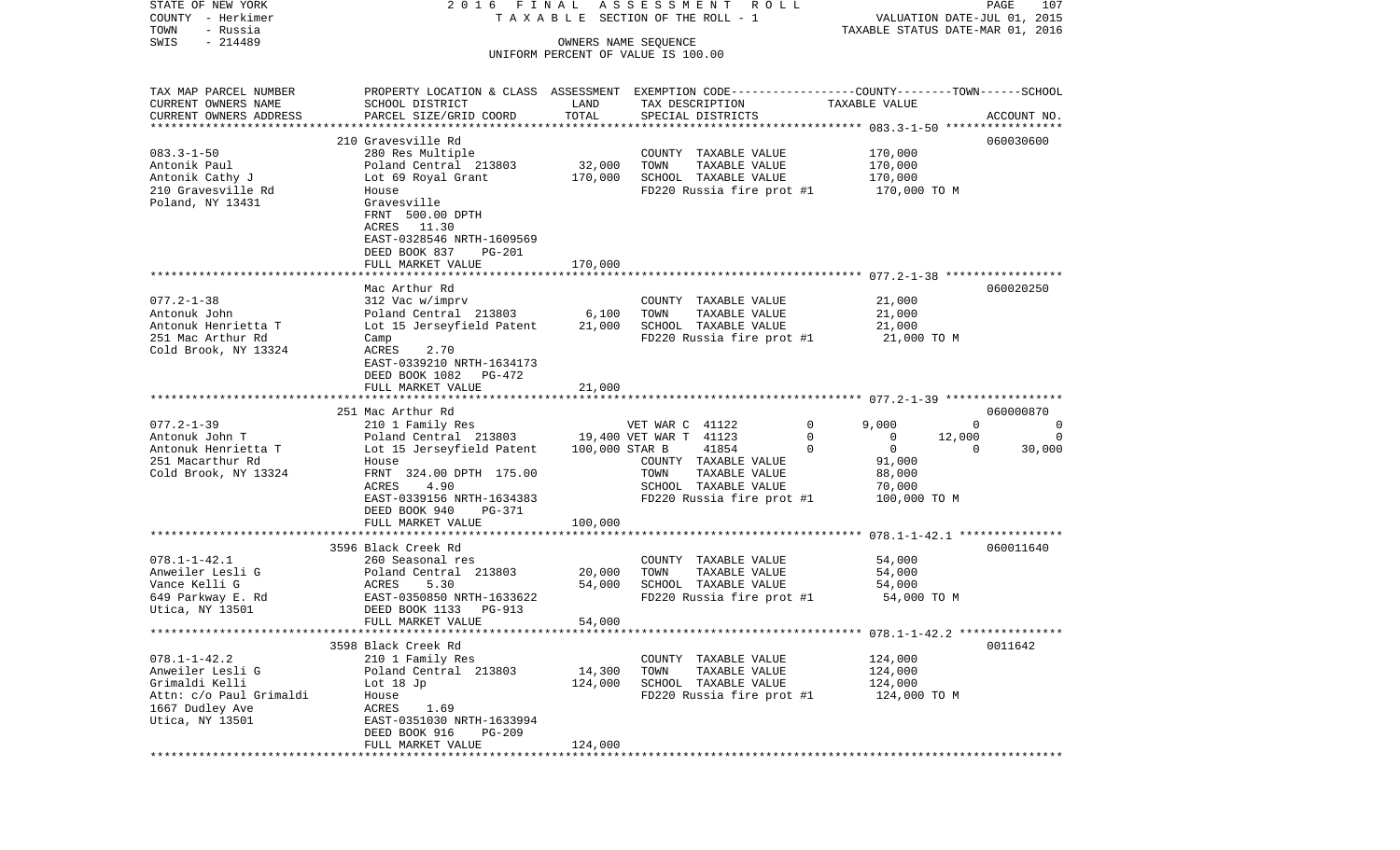| STATE OF NEW YORK<br>COUNTY - Herkimer<br>TOWN<br>- Russia |                                                                                                 |              | 2016 FINAL ASSESSMENT ROLL<br>TAXABLE SECTION OF THE ROLL - 1 |                        | VALUATION DATE-JUL 01, 2015<br>TAXABLE STATUS DATE-MAR 01, 2016 | PAGE<br>108 |
|------------------------------------------------------------|-------------------------------------------------------------------------------------------------|--------------|---------------------------------------------------------------|------------------------|-----------------------------------------------------------------|-------------|
| - 214489<br>SWIS                                           |                                                                                                 |              | OWNERS NAME SEOUENCE                                          |                        |                                                                 |             |
|                                                            |                                                                                                 |              | UNIFORM PERCENT OF VALUE IS 100.00                            |                        |                                                                 |             |
|                                                            |                                                                                                 |              |                                                               |                        |                                                                 |             |
| TAX MAP PARCEL NUMBER                                      | PROPERTY LOCATION & CLASS ASSESSMENT EXEMPTION CODE---------------COUNTY-------TOWN------SCHOOL |              |                                                               |                        |                                                                 |             |
| CURRENT OWNERS NAME                                        | SCHOOL DISTRICT                                                                                 | LAND         | TAX DESCRIPTION                                               | TAXABLE VALUE          |                                                                 |             |
| CURRENT OWNERS ADDRESS                                     | PARCEL SIZE/GRID COORD                                                                          | TOTAL        | SPECIAL DISTRICTS                                             |                        |                                                                 | ACCOUNT NO. |
|                                                            |                                                                                                 |              |                                                               |                        |                                                                 |             |
|                                                            | Route 365                                                                                       |              |                                                               |                        |                                                                 | 060014190   |
| $072.16 - 1 - 15$                                          | 210 1 Family Res                                                                                |              | VET COM C 41132                                               | 13,250<br>$\mathbf{0}$ | $\Omega$                                                        | 0           |
| Appleton Charles W Jr                                      | 305201<br>Remsen                                                                                |              | 20,300 VET COM T 41133                                        | $\Omega$               | $\overline{0}$<br>13,250                                        | 0           |
| Route 365                                                  | Lot 24 Walker Tract                                                                             |              | 53,000 COUNTY TAXABLE VALUE                                   |                        | 39,750                                                          |             |
| PO Box 314                                                 | House                                                                                           |              | TOWN<br>TAXABLE VALUE                                         |                        | 39,750                                                          |             |
| Remsen, NY 13438                                           | FRNT 336.00 DPTH 180.00                                                                         |              | SCHOOL TAXABLE VALUE                                          |                        | 53,000                                                          |             |
|                                                            | ACRES<br>0.50 BANK 731                                                                          |              | FD230 Remsen fire #2                                          |                        | 53,000 TO M                                                     |             |
|                                                            | EAST-0343238 NRTH-1646332                                                                       |              |                                                               |                        |                                                                 |             |
|                                                            | DEED BOOK 00610 PG-00190                                                                        |              |                                                               |                        |                                                                 |             |
|                                                            | FULL MARKET VALUE                                                                               | 53,000       |                                                               |                        |                                                                 |             |
|                                                            |                                                                                                 |              |                                                               |                        |                                                                 |             |
|                                                            | Route 365                                                                                       |              |                                                               |                        |                                                                 | 060027240   |
| $072.16 - 1 - 6$                                           | 280 Res Multiple                                                                                |              | STAR B<br>41854                                               | $\mathbf 0$            | $\overline{0}$<br>$\Omega$                                      | 30,000      |
| Appleton Darrin C                                          | Remsen<br>305201                                                                                |              | 11,000 COUNTY TAXABLE VALUE                                   |                        | 155,500                                                         |             |
| 369 St Rte 365                                             | Lot 24 Walker Tract                                                                             | 155,500 TOWN | TAXABLE VALUE                                                 |                        | 155,500                                                         |             |
| Remsen, NY 13438                                           | House Garage<br>FRNT 286.60 DPTH 140.00                                                         |              | SCHOOL TAXABLE VALUE<br>FD230 Remsen fire #2                  |                        | 125,500                                                         |             |
|                                                            | ACRES 0.63 BANK 135                                                                             |              |                                                               |                        | 155,500 TO M                                                    |             |
|                                                            | EAST-0343174 NRTH-1646826                                                                       |              |                                                               |                        |                                                                 |             |
|                                                            | DEED BOOK 899<br><b>PG-558</b>                                                                  |              |                                                               |                        |                                                                 |             |
|                                                            | FULL MARKET VALUE                                                                               | 155,500      |                                                               |                        |                                                                 |             |
|                                                            | ********************                                                                            |              |                                                               |                        |                                                                 |             |
|                                                            | Route 365                                                                                       |              |                                                               |                        |                                                                 | 060027270   |
| $072.16 - 1 - 7$                                           | 314 Rural vac<10                                                                                |              | COUNTY TAXABLE VALUE                                          |                        | 1,400                                                           |             |
| Appleton Darrin C                                          | 305201<br>Remsen                                                                                | 1,400        | TAXABLE VALUE<br>TOWN                                         |                        | 1,400                                                           |             |
| PO Box 425                                                 | Lot 24<br>Wt                                                                                    | 1,400        | SCHOOL TAXABLE VALUE                                          |                        | 1,400                                                           |             |
| Barneveld, NY 13304                                        | Land 0.40 Acre                                                                                  |              | FD230 Remsen fire #2                                          |                        | 1,400 TO M                                                      |             |
|                                                            | Rte 365                                                                                         |              |                                                               |                        |                                                                 |             |
|                                                            | FRNT 245.00 DPTH 105.00                                                                         |              |                                                               |                        |                                                                 |             |
|                                                            | BANK 135                                                                                        |              |                                                               |                        |                                                                 |             |
|                                                            | EAST-0343256 NRTH-1646664                                                                       |              |                                                               |                        |                                                                 |             |
|                                                            | DEED BOOK 899<br>PG-558                                                                         |              |                                                               |                        |                                                                 |             |
|                                                            | FULL MARKET VALUE                                                                               | 1,400        |                                                               |                        |                                                                 |             |
|                                                            |                                                                                                 |              |                                                               |                        |                                                                 |             |
|                                                            | Silverstone Rd                                                                                  |              |                                                               |                        |                                                                 |             |
| $072.12 - 2 - 23.2$                                        | 314 Rural vac<10                                                                                |              | COUNTY TAXABLE VALUE                                          |                        | 5,900                                                           |             |
| Aquinas Patricia A                                         | Remsen<br>305201                                                                                | 5,900        | TAXABLE VALUE<br>TOWN                                         |                        | 5,900                                                           |             |
| 235 Silverstone Rd                                         | FRNT 200.00 DPTH                                                                                | 5,900        | SCHOOL TAXABLE VALUE                                          |                        | 5,900                                                           |             |
| Remsen, NY 13438                                           | ACRES 1.30                                                                                      |              | FD220 Russia fire prot #1                                     |                        | 5,900 TO M                                                      |             |
|                                                            | EAST-0346320 NRTH-1652066                                                                       |              |                                                               |                        |                                                                 |             |
|                                                            | PG-589<br>DEED BOOK 1500                                                                        |              |                                                               |                        |                                                                 |             |
|                                                            | FULL MARKET VALUE                                                                               | 5,900        |                                                               |                        |                                                                 |             |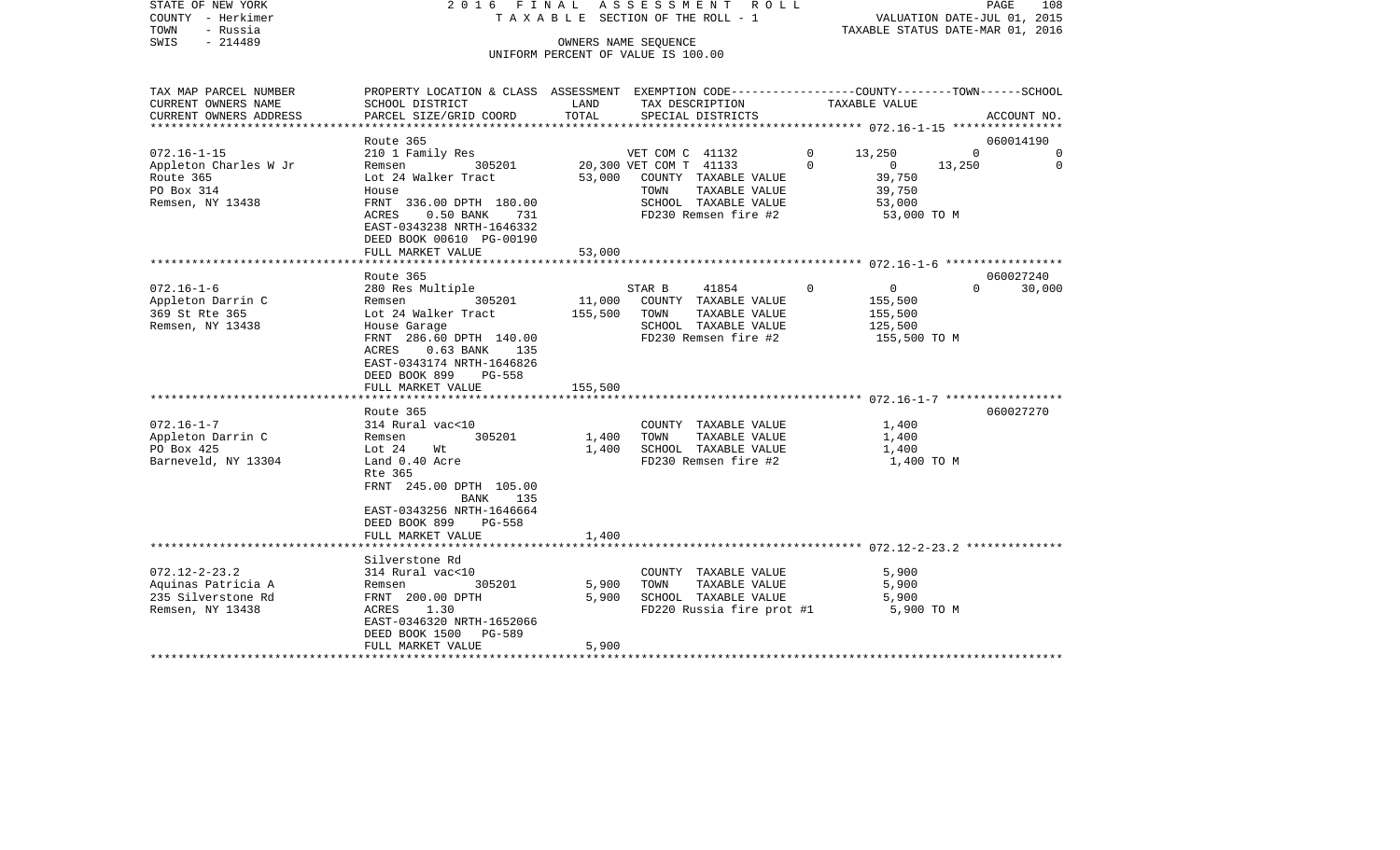| STATE OF NEW YORK<br>COUNTY - Herkimer<br>TOWN<br>- Russia<br>$-214489$<br>SWIS                     | 2016 FINAL                                                                                                                                                                                                            |                            | A S S E S S M E N T R O L L<br>TAXABLE SECTION OF THE ROLL - 1<br>OWNERS NAME SEQUENCE<br>UNIFORM PERCENT OF VALUE IS 100.00 |             | VALUATION DATE-JUL 01, 2015<br>TAXABLE STATUS DATE-MAR 01, 2016 | PAGE<br>109                     |
|-----------------------------------------------------------------------------------------------------|-----------------------------------------------------------------------------------------------------------------------------------------------------------------------------------------------------------------------|----------------------------|------------------------------------------------------------------------------------------------------------------------------|-------------|-----------------------------------------------------------------|---------------------------------|
| TAX MAP PARCEL NUMBER<br>CURRENT OWNERS NAME<br>CURRENT OWNERS ADDRESS<br>************************* | PROPERTY LOCATION & CLASS ASSESSMENT EXEMPTION CODE---------------COUNTY-------TOWN-----SCHOOL<br>SCHOOL DISTRICT<br>PARCEL SIZE/GRID COORD                                                                           | LAND<br>TOTAL              | TAX DESCRIPTION<br>SPECIAL DISTRICTS                                                                                         |             | TAXABLE VALUE                                                   | ACCOUNT NO.                     |
| $072.12 - 2 - 22$<br>Aquinas Patricia Allen<br>235 Silverstone Rd<br>Remsen, NY 13438               | Silverstone<br>314 Rural vac<10<br>305201<br>Remsen<br>Lot 2 Jacobs Tract<br>Vacant Land<br>Silverstone Estates<br>FRNT 100.00 DPTH 280.00<br>EAST-0346226 NRTH-1651709<br>DEED BOOK 1406 PG-992<br>FULL MARKET VALUE | 3,200<br>3,200<br>3,200    | COUNTY TAXABLE VALUE<br>TOWN<br>TAXABLE VALUE<br>SCHOOL TAXABLE VALUE<br>FD230 Remsen fire #2                                |             | 3,200<br>3,200<br>3,200<br>3,200 TO M                           | 0052795                         |
| $072.12 - 2 - 32$<br>Aquinas Patricia Allen                                                         | 235 Silverstone Rd<br>210 1 Family Res - WTRFNT<br>Remsen 305201                                                                                                                                                      |                            | 41854<br>STAR B<br>30,000 COUNTY TAXABLE VALUE                                                                               | $\mathbf 0$ | $\overline{0}$<br>153,500                                       | 060001680<br>30,000<br>$\Omega$ |
| 235 Silverstone Rd<br>Remsen, NY 13438                                                              | Lot 2 Jacobs Tract<br>House Att Garage<br>FRNT 91.00 DPTH 258.00<br>0.52<br>ACRES<br>EAST-0346458 NRTH-1651485<br>DEED BOOK 1406 PG-992<br>FULL MARKET VALUE                                                          | 153,500                    | TOWN<br>TAXABLE VALUE<br>SCHOOL TAXABLE VALUE<br>FD230 Remsen fire #2                                                        |             | 153,500<br>123,500<br>153,500 TO M                              |                                 |
|                                                                                                     |                                                                                                                                                                                                                       | 153,500                    |                                                                                                                              |             |                                                                 |                                 |
| $088.1 - 1 - 3$<br>Arcuri Anthony F<br>9705 Rt 28<br>Poland, NY 13431                               | 9705 Route 28<br>210 1 Family Res<br>Poland Central 213803<br>Lot 68 Royal Grant<br>House Att Gar Bldg Trlr<br>ACRES<br>9.00<br>EAST-0326712 NRTH-1607978                                                             | 24,900<br>218,000          | STAR EN<br>41834<br>COUNTY TAXABLE VALUE<br>TOWN<br>TAXABLE VALUE<br>SCHOOL TAXABLE VALUE<br>FD220 Russia fire prot #1       | $\Omega$    | $\overline{0}$<br>218,000<br>218,000<br>152,700<br>218,000 TO M | 060042430<br>$\Omega$<br>65,300 |
| ************************                                                                            | DEED BOOK 00823 PG-00668<br>FULL MARKET VALUE                                                                                                                                                                         | 218,000                    |                                                                                                                              |             |                                                                 |                                 |
| $088.1 - 1 - 4$<br>Arcuri Linda<br>9705 State Route 28<br>Poland, NY 13431                          | Route 28<br>210 1 Family Res<br>Poland Central 213803<br>Lot $68$<br>Rq<br>House<br>Rte #28<br>6.00<br>ACRES<br>EAST-0327005 NRTH-1607801<br>DEED BOOK 877<br>PG-135<br>FULL MARKET VALUE                             | 21,000<br>67,000<br>67,000 | COUNTY TAXABLE VALUE<br>TOWN<br>TAXABLE VALUE<br>SCHOOL TAXABLE VALUE<br>FD220 Russia fire prot #1                           |             | 67,000<br>67,000<br>67,000<br>67,000 TO M                       | 060042820                       |
| *******************                                                                                 |                                                                                                                                                                                                                       |                            |                                                                                                                              |             |                                                                 |                                 |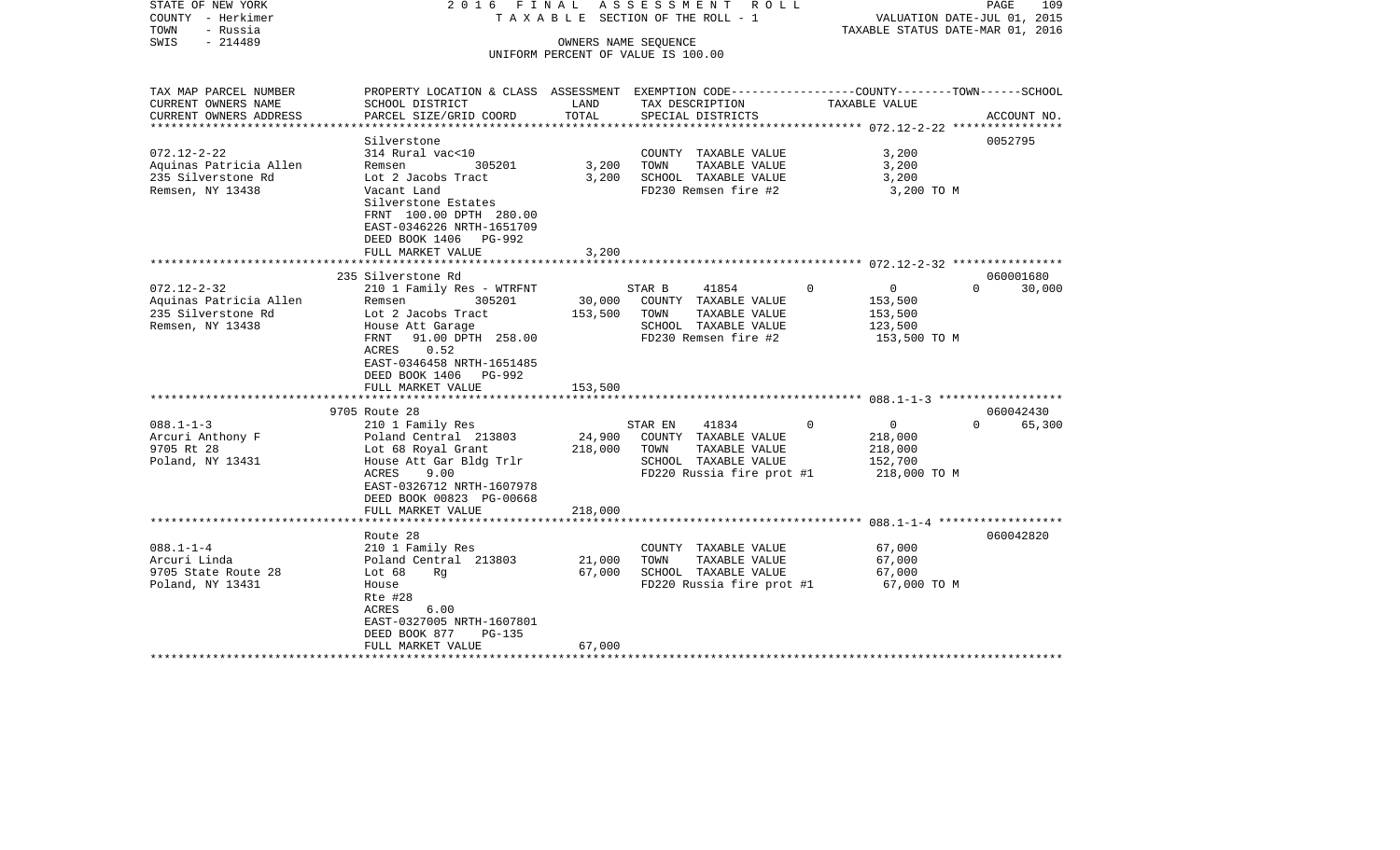| STATE OF NEW YORK                  | 2016<br>FINAL                            |                      | ASSESSMENT<br>R O L L                             | PAGE<br>110                                                                                     |  |
|------------------------------------|------------------------------------------|----------------------|---------------------------------------------------|-------------------------------------------------------------------------------------------------|--|
| COUNTY - Herkimer                  |                                          |                      | TAXABLE SECTION OF THE ROLL - 1                   | VALUATION DATE-JUL 01, 2015                                                                     |  |
| - Russia<br>TOWN                   |                                          |                      |                                                   | TAXABLE STATUS DATE-MAR 01, 2016                                                                |  |
| $-214489$<br>SWIS                  |                                          | OWNERS NAME SEQUENCE |                                                   |                                                                                                 |  |
|                                    |                                          |                      | UNIFORM PERCENT OF VALUE IS 100.00                |                                                                                                 |  |
|                                    |                                          |                      |                                                   |                                                                                                 |  |
| TAX MAP PARCEL NUMBER              |                                          |                      |                                                   | PROPERTY LOCATION & CLASS ASSESSMENT EXEMPTION CODE---------------COUNTY-------TOWN------SCHOOL |  |
| CURRENT OWNERS NAME                | SCHOOL DISTRICT                          | LAND                 | TAX DESCRIPTION                                   | TAXABLE VALUE                                                                                   |  |
| CURRENT OWNERS ADDRESS             | PARCEL SIZE/GRID COORD                   | TOTAL                | SPECIAL DISTRICTS                                 | ACCOUNT NO.                                                                                     |  |
| **********************             |                                          | *************        |                                                   |                                                                                                 |  |
|                                    | 472 Stormy Hill Rd                       |                      |                                                   | 060013620                                                                                       |  |
| $077.2 - 2 - 17$                   | 260 Seasonal res                         |                      | COUNTY TAXABLE VALUE                              | 92,000                                                                                          |  |
| Armstrong David                    | Poland Central 213803                    | 83,300               | TOWN<br>TAXABLE VALUE                             | 92,000                                                                                          |  |
| Siegenthaler William               | Lot 17 Jerseyfield Patent                | 92,000               | SCHOOL TAXABLE VALUE                              | 92,000                                                                                          |  |
| 1933 Merriline Ave                 | Camp                                     |                      | FD220 Russia fire prot #1                         | 92,000 TO M                                                                                     |  |
| Utica, NY 13502                    | ACRES<br>66.00                           |                      |                                                   |                                                                                                 |  |
|                                    | EAST-0346760 NRTH-1637476                |                      |                                                   |                                                                                                 |  |
|                                    | DEED BOOK 766<br><b>PG-707</b>           |                      |                                                   |                                                                                                 |  |
|                                    | FULL MARKET VALUE                        | 92,000               |                                                   |                                                                                                 |  |
|                                    | ******************                       |                      |                                                   | ******************************** 077.1-1-6 ******************                                   |  |
|                                    | Southside Rd                             |                      |                                                   | 060000750                                                                                       |  |
| $077.1 - 1 - 6$                    | 260 Seasonal res                         |                      | COUNTY TAXABLE VALUE                              | 10,000                                                                                          |  |
| Armstrong Richard R                | Poland Central 213803                    | 6,900                | TOWN<br>TAXABLE VALUE                             | 10,000                                                                                          |  |
| 5580 Route 79                      | Lot 15 Jerseyfield Patent                | 10,000               | SCHOOL TAXABLE VALUE                              | 10,000                                                                                          |  |
| Port Crane, NY 13833               | Camp                                     |                      | FD220 Russia fire prot #1                         | 10,000 TO M                                                                                     |  |
|                                    | FRNT<br>50.00 DPTH 100.00                |                      |                                                   |                                                                                                 |  |
|                                    | EAST-0334048 NRTH-1633981                |                      |                                                   |                                                                                                 |  |
|                                    | DEED BOOK 872<br><b>PG-128</b>           |                      |                                                   |                                                                                                 |  |
|                                    | FULL MARKET VALUE                        | 10,000               |                                                   |                                                                                                 |  |
|                                    |                                          | ********             |                                                   |                                                                                                 |  |
|                                    | 172 Lakeview Dr                          |                      |                                                   | 060013740                                                                                       |  |
| $077.1 - 1 - 8$                    | 311 Res vac land - WTRFNT                |                      | COUNTY TAXABLE VALUE<br>TOWN                      | 6,900                                                                                           |  |
| Armstrong Richard R                | Poland Central 213803                    | 6,900                | TAXABLE VALUE                                     | 6,900                                                                                           |  |
| Armstrong Karen B<br>5580 Ny Rt 79 | Lot 15 Jerseyfield Patent<br>Vacant Land | 6,900                | SCHOOL TAXABLE VALUE<br>FD220 Russia fire prot #1 | 6,900<br>6,900 TO M                                                                             |  |
| Port Crane, NY 13833               | FRNT<br>50.00 DPTH 100.00                |                      |                                                   |                                                                                                 |  |
|                                    | EAST-0334108 NRTH-1634120                |                      |                                                   |                                                                                                 |  |
|                                    | DEED BOOK 734<br>PG-32                   |                      |                                                   |                                                                                                 |  |
|                                    | FULL MARKET VALUE                        | 6,900                |                                                   |                                                                                                 |  |
|                                    |                                          |                      |                                                   |                                                                                                 |  |
|                                    | ST RT 8                                  |                      |                                                   |                                                                                                 |  |
| $084.3 - 2 - 17$                   | 314 Rural vac<10                         |                      | COUNTY TAXABLE VALUE                              | 900                                                                                             |  |
| Artz Barbara                       | Poland Central 213803                    | 900                  | TOWN<br>TAXABLE VALUE                             | 900                                                                                             |  |
| 589 ST RT 8                        | ACRES<br>1.20                            | 900                  | SCHOOL TAXABLE VALUE                              | 900                                                                                             |  |
| Cold Brook, NY 13324               | EAST-0349585 NRTH-1609134                |                      | FD220 Russia fire prot #1                         | 900 TO M                                                                                        |  |
|                                    | FULL MARKET VALUE                        | 900                  |                                                   |                                                                                                 |  |
|                                    |                                          | *********            |                                                   |                                                                                                 |  |
|                                    | Route 8                                  |                      |                                                   |                                                                                                 |  |
| $089.1 - 2 - 2.2$                  | 323 Vacant rural                         |                      | COUNTY TAXABLE VALUE                              | 20,700                                                                                          |  |
| Ashe Jeanne M                      | Poland Central 213803                    | 20,700               | TOWN<br>TAXABLE VALUE                             | 20,700                                                                                          |  |
| 3419 Black Creek Rd                | Lot 51 & 52 Royal Grant                  | 20,700               | SCHOOL TAXABLE VALUE                              | 20,700                                                                                          |  |
| Cold Brook, NY 13324               | Vacant Land                              |                      | FD220 Russia fire prot #1                         | 20,700 TO M                                                                                     |  |
|                                    | ACRES<br>37.80                           |                      |                                                   |                                                                                                 |  |
|                                    | EAST-0350994 NRTH-1607046                |                      |                                                   |                                                                                                 |  |
|                                    | DEED BOOK 785<br>PG-665                  |                      |                                                   |                                                                                                 |  |
|                                    | FULL MARKET VALUE                        | 20,700               |                                                   |                                                                                                 |  |
|                                    |                                          |                      |                                                   |                                                                                                 |  |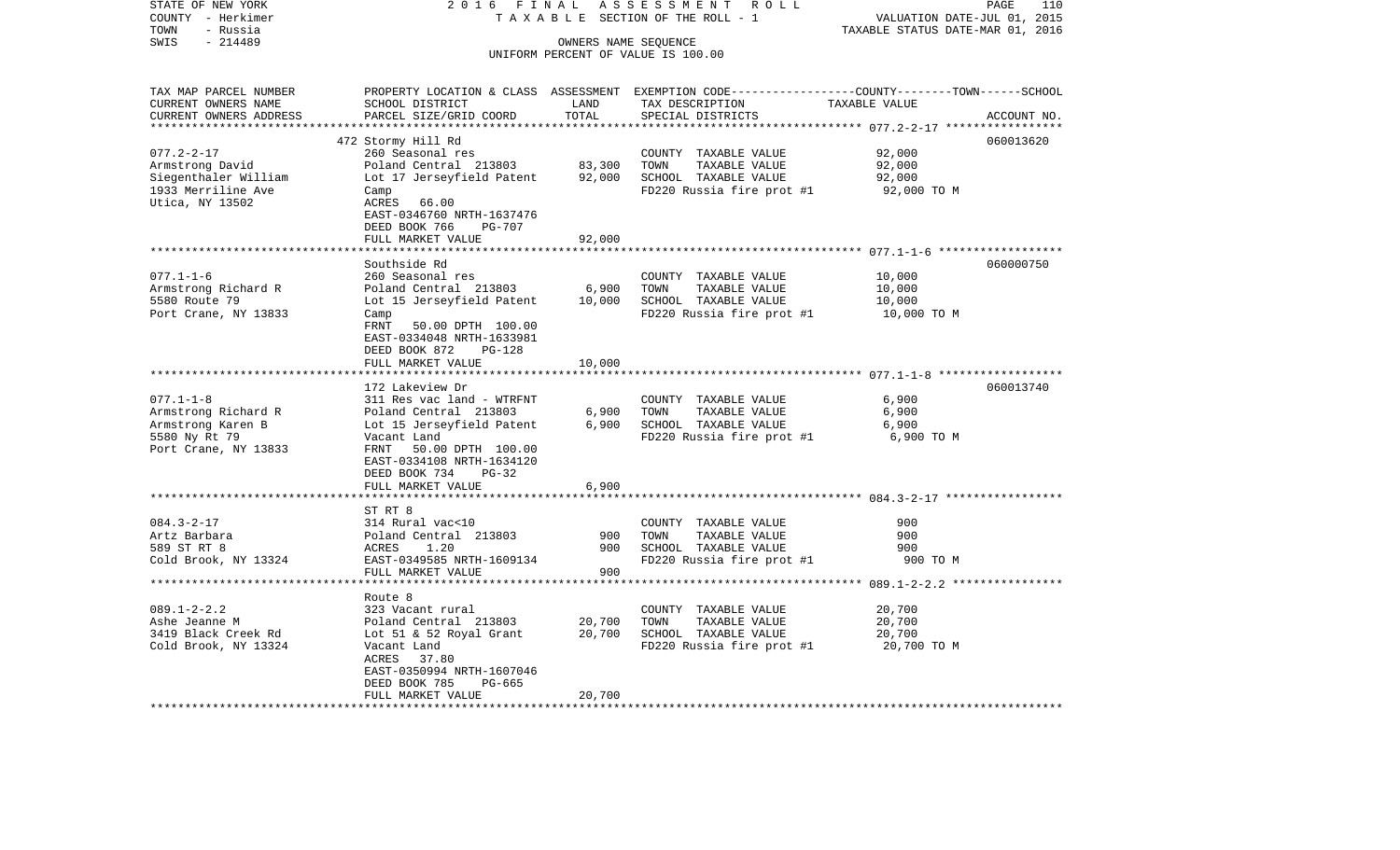| STATE OF NEW YORK<br>COUNTY - Herkimer<br>- Russia<br>TOWN             | 2016 FINAL<br>TAXABLE                                                                                                                        |               | ASSESSMENT ROLL<br>SECTION OF THE ROLL - 1                 | VALUATION DATE-JUL 01, 2015<br>TAXABLE STATUS DATE-MAR 01, 2016 | 111<br>PAGE         |
|------------------------------------------------------------------------|----------------------------------------------------------------------------------------------------------------------------------------------|---------------|------------------------------------------------------------|-----------------------------------------------------------------|---------------------|
| $-214489$<br>SWIS                                                      |                                                                                                                                              |               | OWNERS NAME SEQUENCE<br>UNIFORM PERCENT OF VALUE IS 100.00 |                                                                 |                     |
| TAX MAP PARCEL NUMBER<br>CURRENT OWNERS NAME<br>CURRENT OWNERS ADDRESS | PROPERTY LOCATION & CLASS ASSESSMENT EXEMPTION CODE---------------COUNTY-------TOWN------SCHOOL<br>SCHOOL DISTRICT<br>PARCEL SIZE/GRID COORD | LAND<br>TOTAL | TAX DESCRIPTION<br>SPECIAL DISTRICTS                       | TAXABLE VALUE                                                   | ACCOUNT NO.         |
|                                                                        |                                                                                                                                              |               |                                                            |                                                                 |                     |
| $088.1 - 1 - 7$                                                        | 9637 Route 28                                                                                                                                |               |                                                            |                                                                 | 060041350           |
| Ashmore Gina B                                                         | 210 1 Family Res<br>Poland Central 213803                                                                                                    | 11,400        | COUNTY TAXABLE VALUE<br>TOWN<br>TAXABLE VALUE              | 77,000<br>77,000                                                |                     |
| 1300 Woodbury Dr                                                       | $S$ 68 Rg                                                                                                                                    | 77,000        | SCHOOL TAXABLE VALUE                                       | 77,000                                                          |                     |
| Utica, NY 13502                                                        | House 3/4Acres<br>Rte 28                                                                                                                     |               | FD220 Russia fire prot #1                                  | 77,000 TO M                                                     |                     |
|                                                                        | FRNT 130.00 DPTH 240.00<br>135<br>BANK<br>EAST-0328119 NRTH-1607285                                                                          |               |                                                            |                                                                 |                     |
|                                                                        | DEED BOOK 1454 PG-180<br>FULL MARKET VALUE                                                                                                   | 77,000        |                                                            |                                                                 |                     |
|                                                                        |                                                                                                                                              |               |                                                            |                                                                 |                     |
| $083.4 - 1 - 51$                                                       | 5107 Military Rd<br>210 1 Family Res                                                                                                         |               | STAR B<br>41854                                            | $\Omega$<br>$\overline{0}$<br>$\Omega$                          | 060016500<br>30,000 |
| Auert Christopher                                                      | Poland Central 213803                                                                                                                        | 10,200        | COUNTY TAXABLE VALUE                                       | 204,700                                                         |                     |
| Sloboda Alan                                                           | Lot 70 Royal Grant                                                                                                                           | 204,700       | TOWN<br>TAXABLE VALUE                                      | 204,700                                                         |                     |
| 5107 Military Rd                                                       | House 2 Garages                                                                                                                              |               | SCHOOL TAXABLE VALUE                                       | 174,700                                                         |                     |
| Poland, NY 13431                                                       | 78.00 DPTH 365.00<br>FRNT<br>$0.56$ BANK<br>ACRES<br>135<br>EAST-0337024 NRTH-1612532<br>DEED BOOK 844<br>$PG-24$                            |               | FD220 Russia fire prot #1                                  | 204,700 TO M                                                    |                     |
|                                                                        | FULL MARKET VALUE                                                                                                                            | 204,700       |                                                            |                                                                 |                     |
|                                                                        | Military Rd                                                                                                                                  |               |                                                            |                                                                 | 060050210           |
| $083.4 - 1 - 55.2$                                                     | 314 Rural vac<10                                                                                                                             |               | COUNTY TAXABLE VALUE                                       | 300                                                             |                     |
| Auert Christopher                                                      | Poland Central 213803                                                                                                                        | 300           | TOWN<br>TAXABLE VALUE                                      | 300                                                             |                     |
| Sloboda Alan                                                           | Lot #70 Royal Grant                                                                                                                          | 300           | SCHOOL TAXABLE VALUE                                       | 300                                                             |                     |
| 5107 Military Rd                                                       | Vacant Land                                                                                                                                  |               | FD220 Russia fire prot #1                                  | 300 TO M                                                        |                     |
| Poland, NY 13431                                                       | 30.00 DPTH 400.00<br>FRNT<br>$0.28$ BANK<br>ACRES<br>135<br>EAST-0336992 NRTH-1612400<br>DEED BOOK 689<br><b>PG-909</b>                      |               |                                                            |                                                                 |                     |
|                                                                        | FULL MARKET VALUE                                                                                                                            | 300           |                                                            |                                                                 |                     |
|                                                                        |                                                                                                                                              |               |                                                            |                                                                 |                     |
|                                                                        | Wheelertown Rd                                                                                                                               |               |                                                            |                                                                 | 060000840           |
| $068. - 2 - 39$<br>Autrey Gary G                                       | 314 Rural vac<10<br>305201<br>Remsen                                                                                                         | 1,600         | COUNTY TAXABLE VALUE<br>TOWN<br>TAXABLE VALUE              | 1,600<br>1,600                                                  |                     |
| Autrey Ann M                                                           | Lot 58 Remsenburg Patent                                                                                                                     | 1,600         | SCHOOL TAXABLE VALUE                                       | 1,600                                                           |                     |
| 218 Dale Rd                                                            | Camp                                                                                                                                         |               | FD230 Remsen fire #2                                       | 1,600 TO M                                                      |                     |
| Rome, NY 13440                                                         | 77.00 DPTH 200.00<br>FRNT<br>0.35<br>ACRES                                                                                                   |               |                                                            |                                                                 |                     |
|                                                                        | EAST-0348886 NRTH-1658257<br>DEED BOOK 00632 PG-00301                                                                                        |               |                                                            |                                                                 |                     |
|                                                                        | FULL MARKET VALUE                                                                                                                            | 1,600         | **************************************                     |                                                                 |                     |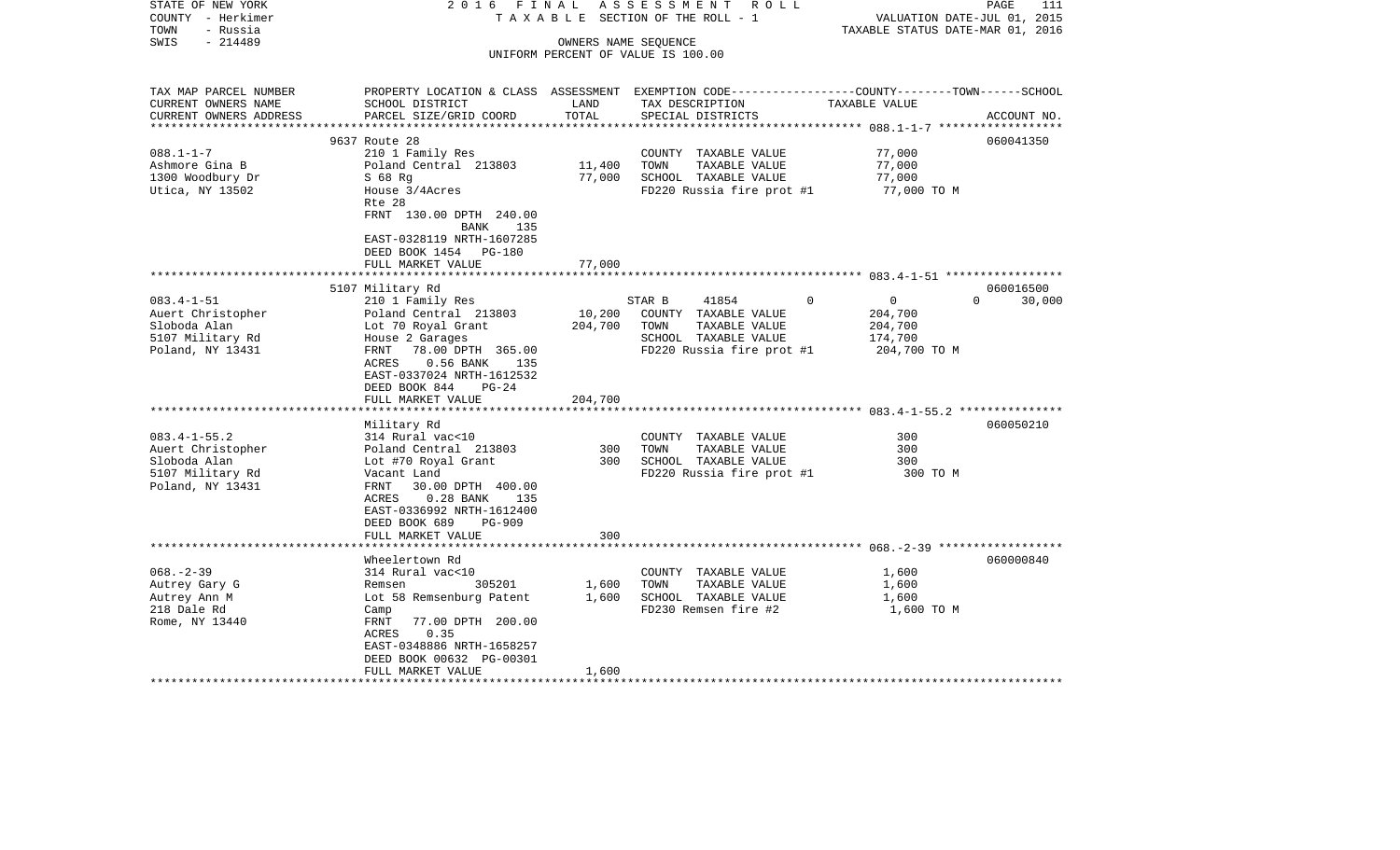| SWIS<br>$-214489$<br>OWNERS NAME SEOUENCE<br>UNIFORM PERCENT OF VALUE IS 100.00<br>TAX MAP PARCEL NUMBER<br>PROPERTY LOCATION & CLASS ASSESSMENT EXEMPTION CODE----------------COUNTY-------TOWN------SCHOOL<br>CURRENT OWNERS NAME<br>SCHOOL DISTRICT<br>LAND<br>TAX DESCRIPTION<br>TAXABLE VALUE<br>PARCEL SIZE/GRID COORD<br>TOTAL<br>CURRENT OWNERS ADDRESS<br>SPECIAL DISTRICTS<br>ACCOUNT NO.<br>*********************<br>Military Rd<br>060028710<br>$083.3 - 2 - 11$<br>314 Rural vac<10<br>11,000<br>COUNTY TAXABLE VALUE<br>TAXABLE VALUE<br>Babiarz Patrick<br>Poland Central 213803<br>11,000<br>TOWN<br>11,000<br>PO Box 25<br>11,000<br>SCHOOL TAXABLE VALUE<br>Lot 87 Royal Grant<br>11,000<br>Barneveld, NY 13304<br>FD220 Russia fire prot #1<br>Vacant Land<br>11,000 TO M<br>Military<br>ACRES<br>5.00<br>EAST-0336401 NRTH-1613003<br>DEED BOOK 707<br>PG-768<br>FULL MARKET VALUE<br>11,000<br>159 Mac Arthur Rd<br>060010410 | STATE OF NEW YORK<br>COUNTY - Herkimer<br>TOWN<br>- Russia | 2016 FINAL       | ASSESSMENT ROLL<br>T A X A B L E SECTION OF THE ROLL - 1 | VALUATION DATE-JUL 01, 2015<br>TAXABLE STATUS DATE-MAR 01, 2016 | PAGE<br>112 |
|----------------------------------------------------------------------------------------------------------------------------------------------------------------------------------------------------------------------------------------------------------------------------------------------------------------------------------------------------------------------------------------------------------------------------------------------------------------------------------------------------------------------------------------------------------------------------------------------------------------------------------------------------------------------------------------------------------------------------------------------------------------------------------------------------------------------------------------------------------------------------------------------------------------------------------------------------|------------------------------------------------------------|------------------|----------------------------------------------------------|-----------------------------------------------------------------|-------------|
|                                                                                                                                                                                                                                                                                                                                                                                                                                                                                                                                                                                                                                                                                                                                                                                                                                                                                                                                                    |                                                            |                  |                                                          |                                                                 |             |
|                                                                                                                                                                                                                                                                                                                                                                                                                                                                                                                                                                                                                                                                                                                                                                                                                                                                                                                                                    |                                                            |                  |                                                          |                                                                 |             |
|                                                                                                                                                                                                                                                                                                                                                                                                                                                                                                                                                                                                                                                                                                                                                                                                                                                                                                                                                    |                                                            |                  |                                                          |                                                                 |             |
|                                                                                                                                                                                                                                                                                                                                                                                                                                                                                                                                                                                                                                                                                                                                                                                                                                                                                                                                                    |                                                            |                  |                                                          |                                                                 |             |
|                                                                                                                                                                                                                                                                                                                                                                                                                                                                                                                                                                                                                                                                                                                                                                                                                                                                                                                                                    |                                                            |                  |                                                          |                                                                 |             |
|                                                                                                                                                                                                                                                                                                                                                                                                                                                                                                                                                                                                                                                                                                                                                                                                                                                                                                                                                    |                                                            |                  |                                                          |                                                                 |             |
|                                                                                                                                                                                                                                                                                                                                                                                                                                                                                                                                                                                                                                                                                                                                                                                                                                                                                                                                                    |                                                            |                  |                                                          |                                                                 |             |
|                                                                                                                                                                                                                                                                                                                                                                                                                                                                                                                                                                                                                                                                                                                                                                                                                                                                                                                                                    |                                                            |                  |                                                          |                                                                 |             |
|                                                                                                                                                                                                                                                                                                                                                                                                                                                                                                                                                                                                                                                                                                                                                                                                                                                                                                                                                    |                                                            |                  |                                                          |                                                                 |             |
|                                                                                                                                                                                                                                                                                                                                                                                                                                                                                                                                                                                                                                                                                                                                                                                                                                                                                                                                                    |                                                            |                  |                                                          |                                                                 |             |
|                                                                                                                                                                                                                                                                                                                                                                                                                                                                                                                                                                                                                                                                                                                                                                                                                                                                                                                                                    |                                                            |                  |                                                          |                                                                 |             |
|                                                                                                                                                                                                                                                                                                                                                                                                                                                                                                                                                                                                                                                                                                                                                                                                                                                                                                                                                    |                                                            |                  |                                                          |                                                                 |             |
|                                                                                                                                                                                                                                                                                                                                                                                                                                                                                                                                                                                                                                                                                                                                                                                                                                                                                                                                                    |                                                            |                  |                                                          |                                                                 |             |
|                                                                                                                                                                                                                                                                                                                                                                                                                                                                                                                                                                                                                                                                                                                                                                                                                                                                                                                                                    |                                                            |                  |                                                          |                                                                 |             |
|                                                                                                                                                                                                                                                                                                                                                                                                                                                                                                                                                                                                                                                                                                                                                                                                                                                                                                                                                    |                                                            |                  |                                                          |                                                                 |             |
|                                                                                                                                                                                                                                                                                                                                                                                                                                                                                                                                                                                                                                                                                                                                                                                                                                                                                                                                                    | $077.2 - 1 - 32$                                           | 260 Seasonal res | COUNTY TAXABLE VALUE                                     | 98,000                                                          |             |
| Backus Susan<br>19,500<br>TAXABLE VALUE<br>98,000<br>Poland Central 213803<br>TOWN                                                                                                                                                                                                                                                                                                                                                                                                                                                                                                                                                                                                                                                                                                                                                                                                                                                                 |                                                            |                  |                                                          |                                                                 |             |
| 11 Elliott Pl Fl 1<br>98,000<br>SCHOOL TAXABLE VALUE<br>Lot 15 Jerseyfield Patent<br>98,000                                                                                                                                                                                                                                                                                                                                                                                                                                                                                                                                                                                                                                                                                                                                                                                                                                                        |                                                            |                  |                                                          |                                                                 |             |
| Glen Cove, NY 11542<br>FD220 Russia fire prot #1<br>98,000 TO M<br>House Garage                                                                                                                                                                                                                                                                                                                                                                                                                                                                                                                                                                                                                                                                                                                                                                                                                                                                    |                                                            |                  |                                                          |                                                                 |             |
| Macarthur<br>ACRES                                                                                                                                                                                                                                                                                                                                                                                                                                                                                                                                                                                                                                                                                                                                                                                                                                                                                                                                 |                                                            |                  |                                                          |                                                                 |             |
| 5.00<br>EAST-0340608 NRTH-1633526                                                                                                                                                                                                                                                                                                                                                                                                                                                                                                                                                                                                                                                                                                                                                                                                                                                                                                                  |                                                            |                  |                                                          |                                                                 |             |
| DEED BOOK 1537 PG-611                                                                                                                                                                                                                                                                                                                                                                                                                                                                                                                                                                                                                                                                                                                                                                                                                                                                                                                              |                                                            |                  |                                                          |                                                                 |             |
| 98,000<br>FULL MARKET VALUE                                                                                                                                                                                                                                                                                                                                                                                                                                                                                                                                                                                                                                                                                                                                                                                                                                                                                                                        |                                                            |                  |                                                          |                                                                 |             |
|                                                                                                                                                                                                                                                                                                                                                                                                                                                                                                                                                                                                                                                                                                                                                                                                                                                                                                                                                    |                                                            |                  |                                                          |                                                                 |             |
| Southside Rd<br>060010380                                                                                                                                                                                                                                                                                                                                                                                                                                                                                                                                                                                                                                                                                                                                                                                                                                                                                                                          |                                                            |                  |                                                          |                                                                 |             |
| $077.4 - 1 - 2$<br>322 Rural vac>10<br>54,000<br>COUNTY TAXABLE VALUE                                                                                                                                                                                                                                                                                                                                                                                                                                                                                                                                                                                                                                                                                                                                                                                                                                                                              |                                                            |                  |                                                          |                                                                 |             |
| 54,000<br>Backus Susan<br>Poland Central 213803<br>TOWN<br>TAXABLE VALUE<br>54,000                                                                                                                                                                                                                                                                                                                                                                                                                                                                                                                                                                                                                                                                                                                                                                                                                                                                 |                                                            |                  |                                                          |                                                                 |             |
| 11 Elliott Pl Fl 1<br>54,000<br>SCHOOL TAXABLE VALUE<br>Lot 15 & 14 Jerseyfield P<br>54,000                                                                                                                                                                                                                                                                                                                                                                                                                                                                                                                                                                                                                                                                                                                                                                                                                                                        |                                                            |                  |                                                          |                                                                 |             |
| Glen Cove, NY 11542<br>FD220 Russia fire prot #1<br>Vacant Land<br>54,000 TO M                                                                                                                                                                                                                                                                                                                                                                                                                                                                                                                                                                                                                                                                                                                                                                                                                                                                     |                                                            |                  |                                                          |                                                                 |             |
| ACRES 60.10                                                                                                                                                                                                                                                                                                                                                                                                                                                                                                                                                                                                                                                                                                                                                                                                                                                                                                                                        |                                                            |                  |                                                          |                                                                 |             |
| EAST-0341400 NRTH-1632243                                                                                                                                                                                                                                                                                                                                                                                                                                                                                                                                                                                                                                                                                                                                                                                                                                                                                                                          |                                                            |                  |                                                          |                                                                 |             |
| DEED BOOK 1537 PG-608<br>FULL MARKET VALUE<br>54,000                                                                                                                                                                                                                                                                                                                                                                                                                                                                                                                                                                                                                                                                                                                                                                                                                                                                                               |                                                            |                  |                                                          |                                                                 |             |
|                                                                                                                                                                                                                                                                                                                                                                                                                                                                                                                                                                                                                                                                                                                                                                                                                                                                                                                                                    |                                                            |                  |                                                          |                                                                 |             |
| 1117 Wheelertown Rd<br>060013022                                                                                                                                                                                                                                                                                                                                                                                                                                                                                                                                                                                                                                                                                                                                                                                                                                                                                                                   |                                                            |                  |                                                          |                                                                 |             |
| $068. - 1 - 32.4$<br>$\overline{0}$<br>$\cap$<br>30,000<br>210 1 Family Res<br>STAR B<br>41854<br>$\Omega$                                                                                                                                                                                                                                                                                                                                                                                                                                                                                                                                                                                                                                                                                                                                                                                                                                         |                                                            |                  |                                                          |                                                                 |             |
| Baer-Heiler Billie Joan<br>25,700<br>COUNTY TAXABLE VALUE<br>Remsen<br>305201<br>103,000                                                                                                                                                                                                                                                                                                                                                                                                                                                                                                                                                                                                                                                                                                                                                                                                                                                           |                                                            |                  |                                                          |                                                                 |             |
| 1117 Wheelertown Rd<br>103,000<br>TOWN<br>TAXABLE VALUE<br>Lots 43,44 Remsenburg Pat<br>103,000                                                                                                                                                                                                                                                                                                                                                                                                                                                                                                                                                                                                                                                                                                                                                                                                                                                    |                                                            |                  |                                                          |                                                                 |             |
| Remsen, NY 13438<br>Log Cabin<br>SCHOOL TAXABLE VALUE<br>73,000                                                                                                                                                                                                                                                                                                                                                                                                                                                                                                                                                                                                                                                                                                                                                                                                                                                                                    |                                                            |                  |                                                          |                                                                 |             |
| ACRES<br>9.60<br>FD230 Remsen fire #2<br>103,000 TO M                                                                                                                                                                                                                                                                                                                                                                                                                                                                                                                                                                                                                                                                                                                                                                                                                                                                                              |                                                            |                  |                                                          |                                                                 |             |
| EAST-0344300 NRTH-1660865                                                                                                                                                                                                                                                                                                                                                                                                                                                                                                                                                                                                                                                                                                                                                                                                                                                                                                                          |                                                            |                  |                                                          |                                                                 |             |
| DEED BOOK 00829 PG-00093<br>103,000                                                                                                                                                                                                                                                                                                                                                                                                                                                                                                                                                                                                                                                                                                                                                                                                                                                                                                                |                                                            |                  |                                                          |                                                                 |             |
| FULL MARKET VALUE                                                                                                                                                                                                                                                                                                                                                                                                                                                                                                                                                                                                                                                                                                                                                                                                                                                                                                                                  |                                                            |                  |                                                          |                                                                 |             |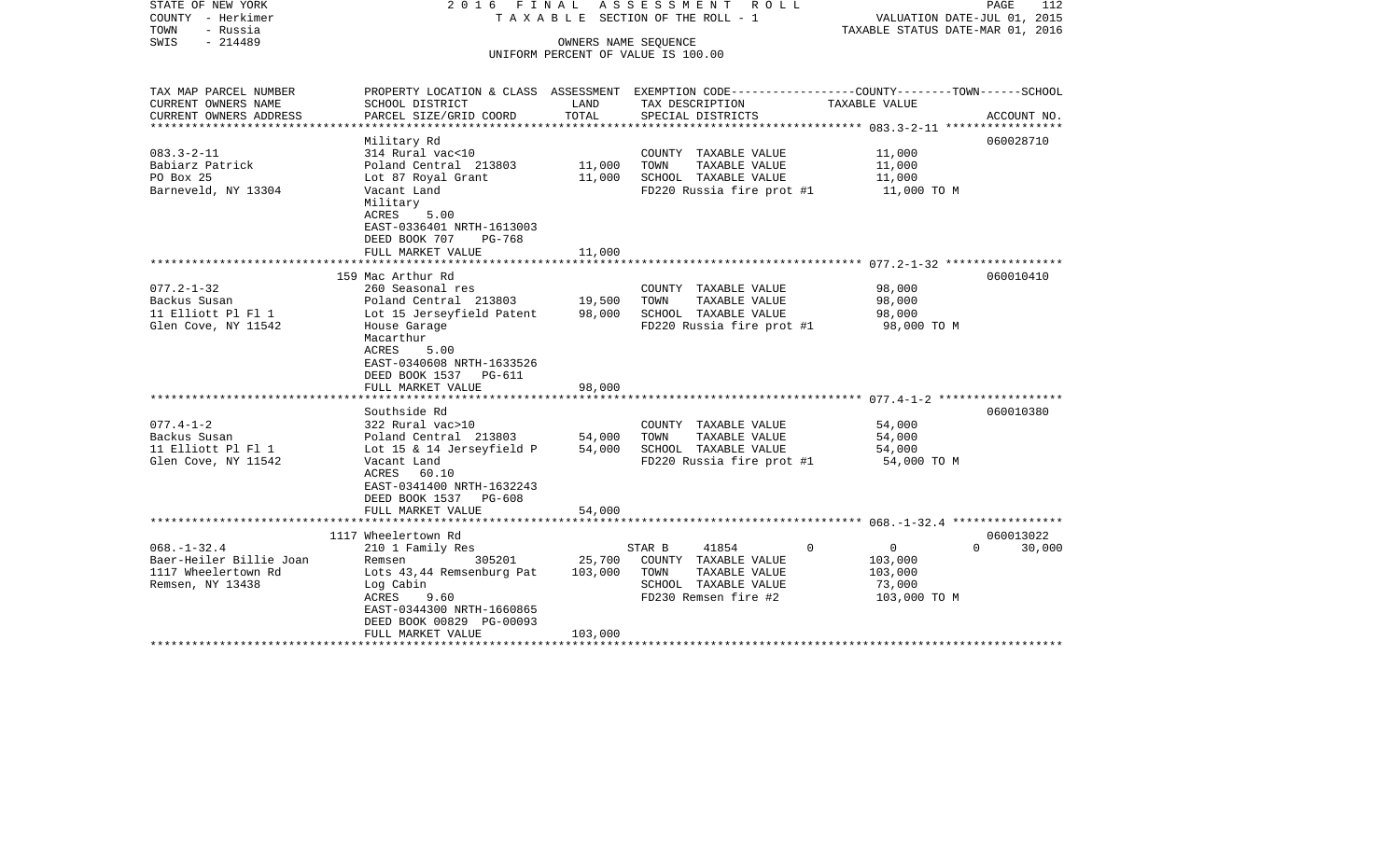| STATE OF NEW YORK                                | 2016 FINAL                                                                                       |                                    | ASSESSMENT              | R O L L                               |          |                                  |          | PAGE<br>113                 |
|--------------------------------------------------|--------------------------------------------------------------------------------------------------|------------------------------------|-------------------------|---------------------------------------|----------|----------------------------------|----------|-----------------------------|
| COUNTY - Herkimer<br>TOWN<br>- Russia            |                                                                                                  |                                    |                         | T A X A B L E SECTION OF THE ROLL - 1 |          | TAXABLE STATUS DATE-MAR 01, 2016 |          | VALUATION DATE-JUL 01, 2015 |
| $-214489$<br>SWIS                                |                                                                                                  |                                    | OWNERS NAME SEQUENCE    |                                       |          |                                  |          |                             |
|                                                  |                                                                                                  | UNIFORM PERCENT OF VALUE IS 100.00 |                         |                                       |          |                                  |          |                             |
|                                                  |                                                                                                  |                                    |                         |                                       |          |                                  |          |                             |
|                                                  |                                                                                                  |                                    |                         |                                       |          |                                  |          |                             |
| TAX MAP PARCEL NUMBER                            | PROPERTY LOCATION & CLASS ASSESSMENT EXEMPTION CODE----------------COUNTY-------TOWN------SCHOOL |                                    |                         |                                       |          |                                  |          |                             |
| CURRENT OWNERS NAME                              | SCHOOL DISTRICT                                                                                  | LAND                               |                         | TAX DESCRIPTION                       |          | TAXABLE VALUE                    |          |                             |
| CURRENT OWNERS ADDRESS<br>********************** | PARCEL SIZE/GRID COORD                                                                           | TOTAL                              |                         | SPECIAL DISTRICTS                     |          |                                  |          | ACCOUNT NO.                 |
|                                                  | 317 Gauss Rd                                                                                     |                                    |                         |                                       |          |                                  |          | 060029550                   |
| $077.3 - 1 - 47$                                 | 242 Rurl res&rec                                                                                 |                                    | VET COM C 41132         |                                       | 0        | 15,000                           | $\Omega$ | 0                           |
| Bagley David A                                   | Poland Central 213803                                                                            |                                    | 104,100 VET COM T 41133 |                                       | 0        | 0                                | 20,000   | 0                           |
| 317 Gauss Rd                                     | Lot 117 Royal Grant                                                                              |                                    | 287,300 STAR B          | 41854                                 | $\Omega$ | $\mathbf 0$                      | $\Omega$ | 30,000                      |
| Remsen, NY 13438                                 | House Barn                                                                                       |                                    |                         | COUNTY TAXABLE VALUE                  |          | 272,300                          |          |                             |
|                                                  | Merged 2011                                                                                      |                                    | TOWN                    | TAXABLE VALUE                         |          | 267,300                          |          |                             |
|                                                  | FRNT 1004.00 DPTH                                                                                |                                    |                         | SCHOOL TAXABLE VALUE                  |          | 257,300                          |          |                             |
|                                                  | ACRES 68.90                                                                                      |                                    |                         | FD220 Russia fire prot #1             |          | 287,300 TO M                     |          |                             |
|                                                  | EAST-0325746 NRTH-1626851                                                                        |                                    |                         |                                       |          |                                  |          |                             |
|                                                  | DEED BOOK 1345 PG-1                                                                              |                                    |                         |                                       |          |                                  |          |                             |
|                                                  | FULL MARKET VALUE                                                                                | 287,300                            |                         |                                       |          |                                  |          |                             |
|                                                  |                                                                                                  |                                    |                         |                                       |          |                                  |          |                             |
|                                                  | 803 Wheelertown Rd                                                                               |                                    |                         |                                       |          |                                  |          |                             |
| $068. -2 - 45.3$                                 | 210 1 Family Res                                                                                 |                                    | STAR B                  | 41854                                 | 0        | 0                                | 0        | 30,000                      |
| Bailey James R                                   | 305201<br>Remsen                                                                                 | 20,000                             |                         | COUNTY TAXABLE VALUE                  |          | 111,000                          |          |                             |
| Bailey Heather J                                 | House Gar                                                                                        | 111,000                            | TOWN                    | TAXABLE VALUE                         |          | 111,000                          |          |                             |
| 803 Wheelertown Rd                               | ACRES<br>8.00 BANK<br>135                                                                        |                                    |                         | SCHOOL TAXABLE VALUE                  |          | 81,000                           |          |                             |
| Remsen, NY 13438                                 | EAST-0348747 NRTH-1657298                                                                        |                                    |                         | FD230 Remsen fire #2                  |          | 111,000 TO M                     |          |                             |
|                                                  | DEED BOOK 1449 PG-825                                                                            |                                    |                         |                                       |          |                                  |          |                             |
|                                                  | FULL MARKET VALUE                                                                                | 111,000                            |                         |                                       |          |                                  |          |                             |
|                                                  |                                                                                                  |                                    |                         |                                       |          |                                  |          |                             |
|                                                  | Stormy Hill Rd                                                                                   |                                    |                         |                                       |          |                                  |          | 060003690                   |
| $077.2 - 2 - 16$                                 | 314 Rural vac<10                                                                                 |                                    |                         | COUNTY TAXABLE VALUE                  |          | 8,600                            |          |                             |
| Bailey Lisle C                                   | Poland Central 213803                                                                            | 8,600                              | TOWN                    | TAXABLE VALUE                         |          | 8,600                            |          |                             |
| 9894 River Rd                                    | Lot 17 Jerseyfield Patent                                                                        | 8,600                              |                         | SCHOOL TAXABLE VALUE                  |          | 8,600                            |          |                             |
| Westernville, NY 13486                           | Vacant Land                                                                                      |                                    |                         | FD220 Russia fire prot #1             |          | 300 TO M                         |          |                             |
|                                                  | ACRES<br>3.42                                                                                    |                                    |                         |                                       |          |                                  |          |                             |
|                                                  | EAST-0347096 NRTH-1638455                                                                        |                                    |                         |                                       |          |                                  |          |                             |
|                                                  | DEED BOOK 895<br>PG-121                                                                          |                                    |                         |                                       |          |                                  |          |                             |
|                                                  | FULL MARKET VALUE                                                                                | 8,600                              |                         |                                       |          |                                  |          |                             |
|                                                  | ******************                                                                               | * * * * * * * * * *                |                         |                                       |          |                                  |          |                             |
|                                                  | Spall Rd                                                                                         |                                    |                         |                                       |          |                                  |          |                             |
| $072.2 - 1 - 58$                                 | 310 Res Vac                                                                                      |                                    |                         | COUNTY TAXABLE VALUE                  |          | 10,600                           |          |                             |
| Bain Shawn E                                     | 305201<br>Remsen                                                                                 | 10,600                             | TOWN                    | TAXABLE VALUE                         |          | 10,600                           |          |                             |
| 200 S Litchfield St                              | FRNT 285.00 DPTH                                                                                 | 10,600                             |                         | SCHOOL TAXABLE VALUE                  |          | 10,600                           |          |                             |
| Frankfort, NY 13340                              | ACRES<br>0.60                                                                                    |                                    |                         | FD230 Remsen fire #2                  |          | 10,600 TO M                      |          |                             |
|                                                  | EAST-0341549 NRTH-1654000                                                                        |                                    |                         |                                       |          |                                  |          |                             |
|                                                  | DEED BOOK 1217<br>PG-574                                                                         |                                    |                         |                                       |          |                                  |          |                             |
| ***********************                          | FULL MARKET VALUE                                                                                | 10,600                             |                         |                                       |          |                                  |          |                             |
|                                                  |                                                                                                  |                                    |                         |                                       |          |                                  |          |                             |
|                                                  | 511 Spall Rd                                                                                     |                                    |                         |                                       |          |                                  |          | 060029070                   |
| $072.2 - 1 - 59$                                 | 260 Seasonal res                                                                                 |                                    | STAR B                  | 41854                                 | 0        | 0                                | 0        | 27,000                      |
| Bain Shawn E                                     | 305201<br>Remsen                                                                                 | 5,600                              |                         | COUNTY TAXABLE VALUE                  |          | 27,000                           |          |                             |
| 511 Spall Rd S                                   | Lot $10$<br>Mp                                                                                   | 27,000                             | TOWN                    | TAXABLE VALUE                         |          | 27,000                           |          |                             |
| Remsen, NY 13438                                 | 0.69 Acre<br>Trl                                                                                 |                                    |                         | SCHOOL TAXABLE VALUE                  |          | 0                                |          |                             |
|                                                  | Spall Road                                                                                       |                                    |                         | FD230 Remsen fire #2                  |          | 27,000 TO M                      |          |                             |
|                                                  | FRNT<br>50.00 DPTH 125.00                                                                        |                                    |                         |                                       |          |                                  |          |                             |
|                                                  | EAST-0341671 NRTH-1654063                                                                        |                                    |                         |                                       |          |                                  |          |                             |
|                                                  | DEED BOOK 1217<br>PG-574<br>FULL MARKET VALUE                                                    |                                    |                         |                                       |          |                                  |          |                             |
|                                                  |                                                                                                  | 27,000                             |                         |                                       |          |                                  |          |                             |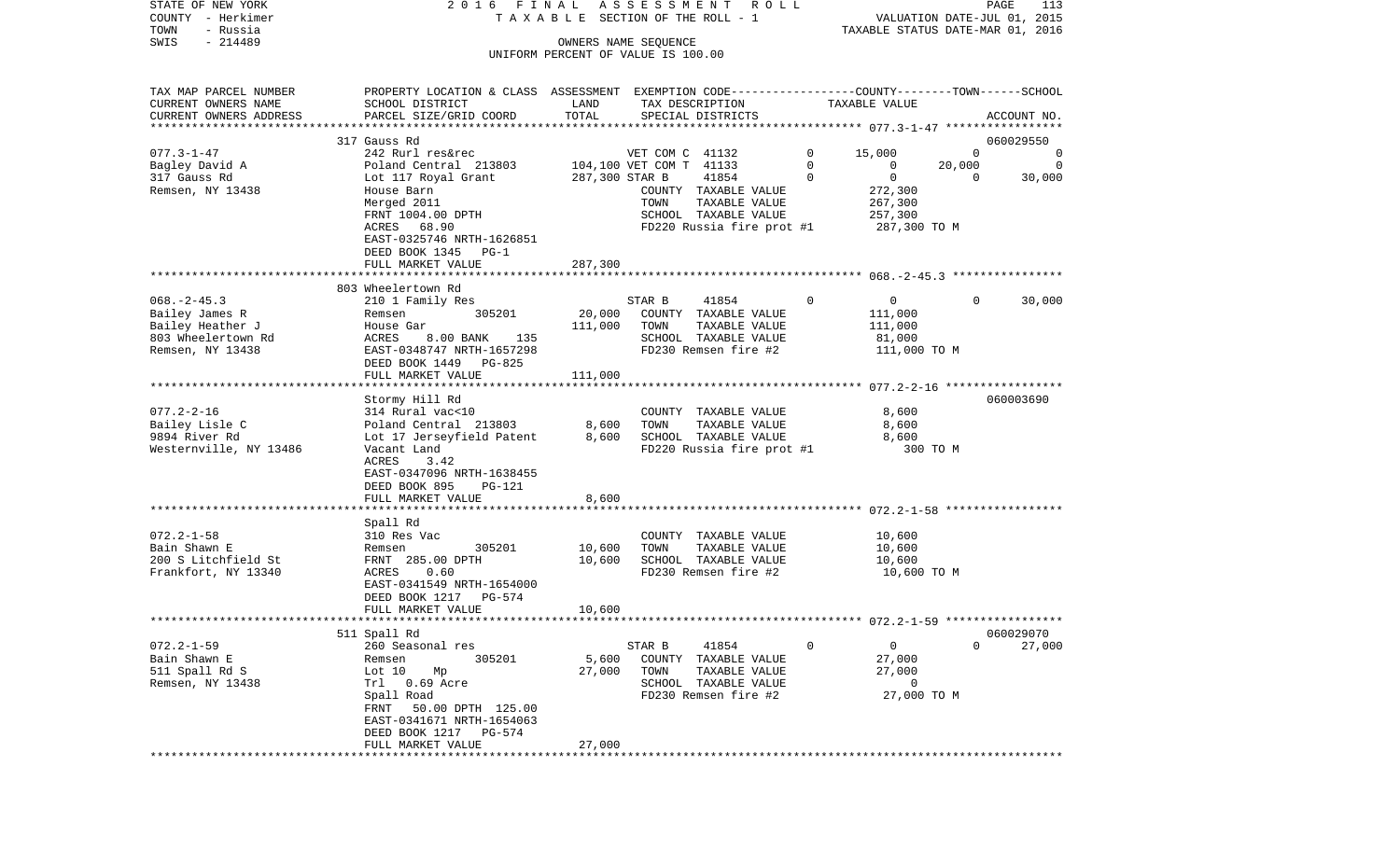| STATE OF NEW YORK<br>COUNTY - Herkimer<br>- Russia<br>TOWN | 2016 FINAL                    |        | A S S E S S M E N T R O L L<br>TAXABLE SECTION OF THE ROLL - 1 | PAGE<br>VALUATION DATE-JUL 01, 2015<br>TAXABLE STATUS DATE-MAR 01, 2016                         | 114 |
|------------------------------------------------------------|-------------------------------|--------|----------------------------------------------------------------|-------------------------------------------------------------------------------------------------|-----|
| - 214489<br>SWIS                                           |                               |        | OWNERS NAME SEQUENCE                                           |                                                                                                 |     |
|                                                            |                               |        | UNIFORM PERCENT OF VALUE IS 100.00                             |                                                                                                 |     |
|                                                            |                               |        |                                                                |                                                                                                 |     |
| TAX MAP PARCEL NUMBER                                      |                               |        |                                                                | PROPERTY LOCATION & CLASS ASSESSMENT EXEMPTION CODE---------------COUNTY-------TOWN------SCHOOL |     |
| CURRENT OWNERS NAME                                        | SCHOOL DISTRICT               | LAND   | TAX DESCRIPTION                                                | TAXABLE VALUE                                                                                   |     |
| CURRENT OWNERS ADDRESS                                     | PARCEL SIZE/GRID COORD        | TOTAL  | SPECIAL DISTRICTS                                              | ACCOUNT NO.                                                                                     |     |
| ***********************                                    |                               |        |                                                                |                                                                                                 |     |
|                                                            | Spall Rd                      |        |                                                                | 060014850                                                                                       |     |
| $072.2 - 1 - 60$                                           | 314 Rural vac<10              |        | COUNTY TAXABLE VALUE                                           | 400<br>400                                                                                      |     |
| Bain Shawn E                                               | 305201<br>Remsen              | 400    | TAXABLE VALUE<br>TOWN                                          |                                                                                                 |     |
| 200 S Litchfield St                                        | W 10<br>Мp                    | 400    | SCHOOL TAXABLE VALUE                                           | 400                                                                                             |     |
| Frankfort, NY 13340                                        | $1/7$ Acre<br>Spall           |        | FD230 Remsen fire #2                                           | 400 TO M                                                                                        |     |
|                                                            | FRNT 50.00 DPTH 125.00        |        |                                                                |                                                                                                 |     |
|                                                            | EAST-0341658 NRTH-1654106     |        |                                                                |                                                                                                 |     |
|                                                            | DEED BOOK 1217 PG-574         |        |                                                                |                                                                                                 |     |
|                                                            | FULL MARKET VALUE             | 400    |                                                                |                                                                                                 |     |
|                                                            |                               |        |                                                                |                                                                                                 |     |
|                                                            | Grant Road                    |        |                                                                | 060006780                                                                                       |     |
| $077.4 - 1 - 45$                                           | 322 Rural vac>10              |        | COUNTY TAXABLE VALUE                                           | 61,800                                                                                          |     |
| Baird Davis Irrevocable Trust Poland Central 213803        |                               | 61,800 | TOWN<br>TAXABLE VALUE                                          | 61,800                                                                                          |     |
| 169 Ridge Rd                                               | Lot 110 Royal Grant           | 61,800 | SCHOOL TAXABLE VALUE                                           | 61,800                                                                                          |     |
| Utica, NY 13501                                            | Vacant Land                   |        | FD220 Russia fire prot #1                                      | 61,800 TO M                                                                                     |     |
|                                                            | ACRES 63.50                   |        |                                                                |                                                                                                 |     |
|                                                            | EAST-0343146 NRTH-1626503     |        |                                                                |                                                                                                 |     |
|                                                            | DEED BOOK 1202 PG-743         |        |                                                                |                                                                                                 |     |
|                                                            | FULL MARKET VALUE             | 61,800 |                                                                |                                                                                                 |     |
|                                                            | ***************************** |        |                                                                |                                                                                                 |     |
|                                                            | Spall Rd                      |        |                                                                | 060000990                                                                                       |     |
| $068. - 2 - 4$                                             | 260 Seasonal res              |        | COUNTY TAXABLE VALUE                                           | 16,500                                                                                          |     |
| Baker Seth                                                 | 305201<br>Remsen              | 10,800 | TOWN<br>TAXABLE VALUE                                          | 16,500                                                                                          |     |
| 4438 South St                                              | W 5<br>Wt                     | 16,500 | SCHOOL TAXABLE VALUE                                           | 16,500                                                                                          |     |
| Jamesville, NY 13078                                       | Trl 6/10 Acre                 |        | FD230 Remsen fire #2                                           | 16,500 TO M                                                                                     |     |
|                                                            | Spall                         |        |                                                                |                                                                                                 |     |
|                                                            | FRNT 200.00 DPTH 140.00       |        |                                                                |                                                                                                 |     |
|                                                            | EAST-0340764 NRTH-1655457     |        |                                                                |                                                                                                 |     |
|                                                            | DEED BOOK 1481 PG-45          |        |                                                                |                                                                                                 |     |
|                                                            | FULL MARKET VALUE             | 16,500 |                                                                |                                                                                                 |     |
|                                                            | Spall Rd                      |        |                                                                | 060012720                                                                                       |     |
| $068. - 2 - 5$                                             | 312 Vac w/imprv               |        | COUNTY TAXABLE VALUE                                           | 7,500                                                                                           |     |
| Baker Seth                                                 | 305201<br>Remsen              | 6,500  | TOWN<br>TAXABLE VALUE                                          | 7,500                                                                                           |     |
| 4438 South St                                              | Lot 5 Walker Tract            | 7,500  | SCHOOL TAXABLE VALUE                                           | 7,500                                                                                           |     |
| Jamesville, NY 13078                                       | Camp                          |        | FD230 Remsen fire #2                                           | 7,500 TO M                                                                                      |     |
|                                                            | Spall                         |        |                                                                |                                                                                                 |     |
|                                                            | FRNT 200.00 DPTH 140.00       |        |                                                                |                                                                                                 |     |
|                                                            | EAST-0340900 NRTH-1655428     |        |                                                                |                                                                                                 |     |
|                                                            | DEED BOOK 1481<br>PG-45       |        |                                                                |                                                                                                 |     |
|                                                            | FULL MARKET VALUE             | 7,500  |                                                                |                                                                                                 |     |
|                                                            |                               |        |                                                                |                                                                                                 |     |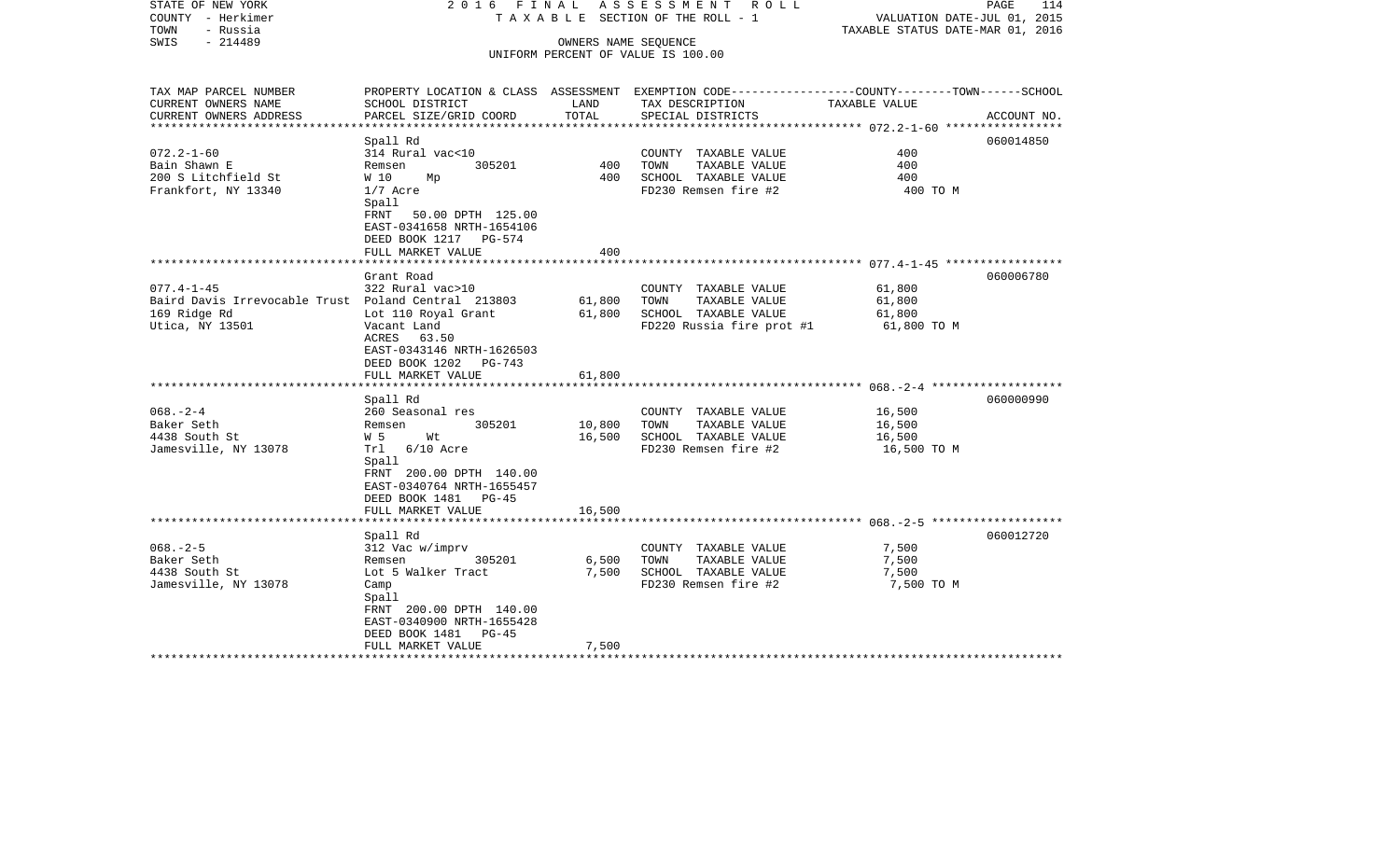STATE OF NEW YORK 2 0 1 6 F I N A L A S S E S S M E N T R O L L PAGE 115COUNTY - Herkimer **T A X A B L E SECTION OF THE ROLL - 1** VALUATION DATE-JUL 01, 2015 TOWN - Russia TAXABLE STATUS DATE-MAR 01, 2016 SWIS - 214489 OWNERS NAME SEQUENCE UNIFORM PERCENT OF VALUE IS 100.00TAX MAP PARCEL NUMBER PROPERTY LOCATION & CLASS ASSESSMENT EXEMPTION CODE------------------COUNTY--------TOWN------SCHOOL CURRENT OWNERS NAME SCHOOL DISTRICT LAND TAX DESCRIPTION TAXABLE VALUECURRENT OWNERS ADDRESS PARCEL SIZE/GRID COORD TOTAL SPECIAL DISTRICTS ACCOUNT NO. \*\*\*\*\*\*\*\*\*\*\*\*\*\*\*\*\*\*\*\*\*\*\*\*\*\*\*\*\*\*\*\*\*\*\*\*\*\*\*\*\*\*\*\*\*\*\*\*\*\*\*\*\*\*\*\*\*\*\*\*\*\*\*\*\*\*\*\*\*\*\*\*\*\*\*\*\*\*\*\*\*\*\*\*\*\*\*\*\*\*\*\*\*\*\*\*\*\*\*\*\*\*\* 082.2-1-51.1 \*\*\*\*\*\*\*\*\*\*\*\*\*\*\* Dover Rd 060012210060012210 082.2-1-51.1 323 Vacant rural COUNTY TAXABLE VALUE 13,500 Baldwin Frederic Jr K Holland Patent 305801 13,500 TOWN TAXABLE VALUE 13,500 316 Dover Rd Lots 103 & 104 Royal Gran 13,500 SCHOOL TAXABLE VALUE 13,500 Barneveld, NY 13304 Vacant Land FD220 Russia fire prot #1 13,500 TO M ACRES 5.00 EAST-0320009 NRTH-1618542 DEED BOOK 842 PG-517FULL MARKET VALUE 13,500 \*\*\*\*\*\*\*\*\*\*\*\*\*\*\*\*\*\*\*\*\*\*\*\*\*\*\*\*\*\*\*\*\*\*\*\*\*\*\*\*\*\*\*\*\*\*\*\*\*\*\*\*\*\*\*\*\*\*\*\*\*\*\*\*\*\*\*\*\*\*\*\*\*\*\*\*\*\*\*\*\*\*\*\*\*\*\*\*\*\*\*\*\*\*\*\*\*\*\*\*\*\*\* 082.2-1-28 \*\*\*\*\*\*\*\*\*\*\*\*\*\*\*\*\* 316 Dover Rd 060005500082.2-1-28 240 Rural res COUNTY TAXABLE VALUE 330,000 Baldwin Frederick K Jr Holland Patent 305801 48,200 TOWN TAXABLE VALUE 330,000 316 Dover Rd Lot 104 Royal Grant 330,000 SCHOOL TAXABLE VALUE 330,000 Barneveld, NY 13304 Vacant Land FD220 Russia fire prot #1 330,000 TO M ACRES 28.40 EAST-0319876 NRTH-1619524 DEED BOOK 670 PG-389 FULL MARKET VALUE 330,000 \*\*\*\*\*\*\*\*\*\*\*\*\*\*\*\*\*\*\*\*\*\*\*\*\*\*\*\*\*\*\*\*\*\*\*\*\*\*\*\*\*\*\*\*\*\*\*\*\*\*\*\*\*\*\*\*\*\*\*\*\*\*\*\*\*\*\*\*\*\*\*\*\*\*\*\*\*\*\*\*\*\*\*\*\*\*\*\*\*\*\*\*\*\*\*\*\*\*\*\*\*\*\* 082.2-1-42 \*\*\*\*\*\*\*\*\*\*\*\*\*\*\*\*\* 187 Dover Rd 060001020082.2-1-42 242 Rurl res&rec STAR B 41854 0 0 0 30,000 Baldwin Robert C 6 6 Holland Patent 305801 40,000 COUNTY TAXABLE VALUE 190,000 187 Dover Rd Lot 103 Royal Grant 190,000 TOWN TAXABLE VALUE 190,000 House Garage **SCHOOL TAXABLE VALUE** 160,000 Dover **FD220** Russia fire prot #1 190,000 TO M FRNT 484.00 DPTH ACRES 7.00 EAST-0317606 NRTH-1617802 DEED BOOK 886 PG-311FULL MARKET VALUE 190.000 \*\*\*\*\*\*\*\*\*\*\*\*\*\*\*\*\*\*\*\*\*\*\*\*\*\*\*\*\*\*\*\*\*\*\*\*\*\*\*\*\*\*\*\*\*\*\*\*\*\*\*\*\*\*\*\*\*\*\*\*\*\*\*\*\*\*\*\*\*\*\*\*\*\*\*\*\*\*\*\*\*\*\*\*\*\*\*\*\*\*\*\*\*\*\*\*\*\*\*\*\*\*\* 068.-2-8.1 \*\*\*\*\*\*\*\*\*\*\*\*\*\*\*\*\* Spall Rd 068.-2-8.1 260 Seasonal res COUNTY TAXABLE VALUE 39,000 Baldwin William Jr Remsen 305201 23,200 TOWN TAXABLE VALUE 39,000 7078 Lake Shore Rd FRNT 350.00 DPTH 39,000 SCHOOL TAXABLE VALUE 39,000  $Cicero$ , NY 13039  $Cicero$ , NY 13039  $Cicero$ ,  $NY$  13039  $S = Cicero$ ,  $S = Cicero$ ,  $S = Cicero$ ,  $S = Cicero$ ,  $S = Cicero$ ,  $S = Cicero$ ,  $S = Cicero$ ,  $S = Cicero$ ,  $S = Cicero$ ,  $S = Cicero$ ,  $S = Cicero$ ,  $S = Cicero$ ,  $S = Cicero$ ,  $S = Cicero$ ,  $S = Cicero$ ,  $S = Cicero$ ,  $S = Cicero$ ,  $S = Cicero$ ,  $S = Cicero$ , EAST-0340921 NRTH-1654936 DEED BOOK 893 PG-111 FULL MARKET VALUE 39,000 \*\*\*\*\*\*\*\*\*\*\*\*\*\*\*\*\*\*\*\*\*\*\*\*\*\*\*\*\*\*\*\*\*\*\*\*\*\*\*\*\*\*\*\*\*\*\*\*\*\*\*\*\*\*\*\*\*\*\*\*\*\*\*\*\*\*\*\*\*\*\*\*\*\*\*\*\*\*\*\*\*\*\*\*\*\*\*\*\*\*\*\*\*\*\*\*\*\*\*\*\*\*\* 077.3-1-54 \*\*\*\*\*\*\*\*\*\*\*\*\*\*\*\*\* 474 Elm Flats Rd 060045850077.3-1-54 210 1 Family Res COUNTY TAXABLE VALUE 89,000 Banas Christopher S Poland Central 213803 9,100 TOWN TAXABLE VALUE 89,000 Banas Maureen J Lot 119 Royal Grant 89,000 SCHOOL TAXABLE VALUE 89,000 474 Elm Flats Rd Mobile Home FD220 Russia fire prot #1 89,000 TO M PO Box 220 ACRES 0.48 Hinckley, NY 13352 EAST-0335453 NRTH-1630765 DEED BOOK 00835 PG-00434FULL MARKET VALUE 89,000 \*\*\*\*\*\*\*\*\*\*\*\*\*\*\*\*\*\*\*\*\*\*\*\*\*\*\*\*\*\*\*\*\*\*\*\*\*\*\*\*\*\*\*\*\*\*\*\*\*\*\*\*\*\*\*\*\*\*\*\*\*\*\*\*\*\*\*\*\*\*\*\*\*\*\*\*\*\*\*\*\*\*\*\*\*\*\*\*\*\*\*\*\*\*\*\*\*\*\*\*\*\*\*\*\*\*\*\*\*\*\*\*\*\*\*\*\*\*\*\*\*\*\*\*\*\*\*\*\*\*\*\*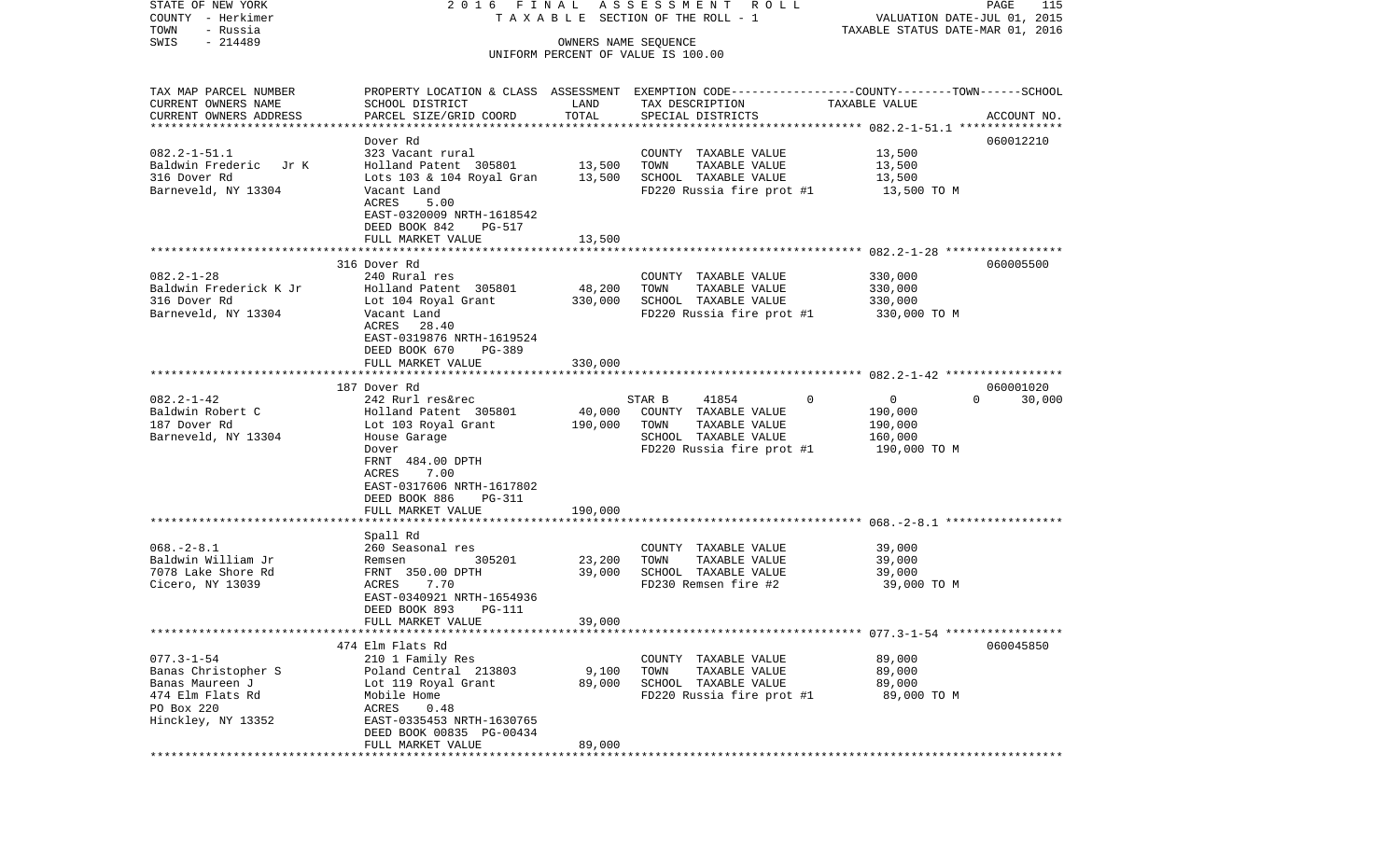| STATE OF NEW YORK<br>COUNTY - Herkimer<br>TOWN<br>- Russia<br>$-214489$<br>SWIS                          | 2016 FINAL<br>T A X A B L E SECTION OF THE ROLL - 1                                                                                                                                                | ASSESSMENT ROLL              | PAGE<br>116<br>VALUATION DATE-JUL 01, 2015<br>TAXABLE STATUS DATE-MAR 01, 2016                     |                              |                                                                       |                  |
|----------------------------------------------------------------------------------------------------------|----------------------------------------------------------------------------------------------------------------------------------------------------------------------------------------------------|------------------------------|----------------------------------------------------------------------------------------------------|------------------------------|-----------------------------------------------------------------------|------------------|
|                                                                                                          |                                                                                                                                                                                                    | OWNERS NAME SEQUENCE         | UNIFORM PERCENT OF VALUE IS 100.00                                                                 |                              |                                                                       |                  |
| TAX MAP PARCEL NUMBER<br>CURRENT OWNERS NAME                                                             | PROPERTY LOCATION & CLASS ASSESSMENT EXEMPTION CODE---------------COUNTY-------TOWN------SCHOOL<br>SCHOOL DISTRICT                                                                                 | LAND                         | TAX DESCRIPTION                                                                                    | TAXABLE VALUE                |                                                                       |                  |
| CURRENT OWNERS ADDRESS                                                                                   | PARCEL SIZE/GRID COORD                                                                                                                                                                             | TOTAL                        | SPECIAL DISTRICTS                                                                                  |                              |                                                                       | ACCOUNT NO.      |
|                                                                                                          | 9875 Route 28                                                                                                                                                                                      |                              |                                                                                                    |                              |                                                                       | 060000241        |
| $082.4 - 1 - 25.2$<br>Bangs Living Trust Nancy A<br>9875 Route 28                                        | 210 1 Family Res<br>Poland Central 213803<br>Lot 69 Royal Grant                                                                                                                                    | 265,000 STAR B               | VET WAR C 41122<br>30,200 VET WAR T 41123<br>41854                                                 | $\mathbf 0$<br>0<br>$\Omega$ | 9,000<br>$\Omega$<br>12,000<br>$\overline{0}$<br>$\Omega$<br>$\Omega$ | 0<br>0<br>30,000 |
| Barneveld, NY 13304                                                                                      | House<br>Rte 28<br>8.80<br>ACRES<br>EAST-0324031 NRTH-1609380<br>DEED BOOK 1512 PG-334                                                                                                             |                              | COUNTY TAXABLE VALUE<br>TOWN<br>TAXABLE VALUE<br>SCHOOL TAXABLE VALUE<br>FD220 Russia fire prot #1 |                              | 256,000<br>253,000<br>235,000<br>265,000 TO M                         |                  |
|                                                                                                          | FULL MARKET VALUE                                                                                                                                                                                  | 265,000                      |                                                                                                    |                              |                                                                       |                  |
| $073.3 - 5 - 4.4$<br>Bannigan Robert B<br>Bannigan Maureen A<br>12 Danberry Rd<br>New Hartford, NY 13413 | 170 Brady Beach Rd<br>260 Seasonal res<br>Poland Central 213803<br>Cabin<br>FRNT 300.00 DPTH<br>ACRES<br>19.30<br>EAST-0349248 NRTH-1641962<br>DEED BOOK 1154 PG-615<br>FULL MARKET VALUE          | 30,000<br>172,500<br>172,500 | COUNTY TAXABLE VALUE<br>TAXABLE VALUE<br>TOWN<br>SCHOOL TAXABLE VALUE<br>FD220 Russia fire prot #1 |                              | 172,500<br>172,500<br>172,500<br>172,500 TO M                         |                  |
|                                                                                                          |                                                                                                                                                                                                    |                              |                                                                                                    |                              |                                                                       |                  |
| $083.4 - 1 - 43.4$<br>Bard Hilary Jo<br>1823 Rutger St<br>Utica, NY 13501                                | 696 Russia Rd<br>210 1 Family Res<br>Poland Central 213803<br>garage&barn<br>house burned 2011<br>ACRES<br>5.00<br>EAST-0340049 NRTH-1612876<br>DEED BOOK 1548<br>PG-36                            | 19,500<br>42,200             | COUNTY TAXABLE VALUE<br>TAXABLE VALUE<br>TOWN<br>SCHOOL TAXABLE VALUE<br>FD220 Russia fire prot #1 |                              | 42,200<br>42,200<br>42,200<br>42,200 TO M                             |                  |
|                                                                                                          | FULL MARKET VALUE                                                                                                                                                                                  | 42,200                       |                                                                                                    |                              |                                                                       |                  |
|                                                                                                          |                                                                                                                                                                                                    |                              |                                                                                                    |                              |                                                                       |                  |
| $077.2 - 1 - 29$<br>Barkley Shawn P<br>210 Westside Dr<br>Rochester, NY 14624                            | Topper Rd<br>260 Seasonal res<br>Poland Central 213803<br>Lot 15 Jerseyfield Patent<br>Camp<br>FRNT 110.00 DPTH 170.00<br>0.38<br>ACRES<br>EAST-0340984 NRTH-1635252<br>DEED BOOK 1361<br>$PG-264$ | 20,000<br>38,000             | COUNTY TAXABLE VALUE<br>TOWN<br>TAXABLE VALUE<br>SCHOOL TAXABLE VALUE<br>FD220 Russia fire prot #1 |                              | 38,000<br>38,000<br>38,000<br>38,000 TO M                             | 060017610        |
|                                                                                                          | FULL MARKET VALUE                                                                                                                                                                                  | 38,000                       |                                                                                                    |                              |                                                                       |                  |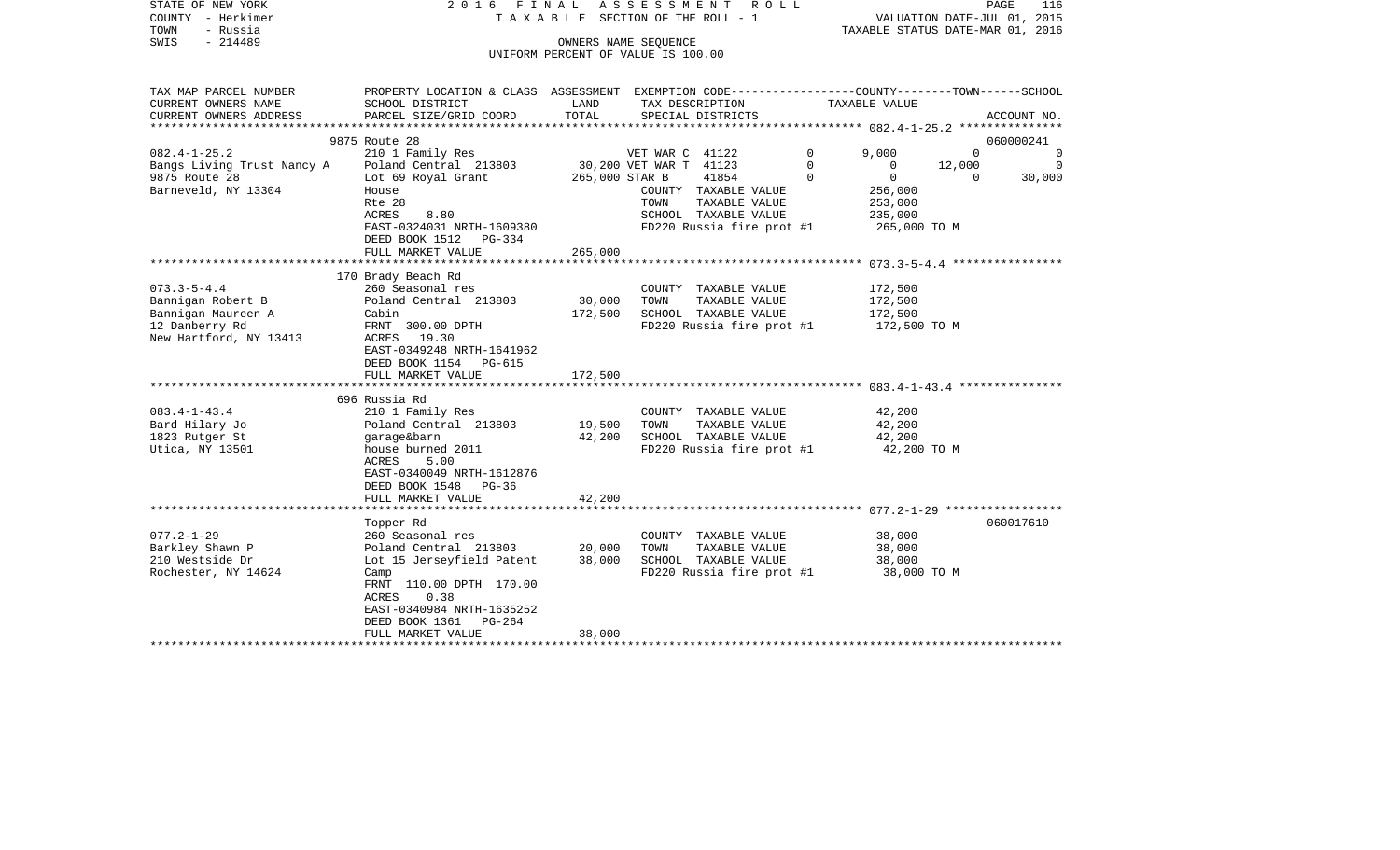| STATE OF NEW YORK<br>COUNTY - Herkimer<br>TOWN<br>- Russia<br>SWIS<br>$-214489$                  | 2016 FINAL                                                                                                                                                                                                                                                        |                            | ASSESSMENT<br>R O L L<br>TAXABLE SECTION OF THE ROLL - 1<br>OWNERS NAME SEQUENCE<br>UNIFORM PERCENT OF VALUE IS 100.00 |          | VALUATION DATE-JUL 01, 2015<br>TAXABLE STATUS DATE-MAR 01, 2016  | PAGE<br>117        |
|--------------------------------------------------------------------------------------------------|-------------------------------------------------------------------------------------------------------------------------------------------------------------------------------------------------------------------------------------------------------------------|----------------------------|------------------------------------------------------------------------------------------------------------------------|----------|------------------------------------------------------------------|--------------------|
| TAX MAP PARCEL NUMBER<br>CURRENT OWNERS NAME<br>CURRENT OWNERS ADDRESS<br>****************       | PROPERTY LOCATION & CLASS ASSESSMENT EXEMPTION CODE---------------COUNTY-------TOWN-----SCHOOL<br>SCHOOL DISTRICT<br>PARCEL SIZE/GRID COORD                                                                                                                       | LAND<br>TOTAL              | TAX DESCRIPTION<br>SPECIAL DISTRICTS                                                                                   |          | TAXABLE VALUE                                                    | ACCOUNT NO.        |
|                                                                                                  | 1357 Pardeeville Rd                                                                                                                                                                                                                                               |                            |                                                                                                                        |          |                                                                  | 060001320          |
| $077.4 - 1 - 9$<br>Barley Frank<br>Barley Denise<br>1357 Pardeeville Rd<br>Cold Brook, NY 13324  | 270 Mfg housing<br>Poland Central 213803<br>Lot $14$<br>Jp<br>Trl<br>1 Acre<br>Pardeeville Rd<br>ACRES<br>1.00<br>EAST-0344756 NRTH-1633254<br>DEED BOOK 821<br>PG-671                                                                                            | 12,500<br>23,000           | 41854<br>STAR B<br>COUNTY TAXABLE VALUE<br>TAXABLE VALUE<br>TOWN<br>SCHOOL TAXABLE VALUE<br>FD220 Russia fire prot #1  | $\Omega$ | $\overline{0}$<br>23,000<br>23,000<br>$\mathbf 0$<br>23,000 TO M | $\Omega$<br>23,000 |
|                                                                                                  | FULL MARKET VALUE                                                                                                                                                                                                                                                 | 23,000                     |                                                                                                                        |          |                                                                  |                    |
|                                                                                                  | 1349 Pardeeville Rd                                                                                                                                                                                                                                               |                            |                                                                                                                        |          |                                                                  | 060001290          |
| $077.4 - 1 - 10$<br>Barley Frank<br>Barley Denise<br>1357 Pardeeville Rd<br>Cold Brook, NY 13324 | 270 Mfg housing<br>Poland Central 213803<br>Lot 14 Jerseyfield Patent<br>ACRES<br>3.40<br>EAST-0344786 NRTH-1633017<br>DEED BOOK 821<br>$PG-673$<br>FULL MARKET VALUE                                                                                             | 17,100<br>34,100<br>34,100 | STAR EN<br>41834<br>COUNTY TAXABLE VALUE<br>TAXABLE VALUE<br>TOWN<br>SCHOOL TAXABLE VALUE<br>FD220 Russia fire prot #1 | $\Omega$ | $\overline{0}$<br>34,100<br>34,100<br>$\circ$<br>34,100 TO M     | $\Omega$<br>34,100 |
|                                                                                                  |                                                                                                                                                                                                                                                                   |                            |                                                                                                                        |          |                                                                  |                    |
| $077.4 - 1 - 12.1$<br>Barley Frank<br>1357 Pardeeville Rd<br>Cold Brook, NY 13324                | Pardeeville Rd<br>322 Rural vac>10<br>Poland Central 213803<br>Lot 14 Jerseyfield Patent<br>Vacant Land<br>30.20<br>ACRES<br>EAST-0345243 NRTH-1632425<br>DEED BOOK 00608 PG-00491                                                                                | 38,700<br>38,700           | COUNTY TAXABLE VALUE<br>TAXABLE VALUE<br>TOWN<br>SCHOOL TAXABLE VALUE<br>FD220 Russia fire prot #1                     |          | 38,700<br>38,700<br>38,700<br>38,700 TO M                        | 060001325          |
|                                                                                                  | FULL MARKET VALUE                                                                                                                                                                                                                                                 | 38,700                     |                                                                                                                        |          |                                                                  |                    |
| $077.12 - 1 - 9$<br>Barley Jeanne M<br>165 Stormy Hill Rd<br>Coldbrook, NY 13324                 | Stormy Hill Rd<br>314 Rural vac<10<br>Poland Central 213803<br>W 14 Jp<br>Lot $3/4$ Acre<br>Stormy Hill Rd<br>FRNT 180.00 DPTH 170.00<br>ACRES<br>0.89<br>EAST-0342665 NRTH-1635277<br>DEED BOOK 0818<br>PG-0666<br>FULL MARKET VALUE<br>************************ | 2,200<br>2,200<br>2,200    | COUNTY TAXABLE VALUE<br>TOWN<br>TAXABLE VALUE<br>SCHOOL TAXABLE VALUE<br>FD220 Russia fire prot #1                     |          | 2,200<br>2,200<br>2,200<br>2,200 TO M                            | 060005000          |
|                                                                                                  |                                                                                                                                                                                                                                                                   |                            |                                                                                                                        |          |                                                                  |                    |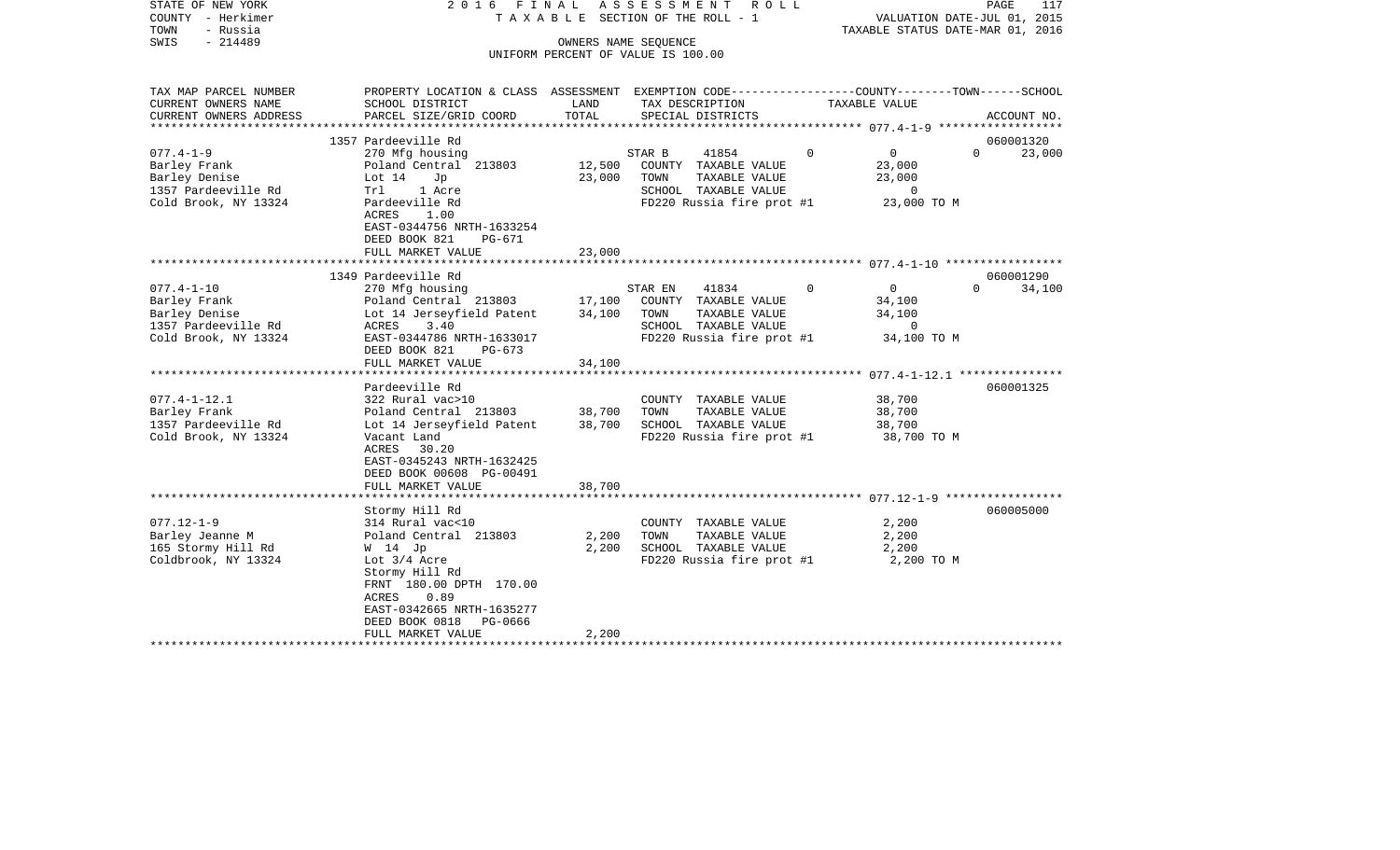| STATE OF NEW YORK        | 2016 FINAL                           |                                       | A S S E S S M E N T    | R O L L                                                      |          |                                  |                             | PAGE<br>118 |
|--------------------------|--------------------------------------|---------------------------------------|------------------------|--------------------------------------------------------------|----------|----------------------------------|-----------------------------|-------------|
| COUNTY - Herkimer        |                                      | T A X A B L E SECTION OF THE ROLL - 1 |                        |                                                              |          |                                  | VALUATION DATE-JUL 01, 2015 |             |
| TOWN<br>- Russia         |                                      |                                       |                        |                                                              |          | TAXABLE STATUS DATE-MAR 01, 2016 |                             |             |
| - 214489<br>SWIS         |                                      |                                       | OWNERS NAME SEOUENCE   |                                                              |          |                                  |                             |             |
|                          |                                      | UNIFORM PERCENT OF VALUE IS 100.00    |                        |                                                              |          |                                  |                             |             |
|                          |                                      |                                       |                        |                                                              |          |                                  |                             |             |
|                          |                                      |                                       |                        |                                                              |          |                                  |                             |             |
| TAX MAP PARCEL NUMBER    | PROPERTY LOCATION & CLASS ASSESSMENT |                                       |                        | EXEMPTION CODE-----------------COUNTY-------TOWN------SCHOOL |          |                                  |                             |             |
| CURRENT OWNERS NAME      | SCHOOL DISTRICT                      | LAND                                  |                        | TAX DESCRIPTION                                              |          | TAXABLE VALUE                    |                             |             |
| CURRENT OWNERS ADDRESS   | PARCEL SIZE/GRID COORD               | TOTAL                                 |                        | SPECIAL DISTRICTS                                            |          |                                  |                             | ACCOUNT NO. |
| ************************ |                                      |                                       |                        |                                                              |          |                                  |                             |             |
|                          | 165 Stormy Hill Rd                   |                                       |                        |                                                              |          |                                  |                             | 060030570   |
| $077.12 - 1 - 10$        | 210 1 Family Res                     |                                       | STAR EN                | 41834                                                        | $\Omega$ | $\Omega$                         | $\Omega$                    | 65,300      |
| Barley Jeanne M          | Poland Central 213803                | 10,500                                |                        | COUNTY TAXABLE VALUE                                         |          | 66,000                           |                             |             |
| 165 Stormy Hill Rd       | Lot 15 Jerseyfield Patent            | 66,000                                | TOWN                   | TAXABLE VALUE                                                |          | 66,000                           |                             |             |
| Cold Brook, NY 13324     | House Garage Shed                    |                                       |                        | SCHOOL TAXABLE VALUE                                         |          | 700                              |                             |             |
|                          | Stormy Hill                          |                                       |                        | FD220 Russia fire prot #1                                    |          | 66,000 TO M                      |                             |             |
|                          | FRNT 200.00 DPTH 130.00              |                                       |                        |                                                              |          |                                  |                             |             |
|                          | EAST-0342701 NRTH-1635440            |                                       |                        |                                                              |          |                                  |                             |             |
|                          | DEED BOOK 793<br>PG-331              |                                       |                        |                                                              |          |                                  |                             |             |
|                          | FULL MARKET VALUE                    | 66,000                                |                        |                                                              |          |                                  |                             |             |
|                          |                                      |                                       |                        |                                                              |          |                                  |                             |             |
|                          | 5113 Military Rd                     |                                       |                        |                                                              |          |                                  |                             | 060001350   |
| $083.4 - 1 - 53$         | 210 1 Family Res                     |                                       | VET COM C 41132        |                                                              | $\Omega$ | 15,000                           | $\Omega$                    | $\Omega$    |
| Barlow Eileen            | Poland Central 213803                |                                       | 9,000 VET COM T 41133  |                                                              | $\Omega$ | $\mathbf 0$                      | 17,250                      | $\Omega$    |
| 5113 Military Rd         | Lot 70 Royal Grant                   |                                       | 69,000 AGED-CNTY 41802 |                                                              | $\Omega$ | 27,000                           | $\Omega$                    | $\Omega$    |
| Poland, NY 13431         | House Garage                         |                                       | STAR EN                | 41834                                                        | $\Omega$ | $\Omega$                         | $\Omega$                    | 65,300      |
|                          | ACRES<br>0.49                        |                                       |                        | COUNTY TAXABLE VALUE                                         |          | 27,000                           |                             |             |
|                          | EAST-0336929 NRTH-1612667            |                                       | TOWN                   | TAXABLE VALUE                                                |          | 51,750                           |                             |             |
|                          | DEED BOOK 00550 PG-00799             |                                       |                        | SCHOOL TAXABLE VALUE                                         |          | 3,700                            |                             |             |
|                          | FULL MARKET VALUE                    |                                       |                        | 69,000 FD220 Russia fire prot #1                             |          | 69,000 TO M                      |                             |             |
| ************************ | *******************                  |                                       |                        |                                                              |          |                                  |                             |             |
|                          | Marcy Rd                             |                                       |                        |                                                              |          |                                  |                             | 060000480   |
| $083.2 - 1 - 19$         | 210 1 Family Res                     |                                       | VET COM C 41132        |                                                              | $\Omega$ | 12,500                           | $\Omega$                    | $\mathbf 0$ |
| Barlow Ronald A          | Poland Central 213803                |                                       | 31,500 VET COM T 41133 |                                                              | $\Omega$ | $\Omega$                         | 12,500                      | $\Omega$    |
| 581 Grant Rd             | Lot 94 Royal Grant                   |                                       | 50,000 STAR EN         | 41834                                                        | $\Omega$ | $\mathbf{0}$                     | $\Omega$                    | 50,000      |
| Cold Brook, NY 13324     | Double Wide Trlr                     |                                       |                        | COUNTY TAXABLE VALUE                                         |          | 37,500                           |                             |             |
|                          | ACRES<br>38.50                       |                                       | TOWN                   | TAXABLE VALUE                                                |          | 37,500                           |                             |             |
|                          | EAST-0342619 NRTH-1616669            |                                       |                        | SCHOOL TAXABLE VALUE                                         |          | $\Omega$                         |                             |             |
|                          | DEED BOOK 710<br>$PG-748$            |                                       |                        | FD220 Russia fire prot #1                                    |          | 50,000 TO M                      |                             |             |
|                          | FULL MARKET VALUE                    | 50,000                                |                        |                                                              |          |                                  |                             |             |
|                          | ***************************          |                                       |                        |                                                              |          |                                  |                             |             |
|                          | 472 Gravesville Rd                   |                                       |                        |                                                              |          |                                  |                             | 060001380   |
| $083.3 - 1 - 34$         | 210 1 Family Res                     |                                       | STAR B                 | 41854                                                        | $\Omega$ | $\overline{0}$                   | $\Omega$                    | 30,000      |
| Barnard James D          | Poland Central 213803                | 28,600                                |                        | COUNTY TAXABLE VALUE                                         |          | 170,000                          |                             |             |
| Barnard Joan M           | Lot 69<br>Rq                         | 170,000                               | TOWN                   | TAXABLE VALUE                                                |          | 170,000                          |                             |             |
| 472 Gravesville Rd       | Ho 8.14 Acres                        |                                       |                        | SCHOOL TAXABLE VALUE                                         |          | 140,000                          |                             |             |
| Poland, NY 13431         | Gravesville Rd                       |                                       |                        | FD220 Russia fire prot #1                                    |          | 170,000 TO M                     |                             |             |
|                          | ACRES<br>7.70                        |                                       |                        |                                                              |          |                                  |                             |             |
|                          | EAST-0324331 NRTH-1610800            |                                       |                        |                                                              |          |                                  |                             |             |
|                          | DEED BOOK 937<br>PG-316              |                                       |                        |                                                              |          |                                  |                             |             |
|                          | FULL MARKET VALUE                    | 170,000                               |                        |                                                              |          |                                  |                             |             |
|                          |                                      |                                       |                        |                                                              |          |                                  |                             |             |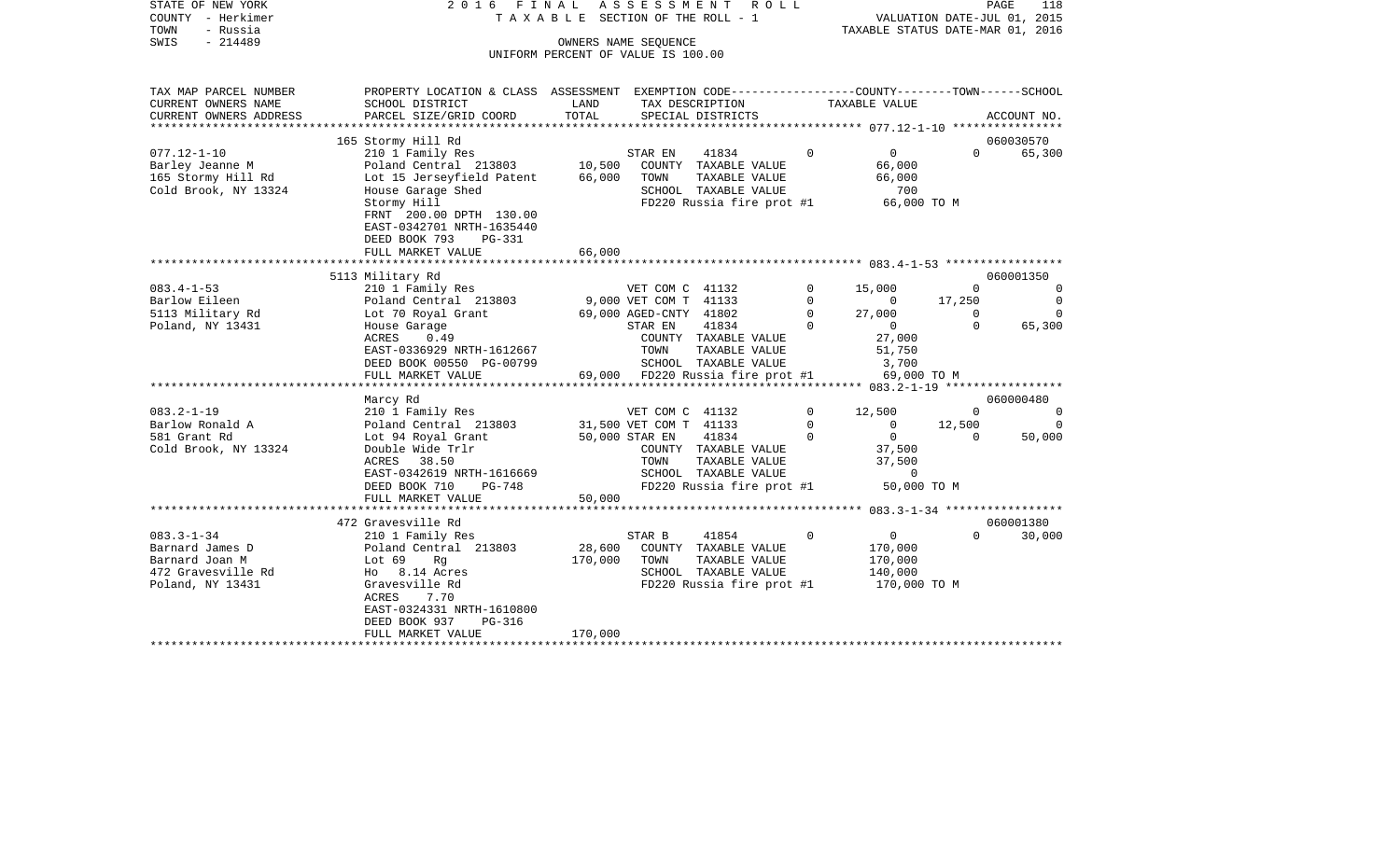| STATE OF NEW YORK<br>COUNTY - Herkimer | 2016                                                                                          | FINAL                | A S S E S S M E N T<br>R O L L<br>TAXABLE SECTION OF THE ROLL - 1 |             |                                  |             | 119<br>PAGE                 |
|----------------------------------------|-----------------------------------------------------------------------------------------------|----------------------|-------------------------------------------------------------------|-------------|----------------------------------|-------------|-----------------------------|
| - Russia<br>TOWN                       |                                                                                               |                      |                                                                   |             | TAXABLE STATUS DATE-MAR 01, 2016 |             | VALUATION DATE-JUL 01, 2015 |
| $-214489$<br>SWIS                      |                                                                                               | OWNERS NAME SEQUENCE |                                                                   |             |                                  |             |                             |
|                                        |                                                                                               |                      | UNIFORM PERCENT OF VALUE IS 100.00                                |             |                                  |             |                             |
|                                        |                                                                                               |                      |                                                                   |             |                                  |             |                             |
| TAX MAP PARCEL NUMBER                  | PROPERTY LOCATION & CLASS ASSESSMENT EXEMPTION CODE--------------COUNTY-------TOWN-----SCHOOL |                      |                                                                   |             |                                  |             |                             |
| CURRENT OWNERS NAME                    | SCHOOL DISTRICT                                                                               | LAND                 | TAX DESCRIPTION                                                   |             | TAXABLE VALUE                    |             |                             |
| CURRENT OWNERS ADDRESS                 | PARCEL SIZE/GRID COORD                                                                        | TOTAL                | SPECIAL DISTRICTS                                                 |             |                                  |             | ACCOUNT NO.                 |
| *************************              |                                                                                               |                      |                                                                   |             |                                  |             |                             |
|                                        | Gravesville Rd                                                                                |                      |                                                                   |             |                                  |             | 060046120                   |
| $083.3 - 1 - 33$                       | 210 1 Family Res                                                                              |                      | VET COM C 41132                                                   | 0           | 15,000                           | $\Omega$    | 0                           |
| Barnard Patricia                       | Poland Central 213803                                                                         |                      | 13,500 VET COM T 41133                                            | $\Omega$    | $\Omega$<br>$\mathbf 0$          | 20,000      | $\mathbf 0$                 |
| Barnard Mark S<br>460 Gravesville Rd   | Lot 69 Royal Grant<br>House Att Garage                                                        | 131,300 STAR EN      | 41834<br>COUNTY TAXABLE VALUE                                     | $\mathbf 0$ | 116,300                          | $\mathbf 0$ | 65,300                      |
| Poland, NY 13431                       | ACRES<br>1.40                                                                                 |                      | TOWN<br>TAXABLE VALUE                                             |             | 111,300                          |             |                             |
|                                        | EAST-0324556 NRTH-1610630                                                                     |                      | SCHOOL TAXABLE VALUE                                              |             | 66,000                           |             |                             |
|                                        | DEED BOOK 846<br>PG-405                                                                       |                      | FD220 Russia fire prot #1                                         |             | 131,300 TO M                     |             |                             |
|                                        | FULL MARKET VALUE                                                                             | 131,300              |                                                                   |             |                                  |             |                             |
|                                        |                                                                                               |                      |                                                                   |             |                                  |             |                             |
|                                        | Schafer Rd                                                                                    |                      |                                                                   |             |                                  |             | 060020400                   |
| $072.15 - 1 - 3$                       | 910 Priv forest                                                                               |                      | COUNTY<br>TAXABLE VALUE                                           |             | 31,100                           |             |                             |
| Barnes Jeffrey D                       | Remsen<br>305201                                                                              | 31,100               | TAXABLE VALUE<br>TOWN<br>SCHOOL TAXABLE VALUE                     |             | 31,100                           |             |                             |
| Barnes Mandy L<br>9651 Luke Rd         | Lot 17 Walker Tract<br>Vacant Land                                                            | 31,100               | FD230 Remsen fire #2                                              |             | 31,100<br>31,100 TO M            |             |                             |
| Marcy, NY 13403                        | ACRES<br>34.40                                                                                |                      |                                                                   |             |                                  |             |                             |
|                                        | EAST-0338803 NRTH-1647396                                                                     |                      |                                                                   |             |                                  |             |                             |
|                                        | DEED BOOK 1382<br><b>PG-491</b>                                                               |                      |                                                                   |             |                                  |             |                             |
|                                        | FULL MARKET VALUE                                                                             | 31,100               |                                                                   |             |                                  |             |                             |
|                                        |                                                                                               |                      |                                                                   |             |                                  |             |                             |
| $078.3 - 1 - 5.3$                      | 975 Pardeeville Rd                                                                            |                      |                                                                   |             |                                  |             |                             |
| Barnes Karen A                         | 210 1 Family Res<br>Poland Central 213803                                                     | 26,000               | COUNTY TAXABLE VALUE<br>TOWN<br>TAXABLE VALUE                     |             | 138,000<br>138,000               |             |                             |
| 1303 Pardeeville Rd                    | FRNT 644.00 DPTH                                                                              | 138,000              | SCHOOL TAXABLE VALUE                                              |             | 138,000                          |             |                             |
| Cold Brook, NY 13324                   | ACRES<br>16.40                                                                                |                      | FD220 Russia fire prot #1                                         |             | 138,000 TO M                     |             |                             |
|                                        | EAST-0350111 NRTH-1629002                                                                     |                      |                                                                   |             |                                  |             |                             |
| PRIOR OWNER ON 3/01/2016               | DEED BOOK 1595<br>PG-281                                                                      |                      |                                                                   |             |                                  |             |                             |
| Barnes Karen A                         | FULL MARKET VALUE                                                                             | 138,000              |                                                                   |             |                                  |             |                             |
| *****************                      | ************************                                                                      |                      |                                                                   |             |                                  |             |                             |
| $068. - 1 - 28$                        | 974 Wheelertown Rd<br>241 Rural res&ag                                                        |                      | STAR B<br>41854                                                   | $\Omega$    | $\mathbf 0$                      | $\Omega$    | 060001530<br>30,000         |
| Barnhart Abraham                       | 305201<br>Remsen                                                                              | 46,800               | COUNTY TAXABLE VALUE                                              |             | 90,000                           |             |                             |
| 974 Wheelertown Rd                     | Lot 58 Remsenburg Patent                                                                      | 90,000               | TOWN<br>TAXABLE VALUE                                             |             | 90,000                           |             |                             |
| Remsen, NY 13438                       | House 2 Gar Sheds                                                                             |                      | SCHOOL TAXABLE VALUE                                              |             | 60,000                           |             |                             |
|                                        | ACRES<br>45.00                                                                                |                      | FD230 Remsen fire #2                                              |             | 90,000 TO M                      |             |                             |
|                                        | EAST-0348115 NRTH-1660747                                                                     |                      |                                                                   |             |                                  |             |                             |
|                                        | DEED BOOK 682<br>$PG-478$                                                                     |                      |                                                                   |             |                                  |             |                             |
|                                        | FULL MARKET VALUE<br>**********************                                                   | 90,000               |                                                                   |             |                                  |             |                             |
|                                        | 507 Wheelertown Rd                                                                            |                      |                                                                   |             |                                  |             | 060001470                   |
| $068. - 2 - 17$                        | 910 Priv forest                                                                               |                      | COUNTY TAXABLE VALUE                                              |             | 79,100                           |             |                             |
| Barnhart Fred                          | Remsen<br>305201                                                                              | 79,100               | TAXABLE VALUE<br>TOWN                                             |             | 79,100                           |             |                             |
| Barnhart Charles                       | Lot 3 Jacobs Tract                                                                            | 79,100               | SCHOOL TAXABLE VALUE                                              |             | 79,100                           |             |                             |
| 107 Lite Rd                            | Vacant Land                                                                                   |                      | FD230 Remsen fire #2                                              |             | 79,100 TO M                      |             |                             |
| Forestport, NY 13338                   | ACRES<br>89.00                                                                                |                      |                                                                   |             |                                  |             |                             |

FULL MARKET VALUE 79,100 \*\*\*\*\*\*\*\*\*\*\*\*\*\*\*\*\*\*\*\*\*\*\*\*\*\*\*\*\*\*\*\*\*\*\*\*\*\*\*\*\*\*\*\*\*\*\*\*\*\*\*\*\*\*\*\*\*\*\*\*\*\*\*\*\*\*\*\*\*\*\*\*\*\*\*\*\*\*\*\*\*\*\*\*\*\*\*\*\*\*\*\*\*\*\*\*\*\*\*\*\*\*\*\*\*\*\*\*\*\*\*\*\*\*\*\*\*\*\*\*\*\*\*\*\*\*\*\*\*\*\*\*

 EAST-0343633 NRTH-1655189 DEED BOOK 1085 PG-578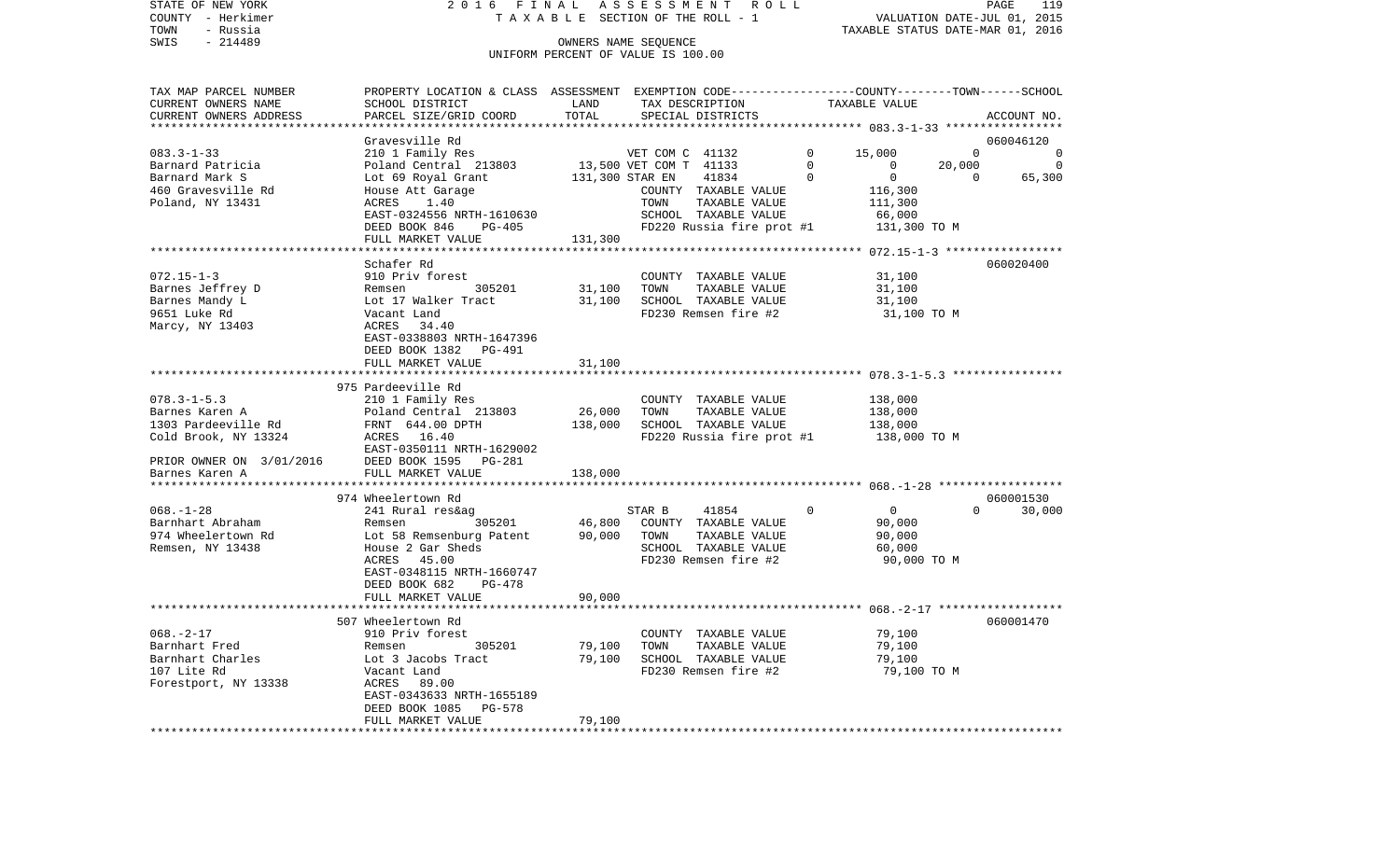| COUNTY<br>– Herkimer<br>TOWN<br>- Russia<br>SWIS<br>$-214489$                                                     |                                                                                                                                                                                                                                                                |                                        | T A X A B L E SECTION OF THE ROLL - 1<br>OWNERS NAME SEQUENCE<br>UNIFORM PERCENT OF VALUE IS 100.00                                                                     |                                                                                                                                | VALUATION DATE-JUL 01, 2015<br>TAXABLE STATUS DATE-MAR 01, 2016 |                                                |
|-------------------------------------------------------------------------------------------------------------------|----------------------------------------------------------------------------------------------------------------------------------------------------------------------------------------------------------------------------------------------------------------|----------------------------------------|-------------------------------------------------------------------------------------------------------------------------------------------------------------------------|--------------------------------------------------------------------------------------------------------------------------------|-----------------------------------------------------------------|------------------------------------------------|
| TAX MAP PARCEL NUMBER<br>CURRENT OWNERS NAME<br>CURRENT OWNERS ADDRESS<br>******************************          | PROPERTY LOCATION & CLASS ASSESSMENT EXEMPTION CODE----------------COUNTY-------TOWN------SCHOOL<br>SCHOOL DISTRICT<br>PARCEL SIZE/GRID COORD                                                                                                                  | LAND<br>TOTAL                          | TAX DESCRIPTION<br>SPECIAL DISTRICTS                                                                                                                                    | TAXABLE VALUE                                                                                                                  |                                                                 | ACCOUNT NO.                                    |
| $072.2 - 2 - 27$<br>Barnhart Fred<br>Barnhart Charles<br>107 Lite Rd<br>Forestport, NY 13338                      | Wheelertown Rd<br>314 Rural vac<10<br>Remsen<br>305201<br>Lot 3 Jacobs Tract<br>Vacant Land<br>ACRES<br>1.00<br>EAST-0344798 NRTH-1653502<br>DEED BOOK 1085<br>PG-575<br>FULL MARKET VALUE                                                                     | 500<br>500<br>500                      | COUNTY TAXABLE VALUE<br>TOWN<br>TAXABLE VALUE<br>SCHOOL TAXABLE VALUE<br>FD230 Remsen fire #2                                                                           |                                                                                                                                | 500<br>500<br>500<br>500 TO M                                   | 060001500                                      |
|                                                                                                                   |                                                                                                                                                                                                                                                                |                                        | *************************** 068. -1-9 ********************                                                                                                              |                                                                                                                                |                                                                 |                                                |
| $068. - 1 - 9$<br>Barnhart Fred A<br>Barnhart Sheila<br>107 Lite Rd<br>Forestport, NY 13338<br>$077.2 - 1 - 49.2$ | 107 Lite Rd<br>210 1 Family Res<br>305201<br>Remsen<br>Lot 83 Remsenburg Patent<br>Log Home Shed<br>FRNT 320.00 DPTH 114.34<br>ACRES<br>1.00<br>EAST-0340056 NRTH-1664546<br>DEED BOOK 686<br>PG-415<br>FULL MARKET VALUE<br>689 Southside Rd<br>240 Rural res | 105,000 STAR EN<br>105,000             | VET COM C 41132<br>12,500 VET COM T 41133<br>41834<br>COUNTY TAXABLE VALUE<br>TOWN<br>TAXABLE VALUE<br>SCHOOL TAXABLE VALUE<br>FD230 Remsen fire #2<br>41834<br>STAR EN | 15,000<br>0<br>$\Omega$<br>$\mathbf 0$<br>$\mathbf 0$<br>$\mathbf 0$<br>90,000<br>85,000<br>39,700<br>$\Omega$<br>$\mathbf{0}$ | $\Omega$<br>20,000<br>$\mathbf 0$<br>105,000 TO M<br>$\Omega$   | 060004290<br>0<br>$\Omega$<br>65,300<br>59,500 |
| Barnhart Joan M<br>689 Southside Rd<br>Cold Brook, NY 13324                                                       | Poland Central 213803<br>Lot 15 Jerseyfield Patent<br>Farm<br>41.00<br>ACRES<br>EAST-0336757 NRTH-1634123<br>DEED BOOK 690<br>PG-388<br>FULL MARKET VALUE<br>**********************                                                                            | 55,300<br>59,500<br>59,500<br>******** | COUNTY TAXABLE VALUE<br>TAXABLE VALUE<br>TOWN<br>SCHOOL TAXABLE VALUE<br>FD220 Russia fire prot #1                                                                      | 59,500<br>59,500                                                                                                               | 0<br>59,500 TO M                                                |                                                |
| $068. - 1 - 50$<br>Barnhart Melissa M<br>981 Wheelertown Rd<br>Remsen, NY 13438                                   | 981 Wheelertown Rd<br>210 1 Family Res<br>Remsen<br>305201<br>S 58 Rp<br>Merged 33.2 /2007 BW<br>Wheelertown Rd<br>FRNT 243.00 DPTH 210.00<br>0.31<br>ACRES<br>EAST-0346985 NRTH-1659917<br>DEED BOOK 1481<br>PG-396<br>FULL MARKET VALUE                      | 13,800<br>80,000<br>80,000             | STAR B<br>41854<br>COUNTY TAXABLE VALUE<br>TAXABLE VALUE<br>TOWN<br>SCHOOL TAXABLE VALUE<br>FD230 Remsen fire #2                                                        | $\overline{0}$<br>0<br>80,000<br>80,000<br>50,000                                                                              | $\Omega$<br>80,000 TO M                                         | 060040450<br>30,000                            |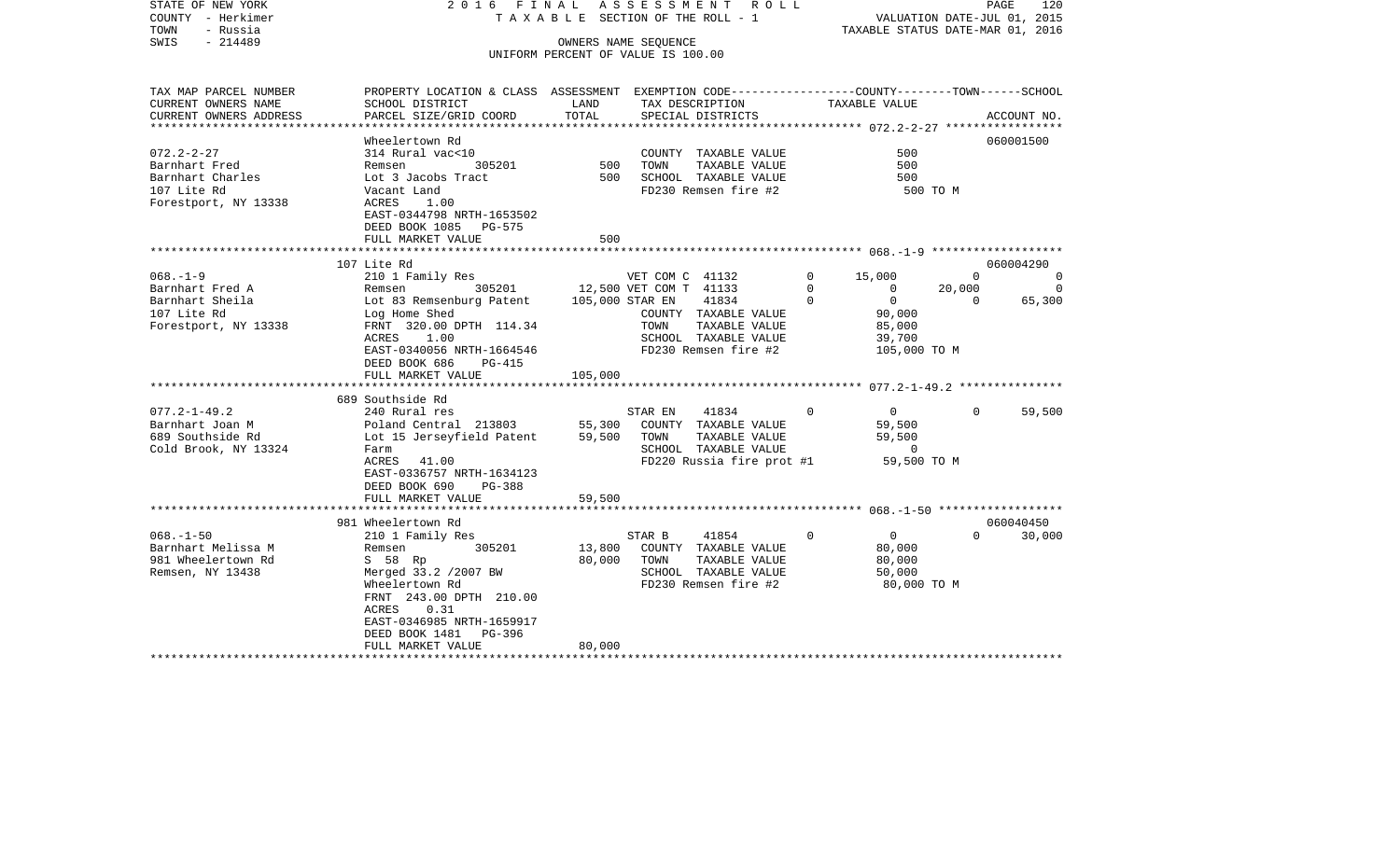| COUNTY<br>– Herkimer                       |                                                                                                 | T A X A B L E SECTION OF THE ROLL - 1 |                        |                                              |             | VALUATION DATE-JUL 01, 2015               |          |                     |
|--------------------------------------------|-------------------------------------------------------------------------------------------------|---------------------------------------|------------------------|----------------------------------------------|-------------|-------------------------------------------|----------|---------------------|
| TOWN<br>- Russia<br>SWIS<br>$-214489$      |                                                                                                 | OWNERS NAME SEQUENCE                  |                        |                                              |             | TAXABLE STATUS DATE-MAR 01, 2016          |          |                     |
|                                            |                                                                                                 | UNIFORM PERCENT OF VALUE IS 100.00    |                        |                                              |             |                                           |          |                     |
| TAX MAP PARCEL NUMBER                      | PROPERTY LOCATION & CLASS ASSESSMENT EXEMPTION CODE---------------COUNTY-------TOWN------SCHOOL |                                       |                        |                                              |             |                                           |          |                     |
| CURRENT OWNERS NAME                        | SCHOOL DISTRICT                                                                                 | LAND                                  |                        | TAX DESCRIPTION                              |             | TAXABLE VALUE                             |          |                     |
| CURRENT OWNERS ADDRESS                     | PARCEL SIZE/GRID COORD                                                                          | TOTAL                                 |                        | SPECIAL DISTRICTS                            |             |                                           |          | ACCOUNT NO.         |
| ************************                   |                                                                                                 |                                       |                        |                                              |             |                                           |          |                     |
| $068. - 1 - 29$                            | Wheelertown Rd                                                                                  |                                       | STAR B                 | 41854                                        | 0           | $\overline{0}$                            | $\Omega$ | 060043810<br>30,000 |
| Barnhart Raymond C                         | 210 1 Family Res<br>305201<br>Remsen                                                            | 12,500                                |                        | COUNTY TAXABLE VALUE                         |             | 62,000                                    |          |                     |
| 980 Wheelertown Rd                         | Lot 58 Remsenburg Patent                                                                        | 62,000                                | TOWN                   | TAXABLE VALUE                                |             | 62,000                                    |          |                     |
| Remsen, NY 13438                           | House                                                                                           |                                       |                        | SCHOOL TAXABLE VALUE                         |             | 32,000                                    |          |                     |
|                                            | FRNT 118.00 DPTH 146.00                                                                         |                                       |                        | FD230 Remsen fire #2                         |             | 62,000 TO M                               |          |                     |
|                                            | ACRES<br>1.00                                                                                   |                                       |                        |                                              |             |                                           |          |                     |
|                                            | EAST-0346993 NRTH-1660085                                                                       |                                       |                        |                                              |             |                                           |          |                     |
|                                            | DEED BOOK 00635 PG-00208                                                                        |                                       |                        |                                              |             |                                           |          |                     |
|                                            | FULL MARKET VALUE                                                                               | 62,000                                |                        |                                              |             |                                           |          |                     |
|                                            | Schaffer Rd                                                                                     |                                       |                        |                                              |             |                                           |          |                     |
| $072.15 - 1 - 2.2$                         | 270 Mfg housing                                                                                 |                                       | STAR B                 | 41854                                        | $\mathbf 0$ | $\overline{0}$                            | $\Omega$ | 24,500              |
| Barrett Aldis                              | 305201<br>Remsen                                                                                | 14,500                                |                        | COUNTY TAXABLE VALUE                         |             | 24,500                                    |          |                     |
| 190 Schaffer Rd                            | FRNT 336.00 DPTH                                                                                | 24,500                                | TOWN                   | TAXABLE VALUE                                |             | 24,500                                    |          |                     |
| Remsen, NY 13438                           | 1.80<br>ACRES                                                                                   |                                       |                        | SCHOOL TAXABLE VALUE                         |             | 0                                         |          |                     |
|                                            | EAST-0338457 NRTH-1646686                                                                       |                                       |                        | FD230 Remsen fire #2                         |             | 24,500 TO M                               |          |                     |
|                                            | DEED BOOK 942<br>$PG-314$                                                                       |                                       |                        |                                              |             |                                           |          |                     |
|                                            | FULL MARKET VALUE                                                                               | 24,500                                |                        |                                              |             | ******** 072.15-1-1 *************         |          |                     |
|                                            | 194 Schafer Rd                                                                                  |                                       |                        |                                              |             |                                           |          | 060030990           |
| $072.15 - 1 - 1$                           | 270 Mfg housing                                                                                 |                                       | STAR B                 | 41854                                        | 0           | $\overline{0}$                            | $\Omega$ | 19,500              |
| Barrett David J                            | 305201<br>Remsen                                                                                | 7,300                                 |                        | COUNTY TAXABLE VALUE                         |             | 19,500                                    |          |                     |
| Barrett Richard J                          | Lot 17<br>Wt                                                                                    | 19,500                                | TOWN                   | TAXABLE VALUE                                |             | 19,500                                    |          |                     |
| 12194 Schafer Rd                           | Trl 0.25 Acre                                                                                   |                                       |                        | SCHOOL TAXABLE VALUE                         |             | 0                                         |          |                     |
| Remsen, NY 13438                           | Schafer Road                                                                                    |                                       |                        | FD230 Remsen fire #2                         |             | 19,500 TO M                               |          |                     |
|                                            | FRNT 124.00 DPTH 90.00                                                                          |                                       |                        |                                              |             |                                           |          |                     |
|                                            | EAST-0338244 NRTH-1646652<br>DEED BOOK 1541<br><b>PG-760</b>                                    |                                       |                        |                                              |             |                                           |          |                     |
|                                            | FULL MARKET VALUE                                                                               | 19,500                                |                        |                                              |             |                                           |          |                     |
|                                            | ********************                                                                            |                                       |                        |                                              |             |                                           |          |                     |
|                                            | Schafer Rd                                                                                      |                                       |                        |                                              |             |                                           |          | 060025440           |
| $072.15 - 1 - 2.1$                         | 270 Mfg housing                                                                                 |                                       | VET COM C 41132        |                                              | 0           | 11,875                                    | 0        | 0                   |
| Barrett Joseph                             | 305201<br>Remsen                                                                                |                                       | 15,000 VET COM T 41133 |                                              | 0           | $\mathbf{0}$                              | 11,875   | $\Omega$            |
| 186 Schafer Rd                             | Lot 17 Walker Tract                                                                             | 47,500 STAR B                         |                        | 41854                                        | $\Omega$    | $\overline{0}$                            | 0        | 30,000              |
| Remsen, NY 13438                           | Trailer & Add Gar<br>ACRES<br>2.00                                                              |                                       | TOWN                   | COUNTY TAXABLE VALUE<br>TAXABLE VALUE        |             | 35,625<br>35,625                          |          |                     |
|                                            | EAST-0338708 NRTH-1646785                                                                       |                                       |                        | SCHOOL TAXABLE VALUE                         |             | 17,500                                    |          |                     |
|                                            | DEED BOOK 904<br>PG-611                                                                         |                                       |                        | FD230 Remsen fire #2                         |             | 47,500 TO M                               |          |                     |
|                                            | FULL MARKET VALUE                                                                               | 47,500                                |                        |                                              |             |                                           |          |                     |
|                                            |                                                                                                 |                                       |                        |                                              |             | ***************** 072.2-2-26 ************ |          |                     |
|                                            | Wheelertown Rd                                                                                  |                                       |                        |                                              |             |                                           |          | 060010050           |
| $072.2 - 2 - 26$                           | 210 1 Family Res                                                                                |                                       | COUNTY                 | TAXABLE VALUE                                |             | 33,000                                    |          |                     |
| Barron David                               | 305201<br>Remsen                                                                                | 8,900                                 | TOWN                   | TAXABLE VALUE                                |             | 33,000                                    |          |                     |
| 8386 Seneca Tpke<br>New Hartford, NY 13413 | Lot 3 Jacobs Tract<br>House Att Gar                                                             | 33,000                                |                        | SCHOOL TAXABLE VALUE<br>FD230 Remsen fire #2 |             | 33,000<br>33,000 TO M                     |          |                     |
|                                            | 75.00 DPTH 239.00<br>FRNT                                                                       |                                       |                        |                                              |             |                                           |          |                     |
|                                            | 0.41<br>ACRES                                                                                   |                                       |                        |                                              |             |                                           |          |                     |
|                                            | EAST-0344686 NRTH-1653411                                                                       |                                       |                        |                                              |             |                                           |          |                     |
|                                            | DEED BOOK 909<br>PG-183                                                                         |                                       |                        |                                              |             |                                           |          |                     |
|                                            | FULL MARKET VALUE                                                                               | 33,000                                |                        |                                              |             |                                           |          |                     |
|                                            |                                                                                                 |                                       |                        |                                              |             |                                           |          |                     |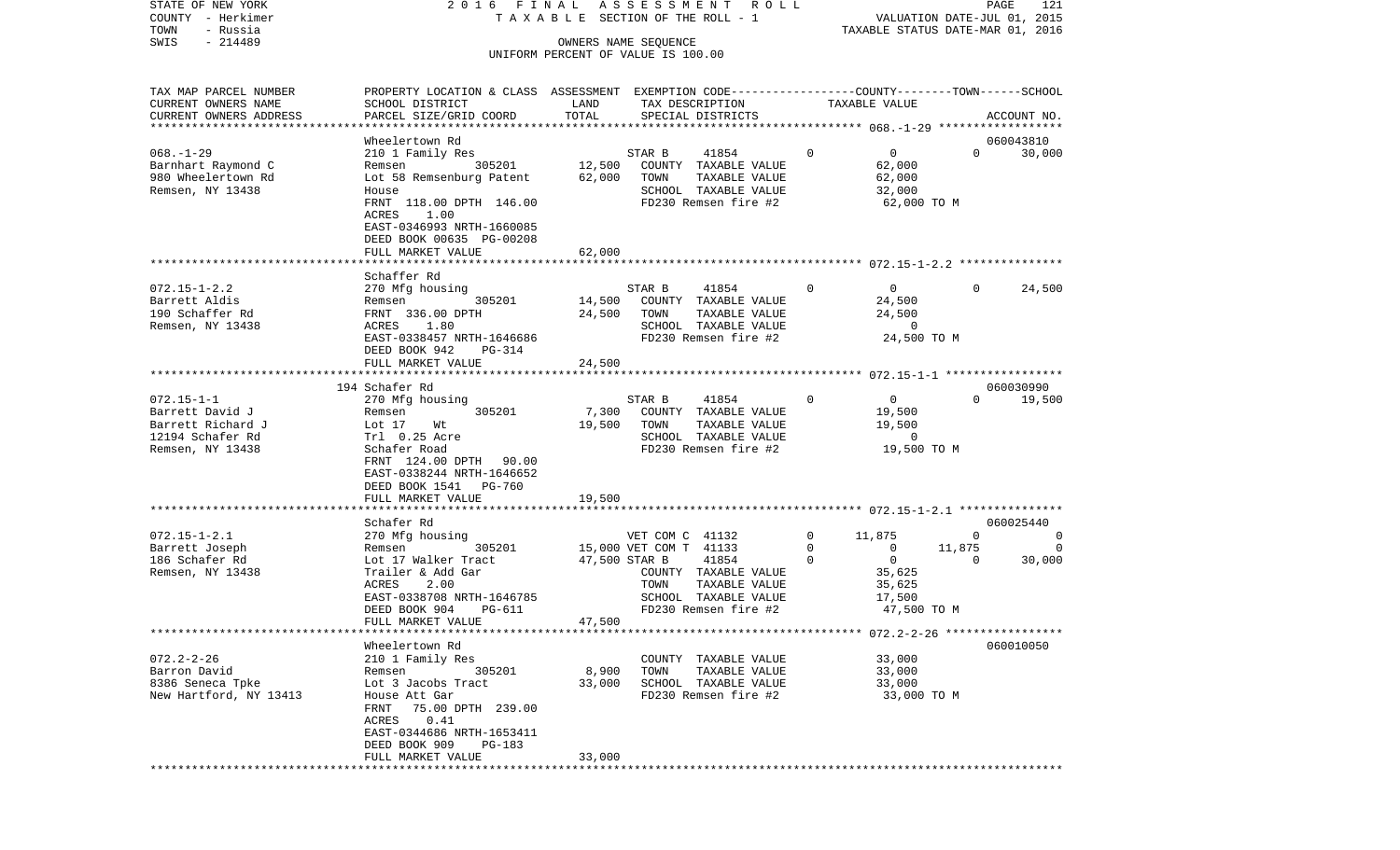| STATE OF NEW YORK<br>COUNTY - Herkimer | 2 0 1 6                                                                                        | FINAL            | ASSESSMENT<br>R O L L<br>T A X A B L E SECTION OF THE ROLL - 1 |          | 122<br>PAGE<br>VALUATION DATE-JUL 01, 2015 |             |          |  |  |
|----------------------------------------|------------------------------------------------------------------------------------------------|------------------|----------------------------------------------------------------|----------|--------------------------------------------|-------------|----------|--|--|
| TOWN<br>- Russia                       |                                                                                                |                  |                                                                |          | TAXABLE STATUS DATE-MAR 01, 2016           |             |          |  |  |
| SWIS<br>$-214489$                      |                                                                                                |                  | OWNERS NAME SEOUENCE                                           |          |                                            |             |          |  |  |
|                                        |                                                                                                |                  | UNIFORM PERCENT OF VALUE IS 100.00                             |          |                                            |             |          |  |  |
|                                        |                                                                                                |                  |                                                                |          |                                            |             |          |  |  |
| TAX MAP PARCEL NUMBER                  | PROPERTY LOCATION & CLASS ASSESSMENT EXEMPTION CODE---------------COUNTY-------TOWN-----SCHOOL |                  |                                                                |          |                                            |             |          |  |  |
| CURRENT OWNERS NAME                    | SCHOOL DISTRICT                                                                                | LAND             | TAX DESCRIPTION                                                |          | TAXABLE VALUE                              |             |          |  |  |
| CURRENT OWNERS ADDRESS                 | PARCEL SIZE/GRID COORD                                                                         | TOTAL            | SPECIAL DISTRICTS                                              |          |                                            | ACCOUNT NO. |          |  |  |
| *********************                  |                                                                                                |                  |                                                                |          |                                            |             |          |  |  |
|                                        | 9422 Route 28                                                                                  |                  |                                                                |          |                                            | 060051710   |          |  |  |
| $088.1 - 1 - 42.1$                     | 270 Mfg housing                                                                                |                  | STAR B<br>41854                                                | 0        | $\mathbf 0$                                | $\Omega$    | 30,000   |  |  |
| Barry Ashley E                         | Poland Central 213803                                                                          | 22,000           | COUNTY TAXABLE VALUE<br>TOWN                                   |          | 50,500                                     |             |          |  |  |
| 9422 Route 28                          | Lot 47 Royal Grant                                                                             | 50,500           | TAXABLE VALUE<br>SCHOOL TAXABLE VALUE                          |          | 50,500<br>20,500                           |             |          |  |  |
| Poland, NY 13431                       | Mobile Home Garage<br>ACRES<br>6.80                                                            |                  | FD220 Russia fire prot #1                                      |          | 50,500 TO M                                |             |          |  |  |
|                                        | EAST-0331837 NRTH-1605127                                                                      |                  |                                                                |          |                                            |             |          |  |  |
|                                        | DEED BOOK 1426 PG-792                                                                          |                  |                                                                |          |                                            |             |          |  |  |
|                                        | FULL MARKET VALUE                                                                              | 50,500           |                                                                |          |                                            |             |          |  |  |
|                                        | ***************************                                                                    |                  |                                                                |          |                                            |             |          |  |  |
|                                        | 3594 Black Creek Rd                                                                            |                  |                                                                |          |                                            | 060025380   |          |  |  |
| $078.1 - 1 - 41$                       | 210 1 Family Res                                                                               |                  | CW_15_VET/ 41162                                               | 0        | 8,700                                      | $\Omega$    | $\Omega$ |  |  |
| Bartholomew Peter G                    | Poland Central 213803                                                                          |                  | 11,300 STAR EN<br>41834                                        | $\Omega$ | $\mathbf 0$                                | $\Omega$    | 58,000   |  |  |
| Bartholomew Sally G                    | Lot 18 Jerseyfield Patent                                                                      | 58,000           | COUNTY TAXABLE VALUE                                           |          | 49,300                                     |             |          |  |  |
| 3594 Black Creek Rd                    | House Garage                                                                                   |                  | TAXABLE VALUE<br>TOWN                                          |          | 58,000                                     |             |          |  |  |
| Cold Brook, NY 13324                   | FRNT 390.00 DPTH 200.00                                                                        |                  | SCHOOL TAXABLE VALUE                                           |          | 0                                          |             |          |  |  |
|                                        | ACRES<br>0.70                                                                                  |                  | FD220 Russia fire prot #1                                      |          | 58,000 TO M                                |             |          |  |  |
|                                        | EAST-0350881 NRTH-1634059                                                                      |                  |                                                                |          |                                            |             |          |  |  |
|                                        | DEED BOOK 917<br>PG-639                                                                        |                  |                                                                |          |                                            |             |          |  |  |
|                                        | FULL MARKET VALUE                                                                              | 58,000           |                                                                |          |                                            |             |          |  |  |
|                                        | **************************                                                                     |                  |                                                                |          |                                            |             |          |  |  |
|                                        | Pardeeville Rd                                                                                 |                  |                                                                |          |                                            | 060041230   |          |  |  |
| $084.1 - 3 - 27.1$                     | 322 Rural vac>10                                                                               |                  | COUNTY TAXABLE VALUE                                           |          | 28,900                                     |             |          |  |  |
| Bartlett Jason<br>972 Newport Gray Rd  | Poland Central 213803<br>Lots 95 & 96 Royal Grant                                              | 28,900<br>28,900 | TOWN<br>TAXABLE VALUE<br>SCHOOL TAXABLE VALUE                  |          | 28,900<br>28,900                           |             |          |  |  |
| Newport, NY 13416                      | Vacant Land                                                                                    |                  | FD220 Russia fire prot #1                                      |          | 28,900 TO M                                |             |          |  |  |
|                                        | ACRES<br>20.00                                                                                 |                  |                                                                |          |                                            |             |          |  |  |
|                                        | EAST-0349674 NRTH-1619146                                                                      |                  |                                                                |          |                                            |             |          |  |  |
|                                        | DEED BOOK 811<br><b>PG-540</b>                                                                 |                  |                                                                |          |                                            |             |          |  |  |
|                                        | FULL MARKET VALUE                                                                              | 28,900           |                                                                |          |                                            |             |          |  |  |
|                                        | ********************                                                                           |                  |                                                                |          |                                            |             |          |  |  |
|                                        | Pardeeville Rd                                                                                 |                  |                                                                |          |                                            | 060040960   |          |  |  |
| $084.1 - 3 - 28$                       | 312 Vac w/imprv                                                                                |                  | COUNTY TAXABLE VALUE                                           |          | 35,000                                     |             |          |  |  |
| Bartlett Jason                         | Poland Central 213803                                                                          | 34,400           | TOWN<br>TAXABLE VALUE                                          |          | 35,000                                     |             |          |  |  |
| 972 Newport Gray Rd                    | Lot 95 & 96 Royal Grant                                                                        | 35,000           | SCHOOL TAXABLE VALUE                                           |          | 35,000                                     |             |          |  |  |
| Newport, NY 13416                      | Camp                                                                                           |                  | FD220 Russia fire prot #1                                      |          | 35,000 TO M                                |             |          |  |  |
|                                        | 25.00<br>ACRES                                                                                 |                  |                                                                |          |                                            |             |          |  |  |
|                                        | EAST-0350042 NRTH-1618632                                                                      |                  |                                                                |          |                                            |             |          |  |  |
|                                        | DEED BOOK 902<br><b>PG-179</b>                                                                 |                  |                                                                |          |                                            |             |          |  |  |
|                                        | FULL MARKET VALUE                                                                              | 35,000           |                                                                |          |                                            |             |          |  |  |
|                                        |                                                                                                |                  |                                                                |          |                                            |             |          |  |  |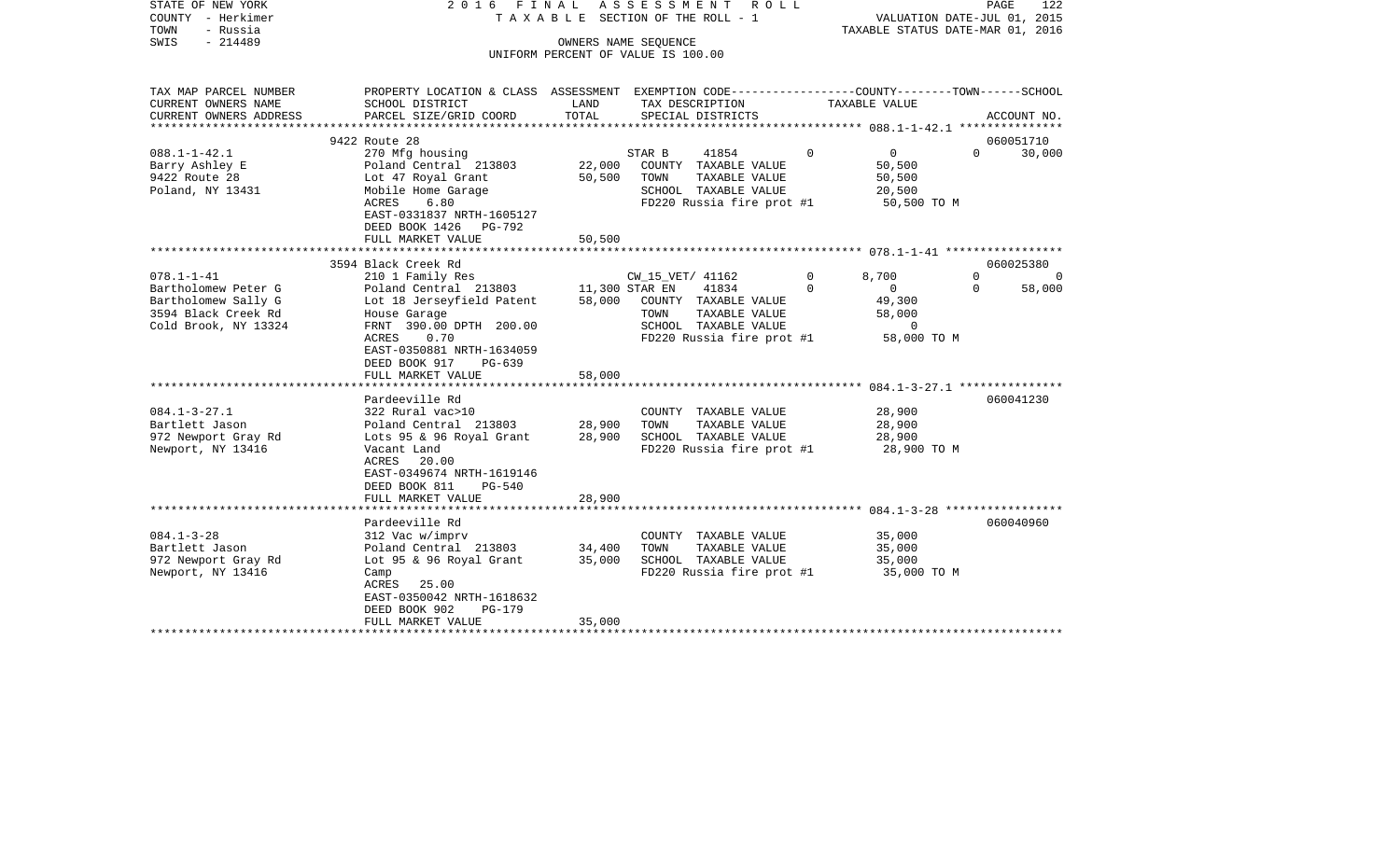| STATE OF NEW YORK<br>COUNTY - Herkimer | 2016 FINAL                                                                                      |                | A S S E S S M E N T R O L L<br>TAXABLE SECTION OF THE ROLL - 1 |              | VALUATION DATE-JUL 01, 2015      |                | PAGE<br>123 |
|----------------------------------------|-------------------------------------------------------------------------------------------------|----------------|----------------------------------------------------------------|--------------|----------------------------------|----------------|-------------|
| TOWN<br>- Russia                       |                                                                                                 |                |                                                                |              | TAXABLE STATUS DATE-MAR 01, 2016 |                |             |
| $-214489$<br>SWIS                      |                                                                                                 |                | OWNERS NAME SEQUENCE                                           |              |                                  |                |             |
|                                        |                                                                                                 |                | UNIFORM PERCENT OF VALUE IS 100.00                             |              |                                  |                |             |
|                                        |                                                                                                 |                |                                                                |              |                                  |                |             |
| TAX MAP PARCEL NUMBER                  | PROPERTY LOCATION & CLASS ASSESSMENT EXEMPTION CODE---------------COUNTY-------TOWN------SCHOOL |                |                                                                |              |                                  |                |             |
| CURRENT OWNERS NAME                    | SCHOOL DISTRICT                                                                                 | LAND           | TAX DESCRIPTION                                                |              | TAXABLE VALUE                    |                |             |
| CURRENT OWNERS ADDRESS                 | PARCEL SIZE/GRID COORD                                                                          | TOTAL          | SPECIAL DISTRICTS                                              |              |                                  |                | ACCOUNT NO. |
|                                        |                                                                                                 |                |                                                                |              |                                  |                |             |
|                                        | 149 Pardee Rd                                                                                   |                |                                                                |              |                                  |                | 0047162     |
| $072.12 - 2 - 1$                       | 210 1 Family Res                                                                                |                | 41854<br>STAR B                                                | $\mathbf 0$  | 0                                | $\Omega$       | 30,000      |
| Barton Gregory T                       | 305201<br>Remsen                                                                                | 19,200         | COUNTY TAXABLE VALUE                                           |              | 178,400                          |                |             |
| Barton Tammy L                         | Lot 7 Lush Tract                                                                                | 178,400        | TOWN<br>TAXABLE VALUE                                          |              | 178,400                          |                |             |
| 149 Pardee Rd                          | Log Home                                                                                        |                | SCHOOL TAXABLE VALUE                                           |              | 148,400                          |                |             |
| Remsen, NY 13438                       | ACRES<br>2.60                                                                                   |                | FD230 Remsen fire #2                                           |              | 178,400 TO M                     |                |             |
|                                        | EAST-0344910 NRTH-1651955                                                                       |                |                                                                |              |                                  |                |             |
|                                        | DEED BOOK 1168 PG-763                                                                           |                |                                                                |              |                                  |                |             |
|                                        | FULL MARKET VALUE                                                                               | 178,400        |                                                                |              |                                  |                |             |
|                                        |                                                                                                 |                |                                                                |              |                                  |                |             |
|                                        | Southside Rd                                                                                    |                |                                                                |              |                                  |                | 060001620   |
| $077.3 - 1 - 30$                       | 314 Rural vac<10                                                                                |                | COUNTY TAXABLE VALUE                                           |              | 700                              |                |             |
| Bateman Jacqueline                     | Poland Central 213803                                                                           | 700            | TOWN<br>TAXABLE VALUE                                          |              | 700                              |                |             |
| c/o Donald Bateman                     | Lot 119 Royal Grant                                                                             | 700            | SCHOOL TAXABLE VALUE                                           |              | 700                              |                |             |
| 799 SE 19th Ave Apt A3                 | Cellar                                                                                          |                | FD220 Russia fire prot #1                                      |              | 700 TO M                         |                |             |
| Deerfield Beach, FL 33441              | FRNT<br>75.00 DPTH 125.00                                                                       |                |                                                                |              |                                  |                |             |
|                                        | 0.22<br>ACRES                                                                                   |                |                                                                |              |                                  |                |             |
|                                        | EAST-0335134 NRTH-1631312<br>DEED BOOK 00601 PG-00825                                           |                |                                                                |              |                                  |                |             |
|                                        | FULL MARKET VALUE                                                                               | 700            |                                                                |              |                                  |                |             |
|                                        |                                                                                                 |                |                                                                |              |                                  |                |             |
|                                        | 325 Taylor Brook Rd                                                                             |                |                                                                |              |                                  |                | 180438      |
| $083.1 - 1 - 14.3$                     | 210 1 Family Res                                                                                |                | VET COM C 41132                                                | 0            | 15,000                           | $\Omega$       | 0           |
| Bates John A                           | Poland Central 213803                                                                           |                | 15,000 VET COM T 41133                                         | 0            | $\overline{\phantom{0}}$         | 20,000         | 0           |
| Bates Joan C                           | Split 2013                                                                                      |                | 115,000 VET DIS C 41142                                        | $\mathbf{0}$ | 30,000                           | $\overline{0}$ | 0           |
| 325 Taylor Brook Rd                    | House & Garage                                                                                  |                | VET DIS T 41143                                                | 0            | $\mathbf 0$                      | 34,500         | $\Omega$    |
| Poland, NY 13431                       | FRNT 500.00 DPTH                                                                                |                | 41854<br>STAR B                                                | $\Omega$     | $\overline{0}$                   | $\Omega$       | 30,000      |
|                                        | ACRES<br>5.00                                                                                   |                | COUNTY TAXABLE VALUE                                           |              | 70,000                           |                |             |
|                                        | EAST-0332869 NRTH-1619315                                                                       |                | TOWN<br>TAXABLE VALUE                                          |              | 60,500                           |                |             |
|                                        | DEED BOOK 1497 PG-700                                                                           |                | SCHOOL TAXABLE VALUE                                           |              | 85,000                           |                |             |
|                                        | FULL MARKET VALUE                                                                               |                | 115,000 FD220 Russia fire prot #1                              |              | 115,000 TO M                     |                |             |
|                                        |                                                                                                 |                |                                                                |              |                                  |                |             |
|                                        | 439 Taylor Brook Rd                                                                             |                |                                                                |              |                                  |                |             |
| $083.1 - 1 - 14.2$                     | 210 1 Family Res                                                                                |                | VET COM C 41132                                                | $\mathbf 0$  | 15,000                           | $\overline{0}$ | 0           |
| Bates John P                           | Poland Central 213803                                                                           |                | 34,300 VET COM T 41133                                         | $\circ$      | 0                                | 20,000         | $\Omega$    |
| Bates Jill A                           | FRNT 450.00 DPTH                                                                                | 256,500 STAR B | 41854                                                          | $\Omega$     | $\mathbf 0$                      | $\Omega$       | 30,000      |
| 439 Taylor Brook Rd                    | ACRES 17.20                                                                                     |                | COUNTY TAXABLE VALUE                                           |              | 241,500                          |                |             |
| Poland, NY 13431                       | EAST-0331960 NRTH-1621549                                                                       |                | TOWN<br>TAXABLE VALUE                                          |              | 236,500                          |                |             |
|                                        | DEED BOOK 1324<br>PG-691                                                                        |                | SCHOOL TAXABLE VALUE                                           |              | 226,500                          |                |             |
|                                        | FULL MARKET VALUE                                                                               |                | 256,500 FD220 Russia fire prot #1                              |              | 256,500 TO M                     |                |             |
|                                        | Russia Rd                                                                                       |                |                                                                |              |                                  |                | 060028890   |
| $083.3 - 1 - 13.1$                     | 314 Rural vac<10                                                                                |                | COUNTY TAXABLE VALUE                                           |              | 14,600                           |                |             |
| Batson Robert T                        | Poland Central 213803                                                                           | 14,600         | TOWN TAXABLE VALUE                                             |              | 14,600                           |                |             |
| 207 Russia Rd                          | Lot 88 Royal Grant                                                                              | 14,600         | SCHOOL TAXABLE VALUE                                           |              | 14,600                           |                |             |
| Poland, NY 13431                       | Vacant Land                                                                                     |                | FD220 Russia fire prot #1                                      |              | 14,600 TO M                      |                |             |
|                                        | ACRES 9.70                                                                                      |                |                                                                |              |                                  |                |             |
|                                        | EAST-0330741 NRTH-1612606                                                                       |                |                                                                |              |                                  |                |             |
|                                        | DEED BOOK 900 PG-587                                                                            |                |                                                                |              |                                  |                |             |
|                                        | FULL MARKET VALUE                                                                               | 14,600         |                                                                |              |                                  |                |             |
|                                        | ***********************************                                                             |                |                                                                |              |                                  |                |             |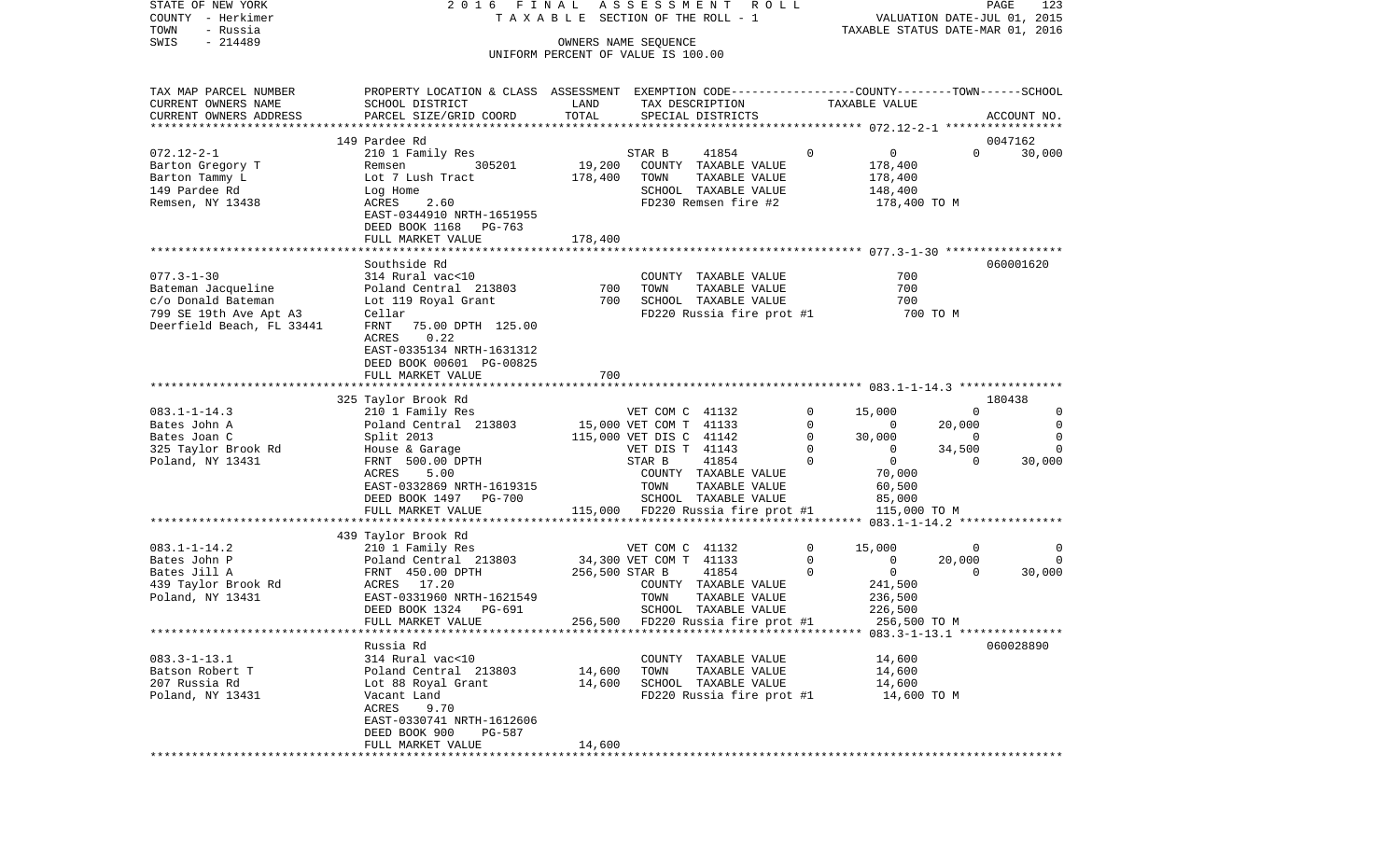| COUNTY<br>– Herkimer<br>TOWN<br>- Russia<br>$-214489$<br>SWIS          |                                                                                   |               | T A X A B L E SECTION OF THE ROLL - 1<br>OWNERS NAME SEQUENCE                                        |             | VALUATION DATE-JUL 01, 2015<br>TAXABLE STATUS DATE-MAR 01, 2016 |             |             |  |
|------------------------------------------------------------------------|-----------------------------------------------------------------------------------|---------------|------------------------------------------------------------------------------------------------------|-------------|-----------------------------------------------------------------|-------------|-------------|--|
|                                                                        |                                                                                   |               | UNIFORM PERCENT OF VALUE IS 100.00                                                                   |             |                                                                 |             |             |  |
| TAX MAP PARCEL NUMBER<br>CURRENT OWNERS NAME<br>CURRENT OWNERS ADDRESS | PROPERTY LOCATION & CLASS ASSESSMENT<br>SCHOOL DISTRICT<br>PARCEL SIZE/GRID COORD | LAND<br>TOTAL | EXEMPTION CODE-----------------COUNTY-------TOWN------SCHOOL<br>TAX DESCRIPTION<br>SPECIAL DISTRICTS |             | TAXABLE VALUE                                                   |             | ACCOUNT NO. |  |
| *******************                                                    |                                                                                   |               |                                                                                                      |             |                                                                 |             |             |  |
|                                                                        | 207 Russia Rd                                                                     |               |                                                                                                      |             |                                                                 |             | 060015180   |  |
| $083.3 - 1 - 15$                                                       | 210 1 Family Res                                                                  |               | 41854<br>STAR B                                                                                      | $\mathbf 0$ | 0                                                               | $\mathbf 0$ | 30,000      |  |
| Batson Robert T                                                        | Poland Central 213803                                                             | 11,800        | COUNTY TAXABLE VALUE                                                                                 |             | 187,800                                                         |             |             |  |
| Batson Kate J                                                          | Lot 88 Royal Grant                                                                | 187,800       | TOWN<br>TAXABLE VALUE                                                                                |             | 187,800                                                         |             |             |  |
| 207 Russia Rd                                                          | House<br>FRNT 194.04 DPTH 318.70                                                  |               | SCHOOL TAXABLE VALUE<br>FD220 Russia fire prot #1                                                    |             | 157,800                                                         |             |             |  |
| Poland, NY 13431                                                       | 0.80<br>ACRES                                                                     |               |                                                                                                      |             | 187,800 TO M                                                    |             |             |  |
|                                                                        | EAST-0330278 NRTH-1612048                                                         |               |                                                                                                      |             |                                                                 |             |             |  |
|                                                                        | DEED BOOK 786<br>PG-486                                                           |               |                                                                                                      |             |                                                                 |             |             |  |
|                                                                        | FULL MARKET VALUE                                                                 | 187,800       |                                                                                                      |             |                                                                 |             |             |  |
|                                                                        |                                                                                   | ********      |                                                                                                      |             |                                                                 |             |             |  |
|                                                                        | 5176 Military Rd                                                                  |               |                                                                                                      |             |                                                                 |             | 060001710   |  |
| $083.4 - 1 - 1$                                                        | 242 Rurl res&rec                                                                  |               | STAR EN<br>41834                                                                                     | $\Omega$    | $\mathbf 0$                                                     | $\Omega$    | 65,300      |  |
| Baumes Nelson H                                                        | Poland Central 213803                                                             | 60,000        | COUNTY TAXABLE VALUE                                                                                 |             | 196,500                                                         |             |             |  |
| Baumes Patricia A<br>5176 Military Rd                                  | Lot 87 Royal Grant<br>62.70<br>ACRES                                              | 196,500       | TAXABLE VALUE<br>TOWN<br>SCHOOL TAXABLE VALUE                                                        |             | 196,500<br>131,200                                              |             |             |  |
| Poland, NY 13431                                                       | EAST-0336153 NRTH-1614418                                                         |               | FD220 Russia fire prot #1                                                                            |             | 196,500 TO M                                                    |             |             |  |
|                                                                        | DEED BOOK 726<br>$PG-1$                                                           |               |                                                                                                      |             |                                                                 |             |             |  |
|                                                                        | FULL MARKET VALUE                                                                 | 196,500       |                                                                                                      |             |                                                                 |             |             |  |
|                                                                        |                                                                                   |               |                                                                                                      |             |                                                                 |             |             |  |
|                                                                        | 108 Hinckley Rd                                                                   |               |                                                                                                      |             |                                                                 |             | 060008790   |  |
| $083.3 - 1 - 18$                                                       | 210 1 Family Res                                                                  |               | STAR B<br>41854                                                                                      | 0           | $\overline{0}$                                                  | $\Omega$    | 30,000      |  |
| Baunoch Stuart                                                         | Poland Central 213803                                                             | 12,300        | COUNTY TAXABLE VALUE                                                                                 |             | 103,000                                                         |             |             |  |
| Baunoch Mary                                                           | E 87<br>Rg<br>Ho 1.25 Acres                                                       | 103,000       | TOWN<br>TAXABLE VALUE<br>SCHOOL TAXABLE VALUE                                                        |             | 103,000                                                         |             |             |  |
| 108 Hinckley Rd<br>Poland, NY 13431                                    | Russia Road                                                                       |               | FD220 Russia fire prot #1                                                                            |             | 73,000<br>103,000 TO M                                          |             |             |  |
|                                                                        | FRNT 310.00 DPTH 330.00                                                           |               |                                                                                                      |             |                                                                 |             |             |  |
|                                                                        | ACRES<br>0.93 BANK<br>135                                                         |               |                                                                                                      |             |                                                                 |             |             |  |
|                                                                        | EAST-0329859 NRTH-1611920                                                         |               |                                                                                                      |             |                                                                 |             |             |  |
|                                                                        | DEED BOOK 1105<br>PG-715                                                          |               |                                                                                                      |             |                                                                 |             |             |  |
|                                                                        | FULL MARKET VALUE                                                                 | 103,000       |                                                                                                      |             |                                                                 |             |             |  |
|                                                                        |                                                                                   |               |                                                                                                      |             |                                                                 |             |             |  |
|                                                                        | Wheelertown Rd                                                                    |               |                                                                                                      |             |                                                                 |             | 060010471   |  |
| $068. - 1 - 51$                                                        | 910 Priv forest                                                                   |               | COUNTY TAXABLE VALUE                                                                                 |             | 30,000                                                          |             |             |  |
| Bazan Stephen                                                          | 305201<br>Remsen                                                                  | 30,000        | TOWN<br>TAXABLE VALUE                                                                                |             | 30,000                                                          |             |             |  |
| PO Box 61<br>Poland, NY 13431                                          | Lot 43 Remsenburg Patent                                                          | 30,000        | SCHOOL TAXABLE VALUE<br>FD230 Remsen fire #2                                                         |             | 30,000<br>30,000 TO M                                           |             |             |  |
|                                                                        | Vacant Land<br>ACRES<br>35.00                                                     |               |                                                                                                      |             |                                                                 |             |             |  |
|                                                                        | EAST-0344671 NRTH-1664049                                                         |               |                                                                                                      |             |                                                                 |             |             |  |
|                                                                        | DEED BOOK 746<br>$PG-62$                                                          |               |                                                                                                      |             |                                                                 |             |             |  |
|                                                                        | FULL MARKET VALUE                                                                 | 30,000        |                                                                                                      |             |                                                                 |             |             |  |
|                                                                        |                                                                                   |               |                                                                                                      |             |                                                                 |             |             |  |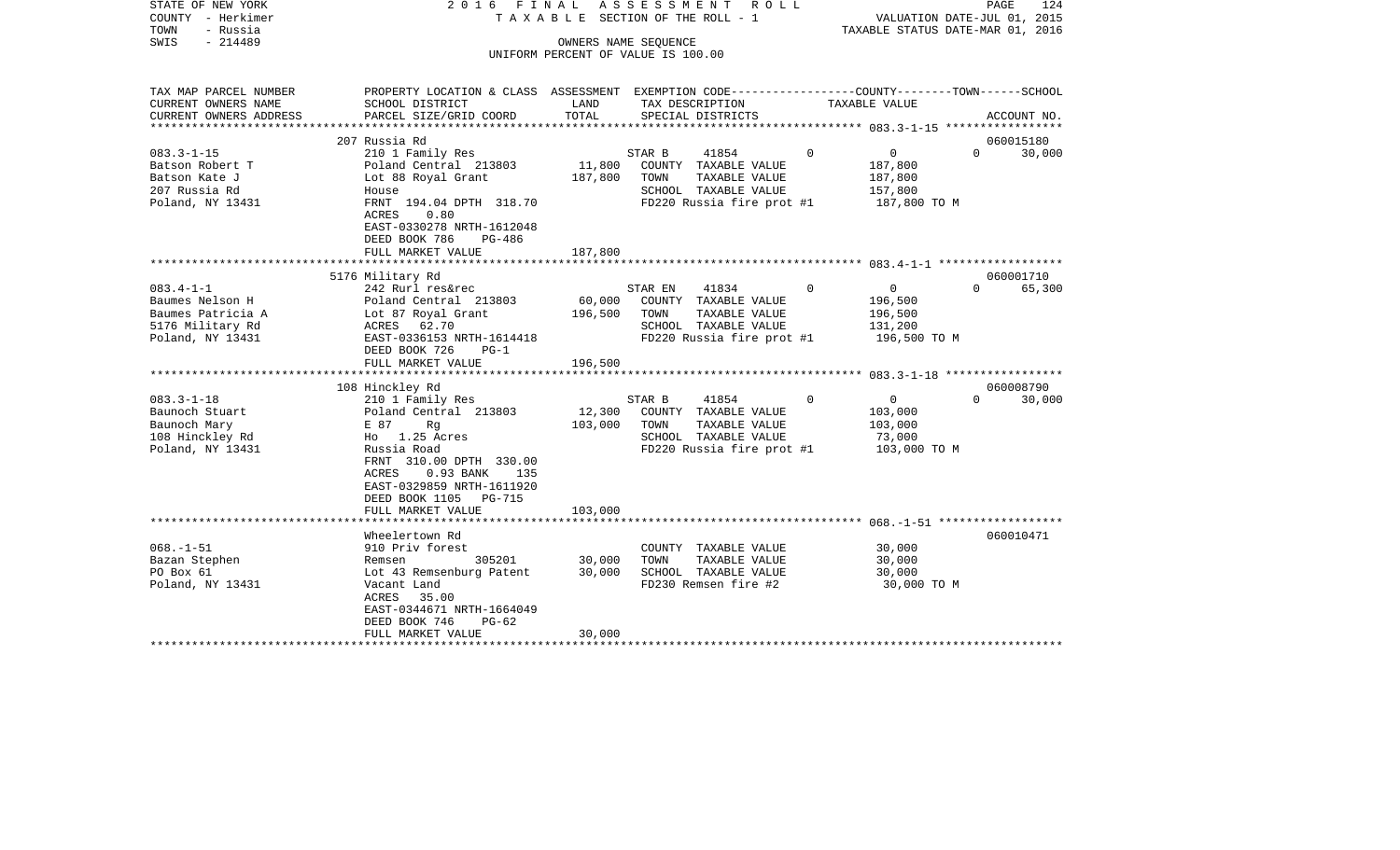| STATE OF NEW YORK                           |                                                                                                  |         | 2016 FINAL ASSESSMENT ROLL                    |             |                                         |          | PAGE<br>125                 |
|---------------------------------------------|--------------------------------------------------------------------------------------------------|---------|-----------------------------------------------|-------------|-----------------------------------------|----------|-----------------------------|
| COUNTY - Herkimer                           |                                                                                                  |         | TAXABLE SECTION OF THE ROLL - 1               |             |                                         |          | VALUATION DATE-JUL 01, 2015 |
| TOWN<br>- Russia                            |                                                                                                  |         |                                               |             | TAXABLE STATUS DATE-MAR 01, 2016        |          |                             |
| $-214489$<br>SWIS                           |                                                                                                  |         | OWNERS NAME SEOUENCE                          |             |                                         |          |                             |
|                                             |                                                                                                  |         | UNIFORM PERCENT OF VALUE IS 100.00            |             |                                         |          |                             |
|                                             |                                                                                                  |         |                                               |             |                                         |          |                             |
| TAX MAP PARCEL NUMBER                       | PROPERTY LOCATION & CLASS ASSESSMENT EXEMPTION CODE----------------COUNTY-------TOWN------SCHOOL |         |                                               |             |                                         |          |                             |
| CURRENT OWNERS NAME                         | SCHOOL DISTRICT                                                                                  | LAND    | TAX DESCRIPTION                               |             | TAXABLE VALUE                           |          |                             |
| CURRENT OWNERS ADDRESS                      | PARCEL SIZE/GRID COORD                                                                           | TOTAL   | SPECIAL DISTRICTS                             |             |                                         |          | ACCOUNT NO.                 |
|                                             |                                                                                                  |         |                                               |             |                                         |          |                             |
|                                             | 5978 Military Rd                                                                                 |         |                                               |             |                                         |          | 060001920                   |
| $083.1 - 1 - 2$                             | 210 1 Family Res                                                                                 |         | VET COM C 41132                               | $\mathbf 0$ | 15,000                                  | $\Omega$ | $\circ$                     |
| Beagle Helen                                | Poland Central 213803                                                                            |         | 24,500 VET COM T 41133                        | $\mathbf 0$ | $\overline{0}$                          | 20,000   | $\mathbf 0$                 |
| 5978 Military Rd                            | Lot 114 Royal Grant                                                                              |         | 93,300 AGED-CNTY 41802                        | $\Omega$    | 39,150                                  | $\Omega$ | $\Omega$                    |
| Barneveld, NY 13304                         | House Att Gar                                                                                    |         | 41834<br>STAR EN                              | $\Omega$    | $\overline{0}$                          | $\Omega$ | 65,300                      |
|                                             | FRNT 208.00 DPTH 180.00                                                                          |         | COUNTY TAXABLE VALUE                          |             | 39,150                                  |          |                             |
|                                             | ACRES<br>0.92                                                                                    |         | TAXABLE VALUE<br>TOWN                         |             | 73,300                                  |          |                             |
|                                             | EAST-0323566 NRTH-1622260                                                                        |         | SCHOOL TAXABLE VALUE                          |             | 28,000                                  |          |                             |
|                                             | DEED BOOK 1402 PG-62                                                                             |         | FD220 Russia fire prot #1                     |             | 93,300 TO M                             |          |                             |
|                                             | FULL MARKET VALUE                                                                                | 93,300  |                                               |             |                                         |          |                             |
|                                             |                                                                                                  |         | * * * * * * * * * * * * * * * * * * * *       |             | ********** 077.4-1-31.2 *************** |          |                             |
| $077.4 - 1 - 31.2$                          | 3116 Black Creek Rd                                                                              |         |                                               | $\Omega$    |                                         | $\Omega$ |                             |
| Beck Daniel                                 | 210 1 Family Res                                                                                 |         | STAR B<br>41854                               |             | $\overline{0}$                          |          | 30,000                      |
|                                             | Poland Central 213803                                                                            | 26,500  | COUNTY TAXABLE VALUE<br>TOWN<br>TAXABLE VALUE |             | 160,400                                 |          |                             |
| 3115 Black Creek Rd<br>Cold Brook, NY 13324 | FRNT 1894.00 DPTH<br>ACRES 10.20                                                                 | 160,400 | SCHOOL TAXABLE VALUE                          |             | 160,400<br>130,400                      |          |                             |
|                                             | EAST-0343569 NRTH-1628722                                                                        |         | FD220 Russia fire prot #1                     |             | 160,400 TO M                            |          |                             |
|                                             | DEED BOOK 1499 PG-173                                                                            |         |                                               |             |                                         |          |                             |
|                                             | FULL MARKET VALUE                                                                                | 160,400 |                                               |             |                                         |          |                             |
|                                             |                                                                                                  |         |                                               |             |                                         |          |                             |
|                                             | Hotel Rd                                                                                         |         |                                               |             |                                         |          | 060003780                   |
| $072.15 - 1 - 59.1$                         | 314 Rural vac<10                                                                                 |         | COUNTY TAXABLE VALUE                          |             | 12,200                                  |          |                             |
| Beck Eckardt                                | 305201<br>Remsen                                                                                 | 12,200  | TOWN<br>TAXABLE VALUE                         |             | 12,200                                  |          |                             |
| Barbara                                     | Lot 23 Machins Patent                                                                            | 12,200  | SCHOOL TAXABLE VALUE                          |             | 12,200                                  |          |                             |
| 360 Erie Blvd E                             | Vacant Land                                                                                      |         | FD230 Remsen fire #2                          |             | 12,200 TO M                             |          |                             |
| Syracuse, NY 13202                          | Hotel Road                                                                                       |         |                                               |             |                                         |          |                             |
|                                             | ACRES<br>4.10                                                                                    |         |                                               |             |                                         |          |                             |
|                                             | EAST-0340395 NRTH-1645394                                                                        |         |                                               |             |                                         |          |                             |
|                                             | DEED BOOK 842<br>$PG-82$                                                                         |         |                                               |             |                                         |          |                             |
|                                             | FULL MARKET VALUE                                                                                | 12,200  |                                               |             |                                         |          |                             |
|                                             |                                                                                                  |         |                                               |             |                                         |          |                             |
|                                             | Route 365                                                                                        |         |                                               |             |                                         |          | 060011910                   |
| $072.15 - 1 - 40.1$                         | 280 Res Multiple                                                                                 |         | COUNTY TAXABLE VALUE                          |             | 278,000                                 |          |                             |
| Beck Eckardt C                              | 305201<br>Remsen                                                                                 | 37,700  | TOWN<br>TAXABLE VALUE                         |             | 278,000                                 |          |                             |
| 360 Erie Blvd                               | Lots 23&24 Walker Tract                                                                          | 278,000 | SCHOOL TAXABLE VALUE                          |             | 278,000                                 |          |                             |
| Syracuse, NY 13202                          | house, garage                                                                                    |         | FD230 Remsen fire #2                          |             | 278,000 TO M                            |          |                             |
|                                             | FRNT 2756.00 DPTH                                                                                |         |                                               |             |                                         |          |                             |
|                                             | ACRES 13.70 BANK<br>135                                                                          |         |                                               |             |                                         |          |                             |
|                                             | EAST-0341653 NRTH-1646734<br>$PG-405$<br>DEED BOOK 935                                           |         |                                               |             |                                         |          |                             |
|                                             | FULL MARKET VALUE                                                                                | 278,000 |                                               |             |                                         |          |                             |
|                                             |                                                                                                  |         |                                               |             |                                         |          |                             |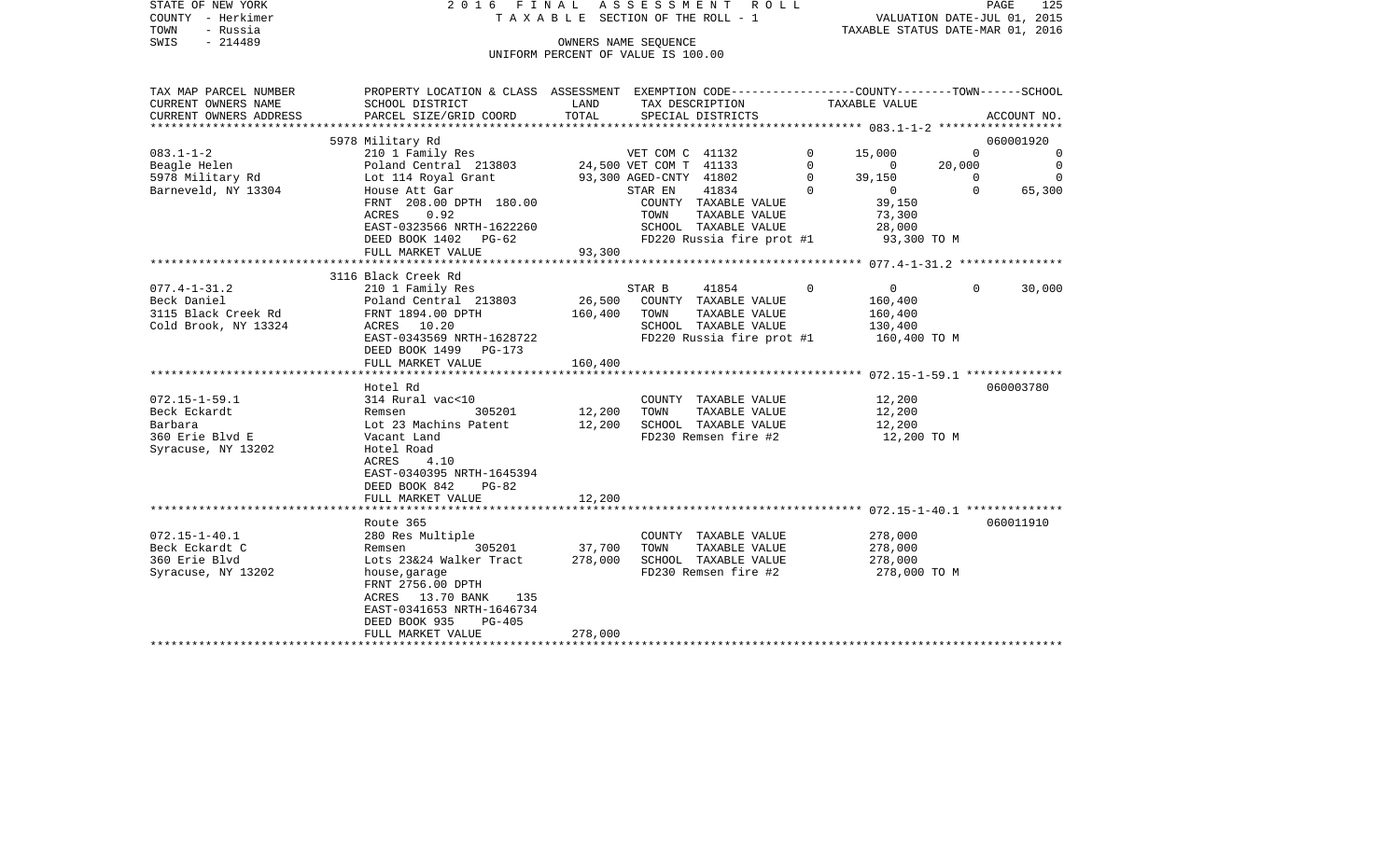| STATE OF NEW YORK<br>COUNTY - Herkimer       | 2016 FINAL<br>TAXABLE                              |                      | ASSESSMENT ROLL<br>SECTION OF THE ROLL - 1                                                                          | VALUATION DATE-JUL 01, 2015      | 126<br>PAGE        |
|----------------------------------------------|----------------------------------------------------|----------------------|---------------------------------------------------------------------------------------------------------------------|----------------------------------|--------------------|
| - Russia<br>TOWN                             |                                                    |                      |                                                                                                                     | TAXABLE STATUS DATE-MAR 01, 2016 |                    |
| $-214489$<br>SWIS                            |                                                    | OWNERS NAME SEQUENCE | UNIFORM PERCENT OF VALUE IS 100.00                                                                                  |                                  |                    |
|                                              |                                                    |                      |                                                                                                                     |                                  |                    |
| TAX MAP PARCEL NUMBER<br>CURRENT OWNERS NAME |                                                    |                      | PROPERTY LOCATION & CLASS ASSESSMENT EXEMPTION CODE----------------COUNTY-------TOWN------SCHOOL<br>TAX DESCRIPTION |                                  |                    |
| CURRENT OWNERS ADDRESS                       | SCHOOL DISTRICT<br>PARCEL SIZE/GRID COORD          | LAND<br>TOTAL        | SPECIAL DISTRICTS                                                                                                   | TAXABLE VALUE                    | ACCOUNT NO.        |
|                                              |                                                    |                      |                                                                                                                     |                                  |                    |
|                                              | Hotel Rd                                           |                      |                                                                                                                     |                                  | 060002010          |
| $072.15 - 1 - 57$                            | 314 Rural vac<10                                   |                      | COUNTY TAXABLE VALUE                                                                                                | 18,000                           |                    |
| Beck Eckhardt                                | 305201<br>Remsen                                   | 18,000               | TOWN<br>TAXABLE VALUE                                                                                               | 18,000                           |                    |
| 360 Erie Blvd E                              | S 23<br>Мp                                         | 18,000               | SCHOOL TAXABLE VALUE                                                                                                | 18,000                           |                    |
| Syracuse, NY 13202                           | Lot $2/3$<br>Hotel                                 |                      | FD230 Remsen fire #2                                                                                                | 18,000 TO M                      |                    |
|                                              | FRNT 189.00 DPTH 162.00                            |                      |                                                                                                                     |                                  |                    |
|                                              | EAST-0340902 NRTH-1645169                          |                      |                                                                                                                     |                                  |                    |
|                                              | DEED BOOK 00493 PG-00052                           |                      |                                                                                                                     |                                  |                    |
|                                              | FULL MARKET VALUE                                  | 18,000               |                                                                                                                     |                                  |                    |
|                                              | Hotel Rd                                           |                      |                                                                                                                     |                                  | 060011820          |
| $072.15 - 1 - 55$                            | 311 Res vac land                                   |                      | COUNTY TAXABLE VALUE                                                                                                | 12,600                           |                    |
| Beck Eckhardt C                              | 305201<br>Remsen                                   | 12,600               | TAXABLE VALUE<br>TOWN                                                                                               | 12,600                           |                    |
| 360 Erie Blvd E                              | S <sub>23</sub><br>Мp                              | 12,600               | SCHOOL TAXABLE VALUE                                                                                                | 12,600                           |                    |
| Syracuse, NY 13202                           | Camp                                               |                      | FD230 Remsen fire #2                                                                                                | 12,600 TO M                      |                    |
|                                              | Demo 2012                                          |                      |                                                                                                                     |                                  |                    |
|                                              | 80.00 DPTH 247.90<br>FRNT                          |                      |                                                                                                                     |                                  |                    |
|                                              | 0.60<br>ACRES                                      |                      |                                                                                                                     |                                  |                    |
|                                              | EAST-0340846 NRTH-1645369                          |                      |                                                                                                                     |                                  |                    |
|                                              | DEED BOOK 1591 PG-614                              |                      |                                                                                                                     |                                  |                    |
|                                              | FULL MARKET VALUE                                  | 12,600               |                                                                                                                     |                                  |                    |
|                                              |                                                    |                      |                                                                                                                     |                                  |                    |
|                                              | 278 Ash Rd                                         |                      |                                                                                                                     |                                  | 0003095            |
| $078.1 - 1 - 11.5$<br>Beck Heather           | 242 Rurl res&rec                                   |                      | COUNTY TAXABLE VALUE                                                                                                | 62,400                           |                    |
| 278 Ash Rd                                   | Poland Central 213803<br>Lot 18 Jerseyfield Patent | 42,400<br>62,400     | TOWN<br>TAXABLE VALUE<br>SCHOOL TAXABLE VALUE                                                                       | 62,400<br>62,400                 |                    |
| Cold Brook, NY 13324                         | Fire Jan. 2007                                     |                      | FD220 Russia fire prot #1                                                                                           | 62,400 TO M                      |                    |
|                                              | BW                                                 |                      |                                                                                                                     |                                  |                    |
|                                              | ACRES 42.40                                        |                      |                                                                                                                     |                                  |                    |
|                                              | EAST-0354120 NRTH-1632701                          |                      |                                                                                                                     |                                  |                    |
|                                              | DEED BOOK 1406 PG-395                              |                      |                                                                                                                     |                                  |                    |
|                                              | FULL MARKET VALUE                                  | 62,400               |                                                                                                                     |                                  |                    |
|                                              |                                                    |                      |                                                                                                                     |                                  |                    |
|                                              | 247 Dover Rd                                       |                      |                                                                                                                     |                                  | 060002040          |
| $082.2 - 1 - 38$                             | 210 1 Family Res                                   |                      | $\Omega$<br>STAR EN<br>41834                                                                                        | $\mathbf{0}$                     | 65,300<br>$\Omega$ |
| Becker Holly                                 | Holland Patent 305801                              | 26,900               | COUNTY TAXABLE VALUE                                                                                                | 147,500                          |                    |
| Becker Revocable Trust                       | Lot $104$ Rg                                       | 147,500              | TOWN<br>TAXABLE VALUE                                                                                               | 147,500                          |                    |
| 247 Dover Rd                                 | Ho 1.53 Acres                                      |                      | SCHOOL TAXABLE VALUE                                                                                                | 82,200                           |                    |
| Barneveld, NY 13304                          | Dover                                              |                      | FD220 Russia fire prot #1                                                                                           | 147,500 TO M                     |                    |
|                                              | 1.53<br>ACRES                                      |                      |                                                                                                                     |                                  |                    |
|                                              | EAST-0318081 NRTH-1618709<br>$PG-93$               |                      |                                                                                                                     |                                  |                    |
|                                              | DEED BOOK 937<br>FULL MARKET VALUE                 | 147,500              |                                                                                                                     |                                  |                    |
| *******************                          |                                                    |                      |                                                                                                                     |                                  |                    |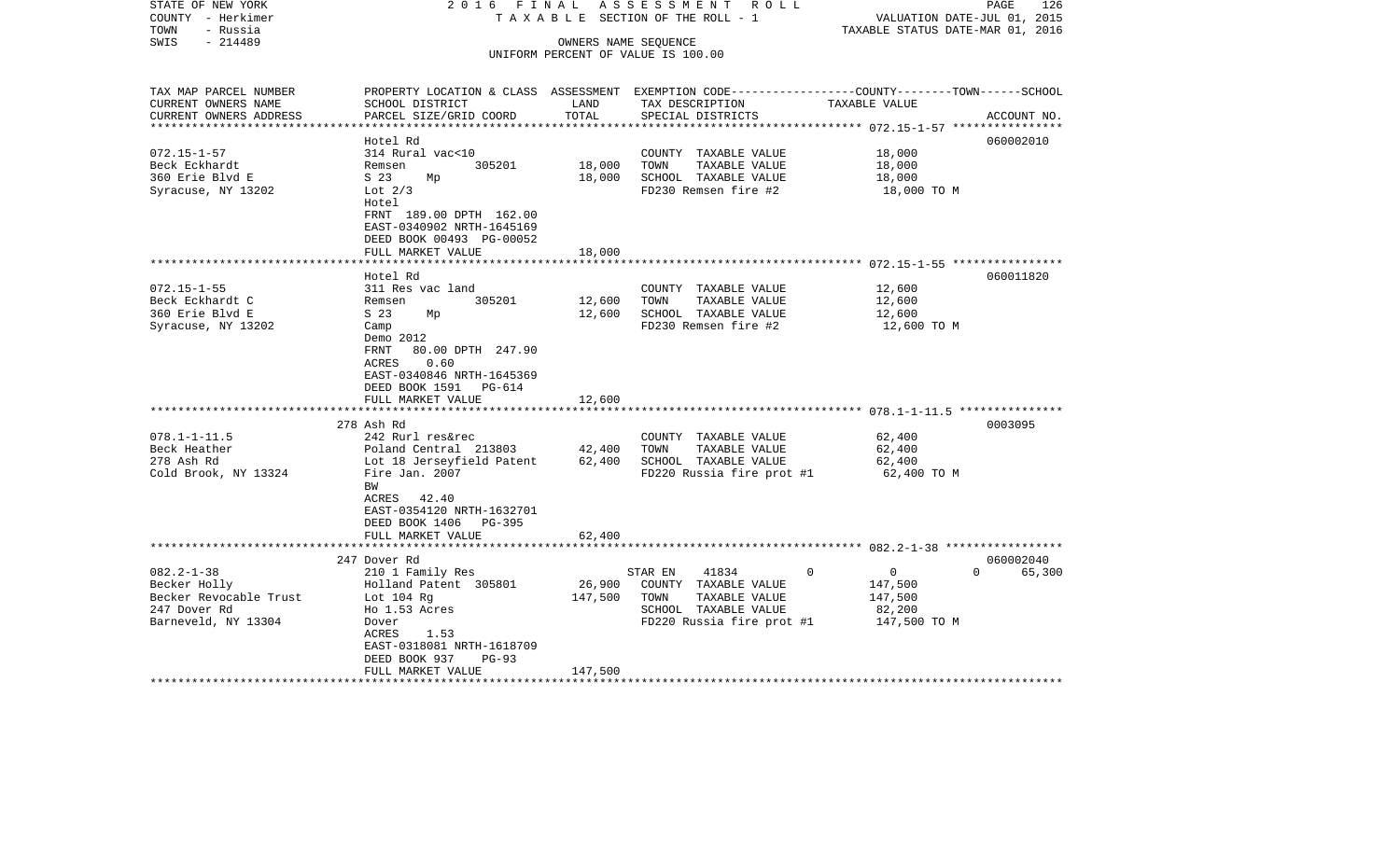| COUNTY<br>– Herkimer                     |                                                       |                 | T A X A B L E SECTION OF THE ROLL - 1                                   | VALUATION DATE-JUL 01, 2015        |             |  |  |
|------------------------------------------|-------------------------------------------------------|-----------------|-------------------------------------------------------------------------|------------------------------------|-------------|--|--|
| TOWN<br>- Russia                         |                                                       |                 |                                                                         | TAXABLE STATUS DATE-MAR 01, 2016   |             |  |  |
| SWIS<br>$-214489$                        |                                                       |                 | OWNERS NAME SEOUENCE                                                    |                                    |             |  |  |
|                                          |                                                       |                 | UNIFORM PERCENT OF VALUE IS 100.00                                      |                                    |             |  |  |
|                                          |                                                       |                 |                                                                         |                                    |             |  |  |
| TAX MAP PARCEL NUMBER                    | PROPERTY LOCATION & CLASS                             |                 | ASSESSMENT EXEMPTION CODE-----------------COUNTY-------TOWN------SCHOOL |                                    |             |  |  |
| CURRENT OWNERS NAME                      | SCHOOL DISTRICT                                       | LAND            | TAX DESCRIPTION                                                         | TAXABLE VALUE                      |             |  |  |
| CURRENT OWNERS ADDRESS                   | PARCEL SIZE/GRID COORD                                | TOTAL           | SPECIAL DISTRICTS                                                       |                                    | ACCOUNT NO. |  |  |
|                                          |                                                       |                 |                                                                         |                                    |             |  |  |
|                                          | Black Creek Rd                                        |                 |                                                                         |                                    | 060000420   |  |  |
| $078.1 - 1 - 5$                          | 322 Rural vac>10                                      |                 | COUNTY TAXABLE VALUE                                                    | 96,500                             |             |  |  |
| Behr Marie A                             | Poland Central 213803                                 | 96,500          | TOWN<br>TAXABLE VALUE                                                   | 96,500                             |             |  |  |
| 8442 Caughdenoy Rd                       | Lots 45,46 Jerseyfield Pa                             | 96,500          | SCHOOL TAXABLE VALUE                                                    | 96,500                             |             |  |  |
| Clay, NY 13041-9165                      | Vacant Land                                           |                 | FD220 Russia fire prot #1                                               | 96,500 TO M                        |             |  |  |
|                                          | ACRES 135.90                                          |                 |                                                                         |                                    |             |  |  |
|                                          | EAST-0352307 NRTH-1639068                             |                 |                                                                         |                                    |             |  |  |
|                                          | DEED BOOK 867<br><b>PG-195</b>                        |                 |                                                                         |                                    |             |  |  |
|                                          | FULL MARKET VALUE                                     | 96,500          |                                                                         |                                    |             |  |  |
|                                          | *******************                                   |                 |                                                                         |                                    |             |  |  |
|                                          | 422 Spall Rd                                          |                 |                                                                         |                                    | 060017730   |  |  |
| $072.2 - 2 - 12$                         | 241 Rural res&ag                                      |                 | 41854<br>STAR B                                                         | 0<br>0<br>$\Omega$                 | 30,000      |  |  |
| Behr Paul T                              | 305201<br>Remsen                                      | 65,900          | COUNTY TAXABLE VALUE                                                    | 104,100                            |             |  |  |
| 422 Spall Rd S                           | Lot 15 Walker Tract                                   | 104,100         | TOWN<br>TAXABLE VALUE                                                   | 104,100                            |             |  |  |
| Remsen, NY 13438                         | House                                                 |                 | SCHOOL TAXABLE VALUE                                                    | 74,100                             |             |  |  |
|                                          | ACRES<br>45.60                                        |                 | FD230 Remsen fire #2                                                    | 104,100 TO M                       |             |  |  |
|                                          | EAST-0342670 NRTH-1652246<br>DEED BOOK 1127<br>PG-693 |                 |                                                                         |                                    |             |  |  |
|                                          | FULL MARKET VALUE                                     | 104,100         |                                                                         |                                    |             |  |  |
|                                          |                                                       | * * * * * * * * |                                                                         | $078.3 - 1 - 17.8$ *************** |             |  |  |
|                                          | 129 Shawangunk Rd                                     |                 |                                                                         |                                    | 0050129     |  |  |
| $078.3 - 1 - 17.8$                       | 210 1 Family Res                                      |                 | COUNTY TAXABLE VALUE                                                    | 120,000                            |             |  |  |
| Behrendt David                           | Poland Central 213803                                 | 24,600          | TOWN<br>TAXABLE VALUE                                                   | 120,000                            |             |  |  |
| 129 Shawangunk Rd                        | Lot 13 Jerseyfield Patent                             | 120,000         | SCHOOL TAXABLE VALUE                                                    | 120,000                            |             |  |  |
| Cold Brook, NY 13324                     | Unfinished House                                      |                 | FD220 Russia fire prot #1                                               | 120,000 TO M                       |             |  |  |
|                                          | 8.80<br>ACRES                                         |                 |                                                                         |                                    |             |  |  |
|                                          | EAST-0352199 NRTH-1626997                             |                 |                                                                         |                                    |             |  |  |
|                                          | DEED BOOK 728<br><b>PG-211</b>                        |                 |                                                                         |                                    |             |  |  |
|                                          | FULL MARKET VALUE                                     | 120,000         |                                                                         |                                    |             |  |  |
|                                          |                                                       |                 |                                                                         |                                    |             |  |  |
|                                          | 217 Shawangunk Rd                                     |                 |                                                                         |                                    | 060044290   |  |  |
| $078.3 - 1 - 6$                          | 210 1 Family Res                                      |                 | COUNTY TAXABLE VALUE                                                    | 101,000                            |             |  |  |
| Behrendt David W                         | Poland Central 213803                                 | 15,200          | TOWN<br>TAXABLE VALUE                                                   | 101,000                            |             |  |  |
| Behrendt Cathy M                         | Lot 13 Jerseyfield Patent                             | 101,000         | SCHOOL TAXABLE VALUE                                                    | 101,000                            |             |  |  |
| 217 Shawangunk Rd                        | House                                                 |                 | FD220 Russia fire prot #1                                               | 101,000 TO M                       |             |  |  |
| Cold Brook, NY 13324                     | <b>ACRES</b><br>2.11                                  |                 |                                                                         |                                    |             |  |  |
|                                          | EAST-0352771 NRTH-1628774                             |                 |                                                                         |                                    |             |  |  |
|                                          | DEED BOOK 931<br>PG-685                               |                 |                                                                         |                                    |             |  |  |
|                                          | FULL MARKET VALUE                                     | 101,000         |                                                                         |                                    |             |  |  |
|                                          |                                                       |                 |                                                                         |                                    |             |  |  |
|                                          | 200 Shawangunk Rd                                     |                 | COUNTY TAXABLE VALUE                                                    |                                    | 060027360   |  |  |
| $078.3 - 1 - 17.1$<br>Behrendt Rebekah J | 312 Vac w/imprv<br>Poland Central 213803              | 22,300          |                                                                         | 26,500<br>26,500                   |             |  |  |
| Behrendt Heidi L                         | Lot 13 Jerseyfield Patent                             | 26,500          | TOWN<br>TAXABLE VALUE<br>SCHOOL TAXABLE VALUE                           | 26,500                             |             |  |  |
| 6539 Colbath Ave                         | Vacant Land                                           |                 | FD220 Russia fire prot #1                                               | 26,500 TO M                        |             |  |  |
| Van Nuys, CA 91401                       | ACRES 14.00                                           |                 |                                                                         |                                    |             |  |  |
|                                          | EAST-0353072 NRTH-1627929                             |                 |                                                                         |                                    |             |  |  |
|                                          | DEED BOOK 888<br>PG-356                               |                 |                                                                         |                                    |             |  |  |
|                                          | FULL MARKET VALUE                                     | 26,500          |                                                                         |                                    |             |  |  |
|                                          |                                                       |                 |                                                                         |                                    |             |  |  |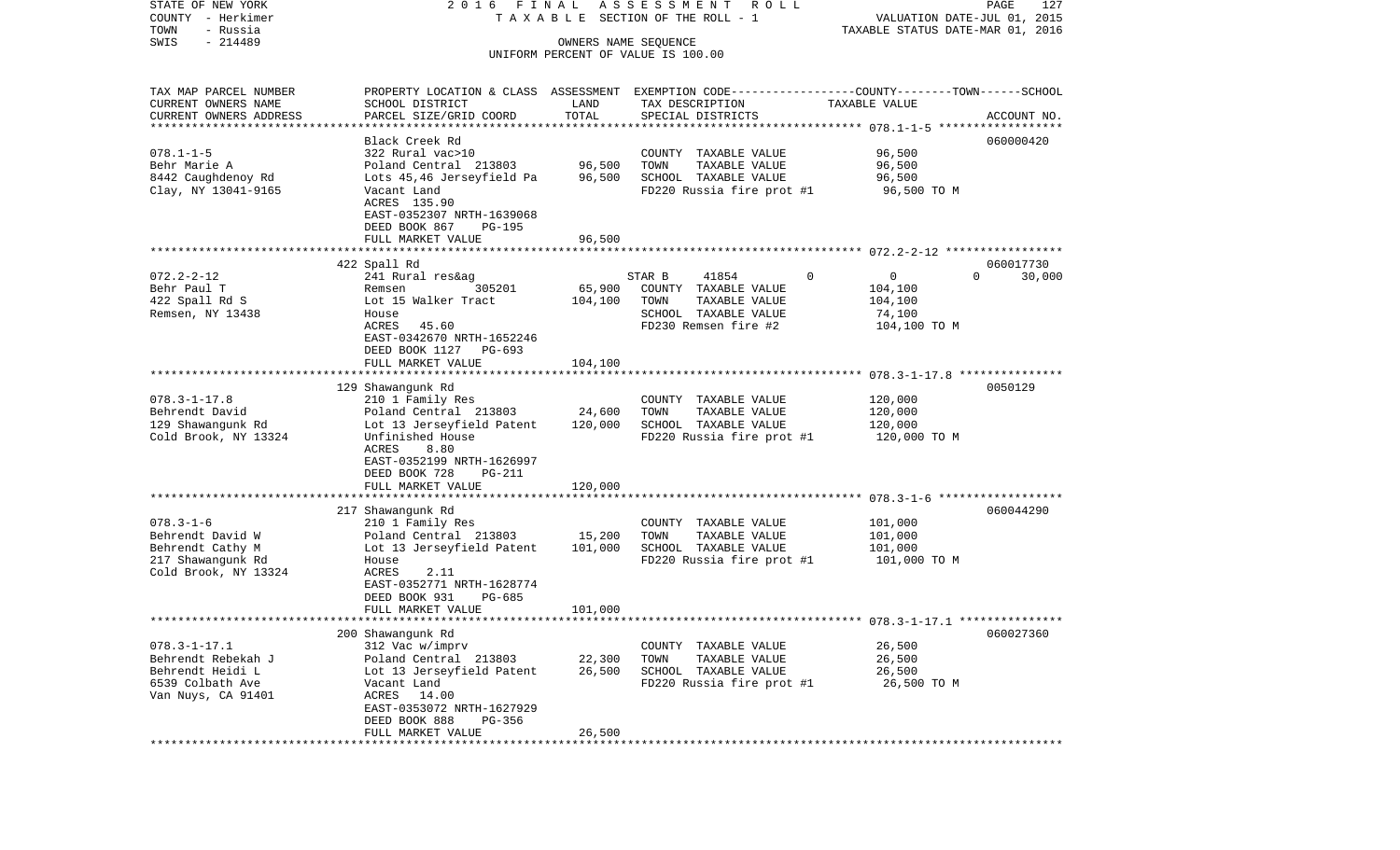COUNTY - Herkimer **T A X A B L E SECTION OF THE ROLL - 1** VALUATION DATE-JUL 01, 2015 TOWN - Russia TAXABLE STATUS DATE-MAR 01, 2016 SWIS - 214489 OWNERS NAME SEQUENCE UNIFORM PERCENT OF VALUE IS 100.00TAX MAP PARCEL NUMBER PROPERTY LOCATION & CLASS ASSESSMENT EXEMPTION CODE------------------COUNTY--------TOWN------SCHOOL CURRENT OWNERS NAME SCHOOL DISTRICT LAND TAX DESCRIPTION TAXABLE VALUECURRENT OWNERS ADDRESS PARCEL SIZE/GRID COORD TOTAL SPECIAL DISTRICTS ACCOUNT NO. \*\*\*\*\*\*\*\*\*\*\*\*\*\*\*\*\*\*\*\*\*\*\*\*\*\*\*\*\*\*\*\*\*\*\*\*\*\*\*\*\*\*\*\*\*\*\*\*\*\*\*\*\*\*\*\*\*\*\*\*\*\*\*\*\*\*\*\*\*\*\*\*\*\*\*\*\*\*\*\*\*\*\*\*\*\*\*\*\*\*\*\*\*\*\*\*\*\*\*\*\*\*\* 078.3-1-17.2 \*\*\*\*\*\*\*\*\*\*\*\*\*\*\* Shawangunk Rd 060050090 078.3-1-17.2 314 Rural vac<10 COUNTY TAXABLE VALUE 10,700 Behrendt Rebekah J Poland Central 213803 10,700 TOWN TAXABLE VALUE 10,700 Behrendt Heidi Lot 13 Jerseyfield Patent 10,700 SCHOOL TAXABLE VALUE 10,700 6539 Colbath Ave Vacant Land FD220 Russia fire prot #1 10,700 TO M Van Nuys, CA 91401 **ACRES** 4.80 EAST-0352626 NRTH-1628263 DEED BOOK 888 PG-359FULL MARKET VALUE 10,700 \*\*\*\*\*\*\*\*\*\*\*\*\*\*\*\*\*\*\*\*\*\*\*\*\*\*\*\*\*\*\*\*\*\*\*\*\*\*\*\*\*\*\*\*\*\*\*\*\*\*\*\*\*\*\*\*\*\*\*\*\*\*\*\*\*\*\*\*\*\*\*\*\*\*\*\*\*\*\*\*\*\*\*\*\*\*\*\*\*\*\*\*\*\*\*\*\*\*\*\*\*\*\* 078.3-1-17.3 \*\*\*\*\*\*\*\*\*\*\*\*\*\*\* Shawangunk Rd 060050120 078.3-1-17.3 260 Seasonal res COUNTY TAXABLE VALUE 34,000 Behrendt Todd Poland Central 213803 24,600 TOWN TAXABLE VALUE 34,000 Behrendt Kimberly V Lot 13 Jerseyfield Patent 34,000 SCHOOL TAXABLE VALUE 34,000 173 Shawangunk Rd Vacant Land FD220 Russia fire prot #1 34,000 TO M Cold Brook, NY 13324 ACRES 8.80 EAST-0352435 NRTH-1627635 DEED BOOK 1101 PG-379 FULL MARKET VALUE 34,000 \*\*\*\*\*\*\*\*\*\*\*\*\*\*\*\*\*\*\*\*\*\*\*\*\*\*\*\*\*\*\*\*\*\*\*\*\*\*\*\*\*\*\*\*\*\*\*\*\*\*\*\*\*\*\*\*\*\*\*\*\*\*\*\*\*\*\*\*\*\*\*\*\*\*\*\*\*\*\*\*\*\*\*\*\*\*\*\*\*\*\*\*\*\*\*\*\*\*\*\*\*\*\* 083.4-1-37 \*\*\*\*\*\*\*\*\*\*\*\*\*\*\*\*\* 4920 Military Rd 060023790 083.4-1-37 242 Rurl res&rec STAR EN 41834 0 0 0 65,300 Belfiore Herbert Poland Central 213803 26,900 COUNTY TAXABLE VALUE 110,000 Belfiore Brenda Lot 71 Royal Grant 110,000 TOWN TAXABLE VALUE 110,000 Trailer 1920 Military Roman SCHOOL TAXABLE VALUE Poland, NY 13431 ACRES 10.50 ACRES 10.50 FD220 Russia fire prot #1 110,000 TO M EAST-0340570 NRTH-1610994 DEED BOOK 779 PG-578FULL MARKET VALUE 110,000 \*\*\*\*\*\*\*\*\*\*\*\*\*\*\*\*\*\*\*\*\*\*\*\*\*\*\*\*\*\*\*\*\*\*\*\*\*\*\*\*\*\*\*\*\*\*\*\*\*\*\*\*\*\*\*\*\*\*\*\*\*\*\*\*\*\*\*\*\*\*\*\*\*\*\*\*\*\*\*\*\*\*\*\*\*\*\*\*\*\*\*\*\*\*\*\*\*\*\*\*\*\*\* 083.3-2-25 \*\*\*\*\*\*\*\*\*\*\*\*\*\*\*\*\* 333 Russia Rd 060018420083.3-2-25 210 1 Family Res STAR B 41854 0 0 0 30,000 Bell James C Poland Central 213803 22,000 COUNTY TAXABLE VALUE 72,000 Bell Karie M **Lot 69 Royal Grant** 72,000 TOWN TAXABLE VALUE 72,000 333 Russia Rd Partial SCHOOL TAXABLE VALUE 42,000 Poland, NY 13431 **ACRES** 13.69 **FD220** Russia fire prot #1 72,000 TO M EAST-0332460 NRTH-1612882 DEED BOOK 1506 PG-484 FULL MARKET VALUE 72,000 \*\*\*\*\*\*\*\*\*\*\*\*\*\*\*\*\*\*\*\*\*\*\*\*\*\*\*\*\*\*\*\*\*\*\*\*\*\*\*\*\*\*\*\*\*\*\*\*\*\*\*\*\*\*\*\*\*\*\*\*\*\*\*\*\*\*\*\*\*\*\*\*\*\*\*\*\*\*\*\*\*\*\*\*\*\*\*\*\*\*\*\*\*\*\*\*\*\*\*\*\*\*\* 088.1-1-26.2 \*\*\*\*\*\*\*\*\*\*\*\*\*\*\* 140 Plumb Rd 060052400088.1-1-26.2 322 Rural vac>10 COUNTY TAXABLE VALUE 19,600 Bell James C <sup>Poland</sup> Central 213803 19,600 TOWN TAXABLE VALUE 19,600 185 Gravesville Rd Lot 47 Royal Grant 19,600 SCHOOL TAXABLE VALUE 19,600 Poland, NY 13431 Vacant Land FD220 Russia fire prot #1 19,600 TO M Split FRNT 239.10 DPTH ACRES 11.50 EAST-0333203 NRTH-1604436 DEED BOOK 1171 PG-880FULL MARKET VALUE 19,600 \*\*\*\*\*\*\*\*\*\*\*\*\*\*\*\*\*\*\*\*\*\*\*\*\*\*\*\*\*\*\*\*\*\*\*\*\*\*\*\*\*\*\*\*\*\*\*\*\*\*\*\*\*\*\*\*\*\*\*\*\*\*\*\*\*\*\*\*\*\*\*\*\*\*\*\*\*\*\*\*\*\*\*\*\*\*\*\*\*\*\*\*\*\*\*\*\*\*\*\*\*\*\*\*\*\*\*\*\*\*\*\*\*\*\*\*\*\*\*\*\*\*\*\*\*\*\*\*\*\*\*\*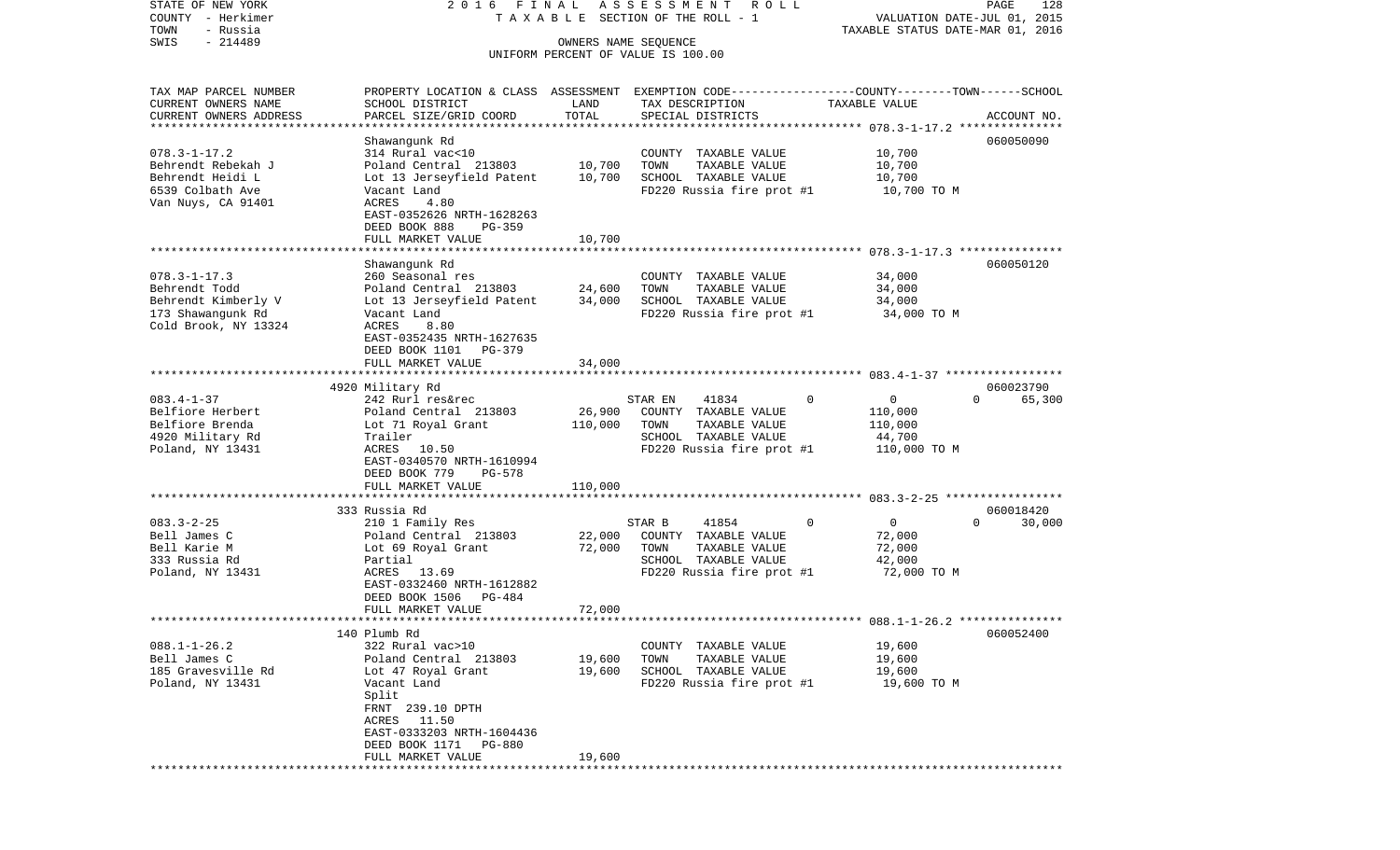| COUNTY<br>– Herkimer                               |                                                                                                 |         | T A X A B L E SECTION OF THE ROLL - 1         |                            | VALUATION DATE-JUL 01, 2015      |
|----------------------------------------------------|-------------------------------------------------------------------------------------------------|---------|-----------------------------------------------|----------------------------|----------------------------------|
| TOWN<br>- Russia<br>SWIS<br>$-214489$              |                                                                                                 |         | OWNERS NAME SEQUENCE                          |                            | TAXABLE STATUS DATE-MAR 01, 2016 |
|                                                    |                                                                                                 |         | UNIFORM PERCENT OF VALUE IS 100.00            |                            |                                  |
|                                                    |                                                                                                 |         |                                               |                            |                                  |
| TAX MAP PARCEL NUMBER                              | PROPERTY LOCATION & CLASS ASSESSMENT EXEMPTION CODE---------------COUNTY-------TOWN------SCHOOL |         |                                               |                            |                                  |
| CURRENT OWNERS NAME                                | SCHOOL DISTRICT                                                                                 | LAND    | TAX DESCRIPTION                               | TAXABLE VALUE              |                                  |
| CURRENT OWNERS ADDRESS                             | PARCEL SIZE/GRID COORD                                                                          | TOTAL   | SPECIAL DISTRICTS                             |                            | ACCOUNT NO.                      |
|                                                    | 9386 Route 28                                                                                   |         |                                               |                            | 060002310                        |
| $088.1 - 1 - 44$                                   | 210 1 Family Res                                                                                |         | STAR EN<br>41834                              | $\overline{0}$<br>$\Omega$ | 65,300<br>$\Omega$               |
| Bell James P                                       | Poland Central 213803                                                                           | 13,000  | COUNTY TAXABLE VALUE                          | 98,400                     |                                  |
| Bell Sandra C                                      | Lot 47 Royal Grant                                                                              | 98,400  | TAXABLE VALUE<br>TOWN                         | 98,400                     |                                  |
| Bell Family Irrevocable Trust House Att Garage     |                                                                                                 |         | SCHOOL TAXABLE VALUE                          | 33,100                     |                                  |
| 9386 Route 28                                      | Rte #28                                                                                         |         | FD220 Russia fire prot #1                     | 98,400 TO M                |                                  |
| Poland, NY 13431                                   | ACRES<br>1.20<br>EAST-0332413 NRTH-1604444                                                      |         |                                               |                            |                                  |
|                                                    | DEED BOOK 1268<br>PG-403                                                                        |         |                                               |                            |                                  |
|                                                    | FULL MARKET VALUE                                                                               | 98,400  |                                               |                            |                                  |
|                                                    |                                                                                                 |         |                                               |                            |                                  |
|                                                    | 4876 Military Rd                                                                                |         |                                               |                            | 060013830                        |
| $083.4 - 1 - 73.1$                                 | 280 Res Multiple                                                                                |         | 41854<br>STAR B                               | $\Omega$<br>$\overline{0}$ | $\Omega$<br>30,000               |
| Bell Patricia A                                    | Poland Central 213803                                                                           | 27,800  | COUNTY TAXABLE VALUE                          | 98,000                     |                                  |
| 4876 Military Rd<br>Poland, NY 13431               | Lot 66 Royal Grant<br>2 Trl House Garage                                                        | 98,000  | TOWN<br>TAXABLE VALUE<br>SCHOOL TAXABLE VALUE | 98,000<br>68,000           |                                  |
|                                                    | ACRES<br>11.30                                                                                  |         | FD220 Russia fire prot #1                     | 98,000 TO M                |                                  |
|                                                    | EAST-0341277 NRTH-1610362                                                                       |         |                                               |                            |                                  |
|                                                    | DEED BOOK 874<br>$PG-159$                                                                       |         |                                               |                            |                                  |
|                                                    | FULL MARKET VALUE                                                                               | 98,000  |                                               |                            |                                  |
|                                                    |                                                                                                 |         |                                               |                            |                                  |
|                                                    | 185 Gravesville Rd                                                                              |         |                                               |                            | 060008190<br>$\Omega$            |
| $083.3 - 1 - 49$<br>Bell Revocable Trust James P   | 210 1 Family Res<br>Poland Central 213803                                                       | 16,500  | 41854<br>STAR B<br>COUNTY TAXABLE VALUE       | 0<br>0<br>145,000          | 30,000                           |
| Bell Revocable Trust Sandra C Lot 69 Royal Grant   |                                                                                                 | 145,000 | TOWN<br>TAXABLE VALUE                         | 145,000                    |                                  |
| 185 Gravesville Rd                                 | House Att Garage                                                                                |         | SCHOOL TAXABLE VALUE                          | 115,000                    |                                  |
| Poland, NY 13431                                   | Gravesville                                                                                     |         | FD220 Russia fire prot #1                     | 145,000 TO M               |                                  |
|                                                    | ACRES<br>3.00                                                                                   |         |                                               |                            |                                  |
|                                                    | EAST-0328152 NRTH-1609399                                                                       |         |                                               |                            |                                  |
|                                                    | DEED BOOK 1267<br>PG-248                                                                        |         |                                               |                            |                                  |
|                                                    | FULL MARKET VALUE<br>*******************                                                        | 145,000 |                                               |                            |                                  |
|                                                    | Plumb Rd                                                                                        |         |                                               |                            |                                  |
| $088.1 - 1 - 26.5$                                 | 314 Rural vac<10                                                                                |         | COUNTY TAXABLE VALUE                          | 5,500                      |                                  |
| Bell Revocable Trust James P Poland Central 213803 |                                                                                                 | 5,500   | TOWN<br>TAXABLE VALUE                         | 5,500                      |                                  |
| 185 Gravesville Rd                                 | FRNT 678.60 DPTH                                                                                | 5,500   | SCHOOL TAXABLE VALUE                          | 5,500                      |                                  |
| Poland, NY 13431                                   | 6.90<br>ACRES                                                                                   |         |                                               |                            |                                  |
|                                                    | EAST-0333481 NRTH-1604806<br>DEED BOOK 1171<br>PG-883                                           |         |                                               |                            |                                  |
|                                                    | FULL MARKET VALUE                                                                               | 5,500   |                                               |                            |                                  |
|                                                    |                                                                                                 |         |                                               |                            |                                  |
|                                                    | Route 28                                                                                        |         |                                               |                            | 060043330                        |
| $088.2 - 1 - 34.1$                                 | 314 Rural vac<10                                                                                |         | COUNTY TAXABLE VALUE                          | 10,500                     |                                  |
| Bell Revocable Trust James P                       | Poland Central 213803                                                                           | 10,500  | TOWN<br>TAXABLE VALUE                         | 10,500                     |                                  |
| 185 Gravesville Rd                                 | Lot 45 Royal Grant                                                                              | 10,500  | SCHOOL TAXABLE VALUE                          | 10,500                     |                                  |
| Poland, NY 13431                                   | Vacant Land<br>Rte 28                                                                           |         | FD220 Russia fire prot #1                     | 10,500 TO M                |                                  |
|                                                    | ACRES<br>3.00                                                                                   |         |                                               |                            |                                  |
|                                                    | EAST-0340251 NRTH-1602824                                                                       |         |                                               |                            |                                  |
|                                                    | DEED BOOK 1420<br>$PG-8$                                                                        |         |                                               |                            |                                  |
|                                                    | FULL MARKET VALUE                                                                               | 10,500  |                                               |                            |                                  |
|                                                    |                                                                                                 |         |                                               |                            |                                  |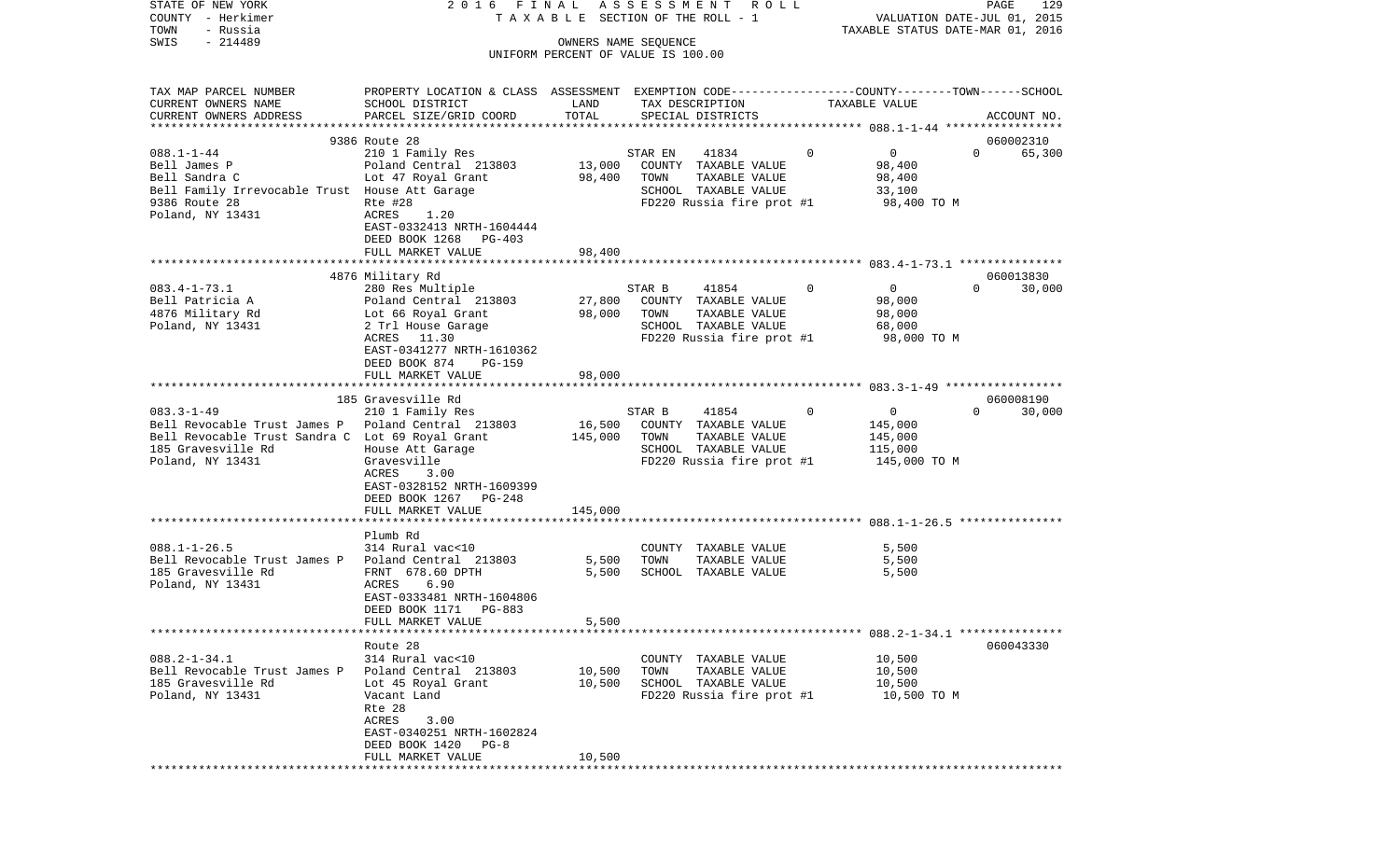|                                                                                                                                                                                                                                                                                                                                                                                                |                                                                                                                      |                                                                                                                                                                                                     | PAGE<br>130<br>VALUATION DATE-JUL 01, 2015<br>TAXABLE STATUS DATE-MAR 01, 2016                                                                                                                                                                |
|------------------------------------------------------------------------------------------------------------------------------------------------------------------------------------------------------------------------------------------------------------------------------------------------------------------------------------------------------------------------------------------------|----------------------------------------------------------------------------------------------------------------------|-----------------------------------------------------------------------------------------------------------------------------------------------------------------------------------------------------|-----------------------------------------------------------------------------------------------------------------------------------------------------------------------------------------------------------------------------------------------|
|                                                                                                                                                                                                                                                                                                                                                                                                |                                                                                                                      |                                                                                                                                                                                                     |                                                                                                                                                                                                                                               |
| SCHOOL DISTRICT                                                                                                                                                                                                                                                                                                                                                                                | LAND                                                                                                                 | TAX DESCRIPTION                                                                                                                                                                                     | TAXABLE VALUE                                                                                                                                                                                                                                 |
| PARCEL SIZE/GRID COORD                                                                                                                                                                                                                                                                                                                                                                         | TOTAL                                                                                                                | SPECIAL DISTRICTS                                                                                                                                                                                   | ACCOUNT NO.                                                                                                                                                                                                                                   |
| N Main St                                                                                                                                                                                                                                                                                                                                                                                      |                                                                                                                      |                                                                                                                                                                                                     |                                                                                                                                                                                                                                               |
| 314 Rural vac<10<br>Poland Central 213803<br>Access to Oxbow from Vill<br>Old RR/Worden Property                                                                                                                                                                                                                                                                                               | 100<br>100                                                                                                           | COUNTY TAXABLE VALUE<br>TOWN<br>TAXABLE VALUE<br>SCHOOL TAXABLE VALUE<br>FD220 Russia fire prot #1                                                                                                  | 100<br>100<br>100<br>100 TO M                                                                                                                                                                                                                 |
| FRNT 145.00 DPTH 210.00<br>EAST-0339680 NRTH-1602938<br>DEED BOOK 1419 PG-995<br>FULL MARKET VALUE                                                                                                                                                                                                                                                                                             | 100                                                                                                                  |                                                                                                                                                                                                     |                                                                                                                                                                                                                                               |
|                                                                                                                                                                                                                                                                                                                                                                                                |                                                                                                                      |                                                                                                                                                                                                     |                                                                                                                                                                                                                                               |
| Warney Rd<br>311 Res vac land - WTRFNT<br>Poland Central 213803<br>Lot 80 Remsenburg Patent<br>Vacant Land<br>FRNT 50.00 DPTH 220.00<br>EAST-0353852 NRTH-1646834<br>DEED BOOK 779<br>$PG-24$<br>FULL MARKET VALUE<br>Route 8<br>210 1 Family Res<br>Poland Central 213803<br>Lot 44 Royal Grant<br>House Garage<br>Rte 8<br>ACRES<br>8.04<br>EAST-0345129 NRTH-1603840<br>DEED BOOK 1317 PG-1 | 4,600<br>4,600<br>4,600<br>23,100<br>76,500                                                                          | COUNTY TAXABLE VALUE<br>TOWN<br>TAXABLE VALUE<br>SCHOOL TAXABLE VALUE<br>FD230 Remsen fire #2<br>COUNTY TAXABLE VALUE<br>TOWN<br>TAXABLE VALUE<br>SCHOOL TAXABLE VALUE<br>FD220 Russia fire prot #1 | 060002280<br>4,600<br>4,600<br>4,600<br>4,600 TO M<br>060002220<br>76,500<br>76,500<br>76,500<br>76,500 TO M                                                                                                                                  |
|                                                                                                                                                                                                                                                                                                                                                                                                |                                                                                                                      |                                                                                                                                                                                                     |                                                                                                                                                                                                                                               |
| 322 Rural vac>10<br>Poland Central 213803<br>Lot 44 Royal Grant<br>Vacant Land<br>Buck Hill Road<br>ACRES 11.15<br>EAST-0344065 NRTH-1604965<br>DEED BOOK 1420 PG-5                                                                                                                                                                                                                            | 19,200<br>19,200                                                                                                     | COUNTY TAXABLE VALUE<br>TOWN<br>TAXABLE VALUE<br>SCHOOL TAXABLE VALUE<br>FD220 Russia fire prot $#1$ 19,200 TO M                                                                                    | 060042370<br>19,200<br>19,200<br>19,200                                                                                                                                                                                                       |
|                                                                                                                                                                                                                                                                                                                                                                                                | Bell Revocable Trust James P<br>**************************<br>FULL MARKET VALUE<br>Buck Hill Rd<br>FULL MARKET VALUE | 76,500<br>19,200                                                                                                                                                                                    | 2016 FINAL ASSESSMENT ROLL<br>TAXABLE SECTION OF THE ROLL - 1<br>OWNERS NAME SEQUENCE<br>UNIFORM PERCENT OF VALUE IS 100.00<br>PROPERTY LOCATION & CLASS ASSESSMENT EXEMPTION CODE---------------COUNTY-------TOWN------SCHOOL<br>*********** |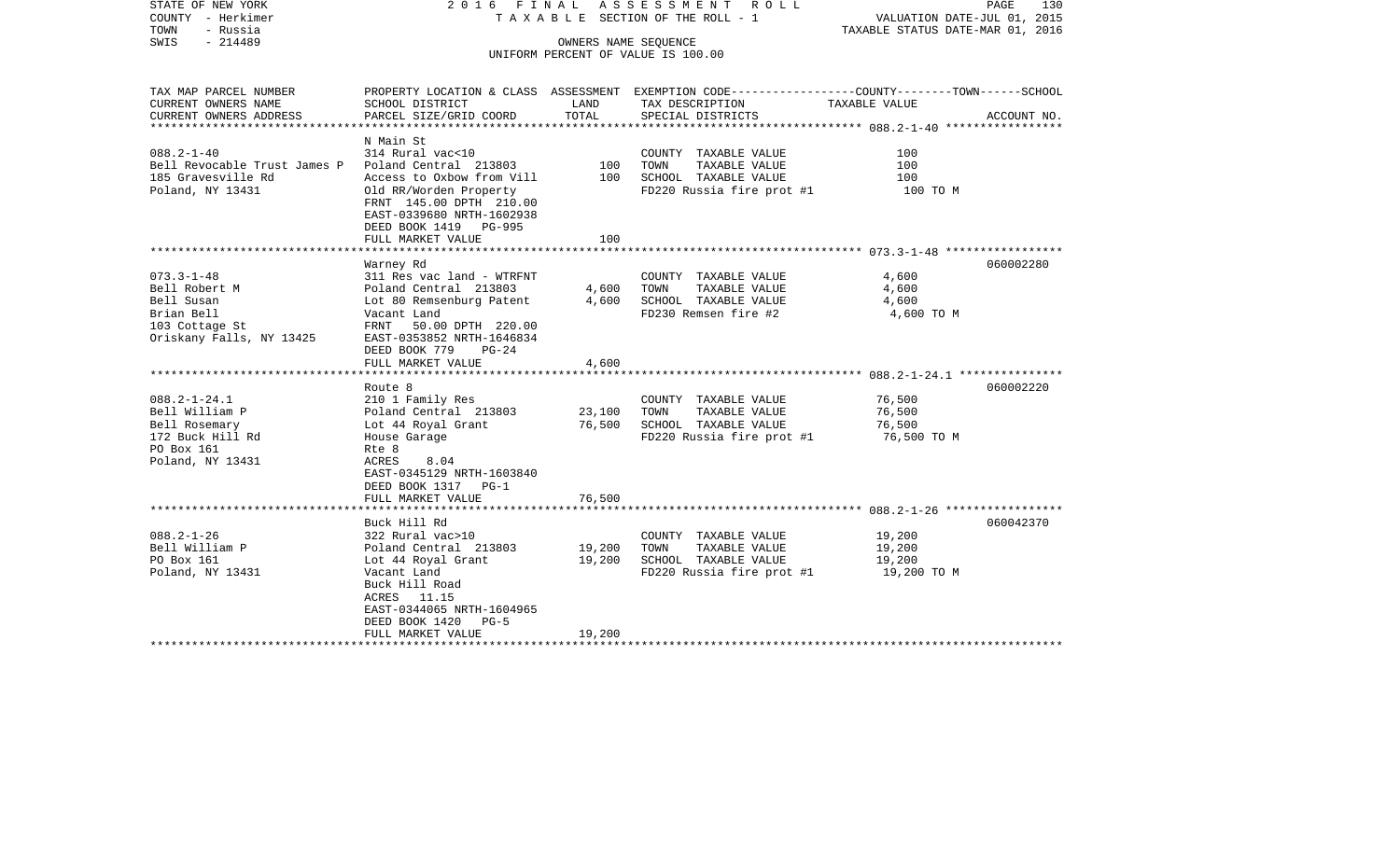| STATE OF NEW YORK<br>COUNTY - Herkimer<br>TOWN<br>- Russia<br>$-214489$<br>SWIS |                                                                                                 |                | 2016 FINAL ASSESSMENT ROLL<br>TAXABLE SECTION OF THE ROLL - 1<br>OWNERS NAME SEQUENCE |             | PAGE<br>131<br>VALUATION DATE-JUL 01, 2015<br>TAXABLE STATUS DATE-MAR 01, 2016 |             |  |  |
|---------------------------------------------------------------------------------|-------------------------------------------------------------------------------------------------|----------------|---------------------------------------------------------------------------------------|-------------|--------------------------------------------------------------------------------|-------------|--|--|
|                                                                                 |                                                                                                 |                | UNIFORM PERCENT OF VALUE IS 100.00                                                    |             |                                                                                |             |  |  |
|                                                                                 |                                                                                                 |                |                                                                                       |             |                                                                                |             |  |  |
| TAX MAP PARCEL NUMBER                                                           | PROPERTY LOCATION & CLASS ASSESSMENT EXEMPTION CODE---------------COUNTY-------TOWN------SCHOOL |                |                                                                                       |             |                                                                                |             |  |  |
| CURRENT OWNERS NAME<br>CURRENT OWNERS ADDRESS                                   | SCHOOL DISTRICT<br>PARCEL SIZE/GRID COORD                                                       | LAND<br>TOTAL  | TAX DESCRIPTION<br>SPECIAL DISTRICTS                                                  |             | TAXABLE VALUE                                                                  | ACCOUNT NO. |  |  |
| ***********************                                                         |                                                                                                 |                |                                                                                       |             |                                                                                |             |  |  |
|                                                                                 | 172 Buck Hill Rd                                                                                |                |                                                                                       |             |                                                                                | 060002370   |  |  |
| $088.2 - 1 - 27$                                                                | 210 1 Family Res                                                                                |                | VET COM C 41132                                                                       | $\Omega$    | 15,000<br>$\Omega$                                                             | $\Omega$    |  |  |
| Bell William Patrick                                                            | Poland Central 213803                                                                           |                | 17,700 VET COM T 41133                                                                | $\mathbf 0$ | $\mathbf{0}$<br>20,000                                                         | - 0         |  |  |
| 172 Buck Hill Rd                                                                | E 44<br>Rq                                                                                      | 123,000 STAR B | 41854                                                                                 | $\Omega$    | $\overline{0}$<br>$\Omega$                                                     | 30,000      |  |  |
| PO Box 161                                                                      | Ho $3 \frac{3}{4}$                                                                              |                | COUNTY TAXABLE VALUE                                                                  |             | 108,000                                                                        |             |  |  |
| Poland, NY 13431                                                                | Buck Hill                                                                                       |                | TAXABLE VALUE<br>TOWN                                                                 |             | 103,000                                                                        |             |  |  |
|                                                                                 | ACRES<br>3.80                                                                                   |                | SCHOOL TAXABLE VALUE                                                                  |             | 93,000                                                                         |             |  |  |
|                                                                                 | EAST-0344283 NRTH-1604501<br>DEED BOOK 00598 PG-00268                                           |                | FD220 Russia fire prot #1                                                             |             | 123,000 TO M                                                                   |             |  |  |
|                                                                                 | FULL MARKET VALUE                                                                               | 123,000        |                                                                                       |             |                                                                                |             |  |  |
|                                                                                 |                                                                                                 |                |                                                                                       |             |                                                                                |             |  |  |
|                                                                                 | Macarthur Rd                                                                                    |                |                                                                                       |             |                                                                                | 060006840   |  |  |
| $077.2 - 1 - 1.1$                                                               | 314 Rural vac<10                                                                                |                | COUNTY TAXABLE VALUE                                                                  |             | 25,700                                                                         |             |  |  |
| Bellinger Blake E                                                               | Poland Central 213803                                                                           | 25,700         | TOWN<br>TAXABLE VALUE                                                                 |             | 25,700                                                                         |             |  |  |
| PO Box 382                                                                      | Lot 15 Jerseyfield Patent                                                                       | 25,700         | SCHOOL TAXABLE VALUE                                                                  |             | 25,700                                                                         |             |  |  |
| Fultonville, NY 12072                                                           | Macarthur                                                                                       |                | FD220 Russia fire prot #1                                                             |             | 25,700 TO M                                                                    |             |  |  |
|                                                                                 | FRNT 318.00 DPTH                                                                                |                |                                                                                       |             |                                                                                |             |  |  |
|                                                                                 | 3.00<br>ACRES<br>EAST-0336505 NRTH-1635948                                                      |                |                                                                                       |             |                                                                                |             |  |  |
|                                                                                 | DEED BOOK 1459 PG-197                                                                           |                |                                                                                       |             |                                                                                |             |  |  |
|                                                                                 | FULL MARKET VALUE                                                                               | 25,700         |                                                                                       |             |                                                                                |             |  |  |
|                                                                                 |                                                                                                 |                |                                                                                       |             |                                                                                |             |  |  |
|                                                                                 | Dow Rd                                                                                          |                |                                                                                       |             |                                                                                | 0026252     |  |  |
| $073.3 - 1 - 83.2$                                                              | 314 Rural vac<10                                                                                |                | COUNTY TAXABLE VALUE                                                                  |             | 16,400                                                                         |             |  |  |
| Belmonte Daniel J Jr.                                                           | Poland Central 213803                                                                           | 16,400         | TOWN<br>TAXABLE VALUE                                                                 |             | 16,400                                                                         |             |  |  |
| Belmonte Susan                                                                  | Lot 45 Jersey Field Paten                                                                       | 16,400         | SCHOOL TAXABLE VALUE                                                                  |             | 16,400                                                                         |             |  |  |
| 357 University Dr                                                               | Vacant Land                                                                                     |                | $FD220$ Russia fire prot #1 $16,400$ TO M                                             |             |                                                                                |             |  |  |
| Torrington, CT 06790                                                            | ACRES<br>9.00<br>EAST-0354689 NRTH-1641192                                                      |                |                                                                                       |             |                                                                                |             |  |  |
|                                                                                 | DEED BOOK 1229<br>PG-951                                                                        |                |                                                                                       |             |                                                                                |             |  |  |
|                                                                                 | FULL MARKET VALUE                                                                               | 16,400         |                                                                                       |             |                                                                                |             |  |  |
|                                                                                 | *************************                                                                       |                |                                                                                       |             |                                                                                |             |  |  |
|                                                                                 | Wheelertown Rd                                                                                  |                |                                                                                       |             |                                                                                | 060010055   |  |  |
| $072.2 - 2 - 33$                                                                | 312 Vac w/imprv                                                                                 |                | COUNTY TAXABLE VALUE                                                                  |             | 6,500                                                                          |             |  |  |
| Belmonte Gaetano A                                                              | 305201<br>Remsen                                                                                | 4,000          | TOWN<br>TAXABLE VALUE                                                                 |             | 6,500                                                                          |             |  |  |
| 1176 Webster Ave                                                                | Lot 3 Jacobs Tract                                                                              | 6,500          | SCHOOL TAXABLE VALUE                                                                  |             | 6,500                                                                          |             |  |  |
| Utica, NY 13501                                                                 | Building<br>FRNT 165.00 DPTH 200.00                                                             |                | FD230 Remsen fire #2                                                                  |             | 6,500 TO M                                                                     |             |  |  |
|                                                                                 | 1.00<br>ACRES                                                                                   |                |                                                                                       |             |                                                                                |             |  |  |
|                                                                                 | EAST-0344814 NRTH-1653198                                                                       |                |                                                                                       |             |                                                                                |             |  |  |
|                                                                                 | DEED BOOK 1377<br>PG-892                                                                        |                |                                                                                       |             |                                                                                |             |  |  |
|                                                                                 | FULL MARKET VALUE                                                                               | 6,500          |                                                                                       |             |                                                                                |             |  |  |
|                                                                                 |                                                                                                 |                |                                                                                       |             |                                                                                |             |  |  |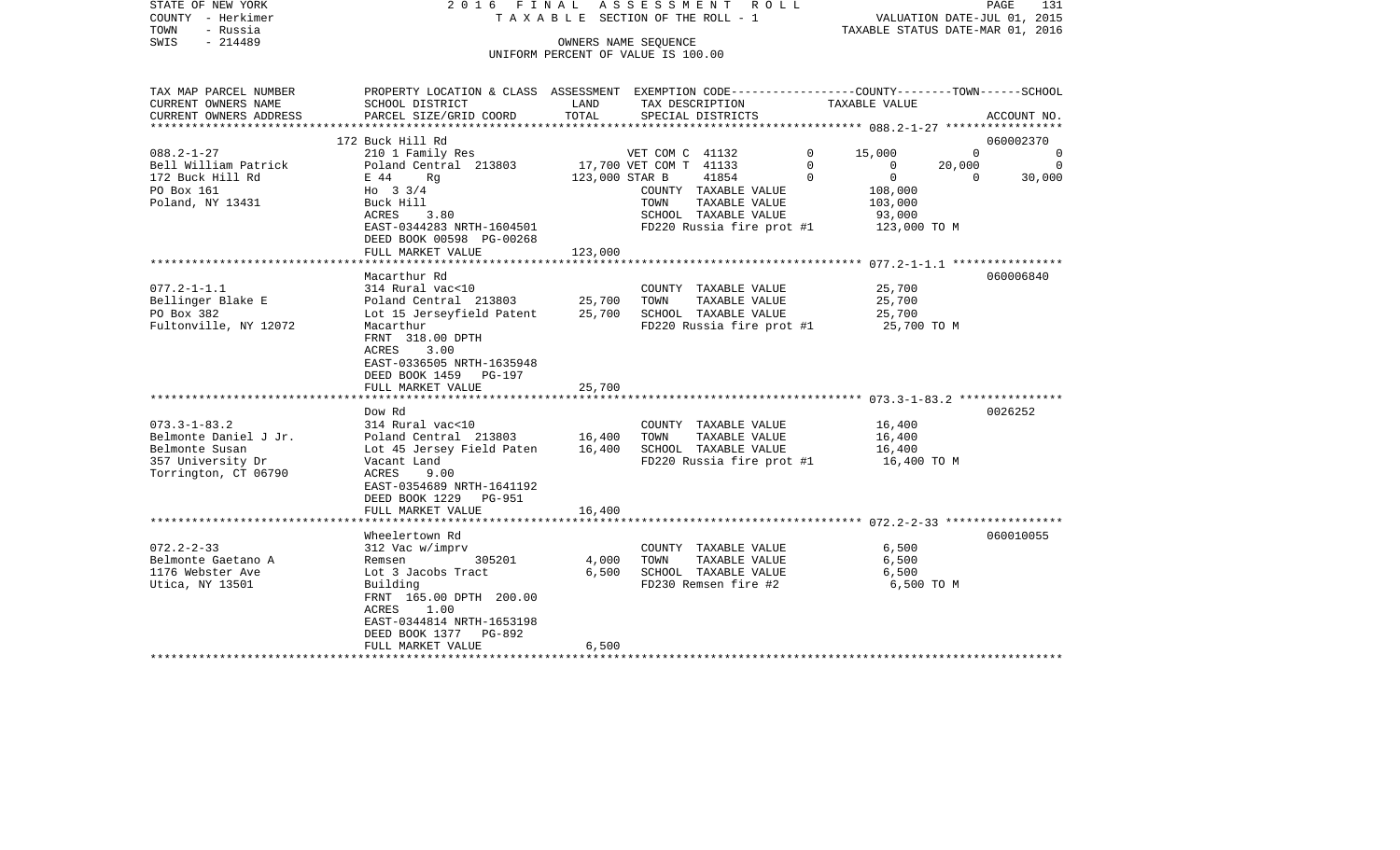| STATE OF NEW YORK<br>COUNTY - Herkimer<br>TOWN<br>- Russia<br>$-214489$<br>SWIS                         |                                                                                                                                                                               |                   | 2016 FINAL ASSESSMENT ROLL<br>TAXABLE SECTION OF THE ROLL - 1<br>OWNERS NAME SEOUENCE<br>UNIFORM PERCENT OF VALUE IS 100.00 | PAGE<br>132<br>VALUATION DATE-JUL 01, 2015<br>TAXABLE STATUS DATE-MAR 01, 2016                                                   |
|---------------------------------------------------------------------------------------------------------|-------------------------------------------------------------------------------------------------------------------------------------------------------------------------------|-------------------|-----------------------------------------------------------------------------------------------------------------------------|----------------------------------------------------------------------------------------------------------------------------------|
| TAX MAP PARCEL NUMBER<br>CURRENT OWNERS NAME<br>CURRENT OWNERS ADDRESS                                  | SCHOOL DISTRICT<br>PARCEL SIZE/GRID COORD                                                                                                                                     | LAND<br>TOTAL     | TAX DESCRIPTION<br>SPECIAL DISTRICTS                                                                                        | PROPERTY LOCATION & CLASS ASSESSMENT EXEMPTION CODE----------------COUNTY-------TOWN------SCHOOL<br>TAXABLE VALUE<br>ACCOUNT NO. |
|                                                                                                         |                                                                                                                                                                               |                   |                                                                                                                             |                                                                                                                                  |
| $078.1 - 1 - 7.1$<br>Bendino Betty J<br>Bendino Alice<br>6713 Lakeshore Rd<br>Verona Beach, NY 13162    | Pardeeville-Ohio Rd<br>314 Rural vac<10<br>Poland Central 213803<br>Split/Szczesniak<br>2010 BW<br>FRNT 3205.00 DPTH<br>ACRES 53.10<br>EAST-0354367 NRTH-1638557              | 52,100<br>52,100  | COUNTY TAXABLE VALUE<br>TAXABLE VALUE<br>TOWN<br>SCHOOL TAXABLE VALUE<br>FD220 Russia fire prot #1                          | 52,100<br>52,100<br>52,100<br>52,100 TO M                                                                                        |
|                                                                                                         | FULL MARKET VALUE                                                                                                                                                             | 52,100            |                                                                                                                             |                                                                                                                                  |
| $072.2 - 1 - 67$                                                                                        | Spall Rd<br>314 Rural vac<10                                                                                                                                                  |                   | COUNTY TAXABLE VALUE                                                                                                        | 060014220<br>700                                                                                                                 |
| Benkowski Diana M(evans)<br>6680 Ives Rd<br>Marcy, NY 13403                                             | 305201<br>Remsen<br>W 10<br>Wt<br>Trl 3/10<br>Spall<br>FRNT 50.00 DPTH 250.00<br>EAST-0341385 NRTH-1654686<br>DEED BOOK 0818 PG-0299                                          | 700<br>700        | TOWN<br>TAXABLE VALUE<br>SCHOOL TAXABLE VALUE<br>FD230 Remsen fire #2                                                       | 700<br>700<br>700 TO M                                                                                                           |
|                                                                                                         | FULL MARKET VALUE                                                                                                                                                             | 700               |                                                                                                                             |                                                                                                                                  |
|                                                                                                         | 281 Buckhill Rd                                                                                                                                                               |                   |                                                                                                                             | 0027511                                                                                                                          |
| $088.2 - 1 - 8.3$<br>Benson David<br>Benson Karen<br>281 Buck Hill Rd<br>PO Box 434<br>Poland, NY 13431 | 210 1 Family Res<br>Poland Central 213803<br>Lots 44,50,51,64,65 Royal<br>Cellar<br>FRNT 700.00 DPTH<br>7.20<br>ACRES<br>EAST-0343143 NRTH-1606420<br>DEED BOOK 837<br>PG-311 | 22,600<br>140,000 | 41854<br>STAR B<br>COUNTY TAXABLE VALUE<br>TOWN<br>TAXABLE VALUE<br>SCHOOL TAXABLE VALUE<br>FD220 Russia fire prot #1       | $\Omega$<br>$\overline{0}$<br>$\Omega$<br>30,000<br>140,000<br>140,000<br>110,000<br>140,000 TO M                                |
|                                                                                                         | FULL MARKET VALUE                                                                                                                                                             | 140,000           |                                                                                                                             |                                                                                                                                  |
|                                                                                                         |                                                                                                                                                                               |                   |                                                                                                                             | 027512                                                                                                                           |
| $088.2 - 1 - 8.2$<br>Benson David J<br>Benson Karen M<br>Buck Hill Rd<br>PO Box 434<br>Poland, NY 13431 | Buck Hill Rd<br>314 Rural vac<10<br>Poland Central 213803<br>Lots 44,50,51,64&65 Royal<br>Vacant Land<br>5.00<br>ACRES<br>EAST-0343331 NRTH-1607044                           | 8,500<br>8,500    | COUNTY TAXABLE VALUE<br>TAXABLE VALUE<br>TOWN<br>SCHOOL TAXABLE VALUE<br>$FD220$ Russia fire prot #1 $8,500$ TO M           | 8,500<br>8,500<br>8,500                                                                                                          |
|                                                                                                         | DEED BOOK 942<br>PG-366<br>FULL MARKET VALUE                                                                                                                                  | 8,500             |                                                                                                                             |                                                                                                                                  |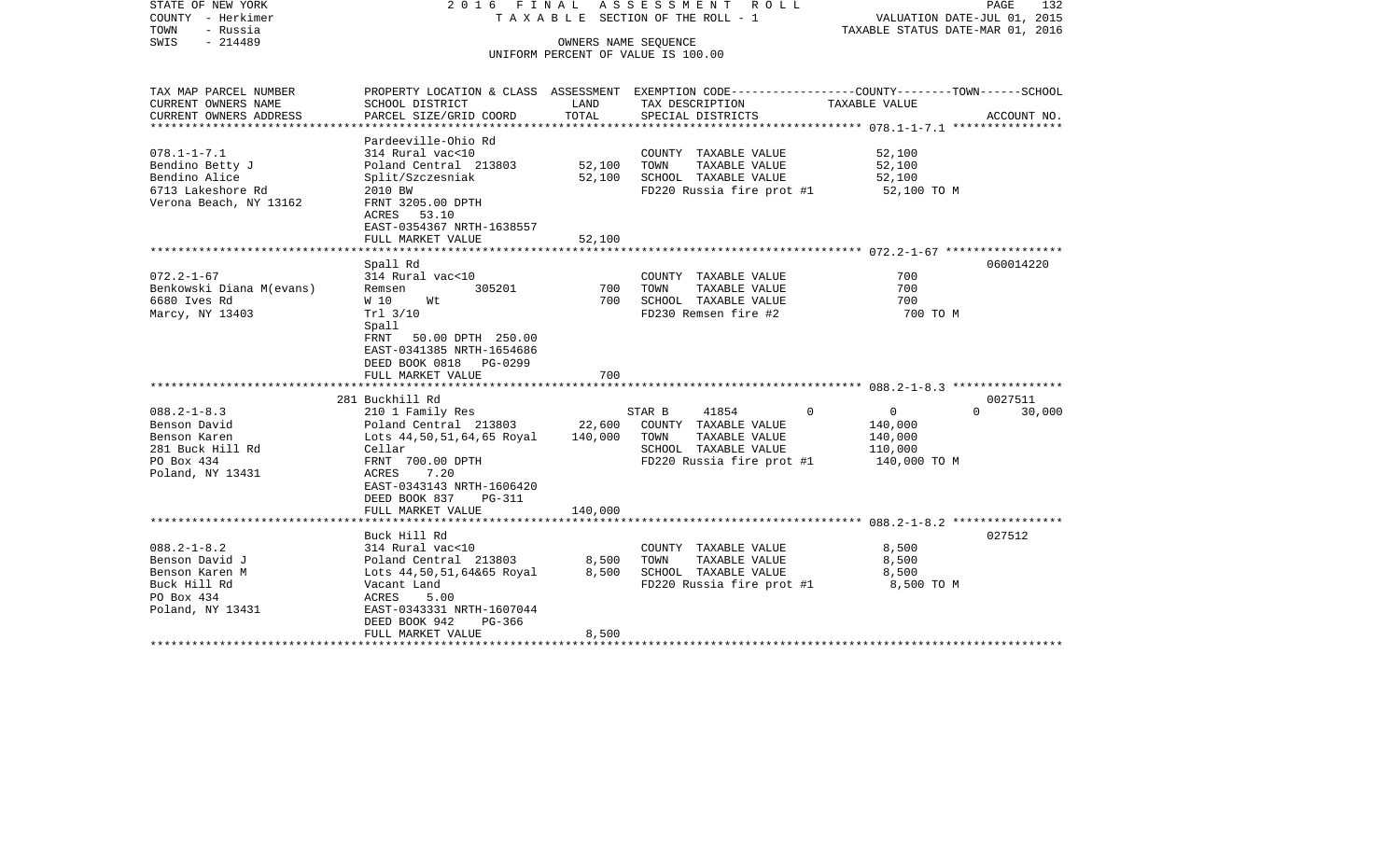| STATE OF NEW YORK<br>COUNTY - Herkimer | 2016 FINAL<br>TAXABLE                                                                           |               | ASSESSMENT<br>R O L L<br>SECTION OF THE ROLL - 1 |                            | PAGE<br>VALUATION DATE-JUL 01, 2015 | 133         |
|----------------------------------------|-------------------------------------------------------------------------------------------------|---------------|--------------------------------------------------|----------------------------|-------------------------------------|-------------|
| - Russia<br>TOWN                       |                                                                                                 |               |                                                  |                            | TAXABLE STATUS DATE-MAR 01, 2016    |             |
| $-214489$<br>SWIS                      |                                                                                                 |               | OWNERS NAME SEQUENCE                             |                            |                                     |             |
|                                        |                                                                                                 |               | UNIFORM PERCENT OF VALUE IS 100.00               |                            |                                     |             |
| TAX MAP PARCEL NUMBER                  | PROPERTY LOCATION & CLASS ASSESSMENT EXEMPTION CODE---------------COUNTY-------TOWN------SCHOOL |               |                                                  |                            |                                     |             |
| CURRENT OWNERS NAME                    | SCHOOL DISTRICT                                                                                 | LAND          | TAX DESCRIPTION                                  | TAXABLE VALUE              |                                     |             |
| CURRENT OWNERS ADDRESS                 | PARCEL SIZE/GRID COORD                                                                          | TOTAL         | SPECIAL DISTRICTS                                |                            |                                     | ACCOUNT NO. |
|                                        | Barnhart Rd                                                                                     |               |                                                  |                            |                                     |             |
| $073.1 - 1 - 16$                       | 260 Seasonal res                                                                                |               | COUNTY TAXABLE VALUE                             | 35,000                     |                                     | 060025080   |
| Bentley Edward                         | Remsen<br>305201                                                                                | 4,500         | TOWN<br>TAXABLE VALUE                            | 35,000                     |                                     |             |
| Bentley Deborah                        | S 5 Mt                                                                                          | 35,000        | SCHOOL TAXABLE VALUE                             | 35,000                     |                                     |             |
| 6901 Greenway-New London Rd            | Lot 1 Acre                                                                                      |               | FD230 Remsen fire #2                             |                            | 35,000 TO M                         |             |
| Verona, NY 13478                       | Barnhart                                                                                        |               |                                                  |                            |                                     |             |
|                                        | FRNT 300.00 DPTH 164.25                                                                         |               |                                                  |                            |                                     |             |
|                                        | 0.75<br>ACRES                                                                                   |               |                                                  |                            |                                     |             |
|                                        | EAST-0348999 NRTH-1648208                                                                       |               |                                                  |                            |                                     |             |
|                                        | DEED BOOK 1264<br>PG-527                                                                        |               |                                                  |                            |                                     |             |
|                                        | FULL MARKET VALUE                                                                               | 35,000        |                                                  |                            |                                     |             |
|                                        |                                                                                                 |               |                                                  |                            |                                     |             |
|                                        | Route 365                                                                                       |               |                                                  |                            |                                     | 060002550   |
| $073.3 - 1 - 45$                       | 314 Rural vac<10                                                                                |               | COUNTY TAXABLE VALUE                             | 1,800                      |                                     |             |
| Bernhardt Roger R                      | Poland Central 213803                                                                           | 1,800         | TAXABLE VALUE<br>TOWN                            | 1,800                      |                                     |             |
| 112 Warney Rd<br>Remsen, NY 13438      | Lot 80 Rp<br>Rte #287                                                                           | 1,800         | SCHOOL TAXABLE VALUE<br>FD230 Remsen fire #2     | 1,800                      | 1,800 TO M                          |             |
|                                        | FRNT 120.00 DPTH<br>90.00                                                                       |               |                                                  |                            |                                     |             |
|                                        | ACRES<br>0.70                                                                                   |               |                                                  |                            |                                     |             |
|                                        | EAST-0353602 NRTH-1647075                                                                       |               |                                                  |                            |                                     |             |
|                                        | DEED BOOK 00659 PG-00715                                                                        |               |                                                  |                            |                                     |             |
|                                        | FULL MARKET VALUE                                                                               | 1,800         |                                                  |                            |                                     |             |
|                                        |                                                                                                 |               |                                                  |                            |                                     |             |
|                                        | 112 Warney Rd                                                                                   |               |                                                  |                            |                                     | 060002490   |
| $073.3 - 1 - 50$                       | 210 1 Family Res                                                                                |               | VET WAR C 41122                                  | 9,000<br>0                 | $\Omega$                            | 0           |
| Bernhardt Roger R                      | Poland Central 213803                                                                           |               | 13,100 VET WAR T 41123                           | $\Omega$<br>$\mathbf 0$    | 9,750                               | $\Omega$    |
| 112 Warney Rd                          | Lot 80 Remsenburg Patent                                                                        | 65,000 STAR B | 41854                                            | $\overline{0}$<br>$\Omega$ | $\Omega$                            | 30,000      |
| Remsen, NY 13438                       | Camp                                                                                            |               | COUNTY TAXABLE VALUE                             | 56,000                     |                                     |             |
|                                        | FRNT 150.00 DPTH 195.00                                                                         |               | TOWN<br>TAXABLE VALUE                            | 55,250                     |                                     |             |
|                                        | 0.65<br>ACRES                                                                                   |               | SCHOOL TAXABLE VALUE<br>FD230 Remsen fire #2     | 35,000                     |                                     |             |
|                                        | EAST-0353649 NRTH-1646877<br>DEED BOOK 00659 PG-00717                                           |               |                                                  |                            | 65,000 TO M                         |             |
|                                        | FULL MARKET VALUE                                                                               | 65,000        |                                                  |                            |                                     |             |
|                                        |                                                                                                 |               |                                                  |                            |                                     |             |
|                                        | Southside Rd                                                                                    |               |                                                  |                            |                                     | 060021060   |
| $077.3 - 1 - 31$                       | 314 Rural vac<10                                                                                |               | COUNTY TAXABLE VALUE                             | 1,600                      |                                     |             |
| Bessette Christopher T                 | Poland Central 213803                                                                           | 1,600         | TOWN<br>TAXABLE VALUE                            | 1,600                      |                                     |             |
| PO Box 132                             | Lot 119 Royal Grant                                                                             | 1,600         | SCHOOL TAXABLE VALUE                             | 1,600                      |                                     |             |
| Hinckley, NY 13352                     | Vacant Land                                                                                     |               | FD220 Russia fire prot #1                        |                            | 1,600 TO M                          |             |
|                                        | Southside                                                                                       |               |                                                  |                            |                                     |             |
|                                        | FRNT 187.50 DPTH 150.00                                                                         |               |                                                  |                            |                                     |             |
|                                        | EAST-0335449 NRTH-1631154                                                                       |               |                                                  |                            |                                     |             |
|                                        | DEED BOOK 723<br>$PG-310$<br>FULL MARKET VALUE                                                  | 1,600         |                                                  |                            |                                     |             |
|                                        |                                                                                                 |               |                                                  |                            |                                     |             |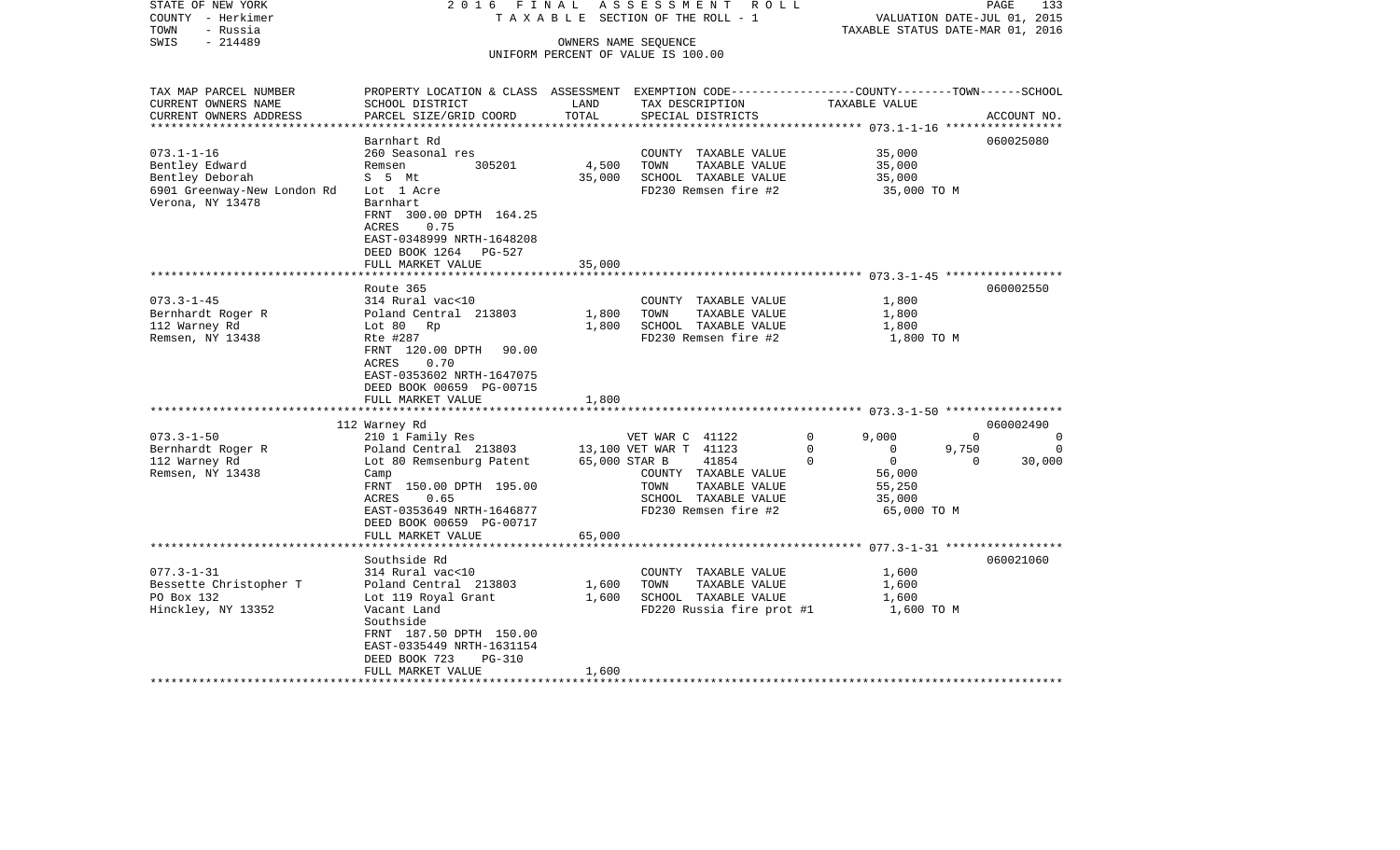| STATE OF NEW YORK                   | 2016 FINAL                                   |                      | A S S E S S M E N T R O L L                                                                      |                                  | PAGE<br>134 |
|-------------------------------------|----------------------------------------------|----------------------|--------------------------------------------------------------------------------------------------|----------------------------------|-------------|
| COUNTY - Herkimer                   |                                              |                      | TAXABLE SECTION OF THE ROLL - 1                                                                  | VALUATION DATE-JUL 01, 2015      |             |
| TOWN<br>- Russia                    |                                              |                      |                                                                                                  | TAXABLE STATUS DATE-MAR 01, 2016 |             |
| $-214489$<br>SWIS                   |                                              | OWNERS NAME SEQUENCE |                                                                                                  |                                  |             |
|                                     |                                              |                      | UNIFORM PERCENT OF VALUE IS 100.00                                                               |                                  |             |
| TAX MAP PARCEL NUMBER               |                                              |                      | PROPERTY LOCATION & CLASS ASSESSMENT EXEMPTION CODE----------------COUNTY-------TOWN------SCHOOL |                                  |             |
| CURRENT OWNERS NAME                 | SCHOOL DISTRICT                              | LAND                 | TAX DESCRIPTION                                                                                  | TAXABLE VALUE                    |             |
| CURRENT OWNERS ADDRESS              | PARCEL SIZE/GRID COORD                       | TOTAL                | SPECIAL DISTRICTS                                                                                |                                  | ACCOUNT NO. |
| *************************           |                                              |                      |                                                                                                  |                                  |             |
|                                     | Brady Beach Rd                               |                      |                                                                                                  |                                  | 060002640   |
| $072.4 - 1 - 28$                    | 260 Seasonal res                             |                      | COUNTY TAXABLE VALUE                                                                             | 79,000                           |             |
| Bevilacqua David                    | Poland Central 213803                        | 9,800                | TOWN<br>TAXABLE VALUE                                                                            | 79,000                           |             |
| Ronald                              | Lot 47 Jp                                    | 79,000               | SCHOOL TAXABLE VALUE                                                                             | 79,000                           |             |
| 6934 Mohawk Ln                      | Camp                                         |                      | FD220 Russia fire prot #1                                                                        | 79,000 TO M                      |             |
| Indianapolis, IN 46260              | Brady Beach                                  |                      |                                                                                                  |                                  |             |
|                                     | FRNT 100.00 DPTH 150.00                      |                      |                                                                                                  |                                  |             |
|                                     | EAST-0344328 NRTH-1642721                    |                      |                                                                                                  |                                  |             |
|                                     | DEED BOOK 810<br>PG-586<br>FULL MARKET VALUE | 79,000               |                                                                                                  |                                  |             |
|                                     |                                              |                      |                                                                                                  |                                  |             |
|                                     | Brady Beach Rd                               |                      |                                                                                                  |                                  | 060046150   |
| $072.4 - 1 - 29$                    | 314 Rural vac<10                             |                      | COUNTY TAXABLE VALUE                                                                             | 4,000                            |             |
| Bevilacqua David                    | Poland Central 213803                        | 4,000                | TOWN<br>TAXABLE VALUE                                                                            | 4,000                            |             |
| Ronald                              | Lot 47 Jerseyfield Patent                    | 4,000                | SCHOOL TAXABLE VALUE                                                                             | 4,000                            |             |
| 6934 Mohawk Ln                      | Vacant Land                                  |                      | FD220 Russia fire prot #1                                                                        | 4,000 TO M                       |             |
| Indianapolis Ind, 46260             | ACRES<br>0.26                                |                      |                                                                                                  |                                  |             |
|                                     | EAST-0344299 NRTH-1642637                    |                      |                                                                                                  |                                  |             |
|                                     | DEED BOOK 810<br>PG-586                      |                      |                                                                                                  |                                  |             |
|                                     | FULL MARKET VALUE                            | 4,000                |                                                                                                  |                                  |             |
|                                     |                                              |                      |                                                                                                  |                                  |             |
|                                     | 731 Wheelertown Rd.                          |                      |                                                                                                  |                                  |             |
| $068. - 2 - 28.3$                   | 270 Mfg housing<br>305201                    |                      | COUNTY TAXABLE VALUE<br>TOWN                                                                     | 23,000<br>23,000                 |             |
| Bewley Kathy<br>9336 St Rt 12 Apt 1 | Remsen<br>Wheelertown Rd.                    | 17,700<br>23,000     | TAXABLE VALUE<br>SCHOOL TAXABLE VALUE                                                            | 23,000                           |             |
| Remsen, NY 13438                    | ACRES 10.01                                  |                      | FD230 Remsen fire #2                                                                             | 23,000 TO M                      |             |
|                                     | EAST-0347827 NRTH-1657040                    |                      |                                                                                                  |                                  |             |
|                                     | DEED BOOK 1354 PG-531                        |                      |                                                                                                  |                                  |             |
|                                     | FULL MARKET VALUE                            | 23,000               |                                                                                                  |                                  |             |
|                                     | ***********************                      |                      |                                                                                                  |                                  |             |
|                                     | 462 Brady Beach Rd                           |                      |                                                                                                  |                                  | 060002670   |
| $072.4 - 1 - 17$                    | 260 Seasonal res                             |                      | COUNTY TAXABLE VALUE                                                                             | 52,600                           |             |
| Bialek John                         | Poland Central 213803                        | 20,600               | TOWN<br>TAXABLE VALUE                                                                            | 52,600                           |             |
| 1 Hillside Dr                       | Lot 47 Jerseyfield Patent                    | 52,600               | SCHOOL TAXABLE VALUE                                                                             | 52,600                           |             |
| New York Mills, NY 13417            | Camp                                         |                      | FD220 Russia fire prot #1                                                                        | 52,600 TO M                      |             |
|                                     | Brady Beach                                  |                      |                                                                                                  |                                  |             |
|                                     | FRNT 100.00 DPTH 150.00                      |                      |                                                                                                  |                                  |             |
|                                     | EAST-0344632 NRTH-1642960                    |                      |                                                                                                  |                                  |             |
|                                     | DEED BOOK 1526<br>PG-197                     |                      |                                                                                                  |                                  |             |
|                                     | FULL MARKET VALUE                            | 52,600               |                                                                                                  |                                  |             |
|                                     | 270 Hughes Rd                                |                      |                                                                                                  |                                  | 060002700   |
| $068. - 1 - 42$                     | 322 Rural vac>10                             |                      | COUNTY TAXABLE VALUE                                                                             | 52,500                           |             |
| Bickford Stephen G                  | 305201<br>Remsen                             | 52,500               | TOWN<br>TAXABLE VALUE                                                                            | 52,500                           |             |
| 117 Stonehedge Dr                   | Lot 83 Remsenburg Patent                     | 52,500               | SCHOOL TAXABLE VALUE                                                                             | 52,500                           |             |
| Carlisle, PA 17015                  | Vacant Land                                  |                      | FD230 Remsen fire #2                                                                             | 52,500 TO M                      |             |
|                                     | ACRES 48.60                                  |                      |                                                                                                  |                                  |             |
|                                     | EAST-0339524 NRTH-1661391                    |                      |                                                                                                  |                                  |             |
|                                     | DEED BOOK 1372 PG-545                        |                      |                                                                                                  |                                  |             |
|                                     | FULL MARKET VALUE                            | 52,500               |                                                                                                  |                                  |             |
|                                     |                                              |                      |                                                                                                  |                                  |             |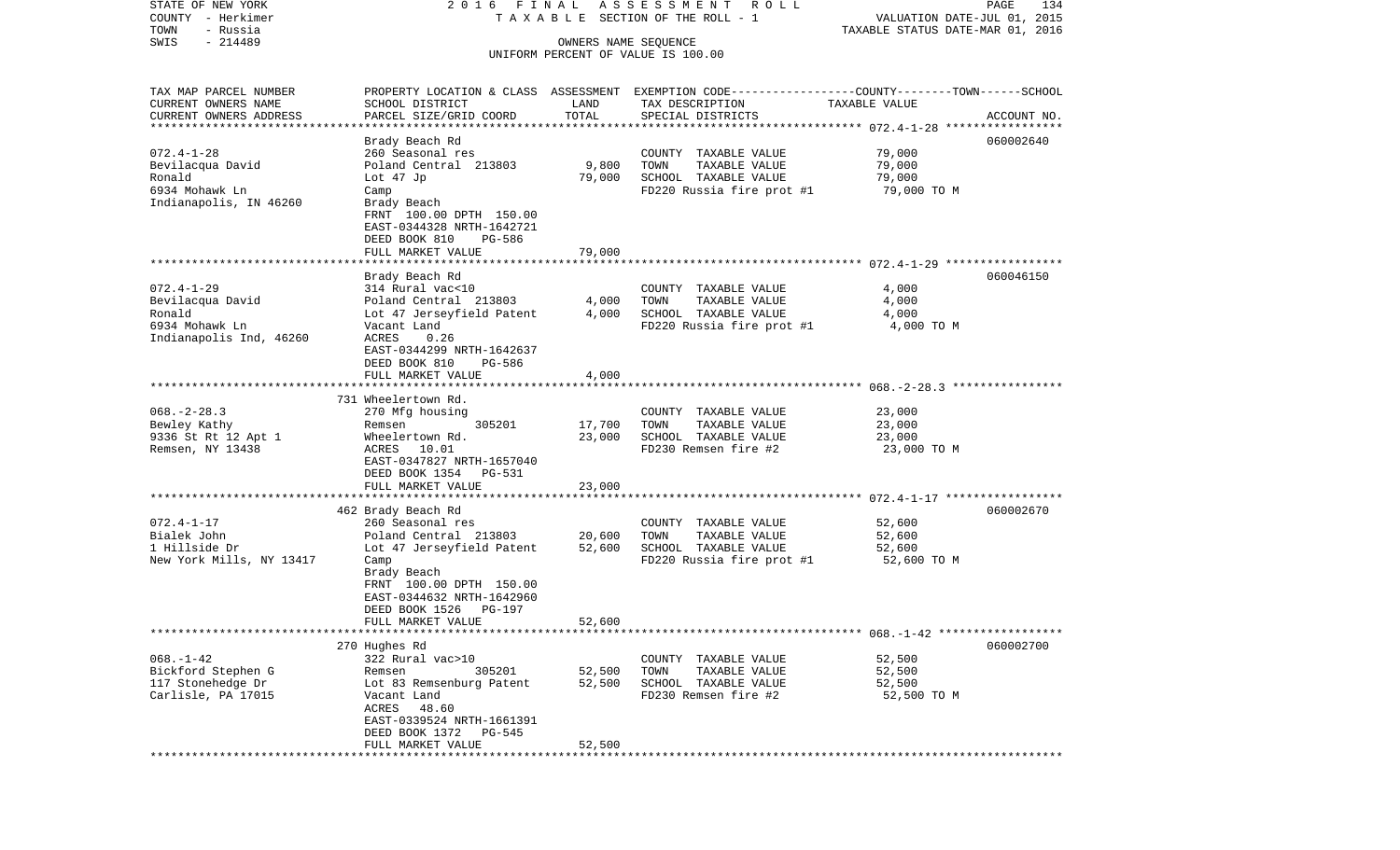COUNTY - Herkimer **T A X A B L E** SECTION OF THE ROLL - 1 VALUATION DATE-JUL 01, 2015 TOWN - Russia TAXABLE STATUS DATE-MAR 01, 2016 SWIS - 214489 OWNERS NAME SEQUENCE UNIFORM PERCENT OF VALUE IS 100.00TAX MAP PARCEL NUMBER PROPERTY LOCATION & CLASS ASSESSMENT EXEMPTION CODE------------------COUNTY--------TOWN------SCHOOL CURRENT OWNERS NAME SCHOOL DISTRICT LAND TAX DESCRIPTION TAXABLE VALUECURRENT OWNERS ADDRESS PARCEL SIZE/GRID COORD TOTAL SPECIAL DISTRICTS ACCOUNT NO. \*\*\*\*\*\*\*\*\*\*\*\*\*\*\*\*\*\*\*\*\*\*\*\*\*\*\*\*\*\*\*\*\*\*\*\*\*\*\*\*\*\*\*\*\*\*\*\*\*\*\*\*\*\*\*\*\*\*\*\*\*\*\*\*\*\*\*\*\*\*\*\*\*\*\*\*\*\*\*\*\*\*\*\*\*\*\*\*\*\*\*\*\*\*\*\*\*\*\*\*\*\*\* 077.4-1-26 \*\*\*\*\*\*\*\*\*\*\*\*\*\*\*\*\*Black Creek Rd 060002760 077.4-1-26 314 Rural vac<10 COUNTY TAXABLE VALUE 7,100 Bielby Gary Charlie **Poland Central 213803** 7,100 TOWN TAXABLE VALUE 7,100 Rich Kenny Jr Lot 14 Jerseyfield Patent 7,100 SCHOOL TAXABLE VALUE 7,100 1475 Schoolheimer Rd 3 Trailers Shed FD220 Russia fire prot #1 7,100 TO M Canastota, NY 13032 ACRES 2.40 EAST-0344463 NRTH-1629822 DEED BOOK 00634 PG-01000 FULL MARKET VALUE 7,100 \*\*\*\*\*\*\*\*\*\*\*\*\*\*\*\*\*\*\*\*\*\*\*\*\*\*\*\*\*\*\*\*\*\*\*\*\*\*\*\*\*\*\*\*\*\*\*\*\*\*\*\*\*\*\*\*\*\*\*\*\*\*\*\*\*\*\*\*\*\*\*\*\*\*\*\*\*\*\*\*\*\*\*\*\*\*\*\*\*\*\*\*\*\*\*\*\*\*\*\*\*\*\* 083.4-1-64 \*\*\*\*\*\*\*\*\*\*\*\*\*\*\*\*\* 517 Beecher Rd 060002790083.4-1-64 210 1 Family Res STAR B 41854 0 0 0 30,000 Bienick David **Poland Central 213803** 21,900 COUNTY TAXABLE VALUE 106,000 Bienick Nancy  $Lot$  67 Royal Grant  $106,000$  TOWN TAXABLE VALUE  $106,000$ 517 Beecher Rd House Att Garage SCHOOL TAXABLE VALUE 76,000 Poland, NY 13431 Beecher Road FD220 Russia fire prot #1 106,000 TO M ACRES 6.70 EAST-0336579 NRTH-1609856 DEED BOOK 00598 PG-00724FULL MARKET VALUE 106,000 \*\*\*\*\*\*\*\*\*\*\*\*\*\*\*\*\*\*\*\*\*\*\*\*\*\*\*\*\*\*\*\*\*\*\*\*\*\*\*\*\*\*\*\*\*\*\*\*\*\*\*\*\*\*\*\*\*\*\*\*\*\*\*\*\*\*\*\*\*\*\*\*\*\*\*\*\*\*\*\*\*\*\*\*\*\*\*\*\*\*\*\*\*\*\*\*\*\*\*\*\*\*\* 083.4-1-65 \*\*\*\*\*\*\*\*\*\*\*\*\*\*\*\*\* Beecher Rd 060002850083.4-1-65 720 Mine/quarry COUNTY TAXABLE VALUE 179,000 Bienick David Poland Central 213803 96,500 TOWN TAXABLE VALUE 179,000 517 Beecher Rd Lot 67 Royal Grant 179,000 SCHOOL TAXABLE VALUE 179,000 Poland, NY 13431 Metal Bldg Gravel Pit FD220 Russia fire prot #1 179,000 TO M ACRES 92.00 EAST-0336970 NRTH-1608599 DEED BOOK 800 PG-307FULL MARKET VALUE 179,000 \*\*\*\*\*\*\*\*\*\*\*\*\*\*\*\*\*\*\*\*\*\*\*\*\*\*\*\*\*\*\*\*\*\*\*\*\*\*\*\*\*\*\*\*\*\*\*\*\*\*\*\*\*\*\*\*\*\*\*\*\*\*\*\*\*\*\*\*\*\*\*\*\*\*\*\*\*\*\*\*\*\*\*\*\*\*\*\*\*\*\*\*\*\*\*\*\*\*\*\*\*\*\* 083.4-1-72 \*\*\*\*\*\*\*\*\*\*\*\*\*\*\*\*\* 4893 Military Rd 060013590 083.4-1-72 241 Rural res&ag STAR B 41854 0 0 0 30,000 Bienkowski Linda Poland Central 213803 137,300 COUNTY TAXABLE VALUE 189,700 4893 Military Rd Lot 66 Royal Grant 189,700 TOWN TAXABLE VALUE 189,700 PO Box 424 **Farm** Farm SCHOOL TAXABLE VALUE 159,700 Poland, NY 13431 **ACRES** 200.00 **FD220** Russia fire prot #1 189,700 TO M EAST-0339443 NRTH-1608928 DEED BOOK 1233 PG-867 FULL MARKET VALUE 189,700 \*\*\*\*\*\*\*\*\*\*\*\*\*\*\*\*\*\*\*\*\*\*\*\*\*\*\*\*\*\*\*\*\*\*\*\*\*\*\*\*\*\*\*\*\*\*\*\*\*\*\*\*\*\*\*\*\*\*\*\*\*\*\*\*\*\*\*\*\*\*\*\*\*\*\*\*\*\*\*\*\*\*\*\*\*\*\*\*\*\*\*\*\*\*\*\*\*\*\*\*\*\*\* 078.1-1-39 \*\*\*\*\*\*\*\*\*\*\*\*\*\*\*\*\* Black Creek Rd 060005910078.1-1-39 314 Rural vac<10 COUNTY TAXABLE VALUE 500Billick Ray Poland Central 213803 500 TOWN TAXABLE VALUE 500 3419 Black Creek Rd N 17 Jp 500 SCHOOL TAXABLE VALUE 500 Cold Brook, NY 13324 Lot  $1/4$  Lot  $1/4$  FD220 Russia fire prot #1 500 TO M Black Creek FRNT 90.00 DPTH 110.00 EAST-0349969 NRTH-1634151 DEED BOOK 895 PG-228FULL MARKET VALUE 500 \*\*\*\*\*\*\*\*\*\*\*\*\*\*\*\*\*\*\*\*\*\*\*\*\*\*\*\*\*\*\*\*\*\*\*\*\*\*\*\*\*\*\*\*\*\*\*\*\*\*\*\*\*\*\*\*\*\*\*\*\*\*\*\*\*\*\*\*\*\*\*\*\*\*\*\*\*\*\*\*\*\*\*\*\*\*\*\*\*\*\*\*\*\*\*\*\*\*\*\*\*\*\*\*\*\*\*\*\*\*\*\*\*\*\*\*\*\*\*\*\*\*\*\*\*\*\*\*\*\*\*\*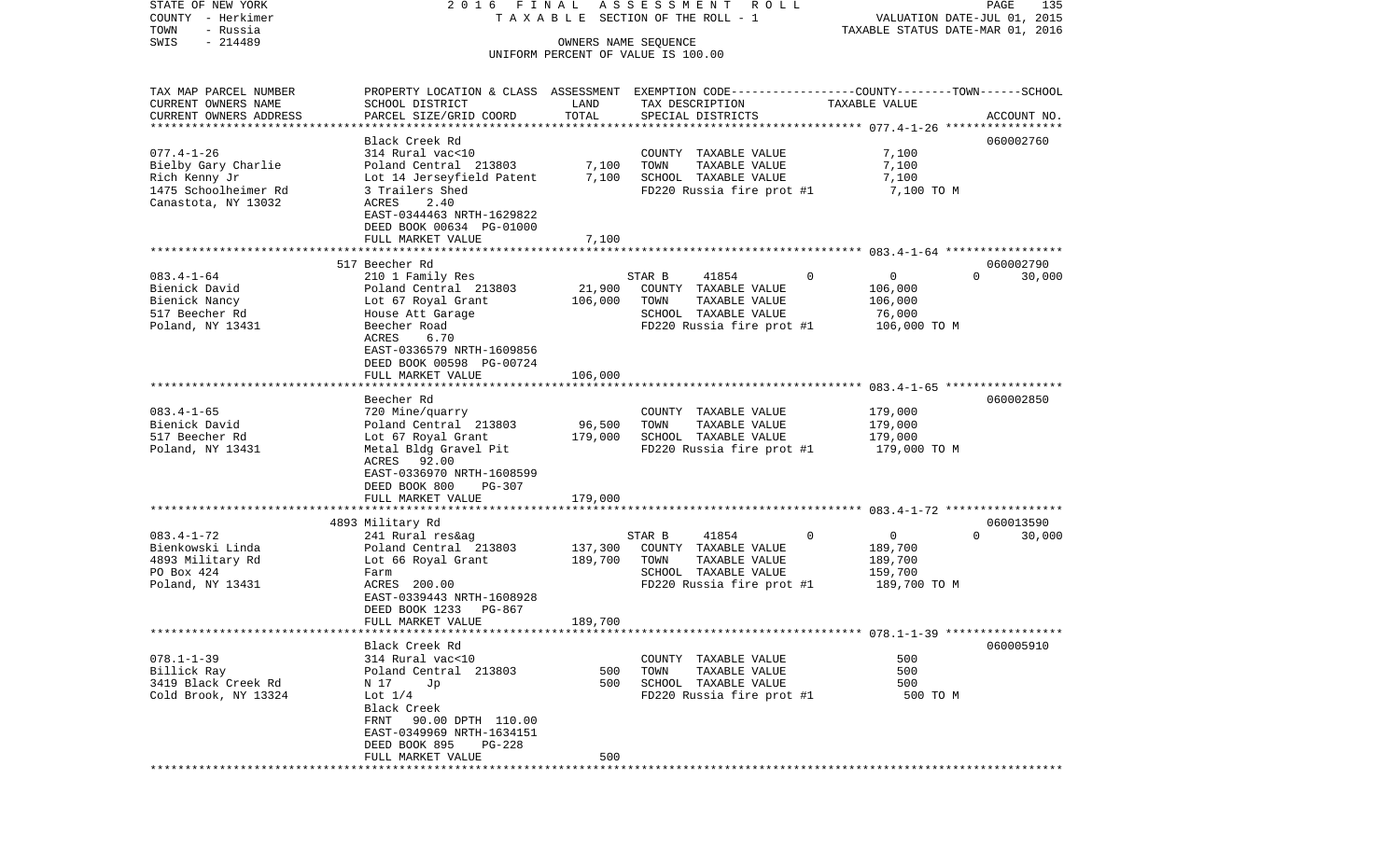| STATE OF NEW YORK<br>COUNTY - Herkimer<br>- Russia<br>TOWN<br>- 214489<br>SWIS | 2016 FINAL<br>T A X A B L E SECTION OF THE ROLL - 1<br>UNIFORM PERCENT OF VALUE IS 100.00                                    | VALUATION DATE-JUL 01, 2015<br>TAXABLE STATUS DATE-MAR 01, 2016 | PAGE<br>136                                                                                                                            |                       |             |
|--------------------------------------------------------------------------------|------------------------------------------------------------------------------------------------------------------------------|-----------------------------------------------------------------|----------------------------------------------------------------------------------------------------------------------------------------|-----------------------|-------------|
| TAX MAP PARCEL NUMBER<br>CURRENT OWNERS NAME<br>CURRENT OWNERS ADDRESS         | SCHOOL DISTRICT<br>PARCEL SIZE/GRID COORD                                                                                    | LAND<br>TOTAL                                                   | PROPERTY LOCATION & CLASS ASSESSMENT EXEMPTION CODE---------------COUNTY-------TOWN-----SCHOOL<br>TAX DESCRIPTION<br>SPECIAL DISTRICTS | TAXABLE VALUE         | ACCOUNT NO. |
| ***********************                                                        |                                                                                                                              |                                                                 |                                                                                                                                        |                       |             |
|                                                                                | Route 365                                                                                                                    |                                                                 |                                                                                                                                        |                       | 060025560   |
| $073.3 - 1 - 62$                                                               | 311 Res vac land - WTRFNT                                                                                                    |                                                                 | COUNTY TAXABLE VALUE                                                                                                                   | 1,000                 |             |
| Billick Raymond                                                                | 305201<br>Remsen                                                                                                             | 1,000                                                           | TOWN<br>TAXABLE VALUE                                                                                                                  | 1,000                 |             |
| 3419 Black Creek Rd                                                            | Lot 1 Marvin Tract                                                                                                           | 1,000                                                           | SCHOOL TAXABLE VALUE                                                                                                                   | 1,000                 |             |
| Cold Brook, NY 13324                                                           | Trl<br>FRNT<br>50.00 DPTH 78.00<br>EAST-0352273 NRTH-1646640<br>DEED BOOK 890<br>$PG-32$<br>FULL MARKET VALUE                | 1,000                                                           | FD230 Remsen fire #2                                                                                                                   | 1,000 TO M            |             |
|                                                                                |                                                                                                                              |                                                                 |                                                                                                                                        |                       |             |
|                                                                                | Black Creek Rd                                                                                                               |                                                                 |                                                                                                                                        |                       | 060020550   |
| $077.2 - 2 - 45$                                                               | 312 Vac w/imprv                                                                                                              |                                                                 | COUNTY TAXABLE VALUE                                                                                                                   | 11,000                |             |
| Billick Raymond                                                                | Poland Central 213803                                                                                                        | 3,400                                                           | TOWN<br>TAXABLE VALUE                                                                                                                  | 11,000                |             |
| 3419 Black Creek Rd<br>Cold Brook, NY 13324                                    | Lot 14 Jerseyfield Patent<br>Vacant Land                                                                                     | 11,000                                                          | SCHOOL TAXABLE VALUE<br>FD220 Russia fire prot #1                                                                                      | 11,000<br>11,000 TO M |             |
|                                                                                | FRNT 245.00 DPTH 150.00<br>0.84<br>ACRES<br>EAST-0348246 NRTH-1632679<br>DEED BOOK 701<br><b>PG-119</b><br>FULL MARKET VALUE | 11,000                                                          |                                                                                                                                        |                       |             |
|                                                                                |                                                                                                                              |                                                                 |                                                                                                                                        |                       |             |
|                                                                                | Blk Creek Rd                                                                                                                 |                                                                 |                                                                                                                                        |                       |             |
| $077.2 - 2 - 48$                                                               | 312 Vac w/imprv                                                                                                              |                                                                 | COUNTY TAXABLE VALUE                                                                                                                   | 7,000                 |             |
| Billick Raymond                                                                | Poland Central 213803                                                                                                        | 4,400                                                           | TOWN<br>TAXABLE VALUE                                                                                                                  | 7,000                 |             |
| 3419 Black Creek Rd                                                            | FRNT 245.90 DPTH 134.50                                                                                                      | 7,000                                                           | SCHOOL TAXABLE VALUE                                                                                                                   | 7,000                 |             |
| Cold Brook, NY 13324                                                           | EAST-0348103 NRTH-1632524<br>DEED BOOK 807<br>$PG-187$<br>FULL MARKET VALUE                                                  | 7,000                                                           | FD220 Russia fire prot #1                                                                                                              | 7,000 TO M            |             |
|                                                                                |                                                                                                                              |                                                                 |                                                                                                                                        |                       |             |
|                                                                                | Black Creek Rd                                                                                                               |                                                                 |                                                                                                                                        |                       | 060020580   |
| $077.2 - 2 - 43$                                                               | 312 Vac w/imprv                                                                                                              |                                                                 | COUNTY TAXABLE VALUE                                                                                                                   | 7,000                 |             |
| Billick Raymond D                                                              | Poland Central 213803                                                                                                        | 2,100                                                           | TOWN<br>TAXABLE VALUE                                                                                                                  | 7,000                 |             |
| 3419 Black Creek Rd                                                            | W 14<br>Jp                                                                                                                   | 7,000                                                           | SCHOOL TAXABLE VALUE                                                                                                                   | 7,000                 |             |
| Cold Brook, NY 13324                                                           | Lot $7/8$                                                                                                                    |                                                                 | FD220 Russia fire prot #1                                                                                                              | 7,000 TO M            |             |
|                                                                                | Black Creek<br>FRNT 150.00 DPTH 245.00<br>EAST-0347974 NRTH-1632775<br>DEED BOOK 00633 PG-00881                              |                                                                 |                                                                                                                                        |                       |             |
|                                                                                | FULL MARKET VALUE                                                                                                            | 7,000                                                           |                                                                                                                                        |                       |             |
|                                                                                |                                                                                                                              |                                                                 | ******************************                                                                                                         |                       |             |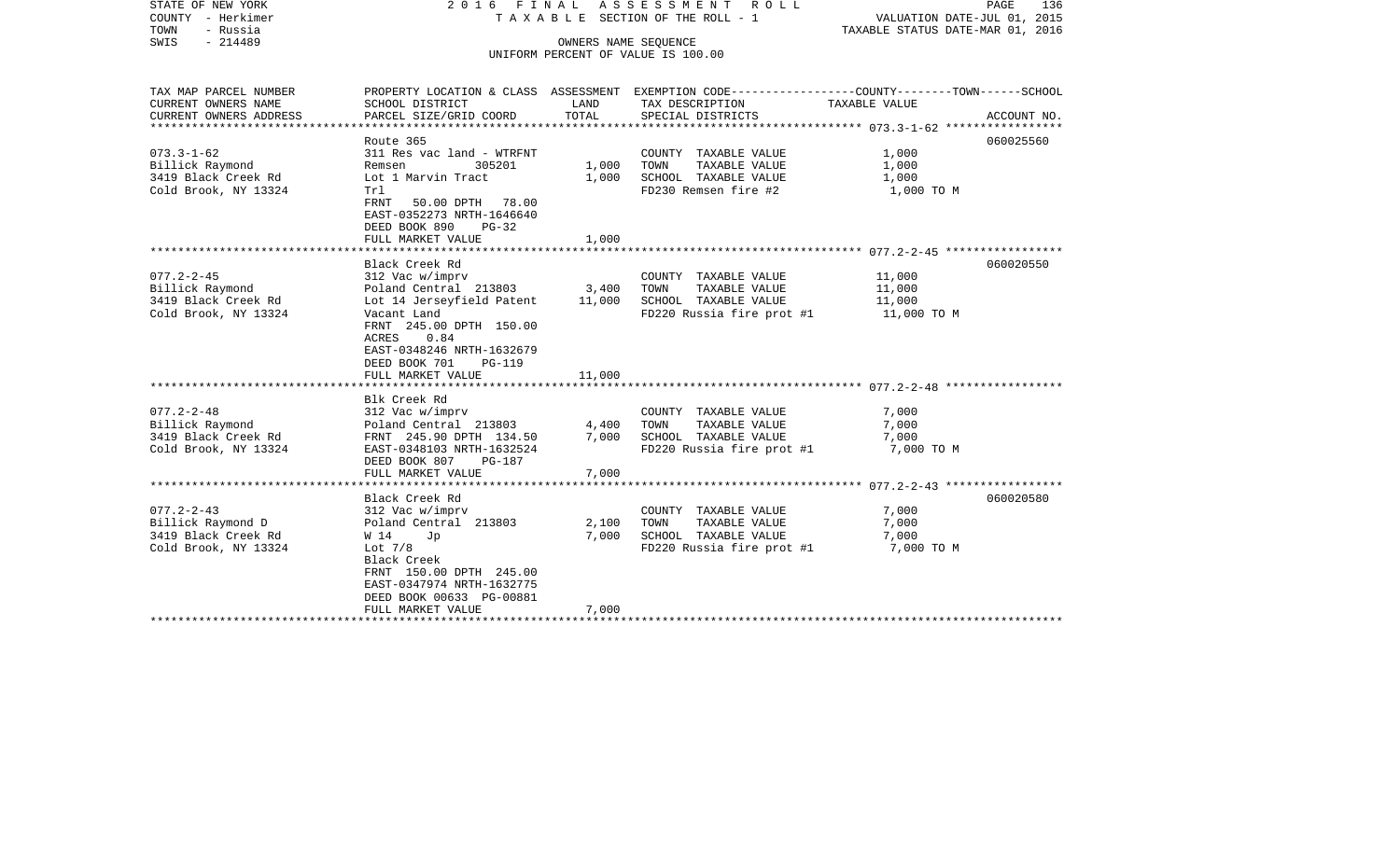| STATE OF NEW YORK<br>COUNTY - Herkimer<br>TOWN<br>- Russia<br>$-214489$<br>SWIS | 2016 FINAL                                                                                                                                  |               | A S S E S S M E N T R O L L<br>TAXABLE SECTION OF THE ROLL - 1<br>OWNERS NAME SEQUENCE<br>UNIFORM PERCENT OF VALUE IS 100.00 |                          | VALUATION DATE-JUL 01, 2015<br>TAXABLE STATUS DATE-MAR 01, 2016 | PAGE<br>137                      |
|---------------------------------------------------------------------------------|---------------------------------------------------------------------------------------------------------------------------------------------|---------------|------------------------------------------------------------------------------------------------------------------------------|--------------------------|-----------------------------------------------------------------|----------------------------------|
| TAX MAP PARCEL NUMBER<br>CURRENT OWNERS NAME<br>CURRENT OWNERS ADDRESS          | PROPERTY LOCATION & CLASS ASSESSMENT EXEMPTION CODE---------------COUNTY-------TOWN-----SCHOOL<br>SCHOOL DISTRICT<br>PARCEL SIZE/GRID COORD | LAND<br>TOTAL | TAX DESCRIPTION<br>SPECIAL DISTRICTS                                                                                         | TAXABLE VALUE            |                                                                 | ACCOUNT NO.                      |
|                                                                                 |                                                                                                                                             |               |                                                                                                                              |                          |                                                                 |                                  |
|                                                                                 | 3419 Black Creek Rd                                                                                                                         |               |                                                                                                                              |                          |                                                                 | 060003660                        |
| $077.2 - 2 - 44$<br>Billick Raymond D                                           | 210 1 Family Res<br>Poland Central 213803 11,900 STAR EN                                                                                    |               | $AGED-C/S$<br>41805<br>41834                                                                                                 | $\mathbf{0}$<br>$\Omega$ | 37,500<br>$\sim$ 0<br>$\Omega$                                  | $\mathbf{0}$<br>37,500<br>37,500 |
| 3419 Black Creek Rd                                                             | Lot 14 Jerseyfield Patent                                                                                                                   |               | 75,000 COUNTY TAXABLE VALUE                                                                                                  |                          | 37,500                                                          |                                  |
| Cold Brook, NY 13324                                                            | Log House Garage                                                                                                                            |               | TOWN<br>TAXABLE VALUE                                                                                                        |                          | 75,000                                                          |                                  |
|                                                                                 | FRNT 150.00 DPTH 245.00                                                                                                                     |               | SCHOOL TAXABLE VALUE                                                                                                         |                          | $\circ$                                                         |                                  |
|                                                                                 | ACRES<br>0.84<br>EAST-0348261 NRTH-1632788                                                                                                  |               | FD220 Russia fire prot #1 75,000 TO M                                                                                        |                          |                                                                 |                                  |
|                                                                                 | DEED BOOK 00630 PG-00989                                                                                                                    |               |                                                                                                                              |                          |                                                                 |                                  |
|                                                                                 | FULL MARKET VALUE                                                                                                                           | 75,000        |                                                                                                                              |                          |                                                                 |                                  |
|                                                                                 |                                                                                                                                             |               |                                                                                                                              |                          |                                                                 |                                  |
|                                                                                 | Black Creek Rd                                                                                                                              |               |                                                                                                                              |                          |                                                                 |                                  |
| $077.2 - 2 - 49$                                                                | 314 Rural vac<10                                                                                                                            |               | COUNTY TAXABLE VALUE                                                                                                         |                          | 3,700                                                           |                                  |
| Billick Raymond D                                                               | Poland Central 213803                                                                                                                       | 3,700         | TOWN<br>TAXABLE VALUE                                                                                                        |                          | 3,700                                                           |                                  |
| 3419 Black Creek Rd<br>Cold Brook, NY 13324                                     | Lot 14 Jerseyfield Patent<br>Vacant Land                                                                                                    | 3,700         | SCHOOL TAXABLE VALUE<br>FD220 Russia fire prot #1                                                                            |                          | 3,700<br>3,700 TO M                                             |                                  |
|                                                                                 | ACRES<br>1.80<br>EAST-0347887 NRTH-1632621                                                                                                  |               |                                                                                                                              |                          |                                                                 |                                  |
|                                                                                 | DEED BOOK 805<br>PG-699                                                                                                                     |               |                                                                                                                              |                          |                                                                 |                                  |
|                                                                                 | FULL MARKET VALUE                                                                                                                           | 3,700         |                                                                                                                              |                          |                                                                 |                                  |
|                                                                                 | Pardeeville Rd                                                                                                                              |               |                                                                                                                              |                          |                                                                 | 060044200                        |
| $077.2 - 2 - 50$                                                                | 323 Vacant rural                                                                                                                            |               | COUNTY TAXABLE VALUE                                                                                                         |                          | 200                                                             |                                  |
| Billick Raymond D                                                               | Poland Central 213803                                                                                                                       | 200           | TOWN<br>TAXABLE VALUE                                                                                                        |                          | 200                                                             |                                  |
| 3419 Black Creek Rd                                                             | Lot $#14$ Jp                                                                                                                                | 200           | SCHOOL TAXABLE VALUE                                                                                                         |                          | 200                                                             |                                  |
| Cold Brook, NY 13324                                                            | Land 0.38 Acre<br>Pardeeville Rd<br>FRNT 25.00 DPTH 570.00<br>EAST-0347678 NRTH-1632740<br>DEED BOOK 00642 PG-00840                         |               | FD220 Russia fire prot #1                                                                                                    |                          | 200 TO M                                                        |                                  |
|                                                                                 | FULL MARKET VALUE                                                                                                                           | 200           |                                                                                                                              |                          |                                                                 |                                  |
|                                                                                 |                                                                                                                                             |               |                                                                                                                              |                          |                                                                 |                                  |
|                                                                                 | 561 Southside Rd                                                                                                                            |               |                                                                                                                              |                          |                                                                 | 060016140                        |
| $077.3 - 1 - 11$<br>Billings Lincoln H                                          | 210 1 Family Res                                                                                                                            | 27,400        | COUNTY TAXABLE VALUE<br>TOWN<br>TAXABLE VALUE                                                                                |                          | 118,400                                                         |                                  |
| Billings Laurie G                                                               | Poland Central 213803                                                                                                                       | 118,400       | SCHOOL TAXABLE VALUE                                                                                                         |                          | 118,400<br>118,400                                              |                                  |
| PO Box 114                                                                      | Lot 119 Royal Grant<br>House Garage<br>House Garage                                                                                         |               | FD220 Russia fire prot #1 118,400 TO M                                                                                       |                          |                                                                 |                                  |
| Poland, NY 13431                                                                | FRNT 120.00 DPTH 235.00<br>$0.52$ BANK<br>ACRES<br>813<br>EAST-0334959 NRTH-1631554<br>DEED BOOK 797<br>PG-461                              |               |                                                                                                                              |                          |                                                                 |                                  |
|                                                                                 | FULL MARKET VALUE                                                                                                                           | 118,400       |                                                                                                                              |                          |                                                                 |                                  |
| *********************                                                           |                                                                                                                                             |               |                                                                                                                              |                          |                                                                 |                                  |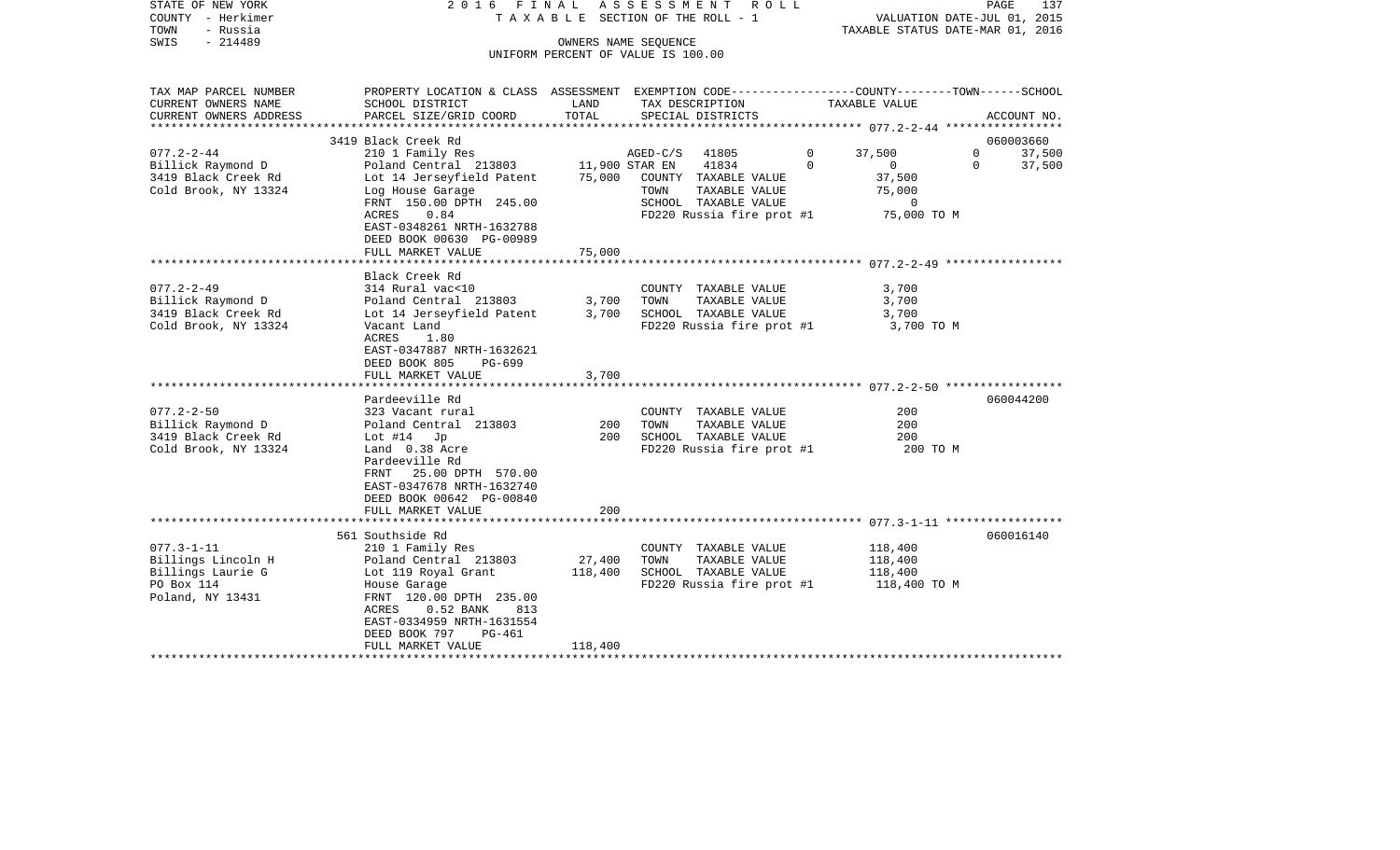| STATE OF NEW YORK<br>COUNTY - Herkimer<br>- Russia<br>TOWN<br>$-214489$<br>SWIS                                       | 2016 FINAL<br>TAXABLE                                                                                                                                                            | OWNERS NAME SEQUENCE               |                                                                                         | ASSESSMENT ROLL<br>SECTION OF THE ROLL - 1                                                          |                                                | VALUATION DATE-JUL 01, 2015<br>TAXABLE STATUS DATE-MAR 01, 2016 |                                                      | 138<br>PAGE                          |
|-----------------------------------------------------------------------------------------------------------------------|----------------------------------------------------------------------------------------------------------------------------------------------------------------------------------|------------------------------------|-----------------------------------------------------------------------------------------|-----------------------------------------------------------------------------------------------------|------------------------------------------------|-----------------------------------------------------------------|------------------------------------------------------|--------------------------------------|
|                                                                                                                       |                                                                                                                                                                                  | UNIFORM PERCENT OF VALUE IS 100.00 |                                                                                         |                                                                                                     |                                                |                                                                 |                                                      |                                      |
| TAX MAP PARCEL NUMBER<br>CURRENT OWNERS NAME<br>CURRENT OWNERS ADDRESS                                                | PROPERTY LOCATION & CLASS ASSESSMENT EXEMPTION CODE---------------COUNTY-------TOWN------SCHOOL<br>SCHOOL DISTRICT<br>PARCEL SIZE/GRID COORD                                     | LAND<br>TOTAL                      |                                                                                         | TAX DESCRIPTION<br>SPECIAL DISTRICTS                                                                |                                                | TAXABLE VALUE                                                   |                                                      | ACCOUNT NO.                          |
|                                                                                                                       | 9516 Route 28                                                                                                                                                                    |                                    |                                                                                         |                                                                                                     |                                                |                                                                 |                                                      | 060050180                            |
| $088.1 - 1 - 13.3$<br>Bilodeau Revocable Trust Linda Poland Central 213803<br>9516 State Route 28<br>Poland, NY 13431 | 210 1 Family Res<br>Lots 67 & 68 Royal Grant<br>House Barn<br>Merged All 2011                                                                                                    | 100,000<br>281,300                 | STAR B<br>TOWN                                                                          | 41854<br>COUNTY TAXABLE VALUE<br>TAXABLE VALUE<br>SCHOOL TAXABLE VALUE<br>FD220 Russia fire prot #1 | $\mathbf 0$                                    | $\overline{0}$<br>281,300<br>281,300<br>251,300<br>281,300 TO M | $\Omega$                                             | 30,000                               |
|                                                                                                                       | FRNT 419.00 DPTH<br>ACRES 117.10<br>EAST-0330684 NRTH-1607769<br>DEED BOOK 894<br>PG-191<br>FULL MARKET VALUE                                                                    | 281,300                            |                                                                                         |                                                                                                     |                                                |                                                                 |                                                      |                                      |
|                                                                                                                       | Wheelertown Rd                                                                                                                                                                   |                                    |                                                                                         |                                                                                                     |                                                |                                                                 |                                                      |                                      |
| $068. - 1 - 61$<br>Biracree Martin V<br>Werner James R<br>30 Ravenwood<br>Rochester, NY 14624                         | 260 Seasonal res<br>305201<br>Remsen<br>Wheelertown Road<br>FRNT 400.00 DPTH<br>6.90<br>ACRES<br>EAST-0341541 NRTH-1664036                                                       | 22,200<br>29,200                   | TOWN                                                                                    | COUNTY TAXABLE VALUE<br>TAXABLE VALUE<br>SCHOOL TAXABLE VALUE<br>FD230 Remsen fire #2               |                                                | 29,200<br>29,200<br>29,200<br>29,200 TO M                       |                                                      |                                      |
|                                                                                                                       | DEED BOOK 844<br><b>PG-315</b>                                                                                                                                                   |                                    |                                                                                         |                                                                                                     |                                                |                                                                 |                                                      |                                      |
|                                                                                                                       | FULL MARKET VALUE                                                                                                                                                                | 29,200                             |                                                                                         |                                                                                                     |                                                |                                                                 |                                                      |                                      |
|                                                                                                                       | Route 8                                                                                                                                                                          |                                    |                                                                                         |                                                                                                     |                                                |                                                                 |                                                      | 060002340                            |
| $084.3 - 2 - 35$<br>Bisson Stella A<br>837 Route 8<br>Cold Brook, NY 13324                                            | 210 1 Family Res<br>Poland Central 213803<br>N 65<br>Rg<br>$H_0$ 1/2<br>Rte #8<br>FRNT 176.00 DPTH 641.00<br>1.20<br>ACRES<br>EAST-0354085 NRTH-1611410<br>DEED BOOK 1389 PG-236 | 13,200<br>84,000                   | STAR B<br>TOWN                                                                          | 41854<br>COUNTY TAXABLE VALUE<br>TAXABLE VALUE<br>SCHOOL TAXABLE VALUE<br>FD220 Russia fire prot #1 | $\mathbf 0$                                    | $\mathbf{0}$<br>84,000<br>84,000<br>54,000<br>84,000 TO M       | $\Omega$                                             | 30,000                               |
|                                                                                                                       | FULL MARKET VALUE                                                                                                                                                                | 84,000                             |                                                                                         |                                                                                                     |                                                |                                                                 |                                                      |                                      |
|                                                                                                                       | 981 Hinckley Rd.                                                                                                                                                                 |                                    |                                                                                         |                                                                                                     |                                                |                                                                 |                                                      |                                      |
| $077.3 - 2 - 4$<br>Bitely Deborah<br>981 Hinckley Rd<br>Remsen, NY 13438                                              | 210 1 Family Res - WTRFNT<br>Poland Central 213803<br>Waterfront<br>House & Garage                                                                                               |                                    | VET COM C 41132<br>38,300 VET COM T 41133<br>239,600 VET DIS C 41142<br>VET DIS T 41143 |                                                                                                     | 0<br>$\mathbf 0$<br>$\mathbf 0$<br>$\mathbf 0$ | 15,000<br>$\overline{\phantom{0}}$<br>11,980<br>$\mathbf{0}$    | $\overline{0}$<br>20,000<br>$\overline{0}$<br>11,980 | 0<br>$\mathbf 0$<br>$\mathbf 0$<br>0 |
|                                                                                                                       | FRNT 300.00 DPTH<br>ACRES<br>7.00<br>EAST-0327836 NRTH-1629778<br>DEED BOOK 873<br>$PG-4$<br>FULL MARKET VALUE                                                                   | 239,600                            | STAR B<br>TOWN                                                                          | 41854<br>COUNTY TAXABLE VALUE<br>TAXABLE VALUE<br>SCHOOL TAXABLE VALUE<br>FD220 Russia fire prot #1 | $\Omega$                                       | $\overline{0}$<br>212,620<br>207,620<br>209,600<br>239,600 TO M | $\Omega$                                             | 30,000                               |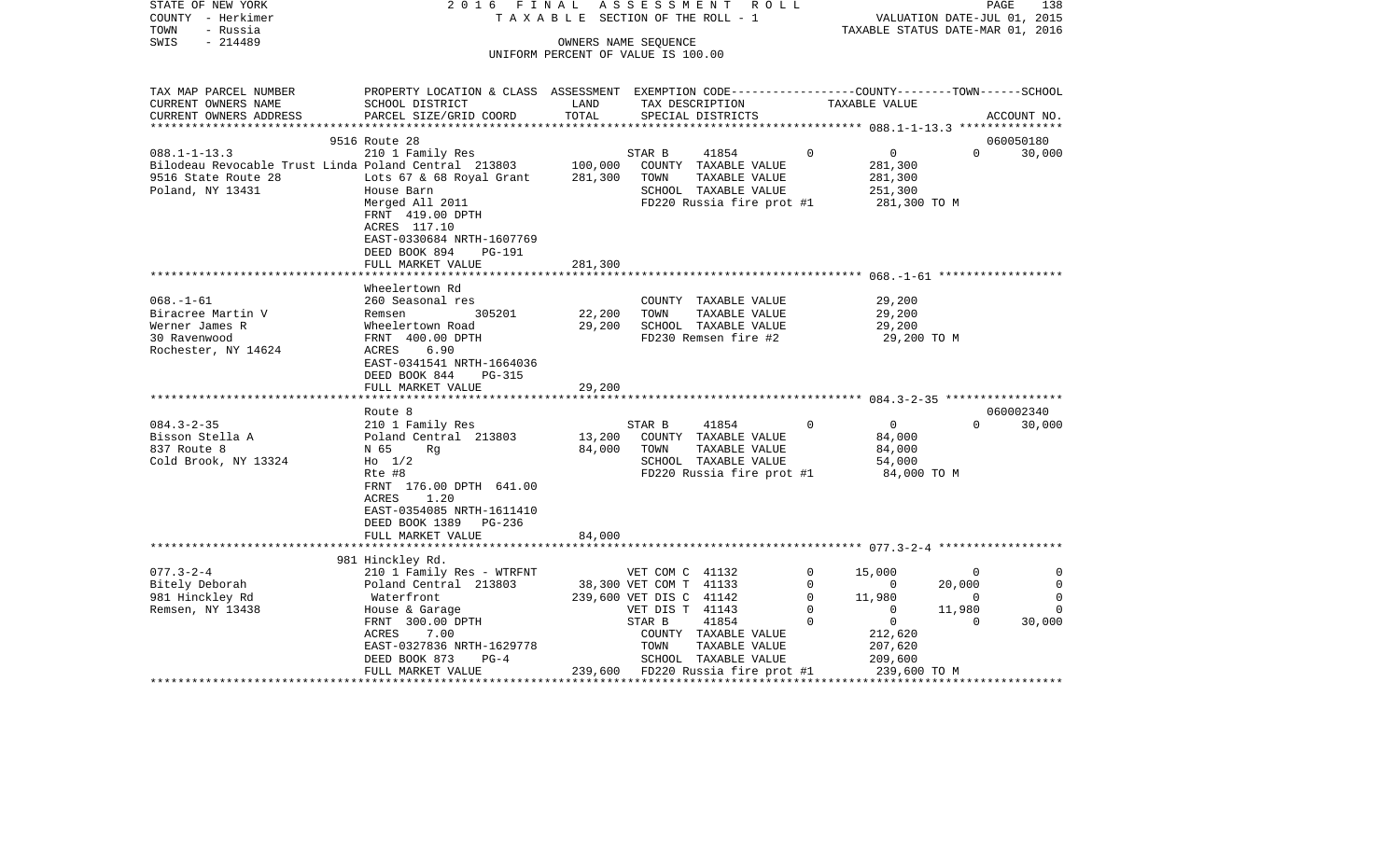| STATE OF NEW YORK<br>COUNTY - Herkimer<br>- Russia<br>TOWN<br>$-214489$<br>SWIS                                                                                                            | 2016<br>FINAL<br>T A X A B L E                                                                                                                                                                                                                                                                                                          | PAGE<br>139<br>VALUATION DATE-JUL 01, 2015<br>TAXABLE STATUS DATE-MAR 01, 2016 |                                                                                                                                                                                                |                                                                                    |                    |
|--------------------------------------------------------------------------------------------------------------------------------------------------------------------------------------------|-----------------------------------------------------------------------------------------------------------------------------------------------------------------------------------------------------------------------------------------------------------------------------------------------------------------------------------------|--------------------------------------------------------------------------------|------------------------------------------------------------------------------------------------------------------------------------------------------------------------------------------------|------------------------------------------------------------------------------------|--------------------|
|                                                                                                                                                                                            |                                                                                                                                                                                                                                                                                                                                         |                                                                                | OWNERS NAME SEQUENCE<br>UNIFORM PERCENT OF VALUE IS 100.00                                                                                                                                     |                                                                                    |                    |
| TAX MAP PARCEL NUMBER                                                                                                                                                                      | PROPERTY LOCATION & CLASS ASSESSMENT EXEMPTION CODE----------------COUNTY-------TOWN------SCHOOL                                                                                                                                                                                                                                        |                                                                                |                                                                                                                                                                                                |                                                                                    |                    |
| CURRENT OWNERS NAME<br>CURRENT OWNERS ADDRESS<br>***************                                                                                                                           | SCHOOL DISTRICT<br>PARCEL SIZE/GRID COORD                                                                                                                                                                                                                                                                                               | LAND<br>TOTAL                                                                  | TAX DESCRIPTION<br>SPECIAL DISTRICTS                                                                                                                                                           | TAXABLE VALUE<br>************************** 073.3-1-16.2 ***************           | ACCOUNT NO.        |
|                                                                                                                                                                                            | Off Route 365                                                                                                                                                                                                                                                                                                                           |                                                                                |                                                                                                                                                                                                |                                                                                    |                    |
| $073.3 - 1 - 16.2$<br>Bixby Barbara<br>Mudge Deborah<br>6162 Quarry Rd<br>Canastota, NY 13032                                                                                              | 314 Rural vac<10<br>Poland Central 213803<br>Lot 80 Remsenburg Patent<br>Vacant Land<br><b>ACRES</b><br>1.00<br>EAST-0352717 NRTH-1647240                                                                                                                                                                                               | 5,000<br>5,000                                                                 | COUNTY TAXABLE VALUE<br>TOWN<br>TAXABLE VALUE<br>SCHOOL TAXABLE VALUE<br>FD230 Remsen fire #2                                                                                                  | 5,000<br>5,000<br>5,000<br>5,000 TO M                                              |                    |
|                                                                                                                                                                                            | DEED BOOK 1543<br>PG-979<br>FULL MARKET VALUE<br>********************                                                                                                                                                                                                                                                                   | 5,000<br>*************                                                         |                                                                                                                                                                                                |                                                                                    |                    |
|                                                                                                                                                                                            | Route 365                                                                                                                                                                                                                                                                                                                               |                                                                                |                                                                                                                                                                                                |                                                                                    | 060018720          |
| $073.3 - 1 - 22$<br>Bixby Barbara<br>Mudge Deborah<br>6162 Quarry Rd<br>Canastota, NY 13032<br>$073.3 - 1 - 53$<br>Bixby Barbara<br>Mudge Deborah<br>6162 Quarry Rd<br>Canastota, NY 13032 | 260 Seasonal res<br>Poland Central 213803<br>Lot 80 Remsenburg Patent<br>Camp<br>Rte 365<br>FRNT 160.00 DPTH 120.00<br>EAST-0352744 NRTH-1647361<br>DEED BOOK 1543 PG-979<br>FULL MARKET VALUE<br>Route 365<br>311 Res vac land - WTRFNT<br>Poland Central 213803<br>Lot 80 Remsenburg Patent<br>Vacant Land<br>FRNT 138.00 DPTH 185.50 | 9,200<br>31,300<br>31,300<br>9,400<br>9,400                                    | COUNTY TAXABLE VALUE<br>TOWN<br>TAXABLE VALUE<br>SCHOOL TAXABLE VALUE<br>FD230 Remsen fire #2<br>COUNTY TAXABLE VALUE<br>TOWN<br>TAXABLE VALUE<br>SCHOOL TAXABLE VALUE<br>FD230 Remsen fire #2 | 31,300<br>31,300<br>31,300<br>31,300 TO M<br>9,400<br>9,400<br>9,400<br>9,400 TO M | 060041680          |
|                                                                                                                                                                                            | 0.47<br>ACRES<br>EAST-0353394 NRTH-1646920<br>DEED BOOK 1543<br>PG-979<br>FULL MARKET VALUE                                                                                                                                                                                                                                             | 9,400                                                                          |                                                                                                                                                                                                |                                                                                    |                    |
|                                                                                                                                                                                            | 361 Taylor Brook Rd                                                                                                                                                                                                                                                                                                                     |                                                                                |                                                                                                                                                                                                |                                                                                    | 060002940          |
| $083.1 - 1 - 14.1$<br>Blauvelt Eleanor<br>John Bates<br>325 Taylor Brook Rd<br>Poland, NY 13431                                                                                            | 210 1 Family Res<br>Poland Central 213803<br>Lot 92 Royal Grant<br>Farm<br>FRNT 3316.00 DPTH<br>ACRES 180.00<br>EAST-0331989 NRTH-1619215<br>DEED BOOK 1291<br>PG-650                                                                                                                                                                   | 124,600<br>195,600                                                             | 41834<br>STAR EN<br>COUNTY TAXABLE VALUE<br>TAXABLE VALUE<br>TOWN<br>SCHOOL TAXABLE VALUE<br>FD220 Russia fire prot #1                                                                         | $\Omega$<br>0<br>195,600<br>195,600<br>130,300<br>195,600 TO M                     | $\Omega$<br>65,300 |
|                                                                                                                                                                                            | FULL MARKET VALUE                                                                                                                                                                                                                                                                                                                       | 195,600                                                                        |                                                                                                                                                                                                |                                                                                    |                    |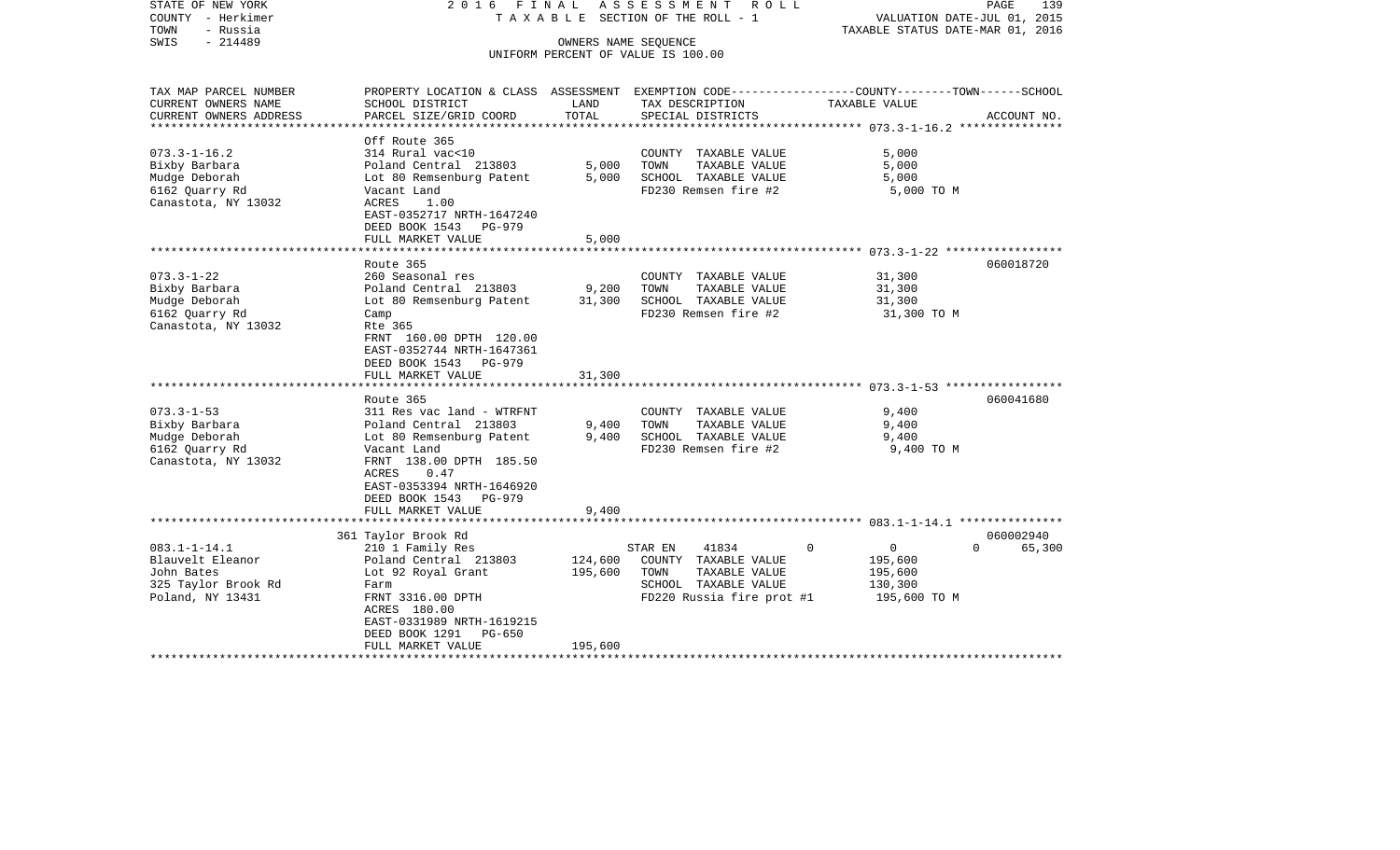| STATE OF NEW YORK<br>COUNTY - Herkimer<br>TOWN<br>- Russia<br>$-214489$<br>SWIS                                          |                                                                                                                                                                                                |                              | 2016 FINAL ASSESSMENT ROLL<br>T A X A B L E SECTION OF THE ROLL - 1<br>OWNERS NAME SEQUENCE<br>UNIFORM PERCENT OF VALUE IS 100.00        | VALUATION DATE-JUL 01, 2015<br>TAXABLE STATUS DATE-MAR 01, 2016 | PAGE<br>140        |
|--------------------------------------------------------------------------------------------------------------------------|------------------------------------------------------------------------------------------------------------------------------------------------------------------------------------------------|------------------------------|------------------------------------------------------------------------------------------------------------------------------------------|-----------------------------------------------------------------|--------------------|
| TAX MAP PARCEL NUMBER<br>CURRENT OWNERS NAME<br>CURRENT OWNERS ADDRESS                                                   | SCHOOL DISTRICT<br>PARCEL SIZE/GRID COORD                                                                                                                                                      | LAND<br>TOTAL                | PROPERTY LOCATION & CLASS ASSESSMENT EXEMPTION CODE----------------COUNTY-------TOWN------SCHOOL<br>TAX DESCRIPTION<br>SPECIAL DISTRICTS | TAXABLE VALUE                                                   | ACCOUNT NO.        |
|                                                                                                                          |                                                                                                                                                                                                |                              |                                                                                                                                          |                                                                 |                    |
| $084.1 - 3 - 2$<br>Blondek Russell<br>Blondek Michele<br>8865 100th Ave<br>Vero Beach, FL 32967                          | 660 Pardeeville Rd<br>260 Seasonal res<br>Poland Central 213803<br>Lot 96 Royal Grant<br>Camp<br>ACRES 33.20<br>EAST-0352760 NRTH-1623418<br>DEED BOOK 1253 PG-350                             | 40,900<br>62,800             | COUNTY TAXABLE VALUE<br>TOWN<br>TAXABLE VALUE<br>SCHOOL TAXABLE VALUE<br>FD220 Russia fire prot #1                                       | 62,800<br>62,800<br>62,800<br>62,800 TO M                       | 060043300          |
|                                                                                                                          | FULL MARKET VALUE                                                                                                                                                                              | 62,800                       |                                                                                                                                          |                                                                 |                    |
|                                                                                                                          | 565 Beecher Rd                                                                                                                                                                                 |                              |                                                                                                                                          |                                                                 | 0030365            |
| $083.4 - 1 - 60.2$<br>Blumenstock Albert<br>Blumenstock Diane<br>565 Beecher Rd<br>Poland, NY 13431                      | 210 1 Family Res<br>Poland Central 213803<br>Lot 70 Royal Grant<br>House Att Garage<br>ACRES<br>7.60<br>EAST-0336836 NRTH-1610762<br>DEED BOOK 812<br>PG-517<br>FULL MARKET VALUE              | 23,100<br>229,000<br>229,000 | $\Omega$<br>STAR B<br>41854<br>COUNTY TAXABLE VALUE<br>TOWN<br>TAXABLE VALUE<br>SCHOOL TAXABLE VALUE<br>FD220 Russia fire prot #1        | $\overline{0}$<br>229,000<br>229,000<br>199,000<br>229,000 TO M | $\Omega$<br>30,000 |
|                                                                                                                          |                                                                                                                                                                                                |                              |                                                                                                                                          |                                                                 |                    |
| $088.1 - 1 - 14.2$<br>Bolen Terrance<br>297 Beecher Rd<br>Poland, NY 13431<br>PRIOR OWNER ON 3/01/2016<br>Bolen Terrance | 293 Beecher Rd<br>270 Mfg housing<br>Poland Central 213803<br>Lot 67 Royal Grant<br>Mobil Home<br>FRNT 100.00 DPTH 200.00<br>BANK<br>023<br>EAST-0334418 NRTH-1607879<br>DEED BOOK 1596 PG-448 | 9,400<br>31,400              | COUNTY TAXABLE VALUE<br>TOWN<br>TAXABLE VALUE<br>SCHOOL TAXABLE VALUE<br>FD220 Russia fire prot #1 31,400 TO M                           | 31,400<br>31,400<br>31,400                                      |                    |
|                                                                                                                          | FULL MARKET VALUE                                                                                                                                                                              | 31,400                       |                                                                                                                                          |                                                                 |                    |
| $084.1 - 3 - 1.1$<br>Boles Donald M<br>Boles Patricia G<br>749 Haycock Run Rd<br>Kintnersville, PA 18930                 | Pardeeville Rd<br>260 Seasonal res<br>Poland Central 213803<br>Lot 96 Royal Grant<br>Camp<br>FRNT 575.00 DPTH<br>ACRES 49.90<br>EAST-0350547 NRTH-1623975<br>DEED BOOK 1211 PG-201             | 63,200<br>118,000            | COUNTY TAXABLE VALUE<br>TAXABLE VALUE<br>TOWN<br>SCHOOL TAXABLE VALUE<br>FD220 Russia fire prot #1                                       | 118,000<br>118,000<br>118,000<br>118,000 TO M                   | 060029520          |
|                                                                                                                          | FULL MARKET VALUE                                                                                                                                                                              | 118,000                      |                                                                                                                                          |                                                                 |                    |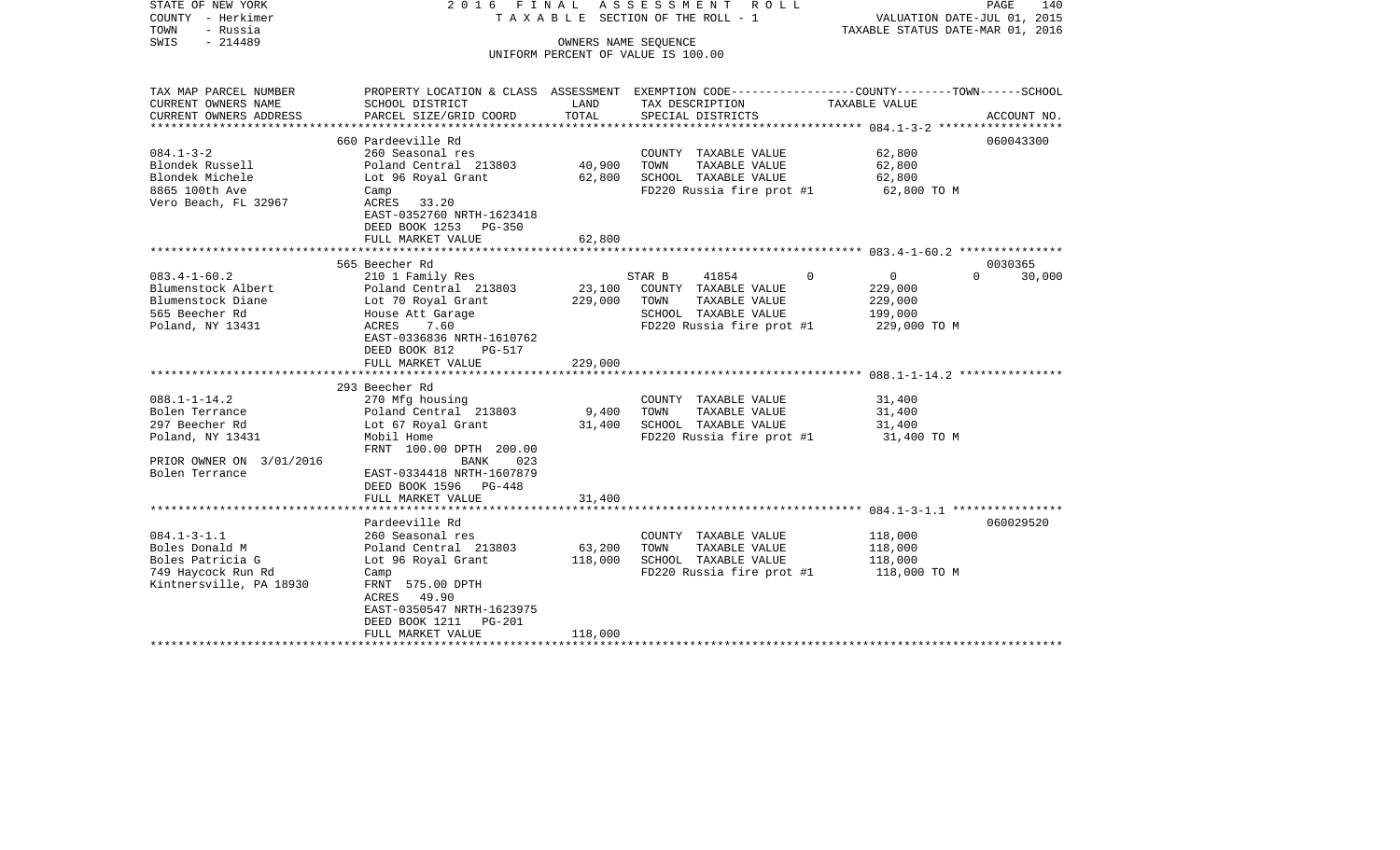|      | STATE OF NEW YORK | 2016 FINAL ASSESSMENT ROLL |                                    |                                  | PAGE | 141 |
|------|-------------------|----------------------------|------------------------------------|----------------------------------|------|-----|
|      | COUNTY - Herkimer |                            | TAXABLE SECTION OF THE ROLL - 1    | VALUATION DATE-JUL 01, 2015      |      |     |
| TOWN | - Russia          |                            |                                    | TAXABLE STATUS DATE-MAR 01, 2016 |      |     |
| SWIS | - 214489          |                            | OWNERS NAME SEOUENCE               |                                  |      |     |
|      |                   |                            | UNIFORM PERCENT OF VALUE IS 100.00 |                                  |      |     |

| TAX MAP PARCEL NUMBER  | PROPERTY LOCATION & CLASS ASSESSMENT EXEMPTION CODE---------------COUNTY-------TOWN------SCHOOL |         |                           |              |                  |             |             |
|------------------------|-------------------------------------------------------------------------------------------------|---------|---------------------------|--------------|------------------|-------------|-------------|
| CURRENT OWNERS NAME    | SCHOOL DISTRICT                                                                                 | LAND    | TAX DESCRIPTION           |              | TAXABLE VALUE    |             |             |
| CURRENT OWNERS ADDRESS | PARCEL SIZE/GRID COORD                                                                          | TOTAL   | SPECIAL DISTRICTS         |              |                  |             | ACCOUNT NO. |
|                        |                                                                                                 |         |                           |              |                  |             |             |
|                        | Route 8                                                                                         |         |                           |              |                  |             | 060040690   |
| $084.3 - 2 - 36$       | 210 1 Family Res                                                                                |         | VET COM C 41132           | $\Omega$     | 15,000           | $\Omega$    | $\Omega$    |
| Bonde Donald L         | Poland Central 213803                                                                           |         | 8,700 VET COM T 41133     | $\mathbf 0$  | $\circ$          | 20,000      | 0           |
| Bonde Mildred R        | Lot 62 Royal Grant                                                                              |         | 92,400 VET DIS C 41142    | $\Omega$     | 27,720           | $\Omega$    | $\Omega$    |
| 843 State Route 8      | House                                                                                           |         | VET DIS T 41143           | $\mathbf 0$  | $\overline{0}$   | 27,720      | $\mathbf 0$ |
| Cold Brook, NY 13324   | Rte #8                                                                                          |         | CW_15_VET/ 41162          | $\Omega$     | 9,000            | $\Omega$    | $\Omega$    |
|                        | FRNT 100.00 DPTH 159.89                                                                         |         | STAR EN<br>41834          | $\Omega$     | $\overline{0}$   | $\Omega$    | 65,300      |
|                        | EAST-0354198 NRTH-1611220                                                                       |         | COUNTY TAXABLE VALUE      |              | 40,680           |             |             |
|                        | DEED BOOK 00633 PG-00718                                                                        |         | TAXABLE VALUE<br>TOWN     |              | 44,680           |             |             |
|                        | FULL MARKET VALUE                                                                               | 92,400  | SCHOOL TAXABLE VALUE      |              | 27,100           |             |             |
|                        |                                                                                                 |         | FD220 Russia fire prot #1 |              | 92,400 TO M      |             |             |
|                        |                                                                                                 |         |                           |              |                  |             |             |
|                        | Spall Rd                                                                                        |         |                           |              |                  |             |             |
| $072.2 - 2 - 6.2$      | 314 Rural vac<10                                                                                |         | COUNTY TAXABLE VALUE      |              | 15,600           |             |             |
| Bonner Robert J        | 305201<br>Remsen                                                                                | 15,600  | TAXABLE VALUE<br>TOWN     |              | 15,600           |             |             |
| 2398 Bleecker St       | Spall Rd                                                                                        | 15,600  | SCHOOL TAXABLE VALUE      |              | 15,600           |             |             |
| Frankfort, NY 13340    | 8.4 Calc.acres                                                                                  |         | FD230 Remsen fire #2      |              | 15,600 TO M      |             |             |
|                        | FRNT 850.00 DPTH                                                                                |         |                           |              |                  |             |             |
|                        | ACRES<br>8.40                                                                                   |         |                           |              |                  |             |             |
|                        | EAST-0341603 NRTH-1651438                                                                       |         |                           |              |                  |             |             |
|                        | DEED BOOK 00875 PG-00690                                                                        |         |                           |              |                  |             |             |
|                        | FULL MARKET VALUE                                                                               | 15,600  |                           |              |                  |             |             |
|                        | ***********************************                                                             |         |                           |              |                  |             |             |
|                        | Spall Rd                                                                                        |         |                           |              |                  |             | 060015630   |
| $072.2 - 2 - 3$        | 910 Priv forest                                                                                 |         | COUNTY TAXABLE VALUE      |              | 103,200          |             |             |
| Borek Gregory          | 305201<br>Remsen                                                                                | 103,200 | TOWN<br>TAXABLE VALUE     |              | 103,200          |             |             |
| Borek Roberta          | Lots 18 & 19 Walker Tract                                                                       | 103,200 | SCHOOL TAXABLE VALUE      |              | 103,200          |             |             |
| 2671 Burlingame Rd     | Vacant Land                                                                                     |         | FD230 Remsen fire #2      |              | 103,200 TO M     |             |             |
| Canastota, NY 13032    | ACRES 101.60                                                                                    |         |                           |              |                  |             |             |
|                        | EAST-0341139 NRTH-1648870                                                                       |         |                           |              |                  |             |             |
|                        | DEED BOOK 1511 PG-542                                                                           |         |                           |              |                  |             |             |
|                        | FULL MARKET VALUE                                                                               | 103,200 |                           |              |                  |             |             |
|                        |                                                                                                 |         |                           |              |                  |             |             |
|                        | 186 Taylor Brook Rd                                                                             |         |                           |              |                  |             | 060040600   |
| $083.1 - 1 - 45$       | 210 1 Family Res                                                                                |         | CW_15_VET/ 41162          | $\mathbf{0}$ | 9,000            | $\mathbf 0$ | $\Omega$    |
| Borek Richard T        | Poland Central 213803                                                                           |         | 18,800 STAR B<br>41854    | $\Omega$     | $\mathbf{0}$     | $\Omega$    | 30,000      |
| Borek Denise           | Lot 92 Royal Grant                                                                              | 86,000  | COUNTY TAXABLE VALUE      |              |                  |             |             |
| 186 Taylor Brook Rd    | House                                                                                           |         | TOWN<br>TAXABLE VALUE     |              | 77,000<br>86,000 |             |             |
|                        |                                                                                                 |         | SCHOOL TAXABLE VALUE      |              |                  |             |             |
| Poland, NY 13431       | Taylor Brook                                                                                    |         |                           |              | 56,000           |             |             |
|                        | ACRES<br>4.50 BANK<br>135                                                                       |         | FD220 Russia fire prot #1 |              | 86,000 TO M      |             |             |
|                        | EAST-0333691 NRTH-1616594<br>PG-625                                                             |         |                           |              |                  |             |             |
|                        | DEED BOOK 697                                                                                   |         |                           |              |                  |             |             |
|                        | FULL MARKET VALUE                                                                               | 86,000  |                           |              |                  |             |             |
|                        |                                                                                                 |         |                           |              |                  |             |             |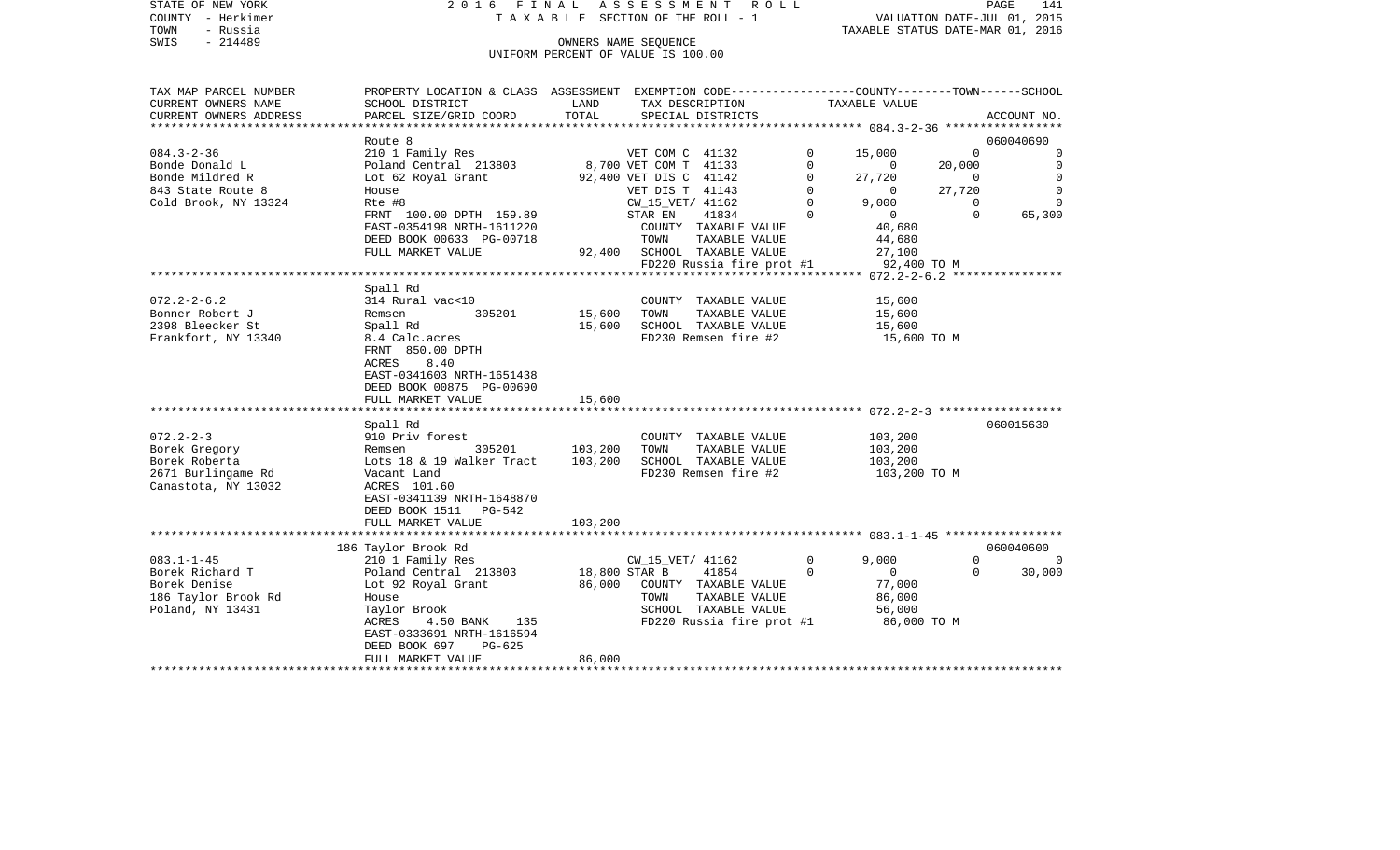| STATE OF NEW YORK<br>COUNTY - Herkimer<br>- Russia<br>TOWN<br>$-214489$<br>SWIS                    | ASSESSMENT<br>2016 FINAL<br>R O L L<br>T A X A B L E SECTION OF THE ROLL - 1<br>OWNERS NAME SEQUENCE<br>UNIFORM PERCENT OF VALUE IS 100.00                        |                   |                        |                                                                                                     |          |                                                               | PAGE<br>142<br>VALUATION DATE-JUL 01, 2015<br>TAXABLE STATUS DATE-MAR 01, 2016 |                       |  |  |
|----------------------------------------------------------------------------------------------------|-------------------------------------------------------------------------------------------------------------------------------------------------------------------|-------------------|------------------------|-----------------------------------------------------------------------------------------------------|----------|---------------------------------------------------------------|--------------------------------------------------------------------------------|-----------------------|--|--|
|                                                                                                    |                                                                                                                                                                   |                   |                        |                                                                                                     |          |                                                               |                                                                                |                       |  |  |
| TAX MAP PARCEL NUMBER<br>CURRENT OWNERS NAME                                                       | PROPERTY LOCATION & CLASS ASSESSMENT EXEMPTION CODE---------------COUNTY-------TOWN-----SCHOOL<br>SCHOOL DISTRICT                                                 | LAND<br>TOTAL     |                        | TAX DESCRIPTION                                                                                     |          | TAXABLE VALUE                                                 |                                                                                |                       |  |  |
| CURRENT OWNERS ADDRESS<br>*********************                                                    | PARCEL SIZE/GRID COORD<br>********************                                                                                                                    |                   |                        | SPECIAL DISTRICTS                                                                                   |          |                                                               |                                                                                | ACCOUNT NO.           |  |  |
| $083.1 - 1 - 29.2$<br>Boulder Bend, LLC                                                            | Military Rd<br>100 Agricultural<br>Poland Central 213803                                                                                                          | 156,400           | AG MKTS                | 41730<br>COUNTY TAXABLE VALUE                                                                       | $\Omega$ | 27,043<br>129,357                                             | 27,043                                                                         | 27,043                |  |  |
| Anne E. Ferris<br>5764 Military Rd<br>Remsen, NY 13438                                             | Split 2010<br>FRNT 4604.00 DPTH<br>ACRES 186.10                                                                                                                   | 156,400           | TOWN                   | TAXABLE VALUE<br>SCHOOL TAXABLE VALUE<br>FD220 Russia fire prot #1                                  |          | 129,357<br>129,357<br>156,400 TO M                            |                                                                                |                       |  |  |
| MAY BE SUBJECT TO PAYMENT<br>UNDER AGDIST LAW TIL 2023                                             | EAST-0326609 NRTH-1620408<br>DEED BOOK 1354<br>$PG-654$<br>FULL MARKET VALUE                                                                                      | 156,400           |                        |                                                                                                     |          |                                                               |                                                                                |                       |  |  |
| ********************                                                                               |                                                                                                                                                                   |                   |                        |                                                                                                     |          |                                                               |                                                                                |                       |  |  |
| $083.3 - 1 - 56.1$                                                                                 | 240 Gravesville Rd<br>242 Rurl res&rec                                                                                                                            |                   | VET COM C 41132        |                                                                                                     | $\Omega$ | 15,000                                                        | $\Omega$                                                                       | 060009810<br>$\Omega$ |  |  |
| Bowers Elizabeth                                                                                   | Poland Central 213803                                                                                                                                             |                   | 24,900 VET COM T 41133 |                                                                                                     | 0        | 0                                                             | 20,000                                                                         | $\overline{0}$        |  |  |
| Karl Gregory S<br>240 Gravesville Rd<br>Poland, NY 13431                                           | Lot 69 Royal Grant<br>House & Garage<br>FRNT 240.00 DPTH<br>9.00 BANK<br>ACRES<br>135<br>EAST-0329004 NRTH-1610246                                                | 140,000 STAR B    | TOWN                   | 41854<br>COUNTY TAXABLE VALUE<br>TAXABLE VALUE<br>SCHOOL TAXABLE VALUE<br>FD220 Russia fire prot #1 | $\Omega$ | $\mathbf 0$<br>125,000<br>120,000<br>110,000<br>140,000 TO M  | $\Omega$                                                                       | 30,000                |  |  |
|                                                                                                    | DEED BOOK 1183<br><b>PG-900</b><br>FULL MARKET VALUE                                                                                                              | 140,000           |                        |                                                                                                     |          |                                                               |                                                                                |                       |  |  |
|                                                                                                    | *****************************<br>1120 Wheelertown Rd                                                                                                              |                   |                        |                                                                                                     |          |                                                               |                                                                                | 060013026             |  |  |
| $068. - 1 - 32.2$<br>Bowers Frank C<br>Hilborn Margaret<br>1086 Wheelertown Rd<br>Remsen, NY 13438 | 242 Rurl res&rec<br>305201<br>Remsen<br>Lots 43,44 Remsenberg Pat<br>House<br>ACRES<br>47.00<br>EAST-0344756 NRTH-1662118<br>DEED BOOK 716<br>$PG-198$            | 59,800<br>94,000  | TOWN                   | COUNTY TAXABLE VALUE<br>TAXABLE VALUE<br>SCHOOL TAXABLE VALUE<br>FD230 Remsen fire #2               |          | 94,000<br>94,000<br>94,000<br>94,000 TO M                     |                                                                                |                       |  |  |
|                                                                                                    | FULL MARKET VALUE                                                                                                                                                 | 94,000            |                        |                                                                                                     |          |                                                               |                                                                                |                       |  |  |
|                                                                                                    | 1086 Wheelertown Rd                                                                                                                                               |                   |                        |                                                                                                     |          |                                                               |                                                                                | 060013024             |  |  |
| $068. - 1 - 32.3$<br>Bowers Frank C<br>Hilborn Margaret<br>1086 Wheelertown Rd<br>Remsen, NY 13438 | 242 Rurl res&rec<br>Remsen<br>305201<br>Lots 43,44 Remsenburgh Pa<br>Log Cabin Garage<br>ACRES<br>35.00<br>EAST-0345225 NRTH-1661356<br>DEED BOOK 716<br>$PG-194$ | 50,800<br>144,000 | STAR B<br>TOWN         | 41854<br>COUNTY TAXABLE VALUE<br>TAXABLE VALUE<br>SCHOOL TAXABLE VALUE<br>FD230 Remsen fire #2      | $\Omega$ | $\mathbf{0}$<br>144,000<br>144,000<br>114,000<br>144,000 TO M | $\Omega$                                                                       | 30,000                |  |  |
|                                                                                                    | FULL MARKET VALUE                                                                                                                                                 | 144,000           |                        |                                                                                                     |          |                                                               |                                                                                |                       |  |  |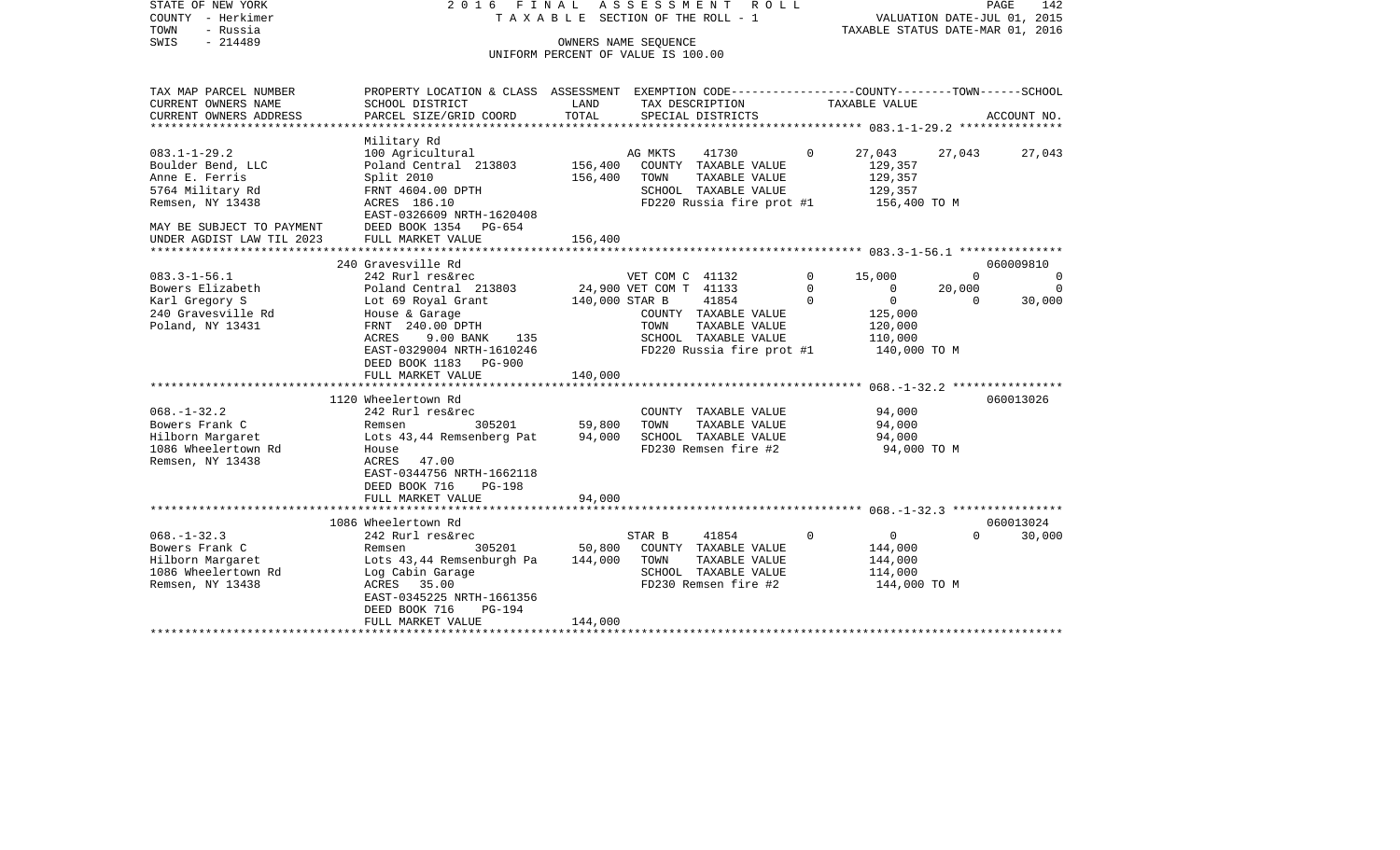| COUNTY - Herkimer<br>TOWN<br>- Russia |                                                     |         | T A X A B L E SECTION OF THE ROLL - 1   | VALUATION DATE-JUL 01, 2015<br>TAXABLE STATUS DATE-MAR 01, 2016                                 |             |
|---------------------------------------|-----------------------------------------------------|---------|-----------------------------------------|-------------------------------------------------------------------------------------------------|-------------|
| SWIS<br>$-214489$                     |                                                     |         | OWNERS NAME SEQUENCE                    |                                                                                                 |             |
|                                       |                                                     |         | UNIFORM PERCENT OF VALUE IS 100.00      |                                                                                                 |             |
| TAX MAP PARCEL NUMBER                 |                                                     |         |                                         | PROPERTY LOCATION & CLASS ASSESSMENT EXEMPTION CODE---------------COUNTY-------TOWN------SCHOOL |             |
| CURRENT OWNERS NAME                   | SCHOOL DISTRICT                                     | LAND    | TAX DESCRIPTION                         | TAXABLE VALUE                                                                                   |             |
| CURRENT OWNERS ADDRESS                | PARCEL SIZE/GRID COORD<br>************************* | TOTAL   | SPECIAL DISTRICTS                       |                                                                                                 | ACCOUNT NO. |
|                                       |                                                     |         |                                         |                                                                                                 |             |
| $083.3 - 1 - 67$                      | 158 Russia Rd                                       |         |                                         | $\Omega$<br>$\mathbf{0}$<br>$\Omega$                                                            | 060010200   |
| Bowman Shawn                          | 210 1 Family Res<br>Poland Central 213803           | 8,000   | STAR B<br>41854<br>COUNTY TAXABLE VALUE | 70,000                                                                                          | 30,000      |
| Bowman Deedee                         | Lot 88 Royal Grant                                  | 70,000  | TOWN<br>TAXABLE VALUE                   | 70,000                                                                                          |             |
| 158 Russia Rd                         | House Garage                                        |         | SCHOOL TAXABLE VALUE                    | 40,000                                                                                          |             |
| Poland, NY 13431                      | FRNT<br>65.00 DPTH 200.00                           |         | FD220 Russia fire prot #1               | 70,000 TO M                                                                                     |             |
|                                       | ACRES<br>0.32                                       |         |                                         |                                                                                                 |             |
|                                       | EAST-0329417 NRTH-1611409                           |         |                                         |                                                                                                 |             |
|                                       | DEED BOOK 1114<br>PG-110                            |         |                                         |                                                                                                 |             |
|                                       | FULL MARKET VALUE                                   | 70,000  |                                         |                                                                                                 |             |
|                                       |                                                     |         |                                         |                                                                                                 |             |
|                                       | Off Spall Rd                                        |         |                                         |                                                                                                 | 060050360   |
| $072.2 - 1 - 11.3$                    | 314 Rural vac<10                                    |         | COUNTY TAXABLE VALUE                    | 2,700                                                                                           |             |
| Boyer Julie L                         | 305201<br>Remsen                                    | 2,700   | TOWN<br>TAXABLE VALUE                   | 2,700                                                                                           |             |
| 7381 State Rte 20                     | Lot #10 Walker Tract                                | 2,700   | SCHOOL TAXABLE VALUE                    | 2,700                                                                                           |             |
| Waterville, NY 13480                  | Vacant Land                                         |         | FD230 Remsen fire #2                    | 2,700 TO M                                                                                      |             |
|                                       | FRNT 200.00 DPTH 225.00                             |         |                                         |                                                                                                 |             |
|                                       | 1.10<br>ACRES                                       |         |                                         |                                                                                                 |             |
|                                       | EAST-0341003 NRTH-1654233                           |         |                                         |                                                                                                 |             |
|                                       | DEED BOOK 1359<br>PG-529                            |         |                                         |                                                                                                 |             |
|                                       | FULL MARKET VALUE                                   | 2,700   |                                         |                                                                                                 |             |
|                                       | 5985 Military Rd                                    |         |                                         |                                                                                                 | 060003450   |
| $082.2 - 1 - 16$                      | 210 1 Family Res                                    |         | COUNTY TAXABLE VALUE                    | 177,000                                                                                         |             |
| Bradbury Hope T                       | Poland Central 213803                               | 22,500  | TAXABLE VALUE<br>TOWN                   | 177,000                                                                                         |             |
| 1880 Paseo Del Lago                   | Lot 114 Royal Grant                                 | 177,000 | SCHOOL TAXABLE VALUE                    | 177,000                                                                                         |             |
| Vista, CA 92081                       | House Garage Shed                                   |         | FD220 Russia fire prot #1               | 177,000 TO M                                                                                    |             |
|                                       | Military                                            |         |                                         |                                                                                                 |             |
|                                       | FRNT 140.00 DPTH 155.00                             |         |                                         |                                                                                                 |             |
|                                       | ACRES<br>0.66                                       |         |                                         |                                                                                                 |             |
|                                       | EAST-0323305 NRTH-1622331                           |         |                                         |                                                                                                 |             |
|                                       | DEED BOOK 1249<br>PG-918                            |         |                                         |                                                                                                 |             |
|                                       | FULL MARKET VALUE                                   | 177,000 |                                         |                                                                                                 |             |
|                                       | ************************                            |         |                                         |                                                                                                 |             |
|                                       | 157 Lite Rd                                         |         |                                         |                                                                                                 | 060045070   |
| $068. -1 - 52.1$                      | 210 1 Family Res                                    |         | COUNTY TAXABLE VALUE                    | 104,800                                                                                         |             |
| Bradley Roger S                       | 305201<br>Remsen                                    | 40,700  | TOWN<br>TAXABLE VALUE                   | 104,800                                                                                         |             |
| 157 Lite Rd                           | Lots 31 & 83 Remsenburg P                           | 104,800 | SCHOOL TAXABLE VALUE                    | 104,800                                                                                         |             |
| Forestport, NY 13338                  | House                                               |         | FD230 Remsen fire #2                    | 104,800 TO M                                                                                    |             |
|                                       | FRNT 647.00 DPTH                                    |         |                                         |                                                                                                 |             |
|                                       | 23.00<br>ACRES                                      |         |                                         |                                                                                                 |             |
|                                       | EAST-0340219 NRTH-1666130<br>DEED BOOK 905          |         |                                         |                                                                                                 |             |
|                                       | PG-444<br>FULL MARKET VALUE                         | 104,800 |                                         |                                                                                                 |             |
| ********************                  | ****************                                    |         |                                         |                                                                                                 |             |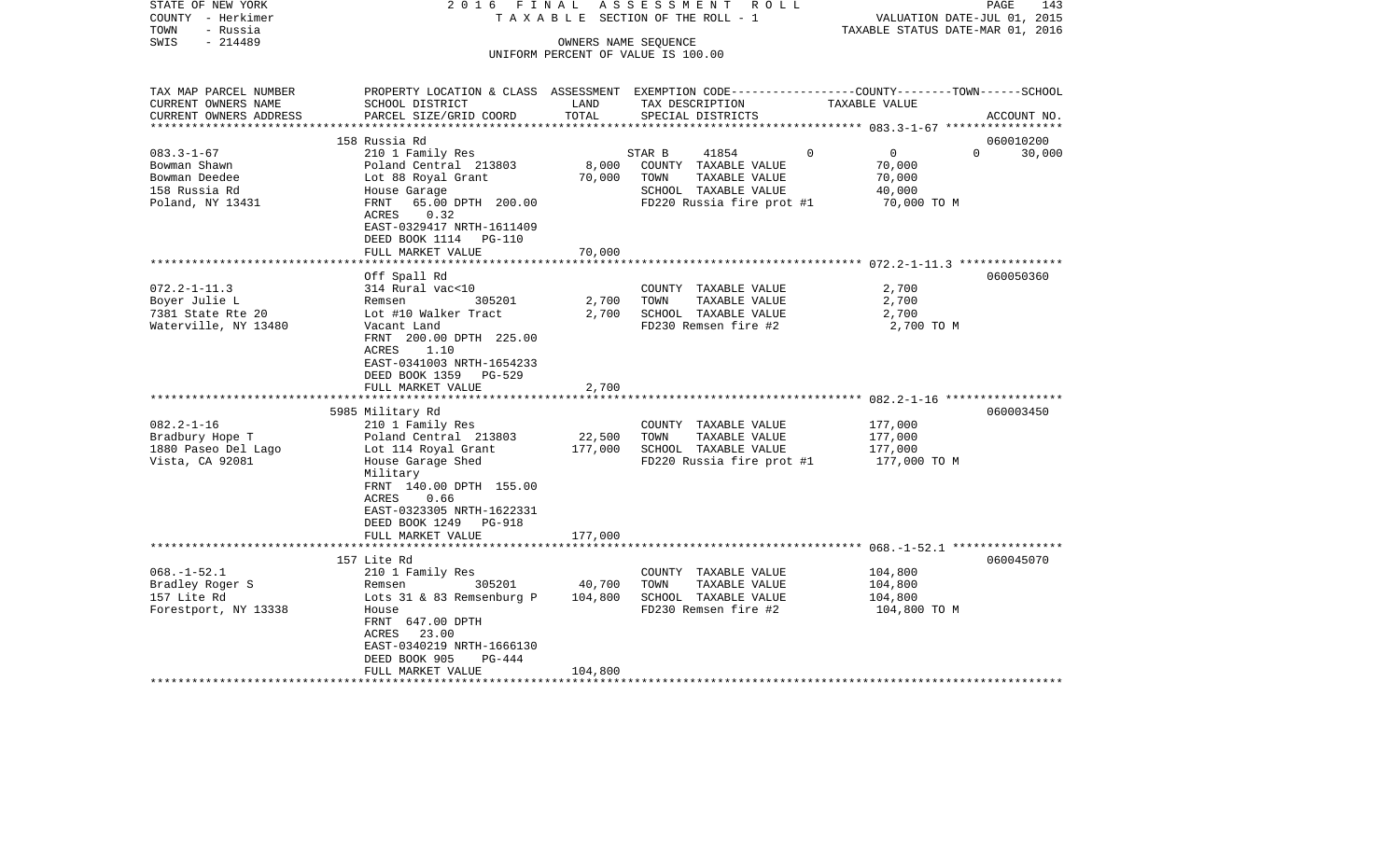| STATE OF NEW YORK<br>COUNTY - Herkimer            | 2016 FINAL                   |         | ASSESSMENT ROLL<br>T A X A B L E SECTION OF THE ROLL - 1                                        | VALUATION DATE-JUL 01, 2015      | PAGE<br>144 |
|---------------------------------------------------|------------------------------|---------|-------------------------------------------------------------------------------------------------|----------------------------------|-------------|
| TOWN<br>- Russia                                  |                              |         |                                                                                                 | TAXABLE STATUS DATE-MAR 01, 2016 |             |
| $-214489$<br>SWIS                                 |                              |         |                                                                                                 |                                  |             |
|                                                   |                              |         | UNIFORM PERCENT OF VALUE IS 100.00                                                              |                                  |             |
| TAX MAP PARCEL NUMBER                             |                              |         | PROPERTY LOCATION & CLASS ASSESSMENT EXEMPTION CODE---------------COUNTY-------TOWN------SCHOOL |                                  |             |
| CURRENT OWNERS NAME                               | SCHOOL DISTRICT              | LAND    | TAX DESCRIPTION                                                                                 | TAXABLE VALUE                    |             |
| CURRENT OWNERS ADDRESS<br>*********************** | PARCEL SIZE/GRID COORD       | TOTAL   | SPECIAL DISTRICTS                                                                               |                                  | ACCOUNT NO. |
|                                                   |                              |         |                                                                                                 |                                  | 060003330   |
| $068. - 2 - 3$                                    | Spall Rd<br>210 1 Family Res |         |                                                                                                 | 75,500                           |             |
| Brady James                                       | 305201<br>Remsen             | 6,500   | COUNTY TAXABLE VALUE<br>TOWN<br>TAXABLE VALUE                                                   | 75,500                           |             |
| 6082 Mud Mill Rd                                  | W 5<br>M P                   | 75,500  | SCHOOL TAXABLE VALUE                                                                            | 75,500                           |             |
| Brewertown, NY 13029                              | Camp3/4                      |         | FD230 Remsen fire #2                                                                            | 75,500 TO M                      |             |
|                                                   | Spall                        |         |                                                                                                 |                                  |             |
|                                                   | FRNT 200.00 DPTH 140.00      |         |                                                                                                 |                                  |             |
|                                                   | EAST-0340646 NRTH-1655533    |         |                                                                                                 |                                  |             |
|                                                   | DEED BOOK 811<br>PG-324      |         |                                                                                                 |                                  |             |
|                                                   | FULL MARKET VALUE            | 75,500  |                                                                                                 |                                  |             |
|                                                   |                              |         |                                                                                                 |                                  |             |
|                                                   | Brady Beach Rd               |         |                                                                                                 |                                  |             |
| $073.3 - 5 - 4.5$                                 | 314 Rural vac<10             |         | COUNTY TAXABLE VALUE                                                                            | 19,000                           |             |
| Brady Michael                                     | Poland Central 213803        | 19,000  | TOWN<br>TAXABLE VALUE                                                                           | 19,000                           |             |
| Brady Shirley                                     | FRNT 500.00 DPTH             | 19,000  | SCHOOL TAXABLE VALUE                                                                            | 19,000                           |             |
| 224 Preston Rd                                    | ACRES<br>8.00                |         | FD220 Russia fire prot #1                                                                       | 19,000 TO M                      |             |
| Cheshire, CT 06410                                | EAST-0348608 NRTH-1641821    |         |                                                                                                 |                                  |             |
|                                                   | DEED BOOK 1288<br>PG-426     |         |                                                                                                 |                                  |             |
|                                                   | FULL MARKET VALUE            | 19,000  |                                                                                                 |                                  |             |
|                                                   | Brady Beach Rd               |         |                                                                                                 |                                  | 0003549     |
| $072.4 - 1 - 14.4$                                | 260 Seasonal res             |         | COUNTY TAXABLE VALUE                                                                            | 187,800                          |             |
| Brady Michael E                                   | Poland Central 213803        | 54,800  | TOWN<br>TAXABLE VALUE                                                                           | 187,800                          |             |
| Brady Shirley                                     | Lot 47 Jerseyfield Patent    | 187,800 | SCHOOL TAXABLE VALUE                                                                            | 187,800                          |             |
| 224 Preston Rd                                    | Camp                         |         | FD220 Russia fire prot #1                                                                       | 187,800 TO M                     |             |
| Chesire, CT 06410                                 | ACRES 12.80                  |         |                                                                                                 |                                  |             |
|                                                   | EAST-0344913 NRTH-1642190    |         |                                                                                                 |                                  |             |
|                                                   | DEED BOOK 730<br>PG-148      |         |                                                                                                 |                                  |             |
|                                                   | FULL MARKET VALUE            | 187,800 |                                                                                                 |                                  |             |
|                                                   |                              |         |                                                                                                 |                                  |             |
|                                                   | Off Brady Beach Rd           |         |                                                                                                 |                                  | 060046210   |
| $072.4 - 1 - 15$                                  | 311 Res vac land - WTRFNT    |         | COUNTY TAXABLE VALUE                                                                            | 30,800                           |             |
| Brady Michael E                                   | Poland Central 213803        | 30,800  | TOWN<br>TAXABLE VALUE                                                                           | 30,800                           |             |
| Brady Shirley J                                   | Lot 47 Jerseyfield Patent    | 30,800  | SCHOOL TAXABLE VALUE                                                                            | 30,800                           |             |
| 224 Preston Rd<br>Chesire, CT 06410               | Vacant Land<br>ACRES<br>0.69 |         | FD220 Russia fire prot #1                                                                       | 30,800 TO M                      |             |
|                                                   | EAST-0344885 NRTH-1642782    |         |                                                                                                 |                                  |             |
|                                                   | DEED BOOK 1467<br>$PG-359$   |         |                                                                                                 |                                  |             |
|                                                   | FULL MARKET VALUE            | 30,800  |                                                                                                 |                                  |             |
|                                                   |                              |         |                                                                                                 |                                  |             |
|                                                   | Brady Beach Rd               |         |                                                                                                 |                                  | 060003540   |
| $072.4 - 1 - 14.1$                                | 314 Rural vac<10             |         | COUNTY TAXABLE VALUE                                                                            | 9,800                            |             |
| Brady Richard                                     | Poland Central 213803        | 9,800   | TOWN<br>TAXABLE VALUE                                                                           | 9,800                            |             |
| Brady Joyce Living                                | Lot 47 Jerseyfield Patent    | 9,800   | SCHOOL TAXABLE VALUE                                                                            | 9,800                            |             |
| 890 Shoshone Ln                                   | Vacant Land                  |         | FD220 Russia fire prot #1                                                                       | 9,800 TO M                       |             |
| West Melbourne, FL 32904                          | ACRES<br>2.00                |         |                                                                                                 |                                  |             |
|                                                   | EAST-0345457 NRTH-1641442    |         |                                                                                                 |                                  |             |
|                                                   | DEED BOOK 882<br>PG-549      |         |                                                                                                 |                                  |             |
| *********                                         | FULL MARKET VALUE            | 9,800   |                                                                                                 |                                  |             |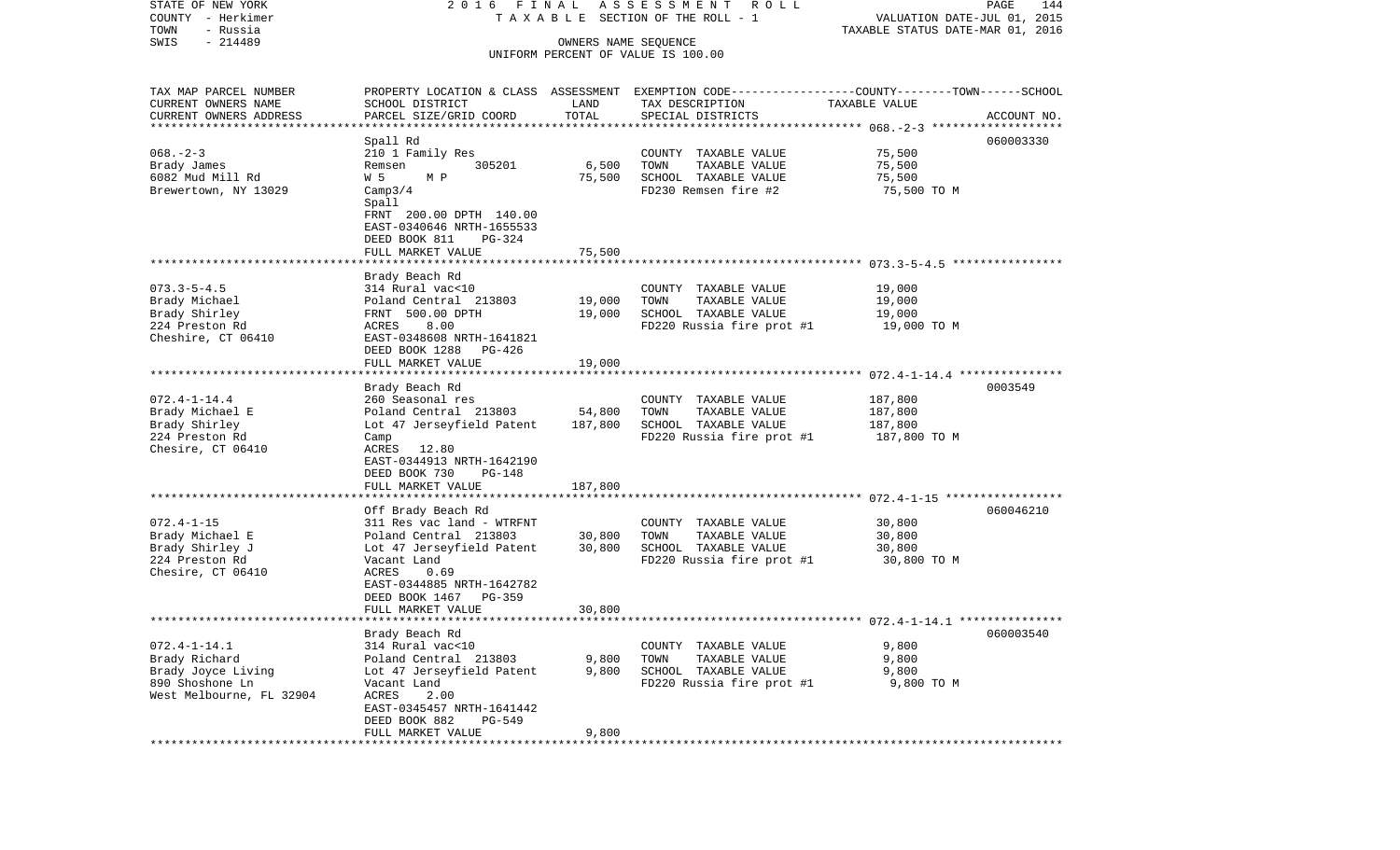COUNTY - Herkimer **T A X A B L E** SECTION OF THE ROLL - 1 VALUATION DATE-JUL 01, 2015 TOWN - Russia TAXABLE STATUS DATE-MAR 01, 2016 SWIS - 214489 OWNERS NAME SEQUENCE UNIFORM PERCENT OF VALUE IS 100.00TAX MAP PARCEL NUMBER PROPERTY LOCATION & CLASS ASSESSMENT EXEMPTION CODE------------------COUNTY--------TOWN------SCHOOL CURRENT OWNERS NAME SCHOOL DISTRICT LAND TAX DESCRIPTION TAXABLE VALUECURRENT OWNERS ADDRESS PARCEL SIZE/GRID COORD TOTAL SPECIAL DISTRICTS ACCOUNT NO. \*\*\*\*\*\*\*\*\*\*\*\*\*\*\*\*\*\*\*\*\*\*\*\*\*\*\*\*\*\*\*\*\*\*\*\*\*\*\*\*\*\*\*\*\*\*\*\*\*\*\*\*\*\*\*\*\*\*\*\*\*\*\*\*\*\*\*\*\*\*\*\*\*\*\*\*\*\*\*\*\*\*\*\*\*\*\*\*\*\*\*\*\*\*\*\*\*\*\*\*\*\*\* 072.4-1-21 \*\*\*\*\*\*\*\*\*\*\*\*\*\*\*\*\* Brady Beach Rd 060014040 072.4-1-21 260 Seasonal res COUNTY TAXABLE VALUE 59,000 Brandon Jean Poland Central 213803 29,000 TOWN TAXABLE VALUE 59,000 107 Harter Pl N 47 J P 59,000 SCHOOL TAXABLE VALUE 59,000 Utica, NY 13502 Camp1/2 Camp20 Camp20 Camp3020 Russia fire prot #1 59,000 TO M Brady Beach FRNT 175.00 DPTH 150.00 EAST-0344329 NRTH-1643173 DEED BOOK 773 PG-188FULL MARKET VALUE 59,000 \*\*\*\*\*\*\*\*\*\*\*\*\*\*\*\*\*\*\*\*\*\*\*\*\*\*\*\*\*\*\*\*\*\*\*\*\*\*\*\*\*\*\*\*\*\*\*\*\*\*\*\*\*\*\*\*\*\*\*\*\*\*\*\*\*\*\*\*\*\*\*\*\*\*\*\*\*\*\*\*\*\*\*\*\*\*\*\*\*\*\*\*\*\*\*\*\*\*\*\*\*\*\* 068.-2-29.7 \*\*\*\*\*\*\*\*\*\*\*\*\*\*\*\* Wheelertown Rd 0007202068.-2-29.7 210 1 Family Res STAR B 41854 0 0 30,000 Branigin Charles D **Remsen** 305201 15,700 COUNTY TAXABLE VALUE 60,500 Branigin Emma M **M** Lot 59 Remsenburg Patent 60,500 TOWN TAXABLE VALUE 60,500 752 Wheelertown Rd 1 Story Ranch SCHOOL TAXABLE VALUE 30,500 Remsen, NY 13438-9610 ACRES 4.80 **FD230** Remsen fire #2 60,500 TO M EAST-0348520 NRTH-1656340 DEED BOOK 794 PG-161FULL MARKET VALUE 60,500 \*\*\*\*\*\*\*\*\*\*\*\*\*\*\*\*\*\*\*\*\*\*\*\*\*\*\*\*\*\*\*\*\*\*\*\*\*\*\*\*\*\*\*\*\*\*\*\*\*\*\*\*\*\*\*\*\*\*\*\*\*\*\*\*\*\*\*\*\*\*\*\*\*\*\*\*\*\*\*\*\*\*\*\*\*\*\*\*\*\*\*\*\*\*\*\*\*\*\*\*\*\*\* 068.0-2-33.3 \*\*\*\*\*\*\*\*\*\*\*\*\*\*\*944 Wheelertown Rd 174116 068.0-2-33.3 312 Vac w/imprv COUNTY TAXABLE VALUE 22,000 Brath Jan V Remsen 305201 21,100 TOWN TAXABLE VALUE 22,000 Brath Mary **Example 22.30 DPTH** 22,000 SCHOOL TAXABLE VALUE 22,000 116 Hidden Pines Dr ACRES 6.10 FD230 Remsen fire #2 22,000 TO M Newfield, NY 14867 EAST-0347630 NRTH-1659867 DEED BOOK 1456 PG-48 FULL MARKET VALUE 22,000 \*\*\*\*\*\*\*\*\*\*\*\*\*\*\*\*\*\*\*\*\*\*\*\*\*\*\*\*\*\*\*\*\*\*\*\*\*\*\*\*\*\*\*\*\*\*\*\*\*\*\*\*\*\*\*\*\*\*\*\*\*\*\*\*\*\*\*\*\*\*\*\*\*\*\*\*\*\*\*\*\*\*\*\*\*\*\*\*\*\*\*\*\*\*\*\*\*\*\*\*\*\*\* 083.3-1-24 \*\*\*\*\*\*\*\*\*\*\*\*\*\*\*\*\* 169 Russia Rd 060015660083.3-1-24 210 1 Family Res STAR B 41854 0 0 0 30,000 Braunlich Karl W **Poland Central 213803** 17,100 COUNTY TAXABLE VALUE 86,500 Braunlich Mary 66,500 Lot 88 Royal Grant 66,500 TOWN TAXABLE VALUE 86,500 B66,500 169 Russia Rd House SCHOOL TAXABLE VALUE 56,500 Poland, NY 13431 Russia Russia Russia Russia FD220 Russia fire prot #1 86,500 TO M 3.37 BANK 135 EAST-0329345 NRTH-1611837 DEED BOOK 838 PG-95FULL MARKET VALUE 86,500 \*\*\*\*\*\*\*\*\*\*\*\*\*\*\*\*\*\*\*\*\*\*\*\*\*\*\*\*\*\*\*\*\*\*\*\*\*\*\*\*\*\*\*\*\*\*\*\*\*\*\*\*\*\*\*\*\*\*\*\*\*\*\*\*\*\*\*\*\*\*\*\*\*\*\*\*\*\*\*\*\*\*\*\*\*\*\*\*\*\*\*\*\*\*\*\*\*\*\*\*\*\*\* 078.1-1-16 \*\*\*\*\*\*\*\*\*\*\*\*\*\*\*\*\* 3726 Black Creek Rd 060010980078.1-1-16 310 Res Vac COUNTY TAXABLE VALUE 8,200 Bravo Louis Poland Central 213803 8,200 TOWN TAXABLE VALUE 8,200 Bravo Lois **Lot 17 Jerseyfield Patent** 8,200 SCHOOL TAXABLE VALUE 8,200 3779 Black Creek Rd Camp FD220 Russia fire prot #1 8,200 TO M Cold Brook, NY 13324 Fire 2013 FRNT 100.00 DPTH 150.00 EAST-0352017 NRTH-1636765 DEED BOOK 1531 PG-772FULL MARKET VALUE 8,200 \*\*\*\*\*\*\*\*\*\*\*\*\*\*\*\*\*\*\*\*\*\*\*\*\*\*\*\*\*\*\*\*\*\*\*\*\*\*\*\*\*\*\*\*\*\*\*\*\*\*\*\*\*\*\*\*\*\*\*\*\*\*\*\*\*\*\*\*\*\*\*\*\*\*\*\*\*\*\*\*\*\*\*\*\*\*\*\*\*\*\*\*\*\*\*\*\*\*\*\*\*\*\*\*\*\*\*\*\*\*\*\*\*\*\*\*\*\*\*\*\*\*\*\*\*\*\*\*\*\*\*\*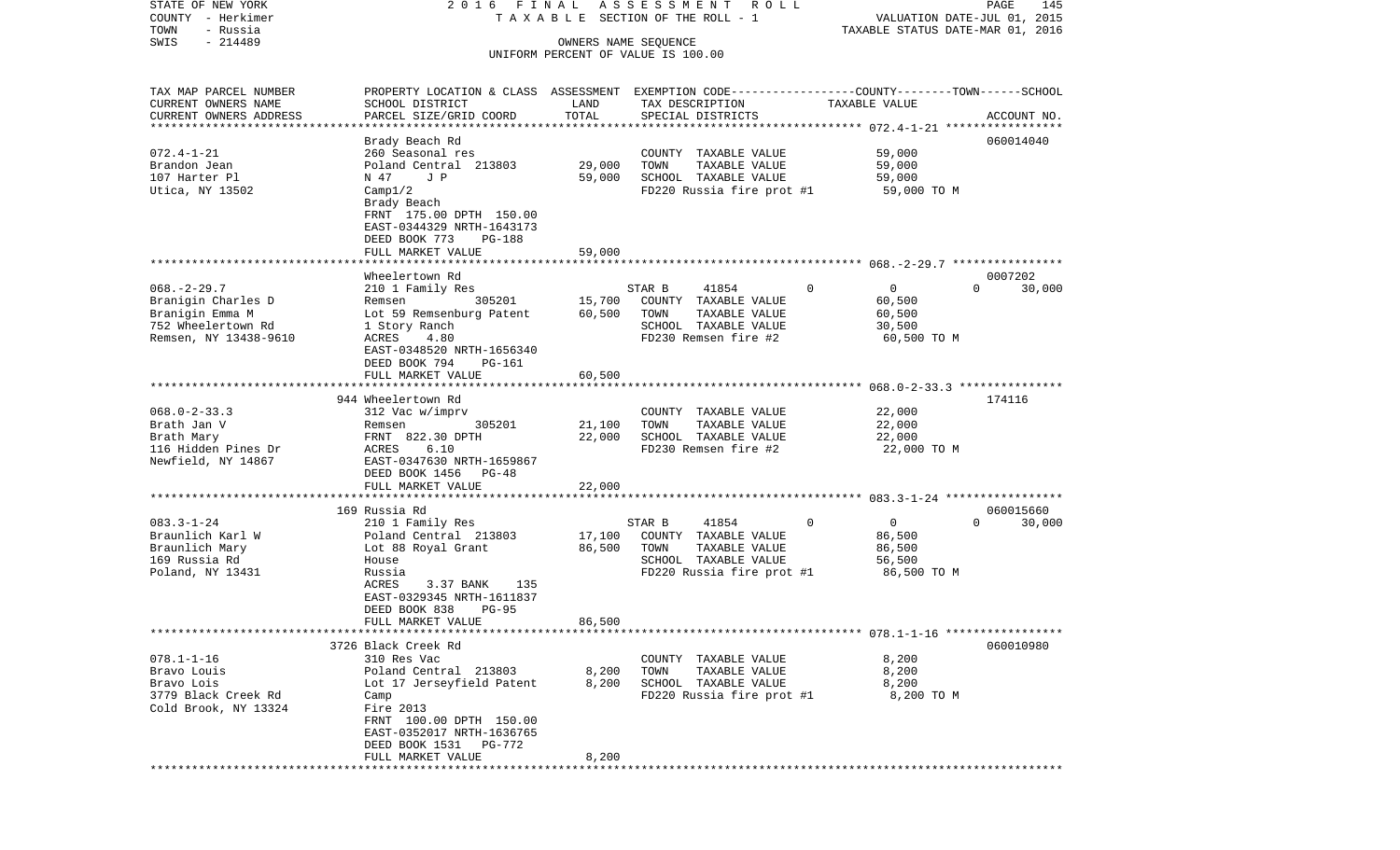| STATE OF NEW YORK<br>COUNTY - Herkimer<br>- Russia<br>TOWN | FINAL<br>2016                                                                                    |                            | ASSESSMENT ROLL<br>TAXABLE SECTION OF THE ROLL - 1 | VALUATION DATE-JUL 01, 2015<br>TAXABLE STATUS DATE-MAR 01, 2016 | PAGE<br>146        |
|------------------------------------------------------------|--------------------------------------------------------------------------------------------------|----------------------------|----------------------------------------------------|-----------------------------------------------------------------|--------------------|
| SWIS<br>$-214489$                                          |                                                                                                  | OWNERS NAME SEQUENCE       |                                                    |                                                                 |                    |
|                                                            |                                                                                                  |                            | UNIFORM PERCENT OF VALUE IS 100.00                 |                                                                 |                    |
|                                                            |                                                                                                  |                            |                                                    |                                                                 |                    |
| TAX MAP PARCEL NUMBER                                      | PROPERTY LOCATION & CLASS ASSESSMENT EXEMPTION CODE----------------COUNTY-------TOWN------SCHOOL |                            |                                                    |                                                                 |                    |
| CURRENT OWNERS NAME                                        | SCHOOL DISTRICT                                                                                  | LAND                       | TAX DESCRIPTION                                    | TAXABLE VALUE                                                   |                    |
| CURRENT OWNERS ADDRESS                                     | PARCEL SIZE/GRID COORD                                                                           | TOTAL                      | SPECIAL DISTRICTS                                  | **************** 078.1-1-15.1 ****************                  | ACCOUNT NO.        |
|                                                            | Black Creek Rd                                                                                   |                            |                                                    |                                                                 | 060004920          |
| $078.1 - 1 - 15.1$                                         | 312 Vac w/imprv                                                                                  |                            | COUNTY TAXABLE VALUE                               | 31,700                                                          |                    |
| Bravo Louis A                                              | Poland Central 213803                                                                            | 21,700                     | TAXABLE VALUE<br>TOWN                              | 31,700                                                          |                    |
| Bravo Lois F                                               | Lots 17 & 18 Jerseyfield                                                                         | 31,700                     | SCHOOL TAXABLE VALUE                               | 31,700                                                          |                    |
| 3779 Black Creek Rd                                        | 3 Mobile Homes                                                                                   |                            | FD220 Russia fire prot #1                          | 31,700 TO M                                                     |                    |
| Cold Brook, NY 13324                                       | 6.50<br>ACRES                                                                                    |                            |                                                    |                                                                 |                    |
|                                                            | EAST-0352332 NRTH-1636896                                                                        |                            |                                                    |                                                                 |                    |
|                                                            | DEED BOOK 00662 PG-00500                                                                         |                            |                                                    |                                                                 |                    |
|                                                            | FULL MARKET VALUE                                                                                | 31,700                     |                                                    |                                                                 |                    |
|                                                            |                                                                                                  |                            |                                                    |                                                                 |                    |
|                                                            | 3765 Black Creek Rd                                                                              |                            |                                                    |                                                                 | 060000660          |
| $078.1 - 1 - 23$                                           | 270 Mfg housing                                                                                  |                            | COUNTY TAXABLE VALUE                               | 22,500                                                          |                    |
| Bravo Louis A                                              | Poland Central 213803                                                                            | 8,200                      | TOWN<br>TAXABLE VALUE                              | 22,500                                                          |                    |
| Bravo Lois F                                               | W 17 Jp                                                                                          | 22,500                     | SCHOOL TAXABLE VALUE                               | 22,500                                                          |                    |
| 3779 Black Creek Rd                                        | Campl/3                                                                                          |                            | FD220 Russia fire prot #1                          | 22,500 TO M                                                     |                    |
| Cold Brook, NY 13324                                       | Black Creek                                                                                      |                            |                                                    |                                                                 |                    |
|                                                            | FRNT 100.00 DPTH 150.00<br>EAST-0352296 NRTH-1637578                                             |                            |                                                    |                                                                 |                    |
|                                                            | DEED BOOK 784<br>PG-651                                                                          |                            |                                                    |                                                                 |                    |
|                                                            | FULL MARKET VALUE                                                                                | 22,500                     |                                                    |                                                                 |                    |
|                                                            | *****************************                                                                    | ************               |                                                    |                                                                 |                    |
|                                                            | 3779 Black Creek Rd                                                                              |                            |                                                    |                                                                 | 060027000          |
| $078.1 - 1 - 24$                                           | 210 1 Family Res                                                                                 |                            | 41834<br>STAR EN                                   | 0<br>$\Omega$                                                   | $\Omega$<br>65,300 |
| Bravo Louis A                                              | Poland Central 213803                                                                            | 11,300                     | COUNTY TAXABLE VALUE                               | 99,500                                                          |                    |
| Bravo Lois F                                               | Lot 17 Jerseyfield Patent                                                                        | 99,500                     | TOWN<br>TAXABLE VALUE                              | 99,500                                                          |                    |
| 3779 Black Creek Rd                                        | House Garage Shed                                                                                |                            | SCHOOL TAXABLE VALUE                               | 34,200                                                          |                    |
| Cold Brook, NY 13324                                       | Merged 2010                                                                                      |                            | FD220 Russia fire prot #1                          | 99,500 TO M                                                     |                    |
|                                                            | FRNT 274.00 DPTH                                                                                 |                            |                                                    |                                                                 |                    |
|                                                            | ACRES<br>3.90                                                                                    |                            |                                                    |                                                                 |                    |
|                                                            | EAST-0352246 NRTH-1637761                                                                        |                            |                                                    |                                                                 |                    |
|                                                            | DEED BOOK 00656 PG-00788                                                                         |                            |                                                    |                                                                 |                    |
|                                                            | FULL MARKET VALUE                                                                                | 99,500                     |                                                    |                                                                 |                    |
|                                                            | *****************************                                                                    |                            |                                                    |                                                                 |                    |
|                                                            | 161 Sunset Lodge Rd                                                                              |                            |                                                    |                                                                 | 060043780          |
| $078.3 - 1 - 16$                                           | 260 Seasonal res                                                                                 |                            | COUNTY TAXABLE VALUE                               | 46,000                                                          |                    |
| Breganti Michael A Jr                                      | Poland Central 213803                                                                            | 38,700                     | TOWN<br>TAXABLE VALUE                              | 46,000                                                          |                    |
| Breganti Sonia A                                           | Lot 13 Jerseyfield Patent                                                                        | 46,000                     | SCHOOL TAXABLE VALUE                               | 46,000                                                          |                    |
| 347 Old Mill Rd                                            | Camp Gar 3 Sheds                                                                                 |                            | FD220 Russia fire prot #1                          | 46,000 TO M                                                     |                    |
| Valley Cottage, NY 10989                                   | FRNT 825.00 DPTH                                                                                 |                            |                                                    |                                                                 |                    |
|                                                            | ACRES 21.20                                                                                      |                            |                                                    |                                                                 |                    |
|                                                            | EAST-0353818 NRTH-1627233                                                                        |                            |                                                    |                                                                 |                    |
|                                                            | DEED BOOK 1401<br>PG-901                                                                         |                            |                                                    |                                                                 |                    |
| ***********************                                    | FULL MARKET VALUE<br>**************************                                                  | 46,000<br>**************** |                                                    |                                                                 |                    |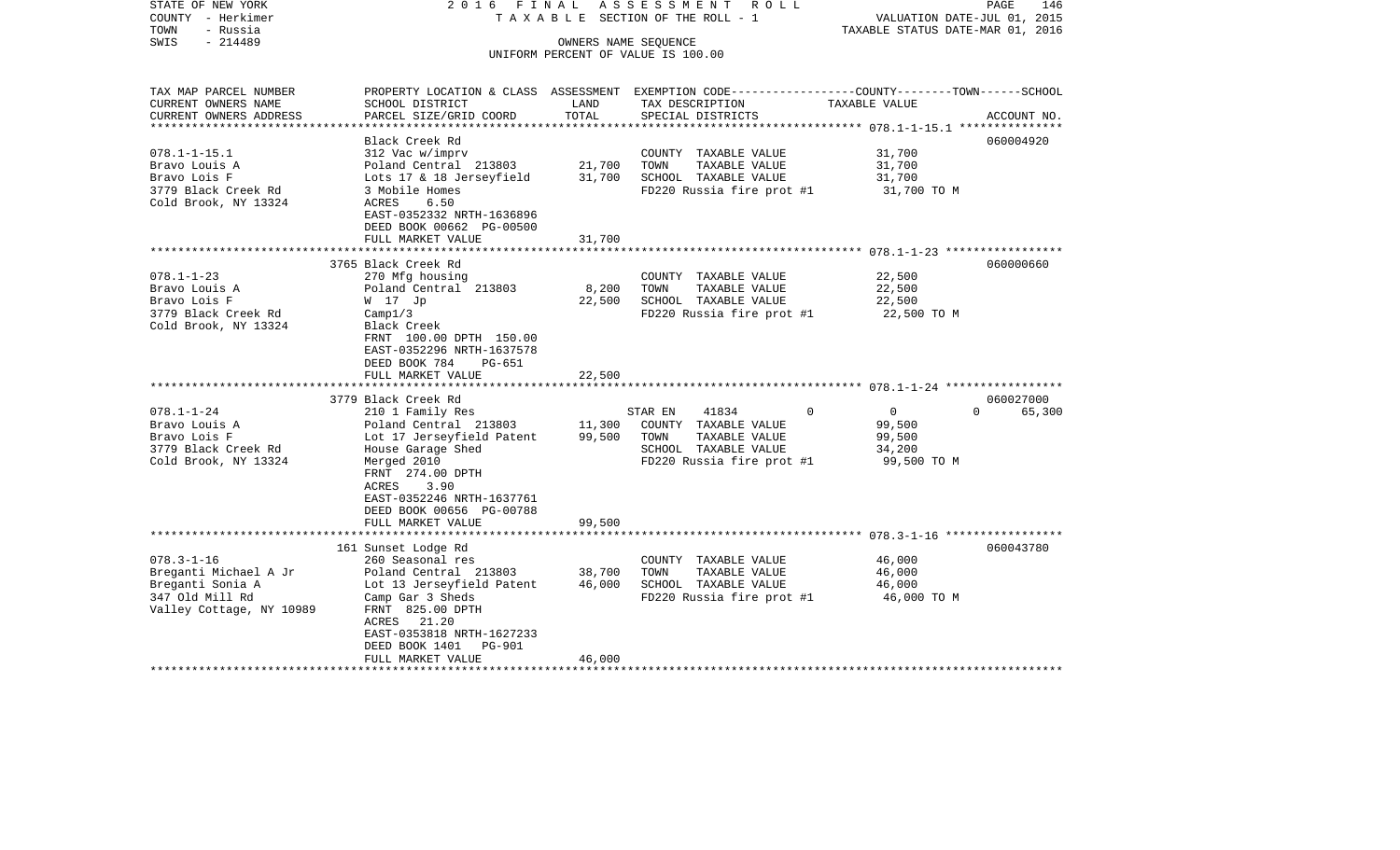| STATE OF NEW YORK             |                                      |        | 2016 FINAL ASSESSMENT ROLL              |                                                                                                 | PAGE<br>147                 |
|-------------------------------|--------------------------------------|--------|-----------------------------------------|-------------------------------------------------------------------------------------------------|-----------------------------|
| COUNTY - Herkimer<br>TOWN     |                                      |        | TAXABLE SECTION OF THE ROLL - 1         | VALUATION DATE-JUL 01, 2015<br>TAXABLE STATUS DATE-MAR 01, 2016                                 |                             |
| - Russia<br>$-214489$<br>SWIS |                                      |        | OWNERS NAME SEQUENCE                    |                                                                                                 |                             |
|                               |                                      |        | UNIFORM PERCENT OF VALUE IS 100.00      |                                                                                                 |                             |
|                               |                                      |        |                                         |                                                                                                 |                             |
| TAX MAP PARCEL NUMBER         |                                      |        |                                         | PROPERTY LOCATION & CLASS ASSESSMENT EXEMPTION CODE---------------COUNTY-------TOWN------SCHOOL |                             |
| CURRENT OWNERS NAME           | SCHOOL DISTRICT                      | LAND   | TAX DESCRIPTION                         | TAXABLE VALUE                                                                                   |                             |
| CURRENT OWNERS ADDRESS        | PARCEL SIZE/GRID COORD               | TOTAL  | SPECIAL DISTRICTS                       |                                                                                                 | ACCOUNT NO.                 |
| ***********************       |                                      |        |                                         |                                                                                                 |                             |
| $072.2 - 1 - 48$              | 469 Spall Rd                         |        |                                         | $\mathbf 0$<br>$0 \qquad \qquad$                                                                | 060028770<br>$\overline{0}$ |
| Brennan Michael G             | 260 Seasonal res<br>Remsen<br>305201 | 10,300 | STAR B<br>41854<br>COUNTY TAXABLE VALUE | 37,000                                                                                          | 30,000                      |
| 469 Spall Rd S                | Lot 10 Walker Tract                  | 37,000 | TOWN<br>TAXABLE VALUE                   | 37,000                                                                                          |                             |
| Remsen, NY 13438              |                                      |        | SCHOOL TAXABLE VALUE                    | 7,000                                                                                           |                             |
|                               | Camp<br>FRNT 100.00 DPTH 250.00      |        | FD230 Remsen fire #2                    | 37,000 TO M                                                                                     |                             |
|                               | EAST-0341621 NRTH-1653226            |        |                                         |                                                                                                 |                             |
|                               | DEED BOOK 1129 PG-670                |        |                                         |                                                                                                 |                             |
|                               | FULL MARKET VALUE                    | 37,000 |                                         |                                                                                                 |                             |
|                               |                                      |        |                                         |                                                                                                 |                             |
|                               | Off Spall Rd                         |        |                                         |                                                                                                 | 060041740                   |
| $072.2 - 1 - 49$              | 314 Rural vac<10                     |        | COUNTY TAXABLE VALUE                    | 400                                                                                             |                             |
| Brennan Michael G             | 305201<br>Remsen                     | 400    | TAXABLE VALUE<br>TOWN                   | 400                                                                                             |                             |
| 469 Spall Rd S                | Lot 10 Walker Tract                  | 400    | SCHOOL TAXABLE VALUE                    | 400                                                                                             |                             |
| Remsen, NY 13438              | Vacant Land                          |        | FD230 Remsen fire #2                    | 400 TO M                                                                                        |                             |
|                               | 50.00 DPTH 125.00<br>FRNT            |        |                                         |                                                                                                 |                             |
|                               | ACRES<br>0.14                        |        |                                         |                                                                                                 |                             |
|                               | EAST-0341570 NRTH-1653276            |        |                                         |                                                                                                 |                             |
|                               | DEED BOOK 1129 PG-670                |        |                                         |                                                                                                 |                             |
|                               | FULL MARKET VALUE                    | 400    |                                         |                                                                                                 |                             |
|                               |                                      |        |                                         |                                                                                                 |                             |
|                               | Off Spall Rd                         |        |                                         |                                                                                                 | 060040390                   |
| $072.2 - 1 - 50$              | 314 Rural vac<10                     |        | COUNTY TAXABLE VALUE                    | 400                                                                                             |                             |
| Brennan Michael G             | 305201<br>Remsen                     | 400    | TOWN<br>TAXABLE VALUE                   | 400                                                                                             |                             |
| 469 Spall Rd S                | Lot 10 Walker Tract                  | 400    | SCHOOL TAXABLE VALUE                    | 400                                                                                             |                             |
| Remsen, NY 13438              | Vacant Land                          |        | FD230 Remsen fire #2                    | 400 TO M                                                                                        |                             |
|                               | FRNT<br>50.00 DPTH 125.00            |        |                                         |                                                                                                 |                             |
|                               | 0.14<br>ACRES                        |        |                                         |                                                                                                 |                             |
|                               | EAST-0341569 NRTH-1653327            |        |                                         |                                                                                                 |                             |
|                               | DEED BOOK 1129 PG-670                | 400    |                                         |                                                                                                 |                             |
|                               | FULL MARKET VALUE                    |        |                                         |                                                                                                 |                             |
|                               | Spall Rd                             |        |                                         |                                                                                                 | 060006570                   |
| $072.2 - 1 - 51$              | 314 Rural vac<10                     |        | COUNTY TAXABLE VALUE                    | 700                                                                                             |                             |
| Brennan Michael G             | 305201<br>Remsen                     | 700    | TOWN<br>TAXABLE VALUE                   | 700                                                                                             |                             |
| 469 Spall Rd S                | Lot 10 Walker Tract                  | 700    | SCHOOL TAXABLE VALUE                    | 700                                                                                             |                             |
| Remsen, NY 13438              | Vacant Land                          |        | FD230 Remsen fire #2                    | 700 TO M                                                                                        |                             |
|                               | FRNT 100.00 DPTH 125.00              |        |                                         |                                                                                                 |                             |
|                               | ACRES<br>0.29                        |        |                                         |                                                                                                 |                             |
|                               | EAST-0341668 NRTH-1653336            |        |                                         |                                                                                                 |                             |
|                               | DEED BOOK 1129 PG-670                |        |                                         |                                                                                                 |                             |
|                               | FULL MARKET VALUE                    | 700    |                                         |                                                                                                 |                             |
| *********************         |                                      |        |                                         |                                                                                                 |                             |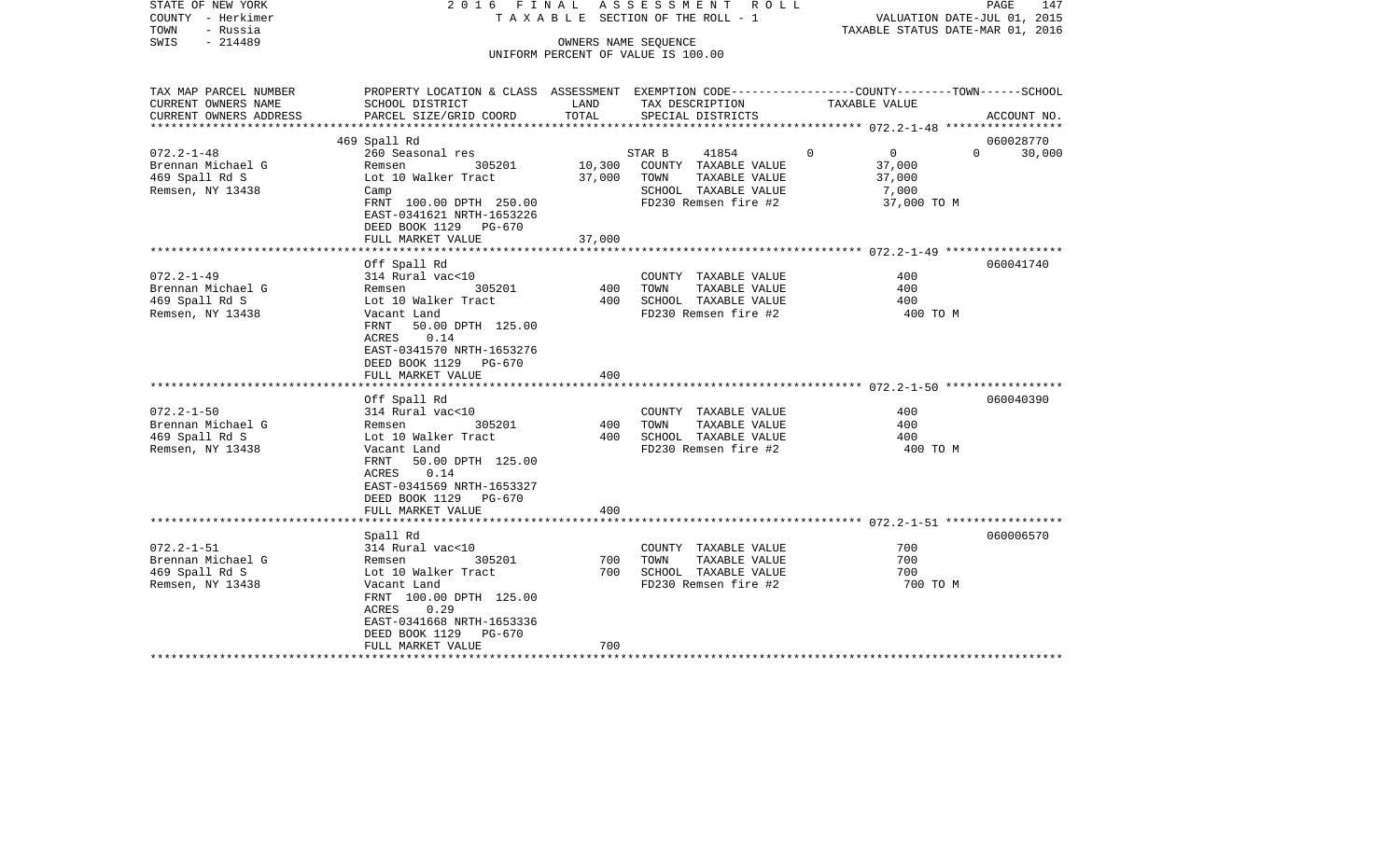| STATE OF NEW YORK                                 | 2016 FINAL                                                                                       |                      | ASSESSMENT ROLL                    |                                                           | PAGE<br>148                 |
|---------------------------------------------------|--------------------------------------------------------------------------------------------------|----------------------|------------------------------------|-----------------------------------------------------------|-----------------------------|
| COUNTY - Herkimer                                 |                                                                                                  |                      | TAXABLE SECTION OF THE ROLL - 1    |                                                           | VALUATION DATE-JUL 01, 2015 |
| TOWN<br>- Russia                                  |                                                                                                  |                      |                                    | TAXABLE STATUS DATE-MAR 01, 2016                          |                             |
| $-214489$<br>SWIS                                 |                                                                                                  | OWNERS NAME SEQUENCE |                                    |                                                           |                             |
|                                                   |                                                                                                  |                      | UNIFORM PERCENT OF VALUE IS 100.00 |                                                           |                             |
| TAX MAP PARCEL NUMBER                             | PROPERTY LOCATION & CLASS ASSESSMENT EXEMPTION CODE----------------COUNTY-------TOWN------SCHOOL |                      |                                    |                                                           |                             |
| CURRENT OWNERS NAME                               | SCHOOL DISTRICT                                                                                  | LAND                 | TAX DESCRIPTION                    | TAXABLE VALUE                                             |                             |
| CURRENT OWNERS ADDRESS                            | PARCEL SIZE/GRID COORD                                                                           | TOTAL                | SPECIAL DISTRICTS                  |                                                           | ACCOUNT NO.                 |
| ************************                          |                                                                                                  |                      |                                    |                                                           |                             |
|                                                   | Lane Rd                                                                                          |                      |                                    |                                                           |                             |
| $077.1 - 1 - 24$                                  | 311 Res vac land - WTRFNT                                                                        |                      | COUNTY TAXABLE VALUE               | 43,500                                                    |                             |
| Brenning Mary Ann                                 | Poland Central 213803                                                                            | 43,500               | TOWN<br>TAXABLE VALUE              | 43,500                                                    |                             |
| Rr1 Box167                                        | Lot 15 Jerseyfield Patent                                                                        | 43,500               | SCHOOL TAXABLE VALUE               | 43,500                                                    |                             |
| 7706 Putnam Rd                                    | Vacant Land                                                                                      |                      | FD220 Russia fire prot #1          | 43,500 TO M                                               |                             |
| Barneveld, NY 13304                               | ACRES<br>5.00                                                                                    |                      |                                    |                                                           |                             |
|                                                   | EAST-0335676 NRTH-1635186                                                                        |                      |                                    |                                                           |                             |
|                                                   | DEED BOOK 00822 PG-00376                                                                         |                      |                                    |                                                           |                             |
|                                                   | FULL MARKET VALUE                                                                                | 43,500               |                                    |                                                           |                             |
|                                                   |                                                                                                  |                      |                                    |                                                           |                             |
|                                                   | Southside Rd                                                                                     |                      |                                    |                                                           | 060013770                   |
| $077.2 - 1 - 49.1$                                | 321 Abandoned ag                                                                                 |                      | COUNTY TAXABLE VALUE               | 74,100                                                    |                             |
| Brenning Mary Ann                                 | Poland Central 213803                                                                            | 74,100               | TAXABLE VALUE<br>TOWN              | 74,100                                                    |                             |
| Rr1 Box 167                                       | Lot 15 Jerseyfield Patent                                                                        | 74,100               | SCHOOL TAXABLE VALUE               | 74,100                                                    |                             |
| 7706 Putnam Rd                                    | Vacant Land                                                                                      |                      | FD220 Russia fire prot #1          | 74,100 TO M                                               |                             |
| Barneveld, NY 13304                               | ACRES<br>84.10                                                                                   |                      |                                    |                                                           |                             |
|                                                   | EAST-0337069 NRTH-1632160                                                                        |                      |                                    |                                                           |                             |
|                                                   | DEED BOOK 00822 PG-00373                                                                         |                      |                                    |                                                           |                             |
|                                                   | FULL MARKET VALUE                                                                                | 74,100               |                                    |                                                           |                             |
|                                                   | 165 Short Rd                                                                                     |                      |                                    |                                                           | 060012060                   |
| $073.3 - 1 - 4$                                   | 210 1 Family Res                                                                                 |                      | 41854<br>STAR B                    | $\Omega$<br>$\mathbf 0$                                   | $\Omega$<br>30,000          |
| Briggs Irrevocable Trust Jerry Remsen             | 305201                                                                                           | 20,900               | COUNTY TAXABLE VALUE               | 95,000                                                    |                             |
| Briggs Irrevocable Trust Lynda Lot 5 Marvin Tract |                                                                                                  | 95,000               | TOWN<br>TAXABLE VALUE              | 95,000                                                    |                             |
| 165 Short Rd                                      | Merged Parcel #2                                                                                 |                      | SCHOOL TAXABLE VALUE               | 65,000                                                    |                             |
| Remsen, NY 13438                                  | FRNT 713.00 DPTH                                                                                 |                      | FD230 Remsen fire #2               | 95,000 TO M                                               |                             |
|                                                   | ACRES<br>5.90                                                                                    |                      |                                    |                                                           |                             |
|                                                   | EAST-0349366 NRTH-1647550                                                                        |                      |                                    |                                                           |                             |
|                                                   | DEED BOOK 1489<br>PG-149                                                                         |                      |                                    |                                                           |                             |
|                                                   | FULL MARKET VALUE                                                                                | 95,000               |                                    |                                                           |                             |
|                                                   | *************************                                                                        | ***********          |                                    | **************************** 082.2-1-55.1 *************** |                             |
|                                                   | 224 Norris Rd                                                                                    |                      |                                    |                                                           | 060002070                   |
| $082.2 - 1 - 55.1$                                | 210 1 Family Res                                                                                 |                      | STAR B<br>41854                    | 0<br>0                                                    | $\Omega$<br>30,000          |
| Brindisi Thomas                                   | Poland Central 213803                                                                            | 12,800               | COUNTY TAXABLE VALUE               | 138,000                                                   |                             |
| Rapenske Terrance J                               | Lot 102 Royal Grant                                                                              | 138,000              | TAXABLE VALUE<br>TOWN              | 138,000                                                   |                             |
| 224 Norris Rd                                     | House Garage                                                                                     |                      | SCHOOL TAXABLE VALUE               | 108,000                                                   |                             |
| Remsen, NY 13438                                  | ACRES<br>3.30 BANK<br>135                                                                        |                      | FD220 Russia fire prot #1          | 138,000 TO M                                              |                             |
|                                                   | EAST-0324308 NRTH-1618769                                                                        |                      |                                    |                                                           |                             |
|                                                   | PG-289<br>DEED BOOK 767                                                                          |                      |                                    |                                                           |                             |
|                                                   | FULL MARKET VALUE                                                                                | 138,000              |                                    |                                                           |                             |
|                                                   |                                                                                                  |                      |                                    |                                                           |                             |
|                                                   | 715 Wheelertown Rd                                                                               |                      |                                    |                                                           | 060010770                   |
| $068. -2 - 28.1$                                  | 270 Mfg housing                                                                                  |                      | COUNTY TAXABLE VALUE               | 65,000                                                    |                             |
| Brion David S                                     | 305201<br>Remsen                                                                                 | 45,000               | TOWN<br>TAXABLE VALUE              | 65,000                                                    |                             |
| Brion Sarah A                                     | Lot 1 Lush Tract                                                                                 | 65,000               | SCHOOL TAXABLE VALUE               | 65,000                                                    |                             |
| 2932 Black's Creek Rd                             | FRNT 500.00 DPTH                                                                                 |                      | FD230 Remsen fire #2               | 65,000 TO M                                               |                             |
| Liberty, PA 16930                                 | ACRES 45.10                                                                                      |                      |                                    |                                                           |                             |
|                                                   | EAST-0347188 NRTH-1656985                                                                        |                      |                                    |                                                           |                             |
|                                                   | DEED BOOK 1467 PG-247<br>FULL MARKET VALUE                                                       | 65,000               |                                    |                                                           |                             |
|                                                   |                                                                                                  |                      |                                    |                                                           |                             |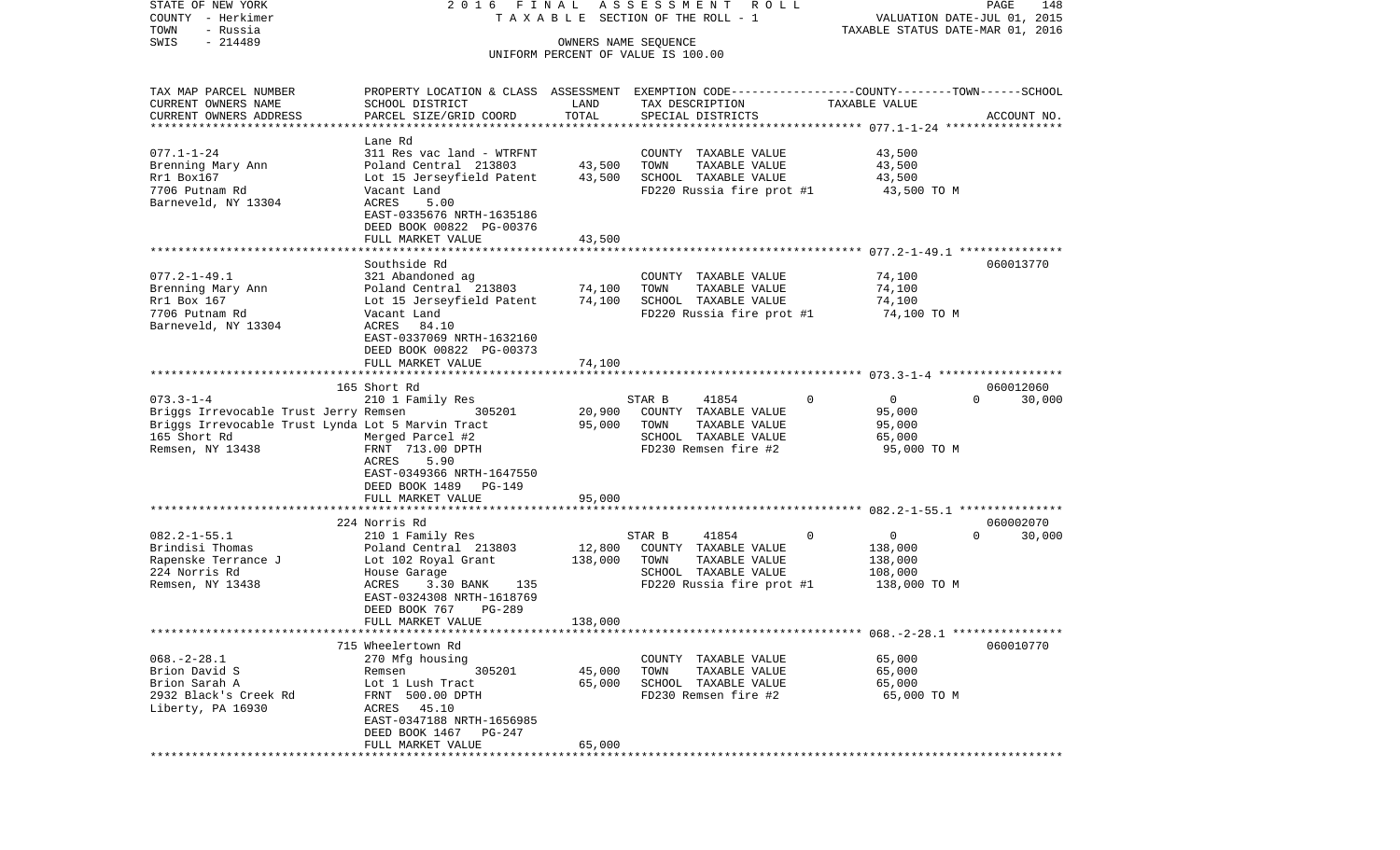| STATE OF NEW YORK<br>COUNTY - Herkimer<br>- Russia<br>TOWN<br>- 214489<br>SWIS                   | 2016 FINAL                                                                                                                                                                                                                         | TAXABLE SECTION OF THE ROLL - 1<br>UNIFORM PERCENT OF VALUE IS 100.00 | OWNERS NAME SEQUENCE | A S S E S S M E N T R O L L                                                                                              |                        | VALUATION DATE-JUL 01, 2015<br>TAXABLE STATUS DATE-MAR 01, 2016 |                          | PAGE<br>149         |
|--------------------------------------------------------------------------------------------------|------------------------------------------------------------------------------------------------------------------------------------------------------------------------------------------------------------------------------------|-----------------------------------------------------------------------|----------------------|--------------------------------------------------------------------------------------------------------------------------|------------------------|-----------------------------------------------------------------|--------------------------|---------------------|
| TAX MAP PARCEL NUMBER<br>CURRENT OWNERS NAME<br>CURRENT OWNERS ADDRESS                           | PROPERTY LOCATION & CLASS ASSESSMENT EXEMPTION CODE----------------COUNTY-------TOWN------SCHOOL<br>SCHOOL DISTRICT<br>PARCEL SIZE/GRID COORD                                                                                      | LAND<br>TOTAL                                                         |                      | TAX DESCRIPTION TAXABLE VALUE<br>SPECIAL DISTRICTS                                                                       |                        |                                                                 |                          | ACCOUNT NO.         |
| ***********************                                                                          |                                                                                                                                                                                                                                    |                                                                       |                      |                                                                                                                          |                        |                                                                 |                          |                     |
| $083.4 - 1 - 14.2$<br>Britton Mara<br>Abele Emmet<br>761 Russia Rd<br>Poland, NY 13431           | Russia Rd<br>210 1 Family Res<br>Poland Central 213803<br>Split $2013 \times 2$<br>Merge 2014<br>House + Barn<br>FRNT 385.00 DPTH<br>ACRES 40.20                                                                                   | 45,000<br>218,600                                                     | STAR B<br>TOWN       | 41854<br>COUNTY TAXABLE VALUE<br>TAXABLE VALUE<br>SCHOOL TAXABLE VALUE<br>FD220 Russia fire prot #1                      | $\Omega$               | $\overline{0}$<br>218,600<br>218,600<br>188,600<br>218,600 TO M | $\Omega$                 | 30,000              |
|                                                                                                  | EAST-0340792 NRTH-1614734<br>DEED BOOK 00828 PG-00523<br>FULL MARKET VALUE                                                                                                                                                         | 218,600                                                               |                      |                                                                                                                          |                        |                                                                 |                          |                     |
|                                                                                                  |                                                                                                                                                                                                                                    |                                                                       |                      |                                                                                                                          |                        |                                                                 |                          | 060043360           |
| $072.2 - 1 - 32$<br>Bronga Anthony Jr<br>3631 Rte 12B<br>Clinton, NY 13323                       | Off Spall Rd<br>314 Rural vac<10<br>Remsen 305201<br>Lot 10 Walker Tract<br>Vacant Land<br>FRNT 100.00 DPTH 125.00<br>0.29<br>ACRES<br>EAST-0341284 NRTH-1653566<br>DEED BOOK 00633 PG-00030<br>FULL MARKET VALUE<br>1048 Grant Rd | 700<br>700                                                            | TOWN                 | COUNTY TAXABLE VALUE<br>TAXABLE VALUE<br>700 SCHOOL TAXABLE VALUE<br>FD230 Remsen fire #2                                |                        | 700<br>700<br>700<br>700 TO M                                   |                          | 060042070           |
| $077.4 - 1 - 55$<br>Bronson Raymond L<br>Bronson Tina V<br>1048 Grant Rd<br>Cold Brook, NY 13324 | 270 Mfg housing<br>Poland Central 213803<br>E 110 Rg<br>Trl 1.45 Acres<br>Grant Road<br>ACRES<br>1.30<br>EAST-0344513 NRTH-1625777<br>DEED BOOK 1575 PG-137<br>FULL MARKET VALUE                                                   | 28,000<br>28,000                                                      | STAR B<br>TOWN       | 41854 0<br>13,300 COUNTY TAXABLE VALUE<br>TAXABLE VALUE<br>SCHOOL TAXABLE VALUE<br>FD220 Russia fire prot #1 28,000 TO M |                        | $\overline{0}$<br>28,000<br>28,000<br>$\overline{0}$            | $\Omega$                 | 28,000              |
|                                                                                                  |                                                                                                                                                                                                                                    |                                                                       |                      |                                                                                                                          |                        |                                                                 |                          |                     |
|                                                                                                  | 1012 Grant Rd                                                                                                                                                                                                                      |                                                                       |                      |                                                                                                                          |                        |                                                                 |                          | 060030930           |
| $077.4 - 1 - 53$                                                                                 | 210 1 Family Res                                                                                                                                                                                                                   |                                                                       | VET COM C 41132      |                                                                                                                          | $\circ$<br>$\mathbf 0$ | 15,000<br>$\overline{0}$                                        | $\overline{0}$<br>20,000 | $\circ$<br>$\Omega$ |
| Bronson Wilfred<br>1012 Grant Rd<br>Cold Brook, NY 13324                                         | Poland Central 213803 20,000 VET COM T 41133<br>Lot 110 Royal Grant 147,400 STAR EN 41834<br>House Att Gar<br>ACRES<br>5.30<br>EAST-0344673 NRTH-1624831                                                                           |                                                                       | TOWN                 | 41834<br>COUNTY TAXABLE VALUE<br>TAXABLE VALUE<br>SCHOOL TAXABLE VALUE                                                   | $\mathbf 0$            | $\overline{0}$<br>132,400<br>127,400<br>82,100                  | $\Omega$                 | 65,300              |
|                                                                                                  | DEED BOOK 849<br>PG-296<br>FULL MARKET VALUE                                                                                                                                                                                       | 147,400                                                               |                      | FD220 Russia fire prot #1                                                                                                |                        | 147,400 TO M                                                    |                          |                     |
|                                                                                                  |                                                                                                                                                                                                                                    |                                                                       |                      |                                                                                                                          |                        |                                                                 |                          |                     |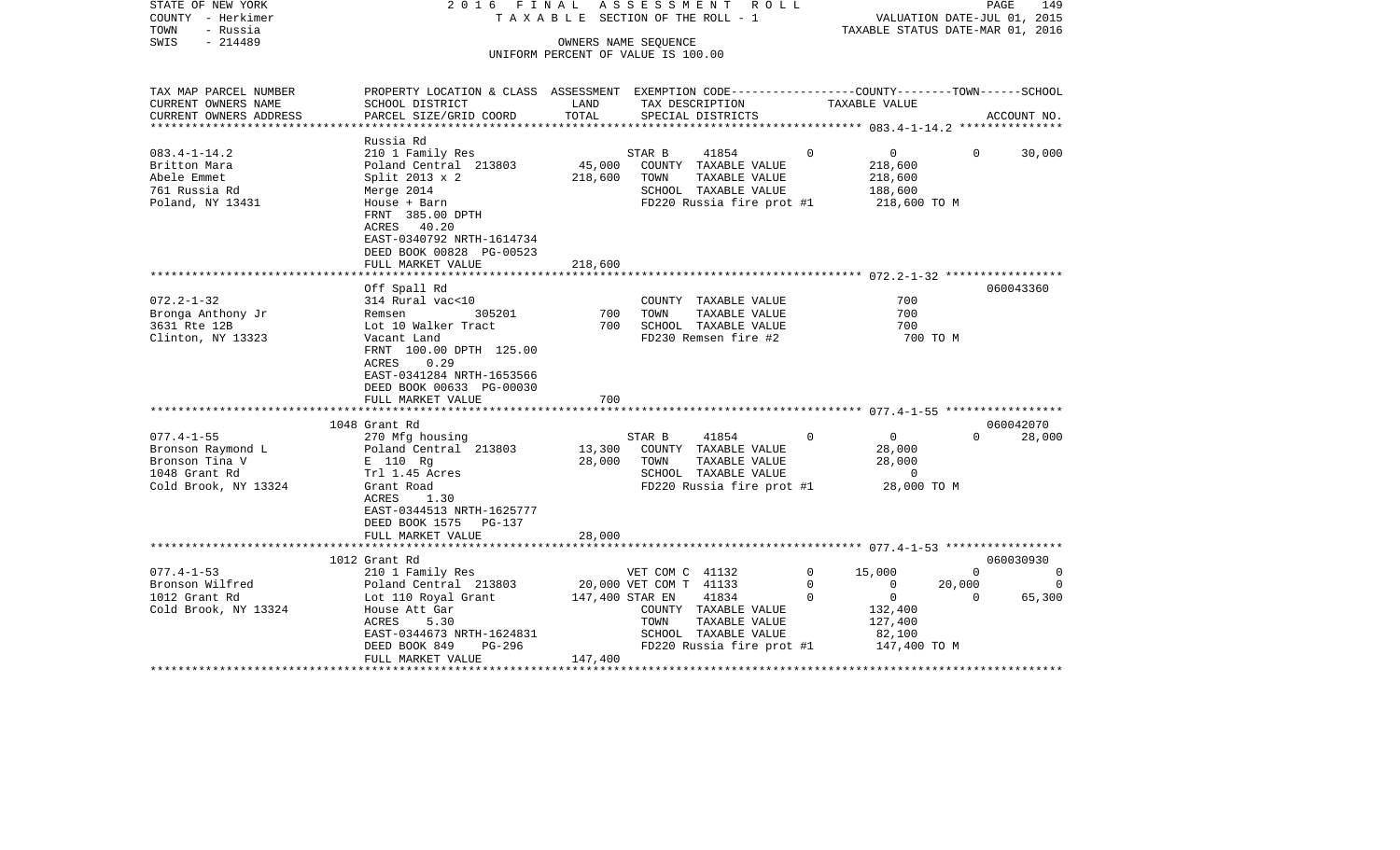| STATE OF NEW YORK<br>COUNTY - Herkimer<br>TOWN<br>- Russia | 2016 FINAL<br>ASSESSMENT ROLL<br>TAXABLE SECTION OF THE ROLL - 1                                                   |         |                                                            |                                            | PAGE<br>150<br>VALUATION DATE-JUL 01, 2015<br>TAXABLE STATUS DATE-MAR 01, 2016 |  |  |
|------------------------------------------------------------|--------------------------------------------------------------------------------------------------------------------|---------|------------------------------------------------------------|--------------------------------------------|--------------------------------------------------------------------------------|--|--|
| $-214489$<br>SWIS                                          |                                                                                                                    |         | OWNERS NAME SEQUENCE<br>UNIFORM PERCENT OF VALUE IS 100.00 |                                            |                                                                                |  |  |
| TAX MAP PARCEL NUMBER<br>CURRENT OWNERS NAME               | PROPERTY LOCATION & CLASS ASSESSMENT EXEMPTION CODE---------------COUNTY-------TOWN------SCHOOL<br>SCHOOL DISTRICT | LAND    | TAX DESCRIPTION                                            | TAXABLE VALUE                              |                                                                                |  |  |
| CURRENT OWNERS ADDRESS                                     | PARCEL SIZE/GRID COORD                                                                                             | TOTAL   | SPECIAL DISTRICTS                                          |                                            | ACCOUNT NO.                                                                    |  |  |
| **************                                             |                                                                                                                    |         |                                                            | ***************** 077.4-1-48.1 *********** |                                                                                |  |  |
|                                                            | Grant Rd                                                                                                           |         |                                                            |                                            | 060003840                                                                      |  |  |
| $077.4 - 1 - 48.1$<br>Bronson Wilfred W                    | 242 Rurl res&rec<br>Poland Central 213803                                                                          | 30,700  | COUNTY TAXABLE VALUE<br>TAXABLE VALUE<br>TOWN              | 38,300<br>38,300                           |                                                                                |  |  |
| 1012 Grant Rd                                              | Lot 110 Royal Grant                                                                                                | 38,300  | SCHOOL TAXABLE VALUE                                       | 38,300                                     |                                                                                |  |  |
| Cold Brook, NY 13324                                       | Pole Barn                                                                                                          |         | FD220 Russia fire prot #1                                  | 38,300 TO M                                |                                                                                |  |  |
|                                                            | Split 2012<br>FRNT 350.00 DPTH<br>ACRES 24.30                                                                      |         |                                                            |                                            |                                                                                |  |  |
|                                                            | EAST-0343452 NRTH-1624921<br>DEED BOOK 1467 PG-743<br>FULL MARKET VALUE                                            | 38,300  |                                                            |                                            |                                                                                |  |  |
|                                                            |                                                                                                                    |         |                                                            |                                            |                                                                                |  |  |
|                                                            | Southside Rd                                                                                                       |         |                                                            |                                            | 060005280                                                                      |  |  |
| $077.3 - 1 - 15$                                           | 260 Seasonal res                                                                                                   |         | COUNTY TAXABLE VALUE                                       | 58,500                                     |                                                                                |  |  |
| Brough Robert                                              | Poland Central 213803                                                                                              | 16,000  | TOWN<br>TAXABLE VALUE                                      | 58,500                                     |                                                                                |  |  |
| Brough Carolyn                                             | Lot 119 Royal Grant                                                                                                | 58,500  | SCHOOL TAXABLE VALUE                                       | 58,500                                     |                                                                                |  |  |
| 1221 Dudley Ave<br>Utica, NY 13501                         | Bldg 3 Cabins<br>FRNT 190.00 DPTH 145.00<br>ACRES<br>0.59<br>EAST-0335108 NRTH-1632221                             |         | FD220 Russia fire prot #1                                  | 58,500 TO M                                |                                                                                |  |  |
|                                                            | DEED BOOK 683<br>$PG-749$                                                                                          |         |                                                            |                                            |                                                                                |  |  |
|                                                            | FULL MARKET VALUE                                                                                                  | 58,500  |                                                            |                                            |                                                                                |  |  |
|                                                            | 1259 Wheelertown Rd                                                                                                |         |                                                            |                                            |                                                                                |  |  |
| $068. - 1 - 57$                                            | 210 1 Family Res                                                                                                   |         | 41854<br>STAR B                                            | $\circ$<br>$\overline{0}$                  | 30,000<br>$\Omega$                                                             |  |  |
| Brown David A                                              | 305201<br>Remsen                                                                                                   | 29,000  | COUNTY TAXABLE VALUE                                       | 110,000                                    |                                                                                |  |  |
| 1259 Wheelertown Rd                                        | Wheelertown Road                                                                                                   | 110,000 | TOWN<br>TAXABLE VALUE                                      | 110,000                                    |                                                                                |  |  |
| Forestport, NY 13338                                       | ACRES 12.40                                                                                                        |         | SCHOOL TAXABLE VALUE                                       | 80,000                                     |                                                                                |  |  |
|                                                            | EAST-0341907 NRTH-1662629                                                                                          |         | FD230 Remsen fire #2                                       | 110,000 TO M                               |                                                                                |  |  |
|                                                            | DEED BOOK 1248 PG-939                                                                                              |         |                                                            |                                            |                                                                                |  |  |
|                                                            | FULL MARKET VALUE<br>*********************                                                                         | 110,000 |                                                            |                                            |                                                                                |  |  |
|                                                            | Route 365                                                                                                          |         |                                                            |                                            | 060018540                                                                      |  |  |
| $073.3 - 1 - 25$                                           | 270 Mfg housing                                                                                                    |         | 41854<br>STAR B                                            | $\overline{0}$<br>$\Omega$                 | $\Omega$<br>23,500                                                             |  |  |
| Brown Walter                                               | Poland Central 213803                                                                                              | 8,100   | COUNTY TAXABLE VALUE                                       | 23,500                                     |                                                                                |  |  |
| 869 Route 365                                              | Lot 80 Remsenburg Patent                                                                                           | 23,500  | TOWN<br>TAXABLE VALUE                                      | 23,500                                     |                                                                                |  |  |
| Remsen, NY 13438                                           | FRNT 120.00 DPTH 120.00                                                                                            |         | SCHOOL TAXABLE VALUE                                       | $\overline{0}$                             |                                                                                |  |  |
|                                                            | 0.33<br>ACRES                                                                                                      |         | FD230 Remsen fire #2                                       | 23,500 TO M                                |                                                                                |  |  |
|                                                            | EAST-0352750 NRTH-1646935                                                                                          |         |                                                            |                                            |                                                                                |  |  |
|                                                            | DEED BOOK 882<br>$PG-400$<br>FULL MARKET VALUE                                                                     | 23,500  |                                                            |                                            |                                                                                |  |  |
|                                                            |                                                                                                                    |         |                                                            |                                            |                                                                                |  |  |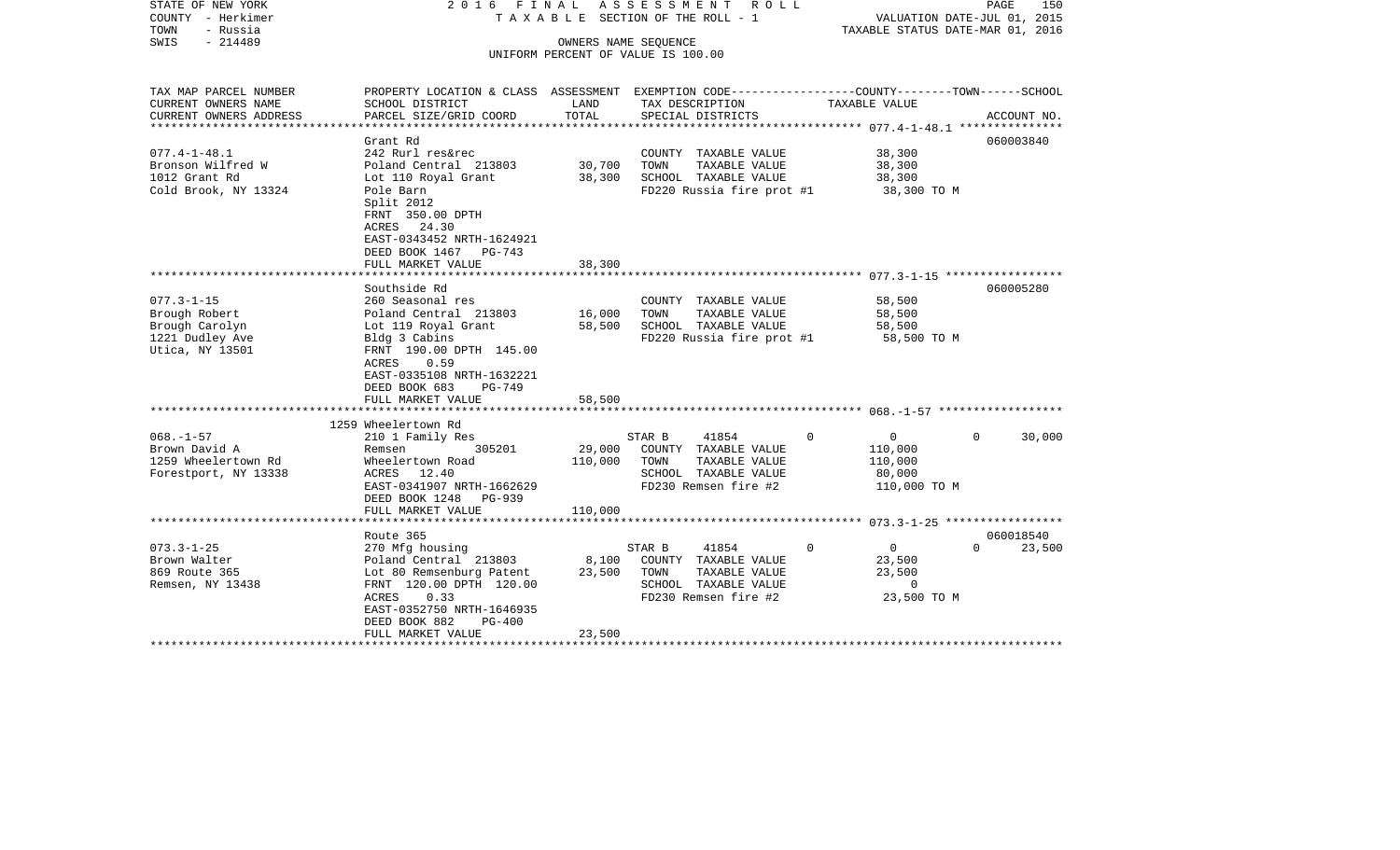| STATE OF NEW YORK<br>COUNTY - Herkimer<br>TOWN         | 2016 FINAL<br>TAXABLE SECTION OF THE ROLL - 1                                                   | ASSESSMENT ROLL | PAGE<br>151<br>VALUATION DATE-JUL 01, 2015<br>TAXABLE STATUS DATE-MAR 01, 2016 |                       |                |
|--------------------------------------------------------|-------------------------------------------------------------------------------------------------|-----------------|--------------------------------------------------------------------------------|-----------------------|----------------|
| - Russia<br>SWIS<br>$-214489$                          |                                                                                                 |                 | OWNERS NAME SEQUENCE                                                           |                       |                |
|                                                        |                                                                                                 |                 | UNIFORM PERCENT OF VALUE IS 100.00                                             |                       |                |
| TAX MAP PARCEL NUMBER                                  | PROPERTY LOCATION & CLASS ASSESSMENT EXEMPTION CODE---------------COUNTY-------TOWN------SCHOOL |                 |                                                                                |                       |                |
| CURRENT OWNERS NAME                                    | SCHOOL DISTRICT                                                                                 | LAND            | TAX DESCRIPTION                                                                | TAXABLE VALUE         |                |
| CURRENT OWNERS ADDRESS                                 | PARCEL SIZE/GRID COORD<br>***********************                                               | TOTAL           | SPECIAL DISTRICTS                                                              |                       | ACCOUNT NO.    |
|                                                        | 12280 Route 365                                                                                 |                 |                                                                                |                       |                |
| $072.19 - 1 - 5.3$                                     | 260 Seasonal res                                                                                |                 | COUNTY TAXABLE VALUE                                                           | 196,600               |                |
| Bruce Neal                                             | 305201<br>Remsen                                                                                | 20,600          | TOWN<br>TAXABLE VALUE                                                          | 196,600               |                |
| Bruce Jeramie L                                        | FRNT 150.10 DPTH                                                                                | 196,600         | SCHOOL TAXABLE VALUE                                                           | 196,600               |                |
| 2299 Cape Leonard Dr                                   | ACRES<br>3.30                                                                                   |                 | FD230 Remsen fire #2                                                           | 196,600 TO M          |                |
| Saint Leonard, MD 20685                                | EAST-0339327 NRTH-1644630                                                                       |                 |                                                                                |                       |                |
|                                                        | DEED BOOK 1541 PG-567                                                                           |                 |                                                                                |                       |                |
|                                                        | FULL MARKET VALUE                                                                               | 196,600         |                                                                                |                       |                |
|                                                        | Black Creek Rd                                                                                  |                 |                                                                                |                       | 060045970      |
| $078.1 - 1 - 9$                                        | 322 Rural vac>10                                                                                |                 | FOREST<br>47460                                                                | 8,969<br>$\mathbf{0}$ | 8,969<br>8,969 |
| Brueckner Jeffrey                                      | Poland Central 213803                                                                           | 17,300          | COUNTY TAXABLE VALUE                                                           | 8,331                 |                |
| Brueckner Tina                                         | Lots 18 & 45 Jerseyfield                                                                        | 17,300          | TAXABLE VALUE<br>TOWN                                                          | 8,331                 |                |
| 216 Baker Rd                                           | Vacant Land                                                                                     |                 | SCHOOL TAXABLE VALUE                                                           | 8,331                 |                |
| West Hurley, NY 12491                                  | ACRES 29.00<br>EAST-0354897 NRTH-1636471                                                        |                 | FD220 Russia fire prot #1                                                      | 17,300 TO M           |                |
| MAY BE SUBJECT TO PAYMENT                              | DEED BOOK 1258 PG-706                                                                           |                 |                                                                                |                       |                |
| UNDER RPTL480A UNTIL 2025                              | FULL MARKET VALUE                                                                               | 17,300          |                                                                                |                       |                |
|                                                        | Black Creek Rd                                                                                  |                 |                                                                                |                       | 060021420      |
| $078.1 - 1 - 10$                                       | 322 Rural vac>10                                                                                |                 | FOREST<br>47460                                                                | 1,519<br>$\Omega$     | 1,519<br>1,519 |
| Brueckner Jeffrey                                      | Poland Central 213803                                                                           | 3,800           | COUNTY TAXABLE VALUE                                                           | 2,281                 |                |
| Brueckner Tina                                         | Lot 18 Jerseyfield Patent                                                                       | 3,800           | TOWN<br>TAXABLE VALUE                                                          | 2,281                 |                |
| 216 Baker Rd                                           | Vacant Land                                                                                     |                 | SCHOOL TAXABLE VALUE                                                           | 2,281                 |                |
| West Hurley, NY 12491                                  | ACRES<br>4.40                                                                                   |                 | FD220 Russia fire prot #1                                                      | 3,800 TO M            |                |
|                                                        | EAST-0354535 NRTH-1636131                                                                       |                 |                                                                                |                       |                |
| MAY BE SUBJECT TO PAYMENT<br>UNDER RPTL480A UNTIL 2025 | DEED BOOK 1258 PG-706<br>FULL MARKET VALUE                                                      | 3,800           |                                                                                |                       |                |
|                                                        | *******************                                                                             | *******         |                                                                                |                       |                |
|                                                        | Mac Arthur Rd                                                                                   |                 |                                                                                |                       |                |
| $077.2 - 1 - 1.5$                                      | 311 Res vac land - WTRFNT                                                                       |                 | COUNTY TAXABLE VALUE                                                           | 36,600                |                |
| Buccina Carrie                                         | Poland Central 213803                                                                           | 36,600          | TOWN<br>TAXABLE VALUE                                                          | 36,600                |                |
| 5442 Walker Rd                                         | ACRES<br>1.70                                                                                   | 36,600          | SCHOOL TAXABLE VALUE                                                           | 36,600                |                |
| Deerfield, NY 13502                                    | EAST-0336179 NRTH-1636899                                                                       |                 | FD220 Russia fire prot #1                                                      | 36,600 TO M           |                |
|                                                        | DEED BOOK 1084 PG-91                                                                            |                 |                                                                                |                       |                |
|                                                        | FULL MARKET VALUE                                                                               | 36,600          |                                                                                |                       |                |
|                                                        | 919 Russia Rd                                                                                   |                 |                                                                                |                       | 060030090      |
| $083.4 - 1 - 17$                                       | 210 1 Family Res                                                                                |                 | COUNTY TAXABLE VALUE                                                           | 83,000                |                |
| Buchanan James C                                       | Poland Central 213803                                                                           | 15,000          | TOWN<br>TAXABLE VALUE                                                          | 83,000                |                |
| 919 Russia Rd                                          | House Gar 1 Acre                                                                                | 83,000          | SCHOOL TAXABLE VALUE                                                           | 83,000                |                |
| PO Box 390                                             | Russia Rd                                                                                       |                 | FD220 Russia fire prot #1                                                      | 83,000 TO M           |                |
| Poland, NY 13431                                       | FRNT 292.00 DPTH                                                                                |                 |                                                                                |                       |                |
|                                                        | ACRES<br>2.00 BANK<br>135<br>EAST-0344352 NRTH-1613943                                          |                 |                                                                                |                       |                |
|                                                        | DEED BOOK 00865 PG-00112                                                                        |                 |                                                                                |                       |                |
|                                                        | FULL MARKET VALUE                                                                               | 83,000          |                                                                                |                       |                |
|                                                        |                                                                                                 |                 |                                                                                |                       |                |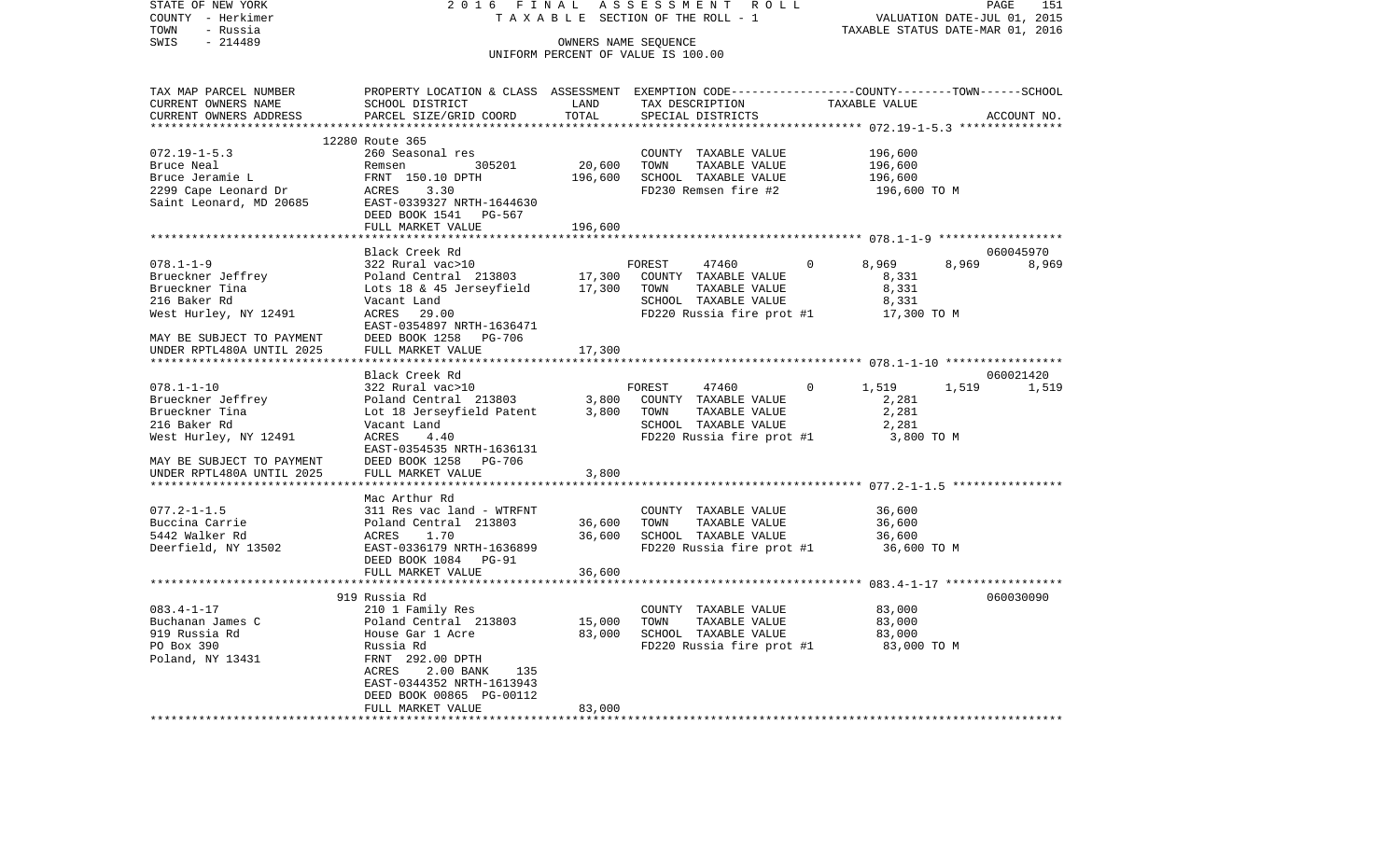| STATE OF NEW YORK<br>COUNTY - Herkimer<br>TOWN<br>- Russia | 2016 FINAL                                                                                                          |                      | A S S E S S M E N T<br>R O L L<br>T A X A B L E SECTION OF THE ROLL - 1 | VALUATION DATE-JUL 01, 2015<br>TAXABLE STATUS DATE-MAR 01, 2016 | PAGE<br>152        |
|------------------------------------------------------------|---------------------------------------------------------------------------------------------------------------------|----------------------|-------------------------------------------------------------------------|-----------------------------------------------------------------|--------------------|
| $-214489$<br>SWIS                                          |                                                                                                                     | OWNERS NAME SEQUENCE | UNIFORM PERCENT OF VALUE IS 100.00                                      |                                                                 |                    |
| TAX MAP PARCEL NUMBER<br>CURRENT OWNERS NAME               | PROPERTY LOCATION & CLASS ASSESSMENT EXEMPTION CODE----------------COUNTY-------TOWN------SCHOOL<br>SCHOOL DISTRICT | LAND                 | TAX DESCRIPTION                                                         | TAXABLE VALUE                                                   |                    |
| CURRENT OWNERS ADDRESS<br>***********************          | PARCEL SIZE/GRID COORD                                                                                              | TOTAL                | SPECIAL DISTRICTS                                                       |                                                                 | ACCOUNT NO.        |
|                                                            | Off Black Creek Rd                                                                                                  |                      |                                                                         |                                                                 |                    |
| $078.1 - 1 - 35.1$                                         | 322 Rural vac>10                                                                                                    |                      | COUNTY TAXABLE VALUE                                                    | 44,500                                                          |                    |
| Buckley Family Trust                                       | Poland Central 213803                                                                                               | 44,500               | TOWN<br>TAXABLE VALUE                                                   | 44,500                                                          |                    |
| 17 Bellewood Cir                                           | Lot 17 Jerseyfield Patent                                                                                           | 44,500               | SCHOOL TAXABLE VALUE                                                    | 44,500                                                          |                    |
| North Syracuse, NY 13212                                   | ACRES 65.00                                                                                                         |                      | FD220 Russia fire prot #1                                               | 44,500 TO M                                                     |                    |
|                                                            | EAST-0349809 NRTH-1635149                                                                                           |                      |                                                                         |                                                                 |                    |
|                                                            | DEED BOOK 1595 PG-881                                                                                               |                      |                                                                         |                                                                 |                    |
|                                                            | FULL MARKET VALUE                                                                                                   | 44,500               |                                                                         |                                                                 |                    |
|                                                            | *********************<br>Black Creek Rd                                                                             |                      |                                                                         |                                                                 | 060051290          |
| $078.1 - 1 - 35.4$                                         | 322 Rural vac>10                                                                                                    |                      | COUNTY TAXABLE VALUE                                                    | 33,000                                                          |                    |
| Buckley Family Trust                                       | Poland Central 213803                                                                                               | 33,000               | TAXABLE VALUE<br>TOWN                                                   | 33,000                                                          |                    |
| 17 Bellewood Cir                                           | Lot 17 Jerseyfield Patent                                                                                           | 33,000               | SCHOOL TAXABLE VALUE                                                    | 33,000                                                          |                    |
| North Syracuse, NY 13212                                   | Vacant Land                                                                                                         |                      | FD220 Russia fire prot #1                                               | 33,000 TO M                                                     |                    |
|                                                            | ACRES<br>26.40                                                                                                      |                      |                                                                         |                                                                 |                    |
|                                                            | EAST-0349697 NRTH-1633766                                                                                           |                      |                                                                         |                                                                 |                    |
|                                                            | DEED BOOK 1595<br><b>PG-881</b>                                                                                     |                      |                                                                         |                                                                 |                    |
|                                                            | FULL MARKET VALUE                                                                                                   | 33,000               |                                                                         |                                                                 |                    |
|                                                            |                                                                                                                     |                      |                                                                         |                                                                 |                    |
|                                                            | Lane Rd                                                                                                             |                      |                                                                         |                                                                 | 060004080          |
| $077.2 - 1 - 45$                                           | 260 Seasonal res<br>Poland Central 213803                                                                           | 9,100                | COUNTY TAXABLE VALUE<br>TAXABLE VALUE<br>TOWN                           | 42,600<br>42,600                                                |                    |
| Buckley Joseph<br>Buckley Eleanor                          | Lot 15 Jerseyfield Patent                                                                                           | 42,600               | SCHOOL TAXABLE VALUE                                                    | 42,600                                                          |                    |
| 23 Argonne Pl                                              | Camp                                                                                                                |                      | FD220 Russia fire prot #1                                               | 42,600 TO M                                                     |                    |
| Little Falls, NY 13365                                     | FRNT 100.00 DPTH 100.00                                                                                             |                      |                                                                         |                                                                 |                    |
|                                                            | ACRES<br>0.25                                                                                                       |                      |                                                                         |                                                                 |                    |
|                                                            | EAST-0336542 NRTH-1635787                                                                                           |                      |                                                                         |                                                                 |                    |
|                                                            | DEED BOOK 532<br>$PG-45$                                                                                            |                      |                                                                         |                                                                 |                    |
|                                                            | FULL MARKET VALUE                                                                                                   | 42,600               |                                                                         |                                                                 |                    |
|                                                            | *****************************                                                                                       |                      |                                                                         |                                                                 |                    |
|                                                            | Mac Arthur Rd                                                                                                       |                      |                                                                         |                                                                 | 060005010          |
| $077.2 - 1 - 9$                                            | 210 1 Family Res - WTRFNT                                                                                           |                      | STAR B<br>41854                                                         | $\mathbf 0$<br>$\overline{0}$                                   | $\Omega$<br>30,000 |
| Buckley Joseph R<br>Buckley Gina M                         | Poland Central 213803<br>Lot 15 Jerseyfield Patent                                                                  | 21,400<br>130,000    | COUNTY TAXABLE VALUE<br>TOWN<br>TAXABLE VALUE                           | 130,000<br>130,000                                              |                    |
| 119 Shady Lane Rd                                          | Trl                                                                                                                 |                      | SCHOOL TAXABLE VALUE                                                    | 100,000                                                         |                    |
| Cold Brook, NY 13324                                       | FRNT<br>95.00 DPTH 154.00                                                                                           |                      | FD220 Russia fire prot #1                                               | 130,000 TO M                                                    |                    |
|                                                            | EAST-0337155 NRTH-1637900                                                                                           |                      |                                                                         |                                                                 |                    |
|                                                            | DEED BOOK 1177 PG-72                                                                                                |                      |                                                                         |                                                                 |                    |
|                                                            | FULL MARKET VALUE                                                                                                   | 130,000              |                                                                         |                                                                 |                    |
| **********************                                     |                                                                                                                     |                      |                                                                         |                                                                 |                    |
|                                                            | Pardeeville Rd                                                                                                      |                      |                                                                         |                                                                 | 060005100          |
| $078.3 - 1 - 5.1$                                          | 320 Rural vacant                                                                                                    |                      | COUNTY TAXABLE VALUE                                                    | 120,600                                                         |                    |
| Bueti Edward V                                             | Poland Central 213803                                                                                               | 120,600              | TOWN<br>TAXABLE VALUE                                                   | 120,600                                                         |                    |
| Bueti Mary<br>18 Hunters Ln                                | Lot 13 Jerseyfield Patent<br>FRNT 2441.00 DPTH                                                                      | 120,600              | SCHOOL TAXABLE VALUE<br>FD220 Russia fire prot #1                       | 120,600                                                         |                    |
| Norwalk, CT 06850                                          | ACRES 198.50                                                                                                        |                      |                                                                         | 120,600 TO M                                                    |                    |
|                                                            | EAST-0350172 NRTH-1627629                                                                                           |                      |                                                                         |                                                                 |                    |
|                                                            | DEED BOOK 687<br>PG-342                                                                                             |                      |                                                                         |                                                                 |                    |
|                                                            | FULL MARKET VALUE                                                                                                   | 120,600              |                                                                         |                                                                 |                    |
|                                                            |                                                                                                                     |                      |                                                                         |                                                                 |                    |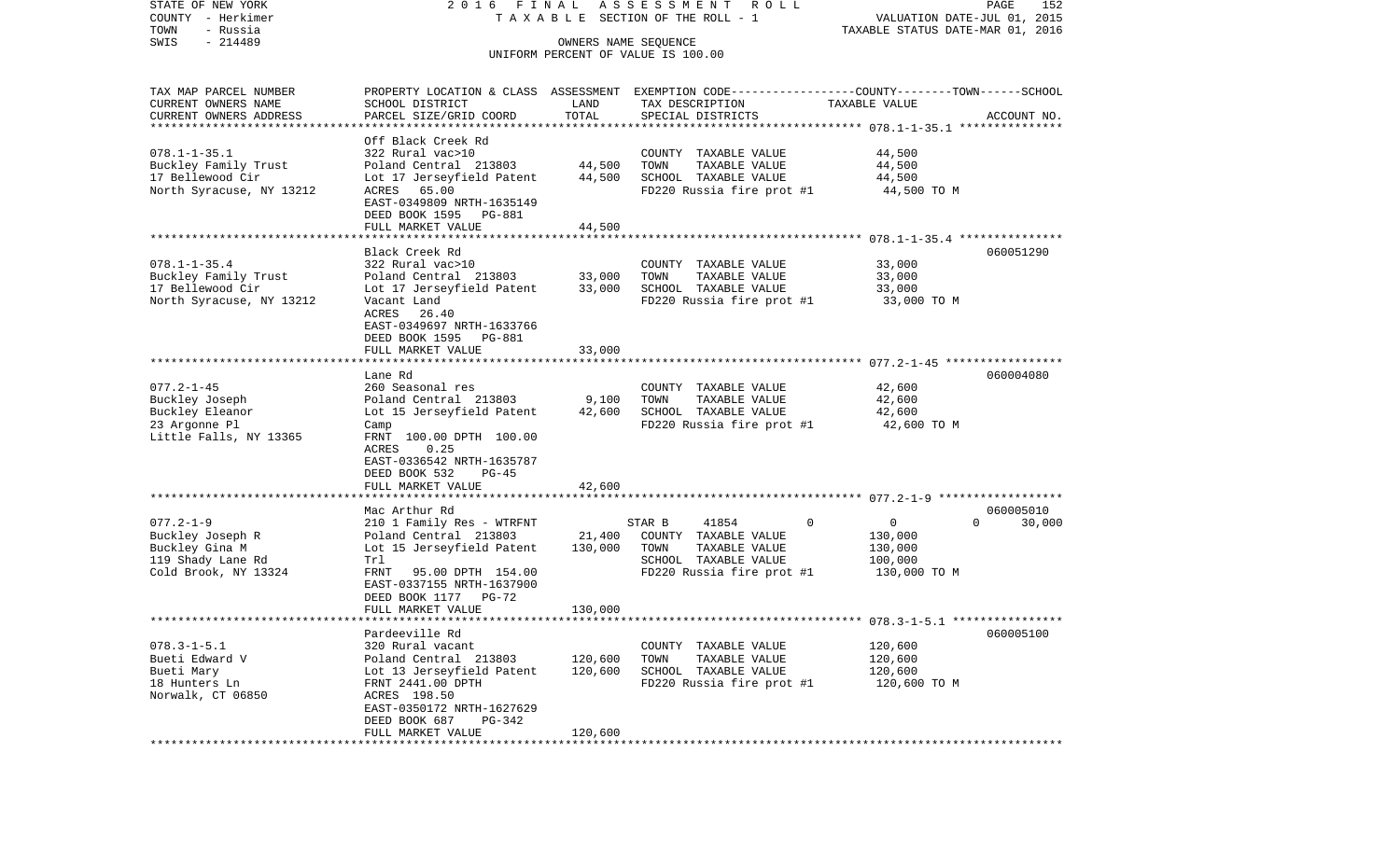| STATE OF NEW YORK<br>COUNTY - Herkimer<br>TOWN<br>- Russia |                                                                                                 |                      | 2016 FINAL ASSESSMENT ROLL<br>TAXABLE SECTION OF THE ROLL - 1 | VALUATION DATE-JUL 01, 2015      | PAGE<br>153        |
|------------------------------------------------------------|-------------------------------------------------------------------------------------------------|----------------------|---------------------------------------------------------------|----------------------------------|--------------------|
| $-214489$<br>SWIS                                          |                                                                                                 | OWNERS NAME SEQUENCE |                                                               | TAXABLE STATUS DATE-MAR 01, 2016 |                    |
|                                                            |                                                                                                 |                      | UNIFORM PERCENT OF VALUE IS 100.00                            |                                  |                    |
| TAX MAP PARCEL NUMBER                                      | PROPERTY LOCATION & CLASS ASSESSMENT EXEMPTION CODE----------------COUNTY-------TOWN-----SCHOOL |                      |                                                               |                                  |                    |
| CURRENT OWNERS NAME<br>CURRENT OWNERS ADDRESS              | SCHOOL DISTRICT<br>PARCEL SIZE/GRID COORD                                                       | LAND<br>TOTAL        | TAX DESCRIPTION<br>SPECIAL DISTRICTS                          | TAXABLE VALUE                    | ACCOUNT NO.        |
|                                                            | 261 Wheelertown Rd                                                                              |                      |                                                               |                                  | 060004110          |
| $072.2 - 2 - 16$                                           | 210 1 Family Res                                                                                |                      | STAR EN<br>41834                                              | $\circ$<br>$\overline{0}$        | $\Omega$<br>65,300 |
| Buhite David J                                             | 305201<br>Remsen                                                                                | 13,500               | COUNTY TAXABLE VALUE                                          | 96,000                           |                    |
| Buhite Judith R                                            | Lot 20 Walker Tract                                                                             | 96,000               | TOWN<br>TAXABLE VALUE                                         | 96,000                           |                    |
| 261 Wheelertown Rd                                         | House Garage                                                                                    |                      | SCHOOL TAXABLE VALUE                                          | 30,700                           |                    |
| Remsen, NY 13438                                           | ACRES<br>1.40<br>EAST-0342812 NRTH-1649460                                                      |                      | FD230 Remsen fire #2                                          | 96,000 TO M                      |                    |
|                                                            | DEED BOOK 1536 PG-94                                                                            |                      |                                                               |                                  |                    |
|                                                            | FULL MARKET VALUE                                                                               | 96,000               |                                                               |                                  |                    |
|                                                            |                                                                                                 |                      |                                                               |                                  |                    |
|                                                            | Wheelertown Rd                                                                                  |                      |                                                               |                                  | 060017310          |
| $068. - 1 - 36$                                            | 260 Seasonal res                                                                                |                      | COUNTY TAXABLE VALUE                                          | 128,500                          |                    |
| Bull Leonard H<br>1283 Copper Hill Rd                      | 305201<br>Remsen<br>Lot 83 Remsenburg Patent                                                    | 74,500<br>128,500    | TAXABLE VALUE<br>TOWN<br>SCHOOL TAXABLE VALUE                 | 128,500<br>128,500               |                    |
| West Suffield, CT 06093                                    | Camp                                                                                            |                      | FD230 Remsen fire #2                                          | 128,500 TO M                     |                    |
|                                                            | ACRES 55.00                                                                                     |                      |                                                               |                                  |                    |
|                                                            | EAST-0339614 NRTH-1663367                                                                       |                      |                                                               |                                  |                    |
|                                                            | DEED BOOK 00654 PG-00970                                                                        |                      |                                                               |                                  |                    |
|                                                            | FULL MARKET VALUE                                                                               | 128,500              |                                                               |                                  |                    |
|                                                            | Wheelertown Rd                                                                                  |                      |                                                               |                                  | 060027330          |
| $068. - 1 - 37$                                            | 322 Rural vac>10                                                                                |                      | COUNTY TAXABLE VALUE                                          | 52,300                           |                    |
| Bull Leonard H Jr                                          | 305201<br>Remsen                                                                                | 52,300               | TOWN<br>TAXABLE VALUE                                         | 52,300                           |                    |
| 1283 Copper Hill Rd                                        | Lot 83 Remsenburg Patent                                                                        | 52,300               | SCHOOL TAXABLE VALUE                                          | 52,300                           |                    |
| West Suffield, CT 06093                                    | Vacant Land                                                                                     |                      | FD230 Remsen fire #2                                          | 52,300 TO M                      |                    |
|                                                            | ACRES 48.36                                                                                     |                      |                                                               |                                  |                    |
|                                                            | EAST-0338643 NRTH-1664090                                                                       |                      |                                                               |                                  |                    |
|                                                            | DEED BOOK 726<br>PG-101<br>FULL MARKET VALUE                                                    | 52,300               |                                                               |                                  |                    |
|                                                            |                                                                                                 |                      |                                                               |                                  |                    |
|                                                            | Wheelertown Rd                                                                                  |                      |                                                               |                                  | 060012840          |
| $068. - 1 - 35$                                            | 314 Rural vac<10                                                                                |                      | COUNTY TAXABLE VALUE                                          | 300                              |                    |
| Bull Leonard Jr                                            | 305201<br>Remsen                                                                                | 300                  | TOWN<br>TAXABLE VALUE                                         | 300                              |                    |
| 1283 Copper Hill Rd<br>West Suffield, CT 06093             | Lot 83 Remsenburg Patent<br>Vacant Land                                                         | 300                  | SCHOOL TAXABLE VALUE<br>FD230 Remsen fire #2                  | 300<br>300 TO M                  |                    |
|                                                            | 80.00 DPTH 110.00<br>FRNT                                                                       |                      |                                                               |                                  |                    |
|                                                            | 0.20<br>ACRES                                                                                   |                      |                                                               |                                  |                    |
|                                                            | EAST-0339868 NRTH-1664321                                                                       |                      |                                                               |                                  |                    |
|                                                            | DEED BOOK 00819 PG-00509                                                                        |                      |                                                               |                                  |                    |
|                                                            | FULL MARKET VALUE                                                                               | 300                  |                                                               |                                  |                    |
|                                                            |                                                                                                 |                      |                                                               |                                  |                    |
| $072.2 - 1 - 76$                                           | 476 Spall Rd<br>260 Seasonal res                                                                |                      | COUNTY TAXABLE VALUE                                          | 46,000                           | 060020310          |
| Burdick Anna                                               | 305201<br>Remsen                                                                                | 16,100               | TAXABLE VALUE<br>TOWN                                         | 46,000                           |                    |
| 406 Milgate St                                             | Lot 10 Walker Tract                                                                             | 46,000               | SCHOOL TAXABLE VALUE                                          | 46,000                           |                    |
| Utica, NY 13501                                            | House                                                                                           |                      | FD230 Remsen fire #2                                          | 46,000 TO M                      |                    |
|                                                            | FRNT 100.00 DPTH                                                                                |                      |                                                               |                                  |                    |
|                                                            | 2.70<br>ACRES                                                                                   |                      |                                                               |                                  |                    |
|                                                            | EAST-0342217 NRTH-1653587<br>DEED BOOK 1161<br>PG-544                                           |                      |                                                               |                                  |                    |
|                                                            | FULL MARKET VALUE                                                                               | 46,000               |                                                               |                                  |                    |
|                                                            |                                                                                                 |                      |                                                               |                                  |                    |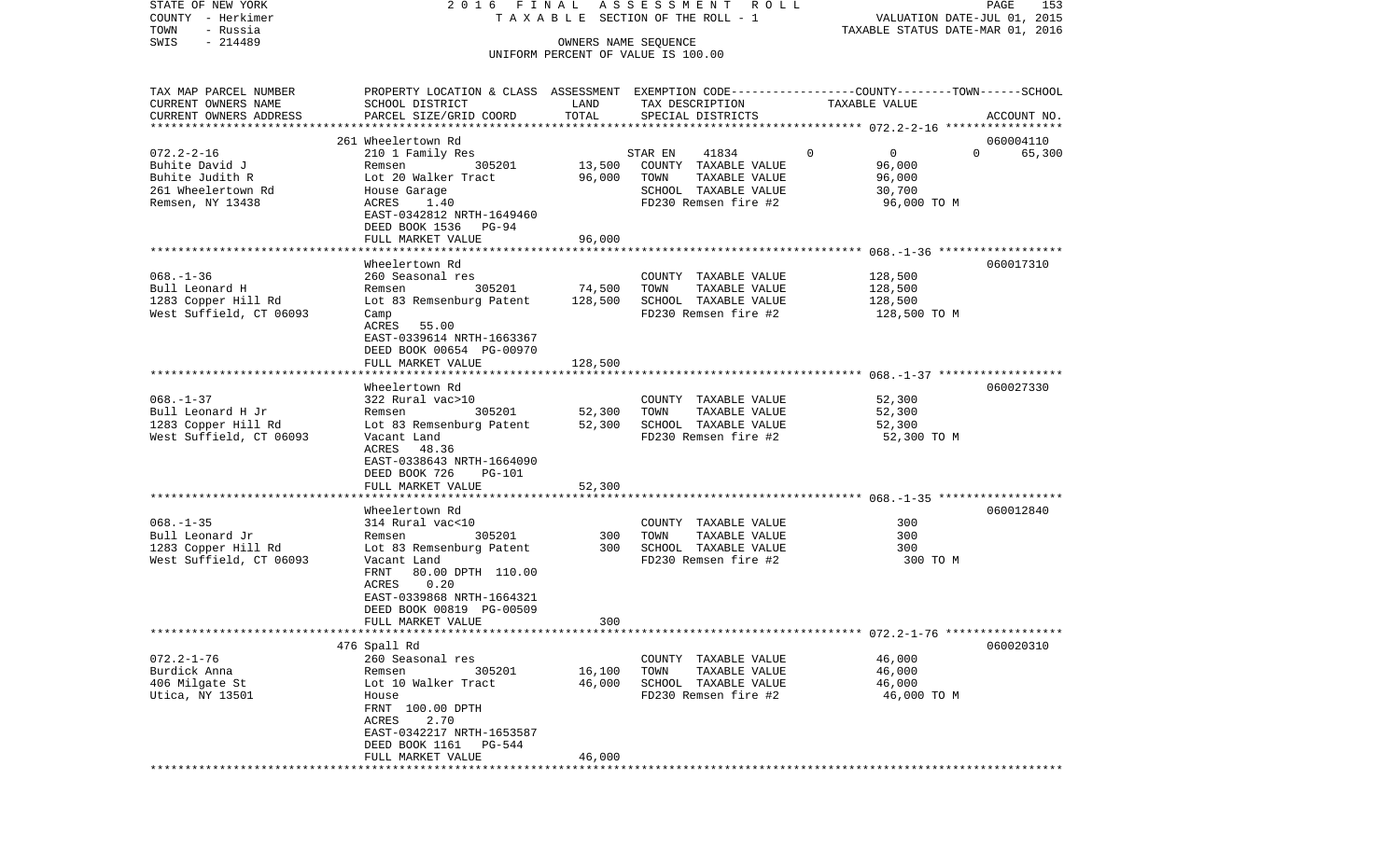| STATE OF NEW YORK<br>COUNTY - Herkimer<br>TOWN<br>- Russia | 2016 FINAL<br>ASSESSMENT ROLL<br>TAXABLE SECTION OF THE ROLL - 1                                                     |                               |                                    | PAGE<br>154<br>VALUATION DATE-JUL 01, 2015<br>TAXABLE STATUS DATE-MAR 01, 2016 |             |  |
|------------------------------------------------------------|----------------------------------------------------------------------------------------------------------------------|-------------------------------|------------------------------------|--------------------------------------------------------------------------------|-------------|--|
| $-214489$<br>SWIS                                          |                                                                                                                      |                               | OWNERS NAME SEQUENCE               |                                                                                |             |  |
|                                                            |                                                                                                                      |                               | UNIFORM PERCENT OF VALUE IS 100.00 |                                                                                |             |  |
|                                                            |                                                                                                                      |                               |                                    |                                                                                |             |  |
| TAX MAP PARCEL NUMBER<br>CURRENT OWNERS NAME               | PROPERTY LOCATION & CLASS ASSESSMENT EXEMPTION CODE-----------------COUNTY-------TOWN------SCHOOL<br>SCHOOL DISTRICT | LAND                          | TAX DESCRIPTION                    | TAXABLE VALUE                                                                  |             |  |
| CURRENT OWNERS ADDRESS                                     | PARCEL SIZE/GRID COORD                                                                                               | TOTAL                         | SPECIAL DISTRICTS                  |                                                                                | ACCOUNT NO. |  |
|                                                            |                                                                                                                      | *********************         |                                    | ********************* 072.15-1-36 ************                                 |             |  |
|                                                            | 235 Route 365                                                                                                        |                               |                                    |                                                                                | 060004050   |  |
| $072.15 - 1 - 36$                                          | 210 1 Family Res                                                                                                     |                               | COUNTY TAXABLE VALUE               | 43,000                                                                         |             |  |
| Burke Faith                                                | 305201<br>Remsen                                                                                                     | 7,000                         | TAXABLE VALUE<br>TOWN              | 43,000                                                                         |             |  |
| Wheelock Frederick                                         | Lot 23 Walker Tract                                                                                                  | 43,000                        | SCHOOL TAXABLE VALUE               | 43,000                                                                         |             |  |
| Main St                                                    | Camp                                                                                                                 |                               | FD230 Remsen fire #2               | 43,000 TO M                                                                    |             |  |
| PO Box 232                                                 | Rte 365                                                                                                              |                               |                                    |                                                                                |             |  |
| Hinckley, NY 13352                                         | FRNT 100.00 DPTH 100.00<br>ACRES<br>0.23                                                                             |                               |                                    |                                                                                |             |  |
|                                                            | EAST-0340460 NRTH-1646051                                                                                            |                               |                                    |                                                                                |             |  |
|                                                            | DEED BOOK 1390 PG-905                                                                                                |                               |                                    |                                                                                |             |  |
|                                                            | FULL MARKET VALUE                                                                                                    | 43,000                        |                                    |                                                                                |             |  |
|                                                            |                                                                                                                      |                               |                                    |                                                                                |             |  |
|                                                            | Route 365                                                                                                            |                               |                                    |                                                                                | 060050270   |  |
| $072.15 - 1 - 37.4$                                        | 314 Rural vac<10                                                                                                     |                               | COUNTY TAXABLE VALUE               | 3,700                                                                          |             |  |
| Burke Faith                                                | 305201<br>Remsen                                                                                                     | 3,700                         | TOWN<br>TAXABLE VALUE              | 3,700                                                                          |             |  |
| Wheelock Frederick                                         | Lot #23 Walker Tract                                                                                                 | 3,700                         | SCHOOL TAXABLE VALUE               | 3,700                                                                          |             |  |
| Main St                                                    | Vacant Land                                                                                                          |                               | FD230 Remsen fire #2               | 3,700 TO M                                                                     |             |  |
| PO Box 232                                                 | FRNT 230.00 DPTH 200.00                                                                                              |                               |                                    |                                                                                |             |  |
| Hinckley, NY 13352                                         | 0.92<br>ACRES<br>EAST-0340486 NRTH-1645905                                                                           |                               |                                    |                                                                                |             |  |
|                                                            | DEED BOOK 1390<br>PG-905                                                                                             |                               |                                    |                                                                                |             |  |
|                                                            | FULL MARKET VALUE                                                                                                    | 3,700                         |                                    |                                                                                |             |  |
|                                                            |                                                                                                                      |                               |                                    |                                                                                |             |  |
|                                                            | 107 Dow Rd                                                                                                           |                               |                                    |                                                                                | 060008700   |  |
| $073.3 - 1 - 79$                                           | 314 Rural vac<10                                                                                                     |                               | COUNTY TAXABLE VALUE               | 17,500                                                                         |             |  |
| Burlison Naomi A                                           | Poland Central 213803                                                                                                | 17,500                        | TOWN<br>TAXABLE VALUE              | 17,500                                                                         |             |  |
| Linger Warren                                              | N 46<br>Jp                                                                                                           | 17,500                        | SCHOOL TAXABLE VALUE               | 17,500                                                                         |             |  |
| 41 McNamara St                                             | Lot 7                                                                                                                |                               | FD220 Russia fire prot #1          | 17,500 TO M                                                                    |             |  |
| Lisle, NY 13797                                            | Dow                                                                                                                  |                               |                                    |                                                                                |             |  |
|                                                            | 7.00<br>ACRES                                                                                                        |                               |                                    |                                                                                |             |  |
|                                                            | EAST-0351299 NRTH-1642084<br>DEED BOOK 1522<br>PG-266                                                                |                               |                                    |                                                                                |             |  |
|                                                            | FULL MARKET VALUE                                                                                                    | 17,500                        |                                    |                                                                                |             |  |
|                                                            |                                                                                                                      |                               |                                    |                                                                                |             |  |
|                                                            | 1108 Pardeeville Rd                                                                                                  |                               |                                    |                                                                                | 060027060   |  |
| $078.3 - 1 - 1.1$                                          | 270 Mfg housing                                                                                                      |                               | STAR B<br>41854                    | $\Omega$<br>$\Omega$<br>$\overline{0}$                                         | 30,000      |  |
| Burns Charles E Jr                                         | Poland Central 213803                                                                                                | 28,100                        | COUNTY TAXABLE VALUE               | 45,000                                                                         |             |  |
| 1108 Pardeeville Rd                                        | ACRES 11.50                                                                                                          | 45,000                        | TOWN<br>TAXABLE VALUE              | 45,000                                                                         |             |  |
| Cold Brook, NY 13324                                       | EAST-0349555 NRTH-1632054                                                                                            |                               | SCHOOL TAXABLE VALUE               | 15,000                                                                         |             |  |
|                                                            | PG-902<br>DEED BOOK 1213                                                                                             |                               | FD220 Russia fire prot #1          | 45,000 TO M                                                                    |             |  |
|                                                            | FULL MARKET VALUE                                                                                                    | 45,000<br>******************* |                                    |                                                                                |             |  |
|                                                            |                                                                                                                      |                               |                                    |                                                                                |             |  |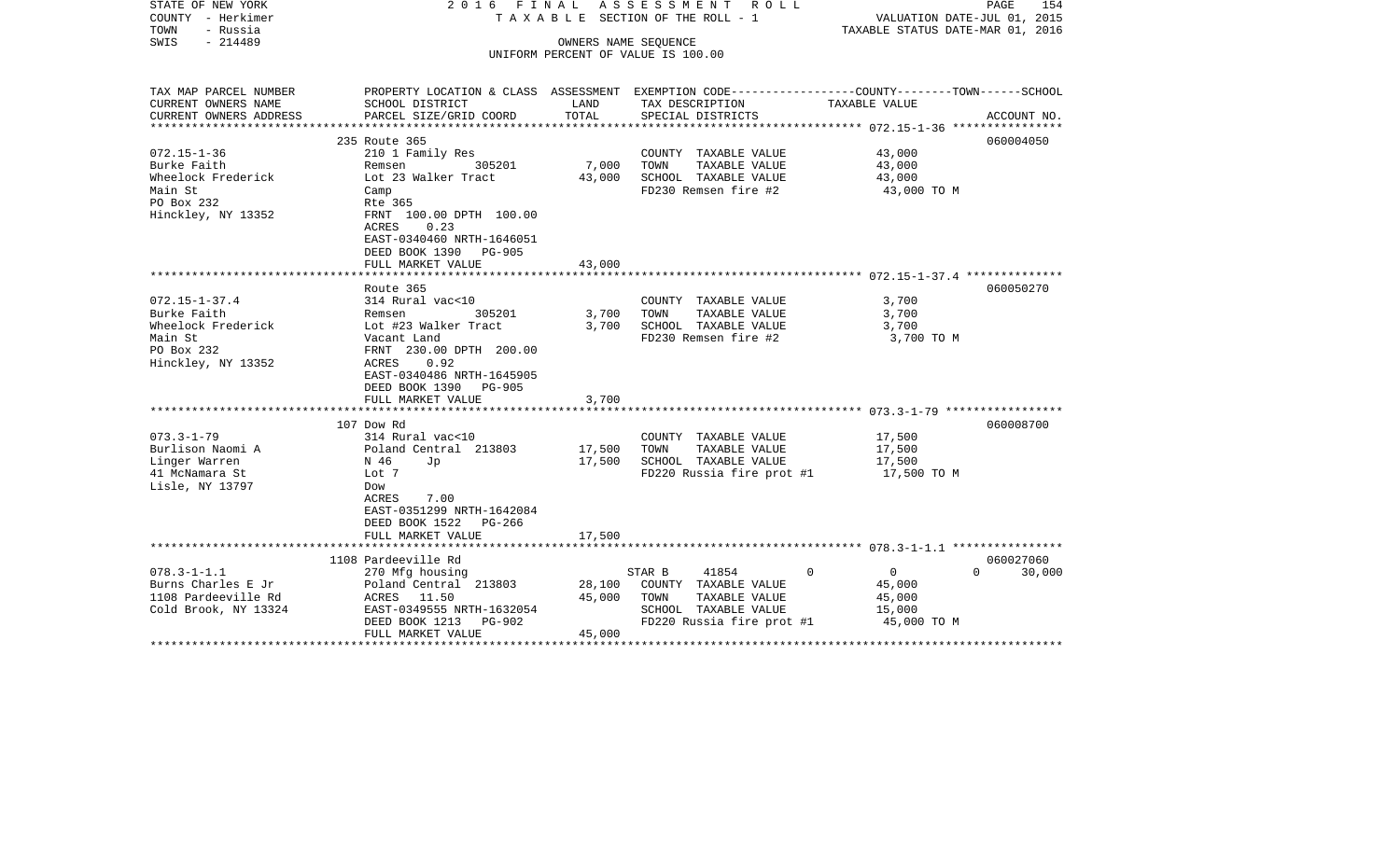| STATE OF NEW YORK<br>COUNTY - Herkimer<br>- Russia<br>TOWN                                                                                                                                                                                                                              | 2016 FINAL                                                                                                                                                                                                                                                                                                                     |                                | ASSESSMENT<br>R O L L<br>TAXABLE SECTION OF THE ROLL - 1                                                                                                                                                                                                                                                   |                                                                                                                                                                                                      | PAGE<br>VALUATION DATE-JUL 01, 2015<br>TAXABLE STATUS DATE-MAR 01, 2016 | 155                                  |
|-----------------------------------------------------------------------------------------------------------------------------------------------------------------------------------------------------------------------------------------------------------------------------------------|--------------------------------------------------------------------------------------------------------------------------------------------------------------------------------------------------------------------------------------------------------------------------------------------------------------------------------|--------------------------------|------------------------------------------------------------------------------------------------------------------------------------------------------------------------------------------------------------------------------------------------------------------------------------------------------------|------------------------------------------------------------------------------------------------------------------------------------------------------------------------------------------------------|-------------------------------------------------------------------------|--------------------------------------|
| $-214489$<br>SWIS                                                                                                                                                                                                                                                                       |                                                                                                                                                                                                                                                                                                                                | OWNERS NAME SEQUENCE           | UNIFORM PERCENT OF VALUE IS 100.00                                                                                                                                                                                                                                                                         |                                                                                                                                                                                                      |                                                                         |                                      |
| TAX MAP PARCEL NUMBER<br>CURRENT OWNERS NAME<br>CURRENT OWNERS ADDRESS                                                                                                                                                                                                                  | PROPERTY LOCATION & CLASS ASSESSMENT EXEMPTION CODE---------------COUNTY-------TOWN------SCHOOL<br>SCHOOL DISTRICT<br>PARCEL SIZE/GRID COORD                                                                                                                                                                                   | LAND<br>TOTAL                  | TAX DESCRIPTION<br>SPECIAL DISTRICTS                                                                                                                                                                                                                                                                       | TAXABLE VALUE                                                                                                                                                                                        |                                                                         | ACCOUNT NO.                          |
| $077.2 - 2 - 51$<br>Burns Irrevocable Trust Charle Poland Central 213803 16,200<br>Burns Roszila<br>1166 Pardeeville Rd<br>Cold Brook, NY 13324                                                                                                                                         | Pardeeville Rd<br>271 Mfg housings<br>Lot 17 Jerseyfield Patent<br>Trailer<br>Pardeeville<br>ACRES<br>2.77<br>EAST-0347919 NRTH-1632395<br>DEED BOOK 1213<br><b>PG-899</b><br>FULL MARKET VALUE                                                                                                                                | 24,000<br>24,000               | COUNTY TAXABLE VALUE<br>TOWN<br>TAXABLE VALUE<br>SCHOOL TAXABLE VALUE<br>FD220 Russia fire prot #1                                                                                                                                                                                                         | 24,000<br>24,000<br>24,000<br>24,000 TO M                                                                                                                                                            |                                                                         | 060015720                            |
|                                                                                                                                                                                                                                                                                         |                                                                                                                                                                                                                                                                                                                                | *******                        |                                                                                                                                                                                                                                                                                                            | ********************* 077.4-1-19 *****************                                                                                                                                                   |                                                                         |                                      |
| $077.4 - 1 - 19$<br>Burns Irrevocable Trust Charle Poland Central 213803<br>Burns Roszila P<br>1166 Pardeeville Rd<br>Cold Brook, NY 13324<br>$078.3 - 1 - 1.5$<br>Burns Irrevocable Trust Charle Poland Central 213803<br>Burns Roszila<br>1166 Pardeeville Rd<br>Cold Brook, NY 13324 | 1166 Pardeeville Rd<br>210 1 Family Res<br>Lot 14 Jerseyfield Patent<br>Mobile Home<br>ACRES<br>1.00<br>EAST-0348397 NRTH-1632185<br>DEED BOOK 1280<br>PG-513<br>FULL MARKET VALUE<br>Pardeeville Rd<br>322 Rural vac>10<br>Forest Land<br>Black Creek Road<br>FRNT 729.00 DPTH<br>12.83<br>ACRES<br>EAST-0348977 NRTH-1632317 | 95,000<br>16,000<br>16,000     | VET WAR C 41122<br>12,500 VET WAR T 41123<br>95,000 STAR EN<br>41834<br>COUNTY TAXABLE VALUE<br>TAXABLE VALUE<br>TOWN<br>SCHOOL TAXABLE VALUE<br>FD220 Russia fire prot #1<br>**********************<br>COUNTY TAXABLE VALUE<br>TAXABLE VALUE<br>TOWN<br>SCHOOL TAXABLE VALUE<br>FD220 Russia fire prot #1 | 9,000<br>$\mathbf 0$<br>$\Omega$<br>$\Omega$<br>$\overline{0}$<br>$\Omega$<br>86,000<br>83,000<br>29,700<br>************* 078.3-1-1.5 *****************<br>16,000<br>16,000<br>16,000<br>16,000 TO M | $\Omega$<br>12,000<br>$\Omega$<br>95,000 TO M                           | 060040180<br>0<br>$\Omega$<br>65,300 |
|                                                                                                                                                                                                                                                                                         | DEED BOOK 1213 PG-987<br>FULL MARKET VALUE<br>***************************                                                                                                                                                                                                                                                      | 16,000                         |                                                                                                                                                                                                                                                                                                            |                                                                                                                                                                                                      |                                                                         |                                      |
| $072.4 - 1 - 25$<br>Burns Thomas F<br>Burns Judith B<br>1010 Rondo Ave<br>Chittenango, NY 13037                                                                                                                                                                                         | 449 Brady Beach Rd<br>260 Seasonal res<br>Poland Central 213803<br>Lot 47 Jerseyfield Patent<br>Camp<br>Brady Beach<br>FRNT 100.00 DPTH 100.00<br>0.23<br>ACRES<br>EAST-0344387 NRTH-1642802<br>DEED BOOK 1584<br>PG-336<br>FULL MARKET VALUE                                                                                  | $8\,, 400$<br>50,000<br>50,000 | COUNTY TAXABLE VALUE<br>TOWN<br>TAXABLE VALUE<br>SCHOOL TAXABLE VALUE<br>FD220 Russia fire prot #1                                                                                                                                                                                                         | 50,000<br>50,000<br>50,000                                                                                                                                                                           | 50,000 TO M                                                             | 060026670                            |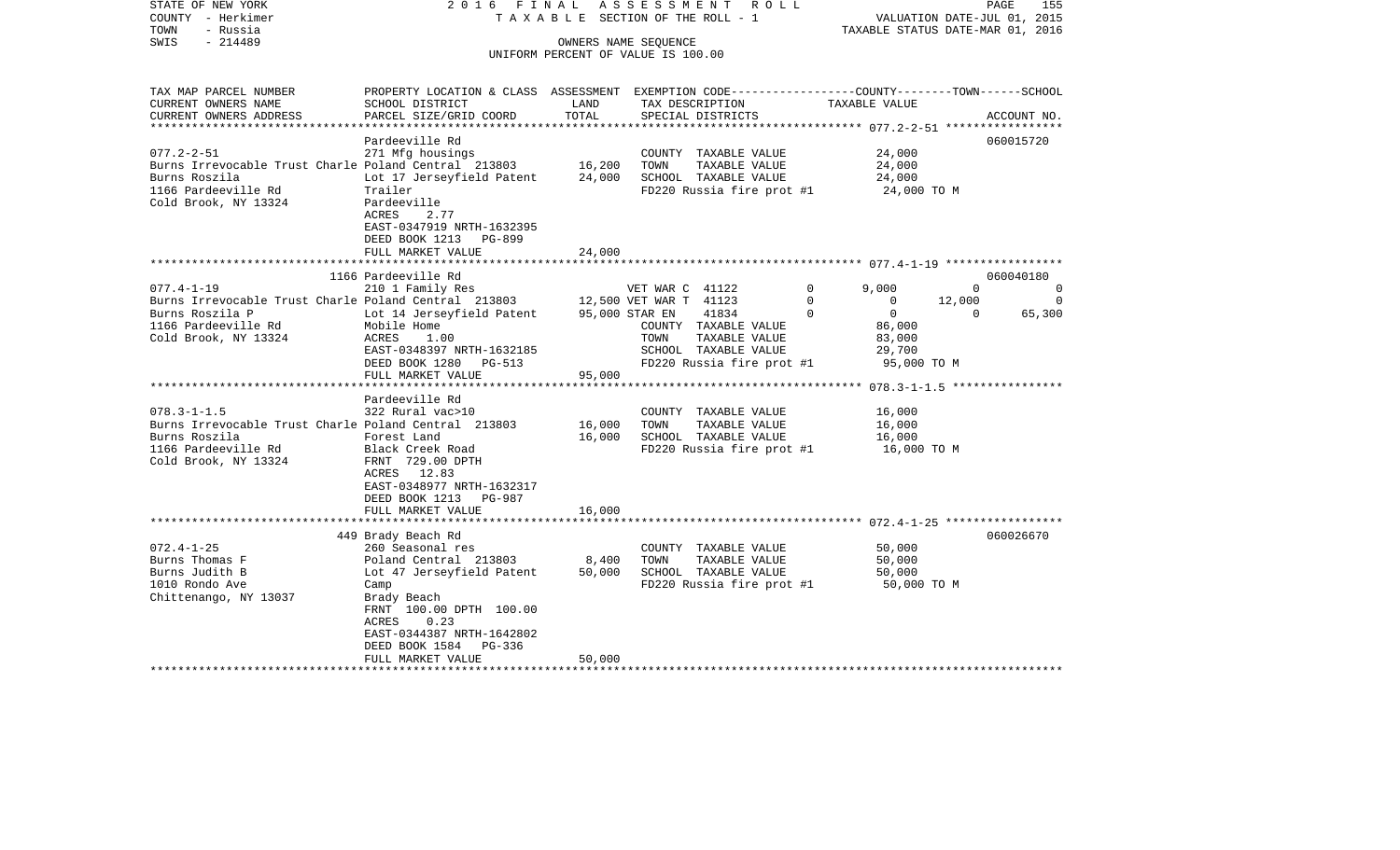| STATE OF NEW YORK                                 | 2016 FINAL ASSESSMENT ROLL                                                                                                                                                                                       |                                    |                      |                              |              |                                         |                | PAGE<br>156 |
|---------------------------------------------------|------------------------------------------------------------------------------------------------------------------------------------------------------------------------------------------------------------------|------------------------------------|----------------------|------------------------------|--------------|-----------------------------------------|----------------|-------------|
| COUNTY - Herkimer<br>TOWN                         |                                                                                                                                                                                                                  | TAXABLE SECTION OF THE ROLL - 1    |                      |                              |              | VALUATION DATE-JUL 01, 2015             |                |             |
| - Russia<br>$-214489$<br>SWIS                     |                                                                                                                                                                                                                  |                                    | OWNERS NAME SEOUENCE |                              |              | TAXABLE STATUS DATE-MAR 01, 2016        |                |             |
|                                                   |                                                                                                                                                                                                                  | UNIFORM PERCENT OF VALUE IS 100.00 |                      |                              |              |                                         |                |             |
|                                                   |                                                                                                                                                                                                                  |                                    |                      |                              |              |                                         |                |             |
|                                                   |                                                                                                                                                                                                                  |                                    |                      |                              |              |                                         |                |             |
| TAX MAP PARCEL NUMBER                             | PROPERTY LOCATION & CLASS ASSESSMENT EXEMPTION CODE----------------COUNTY-------TOWN------SCHOOL                                                                                                                 |                                    |                      |                              |              |                                         |                |             |
| CURRENT OWNERS NAME                               | SCHOOL DISTRICT                                                                                                                                                                                                  | LAND                               |                      | TAX DESCRIPTION              |              | TAXABLE VALUE                           |                |             |
| CURRENT OWNERS ADDRESS                            | PARCEL SIZE/GRID COORD                                                                                                                                                                                           | TOTAL                              |                      | SPECIAL DISTRICTS            |              |                                         |                | ACCOUNT NO. |
|                                                   |                                                                                                                                                                                                                  |                                    |                      |                              |              |                                         |                |             |
|                                                   | Article Community Care and Mark 242 Rurl resorted<br>242 Rurl resorted<br>242 Rurl resorted<br>213803 49,100 VET WAR T 41123<br>2324 House Garage<br>2324 House Garage<br>2324 House Garage<br>2324 House Garage |                                    |                      |                              |              |                                         |                | 060030390   |
| $083.4 - 1 - 26$                                  |                                                                                                                                                                                                                  |                                    |                      |                              | $\mathbf{0}$ | 9,000                                   | $\sim$ 0       | 0           |
| Burt James Thomas                                 |                                                                                                                                                                                                                  |                                    |                      |                              | $\Omega$     | $\overline{0}$                          | 12,000         | $\mathbf 0$ |
| Burt Mary Jane                                    |                                                                                                                                                                                                                  |                                    |                      |                              | 0            | 13,500                                  | $\sim$ 0       | $\mathbf 0$ |
| 198 Pardeeville Rd                                |                                                                                                                                                                                                                  |                                    |                      |                              | $\Omega$     | $\overline{0}$                          | 13,500         | $\Omega$    |
| Cold Brook, NY 13324                              | ACRES 32.75 BANK 087                                                                                                                                                                                             |                                    | STAR B               | 41854                        | $\Omega$     | 0                                       | $\overline{0}$ | 30,000      |
|                                                   | EAST-0347854 NRTH-1616138                                                                                                                                                                                        |                                    |                      | COUNTY TAXABLE VALUE         |              | 112,500                                 |                |             |
|                                                   | DEED BOOK 811<br>PG-214                                                                                                                                                                                          |                                    | TOWN                 | TAXABLE VALUE                |              | 109,500                                 |                |             |
|                                                   | FULL MARKET VALUE                                                                                                                                                                                                |                                    |                      | 135,000 SCHOOL TAXABLE VALUE |              | 105,000                                 |                |             |
|                                                   |                                                                                                                                                                                                                  |                                    |                      | FD220 Russia fire prot #1    |              | 135,000 TO M                            |                |             |
|                                                   |                                                                                                                                                                                                                  |                                    |                      |                              |              |                                         |                |             |
|                                                   | 403 Simpson Rd                                                                                                                                                                                                   |                                    |                      |                              |              |                                         |                | 060044140   |
| $082.2 - 1 - 56$                                  | 242 Rurl res&rec                                                                                                                                                                                                 |                                    | STAR B               | 41854                        | $\mathbf 0$  | $\overline{0}$                          | $\Omega$       | 30,000      |
| Bushinger Christopher                             | Poland Central 213803 38,700                                                                                                                                                                                     |                                    |                      | COUNTY TAXABLE VALUE         |              | 139,500                                 |                |             |
| 403 Simpson Rd                                    | House 25 Acres<br>Simpson Road                                                                                                                                                                                   | 139,500                            | TOWN                 | TAXABLE VALUE                |              | 139,500                                 |                |             |
| Remsen, NY 13438                                  |                                                                                                                                                                                                                  |                                    |                      | SCHOOL TAXABLE VALUE         |              | 109,500                                 |                |             |
|                                                   | 231<br>ACRES 21.20 BANK                                                                                                                                                                                          |                                    |                      | FD220 Russia fire prot #1    |              | 139,500 TO M                            |                |             |
|                                                   | EAST-0324076 NRTH-1616892                                                                                                                                                                                        |                                    |                      |                              |              |                                         |                |             |
|                                                   | DEED BOOK 1194 PG-986                                                                                                                                                                                            |                                    |                      |                              |              |                                         |                |             |
|                                                   | FULL MARKET VALUE                                                                                                                                                                                                | 139,500                            |                      |                              |              |                                         |                |             |
|                                                   | Main St                                                                                                                                                                                                          |                                    |                      |                              |              |                                         |                |             |
| $084.3 - 2 - 21$                                  | 314 Rural vac<10                                                                                                                                                                                                 |                                    |                      | COUNTY TAXABLE VALUE         |              | 500                                     |                |             |
| Butera Juan                                       | Poland Central 213803 500                                                                                                                                                                                        |                                    | TOWN                 | TAXABLE VALUE                |              | 500                                     |                |             |
|                                                   | ACRES<br>0.80                                                                                                                                                                                                    | 500                                |                      | SCHOOL TAXABLE VALUE         |              | 500                                     |                |             |
| Butera Juan<br>Butera Dorothy<br>Contract Creater | EAST-0350121 NRTH-1608295                                                                                                                                                                                        |                                    |                      |                              |              | FD220 Russia fire prot #1 500 TO M      |                |             |
|                                                   |                                                                                                                                                                                                                  |                                    |                      |                              |              |                                         |                |             |
|                                                   |                                                                                                                                                                                                                  |                                    |                      |                              |              |                                         |                |             |
|                                                   | Fisher Rd                                                                                                                                                                                                        |                                    |                      |                              |              |                                         |                | 060020130   |
| $084.1 - 3 - 11.1$                                | 322 Rural vac>10                                                                                                                                                                                                 |                                    |                      |                              |              | COUNTY TAXABLE VALUE 45,200             |                |             |
| Byler John D                                      |                                                                                                                                                                                                                  |                                    | TOWN                 | TAXABLE VALUE                |              | 45,200                                  |                |             |
| 482 County Highway 151                            | Poland Central 213803 45,200<br>Lot 97 Jerseyfield Patent 45,200                                                                                                                                                 |                                    |                      | SCHOOL TAXABLE VALUE         |              | 45,200                                  |                |             |
| St. Johnsville, NY 13452                          | Vacant Land                                                                                                                                                                                                      |                                    |                      |                              |              | FD220 Russia fire prot $#1$ 45,200 TO M |                |             |
|                                                   | FRNT 705.00 DPTH                                                                                                                                                                                                 |                                    |                      |                              |              |                                         |                |             |
|                                                   | ACRES 42.20                                                                                                                                                                                                      |                                    |                      |                              |              |                                         |                |             |
|                                                   | EAST-0356076 NRTH-1620521                                                                                                                                                                                        |                                    |                      |                              |              |                                         |                |             |

|                             | DEED BOOK 1492 PG-675<br>FULL MARKET VALUE | 45,200 |                         |             |
|-----------------------------|--------------------------------------------|--------|-------------------------|-------------|
|                             | Silverstone Rd                             |        |                         | 0052798     |
| 072.12-2-24                 | 311 Res vac land - WTRFNT                  |        | COUNTY<br>TAXABLE VALUE | 23,800      |
| C & H Investment Bldq. Inc. | 305201<br>Remsen                           | 23,800 | TOWN<br>TAXABLE VALUE   | 23,800      |
| 2385 Stoakley Rd            | Lot 2 Jacobs Tract                         | 23,800 | SCHOOL TAXABLE VALUE    | 23,800      |
| Prince Frederick, MD 20678  | Vacant Land                                |        | FD230 Remsen fire #2    | 23,800 TO M |
|                             | Silverstone Estates                        |        |                         |             |
|                             | FRNT 143.00 DPTH 223.00                    |        |                         |             |
|                             | 1.30<br>ACRES                              |        |                         |             |
|                             | EAST-0346545 NRTH-1652330                  |        |                         |             |
|                             | DEED BOOK 924 PG-416                       |        |                         |             |
|                             | FULL MARKET VALUE                          | 23,800 |                         |             |
|                             |                                            |        |                         |             |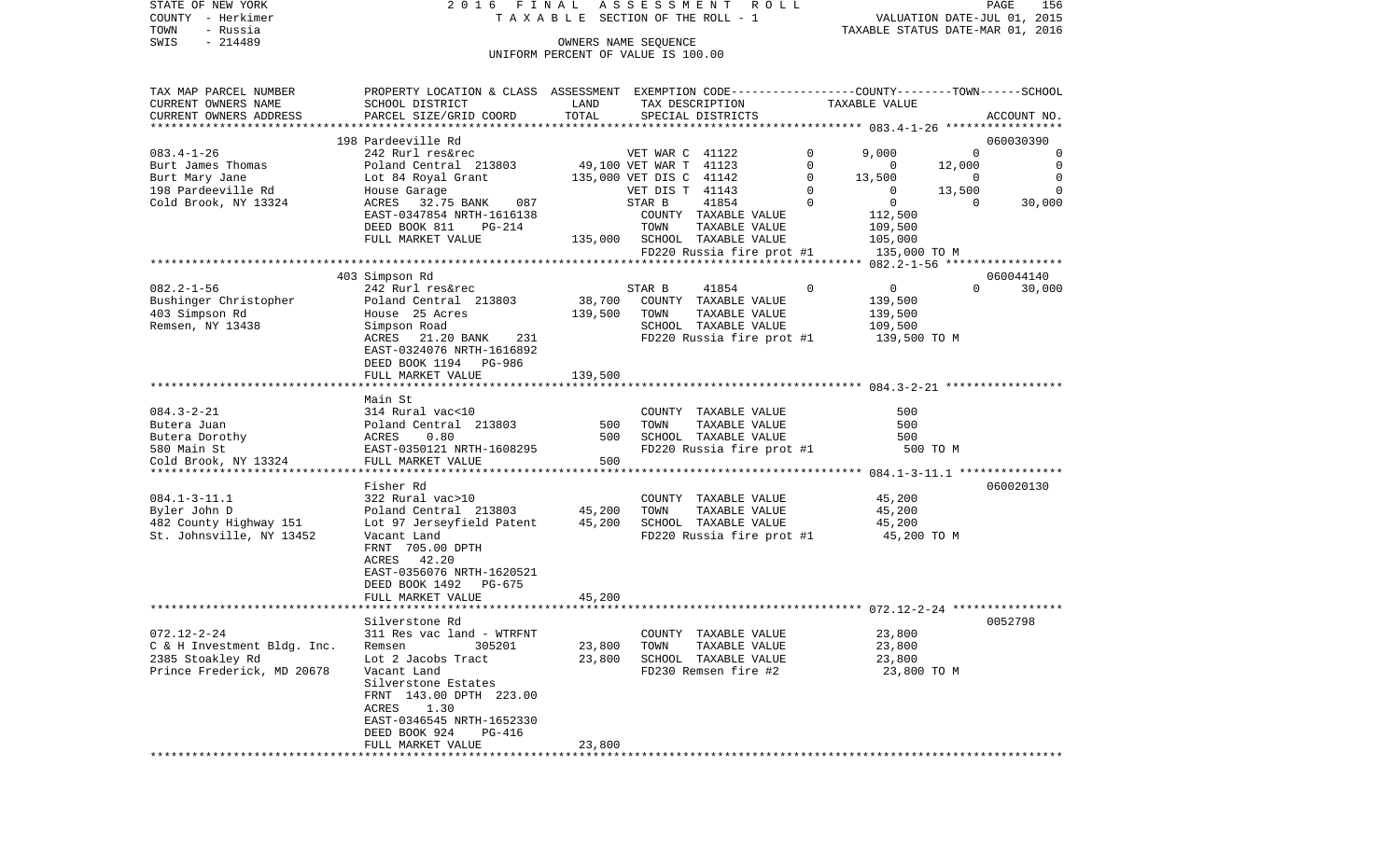| STATE OF NEW YORK<br>COUNTY - Herkimer<br>TOWN<br>- Russia                                | 2016 FINAL                                                                                                                           |                   | A S S E S S M E N T<br>R O L L<br>TAXABLE SECTION OF THE ROLL - 1                                                      |                                                                               | PAGE<br>157<br>VALUATION DATE-JUL 01, 2015<br>TAXABLE STATUS DATE-MAR 01, 2016 |
|-------------------------------------------------------------------------------------------|--------------------------------------------------------------------------------------------------------------------------------------|-------------------|------------------------------------------------------------------------------------------------------------------------|-------------------------------------------------------------------------------|--------------------------------------------------------------------------------|
| $-214489$<br>SWIS                                                                         |                                                                                                                                      |                   | OWNERS NAME SEQUENCE<br>UNIFORM PERCENT OF VALUE IS 100.00                                                             |                                                                               |                                                                                |
|                                                                                           |                                                                                                                                      |                   |                                                                                                                        |                                                                               |                                                                                |
| TAX MAP PARCEL NUMBER<br>CURRENT OWNERS NAME                                              | PROPERTY LOCATION & CLASS ASSESSMENT EXEMPTION CODE---------------COUNTY-------TOWN------SCHOOL<br>SCHOOL DISTRICT                   | LAND              | TAX DESCRIPTION                                                                                                        | TAXABLE VALUE                                                                 |                                                                                |
| CURRENT OWNERS ADDRESS                                                                    | PARCEL SIZE/GRID COORD                                                                                                               | TOTAL             | SPECIAL DISTRICTS                                                                                                      | ***************** 088.2-1-25 ******************                               | ACCOUNT NO.                                                                    |
|                                                                                           | Route 8                                                                                                                              |                   |                                                                                                                        |                                                                               | 060006360                                                                      |
| $088.2 - 1 - 25$<br>Cady Barbara<br>Cady Gerald<br>187 Route 8                            | 105 Vac farmland<br>Poland Central 213803<br>Lot 44 Royal Grant<br>Vacant Land                                                       | 11,500<br>11,500  | COUNTY TAXABLE VALUE<br>TOWN<br>TAXABLE VALUE<br>SCHOOL TAXABLE VALUE<br>FD220 Russia fire prot #1                     | 11,500<br>11,500<br>11,500<br>150 TO M                                        |                                                                                |
| Cold Brook, NY 13324                                                                      | ACRES 12.12<br>EAST-0345403 NRTH-1604574<br>DEED BOOK 1268<br>PG-709<br>FULL MARKET VALUE                                            | 11,500            |                                                                                                                        |                                                                               |                                                                                |
|                                                                                           |                                                                                                                                      |                   |                                                                                                                        |                                                                               |                                                                                |
| $088.2 - 1 - 28.1$<br>Cady Barbara<br>Cady Gerald<br>187 Route 8<br>Cold Brook, NY 13324  | Route 8<br>113 Cattle farm<br>Poland Central 213803<br>Lot 44 Royal Grant<br>Farm<br>Rte 8                                           | 53,000<br>150,000 | 41834<br>STAR EN<br>COUNTY TAXABLE VALUE<br>TOWN<br>TAXABLE VALUE<br>SCHOOL TAXABLE VALUE<br>FD220 Russia fire prot #1 | $\mathbf 0$<br>$\overline{0}$<br>150,000<br>150,000<br>84,700<br>150,000 TO M | 060006330<br>65,300<br>$\Omega$                                                |
|                                                                                           | FRNT 975.00 DPTH<br>32.60<br>ACRES<br>EAST-0344569 NRTH-1603879<br>DEED BOOK 1268<br>PG-709<br>FULL MARKET VALUE                     | 150,000           |                                                                                                                        |                                                                               |                                                                                |
|                                                                                           | Route 8                                                                                                                              |                   |                                                                                                                        |                                                                               | 060004410                                                                      |
| $088.2 - 1 - 17$<br>Caldwell Lorraine<br>8334 State Route 274<br>Holland Patent, NY 13354 | 323 Vacant rural<br>Poland Central 213803<br>N 44<br>Rq<br>Lot $13 \frac{3}{4}$<br>Rte 8                                             | 14,400<br>14,400  | COUNTY TAXABLE VALUE<br>TOWN<br>TAXABLE VALUE<br>SCHOOL TAXABLE VALUE<br>FD220 Russia fire prot #1                     | 14,400<br>14,400<br>14,400<br>14,400 TO M                                     |                                                                                |
|                                                                                           | ACRES 13.80<br>EAST-0347105 NRTH-1606272<br>DEED BOOK 939<br>$PG-23$<br>FULL MARKET VALUE                                            | 14,400            |                                                                                                                        |                                                                               |                                                                                |
|                                                                                           | Route 8                                                                                                                              |                   |                                                                                                                        |                                                                               | 060023940                                                                      |
| $089.1 - 2 - 3$<br>Caldwell Theodore<br>1016 State Route 8<br>Cold Brook, NY 13324        | 210 1 Family Res<br>Poland Central 213803<br>Lot 53 Royal Grant<br>Modular Home Garage<br>ACRES<br>1.50<br>EAST-0356939 NRTH-1608946 | 14,300<br>112,000 | 41834<br>STAR EN<br>COUNTY TAXABLE VALUE<br>TOWN<br>TAXABLE VALUE<br>SCHOOL TAXABLE VALUE<br>FD220 Russia fire prot #1 | $\mathbf 0$<br>0<br>112,000<br>112,000<br>46,700<br>112,000 TO M              | 65,300<br>$\Omega$                                                             |
|                                                                                           | DEED BOOK 672<br><b>PG-706</b><br>FULL MARKET VALUE                                                                                  | 112,000           |                                                                                                                        |                                                                               |                                                                                |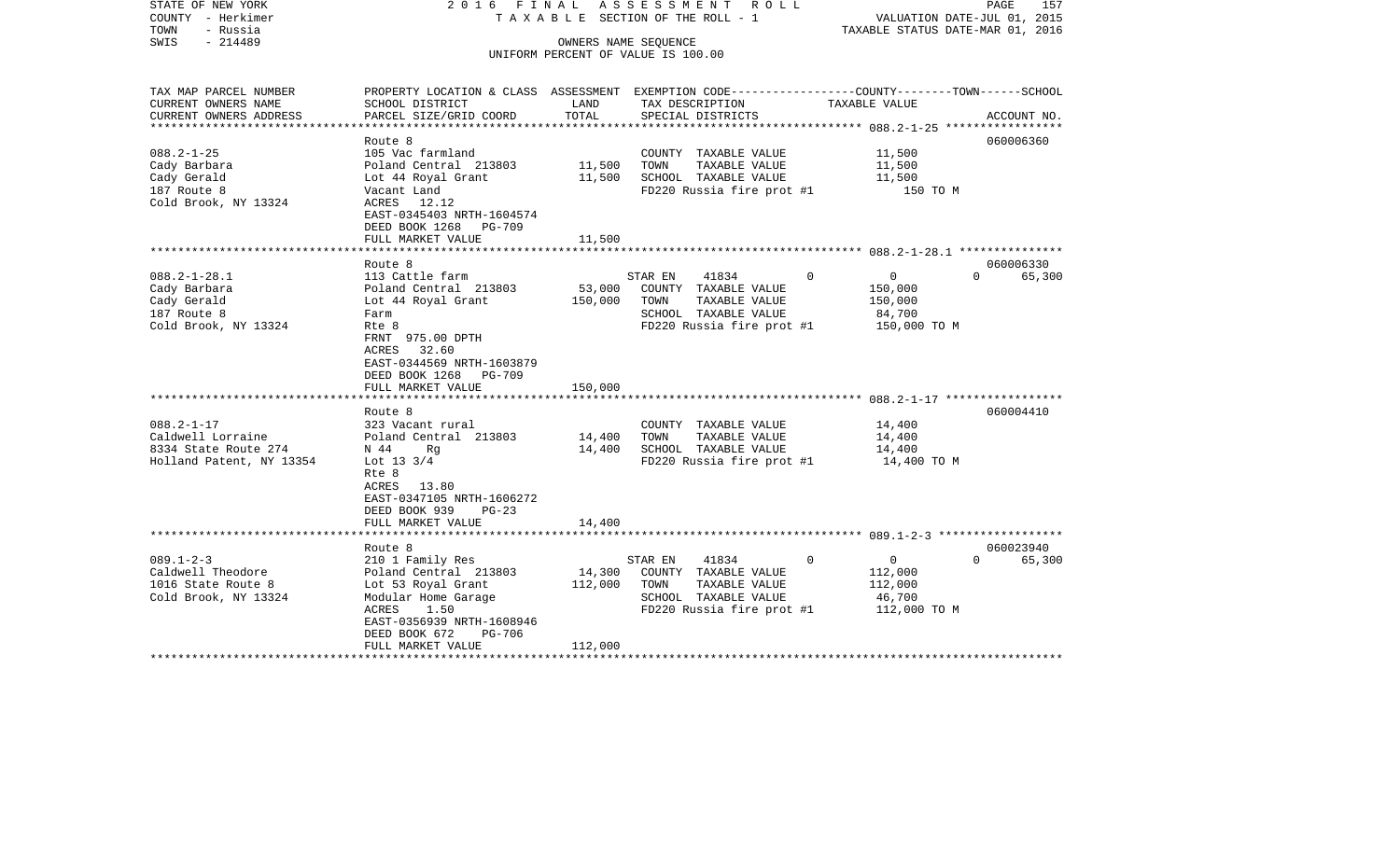COUNTY - Herkimer **T A X A B L E SECTION OF THE ROLL - 1** VALUATION DATE-JUL 01, 2015 TOWN - Russia TAXABLE STATUS DATE-MAR 01, 2016 SWIS - 214489 OWNERS NAME SEQUENCE UNIFORM PERCENT OF VALUE IS 100.00TAX MAP PARCEL NUMBER PROPERTY LOCATION & CLASS ASSESSMENT EXEMPTION CODE------------------COUNTY--------TOWN------SCHOOL CURRENT OWNERS NAME SCHOOL DISTRICT LAND TAX DESCRIPTION TAXABLE VALUECURRENT OWNERS ADDRESS PARCEL SIZE/GRID COORD TOTAL SPECIAL DISTRICTS ACCOUNT NO. \*\*\*\*\*\*\*\*\*\*\*\*\*\*\*\*\*\*\*\*\*\*\*\*\*\*\*\*\*\*\*\*\*\*\*\*\*\*\*\*\*\*\*\*\*\*\*\*\*\*\*\*\*\*\*\*\*\*\*\*\*\*\*\*\*\*\*\*\*\*\*\*\*\*\*\*\*\*\*\*\*\*\*\*\*\*\*\*\*\*\*\*\*\*\*\*\*\*\*\*\*\*\* 089.1-2-6 \*\*\*\*\*\*\*\*\*\*\*\*\*\*\*\*\*\* Cooper Rd 060020040 089.1-2-6 323 Vacant rural COUNTY TAXABLE VALUE 22,500 Callaghan Mary **Poland Central 213803** 22,500 TOWN TAXABLE VALUE 22,500 11 Kentview Dr Lot 41 Royal Grant 22,500 SCHOOL TAXABLE VALUE 22,500 Carmel, NY 10512 Vacant Land FD220 Russia fire prot #1 22,500 TO M ACRES 24.20 EAST-0357961 NRTH-1605649 DEED BOOK 679 PG-412FULL MARKET VALUE 22,500 \*\*\*\*\*\*\*\*\*\*\*\*\*\*\*\*\*\*\*\*\*\*\*\*\*\*\*\*\*\*\*\*\*\*\*\*\*\*\*\*\*\*\*\*\*\*\*\*\*\*\*\*\*\*\*\*\*\*\*\*\*\*\*\*\*\*\*\*\*\*\*\*\*\*\*\*\*\*\*\*\*\*\*\*\*\*\*\*\*\*\*\*\*\*\*\*\*\*\*\*\*\*\* 084.3-2-9 \*\*\*\*\*\*\*\*\*\*\*\*\*\*\*\*\*\* 163 Hall Rd 060019860084.3-2-9 210 1 Family Res STAR B 41854 0 0 0 30,000 Callahan James P Poland Central 213803 46,800 COUNTY TAXABLE VALUE 127,600 Casper Eileen A Lot 83 Royal Grant 127,600 TOWN TAXABLE VALUE 127,600 163 Hall Rd ACRES 41.00 SCHOOL TAXABLE VALUE 97,600 PO Box 22 EAST-0351364 NRTH-1616068 FD220 Russia fire prot #1 127,600 TO M Cold Brook, NY 13324 DEED BOOK 906 PG-233 FULL MARKET VALUE 127,600 \*\*\*\*\*\*\*\*\*\*\*\*\*\*\*\*\*\*\*\*\*\*\*\*\*\*\*\*\*\*\*\*\*\*\*\*\*\*\*\*\*\*\*\*\*\*\*\*\*\*\*\*\*\*\*\*\*\*\*\*\*\*\*\*\*\*\*\*\*\*\*\*\*\*\*\*\*\*\*\*\*\*\*\*\*\*\*\*\*\*\*\*\*\*\*\*\*\*\*\*\*\*\* 077.2-2-40.2 \*\*\*\*\*\*\*\*\*\*\*\*\*\*\* 1267 Pardeeville Rd. 077.2-2-40.2 270 Mfg housing STAR EN 41834 0 0 0 37,700 Camerona Terinda L Poland Central 213803 23,700 COUNTY TAXABLE VALUE 37,700 1267 Pardeeville Rd Vac.land 37,700 TOWN TAXABLE VALUE 37,700 Cold Brook, NY 13324 ACRES 8.07 ACRES 8.07 SCHOOL TAXABLE VALUE 0 EAST-0346239 NRTH-1632482 FD220 Russia fire prot #1 37,700 TO M DEED BOOK 00850 PG-00115FULL MARKET VALUE 37,700 \*\*\*\*\*\*\*\*\*\*\*\*\*\*\*\*\*\*\*\*\*\*\*\*\*\*\*\*\*\*\*\*\*\*\*\*\*\*\*\*\*\*\*\*\*\*\*\*\*\*\*\*\*\*\*\*\*\*\*\*\*\*\*\*\*\*\*\*\*\*\*\*\*\*\*\*\*\*\*\*\*\*\*\*\*\*\*\*\*\*\*\*\*\*\*\*\*\*\*\*\*\*\* 084.3-2-2.4 \*\*\*\*\*\*\*\*\*\*\*\*\*\*\*\* Pardeeville Rd084.3-2-2.4 310 Res Vac COUNTY TAXABLE VALUE 12,000 Camp GM, LLC.  $Poland Central$  213803 12,000 TOWN TAXABLE VALUE 12,000 Glen Maine 61 12,000 SCHOOL TAXABLE VALUE 12,000 SCHOOL TAXABLE VALUE PO Box 26 FRNT 370.00 DPTH FD220 Russia fire prot #1 12,000 TO M Cold Brook, NY 13324 ACRES 8.50 EAST-0348644 NRTH-1616355 DEED BOOK 1338 PG-185FULL MARKET VALUE 12,000 \*\*\*\*\*\*\*\*\*\*\*\*\*\*\*\*\*\*\*\*\*\*\*\*\*\*\*\*\*\*\*\*\*\*\*\*\*\*\*\*\*\*\*\*\*\*\*\*\*\*\*\*\*\*\*\*\*\*\*\*\*\*\*\*\*\*\*\*\*\*\*\*\*\*\*\*\*\*\*\*\*\*\*\*\*\*\*\*\*\*\*\*\*\*\*\*\*\*\*\*\*\*\* 077.2-2-40.1 \*\*\*\*\*\*\*\*\*\*\*\*\*\*\* Pardeeville Rd 060046740077.2-2-40.1 314 Rural vac<10 COUNTY TAXABLE VALUE 11,000 Campbell Living Trust Harley A Poland Central 213803 11,000 TOWN TAXABLE VALUE 11,000 Campbell Living Trust Catherin Lot 14 Jerseyfield Patent 11,000 SCHOOL TAXABLE VALUE 11,000 111 Elm St Vacant Land FD220 Russia fire prot #1 11,000 TO M Oriskany, NY 13424 Landlocked ACRES 8.40 EAST-0345943 NRTH-1632622 DEED BOOK 1330 PG-347FULL MARKET VALUE 11,000 \*\*\*\*\*\*\*\*\*\*\*\*\*\*\*\*\*\*\*\*\*\*\*\*\*\*\*\*\*\*\*\*\*\*\*\*\*\*\*\*\*\*\*\*\*\*\*\*\*\*\*\*\*\*\*\*\*\*\*\*\*\*\*\*\*\*\*\*\*\*\*\*\*\*\*\*\*\*\*\*\*\*\*\*\*\*\*\*\*\*\*\*\*\*\*\*\*\*\*\*\*\*\*\*\*\*\*\*\*\*\*\*\*\*\*\*\*\*\*\*\*\*\*\*\*\*\*\*\*\*\*\*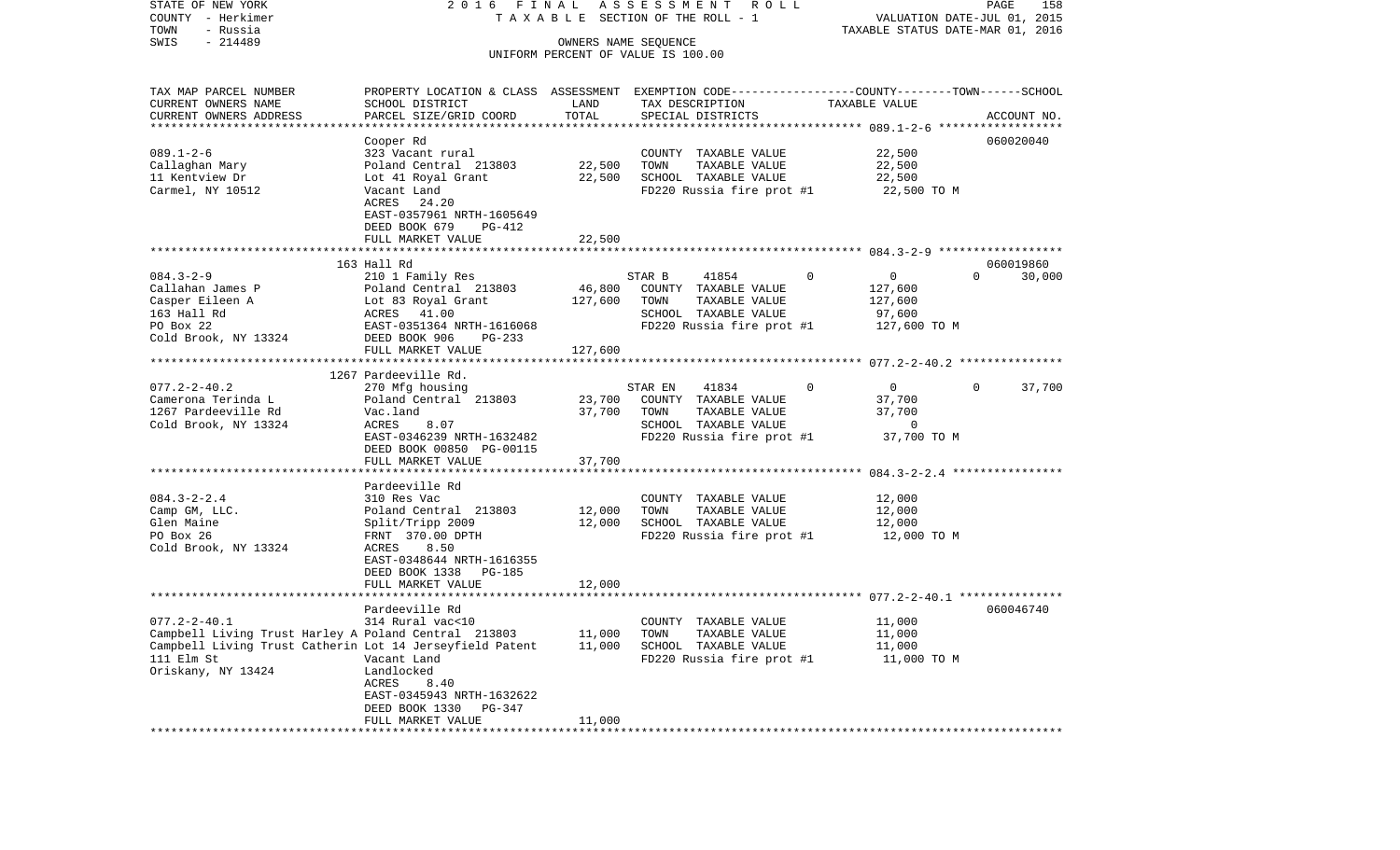| STATE OF NEW YORK                                               | 2016 FINAL                                                                                                         |                  | ASSESSMENT<br>ROLL                            |                             |                                  | PAGE<br>159 |
|-----------------------------------------------------------------|--------------------------------------------------------------------------------------------------------------------|------------------|-----------------------------------------------|-----------------------------|----------------------------------|-------------|
| COUNTY - Herkimer                                               |                                                                                                                    |                  | TAXABLE SECTION OF THE ROLL - 1               |                             | VALUATION DATE-JUL 01, 2015      |             |
| TOWN<br>- Russia<br>$-214489$<br>SWIS                           |                                                                                                                    |                  | OWNERS NAME SEQUENCE                          |                             | TAXABLE STATUS DATE-MAR 01, 2016 |             |
|                                                                 |                                                                                                                    |                  | UNIFORM PERCENT OF VALUE IS 100.00            |                             |                                  |             |
|                                                                 |                                                                                                                    |                  |                                               |                             |                                  |             |
|                                                                 |                                                                                                                    |                  |                                               |                             |                                  |             |
| TAX MAP PARCEL NUMBER<br>CURRENT OWNERS NAME                    | PROPERTY LOCATION & CLASS ASSESSMENT EXEMPTION CODE---------------COUNTY-------TOWN------SCHOOL<br>SCHOOL DISTRICT | LAND             | TAX DESCRIPTION                               | TAXABLE VALUE               |                                  |             |
| CURRENT OWNERS ADDRESS                                          | PARCEL SIZE/GRID COORD                                                                                             | TOTAL            | SPECIAL DISTRICTS                             |                             |                                  | ACCOUNT NO. |
|                                                                 |                                                                                                                    |                  |                                               |                             |                                  |             |
|                                                                 | 1289 Pardeeville Rd                                                                                                |                  |                                               |                             |                                  | 060019170   |
| $077.2 - 2 - 41$                                                | 260 Seasonal res                                                                                                   |                  | COUNTY TAXABLE VALUE                          | 32,000                      |                                  |             |
| Campbell Living Trust Harley A Poland Central 213803 12,000     |                                                                                                                    |                  | TOWN<br>TAXABLE VALUE                         | 32,000                      |                                  |             |
| Campbell Living Trust Catherin Lot 14 Jerseyfield Patent 32,000 |                                                                                                                    |                  | SCHOOL TAXABLE VALUE                          | 32,000                      |                                  |             |
| 111 Elm St                                                      | 1285 Pardeeville                                                                                                   |                  | FD220 Russia fire prot #1                     | 32,000 TO M                 |                                  |             |
| Oriskany, NY 13424                                              | ACRES<br>1.80<br>EAST-0346089 NRTH-1633013                                                                         |                  |                                               |                             |                                  |             |
|                                                                 | DEED BOOK 1330<br>PG-344                                                                                           |                  |                                               |                             |                                  |             |
|                                                                 | FULL MARKET VALUE                                                                                                  | 32,000           |                                               |                             |                                  |             |
|                                                                 |                                                                                                                    |                  |                                               |                             |                                  |             |
|                                                                 | 224 Macarthur Rd                                                                                                   |                  |                                               |                             |                                  |             |
| $077.2 - 1 - 27.4$                                              | 210 1 Family Res                                                                                                   |                  | VET COM C 41132                               | $\circ$<br>15,000           | 0                                | 0           |
| Campbell Shirley                                                | Poland Central 213803                                                                                              |                  | 41,700 VET COM T 41133                        | $\mathbf 0$<br>$\mathbf{0}$ | 20,000                           | 0           |
| 224 Macarthur Rd<br>Cold Brook, NY 13324                        | Lot 15 Jerseyfield Patent<br>FRNT 620.00 DPTH                                                                      | 269,000 STAR B   | 41854<br>COUNTY TAXABLE VALUE                 | $\mathbf{0}$<br>$\Omega$    | $\overline{0}$                   | 30,000      |
|                                                                 | ACRES 19.20                                                                                                        |                  | TAXABLE VALUE<br>TOWN                         | 254,000<br>249,000          |                                  |             |
|                                                                 | EAST-0340308 NRTH-1634842                                                                                          |                  | SCHOOL TAXABLE VALUE                          | 239,000                     |                                  |             |
|                                                                 | DEED BOOK 1140<br>PG-565                                                                                           |                  | FD220 Russia fire prot #1                     | 269,000 TO M                |                                  |             |
|                                                                 | FULL MARKET VALUE                                                                                                  | 269,000          |                                               |                             |                                  |             |
|                                                                 |                                                                                                                    |                  |                                               |                             |                                  |             |
|                                                                 | Hall Rd                                                                                                            |                  |                                               |                             |                                  | 060009960   |
| $084.3 - 2 - 49$                                                | 322 Rural vac>10                                                                                                   |                  | COUNTY TAXABLE VALUE                          | 38,300                      |                                  |             |
| Candela Rosario<br>Candela Michelina                            | Poland Central 213803<br>Lot 8 Royal Grant                                                                         | 38,300<br>38,300 | TOWN<br>TAXABLE VALUE<br>SCHOOL TAXABLE VALUE | 38,300<br>38,300            |                                  |             |
| 2819 Dudley Ave                                                 | Vacant Land                                                                                                        |                  | FD220 Russia fire prot #1                     | 38,300 TO M                 |                                  |             |
| Bronx, NY 10461                                                 | ACRES 29.70                                                                                                        |                  |                                               |                             |                                  |             |
|                                                                 | EAST-0354422 NRTH-1616247                                                                                          |                  |                                               |                             |                                  |             |
|                                                                 | DEED BOOK 920<br>PG-489                                                                                            |                  |                                               |                             |                                  |             |
|                                                                 | FULL MARKET VALUE                                                                                                  | 38,300           |                                               |                             |                                  |             |
|                                                                 | ************************                                                                                           |                  |                                               |                             |                                  |             |
| $068. - 1 - 59$                                                 | 1272 Wheelertown Rd<br>210 1 Family Res                                                                            |                  | COUNTY TAXABLE VALUE                          | 86,000                      |                                  |             |
| Canning Living Trust Lawrence Remsen                            | 305201                                                                                                             | 12,500           | TOWN<br>TAXABLE VALUE                         | 86,000                      |                                  |             |
| 2843 Johnny Cake Hill Rd                                        | Wheelertown Road                                                                                                   | 86,000           | SCHOOL TAXABLE VALUE                          | 86,000                      |                                  |             |
| Hamilton, NY 13346                                              | FRNT 1102.40 DPTH                                                                                                  |                  | FD230 Remsen fire #2                          | 86,000 TO M                 |                                  |             |
|                                                                 | 6.00<br>ACRES                                                                                                      |                  |                                               |                             |                                  |             |
|                                                                 | EAST-0342176 NRTH-1663175                                                                                          |                  |                                               |                             |                                  |             |
|                                                                 | DEED BOOK 1087<br>PG-409                                                                                           |                  |                                               |                             |                                  |             |
|                                                                 | FULL MARKET VALUE                                                                                                  | 86,000           |                                               |                             |                                  |             |
|                                                                 | Hotel Rd                                                                                                           |                  |                                               |                             |                                  |             |
| $072.15 - 1 - 59.2$                                             | 210 1 Family Res                                                                                                   |                  | STAR B<br>41854                               | 0<br>0                      | 0                                | 30,000      |
| Capodiferro James                                               | 305201<br>Remsen                                                                                                   | 38,300           | COUNTY<br>TAXABLE VALUE                       | 225,000                     |                                  |             |
| Capodiferro Brenda                                              | Lot 23 Machins Patent                                                                                              | 225,000          | TOWN<br>TAXABLE VALUE                         | 225,000                     |                                  |             |
| 116 Hotel Rd                                                    | Log Home                                                                                                           |                  | TAXABLE VALUE<br>SCHOOL                       | 195,000                     |                                  |             |
| Remsen, NY 13438                                                | Hotel Rd                                                                                                           |                  | FD230 Remsen fire #2                          |                             | 225,000 TO M                     |             |
|                                                                 | 2.40<br>ACRES                                                                                                      |                  |                                               |                             |                                  |             |
|                                                                 | EAST-0340472 NRTH-1644962                                                                                          |                  |                                               |                             |                                  |             |
|                                                                 | DEED BOOK 00829 PG-00337<br>FULL MARKET VALUE                                                                      | 225,000          |                                               |                             |                                  |             |
|                                                                 |                                                                                                                    |                  |                                               |                             |                                  |             |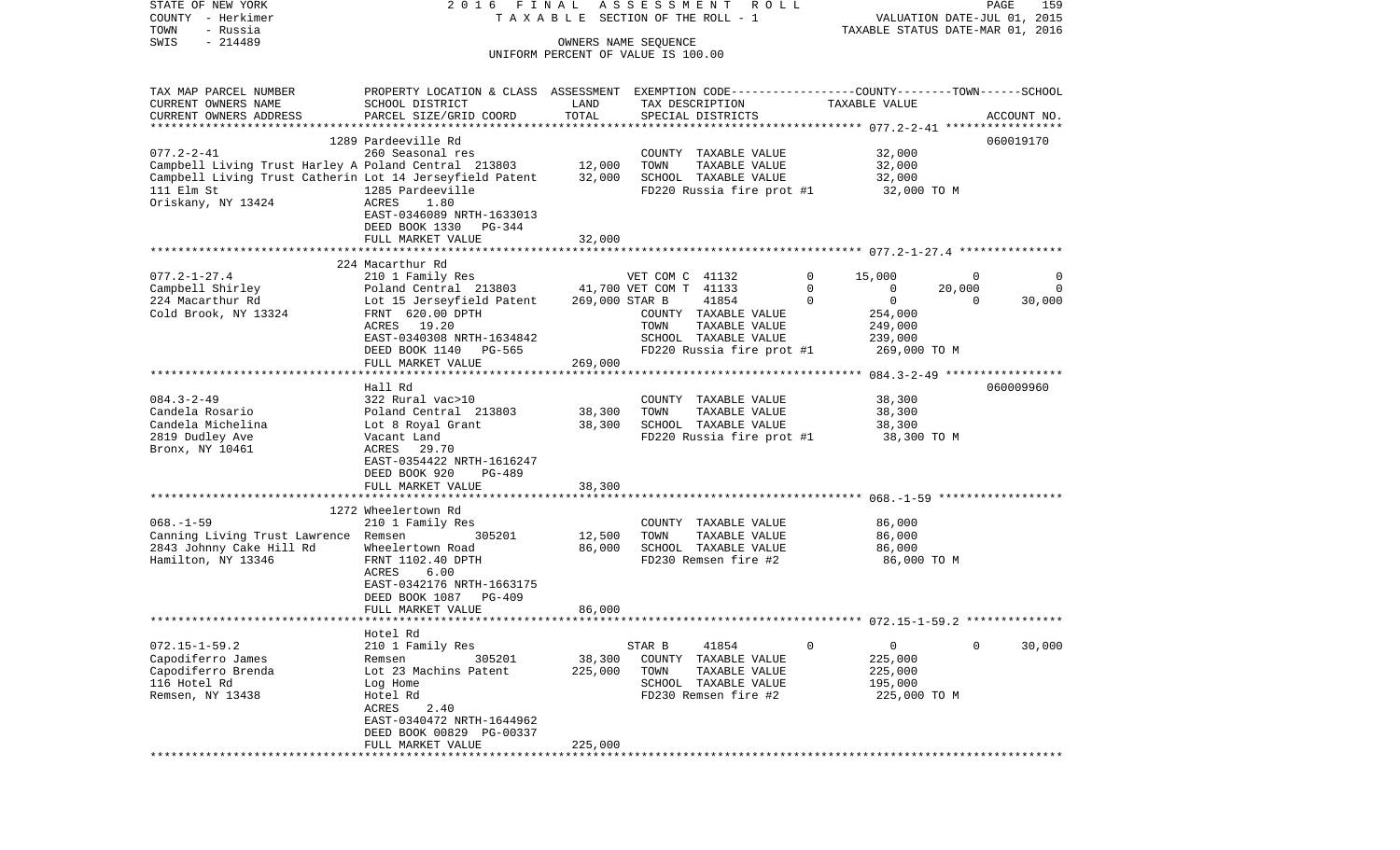| STATE OF NEW YORK<br>COUNTY - Herkimer<br>TOWN<br>- Russia | 2016 FINAL                                                                                       |         | ASSESSMENT ROLL<br>T A X A B L E SECTION OF THE ROLL - 1   |              | VALUATION DATE-JUL 01, 2015<br>TAXABLE STATUS DATE-MAR 01, 2016 |                | PAGE<br>160  |
|------------------------------------------------------------|--------------------------------------------------------------------------------------------------|---------|------------------------------------------------------------|--------------|-----------------------------------------------------------------|----------------|--------------|
| SWIS<br>$-214489$                                          |                                                                                                  |         | OWNERS NAME SEOUENCE<br>UNIFORM PERCENT OF VALUE IS 100.00 |              |                                                                 |                |              |
| TAX MAP PARCEL NUMBER                                      | PROPERTY LOCATION & CLASS ASSESSMENT EXEMPTION CODE----------------COUNTY-------TOWN------SCHOOL |         |                                                            |              |                                                                 |                |              |
| CURRENT OWNERS NAME                                        | SCHOOL DISTRICT                                                                                  | LAND    | TAX DESCRIPTION                                            |              | TAXABLE VALUE                                                   |                |              |
| CURRENT OWNERS ADDRESS                                     | PARCEL SIZE/GRID COORD                                                                           | TOTAL   | SPECIAL DISTRICTS                                          |              |                                                                 |                | ACCOUNT NO.  |
|                                                            |                                                                                                  |         |                                                            |              |                                                                 |                |              |
| $072.4 - 2 - 13$                                           | 111 Black Cherry Land<br>210 1 Family Res                                                        |         | VET WAR C 41122                                            | $\mathbf{0}$ | 9,000                                                           | $\overline{0}$ | 0003581<br>0 |
| Carmody James F                                            | Poland Central 213803 42,900 VET WAR T 41123                                                     |         |                                                            | $\Omega$     | $\Omega$                                                        | 12,000         | $\Omega$     |
| Carmody Dorothy                                            | Lot 46 Jerseyfield Patent                                                                        |         | 172,000 STAR EN<br>41834                                   | $\mathbf 0$  | $\overline{0}$                                                  | $\overline{0}$ | 65,300       |
| 111 Black Cherry Ln                                        | House                                                                                            |         | COUNTY TAXABLE VALUE                                       |              | 163,000                                                         |                |              |
| Cold Brook, NY 13324                                       | FRNT 698.00 DPTH                                                                                 |         | TOWN<br>TAXABLE VALUE                                      |              | 160,000                                                         |                |              |
|                                                            | 20.40<br>ACRES<br>EAST-0347565 NRTH-1642196                                                      |         | SCHOOL TAXABLE VALUE<br>FD220 Russia fire prot #1          |              | 106,700<br>172,000 TO M                                         |                |              |
|                                                            | DEED BOOK 792<br>PG-77                                                                           |         |                                                            |              |                                                                 |                |              |
|                                                            | FULL MARKET VALUE                                                                                | 172,000 |                                                            |              |                                                                 |                |              |
|                                                            | **********************                                                                           |         |                                                            |              |                                                                 |                |              |
|                                                            | 364 Route 365                                                                                    |         |                                                            |              |                                                                 |                | 060021000    |
| $072.16 - 1 - 14$<br>Carnevale Robert Jr                   | 210 1 Family Res<br>305201<br>Remsen                                                             | 9,200   | 41854<br>STAR B<br>COUNTY TAXABLE VALUE                    | $\mathbf 0$  | $\overline{0}$<br>110,320                                       | $\Omega$       | 30,000       |
| 23 Ashwood Ave                                             | Lot 24 Walker Tract                                                                              | 110,320 | TOWN<br>TAXABLE VALUE                                      |              | 110,320                                                         |                |              |
| Whitesboro, NY 13492                                       | House                                                                                            |         | SCHOOL TAXABLE VALUE                                       |              | 80,320                                                          |                |              |
|                                                            | FRNT 130.00 DPTH 100.00                                                                          |         | FD230 Remsen fire #2                                       |              | 110,320 TO M                                                    |                |              |
|                                                            | ACRES<br>0.29                                                                                    |         |                                                            |              |                                                                 |                |              |
|                                                            | EAST-0343205 NRTH-1646453                                                                        |         |                                                            |              |                                                                 |                |              |
|                                                            | DEED BOOK 1300 PG-534<br>FULL MARKET VALUE                                                       | 110,320 |                                                            |              |                                                                 |                |              |
|                                                            |                                                                                                  |         |                                                            |              |                                                                 |                |              |
|                                                            | 985 Hinckley Rd                                                                                  |         |                                                            |              |                                                                 |                |              |
| $077.3 - 2 - 3$                                            | 311 Res vac land - WTRFNT                                                                        |         | COUNTY TAXABLE VALUE                                       |              | 36,700                                                          |                |              |
| Carpenter James                                            | Poland Central 213803                                                                            | 36,700  | TOWN<br>TAXABLE VALUE                                      |              | 36,700                                                          |                |              |
| Carpenter Elaine<br>226 Sea Hill Rd                        | Vac Waterfront<br>FRNT 300.00 DPTH                                                               | 36,700  | SCHOOL TAXABLE VALUE<br>FD220 Russia fire prot #1          |              | 36,700<br>36,700 TO M                                           |                |              |
| North Branford, CT 06471                                   | 5.90<br>ACRES                                                                                    |         |                                                            |              |                                                                 |                |              |
|                                                            | EAST-0327902 NRTH-1630105                                                                        |         |                                                            |              |                                                                 |                |              |
|                                                            | DEED BOOK 877<br>PG-438                                                                          |         |                                                            |              |                                                                 |                |              |
|                                                            | FULL MARKET VALUE                                                                                | 36,700  |                                                            |              |                                                                 |                |              |
|                                                            | Route 365                                                                                        |         |                                                            |              |                                                                 |                | 060020370    |
| $073.3 - 1 - 54$                                           | 311 Res vac land - WTRFNT                                                                        |         | COUNTY TAXABLE VALUE                                       |              | 3,000                                                           |                |              |
| Carswell Luke                                              | Poland Central 213803                                                                            | 3,000   | TOWN<br>TAXABLE VALUE                                      |              | 3,000                                                           |                |              |
| 6188 Leslieanne Path                                       | Lot 80 Remsenburg Patent                                                                         | 3,000   | SCHOOL TAXABLE VALUE                                       |              | 3,000                                                           |                |              |
| Clay, NY 13041                                             | Vacant Land                                                                                      |         | FD230 Remsen fire #2                                       |              | 3,000 TO M                                                      |                |              |
|                                                            | FRNT 150.00 DPTH 84.10                                                                           |         |                                                            |              |                                                                 |                |              |
|                                                            | EAST-0353247 NRTH-1646894<br>DEED BOOK 912<br>PG-640                                             |         |                                                            |              |                                                                 |                |              |
|                                                            | FULL MARKET VALUE                                                                                | 3,000   |                                                            |              |                                                                 |                |              |
|                                                            |                                                                                                  |         |                                                            |              |                                                                 |                |              |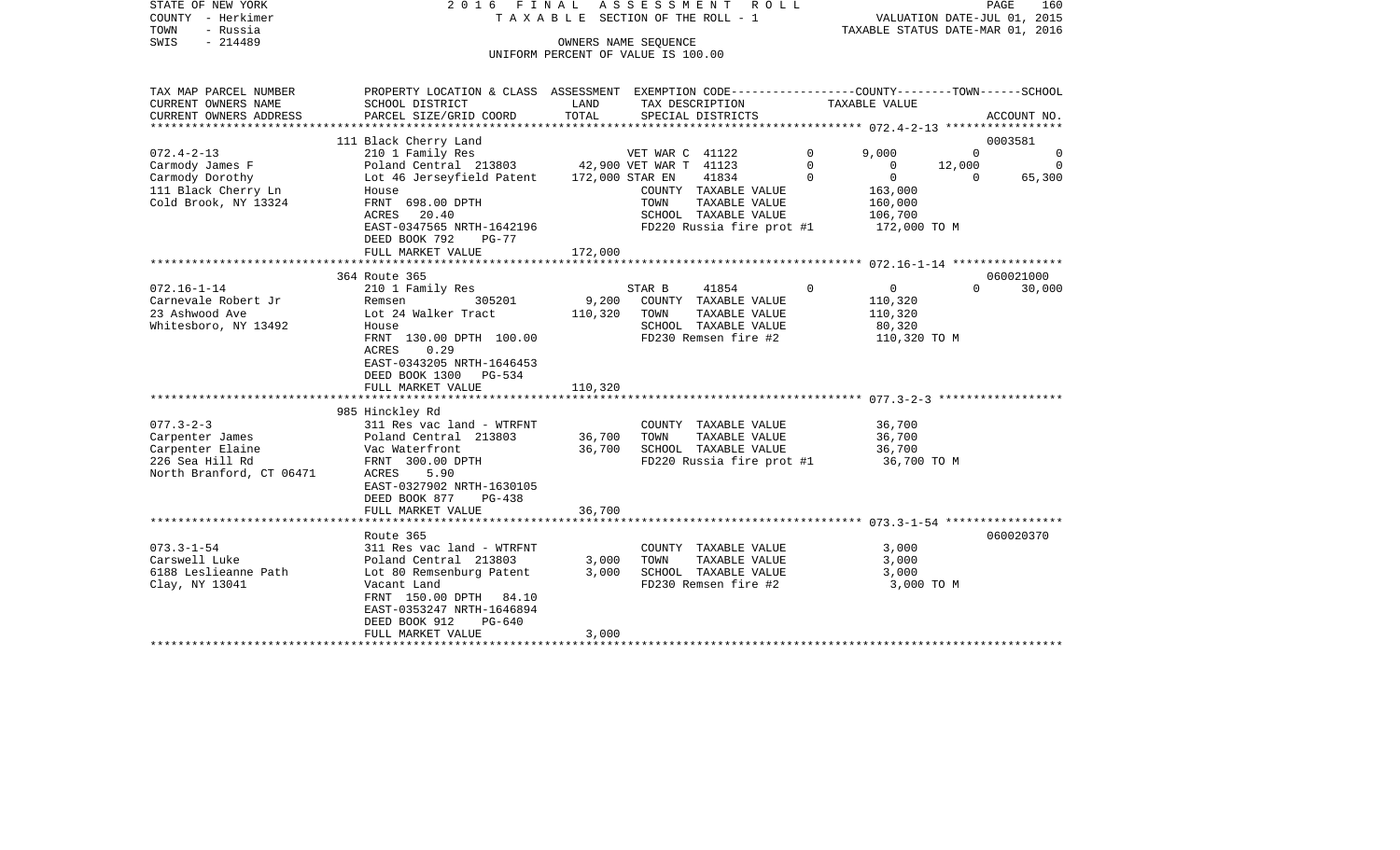| COUNTY<br>TOWN              | – Herkimer<br>- Russia |                                                                                                 |                              | TAXABLE SECTION OF THE ROLL - 1               |                         | VALUATION DATE-JUL 01, 2015<br>TAXABLE STATUS DATE-MAR 01, 2016 |
|-----------------------------|------------------------|-------------------------------------------------------------------------------------------------|------------------------------|-----------------------------------------------|-------------------------|-----------------------------------------------------------------|
| SWIS                        | $-214489$              |                                                                                                 | OWNERS NAME SEQUENCE         |                                               |                         |                                                                 |
|                             |                        |                                                                                                 |                              | UNIFORM PERCENT OF VALUE IS 100.00            |                         |                                                                 |
|                             | TAX MAP PARCEL NUMBER  | PROPERTY LOCATION & CLASS ASSESSMENT EXEMPTION CODE---------------COUNTY-------TOWN------SCHOOL |                              |                                               |                         |                                                                 |
|                             | CURRENT OWNERS NAME    | SCHOOL DISTRICT                                                                                 | LAND                         | TAX DESCRIPTION                               | TAXABLE VALUE           |                                                                 |
|                             | CURRENT OWNERS ADDRESS | PARCEL SIZE/GRID COORD                                                                          | TOTAL                        | SPECIAL DISTRICTS                             |                         | ACCOUNT NO.                                                     |
|                             |                        | **************************                                                                      |                              |                                               |                         |                                                                 |
|                             |                        | 118 Warney Rd                                                                                   |                              |                                               |                         | 060003630                                                       |
| $073.3 - 1 - 49$            |                        | 270 Mfg housing                                                                                 |                              | STAR B<br>41854                               | $\mathbf 0$<br>$\Omega$ | $\Omega$<br>30,000                                              |
| Caruso Joseph<br>PO Box 237 |                        | Poland Central 213803                                                                           | 13,400<br>31,500             | COUNTY TAXABLE VALUE<br>TOWN<br>TAXABLE VALUE | 31,500<br>31,500        |                                                                 |
|                             | Hinckley, NY 13352     | Lot 80 Remsenburg Patent<br>Mobile Home                                                         |                              | SCHOOL TAXABLE VALUE                          | 1,500                   |                                                                 |
|                             |                        | FRNT 100.00 DPTH 195.00                                                                         |                              | FD230 Remsen fire #2                          | 31,500 TO M             |                                                                 |
|                             |                        | ACRES<br>0.69                                                                                   |                              |                                               |                         |                                                                 |
|                             |                        | EAST-0353768 NRTH-1646859                                                                       |                              |                                               |                         |                                                                 |
|                             |                        | DEED BOOK 1559<br>PG-357                                                                        |                              |                                               |                         |                                                                 |
|                             |                        | FULL MARKET VALUE                                                                               | 31,500                       |                                               |                         |                                                                 |
|                             |                        |                                                                                                 | ***********                  |                                               |                         |                                                                 |
|                             |                        | 203 Gravesville Rd                                                                              |                              |                                               |                         | 060013080                                                       |
| $083.3 - 1 - 51$            |                        | 210 1 Family Res                                                                                |                              | STAR B<br>41854                               | $\mathbf 0$<br>0        | $\Omega$<br>30,000                                              |
| Case Robin L                |                        | Poland Central 213803                                                                           | 13,800                       | COUNTY TAXABLE VALUE                          | 126,000                 |                                                                 |
|                             | 203 Gravesville Rd     | W 69<br>Rq                                                                                      | 126,000                      | TOWN<br>TAXABLE VALUE                         | 126,000                 |                                                                 |
|                             | Poland, NY 13431       | Ho $11/2$                                                                                       |                              | SCHOOL TAXABLE VALUE                          | 96,000                  |                                                                 |
|                             |                        | Gravesville                                                                                     |                              | FD220 Russia fire prot #1                     | 126,000 TO M            |                                                                 |
|                             |                        | FRNT 107.00 DPTH<br>0.90<br>ACRES                                                               |                              |                                               |                         |                                                                 |
|                             |                        | EAST-0328170 NRTH-1609650                                                                       |                              |                                               |                         |                                                                 |
|                             |                        | DEED BOOK 841<br>$PG-92$                                                                        |                              |                                               |                         |                                                                 |
|                             |                        | FULL MARKET VALUE                                                                               | 126,000                      |                                               |                         |                                                                 |
|                             |                        | ***************************                                                                     |                              |                                               |                         |                                                                 |
|                             |                        | Gravesville Rd                                                                                  |                              |                                               |                         | 060030630                                                       |
| $083.3 - 1 - 52$            |                        | 314 Rural vac<10                                                                                |                              | COUNTY TAXABLE VALUE                          | 5,300                   |                                                                 |
| Case Shawn R                |                        | Poland Central 213803                                                                           | 5,300                        | TOWN<br>TAXABLE VALUE                         | 5,300                   |                                                                 |
|                             | 203 Gravesville Rd     | Lot 69 Royal Grant                                                                              | 5,300                        | SCHOOL TAXABLE VALUE                          | 5,300                   |                                                                 |
|                             | Poland, NY 13431       | Vacant Land                                                                                     |                              | FD220 Russia fire prot #1                     | 5,300 TO M              |                                                                 |
|                             |                        | Gravesville                                                                                     |                              |                                               |                         |                                                                 |
|                             |                        | FRNT 200.00 DPTH                                                                                |                              |                                               |                         |                                                                 |
|                             |                        | 1.60<br>ACRES                                                                                   |                              |                                               |                         |                                                                 |
|                             |                        | EAST-0328180 NRTH-1609818                                                                       |                              |                                               |                         |                                                                 |
|                             |                        | DEED BOOK 892<br>PG-352<br>FULL MARKET VALUE                                                    | 5,300                        |                                               |                         |                                                                 |
|                             |                        | *******************                                                                             |                              |                                               |                         |                                                                 |
|                             |                        | Wheelertown Rd                                                                                  |                              |                                               |                         | 060004800                                                       |
| $068. - 1 - 11$             |                        | 312 Vac w/imprv                                                                                 |                              | COUNTY TAXABLE VALUE                          | 13,500                  |                                                                 |
| Casey James F               |                        | 305201<br>Remsen                                                                                | 12,500                       | TOWN<br>TAXABLE VALUE                         | 13,500                  |                                                                 |
|                             | Casey Dorothy Ann      | Lot 31 Remsenburg Patent                                                                        | 13,500                       | SCHOOL TAXABLE VALUE                          | 13,500                  |                                                                 |
|                             | 3408 Orangetree Dr     | Camp                                                                                            |                              | FD230 Remsen fire #2                          | 13,500 TO M             |                                                                 |
|                             | Edgewater, FL 32141    | Removed 2/2014                                                                                  |                              |                                               |                         |                                                                 |
|                             |                        | ACRES<br>1.00                                                                                   |                              |                                               |                         |                                                                 |
|                             |                        | EAST-0339998 NRTH-1664608                                                                       |                              |                                               |                         |                                                                 |
|                             |                        | DEED BOOK 00632 PG-00324                                                                        |                              |                                               |                         |                                                                 |
|                             |                        | FULL MARKET VALUE                                                                               | 13,500<br>****************** |                                               |                         |                                                                 |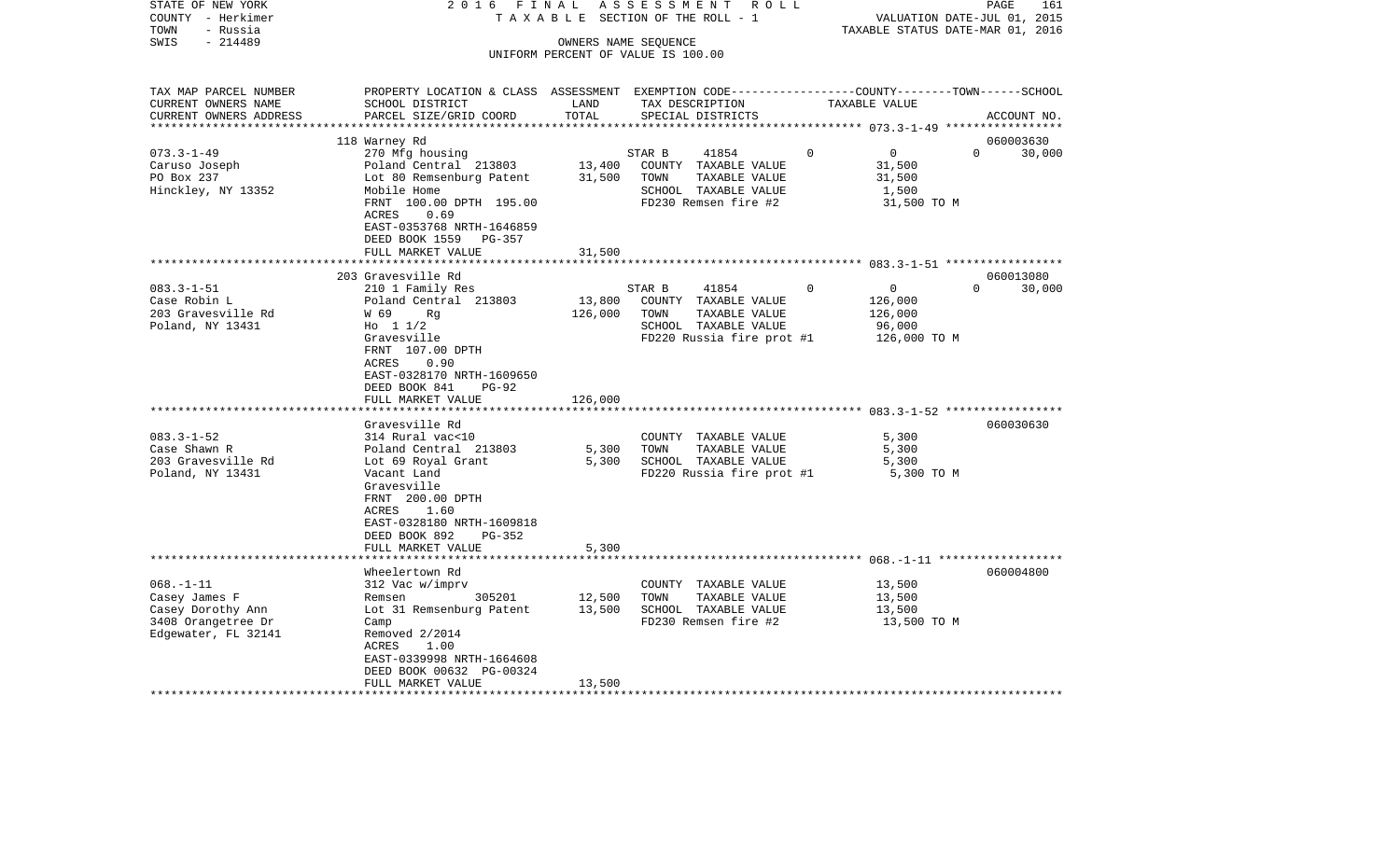| STATE OF NEW YORK<br>COUNTY - Herkimer<br>TOWN<br>- Russia                                       | 2016 FINAL                                                                                                                                                                                      |                         | ASSESSMENT ROLL<br>T A X A B L E SECTION OF THE ROLL - 1                                                              | VALUATION DATE-JUL 01, 2015<br>TAXABLE STATUS DATE-MAR 01, 2016            | PAGE<br>162        |
|--------------------------------------------------------------------------------------------------|-------------------------------------------------------------------------------------------------------------------------------------------------------------------------------------------------|-------------------------|-----------------------------------------------------------------------------------------------------------------------|----------------------------------------------------------------------------|--------------------|
| $-214489$<br>SWIS                                                                                |                                                                                                                                                                                                 |                         | OWNERS NAME SEQUENCE<br>UNIFORM PERCENT OF VALUE IS 100.00                                                            |                                                                            |                    |
|                                                                                                  |                                                                                                                                                                                                 |                         |                                                                                                                       |                                                                            |                    |
| TAX MAP PARCEL NUMBER<br>CURRENT OWNERS NAME                                                     | PROPERTY LOCATION & CLASS ASSESSMENT EXEMPTION CODE---------------COUNTY-------TOWN-----SCHOOL<br>SCHOOL DISTRICT                                                                               | LAND                    | TAX DESCRIPTION                                                                                                       | TAXABLE VALUE                                                              |                    |
| CURRENT OWNERS ADDRESS<br>*****************                                                      | PARCEL SIZE/GRID COORD<br>*****************************                                                                                                                                         | TOTAL                   | SPECIAL DISTRICTS<br>****************************                                                                     | ******************** 083.4-1-5 ***************                             | ACCOUNT NO.        |
|                                                                                                  | 551 Russia Rd                                                                                                                                                                                   |                         |                                                                                                                       |                                                                            | 060028680          |
| $083.4 - 1 - 5$<br>Casper Eileen<br>551 Russia Rd<br>Poland, NY 13431                            | 210 1 Family Res<br>Poland Central 213803<br>Lot 87 Royal Grant<br>House Garage<br>ACRES<br>1.07<br>EAST-0337010 NRTH-1612886                                                                   | 12,500<br>130,000       | COUNTY TAXABLE VALUE<br>TAXABLE VALUE<br>TOWN<br>SCHOOL TAXABLE VALUE<br>FD220 Russia fire prot #1                    | 130,000<br>130,000<br>130,000<br>130,000 TO M                              |                    |
|                                                                                                  | DEED BOOK 878<br>PG-129<br>FULL MARKET VALUE                                                                                                                                                    | 130,000                 |                                                                                                                       |                                                                            |                    |
|                                                                                                  | Russia Rd                                                                                                                                                                                       |                         |                                                                                                                       |                                                                            | 060016290          |
| $083.4 - 1 - 6$<br>Casper Eileen<br>551 Russia Rd<br>Poland, NY 13431                            | 312 Vac w/imprv<br>Poland Central 213803<br>N 71 Rg<br>Lot 1<br>Russia<br>FRNT 150.00 DPTH 170.00<br>0.87<br>ACRES<br>EAST-0337219 NRTH-1612903<br>DEED BOOK 878<br>PG-129<br>FULL MARKET VALUE | 3,500<br>9,000<br>9,000 | COUNTY TAXABLE VALUE<br>TOWN<br>TAXABLE VALUE<br>SCHOOL TAXABLE VALUE<br>FD220 Russia fire prot #1                    | 9,000<br>9,000<br>9,000<br>9,000 TO M                                      |                    |
|                                                                                                  | 361 Elm Flats Rd                                                                                                                                                                                |                         |                                                                                                                       |                                                                            | 060023070          |
| $077.3 - 1 - 38.1$<br>Casper Joshua<br>Casper Shanon<br>361 Elm Flats Rd<br>Cold Brook, NY 13324 | 242 Rurl res&rec<br>Holland Patent 305801<br>Lot 118 Royal Grant<br>House Garage<br>ACRES<br>43.40<br>EAST-0334682 NRTH-1628289<br>DEED BOOK 1492 PG-350                                        | 40,000<br>120,000       | 41854<br>STAR B<br>COUNTY TAXABLE VALUE<br>TOWN<br>TAXABLE VALUE<br>SCHOOL TAXABLE VALUE<br>FD220 Russia fire prot #1 | $\Omega$<br>$\overline{0}$<br>120,000<br>120,000<br>90,000<br>120,000 TO M | $\Omega$<br>30,000 |
|                                                                                                  | FULL MARKET VALUE                                                                                                                                                                               | 120,000                 |                                                                                                                       |                                                                            |                    |
|                                                                                                  | 267 Elm Flats Rd                                                                                                                                                                                |                         |                                                                                                                       |                                                                            | 060018930          |
| $077.3 - 1 - 40$<br>Casper William<br>Roberts Susan<br>PO Box 455<br>Poland, NY 13431            | 210 1 Family Res<br>Poland Central 213803<br>Lot#119 Rg<br>Elm Flats<br>ACRES 18.59<br>EAST-0335255 NRTH-1626373<br>DEED BOOK 1089<br>PG-186                                                    | 25,000<br>46,000        | STAR B<br>41854<br>COUNTY TAXABLE VALUE<br>TOWN<br>TAXABLE VALUE<br>SCHOOL TAXABLE VALUE<br>FD220 Russia fire prot #1 | $\overline{0}$<br>$\mathbf 0$<br>46,000<br>46,000<br>16,000<br>46,000 TO M | $\Omega$<br>30,000 |
| **********************                                                                           | FULL MARKET VALUE                                                                                                                                                                               | 46,000                  |                                                                                                                       |                                                                            |                    |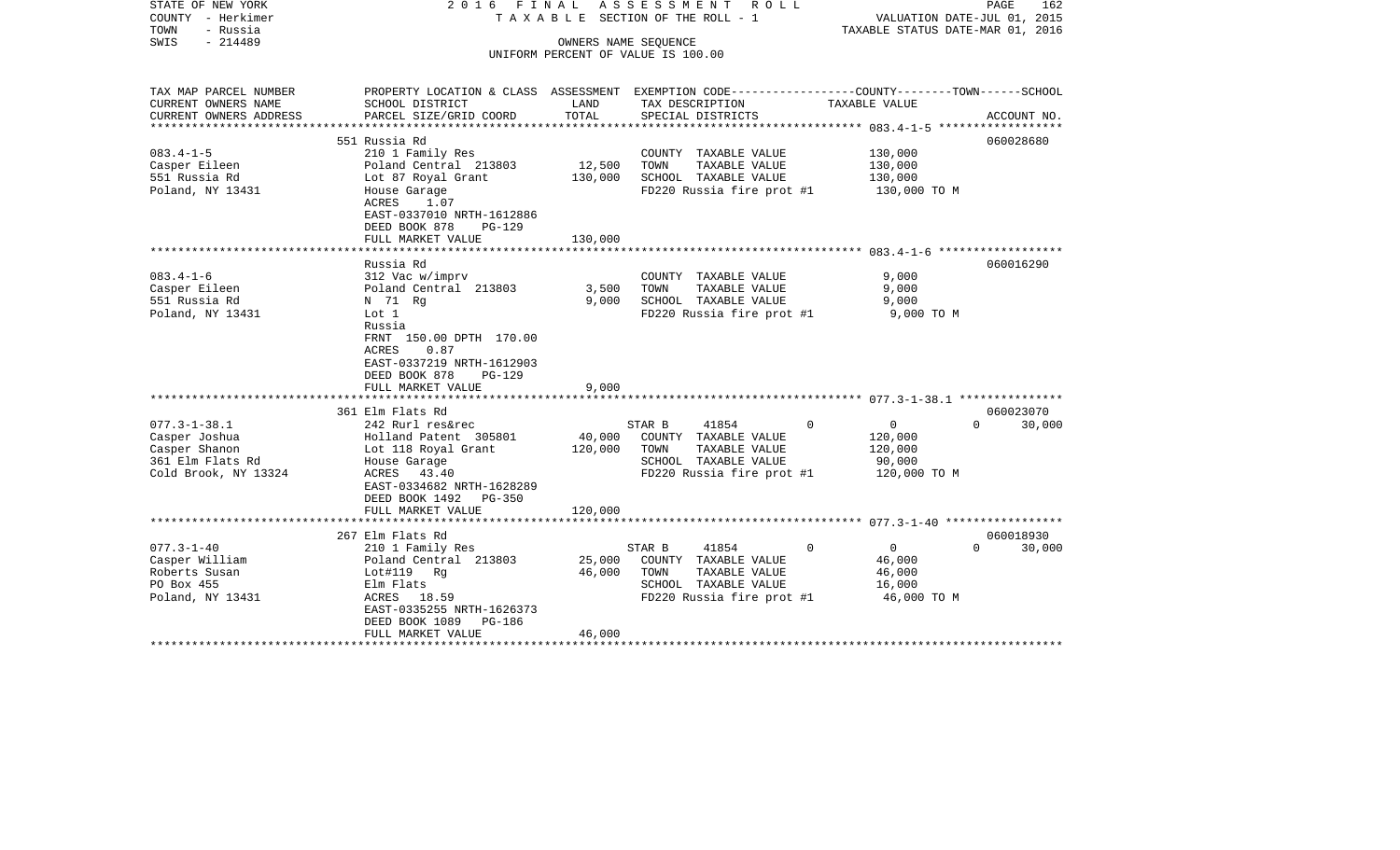| STATE OF NEW YORK<br>COUNTY - Herkimer<br>- Russia<br>TOWN | 2016 FINAL                                                                                      |                      | ASSESSMENT ROLL<br>T A X A B L E SECTION OF THE ROLL - 1 |                | VALUATION DATE-JUL 01, 2015<br>TAXABLE STATUS DATE-MAR 01, 2016 | PAGE     | 163         |
|------------------------------------------------------------|-------------------------------------------------------------------------------------------------|----------------------|----------------------------------------------------------|----------------|-----------------------------------------------------------------|----------|-------------|
| $-214489$<br>SWIS                                          |                                                                                                 | OWNERS NAME SEQUENCE |                                                          |                |                                                                 |          |             |
|                                                            |                                                                                                 |                      | UNIFORM PERCENT OF VALUE IS 100.00                       |                |                                                                 |          |             |
| TAX MAP PARCEL NUMBER                                      | PROPERTY LOCATION & CLASS ASSESSMENT EXEMPTION CODE---------------COUNTY-------TOWN------SCHOOL |                      |                                                          |                |                                                                 |          |             |
| CURRENT OWNERS NAME                                        | SCHOOL DISTRICT                                                                                 | LAND                 | TAX DESCRIPTION                                          |                | TAXABLE VALUE                                                   |          |             |
| CURRENT OWNERS ADDRESS                                     | PARCEL SIZE/GRID COORD                                                                          | TOTAL                | SPECIAL DISTRICTS                                        |                |                                                                 |          | ACCOUNT NO. |
|                                                            | 9381 Route 28                                                                                   |                      |                                                          |                |                                                                 |          | 060000090   |
| $088.1 - 1 - 45$                                           | 210 1 Family Res                                                                                |                      | STAR B<br>41854                                          | $\mathbf 0$    | $\overline{0}$                                                  | $\Omega$ | 30,000      |
| Cavallaro Louis J Jr                                       | Poland Central 213803                                                                           | 12,900               | COUNTY TAXABLE VALUE                                     |                | 66,000                                                          |          |             |
| Cavllaro Shelley R                                         | Lot 47 Royal Grant                                                                              | 66,000               | TOWN<br>TAXABLE VALUE                                    |                | 66,000                                                          |          |             |
| 9381 State Route 28                                        | Double Wide & Garage                                                                            |                      | SCHOOL TAXABLE VALUE                                     |                | 36,000                                                          |          |             |
| Poland, NY 13431                                           | FRNT 261.00 DPTH<br>ACRES<br>1.10 BANK<br>135                                                   |                      | FD220 Russia fire prot #1                                |                | 66,000 TO M                                                     |          |             |
|                                                            | EAST-0332256 NRTH-1604235                                                                       |                      |                                                          |                |                                                                 |          |             |
|                                                            | DEED BOOK 800<br><b>PG-150</b>                                                                  |                      |                                                          |                |                                                                 |          |             |
|                                                            | FULL MARKET VALUE                                                                               | 66,000               |                                                          |                |                                                                 |          |             |
|                                                            |                                                                                                 |                      |                                                          |                |                                                                 |          |             |
| $088.1 - 1 - 13.7$                                         | 9540 St Rte 28                                                                                  |                      |                                                          | $\overline{0}$ |                                                                 | $\Omega$ |             |
| Cavoly Donald                                              | 210 1 Family Res<br>Poland Central 213803                                                       | 22,300               | 41854<br>STAR B<br>COUNTY TAXABLE VALUE                  |                | $\overline{0}$<br>160,800                                       |          | 30,000      |
| 9540 St Rte 28                                             | Lot 47 Royal Grant                                                                              | 160,800              | TAXABLE VALUE<br>TOWN                                    |                | 160,800                                                         |          |             |
| Poland, NY 13431                                           | House                                                                                           |                      | SCHOOL TAXABLE VALUE                                     |                | 130,800                                                         |          |             |
|                                                            | ACRES<br>7.00 BANK<br>813                                                                       |                      | FD220 Russia fire prot #1                                |                | 160,800 TO M                                                    |          |             |
|                                                            | EAST-0329996 NRTH-1606623                                                                       |                      |                                                          |                |                                                                 |          |             |
|                                                            | DEED BOOK 1143 PG-454<br>FULL MARKET VALUE                                                      | 160,800              |                                                          |                |                                                                 |          |             |
|                                                            |                                                                                                 |                      |                                                          |                |                                                                 |          |             |
|                                                            | 805 St Rt 8                                                                                     |                      |                                                          |                |                                                                 |          |             |
| $084.3 - 2 - 32.2$                                         | 210 1 Family Res                                                                                |                      | 41834<br>STAR EN                                         | $\Omega$       | $\overline{0}$                                                  | $\Omega$ | 65,300      |
| Ceckanowicz Cheryl                                         | Poland Central 213803                                                                           | 17,300               | COUNTY TAXABLE VALUE                                     |                | 128,000                                                         |          |             |
| 805 St Rt 8<br>Cold Brook, NY 13324                        | FRNT 410.00 DPTH<br>3.50<br>ACRES                                                               | 128,000              | TOWN<br>TAXABLE VALUE<br>SCHOOL TAXABLE VALUE            |                | 128,000<br>62,700                                               |          |             |
|                                                            | EAST-0353580 NRTH-1611494                                                                       |                      | FD220 Russia fire prot #1                                |                | 128,000 TO M                                                    |          |             |
|                                                            | DEED BOOK 935<br>PG-524                                                                         |                      |                                                          |                |                                                                 |          |             |
|                                                            | FULL MARKET VALUE                                                                               | 128,000              |                                                          |                |                                                                 |          |             |
|                                                            |                                                                                                 |                      |                                                          |                |                                                                 |          |             |
|                                                            | Black Creek Rd                                                                                  |                      |                                                          |                |                                                                 |          | 060004950   |
| $078.1 - 1 - 12$<br>Cerminaro Cesare J Jr.                 | 910 Priv forest<br>Poland Central 213803                                                        | 71,700               | COUNTY TAXABLE VALUE<br>TOWN<br>TAXABLE VALUE            |                | 71,700<br>71,700                                                |          |             |
| 919 Armory Dr                                              | Lot 18 Jerseyfield Patent                                                                       | 71,700               | SCHOOL TAXABLE VALUE                                     |                | 71,700                                                          |          |             |
| Utica, NY 13501                                            | Vacant Land                                                                                     |                      | FD220 Russia fire prot #1                                |                | 71,700 TO M                                                     |          |             |
|                                                            | ACRES 80.00                                                                                     |                      |                                                          |                |                                                                 |          |             |
|                                                            | EAST-0352646 NRTH-1635863                                                                       |                      |                                                          |                |                                                                 |          |             |
|                                                            | DEED BOOK 1248<br>PG-665                                                                        |                      |                                                          |                |                                                                 |          |             |
|                                                            | FULL MARKET VALUE                                                                               | 71,700               |                                                          |                |                                                                 |          |             |
|                                                            | 299 Hinckley Rd                                                                                 |                      |                                                          |                |                                                                 |          | 060017010   |
| $083.3 - 1 - 9.1$                                          | 210 1 Family Res                                                                                |                      | COUNTY TAXABLE VALUE                                     |                | 183,800                                                         |          |             |
| Certified Road Constructors In Poland Central 213803       |                                                                                                 | 33,800               | TOWN<br>TAXABLE VALUE                                    |                | 183,800                                                         |          |             |
| 43 Grange Rd                                               | Lot 91 Royal Grant                                                                              | 183,800              | SCHOOL TAXABLE VALUE                                     |                | 183,800                                                         |          |             |
| West Sand Lake, NY 12196                                   | House Garage                                                                                    |                      | FD220 Russia fire prot #1                                |                | 183,800 TO M                                                    |          |             |
|                                                            | ACRES<br>4.12<br>EAST-0328749 NRTH-1615365                                                      |                      |                                                          |                |                                                                 |          |             |
|                                                            | DEED BOOK 1467 PG-861                                                                           |                      |                                                          |                |                                                                 |          |             |
|                                                            | FULL MARKET VALUE                                                                               | 183,800              |                                                          |                |                                                                 |          |             |
|                                                            |                                                                                                 |                      |                                                          |                |                                                                 |          |             |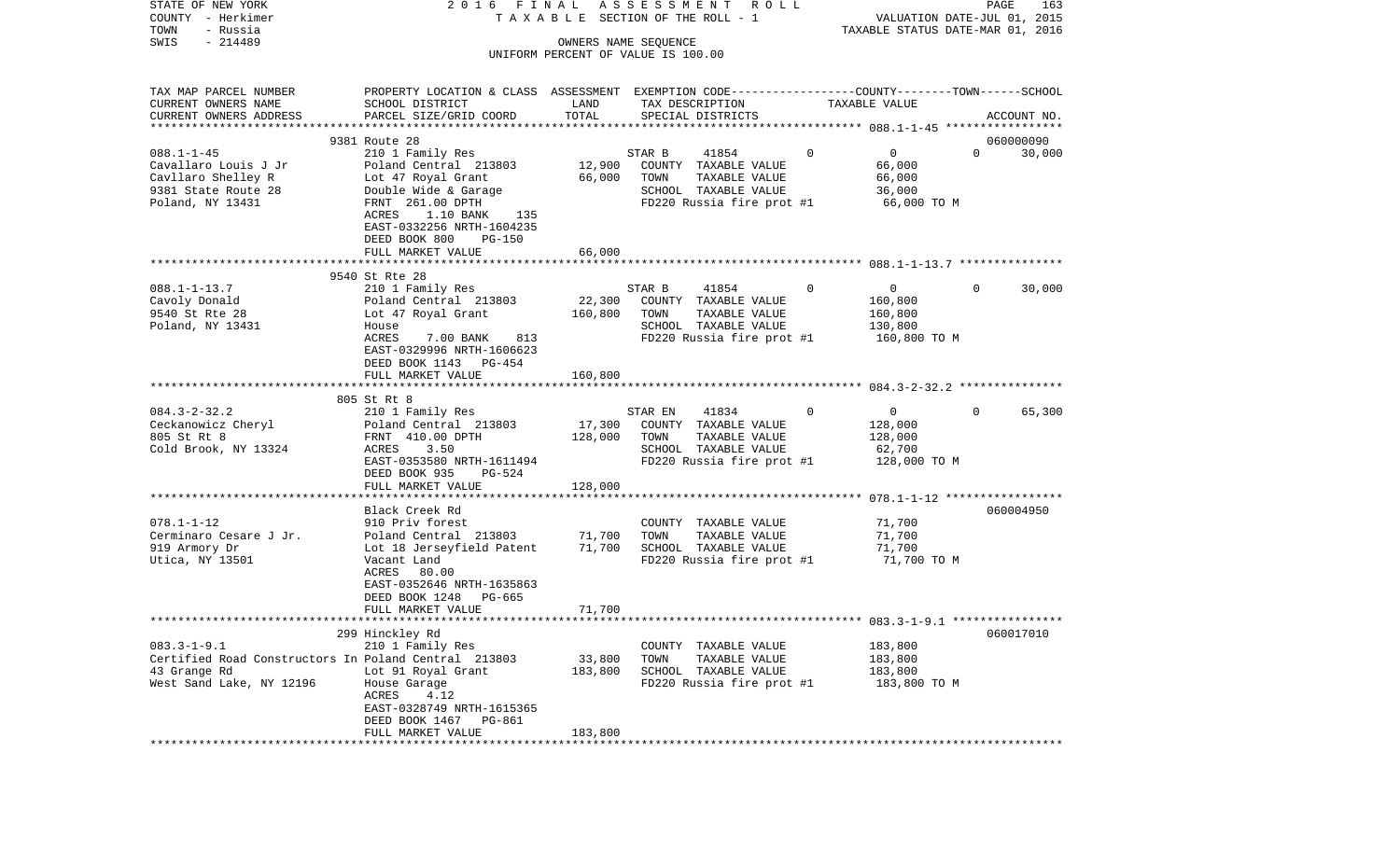| $-214489$<br>OWNERS NAME SEQUENCE<br>UNIFORM PERCENT OF VALUE IS 100.00<br>PROPERTY LOCATION & CLASS ASSESSMENT EXEMPTION CODE----------------COUNTY-------TOWN------SCHOOL<br>SCHOOL DISTRICT<br>TAX DESCRIPTION<br><b>TAXABLE VALUE</b><br>LAND<br>PARCEL SIZE/GRID COORD<br>TOTAL<br>SPECIAL DISTRICTS<br>ACCOUNT NO.<br>*********************<br>1331 Pardeeville Rd<br>060044950<br>$\Omega$<br>$077.4 - 1 - 11$<br>210 1 Family Res<br>$\Omega$<br>$\mathbf{0}$<br>STAR B<br>41854<br>30,000<br>12,500<br>Chabuel Catherine M<br>Poland Central 213803<br>COUNTY TAXABLE VALUE<br>82,000<br>1331 Pardeeville Rd<br>Lot 14 Jerseyfield Patent<br>82,000<br>TOWN<br>TAXABLE VALUE<br>82,000<br>Cold Brook, NY 13324<br>Mobile Home<br>SCHOOL TAXABLE VALUE<br>52,000<br>ACRES<br>1.00<br>FD220 Russia fire prot #1<br>82,000 TO M<br>EAST-0345381 NRTH-1633182<br>DEED BOOK 00843 PG-00137<br>82,000<br>FULL MARKET VALUE<br>************************<br>060007860<br>319 Pardee Rd<br>63,900<br>260 Seasonal res - WTRFNT<br>COUNTY TAXABLE VALUE<br>35,800<br>63,900<br>Remsen<br>305201<br>TOWN<br>TAXABLE VALUE<br>E <sub>1</sub><br>63,900<br>SCHOOL TAXABLE VALUE<br>63,900<br>Mt<br>FD230 Remsen fire #2<br>Lot $1/2$<br>63,900 TO M<br>Pardee<br>FRNT 140.00 DPTH 235.00<br>Rebeck Alice<br>ACRES<br>0.58<br>EAST-0346383 NRTH-1650402<br>DEED BOOK 1609<br>PG-176<br>63,900<br>FULL MARKET VALUE<br>151 Russia Rd<br>060011610<br>$083.3 - 1 - 21$<br>41834<br>$\mathbf 0$<br>$\circ$<br>65,300<br>210 1 Family Res<br>STAR EN<br>$\Omega$<br>21,500<br>Chapman Douglas H<br>Poland Central 213803<br>COUNTY TAXABLE VALUE<br>110,300<br>Chapman Margaret M<br>110,300<br>TAXABLE VALUE<br>110,300<br>N 69<br>Rq<br>TOWN<br>151 Russia Rd<br>SCHOOL TAXABLE VALUE<br>45,000<br>$H0$ 1/2<br>FD220 Russia fire prot #1<br>Poland, NY 13431<br>Russia<br>110,300 TO M<br>FRNT 108.26 DPTH 240.00<br>EAST-0329199 NRTH-1611576<br>DEED BOOK 00626 PG-00653<br>FULL MARKET VALUE<br>110,300<br>060052100<br>Military Rd<br>30,200<br>312 Vac w/imprv<br>COUNTY TAXABLE VALUE<br>5,200<br>TAXABLE VALUE<br>30,200<br>Poland Central 213803<br>TOWN<br>30,200<br>SCHOOL TAXABLE VALUE<br>30,200<br>Lot #105 Royal Grant<br>Shed<br>FD220 Russia fire prot #1<br>30,200 TO M<br>FRNT 125.00 DPTH 375.00<br>ACRES<br>0.86<br>EAST-0323762 NRTH-1621633<br>DEED BOOK 1429<br>$PG-60$<br>FULL MARKET VALUE<br>30,200<br>********************** | COUNTY<br>– Herkimer<br>TOWN<br>- Russia |  | T A X A B L E SECTION OF THE ROLL - 1 | VALUATION DATE-JUL 01, 2015<br>TAXABLE STATUS DATE-MAR 01, 2016 |
|--------------------------------------------------------------------------------------------------------------------------------------------------------------------------------------------------------------------------------------------------------------------------------------------------------------------------------------------------------------------------------------------------------------------------------------------------------------------------------------------------------------------------------------------------------------------------------------------------------------------------------------------------------------------------------------------------------------------------------------------------------------------------------------------------------------------------------------------------------------------------------------------------------------------------------------------------------------------------------------------------------------------------------------------------------------------------------------------------------------------------------------------------------------------------------------------------------------------------------------------------------------------------------------------------------------------------------------------------------------------------------------------------------------------------------------------------------------------------------------------------------------------------------------------------------------------------------------------------------------------------------------------------------------------------------------------------------------------------------------------------------------------------------------------------------------------------------------------------------------------------------------------------------------------------------------------------------------------------------------------------------------------------------------------------------------------------------------------------------------------------------------------------------------------------------------------------------------------------------------------------------------------------------------------------------------------------------------------------------------------------------------------------------------------------------------------------|------------------------------------------|--|---------------------------------------|-----------------------------------------------------------------|
|                                                                                                                                                                                                                                                                                                                                                                                                                                                                                                                                                                                                                                                                                                                                                                                                                                                                                                                                                                                                                                                                                                                                                                                                                                                                                                                                                                                                                                                                                                                                                                                                                                                                                                                                                                                                                                                                                                                                                                                                                                                                                                                                                                                                                                                                                                                                                                                                                                                  | SWIS                                     |  |                                       |                                                                 |
|                                                                                                                                                                                                                                                                                                                                                                                                                                                                                                                                                                                                                                                                                                                                                                                                                                                                                                                                                                                                                                                                                                                                                                                                                                                                                                                                                                                                                                                                                                                                                                                                                                                                                                                                                                                                                                                                                                                                                                                                                                                                                                                                                                                                                                                                                                                                                                                                                                                  |                                          |  |                                       |                                                                 |
|                                                                                                                                                                                                                                                                                                                                                                                                                                                                                                                                                                                                                                                                                                                                                                                                                                                                                                                                                                                                                                                                                                                                                                                                                                                                                                                                                                                                                                                                                                                                                                                                                                                                                                                                                                                                                                                                                                                                                                                                                                                                                                                                                                                                                                                                                                                                                                                                                                                  | TAX MAP PARCEL NUMBER                    |  |                                       |                                                                 |
|                                                                                                                                                                                                                                                                                                                                                                                                                                                                                                                                                                                                                                                                                                                                                                                                                                                                                                                                                                                                                                                                                                                                                                                                                                                                                                                                                                                                                                                                                                                                                                                                                                                                                                                                                                                                                                                                                                                                                                                                                                                                                                                                                                                                                                                                                                                                                                                                                                                  | CURRENT OWNERS NAME                      |  |                                       |                                                                 |
|                                                                                                                                                                                                                                                                                                                                                                                                                                                                                                                                                                                                                                                                                                                                                                                                                                                                                                                                                                                                                                                                                                                                                                                                                                                                                                                                                                                                                                                                                                                                                                                                                                                                                                                                                                                                                                                                                                                                                                                                                                                                                                                                                                                                                                                                                                                                                                                                                                                  | CURRENT OWNERS ADDRESS                   |  |                                       |                                                                 |
|                                                                                                                                                                                                                                                                                                                                                                                                                                                                                                                                                                                                                                                                                                                                                                                                                                                                                                                                                                                                                                                                                                                                                                                                                                                                                                                                                                                                                                                                                                                                                                                                                                                                                                                                                                                                                                                                                                                                                                                                                                                                                                                                                                                                                                                                                                                                                                                                                                                  |                                          |  |                                       |                                                                 |
|                                                                                                                                                                                                                                                                                                                                                                                                                                                                                                                                                                                                                                                                                                                                                                                                                                                                                                                                                                                                                                                                                                                                                                                                                                                                                                                                                                                                                                                                                                                                                                                                                                                                                                                                                                                                                                                                                                                                                                                                                                                                                                                                                                                                                                                                                                                                                                                                                                                  |                                          |  |                                       |                                                                 |
|                                                                                                                                                                                                                                                                                                                                                                                                                                                                                                                                                                                                                                                                                                                                                                                                                                                                                                                                                                                                                                                                                                                                                                                                                                                                                                                                                                                                                                                                                                                                                                                                                                                                                                                                                                                                                                                                                                                                                                                                                                                                                                                                                                                                                                                                                                                                                                                                                                                  |                                          |  |                                       |                                                                 |
|                                                                                                                                                                                                                                                                                                                                                                                                                                                                                                                                                                                                                                                                                                                                                                                                                                                                                                                                                                                                                                                                                                                                                                                                                                                                                                                                                                                                                                                                                                                                                                                                                                                                                                                                                                                                                                                                                                                                                                                                                                                                                                                                                                                                                                                                                                                                                                                                                                                  |                                          |  |                                       |                                                                 |
|                                                                                                                                                                                                                                                                                                                                                                                                                                                                                                                                                                                                                                                                                                                                                                                                                                                                                                                                                                                                                                                                                                                                                                                                                                                                                                                                                                                                                                                                                                                                                                                                                                                                                                                                                                                                                                                                                                                                                                                                                                                                                                                                                                                                                                                                                                                                                                                                                                                  |                                          |  |                                       |                                                                 |
|                                                                                                                                                                                                                                                                                                                                                                                                                                                                                                                                                                                                                                                                                                                                                                                                                                                                                                                                                                                                                                                                                                                                                                                                                                                                                                                                                                                                                                                                                                                                                                                                                                                                                                                                                                                                                                                                                                                                                                                                                                                                                                                                                                                                                                                                                                                                                                                                                                                  |                                          |  |                                       |                                                                 |
|                                                                                                                                                                                                                                                                                                                                                                                                                                                                                                                                                                                                                                                                                                                                                                                                                                                                                                                                                                                                                                                                                                                                                                                                                                                                                                                                                                                                                                                                                                                                                                                                                                                                                                                                                                                                                                                                                                                                                                                                                                                                                                                                                                                                                                                                                                                                                                                                                                                  |                                          |  |                                       |                                                                 |
|                                                                                                                                                                                                                                                                                                                                                                                                                                                                                                                                                                                                                                                                                                                                                                                                                                                                                                                                                                                                                                                                                                                                                                                                                                                                                                                                                                                                                                                                                                                                                                                                                                                                                                                                                                                                                                                                                                                                                                                                                                                                                                                                                                                                                                                                                                                                                                                                                                                  |                                          |  |                                       |                                                                 |
|                                                                                                                                                                                                                                                                                                                                                                                                                                                                                                                                                                                                                                                                                                                                                                                                                                                                                                                                                                                                                                                                                                                                                                                                                                                                                                                                                                                                                                                                                                                                                                                                                                                                                                                                                                                                                                                                                                                                                                                                                                                                                                                                                                                                                                                                                                                                                                                                                                                  |                                          |  |                                       |                                                                 |
|                                                                                                                                                                                                                                                                                                                                                                                                                                                                                                                                                                                                                                                                                                                                                                                                                                                                                                                                                                                                                                                                                                                                                                                                                                                                                                                                                                                                                                                                                                                                                                                                                                                                                                                                                                                                                                                                                                                                                                                                                                                                                                                                                                                                                                                                                                                                                                                                                                                  |                                          |  |                                       |                                                                 |
|                                                                                                                                                                                                                                                                                                                                                                                                                                                                                                                                                                                                                                                                                                                                                                                                                                                                                                                                                                                                                                                                                                                                                                                                                                                                                                                                                                                                                                                                                                                                                                                                                                                                                                                                                                                                                                                                                                                                                                                                                                                                                                                                                                                                                                                                                                                                                                                                                                                  |                                          |  |                                       |                                                                 |
|                                                                                                                                                                                                                                                                                                                                                                                                                                                                                                                                                                                                                                                                                                                                                                                                                                                                                                                                                                                                                                                                                                                                                                                                                                                                                                                                                                                                                                                                                                                                                                                                                                                                                                                                                                                                                                                                                                                                                                                                                                                                                                                                                                                                                                                                                                                                                                                                                                                  | $072.12 - 1 - 6$                         |  |                                       |                                                                 |
|                                                                                                                                                                                                                                                                                                                                                                                                                                                                                                                                                                                                                                                                                                                                                                                                                                                                                                                                                                                                                                                                                                                                                                                                                                                                                                                                                                                                                                                                                                                                                                                                                                                                                                                                                                                                                                                                                                                                                                                                                                                                                                                                                                                                                                                                                                                                                                                                                                                  | Champion Jason O                         |  |                                       |                                                                 |
|                                                                                                                                                                                                                                                                                                                                                                                                                                                                                                                                                                                                                                                                                                                                                                                                                                                                                                                                                                                                                                                                                                                                                                                                                                                                                                                                                                                                                                                                                                                                                                                                                                                                                                                                                                                                                                                                                                                                                                                                                                                                                                                                                                                                                                                                                                                                                                                                                                                  | 1140 Pleasant St                         |  |                                       |                                                                 |
|                                                                                                                                                                                                                                                                                                                                                                                                                                                                                                                                                                                                                                                                                                                                                                                                                                                                                                                                                                                                                                                                                                                                                                                                                                                                                                                                                                                                                                                                                                                                                                                                                                                                                                                                                                                                                                                                                                                                                                                                                                                                                                                                                                                                                                                                                                                                                                                                                                                  | Utica, NY 13501                          |  |                                       |                                                                 |
|                                                                                                                                                                                                                                                                                                                                                                                                                                                                                                                                                                                                                                                                                                                                                                                                                                                                                                                                                                                                                                                                                                                                                                                                                                                                                                                                                                                                                                                                                                                                                                                                                                                                                                                                                                                                                                                                                                                                                                                                                                                                                                                                                                                                                                                                                                                                                                                                                                                  |                                          |  |                                       |                                                                 |
|                                                                                                                                                                                                                                                                                                                                                                                                                                                                                                                                                                                                                                                                                                                                                                                                                                                                                                                                                                                                                                                                                                                                                                                                                                                                                                                                                                                                                                                                                                                                                                                                                                                                                                                                                                                                                                                                                                                                                                                                                                                                                                                                                                                                                                                                                                                                                                                                                                                  | PRIOR OWNER ON 3/01/2016                 |  |                                       |                                                                 |
|                                                                                                                                                                                                                                                                                                                                                                                                                                                                                                                                                                                                                                                                                                                                                                                                                                                                                                                                                                                                                                                                                                                                                                                                                                                                                                                                                                                                                                                                                                                                                                                                                                                                                                                                                                                                                                                                                                                                                                                                                                                                                                                                                                                                                                                                                                                                                                                                                                                  |                                          |  |                                       |                                                                 |
|                                                                                                                                                                                                                                                                                                                                                                                                                                                                                                                                                                                                                                                                                                                                                                                                                                                                                                                                                                                                                                                                                                                                                                                                                                                                                                                                                                                                                                                                                                                                                                                                                                                                                                                                                                                                                                                                                                                                                                                                                                                                                                                                                                                                                                                                                                                                                                                                                                                  |                                          |  |                                       |                                                                 |
|                                                                                                                                                                                                                                                                                                                                                                                                                                                                                                                                                                                                                                                                                                                                                                                                                                                                                                                                                                                                                                                                                                                                                                                                                                                                                                                                                                                                                                                                                                                                                                                                                                                                                                                                                                                                                                                                                                                                                                                                                                                                                                                                                                                                                                                                                                                                                                                                                                                  |                                          |  |                                       |                                                                 |
|                                                                                                                                                                                                                                                                                                                                                                                                                                                                                                                                                                                                                                                                                                                                                                                                                                                                                                                                                                                                                                                                                                                                                                                                                                                                                                                                                                                                                                                                                                                                                                                                                                                                                                                                                                                                                                                                                                                                                                                                                                                                                                                                                                                                                                                                                                                                                                                                                                                  |                                          |  |                                       |                                                                 |
|                                                                                                                                                                                                                                                                                                                                                                                                                                                                                                                                                                                                                                                                                                                                                                                                                                                                                                                                                                                                                                                                                                                                                                                                                                                                                                                                                                                                                                                                                                                                                                                                                                                                                                                                                                                                                                                                                                                                                                                                                                                                                                                                                                                                                                                                                                                                                                                                                                                  |                                          |  |                                       |                                                                 |
|                                                                                                                                                                                                                                                                                                                                                                                                                                                                                                                                                                                                                                                                                                                                                                                                                                                                                                                                                                                                                                                                                                                                                                                                                                                                                                                                                                                                                                                                                                                                                                                                                                                                                                                                                                                                                                                                                                                                                                                                                                                                                                                                                                                                                                                                                                                                                                                                                                                  |                                          |  |                                       |                                                                 |
|                                                                                                                                                                                                                                                                                                                                                                                                                                                                                                                                                                                                                                                                                                                                                                                                                                                                                                                                                                                                                                                                                                                                                                                                                                                                                                                                                                                                                                                                                                                                                                                                                                                                                                                                                                                                                                                                                                                                                                                                                                                                                                                                                                                                                                                                                                                                                                                                                                                  |                                          |  |                                       |                                                                 |
|                                                                                                                                                                                                                                                                                                                                                                                                                                                                                                                                                                                                                                                                                                                                                                                                                                                                                                                                                                                                                                                                                                                                                                                                                                                                                                                                                                                                                                                                                                                                                                                                                                                                                                                                                                                                                                                                                                                                                                                                                                                                                                                                                                                                                                                                                                                                                                                                                                                  |                                          |  |                                       |                                                                 |
|                                                                                                                                                                                                                                                                                                                                                                                                                                                                                                                                                                                                                                                                                                                                                                                                                                                                                                                                                                                                                                                                                                                                                                                                                                                                                                                                                                                                                                                                                                                                                                                                                                                                                                                                                                                                                                                                                                                                                                                                                                                                                                                                                                                                                                                                                                                                                                                                                                                  |                                          |  |                                       |                                                                 |
|                                                                                                                                                                                                                                                                                                                                                                                                                                                                                                                                                                                                                                                                                                                                                                                                                                                                                                                                                                                                                                                                                                                                                                                                                                                                                                                                                                                                                                                                                                                                                                                                                                                                                                                                                                                                                                                                                                                                                                                                                                                                                                                                                                                                                                                                                                                                                                                                                                                  |                                          |  |                                       |                                                                 |
|                                                                                                                                                                                                                                                                                                                                                                                                                                                                                                                                                                                                                                                                                                                                                                                                                                                                                                                                                                                                                                                                                                                                                                                                                                                                                                                                                                                                                                                                                                                                                                                                                                                                                                                                                                                                                                                                                                                                                                                                                                                                                                                                                                                                                                                                                                                                                                                                                                                  |                                          |  |                                       |                                                                 |
|                                                                                                                                                                                                                                                                                                                                                                                                                                                                                                                                                                                                                                                                                                                                                                                                                                                                                                                                                                                                                                                                                                                                                                                                                                                                                                                                                                                                                                                                                                                                                                                                                                                                                                                                                                                                                                                                                                                                                                                                                                                                                                                                                                                                                                                                                                                                                                                                                                                  |                                          |  |                                       |                                                                 |
|                                                                                                                                                                                                                                                                                                                                                                                                                                                                                                                                                                                                                                                                                                                                                                                                                                                                                                                                                                                                                                                                                                                                                                                                                                                                                                                                                                                                                                                                                                                                                                                                                                                                                                                                                                                                                                                                                                                                                                                                                                                                                                                                                                                                                                                                                                                                                                                                                                                  |                                          |  |                                       |                                                                 |
|                                                                                                                                                                                                                                                                                                                                                                                                                                                                                                                                                                                                                                                                                                                                                                                                                                                                                                                                                                                                                                                                                                                                                                                                                                                                                                                                                                                                                                                                                                                                                                                                                                                                                                                                                                                                                                                                                                                                                                                                                                                                                                                                                                                                                                                                                                                                                                                                                                                  |                                          |  |                                       |                                                                 |
|                                                                                                                                                                                                                                                                                                                                                                                                                                                                                                                                                                                                                                                                                                                                                                                                                                                                                                                                                                                                                                                                                                                                                                                                                                                                                                                                                                                                                                                                                                                                                                                                                                                                                                                                                                                                                                                                                                                                                                                                                                                                                                                                                                                                                                                                                                                                                                                                                                                  |                                          |  |                                       |                                                                 |
|                                                                                                                                                                                                                                                                                                                                                                                                                                                                                                                                                                                                                                                                                                                                                                                                                                                                                                                                                                                                                                                                                                                                                                                                                                                                                                                                                                                                                                                                                                                                                                                                                                                                                                                                                                                                                                                                                                                                                                                                                                                                                                                                                                                                                                                                                                                                                                                                                                                  |                                          |  |                                       |                                                                 |
|                                                                                                                                                                                                                                                                                                                                                                                                                                                                                                                                                                                                                                                                                                                                                                                                                                                                                                                                                                                                                                                                                                                                                                                                                                                                                                                                                                                                                                                                                                                                                                                                                                                                                                                                                                                                                                                                                                                                                                                                                                                                                                                                                                                                                                                                                                                                                                                                                                                  | $083.1 - 1 - 24.2$                       |  |                                       |                                                                 |
|                                                                                                                                                                                                                                                                                                                                                                                                                                                                                                                                                                                                                                                                                                                                                                                                                                                                                                                                                                                                                                                                                                                                                                                                                                                                                                                                                                                                                                                                                                                                                                                                                                                                                                                                                                                                                                                                                                                                                                                                                                                                                                                                                                                                                                                                                                                                                                                                                                                  | Charles Kazimierz Family LLC             |  |                                       |                                                                 |
|                                                                                                                                                                                                                                                                                                                                                                                                                                                                                                                                                                                                                                                                                                                                                                                                                                                                                                                                                                                                                                                                                                                                                                                                                                                                                                                                                                                                                                                                                                                                                                                                                                                                                                                                                                                                                                                                                                                                                                                                                                                                                                                                                                                                                                                                                                                                                                                                                                                  | 5944 Military Rd                         |  |                                       |                                                                 |
|                                                                                                                                                                                                                                                                                                                                                                                                                                                                                                                                                                                                                                                                                                                                                                                                                                                                                                                                                                                                                                                                                                                                                                                                                                                                                                                                                                                                                                                                                                                                                                                                                                                                                                                                                                                                                                                                                                                                                                                                                                                                                                                                                                                                                                                                                                                                                                                                                                                  | Prospect, NY 13435                       |  |                                       |                                                                 |
|                                                                                                                                                                                                                                                                                                                                                                                                                                                                                                                                                                                                                                                                                                                                                                                                                                                                                                                                                                                                                                                                                                                                                                                                                                                                                                                                                                                                                                                                                                                                                                                                                                                                                                                                                                                                                                                                                                                                                                                                                                                                                                                                                                                                                                                                                                                                                                                                                                                  |                                          |  |                                       |                                                                 |
|                                                                                                                                                                                                                                                                                                                                                                                                                                                                                                                                                                                                                                                                                                                                                                                                                                                                                                                                                                                                                                                                                                                                                                                                                                                                                                                                                                                                                                                                                                                                                                                                                                                                                                                                                                                                                                                                                                                                                                                                                                                                                                                                                                                                                                                                                                                                                                                                                                                  |                                          |  |                                       |                                                                 |
|                                                                                                                                                                                                                                                                                                                                                                                                                                                                                                                                                                                                                                                                                                                                                                                                                                                                                                                                                                                                                                                                                                                                                                                                                                                                                                                                                                                                                                                                                                                                                                                                                                                                                                                                                                                                                                                                                                                                                                                                                                                                                                                                                                                                                                                                                                                                                                                                                                                  |                                          |  |                                       |                                                                 |
|                                                                                                                                                                                                                                                                                                                                                                                                                                                                                                                                                                                                                                                                                                                                                                                                                                                                                                                                                                                                                                                                                                                                                                                                                                                                                                                                                                                                                                                                                                                                                                                                                                                                                                                                                                                                                                                                                                                                                                                                                                                                                                                                                                                                                                                                                                                                                                                                                                                  |                                          |  |                                       |                                                                 |
|                                                                                                                                                                                                                                                                                                                                                                                                                                                                                                                                                                                                                                                                                                                                                                                                                                                                                                                                                                                                                                                                                                                                                                                                                                                                                                                                                                                                                                                                                                                                                                                                                                                                                                                                                                                                                                                                                                                                                                                                                                                                                                                                                                                                                                                                                                                                                                                                                                                  |                                          |  |                                       |                                                                 |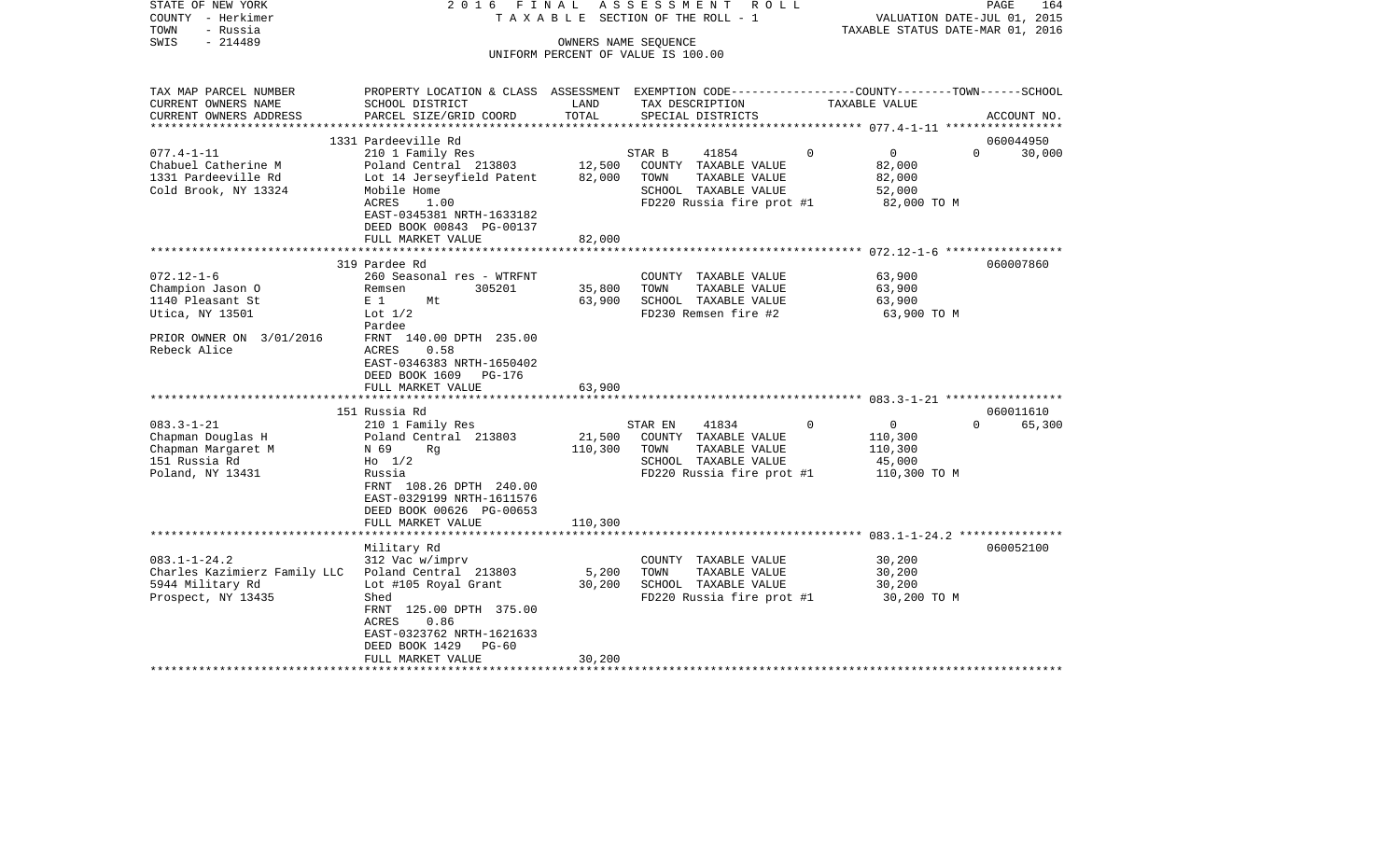COUNTY - Herkimer **T A X A B L E SECTION OF THE ROLL - 1** VALUATION DATE-JUL 01, 2015 TOWN - Russia TAXABLE STATUS DATE-MAR 01, 2016 SWIS - 214489 OWNERS NAME SEQUENCE UNIFORM PERCENT OF VALUE IS 100.00TAX MAP PARCEL NUMBER PROPERTY LOCATION & CLASS ASSESSMENT EXEMPTION CODE------------------COUNTY--------TOWN------SCHOOL CURRENT OWNERS NAME SCHOOL DISTRICT LAND TAX DESCRIPTION TAXABLE VALUECURRENT OWNERS ADDRESS PARCEL SIZE/GRID COORD TOTAL SPECIAL DISTRICTS ACCOUNT NO. \*\*\*\*\*\*\*\*\*\*\*\*\*\*\*\*\*\*\*\*\*\*\*\*\*\*\*\*\*\*\*\*\*\*\*\*\*\*\*\*\*\*\*\*\*\*\*\*\*\*\*\*\*\*\*\*\*\*\*\*\*\*\*\*\*\*\*\*\*\*\*\*\*\*\*\*\*\*\*\*\*\*\*\*\*\*\*\*\*\*\*\*\*\*\*\*\*\*\*\*\*\*\* 082.2-1-9.2 \*\*\*\*\*\*\*\*\*\*\*\*\*\*\*\* Military Rd 060052820 082.2-1-9.2 314 Rural vac<10 COUNTY TAXABLE VALUE 8,300 Charles Kazimierz Family, LLC Poland Central 213803 8,300 TOWN TAXABLE VALUE 8,300 5944 Military Rd Lot 17 Royal Grant 8,300 SCHOOL TAXABLE VALUE 8,300 Prospect, NY 13435 Vacant Land FD220 Russia fire prot #1 8,300 TO M<br>ACRES 1.67 1.67 EAST-0322988 NRTH-1623056 DEED BOOK 1429 PG-55 FULL MARKET VALUE 8,300 \*\*\*\*\*\*\*\*\*\*\*\*\*\*\*\*\*\*\*\*\*\*\*\*\*\*\*\*\*\*\*\*\*\*\*\*\*\*\*\*\*\*\*\*\*\*\*\*\*\*\*\*\*\*\*\*\*\*\*\*\*\*\*\*\*\*\*\*\*\*\*\*\*\*\*\*\*\*\*\*\*\*\*\*\*\*\*\*\*\*\*\*\*\*\*\*\*\*\*\*\*\*\* 083.1-1-1.2 \*\*\*\*\*\*\*\*\*\*\*\*\*\*\*\* Military Rd 0026915 083.1-1-1.2 323 Vacant rural COUNTY TAXABLE VALUE 2,000 Charles Kazimierz Family, LLC Poland Central 213803 2,000 TOWN TAXABLE VALUE 2,000 5944 Military Rd Lots 114 & 115 Royal Gran 2,000 SCHOOL TAXABLE VALUE 2,000 Prospect, NY 13435 Vacant Land FD220 Russia fire prot #1 2,000 TO M Military Rd ACRES 1.20 EAST-0322818 NRTH-1622723 DEED BOOK 1429 PG-55FULL MARKET VALUE 2,000 \*\*\*\*\*\*\*\*\*\*\*\*\*\*\*\*\*\*\*\*\*\*\*\*\*\*\*\*\*\*\*\*\*\*\*\*\*\*\*\*\*\*\*\*\*\*\*\*\*\*\*\*\*\*\*\*\*\*\*\*\*\*\*\*\*\*\*\*\*\*\*\*\*\*\*\*\*\*\*\*\*\*\*\*\*\*\*\*\*\*\*\*\*\*\*\*\*\*\*\*\*\*\* 077.2-2-33 \*\*\*\*\*\*\*\*\*\*\*\*\*\*\*\*\* 1278 Pardeeville Rd 060046600077.2-2-33 210 1 Family Res STAR B 41854 0 0 0 30,000 Cheney Edward Poland Central 213803 20,300 COUNTY TAXABLE VALUE 96,000 1278 Lot 14 Jerseyfield Patent 96,000 TOWN Cold Brook, NY 13324 House Garage SCHOOL TAXABLE VALUE 66,000 ACRES 5.50 FD220 Russia fire prot #1 96,000 TO M EAST-0346475 NRTH-1633350 DEED BOOK 661 PG-87 FULL MARKET VALUE 96,000 \*\*\*\*\*\*\*\*\*\*\*\*\*\*\*\*\*\*\*\*\*\*\*\*\*\*\*\*\*\*\*\*\*\*\*\*\*\*\*\*\*\*\*\*\*\*\*\*\*\*\*\*\*\*\*\*\*\*\*\*\*\*\*\*\*\*\*\*\*\*\*\*\*\*\*\*\*\*\*\*\*\*\*\*\*\*\*\*\*\*\*\*\*\*\*\*\*\*\*\*\*\*\* 083.4-1-77 \*\*\*\*\*\*\*\*\*\*\*\*\*\*\*\*\* 206 Grant Rd 060024060083.4-1-77 112 Dairy farm AG MKTS 41730 0 126,247 126,247 126,247 Chessen Kevin Poland Central 213803 600,000 COUNTY TAXABLE VALUE 773,753 Chessen Christine FRNT24700.00 DPTH 900,000 TOWN TAXABLE VALUE 773,753 3445 Washington St ACRES 884.00 SCHOOL TAXABLE VALUE 773,753 FD220 Russia fire prot #1 DEED BOOK 1530 PG-204MAY BE SUBJECT TO PAYMENT FULL MARKET VALUE  $900,000$ UNDER AGDIST LAW TIL 2023 \*\*\*\*\*\*\*\*\*\*\*\*\*\*\*\*\*\*\*\*\*\*\*\*\*\*\*\*\*\*\*\*\*\*\*\*\*\*\*\*\*\*\*\*\*\*\*\*\*\*\*\*\*\*\*\*\*\*\*\*\*\*\*\*\*\*\*\*\*\*\*\*\*\*\*\*\*\*\*\*\*\*\*\*\*\*\*\*\*\*\*\*\*\*\*\*\*\*\*\*\*\*\* 068.-1-55 \*\*\*\*\*\*\*\*\*\*\*\*\*\*\*\*\*\*Hughes Rd<br>260 Seasonal res 068.-1-55 260 Seasonal res COUNTY TAXABLE VALUE 75,500 Christmas & Associates Remsen 305201 38,000 TOWN TAXABLE VALUE 75,500 23 Main St Wheelertown Road 75,500 SCHOOL TAXABLE VALUE 75,500 Camden, NY 13316 FRNT 484.50 DPTH FD230 Remsen fire #2 75,500 TO M ACRES 20.50 EAST-0340574 NRTH-1661876 DEED BOOK 1224 PG-647FULL MARKET VALUE 75,500 \*\*\*\*\*\*\*\*\*\*\*\*\*\*\*\*\*\*\*\*\*\*\*\*\*\*\*\*\*\*\*\*\*\*\*\*\*\*\*\*\*\*\*\*\*\*\*\*\*\*\*\*\*\*\*\*\*\*\*\*\*\*\*\*\*\*\*\*\*\*\*\*\*\*\*\*\*\*\*\*\*\*\*\*\*\*\*\*\*\*\*\*\*\*\*\*\*\*\*\*\*\*\*\*\*\*\*\*\*\*\*\*\*\*\*\*\*\*\*\*\*\*\*\*\*\*\*\*\*\*\*\*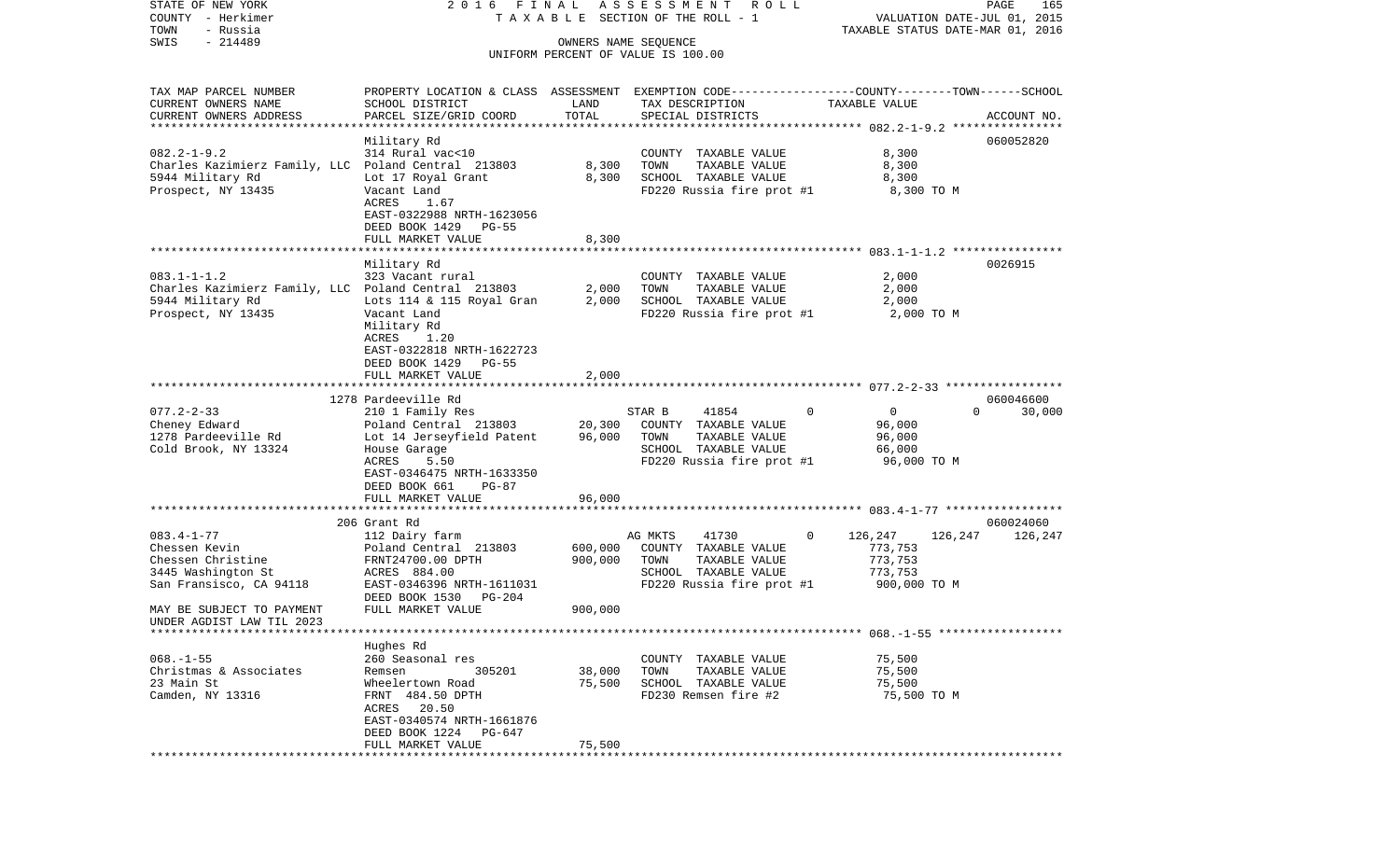| STATE OF NEW YORK                    | 2016 FINAL                                                                                      |                   | A S S E S S M E N T R O L L           |                         | PAGE<br>166                      |
|--------------------------------------|-------------------------------------------------------------------------------------------------|-------------------|---------------------------------------|-------------------------|----------------------------------|
| COUNTY - Herkimer                    |                                                                                                 |                   | T A X A B L E SECTION OF THE ROLL - 1 |                         | VALUATION DATE-JUL 01, 2015      |
| TOWN<br>- Russia                     |                                                                                                 |                   |                                       |                         | TAXABLE STATUS DATE-MAR 01, 2016 |
| $-214489$<br>SWIS                    |                                                                                                 |                   | OWNERS NAME SEQUENCE                  |                         |                                  |
|                                      |                                                                                                 |                   | UNIFORM PERCENT OF VALUE IS 100.00    |                         |                                  |
| TAX MAP PARCEL NUMBER                | PROPERTY LOCATION & CLASS ASSESSMENT EXEMPTION CODE---------------COUNTY-------TOWN------SCHOOL |                   |                                       |                         |                                  |
| CURRENT OWNERS NAME                  | SCHOOL DISTRICT                                                                                 | LAND              | TAX DESCRIPTION                       | TAXABLE VALUE           |                                  |
| CURRENT OWNERS ADDRESS               | PARCEL SIZE/GRID COORD                                                                          | TOTAL             | SPECIAL DISTRICTS                     |                         | ACCOUNT NO.                      |
| **********************               |                                                                                                 |                   |                                       |                         |                                  |
|                                      | 710 Route 365                                                                                   |                   |                                       |                         | 060029160                        |
| $073.3 - 1 - 76.1$                   | 270 Mfg housing                                                                                 |                   | STAR B<br>41854                       | $\Omega$<br>$\mathbf 0$ | $\Omega$<br>29,500               |
| Chwazik Paul                         | 305201<br>Remsen                                                                                | 14,800            | COUNTY TAXABLE VALUE                  | 29,500                  |                                  |
| 710 Rte 365                          | Lot 1 Jacobs Tract                                                                              | 29,500            | TOWN<br>TAXABLE VALUE                 | 29,500                  |                                  |
| Remsen, NY 13438                     | Trl                                                                                             |                   | SCHOOL TAXABLE VALUE                  | $\overline{0}$          |                                  |
|                                      | FRNT 252.00 DPTH                                                                                |                   | FD230 Remsen fire #2                  | 29,500 TO M             |                                  |
|                                      | ACRES<br>0.42                                                                                   |                   |                                       |                         |                                  |
|                                      | EAST-0349867 NRTH-1646936                                                                       |                   |                                       |                         |                                  |
|                                      | DEED BOOK 1281 PG-311                                                                           |                   |                                       |                         |                                  |
|                                      | FULL MARKET VALUE                                                                               | 29,500            |                                       |                         |                                  |
|                                      |                                                                                                 |                   |                                       |                         |                                  |
|                                      | 463 Hughes Rd                                                                                   |                   |                                       |                         |                                  |
| $068. - 1 - 41.2$                    | 242 Rurl res&rec                                                                                |                   | COUNTY TAXABLE VALUE                  | 250,000                 |                                  |
| Cicioni Joint Revocable Trust Remsen | 305201                                                                                          | 105,000           | TOWN<br>TAXABLE VALUE                 | 250,000                 |                                  |
| c/o Jason Cicioni                    | FRNT 5130.00 DPTH                                                                               | 250,000           | SCHOOL TAXABLE VALUE                  | 250,000                 |                                  |
| 3703 Westvale Dr                     | ACRES 128.20                                                                                    |                   | FD230 Remsen fire #2                  | 250,000 TO M            |                                  |
| Cortland, NY 13045                   | EAST-0339143 NRTH-1657302                                                                       |                   |                                       |                         |                                  |
|                                      | DEED BOOK 1538<br>PG-161                                                                        |                   |                                       |                         |                                  |
|                                      | FULL MARKET VALUE                                                                               | 250,000           |                                       |                         |                                  |
|                                      |                                                                                                 |                   |                                       |                         |                                  |
|                                      | Wheelertown Rd.                                                                                 |                   |                                       |                         |                                  |
| $072.2 - 2 - 23.2$                   | 314 Rural vac<10                                                                                |                   | COUNTY TAXABLE VALUE                  | 300                     |                                  |
| Cioch Gary                           | 305201<br>Remsen                                                                                | 300               | TAXABLE VALUE<br>TOWN                 | 300                     |                                  |
| Cioch James R                        | Wheelertown (Pardee) Rd.                                                                        | 300               | SCHOOL TAXABLE VALUE                  | 300                     |                                  |
| 452 McKennan Rd                      | FRNT 50.00 DPTH 50.00                                                                           |                   | FD220 Russia fire prot #1             | 300 TO M                |                                  |
| Herkimer, NY 13350                   | EAST-0344397 NRTH-1653047                                                                       |                   |                                       |                         |                                  |
|                                      | DEED BOOK 1348<br>PG-220                                                                        |                   |                                       |                         |                                  |
|                                      | FULL MARKET VALUE                                                                               | 300               |                                       |                         |                                  |
|                                      | *******************************                                                                 | ***************** |                                       |                         |                                  |
|                                      | Wheelertown Rd                                                                                  |                   |                                       |                         | 060021120                        |
| $072.2 - 2 - 67$                     | 910 Priv forest                                                                                 |                   | COUNTY TAXABLE VALUE                  | 50,000                  |                                  |
| Cioch Gary                           | 305201<br>Remsen                                                                                | 50,000            | TOWN<br>TAXABLE VALUE                 | 50,000                  |                                  |
| Cioch James R                        | Lot 3 Jacobs Tract                                                                              | 50,000            | SCHOOL TAXABLE VALUE                  | 50,000                  |                                  |
| 452 McKennan Rd                      | Vacant Land                                                                                     |                   | FD230 Remsen fire #2                  | 50,000 TO M             |                                  |
| Herkimer, NY 13350                   | ACRES 50.00                                                                                     |                   |                                       |                         |                                  |
|                                      | EAST-0343530 NRTH-1653873                                                                       |                   |                                       |                         |                                  |
|                                      | DEED BOOK 1348<br>PG-220                                                                        |                   |                                       |                         |                                  |
|                                      | FULL MARKET VALUE                                                                               | 50,000            |                                       |                         |                                  |
|                                      |                                                                                                 |                   |                                       |                         |                                  |
|                                      | Route 365                                                                                       |                   |                                       |                         | 060042250                        |
| $073.3 - 1 - 34$                     | 270 Mfg housing                                                                                 |                   | 41854<br>STAR B                       | $\mathbf 0$<br>$\circ$  | $\overline{0}$<br>19,000         |
| Cirtwell Shawn R Jr                  | Poland Central 213803                                                                           | 11,300            | COUNTY TAXABLE VALUE                  | 19,000                  |                                  |
| 929 Route 365                        | Lot 80 Remsenburg Patent                                                                        | 19,000            | TOWN<br>TAXABLE VALUE                 | 19,000                  |                                  |
| Remsen, NY 13438                     | Trl Garage                                                                                      |                   | SCHOOL TAXABLE VALUE                  | 0                       |                                  |
|                                      | FRNT 100.00 DPTH 300.00                                                                         |                   | FD230 Remsen fire #2                  | 19,000 TO M             |                                  |
|                                      | 0.70<br>ACRES                                                                                   |                   |                                       |                         |                                  |
|                                      | EAST-0354059 NRTH-1647575                                                                       |                   |                                       |                         |                                  |
|                                      | DEED BOOK 1445<br>PG-822                                                                        |                   |                                       |                         |                                  |
|                                      | FULL MARKET VALUE                                                                               | 19,000            |                                       |                         |                                  |
|                                      |                                                                                                 |                   |                                       |                         |                                  |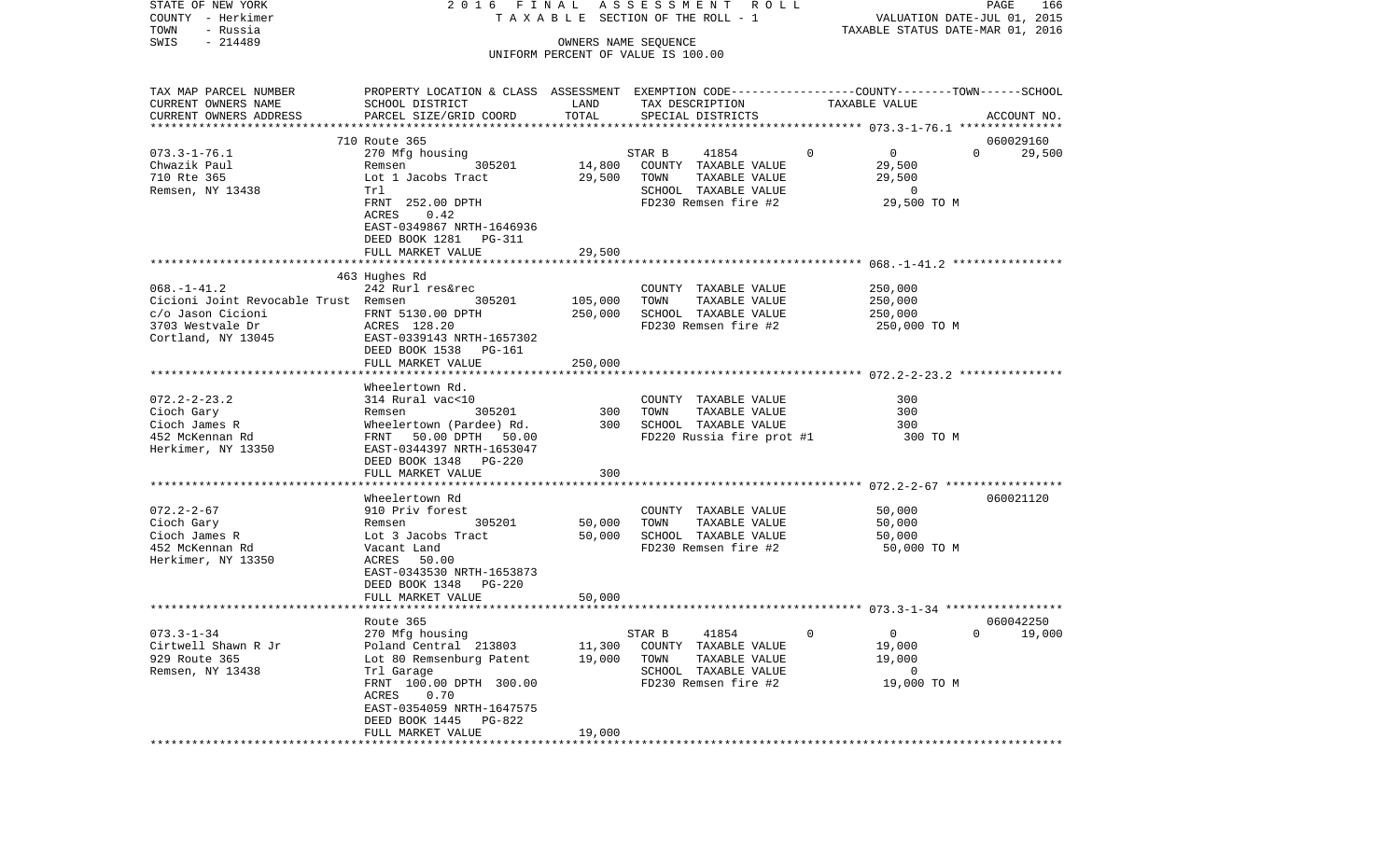| STATE OF NEW YORK<br>COUNTY - Herkimer<br>TOWN<br>- Russia                                                                                                                                                        | 2016                                                                                                                                                                                                            | FINAL                         | ASSESSMENT<br>R O L L<br>T A X A B L E SECTION OF THE ROLL - 1                                                            |                                                                     | PAGE<br>VALUATION DATE-JUL 01, 2015<br>TAXABLE STATUS DATE-MAR 01, 2016 | 167                 |
|-------------------------------------------------------------------------------------------------------------------------------------------------------------------------------------------------------------------|-----------------------------------------------------------------------------------------------------------------------------------------------------------------------------------------------------------------|-------------------------------|---------------------------------------------------------------------------------------------------------------------------|---------------------------------------------------------------------|-------------------------------------------------------------------------|---------------------|
| SWIS<br>$-214489$                                                                                                                                                                                                 |                                                                                                                                                                                                                 | OWNERS NAME SEQUENCE          | UNIFORM PERCENT OF VALUE IS 100.00                                                                                        |                                                                     |                                                                         |                     |
| TAX MAP PARCEL NUMBER<br>CURRENT OWNERS NAME<br>CURRENT OWNERS ADDRESS                                                                                                                                            | PROPERTY LOCATION & CLASS ASSESSMENT EXEMPTION CODE---------------COUNTY-------TOWN------SCHOOL<br>SCHOOL DISTRICT<br>PARCEL SIZE/GRID COORD                                                                    | LAND<br>TOTAL                 | TAX DESCRIPTION<br>SPECIAL DISTRICTS                                                                                      | TAXABLE VALUE                                                       |                                                                         | ACCOUNT NO.         |
| ***************                                                                                                                                                                                                   |                                                                                                                                                                                                                 |                               |                                                                                                                           |                                                                     |                                                                         |                     |
| $088.2 - 1 - 9$<br>CL Farmland Holdings LLC<br>Chessen Revocable Trust Kevin Lots 43,44&51 Royal Grant<br>3445 Washington St<br>San Francisco, NY 94118<br>MAY BE SUBJECT TO PAYMENT<br>UNDER AGDIST LAW TIL 2023 | 4118 Military Rd<br>120 Field crops<br>Poland Central 213803<br>Farm<br>ACRES 140.90<br>EAST-0345881 NRTH-1606091<br>DEED BOOK 1584<br><b>PG-504</b><br>FULL MARKET VALUE                                       | 110,700<br>277,000<br>277,000 | AG MKTS<br>41730<br>COUNTY<br>TAXABLE VALUE<br>TOWN<br>TAXABLE VALUE<br>SCHOOL TAXABLE VALUE<br>FD220 Russia fire prot #1 | $\Omega$<br>30,289<br>246,711<br>246,711<br>246,711<br>277,000 TO M | 30,289                                                                  | 060004740<br>30,289 |
|                                                                                                                                                                                                                   |                                                                                                                                                                                                                 |                               |                                                                                                                           |                                                                     |                                                                         |                     |
| $072.12 - 2 - 11$<br>Clark Bruce<br>Clark Donna<br>318 Silverstone Rd<br>Remsen, NY 13438                                                                                                                         | Silverstone Rd<br>314 Rural vac<10<br>Remsen<br>305201<br>Ot 2 Jacobs Tract<br>House (Unf) 1996<br>Silverstone Estates<br>ACRES<br>4.90<br>EAST-0345911 NRTH-1651762<br>DEED BOOK 772<br><b>PG-589</b>          | 10,800<br>10,800              | COUNTY TAXABLE VALUE<br>TOWN<br>TAXABLE VALUE<br>SCHOOL TAXABLE VALUE<br>FD230 Remsen fire #2                             | 10,800<br>10,800<br>10,800                                          | 10,800 TO M                                                             | 060052760           |
|                                                                                                                                                                                                                   | FULL MARKET VALUE                                                                                                                                                                                               | 10,800                        |                                                                                                                           |                                                                     |                                                                         |                     |
| $072.12 - 2 - 13$<br>Clark Bruce<br>318 Silverstone Rd<br>Remsen, NY 13438                                                                                                                                        | Silverstone Rd<br>314 Rural vac<10<br>305201<br>Remsen<br>Lot 2 Jacobs Tract<br>Vacant Land<br>Silverstone<br>FRNT 211.00 DPTH 210.00<br>ACRES<br>0.70<br>EAST-0345527 NRTH-1651370<br>DEED BOOK 1569<br>PG-773 | 3,500<br>3,500                | TAXABLE VALUE<br>COUNTY<br>TOWN<br>TAXABLE VALUE<br>SCHOOL TAXABLE VALUE<br>FD230 Remsen fire #2                          | 3,500<br>3,500<br>3,500                                             | 3,500 TO M                                                              | 060030270           |
|                                                                                                                                                                                                                   | FULL MARKET VALUE                                                                                                                                                                                               | 3,500                         |                                                                                                                           |                                                                     |                                                                         |                     |
|                                                                                                                                                                                                                   | 318 Silverstone Rd                                                                                                                                                                                              |                               |                                                                                                                           |                                                                     |                                                                         | 060047160           |
| $072.12 - 2 - 9$<br>Clark Bruce R<br>Clark Donna M<br>318 Silverstone Rd<br>Remsen, NY 13438                                                                                                                      | 210 1 Family Res<br>305201<br>Remsen<br>Lot 7 Lush Tract<br>ACRES<br>6.90<br>EAST-0345311 NRTH-1651726<br>DEED BOOK 767<br>PG-485                                                                               | 27,400<br>132,000             | 41854<br>STAR B<br>COUNTY TAXABLE VALUE<br>TOWN<br>TAXABLE VALUE<br>SCHOOL TAXABLE VALUE<br>FD230 Remsen fire #2          | $\circ$<br>0<br>132,000<br>132,000<br>102,000                       | $\Omega$<br>132,000 TO M                                                | 30,000              |

FULL MARKET VALUE 132,000 \*\*\*\*\*\*\*\*\*\*\*\*\*\*\*\*\*\*\*\*\*\*\*\*\*\*\*\*\*\*\*\*\*\*\*\*\*\*\*\*\*\*\*\*\*\*\*\*\*\*\*\*\*\*\*\*\*\*\*\*\*\*\*\*\*\*\*\*\*\*\*\*\*\*\*\*\*\*\*\*\*\*\*\*\*\*\*\*\*\*\*\*\*\*\*\*\*\*\*\*\*\*\*\*\*\*\*\*\*\*\*\*\*\*\*\*\*\*\*\*\*\*\*\*\*\*\*\*\*\*\*\*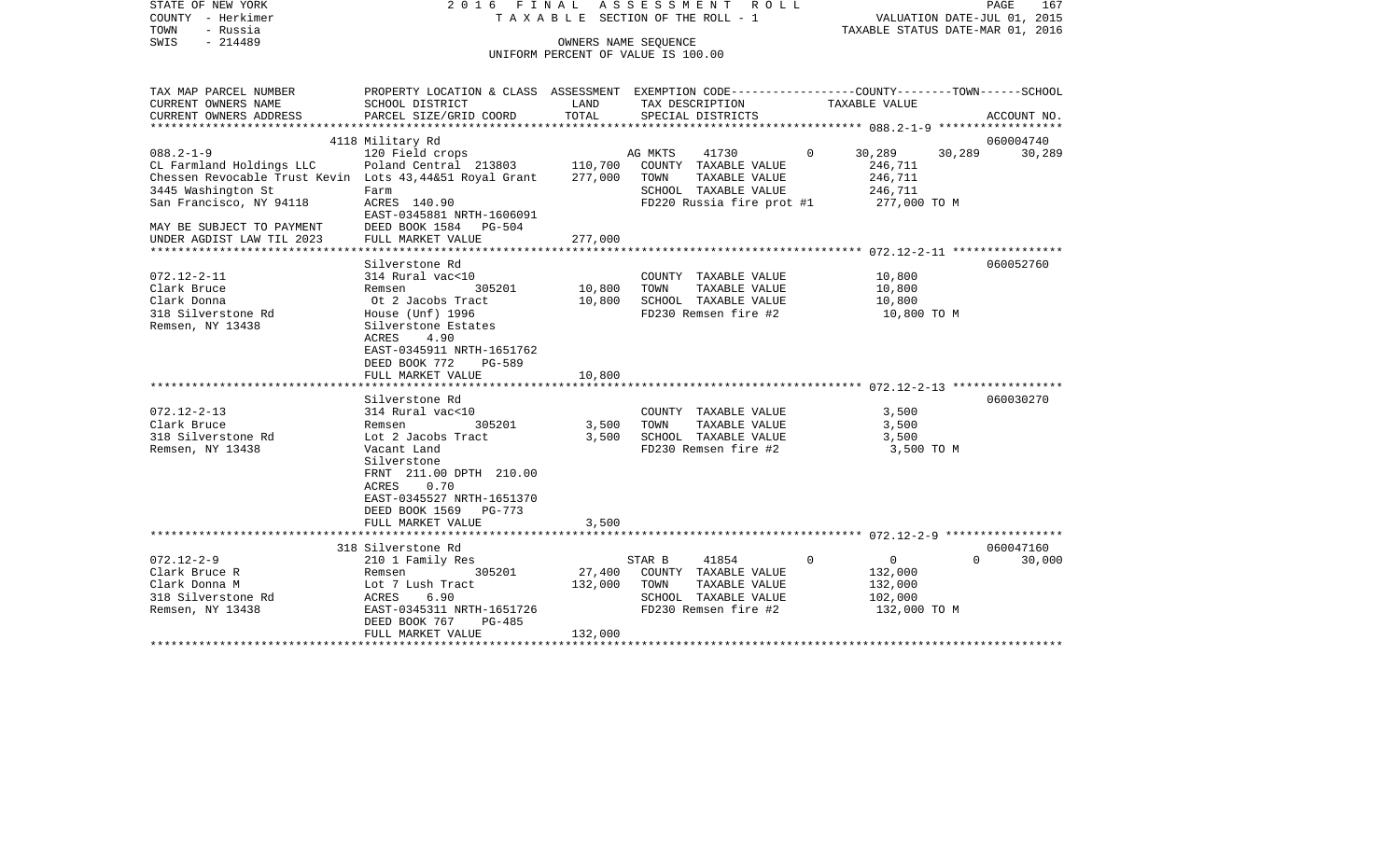| STATE OF NEW YORK<br>COUNTY - Herkimer<br>TOWN<br>- Russia<br>$-214489$<br>SWIS                 | 2016 FINAL                                                                                                                                       |                      | A S S E S S M E N T R O L L<br>TAXABLE SECTION OF THE ROLL - 1<br>OWNERS NAME SEQUENCE<br>UNIFORM PERCENT OF VALUE IS 100.00 | TAXABLE STATUS DATE-MAR 01, 2016                                                                      | VALUATION DATE-JUL 01, 2015    | PAGE<br>168                          |
|-------------------------------------------------------------------------------------------------|--------------------------------------------------------------------------------------------------------------------------------------------------|----------------------|------------------------------------------------------------------------------------------------------------------------------|-------------------------------------------------------------------------------------------------------|--------------------------------|--------------------------------------|
| TAX MAP PARCEL NUMBER<br>CURRENT OWNERS NAME                                                    | PROPERTY LOCATION & CLASS ASSESSMENT EXEMPTION CODE----------------COUNTY-------TOWN------SCHOOL<br>SCHOOL DISTRICT                              | LAND                 | TAX DESCRIPTION                                                                                                              | TAXABLE VALUE                                                                                         |                                |                                      |
| CURRENT OWNERS ADDRESS                                                                          | PARCEL SIZE/GRID COORD                                                                                                                           | TOTAL<br>*********** | SPECIAL DISTRICTS                                                                                                            | ***************** 073.3-1-28 ************                                                             |                                | ACCOUNT NO.                          |
| $073.3 - 1 - 28$<br>Clark Carl<br>6752 Trenton Rd<br>Deerfield, NY 13501                        | Route 365<br>210 1 Family Res<br>Poland Central 213803<br>Lot 80 Remsenburg Patent<br>House & Garage<br>FRNT 208.50 DPTH 417.00<br>ACRES<br>2.00 | 15,000<br>27,000     | COUNTY TAXABLE VALUE<br>TOWN<br>TAXABLE VALUE<br>SCHOOL TAXABLE VALUE<br>FD230 Remsen fire #2                                | 27,000<br>27,000<br>27,000<br>27,000 TO M                                                             |                                | 060018750                            |
|                                                                                                 | EAST-0353013 NRTH-1647193<br>DEED BOOK 1203 PG-332<br>FULL MARKET VALUE                                                                          | 27,000               |                                                                                                                              |                                                                                                       |                                |                                      |
|                                                                                                 | 850 Route 365                                                                                                                                    |                      |                                                                                                                              |                                                                                                       |                                | 060052160                            |
| $073.3 - 1 - 60.2$<br>Clark Carl J<br>6572 Trenton Rd<br>Utica, NY 13502                        | 210 1 Family Res<br>305201<br>Remsen<br>Lot 1 Marvin Tract<br>Camp                                                                               | 6,200<br>54,000      | COUNTY TAXABLE VALUE<br>TAXABLE VALUE<br>TOWN<br>SCHOOL TAXABLE VALUE<br>FD230 Remsen fire #2                                | 54,000<br>54,000<br>54,000<br>54,000 TO M                                                             |                                |                                      |
|                                                                                                 | 82.00 DPTH 45.00<br>FRNT<br>0.11<br>ACRES<br>EAST-0352620 NRTH-1646731<br>DEED BOOK 1409 PG-394<br>FULL MARKET VALUE                             | 54,000               |                                                                                                                              |                                                                                                       |                                |                                      |
|                                                                                                 |                                                                                                                                                  |                      |                                                                                                                              |                                                                                                       |                                |                                      |
| $072.2 - 2 - 15$<br>Clark Mary Ella                                                             | 254 Wheelertown Rd<br>210 1 Family Res<br>305201<br>Remsen                                                                                       |                      | VET WAR C 41122<br>15,000 VET WAR T 41123                                                                                    | 9.000<br>$\Omega$<br>$\Omega$<br>$\Omega$                                                             | $\Omega$<br>11,550             | 060005460<br>$\Omega$<br>$\Omega$    |
| 254 Wheelertown Rd<br>Remsen, NY 13438                                                          | Lot 23 Walker Tract<br>House Att Gar<br>ACRES<br>2.00<br>EAST-0343056 NRTH-1649327<br>DEED BOOK 1543 PG-330                                      |                      | 77,000 STAR EN<br>41834<br>COUNTY TAXABLE VALUE<br>TOWN<br>TAXABLE VALUE<br>SCHOOL TAXABLE VALUE<br>FD230 Remsen fire #2     | $\Omega$<br>$\Omega$<br>68,000<br>65,450<br>11,700<br>77,000 TO M                                     | $\Omega$                       | 65,300                               |
|                                                                                                 | FULL MARKET VALUE                                                                                                                                | 77,000               |                                                                                                                              |                                                                                                       |                                |                                      |
|                                                                                                 | 175 Brady Beach Rd                                                                                                                               |                      |                                                                                                                              |                                                                                                       |                                | 060027570                            |
| $072.4 - 2 - 18$<br>Clark Robert<br>Clark Barbara<br>175 Brady Beach Rd<br>Cold Brook, NY 13324 | 210 1 Family Res<br>Poland Central 213803<br>Lot 46 Jerseyfield Patent<br>FRNT 872.00 DPTH<br>ACRES 21.40<br>EAST-0348215 NRTH-1640882           | 181,500 STAR EN      | VET WAR C 41122<br>43,900 VET WAR T 41123<br>41834<br>COUNTY TAXABLE VALUE<br>TAXABLE VALUE<br>TOWN<br>SCHOOL TAXABLE VALUE  | 9,000<br>$\Omega$<br>$\mathbf 0$<br>$\mathbf 0$<br>$\mathbf{0}$<br>0<br>172,500<br>169,500<br>116,200 | $\Omega$<br>12,000<br>$\Omega$ | $\Omega$<br>$\overline{0}$<br>65,300 |
|                                                                                                 | DEED BOOK 869<br>PG-494<br>FULL MARKET VALUE                                                                                                     | 181,500              | FD220 Russia fire prot #1                                                                                                    | 181,500 TO M                                                                                          |                                |                                      |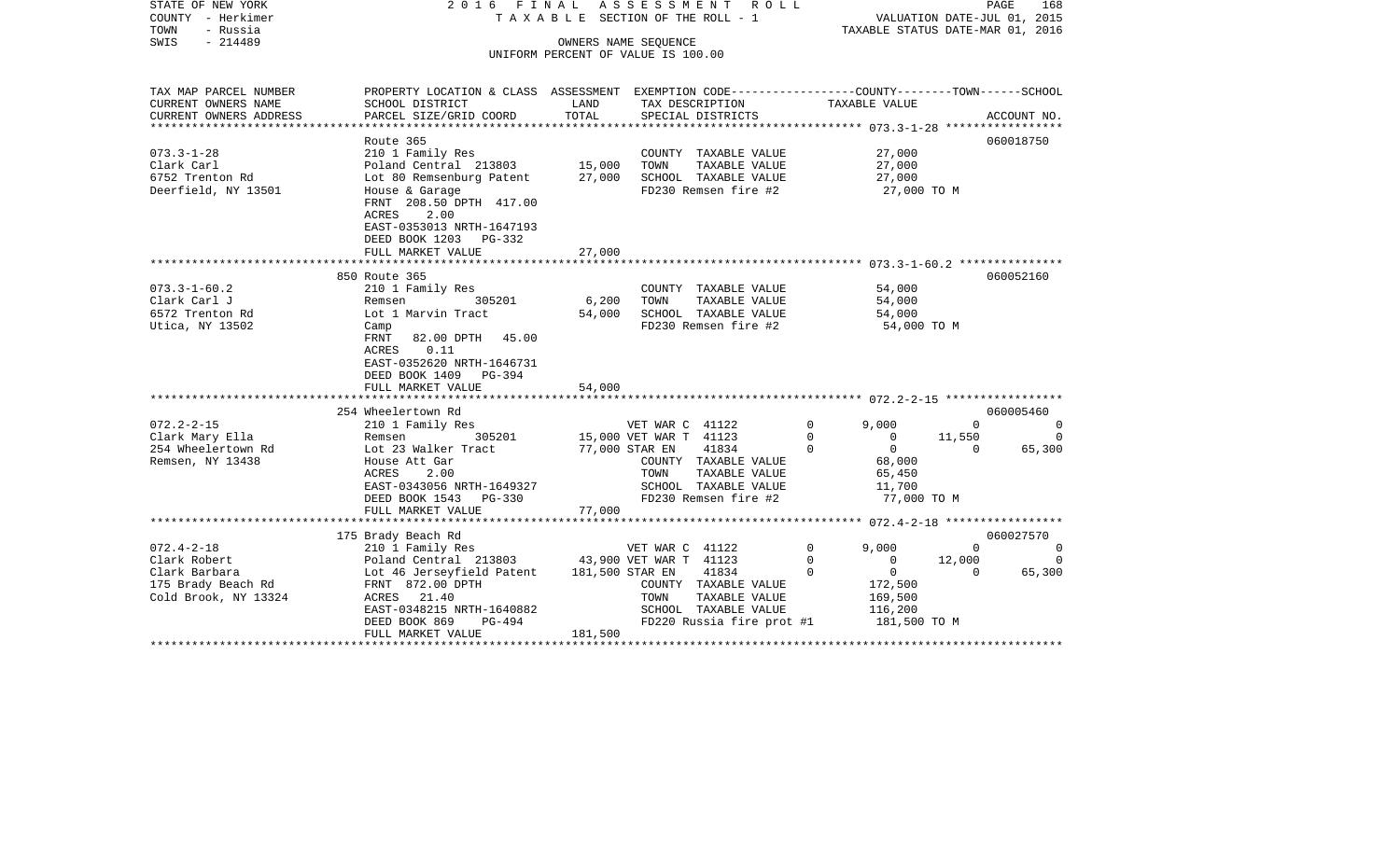| STATE OF NEW YORK                       | 2016 FINAL                                                                                       |                      | ASSESSMENT ROLL                       |                                                                 | PAGE<br>169 |
|-----------------------------------------|--------------------------------------------------------------------------------------------------|----------------------|---------------------------------------|-----------------------------------------------------------------|-------------|
| COUNTY - Herkimer<br>- Russia<br>TOWN   |                                                                                                  |                      | T A X A B L E SECTION OF THE ROLL - 1 | VALUATION DATE-JUL 01, 2015<br>TAXABLE STATUS DATE-MAR 01, 2016 |             |
| $-214489$<br>SWIS                       |                                                                                                  | OWNERS NAME SEQUENCE |                                       |                                                                 |             |
|                                         |                                                                                                  |                      | UNIFORM PERCENT OF VALUE IS 100.00    |                                                                 |             |
|                                         |                                                                                                  |                      |                                       |                                                                 |             |
| TAX MAP PARCEL NUMBER                   | PROPERTY LOCATION & CLASS ASSESSMENT EXEMPTION CODE----------------COUNTY-------TOWN------SCHOOL |                      |                                       |                                                                 |             |
| CURRENT OWNERS NAME                     | SCHOOL DISTRICT                                                                                  | LAND                 | TAX DESCRIPTION                       | TAXABLE VALUE                                                   |             |
| CURRENT OWNERS ADDRESS                  | PARCEL SIZE/GRID COORD                                                                           | TOTAL                | SPECIAL DISTRICTS                     |                                                                 | ACCOUNT NO. |
| ************************                |                                                                                                  |                      |                                       |                                                                 |             |
|                                         | Pardee Rd                                                                                        |                      |                                       |                                                                 | 060005400   |
| $072.2 - 2 - 22$                        | 314 Rural vac<10                                                                                 |                      | COUNTY TAXABLE VALUE                  | 3,900                                                           |             |
| Clark Robert W                          | 305201<br>Remsen                                                                                 | 3,900                | TAXABLE VALUE<br>TOWN                 | 3,900                                                           |             |
| Clark Mary Ella                         | Lot 2 Jacobs Tract                                                                               | 3,900                | SCHOOL TAXABLE VALUE                  | 3,900                                                           |             |
| 254 Wheelertown Rd                      | Vacant Land                                                                                      |                      | FD230 Remsen fire #2                  | 3,900 TO M                                                      |             |
| Remsen, NY 13438                        | FRNT 180.00 DPTH 300.00                                                                          |                      |                                       |                                                                 |             |
|                                         | ACRES<br>0.98                                                                                    |                      |                                       |                                                                 |             |
|                                         | EAST-0344576 NRTH-1651862<br>DEED BOOK 1543 PG-330                                               |                      |                                       |                                                                 |             |
|                                         | FULL MARKET VALUE                                                                                | 3,900                |                                       |                                                                 |             |
|                                         |                                                                                                  |                      |                                       |                                                                 |             |
|                                         | 262 Silverstone Rd                                                                               |                      |                                       |                                                                 | 060020340   |
| $072.12 - 2 - 17$                       | 210 1 Family Res                                                                                 |                      | COUNTY TAXABLE VALUE                  | 78,000                                                          |             |
| Clark Sara                              | 305201<br>Remsen                                                                                 | 12,600               | TOWN<br>TAXABLE VALUE                 | 78,000                                                          |             |
| 318 Silverstone Rd                      | Lot 1 Jacobs Tract                                                                               | 78,000               | SCHOOL TAXABLE VALUE                  | 78,000                                                          |             |
| Remsen, NY 13438                        | Camp                                                                                             |                      | FD230 Remsen fire #2                  | 78,000 TO M                                                     |             |
|                                         | FRNT 129.00 DPTH 280.00                                                                          |                      |                                       |                                                                 |             |
|                                         | ACRES<br>0.59                                                                                    |                      |                                       |                                                                 |             |
|                                         | EAST-0345891 NRTH-1651195                                                                        |                      |                                       |                                                                 |             |
|                                         | DEED BOOK 1577 PG-544                                                                            |                      |                                       |                                                                 |             |
|                                         | FULL MARKET VALUE                                                                                | 78,000               |                                       |                                                                 |             |
|                                         | 252 Partridge Hill Rd                                                                            |                      |                                       |                                                                 | 060025020   |
| $082.4 - 1 - 18$                        | 260 Seasonal res                                                                                 |                      | COUNTY TAXABLE VALUE                  | 82,000                                                          |             |
| Clarke Ann                              | Holland Patent 305801                                                                            | 54,100               | TAXABLE VALUE<br>TOWN                 | 82,000                                                          |             |
| 175 W 73rd St Apt 14A                   | ACRES 17.50                                                                                      | 82,000               | SCHOOL TAXABLE VALUE                  | 82,000                                                          |             |
| New York, NY 10023                      | EAST-0320466 NRTH-1612431                                                                        |                      | FD220 Russia fire prot #1             | 82,000 TO M                                                     |             |
|                                         | DEED BOOK 1439 PG-739                                                                            |                      |                                       |                                                                 |             |
|                                         | FULL MARKET VALUE                                                                                | 82,000               |                                       |                                                                 |             |
|                                         | **************************                                                                       |                      |                                       |                                                                 |             |
|                                         | 463 Partridge Hill Rd                                                                            |                      |                                       |                                                                 | 060005520   |
| $082.4 - 1 - 12.1$<br>Clarke Ann B      | 241 Rural res&ag                                                                                 |                      | COUNTY TAXABLE VALUE<br>TOWN          | 275,000                                                         |             |
| 463 Partridge Hill Rd                   | Holland Patent 305801<br>Lot 89 Royal Grant                                                      | 168,600<br>275,000   | TAXABLE VALUE<br>SCHOOL TAXABLE VALUE | 275,000<br>275,000                                              |             |
| Barneveld, NY 13304                     | House Shed                                                                                       |                      | FD220 Russia fire prot #1             | 275,000 TO M                                                    |             |
|                                         | ACRES 103.73                                                                                     |                      |                                       |                                                                 |             |
|                                         | EAST-0317963 NRTH-1613134                                                                        |                      |                                       |                                                                 |             |
|                                         | DEED BOOK 1578<br>$PG-4$                                                                         |                      |                                       |                                                                 |             |
|                                         | FULL MARKET VALUE                                                                                | 275,000              |                                       |                                                                 |             |
|                                         |                                                                                                  |                      |                                       |                                                                 |             |
|                                         | 887 Russia Rd                                                                                    |                      |                                       |                                                                 | 060012510   |
| $083.4 - 1 - 16.1$                      | 312 Vac w/imprv                                                                                  |                      | COUNTY<br>TAXABLE VALUE               | 95,500                                                          |             |
| Clemente Paul                           | Poland Central 213803                                                                            | 89,200               | TOWN<br>TAXABLE VALUE                 | 95,500                                                          |             |
| Clemente Jodi                           | Lots 84&85 Royal Grant                                                                           | 95,500               | SCHOOL TAXABLE VALUE                  | 95,500                                                          |             |
| 558 Lake View Ter<br>Kingston, NY 12401 | Vacant Land<br>Includes-083.4-1-15                                                               |                      | FD220 Russia fire prot #1             | 95,500 TO M                                                     |             |
|                                         | ACRES<br>86.30                                                                                   |                      |                                       |                                                                 |             |
|                                         | EAST-0343038 NRTH-1614903                                                                        |                      |                                       |                                                                 |             |
|                                         | DEED BOOK 1134<br>PG-374                                                                         |                      |                                       |                                                                 |             |
|                                         | FULL MARKET VALUE                                                                                | 95,500               |                                       |                                                                 |             |
|                                         |                                                                                                  |                      |                                       |                                                                 |             |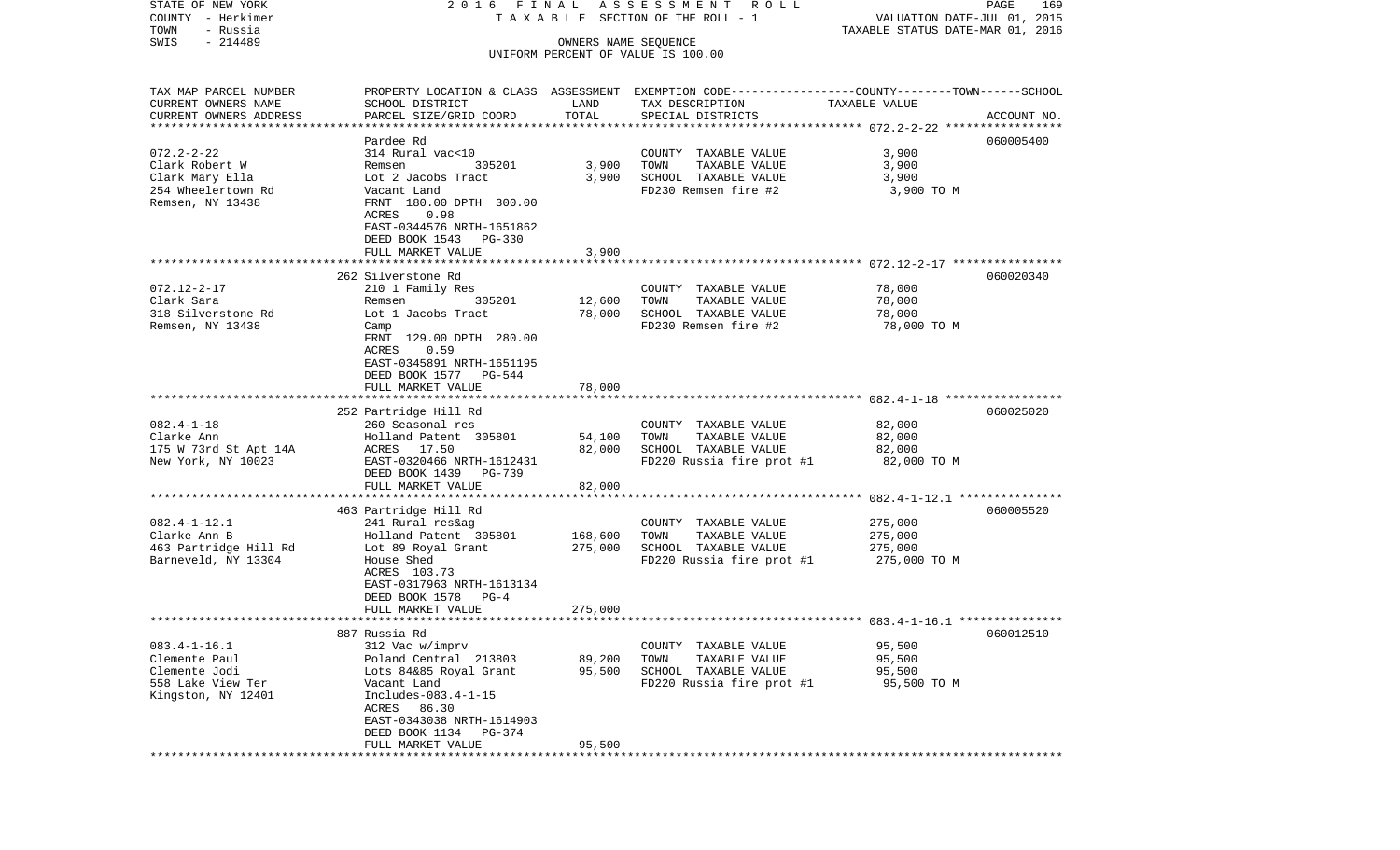| STATE OF NEW YORK<br>COUNTY - Herkimer<br>- Russia<br>TOWN<br>$-214489$<br>SWIS                | 2016 FINAL<br>TAXABLE                                                                                                           |                   | ASSESSMENT<br>R O L L<br>SECTION OF THE ROLL - 1<br>OWNERS NAME SEQUENCE                                                 |                  | VALUATION DATE-JUL 01, 2015<br>TAXABLE STATUS DATE-MAR 01, 2016 | PAGE                    | 170                 |
|------------------------------------------------------------------------------------------------|---------------------------------------------------------------------------------------------------------------------------------|-------------------|--------------------------------------------------------------------------------------------------------------------------|------------------|-----------------------------------------------------------------|-------------------------|---------------------|
|                                                                                                |                                                                                                                                 |                   | UNIFORM PERCENT OF VALUE IS 100.00                                                                                       |                  |                                                                 |                         |                     |
| TAX MAP PARCEL NUMBER<br>CURRENT OWNERS NAME                                                   | PROPERTY LOCATION & CLASS ASSESSMENT EXEMPTION CODE---------------COUNTY-------TOWN------SCHOOL<br>SCHOOL DISTRICT              | LAND              | TAX DESCRIPTION                                                                                                          |                  | TAXABLE VALUE                                                   |                         |                     |
| CURRENT OWNERS ADDRESS                                                                         | PARCEL SIZE/GRID COORD                                                                                                          | TOTAL             | SPECIAL DISTRICTS                                                                                                        |                  |                                                                 |                         | ACCOUNT NO.         |
| **********************                                                                         |                                                                                                                                 |                   |                                                                                                                          |                  |                                                                 |                         |                     |
| $077.4 - 1 - 30$                                                                               | 1214 Grant Rd<br>210 1 Family Res                                                                                               |                   | STAR B<br>41854                                                                                                          | $\mathbf 0$      | $\overline{0}$                                                  | $\Omega$                | 060012330<br>30,000 |
| Clemons Michael A<br>Clemons Amy M<br>1214 Grant Rd                                            | Poland Central 213803<br>Lot 14 Jerseyfield Patent<br>House Garage                                                              | 14,300<br>64,400  | COUNTY TAXABLE VALUE<br>TOWN<br>TAXABLE VALUE<br>SCHOOL TAXABLE VALUE                                                    |                  | 64,400<br>64,400<br>34,400                                      |                         |                     |
| Cold Brook, NY 13324                                                                           | ACRES<br>1.70 BANK<br>135<br>EAST-0307360 NRTH-1204612<br>DEED BOOK 1251 PG-606                                                 |                   | FD220 Russia fire prot #1                                                                                                |                  | 64,400 TO M                                                     |                         |                     |
|                                                                                                | FULL MARKET VALUE                                                                                                               | 64,400            |                                                                                                                          |                  |                                                                 |                         |                     |
|                                                                                                | 203 Mac Arthur Rd                                                                                                               |                   |                                                                                                                          |                  |                                                                 |                         | 060028830           |
| $077.2 - 1 - 35$<br>Clifford Dennis<br>Thompson Sarah E                                        | 210 1 Family Res<br>Poland Central 213803<br>S 15<br>Jp                                                                         | 17,300<br>131,000 | COUNTY TAXABLE VALUE<br>TOWN<br>TAXABLE VALUE<br>SCHOOL TAXABLE VALUE                                                    |                  | 131,000<br>131,000<br>131,000                                   |                         |                     |
| 1420 Ackerson Blvd<br>Bayshore, NY 11706                                                       | Lot 4<br>Mac Arthur<br>FRNT 215.00 DPTH 700.00<br>ACRES<br>3.50<br>EAST-0340015 NRTH-1633803<br>DEED BOOK 1083<br>PG-896        |                   | FD220 Russia fire prot #1                                                                                                |                  | 131,000 TO M                                                    |                         |                     |
|                                                                                                | FULL MARKET VALUE                                                                                                               | 131,000           |                                                                                                                          |                  |                                                                 |                         |                     |
|                                                                                                | 177 Route 365                                                                                                                   |                   |                                                                                                                          |                  |                                                                 |                         | 060052040           |
| $072.15 - 1 - 7.2$<br>Clover Caroline                                                          | 270 Mfg housing<br>305201<br>Remsen                                                                                             |                   | AGED-CNTY 41802<br>12,500 AGED-SCHL 41804                                                                                | 0<br>$\mathbf 0$ | 25,000<br>$\mathbf 0$                                           | $\Omega$<br>$\mathbf 0$ | 0<br>17,500         |
| PO Box 107<br>Hinckley, NY 13352                                                               | Lot 22 Walker Tract<br>FRNT 208.00 DPTH 208.00<br>1.00<br>ACRES<br>EAST-0339539 NRTH-1645490<br>DEED BOOK 1154<br><b>PG-209</b> |                   | 50,000 STAR EN<br>41834<br>COUNTY TAXABLE VALUE<br>TOWN<br>TAXABLE VALUE<br>SCHOOL TAXABLE VALUE<br>FD230 Remsen fire #2 | $\Omega$         | $\circ$<br>25,000<br>50,000<br>$\Omega$<br>50,000 TO M          | $\Omega$                | 32,500              |
|                                                                                                | FULL MARKET VALUE                                                                                                               | 50,000            |                                                                                                                          |                  |                                                                 |                         |                     |
|                                                                                                | 195 Mac Arthur Rd                                                                                                               |                   |                                                                                                                          |                  |                                                                 |                         | 060005190           |
| $077.2 - 1 - 34$<br>Coeny Charles L<br>Coeny Judy C<br>6350 Dugway Rd<br>Canandaigua, NY 14424 | 260 Seasonal res<br>Poland Central 213803<br>Jp<br>Camp $2 \frac{1}{2}$<br>Mac Arthur<br>3.20<br>ACRES                          | 16,800<br>40,000  | COUNTY TAXABLE VALUE<br>TOWN<br>TAXABLE VALUE<br>SCHOOL TAXABLE VALUE<br>FD220 Russia fire prot #1                       |                  | 40,000<br>40,000<br>40,000<br>40,000 TO M                       |                         |                     |
|                                                                                                | EAST-0340203 NRTH-1633744<br>DEED BOOK 1090<br>PG-160<br>FULL MARKET VALUE                                                      | 40,000            |                                                                                                                          |                  |                                                                 |                         |                     |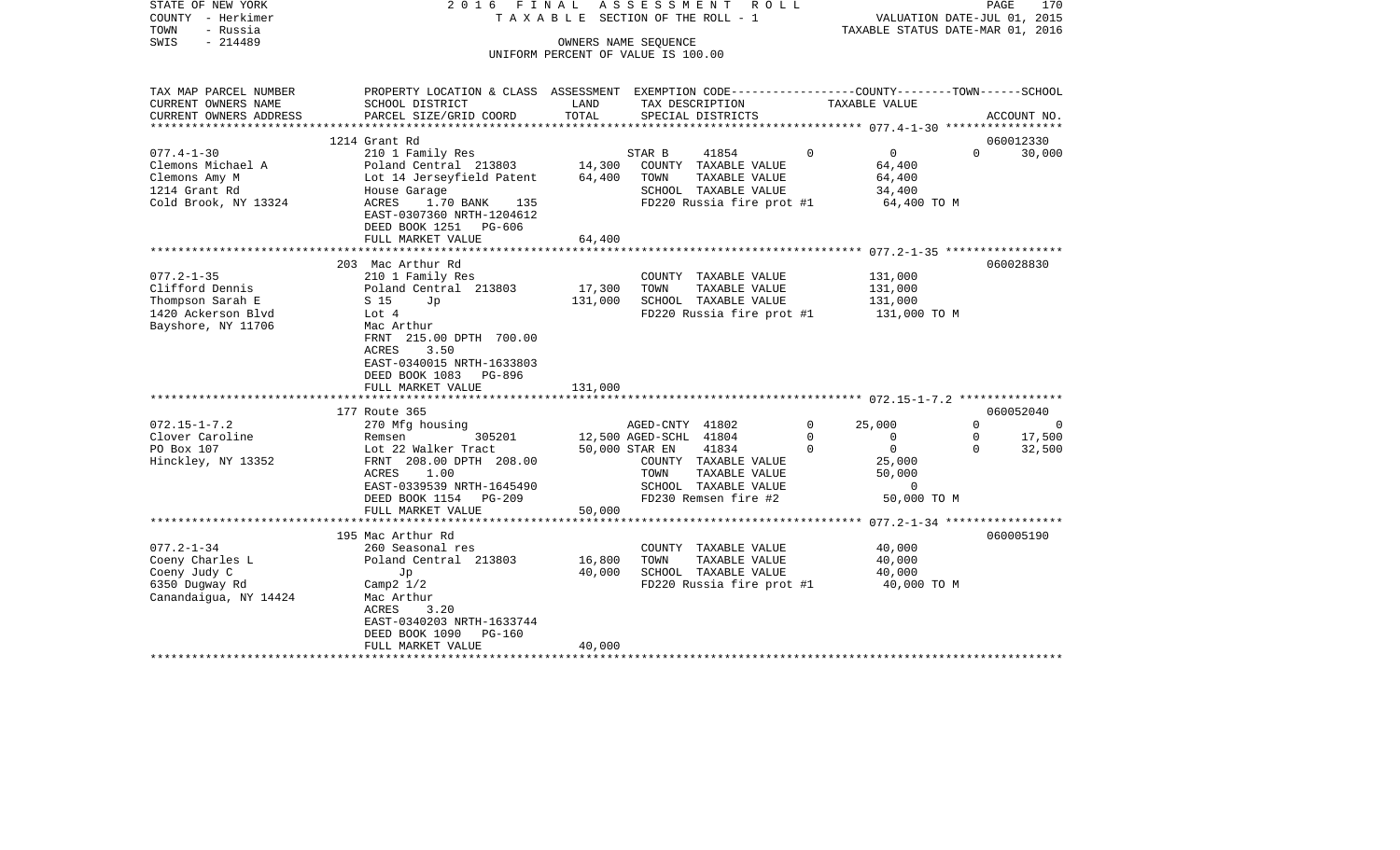| STATE OF NEW YORK<br>COUNTY - Herkimer<br>TOWN<br>- Russia | 2016 FINAL                  |                      | ASSESSMENT ROLL<br>T A X A B L E SECTION OF THE ROLL - 1   | PAGE<br>171<br>VALUATION DATE-JUL 01, 2015<br>TAXABLE STATUS DATE-MAR 01, 2016                   |
|------------------------------------------------------------|-----------------------------|----------------------|------------------------------------------------------------|--------------------------------------------------------------------------------------------------|
| $-214489$<br>SWIS                                          |                             |                      | OWNERS NAME SEQUENCE<br>UNIFORM PERCENT OF VALUE IS 100.00 |                                                                                                  |
|                                                            |                             |                      |                                                            |                                                                                                  |
| TAX MAP PARCEL NUMBER                                      |                             |                      |                                                            | PROPERTY LOCATION & CLASS ASSESSMENT EXEMPTION CODE----------------COUNTY-------TOWN------SCHOOL |
| CURRENT OWNERS NAME                                        | SCHOOL DISTRICT             | LAND                 | TAX DESCRIPTION                                            | TAXABLE VALUE                                                                                    |
| CURRENT OWNERS ADDRESS                                     | PARCEL SIZE/GRID COORD      | TOTAL                | SPECIAL DISTRICTS                                          | ACCOUNT NO.                                                                                      |
| ****************                                           |                             |                      |                                                            |                                                                                                  |
|                                                            | Hall Rd                     |                      |                                                            | 060040940                                                                                        |
| $084.1 - 3 - 35$                                           | 322 Rural vac>10            |                      | COUNTY TAXABLE VALUE                                       | 36,000                                                                                           |
| Collins David L                                            | Poland Central 213803       | 36,000               | TAXABLE VALUE<br>TOWN                                      | 36,000                                                                                           |
| Collins et al James Jr                                     | Lots 82&97 Royal Grant      | 36,000               | SCHOOL TAXABLE VALUE                                       | 36,000                                                                                           |
| 415 Huxtable Rd                                            | Vacant Land                 |                      | FD220 Russia fire prot #1                                  | 36,000 TO M                                                                                      |
| West Winfield, NY 13491                                    | ACRES 26.70                 |                      |                                                            |                                                                                                  |
|                                                            | EAST-0354022 NRTH-1618477   |                      |                                                            |                                                                                                  |
|                                                            | DEED BOOK 1212 PG-153       |                      |                                                            |                                                                                                  |
|                                                            | FULL MARKET VALUE           | 36,000               |                                                            |                                                                                                  |
|                                                            |                             | ******************** |                                                            |                                                                                                  |
|                                                            | Hall Rd                     |                      |                                                            | 060041290                                                                                        |
| $084.1 - 3 - 38$                                           | 260 Seasonal res            |                      | COUNTY TAXABLE VALUE                                       | 57,000                                                                                           |
| Collins David L                                            | Poland Central 213803       | 52,700               | TOWN<br>TAXABLE VALUE                                      | 57,000                                                                                           |
| Collins et al James Jr                                     | Lots 82 & 97 Royal Grant    | 57,000               | SCHOOL TAXABLE VALUE                                       | 57,000                                                                                           |
| 415 Huxtable Rd                                            | Vacant Land                 |                      | FD220 Russia fire prot #1                                  | 57,000 TO M                                                                                      |
| West Winfield, NY 13491                                    | Hall Road                   |                      |                                                            |                                                                                                  |
|                                                            | ACRES 37.60                 |                      |                                                            |                                                                                                  |
|                                                            | EAST-0355188 NRTH-1618436   |                      |                                                            |                                                                                                  |
|                                                            | DEED BOOK 1212 PG-153       |                      |                                                            |                                                                                                  |
|                                                            | FULL MARKET VALUE           | 57,000               |                                                            |                                                                                                  |
|                                                            | ***********************     |                      |                                                            |                                                                                                  |
|                                                            | 610 Southside Rd            |                      |                                                            | 060016800                                                                                        |
| $077.3 - 1 - 20$                                           | 260 Seasonal res            |                      | COUNTY TAXABLE VALUE                                       | 32,600                                                                                           |
| Collins Jovanna K                                          | Poland Central 213803       | 6,100                | TOWN<br>TAXABLE VALUE                                      | 32,600                                                                                           |
| 423 W Lewis St                                             | Lot 15 Jerseyfield Patent   | 32,600               | SCHOOL TAXABLE VALUE                                       | 32,600                                                                                           |
| Canastota, NY 13032                                        | Camp                        |                      | FD220 Russia fire prot #1                                  | 32,600 TO M                                                                                      |
|                                                            | FRNT<br>75.00 DPTH 110.00   |                      |                                                            |                                                                                                  |
|                                                            | 0.17<br>ACRES               |                      |                                                            |                                                                                                  |
|                                                            | EAST-0335358 NRTH-1632355   |                      |                                                            |                                                                                                  |
|                                                            | DEED BOOK 1496 PG-355       |                      |                                                            |                                                                                                  |
|                                                            | FULL MARKET VALUE           | 32,600               |                                                            |                                                                                                  |
|                                                            |                             |                      |                                                            |                                                                                                  |
|                                                            | Southside Rd                |                      |                                                            | 060040540                                                                                        |
| $077.3 - 1 - 21$                                           | 323 Vacant rural            |                      | COUNTY TAXABLE VALUE                                       | 100                                                                                              |
| Collins Jovanna K                                          | Poland Central 213803       | 100                  | TAXABLE VALUE<br>TOWN                                      | 100                                                                                              |
| 423 W Lewis St                                             | Lot 15 Jerseyfield Patent   | 100                  | SCHOOL TAXABLE VALUE                                       | 100                                                                                              |
| Canastota, NY 13032                                        | Vacant Land                 |                      | FD220 Russia fire prot #1                                  | 100 TO M                                                                                         |
|                                                            | FRNT<br>75.00 DPTH<br>30.00 |                      |                                                            |                                                                                                  |
|                                                            | ACRES<br>0.05               |                      |                                                            |                                                                                                  |
|                                                            | EAST-0335422 NRTH-1632332   |                      |                                                            |                                                                                                  |
|                                                            | DEED BOOK 1496<br>PG-355    |                      |                                                            |                                                                                                  |
|                                                            | FULL MARKET VALUE           | 100                  |                                                            |                                                                                                  |
| **********************                                     | *************************   | ***************      |                                                            |                                                                                                  |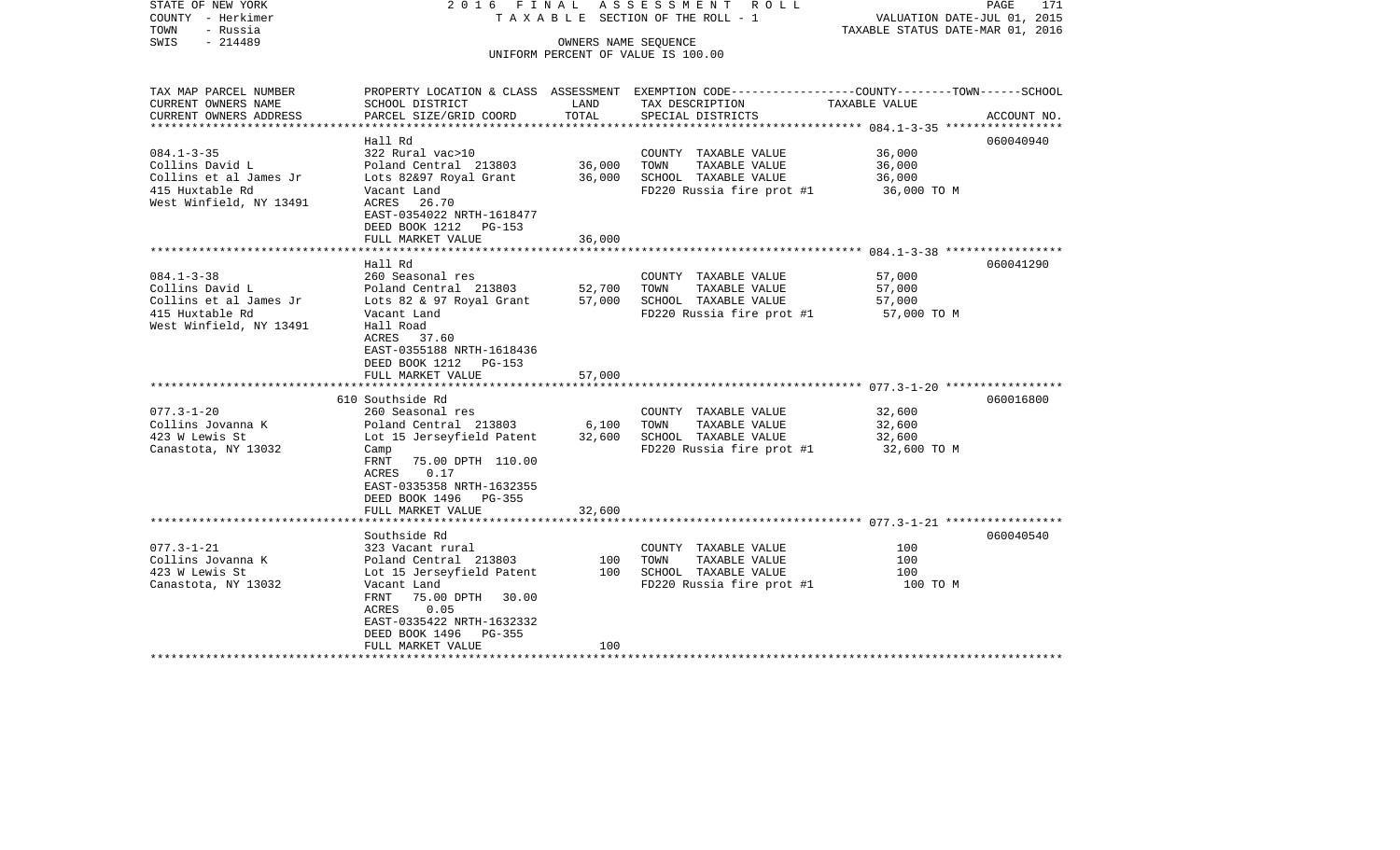| STATE OF NEW YORK<br>COUNTY - Herkimer<br>TOWN<br>- Russia | 2016 FINAL                                    |        | ASSESSMENT ROLL<br>T A X A B L E SECTION OF THE ROLL - 1                                                           | VALUATION DATE-JUL 01, 2015<br>TAXABLE STATUS DATE-MAR 01, 2016 | PAGE<br>172 |
|------------------------------------------------------------|-----------------------------------------------|--------|--------------------------------------------------------------------------------------------------------------------|-----------------------------------------------------------------|-------------|
| $-214489$<br>SWIS                                          |                                               |        | OWNERS NAME SEQUENCE                                                                                               |                                                                 |             |
|                                                            |                                               |        | UNIFORM PERCENT OF VALUE IS 100.00                                                                                 |                                                                 |             |
|                                                            |                                               |        |                                                                                                                    |                                                                 |             |
| TAX MAP PARCEL NUMBER<br>CURRENT OWNERS NAME               | SCHOOL DISTRICT                               | LAND   | PROPERTY LOCATION & CLASS ASSESSMENT EXEMPTION CODE---------------COUNTY-------TOWN------SCHOOL<br>TAX DESCRIPTION | TAXABLE VALUE                                                   |             |
| CURRENT OWNERS ADDRESS                                     | PARCEL SIZE/GRID COORD                        | TOTAL  | SPECIAL DISTRICTS                                                                                                  |                                                                 | ACCOUNT NO. |
|                                                            |                                               |        |                                                                                                                    |                                                                 |             |
|                                                            | Wheelertown Rd                                |        |                                                                                                                    |                                                                 | 060043390   |
| $072.2 - 2 - 34$                                           | 314 Rural vac<10                              |        | COUNTY TAXABLE VALUE                                                                                               | 1,500                                                           |             |
| Conklin Douglas                                            | 305201<br>Remsen                              | 1,500  | TOWN<br>TAXABLE VALUE                                                                                              | 1,500                                                           |             |
| Conklin Deborah                                            | Lot 3 Jacobs Tract                            | 1,500  | SCHOOL TAXABLE VALUE                                                                                               | 1,500                                                           |             |
| 44 E Second St                                             | Vacant Land                                   |        | FD230 Remsen fire #2                                                                                               | 1,500 TO M                                                      |             |
| Oneida, NY 13421                                           | FRNT 350.00 DPTH 145.00                       |        |                                                                                                                    |                                                                 |             |
|                                                            | ACRES<br>0.58                                 |        |                                                                                                                    |                                                                 |             |
|                                                            | EAST-0344611 NRTH-1653083                     |        |                                                                                                                    |                                                                 |             |
|                                                            | DEED BOOK 1433 PG-818                         |        |                                                                                                                    |                                                                 |             |
|                                                            | FULL MARKET VALUE                             | 1,500  |                                                                                                                    |                                                                 |             |
|                                                            |                                               |        |                                                                                                                    |                                                                 |             |
| $068. - 1 - 63$                                            | 146 Lite Rd<br>210 1 Family Res               |        | COUNTY TAXABLE VALUE                                                                                               | 74,000                                                          |             |
| Conklin Preston A                                          | 305201<br>Remsen                              | 28,200 | TOWN<br>TAXABLE VALUE                                                                                              | 74,000                                                          |             |
| PO Box 42                                                  | Wheelertown Road                              | 74,000 | SCHOOL TAXABLE VALUE                                                                                               | 74,000                                                          |             |
| Hinckley, NY 13352                                         | FRNT 420.00 DPTH                              |        | FD230 Remsen fire #2                                                                                               | 74,000 TO M                                                     |             |
|                                                            | ACRES 11.60 BANK 813                          |        |                                                                                                                    |                                                                 |             |
|                                                            | EAST-0341022 NRTH-1664984                     |        |                                                                                                                    |                                                                 |             |
|                                                            | DEED BOOK 1452 PG-610                         |        |                                                                                                                    |                                                                 |             |
|                                                            | FULL MARKET VALUE                             | 74,000 |                                                                                                                    |                                                                 |             |
|                                                            |                                               |        |                                                                                                                    |                                                                 |             |
|                                                            | Pardeeville Rd                                |        |                                                                                                                    |                                                                 | 060019230   |
| $077.2 - 2 - 32$                                           | 270 Mfg housing                               |        | COUNTY TAXABLE VALUE                                                                                               | 21,000                                                          |             |
| Conley Marilyn                                             | Poland Central 213803                         | 12,500 | TOWN<br>TAXABLE VALUE                                                                                              | 21,000                                                          |             |
| 553 White Creek Rd                                         | N 14<br>Jp                                    | 21,000 | SCHOOL TAXABLE VALUE                                                                                               | 21,000                                                          |             |
| Newport, NY 13416                                          | Pardeeville                                   |        | FD220 Russia fire prot #1                                                                                          | 21,000 TO M                                                     |             |
|                                                            | ACRES<br>1.00                                 |        |                                                                                                                    |                                                                 |             |
|                                                            | EAST-0346195 NRTH-1633357                     |        |                                                                                                                    |                                                                 |             |
|                                                            | DEED BOOK 1501 PG-567                         |        |                                                                                                                    |                                                                 |             |
|                                                            | FULL MARKET VALUE<br>************************ | 21,000 |                                                                                                                    |                                                                 |             |
|                                                            | 180 Stormy Hill Rd                            |        |                                                                                                                    |                                                                 | 060004990   |
| $077.12 - 1 - 11$                                          | 260 Seasonal res                              |        | COUNTY TAXABLE VALUE                                                                                               | 50,500                                                          |             |
| Converse David                                             | Poland Central 213803                         | 16,200 | TAXABLE VALUE<br>TOWN                                                                                              | 50,500                                                          |             |
| 416 Depot Hill Rd                                          | Lot $14$ J P                                  | 50,500 | SCHOOL TAXABLE VALUE                                                                                               | 50,500                                                          |             |
| Poughquay, NY 12570                                        | Vacant Land                                   |        | FD220 Russia fire prot #1                                                                                          | 50,500 TO M                                                     |             |
|                                                            | Stormy Hill Rd                                |        |                                                                                                                    |                                                                 |             |
|                                                            | FRNT 360.00 DPTH                              |        |                                                                                                                    |                                                                 |             |
|                                                            | ACRES<br>2.80                                 |        |                                                                                                                    |                                                                 |             |
|                                                            | EAST-0343013 NRTH-1635722                     |        |                                                                                                                    |                                                                 |             |
|                                                            | DEED BOOK 944<br>PG-355                       |        |                                                                                                                    |                                                                 |             |
|                                                            | FULL MARKET VALUE                             | 50,500 |                                                                                                                    |                                                                 |             |
|                                                            |                                               |        |                                                                                                                    |                                                                 |             |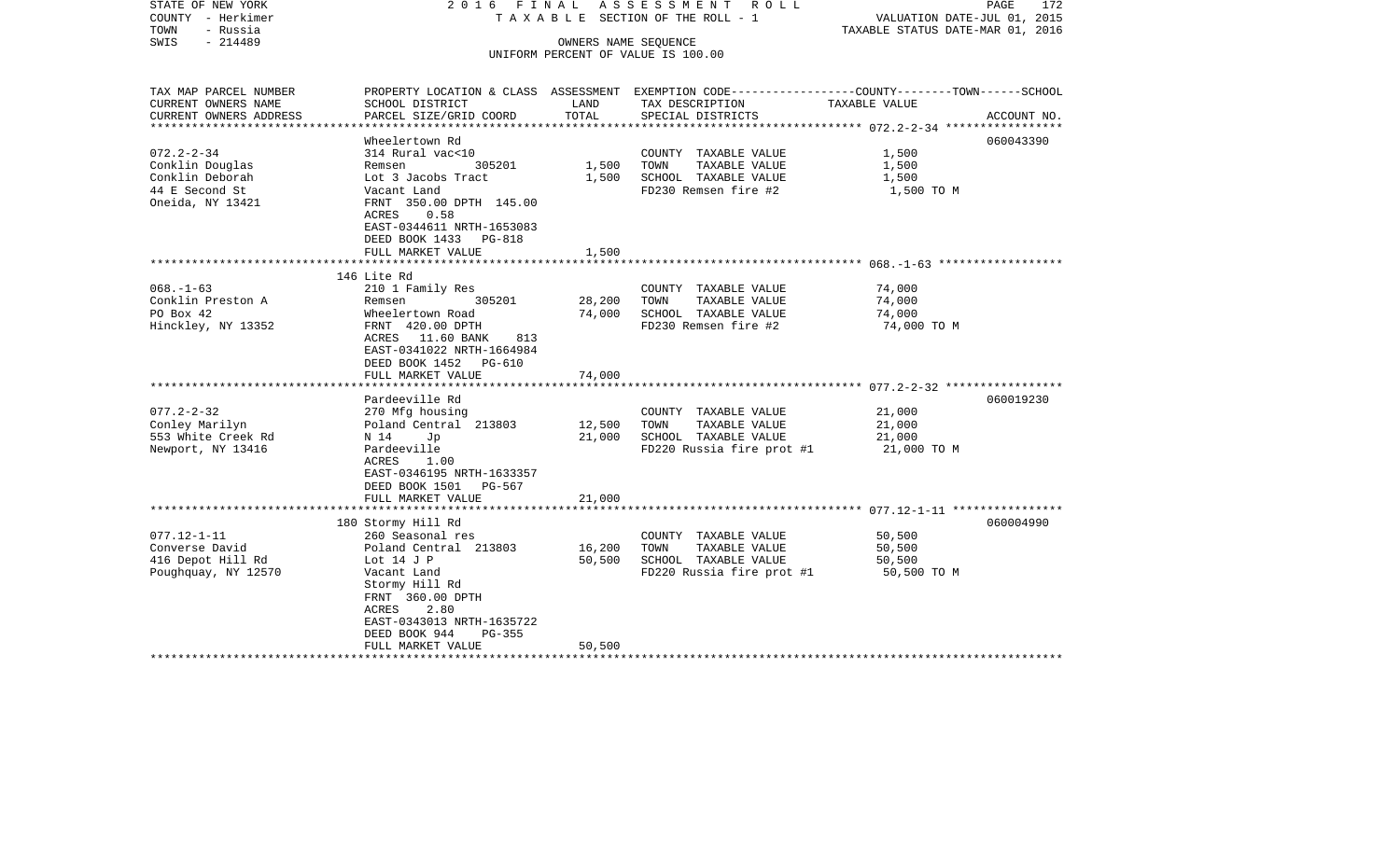| STATE OF NEW YORK<br>COUNTY - Herkimer<br>TOWN<br>- Russia             | 2016 FINAL                                                                                                                                   |                   | A S S E S S M E N T R O L L<br>TAXABLE SECTION OF THE ROLL - 1                                     |             | TAXABLE STATUS DATE-MAR 01, 2016              | PAGE<br>VALUATION DATE-JUL 01, 2015 | 173         |
|------------------------------------------------------------------------|----------------------------------------------------------------------------------------------------------------------------------------------|-------------------|----------------------------------------------------------------------------------------------------|-------------|-----------------------------------------------|-------------------------------------|-------------|
| $-214489$<br>SWIS                                                      |                                                                                                                                              |                   | OWNERS NAME SEQUENCE<br>UNIFORM PERCENT OF VALUE IS 100.00                                         |             |                                               |                                     |             |
| TAX MAP PARCEL NUMBER<br>CURRENT OWNERS NAME<br>CURRENT OWNERS ADDRESS | PROPERTY LOCATION & CLASS ASSESSMENT EXEMPTION CODE---------------COUNTY-------TOWN------SCHOOL<br>SCHOOL DISTRICT<br>PARCEL SIZE/GRID COORD | LAND<br>TOTAL     | TAX DESCRIPTION<br>SPECIAL DISTRICTS                                                               |             | TAXABLE VALUE                                 |                                     | ACCOUNT NO. |
| **********************                                                 |                                                                                                                                              |                   |                                                                                                    |             |                                               |                                     |             |
|                                                                        | 6184 Military Rd                                                                                                                             |                   |                                                                                                    |             |                                               |                                     | 060009545   |
| $076.4 - 1 - 15$                                                       | 210 1 Family Res                                                                                                                             |                   | VET WAR C 41122                                                                                    | 0           | 9,000                                         | $\Omega$                            | 0           |
| Cook James<br>6184 Military Rd                                         | Poland Central 213803<br>Lots 116-117 Rg                                                                                                     |                   | 42,300 VET WAR T 41123<br>212,000 STAR EN<br>41834                                                 | 0<br>0      | 0<br>$\mathbf 0$                              | 12,000<br>$\Omega$                  | 0<br>65,300 |
| Remsen, NY 13438                                                       | House Att Garage<br>Military Road<br>8.50 BANK<br>135<br>ACRES<br>EAST-0322879 NRTH-1625749<br>DEED BOOK 925<br><b>PG-209</b>                |                   | COUNTY TAXABLE VALUE<br>TOWN<br>TAXABLE VALUE<br>SCHOOL TAXABLE VALUE<br>FD220 Russia fire prot #1 |             | 203,000<br>200,000<br>146,700<br>212,000 TO M |                                     |             |
|                                                                        | FULL MARKET VALUE                                                                                                                            | 212,000           |                                                                                                    |             |                                               |                                     |             |
|                                                                        |                                                                                                                                              |                   |                                                                                                    |             |                                               |                                     |             |
|                                                                        | 267 Plumb Rd                                                                                                                                 |                   |                                                                                                    |             |                                               |                                     | 060045280   |
| $088.1 - 1 - 18.2$<br>Cook Scott M                                     | 242 Rurl res&rec<br>Poland Central 213803                                                                                                    | 34,200            | 41854<br>STAR B<br>COUNTY TAXABLE VALUE                                                            | $\mathbf 0$ | $\overline{0}$<br>150,000                     | $\Omega$                            | 30,000      |
| Sheffler Crystal L                                                     | Lot 48 Royal Grant                                                                                                                           | 150,000           | TAXABLE VALUE<br>TOWN                                                                              |             | 150,000                                       |                                     |             |
| 267 Plumb Rd                                                           | 1 Story Ranch & Pole Bn                                                                                                                      |                   | SCHOOL TAXABLE VALUE                                                                               |             | 120,000                                       |                                     |             |
| Poland, NY 13431                                                       | ACRES 17.10<br>EAST-0335156 NRTH-1606413<br>DEED BOOK 1415 PG-749<br>FULL MARKET VALUE                                                       | 150,000           | FD220 Russia fire prot #1                                                                          |             | 150,000 TO M                                  |                                     |             |
|                                                                        |                                                                                                                                              |                   |                                                                                                    |             |                                               |                                     |             |
|                                                                        | 555 Beecher Rd                                                                                                                               |                   |                                                                                                    |             |                                               |                                     | 060030360   |
| $083.4 - 1 - 60.1$                                                     | 210 1 Family Res                                                                                                                             |                   | STAR B<br>41854                                                                                    | $\Omega$    | $\overline{0}$                                | $\Omega$                            | 30,000      |
| Cookinham Scott T<br>555 Beecher Rd                                    | Poland Central 213803                                                                                                                        | 45,400<br>102,000 | COUNTY TAXABLE VALUE<br>TOWN                                                                       |             | 102,000                                       |                                     |             |
| Poland, NY 13431                                                       | Lot 70 Royal Grant<br>ACRES 45.40                                                                                                            |                   | TAXABLE VALUE<br>SCHOOL TAXABLE VALUE                                                              |             | 102,000<br>72,000                             |                                     |             |
|                                                                        | EAST-0336578 NRTH-1611213<br>DEED BOOK 1118 PG-204                                                                                           |                   | FD220 Russia fire prot #1                                                                          |             | 102,000 TO M                                  |                                     |             |
|                                                                        | FULL MARKET VALUE                                                                                                                            | 102,000           |                                                                                                    |             |                                               |                                     |             |
|                                                                        | 9393 Route 28                                                                                                                                |                   |                                                                                                    |             |                                               |                                     | 060030300   |
| $088.1 - 1 - 46.1$                                                     | 242 Rurl res&rec                                                                                                                             |                   | STAR B<br>41854                                                                                    | 0           | $\overline{0}$                                | $\Omega$                            | 30,000      |
| Cookinham Thomas D                                                     | Poland Central 213803                                                                                                                        | 39,300            | COUNTY TAXABLE VALUE                                                                               |             | 156,000                                       |                                     |             |
| Cookinham Leona W                                                      | Lot 47 Royal Grant                                                                                                                           | 156,000           | TOWN<br>TAXABLE VALUE                                                                              |             | 156,000                                       |                                     |             |
| 9393 Route 28                                                          | House Gar Barn Shed                                                                                                                          |                   | SCHOOL TAXABLE VALUE                                                                               |             | 126,000                                       |                                     |             |
| Poland, NY 13431                                                       | 16.75<br>ACRES<br>EAST-0332100 NRTH-1604092<br>DEED BOOK 1525<br>PG-423                                                                      |                   | FD220 Russia fire prot #1                                                                          |             | 156,000 TO M                                  |                                     |             |
|                                                                        | FULL MARKET VALUE                                                                                                                            | 156,000           |                                                                                                    |             |                                               |                                     |             |
|                                                                        | Barnhart Rd                                                                                                                                  |                   |                                                                                                    |             |                                               |                                     | 060005850   |
| $073.1 - 1 - 12$                                                       | 910 Priv forest                                                                                                                              |                   | COUNTY TAXABLE VALUE                                                                               |             | 46,500                                        |                                     |             |
| Cooley Joan                                                            | 305201<br>Remsen                                                                                                                             | 46,500            | TOWN<br>TAXABLE VALUE                                                                              |             | 46,500                                        |                                     |             |
| 10354 Woods Rd                                                         | Lot 60 Rem Pat                                                                                                                               | 46,500            | SCHOOL TAXABLE VALUE                                                                               |             | 46,500                                        |                                     |             |
| Utica, NY 13502                                                        | Vacant Land                                                                                                                                  |                   | FD230 Remsen fire #2                                                                               |             | 46,500 TO M                                   |                                     |             |
|                                                                        | ACRES<br>37.70<br>EAST-0353627 NRTH-1653403<br>DEED BOOK 805<br>$PG-163$                                                                     |                   |                                                                                                    |             |                                               |                                     |             |
|                                                                        | FULL MARKET VALUE<br>****************************                                                                                            | 46,500            |                                                                                                    |             |                                               |                                     |             |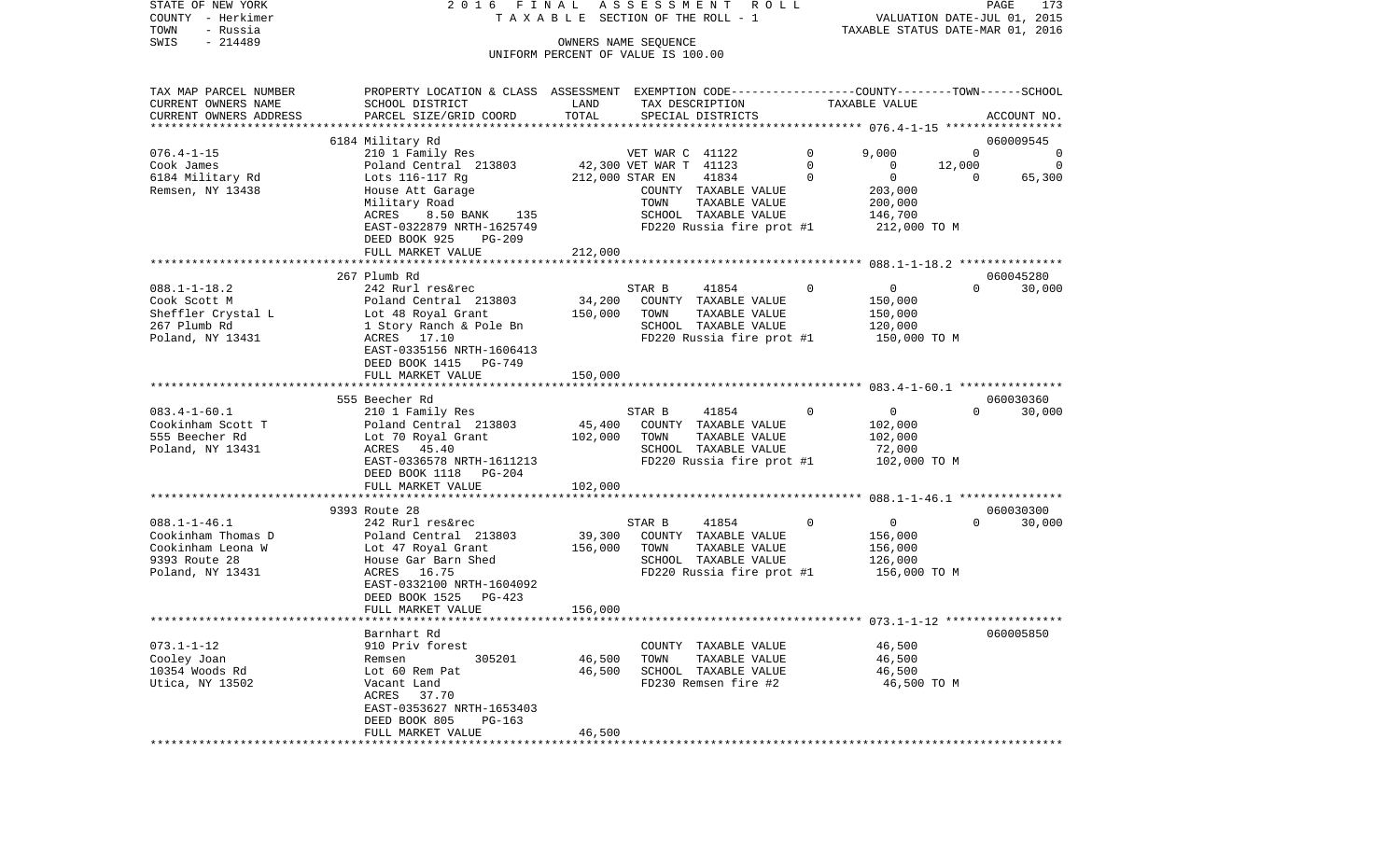| STATE OF NEW YORK<br>COUNTY - Herkimer<br>TOWN<br>- Russia | 2016 FINAL                                           |                      | ASSESSMENT<br>R O L L<br>TAXABLE SECTION OF THE ROLL - 1                                         | VALUATION DATE-JUL 01, 2015<br>TAXABLE STATUS DATE-MAR 01, 2016 | 174<br>PAGE |
|------------------------------------------------------------|------------------------------------------------------|----------------------|--------------------------------------------------------------------------------------------------|-----------------------------------------------------------------|-------------|
| $-214489$<br>SWIS                                          |                                                      | OWNERS NAME SEQUENCE | UNIFORM PERCENT OF VALUE IS 100.00                                                               |                                                                 |             |
| TAX MAP PARCEL NUMBER                                      |                                                      |                      | PROPERTY LOCATION & CLASS ASSESSMENT EXEMPTION CODE----------------COUNTY-------TOWN------SCHOOL |                                                                 |             |
| CURRENT OWNERS NAME                                        | SCHOOL DISTRICT                                      | LAND                 | TAX DESCRIPTION                                                                                  | TAXABLE VALUE                                                   |             |
| CURRENT OWNERS ADDRESS                                     | PARCEL SIZE/GRID COORD                               | TOTAL                | SPECIAL DISTRICTS                                                                                |                                                                 | ACCOUNT NO. |
| ************************                                   |                                                      |                      |                                                                                                  |                                                                 |             |
|                                                            | Hall Rd                                              |                      |                                                                                                  |                                                                 | 060042640   |
| $084.1 - 3 - 39$                                           | 260 Seasonal res                                     |                      | COUNTY TAXABLE VALUE                                                                             | 47,000                                                          |             |
| Coombs James C Jr                                          | Poland Central 213803                                | 39,500               | TOWN<br>TAXABLE VALUE                                                                            | 47,000                                                          |             |
| Coombs Cynthia                                             | Lot 97<br>Rg                                         | 47,000               | SCHOOL TAXABLE VALUE                                                                             | 47,000                                                          |             |
| 33 Horton Hollow Rd<br>Putnam Valley, NY 10579             | Trl<br>25 Acres<br>Hall Road                         |                      | FD220 Russia fire prot #1                                                                        | 47,000 TO M                                                     |             |
|                                                            | ACRES 21.90                                          |                      |                                                                                                  |                                                                 |             |
|                                                            | EAST-0355799 NRTH-1618084                            |                      |                                                                                                  |                                                                 |             |
|                                                            | DEED BOOK 00843 PG-00339                             |                      |                                                                                                  |                                                                 |             |
|                                                            | FULL MARKET VALUE                                    | 47,000               |                                                                                                  |                                                                 |             |
|                                                            |                                                      |                      |                                                                                                  |                                                                 |             |
|                                                            | Brady Beach Rd                                       |                      |                                                                                                  |                                                                 |             |
| $072.4 - 1 - 22$                                           | 311 Res vac land                                     |                      | COUNTY TAXABLE VALUE                                                                             | 1,000                                                           |             |
| Corrigan Dennis                                            | Poland Central 213803                                | 1,000                | TOWN<br>TAXABLE VALUE                                                                            | 1,000                                                           |             |
| 176 Hotel Rd                                               | 50.00 DPTH 115.00<br>FRNT                            | 1,000                | SCHOOL TAXABLE VALUE                                                                             | 1,000                                                           |             |
| Remsen, NY 13438                                           | EAST-0344219 NRTH-1643038<br>DEED BOOK 1291 PG-184   |                      | FD220 Russia fire prot #1                                                                        | 1,000 TO M                                                      |             |
|                                                            | FULL MARKET VALUE                                    | 1,000                |                                                                                                  |                                                                 |             |
|                                                            |                                                      |                      |                                                                                                  |                                                                 |             |
|                                                            | Brady Beach Rd                                       |                      |                                                                                                  |                                                                 | 060016950   |
| $072.4 - 1 - 23$                                           | 260 Seasonal res                                     |                      | COUNTY TAXABLE VALUE                                                                             | 76,000                                                          |             |
| Corrigan Dennis                                            | Poland Central 213803                                | 22,800               | TAXABLE VALUE<br>TOWN                                                                            | 76,000                                                          |             |
| 176 Hotel Rd                                               | Lot $47$ Jp                                          | 76,000               | SCHOOL TAXABLE VALUE                                                                             | 76,000                                                          |             |
| Remsen, NY 13438                                           | Camp 0.5 Acre                                        |                      | FD220 Russia fire prot #1                                                                        | 76,000 TO M                                                     |             |
|                                                            | Brady Beach Rd                                       |                      |                                                                                                  |                                                                 |             |
|                                                            | FRNT 115.00 DPTH 160.00                              |                      |                                                                                                  |                                                                 |             |
|                                                            | EAST-0344310 NRTH-1642973<br>DEED BOOK 1291 PG-180   |                      |                                                                                                  |                                                                 |             |
|                                                            | FULL MARKET VALUE                                    | 76,000               |                                                                                                  |                                                                 |             |
|                                                            | ************************                             |                      |                                                                                                  |                                                                 |             |
|                                                            | Brady Beach Rd                                       |                      |                                                                                                  |                                                                 | 060011070   |
| $072.4 - 1 - 41$                                           | 260 Seasonal res                                     |                      | COUNTY TAXABLE VALUE                                                                             | 112,000                                                         |             |
| Corrigan Dennis                                            | Poland Central 213803                                | 9,800                | TOWN<br>TAXABLE VALUE                                                                            | 112,000                                                         |             |
| 176 Hotel Rd                                               | Lot 47 Jerseyfield Patent                            | 112,000              | SCHOOL TAXABLE VALUE                                                                             | 112,000                                                         |             |
| Remsen, NY 13438                                           | Unfinished Cons. 1996                                |                      | FD220 Russia fire prot #1                                                                        | 112,000 TO M                                                    |             |
|                                                            | Brady Beach                                          |                      |                                                                                                  |                                                                 |             |
|                                                            | FRNT 100.00 DPTH 150.00<br>EAST-0344497 NRTH-1642611 |                      |                                                                                                  |                                                                 |             |
|                                                            | DEED BOOK 788<br>PG-629                              |                      |                                                                                                  |                                                                 |             |
|                                                            | FULL MARKET VALUE                                    | 112,000              |                                                                                                  |                                                                 |             |
|                                                            |                                                      |                      |                                                                                                  |                                                                 |             |
|                                                            | 156 Hotel Rd                                         |                      |                                                                                                  |                                                                 | 060017640   |
| $072.15 - 1 - 46$                                          | 210 1 Family Res                                     |                      | COUNTY TAXABLE VALUE                                                                             | 101,000                                                         |             |
| Corrigan Dennis                                            | 305201<br>Remsen                                     | 21,800               | TOWN<br>TAXABLE VALUE                                                                            | 101,000                                                         |             |
| VanDresar Sheri Jo                                         | Lot 23 Walker Tract                                  | 101,000              | SCHOOL TAXABLE VALUE                                                                             | 101,000                                                         |             |
| 176 Hotel Rd                                               | House                                                |                      | FD230 Remsen fire #2                                                                             | 101,000 TO M                                                    |             |
| Remsen, NY 13438                                           | FRNT 100.00 DPTH 130.00                              |                      |                                                                                                  |                                                                 |             |
|                                                            | 0.37<br>ACRES<br>EAST-0341274 NRTH-1645388           |                      |                                                                                                  |                                                                 |             |
|                                                            | DEED BOOK 1487 PG-186                                |                      |                                                                                                  |                                                                 |             |
|                                                            | FULL MARKET VALUE                                    | 101,000              |                                                                                                  |                                                                 |             |
|                                                            |                                                      |                      |                                                                                                  |                                                                 |             |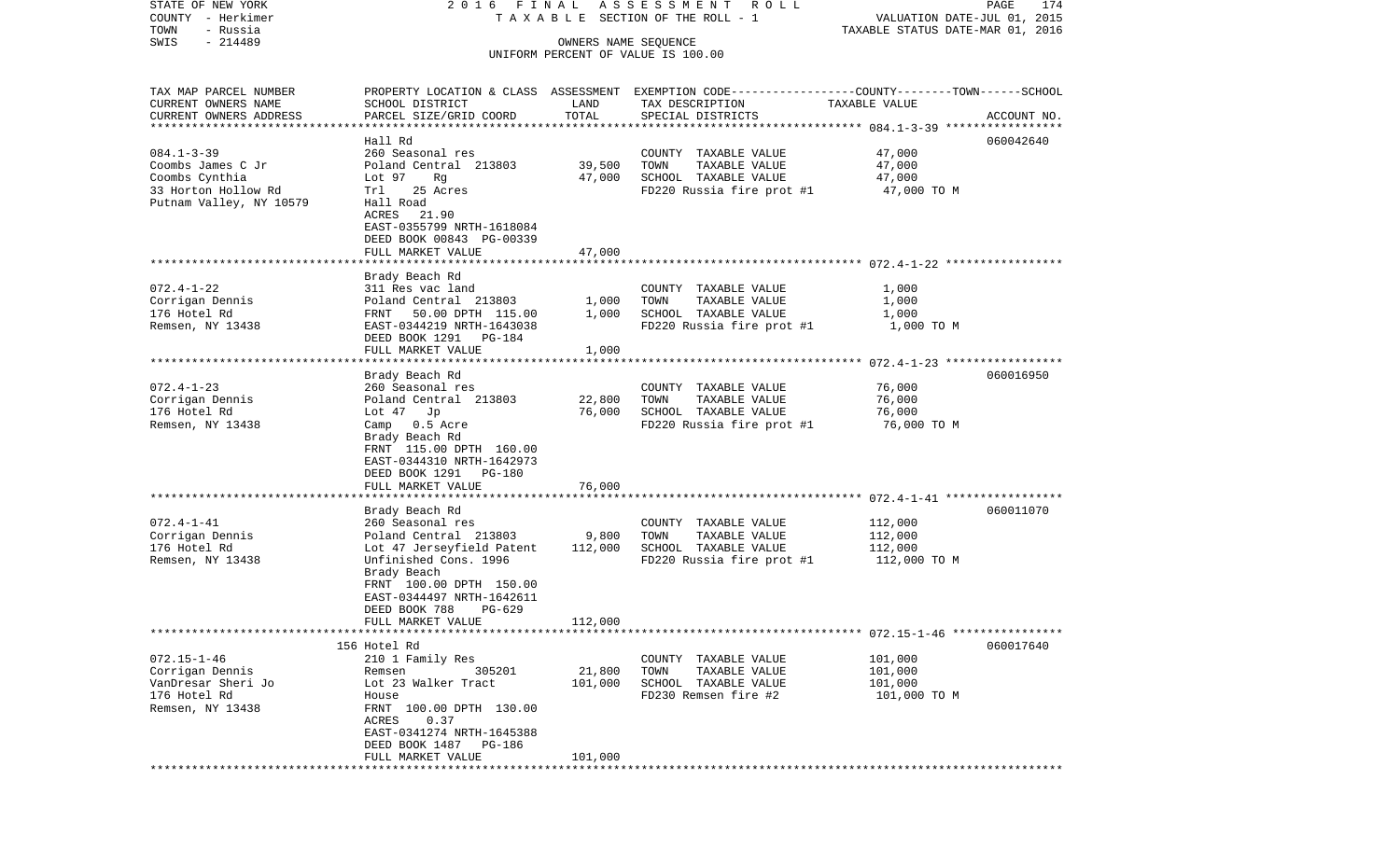| COUNTY - Herkimer          |                                                                                                 |          | T A X A B L E SECTION OF THE ROLL - 1 |                                                          | VALUATION DATE-JUL 01, 2015 |
|----------------------------|-------------------------------------------------------------------------------------------------|----------|---------------------------------------|----------------------------------------------------------|-----------------------------|
| TOWN<br>- Russia           |                                                                                                 |          |                                       | TAXABLE STATUS DATE-MAR 01, 2016                         |                             |
| SWIS<br>$-214489$          |                                                                                                 |          | OWNERS NAME SEQUENCE                  |                                                          |                             |
|                            |                                                                                                 |          | UNIFORM PERCENT OF VALUE IS 100.00    |                                                          |                             |
|                            |                                                                                                 |          |                                       |                                                          |                             |
| TAX MAP PARCEL NUMBER      | PROPERTY LOCATION & CLASS ASSESSMENT EXEMPTION CODE---------------COUNTY-------TOWN------SCHOOL |          |                                       |                                                          |                             |
| CURRENT OWNERS NAME        | SCHOOL DISTRICT                                                                                 | LAND     | TAX DESCRIPTION                       | TAXABLE VALUE                                            |                             |
| CURRENT OWNERS ADDRESS     | PARCEL SIZE/GRID COORD                                                                          | TOTAL    | SPECIAL DISTRICTS                     |                                                          | ACCOUNT NO.                 |
|                            |                                                                                                 |          |                                       |                                                          |                             |
|                            | 176 Hotel Rd                                                                                    |          |                                       |                                                          | 060011918                   |
| $072.15 - 1 - 40.4$        | 210 1 Family Res                                                                                |          | STAR B<br>41854                       | $\Omega$<br>$\overline{0}$                               | $\Omega$<br>30,000          |
| Corrigan Dennis John       | 305201<br>Remsen                                                                                | 35,700   | COUNTY TAXABLE VALUE                  | 233,600                                                  |                             |
| Corrigan Sheri Jo          | Lots 23 & 24 Walker Tract                                                                       | 233,600  | TOWN<br>TAXABLE VALUE                 | 233,600                                                  |                             |
| 176 Hotel Rd               | Log House                                                                                       |          | SCHOOL TAXABLE VALUE                  | 203,600                                                  |                             |
| Remsen, NY 13438           | 1.40<br>ACRES                                                                                   |          | FD230 Remsen fire #2                  | 233,600 TO M                                             |                             |
|                            | EAST-0341685 NRTH-1645782                                                                       |          |                                       |                                                          |                             |
|                            | DEED BOOK 844<br>PG-385                                                                         |          |                                       |                                                          |                             |
|                            | FULL MARKET VALUE                                                                               | 233,600  |                                       |                                                          |                             |
|                            |                                                                                                 |          |                                       |                                                          |                             |
|                            | Hotel Rd                                                                                        |          |                                       |                                                          | 6001915                     |
| $072.15 - 1 - 40.5$        | 210 1 Family Res                                                                                |          | STAR B<br>41854                       | $\Omega$<br>0                                            | $\Omega$<br>30,000          |
| Corrigan Kimberlee Jo      | 305201<br>Remsen                                                                                | 14,000   | COUNTY TAXABLE VALUE                  | 151,000                                                  |                             |
| Smith Andrew               | Lots 23 & 24 Walker Track                                                                       | 151,000  | TOWN<br>TAXABLE VALUE                 | 151,000                                                  |                             |
| 185 Hotel Rd               | House                                                                                           |          | SCHOOL TAXABLE VALUE                  | 121,000                                                  |                             |
| Remsen, NY 13438           | ACRES<br>1.60                                                                                   |          | FD230 Remsen fire #2                  | 151,000 TO M                                             |                             |
|                            | EAST-0341563 NRTH-1646042                                                                       |          |                                       |                                                          |                             |
|                            | DEED BOOK 1494<br>$PG-14$                                                                       |          |                                       |                                                          |                             |
|                            | FULL MARKET VALUE                                                                               | 151,000  |                                       |                                                          |                             |
|                            | *****************                                                                               | ******** |                                       | *************************** 072.15-1-40.9 ************** |                             |
|                            | Rt 365                                                                                          |          |                                       |                                                          |                             |
| $072.15 - 1 - 40.9$        | 314 Rural vac<10                                                                                |          | COUNTY TAXABLE VALUE                  | 6,800                                                    |                             |
| Corrigan Kimberlee Jo      | 305201<br>Remsen                                                                                | 6,800    | TOWN<br>TAXABLE VALUE                 | 6,800                                                    |                             |
| Smith Andrew               | FRNT 301.50 DPTH                                                                                | 6,800    | SCHOOL TAXABLE VALUE                  | 6,800                                                    |                             |
| 185 Hotel Rd               | 1.50<br>ACRES                                                                                   |          | FD230 Remsen fire #2                  | 6,800 TO M                                               |                             |
| Remsen, NY 13438           | EAST-0341276 NRTH-1645923                                                                       |          |                                       |                                                          |                             |
|                            | DEED BOOK 1494 PG-14                                                                            |          |                                       |                                                          |                             |
|                            | FULL MARKET VALUE                                                                               | 6,800    |                                       |                                                          |                             |
|                            |                                                                                                 |          |                                       |                                                          |                             |
|                            | Fisher Rd                                                                                       |          |                                       |                                                          | 060041830                   |
| $084.1 - 3 - 15$           | 322 Rural vac>10                                                                                |          | COUNTY TAXABLE VALUE                  | 34,400                                                   |                             |
| Cortina Benedetto          | Poland Central 213803                                                                           | 34,400   | TAXABLE VALUE<br>TOWN                 | 34,400                                                   |                             |
| Cortina Emilie             | S 97 Rg                                                                                         | 34,400   | SCHOOL TAXABLE VALUE                  | 34,400                                                   |                             |
| 169 Tomahawk St            | Lot 25 Acres                                                                                    |          | FD220 Russia fire prot #1             | 34,400 TO M                                              |                             |
| Yorktown Heights, NY 10598 | Fisher Road                                                                                     |          |                                       |                                                          |                             |
|                            | ACRES 25.00                                                                                     |          |                                       |                                                          |                             |
|                            | EAST-0353974 NRTH-1619998                                                                       |          |                                       |                                                          |                             |
|                            | DEED BOOK 00626 PG-00919                                                                        |          |                                       |                                                          |                             |
|                            | FULL MARKET VALUE                                                                               | 34,400   |                                       |                                                          |                             |
|                            |                                                                                                 |          |                                       |                                                          |                             |
|                            | Fisher Rd                                                                                       |          |                                       |                                                          | 060041860                   |
| $084.1 - 3 - 16$           | 322 Rural vac>10                                                                                |          | COUNTY TAXABLE VALUE                  | 40,800                                                   |                             |
| Cortina Benedetto          | Poland Central 213803                                                                           | 40,800   | TOWN<br>TAXABLE VALUE                 | 40,800                                                   |                             |
| Cortina Emilie             | S 97 Rg                                                                                         | 40,800   | SCHOOL TAXABLE VALUE                  | 40,800                                                   |                             |
| 169 Tomahawk St            | Lot 33 Acres                                                                                    |          | FD220 Russia fire prot #1             | 40,800 TO M                                              |                             |
| Yorktown Heights, NY 10598 | Fisher Road                                                                                     |          |                                       |                                                          |                             |
|                            | ACRES<br>33.00                                                                                  |          |                                       |                                                          |                             |
|                            | EAST-0353396 NRTH-1619939                                                                       |          |                                       |                                                          |                             |
|                            | DEED BOOK 00626 PG-00919                                                                        |          |                                       |                                                          |                             |
|                            | FULL MARKET VALUE                                                                               | 40,800   |                                       |                                                          |                             |
| ****************           |                                                                                                 |          |                                       |                                                          |                             |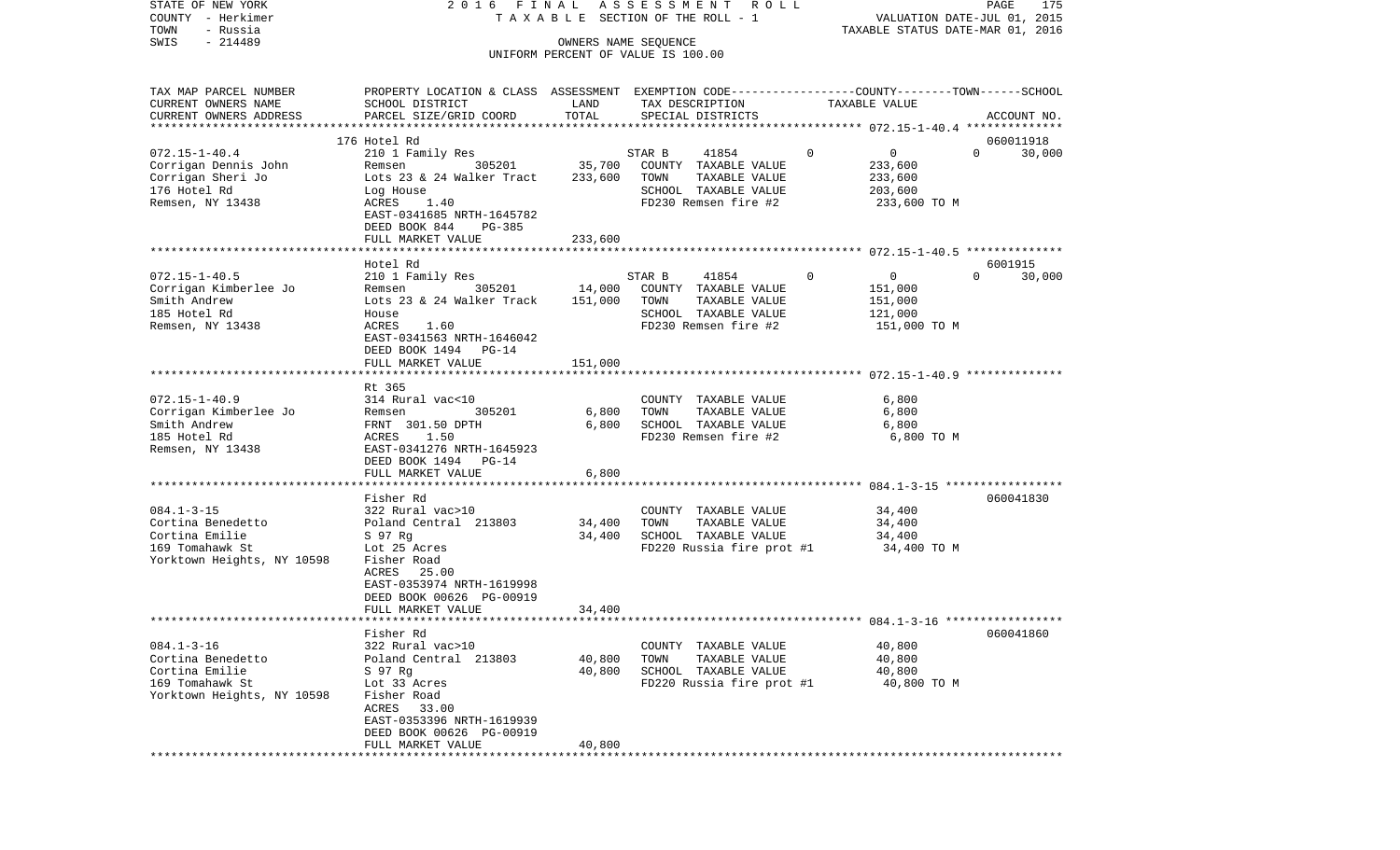| STATE OF NEW YORK<br>COUNTY - Herkimer<br>- Russia<br>TOWN | 2016 FINAL                                                                                                                         |                          | A S S E S S M E N T<br>R O L L<br>TAXABLE SECTION OF THE ROLL - 1                                                   | VALUATION DATE-JUL 01, 2015<br>TAXABLE STATUS DATE-MAR 01, 2016 | PAGE<br>176 |
|------------------------------------------------------------|------------------------------------------------------------------------------------------------------------------------------------|--------------------------|---------------------------------------------------------------------------------------------------------------------|-----------------------------------------------------------------|-------------|
| $-214489$<br>SWIS                                          |                                                                                                                                    | OWNERS NAME SEQUENCE     | UNIFORM PERCENT OF VALUE IS 100.00                                                                                  |                                                                 |             |
| TAX MAP PARCEL NUMBER<br>CURRENT OWNERS NAME               | SCHOOL DISTRICT                                                                                                                    | LAND                     | PROPERTY LOCATION & CLASS ASSESSMENT EXEMPTION CODE----------------COUNTY-------TOWN------SCHOOL<br>TAX DESCRIPTION | TAXABLE VALUE                                                   |             |
| CURRENT OWNERS ADDRESS<br>*********************            | PARCEL SIZE/GRID COORD                                                                                                             | TOTAL<br>*************** | SPECIAL DISTRICTS                                                                                                   |                                                                 | ACCOUNT NO. |
|                                                            | Spall Rd                                                                                                                           |                          |                                                                                                                     |                                                                 | 060043630   |
| $072.2 - 1 - 23$                                           | 260 Seasonal res                                                                                                                   |                          | COUNTY TAXABLE VALUE                                                                                                | 7,500                                                           |             |
| Costello Frank J                                           | 305201<br>Remsen                                                                                                                   | 2,600                    | TOWN<br>TAXABLE VALUE                                                                                               | 7,500                                                           |             |
| 9 Rosemary St                                              | Lot 10 Walker Tract                                                                                                                | 7,500                    | SCHOOL TAXABLE VALUE                                                                                                | 7,500                                                           |             |
| Utica, NY 13501                                            | Trailer Basement Wall<br>FRNT 100.00 DPTH 250.00<br>ACRES<br>0.57<br>EAST-0341216 NRTH-1654388<br>DEED BOOK 1588 PG-936            | 7,500                    | FD230 Remsen fire #2                                                                                                | 7,500 TO M                                                      |             |
|                                                            | FULL MARKET VALUE                                                                                                                  | * * * * * * * * * *      |                                                                                                                     |                                                                 |             |
|                                                            | Spall Rd                                                                                                                           |                          |                                                                                                                     |                                                                 | 060043900   |
| $072.2 - 1 - 24$                                           | 260 Seasonal res                                                                                                                   |                          | COUNTY TAXABLE VALUE                                                                                                | 5,000                                                           |             |
| Costello Frank J                                           | Remsen<br>305201                                                                                                                   | 2,500                    | TOWN<br>TAXABLE VALUE                                                                                               | 5,000                                                           |             |
| 9 Rosemary St                                              | Lot 10 Walker Tract                                                                                                                | 5,000                    | SCHOOL TAXABLE VALUE                                                                                                | 5,000                                                           |             |
| Utica, NY 13501                                            | Vacant Land<br>FRNT 100.00 DPTH 250.00<br>0.57<br>ACRES<br>EAST-0341245 NRTH-1654286<br>DEED BOOK 1588 PG-936<br>FULL MARKET VALUE | 5,000                    | FD230 Remsen fire #2                                                                                                | 5,000 TO M                                                      |             |
|                                                            |                                                                                                                                    |                          |                                                                                                                     |                                                                 |             |
|                                                            | Brady Beach Rd                                                                                                                     |                          |                                                                                                                     |                                                                 | 060031110   |
| $072.4 - 1 - 31$                                           | 314 Rural vac<10                                                                                                                   |                          | COUNTY TAXABLE VALUE                                                                                                | 1,700                                                           |             |
| Cotronea Andrew                                            | Poland Central 213803                                                                                                              | 1,700                    | TAXABLE VALUE<br>TOWN                                                                                               | 1,700                                                           |             |
| 8649 Teugega Point Rd                                      | Lot 47 Jerseyfield Patent                                                                                                          | 1,700                    | SCHOOL TAXABLE VALUE                                                                                                | 1,700                                                           |             |
| Rome, NY 13440                                             | Vacant Land<br>Brady Beach<br>FRNT 100.00 DPTH 150.00<br>EAST-0344236 NRTH-1642430<br>DEED BOOK 1407 PG-176                        |                          | FD220 Russia fire prot #1                                                                                           | 1,700 TO M                                                      |             |
|                                                            | FULL MARKET VALUE<br>*************************                                                                                     | 1,700                    |                                                                                                                     |                                                                 |             |
|                                                            | Brady Beach Rd                                                                                                                     |                          |                                                                                                                     |                                                                 | 060017190   |
| $072.4 - 1 - 35$                                           | 260 Seasonal res                                                                                                                   |                          | COUNTY TAXABLE VALUE                                                                                                | 73,000                                                          |             |
| Cotronea Carlo                                             | Poland Central 213803                                                                                                              | 9,200                    | TOWN<br>TAXABLE VALUE                                                                                               | 73,000                                                          |             |
| 720 Black River Blvd                                       | Lot 47 Jerseyfield Patent                                                                                                          | 73,000                   | SCHOOL TAXABLE VALUE                                                                                                | 73,000                                                          |             |
| Rome, NY 13440                                             | Camp<br>FRNT 100.00 DPTH 125.00<br>ACRES<br>0.25<br>EAST-0344086 NRTH-1642387                                                      |                          | FD220 Russia fire prot #1                                                                                           | 73,000 TO M                                                     |             |
|                                                            | DEED BOOK 1407<br>PG-172                                                                                                           |                          |                                                                                                                     |                                                                 |             |
|                                                            | FULL MARKET VALUE                                                                                                                  | 73,000                   |                                                                                                                     |                                                                 |             |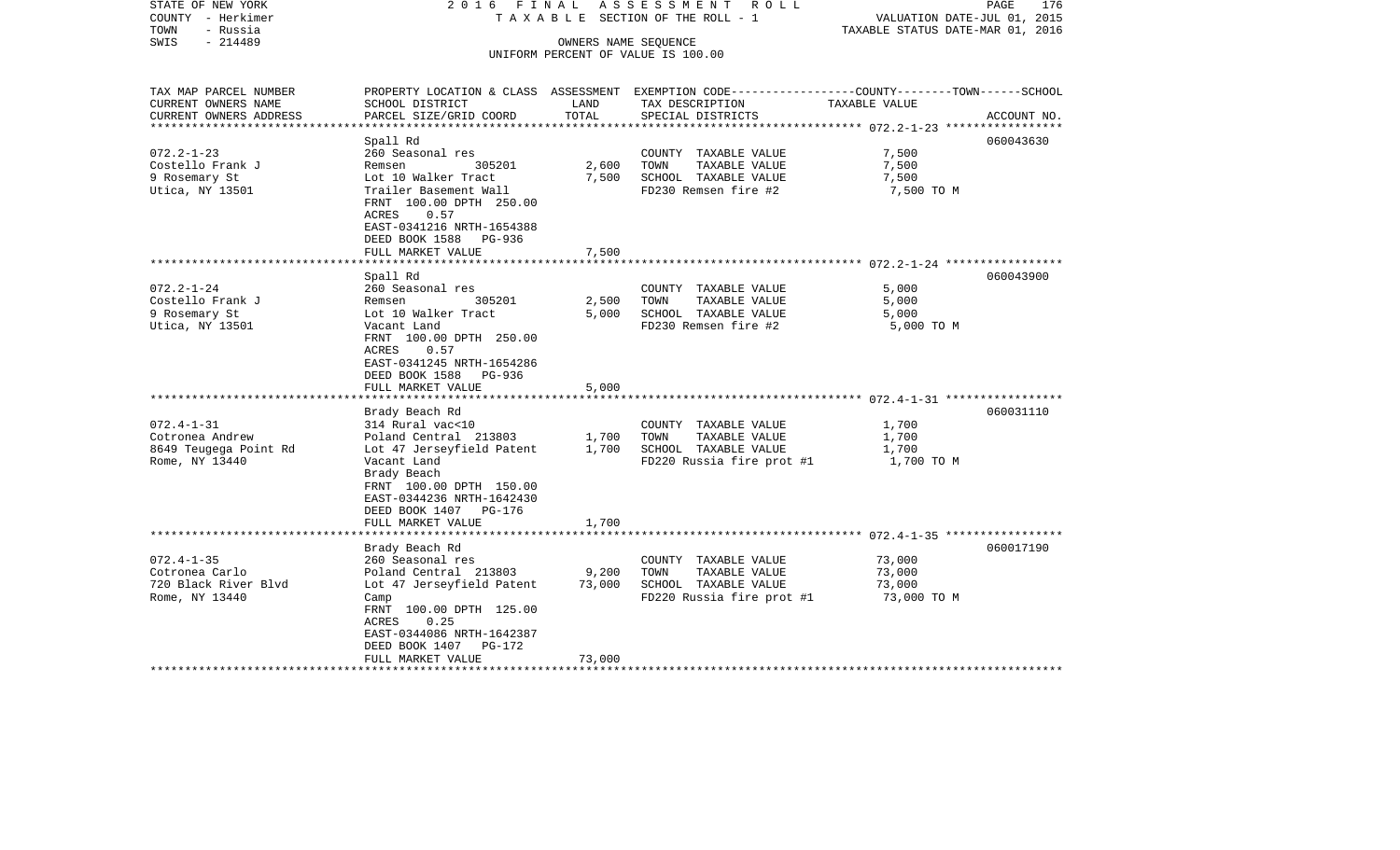| STATE OF NEW YORK                                   | 2016 FINAL                         |         | A S S E S S M E N T R O L L                                                                     |                                  | 177<br>PAGE        |
|-----------------------------------------------------|------------------------------------|---------|-------------------------------------------------------------------------------------------------|----------------------------------|--------------------|
| COUNTY - Herkimer                                   |                                    |         | T A X A B L E SECTION OF THE ROLL - 1                                                           | VALUATION DATE-JUL 01, 2015      |                    |
| - Russia<br>TOWN                                    |                                    |         |                                                                                                 | TAXABLE STATUS DATE-MAR 01, 2016 |                    |
| $-214489$<br>SWIS                                   |                                    |         | OWNERS NAME SEQUENCE<br>UNIFORM PERCENT OF VALUE IS 100.00                                      |                                  |                    |
|                                                     |                                    |         |                                                                                                 |                                  |                    |
| TAX MAP PARCEL NUMBER                               |                                    |         | PROPERTY LOCATION & CLASS ASSESSMENT EXEMPTION CODE---------------COUNTY-------TOWN------SCHOOL |                                  |                    |
| CURRENT OWNERS NAME                                 | SCHOOL DISTRICT                    | LAND    | TAX DESCRIPTION                                                                                 | TAXABLE VALUE                    |                    |
| CURRENT OWNERS ADDRESS                              | PARCEL SIZE/GRID COORD             | TOTAL   | SPECIAL DISTRICTS                                                                               |                                  | ACCOUNT NO.        |
|                                                     |                                    |         |                                                                                                 |                                  |                    |
|                                                     | 557 Southside Rd                   |         |                                                                                                 |                                  | 060015540          |
| $077.3 - 1 - 10$                                    | 260 Seasonal res                   |         | COUNTY TAXABLE VALUE                                                                            | 57,400                           |                    |
| Couchman Brett                                      | Poland Central 213803              | 32,400  | TOWN<br>TAXABLE VALUE                                                                           | 57,400                           |                    |
| Couchman Melody                                     | Lot 119 Royal Grant                | 57,400  | SCHOOL TAXABLE VALUE                                                                            | 57,400                           |                    |
| 13 Charles St                                       | Camp                               |         | FD220 Russia fire prot #1                                                                       | 57,400 TO M                      |                    |
| Herkimer, NY 13350                                  | FRNT 120.00 DPTH 335.00            |         |                                                                                                 |                                  |                    |
|                                                     | 0.79<br>ACRES                      |         |                                                                                                 |                                  |                    |
|                                                     | EAST-0334972 NRTH-1631447          |         |                                                                                                 |                                  |                    |
|                                                     | DEED BOOK 1527 PG-263              |         |                                                                                                 |                                  |                    |
|                                                     | FULL MARKET VALUE                  | 57,400  |                                                                                                 |                                  |                    |
|                                                     |                                    |         |                                                                                                 |                                  |                    |
| $089.1 - 2 - 17.2$                                  | 4305 Norway St<br>210 1 Family Res |         | COUNTY TAXABLE VALUE                                                                            | 69,500                           |                    |
| County of Herkimer                                  | Poland Central 213803              | 31,600  | TOWN<br>TAXABLE VALUE                                                                           | 69,500                           |                    |
| 108 Court St                                        | Land & House                       | 69,500  | SCHOOL TAXABLE VALUE                                                                            | 69,500                           |                    |
| Herkimer, NY 13350                                  | FRNT 209.00 DPTH                   |         | FD220 Russia fire prot #1                                                                       | 69,500 TO M                      |                    |
|                                                     | ACRES<br>1.00                      |         |                                                                                                 |                                  |                    |
| PRIOR OWNER ON 3/01/2016                            | EAST-0351110 NRTH-1605175          |         |                                                                                                 |                                  |                    |
| Kraszewski John S                                   | DEED BOOK 1603<br>PG-939           |         |                                                                                                 |                                  |                    |
|                                                     | FULL MARKET VALUE                  | 69,500  |                                                                                                 |                                  |                    |
|                                                     |                                    |         |                                                                                                 |                                  |                    |
|                                                     | 6298 Military Rd.                  |         |                                                                                                 |                                  |                    |
| $076.4 - 1 - 4.2$                                   | 210 1 Family Res                   |         | COUNTY TAXABLE VALUE                                                                            | 115,000                          |                    |
| Covey Floyd                                         | Poland Central 213803              | 25,000  | TOWN<br>TAXABLE VALUE                                                                           | 115,000                          |                    |
| Covey Josephine A                                   | Military Rd.                       | 115,000 | SCHOOL TAXABLE VALUE                                                                            | 115,000                          |                    |
| 812 Rose Valley Rd                                  | House, garage, barn                |         | FD220 Russia fire prot #1                                                                       | 115,000 TO M                     |                    |
| Cold Brook, NY 13324                                | FRNT 250.00 DPTH<br>7.00<br>ACRES  |         |                                                                                                 |                                  |                    |
|                                                     | EAST-0321031 NRTH-1628076          |         |                                                                                                 |                                  |                    |
|                                                     | DEED BOOK 1421<br>PG-337           |         |                                                                                                 |                                  |                    |
|                                                     | FULL MARKET VALUE                  | 115,000 |                                                                                                 |                                  |                    |
|                                                     |                                    |         |                                                                                                 |                                  |                    |
|                                                     | 812 Rose Valley Rd                 |         |                                                                                                 |                                  | 060044860          |
| $089.1 - 2 - 27$                                    | 210 1 Family Res                   |         | STAR B<br>41854                                                                                 | $\circ$<br>$\Omega$              | 30,000<br>$\Omega$ |
| Covey Irrevocable Trust Floyd Poland Central 213803 |                                    | 28,600  | COUNTY TAXABLE VALUE                                                                            | 117,000                          |                    |
| Covey Irrevocable Trust Joseph Lot 30 Royal Grant   |                                    | 117,000 | TOWN<br>TAXABLE VALUE                                                                           | 117,000                          |                    |
| 812 Rose Valley Rd                                  | House Garage                       |         | SCHOOL TAXABLE VALUE                                                                            | 87,000                           |                    |
| Cold Brook, NY 13324                                | 7.30<br>ACRES                      |         | FD220 Russia fire prot #1                                                                       | 117,000 TO M                     |                    |
|                                                     | EAST-0355119 NRTH-1602052          |         |                                                                                                 |                                  |                    |
|                                                     | DEED BOOK 1421<br>PG-333           |         |                                                                                                 |                                  |                    |
|                                                     | FULL MARKET VALUE                  | 117,000 |                                                                                                 |                                  |                    |
|                                                     |                                    |         |                                                                                                 |                                  |                    |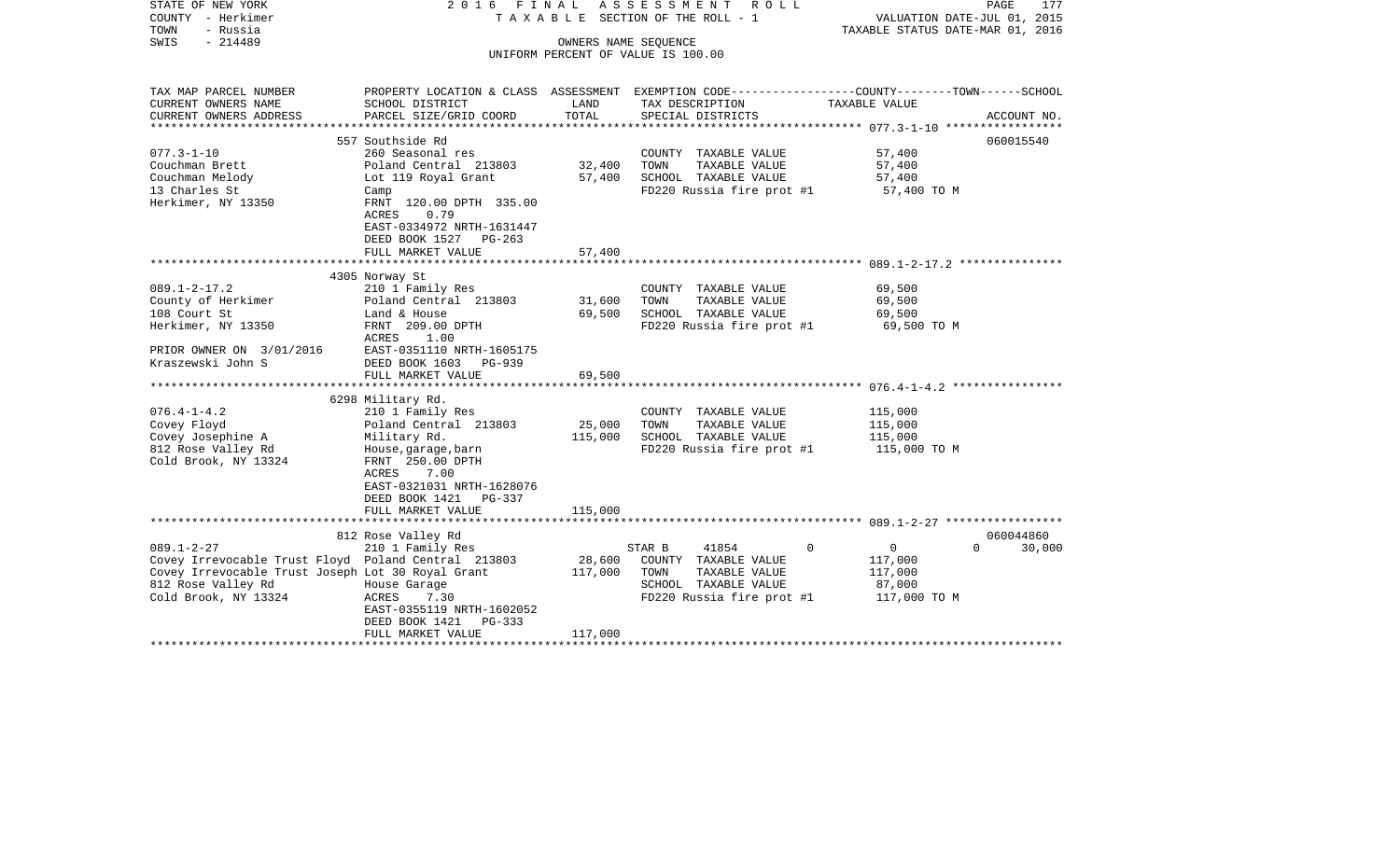| STATE OF NEW YORK<br>COUNTY - Herkimer<br>TOWN<br>- Russia<br>- 214489<br>SWIS                                                                |                                                                                                                                                                                                                                                                                              |                                              | 2016 FINAL ASSESSMENT ROLL<br>TAXABLE SECTION OF THE ROLL - 1<br>OWNERS NAME SEQUENCE<br>UNIFORM PERCENT OF VALUE IS 100.00                                       | VALUATION DATE-JUL 01, 2015<br>TAXABLE STATUS DATE-MAR 01, 2016                                          | PAGE<br>178                     |
|-----------------------------------------------------------------------------------------------------------------------------------------------|----------------------------------------------------------------------------------------------------------------------------------------------------------------------------------------------------------------------------------------------------------------------------------------------|----------------------------------------------|-------------------------------------------------------------------------------------------------------------------------------------------------------------------|----------------------------------------------------------------------------------------------------------|---------------------------------|
| TAX MAP PARCEL NUMBER<br>CURRENT OWNERS NAME<br>CURRENT OWNERS ADDRESS                                                                        | PROPERTY LOCATION & CLASS ASSESSMENT EXEMPTION CODE---------------COUNTY-------TOWN-----SCHOOL<br>SCHOOL DISTRICT<br>PARCEL SIZE/GRID COORD                                                                                                                                                  | LAND<br>TOTAL                                | TAX DESCRIPTION<br>SPECIAL DISTRICTS                                                                                                                              | TAXABLE VALUE                                                                                            | ACCOUNT NO.                     |
| *********************                                                                                                                         |                                                                                                                                                                                                                                                                                              |                                              |                                                                                                                                                                   |                                                                                                          |                                 |
| $072.12 - 2 - 18$<br>Coxwell Jonathan E<br>Freeman Barbara H<br>253 Silverstone Rd<br>Remsen, NY 13438                                        | Silverstone Rd<br>314 Rural vac<10<br>305201<br>Remsen<br>Lot 2 Jacobs Tract<br>Vacant Land<br>Silverstone<br>1.29 BANK<br>ACRES<br>087<br>EAST-0345972 NRTH-1651334<br>DEED BOOK 901<br>PG-453<br>FULL MARKET VALUE                                                                         | 5,900<br>5,900<br>5,900                      | COUNTY TAXABLE VALUE<br>TOWN<br>TAXABLE VALUE<br>SCHOOL TAXABLE VALUE<br>FD230 Remsen fire #2                                                                     | 5,900<br>5,900<br>5,900<br>5,900 TO M                                                                    | 060006690                       |
|                                                                                                                                               |                                                                                                                                                                                                                                                                                              |                                              |                                                                                                                                                                   |                                                                                                          |                                 |
| $072.12 - 2 - 36$<br>Coxwell Jonathan E<br>Freeman Barbara H<br>253 Silverstone Rd<br>Remsen, NY 13438<br>$078.3 - 1 - 11$<br>Crandall Mary C | 253 Silverstone Rd<br>210 1 Family Res<br>Remsen<br>305201<br>Lot 2 Jacobs Tract<br>Camp Garage<br>Silverstone<br>FRNT 100.00 DPTH 211.00<br>ACRES<br>0.48<br>EAST-0346206 NRTH-1651164<br>DEED BOOK 901<br>PG-453<br>FULL MARKET VALUE<br>Conway Rd<br>310 Res Vac<br>Poland Central 213803 | 32,800<br>110,000<br>110,000<br>$\mathbf{0}$ | 41854<br>STAR B<br>COUNTY TAXABLE VALUE<br>TAXABLE VALUE<br>TOWN<br>SCHOOL TAXABLE VALUE<br>FD230 Remsen fire #2<br>COUNTY TAXABLE VALUE<br>TOWN<br>TAXABLE VALUE | $\Omega$<br>$\overline{0}$<br>110,000<br>110,000<br>80,000<br>110,000 TO M<br>$\mathbf 0$<br>$\mathbf 0$ | 060028200<br>$\Omega$<br>30,000 |
| 410 N Main St<br>Herkimer, NY 13350                                                                                                           | Part of Ohio Parcel<br>FRNT 60.00 DPTH<br>ACRES<br>0.06<br>EAST-0355469 NRTH-1631558<br>FULL MARKET VALUE                                                                                                                                                                                    | $\Omega$<br>0                                | SCHOOL TAXABLE VALUE<br>FD220 Russia fire prot #1                                                                                                                 | 0 TO M                                                                                                   |                                 |
|                                                                                                                                               |                                                                                                                                                                                                                                                                                              |                                              |                                                                                                                                                                   |                                                                                                          |                                 |
| $072.15 - 1 - 37.2$<br>Crescenzo David A<br>PO Box 395<br>Chadwicks, NY 13319                                                                 | Route 365<br>314 Rural vac<10<br>305201<br>Remsen<br>Lot #23 Walker Tract<br>Vacant Land<br>FRNT 150.00 DPTH 100.00<br>ACRES<br>0.44<br>EAST-0340571 NRTH-1646177<br>DEED BOOK 1338<br>PG-283                                                                                                | 900<br>900                                   | COUNTY TAXABLE VALUE<br>TAXABLE VALUE<br>TOWN<br>SCHOOL TAXABLE VALUE<br>FD230 Remsen fire #2                                                                     | 900<br>900<br>900<br>900 TO M                                                                            | 060051350                       |
| *******************                                                                                                                           | FULL MARKET VALUE                                                                                                                                                                                                                                                                            | 900                                          |                                                                                                                                                                   |                                                                                                          |                                 |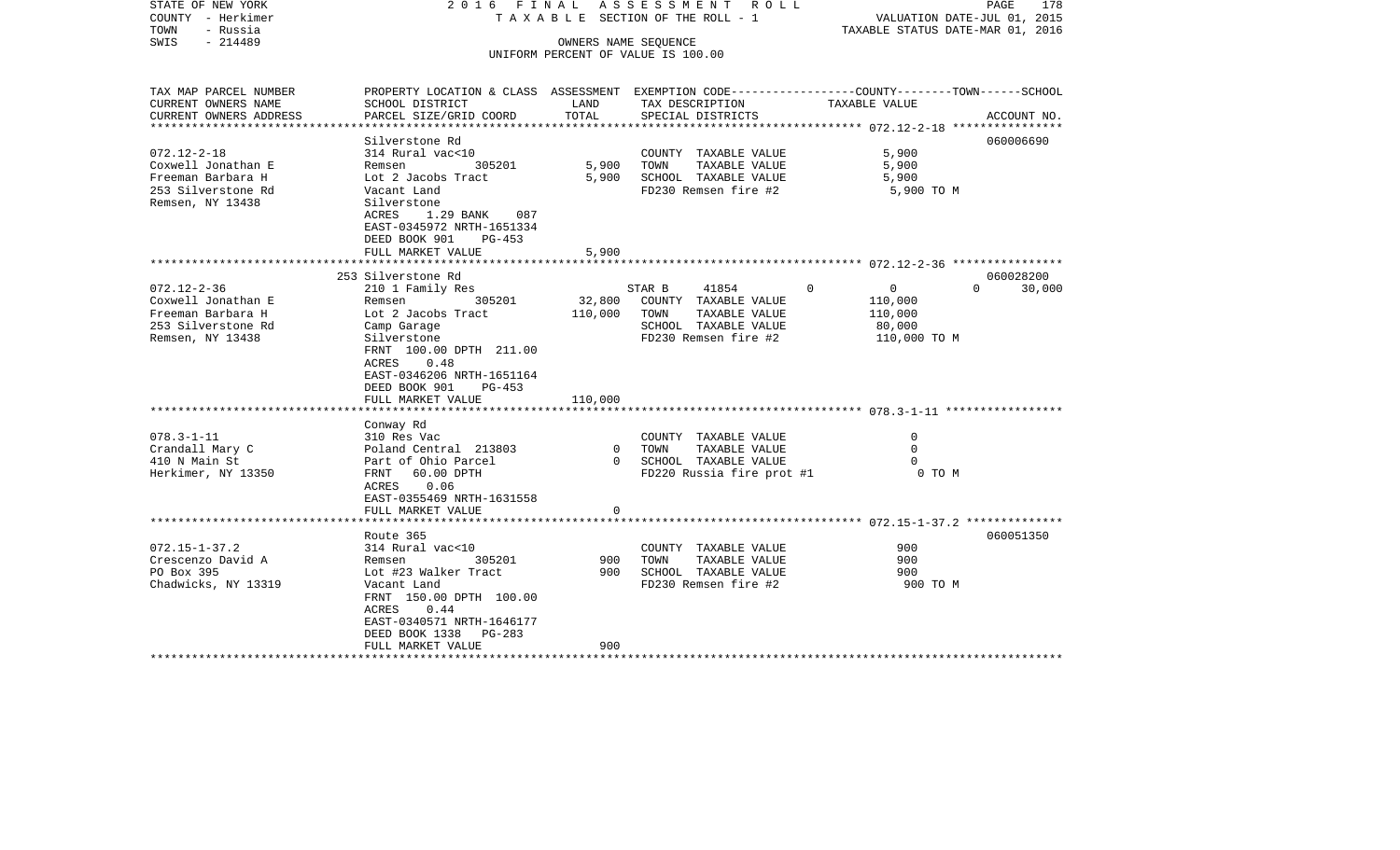| STATE OF NEW YORK<br>COUNTY - Herkimer             |                                                                                                  |                      | 2016 FINAL ASSESSMENT ROLL<br>TAXABLE SECTION OF THE ROLL - 1 | VALUATION DATE-JUL 01, 2015      | PAGE<br>179        |
|----------------------------------------------------|--------------------------------------------------------------------------------------------------|----------------------|---------------------------------------------------------------|----------------------------------|--------------------|
| TOWN<br>- Russia<br>$-214489$                      |                                                                                                  |                      |                                                               | TAXABLE STATUS DATE-MAR 01, 2016 |                    |
| SWIS                                               |                                                                                                  | OWNERS NAME SEQUENCE | UNIFORM PERCENT OF VALUE IS 100.00                            |                                  |                    |
| TAX MAP PARCEL NUMBER                              | PROPERTY LOCATION & CLASS ASSESSMENT EXEMPTION CODE----------------COUNTY-------TOWN------SCHOOL |                      |                                                               |                                  |                    |
| CURRENT OWNERS NAME                                | SCHOOL DISTRICT                                                                                  | LAND                 | TAX DESCRIPTION                                               | TAXABLE VALUE                    |                    |
| CURRENT OWNERS ADDRESS<br>************************ | PARCEL SIZE/GRID COORD                                                                           | TOTAL                | SPECIAL DISTRICTS                                             |                                  | ACCOUNT NO.        |
|                                                    | Off Route 365                                                                                    |                      |                                                               |                                  | 060030130          |
| $072.15 - 1 - 37.3$                                | 314 Rural vac<10                                                                                 |                      | COUNTY TAXABLE VALUE                                          | 500                              |                    |
| Crescenzo David A                                  | 305201<br>Remsen                                                                                 | 500                  | TOWN<br>TAXABLE VALUE                                         | 500                              |                    |
| PO Box 395                                         | Lot 23 Walker Tract                                                                              | 500                  | SCHOOL TAXABLE VALUE                                          | 500                              |                    |
| Chadwicks, NY 13319                                | Vacant Land                                                                                      |                      | FD230 Remsen fire #2                                          | 500 TO M                         |                    |
|                                                    | ACRES<br>0.18                                                                                    |                      |                                                               |                                  |                    |
|                                                    | EAST-0340881 NRTH-1646149                                                                        |                      |                                                               |                                  |                    |
|                                                    | DEED BOOK 1338 PG-283<br>FULL MARKET VALUE                                                       | 500                  |                                                               |                                  |                    |
|                                                    |                                                                                                  |                      |                                                               |                                  |                    |
|                                                    | Route 365                                                                                        |                      |                                                               |                                  | 060004140          |
| $072.15 - 1 - 38$                                  | 210 1 Family Res                                                                                 |                      | 41854<br>STAR B                                               | $\mathbf 0$<br>$\overline{0}$    | $\Omega$<br>30,000 |
| Crescenzo David A                                  | 305201<br>Remsen                                                                                 | 9,400                | COUNTY TAXABLE VALUE                                          | 53,000                           |                    |
| PO Box 395                                         | N 23<br>Mp                                                                                       | 53,000               | TOWN<br>TAXABLE VALUE                                         | 53,000                           |                    |
| Chadwicks, NY 13319                                | Campl/2                                                                                          |                      | SCHOOL TAXABLE VALUE                                          | 23,000                           |                    |
|                                                    | Rte #365<br>FRNT 200.00 DPTH 100.00                                                              |                      | FD230 Remsen fire #2                                          | 53,000 TO M                      |                    |
|                                                    | EAST-0340744 NRTH-1646177                                                                        |                      |                                                               |                                  |                    |
|                                                    | DEED BOOK 1338 PG-283                                                                            |                      |                                                               |                                  |                    |
|                                                    | FULL MARKET VALUE                                                                                | 53,000               |                                                               |                                  |                    |
|                                                    |                                                                                                  |                      |                                                               |                                  |                    |
|                                                    | Barnhart Rd                                                                                      |                      |                                                               |                                  | 060007650          |
| $072.16 - 2 - 5$                                   | 260 Seasonal res                                                                                 |                      | COUNTY TAXABLE VALUE                                          | 37,000                           |                    |
| Crescenzo Donald<br>Box 124                        | 305201<br>Remsen<br>Lot 1 Jacobs Tract                                                           | 12,500<br>37,000     | TAXABLE VALUE<br>TOWN<br>SCHOOL TAXABLE VALUE                 | 37,000<br>37,000                 |                    |
| Hinckley N Y, 13352                                | Camp                                                                                             |                      | FD230 Remsen fire #2                                          | 37,000 TO M                      |                    |
|                                                    | ACRES<br>1.00                                                                                    |                      |                                                               |                                  |                    |
|                                                    | EAST-0346988 NRTH-1648147                                                                        |                      |                                                               |                                  |                    |
|                                                    | DEED BOOK 852<br>PG-546                                                                          |                      |                                                               |                                  |                    |
|                                                    | FULL MARKET VALUE                                                                                | 37,000               |                                                               |                                  |                    |
|                                                    | ***********************                                                                          | ********             |                                                               |                                  |                    |
| $072.16 - 2 - 12$                                  | 141 Barnhart Rd<br>210 1 Family Res                                                              |                      | COUNTY TAXABLE VALUE                                          | 13,200                           | 060017910          |
| Crescenzo Donald                                   | 305201<br>Remsen                                                                                 | 12,200               | TOWN<br>TAXABLE VALUE                                         | 13,200                           |                    |
| PO Box 124                                         | FRNT 132.00 DPTH 305.00                                                                          | 13,200               | SCHOOL TAXABLE VALUE                                          | 13,200                           |                    |
| Hinckley N Y, 13352                                | EAST-0347114 NRTH-1647855                                                                        |                      | FD230 Remsen fire #2                                          | 13,200 TO M                      |                    |
|                                                    | DEED BOOK 846<br>PG-677                                                                          |                      |                                                               |                                  |                    |
|                                                    | FULL MARKET VALUE                                                                                | 13,200               |                                                               |                                  |                    |
|                                                    |                                                                                                  |                      |                                                               |                                  |                    |
| $072.16 - 2 - 14$                                  | Barnhart Rd<br>314 Rural vac<10                                                                  |                      | COUNTY TAXABLE VALUE                                          | 700                              | 060014970          |
| Crescenzo Donald                                   | Remsen<br>305201                                                                                 | 700                  | TOWN<br>TAXABLE VALUE                                         | 700                              |                    |
| PO Box 124                                         | Lot 1 Jacobs Tract                                                                               | 700                  | SCHOOL TAXABLE VALUE                                          | 700                              |                    |
| Hinckley, NY 13352                                 | Vacant Land                                                                                      |                      | FD230 Remsen fire #2                                          | 700 TO M                         |                    |
|                                                    | Barnhart                                                                                         |                      |                                                               |                                  |                    |
|                                                    | FRNT 165.00 DPTH 132.00                                                                          |                      |                                                               |                                  |                    |
|                                                    | ACRES<br>0.50                                                                                    |                      |                                                               |                                  |                    |
|                                                    | EAST-0346963 NRTH-1647832                                                                        |                      |                                                               |                                  |                    |
|                                                    | DEED BOOK 00835 PG-00275<br>FULL MARKET VALUE                                                    | 700                  |                                                               |                                  |                    |
|                                                    |                                                                                                  |                      |                                                               |                                  |                    |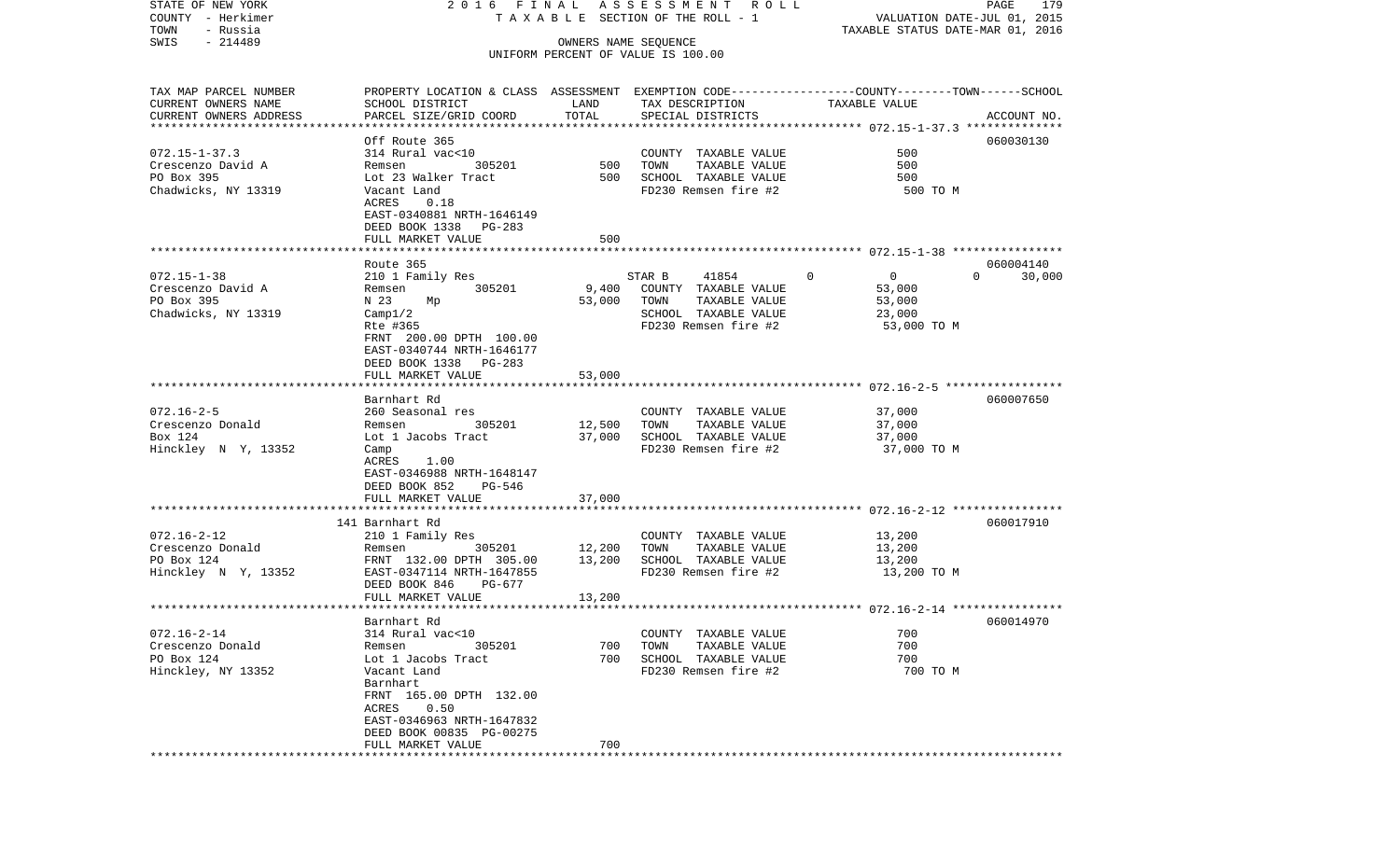|      | STATE OF NEW YORK | 2016 FINAL ASSESSMENT ROLL         |                                  | PAGE | 180 |
|------|-------------------|------------------------------------|----------------------------------|------|-----|
|      | COUNTY - Herkimer | TAXABLE SECTION OF THE ROLL - 1    | VALUATION DATE-JUL 01, 2015      |      |     |
| TOWN | - Russia          |                                    | TAXABLE STATUS DATE-MAR 01, 2016 |      |     |
| SWIS | - 214489          | OWNERS NAME SEOUENCE               |                                  |      |     |
|      |                   | UNIFORM PERCENT OF VALUE IS 100.00 |                                  |      |     |

| TAX MAP PARCEL NUMBER<br>CURRENT OWNERS NAME | PROPERTY LOCATION & CLASS ASSESSMENT EXEMPTION CODE---------------COUNTY-------TOWN-----SCHOOL<br>SCHOOL DISTRICT | LAND<br>TOTAL  | TAX DESCRIPTION                               | TAXABLE VALUE              |                                  |
|----------------------------------------------|-------------------------------------------------------------------------------------------------------------------|----------------|-----------------------------------------------|----------------------------|----------------------------------|
| CURRENT OWNERS ADDRESS                       | PARCEL SIZE/GRID COORD                                                                                            |                | SPECIAL DISTRICTS                             |                            | ACCOUNT NO.                      |
|                                              | 127 Barnhart Rd                                                                                                   |                |                                               |                            | 060014940                        |
| $072.16 - 2 - 16$                            | 210 1 Family Res                                                                                                  |                | VET WAR C 41122                               | $\Omega$<br>9,000          | $\Omega$<br>0                    |
| Crescenzo Donald                             | 305201<br>Remsen                                                                                                  |                | 14,500 VET WAR T 41123                        | 0<br>$\mathbf 0$           | 12,000<br>$\mathbf 0$            |
| Daws Elizabeth A                             | Lot 1 Jacobs Tract Of Mac                                                                                         |                | 102,000 VET DIS C 41142                       | 0<br>15,300                | $\overline{0}$<br>$\overline{0}$ |
| 127 Barnhart Rd                              | Vacant Land                                                                                                       |                | VET DIS T 41143                               | 0<br>$\overline{0}$        | 15,300<br>$\Omega$               |
| Remsen, NY 13438                             | Barnhart                                                                                                          |                | STAR B<br>41854                               | $\overline{0}$<br>$\Omega$ | 30,000<br>$\Omega$               |
|                                              | ACRES<br>1.75<br>EAST-0346727 NRTH-1647607                                                                        |                | COUNTY TAXABLE VALUE<br>TOWN<br>TAXABLE VALUE | 77,700<br>74,700           |                                  |
|                                              | DEED BOOK 907<br>PG-256                                                                                           |                | SCHOOL TAXABLE VALUE                          | 72,000                     |                                  |
|                                              | FULL MARKET VALUE                                                                                                 |                | 102,000 FD230 Remsen fire #2                  |                            | 102,000 TO M                     |
|                                              |                                                                                                                   |                |                                               |                            |                                  |
|                                              | Route 365                                                                                                         |                |                                               |                            | 060025680                        |
| $072.16 - 2 - 18$                            | 314 Rural vac<10                                                                                                  |                | COUNTY TAXABLE VALUE                          | 4,500                      |                                  |
| Crescenzo Donald                             | 305201<br>Remsen                                                                                                  | 4,500          | TOWN<br>TAXABLE VALUE                         | 4,500                      |                                  |
| Daws Elizabeth                               | Lot#1 Jacobs Tr                                                                                                   | 4,500          | SCHOOL TAXABLE VALUE                          | 4,500                      |                                  |
| 127 Barnhart Rd                              | Camp 1.17 Acres                                                                                                   |                | FD230 Remsen fire #2                          |                            | 4,500 TO M                       |
| Remsen, NY 13438                             | Rte#365                                                                                                           |                |                                               |                            |                                  |
|                                              | 1.20<br>ACRES<br>EAST-0347237 NRTH-1647583                                                                        |                |                                               |                            |                                  |
|                                              | DEED BOOK 919<br>PG-236                                                                                           |                |                                               |                            |                                  |
|                                              | FULL MARKET VALUE                                                                                                 | 4,500          |                                               |                            |                                  |
|                                              |                                                                                                                   |                |                                               |                            |                                  |
|                                              | 137 Barnhart Rd                                                                                                   |                |                                               |                            | 060015000                        |
| $072.16 - 2 - 13$                            | 270 Mfg housing                                                                                                   |                | COUNTY TAXABLE VALUE                          | 45,000                     |                                  |
| Crescenzo Donald L                           | 305201<br>Remsen                                                                                                  | 9,000          | TAXABLE VALUE<br>TOWN                         | 45,000                     |                                  |
| PO Box 124                                   | Lot 1 Jacobs Tract                                                                                                | 45,000         | SCHOOL TAXABLE VALUE                          | 45,000                     |                                  |
| Hinckley, NY 13352                           | Trailer<br>Barnhart                                                                                               |                | FD230 Remsen fire #2                          |                            | 45,000 TO M                      |
|                                              | FRNT 132.00 DPTH 140.00                                                                                           |                |                                               |                            |                                  |
|                                              | ACRES<br>0.42                                                                                                     |                |                                               |                            |                                  |
|                                              | EAST-0347020 NRTH-1647693                                                                                         |                |                                               |                            |                                  |
|                                              | DEED BOOK 00835 PG-00277                                                                                          |                |                                               |                            |                                  |
|                                              | FULL MARKET VALUE                                                                                                 | 45,000         |                                               |                            |                                  |
|                                              |                                                                                                                   |                |                                               |                            |                                  |
|                                              | Barnhart Rd                                                                                                       |                |                                               |                            | 060018510                        |
| $072.16 - 2 - 17$                            | 314 Rural vac<10                                                                                                  |                | COUNTY TAXABLE VALUE                          | 1,100                      |                                  |
| Crescenzo Donald L<br>Daws Elizabeth A       | Remsen<br>305201<br>$S_1$<br>Jt                                                                                   | 1,100<br>1,100 | TAXABLE VALUE<br>TOWN<br>SCHOOL TAXABLE VALUE | 1,100<br>1,100             |                                  |
| 127 Barnhart Rd                              | Lot $1/2$                                                                                                         |                | FD230 Remsen fire #2                          |                            | 1,100 TO M                       |
| Remsen, NY 13438                             | Barnhart                                                                                                          |                |                                               |                            |                                  |
|                                              | FRNT 185.00 DPTH 120.00                                                                                           |                |                                               |                            |                                  |
|                                              | ACRES<br>0.25                                                                                                     |                |                                               |                            |                                  |
|                                              | EAST-0347030 NRTH-1647502                                                                                         |                |                                               |                            |                                  |
|                                              | DEED BOOK 919<br><b>PG-440</b>                                                                                    |                |                                               |                            |                                  |
|                                              | FULL MARKET VALUE                                                                                                 | 1,100          |                                               |                            |                                  |
|                                              |                                                                                                                   |                |                                               |                            |                                  |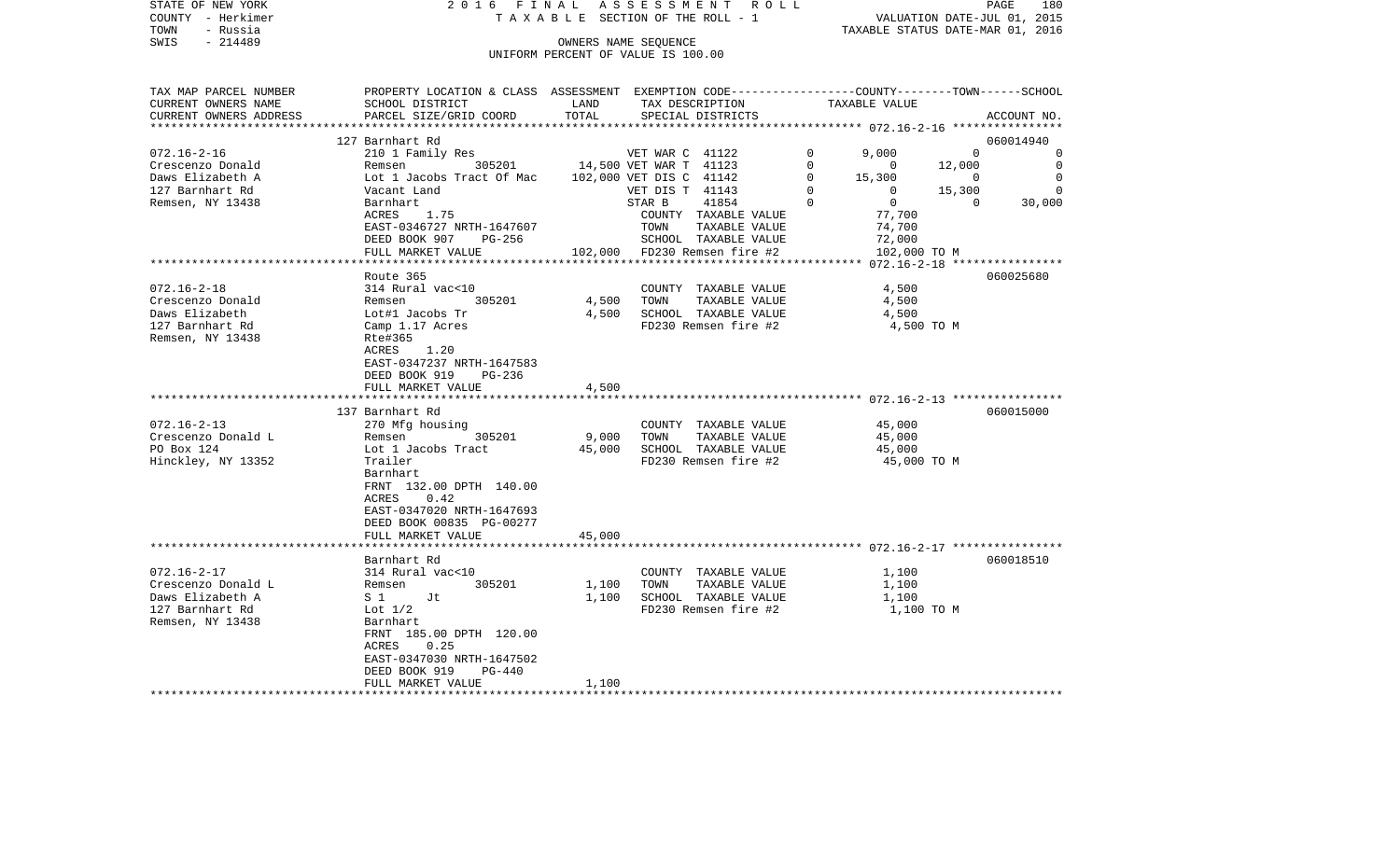| STATE OF NEW YORK<br>COUNTY - Herkimer<br>TOWN<br>- Russia | 2016 FINAL                                                                                      |         | A S S E S S M E N T R O L L<br>TAXABLE SECTION OF THE ROLL - 1     | VALUATION DATE-JUL 01, 2015<br>TAXABLE STATUS DATE-MAR 01, 2016 | PAGE               | 181         |
|------------------------------------------------------------|-------------------------------------------------------------------------------------------------|---------|--------------------------------------------------------------------|-----------------------------------------------------------------|--------------------|-------------|
| $-214489$<br>SWIS                                          |                                                                                                 |         | OWNERS NAME SEQUENCE                                               |                                                                 |                    |             |
|                                                            |                                                                                                 |         | UNIFORM PERCENT OF VALUE IS 100.00                                 |                                                                 |                    |             |
|                                                            |                                                                                                 |         |                                                                    |                                                                 |                    |             |
| TAX MAP PARCEL NUMBER                                      | PROPERTY LOCATION & CLASS ASSESSMENT EXEMPTION CODE---------------COUNTY-------TOWN------SCHOOL |         |                                                                    |                                                                 |                    |             |
| CURRENT OWNERS NAME                                        | SCHOOL DISTRICT                                                                                 | LAND    | TAX DESCRIPTION                                                    | TAXABLE VALUE                                                   |                    |             |
| CURRENT OWNERS ADDRESS                                     | PARCEL SIZE/GRID COORD                                                                          | TOTAL   | SPECIAL DISTRICTS                                                  |                                                                 |                    | ACCOUNT NO. |
| ***********************                                    |                                                                                                 |         |                                                                    |                                                                 |                    |             |
| $072.16 - 2 - 2$                                           | Barnhart Rd<br>314 Rural vac<10                                                                 |         | COUNTY TAXABLE VALUE                                               | 3,300                                                           |                    | 060012900   |
| Crescenzo Irrevocable Trust                                | 305201<br>Remsen                                                                                | 3,300   | TOWN<br>TAXABLE VALUE                                              | 3,300                                                           |                    |             |
| PO Box 395                                                 | Lot 1 Jacobs Tract                                                                              | 3,300   | SCHOOL TAXABLE VALUE                                               | 3,300                                                           |                    |             |
| Chadwicks, NY 13319                                        | Vacant Land                                                                                     |         | FD230 Remsen fire #2                                               | 3,300 TO M                                                      |                    |             |
|                                                            | FRNT 132.00 DPTH 330.00                                                                         |         |                                                                    |                                                                 |                    |             |
|                                                            | ACRES<br>1.50                                                                                   |         |                                                                    |                                                                 |                    |             |
|                                                            | EAST-0346951 NRTH-1648498                                                                       |         |                                                                    |                                                                 |                    |             |
|                                                            | DEED BOOK 1573 PG-906                                                                           |         |                                                                    |                                                                 |                    |             |
|                                                            | FULL MARKET VALUE                                                                               | 3,300   |                                                                    |                                                                 |                    |             |
|                                                            | *********************                                                                           |         | **************************************672.16-2-6****************** |                                                                 |                    |             |
|                                                            | 128 Barnhart Rd                                                                                 |         |                                                                    |                                                                 |                    | 060021810   |
| $072.16 - 2 - 6$                                           | 260 Seasonal res                                                                                |         | COUNTY TAXABLE VALUE                                               | 81,000                                                          |                    |             |
| Crescenzo Irrevocable Trust                                | 305201<br>Remsen                                                                                | 12,500  | TOWN<br>TAXABLE VALUE                                              | 81,000                                                          |                    |             |
| PO Box 395                                                 | Lot 1 Jacobs Tract                                                                              | 81,000  | SCHOOL TAXABLE VALUE                                               | 81,000                                                          |                    |             |
| Chadwicks, NY 13319                                        | Camp                                                                                            |         | FD230 Remsen fire #2                                               | 81,000 TO M                                                     |                    |             |
|                                                            | 1.00<br>ACRES                                                                                   |         |                                                                    |                                                                 |                    |             |
|                                                            | EAST-0347097 NRTH-1648223                                                                       |         |                                                                    |                                                                 |                    |             |
|                                                            | DEED BOOK 1573 PG-906                                                                           |         |                                                                    |                                                                 |                    |             |
|                                                            | FULL MARKET VALUE                                                                               | 81,000  |                                                                    |                                                                 |                    |             |
|                                                            | ***************************                                                                     |         |                                                                    |                                                                 |                    |             |
|                                                            | Route 28                                                                                        |         |                                                                    |                                                                 |                    | 060041620   |
| $083.3 - 1 - 42$                                           | 210 1 Family Res                                                                                |         | VET COM C 41132                                                    | $\mathbf 0$<br>15,000                                           | $\overline{0}$     | $\sim$ 0    |
| Crisino Samuel J                                           | Poland Central 213803                                                                           |         | 36,000 VET COM T 41133                                             | $\mathbf 0$<br>$\Omega$<br>$\Omega$<br>$\overline{0}$           | 20,000<br>$\Omega$ | $\Omega$    |
| Crisino Nancy                                              | Lot 68<br>Rq                                                                                    |         | 150,000 STAR EN<br>41834                                           |                                                                 |                    | 65,300      |
| 119 Gravesville Rd<br>Poland, NY 13431                     | Modular House Garage<br>Rte 28                                                                  |         | COUNTY TAXABLE VALUE<br>TOWN<br>TAXABLE VALUE                      | 135,000                                                         |                    |             |
|                                                            | 5.00<br>ACRES                                                                                   |         | SCHOOL TAXABLE VALUE                                               | 130,000<br>84,700                                               |                    |             |
|                                                            | EAST-0327850 NRTH-1608087                                                                       |         | FD220 Russia fire prot #1                                          | 150,000 TO M                                                    |                    |             |
|                                                            | DEED BOOK 00627 PG-00415                                                                        |         |                                                                    |                                                                 |                    |             |
|                                                            | FULL MARKET VALUE                                                                               | 150,000 |                                                                    |                                                                 |                    |             |
|                                                            | ***************************                                                                     |         |                                                                    |                                                                 |                    |             |
|                                                            | 1448 Pardeeville Rd                                                                             |         |                                                                    |                                                                 |                    | 060006660   |
| $077.2 - 2 - 25$                                           | 270 Mfg housing                                                                                 |         | COUNTY TAXABLE VALUE                                               | 38,000                                                          |                    |             |
| Crowe Monica                                               | Poland Central 213803                                                                           | 7,900   | TOWN<br>TAXABLE VALUE                                              | 38,000                                                          |                    |             |
| 9411 Fishlane Rd                                           | Lot 14 Jerseyfield Patent                                                                       | 38,000  | SCHOOL TAXABLE VALUE                                               | 38,000                                                          |                    |             |
| Marcy, NY 13403                                            | Mobile Home                                                                                     |         | FD220 Russia fire prot #1                                          | 38,000 TO M                                                     |                    |             |
|                                                            | FRNT 170.00 DPTH 160.00                                                                         |         |                                                                    |                                                                 |                    |             |
|                                                            | 0.31<br>ACRES                                                                                   |         |                                                                    |                                                                 |                    |             |
|                                                            | EAST-0343371 NRTH-1634390                                                                       |         |                                                                    |                                                                 |                    |             |
|                                                            | DEED BOOK 1444 PG-655                                                                           |         |                                                                    |                                                                 |                    |             |
|                                                            | FULL MARKET VALUE                                                                               | 38,000  |                                                                    |                                                                 |                    |             |
|                                                            |                                                                                                 |         |                                                                    |                                                                 |                    |             |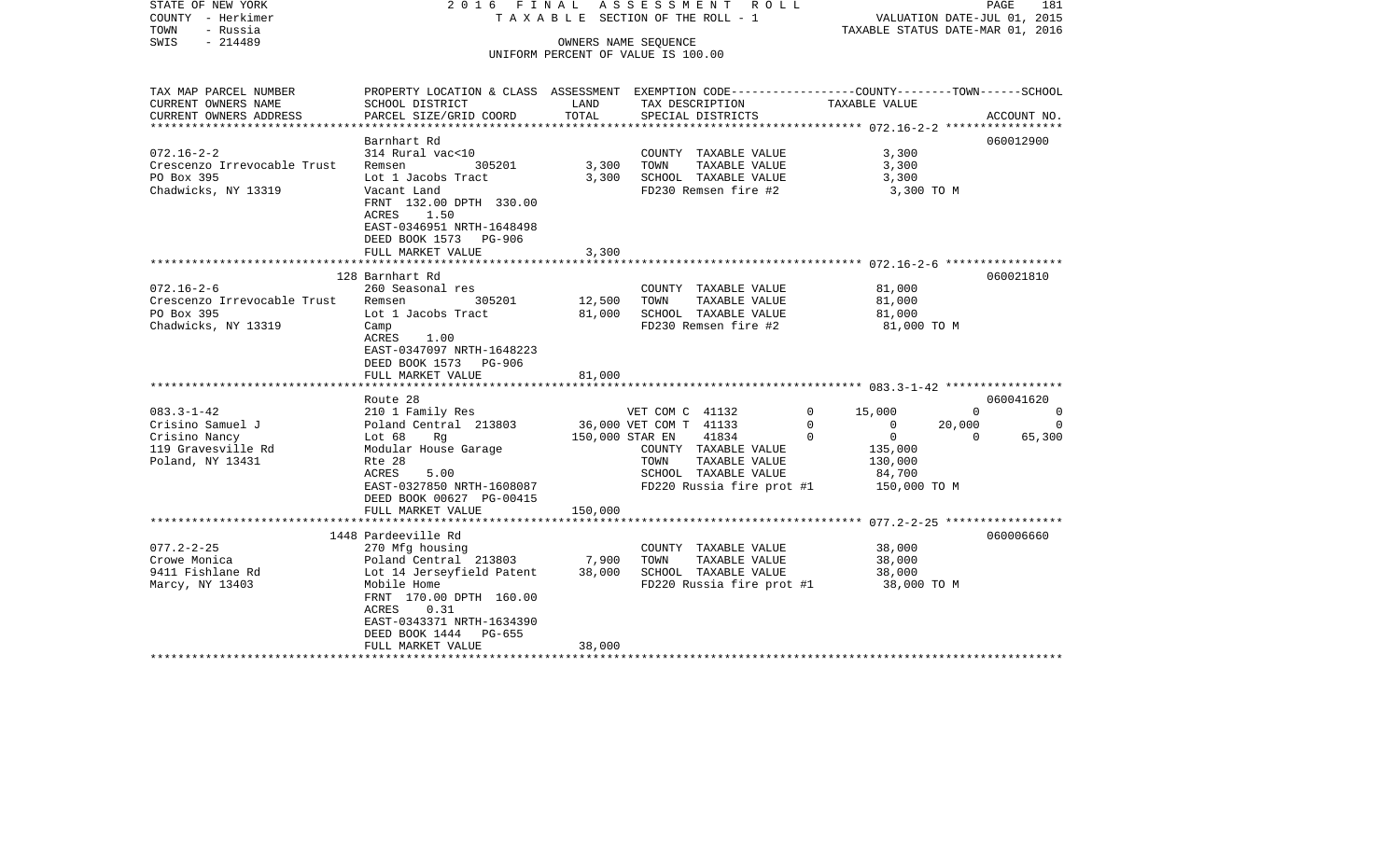| STATE OF NEW YORK<br>COUNTY - Herkimer<br>- Russia<br>TOWN<br>$-214489$<br>SWIS | 2016 FINAL                                         | OWNERS NAME SEQUENCE | ASSESSMENT ROLL<br>TAXABLE SECTION OF THE ROLL - 1<br>UNIFORM PERCENT OF VALUE IS 100.00        | VALUATION DATE-JUL 01, 2015<br>TAXABLE STATUS DATE-MAR 01, 2016 | PAGE<br>182 |
|---------------------------------------------------------------------------------|----------------------------------------------------|----------------------|-------------------------------------------------------------------------------------------------|-----------------------------------------------------------------|-------------|
|                                                                                 |                                                    |                      |                                                                                                 |                                                                 |             |
| TAX MAP PARCEL NUMBER                                                           |                                                    |                      | PROPERTY LOCATION & CLASS ASSESSMENT EXEMPTION CODE---------------COUNTY-------TOWN------SCHOOL |                                                                 |             |
| CURRENT OWNERS NAME<br>CURRENT OWNERS ADDRESS                                   | SCHOOL DISTRICT<br>PARCEL SIZE/GRID COORD          | LAND<br>TOTAL        | TAX DESCRIPTION<br>SPECIAL DISTRICTS                                                            | TAXABLE VALUE                                                   | ACCOUNT NO. |
| **********************                                                          |                                                    |                      |                                                                                                 |                                                                 |             |
|                                                                                 | 1442 Pardeeville Rd                                |                      |                                                                                                 |                                                                 | 060027210   |
| $077.2 - 2 - 26$                                                                | 210 1 Family Res                                   |                      | COUNTY TAXABLE VALUE                                                                            | 53,400                                                          |             |
| Crowe Monica                                                                    | Poland Central 213803                              | 6,500                | TOWN<br>TAXABLE VALUE                                                                           | 53,400                                                          |             |
| 9411 Fishlane Rd                                                                | Lot 14 Jerseyfield Patent                          | 53,400               | SCHOOL TAXABLE VALUE                                                                            | 53,400                                                          |             |
| Marcy, NY 13403                                                                 | House                                              |                      | FD220 Russia fire prot #1                                                                       | 53,400 TO M                                                     |             |
|                                                                                 | FRNT<br>60.00 DPTH 146.00<br>0.20<br>ACRES         |                      |                                                                                                 |                                                                 |             |
|                                                                                 | EAST-0343557 NRTH-1634280                          |                      |                                                                                                 |                                                                 |             |
|                                                                                 | DEED BOOK 1226 PG-69                               |                      |                                                                                                 |                                                                 |             |
|                                                                                 | FULL MARKET VALUE                                  | 53,400               |                                                                                                 |                                                                 |             |
|                                                                                 |                                                    |                      |                                                                                                 | $068. - 2 - 15$ *******************                             |             |
|                                                                                 | Spall Rd                                           |                      |                                                                                                 |                                                                 | 060026070   |
| $068. - 2 - 15$                                                                 | 260 Seasonal res                                   |                      | COUNTY TAXABLE VALUE                                                                            | 27,000                                                          |             |
| Crowningshield Michele                                                          | Remsen<br>305201                                   | 8,000                | TOWN<br>TAXABLE VALUE                                                                           | 27,000                                                          |             |
| Daniels Frank W                                                                 | Lot 5 Walker Tract                                 | 27,000               | SCHOOL TAXABLE VALUE                                                                            | 27,000                                                          |             |
| 1013 Bryan Ave<br>Schenectady, NY 12303                                         | Camp<br>FRNT 200.00 DPTH 140.00                    |                      | FD230 Remsen fire #2                                                                            | 27,000 TO M                                                     |             |
|                                                                                 | 0.32<br>ACRES                                      |                      |                                                                                                 |                                                                 |             |
|                                                                                 | EAST-0341967 NRTH-1655265                          |                      |                                                                                                 |                                                                 |             |
|                                                                                 | DEED BOOK 1417 PG-925                              |                      |                                                                                                 |                                                                 |             |
|                                                                                 | FULL MARKET VALUE                                  | 27,000               |                                                                                                 |                                                                 |             |
|                                                                                 |                                                    |                      |                                                                                                 |                                                                 |             |
|                                                                                 | Dow Rd                                             |                      |                                                                                                 |                                                                 |             |
| $073.3 - 1 - 80.3$<br>Cruise Thomas G                                           | 311 Res vac land<br>Poland Central 213803          | 28,900               | COUNTY TAXABLE VALUE<br>TOWN<br>TAXABLE VALUE                                                   | 28,900<br>28,900                                                |             |
| Cruise Patricia A                                                               | FRNT 455.40 DPTH                                   | 28,900               | SCHOOL TAXABLE VALUE                                                                            | 28,900                                                          |             |
| 133 Throop St                                                                   | ACRES 20.00                                        |                      | FD220 Russia fire prot #1                                                                       | 28,900 TO M                                                     |             |
| Scranton, PA 18508                                                              | EAST-0353393 NRTH-1640943                          |                      |                                                                                                 |                                                                 |             |
|                                                                                 | DEED BOOK 1556 PG-457                              |                      |                                                                                                 |                                                                 |             |
|                                                                                 | FULL MARKET VALUE                                  | 28,900               |                                                                                                 |                                                                 |             |
|                                                                                 |                                                    |                      |                                                                                                 |                                                                 |             |
|                                                                                 | 459 Brady Beach Rd                                 |                      |                                                                                                 |                                                                 | 060017220   |
| $072.4 - 1 - 24$                                                                | 260 Seasonal res                                   |                      | COUNTY TAXABLE VALUE                                                                            | 59,000                                                          |             |
| Cucci Ellen A<br>8119 Turin Rd                                                  | Poland Central 213803<br>Lot 47 Jerseyfield Patent | 8,400<br>59,000      | TOWN<br>TAXABLE VALUE<br>SCHOOL TAXABLE VALUE                                                   | 59,000<br>59,000                                                |             |
| Rome, NY 13440                                                                  | Camp                                               |                      | FD220 Russia fire prot #1                                                                       | 59,000 TO M                                                     |             |
|                                                                                 | Brady Beach                                        |                      |                                                                                                 |                                                                 |             |
|                                                                                 | FRNT 100.00 DPTH 100.00                            |                      |                                                                                                 |                                                                 |             |
|                                                                                 | 0.23<br>ACRES                                      |                      |                                                                                                 |                                                                 |             |
|                                                                                 | EAST-0344420 NRTH-1642911                          |                      |                                                                                                 |                                                                 |             |
|                                                                                 | DEED BOOK 1515<br>PG-272                           |                      |                                                                                                 |                                                                 |             |
|                                                                                 | FULL MARKET VALUE                                  | 59,000               |                                                                                                 |                                                                 |             |
|                                                                                 |                                                    |                      |                                                                                                 |                                                                 |             |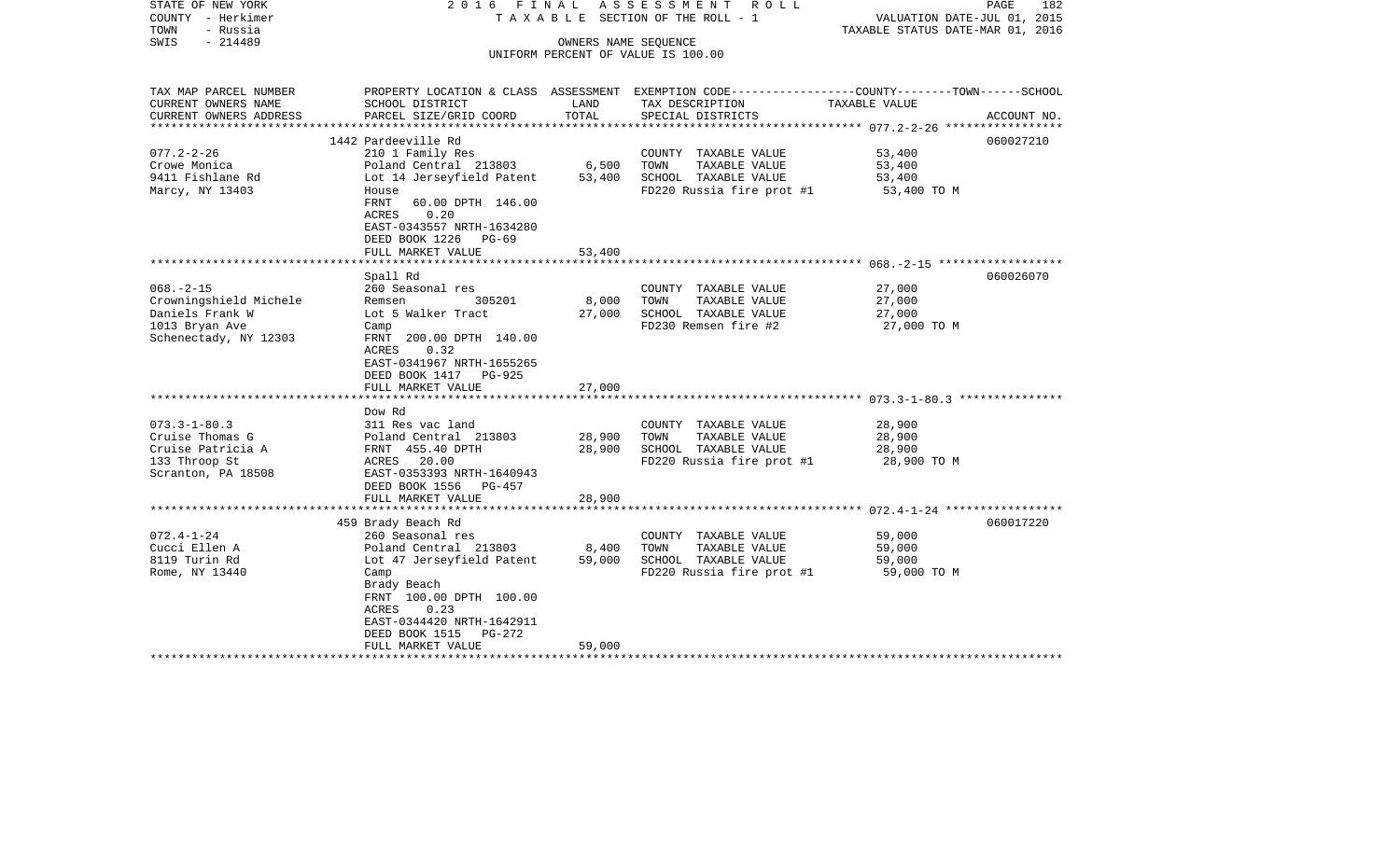| STATE OF NEW YORK<br>COUNTY - Herkimer<br>TOWN<br>- Russia<br>SWIS<br>$-214489$                  | 2016 FINAL                                                                                                                                                                                                                      |                            | ASSESSMENT ROLL<br>T A X A B L E SECTION OF THE ROLL - 1<br>OWNERS NAME SEQUENCE<br>UNIFORM PERCENT OF VALUE IS 100.00 |               | PAGE<br>VALUATION DATE-JUL 01, 2015<br>TAXABLE STATUS DATE-MAR 01, 2016 | 183                 |
|--------------------------------------------------------------------------------------------------|---------------------------------------------------------------------------------------------------------------------------------------------------------------------------------------------------------------------------------|----------------------------|------------------------------------------------------------------------------------------------------------------------|---------------|-------------------------------------------------------------------------|---------------------|
| TAX MAP PARCEL NUMBER<br>CURRENT OWNERS NAME<br>CURRENT OWNERS ADDRESS                           | PROPERTY LOCATION & CLASS ASSESSMENT EXEMPTION CODE----------------COUNTY-------TOWN------SCHOOL<br>SCHOOL DISTRICT<br>PARCEL SIZE/GRID COORD                                                                                   | LAND<br>TOTAL              | TAX DESCRIPTION<br>SPECIAL DISTRICTS                                                                                   | TAXABLE VALUE |                                                                         | ACCOUNT NO.         |
|                                                                                                  |                                                                                                                                                                                                                                 |                            |                                                                                                                        |               |                                                                         |                     |
|                                                                                                  | 124 Mill Rd                                                                                                                                                                                                                     |                            |                                                                                                                        |               |                                                                         | 060028980           |
| $083.3 - 2 - 20$<br>Cucci Matthew J<br>124 Mill Rd<br>Poland, NY 13431                           | 210 1 Family Res<br>Poland Central 213803<br>Lot 87 Royal Grant<br>House Tool Shed<br>Mill<br>FRNT 125.00 DPTH 272.00<br>ACRES<br>1.50<br>EAST-0334273 NRTH-1612887                                                             | 13,800<br>99,000           | 41854<br>STAR B<br>COUNTY TAXABLE VALUE<br>TOWN<br>TAXABLE VALUE<br>SCHOOL TAXABLE VALUE<br>FD220 Russia fire prot #1  | $\Omega$      | $\overline{0}$<br>$\Omega$<br>99,000<br>99,000<br>69,000<br>99,000 TO M | 30,000              |
|                                                                                                  | DEED BOOK 910<br>$PG-209$                                                                                                                                                                                                       |                            |                                                                                                                        |               |                                                                         |                     |
|                                                                                                  | FULL MARKET VALUE<br>************************                                                                                                                                                                                   | 99,000                     | **************************************683.4-1-16.5 ****************                                                    |               |                                                                         |                     |
|                                                                                                  | 837 Russia Rd                                                                                                                                                                                                                   |                            |                                                                                                                        |               |                                                                         | 060012520           |
| $083.4 - 1 - 16.5$<br>Cullen Wayne G<br>Cullen Anne B<br>16120 Barnesville Rd<br>Boyds, MD 20841 | 240 Rural res<br>Poland Central 213803<br>Lot 85 Royal Grant<br>ACRES 20.00<br>EAST-0342358 NRTH-1614092<br>DEED BOOK 682<br>PG-611                                                                                             | 37,400<br>98,000           | COUNTY TAXABLE VALUE<br>TOWN<br>TAXABLE VALUE<br>SCHOOL TAXABLE VALUE<br>FD220 Russia fire prot #1                     |               | 98,000<br>98,000<br>98,000<br>98,000 TO M                               |                     |
|                                                                                                  | FULL MARKET VALUE                                                                                                                                                                                                               | 98,000                     |                                                                                                                        |               |                                                                         |                     |
| $072.2 - 2 - 24$<br>Cummings Richard L Jr<br>487 Wheelertown Rd<br>Remsen, NY 13438              | Wheelertown Rd<br>314 Rural vac<10<br>305201<br>Remsen<br>Lot 3 Jacobs Tract<br>Vacant Land<br>FRNT 75.00 DPTH 239.00<br>$0.41$ BANK<br>ACRES<br>135<br>EAST-0344451 NRTH-1653262<br>DEED BOOK 1357 PG-428<br>FULL MARKET VALUE | 1,000<br>1,000<br>1,000    | COUNTY TAXABLE VALUE<br>TOWN<br>TAXABLE VALUE<br>SCHOOL TAXABLE VALUE<br>FD230 Remsen fire #2                          |               | 1,000<br>1,000<br>1,000<br>1,000 TO M                                   | 060014790           |
|                                                                                                  |                                                                                                                                                                                                                                 |                            |                                                                                                                        |               |                                                                         |                     |
| $072.2 - 2 - 25$<br>Cummings Richard L Jr<br>487 Wheelertown Rd<br>Remsen, NY 13438              | 487 Wheelertown Rd<br>210 1 Family Res<br>Remsen<br>305201<br>Lot 3 Jacobs Tract<br>Modular Home Garage<br>1.10 BANK 135<br>ACRES<br>EAST-0344585 NRTH-1653333<br>DEED BOOK 1357 PG-428<br>FULL MARKET VALUE                    | 12,800<br>62,000<br>62,000 | STAR B<br>41854<br>COUNTY TAXABLE VALUE<br>TOWN<br>TAXABLE VALUE<br>SCHOOL TAXABLE VALUE<br>FD230 Remsen fire #2       | $\Omega$      | $\overline{0}$<br>$\Omega$<br>62,000<br>62,000<br>32,000<br>62,000 TO M | 060014550<br>30,000 |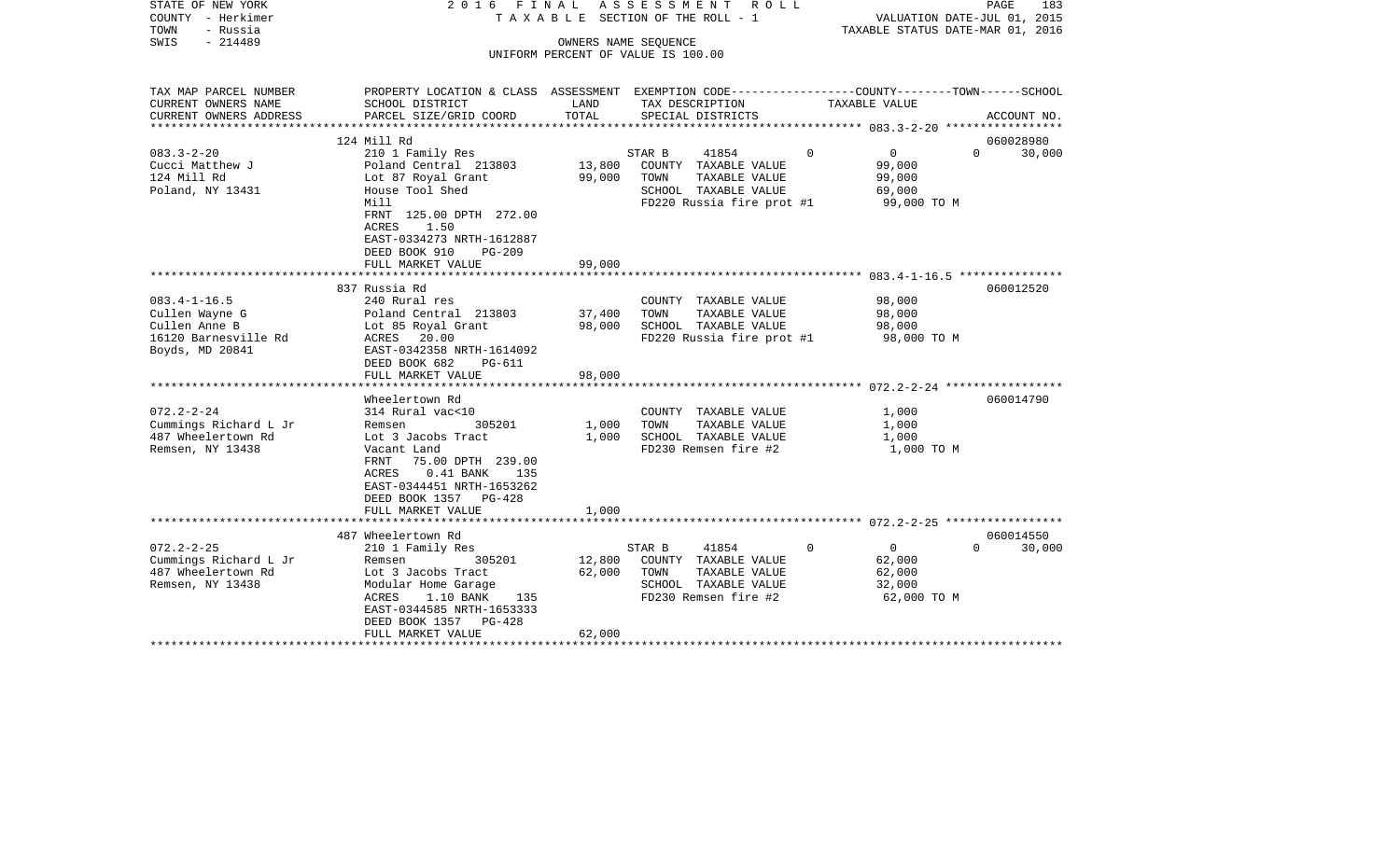| STATE OF NEW YORK<br>COUNTY - Herkimer<br>TOWN<br>- Russia<br>SWIS<br>$-214489$                      | 2016 FINAL                                                                                                                                                                                                              | OWNERS NAME SEQUENCE          | ASSESSMENT ROLL<br>TAXABLE SECTION OF THE ROLL - 1<br>UNIFORM PERCENT OF VALUE IS 100.00                              | VALUATION DATE-JUL 01, 2015<br>TAXABLE STATUS DATE-MAR 01, 2016                         | PAGE<br>184         |
|------------------------------------------------------------------------------------------------------|-------------------------------------------------------------------------------------------------------------------------------------------------------------------------------------------------------------------------|-------------------------------|-----------------------------------------------------------------------------------------------------------------------|-----------------------------------------------------------------------------------------|---------------------|
| TAX MAP PARCEL NUMBER<br>CURRENT OWNERS NAME<br>CURRENT OWNERS ADDRESS                               | PROPERTY LOCATION & CLASS ASSESSMENT EXEMPTION CODE---------------COUNTY-------TOWN-----SCHOOL<br>SCHOOL DISTRICT<br>PARCEL SIZE/GRID COORD                                                                             | LAND<br>TOTAL                 | TAX DESCRIPTION<br>SPECIAL DISTRICTS                                                                                  | TAXABLE VALUE<br>***************** 072.2-1-2 *******************                        | ACCOUNT NO.         |
| $072.2 - 1 - 2$<br>Curtis Raymond F<br>Curtis Shirley A<br>112 W River Rd<br>Frankfort, NY 13340     | Jim Wall Rd<br>910 Priv forest<br>305201<br>Remsen<br>Lot 4 Walker Tract<br>Vacant Land<br>ACRES 103.30<br>EAST-0339255 NRTH-1654983<br>DEED BOOK 00622 PG-00304<br>FULL MARKET VALUE                                   | 101,100<br>101,100<br>101,100 | COUNTY TAXABLE VALUE<br>TAXABLE VALUE<br>TOWN<br>SCHOOL TAXABLE VALUE<br>FD230 Remsen fire #2                         | 101,100<br>101,100<br>101,100<br>101,100 TO M                                           | 060003750           |
| $072.2 - 1 - 63$<br>Curtis Raymond F<br>Curtis Shirley A<br>112 W River Rd<br>Frankfort, NY 13340    | Spall Rd<br>260 Seasonal res<br>305201<br>Remsen<br>W Lot 10 Mp<br>Trailer 6/10 Ac<br>Spall Rd<br>FRNT 100.00 DPTH 250.00<br>EAST-0341571 NRTH-1654255<br>DEED BOOK 00602 PG-00613<br>FULL MARKET VALUE                 | 10,300<br>61,000<br>61,000    | COUNTY TAXABLE VALUE<br>TOWN<br>TAXABLE VALUE<br>SCHOOL TAXABLE VALUE<br>FD230 Remsen fire #2                         | 61,000<br>61,000<br>61,000<br>250 TO M                                                  | 060006390           |
| $083.3 - 1 - 45$<br>Czech Andrew W<br>Czech Susan K<br>161 Gravesville Rd<br>Poland, NY 13431        | 161 Gravesville Rd<br>210 1 Family Res<br>Poland Central 213803<br>Lot 69 Royal Grant<br>House & Gar.<br>ACRES<br>7.30 BANK<br>231<br>EAST-0327802 NRTH-1608890<br>DEED BOOK 807<br>PG-667<br>FULL MARKET VALUE         | 22,700<br>189,000<br>189,000  | STAR B<br>41854<br>COUNTY TAXABLE VALUE<br>TOWN<br>TAXABLE VALUE<br>SCHOOL TAXABLE VALUE<br>FD220 Russia fire prot #1 | $\Omega$<br>$\overline{0}$<br>$\Omega$<br>189,000<br>189,000<br>159,000<br>189,000 TO M | 060009870<br>30,000 |
| $073.3 - 1 - 80.1$<br>D'Amico Christopher<br>D'Amico Christine<br>405 Jacob Ct<br>Nazareth, PA 18064 | Dow Rd<br>322 Rural vac>10<br>Poland Central 213803<br>Lot 46 Jerseyfield Patent<br>Vacant Land<br>FRNT 426.60 DPTH<br>ACRES 18.00<br>EAST-0352344 NRTH-1641047<br>DEED BOOK 1568<br><b>PG-710</b><br>FULL MARKET VALUE | 30,900<br>30,900<br>30,900    | COUNTY TAXABLE VALUE<br>TAXABLE VALUE<br>TOWN<br>SCHOOL TAXABLE VALUE<br>FD220 Russia fire prot #1                    | 30,900<br>30,900<br>30,900<br>30,900 TO M                                               | 060008970           |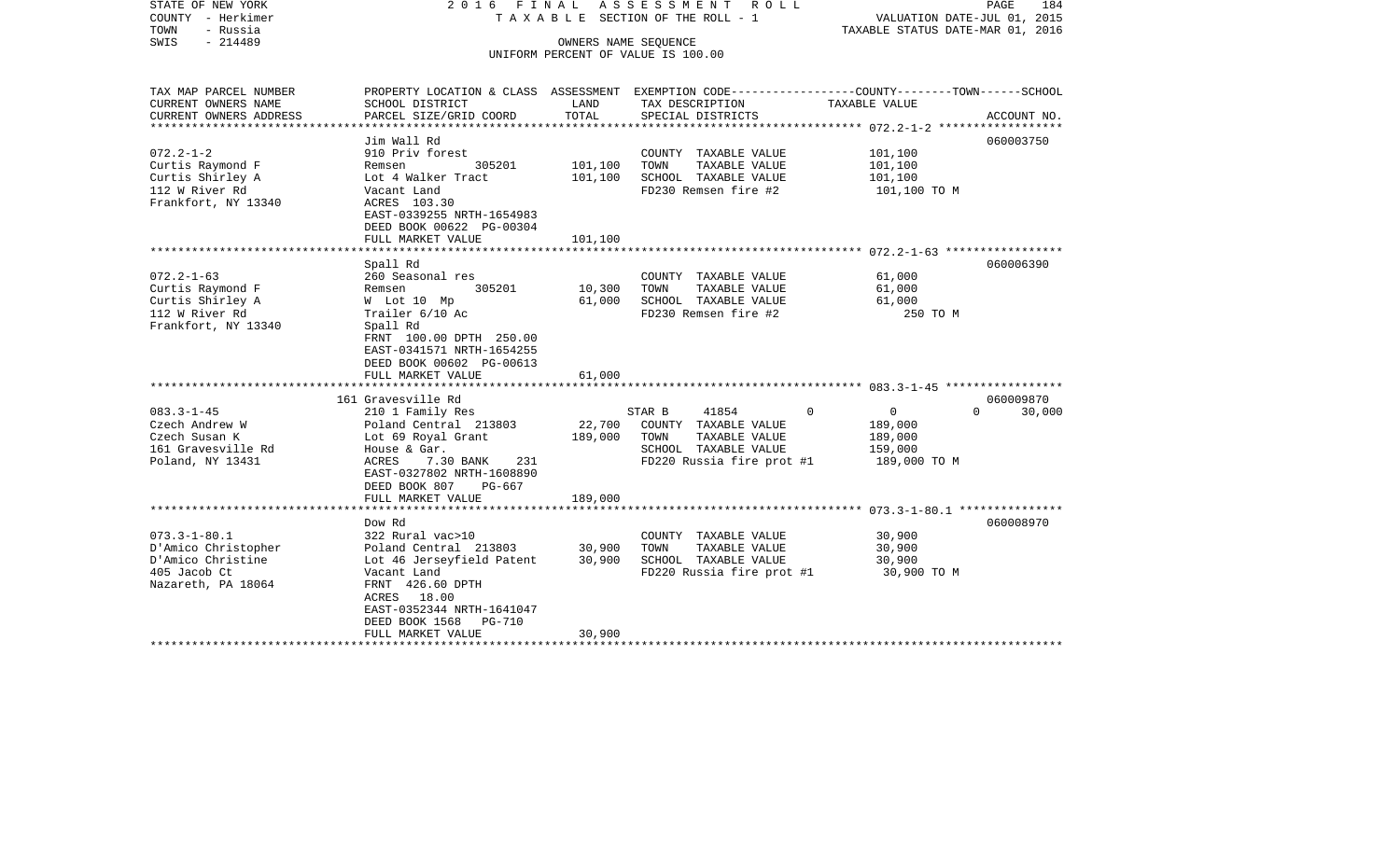| STATE OF NEW YORK                             | 2016 FINAL                                                                                      |                  | ASSESSMENT<br>R O L L                         |                             | PAGE<br>185                                                     |
|-----------------------------------------------|-------------------------------------------------------------------------------------------------|------------------|-----------------------------------------------|-----------------------------|-----------------------------------------------------------------|
| COUNTY - Herkimer<br>TOWN<br>- Russia         |                                                                                                 |                  | TAXABLE SECTION OF THE ROLL - 1               |                             | VALUATION DATE-JUL 01, 2015<br>TAXABLE STATUS DATE-MAR 01, 2016 |
| $-214489$<br>SWIS                             |                                                                                                 |                  | OWNERS NAME SEQUENCE                          |                             |                                                                 |
|                                               |                                                                                                 |                  | UNIFORM PERCENT OF VALUE IS 100.00            |                             |                                                                 |
|                                               |                                                                                                 |                  |                                               |                             |                                                                 |
| TAX MAP PARCEL NUMBER                         | PROPERTY LOCATION & CLASS ASSESSMENT EXEMPTION CODE---------------COUNTY-------TOWN------SCHOOL |                  |                                               |                             |                                                                 |
| CURRENT OWNERS NAME                           | SCHOOL DISTRICT                                                                                 | LAND             | TAX DESCRIPTION                               | TAXABLE VALUE               |                                                                 |
| CURRENT OWNERS ADDRESS                        | PARCEL SIZE/GRID COORD                                                                          | TOTAL            | SPECIAL DISTRICTS                             |                             | ACCOUNT NO.                                                     |
|                                               |                                                                                                 |                  |                                               |                             |                                                                 |
| $088.1 - 1 - 50$                              | 9347 Route 28<br>210 1 Family Res                                                               |                  | 41834<br>STAR EN                              | $\mathbf 0$<br>$\mathsf{O}$ | 060008820<br>$\Omega$<br>65,300                                 |
| D'onofrio Anthony                             | Poland Central 213803                                                                           | 19,600           | COUNTY TAXABLE VALUE                          | 107,000                     |                                                                 |
| D'onofrio Sheila                              | Lot 48 Royal Grant                                                                              | 107,000          | TOWN<br>TAXABLE VALUE                         | 107,000                     |                                                                 |
| PO Box 62                                     | House Att Gar Pool                                                                              |                  | SCHOOL TAXABLE VALUE                          | 41,700                      |                                                                 |
| Cold Brook, NY 13324                          | ACRES<br>2.80                                                                                   |                  | FD220 Russia fire prot #1                     | 107,000 TO M                |                                                                 |
|                                               | EAST-0332607 NRTH-1603670                                                                       |                  |                                               |                             |                                                                 |
|                                               | DEED BOOK 864<br>PG-363                                                                         |                  |                                               |                             |                                                                 |
|                                               | FULL MARKET VALUE                                                                               | 107,000          |                                               |                             |                                                                 |
|                                               | Partridge Hill Rd                                                                               |                  |                                               |                             | 060050000                                                       |
| $082.4 - 1 - 6.2$                             | 105 Vac farmland                                                                                |                  | COUNTY TAXABLE VALUE                          | 35,800                      |                                                                 |
| D. Nelson Adams Testamentary                  | Holland Patent 305801                                                                           | 35,800           | TOWN<br>TAXABLE VALUE                         | 35,800                      |                                                                 |
| 955 Russia Rd                                 | Lot 103 Royal Grant                                                                             | 35,800           | SCHOOL TAXABLE VALUE                          | 35,800                      |                                                                 |
| Poland, NY 13431                              | Vacant Land                                                                                     |                  | FD220 Russia fire prot #1                     | 35,800 TO M                 |                                                                 |
|                                               | ACRES 18.00<br>EAST-0318535 NRTH-1615801                                                        |                  |                                               |                             |                                                                 |
|                                               | DEED BOOK 1593 PG-972                                                                           |                  |                                               |                             |                                                                 |
|                                               | FULL MARKET VALUE                                                                               | 35,800           |                                               |                             |                                                                 |
|                                               |                                                                                                 |                  |                                               |                             |                                                                 |
|                                               | Partridge Hl                                                                                    |                  |                                               |                             | 060050010                                                       |
| $082.4 - 1 - 6.4$                             | 105 Vac farmland                                                                                |                  | COUNTY TAXABLE VALUE                          | 40,000                      |                                                                 |
| D. Nelson Adams Testamentary<br>955 Russia Rd | Holland Patent 305801                                                                           | 40,000<br>40,000 | TOWN<br>TAXABLE VALUE<br>SCHOOL TAXABLE VALUE | 40,000                      |                                                                 |
| Poland, NY 13431                              | Lot 90 Royal Grant<br>Farm Land                                                                 |                  | FD220 Russia fire prot #1                     | 40,000<br>40,000 TO M       |                                                                 |
|                                               | ACRES 26.00                                                                                     |                  |                                               |                             |                                                                 |
|                                               | EAST-0318570 NRTH-1615235                                                                       |                  |                                               |                             |                                                                 |
|                                               | DEED BOOK 1593 PG-972                                                                           |                  |                                               |                             |                                                                 |
|                                               | FULL MARKET VALUE                                                                               | 40,000           |                                               |                             |                                                                 |
|                                               | Route 365                                                                                       |                  |                                               |                             | 060020430                                                       |
| $072.16 - 1 - 10$                             | 210 1 Family Res                                                                                |                  | COUNTY TAXABLE VALUE                          | 110,000                     |                                                                 |
| Dagenkolb David J                             | 305201<br>Remsen                                                                                | 39,500           | TOWN<br>TAXABLE VALUE                         | 110,000                     |                                                                 |
| 567 Main St                                   | Lot 24 Walker Tract                                                                             | 110,000          | SCHOOL TAXABLE VALUE                          | 110,000                     |                                                                 |
| Cold Brook, NY 13324                          | House Garage                                                                                    |                  | FD230 Remsen fire #2                          | 110,000 TO M                |                                                                 |
|                                               | 3.00<br>ACRES                                                                                   |                  |                                               |                             |                                                                 |
|                                               | EAST-0343786 NRTH-1646398<br>DEED BOOK 683<br>PG-929                                            |                  |                                               |                             |                                                                 |
|                                               | FULL MARKET VALUE                                                                               | 110,000          |                                               |                             |                                                                 |
|                                               |                                                                                                 |                  |                                               |                             |                                                                 |
|                                               | Barnhart Rd                                                                                     |                  |                                               |                             | 167469                                                          |
| $072.16 - 2 - 23.2$                           | 310 Res Vac                                                                                     |                  | COUNTY<br>TAXABLE VALUE                       | 2,000                       |                                                                 |
| Daley Brian                                   | 305201<br>Remsen                                                                                | 2,000            | TOWN<br>TAXABLE VALUE                         | 2,000                       |                                                                 |
| Daley Kristine<br>218 Barnhart Rd             | Thackrah Split<br>2011                                                                          | 2,000            | SCHOOL TAXABLE VALUE<br>FD230 Remsen fire #2  | 2,000<br>2,000 TO M         |                                                                 |
| Remsen, NY 13438                              | FRNT 188.00 DPTH                                                                                |                  |                                               |                             |                                                                 |
|                                               | <b>ACRES</b><br>1.00                                                                            |                  |                                               |                             |                                                                 |
|                                               | EAST-0348309 NRTH-1647783                                                                       |                  |                                               |                             |                                                                 |
|                                               | DEED BOOK 1413<br><b>PG-200</b>                                                                 |                  |                                               |                             |                                                                 |
|                                               | FULL MARKET VALUE                                                                               | 2,000            |                                               |                             |                                                                 |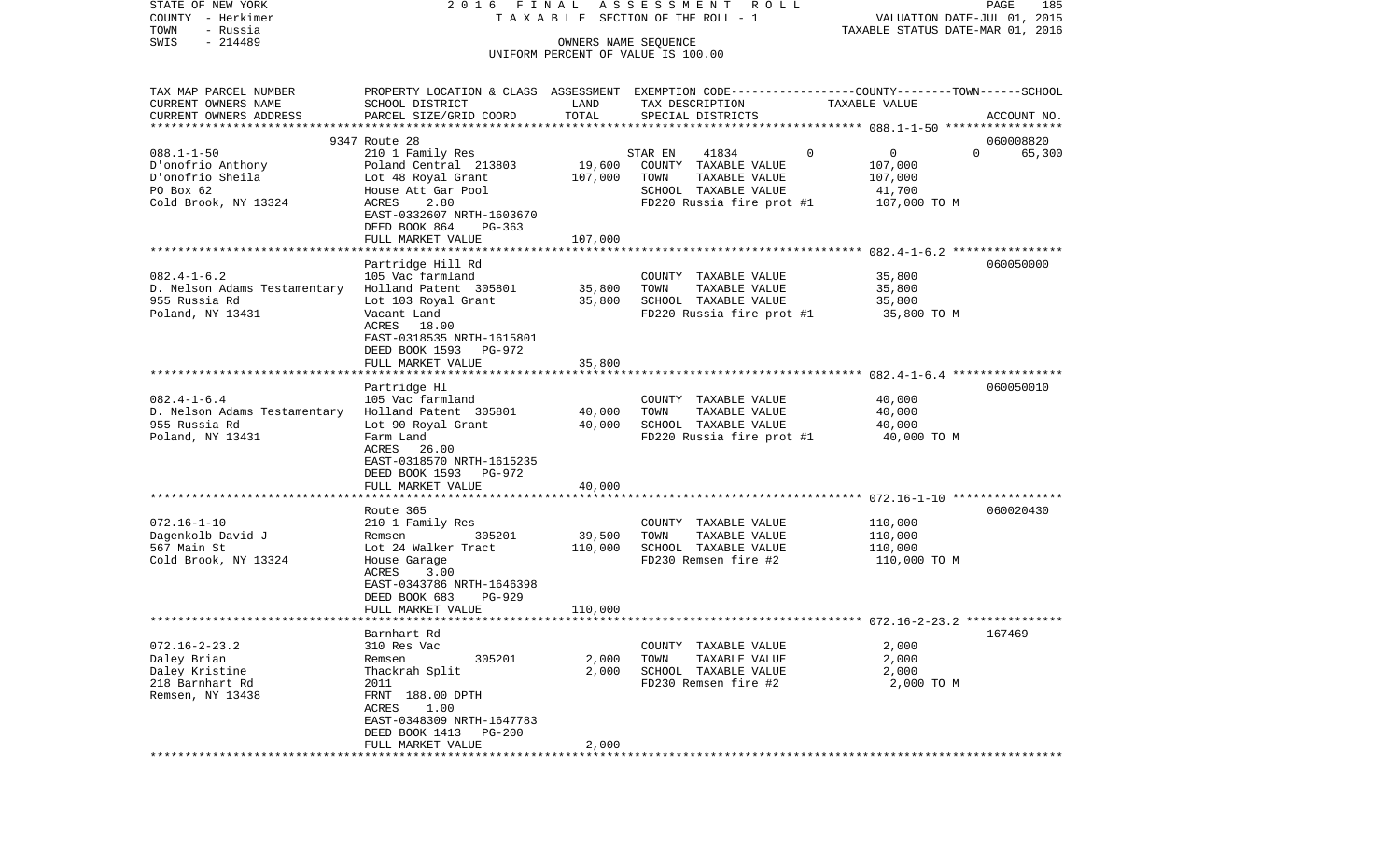| STATE OF NEW YORK<br>COUNTY - Herkimer<br>TOWN<br>- Russia<br>SWIS<br>$-214489$                      | 2016 FINAL                                                                                                         |                   | ASSESSMENT ROLL<br>T A X A B L E SECTION OF THE ROLL - 1<br>OWNERS NAME SEOUENCE |          | VALUATION DATE-JUL 01, 2015<br>TAXABLE STATUS DATE-MAR 01, 2016 | PAGE                  | 186    |
|------------------------------------------------------------------------------------------------------|--------------------------------------------------------------------------------------------------------------------|-------------------|----------------------------------------------------------------------------------|----------|-----------------------------------------------------------------|-----------------------|--------|
|                                                                                                      |                                                                                                                    |                   | UNIFORM PERCENT OF VALUE IS 100.00                                               |          |                                                                 |                       |        |
| TAX MAP PARCEL NUMBER<br>CURRENT OWNERS NAME                                                         | PROPERTY LOCATION & CLASS ASSESSMENT EXEMPTION CODE---------------COUNTY-------TOWN------SCHOOL<br>SCHOOL DISTRICT | LAND              | TAX DESCRIPTION                                                                  |          | TAXABLE VALUE                                                   |                       |        |
| CURRENT OWNERS ADDRESS                                                                               | PARCEL SIZE/GRID COORD                                                                                             | TOTAL             | SPECIAL DISTRICTS                                                                |          |                                                                 | ACCOUNT NO.           |        |
|                                                                                                      | Barnhart Rd                                                                                                        |                   |                                                                                  |          |                                                                 | 060022860             |        |
| $072.16 - 2 - 24$                                                                                    | 210 1 Family Res                                                                                                   |                   | STAR B<br>41854                                                                  | $\Omega$ | $\overline{0}$                                                  | $\Omega$              | 30,000 |
| Daley Brian E                                                                                        | 305201<br>Remsen                                                                                                   | 14,500            | COUNTY TAXABLE VALUE                                                             |          | 135,100                                                         |                       |        |
| Daley Kristine M                                                                                     | Lotl Jacobs Tract                                                                                                  | 135,100           | TAXABLE VALUE<br>TOWN                                                            |          | 135,100                                                         |                       |        |
| 218 Barnhart Rd                                                                                      | House                                                                                                              |                   | SCHOOL TAXABLE VALUE                                                             |          | 105,100                                                         |                       |        |
| Remsen, NY 13438                                                                                     | ACRES<br>1.80<br>EAST-0348436 NRTH-1647782<br>DEED BOOK 907<br>PG-653                                              |                   | FD230 Remsen fire #2                                                             |          | 135,100 TO M                                                    |                       |        |
|                                                                                                      | FULL MARKET VALUE                                                                                                  | 135,100           |                                                                                  |          |                                                                 |                       |        |
|                                                                                                      |                                                                                                                    |                   |                                                                                  |          |                                                                 |                       |        |
| $083.3 - 1 - 62$                                                                                     | 281 Gravesville Rd<br>210 1 Family Res                                                                             |                   | 41834<br>STAR EN                                                                 | $\Omega$ | $\circ$                                                         | 060014910<br>$\Omega$ | 65,300 |
| Daley Family Trustee Christoph Poland Central 213803<br>Rachon Kathleen D<br>c//Gordon & Wendy Daley | S 87<br>Rq<br>Ho $11/6$                                                                                            | 25,700<br>126,000 | COUNTY TAXABLE VALUE<br>TOWN<br>TAXABLE VALUE<br>SCHOOL TAXABLE VALUE            |          | 126,000<br>126,000<br>60,700                                    |                       |        |
| 281 Gravesville Rd<br>Poland, NY 13431                                                               | Gravesville<br>ACRES<br>1.20<br>EAST-0328202 NRTH-1610632<br>DEED BOOK 1342<br>PG-985                              |                   | FD220 Russia fire prot #1                                                        |          | 126,000 TO M                                                    |                       |        |
|                                                                                                      | FULL MARKET VALUE                                                                                                  | 126,000           |                                                                                  |          |                                                                 |                       |        |
|                                                                                                      | Hinckley Rd                                                                                                        |                   |                                                                                  |          |                                                                 | 060006510             |        |
| $077.3 - 1 - 45$                                                                                     | 322 Rural vac>10                                                                                                   |                   | COUNTY TAXABLE VALUE                                                             |          | 18,200                                                          |                       |        |
| Dalton George W                                                                                      | Poland Central 213803                                                                                              | 18,200            | TAXABLE VALUE<br>TOWN                                                            |          | 18,200                                                          |                       |        |
| Dalton Elizabeth A                                                                                   | Lot 118 Royal Grant                                                                                                | 18,200            | SCHOOL TAXABLE VALUE                                                             |          | 18,200                                                          |                       |        |
| PO Box 1515<br>Sandia Park, NM 87047                                                                 | Vacant Land<br>Hinckley<br>11.60<br>ACRES<br>EAST-0327952 NRTH-1626032<br>DEED BOOK 1551<br>PG-308                 |                   | FD220 Russia fire prot #1                                                        |          | 18,200 TO M                                                     |                       |        |
|                                                                                                      | FULL MARKET VALUE                                                                                                  | 18,200            |                                                                                  |          |                                                                 |                       |        |
|                                                                                                      | 213 Hemstreet Rd                                                                                                   |                   |                                                                                  |          |                                                                 | 060051920             |        |
| $078.1 - 1 - 1.2$                                                                                    | 240 Rural res                                                                                                      |                   | STAR B<br>41854                                                                  | $\Omega$ | $\overline{0}$                                                  | $\Omega$              | 30,000 |
| Damon Thomas                                                                                         | Poland Central 213803                                                                                              | 53,500            | COUNTY TAXABLE VALUE                                                             |          | 105,000                                                         |                       |        |
| 213 Hemstreet Rd                                                                                     | Lots 17 & 46 Jerseyfield                                                                                           | 105,000           | TOWN<br>TAXABLE VALUE                                                            |          | 105,000                                                         |                       |        |
| Cold Brook, NY 13324                                                                                 | FRNT 1581.36 DPTH 625.00<br>32.60<br>ACRES<br>EAST-0349458 NRTH-1640176<br>DEED BOOK 1296<br>PG-851                |                   | SCHOOL TAXABLE VALUE<br>FD220 Russia fire prot #1                                |          | 75,000<br>105,000 TO M                                          |                       |        |
|                                                                                                      | FULL MARKET VALUE                                                                                                  | 105,000           |                                                                                  |          |                                                                 |                       |        |
|                                                                                                      |                                                                                                                    |                   |                                                                                  |          |                                                                 |                       |        |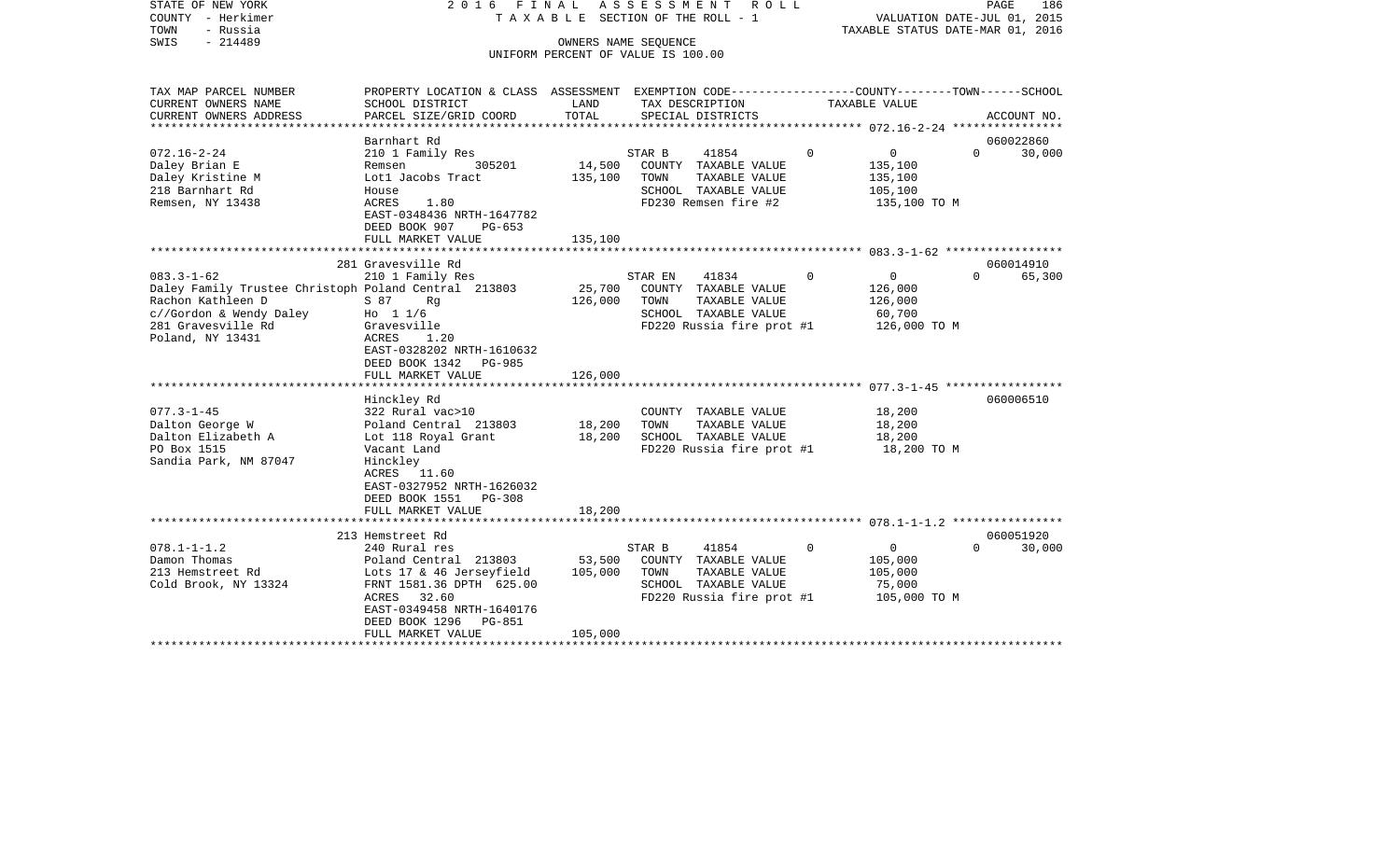| STATE OF NEW YORK<br>COUNTY - Herkimer                                                    | 2016 FINAL                                                                                                                                                                            |                            | ASSESSMENT<br>R O L L<br>TAXABLE SECTION OF THE ROLL - 1                                           | VALUATION DATE-JUL 01, 2015                           | 187<br>PAGE |
|-------------------------------------------------------------------------------------------|---------------------------------------------------------------------------------------------------------------------------------------------------------------------------------------|----------------------------|----------------------------------------------------------------------------------------------------|-------------------------------------------------------|-------------|
| TOWN<br>- Russia<br>SWIS<br>$-214489$                                                     |                                                                                                                                                                                       | OWNERS NAME SEQUENCE       | UNIFORM PERCENT OF VALUE IS 100.00                                                                 | TAXABLE STATUS DATE-MAR 01, 2016                      |             |
| TAX MAP PARCEL NUMBER<br>CURRENT OWNERS NAME<br>CURRENT OWNERS ADDRESS                    | PROPERTY LOCATION & CLASS ASSESSMENT EXEMPTION CODE----------------COUNTY-------TOWN------SCHOOL<br>SCHOOL DISTRICT<br>PARCEL SIZE/GRID COORD                                         | LAND<br>TOTAL              | TAX DESCRIPTION<br>SPECIAL DISTRICTS                                                               | TAXABLE VALUE                                         | ACCOUNT NO. |
|                                                                                           | Rte 28                                                                                                                                                                                |                            |                                                                                                    | ******** 088.1-1-5.1 ****                             | 060046450   |
| $088.1 - 1 - 5.1$<br>Daniels Robert E Jr.<br>4171 Cherry St<br>Lyons Falls, NY 13368      | 311 Res vac land - WTRFNT<br>Poland Central 213803<br>Lot 68 Royal Grant<br>Vacant Land<br>ACRES<br>28.00<br>EAST-0327006 NRTH-1607238<br>DEED BOOK 1232<br>PG-154                    | 40,000<br>40,000           | COUNTY TAXABLE VALUE<br>TOWN<br>TAXABLE VALUE<br>SCHOOL TAXABLE VALUE<br>FD220 Russia fire prot #1 | 40,000<br>40,000<br>40,000<br>40,000 TO M             |             |
|                                                                                           | FULL MARKET VALUE<br>*******************                                                                                                                                              | 40,000<br>***********      |                                                                                                    |                                                       |             |
| $083.3 - 1 - 5.1$<br>Daniels Trust Donald<br>573 Simpson Rd<br>Remsen, NY 13438           | Simpson Rd<br>310 Res Vac<br>Poland Central 213803<br>FRNT 1975.50 DPTH<br>ACRES 15.30<br>EAST-0325559 NRTH-1615931<br>FULL MARKET VALUE                                              | 27,600<br>27,600<br>27,600 | COUNTY TAXABLE VALUE<br>TOWN<br>TAXABLE VALUE<br>SCHOOL TAXABLE VALUE<br>FD220 Russia fire prot #1 | 27,600<br>27,600<br>27,600<br>27,600 TO M             |             |
|                                                                                           | Simpson Rd                                                                                                                                                                            |                            |                                                                                                    | *********************** 083.3-1-5.3 ***************** |             |
| $083.3 - 1 - 5.3$<br>Daniels Trust Donald<br>573 Simpson Rd<br>Remsen, NY 13438           | 310 Res Vac<br>Poland Central 213803<br>FRNT 664.00 DPTH<br>ACRES<br>9.50<br>EAST-0327347 NRTH-1616513<br>FULL MARKET VALUE                                                           | 20,300<br>20,300<br>20,300 | COUNTY TAXABLE VALUE<br>TAXABLE VALUE<br>TOWN<br>SCHOOL TAXABLE VALUE<br>FD220 Russia fire prot #1 | 20,300<br>20,300<br>20,300<br>20,300 TO M             |             |
|                                                                                           | *************<br>Simpson Rd                                                                                                                                                           |                            |                                                                                                    |                                                       | 060018000   |
| $083.3 - 1 - 6$<br>Daniels Trust Donald<br>573 Simpson Rd<br>Remsen, NY 13438             | 314 Rural vac<10<br>Poland Central 213803<br>N 91<br>R G<br>Lot 5<br>Simpson<br>ACRES<br>5.00<br>EAST-0327934 NRTH-1616697<br>DEED BOOK 1369<br>PG-768                                | 17,000<br>17,000           | COUNTY TAXABLE VALUE<br>TOWN<br>TAXABLE VALUE<br>SCHOOL TAXABLE VALUE<br>FD220 Russia fire prot #1 | 17,000<br>17,000<br>17,000<br>17,000 TO M             |             |
|                                                                                           | FULL MARKET VALUE                                                                                                                                                                     | 17,000                     |                                                                                                    |                                                       |             |
|                                                                                           | Lane Rd                                                                                                                                                                               |                            |                                                                                                    |                                                       | 060028080   |
| $077.2 - 1 - 46$<br>Darcy James B<br>Darcy Rosemary B<br>518 Holt Rd<br>Webster, NY 14580 | 260 Seasonal res<br>Poland Central 213803<br>Lot 15 Jerseyfield Patent<br>Camp<br>FRNT 155.00 DPTH 105.00<br>ACRES<br>0.25<br>EAST-0336420 NRTH-1635843<br>DEED BOOK 1362<br>$PG-254$ | 8,600<br>41,400            | COUNTY TAXABLE VALUE<br>TAXABLE VALUE<br>TOWN<br>SCHOOL TAXABLE VALUE<br>FD220 Russia fire prot #1 | 41,400<br>41,400<br>41,400<br>41,400 TO M             |             |
| *********************                                                                     | FULL MARKET VALUE<br>***********************                                                                                                                                          | 41,400                     |                                                                                                    |                                                       |             |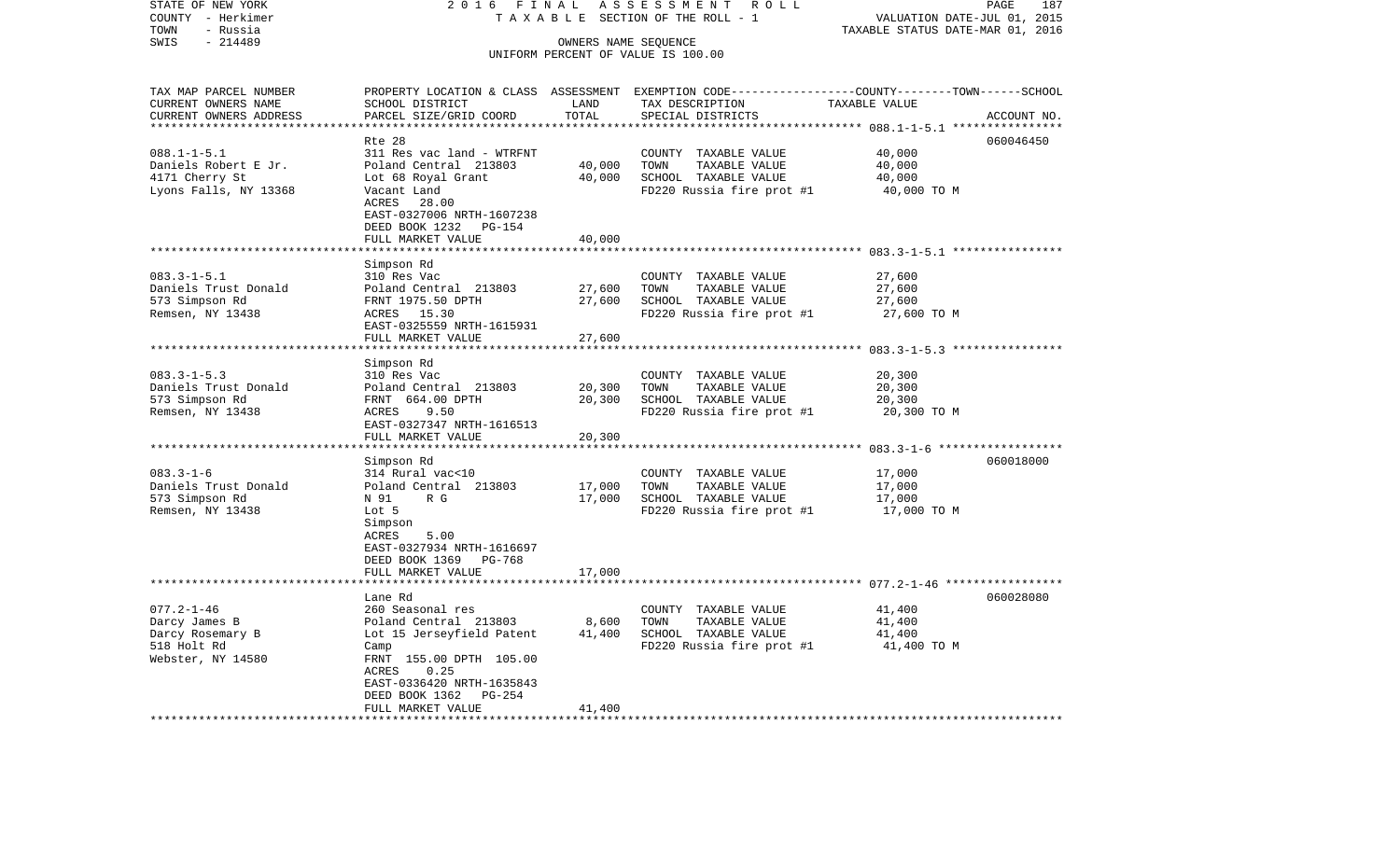| STATE OF NEW YORK<br>COUNTY - Herkimer<br>- Russia<br>TOWN<br>$-214489$<br>SWIS                  | 2016 FINAL                                                                                                                                                                                                               | OWNERS NAME SEQUENCE    | A S S E S S M E N T<br>R O L L<br>TAXABLE SECTION OF THE ROLL - 1<br>UNIFORM PERCENT OF VALUE IS 100.00               |                                                                             | PAGE<br>188<br>VALUATION DATE-JUL 01, 2015<br>TAXABLE STATUS DATE-MAR 01, 2016 |
|--------------------------------------------------------------------------------------------------|--------------------------------------------------------------------------------------------------------------------------------------------------------------------------------------------------------------------------|-------------------------|-----------------------------------------------------------------------------------------------------------------------|-----------------------------------------------------------------------------|--------------------------------------------------------------------------------|
| TAX MAP PARCEL NUMBER<br>CURRENT OWNERS NAME<br>CURRENT OWNERS ADDRESS                           | PROPERTY LOCATION & CLASS ASSESSMENT EXEMPTION CODE---------------COUNTY-------TOWN-----SCHOOL<br>SCHOOL DISTRICT<br>PARCEL SIZE/GRID COORD                                                                              | LAND<br>TOTAL           | TAX DESCRIPTION<br>SPECIAL DISTRICTS                                                                                  | TAXABLE VALUE                                                               | ACCOUNT NO.                                                                    |
| $089.1 - 2 - 15$<br>Dardzinski David J<br>Karkou Vasiliki<br>11 Cabendish Dr<br>Ambler, PA 19002 | Military Rd<br>314 Rural vac<10<br>Poland Central 213803<br>Lot 43 Royal Grant<br>House<br>FRNT 170.00 DPTH 150.00<br>0.50<br>ACRES<br>EAST-0350532 NRTH-1605197<br>DEED BOOK 1361<br><b>PG-140</b><br>FULL MARKET VALUE | 1,500<br>1,500<br>1,500 | COUNTY TAXABLE VALUE<br>TOWN<br>TAXABLE VALUE<br>SCHOOL TAXABLE VALUE<br>FD220 Russia fire prot #1                    | 1,500<br>1,500<br>1,500<br>1,500 TO M                                       | 060022980                                                                      |
|                                                                                                  |                                                                                                                                                                                                                          |                         |                                                                                                                       |                                                                             |                                                                                |
| $084.3 - 2 - 47$<br>Darrow Edward<br>311 Dan Davis Rd<br>Cold Brook, NY 13324                    | 311 Dan Davis Rd<br>210 1 Family Res<br>Poland Central 213803<br>Lot 73 Royal Grant<br>A Frame House<br>FRNT 208.00 DPTH 208.00<br>ACRES<br>1.80<br>EAST-0350366 NRTH-1613909<br>DEED BOOK 1259 PG-581                   | 14,500<br>160,000       | 41854<br>STAR B<br>COUNTY TAXABLE VALUE<br>TOWN<br>TAXABLE VALUE<br>SCHOOL TAXABLE VALUE<br>FD220 Russia fire prot #1 | $\Omega$<br>0<br>160,000<br>160,000<br>130,000<br>160,000 TO M              | 060050420<br>30,000<br>$\Omega$                                                |
|                                                                                                  | FULL MARKET VALUE<br>**************************                                                                                                                                                                          | 160,000                 |                                                                                                                       |                                                                             |                                                                                |
| $088.1 - 1 - 18.7$<br>Darrow Randolph<br>Darrow Carla M<br>282 Plumb Rd<br>Poland, NY 13431      | 282 Plumb Rd<br>242 Rurl res&rec<br>Poland Central 213803<br>Lot 48 Royal Grant<br>House<br>ACRES<br>12.00 BANK<br>135<br>EAST-0335886 NRTH-1605250                                                                      | 28,600<br>142,000       | 41854<br>STAR B<br>COUNTY TAXABLE VALUE<br>TAXABLE VALUE<br>TOWN<br>SCHOOL TAXABLE VALUE<br>FD220 Russia fire prot #1 | $\Omega$<br>$\overline{0}$<br>142,000<br>142,000<br>112,000<br>142,000 TO M | 060051830<br>30,000<br>$\Omega$                                                |
|                                                                                                  | DEED BOOK 709<br>$PG-308$<br>FULL MARKET VALUE<br>***********************                                                                                                                                                | 142,000<br>************ |                                                                                                                       |                                                                             |                                                                                |
| $084.3 - 2 - 54.2$<br>Darrow Robert T<br>Darrow Tammy                                            | 337 Dan Davis Rd<br>270 Mfg housing<br>Poland Central 213803<br>FRNT 328.00 DPTH                                                                                                                                         | 18,100<br>76,600        | 41854<br>STAR B<br>COUNTY TAXABLE VALUE<br>TAXABLE VALUE<br>TOWN                                                      | $\mathbf 0$<br>$\overline{0}$<br>76,600<br>76,600                           | 30,000<br>$\Omega$                                                             |
| 337 Dan Davis Rd<br>Cold Brook, NY 13324                                                         | 1.70<br>ACRES<br>EAST-0350274 NRTH-1614340<br>DEED BOOK 883<br>$PG-59$<br>FULL MARKET VALUE                                                                                                                              | 76,600                  | SCHOOL TAXABLE VALUE<br>FD220 Russia fire prot #1                                                                     | 46,600<br>76,600 TO M                                                       |                                                                                |
|                                                                                                  |                                                                                                                                                                                                                          |                         |                                                                                                                       |                                                                             |                                                                                |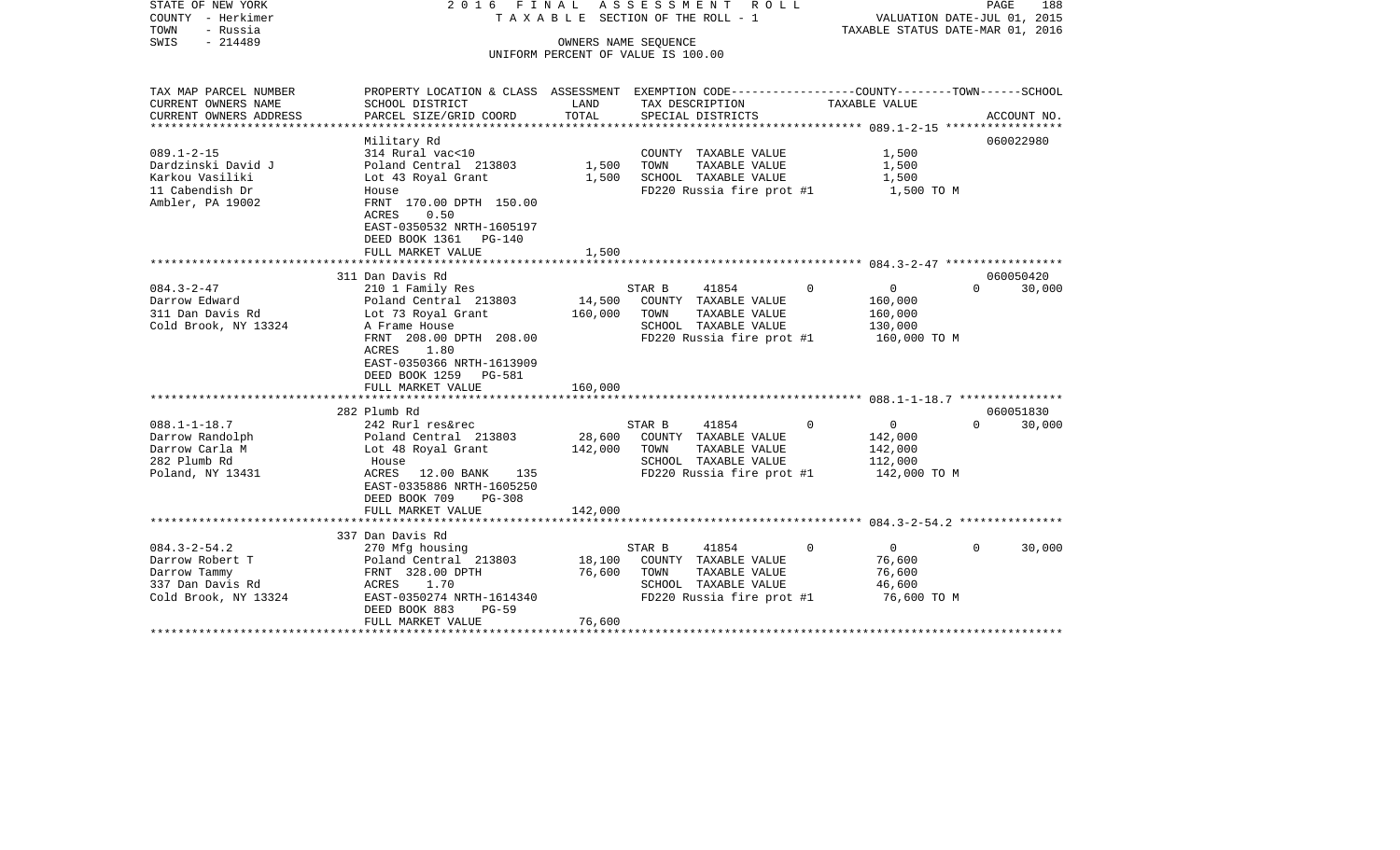| STATE OF NEW YORK<br>COUNTY - Herkimer<br>- Russia<br>TOWN<br>$-214489$<br>SWIS | 2016 FINAL                                                                                                         |                   | ASSESSMENT<br>R O L L<br>TAXABLE SECTION OF THE ROLL - 1<br>OWNERS NAME SEQUENCE<br>UNIFORM PERCENT OF VALUE IS 100.00 |                                                   | PAGE<br>189<br>VALUATION DATE-JUL 01, 2015<br>TAXABLE STATUS DATE-MAR 01, 2016 |
|---------------------------------------------------------------------------------|--------------------------------------------------------------------------------------------------------------------|-------------------|------------------------------------------------------------------------------------------------------------------------|---------------------------------------------------|--------------------------------------------------------------------------------|
| TAX MAP PARCEL NUMBER<br>CURRENT OWNERS NAME                                    | PROPERTY LOCATION & CLASS ASSESSMENT EXEMPTION CODE----------------COUNTY-------TOWN-----SCHOOL<br>SCHOOL DISTRICT | LAND              | TAX DESCRIPTION                                                                                                        | TAXABLE VALUE                                     |                                                                                |
| CURRENT OWNERS ADDRESS                                                          | PARCEL SIZE/GRID COORD                                                                                             | TOTAL             | SPECIAL DISTRICTS                                                                                                      |                                                   | ACCOUNT NO.                                                                    |
|                                                                                 |                                                                                                                    |                   |                                                                                                                        |                                                   |                                                                                |
| $084.3 - 2 - 11$                                                                | 275 Dan Davis Rd<br>210 1 Family Res                                                                               |                   | 41834<br>STAR EN                                                                                                       | $\mathbf{0}$<br>$\Omega$                          | 060010620<br>$\Omega$<br>65,300                                                |
| Darrow Roy<br>Darrow Sandra<br>275 Dan Davis Rd                                 | Poland Central 213803<br>Lot 73 Royal Grant<br>House & Garage                                                      | 16,500<br>120,000 | COUNTY TAXABLE VALUE<br>TOWN<br>TAXABLE VALUE<br>SCHOOL TAXABLE VALUE                                                  | 120,000<br>120,000<br>54,700                      |                                                                                |
| Cold Brook, NY 13324                                                            | Dan Davis<br>ACRES<br>3.00<br>EAST-0350351 NRTH-1613152<br>DEED BOOK 733<br>PG-287                                 |                   | FD220 Russia fire prot #1                                                                                              | 120,000 TO M                                      |                                                                                |
|                                                                                 | FULL MARKET VALUE                                                                                                  | 120,000           |                                                                                                                        |                                                   |                                                                                |
|                                                                                 | 275 Dan Davis Rd                                                                                                   |                   |                                                                                                                        |                                                   | 060019870                                                                      |
| $084.3 - 2 - 54.1$                                                              | 322 Rural vac>10                                                                                                   |                   | COUNTY TAXABLE VALUE                                                                                                   | 43,200                                            |                                                                                |
| Darrow Roy                                                                      | Poland Central 213803                                                                                              | 43,200            | TOWN<br>TAXABLE VALUE                                                                                                  | 43,200                                            |                                                                                |
| Darrow Sandra                                                                   | Lot 73 Royal Grant                                                                                                 | 43,200            | SCHOOL TAXABLE VALUE                                                                                                   | 43,200                                            |                                                                                |
| 275 Dan Davis Rd<br>Cold Brook, NY 13324                                        | Vacant Land<br>ACRES<br>36.30<br>EAST-0349902 NRTH-1613795<br>DEED BOOK 733<br><b>PG-287</b><br>FULL MARKET VALUE  | 43,200            | FD220 Russia fire prot #1                                                                                              | 43,200 TO M                                       |                                                                                |
|                                                                                 | **********************                                                                                             | **********        |                                                                                                                        |                                                   |                                                                                |
|                                                                                 | 955 Russia Rd                                                                                                      |                   |                                                                                                                        |                                                   | 060050990                                                                      |
| $083.4 - 1 - 16.4$<br>Davall Renee<br>955 Russia Rd                             | 210 1 Family Res<br>Poland Central 213803<br>Lot 84 Royal Grant                                                    | 47,000<br>214,000 | STAR B<br>41854<br>COUNTY TAXABLE VALUE<br>TAXABLE VALUE<br>TOWN                                                       | $\mathbf 0$<br>$\mathbf{0}$<br>214,000<br>214,000 | $\Omega$<br>30,000                                                             |
| Russia, NY 13431<br>PRIOR OWNER ON 3/01/2016<br>Davall Renee                    | Vacant Land<br>ACRES<br>30.00<br>EAST-0345319 NRTH-1614594<br>DEED BOOK 1607 PG-227                                |                   | SCHOOL TAXABLE VALUE<br>FD220 Russia fire prot #1                                                                      | 184,000<br>214,000 TO M                           |                                                                                |
|                                                                                 | FULL MARKET VALUE                                                                                                  | 214,000           |                                                                                                                        |                                                   |                                                                                |
|                                                                                 | **************************                                                                                         |                   |                                                                                                                        |                                                   |                                                                                |
|                                                                                 | Southside Rd                                                                                                       |                   |                                                                                                                        |                                                   | 060024990                                                                      |
| $077.11 - 1 - 9$                                                                | 210 1 Family Res                                                                                                   |                   | COUNTY TAXABLE VALUE                                                                                                   | 62,500                                            |                                                                                |
| Davis Katherine A<br>South Side Rd                                              | Poland Central 213803<br>Lot 14 Jerseyfield Patent                                                                 | 16,500<br>62,500  | TOWN<br>TAXABLE VALUE<br>SCHOOL TAXABLE VALUE                                                                          | 62,500<br>62,500                                  |                                                                                |
| PO Box 166                                                                      | House Shed Garage                                                                                                  |                   | FD220 Russia fire prot #1                                                                                              | 62,500 TO M                                       |                                                                                |
| Cold Brook, NY 13324                                                            | 1.50<br>ACRES<br>EAST-0342530 NRTH-1633867<br>DEED BOOK 844<br>PG-614                                              |                   |                                                                                                                        |                                                   |                                                                                |
|                                                                                 | FULL MARKET VALUE                                                                                                  | 62,500            |                                                                                                                        |                                                   |                                                                                |
|                                                                                 |                                                                                                                    |                   |                                                                                                                        |                                                   |                                                                                |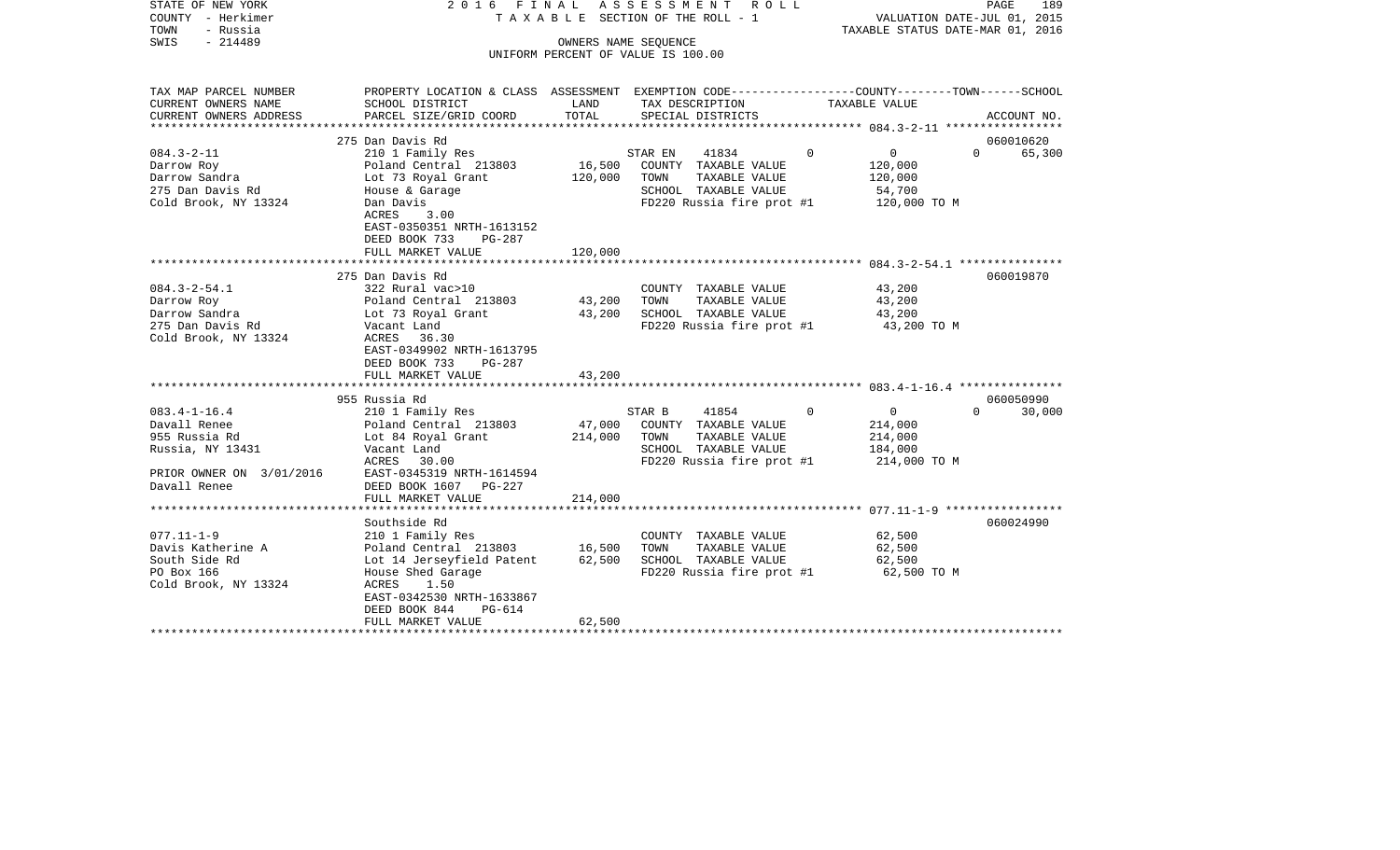| STATE OF NEW YORK<br>COUNTY - Herkimer<br>- Russia<br>TOWN<br>$-214489$<br>SWIS                   | 2016 FINAL<br>TAXABLE                                                                                                                                | OWNERS NAME SEQUENCE | ASSESSMENT<br>R O L L<br>SECTION OF THE ROLL - 1                                                                 |                                                                         | PAGE<br>190<br>VALUATION DATE-JUL 01, 2015<br>TAXABLE STATUS DATE-MAR 01, 2016 |
|---------------------------------------------------------------------------------------------------|------------------------------------------------------------------------------------------------------------------------------------------------------|----------------------|------------------------------------------------------------------------------------------------------------------|-------------------------------------------------------------------------|--------------------------------------------------------------------------------|
|                                                                                                   |                                                                                                                                                      |                      | UNIFORM PERCENT OF VALUE IS 100.00                                                                               |                                                                         |                                                                                |
| TAX MAP PARCEL NUMBER<br>CURRENT OWNERS NAME<br>CURRENT OWNERS ADDRESS<br>*********************** | PROPERTY LOCATION & CLASS ASSESSMENT EXEMPTION CODE----------------COUNTY-------TOWN------SCHOOL<br>SCHOOL DISTRICT<br>PARCEL SIZE/GRID COORD        | LAND<br>TOTAL        | TAX DESCRIPTION<br>SPECIAL DISTRICTS                                                                             | TAXABLE VALUE                                                           | ACCOUNT NO.                                                                    |
|                                                                                                   | 225 Barnhart Rd                                                                                                                                      |                      |                                                                                                                  |                                                                         |                                                                                |
| $072.2 - 2 - 64.1$<br>Daws David<br>Daws Audrey<br>225 Barnhart Rd<br>Remsen, NY 13438            | 210 1 Family Res<br>305201<br>Remsen<br>FRNT 315.00 DPTH<br>ACRES<br>3.10<br>EAST-0348558 NRTH-1648348<br>DEED BOOK 860<br>$PG-12$                   | 16,700<br>90,200     | STAR B<br>41854<br>COUNTY TAXABLE VALUE<br>TOWN<br>TAXABLE VALUE<br>SCHOOL TAXABLE VALUE<br>FD230 Remsen fire #2 | $\Omega$<br>$\overline{0}$<br>90,200<br>90,200<br>60,200<br>90,200 TO M | $\Omega$<br>30,000                                                             |
|                                                                                                   | FULL MARKET VALUE                                                                                                                                    | 90,200               |                                                                                                                  |                                                                         |                                                                                |
| $072.16 - 2 - 15$<br>Daws Elizabeth<br>127 Barnhart Rd<br>Remsen, NY 13438                        | Barnhart Rd<br>270 Mfg housing<br>305201<br>Remsen<br>Lot 2 Jacobs Tract<br>FRNT 132.00 DPTH 330.00<br>ACRES<br>1.00<br>EAST-0346882 NRTH-1647694    | 10,000<br>30,000     | COUNTY TAXABLE VALUE<br>TOWN<br>TAXABLE VALUE<br>SCHOOL TAXABLE VALUE<br>FD230 Remsen fire #2                    | 30,000<br>30,000<br>30,000<br>30,000 TO M                               | 060029610                                                                      |
|                                                                                                   | DEED BOOK 767<br>PG-47<br>FULL MARKET VALUE                                                                                                          | 30,000<br>*********  |                                                                                                                  |                                                                         |                                                                                |
| $072.2 - 2 - 64.2$<br>Daws Timothy<br>Daws Hattie<br>209 Barnhart Rd<br>Remsen, NY 13438          | 209 Barnhart Rd<br>270 Mfg housing<br>305201<br>Remsen<br>FRNT 403.00 DPTH<br>ACRES<br>3.20<br>EAST-0348246 NRTH-1648328<br>DEED BOOK 860<br>$PG-12$ | 16,900<br>48,000     | STAR B<br>41854<br>COUNTY TAXABLE VALUE<br>TAXABLE VALUE<br>TOWN<br>SCHOOL TAXABLE VALUE<br>FD230 Remsen fire #2 | $\overline{0}$<br>0<br>48,000<br>48,000<br>18,000<br>48,000 TO M        | 30,000<br>$\mathbf 0$                                                          |
|                                                                                                   | FULL MARKET VALUE                                                                                                                                    | 48,000               |                                                                                                                  |                                                                         |                                                                                |
| $073.1 - 1 - 01.2$<br>Daws Timothy F<br>Daws David T<br>209 Barnhart Rd<br>Remsen, NY 13438       | Barnhart Rd<br>323 Vacant rural<br>305201<br>Remsen<br>ACRES<br>10.00<br>EAST-0311760 NRTH-1226360<br>DEED BOOK 928<br>PG-94                         | 15,000<br>15,000     | COUNTY TAXABLE VALUE<br>TOWN<br>TAXABLE VALUE<br>SCHOOL TAXABLE VALUE<br>FD230 Remsen fire #2                    | 15,000<br>15,000<br>15,000<br>15,000 TO M                               |                                                                                |
|                                                                                                   | FULL MARKET VALUE                                                                                                                                    | 15,000               |                                                                                                                  |                                                                         |                                                                                |
|                                                                                                   | *******************<br>Barnhart Rd                                                                                                                   |                      |                                                                                                                  |                                                                         | 060051680                                                                      |
| $073.1 - 1 - 2$<br>Daws Timothy F<br>Daws David T<br>209 Barnhart Rd<br>Remsen, NY 13438          | 910 Priv forest<br>Remsen<br>305201<br>Lot 1 Marvin Tract<br>59.60<br>ACRES<br>EAST-0349595 NRTH-1650381<br>DEED BOOK 928<br>$PG-94$                 | 56,000<br>61,500     | COUNTY TAXABLE VALUE<br>TOWN<br>TAXABLE VALUE<br>SCHOOL TAXABLE VALUE<br>FD230 Remsen fire #2                    | 61,500<br>61,500<br>61,500<br>61,500 TO M                               |                                                                                |
|                                                                                                   | FULL MARKET VALUE                                                                                                                                    | 61,500               |                                                                                                                  |                                                                         |                                                                                |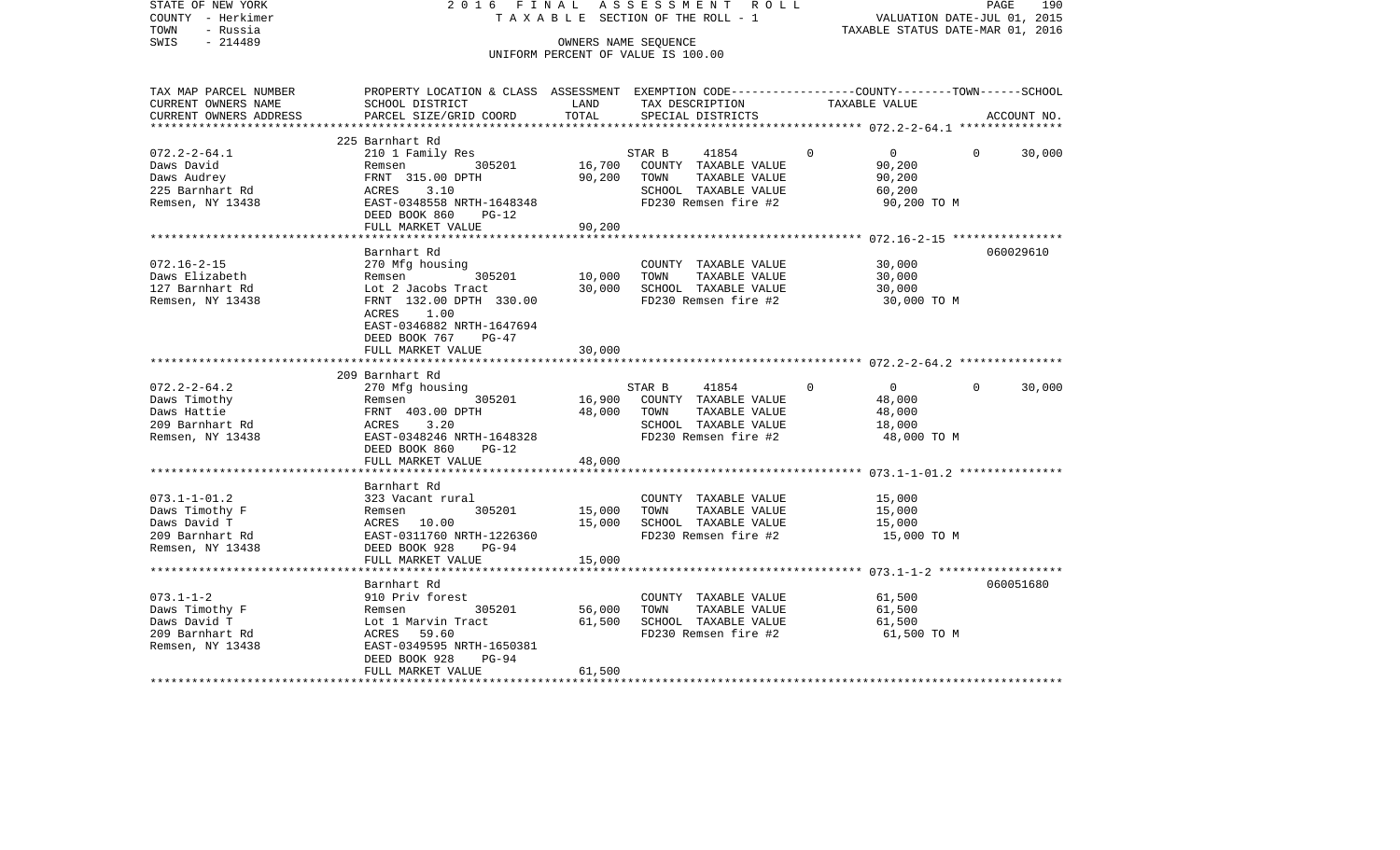| STATE OF NEW YORK<br>COUNTY - Herkimer<br>- Russia<br>TOWN<br>$-214489$<br>SWIS                                      | 2016 FINAL                                                                                                                                                                                                                                                          | OWNERS NAME SEQUENCE                              | ASSESSMENT<br>R O L L<br>TAXABLE SECTION OF THE ROLL - 1<br>UNIFORM PERCENT OF VALUE IS 100.00                                                | TAXABLE STATUS DATE-MAR 01, 2016                                                                                                      | PAGE<br>191<br>VALUATION DATE-JUL 01, 2015 |
|----------------------------------------------------------------------------------------------------------------------|---------------------------------------------------------------------------------------------------------------------------------------------------------------------------------------------------------------------------------------------------------------------|---------------------------------------------------|-----------------------------------------------------------------------------------------------------------------------------------------------|---------------------------------------------------------------------------------------------------------------------------------------|--------------------------------------------|
| TAX MAP PARCEL NUMBER<br>CURRENT OWNERS NAME<br>CURRENT OWNERS ADDRESS<br>**********************                     | PROPERTY LOCATION & CLASS ASSESSMENT EXEMPTION CODE---------------COUNTY-------TOWN-----SCHOOL<br>SCHOOL DISTRICT<br>PARCEL SIZE/GRID COORD                                                                                                                         | LAND<br>TOTAL                                     | TAX DESCRIPTION<br>SPECIAL DISTRICTS                                                                                                          | TAXABLE VALUE                                                                                                                         | ACCOUNT NO.                                |
|                                                                                                                      | 800 Hinckley Rd                                                                                                                                                                                                                                                     |                                                   |                                                                                                                                               |                                                                                                                                       |                                            |
| $083.1 - 1 - 10.5$<br>Decola Daniel<br>Decola Gail<br>800 Hinckley Rd<br>Remsen, NY 13438                            | 242 Rurl res&rec<br>Poland Central 213803<br>Hinckley Rd<br>ACRES 19.30<br>EAST-0328426 NRTH-1625347<br>DEED BOOK 815<br>$PG-74$<br>FULL MARKET VALUE                                                                                                               | 36,600<br>279,000<br>279,000                      | STAR B<br>41854<br>COUNTY TAXABLE VALUE<br>TOWN<br>TAXABLE VALUE<br>SCHOOL TAXABLE VALUE<br>FD220 Russia fire prot #1                         | $\Omega$<br>0<br>279,000<br>279,000<br>249,000<br>279,000 TO M                                                                        | $\Omega$<br>30,000                         |
|                                                                                                                      |                                                                                                                                                                                                                                                                     |                                                   |                                                                                                                                               |                                                                                                                                       |                                            |
| $083.4 - 1 - 43.2$<br>Defazio George<br>Defazio Tammy<br>712 Russia Rd<br>Poland, NY 13431-9801<br>$072.15 - 1 - 17$ | 712 Russia Rd<br>210 1 Family Res<br>Poland Central 213803<br>Land & Trailer<br>ACRES<br>5.00 BANK<br>135<br>EAST-0340395 NRTH-1612932<br>DEED BOOK 789<br>$PG-403$<br>FULL MARKET VALUE<br>***********************<br>113 Pershing Ave<br>210 1 Family Res         | 19,500<br>98,600<br>98,600<br>******************* | STAR B<br>41854<br>COUNTY TAXABLE VALUE<br>TOWN<br>TAXABLE VALUE<br>SCHOOL TAXABLE VALUE<br>FD220 Russia fire prot #1<br>COUNTY TAXABLE VALUE | $\Omega$<br>$\overline{0}$<br>98,600<br>98,600<br>68,600<br>98,600 TO M<br>****************** 072.15-1-17 *****************<br>59,400 | $\Omega$<br>30,000<br>060006540            |
| DeGrace Stephen J<br>DeGrace Kelly A<br>1203 South St<br>Utica, NY 13501                                             | 305201<br>Remsen<br>Lots 22-23 Wt<br>Camp 0.46 Acre<br>Rte 365<br>FRNT 100.00 DPTH 200.00<br>EAST-0340034 NRTH-1645823<br>DEED BOOK 1537<br>PG-792<br>FULL MARKET VALUE                                                                                             | 9,400<br>59,400<br>59,400                         | TOWN<br>TAXABLE VALUE<br>SCHOOL TAXABLE VALUE<br>FD230 Remsen fire #2                                                                         | 59,400<br>59,400<br>59,400 TO M                                                                                                       |                                            |
| $072.12 - 2 - 23.1$<br>Degrace Timothy<br>Degrace Charlene<br>221 Silverstone Rd<br>Remsen, NY 13438                 | Silverstone Rd<br>314 Rural vac<10<br>305201<br>Remsen<br>Lot 2 Jacobs Tract<br>Vacant Land<br>Silverstone Estates<br>FRNT 358.00 DPTH<br><b>ACRES</b><br>1.50<br>EAST-0346338 NRTH-1651851<br>DEED BOOK 707<br>$PG-132$<br>FULL MARKET VALUE<br>****************** | 6,500<br>6,500<br>6,500                           | COUNTY TAXABLE VALUE<br>TOWN<br>TAXABLE VALUE<br>SCHOOL TAXABLE VALUE<br>FD230 Remsen fire #2                                                 | 6,500<br>6,500<br>6,500<br>6,500 TO M                                                                                                 | 060052790                                  |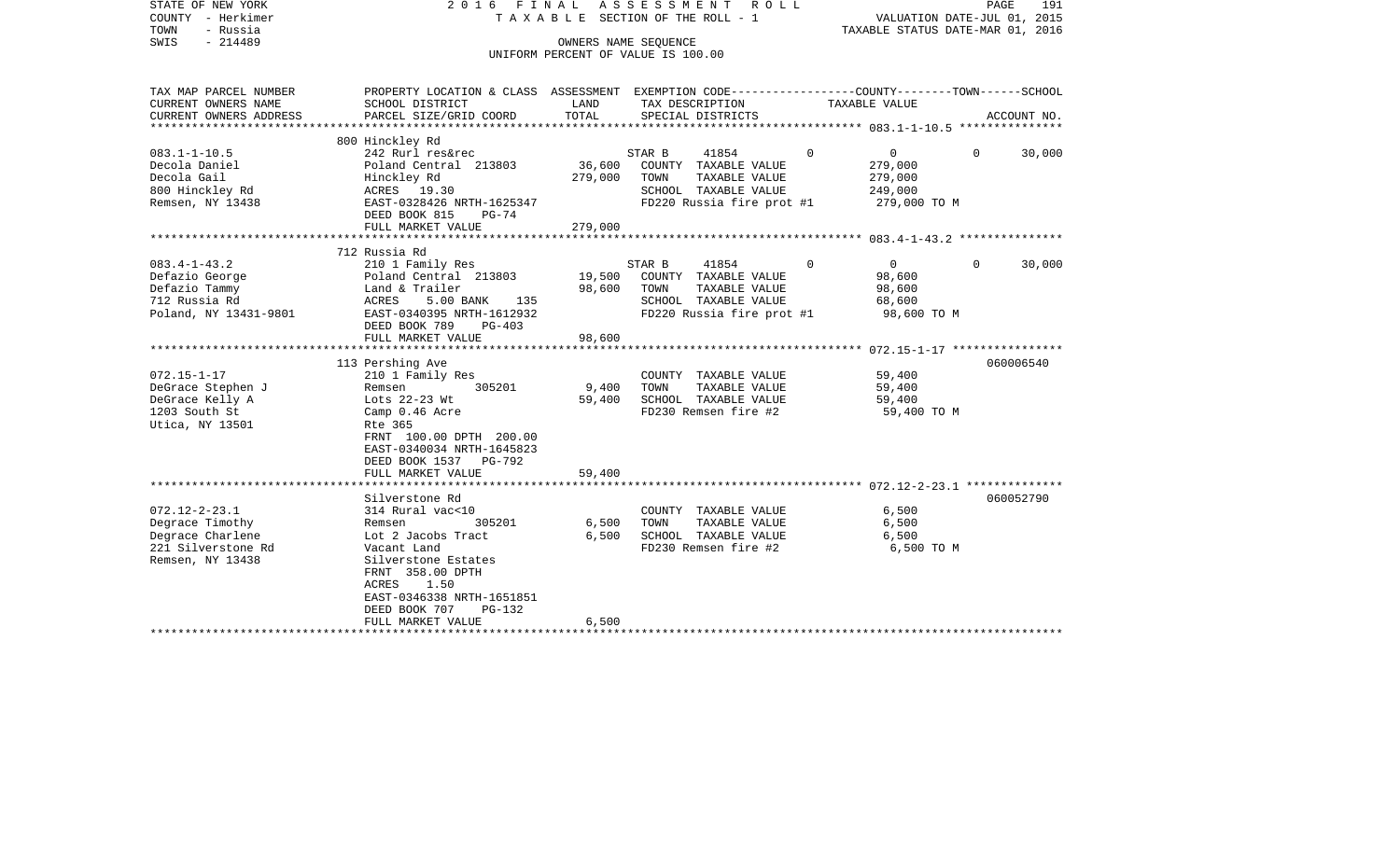| STATE OF NEW YORK      |                           |            | 2016 FINAL ASSESSMENT ROLL         | 192<br>PAGE                                                  |
|------------------------|---------------------------|------------|------------------------------------|--------------------------------------------------------------|
| - Herkimer<br>COUNTY   |                           |            | TAXABLE SECTION OF THE ROLL - 1    | 2015<br>VALUATION DATE-JUL 01,                               |
| - Russia<br>TOWN       |                           |            |                                    | TAXABLE STATUS DATE-MAR 01, 2016                             |
| SWIS<br>$-214489$      |                           |            | OWNERS NAME SEOUENCE               |                                                              |
|                        |                           |            | UNIFORM PERCENT OF VALUE IS 100.00 |                                                              |
|                        |                           |            |                                    |                                                              |
|                        |                           |            |                                    |                                                              |
| TAX MAP PARCEL NUMBER  | PROPERTY LOCATION & CLASS | ASSESSMENT |                                    | EXEMPTION CODE-----------------COUNTY-------TOWN------SCHOOL |
| CURRENT OWNERS NAME    | SCHOOL DISTRICT           | LAND       | TAX DESCRIPTION                    | TAXABLE VALUE                                                |
| CURRENT OWNERS ADDRESS | PARCEL SIZE/GRID COORD    | TOTAL      | SPECIAL DISTRICTS                  | ACCOUNT NO.                                                  |
|                        |                           |            |                                    |                                                              |

| Silverstone Rd<br>060019290<br>$072.12 - 2 - 29$<br>210 1 Family Res - WTRFNT<br>VET COM C 41132<br>$\Omega$<br>$\Omega$<br>15,000<br>$\mathbf 0$<br>Degrace Timothy S<br>305201<br>29,300 VET COM T 41133<br>20,000<br>$\overline{0}$<br>Remsen<br>$\Omega$<br>$\Omega$<br>Degrace Charlene A<br>Lot 2 Jacobs Tract<br>$\Omega$<br>30,000<br>$\mathbf 0$<br>102,000 VET DIS C<br>41142<br>$\overline{0}$<br>221 Silverstone Rd<br>$\Omega$<br>30,600<br>$\Omega$<br>VET DIS T 41143<br>Camp<br>0<br>Remsen N Y 13438, 13438<br>35.00 DPTH 220.00<br>STAR EN<br>41834<br>$\Omega$<br>$\mathbf{0}$<br>65,300<br>FRNT<br>$\Omega$<br>ACRES<br>0.41<br>COUNTY TAXABLE VALUE<br>57,000<br>EAST-0346598 NRTH-1651713<br>TAXABLE VALUE<br>TOWN<br>51,400<br>SCHOOL TAXABLE VALUE<br>DEED BOOK 709<br>36,700<br>PG-112 |
|-----------------------------------------------------------------------------------------------------------------------------------------------------------------------------------------------------------------------------------------------------------------------------------------------------------------------------------------------------------------------------------------------------------------------------------------------------------------------------------------------------------------------------------------------------------------------------------------------------------------------------------------------------------------------------------------------------------------------------------------------------------------------------------------------------------------|
|                                                                                                                                                                                                                                                                                                                                                                                                                                                                                                                                                                                                                                                                                                                                                                                                                 |
|                                                                                                                                                                                                                                                                                                                                                                                                                                                                                                                                                                                                                                                                                                                                                                                                                 |
|                                                                                                                                                                                                                                                                                                                                                                                                                                                                                                                                                                                                                                                                                                                                                                                                                 |
|                                                                                                                                                                                                                                                                                                                                                                                                                                                                                                                                                                                                                                                                                                                                                                                                                 |
|                                                                                                                                                                                                                                                                                                                                                                                                                                                                                                                                                                                                                                                                                                                                                                                                                 |
|                                                                                                                                                                                                                                                                                                                                                                                                                                                                                                                                                                                                                                                                                                                                                                                                                 |
|                                                                                                                                                                                                                                                                                                                                                                                                                                                                                                                                                                                                                                                                                                                                                                                                                 |
|                                                                                                                                                                                                                                                                                                                                                                                                                                                                                                                                                                                                                                                                                                                                                                                                                 |
| FULL MARKET VALUE<br>102,000 FD230 Remsen fire #2<br>102,000 TO M                                                                                                                                                                                                                                                                                                                                                                                                                                                                                                                                                                                                                                                                                                                                               |
| *******************<br>$083.1 - 1 - 34.1$ ****************                                                                                                                                                                                                                                                                                                                                                                                                                                                                                                                                                                                                                                                                                                                                                      |
| 5596 Military Rd<br>060008550                                                                                                                                                                                                                                                                                                                                                                                                                                                                                                                                                                                                                                                                                                                                                                                   |
| $\mathbf 0$<br>$\mathbf{0}$<br>$\Omega$<br>$083.1 - 1 - 34.1$<br>STAR B<br>41854<br>30,000<br>242 Rurl res&rec                                                                                                                                                                                                                                                                                                                                                                                                                                                                                                                                                                                                                                                                                                  |
| Dejesus Michael Jr<br>72,200<br>Poland Central 213803<br>COUNTY TAXABLE VALUE<br>233,000                                                                                                                                                                                                                                                                                                                                                                                                                                                                                                                                                                                                                                                                                                                        |
| Dejesus Ivelisse<br>N 91 & 102 Rq<br>233,000<br>TOWN<br>TAXABLE VALUE<br>233,000                                                                                                                                                                                                                                                                                                                                                                                                                                                                                                                                                                                                                                                                                                                                |
| 5596 Military Rd<br>SCHOOL TAXABLE VALUE<br>House Barn<br>203,000                                                                                                                                                                                                                                                                                                                                                                                                                                                                                                                                                                                                                                                                                                                                               |
| Remsen, NY 13438<br>FD220 Russia fire prot #1<br>Military Rd<br>233,000 TO M                                                                                                                                                                                                                                                                                                                                                                                                                                                                                                                                                                                                                                                                                                                                    |
| 33.45 BANK<br>ACRES<br>121                                                                                                                                                                                                                                                                                                                                                                                                                                                                                                                                                                                                                                                                                                                                                                                      |
| EAST-0328178 NRTH-1618232                                                                                                                                                                                                                                                                                                                                                                                                                                                                                                                                                                                                                                                                                                                                                                                       |
| DEED BOOK 00664 PG-543                                                                                                                                                                                                                                                                                                                                                                                                                                                                                                                                                                                                                                                                                                                                                                                          |
| 233,000<br>FULL MARKET VALUE                                                                                                                                                                                                                                                                                                                                                                                                                                                                                                                                                                                                                                                                                                                                                                                    |
|                                                                                                                                                                                                                                                                                                                                                                                                                                                                                                                                                                                                                                                                                                                                                                                                                 |
| 060045340<br>Mac Arthur Rd                                                                                                                                                                                                                                                                                                                                                                                                                                                                                                                                                                                                                                                                                                                                                                                      |
| $077.2 - 1 - 31$<br>314 Rural vac<10<br>16,800<br>COUNTY TAXABLE VALUE                                                                                                                                                                                                                                                                                                                                                                                                                                                                                                                                                                                                                                                                                                                                          |
| DeLaire Irrevocable Trust Suza Poland Central 213803<br>16,800<br>TOWN<br>TAXABLE VALUE<br>16,800                                                                                                                                                                                                                                                                                                                                                                                                                                                                                                                                                                                                                                                                                                               |
| DeLaire Irrevocable Trust Mich Lot 15 J.p.<br>16,800<br>SCHOOL TAXABLE VALUE<br>16,800                                                                                                                                                                                                                                                                                                                                                                                                                                                                                                                                                                                                                                                                                                                          |
| 6500 Mallory Rd<br>Land 6.42 Acres<br>FD220 Russia fire prot #1<br>16,800 TO M                                                                                                                                                                                                                                                                                                                                                                                                                                                                                                                                                                                                                                                                                                                                  |
| Utica, NY 13502<br>Macarthur Rd                                                                                                                                                                                                                                                                                                                                                                                                                                                                                                                                                                                                                                                                                                                                                                                 |
| ACRES<br>6.50                                                                                                                                                                                                                                                                                                                                                                                                                                                                                                                                                                                                                                                                                                                                                                                                   |
| EAST-0340899 NRTH-1634196                                                                                                                                                                                                                                                                                                                                                                                                                                                                                                                                                                                                                                                                                                                                                                                       |
| DEED BOOK 1437<br><b>PG-162</b>                                                                                                                                                                                                                                                                                                                                                                                                                                                                                                                                                                                                                                                                                                                                                                                 |
| 16,800<br>FULL MARKET VALUE                                                                                                                                                                                                                                                                                                                                                                                                                                                                                                                                                                                                                                                                                                                                                                                     |
| $068. -2 - 29.1$ *********                                                                                                                                                                                                                                                                                                                                                                                                                                                                                                                                                                                                                                                                                                                                                                                      |
| 060007200<br>Jim Rose Rd                                                                                                                                                                                                                                                                                                                                                                                                                                                                                                                                                                                                                                                                                                                                                                                        |
| $068. - 2 - 29.1$<br>41805<br>$\mathbf 0$<br>19,750<br>19,750<br>210 1 Family Res<br>$AGED-C/S$<br>$\mathbf{0}$                                                                                                                                                                                                                                                                                                                                                                                                                                                                                                                                                                                                                                                                                                 |
| Deland Lawrence<br>24,400 STAR EN<br>41834<br>$\Omega$<br>$\Omega$<br>19,750<br>305201<br>$\Omega$<br>Remsen                                                                                                                                                                                                                                                                                                                                                                                                                                                                                                                                                                                                                                                                                                    |
| Deland Sandra<br>Lot 59 Remsenburg Patent<br>39,500<br>COUNTY TAXABLE VALUE<br>19,750                                                                                                                                                                                                                                                                                                                                                                                                                                                                                                                                                                                                                                                                                                                           |
| 110 Jim Rose Rd<br>Vacant Land<br>TOWN<br>TAXABLE VALUE<br>39,500                                                                                                                                                                                                                                                                                                                                                                                                                                                                                                                                                                                                                                                                                                                                               |
| Remsen, NY 13438<br>FRNT 565.00 DPTH<br>SCHOOL TAXABLE VALUE<br>$\mathbf 0$                                                                                                                                                                                                                                                                                                                                                                                                                                                                                                                                                                                                                                                                                                                                     |
| 8.60<br>FD230 Remsen fire #2<br>39,500 TO M<br>ACRES                                                                                                                                                                                                                                                                                                                                                                                                                                                                                                                                                                                                                                                                                                                                                            |
| EAST-0349523 NRTH-1656462                                                                                                                                                                                                                                                                                                                                                                                                                                                                                                                                                                                                                                                                                                                                                                                       |
| DEED BOOK 927<br>$PG-252$                                                                                                                                                                                                                                                                                                                                                                                                                                                                                                                                                                                                                                                                                                                                                                                       |
| 39,500<br>FULL MARKET VALUE                                                                                                                                                                                                                                                                                                                                                                                                                                                                                                                                                                                                                                                                                                                                                                                     |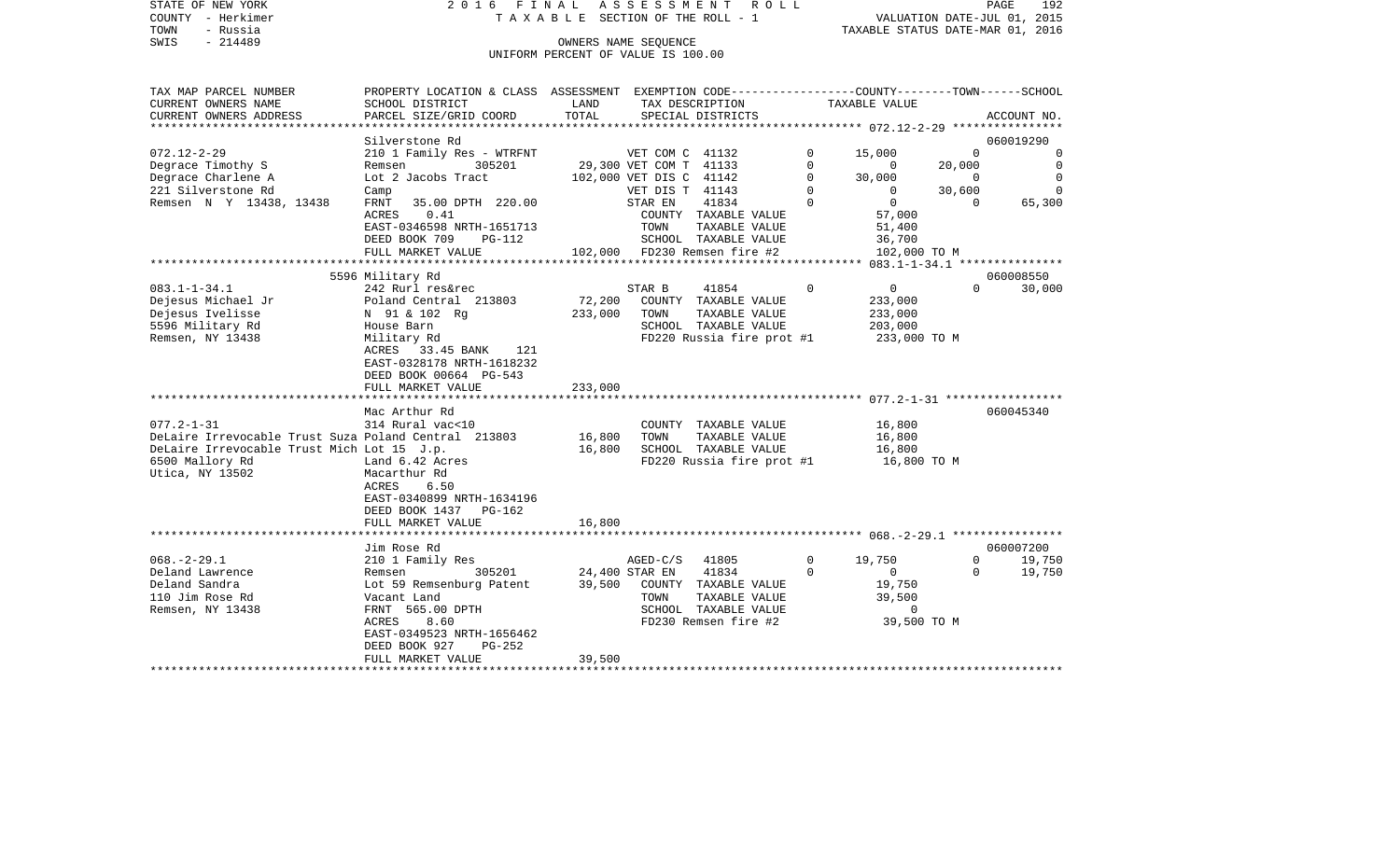| STATE OF NEW YORK<br>COUNTY - Herkimer<br>TOWN<br>- Russia<br>$-214489$<br>SWIS                                       | FINAL<br>2016                                                                                                                                                                                                         | OWNERS NAME SEQUENCE       | ASSESSMENT<br>R O L L<br>T A X A B L E SECTION OF THE ROLL - 1                                                                           | VALUATION DATE-JUL 01, 2015<br>TAXABLE STATUS DATE-MAR 01, 2016 | PAGE<br>193        |
|-----------------------------------------------------------------------------------------------------------------------|-----------------------------------------------------------------------------------------------------------------------------------------------------------------------------------------------------------------------|----------------------------|------------------------------------------------------------------------------------------------------------------------------------------|-----------------------------------------------------------------|--------------------|
|                                                                                                                       |                                                                                                                                                                                                                       |                            | UNIFORM PERCENT OF VALUE IS 100.00                                                                                                       |                                                                 |                    |
| TAX MAP PARCEL NUMBER<br>CURRENT OWNERS NAME<br>CURRENT OWNERS ADDRESS<br>********************                        | SCHOOL DISTRICT<br>PARCEL SIZE/GRID COORD                                                                                                                                                                             | LAND<br>TOTAL              | PROPERTY LOCATION & CLASS ASSESSMENT EXEMPTION CODE----------------COUNTY-------TOWN------SCHOOL<br>TAX DESCRIPTION<br>SPECIAL DISTRICTS | TAXABLE VALUE                                                   | ACCOUNT NO.        |
| $078.1 - 1 - 11.3$<br>Delduca Sebastian Jr<br>DelDuca Francis<br>10 Buttonwood Dr<br>Parlin, NJ 08859                 | Ash Rd<br>260 Seasonal res<br>Poland Central 213803<br>Lot 18 Jerseyfield Patent<br>Camp<br>ACRES<br>28.20<br>EAST-0354893 NRTH-1634129<br>DEED BOOK 688<br>PG-474                                                    | 34,000<br>39,000           | COUNTY TAXABLE VALUE<br>TAXABLE VALUE<br>TOWN<br>SCHOOL TAXABLE VALUE<br>FD220 Russia fire prot #1                                       | 39,000<br>39,000<br>39,000<br>39,000 TO M                       | 060052850          |
|                                                                                                                       | FULL MARKET VALUE<br>******************************                                                                                                                                                                   | 39,000                     |                                                                                                                                          |                                                                 |                    |
| $077.2 - 1 - 18$<br>DelMedico Patricia M<br>DelMedico Jr Michael I<br>9786 Campbell Rd<br>Sauquoit, NY 13456          | Macarthur Rd<br>260 Seasonal res<br>Poland Central 213803<br>Lot 15 Jerseyfield Patent<br>Camp<br>FRNT 100.00 DPTH 100.00<br>ACRES<br>0.25<br>EAST-0337725 NRTH-1637213<br>DEED BOOK 1134 PG-878<br>FULL MARKET VALUE | 5,500<br>20,500<br>20,500  | COUNTY TAXABLE VALUE<br>TAXABLE VALUE<br>TOWN<br>SCHOOL TAXABLE VALUE<br>FD220 Russia fire prot #1                                       | 20,500<br>20,500<br>20,500<br>20,500 TO M                       | 060029280          |
|                                                                                                                       | Route 8                                                                                                                                                                                                               |                            |                                                                                                                                          |                                                                 |                    |
| $084.3 - 2 - 34.1$<br>DeLucia Matthew<br>DeLucia Bobbi<br>c/o Dominick DeLucia<br>814 Route 8<br>Cold Brook, NY 13324 | 242 Rurl res&rec<br>Poland Central 213803<br>Lot 65 Royal Grant<br>FRNT 350.00 DPTH<br><b>ACRES</b><br>39.70<br>EAST-0353656 NRTH-1609914<br>DEED BOOK 1371<br>PG-664                                                 | 65,000<br>135,000          | 41854<br>$\mathbf 0$<br>STAR B<br>COUNTY TAXABLE VALUE<br>TAXABLE VALUE<br>TOWN<br>SCHOOL TAXABLE VALUE<br>FD220 Russia fire prot #1     | 0<br>135,000<br>135,000<br>105,000<br>135,000 TO M              | 30,000<br>$\Omega$ |
|                                                                                                                       | FULL MARKET VALUE                                                                                                                                                                                                     | 135,000                    |                                                                                                                                          |                                                                 |                    |
|                                                                                                                       |                                                                                                                                                                                                                       |                            |                                                                                                                                          |                                                                 |                    |
| $084.3 - 2 - 34.2$<br>Delucia Matthew<br>832 State Route 8<br>Cold Brook, NY 13324                                    | Route 8<br>270 Mfg housing<br>Poland Central 213803<br>Route 8<br>FRNT 622.50 DPTH<br>ACRES<br>12.60<br>EAST-0354114 NRTH-1610498<br>DEED BOOK 00825 PG-00483<br>FULL MARKET VALUE                                    | 38,000<br>90,000<br>90,000 | STAR B<br>41854<br>0<br>COUNTY TAXABLE VALUE<br>TOWN<br>TAXABLE VALUE<br>SCHOOL TAXABLE VALUE<br>FD220 Russia fire prot #1               | $\overline{0}$<br>90,000<br>90,000<br>60,000<br>90,000 TO M     | $\Omega$<br>30,000 |
| ********************                                                                                                  |                                                                                                                                                                                                                       |                            |                                                                                                                                          |                                                                 |                    |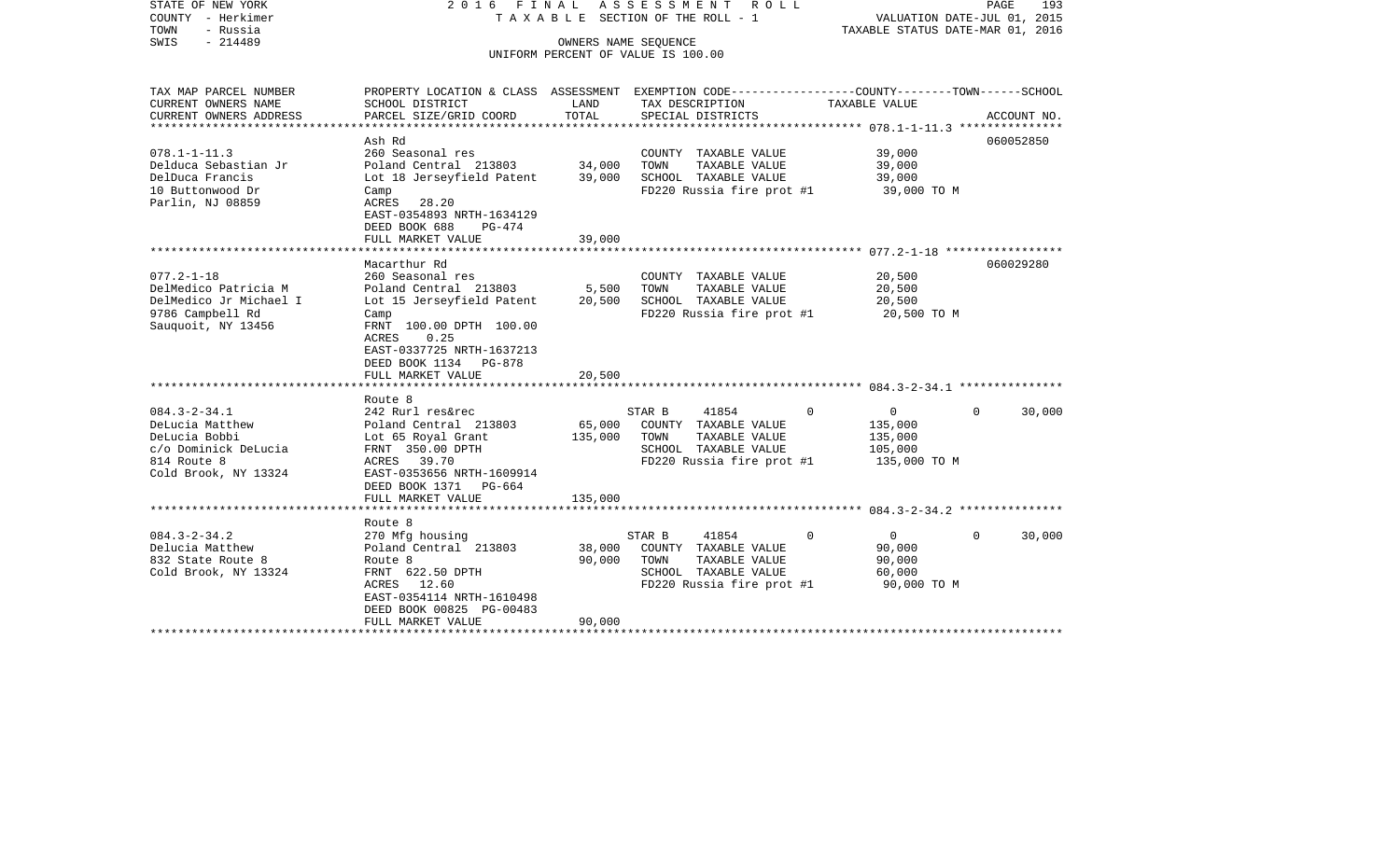| STATE OF NEW YORK<br>COUNTY - Herkimer<br>TOWN<br>- Russia | 2016 FINAL                                                                                      |         | ASSESSMENT ROLL<br>TAXABLE SECTION OF THE ROLL - 1         |                                | PAGE<br>194<br>VALUATION DATE-JUL 01, 2015<br>TAXABLE STATUS DATE-MAR 01, 2016 |
|------------------------------------------------------------|-------------------------------------------------------------------------------------------------|---------|------------------------------------------------------------|--------------------------------|--------------------------------------------------------------------------------|
| $-214489$<br>SWIS                                          |                                                                                                 |         | OWNERS NAME SEQUENCE<br>UNIFORM PERCENT OF VALUE IS 100.00 |                                |                                                                                |
|                                                            |                                                                                                 |         |                                                            |                                |                                                                                |
| TAX MAP PARCEL NUMBER                                      | PROPERTY LOCATION & CLASS ASSESSMENT EXEMPTION CODE----------------COUNTY-------TOWN-----SCHOOL |         |                                                            |                                |                                                                                |
| CURRENT OWNERS NAME                                        | SCHOOL DISTRICT                                                                                 | LAND    | TAX DESCRIPTION                                            | TAXABLE VALUE                  |                                                                                |
| CURRENT OWNERS ADDRESS<br>**********************           | PARCEL SIZE/GRID COORD                                                                          | TOTAL   | SPECIAL DISTRICTS                                          |                                | ACCOUNT NO.                                                                    |
|                                                            | 479 Gravesville Rd                                                                              |         |                                                            |                                | 060015600                                                                      |
| $083.3 - 1 - 36$                                           | 250 Estate                                                                                      |         | STAR B<br>41854                                            | $\mathbf 0$<br>0               | $\Omega$<br>30,000                                                             |
| Den Hamer Corn Jan                                         | Poland Central 213803                                                                           | 26,500  | COUNTY TAXABLE VALUE                                       | 309,000                        |                                                                                |
| 479 Gravesville Rd                                         | Lot 69 Royal Grant                                                                              | 309,000 | TOWN<br>TAXABLE VALUE                                      | 309,000                        |                                                                                |
| Barneveld, NY 13304                                        | Estate                                                                                          |         | SCHOOL TAXABLE VALUE                                       | 279,000                        |                                                                                |
|                                                            | ACRES 15.60                                                                                     |         | FD220 Russia fire prot #1                                  | 309,000 TO M                   |                                                                                |
|                                                            | EAST-0324461 NRTH-1610098                                                                       |         |                                                            |                                |                                                                                |
|                                                            | DEED BOOK 852<br>PG-198                                                                         |         |                                                            |                                |                                                                                |
|                                                            | FULL MARKET VALUE                                                                               | 309,000 |                                                            |                                |                                                                                |
|                                                            |                                                                                                 |         |                                                            |                                |                                                                                |
| $083.3 - 2 - 23.2$                                         | 369 Russia Rd<br>210 1 Family Res                                                               |         | STAR B<br>41854                                            | 0<br>$\overline{0}$            | 0016325<br>$\Omega$<br>30,000                                                  |
| Denhoff Edward                                             | Poland Central 213803                                                                           | 24,100  | COUNTY TAXABLE VALUE                                       | 121,100                        |                                                                                |
| Denhoff Beth                                               | Lot 87 Royal Grant                                                                              | 121,100 | TAXABLE VALUE<br>TOWN                                      | 121,100                        |                                                                                |
| 369 Russia Rd                                              | Modular House                                                                                   |         | SCHOOL TAXABLE VALUE                                       | 91,100                         |                                                                                |
| Poland, NY 13431                                           | FRNT 200.00 DPTH 178.50                                                                         |         | FD220 Russia fire prot #1                                  | 121,100 TO M                   |                                                                                |
|                                                            | EAST-0333390 NRTH-1612416                                                                       |         |                                                            |                                |                                                                                |
|                                                            | DEED BOOK 763<br>PG-433                                                                         |         |                                                            |                                |                                                                                |
|                                                            | FULL MARKET VALUE                                                                               | 121,100 |                                                            |                                |                                                                                |
|                                                            |                                                                                                 |         |                                                            |                                |                                                                                |
|                                                            | Russia Rd                                                                                       |         |                                                            |                                |                                                                                |
| $083.3 - 2 - 23.3$                                         | 310 Res Vac                                                                                     |         | COUNTY TAXABLE VALUE                                       | 13,500                         |                                                                                |
| Denhoff Edward H Jr                                        | Poland Central 213803                                                                           | 13,500  | TOWN<br>TAXABLE VALUE                                      | 13,500                         |                                                                                |
| Denhoff Beth E                                             | Split $8/09$                                                                                    | 13,500  | SCHOOL TAXABLE VALUE                                       | 13,500                         |                                                                                |
| 369 Russia Rd<br>Poland, NY 13431                          | FRNT 26.00 DPTH<br>5.10<br>ACRES                                                                |         | FD220 Russia fire prot #1                                  | 13,500 TO M                    |                                                                                |
|                                                            | EAST-0333399 NRTH-1612730                                                                       |         |                                                            |                                |                                                                                |
|                                                            | DEED BOOK 1329 PG-410                                                                           |         |                                                            |                                |                                                                                |
|                                                            | FULL MARKET VALUE                                                                               | 13,500  |                                                            |                                |                                                                                |
|                                                            |                                                                                                 |         |                                                            |                                |                                                                                |
|                                                            | Hotel Rd                                                                                        |         |                                                            |                                | 60003789                                                                       |
| $072.15 - 1 - 59.3$                                        | 210 1 Family Res                                                                                |         | STAR B<br>41854                                            | $\mathbf{0}$<br>$\overline{0}$ | $\Omega$<br>30,000                                                             |
| Dening Dale                                                | 305201<br>Remsen                                                                                | 19,000  | COUNTY TAXABLE VALUE                                       | 220,000                        |                                                                                |
| Dening Jamie                                               | Lot 23 Machins Patent                                                                           | 220,000 | TOWN<br>TAXABLE VALUE                                      | 220,000                        |                                                                                |
| 118 Hotel Rd                                               | House                                                                                           |         | SCHOOL TAXABLE VALUE                                       | 190,000                        |                                                                                |
| Remsen, NY 13438                                           | 2.50<br>ACRES                                                                                   |         | FD230 Remsen fire #2                                       | 220,000 TO M                   |                                                                                |
|                                                            | EAST-0340627 NRTH-1645265                                                                       |         |                                                            |                                |                                                                                |
|                                                            | DEED BOOK 932<br><b>PG-206</b><br>FULL MARKET VALUE                                             | 220,000 |                                                            |                                |                                                                                |
|                                                            |                                                                                                 |         |                                                            |                                |                                                                                |
|                                                            | Fisher Rd                                                                                       |         |                                                            |                                | 060040810                                                                      |
| $084.1 - 3 - 8$                                            | 314 Rural vac<10                                                                                |         | COUNTY TAXABLE VALUE                                       | 14,500                         |                                                                                |
| Dennis Brian                                               | Poland Central 213803                                                                           | 14,500  | TOWN<br>TAXABLE VALUE                                      | 14,500                         |                                                                                |
| Dennis Kelly                                               | Lot 97 Royal Grant                                                                              | 14,500  | SCHOOL TAXABLE VALUE                                       | 14,500                         |                                                                                |
| 314 Church St                                              | Vacant Land                                                                                     |         | FD220 Russia fire prot #1                                  | 14,500 TO M                    |                                                                                |
| Herkimer, NY 13350                                         | ACRES<br>7.50                                                                                   |         |                                                            |                                |                                                                                |
|                                                            | EAST-0355338 NRTH-1622063                                                                       |         |                                                            |                                |                                                                                |
|                                                            | DEED BOOK 1443<br>PG-512                                                                        |         |                                                            |                                |                                                                                |
|                                                            | FULL MARKET VALUE                                                                               | 14,500  |                                                            |                                |                                                                                |
|                                                            |                                                                                                 |         |                                                            |                                |                                                                                |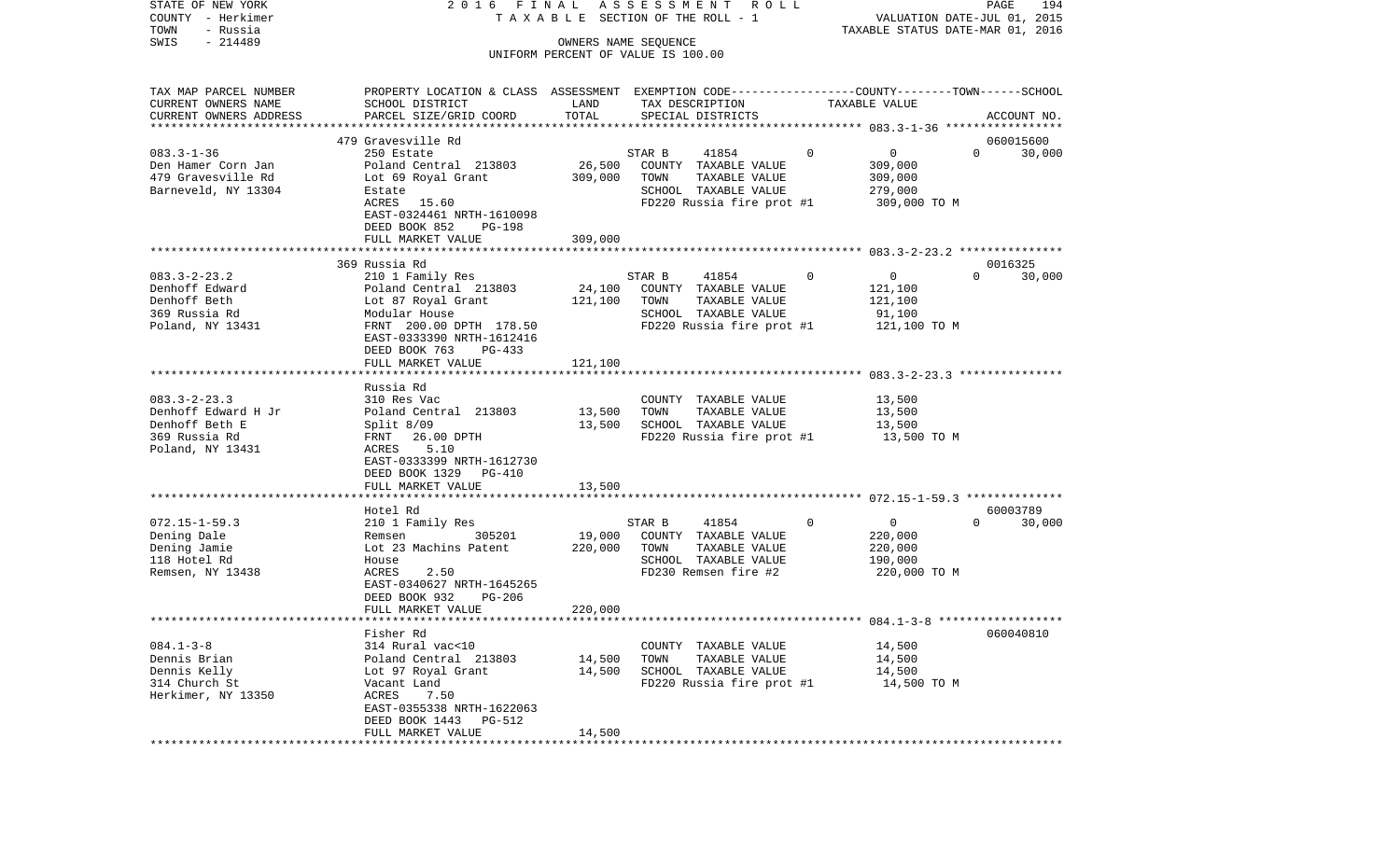| STATE OF NEW YORK<br>COUNTY - Herkimer | 2016 FINAL                                                                                       |                 | ASSESSMENT ROLL<br>T A X A B L E SECTION OF THE ROLL - 1 |                               | PAGE<br>195<br>VALUATION DATE-JUL 01, 2015 |
|----------------------------------------|--------------------------------------------------------------------------------------------------|-----------------|----------------------------------------------------------|-------------------------------|--------------------------------------------|
| TOWN<br>- Russia                       |                                                                                                  |                 |                                                          |                               | TAXABLE STATUS DATE-MAR 01, 2016           |
| $-214489$<br>SWIS                      |                                                                                                  |                 | OWNERS NAME SEQUENCE                                     |                               |                                            |
|                                        |                                                                                                  |                 | UNIFORM PERCENT OF VALUE IS 100.00                       |                               |                                            |
|                                        |                                                                                                  |                 |                                                          |                               |                                            |
| TAX MAP PARCEL NUMBER                  | PROPERTY LOCATION & CLASS ASSESSMENT EXEMPTION CODE----------------COUNTY-------TOWN------SCHOOL |                 |                                                          |                               |                                            |
| CURRENT OWNERS NAME                    | SCHOOL DISTRICT                                                                                  | LAND            | TAX DESCRIPTION                                          | TAXABLE VALUE                 |                                            |
| CURRENT OWNERS ADDRESS                 | PARCEL SIZE/GRID COORD                                                                           | TOTAL           | SPECIAL DISTRICTS                                        |                               | ACCOUNT NO.                                |
| ***********************                |                                                                                                  |                 |                                                          |                               |                                            |
|                                        | 291 Plumb Rd                                                                                     |                 |                                                          |                               | 060050720                                  |
| $088.1 - 1 - 18.3$                     | 210 1 Family Res                                                                                 |                 | STAR B<br>41854                                          | $\Omega$<br>$0 \qquad \qquad$ | $\Omega$<br>30,000                         |
| Deragon Aaron                          | Poland Central 213803                                                                            | 24,300          | COUNTY TAXABLE VALUE                                     | 220,700                       |                                            |
| Deragon Karen                          | Lot 48 Royal Grant                                                                               | 220,700         | TOWN<br>TAXABLE VALUE                                    | 220,700                       |                                            |
| 291 Plumb Rd                           | 8.57<br>ACRES                                                                                    |                 | SCHOOL TAXABLE VALUE                                     | 190,700                       |                                            |
| Poland N Y, 13431                      | EAST-0335645 NRTH-1606397                                                                        |                 | FD220 Russia fire prot #1                                | 220,700 TO M                  |                                            |
|                                        | DEED BOOK 869<br>PG-196                                                                          |                 |                                                          |                               |                                            |
|                                        | FULL MARKET VALUE                                                                                | 220,700         |                                                          |                               |                                            |
|                                        |                                                                                                  |                 |                                                          |                               |                                            |
|                                        | 131 Stormy Hill Rd                                                                               |                 |                                                          |                               | 060008130                                  |
| $077.12 - 1 - 3$                       | 260 Seasonal res                                                                                 |                 | COUNTY TAXABLE VALUE                                     | 69,000                        |                                            |
| DeSantis Edward<br>DeSantis Valerie    | Poland Central 213803                                                                            | 6,800<br>69,000 | TOWN<br>TAXABLE VALUE<br>SCHOOL TAXABLE VALUE            | 69,000<br>69,000              |                                            |
| 8444 Trenton Falls Rd                  | Lot 14 Jerseyfield Patent<br>House                                                               |                 | FD220 Russia fire prot #1                                | 69,000 TO M                   |                                            |
| Barneveld, NY 13304                    | FRNT<br>53.00 DPTH 130.00                                                                        |                 |                                                          |                               |                                            |
|                                        | 0.22<br>ACRES                                                                                    |                 |                                                          |                               |                                            |
|                                        | EAST-0342687 NRTH-1634703                                                                        |                 |                                                          |                               |                                            |
|                                        | DEED BOOK 1364 PG-816                                                                            |                 |                                                          |                               |                                            |
|                                        | FULL MARKET VALUE                                                                                | 69,000          |                                                          |                               |                                            |
|                                        |                                                                                                  |                 |                                                          |                               |                                            |
|                                        | 133 Stormy Hill Rd                                                                               |                 |                                                          |                               | 060008160                                  |
| $077.12 - 1 - 4$                       | 210 1 Family Res                                                                                 |                 | COUNTY TAXABLE VALUE                                     | 41,400                        |                                            |
| DeSantis Edward                        | Poland Central 213803                                                                            | 5,200           | TOWN<br>TAXABLE VALUE                                    | 41,400                        |                                            |
| 8444 Trenton Hill Rd                   | Lot 14 Jerseyfield Patent                                                                        | 41,400          | SCHOOL TAXABLE VALUE                                     | 41,400                        |                                            |
| Barneveld, NY 13304                    | House                                                                                            |                 | FD220 Russia fire prot #1                                | 41,400 TO M                   |                                            |
|                                        | FRNT<br>40.00 DPTH 135.00                                                                        |                 |                                                          |                               |                                            |
|                                        | ACRES<br>0.11                                                                                    |                 |                                                          |                               |                                            |
|                                        | EAST-0342686 NRTH-1634759<br>DEED BOOK 1457<br><b>PG-175</b>                                     |                 |                                                          |                               |                                            |
|                                        | FULL MARKET VALUE                                                                                | 41,400          |                                                          |                               |                                            |
|                                        |                                                                                                  |                 |                                                          |                               |                                            |
|                                        | 135 Stormy Hill Rd                                                                               |                 |                                                          |                               | 060021690                                  |
| $077.12 - 1 - 5$                       | 210 1 Family Res                                                                                 |                 | COUNTY TAXABLE VALUE                                     | 47,300                        |                                            |
| DeSantis Edward                        | Poland Central 213803                                                                            | 5,900           | TOWN<br>TAXABLE VALUE                                    | 47,300                        |                                            |
| 8444 Trenton Rd                        | Lot 14 Jerseyfield Patent                                                                        | 47,300          | SCHOOL TAXABLE VALUE                                     | 47,300                        |                                            |
| Barneveld, NY 13304                    | House                                                                                            |                 | FD220 Russia fire prot #1                                | 47,300 TO M                   |                                            |
|                                        | Stormy Hill                                                                                      |                 |                                                          |                               |                                            |
|                                        | 50.00 DPTH 140.00<br>FRNT                                                                        |                 |                                                          |                               |                                            |
|                                        | ACRES<br>0.16                                                                                    |                 |                                                          |                               |                                            |
|                                        | EAST-0342678 NRTH-1634802                                                                        |                 |                                                          |                               |                                            |
|                                        | DEED BOOK 1491<br>PG-474                                                                         |                 |                                                          |                               |                                            |
|                                        | FULL MARKET VALUE                                                                                | 47,300          |                                                          |                               |                                            |
|                                        |                                                                                                  |                 |                                                          |                               |                                            |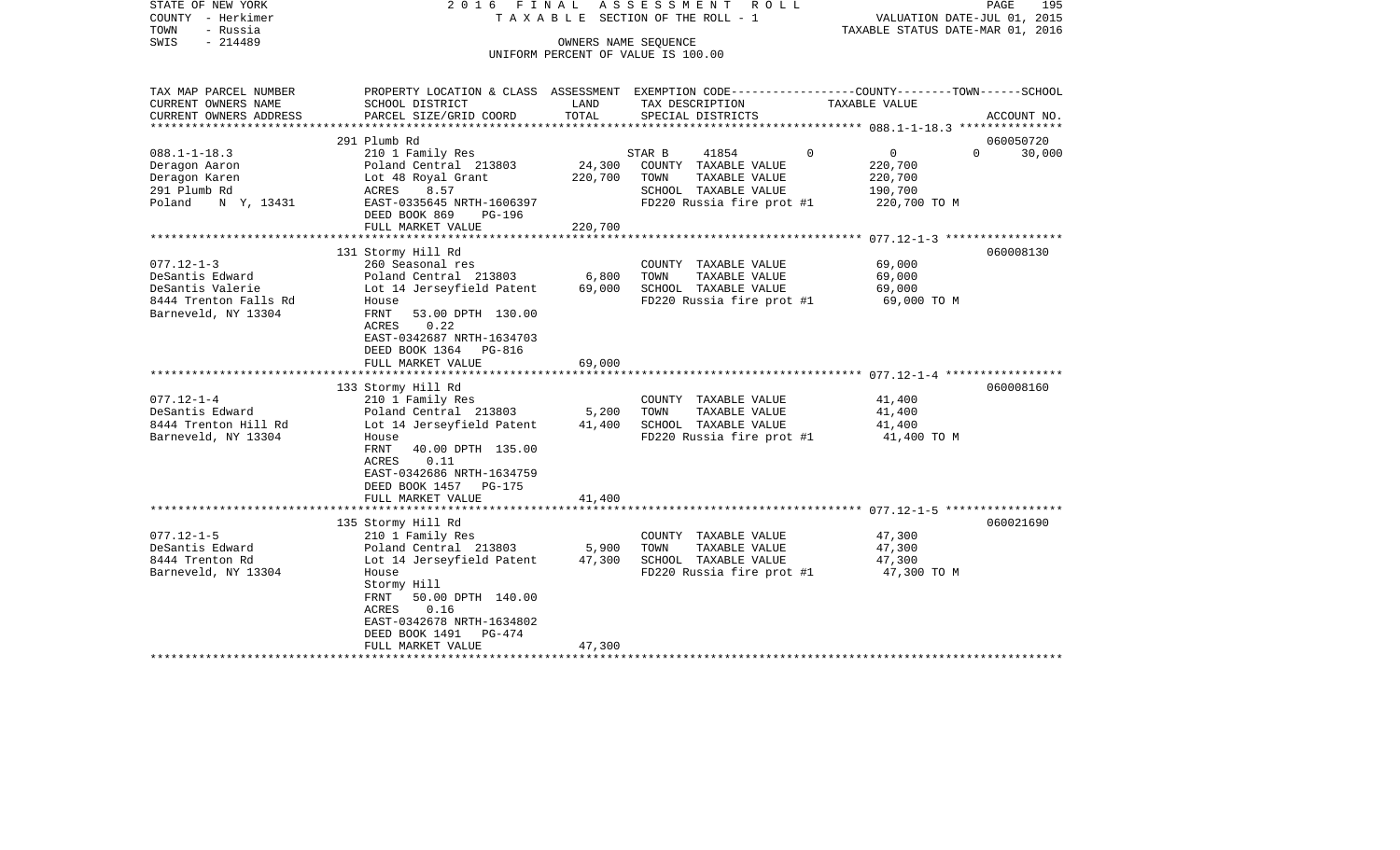COUNTY - Herkimer **T A X A B L E SECTION OF THE ROLL - 1** VALUATION DATE-JUL 01, 2015 TOWN - Russia TAXABLE STATUS DATE-MAR 01, 2016 SWIS - 214489 OWNERS NAME SEQUENCE UNIFORM PERCENT OF VALUE IS 100.00TAX MAP PARCEL NUMBER PROPERTY LOCATION & CLASS ASSESSMENT EXEMPTION CODE------------------COUNTY--------TOWN------SCHOOL CURRENT OWNERS NAME SCHOOL DISTRICT LAND TAX DESCRIPTION TAXABLE VALUECURRENT OWNERS ADDRESS PARCEL SIZE/GRID COORD TOTAL SPECIAL DISTRICTS ACCOUNT NO. \*\*\*\*\*\*\*\*\*\*\*\*\*\*\*\*\*\*\*\*\*\*\*\*\*\*\*\*\*\*\*\*\*\*\*\*\*\*\*\*\*\*\*\*\*\*\*\*\*\*\*\*\*\*\*\*\*\*\*\*\*\*\*\*\*\*\*\*\*\*\*\*\*\*\*\*\*\*\*\*\*\*\*\*\*\*\*\*\*\*\*\*\*\*\*\*\*\*\*\*\*\*\* 077.2-1-16 \*\*\*\*\*\*\*\*\*\*\*\*\*\*\*\*\*Mac Arthur Rd 060003120 077.2-1-16 270 Mfg housing COUNTY TAXABLE VALUE 21,000 Desiato Frances 6 1,000 Poland Central 213803 15,800 TOWN TAXABLE VALUE 21,000 1015 Ontario St Lot 15 Jerseyfield Patent 21,000 SCHOOL TAXABLE VALUE 21,000 Utica, NY 13501 Trl True Treater and Treater Control FD220 Russia fire prot #1 21,000 TO M FRNT 100.00 DPTH 100.00 ACRES 0.25 EAST-0337795 NRTH-1637437 DEED BOOK 1184 PG-234 FULL MARKET VALUE 21,000 \*\*\*\*\*\*\*\*\*\*\*\*\*\*\*\*\*\*\*\*\*\*\*\*\*\*\*\*\*\*\*\*\*\*\*\*\*\*\*\*\*\*\*\*\*\*\*\*\*\*\*\*\*\*\*\*\*\*\*\*\*\*\*\*\*\*\*\*\*\*\*\*\*\*\*\*\*\*\*\*\*\*\*\*\*\*\*\*\*\*\*\*\*\*\*\*\*\*\*\*\*\*\* 082.4-1-16.2 \*\*\*\*\*\*\*\*\*\*\*\*\*\*\* 337 Partridge Hill Rd 060010860 082.4-1-16.2 210 1 Family Res VET COM C 41132 0 15,000 0 0 Dewar Randolph L Holland Patent 305801 51,400 VET COM T 41133 0 0 20,000 0 Dewar Helen L FRNT 420.00 DPTH 195,000 STAR B 41854 0 0 0 30,000 337 Partridge Hill Rd  $ACRES$  38.00  $ACRES$  COUNTY TAXABLE VALUE 180,000 Barneveld, NY 13304 **EAST-0319009 NRTH-1609995** TOWN TAXABLE VALUE 175,000 DEED BOOK 1528 PG-128 SCHOOL TAXABLE VALUE 165,000 FULL MARKET VALUE 195,000 FD220 Russia fire prot #1 195,000 TO M \*\*\*\*\*\*\*\*\*\*\*\*\*\*\*\*\*\*\*\*\*\*\*\*\*\*\*\*\*\*\*\*\*\*\*\*\*\*\*\*\*\*\*\*\*\*\*\*\*\*\*\*\*\*\*\*\*\*\*\*\*\*\*\*\*\*\*\*\*\*\*\*\*\*\*\*\*\*\*\*\*\*\*\*\*\*\*\*\*\*\*\*\*\*\*\*\*\*\*\*\*\*\* 082.4-1-17 \*\*\*\*\*\*\*\*\*\*\*\*\*\*\*\*\* 337 Partridge Hill Rd 060010860 082.4-1-17 310 Res Vac COUNTY TAXABLE VALUE 57,800 Dewar Randolph L Holland Patent 305801 57,800 TOWN TAXABLE VALUE 57,800 Dewar Helen L ACRES 15.30 57,800 SCHOOL TAXABLE VALUE 57,800 337 Partridge Hill Rd EAST-0319915 NRTH-1611002 FD220 Russia fire prot #1 57,800 TO M Barneveld, NY 13304 DEED BOOK 1528 PG-128 FULL MARKET VALUE 57,800 \*\*\*\*\*\*\*\*\*\*\*\*\*\*\*\*\*\*\*\*\*\*\*\*\*\*\*\*\*\*\*\*\*\*\*\*\*\*\*\*\*\*\*\*\*\*\*\*\*\*\*\*\*\*\*\*\*\*\*\*\*\*\*\*\*\*\*\*\*\*\*\*\*\*\*\*\*\*\*\*\*\*\*\*\*\*\*\*\*\*\*\*\*\*\*\*\*\*\*\*\*\*\* 072.12-1-4 \*\*\*\*\*\*\*\*\*\*\*\*\*\*\*\*\* Pardee Rd 060027480072.12-1-4 311 Res vac land - WTRFNT COUNTY TAXABLE VALUE 17,100 Diamond Caren Remsen 305201 17,100 TOWN TAXABLE VALUE 17,100 Diamond Michael  $E 1$  Mt 17,100 SCHOOL TAXABLE VALUE 17,100 6510 Stage Rd Lot 3 4/10 FD230 Remsen fire #2 17,100 TO M Utica, NY 13502 Pardee ACRES 3.40 EAST-0346267 NRTH-1650037 DEED BOOK 1458 PG-406 FULL MARKET VALUE 17,100 \*\*\*\*\*\*\*\*\*\*\*\*\*\*\*\*\*\*\*\*\*\*\*\*\*\*\*\*\*\*\*\*\*\*\*\*\*\*\*\*\*\*\*\*\*\*\*\*\*\*\*\*\*\*\*\*\*\*\*\*\*\*\*\*\*\*\*\*\*\*\*\*\*\*\*\*\*\*\*\*\*\*\*\*\*\*\*\*\*\*\*\*\*\*\*\*\*\*\*\*\*\*\* 089.1-2-25 \*\*\*\*\*\*\*\*\*\*\*\*\*\*\*\*\* Rose Valley Rd 060005970 089.1-2-25 270 Mfg housing STAR B 41854 0 0 0 30,000 DiFillippo Kevin S Poland Central 213803 17,900 COUNTY TAXABLE VALUE 35,700 886 Rose Valley Rd Lot 30 Royal Grant 35,700 TOWN TAXABLE VALUE 35,700 Cold Brook, NY 13324 House House House SCHOOL TAXABLE VALUE 5,700 ACRES 2.75 FD220 Russia fire prot #1 35,700 TO M EAST-0353565 NRTH-1601771 DEED BOOK 1318 PG-699FULL MARKET VALUE 35,700 \*\*\*\*\*\*\*\*\*\*\*\*\*\*\*\*\*\*\*\*\*\*\*\*\*\*\*\*\*\*\*\*\*\*\*\*\*\*\*\*\*\*\*\*\*\*\*\*\*\*\*\*\*\*\*\*\*\*\*\*\*\*\*\*\*\*\*\*\*\*\*\*\*\*\*\*\*\*\*\*\*\*\*\*\*\*\*\*\*\*\*\*\*\*\*\*\*\*\*\*\*\*\*\*\*\*\*\*\*\*\*\*\*\*\*\*\*\*\*\*\*\*\*\*\*\*\*\*\*\*\*\*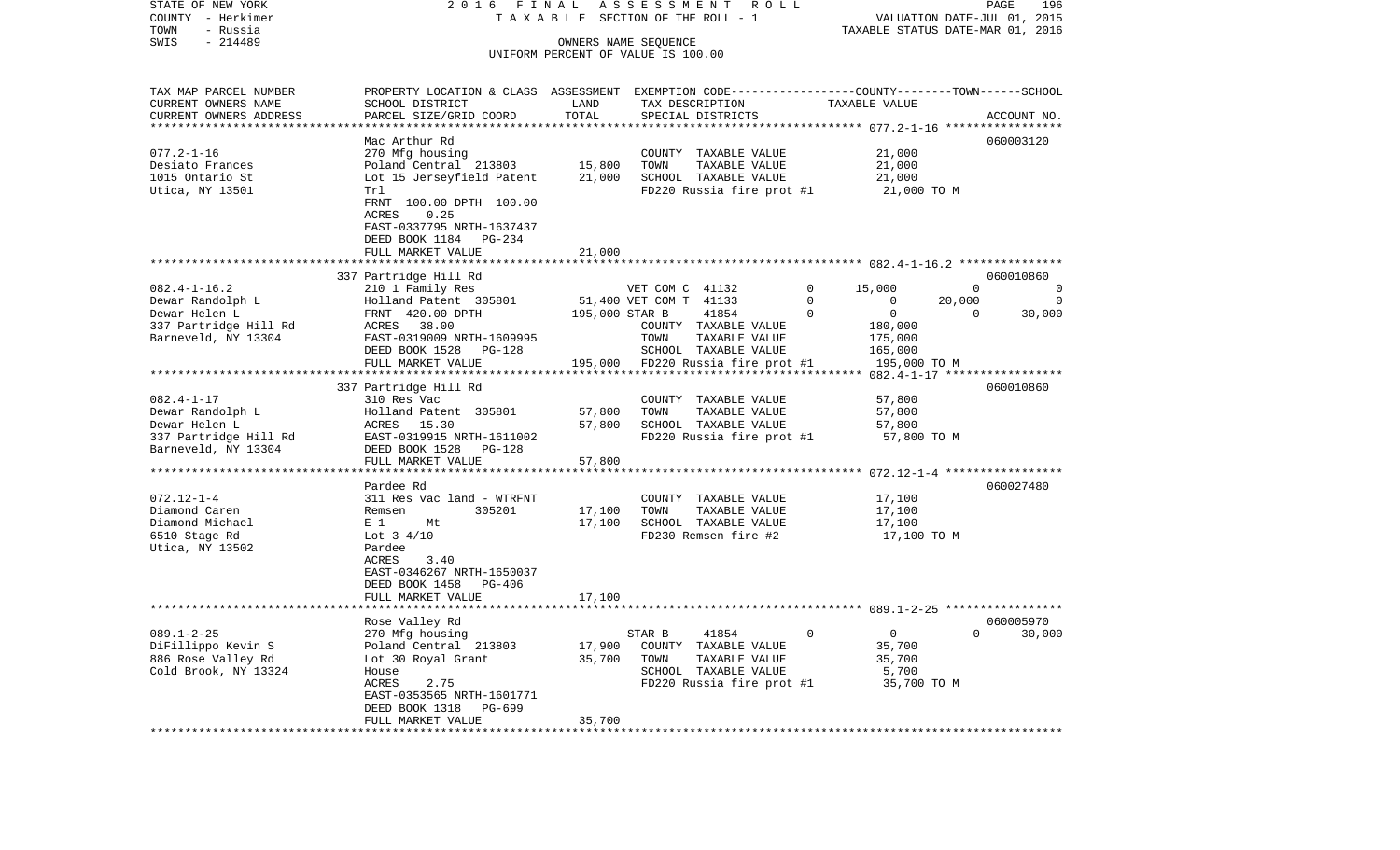| STATE OF NEW YORK<br>COUNTY - Herkimer<br>- Russia<br>TOWN<br>$-214489$<br>SWIS | 2016 FINAL<br>TAXABLE                                                                                                                        |                | ASSESSMENT<br>R O L L<br>SECTION OF THE ROLL - 1<br>OWNERS NAME SEQUENCE<br>UNIFORM PERCENT OF VALUE IS 100.00 |              | VALUATION DATE-JUL 01, 2015<br>TAXABLE STATUS DATE-MAR 01, 2016 |          | PAGE<br>197           |
|---------------------------------------------------------------------------------|----------------------------------------------------------------------------------------------------------------------------------------------|----------------|----------------------------------------------------------------------------------------------------------------|--------------|-----------------------------------------------------------------|----------|-----------------------|
|                                                                                 |                                                                                                                                              |                |                                                                                                                |              |                                                                 |          |                       |
| TAX MAP PARCEL NUMBER<br>CURRENT OWNERS NAME<br>CURRENT OWNERS ADDRESS          | PROPERTY LOCATION & CLASS ASSESSMENT EXEMPTION CODE---------------COUNTY-------TOWN------SCHOOL<br>SCHOOL DISTRICT<br>PARCEL SIZE/GRID COORD | LAND<br>TOTAL  | TAX DESCRIPTION<br>SPECIAL DISTRICTS                                                                           |              | TAXABLE VALUE                                                   |          | ACCOUNT NO.           |
| ***********************                                                         |                                                                                                                                              |                |                                                                                                                |              |                                                                 |          |                       |
| $088.1 - 1 - 35$                                                                | Route 28<br>210 1 Family Res                                                                                                                 |                | VET WAR C 41122                                                                                                | $\mathbf{0}$ | 9,000                                                           | $\Omega$ | 060007740<br>$\Omega$ |
| Dixon Dawn M                                                                    | Poland Central 213803                                                                                                                        |                | 37,100 VET WAR T 41123                                                                                         | $\mathbf{0}$ | $\overline{0}$                                                  | 12,000   | 0                     |
| Bilodeau Linda J                                                                | House/Garage                                                                                                                                 | 172,000 STAR B | 41854                                                                                                          | $\Omega$     | $\overline{0}$                                                  | $\Omega$ | 30,000                |
| c/o Howard & Joan Dixon                                                         | Merged 2011                                                                                                                                  |                | COUNTY TAXABLE VALUE                                                                                           |              | 163,000                                                         |          |                       |
| 9508 Route 28                                                                   | Rte #28                                                                                                                                      |                | TOWN<br>TAXABLE VALUE                                                                                          |              | 160,000                                                         |          |                       |
| Poland, NY 13431                                                                | FRNT 1559.00 DPTH                                                                                                                            |                | SCHOOL TAXABLE VALUE                                                                                           |              | 142,000                                                         |          |                       |
|                                                                                 | ACRES 19.70<br>EAST-0330776 NRTH-1605942                                                                                                     |                | FD220 Russia fire prot #1                                                                                      |              | 172,000 TO M                                                    |          |                       |
|                                                                                 | DEED BOOK 1520 PG-843                                                                                                                        |                |                                                                                                                |              |                                                                 |          |                       |
|                                                                                 | FULL MARKET VALUE                                                                                                                            | 172,000        |                                                                                                                |              |                                                                 |          |                       |
|                                                                                 |                                                                                                                                              |                |                                                                                                                |              |                                                                 |          |                       |
| $072.16 - 2 - 9$                                                                | 163 Barnhart Rd<br>210 1 Family Res                                                                                                          |                | STAR B<br>41854                                                                                                | $\Omega$     | $\circ$                                                         | $\Omega$ | 060010260<br>30,000   |
| Dlugolecki Edward                                                               | 305201<br>Remsen                                                                                                                             | 12,100         | COUNTY TAXABLE VALUE                                                                                           |              | 80,000                                                          |          |                       |
| Dlugolecki Bonni                                                                | Lot 1 Jacobs Tract                                                                                                                           | 80,000         | TOWN<br>TAXABLE VALUE                                                                                          |              | 80,000                                                          |          |                       |
| 163 Barnhart Rd                                                                 | House Att Garage                                                                                                                             |                | SCHOOL TAXABLE VALUE                                                                                           |              | 50,000                                                          |          |                       |
| Remsen, NY 13438                                                                | 0.87 BANK 135<br>ACRES                                                                                                                       |                | FD230 Remsen fire #2                                                                                           |              | 80,000 TO M                                                     |          |                       |
|                                                                                 | EAST-0347451 NRTH-1648083                                                                                                                    |                |                                                                                                                |              |                                                                 |          |                       |
|                                                                                 | DEED BOOK 00826 PG-00130<br>FULL MARKET VALUE                                                                                                | 80,000         |                                                                                                                |              |                                                                 |          |                       |
|                                                                                 |                                                                                                                                              |                |                                                                                                                |              |                                                                 |          |                       |
|                                                                                 | Waters Ln                                                                                                                                    |                |                                                                                                                |              |                                                                 |          | 060014612             |
| $077.1 - 1 - 17$                                                                | 311 Res vac land - WTRFNT                                                                                                                    |                | COUNTY TAXABLE VALUE                                                                                           |              | 6,900                                                           |          |                       |
| DMW Irrevocable Trust David                                                     | Poland Central 213803                                                                                                                        | 6,900          | TOWN<br>TAXABLE VALUE                                                                                          |              | 6,900                                                           |          |                       |
| 166 Waters Ln<br>Cold Brook, NY 13324                                           | Lot 15 Jerseyfield Patent<br>Vacant Land                                                                                                     | 6,900          | SCHOOL TAXABLE VALUE<br>FD220 Russia fire prot #1                                                              |              | 6,900<br>6,900 ТО М                                             |          |                       |
|                                                                                 | 43.00 DPTH 100.00<br>FRNT                                                                                                                    |                |                                                                                                                |              |                                                                 |          |                       |
|                                                                                 | 0.10<br>ACRES                                                                                                                                |                |                                                                                                                |              |                                                                 |          |                       |
|                                                                                 | EAST-0335001 NRTH-1634995                                                                                                                    |                |                                                                                                                |              |                                                                 |          |                       |
|                                                                                 | DEED BOOK 1527 PG-76                                                                                                                         |                |                                                                                                                |              |                                                                 |          |                       |
|                                                                                 | FULL MARKET VALUE                                                                                                                            | 6,900          |                                                                                                                |              |                                                                 |          |                       |
|                                                                                 | 166 Waters Ln                                                                                                                                |                |                                                                                                                |              |                                                                 |          | 060014610             |
| $077.1 - 1 - 18$                                                                | 210 1 Family Res                                                                                                                             |                | STAR B<br>41854                                                                                                | 0            | $\overline{0}$                                                  | $\Omega$ | 30,000                |
| DMW Irrevocable Trust David                                                     | Poland Central 213803                                                                                                                        | 15,800         | COUNTY TAXABLE VALUE                                                                                           |              | 78,000                                                          |          |                       |
| 166 Waters Ln                                                                   | Lot 15 Jerseyfield Patent                                                                                                                    | 78,000         | TOWN<br>TAXABLE VALUE                                                                                          |              | 78,000                                                          |          |                       |
| Cold Brook, NY 13324                                                            | Camp Garage                                                                                                                                  |                | SCHOOL TAXABLE VALUE                                                                                           |              | 48,000                                                          |          |                       |
|                                                                                 | FRNT 100.00 DPTH 100.00<br>0.25<br>ACRES                                                                                                     |                | FD220 Russia fire prot #1                                                                                      |              | 78,000 TO M                                                     |          |                       |
|                                                                                 | EAST-0335076 NRTH-1635039                                                                                                                    |                |                                                                                                                |              |                                                                 |          |                       |
|                                                                                 | DEED BOOK 1527<br>PG-76                                                                                                                      |                |                                                                                                                |              |                                                                 |          |                       |
|                                                                                 | FULL MARKET VALUE                                                                                                                            | 78,000         |                                                                                                                |              |                                                                 |          |                       |
|                                                                                 |                                                                                                                                              |                |                                                                                                                |              |                                                                 |          |                       |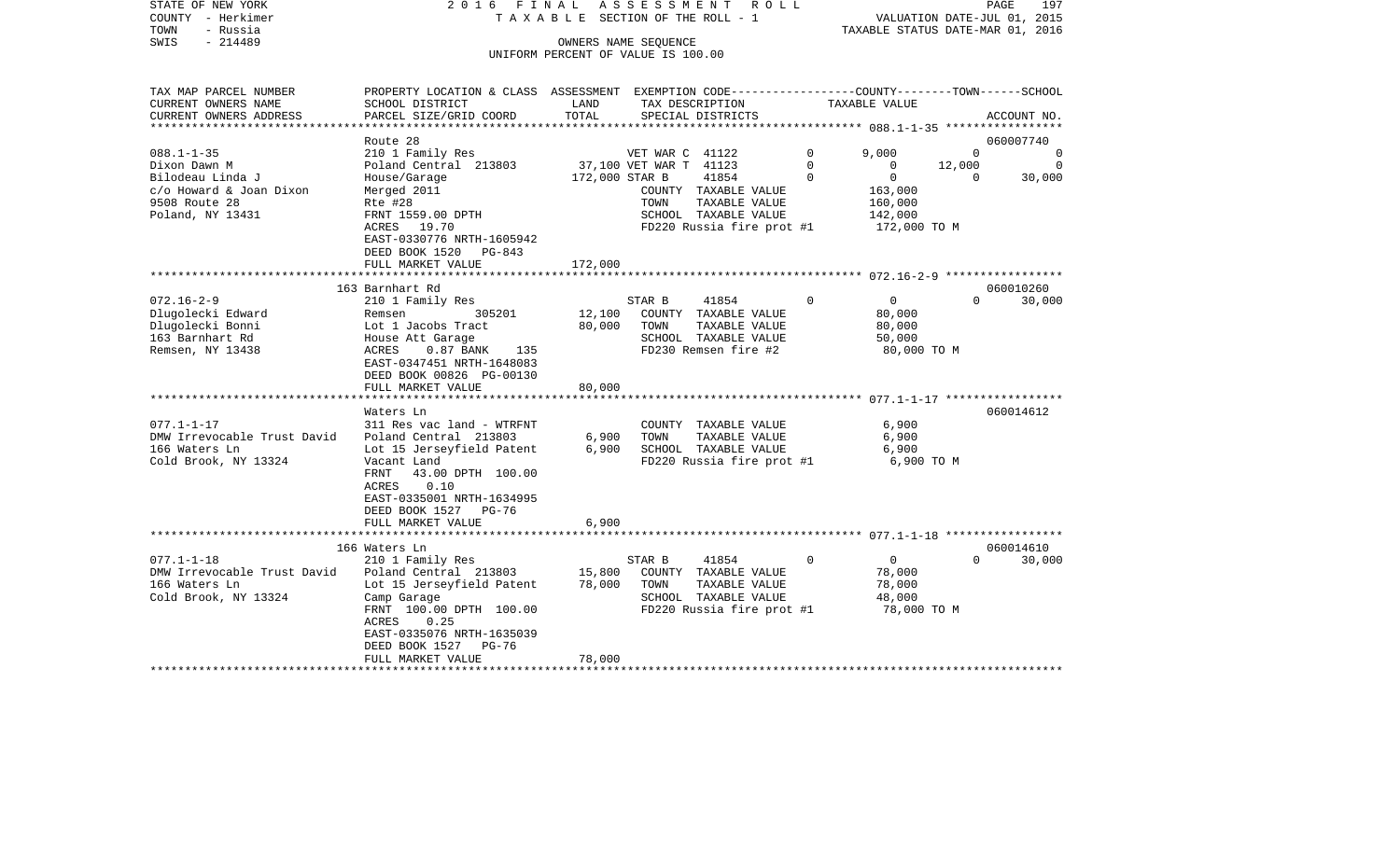| STATE OF NEW YORK<br>COUNTY - Herkimer<br>- Russia<br>TOWN | 2016 FINAL<br>TAXABLE                                       |                      | ASSESSMENT<br>R O L L<br>SECTION OF THE ROLL - 1                                                | VALUATION DATE-JUL 01, 2015<br>TAXABLE STATUS DATE-MAR 01, 2016 | 198<br>PAGE        |
|------------------------------------------------------------|-------------------------------------------------------------|----------------------|-------------------------------------------------------------------------------------------------|-----------------------------------------------------------------|--------------------|
| $-214489$<br>SWIS                                          |                                                             | OWNERS NAME SEQUENCE |                                                                                                 |                                                                 |                    |
|                                                            |                                                             |                      | UNIFORM PERCENT OF VALUE IS 100.00                                                              |                                                                 |                    |
|                                                            |                                                             |                      |                                                                                                 |                                                                 |                    |
| TAX MAP PARCEL NUMBER                                      |                                                             |                      | PROPERTY LOCATION & CLASS ASSESSMENT EXEMPTION CODE---------------COUNTY-------TOWN------SCHOOL |                                                                 |                    |
| CURRENT OWNERS NAME                                        | SCHOOL DISTRICT                                             | LAND                 | TAX DESCRIPTION                                                                                 | TAXABLE VALUE                                                   |                    |
| CURRENT OWNERS ADDRESS<br>**********************           | PARCEL SIZE/GRID COORD                                      | TOTAL                | SPECIAL DISTRICTS                                                                               |                                                                 | ACCOUNT NO.        |
|                                                            | 160 Waters Ln                                               |                      |                                                                                                 |                                                                 | 060013560          |
| $077.1 - 1 - 19$                                           | 260 Seasonal res                                            |                      | COUNTY TAXABLE VALUE                                                                            | 21,000                                                          |                    |
| DMW Irrevocable Trust David                                | Poland Central 213803                                       | 15,800               | TOWN<br>TAXABLE VALUE                                                                           | 21,000                                                          |                    |
| 166 Waters Ln                                              | Lot 15 Jerseyfield Patent                                   | 21,000               | SCHOOL TAXABLE VALUE                                                                            | 21,000                                                          |                    |
| Cold Brook, NY 13324                                       | Trailer Garage                                              |                      | FD220 Russia fire prot #1                                                                       | 21,000 TO M                                                     |                    |
|                                                            | Southside                                                   |                      |                                                                                                 |                                                                 |                    |
|                                                            | FRNT 100.00 DPTH 100.00                                     |                      |                                                                                                 |                                                                 |                    |
|                                                            | EAST-0335160 NRTH-1635081<br>DEED BOOK 1527<br>$PG-76$      |                      |                                                                                                 |                                                                 |                    |
|                                                            | FULL MARKET VALUE                                           | 21,000               |                                                                                                 |                                                                 |                    |
|                                                            |                                                             |                      |                                                                                                 |                                                                 |                    |
|                                                            | 9810 Route 28                                               |                      |                                                                                                 |                                                                 | 060030450          |
| $083.3 - 1 - 37.1$                                         | 210 1 Family Res                                            |                      | STAR B<br>41854<br>0                                                                            | $\overline{0}$                                                  | $\Omega$<br>30,000 |
| Dodge Lacey                                                | Poland Central 213803                                       | 19,500               | COUNTY TAXABLE VALUE                                                                            | 96,000                                                          |                    |
| Barry Brandon                                              | Lot 69<br>Rg                                                | 96,000               | TOWN<br>TAXABLE VALUE                                                                           | 96,000                                                          |                    |
| 9810 Route 28                                              | Mod House 2St Garage                                        |                      | SCHOOL TAXABLE VALUE                                                                            | 66,000                                                          |                    |
| Poland, NY 13431                                           | Gravesville Rd                                              |                      | FD220 Russia fire prot #1                                                                       | 96,000 TO M                                                     |                    |
|                                                            | FRNT 520.00 DPTH<br>ACRES<br>5.00                           |                      |                                                                                                 |                                                                 |                    |
|                                                            | EAST-0325231 NRTH-1609583                                   |                      |                                                                                                 |                                                                 |                    |
|                                                            | DEED BOOK 1327<br><b>PG-417</b>                             |                      |                                                                                                 |                                                                 |                    |
|                                                            | FULL MARKET VALUE                                           | 96,000               |                                                                                                 |                                                                 |                    |
|                                                            |                                                             |                      |                                                                                                 |                                                                 |                    |
|                                                            | 573 Dover Rd                                                |                      |                                                                                                 |                                                                 | 060018060          |
| $082.2 - 1 - 15.1$                                         | 210 1 Family Res                                            |                      | COUNTY TAXABLE VALUE                                                                            | 106,000                                                         |                    |
| Domser Mark A                                              | Poland Central 213803                                       | 25,000               | TOWN<br>TAXABLE VALUE                                                                           | 106,000                                                         |                    |
| Domser Celia A                                             | Lot 114 Royal Grant                                         | 106,000              | SCHOOL TAXABLE VALUE                                                                            | 106,000                                                         |                    |
| 567 Dover Rd                                               | House Att Gar                                               |                      | FD220 Russia fire prot #1                                                                       | 106,000 TO M                                                    |                    |
| Barneveld, NY 13304-9208                                   | FRNT 100.40 DPTH 287.23<br>ACRES<br>1.00                    |                      |                                                                                                 |                                                                 |                    |
|                                                            | EAST-0323158 NRTH-1622263                                   |                      |                                                                                                 |                                                                 |                    |
|                                                            | DEED BOOK 685<br>PG-210                                     |                      |                                                                                                 |                                                                 |                    |
|                                                            | FULL MARKET VALUE                                           | 106,000              |                                                                                                 |                                                                 |                    |
|                                                            |                                                             |                      |                                                                                                 |                                                                 |                    |
|                                                            | 567 Dover Rd                                                |                      |                                                                                                 |                                                                 | 060046510          |
| $082.2 - 1 - 15.2$                                         | 210 1 Family Res                                            |                      | COUNTY TAXABLE VALUE                                                                            | 249,200                                                         |                    |
| Domser Mark A                                              | Poland Central 213803                                       | 28,800               | TOWN<br>TAXABLE VALUE                                                                           | 249,200                                                         |                    |
| Domser Celia A                                             | Lot 114 Royal Grant                                         | 249,200              | SCHOOL TAXABLE VALUE                                                                            | 249,200                                                         |                    |
| 567 Dover Rd                                               | House, Gar, Cottage Sheds                                   |                      | FD220 Russia fire prot #1                                                                       | 249,200 TO M                                                    |                    |
| Barneveld, NY 13304-9208                                   | ACRES<br>2.07                                               |                      |                                                                                                 |                                                                 |                    |
|                                                            | EAST-0322966 NRTH-1622196<br>DEED BOOK 660<br><b>PG-587</b> |                      |                                                                                                 |                                                                 |                    |
|                                                            | FULL MARKET VALUE                                           | 249,200              |                                                                                                 |                                                                 |                    |
|                                                            |                                                             |                      |                                                                                                 |                                                                 |                    |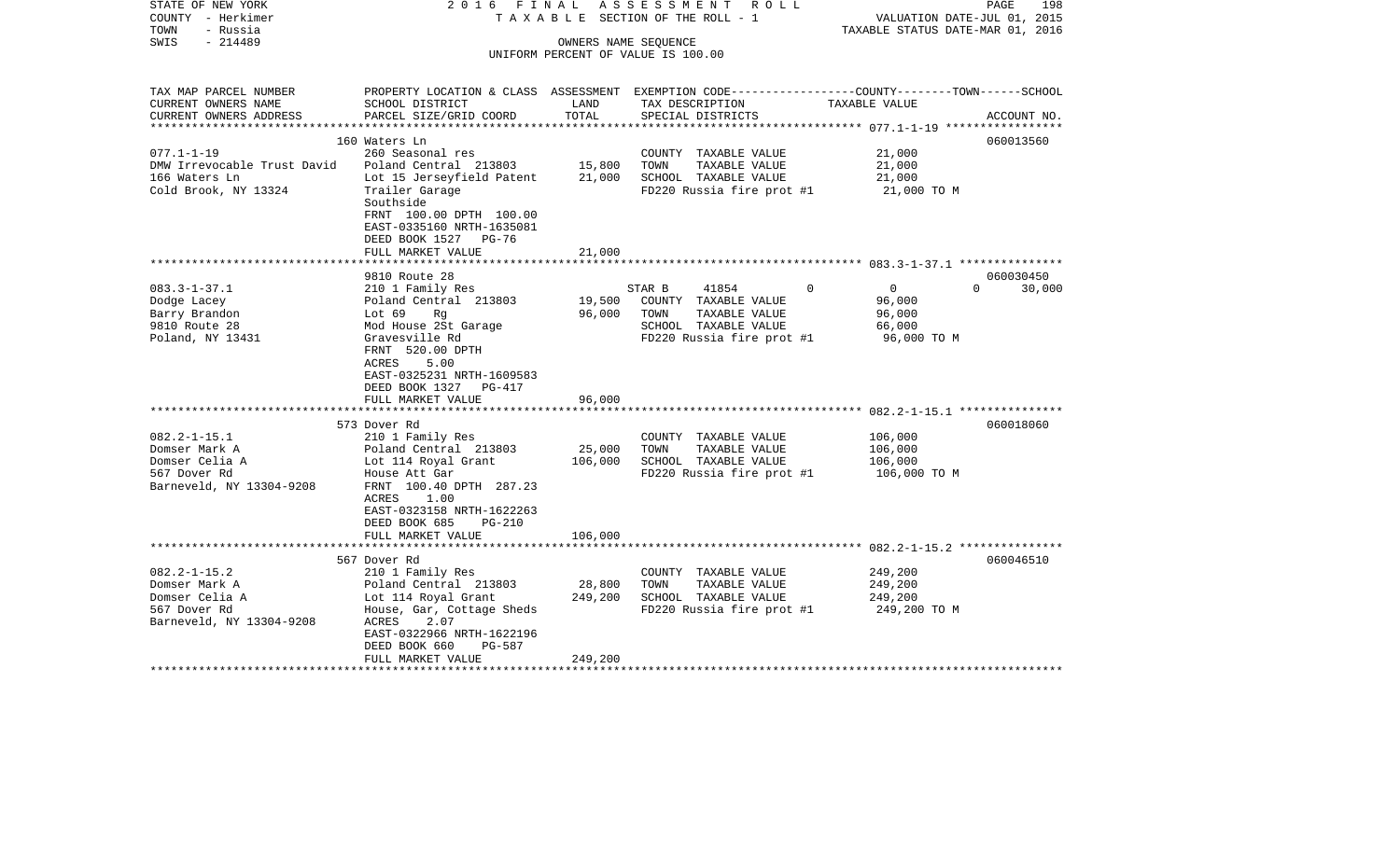| STATE OF NEW YORK                       | F I N A L<br>2016                                                                               |                   | ASSESSMENT<br>R O L L                         |              |                                  | PAGE        | 199    |
|-----------------------------------------|-------------------------------------------------------------------------------------------------|-------------------|-----------------------------------------------|--------------|----------------------------------|-------------|--------|
| COUNTY - Herkimer                       |                                                                                                 |                   | TAXABLE SECTION OF THE ROLL - 1               |              | VALUATION DATE-JUL 01, 2015      |             |        |
| TOWN<br>- Russia<br>$-214489$<br>SWIS   |                                                                                                 |                   | OWNERS NAME SEQUENCE                          |              | TAXABLE STATUS DATE-MAR 01, 2016 |             |        |
|                                         |                                                                                                 |                   | UNIFORM PERCENT OF VALUE IS 100.00            |              |                                  |             |        |
|                                         |                                                                                                 |                   |                                               |              |                                  |             |        |
| TAX MAP PARCEL NUMBER                   | PROPERTY LOCATION & CLASS ASSESSMENT EXEMPTION CODE---------------COUNTY-------TOWN------SCHOOL |                   |                                               |              |                                  |             |        |
| CURRENT OWNERS NAME                     | SCHOOL DISTRICT                                                                                 | LAND              | TAX DESCRIPTION                               |              | TAXABLE VALUE                    |             |        |
| CURRENT OWNERS ADDRESS                  | PARCEL SIZE/GRID COORD                                                                          | TOTAL             | SPECIAL DISTRICTS                             |              |                                  | ACCOUNT NO. |        |
| *************************               |                                                                                                 |                   |                                               |              |                                  |             |        |
|                                         | 6017 Military Rd                                                                                |                   |                                               |              |                                  | 060001890   |        |
| $082.2 - 1 - 12$                        | 210 1 Family Res                                                                                |                   | STAR B<br>41854                               | 0            | 0<br>$\Omega$                    |             | 30,000 |
| Donaghue Michael A<br>Donaghue Susan E  | Poland Central 213803<br>Lot 114 Royal Grant                                                    | 23,000<br>225,000 | COUNTY TAXABLE VALUE<br>TOWN<br>TAXABLE VALUE |              | 225,000<br>225,000               |             |        |
| 6017 Military Rd                        | House Gar                                                                                       |                   | SCHOOL TAXABLE VALUE                          |              | 195,000                          |             |        |
| Remsen, NY 13438                        | 95.00 DPTH 237.00<br>FRNT                                                                       |                   | FD220 Russia fire prot #1                     |              | 225,000 TO M                     |             |        |
|                                         | 0.75<br>ACRES                                                                                   |                   |                                               |              |                                  |             |        |
|                                         | EAST-0323251 NRTH-1623001                                                                       |                   |                                               |              |                                  |             |        |
|                                         | DEED BOOK 1458<br>PG-115                                                                        |                   |                                               |              |                                  |             |        |
|                                         | FULL MARKET VALUE                                                                               | 225,000           |                                               |              |                                  |             |        |
|                                         |                                                                                                 |                   |                                               |              |                                  |             |        |
|                                         | Route 365                                                                                       |                   |                                               |              |                                  | 060030810   |        |
| $073.3 - 1 - 36.1$                      | 910 Priv forest                                                                                 |                   | COUNTY TAXABLE VALUE                          |              | 68,700                           |             |        |
| Donaruma Francisco S                    | Poland Central 213803                                                                           | 68,700            | TOWN<br>TAXABLE VALUE                         |              | 68,700                           |             |        |
| 55 Preston St                           | Lot 80 Remsenburg Patent                                                                        | 68,700            | SCHOOL TAXABLE VALUE                          |              | 68,700                           |             |        |
| Ridgefield Park, NJ 07660               | Vacant Land                                                                                     |                   | FD230 Remsen fire #2                          |              | 68,700 TO M                      |             |        |
|                                         | ACRES<br>75.00                                                                                  |                   |                                               |              |                                  |             |        |
|                                         | EAST-0353881 NRTH-1649042<br>DEED BOOK 1454<br>PG-561                                           |                   |                                               |              |                                  |             |        |
|                                         | FULL MARKET VALUE                                                                               | 68,700            |                                               |              |                                  |             |        |
|                                         |                                                                                                 |                   |                                               |              |                                  |             |        |
|                                         | 157 Taylor Brook Rd                                                                             |                   |                                               |              |                                  |             |        |
| $083.3 - 2 - 2.3$                       | 210 1 Family Res                                                                                |                   | STAR B<br>41854                               | $\Omega$     | 0<br>$\Omega$                    |             | 30,000 |
| Donley David                            | Poland Central 213803                                                                           | 19,500            | COUNTY TAXABLE VALUE                          |              | 109,000                          |             |        |
| 157 Taylor Brook Rd                     | FRNT 260.00 DPTH                                                                                | 109,000           | TOWN<br>TAXABLE VALUE                         |              | 109,000                          |             |        |
| Poland, NY 13431                        | ACRES<br>5.00                                                                                   |                   | SCHOOL TAXABLE VALUE                          |              | 79,000                           |             |        |
|                                         | EAST-0333088 NRTH-1615969                                                                       |                   | FD220 Russia fire prot #1                     |              | 109,000 TO M                     |             |        |
|                                         | DEED BOOK 1092<br>PG-665                                                                        |                   |                                               |              |                                  |             |        |
|                                         | FULL MARKET VALUE<br>************************                                                   | 109,000           |                                               |              |                                  |             |        |
|                                         |                                                                                                 |                   |                                               |              |                                  |             |        |
| $083.1 - 1 - 43$                        | 210 Taylor Brook Rd<br>210 1 Family Res                                                         |                   | STAR EN<br>41834                              | $\mathbf{0}$ | 0<br>$\Omega$                    | 060040240   | 65,300 |
| Donley Raymond                          | Poland Central 213803                                                                           | 13,300            | COUNTY TAXABLE VALUE                          |              | 102,000                          |             |        |
| Donley Frances J                        | Lot 92 Royal Grant                                                                              | 102,000           | TOWN<br>TAXABLE VALUE                         |              | 102,000                          |             |        |
| 210 Taylor Brook Rd                     | House Garage                                                                                    |                   | SCHOOL TAXABLE VALUE                          |              | 36,700                           |             |        |
| Poland, NY 13431                        | Taylor Brook                                                                                    |                   | FD220 Russia fire prot #1                     |              | 102,000 TO M                     |             |        |
|                                         | 021<br>ACRES<br>1.30 BANK                                                                       |                   |                                               |              |                                  |             |        |
|                                         | EAST-0333627 NRTH-1617057                                                                       |                   |                                               |              |                                  |             |        |
|                                         | DEED BOOK 00615 PG-00635                                                                        |                   |                                               |              |                                  |             |        |
|                                         | FULL MARKET VALUE                                                                               | 102,000           |                                               |              |                                  |             |        |
|                                         |                                                                                                 |                   |                                               |              |                                  |             |        |
|                                         | Taylor Brook Rd                                                                                 |                   |                                               |              |                                  |             |        |
| $083.3 - 2 - 2.4$                       | 314 Rural vac<10                                                                                |                   | COUNTY TAXABLE VALUE                          |              | 17,100                           |             |        |
| Donley Raymond                          | Poland Central 213803                                                                           | 17,100            | TAXABLE VALUE<br>TOWN                         |              | 17,100                           |             |        |
| Donley Frances                          | FRNT 1473.00 DPTH                                                                               | 17,100            | SCHOOL TAXABLE VALUE                          |              | 17,100                           |             |        |
| 210 Taylor Brook Rd<br>Poland, NY 13431 | ACRES<br>9.50<br>EAST-0333366 NRTH-1615349                                                      |                   | FD220 Russia fire prot #1                     |              | 17,100 TO M                      |             |        |
|                                         | FULL MARKET VALUE                                                                               | 17,100            |                                               |              |                                  |             |        |
|                                         |                                                                                                 |                   |                                               |              |                                  |             |        |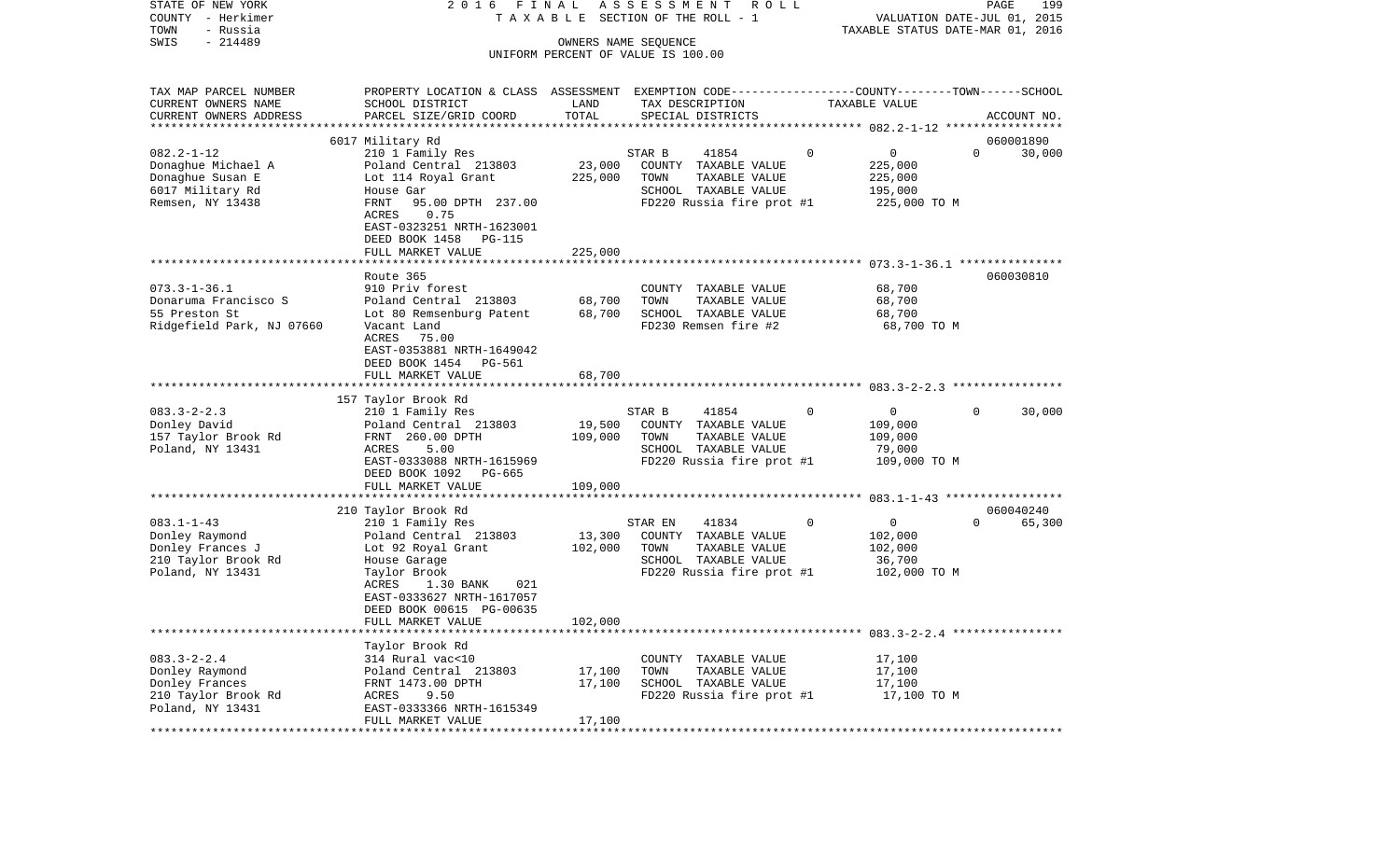| STATE OF NEW YORK<br>COUNTY - Herkimer<br>- Russia<br>TOWN<br>$-214489$<br>SWIS | 2016 FINAL                                                                                                        |        | ASSESSMENT<br>R O L L<br>TAXABLE SECTION OF THE ROLL - 1<br>OWNERS NAME SEQUENCE | TAXABLE STATUS DATE-MAR 01, 2016 | PAGE<br>VALUATION DATE-JUL 01, 2015 | 200         |
|---------------------------------------------------------------------------------|-------------------------------------------------------------------------------------------------------------------|--------|----------------------------------------------------------------------------------|----------------------------------|-------------------------------------|-------------|
|                                                                                 |                                                                                                                   |        | UNIFORM PERCENT OF VALUE IS 100.00                                               |                                  |                                     |             |
|                                                                                 |                                                                                                                   |        |                                                                                  |                                  |                                     |             |
| TAX MAP PARCEL NUMBER<br>CURRENT OWNERS NAME                                    | PROPERTY LOCATION & CLASS ASSESSMENT EXEMPTION CODE---------------COUNTY-------TOWN-----SCHOOL<br>SCHOOL DISTRICT | LAND   | TAX DESCRIPTION                                                                  | TAXABLE VALUE                    |                                     |             |
| CURRENT OWNERS ADDRESS                                                          | PARCEL SIZE/GRID COORD                                                                                            | TOTAL  | SPECIAL DISTRICTS                                                                |                                  |                                     | ACCOUNT NO. |
| ********************                                                            |                                                                                                                   |        |                                                                                  |                                  |                                     |             |
|                                                                                 | Taylor Brook Rd                                                                                                   |        |                                                                                  |                                  | 060002970                           |             |
| $083.3 - 2 - 2.1$                                                               | 105 Vac farmland                                                                                                  |        | COUNTY TAXABLE VALUE                                                             | 33,800                           |                                     |             |
| Donley Raymond K                                                                | Poland Central 213803                                                                                             | 33,800 | TOWN<br>TAXABLE VALUE                                                            | 33,800                           |                                     |             |
| Donley Frances J                                                                | Lot 92 Royal Grant                                                                                                | 33,800 | SCHOOL TAXABLE VALUE                                                             | 33,800                           |                                     |             |
| 210 Taylor Brook Rd                                                             | Vacant Land                                                                                                       |        | FD220 Russia fire prot #1                                                        | 33,800 TO M                      |                                     |             |
| Poland, NY 13431                                                                | FRNT 1430.00 DPTH                                                                                                 |        |                                                                                  |                                  |                                     |             |
|                                                                                 | ACRES 28.10                                                                                                       |        |                                                                                  |                                  |                                     |             |
|                                                                                 | EAST-0332979 NRTH-1616833                                                                                         |        |                                                                                  |                                  |                                     |             |
|                                                                                 | DEED BOOK 793<br>PG-384                                                                                           |        |                                                                                  |                                  |                                     |             |
|                                                                                 | FULL MARKET VALUE<br>************************                                                                     | 33,800 |                                                                                  |                                  |                                     |             |
|                                                                                 |                                                                                                                   |        |                                                                                  |                                  | 0012032                             |             |
| $077.2 - 2 - 11.2$                                                              | Stormy Hill Rd<br>260 Seasonal res                                                                                |        |                                                                                  | 70,000                           |                                     |             |
| Donnelly John J                                                                 | Poland Central 213803                                                                                             | 35,500 | COUNTY TAXABLE VALUE<br>TOWN<br>TAXABLE VALUE                                    | 70,000                           |                                     |             |
|                                                                                 |                                                                                                                   |        |                                                                                  |                                  |                                     |             |
| Donnelly Ellen M<br>15 Delaware Ave                                             | Great Lot 17 Jp                                                                                                   | 70,000 | SCHOOL TAXABLE VALUE<br>FD220 Russia fire prot #1                                | 70,000                           |                                     |             |
| Rensselaer, NY 12144                                                            | Vacant Land<br>ACRES 19.90                                                                                        |        |                                                                                  | 70,000 TO M                      |                                     |             |
|                                                                                 |                                                                                                                   |        |                                                                                  |                                  |                                     |             |
|                                                                                 | EAST-0347435 NRTH-1639550<br>DEED BOOK 1125 PG-742                                                                |        |                                                                                  |                                  |                                     |             |
|                                                                                 | FULL MARKET VALUE                                                                                                 | 70,000 |                                                                                  |                                  |                                     |             |
|                                                                                 | *******************                                                                                               |        |                                                                                  |                                  |                                     |             |
|                                                                                 | 142 Silverstone Estates                                                                                           |        |                                                                                  |                                  |                                     |             |
| $072.12 - 2 - 3$                                                                | 260 Seasonal res                                                                                                  |        | COUNTY TAXABLE VALUE                                                             | 17,000                           |                                     |             |
| Donnelly Thomas                                                                 | Remsen<br>305201                                                                                                  | 8,000  | TOWN<br>TAXABLE VALUE                                                            | 17,000                           |                                     |             |
| 95 Yorktown Rd                                                                  | Lot 2 Jacobs Tract                                                                                                | 17,000 | SCHOOL TAXABLE VALUE                                                             | 17,000                           |                                     |             |
| Southington, CT 06489                                                           | Vacant Land                                                                                                       |        | FD230 Remsen fire #2                                                             | 17,000 TO M                      |                                     |             |
|                                                                                 | ACRES<br>1.17                                                                                                     |        |                                                                                  |                                  |                                     |             |
|                                                                                 | EAST-0345541 NRTH-1652312                                                                                         |        |                                                                                  |                                  |                                     |             |
|                                                                                 | DEED BOOK 853<br>PG-332                                                                                           |        |                                                                                  |                                  |                                     |             |
|                                                                                 | FULL MARKET VALUE                                                                                                 | 17,000 |                                                                                  |                                  |                                     |             |
|                                                                                 | ********************                                                                                              |        |                                                                                  |                                  |                                     |             |
|                                                                                 | 414 Gravesville Rd                                                                                                |        |                                                                                  |                                  | 060007800                           |             |
| $083.3 - 1 - 31$                                                                | 210 1 Family Res                                                                                                  |        | VET WAR C 41122                                                                  | $\mathbf 0$<br>9,000             | $\Omega$                            | 0           |
| Doris Bethany                                                                   | Poland Central 213803                                                                                             |        | 17,100 VET WAR T 41123                                                           | $\mathbf 0$<br>$\Omega$          | 9,600                               | $\Omega$    |
| Doris Charles                                                                   | N 69<br>Rq                                                                                                        |        | 41834<br>64,000 STAR EN                                                          | $\mathbf 0$<br>$\overline{0}$    | 0                                   | 64,000      |
| 414 Gravesville Rd                                                              | Ho 4 1/4                                                                                                          |        | COUNTY TAXABLE VALUE                                                             | 55,000                           |                                     |             |
| Poland, NY 13431                                                                | Gravesville                                                                                                       |        | TAXABLE VALUE<br>TOWN                                                            | 54,400                           |                                     |             |
|                                                                                 | FRNT 308.00 DPTH                                                                                                  |        | SCHOOL TAXABLE VALUE                                                             | 0                                |                                     |             |
|                                                                                 | 4.30<br>ACRES                                                                                                     |        | FD220 Russia fire prot #1                                                        | 64,000 TO M                      |                                     |             |
|                                                                                 | EAST-0325435 NRTH-1610941                                                                                         |        |                                                                                  |                                  |                                     |             |
|                                                                                 | DEED BOOK 1490<br><b>PG-450</b>                                                                                   |        |                                                                                  |                                  |                                     |             |
|                                                                                 | FULL MARKET VALUE                                                                                                 | 64,000 |                                                                                  |                                  |                                     |             |
|                                                                                 |                                                                                                                   |        |                                                                                  |                                  |                                     |             |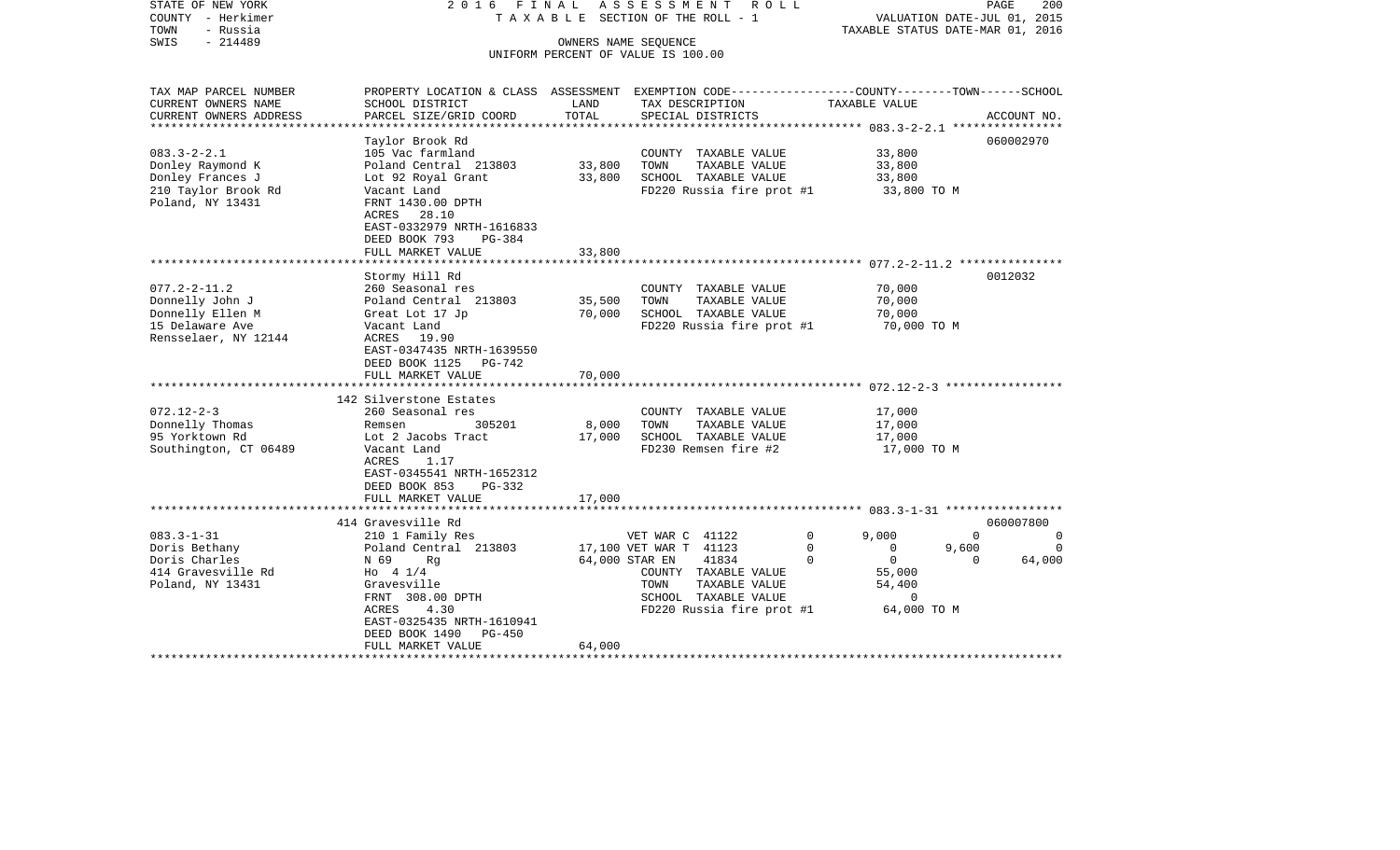| STATE OF NEW YORK      | 2016 FINAL                              |                      | A S S E S S M E N T<br>R O L L                                                                  |                                                               | PAGE<br>201   |
|------------------------|-----------------------------------------|----------------------|-------------------------------------------------------------------------------------------------|---------------------------------------------------------------|---------------|
| COUNTY - Herkimer      |                                         |                      | T A X A B L E SECTION OF THE ROLL - 1                                                           | VALUATION DATE-JUL 01, 2015                                   |               |
| TOWN<br>- Russia       |                                         |                      |                                                                                                 | TAXABLE STATUS DATE-MAR 01, 2016                              |               |
| $-214489$<br>SWIS      |                                         | OWNERS NAME SEQUENCE | UNIFORM PERCENT OF VALUE IS 100.00                                                              |                                                               |               |
|                        |                                         |                      |                                                                                                 |                                                               |               |
| TAX MAP PARCEL NUMBER  |                                         |                      | PROPERTY LOCATION & CLASS ASSESSMENT EXEMPTION CODE---------------COUNTY-------TOWN------SCHOOL |                                                               |               |
| CURRENT OWNERS NAME    | SCHOOL DISTRICT                         | LAND                 | TAX DESCRIPTION                                                                                 | TAXABLE VALUE                                                 |               |
| CURRENT OWNERS ADDRESS | PARCEL SIZE/GRID COORD                  | TOTAL                | SPECIAL DISTRICTS                                                                               |                                                               | ACCOUNT NO.   |
| ********************** |                                         |                      |                                                                                                 |                                                               |               |
|                        | Pardee Rd                               |                      |                                                                                                 |                                                               | 060025830     |
| $072.12 - 1 - 12$      | 311 Res vac land - WTRFNT               |                      | COUNTY TAXABLE VALUE                                                                            | 30,000                                                        |               |
| Dorman Thomas E        | 305201<br>Remsen                        | 30,000               | TOWN<br>TAXABLE VALUE                                                                           | 30,000                                                        |               |
| 5645 East Lake Rd      | Lot 1 Marvin Tract                      | 30,000               | SCHOOL TAXABLE VALUE                                                                            | 30,000                                                        |               |
| Hamilton, NY 13346     | Vacant Land                             |                      | FD230 Remsen fire #2                                                                            | 30,000 TO M                                                   |               |
|                        | ACRES<br>3.00                           |                      |                                                                                                 |                                                               |               |
|                        | EAST-0346987 NRTH-1651340               |                      |                                                                                                 |                                                               |               |
|                        | DEED BOOK 764<br>$PG-13$                |                      |                                                                                                 |                                                               |               |
|                        | FULL MARKET VALUE                       | 30,000               |                                                                                                 |                                                               |               |
|                        |                                         |                      |                                                                                                 |                                                               |               |
|                        | Stormy Hill Rd                          |                      |                                                                                                 |                                                               |               |
| $078.1 - 4 - 3$        | 310 Res Vac                             |                      | COUNTY TAXABLE VALUE                                                                            | 25,600                                                        |               |
| Dowling Daniel         | Poland Central 213803                   | 25,600               | TOWN<br>TAXABLE VALUE                                                                           | 25,600                                                        |               |
| 182 West St            | FRNT 408.00 DPTH                        |                      | SCHOOL TAXABLE VALUE                                                                            |                                                               |               |
|                        | 9.70<br>ACRES                           | 25,600               |                                                                                                 | 25,600                                                        |               |
| Ilion, NY 13357        | EAST-0348764 NRTH-1638941               |                      | FD220 Russia fire prot #1                                                                       | 25,600 TO M                                                   |               |
|                        | DEED BOOK 1446<br>$PG-253$              |                      |                                                                                                 |                                                               |               |
|                        | FULL MARKET VALUE                       | 25,600               |                                                                                                 |                                                               |               |
|                        |                                         |                      |                                                                                                 |                                                               |               |
|                        | Wheelertown Rd                          |                      |                                                                                                 |                                                               |               |
| $068. - 1 - 62$        | 260 Seasonal res                        |                      | COUNTY TAXABLE VALUE                                                                            | 39,500                                                        |               |
| Downing Rebecca        | 305201<br>Remsen                        | 29,500               | TOWN<br>TAXABLE VALUE                                                                           | 39,500                                                        |               |
| 4 Lincklaen Ter        | Wheelertown Road                        | 39,500               | SCHOOL TAXABLE VALUE                                                                            | 39,500                                                        |               |
| Cazenovia, NY 13035    | FRNT 300.00 DPTH                        |                      | FD230 Remsen fire #2                                                                            | 39,500 TO M                                                   |               |
|                        | ACRES 12.80                             |                      |                                                                                                 |                                                               |               |
|                        | EAST-0341239 NRTH-1664458               |                      |                                                                                                 |                                                               |               |
|                        | DEED BOOK 1564<br>PG-551                |                      |                                                                                                 |                                                               |               |
|                        | FULL MARKET VALUE                       | 39,500               |                                                                                                 |                                                               |               |
|                        | **********************                  |                      |                                                                                                 | ***********************************683.3-1-56.4 ************* |               |
|                        | 240 Gravesville Rd                      |                      |                                                                                                 |                                                               | 060009810     |
| $083.3 - 1 - 56.4$     | 314 Rural vac<10                        |                      | COUNTY TAXABLE VALUE                                                                            | 14,100                                                        |               |
| Doyle James            | Poland Central 213803                   | 14,100               | TOWN<br>TAXABLE VALUE                                                                           | 14,100                                                        |               |
| Doyle Mary             | Lot 69 Royal Grant                      | 14,100               | SCHOOL TAXABLE VALUE                                                                            | 14,100                                                        |               |
| 247 Gravesville Rd     | FRNT 300.00 DPTH                        |                      | FD220 Russia fire prot #1                                                                       | 14,100 TO M                                                   |               |
| Poland, NY 13431       | ACRES<br>7.20                           |                      |                                                                                                 |                                                               |               |
|                        | EAST-0328921 NRTH-1609934               |                      |                                                                                                 |                                                               |               |
|                        | FULL MARKET VALUE                       | 14,100               |                                                                                                 |                                                               |               |
|                        |                                         |                      |                                                                                                 |                                                               |               |
|                        | 247 Gravesville Rd                      |                      |                                                                                                 |                                                               | 060025920     |
| $083.3 - 1 - 61$       | 210 1 Family Res                        |                      | STAR B<br>41854<br>$\Omega$                                                                     | $\mathbf{0}$                                                  | $0 \t 30,000$ |
| Doyle James C          | Poland Central 213803                   | 8,600                | COUNTY TAXABLE VALUE                                                                            | 94,500                                                        |               |
| Doyle Mary R           | Lot 69 Royal Grant                      | 94,500               | TOWN<br>TAXABLE VALUE                                                                           | 94,500                                                        |               |
| 247 Gravesville Rd     |                                         |                      | SCHOOL TAXABLE VALUE                                                                            | 64,500                                                        |               |
| Poland, NY 13431       | House, Garage<br>FRNT 72.00 DPTH 150.00 |                      | FD220 Russia fire prot #1                                                                       | 94,500 TO M                                                   |               |
|                        | ACRES<br>0.38                           |                      |                                                                                                 |                                                               |               |
|                        | EAST-0328383 NRTH-1610487               |                      |                                                                                                 |                                                               |               |
|                        | DEED BOOK 00661 PG-00824                |                      |                                                                                                 |                                                               |               |
|                        | FULL MARKET VALUE                       | 94,500               |                                                                                                 |                                                               |               |
|                        | ***************************             |                      |                                                                                                 |                                                               |               |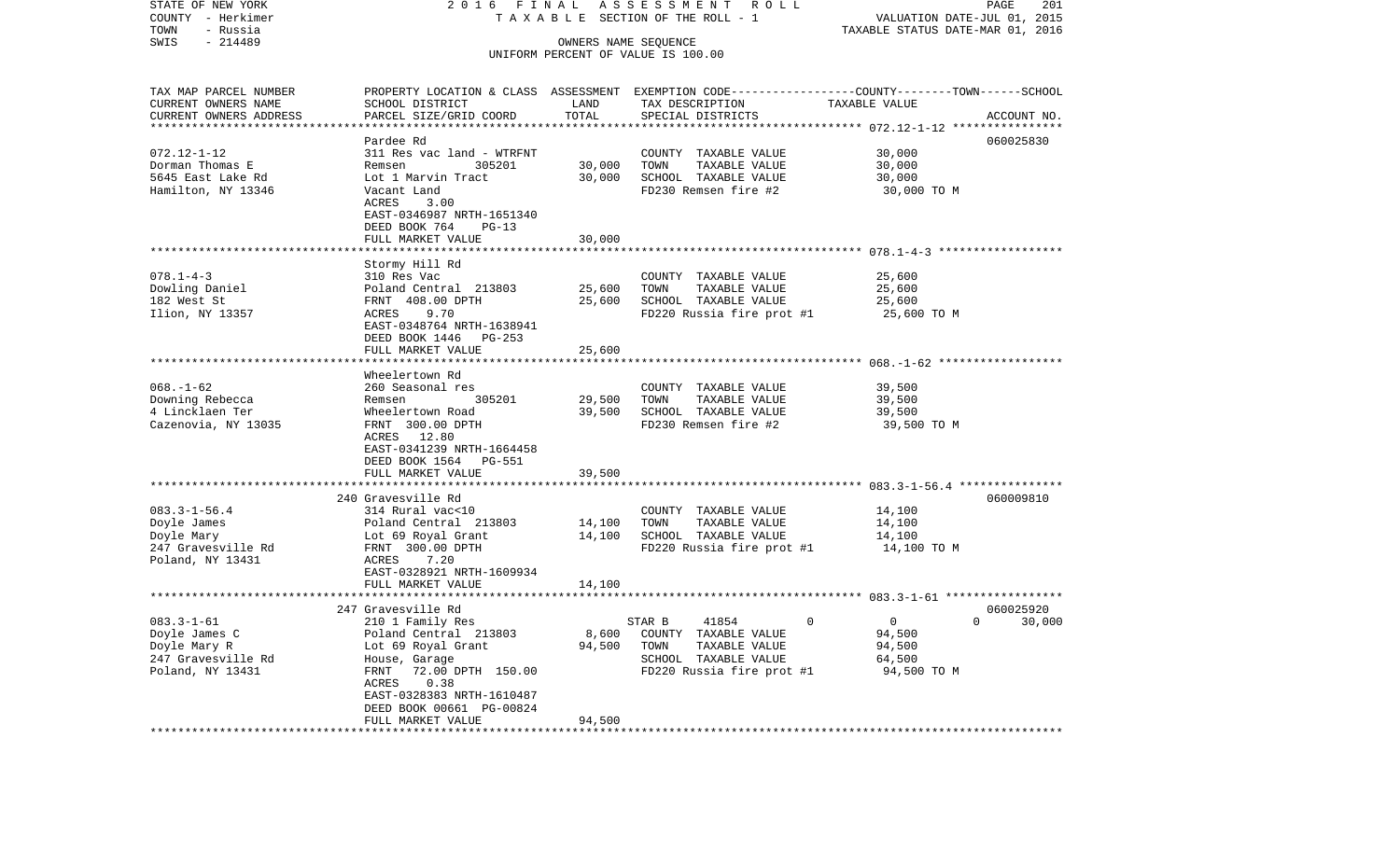| STATE OF NEW YORK<br>COUNTY - Herkimer     | 2016 FINAL                                    |                      | A S S E S S M E N T<br>R O L L<br>TAXABLE SECTION OF THE ROLL - 1                                | VALUATION DATE-JUL 01, 2015      | PAGE<br>202 |
|--------------------------------------------|-----------------------------------------------|----------------------|--------------------------------------------------------------------------------------------------|----------------------------------|-------------|
| TOWN<br>- Russia                           |                                               |                      |                                                                                                  | TAXABLE STATUS DATE-MAR 01, 2016 |             |
| $-214489$<br>SWIS                          |                                               | OWNERS NAME SEQUENCE | UNIFORM PERCENT OF VALUE IS 100.00                                                               |                                  |             |
|                                            |                                               |                      |                                                                                                  |                                  |             |
| TAX MAP PARCEL NUMBER                      |                                               |                      | PROPERTY LOCATION & CLASS ASSESSMENT EXEMPTION CODE----------------COUNTY-------TOWN------SCHOOL |                                  |             |
| CURRENT OWNERS NAME                        | SCHOOL DISTRICT                               | LAND                 | TAX DESCRIPTION                                                                                  | TAXABLE VALUE                    |             |
| CURRENT OWNERS ADDRESS                     | PARCEL SIZE/GRID COORD                        | TOTAL                | SPECIAL DISTRICTS                                                                                |                                  | ACCOUNT NO. |
| ************************                   |                                               |                      |                                                                                                  |                                  |             |
| $083.3 - 1 - 64.2$                         | Gravesville Rd<br>311 Res vac land            |                      | COUNTY TAXABLE VALUE                                                                             | 100                              |             |
| Doyle James C                              | Poland Central 213803                         | 100                  | TOWN<br>TAXABLE VALUE                                                                            | 100                              |             |
| Doyle Mary R                               | FRNT<br>46.00 DPTH 129.00                     | 100                  | SCHOOL TAXABLE VALUE                                                                             | 100                              |             |
| 247 Gravesville Rd                         | 0.08<br>ACRES                                 |                      | FD220 Russia fire prot #1                                                                        | 100 TO M                         |             |
| Poland, NY 13431                           | EAST-0328433 NRTH-1610518                     |                      |                                                                                                  |                                  |             |
|                                            | DEED BOOK 1366 PG-151                         |                      |                                                                                                  |                                  |             |
|                                            | FULL MARKET VALUE                             | 100                  |                                                                                                  |                                  |             |
|                                            |                                               |                      |                                                                                                  |                                  |             |
| $078.1 - 1 - 27$                           | Stormy Hill Rd<br>314 Rural vac<10            |                      | COUNTY TAXABLE VALUE                                                                             | 13,400                           | 060046920   |
| Drasye Brad                                | Poland Central 213803                         | 13,400               | TAXABLE VALUE<br>TOWN                                                                            | 13,400                           |             |
| 5854 Rte 96 Apt 217                        | Lot 17 Jerseyfield Patent                     | 13,400               | SCHOOL TAXABLE VALUE                                                                             | 13,400                           |             |
| Romulus, NY 14541                          | Vacant Land                                   |                      | FD220 Russia fire prot #1                                                                        | 13,400 TO M                      |             |
|                                            | <b>ACRES</b><br>6.70                          |                      |                                                                                                  |                                  |             |
|                                            | EAST-0350991 NRTH-1637994                     |                      |                                                                                                  |                                  |             |
|                                            | DEED BOOK 1447<br>PG-131                      |                      |                                                                                                  |                                  |             |
|                                            | FULL MARKET VALUE                             | 13,400               |                                                                                                  |                                  |             |
|                                            | Brady Beach Rd                                |                      |                                                                                                  |                                  | 060004440   |
| $072.4 - 1 - 44$                           | 311 Res vac land - WTRFNT                     |                      | COUNTY TAXABLE VALUE                                                                             | 39,400                           |             |
| Droz, Trustee Philippe                     | Poland Central 213803                         | 39,400               | TOWN<br>TAXABLE VALUE                                                                            | 39,400                           |             |
| Attn: Beach Trust                          | Lot 16 Jerseyfield Patent                     | 39,400               | SCHOOL TAXABLE VALUE                                                                             | 39,400                           |             |
| 5812 Temple City Blvd 500                  | Vacant Land                                   |                      | FD220 Russia fire prot #1                                                                        | 39,400 TO M                      |             |
| Temple City, CA 91780                      | ACRES 27.20                                   |                      |                                                                                                  |                                  |             |
|                                            | EAST-0344549 NRTH-1641395                     |                      |                                                                                                  |                                  |             |
|                                            | DEED BOOK 935<br>PG-220                       |                      |                                                                                                  |                                  |             |
|                                            | FULL MARKET VALUE<br>************************ | 39,400               |                                                                                                  |                                  |             |
|                                            | Black Creek Rd                                |                      |                                                                                                  |                                  | 060001560   |
| $077.4 - 1 - 38$                           | 323 Vacant rural                              |                      | COUNTY TAXABLE VALUE                                                                             | 17,700                           |             |
| Dubinsky Eileen J                          | Poland Central 213803                         | 17,700               | TOWN<br>TAXABLE VALUE                                                                            | 17,700                           |             |
| PO Box 149                                 | Lot 111 Royal Grant                           | 17,700               | SCHOOL TAXABLE VALUE                                                                             | 17,700                           |             |
| Prospect, NY 13435                         | Vacant Land                                   |                      | FD220 Russia fire prot #1                                                                        | 17,700 TO M                      |             |
|                                            | ACRES 38.20                                   |                      |                                                                                                  |                                  |             |
|                                            | EAST-0342016 NRTH-1625020                     |                      |                                                                                                  |                                  |             |
|                                            | DEED BOOK 1439<br>PG-772<br>FULL MARKET VALUE | 17,700               |                                                                                                  |                                  |             |
|                                            |                                               |                      |                                                                                                  |                                  |             |
|                                            | 9517 Route 28                                 |                      |                                                                                                  |                                  | 060019710   |
| $088.1 - 1 - 13.1$                         | 210 1 Family Res                              |                      | COUNTY TAXABLE VALUE                                                                             | 189,000                          |             |
| DuBois Jeffrey A                           | Poland Central 213803                         | 31,400               | TOWN<br>TAXABLE VALUE                                                                            | 189,000                          |             |
| DuBois Terilee S                           | Lot 47 Royal Grant                            | 189,000              | SCHOOL TAXABLE VALUE                                                                             | 189,000                          |             |
| 56 Heatherwood Dr<br>Marlborough, MA 01752 | House                                         |                      | FD220 Russia fire prot #1                                                                        | 189,000 TO M                     |             |
|                                            | Pole Barn merg 2013<br>FRNT 301.00 DPTH       |                      |                                                                                                  |                                  |             |
|                                            | 10.20<br>ACRES                                |                      |                                                                                                  |                                  |             |
|                                            | EAST-0329848 NRTH-1605589                     |                      |                                                                                                  |                                  |             |
|                                            | DEED BOOK 1533<br><b>PG-814</b>               |                      |                                                                                                  |                                  |             |
|                                            | FULL MARKET VALUE                             | 189,000              |                                                                                                  |                                  |             |
| ***************                            |                                               |                      |                                                                                                  |                                  |             |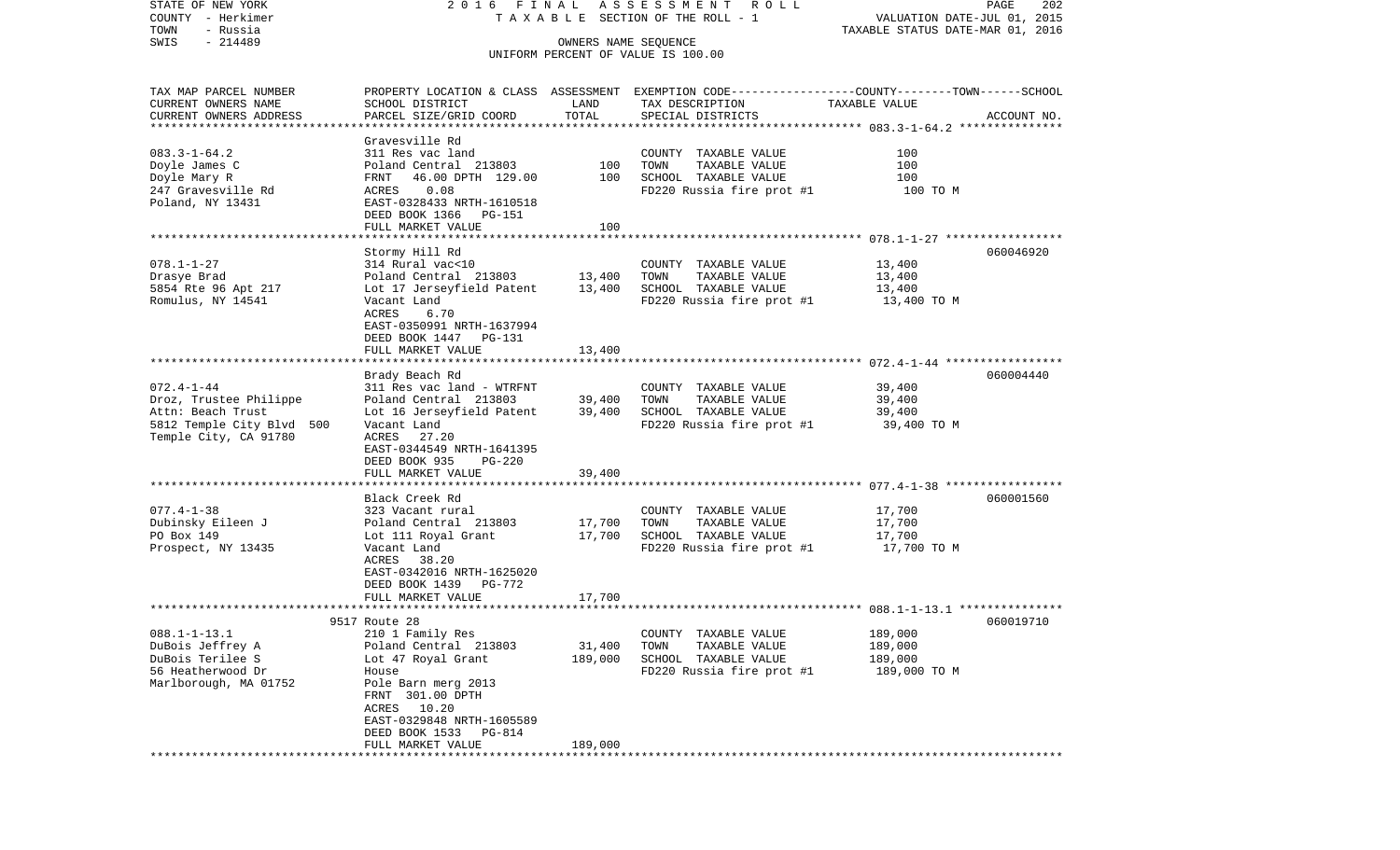| STATE OF NEW YORK<br>COUNTY - Herkimer<br>TOWN<br>- Russia | 2016 FINAL                   |         | A S S E S S M E N T R O L L<br>TAXABLE SECTION OF THE ROLL - 1                                 | VALUATION DATE-JUL 01, 2015<br>TAXABLE STATUS DATE-MAR 01, 2016 | PAGE<br>203 |
|------------------------------------------------------------|------------------------------|---------|------------------------------------------------------------------------------------------------|-----------------------------------------------------------------|-------------|
| $-214489$<br>SWIS                                          |                              |         | OWNERS NAME SEQUENCE                                                                           |                                                                 |             |
|                                                            |                              |         | UNIFORM PERCENT OF VALUE IS 100.00                                                             |                                                                 |             |
|                                                            |                              |         |                                                                                                |                                                                 |             |
| TAX MAP PARCEL NUMBER                                      |                              |         | PROPERTY LOCATION & CLASS ASSESSMENT EXEMPTION CODE---------------COUNTY-------TOWN-----SCHOOL |                                                                 |             |
| CURRENT OWNERS NAME                                        | SCHOOL DISTRICT              | LAND    | TAX DESCRIPTION                                                                                | TAXABLE VALUE                                                   |             |
| CURRENT OWNERS ADDRESS<br>**********************           | PARCEL SIZE/GRID COORD       | TOTAL   | SPECIAL DISTRICTS                                                                              |                                                                 | ACCOUNT NO. |
|                                                            | State Route 28               |         |                                                                                                |                                                                 |             |
| $088.1 - 1 - 36.6$                                         | 320 Rural vacant             |         | COUNTY TAXABLE VALUE                                                                           | 30,000                                                          |             |
| DuBois Jeffrey A                                           | Poland Central 213803        | 30,000  | TOWN<br>TAXABLE VALUE                                                                          | 30,000                                                          |             |
| DuBois Terilee S                                           | Split 2012                   | 30,000  | SCHOOL TAXABLE VALUE                                                                           | 30,000                                                          |             |
| 56 Heatherwood Dr                                          | Carney                       |         | FD220 Russia fire prot #1                                                                      | 30,000 TO M                                                     |             |
| Marlboro, MA 01752                                         | FRNT 300.00 DPTH             |         |                                                                                                |                                                                 |             |
|                                                            | ACRES<br>6.00                |         |                                                                                                |                                                                 |             |
|                                                            | EAST-0330105 NRTH-1605388    |         |                                                                                                |                                                                 |             |
|                                                            | DEED BOOK 1584 PG-492        |         |                                                                                                |                                                                 |             |
|                                                            | FULL MARKET VALUE            | 30,000  |                                                                                                |                                                                 |             |
|                                                            |                              |         |                                                                                                |                                                                 |             |
|                                                            | 150 Stormy Hill Rd           |         |                                                                                                |                                                                 | 060042280   |
| $077.12 - 1 - 12$                                          | 210 1 Family Res             |         | 41854<br>$\circ$<br>STAR B                                                                     | $\overline{0}$<br>$\Omega$                                      | 30,000      |
| DuBrule II Charles N                                       | Poland Central 213803        | 17,700  | COUNTY TAXABLE VALUE                                                                           | 166,000                                                         |             |
| 150 Stormy Hill Rd                                         | Lot 14 Jerseyfield Patent    | 166,000 | TAXABLE VALUE<br>TOWN                                                                          | 166,000                                                         |             |
| Cold Brook, NY 13324                                       | House 3 Stall Gar            |         | SCHOOL TAXABLE VALUE                                                                           | 136,000                                                         |             |
|                                                            | ACRES<br>3.75 BANK<br>821    |         | FD220 Russia fire prot #1                                                                      | 166,000 TO M                                                    |             |
|                                                            | EAST-0342962 NRTH-1635270    |         |                                                                                                |                                                                 |             |
|                                                            | DEED BOOK 894<br>PG-607      |         |                                                                                                |                                                                 |             |
|                                                            | FULL MARKET VALUE            | 166,000 |                                                                                                |                                                                 |             |
|                                                            |                              |         |                                                                                                |                                                                 |             |
|                                                            | Route 365                    |         |                                                                                                |                                                                 | 060001590   |
| $073.3 - 1 - 40$                                           | 314 Rural vac<10             |         | COUNTY TAXABLE VALUE                                                                           | 9,000                                                           |             |
| Duesler Stephen W                                          | Poland Central 213803        | 9,000   | TOWN<br>TAXABLE VALUE                                                                          | 9,000                                                           |             |
| 8119 State Rte 5                                           | Lot 80 Remsenburg Patent     | 9,000   | SCHOOL TAXABLE VALUE                                                                           | 9,000                                                           |             |
| St Johnsville, NY 13452                                    | Vacant Land<br>ACRES<br>1.80 |         | FD230 Remsen fire #2                                                                           | 9,000 TO M                                                      |             |
|                                                            | EAST-0354330 NRTH-1647346    |         |                                                                                                |                                                                 |             |
|                                                            | DEED BOOK 1377 PG-302        |         |                                                                                                |                                                                 |             |
|                                                            | FULL MARKET VALUE            | 9,000   |                                                                                                |                                                                 |             |
|                                                            | *************************    |         |                                                                                                |                                                                 |             |
|                                                            | Hall Rd                      |         |                                                                                                |                                                                 | 060031350   |
| $084.3 - 2 - 50$                                           | 314 Rural vac<10             |         | COUNTY TAXABLE VALUE                                                                           | 3,300                                                           |             |
| Duesler Stephen W                                          | Poland Central 213803        | 3,300   | TAXABLE VALUE<br>TOWN                                                                          | 3,300                                                           |             |
| 8119 State Hwy 5                                           | S 82<br>Rg                   | 3,300   | SCHOOL TAXABLE VALUE                                                                           | 3,300                                                           |             |
| St. Johnsville, NY 13452                                   | Lot $1\ 1/4$ Acres           |         | FD220 Russia fire prot #1                                                                      | 3,300 TO M                                                      |             |
|                                                            | Hall Road                    |         |                                                                                                |                                                                 |             |
|                                                            | FRNT 486.20 DPTH             |         |                                                                                                |                                                                 |             |
|                                                            | 1.50<br>ACRES                |         |                                                                                                |                                                                 |             |
|                                                            | EAST-0354600 NRTH-1617226    |         |                                                                                                |                                                                 |             |
|                                                            | DEED BOOK 895<br>PG-232      |         |                                                                                                |                                                                 |             |
|                                                            | FULL MARKET VALUE            | 3,300   |                                                                                                |                                                                 |             |
|                                                            |                              |         |                                                                                                |                                                                 |             |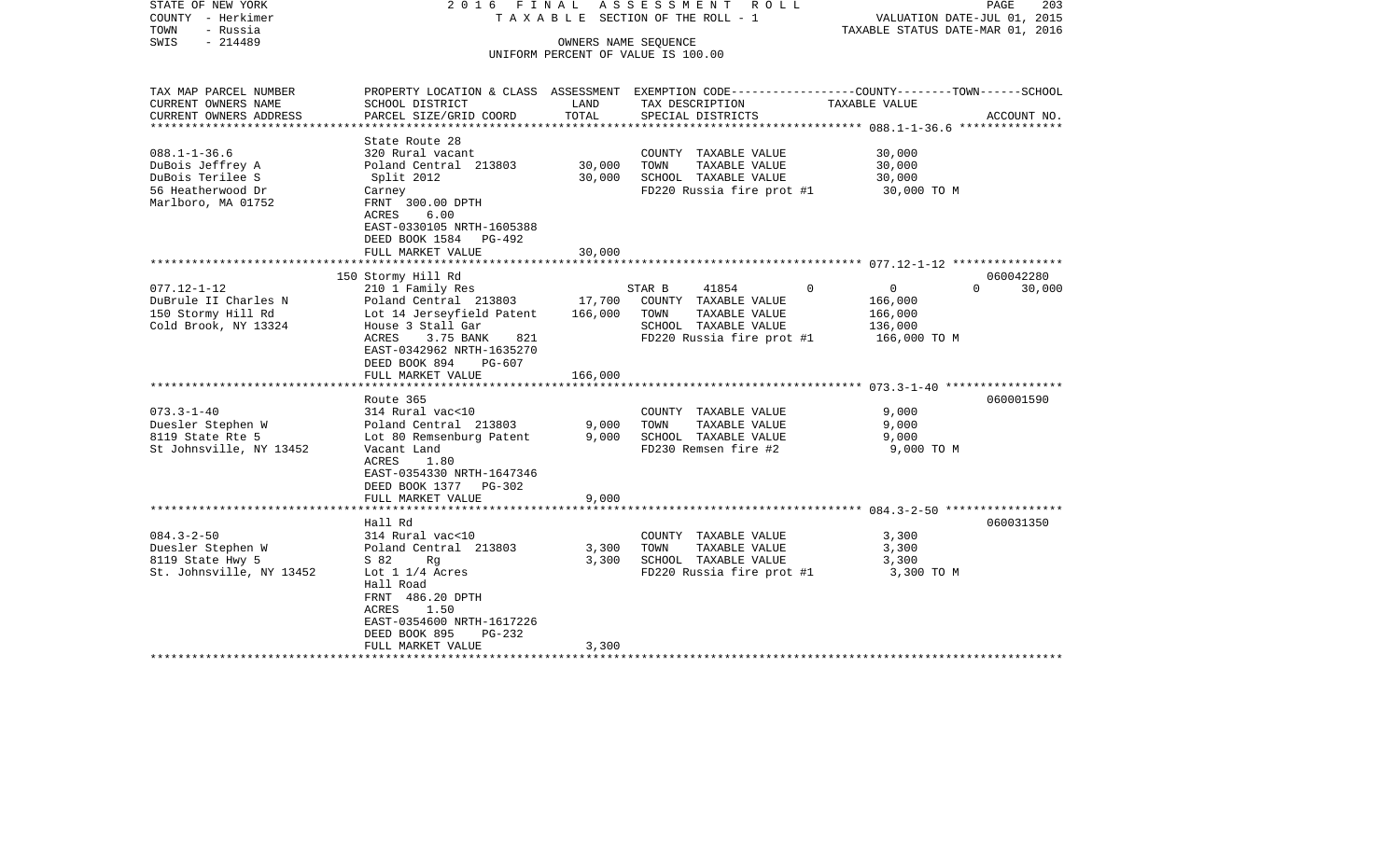| STATE OF NEW YORK                            | 2016 FINAL                                   |                      | ASSESSMENT ROLL                                                                                                     |                                  | PAGE<br>204        |
|----------------------------------------------|----------------------------------------------|----------------------|---------------------------------------------------------------------------------------------------------------------|----------------------------------|--------------------|
| COUNTY - Herkimer                            |                                              |                      | T A X A B L E SECTION OF THE ROLL - 1                                                                               | VALUATION DATE-JUL 01, 2015      |                    |
| TOWN<br>- Russia<br>$-214489$<br>SWIS        |                                              | OWNERS NAME SEQUENCE |                                                                                                                     | TAXABLE STATUS DATE-MAR 01, 2016 |                    |
|                                              |                                              |                      | UNIFORM PERCENT OF VALUE IS 100.00                                                                                  |                                  |                    |
|                                              |                                              |                      |                                                                                                                     |                                  |                    |
|                                              |                                              |                      |                                                                                                                     |                                  |                    |
| TAX MAP PARCEL NUMBER<br>CURRENT OWNERS NAME | SCHOOL DISTRICT                              | LAND                 | PROPERTY LOCATION & CLASS ASSESSMENT EXEMPTION CODE----------------COUNTY-------TOWN------SCHOOL<br>TAX DESCRIPTION | TAXABLE VALUE                    |                    |
| CURRENT OWNERS ADDRESS                       | PARCEL SIZE/GRID COORD                       | TOTAL                | SPECIAL DISTRICTS                                                                                                   |                                  | ACCOUNT NO.        |
| ************************                     |                                              |                      |                                                                                                                     |                                  |                    |
|                                              | Brady Beach Rd                               |                      |                                                                                                                     |                                  | 060040210          |
| $072.4 - 1 - 26$                             | 260 Seasonal res                             |                      | COUNTY TAXABLE VALUE                                                                                                | 64,000                           |                    |
| DuMont Timothy J                             | Poland Central 213803                        | 25,400               | TAXABLE VALUE<br>TOWN                                                                                               | 64,000                           |                    |
| DUMONT Martha E                              | N 47 Jp                                      | 64,000               | SCHOOL TAXABLE VALUE                                                                                                | 64,000                           |                    |
| 706 Parkway East                             | Camp 4/10 Acre                               |                      | FD220 Russia fire prot #1                                                                                           | 64,000 TO M                      |                    |
| Utica, NY 13501                              | Brady Beach Rd                               |                      |                                                                                                                     |                                  |                    |
|                                              | ACRES<br>0.46                                |                      |                                                                                                                     |                                  |                    |
|                                              | EAST-0344264 NRTH-1642875                    |                      |                                                                                                                     |                                  |                    |
|                                              | DEED BOOK 943<br>PG-601<br>FULL MARKET VALUE | 64,000               |                                                                                                                     |                                  |                    |
|                                              |                                              |                      |                                                                                                                     |                                  |                    |
|                                              | 152 Beechwood Ln                             |                      |                                                                                                                     |                                  | 0003578            |
| $072.4 - 2 - 6$                              | 260 Seasonal res                             |                      | COUNTY TAXABLE VALUE                                                                                                | 85,000                           |                    |
| Dunn Barbara                                 | Poland Central 213803                        | 46,400               | TOWN<br>TAXABLE VALUE                                                                                               | 85,000                           |                    |
| 410 W Elm St                                 | Lot 46 Jerseyfield Patent                    | 85,000               | SCHOOL TAXABLE VALUE                                                                                                | 85,000                           |                    |
| Oneida, NY 13421                             | ACRES<br>6.60                                |                      | FD220 Russia fire prot #1                                                                                           | 85,000 TO M                      |                    |
|                                              | EAST-0349153 NRTH-1645876                    |                      |                                                                                                                     |                                  |                    |
|                                              | DEED BOOK 916<br>PG-348                      |                      |                                                                                                                     |                                  |                    |
|                                              | FULL MARKET VALUE                            | 85,000               |                                                                                                                     |                                  |                    |
|                                              |                                              |                      |                                                                                                                     |                                  |                    |
|                                              | Beecher Rd                                   |                      |                                                                                                                     |                                  | 060012930          |
| $088.1 - 1 - 28$<br>Dunn John J              | 312 Vac w/imprv<br>Poland Central 213803     | 2,000                | COUNTY TAXABLE VALUE<br>TAXABLE VALUE<br>TOWN                                                                       | 4,500<br>4,500                   |                    |
| Dunn Frances H                               | Lot 47 Royal Grant                           | 4,500                | SCHOOL TAXABLE VALUE                                                                                                | 4,500                            |                    |
| 172 Beecher Rd                               | Barn                                         |                      | FD220 Russia fire prot #1                                                                                           | 400 TO M                         |                    |
| PO Box 482                                   | FRNT 100.00 DPTH 225.00                      |                      |                                                                                                                     |                                  |                    |
| Poland, NY 13304                             | <b>ACRES</b><br>0.44                         |                      |                                                                                                                     |                                  |                    |
|                                              | EAST-0332058 NRTH-1606407                    |                      |                                                                                                                     |                                  |                    |
|                                              | DEED BOOK 00836 PG-00354                     |                      |                                                                                                                     |                                  |                    |
|                                              | FULL MARKET VALUE                            | 4,500                |                                                                                                                     |                                  |                    |
|                                              | ***********************                      |                      |                                                                                                                     |                                  |                    |
|                                              | 172 Beecher Rd                               |                      |                                                                                                                     |                                  | 060017370          |
| $088.1 - 1 - 29$                             | 210 1 Family Res                             |                      | STAR EN<br>41834<br>0                                                                                               | 0                                | 65,300<br>$\Omega$ |
| Dunn John J                                  | Poland Central 213803                        | 13,500               | COUNTY TAXABLE VALUE                                                                                                | 88,100                           |                    |
| Dunn Frances H                               | Lot 47 Royal Grant                           | 88,100               | TAXABLE VALUE<br>TOWN<br>SCHOOL TAXABLE VALUE                                                                       | 88,100                           |                    |
| 172 Beecher Rd<br>PO Box 482                 | Vacant Land<br>ACRES<br>1.40                 |                      | FD220 Russia fire prot #1                                                                                           | 22,800<br>88,100 TO M            |                    |
| Poland, NY 13431                             | EAST-0332099 NRTH-1606271                    |                      |                                                                                                                     |                                  |                    |
|                                              | DEED BOOK 00836 PG-00354                     |                      |                                                                                                                     |                                  |                    |
|                                              | FULL MARKET VALUE                            | 88,100               |                                                                                                                     |                                  |                    |
|                                              |                                              |                      |                                                                                                                     |                                  |                    |
|                                              | 237 Beecher Rd                               |                      |                                                                                                                     |                                  | 060008070          |
| $088.1 - 1 - 15.1$                           | 241 Rural res&ag                             |                      | COUNTY TAXABLE VALUE                                                                                                | 173,200                          |                    |
| Dygert Trust Gary C                          | Poland Central 213803                        | 80,000               | TAXABLE VALUE<br>TOWN                                                                                               | 173,200                          |                    |
| 350 Mucky Run Rd                             | Lots 47 & 67 Royal Grant                     | 173,200              | SCHOOL TAXABLE VALUE                                                                                                | 173,200                          |                    |
| Frankfort, NY 13340                          | FRNT 570.00 DPTH                             |                      | FD220 Russia fire prot #1                                                                                           | 173,200 TO M                     |                    |
|                                              | ACRES 76.00                                  |                      |                                                                                                                     |                                  |                    |
|                                              | EAST-0334797 NRTH-1608824                    |                      |                                                                                                                     |                                  |                    |
|                                              | DEED BOOK 1487 PG-659                        |                      |                                                                                                                     |                                  |                    |
|                                              | FULL MARKET VALUE                            | 173,200              |                                                                                                                     |                                  |                    |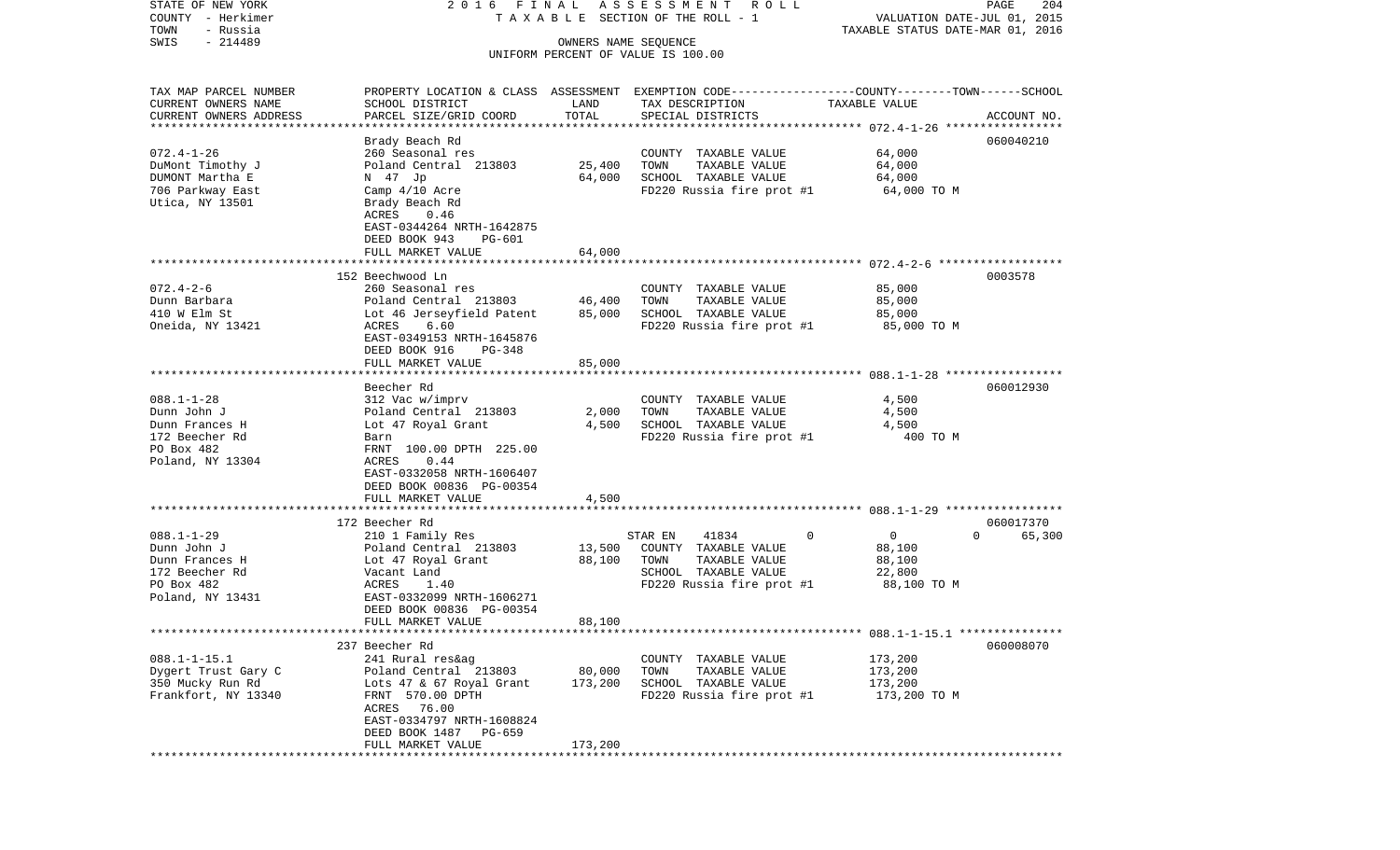| STATE OF NEW YORK<br>COUNTY - Herkimer<br>TOWN<br>- Russia<br>SWIS<br>$-214489$ |                                            |                                   | 2016 FINAL ASSESSMENT ROLL<br>T A X A B L E SECTION OF THE ROLL - 1<br>OWNERS NAME SEQUENCE<br>UNIFORM PERCENT OF VALUE IS 100.00 | PAGE<br>VALUATION DATE-JUL 01, 2015<br>TAXABLE STATUS DATE-MAR 01, 2016                                           | 205 |
|---------------------------------------------------------------------------------|--------------------------------------------|-----------------------------------|-----------------------------------------------------------------------------------------------------------------------------------|-------------------------------------------------------------------------------------------------------------------|-----|
| TAX MAP PARCEL NUMBER<br>CURRENT OWNERS NAME                                    | SCHOOL DISTRICT                            | LAND                              | TAX DESCRIPTION                                                                                                                   | PROPERTY LOCATION & CLASS ASSESSMENT EXEMPTION CODE----------------COUNTY-------TOWN------SCHOOL<br>TAXABLE VALUE |     |
| CURRENT OWNERS ADDRESS<br>***********************                               | PARCEL SIZE/GRID COORD                     | TOTAL                             | SPECIAL DISTRICTS                                                                                                                 | ACCOUNT NO.                                                                                                       |     |
|                                                                                 | Beecher Rd                                 |                                   |                                                                                                                                   |                                                                                                                   |     |
| $088.1 - 1 - 15.16$                                                             | 310 Res Vac                                |                                   | COUNTY TAXABLE VALUE                                                                                                              | 8,800                                                                                                             |     |
| Dygert Trust Gary C                                                             | Poland Central 213803                      | 8,800                             | TAXABLE VALUE<br>TOWN                                                                                                             | 8,800                                                                                                             |     |
| Dygert Trust Gary C                                                             | FRNT 237.00 DPTH                           | 8,800                             | SCHOOL TAXABLE VALUE                                                                                                              | 8,800                                                                                                             |     |
| 350 Mucky Run Rd<br>Frankfort, NY 13340                                         | ACRES<br>8.80<br>EAST-0334983 NRTH-1607302 |                                   | FD220 Russia fire prot #1                                                                                                         | 8,800 TO M                                                                                                        |     |
|                                                                                 | FULL MARKET VALUE<br>*******************   | 8,800<br>************************ |                                                                                                                                   | ************************ 072.12-1-8 *****************                                                             |     |
|                                                                                 | Pardee Rd                                  |                                   |                                                                                                                                   | 060011250                                                                                                         |     |
| $072.12 - 1 - 8$                                                                | 260 Seasonal res - WTRFNT                  |                                   | COUNTY TAXABLE VALUE                                                                                                              | 51,000                                                                                                            |     |
| Eagan Russell H                                                                 | Remsen<br>305201                           | 43,100                            | TAXABLE VALUE<br>TOWN                                                                                                             | 51,000                                                                                                            |     |
| 621 Sheafe Rd                                                                   | Lot 1 Machins Patent                       | 51,000                            | SCHOOL TAXABLE VALUE                                                                                                              | 51,000                                                                                                            |     |
| Poughkeepsie, NY 12601                                                          | Camp                                       |                                   | FD230 Remsen fire #2                                                                                                              | 51,000 TO M                                                                                                       |     |
|                                                                                 | Pardee                                     |                                   |                                                                                                                                   |                                                                                                                   |     |
|                                                                                 | ACRES<br>1.00                              |                                   |                                                                                                                                   |                                                                                                                   |     |
|                                                                                 | EAST-0346562 NRTH-1650609                  |                                   |                                                                                                                                   |                                                                                                                   |     |
|                                                                                 | DEED BOOK 1548 PG-981                      |                                   |                                                                                                                                   |                                                                                                                   |     |
|                                                                                 | FULL MARKET VALUE                          | 51,000                            |                                                                                                                                   |                                                                                                                   |     |
|                                                                                 |                                            |                                   |                                                                                                                                   |                                                                                                                   |     |
|                                                                                 | Pardee Rd                                  |                                   |                                                                                                                                   | 060011280                                                                                                         |     |
| $072.12 - 1 - 11$                                                               | 311 Res vac land - WTRFNT                  |                                   | COUNTY TAXABLE VALUE                                                                                                              | 29,300                                                                                                            |     |
| Eagan Russell H                                                                 | Remsen<br>305201                           | 29,300                            | TOWN<br>TAXABLE VALUE                                                                                                             | 29,300                                                                                                            |     |
| 621 Sheafe Rd                                                                   | Lot 1 Machins Patent                       | 29,300                            | SCHOOL TAXABLE VALUE                                                                                                              | 29,300                                                                                                            |     |
| Poughkeepsie, NY 12601                                                          | Vacant Land                                |                                   | FD230 Remsen fire #2                                                                                                              | 29,300 TO M                                                                                                       |     |
|                                                                                 | Pardee                                     |                                   |                                                                                                                                   |                                                                                                                   |     |
|                                                                                 | FRNT<br>80.00 DPTH 348.00                  |                                   |                                                                                                                                   |                                                                                                                   |     |
|                                                                                 | EAST-0346812 NRTH-1651201                  |                                   |                                                                                                                                   |                                                                                                                   |     |
|                                                                                 | DEED BOOK 1548 PG-973                      |                                   |                                                                                                                                   |                                                                                                                   |     |
|                                                                                 | FULL MARKET VALUE                          | 29,300                            |                                                                                                                                   |                                                                                                                   |     |
|                                                                                 |                                            |                                   |                                                                                                                                   |                                                                                                                   |     |
| $072.12 - 1 - 13$                                                               | Pardee Rd<br>314 Rural vac<10              |                                   | COUNTY TAXABLE VALUE                                                                                                              | 060011310<br>6,800                                                                                                |     |
| Eagan Russell H                                                                 | Remsen<br>305201                           | 6,800                             | TOWN<br>TAXABLE VALUE                                                                                                             | 6,800                                                                                                             |     |
| 621 Sheafe Rd                                                                   | Lot 1 Machins Patent                       | 6,800                             | SCHOOL TAXABLE VALUE                                                                                                              | 6,800                                                                                                             |     |
| Poughkeepsie, NY 12601                                                          | Vacant Land                                |                                   | FD230 Remsen fire #2                                                                                                              | 6,800 TO M                                                                                                        |     |
|                                                                                 | Pardee                                     |                                   |                                                                                                                                   |                                                                                                                   |     |
|                                                                                 | ACRES<br>1.60                              |                                   |                                                                                                                                   |                                                                                                                   |     |
|                                                                                 | EAST-0346831 NRTH-1650411                  |                                   |                                                                                                                                   |                                                                                                                   |     |
|                                                                                 | DEED BOOK 1548<br><b>PG-981</b>            |                                   |                                                                                                                                   |                                                                                                                   |     |
|                                                                                 | FULL MARKET VALUE                          | 6,800                             |                                                                                                                                   |                                                                                                                   |     |
|                                                                                 |                                            |                                   |                                                                                                                                   |                                                                                                                   |     |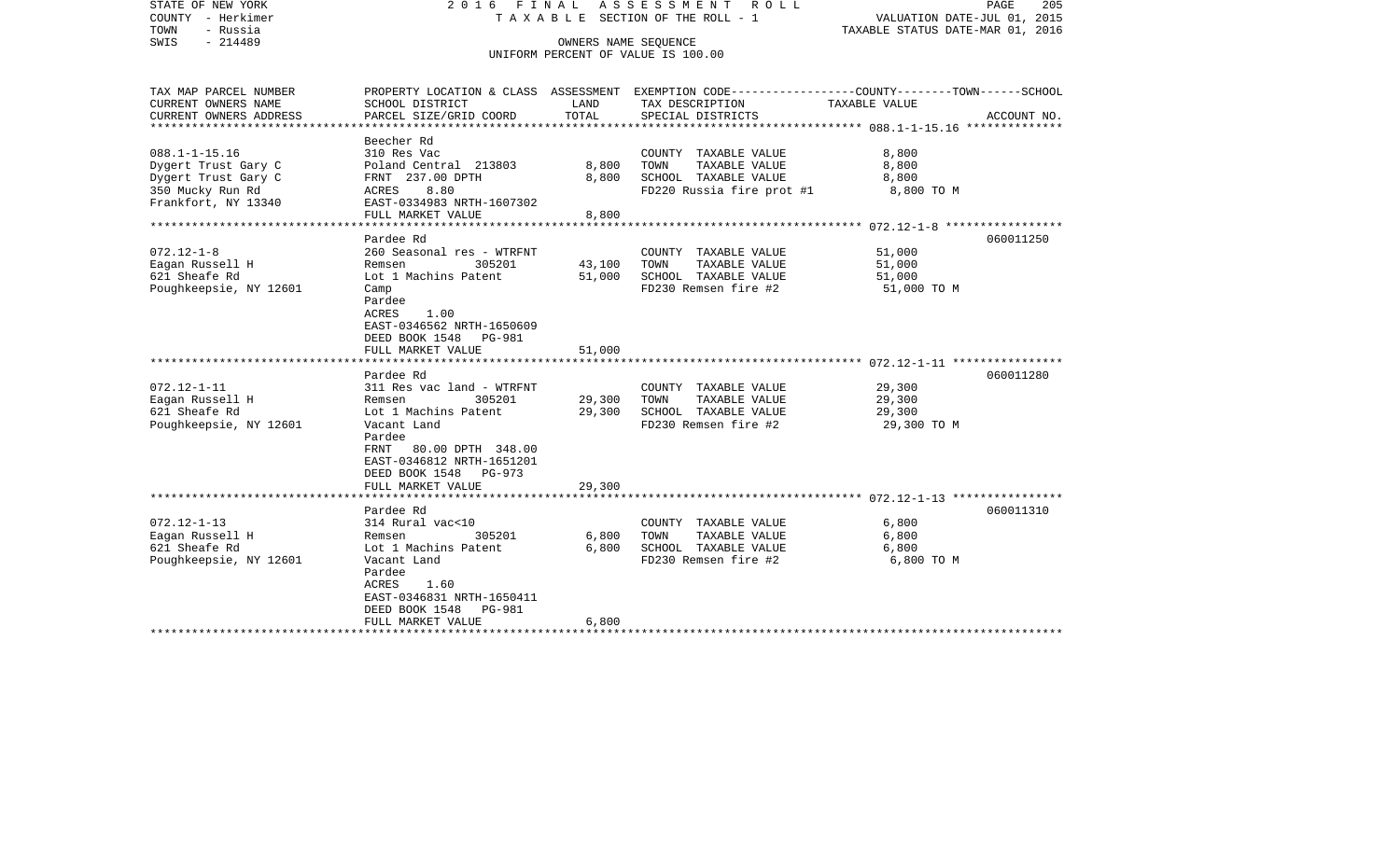| STATE OF NEW YORK<br>COUNTY - Herkimer<br>- Russia<br>TOWN                                                                                                              | 2016 FINAL ASSESSMENT ROLL<br>T A X A B L E SECTION OF THE ROLL - 1                                                                                                                                                                                                                                        |                                                 | PAGE<br>206<br>VALUATION DATE-JUL 01, 2015<br>TAXABLE STATUS DATE-MAR 01, 2016                                                                                                                           |                                                                                            |                                 |
|-------------------------------------------------------------------------------------------------------------------------------------------------------------------------|------------------------------------------------------------------------------------------------------------------------------------------------------------------------------------------------------------------------------------------------------------------------------------------------------------|-------------------------------------------------|----------------------------------------------------------------------------------------------------------------------------------------------------------------------------------------------------------|--------------------------------------------------------------------------------------------|---------------------------------|
| $-214489$<br>SWIS                                                                                                                                                       |                                                                                                                                                                                                                                                                                                            | OWNERS NAME SEOUENCE                            | UNIFORM PERCENT OF VALUE IS 100.00                                                                                                                                                                       |                                                                                            |                                 |
| TAX MAP PARCEL NUMBER<br>CURRENT OWNERS NAME<br>CURRENT OWNERS ADDRESS                                                                                                  | PROPERTY LOCATION & CLASS ASSESSMENT EXEMPTION CODE---------------COUNTY-------TOWN------SCHOOL<br>SCHOOL DISTRICT<br>PARCEL SIZE/GRID COORD                                                                                                                                                               | LAND<br>TOTAL                                   | TAX DESCRIPTION<br>SPECIAL DISTRICTS                                                                                                                                                                     | TAXABLE VALUE                                                                              | ACCOUNT NO.                     |
| **********************                                                                                                                                                  | ******************************<br>974 Southside Rd                                                                                                                                                                                                                                                         |                                                 |                                                                                                                                                                                                          |                                                                                            |                                 |
| $077.4 - 1 - 3$<br>Eaton James L<br>974 Southside Rd<br>PO Box 7<br>Cold Brook, NY 13324                                                                                | 270 Mfg housing<br>Poland Central 213803<br>Lot 14 Jerseyfield Patent<br>Mobile Home Garage<br>ACRES<br>1.00<br>EAST-0342020 NRTH-1633388<br>DEED BOOK 1449 PG-98                                                                                                                                          | 12,500<br>29,000                                | 41834<br>STAR EN<br>COUNTY TAXABLE VALUE<br>TOWN<br>TAXABLE VALUE<br>SCHOOL TAXABLE VALUE<br>FD220 Russia fire prot #1                                                                                   | $\mathbf{0}$<br>$\Omega$<br>29,000<br>29,000<br>0<br>29,000 TO M                           | 060031020<br>$\Omega$<br>29,000 |
|                                                                                                                                                                         | FULL MARKET VALUE                                                                                                                                                                                                                                                                                          | 29,000                                          |                                                                                                                                                                                                          |                                                                                            |                                 |
| $077.4 - 1 - 4$<br>Ebrahimi Charles<br>84 Paul Spring Rd<br>Farmington, CT 06032<br>$083.1 - 1 - 25$<br>Echtermann Helmut P<br>Echtermann Barbara L<br>5917 Military Rd | Grant Rd<br>323 Vacant rural<br>Poland Central 213803<br>Lot 14 Jerseyfield Patent<br>Vacant Land<br>ACRES<br>44.00<br>EAST-0342500 NRTH-1632986<br>DEED BOOK 1587<br><b>PG-513</b><br>FULL MARKET VALUE<br>5917 Military Rd<br>242 Rurl res&rec<br>Poland Central 213803<br>Lot 105 Royal Grant<br>Estate | 49,000<br>49,000<br>49,000<br>45,200<br>399,000 | COUNTY TAXABLE VALUE<br>TOWN<br>TAXABLE VALUE<br>SCHOOL TAXABLE VALUE<br>FD220 Russia fire prot #1<br>COUNTY TAXABLE VALUE<br>TOWN<br>TAXABLE VALUE<br>SCHOOL TAXABLE VALUE<br>FD220 Russia fire prot #1 | 49,000<br>49,000<br>49,000<br>49,000 TO M<br>399,000<br>399,000<br>399,000<br>399,000 TO M | 060001230<br>060046360          |
| Barneveld, NY 13304                                                                                                                                                     | ACRES<br>10.45<br>EAST-0323916 NRTH-1620801<br>DEED BOOK 657<br>PG-760<br>FULL MARKET VALUE                                                                                                                                                                                                                | 399,000                                         |                                                                                                                                                                                                          |                                                                                            |                                 |
| $088.1 - 1 - 25$<br>Eckler David H<br>Eckler Amy L<br>151 Plumb Rd<br>Poland, NY 13431                                                                                  | 151 Plumb Rd<br>210 1 Family Res<br>Poland Central 213803<br>Lot 47 Royal Grant<br>House Garage<br>Merged 26.3 & 26.4 & 54.2<br>FRNT 927.00 DPTH<br>ACRES<br>54.60<br>EAST-0332819 NRTH-1605901<br>DEED BOOK 625<br>PG-817<br>FULL MARKET VALUE                                                            | 64,900<br>165,000<br>165,000                    | 41834<br>STAR EN<br>COUNTY TAXABLE VALUE<br>TOWN<br>TAXABLE VALUE<br>SCHOOL TAXABLE VALUE<br>FD220 Russia fire prot #1                                                                                   | $\Omega$<br>$\mathbf{0}$<br>165,000<br>165,000<br>99,700<br>165,000 TO M                   | 060041650<br>65,300<br>$\Omega$ |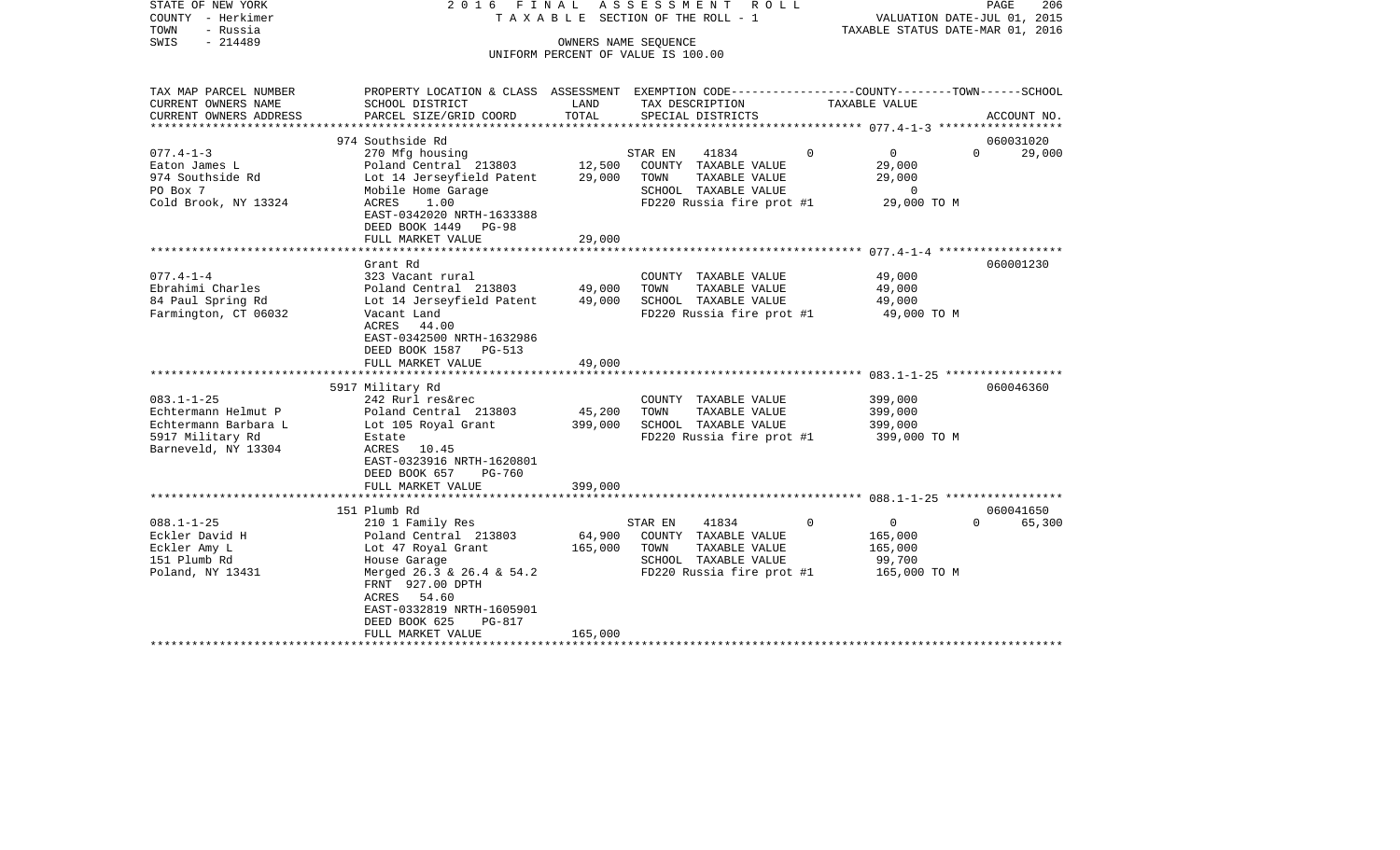| STATE OF NEW YORK<br>COUNTY - Herkimer<br>- Russia<br>TOWN | 2016 FINAL<br>TAXABLE                                 |         | ASSESSMENT ROLL<br>SECTION OF THE ROLL - 1                                                                         | VALUATION DATE-JUL 01, 2015<br>TAXABLE STATUS DATE-MAR 01, 2016 | 207<br>PAGE |
|------------------------------------------------------------|-------------------------------------------------------|---------|--------------------------------------------------------------------------------------------------------------------|-----------------------------------------------------------------|-------------|
| $-214489$<br>SWIS                                          |                                                       |         | OWNERS NAME SEQUENCE<br>UNIFORM PERCENT OF VALUE IS 100.00                                                         |                                                                 |             |
|                                                            |                                                       |         |                                                                                                                    |                                                                 |             |
| TAX MAP PARCEL NUMBER<br>CURRENT OWNERS NAME               | SCHOOL DISTRICT                                       | LAND    | PROPERTY LOCATION & CLASS ASSESSMENT EXEMPTION CODE---------------COUNTY-------TOWN------SCHOOL<br>TAX DESCRIPTION | TAXABLE VALUE                                                   |             |
| CURRENT OWNERS ADDRESS                                     | PARCEL SIZE/GRID COORD                                | TOTAL   | SPECIAL DISTRICTS                                                                                                  |                                                                 | ACCOUNT NO. |
|                                                            | 528 Southside Rd                                      |         |                                                                                                                    |                                                                 | 060008610   |
| $077.3 - 1 - 32$                                           | 270 Mfg housing                                       |         | COUNTY TAXABLE VALUE                                                                                               | 20,000                                                          |             |
| Edick Shirley P                                            | Poland Central 213803                                 | 5,500   | TOWN<br>TAXABLE VALUE                                                                                              | 20,000                                                          |             |
| 243 Caulder Cir                                            | E 119<br>Rg                                           | 20,000  | SCHOOL TAXABLE VALUE                                                                                               | 20,000                                                          |             |
| Spartansburg, SC 29306                                     | Ho 1/6<br>Southside                                   |         | FD220 Russia fire prot #1                                                                                          | 20,000 TO M                                                     |             |
|                                                            | FRNT<br>75.00 DPTH 75.00<br>EAST-0335472 NRTH-1631015 |         |                                                                                                                    |                                                                 |             |
|                                                            | DEED BOOK 00556 PG-00645                              |         |                                                                                                                    |                                                                 |             |
|                                                            | FULL MARKET VALUE                                     | 20,000  |                                                                                                                    |                                                                 |             |
|                                                            | ****************                                      |         |                                                                                                                    |                                                                 |             |
|                                                            | Warney Rd                                             |         |                                                                                                                    |                                                                 | 060031470   |
| $073.3 - 1 - 52$                                           | 311 Res vac land - WTRFNT                             |         | COUNTY TAXABLE VALUE                                                                                               | 8,000                                                           |             |
| Edwards Herbert                                            | Poland Central 213803                                 | 8,000   | TOWN<br>TAXABLE VALUE                                                                                              | 8,000                                                           |             |
| Attn: Marilyn Hoffman                                      | Lot 80 Remsenburg Patent                              | 8.000   | SCHOOL TAXABLE VALUE                                                                                               | 8,000                                                           |             |
| PO Box 49<br>Prospect, NY 13435                            | Trl<br>FRNT 100.00 DPTH 185.50                        |         | FD230 Remsen fire #2                                                                                               | 8,000 TO M                                                      |             |
|                                                            | <b>ACRES</b><br>0.41                                  |         |                                                                                                                    |                                                                 |             |
|                                                            | EAST-0353519 NRTH-1646909                             |         |                                                                                                                    |                                                                 |             |
|                                                            | DEED BOOK 00613 PG-00161                              |         |                                                                                                                    |                                                                 |             |
|                                                            | FULL MARKET VALUE                                     | 8,000   |                                                                                                                    |                                                                 |             |
|                                                            | *******************                                   |         |                                                                                                                    |                                                                 |             |
| $077.2 - 1 - 51.2$                                         | Southside Rd<br>322 Rural vac>10                      |         | COUNTY TAXABLE VALUE                                                                                               | 43,900                                                          | 060050630   |
| Edwards Kenneth W                                          | Poland Central 213803                                 | 43,900  | TAXABLE VALUE<br>TOWN                                                                                              | 43,900                                                          |             |
| 5407 State Highway 10                                      | Lot 15 Jerseyfield Patent                             | 43,900  | SCHOOL TAXABLE VALUE                                                                                               | 43,900                                                          |             |
| Palatine Bridge, NY 13428                                  | Vacant Land                                           |         | FD220 Russia fire prot #1                                                                                          | 43,900 TO M                                                     |             |
|                                                            | FRNT 1048.00 DPTH                                     |         |                                                                                                                    |                                                                 |             |
|                                                            | ACRES 37.20                                           |         |                                                                                                                    |                                                                 |             |
|                                                            | EAST-0338244 NRTH-1633818                             |         |                                                                                                                    |                                                                 |             |
|                                                            | DEED BOOK 789<br><b>PG-558</b><br>FULL MARKET VALUE   | 43,900  |                                                                                                                    |                                                                 |             |
|                                                            |                                                       |         |                                                                                                                    |                                                                 |             |
|                                                            | 136 Stormy Hill Rd                                    |         |                                                                                                                    |                                                                 | 060008670   |
| $077.12 - 1 - 14$                                          | 210 1 Family Res                                      |         | 41834<br>STAR EN                                                                                                   | $\overline{0}$<br>$\Omega$<br>$\mathbf 0$                       | 65,300      |
| Edwards Marjorie                                           | Poland Central 213803                                 | 14,500  | COUNTY TAXABLE VALUE                                                                                               | 109,000                                                         |             |
| c/o Carol Ingersoll                                        | Lot 14 Jerseyfield Patent                             | 109,000 | TOWN<br>TAXABLE VALUE                                                                                              | 109,000                                                         |             |
| 136 Stormy Hill Rd                                         | House Garage Shed                                     |         | SCHOOL TAXABLE VALUE                                                                                               | 43,700                                                          |             |
| Cold Brook, NY 13324                                       | merged $w/13$ &15<br>FRNT 316.50 DPTH                 |         | FD220 Russia fire prot #1                                                                                          | 109,000 TO M                                                    |             |
|                                                            | 1.80<br>ACRES<br>EAST-0342893 NRTH-1634860            |         |                                                                                                                    |                                                                 |             |
|                                                            | DEED BOOK 789<br>$PG-562$                             |         |                                                                                                                    |                                                                 |             |
|                                                            | FULL MARKET VALUE                                     | 109,000 |                                                                                                                    |                                                                 |             |
| *******************                                        |                                                       |         |                                                                                                                    |                                                                 |             |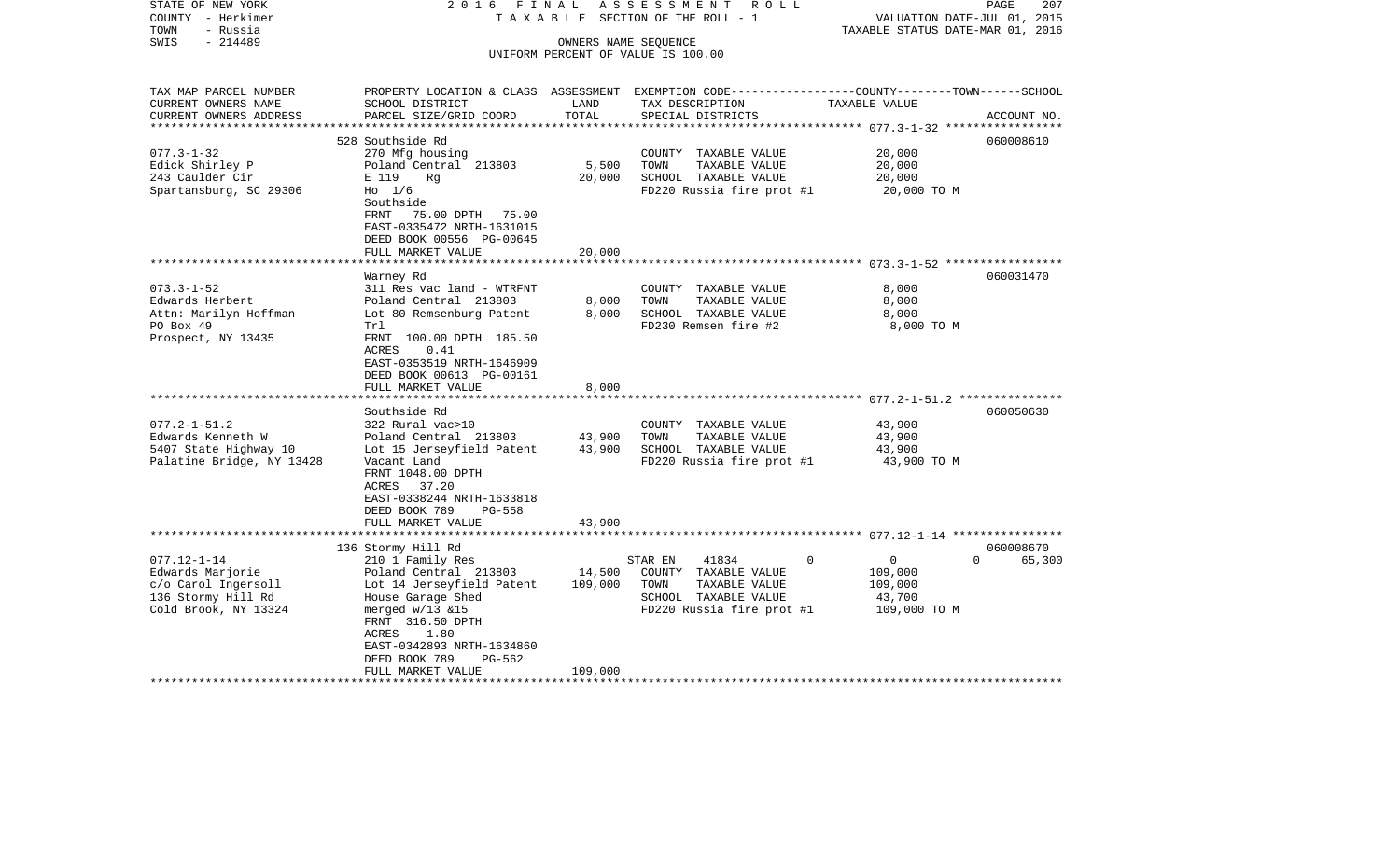| STATE OF NEW YORK<br>COUNTY - Herkimer<br>TOWN<br>- Russia<br>$-214489$<br>SWIS | 2016 FINAL                                                                                                               |         | ASSESSMENT ROLL<br>TAXABLE SECTION OF THE ROLL - 1<br>OWNERS NAME SEQUENCE<br>UNIFORM PERCENT OF VALUE IS 100.00 |               | PAGE<br>208<br>VALUATION DATE-JUL 01, 2015<br>TAXABLE STATUS DATE-MAR 01, 2016                   |
|---------------------------------------------------------------------------------|--------------------------------------------------------------------------------------------------------------------------|---------|------------------------------------------------------------------------------------------------------------------|---------------|--------------------------------------------------------------------------------------------------|
| TAX MAP PARCEL NUMBER                                                           |                                                                                                                          | LAND    |                                                                                                                  | TAXABLE VALUE | PROPERTY LOCATION & CLASS ASSESSMENT EXEMPTION CODE----------------COUNTY-------TOWN------SCHOOL |
| CURRENT OWNERS NAME<br>CURRENT OWNERS ADDRESS                                   | SCHOOL DISTRICT<br>PARCEL SIZE/GRID COORD                                                                                | TOTAL   | TAX DESCRIPTION<br>SPECIAL DISTRICTS                                                                             |               | ACCOUNT NO.                                                                                      |
| ***********************                                                         |                                                                                                                          |         |                                                                                                                  |               |                                                                                                  |
|                                                                                 | 4692 Military Rd                                                                                                         |         |                                                                                                                  |               | 060003990                                                                                        |
| $088.2 - 1 - 7$                                                                 | 210 1 Family Res                                                                                                         |         | STAR EN<br>41834                                                                                                 | $\Omega$      | $\overline{0}$<br>$\Omega$<br>65,300                                                             |
| Eisenhauer Robert                                                               | Poland Central 213803                                                                                                    | 23,900  | COUNTY TAXABLE VALUE                                                                                             |               | 283,000                                                                                          |
| Eisenhauer Maria                                                                | N 50<br>Rq                                                                                                               | 283,000 | TOWN<br>TAXABLE VALUE                                                                                            |               | 283,000                                                                                          |
| PO Box 576                                                                      | Ho 7 3/10                                                                                                                |         | SCHOOL TAXABLE VALUE                                                                                             |               | 217,700                                                                                          |
| Poland, NY 13431                                                                | Military<br>8.20 BANK<br>ACRES<br>641<br>EAST-0344070 NRTH-1608302<br>DEED BOOK 667<br>$PG-470$<br>FULL MARKET VALUE     | 283,000 | FD220 Russia fire prot #1                                                                                        |               | 283,000 TO M                                                                                     |
|                                                                                 |                                                                                                                          |         |                                                                                                                  |               |                                                                                                  |
|                                                                                 | 296 Barnhart Rd                                                                                                          |         |                                                                                                                  |               | 060011400                                                                                        |
| $073.3 - 1 - 7$                                                                 | 210 1 Family Res                                                                                                         |         | COUNTY TAXABLE VALUE                                                                                             |               | 51,000                                                                                           |
| Ellis Thomas                                                                    | 305201<br>Remsen                                                                                                         | 11,000  | TOWN<br>TAXABLE VALUE                                                                                            |               | 51,000                                                                                           |
| Ellis Donna                                                                     | Lot 1 Marvin Tract                                                                                                       | 51,000  | SCHOOL TAXABLE VALUE                                                                                             |               | 51,000                                                                                           |
| 31 Willow Cross Rd<br>Hyde Park, NY 12538                                       | House Garage<br>ACRES 1.78<br>EAST-0349747 NRTH-1648601<br>DEED BOOK 1426 PG-846                                         |         | FD230 Remsen fire #2                                                                                             |               | 51,000 TO M                                                                                      |
|                                                                                 | FULL MARKET VALUE                                                                                                        | 51,000  |                                                                                                                  |               |                                                                                                  |
|                                                                                 |                                                                                                                          |         |                                                                                                                  |               |                                                                                                  |
|                                                                                 | 272 Barnhart Rd                                                                                                          |         |                                                                                                                  |               | 060001440                                                                                        |
| $073.3 - 1 - 14.1$                                                              | 312 Vac w/imprv                                                                                                          |         | COUNTY TAXABLE VALUE                                                                                             |               | 6,400                                                                                            |
| Ellis Thomas                                                                    | 305201<br>Remsen                                                                                                         | 6,300   | TOWN<br>TAXABLE VALUE                                                                                            |               | 6,400                                                                                            |
| Ellis Donna                                                                     | Lot#1 Marvin Tr                                                                                                          | 6,400   | SCHOOL TAXABLE VALUE                                                                                             |               | 6,400                                                                                            |
| 31 Willow Cross Rd<br>Hyde Park, NY 12538                                       | Building<br>FRNT 415.00 DPTH<br>ACRES<br>3.50<br>EAST-0350400 NRTH-1649216<br>DEED BOOK 1426 PG-846<br>FULL MARKET VALUE | 6,400   | FD230 Remsen fire #2                                                                                             |               | 6,400 TO M                                                                                       |
|                                                                                 |                                                                                                                          |         |                                                                                                                  |               |                                                                                                  |
|                                                                                 | Spall Rd                                                                                                                 |         |                                                                                                                  |               | 060042730                                                                                        |
| $068. - 2 - 12$                                                                 | 260 Seasonal res                                                                                                         |         | COUNTY TAXABLE VALUE                                                                                             |               | 28,300                                                                                           |
| Enright John P                                                                  | 305201<br>Remsen                                                                                                         | 12,500  | TOWN<br>TAXABLE VALUE                                                                                            |               | 28,300                                                                                           |
| Enright Nancy                                                                   | $E$ 5 $Wt$                                                                                                               | 28,300  | SCHOOL TAXABLE VALUE                                                                                             |               | 28,300                                                                                           |
| 5709 Stevens Dr<br>Cicero N Y, 13039                                            | Lot 1 Acre<br>Spall Road<br>ACRES<br>1.00<br>EAST-0341751 NRTH-1655386<br>DEED BOOK 00645 PG-00378<br>FULL MARKET VALUE  | 28,300  | FD230 Remsen fire #2                                                                                             |               | 28,300 TO M                                                                                      |
|                                                                                 |                                                                                                                          |         |                                                                                                                  |               |                                                                                                  |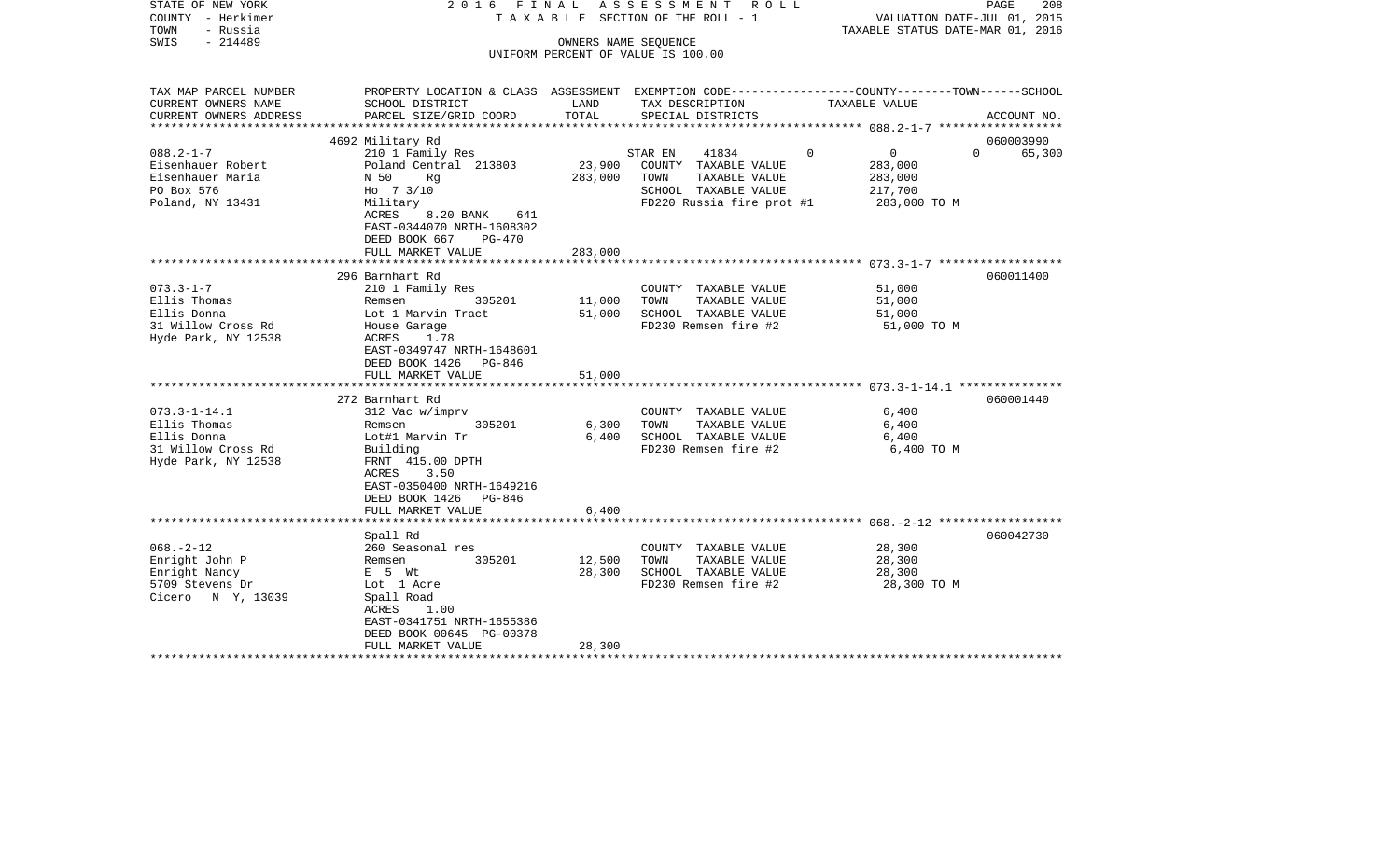| STATE OF NEW YORK<br>COUNTY - Herkimer<br>TOWN<br>- Russia                                                 | 2016 FINAL                                                                                                                                                                                          |                              | ASSESSMENT ROLL<br>TAXABLE SECTION OF THE ROLL - 1                                                                     |             | VALUATION DATE-JUL 01, 2015<br>TAXABLE STATUS DATE-MAR 01, 2016 | PAGE<br>209                     |
|------------------------------------------------------------------------------------------------------------|-----------------------------------------------------------------------------------------------------------------------------------------------------------------------------------------------------|------------------------------|------------------------------------------------------------------------------------------------------------------------|-------------|-----------------------------------------------------------------|---------------------------------|
| $-214489$<br>SWIS                                                                                          |                                                                                                                                                                                                     | OWNERS NAME SEQUENCE         | UNIFORM PERCENT OF VALUE IS 100.00                                                                                     |             |                                                                 |                                 |
| TAX MAP PARCEL NUMBER<br>CURRENT OWNERS NAME<br>CURRENT OWNERS ADDRESS<br>***********************          | PROPERTY LOCATION & CLASS ASSESSMENT EXEMPTION CODE---------------COUNTY-------TOWN------SCHOOL<br>SCHOOL DISTRICT<br>PARCEL SIZE/GRID COORD                                                        | LAND<br>TOTAL                | TAX DESCRIPTION<br>SPECIAL DISTRICTS                                                                                   |             | TAXABLE VALUE                                                   | ACCOUNT NO.                     |
|                                                                                                            | 126 Stormy Hill Rd                                                                                                                                                                                  |                              |                                                                                                                        |             |                                                                 | 060008640                       |
| $077.12 - 1 - 16$<br>Enright Michele<br>126 Stormy Hill Rd<br>Cold Brook, NY 13324                         | 210 1 Family Res<br>Poland Central 213803<br>Lot 17 Jerseyfield Patent<br>House Garage<br>FRNT 110.00 DPTH 175.00<br>ACRES<br>0.35<br>EAST-0342869 NRTH-1634683<br>DEED BOOK 690<br>$PG-60$         | 8,300<br>125,000             | 41854<br>STAR B<br>COUNTY TAXABLE VALUE<br>TOWN<br>TAXABLE VALUE<br>SCHOOL TAXABLE VALUE<br>FD220 Russia fire prot #1  | $\mathbf 0$ | 0<br>125,000<br>125,000<br>95,000<br>125,000 TO M               | $\Omega$<br>30,000              |
|                                                                                                            | FULL MARKET VALUE                                                                                                                                                                                   | 125,000                      |                                                                                                                        |             |                                                                 |                                 |
| $082.4 - 1 - 13$<br>Ernst Hans W<br>434 Partridge Hill Rd<br>Barneveld, NY 13304                           | 434 Partridge Hill Rd<br>242 Rurl res&rec<br>Holland Patent 305801<br>Lot 89 Royal Grant<br>House Garage<br>11.80<br>ACRES<br>EAST-0319066 NRTH-1612817<br>DEED BOOK 1473 PG-666                    | 47,000<br>265,000            | STAR B<br>41854<br>COUNTY TAXABLE VALUE<br>TOWN<br>TAXABLE VALUE<br>SCHOOL TAXABLE VALUE<br>FD220 Russia fire prot #1  | $\mathbf 0$ | $\overline{0}$<br>265,000<br>265,000<br>235,000<br>4,500 TO M   | 060003720<br>30,000<br>$\Omega$ |
|                                                                                                            | FULL MARKET VALUE                                                                                                                                                                                   | 265,000                      |                                                                                                                        |             |                                                                 |                                 |
|                                                                                                            |                                                                                                                                                                                                     |                              |                                                                                                                        |             |                                                                 |                                 |
| $082.4 - 1 - 12.2$<br>Esterly David<br>Vonbernuth Marietta<br>463 Partridge Hill Rd<br>Barneveld, NY 13304 | 463-469 Partridge Hill Rd<br>210 1 Family Res<br>Holland Patent 305801<br>Lot 89 Royal Grant<br>FRNT 131.00 DPTH 90.00<br>EAST-0317937 NRTH-1613340<br>DEED BOOK 799<br>PG-121<br>FULL MARKET VALUE | 15,400<br>220,000<br>220,000 | STAR B<br>41854<br>COUNTY TAXABLE VALUE<br>TOWN<br>TAXABLE VALUE<br>SCHOOL TAXABLE VALUE<br>FD220 Russia fire prot #1  | $\Omega$    | 0<br>220,000<br>220,000<br>190,000<br>220,000 TO M              | $\Omega$<br>30,000              |
|                                                                                                            | *********************                                                                                                                                                                               |                              |                                                                                                                        |             |                                                                 |                                 |
| $084.3 - 2 - 20$<br>Evans Patsy J<br>614 State Route 8<br>PO Box 304<br>Cold Brook, NY 13324               | Route 8<br>210 1 Family Res<br>Poland Central 213803<br>Lot 64 Royal Grant<br>House Garage<br>Rte #8<br>3.00<br>ACRES<br>EAST-0350285 NRTH-1609213<br>DEED BOOK 809<br>PG-527<br>FULL MARKET VALUE  | 18,500<br>115,000<br>115,000 | 41834<br>STAR EN<br>COUNTY TAXABLE VALUE<br>TOWN<br>TAXABLE VALUE<br>SCHOOL TAXABLE VALUE<br>FD220 Russia fire prot #1 | $\mathbf 0$ | $\overline{0}$<br>115,000<br>115,000<br>49,700<br>115,000 TO M  | 060024690<br>$\Omega$<br>65,300 |
|                                                                                                            |                                                                                                                                                                                                     |                              |                                                                                                                        |             |                                                                 |                                 |
| $077.1 - 1 - 2$<br>Evans Thomas<br>28 Lorwood Dr<br>Glenville, NY 12302                                    | Southside Rd<br>260 Seasonal res<br>Poland Central 213803<br>Lot 15 Jerseyfield Patent<br>Camp<br>FRNT 222.52 DPTH 132.81<br>0.34<br>ACRES<br>EAST-0334194 NRTH-1633971<br>DEED BOOK 1181<br>PG-735 | 20,600<br>44,000             | COUNTY TAXABLE VALUE<br>TOWN<br>TAXABLE VALUE<br>SCHOOL TAXABLE VALUE<br>FD220 Russia fire prot #1                     |             | 44,000<br>44,000<br>44,000<br>44,000 TO M                       | 060008940                       |
|                                                                                                            | FULL MARKET VALUE                                                                                                                                                                                   | 44,000                       |                                                                                                                        |             |                                                                 |                                 |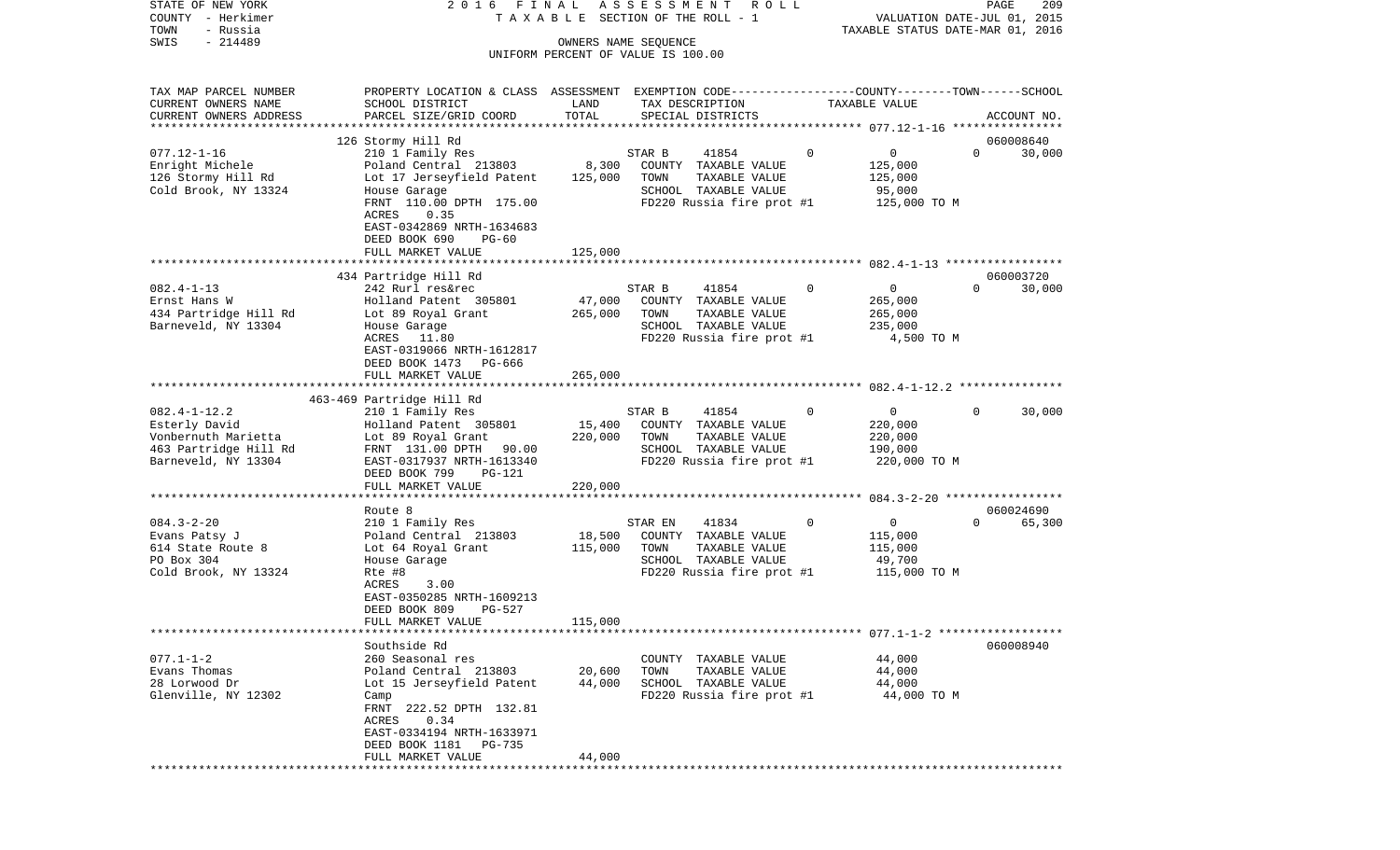| STATE OF NEW YORK        | 2016<br>FINAL                                                                                    |         | A S S E S S M E N T A O L L           |                                  | 210<br>PAGE                 |
|--------------------------|--------------------------------------------------------------------------------------------------|---------|---------------------------------------|----------------------------------|-----------------------------|
| COUNTY - Herkimer        |                                                                                                  |         | T A X A B L E SECTION OF THE ROLL - 1 |                                  | VALUATION DATE-JUL 01, 2015 |
| - Russia<br>TOWN         |                                                                                                  |         |                                       | TAXABLE STATUS DATE-MAR 01, 2016 |                             |
| $-214489$<br>SWIS        |                                                                                                  |         | OWNERS NAME SEQUENCE                  |                                  |                             |
|                          |                                                                                                  |         | UNIFORM PERCENT OF VALUE IS 100.00    |                                  |                             |
| TAX MAP PARCEL NUMBER    | PROPERTY LOCATION & CLASS ASSESSMENT EXEMPTION CODE----------------COUNTY-------TOWN------SCHOOL |         |                                       |                                  |                             |
| CURRENT OWNERS NAME      | SCHOOL DISTRICT                                                                                  | LAND    | TAX DESCRIPTION                       | TAXABLE VALUE                    |                             |
| CURRENT OWNERS ADDRESS   | PARCEL SIZE/GRID COORD                                                                           | TOTAL   | SPECIAL DISTRICTS                     |                                  | ACCOUNT NO.                 |
| ************************ |                                                                                                  |         |                                       |                                  |                             |
|                          | 207 Silverstone Estates                                                                          |         |                                       |                                  |                             |
| $072.12 - 2 - 26$        | 210 1 Family Res - WTRFNT                                                                        |         | 41854<br>STAR B                       | $\Omega$<br>$0 \qquad \qquad$    | 30,000<br>$\Omega$          |
| Eykelhoff George         | 305201<br>Remsen                                                                                 | 41,900  | COUNTY TAXABLE VALUE                  | 164,600                          |                             |
| 207 Silverstone Rd       | Lot 2 Jacobs Tract                                                                               | 164,600 | TOWN<br>TAXABLE VALUE                 | 164,600                          |                             |
| Remsen, NY 13438         | House, garage                                                                                    |         | SCHOOL TAXABLE VALUE                  | 134,600                          |                             |
|                          | Silverstone Estates                                                                              |         | FD230 Remsen fire #2                  | 164,600 TO M                     |                             |
|                          | FRNT 150.00 DPTH 218.00                                                                          |         |                                       |                                  |                             |
|                          | ACRES<br>1.00 BANK<br>135                                                                        |         |                                       |                                  |                             |
|                          | EAST-0346635 NRTH-1652061                                                                        |         |                                       |                                  |                             |
|                          | DEED BOOK 946<br>$PG-53$                                                                         |         |                                       |                                  |                             |
|                          | FULL MARKET VALUE                                                                                | 164,600 |                                       |                                  |                             |
|                          |                                                                                                  |         |                                       |                                  |                             |
|                          | 209 Sunset Lodge Rd                                                                              |         |                                       |                                  | 060052730                   |
| $078.3 - 1 - 22.1$       | 260 Seasonal res                                                                                 |         | COUNTY TAXABLE VALUE                  | 52,700                           |                             |
| Eykelhoff Steve          | Poland Central 213803                                                                            | 34,700  | TOWN<br>TAXABLE VALUE                 | 52,700                           |                             |
| PO Box 27                | Lot 13 Jerseyfield Patent                                                                        | 52,700  | SCHOOL TAXABLE VALUE                  | 52,700                           |                             |
| Hinckley, NY 13352       | FRNT 1015.00 DPTH                                                                                |         | FD220 Russia fire prot #1             | 52,700 TO M                      |                             |
|                          | ACRES 20.20<br>EAST-0354273 NRTH-1626538                                                         |         |                                       |                                  |                             |
|                          | DEED BOOK 1253 PG-232                                                                            |         |                                       |                                  |                             |
|                          | FULL MARKET VALUE                                                                                | 52,700  |                                       |                                  |                             |
|                          |                                                                                                  |         |                                       |                                  |                             |
|                          | Grant Rd                                                                                         |         |                                       |                                  |                             |
| $083.2 - 1 - 21.2$       | 260 Seasonal res                                                                                 |         | COUNTY TAXABLE VALUE                  | 62,000                           |                             |
| Fachini Joseph           | Poland Central 213803                                                                            | 26,600  | TOWN<br>TAXABLE VALUE                 | 62,000                           |                             |
| Fachini Carol            | FRNT 400.00 DPTH                                                                                 | 62,000  | SCHOOL TAXABLE VALUE                  | 62,000                           |                             |
| 999 Old County Rd        | ACRES 10.30                                                                                      |         | FD220 Russia fire prot #1             | 62,000 TO M                      |                             |
| Stamford, VT 05352       | EAST-0345291 NRTH-1617087                                                                        |         |                                       |                                  |                             |
|                          | DEED BOOK 1092 PG-464                                                                            |         |                                       |                                  |                             |
|                          | FULL MARKET VALUE                                                                                | 62,000  |                                       |                                  |                             |
|                          |                                                                                                  |         |                                       |                                  |                             |
|                          | Southside Rd                                                                                     |         |                                       |                                  | 060009030                   |
| $077.1 - 1 - 21$         | 260 Seasonal res                                                                                 |         | COUNTY TAXABLE VALUE                  | 27,000                           |                             |
| Failing Arthur H         | Poland Central 213803                                                                            | 8,600   | TOWN<br>TAXABLE VALUE                 | 27,000                           |                             |
| Failing Edna R           | Lot 15 Jerseyfield Patent                                                                        | 27,000  | SCHOOL TAXABLE VALUE                  | 27,000                           |                             |
| Attn: Gregory Failing    | Camp                                                                                             |         | FD220 Russia fire prot #1             | 27,000 TO M                      |                             |
| 58 N Pleasant St Apt 5   | FRNT<br>50.00 DPTH 100.00                                                                        |         |                                       |                                  |                             |
| Middlebury, VT 05753     | ACRES<br>0.20                                                                                    |         |                                       |                                  |                             |
|                          | EAST-0335306 NRTH-1635152                                                                        |         |                                       |                                  |                             |
|                          | DEED BOOK 00549 PG-00095                                                                         |         |                                       |                                  |                             |
|                          | FULL MARKET VALUE                                                                                | 27,000  |                                       |                                  |                             |
|                          |                                                                                                  |         |                                       |                                  |                             |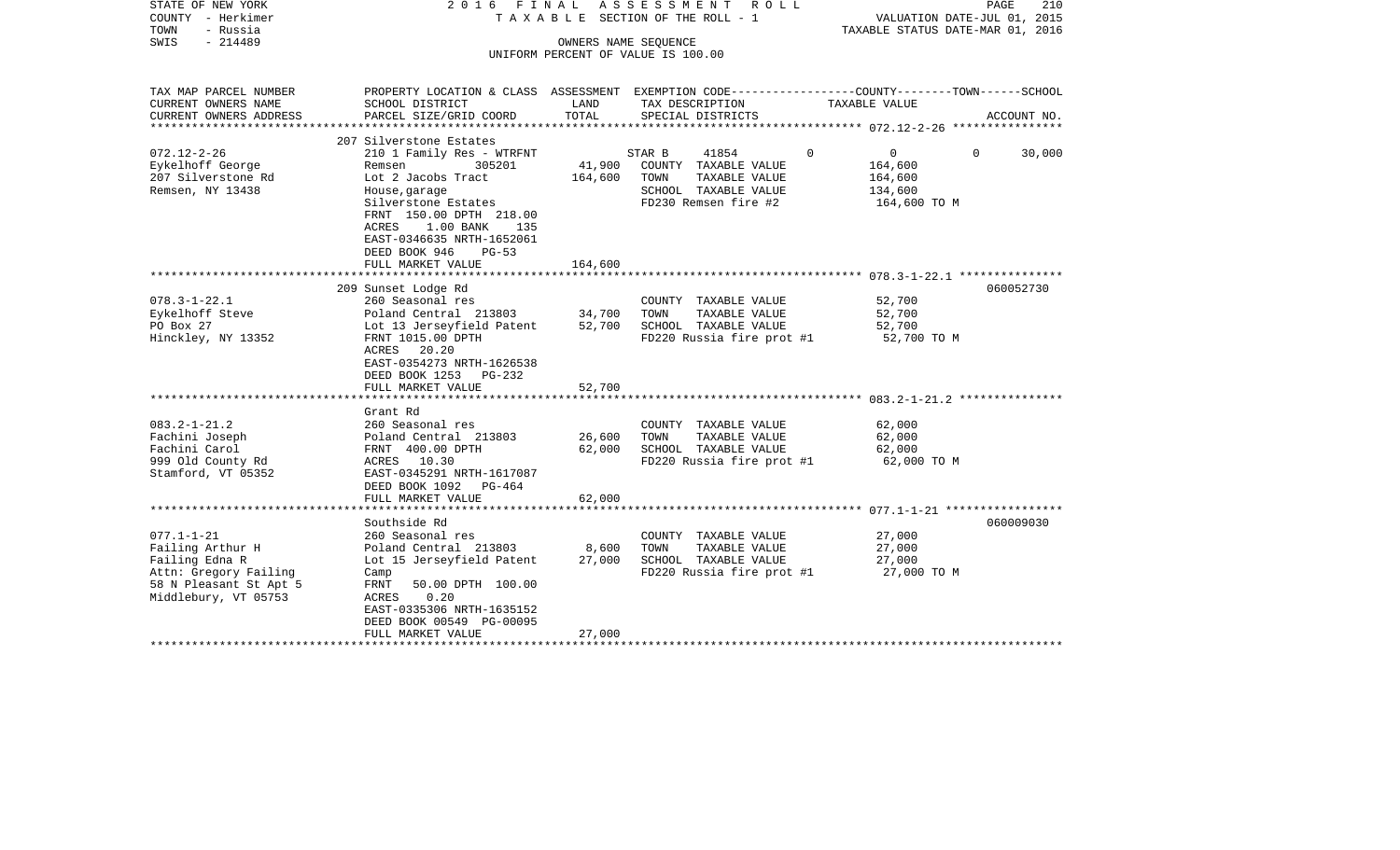| STATE OF NEW YORK                     | 2016 FINAL                                                                                       |        | ASSESSMENT ROLL                               |                               | PAGE<br>211                                                     |
|---------------------------------------|--------------------------------------------------------------------------------------------------|--------|-----------------------------------------------|-------------------------------|-----------------------------------------------------------------|
| COUNTY - Herkimer<br>- Russia<br>TOWN |                                                                                                  |        | T A X A B L E SECTION OF THE ROLL - 1         |                               | VALUATION DATE-JUL 01, 2015<br>TAXABLE STATUS DATE-MAR 01, 2016 |
| $-214489$<br>SWIS                     |                                                                                                  |        | OWNERS NAME SEQUENCE                          |                               |                                                                 |
|                                       |                                                                                                  |        | UNIFORM PERCENT OF VALUE IS 100.00            |                               |                                                                 |
|                                       |                                                                                                  |        |                                               |                               |                                                                 |
| TAX MAP PARCEL NUMBER                 | PROPERTY LOCATION & CLASS ASSESSMENT EXEMPTION CODE----------------COUNTY-------TOWN------SCHOOL |        |                                               |                               |                                                                 |
| CURRENT OWNERS NAME                   | SCHOOL DISTRICT                                                                                  | LAND   | TAX DESCRIPTION                               | TAXABLE VALUE                 |                                                                 |
| CURRENT OWNERS ADDRESS                | PARCEL SIZE/GRID COORD                                                                           | TOTAL  | SPECIAL DISTRICTS                             |                               | ACCOUNT NO.                                                     |
| ***********************               |                                                                                                  |        |                                               |                               |                                                                 |
|                                       | 429 Gravesville Rd                                                                               |        |                                               |                               |                                                                 |
| $083.3 - 1 - 37.3$                    | 210 1 Family Res                                                                                 |        | STAR B<br>41854                               | $\Omega$<br>$\mathbf 0$       | $\Omega$<br>30,000                                              |
| Falk Robert G                         | Poland Central 213803                                                                            | 36,400 | COUNTY TAXABLE VALUE                          | 75,000                        |                                                                 |
| Falk Francis N<br>429 Gravesville Rd  | ACRES<br>5.17 BANK<br>135<br>EAST-0325224 NRTH-1610166                                           | 75,000 | TOWN<br>TAXABLE VALUE<br>SCHOOL TAXABLE VALUE | 75,000<br>45,000              |                                                                 |
| Poland, NY 13431                      | FULL MARKET VALUE                                                                                | 75,000 | FD220 Russia fire prot #1                     | 75,000 TO M                   |                                                                 |
|                                       |                                                                                                  |        |                                               |                               |                                                                 |
|                                       | 4783 Military Rd                                                                                 |        |                                               |                               | 060000360                                                       |
| $083.4 - 1 - 76.1$                    | 280 Res Multiple                                                                                 |        | STAR B<br>41854                               | $\mathbf 0$<br>$\overline{0}$ | $\Omega$<br>30,000                                              |
| Farber Marlene                        | Poland Central 213803                                                                            | 29,800 | COUNTY TAXABLE VALUE                          | 80,000                        |                                                                 |
| Seelman Gerald                        | Lot 65 Royal Grant                                                                               | 80,000 | TOWN<br>TAXABLE VALUE                         | 80,000                        |                                                                 |
| 4783 Military Rd                      | House Gar/2 Apts                                                                                 |        | SCHOOL TAXABLE VALUE                          | 50,000                        |                                                                 |
| Poland, NY 13431                      | 2.05<br>ACRES                                                                                    |        | FD220 Russia fire prot #1                     | 80,000 TO M                   |                                                                 |
|                                       | EAST-0342395 NRTH-1608995                                                                        |        |                                               |                               |                                                                 |
|                                       | DEED BOOK 1239 PG-848<br>FULL MARKET VALUE                                                       | 80,000 |                                               |                               |                                                                 |
|                                       |                                                                                                  |        |                                               |                               |                                                                 |
|                                       | St Rt 8                                                                                          |        |                                               |                               |                                                                 |
| $088.2 - 1 - 18.3$                    | 314 Rural vac<10                                                                                 |        | COUNTY TAXABLE VALUE                          | 21,700                        |                                                                 |
| Farber William                        | Poland Central 213803                                                                            | 21,700 | TAXABLE VALUE<br>TOWN                         | 21,700                        |                                                                 |
| 119 Cooper Rd                         | FRNT 289.00 DPTH                                                                                 | 21,700 | SCHOOL TAXABLE VALUE                          | 21,700                        |                                                                 |
| Cold Brook, NY 13324                  | 7.60<br>ACRES                                                                                    |        |                                               |                               |                                                                 |
|                                       | EAST-0345966 NRTH-1603794                                                                        |        |                                               |                               |                                                                 |
|                                       | DEED BOOK 1541 PG-296                                                                            | 21,700 |                                               |                               |                                                                 |
|                                       | FULL MARKET VALUE                                                                                |        |                                               |                               |                                                                 |
|                                       | Wheelertown Rd                                                                                   |        |                                               |                               | 060046060                                                       |
| $072.2 - 2 - 69$                      | 323 Vacant rural                                                                                 |        | COUNTY TAXABLE VALUE                          | 1,300                         |                                                                 |
| Farley Charles                        | 305201<br>Remsen                                                                                 | 1,300  | TOWN<br>TAXABLE VALUE                         | 1,300                         |                                                                 |
| 514 Wheelertown Rd 1                  | Lot 3 Jacobs Tract                                                                               | 1,300  | SCHOOL TAXABLE VALUE                          | 1,300                         |                                                                 |
| Remsen, NY 13438                      | Vacant Land                                                                                      |        | FD230 Remsen fire #2                          | 1,300 TO M                    |                                                                 |
|                                       | FRNT 100.00 DPTH 210.00                                                                          |        |                                               |                               |                                                                 |
|                                       | ACRES<br>0.95                                                                                    |        |                                               |                               |                                                                 |
|                                       | EAST-0345099 NRTH-1653306<br>DEED BOOK 1391<br>PG-618                                            |        |                                               |                               |                                                                 |
|                                       | FULL MARKET VALUE                                                                                | 1,300  |                                               |                               |                                                                 |
|                                       |                                                                                                  |        |                                               |                               |                                                                 |
|                                       | Wheelertown Rd                                                                                   |        |                                               |                               | 060041380                                                       |
| $072.2 - 2 - 31$                      | 210 1 Family Res                                                                                 |        | 41854<br>STAR B                               | 0<br>$\mathbf 0$              | 25,000<br>$\Omega$                                              |
| Farley Charles W                      | 305201<br>Remsen                                                                                 |        | 13,500 COUNTY TAXABLE VALUE                   | 25,000                        |                                                                 |
| 514 Wheelertown Rd 1                  | S 3 Jt                                                                                           | 25,000 | TAXABLE VALUE<br>TOWN                         | 25,000                        |                                                                 |
| Remsen, NY 13438                      | Camp14/10 Acres                                                                                  |        | SCHOOL TAXABLE VALUE                          | 0                             |                                                                 |
|                                       | Wheelertown Rd<br>FRNT 345.00 DPTH                                                               |        | FD230 Remsen fire #2                          | 25,000 TO M                   |                                                                 |
|                                       | ACRES<br>1.40                                                                                    |        |                                               |                               |                                                                 |
|                                       | EAST-0345200 NRTH-1653508                                                                        |        |                                               |                               |                                                                 |
|                                       | DEED BOOK 1391<br>PG-618                                                                         |        |                                               |                               |                                                                 |
|                                       | FULL MARKET VALUE                                                                                | 25,000 |                                               |                               |                                                                 |
|                                       |                                                                                                  |        |                                               |                               |                                                                 |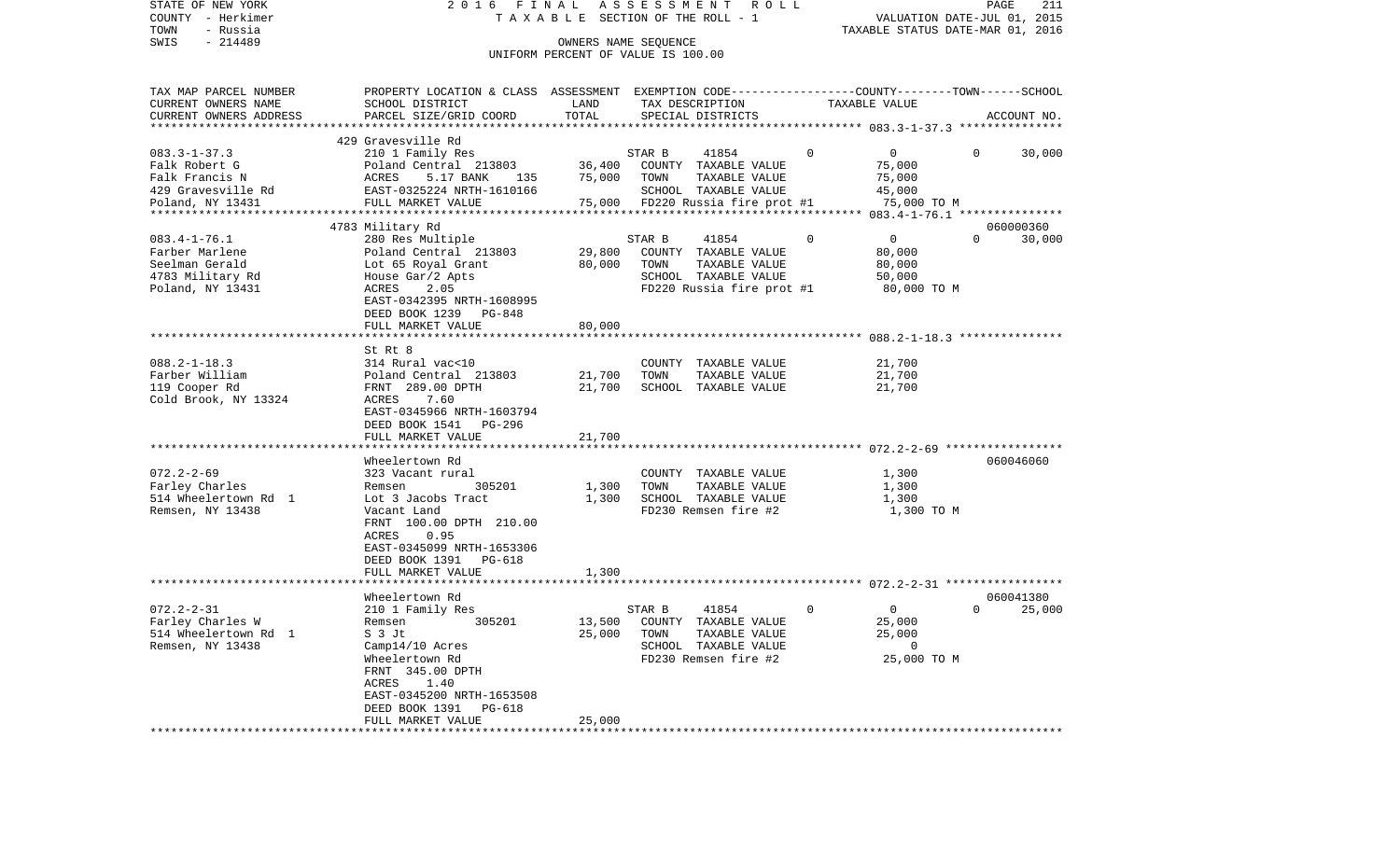| COUNTY - Herkimer               |                                                                                                 | T A X A B L E SECTION OF THE ROLL - 1 |                                    |               |             |
|---------------------------------|-------------------------------------------------------------------------------------------------|---------------------------------------|------------------------------------|---------------|-------------|
| TOWN<br>- Russia                |                                                                                                 | OWNERS NAME SEQUENCE                  |                                    |               |             |
| SWIS<br>$-214489$               |                                                                                                 |                                       |                                    |               |             |
|                                 |                                                                                                 |                                       | UNIFORM PERCENT OF VALUE IS 100.00 |               |             |
|                                 |                                                                                                 |                                       |                                    |               |             |
| TAX MAP PARCEL NUMBER           | PROPERTY LOCATION & CLASS ASSESSMENT EXEMPTION CODE---------------COUNTY-------TOWN------SCHOOL |                                       |                                    |               |             |
| CURRENT OWNERS NAME             | SCHOOL DISTRICT                                                                                 | LAND                                  | TAX DESCRIPTION                    | TAXABLE VALUE |             |
| CURRENT OWNERS ADDRESS          | PARCEL SIZE/GRID COORD                                                                          | TOTAL                                 | SPECIAL DISTRICTS                  |               | ACCOUNT NO. |
| *************************       |                                                                                                 |                                       |                                    |               |             |
|                                 | Off Spall Rd                                                                                    |                                       |                                    |               | 060040090   |
| $072.2 - 1 - 33$                | 314 Rural vac<10                                                                                |                                       | COUNTY TAXABLE VALUE               | 700           |             |
| Farrell Mark                    | 305201<br>Remsen                                                                                | 700                                   | TOWN<br>TAXABLE VALUE              | 700           |             |
| PO Box 263                      | W 10 Wt                                                                                         | 700                                   | SCHOOL TAXABLE VALUE               | 700           |             |
| Hartwick, NY 13348              | Lot $3/10$ Acre                                                                                 |                                       | FD230 Remsen fire #2               | 700 TO M      |             |
|                                 | Spall Road                                                                                      |                                       |                                    |               |             |
|                                 | FRNT 100.00 DPTH 125.00                                                                         |                                       |                                    |               |             |
|                                 | EAST-0341288 NRTH-1653461                                                                       |                                       |                                    |               |             |
|                                 | DEED BOOK 00615 PG-00205                                                                        |                                       |                                    |               |             |
|                                 | FULL MARKET VALUE                                                                               | 700                                   |                                    |               |             |
|                                 |                                                                                                 |                                       |                                    |               |             |
| $068. - 2 - 2.1$                | Spall Rd<br>322 Rural vac>10                                                                    |                                       | COUNTY TAXABLE VALUE               | 25,000        | 060006180   |
| Favicchio F. Alan               | 305201<br>Remsen                                                                                | 25,000                                | TOWN<br>TAXABLE VALUE              | 25,000        |             |
| 3648 Players Club Dr            | Lot 5 Walker Tract                                                                              | 25,000                                | SCHOOL TAXABLE VALUE               | 25,000        |             |
| Southport, NC 28461             | Vacant Land                                                                                     |                                       | FD230 Remsen fire #2               | 25,000 TO M   |             |
|                                 | ACRES 34.00                                                                                     |                                       |                                    |               |             |
|                                 | EAST-0340559 NRTH-1656270                                                                       |                                       |                                    |               |             |
|                                 | DEED BOOK 911<br>PG-561                                                                         |                                       |                                    |               |             |
|                                 | FULL MARKET VALUE                                                                               | 25,000                                |                                    |               |             |
|                                 |                                                                                                 |                                       |                                    |               |             |
|                                 | Spall Rd                                                                                        |                                       |                                    |               | 060006190   |
| $068. - 2 - 2.2$                | 260 Seasonal res                                                                                |                                       | COUNTY TAXABLE VALUE               | 99,000        |             |
| Favicchio F. Alan               | 305201<br>Remsen                                                                                | 37,400                                | TOWN<br>TAXABLE VALUE              | 99,000        |             |
| 3648 Players Club Dr            | Lot 5 Walker Tract                                                                              | 99,000                                | SCHOOL TAXABLE VALUE               | 99,000        |             |
| Southport, NC 28461             | Trl Aframe Camp Shed                                                                            |                                       | FD230 Remsen fire #2               | 99,000 TO M   |             |
|                                 | 20.00<br>ACRES                                                                                  |                                       |                                    |               |             |
|                                 | EAST-0341380 NRTH-1656604                                                                       |                                       |                                    |               |             |
|                                 | DEED BOOK 911<br>$PG-561$                                                                       |                                       |                                    |               |             |
|                                 | FULL MARKET VALUE                                                                               | 99,000                                |                                    |               |             |
|                                 |                                                                                                 |                                       |                                    |               |             |
|                                 | Spall Rd                                                                                        |                                       |                                    |               | 060006210   |
| $068. - 2 - 16$                 | 910 Priv forest                                                                                 |                                       | COUNTY TAXABLE VALUE               | 35,000        |             |
| Favicchio F. Alan               | 305201<br>Remsen                                                                                | 35,000                                | TOWN<br>TAXABLE VALUE              | 35,000        |             |
| 3648 Players Club Dr            | Lot 4 Jacobs Tract                                                                              | 35,000                                | SCHOOL TAXABLE VALUE               | 35,000        |             |
| Southport, NC 28461             | Vacant Land                                                                                     |                                       | FD230 Remsen fire #2               | 35,000 TO M   |             |
|                                 | 93.30<br>ACRES                                                                                  |                                       |                                    |               |             |
|                                 | EAST-0342972 NRTH-1657406                                                                       |                                       |                                    |               |             |
|                                 | DEED BOOK 911<br>PG-561                                                                         |                                       |                                    |               |             |
|                                 | FULL MARKET VALUE                                                                               | 35,000                                |                                    |               |             |
|                                 |                                                                                                 |                                       |                                    |               |             |
| $068. - 1 - 12$                 | Wheelertown Rd<br>314 Rural vac<10                                                              |                                       |                                    |               | 060002610   |
|                                 |                                                                                                 |                                       | COUNTY TAXABLE VALUE               | 14,500        |             |
| Fear James S<br>Fellone Frank J | 305201<br>Remsen                                                                                | 14,500                                | TOWN<br>TAXABLE VALUE              | 14,500        |             |
| 18 Elm St                       | Lot 83 Remsenburg Patent                                                                        | 14,500                                | SCHOOL TAXABLE VALUE               | 14,500        |             |
| Centereach, NY 11720            | Trailer<br>ACRES<br>1.80                                                                        |                                       | FD230 Remsen fire #2               | 14,500 TO M   |             |
|                                 | EAST-0340340 NRTH-1664462                                                                       |                                       |                                    |               |             |
|                                 | DEED BOOK 1166<br>PG-123                                                                        |                                       |                                    |               |             |
|                                 | FULL MARKET VALUE                                                                               | 14,500                                |                                    |               |             |
|                                 |                                                                                                 |                                       |                                    |               |             |

PAGE 212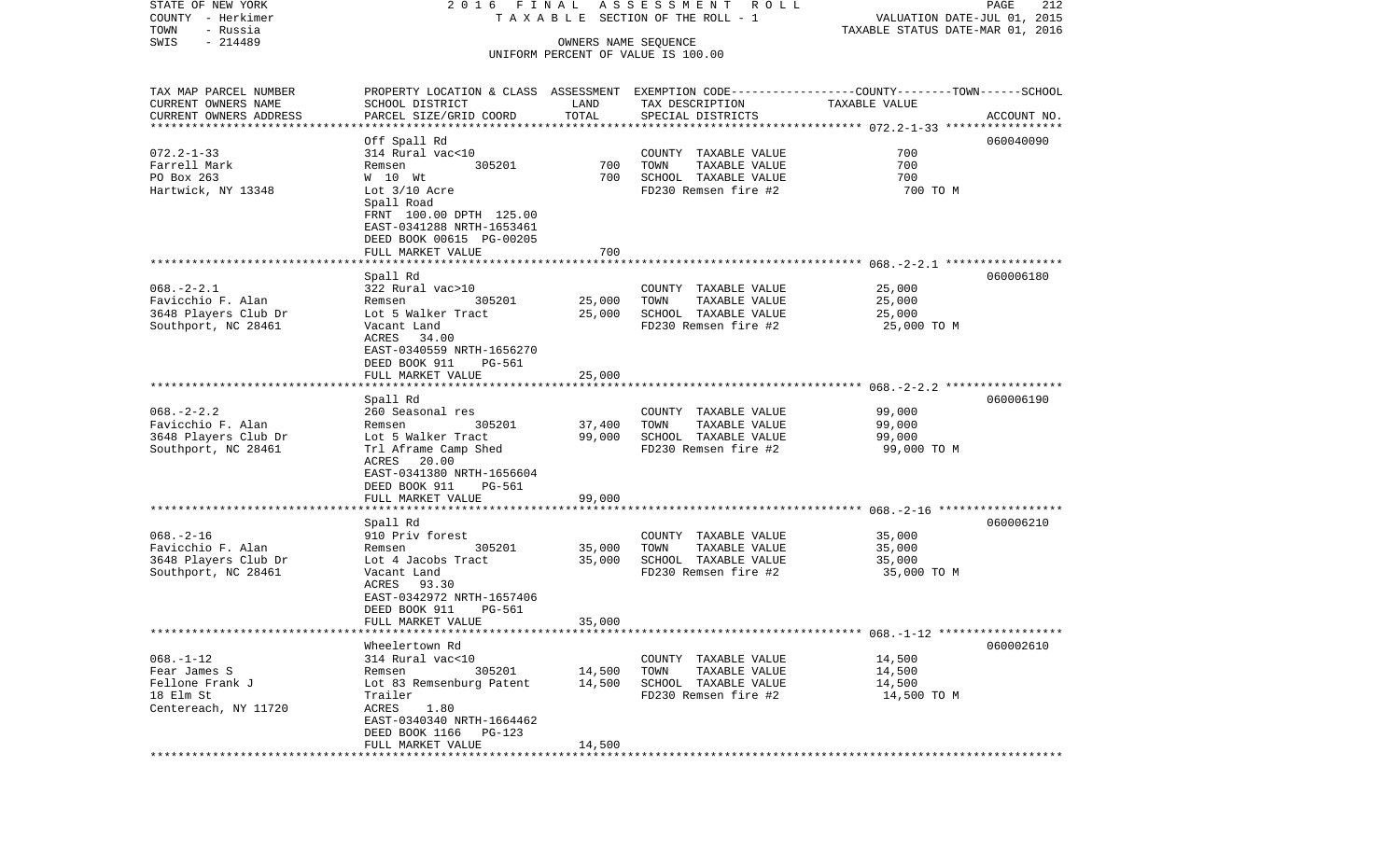COUNTY - Herkimer **T A X A B L E SECTION OF THE ROLL - 1** VALUATION DATE-JUL 01, 2015 TOWN - Russia TAXABLE STATUS DATE-MAR 01, 2016 SWIS - 214489 OWNERS NAME SEQUENCE UNIFORM PERCENT OF VALUE IS 100.00TAX MAP PARCEL NUMBER PROPERTY LOCATION & CLASS ASSESSMENT EXEMPTION CODE------------------COUNTY--------TOWN------SCHOOL CURRENT OWNERS NAME SCHOOL DISTRICT LAND TAX DESCRIPTION TAXABLE VALUECURRENT OWNERS ADDRESS PARCEL SIZE/GRID COORD TOTAL SPECIAL DISTRICTS ACCOUNT NO. \*\*\*\*\*\*\*\*\*\*\*\*\*\*\*\*\*\*\*\*\*\*\*\*\*\*\*\*\*\*\*\*\*\*\*\*\*\*\*\*\*\*\*\*\*\*\*\*\*\*\*\*\*\*\*\*\*\*\*\*\*\*\*\*\*\*\*\*\*\*\*\*\*\*\*\*\*\*\*\*\*\*\*\*\*\*\*\*\*\*\*\*\*\*\*\*\*\*\*\*\*\*\* 089.1-2-7 \*\*\*\*\*\*\*\*\*\*\*\*\*\*\*\*\*\* Cooper Rd 060040270 089.1-2-7 322 Rural vac>10 COUNTY TAXABLE VALUE 10,650 Fellows Daniel Poland Central 213803 10,650 TOWN TAXABLE VALUE 10,650 Fellows Stephen Lot 30 Royal Grant 10,650 SCHOOL TAXABLE VALUE 10,650 PO Box 72 Vacant Land FD220 Russia fire prot #1 10,650 TO M Newport, NY 13416 <br>
ACRES 15.00 EAST-0356299 NRTH-1604029 DEED BOOK 932 PG-566FULL MARKET VALUE 10,650 \*\*\*\*\*\*\*\*\*\*\*\*\*\*\*\*\*\*\*\*\*\*\*\*\*\*\*\*\*\*\*\*\*\*\*\*\*\*\*\*\*\*\*\*\*\*\*\*\*\*\*\*\*\*\*\*\*\*\*\*\*\*\*\*\*\*\*\*\*\*\*\*\*\*\*\*\*\*\*\*\*\*\*\*\*\*\*\*\*\*\*\*\*\*\*\*\*\*\*\*\*\*\* 072.2-1-27 \*\*\*\*\*\*\*\*\*\*\*\*\*\*\*\*\* 116 Spall Spur Rd S 060040630 072.2-1-27 210 1 Family Res STAR B 41854 0 0 0 30,000 Fellows Michael E Remsen 305201 9,800 COUNTY TAXABLE VALUE 77,000 Fellows Pamela A M 10 Mp 77,000 TOWN TAXABLE VALUE 77,000 116 Spall Rd S  $Lot$  3/10 Acre  $SCHOOL$  TAXABLE VALUE 47,000 Remsen, NY 13438 Spall Road Spall Road FD230 Remsen fire #2 77,000 TO M ACRES 1.10 EAST-0341364 NRTH-1654039 DEED BOOK 1480 PG-70FULL MARKET VALUE 77,000 \*\*\*\*\*\*\*\*\*\*\*\*\*\*\*\*\*\*\*\*\*\*\*\*\*\*\*\*\*\*\*\*\*\*\*\*\*\*\*\*\*\*\*\*\*\*\*\*\*\*\*\*\*\*\*\*\*\*\*\*\*\*\*\*\*\*\*\*\*\*\*\*\*\*\*\*\*\*\*\*\*\*\*\*\*\*\*\*\*\*\*\*\*\*\*\*\*\*\*\*\*\*\* 084.1-3-30 \*\*\*\*\*\*\*\*\*\*\*\*\*\*\*\*\* Hall Rd 060009390084.1-3-30 322 Rural vac>10 COUNTY TAXABLE VALUE 119,900 Fenner Peter H <sup>Poland</sup> Central 213803 119,900 TOWN TAXABLE VALUE 119,900 Fenner Sally A **Lot 83 Royal Grant** 119,900 SCHOOL TAXABLE VALUE 119,900 1283 Crabtree Ct Camp Camp Camp Camp FD220 Russia fire prot #1 119,900 TO M East Peoria, IL 61611 ACRES 188.00 EAST-0351746 NRTH-1617030 DEED BOOK 906 PG-277 FULL MARKET VALUE 119,900 \*\*\*\*\*\*\*\*\*\*\*\*\*\*\*\*\*\*\*\*\*\*\*\*\*\*\*\*\*\*\*\*\*\*\*\*\*\*\*\*\*\*\*\*\*\*\*\*\*\*\*\*\*\*\*\*\*\*\*\*\*\*\*\*\*\*\*\*\*\*\*\*\*\*\*\*\*\*\*\*\*\*\*\*\*\*\*\*\*\*\*\*\*\*\*\*\*\*\*\*\*\*\* 084.3-2-48 \*\*\*\*\*\*\*\*\*\*\*\*\*\*\*\*\* Hall Rd 060009420084.3-2-48 322 Rural vac>10 COUNTY TAXABLE VALUE 26,200 Fenner Peter H <sup>Poland</sup> Central 213803 26,200 TOWN TAXABLE VALUE 26,200 Fenner Sally A **Lot 83 Royal Grant** 26,200 SCHOOL TAXABLE VALUE 26,200 1283 Crabtree Ct Vacant Land FD220 Russia fire prot #1 26,200 TO M East Peoria, IL 61611 EAST-0353286 NRTH-1615507 DEED BOOK 906 PG-277 FULL MARKET VALUE 26,200 \*\*\*\*\*\*\*\*\*\*\*\*\*\*\*\*\*\*\*\*\*\*\*\*\*\*\*\*\*\*\*\*\*\*\*\*\*\*\*\*\*\*\*\*\*\*\*\*\*\*\*\*\*\*\*\*\*\*\*\*\*\*\*\*\*\*\*\*\*\*\*\*\*\*\*\*\*\*\*\*\*\*\*\*\*\*\*\*\*\*\*\*\*\*\*\*\*\*\*\*\*\*\* 073.3-1-82 \*\*\*\*\*\*\*\*\*\*\*\*\*\*\*\*\* 266 Dow Rd 060028800073.3-1-82 260 Seasonal res COUNTY TAXABLE VALUE 47,800 Fernandes Thomas Poland Central 213803 18,600 TOWN TAXABLE VALUE 47,800 Fernandes Barbara Lot 46 Jerseyfield Patent 47,800 SCHOOL TAXABLE VALUE 47,800 PO Box 4 Camp Camp Camp Camp FD220 Russia fire prot #1 47,800 TO M Prospect, NY 13435 ACRES 18.59 EAST-0353995 NRTH-1641275 DEED BOOK 1539 PG-239FULL MARKET VALUE 47,800 \*\*\*\*\*\*\*\*\*\*\*\*\*\*\*\*\*\*\*\*\*\*\*\*\*\*\*\*\*\*\*\*\*\*\*\*\*\*\*\*\*\*\*\*\*\*\*\*\*\*\*\*\*\*\*\*\*\*\*\*\*\*\*\*\*\*\*\*\*\*\*\*\*\*\*\*\*\*\*\*\*\*\*\*\*\*\*\*\*\*\*\*\*\*\*\*\*\*\*\*\*\*\*\*\*\*\*\*\*\*\*\*\*\*\*\*\*\*\*\*\*\*\*\*\*\*\*\*\*\*\*\*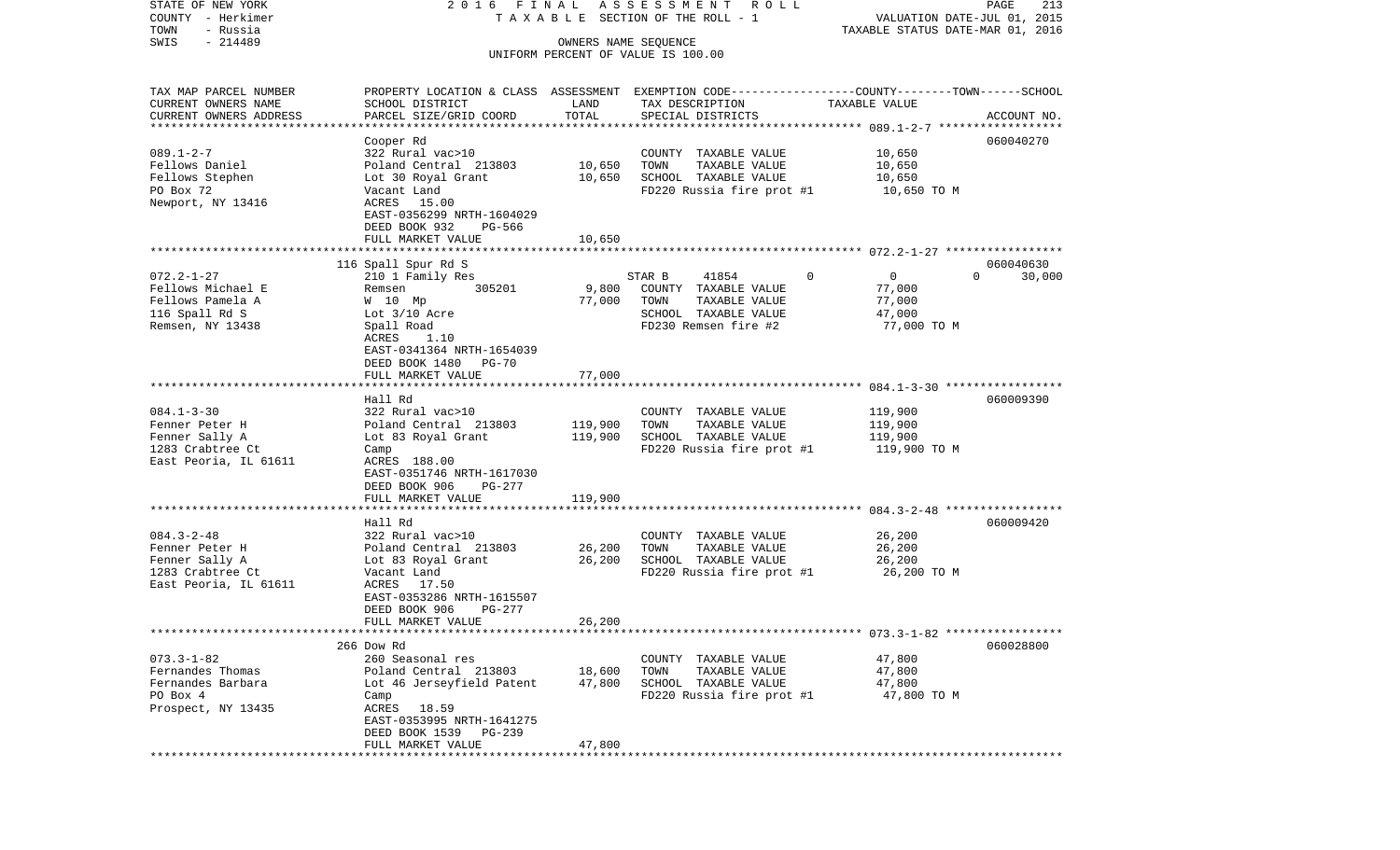| STATE OF NEW YORK<br>COUNTY - Herkimer            |                                                                                                  |                  | 2016 FINAL ASSESSMENT ROLL<br>TAXABLE SECTION OF THE ROLL - 1 |                            | PAGE<br>214<br>VALUATION DATE-JUL 01, 2015 |
|---------------------------------------------------|--------------------------------------------------------------------------------------------------|------------------|---------------------------------------------------------------|----------------------------|--------------------------------------------|
| TOWN<br>- Russia<br>$-214489$<br>SWIS             |                                                                                                  |                  | OWNERS NAME SEQUENCE                                          |                            | TAXABLE STATUS DATE-MAR 01, 2016           |
|                                                   |                                                                                                  |                  | UNIFORM PERCENT OF VALUE IS 100.00                            |                            |                                            |
| TAX MAP PARCEL NUMBER                             | PROPERTY LOCATION & CLASS ASSESSMENT EXEMPTION CODE----------------COUNTY-------TOWN------SCHOOL |                  |                                                               |                            |                                            |
| CURRENT OWNERS NAME                               | SCHOOL DISTRICT                                                                                  | LAND<br>TOTAL    | TAX DESCRIPTION                                               | TAXABLE VALUE              |                                            |
| CURRENT OWNERS ADDRESS<br>*********************** | PARCEL SIZE/GRID COORD                                                                           |                  | SPECIAL DISTRICTS                                             |                            | ACCOUNT NO.                                |
|                                                   | Spall Rd                                                                                         |                  |                                                               |                            | 060050390                                  |
| $072.2 - 1 - 11.2$                                | 314 Rural vac<10                                                                                 |                  | COUNTY TAXABLE VALUE                                          | 1,400                      |                                            |
| Fernandez Ruby                                    | 305201<br>Remsen                                                                                 | 1,400            | TOWN<br>TAXABLE VALUE                                         | 1,400                      |                                            |
| 12 Beale Blvd                                     | Lot #10 Walker Tract                                                                             | 1,400            | SCHOOL TAXABLE VALUE                                          | 1,400                      |                                            |
| Sidney, NY 13838                                  | Vacant Land                                                                                      |                  | FD230 Remsen fire #2                                          | 1,400 TO M                 |                                            |
|                                                   | FRNT 100.00 DPTH 250.00<br>ACRES<br>0.57                                                         |                  |                                                               |                            |                                            |
|                                                   | EAST-0340916 NRTH-1654466                                                                        |                  |                                                               |                            |                                            |
|                                                   | DEED BOOK 865<br>PG-650                                                                          |                  |                                                               |                            |                                            |
|                                                   | FULL MARKET VALUE                                                                                | 1,400            |                                                               |                            |                                            |
|                                                   |                                                                                                  |                  |                                                               |                            |                                            |
|                                                   | Spall Rd                                                                                         |                  |                                                               |                            | 060051530                                  |
| $072.2 - 1 - 11.4$                                | 323 Vacant rural<br>305201                                                                       | 400              | COUNTY TAXABLE VALUE<br>TOWN<br>TAXABLE VALUE                 | 400<br>400                 |                                            |
| Fernandez Ruby<br>12 Beale Blvd                   | Remsen<br>Lot #10 Walker Tract                                                                   | 400              | SCHOOL TAXABLE VALUE                                          | 400                        |                                            |
| Sidney, NY 13838                                  | Vacant Land                                                                                      |                  | FD230 Remsen fire #2                                          | 400 TO M                   |                                            |
|                                                   | FRNT 100.00 DPTH 250.00                                                                          |                  |                                                               |                            |                                            |
|                                                   | ACRES<br>0.14                                                                                    |                  |                                                               |                            |                                            |
|                                                   | EAST-0340903 NRTH-1654642                                                                        |                  |                                                               |                            |                                            |
|                                                   | DEED BOOK 865<br>PG-650                                                                          |                  |                                                               |                            |                                            |
|                                                   | FULL MARKET VALUE                                                                                | 400              |                                                               |                            |                                            |
|                                                   | MacArthur Rd                                                                                     |                  |                                                               |                            |                                            |
| $077.2 - 1 - 1.2$                                 | 210 1 Family Res                                                                                 |                  | VET WAR C 41122                                               | $\Omega$<br>9,000          | $\overline{0}$<br>0                        |
| Ferracane Beth                                    | Poland Central 213803                                                                            |                  | 35,000 VET WAR T 41123                                        | $\mathbf 0$<br>$\mathbf 0$ | 12,000<br>0                                |
| Reddington Laura                                  | ACRES 1.90                                                                                       | 200,000 STAR B   | 41854                                                         | $\Omega$<br>$\overline{0}$ | $\mathbf 0$<br>30,000                      |
| 427 MacArthur Rd                                  | EAST-0336124 NRTH-1636856                                                                        |                  | COUNTY TAXABLE VALUE                                          | 191,000                    |                                            |
| Cold Brook, NY 13324                              | DEED BOOK 1591 PG-866<br>FULL MARKET VALUE                                                       | 200,000          | TOWN<br>TAXABLE VALUE<br>SCHOOL TAXABLE VALUE                 | 188,000<br>170,000         |                                            |
|                                                   |                                                                                                  |                  | FD220 Russia fire prot #1                                     | 200,000 TO M               |                                            |
|                                                   |                                                                                                  |                  |                                                               |                            |                                            |
|                                                   | 427 Macarthur Rd                                                                                 |                  |                                                               |                            | 060018485                                  |
| $077.2 - 1 - 2.2$                                 | 270 Mfg housing                                                                                  |                  | COUNTY TAXABLE VALUE                                          | 41,500                     |                                            |
| Ferracane Beth                                    | Poland Central 213803                                                                            | 15,000           | TOWN<br>TAXABLE VALUE                                         | 41,500                     |                                            |
| Reddington, Robertaccio                           | Lot 15 Jerseyfield Patent                                                                        | 41,500           | SCHOOL TAXABLE VALUE                                          | 41,500                     |                                            |
| 427 Macarthur Rd<br>Cold Brook, NY 13324          | 2 Trls 3 Stall Garage<br>1.00<br>ACRES                                                           |                  | FD220 Russia fire prot #1                                     | 41,500 TO M                |                                            |
|                                                   | EAST-0336516 NRTH-1636579                                                                        |                  |                                                               |                            |                                            |
|                                                   | DEED BOOK 1591 PG-870                                                                            |                  |                                                               |                            |                                            |
|                                                   | FULL MARKET VALUE                                                                                | 41,500           |                                                               |                            |                                            |
|                                                   |                                                                                                  |                  |                                                               |                            |                                            |
|                                                   | Southside Rd                                                                                     |                  |                                                               |                            | 060013230                                  |
| $077.2 - 1 - 51.1$                                | 323 Vacant rural<br>Poland Central 213803                                                        |                  | COUNTY TAXABLE VALUE<br>TOWN                                  | 44,900                     |                                            |
| Ferracane Beth<br>Reddington, Robertaccio         | Lot 15 Jerseyfield Patent                                                                        | 44,900<br>44,900 | TAXABLE VALUE<br>SCHOOL TAXABLE VALUE                         | 44,900<br>44,900           |                                            |
| 427 Macarthur Rd                                  | Farm                                                                                             |                  | FD220 Russia fire prot #1                                     | 44,900 TO M                |                                            |
| Cold Brook, NY 13324                              | FRNT 3672.00 DPTH                                                                                |                  |                                                               |                            |                                            |
|                                                   | ACRES 43.36                                                                                      |                  |                                                               |                            |                                            |
|                                                   | EAST-0338986 NRTH-1632606                                                                        |                  |                                                               |                            |                                            |
|                                                   | DEED BOOK 1591 PG-873                                                                            |                  |                                                               |                            |                                            |
|                                                   | FULL MARKET VALUE                                                                                | 44,900           |                                                               |                            |                                            |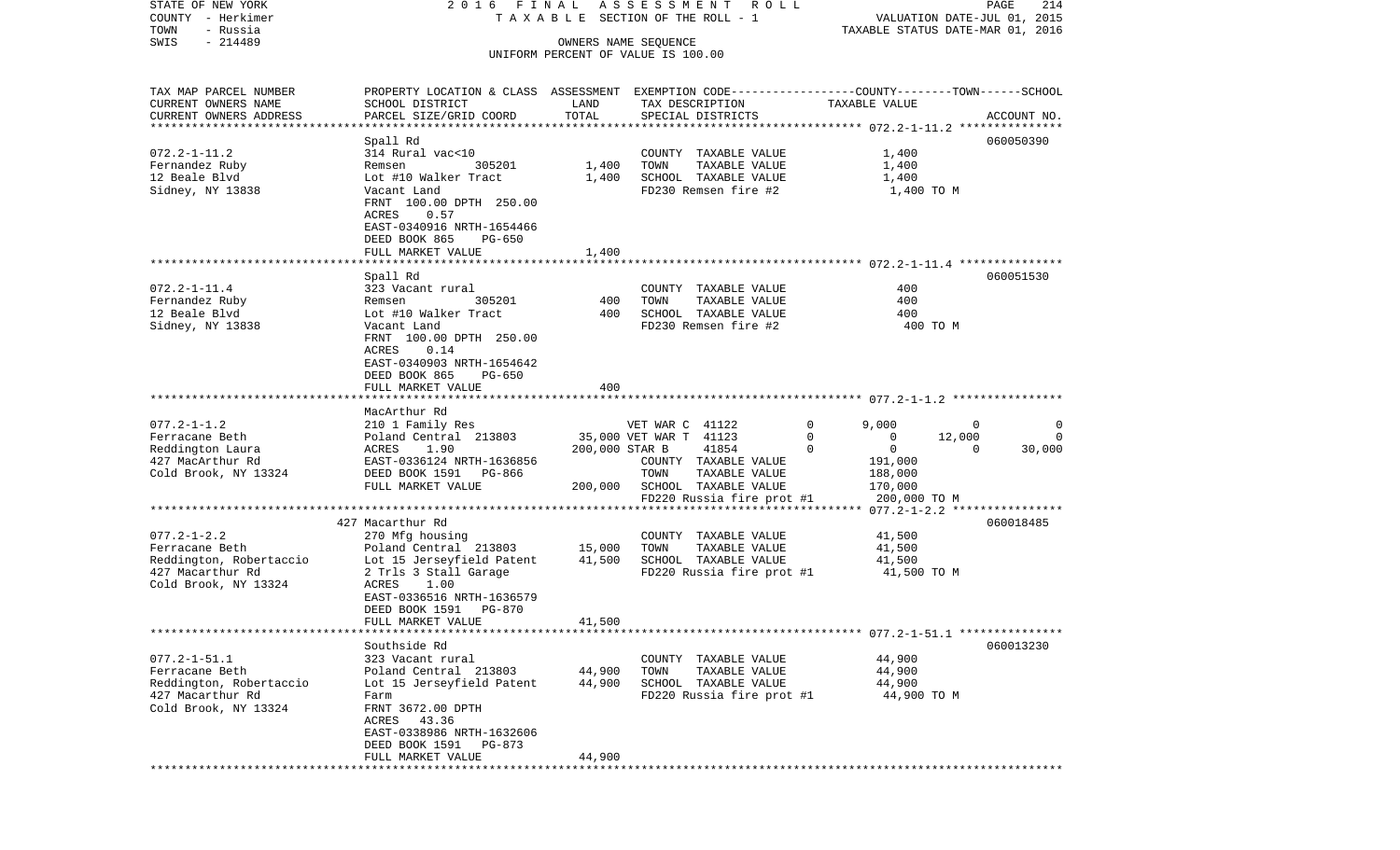| STATE OF NEW YORK                                    | 2016<br>FINAL                       |             | ASSESSMENT<br>R O L L              | PAGE                                                                                           | 215    |
|------------------------------------------------------|-------------------------------------|-------------|------------------------------------|------------------------------------------------------------------------------------------------|--------|
| COUNTY - Herkimer                                    |                                     |             | TAXABLE SECTION OF THE ROLL - 1    | VALUATION DATE-JUL 01, 2015                                                                    |        |
| TOWN<br>- Russia                                     |                                     |             |                                    | TAXABLE STATUS DATE-MAR 01, 2016                                                               |        |
| $-214489$<br>SWIS                                    |                                     |             | OWNERS NAME SEQUENCE               |                                                                                                |        |
|                                                      |                                     |             | UNIFORM PERCENT OF VALUE IS 100.00 |                                                                                                |        |
| TAX MAP PARCEL NUMBER                                |                                     |             |                                    | PROPERTY LOCATION & CLASS ASSESSMENT EXEMPTION CODE---------------COUNTY-------TOWN-----SCHOOL |        |
| CURRENT OWNERS NAME                                  | SCHOOL DISTRICT                     | LAND        | TAX DESCRIPTION                    | TAXABLE VALUE                                                                                  |        |
| CURRENT OWNERS ADDRESS                               | PARCEL SIZE/GRID COORD              | TOTAL       | SPECIAL DISTRICTS                  | ACCOUNT NO.                                                                                    |        |
|                                                      |                                     | *********** |                                    | ********** 083.1-1-29.1 ****************                                                       |        |
|                                                      | 5764 Military Rd                    |             |                                    | 060009690                                                                                      |        |
| $083.1 - 1 - 29.1$                                   | 210 1 Family Res                    |             | STAR EN<br>41834                   | $\mathsf 0$<br>$\Omega$<br>$\Omega$                                                            | 65,300 |
| Ferris Anne E                                        | Poland Central 213803               | 39,300      | COUNTY TAXABLE VALUE               | 250,100                                                                                        |        |
| 5764 Military Rd                                     | Lot 102 & Lot 105 Rg                | 250,100     | TOWN<br>TAXABLE VALUE              | 250,100                                                                                        |        |
| Remsen, NY 13438                                     | House                               |             | SCHOOL TAXABLE VALUE               | 184,800                                                                                        |        |
|                                                      | Military Road                       |             | FD220 Russia fire prot #1          | 250,100 TO M                                                                                   |        |
|                                                      | FRNT 319.00 DPTH                    |             |                                    |                                                                                                |        |
|                                                      | 6.50<br>ACRES                       |             |                                    |                                                                                                |        |
|                                                      | EAST-0326296 NRTH-1619575           |             |                                    |                                                                                                |        |
|                                                      | DEED BOOK 00626 PG-00997            |             |                                    |                                                                                                |        |
|                                                      | FULL MARKET VALUE                   | 250,100     |                                    |                                                                                                |        |
|                                                      |                                     |             |                                    |                                                                                                |        |
|                                                      | Black Creek Rd                      |             |                                    | 060050660                                                                                      |        |
| $083.1 - 1 - 10.2$                                   | 260 Seasonal res                    |             | COUNTY TAXABLE VALUE               | 50,200                                                                                         |        |
| Ferris Harvey S                                      | Poland Central 213803               | 50,200      | TOWN<br>TAXABLE VALUE              | 50,200                                                                                         |        |
| c/o Richard P. Ferris                                | Lot 113 Royal Grant                 | 50,200      | SCHOOL TAXABLE VALUE               | 50,200                                                                                         |        |
| PO Box 368                                           | Stone Cottage                       |             | FD220 Russia fire prot #1          | 50,200 TO M                                                                                    |        |
| Barneveld, NY 13304                                  | ACRES<br>50.00                      |             |                                    |                                                                                                |        |
|                                                      | EAST-0331103 NRTH-1623476           |             |                                    |                                                                                                |        |
|                                                      | DEED BOOK 675<br>PG-675             |             |                                    |                                                                                                |        |
|                                                      | FULL MARKET VALUE                   | 50,200      |                                    |                                                                                                |        |
|                                                      |                                     |             |                                    |                                                                                                |        |
|                                                      | 5794 Military Rd                    |             |                                    | 060046540                                                                                      |        |
| $083.1 - 1 - 27$                                     | 210 1 Family Res                    |             | COUNTY TAXABLE VALUE               | 84,000                                                                                         |        |
| Ferris Harvey S                                      | Poland Central 213803               | 21,200      | TOWN<br>TAXABLE VALUE              | 84,000                                                                                         |        |
| c/o Richard P Ferris                                 | Lot 105 Royal Grant                 | 84,000      | SCHOOL TAXABLE VALUE               | 84,000                                                                                         |        |
| PO Box 368                                           | House Gar                           |             | FD220 Russia fire prot #1          | 84,000 TO M                                                                                    |        |
| Barneveld, NY 13304                                  | ACRES<br>0.53                       |             |                                    |                                                                                                |        |
|                                                      | EAST-0325754 NRTH-1619775           |             |                                    |                                                                                                |        |
|                                                      | DEED BOOK 673<br>PG-514             |             |                                    |                                                                                                |        |
|                                                      | FULL MARKET VALUE                   | 84,000      |                                    | ***************************** 083.1-1-10.7 ***************                                     |        |
|                                                      |                                     |             |                                    |                                                                                                |        |
| $083.1 - 1 - 10.7$                                   | Hinckley Rd<br>323 Vacant rural     |             | COUNTY TAXABLE VALUE               | 48,900                                                                                         |        |
| Ferris Irrevocable Trust Ann K Poland Central 213803 |                                     | 48,900      | TOWN<br>TAXABLE VALUE              | 48,900                                                                                         |        |
| Ferris Irrevocable Trust John ACRES 29.10            |                                     | 48,900      | SCHOOL TAXABLE VALUE               | 48,900                                                                                         |        |
| 566 Hinckley Rd                                      | EAST-0330661 NRTH-1620486           |             | FD220 Russia fire prot #1          | 48,900 TO M                                                                                    |        |
| Remsen, NY 13438                                     | DEED BOOK 1334<br>PG-712            |             |                                    |                                                                                                |        |
|                                                      | FULL MARKET VALUE                   | 48,900      |                                    |                                                                                                |        |
|                                                      | * * * * * * * * * * * * * * * * * * |             |                                    |                                                                                                |        |
|                                                      | Hinckley Rd                         |             |                                    |                                                                                                |        |
| $083.1 - 1 - 15.3$                                   | 323 Vacant rural                    |             | COUNTY TAXABLE VALUE               | 41,500                                                                                         |        |
| Ferris Irrevocable Trust Ann K Poland Central 213803 |                                     | 41,500      | TAXABLE VALUE<br>TOWN              | 41,500                                                                                         |        |
| Ferris Irrevocable Trust John ACRES 22.60            |                                     | 41,500      | SCHOOL TAXABLE VALUE               | 41,500                                                                                         |        |
| 566 Hinckley Rd                                      | EAST-0329501 NRTH-1619328           |             | FD220 Russia fire prot #1          | 41,500 TO M                                                                                    |        |
| Remsen, NY 13438                                     | DEED BOOK 1334<br>PG-712            |             |                                    |                                                                                                |        |
|                                                      | FULL MARKET VALUE                   | 41,500      |                                    |                                                                                                |        |
|                                                      |                                     |             |                                    |                                                                                                |        |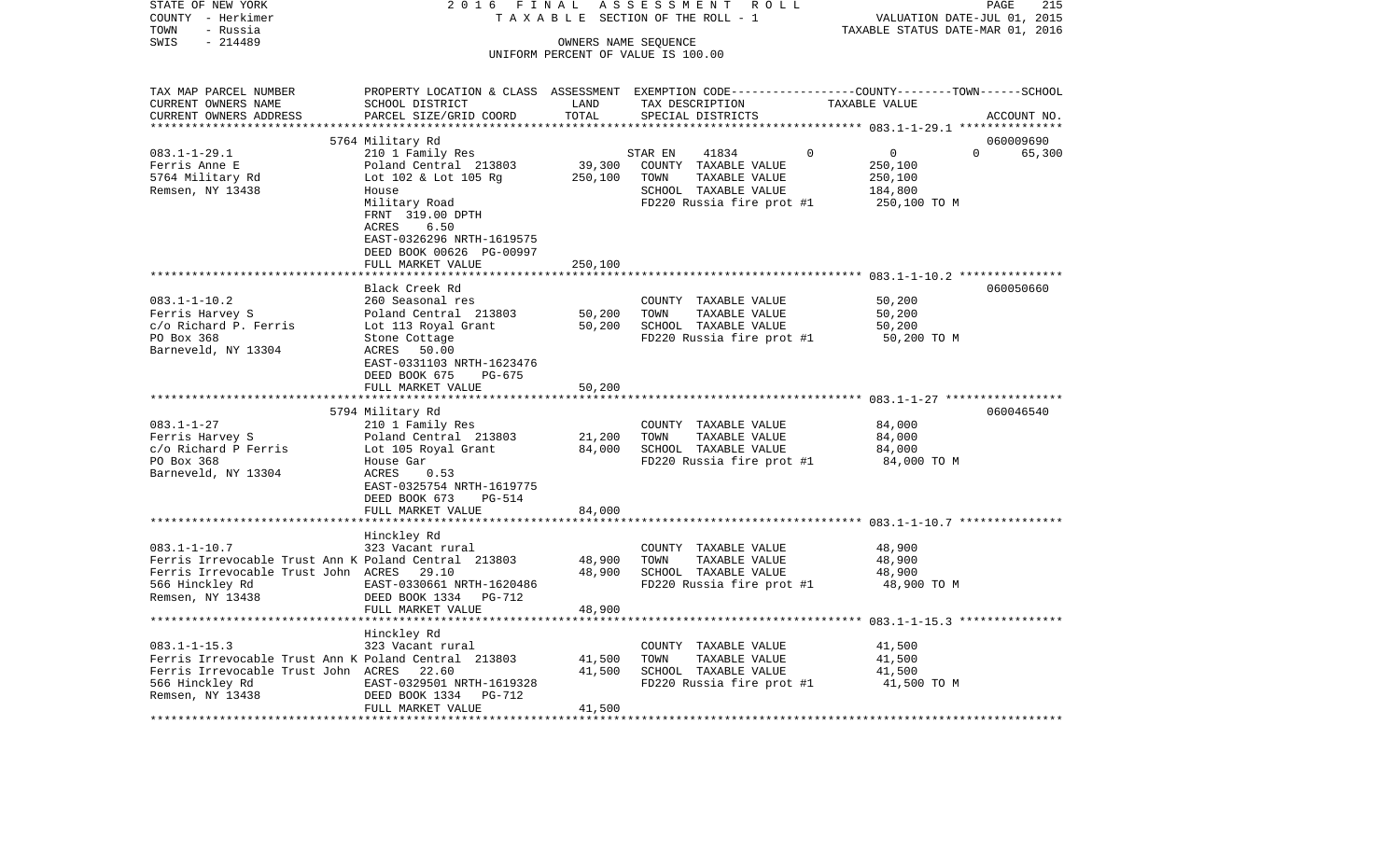| STATE OF NEW YORK<br>COUNTY - Herkimer<br>- Russia<br>TOWN<br>SWIS<br>$-214489$ | ASSESSMENT<br>2016 FINAL<br>ROLL<br>T A X A B L E SECTION OF THE ROLL - 1<br>OWNERS NAME SEOUENCE |         |                                               | PAGE<br>216<br>VALUATION DATE-JUL 01, 2015<br>TAXABLE STATUS DATE-MAR 01, 2016 |                        |  |
|---------------------------------------------------------------------------------|---------------------------------------------------------------------------------------------------|---------|-----------------------------------------------|--------------------------------------------------------------------------------|------------------------|--|
|                                                                                 |                                                                                                   |         | UNIFORM PERCENT OF VALUE IS 100.00            |                                                                                |                        |  |
| TAX MAP PARCEL NUMBER                                                           | PROPERTY LOCATION & CLASS ASSESSMENT EXEMPTION CODE---------------COUNTY-------TOWN------SCHOOL   |         |                                               |                                                                                |                        |  |
| CURRENT OWNERS NAME                                                             | SCHOOL DISTRICT                                                                                   | LAND    | TAX DESCRIPTION                               | TAXABLE VALUE                                                                  |                        |  |
| CURRENT OWNERS ADDRESS                                                          | PARCEL SIZE/GRID COORD                                                                            | TOTAL   | SPECIAL DISTRICTS                             |                                                                                | ACCOUNT NO.            |  |
|                                                                                 | Hinckley Rd                                                                                       |         |                                               |                                                                                |                        |  |
| $083.1 - 1 - 17.2$<br>Ferris Irrevocable Trust Ann K Poland Central 213803      | 210 1 Family Res                                                                                  | 61,100  | STAR B<br>41854<br>COUNTY TAXABLE VALUE       | $\mathbf 0$<br>$\Omega$<br>131,100                                             | $\mathbf{0}$<br>30,000 |  |
| Ferris Irrevocable Trust John Log Cabin                                         |                                                                                                   | 131,100 | TOWN<br>TAXABLE VALUE                         | 131,100                                                                        |                        |  |
| 566 Hinckley Rd                                                                 | FRNT 1043.00 DPTH                                                                                 |         | SCHOOL TAXABLE VALUE                          | 101,100                                                                        |                        |  |
| Remsen, NY 13438                                                                | ACRES 41.30                                                                                       |         | FD220 Russia fire prot #1                     | 131,100 TO M                                                                   |                        |  |
|                                                                                 | EAST-0329188 NRTH-1620258                                                                         |         |                                               |                                                                                |                        |  |
|                                                                                 | DEED BOOK 1334<br>PG-712                                                                          |         |                                               |                                                                                |                        |  |
|                                                                                 | FULL MARKET VALUE                                                                                 | 131,100 |                                               |                                                                                |                        |  |
|                                                                                 |                                                                                                   |         |                                               |                                                                                |                        |  |
| $082.2 - 1 - 57$                                                                | Norris Rd<br>314 Rural vac<10                                                                     |         |                                               | 8,900                                                                          | 060042580              |  |
| Ferris Mary Rebecca                                                             | Poland Central 213803                                                                             | 8,900   | COUNTY TAXABLE VALUE<br>TAXABLE VALUE<br>TOWN | 8,900                                                                          |                        |  |
| 5795 Military Rd                                                                | E 102 Rg                                                                                          | 8,900   | SCHOOL TAXABLE VALUE                          | 8,900                                                                          |                        |  |
| Remsen, NY 13438                                                                | Lot $7 \frac{3}{4}$ Acres                                                                         |         | FD220 Russia fire prot #1                     | 8,900 TO M                                                                     |                        |  |
|                                                                                 | Norris Road                                                                                       |         |                                               |                                                                                |                        |  |
|                                                                                 | ACRES<br>7.80                                                                                     |         |                                               |                                                                                |                        |  |
|                                                                                 | EAST-0324725 NRTH-1618843                                                                         |         |                                               |                                                                                |                        |  |
|                                                                                 | DEED BOOK 00630 PG-00504                                                                          |         |                                               |                                                                                |                        |  |
|                                                                                 | FULL MARKET VALUE                                                                                 | 8,900   |                                               |                                                                                |                        |  |
|                                                                                 | Hinckley Rd                                                                                       |         |                                               |                                                                                | 060052520              |  |
| $083.1 - 1 - 10.3$                                                              | 322 Rural vac>10                                                                                  |         | COUNTY TAXABLE VALUE                          | 43,900                                                                         |                        |  |
| Ferris Mary Rebecca                                                             | Poland Central 213803                                                                             | 43,900  | TOWN<br>TAXABLE VALUE                         | 43,900                                                                         |                        |  |
| 5795 Military Rd                                                                | Lot 114 Royal Grant                                                                               | 43,900  | SCHOOL TAXABLE VALUE                          | 43,900                                                                         |                        |  |
| Remsen, NY 13438                                                                | Vacant Land                                                                                       |         | FD220 Russia fire prot #1                     | 43,900 TO M                                                                    |                        |  |
|                                                                                 | ACRES 24.50                                                                                       |         |                                               |                                                                                |                        |  |
|                                                                                 | EAST-0327708 NRTH-1623118                                                                         |         |                                               |                                                                                |                        |  |
|                                                                                 | DEED BOOK 653<br>PG-589                                                                           |         |                                               |                                                                                |                        |  |
|                                                                                 | FULL MARKET VALUE                                                                                 | 43,900  |                                               |                                                                                |                        |  |
|                                                                                 | Black Creek Rd                                                                                    |         |                                               |                                                                                | 060052520              |  |
| $083.1 - 1 - 10.4$                                                              | 910 Priv forest                                                                                   |         | COUNTY TAXABLE VALUE                          | 54,100                                                                         |                        |  |
| Ferris Mary Rebecca                                                             | Poland Central 213803                                                                             | 54,100  | TOWN<br>TAXABLE VALUE                         | 54,100                                                                         |                        |  |
| 5795 Military Rd                                                                | Lot 106 Royal Grant                                                                               | 54,100  | SCHOOL TAXABLE VALUE                          | 54,100                                                                         |                        |  |
| Remsen, NY 13438                                                                | Vacant Land                                                                                       |         | FD220 Russia fire prot #1                     | 54,100 TO M                                                                    |                        |  |
|                                                                                 | FRNT 1305.00 DPTH                                                                                 |         |                                               |                                                                                |                        |  |
|                                                                                 | 45.50<br>ACRES                                                                                    |         |                                               |                                                                                |                        |  |
|                                                                                 | EAST-0330460 NRTH-1621755<br>DEED BOOK 653<br>$PG-589$                                            |         |                                               |                                                                                |                        |  |
|                                                                                 | FULL MARKET VALUE                                                                                 | 54,100  |                                               |                                                                                |                        |  |
|                                                                                 |                                                                                                   |         |                                               |                                                                                |                        |  |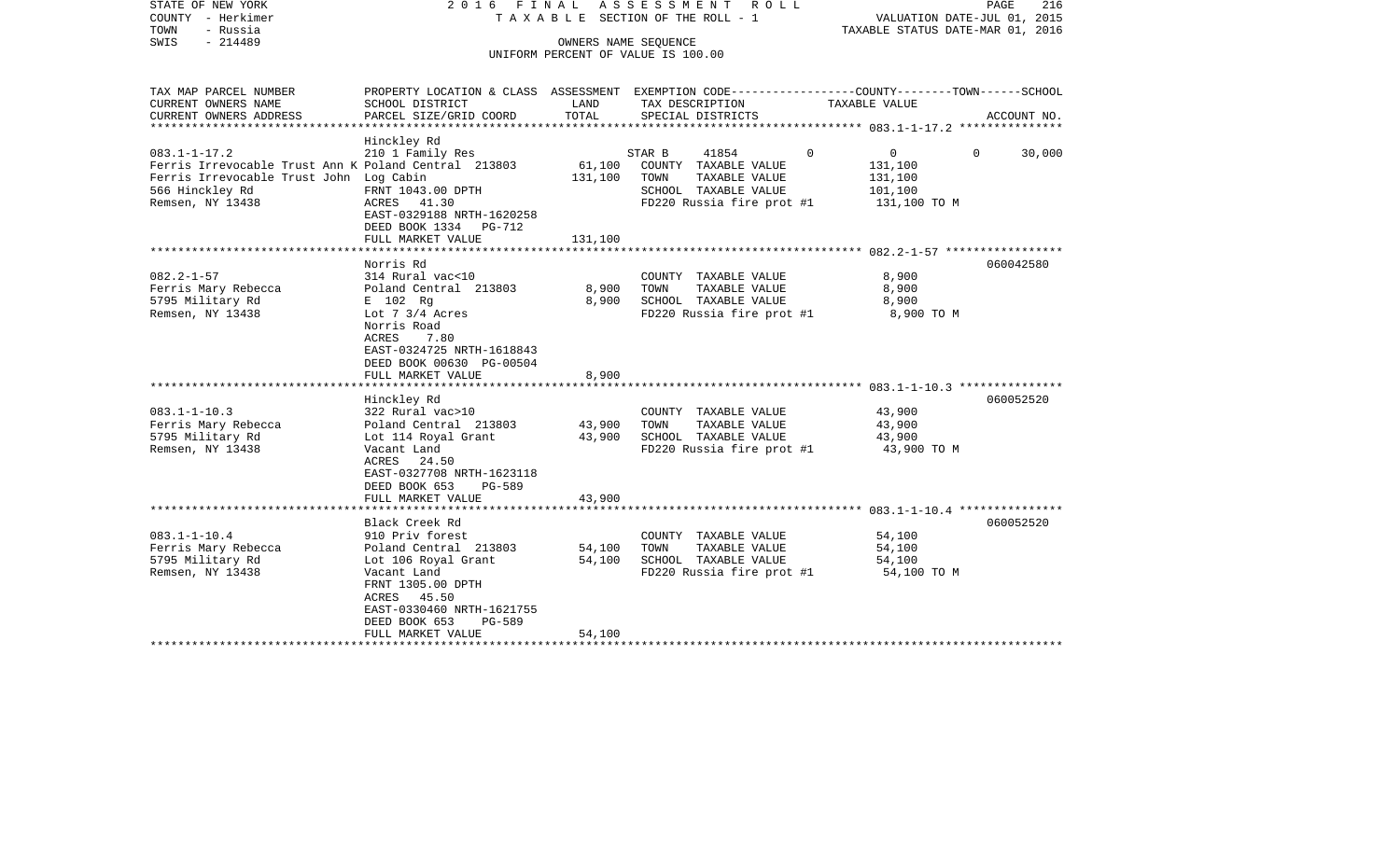| STATE OF NEW YORK<br>COUNTY - Herkimer<br>TOWN<br>- Russia<br>- 214489<br>SWIS                     | 2016 FINAL<br>TAXABLE SECTION OF THE ROLL - 1<br>UNIFORM PERCENT OF VALUE IS 100.00                                                                                                                                            | PAGE<br>VALUATION DATE-JUL 01, 2015<br>TAXABLE STATUS DATE-MAR 01, 2016 | 217                                                                                                |                                                                                                                                  |  |
|----------------------------------------------------------------------------------------------------|--------------------------------------------------------------------------------------------------------------------------------------------------------------------------------------------------------------------------------|-------------------------------------------------------------------------|----------------------------------------------------------------------------------------------------|----------------------------------------------------------------------------------------------------------------------------------|--|
| TAX MAP PARCEL NUMBER<br>CURRENT OWNERS NAME<br>CURRENT OWNERS ADDRESS<br>************************ | SCHOOL DISTRICT<br>PARCEL SIZE/GRID COORD                                                                                                                                                                                      | LAND<br>TOTAL                                                           | TAX DESCRIPTION<br>SPECIAL DISTRICTS                                                               | PROPERTY LOCATION & CLASS ASSESSMENT EXEMPTION CODE----------------COUNTY-------TOWN------SCHOOL<br>TAXABLE VALUE<br>ACCOUNT NO. |  |
| $083.1 - 1 - 15.1$<br>Ferris Mary Rebecca<br>5795 Military Rd<br>Remsen, NY 13438                  | Hinckley Rd<br>105 Vac farmland<br>Poland Central 213803<br>Lots 101 & 102 Royal Gran<br>Vacant Land<br>FRNT 345.00 DPTH<br>ACRES 10.40<br>EAST-0328037 NRTH-1619250<br>DEED BOOK 00556 PG-00383<br>FULL MARKET VALUE          | 18,200<br>18,200<br>18,200                                              | COUNTY TAXABLE VALUE<br>TOWN<br>TAXABLE VALUE<br>SCHOOL TAXABLE VALUE<br>FD220 Russia fire prot #1 | 060009510<br>18,200<br>18,200<br>18,200<br>18,200 TO M                                                                           |  |
|                                                                                                    |                                                                                                                                                                                                                                |                                                                         |                                                                                                    |                                                                                                                                  |  |
| $083.1 - 1 - 17.1$<br>Ferris Mary Rebecca<br>5795 Military Rd<br>Remsen, NY 13438                  | Hinckley Rd<br>910 Priv forest<br>Poland Central 213803<br>Lots 105 & 106 Royal Gran<br>Vacant Land<br>FRNT 3614.00 DPTH<br>ACRES 85.10<br>EAST-0328831 NRTH-1621266<br>DEED BOOK 00653 PG-00589                               | 119,500<br>119,500                                                      | COUNTY TAXABLE VALUE<br>TOWN<br>TAXABLE VALUE<br>SCHOOL TAXABLE VALUE<br>FD220 Russia fire prot #1 | 060009570<br>119,500<br>119,500<br>119,500<br>119,500 TO M                                                                       |  |
|                                                                                                    | FULL MARKET VALUE                                                                                                                                                                                                              | 119,500                                                                 |                                                                                                    |                                                                                                                                  |  |
| $083.1 - 1 - 31$<br>Ferris Mary Rebecca<br>5795 Military Rd<br>Remsen, NY 13438                    | 5795 Military Rd<br>210 1 Family Res<br>Poland Central 213803<br>Lot 102 & 105 Rg<br>House Att Garage<br>Military<br>ACRES<br>250<br>$6.10$ BANK<br>EAST-0325381 NRTH-1619359<br>DEED BOOK 00612 PG-00600<br>FULL MARKET VALUE | 38,700<br>275,000<br>275,000                                            | COUNTY TAXABLE VALUE<br>TOWN<br>TAXABLE VALUE<br>SCHOOL TAXABLE VALUE<br>FD220 Russia fire prot #1 | 060031230<br>275,000<br>275,000<br>275,000<br>275,000 TO M                                                                       |  |
|                                                                                                    | Route 28                                                                                                                                                                                                                       |                                                                         |                                                                                                    | 060007110                                                                                                                        |  |
| $083.3 - 1 - 43$<br>Fillipelli Jerry C<br>7236 Adobe Hills Ave<br>Las Vegas, NV 89113              | 322 Rural vac>10<br>Poland Central 213803<br>Lot 68 Royal Grant<br>Vacant Land<br>ACRES 51.90<br>EAST-0328899 NRTH-1607873<br>DEED BOOK 813<br>PG-683<br>FULL MARKET VALUE                                                     | 67,000<br>67,000<br>67,000                                              | COUNTY TAXABLE VALUE<br>TOWN<br>TAXABLE VALUE<br>SCHOOL TAXABLE VALUE<br>FD220 Russia fire prot #1 | 67,000<br>67,000<br>67,000<br>67,000 TO M                                                                                        |  |
|                                                                                                    |                                                                                                                                                                                                                                |                                                                         |                                                                                                    |                                                                                                                                  |  |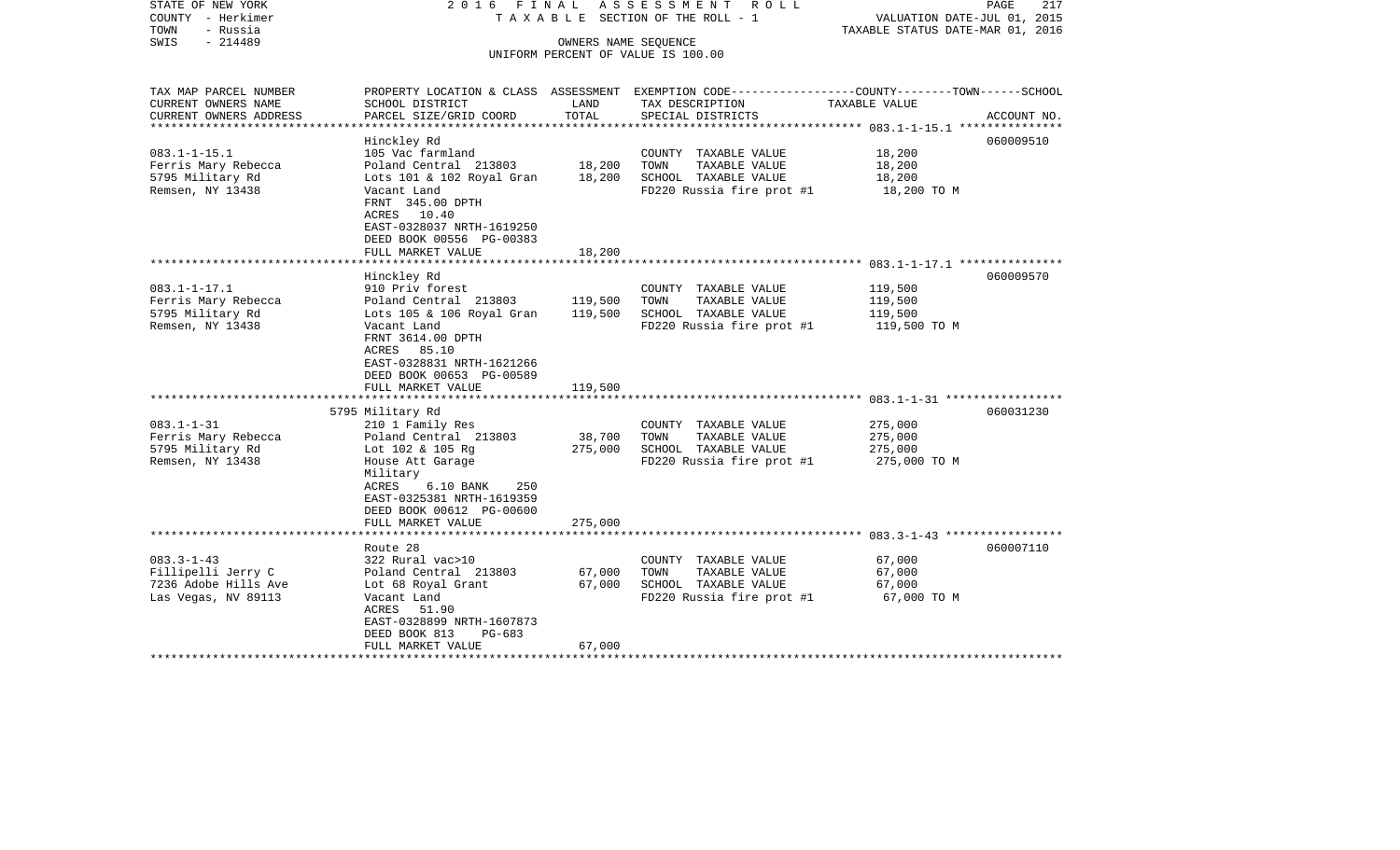| STATE OF NEW YORK<br>COUNTY - Herkimer<br>TOWN<br>- Russia | ASSESSMENT ROLL<br>2016 FINAL<br>TAXABLE SECTION OF THE ROLL - 1                                |         |                                          | PAGE<br>218<br>VALUATION DATE-JUL 01, 2015<br>TAXABLE STATUS DATE-MAR 01, 2016 |                    |  |
|------------------------------------------------------------|-------------------------------------------------------------------------------------------------|---------|------------------------------------------|--------------------------------------------------------------------------------|--------------------|--|
| SWIS<br>$-214489$                                          |                                                                                                 |         | OWNERS NAME SEQUENCE                     |                                                                                |                    |  |
|                                                            |                                                                                                 |         | UNIFORM PERCENT OF VALUE IS 100.00       |                                                                                |                    |  |
|                                                            |                                                                                                 |         |                                          |                                                                                |                    |  |
| TAX MAP PARCEL NUMBER                                      | PROPERTY LOCATION & CLASS ASSESSMENT EXEMPTION CODE----------------COUNTY-------TOWN-----SCHOOL |         |                                          |                                                                                |                    |  |
| CURRENT OWNERS NAME                                        | SCHOOL DISTRICT                                                                                 | LAND    | TAX DESCRIPTION                          | TAXABLE VALUE                                                                  |                    |  |
| CURRENT OWNERS ADDRESS                                     | PARCEL SIZE/GRID COORD                                                                          | TOTAL   | SPECIAL DISTRICTS                        |                                                                                | ACCOUNT NO.        |  |
|                                                            | 583 Beecher Rd                                                                                  |         |                                          |                                                                                | 060009930          |  |
| $083.4 - 1 - 61$                                           | 210 1 Family Res                                                                                |         | 41834<br>STAR EN                         | $\Omega$<br>$\overline{0}$                                                     | $\Omega$<br>65,300 |  |
| Finch Larry A                                              | Poland Central 213803                                                                           | 19,500  | COUNTY TAXABLE VALUE                     | 142,500                                                                        |                    |  |
| Finch Liane G                                              | Lot 70 Royal Grant                                                                              | 142,500 | TOWN<br>TAXABLE VALUE                    | 142,500                                                                        |                    |  |
| 583 Beecher Rd                                             | House Garage                                                                                    |         | SCHOOL TAXABLE VALUE                     | 77,200                                                                         |                    |  |
| Poland, NY 13431                                           | Beecher                                                                                         |         | FD220 Russia fire prot $#1$ 142,500 TO M |                                                                                |                    |  |
|                                                            | 5.00<br>ACRES                                                                                   |         |                                          |                                                                                |                    |  |
|                                                            | EAST-0337220 NRTH-1611099                                                                       |         |                                          |                                                                                |                    |  |
|                                                            | DEED BOOK 00609 PG-00781                                                                        |         |                                          |                                                                                |                    |  |
|                                                            | FULL MARKET VALUE<br>**************************                                                 | 142,500 |                                          |                                                                                |                    |  |
|                                                            | 363 Pardee Rd                                                                                   |         |                                          |                                                                                | 060030210          |  |
| $072.12 - 1 - 9$                                           | 260 Seasonal res - WTRFNT                                                                       |         | COUNTY TAXABLE VALUE                     | 40,000                                                                         |                    |  |
| Firley Matthew C                                           | 305201<br>Remsen                                                                                | 20,000  | TOWN<br>TAXABLE VALUE                    | 40,000                                                                         |                    |  |
| 5501 Judd Rd                                               | $E_1$ 1<br>Mt                                                                                   | 40,000  | SCHOOL TAXABLE VALUE                     | 40,000                                                                         |                    |  |
| Whitesboro, NY 13492                                       | Lot $1\ 1/2$                                                                                    |         | FD230 Remsen fire #2                     |                                                                                | 40,000 TO M        |  |
|                                                            | Pardee                                                                                          |         |                                          |                                                                                |                    |  |
|                                                            | ACRES<br>1.80                                                                                   |         |                                          |                                                                                |                    |  |
|                                                            | EAST-0346684 NRTH-1650922                                                                       |         |                                          |                                                                                |                    |  |
|                                                            | DEED BOOK 832<br>$PG-314$<br>FULL MARKET VALUE                                                  | 40,000  |                                          |                                                                                |                    |  |
|                                                            |                                                                                                 |         |                                          |                                                                                |                    |  |
|                                                            | ST RT 365                                                                                       |         |                                          |                                                                                |                    |  |
| $072.15 - 1 - 48.2$                                        | 310 Res Vac                                                                                     |         | COUNTY TAXABLE VALUE                     | 1,000                                                                          |                    |  |
| Firsching Kimberly C                                       | 305201<br>Remsen                                                                                | 1,000   | TOWN<br>TAXABLE VALUE                    | 1,000                                                                          |                    |  |
| 248 ST RT 365                                              | FRNT 69.00 DPTH                                                                                 | 1,000   | SCHOOL TAXABLE VALUE                     | 1,000                                                                          |                    |  |
| Remsen, NY 13438                                           | 0.40<br>ACRES                                                                                   |         | FD230 Remsen fire #2                     |                                                                                | 1,000 TO M         |  |
|                                                            | EAST-0341009 NRTH-1645642                                                                       |         |                                          |                                                                                |                    |  |
|                                                            | DEED BOOK 1528 PG-866<br>FULL MARKET VALUE                                                      | 1,000   |                                          |                                                                                |                    |  |
|                                                            |                                                                                                 |         |                                          |                                                                                |                    |  |
|                                                            | 248 Route 365                                                                                   |         |                                          |                                                                                | 060011850          |  |
| $072.15 - 1 - 49.1$                                        | 210 1 Family Res                                                                                |         | 41834<br>STAR EN                         | $\Omega$<br>$\overline{0}$                                                     | $\Omega$<br>59,400 |  |
| Firsching Kimberly C                                       | 305201<br>Remsen                                                                                | 13,500  | COUNTY TAXABLE VALUE                     | 59,400                                                                         |                    |  |
| c/o Thomas Wiggins                                         | Lot 23 Walker Tract                                                                             | 59,400  | TOWN<br>TAXABLE VALUE                    | 59,400                                                                         |                    |  |
| 248 Route 365                                              | House                                                                                           |         | SCHOOL TAXABLE VALUE                     |                                                                                | $\overline{0}$     |  |
| Remsen, NY 13438                                           | FRNT 372.00 DPTH                                                                                |         | FD230 Remsen fire #2                     |                                                                                | 1,100 TO M         |  |
|                                                            | 1.00<br>ACRES<br>EAST-0341120 NRTH-1645818                                                      |         |                                          |                                                                                |                    |  |
|                                                            | DEED BOOK 1384 PG-445                                                                           |         |                                          |                                                                                |                    |  |
|                                                            | FULL MARKET VALUE                                                                               | 59,400  |                                          |                                                                                |                    |  |
|                                                            |                                                                                                 |         |                                          |                                                                                |                    |  |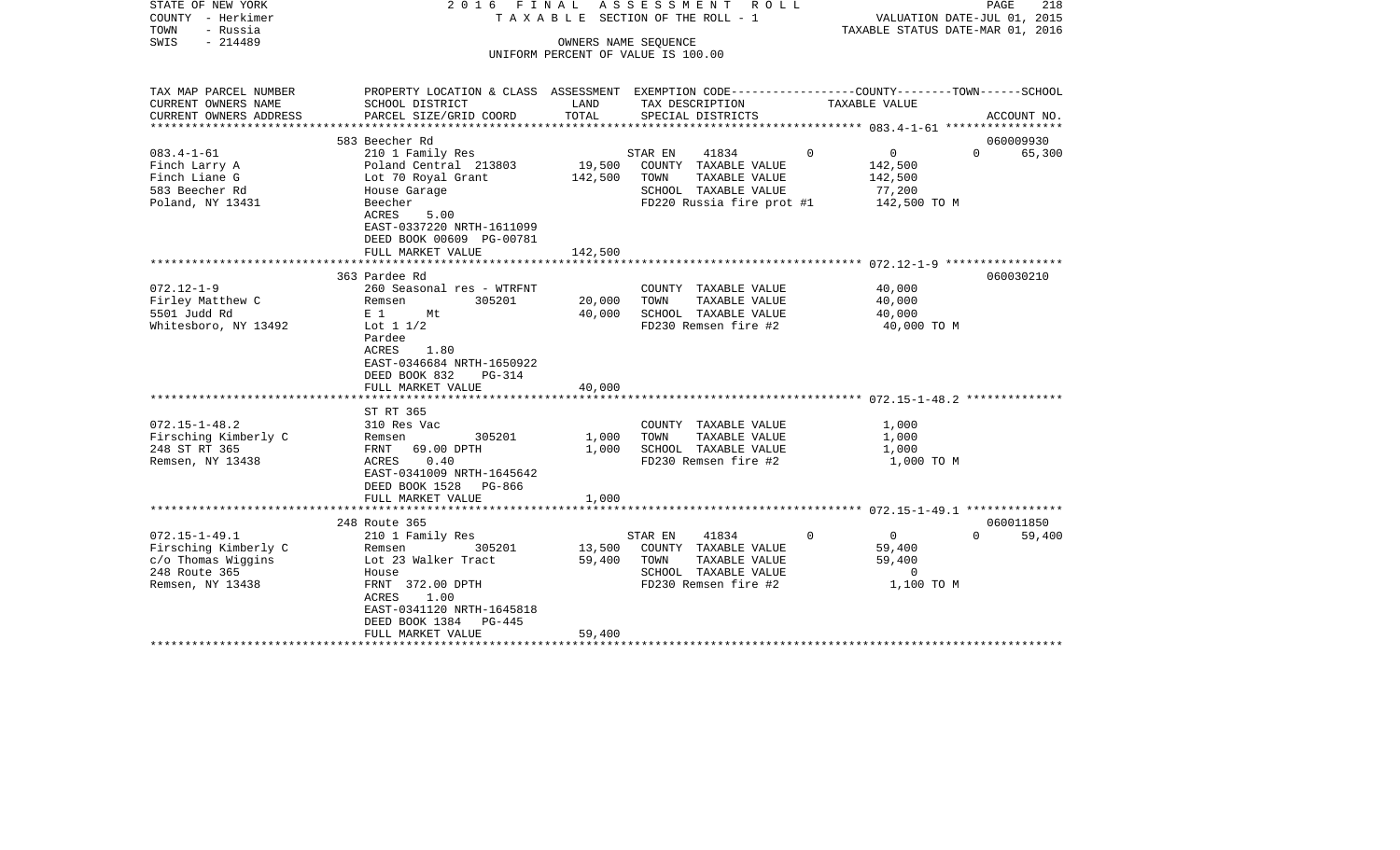| STATE OF NEW YORK<br>COUNTY - Herkimer<br>TOWN<br>- Russia                                                             | 2016 FINAL                                                                                                                                                                      |                            | ASSESSMENT ROLL<br>T A X A B L E SECTION OF THE ROLL - 1                                                              | 219<br>PAGE<br>VALUATION DATE-JUL 01, 2015<br>TAXABLE STATUS DATE-MAR 01, 2016                                  |
|------------------------------------------------------------------------------------------------------------------------|---------------------------------------------------------------------------------------------------------------------------------------------------------------------------------|----------------------------|-----------------------------------------------------------------------------------------------------------------------|-----------------------------------------------------------------------------------------------------------------|
| $-214489$<br>SWIS                                                                                                      |                                                                                                                                                                                 | OWNERS NAME SEQUENCE       | UNIFORM PERCENT OF VALUE IS 100.00                                                                                    |                                                                                                                 |
|                                                                                                                        |                                                                                                                                                                                 |                            |                                                                                                                       |                                                                                                                 |
| TAX MAP PARCEL NUMBER<br>CURRENT OWNERS NAME                                                                           | SCHOOL DISTRICT                                                                                                                                                                 | LAND                       | TAX DESCRIPTION                                                                                                       | PROPERTY LOCATION & CLASS ASSESSMENT EXEMPTION CODE---------------COUNTY-------TOWN-----SCHOOL<br>TAXABLE VALUE |
| CURRENT OWNERS ADDRESS                                                                                                 | PARCEL SIZE/GRID COORD                                                                                                                                                          | TOTAL                      | SPECIAL DISTRICTS                                                                                                     | ACCOUNT NO.                                                                                                     |
|                                                                                                                        | 4953 Military Rd                                                                                                                                                                |                            |                                                                                                                       | 060043690                                                                                                       |
| $083.4 - 1 - 69$<br>Fitch Michael L<br>4933 Military Rd<br>Poland, NY 13431                                            | 314 Rural vac<10<br>Poland Central 213803<br>Lot 71 Royal Grant<br>Vacant Land<br>Military Rd                                                                                   | 600<br>600                 | COUNTY TAXABLE VALUE<br>TOWN<br>TAXABLE VALUE<br>SCHOOL TAXABLE VALUE<br>FD220 Russia fire prot #1                    | 600<br>600<br>600<br>600 TO M                                                                                   |
|                                                                                                                        | ACRES<br>0.24<br>EAST-0340011 NRTH-1610694<br>DEED BOOK 00634 PG-00278<br>FULL MARKET VALUE                                                                                     | 600                        |                                                                                                                       |                                                                                                                 |
|                                                                                                                        | 4933 Military Rd                                                                                                                                                                |                            |                                                                                                                       | 060010020                                                                                                       |
| $083.4 - 1 - 70$<br>Fitch Michael L<br>4933 Military Rd<br>Poland, NY 13431                                            | 210 1 Family Res<br>Poland Central 213803<br>S 71 Rg<br>Trl 1/2 Acre<br>Military<br>FRNT 245.00 DPTH 224.00<br>ACRES 0.70<br>EAST-0340107 NRTH-1610645<br>DEED BOOK 1499 PG-608 | 11,300<br>64,500           | STAR B<br>41854<br>COUNTY TAXABLE VALUE<br>TOWN<br>TAXABLE VALUE<br>SCHOOL TAXABLE VALUE<br>FD220 Russia fire prot #1 | $\Omega$<br>$\overline{0}$<br>$\Omega$<br>30,000<br>64,500<br>64,500<br>34,500<br>64,500 TO M                   |
|                                                                                                                        | FULL MARKET VALUE                                                                                                                                                               | 64,500                     |                                                                                                                       |                                                                                                                 |
| $089.1 - 2 - 28.3$<br>Five Brook Farm Family Trust Poland Central 213803<br>115A Second Place Rd<br>Brooklyn, NY 11231 | Rose Valley Rd<br>314 Rural vac<10<br>Lot 30 Royal Grant<br>Vacant Land<br>FRNT 319.00 DPTH<br>5.00<br>ACRES<br>EAST-0354059 NRTH-1601834<br>DEED BOOK 1573 PG-205              | 16,000<br>16,000           | COUNTY TAXABLE VALUE<br>TOWN<br>TAXABLE VALUE<br>SCHOOL TAXABLE VALUE<br>FD220 Russia fire prot #1                    | 060014130<br>16,000<br>16,000<br>16,000<br>16,000 TO M                                                          |
|                                                                                                                        | FULL MARKET VALUE                                                                                                                                                               | 16,000                     |                                                                                                                       |                                                                                                                 |
| $068. - 2 - 8.3$<br>Fleegel Ernest E<br>Fleegel Mary Anne<br>829 Rider St<br>PO Box 240<br>Parish, NY 13131            | Spall Rd<br>322 Rural vac>10<br>305201<br>Remsen<br>FRNT 175.00 DPTH<br>ACRES 11.90<br>EAST-0340552 NRTH-1655272<br>FULL MARKET VALUE                                           | 20,000<br>20,000<br>20,000 | COUNTY TAXABLE VALUE<br>TOWN<br>TAXABLE VALUE<br>SCHOOL TAXABLE VALUE<br>FD230 Remsen fire #2                         | 20,000<br>20,000<br>20,000<br>20,000 TO M                                                                       |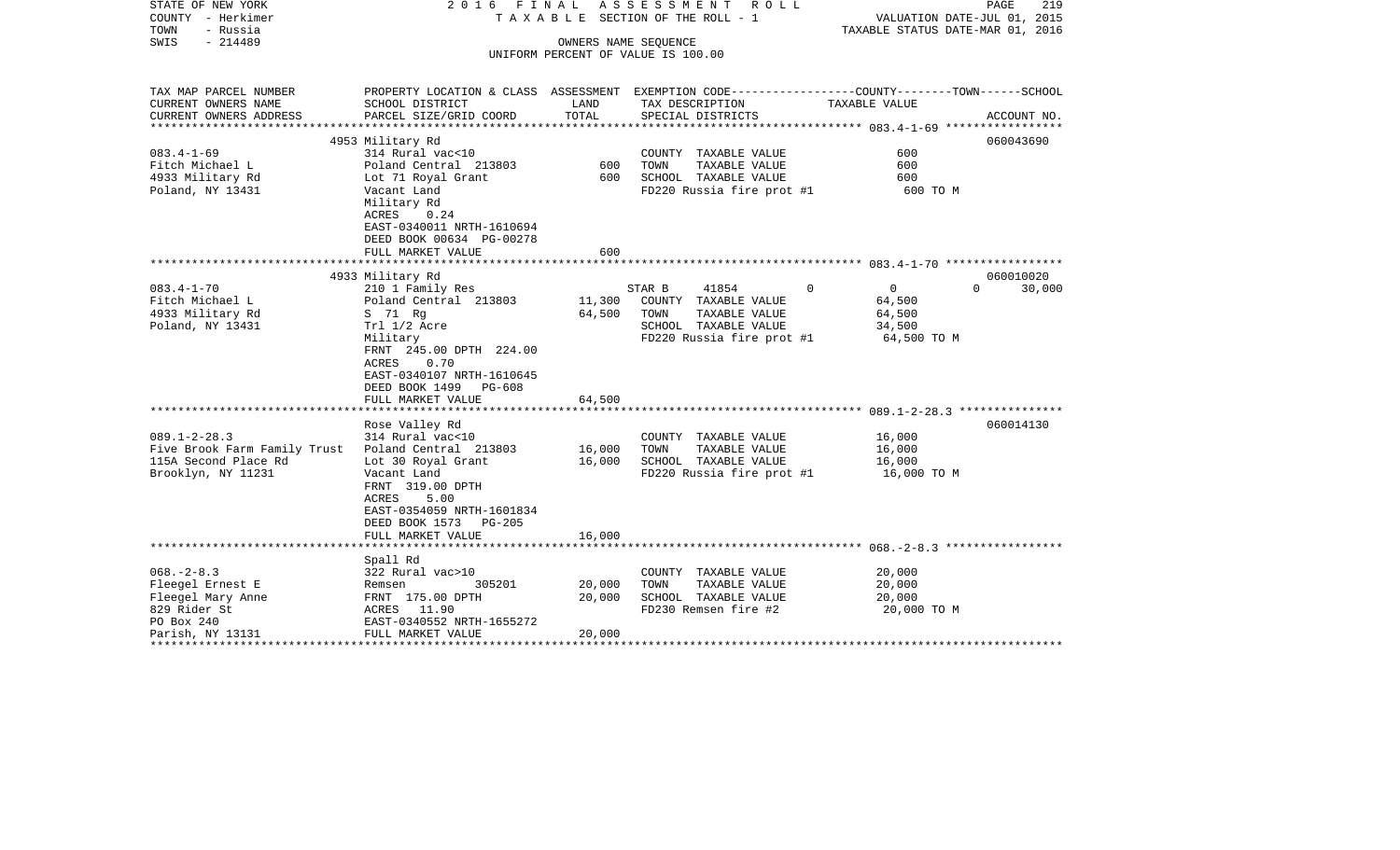| STATE OF NEW YORK<br>COUNTY - Herkimer<br>TOWN<br>- Russia | 2016 FINAL<br>T A X A B L E SECTION OF THE ROLL - 1                                             | ASSESSMENT ROLL<br>PAGE<br>220<br>VALUATION DATE-JUL 01, 2015<br>TAXABLE STATUS DATE-MAR 01, 2016 |                                                            |                                                          |                    |
|------------------------------------------------------------|-------------------------------------------------------------------------------------------------|---------------------------------------------------------------------------------------------------|------------------------------------------------------------|----------------------------------------------------------|--------------------|
| $-214489$<br>SWIS                                          |                                                                                                 |                                                                                                   | OWNERS NAME SEQUENCE<br>UNIFORM PERCENT OF VALUE IS 100.00 |                                                          |                    |
| TAX MAP PARCEL NUMBER                                      | PROPERTY LOCATION & CLASS ASSESSMENT EXEMPTION CODE---------------COUNTY-------TOWN------SCHOOL |                                                                                                   |                                                            |                                                          |                    |
| CURRENT OWNERS NAME                                        | SCHOOL DISTRICT                                                                                 | LAND                                                                                              | TAX DESCRIPTION                                            | TAXABLE VALUE                                            |                    |
| CURRENT OWNERS ADDRESS<br>****************                 | PARCEL SIZE/GRID COORD                                                                          | TOTAL                                                                                             | SPECIAL DISTRICTS                                          | ************************** 068.-2-41 ******************* | ACCOUNT NO.        |
|                                                            | Wheelertown Rd                                                                                  |                                                                                                   |                                                            |                                                          | 060041440          |
| $068. - 2 - 41$                                            | 314 Rural vac<10                                                                                |                                                                                                   | COUNTY TAXABLE VALUE                                       | 5,000                                                    |                    |
| Flint Robert R                                             | 305201<br>Remsen                                                                                | 5,000                                                                                             | TOWN<br>TAXABLE VALUE                                      | 5,000                                                    |                    |
| 1105 Matthews Ave                                          | Lot 58 Remsenburg Patent                                                                        | 5,000                                                                                             | SCHOOL TAXABLE VALUE                                       | 5,000                                                    |                    |
| Utica, NY 13502                                            | Double Wide Trlr                                                                                |                                                                                                   | FD230 Remsen fire #2                                       | 5,000 TO M                                               |                    |
|                                                            | ACRES<br>1.10                                                                                   |                                                                                                   |                                                            |                                                          |                    |
|                                                            | EAST-0348984 NRTH-1658046                                                                       |                                                                                                   |                                                            |                                                          |                    |
|                                                            | DEED BOOK 1368 PG-908                                                                           |                                                                                                   |                                                            |                                                          |                    |
|                                                            | FULL MARKET VALUE                                                                               | 5,000                                                                                             |                                                            |                                                          |                    |
|                                                            |                                                                                                 |                                                                                                   |                                                            |                                                          |                    |
|                                                            | Wheelertown Rd                                                                                  |                                                                                                   |                                                            |                                                          | 060044890          |
| $068. - 2 - 42$                                            | 210 1 Family Res                                                                                |                                                                                                   | 41854<br>STAR B                                            | $\mathbf 0$<br>$\overline{0}$                            | 30,000<br>$\Omega$ |
| Flint Robert R                                             | 305201<br>Remsen                                                                                | 12,500                                                                                            | COUNTY TAXABLE VALUE                                       | 49,000                                                   |                    |
| 1105 Mathews Ave                                           | Lot 58 Remsenburg Patent                                                                        | 49,000                                                                                            | TOWN<br>TAXABLE VALUE                                      | 49,000                                                   |                    |
| Utica, NY 13502                                            | Vacant Land                                                                                     |                                                                                                   | SCHOOL TAXABLE VALUE                                       | 19,000                                                   |                    |
|                                                            | FRNT 214.00 DPTH 200.00                                                                         |                                                                                                   | FD230 Remsen fire #2                                       | 49,000 TO M                                              |                    |
|                                                            | ACRES<br>1.00                                                                                   |                                                                                                   |                                                            |                                                          |                    |
|                                                            | EAST-0349043 NRTH-1657826                                                                       |                                                                                                   |                                                            |                                                          |                    |
|                                                            | DEED BOOK 1368 PG-905                                                                           |                                                                                                   |                                                            |                                                          |                    |
|                                                            | FULL MARKET VALUE                                                                               | 49,000                                                                                            |                                                            |                                                          |                    |
|                                                            |                                                                                                 |                                                                                                   |                                                            |                                                          |                    |
|                                                            | Spall Rd                                                                                        |                                                                                                   |                                                            |                                                          | 060010440          |
| $072.2 - 1 - 66$                                           | 314 Rural vac<10                                                                                |                                                                                                   | COUNTY TAXABLE VALUE                                       | 1,400                                                    |                    |
| Foley Walter                                               | 305201<br>Remsen                                                                                | 1,400                                                                                             | TOWN<br>TAXABLE VALUE                                      | 1,400                                                    |                    |
| Foley Marlene                                              | W 10<br>Mp                                                                                      | 1,400                                                                                             | SCHOOL TAXABLE VALUE                                       | 1,400                                                    |                    |
| 535 Spall Rd S                                             | Lot $6/10$                                                                                      |                                                                                                   | FD230 Remsen fire #2                                       | 1,400 TO M                                               |                    |
| Remsen, NY 13438                                           | Spall                                                                                           |                                                                                                   |                                                            |                                                          |                    |
|                                                            | FRNT 100.00 DPTH 250.00                                                                         |                                                                                                   |                                                            |                                                          |                    |
|                                                            | EAST-0341412 NRTH-1654616                                                                       |                                                                                                   |                                                            |                                                          |                    |
|                                                            | DEED BOOK 1120<br>PG-988                                                                        |                                                                                                   |                                                            |                                                          |                    |
|                                                            | FULL MARKET VALUE                                                                               | 1,400                                                                                             |                                                            |                                                          |                    |
|                                                            |                                                                                                 |                                                                                                   |                                                            |                                                          |                    |
|                                                            | Spall Rd                                                                                        |                                                                                                   |                                                            |                                                          | 060044440          |
| $072.2 - 1 - 68$                                           | 260 Seasonal res                                                                                |                                                                                                   | COUNTY TAXABLE VALUE                                       | 24,000                                                   |                    |
| Foley Walter E                                             | 305201<br>Remsen                                                                                | 12,000                                                                                            | TOWN<br>TAXABLE VALUE                                      | 24,000                                                   |                    |
| 535 S Spall Rd                                             | Lot 10 Walker Tract                                                                             | 24,000                                                                                            | SCHOOL TAXABLE VALUE                                       | 24,000                                                   |                    |
| Remsen, NY 13438                                           | House                                                                                           |                                                                                                   | FD230 Remsen fire #2                                       | 24,000 TO M                                              |                    |
|                                                            | FRNT<br>50.00 DPTH 250.00                                                                       |                                                                                                   |                                                            |                                                          |                    |
|                                                            | 0.86<br>ACRES                                                                                   |                                                                                                   |                                                            |                                                          |                    |
|                                                            | EAST-0341311 NRTH-1654751                                                                       |                                                                                                   |                                                            |                                                          |                    |
|                                                            | DEED BOOK 895<br>PG-468                                                                         |                                                                                                   |                                                            |                                                          |                    |
|                                                            | FULL MARKET VALUE                                                                               | 24,000                                                                                            |                                                            |                                                          |                    |
|                                                            |                                                                                                 |                                                                                                   |                                                            |                                                          |                    |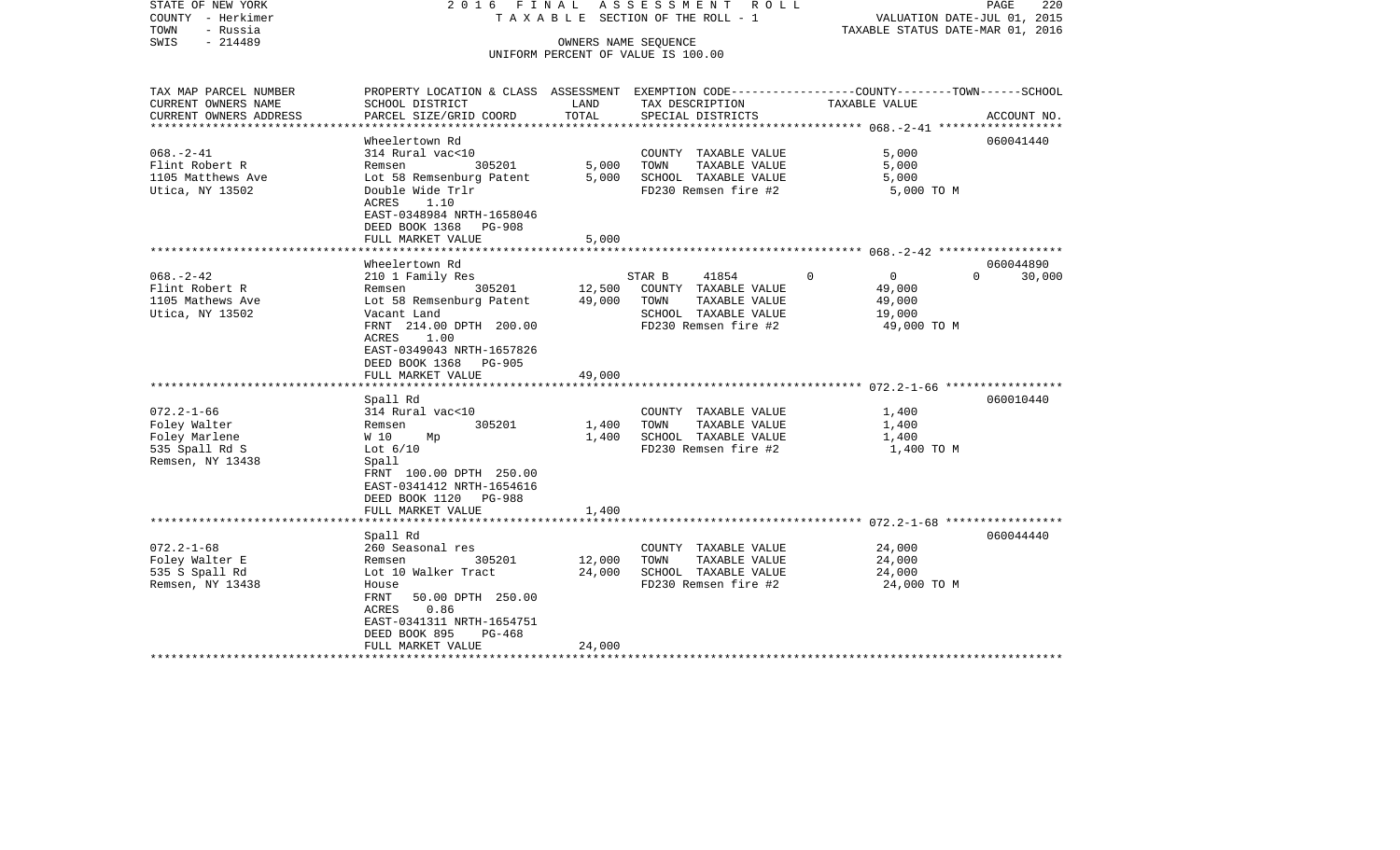| COUNTY<br>- Herkimer<br>TOWN<br>- Russia<br>SWIS<br>$-214489$ |                                                                                                                    |              | T A X A B L E SECTION OF THE ROLL - 1<br>OWNERS NAME SEOUENCE | VALUATION DATE-JUL 01, 2015<br>TAXABLE STATUS DATE-MAR 01, 2016 |                       |  |
|---------------------------------------------------------------|--------------------------------------------------------------------------------------------------------------------|--------------|---------------------------------------------------------------|-----------------------------------------------------------------|-----------------------|--|
|                                                               |                                                                                                                    |              | UNIFORM PERCENT OF VALUE IS 100.00                            |                                                                 |                       |  |
| TAX MAP PARCEL NUMBER<br>CURRENT OWNERS NAME                  | PROPERTY LOCATION & CLASS ASSESSMENT EXEMPTION CODE---------------COUNTY-------TOWN------SCHOOL<br>SCHOOL DISTRICT | LAND         | TAX DESCRIPTION                                               | TAXABLE VALUE                                                   |                       |  |
| CURRENT OWNERS ADDRESS                                        | PARCEL SIZE/GRID COORD                                                                                             | TOTAL        | SPECIAL DISTRICTS                                             |                                                                 | ACCOUNT NO.           |  |
| ********************                                          |                                                                                                                    | ************ | ********************************* 077.1-1-22 *****            |                                                                 |                       |  |
|                                                               | South Side Rd                                                                                                      |              |                                                               |                                                                 | 060013780             |  |
| $077.1 - 1 - 22$<br>Fondario Gary R                           | 314 Rural vac<10<br>Poland Central 213803                                                                          | 2,100        | COUNTY TAXABLE VALUE<br>TAXABLE VALUE<br>TOWN                 | 2,100<br>2,100                                                  |                       |  |
| Fondario Kathleen S                                           | Lot 15 Jerseyfield Patent                                                                                          | 2,100        | SCHOOL TAXABLE VALUE                                          | 2,100                                                           |                       |  |
| 6602 Horseshoe Bend Ct<br>Summerfield, NC 27358               | Vacant Land<br>ACRES<br>0.41                                                                                       |              | FD220 Russia fire prot #1                                     | 2,100 TO M                                                      |                       |  |
|                                                               | EAST-0334550 NRTH-1634486<br>DEED BOOK 686<br>PG-111                                                               |              |                                                               |                                                                 |                       |  |
|                                                               | FULL MARKET VALUE                                                                                                  | 2,100        |                                                               |                                                                 |                       |  |
|                                                               | 612 Southside Rd                                                                                                   | ***********  |                                                               |                                                                 | 060016740             |  |
| $077.3 - 1 - 19$                                              | 210 1 Family Res                                                                                                   |              | STAR EN<br>41834                                              | $\Omega$<br>0                                                   | $\Omega$<br>61,000    |  |
| Fonner Richard                                                | Poland Central 213803                                                                                              | 8,400        | COUNTY TAXABLE VALUE                                          | 61,000                                                          |                       |  |
| PO Box 3                                                      | Lot 15 Jerseyfield Patent                                                                                          | 61,000       | TOWN<br>TAXABLE VALUE                                         | 61,000                                                          |                       |  |
| Hinckley, NY 13352                                            | Twin Trl                                                                                                           |              | SCHOOL TAXABLE VALUE                                          | $\mathbf 0$                                                     |                       |  |
|                                                               | 75.00 DPTH 140.00<br>FRNT<br>0.36                                                                                  |              | FD220 Russia fire prot #1                                     | 61,000 TO M                                                     |                       |  |
|                                                               | ACRES<br>EAST-0335417 NRTH-1632434                                                                                 |              |                                                               |                                                                 |                       |  |
|                                                               | DEED BOOK 821<br>PG-596                                                                                            |              |                                                               |                                                                 |                       |  |
|                                                               | FULL MARKET VALUE                                                                                                  | 61,000       |                                                               |                                                                 |                       |  |
|                                                               |                                                                                                                    |              |                                                               |                                                                 |                       |  |
|                                                               | Route 365                                                                                                          |              |                                                               | $\Omega$                                                        | 060004170<br>$\Omega$ |  |
| $073.3 - 1 - 44$<br>Forbes Clayton C                          | 210 1 Family Res<br>Poland Central 213803                                                                          | 10,700       | STAR B<br>41854<br>COUNTY TAXABLE VALUE                       | $\mathbf 0$<br>41,000                                           | 30,000                |  |
| Forbes Patricia L                                             | Lot 80 Remsenburg Patent                                                                                           | 41,000       | TOWN<br>TAXABLE VALUE                                         | 41,000                                                          |                       |  |
| 119 Warney Rd                                                 | Camp                                                                                                               |              | SCHOOL TAXABLE VALUE                                          | 11,000                                                          |                       |  |
| Remsen, NY 13438                                              | Rte 365                                                                                                            |              | FD230 Remsen fire #2                                          | 41,000 TO M                                                     |                       |  |
|                                                               | FRNT<br>80.00 DPTH 135.00                                                                                          |              |                                                               |                                                                 |                       |  |
|                                                               | ACRES<br>0.62<br>EAST-0353744 NRTH-1647093                                                                         |              |                                                               |                                                                 |                       |  |
|                                                               | DEED BOOK 00829 PG-00021                                                                                           |              |                                                               |                                                                 |                       |  |
|                                                               | FULL MARKET VALUE                                                                                                  | 41,000       |                                                               |                                                                 |                       |  |
|                                                               |                                                                                                                    |              |                                                               |                                                                 |                       |  |
| $077.4 - 1 - 57.1$                                            | 1104 Grant Rd                                                                                                      |              | 41854                                                         | 0<br>$\overline{0}$                                             | 060022500<br>$\Omega$ |  |
| Forbes Jeffrey                                                | 242 Rurl res&rec<br>Poland Central 213803                                                                          | 68,600       | STAR B<br>COUNTY TAXABLE VALUE                                | 89,600                                                          | 30,000                |  |
| Forbes Tammie                                                 | Lot 110 & 119 Royal Grant                                                                                          | 89,600       | TOWN<br>TAXABLE VALUE                                         | 89,600                                                          |                       |  |
| 1104 Grant Rd                                                 | House                                                                                                              |              | SCHOOL TAXABLE VALUE                                          | 59,600                                                          |                       |  |
| Cold Brook, NY 13324                                          | ACRES<br>60.80                                                                                                     |              | FD220 Russia fire prot #1                                     | 89,600 TO M                                                     |                       |  |
|                                                               | EAST-0345120 NRTH-1626795                                                                                          |              |                                                               |                                                                 |                       |  |
|                                                               | DEED BOOK 901<br>PG-368<br>FULL MARKET VALUE                                                                       | 89,600       |                                                               |                                                                 |                       |  |
|                                                               |                                                                                                                    |              |                                                               |                                                                 |                       |  |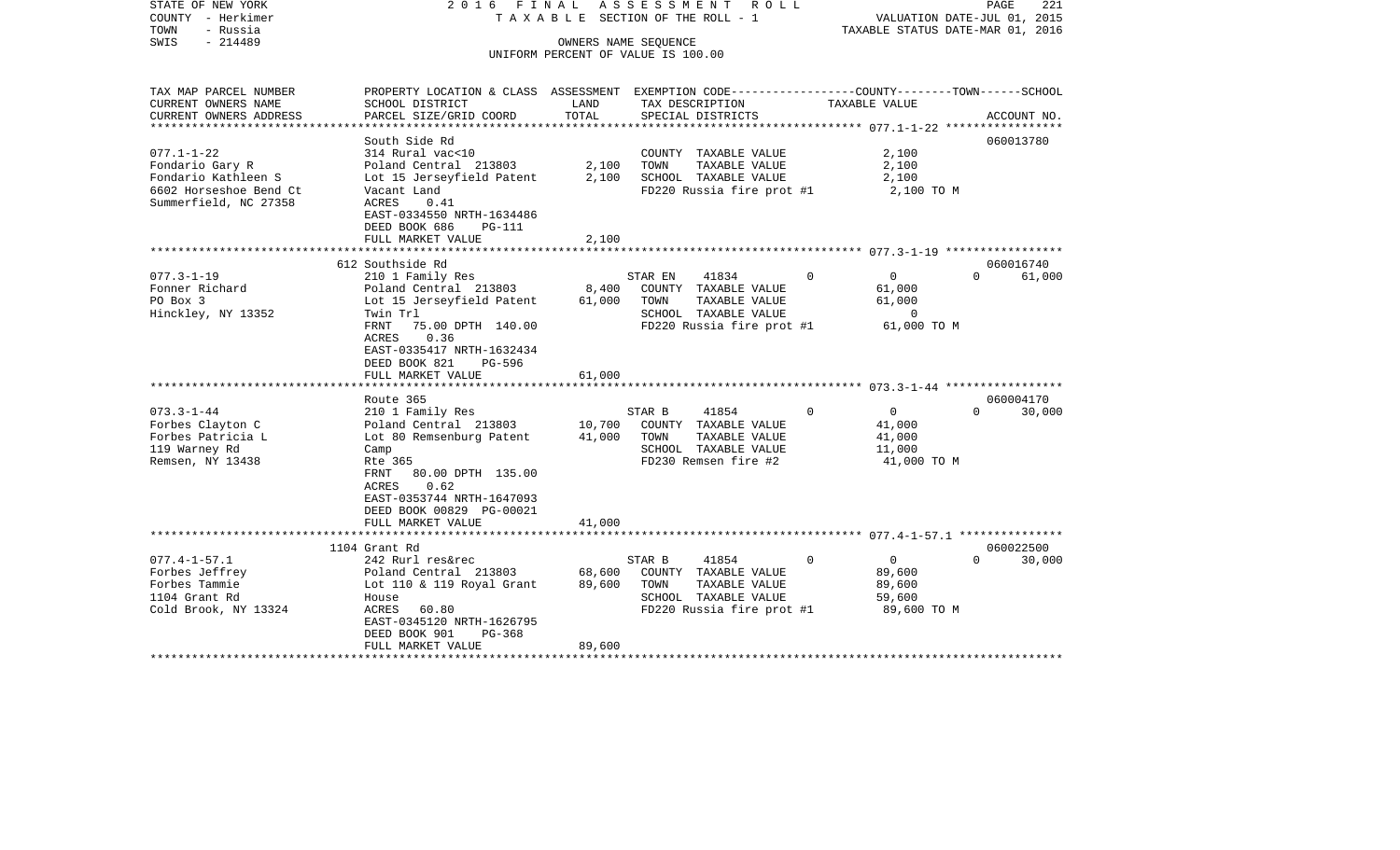| STATE OF NEW YORK<br>COUNTY - Herkimer | 2016 FINAL                                                             |         | ASSESSMENT ROLL<br>T A X A B L E SECTION OF THE ROLL - 1   | PAGE<br>VALUATION DATE-JUL 01, 2015                                                             | 222         |
|----------------------------------------|------------------------------------------------------------------------|---------|------------------------------------------------------------|-------------------------------------------------------------------------------------------------|-------------|
| TOWN<br>- Russia                       |                                                                        |         |                                                            | TAXABLE STATUS DATE-MAR 01, 2016                                                                |             |
| SWIS<br>$-214489$                      |                                                                        |         | OWNERS NAME SEQUENCE<br>UNIFORM PERCENT OF VALUE IS 100.00 |                                                                                                 |             |
| TAX MAP PARCEL NUMBER                  |                                                                        |         |                                                            | PROPERTY LOCATION & CLASS ASSESSMENT EXEMPTION CODE---------------COUNTY-------TOWN------SCHOOL |             |
| CURRENT OWNERS NAME                    | SCHOOL DISTRICT                                                        | LAND    | TAX DESCRIPTION                                            | TAXABLE VALUE                                                                                   |             |
| CURRENT OWNERS ADDRESS                 | PARCEL SIZE/GRID COORD                                                 | TOTAL   | SPECIAL DISTRICTS                                          |                                                                                                 | ACCOUNT NO. |
|                                        | Wheelertown Rd                                                         |         |                                                            |                                                                                                 | 0007200     |
| $068. - 2 - 29.2$                      | 322 Rural vac>10                                                       |         | COUNTY TAXABLE VALUE                                       | 19,900                                                                                          |             |
| Forte III Martin P                     | Remsen 305201                                                          | 19,900  | TOWN<br>TAXABLE VALUE                                      | 19,900                                                                                          |             |
| Carrock Dianna L                       | Lot 59 Remsenburg Patent 19,900                                        |         | SCHOOL TAXABLE VALUE                                       | 19,900                                                                                          |             |
| 407 Sunlit Ter                         | Trailer                                                                |         | FD230 Remsen fire #2                                       | 19,900 TO M                                                                                     |             |
| Utica, NY 13502                        | ACRES 11.80                                                            |         |                                                            |                                                                                                 |             |
| PRIOR OWNER ON 3/01/2016               | EAST-0348786 NRTH-1655977<br>DEED BOOK 1607 PG-654                     |         |                                                            |                                                                                                 |             |
| Forte Martin P Jr                      | FULL MARKET VALUE                                                      | 19,900  |                                                            |                                                                                                 |             |
| **********************                 |                                                                        |         |                                                            |                                                                                                 |             |
|                                        | Wheelertown Rd                                                         |         |                                                            |                                                                                                 |             |
| $068. -2 - 29.3$                       | 242 Rurl res&rec                                                       |         | COUNTY TAXABLE VALUE                                       | 55,000                                                                                          |             |
| Forte III Martin P                     | Remsen 305201 24,000<br>Lot 59 Remsenburg Patent 55,000<br>Vacant Land |         | TOWN<br>TAXABLE VALUE                                      | 55,000                                                                                          |             |
| Carrock Dianna L                       |                                                                        |         | SCHOOL TAXABLE VALUE                                       | 55,000                                                                                          |             |
| 407 Sunlit Ter<br>Utica, NY 13502      | ACRES 10.01                                                            |         | FD230 Remsen fire #2                                       | 55,000 TO M                                                                                     |             |
|                                        | EAST-0349226 NRTH-1656167                                              |         |                                                            |                                                                                                 |             |
| PRIOR OWNER ON 3/01/2016               | DEED BOOK 1607 PG-654<br>FULL MARKET VALUE                             |         |                                                            |                                                                                                 |             |
| Forte Martin P Jr                      |                                                                        | 55,000  |                                                            |                                                                                                 |             |
|                                        |                                                                        |         |                                                            |                                                                                                 |             |
|                                        | 177 Silverstone Rd                                                     |         |                                                            |                                                                                                 | 060052850   |
| $072.2 - 2 - 62.6$<br>Foss Cheryl A    | 210 1 Family Res - WTRFNT<br>Remsen 305201                             | 419,900 | COUNTY TAXABLE VALUE<br>TOWN<br>TAXABLE VALUE              | 818,400<br>818,400                                                                              |             |
| PO Box 883                             | Jacobs Tract & Lush Tract                                              | 818,400 | SCHOOL TAXABLE VALUE                                       | 818,400                                                                                         |             |
| Geneva, NY 14456                       | Camp                                                                   |         | FD230 Remsen fire #2                                       | 818,400 TO M                                                                                    |             |
|                                        | ACRES 374.00                                                           |         |                                                            |                                                                                                 |             |
|                                        | EAST-0347605 NRTH-1652805                                              |         |                                                            |                                                                                                 |             |
|                                        | DEED BOOK 739<br>PG-194<br>FULL MARKET VALUE                           | 818,400 |                                                            |                                                                                                 |             |
|                                        |                                                                        |         |                                                            |                                                                                                 |             |
|                                        | Pardee Rd                                                              |         |                                                            |                                                                                                 |             |
| $072.12 - 1 - 14$                      | 314 Rural vac<10                                                       |         | COUNTY TAXABLE VALUE                                       | 10,000                                                                                          |             |
| Foss Cheryl A                          | 305201<br>Remsen                                                       | 10,000  | TOWN<br>TAXABLE VALUE                                      | 10,000                                                                                          |             |
| PO Box 883                             | FRNT 242.00 DPTH                                                       | 10,000  | SCHOOL TAXABLE VALUE                                       | 10,000                                                                                          |             |
| Geneva, NY 14456                       | ACRES<br>3.00                                                          |         | FD230 Remsen fire #2                                       | 10,000 TO M                                                                                     |             |
|                                        | EAST-0346035 NRTH-1649899<br>FULL MARKET VALUE                         | 10,000  |                                                            |                                                                                                 |             |
|                                        | *******************                                                    |         |                                                            |                                                                                                 |             |
|                                        | Jim Rose Rd                                                            |         |                                                            |                                                                                                 | 060009150   |
| $069. - 1 - 4$                         | 260 Seasonal res                                                       |         | COUNTY TAXABLE VALUE                                       | 66,500                                                                                          |             |
| Foss Theodore                          | Remsen 105201<br>Lot 59 Remsenburg Patent                              | 60,300  | TOWN<br>TAXABLE VALUE                                      | 66,500                                                                                          |             |
| Foss Cheryl A                          | Lot 59 Remsenburg Patent                                               | 66,500  | SCHOOL TAXABLE VALUE                                       | 66,500                                                                                          |             |
| PO Box 883<br>Geneva, NY 14456         | Farm<br>ACRES<br>45.00                                                 |         | FD230 Remsen fire #2                                       | 66,500 TO M                                                                                     |             |
|                                        | EAST-0350846 NRTH-1656694                                              |         |                                                            |                                                                                                 |             |
|                                        | DEED BOOK 1443<br>PG-510                                               |         |                                                            |                                                                                                 |             |
|                                        | FULL MARKET VALUE                                                      | 66,500  |                                                            |                                                                                                 |             |
|                                        |                                                                        |         |                                                            |                                                                                                 |             |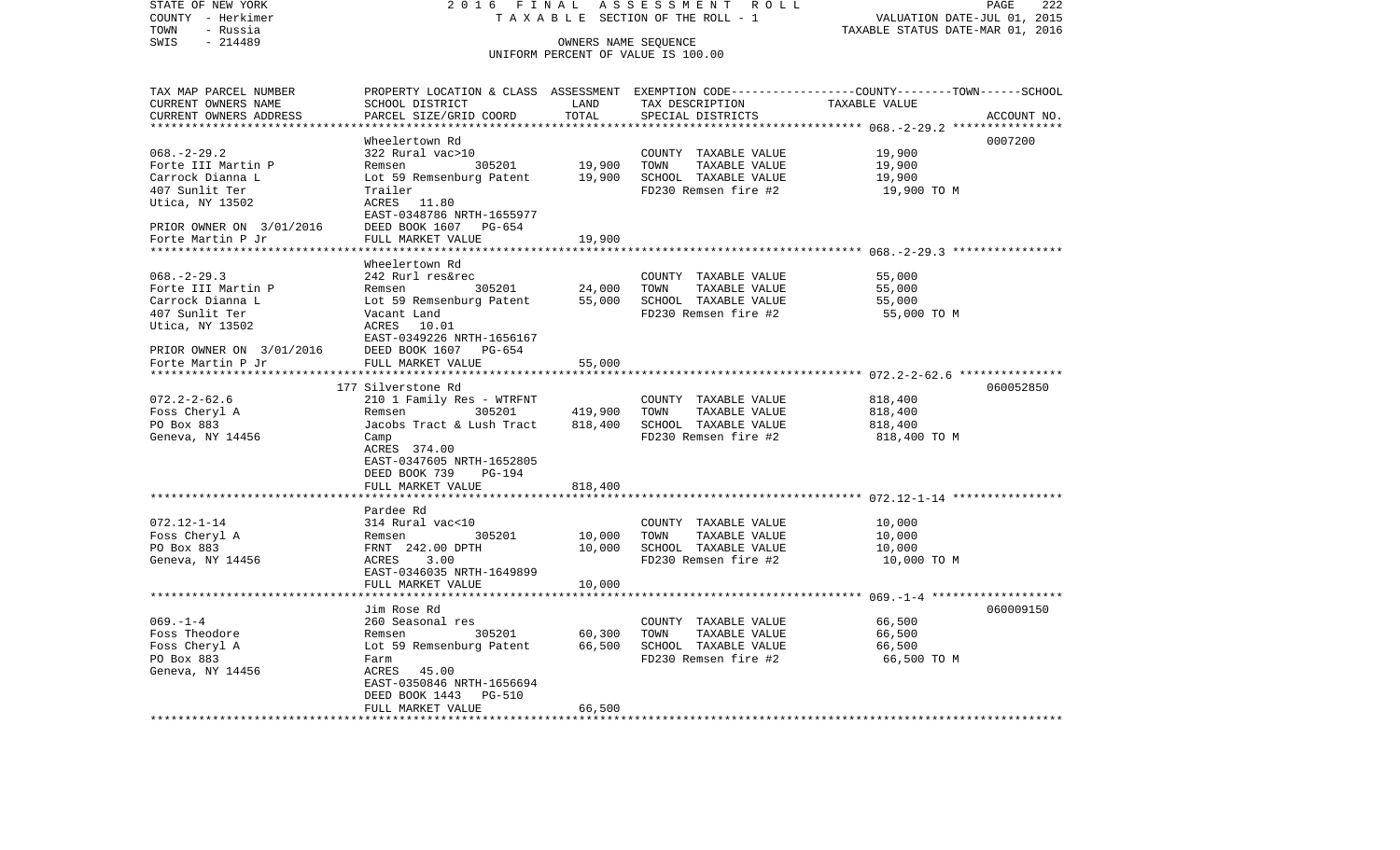| STATE OF NEW YORK<br>COUNTY - Herkimer<br>- Russia<br>TOWN<br>$-214489$<br>SWIS |                                           | ASSESSMENT ROLL<br>2016 FINAL<br>T A X A B L E SECTION OF THE ROLL - 1<br>OWNERS NAME SEQUENCE |                                                                                                 |                                            | PAGE<br>223<br>VALUATION DATE-JUL 01, 2015<br>TAXABLE STATUS DATE-MAR 01, 2016 |  |  |
|---------------------------------------------------------------------------------|-------------------------------------------|------------------------------------------------------------------------------------------------|-------------------------------------------------------------------------------------------------|--------------------------------------------|--------------------------------------------------------------------------------|--|--|
|                                                                                 |                                           |                                                                                                | UNIFORM PERCENT OF VALUE IS 100.00                                                              |                                            |                                                                                |  |  |
| TAX MAP PARCEL NUMBER<br>CURRENT OWNERS NAME                                    |                                           |                                                                                                | PROPERTY LOCATION & CLASS ASSESSMENT EXEMPTION CODE---------------COUNTY-------TOWN------SCHOOL |                                            |                                                                                |  |  |
| CURRENT OWNERS ADDRESS                                                          | SCHOOL DISTRICT<br>PARCEL SIZE/GRID COORD | LAND<br>TOTAL                                                                                  | TAX DESCRIPTION<br>SPECIAL DISTRICTS                                                            | TAXABLE VALUE                              | ACCOUNT NO.                                                                    |  |  |
|                                                                                 |                                           | **************                                                                                 |                                                                                                 | ***************** 069.-1-7 *************** |                                                                                |  |  |
|                                                                                 | Jim Rose Rd                               |                                                                                                |                                                                                                 |                                            | 060052310                                                                      |  |  |
| $069. - 1 - 7$                                                                  | 910 Priv forest                           |                                                                                                | COUNTY TAXABLE VALUE                                                                            | 71,600                                     |                                                                                |  |  |
| Foss Theodore                                                                   | 305201<br>Remsen                          | 71,600                                                                                         | TAXABLE VALUE<br>TOWN                                                                           | 71,600                                     |                                                                                |  |  |
| Foss Cheryl A                                                                   | Lot $59 \& 60$ Remsenburg Pa              | 71,600                                                                                         | SCHOOL TAXABLE VALUE                                                                            | 71,600                                     |                                                                                |  |  |
| PO Box 883                                                                      | Vacant Land                               |                                                                                                | FD230 Remsen fire #2                                                                            | 71,600 TO M                                |                                                                                |  |  |
| Geneva, NY 14456                                                                | 66.00<br>ACRES                            |                                                                                                |                                                                                                 |                                            |                                                                                |  |  |
|                                                                                 | EAST-0351944 NRTH-1654913                 |                                                                                                |                                                                                                 |                                            |                                                                                |  |  |
|                                                                                 | DEED BOOK 1443<br><b>PG-510</b>           |                                                                                                |                                                                                                 |                                            |                                                                                |  |  |
|                                                                                 | FULL MARKET VALUE                         | 71,600                                                                                         |                                                                                                 |                                            |                                                                                |  |  |
|                                                                                 | Black Creek Rd                            |                                                                                                |                                                                                                 |                                            | 060010080                                                                      |  |  |
| $078.1 - 1 - 18$                                                                | 322 Rural vac>10                          |                                                                                                | COUNTY TAXABLE VALUE                                                                            | 28,900                                     |                                                                                |  |  |
| Foster Stacey A                                                                 | Poland Central 213803                     | 28,900                                                                                         | TOWN<br>TAXABLE VALUE                                                                           | 28,900                                     |                                                                                |  |  |
| 9026 Church St                                                                  | Lot 17 Jerseyfield Patent                 | 28,900                                                                                         | SCHOOL TAXABLE VALUE                                                                            | 28,900                                     |                                                                                |  |  |
| Remsen, NY 13438                                                                | Vacant Land                               |                                                                                                | FD220 Russia fire prot #1                                                                       | 28,900 TO M                                |                                                                                |  |  |
|                                                                                 | ACRES<br>20.00                            |                                                                                                |                                                                                                 |                                            |                                                                                |  |  |
|                                                                                 | EAST-0351193 NRTH-1635820                 |                                                                                                |                                                                                                 |                                            |                                                                                |  |  |
|                                                                                 | DEED BOOK 896<br>$PG-20$                  |                                                                                                |                                                                                                 |                                            |                                                                                |  |  |
|                                                                                 | FULL MARKET VALUE                         | 28,900                                                                                         |                                                                                                 |                                            |                                                                                |  |  |
|                                                                                 |                                           | ***********                                                                                    |                                                                                                 |                                            |                                                                                |  |  |
| $073.3 - 1 - 12$                                                                | Route 365<br>314 Rural vac<10             |                                                                                                | COUNTY TAXABLE VALUE                                                                            | 8,400                                      | 060022080                                                                      |  |  |
| Fox Gloria                                                                      | 305201<br>Remsen                          | 8,400                                                                                          | TOWN<br>TAXABLE VALUE                                                                           | 8,400                                      |                                                                                |  |  |
| 7263 Ritchie Rd                                                                 | Lot 1 Marvin Tract                        | 8.400                                                                                          | SCHOOL TAXABLE VALUE                                                                            | 8,400                                      |                                                                                |  |  |
| Stittville, NY 13469                                                            | Vacant Land                               |                                                                                                | FD230 Remsen fire #2                                                                            | 8,400 TO M                                 |                                                                                |  |  |
|                                                                                 | ACRES<br>3.29                             |                                                                                                |                                                                                                 |                                            |                                                                                |  |  |
|                                                                                 | EAST-0350176 NRTH-1647142                 |                                                                                                |                                                                                                 |                                            |                                                                                |  |  |
|                                                                                 | DEED BOOK 1407 PG-670                     |                                                                                                |                                                                                                 |                                            |                                                                                |  |  |
|                                                                                 | FULL MARKET VALUE                         | 8,400                                                                                          |                                                                                                 |                                            |                                                                                |  |  |
|                                                                                 |                                           |                                                                                                |                                                                                                 |                                            |                                                                                |  |  |
|                                                                                 | Barnhart Rd                               |                                                                                                |                                                                                                 |                                            | 060009060                                                                      |  |  |
| $072.16 - 2 - 3$                                                                | 260 Seasonal res                          |                                                                                                | COUNTY TAXABLE VALUE                                                                            | 39,000                                     |                                                                                |  |  |
| Frank Gregory                                                                   | 305201<br>Remsen                          | 12,500                                                                                         | TOWN<br>TAXABLE VALUE                                                                           | 39,000                                     |                                                                                |  |  |
| 147 Middle Rd                                                                   | Lot 1 Jt                                  | 39,000                                                                                         | SCHOOL TAXABLE VALUE                                                                            | 39,000                                     |                                                                                |  |  |
| Horseheads, NY 14845                                                            | Camp 2 Acre                               |                                                                                                | FD230 Remsen fire #2                                                                            | 39,000 TO M                                |                                                                                |  |  |
|                                                                                 | Merged 2010<br>FRNT 330.00 DPTH           |                                                                                                |                                                                                                 |                                            |                                                                                |  |  |
|                                                                                 | ACRES<br>2.00                             |                                                                                                |                                                                                                 |                                            |                                                                                |  |  |
|                                                                                 | EAST-0346803 NRTH-1648014                 |                                                                                                |                                                                                                 |                                            |                                                                                |  |  |
|                                                                                 | DEED BOOK 1358<br>PG-812                  |                                                                                                |                                                                                                 |                                            |                                                                                |  |  |
|                                                                                 | FULL MARKET VALUE                         | 39,000                                                                                         |                                                                                                 |                                            |                                                                                |  |  |
|                                                                                 |                                           |                                                                                                |                                                                                                 |                                            |                                                                                |  |  |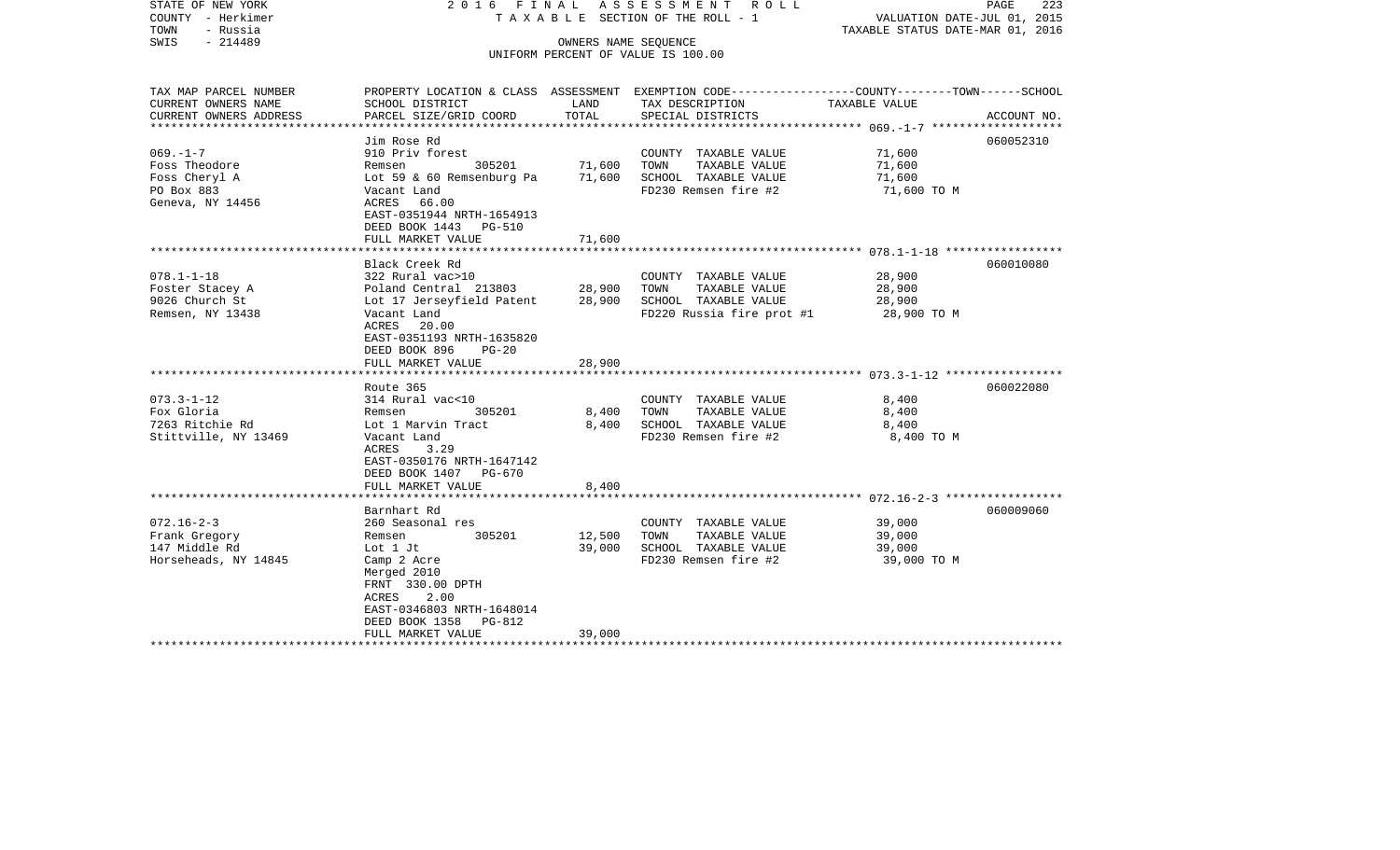| STATE OF NEW YORK<br>COUNTY - Herkimer<br>- Russia<br>TOWN                                          | 2 0 1 6                                                                                                                                                                                                                      |                            | FINAL ASSESSMENT ROLL<br>T A X A B L E SECTION OF THE ROLL - 1                                                        |                                                                          | PAGE<br>224<br>VALUATION DATE-JUL 01, 2015<br>TAXABLE STATUS DATE-MAR 01, 2016 |
|-----------------------------------------------------------------------------------------------------|------------------------------------------------------------------------------------------------------------------------------------------------------------------------------------------------------------------------------|----------------------------|-----------------------------------------------------------------------------------------------------------------------|--------------------------------------------------------------------------|--------------------------------------------------------------------------------|
| $-214489$<br>SWIS                                                                                   |                                                                                                                                                                                                                              |                            | OWNERS NAME SEQUENCE<br>UNIFORM PERCENT OF VALUE IS 100.00                                                            |                                                                          |                                                                                |
| TAX MAP PARCEL NUMBER<br>CURRENT OWNERS NAME<br>CURRENT OWNERS ADDRESS<br>************************* | PROPERTY LOCATION & CLASS ASSESSMENT EXEMPTION CODE----------------COUNTY-------TOWN------SCHOOL<br>SCHOOL DISTRICT<br>PARCEL SIZE/GRID COORD                                                                                | LAND<br>TOTAL              | TAX DESCRIPTION<br>SPECIAL DISTRICTS                                                                                  | TAXABLE VALUE                                                            | ACCOUNT NO.                                                                    |
| $083.4 - 1 - 14.3$<br>Frank Joseph W<br>793 Russia Rd<br>Poland, NY 13431                           | 793 Russia Rd<br>210 1 Family Res<br>Poland Central 213803<br>FRNT 384.00 DPTH<br>ACRES 23.30<br>EAST-0341771 NRTH-1614659<br>DEED BOOK 1373 PG-411                                                                          | 41,000<br>210,000          | 41854<br>STAR B<br>COUNTY TAXABLE VALUE<br>TAXABLE VALUE<br>TOWN<br>SCHOOL TAXABLE VALUE<br>FD220 Russia fire prot #1 | $\mathsf{O}$<br>$\circ$<br>210,000<br>210,000<br>180,000<br>210,000 TO M | 30,000<br>$\Omega$                                                             |
|                                                                                                     | FULL MARKET VALUE                                                                                                                                                                                                            | 210,000                    |                                                                                                                       |                                                                          |                                                                                |
| $077.2 - 2 - 24$<br>Franklin Dwayne<br>PO Box 32<br>Hinckley, NY 13352                              | Pardeeville Rd<br>210 1 Family Res<br>Poland Central 213803<br>Lot 14 Jerseyfield Patent<br>House<br><b>ACRES</b><br>1.17<br>EAST-0343325 NRTH-1634501<br>DEED BOOK 1443<br>PG-295<br>FULL MARKET VALUE                      | 12,900<br>40,000<br>40,000 | STAR B<br>41854<br>COUNTY TAXABLE VALUE<br>TAXABLE VALUE<br>TOWN<br>SCHOOL TAXABLE VALUE<br>FD220 Russia fire prot #1 | $\Omega$<br>$\circ$<br>40,000<br>40,000<br>10,000<br>40,000 TO M         | 060021480<br>30,000<br>$\Omega$                                                |
|                                                                                                     |                                                                                                                                                                                                                              |                            |                                                                                                                       |                                                                          |                                                                                |
| $077.3 - 1 - 22$<br>Fransman Joyce<br>594 Southside Rd<br>Cold Brook, NY 13324                      | Southside Rd<br>314 Rural vac<10<br>Poland Central 213803<br>Lot 15 Jerseyfield Patent<br>Garage<br>FRNT<br>75.00 DPTH 100.00<br>ACRES<br>0.17<br>EAST-0335328 NRTH-1632286<br>DEED BOOK 00658 PG-00669<br>FULL MARKET VALUE | 800<br>800<br>800          | COUNTY TAXABLE VALUE<br>TOWN<br>TAXABLE VALUE<br>SCHOOL TAXABLE VALUE<br>FD220 Russia fire prot #1                    | 800<br>800<br>800<br>350 TO M                                            | 060016890                                                                      |
|                                                                                                     |                                                                                                                                                                                                                              |                            |                                                                                                                       |                                                                          |                                                                                |
| $077.3 - 1 - 23$<br>Fransman Joyce<br>594 Southside Rd<br>Cold Brook, NY 13324                      | Southside Rd<br>314 Rural vac<10<br>Poland Central 213803<br>Lot 15 Jerseyfield Patent<br>Vacant Land<br>FRNT 150.00 DPTH 30.00<br>ACRES<br>0.10<br>EAST-0335378 NRTH-1632228                                                | 200<br>200                 | COUNTY TAXABLE VALUE<br>TOWN<br>TAXABLE VALUE<br>SCHOOL TAXABLE VALUE<br>FD220 Russia fire prot #1                    | 200<br>200<br>200<br>50 TO M                                             | 060016830                                                                      |
|                                                                                                     | DEED BOOK 00658 PG-00669<br>FULL MARKET VALUE                                                                                                                                                                                | 200                        |                                                                                                                       |                                                                          |                                                                                |
| $077.3 - 1 - 24$<br>Fransman Joyce<br>594 Southside Rd<br>Cold Brook, NY 13324                      | Southside Rd<br>312 Vac w/imprv<br>Poland Central 213803<br>Lot 119 Royal Grant<br>FRNT 75.00 DPTH 100.00<br>ACRES 0.17<br>EAST-0335296 NRTH-1632213<br>DEED BOOK 00658 PG-00669<br>FULL MARKET VALUE                        | 800<br>12,280<br>12,280    | COUNTY TAXABLE VALUE<br>TOWN<br>TAXABLE VALUE<br>SCHOOL TAXABLE VALUE<br>FD220 Russia fire prot #1                    | 12,280<br>12,280<br>12,280                                               | 060016860<br>350 TO M                                                          |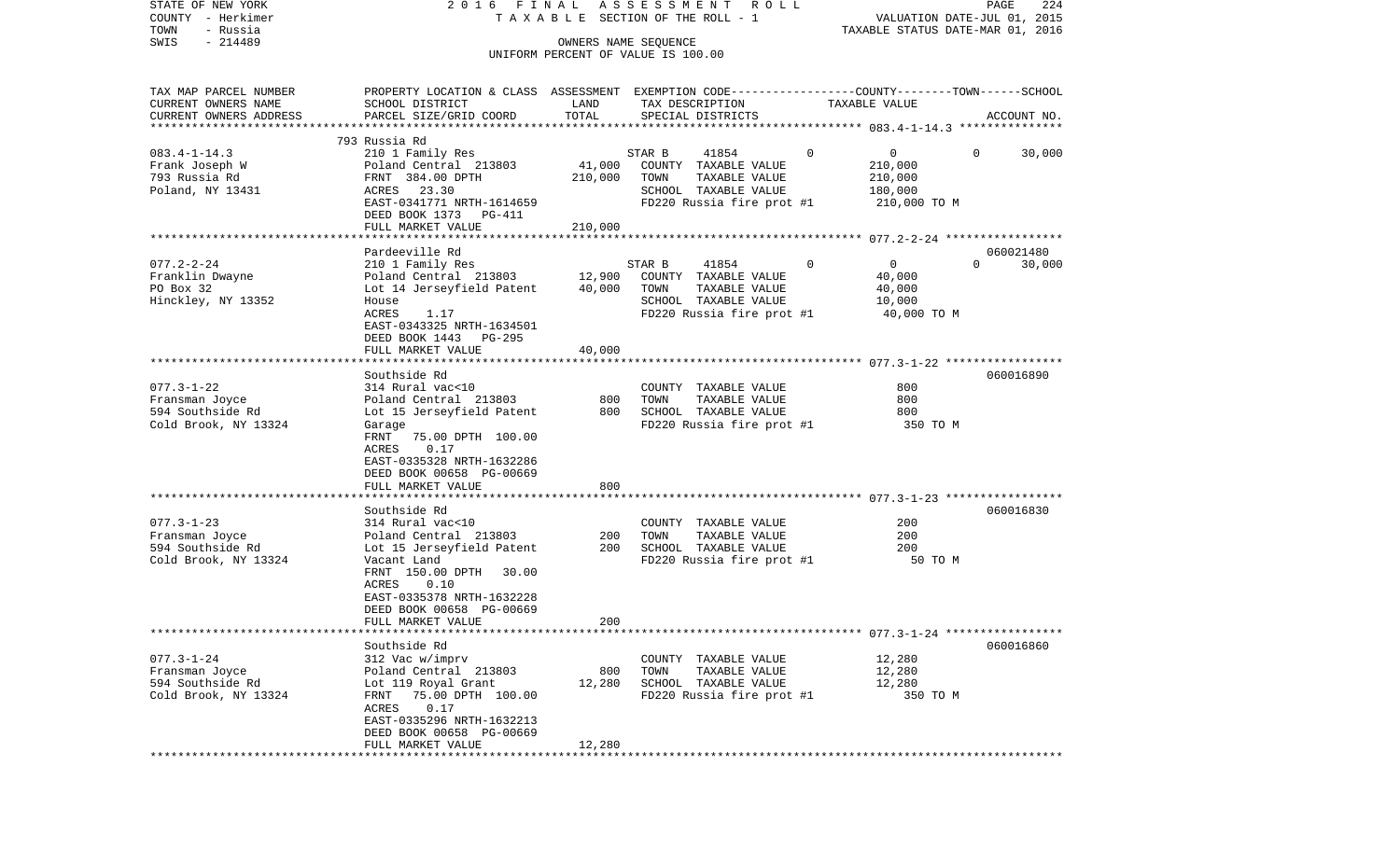| STATE OF NEW YORK<br>COUNTY - Herkimer<br>- Russia<br>TOWN<br>SWIS<br>$-214489$ | ASSESSMENT ROLL<br>2016 FINAL<br>T A X A B L E SECTION OF THE ROLL - 1<br>OWNERS NAME SEQUENCE                      |        |                                               |                                       | PAGE<br>225<br>VALUATION DATE-JUL 01, 2015<br>TAXABLE STATUS DATE-MAR 01, 2016 |  |  |
|---------------------------------------------------------------------------------|---------------------------------------------------------------------------------------------------------------------|--------|-----------------------------------------------|---------------------------------------|--------------------------------------------------------------------------------|--|--|
|                                                                                 |                                                                                                                     |        | UNIFORM PERCENT OF VALUE IS 100.00            |                                       |                                                                                |  |  |
|                                                                                 |                                                                                                                     |        |                                               |                                       |                                                                                |  |  |
| TAX MAP PARCEL NUMBER<br>CURRENT OWNERS NAME                                    | PROPERTY LOCATION & CLASS ASSESSMENT EXEMPTION CODE----------------COUNTY-------TOWN------SCHOOL<br>SCHOOL DISTRICT | LAND   | TAX DESCRIPTION                               | TAXABLE VALUE                         |                                                                                |  |  |
| CURRENT OWNERS ADDRESS                                                          | PARCEL SIZE/GRID COORD                                                                                              | TOTAL  | SPECIAL DISTRICTS                             |                                       | ACCOUNT NO.                                                                    |  |  |
|                                                                                 | 594 Southside Rd                                                                                                    |        |                                               |                                       | 060026040                                                                      |  |  |
| $077.3 - 1 - 25$                                                                | 210 1 Family Res                                                                                                    |        | STAR B<br>41854                               | $\Omega$<br>$\overline{0}$            | $\Omega$<br>30,000                                                             |  |  |
| Fransman Joyce                                                                  | Poland Central 213803                                                                                               | 9,400  | COUNTY TAXABLE VALUE                          | 83,000                                |                                                                                |  |  |
| 594 Southside Rd                                                                | Lot 119 Royal Grant                                                                                                 | 83,000 | TOWN<br>TAXABLE VALUE                         | 83,000                                |                                                                                |  |  |
| Cold Brook, NY 13324                                                            | House                                                                                                               |        | SCHOOL TAXABLE VALUE                          | 53,000                                |                                                                                |  |  |
|                                                                                 | FRNT 200.00 DPTH 100.00<br>0.46<br>ACRES                                                                            |        | FD220 Russia fire prot #1                     | 83,000 TO M                           |                                                                                |  |  |
|                                                                                 | EAST-0335240 NRTH-1632086                                                                                           |        |                                               |                                       |                                                                                |  |  |
|                                                                                 | DEED BOOK 00662 PG-00883                                                                                            |        |                                               |                                       |                                                                                |  |  |
|                                                                                 | FULL MARKET VALUE                                                                                                   | 83,000 |                                               |                                       |                                                                                |  |  |
|                                                                                 |                                                                                                                     |        |                                               |                                       |                                                                                |  |  |
|                                                                                 | Southside Rd                                                                                                        |        |                                               |                                       | 060012540                                                                      |  |  |
| $077.3 - 1 - 27$                                                                | 314 Rural vac<10                                                                                                    |        | COUNTY TAXABLE VALUE                          | 2,100                                 |                                                                                |  |  |
| Fransman Joyce                                                                  | Poland Central 213803                                                                                               | 2,100  | TAXABLE VALUE<br>TOWN                         | 2,100                                 |                                                                                |  |  |
| 594 Southside Rd                                                                | Lot 119 Royal Grant                                                                                                 | 2,100  | SCHOOL TAXABLE VALUE                          | 2,100                                 |                                                                                |  |  |
| Cold Brook, NY 13324                                                            | Vacant Land                                                                                                         |        | FD220 Russia fire prot #1                     | 2,100 TO M                            |                                                                                |  |  |
|                                                                                 | ACRES<br>0.82                                                                                                       |        |                                               |                                       |                                                                                |  |  |
|                                                                                 | EAST-0335100 NRTH-1631748                                                                                           |        |                                               |                                       |                                                                                |  |  |
|                                                                                 | DEED BOOK 1297 PG-533                                                                                               |        |                                               |                                       |                                                                                |  |  |
|                                                                                 | FULL MARKET VALUE                                                                                                   | 2,100  |                                               |                                       |                                                                                |  |  |
|                                                                                 | Southside Rd                                                                                                        |        |                                               |                                       | 060017160                                                                      |  |  |
| $077.3 - 1 - 26$                                                                | 314 Rural vac<10                                                                                                    |        | COUNTY TAXABLE VALUE                          | 1,300                                 |                                                                                |  |  |
| Fransman Joyce E                                                                | Poland Central 213803                                                                                               | 1,300  | TOWN<br>TAXABLE VALUE                         | 1,300                                 |                                                                                |  |  |
| 594 Southside Rd                                                                | Lot 119 Royal Grant                                                                                                 | 1,300  | SCHOOL TAXABLE VALUE                          | 1,300                                 |                                                                                |  |  |
| Cold Brook, NY 13324                                                            | Vacant Land                                                                                                         |        | FD220 Russia fire prot #1                     | 1,300 TO M                            |                                                                                |  |  |
|                                                                                 | Southside                                                                                                           |        |                                               |                                       |                                                                                |  |  |
|                                                                                 | FRNT 225.00 DPTH 100.00                                                                                             |        |                                               |                                       |                                                                                |  |  |
|                                                                                 | EAST-0335152 NRTH-1631889                                                                                           |        |                                               |                                       |                                                                                |  |  |
|                                                                                 | DEED BOOK 705<br>PG-322                                                                                             |        |                                               |                                       |                                                                                |  |  |
|                                                                                 | FULL MARKET VALUE                                                                                                   | 1,300  |                                               |                                       |                                                                                |  |  |
|                                                                                 |                                                                                                                     |        |                                               |                                       |                                                                                |  |  |
|                                                                                 | 594 Southside Rd                                                                                                    |        |                                               |                                       |                                                                                |  |  |
| $077.3 - 1 - 57$<br>Fransman Joyce E                                            | 210 1 Family Res<br>Poland Central 213803                                                                           | 21,500 | COUNTY TAXABLE VALUE<br>TAXABLE VALUE<br>TOWN | 32,500<br>32,500                      |                                                                                |  |  |
| 594 Southside Rd                                                                | Lot 119 Royal Grant                                                                                                 | 32,500 | SCHOOL TAXABLE VALUE                          | 32,500                                |                                                                                |  |  |
| Cold Brook, NY 13324                                                            | Vacant Land                                                                                                         |        |                                               | FD220 Russia fire prot #1 32,500 TO M |                                                                                |  |  |
|                                                                                 | ACRES<br>6.40                                                                                                       |        |                                               |                                       |                                                                                |  |  |
|                                                                                 | EAST-0335395 NRTH-1632039                                                                                           |        |                                               |                                       |                                                                                |  |  |
|                                                                                 | DEED BOOK 784<br>$PG-17$                                                                                            |        |                                               |                                       |                                                                                |  |  |
|                                                                                 | FULL MARKET VALUE                                                                                                   | 32,500 |                                               |                                       |                                                                                |  |  |
|                                                                                 |                                                                                                                     |        |                                               |                                       |                                                                                |  |  |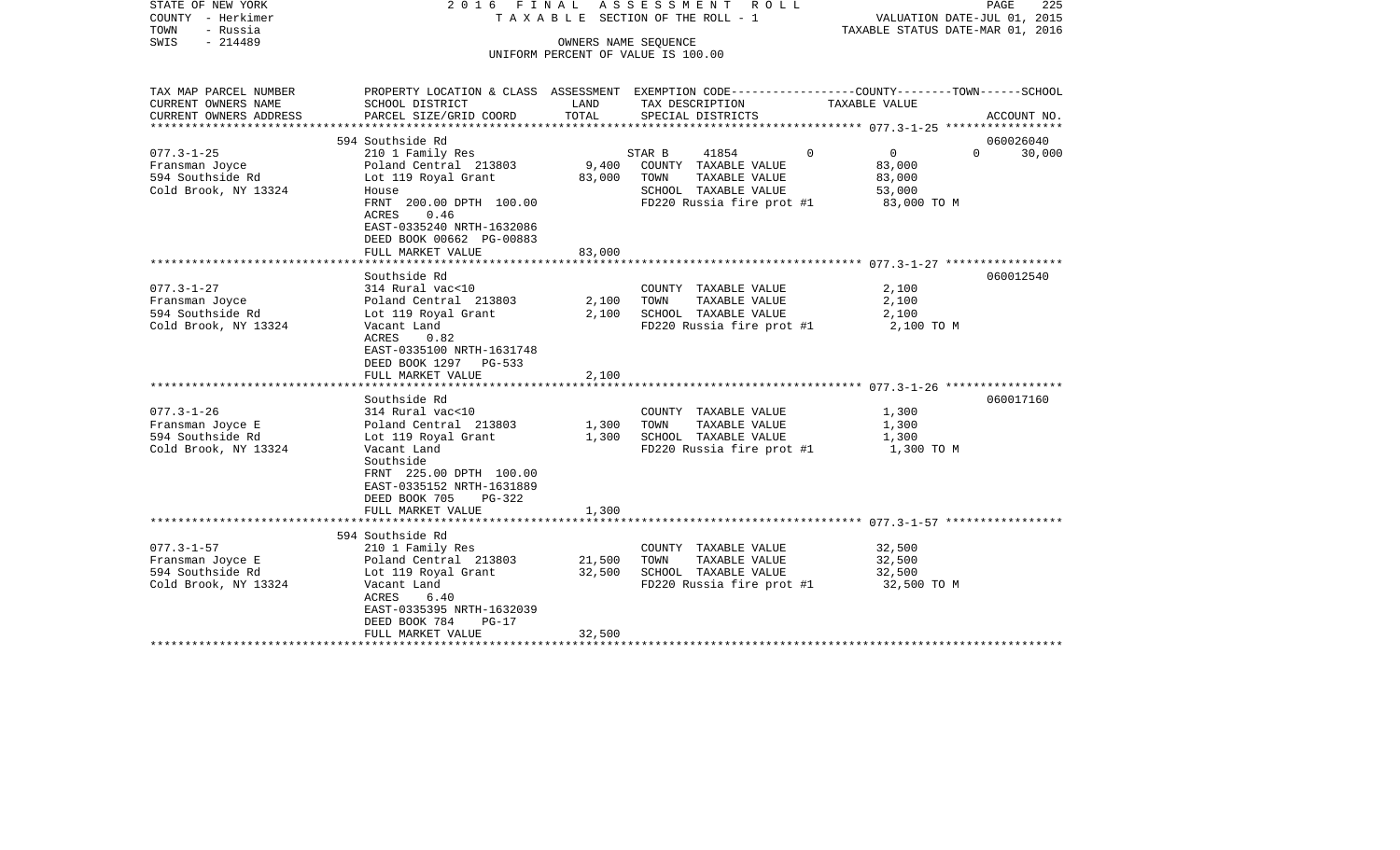| STATE OF NEW YORK<br>COUNTY - Herkimer<br>- Russia<br>TOWN<br>$-214489$<br>SWIS | ASSESSMENT<br>2016 FINAL<br>ROLL<br>T A X A B L E SECTION OF THE ROLL - 1<br>OWNERS NAME SEQUENCE |                                    |                        |                                       |          | TAXABLE STATUS DATE-MAR 01, 2016                                              |          | 226<br>PAGE<br>VALUATION DATE-JUL 01, 2015 |
|---------------------------------------------------------------------------------|---------------------------------------------------------------------------------------------------|------------------------------------|------------------------|---------------------------------------|----------|-------------------------------------------------------------------------------|----------|--------------------------------------------|
|                                                                                 |                                                                                                   | UNIFORM PERCENT OF VALUE IS 100.00 |                        |                                       |          |                                                                               |          |                                            |
| TAX MAP PARCEL NUMBER<br>CURRENT OWNERS NAME                                    | PROPERTY LOCATION & CLASS ASSESSMENT<br>SCHOOL DISTRICT                                           | LAND                               | TAX DESCRIPTION        |                                       |          | EXEMPTION CODE-----------------COUNTY-------TOWN------SCHOOL<br>TAXABLE VALUE |          |                                            |
| CURRENT OWNERS ADDRESS                                                          | PARCEL SIZE/GRID COORD                                                                            | TOTAL                              |                        | SPECIAL DISTRICTS                     |          |                                                                               |          | ACCOUNT NO.                                |
| **********************                                                          |                                                                                                   |                                    |                        |                                       |          |                                                                               |          |                                            |
|                                                                                 | Grant Rd                                                                                          |                                    |                        |                                       |          |                                                                               |          | 060021390                                  |
| $083.4 - 1 - 23$<br>Frazier Marjorie                                            | 312 Vac w/imprv<br>Poland Central 213803                                                          | 20,300                             | TOWN                   | COUNTY TAXABLE VALUE<br>TAXABLE VALUE |          | 21,500<br>21,500                                                              |          |                                            |
| PO Box 127                                                                      | Lot 84 Royal Grant                                                                                | 21,500                             |                        | SCHOOL TAXABLE VALUE                  |          | 21,500                                                                        |          |                                            |
| Spinnerstown, PA 18968                                                          | Vacant Land                                                                                       |                                    |                        | FD220 Russia fire prot #1             |          | 21,500 TO M                                                                   |          |                                            |
|                                                                                 | ACRES 12.20                                                                                       |                                    |                        |                                       |          |                                                                               |          |                                            |
|                                                                                 | EAST-0346268 NRTH-1615993                                                                         |                                    |                        |                                       |          |                                                                               |          |                                            |
|                                                                                 | DEED BOOK 1225 PG-248                                                                             |                                    |                        |                                       |          |                                                                               |          |                                            |
|                                                                                 | FULL MARKET VALUE                                                                                 | 21,500                             |                        |                                       |          |                                                                               |          |                                            |
|                                                                                 | 9543 Route 28                                                                                     |                                    |                        |                                       |          |                                                                               |          | 060019715                                  |
| $088.1 - 1 - 13.6$                                                              | 210 1 Family Res                                                                                  |                                    | VET COM C 41132        |                                       | $\Omega$ | 15,000                                                                        | $\Omega$ | 0                                          |
| Freshwater Brian N                                                              | Poland Central 213803                                                                             |                                    | 29,600 VET COM T 41133 |                                       | $\Omega$ | 0                                                                             | 20,000   | $\Omega$                                   |
| Freshwater Terri Lynn                                                           | Lot 47 Royal Grant                                                                                | 212,000 STAR B                     |                        | 41854                                 | $\Omega$ | $\mathbf 0$                                                                   | $\Omega$ | 30,000                                     |
| 9543 Route 28                                                                   | ACRES<br>8.41 BANK<br>135                                                                         |                                    |                        | COUNTY TAXABLE VALUE                  |          | 197,000                                                                       |          |                                            |
| Poland, NY 13431                                                                | EAST-0329421 NRTH-1605823                                                                         |                                    | TOWN                   | TAXABLE VALUE                         |          | 192,000                                                                       |          |                                            |
|                                                                                 | DEED BOOK 1401 PG-54                                                                              |                                    |                        | SCHOOL TAXABLE VALUE                  |          | 182,000                                                                       |          |                                            |
|                                                                                 | FULL MARKET VALUE                                                                                 | ************                       |                        | 212,000 FD220 Russia fire prot #1     |          | 212,000 TO M                                                                  |          |                                            |
|                                                                                 | 497 Pardeeville Rd                                                                                |                                    |                        |                                       |          |                                                                               |          | 060041260                                  |
| $084.1 - 3 - 22$                                                                | 260 Seasonal res                                                                                  |                                    |                        | COUNTY TAXABLE VALUE                  |          | 136,400                                                                       |          |                                            |
| Fritsch Howard T                                                                | Poland Central 213803                                                                             | 73,100                             | TOWN                   | TAXABLE VALUE                         |          | 136,400                                                                       |          |                                            |
| Fritsch Judith                                                                  | Merged 3 lots 2007                                                                                | 136,400                            |                        | SCHOOL TAXABLE VALUE                  |          | 136,400                                                                       |          |                                            |
| 53 Oxford Ave                                                                   | Merged 1 lot 2011                                                                                 |                                    |                        | FD220 Russia fire prot #1             |          | 136,400 ТО М                                                                  |          |                                            |
| Yonkers, NY 10710                                                               | FRNT 3220.00 DPTH                                                                                 |                                    |                        |                                       |          |                                                                               |          |                                            |
|                                                                                 | ACRES 68.20                                                                                       |                                    |                        |                                       |          |                                                                               |          |                                            |
|                                                                                 | EAST-0351304 NRTH-1620685                                                                         |                                    |                        |                                       |          |                                                                               |          |                                            |
|                                                                                 | DEED BOOK 00623 PG-00773                                                                          |                                    |                        |                                       |          |                                                                               |          |                                            |
|                                                                                 | FULL MARKET VALUE                                                                                 | 136,400                            |                        |                                       |          |                                                                               |          |                                            |
|                                                                                 | Route 28                                                                                          |                                    |                        |                                       |          |                                                                               |          | 060000720                                  |
| $088.1 - 1 - 12$                                                                | 260 Seasonal res - WTRFNT                                                                         |                                    |                        | COUNTY TAXABLE VALUE                  |          | 42,000                                                                        |          |                                            |
| Fruin et al Andrea                                                              | Poland Central 213803                                                                             | 24,000                             | TOWN                   | TAXABLE VALUE                         |          | 42,000                                                                        |          |                                            |
| Charzuk Gail                                                                    | Lot 47 Royal Grant                                                                                | 42,000                             |                        | SCHOOL TAXABLE VALUE                  |          | 42,000                                                                        |          |                                            |
| PO Box 32                                                                       | camp                                                                                              |                                    |                        | FD220 Russia fire prot #1             |          | 42,000 TO M                                                                   |          |                                            |
| Holland Patent, NY 13354                                                        | Rte 28                                                                                            |                                    |                        |                                       |          |                                                                               |          |                                            |
|                                                                                 | FRNT 188.00 DPTH 260.00                                                                           |                                    |                        |                                       |          |                                                                               |          |                                            |
|                                                                                 | 0.75<br>ACRES                                                                                     |                                    |                        |                                       |          |                                                                               |          |                                            |
|                                                                                 | EAST-0328114 NRTH-1605750<br>DEED BOOK 1129<br>PG-281                                             |                                    |                        |                                       |          |                                                                               |          |                                            |
|                                                                                 | FULL MARKET VALUE                                                                                 | 42,000                             |                        |                                       |          |                                                                               |          |                                            |
|                                                                                 |                                                                                                   |                                    |                        |                                       |          |                                                                               |          |                                            |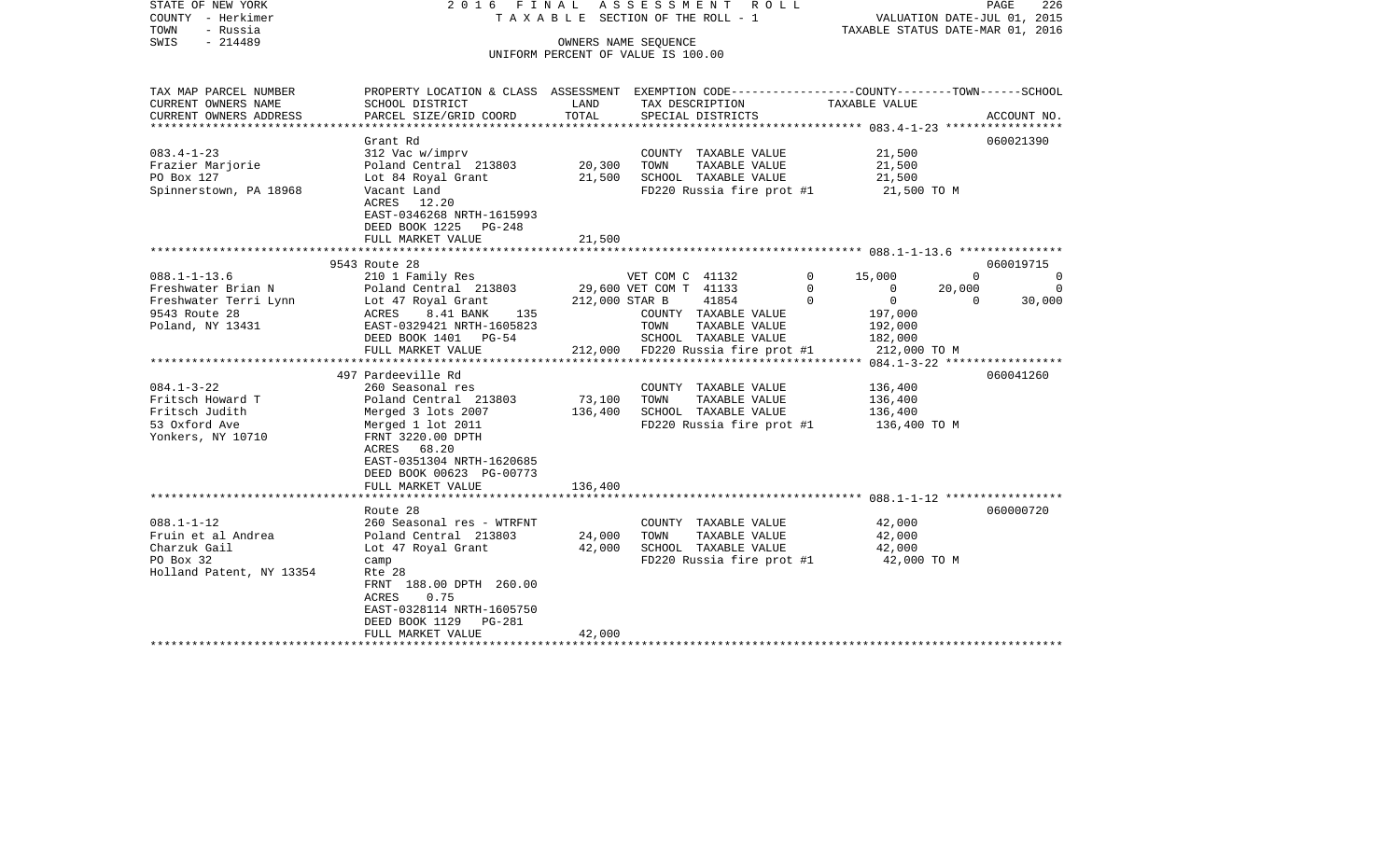| STATE OF NEW YORK<br>COUNTY - Herkimer<br>- Russia<br>TOWN<br>- 214489<br>SWIS                | 2016 FINAL                                                                                                                                                                                                          |                            | A S S E S S M E N T R O L L<br>TAXABLE SECTION OF THE ROLL - 1<br>OWNERS NAME SEQUENCE<br>UNIFORM PERCENT OF VALUE IS 100.00 | VALUATION DATE-JUL 01, 2015<br>TAXABLE STATUS DATE-MAR 01, 2016           | PAGE<br>227                     |
|-----------------------------------------------------------------------------------------------|---------------------------------------------------------------------------------------------------------------------------------------------------------------------------------------------------------------------|----------------------------|------------------------------------------------------------------------------------------------------------------------------|---------------------------------------------------------------------------|---------------------------------|
| TAX MAP PARCEL NUMBER<br>CURRENT OWNERS NAME<br>CURRENT OWNERS ADDRESS<br>******************* | PROPERTY LOCATION & CLASS ASSESSMENT EXEMPTION CODE---------------COUNTY-------TOWN------SCHOOL<br>SCHOOL DISTRICT<br>PARCEL SIZE/GRID COORD                                                                        | LAND<br>TOTAL              | TAX DESCRIPTION<br>SPECIAL DISTRICTS                                                                                         | TAXABLE VALUE<br>************************** 077.2-1-41 ****************** | ACCOUNT NO.                     |
| $077.2 - 1 - 41$<br>Fuller David B<br>1670 Hager St<br>Utica, NY 13502                        | 271 Mac Arthur Rd<br>210 1 Family Res<br>Poland Central 213803<br>Lot 15 Jerseyfield Patent<br>Bldg<br>ACRES<br>2.50<br>EAST-0338740 NRTH-1634363<br>DEED BOOK 779<br>PG-669<br>FULL MARKET VALUE                   | 15,500<br>57,300<br>57,300 | COUNTY TAXABLE VALUE<br>TOWN<br>TAXABLE VALUE<br>SCHOOL TAXABLE VALUE<br>FD220 Russia fire prot #1                           | 57,300<br>57,300<br>57,300<br>57,300 TO M                                 | 060042670                       |
| $084.1 - 3 - 17.3$<br>Fuller Kelly K<br>386 Pardeeville Rd.<br>Cold Brook, NY 13324           | 386 Pardeeville Rd.<br>270 Mfg housing<br>Poland Central 213803<br>Pardeeville Rd<br>Vac, land<br>FRNT 215.00 DPTH<br>5.00 BANK<br>ACRES<br>135<br>EAST-0350998 NRTH-1618368<br>DEED BOOK 1448 PG-146               | 19,500<br>79,000           | STAR B<br>41854<br>COUNTY TAXABLE VALUE<br>TOWN<br>TAXABLE VALUE<br>SCHOOL TAXABLE VALUE<br>FD220 Russia fire prot #1        | $\overline{0}$<br>$\Omega$<br>79,000<br>79,000<br>49,000<br>79,000 TO M   | $\Omega$<br>30,000              |
|                                                                                               | FULL MARKET VALUE                                                                                                                                                                                                   | 79,000                     |                                                                                                                              |                                                                           |                                 |
| $088.1 - 1 - 48$<br>Fuller Paul<br>9358 State Route 28<br>Poland, NY 13431                    | Route 28<br>210 1 Family Res<br>Poland Central 213803<br>Lot 47 Royal Grant<br>Log House<br>FRNT 200.00 DPTH 180.00<br>0.75<br>ACRES<br>EAST-0332783 NRTH-1604133<br>DEED BOOK 1090 PG-914                          | 11,700<br>98,700           | 41834<br>STAR EN<br>COUNTY TAXABLE VALUE<br>TOWN<br>TAXABLE VALUE<br>SCHOOL TAXABLE VALUE<br>FD220 Russia fire prot #1       | $\Omega$<br>$\overline{0}$<br>98,700<br>98,700<br>33,400<br>98,700 TO M   | 060023190<br>65,300<br>$\Omega$ |
|                                                                                               | FULL MARKET VALUE                                                                                                                                                                                                   | 98,700                     |                                                                                                                              |                                                                           |                                 |
| $088.1 - 1 - 49$<br>Fuller Paul<br>9358 Route 28<br>Poland, NY 13431                          | Route 28<br>270 Mfg housing<br>Poland Central 213803<br>Lot 47 Royal Grant<br>Mobile Home<br>FRNT 146.30 DPTH 130.00<br>0.25<br>ACRES<br>EAST-0332876 NRTH-1604003<br>DEED BOOK 1416<br>PG-117<br>FULL MARKET VALUE | 4,400<br>14,400<br>14,400  | COUNTY TAXABLE VALUE<br>TOWN<br>TAXABLE VALUE<br>SCHOOL TAXABLE VALUE<br>FD220 Russia fire prot #1                           | 14,400<br>14,400<br>14,400<br>14,400 TO M                                 | 060005700                       |
|                                                                                               |                                                                                                                                                                                                                     |                            |                                                                                                                              |                                                                           |                                 |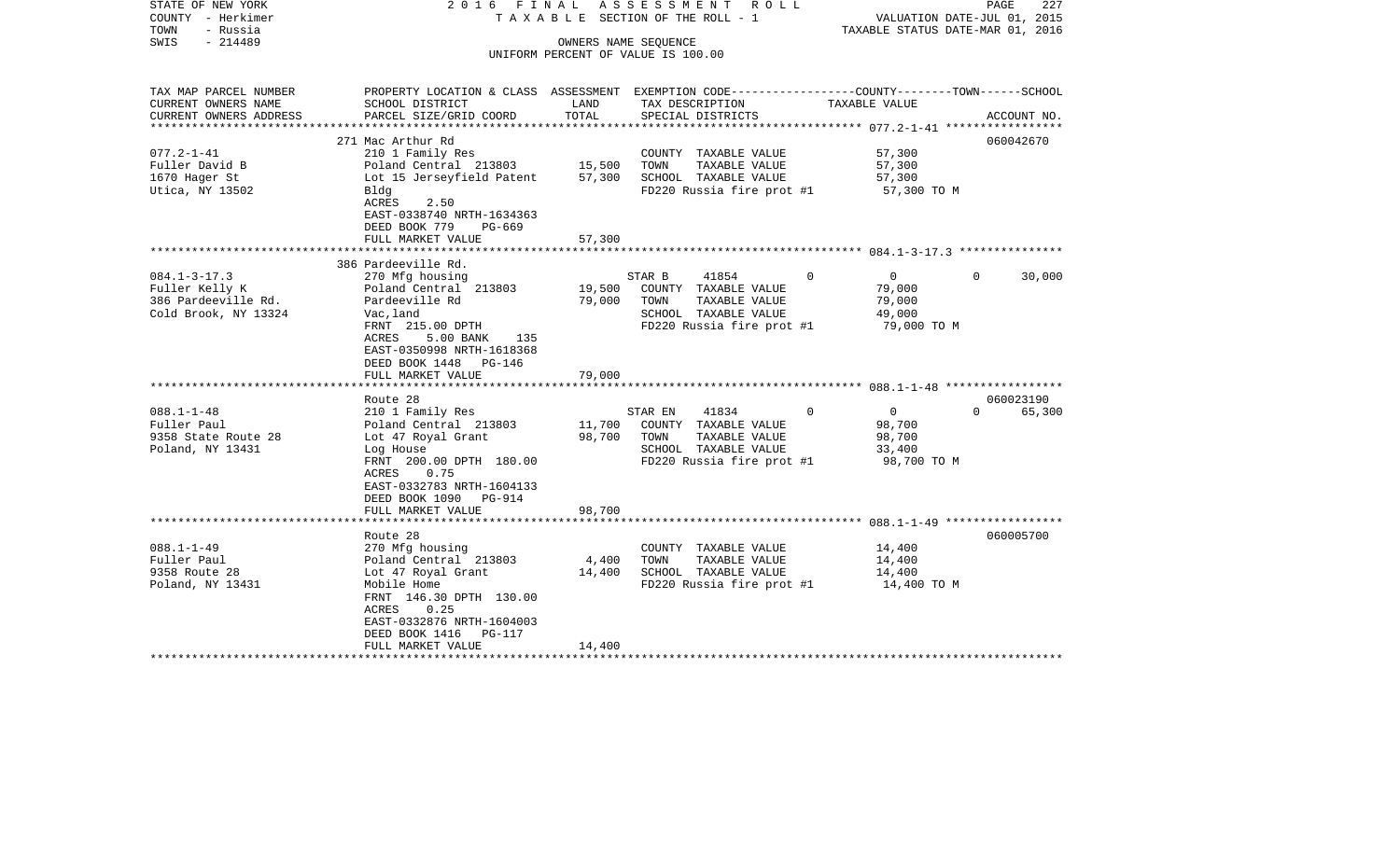| COUNTY<br>– Herkimer      |                                                                                                 |                | T A X A B L E SECTION OF THE ROLL - 1 |                         | VALUATION DATE-JUL 01, 2015      |
|---------------------------|-------------------------------------------------------------------------------------------------|----------------|---------------------------------------|-------------------------|----------------------------------|
| TOWN<br>- Russia          |                                                                                                 |                |                                       |                         | TAXABLE STATUS DATE-MAR 01, 2016 |
| SWIS<br>$-214489$         |                                                                                                 |                | OWNERS NAME SEQUENCE                  |                         |                                  |
|                           |                                                                                                 |                | UNIFORM PERCENT OF VALUE IS 100.00    |                         |                                  |
|                           |                                                                                                 |                |                                       |                         |                                  |
| TAX MAP PARCEL NUMBER     | PROPERTY LOCATION & CLASS ASSESSMENT EXEMPTION CODE---------------COUNTY-------TOWN------SCHOOL |                |                                       |                         |                                  |
| CURRENT OWNERS NAME       | SCHOOL DISTRICT                                                                                 | LAND           | TAX DESCRIPTION                       | TAXABLE VALUE           |                                  |
| CURRENT OWNERS ADDRESS    | PARCEL SIZE/GRID COORD                                                                          | TOTAL          | SPECIAL DISTRICTS                     |                         | ACCOUNT NO.                      |
| ***********************   |                                                                                                 |                |                                       |                         |                                  |
|                           | 438 Mac Arthur Rd                                                                               |                |                                       |                         | 060005580                        |
| $077.2 - 1 - 3$           | 416 Mfg hsing pk                                                                                |                | STAR EN<br>41834                      | $\circ$<br>0            | $\mathbf 0$<br>67,656            |
| Galadriel Enterprises Inc | Poland Central 213803                                                                           | 346,800 STAR B | 41854                                 | $\mathbf 0$<br>$\Omega$ | 145,848<br>0                     |
| 438 Macarthur Rd          | Lot 15 Jerseyfield Patent                                                                       | 1036,000       | COUNTY TAXABLE VALUE                  | 1036,000                |                                  |
| Cold Brook, NY 13324      | Store Cabins Trls                                                                               |                | TAXABLE VALUE<br>TOWN                 | 1036,000                |                                  |
|                           | ACRES<br>48.70                                                                                  |                | SCHOOL TAXABLE VALUE                  | 822,496                 |                                  |
|                           | EAST-0337336 NRTH-1636663                                                                       |                | FD220 Russia fire prot #1             | 1036,000 TO M           |                                  |
|                           | DEED BOOK 878<br>PG-482                                                                         |                |                                       |                         |                                  |
|                           | FULL MARKET VALUE                                                                               | 1036,000       |                                       |                         |                                  |
|                           |                                                                                                 |                |                                       |                         |                                  |
|                           | Marcy Rd                                                                                        |                |                                       |                         | 060010560                        |
| $083.4 - 1 - 12$          | 260 Seasonal res                                                                                |                | COUNTY TAXABLE VALUE                  | 51,000                  |                                  |
| Galer Marian H            | Poland Central 213803                                                                           | 37,700         | TAXABLE VALUE<br>TOWN                 | 51,000                  |                                  |
| 21102 Anns Choice Way     | N 86<br>Rg                                                                                      | 51,000         | SCHOOL TAXABLE VALUE                  | 51,000                  |                                  |
| Warminster, PA 18974      | $\texttt{Camp22}$                                                                               |                | FD220 Russia fire prot #1             | 51,000 TO M             |                                  |
|                           | Marcy                                                                                           |                |                                       |                         |                                  |
|                           | 20.30<br>ACRES                                                                                  |                |                                       |                         |                                  |
|                           | EAST-0339405 NRTH-1616057                                                                       |                |                                       |                         |                                  |
|                           | DEED BOOK 1515<br>PG-227                                                                        |                |                                       |                         |                                  |
|                           | FULL MARKET VALUE                                                                               | 51,000         |                                       |                         |                                  |
|                           |                                                                                                 |                |                                       |                         |                                  |
|                           | Macarthur Rd                                                                                    |                |                                       |                         |                                  |
| $077.2 - 1 - 1.3$         | 260 Seasonal res                                                                                |                | COUNTY TAXABLE VALUE                  | 106,000                 |                                  |
| Gallagher Craig           | Poland Central 213803                                                                           | 40,700         | TOWN<br>TAXABLE VALUE                 | 106,000                 |                                  |
| Crisfield Kelly           | Macarthur Road                                                                                  | 106,000        | SCHOOL TAXABLE VALUE                  | 106,000                 |                                  |
| 11 Glendale Ave           | ACRES<br>3.60                                                                                   |                | FD220 Russia fire prot #1             | 106,000 TO M            |                                  |
| Delmar, NY 12054          | EAST-0336335 NRTH-1636473                                                                       |                |                                       |                         |                                  |
|                           | DEED BOOK 00824 PG-00558                                                                        |                |                                       |                         |                                  |
|                           | FULL MARKET VALUE                                                                               | 106,000        |                                       |                         |                                  |
|                           |                                                                                                 |                |                                       |                         |                                  |
|                           | Lite Rd                                                                                         |                |                                       |                         |                                  |
| $068. - 1 - 15.2$         | 260 Seasonal res                                                                                |                | COUNTY TAXABLE VALUE                  | 7,000                   |                                  |
| Gargas Stanley            | 305201<br>Remsen                                                                                | 4,500          | TOWN<br>TAXABLE VALUE                 | 7,000                   |                                  |
| Gargas Beverly            | Lot 31 Remsenburg Patent                                                                        | 7,000          | SCHOOL TAXABLE VALUE                  | 7,000                   |                                  |
| 10 Gardner St             | Vacant Land                                                                                     |                | FD230 Remsen fire #2                  | 7,000 TO M              |                                  |
| Whitesboro, NY 13492      | ACRES<br>1.20                                                                                   |                |                                       |                         |                                  |
|                           | EAST-0341676 NRTH-1665912                                                                       |                |                                       |                         |                                  |
|                           | DEED BOOK 875<br>PG-328                                                                         |                |                                       |                         |                                  |
|                           | FULL MARKET VALUE                                                                               | 7,000          |                                       |                         |                                  |
|                           |                                                                                                 |                |                                       |                         |                                  |
|                           | Lite Rd                                                                                         |                |                                       |                         | 060015240                        |
| $068. -1 - 19$            | 260 Seasonal res                                                                                |                | COUNTY TAXABLE VALUE                  | 35,000                  |                                  |
| Gargas Stanley            | 305201<br>Remsen                                                                                | 11,100         | TOWN<br>TAXABLE VALUE                 | 35,000                  |                                  |
| Gargas Beverly            | S 31<br>Rp                                                                                      | 35,000         | SCHOOL TAXABLE VALUE                  | 35,000                  |                                  |
| 10 Gardner St             | Camp1                                                                                           |                | FD230 Remsen fire #2                  | 35,000 TO M             |                                  |
| Whitesboro, NY 13492      | Lite                                                                                            |                |                                       |                         |                                  |
|                           | FRNT 100.00 DPTH 296.00                                                                         |                |                                       |                         |                                  |
|                           | EAST-0341537 NRTH-1665849                                                                       |                |                                       |                         |                                  |
|                           | DEED BOOK 875<br>PG-328                                                                         |                |                                       |                         |                                  |
|                           | FULL MARKET VALUE                                                                               | 35,000         |                                       |                         |                                  |
|                           |                                                                                                 |                |                                       |                         |                                  |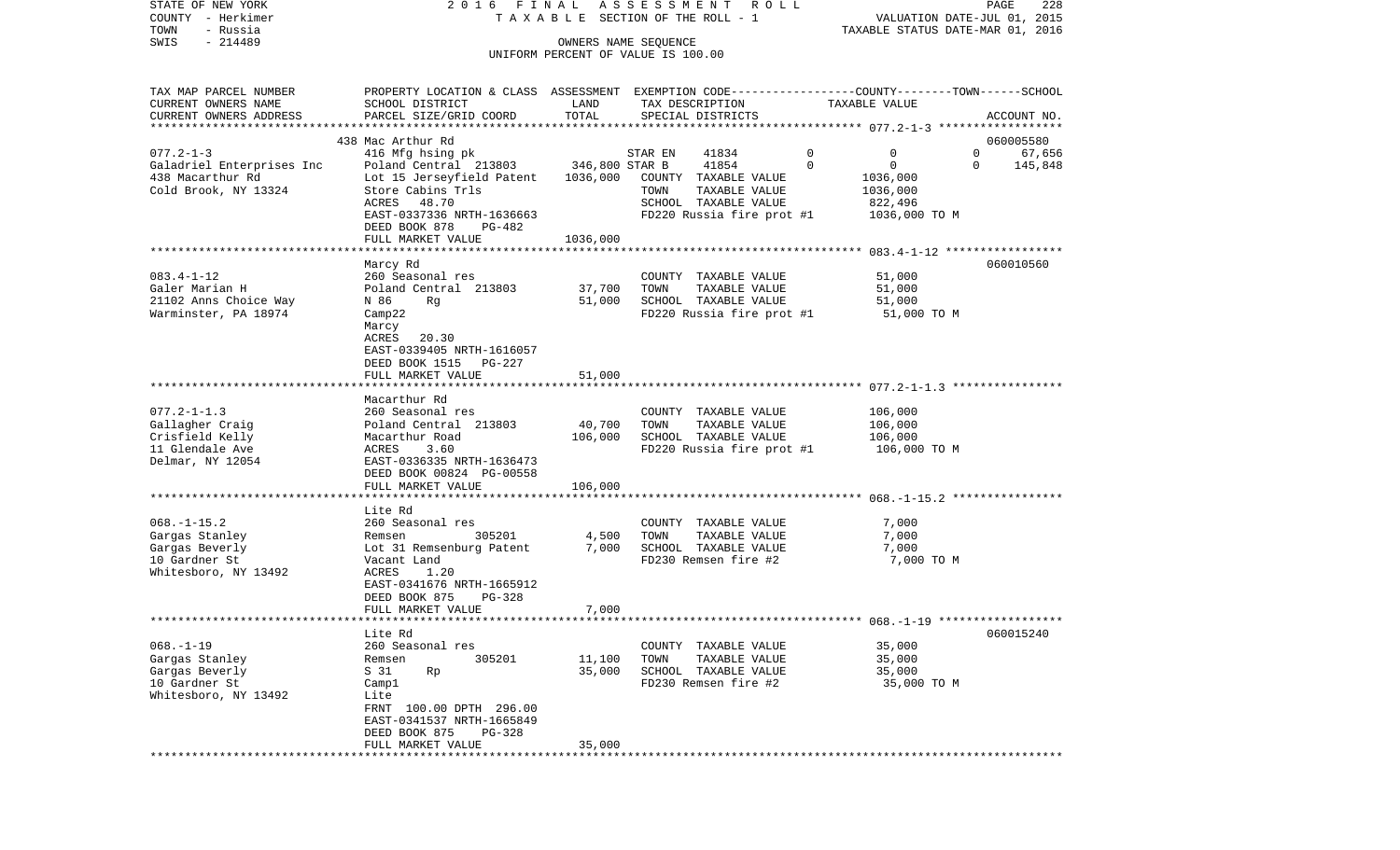| STATE OF NEW YORK<br>COUNTY - Herkimer<br>TOWN<br>- Russia                                                      | 2016 FINAL<br>TAXABLE                                                                                                                                                                                                |                              | ASSESSMENT ROLL<br>SECTION OF THE ROLL - 1                                                                                               | VALUATION DATE-JUL 01, 2015<br>TAXABLE STATUS DATE-MAR 01, 2016 | PAGE<br>229           |
|-----------------------------------------------------------------------------------------------------------------|----------------------------------------------------------------------------------------------------------------------------------------------------------------------------------------------------------------------|------------------------------|------------------------------------------------------------------------------------------------------------------------------------------|-----------------------------------------------------------------|-----------------------|
| $-214489$<br>SWIS                                                                                               |                                                                                                                                                                                                                      |                              | OWNERS NAME SEQUENCE<br>UNIFORM PERCENT OF VALUE IS 100.00                                                                               |                                                                 |                       |
| TAX MAP PARCEL NUMBER<br>CURRENT OWNERS NAME<br>CURRENT OWNERS ADDRESS<br>*********************                 | SCHOOL DISTRICT<br>PARCEL SIZE/GRID COORD                                                                                                                                                                            | LAND<br>TOTAL                | PROPERTY LOCATION & CLASS ASSESSMENT EXEMPTION CODE----------------COUNTY-------TOWN------SCHOOL<br>TAX DESCRIPTION<br>SPECIAL DISTRICTS | TAXABLE VALUE                                                   | ACCOUNT NO.           |
| $084.3 - 2 - 51$<br>Garley Diana<br>Paslak James<br>506 Malcolm St<br>Herkimer, NY 13350                        | Hall Rd<br>314 Rural vac<10<br>Poland Central 213803<br>Lot 82 Royal Grant<br>Vacant Land<br>FRNT 440.00 DPTH<br>ACRES<br>3.30<br>EAST-0356097 NRTH-1616204<br>DEED BOOK 1166 PG-127                                 | 8,500<br>8,500               | COUNTY TAXABLE VALUE<br>TOWN<br>TAXABLE VALUE<br>SCHOOL TAXABLE VALUE<br>FD220 Russia fire prot #1                                       | 8,500<br>8,500<br>8,500<br>8,500 TO M                           | 060021900             |
|                                                                                                                 | FULL MARKET VALUE                                                                                                                                                                                                    | 8,500                        |                                                                                                                                          |                                                                 |                       |
| $072.2 - 1 - 34$<br>Garvey Margaret S<br>12540 Harrells Hwy<br>Harrells, NC 28444                               | Off Spall Rd<br>314 Rural vac<10<br>305201<br>Remsen<br>Lot 10 Walker Tract<br>Vacant Land<br>FRNT 100.00 DPTH 125.00<br>ACRES<br>0.29<br>EAST-0341402 NRTH-1653509<br>DEED BOOK 00652 PG-00095<br>FULL MARKET VALUE | *******<br>700<br>700<br>700 | COUNTY TAXABLE VALUE<br>TAXABLE VALUE<br>TOWN<br>SCHOOL TAXABLE VALUE<br>FD230 Remsen fire #2                                            | 700<br>700<br>700<br>700 TO M                                   | 060043270             |
|                                                                                                                 |                                                                                                                                                                                                                      | *******                      |                                                                                                                                          |                                                                 |                       |
| $078.1 - 4 - 2$<br>Gateway Properties Inc<br>PO Box 155<br>Alder Creek, NY 13301                                | Stormy Hill Rd<br>910 Priv forest<br>Poland Central 213803<br>FRNT 1287.00 DPTH<br>ACRES<br>9.30<br>EAST-0349180 NRTH-1638533<br>DEED BOOK 1472 PG-416<br>FULL MARKET VALUE                                          | 15,000<br>15,000<br>15,000   | COUNTY TAXABLE VALUE<br>TAXABLE VALUE<br>TOWN<br>SCHOOL TAXABLE VALUE<br>FD220 Russia fire prot #1                                       | 15,000<br>15,000<br>15,000<br>15,000 TO M                       |                       |
|                                                                                                                 |                                                                                                                                                                                                                      |                              |                                                                                                                                          |                                                                 |                       |
| $084.3 - 2 - 2.6$<br>Gateway Properties of Upstate Poland Central 213803<br>PO Box 155<br>Alder Creek, NY 13301 | Pardeeville Rd<br>310 Res Vac<br>FRNT 370.00 DPTH<br>ACRES<br>8.50<br>EAST-0349024 NRTH-1616443<br>DEED BOOK 1445 PG-734                                                                                             | 24,300<br>24,300             | COUNTY TAXABLE VALUE<br>TAXABLE VALUE<br>TOWN<br>SCHOOL TAXABLE VALUE<br>FD220 Russia fire prot #1                                       | 24,300<br>24,300<br>24,300<br>24,300 TO M                       |                       |
|                                                                                                                 | FULL MARKET VALUE                                                                                                                                                                                                    | 24,300                       |                                                                                                                                          |                                                                 |                       |
|                                                                                                                 | 1382 Grant Rd                                                                                                                                                                                                        |                              |                                                                                                                                          |                                                                 |                       |
| $077.12 - 2 - 8.2$<br>Gauthier Christopher<br>1382 Grant Rd<br>Cold Brook, NY 13324                             | 210 1 Family Res<br>Poland Central 213803<br>ACRES<br>2.20<br>EAST-0343626 NRTH-1632322<br>DEED BOOK 894<br>PG-172                                                                                                   | 15,300<br>117,500            | STAR B<br>41854<br>$\mathbf{0}$<br>COUNTY TAXABLE VALUE<br>TOWN<br>TAXABLE VALUE<br>SCHOOL TAXABLE VALUE<br>FD220 Russia fire prot #1    | $\overline{0}$<br>117,500<br>117,500<br>87,500<br>117,500 TO M  | $\mathbf 0$<br>30,000 |
|                                                                                                                 | FULL MARKET VALUE                                                                                                                                                                                                    | 117,500                      |                                                                                                                                          |                                                                 |                       |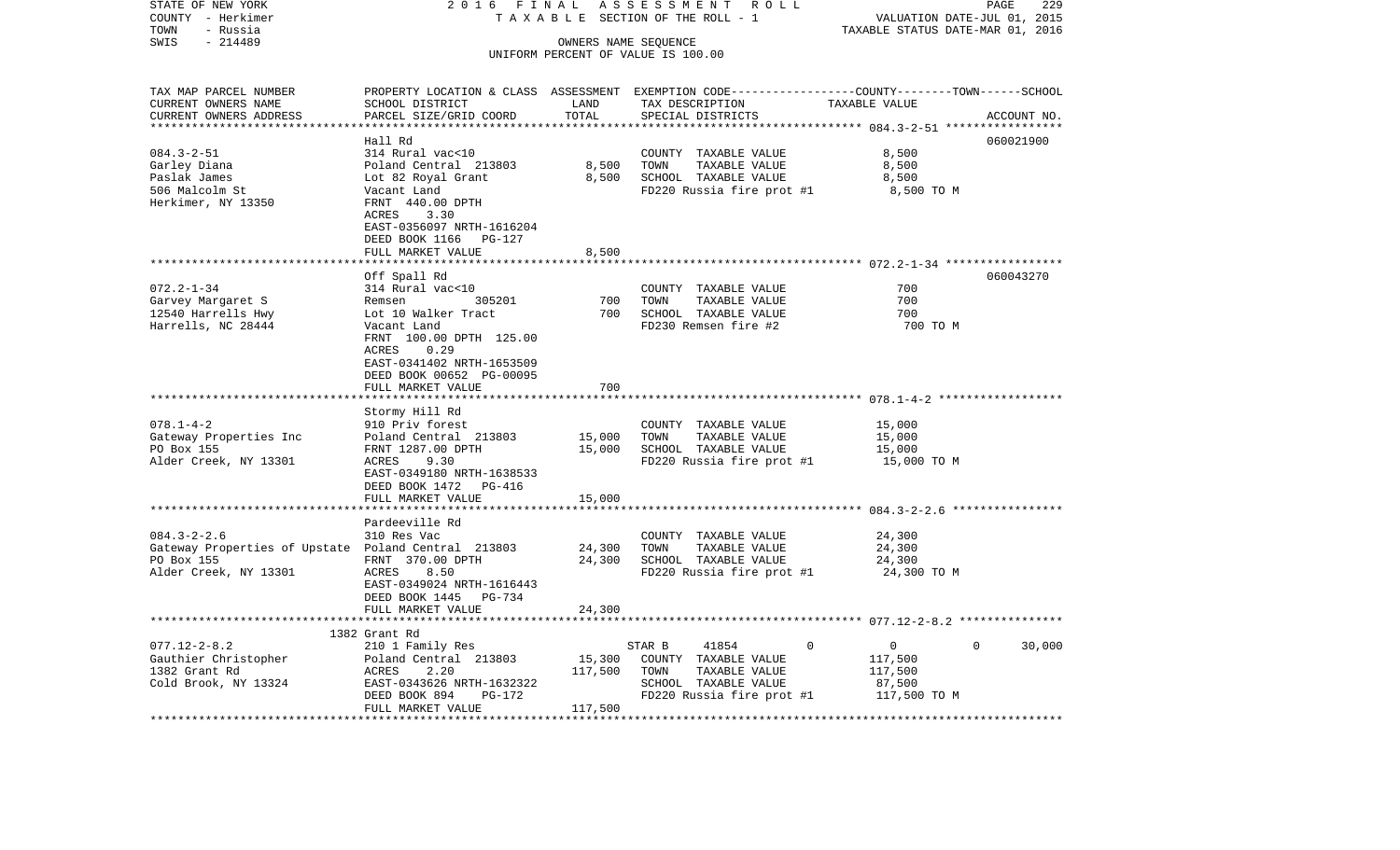| STATE OF NEW YORK<br>COUNTY - Herkimer<br>- Russia<br>TOWN                                         | 2016 FINAL                                                                                                                                                                                               |                              | ASSESSMENT<br>R O L L<br>TAXABLE SECTION OF THE ROLL - 1                                                                    |                             |                                                              | PAGE<br>230<br>VALUATION DATE-JUL 01, 2015<br>TAXABLE STATUS DATE-MAR 01, 2016 |
|----------------------------------------------------------------------------------------------------|----------------------------------------------------------------------------------------------------------------------------------------------------------------------------------------------------------|------------------------------|-----------------------------------------------------------------------------------------------------------------------------|-----------------------------|--------------------------------------------------------------|--------------------------------------------------------------------------------|
| $-214489$<br>SWIS                                                                                  |                                                                                                                                                                                                          |                              | OWNERS NAME SEOUENCE                                                                                                        |                             |                                                              |                                                                                |
|                                                                                                    |                                                                                                                                                                                                          |                              | UNIFORM PERCENT OF VALUE IS 100.00                                                                                          |                             |                                                              |                                                                                |
| TAX MAP PARCEL NUMBER<br>CURRENT OWNERS NAME<br>CURRENT OWNERS ADDRESS                             | PROPERTY LOCATION & CLASS ASSESSMENT EXEMPTION CODE---------------COUNTY-------TOWN------SCHOOL<br>SCHOOL DISTRICT<br>PARCEL SIZE/GRID COORD                                                             | LAND<br>TOTAL                | TAX DESCRIPTION<br>SPECIAL DISTRICTS                                                                                        |                             | TAXABLE VALUE                                                | ACCOUNT NO.                                                                    |
| *************************                                                                          | 222 Hall Rd                                                                                                                                                                                              |                              |                                                                                                                             |                             |                                                              | 060047010                                                                      |
| $084.3 - 2 - 46$<br>Gauthier Harold E<br>222 Hall Rd<br>Cold Brook, NY 13324-9616                  | 242 Rurl res&rec<br>Poland Central 213803<br>Lot 83 Royal Grant<br>ACRES 19.40<br>EAST-0352348 NRTH-1615199                                                                                              | 20,000<br>90,000             | STAR EN<br>41834<br>COUNTY TAXABLE VALUE<br>TAXABLE VALUE<br>TOWN<br>SCHOOL TAXABLE VALUE<br>FD220 Russia fire prot #1      | $\Omega$                    | $\circ$<br>90,000<br>90,000<br>24,700<br>90,000 TO M         | $\Omega$<br>65,300                                                             |
|                                                                                                    | DEED BOOK 866<br>PG-94<br>FULL MARKET VALUE                                                                                                                                                              | 90,000                       |                                                                                                                             |                             |                                                              |                                                                                |
|                                                                                                    |                                                                                                                                                                                                          |                              |                                                                                                                             |                             |                                                              |                                                                                |
|                                                                                                    | 1466 Grant Rd                                                                                                                                                                                            |                              |                                                                                                                             |                             |                                                              | 060010650                                                                      |
| $077.12 - 2 - 8.1$<br>Gauthier Louis J<br>Gauthier Mary F<br>1466 Grant Rd<br>Cold Brook, NY 13324 | 240 Rural res<br>Poland Central 213803<br>Lot 14 Jerseyfield Patent<br>House Garage Barn<br>53.80<br>ACRES<br>EAST-0343968 NRTH-1633051                                                                  | 175,000 STAR B               | VET WAR C 41122<br>64,400 VET WAR T 41123<br>41854<br>COUNTY TAXABLE VALUE<br>TAXABLE VALUE<br>TOWN<br>SCHOOL TAXABLE VALUE | $\mathbf 0$<br>0<br>$\circ$ | 9,000<br>$\circ$<br>$\circ$<br>166,000<br>163,000<br>145,000 | $\Omega$<br>$\mathbf{0}$<br>12,000<br>$\Omega$<br>$\Omega$<br>30,000           |
|                                                                                                    | DEED BOOK 00601 PG-00511                                                                                                                                                                                 |                              | FD220 Russia fire prot #1                                                                                                   |                             | 175,000 TO M                                                 |                                                                                |
|                                                                                                    | FULL MARKET VALUE                                                                                                                                                                                        | 175,000                      |                                                                                                                             |                             |                                                              |                                                                                |
|                                                                                                    | 3357 Black Creek Rd                                                                                                                                                                                      |                              |                                                                                                                             |                             |                                                              | 060046660                                                                      |
| $077.2 - 2 - 37$<br>George Anthony<br>3357 Black Creek Rd<br>Cold Brook, NY 13324                  | 210 1 Family Res<br>Poland Central 213803<br>Lot 14 Jerseyfield Patent<br>Mobile Home<br>FRNT 500.00 DPTH<br>ACRES<br>9.80<br>EAST-0347012 NRTH-1632185<br>DEED BOOK 00857 PG-00111<br>FULL MARKET VALUE | 25,900<br>105,000<br>105,000 | STAR EN<br>41834<br>COUNTY TAXABLE VALUE<br>TOWN<br>TAXABLE VALUE<br>SCHOOL TAXABLE VALUE<br>FD220 Russia fire prot #1      | $\circ$                     | $\mathsf{O}$<br>105,000<br>105,000<br>39,700<br>105,000 то м | 65,300<br>$\Omega$                                                             |
|                                                                                                    |                                                                                                                                                                                                          |                              |                                                                                                                             |                             |                                                              |                                                                                |
| $077.3 - 1 - 17$<br>Gibson Alan<br>PO Box 201<br>Hinckley, NY 13352                                | 618 Southside Rd<br>310 Res Vac<br>Poland Central 213803<br>FRNT<br>56.66 DPTH 140.00<br>0.18<br>ACRES<br>EAST-0335447 NRTH-1632521<br>DEED BOOK 1279<br>PG-743                                          | 6,200<br>6,200               | COUNTY TAXABLE VALUE<br>TOWN<br>TAXABLE VALUE<br>SCHOOL TAXABLE VALUE<br>FD220 Russia fire prot #1                          |                             | 6,200<br>6,200<br>6,200<br>6,200 TO M                        | 060004350                                                                      |
|                                                                                                    | FULL MARKET VALUE                                                                                                                                                                                        | 6,200                        |                                                                                                                             |                             |                                                              |                                                                                |
|                                                                                                    | 268 Sunset Lodge Rd                                                                                                                                                                                      |                              |                                                                                                                             |                             |                                                              | 060010830                                                                      |
| $078.3 - 1 - 20$<br>Gifford Walter S<br>268 Sunset Lodge Rd<br>Cold Brook, NY 13324                | 210 1 Family Res<br>Poland Central 213803<br>Lot 12<br>Jp<br>House<br>Merged 2014<br>FRNT 2609.00 DPTH<br>ACRES 89.00<br>EAST-0355296 NRTH-1625247<br>DEED BOOK 00595 PG-00442<br>FULL MARKET VALUE      | 50,000<br>160,000<br>160,000 | 41834<br>STAR EN<br>COUNTY<br>TAXABLE VALUE<br>TOWN<br>TAXABLE VALUE<br>SCHOOL TAXABLE VALUE<br>FD220 Russia fire prot #1   | 0                           | $\mathbf 0$<br>160,000<br>160,000<br>94,700<br>160,000 TO M  | 65,300<br>0                                                                    |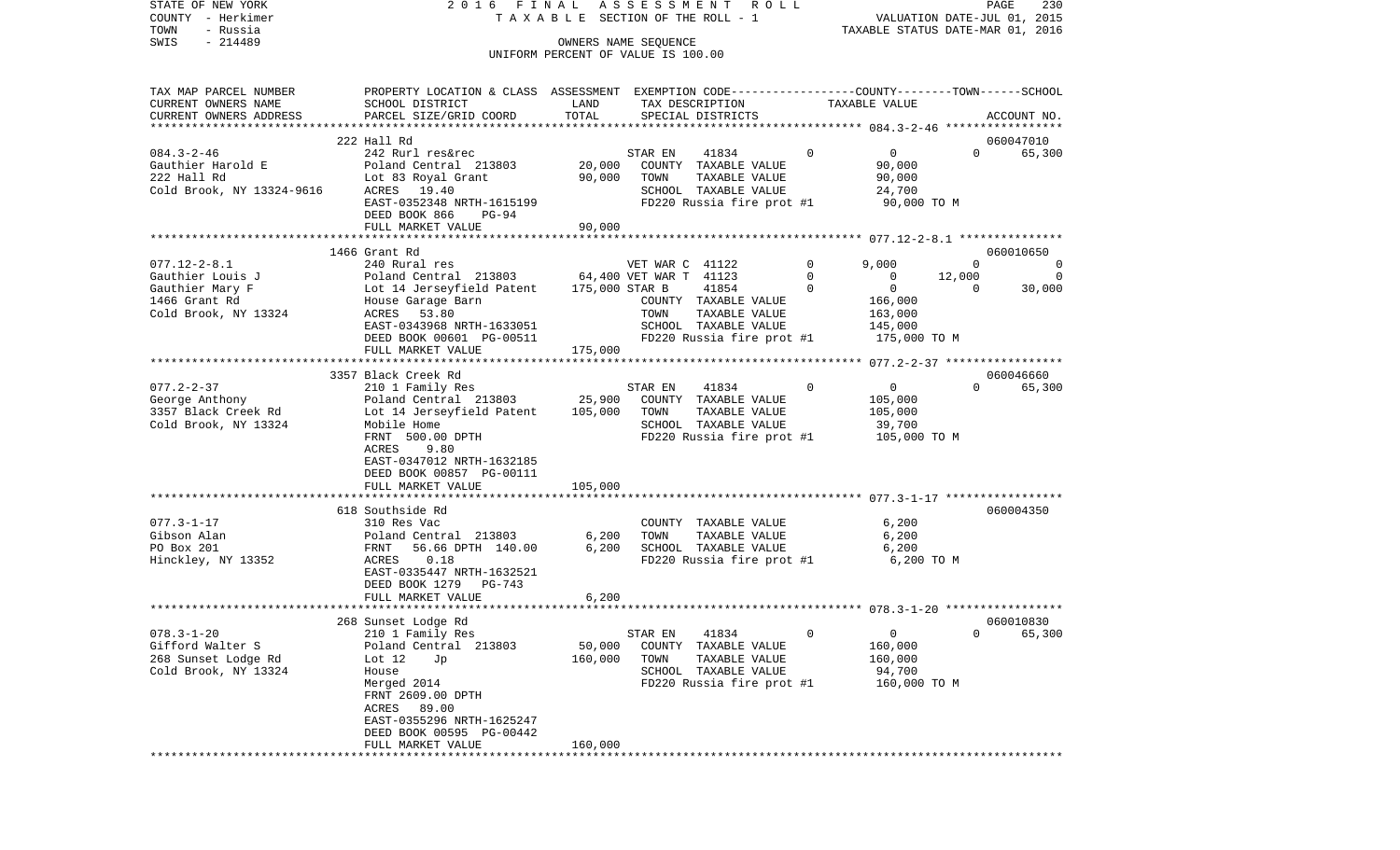| STATE OF NEW YORK<br>COUNTY - Herkimer<br>TOWN<br>- Russia<br>$-214489$<br>SWIS                      |                                                                                                                                                                                                 |                           | 2016 FINAL ASSESSMENT ROLL<br>TAXABLE SECTION OF THE ROLL - 1<br>OWNERS NAME SEQUENCE<br>UNIFORM PERCENT OF VALUE IS 100.00 | VALUATION DATE-JUL 01, 2015<br>TAXABLE STATUS DATE-MAR 01, 2016          | PAGE<br>231                     |
|------------------------------------------------------------------------------------------------------|-------------------------------------------------------------------------------------------------------------------------------------------------------------------------------------------------|---------------------------|-----------------------------------------------------------------------------------------------------------------------------|--------------------------------------------------------------------------|---------------------------------|
| TAX MAP PARCEL NUMBER<br>CURRENT OWNERS NAME<br>CURRENT OWNERS ADDRESS                               | PROPERTY LOCATION & CLASS ASSESSMENT EXEMPTION CODE---------------COUNTY-------TOWN-----SCHOOL<br>SCHOOL DISTRICT<br>PARCEL SIZE/GRID COORD                                                     | LAND<br>TOTAL             | TAX DESCRIPTION<br>SPECIAL DISTRICTS                                                                                        | TAXABLE VALUE                                                            |                                 |
| ***********************                                                                              |                                                                                                                                                                                                 |                           |                                                                                                                             |                                                                          | ACCOUNT NO.                     |
| $073.3 - 1 - 67$<br>Gilbert Donna<br>810 State Route 365<br>Remsen, NY 13438                         | 810 Route 365<br>210 1 Family Res<br>305201<br>Remsen<br>Lot 1 Marvin Tract<br>$14 \times 70$ Home<br>FRNT 200.00 DPTH 110.00<br>EAST-0351807 NRTH-1646515<br>DEED BOOK 937<br>PG-297           | 11,500<br>26,000          | COUNTY TAXABLE VALUE<br>TOWN<br>TAXABLE VALUE<br>SCHOOL TAXABLE VALUE<br>FD230 Remsen fire #2                               | 26,000<br>26,000<br>26,000<br>26,000 TO M                                | 060007500                       |
|                                                                                                      | FULL MARKET VALUE                                                                                                                                                                               | 26,000                    |                                                                                                                             |                                                                          |                                 |
| $072.2 - 1 - 52$<br>Gillen Roxanne S<br>205 Second Ave<br>Frankfort, NY 13340                        | Spall Rd<br>314 Rural vac<10<br>Remsen<br>305201<br>Lot 10 Machins Patent<br>Vacant Land<br>Spall<br>ACRES<br>1.00<br>EAST-0341623 NRTH-1653460                                                 | 4,000<br>4,000            | COUNTY TAXABLE VALUE<br>TOWN<br>TAXABLE VALUE<br>SCHOOL TAXABLE VALUE<br>FD230 Remsen fire #2                               | 4,000<br>4,000<br>4,000<br>4,000 TO M                                    | 060003210                       |
|                                                                                                      | DEED BOOK 1501 PG-150                                                                                                                                                                           |                           |                                                                                                                             |                                                                          |                                 |
|                                                                                                      | FULL MARKET VALUE                                                                                                                                                                               | 4,000                     |                                                                                                                             |                                                                          |                                 |
| $072.2 - 1 - 28$<br>Gillespie Bruce<br>134 Spall Spur Rd S<br>Remsen, NY 13438                       | 134 Spall Spur Rd S<br>260 Seasonal res<br>305201<br>Remsen<br>W 10 Wt<br>Spall Road<br>1.00<br>ACRES<br>EAST-0341252 NRTH-1653916<br>DEED BOOK 924<br>$PG-40$<br>FULL MARKET VALUE             | 9,000<br>24,000<br>24,000 | STAR EN<br>41834<br>COUNTY TAXABLE VALUE<br>TOWN<br>TAXABLE VALUE<br>SCHOOL TAXABLE VALUE<br>FD230 Remsen fire #2           | $\Omega$<br>$\overline{0}$<br>24,000<br>24,000<br>$\circ$<br>24,000 TO M | 060042010<br>$\Omega$<br>24,000 |
|                                                                                                      |                                                                                                                                                                                                 |                           |                                                                                                                             |                                                                          |                                 |
| $072.2 - 1 - 8$<br>Gillespie Kevin C<br>Gillespie Betty J<br>1200 State Rte 8<br>Cassville, NY 13318 | Spall Rd<br>314 Rural vac<10<br>305201<br>Remsen<br>Lot 10 Walker Tract<br>Vacant Land<br>50.00 DPTH 125.00<br>FRNT<br>0.14<br>ACRES<br>EAST-0340839 NRTH-1654044<br>$PG-284$<br>DEED BOOK 1562 | 400<br>400                | COUNTY TAXABLE VALUE<br>TAXABLE VALUE<br>TOWN<br>SCHOOL TAXABLE VALUE<br>FD230 Remsen fire #2                               | 400<br>400<br>400<br>400 TO M                                            | 060043120                       |
| ************************                                                                             | FULL MARKET VALUE                                                                                                                                                                               | 400                       |                                                                                                                             |                                                                          |                                 |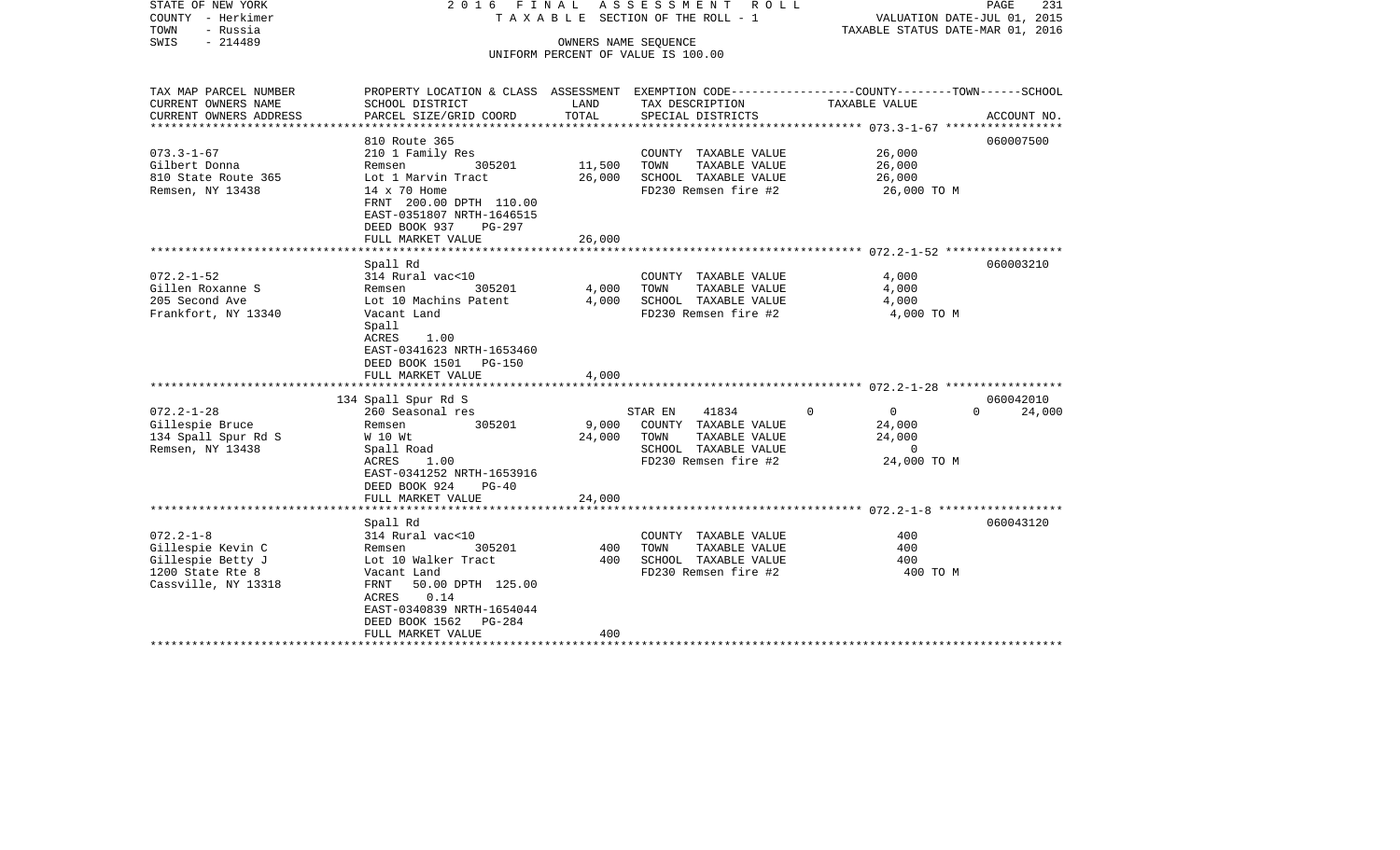| STATE OF NEW YORK<br>COUNTY - Herkimer<br>- Russia<br>TOWN | 2016 FINAL                                                                                                                        |                      | ASSESSMENT ROLL<br>TAXABLE SECTION OF THE ROLL - 1 | VALUATION DATE-JUL 01, 2015<br>TAXABLE STATUS DATE-MAR 01, 2016 | 232<br>PAGE |
|------------------------------------------------------------|-----------------------------------------------------------------------------------------------------------------------------------|----------------------|----------------------------------------------------|-----------------------------------------------------------------|-------------|
| $-214489$<br>SWIS                                          |                                                                                                                                   | OWNERS NAME SEQUENCE | UNIFORM PERCENT OF VALUE IS 100.00                 |                                                                 |             |
| TAX MAP PARCEL NUMBER                                      | PROPERTY LOCATION & CLASS ASSESSMENT EXEMPTION CODE----------------COUNTY-------TOWN------SCHOOL                                  |                      |                                                    |                                                                 |             |
| CURRENT OWNERS NAME                                        | SCHOOL DISTRICT                                                                                                                   | LAND                 | TAX DESCRIPTION                                    | TAXABLE VALUE                                                   |             |
| CURRENT OWNERS ADDRESS                                     | PARCEL SIZE/GRID COORD                                                                                                            | TOTAL                | SPECIAL DISTRICTS                                  |                                                                 | ACCOUNT NO. |
|                                                            | 117 Gillespie Ln                                                                                                                  |                      |                                                    |                                                                 | 060031560   |
| $072.2 - 1 - 9$                                            | 260 Seasonal res                                                                                                                  |                      | COUNTY TAXABLE VALUE                               | 35,300                                                          |             |
| Gillespie Kevin C<br>Gillespie Betty J                     | 305201<br>Remsen<br>Lot 10 Walker Tract                                                                                           | 7,300<br>35,300      | TOWN<br>TAXABLE VALUE<br>SCHOOL TAXABLE VALUE      | 35,300<br>35,300                                                |             |
| 1200 State Rte 8                                           | House, Garage, Screen                                                                                                             |                      | FD230 Remsen fire #2                               | 35,300 TO M                                                     |             |
| Cassville, NY 13318                                        | FRNT 100.00 DPTH 125.00<br>0.29<br>ACRES                                                                                          |                      |                                                    |                                                                 |             |
|                                                            | EAST-0340860 NRTH-1653970<br>DEED BOOK 1562 PG-284                                                                                |                      |                                                    |                                                                 |             |
|                                                            | FULL MARKET VALUE                                                                                                                 | 35,300               |                                                    |                                                                 |             |
|                                                            |                                                                                                                                   | ********             |                                                    |                                                                 |             |
| $072.2 - 1 - 16$                                           | Spall Rd                                                                                                                          |                      |                                                    |                                                                 | 060027005   |
| Gillespie Kevin C                                          | 314 Rural vac<10<br>305201<br>Remsen                                                                                              | 1,400                | COUNTY TAXABLE VALUE<br>TOWN<br>TAXABLE VALUE      | 1,400<br>1,400                                                  |             |
| Gillespie Betty J                                          | Lot 10 Walker Tract                                                                                                               | 1,400                | SCHOOL TAXABLE VALUE                               | 1,400                                                           |             |
| 1200 State Rte 8                                           | Vacant Land                                                                                                                       |                      | FD230 Remsen fire #2                               | 1,400 TO M                                                      |             |
| Cassville, NY 13318                                        | Spall Road<br>FRNT 100.00 DPTH 250.00<br>0.57<br>ACRES<br>EAST-0341076 NRTH-1654115<br>DEED BOOK 1562 PG-287<br>FULL MARKET VALUE | 1,400                |                                                    |                                                                 |             |
|                                                            |                                                                                                                                   |                      |                                                    |                                                                 |             |
|                                                            | Spall Rd                                                                                                                          |                      |                                                    |                                                                 | 060041950   |
| $072.2 - 1 - 85$                                           | 314 Rural vac<10                                                                                                                  |                      | COUNTY TAXABLE VALUE                               | 500                                                             |             |
| Gillespie Scott D                                          | 305201<br>Remsen                                                                                                                  | 500                  | TOWN<br>TAXABLE VALUE                              | 500                                                             |             |
| 152 Turin St Apt 308<br>Rome, NY 13440                     | W 10 Wt<br>Lot $2/10$ Acre                                                                                                        | 500                  | SCHOOL TAXABLE VALUE<br>FD230 Remsen fire #2       | 500<br>500 TO M                                                 |             |
|                                                            | Spall Road<br>80.00 DPTH 100.00<br>FRNT<br>EAST-0341153 NRTH-1653442<br>DEED BOOK 1303 PG-372                                     |                      |                                                    |                                                                 |             |
|                                                            | FULL MARKET VALUE<br>*************************                                                                                    | 500                  |                                                    |                                                                 |             |
|                                                            | Military Rd                                                                                                                       |                      |                                                    |                                                                 | 060023010   |
| $089.1 - 2 - 12$                                           | 322 Rural vac>10                                                                                                                  |                      | COUNTY TAXABLE VALUE                               | 36,000                                                          |             |
| Gilmore Thomas                                             | Poland Central 213803                                                                                                             | 36,000               | TOWN<br>TAXABLE VALUE                              | 36,000                                                          |             |
| 240 N Country Rd                                           | Lot 51 Royal Grant                                                                                                                | 36,000               | SCHOOL TAXABLE VALUE                               | 36,000                                                          |             |
| Miller Place, NY 11764                                     | Vacant Land<br>ACRES 27.00                                                                                                        |                      | FD220 Russia fire prot #1                          | 36,000 TO M                                                     |             |
| MAY BE SUBJECT TO PAYMENT                                  | EAST-0351103 NRTH-1605928                                                                                                         |                      |                                                    |                                                                 |             |
| UNDER RPTL480A UNTIL 2019                                  | DEED BOOK 1420<br>PG-955                                                                                                          |                      |                                                    |                                                                 |             |
| ******************                                         | FULL MARKET VALUE<br>************************                                                                                     | 36,000               |                                                    |                                                                 |             |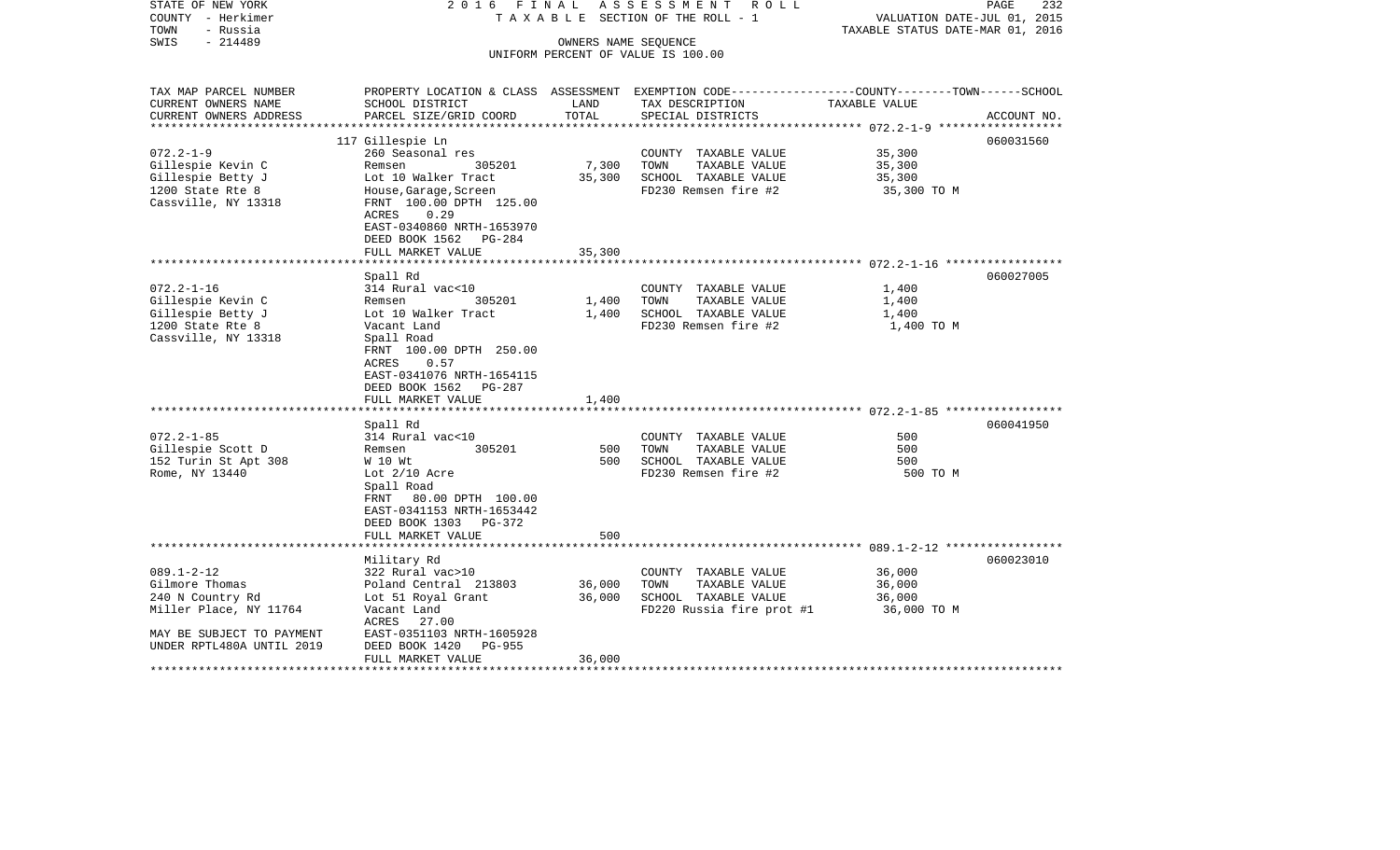| COUNTY<br>– Herkimer      |                                                |                      | T A X A B L E SECTION OF THE ROLL - 1                                                            | VALUATION DATE-JUL 01, 2015      |             |
|---------------------------|------------------------------------------------|----------------------|--------------------------------------------------------------------------------------------------|----------------------------------|-------------|
| TOWN<br>- Russia          |                                                |                      |                                                                                                  | TAXABLE STATUS DATE-MAR 01, 2016 |             |
| SWIS<br>$-214489$         |                                                | OWNERS NAME SEQUENCE |                                                                                                  |                                  |             |
|                           |                                                |                      | UNIFORM PERCENT OF VALUE IS 100.00                                                               |                                  |             |
|                           |                                                |                      |                                                                                                  |                                  |             |
| TAX MAP PARCEL NUMBER     |                                                |                      | PROPERTY LOCATION & CLASS ASSESSMENT EXEMPTION CODE----------------COUNTY-------TOWN------SCHOOL |                                  |             |
| CURRENT OWNERS NAME       | SCHOOL DISTRICT                                | LAND                 | TAX DESCRIPTION                                                                                  | TAXABLE VALUE                    |             |
| CURRENT OWNERS ADDRESS    | PARCEL SIZE/GRID COORD                         | TOTAL                | SPECIAL DISTRICTS                                                                                |                                  | ACCOUNT NO. |
| ************************* |                                                |                      |                                                                                                  |                                  |             |
|                           | Black Creek Rd                                 |                      |                                                                                                  |                                  | 060019830   |
| $077.4 - 1 - 41.1$        | 314 Rural vac<10                               |                      | COUNTY TAXABLE VALUE                                                                             | 12,600                           |             |
| Gipson Lee Anne           | Poland Central 213803                          | 12,600               | TOWN<br>TAXABLE VALUE                                                                            | 12,600                           |             |
| 44 Moreland Rd            | Lot 119 Royal Grant                            | 12,600               | SCHOOL TAXABLE VALUE                                                                             | 12,600                           |             |
| Manchester, TN 37355      | Vacant Land                                    |                      | FD220 Russia fire prot #1                                                                        | 12,600 TO M                      |             |
|                           | ACRES<br>6.10                                  |                      |                                                                                                  |                                  |             |
|                           | EAST-0342110 NRTH-1628596                      |                      |                                                                                                  |                                  |             |
|                           | DEED BOOK 1165<br>PG-329                       |                      |                                                                                                  |                                  |             |
|                           | FULL MARKET VALUE<br>***********************   | 12,600               |                                                                                                  |                                  |             |
|                           | Black Creek Rd                                 |                      |                                                                                                  |                                  | 060023340   |
| $078.1 - 1 - 17$          | 210 1 Family Res                               |                      | COUNTY TAXABLE VALUE                                                                             | 59,100                           |             |
| Gladitsch Suzanne         | Poland Central 213803                          | 9,400                | TAXABLE VALUE<br>TOWN                                                                            | 59,100                           |             |
| 169 Morner Rd Apt 2       | Lots 17 & 18 Jerseyfield                       | 59,100               | SCHOOL TAXABLE VALUE                                                                             | 59,100                           |             |
| Rensselaer, NY 12144      | Camp                                           |                      | FD220 Russia fire prot #1                                                                        | 59,100 TO M                      |             |
|                           | FRNT 100.00 DPTH 200.00                        |                      |                                                                                                  |                                  |             |
|                           | $0.46$ BANK<br>ACRES<br>135                    |                      |                                                                                                  |                                  |             |
|                           | EAST-0351986 NRTH-1636404                      |                      |                                                                                                  |                                  |             |
|                           | DEED BOOK 1176<br>PG-26                        |                      |                                                                                                  |                                  |             |
|                           | FULL MARKET VALUE                              | 59,100               |                                                                                                  |                                  |             |
|                           | **************                                 |                      |                                                                                                  |                                  |             |
|                           | Off Simpson Rd                                 |                      |                                                                                                  |                                  | 060024780   |
| $082.2 - 1 - 26$          | 330 Vacant comm                                |                      | COUNTY TAXABLE VALUE                                                                             | 25,600                           |             |
| Glass Hill Golf Club Inc  | Poland Central 213803                          | 25,600               | TOWN<br>TAXABLE VALUE                                                                            | 25,600                           |             |
| PO Box 72                 | Lot 105 Royal Grant                            | 25,600               | SCHOOL TAXABLE VALUE                                                                             | 25,600                           |             |
| Barneveld, NY 13304       | Vacant Land                                    |                      | FD220 Russia fire prot #1                                                                        | 25,600 TO M                      |             |
|                           | 13.70<br>ACRES                                 |                      |                                                                                                  |                                  |             |
|                           | EAST-0320908 NRTH-1618319                      |                      |                                                                                                  |                                  |             |
|                           | DEED BOOK 778<br><b>PG-590</b>                 |                      |                                                                                                  |                                  |             |
|                           | FULL MARKET VALUE                              | 25,600               |                                                                                                  |                                  |             |
|                           | ***************************                    |                      |                                                                                                  |                                  |             |
|                           | Dover Rd                                       |                      |                                                                                                  |                                  | 060010920   |
| $082.2 - 1 - 27$          | 553 Country club                               |                      | COUNTY TAXABLE VALUE                                                                             | 308,000                          |             |
| Glass Hill Golf Club Inc  | Poland Central 213803                          | 205,000              | TOWN<br>TAXABLE VALUE                                                                            | 308,000                          |             |
| PO Box 72                 | Lot 105 Royal Grant                            | 308,000              | SCHOOL TAXABLE VALUE                                                                             | 308,000                          |             |
| Barneveld, NY 13304       | Golf Course                                    |                      | FD220 Russia fire prot #1                                                                        | 308,000 TO M                     |             |
|                           | Dover                                          |                      |                                                                                                  |                                  |             |
|                           | ACRES<br>45.00                                 |                      |                                                                                                  |                                  |             |
|                           | EAST-0320771 NRTH-1619387<br>FULL MARKET VALUE | 308,000              |                                                                                                  |                                  |             |
|                           |                                                |                      |                                                                                                  |                                  |             |
|                           | 133 First St                                   |                      |                                                                                                  |                                  | 060008910   |
| $072.16 - 2 - 1$          | 260 Seasonal res                               |                      | COUNTY TAXABLE VALUE                                                                             | 29,700                           |             |
| Gleason Michael D         | 305201<br>Remsen                               | 8,500                | TOWN<br>TAXABLE VALUE                                                                            | 29,700                           |             |
| Gleason A Frances         | Lot 1 Jacobs Tract                             | 29,700               | SCHOOL TAXABLE VALUE                                                                             | 29,700                           |             |
| 7408 24th Ave W           | Camp                                           |                      | FD230 Remsen fire #2                                                                             | 29,700 TO M                      |             |
| Bradenton, FL 34209       | ACRES<br>5.03                                  |                      |                                                                                                  |                                  |             |
|                           | EAST-0346589 NRTH-1648467                      |                      |                                                                                                  |                                  |             |
|                           | DEED BOOK 1134<br>PG-581                       |                      |                                                                                                  |                                  |             |
|                           | FULL MARKET VALUE                              | 29,700               |                                                                                                  |                                  |             |
|                           |                                                |                      |                                                                                                  |                                  |             |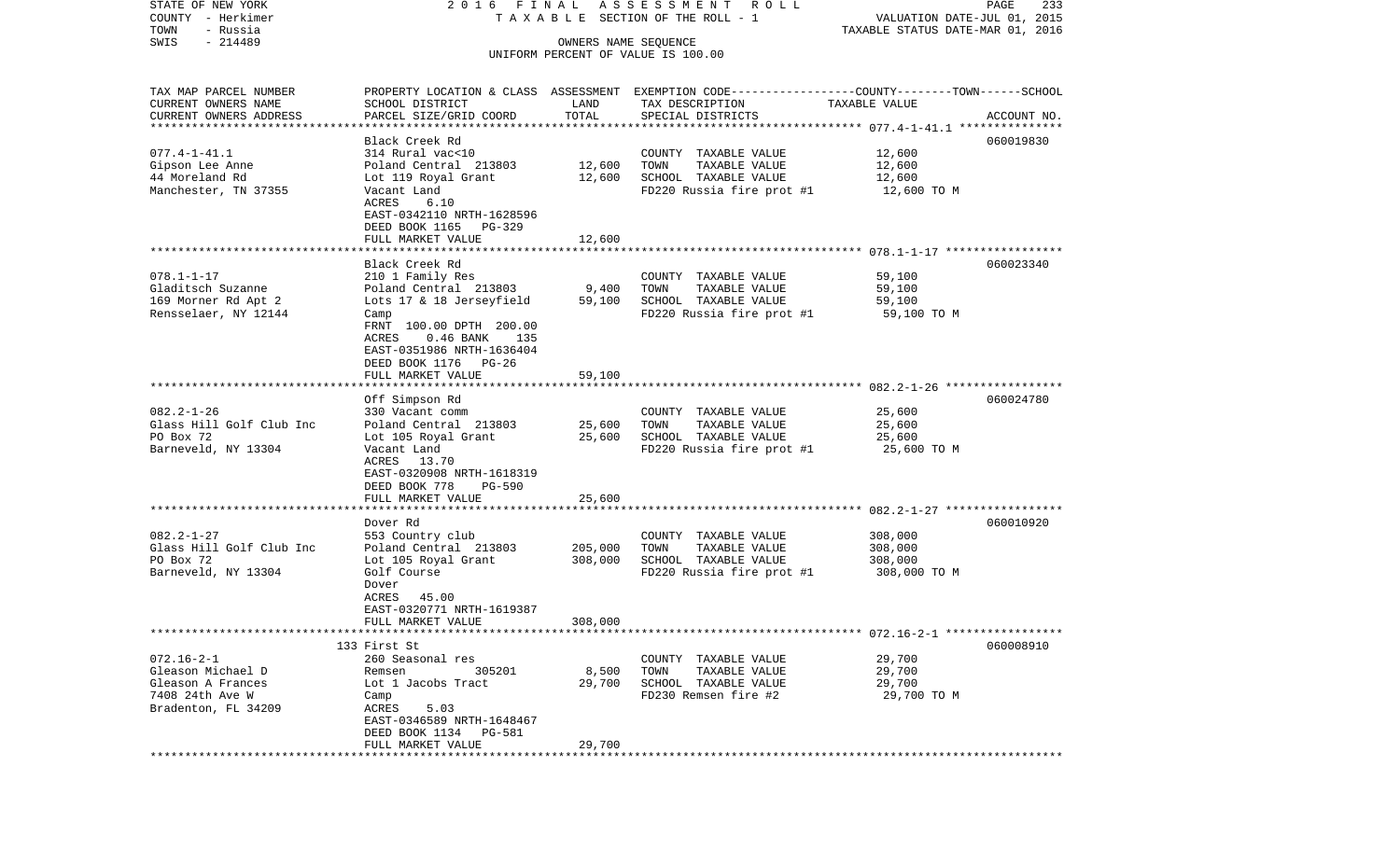| STATE OF NEW YORK<br>COUNTY - Herkimer<br>- Russia<br>TOWN<br>$-214489$<br>SWIS                          | FINAL<br>2016                                                                                                                                                                                                    |                   | A S S E S S M E N T<br>R O L L<br>TAXABLE SECTION OF THE ROLL - 1                                                     |          | VALUATION DATE-JUL 01, 2015<br>TAXABLE STATUS DATE-MAR 01, 2016         | 234<br>PAGE         |
|----------------------------------------------------------------------------------------------------------|------------------------------------------------------------------------------------------------------------------------------------------------------------------------------------------------------------------|-------------------|-----------------------------------------------------------------------------------------------------------------------|----------|-------------------------------------------------------------------------|---------------------|
|                                                                                                          |                                                                                                                                                                                                                  |                   | OWNERS NAME SEQUENCE<br>UNIFORM PERCENT OF VALUE IS 100.00                                                            |          |                                                                         |                     |
| TAX MAP PARCEL NUMBER<br>CURRENT OWNERS NAME                                                             | PROPERTY LOCATION & CLASS ASSESSMENT EXEMPTION CODE---------------COUNTY-------TOWN------SCHOOL<br>SCHOOL DISTRICT                                                                                               | LAND              | TAX DESCRIPTION                                                                                                       |          | TAXABLE VALUE                                                           |                     |
| CURRENT OWNERS ADDRESS                                                                                   | PARCEL SIZE/GRID COORD                                                                                                                                                                                           | TOTAL             | SPECIAL DISTRICTS                                                                                                     |          |                                                                         | ACCOUNT NO.         |
| **********************                                                                                   |                                                                                                                                                                                                                  |                   |                                                                                                                       |          |                                                                         |                     |
|                                                                                                          | 718 Route 8                                                                                                                                                                                                      |                   |                                                                                                                       |          |                                                                         | 060022920           |
| $084.3 - 2 - 28$<br>Gokey Brian R<br>Gokey Sandra R<br>718 Route 8<br>Cold Brook, NY 13324               | 210 1 Family Res<br>Poland Central 213803<br>Lot 63 Royal Grant<br>Home & Garage<br>ACRES<br>1.45<br>EAST-0351804 NRTH-1610617                                                                                   | 14,100<br>111,500 | STAR B<br>41854<br>COUNTY TAXABLE VALUE<br>TOWN<br>TAXABLE VALUE<br>SCHOOL TAXABLE VALUE<br>FD220 Russia fire prot #1 | $\Omega$ | $\mathbf 0$<br>$\Omega$<br>111,500<br>111,500<br>81,500<br>111,500 TO M | 30,000              |
|                                                                                                          | DEED BOOK 688<br>PG-102                                                                                                                                                                                          |                   |                                                                                                                       |          |                                                                         |                     |
|                                                                                                          | FULL MARKET VALUE                                                                                                                                                                                                | 111,500           |                                                                                                                       |          |                                                                         |                     |
|                                                                                                          |                                                                                                                                                                                                                  |                   |                                                                                                                       |          |                                                                         |                     |
| $083.3 - 2 - 12$<br>Gokey Bruce<br>Gokey Margaret                                                        | 5177 Military Rd<br>210 1 Family Res<br>Poland Central 213803<br>Lot 87 Royal Grant                                                                                                                              | 8,200<br>20,000   | STAR B<br>41854<br>COUNTY TAXABLE VALUE<br>TAXABLE VALUE<br>TOWN<br>SCHOOL TAXABLE VALUE                              | $\Omega$ | 0<br>$\Omega$<br>20,000<br>20,000<br>$\Omega$                           | 060028230<br>20,000 |
| 5177 Military Rd<br>Poland, NY 13431                                                                     | House<br>FRNT 145.00 DPTH<br>11.00<br>ACRES<br>0.34<br>EAST-0335976 NRTH-1613284<br>DEED BOOK 1525<br><b>PG-390</b><br>FULL MARKET VALUE                                                                         | 20,000            | FD220 Russia fire prot #1                                                                                             |          | 20,000 TO M                                                             |                     |
|                                                                                                          |                                                                                                                                                                                                                  |                   |                                                                                                                       |          |                                                                         |                     |
| $083.4 - 1 - 71$<br>Gokey Bruce K<br>Gokey Margaret M<br>5177 Military Rd<br>Poland, NY 13431            | 4917 Military Rd<br>270 Mfg housing<br>Poland Central 213803<br>Lot 71 Royal Grant<br>Trailer Garage<br>FRNT 150.00 DPTH 270.00<br>ACRES<br>0.84<br>EAST-0340236 NRTH-1610529<br>DEED BOOK 1545<br><b>PG-510</b> | 11,900<br>31,000  | STAR B<br>41854<br>COUNTY TAXABLE VALUE<br>TOWN<br>TAXABLE VALUE<br>SCHOOL TAXABLE VALUE<br>FD220 Russia fire prot #1 | $\Omega$ | 0<br>$\Omega$<br>31,000<br>31,000<br>1,000<br>31,000 TO M               | 060005370<br>30,000 |
|                                                                                                          | FULL MARKET VALUE<br>*******************<br>State Route 28                                                                                                                                                       | 31,000            |                                                                                                                       |          |                                                                         |                     |
| $088.1 - 1 - 11.6$<br>Goodney Dale T<br>Attn: Richard D Goodney II<br>9606 St Rte 28<br>Poland, NY 13431 | 311 Res vac land<br>Poland Central 213803<br>RIGHT OF WAY<br>FRNT<br>36.00 DPTH 996.00<br>EAST-0329437 NRTH-1607132<br>DEED BOOK 889<br>PG-299                                                                   | 700<br>700        | COUNTY TAXABLE VALUE<br>TOWN<br>TAXABLE VALUE<br>SCHOOL TAXABLE VALUE<br>FD220 Russia fire prot #1                    |          | 700<br>700<br>700<br>700 TO M                                           |                     |
| *********************                                                                                    | FULL MARKET VALUE                                                                                                                                                                                                | 700               |                                                                                                                       |          |                                                                         |                     |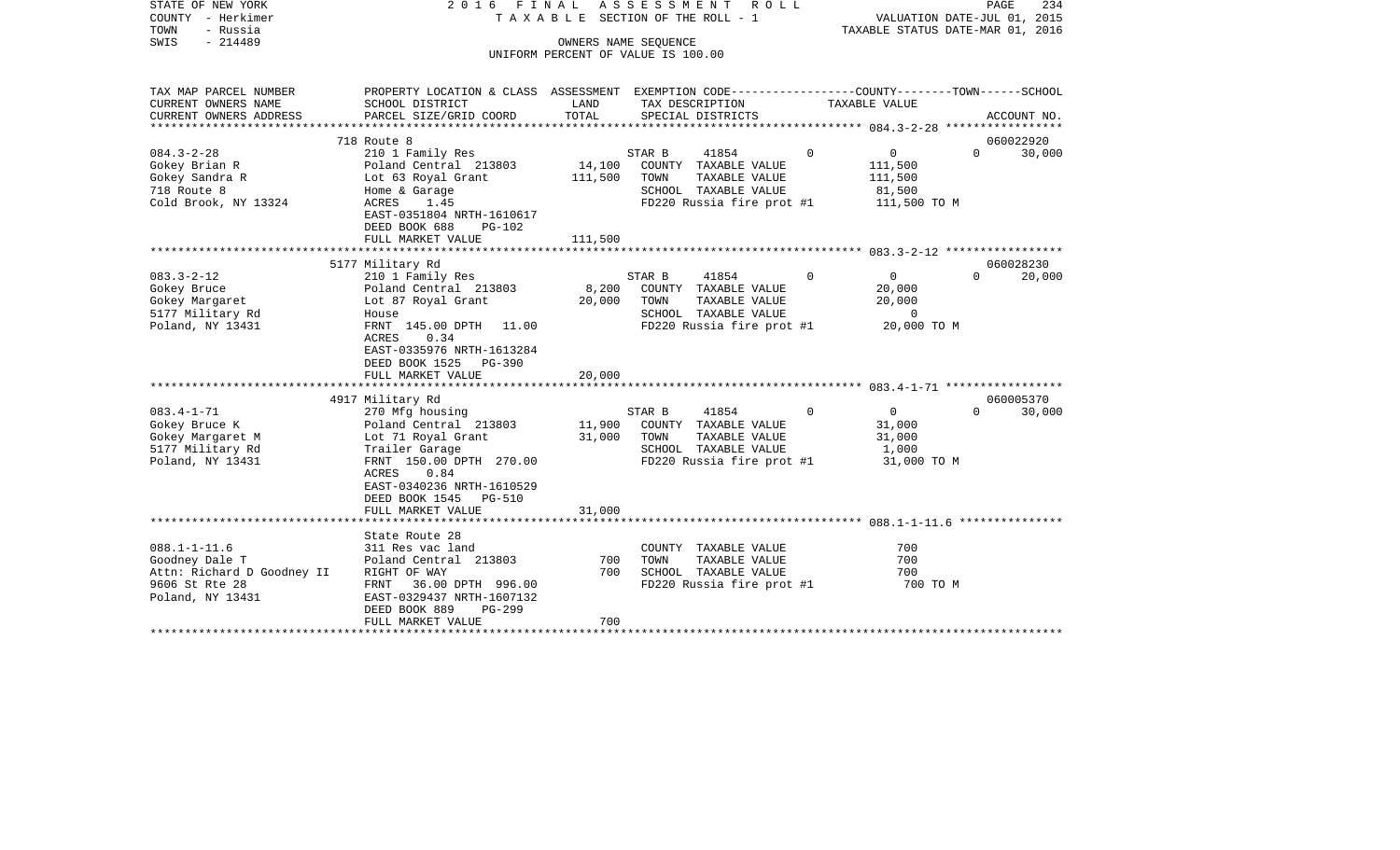| STATE OF NEW YORK<br>COUNTY - Herkimer<br>TOWN<br>- Russia                                                  | FINAL<br>2016<br>TAXABLE                                                                                                                                                                            |                   | ASSESSMENT<br>R O L L<br>SECTION OF THE ROLL - 1                                                                          |          | VALUATION DATE-JUL 01, 2015<br>TAXABLE STATUS DATE-MAR 01, 2016                       | PAGE<br>235                     |
|-------------------------------------------------------------------------------------------------------------|-----------------------------------------------------------------------------------------------------------------------------------------------------------------------------------------------------|-------------------|---------------------------------------------------------------------------------------------------------------------------|----------|---------------------------------------------------------------------------------------|---------------------------------|
| $-214489$<br>SWIS                                                                                           |                                                                                                                                                                                                     |                   | OWNERS NAME SEQUENCE<br>UNIFORM PERCENT OF VALUE IS 100.00                                                                |          |                                                                                       |                                 |
| TAX MAP PARCEL NUMBER<br>CURRENT OWNERS NAME<br>CURRENT OWNERS ADDRESS<br>**********************            | PROPERTY LOCATION & CLASS ASSESSMENT EXEMPTION CODE---------------COUNTY-------TOWN------SCHOOL<br>SCHOOL DISTRICT<br>PARCEL SIZE/GRID COORD                                                        | LAND<br>TOTAL     | TAX DESCRIPTION<br>SPECIAL DISTRICTS                                                                                      |          | TAXABLE VALUE                                                                         | ACCOUNT NO.                     |
|                                                                                                             | 9556 Route 28                                                                                                                                                                                       |                   |                                                                                                                           |          |                                                                                       |                                 |
| $088.1 - 1 - 11.4$<br>Goodney Dorothy W<br>Goodney, III Richard D<br>9556 Route 28<br>Poland, NY 13431      | 210 1 Family Res<br>Poland Central 213803<br>ACRES<br>2.30<br>EAST-0329615 NRTH-1606621<br>DEED BOOK 916<br>PG-212                                                                                  | 15,500<br>109,100 | 41834<br>STAR EN<br>COUNTY TAXABLE VALUE<br>TOWN<br>TAXABLE VALUE<br>SCHOOL TAXABLE VALUE<br>FD220 Russia fire prot #1    | 0        | 0<br>109,100<br>109,100<br>43,800<br>109,100 TO M                                     | 65,300<br>0                     |
|                                                                                                             | FULL MARKET VALUE                                                                                                                                                                                   | 109,100           |                                                                                                                           |          |                                                                                       |                                 |
| $083.3 - 1 - 69.5$<br>Goodney III Richard D<br>Goodney Patricia L<br>152 Gravesville Rd<br>Poland, NY 13431 | 152 Gravesville Rd<br>210 1 Family Res<br>Poland Central 213803<br>Lots 68 & 69 Royal Grant<br>House<br>FRNT 129.30 DPTH<br>60.90<br>ACRES<br>EAST-0329726 NRTH-1609365<br>DEED BOOK 1476<br>PG-494 | 62,900<br>250,000 | 41854<br>STAR B<br>COUNTY TAXABLE VALUE<br>TAXABLE VALUE<br>TOWN<br>SCHOOL TAXABLE VALUE<br>FD220 Russia fire prot #1     | 0        | 0<br>250,000<br>250,000<br>220,000<br>250,000 TO M                                    | 060050780<br>$\Omega$<br>30,000 |
|                                                                                                             | FULL MARKET VALUE                                                                                                                                                                                   | 250,000           |                                                                                                                           |          |                                                                                       |                                 |
|                                                                                                             | 9606 Route 28                                                                                                                                                                                       |                   |                                                                                                                           |          |                                                                                       | 060050810                       |
| $088.1 - 1 - 53$<br>Goodney Richard D<br>c/o Dale Goodney<br>9606 St. Rte 28<br>Poland, NY 13431            | 242 Rurl res&rec<br>Poland Central 213803<br>Lot 67 Royal Grant<br>House<br>ACRES<br>10.50<br>EAST-0331523 NRTH-1609050<br>DEED BOOK 1211<br>PG-877                                                 | 26,900<br>66,700  | STAR EN<br>41834<br>COUNTY TAXABLE VALUE<br>TOWN<br>TAXABLE VALUE<br>SCHOOL TAXABLE VALUE<br>FD220 Russia fire prot #1    | $\Omega$ | 0<br>66,700<br>66,700<br>1,400<br>66,700 TO M                                         | 65,300<br>$\Omega$              |
|                                                                                                             | FULL MARKET VALUE                                                                                                                                                                                   | 66,700            |                                                                                                                           |          |                                                                                       |                                 |
| $088.1 - 1 - 11.1$<br>Goodney Richard D III<br>Goodney Dale T<br>152 Gravesville Rd<br>Poland, NY 13431     | Route 28<br>105 Vac farmland<br>Poland Central 213803<br>Lots 47,68 Royal Grant<br>Farm<br>FRNT<br>80.00 DPTH<br>49.50<br>ACRES<br>EAST-0327718 NRTH-1606420<br>DEED BOOK 936<br>$PG-440$           | 56,100<br>56,100  | COUNTY TAXABLE VALUE<br>TOWN<br>TAXABLE VALUE<br>SCHOOL TAXABLE VALUE<br>FD220 Russia fire prot #1                        |          | **************** 088.1-1-11.1 **********<br>56,100<br>56,100<br>56,100<br>56,100 TO M | 060011010                       |
| *********************                                                                                       | FULL MARKET VALUE                                                                                                                                                                                   | 56,100            |                                                                                                                           |          |                                                                                       |                                 |
| $088.2 - 1 - 23.3$<br>Gorham John & Barbara<br>Burritt Lori<br>PO Box 63<br>Poland, NY 13431                | Rte 8<br>105 Vac farmland<br>Poland Central 213803<br>Lot 29 Royal Grant<br>Vacant Land<br>Route 8                                                                                                  | 63,800<br>63,800  | AG MKTS<br>41730<br>COUNTY<br>TAXABLE VALUE<br>TOWN<br>TAXABLE VALUE<br>SCHOOL TAXABLE VALUE<br>FD220 Russia fire prot #1 | 0        | 30,761<br>30,761<br>33,039<br>33,039<br>33,039<br>63,800 TO M                         | 30,761                          |
| MAY BE SUBJECT TO PAYMENT<br>UNDER AGDIST LAW TIL 2023                                                      | 48.00<br>ACRES<br>EAST-0345036 NRTH-1602534<br>DEED BOOK 1426<br>PG-648<br>FULL MARKET VALUE                                                                                                        | 63,800            |                                                                                                                           |          |                                                                                       |                                 |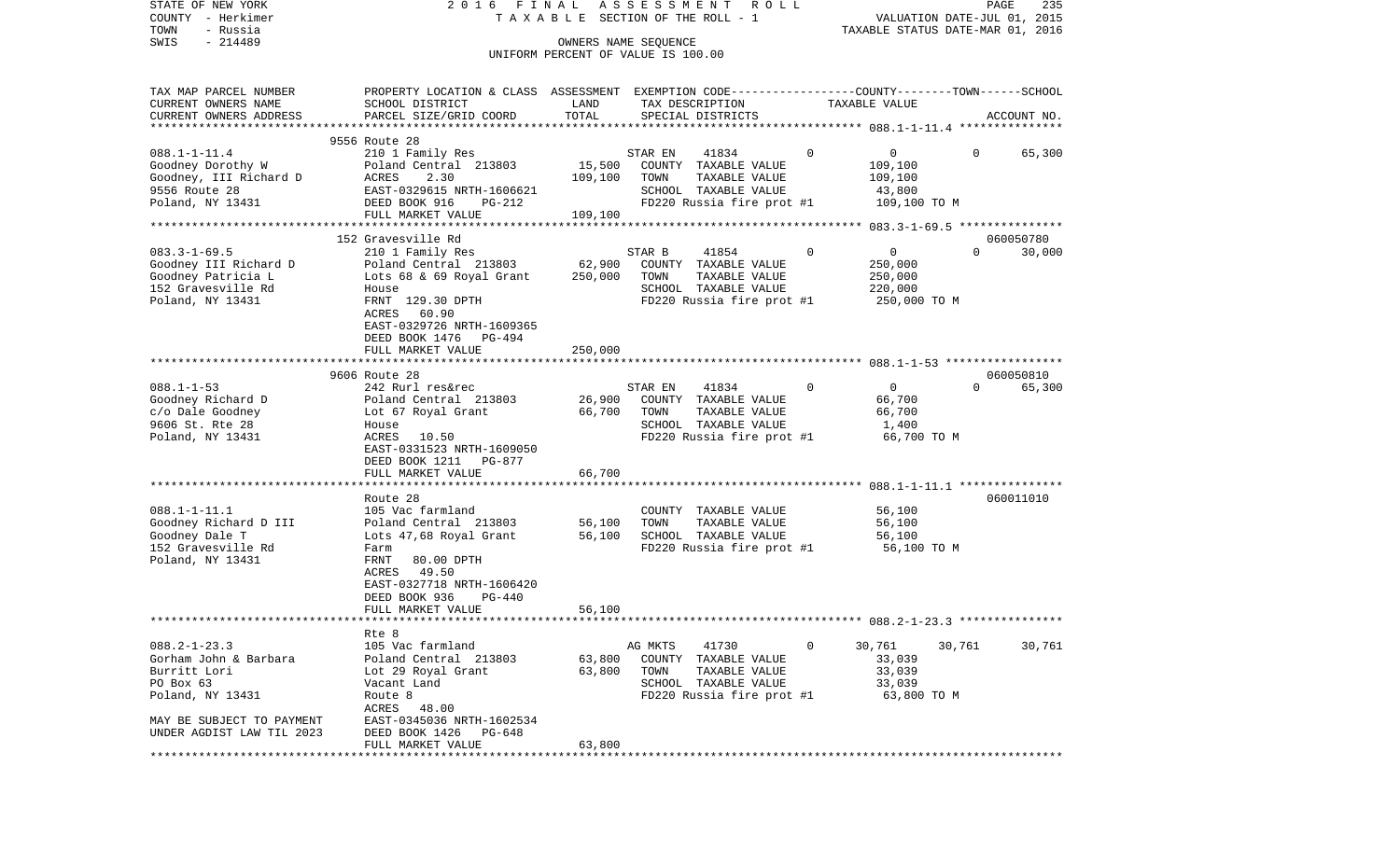STATE OF NEW YORK 2016 FINAL ASSESSMENT ROLL COUNTY - Herkimer T A X A B L E SECTION OF THE ROLL - 1 VALUATION DATE-JUL 01, 2015 TOWN - Russia TAXABLE STATUS DATE-MAR 01, 2016 OWNERS NAME SEQUENCE

UNIFORM PERCENT OF VALUE IS 100.00

| TAX MAP PARCEL NUMBER     | PROPERTY LOCATION & CLASS ASSESSMENT EXEMPTION CODE---------------COUNTY-------TOWN------SCHOOL |                       |         |                                        |             |               |          |             |
|---------------------------|-------------------------------------------------------------------------------------------------|-----------------------|---------|----------------------------------------|-------------|---------------|----------|-------------|
| CURRENT OWNERS NAME       | SCHOOL DISTRICT                                                                                 | LAND                  |         | TAX DESCRIPTION                        |             | TAXABLE VALUE |          |             |
| CURRENT OWNERS ADDRESS    | PARCEL SIZE/GRID COORD                                                                          | TOTAL                 |         | SPECIAL DISTRICTS                      |             |               |          | ACCOUNT NO. |
| ***********************   |                                                                                                 |                       |         |                                        |             |               |          |             |
|                           | Buck Hill Rd                                                                                    |                       |         |                                        |             |               |          | 060099001   |
| $088.2 - 1 - 31.1$        | 120 Field crops                                                                                 |                       | AG MKTS | 41730                                  | $\Omega$    | 22,833        | 22,833   | 22,833      |
| Gorham John & Barbara     | Poland Central 213803                                                                           |                       |         | 35,800 COUNTY TAXABLE VALUE            |             | 24,967        |          |             |
| Burritt Lori              | Lot 45 Royal Grant                                                                              | 47,800 TOWN           |         | TAXABLE VALUE                          |             | 24,967        |          |             |
| PO Box 63                 | Farm                                                                                            |                       |         | SCHOOL TAXABLE VALUE                   |             | 24,967        |          |             |
| Poland, NY 13431          | ACRES 26.40                                                                                     |                       |         | FD220 Russia fire prot #1              |             | 47,800 TO M   |          |             |
|                           | EAST-0342969 NRTH-1603326                                                                       |                       |         |                                        |             |               |          |             |
| MAY BE SUBJECT TO PAYMENT | DEED BOOK 1426 PG-648                                                                           |                       |         |                                        |             |               |          |             |
| UNDER AGDIST LAW TIL 2023 | FULL MARKET VALUE                                                                               | 47,800                |         |                                        |             |               |          |             |
|                           |                                                                                                 |                       |         |                                        |             |               |          |             |
|                           | Route 28                                                                                        |                       |         |                                        |             |               |          | 060032610   |
| $088.2 - 1 - 32$          | 105 Vac farmland                                                                                |                       |         | COUNTY TAXABLE VALUE                   |             | 36,100        |          |             |
| Gorham John P             | Poland Central 213803                                                                           | 36,100 TOWN           |         | TAXABLE VALUE                          |             |               |          |             |
|                           |                                                                                                 |                       |         |                                        |             | 36,100        |          |             |
| Gorham Barbara            | N 45 Rq                                                                                         | 36,100                |         | SCHOOL TAXABLE VALUE                   |             | 36,100        |          |             |
| Box 63                    | Lot 35 Acres                                                                                    |                       |         | FD220 Russia fire prot #1              |             | 400 TO M      |          |             |
| Poland, NY 13431          | Rte 28                                                                                          |                       |         |                                        |             |               |          |             |
|                           | ACRES 43.20                                                                                     |                       |         |                                        |             |               |          |             |
|                           | EAST-0341486 NRTH-1604056                                                                       |                       |         |                                        |             |               |          |             |
|                           | DEED BOOK 795<br>PG-498                                                                         |                       |         |                                        |             |               |          |             |
|                           | FULL MARKET VALUE                                                                               | 36,100                |         |                                        |             |               |          |             |
|                           |                                                                                                 |                       |         |                                        |             |               |          |             |
|                           | Gorham Rd                                                                                       |                       |         |                                        |             |               |          | 060011040   |
| $089.1 - 2 - 18$          | 113 Cattle farm                                                                                 |                       | AG MKTS | 41730                                  | $\mathbf 0$ | 68,927        | 68,927   | 68,927      |
| Gorham John Peter         | Poland Central 213803                                                                           | 168,300 STAR EN 41834 |         |                                        | $\Omega$    | $\Omega$      | $\Omega$ | 65,300      |
| Gorham Barbara C          | Lot 29 Royal Grant                                                                              |                       |         | 315,000 COUNTY TAXABLE VALUE           |             | 246,073       |          |             |
| 211 Gorham Rd             | Farm                                                                                            |                       | TOWN    | TAXABLE VALUE                          |             | 246,073       |          |             |
| PO Box 63                 | ACRES 245.00                                                                                    |                       |         | SCHOOL TAXABLE VALUE                   |             | 180,773       |          |             |
| Poland, NY 13431          | EAST-0350143 NRTH-1602469                                                                       |                       |         | FD220 Russia fire prot #1 315,000 TO M |             |               |          |             |
|                           | DEED BOOK 1426 PG-644                                                                           |                       |         |                                        |             |               |          |             |
| MAY BE SUBJECT TO PAYMENT | FULL MARKET VALUE                                                                               | 315,000               |         |                                        |             |               |          |             |
| UNDER AGDIST LAW TIL 2023 |                                                                                                 |                       |         |                                        |             |               |          |             |
|                           |                                                                                                 |                       |         |                                        |             |               |          |             |
|                           | 5787 Military Rd                                                                                |                       |         |                                        |             |               |          | 060011100   |
| $083.1 - 1 - 30$          | 210 1 Family Res                                                                                |                       | AG MKTS | 41730                                  | $\circ$     | 30,406        | 30,406   | 30,406      |
| Grafer Corp               | Poland Central 213803 192,300 FOREST                                                            |                       |         | 47460                                  | $\Omega$    | 36,114        | 36,114   | 36,114      |
| Attn: James P Manning     | Lot 102 & 105 Royal Grant                                                                       |                       |         | 312,600 COUNTY TAXABLE VALUE           |             | 246,080       |          |             |
| PO Box 153                | House                                                                                           |                       | TOWN    | TAXABLE VALUE                          |             | 246,080       |          |             |
| Prospect, NY 13435        | Merged 2012                                                                                     |                       |         | SCHOOL TAXABLE VALUE                   |             | 246,080       |          |             |
|                           | FRNT 7918.00 DPTH                                                                               |                       |         | FD220 Russia fire prot #1              |             | 312,600 TO M  |          |             |
| MAY BE SUBJECT TO PAYMENT | ACRES 186.60                                                                                    |                       |         |                                        |             |               |          |             |
| UNDER RPTL480A UNTIL 2025 | EAST-0324540 NRTH-1619428                                                                       |                       |         |                                        |             |               |          |             |
|                           | DEED BOOK 00622 PG-00507                                                                        |                       |         |                                        |             |               |          |             |
|                           | FULL MARKET VALUE                                                                               | 312,600               |         |                                        |             |               |          |             |
|                           |                                                                                                 |                       |         |                                        |             |               |          |             |
|                           |                                                                                                 |                       |         |                                        |             |               |          |             |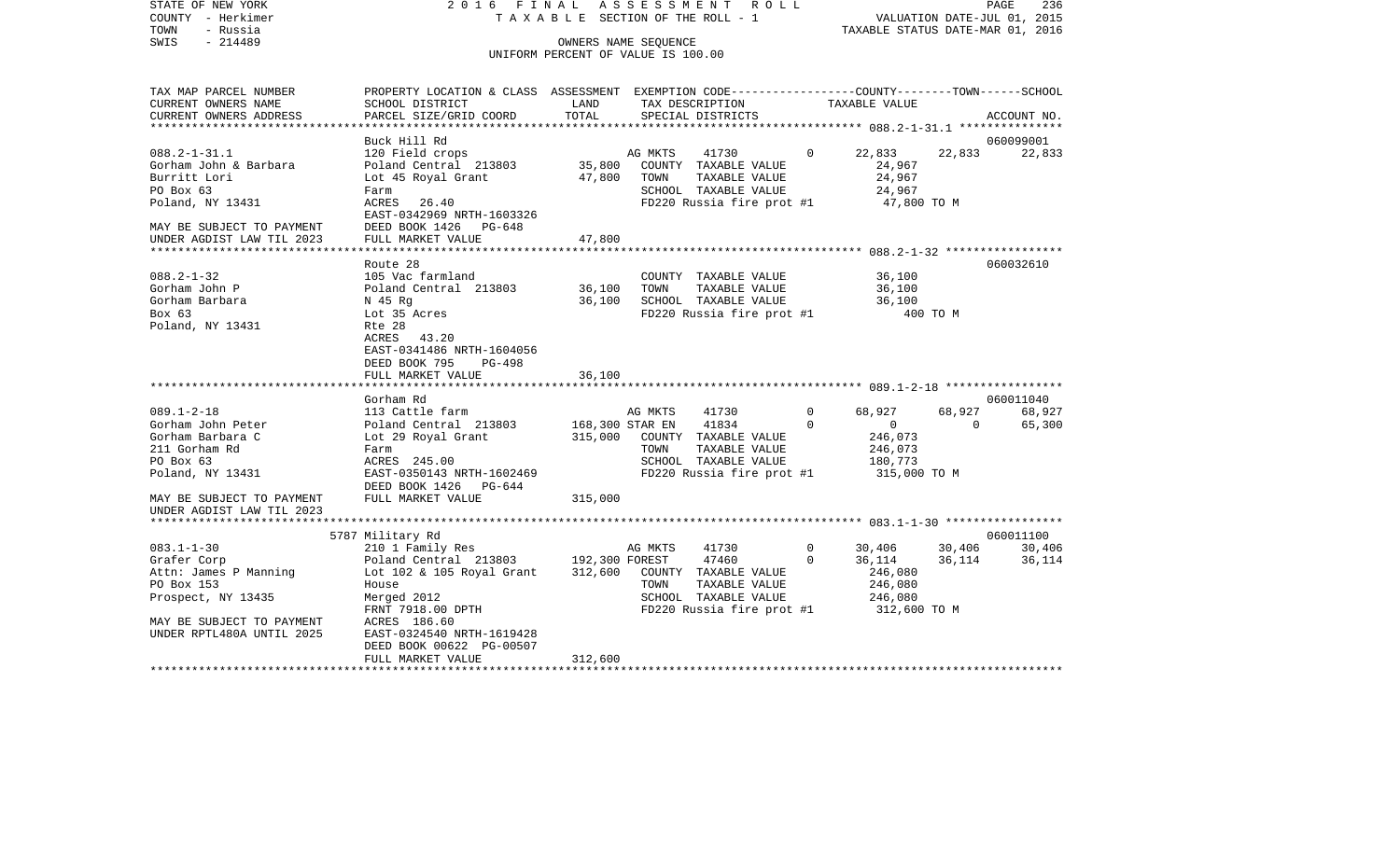| STATE OF NEW YORK                                | 2 0 1 6<br>FINAL                                                                                |                      | ASSESSMENT<br>R O L L                                      |             |                                           |          | PAGE<br>237                 |
|--------------------------------------------------|-------------------------------------------------------------------------------------------------|----------------------|------------------------------------------------------------|-------------|-------------------------------------------|----------|-----------------------------|
| COUNTY - Herkimer                                | TAXABLE                                                                                         |                      | SECTION OF THE ROLL - 1                                    |             |                                           |          | VALUATION DATE-JUL 01, 2015 |
| - Russia<br>TOWN                                 |                                                                                                 |                      |                                                            |             | TAXABLE STATUS DATE-MAR 01, 2016          |          |                             |
| SWIS<br>$-214489$                                |                                                                                                 |                      | OWNERS NAME SEQUENCE<br>UNIFORM PERCENT OF VALUE IS 100.00 |             |                                           |          |                             |
|                                                  |                                                                                                 |                      |                                                            |             |                                           |          |                             |
|                                                  |                                                                                                 |                      |                                                            |             |                                           |          |                             |
| TAX MAP PARCEL NUMBER                            | PROPERTY LOCATION & CLASS ASSESSMENT EXEMPTION CODE---------------COUNTY-------TOWN------SCHOOL |                      |                                                            |             |                                           |          |                             |
| CURRENT OWNERS NAME                              | SCHOOL DISTRICT                                                                                 | LAND                 | TAX DESCRIPTION                                            |             | TAXABLE VALUE                             |          |                             |
| CURRENT OWNERS ADDRESS<br>********************** | PARCEL SIZE/GRID COORD<br>***************************                                           | TOTAL<br>*********** | SPECIAL DISTRICTS                                          |             |                                           |          | ACCOUNT NO.                 |
|                                                  | 225 Gravesville Rd                                                                              |                      |                                                            |             |                                           |          | 060004830                   |
| $083.3 - 1 - 53$                                 | 210 1 Family Res                                                                                |                      | CW 15 VET/ 41162                                           | $\Omega$    | 9.000                                     | $\Omega$ | $\Omega$                    |
| Graulich Joseph                                  | Poland Central 213803                                                                           | 13,500 STAR B        | 41854                                                      | $\Omega$    | $\overline{0}$                            | $\Omega$ | 30,000                      |
| Graulich Tracy                                   | W 69<br>Rq                                                                                      | 80,500               | COUNTY TAXABLE VALUE                                       |             | 71,500                                    |          |                             |
| 225 Gravesville Rd                               | $H_0$ 1                                                                                         |                      | TAXABLE VALUE<br>TOWN                                      |             | 80,500                                    |          |                             |
| Poland, NY 13431                                 | Gravesville                                                                                     |                      | SCHOOL TAXABLE VALUE                                       |             | 50,500                                    |          |                             |
|                                                  | FRNT 250.00 DPTH                                                                                |                      | FD220 Russia fire prot #1                                  |             | 80,500 TO M                               |          |                             |
|                                                  | ACRES<br>1.60 BANK<br>135                                                                       |                      |                                                            |             |                                           |          |                             |
|                                                  | EAST-0328250 NRTH-1609996<br>DEED BOOK 1116<br>PG-337                                           |                      |                                                            |             |                                           |          |                             |
|                                                  | FULL MARKET VALUE                                                                               | 80,500               |                                                            |             |                                           |          |                             |
|                                                  |                                                                                                 |                      |                                                            |             |                                           |          |                             |
|                                                  | 263 Silverstone Rd                                                                              |                      |                                                            |             |                                           |          | 060027300                   |
| $072.12 - 2 - 38$                                | 260 Seasonal res - WTRFNT                                                                       |                      | VET COM C 41132                                            | 0           | 15,000                                    | $\Omega$ | $\mathbf 0$                 |
| Graves Patrick                                   | Remsen<br>305201                                                                                |                      | 34,000 VET COM T 41133                                     | $\mathbf 0$ | 0                                         | 20,000   | $\mathbf 0$                 |
| Graves Andrea                                    | Lot 2 Jacobs Tract                                                                              | 87,000 STAR B        | 41854                                                      | 0           | $\circ$                                   | $\Omega$ | 30,000                      |
| 263 Silverstone Rd                               | Camp                                                                                            |                      | COUNTY TAXABLE VALUE                                       |             | 72,000                                    |          |                             |
| Remsen N Y, 13438                                | Pardee<br>FRNT<br>98.00 DPTH 231.00                                                             |                      | TOWN<br>TAXABLE VALUE<br>SCHOOL TAXABLE VALUE              |             | 67,000<br>57,000                          |          |                             |
|                                                  | 0.51<br>ACRES                                                                                   |                      | FD230 Remsen fire #2                                       |             | 87,000 TO M                               |          |                             |
|                                                  | EAST-0346083 NRTH-1650998                                                                       |                      |                                                            |             |                                           |          |                             |
|                                                  | DEED BOOK 865<br>PG-713                                                                         |                      |                                                            |             |                                           |          |                             |
|                                                  | FULL MARKET VALUE                                                                               | 87,000               |                                                            |             |                                           |          |                             |
|                                                  |                                                                                                 | *******              |                                                            |             | ***************** 072.12-2-40 *********** |          |                             |
|                                                  | Silverstone Rd                                                                                  |                      |                                                            |             |                                           |          | 060012390                   |
| $072.12 - 2 - 40$                                | 311 Res vac land - WTRFNT                                                                       |                      | COUNTY TAXABLE VALUE                                       |             | 10,000                                    |          |                             |
| Graves Patrick<br>Graves Andrea                  | 305201<br>Remsen<br>Jt                                                                          | 10,000<br>10,000     | TAXABLE VALUE<br>TOWN                                      |             | 10,000                                    |          |                             |
| 263 Silverstone Rd                               | E 2<br>Lot $1/2$                                                                                |                      | SCHOOL TAXABLE VALUE<br>FD230 Remsen fire #2               |             | 10,000<br>10,000 TO M                     |          |                             |
| Remsen, NY 13438                                 | Silverstone                                                                                     |                      |                                                            |             |                                           |          |                             |
|                                                  | FRNT<br>77.00 DPTH 351.00                                                                       |                      |                                                            |             |                                           |          |                             |
|                                                  | EAST-0346001 NRTH-1650852                                                                       |                      |                                                            |             |                                           |          |                             |
|                                                  | DEED BOOK 1492<br>PG-348                                                                        |                      |                                                            |             |                                           |          |                             |
|                                                  | FULL MARKET VALUE                                                                               | 10,000               |                                                            |             |                                           |          |                             |
|                                                  | ******************                                                                              | *********            |                                                            |             |                                           |          |                             |
| $072.12 - 2 - 39$                                | Silverstone Rd<br>260 Seasonal res - WTRFNT                                                     |                      | COUNTY TAXABLE VALUE                                       |             | 40,000                                    |          | 060003270                   |
| Graves Patrick A                                 | Remsen<br>305201                                                                                | 13,300               | TAXABLE VALUE<br>TOWN                                      |             | 40,000                                    |          |                             |
| Graves Andrea                                    | Lot 2 Jacobs Tract                                                                              | 40,000               | SCHOOL TAXABLE VALUE                                       |             | 40,000                                    |          |                             |
| 263 Silverstone Rd                               | Camp                                                                                            |                      | FD230 Remsen fire #2                                       |             | 40,000 TO M                               |          |                             |
| Remsen, NY 13438                                 | Silverstone                                                                                     |                      |                                                            |             |                                           |          |                             |
|                                                  | 78.00 DPTH 281.00<br>FRNT                                                                       |                      |                                                            |             |                                           |          |                             |
|                                                  | 0.49<br>ACRES                                                                                   |                      |                                                            |             |                                           |          |                             |
|                                                  | EAST-0346037 NRTH-1650918                                                                       |                      |                                                            |             |                                           |          |                             |
|                                                  | DEED BOOK 873<br>PG-665<br>FULL MARKET VALUE                                                    | 40,000               |                                                            |             |                                           |          |                             |
| ********************                             | * * * * * * * * * * * * * * * * * * * *                                                         |                      |                                                            |             |                                           |          |                             |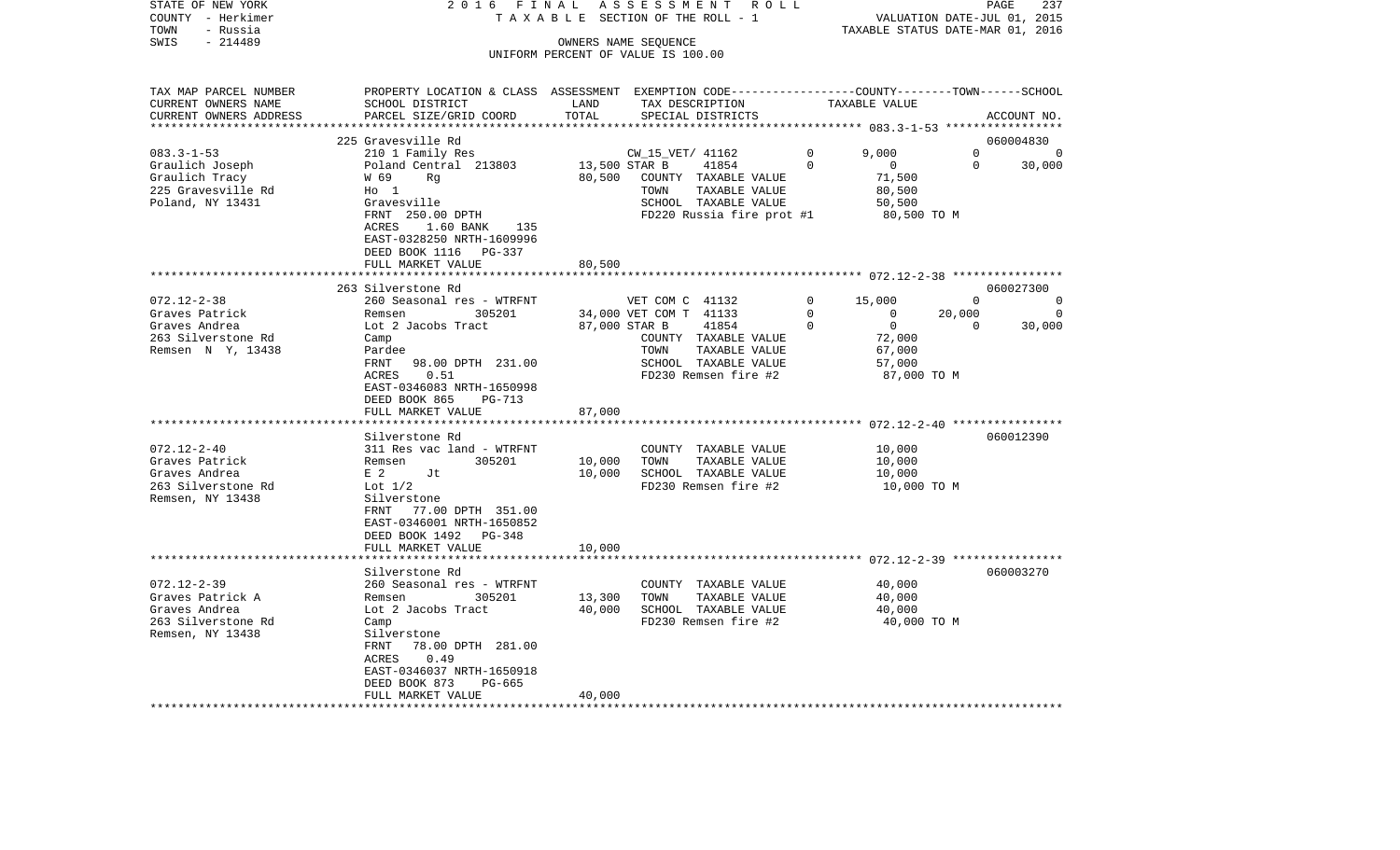| STATE OF NEW YORK<br>COUNTY - Herkimer<br>TOWN<br>- Russia | 2016 FINAL                                                                                     |         | A S S E S S M E N T R O L L<br>TAXABLE SECTION OF THE ROLL - 1 | VALUATION DATE-JUL 01, 2015<br>TAXABLE STATUS DATE-MAR 01, 2016 | PAGE           | 238            |
|------------------------------------------------------------|------------------------------------------------------------------------------------------------|---------|----------------------------------------------------------------|-----------------------------------------------------------------|----------------|----------------|
| $-214489$<br>SWIS                                          |                                                                                                |         | OWNERS NAME SEQUENCE                                           |                                                                 |                |                |
|                                                            |                                                                                                |         | UNIFORM PERCENT OF VALUE IS 100.00                             |                                                                 |                |                |
|                                                            |                                                                                                |         |                                                                |                                                                 |                |                |
| TAX MAP PARCEL NUMBER                                      | PROPERTY LOCATION & CLASS ASSESSMENT EXEMPTION CODE---------------COUNTY-------TOWN-----SCHOOL |         |                                                                |                                                                 |                |                |
| CURRENT OWNERS NAME                                        | SCHOOL DISTRICT                                                                                | LAND    | TAX DESCRIPTION                                                | TAXABLE VALUE                                                   |                |                |
| CURRENT OWNERS ADDRESS<br>**********************           | PARCEL SIZE/GRID COORD                                                                         | TOTAL   | SPECIAL DISTRICTS                                              |                                                                 |                | ACCOUNT NO.    |
|                                                            | Silverstone Rd                                                                                 |         |                                                                |                                                                 |                | 060045220      |
| $072.12 - 2 - 16$                                          | 314 Rural vac<10                                                                               |         | COUNTY TAXABLE VALUE                                           | 5,300                                                           |                |                |
| Graves William S                                           | 305201<br>Remsen                                                                               | 5,300   | TOWN<br>TAXABLE VALUE                                          | 5,300                                                           |                |                |
| 11080 Bell Hill Rd                                         | Lot 2 Jacobs Tract                                                                             | 5,300   | SCHOOL TAXABLE VALUE                                           | 5,300                                                           |                |                |
| Utica, NY 13502                                            | Vacant Land                                                                                    |         | FD230 Remsen fire #2                                           | 5,300 TO M                                                      |                |                |
|                                                            | FRNT 200.00 DPTH 272.00                                                                        |         |                                                                |                                                                 |                |                |
|                                                            | ACRES<br>1.10                                                                                  |         |                                                                |                                                                 |                |                |
|                                                            | EAST-0345778 NRTH-1651102                                                                      |         |                                                                |                                                                 |                |                |
|                                                            | DEED BOOK 730<br>$PG-266$                                                                      |         |                                                                |                                                                 |                |                |
|                                                            | FULL MARKET VALUE                                                                              | 5,300   |                                                                |                                                                 |                |                |
|                                                            |                                                                                                |         |                                                                |                                                                 |                |                |
|                                                            | Topper Rd                                                                                      |         |                                                                |                                                                 |                | 060025270      |
| $077.11 - 1 - 3$                                           | 260 Seasonal res                                                                               |         | COUNTY TAXABLE VALUE                                           | 61,000                                                          |                |                |
| Gray Kathleen                                              | Poland Central 213803                                                                          | 14,600  | TOWN<br>TAXABLE VALUE                                          | 61,000                                                          |                |                |
| 36 Groesbeck Pl                                            | Lot 15 Jerseyfield Patent                                                                      | 61,000  | SCHOOL TAXABLE VALUE                                           | 61,000                                                          |                |                |
| Delmar, NY 12054                                           | Camp                                                                                           |         | FD220 Russia fire prot #1                                      | 61,000 TO M                                                     |                |                |
|                                                            | ACRES<br>0.91                                                                                  |         |                                                                |                                                                 |                |                |
|                                                            | EAST-0341469 NRTH-1635015                                                                      |         |                                                                |                                                                 |                |                |
|                                                            | DEED BOOK 939<br>PG-155                                                                        | 61,000  |                                                                |                                                                 |                |                |
|                                                            | FULL MARKET VALUE                                                                              |         |                                                                |                                                                 |                |                |
|                                                            | 102 Russia Rd                                                                                  |         |                                                                |                                                                 |                | 060011790      |
| $083.3 - 1 - 60$                                           | 210 1 Family Res                                                                               |         | VET WAR C 41122                                                | $\mathbf 0$<br>9,000                                            | $\Omega$       | 0              |
| Green Michael R                                            | Poland Central 213803                                                                          |         | 29,500 VET WAR T 41123                                         | $\mathbf 0$<br>$\mathbf{0}$                                     | 12,000         | $\overline{0}$ |
| Green Donna M                                              | Lot 67 Royal Grant 204,000 VET DIS C 41142                                                     |         |                                                                | $\Omega$<br>20,400                                              | $\overline{0}$ | $\Omega$       |
| 102 Russia Rd                                              | House, Barn                                                                                    |         | VET DIS T 41143                                                | $\mathbf 0$<br>$\overline{0}$                                   | 20,400         | $\mathbf 0$    |
| Poland, NY 13431                                           | Russia                                                                                         |         | STAR B<br>41854                                                | $\overline{0}$<br>$\mathbf 0$                                   | $\Omega$       | 30,000         |
|                                                            | FRNT 529.70 DPTH                                                                               |         | COUNTY TAXABLE VALUE                                           | 174,600                                                         |                |                |
|                                                            | 813<br>2.40 BANK<br>ACRES                                                                      |         | TAXABLE VALUE<br>TOWN                                          | 171,600                                                         |                |                |
|                                                            | EAST-0328678 NRTH-1610759                                                                      |         | SCHOOL TAXABLE VALUE                                           | 174,000                                                         |                |                |
|                                                            | DEED BOOK 1102 PG-900                                                                          |         | FD220 Russia fire prot #1                                      | 204,000 TO M                                                    |                |                |
|                                                            | FULL MARKET VALUE                                                                              | 204,000 |                                                                |                                                                 |                |                |
|                                                            |                                                                                                |         |                                                                |                                                                 |                |                |
|                                                            | Route 365                                                                                      |         |                                                                |                                                                 |                | 060041890      |
| $073.3 - 1 - 29$                                           | 314 Rural vac<10                                                                               |         | COUNTY TAXABLE VALUE                                           | 600                                                             |                |                |
| Greene Howard                                              | Poland Central 213803                                                                          | 600     | TAXABLE VALUE<br>TOWN                                          | 600                                                             |                |                |
| Greene Valerie                                             | Lot 80 Remsenburg Patent                                                                       | 600     | SCHOOL TAXABLE VALUE                                           | 600                                                             |                |                |
| PO Box 291                                                 | Vacant Land                                                                                    |         | FD230 Remsen fire #2                                           | 600 TO M                                                        |                |                |
| Remsen, NY 13438                                           | FRNT 95.00 DPTH 100.00                                                                         |         |                                                                |                                                                 |                |                |
|                                                            | EAST-0353325 NRTH-1647150<br>DEED BOOK 1352 PG-575                                             |         |                                                                |                                                                 |                |                |
|                                                            | FULL MARKET VALUE                                                                              | 600     |                                                                |                                                                 |                |                |
|                                                            |                                                                                                |         |                                                                |                                                                 |                |                |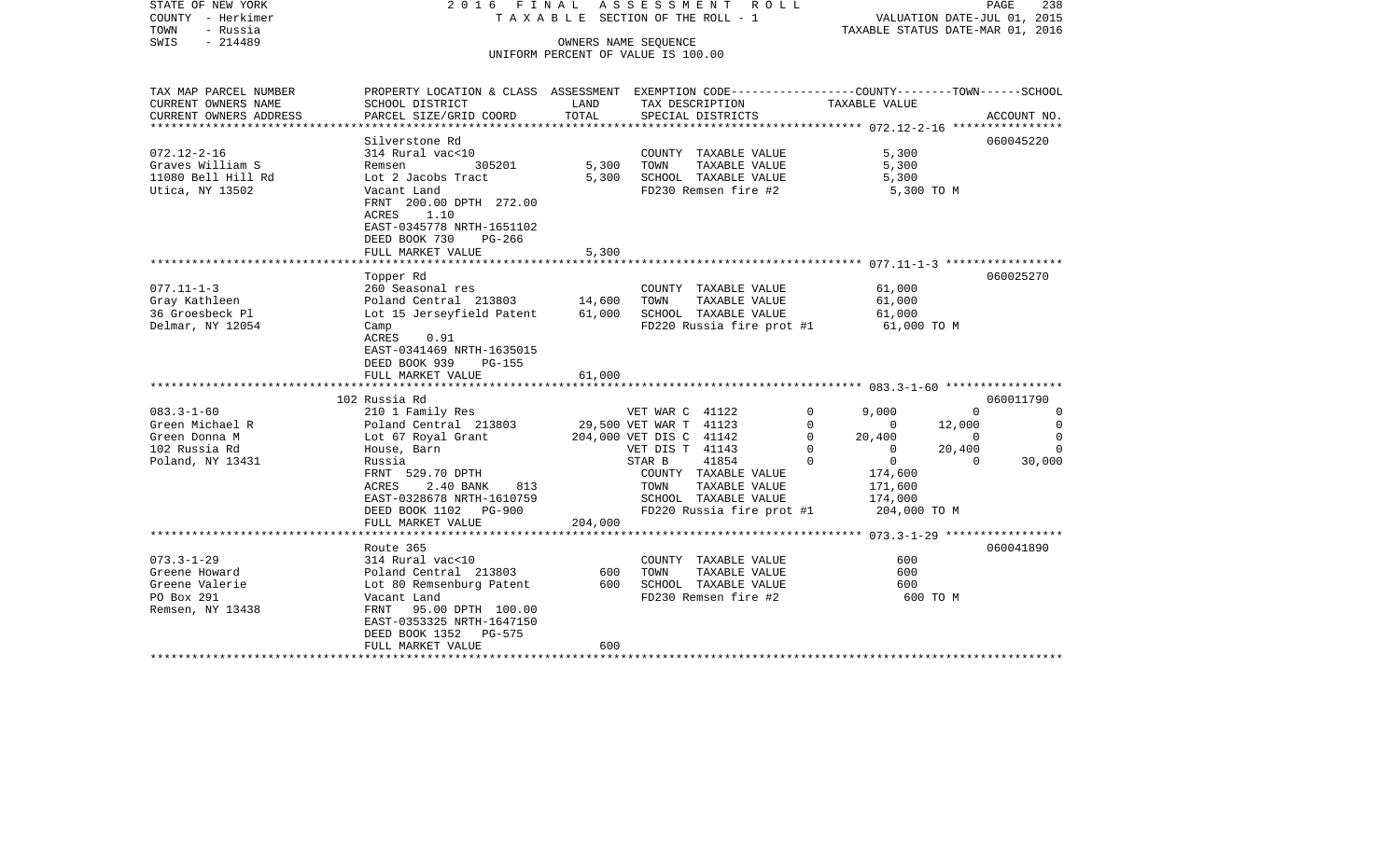| STATE OF NEW YORK<br>COUNTY - Herkimer<br>- Russia<br>TOWN<br>$-214489$<br>SWIS                               | 2016 FINAL                                                                                                                                                                                                                                                      |                              | A S S E S S M E N T<br>R O L L<br>T A X A B L E SECTION OF THE ROLL - 1<br>OWNERS NAME SEQUENCE                       | TAXABLE STATUS DATE-MAR 01, 2016                                        | PAGE<br>239<br>VALUATION DATE-JUL 01, 2015   |
|---------------------------------------------------------------------------------------------------------------|-----------------------------------------------------------------------------------------------------------------------------------------------------------------------------------------------------------------------------------------------------------------|------------------------------|-----------------------------------------------------------------------------------------------------------------------|-------------------------------------------------------------------------|----------------------------------------------|
|                                                                                                               |                                                                                                                                                                                                                                                                 |                              | UNIFORM PERCENT OF VALUE IS 100.00                                                                                    |                                                                         |                                              |
| TAX MAP PARCEL NUMBER<br>CURRENT OWNERS NAME<br>CURRENT OWNERS ADDRESS<br>*************************           | PROPERTY LOCATION & CLASS ASSESSMENT EXEMPTION CODE---------------COUNTY-------TOWN-----SCHOOL<br>SCHOOL DISTRICT<br>PARCEL SIZE/GRID COORD                                                                                                                     | LAND<br>TOTAL                | TAX DESCRIPTION<br>SPECIAL DISTRICTS                                                                                  | TAXABLE VALUE                                                           | ACCOUNT NO.                                  |
| $073.3 - 1 - 30$<br>Greene Howard<br>Greene Valerie<br>PO Box 291<br>Remsen, NY 13438                         | Route 365<br>314 Rural vac<10<br>Poland Central 213803<br>Lot 80 Remsenburg Patent<br>Vacant Land<br>FRNT 85.00 DPTH 100.00<br>EAST-0353412 NRTH-1647182<br>DEED BOOK 1352 PG-575<br>FULL MARKET VALUE                                                          | 500<br>500<br>500            | COUNTY TAXABLE VALUE<br>TAXABLE VALUE<br>TOWN<br>SCHOOL TAXABLE VALUE<br>FD230 Remsen fire #2                         | 500<br>500<br>500<br>500 TO M                                           | 060012660                                    |
|                                                                                                               |                                                                                                                                                                                                                                                                 |                              |                                                                                                                       |                                                                         |                                              |
| $073.3 - 1 - 35.2$<br>Greene Howard<br>Greene Valerie<br>PO Box 291<br>Remsen, NY 13438<br>$077.2 - 2 - 38.1$ | 897 St Rt 365<br>241 Rural res&ag<br>Poland Central 213803<br>Lot 80 Remsenburg Patent<br>Trl<br>FRNT 140.00 DPTH<br><b>ACRES</b><br>4.00<br>EAST-0353321 NRTH-1647428<br>DEED BOOK 1352 PG-575<br>FULL MARKET VALUE<br>3337 Black Creek Rd<br>210 1 Family Res | 18,000<br>82,000<br>82,000   | COUNTY TAXABLE VALUE<br>TOWN<br>TAXABLE VALUE<br>SCHOOL TAXABLE VALUE<br>FD230 Remsen fire #2<br>41834<br>STAR EN     | 82,000<br>82,000<br>82,000<br>82,000 TO M<br>$\Omega$<br>$\mathbf{0}$   | 060040120<br>060046690<br>65,300<br>$\Omega$ |
| Greenwood Alan<br>Greenwood Betty<br>3337 Black Creek Rd<br>Cold Brook, NY 13324                              | Poland Central 213803<br>Lot 14 Jerseyfield Patent<br>House & Shed<br>FRNT 300.00 DPTH<br>ACRES 10.30<br>EAST-0346589 NRTH-1631923<br>DEED BOOK 661<br>$PG-339$<br>FULL MARKET VALUE                                                                            | 26,600<br>132,600<br>132,600 | COUNTY TAXABLE VALUE<br>TAXABLE VALUE<br>TOWN<br>SCHOOL TAXABLE VALUE<br>FD220 Russia fire prot #1                    | 132,600<br>132,600<br>67,300<br>132,600 TO M                            |                                              |
|                                                                                                               | Pardeeville Rd                                                                                                                                                                                                                                                  |                              |                                                                                                                       |                                                                         |                                              |
| $077.2 - 2 - 38.2$<br>Greenwood Dale<br>Swieton Colleen<br>1247 Pardeeville Rd<br>Cold Brook, NY 13324        | 210 1 Family Res<br>Poland Central 213803<br>FRNT 400.00 DPTH<br>5.70<br>ACRES<br>EAST-0346674 NRTH-1632553<br>DEED BOOK 1357<br>PG-957                                                                                                                         | 20,600<br>74,800             | 41854<br>STAR B<br>COUNTY TAXABLE VALUE<br>TOWN<br>TAXABLE VALUE<br>SCHOOL TAXABLE VALUE<br>FD220 Russia fire prot #1 | $\overline{0}$<br>$\Omega$<br>74,800<br>74,800<br>44,800<br>74,800 TO M | 30,000<br>$\Omega$                           |
|                                                                                                               | FULL MARKET VALUE                                                                                                                                                                                                                                               | 74,800                       |                                                                                                                       |                                                                         |                                              |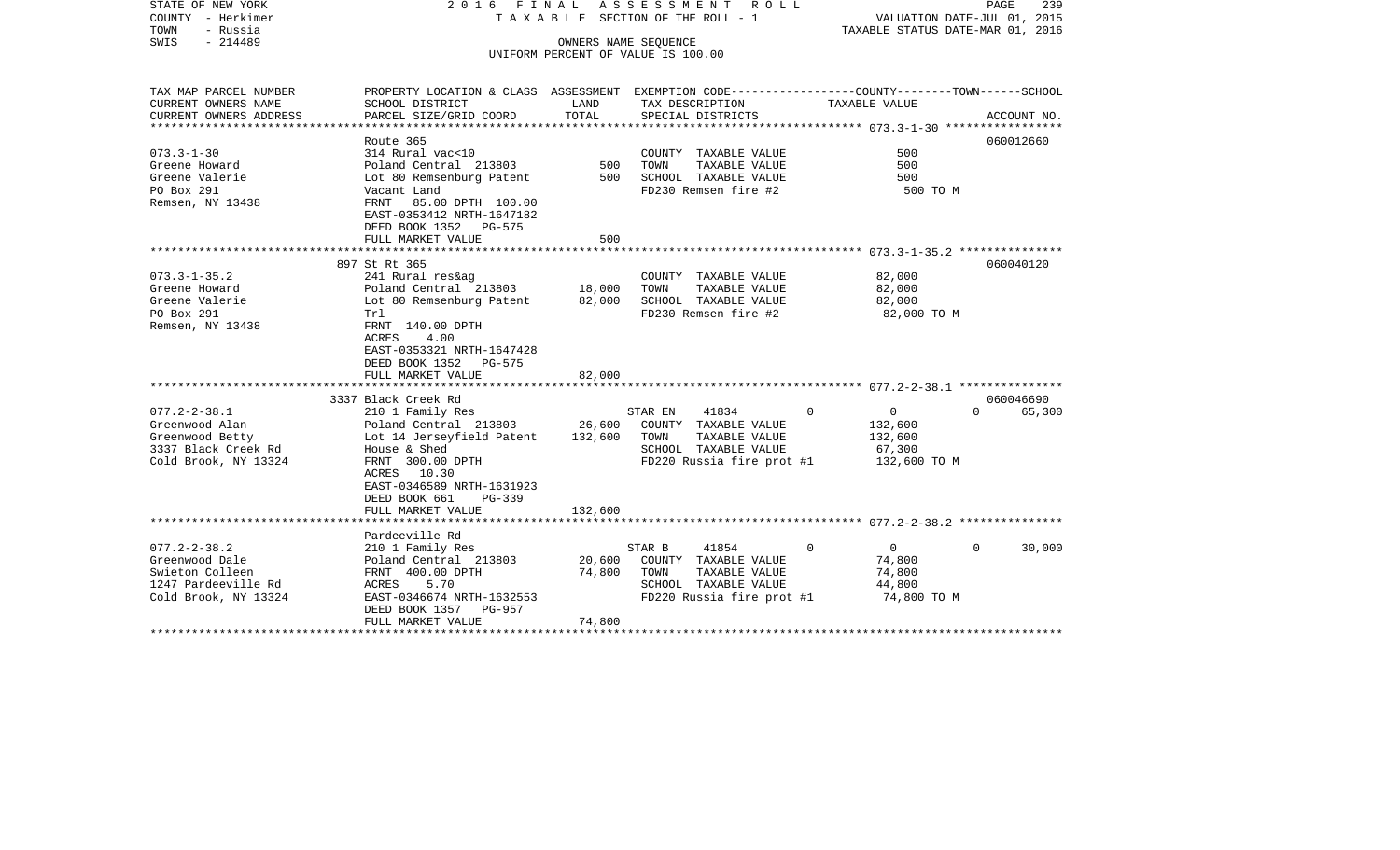| STATE OF NEW YORK<br>COUNTY - Herkimer<br>- Russia<br>TOWN | 2016 FINAL                                                                                                         |                  | A S S E S S M E N T<br>R O L L<br>T A X A B L E SECTION OF THE ROLL - 1 |                            | PAGE<br>240<br>VALUATION DATE-JUL 01, 2015<br>TAXABLE STATUS DATE-MAR 01, 2016 |
|------------------------------------------------------------|--------------------------------------------------------------------------------------------------------------------|------------------|-------------------------------------------------------------------------|----------------------------|--------------------------------------------------------------------------------|
| $-214489$<br>SWIS                                          |                                                                                                                    |                  | OWNERS NAME SEQUENCE<br>UNIFORM PERCENT OF VALUE IS 100.00              |                            |                                                                                |
| TAX MAP PARCEL NUMBER<br>CURRENT OWNERS NAME               | PROPERTY LOCATION & CLASS ASSESSMENT EXEMPTION CODE---------------COUNTY-------TOWN------SCHOOL<br>SCHOOL DISTRICT | LAND             | TAX DESCRIPTION                                                         | TAXABLE VALUE              |                                                                                |
| CURRENT OWNERS ADDRESS<br>*************************        | PARCEL SIZE/GRID COORD                                                                                             | TOTAL            | SPECIAL DISTRICTS                                                       |                            | ACCOUNT NO.                                                                    |
|                                                            | 843 South Side Rd                                                                                                  |                  |                                                                         |                            |                                                                                |
| $077.2 - 1 - 51.5$                                         | 210 1 Family Res                                                                                                   |                  | 41854<br>STAR B                                                         | $\overline{0}$<br>$\Omega$ | 30,000<br>$\mathbf{0}$                                                         |
| Greenwood Jennifer<br>1371 Pardeeville Rd                  | Poland Central 213803<br>FRNT 1000.00 DPTH                                                                         | 14,600<br>96,220 | COUNTY TAXABLE VALUE<br>TOWN<br>TAXABLE VALUE                           | 96,220<br>96,220           |                                                                                |
| Cold Brook, NY 13324                                       | ACRES<br>7.60                                                                                                      |                  | SCHOOL TAXABLE VALUE                                                    | 66,220                     |                                                                                |
|                                                            | EAST-0339529 NRTH-1633365                                                                                          |                  | FD220 Russia fire prot #1                                               |                            | 96,220 TO M                                                                    |
|                                                            | DEED BOOK 1444 PG-354                                                                                              |                  |                                                                         |                            |                                                                                |
|                                                            | FULL MARKET VALUE                                                                                                  | 96,220           |                                                                         |                            |                                                                                |
|                                                            | Dan Davis Rd                                                                                                       |                  |                                                                         |                            | 060011520                                                                      |
| $084.3 - 2 - 8$                                            | 322 Rural vac>10                                                                                                   |                  | COUNTY TAXABLE VALUE                                                    | 155,000                    |                                                                                |
| Greiner Daniel                                             | Poland Central 213803                                                                                              | 155,000          | TAXABLE VALUE<br>TOWN                                                   | 155,000                    |                                                                                |
| 627 State Rte 8                                            | Lots 74 & 75 Royal Grant                                                                                           | 155,000          | SCHOOL TAXABLE VALUE                                                    | 155,000                    |                                                                                |
| Cold Brook, NY 13324                                       | Vacant Land<br>ACRES 300.00                                                                                        |                  | FD220 Russia fire prot #1                                               |                            | 155,000 TO M                                                                   |
|                                                            | EAST-0352370 NRTH-1613439                                                                                          |                  |                                                                         |                            |                                                                                |
|                                                            | DEED BOOK 922<br>PG-678                                                                                            |                  |                                                                         |                            |                                                                                |
|                                                            | FULL MARKET VALUE                                                                                                  | 155,000          |                                                                         |                            |                                                                                |
|                                                            | Dan Davis Rd                                                                                                       |                  |                                                                         |                            | 060011430                                                                      |
| $084.3 - 2 - 26$                                           | 314 Rural vac<10                                                                                                   |                  | COUNTY TAXABLE VALUE                                                    |                            | 6,400                                                                          |
| Greiner Daniel                                             | Poland Central 213803                                                                                              | 6,400            | TAXABLE VALUE<br>TOWN                                                   |                            | 6,400                                                                          |
| 626 State Rte 8                                            | S 64<br>Rq                                                                                                         | 6,400            | SCHOOL TAXABLE VALUE                                                    |                            | 6,400                                                                          |
| Cold Brook, NY 13324                                       | Lot 5                                                                                                              |                  | FD220 Russia fire prot #1                                               |                            | 6,400 TO M                                                                     |
|                                                            | Dan Davis<br>ACRES<br>3.20                                                                                         |                  |                                                                         |                            |                                                                                |
|                                                            | EAST-0350184 NRTH-1611143                                                                                          |                  |                                                                         |                            |                                                                                |
|                                                            | DEED BOOK 00575 PG-00769                                                                                           |                  |                                                                         |                            |                                                                                |
|                                                            | FULL MARKET VALUE                                                                                                  | 6,400            |                                                                         |                            |                                                                                |
|                                                            | **************************<br>Route 8                                                                              |                  |                                                                         |                            | 060011460                                                                      |
| $084.3 - 2 - 27$                                           | 322 Rural vac>10                                                                                                   |                  | COUNTY TAXABLE VALUE                                                    | 28,700                     |                                                                                |
| Greiner Daniel                                             | Poland Central 213803                                                                                              | 28,700           | TOWN<br>TAXABLE VALUE                                                   | 28,700                     |                                                                                |
| 626 State Route 8                                          | Lot 63 Royal Grant                                                                                                 | 28,700           | SCHOOL TAXABLE VALUE                                                    | 28,700                     |                                                                                |
| Cold Brook, NY 13324                                       | Farm & Trailer                                                                                                     |                  | FD220 Russia fire prot #1                                               |                            | 28,700 TO M                                                                    |
|                                                            | ACRES 47.60<br>EAST-0351098 NRTH-1611107                                                                           |                  |                                                                         |                            |                                                                                |
|                                                            | DEED BOOK 00587 PG-00200                                                                                           |                  |                                                                         |                            |                                                                                |
|                                                            | FULL MARKET VALUE                                                                                                  | 28,700           |                                                                         |                            |                                                                                |
|                                                            |                                                                                                                    |                  |                                                                         |                            |                                                                                |
| $084.3 - 2 - 24.1$                                         | Route 8<br>242 Rurl res&rec                                                                                        |                  | STAR EN<br>41834                                                        | 0<br>0                     | 060011490<br>0<br>65,300                                                       |
| Greiner Daniel D                                           | Poland Central 213803                                                                                              | 31,100           | COUNTY<br>TAXABLE VALUE                                                 | 103,000                    |                                                                                |
| Greiner Jean E                                             | Lot 63 Royal Grant                                                                                                 | 103,000          | TOWN<br>TAXABLE VALUE                                                   | 103,000                    |                                                                                |
| 626 State Route 8                                          | House Gar 2 Mobile Homes                                                                                           |                  | SCHOOL TAXABLE VALUE                                                    | 37,700                     |                                                                                |
| Cold Brook, NY 13324                                       | 12.70<br>ACRES                                                                                                     |                  | FD220 Russia fire prot #1                                               |                            | 103,000 TO M                                                                   |
|                                                            | EAST-0350863 NRTH-1609481<br>DEED BOOK 729<br>PG-251                                                               |                  |                                                                         |                            |                                                                                |
|                                                            | FULL MARKET VALUE                                                                                                  | 103,000          |                                                                         |                            |                                                                                |
| *******                                                    |                                                                                                                    |                  |                                                                         |                            |                                                                                |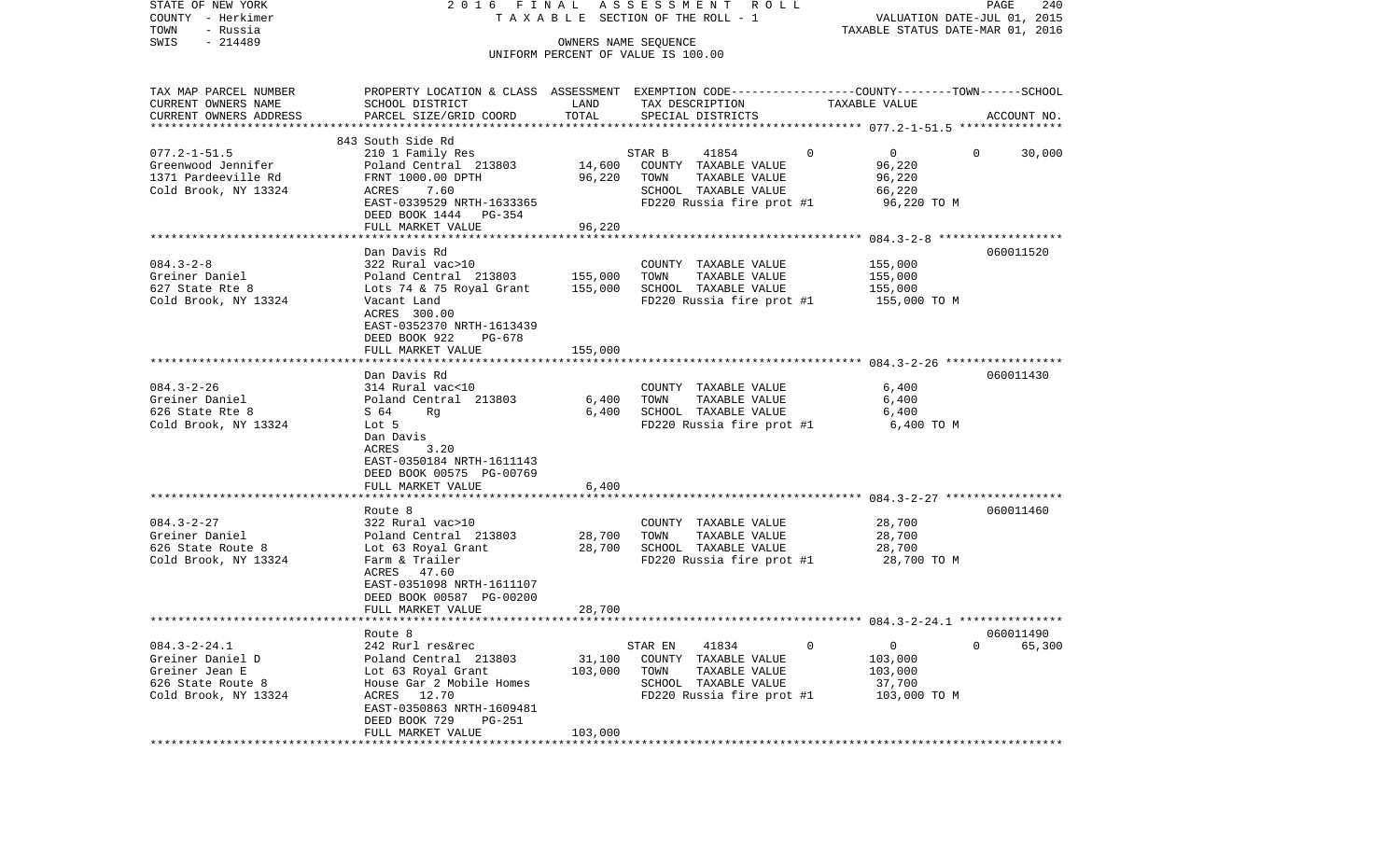| STATE OF NEW YORK                     | 2016 FINAL                                                                                      |                      | ASSESSMENT<br>R O L L                        |                       | PAGE<br>241                                                     |
|---------------------------------------|-------------------------------------------------------------------------------------------------|----------------------|----------------------------------------------|-----------------------|-----------------------------------------------------------------|
| COUNTY - Herkimer<br>TOWN<br>- Russia |                                                                                                 |                      | TAXABLE SECTION OF THE ROLL - 1              |                       | VALUATION DATE-JUL 01, 2015<br>TAXABLE STATUS DATE-MAR 01, 2016 |
| $-214489$<br>SWIS                     |                                                                                                 | OWNERS NAME SEQUENCE |                                              |                       |                                                                 |
|                                       |                                                                                                 |                      | UNIFORM PERCENT OF VALUE IS 100.00           |                       |                                                                 |
| TAX MAP PARCEL NUMBER                 | PROPERTY LOCATION & CLASS ASSESSMENT EXEMPTION CODE---------------COUNTY-------TOWN------SCHOOL |                      |                                              |                       |                                                                 |
| CURRENT OWNERS NAME                   | SCHOOL DISTRICT                                                                                 | LAND                 | TAX DESCRIPTION                              | TAXABLE VALUE         |                                                                 |
| CURRENT OWNERS ADDRESS                | PARCEL SIZE/GRID COORD                                                                          | TOTAL                | SPECIAL DISTRICTS                            |                       | ACCOUNT NO.                                                     |
| **********************                |                                                                                                 |                      |                                              |                       |                                                                 |
|                                       | Route 8                                                                                         |                      |                                              |                       | 060011580                                                       |
| $084.3 - 2 - 43$                      | 210 1 Family Res                                                                                |                      | STAR B<br>41854                              | $\mathbf 0$<br>0      | $\Omega$<br>30,000                                              |
| Greiner Daniel D Jr                   | Poland Central 213803                                                                           | 12,500               | COUNTY TAXABLE VALUE                         | 65,000                |                                                                 |
| Greiner Nancy M                       | Lot 64 Royal Grant                                                                              | 65,000               | TAXABLE VALUE<br>TOWN                        | 65,000                |                                                                 |
| 644 Route 8                           | House Barn Shed                                                                                 |                      | SCHOOL TAXABLE VALUE                         | 35,000                |                                                                 |
| Cold Brook, NY 13324                  | Rte 8                                                                                           |                      | FD220 Russia fire prot #1                    | 65,000 TO M           |                                                                 |
|                                       | ACRES<br>023<br>$1.00$ BANK                                                                     |                      |                                              |                       |                                                                 |
|                                       | EAST-0355337 NRTH-1609859                                                                       |                      |                                              |                       |                                                                 |
|                                       | DEED BOOK 1383 PG-378<br>FULL MARKET VALUE                                                      | 65,000               |                                              |                       |                                                                 |
|                                       |                                                                                                 |                      |                                              |                       |                                                                 |
|                                       | 636 St Rt 8                                                                                     |                      |                                              |                       |                                                                 |
| $084.3 - 2 - 24.2$                    | 270 Mfg housing                                                                                 |                      | STAR B<br>41854                              | 0<br>$\overline{0}$   | 30,000<br>$\Omega$                                              |
| Greiner Daniel Jr.                    | Poland Central 213803                                                                           | 8,100                | COUNTY TAXABLE VALUE                         | 37,000                |                                                                 |
| Greiner Nancy                         | FRNT 118.00 DPTH                                                                                | 37,000               | TAXABLE VALUE<br>TOWN                        | 37,000                |                                                                 |
| 644 State Route 8                     | ACRES<br>0.33                                                                                   |                      | SCHOOL TAXABLE VALUE                         | 7,000                 |                                                                 |
| Cold Brook, NY 13324                  | EAST-0350666 NRTH-1609608                                                                       |                      | FD220 Russia fire prot #1                    | 37,000 TO M           |                                                                 |
|                                       | DEED BOOK 1588<br>PG-250                                                                        |                      |                                              |                       |                                                                 |
|                                       | FULL MARKET VALUE                                                                               | 37,000               |                                              |                       |                                                                 |
|                                       |                                                                                                 |                      |                                              |                       |                                                                 |
|                                       | Route 8                                                                                         |                      |                                              |                       | 060011550                                                       |
| $084.3 - 2 - 45.1$                    | 242 Rurl res&rec                                                                                |                      | COUNTY TAXABLE VALUE                         | 89,500                |                                                                 |
| Greiner Eric                          | Poland Central 213803                                                                           | 89,500               | TOWN<br>TAXABLE VALUE                        | 89,500                |                                                                 |
| 1500 St Rt 8                          | Lot 53 & 62 Royal Grant                                                                         | 89,500               | SCHOOL TAXABLE VALUE                         | 89,500                |                                                                 |
| Cold Brook, NY 13324                  | Split 2011<br>FRNT 3079.00 DPTH                                                                 |                      | FD220 Russia fire prot #1                    | 89,500 TO M           |                                                                 |
|                                       | ACRES<br>90.20                                                                                  |                      |                                              |                       |                                                                 |
|                                       | EAST-0356235 NRTH-1609950                                                                       |                      |                                              |                       |                                                                 |
|                                       | DEED BOOK 1490<br>PG-383                                                                        |                      |                                              |                       |                                                                 |
|                                       | FULL MARKET VALUE                                                                               | 89,500               |                                              |                       |                                                                 |
|                                       | *******************                                                                             |                      |                                              |                       |                                                                 |
|                                       | Route 8                                                                                         |                      |                                              |                       |                                                                 |
| $084.3 - 2 - 45.3$                    | 270 Mfg housing                                                                                 |                      | COUNTY TAXABLE VALUE                         | 36,000                |                                                                 |
| Greiner Eric                          | Poland Central 213803                                                                           | 21,000               | TOWN<br>TAXABLE VALUE                        | 36,000                |                                                                 |
| 1500 St Rt 8                          | ACRES<br>4.00                                                                                   | 36,000               | SCHOOL TAXABLE VALUE                         | 36,000                |                                                                 |
| Cold Brook, NY 13324                  | EAST-0357230 NRTH-1609294                                                                       |                      | FD220 Russia fire prot #1                    | 36,000 TO M           |                                                                 |
|                                       | DEED BOOK 909<br>PG-445                                                                         |                      |                                              |                       |                                                                 |
|                                       | FULL MARKET VALUE                                                                               | 36,000               |                                              |                       |                                                                 |
|                                       |                                                                                                 |                      |                                              |                       |                                                                 |
|                                       | Northwood Rd                                                                                    |                      |                                              |                       | 060006720                                                       |
| $072.4 - 1 - 1$                       | 270 Mfg housing                                                                                 |                      | COUNTY TAXABLE VALUE                         | 14,000                |                                                                 |
| Grenicko Lynn                         | Remsen<br>305201                                                                                | 9,800                | TOWN<br>TAXABLE VALUE                        | 14,000                |                                                                 |
| PO Box 20<br>Bridgewater, NY 13313    | Lot 25 Walker Tract<br>Trailer                                                                  | 14,000               | SCHOOL TAXABLE VALUE<br>FD230 Remsen fire #2 | 14,000<br>14,000 TO M |                                                                 |
|                                       | FRNT 133.00 DPTH 165.00                                                                         |                      |                                              |                       |                                                                 |
|                                       | ACRES<br>0.50                                                                                   |                      |                                              |                       |                                                                 |
|                                       | EAST-0343650 NRTH-1647761                                                                       |                      |                                              |                       |                                                                 |
|                                       | DEED BOOK 831<br>PG-134                                                                         |                      |                                              |                       |                                                                 |
|                                       | FULL MARKET VALUE                                                                               | 14,000               |                                              |                       |                                                                 |
|                                       |                                                                                                 |                      |                                              |                       |                                                                 |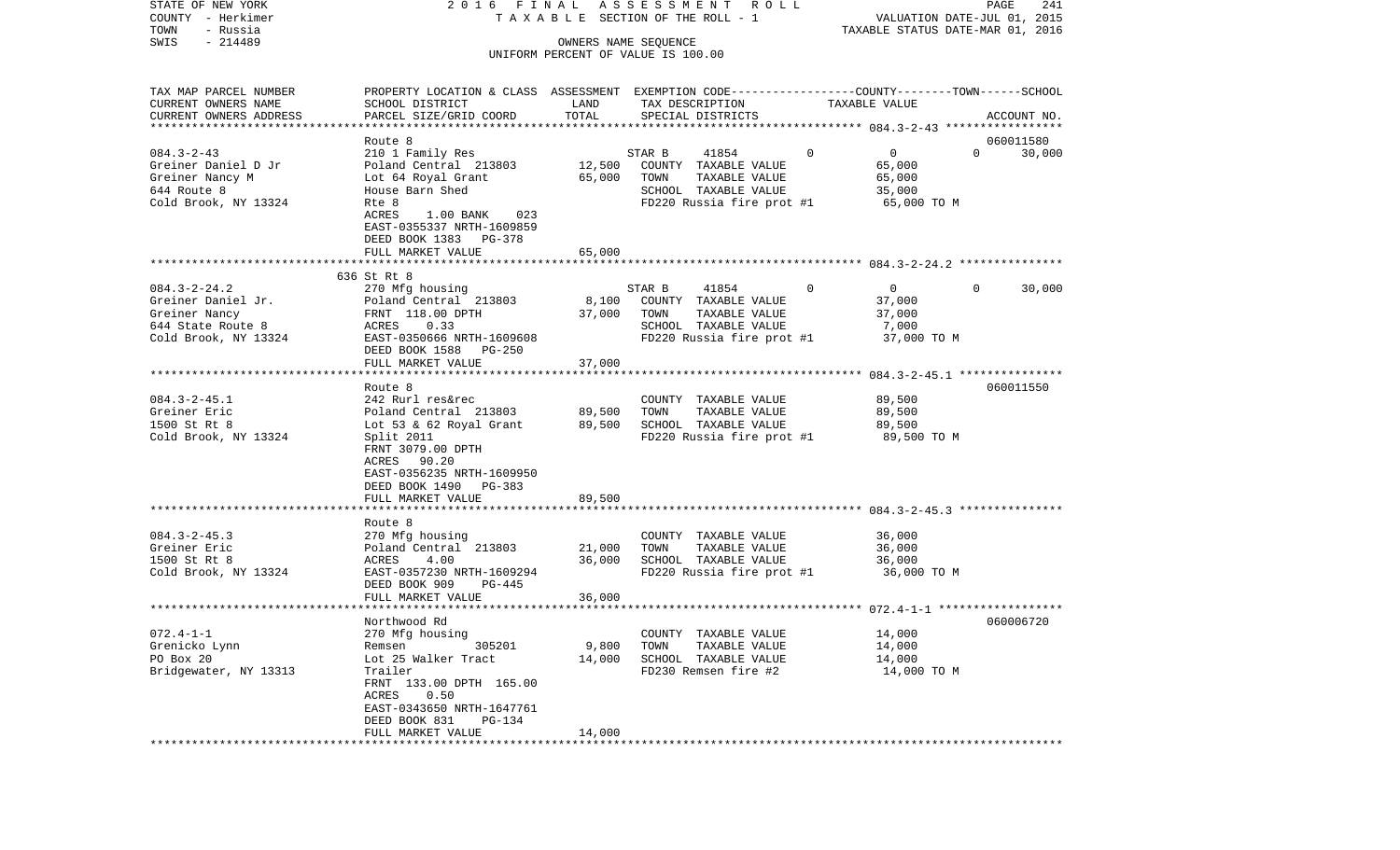| STATE OF NEW YORK<br>COUNTY - Herkimer<br>TOWN<br>- Russia<br>$-214489$<br>SWIS                                           | 2016 FINAL                                                                                                                                                                      | OWNERS NAME SEQUENCE       | A S S E S S M E N T R O L L<br>TAXABLE SECTION OF THE ROLL - 1                                     | VALUATION DATE-JUL 01, 2015<br>TAXABLE STATUS DATE-MAR 01, 2016 | PAGE<br>242 |
|---------------------------------------------------------------------------------------------------------------------------|---------------------------------------------------------------------------------------------------------------------------------------------------------------------------------|----------------------------|----------------------------------------------------------------------------------------------------|-----------------------------------------------------------------|-------------|
|                                                                                                                           |                                                                                                                                                                                 |                            | UNIFORM PERCENT OF VALUE IS 100.00                                                                 |                                                                 |             |
| TAX MAP PARCEL NUMBER<br>CURRENT OWNERS NAME<br>CURRENT OWNERS ADDRESS<br>**********************                          | PROPERTY LOCATION & CLASS ASSESSMENT EXEMPTION CODE----------------COUNTY-------TOWN------SCHOOL<br>SCHOOL DISTRICT<br>PARCEL SIZE/GRID COORD                                   | LAND<br>TOTAL              | TAX DESCRIPTION<br>SPECIAL DISTRICTS                                                               | TAXABLE VALUE                                                   | ACCOUNT NO. |
| $078.1 - 1 - 44.1$<br>Griffith April A<br>178 Ash Rd<br>Cold Brook, NY 13324                                              | Ash Rd<br>210 1 Family Res<br>Poland Central 213803<br>Lot 18 Jerseyfield Patent<br>ACRES 35.30<br>EAST-0352781 NRTH-1633388<br>DEED BOOK 1355 PG-982<br>FULL MARKET VALUE      | 40,000<br>80,000<br>80,000 | COUNTY TAXABLE VALUE<br>TOWN<br>TAXABLE VALUE<br>SCHOOL TAXABLE VALUE<br>FD220 Russia fire prot #1 | 80,000<br>80,000<br>80,000<br>80,000 TO M                       | 060002460   |
|                                                                                                                           |                                                                                                                                                                                 |                            |                                                                                                    |                                                                 | 060050540   |
| $078.1 - 1 - 44.2$<br>Griffith April A<br>178 Ash Rd<br>Cold Brook, NY 13324                                              | Ash Rd<br>314 Rural vac<10<br>Poland Central 213803<br>Lot 18 Jerseyfield Patent<br>Vacant Land<br>ACRES<br>4.20<br>EAST-0352401 NRTH-1634503<br>DEED BOOK 1355<br>PG-982       | 9,800<br>9,800             | COUNTY TAXABLE VALUE<br>TAXABLE VALUE<br>TOWN<br>SCHOOL TAXABLE VALUE<br>FD220 Russia fire prot #1 | 9,800<br>9,800<br>9,800<br>9,800 TO M                           |             |
|                                                                                                                           | FULL MARKET VALUE                                                                                                                                                               | 9,800                      |                                                                                                    |                                                                 |             |
|                                                                                                                           | Pardee Rd                                                                                                                                                                       |                            |                                                                                                    |                                                                 | 060010740   |
| $072.12 - 1 - 10$<br>Griffith Robert<br>Koen William<br>6801 Wehling Rd<br>Verona, NY 13478                               | 260 Seasonal res - WTRFNT<br>305201<br>Remsen<br>$E_1$<br>Lt<br>Camp<br>Pardee Road<br>ACRES<br>1.30<br>EAST-0346740 NRTH-1651099<br>DEED BOOK 1115<br>PG-458                   | 40,000<br>50,000           | COUNTY TAXABLE VALUE<br>TOWN<br>TAXABLE VALUE<br>SCHOOL TAXABLE VALUE<br>FD230 Remsen fire #2      | 50,000<br>50,000<br>50,000<br>50,000 TO M                       |             |
|                                                                                                                           | FULL MARKET VALUE                                                                                                                                                               | 50,000                     |                                                                                                    |                                                                 |             |
| $073.1 - 1 - 5$<br>Grimaldi Irrevocable Trust Rob Remsen<br>Grimaldi Joanne C<br>48 Greenacres Dr<br>Whitesboro, NY 13492 | **********************<br>Barnhart Rd<br>260 Seasonal res<br>305201<br>N 1<br>Mt<br>Camp1<br>Barnhart<br>1.00<br>ACRES<br>EAST-0350673 NRTH-1650167<br>DEED BOOK 1166<br>PG-882 | 12,500<br>20,500           | COUNTY TAXABLE VALUE<br>TOWN<br>TAXABLE VALUE<br>SCHOOL TAXABLE VALUE<br>FD230 Remsen fire #2      | 20,500<br>20,500<br>20,500<br>20,500 TO M                       | 060011670   |
|                                                                                                                           | FULL MARKET VALUE                                                                                                                                                               | 20,500                     |                                                                                                    |                                                                 |             |
| $073.1 - 1 - 6$<br>Grimaldi Irrevocable Trust Rob Remsen<br>Grimaldi Irrevocable Trust Joa N 1                            | Barnhart Rd<br>314 Rural vac<10<br>305201<br>Mt                                                                                                                                 | 4,000<br>4,000             | COUNTY TAXABLE VALUE<br>TOWN<br>TAXABLE VALUE<br>SCHOOL TAXABLE VALUE                              | 4,000<br>4,000<br>4,000                                         | 060011700   |
| 48 Greenacres Dr<br>Whitesboro, NY 13492                                                                                  | Lot 1<br>Barnhart<br>1.00<br>ACRES<br>EAST-0350795 NRTH-1650238<br>DEED BOOK 1166<br>PG-885<br>FULL MARKET VALUE                                                                | 4,000                      | FD230 Remsen fire #2                                                                               | 4,000 TO M                                                      |             |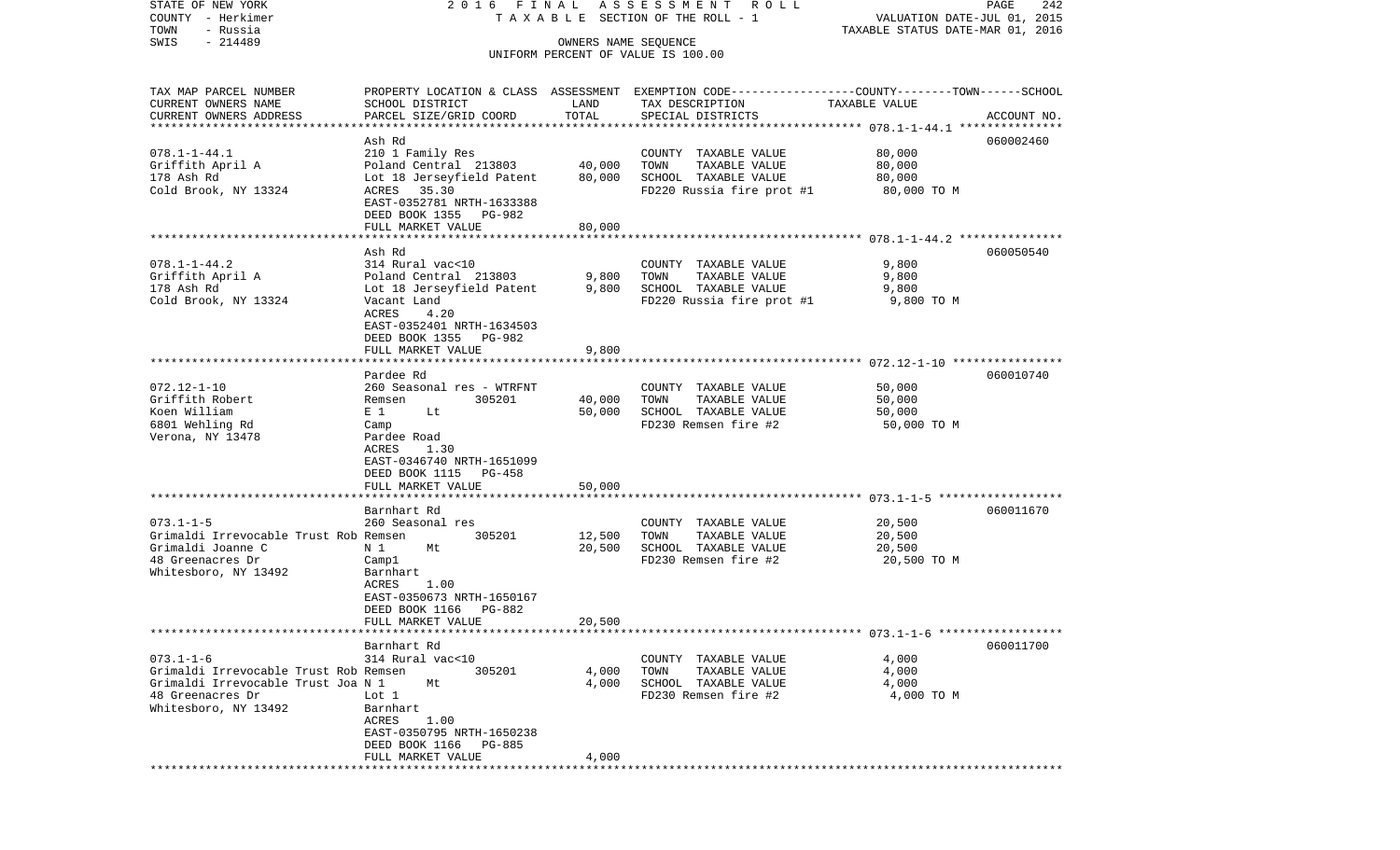| STATE OF NEW YORK<br>COUNTY - Herkimer<br>TOWN<br>- Russia<br>- 214489<br>SWIS | 2016 FINAL                                      | OWNERS NAME SEQUENCE | A S S E S S M E N T R O L L<br>TAXABLE SECTION OF THE ROLL - 1                                  | VALUATION DATE-JUL 01, 2015<br>TAXABLE STATUS DATE-MAR 01, 2016 | PAGE<br>243 |
|--------------------------------------------------------------------------------|-------------------------------------------------|----------------------|-------------------------------------------------------------------------------------------------|-----------------------------------------------------------------|-------------|
|                                                                                |                                                 |                      | UNIFORM PERCENT OF VALUE IS 100.00                                                              |                                                                 |             |
|                                                                                |                                                 |                      |                                                                                                 |                                                                 |             |
| TAX MAP PARCEL NUMBER                                                          |                                                 |                      | PROPERTY LOCATION & CLASS ASSESSMENT EXEMPTION CODE---------------COUNTY-------TOWN------SCHOOL |                                                                 |             |
| CURRENT OWNERS NAME                                                            | SCHOOL DISTRICT                                 | LAND                 | TAX DESCRIPTION                                                                                 | TAXABLE VALUE                                                   |             |
| CURRENT OWNERS ADDRESS<br>***********************                              | PARCEL SIZE/GRID COORD                          | TOTAL                | SPECIAL DISTRICTS                                                                               |                                                                 | ACCOUNT NO. |
|                                                                                | Barnhart Rd                                     |                      |                                                                                                 |                                                                 | 060022230   |
| $073.1 - 1 - 7$                                                                | 322 Rural vac>10                                |                      | COUNTY TAXABLE VALUE                                                                            | 26,700                                                          |             |
| Grimaldi Irrevocable Trust Rob Remsen                                          | 305201                                          | 26,700               | TAXABLE VALUE<br>TOWN                                                                           | 26,700                                                          |             |
| Grimaldi Irrevocable Trust Joa N 1 Mt                                          |                                                 | 26,700               | SCHOOL TAXABLE VALUE                                                                            | 26,700                                                          |             |
| 48 Greenacres Dr                                                               | Lot 18                                          |                      | FD230 Remsen fire #2                                                                            | 26,700 TO M                                                     |             |
| Whitesboro, NY 13492                                                           | Barnhart                                        |                      |                                                                                                 |                                                                 |             |
|                                                                                | ACRES 18.00                                     |                      |                                                                                                 |                                                                 |             |
|                                                                                | EAST-0350453 NRTH-1651098                       |                      |                                                                                                 |                                                                 |             |
|                                                                                | DEED BOOK 1166 PG-888                           |                      |                                                                                                 |                                                                 |             |
|                                                                                | FULL MARKET VALUE                               | 26,700               |                                                                                                 |                                                                 |             |
|                                                                                |                                                 |                      |                                                                                                 |                                                                 |             |
|                                                                                | 3602 Black Creek Rd                             |                      |                                                                                                 |                                                                 | 060020280   |
| $078.1 - 1 - 43$                                                               | 260 Seasonal res                                |                      | COUNTY TAXABLE VALUE                                                                            | 134,000                                                         |             |
| Grimaldi Joel                                                                  | Poland Central 213803                           | 77,000               | TOWN<br>TAXABLE VALUE                                                                           | 134,000                                                         |             |
| 82 Taber Rd                                                                    | Lot 18 Jerseyfield Patent                       | 134,000              | SCHOOL TAXABLE VALUE                                                                            | 134,000                                                         |             |
| New Hartford, NY 13413                                                         | 2 Camps                                         |                      | FD220 Russia fire prot #1                                                                       | 134,000 TO M                                                    |             |
|                                                                                | ACRES 51.10                                     |                      |                                                                                                 |                                                                 |             |
|                                                                                | EAST-0351796 NRTH-1634150                       |                      |                                                                                                 |                                                                 |             |
|                                                                                | DEED BOOK 1447 PG-114                           |                      |                                                                                                 |                                                                 |             |
|                                                                                | FULL MARKET VALUE                               | 134,000              |                                                                                                 |                                                                 |             |
|                                                                                | ****************************                    |                      |                                                                                                 |                                                                 |             |
|                                                                                | 1019 Southside Rd                               |                      |                                                                                                 |                                                                 | 060028950   |
| $077.11 - 1 - 13$                                                              | 270 Mfg housing                                 |                      | COUNTY TAXABLE VALUE                                                                            | 27,000                                                          |             |
| Grimaldi Joel A                                                                | Poland Central 213803                           | 14,700               | TAXABLE VALUE<br>TOWN                                                                           | 27,000                                                          |             |
| 82 Taber Rd                                                                    | Lot 14 Jerseyfield Patent                       | 27,000               | SCHOOL TAXABLE VALUE                                                                            | 27,000                                                          |             |
| New Hartford, NY 13413                                                         | mobile home                                     |                      | FD220 Russia fire prot #1                                                                       | 27,000 TO M                                                     |             |
|                                                                                | FRNT 185.00 DPTH 220.00                         |                      |                                                                                                 |                                                                 |             |
|                                                                                | 0.93<br>ACRES                                   |                      |                                                                                                 |                                                                 |             |
|                                                                                | EAST-0342681 NRTH-1634042                       |                      |                                                                                                 |                                                                 |             |
|                                                                                | DEED BOOK 1444 PG-526                           |                      |                                                                                                 |                                                                 |             |
|                                                                                | FULL MARKET VALUE                               | 27,000               |                                                                                                 |                                                                 |             |
|                                                                                |                                                 |                      |                                                                                                 |                                                                 |             |
|                                                                                | Southside Rd                                    |                      |                                                                                                 |                                                                 | 060005120   |
| $077.11 - 1 - 14$                                                              | 242 Rurl res&rec                                |                      | COUNTY TAXABLE VALUE                                                                            | 13,000                                                          |             |
| Grimaldi Joel A<br>82 Taber Rd                                                 | Poland Central 213803                           | 2,000                | TOWN<br>TAXABLE VALUE                                                                           | 13,000                                                          |             |
|                                                                                | Lot 14 Jerseyfield Patent                       | 13,000               | SCHOOL TAXABLE VALUE                                                                            | 13,000                                                          |             |
| New Hartford, NY 13413                                                         | Former Church Bldg<br>75.00 DPTH 105.00<br>FRNT |                      |                                                                                                 |                                                                 |             |
|                                                                                | 0.20<br>ACRES                                   |                      |                                                                                                 |                                                                 |             |
|                                                                                | EAST-0342626 NRTH-1633945                       |                      |                                                                                                 |                                                                 |             |
|                                                                                | DEED BOOK 1444<br>PG-529                        |                      |                                                                                                 |                                                                 |             |
|                                                                                | FULL MARKET VALUE                               | 13,000               |                                                                                                 |                                                                 |             |
| *******************                                                            |                                                 |                      |                                                                                                 |                                                                 |             |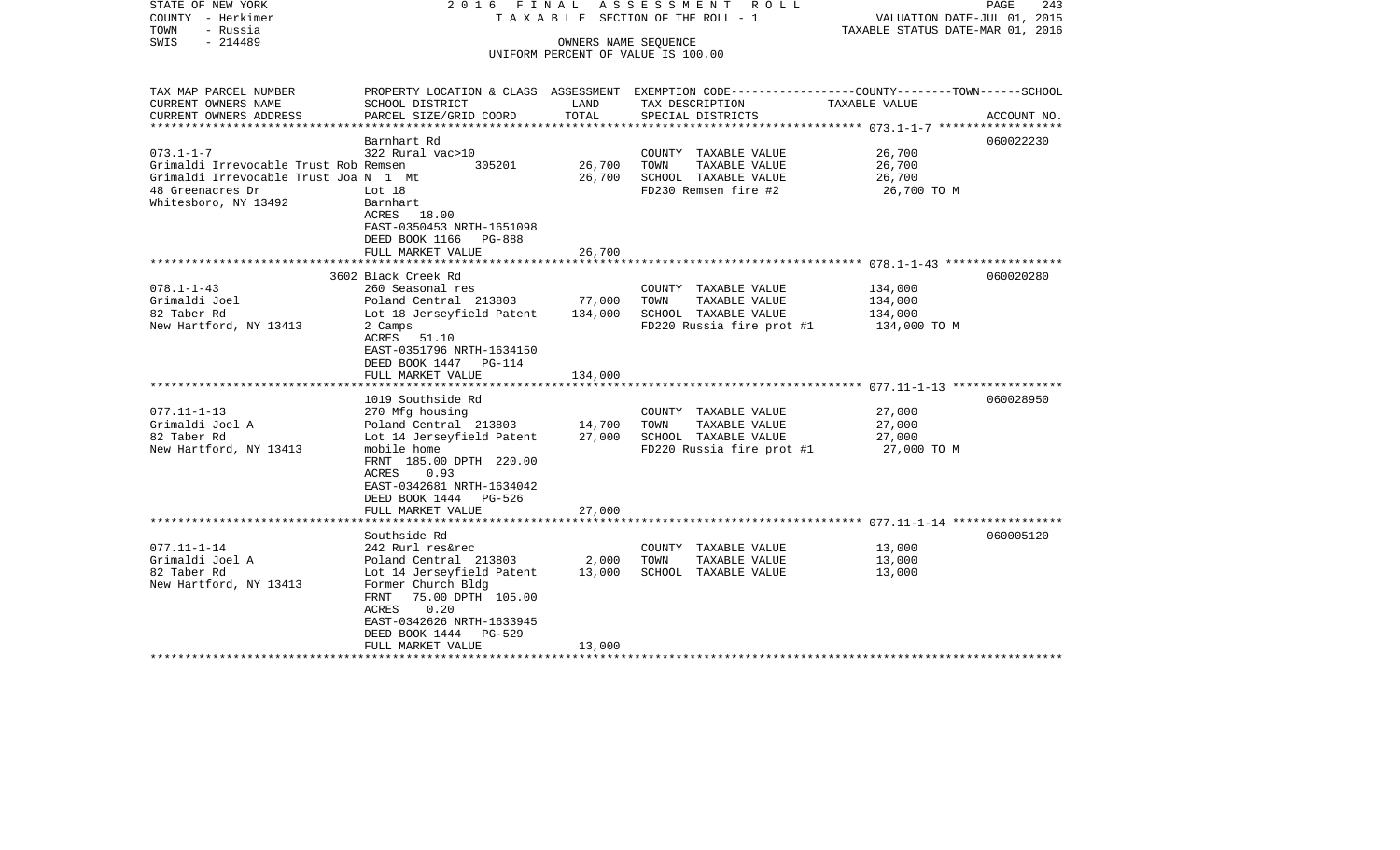| STATE OF NEW YORK                     | 2016 FINAL                                                                                     |                   | ASSESSMENT ROLL                               |                                  | PAGE<br>244                 |
|---------------------------------------|------------------------------------------------------------------------------------------------|-------------------|-----------------------------------------------|----------------------------------|-----------------------------|
| COUNTY - Herkimer<br>TOWN<br>- Russia |                                                                                                |                   | T A X A B L E SECTION OF THE ROLL - 1         | TAXABLE STATUS DATE-MAR 01, 2016 | VALUATION DATE-JUL 01, 2015 |
| $-214489$<br>SWIS                     |                                                                                                |                   | OWNERS NAME SEQUENCE                          |                                  |                             |
|                                       |                                                                                                |                   | UNIFORM PERCENT OF VALUE IS 100.00            |                                  |                             |
|                                       |                                                                                                |                   |                                               |                                  |                             |
| TAX MAP PARCEL NUMBER                 | PROPERTY LOCATION & CLASS ASSESSMENT EXEMPTION CODE---------------COUNTY-------TOWN-----SCHOOL |                   |                                               |                                  |                             |
| CURRENT OWNERS NAME                   | SCHOOL DISTRICT                                                                                | LAND              | TAX DESCRIPTION                               | TAXABLE VALUE                    |                             |
| CURRENT OWNERS ADDRESS                | PARCEL SIZE/GRID COORD                                                                         | TOTAL             | SPECIAL DISTRICTS                             |                                  | ACCOUNT NO.                 |
| **********************                |                                                                                                |                   |                                               |                                  |                             |
|                                       | 141 Stormy Hill Rd                                                                             |                   |                                               |                                  | 060008220                   |
| $077.12 - 1 - 7$                      | 210 1 Family Res                                                                               |                   | COUNTY TAXABLE VALUE                          | 34,000                           |                             |
| Grimaldi Jon                          | Poland Central 213803                                                                          | 9,000             | TOWN<br>TAXABLE VALUE                         | 34,000                           |                             |
| 2250 State Route 5                    | Lot $14$ Jp                                                                                    | 34,000            | SCHOOL TAXABLE VALUE                          | 34,000                           |                             |
| Utica, NY 13502                       | FRNT 70.00 DPTH 225.00                                                                         |                   | FD220 Russia fire prot #1                     | 34,000 TO M                      |                             |
|                                       | EAST-0342639 NRTH-1634931                                                                      |                   |                                               |                                  |                             |
|                                       | DEED BOOK 1084 PG-414                                                                          |                   |                                               |                                  |                             |
|                                       | FULL MARKET VALUE                                                                              | 34,000            |                                               |                                  |                             |
|                                       | Wheelertown Rd                                                                                 |                   |                                               |                                  |                             |
| $068. - 1 - 56$                       | 260 Seasonal res                                                                               |                   | COUNTY TAXABLE VALUE                          | 97,500                           |                             |
| Grippe Norman                         | 305201<br>Remsen                                                                               | 51,500            | TOWN<br>TAXABLE VALUE                         | 97,500                           |                             |
| 14 Adams Ave                          | Wheelertown Road                                                                               | 97,500            | SCHOOL TAXABLE VALUE                          | 97,500                           |                             |
| Pitman, NJ 08071                      | FRNT 1367.00 DPTH                                                                              |                   | FD230 Remsen fire #2                          | 97,500 TO M                      |                             |
|                                       | ACRES 38.70                                                                                    |                   |                                               |                                  |                             |
|                                       | EAST-0342492 NRTH-1661633                                                                      |                   |                                               |                                  |                             |
|                                       | DEED BOOK 00830 PG-00018                                                                       |                   |                                               |                                  |                             |
|                                       | FULL MARKET VALUE                                                                              | 97,500            |                                               |                                  |                             |
|                                       |                                                                                                |                   |                                               |                                  |                             |
|                                       | 364 Russia Rd                                                                                  |                   |                                               |                                  | 060013110                   |
| $083.3 - 2 - 32.2$                    | 242 Rurl res&rec                                                                               |                   | STAR B<br>41854                               | $\Omega$<br>$\mathbf{0}$         | $\Omega$<br>30,000          |
| Groah Jason<br>13 Bonnie Ave          | Poland Central 213803                                                                          | 19,500<br>113,800 | COUNTY TAXABLE VALUE<br>TOWN<br>TAXABLE VALUE | 113,800                          |                             |
| New Hartford, NY 13413                | Lot 70 Royal Grant<br>FRNT 364.00 DPTH                                                         |                   | SCHOOL TAXABLE VALUE                          | 113,800<br>83,800                |                             |
|                                       | ACRES<br>5.00                                                                                  |                   | FD220 Russia fire prot #1                     | 113,800 TO M                     |                             |
|                                       | EAST-0333347 NRTH-1611935                                                                      |                   |                                               |                                  |                             |
|                                       | DEED BOOK 1386 PG-507                                                                          |                   |                                               |                                  |                             |
|                                       | FULL MARKET VALUE                                                                              | 113,800           |                                               |                                  |                             |
|                                       | ************************                                                                       |                   |                                               |                                  |                             |
|                                       | 403 Dan Davis Rd                                                                               |                   |                                               |                                  | 060024120                   |
| $084.3 - 2 - 2.1$                     | 210 1 Family Res                                                                               |                   | STAR EN<br>41834                              | $\mathbf 0$<br>$\overline{0}$    | $\Omega$<br>65,300          |
| Grower Gary D                         | Poland Central 213803                                                                          | 24,600            | COUNTY TAXABLE VALUE                          | 93,900                           |                             |
| Grower Jean A                         | Lots 83 & 95 Royal Grant                                                                       | 93,900            | TOWN<br>TAXABLE VALUE                         | 93,900                           |                             |
| 403 Dan Davis Rd                      | Split 2009                                                                                     |                   | SCHOOL TAXABLE VALUE                          | 28,600                           |                             |
| Cold Brook, NY 13324                  | FRNT 1045.00 DPTH                                                                              |                   | FD220 Russia fire prot #1                     | 93,900 TO M                      |                             |
|                                       | 8.80<br>ACRES                                                                                  |                   |                                               |                                  |                             |
|                                       | EAST-0349975 NRTH-1615786<br>DEED BOOK 1393                                                    |                   |                                               |                                  |                             |
|                                       | PG-436<br>FULL MARKET VALUE                                                                    | 93,900            |                                               |                                  |                             |
|                                       |                                                                                                |                   |                                               |                                  |                             |
|                                       | 194 Short Rd                                                                                   |                   |                                               |                                  | 060023910                   |
| $073.3 - 1 - 8$                       | 210 1 Family Res                                                                               |                   | STAR B<br>41854                               | 0<br>0                           | 0<br>30,000                 |
| Grower Wayne                          | 305201<br>Remsen                                                                               | 12,400            | COUNTY<br>TAXABLE VALUE                       | 78,000                           |                             |
| Wheeler Andrea                        | Lot 1 Marvin Tract                                                                             | 78,000            | TOWN<br>TAXABLE VALUE                         | 78,000                           |                             |
| 194 Short Rd                          | House Garage                                                                                   |                   | SCHOOL<br>TAXABLE VALUE                       | 48,000                           |                             |
| Remsen, NY 13438                      | FRNT 135.00 DPTH 322.00                                                                        |                   | FD230 Remsen fire #2                          | 78,000 TO M                      |                             |
|                                       | ACRES<br>0.98                                                                                  |                   |                                               |                                  |                             |
|                                       | EAST-0349698 NRTH-1648396                                                                      |                   |                                               |                                  |                             |
|                                       | DEED BOOK 943<br>PG-275                                                                        |                   |                                               |                                  |                             |
|                                       | FULL MARKET VALUE                                                                              | 78,000            |                                               |                                  |                             |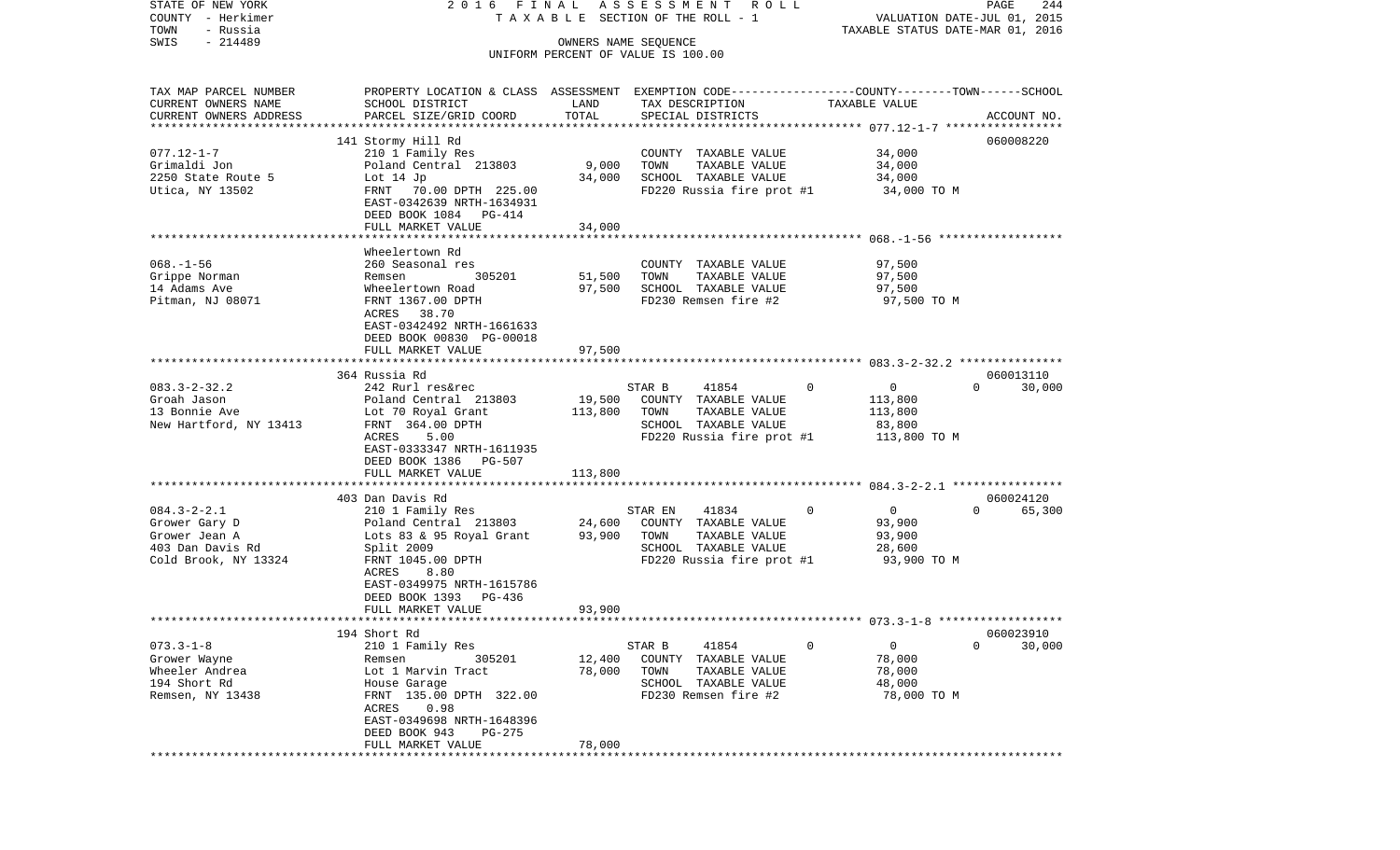COUNTY - Herkimer **T A X A B L E SECTION OF THE ROLL - 1** VALUATION DATE-JUL 01, 2015 TOWN - Russia TAXABLE STATUS DATE-MAR 01, 2016 SWIS - 214489 OWNERS NAME SEQUENCE UNIFORM PERCENT OF VALUE IS 100.00TAX MAP PARCEL NUMBER PROPERTY LOCATION & CLASS ASSESSMENT EXEMPTION CODE------------------COUNTY--------TOWN------SCHOOL CURRENT OWNERS NAME SCHOOL DISTRICT LAND TAX DESCRIPTION TAXABLE VALUECURRENT OWNERS ADDRESS PARCEL SIZE/GRID COORD TOTAL SPECIAL DISTRICTS ACCOUNT NO. \*\*\*\*\*\*\*\*\*\*\*\*\*\*\*\*\*\*\*\*\*\*\*\*\*\*\*\*\*\*\*\*\*\*\*\*\*\*\*\*\*\*\*\*\*\*\*\*\*\*\*\*\*\*\*\*\*\*\*\*\*\*\*\*\*\*\*\*\*\*\*\*\*\*\*\*\*\*\*\*\*\*\*\*\*\*\*\*\*\*\*\*\*\*\*\*\*\*\*\*\*\*\* 072.15-1-43 \*\*\*\*\*\*\*\*\*\*\*\*\*\*\*\* Route 365 060011970060011970 072.15-1-43 210 1 Family Res COUNTY TAXABLE VALUE 43,000 Guido David A **Remsen** 305201 10,000 TOWN TAXABLE VALUE 43,000 309 Route 365 Lot 24 Walker Tract 43,000 SCHOOL TAXABLE VALUE 43,000 Remsen, NY 13438 Trailer FD230 Remsen fire #2 43,000 TO M FRNT 125.00 DPTH 130.00 ACRES 0.53 EAST-0342047 NRTH-1646441 DEED BOOK 945 PG-493FULL MARKET VALUE 43,000 \*\*\*\*\*\*\*\*\*\*\*\*\*\*\*\*\*\*\*\*\*\*\*\*\*\*\*\*\*\*\*\*\*\*\*\*\*\*\*\*\*\*\*\*\*\*\*\*\*\*\*\*\*\*\*\*\*\*\*\*\*\*\*\*\*\*\*\*\*\*\*\*\*\*\*\*\*\*\*\*\*\*\*\*\*\*\*\*\*\*\*\*\*\*\*\*\*\*\*\*\*\*\* 083.3-1-32 \*\*\*\*\*\*\*\*\*\*\*\*\*\*\*\*\* 450 Gravesville Rd 060001410083.3-1-32 220 2 Family Res STAR B 41854 0 0 30,000 Gunderman Bret Poland Central 213803 41,400 COUNTY TAXABLE VALUE 242,600 450 Gravesville Rd  $N$  69 Rg  $N$  242,600 TOWN TAXABLE VALUE 242,600 Poland, NY 13431 Ho 8 3/4 Acres SCHOOL TAXABLE VALUE 212,600 Gravesville Rd **FD220** Russia fire prot #1 242,600 TO M ACRES 7.90 BANK 135 EAST-0324988 NRTH-1610868 DEED BOOK 1169 PG-325 FULL MARKET VALUE 242,600 \*\*\*\*\*\*\*\*\*\*\*\*\*\*\*\*\*\*\*\*\*\*\*\*\*\*\*\*\*\*\*\*\*\*\*\*\*\*\*\*\*\*\*\*\*\*\*\*\*\*\*\*\*\*\*\*\*\*\*\*\*\*\*\*\*\*\*\*\*\*\*\*\*\*\*\*\*\*\*\*\*\*\*\*\*\*\*\*\*\*\*\*\*\*\*\*\*\*\*\*\*\*\* 072.4-2-8 \*\*\*\*\*\*\*\*\*\*\*\*\*\*\*\*\*\*125 Beechwood Ln 00035712 072.4-2-8 260 Seasonal res - WTRFNT COUNTY TAXABLE VALUE 60,000 Gunio Stephen Poland Central 213803 38,300 TOWN TAXABLE VALUE 60,000 Gunio Patricia  $Lot$  46 Jerseyfield Patent 60,000 SCHOOL TAXABLE VALUE 60,000 5947 N Lake Rd  $ACRES$  2.40 FD220 Russia fire prot #1 60,000 TO M Bergen, NY 14416 EAST-0348567 NRTH-1646102 DEED BOOK 910 PG-373 FULL MARKET VALUE 60,000 \*\*\*\*\*\*\*\*\*\*\*\*\*\*\*\*\*\*\*\*\*\*\*\*\*\*\*\*\*\*\*\*\*\*\*\*\*\*\*\*\*\*\*\*\*\*\*\*\*\*\*\*\*\*\*\*\*\*\*\*\*\*\*\*\*\*\*\*\*\*\*\*\*\*\*\*\*\*\*\*\*\*\*\*\*\*\*\*\*\*\*\*\*\*\*\*\*\*\*\*\*\*\* 077.2-2-18 \*\*\*\*\*\*\*\*\*\*\*\*\*\*\*\*\* Stormy Hill Rd 060301440 077.2-2-18 322 Rural vac>10 COUNTY TAXABLE VALUE 40,100 Gunsch Wayne Poland Central 213803 40,100 TOWN TAXABLE VALUE 40,100 Gunsch Jane Edwards Lot 40,100 SCHOOL TAXABLE VALUE 40,100 HC88 ACRES 49.80 FD220 Russia fire prot #1 40,100 TO M<br>PO Box 396 EAST-0348024 NRTH-1636410 EAST-0348024 NRTH-1636410 Pocono Lake, PA 18347-9607 DEED BOOK 892 PG-167 FULL MARKET VALUE 40,100 \*\*\*\*\*\*\*\*\*\*\*\*\*\*\*\*\*\*\*\*\*\*\*\*\*\*\*\*\*\*\*\*\*\*\*\*\*\*\*\*\*\*\*\*\*\*\*\*\*\*\*\*\*\*\*\*\*\*\*\*\*\*\*\*\*\*\*\*\*\*\*\*\*\*\*\*\*\*\*\*\*\*\*\*\*\*\*\*\*\*\*\*\*\*\*\*\*\*\*\*\*\*\* 083.3-2-23.1 \*\*\*\*\*\*\*\*\*\*\*\*\*\*\* 379 Russia Rd 060016320083.3-2-23.1 241 Rural res&ag COUNTY TAXABLE VALUE 170,000 Poland Central 213803 46,600 TOWN 379 Russia Rd Split 8/09 170,000 SCHOOL TAXABLE VALUE 170,000 Poland, NY 13431 House Barn Garage FD220 Russia fire prot #1 170,000 TO M FRNT 1238.00 DPTH ACRES 6.00 EAST-0333762 NRTH-1612696 DEED BOOK 1336 PG-81FULL MARKET VALUE 170,000 \*\*\*\*\*\*\*\*\*\*\*\*\*\*\*\*\*\*\*\*\*\*\*\*\*\*\*\*\*\*\*\*\*\*\*\*\*\*\*\*\*\*\*\*\*\*\*\*\*\*\*\*\*\*\*\*\*\*\*\*\*\*\*\*\*\*\*\*\*\*\*\*\*\*\*\*\*\*\*\*\*\*\*\*\*\*\*\*\*\*\*\*\*\*\*\*\*\*\*\*\*\*\*\*\*\*\*\*\*\*\*\*\*\*\*\*\*\*\*\*\*\*\*\*\*\*\*\*\*\*\*\*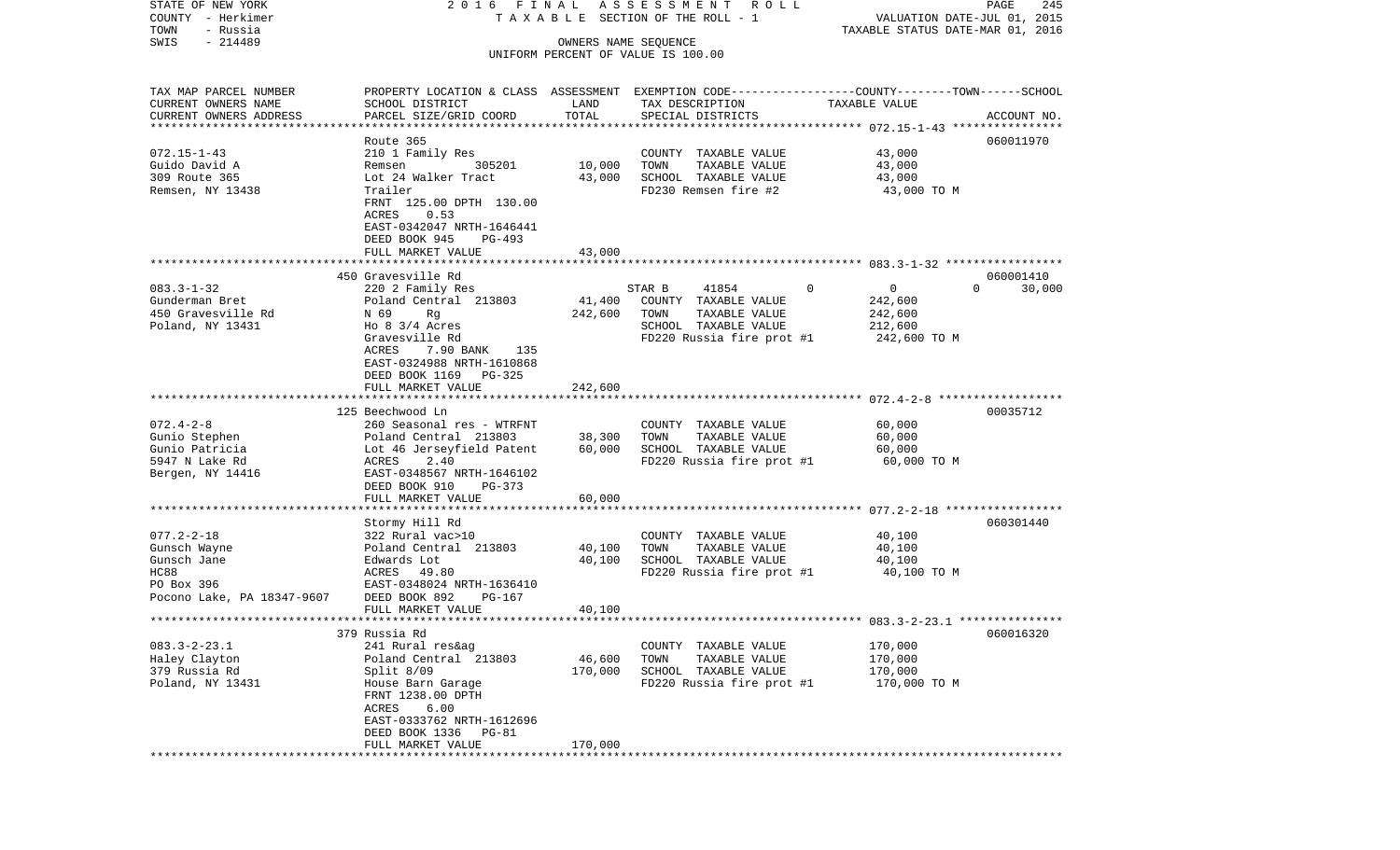| STATE OF NEW YORK<br>COUNTY - Herkimer<br>TOWN<br>- Russia<br>SWIS<br>$-214489$                            | 2016 FINAL                                                                                                                                                                            |                            | ASSESSMENT ROLL<br>T A X A B L E SECTION OF THE ROLL - 1<br>OWNERS NAME SEOUENCE<br>UNIFORM PERCENT OF VALUE IS 100.00 | TAXABLE STATUS DATE-MAR 01, 2016                                        | PAGE<br>246<br>VALUATION DATE-JUL 01, 2015 |
|------------------------------------------------------------------------------------------------------------|---------------------------------------------------------------------------------------------------------------------------------------------------------------------------------------|----------------------------|------------------------------------------------------------------------------------------------------------------------|-------------------------------------------------------------------------|--------------------------------------------|
|                                                                                                            |                                                                                                                                                                                       |                            |                                                                                                                        |                                                                         |                                            |
| TAX MAP PARCEL NUMBER<br>CURRENT OWNERS NAME                                                               | PROPERTY LOCATION & CLASS ASSESSMENT EXEMPTION CODE----------------COUNTY-------TOWN------SCHOOL<br>SCHOOL DISTRICT                                                                   | LAND                       | TAX DESCRIPTION                                                                                                        | TAXABLE VALUE                                                           |                                            |
| CURRENT OWNERS ADDRESS<br>*********************                                                            | PARCEL SIZE/GRID COORD                                                                                                                                                                | TOTAL                      | SPECIAL DISTRICTS                                                                                                      |                                                                         | ACCOUNT NO.                                |
| $077.3 - 1 - 33$<br>Hall Lawrence A<br>Hall Patricia A<br>3258 Rush Mendon Rd                              | Southside Rd<br>210 1 Family Res<br>Poland Central 213803<br>E 15<br>Jp<br>Ho 1/2                                                                                                     | 5,500<br>40,000            | COUNTY TAXABLE VALUE<br>TAXABLE VALUE<br>TOWN<br>SCHOOL TAXABLE VALUE<br>FD220 Russia fire prot #1                     | 40,000<br>40,000<br>40,000<br>40,000 TO M                               | 060022740                                  |
| Honeoye Falls, NY 14472                                                                                    | Southside<br>FRNT 75.00 DPTH 75.00<br>EAST-0335481 NRTH-1630938<br>DEED BOOK 916<br>PG-695<br>FULL MARKET VALUE                                                                       | 40,000                     |                                                                                                                        |                                                                         |                                            |
|                                                                                                            | ************************<br>197 Pardeeville Rd                                                                                                                                        |                            |                                                                                                                        |                                                                         | 060028500                                  |
| $083.2 - 1 - 23.1$<br>Hall Sandra J<br>Polhamus Anne M et al<br>197 Pardeeville Rd<br>Cold Brook, NY 13324 | 270 Mfg housing<br>Poland Central 213803<br>Lot 95 Royal Grant<br>2 Mobil Homes<br>ACRES 28.00<br>EAST-0347877 NRTH-1617697<br>DEED BOOK 1147 PG-544                                  | 45,500<br>75,500           | 41854<br>STAR B<br>COUNTY TAXABLE VALUE<br>TAXABLE VALUE<br>TOWN<br>SCHOOL TAXABLE VALUE<br>FD220 Russia fire prot #1  | $\overline{0}$<br>$\Omega$<br>75,500<br>75,500<br>45,500<br>75,500 TO M | $\Omega$<br>30,000                         |
|                                                                                                            | FULL MARKET VALUE                                                                                                                                                                     | 75,500                     |                                                                                                                        |                                                                         |                                            |
|                                                                                                            | 892 Wheelertown Rd                                                                                                                                                                    |                            |                                                                                                                        |                                                                         | 060022620                                  |
| $068. - 2 - 35.1$<br>Hallenbeck Dennis<br>Hallenbeck Connie<br>892 Wheelertown Rd<br>Remsen, NY 13438      | 242 Rurl res&rec<br>305201<br>Remsen<br>Lot 58 Remsenburg Patent<br>Trailer<br>ACRES 31.90<br>EAST-0348620 NRTH-1659580<br>DEED BOOK 876<br>PG-264<br>FULL MARKET VALUE               | 48,400<br>69,000<br>69,000 | 41854<br>STAR B<br>COUNTY TAXABLE VALUE<br>TOWN<br>TAXABLE VALUE<br>SCHOOL TAXABLE VALUE<br>FD230 Remsen fire #2       | $\Omega$<br>$\overline{0}$<br>69,000<br>69,000<br>39,000<br>69,000 TO M | $\Omega$<br>30,000                         |
|                                                                                                            |                                                                                                                                                                                       |                            |                                                                                                                        |                                                                         |                                            |
| $082.2 - 1 - 6$                                                                                            | 445 Dover Rd<br>242 Rurl res&rec                                                                                                                                                      |                            | STAR B<br>41854                                                                                                        | $\overline{0}$<br>$\Omega$                                              | 060029730<br>30,000<br>$\Omega$            |
| Hamilton Sharon M<br>445 Dover Rd<br>Barneveld, NY 13304                                                   | Poland Central 213803<br>Lots 105 & 115 Royal Gran<br>House 4 Stall Garage Barn<br>Dover Road<br>30.42 BANK<br>135<br>ACRES<br>EAST-0321186 NRTH-1621662<br>DEED BOOK 925<br>$PG-625$ | 69,200<br>370,000          | COUNTY TAXABLE VALUE<br>TOWN<br>TAXABLE VALUE<br>SCHOOL TAXABLE VALUE<br>$FD220$ Russia fire prot #1 370,000 TO M      | 370,000<br>370,000<br>340,000                                           |                                            |
|                                                                                                            | FULL MARKET VALUE                                                                                                                                                                     | 370,000                    |                                                                                                                        |                                                                         |                                            |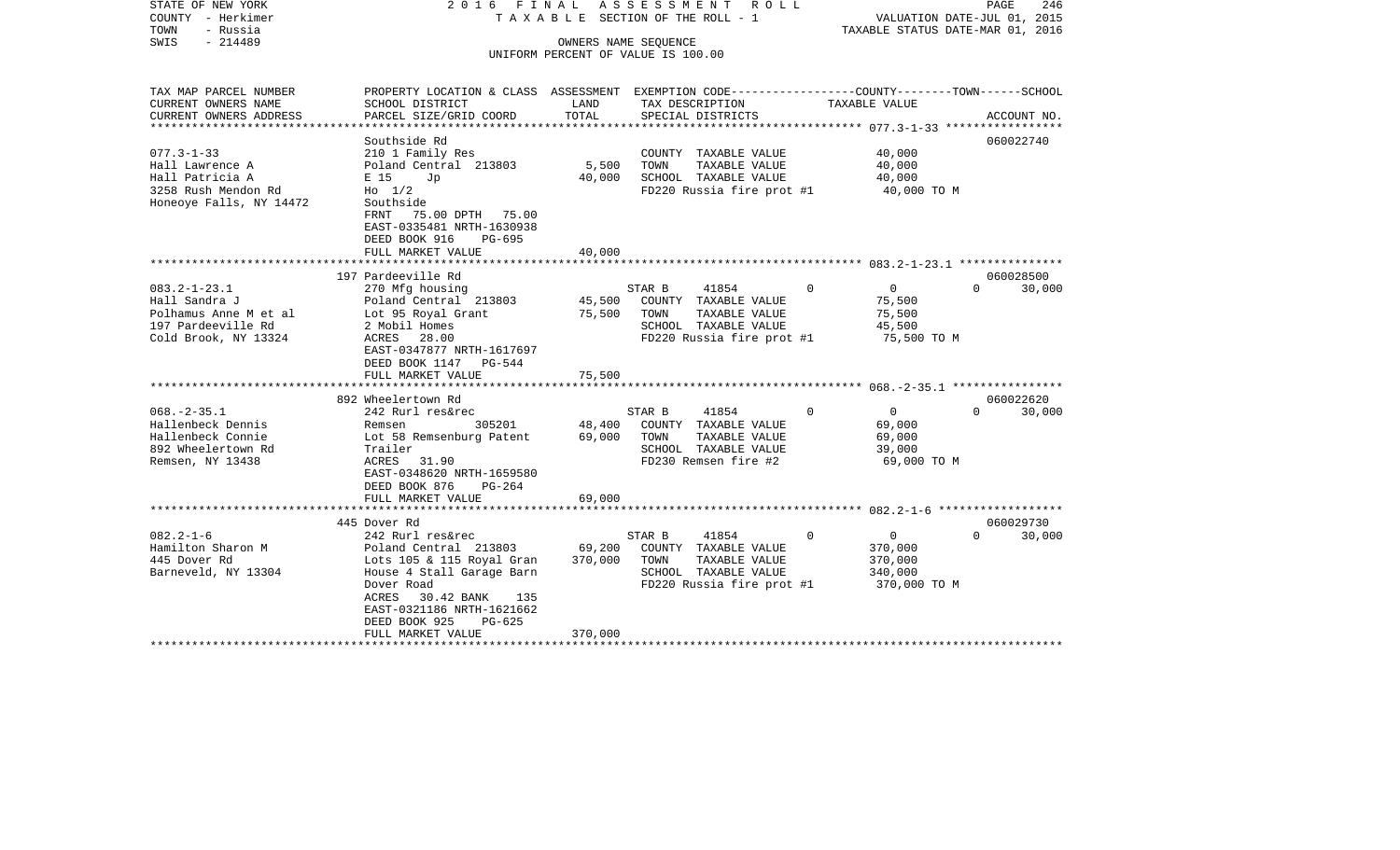| STATE OF NEW YORK<br>COUNTY - Herkimer            | 2016 FINAL                        |                         | ASSESSMENT ROLL<br>TAXABLE SECTION OF THE ROLL - 1 | PAGE<br>247<br>VALUATION DATE-JUL 01, 2015                                                      |
|---------------------------------------------------|-----------------------------------|-------------------------|----------------------------------------------------|-------------------------------------------------------------------------------------------------|
| TOWN<br>- Russia                                  |                                   |                         |                                                    | TAXABLE STATUS DATE-MAR 01, 2016                                                                |
| SWIS<br>$-214489$                                 |                                   | OWNERS NAME SEQUENCE    | UNIFORM PERCENT OF VALUE IS 100.00                 |                                                                                                 |
|                                                   |                                   |                         |                                                    |                                                                                                 |
| TAX MAP PARCEL NUMBER                             |                                   |                         |                                                    | PROPERTY LOCATION & CLASS ASSESSMENT EXEMPTION CODE---------------COUNTY-------TOWN------SCHOOL |
| CURRENT OWNERS NAME                               | SCHOOL DISTRICT                   | LAND                    | TAX DESCRIPTION                                    | TAXABLE VALUE                                                                                   |
| CURRENT OWNERS ADDRESS                            | PARCEL SIZE/GRID COORD            | TOTAL<br>************** | SPECIAL DISTRICTS                                  | ACCOUNT NO.                                                                                     |
|                                                   | Brady Beach Rd                    |                         |                                                    |                                                                                                 |
| $072.4 - 2 - 21$                                  | 322 Rural vac>10                  |                         | COUNTY TAXABLE VALUE                               | 29,000                                                                                          |
| Hamlin Jill                                       | Poland Central 213803             | 29,000                  | TAXABLE VALUE<br>TOWN                              | 29,000                                                                                          |
| Ulrich & Rosenfeld Dustin, Lin Merged w/ #17 2009 |                                   | 29,000                  | SCHOOL TAXABLE VALUE                               | 29,000                                                                                          |
| 167 Hotel Rd                                      | FRNT 1463.00 DPTH                 |                         | FD220 Russia fire prot #1                          | 29,000 TO M                                                                                     |
| Remsen, NY 13438                                  | ACRES 21.00                       |                         |                                                    |                                                                                                 |
|                                                   | EAST-0346535 NRTH-1642051         |                         |                                                    |                                                                                                 |
|                                                   | DEED BOOK 1327 PG-574             |                         |                                                    |                                                                                                 |
|                                                   | FULL MARKET VALUE                 | 29,000                  |                                                    |                                                                                                 |
|                                                   |                                   |                         |                                                    |                                                                                                 |
|                                                   | Hotel Rd                          |                         |                                                    | 060003900                                                                                       |
| $072.15 - 1 - 44$                                 | 210 1 Family Res<br>305201        |                         | COUNTY TAXABLE VALUE                               | 94,500                                                                                          |
| Hamlin Richard<br>Hamlin Jill                     | Remsen<br>Lot 23 Walker Tract     | 11,000<br>94,500        | TOWN<br>TAXABLE VALUE<br>SCHOOL TAXABLE VALUE      | 94,500                                                                                          |
| 167 Hotel Rd                                      |                                   |                         | FD230 Remsen fire #2                               | 94,500<br>94,500 TO M                                                                           |
| Remsen, NY 13438                                  | Camp<br>FRNT 105.00 DPTH<br>85.00 |                         |                                                    |                                                                                                 |
|                                                   | ACRES<br>0.15                     |                         |                                                    |                                                                                                 |
|                                                   | EAST-0341526 NRTH-1645565         |                         |                                                    |                                                                                                 |
|                                                   | DEED BOOK 930<br>$PG-98$          |                         |                                                    |                                                                                                 |
|                                                   | FULL MARKET VALUE                 | 94,500                  |                                                    |                                                                                                 |
|                                                   |                                   |                         |                                                    |                                                                                                 |
|                                                   | Hotel Rd                          |                         |                                                    | 060052040                                                                                       |
| $072.15 - 1 - 45$                                 | $312$ Vac w/imprv - WTRFNT        |                         | COUNTY TAXABLE VALUE                               | 25,500                                                                                          |
| Hamlin Richard                                    | 305201<br>Remsen                  | 15,200                  | TOWN<br>TAXABLE VALUE                              | 25,500                                                                                          |
| Hamlin Jill                                       | Lot 23 Walker Tract               | 25,500                  | SCHOOL TAXABLE VALUE                               | 25,500                                                                                          |
| 167 Hotel Rd                                      | Vacant Land                       |                         | FD230 Remsen fire #2                               | 25,500 TO M                                                                                     |
| Remsen, NY 13438                                  | FRNT 221.61 DPTH 74.00            |                         |                                                    |                                                                                                 |
|                                                   | ACRES<br>0.22                     |                         |                                                    |                                                                                                 |
|                                                   | EAST-0341445 NRTH-1645504         |                         |                                                    |                                                                                                 |
|                                                   | DEED BOOK 930<br><b>PG-98</b>     |                         |                                                    |                                                                                                 |
|                                                   | FULL MARKET VALUE                 | 25,500                  |                                                    |                                                                                                 |
|                                                   |                                   |                         |                                                    |                                                                                                 |
| $072.15 - 1 - 48.1$                               | Hotel Rd<br>314 Rural vac<10      |                         | COUNTY TAXABLE VALUE                               | 060016020<br>1,900                                                                              |
| Hamlin Richard                                    | 305201<br>Remsen                  | 1,900                   | TOWN<br>TAXABLE VALUE                              | 1,900                                                                                           |
| Hamlin Jill                                       | Lot 23 Machins Patent             | 1,900                   | SCHOOL TAXABLE VALUE                               | 1,900                                                                                           |
| 167 Hotel Rd                                      | Vacant Land                       |                         | FD230 Remsen fire #2                               | 1,900 TO M                                                                                      |
| Remsen, NY 13438                                  | Hotel Rd                          |                         |                                                    |                                                                                                 |
|                                                   | FRNT 290.00 DPTH                  |                         |                                                    |                                                                                                 |
|                                                   | <b>ACRES</b><br>1.00              |                         |                                                    |                                                                                                 |
|                                                   | EAST-0341026 NRTH-1645642         |                         |                                                    |                                                                                                 |
|                                                   | <b>PG-608</b><br>DEED BOOK 1470   |                         |                                                    |                                                                                                 |
|                                                   | FULL MARKET VALUE                 | 1,900                   |                                                    |                                                                                                 |
| *************************                         |                                   |                         |                                                    |                                                                                                 |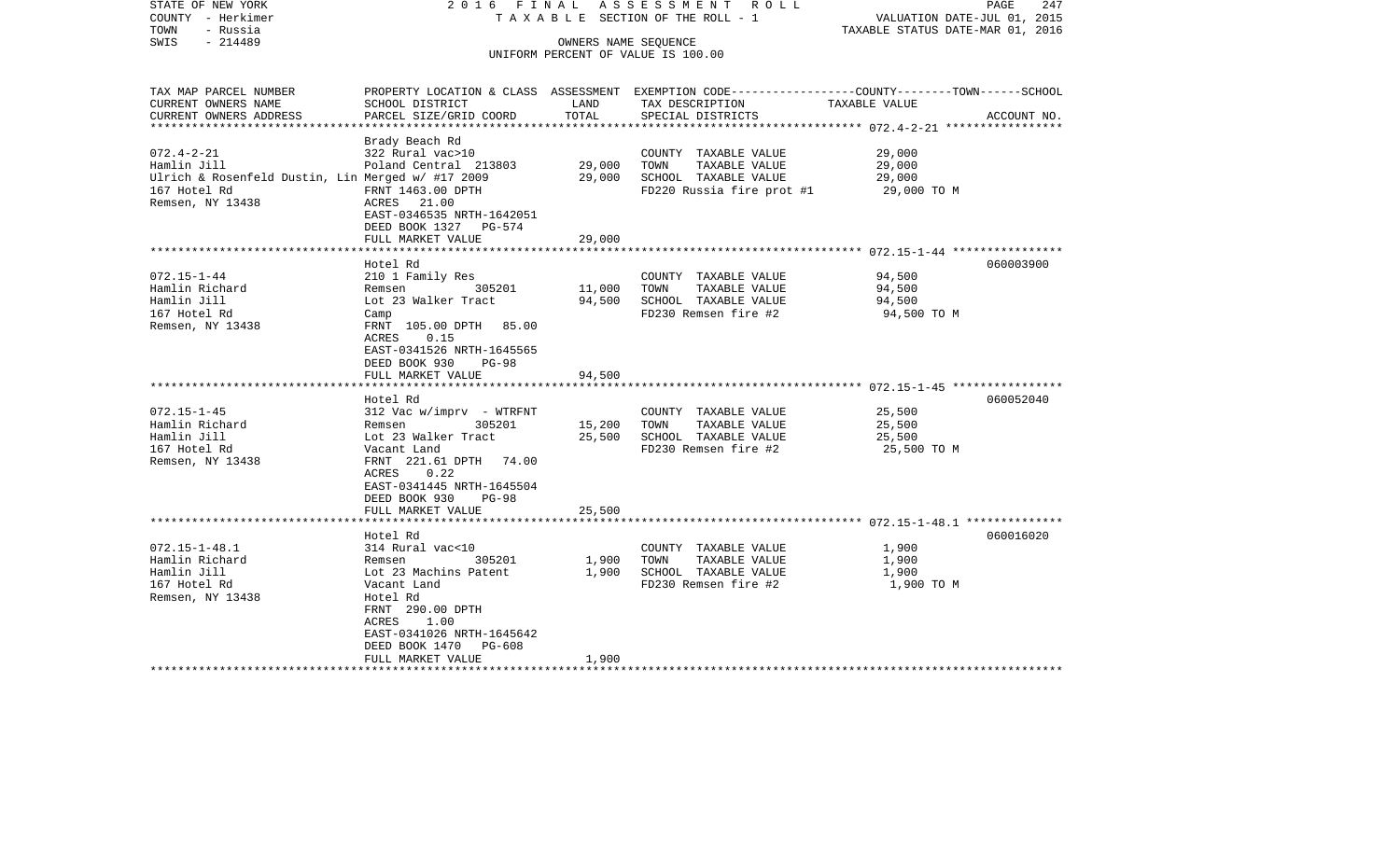| STATE OF NEW YORK                     | 2016 FINAL                                                                                       |         | ASSESSMENT ROLL                       |                                  | PAGE<br>248            |
|---------------------------------------|--------------------------------------------------------------------------------------------------|---------|---------------------------------------|----------------------------------|------------------------|
| COUNTY - Herkimer<br>TOWN<br>- Russia |                                                                                                  |         | T A X A B L E SECTION OF THE ROLL - 1 | VALUATION DATE-JUL 01, 2015      |                        |
| $-214489$<br>SWIS                     |                                                                                                  |         | OWNERS NAME SEQUENCE                  | TAXABLE STATUS DATE-MAR 01, 2016 |                        |
|                                       |                                                                                                  |         | UNIFORM PERCENT OF VALUE IS 100.00    |                                  |                        |
| TAX MAP PARCEL NUMBER                 | PROPERTY LOCATION & CLASS ASSESSMENT EXEMPTION CODE----------------COUNTY-------TOWN------SCHOOL |         |                                       |                                  |                        |
| CURRENT OWNERS NAME                   | SCHOOL DISTRICT                                                                                  | LAND    | TAX DESCRIPTION                       | TAXABLE VALUE                    |                        |
| CURRENT OWNERS ADDRESS                | PARCEL SIZE/GRID COORD                                                                           | TOTAL   | SPECIAL DISTRICTS                     |                                  | ACCOUNT NO.            |
| *************************             |                                                                                                  |         |                                       |                                  |                        |
|                                       | Hotel Rd                                                                                         |         |                                       |                                  |                        |
| $072.15 - 1 - 49.2$                   | 310 Res Vac                                                                                      |         | COUNTY TAXABLE VALUE                  | 1,000                            |                        |
| Hamlin Richard                        | 305201<br>Remsen                                                                                 | 1,000   | TOWN<br>TAXABLE VALUE                 | 1,000                            |                        |
| Hamlin Jill                           | FRNT<br>81.00 DPTH                                                                               | 1,000   | SCHOOL TAXABLE VALUE                  | 1,000                            |                        |
| 167 Hotel Rd                          | 0.40<br>ACRES                                                                                    |         | FD230 Remsen fire #2                  | 1,000 TO M                       |                        |
| Remsen, NY 13438                      | EAST-0341182 NRTH-1645634                                                                        |         |                                       |                                  |                        |
|                                       | DEED BOOK 1528 PG-863                                                                            |         |                                       |                                  |                        |
|                                       | FULL MARKET VALUE                                                                                | 1,000   |                                       |                                  |                        |
|                                       |                                                                                                  |         |                                       |                                  |                        |
| $072.15 - 1 - 40.6$                   | Hotel Rd<br>210 1 Family Res                                                                     |         | 41854<br>STAR B                       | $\mathbf{0}$<br>$\mathbf{0}$     | $\mathbf{0}$<br>30,000 |
| Hamlin Richard J                      | 305201<br>Remsen                                                                                 | 14,000  | COUNTY TAXABLE VALUE                  | 175,000                          |                        |
| 167 Hotel Rd                          | Log Home                                                                                         | 175,000 | TOWN<br>TAXABLE VALUE                 | 175,000                          |                        |
| Remsen, 13438                         | ACRES 1.60                                                                                       |         | SCHOOL TAXABLE VALUE                  | 145,000                          |                        |
|                                       | EAST-0341368 NRTH-1645705                                                                        |         | FD230 Remsen fire #2                  | 175,000 TO M                     |                        |
|                                       | DEED BOOK 851<br>PG-371                                                                          |         |                                       |                                  |                        |
|                                       | FULL MARKET VALUE                                                                                | 175,000 |                                       |                                  |                        |
|                                       |                                                                                                  |         |                                       |                                  |                        |
|                                       | Route 28                                                                                         |         |                                       |                                  | 060008340              |
| $082.4 - 1 - 7$                       | 720 Mine/quarry                                                                                  |         | COUNTY TAXABLE VALUE                  | 170,200                          |                        |
| Hanson Aggregates Ny Inc              | Poland Central 213803                                                                            | 170,200 | TOWN<br>TAXABLE VALUE                 | 170,200                          |                        |
| c/o Marvin F Poer & Company           | N 91<br>Rg                                                                                       | 170,200 | SCHOOL TAXABLE VALUE                  | 170,200                          |                        |
| PO Box 52427                          | Lot 200                                                                                          |         | FD220 Russia fire prot #1             | 170,200 TO M                     |                        |
| Atlanta, GA 30355                     | Rte 28                                                                                           |         |                                       |                                  |                        |
|                                       | ACRES 200.00<br>EAST-0324195 NRTH-1614431                                                        |         |                                       |                                  |                        |
|                                       | DEED BOOK 00468 PG-00556                                                                         |         |                                       |                                  |                        |
|                                       | FULL MARKET VALUE                                                                                | 170,200 |                                       |                                  |                        |
|                                       |                                                                                                  |         |                                       |                                  |                        |
|                                       | Partridge Hill Rd                                                                                |         |                                       |                                  | 060008310              |
| $082.4 - 1 - 8$                       | 720 Mine/quarry                                                                                  |         | COUNTY TAXABLE VALUE                  | 76,600                           |                        |
| Hanson Aggregates Ny Inc              | Holland Patent 305801                                                                            | 76,600  | TOWN<br>TAXABLE VALUE                 | 76,600                           |                        |
| c/o Marvin F Poer & Company           | E 90-91 Rg                                                                                       | 76,600  | SCHOOL TAXABLE VALUE                  | 76,600                           |                        |
| PO Box 52427                          | Lot $64 \frac{3}{4}$                                                                             |         | FD220 Russia fire prot #1             | 76,600 TO M                      |                        |
| Atlanta, GA 30355                     | Partridge Hill                                                                                   |         |                                       |                                  |                        |
|                                       | ACRES 64.75                                                                                      |         |                                       |                                  |                        |
|                                       | EAST-0321487 NRTH-1613950                                                                        |         |                                       |                                  |                        |
|                                       | DEED BOOK 00475 PG-00380                                                                         |         |                                       |                                  |                        |
|                                       | FULL MARKET VALUE                                                                                | 76,600  |                                       |                                  |                        |
|                                       |                                                                                                  |         |                                       |                                  |                        |
| $082.4 - 1 - 9$                       | Simpson Rd<br>720 Mine/quarry                                                                    |         | COUNTY TAXABLE VALUE                  | 39,900                           | 060000320              |
| Hanson Aggregates Ny Inc              | Holland Patent 305801                                                                            | 39,900  | TOWN<br>TAXABLE VALUE                 | 39,900                           |                        |
| c/o Marvin F Poer & Company           | Lots 90, 91, 102, 103 Royal                                                                      | 39,900  | SCHOOL TAXABLE VALUE                  | 39,900                           |                        |
| PO Box 52427                          | Farm Land                                                                                        |         | FD220 Russia fire prot #1             | 39,900 TO M                      |                        |
| Atlanta, GA 30355                     | ACRES<br>25.11                                                                                   |         |                                       |                                  |                        |
|                                       | EAST-0321187 NRTH-1614878                                                                        |         |                                       |                                  |                        |
|                                       | DEED BOOK 475<br>PG-380                                                                          |         |                                       |                                  |                        |
|                                       | FULL MARKET VALUE                                                                                | 39,900  |                                       |                                  |                        |
| ************                          |                                                                                                  |         |                                       |                                  |                        |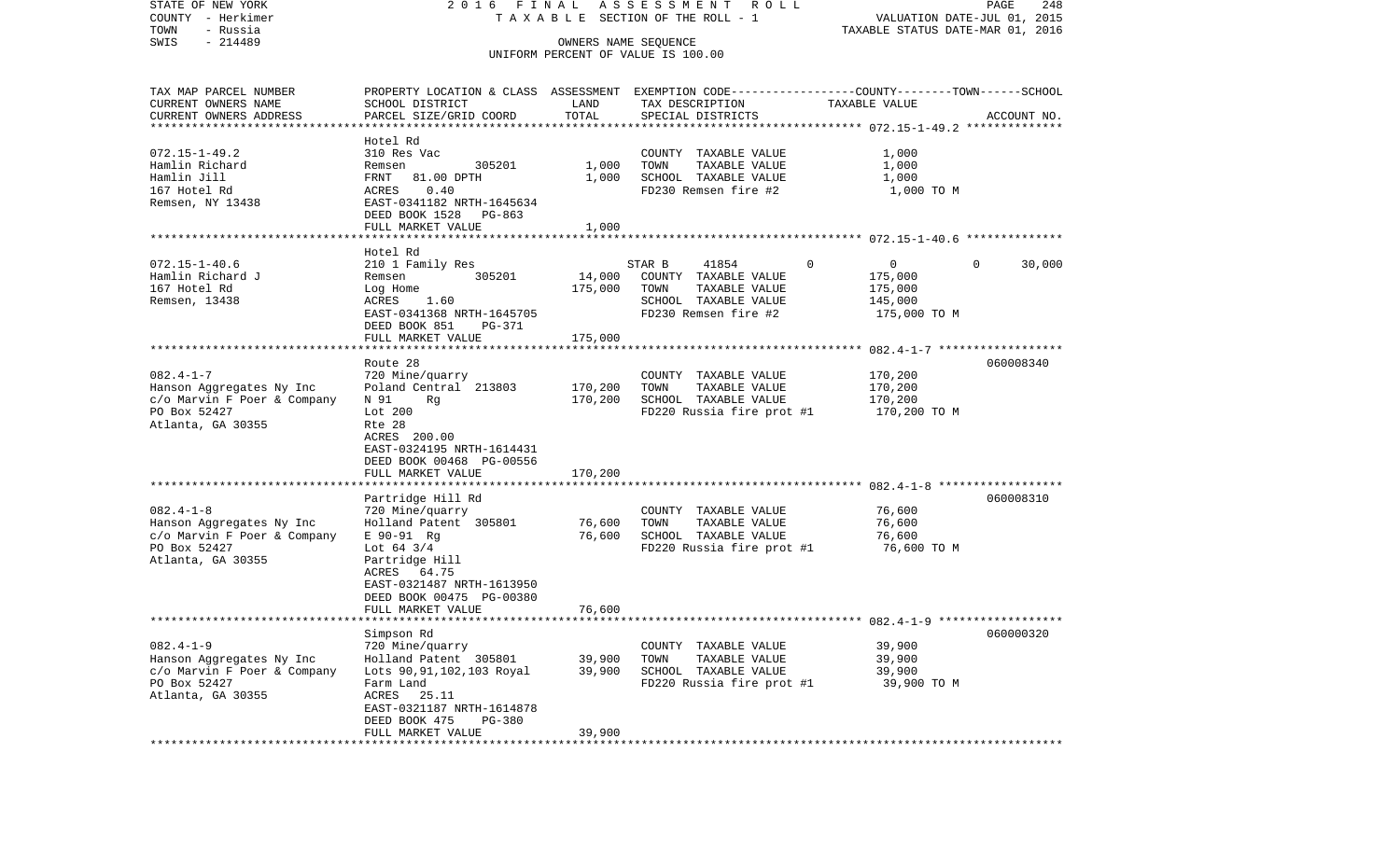| COUNTY<br>– Herkimer<br>- Russia<br>TOWN     |                                                |         | T A X A B L E SECTION OF THE ROLL - 1                                                                               | VALUATION DATE-JUL 01, 2015<br>TAXABLE STATUS DATE-MAR 01, 2016 |             |
|----------------------------------------------|------------------------------------------------|---------|---------------------------------------------------------------------------------------------------------------------|-----------------------------------------------------------------|-------------|
| SWIS<br>$-214489$                            |                                                |         | OWNERS NAME SEQUENCE                                                                                                |                                                                 |             |
|                                              |                                                |         | UNIFORM PERCENT OF VALUE IS 100.00                                                                                  |                                                                 |             |
|                                              |                                                |         |                                                                                                                     |                                                                 |             |
| TAX MAP PARCEL NUMBER<br>CURRENT OWNERS NAME | SCHOOL DISTRICT                                | LAND    | PROPERTY LOCATION & CLASS ASSESSMENT EXEMPTION CODE----------------COUNTY-------TOWN------SCHOOL<br>TAX DESCRIPTION | TAXABLE VALUE                                                   |             |
| CURRENT OWNERS ADDRESS                       | PARCEL SIZE/GRID COORD                         | TOTAL   | SPECIAL DISTRICTS                                                                                                   |                                                                 | ACCOUNT NO. |
|                                              |                                                |         |                                                                                                                     |                                                                 |             |
|                                              | Route 28                                       |         |                                                                                                                     |                                                                 | 060008490   |
| $082.4 - 1 - 21$                             | 323 Vacant rural                               |         | COUNTY TAXABLE VALUE                                                                                                | 300                                                             |             |
| Hanson Aggregates Ny Inc                     | Poland Central 213803                          | 300     | TOWN<br>TAXABLE VALUE                                                                                               | 300                                                             |             |
| c/o Marvin F Poer & Company<br>PO Box 52427  | N 88<br>Rg<br>Lot 1                            | 300     | SCHOOL TAXABLE VALUE<br>FD220 Russia fire prot #1                                                                   | 300<br>300 TO M                                                 |             |
| Atlanta, GA 30355                            | Rte 28                                         |         |                                                                                                                     |                                                                 |             |
|                                              | FRNT 650.00 DPTH<br>60.00                      |         |                                                                                                                     |                                                                 |             |
|                                              | ACRES<br>0.45                                  |         |                                                                                                                     |                                                                 |             |
|                                              | EAST-0322047 NRTH-1610182                      |         |                                                                                                                     |                                                                 |             |
|                                              | DEED BOOK 00588 PG-00732                       | 300     |                                                                                                                     |                                                                 |             |
|                                              | FULL MARKET VALUE                              |         |                                                                                                                     |                                                                 |             |
|                                              | Route 28                                       |         |                                                                                                                     |                                                                 | 060008250   |
| $082.4 - 1 - 22$                             | 720 Mine/quarry                                |         | COUNTY TAXABLE VALUE                                                                                                | 213,700                                                         |             |
| Hanson Aggregates Ny Inc                     | Poland Central 213803                          | 188,200 | TAXABLE VALUE<br>TOWN                                                                                               | 213,700                                                         |             |
| c/o Marvin Poer & Company                    | N 69-88 Rg                                     | 213,700 | SCHOOL TAXABLE VALUE                                                                                                | 213,700                                                         |             |
| PO Box 52427<br>Atlanta, GA 30355            | Sand194<br>Rte 28                              |         | FD220 Russia fire prot #1                                                                                           | 213,700 TO M                                                    |             |
|                                              | ACRES 194.00                                   |         |                                                                                                                     |                                                                 |             |
|                                              | EAST-0322338 NRTH-1611900                      |         |                                                                                                                     |                                                                 |             |
|                                              | FULL MARKET VALUE                              | 213,700 |                                                                                                                     |                                                                 |             |
|                                              |                                                |         |                                                                                                                     |                                                                 |             |
| $082.4 - 1 - 23$                             | Gravesville Rd<br>720 Mine/quarry              |         | COUNTY TAXABLE VALUE                                                                                                | 3,100                                                           | 060046630   |
| Hanson Aggregates Ny Inc                     | Poland Central 213803                          | 3,100   | TOWN<br>TAXABLE VALUE                                                                                               | 3,100                                                           |             |
| c/o Marvin F Poer & Company                  | Lot 69 Royal Grant                             | 3,100   | SCHOOL TAXABLE VALUE                                                                                                | 3,100                                                           |             |
| PO Box 52427                                 | Vacant Land                                    |         | FD220 Russia fire prot #1                                                                                           | 3,100 TO M                                                      |             |
| Atlanta, GA 30355                            | ACRES<br>0.89                                  |         |                                                                                                                     |                                                                 |             |
|                                              | EAST-0323070 NRTH-1610992<br>DEED BOOK 661     |         |                                                                                                                     |                                                                 |             |
|                                              | PG-379<br>FULL MARKET VALUE                    | 3,100   |                                                                                                                     |                                                                 |             |
|                                              | **********************                         |         |                                                                                                                     |                                                                 |             |
|                                              | Route 28                                       |         |                                                                                                                     |                                                                 | 060008370   |
| $083.3 - 1 - 27$                             | 720 Mine/quarry                                |         | COUNTY TAXABLE VALUE                                                                                                | 44,500                                                          |             |
| Hanson Aggregates Ny Inc                     | Poland Central 213803                          | 44,500  | TOWN<br>TAXABLE VALUE                                                                                               | 44,500                                                          |             |
| c/o Marvin F Poer & Company<br>PO Box 52427  | Lots 88 & 91 Royal Grant<br>Vacant Land        | 44,500  | SCHOOL TAXABLE VALUE<br>FD220 Russia fire prot #1                                                                   | 44,500<br>44,500 TO M                                           |             |
| Atlanta, GA 30355                            | ACRES<br>29.70                                 |         |                                                                                                                     |                                                                 |             |
|                                              | EAST-0326847 NRTH-1613728                      |         |                                                                                                                     |                                                                 |             |
|                                              | FULL MARKET VALUE                              | 44,500  |                                                                                                                     |                                                                 |             |
|                                              |                                                |         |                                                                                                                     |                                                                 |             |
| $083.3 - 1 - 28$                             | Route 28<br>720 Mine/quarry                    |         | COUNTY TAXABLE VALUE                                                                                                | 29,900                                                          | 060008430   |
| Hanson Aggregates Ny Inc                     | Poland Central 213803                          | 29,900  | TOWN<br>TAXABLE VALUE                                                                                               | 29,900                                                          |             |
| c/o Marvin F Poer & Company                  | N 88-91 Rg                                     | 29,900  | SCHOOL TAXABLE VALUE                                                                                                | 29,900                                                          |             |
| PO Box 52427                                 | Lot 15 1/3                                     |         | FD220 Russia fire prot #1                                                                                           | 29,900 TO M                                                     |             |
| Atlanta, GA 30355                            | Rte 28                                         |         |                                                                                                                     |                                                                 |             |
|                                              | ACRES<br>17.10                                 |         |                                                                                                                     |                                                                 |             |
|                                              | EAST-0325956 NRTH-1613515<br>FULL MARKET VALUE | 29,900  |                                                                                                                     |                                                                 |             |
| *************                                |                                                |         |                                                                                                                     |                                                                 |             |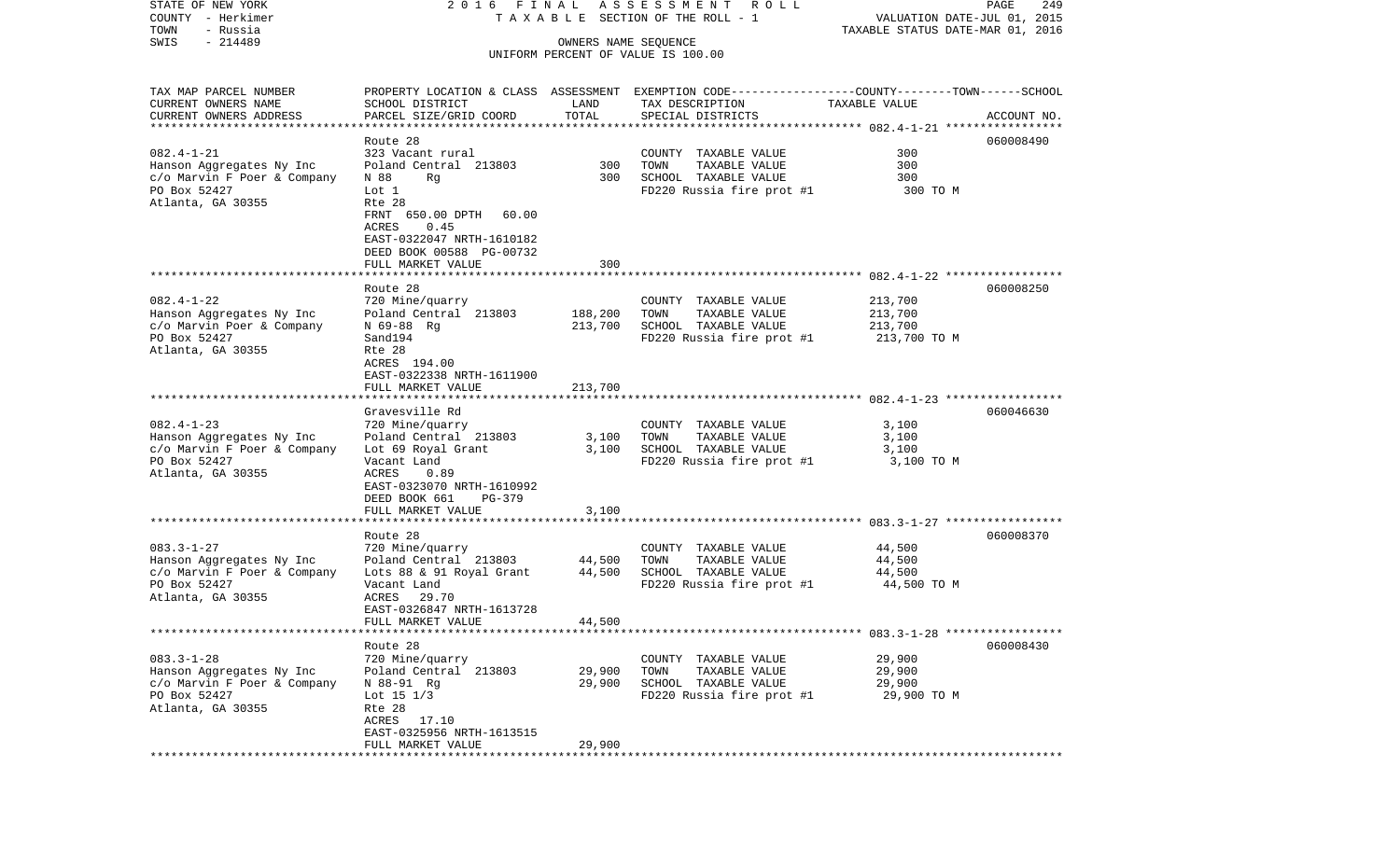| STATE OF NEW YORK<br>COUNTY - Herkimer<br>- Russia<br>TOWN<br>SWIS<br>$-214489$                                    | 2016 FINAL                                                                                                                                                                                  |                            | ASSESSMENT ROLL<br>TAXABLE SECTION OF THE ROLL - 1<br>OWNERS NAME SEOUENCE<br>UNIFORM PERCENT OF VALUE IS 100.00   | PAGE<br>VALUATION DATE-JUL 01, 2015<br>TAXABLE STATUS DATE-MAR 01, 2016                                         | 250 |
|--------------------------------------------------------------------------------------------------------------------|---------------------------------------------------------------------------------------------------------------------------------------------------------------------------------------------|----------------------------|--------------------------------------------------------------------------------------------------------------------|-----------------------------------------------------------------------------------------------------------------|-----|
| TAX MAP PARCEL NUMBER<br>CURRENT OWNERS NAME                                                                       | SCHOOL DISTRICT                                                                                                                                                                             | LAND                       | TAX DESCRIPTION                                                                                                    | PROPERTY LOCATION & CLASS ASSESSMENT EXEMPTION CODE---------------COUNTY-------TOWN-----SCHOOL<br>TAXABLE VALUE |     |
| CURRENT OWNERS ADDRESS                                                                                             | PARCEL SIZE/GRID COORD                                                                                                                                                                      | TOTAL                      | SPECIAL DISTRICTS                                                                                                  | ACCOUNT NO.                                                                                                     |     |
| $083.3 - 1 - 29$<br>Hanson Aggregates Ny Inc<br>c/o Marvin F Poer & Company<br>PO Box 52427<br>Atlanta, GA 30355   | Route 28<br>720 Mine/quarry<br>Poland Central 213803<br>N 88-91 Rg<br>Lot $26$<br>Rte 28<br>ACRES 28.50<br>EAST-0325666 NRTH-1613260<br>DEED BOOK 00327 PG-00272                            | 43,300<br>43,300           | COUNTY TAXABLE VALUE<br>TOWN<br>TAXABLE VALUE<br>SCHOOL TAXABLE VALUE<br>FD220 Russia fire prot #1                 | 060008400<br>43,300<br>43,300<br>43,300<br>43,300 TO M                                                          |     |
|                                                                                                                    | FULL MARKET VALUE                                                                                                                                                                           | 43,300                     |                                                                                                                    |                                                                                                                 |     |
|                                                                                                                    | Gravesville Rd                                                                                                                                                                              |                            |                                                                                                                    | 060008460                                                                                                       |     |
| $083.3 - 1 - 30$<br>Hanson Aggregates Ny Inc<br>c/o Marvin F Poer & Company<br>PO Box 52427<br>Atlanta, GA 30355   | 720 Mine/quarry<br>Poland Central 213803<br>N 88<br>Ra<br>Lot $2 \frac{1}{2}$<br>Gravesville<br>ACRES<br>2.90<br>EAST-0325556 NRTH-1611309<br>DEED BOOK 00588 PG-00732<br>FULL MARKET VALUE | 11,800<br>11,800<br>11,800 | COUNTY TAXABLE VALUE<br>TAXABLE VALUE<br>TOWN<br>SCHOOL TAXABLE VALUE<br>FD220 Russia fire prot #1                 | 11,800<br>11,800<br>11,800<br>11,800 TO M                                                                       |     |
|                                                                                                                    |                                                                                                                                                                                             |                            |                                                                                                                    |                                                                                                                 |     |
| $088.1 - 1 - 15.5$<br>Hanson Aggregates Ny Inc<br>c/o Marvin F Poer & Company<br>PO Box 52427<br>Atlanta, GA 30355 | Plumb Rd<br>720 Mine/quarry<br>Poland Central 213803<br>Lot 67 Royal Grant<br>Vacant Land<br>ACRES 36.00<br>EAST-0337383 NRTH-1606743<br>DEED BOOK 716<br>$PG-82$                           | 43,000<br>43,000           | COUNTY TAXABLE VALUE<br>TOWN<br>TAXABLE VALUE<br>SCHOOL TAXABLE VALUE<br>$FD220$ Russia fire prot #1 $43,000$ TO M | 0008072<br>43,000<br>43,000<br>43,000                                                                           |     |
|                                                                                                                    | FULL MARKET VALUE                                                                                                                                                                           | 43,000                     |                                                                                                                    |                                                                                                                 |     |
|                                                                                                                    | Plumb Rd                                                                                                                                                                                    |                            |                                                                                                                    | 060051020                                                                                                       |     |
| $088.1 - 1 - 18.1$<br>Hanson Aggregates Ny Inc<br>c/oMarvin F Poer & Company<br>PO Box 52427<br>Atlanta, GA 30355  | 720 Mine/quarry<br>Poland Central 213803<br>Lot 48 Royal Grant<br>Vacant Land<br>ACRES 14.97<br>EAST-0337099 NRTH-1605444<br>DEED BOOK 704<br>$PG-323$<br>FULL MARKET VALUE                 | 23,400<br>23,400<br>23,400 | COUNTY TAXABLE VALUE<br>TOWN<br>TAXABLE VALUE<br>SCHOOL TAXABLE VALUE<br>FD220 Russia fire prot #1 23,400 TO M     | 23,400<br>23,400<br>23,400                                                                                      |     |
|                                                                                                                    |                                                                                                                                                                                             |                            |                                                                                                                    |                                                                                                                 |     |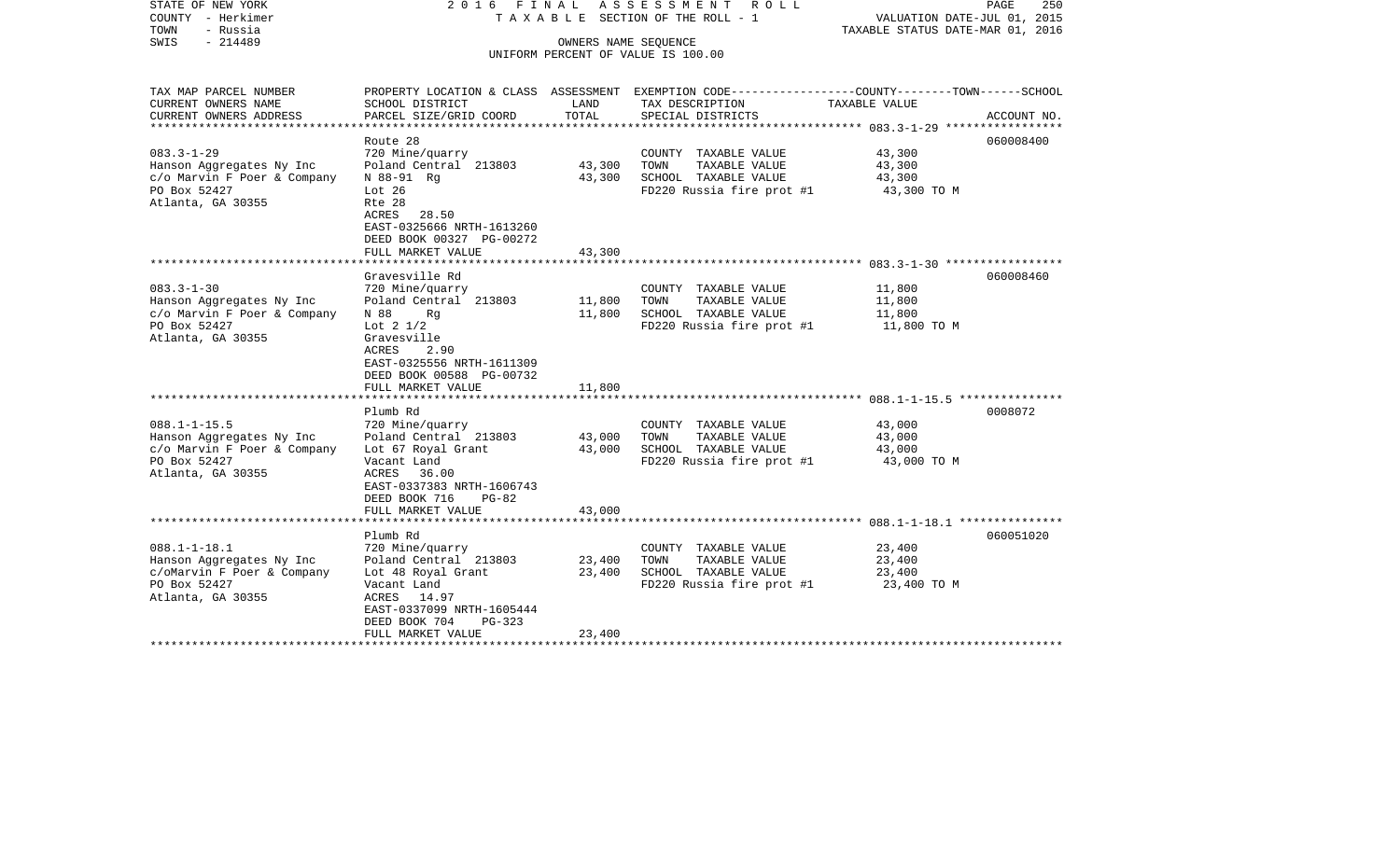STATE OF NEW YORK 2 0 1 6 F I N A L A S S E S S M E N T R O L L PAGE 251VALUATION DATE-JUL 01, 2015 COUNTY - Herkimer T A X A B L E SECTION OF THE ROLL - 1 TOWN - Russia TAXABLE STATUS DATE-MAR 01, 2016 SWIS - 214489 OWNERS NAME SEQUENCE UNIFORM PERCENT OF VALUE IS 100.00TAX MAP PARCEL NUMBER PROPERTY LOCATION & CLASS ASSESSMENT EXEMPTION CODE------------------COUNTY--------TOWN------SCHOOL CURRENT OWNERS NAME SCHOOL DISTRICT LAND TAX DESCRIPTION TAXABLE VALUECURRENT OWNERS ADDRESS PARCEL SIZE/GRID COORD TOTAL SPECIAL DISTRICTS ACCOUNT NO. \*\*\*\*\*\*\*\*\*\*\*\*\*\*\*\*\*\*\*\*\*\*\*\*\*\*\*\*\*\*\*\*\*\*\*\*\*\*\*\*\*\*\*\*\*\*\*\*\*\*\*\*\*\*\*\*\*\*\*\*\*\*\*\*\*\*\*\*\*\*\*\*\*\*\*\*\*\*\*\*\*\*\*\*\*\*\*\*\*\*\*\*\*\*\*\*\*\*\*\*\*\*\* 088.2-1-1 \*\*\*\*\*\*\*\*\*\*\*\*\*\*\*\*\*\* Plumb Rd 060022170060022170 088.2-1-1 720 Mine/quarry COUNTY TAXABLE VALUE 200,400 Hanson Aggregates Ny Inc Poland Central 213803 200,400 TOWN TAXABLE VALUE 200,400 c/o Marvin F Poer & Company Lots 46,48,49&50 Royal Gr 200,400 SCHOOL TAXABLE VALUE 200,400 PO Box 52427 Vacant Land FD220 Russia fire prot #1 200,400 TO M Atlanta, GA 30355 ACRES 359.20 EAST-0339978 NRTH-1606438 DEED BOOK 687 PG-224 FULL MARKET VALUE 200,400 \*\*\*\*\*\*\*\*\*\*\*\*\*\*\*\*\*\*\*\*\*\*\*\*\*\*\*\*\*\*\*\*\*\*\*\*\*\*\*\*\*\*\*\*\*\*\*\*\*\*\*\*\*\*\*\*\*\*\*\*\*\*\*\*\*\*\*\*\*\*\*\*\*\*\*\*\*\*\*\*\*\*\*\*\*\*\*\*\*\*\*\*\*\*\*\*\*\*\*\*\*\*\* 088.2-1-36 \*\*\*\*\*\*\*\*\*\*\*\*\*\*\*\*\* Sunny Island Rd 060022110 088.2-1-36 720 Mine/quarry COUNTY TAXABLE VALUE 61,500 Hanson Aggregates Ny Inc Poland Central 213803 35,500 TOWN TAXABLE VALUE 61,500 c/o Marvin F Poer & Company Lot 45 Royal Grant 61,500 SCHOOL TAXABLE VALUE 61,500 PO Box 52427 Sand & Gravel Plant FD220 Russia fire prot #1 61,500 TO M Atlanta, GA 30355 ACRES 13.00 EAST-0338606 NRTH-1604475 DEED BOOK 687 PG-224FULL MARKET VALUE 61,500 \*\*\*\*\*\*\*\*\*\*\*\*\*\*\*\*\*\*\*\*\*\*\*\*\*\*\*\*\*\*\*\*\*\*\*\*\*\*\*\*\*\*\*\*\*\*\*\*\*\*\*\*\*\*\*\*\*\*\*\*\*\*\*\*\*\*\*\*\*\*\*\*\*\*\*\*\*\*\*\*\*\*\*\*\*\*\*\*\*\*\*\*\*\*\*\*\*\*\*\*\*\*\* 088.2-1-37 \*\*\*\*\*\*\*\*\*\*\*\*\*\*\*\*\* Sunny Island 088.2-1-37 720 Mine/quarry COUNTY TAXABLE VALUE 2,500 Hanson Aggregates Ny Inc Poland Central 213803 2,500 TOWN TAXABLE VALUE 2,500 c/o Marvin F Poer & Company ACRES 1.00 2,500 SCHOOL TAXABLE VALUE 2,500 FD220 Russia fire prot #1 Atlanta, GA 30355 FULL MARKET VALUE 2,500 \*\*\*\*\*\*\*\*\*\*\*\*\*\*\*\*\*\*\*\*\*\*\*\*\*\*\*\*\*\*\*\*\*\*\*\*\*\*\*\*\*\*\*\*\*\*\*\*\*\*\*\*\*\*\*\*\*\*\*\*\*\*\*\*\*\*\*\*\*\*\*\*\*\*\*\*\*\*\*\*\*\*\*\*\*\*\*\*\*\*\*\*\*\*\*\*\*\*\*\*\*\*\* 084.1-3-29.1 \*\*\*\*\*\*\*\*\*\*\*\*\*\*\*341 Pardeeville Rd 060016170 084.1-3-29.1 270 Mfg housing VET WAR C 41122 0 4,695 0 0 Hanson Delbert Poland Central 213803 17,300 VET WAR T 41123 0 0 4,695 0 Hanson Kathleen Lot 96 Royal Grant 31,300 STAR EN 41834 0 0 0 31,300 341 Pardeeville Rd Trl COUNTY TAXABLE VALUE 26,605 PO Box 85 Merged 2013 TOWN TAXABLE VALUE 26,605 Cold Brook, NY 13324 FRNT 765.00 DPTH SCHOOL TAXABLE VALUE 0 ACRES 3.50 FD220 Russia fire prot #1 31,300 TO M EAST-0350097 NRTH-1617972 DEED BOOK 00654 PG-00496FULL MARKET VALUE 31,300 \*\*\*\*\*\*\*\*\*\*\*\*\*\*\*\*\*\*\*\*\*\*\*\*\*\*\*\*\*\*\*\*\*\*\*\*\*\*\*\*\*\*\*\*\*\*\*\*\*\*\*\*\*\*\*\*\*\*\*\*\*\*\*\*\*\*\*\*\*\*\*\*\*\*\*\*\*\*\*\*\*\*\*\*\*\*\*\*\*\*\*\*\*\*\*\*\*\*\*\*\*\*\* 068.-2-33.1 \*\*\*\*\*\*\*\*\*\*\*\*\*\*\*\* 947 Wheelertown Rd 060025530068.-2-33.1 260 Seasonal res STAR B 41854 0 0 0 30,000 Hardenstein Caroleann Remsen 305201 21,200 COUNTY TAXABLE VALUE 37,000 947 Wheelertown Rd N/s 58 Rd 37,000 TOWN TAXABLE VALUE 37,000 Remsen, NY 13438 Lot 7.6 acres w/camp SCHOOL TAXABLE VALUE 7.000 Split 2012 FD230 Remsen fire #2 37,000 TO M FRNT 807.30 DPTH ACRES 7.60 EAST-0347334 NRTH-1659503 DEED BOOK 1317 PG-859 FULL MARKET VALUE 37,000 \*\*\*\*\*\*\*\*\*\*\*\*\*\*\*\*\*\*\*\*\*\*\*\*\*\*\*\*\*\*\*\*\*\*\*\*\*\*\*\*\*\*\*\*\*\*\*\*\*\*\*\*\*\*\*\*\*\*\*\*\*\*\*\*\*\*\*\*\*\*\*\*\*\*\*\*\*\*\*\*\*\*\*\*\*\*\*\*\*\*\*\*\*\*\*\*\*\*\*\*\*\*\*\*\*\*\*\*\*\*\*\*\*\*\*\*\*\*\*\*\*\*\*\*\*\*\*\*\*\*\*\*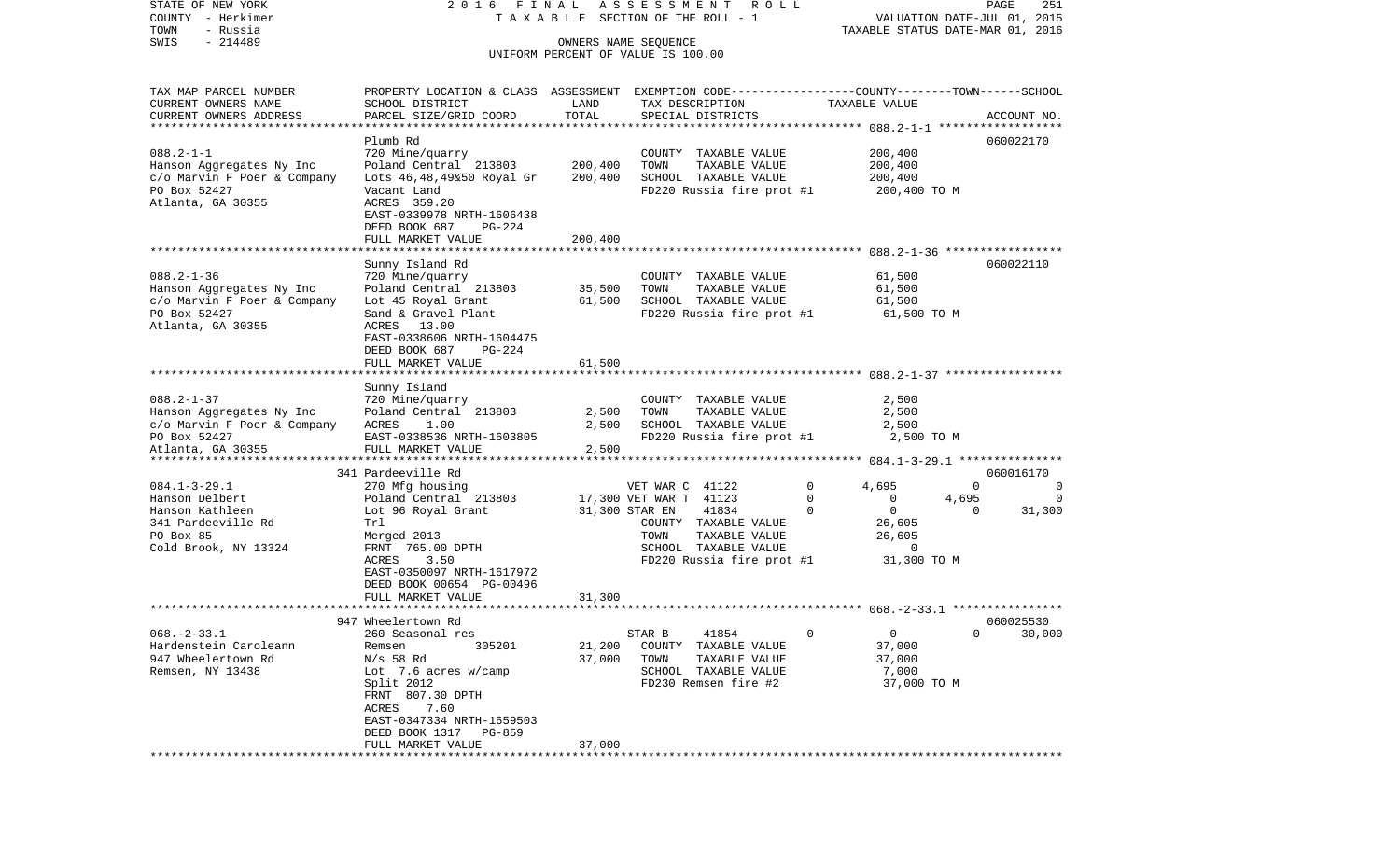| STATE OF NEW YORK<br>COUNTY - Herkimer<br>- Russia<br>TOWN<br>SWIS<br>$-214489$                   | 2016 FINAL                                                                                                                                                                                                                                                 | OWNERS NAME SEQUENCE                                  | A S S E S S M E N T R O L L<br>TAXABLE SECTION OF THE ROLL - 1<br>UNIFORM PERCENT OF VALUE IS 100.00                              | PAGE<br>252<br>VALUATION DATE-JUL 01, 2015<br>TAXABLE STATUS DATE-MAR 01, 2016                                                  |
|---------------------------------------------------------------------------------------------------|------------------------------------------------------------------------------------------------------------------------------------------------------------------------------------------------------------------------------------------------------------|-------------------------------------------------------|-----------------------------------------------------------------------------------------------------------------------------------|---------------------------------------------------------------------------------------------------------------------------------|
| TAX MAP PARCEL NUMBER<br>CURRENT OWNERS NAME<br>CURRENT OWNERS ADDRESS<br>*********************** | SCHOOL DISTRICT<br>PARCEL SIZE/GRID COORD                                                                                                                                                                                                                  | LAND<br>TOTAL                                         | TAX DESCRIPTION<br>SPECIAL DISTRICTS                                                                                              | PROPERTY LOCATION & CLASS ASSESSMENT EXEMPTION CODE---------------COUNTY-------TOWN------SCHOOL<br>TAXABLE VALUE<br>ACCOUNT NO. |
| $077.3 - 1 - 49.4$<br>Harnish Bradley<br>245 Gauss Rd<br>Remsen, NY 13438-5825                    | 245 Gauss Rd<br>210 1 Family Res<br>Poland Central 213803<br>Lot 117 Royal Grant<br>House 2 Barns<br>ACRES<br>5.00 BANK<br>641<br>EAST-0325643 NRTH-1626045<br>DEED BOOK 803<br>PG-582<br>FULL MARKET VALUE                                                | 36,000<br>164,000<br>164,000                          | $\Omega$<br>STAR B<br>41854<br>COUNTY TAXABLE VALUE<br>TOWN<br>TAXABLE VALUE<br>SCHOOL TAXABLE VALUE<br>FD220 Russia fire prot #1 | $\mathbf{0}$<br>$\Omega$<br>30,000<br>164,000<br>164,000<br>134,000<br>164,000 TO M                                             |
| $077.3 - 1 - 49.6$<br>Harnish Bradley<br>245 Guass Rd<br>Remsen, NY 13438-5825                    | *************************<br>Gauss Rd<br>314 Rural vac<10<br>Poland Central 213803<br>Lot 117 Royal Grant<br>Vacant Land<br>ACRES<br>9.80 BANK<br>641<br>EAST-0325365 NRTH-1626313<br>DEED BOOK 803<br>PG-582<br>FULL MARKET VALUE                         | * * * * * * * * * * * *<br>25,200<br>25,200<br>25,200 | COUNTY TAXABLE VALUE<br>TOWN<br>TAXABLE VALUE<br>SCHOOL TAXABLE VALUE<br>FD220 Russia fire prot #1                                | 0010354<br>25,200<br>25,200<br>25,200<br>25,200 TO M                                                                            |
| $072.12 - 2 - 20$<br>Harris Scott J<br>Harris Laura J<br>PO Box 319<br>Bridgewater, NY 13313      | Silverstone Rd<br>260 Seasonal res<br>Remsen<br>305201<br>Lot 2 Jacobs Tract<br>Camp<br>FRNT 100.00 DPTH 280.00<br><b>ACRES</b><br>0.64<br>EAST-0346117 NRTH-1651544<br>DEED BOOK 942<br><b>PG-195</b><br>FULL MARKET VALUE<br>*************************** | 13,000<br>40,000<br>40,000                            | COUNTY TAXABLE VALUE<br>TAXABLE VALUE<br>TOWN<br>SCHOOL TAXABLE VALUE<br>FD230 Remsen fire #2                                     | 060015120<br>40,000<br>40,000<br>40,000<br>40,000 TO M                                                                          |
| $073.3 - 1 - 9$<br>Hartman David B<br>144 Short Rd<br>Remsen, NY 13438                            | Short Rd<br>314 Rural vac<10<br>Remsen<br>305201<br>Lot 1 Marvin Tract<br>Vacant Land<br>4.51 BANK<br>ACRES<br>135<br>EAST-0349778 NRTH-1648128<br>DEED BOOK 673<br>$PG-52$<br>FULL MARKET VALUE<br>******************                                     | 10,300<br>10,300<br>10,300                            | COUNTY TAXABLE VALUE<br>TAXABLE VALUE<br>TOWN<br>SCHOOL TAXABLE VALUE<br>FD230 Remsen fire #2<br>****************************     | 060017680<br>10,300<br>10,300<br>10,300<br>10,300 TO M                                                                          |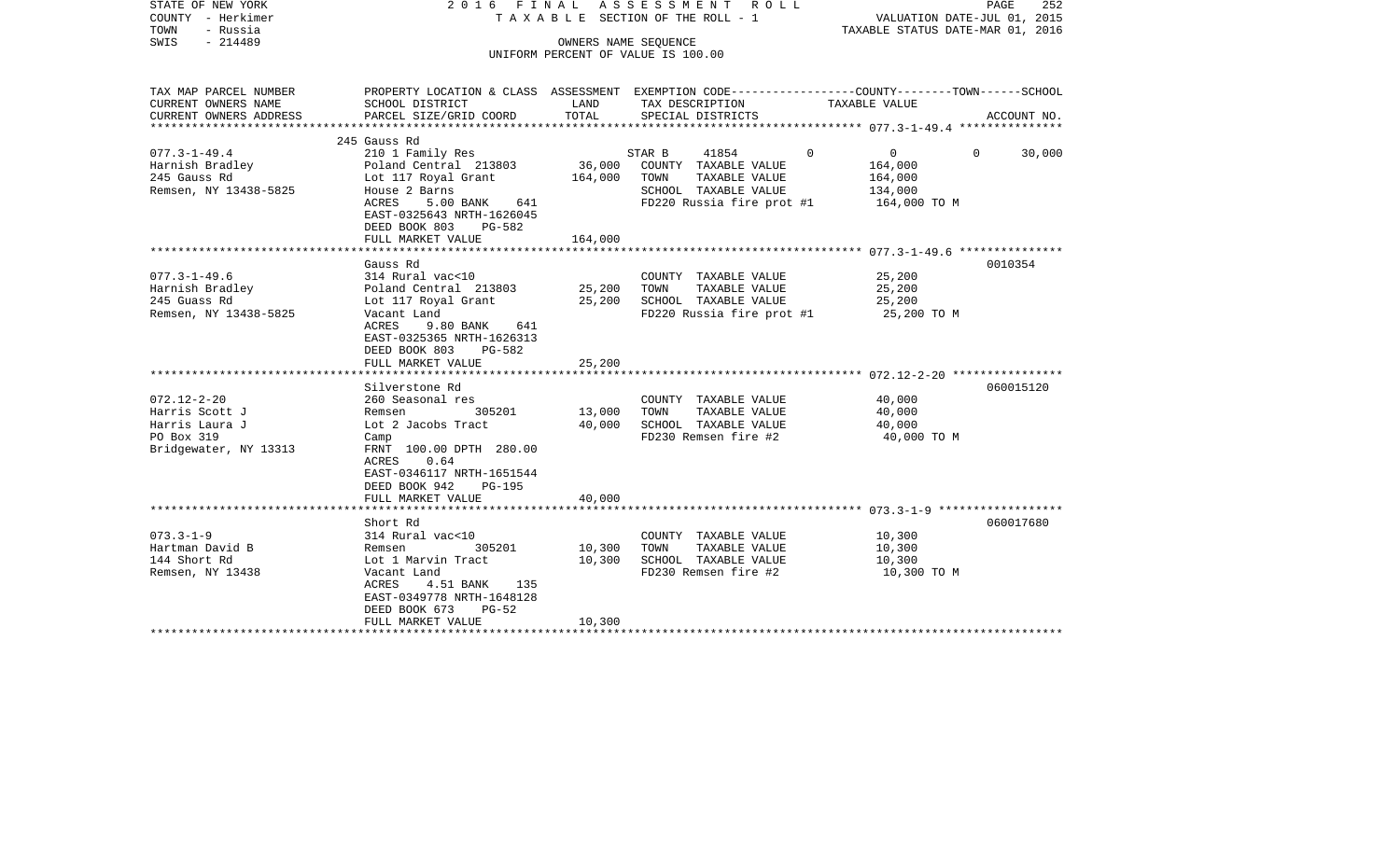| STATE OF NEW YORK      |                                                                                                   |         | 2016 FINAL ASSESSMENT ROLL         |                                | PAGE<br>253                      |
|------------------------|---------------------------------------------------------------------------------------------------|---------|------------------------------------|--------------------------------|----------------------------------|
| COUNTY - Herkimer      |                                                                                                   |         | TAXABLE SECTION OF THE ROLL - 1    |                                | VALUATION DATE-JUL 01, 2015      |
| TOWN<br>- Russia       |                                                                                                   |         |                                    |                                | TAXABLE STATUS DATE-MAR 01, 2016 |
| $-214489$<br>SWIS      |                                                                                                   |         | OWNERS NAME SEQUENCE               |                                |                                  |
|                        |                                                                                                   |         | UNIFORM PERCENT OF VALUE IS 100.00 |                                |                                  |
| TAX MAP PARCEL NUMBER  | PROPERTY LOCATION & CLASS ASSESSMENT EXEMPTION CODE----------------COUNTY--------TOWN------SCHOOL |         |                                    |                                |                                  |
| CURRENT OWNERS NAME    | SCHOOL DISTRICT                                                                                   | LAND    | TAX DESCRIPTION                    | TAXABLE VALUE                  |                                  |
| CURRENT OWNERS ADDRESS | PARCEL SIZE/GRID COORD                                                                            | TOTAL   | SPECIAL DISTRICTS                  |                                | ACCOUNT NO.                      |
|                        |                                                                                                   |         |                                    |                                |                                  |
|                        | 144 Short Rd                                                                                      |         |                                    |                                | 060017670                        |
| $073.3 - 1 - 13$       | 210 1 Family Res                                                                                  |         | STAR B<br>41854                    | $\Omega$<br>$\overline{0}$     | $\Omega$<br>30,000               |
| Hartman David B        | 305201<br>Remsen                                                                                  | 17,300  | COUNTY TAXABLE VALUE               | 85,000                         |                                  |
| 144 Short Rd           | Lot 1 Marvin Tract                                                                                | 85,000  | TOWN<br>TAXABLE VALUE              | 85,000                         |                                  |
| Remsen, NY 13438       | Log Home                                                                                          |         | SCHOOL TAXABLE VALUE               | 55,000                         |                                  |
|                        | 3.50 BANK 135<br>ACRES                                                                            |         | FD230 Remsen fire #2               | 85,000 TO M                    |                                  |
|                        | EAST-0350004 NRTH-1647783                                                                         |         |                                    |                                |                                  |
|                        | DEED BOOK 673<br>PG-54                                                                            |         |                                    |                                |                                  |
|                        | FULL MARKET VALUE                                                                                 | 85,000  |                                    |                                |                                  |
|                        |                                                                                                   |         |                                    |                                |                                  |
|                        | Route 365                                                                                         |         |                                    |                                |                                  |
| $073.3 - 1 - 85$       | 314 Rural vac<10                                                                                  |         | COUNTY TAXABLE VALUE               | 17,700                         |                                  |
| Hartman David B        | 305201<br>Remsen                                                                                  | 17,700  | TAXABLE VALUE<br>TOWN              | 17,700                         |                                  |
| 144 Short Rd           | FRNT 1025.00 DPTH                                                                                 | 17,700  | SCHOOL TAXABLE VALUE               | 17,700                         |                                  |
| Remsen, NY 13438       | ACRES 10.00 BANK 135                                                                              |         | FD230 Remsen fire #2               | 17,700 TO M                    |                                  |
|                        | EAST-0350286 NRTH-1647637                                                                         |         |                                    |                                |                                  |
|                        | FULL MARKET VALUE                                                                                 | 17,700  |                                    |                                |                                  |
|                        |                                                                                                   |         |                                    |                                |                                  |
|                        | Marcy Rd                                                                                          |         |                                    |                                | 060023700                        |
| $083.4 - 1 - 13.1$     | 105 Vac farmland                                                                                  |         | COUNTY TAXABLE VALUE               | 24,500                         |                                  |
| Hartmann Ronald R      | Poland Central 213803                                                                             | 24,500  | TAXABLE VALUE<br>TOWN              | 24,500                         |                                  |
| 683 Russia Rd          | Lot 86 Royal Grant                                                                                | 24,500  | SCHOOL TAXABLE VALUE               | 24,500                         |                                  |
| Poland, NY 13431       | Vacant Land                                                                                       |         | FD220 Russia fire prot #1          | 24,500 TO M                    |                                  |
|                        | Includes 7.95 Acers                                                                               |         |                                    |                                |                                  |
|                        | FRNT 350.00 DPTH                                                                                  |         |                                    |                                |                                  |
|                        | ACRES 16.00                                                                                       |         |                                    |                                |                                  |
|                        | EAST-0339827 NRTH-1614754                                                                         |         |                                    |                                |                                  |
|                        | DEED BOOK 927<br>PG-522                                                                           |         |                                    |                                |                                  |
|                        | FULL MARKET VALUE                                                                                 | 24,500  |                                    |                                |                                  |
|                        |                                                                                                   |         |                                    |                                |                                  |
|                        | 683 Russia Rd                                                                                     |         |                                    |                                |                                  |
| $083.4 - 1 - 13.6$     | 210 1 Family Res                                                                                  |         | 41854<br>STAR B                    | $\mathbf{0}$<br>$\overline{0}$ | 30,000<br>$\Omega$               |
| Hartmann Ronald R      | Poland Central 213803                                                                             | 23,600  | COUNTY TAXABLE VALUE               | 110,000                        |                                  |
| 683 Russia Rd          | FRNT 533.00 DPTH                                                                                  | 110,000 | TOWN<br>TAXABLE VALUE              | 110,000                        |                                  |
| Poland, NY 13431       | ACRES<br>8.00                                                                                     |         | SCHOOL TAXABLE VALUE               | 80,000                         |                                  |
|                        | EAST-0339546 NRTH-1613469                                                                         |         | FD220 Russia fire prot #1          | 110,000 TO M                   |                                  |
|                        | DEED BOOK 927<br>PG-519                                                                           |         |                                    |                                |                                  |
|                        | FULL MARKET VALUE                                                                                 | 110,000 |                                    |                                |                                  |
|                        |                                                                                                   |         |                                    |                                |                                  |
|                        | Conway Rd                                                                                         |         |                                    |                                | 060050930                        |
| $078.3 - 1 - 10.1$     | 322 Rural vac>10                                                                                  |         | COUNTY TAXABLE VALUE               | 19,300                         |                                  |
| Harvey Allen W         | Poland Central 213803                                                                             | 19,300  | TOWN<br>TAXABLE VALUE              | 19,300                         |                                  |
| 127 Boon St            | Lot 18 Jerseyfield Patent                                                                         | 19,300  | SCHOOL TAXABLE VALUE               | 19,300                         |                                  |
| Barneveld, NY 13304    | Vacant Land                                                                                       |         | FD220 Russia fire prot #1          | 19,300 TO M                    |                                  |
|                        | FRNT 174.00 DPTH                                                                                  |         |                                    |                                |                                  |
|                        | ACRES 13.90                                                                                       |         |                                    |                                |                                  |
|                        | EAST-0355134 NRTH-1631552                                                                         |         |                                    |                                |                                  |
|                        | DEED BOOK 1437<br>PG-472                                                                          |         |                                    |                                |                                  |
|                        | FULL MARKET VALUE                                                                                 | 19,300  |                                    |                                |                                  |
|                        |                                                                                                   |         |                                    |                                |                                  |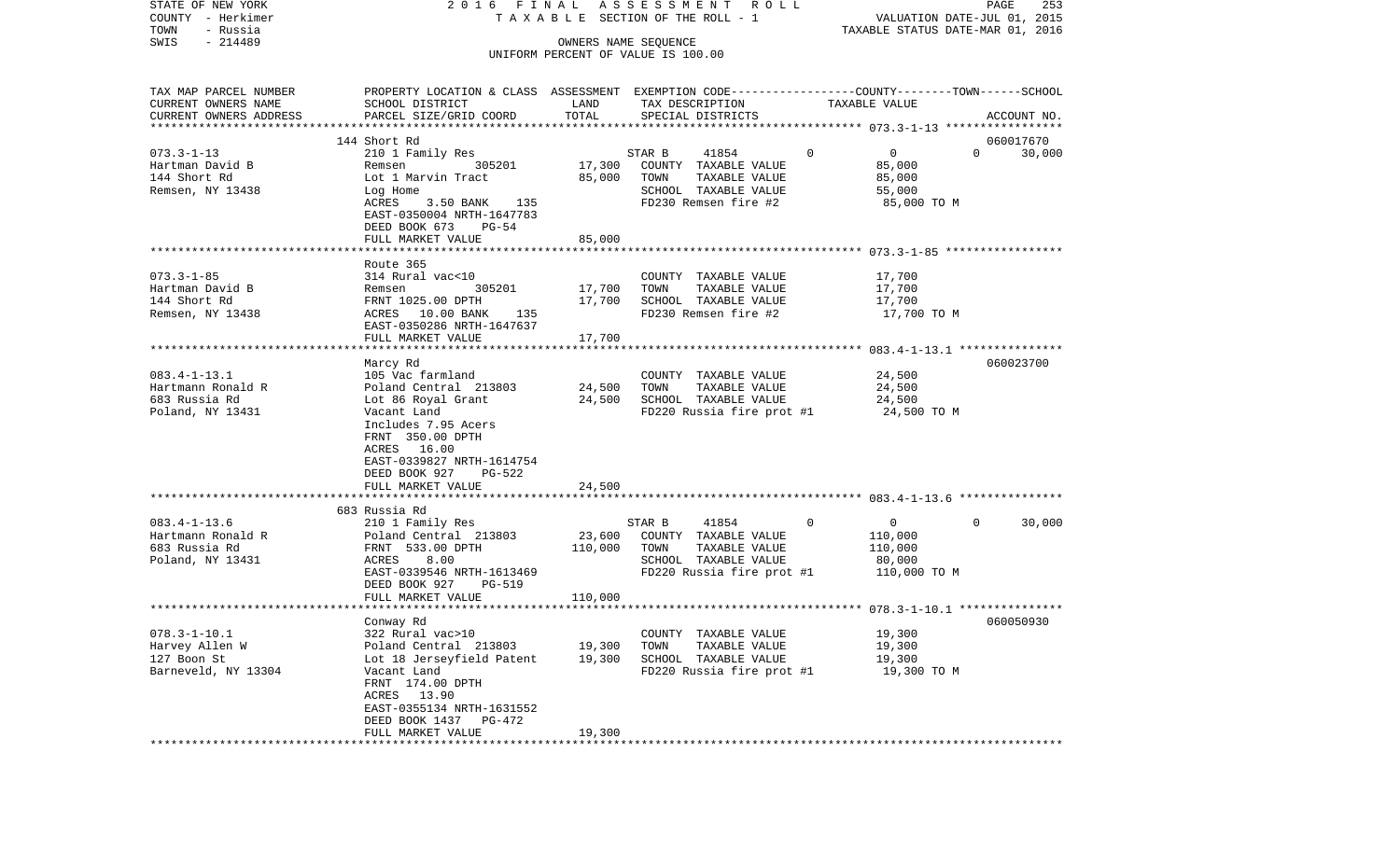| STATE OF NEW YORK<br>COUNTY - Herkimer<br>TOWN<br>- Russia                                        | 2016<br>F I N A L                                                                                                                                                                                                       |                                                           | ASSESSMENT<br>R O L L<br>TAXABLE SECTION OF THE ROLL - 1                                                               |                                                                                | PAGE<br>254<br>VALUATION DATE-JUL 01, 2015<br>TAXABLE STATUS DATE-MAR 01, 2016 |
|---------------------------------------------------------------------------------------------------|-------------------------------------------------------------------------------------------------------------------------------------------------------------------------------------------------------------------------|-----------------------------------------------------------|------------------------------------------------------------------------------------------------------------------------|--------------------------------------------------------------------------------|--------------------------------------------------------------------------------|
| $-214489$<br>SWIS                                                                                 |                                                                                                                                                                                                                         |                                                           | OWNERS NAME SEQUENCE<br>UNIFORM PERCENT OF VALUE IS 100.00                                                             |                                                                                |                                                                                |
| TAX MAP PARCEL NUMBER<br>CURRENT OWNERS NAME<br>CURRENT OWNERS ADDRESS<br>*********************   | PROPERTY LOCATION & CLASS ASSESSMENT EXEMPTION CODE----------------COUNTY-------TOWN------SCHOOL<br>SCHOOL DISTRICT<br>PARCEL SIZE/GRID COORD                                                                           | LAND<br>TOTAL                                             | TAX DESCRIPTION<br>SPECIAL DISTRICTS                                                                                   | TAXABLE VALUE                                                                  | ACCOUNT NO.                                                                    |
| $078.3 - 1 - 10.2$<br>Harvey Michael<br>141 Dagenkolb Rd<br>Cold Brook, NY 13324                  | Dagenkolb Rd<br>210 1 Family Res<br>Poland Central 213803<br>5.20<br>ACRES<br>EAST-0355382 NRTH-1630570<br>DEED BOOK 1213 PG-718<br>FULL MARKET VALUE                                                                   | 8,800<br>128,800<br>128,800                               | STAR B<br>41854<br>COUNTY TAXABLE VALUE<br>TOWN<br>TAXABLE VALUE<br>SCHOOL TAXABLE VALUE<br>FD220 Russia fire prot #1  | 0<br>0<br>128,800<br>128,800<br>98,800<br>128,800 TO M                         | 30,000<br>0                                                                    |
| $088.1 - 1 - 18.8$<br>Hasse John<br>Hasse Deborah<br>318 Plumb Rd<br>Poland, NY 13431             | Plumb Rd<br>322 Rural vac>10<br>Poland Central 213803<br>Lot 48 Royal Grant<br>Vacant Land<br>ACRES 12.00<br>EAST-0336394 NRTH-1605328<br>DEED BOOK 1317 PG-638<br>FULL MARKET VALUE                                    | 20,100<br>20,100<br>20,100                                | COUNTY TAXABLE VALUE<br>TOWN<br>TAXABLE VALUE<br>SCHOOL TAXABLE VALUE<br>FD220 Russia fire prot #1                     | 20,100<br>20,100<br>20,100<br>20,100 TO M                                      | 060052580                                                                      |
| $088.1 - 1 - 18.9$<br>Hasse John J<br>Hasse Debra E<br>318 Plumb Rd<br>Poland, NY 13431           | 318 Plumb Rd<br>242 Rurl res&rec<br>Poland Central 213803<br>Lot 48 Royal Grant<br>House<br>ACRES<br>11.00<br>EAST-0336754 NRTH-1605384<br>DEED BOOK 688<br>PG-990<br>FULL MARKET VALUE                                 | 27,500<br>169,000<br>169,000                              | 41834<br>STAR EN<br>COUNTY TAXABLE VALUE<br>TOWN<br>TAXABLE VALUE<br>SCHOOL TAXABLE VALUE<br>FD220 Russia fire prot #1 | $\mathbf 0$<br>$\overline{0}$<br>169,000<br>169,000<br>103,700<br>169,000 TO M | 060051320<br>$\Omega$<br>65,300                                                |
| $083.3 - 1 - 17$<br>Hathaway Douglas<br>Hathaway Jean<br>49 White Anchor Cove<br>Jordan, NY 13080 | ********************<br>Russia Rd<br>260 Seasonal res<br>Poland Central 213803<br>N 87<br>Rg<br>Camp <sub>5</sub><br>Russia<br>5.70<br>ACRES<br>EAST-0329809 NRTH-1612468<br>DEED BOOK 1587 PG-600<br>FULL MARKET VALUE | 25,300<br>26,600<br>26,600                                | COUNTY TAXABLE VALUE<br>TOWN<br>TAXABLE VALUE<br>SCHOOL TAXABLE VALUE<br>FD220 Russia fire prot #1                     | 26,600<br>26,600<br>26,600<br>26,600 TO M                                      | 060026370                                                                      |
| $082.2 - 1 - 40.2$<br>Hatzinger Bonnie L<br>219 Dover Rd<br>PO Box 173<br>Barneveld, NY 13304     | Dover Rd,<br>210 1 Family Res<br>Holland Patent 305801<br>Vac. Land<br>FRNT 303.00 DPTH<br>ACRES<br>5.00<br>EAST-0317926 NRTH-1618211<br>DEED BOOK 1517 PG-590<br>FULL MARKET VALUE<br>**************************       | 36,000<br>212,000<br>212,000<br>************************* | 41854<br>STAR B<br>COUNTY TAXABLE VALUE<br>TOWN<br>TAXABLE VALUE<br>SCHOOL TAXABLE VALUE<br>FD220 Russia fire prot #1  | $\mathsf{O}$<br>0<br>212,000<br>212,000<br>182,000<br>212,000 TO M             | 0<br>30,000                                                                    |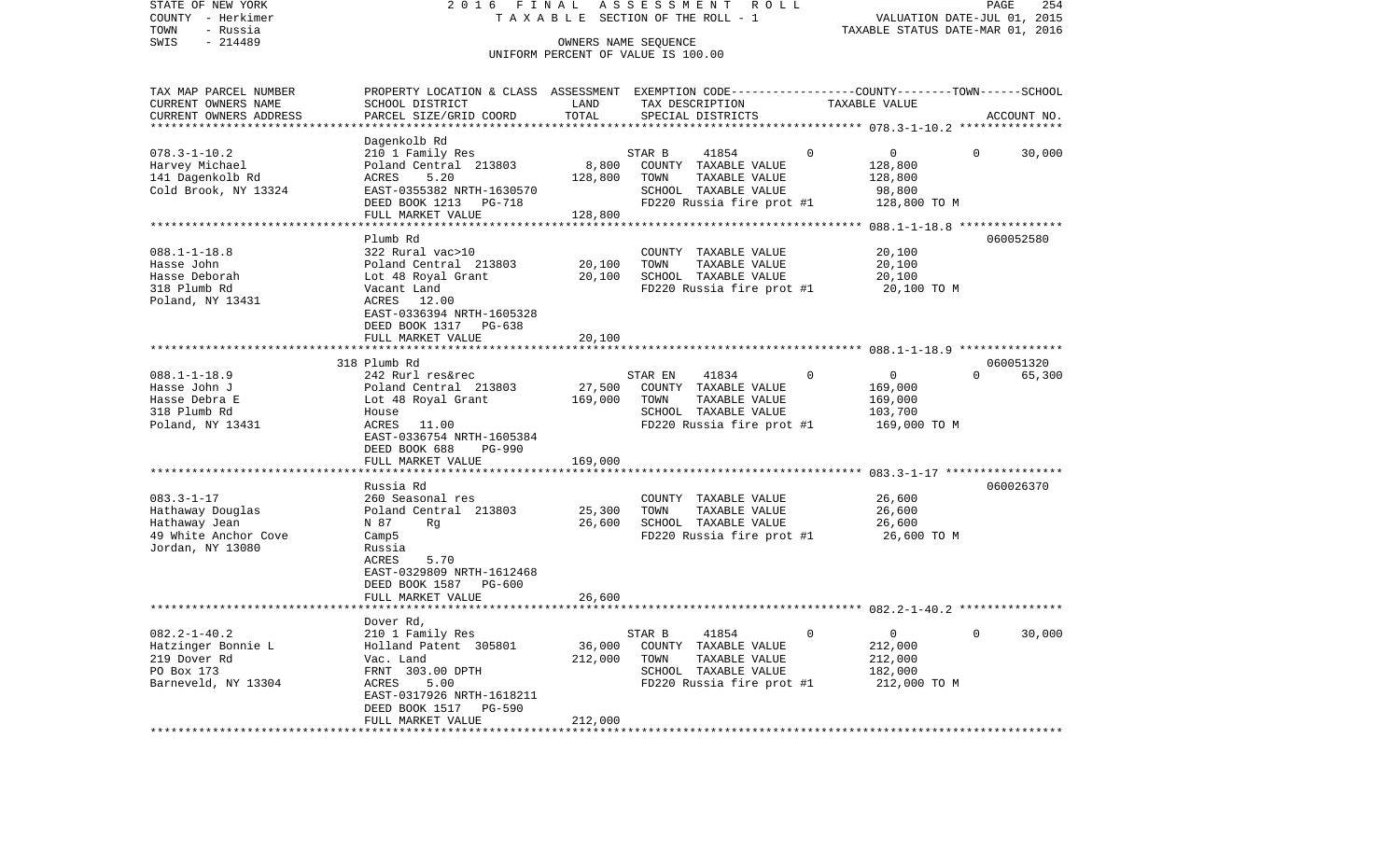| COUNTY - Herkimer      |                                                                                                 |                              | T A X A B L E SECTION OF THE ROLL - 1 |               | VALUATION DATE-JUL 01, 2015      |             |
|------------------------|-------------------------------------------------------------------------------------------------|------------------------------|---------------------------------------|---------------|----------------------------------|-------------|
| TOWN<br>- Russia       |                                                                                                 |                              |                                       |               | TAXABLE STATUS DATE-MAR 01, 2016 |             |
| SWIS<br>$-214489$      |                                                                                                 |                              | OWNERS NAME SEQUENCE                  |               |                                  |             |
|                        |                                                                                                 |                              | UNIFORM PERCENT OF VALUE IS 100.00    |               |                                  |             |
|                        |                                                                                                 |                              |                                       |               |                                  |             |
| TAX MAP PARCEL NUMBER  | PROPERTY LOCATION & CLASS ASSESSMENT EXEMPTION CODE---------------COUNTY-------TOWN------SCHOOL |                              |                                       |               |                                  |             |
| CURRENT OWNERS NAME    | SCHOOL DISTRICT                                                                                 | LAND                         | TAX DESCRIPTION                       | TAXABLE VALUE |                                  |             |
| CURRENT OWNERS ADDRESS | PARCEL SIZE/GRID COORD                                                                          | TOTAL                        | SPECIAL DISTRICTS                     |               |                                  | ACCOUNT NO. |
|                        |                                                                                                 |                              |                                       |               |                                  |             |
|                        | Buck Hill Rd                                                                                    |                              |                                       |               |                                  |             |
| $088.2 - 1 - 31.5$     | 242 Rurl res&rec                                                                                |                              | STAR B<br>41854                       | $\mathbf{0}$  | $\overline{0}$<br>$\overline{0}$ | 30,000      |
| Haver Gilbert G        | Poland Central 213803                                                                           | 39,300                       | COUNTY TAXABLE VALUE                  |               | 190,000                          |             |
| PO Box 615             | Residential                                                                                     | 190,000                      | TOWN<br>TAXABLE VALUE                 |               | 190,000                          |             |
| Poland, NY 13431       | FRNT 452.70 DPTH                                                                                |                              | SCHOOL TAXABLE VALUE                  |               | 160,000                          |             |
|                        | ACRES 21.70 BANK 135                                                                            |                              | FD220 Russia fire prot #1             |               | 190,000 TO M                     |             |
|                        | EAST-0342959 NRTH-1603886                                                                       |                              |                                       |               |                                  |             |
|                        | DEED BOOK 939<br>PG-17                                                                          |                              |                                       |               |                                  |             |
|                        | FULL MARKET VALUE                                                                               | 190,000                      |                                       |               |                                  |             |
|                        |                                                                                                 |                              |                                       |               |                                  |             |
|                        | Buck Hill Rd                                                                                    |                              |                                       |               |                                  |             |
| $088.2 - 1 - 31.6$     | 314 Rural vac<10                                                                                |                              | COUNTY TAXABLE VALUE                  |               | 3,700                            |             |
| Haver Gilbert G        |                                                                                                 | 3,700                        | TOWN<br>TAXABLE VALUE                 |               | 3,700                            |             |
| 157 Buck Hill Rd       | Poland Central 213803<br>FRNT 201.00 DPTH<br>ACRES 1.80<br>EAST-0343671 NRTH-1604325            | 3,700                        | SCHOOL TAXABLE VALUE                  |               | 3,700                            |             |
| PO Box 615             |                                                                                                 |                              | FD220 Russia fire prot #1 3,700 TO M  |               |                                  |             |
| Poland, NY 13431       |                                                                                                 |                              |                                       |               |                                  |             |
|                        | DEED BOOK 1083 PG-583                                                                           |                              |                                       |               |                                  |             |
|                        | FULL MARKET VALUE                                                                               | 3,700<br>* * * * * * * * * * |                                       |               |                                  |             |
|                        |                                                                                                 |                              |                                       |               |                                  | 060009270   |
| $072.2 - 1 - 4$        | Jim Wall Rd<br>260 Seasonal res                                                                 |                              |                                       |               | 136,100                          |             |
| Haver Wayne G Sr       | Remsen 305201                                                                                   | 111,100                      | COUNTY TAXABLE VALUE<br>TOWN          |               | 136,100                          |             |
| Haver Cheryl           | Lot 9 Walker Tract                                                                              | 136,100                      | TAXABLE VALUE<br>SCHOOL TAXABLE VALUE |               | 136,100                          |             |
| Box 287                | Camp                                                                                            |                              | FD230 Remsen fire #2                  |               | 200 TO M                         |             |
| Poland, NY 13431       | ACRES 112.95                                                                                    |                              |                                       |               |                                  |             |
|                        | EAST-0339946 NRTH-1653125                                                                       |                              |                                       |               |                                  |             |
|                        | DEED BOOK 00644 PG-00984                                                                        |                              |                                       |               |                                  |             |
|                        | FULL MARKET VALUE                                                                               | 136,100                      |                                       |               |                                  |             |
|                        |                                                                                                 |                              |                                       |               |                                  |             |
|                        | Simpson Rd                                                                                      |                              |                                       |               |                                  | 060012420   |
| $082.2 - 1 - 53$       | 322 Rural vac>10                                                                                |                              | COUNTY TAXABLE VALUE                  |               | 59,100                           |             |
| Hawes Tim              | Holland Patent 305801                                                                           | 59,100                       | TOWN<br>TAXABLE VALUE                 |               | 59,100                           |             |
| 1711 Dove Point Ct     | Lot 102 Royal Grant 59,100                                                                      |                              | SCHOOL TAXABLE VALUE                  |               | 59,100                           |             |
| Vienna, VA 22182       | House                                                                                           |                              | FD220 Russia fire prot #1             |               | 59,100 TO M                      |             |
|                        | ACRES 39.30                                                                                     |                              |                                       |               |                                  |             |
|                        | EAST-0321347 NRTH-1617545                                                                       |                              |                                       |               |                                  |             |
|                        | DEED BOOK 684<br>PG-555                                                                         |                              |                                       |               |                                  |             |
|                        | FULL MARKET VALUE                                                                               | 59,100                       |                                       |               |                                  |             |
|                        |                                                                                                 |                              |                                       |               |                                  |             |
|                        | Military Rd                                                                                     |                              |                                       |               |                                  |             |
| $083.1 - 1 - 33.2$     | 314 Rural vac<10                                                                                |                              | COUNTY TAXABLE VALUE                  |               | 20,600                           |             |
| Hawkridge Jesse E      | Poland Central 213803                                                                           | 20,600                       | TOWN<br>TAXABLE VALUE                 |               | 20,600                           |             |
| Hawkridge Emily F      | Split w/ Ferris                                                                                 | 20,600                       | SCHOOL TAXABLE VALUE                  |               | 20,600                           |             |
| 5794 Military Rd       | Split w/ Ferris<br>FRNT 977.00 DPTH                                                             |                              | FD220 Russia fire prot #1             |               | 20,600 TO M                      |             |
| Remsen, NY 13438       | 6.70<br>ACRES                                                                                   |                              |                                       |               |                                  |             |
|                        | EAST-0327604 NRTH-1617496                                                                       |                              |                                       |               |                                  |             |
|                        | DEED BOOK 1164<br>PG-217                                                                        |                              |                                       |               |                                  |             |
|                        | FULL MARKET VALUE                                                                               | 20,600                       |                                       |               |                                  |             |
|                        |                                                                                                 |                              |                                       |               |                                  |             |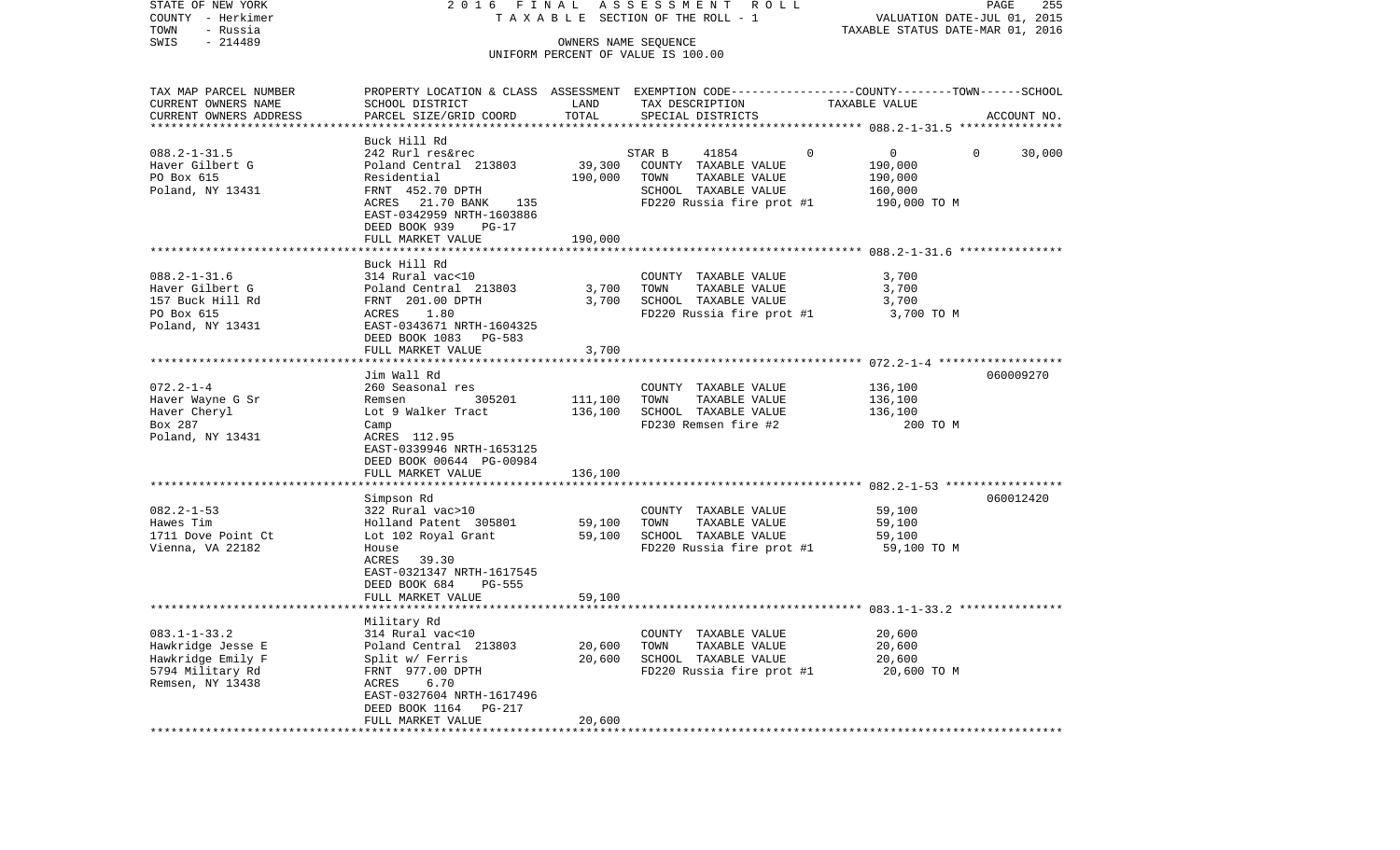| STATE OF NEW YORK<br>COUNTY - Herkimer<br>- Russia<br>TOWN<br>$-214489$<br>SWIS                                                                        | 2016 FINAL                                                                                                                                                                                                                                                                                                                                            | OWNERS NAME SEOUENCE                           | ASSESSMENT ROLL<br>T A X A B L E SECTION OF THE ROLL - 1<br>UNIFORM PERCENT OF VALUE IS 100.00                                                                                                           | PAGE<br>VALUATION DATE-JUL 01, 2015<br>TAXABLE STATUS DATE-MAR 01, 2016                                           | 256    |
|--------------------------------------------------------------------------------------------------------------------------------------------------------|-------------------------------------------------------------------------------------------------------------------------------------------------------------------------------------------------------------------------------------------------------------------------------------------------------------------------------------------------------|------------------------------------------------|----------------------------------------------------------------------------------------------------------------------------------------------------------------------------------------------------------|-------------------------------------------------------------------------------------------------------------------|--------|
| TAX MAP PARCEL NUMBER<br>CURRENT OWNERS NAME                                                                                                           | SCHOOL DISTRICT                                                                                                                                                                                                                                                                                                                                       | LAND                                           | TAX DESCRIPTION                                                                                                                                                                                          | PROPERTY LOCATION & CLASS ASSESSMENT EXEMPTION CODE----------------COUNTY-------TOWN------SCHOOL<br>TAXABLE VALUE |        |
| CURRENT OWNERS ADDRESS<br>***********************                                                                                                      | PARCEL SIZE/GRID COORD                                                                                                                                                                                                                                                                                                                                | TOTAL                                          | SPECIAL DISTRICTS                                                                                                                                                                                        | ACCOUNT NO.                                                                                                       |        |
|                                                                                                                                                        | 2095 Black Creek Rd                                                                                                                                                                                                                                                                                                                                   |                                                |                                                                                                                                                                                                          |                                                                                                                   |        |
| $083.1 - 1 - 7.2$<br>Hayes Carolyn<br>2095 Black Creek Rd<br>Remsen, NY 13438-9801                                                                     | 210 1 Family Res<br>Poland Central 213803<br>Lot 114 Royal Grant<br>House<br>ACRES<br>5.00 BANK<br>135<br>EAST-0324979 NRTH-1623169                                                                                                                                                                                                                   | 36,000<br>198,200                              | 41854<br>STAR B<br>COUNTY TAXABLE VALUE<br>TOWN<br>TAXABLE VALUE<br>SCHOOL TAXABLE VALUE<br>FD220 Russia fire prot #1                                                                                    | $\mathbf{0}$<br>$\Omega$<br>$\Omega$<br>198,200<br>198,200<br>168,200<br>198,200 TO M                             | 30,000 |
|                                                                                                                                                        | DEED BOOK 780<br>$PG-96$<br>FULL MARKET VALUE                                                                                                                                                                                                                                                                                                         | 198,200                                        |                                                                                                                                                                                                          |                                                                                                                   |        |
|                                                                                                                                                        | ************************                                                                                                                                                                                                                                                                                                                              |                                                |                                                                                                                                                                                                          |                                                                                                                   |        |
| $078.1 - 1 - 28$<br>Hazzard Jeffrey<br>46 Park Road W<br>Castile, NY 14427<br>$078.1 - 1 - 29$<br>Hazzard Jeffrey<br>46 W Park Rd<br>Castile, NY 14427 | Stormy Hill Rd<br>314 Rural vac<10<br>Poland Central 213803<br>Lot 17 Jerseyfield Patent<br>Vacant Land<br>ACRES<br>6.70<br>EAST-0350533 NRTH-1638241<br>DEED BOOK 1439 PG-986<br>FULL MARKET VALUE<br>Stormy Hill Rd<br>260 Seasonal res<br>Poland Central 213803<br>Lot 17 Jerseyfield Patent<br>Camp<br>ACRES<br>6.70<br>EAST-0350757 NRTH-1638131 | 13,400<br>13,400<br>13,400<br>13,400<br>43,400 | COUNTY TAXABLE VALUE<br>TOWN<br>TAXABLE VALUE<br>SCHOOL TAXABLE VALUE<br>FD220 Russia fire prot #1<br>COUNTY TAXABLE VALUE<br>TAXABLE VALUE<br>TOWN<br>SCHOOL TAXABLE VALUE<br>FD220 Russia fire prot #1 | 060003480<br>13,400<br>13,400<br>13,400<br>13,400 TO M<br>060046950<br>43,400<br>43,400<br>43,400<br>43,400 TO M  |        |
|                                                                                                                                                        | DEED BOOK 1339 PG-47<br>FULL MARKET VALUE                                                                                                                                                                                                                                                                                                             | 43,400                                         |                                                                                                                                                                                                          |                                                                                                                   |        |
|                                                                                                                                                        | 1318 Wheelertown Rd                                                                                                                                                                                                                                                                                                                                   |                                                |                                                                                                                                                                                                          |                                                                                                                   |        |
| $068. - 1 - 60$<br>Head Richard M<br>6419 Cascade Rd<br>Lafayette, NY 13084                                                                            | 260 Seasonal res<br>305201<br>Remsen<br>Wheelertown Road<br>Camp<br>FRNT 500.00 DPTH<br>6.20<br>ACRES<br>EAST-0341820 NRTH-1663673<br>DEED BOOK 829<br>PG-284<br>FULL MARKET VALUE                                                                                                                                                                    | 21,300<br>38,000<br>38,000                     | COUNTY TAXABLE VALUE<br>TAXABLE VALUE<br>TOWN<br>SCHOOL TAXABLE VALUE<br>FD230 Remsen fire #2                                                                                                            | 38,000<br>38,000<br>38,000<br>38,000 TO M                                                                         |        |
|                                                                                                                                                        | ************************                                                                                                                                                                                                                                                                                                                              |                                                | *****************************                                                                                                                                                                            |                                                                                                                   |        |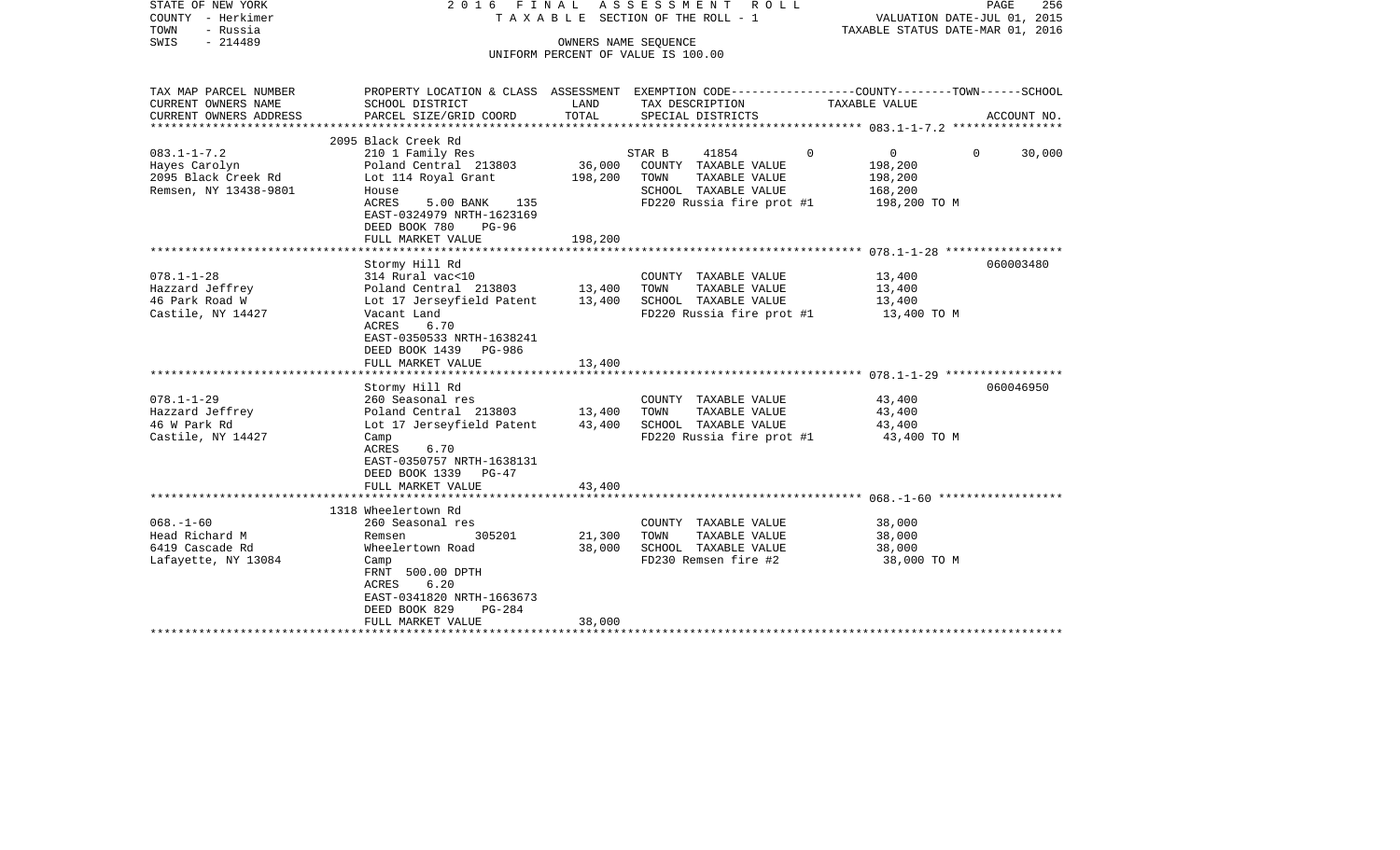| COUNTY<br>– Herkimer           |                                                                                                  |         | T A X A B L E SECTION OF THE ROLL - 1      |               |                       | VALUATION DATE-JUL 01, 2015      |                |
|--------------------------------|--------------------------------------------------------------------------------------------------|---------|--------------------------------------------|---------------|-----------------------|----------------------------------|----------------|
| TOWN<br>- Russia               |                                                                                                  |         |                                            |               |                       | TAXABLE STATUS DATE-MAR 01, 2016 |                |
| $-214489$<br>SWIS              |                                                                                                  |         | OWNERS NAME SEQUENCE                       |               |                       |                                  |                |
|                                |                                                                                                  |         | UNIFORM PERCENT OF VALUE IS 100.00         |               |                       |                                  |                |
| TAX MAP PARCEL NUMBER          | PROPERTY LOCATION & CLASS ASSESSMENT EXEMPTION CODE----------------COUNTY-------TOWN------SCHOOL |         |                                            |               |                       |                                  |                |
| CURRENT OWNERS NAME            | SCHOOL DISTRICT                                                                                  | LAND    | TAX DESCRIPTION                            |               | TAXABLE VALUE         |                                  |                |
| CURRENT OWNERS ADDRESS         | PARCEL SIZE/GRID COORD                                                                           | TOTAL   | SPECIAL DISTRICTS                          |               |                       |                                  | ACCOUNT NO.    |
|                                |                                                                                                  |         |                                            |               |                       |                                  |                |
|                                | 186 Gravesville Rd                                                                               |         |                                            |               |                       |                                  | 060045580      |
| $083.3 - 1 - 44$               | 210 1 Family Res                                                                                 |         | 41854<br>STAR B                            |               | $\Omega$              | $\overline{0}$<br>$\Omega$       | 30,000         |
| Heerkens Steven R              | Poland Central 213803                                                                            | 20,400  | COUNTY TAXABLE VALUE                       |               |                       | 135,000                          |                |
| 186 Gravesville Rd             | Lot 69 Royal Grant                                                                               | 135,000 | TOWN                                       | TAXABLE VALUE |                       | 135,000                          |                |
| Poland, NY 13431               | House                                                                                            |         | SCHOOL TAXABLE VALUE                       |               |                       | 105,000                          |                |
|                                | Gravesville Rd                                                                                   |         | FD220 Russia fire prot #1                  |               |                       | 135,000 TO M                     |                |
|                                | <b>ACRES</b><br>5.60 BANK<br>135                                                                 |         |                                            |               |                       |                                  |                |
|                                | EAST-0328471 NRTH-1609032                                                                        |         |                                            |               |                       |                                  |                |
|                                | DEED BOOK 1237<br>PG-921                                                                         |         |                                            |               |                       |                                  |                |
|                                | FULL MARKET VALUE                                                                                | 135,000 |                                            |               |                       |                                  |                |
|                                |                                                                                                  |         |                                            |               |                       |                                  |                |
|                                | Military Rd                                                                                      |         |                                            |               |                       |                                  | 060011760      |
| $076.4 - 1 - 16$               | 210 1 Family Res                                                                                 |         | STAR B<br>41854                            |               | $\Omega$              | $\mathbf 0$<br>$\Omega$          | 30,000         |
| Heiland Edward III             | Poland Central 213803                                                                            | 25,200  | COUNTY TAXABLE VALUE                       |               |                       | 161,000                          |                |
| Heiland Susan                  | Lot 117 Royal Grant                                                                              | 161,000 | TOWN                                       | TAXABLE VALUE |                       | 161,000                          |                |
| 103 Gauss Rd                   | House Garage                                                                                     |         | SCHOOL TAXABLE VALUE                       |               |                       | 131,000                          |                |
| Remsen, NY 13438               | Military                                                                                         |         | FD220 Russia fire prot #1                  |               |                       | 161,000 TO M                     |                |
|                                | FRNT 180.00 DPTH 240.00                                                                          |         |                                            |               |                       |                                  |                |
|                                | EAST-0322702 NRTH-1625497                                                                        |         |                                            |               |                       |                                  |                |
|                                | DEED BOOK 736<br>$PG-47$                                                                         |         |                                            |               |                       |                                  |                |
|                                | FULL MARKET VALUE                                                                                | 161,000 |                                            |               |                       |                                  |                |
|                                |                                                                                                  |         |                                            |               |                       |                                  |                |
|                                | 341 Dover Rd                                                                                     |         |                                            |               |                       |                                  | 060017280      |
| $082.2 - 1 - 33.1$             | 242 Rurl res&rec                                                                                 |         | COUNTY TAXABLE VALUE                       |               |                       | 321,500                          |                |
| Helmer Adam M                  | Poland Central 213803                                                                            | 69,300  | TOWN                                       | TAXABLE VALUE |                       | 321,500                          |                |
| Helmer Daria R                 | Lots 104 & 115 Royal Gran                                                                        | 321,500 | SCHOOL TAXABLE VALUE                       |               |                       | 321,500                          |                |
| 341 Dover Rd                   | House Garage Barn                                                                                |         | FD220 Russia fire prot #1                  |               |                       | 321,500 TO M                     |                |
| Barneveld, NY 13304            | Dover                                                                                            |         |                                            |               |                       |                                  |                |
|                                | 23.20<br>ACRES                                                                                   |         |                                            |               |                       |                                  |                |
|                                | EAST-0318917 NRTH-1620886                                                                        |         |                                            |               |                       |                                  |                |
|                                | DEED BOOK 1533 PG-682                                                                            |         |                                            |               |                       |                                  |                |
|                                | FULL MARKET VALUE                                                                                | 321,500 |                                            |               |                       |                                  |                |
|                                | 4823 Military Rd                                                                                 |         |                                            |               |                       |                                  | 060000376      |
| $083.4 - 1 - 76.6$             | 210 1 Family Res                                                                                 |         | VET WAR C 41122                            |               | $\mathbf 0$<br>9,000  | $\Omega$                         | 0              |
| Helmer Keith                   | Poland Central 213803                                                                            |         | 65,400 VET WAR T 41123                     |               | $\mathbf 0$           | 12,000<br>$\mathbf{0}$           | 0              |
|                                |                                                                                                  |         |                                            |               | $\mathbf 0$           | $\Omega$                         | 0              |
| Helmer Kim<br>4823 Military Rd | Lots 50 & 65 Royal Grant<br>House (Modular) Garage                                               |         | 196,000 VET DIS C 41142<br>VET DIS T 41143 |               | 8,302<br>$\mathbf 0$  | 8,302<br>$\mathbf{0}$            | $\overline{0}$ |
| Poland, NY 13431               | Pole Barn                                                                                        |         | 41730<br>AG MKTS                           |               | $\mathbf 0$<br>29,952 | 29,952                           | 29,952         |
|                                | FRNT 2165.00 DPTH                                                                                |         | 41854<br>STAR B                            |               | $\Omega$              | $\overline{0}$<br>$\mathbf{0}$   | 30,000         |
| MAY BE SUBJECT TO PAYMENT      | ACRES<br>55.40                                                                                   |         | COUNTY TAXABLE VALUE                       |               |                       | 148,746                          |                |
| UNDER AGDIST LAW TIL 2023      | EAST-0341828 NRTH-1608637                                                                        |         | TOWN                                       | TAXABLE VALUE |                       | 145,746                          |                |
|                                | DEED BOOK 778<br>PG-526                                                                          |         | SCHOOL TAXABLE VALUE                       |               |                       | 136,048                          |                |
|                                | FULL MARKET VALUE                                                                                | 196,000 | FD220 Russia fire prot #1                  |               |                       | 196,000 TO M                     |                |
|                                | ************************                                                                         |         |                                            |               |                       |                                  |                |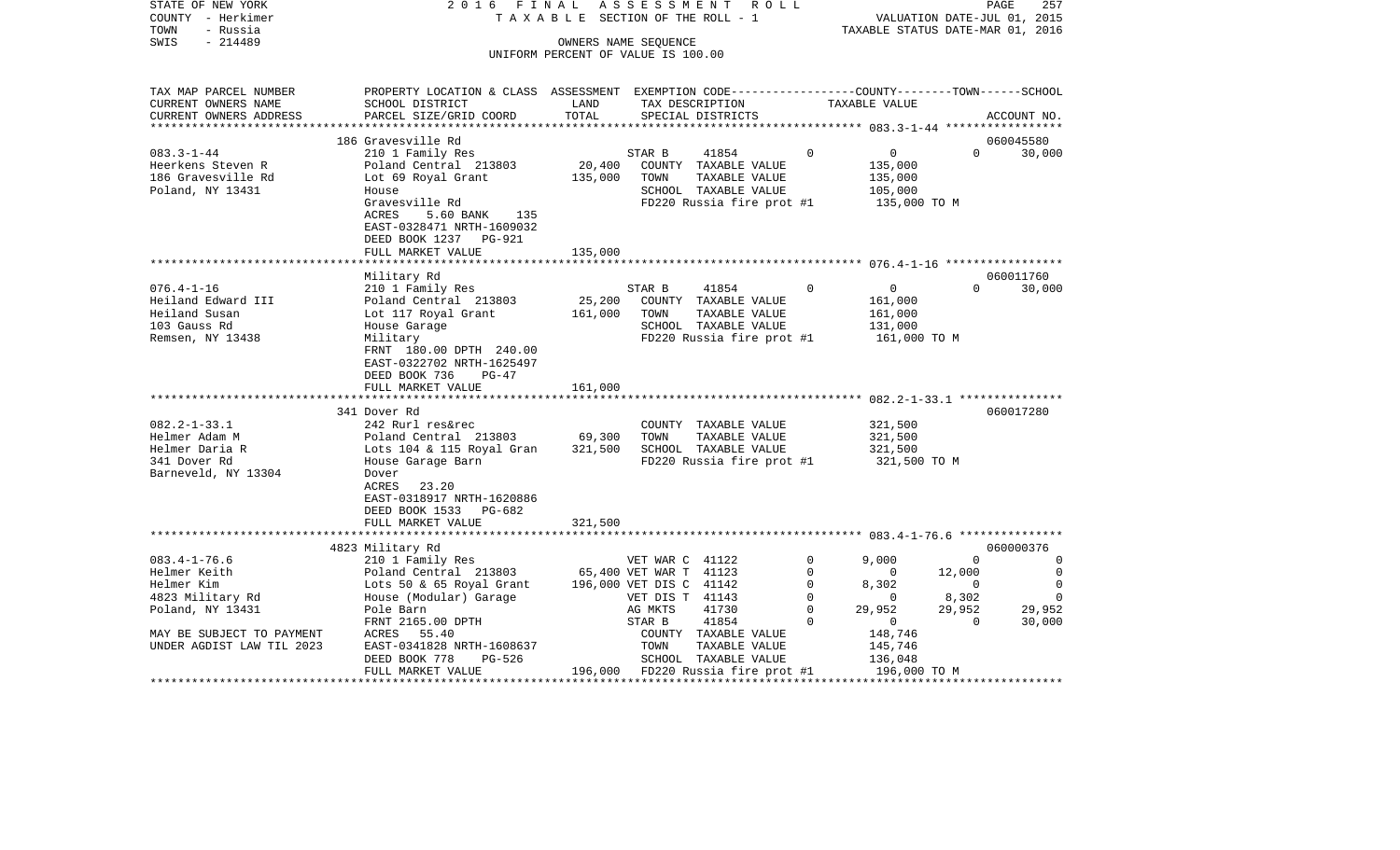| STATE OF NEW YORK<br>COUNTY - Herkimer          | 2016 FINAL                                                                                      |                      | A S S E S S M E N T<br>R O L L<br>TAXABLE SECTION OF THE ROLL - 1 |                            | PAGE<br>258<br>VALUATION DATE-JUL 01, 2015 |
|-------------------------------------------------|-------------------------------------------------------------------------------------------------|----------------------|-------------------------------------------------------------------|----------------------------|--------------------------------------------|
| TOWN<br>- Russia<br>$-214489$<br>SWIS           |                                                                                                 | OWNERS NAME SEQUENCE |                                                                   |                            | TAXABLE STATUS DATE-MAR 01, 2016           |
|                                                 |                                                                                                 |                      | UNIFORM PERCENT OF VALUE IS 100.00                                |                            |                                            |
| TAX MAP PARCEL NUMBER                           | PROPERTY LOCATION & CLASS ASSESSMENT EXEMPTION CODE---------------COUNTY-------TOWN------SCHOOL |                      |                                                                   |                            |                                            |
| CURRENT OWNERS NAME                             | SCHOOL DISTRICT                                                                                 | LAND                 | TAX DESCRIPTION                                                   | TAXABLE VALUE              |                                            |
| CURRENT OWNERS ADDRESS<br>********************* | PARCEL SIZE/GRID COORD                                                                          | TOTAL                | SPECIAL DISTRICTS                                                 |                            | ACCOUNT NO.                                |
|                                                 | Military Rd                                                                                     |                      |                                                                   |                            |                                            |
| $083.4 - 1 - 76.9$                              | 210 1 Family Res                                                                                |                      | STAR B<br>41854                                                   | $\overline{0}$<br>$\Omega$ | 30,000<br>0                                |
| Helmer Mark A                                   | Poland Central 213803                                                                           | 19,700               | COUNTY TAXABLE VALUE                                              | 57,000                     |                                            |
| PO Box 106                                      | FRNT 937.00 DPTH                                                                                | 57,000               | TOWN<br>TAXABLE VALUE                                             | 57,000                     |                                            |
| Newport, NY 13416                               | ACRES<br>5.10                                                                                   |                      | SCHOOL TAXABLE VALUE                                              | 27,000                     |                                            |
|                                                 | EAST-0341236 NRTH-1609757                                                                       |                      | FD220 Russia fire prot #1                                         | 57,000 TO M                |                                            |
|                                                 | DEED BOOK 875<br>PG-298                                                                         |                      |                                                                   |                            |                                            |
|                                                 | FULL MARKET VALUE                                                                               | 57,000               |                                                                   |                            |                                            |
|                                                 | 121 Lite Rd                                                                                     |                      |                                                                   |                            | 060026580                                  |
| $068. - 1 - 10$                                 | 260 Seasonal res                                                                                |                      | COUNTY TAXABLE VALUE                                              | 18,000                     |                                            |
| Hemming Alan C                                  | Remsen<br>305201                                                                                | 13,300               | TOWN<br>TAXABLE VALUE                                             | 18,000                     |                                            |
| Hemming John D                                  | Lot 83 Remsenburg Patent                                                                        | 18,000               | SCHOOL TAXABLE VALUE                                              | 18,000                     |                                            |
| PO Box 505                                      | Camp                                                                                            |                      | FD230 Remsen fire #2                                              | 18,000 TO M                |                                            |
| Oriskany, NY 13424                              | FRNT 240.00 DPTH 235.00                                                                         |                      |                                                                   |                            |                                            |
|                                                 | 1.30<br>ACRES                                                                                   |                      |                                                                   |                            |                                            |
|                                                 | EAST-0340281 NRTH-1664748                                                                       |                      |                                                                   |                            |                                            |
|                                                 | DEED BOOK 914<br>$PG-70$<br>FULL MARKET VALUE                                                   | 18,000               |                                                                   |                            |                                            |
|                                                 |                                                                                                 |                      |                                                                   |                            |                                            |
|                                                 | 223 Plumb Rd                                                                                    |                      |                                                                   |                            | 060023550                                  |
| $088.1 - 1 - 23$                                | 242 Rurl res&rec                                                                                |                      | 41854<br>STAR B                                                   | 0<br>0                     | $\Omega$<br>30,000                         |
| Hennings Michael                                | Poland Central 213803                                                                           | 54,500               | COUNTY TAXABLE VALUE                                              | 174,000                    |                                            |
| 223 Plumb Rd                                    | Lot 47 Royal Grant                                                                              | 174,000              | TAXABLE VALUE<br>TOWN                                             | 174,000                    |                                            |
| Poland, NY 13431                                | House                                                                                           |                      | SCHOOL TAXABLE VALUE                                              | 144,000                    |                                            |
|                                                 | ACRES<br>40.00                                                                                  |                      | FD220 Russia fire prot #1                                         | 174,000 TO M               |                                            |
|                                                 | EAST-0334236 NRTH-1606144                                                                       |                      |                                                                   |                            |                                            |
|                                                 | DEED BOOK 679<br>$PG-265$                                                                       | 174,000              |                                                                   |                            |                                            |
|                                                 | FULL MARKET VALUE<br>*************************                                                  |                      |                                                                   |                            |                                            |
|                                                 | Shawangunk Rd                                                                                   |                      |                                                                   |                            | 060052460                                  |
| $078.3 - 1 - 17.5$                              | 260 Seasonal res                                                                                |                      | COUNTY TAXABLE VALUE                                              | 26,000                     |                                            |
| Herold John C                                   | Poland Central 213803                                                                           | 19,900               | TOWN<br>TAXABLE VALUE                                             | 26,000                     |                                            |
| Cassebaum Anne M                                | Lot 13 Jerseyfield Patent                                                                       | 26,000               | SCHOOL TAXABLE VALUE                                              | 26,000                     |                                            |
| 3469 Amick Rd                                   | House                                                                                           |                      | FD220 Russia fire prot #1                                         | 26,000 TO M                |                                            |
| Elon College, NC 27244                          | ACRES 19.30                                                                                     |                      |                                                                   |                            |                                            |
|                                                 | EAST-0353572 NRTH-1628294                                                                       |                      |                                                                   |                            |                                            |
|                                                 | DEED BOOK 713<br><b>PG-321</b>                                                                  |                      |                                                                   |                            |                                            |
| *************************                       | FULL MARKET VALUE                                                                               | 26,000               |                                                                   |                            |                                            |
|                                                 | Shawanqunk Rd                                                                                   |                      |                                                                   |                            | 060052490                                  |
| $078.3 - 1 - 17.6$                              | 323 Vacant rural                                                                                |                      | COUNTY TAXABLE VALUE                                              | 4,950                      |                                            |
| Herold John C                                   | Poland Central 213803                                                                           | 4,950                | TOWN<br>TAXABLE VALUE                                             | 4,950                      |                                            |
| Cassebaum Anne M                                | Lot 13 Jerseyfield Patent                                                                       | 4,950                | SCHOOL TAXABLE VALUE                                              | 4,950                      |                                            |
| 3469 Amick Rd                                   | Vacant Land                                                                                     |                      | FD220 Russia fire prot #1                                         | 4,950 TO M                 |                                            |
| Elon College, NC 27244                          | ACRES 10.70                                                                                     |                      |                                                                   |                            |                                            |
|                                                 | EAST-0355596 NRTH-1627379                                                                       |                      |                                                                   |                            |                                            |
|                                                 | <b>PG-321</b><br>DEED BOOK 713                                                                  |                      |                                                                   |                            |                                            |
|                                                 | FULL MARKET VALUE                                                                               | 4,950                |                                                                   |                            |                                            |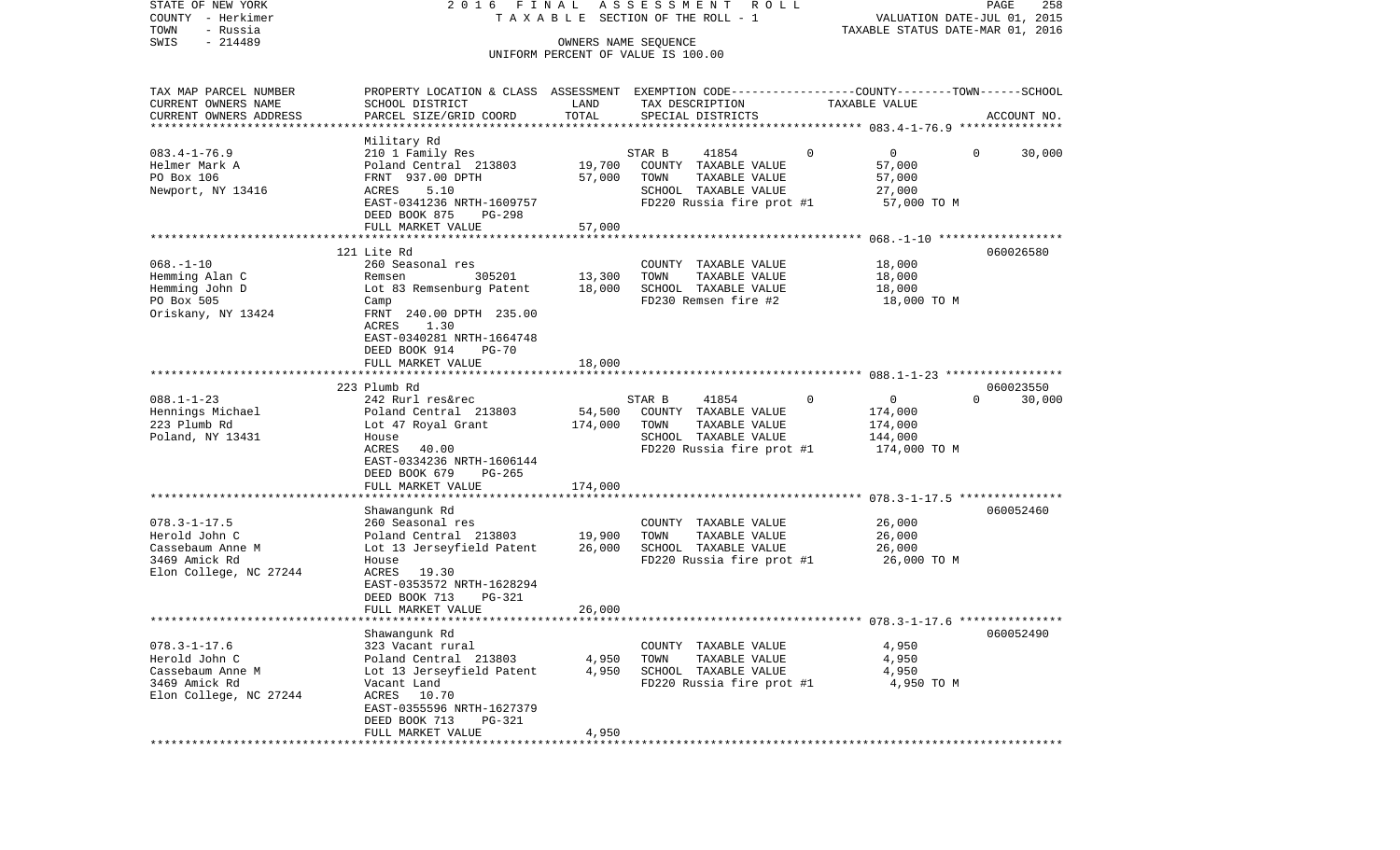| COUNTY<br>– Herkimer<br>TOWN<br>- Russia     |                                                                                                                     |                      | T A X A B L E SECTION OF THE ROLL - 1         |                          | VALUATION DATE-JUL 01, 2015<br>TAXABLE STATUS DATE-MAR 01, 2016 |  |  |
|----------------------------------------------|---------------------------------------------------------------------------------------------------------------------|----------------------|-----------------------------------------------|--------------------------|-----------------------------------------------------------------|--|--|
| SWIS<br>$-214489$                            |                                                                                                                     | OWNERS NAME SEQUENCE | UNIFORM PERCENT OF VALUE IS 100.00            |                          |                                                                 |  |  |
| TAX MAP PARCEL NUMBER<br>CURRENT OWNERS NAME | PROPERTY LOCATION & CLASS ASSESSMENT EXEMPTION CODE----------------COUNTY-------TOWN------SCHOOL<br>SCHOOL DISTRICT | LAND                 | TAX DESCRIPTION                               | TAXABLE VALUE            |                                                                 |  |  |
| CURRENT OWNERS ADDRESS                       | PARCEL SIZE/GRID COORD                                                                                              | TOTAL                | SPECIAL DISTRICTS                             |                          | ACCOUNT NO.                                                     |  |  |
| **********************                       |                                                                                                                     |                      |                                               |                          |                                                                 |  |  |
|                                              | Gauss Rd                                                                                                            |                      |                                               |                          |                                                                 |  |  |
| $077.3 - 1 - 48.2$                           | 310 Res Vac                                                                                                         |                      | COUNTY TAXABLE VALUE                          | 100                      |                                                                 |  |  |
| Herrmann Robert<br>Herrmann Joan             | Poland Central 213803<br>split Martin/Devoe                                                                         | 100<br>100           | TOWN<br>TAXABLE VALUE<br>SCHOOL TAXABLE VALUE | 100<br>100               |                                                                 |  |  |
| PO Box 172                                   | 2008                                                                                                                |                      |                                               |                          |                                                                 |  |  |
| Prospect, NY 13435                           | ACRES<br>0.11                                                                                                       |                      |                                               |                          |                                                                 |  |  |
|                                              | EAST-0326190 NRTH-1625961                                                                                           |                      |                                               |                          |                                                                 |  |  |
|                                              | DEED BOOK 1253 PG-780                                                                                               |                      |                                               |                          |                                                                 |  |  |
|                                              | FULL MARKET VALUE                                                                                                   | 100                  |                                               |                          |                                                                 |  |  |
|                                              |                                                                                                                     |                      |                                               |                          |                                                                 |  |  |
|                                              | 251 Gauss Rd                                                                                                        |                      |                                               |                          | 060010360                                                       |  |  |
| $077.3 - 1 - 49.2$                           | 210 1 Family Res                                                                                                    |                      | 41854<br>STAR B                               | $\Omega$<br>$\mathbf{0}$ | $\Omega$<br>30,000                                              |  |  |
| Herrmann Robert<br>Herrmann Joan             | Poland Central 213803<br>Lot 117 Royal Grant                                                                        | 36,000<br>272,000    | COUNTY TAXABLE VALUE<br>TOWN<br>TAXABLE VALUE | 272,000<br>272,000       |                                                                 |  |  |
| PO Box 172                                   | House Storage Barn                                                                                                  |                      | SCHOOL TAXABLE VALUE                          | 242,000                  |                                                                 |  |  |
| Prospect, NY 13435                           | FRNT 583.00 DPTH                                                                                                    |                      | FD220 Russia fire prot #1                     | 272,000 TO M             |                                                                 |  |  |
|                                              | ACRES<br>4.90                                                                                                       |                      |                                               |                          |                                                                 |  |  |
|                                              | EAST-0325958 NRTH-1625776                                                                                           |                      |                                               |                          |                                                                 |  |  |
|                                              | DEED BOOK 00823 PG-00554                                                                                            |                      |                                               |                          |                                                                 |  |  |
|                                              | FULL MARKET VALUE                                                                                                   | 272,000              |                                               |                          |                                                                 |  |  |
|                                              | ************************                                                                                            |                      |                                               |                          |                                                                 |  |  |
|                                              | Gauss Rd                                                                                                            |                      |                                               |                          | 0010352                                                         |  |  |
| $077.3 - 1 - 49.5$                           | 314 Rural vac<10                                                                                                    |                      | COUNTY TAXABLE VALUE                          | 2,500                    |                                                                 |  |  |
| Herrmann Robert<br>Herrmann Joan             | Poland Central 213803                                                                                               | 2,500<br>2,500       | TOWN<br>TAXABLE VALUE<br>SCHOOL TAXABLE VALUE | 2,500<br>2,500           |                                                                 |  |  |
| PO Box 172                                   | Lot 117 Royal Grant<br>Vacant Land                                                                                  |                      | FD220 Russia fire prot #1                     | 2,500 TO M               |                                                                 |  |  |
| Prospect, NY 13435                           | ACRES<br>2.00                                                                                                       |                      |                                               |                          |                                                                 |  |  |
|                                              | EAST-0326014 NRTH-1626129                                                                                           |                      |                                               |                          |                                                                 |  |  |
|                                              | DEED BOOK 00823 PG-00554                                                                                            |                      |                                               |                          |                                                                 |  |  |
|                                              | FULL MARKET VALUE                                                                                                   | 2,500                |                                               |                          |                                                                 |  |  |
|                                              |                                                                                                                     |                      |                                               |                          |                                                                 |  |  |
|                                              | Route 8                                                                                                             |                      |                                               |                          | 060019950                                                       |  |  |
| $089.1 - 2 - 4.1$                            | 105 Vac farmland                                                                                                    |                      | COUNTY TAXABLE VALUE                          | 130,400                  |                                                                 |  |  |
| Hershberger Ananias                          | Poland Central 213803                                                                                               | 130,400              | TOWN<br>TAXABLE VALUE                         | 130,400                  |                                                                 |  |  |
| Hershberger Ida                              | Lots 41 & 53 Royal Grant                                                                                            | 130,400              | SCHOOL TAXABLE VALUE                          | 130,400                  |                                                                 |  |  |
| 1505 McCulloch Rd                            | Vacant Land<br>FRNT 864.00 DPTH                                                                                     |                      | FD220 Russia fire prot #1                     | 130,400 TO M             |                                                                 |  |  |
| Gladwyn, MI 48624                            | ACRES 177.40                                                                                                        |                      |                                               |                          |                                                                 |  |  |
|                                              | EAST-0356491 NRTH-1607514                                                                                           |                      |                                               |                          |                                                                 |  |  |
|                                              | DEED BOOK 1489<br><b>PG-180</b>                                                                                     |                      |                                               |                          |                                                                 |  |  |
|                                              | FULL MARKET VALUE                                                                                                   | 130,400              |                                               |                          |                                                                 |  |  |
|                                              |                                                                                                                     |                      |                                               |                          |                                                                 |  |  |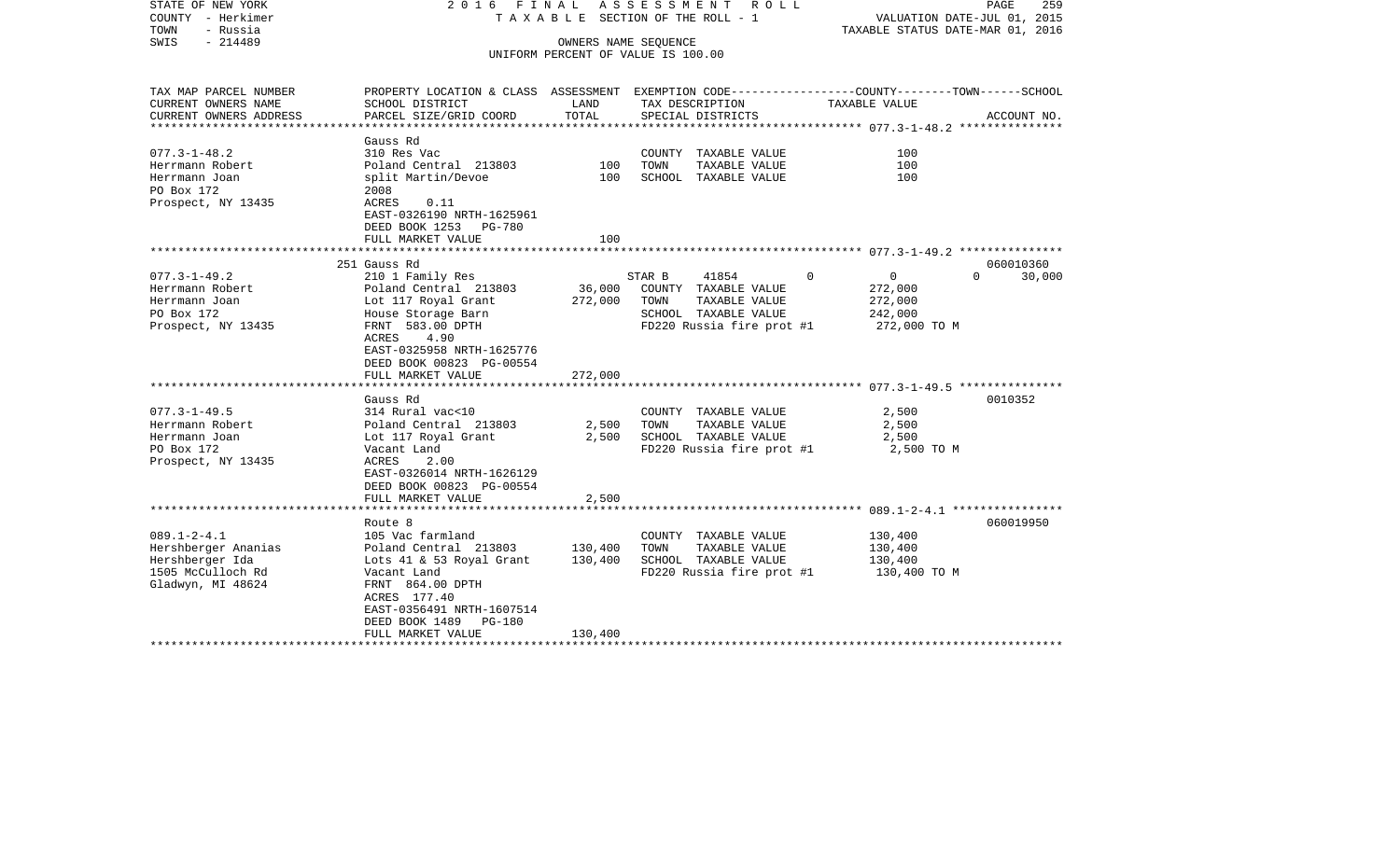| STATE OF NEW YORK<br>COUNTY - Herkimer<br>TOWN<br>- Russia<br>$-214489$<br>SWIS                       |                                                                                                                                                                                                                   | OWNERS NAME SEQUENCE    | 2016 FINAL ASSESSMENT<br>ROLL<br>T A X A B L E SECTION OF THE ROLL - 1<br>UNIFORM PERCENT OF VALUE IS 100.00     |                                                                       | PAGE<br>260<br>VALUATION DATE-JUL 01, 2015<br>TAXABLE STATUS DATE-MAR 01, 2016 |  |  |  |
|-------------------------------------------------------------------------------------------------------|-------------------------------------------------------------------------------------------------------------------------------------------------------------------------------------------------------------------|-------------------------|------------------------------------------------------------------------------------------------------------------|-----------------------------------------------------------------------|--------------------------------------------------------------------------------|--|--|--|
| TAX MAP PARCEL NUMBER<br>CURRENT OWNERS NAME<br>CURRENT OWNERS ADDRESS                                | PROPERTY LOCATION & CLASS ASSESSMENT EXEMPTION CODE---------------COUNTY-------TOWN------SCHOOL<br>SCHOOL DISTRICT                                                                                                | LAND<br>TOTAL           | TAX DESCRIPTION<br>SPECIAL DISTRICTS                                                                             | TAXABLE VALUE                                                         |                                                                                |  |  |  |
| * * * * * * * * * * * * * * * * * * *                                                                 | PARCEL SIZE/GRID COORD                                                                                                                                                                                            |                         |                                                                                                                  | ***************** 089.1-2-5.1 *****************                       | ACCOUNT NO.                                                                    |  |  |  |
| $089.1 - 2 - 5.1$<br>Hershberger Ananias<br>Hershberger Ida<br>1505 McCulloch Rd<br>Gladwyn, MI 48624 | St Rt 8<br>105 Vac farmland<br>Poland Central 213803<br>Lots 41 & 53 Royal Grant<br>Vacant Land<br>ACRES 18.10<br>EAST-0357845 NRTH-1607358<br>DEED BOOK 1489 PG-180                                              | 18,700<br>18,700        | COUNTY TAXABLE VALUE<br>TOWN<br>TAXABLE VALUE<br>SCHOOL TAXABLE VALUE<br>FD220 Russia fire prot #1               | 18,700<br>18,700<br>18,700<br>18,700 TO M                             | 060019980                                                                      |  |  |  |
|                                                                                                       | FULL MARKET VALUE                                                                                                                                                                                                 | 18,700                  |                                                                                                                  |                                                                       |                                                                                |  |  |  |
| **************************                                                                            | ********************<br>Spall Rd                                                                                                                                                                                  |                         |                                                                                                                  |                                                                       | 060012690                                                                      |  |  |  |
| $068. - 2 - 6$<br>Hertel Eric<br>577 Spall Rd S<br>Remsen, NY 13438                                   | 210 1 Family Res - WTRFNT<br>305201<br>Remsen<br>W 5<br>Мp<br>Camp $6/10$ Acre<br>Spall<br>FRNT 200.00 DPTH 140.00<br>EAST-0341032 NRTH-1655462<br>DEED BOOK 841<br>PG-106                                        | 19,200<br>56,000        | STAR B<br>41854<br>COUNTY TAXABLE VALUE<br>TAXABLE VALUE<br>TOWN<br>SCHOOL TAXABLE VALUE<br>FD230 Remsen fire #2 | $\mathbf{0}$<br>$\Omega$<br>56,000<br>56,000<br>26,000<br>56,000 TO M | $\Omega$<br>30,000                                                             |  |  |  |
|                                                                                                       | FULL MARKET VALUE                                                                                                                                                                                                 | 56,000                  |                                                                                                                  |                                                                       |                                                                                |  |  |  |
|                                                                                                       | Brady Beach Rd                                                                                                                                                                                                    |                         |                                                                                                                  |                                                                       | 060019470                                                                      |  |  |  |
| $072.4 - 1 - 40$<br>Herubin Robert J<br>Herubin Debra J<br>370 Newport Rd<br>Utica, NY 13502          | 260 Seasonal res<br>Poland Central 213803<br>N 47<br>Jp<br>Campl/3<br>Brady Beach<br>FRNT 100.00 DPTH 150.00<br>EAST-0344459 NRTH-1642523<br>DEED BOOK 1217 PG-714                                                | 9,800<br>35,400         | COUNTY TAXABLE VALUE<br>TAXABLE VALUE<br>TOWN<br>SCHOOL TAXABLE VALUE<br>FD220 Russia fire prot #1               | 35,400<br>35,400<br>35,400<br>35,400 TO M                             |                                                                                |  |  |  |
|                                                                                                       | FULL MARKET VALUE                                                                                                                                                                                                 | 35,400                  |                                                                                                                  |                                                                       |                                                                                |  |  |  |
| $082.2 - 1 - 45$<br>Hickey Molly<br>657 Partridge Hill Rd<br>Barneveld, NY 13304                      | 657 Partridge Hill Rd<br>311 Res vac land - WTRFNT<br>Holland Patent 305801<br>Lot 103 Royal Grant<br>Vacant Land<br>ACRES<br>1.10<br>EAST-0316681 NRTH-1617037<br>DEED BOOK 1546<br>$PG-72$<br>FULL MARKET VALUE | 1,600<br>1,600<br>1,600 | COUNTY TAXABLE VALUE<br>TOWN<br>TAXABLE VALUE<br>SCHOOL TAXABLE VALUE<br>FD220 Russia fire prot #1               | 1,600<br>1,600<br>1,600<br>1,600 TO M                                 | 060004020                                                                      |  |  |  |
|                                                                                                       |                                                                                                                                                                                                                   |                         |                                                                                                                  |                                                                       |                                                                                |  |  |  |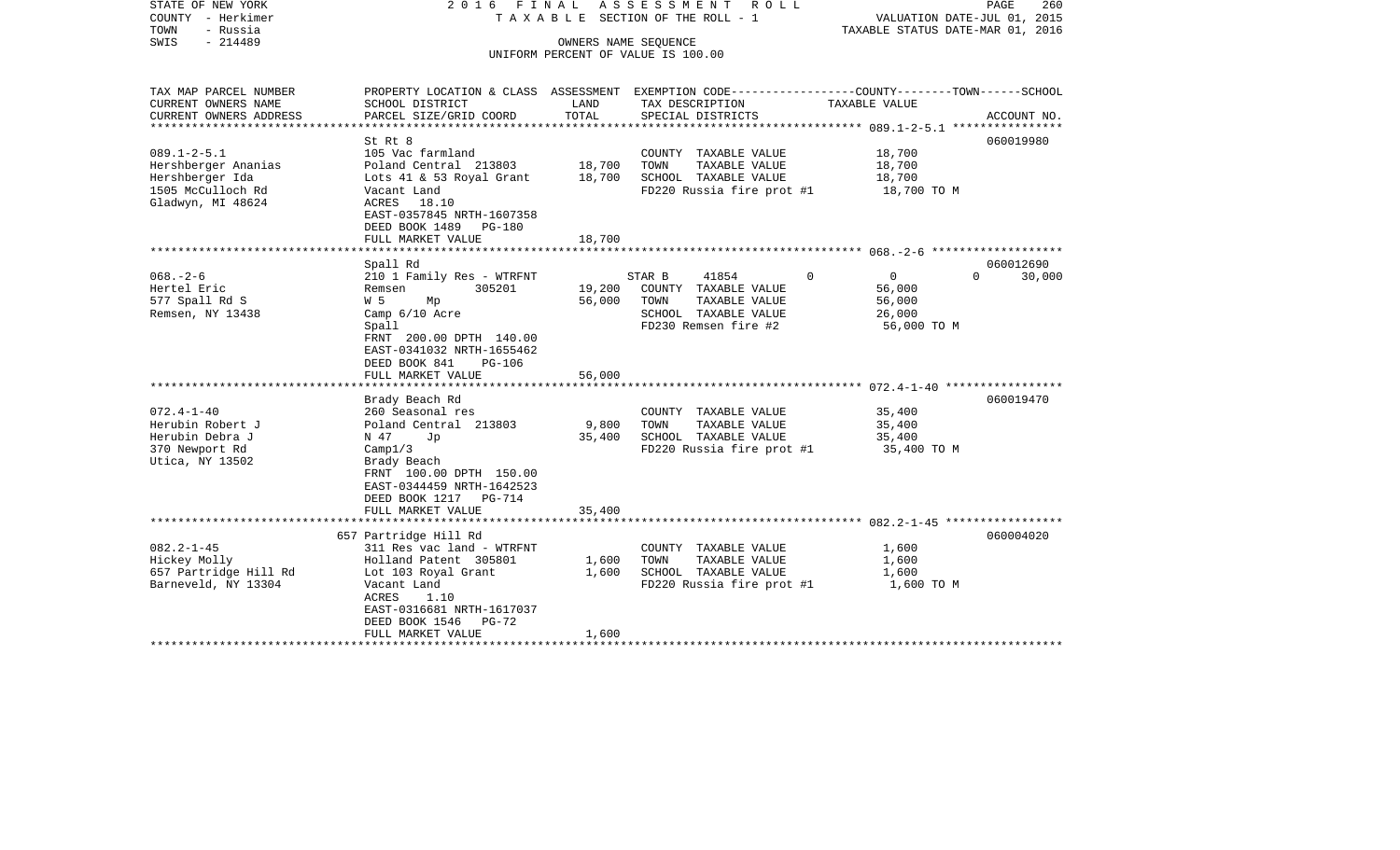| STATE OF NEW YORK                     |                                                                                                 |                        | 2016 FINAL ASSESSMENT ROLL                    |                                                                 | PAGE<br>261 |
|---------------------------------------|-------------------------------------------------------------------------------------------------|------------------------|-----------------------------------------------|-----------------------------------------------------------------|-------------|
| COUNTY - Herkimer<br>TOWN<br>- Russia |                                                                                                 |                        | TAXABLE SECTION OF THE ROLL - 1               | VALUATION DATE-JUL 01, 2015<br>TAXABLE STATUS DATE-MAR 01, 2016 |             |
| $-214489$<br>SWIS                     |                                                                                                 | OWNERS NAME SEQUENCE   |                                               |                                                                 |             |
|                                       |                                                                                                 |                        | UNIFORM PERCENT OF VALUE IS 100.00            |                                                                 |             |
| TAX MAP PARCEL NUMBER                 | PROPERTY LOCATION & CLASS ASSESSMENT EXEMPTION CODE---------------COUNTY-------TOWN------SCHOOL |                        |                                               |                                                                 |             |
| CURRENT OWNERS NAME                   | SCHOOL DISTRICT                                                                                 | LAND                   | TAX DESCRIPTION                               | TAXABLE VALUE                                                   |             |
| CURRENT OWNERS ADDRESS                | PARCEL SIZE/GRID COORD                                                                          | TOTAL                  | SPECIAL DISTRICTS                             |                                                                 | ACCOUNT NO. |
|                                       | Dover Rd                                                                                        |                        |                                               |                                                                 |             |
| $082.2 - 1 - 46.2$                    | 314 Rural vac<10                                                                                |                        | COUNTY TAXABLE VALUE                          | 17,000                                                          |             |
| Hickey Molly                          | Holland Patent 305801                                                                           | 17,000                 | TOWN<br>TAXABLE VALUE                         | 17,000                                                          |             |
| 657 Partridge Hill Rd                 | Lot 103 Royal Grant                                                                             | 17,000                 | SCHOOL TAXABLE VALUE                          | 17,000                                                          |             |
| Barneveld, NY 13304                   | Vacant Land                                                                                     |                        | FD220 Russia fire prot #1                     | 17,000 TO M                                                     |             |
|                                       | ACRES<br>5.00                                                                                   |                        |                                               |                                                                 |             |
|                                       | EAST-0316896 NRTH-1616916                                                                       |                        |                                               |                                                                 |             |
|                                       | DEED BOOK 1546 PG-72<br>FULL MARKET VALUE                                                       | 17,000                 |                                               |                                                                 |             |
|                                       |                                                                                                 |                        |                                               |                                                                 |             |
|                                       | 657 Partridge Hill Rd                                                                           |                        |                                               |                                                                 | 060017520   |
| $082.4 - 1 - 1$                       | 210 1 Family Res                                                                                |                        | COUNTY TAXABLE VALUE                          | 222,000                                                         |             |
| Hickey Molly                          | Holland Patent 305801                                                                           | 26,800                 | TOWN<br>TAXABLE VALUE                         | 222,000                                                         |             |
| 657 Partridge Hill Rd                 | W 103 Rg                                                                                        | 222,000                | SCHOOL TAXABLE VALUE                          | 222,000                                                         |             |
| Barneveld, NY 13304                   | Ho 1.8 Acres                                                                                    |                        | FD220 Russia fire prot #1                     | 222,000 TO M                                                    |             |
|                                       | Dover<br>ACRES<br>1.50                                                                          |                        |                                               |                                                                 |             |
|                                       | EAST-0317151 NRTH-1616853                                                                       |                        |                                               |                                                                 |             |
|                                       | DEED BOOK 1546<br>PG-72                                                                         |                        |                                               |                                                                 |             |
|                                       | FULL MARKET VALUE                                                                               | 222,000                |                                               |                                                                 |             |
|                                       |                                                                                                 |                        |                                               |                                                                 |             |
|                                       | Jim Rose Rd                                                                                     |                        |                                               |                                                                 | 060014400   |
| $069. -1 - 5$<br>Hiffa Ronald         | 322 Rural vac>10<br>305201<br>Remsen                                                            | 17,500                 | COUNTY TAXABLE VALUE<br>TOWN<br>TAXABLE VALUE | 17,500<br>17,500                                                |             |
| 136 Spall Rd                          | Lot 59 Remsenburg Patent                                                                        | 17,500                 | SCHOOL TAXABLE VALUE                          | 17,500                                                          |             |
| Remsen, NY 13438                      | Camp                                                                                            |                        | FD230 Remsen fire #2                          | 17,500 TO M                                                     |             |
|                                       | FRNT 600.00 DPTH                                                                                |                        |                                               |                                                                 |             |
|                                       | ACRES<br>12.60                                                                                  |                        |                                               |                                                                 |             |
|                                       | EAST-0352053 NRTH-1656578                                                                       |                        |                                               |                                                                 |             |
|                                       | DEED BOOK 929<br>PG-681<br>FULL MARKET VALUE                                                    | 17,500                 |                                               |                                                                 |             |
|                                       |                                                                                                 |                        |                                               |                                                                 |             |
|                                       | Spall Rd                                                                                        |                        |                                               |                                                                 |             |
| $072.15 - 1 - 40.8$                   | 314 Rural vac<10                                                                                |                        | COUNTY TAXABLE VALUE                          | 500                                                             |             |
| Hiffa Ronald                          | 305201<br>Remsen                                                                                | 500                    | TAXABLE VALUE<br>TOWN                         | 500                                                             |             |
| Hiffa Lynette                         | FRNT 170.00 DPTH 336.00                                                                         | 500                    | SCHOOL TAXABLE VALUE                          | 500                                                             |             |
| 136 Spall Rd<br>Remsen, NY 13438      | EAST-0341926 NRTH-1646485<br>DEED BOOK 935<br>PG-404                                            |                        | FD230 Remsen fire #2                          | 500 TO M                                                        |             |
|                                       | FULL MARKET VALUE                                                                               | 500                    |                                               |                                                                 |             |
|                                       |                                                                                                 |                        |                                               | ************************** 068.-2-19 ******************         |             |
|                                       | Wheelertown Rd                                                                                  |                        |                                               |                                                                 | 060015420   |
| $068. - 2 - 19$                       | 910 Priv forest                                                                                 |                        | COUNTY TAXABLE VALUE                          | 90,000                                                          |             |
| Hiffa Ronald M                        | 305201<br>Remsen                                                                                | 90,000                 | TOWN<br>TAXABLE VALUE                         | 90,000                                                          |             |
| Will Dom<br>136 Spall Rd S            | Lot 3 Jacobs Tract                                                                              | 90,000                 | SCHOOL TAXABLE VALUE<br>FD230 Remsen fire #2  | 90,000                                                          |             |
| Remsen, NY 13438                      | Vacant Land<br>ACRES<br>89.30                                                                   |                        |                                               | 90,000 TO M                                                     |             |
|                                       | EAST-0344729 NRTH-1655332                                                                       |                        |                                               |                                                                 |             |
|                                       | DEED BOOK 681<br><b>PG-550</b>                                                                  |                        |                                               |                                                                 |             |
|                                       | FULL MARKET VALUE                                                                               | 90,000                 |                                               |                                                                 |             |
|                                       | ****************************                                                                    | ********************** |                                               |                                                                 |             |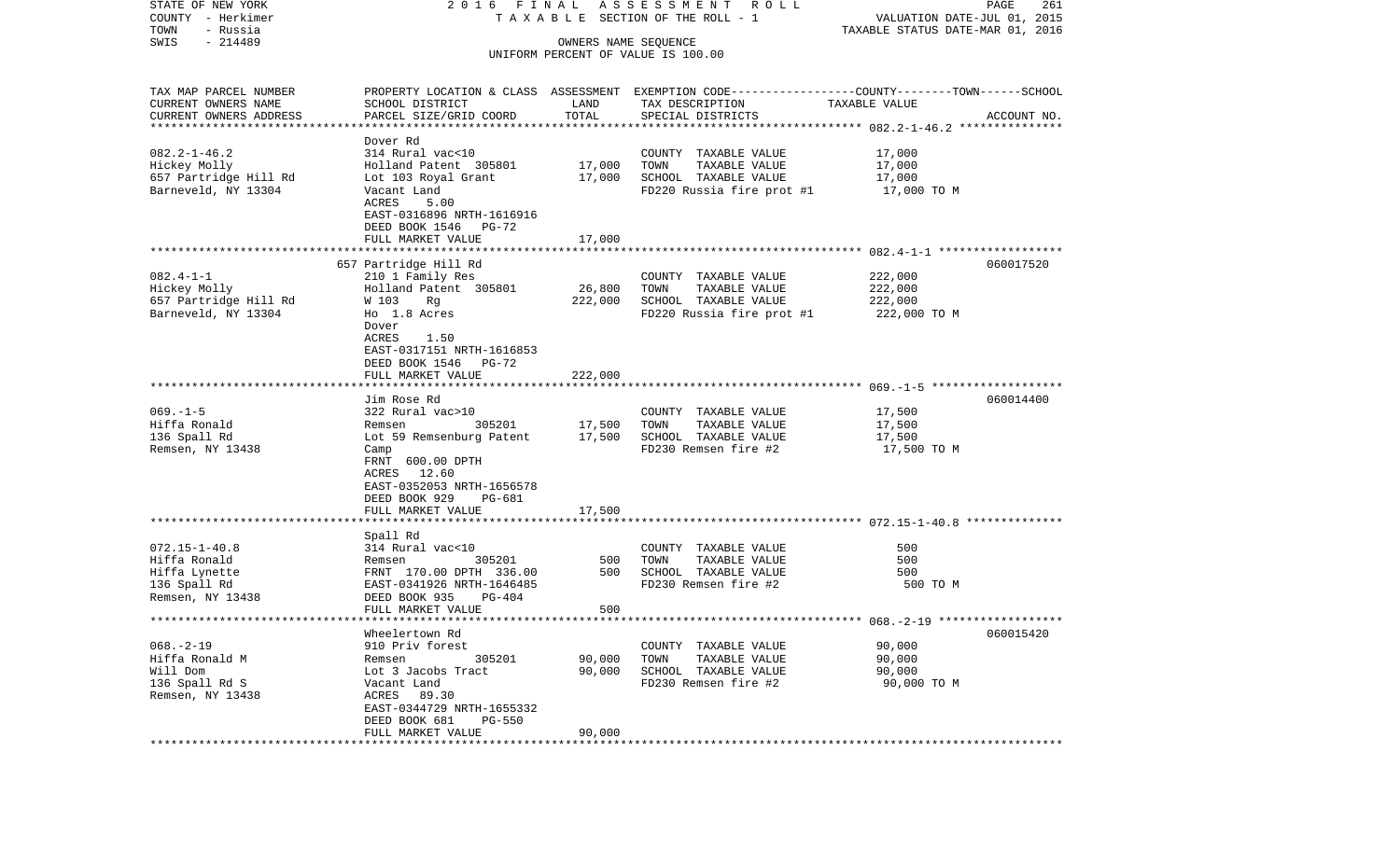| STATE OF NEW YORK<br>COUNTY - Herkimer |                                 |                      | 2016 FINAL ASSESSMENT ROLL<br>TAXABLE SECTION OF THE ROLL - 1 | PAGE<br>262<br>VALUATION DATE-JUL 01, 2015                                                       |
|----------------------------------------|---------------------------------|----------------------|---------------------------------------------------------------|--------------------------------------------------------------------------------------------------|
| TOWN<br>- Russia                       |                                 |                      |                                                               | TAXABLE STATUS DATE-MAR 01, 2016                                                                 |
| $-214489$<br>SWIS                      |                                 | OWNERS NAME SEQUENCE | UNIFORM PERCENT OF VALUE IS 100.00                            |                                                                                                  |
|                                        |                                 |                      |                                                               |                                                                                                  |
| TAX MAP PARCEL NUMBER                  |                                 |                      |                                                               | PROPERTY LOCATION & CLASS ASSESSMENT EXEMPTION CODE----------------COUNTY-------TOWN------SCHOOL |
| CURRENT OWNERS NAME                    | SCHOOL DISTRICT                 | LAND                 | TAX DESCRIPTION                                               | TAXABLE VALUE                                                                                    |
| CURRENT OWNERS ADDRESS                 | PARCEL SIZE/GRID COORD          | TOTAL                | SPECIAL DISTRICTS                                             | ACCOUNT NO.                                                                                      |
|                                        |                                 |                      |                                                               |                                                                                                  |
|                                        | Wheelertown Rd                  |                      |                                                               | 060015300                                                                                        |
| $068. - 2 - 20$<br>Hiffa Ronald M      | 910 Priv forest<br>305201       |                      | COUNTY TAXABLE VALUE                                          | 41,000                                                                                           |
|                                        | Remsen                          | 41,000               | TOWN<br>TAXABLE VALUE                                         | 41,000                                                                                           |
| Hiffa William P<br>136 Spall Rd S      | Lot 1 Lush Tract<br>Vacant Land | 41,000               | SCHOOL TAXABLE VALUE<br>FD230 Remsen fire #2                  | 41,000                                                                                           |
| Remsen, NY 13438                       | ACRES 40.00                     |                      |                                                               | 41,000 TO M                                                                                      |
|                                        | EAST-0346294 NRTH-1655154       |                      |                                                               |                                                                                                  |
|                                        | DEED BOOK 702<br>PG-140         |                      |                                                               |                                                                                                  |
|                                        | FULL MARKET VALUE               | 41,000               |                                                               |                                                                                                  |
|                                        |                                 |                      |                                                               |                                                                                                  |
|                                        | Wheelertown Rd                  |                      |                                                               | 060015270                                                                                        |
| $068. - 2 - 22$                        | 910 Priv forest                 |                      | COUNTY TAXABLE VALUE                                          | 111,500                                                                                          |
| Hiffa Ronald M                         | 305201<br>Remsen                | 109,500              | TOWN<br>TAXABLE VALUE                                         | 111,500                                                                                          |
| Hiffa William P                        | Lot 3 Lush Tract                | 111,500              | SCHOOL TAXABLE VALUE                                          | 111,500                                                                                          |
| 136 Spall Rd S                         | Vacant Land                     |                      | FD230 Remsen fire #2                                          | 111,500 TO M                                                                                     |
| Remsen, NY 13438                       | ACRES 143.00                    |                      |                                                               |                                                                                                  |
|                                        | EAST-0345842 NRTH-1658150       |                      |                                                               |                                                                                                  |
|                                        | DEED BOOK 702<br>PG-140         |                      |                                                               |                                                                                                  |
|                                        | FULL MARKET VALUE               | 111,500              |                                                               |                                                                                                  |
|                                        |                                 |                      |                                                               |                                                                                                  |
|                                        | 136 Spall Rd                    |                      |                                                               | 060051050                                                                                        |
| $072.15 - 1 - 40.3$                    | 210 1 Family Res                |                      | STAR B<br>41854                                               | $\Omega$<br>0<br>$\Omega$<br>30,000                                                              |
| Hiffa Ronald M                         | 305201<br>Remsen                | 18,500               | COUNTY TAXABLE VALUE                                          | 102,000                                                                                          |
| 136 Spall Rd S                         | Lot 24 Walker Tract             | 102,000              | TOWN<br>TAXABLE VALUE                                         | 102,000                                                                                          |
| Remsen, NY 13438                       | Log House                       |                      | SCHOOL TAXABLE VALUE                                          | 72,000                                                                                           |
|                                        | ACRES<br>4.30                   |                      | FD230 Remsen fire #2                                          | 102,000 TO M                                                                                     |
|                                        | EAST-0342121 NRTH-1647041       |                      |                                                               |                                                                                                  |
|                                        | DEED BOOK 676<br>PG-519         |                      |                                                               |                                                                                                  |
|                                        | FULL MARKET VALUE               | 102,000              |                                                               |                                                                                                  |
|                                        | Spall Rd                        |                      |                                                               | 060011880                                                                                        |
| $072.15 - 1 - 41$                      | 314 Rural vac<10                |                      | COUNTY TAXABLE VALUE                                          | 3,400                                                                                            |
| Hiffa Ronald N                         | 305201<br>Remsen                | 3,400                | TOWN<br>TAXABLE VALUE                                         | 3,400                                                                                            |
| Hiffa Lynette                          | Lot 24 Walker Tract             | 3,400                | SCHOOL TAXABLE VALUE                                          | 3,400                                                                                            |
| 136 Spall Road South                   | Vacant Land                     |                      | FD230 Remsen fire #2                                          | 3,400 TO M                                                                                       |
| Remsen, NY 13438                       | FRNT 120.00 DPTH 175.00         |                      |                                                               |                                                                                                  |
|                                        | 0.83<br>ACRES                   |                      |                                                               |                                                                                                  |
|                                        | EAST-0342009 NRTH-1646673       |                      |                                                               |                                                                                                  |
|                                        | DEED BOOK 935<br>$PG-403$       |                      |                                                               |                                                                                                  |
|                                        | FULL MARKET VALUE               | 3,400                |                                                               |                                                                                                  |
|                                        |                                 |                      |                                                               |                                                                                                  |
|                                        | Spall Rd                        |                      |                                                               | 060011940                                                                                        |
| $072.15 - 1 - 42$                      | 314 Rural vac<10                |                      | COUNTY TAXABLE VALUE                                          | 2,700                                                                                            |
| Hiffa Ronald N                         | 305201<br>Remsen                | 2,700                | TOWN<br>TAXABLE VALUE                                         | 2,700                                                                                            |
| Hiffa Lynette                          | Lot 24 Walker Tract             | 2,700                | SCHOOL TAXABLE VALUE                                          | 2,700                                                                                            |
| 136 Spall Road South                   | Vacant Land                     |                      | FD230 Remsen fire #2                                          | 2,700 TO M                                                                                       |
| Remsen, NY 13438                       | FRNT 125.00 DPTH 125.00         |                      |                                                               |                                                                                                  |
|                                        | 0.63<br>ACRES                   |                      |                                                               |                                                                                                  |
|                                        | EAST-0342086 NRTH-1646573       |                      |                                                               |                                                                                                  |
|                                        | DEED BOOK 935<br>PG-403         |                      |                                                               |                                                                                                  |
| *************                          | FULL MARKET VALUE               | 2,700                |                                                               |                                                                                                  |
|                                        |                                 |                      |                                                               |                                                                                                  |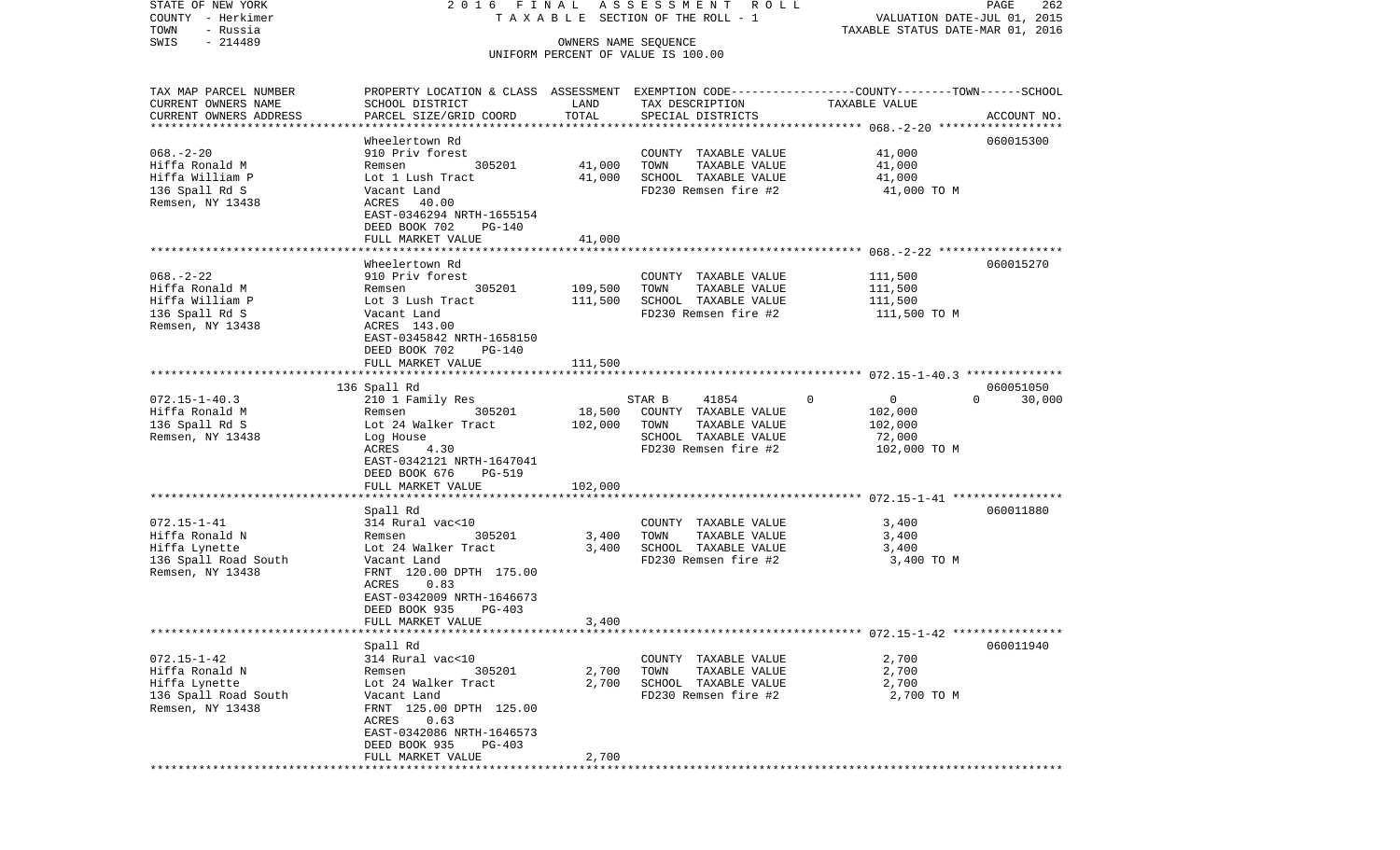| COUNTY<br>– Herkimer    |                                                                                                 | T A X A B L E SECTION OF THE ROLL - 1 |         |                           |             | VALUATION DATE-JUL 01, 2015                    |                |             |
|-------------------------|-------------------------------------------------------------------------------------------------|---------------------------------------|---------|---------------------------|-------------|------------------------------------------------|----------------|-------------|
| TOWN<br>- Russia        |                                                                                                 |                                       |         |                           |             | TAXABLE STATUS DATE-MAR 01, 2016               |                |             |
| SWIS<br>$-214489$       |                                                                                                 | OWNERS NAME SEQUENCE                  |         |                           |             |                                                |                |             |
|                         |                                                                                                 | UNIFORM PERCENT OF VALUE IS 100.00    |         |                           |             |                                                |                |             |
|                         |                                                                                                 |                                       |         |                           |             |                                                |                |             |
| TAX MAP PARCEL NUMBER   | PROPERTY LOCATION & CLASS ASSESSMENT EXEMPTION CODE---------------COUNTY-------TOWN------SCHOOL |                                       |         |                           |             |                                                |                |             |
| CURRENT OWNERS NAME     | SCHOOL DISTRICT                                                                                 | LAND                                  |         | TAX DESCRIPTION           |             | TAXABLE VALUE                                  |                |             |
| CURRENT OWNERS ADDRESS  | PARCEL SIZE/GRID COORD                                                                          | TOTAL                                 |         | SPECIAL DISTRICTS         |             |                                                |                | ACCOUNT NO. |
| *********************** |                                                                                                 |                                       |         |                           |             |                                                |                |             |
|                         |                                                                                                 |                                       |         |                           |             |                                                |                |             |
|                         | Russia Rd                                                                                       |                                       |         |                           |             |                                                |                | 060016260   |
| $083.3 - 2 - 14.1$      | 210 1 Family Res                                                                                |                                       | STAR B  | 41854                     | $\Omega$    | $\overline{0}$                                 | $\Omega$       | 30,000      |
| Hill Cynthia M          | Poland Central 213803                                                                           | 24,900                                |         | COUNTY TAXABLE VALUE      |             | 180,000                                        |                |             |
| PO Box 84               | Lot 87 Royal Grant                                                                              | 180,000                               | TOWN    | TAXABLE VALUE             |             | 180,000                                        |                |             |
| Poland, NY 13431        | House Barn                                                                                      |                                       |         | SCHOOL TAXABLE VALUE      |             | 150,000                                        |                |             |
|                         | ACRES<br>9.00 BANK<br>135                                                                       |                                       |         | FD220 Russia fire prot #1 |             | 180,000 TO M                                   |                |             |
|                         | EAST-0335889 NRTH-1612855                                                                       |                                       |         |                           |             |                                                |                |             |
|                         | DEED BOOK 1148<br>PG-790                                                                        |                                       |         |                           |             |                                                |                |             |
|                         | FULL MARKET VALUE                                                                               | 180,000                               |         |                           |             |                                                |                |             |
|                         |                                                                                                 |                                       |         |                           |             |                                                |                |             |
|                         | Russia Rd                                                                                       |                                       |         |                           |             |                                                |                |             |
| $083.3 - 2 - 32.3$      | 310 Res Vac                                                                                     |                                       |         | COUNTY TAXABLE VALUE      |             | 2,700                                          |                |             |
| Hodge Craig             | Poland Central 213803                                                                           | 2,700                                 | TOWN    | TAXABLE VALUE             |             | 2,700                                          |                |             |
| 382 Russia Rd           | Split 2011                                                                                      | 2,700                                 |         | SCHOOL TAXABLE VALUE      |             | 2,700                                          |                |             |
| Poland, NY 13431        | FRNT 159.00 DPTH                                                                                |                                       |         | FD220 Russia fire prot #1 |             | 2,700 TO M                                     |                |             |
|                         | ACRES<br>1.10                                                                                   |                                       |         |                           |             |                                                |                |             |
|                         | EAST-0333643 NRTH-1612149                                                                       |                                       |         |                           |             |                                                |                |             |
|                         |                                                                                                 |                                       |         |                           |             |                                                |                |             |
|                         | DEED BOOK 1422<br>PG-284                                                                        |                                       |         |                           |             |                                                |                |             |
|                         | FULL MARKET VALUE                                                                               | 2,700                                 |         |                           |             |                                                |                |             |
|                         |                                                                                                 |                                       |         |                           |             | **************** 083.3-2-33 ****************** |                |             |
|                         | 382 Russia Rd                                                                                   |                                       |         |                           |             |                                                |                | 060045160   |
| $083.3 - 2 - 33$        | 270 Mfg housing                                                                                 |                                       | STAR B  | 41854                     | $\mathbf 0$ | $\overline{0}$                                 | $\overline{0}$ | 30,000      |
| Hodge Craig A           | Poland Central 213803                                                                           | 15,000                                |         | COUNTY TAXABLE VALUE      |             | 40,500                                         |                |             |
| 382 Russia Rd           | Lot 70 Rg                                                                                       | 40,500                                | TOWN    | TAXABLE VALUE             |             | 40,500                                         |                |             |
| Poland, NY 13431        | Trl 0.965 Acre                                                                                  |                                       |         | SCHOOL TAXABLE VALUE      |             | 10,500                                         |                |             |
|                         | Russia Road                                                                                     |                                       |         | FD220 Russia fire prot #1 |             | 40,500 TO M                                    |                |             |
|                         | ACRES<br>$1.10$ BANK<br>135                                                                     |                                       |         |                           |             |                                                |                |             |
|                         | EAST-0333639 NRTH-1611998                                                                       |                                       |         |                           |             |                                                |                |             |
|                         | DEED BOOK 670<br>PG-915                                                                         |                                       |         |                           |             |                                                |                |             |
|                         | FULL MARKET VALUE                                                                               | 40,500                                |         |                           |             |                                                |                |             |
|                         |                                                                                                 |                                       |         |                           |             |                                                |                |             |
|                         | 384 Russia Rd                                                                                   |                                       |         |                           |             |                                                |                |             |
| $083.3 - 2 - 35$        | 210 1 Family Res                                                                                |                                       | STAR EN | 41834                     | $\mathbf 0$ | $\overline{0}$                                 | $\mathbf{0}$   | 65,300      |
| Hodge Walter D          | Poland Central 213803                                                                           | 23,400                                |         | COUNTY TAXABLE VALUE      |             | 86,000                                         |                |             |
| 384 Russia Rd           | ACRES<br>0.75                                                                                   | 86,000                                | TOWN    | TAXABLE VALUE             |             | 86,000                                         |                |             |
|                         |                                                                                                 |                                       |         |                           |             |                                                |                |             |
| Poland, NY 13431        | FULL MARKET VALUE                                                                               | 86,000                                |         | SCHOOL TAXABLE VALUE      |             | 20,700                                         |                |             |
|                         | * * * * * * * * *                                                                               |                                       |         | FD220 Russia fire prot #1 |             | 86,000 TO M                                    |                |             |
|                         |                                                                                                 |                                       |         |                           |             | $* 083.1 - 1 - 15.2 **$                        |                |             |
|                         | Hinckley Rd                                                                                     |                                       |         |                           |             |                                                |                |             |
| $083.1 - 1 - 15.2$      | 314 Rural vac<10                                                                                |                                       |         | COUNTY TAXABLE VALUE      |             | 1,500                                          |                |             |
| Hoffert Jennifer A      | Poland Central 213803                                                                           | 1,500                                 | TOWN    | TAXABLE VALUE             |             | 1,500                                          |                |             |
| 489 Hinckley Rd         | Lots 101 & 102 Royal Gran                                                                       | 1,500                                 |         | SCHOOL TAXABLE VALUE      |             | 1,500                                          |                |             |
| Remsen, NY 13438        | Vacant Land                                                                                     |                                       |         | FD220 Russia fire prot #1 |             | 1,500 TO M                                     |                |             |
|                         | ACRES<br>0.71                                                                                   |                                       |         |                           |             |                                                |                |             |
|                         | EAST-0328243 NRTH-1619188                                                                       |                                       |         |                           |             |                                                |                |             |
|                         | DEED BOOK 1575<br><b>PG-450</b>                                                                 |                                       |         |                           |             |                                                |                |             |
|                         | FULL MARKET VALUE                                                                               | 1,500                                 |         |                           |             |                                                |                |             |
| *********************** | * * * * * * * * * * * * * * * * * * * *                                                         |                                       |         |                           |             |                                                |                |             |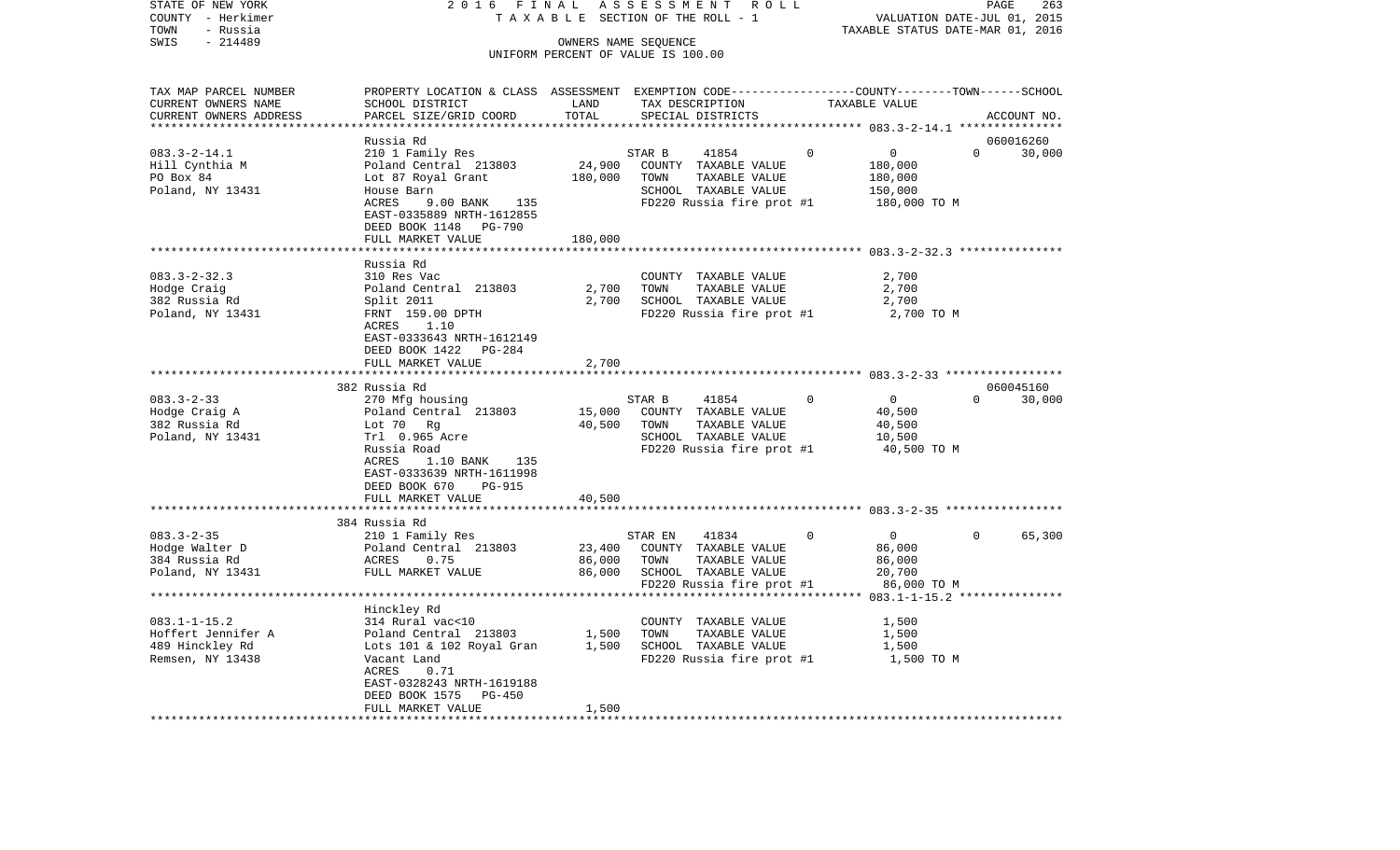| $-214489$<br>SWIS<br>OWNERS NAME SEQUENCE<br>UNIFORM PERCENT OF VALUE IS 100.00<br>TAX MAP PARCEL NUMBER<br>PROPERTY LOCATION & CLASS ASSESSMENT EXEMPTION CODE----------------COUNTY-------TOWN------SCHOOL<br>TAX DESCRIPTION<br>CURRENT OWNERS NAME<br>SCHOOL DISTRICT<br>LAND<br>TAXABLE VALUE<br>TOTAL<br>CURRENT OWNERS ADDRESS<br>PARCEL SIZE/GRID COORD<br>SPECIAL DISTRICTS<br>ACCOUNT NO.<br>************************<br>060013170<br>489 Hinckley Rd<br>$083.1 - 1 - 36$<br>210 1 Family Res<br>COUNTY TAXABLE VALUE<br>151,200<br>16,200<br>151,200<br>Hoffert Jennifer A<br>Poland Central 213803<br>TOWN<br>TAXABLE VALUE<br>489 Hinckley Rd<br>Lot 102 Royal Grant<br>151,200<br>SCHOOL TAXABLE VALUE<br>151,200<br>Remsen, NY 13438<br>FD220 Russia fire prot #1<br>House Garage<br>151,200 TO M<br>FRNT 136.00 DPTH 119.00<br>ACRES<br>0.30<br>EAST-0328316 NRTH-1619046<br>DEED BOOK 1575 PG-450<br>FULL MARKET VALUE<br>151,200<br>***********<br>060003510<br>Route 8<br>$\Omega$<br>$084.3 - 2 - 19$<br>210 1 Family Res<br>$\Omega$<br>$\mathbf{0}$<br>65,300<br>STAR EN<br>41834<br>Poland Central 213803<br>13,000<br>Hoffert Randolph<br>COUNTY TAXABLE VALUE<br>124,800<br>Route 8<br>124,800<br>TOWN<br>TAXABLE VALUE<br>124,800<br>Lot 64 Royal Grant<br>PO Box 64<br>SCHOOL TAXABLE VALUE<br>House Gar<br>59,500<br>FRNT 120.00 DPTH<br>FD220 Russia fire prot #1<br>Poland, NY 13431<br>124,800 TO M<br>1.20<br>ACRES<br>EAST-0349958 NRTH-1609370<br>DEED BOOK 1571 PG-73<br>FULL MARKET VALUE<br>124,800<br>Spall Rd<br>060043420<br>$072.2 - 1 - 6$<br>314 Rural vac<10<br>COUNTY TAXABLE VALUE<br>700<br>Hoke Albert C Jr<br>305201<br>700<br>TAXABLE VALUE<br>700<br>Remsen<br>TOWN<br>PO Box 1078<br>700<br>SCHOOL TAXABLE VALUE<br>700<br>W 10 Wt<br>FD230 Remsen fire #2<br>700 TO M<br>Rome, NY 13442<br>Lot $1/4$ Acre<br>Spall Road<br>FRNT 100.00 DPTH 125.00<br>EAST-0340777 NRTH-1654265<br>DEED BOOK 1359 PG-525<br>700<br>FULL MARKET VALUE<br>********************<br>060044410<br>Spall Rd<br>$072.2 - 1 - 7$<br>260 Seasonal res<br>COUNTY TAXABLE VALUE<br>25,000<br>Hoke Albert C Jr<br>305201<br>5,600<br>TOWN<br>TAXABLE VALUE<br>25,000<br>Remsen<br>PO Box 1078<br>25,000<br>SCHOOL TAXABLE VALUE<br>25,000<br>Lot 10 Walker Tract<br>FD230 Remsen fire #2<br>Rome, NY 13442<br>25,000 TO M<br>Camp<br>FRNT 100.00 DPTH 125.00<br>ACRES<br>0.14<br>EAST-0340809 NRTH-1654133<br>DEED BOOK 1359<br>PG-525<br>FULL MARKET VALUE<br>25,000 | STATE OF NEW YORK<br>COUNTY - Herkimer<br>TOWN<br>- Russia | 2016 FINAL | ASSESSMENT ROLL<br>TAXABLE SECTION OF THE ROLL - 1 | VALUATION DATE-JUL 01, 2015<br>TAXABLE STATUS DATE-MAR 01, 2016 | 264<br>PAGE |
|------------------------------------------------------------------------------------------------------------------------------------------------------------------------------------------------------------------------------------------------------------------------------------------------------------------------------------------------------------------------------------------------------------------------------------------------------------------------------------------------------------------------------------------------------------------------------------------------------------------------------------------------------------------------------------------------------------------------------------------------------------------------------------------------------------------------------------------------------------------------------------------------------------------------------------------------------------------------------------------------------------------------------------------------------------------------------------------------------------------------------------------------------------------------------------------------------------------------------------------------------------------------------------------------------------------------------------------------------------------------------------------------------------------------------------------------------------------------------------------------------------------------------------------------------------------------------------------------------------------------------------------------------------------------------------------------------------------------------------------------------------------------------------------------------------------------------------------------------------------------------------------------------------------------------------------------------------------------------------------------------------------------------------------------------------------------------------------------------------------------------------------------------------------------------------------------------------------------------------------------------------------------------------------------------------------------------------------------------------------------------------------------------------------------------------------------------------------------------------------------|------------------------------------------------------------|------------|----------------------------------------------------|-----------------------------------------------------------------|-------------|
|                                                                                                                                                                                                                                                                                                                                                                                                                                                                                                                                                                                                                                                                                                                                                                                                                                                                                                                                                                                                                                                                                                                                                                                                                                                                                                                                                                                                                                                                                                                                                                                                                                                                                                                                                                                                                                                                                                                                                                                                                                                                                                                                                                                                                                                                                                                                                                                                                                                                                                |                                                            |            |                                                    |                                                                 |             |
|                                                                                                                                                                                                                                                                                                                                                                                                                                                                                                                                                                                                                                                                                                                                                                                                                                                                                                                                                                                                                                                                                                                                                                                                                                                                                                                                                                                                                                                                                                                                                                                                                                                                                                                                                                                                                                                                                                                                                                                                                                                                                                                                                                                                                                                                                                                                                                                                                                                                                                |                                                            |            |                                                    |                                                                 |             |
|                                                                                                                                                                                                                                                                                                                                                                                                                                                                                                                                                                                                                                                                                                                                                                                                                                                                                                                                                                                                                                                                                                                                                                                                                                                                                                                                                                                                                                                                                                                                                                                                                                                                                                                                                                                                                                                                                                                                                                                                                                                                                                                                                                                                                                                                                                                                                                                                                                                                                                |                                                            |            |                                                    |                                                                 |             |
|                                                                                                                                                                                                                                                                                                                                                                                                                                                                                                                                                                                                                                                                                                                                                                                                                                                                                                                                                                                                                                                                                                                                                                                                                                                                                                                                                                                                                                                                                                                                                                                                                                                                                                                                                                                                                                                                                                                                                                                                                                                                                                                                                                                                                                                                                                                                                                                                                                                                                                |                                                            |            |                                                    |                                                                 |             |
|                                                                                                                                                                                                                                                                                                                                                                                                                                                                                                                                                                                                                                                                                                                                                                                                                                                                                                                                                                                                                                                                                                                                                                                                                                                                                                                                                                                                                                                                                                                                                                                                                                                                                                                                                                                                                                                                                                                                                                                                                                                                                                                                                                                                                                                                                                                                                                                                                                                                                                |                                                            |            |                                                    |                                                                 |             |
|                                                                                                                                                                                                                                                                                                                                                                                                                                                                                                                                                                                                                                                                                                                                                                                                                                                                                                                                                                                                                                                                                                                                                                                                                                                                                                                                                                                                                                                                                                                                                                                                                                                                                                                                                                                                                                                                                                                                                                                                                                                                                                                                                                                                                                                                                                                                                                                                                                                                                                |                                                            |            |                                                    |                                                                 |             |
|                                                                                                                                                                                                                                                                                                                                                                                                                                                                                                                                                                                                                                                                                                                                                                                                                                                                                                                                                                                                                                                                                                                                                                                                                                                                                                                                                                                                                                                                                                                                                                                                                                                                                                                                                                                                                                                                                                                                                                                                                                                                                                                                                                                                                                                                                                                                                                                                                                                                                                |                                                            |            |                                                    |                                                                 |             |
|                                                                                                                                                                                                                                                                                                                                                                                                                                                                                                                                                                                                                                                                                                                                                                                                                                                                                                                                                                                                                                                                                                                                                                                                                                                                                                                                                                                                                                                                                                                                                                                                                                                                                                                                                                                                                                                                                                                                                                                                                                                                                                                                                                                                                                                                                                                                                                                                                                                                                                |                                                            |            |                                                    |                                                                 |             |
|                                                                                                                                                                                                                                                                                                                                                                                                                                                                                                                                                                                                                                                                                                                                                                                                                                                                                                                                                                                                                                                                                                                                                                                                                                                                                                                                                                                                                                                                                                                                                                                                                                                                                                                                                                                                                                                                                                                                                                                                                                                                                                                                                                                                                                                                                                                                                                                                                                                                                                |                                                            |            |                                                    |                                                                 |             |
|                                                                                                                                                                                                                                                                                                                                                                                                                                                                                                                                                                                                                                                                                                                                                                                                                                                                                                                                                                                                                                                                                                                                                                                                                                                                                                                                                                                                                                                                                                                                                                                                                                                                                                                                                                                                                                                                                                                                                                                                                                                                                                                                                                                                                                                                                                                                                                                                                                                                                                |                                                            |            |                                                    |                                                                 |             |
|                                                                                                                                                                                                                                                                                                                                                                                                                                                                                                                                                                                                                                                                                                                                                                                                                                                                                                                                                                                                                                                                                                                                                                                                                                                                                                                                                                                                                                                                                                                                                                                                                                                                                                                                                                                                                                                                                                                                                                                                                                                                                                                                                                                                                                                                                                                                                                                                                                                                                                |                                                            |            |                                                    |                                                                 |             |
|                                                                                                                                                                                                                                                                                                                                                                                                                                                                                                                                                                                                                                                                                                                                                                                                                                                                                                                                                                                                                                                                                                                                                                                                                                                                                                                                                                                                                                                                                                                                                                                                                                                                                                                                                                                                                                                                                                                                                                                                                                                                                                                                                                                                                                                                                                                                                                                                                                                                                                |                                                            |            |                                                    |                                                                 |             |
|                                                                                                                                                                                                                                                                                                                                                                                                                                                                                                                                                                                                                                                                                                                                                                                                                                                                                                                                                                                                                                                                                                                                                                                                                                                                                                                                                                                                                                                                                                                                                                                                                                                                                                                                                                                                                                                                                                                                                                                                                                                                                                                                                                                                                                                                                                                                                                                                                                                                                                |                                                            |            |                                                    |                                                                 |             |
|                                                                                                                                                                                                                                                                                                                                                                                                                                                                                                                                                                                                                                                                                                                                                                                                                                                                                                                                                                                                                                                                                                                                                                                                                                                                                                                                                                                                                                                                                                                                                                                                                                                                                                                                                                                                                                                                                                                                                                                                                                                                                                                                                                                                                                                                                                                                                                                                                                                                                                |                                                            |            |                                                    |                                                                 |             |
|                                                                                                                                                                                                                                                                                                                                                                                                                                                                                                                                                                                                                                                                                                                                                                                                                                                                                                                                                                                                                                                                                                                                                                                                                                                                                                                                                                                                                                                                                                                                                                                                                                                                                                                                                                                                                                                                                                                                                                                                                                                                                                                                                                                                                                                                                                                                                                                                                                                                                                |                                                            |            |                                                    |                                                                 |             |
|                                                                                                                                                                                                                                                                                                                                                                                                                                                                                                                                                                                                                                                                                                                                                                                                                                                                                                                                                                                                                                                                                                                                                                                                                                                                                                                                                                                                                                                                                                                                                                                                                                                                                                                                                                                                                                                                                                                                                                                                                                                                                                                                                                                                                                                                                                                                                                                                                                                                                                |                                                            |            |                                                    |                                                                 |             |
|                                                                                                                                                                                                                                                                                                                                                                                                                                                                                                                                                                                                                                                                                                                                                                                                                                                                                                                                                                                                                                                                                                                                                                                                                                                                                                                                                                                                                                                                                                                                                                                                                                                                                                                                                                                                                                                                                                                                                                                                                                                                                                                                                                                                                                                                                                                                                                                                                                                                                                |                                                            |            |                                                    |                                                                 |             |
|                                                                                                                                                                                                                                                                                                                                                                                                                                                                                                                                                                                                                                                                                                                                                                                                                                                                                                                                                                                                                                                                                                                                                                                                                                                                                                                                                                                                                                                                                                                                                                                                                                                                                                                                                                                                                                                                                                                                                                                                                                                                                                                                                                                                                                                                                                                                                                                                                                                                                                |                                                            |            |                                                    |                                                                 |             |
|                                                                                                                                                                                                                                                                                                                                                                                                                                                                                                                                                                                                                                                                                                                                                                                                                                                                                                                                                                                                                                                                                                                                                                                                                                                                                                                                                                                                                                                                                                                                                                                                                                                                                                                                                                                                                                                                                                                                                                                                                                                                                                                                                                                                                                                                                                                                                                                                                                                                                                |                                                            |            |                                                    |                                                                 |             |
|                                                                                                                                                                                                                                                                                                                                                                                                                                                                                                                                                                                                                                                                                                                                                                                                                                                                                                                                                                                                                                                                                                                                                                                                                                                                                                                                                                                                                                                                                                                                                                                                                                                                                                                                                                                                                                                                                                                                                                                                                                                                                                                                                                                                                                                                                                                                                                                                                                                                                                |                                                            |            |                                                    |                                                                 |             |
|                                                                                                                                                                                                                                                                                                                                                                                                                                                                                                                                                                                                                                                                                                                                                                                                                                                                                                                                                                                                                                                                                                                                                                                                                                                                                                                                                                                                                                                                                                                                                                                                                                                                                                                                                                                                                                                                                                                                                                                                                                                                                                                                                                                                                                                                                                                                                                                                                                                                                                |                                                            |            |                                                    |                                                                 |             |
|                                                                                                                                                                                                                                                                                                                                                                                                                                                                                                                                                                                                                                                                                                                                                                                                                                                                                                                                                                                                                                                                                                                                                                                                                                                                                                                                                                                                                                                                                                                                                                                                                                                                                                                                                                                                                                                                                                                                                                                                                                                                                                                                                                                                                                                                                                                                                                                                                                                                                                |                                                            |            |                                                    |                                                                 |             |
|                                                                                                                                                                                                                                                                                                                                                                                                                                                                                                                                                                                                                                                                                                                                                                                                                                                                                                                                                                                                                                                                                                                                                                                                                                                                                                                                                                                                                                                                                                                                                                                                                                                                                                                                                                                                                                                                                                                                                                                                                                                                                                                                                                                                                                                                                                                                                                                                                                                                                                |                                                            |            |                                                    |                                                                 |             |
|                                                                                                                                                                                                                                                                                                                                                                                                                                                                                                                                                                                                                                                                                                                                                                                                                                                                                                                                                                                                                                                                                                                                                                                                                                                                                                                                                                                                                                                                                                                                                                                                                                                                                                                                                                                                                                                                                                                                                                                                                                                                                                                                                                                                                                                                                                                                                                                                                                                                                                |                                                            |            |                                                    |                                                                 |             |
|                                                                                                                                                                                                                                                                                                                                                                                                                                                                                                                                                                                                                                                                                                                                                                                                                                                                                                                                                                                                                                                                                                                                                                                                                                                                                                                                                                                                                                                                                                                                                                                                                                                                                                                                                                                                                                                                                                                                                                                                                                                                                                                                                                                                                                                                                                                                                                                                                                                                                                |                                                            |            |                                                    |                                                                 |             |
|                                                                                                                                                                                                                                                                                                                                                                                                                                                                                                                                                                                                                                                                                                                                                                                                                                                                                                                                                                                                                                                                                                                                                                                                                                                                                                                                                                                                                                                                                                                                                                                                                                                                                                                                                                                                                                                                                                                                                                                                                                                                                                                                                                                                                                                                                                                                                                                                                                                                                                |                                                            |            |                                                    |                                                                 |             |
|                                                                                                                                                                                                                                                                                                                                                                                                                                                                                                                                                                                                                                                                                                                                                                                                                                                                                                                                                                                                                                                                                                                                                                                                                                                                                                                                                                                                                                                                                                                                                                                                                                                                                                                                                                                                                                                                                                                                                                                                                                                                                                                                                                                                                                                                                                                                                                                                                                                                                                |                                                            |            |                                                    |                                                                 |             |
|                                                                                                                                                                                                                                                                                                                                                                                                                                                                                                                                                                                                                                                                                                                                                                                                                                                                                                                                                                                                                                                                                                                                                                                                                                                                                                                                                                                                                                                                                                                                                                                                                                                                                                                                                                                                                                                                                                                                                                                                                                                                                                                                                                                                                                                                                                                                                                                                                                                                                                |                                                            |            |                                                    |                                                                 |             |
|                                                                                                                                                                                                                                                                                                                                                                                                                                                                                                                                                                                                                                                                                                                                                                                                                                                                                                                                                                                                                                                                                                                                                                                                                                                                                                                                                                                                                                                                                                                                                                                                                                                                                                                                                                                                                                                                                                                                                                                                                                                                                                                                                                                                                                                                                                                                                                                                                                                                                                |                                                            |            |                                                    |                                                                 |             |
|                                                                                                                                                                                                                                                                                                                                                                                                                                                                                                                                                                                                                                                                                                                                                                                                                                                                                                                                                                                                                                                                                                                                                                                                                                                                                                                                                                                                                                                                                                                                                                                                                                                                                                                                                                                                                                                                                                                                                                                                                                                                                                                                                                                                                                                                                                                                                                                                                                                                                                |                                                            |            |                                                    |                                                                 |             |
|                                                                                                                                                                                                                                                                                                                                                                                                                                                                                                                                                                                                                                                                                                                                                                                                                                                                                                                                                                                                                                                                                                                                                                                                                                                                                                                                                                                                                                                                                                                                                                                                                                                                                                                                                                                                                                                                                                                                                                                                                                                                                                                                                                                                                                                                                                                                                                                                                                                                                                |                                                            |            |                                                    |                                                                 |             |
|                                                                                                                                                                                                                                                                                                                                                                                                                                                                                                                                                                                                                                                                                                                                                                                                                                                                                                                                                                                                                                                                                                                                                                                                                                                                                                                                                                                                                                                                                                                                                                                                                                                                                                                                                                                                                                                                                                                                                                                                                                                                                                                                                                                                                                                                                                                                                                                                                                                                                                |                                                            |            |                                                    |                                                                 |             |
|                                                                                                                                                                                                                                                                                                                                                                                                                                                                                                                                                                                                                                                                                                                                                                                                                                                                                                                                                                                                                                                                                                                                                                                                                                                                                                                                                                                                                                                                                                                                                                                                                                                                                                                                                                                                                                                                                                                                                                                                                                                                                                                                                                                                                                                                                                                                                                                                                                                                                                |                                                            |            |                                                    |                                                                 |             |
|                                                                                                                                                                                                                                                                                                                                                                                                                                                                                                                                                                                                                                                                                                                                                                                                                                                                                                                                                                                                                                                                                                                                                                                                                                                                                                                                                                                                                                                                                                                                                                                                                                                                                                                                                                                                                                                                                                                                                                                                                                                                                                                                                                                                                                                                                                                                                                                                                                                                                                |                                                            |            |                                                    |                                                                 |             |
|                                                                                                                                                                                                                                                                                                                                                                                                                                                                                                                                                                                                                                                                                                                                                                                                                                                                                                                                                                                                                                                                                                                                                                                                                                                                                                                                                                                                                                                                                                                                                                                                                                                                                                                                                                                                                                                                                                                                                                                                                                                                                                                                                                                                                                                                                                                                                                                                                                                                                                |                                                            |            |                                                    |                                                                 |             |
|                                                                                                                                                                                                                                                                                                                                                                                                                                                                                                                                                                                                                                                                                                                                                                                                                                                                                                                                                                                                                                                                                                                                                                                                                                                                                                                                                                                                                                                                                                                                                                                                                                                                                                                                                                                                                                                                                                                                                                                                                                                                                                                                                                                                                                                                                                                                                                                                                                                                                                |                                                            |            |                                                    |                                                                 |             |
|                                                                                                                                                                                                                                                                                                                                                                                                                                                                                                                                                                                                                                                                                                                                                                                                                                                                                                                                                                                                                                                                                                                                                                                                                                                                                                                                                                                                                                                                                                                                                                                                                                                                                                                                                                                                                                                                                                                                                                                                                                                                                                                                                                                                                                                                                                                                                                                                                                                                                                |                                                            |            |                                                    |                                                                 |             |
|                                                                                                                                                                                                                                                                                                                                                                                                                                                                                                                                                                                                                                                                                                                                                                                                                                                                                                                                                                                                                                                                                                                                                                                                                                                                                                                                                                                                                                                                                                                                                                                                                                                                                                                                                                                                                                                                                                                                                                                                                                                                                                                                                                                                                                                                                                                                                                                                                                                                                                |                                                            |            |                                                    |                                                                 |             |
|                                                                                                                                                                                                                                                                                                                                                                                                                                                                                                                                                                                                                                                                                                                                                                                                                                                                                                                                                                                                                                                                                                                                                                                                                                                                                                                                                                                                                                                                                                                                                                                                                                                                                                                                                                                                                                                                                                                                                                                                                                                                                                                                                                                                                                                                                                                                                                                                                                                                                                |                                                            |            |                                                    |                                                                 |             |
|                                                                                                                                                                                                                                                                                                                                                                                                                                                                                                                                                                                                                                                                                                                                                                                                                                                                                                                                                                                                                                                                                                                                                                                                                                                                                                                                                                                                                                                                                                                                                                                                                                                                                                                                                                                                                                                                                                                                                                                                                                                                                                                                                                                                                                                                                                                                                                                                                                                                                                |                                                            |            |                                                    |                                                                 |             |
|                                                                                                                                                                                                                                                                                                                                                                                                                                                                                                                                                                                                                                                                                                                                                                                                                                                                                                                                                                                                                                                                                                                                                                                                                                                                                                                                                                                                                                                                                                                                                                                                                                                                                                                                                                                                                                                                                                                                                                                                                                                                                                                                                                                                                                                                                                                                                                                                                                                                                                |                                                            |            |                                                    |                                                                 |             |
|                                                                                                                                                                                                                                                                                                                                                                                                                                                                                                                                                                                                                                                                                                                                                                                                                                                                                                                                                                                                                                                                                                                                                                                                                                                                                                                                                                                                                                                                                                                                                                                                                                                                                                                                                                                                                                                                                                                                                                                                                                                                                                                                                                                                                                                                                                                                                                                                                                                                                                |                                                            |            |                                                    |                                                                 |             |
|                                                                                                                                                                                                                                                                                                                                                                                                                                                                                                                                                                                                                                                                                                                                                                                                                                                                                                                                                                                                                                                                                                                                                                                                                                                                                                                                                                                                                                                                                                                                                                                                                                                                                                                                                                                                                                                                                                                                                                                                                                                                                                                                                                                                                                                                                                                                                                                                                                                                                                |                                                            |            |                                                    |                                                                 |             |
|                                                                                                                                                                                                                                                                                                                                                                                                                                                                                                                                                                                                                                                                                                                                                                                                                                                                                                                                                                                                                                                                                                                                                                                                                                                                                                                                                                                                                                                                                                                                                                                                                                                                                                                                                                                                                                                                                                                                                                                                                                                                                                                                                                                                                                                                                                                                                                                                                                                                                                |                                                            |            |                                                    |                                                                 |             |
|                                                                                                                                                                                                                                                                                                                                                                                                                                                                                                                                                                                                                                                                                                                                                                                                                                                                                                                                                                                                                                                                                                                                                                                                                                                                                                                                                                                                                                                                                                                                                                                                                                                                                                                                                                                                                                                                                                                                                                                                                                                                                                                                                                                                                                                                                                                                                                                                                                                                                                |                                                            |            |                                                    |                                                                 |             |
|                                                                                                                                                                                                                                                                                                                                                                                                                                                                                                                                                                                                                                                                                                                                                                                                                                                                                                                                                                                                                                                                                                                                                                                                                                                                                                                                                                                                                                                                                                                                                                                                                                                                                                                                                                                                                                                                                                                                                                                                                                                                                                                                                                                                                                                                                                                                                                                                                                                                                                |                                                            |            |                                                    |                                                                 |             |
|                                                                                                                                                                                                                                                                                                                                                                                                                                                                                                                                                                                                                                                                                                                                                                                                                                                                                                                                                                                                                                                                                                                                                                                                                                                                                                                                                                                                                                                                                                                                                                                                                                                                                                                                                                                                                                                                                                                                                                                                                                                                                                                                                                                                                                                                                                                                                                                                                                                                                                |                                                            |            |                                                    |                                                                 |             |
|                                                                                                                                                                                                                                                                                                                                                                                                                                                                                                                                                                                                                                                                                                                                                                                                                                                                                                                                                                                                                                                                                                                                                                                                                                                                                                                                                                                                                                                                                                                                                                                                                                                                                                                                                                                                                                                                                                                                                                                                                                                                                                                                                                                                                                                                                                                                                                                                                                                                                                |                                                            |            |                                                    |                                                                 |             |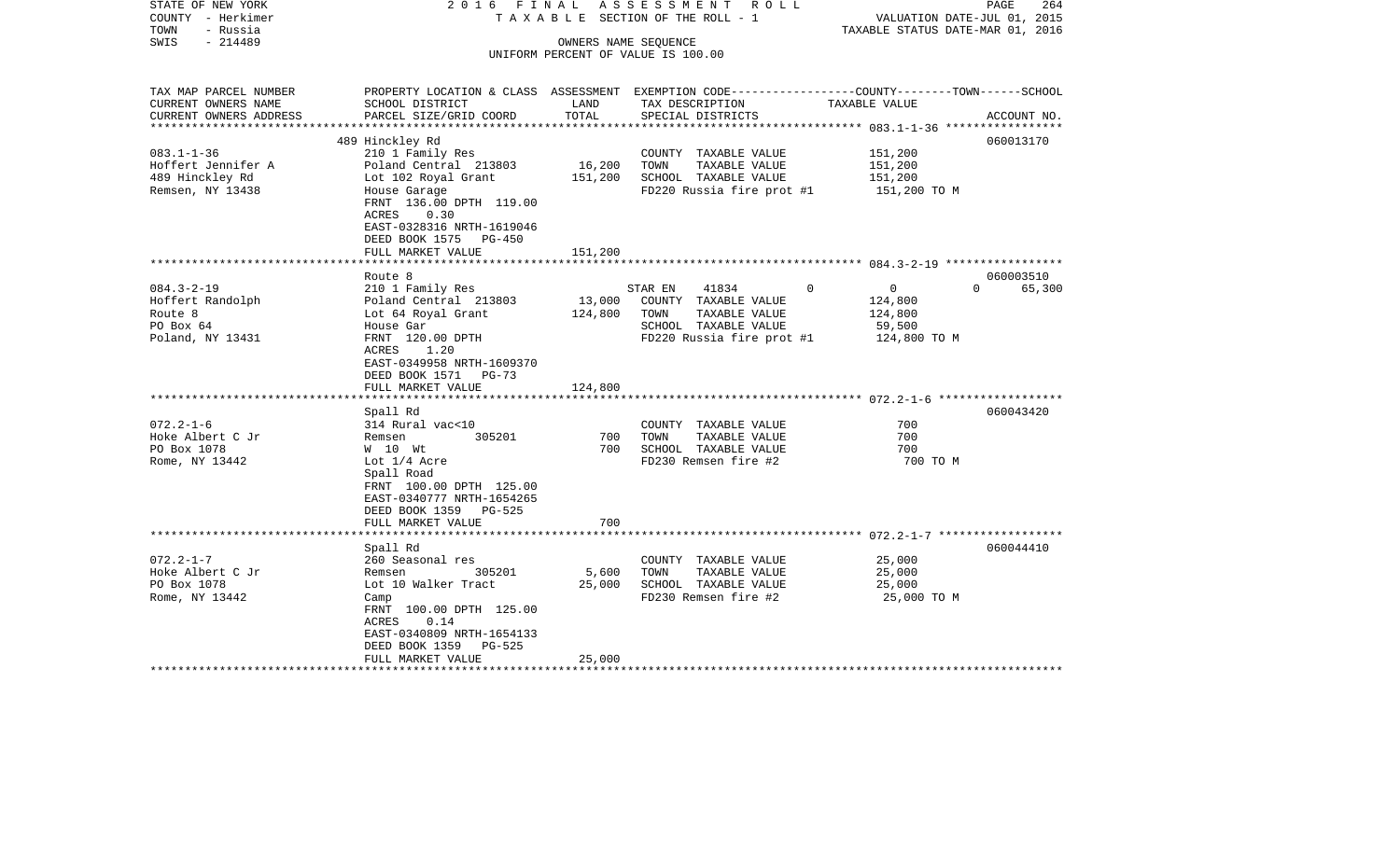| STATE OF NEW YORK<br>COUNTY - Herkimer<br>- Russia<br>TOWN                                        | 2016 FINAL                                                                                                                                                                     |                              | ASSESSMENT<br>R O L L<br>T A X A B L E SECTION OF THE ROLL - 1                                     |                                               | PAGE<br>265<br>VALUATION DATE-JUL 01, 2015<br>TAXABLE STATUS DATE-MAR 01, 2016 |
|---------------------------------------------------------------------------------------------------|--------------------------------------------------------------------------------------------------------------------------------------------------------------------------------|------------------------------|----------------------------------------------------------------------------------------------------|-----------------------------------------------|--------------------------------------------------------------------------------|
| $-214489$<br>SWIS                                                                                 |                                                                                                                                                                                |                              | OWNERS NAME SEQUENCE<br>UNIFORM PERCENT OF VALUE IS 100.00                                         |                                               |                                                                                |
| TAX MAP PARCEL NUMBER                                                                             | PROPERTY LOCATION & CLASS ASSESSMENT EXEMPTION CODE---------------COUNTY-------TOWN------SCHOOL                                                                                |                              |                                                                                                    |                                               |                                                                                |
| CURRENT OWNERS NAME<br>CURRENT OWNERS ADDRESS                                                     | SCHOOL DISTRICT<br>PARCEL SIZE/GRID COORD                                                                                                                                      | LAND<br>TOTAL                | TAX DESCRIPTION<br>SPECIAL DISTRICTS                                                               | TAXABLE VALUE                                 | ACCOUNT NO.                                                                    |
|                                                                                                   |                                                                                                                                                                                |                              |                                                                                                    |                                               |                                                                                |
| $083.3 - 2 - 14.4$<br>Hoke James A                                                                | 457 Russia Rd<br>210 1 Family Res<br>Poland Central 213803                                                                                                                     | 12,500                       | STAR B<br>41854<br>COUNTY TAXABLE VALUE                                                            | $\mathbf 0$<br>$\mathbf{0}$<br>136,000        | 30,000<br>0                                                                    |
| Hoke Mary Sue<br>457 Russia Rd                                                                    | FRNT 300.00 DPTH<br>1.00 BANK<br>ACRES<br>059                                                                                                                                  | 136,000                      | TAXABLE VALUE<br>TOWN<br>SCHOOL TAXABLE VALUE                                                      | 136,000<br>106,000                            |                                                                                |
| Poland, NY 13431                                                                                  | EAST-0335153 NRTH-1612696<br>FULL MARKET VALUE                                                                                                                                 | 136,000                      | FD220 Russia fire prot #1                                                                          | 136,000 TO M                                  |                                                                                |
|                                                                                                   |                                                                                                                                                                                |                              |                                                                                                    |                                               |                                                                                |
| $083.3 - 2 - 14.3$<br>Hoke James R<br>Hoke Laurie                                                 | 451 Russia Rd<br>210 1 Family Res<br>Poland Central 213803<br>Lot 87 Royal Grant                                                                                               | 22,300<br>120,000            | 41854<br>STAR B<br>COUNTY TAXABLE VALUE<br>TOWN<br>TAXABLE VALUE                                   | $\mathbf 0$<br>0<br>120,000<br>120,000        | 0016263<br>$\Omega$<br>30,000                                                  |
| 451 Russia Rd<br>Poland, NY 13431                                                                 | Double Wide<br>FRNT 251.00 DPTH<br>7.00<br>ACRES<br>EAST-0334995 NRTH-1612953<br>DEED BOOK 734<br><b>PG-191</b>                                                                |                              | SCHOOL TAXABLE VALUE<br>FD220 Russia fire prot #1                                                  | 90,000<br>120,000 TO M                        |                                                                                |
|                                                                                                   | FULL MARKET VALUE                                                                                                                                                              | 120,000                      |                                                                                                    |                                               |                                                                                |
|                                                                                                   | Spall Rd                                                                                                                                                                       |                              |                                                                                                    |                                               | 060043480                                                                      |
| $072.2 - 1 - 10$<br>Hoke Thomas R<br>2019 River Rd<br>Hamilton, NY 13346                          | 314 Rural vac<10<br>305201<br>Remsen<br>Lot 10 Walker Tract<br>Vacant Land<br>FRNT 100.00 DPTH 125.00<br>0.29<br>ACRES<br>EAST-0340955 NRTH-1653747<br>DEED BOOK 1359 PG-530   | 700<br>700                   | COUNTY TAXABLE VALUE<br>TAXABLE VALUE<br>TOWN<br>SCHOOL TAXABLE VALUE<br>FD230 Remsen fire #2      | 700<br>700<br>700<br>700 TO M                 |                                                                                |
|                                                                                                   | FULL MARKET VALUE                                                                                                                                                              | 700                          |                                                                                                    |                                               |                                                                                |
| $083.1 - 1 - 7.3$<br>Holmes Jacqueline<br>PO Box 786<br>Old Forge, NY 13420                       | 2185 Black Creek Rd<br>210 1 Family Res<br>Poland Central 213803<br>House<br>ACRES<br>5.00<br>EAST-0327055 NRTH-1622676<br>DEED BOOK 806<br><b>PG-291</b><br>FULL MARKET VALUE | 21,000<br>129,500<br>129,500 | COUNTY TAXABLE VALUE<br>TOWN<br>TAXABLE VALUE<br>SCHOOL TAXABLE VALUE<br>FD220 Russia fire prot #1 | 129,500<br>129,500<br>129,500<br>129,500 TO M |                                                                                |
|                                                                                                   |                                                                                                                                                                                |                              |                                                                                                    |                                               |                                                                                |
| $083.4 - 1 - 3$<br>Horan Geoffrey M<br>Horan Donna L<br>5132 Military Rd<br>Poland, NY 13431-9776 | Military Rd<br>312 Vac w/imprv<br>Poland Central 213803<br>Lot 87 Royal Grant<br>Barn<br>ACRES<br>4.05<br>EAST-0336554 NRTH-1613353<br>DEED BOOK 00824 PG-00625                | 9,600<br>24,500              | COUNTY TAXABLE VALUE<br>TOWN<br>TAXABLE VALUE<br>SCHOOL TAXABLE VALUE<br>FD220 Russia fire prot #1 | 24,500<br>24,500<br>24,500<br>24,500 TO M     | 060022150                                                                      |
|                                                                                                   | FULL MARKET VALUE<br>***************                                                                                                                                           | 24,500                       |                                                                                                    |                                               |                                                                                |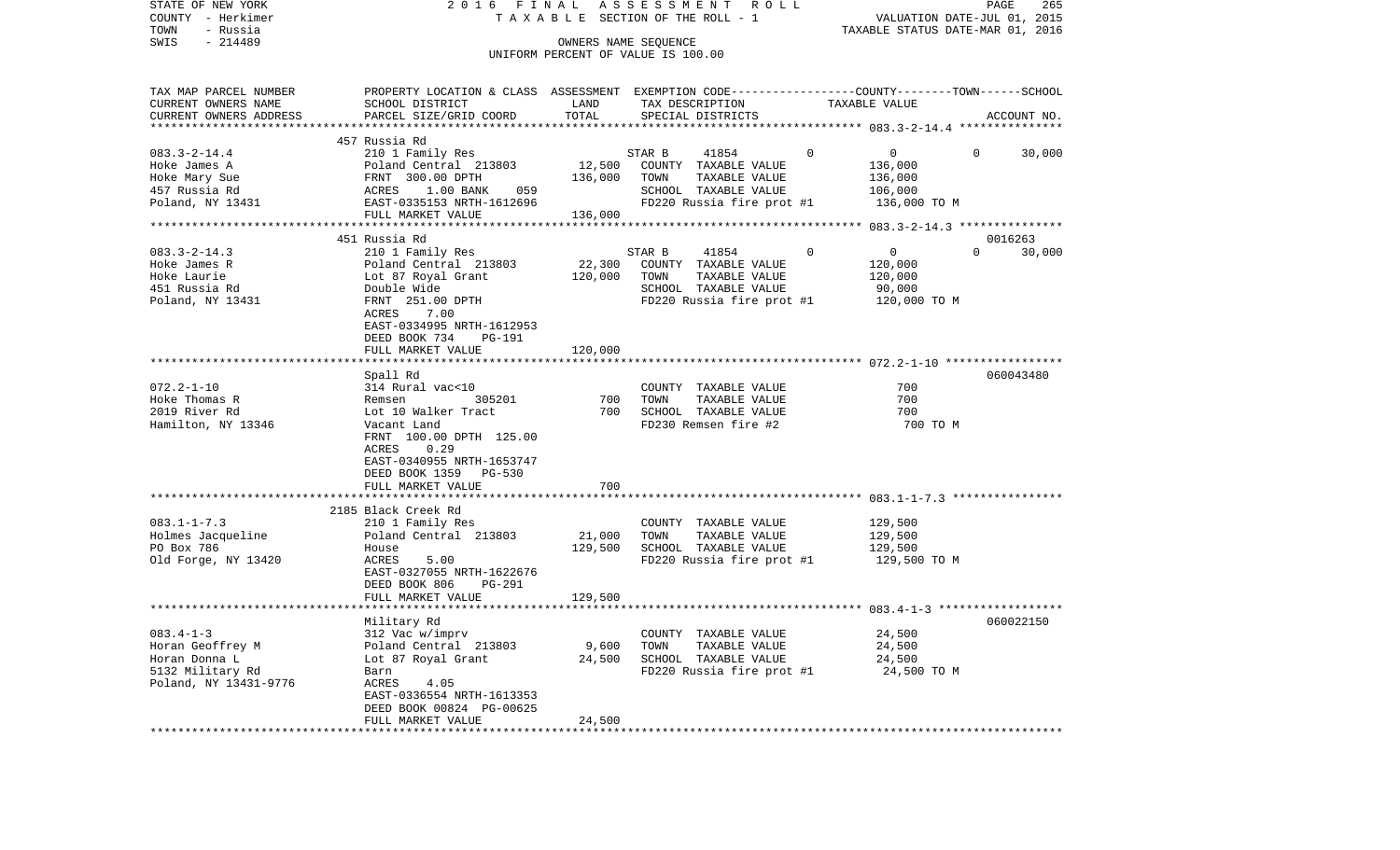|      | STATE OF NEW YORK | 2016 FINAL ASSESSMENT ROLL |                                 |                                  | PAGE                        | 266 |
|------|-------------------|----------------------------|---------------------------------|----------------------------------|-----------------------------|-----|
|      | COUNTY - Herkimer |                            | TAXABLE SECTION OF THE ROLL - 1 |                                  | VALUATION DATE-JUL 01, 2015 |     |
| TOWN | - Russia          |                            |                                 | TAXABLE STATUS DATE-MAR 01, 2016 |                             |     |
| SWIS | $-214489$         |                            | OWNERS NAME SEOUENCE            |                                  |                             |     |

UNIFORM PERCENT OF VALUE IS 100.00

| SCHOOL DISTRICT<br>LAND<br>TAX DESCRIPTION TAXABLE VALUE<br>. PARCEL SIZE/GRID COORD TOTAL SPECIAL DISTRICTS ACCOUNT NO ACCOUNT NO ACCOUNT NO ARTERIORE<br>060022140<br>5132 Military Rd<br>VET WAR C 41122<br>210 1 Family Res<br>$\Omega$<br>9,000<br>$\overline{0}$<br>$\circ$<br>Poland Central 213803 12,500 VET WAR T 41123<br>Lot 87 Royal Grant 164,600 VET DIS C 41142<br>$\mathbf 0$<br>$\overline{0}$<br>12,000<br>$\mathbf 0$<br>Lot 87 Royal Grant<br>$\Omega$<br>$\Omega$<br>30,000<br>$\sim$ 0<br>$\Omega$<br>$\Omega$<br>House Att Gar Pool<br>VET DIS T 41143<br>$\Omega$<br>32,920<br>$\overline{0}$<br>STAR B<br>$\Omega$<br>HOUSE ALL 001 2010<br>FRNT 221.92 DPTH 265.72<br>41854<br>$\Omega$<br>30,000<br>1.00<br>125,600<br>ACRES<br>COUNTY TAXABLE VALUE<br>EAST-0336795 NRTH-1613017<br>DEED BOOK 00824 PG-00625<br>FULL MARKET VALUE<br>FULL MARKET VALUE<br>FULL MARKET VALUE<br>PULL MARKET VALUE<br>PULL MARKET VALUE<br>PULL MARKET VALUE<br>PULL MARKET VALUE<br>PULL MARKET VALUE<br>119,680<br>134,600<br>164,600 TO M<br>Military Rd<br>060023820<br>19,500<br>19,500<br>105 Vac farmland<br>19,500<br>COUNTY TAXABLE VALUE<br>Poland Central 213803<br>TOWN<br>TAXABLE VALUE<br>Horan Geoffrey M<br>19,500<br>19,500<br>SCHOOL TAXABLE VALUE<br>N 87<br>Rq<br>FD220 Russia fire prot #1 19,500 TO M<br>5132 Military Rd<br>Lot 13 Acres<br>Military<br>ACRES 14.10<br>EAST-0336928 NRTH-1613533<br>DEED BOOK 888<br>PG-436<br>FULL MARKET VALUE 19,500<br>Military Rd<br>060032460<br>314 Rural vac<10<br>Poland Central 213803 700<br>700<br>COUNTY TAXABLE VALUE<br>TOWN<br>TAXABLE VALUE<br>700<br>Horan Geoffrey M<br>Lot 87 Rg<br>FRNT 312.6<br>700 SCHOOL TAXABLE VALUE<br>Horan Donna L<br>700<br>FD220 Russia fire prot #1<br>5132 Military Rd<br>FRNT 312.65 DPTH 369.77<br>700 TO M<br>Poland, NY 13431<br>ACRES 0.88<br>EAST-0336368 NRTH-1613310<br>DEED BOOK 00824 PG-00625<br>700<br>FULL MARKET VALUE<br>919 Wheelertown Rd<br>060042850<br>210 1 Family Res<br>$\mathbf{0}$<br>15,000<br>$\overline{0}$<br>$\mathbf 0$<br>VET COM C 41132<br>305201<br>19,900 VET COM T 41133<br>Horstman Irrevocable Trust Ray Remsen<br>0<br>$\mathbf 0$<br>20,000<br>$\circ$<br>Horstman Irrevocable Trust Pat Lot 58<br>$\overline{0}$<br>65,300<br>Rp<br>116,000 STAR EN<br>41834<br>$\sim$ 0<br>$\overline{0}$<br>919 Wheelertown Rd<br>House & Garage<br>101,000<br>COUNTY TAXABLE VALUE<br>Remsen, NY 13438<br>Wheelertown Rd<br>TOWN<br>TAXABLE VALUE<br>96,000<br>SCHOOL TAXABLE VALUE<br>ACRES 11.80<br>50,700<br>EAST-0347593 NRTH-1658992<br>116,000 TO M<br>FD230 Remsen fire #2<br>DEED BOOK 1262 PG-846<br>FULL MARKET VALUE<br>116,000 | TAX MAP PARCEL NUMBER   | PROPERTY LOCATION & CLASS ASSESSMENT EXEMPTION CODE--------------COUNTY-------TOWN-----SCHOOL |  |  |  |  |
|--------------------------------------------------------------------------------------------------------------------------------------------------------------------------------------------------------------------------------------------------------------------------------------------------------------------------------------------------------------------------------------------------------------------------------------------------------------------------------------------------------------------------------------------------------------------------------------------------------------------------------------------------------------------------------------------------------------------------------------------------------------------------------------------------------------------------------------------------------------------------------------------------------------------------------------------------------------------------------------------------------------------------------------------------------------------------------------------------------------------------------------------------------------------------------------------------------------------------------------------------------------------------------------------------------------------------------------------------------------------------------------------------------------------------------------------------------------------------------------------------------------------------------------------------------------------------------------------------------------------------------------------------------------------------------------------------------------------------------------------------------------------------------------------------------------------------------------------------------------------------------------------------------------------------------------------------------------------------------------------------------------------------------------------------------------------------------------------------------------------------------------------------------------------------------------------------------------------------------------------------------------------------------------------------------------------------------------------------------------------------------------------------------------------------------------------------------------------------------------------------------------------------------------------------------------------------------------------------------------------------------------------------------------------------------------------|-------------------------|-----------------------------------------------------------------------------------------------|--|--|--|--|
|                                                                                                                                                                                                                                                                                                                                                                                                                                                                                                                                                                                                                                                                                                                                                                                                                                                                                                                                                                                                                                                                                                                                                                                                                                                                                                                                                                                                                                                                                                                                                                                                                                                                                                                                                                                                                                                                                                                                                                                                                                                                                                                                                                                                                                                                                                                                                                                                                                                                                                                                                                                                                                                                                            | CURRENT OWNERS NAME     |                                                                                               |  |  |  |  |
|                                                                                                                                                                                                                                                                                                                                                                                                                                                                                                                                                                                                                                                                                                                                                                                                                                                                                                                                                                                                                                                                                                                                                                                                                                                                                                                                                                                                                                                                                                                                                                                                                                                                                                                                                                                                                                                                                                                                                                                                                                                                                                                                                                                                                                                                                                                                                                                                                                                                                                                                                                                                                                                                                            | CURRENT OWNERS ADDRESS  |                                                                                               |  |  |  |  |
|                                                                                                                                                                                                                                                                                                                                                                                                                                                                                                                                                                                                                                                                                                                                                                                                                                                                                                                                                                                                                                                                                                                                                                                                                                                                                                                                                                                                                                                                                                                                                                                                                                                                                                                                                                                                                                                                                                                                                                                                                                                                                                                                                                                                                                                                                                                                                                                                                                                                                                                                                                                                                                                                                            | *********************** |                                                                                               |  |  |  |  |
|                                                                                                                                                                                                                                                                                                                                                                                                                                                                                                                                                                                                                                                                                                                                                                                                                                                                                                                                                                                                                                                                                                                                                                                                                                                                                                                                                                                                                                                                                                                                                                                                                                                                                                                                                                                                                                                                                                                                                                                                                                                                                                                                                                                                                                                                                                                                                                                                                                                                                                                                                                                                                                                                                            |                         |                                                                                               |  |  |  |  |
|                                                                                                                                                                                                                                                                                                                                                                                                                                                                                                                                                                                                                                                                                                                                                                                                                                                                                                                                                                                                                                                                                                                                                                                                                                                                                                                                                                                                                                                                                                                                                                                                                                                                                                                                                                                                                                                                                                                                                                                                                                                                                                                                                                                                                                                                                                                                                                                                                                                                                                                                                                                                                                                                                            | $083.4 - 1 - 4$         |                                                                                               |  |  |  |  |
|                                                                                                                                                                                                                                                                                                                                                                                                                                                                                                                                                                                                                                                                                                                                                                                                                                                                                                                                                                                                                                                                                                                                                                                                                                                                                                                                                                                                                                                                                                                                                                                                                                                                                                                                                                                                                                                                                                                                                                                                                                                                                                                                                                                                                                                                                                                                                                                                                                                                                                                                                                                                                                                                                            | Horan Geoffrey M        |                                                                                               |  |  |  |  |
|                                                                                                                                                                                                                                                                                                                                                                                                                                                                                                                                                                                                                                                                                                                                                                                                                                                                                                                                                                                                                                                                                                                                                                                                                                                                                                                                                                                                                                                                                                                                                                                                                                                                                                                                                                                                                                                                                                                                                                                                                                                                                                                                                                                                                                                                                                                                                                                                                                                                                                                                                                                                                                                                                            | Horan Donna             |                                                                                               |  |  |  |  |
|                                                                                                                                                                                                                                                                                                                                                                                                                                                                                                                                                                                                                                                                                                                                                                                                                                                                                                                                                                                                                                                                                                                                                                                                                                                                                                                                                                                                                                                                                                                                                                                                                                                                                                                                                                                                                                                                                                                                                                                                                                                                                                                                                                                                                                                                                                                                                                                                                                                                                                                                                                                                                                                                                            | 5132 Military Rd        |                                                                                               |  |  |  |  |
|                                                                                                                                                                                                                                                                                                                                                                                                                                                                                                                                                                                                                                                                                                                                                                                                                                                                                                                                                                                                                                                                                                                                                                                                                                                                                                                                                                                                                                                                                                                                                                                                                                                                                                                                                                                                                                                                                                                                                                                                                                                                                                                                                                                                                                                                                                                                                                                                                                                                                                                                                                                                                                                                                            | Poland, NY 13431        |                                                                                               |  |  |  |  |
|                                                                                                                                                                                                                                                                                                                                                                                                                                                                                                                                                                                                                                                                                                                                                                                                                                                                                                                                                                                                                                                                                                                                                                                                                                                                                                                                                                                                                                                                                                                                                                                                                                                                                                                                                                                                                                                                                                                                                                                                                                                                                                                                                                                                                                                                                                                                                                                                                                                                                                                                                                                                                                                                                            |                         |                                                                                               |  |  |  |  |
|                                                                                                                                                                                                                                                                                                                                                                                                                                                                                                                                                                                                                                                                                                                                                                                                                                                                                                                                                                                                                                                                                                                                                                                                                                                                                                                                                                                                                                                                                                                                                                                                                                                                                                                                                                                                                                                                                                                                                                                                                                                                                                                                                                                                                                                                                                                                                                                                                                                                                                                                                                                                                                                                                            |                         |                                                                                               |  |  |  |  |
|                                                                                                                                                                                                                                                                                                                                                                                                                                                                                                                                                                                                                                                                                                                                                                                                                                                                                                                                                                                                                                                                                                                                                                                                                                                                                                                                                                                                                                                                                                                                                                                                                                                                                                                                                                                                                                                                                                                                                                                                                                                                                                                                                                                                                                                                                                                                                                                                                                                                                                                                                                                                                                                                                            |                         |                                                                                               |  |  |  |  |
|                                                                                                                                                                                                                                                                                                                                                                                                                                                                                                                                                                                                                                                                                                                                                                                                                                                                                                                                                                                                                                                                                                                                                                                                                                                                                                                                                                                                                                                                                                                                                                                                                                                                                                                                                                                                                                                                                                                                                                                                                                                                                                                                                                                                                                                                                                                                                                                                                                                                                                                                                                                                                                                                                            |                         |                                                                                               |  |  |  |  |
|                                                                                                                                                                                                                                                                                                                                                                                                                                                                                                                                                                                                                                                                                                                                                                                                                                                                                                                                                                                                                                                                                                                                                                                                                                                                                                                                                                                                                                                                                                                                                                                                                                                                                                                                                                                                                                                                                                                                                                                                                                                                                                                                                                                                                                                                                                                                                                                                                                                                                                                                                                                                                                                                                            |                         |                                                                                               |  |  |  |  |
|                                                                                                                                                                                                                                                                                                                                                                                                                                                                                                                                                                                                                                                                                                                                                                                                                                                                                                                                                                                                                                                                                                                                                                                                                                                                                                                                                                                                                                                                                                                                                                                                                                                                                                                                                                                                                                                                                                                                                                                                                                                                                                                                                                                                                                                                                                                                                                                                                                                                                                                                                                                                                                                                                            |                         |                                                                                               |  |  |  |  |
|                                                                                                                                                                                                                                                                                                                                                                                                                                                                                                                                                                                                                                                                                                                                                                                                                                                                                                                                                                                                                                                                                                                                                                                                                                                                                                                                                                                                                                                                                                                                                                                                                                                                                                                                                                                                                                                                                                                                                                                                                                                                                                                                                                                                                                                                                                                                                                                                                                                                                                                                                                                                                                                                                            | $083.4 - 1 - 7$         |                                                                                               |  |  |  |  |
|                                                                                                                                                                                                                                                                                                                                                                                                                                                                                                                                                                                                                                                                                                                                                                                                                                                                                                                                                                                                                                                                                                                                                                                                                                                                                                                                                                                                                                                                                                                                                                                                                                                                                                                                                                                                                                                                                                                                                                                                                                                                                                                                                                                                                                                                                                                                                                                                                                                                                                                                                                                                                                                                                            |                         |                                                                                               |  |  |  |  |
|                                                                                                                                                                                                                                                                                                                                                                                                                                                                                                                                                                                                                                                                                                                                                                                                                                                                                                                                                                                                                                                                                                                                                                                                                                                                                                                                                                                                                                                                                                                                                                                                                                                                                                                                                                                                                                                                                                                                                                                                                                                                                                                                                                                                                                                                                                                                                                                                                                                                                                                                                                                                                                                                                            | Horan Donna L           |                                                                                               |  |  |  |  |
|                                                                                                                                                                                                                                                                                                                                                                                                                                                                                                                                                                                                                                                                                                                                                                                                                                                                                                                                                                                                                                                                                                                                                                                                                                                                                                                                                                                                                                                                                                                                                                                                                                                                                                                                                                                                                                                                                                                                                                                                                                                                                                                                                                                                                                                                                                                                                                                                                                                                                                                                                                                                                                                                                            |                         |                                                                                               |  |  |  |  |
|                                                                                                                                                                                                                                                                                                                                                                                                                                                                                                                                                                                                                                                                                                                                                                                                                                                                                                                                                                                                                                                                                                                                                                                                                                                                                                                                                                                                                                                                                                                                                                                                                                                                                                                                                                                                                                                                                                                                                                                                                                                                                                                                                                                                                                                                                                                                                                                                                                                                                                                                                                                                                                                                                            | Poland, NY 13431        |                                                                                               |  |  |  |  |
|                                                                                                                                                                                                                                                                                                                                                                                                                                                                                                                                                                                                                                                                                                                                                                                                                                                                                                                                                                                                                                                                                                                                                                                                                                                                                                                                                                                                                                                                                                                                                                                                                                                                                                                                                                                                                                                                                                                                                                                                                                                                                                                                                                                                                                                                                                                                                                                                                                                                                                                                                                                                                                                                                            |                         |                                                                                               |  |  |  |  |
|                                                                                                                                                                                                                                                                                                                                                                                                                                                                                                                                                                                                                                                                                                                                                                                                                                                                                                                                                                                                                                                                                                                                                                                                                                                                                                                                                                                                                                                                                                                                                                                                                                                                                                                                                                                                                                                                                                                                                                                                                                                                                                                                                                                                                                                                                                                                                                                                                                                                                                                                                                                                                                                                                            |                         |                                                                                               |  |  |  |  |
|                                                                                                                                                                                                                                                                                                                                                                                                                                                                                                                                                                                                                                                                                                                                                                                                                                                                                                                                                                                                                                                                                                                                                                                                                                                                                                                                                                                                                                                                                                                                                                                                                                                                                                                                                                                                                                                                                                                                                                                                                                                                                                                                                                                                                                                                                                                                                                                                                                                                                                                                                                                                                                                                                            |                         |                                                                                               |  |  |  |  |
|                                                                                                                                                                                                                                                                                                                                                                                                                                                                                                                                                                                                                                                                                                                                                                                                                                                                                                                                                                                                                                                                                                                                                                                                                                                                                                                                                                                                                                                                                                                                                                                                                                                                                                                                                                                                                                                                                                                                                                                                                                                                                                                                                                                                                                                                                                                                                                                                                                                                                                                                                                                                                                                                                            |                         |                                                                                               |  |  |  |  |
|                                                                                                                                                                                                                                                                                                                                                                                                                                                                                                                                                                                                                                                                                                                                                                                                                                                                                                                                                                                                                                                                                                                                                                                                                                                                                                                                                                                                                                                                                                                                                                                                                                                                                                                                                                                                                                                                                                                                                                                                                                                                                                                                                                                                                                                                                                                                                                                                                                                                                                                                                                                                                                                                                            |                         |                                                                                               |  |  |  |  |
|                                                                                                                                                                                                                                                                                                                                                                                                                                                                                                                                                                                                                                                                                                                                                                                                                                                                                                                                                                                                                                                                                                                                                                                                                                                                                                                                                                                                                                                                                                                                                                                                                                                                                                                                                                                                                                                                                                                                                                                                                                                                                                                                                                                                                                                                                                                                                                                                                                                                                                                                                                                                                                                                                            |                         |                                                                                               |  |  |  |  |
|                                                                                                                                                                                                                                                                                                                                                                                                                                                                                                                                                                                                                                                                                                                                                                                                                                                                                                                                                                                                                                                                                                                                                                                                                                                                                                                                                                                                                                                                                                                                                                                                                                                                                                                                                                                                                                                                                                                                                                                                                                                                                                                                                                                                                                                                                                                                                                                                                                                                                                                                                                                                                                                                                            | $083.4 - 1 - 78$        |                                                                                               |  |  |  |  |
|                                                                                                                                                                                                                                                                                                                                                                                                                                                                                                                                                                                                                                                                                                                                                                                                                                                                                                                                                                                                                                                                                                                                                                                                                                                                                                                                                                                                                                                                                                                                                                                                                                                                                                                                                                                                                                                                                                                                                                                                                                                                                                                                                                                                                                                                                                                                                                                                                                                                                                                                                                                                                                                                                            |                         |                                                                                               |  |  |  |  |
|                                                                                                                                                                                                                                                                                                                                                                                                                                                                                                                                                                                                                                                                                                                                                                                                                                                                                                                                                                                                                                                                                                                                                                                                                                                                                                                                                                                                                                                                                                                                                                                                                                                                                                                                                                                                                                                                                                                                                                                                                                                                                                                                                                                                                                                                                                                                                                                                                                                                                                                                                                                                                                                                                            |                         |                                                                                               |  |  |  |  |
|                                                                                                                                                                                                                                                                                                                                                                                                                                                                                                                                                                                                                                                                                                                                                                                                                                                                                                                                                                                                                                                                                                                                                                                                                                                                                                                                                                                                                                                                                                                                                                                                                                                                                                                                                                                                                                                                                                                                                                                                                                                                                                                                                                                                                                                                                                                                                                                                                                                                                                                                                                                                                                                                                            |                         |                                                                                               |  |  |  |  |
|                                                                                                                                                                                                                                                                                                                                                                                                                                                                                                                                                                                                                                                                                                                                                                                                                                                                                                                                                                                                                                                                                                                                                                                                                                                                                                                                                                                                                                                                                                                                                                                                                                                                                                                                                                                                                                                                                                                                                                                                                                                                                                                                                                                                                                                                                                                                                                                                                                                                                                                                                                                                                                                                                            |                         |                                                                                               |  |  |  |  |
|                                                                                                                                                                                                                                                                                                                                                                                                                                                                                                                                                                                                                                                                                                                                                                                                                                                                                                                                                                                                                                                                                                                                                                                                                                                                                                                                                                                                                                                                                                                                                                                                                                                                                                                                                                                                                                                                                                                                                                                                                                                                                                                                                                                                                                                                                                                                                                                                                                                                                                                                                                                                                                                                                            |                         |                                                                                               |  |  |  |  |
|                                                                                                                                                                                                                                                                                                                                                                                                                                                                                                                                                                                                                                                                                                                                                                                                                                                                                                                                                                                                                                                                                                                                                                                                                                                                                                                                                                                                                                                                                                                                                                                                                                                                                                                                                                                                                                                                                                                                                                                                                                                                                                                                                                                                                                                                                                                                                                                                                                                                                                                                                                                                                                                                                            |                         |                                                                                               |  |  |  |  |
|                                                                                                                                                                                                                                                                                                                                                                                                                                                                                                                                                                                                                                                                                                                                                                                                                                                                                                                                                                                                                                                                                                                                                                                                                                                                                                                                                                                                                                                                                                                                                                                                                                                                                                                                                                                                                                                                                                                                                                                                                                                                                                                                                                                                                                                                                                                                                                                                                                                                                                                                                                                                                                                                                            |                         |                                                                                               |  |  |  |  |
|                                                                                                                                                                                                                                                                                                                                                                                                                                                                                                                                                                                                                                                                                                                                                                                                                                                                                                                                                                                                                                                                                                                                                                                                                                                                                                                                                                                                                                                                                                                                                                                                                                                                                                                                                                                                                                                                                                                                                                                                                                                                                                                                                                                                                                                                                                                                                                                                                                                                                                                                                                                                                                                                                            |                         |                                                                                               |  |  |  |  |
|                                                                                                                                                                                                                                                                                                                                                                                                                                                                                                                                                                                                                                                                                                                                                                                                                                                                                                                                                                                                                                                                                                                                                                                                                                                                                                                                                                                                                                                                                                                                                                                                                                                                                                                                                                                                                                                                                                                                                                                                                                                                                                                                                                                                                                                                                                                                                                                                                                                                                                                                                                                                                                                                                            |                         |                                                                                               |  |  |  |  |
|                                                                                                                                                                                                                                                                                                                                                                                                                                                                                                                                                                                                                                                                                                                                                                                                                                                                                                                                                                                                                                                                                                                                                                                                                                                                                                                                                                                                                                                                                                                                                                                                                                                                                                                                                                                                                                                                                                                                                                                                                                                                                                                                                                                                                                                                                                                                                                                                                                                                                                                                                                                                                                                                                            | $068. - 2 - 32$         |                                                                                               |  |  |  |  |
|                                                                                                                                                                                                                                                                                                                                                                                                                                                                                                                                                                                                                                                                                                                                                                                                                                                                                                                                                                                                                                                                                                                                                                                                                                                                                                                                                                                                                                                                                                                                                                                                                                                                                                                                                                                                                                                                                                                                                                                                                                                                                                                                                                                                                                                                                                                                                                                                                                                                                                                                                                                                                                                                                            |                         |                                                                                               |  |  |  |  |
|                                                                                                                                                                                                                                                                                                                                                                                                                                                                                                                                                                                                                                                                                                                                                                                                                                                                                                                                                                                                                                                                                                                                                                                                                                                                                                                                                                                                                                                                                                                                                                                                                                                                                                                                                                                                                                                                                                                                                                                                                                                                                                                                                                                                                                                                                                                                                                                                                                                                                                                                                                                                                                                                                            |                         |                                                                                               |  |  |  |  |
|                                                                                                                                                                                                                                                                                                                                                                                                                                                                                                                                                                                                                                                                                                                                                                                                                                                                                                                                                                                                                                                                                                                                                                                                                                                                                                                                                                                                                                                                                                                                                                                                                                                                                                                                                                                                                                                                                                                                                                                                                                                                                                                                                                                                                                                                                                                                                                                                                                                                                                                                                                                                                                                                                            |                         |                                                                                               |  |  |  |  |
|                                                                                                                                                                                                                                                                                                                                                                                                                                                                                                                                                                                                                                                                                                                                                                                                                                                                                                                                                                                                                                                                                                                                                                                                                                                                                                                                                                                                                                                                                                                                                                                                                                                                                                                                                                                                                                                                                                                                                                                                                                                                                                                                                                                                                                                                                                                                                                                                                                                                                                                                                                                                                                                                                            |                         |                                                                                               |  |  |  |  |
|                                                                                                                                                                                                                                                                                                                                                                                                                                                                                                                                                                                                                                                                                                                                                                                                                                                                                                                                                                                                                                                                                                                                                                                                                                                                                                                                                                                                                                                                                                                                                                                                                                                                                                                                                                                                                                                                                                                                                                                                                                                                                                                                                                                                                                                                                                                                                                                                                                                                                                                                                                                                                                                                                            |                         |                                                                                               |  |  |  |  |
|                                                                                                                                                                                                                                                                                                                                                                                                                                                                                                                                                                                                                                                                                                                                                                                                                                                                                                                                                                                                                                                                                                                                                                                                                                                                                                                                                                                                                                                                                                                                                                                                                                                                                                                                                                                                                                                                                                                                                                                                                                                                                                                                                                                                                                                                                                                                                                                                                                                                                                                                                                                                                                                                                            |                         |                                                                                               |  |  |  |  |
|                                                                                                                                                                                                                                                                                                                                                                                                                                                                                                                                                                                                                                                                                                                                                                                                                                                                                                                                                                                                                                                                                                                                                                                                                                                                                                                                                                                                                                                                                                                                                                                                                                                                                                                                                                                                                                                                                                                                                                                                                                                                                                                                                                                                                                                                                                                                                                                                                                                                                                                                                                                                                                                                                            |                         |                                                                                               |  |  |  |  |
|                                                                                                                                                                                                                                                                                                                                                                                                                                                                                                                                                                                                                                                                                                                                                                                                                                                                                                                                                                                                                                                                                                                                                                                                                                                                                                                                                                                                                                                                                                                                                                                                                                                                                                                                                                                                                                                                                                                                                                                                                                                                                                                                                                                                                                                                                                                                                                                                                                                                                                                                                                                                                                                                                            |                         |                                                                                               |  |  |  |  |
|                                                                                                                                                                                                                                                                                                                                                                                                                                                                                                                                                                                                                                                                                                                                                                                                                                                                                                                                                                                                                                                                                                                                                                                                                                                                                                                                                                                                                                                                                                                                                                                                                                                                                                                                                                                                                                                                                                                                                                                                                                                                                                                                                                                                                                                                                                                                                                                                                                                                                                                                                                                                                                                                                            | *********************   |                                                                                               |  |  |  |  |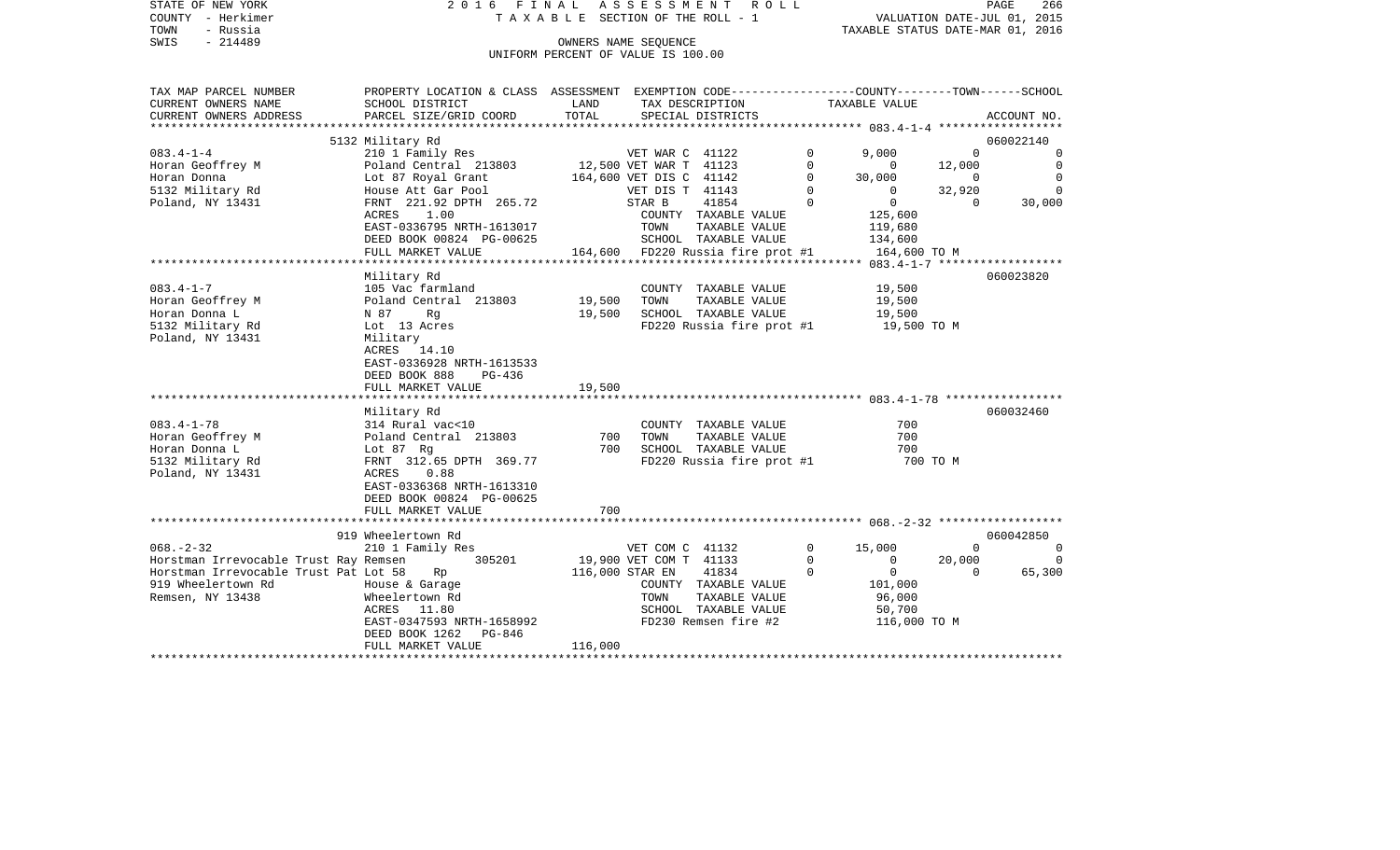| STATE OF NEW YORK<br>COUNTY - Herkimer<br>TOWN<br>- Russia | 2016 FINAL ASSESSMENT ROLL<br>TAXABLE SECTION OF THE ROLL - 1                                  |                                    | PAGE<br>267<br>VALUATION DATE-JUL 01, 2015<br>TAXABLE STATUS DATE-MAR 01, 2016 |                                              |          |                       |                |                |
|------------------------------------------------------------|------------------------------------------------------------------------------------------------|------------------------------------|--------------------------------------------------------------------------------|----------------------------------------------|----------|-----------------------|----------------|----------------|
| - 214489<br>SWIS                                           |                                                                                                | OWNERS NAME SEQUENCE               |                                                                                |                                              |          |                       |                |                |
|                                                            |                                                                                                | UNIFORM PERCENT OF VALUE IS 100.00 |                                                                                |                                              |          |                       |                |                |
|                                                            |                                                                                                |                                    |                                                                                |                                              |          |                       |                |                |
| TAX MAP PARCEL NUMBER                                      | PROPERTY LOCATION & CLASS ASSESSMENT EXEMPTION CODE---------------COUNTY-------TOWN-----SCHOOL |                                    |                                                                                |                                              |          |                       |                |                |
| CURRENT OWNERS NAME                                        | SCHOOL DISTRICT                                                                                | LAND                               |                                                                                | TAX DESCRIPTION                              |          | TAXABLE VALUE         |                |                |
| CURRENT OWNERS ADDRESS                                     | PARCEL SIZE/GRID COORD                                                                         | TOTAL                              |                                                                                | SPECIAL DISTRICTS                            |          |                       |                | ACCOUNT NO.    |
| ***********************                                    | Route 365                                                                                      |                                    |                                                                                |                                              |          |                       |                | 060003600      |
| $072.15 - 1 - 52$                                          | 210 1 Family Res                                                                               |                                    | VET COM C 41132                                                                |                                              | $\Omega$ | 15,000                | $\Omega$       | $\Omega$       |
| Horstman Mark S                                            | Remsen 305201                                                                                  |                                    | 12,500 VET COM T 41133                                                         |                                              | $\Omega$ | $\overline{0}$        | 20,000         | $\overline{0}$ |
| P 0 Box 174                                                | Lot 23 Walker Tract                                                                            | 98,000 STAR B                      |                                                                                | 41854                                        | $\Omega$ | $\overline{0}$        | $\overline{0}$ | 30,000         |
| Hinckley N Y, 13352                                        | House                                                                                          |                                    |                                                                                | COUNTY TAXABLE VALUE                         |          | 83,000                |                |                |
|                                                            | Rte 365                                                                                        |                                    | TOWN                                                                           | TAXABLE VALUE                                |          | 78,000                |                |                |
|                                                            | ACRES<br>1.00                                                                                  |                                    |                                                                                | SCHOOL TAXABLE VALUE                         |          | 68,000                |                |                |
|                                                            | EAST-0340700 NRTH-1645696<br>DEED BOOK 729 PG-61                                               |                                    |                                                                                | FD230 Remsen fire #2                         |          | 98,000 TO M           |                |                |
|                                                            | FULL MARKET VALUE                                                                              | 98,000                             |                                                                                |                                              |          |                       |                |                |
|                                                            |                                                                                                |                                    |                                                                                |                                              |          |                       |                |                |
|                                                            | 224 Route 365                                                                                  |                                    |                                                                                |                                              |          |                       |                | 060026490      |
| $072.15 - 1 - 53$                                          | 210 1 Family Res                                                                               |                                    |                                                                                | COUNTY TAXABLE VALUE                         |          | 49,000                |                |                |
| Horstman Mark S                                            | 305201<br>Remsen                                                                               | 11,000                             | TOWN                                                                           | TAXABLE VALUE                                |          | 49,000                |                |                |
| PO Box 174<br>Hinckley, NY 13352                           | Lot 23 Wt<br>Ho 0.66 Acre                                                                      | 49,000                             |                                                                                | SCHOOL TAXABLE VALUE<br>FD230 Remsen fire #2 |          | 49,000<br>49,000 TO M |                |                |
|                                                            | Rte 365                                                                                        |                                    |                                                                                |                                              |          |                       |                |                |
|                                                            | FRNT 230.00 DPTH 160.00                                                                        |                                    |                                                                                |                                              |          |                       |                |                |
|                                                            | 0.66<br>ACRES                                                                                  |                                    |                                                                                |                                              |          |                       |                |                |
|                                                            | EAST-0340486 NRTH-1645680                                                                      |                                    |                                                                                |                                              |          |                       |                |                |
|                                                            | DEED BOOK 0819 PG-0519                                                                         |                                    |                                                                                |                                              |          |                       |                |                |
|                                                            | FULL MARKET VALUE                                                                              | 49,000                             |                                                                                |                                              |          |                       |                |                |
|                                                            |                                                                                                |                                    |                                                                                |                                              |          |                       |                |                |
|                                                            | Wheelertown Rd                                                                                 |                                    |                                                                                |                                              |          |                       |                | 060046240      |
| $068. - 2 - 30$                                            | 210 1 Family Res                                                                               |                                    | STAR B                                                                         | 41854                                        | $\Omega$ | $\overline{0}$        | $\Omega$       | 30,000         |
| Horton Mark                                                | Remsen 305201                                                                                  | 18,000                             |                                                                                | COUNTY TAXABLE VALUE                         |          | 74,500                |                |                |
| 747 Wheelertown Rd                                         | Lot 59 Remsenburg Patent 74,500                                                                |                                    | TOWN                                                                           | TAXABLE VALUE<br>SCHOOL TAXABLE VALUE        |          | 74,500                |                |                |
| Remsen, NY 13438                                           | Farm House Barn<br>FRNT 322.00 DPTH                                                            |                                    |                                                                                | FD230 Remsen fire #2                         |          | 44,500<br>74,500 TO M |                |                |
|                                                            | ACRES<br>4.00                                                                                  |                                    |                                                                                |                                              |          |                       |                |                |
|                                                            | EAST-0348276 NRTH-1656931                                                                      |                                    |                                                                                |                                              |          |                       |                |                |
|                                                            | DEED BOOK 1285 PG-454                                                                          |                                    |                                                                                |                                              |          |                       |                |                |
|                                                            | FULL MARKET VALUE                                                                              | 74,500                             |                                                                                |                                              |          |                       |                |                |
|                                                            |                                                                                                |                                    |                                                                                |                                              |          |                       |                |                |
|                                                            | Grant Rd                                                                                       |                                    |                                                                                |                                              |          |                       |                |                |
| $077.4 - 1 - 57.6$                                         | 314 Rural vac<10                                                                               |                                    |                                                                                | COUNTY TAXABLE VALUE                         |          | 6,500                 |                |                |
| Houghtaling Jason W                                        | Poland Central 213803                                                                          | 6,500                              | TOWN                                                                           | TAXABLE VALUE                                |          | 6,500                 |                |                |
| 1105 Grant Rd                                              | FRNT 190.00 DPTH                                                                               | 6,500                              |                                                                                | SCHOOL TAXABLE VALUE                         |          | 6,500                 |                |                |
| Cold Brook, NY 13431                                       | ACRES<br>2.00                                                                                  |                                    |                                                                                | FD220 Russia fire prot #1                    |          | 6,500 TO M            |                |                |
|                                                            | EAST-0343864 NRTH-1627306                                                                      |                                    |                                                                                |                                              |          |                       |                |                |
|                                                            | DEED BOOK 911<br>$PG-95$<br>FULL MARKET VALUE                                                  | 6,500                              |                                                                                |                                              |          |                       |                |                |
|                                                            |                                                                                                |                                    |                                                                                |                                              |          |                       |                |                |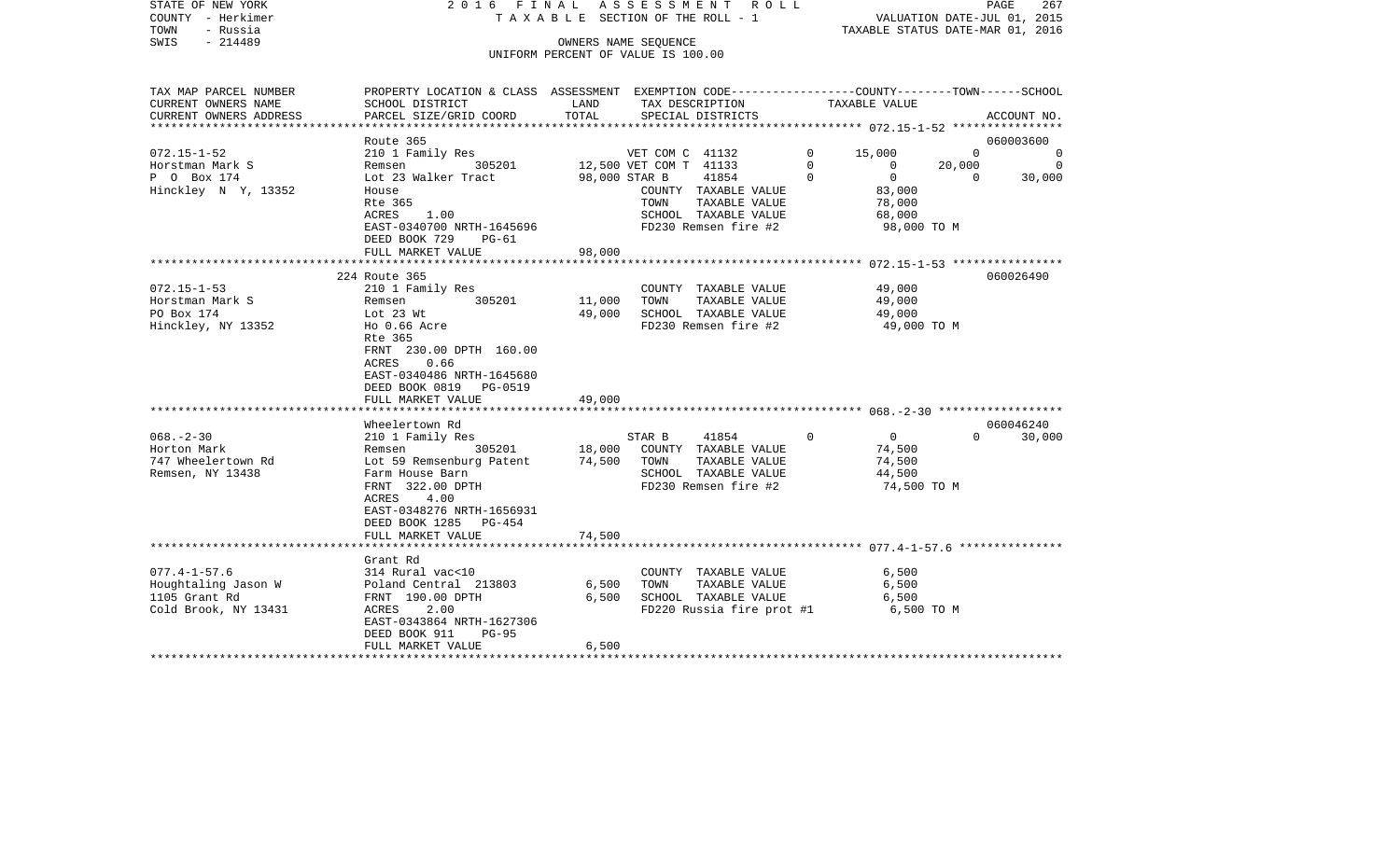| STATE OF NEW YORK<br>COUNTY - Herkimer | 2016 FINAL                                                                                     |                      | A S S E S S M E N T R O L L<br>TAXABLE SECTION OF THE ROLL - 1 |                            | 268<br>PAGE<br>VALUATION DATE-JUL 01, 2015 |
|----------------------------------------|------------------------------------------------------------------------------------------------|----------------------|----------------------------------------------------------------|----------------------------|--------------------------------------------|
| - Russia<br>TOWN                       |                                                                                                |                      |                                                                |                            | TAXABLE STATUS DATE-MAR 01, 2016           |
| $-214489$<br>SWIS                      |                                                                                                | OWNERS NAME SEQUENCE |                                                                |                            |                                            |
|                                        |                                                                                                |                      | UNIFORM PERCENT OF VALUE IS 100.00                             |                            |                                            |
|                                        |                                                                                                |                      |                                                                |                            |                                            |
| TAX MAP PARCEL NUMBER                  | PROPERTY LOCATION & CLASS ASSESSMENT EXEMPTION CODE---------------COUNTY-------TOWN-----SCHOOL |                      |                                                                |                            |                                            |
| CURRENT OWNERS NAME                    | SCHOOL DISTRICT                                                                                | LAND                 | TAX DESCRIPTION                                                | TAXABLE VALUE              |                                            |
| CURRENT OWNERS ADDRESS                 | PARCEL SIZE/GRID COORD                                                                         | TOTAL                | SPECIAL DISTRICTS                                              |                            | ACCOUNT NO.                                |
|                                        |                                                                                                |                      |                                                                |                            |                                            |
|                                        | 1105 Grant Rd                                                                                  |                      |                                                                |                            | 060042130                                  |
| $077.4 - 1 - 44$                       | 210 1 Family Res                                                                               |                      | 41834<br>STAR EN                                               | $\overline{0}$<br>$\Omega$ | $\Omega$<br>65,300                         |
| Houghtaling Leslie                     | Poland Central 213803                                                                          | 11,600               | COUNTY TAXABLE VALUE                                           | 67,600                     |                                            |
| Houghtaling Toni                       | W 110 Rg                                                                                       | 67,600               | TAXABLE VALUE<br>TOWN                                          | 67,600                     |                                            |
| 1105 Grant Rd                          | Trl 084 Acre                                                                                   |                      | SCHOOL TAXABLE VALUE                                           | 2,300                      |                                            |
| Cold Brook, NY 13324                   | Grant Road                                                                                     |                      | FD220 Russia fire prot #1                                      | 67,600 TO M                |                                            |
|                                        | FRNT 120.00 DPTH 270.00                                                                        |                      |                                                                |                            |                                            |
|                                        | EAST-0344026 NRTH-1626831                                                                      |                      |                                                                |                            |                                            |
|                                        | DEED BOOK 00651 PG-00104                                                                       |                      |                                                                |                            |                                            |
|                                        | FULL MARKET VALUE                                                                              | 67,600               |                                                                |                            |                                            |
|                                        | **********************                                                                         | ********             | ***************************** 077.4-1-57.2 ***************     |                            |                                            |
|                                        | 1105 Grant Rd                                                                                  |                      |                                                                |                            |                                            |
| $077.4 - 1 - 57.2$                     | 314 Rural vac<10                                                                               | 8,800                | COUNTY TAXABLE VALUE<br>TOWN                                   | 8,800                      |                                            |
| Houghtaling Leslie                     | Poland Central 213803<br>Vac.land                                                              | 8,800                | TAXABLE VALUE<br>SCHOOL TAXABLE VALUE                          | 8,800<br>8,800             |                                            |
| Houghtaling Toni<br>1105 Grant Rd      | FRNT 295.00 DPTH                                                                               |                      | FD220 Russia fire prot #1                                      | 8,800 TO M                 |                                            |
| Cold Brook, NY 13324                   | ACRES<br>3.50                                                                                  |                      |                                                                |                            |                                            |
|                                        | EAST-0307250 NRTH-1202200                                                                      |                      |                                                                |                            |                                            |
|                                        | DEED BOOK 00841 PG-00038                                                                       |                      |                                                                |                            |                                            |
|                                        | FULL MARKET VALUE                                                                              | 8,800                |                                                                |                            |                                            |
|                                        |                                                                                                |                      |                                                                |                            |                                            |
|                                        | 1113 Grant Rd                                                                                  |                      |                                                                |                            | 060022530                                  |
| $077.4 - 1 - 43$                       | 210 1 Family Res                                                                               |                      | 41854<br>STAR B                                                | $\Omega$<br>$\overline{0}$ | $\Omega$<br>30,000                         |
| Houghtaling Leslie J                   | Poland Central 213803                                                                          | 12,300               | COUNTY TAXABLE VALUE                                           | 48,000                     |                                            |
| Houghtaling Toni L                     | Lot 110 Royal Grant                                                                            | 48,000               | TOWN<br>TAXABLE VALUE                                          | 48,000                     |                                            |
| 1113 Grant Rd                          | House Garage Bar                                                                               |                      | SCHOOL TAXABLE VALUE                                           | 18,000                     |                                            |
| Cold Brook, NY 13324                   | Grant Road                                                                                     |                      | FD220 Russia fire prot #1                                      | 48,000 TO M                |                                            |
|                                        | FRNT 150.00 DPTH 270.00                                                                        |                      |                                                                |                            |                                            |
|                                        | ACRES<br>0.93                                                                                  |                      |                                                                |                            |                                            |
|                                        | EAST-0343995 NRTH-1626956                                                                      |                      |                                                                |                            |                                            |
|                                        | DEED BOOK 948<br>$PG-334$<br>FULL MARKET VALUE                                                 | 48,000               |                                                                |                            |                                            |
|                                        |                                                                                                |                      |                                                                |                            |                                            |
|                                        | 1053 Grant Rd                                                                                  |                      |                                                                |                            | 060013260                                  |
| $077.4 - 1 - 46$                       | 210 1 Family Res                                                                               |                      | COUNTY TAXABLE VALUE                                           | 42,500                     |                                            |
| Houghtaling Patrick                    | Poland Central 213803                                                                          | 10,300               | TAXABLE VALUE<br>TOWN                                          | 42,500                     |                                            |
| Houghtaling Rhonda                     | W 110<br>Rq                                                                                    | 42,500               | SCHOOL TAXABLE VALUE                                           | 42,500                     |                                            |
| 1053 Grant Rd                          | $H_0$ 1/2                                                                                      |                      | FD220 Russia fire prot #1                                      | 42,500 TO M                |                                            |
| Cold Brook, NY 13324                   | Grant                                                                                          |                      |                                                                |                            |                                            |
|                                        | FRNT 125.00 DPTH 200.00                                                                        |                      |                                                                |                            |                                            |
|                                        | EAST-0344204 NRTH-1625782                                                                      |                      |                                                                |                            |                                            |
|                                        | DEED BOOK 933<br>PG-602                                                                        |                      |                                                                |                            |                                            |
|                                        | FULL MARKET VALUE                                                                              | 42,500               |                                                                |                            |                                            |
|                                        |                                                                                                |                      |                                                                |                            |                                            |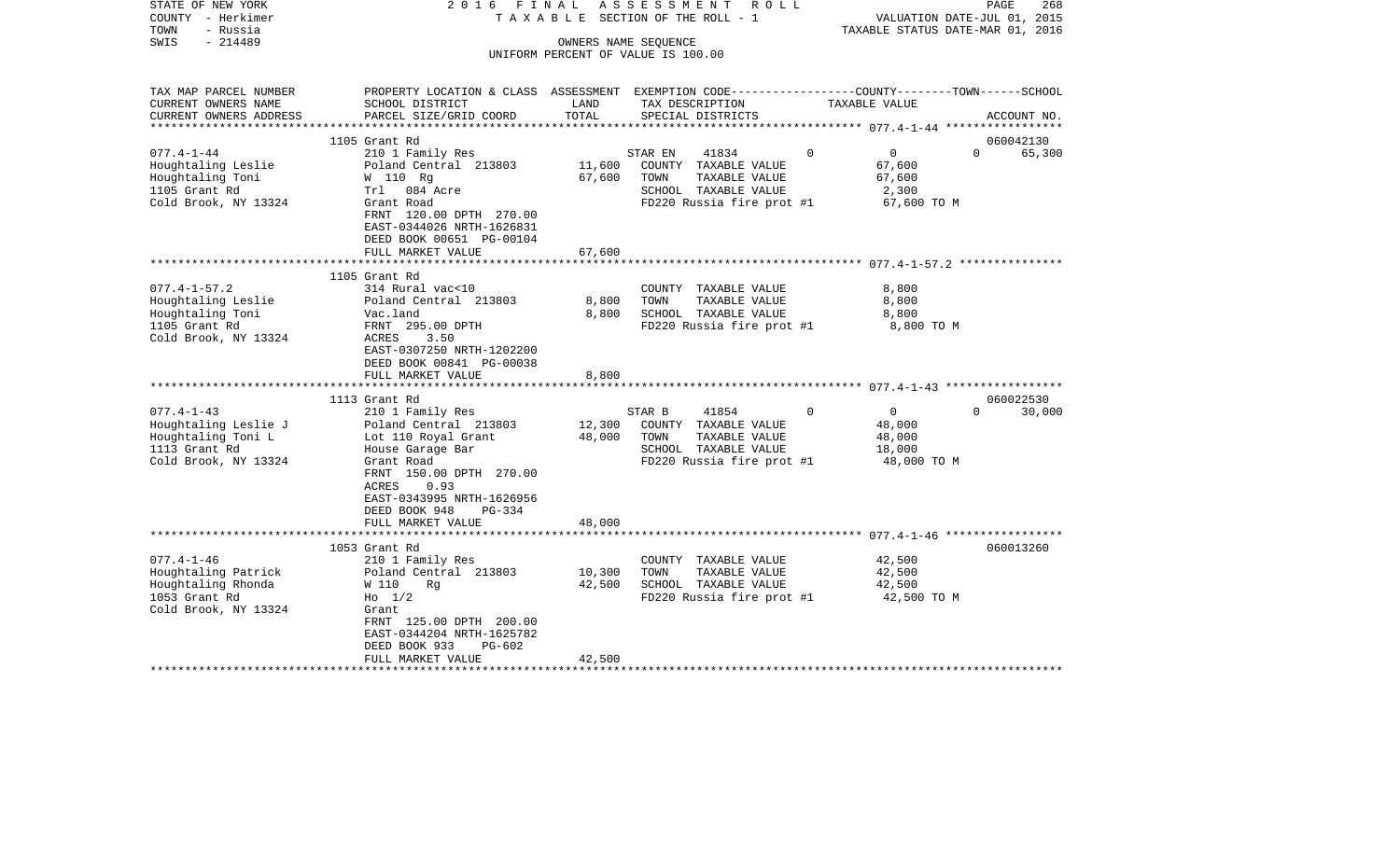| STATE OF NEW YORK        | 2016<br>FINAL                   |                                  | ASSESSMENT ROLL                        | PAGE<br>269                                                                                     |
|--------------------------|---------------------------------|----------------------------------|----------------------------------------|-------------------------------------------------------------------------------------------------|
| COUNTY - Herkimer        |                                 |                                  | TAXABLE SECTION OF THE ROLL - 1        | VALUATION DATE-JUL 01, 2015                                                                     |
| TOWN<br>- Russia         |                                 |                                  |                                        | TAXABLE STATUS DATE-MAR 01, 2016                                                                |
| SWIS<br>$-214489$        |                                 |                                  | OWNERS NAME SEQUENCE                   |                                                                                                 |
|                          |                                 |                                  | UNIFORM PERCENT OF VALUE IS 100.00     |                                                                                                 |
|                          |                                 |                                  |                                        |                                                                                                 |
|                          |                                 |                                  |                                        |                                                                                                 |
| TAX MAP PARCEL NUMBER    |                                 |                                  |                                        | PROPERTY LOCATION & CLASS ASSESSMENT EXEMPTION CODE----------------COUNTY-------TOWN-----SCHOOL |
| CURRENT OWNERS NAME      | SCHOOL DISTRICT                 | LAND                             | TAX DESCRIPTION                        |                                                                                                 |
| CURRENT OWNERS ADDRESS   | PARCEL SIZE/GRID COORD          | TOTAL                            | SPECIAL DISTRICTS                      | TAXABLE VALUE<br>ACCOUNT NO.                                                                    |
|                          |                                 |                                  |                                        |                                                                                                 |
|                          | 1284 Grant Rd                   |                                  |                                        |                                                                                                 |
| $077.4 - 3 - 7$          | 240 Rural res                   |                                  | COUNTY TAXABLE VALUE                   | 202,500                                                                                         |
| Houghtaling Patrick      | Poland Central 213803           | 26,900                           | TOWN<br>TAXABLE VALUE                  | 202,500                                                                                         |
| Houghtaling Rhonda       |                                 | 202,500                          | SCHOOL TAXABLE VALUE                   | 202,500                                                                                         |
| 1284 Grant Rd            | FRNT 651.00 DPTH<br>ACRES 10.50 |                                  | FD220 Russia fire prot #1 202,500 TO M |                                                                                                 |
| Cold Brook, NY 13324     | EAST-0344033 NRTH-1630164       |                                  |                                        |                                                                                                 |
|                          | DEED BOOK 1197 PG-357           |                                  |                                        |                                                                                                 |
|                          | FULL MARKET VALUE               |                                  |                                        |                                                                                                 |
|                          |                                 | 202,500<br>* * * * * * * * * * * |                                        | ***************************** 077.4-1-57.5 ***************                                      |
|                          | 1149 Grant Rd                   |                                  |                                        |                                                                                                 |
| $077.4 - 1 - 57.5$       | 310 Res Vac                     |                                  |                                        | 13,000                                                                                          |
|                          |                                 |                                  | COUNTY TAXABLE VALUE                   |                                                                                                 |
| Houghtaling Wayne L      | Poland Central 213803           | 13,000                           | TOWN<br>TAXABLE VALUE                  | 13,000                                                                                          |
| 1113 Grant Rd            | FRNT 190.00 DPTH                | 13,000                           | SCHOOL TAXABLE VALUE                   | 13,000                                                                                          |
| Cold Brook, NY 13324     | ACRES<br>6.40                   |                                  | FD220 Russia fire prot #1              | 13,000 TO M                                                                                     |
|                          | EAST-0343730 NRTH-1627494       |                                  |                                        |                                                                                                 |
|                          | DEED BOOK 911<br>$PG-92$        |                                  |                                        |                                                                                                 |
|                          | FULL MARKET VALUE               | 13,000                           |                                        |                                                                                                 |
|                          |                                 |                                  |                                        |                                                                                                 |
|                          | 126 Pershing Ave                |                                  |                                        | 060013350                                                                                       |
| $072.15 - 1 - 31$        | 210 1 Family Res                |                                  | COUNTY TAXABLE VALUE                   | 84,000                                                                                          |
| Howard Merritt           | 305201<br>Remsen                | 11,200                           | TAXABLE VALUE<br>TOWN                  | 84,000                                                                                          |
| 103 Vanderkemp Ave       | 0ots #150,151,152,173,174       | 84,000                           | SCHOOL TAXABLE VALUE                   | 84,000                                                                                          |
| PO Box 417               | 175                             |                                  | FD230 Remsen fire #2                   | 84,000 TO M                                                                                     |
| Barneveld, NY 13304      | FRNT 150.00 DPTH 200.00         |                                  |                                        |                                                                                                 |
|                          | ACRES<br>0.69                   |                                  |                                        |                                                                                                 |
| PRIOR OWNER ON 3/01/2016 | EAST-0340300 NRTH-1646186       |                                  |                                        |                                                                                                 |
| Howard Merritt           | DEED BOOK 1595 PG-477           |                                  |                                        |                                                                                                 |
|                          | FULL MARKET VALUE               | 84,000                           |                                        |                                                                                                 |
|                          |                                 |                                  |                                        |                                                                                                 |
|                          | 137 Cold Brook St               |                                  |                                        |                                                                                                 |
| $088.2 - 1 - 29$         | 311 Res vac land                |                                  | COUNTY TAXABLE VALUE                   | 200                                                                                             |
| Howe Neista              | Poland Central 213803           | 200                              | TOWN<br>TAXABLE VALUE                  | 200                                                                                             |
| 137 Cold Brook St        | FRNT 85.00 DPTH 135.00          | 200                              | SCHOOL TAXABLE VALUE                   | 200                                                                                             |
| PO Box 221               | EAST-0344058 NRTH-1603179       |                                  | FD220 Russia fire prot #1              | 200 TO M                                                                                        |
| Poland, NY 13431         | FULL MARKET VALUE               | 200                              |                                        |                                                                                                 |
|                          |                                 |                                  |                                        |                                                                                                 |
|                          | Grant Rd                        |                                  |                                        | 060013470                                                                                       |
| $077.4 - 1 - 5$          | 270 Mfg housing                 |                                  | COUNTY TAXABLE VALUE                   | 11,000                                                                                          |
| Hubalek August           | Poland Central 213803           | 5,500                            | TOWN<br>TAXABLE VALUE                  | 11,000                                                                                          |
| Hubalek Jennie           | W 14<br>Jp                      | 11,000                           | SCHOOL TAXABLE VALUE                   | 11,000                                                                                          |
| c/o Richard Hubalek      | Trl 1/8                         |                                  | FD220 Russia fire prot #1              | 11,000 TO M                                                                                     |
| 116 Jerseyfield Rd       | Grant                           |                                  |                                        |                                                                                                 |
| Little Falls, NY 13365   | FRNT<br>75.00 DPTH 75.00        |                                  |                                        |                                                                                                 |
|                          | EAST-0343102 NRTH-1633552       |                                  |                                        |                                                                                                 |
|                          | DEED BOOK 00533 PG-00212        |                                  |                                        |                                                                                                 |
|                          | FULL MARKET VALUE               | 11,000                           |                                        |                                                                                                 |
|                          |                                 |                                  |                                        |                                                                                                 |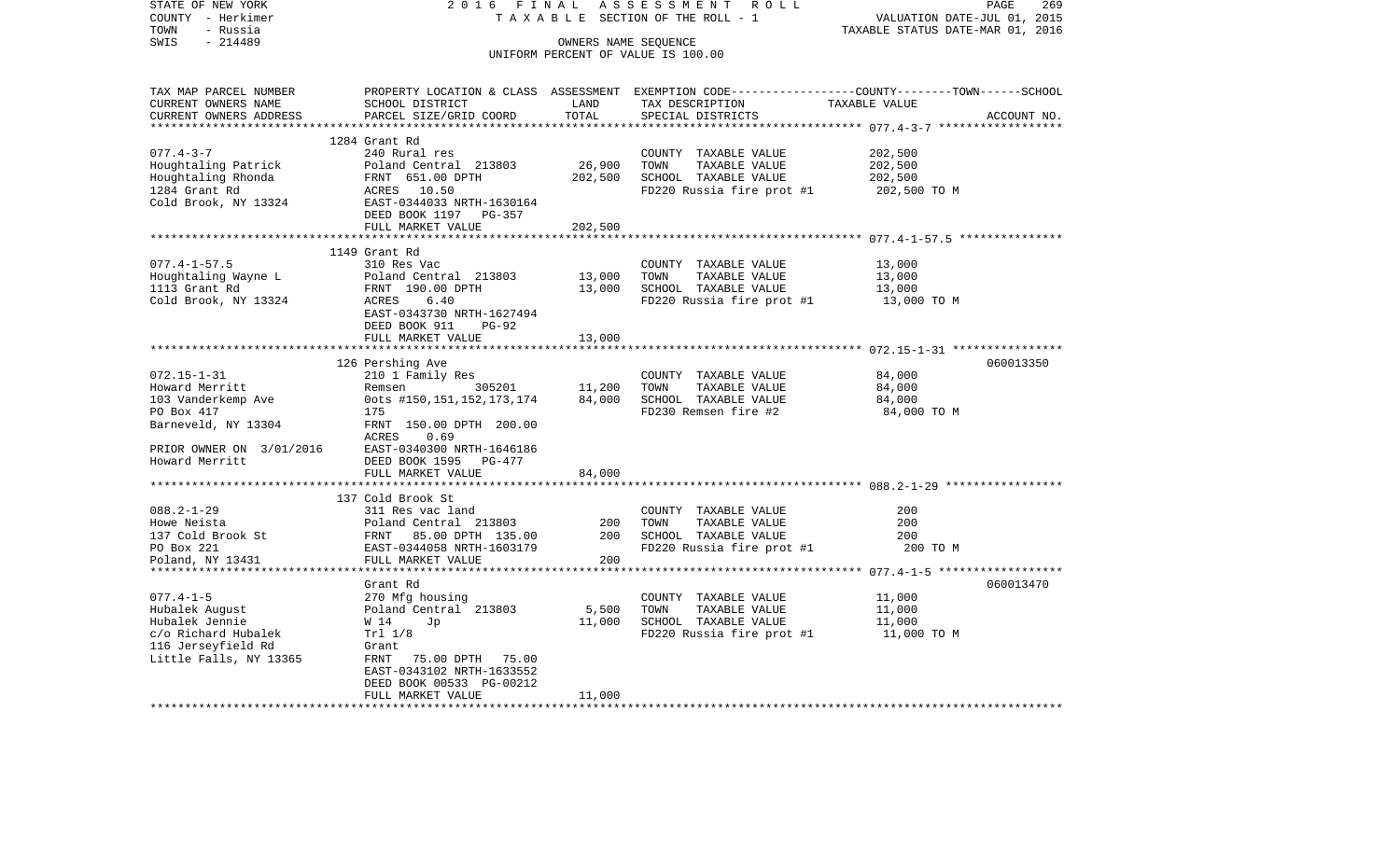| STATE OF NEW YORK                                | 2016 FINAL                                                                                       |                      | ASSESSMENT ROLL                       |                                  | 270<br>PAGE |
|--------------------------------------------------|--------------------------------------------------------------------------------------------------|----------------------|---------------------------------------|----------------------------------|-------------|
| COUNTY - Herkimer                                |                                                                                                  |                      | T A X A B L E SECTION OF THE ROLL - 1 | VALUATION DATE-JUL 01, 2015      |             |
| TOWN<br>- Russia                                 |                                                                                                  |                      |                                       | TAXABLE STATUS DATE-MAR 01, 2016 |             |
| $-214489$<br>SWIS                                |                                                                                                  | OWNERS NAME SEQUENCE | UNIFORM PERCENT OF VALUE IS 100.00    |                                  |             |
|                                                  |                                                                                                  |                      |                                       |                                  |             |
|                                                  |                                                                                                  |                      |                                       |                                  |             |
| TAX MAP PARCEL NUMBER                            | PROPERTY LOCATION & CLASS ASSESSMENT EXEMPTION CODE----------------COUNTY-------TOWN------SCHOOL |                      |                                       |                                  |             |
| CURRENT OWNERS NAME                              | SCHOOL DISTRICT                                                                                  | LAND                 | TAX DESCRIPTION                       | TAXABLE VALUE                    |             |
| CURRENT OWNERS ADDRESS<br>********************** | PARCEL SIZE/GRID COORD                                                                           | TOTAL                | SPECIAL DISTRICTS                     |                                  | ACCOUNT NO. |
|                                                  | Grant Rd                                                                                         |                      |                                       |                                  | 060013500   |
| $077.4 - 1 - 6$                                  | 314 Rural vac<10                                                                                 |                      | COUNTY TAXABLE VALUE                  | 800                              |             |
| Hubalek August J                                 | Poland Central 213803                                                                            | 800                  | TOWN<br>TAXABLE VALUE                 | 800                              |             |
| Hubalek Jennie                                   | W 14<br>Jp                                                                                       | 800                  | SCHOOL TAXABLE VALUE                  | 800                              |             |
| c/o Richard Hubalek                              | Lot $1/3$                                                                                        |                      | FD220 Russia fire prot #1             | 800 TO M                         |             |
| 116 Jerseyfield Rd                               | Grant                                                                                            |                      |                                       |                                  |             |
| Little Falls, NY 13365                           | FRNT 142.00 DPTH 100.00                                                                          |                      |                                       |                                  |             |
|                                                  | EAST-0343130 NRTH-1633443                                                                        |                      |                                       |                                  |             |
|                                                  | DEED BOOK 00592 PG-00446                                                                         |                      |                                       |                                  |             |
|                                                  | FULL MARKET VALUE                                                                                | 800                  |                                       |                                  |             |
|                                                  |                                                                                                  |                      |                                       |                                  |             |
|                                                  | 3487 Black Creek Rd                                                                              |                      |                                       |                                  | 060301530   |
| $077.2 - 2 - 31$                                 | 210 1 Family Res                                                                                 |                      | COUNTY TAXABLE VALUE                  | 89,000                           |             |
| Hubalek Jeffrey R                                | Poland Central 213803                                                                            | 17,300               | TAXABLE VALUE<br>TOWN                 | 89,000                           |             |
| 3487 Black Creek Rd                              | House                                                                                            | 89,000               | SCHOOL TAXABLE VALUE                  | 89,000                           |             |
| Cold Brook, NY 13324                             | ACRES<br>9.70 BANK<br>984                                                                        |                      | FD220 Russia fire prot #1             | 89,000 TO M                      |             |
|                                                  | EAST-0348805 NRTH-1633683                                                                        |                      |                                       |                                  |             |
|                                                  | DEED BOOK 00831 PG-00158                                                                         |                      |                                       |                                  |             |
|                                                  | FULL MARKET VALUE                                                                                | 89,000               |                                       |                                  |             |
|                                                  |                                                                                                  |                      |                                       |                                  |             |
|                                                  | 3487 Black Creek Rd                                                                              |                      |                                       |                                  | 0051146     |
| $078.1 - 1 - 35.5$                               | 314 Rural vac<10                                                                                 |                      | COUNTY TAXABLE VALUE                  | 12,500                           |             |
| Hubalek Jeffrey R                                | Poland Central 213803                                                                            | 12,500               | TOWN<br>TAXABLE VALUE                 | 12,500                           |             |
| c/o Richard Hubalek                              | Lot 17 Jerseyfield Patent                                                                        | 12,500               | SCHOOL TAXABLE VALUE                  | 12,500                           |             |
| 116 Jerseyfield Rd                               | Trailer                                                                                          |                      | FD220 Russia fire prot #1             | 12,500 TO M                      |             |
| Little Falls, NY 13365                           | FRNT 141.50 DPTH 333.50                                                                          |                      |                                       |                                  |             |
|                                                  | EAST-0349393 NRTH-1634147                                                                        |                      |                                       |                                  |             |
|                                                  | DEED BOOK 780<br>PG-235                                                                          |                      |                                       |                                  |             |
|                                                  | FULL MARKET VALUE                                                                                | 12,500               |                                       |                                  |             |
|                                                  | ************************                                                                         |                      |                                       |                                  |             |
|                                                  | Black Creek Rd                                                                                   |                      |                                       |                                  | 0051140     |
| $078.1 - 1 - 35.2$                               | 314 Rural vac<10                                                                                 |                      | COUNTY TAXABLE VALUE                  | 11,000                           |             |
| Hubalek Richard                                  | Poland Central 213803                                                                            | 11,000               | TOWN<br>TAXABLE VALUE                 | 11,000                           |             |
| Hubalek Martina                                  | Lot 17 Jerseyfield Patent                                                                        | 11,000               | SCHOOL TAXABLE VALUE                  | 11,000                           |             |
| 116 Jerseyfield Rd                               | Vacant Land                                                                                      |                      | FD220 Russia fire prot #1             | 11,000 TO M                      |             |
| Little Falls, NY 13365                           | FRNT 141.50 DPTH 280.00                                                                          |                      |                                       |                                  |             |
|                                                  | EAST-0349543 NRTH-1634139                                                                        |                      |                                       |                                  |             |
|                                                  | PG-307<br>DEED BOOK 680                                                                          |                      |                                       |                                  |             |
|                                                  | FULL MARKET VALUE                                                                                | 11,000               |                                       |                                  |             |
| **************************                       |                                                                                                  |                      |                                       |                                  |             |
|                                                  | 3466 Black Creek Rd                                                                              |                      |                                       |                                  | 060051110   |
| $078.1 - 1 - 35.3$                               | 210 1 Family Res                                                                                 |                      | COUNTY TAXABLE VALUE                  | 51,000                           |             |
| Hubalek Richard                                  | Poland Central 213803                                                                            | 13,200               | TOWN<br>TAXABLE VALUE                 | 51,000                           |             |
| Hubalek Martina                                  | Lot 14 & 17 Jerseyfield P                                                                        | 51,000               | SCHOOL TAXABLE VALUE                  | 51,000                           |             |
| 116 Jerseyfield Rd                               | House & Garage                                                                                   |                      | FD220 Russia fire prot #1             | 51,000 TO M                      |             |
| Little Falls, NY 13365                           | ACRES<br>1.27                                                                                    |                      |                                       |                                  |             |
|                                                  | EAST-0349077 NRTH-1633162                                                                        |                      |                                       |                                  |             |
|                                                  | DEED BOOK 680<br><b>PG-307</b>                                                                   |                      |                                       |                                  |             |
|                                                  | FULL MARKET VALUE                                                                                | 51,000               |                                       |                                  |             |
|                                                  | *****************************                                                                    |                      |                                       |                                  |             |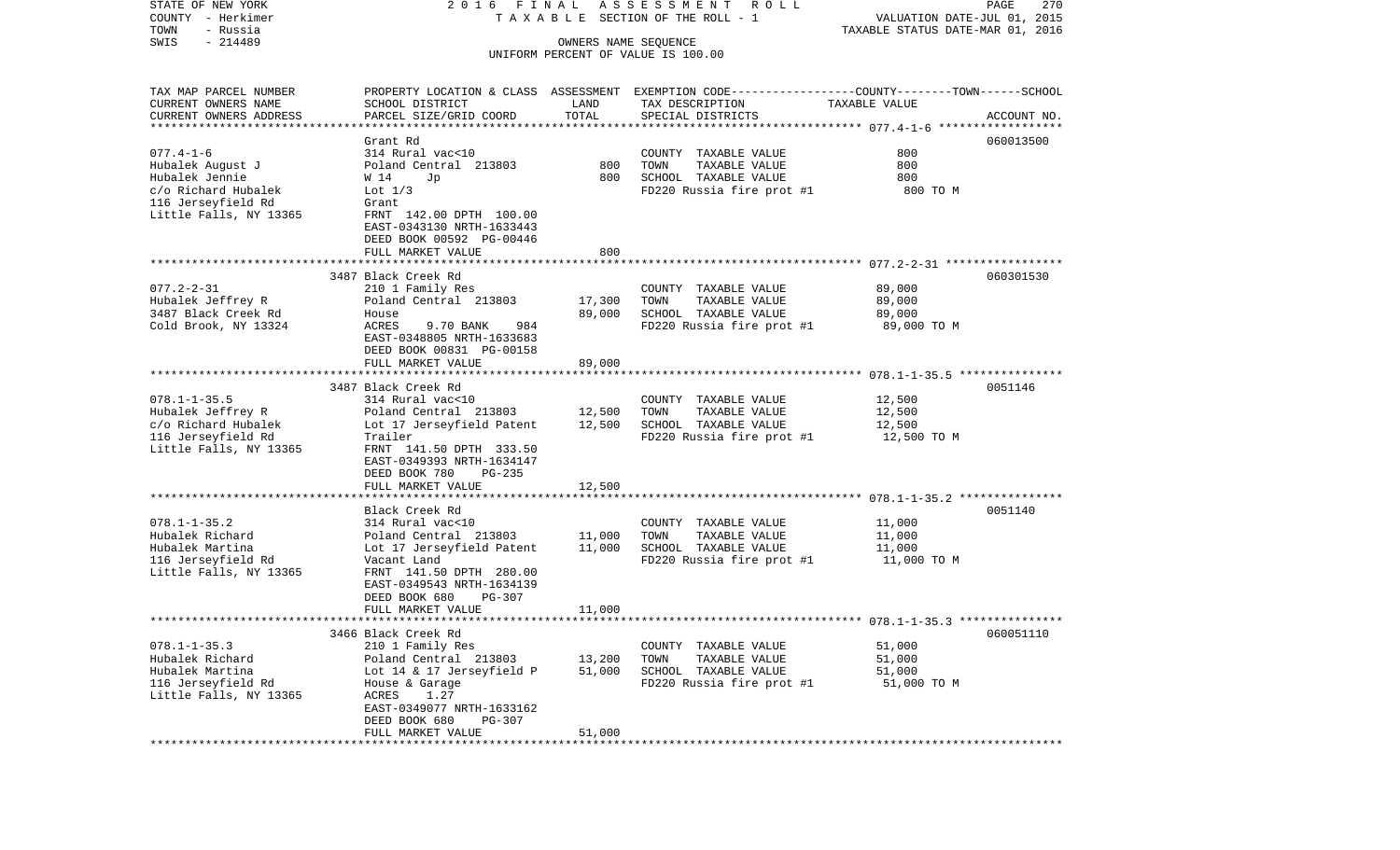| STATE OF NEW YORK<br>COUNTY - Herkimer<br>TOWN<br>- Russia | 2016 FINAL                                                                                      |         | A S S E S S M E N T R O L L<br>TAXABLE SECTION OF THE ROLL - 1 |                         | PAGE<br>271<br>VALUATION DATE-JUL 01, 2015<br>TAXABLE STATUS DATE-MAR 01, 2016 |
|------------------------------------------------------------|-------------------------------------------------------------------------------------------------|---------|----------------------------------------------------------------|-------------------------|--------------------------------------------------------------------------------|
| $-214489$<br>SWIS                                          |                                                                                                 |         | OWNERS NAME SEQUENCE                                           |                         |                                                                                |
|                                                            |                                                                                                 |         | UNIFORM PERCENT OF VALUE IS 100.00                             |                         |                                                                                |
| TAX MAP PARCEL NUMBER                                      | PROPERTY LOCATION & CLASS ASSESSMENT EXEMPTION CODE---------------COUNTY-------TOWN------SCHOOL |         |                                                                |                         |                                                                                |
| CURRENT OWNERS NAME                                        | SCHOOL DISTRICT                                                                                 | LAND    | TAX DESCRIPTION                                                | TAXABLE VALUE           |                                                                                |
| CURRENT OWNERS ADDRESS<br>***********************          | PARCEL SIZE/GRID COORD                                                                          | TOTAL   | SPECIAL DISTRICTS                                              |                         | ACCOUNT NO.                                                                    |
|                                                            | Black Crk                                                                                       |         |                                                                |                         | 060046420                                                                      |
| $078.1 - 1 - 36$                                           | 314 Rural vac<10                                                                                |         | COUNTY TAXABLE VALUE                                           | 4,500                   |                                                                                |
| Hubalek Richard A                                          | Poland Central 213803                                                                           | 4,500   | TOWN<br>TAXABLE VALUE                                          | 4,500                   |                                                                                |
| Hubalek Martina R                                          | Lot 17 Jerseyfield Patent                                                                       | 4,500   | SCHOOL TAXABLE VALUE                                           | 4,500                   |                                                                                |
| 116 Jerseyfield Rd                                         | Trailer                                                                                         |         | FD220 Russia fire prot #1                                      | 4,500 TO M              |                                                                                |
| Little Falls, NY 13365                                     | ACRES<br>1.20<br>EAST-0349249 NRTH-1634102                                                      |         |                                                                |                         |                                                                                |
|                                                            | DEED BOOK 661<br>PG-145                                                                         |         |                                                                |                         |                                                                                |
|                                                            | FULL MARKET VALUE                                                                               | 4,500   |                                                                |                         |                                                                                |
|                                                            |                                                                                                 |         |                                                                |                         |                                                                                |
|                                                            | Russia Rd                                                                                       |         |                                                                |                         | 060023730                                                                      |
| $083.4 - 1 - 43.1$                                         | 314 Rural vac<10                                                                                |         | COUNTY TAXABLE VALUE                                           | 5,900                   |                                                                                |
| Huckabone Kenneth Jr                                       | Poland Central 213803                                                                           | 5,900   | TOWN<br>TAXABLE VALUE<br>SCHOOL TAXABLE VALUE                  | 5,900<br>5,900          |                                                                                |
| Huckabone Peggy<br>646 Russia Rd                           | Lot 71 Royal Grant<br>Vacant Land                                                               | 5,900   | FD220 Russia fire prot #1                                      | 5,900 TO M              |                                                                                |
| Poland, NY 13431                                           | ACRES<br>1.75                                                                                   |         |                                                                |                         |                                                                                |
|                                                            | EAST-0339389 NRTH-1612968                                                                       |         |                                                                |                         |                                                                                |
|                                                            | DEED BOOK 00818 PG-00272                                                                        |         |                                                                |                         |                                                                                |
|                                                            | FULL MARKET VALUE                                                                               | 5,900   |                                                                |                         |                                                                                |
|                                                            |                                                                                                 |         |                                                                |                         | 060023640                                                                      |
| $083.4 - 1 - 44$                                           | 646 Russia Rd<br>210 1 Family Res                                                               |         | VET WAR C 41122                                                | 0<br>9,000              | $\Omega$<br>0                                                                  |
| Huckabone Kenneth Jr                                       | Poland Central 213803                                                                           |         | 13,000 VET WAR T 41123                                         | $\Omega$<br>0           | 9,300<br>$\Omega$                                                              |
| Huckabone Peggy                                            | Lot 71 Royal Grant                                                                              |         | 62,000 STAR EN<br>41834                                        | $\mathbf 0$<br>$\Omega$ | $\Omega$<br>62,000                                                             |
| 646 Russia Rd                                              | House Barn                                                                                      |         | COUNTY TAXABLE VALUE                                           | 53,000                  |                                                                                |
| Poland, NY 13431                                           | ACRES<br>1.20 BANK<br>135                                                                       |         | TAXABLE VALUE<br>TOWN                                          | 52,700                  |                                                                                |
|                                                            | EAST-0339046 NRTH-1612925<br>PG-401                                                             |         | SCHOOL TAXABLE VALUE                                           | $\Omega$                |                                                                                |
|                                                            | DEED BOOK 796<br>FULL MARKET VALUE                                                              | 62,000  | FD220 Russia fire prot #1                                      | 62,000 TO M             |                                                                                |
|                                                            |                                                                                                 |         |                                                                |                         |                                                                                |
|                                                            | 572 Beecher Rd                                                                                  |         |                                                                |                         |                                                                                |
| $083.4 - 1 - 60.3$                                         | 311 Res vac land                                                                                |         | COUNTY TAXABLE VALUE                                           | 10,700                  |                                                                                |
| Hughes Brett                                               | Poland Central 213803                                                                           | 10,700  | TOWN<br>TAXABLE VALUE                                          | 10,700                  |                                                                                |
| Hughes Jacqueline                                          | Forest Land                                                                                     | 10,700  | SCHOOL TAXABLE VALUE<br>FD220 Russia fire prot #1              | 10,700                  |                                                                                |
| 572 Beecher Rd<br>Poland, NY 13431                         | FRNT 675.00 DPTH<br>4.80<br>ACRES                                                               |         |                                                                | 10,700 TO M             |                                                                                |
|                                                            | EAST-0337419 NRTH-1610328                                                                       |         |                                                                |                         |                                                                                |
|                                                            | DEED BOOK 00871 PG-00415                                                                        |         |                                                                |                         |                                                                                |
|                                                            | FULL MARKET VALUE                                                                               | 10,700  |                                                                |                         |                                                                                |
|                                                            |                                                                                                 |         |                                                                |                         |                                                                                |
|                                                            | 572 Beecher Rd                                                                                  |         |                                                                |                         | 060021150                                                                      |
| $083.4 - 1 - 62$<br>Hughes Brett                           | 210 1 Family Res<br>Poland Central 213803                                                       | 11,800  | STAR B<br>41854<br>COUNTY<br>TAXABLE VALUE                     | 0<br>0<br>110,000       | $\mathbf 0$<br>30,000                                                          |
| Hughes Jacqueline                                          | E 70<br>R G                                                                                     | 110,000 | TOWN<br>TAXABLE VALUE                                          | 110,000                 |                                                                                |
| 572 Beecher Rd                                             | $HO$ 1                                                                                          |         | SCHOOL<br>TAXABLE VALUE                                        | 80,000                  |                                                                                |
| Poland, NY 13431                                           | Beecher                                                                                         |         | FD220 Russia fire prot #1                                      | 110,000 TO M            |                                                                                |
|                                                            | FRNT 380.00 DPTH 181.40                                                                         |         |                                                                |                         |                                                                                |
|                                                            | ACRES<br>0.79 BANK<br>415                                                                       |         |                                                                |                         |                                                                                |
|                                                            | EAST-0337486 NRTH-1610822                                                                       |         |                                                                |                         |                                                                                |
|                                                            | DEED BOOK 803<br>PG-486<br>FULL MARKET VALUE                                                    | 110,000 |                                                                |                         |                                                                                |
|                                                            |                                                                                                 |         |                                                                |                         |                                                                                |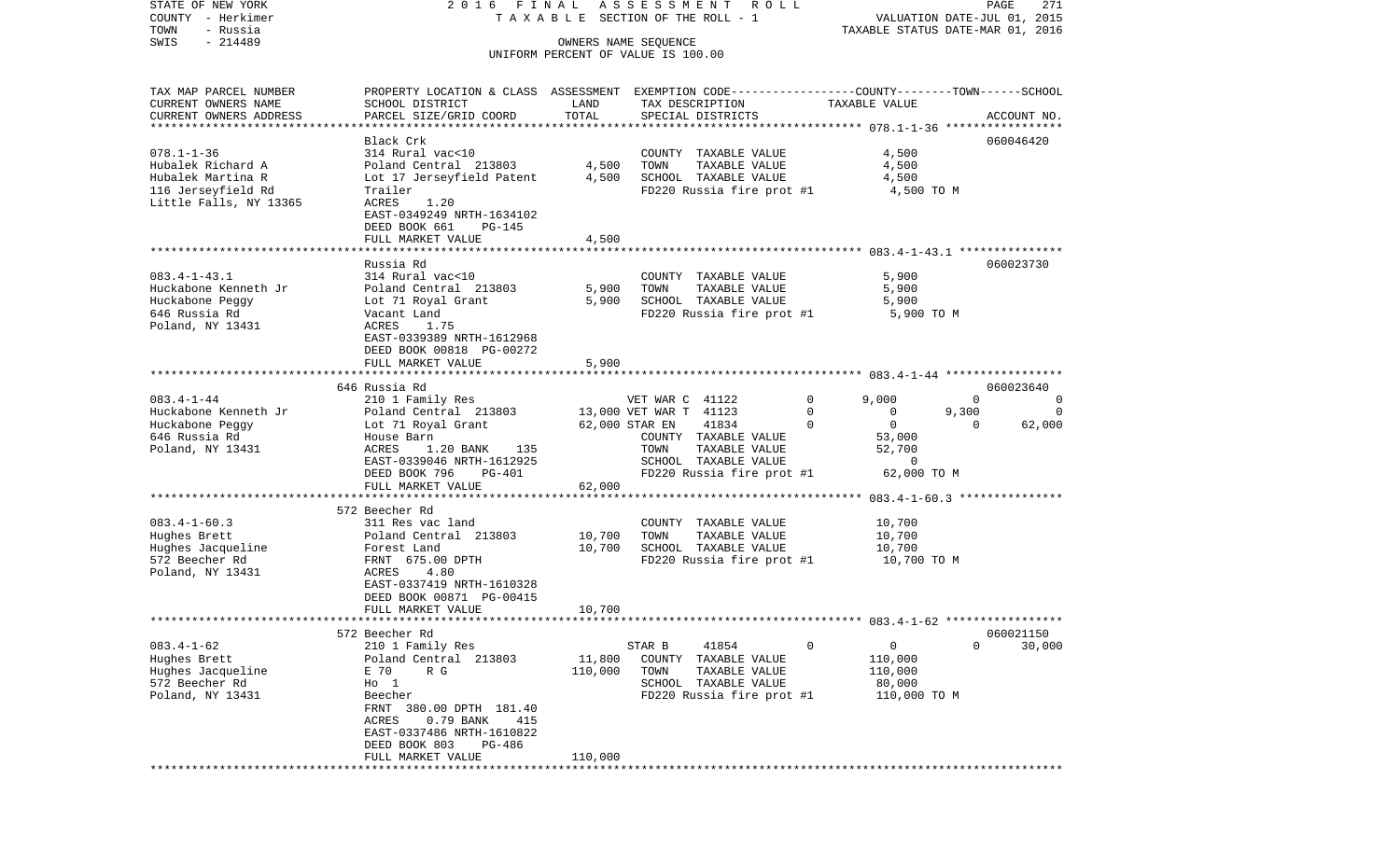| STATE OF NEW YORK<br>COUNTY - Herkimer<br>TOWN<br>- Russia                                              | 2016 FINAL                                                                                                                                                                                                      |                            | A S S E S S M E N T R O L L<br>TAXABLE SECTION OF THE ROLL - 1                                                                                           | VALUATION DATE-JUL 01, 2015<br>TAXABLE STATUS DATE-MAR 01, 2016                                                                   | 272<br>PAGE                   |
|---------------------------------------------------------------------------------------------------------|-----------------------------------------------------------------------------------------------------------------------------------------------------------------------------------------------------------------|----------------------------|----------------------------------------------------------------------------------------------------------------------------------------------------------|-----------------------------------------------------------------------------------------------------------------------------------|-------------------------------|
| $-214489$<br>SWIS                                                                                       |                                                                                                                                                                                                                 | OWNERS NAME SEQUENCE       | UNIFORM PERCENT OF VALUE IS 100.00                                                                                                                       |                                                                                                                                   |                               |
| TAX MAP PARCEL NUMBER<br>CURRENT OWNERS NAME<br>CURRENT OWNERS ADDRESS<br>*************************     | PROPERTY LOCATION & CLASS ASSESSMENT EXEMPTION CODE---------------COUNTY-------TOWN-----SCHOOL<br>SCHOOL DISTRICT<br>PARCEL SIZE/GRID COORD                                                                     | LAND<br>TOTAL              | TAX DESCRIPTION<br>SPECIAL DISTRICTS                                                                                                                     | TAXABLE VALUE                                                                                                                     | ACCOUNT NO.                   |
| $083.4 - 1 - 76.7$<br>Hughes Brett<br>Hughes Jacqueline<br>572 Beecher Rd<br>Poland, NY 13431           | Russia Rd<br>322 Rural vac>10<br>Poland Central 213803<br>Lot 72 Royal Grant<br>ACRES 10.50 BANK<br>081<br>EAST-0342852 NRTH-1613226<br>DEED BOOK 790<br>PG-299<br>FULL MARKET VALUE                            | 18,400<br>18,400<br>18,400 | COUNTY TAXABLE VALUE<br>TOWN<br>TAXABLE VALUE<br>SCHOOL TAXABLE VALUE<br>FD220 Russia fire prot #1                                                       | 18,400<br>18,400<br>18,400<br>18,400 TO M                                                                                         |                               |
|                                                                                                         | Beecher Rd                                                                                                                                                                                                      |                            |                                                                                                                                                          |                                                                                                                                   |                               |
| $083.4 - 1 - 67.2$<br>Hughes Brett H<br>Hughes Jacqueline M<br>572 Beecher Rd<br>Poland, NY 13431       | 310 Res Vac<br>Poland Central 213803<br>Kelley Split<br>ACRES<br>0.60<br>EAST-0337588 NRTH-1610816<br>DEED BOOK 1597 PG-356                                                                                     | 1,000<br>1,000             | COUNTY TAXABLE VALUE<br>TOWN<br>TAXABLE VALUE<br>SCHOOL TAXABLE VALUE<br>FD220 Russia fire prot #1                                                       | 1,000<br>1,000<br>1,000<br>1,000 TO M                                                                                             |                               |
| PRIOR OWNER ON 3/01/2016<br>Hughes Brett H<br>********************                                      | FULL MARKET VALUE                                                                                                                                                                                               | 1,000                      |                                                                                                                                                          |                                                                                                                                   |                               |
| $088.1 - 1 - 19$<br>Hughes David G<br>Hughes Roberta<br>290 Plumb Rd<br>Poland, NY 13431                | 290 Plumb Rd<br>210 1 Family Res<br>Poland Central 213803<br>Lot 48 Rg<br>House 6.65Acres<br>Plumb Road<br>ACRES<br>6.60<br>EAST-0335885 NRTH-1605775<br>DEED BOOK 00650 PG-00638                               | 145,000 STAR EN            | VET WAR C 41122<br>21,800 VET WAR T 41123<br>41834<br>COUNTY TAXABLE VALUE<br>TOWN<br>TAXABLE VALUE<br>SCHOOL TAXABLE VALUE<br>FD220 Russia fire prot #1 | 0<br>9,000<br>$\Omega$<br>12,000<br>0<br>0<br>$\mathbf 0$<br>$\Omega$<br>$\Omega$<br>136,000<br>133,000<br>79,700<br>145,000 TO M | 060045130<br>0<br>0<br>65,300 |
|                                                                                                         | FULL MARKET VALUE                                                                                                                                                                                               | 145,000                    |                                                                                                                                                          |                                                                                                                                   |                               |
| $072.2 - 2 - 66$<br>Hughes David R<br>Hughes Deborah A<br>Pershing Ave<br>PO Box 46<br>Russia, NY 13352 | ************************<br>Schafer Rd<br>910 Priv forest<br>305201<br>Remsen<br>Lot 18 Walker Tract<br>Vacant Land<br>ACRES 46.50<br>EAST-0340486 NRTH-1647747<br>DEED BOOK 1609<br>PG-198                     | 55,300<br>55,300           | COUNTY TAXABLE VALUE<br>TOWN<br>TAXABLE VALUE<br>SCHOOL TAXABLE VALUE<br>FD230 Remsen fire #2                                                            | 55,300<br>55,300<br>55,300<br>55,300 TO M                                                                                         | 060030150                     |
| PRIOR OWNER ON 3/01/2016<br>St Elizabeth Hospital                                                       | FULL MARKET VALUE                                                                                                                                                                                               | 55,300                     |                                                                                                                                                          |                                                                                                                                   |                               |
| $072.15 - 1 - 22$<br>Hughes David R<br>Hughes Deborah A<br>PO Box 46<br>Hinckley, NY 13352              | Pershing Ave<br>314 Rural vac<10<br>305201<br>Remsen<br>Lot 23 Machins Patent<br>Vacant Land<br>Rte 365<br>FRNT 50.00 DPTH 100.00<br>EAST-0340021 NRTH-1646210<br>DEED BOOK 775<br>$PG-65$<br>FULL MARKET VALUE | 300<br>300<br>300          | COUNTY TAXABLE VALUE<br>TOWN<br>TAXABLE VALUE<br>SCHOOL TAXABLE VALUE<br>FD230 Remsen fire #2                                                            | 300<br>300<br>300<br>300 TO M                                                                                                     | 060014670                     |
|                                                                                                         |                                                                                                                                                                                                                 |                            |                                                                                                                                                          |                                                                                                                                   |                               |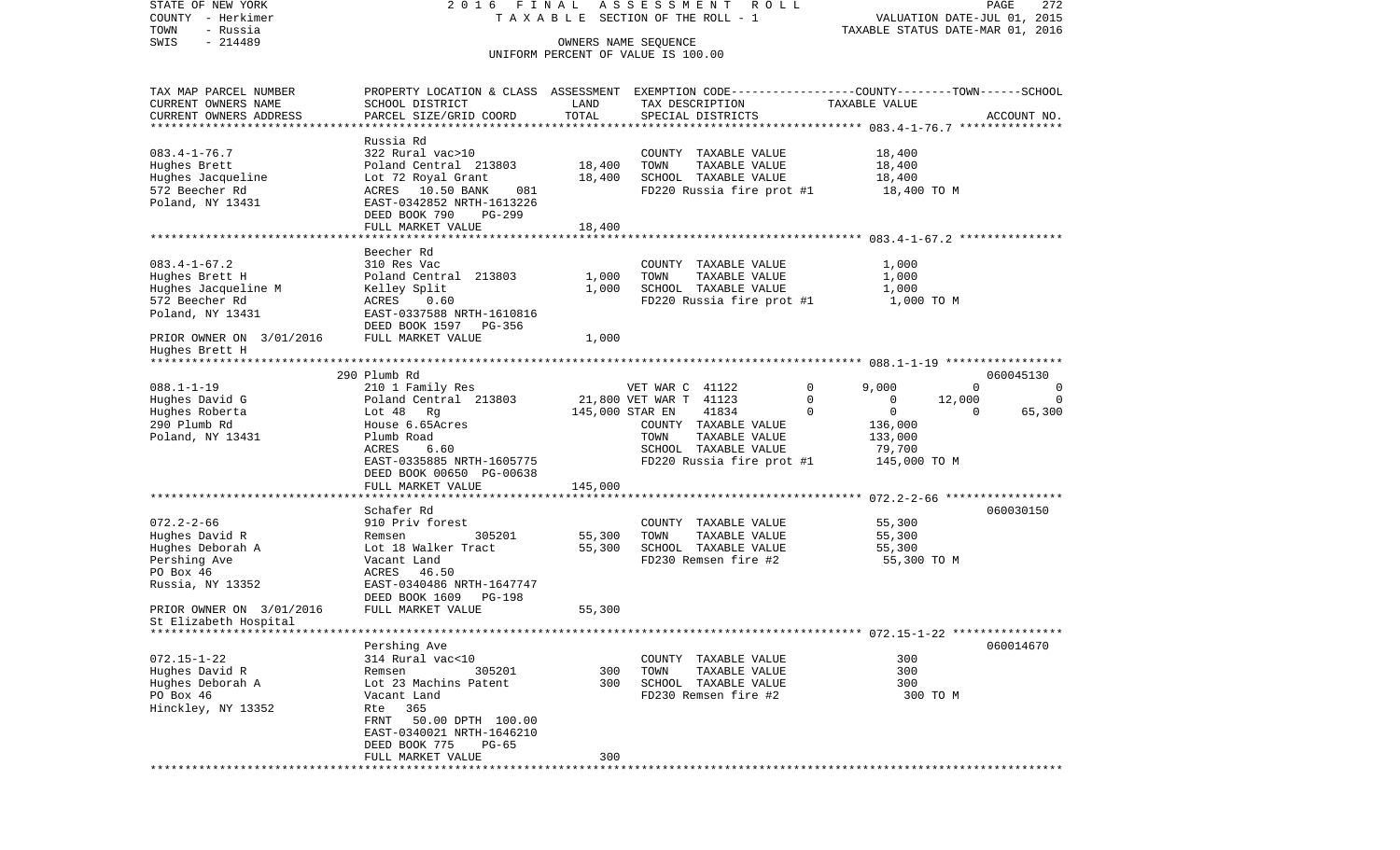| COUNTY<br>– Herkimer<br>TOWN<br>- Russia             | T A X A B L E SECTION OF THE ROLL - 1                                                           | VALUATION DATE-JUL 01, 2015<br>TAXABLE STATUS DATE-MAR 01, 2016 |                                    |               |                    |
|------------------------------------------------------|-------------------------------------------------------------------------------------------------|-----------------------------------------------------------------|------------------------------------|---------------|--------------------|
| $-214489$<br>SWIS                                    |                                                                                                 | OWNERS NAME SEOUENCE                                            |                                    |               |                    |
|                                                      |                                                                                                 |                                                                 | UNIFORM PERCENT OF VALUE IS 100.00 |               |                    |
|                                                      |                                                                                                 |                                                                 |                                    |               |                    |
| TAX MAP PARCEL NUMBER                                | PROPERTY LOCATION & CLASS ASSESSMENT EXEMPTION CODE---------------COUNTY-------TOWN------SCHOOL |                                                                 |                                    |               |                    |
| CURRENT OWNERS NAME                                  | SCHOOL DISTRICT                                                                                 | LAND                                                            | TAX DESCRIPTION                    | TAXABLE VALUE |                    |
| CURRENT OWNERS ADDRESS<br>************************** | PARCEL SIZE/GRID COORD                                                                          | TOTAL                                                           | SPECIAL DISTRICTS                  |               | ACCOUNT NO.        |
|                                                      | Off Pershing Ave                                                                                |                                                                 |                                    |               | 060014640          |
| $072.15 - 1 - 23$                                    | 314 Rural vac<10                                                                                |                                                                 | COUNTY TAXABLE VALUE               | 300           |                    |
| Hughes David R                                       | 305201<br>Remsen                                                                                | 300                                                             | TOWN<br>TAXABLE VALUE              | 300           |                    |
| Hughes Deborah A                                     | Lot 23 Machins Patent                                                                           | 300                                                             | SCHOOL TAXABLE VALUE               | 300           |                    |
| Box 46                                               | Vacant Land                                                                                     |                                                                 | FD230 Remsen fire #2               | 300 TO M      |                    |
| Hinckley, NY 13352                                   | Rte 365                                                                                         |                                                                 |                                    |               |                    |
|                                                      | FRNT 100.00 DPTH<br>50.00                                                                       |                                                                 |                                    |               |                    |
|                                                      | EAST-0340024 NRTH-1646265                                                                       |                                                                 |                                    |               |                    |
|                                                      | DEED BOOK 775<br>$PG-65$                                                                        |                                                                 |                                    |               |                    |
|                                                      | FULL MARKET VALUE                                                                               | 300                                                             |                                    |               |                    |
|                                                      | ******************                                                                              |                                                                 |                                    |               |                    |
|                                                      | Pershing Ave                                                                                    |                                                                 |                                    |               | 060011190          |
| $072.15 - 1 - 25$                                    | 210 1 Family Res                                                                                |                                                                 | STAR B<br>41854                    | $\Omega$<br>0 | 30,000<br>$\Omega$ |
| Hughes David R                                       | 305201<br>Remsen                                                                                | 7,000                                                           | COUNTY TAXABLE VALUE               | 125,000       |                    |
| Hughes Deborah                                       | Lot 23 Walker Tract                                                                             | 125,000                                                         | TOWN<br>TAXABLE VALUE              | 125,000       |                    |
| PO Box 46                                            | Camp                                                                                            |                                                                 | SCHOOL TAXABLE VALUE               | 95,000        |                    |
| Hinckley, NY 13352                                   | FRNT 100.00 DPTH 100.00                                                                         |                                                                 | FD230 Remsen fire #2               | 125,000 TO M  |                    |
|                                                      | <b>ACRES</b><br>0.23                                                                            |                                                                 |                                    |               |                    |
|                                                      | EAST-0340125 NRTH-1646249                                                                       |                                                                 |                                    |               |                    |
|                                                      | DEED BOOK 753<br>$PG-250$                                                                       |                                                                 |                                    |               |                    |
|                                                      | FULL MARKET VALUE                                                                               | 125,000                                                         |                                    |               |                    |
|                                                      |                                                                                                 | **********                                                      |                                    |               |                    |
|                                                      | NYS Route 365 Ave                                                                               |                                                                 |                                    |               | 060030120          |
| $072.15 - 1 - 37.1$                                  | 314 Rural vac<10                                                                                |                                                                 | COUNTY TAXABLE VALUE               | 15,200        |                    |
| Hughes David R                                       | Remsen<br>305201                                                                                | 15,200                                                          | TAXABLE VALUE<br>TOWN              | 15,200        |                    |
| Hughes Deborah A                                     | Lot 23 Walker Tract                                                                             | 15,200                                                          | SCHOOL TAXABLE VALUE               | 15,200        |                    |
| Pershing Ave                                         | Vacant Land                                                                                     |                                                                 | FD230 Remsen fire #2               | 15,200 TO M   |                    |
| PO Box 46                                            | ACRES<br>8.10                                                                                   |                                                                 |                                    |               |                    |
| Russia, NY 13352                                     | EAST-0340337 NRTH-1646587                                                                       |                                                                 |                                    |               |                    |
|                                                      | DEED BOOK 1609<br>PG-198                                                                        |                                                                 |                                    |               |                    |
| PRIOR OWNER ON 3/01/2016                             | FULL MARKET VALUE                                                                               | 15,200                                                          |                                    |               |                    |
| St Elizabeth Hospital<br>*******************         |                                                                                                 |                                                                 |                                    |               |                    |
|                                                      | 514 Wheelertown Rd                                                                              |                                                                 |                                    |               | 060042610          |
| $072.2 - 2 - 32$                                     | 314 Rural vac<10                                                                                |                                                                 | COUNTY TAXABLE VALUE               | 5,800         |                    |
| Hughes James A                                       | 305201<br>Remsen                                                                                | 5,800                                                           | TOWN<br>TAXABLE VALUE              | 5,800         |                    |
| Penny Lee Norton                                     | Lot 3 Jt                                                                                        | 5,800                                                           | SCHOOL TAXABLE VALUE               | 5,800         |                    |
| 5541 S Redwing Ave                                   | Land 1/2 Acre                                                                                   |                                                                 | FD230 Remsen fire #2               | 5,800 TO M    |                    |
| Lecanto, FL 34461                                    | Wheelertown Rd                                                                                  |                                                                 |                                    |               |                    |
|                                                      | FRNT 250.00 DPTH 200.00                                                                         |                                                                 |                                    |               |                    |
|                                                      | <b>ACRES</b><br>0.96                                                                            |                                                                 |                                    |               |                    |
|                                                      | EAST-0345019 NRTH-1653351                                                                       |                                                                 |                                    |               |                    |
|                                                      | DEED BOOK 00647 PG-00378                                                                        |                                                                 |                                    |               |                    |
|                                                      | FULL MARKET VALUE                                                                               | 5,800                                                           |                                    |               |                    |
|                                                      |                                                                                                 |                                                                 |                                    |               |                    |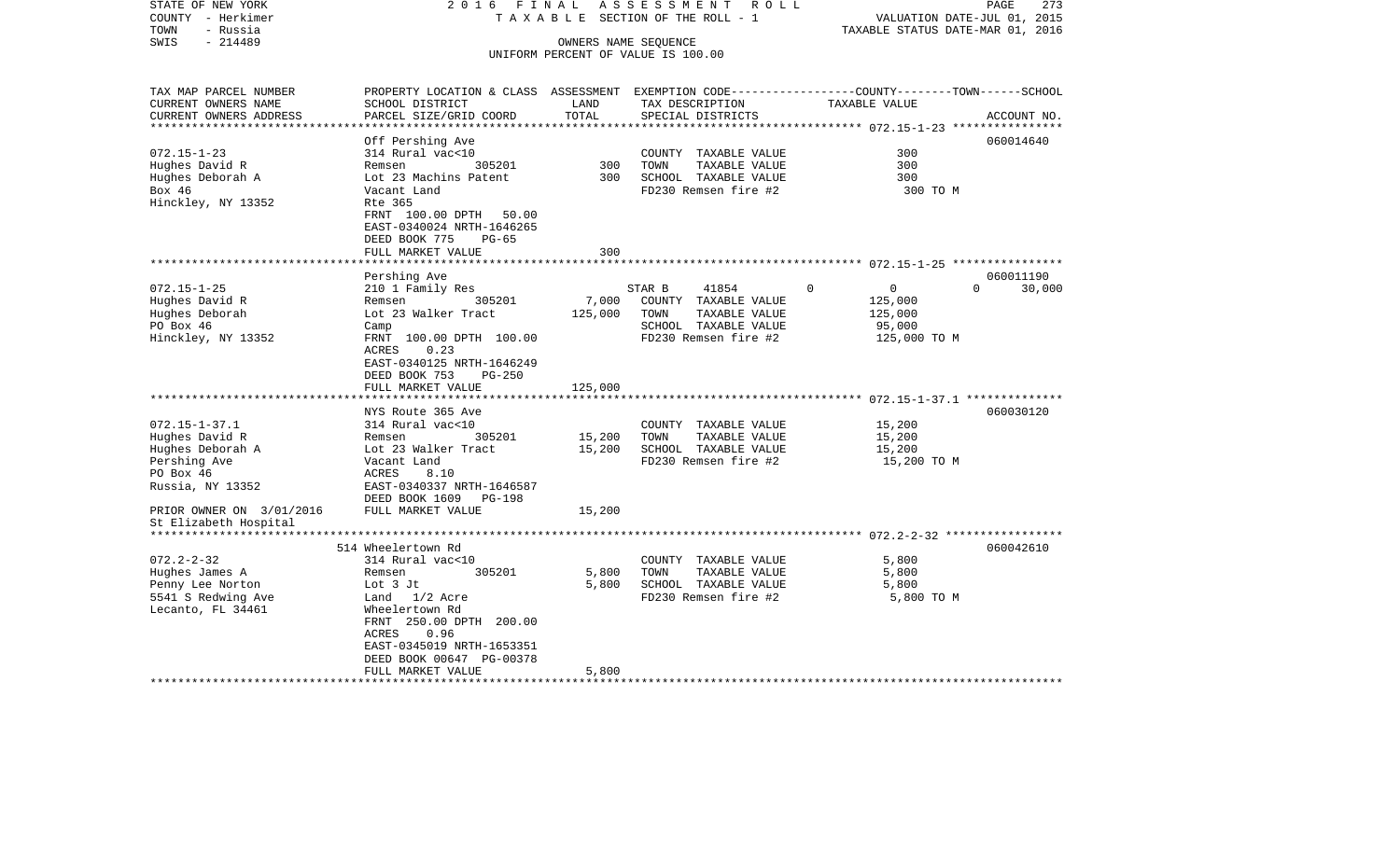| STATE OF NEW YORK<br>COUNTY - Herkimer                  | 2016 FINAL                                                                                      |                      | A S S E S S M E N T R O L L<br>TAXABLE SECTION OF THE ROLL - 1 |                               | PAGE<br>VALUATION DATE-JUL 01, 2015 | 274         |
|---------------------------------------------------------|-------------------------------------------------------------------------------------------------|----------------------|----------------------------------------------------------------|-------------------------------|-------------------------------------|-------------|
| TOWN<br>- Russia                                        |                                                                                                 |                      |                                                                |                               | TAXABLE STATUS DATE-MAR 01, 2016    |             |
| $-214489$<br>SWIS                                       |                                                                                                 | OWNERS NAME SEQUENCE | UNIFORM PERCENT OF VALUE IS 100.00                             |                               |                                     |             |
| TAX MAP PARCEL NUMBER                                   | PROPERTY LOCATION & CLASS ASSESSMENT EXEMPTION CODE---------------COUNTY-------TOWN------SCHOOL |                      |                                                                |                               |                                     |             |
| CURRENT OWNERS NAME                                     | SCHOOL DISTRICT                                                                                 | LAND                 | TAX DESCRIPTION                                                | TAXABLE VALUE                 |                                     |             |
| CURRENT OWNERS ADDRESS                                  | PARCEL SIZE/GRID COORD                                                                          | TOTAL                | SPECIAL DISTRICTS                                              |                               |                                     | ACCOUNT NO. |
|                                                         |                                                                                                 |                      |                                                                |                               |                                     |             |
| $083.1 - 1 - 10.6$                                      | 759 Hinckley Rd<br>210 1 Family Res                                                             |                      | 41854<br>STAR B                                                | $\mathbf 0$<br>$\overline{0}$ | $\mathbf{0}$                        | 30,000      |
| Hulihan Joseph                                          | Poland Central 213803                                                                           | 36,000               | COUNTY TAXABLE VALUE                                           | 233,000                       |                                     |             |
| Hulihan Victoria                                        | Vac.land                                                                                        | 233,000              | TOWN<br>TAXABLE VALUE                                          | 233,000                       |                                     |             |
| 759 Hinckley Rd                                         | FRNT 362.00 DPTH                                                                                |                      | SCHOOL TAXABLE VALUE                                           | 203,000                       |                                     |             |
| PO Box 222                                              | ACRES<br>5.00 BANK<br>481                                                                       |                      | FD220 Russia fire prot #1                                      |                               | 233,000 TO M                        |             |
| Prospect, NY 13435                                      | EAST-0327479 NRTH-1624678<br>DEED BOOK 880<br>$PG-405$                                          |                      |                                                                |                               |                                     |             |
|                                                         | FULL MARKET VALUE                                                                               | 233,000              |                                                                |                               |                                     |             |
|                                                         |                                                                                                 |                      |                                                                |                               |                                     |             |
|                                                         | 785 Hinckley Rd                                                                                 |                      |                                                                |                               |                                     |             |
| $077.3 - 1 - 51.2$                                      | 242 Rurl res&rec                                                                                |                      | STAR B<br>41854                                                | 0<br>$\overline{0}$           | $\Omega$                            | 30,000      |
| Hulihan Michael                                         | Poland Central 213803                                                                           | 52,000               | COUNTY TAXABLE VALUE                                           | 243,000                       |                                     |             |
| Hulihan Lisa<br>785 Hinckley Rd                         | Lot 105 Royal Grant                                                                             | 243,000              | TOWN<br>TAXABLE VALUE<br>SCHOOL TAXABLE VALUE                  | 243,000<br>213,000            |                                     |             |
| PO Box 224                                              | House Att Garage<br>ACRES 15.81 BANK<br>231                                                     |                      | FD220 Russia fire prot #1                                      |                               | 243,000 TO M                        |             |
| Prospect N Y, 13435                                     | EAST-0327321 NRTH-1625286                                                                       |                      |                                                                |                               |                                     |             |
|                                                         | DEED BOOK 704<br>PG-284                                                                         |                      |                                                                |                               |                                     |             |
|                                                         | FULL MARKET VALUE                                                                               | 243,000              |                                                                |                               |                                     |             |
|                                                         | Mac Arthur Rd                                                                                   |                      |                                                                |                               |                                     |             |
| $077.2 - 1 - 1.4$                                       | 314 Rural vac<10                                                                                |                      | COUNTY TAXABLE VALUE                                           | 21,200                        |                                     |             |
| Hulme James W                                           | Poland Central 213803                                                                           | 21,200               | TOWN<br>TAXABLE VALUE                                          | 21,200                        |                                     |             |
| PO Box 403                                              | Vac.land                                                                                        | 21,200               | SCHOOL TAXABLE VALUE                                           | 21,200                        |                                     |             |
| North Salem, NY 10560                                   | FRNT 317.00 DPTH                                                                                |                      | FD220 Russia fire prot #1                                      |                               | 21,200 TO M                         |             |
|                                                         | 3.60<br>ACRES                                                                                   |                      |                                                                |                               |                                     |             |
|                                                         | EAST-0336413 NRTH-1636198<br>DEED BOOK 00851 PG-00401                                           |                      |                                                                |                               |                                     |             |
|                                                         | FULL MARKET VALUE                                                                               | 21,200               |                                                                |                               |                                     |             |
|                                                         |                                                                                                 |                      |                                                                |                               |                                     |             |
|                                                         | Topper Rd                                                                                       |                      |                                                                |                               |                                     | 060029130   |
| $077.11 - 1 - 12$                                       | 270 Mfg housing                                                                                 |                      | COUNTY TAXABLE VALUE                                           | 17,600                        |                                     |             |
| Humiston Rodney L                                       | Poland Central 213803                                                                           | 7,800                | TOWN<br>TAXABLE VALUE                                          | 17,600                        |                                     |             |
| 115 Topper Rd                                           | Lot 14 Jerseyfield Patent                                                                       | 17,600               | SCHOOL TAXABLE VALUE                                           | 17,600                        |                                     |             |
| Cold Brook, NY 13324                                    | Mobile Home<br>87.60 DPTH 100.00<br>FRNT                                                        |                      | FD220 Russia fire prot #1 17,600 TO M                          |                               |                                     |             |
|                                                         | 0.20<br>ACRES                                                                                   |                      |                                                                |                               |                                     |             |
|                                                         | EAST-0342547 NRTH-1634078                                                                       |                      |                                                                |                               |                                     |             |
|                                                         | DEED BOOK 1282<br>PG-151                                                                        |                      |                                                                |                               |                                     |             |
|                                                         | FULL MARKET VALUE                                                                               | 17,600               |                                                                |                               |                                     |             |
|                                                         | Roberts Rd                                                                                      |                      |                                                                |                               |                                     | 060017040   |
| $077.4 - 1 - 1$                                         | 260 Seasonal res                                                                                |                      | COUNTY TAXABLE VALUE                                           | 84,000                        |                                     |             |
| Humpf Keith T                                           | Poland Central 213803                                                                           | 73,500               | TAXABLE VALUE<br>TOWN                                          | 84,000                        |                                     |             |
| c/o Ronald & Georgianna Humpf Lot 15 Jerseyfield Patent |                                                                                                 | 84,000               | SCHOOL TAXABLE VALUE                                           | 84,000                        |                                     |             |
| 3845 Oneida St                                          | Camp                                                                                            |                      | FD220 Russia fire prot #1                                      |                               | 84,000 TO M                         |             |
| New Hartford, NY 13413                                  | ACRES 53.40                                                                                     |                      |                                                                |                               |                                     |             |
|                                                         | EAST-0340344 NRTH-1632307<br>DEED BOOK 1131 PG-64                                               |                      |                                                                |                               |                                     |             |
|                                                         | FULL MARKET VALUE                                                                               | 84,000               |                                                                |                               |                                     |             |
|                                                         |                                                                                                 |                      |                                                                |                               |                                     |             |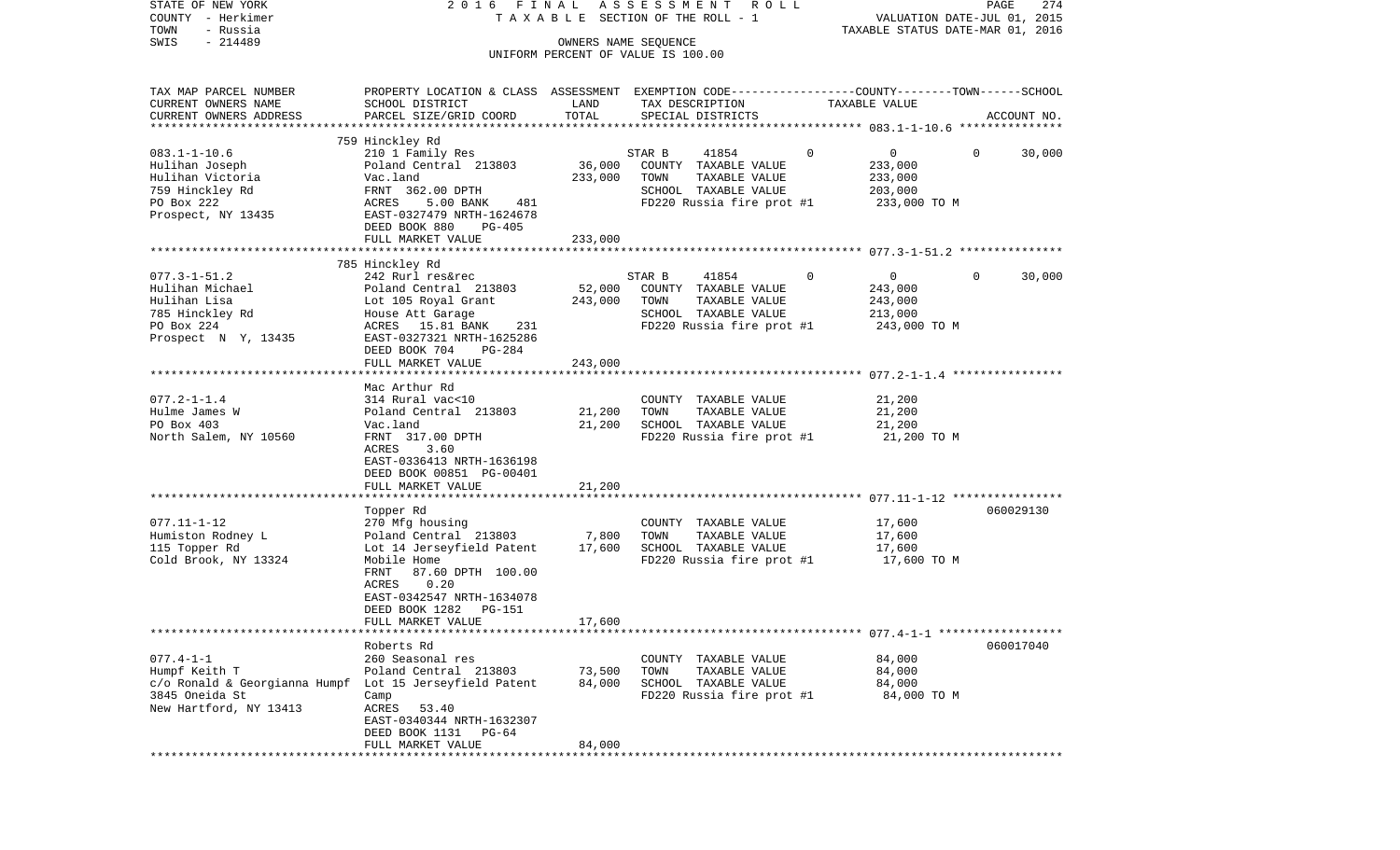| STATE OF NEW YORK<br>COUNTY - Herkimer<br>TOWN<br>- Russia<br>SWIS<br>$-214489$                   | 2016 FINAL                                                                                                                                                                                      | OWNERS NAME SEQUENCE         | ASSESSMENT<br>R O L L<br>T A X A B L E SECTION OF THE ROLL - 1                                     | PAGE<br>275<br>VALUATION DATE-JUL 01, 2015<br>TAXABLE STATUS DATE-MAR 01, 2016                                                  |
|---------------------------------------------------------------------------------------------------|-------------------------------------------------------------------------------------------------------------------------------------------------------------------------------------------------|------------------------------|----------------------------------------------------------------------------------------------------|---------------------------------------------------------------------------------------------------------------------------------|
|                                                                                                   |                                                                                                                                                                                                 |                              | UNIFORM PERCENT OF VALUE IS 100.00                                                                 |                                                                                                                                 |
| TAX MAP PARCEL NUMBER<br>CURRENT OWNERS NAME<br>CURRENT OWNERS ADDRESS<br>********************    | SCHOOL DISTRICT<br>PARCEL SIZE/GRID COORD<br>**********************                                                                                                                             | LAND<br>TOTAL                | TAX DESCRIPTION<br>SPECIAL DISTRICTS                                                               | PROPERTY LOCATION & CLASS ASSESSMENT EXEMPTION CODE---------------COUNTY-------TOWN------SCHOOL<br>TAXABLE VALUE<br>ACCOUNT NO. |
| $077.2 - 1 - 27.3$<br>Humphrey James P<br>Box 274<br>Poland, NY 13431                             | Macarthur Rd<br>242 Rurl res&rec<br>Poland Central 213803<br>Lot 15 Jerseyfield Patent<br>Man.home<br>ACRES 10.80<br>EAST-0339913 NRTH-1635037<br>DEED BOOK 00834 PG-00721<br>FULL MARKET VALUE | 33,200<br>104,000<br>104,000 | COUNTY TAXABLE VALUE<br>TAXABLE VALUE<br>TOWN<br>SCHOOL TAXABLE VALUE<br>FD220 Russia fire prot #1 | 104,000<br>104,000<br>104,000<br>104,000 TO M                                                                                   |
|                                                                                                   | *********************                                                                                                                                                                           |                              |                                                                                                    |                                                                                                                                 |
| $083.3 - 2 - 21$<br>Humphrey Russell A<br>Humphrey Helen<br>2802 Dearborne Pl<br>Utica, NY 13501  | Mill Rd<br>210 1 Family Res<br>Poland Central 213803<br>E 87<br>Rq<br>Camp1/2<br>Mill<br><b>ACRES</b><br>1.50<br>EAST-0334097 NRTH-1613024<br>DEED BOOK 00623 PG-00387                          | 26,800<br>43,000             | COUNTY TAXABLE VALUE<br>TOWN<br>TAXABLE VALUE<br>SCHOOL TAXABLE VALUE<br>FD220 Russia fire prot #1 | 060013650<br>43,000<br>43,000<br>43,000<br>43,000 TO M                                                                          |
|                                                                                                   | FULL MARKET VALUE                                                                                                                                                                               | 43,000                       |                                                                                                    |                                                                                                                                 |
| $077.3 - 1 - 4.4$<br>Humphrey Steven<br>1412 Old Burrstone Rd<br>Utica, NY 13502                  | Hinckley Rd<br>311 Res vac land - WTRFNT<br>Poland Central 213803<br>Hinckley Road<br>FRNT 300.00 DPTH 995.00<br>6.20<br>ACRES<br>EAST-0327876 NRTH-1629452                                     | 19,800<br>19,800             | COUNTY TAXABLE VALUE<br>TOWN<br>TAXABLE VALUE<br>SCHOOL TAXABLE VALUE<br>FD220 Russia fire prot #1 | 19,800<br>19,800<br>19,800<br>19,800 TO M                                                                                       |
|                                                                                                   | DEED BOOK 00823 PG-00617<br>FULL MARKET VALUE                                                                                                                                                   | 19,800                       |                                                                                                    |                                                                                                                                 |
| ********************                                                                              |                                                                                                                                                                                                 |                              |                                                                                                    |                                                                                                                                 |
| $083.4 - 1 - 16.3$<br>Huzarewicz John T<br>Huzarewicz Ruth J<br>905 Russia Rd<br>Poland, NY 13431 | Russia Rd<br>321 Abandoned ag<br>Poland Central 213803<br>Lot 84 Royal Grant<br>Vacant Land<br>ACRES<br>8.30<br>EAST-0344274 NRTH-1614548<br>DEED BOOK 796<br>$PG-64$                           | 12,800<br>12,800             | COUNTY TAXABLE VALUE<br>TOWN<br>TAXABLE VALUE<br>SCHOOL TAXABLE VALUE<br>FD220 Russia fire prot #1 | 060050900<br>12,800<br>12,800<br>12,800<br>12,800 TO M                                                                          |
|                                                                                                   | FULL MARKET VALUE                                                                                                                                                                               | 12,800                       |                                                                                                    |                                                                                                                                 |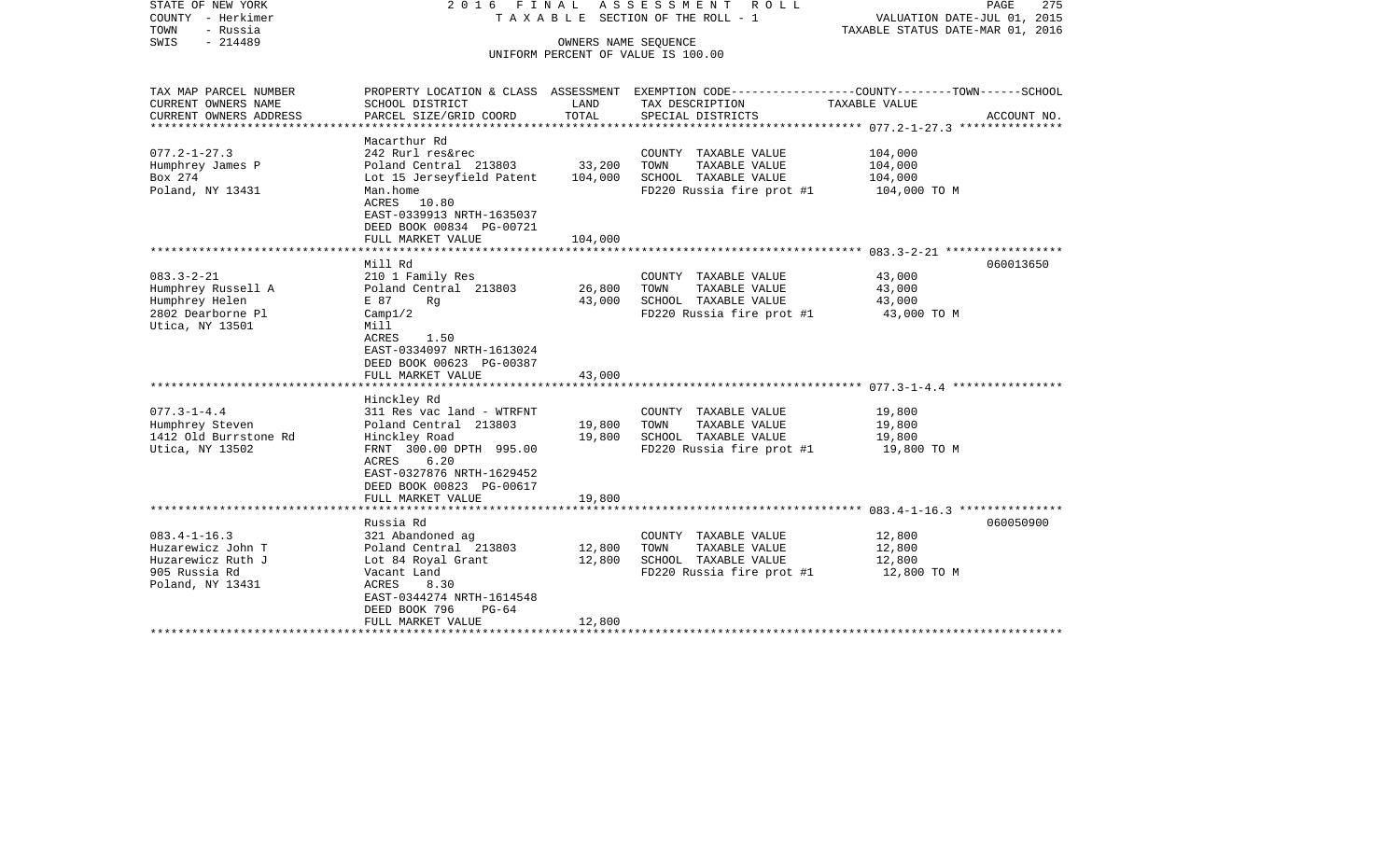| STATE OF NEW YORK<br>COUNTY - Herkimer<br>TOWN<br>- Russia<br>$-214489$<br>SWIS | 2016 FINAL<br>TAXABLE SECTION OF THE ROLL - 1                                                                      | ASSESSMENT ROLL | 276<br>PAGE<br>VALUATION DATE-JUL 01, 2015<br>TAXABLE STATUS DATE-MAR 01, 2016 |                          |                                |                    |                       |
|---------------------------------------------------------------------------------|--------------------------------------------------------------------------------------------------------------------|-----------------|--------------------------------------------------------------------------------|--------------------------|--------------------------------|--------------------|-----------------------|
|                                                                                 |                                                                                                                    |                 | OWNERS NAME SEQUENCE<br>UNIFORM PERCENT OF VALUE IS 100.00                     |                          |                                |                    |                       |
|                                                                                 |                                                                                                                    |                 |                                                                                |                          |                                |                    |                       |
| TAX MAP PARCEL NUMBER<br>CURRENT OWNERS NAME                                    | PROPERTY LOCATION & CLASS ASSESSMENT EXEMPTION CODE---------------COUNTY-------TOWN------SCHOOL<br>SCHOOL DISTRICT | LAND            | TAX DESCRIPTION                                                                |                          | TAXABLE VALUE                  |                    |                       |
| CURRENT OWNERS ADDRESS                                                          | PARCEL SIZE/GRID COORD                                                                                             | TOTAL           | SPECIAL DISTRICTS                                                              |                          |                                |                    | ACCOUNT NO.           |
|                                                                                 |                                                                                                                    |                 |                                                                                |                          |                                |                    |                       |
|                                                                                 | 905 Russia Rd                                                                                                      |                 |                                                                                |                          |                                |                    | 060052700             |
| $083.4 - 1 - 16.6$                                                              | 210 1 Family Res                                                                                                   |                 | STAR B<br>41854                                                                | $\mathbf 0$              | 0                              | $\Omega$           | 30,000                |
| Huzarewicz John T                                                               | Poland Central 213803                                                                                              | 20,100          | COUNTY TAXABLE VALUE                                                           |                          | 153,000                        |                    |                       |
| Huzarewicz Ruth J                                                               | Lot 84 Royal Grant                                                                                                 | 153,000         | TOWN<br>TAXABLE VALUE                                                          |                          | 153,000                        |                    |                       |
| 905 Russia Rd                                                                   | House Garage                                                                                                       |                 | SCHOOL TAXABLE VALUE                                                           |                          | 123,000                        |                    |                       |
| Poland, NY 13431                                                                | FRNT 480.00 DPTH<br>ACRES<br>5.40                                                                                  |                 | FD220 Russia fire prot #1                                                      |                          | 153,000 TO M                   |                    |                       |
|                                                                                 | EAST-0343989 NRTH-1613890                                                                                          |                 |                                                                                |                          |                                |                    |                       |
|                                                                                 | DEED BOOK 708<br>$PG-635$                                                                                          |                 |                                                                                |                          |                                |                    |                       |
|                                                                                 | FULL MARKET VALUE                                                                                                  | 153,000         |                                                                                |                          |                                |                    |                       |
|                                                                                 |                                                                                                                    |                 |                                                                                |                          |                                |                    |                       |
| $083.4 - 1 - 16.2$                                                              | Russia Rd<br>314 Rural vac<10                                                                                      |                 |                                                                                |                          | 15,500                         |                    | 060050870             |
| Huzarewicz Ruth J                                                               | Poland Central 213803                                                                                              | 15,500          | COUNTY TAXABLE VALUE<br>TOWN<br>TAXABLE VALUE                                  |                          | 15,500                         |                    |                       |
| 905 Russia Rd                                                                   | Lot #84 Royal Grant                                                                                                | 15,500          | SCHOOL TAXABLE VALUE                                                           |                          | 15,500                         |                    |                       |
| Poland, NY 13431                                                                | Vacant Land                                                                                                        |                 | FD220 Russia fire prot #1                                                      |                          | 15,500 TO M                    |                    |                       |
|                                                                                 | FRNT 300.00 DPTH<br>8.30                                                                                           |                 |                                                                                |                          |                                |                    |                       |
|                                                                                 | ACRES<br>EAST-0344620 NRTH-1614446                                                                                 |                 |                                                                                |                          |                                |                    |                       |
|                                                                                 | DEED BOOK 865<br><b>PG-109</b>                                                                                     |                 |                                                                                |                          |                                |                    |                       |
|                                                                                 | FULL MARKET VALUE                                                                                                  | 15,500          |                                                                                |                          |                                |                    |                       |
|                                                                                 |                                                                                                                    |                 |                                                                                |                          |                                |                    |                       |
|                                                                                 | 555 Grant Rd                                                                                                       |                 |                                                                                |                          |                                |                    | 060021360             |
| $083.4 - 1 - 18.1$                                                              | 312 Vac w/imprv                                                                                                    |                 | COUNTY TAXABLE VALUE                                                           |                          | 90,000                         |                    |                       |
| Iman Willard M                                                                  | Poland Central 213803                                                                                              | 57,900          | TAXABLE VALUE<br>TOWN                                                          |                          | 90,000                         |                    |                       |
| Iman Joanne L                                                                   | Lot 85 Royal Grant                                                                                                 | 90,000          | SCHOOL TAXABLE VALUE                                                           |                          | 90,000                         |                    |                       |
| 555 Grant Rd                                                                    | 2 Barns                                                                                                            |                 | FD220 Russia fire prot #1                                                      |                          | 90,000 TO M                    |                    |                       |
| Cold Brook, NY 13324                                                            | 57.00 BANK<br>ACRES<br>135                                                                                         |                 |                                                                                |                          |                                |                    |                       |
|                                                                                 | EAST-0344780 NRTH-1615753                                                                                          |                 |                                                                                |                          |                                |                    |                       |
|                                                                                 | DEED BOOK 763<br>$PG-399$                                                                                          |                 |                                                                                |                          |                                |                    |                       |
|                                                                                 | FULL MARKET VALUE                                                                                                  | 90,000          |                                                                                |                          |                                |                    |                       |
|                                                                                 |                                                                                                                    |                 |                                                                                |                          |                                |                    |                       |
|                                                                                 | 555 Grant Rd                                                                                                       |                 |                                                                                | $\Omega$                 |                                | $\Omega$           | 060028470<br>$\Omega$ |
| $083.4 - 1 - 19$                                                                | 210 1 Family Res                                                                                                   |                 | VET COM C 41132                                                                |                          | 15,000                         |                    |                       |
| Iman Willard M                                                                  | Poland Central 213803                                                                                              |                 | 13,000 VET COM T 41133<br>41854                                                | $\mathbf{0}$<br>$\Omega$ | $\mathbf{0}$<br>$\overline{0}$ | 20,000<br>$\Omega$ | $\mathbf 0$           |
| Iman Joanne L                                                                   | Lot 84 Royal Grant                                                                                                 | 229,000 STAR B  |                                                                                |                          |                                |                    | 30,000                |
| 555 Grant Rd                                                                    | House                                                                                                              |                 | COUNTY TAXABLE VALUE<br>TOWN                                                   |                          | 214,000                        |                    |                       |
| Cold Brook, NY 13324                                                            | Grant<br>ACRES<br>135                                                                                              |                 | TAXABLE VALUE<br>SCHOOL TAXABLE VALUE                                          |                          | 209,000<br>199,000             |                    |                       |
|                                                                                 | 1.20 BANK<br>EAST-0345830 NRTH-1615998                                                                             |                 |                                                                                |                          | 229,000 TO M                   |                    |                       |
|                                                                                 | DEED BOOK 729<br><b>PG-300</b>                                                                                     |                 | FD220 Russia fire prot #1                                                      |                          |                                |                    |                       |
|                                                                                 | FULL MARKET VALUE                                                                                                  | 229,000         |                                                                                |                          |                                |                    |                       |
|                                                                                 | **********************                                                                                             |                 |                                                                                |                          |                                |                    |                       |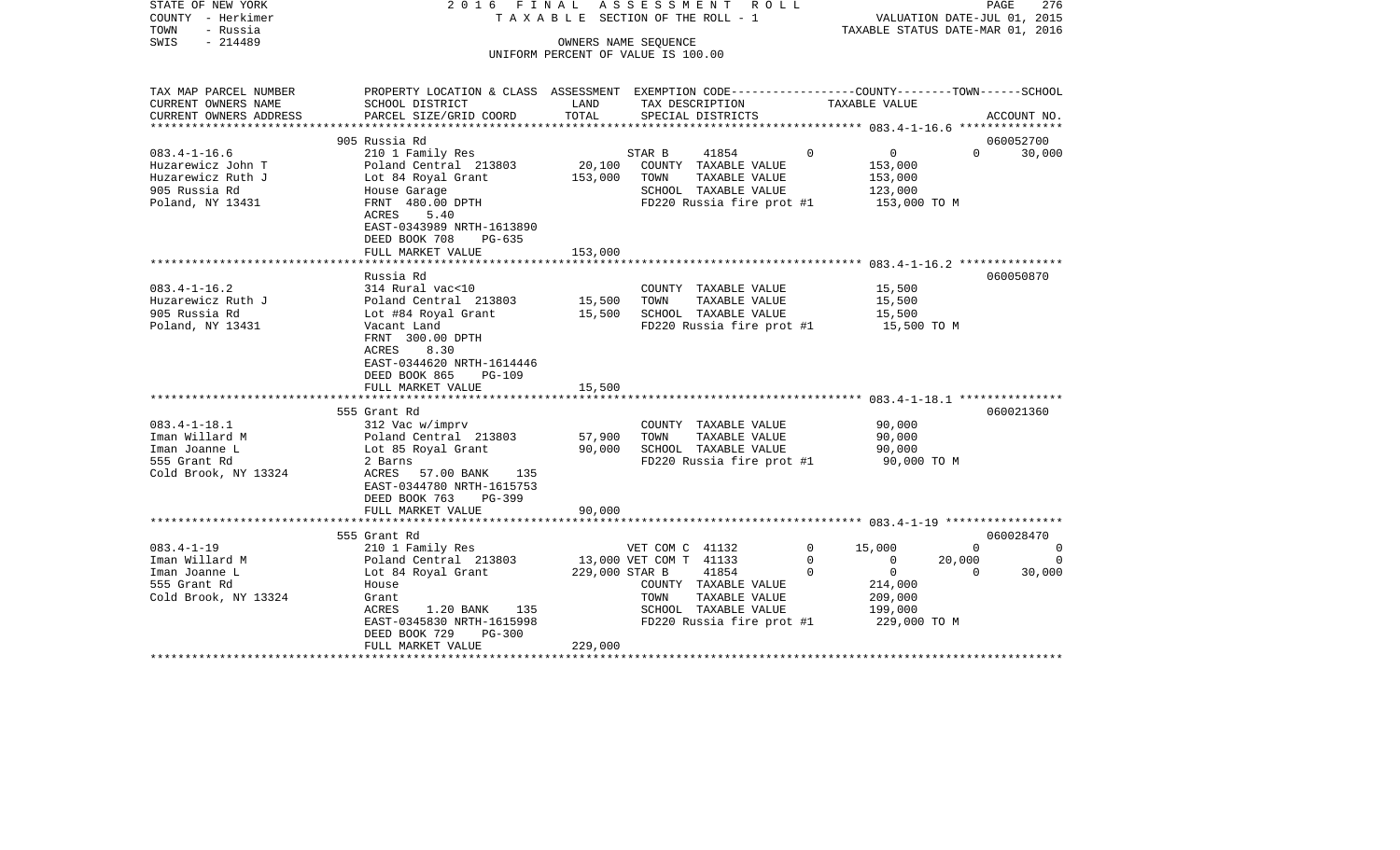| STATE OF NEW YORK<br>COUNTY - Herkimer<br>TOWN<br>- Russia<br>$-214489$<br>SWIS | 2016 FINAL                                                                                                 | TAXABLE SECTION OF THE ROLL - 1<br>OWNERS NAME SEQUENCE<br>UNIFORM PERCENT OF VALUE IS 100.00 | A S S E S S M E N T | R O L L                                   |          | VALUATION DATE-JUL 01, 2015<br>TAXABLE STATUS DATE-MAR 01, 2016 |          | 277<br>PAGE |
|---------------------------------------------------------------------------------|------------------------------------------------------------------------------------------------------------|-----------------------------------------------------------------------------------------------|---------------------|-------------------------------------------|----------|-----------------------------------------------------------------|----------|-------------|
| TAX MAP PARCEL NUMBER                                                           | PROPERTY LOCATION & CLASS ASSESSMENT EXEMPTION CODE----------------COUNTY-------TOWN------SCHOOL           |                                                                                               |                     |                                           |          |                                                                 |          |             |
| CURRENT OWNERS NAME<br>CURRENT OWNERS ADDRESS                                   | SCHOOL DISTRICT<br>PARCEL SIZE/GRID COORD                                                                  | LAND<br>TOTAL                                                                                 |                     | TAX DESCRIPTION<br>SPECIAL DISTRICTS      |          | TAXABLE VALUE                                                   |          | ACCOUNT NO. |
| ***********************                                                         |                                                                                                            |                                                                                               |                     |                                           |          |                                                                 |          |             |
|                                                                                 | 4846 Military Rd.                                                                                          |                                                                                               |                     |                                           |          |                                                                 |          |             |
| $083.4 - 1 - 73.2$                                                              | 210 1 Family Res                                                                                           |                                                                                               | STAR B              | 41854                                     | $\Omega$ | $0 \qquad \qquad$                                               | $\Omega$ | 30,000      |
| Ingersoll Brian L                                                               | Poland Central 213803                                                                                      | 16,800                                                                                        |                     | COUNTY TAXABLE VALUE                      |          | 100,800                                                         |          |             |
| Ingersoll Mary L                                                                | Man.home                                                                                                   | 100,800                                                                                       | TOWN                | TAXABLE VALUE                             |          | 100,800                                                         |          |             |
| 4846 Military Rd                                                                | FRNT 275.00 DPTH                                                                                           |                                                                                               |                     | SCHOOL TAXABLE VALUE                      |          | 70,800                                                          |          |             |
| Poland, NY 13431                                                                | ACRES<br>2.10 BANK 135<br>EAST-0341578 NRTH-1609984<br>DEED BOOK 1138 PG-846                               |                                                                                               |                     | FD220 Russia fire prot #1                 |          | 100,800 TO M                                                    |          |             |
|                                                                                 | FULL MARKET VALUE<br>**********************                                                                | 100,800                                                                                       |                     |                                           |          |                                                                 |          |             |
|                                                                                 | 9439 Route 28                                                                                              |                                                                                               |                     |                                           |          |                                                                 |          | 060029880   |
| $088.1 - 1 - 38$                                                                | 210 1 Family Res                                                                                           |                                                                                               | STAR B              | 41854                                     | $\Omega$ | $\overline{0}$                                                  | $\Omega$ | 30,000      |
| Irving Dana E                                                                   | Poland Central 213803                                                                                      | 24,800                                                                                        |                     | COUNTY TAXABLE VALUE                      |          | 115,000                                                         |          |             |
| Irving Deborah                                                                  | Lot 47 Royal Grant                                                                                         | 115,000                                                                                       | TOWN                | TAXABLE VALUE                             |          | 115,000                                                         |          |             |
| 9439 State Route 28                                                             | Doublewide Trailer & Shed                                                                                  |                                                                                               |                     | SCHOOL TAXABLE VALUE                      |          | 85,000                                                          |          |             |
| Poland, NY 13431                                                                | Rte #28<br>ACRES<br>4.77<br>EAST-0331128 NRTH-1604793<br>DEED BOOK 672<br>PG-777                           |                                                                                               |                     | FD220 Russia fire prot #1                 |          | 115,000 TO M                                                    |          |             |
|                                                                                 | FULL MARKET VALUE                                                                                          | 115,000                                                                                       |                     |                                           |          |                                                                 |          |             |
|                                                                                 | 328 Russia Rd                                                                                              |                                                                                               |                     |                                           |          |                                                                 |          | 060005040   |
| $083.3 - 2 - 29$                                                                | 210 1 Family Res                                                                                           |                                                                                               | STAR B              | 41854                                     | $\Omega$ | $\overline{0}$                                                  | $\Omega$ | 30,000      |
| Irwin Bradley C                                                                 | Poland Central 213803                                                                                      | 12,400                                                                                        |                     | COUNTY TAXABLE VALUE                      |          | 95,000                                                          |          |             |
| 328 Russia Rd                                                                   | S 70<br>Rq                                                                                                 | 95,000                                                                                        | TOWN                | TAXABLE VALUE                             |          | 95,000                                                          |          |             |
| Poland, NY 13431                                                                | $H_0$ 1                                                                                                    |                                                                                               |                     | SCHOOL TAXABLE VALUE                      |          | 65,000                                                          |          |             |
|                                                                                 | Russia<br>FRNT 200.00 DPTH 200.00<br>BANK<br>135<br>EAST-0332656 NRTH-1612068<br>DEED BOOK 910<br>$PG-109$ |                                                                                               |                     | FD220 Russia fire prot #1                 |          | 95,000 TO M                                                     |          |             |
|                                                                                 | FULL MARKET VALUE                                                                                          | 95,000                                                                                        |                     |                                           |          |                                                                 |          |             |
|                                                                                 |                                                                                                            |                                                                                               |                     |                                           |          |                                                                 |          |             |
| $083.3 - 2 - 32.1$                                                              | Russia Rd<br>310 Res Vac                                                                                   |                                                                                               |                     | COUNTY TAXABLE VALUE                      |          | 45,000                                                          |          |             |
| Irwin Bradley C                                                                 | Poland Central 213803                                                                                      | 45,000                                                                                        | TOWN                | TAXABLE VALUE                             |          | 45,000                                                          |          |             |
| Irwin Karen L                                                                   | Split 2011                                                                                                 | 45,000                                                                                        |                     | SCHOOL TAXABLE VALUE                      |          | 45,000                                                          |          |             |
| 328 Russia Rd                                                                   | FRNT 90.00 DPTH                                                                                            |                                                                                               |                     | $FD220$ Russia fire prot #1 $45,000$ TO M |          |                                                                 |          |             |
| Poland, NY 13431                                                                | ACRES 52.70                                                                                                |                                                                                               |                     |                                           |          |                                                                 |          |             |
|                                                                                 | EAST-0333090 NRTH-1610863                                                                                  |                                                                                               |                     |                                           |          |                                                                 |          |             |
|                                                                                 | DEED BOOK 1493 PG-493<br>FULL MARKET VALUE                                                                 | 45,000                                                                                        |                     |                                           |          |                                                                 |          |             |
|                                                                                 |                                                                                                            |                                                                                               |                     |                                           |          |                                                                 |          |             |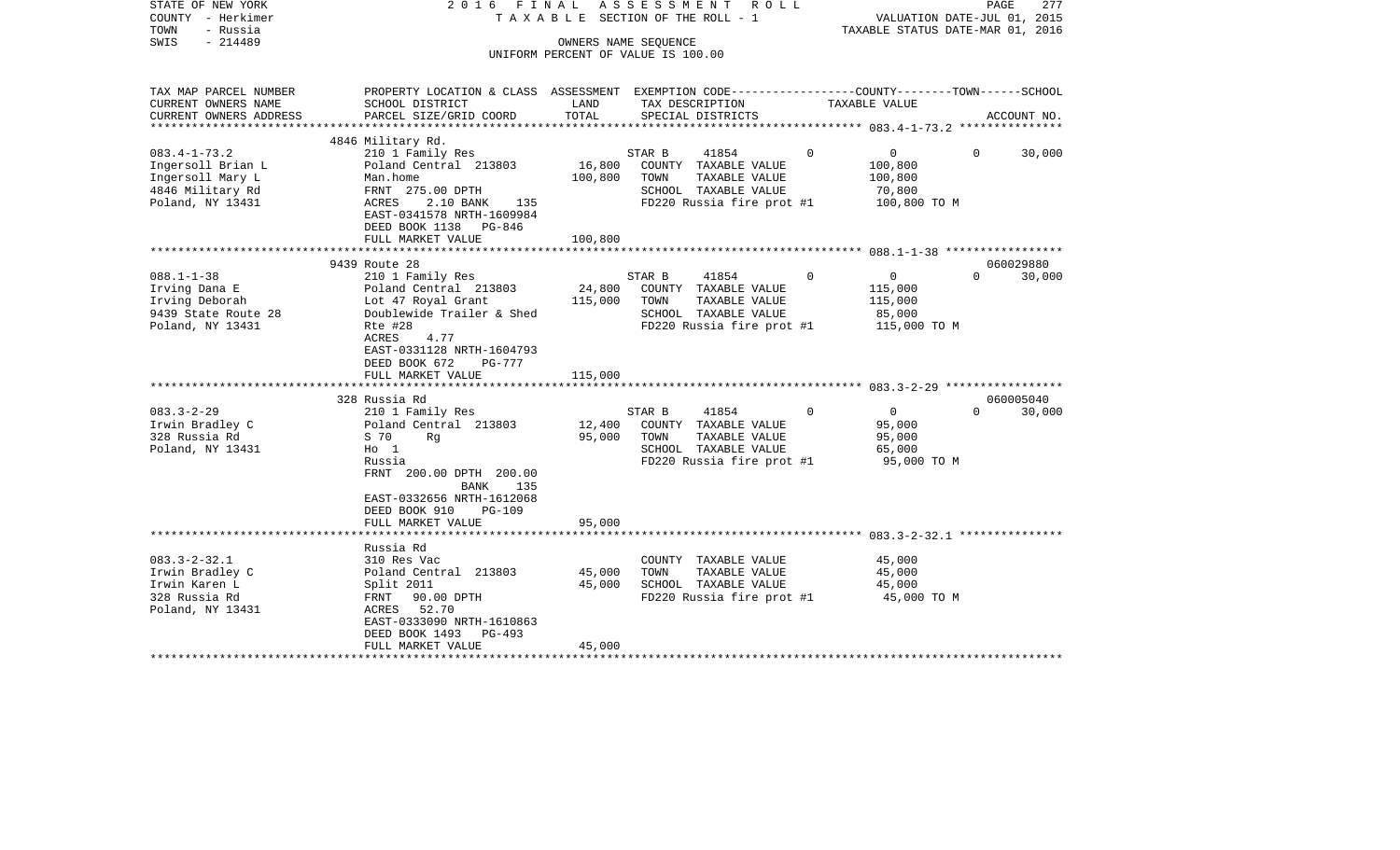| STATE OF NEW YORK<br>COUNTY - Herkimer<br>TOWN<br>- Russia | 2016 FINAL                                                                                       |         | ASSESSMENT<br>R O L L<br>T A X A B L E SECTION OF THE ROLL - 1 | TAXABLE STATUS DATE-MAR 01, 2016 | 278<br>PAGE<br>VALUATION DATE-JUL 01, 2015 |
|------------------------------------------------------------|--------------------------------------------------------------------------------------------------|---------|----------------------------------------------------------------|----------------------------------|--------------------------------------------|
| $-214489$<br>SWIS                                          |                                                                                                  |         | OWNERS NAME SEQUENCE                                           |                                  |                                            |
|                                                            |                                                                                                  |         | UNIFORM PERCENT OF VALUE IS 100.00                             |                                  |                                            |
|                                                            |                                                                                                  |         |                                                                |                                  |                                            |
| TAX MAP PARCEL NUMBER                                      | PROPERTY LOCATION & CLASS ASSESSMENT EXEMPTION CODE----------------COUNTY-------TOWN------SCHOOL |         |                                                                |                                  |                                            |
| CURRENT OWNERS NAME                                        | SCHOOL DISTRICT                                                                                  | LAND    | TAX DESCRIPTION                                                | TAXABLE VALUE                    |                                            |
| CURRENT OWNERS ADDRESS                                     | PARCEL SIZE/GRID COORD                                                                           | TOTAL   | SPECIAL DISTRICTS                                              |                                  | ACCOUNT NO.                                |
| **********************                                     |                                                                                                  |         |                                                                |                                  |                                            |
|                                                            | 410 Russia Rd                                                                                    |         |                                                                |                                  | 060013980                                  |
| $083.3 - 2 - 37$                                           | 242 Rurl res&rec                                                                                 |         | STAR B<br>41854                                                | $\Omega$<br>$\overline{0}$       | $\Omega$<br>30,000                         |
| Irwin Jeffrey                                              | Poland Central 213803                                                                            | 31,500  | COUNTY TAXABLE VALUE                                           | 205,000                          |                                            |
| Irwin Leslie                                               | Lot 70 Royal Grant                                                                               | 205,000 | TOWN<br>TAXABLE VALUE                                          | 205,000                          |                                            |
| 410 Russia Rd                                              | House & Garage                                                                                   |         | SCHOOL TAXABLE VALUE                                           | 175,000                          |                                            |
| Poland, NY 13431                                           | Russia                                                                                           |         | FD220 Russia fire prot #1                                      | 205,000 TO M                     |                                            |
|                                                            | ACRES<br>14.60                                                                                   |         |                                                                |                                  |                                            |
|                                                            | EAST-0334403 NRTH-1611013                                                                        |         |                                                                |                                  |                                            |
|                                                            | DEED BOOK 791<br>$PG-293$                                                                        |         |                                                                |                                  |                                            |
|                                                            | FULL MARKET VALUE                                                                                | 205,000 |                                                                |                                  |                                            |
|                                                            |                                                                                                  |         |                                                                |                                  |                                            |
| $072.2 - 1 - 19$                                           | Off Spall Rd<br>314 Rural vac<10                                                                 |         | COUNTY TAXABLE VALUE                                           | 500                              | 060014016                                  |
| Jackson Alanson                                            | 305201<br>Remsen                                                                                 | 500     | TAXABLE VALUE<br>TOWN                                          | 500                              |                                            |
| Jackson Dorothy J                                          | Lot 10 Walker Tract                                                                              | 500     | SCHOOL TAXABLE VALUE                                           | 500                              |                                            |
| 6478 Germany Rd                                            | Trailer                                                                                          |         | FD230 Remsen fire #2                                           | 500 TO M                         |                                            |
| Verona, NY 13478                                           | 37.00 DPTH 250.00<br>FRNT                                                                        |         |                                                                |                                  |                                            |
|                                                            | 0.18<br><b>ACRES</b>                                                                             |         |                                                                |                                  |                                            |
|                                                            | EAST-0341080 NRTH-1654724                                                                        |         |                                                                |                                  |                                            |
|                                                            | DEED BOOK 709<br>PG-438                                                                          |         |                                                                |                                  |                                            |
|                                                            | FULL MARKET VALUE                                                                                | 500     |                                                                |                                  |                                            |
|                                                            | *****************                                                                                |         |                                                                |                                  |                                            |
|                                                            | Spall Rd                                                                                         |         |                                                                |                                  | 060014010                                  |
| $072.2 - 1 - 20$                                           | 260 Seasonal res                                                                                 |         | COUNTY TAXABLE VALUE                                           | 39,000                           |                                            |
| Jackson Alanson                                            | Remsen<br>305201                                                                                 | 8,400   | TOWN<br>TAXABLE VALUE                                          | 39,000                           |                                            |
| Jackson Dorothy J                                          | Lot 10 Walker Tract                                                                              | 39,000  | SCHOOL TAXABLE VALUE                                           | 39,000                           |                                            |
| 6478 Germany Rd                                            | Vacant Land                                                                                      |         | FD230 Remsen fire #2                                           | 39,000 TO M                      |                                            |
| Verona, NY 13478                                           | FRNT 100.00 DPTH 250.00                                                                          |         |                                                                |                                  |                                            |
|                                                            | 0.36<br>ACRES                                                                                    |         |                                                                |                                  |                                            |
|                                                            | EAST-0341102 NRTH-1654671                                                                        |         |                                                                |                                  |                                            |
|                                                            | DEED BOOK 709<br><b>PG-438</b>                                                                   |         |                                                                |                                  |                                            |
|                                                            | FULL MARKET VALUE<br>*******************                                                         | 39,000  |                                                                |                                  |                                            |
|                                                            |                                                                                                  |         |                                                                |                                  |                                            |
| $072.2 - 1 - 21$                                           | Spall Rd<br>314 Rural vac<10                                                                     |         | COUNTY TAXABLE VALUE                                           | 700                              | 060041770                                  |
| Jackson Alanson                                            | 305201<br>Remsen                                                                                 | 700     | TOWN<br>TAXABLE VALUE                                          | 700                              |                                            |
| Jackson Dorothy J                                          | Lot 10 Walker Tract                                                                              | 700     | SCHOOL TAXABLE VALUE                                           | 700                              |                                            |
| 6478 Germany Rd                                            | Vacant Land                                                                                      |         | FD230 Remsen fire #2                                           | 700 TO M                         |                                            |
| Verona, NY 13478                                           | FRNT 100.00 DPTH 125.00                                                                          |         |                                                                |                                  |                                            |
|                                                            | ACRES<br>0.29                                                                                    |         |                                                                |                                  |                                            |
|                                                            | EAST-0341063 NRTH-1654578                                                                        |         |                                                                |                                  |                                            |
|                                                            | DEED BOOK 709<br>$PG-438$                                                                        |         |                                                                |                                  |                                            |
|                                                            | FULL MARKET VALUE                                                                                | 700     |                                                                |                                  |                                            |
|                                                            |                                                                                                  |         |                                                                |                                  |                                            |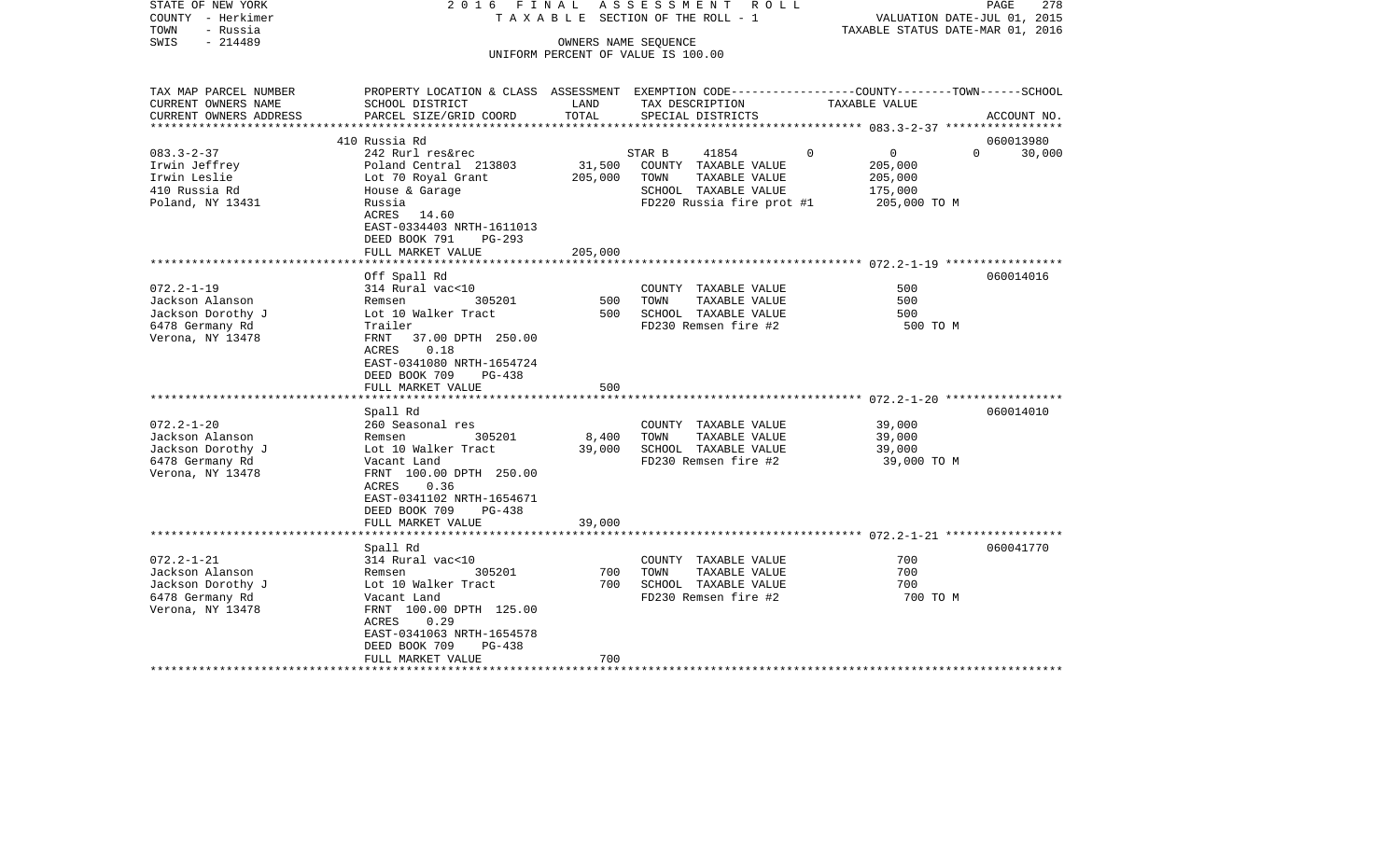VALUATION DATE-JUL 01, 2015 COUNTY - Herkimer T A X A B L E SECTION OF THE ROLL - 1 TOWN - Russia TAXABLE STATUS DATE-MAR 01, 2016 SWIS - 214489 OWNERS NAME SEQUENCE UNIFORM PERCENT OF VALUE IS 100.00TAX MAP PARCEL NUMBER PROPERTY LOCATION & CLASS ASSESSMENT EXEMPTION CODE------------------COUNTY--------TOWN------SCHOOL CURRENT OWNERS NAME SCHOOL DISTRICT LAND TAX DESCRIPTION TAXABLE VALUECURRENT OWNERS ADDRESS PARCEL SIZE/GRID COORD TOTAL SPECIAL DISTRICTS ACCOUNT NO. \*\*\*\*\*\*\*\*\*\*\*\*\*\*\*\*\*\*\*\*\*\*\*\*\*\*\*\*\*\*\*\*\*\*\*\*\*\*\*\*\*\*\*\*\*\*\*\*\*\*\*\*\*\*\*\*\*\*\*\*\*\*\*\*\*\*\*\*\*\*\*\*\*\*\*\*\*\*\*\*\*\*\*\*\*\*\*\*\*\*\*\*\*\*\*\*\*\*\*\*\*\*\* 072.4-2-7 \*\*\*\*\*\*\*\*\*\*\*\*\*\*\*\*\*\* Brady Beach Rd 00035711 072.4-2-7 260 Seasonal res - WTRFNT COUNTY TAXABLE VALUE 90,000 Jackson Gary G **Poland Central 213803** 38,300 TOWN TAXABLE VALUE 90,000 Jackson Colleen H Lot 46 Jerseyfield Patent 90,000 SCHOOL TAXABLE VALUE 90,000 PO Box 135 Vacant Land FD220 Russia fire prot #1 90,000 TO M Ilion, NY 13357 ACRES 2.40 EAST-0348777 NRTH-1646125 DEED BOOK 924 PG-573FULL MARKET VALUE 90,000 \*\*\*\*\*\*\*\*\*\*\*\*\*\*\*\*\*\*\*\*\*\*\*\*\*\*\*\*\*\*\*\*\*\*\*\*\*\*\*\*\*\*\*\*\*\*\*\*\*\*\*\*\*\*\*\*\*\*\*\*\*\*\*\*\*\*\*\*\*\*\*\*\*\*\*\*\*\*\*\*\*\*\*\*\*\*\*\*\*\*\*\*\*\*\*\*\*\*\*\*\*\*\* 078.1-1-20 \*\*\*\*\*\*\*\*\*\*\*\*\*\*\*\*\* Off Black Creek Rd 060014070078.1-1-20 323 Vacant rural COUNTY TAXABLE VALUE 7,500 Jadlowski David Poland Central 213803 7,500 TOWN TAXABLE VALUE 7,500 14 Harrogate Rd Lot 17 Jerseyfield Patent 7,500 SCHOOL TAXABLE VALUE 7,500 New Hartford, NY 13413 Vacant Land FD220 Russia fire prot #1 7,500 TO M ACRES 10.00 EAST-0350728 NRTH-1636141 DEED BOOK 1374 PG-177FULL MARKET VALUE 7,500 \*\*\*\*\*\*\*\*\*\*\*\*\*\*\*\*\*\*\*\*\*\*\*\*\*\*\*\*\*\*\*\*\*\*\*\*\*\*\*\*\*\*\*\*\*\*\*\*\*\*\*\*\*\*\*\*\*\*\*\*\*\*\*\*\*\*\*\*\*\*\*\*\*\*\*\*\*\*\*\*\*\*\*\*\*\*\*\*\*\*\*\*\*\*\*\*\*\*\*\*\*\*\* 077.2-1-36 \*\*\*\*\*\*\*\*\*\*\*\*\*\*\*\*\* Mac Arthur Rd 060018360077.2-1-36 314 Rural vac<10 COUNTY TAXABLE VALUE 10,600 Jalbert Revocable Trust R Jose Poland Central 213803 10,600 TOWN TAXABLE VALUE 10,600 Jalbert Revocable Trust Barbar Lot 15 Jerseyfield Patent 10,600 SCHOOL TAXABLE VALUE 10,600 Vacant Land  $V$  FD220 Russia fire prot #1 Rome, NY 13440 <br>
ACRES 4.10 EAST-0339761 NRTH-1633892 DEED BOOK 1477 PG-31FULL MARKET VALUE 10,600 \*\*\*\*\*\*\*\*\*\*\*\*\*\*\*\*\*\*\*\*\*\*\*\*\*\*\*\*\*\*\*\*\*\*\*\*\*\*\*\*\*\*\*\*\*\*\*\*\*\*\*\*\*\*\*\*\*\*\*\*\*\*\*\*\*\*\*\*\*\*\*\*\*\*\*\*\*\*\*\*\*\*\*\*\*\*\*\*\*\*\*\*\*\*\*\*\*\*\*\*\*\*\* 077.2-1-37 \*\*\*\*\*\*\*\*\*\*\*\*\*\*\*\*\* 223 Mac Arthur Rd 060018330077.2-1-37 260 Seasonal res COUNTY TAXABLE VALUE 41,000 Jalbert Revocable Trust R Jose Poland Central 213803 22,000 TOWN TAXABLE VALUE 41,000 Jalbert Revocable Trust Barbar Lot 15 Jerseyfield Patent 41,000 SCHOOL TAXABLE VALUE 41,000 800 Massena Ave Camp FD220 Russia fire prot #1 41,000 TO M Rome, NY 13440 ACRES 6.80 EAST-0339405 NRTH-1634077 DEED BOOK 1477 PG-31 FULL MARKET VALUE 41,000 \*\*\*\*\*\*\*\*\*\*\*\*\*\*\*\*\*\*\*\*\*\*\*\*\*\*\*\*\*\*\*\*\*\*\*\*\*\*\*\*\*\*\*\*\*\*\*\*\*\*\*\*\*\*\*\*\*\*\*\*\*\*\*\*\*\*\*\*\*\*\*\*\*\*\*\*\*\*\*\*\*\*\*\*\*\*\*\*\*\*\*\*\*\*\*\*\*\*\*\*\*\*\* 082.2-1-23 \*\*\*\*\*\*\*\*\*\*\*\*\*\*\*\*\* 321 Norris Rd 060044350082.2-1-23 240 Rural res STAR B 41854 0 0 0 30,000 JAM and MAM Living Trust Poland Central 213803 61,100 COUNTY TAXABLE VALUE 390,000 c/o Mark & Julia Morrissey Lot 105 Royal Grant 390,000 TOWN TAXABLE VALUE 390,000 321 Norris Rd Vacant Land SCHOOL TAXABLE VALUE 360,000 Remsen, NY 13438 Norris Road W FD220 Russia fire prot #1 390,000 TO M ACRES 23.10 EAST-0323585 NRTH-1619850 DEED BOOK 1381 PG-894 FULL MARKET VALUE 390,000 \*\*\*\*\*\*\*\*\*\*\*\*\*\*\*\*\*\*\*\*\*\*\*\*\*\*\*\*\*\*\*\*\*\*\*\*\*\*\*\*\*\*\*\*\*\*\*\*\*\*\*\*\*\*\*\*\*\*\*\*\*\*\*\*\*\*\*\*\*\*\*\*\*\*\*\*\*\*\*\*\*\*\*\*\*\*\*\*\*\*\*\*\*\*\*\*\*\*\*\*\*\*\*\*\*\*\*\*\*\*\*\*\*\*\*\*\*\*\*\*\*\*\*\*\*\*\*\*\*\*\*\*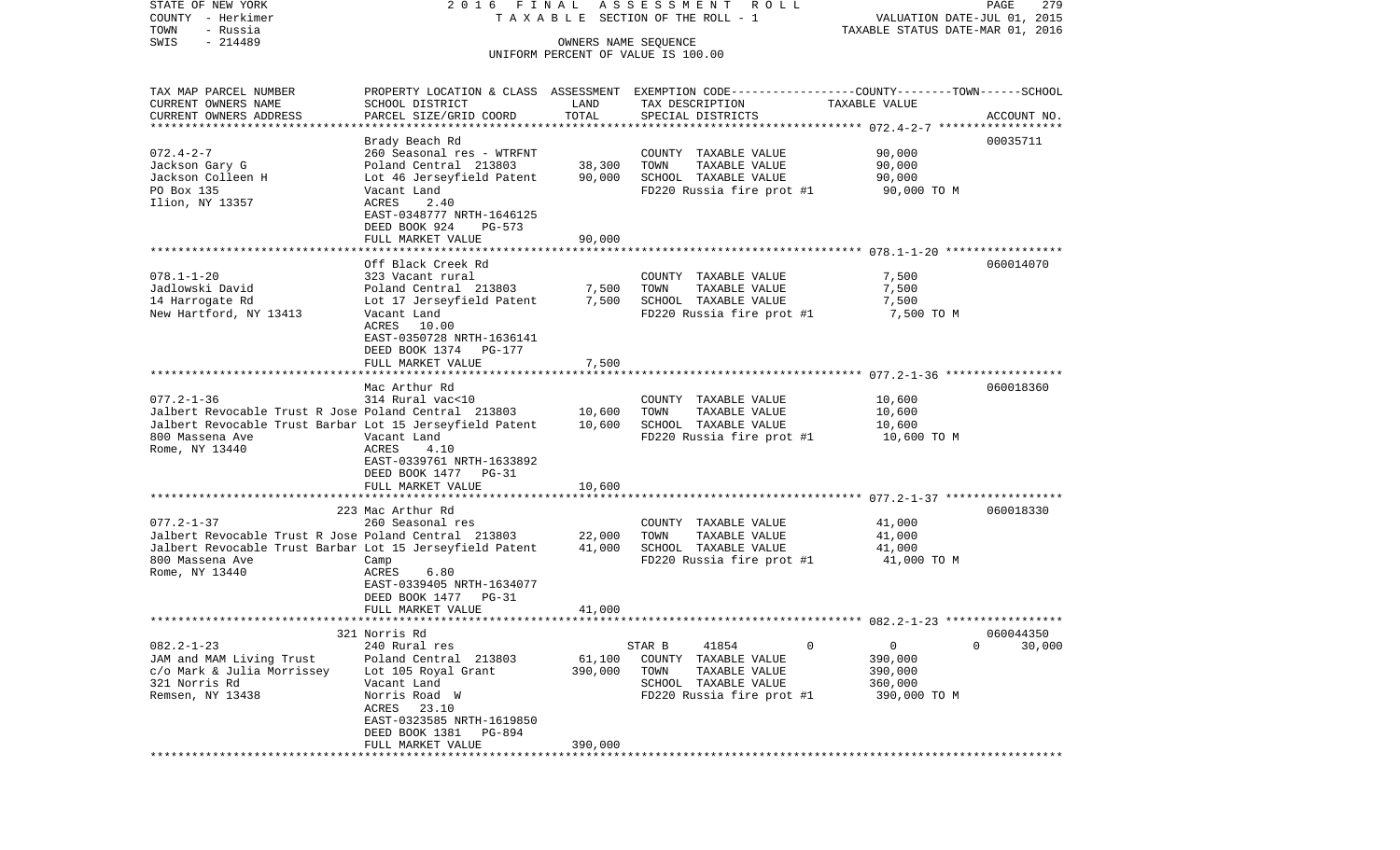| STATE OF NEW YORK<br>COUNTY - Herkimer<br>TOWN<br>- Russia | 2016 FINAL                                 |        | A S S E S S M E N T R O L L<br>TAXABLE SECTION OF THE ROLL - 1 | PAGE<br>280<br>VALUATION DATE-JUL 01, 2015<br>TAXABLE STATUS DATE-MAR 01, 2016                  |
|------------------------------------------------------------|--------------------------------------------|--------|----------------------------------------------------------------|-------------------------------------------------------------------------------------------------|
| $-214489$<br>SWIS                                          |                                            |        | OWNERS NAME SEQUENCE                                           |                                                                                                 |
|                                                            |                                            |        | UNIFORM PERCENT OF VALUE IS 100.00                             |                                                                                                 |
|                                                            |                                            |        |                                                                |                                                                                                 |
| TAX MAP PARCEL NUMBER                                      |                                            |        |                                                                | PROPERTY LOCATION & CLASS ASSESSMENT EXEMPTION CODE---------------COUNTY-------TOWN------SCHOOL |
| CURRENT OWNERS NAME                                        | SCHOOL DISTRICT                            | LAND   | TAX DESCRIPTION                                                | TAXABLE VALUE                                                                                   |
| CURRENT OWNERS ADDRESS                                     | PARCEL SIZE/GRID COORD                     | TOTAL  | SPECIAL DISTRICTS                                              | ACCOUNT NO.                                                                                     |
| *********************                                      |                                            |        |                                                                |                                                                                                 |
|                                                            | Dover Rd                                   |        |                                                                | 060041925                                                                                       |
| $082.2 - 1 - 24.2$                                         | 323 Vacant rural                           |        | COUNTY TAXABLE VALUE                                           | 57,500                                                                                          |
| JAM and MAM Living Trust                                   | Poland Central 213803                      | 57,500 | TOWN<br>TAXABLE VALUE                                          | 57,500                                                                                          |
| c/o Mark & Julia Morrissey                                 | Lot 105 & 102 Royal Grant                  | 57,500 | SCHOOL TAXABLE VALUE                                           | 57,500                                                                                          |
| 321 Norris Rd                                              | Vacant Land                                |        | FD220 Russia fire prot #1                                      | 57,500 TO M                                                                                     |
| Remsen, NY 13438                                           | Dover Rd                                   |        |                                                                |                                                                                                 |
|                                                            | ACRES 42.70                                |        |                                                                |                                                                                                 |
|                                                            | EAST-0322690 NRTH-1619552                  |        |                                                                |                                                                                                 |
|                                                            | DEED BOOK 1381 PG-894                      |        |                                                                |                                                                                                 |
|                                                            | FULL MARKET VALUE                          | 57,500 |                                                                |                                                                                                 |
|                                                            |                                            |        |                                                                |                                                                                                 |
| $068. - 2 - 8.2$                                           | Spall<br>314 Rural vac<10                  |        | COUNTY TAXABLE VALUE                                           | 21,000                                                                                          |
| James Baldwin R                                            | 305201<br>Remsen                           | 21,000 | TOWN<br>TAXABLE VALUE                                          | 21,000                                                                                          |
| 268 Cable Rd                                               | FRNT 480.00 DPTH                           | 21,000 | SCHOOL TAXABLE VALUE                                           | 21,000                                                                                          |
| Williamstown, NY 13493                                     | ACRES 12.80                                |        | FD230 Remsen fire #2                                           | 21,000 TO M                                                                                     |
|                                                            | EAST-0341661 NRTH-1655606                  |        |                                                                |                                                                                                 |
|                                                            | DEED BOOK 1554 PG-901                      |        |                                                                |                                                                                                 |
|                                                            | FULL MARKET VALUE                          | 21,000 |                                                                |                                                                                                 |
|                                                            |                                            |        |                                                                |                                                                                                 |
|                                                            | Spall Rd                                   |        |                                                                | 060007080                                                                                       |
| $068. - 2 - 10$                                            | 314 Rural vac<10                           |        | COUNTY TAXABLE VALUE                                           | 800                                                                                             |
| James Baldwin R                                            | 305201<br>Remsen                           | 800    | TOWN<br>TAXABLE VALUE                                          | 800                                                                                             |
| 268 Cable Rd                                               | Lot 5 Walker Tract                         | 800    | SCHOOL TAXABLE VALUE                                           | 800                                                                                             |
| Williamstown, NY 13493                                     | Vacant Land                                |        | FD230 Remsen fire #2                                           | 800 TO M                                                                                        |
|                                                            | Spall                                      |        |                                                                |                                                                                                 |
|                                                            | FRNT 140.00 DPTH 100.00                    |        |                                                                |                                                                                                 |
|                                                            | 0.32<br>ACRES                              |        |                                                                |                                                                                                 |
|                                                            | EAST-0341505 NRTH-1655054                  |        |                                                                |                                                                                                 |
|                                                            | DEED BOOK 1554 PG-901<br>FULL MARKET VALUE | 800    |                                                                |                                                                                                 |
|                                                            |                                            |        |                                                                | ***************************** 068.__2_11 *******************                                    |
|                                                            | Spall Rd                                   |        |                                                                | 060001140                                                                                       |
| $068. - 2 - 11$                                            | 314 Rural vac<10                           |        | COUNTY TAXABLE VALUE                                           | 800                                                                                             |
| James Baldwin R                                            | 305201<br>Remsen                           | 800    | TOWN<br>TAXABLE VALUE                                          | 800                                                                                             |
| 268 Cable Rd                                               | E 5<br>Мp                                  | 800    | SCHOOL TAXABLE VALUE                                           | 800                                                                                             |
| Williamstown, NY 13493                                     | Lot $1/2$                                  |        | FD230 Remsen fire #2                                           | 800 TO M                                                                                        |
|                                                            | Spall                                      |        |                                                                |                                                                                                 |
|                                                            | FRNT 140.00 DPTH 100.00                    |        |                                                                |                                                                                                 |
|                                                            | EAST-0341590 NRTH-1655099                  |        |                                                                |                                                                                                 |
|                                                            | DEED BOOK 1554 PG-901                      |        |                                                                |                                                                                                 |
|                                                            | FULL MARKET VALUE                          | 800    |                                                                |                                                                                                 |
|                                                            |                                            |        |                                                                |                                                                                                 |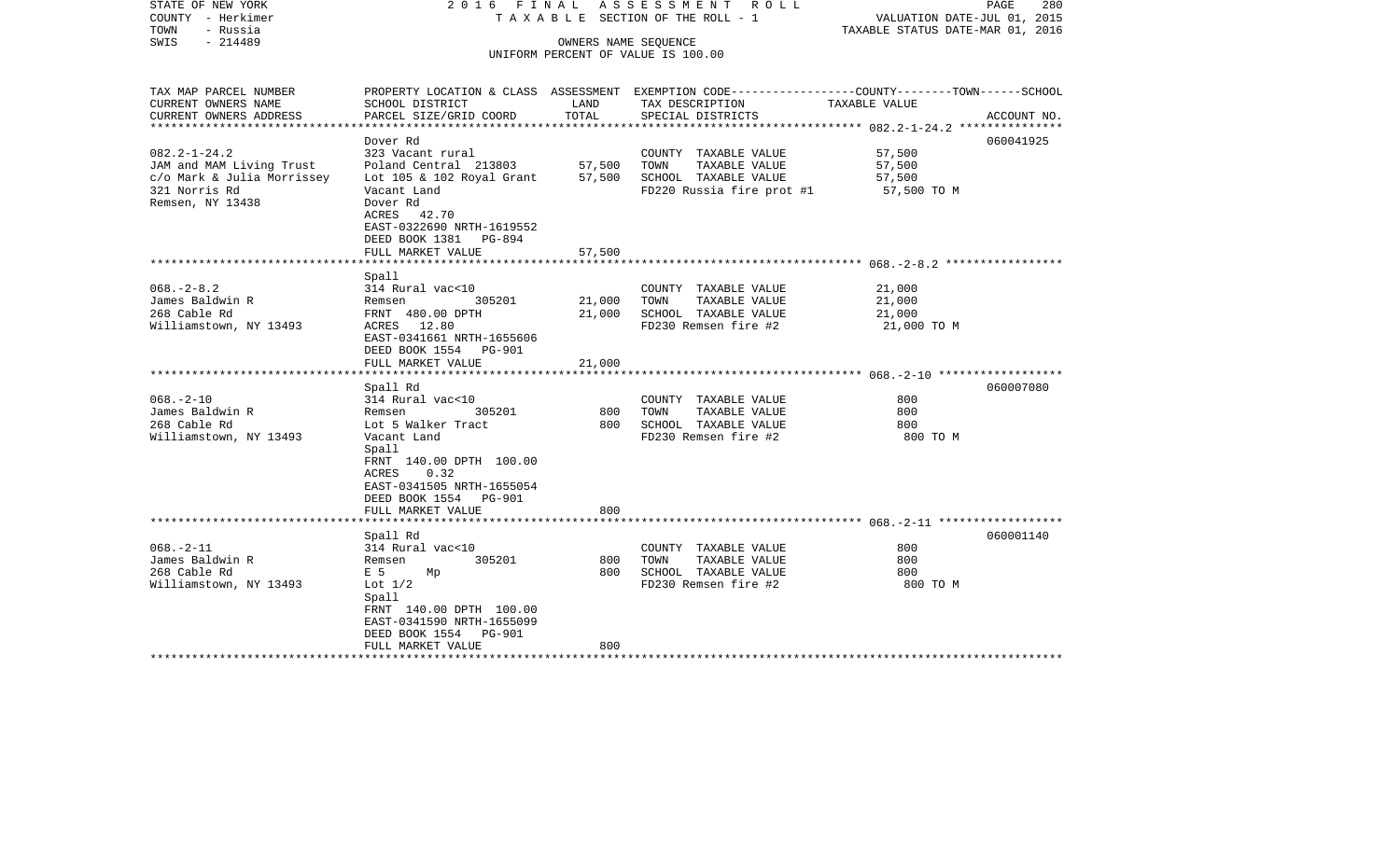| STATE OF NEW YORK<br>COUNTY - Herkimer<br>TOWN<br>- Russia |                                              |                      | 2016 FINAL ASSESSMENT ROLL<br>TAXABLE SECTION OF THE ROLL - 1 | PAGE<br>281<br>VALUATION DATE-JUL 01, 2015<br>TAXABLE STATUS DATE-MAR 01, 2016                   |
|------------------------------------------------------------|----------------------------------------------|----------------------|---------------------------------------------------------------|--------------------------------------------------------------------------------------------------|
| $-214489$<br>SWIS                                          |                                              | OWNERS NAME SEQUENCE |                                                               |                                                                                                  |
|                                                            |                                              |                      | UNIFORM PERCENT OF VALUE IS 100.00                            |                                                                                                  |
| TAX MAP PARCEL NUMBER                                      |                                              |                      |                                                               | PROPERTY LOCATION & CLASS ASSESSMENT EXEMPTION CODE----------------COUNTY-------TOWN------SCHOOL |
| CURRENT OWNERS NAME<br>CURRENT OWNERS ADDRESS              | SCHOOL DISTRICT<br>PARCEL SIZE/GRID COORD    | LAND<br>TOTAL        | TAX DESCRIPTION<br>SPECIAL DISTRICTS                          | TAXABLE VALUE<br>ACCOUNT NO.                                                                     |
| *************************                                  |                                              |                      |                                                               |                                                                                                  |
|                                                            | Spall Rd                                     |                      |                                                               | 060044800                                                                                        |
| $068. - 2 - 46$                                            | 314 Rural vac<10                             |                      | COUNTY TAXABLE VALUE                                          | 800                                                                                              |
| James Baldwin R                                            | 305201<br>Remsen                             | 800                  | TOWN<br>TAXABLE VALUE                                         | 800                                                                                              |
| 268 Cable Rd                                               | Lot 5 Walker Tract                           | 800                  | SCHOOL TAXABLE VALUE                                          | 800                                                                                              |
| Williamstown, NY 13493                                     | Vacant Land<br>FRNT 100.00 DPTH 140.00       |                      | FD230 Remsen fire #2                                          | 800 TO M                                                                                         |
|                                                            | ACRES<br>0.32                                |                      |                                                               |                                                                                                  |
|                                                            | EAST-0341675 NRTH-1655144                    |                      |                                                               |                                                                                                  |
|                                                            | DEED BOOK 1554 PG-901                        |                      |                                                               |                                                                                                  |
|                                                            | FULL MARKET VALUE                            | 800                  |                                                               |                                                                                                  |
|                                                            |                                              |                      |                                                               |                                                                                                  |
|                                                            | Jim Wall Rd                                  |                      |                                                               | 060000390                                                                                        |
| $072.2 - 1 - 1$<br>Janik Joseph                            | 910 Priv forest<br>305201<br>Remsen          | 39,000               | COUNTY TAXABLE VALUE<br>TOWN<br>TAXABLE VALUE                 | 39,000<br>39,000                                                                                 |
| 25 Albie Ln                                                | Lot 3 Walker Tract                           | 39,000               | SCHOOL TAXABLE VALUE                                          | 39,000                                                                                           |
| Easton, PA 18045                                           | Vacant Land                                  |                      | FD230 Remsen fire #2                                          | 39,000 TO M                                                                                      |
|                                                            | ACRES 39.00                                  |                      |                                                               |                                                                                                  |
|                                                            | EAST-0338120 NRTH-1654376                    |                      |                                                               |                                                                                                  |
|                                                            | DEED BOOK 1582 PG-103                        |                      |                                                               |                                                                                                  |
|                                                            | FULL MARKET VALUE                            | 39,000               |                                                               |                                                                                                  |
|                                                            | Jim Wall Rd                                  |                      |                                                               | 060020670                                                                                        |
| $072.2 - 2 - 4$                                            | 910 Priv forest                              |                      | COUNTY TAXABLE VALUE                                          | 65,000                                                                                           |
| Jankovic Hila                                              | 305201<br>Remsen                             | 65,000               | TAXABLE VALUE<br>TOWN                                         | 65,000                                                                                           |
| Jankovic EJL                                               | Lot 13 Walker Tract                          | 65,000               | SCHOOL TAXABLE VALUE                                          | 65,000                                                                                           |
| 4295 Webster Ave Apt 4D                                    | Vacant Land                                  |                      | FD230 Remsen fire #2                                          | 65,000 TO M                                                                                      |
| Bronx, NY 10470                                            | ACRES<br>94.00                               |                      |                                                               |                                                                                                  |
|                                                            | EAST-0339403 NRTH-1650189                    |                      |                                                               |                                                                                                  |
|                                                            | DEED BOOK 922<br>PG-583<br>FULL MARKET VALUE | 65,000               |                                                               |                                                                                                  |
|                                                            | *******************                          | * * * * * * * * * *  |                                                               |                                                                                                  |
|                                                            | Russia Rd.                                   |                      |                                                               |                                                                                                  |
| $083.3 - 1 - 69.8$                                         | 322 Rural vac>10                             |                      | COUNTY TAXABLE VALUE                                          | 63,900                                                                                           |
| Jenkins Adam R                                             | Poland Central 213803                        | 63,900               | TOWN<br>TAXABLE VALUE                                         | 63,900                                                                                           |
| 556 Gage Rd                                                | Vac.land                                     | 63,900               | SCHOOL TAXABLE VALUE                                          | 63,900                                                                                           |
| Newport, NY 13416                                          | FRNT 1017.00 DPTH                            |                      | FD220 Russia fire prot #1                                     | 63,900 ТО М                                                                                      |
|                                                            | ACRES 44.10<br>EAST-0328269 NRTH-1611765     |                      |                                                               |                                                                                                  |
|                                                            | DEED BOOK 00862 PG-00052                     |                      |                                                               |                                                                                                  |
|                                                            | FULL MARKET VALUE                            | 63,900               |                                                               |                                                                                                  |
|                                                            |                                              |                      |                                                               |                                                                                                  |
|                                                            | 3779 Black Creek Rd                          |                      |                                                               |                                                                                                  |
| $078.1 - 1 - 15.3$                                         | 270 Mfg housing                              |                      | COUNTY TAXABLE VALUE                                          | 19,500                                                                                           |
| Jenkins Luann<br>3779 Black Creek Rd                       | Poland Central 213803<br>Trailer             | 11,100<br>19,500     | TAXABLE VALUE<br>TOWN<br>SCHOOL TAXABLE VALUE                 | 19,500<br>19,500                                                                                 |
| Cold Brook, NY 13324                                       | Merged 2010                                  |                      | FD220 Russia fire prot #1                                     | 19,500 TO M                                                                                      |
|                                                            | FRNT 300.00 DPTH                             |                      |                                                               |                                                                                                  |
|                                                            | ACRES 1.80                                   |                      |                                                               |                                                                                                  |
|                                                            | EAST-0352134 NRTH-1636968                    |                      |                                                               |                                                                                                  |
|                                                            | DEED BOOK 809<br>PG-101                      |                      |                                                               |                                                                                                  |
|                                                            | FULL MARKET VALUE                            | 19,500               |                                                               |                                                                                                  |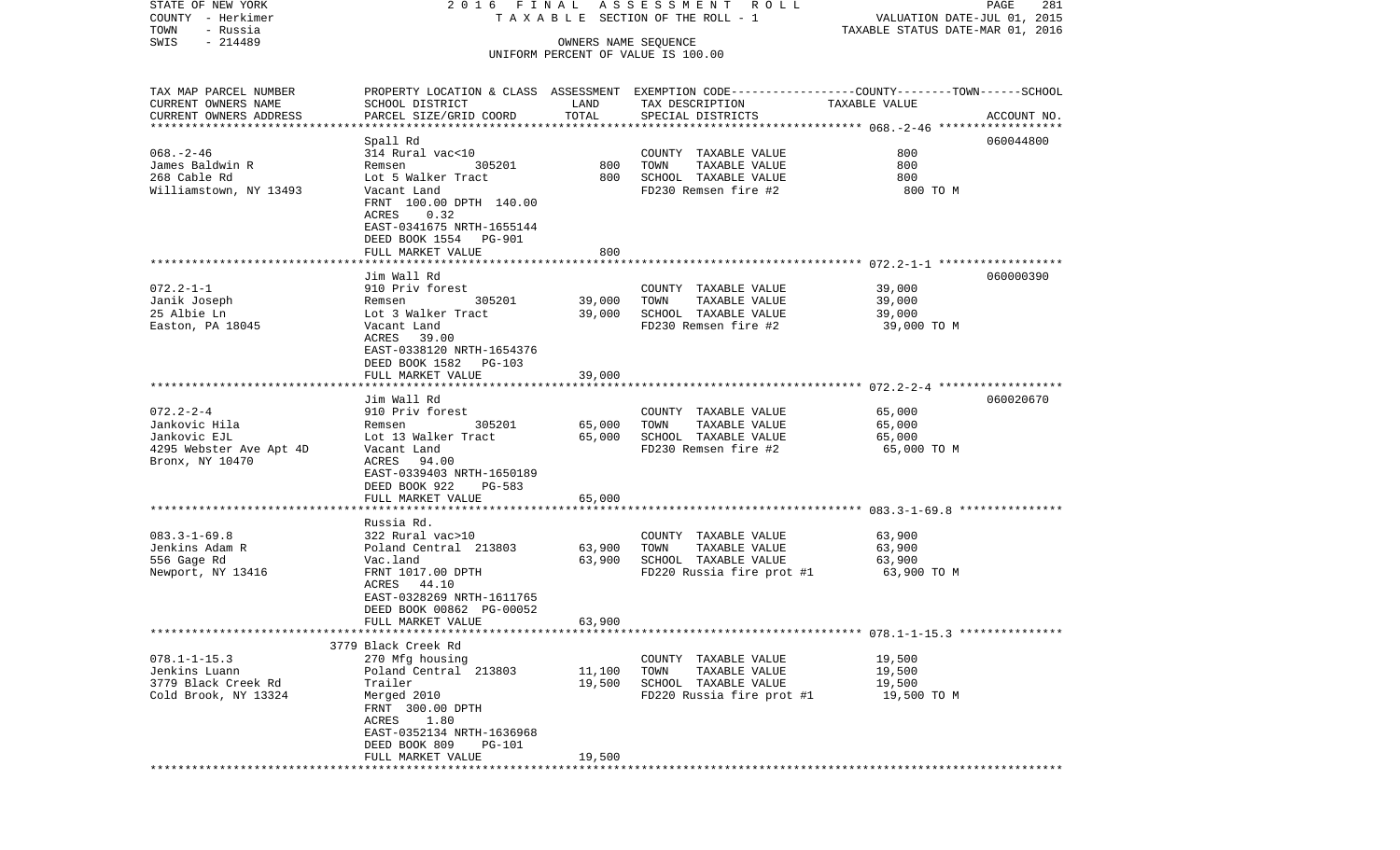| COUNTY<br>– Herkimer   |                                          | TAXABLE SECTION OF THE ROLL - 1<br>VALUATION DATE-JUL 01, 2015 |                                                                                                 |                                        |             |  |
|------------------------|------------------------------------------|----------------------------------------------------------------|-------------------------------------------------------------------------------------------------|----------------------------------------|-------------|--|
| TOWN<br>- Russia       |                                          |                                                                |                                                                                                 | TAXABLE STATUS DATE-MAR 01, 2016       |             |  |
| $-214489$<br>SWIS      |                                          |                                                                | OWNERS NAME SEQUENCE<br>UNIFORM PERCENT OF VALUE IS 100.00                                      |                                        |             |  |
|                        |                                          |                                                                |                                                                                                 |                                        |             |  |
| TAX MAP PARCEL NUMBER  |                                          |                                                                | PROPERTY LOCATION & CLASS ASSESSMENT EXEMPTION CODE---------------COUNTY-------TOWN------SCHOOL |                                        |             |  |
| CURRENT OWNERS NAME    | SCHOOL DISTRICT                          | LAND                                                           | TAX DESCRIPTION                                                                                 | TAXABLE VALUE                          |             |  |
| CURRENT OWNERS ADDRESS | PARCEL SIZE/GRID COORD                   | TOTAL                                                          | SPECIAL DISTRICTS                                                                               |                                        | ACCOUNT NO. |  |
|                        |                                          |                                                                |                                                                                                 |                                        |             |  |
|                        | Black Creek Rd                           |                                                                |                                                                                                 |                                        | 060004470   |  |
| $078.1 - 1 - 21$       | 314 Rural vac<10                         |                                                                | TAXABLE VALUE<br>COUNTY                                                                         | 900                                    |             |  |
| Jenkins LuAnn V        | Poland Central 213803                    | 900                                                            | TOWN<br>TAXABLE VALUE                                                                           | 900                                    |             |  |
| Jenkins Nathan R       | N 17<br>Jp                               | 900                                                            | SCHOOL TAXABLE VALUE                                                                            | 900                                    |             |  |
| 3782 Black Creek Rd    | Lot $1/3$                                |                                                                | FD220 Russia fire prot #1                                                                       | 900 TO M                               |             |  |
| Cold Brook, NY 13324   | Black Creek                              |                                                                |                                                                                                 |                                        |             |  |
|                        | FRNT 150.00 DPTH 100.00                  |                                                                |                                                                                                 |                                        |             |  |
|                        | EAST-0351944 NRTH-1637151                |                                                                |                                                                                                 |                                        |             |  |
|                        | DEED BOOK 948<br><b>PG-105</b>           |                                                                |                                                                                                 |                                        |             |  |
|                        | FULL MARKET VALUE                        | 900                                                            |                                                                                                 |                                        |             |  |
|                        |                                          |                                                                |                                                                                                 |                                        |             |  |
|                        | Black Creek Rd                           |                                                                |                                                                                                 |                                        | 060050240   |  |
| $078.1 - 1 - 26.2$     | 314 Rural vac<10                         |                                                                | COUNTY TAXABLE VALUE                                                                            | 1,000                                  |             |  |
| Jenkins Ray            | Poland Central 213803                    | 1,000                                                          | TAXABLE VALUE<br>TOWN                                                                           | 1,000                                  |             |  |
| Jenkins LuAnn          | Lot 17 Jerseyfield Patent                | 1,000                                                          | SCHOOL TAXABLE VALUE                                                                            | 1,000                                  |             |  |
| 3782 Black Creek Rd    | Vacant Land                              |                                                                | FD220 Russia fire prot #1                                                                       | 1,000 TO M                             |             |  |
| Cold Brook, NY 13324   | FRNT 440.00 DPTH 196.50                  |                                                                |                                                                                                 |                                        |             |  |
|                        | ACRES<br>0.78                            |                                                                |                                                                                                 |                                        |             |  |
|                        | EAST-0352372 NRTH-1637418                |                                                                |                                                                                                 |                                        |             |  |
|                        | DEED BOOK 948<br>PG-108                  |                                                                |                                                                                                 |                                        |             |  |
|                        | FULL MARKET VALUE                        | 1,000                                                          |                                                                                                 |                                        |             |  |
|                        |                                          |                                                                |                                                                                                 |                                        |             |  |
|                        | Black Creek Rd                           |                                                                |                                                                                                 |                                        | 060026730   |  |
| $078.1 - 1 - 13$       | 323 Vacant rural                         |                                                                | COUNTY TAXABLE VALUE                                                                            | 10,000                                 |             |  |
| Jenkins Ray C          | Poland Central 213803                    | 10,000                                                         | TOWN<br>TAXABLE VALUE                                                                           | 10,000                                 |             |  |
| Jenkins LuAnn          | Lot 18 Jerseyfield Patent                | 10,000                                                         | SCHOOL TAXABLE VALUE                                                                            | 10,000                                 |             |  |
| 3782 Black Creek Rd    | Vacant Land                              |                                                                | FD220 Russia fire prot #1                                                                       | 10,000 TO M                            |             |  |
| Cold Brook, NY 13324   | ACRES 10.00<br>EAST-0353657 NRTH-1636942 |                                                                |                                                                                                 |                                        |             |  |
|                        | DEED BOOK 916<br>PG-608                  |                                                                |                                                                                                 |                                        |             |  |
|                        | FULL MARKET VALUE                        | 10,000                                                         |                                                                                                 |                                        |             |  |
|                        |                                          |                                                                |                                                                                                 |                                        |             |  |
|                        | 3782 Black Creek Rd                      |                                                                |                                                                                                 |                                        | 060014730   |  |
| $078.1 - 1 - 14$       | 210 1 Family Res                         |                                                                | CW_15_VET/ 41162<br>0                                                                           | 9,000                                  | 0<br>0      |  |
| Jenkins Ray C          | Poland Central 213803                    | 30,800 STAR B                                                  | 41854<br>$\Omega$                                                                               | $\mathbf 0$                            | 30,000<br>0 |  |
| Jenkins Luann V        | Lot 18 Jerseyfield Patent                | 89,000                                                         | COUNTY TAXABLE VALUE                                                                            | 80,000                                 |             |  |
| 3782 Black Creek Rd    | 14.00<br>ACRES                           |                                                                | TOWN<br>TAXABLE VALUE                                                                           | 89,000                                 |             |  |
| Cold Brook, NY 13324   | EAST-0352980 NRTH-1637259                |                                                                | SCHOOL TAXABLE VALUE                                                                            | 59,000                                 |             |  |
|                        | DEED BOOK 695<br>$PG-64$                 |                                                                | FD220 Russia fire prot #1                                                                       | 89,000 TO M                            |             |  |
|                        | FULL MARKET VALUE                        | 89,000                                                         |                                                                                                 |                                        |             |  |
|                        |                                          |                                                                |                                                                                                 | ******** 089.1-2-28.1 **************** |             |  |
|                        | Rose Valley Rd                           |                                                                |                                                                                                 |                                        | 060014130   |  |
| $089.1 - 2 - 28.1$     | 242 Rurl res&rec                         |                                                                | COUNTY TAXABLE VALUE                                                                            | 67,300                                 |             |  |
| Jenkins Robert         | Poland Central 213803                    | 33,200                                                         | TOWN<br>TAXABLE VALUE                                                                           | 67,300                                 |             |  |
| Jenkins Geraldine      | Lot 30 Royal Grant                       | 67,300                                                         | SCHOOL TAXABLE VALUE                                                                            | 67,300                                 |             |  |
| 826 Rose Valley Rd     | Vacant Land                              |                                                                | FD220 Russia fire prot #1                                                                       | 67,300 TO M                            |             |  |
| Cold Brook, NY 13324   | FRNT 700.00 DPTH                         |                                                                |                                                                                                 |                                        |             |  |
|                        | 29.40<br>ACRES                           |                                                                |                                                                                                 |                                        |             |  |
|                        | EAST-0354390 NRTH-1602568                |                                                                |                                                                                                 |                                        |             |  |
|                        | DEED BOOK 920<br>PG-493                  |                                                                |                                                                                                 |                                        |             |  |
|                        | FULL MARKET VALUE                        | 67,300                                                         |                                                                                                 |                                        |             |  |
|                        | ************************                 |                                                                |                                                                                                 |                                        |             |  |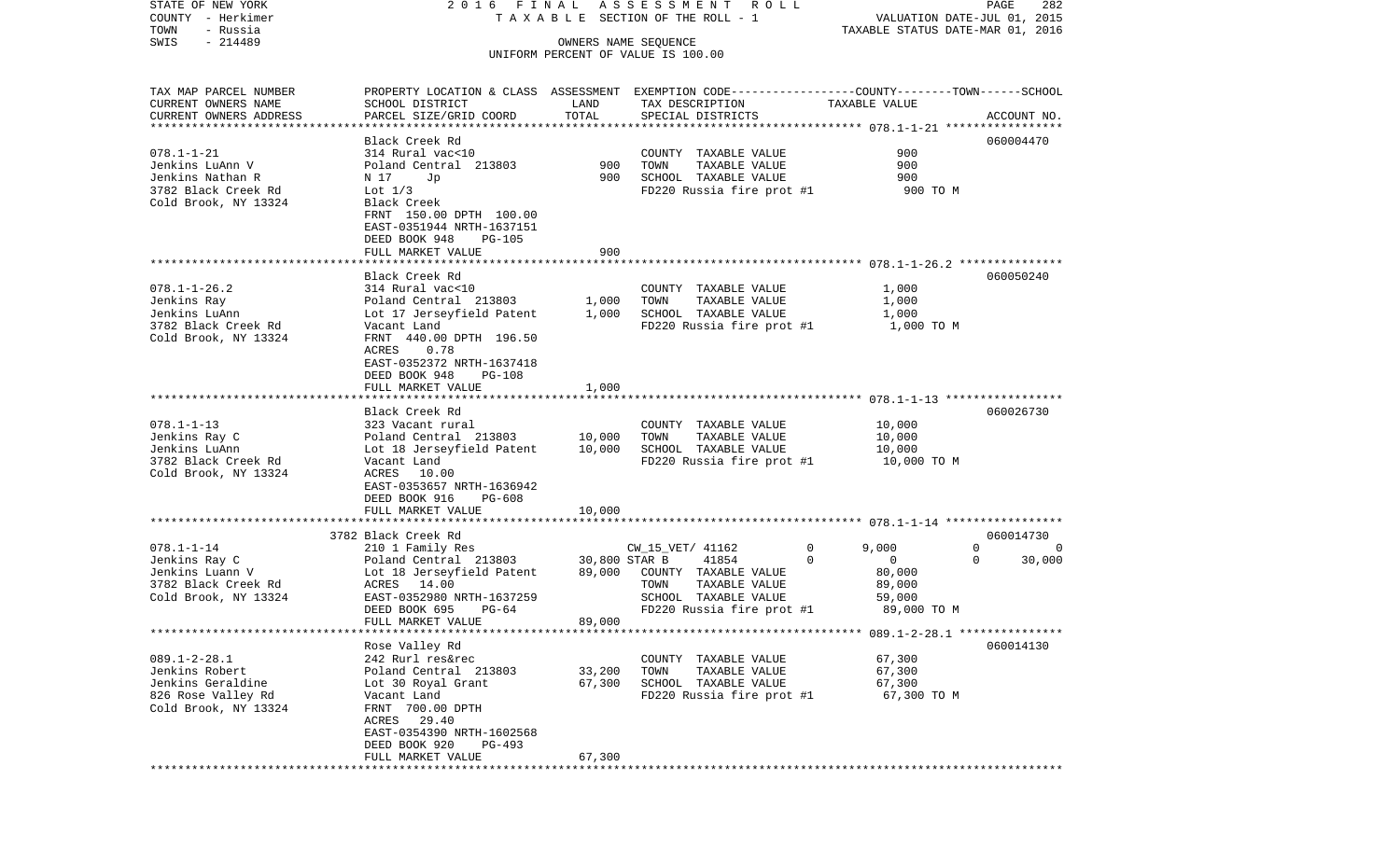| STATE OF NEW YORK<br>COUNTY - Herkimer<br>TOWN<br>- Russia<br>$-214489$<br>SWIS | 2016 FINAL                                                                                                          |         | ASSESSMENT ROLL<br>T A X A B L E SECTION OF THE ROLL - 1<br>OWNERS NAME SEQUENCE<br>UNIFORM PERCENT OF VALUE IS 100.00 |             | VALUATION DATE-JUL 01, 2015<br>TAXABLE STATUS DATE-MAR 01, 2016 |          | PAGE<br>283 |
|---------------------------------------------------------------------------------|---------------------------------------------------------------------------------------------------------------------|---------|------------------------------------------------------------------------------------------------------------------------|-------------|-----------------------------------------------------------------|----------|-------------|
|                                                                                 |                                                                                                                     |         |                                                                                                                        |             |                                                                 |          |             |
| TAX MAP PARCEL NUMBER<br>CURRENT OWNERS NAME                                    | PROPERTY LOCATION & CLASS ASSESSMENT EXEMPTION CODE----------------COUNTY-------TOWN------SCHOOL<br>SCHOOL DISTRICT | LAND    | TAX DESCRIPTION                                                                                                        |             | TAXABLE VALUE                                                   |          |             |
| CURRENT OWNERS ADDRESS<br>**********************                                | PARCEL SIZE/GRID COORD                                                                                              | TOTAL   | SPECIAL DISTRICTS                                                                                                      |             |                                                                 |          | ACCOUNT NO. |
|                                                                                 | 826 Rose Valley Rd                                                                                                  |         |                                                                                                                        |             |                                                                 |          | 060051170   |
| $089.1 - 2 - 28.2$                                                              | 210 1 Family Res                                                                                                    |         | VET WAR C 41122                                                                                                        | 0           | 9,000                                                           | $\Omega$ | 0           |
| Jenkins Robert L                                                                | Poland Central 213803                                                                                               |         | 23,700 VET WAR T 41123                                                                                                 | $\Omega$    | $\Omega$                                                        | 12,000   | $\Omega$    |
| Jenkins Geraldine A                                                             | Lot #30 Royal Grant                                                                                                 |         | 133,500 STAR EN<br>41834                                                                                               | $\mathbf 0$ | $\mathsf{O}$                                                    | $\Omega$ | 65,300      |
| 826 Rose Valley Rd                                                              | House                                                                                                               |         | COUNTY TAXABLE VALUE                                                                                                   |             | 124,500                                                         |          |             |
| Cold Brook, NY 13324                                                            | FRNT 327.40 DPTH 796.50                                                                                             |         | TOWN<br>TAXABLE VALUE                                                                                                  |             | 121,500                                                         |          |             |
|                                                                                 | ACRES<br>5.06                                                                                                       |         | SCHOOL TAXABLE VALUE                                                                                                   |             | 68,200                                                          |          |             |
|                                                                                 | EAST-0354701 NRTH-1602051                                                                                           |         | FD220 Russia fire prot #1                                                                                              |             | 133,500 TO M                                                    |          |             |
|                                                                                 | DEED BOOK 668<br>$PG-47$<br>FULL MARKET VALUE                                                                       | 133,500 |                                                                                                                        |             |                                                                 |          |             |
|                                                                                 |                                                                                                                     |         |                                                                                                                        |             |                                                                 |          |             |
|                                                                                 | 1045 Grant Rd                                                                                                       |         |                                                                                                                        |             |                                                                 |          | 060040780   |
| $077.4 - 1 - 47$                                                                | 210 1 Family Res                                                                                                    |         | 41854<br>STAR B                                                                                                        | $\Omega$    | $\overline{0}$                                                  | $\Omega$ | 30,000      |
| Jock Carol                                                                      | Poland Central 213803                                                                                               | 12,400  | COUNTY TAXABLE VALUE                                                                                                   |             | 79,000                                                          |          |             |
| 1045 Grant Rd                                                                   | Lot 111 Royal Grant                                                                                                 | 79,000  | TOWN<br>TAXABLE VALUE                                                                                                  |             | 79,000                                                          |          |             |
| Cold Brook, NY 13324                                                            | House Garage                                                                                                        |         | SCHOOL TAXABLE VALUE                                                                                                   |             | 49,000                                                          |          |             |
|                                                                                 | ACRES<br>0.96                                                                                                       |         | FD220 Russia fire prot #1                                                                                              |             | 79,000 TO M                                                     |          |             |
|                                                                                 | EAST-0344243 NRTH-1625633<br>DEED BOOK 1131 PG-631                                                                  |         |                                                                                                                        |             |                                                                 |          |             |
|                                                                                 | FULL MARKET VALUE                                                                                                   | 79,000  |                                                                                                                        |             |                                                                 |          |             |
|                                                                                 |                                                                                                                     |         |                                                                                                                        |             |                                                                 |          |             |
|                                                                                 | Wheelertown Rd                                                                                                      |         |                                                                                                                        |             |                                                                 |          | 0007204     |
| $068. - 2 - 29.5$                                                               | 314 Rural vac<10                                                                                                    |         | COUNTY TAXABLE VALUE                                                                                                   |             | 2,400                                                           |          |             |
| Jock Todd M                                                                     | 305201<br>Remsen                                                                                                    | 2,400   | TOWN<br>TAXABLE VALUE                                                                                                  |             | 2,400                                                           |          |             |
| Jock Sherry R                                                                   | Lot 59 Remsenburg Patent                                                                                            | 2,400   | SCHOOL TAXABLE VALUE                                                                                                   |             | 2,400                                                           |          |             |
| 765 Wheelertown Rd<br>Remsen, NY 13438                                          | Vacant Land<br>Wheelertown Rd<br>FRNT 102.50 DPTH 400.00                                                            |         | FD230 Remsen fire #2                                                                                                   |             | 2,400 TO M                                                      |          |             |
|                                                                                 | EAST-0348469 NRTH-1656978                                                                                           |         |                                                                                                                        |             |                                                                 |          |             |
|                                                                                 | DEED BOOK 1402<br>PG-65<br>FULL MARKET VALUE                                                                        | 2,400   |                                                                                                                        |             |                                                                 |          |             |
|                                                                                 |                                                                                                                     |         |                                                                                                                        |             |                                                                 |          |             |
|                                                                                 | Wheelertown Rd                                                                                                      |         |                                                                                                                        |             |                                                                 |          | 0007206     |
| $068. - 2 - 29.6$                                                               | 314 Rural vac<10                                                                                                    |         | COUNTY TAXABLE VALUE                                                                                                   |             | 1,900                                                           |          |             |
| Jock Todd M                                                                     | 305201<br>Remsen                                                                                                    | 1,900   | TOWN<br>TAXABLE VALUE                                                                                                  |             | 1,900                                                           |          |             |
| Jock Sherry R                                                                   | Lot 59 Remsenburg Patent                                                                                            | 1,900   | SCHOOL TAXABLE VALUE                                                                                                   |             | 1,900                                                           |          |             |
| 765 Wheelertown Rd<br>Remsen, NY 13438                                          | Vacant Land<br>FRNT 250.00 DPTH 260.00<br>0.75<br>ACRES                                                             |         | FD230 Remsen fire #2                                                                                                   |             | 1,900 TO M                                                      |          |             |
|                                                                                 | EAST-0348806 NRTH-1656900<br>DEED BOOK 1402<br>PG-65                                                                |         |                                                                                                                        |             |                                                                 |          |             |
|                                                                                 | FULL MARKET VALUE                                                                                                   | 1,900   |                                                                                                                        |             |                                                                 |          |             |
|                                                                                 |                                                                                                                     |         |                                                                                                                        |             |                                                                 |          |             |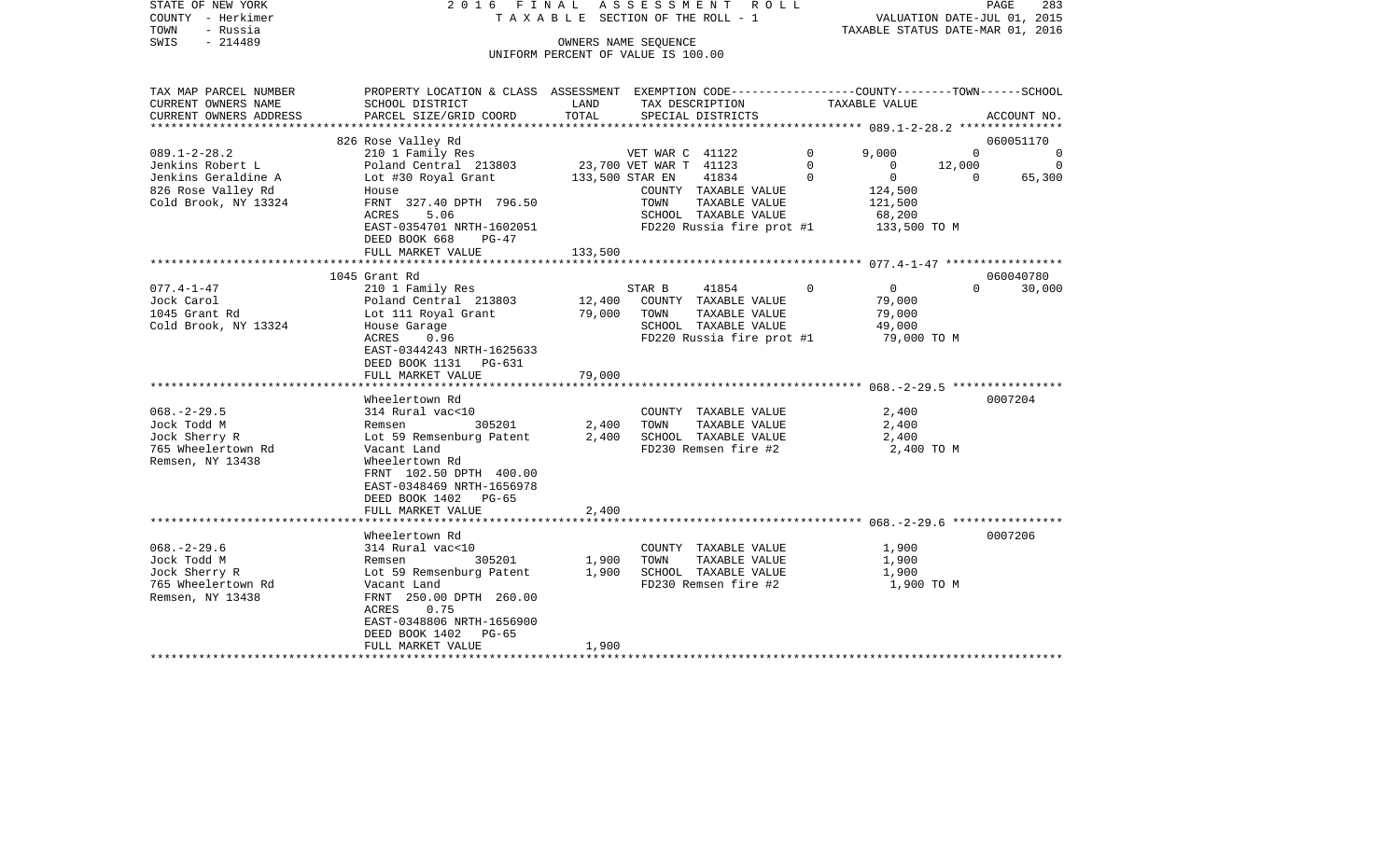| STATE OF NEW YORK<br>COUNTY - Herkimer<br>TOWN<br>- Russia<br>$-214489$<br>SWIS                  | 2016 FINAL                                                                                                                                                                                       |                            | ASSESSMENT<br>TAXABLE SECTION OF THE ROLL - 1<br>OWNERS NAME SEQUENCE<br>UNIFORM PERCENT OF VALUE IS 100.00 | R O L L                                             |                          | VALUATION DATE-JUL 01, 2015<br>TAXABLE STATUS DATE-MAR 01, 2016                          | PAGE                           | 284                     |
|--------------------------------------------------------------------------------------------------|--------------------------------------------------------------------------------------------------------------------------------------------------------------------------------------------------|----------------------------|-------------------------------------------------------------------------------------------------------------|-----------------------------------------------------|--------------------------|------------------------------------------------------------------------------------------|--------------------------------|-------------------------|
| TAX MAP PARCEL NUMBER<br>CURRENT OWNERS NAME<br>CURRENT OWNERS ADDRESS                           | PROPERTY LOCATION & CLASS ASSESSMENT EXEMPTION CODE----------------COUNTY-------TOWN------SCHOOL<br>SCHOOL DISTRICT<br>PARCEL SIZE/GRID COORD                                                    | LAND<br>TOTAL              | TAX DESCRIPTION<br>SPECIAL DISTRICTS                                                                        |                                                     |                          | TAXABLE VALUE                                                                            |                                | ACCOUNT NO.             |
|                                                                                                  |                                                                                                                                                                                                  |                            |                                                                                                             |                                                     |                          |                                                                                          |                                |                         |
| $068. - 2 - 31$                                                                                  | 765 Wheelertown Rd                                                                                                                                                                               |                            |                                                                                                             |                                                     | $\Omega$                 |                                                                                          | $\Omega$                       | 060043150               |
| Jock Todd M<br>Jock Sherry R<br>765 Wheelertown Rd<br>Remsen, NY 13438                           | 210 1 Family Res<br>305201<br>Remsen<br>Lot 59 Remsenburg Patent<br>House<br>FRNT 150.00 DPTH 250.00<br>0.86<br>ACRES<br>EAST-0348621 NRTH-1656904<br>DEED BOOK 1402<br>PG-65                    | 12,000<br>121,000          | STAR B<br>COUNTY TAXABLE VALUE<br>TOWN<br>SCHOOL TAXABLE VALUE<br>FD230 Remsen fire #2                      | 41854<br>TAXABLE VALUE                              |                          | $\overline{0}$<br>121,000<br>121,000<br>91,000<br>121,000 TO M                           |                                | 30,000                  |
|                                                                                                  | FULL MARKET VALUE                                                                                                                                                                                | 121,000                    |                                                                                                             |                                                     |                          |                                                                                          |                                |                         |
|                                                                                                  | 249 Plumb Rd                                                                                                                                                                                     |                            |                                                                                                             |                                                     |                          |                                                                                          |                                | 060041710               |
| $088.1 - 1 - 24.1$<br>Johnson Dennis<br>Johnson Maryann<br>249 Plumb Rd<br>Poland, NY 13431      | 210 1 Family Res<br>Poland Central 213803<br>Lot 47 Royal Grant<br>FRNT 977.00 DPTH<br>ACRES 42.40<br>EAST-0334588 NRTH-1604989<br>DEED BOOK 00700 PG-00258                                      | 68,900<br>212,000          | STAR EN<br>COUNTY TAXABLE VALUE<br>TOWN<br>SCHOOL TAXABLE VALUE                                             | 41834<br>TAXABLE VALUE<br>FD220 Russia fire prot #1 | 0                        | $\overline{0}$<br>212,000<br>212,000<br>146,700<br>212,000 TO M                          | $\Omega$                       | 65,300                  |
|                                                                                                  | FULL MARKET VALUE                                                                                                                                                                                | 212,000                    |                                                                                                             |                                                     |                          |                                                                                          |                                |                         |
| $088.1 - 1 - 24.4$<br>Johnson Dennis<br>249 Plumb Rd<br>Poland, NY 13431                         | 248 Plumb Rd<br>312 Vac w/imprv<br>Poland Central 213803<br>Pole Barn<br>Mobile Home Removed 11/06<br>FRNT 252.00 DPTH<br>ACRES<br>1.10<br>EAST-0335079 NRTH-1605610<br>DEED BOOK 1351<br>PG-505 | 4,300<br>11,000            | COUNTY TAXABLE VALUE<br>TOWN<br>SCHOOL TAXABLE VALUE                                                        | TAXABLE VALUE<br>FD220 Russia fire prot #1          |                          | 11,000<br>11,000<br>11,000<br>11,000 TO M                                                |                                |                         |
|                                                                                                  | FULL MARKET VALUE<br>***********************                                                                                                                                                     | 11,000                     |                                                                                                             |                                                     |                          |                                                                                          |                                |                         |
|                                                                                                  | 235 Roberts Rd                                                                                                                                                                                   |                            |                                                                                                             |                                                     |                          |                                                                                          |                                | 060014340               |
| $077.4 - 1 - 32.1$<br>Johnson James<br>Johnson Phyllis<br>235 Roberts Rd<br>Cold Brook, NY 13324 | 242 Rurl res&rec<br>Poland Central 213803<br>Lot 119 Royal Grant<br>Log House Garage<br>ACRES 53.50<br>EAST-0339893 NRTH-1629196<br>DEED BOOK 799<br>PG-645<br>FULL MARKET VALUE                 | 208,000 STAR EN<br>208,000 | VET COM C 41132<br>64,300 VET COM T 41133<br>COUNTY TAXABLE VALUE<br>TOWN<br>SCHOOL TAXABLE VALUE           | 41834<br>TAXABLE VALUE<br>FD220 Russia fire prot #1 | $\circ$<br>$\Omega$<br>0 | 15,000<br>$\mathbf 0$<br>$\overline{0}$<br>193,000<br>188,000<br>142,700<br>208,000 TO M | $\Omega$<br>20,000<br>$\Omega$ | 0<br>$\Omega$<br>65,300 |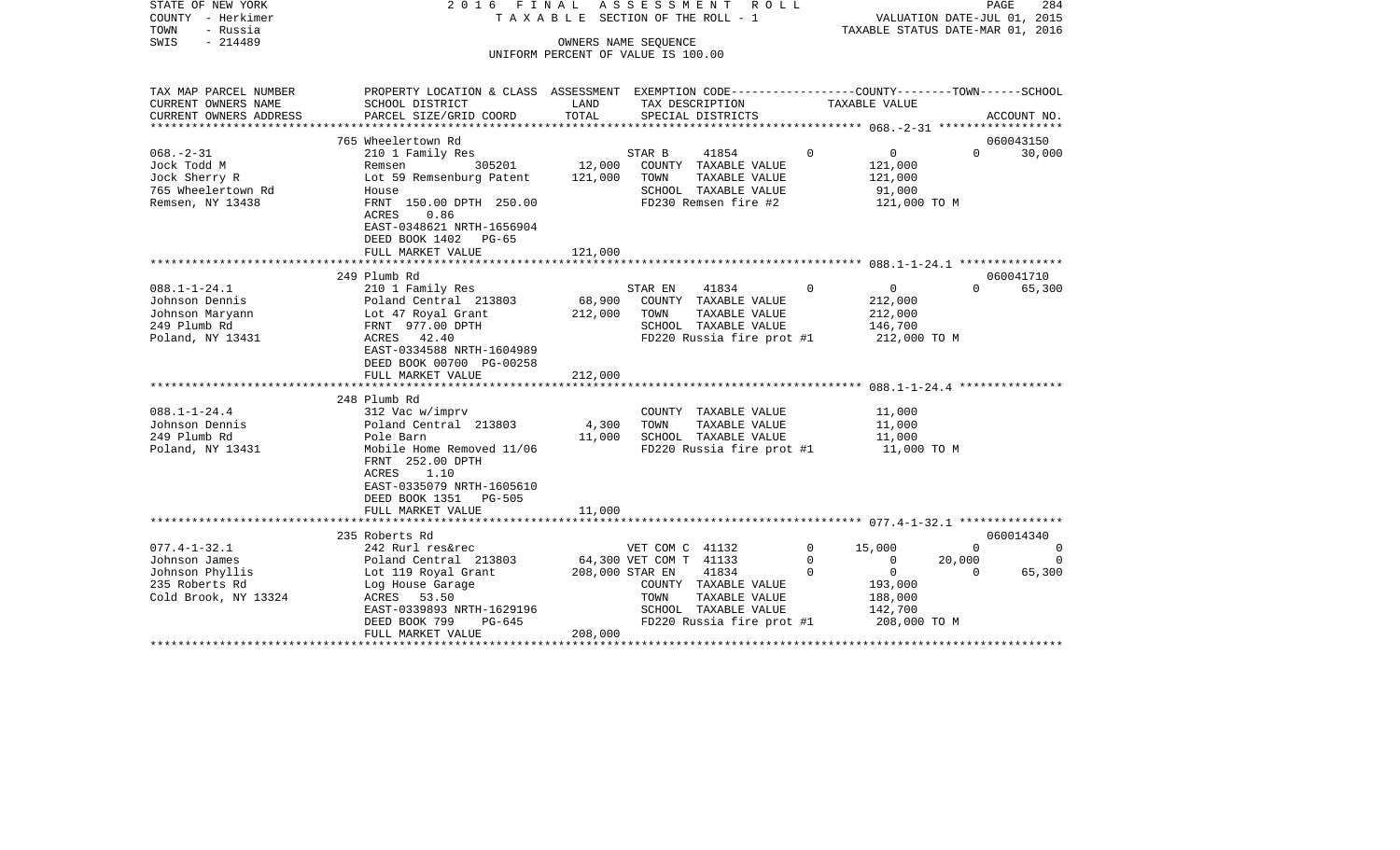| STATE OF NEW YORK      |                                                                                                  |         | 2016 FINAL ASSESSMENT ROLL            |          |                                  |          | PAGE<br>285 |
|------------------------|--------------------------------------------------------------------------------------------------|---------|---------------------------------------|----------|----------------------------------|----------|-------------|
| COUNTY - Herkimer      |                                                                                                  |         | TAXABLE SECTION OF THE ROLL - 1       |          | VALUATION DATE-JUL 01, 2015      |          |             |
| - Russia<br>TOWN       |                                                                                                  |         |                                       |          | TAXABLE STATUS DATE-MAR 01, 2016 |          |             |
| $-214489$<br>SWIS      |                                                                                                  |         | OWNERS NAME SEOUENCE                  |          |                                  |          |             |
|                        |                                                                                                  |         | UNIFORM PERCENT OF VALUE IS 100.00    |          |                                  |          |             |
| TAX MAP PARCEL NUMBER  | PROPERTY LOCATION & CLASS ASSESSMENT EXEMPTION CODE----------------COUNTY-------TOWN------SCHOOL |         |                                       |          |                                  |          |             |
|                        |                                                                                                  | LAND    |                                       |          | TAXABLE VALUE                    |          |             |
| CURRENT OWNERS NAME    | SCHOOL DISTRICT                                                                                  | TOTAL   | TAX DESCRIPTION                       |          |                                  |          |             |
| CURRENT OWNERS ADDRESS | PARCEL SIZE/GRID COORD                                                                           |         | SPECIAL DISTRICTS                     |          |                                  |          | ACCOUNT NO. |
|                        | 9529 Rte 28                                                                                      |         |                                       |          |                                  |          | 060051200   |
| $088.1 - 1 - 13.4$     |                                                                                                  |         | 41834                                 | $\circ$  | $\overline{0}$                   | $\Omega$ |             |
| Johnson James G        | 210 1 Family Res                                                                                 | 13,000  | STAR EN                               |          | 62,000                           |          | 62,000      |
|                        | Poland Central 213803                                                                            |         | COUNTY TAXABLE VALUE                  |          | 62,000                           |          |             |
| Johnson Paula          | Lot 47 Royal Grant                                                                               | 62,000  | TOWN<br>TAXABLE VALUE                 |          |                                  |          |             |
| 9529 State Route 28    | House 2 Barns                                                                                    |         | SCHOOL TAXABLE VALUE                  |          | $\overline{0}$                   |          |             |
| PO Box 210             | FRNT 250.00 DPTH 110.00                                                                          |         | FD220 Russia fire prot #1 62,000 TO M |          |                                  |          |             |
| Poland, NY 13431       | ACRES 1.20                                                                                       |         |                                       |          |                                  |          |             |
|                        | EAST-0329834 NRTH-1606023                                                                        |         |                                       |          |                                  |          |             |
|                        | DEED BOOK 678<br>PG-659                                                                          |         |                                       |          |                                  |          |             |
|                        | FULL MARKET VALUE                                                                                | 62,000  |                                       |          |                                  |          |             |
|                        |                                                                                                  |         |                                       |          |                                  |          |             |
|                        | Roberts Rd                                                                                       |         |                                       |          |                                  |          |             |
| $077.4 - 1 - 32.2$     | 312 Vac w/imprv                                                                                  |         | COUNTY TAXABLE VALUE                  |          | 69,100                           |          |             |
| Johnson Ronald         | Poland Central 213803                                                                            | 43,100  | TAXABLE VALUE<br>TOWN                 |          | 69,100                           |          |             |
| Johnson Kathleen       | Pole Barn                                                                                        | 69,100  | SCHOOL TAXABLE VALUE                  |          | 69,100                           |          |             |
| 266 Roberts Rd         | ACRES 37.30                                                                                      |         | FD220 Russia fire prot #1             |          | 69,100 TO M                      |          |             |
| Cold Brook, NY 13324   | EAST-0340484 NRTH-1629899                                                                        |         |                                       |          |                                  |          |             |
|                        | DEED BOOK 1099 PG-967                                                                            |         |                                       |          |                                  |          |             |
|                        | FULL MARKET VALUE                                                                                | 69,100  |                                       |          |                                  |          |             |
|                        |                                                                                                  |         |                                       |          |                                  |          |             |
|                        | 266 Roberts Rd                                                                                   |         |                                       |          |                                  |          |             |
| $077.4 - 1 - 32.3$     | 210 1 Family Res                                                                                 |         | STAR B<br>41854                       | $\Omega$ | $\overline{0}$                   | $\Omega$ | 30,000      |
| Johnson Ronald         | Poland Central 213803                                                                            | 19,500  | COUNTY TAXABLE VALUE                  |          | 179,500                          |          |             |
| Johnson Kathleen       | Roberts Rd.                                                                                      | 179,500 | TOWN<br>TAXABLE VALUE                 |          | 179,500                          |          |             |
| 266 Roberts Rd         | ACRES<br>5.00                                                                                    |         | SCHOOL TAXABLE VALUE                  |          | 149,500                          |          |             |
| Cold Brook, NY 13324   | EAST-0340046 NRTH-1629999                                                                        |         | FD220 Russia fire prot #1             |          | 179,500 TO M                     |          |             |
|                        | DEED BOOK 1099 PG-967                                                                            |         |                                       |          |                                  |          |             |
|                        | FULL MARKET VALUE                                                                                | 179,500 |                                       |          |                                  |          |             |
|                        |                                                                                                  |         |                                       |          |                                  |          |             |
|                        | 9329 Route 28                                                                                    |         |                                       |          |                                  |          |             |
| $088.1 - 1 - 51.3$     | 210 1 Family Res                                                                                 |         | COUNTY TAXABLE VALUE                  |          | 58,000                           |          |             |
| Johnson Terry          | Poland Central 213803                                                                            | 12,600  | TOWN<br>TAXABLE VALUE                 |          | 58,000                           |          |             |
| 9333 State Route 28    | House                                                                                            | 58,000  | SCHOOL TAXABLE VALUE                  |          | 58,000                           |          |             |
| Poland, NY 13431       | FRNT 321.00 DPTH                                                                                 |         | FD220 Russia fire prot #1             |          | 58,000 TO M                      |          |             |
|                        | 0.60<br>ACRES                                                                                    |         |                                       |          |                                  |          |             |
|                        | EAST-0332921 NRTH-1603473                                                                        |         |                                       |          |                                  |          |             |
|                        | DEED BOOK 00844 PG-00602                                                                         |         |                                       |          |                                  |          |             |
|                        | FULL MARKET VALUE                                                                                | 58,000  |                                       |          |                                  |          |             |
|                        |                                                                                                  |         |                                       |          |                                  |          |             |
|                        | 9333 Route 28                                                                                    |         |                                       |          | 060014310                        |          |             |
| $088.1 - 1 - 51.2$     | 210 1 Family Res                                                                                 |         | STAR B<br>41854                       | 0        | $\mathsf{O}$                     | 0        | 30,000      |
| Johnson Terry S        | Poland Central 213803                                                                            | 18,800  | COUNTY TAXABLE VALUE                  |          | 116,000                          |          |             |
| Johnson Janice         |                                                                                                  | 116,000 | TAXABLE VALUE<br>TOWN                 |          | 116,000                          |          |             |
|                        | Lot 47 Royal Grant<br>House Att/gar & Pool                                                       |         |                                       |          |                                  |          |             |
| 9333 State Route 28    |                                                                                                  |         | SCHOOL TAXABLE VALUE                  |          | 86,000                           |          |             |
| Poland, NY 13431       | ACRES<br>2.40<br>EAST-0332766 NRTH-1603506                                                       |         | FD220 Russia fire prot #1             |          | 116,000 TO M                     |          |             |
|                        |                                                                                                  |         |                                       |          |                                  |          |             |
|                        |                                                                                                  |         |                                       |          |                                  |          |             |
|                        | DEED BOOK 797<br>PG-636<br>FULL MARKET VALUE                                                     | 116,000 |                                       |          |                                  |          |             |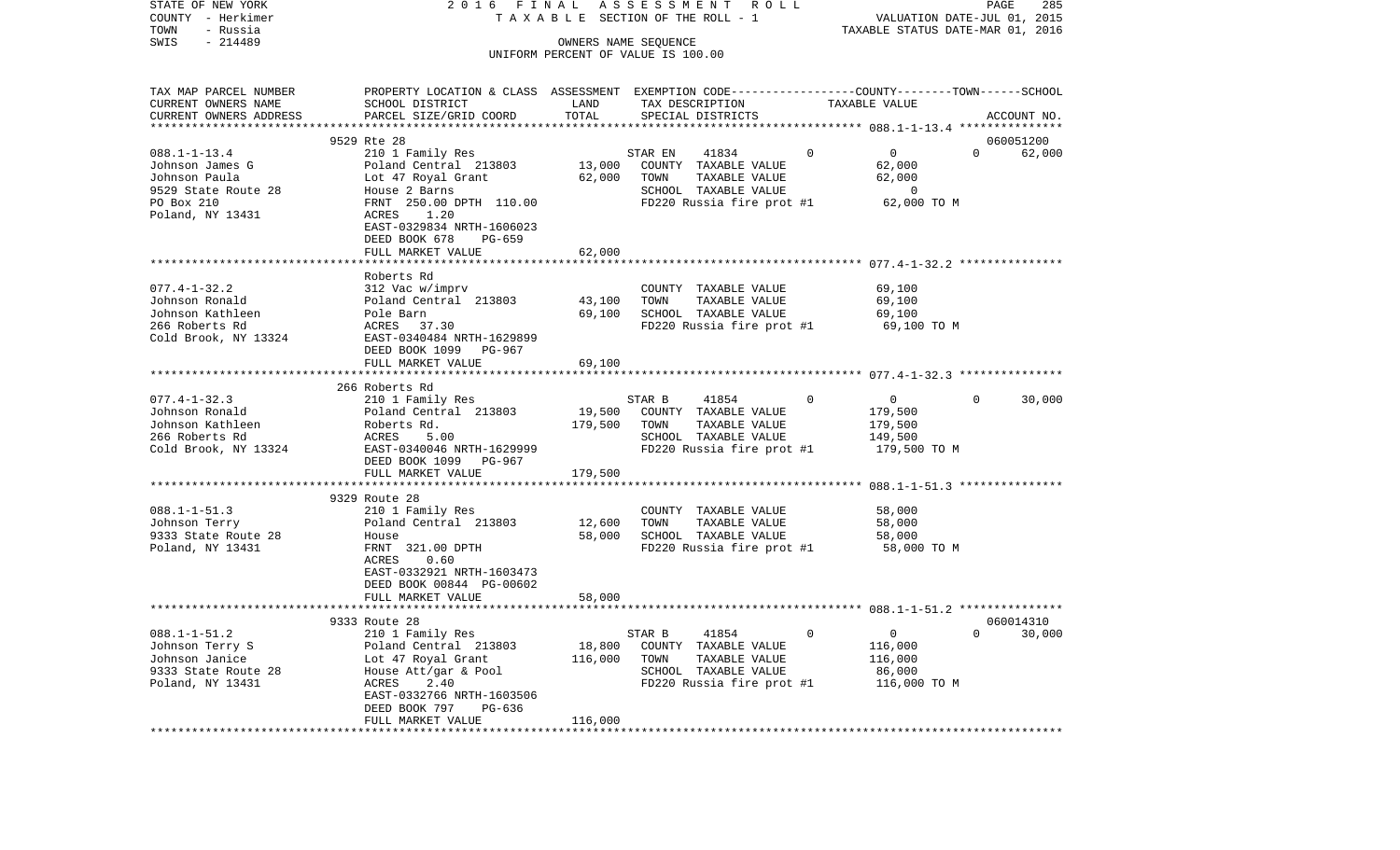| STATE OF NEW YORK<br>COUNTY - Herkimer<br>- Russia<br>TOWN                            | 2016 FINAL                                                                                                                                                              |                   | A S S E S S M E N T<br>R O L L<br>TAXABLE SECTION OF THE ROLL - 1                                                     |             | VALUATION DATE-JUL 01, 2015<br>TAXABLE STATUS DATE-MAR 01, 2016 | PAGE     | 286         |
|---------------------------------------------------------------------------------------|-------------------------------------------------------------------------------------------------------------------------------------------------------------------------|-------------------|-----------------------------------------------------------------------------------------------------------------------|-------------|-----------------------------------------------------------------|----------|-------------|
| $-214489$<br>SWIS                                                                     |                                                                                                                                                                         |                   | OWNERS NAME SEOUENCE<br>UNIFORM PERCENT OF VALUE IS 100.00                                                            |             |                                                                 |          |             |
| TAX MAP PARCEL NUMBER                                                                 | PROPERTY LOCATION & CLASS ASSESSMENT EXEMPTION CODE----------------COUNTY-------TOWN-----SCHOOL                                                                         |                   |                                                                                                                       |             |                                                                 |          |             |
| CURRENT OWNERS NAME<br>CURRENT OWNERS ADDRESS                                         | SCHOOL DISTRICT<br>PARCEL SIZE/GRID COORD                                                                                                                               | LAND<br>TOTAL     | TAX DESCRIPTION<br>SPECIAL DISTRICTS                                                                                  |             | TAXABLE VALUE                                                   |          | ACCOUNT NO. |
|                                                                                       | 9315 Rte.28                                                                                                                                                             |                   |                                                                                                                       |             |                                                                 |          |             |
| $088.1 - 1 - 51.1$<br>Johnson Wanda<br>Rose, et. al. Brenda S                         | 270 Mfg housing<br>Poland Central 213803<br>Lot 47 Royal Grant                                                                                                          | 16,800<br>65,000  | STAR EN<br>41834<br>COUNTY TAXABLE VALUE<br>TOWN<br>TAXABLE VALUE                                                     | $\mathbf 0$ | $\overline{0}$<br>65,000<br>65,000                              | $\Omega$ | 65,000      |
| c/o Terry Johnson<br>9315 Rte.28<br>Poland, NY 13431                                  | House & Modular Home<br>ACRES<br>1.60<br>EAST-0333073 NRTH-1603298                                                                                                      |                   | SCHOOL TAXABLE VALUE<br>FD220 Russia fire prot #1                                                                     |             | $\overline{0}$<br>65,000 TO M                                   |          |             |
|                                                                                       | DEED BOOK 892<br>PG-347<br>FULL MARKET VALUE                                                                                                                            | 65,000            |                                                                                                                       |             |                                                                 |          |             |
|                                                                                       |                                                                                                                                                                         |                   |                                                                                                                       |             |                                                                 |          |             |
| $088.1 - 1 - 24.3$<br>Johnson, Jr. Dennis B<br>Johnson Michelle<br>196 Plumb Rd       | 196 Plumb Rd.<br>270 Mfg housing<br>Poland Central 213803<br>ACRES<br>1.09<br>EAST-0334015 NRTH-1605109                                                                 | 11,500<br>54,000  | STAR B<br>41854<br>COUNTY TAXABLE VALUE<br>TAXABLE VALUE<br>TOWN<br>SCHOOL TAXABLE VALUE                              | 0           | $\overline{0}$<br>54,000<br>54,000<br>24,000                    | $\Omega$ | 30,000      |
| Poland, NY 13431                                                                      | DEED BOOK 1145 PG-958<br>FULL MARKET VALUE                                                                                                                              | 54,000            | FD220 Russia fire prot #1                                                                                             |             | 54,000 TO M                                                     |          |             |
|                                                                                       |                                                                                                                                                                         |                   |                                                                                                                       |             |                                                                 |          |             |
| $078.1 - 1 - 11.4$<br>Johnston Bruce L<br>5047 Clinton Rd<br>Whitesboro, NY 13492     | Ash Rd<br>322 Rural vac>10<br>Poland Central 213803<br>Lot 18 Jerseyfield Patent<br>Vacant Land<br>ACRES 34.50<br>EAST-0354877 NRTH-1632426<br>DEED BOOK 858<br>$PG-48$ | 41,900<br>41,900  | COUNTY TAXABLE VALUE<br>TAXABLE VALUE<br>TOWN<br>SCHOOL TAXABLE VALUE<br>FD220 Russia fire prot #1                    |             | 41,900<br>41,900<br>41,900<br>41,900 TO M                       |          |             |
|                                                                                       | FULL MARKET VALUE                                                                                                                                                       | 41,900            |                                                                                                                       |             |                                                                 |          |             |
|                                                                                       | 631 Beecher Rd                                                                                                                                                          |                   |                                                                                                                       |             |                                                                 |          | 060012480   |
| $083.4 - 1 - 58$<br>Johnston Living Trust Ann D<br>631 Beecher Rd<br>Poland, NY 13431 | 210 1 Family Res<br>Poland Central 213803<br>Lot 70 Royal Grant<br>House Garage<br>ACRES<br>3.40<br>EAST-0337207 NRTH-1612010<br>DEED BOOK 705<br>PG-405                | 17,100<br>203,700 | STAR B<br>41854<br>COUNTY TAXABLE VALUE<br>TOWN<br>TAXABLE VALUE<br>SCHOOL TAXABLE VALUE<br>FD220 Russia fire prot #1 | 0           | $\overline{0}$<br>203,700<br>203,700<br>173,700<br>203,700 TO M | $\Omega$ | 30,000      |
|                                                                                       | FULL MARKET VALUE                                                                                                                                                       | 203,700           |                                                                                                                       |             |                                                                 |          |             |
|                                                                                       | 631 Beecher Rd                                                                                                                                                          |                   |                                                                                                                       |             |                                                                 |          | 060042700   |
| $083.4 - 1 - 59$<br>Johnston Living Trust Ann D<br>631 Beecher Rd<br>Poland, NY 13431 | 312 Vac w/imprv<br>Poland Central 213803<br>W 70 Rg<br>Barn 8.21 Acres<br>Beecher Road<br>ACRES<br>8.20<br>EAST-0337013 NRTH-1611731                                    | 15,400<br>24,000  | COUNTY TAXABLE VALUE<br>TAXABLE VALUE<br>TOWN<br>SCHOOL TAXABLE VALUE<br>FD220 Russia fire prot #1                    |             | 24,000<br>24,000<br>24,000<br>24,000 TO M                       |          |             |
|                                                                                       | DEED BOOK 00630 PG-00957<br>FULL MARKET VALUE                                                                                                                           | 24,000            |                                                                                                                       |             |                                                                 |          |             |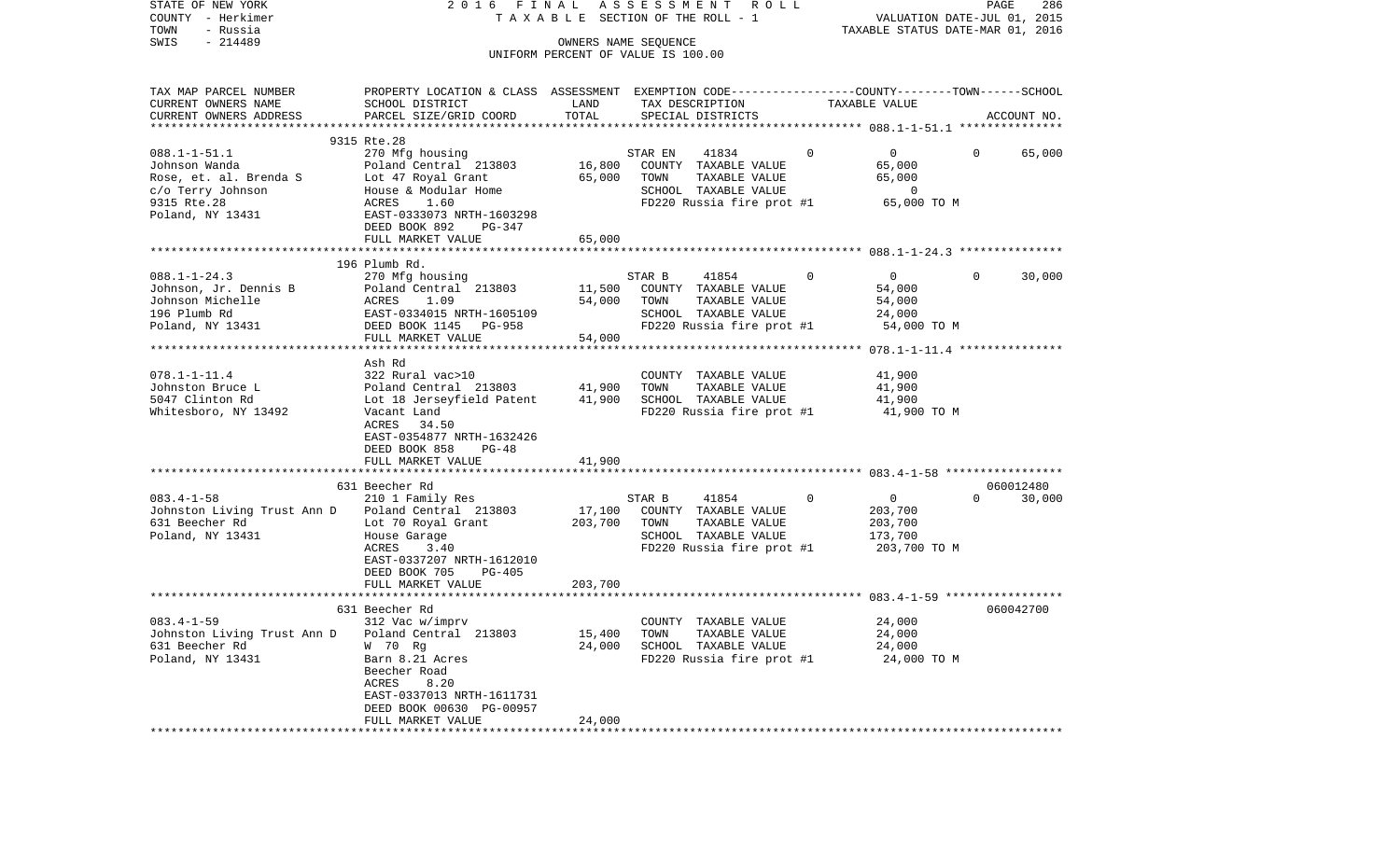| STATE OF NEW YORK<br>COUNTY - Herkimer<br>TOWN<br>- Russia                                   | 2016 FINAL                                                                                                                                                                                          |                              | ASSESSMENT ROLL<br>TAXABLE SECTION OF THE ROLL - 1                                                                     |          | VALUATION DATE-JUL 01, 2015<br>TAXABLE STATUS DATE-MAR 01, 2016 | PAGE                  | 287         |
|----------------------------------------------------------------------------------------------|-----------------------------------------------------------------------------------------------------------------------------------------------------------------------------------------------------|------------------------------|------------------------------------------------------------------------------------------------------------------------|----------|-----------------------------------------------------------------|-----------------------|-------------|
| $-214489$<br>SWIS                                                                            |                                                                                                                                                                                                     |                              | OWNERS NAME SEQUENCE<br>UNIFORM PERCENT OF VALUE IS 100.00                                                             |          |                                                                 |                       |             |
|                                                                                              |                                                                                                                                                                                                     |                              |                                                                                                                        |          |                                                                 |                       |             |
| TAX MAP PARCEL NUMBER<br>CURRENT OWNERS NAME                                                 | PROPERTY LOCATION & CLASS ASSESSMENT EXEMPTION CODE----------------COUNTY-------TOWN-----SCHOOL<br>SCHOOL DISTRICT                                                                                  | LAND                         | TAX DESCRIPTION                                                                                                        |          | TAXABLE VALUE                                                   |                       |             |
| CURRENT OWNERS ADDRESS                                                                       | PARCEL SIZE/GRID COORD                                                                                                                                                                              | TOTAL                        | SPECIAL DISTRICTS                                                                                                      |          |                                                                 |                       | ACCOUNT NO. |
|                                                                                              |                                                                                                                                                                                                     |                              |                                                                                                                        |          |                                                                 |                       |             |
| $083.4 - 1 - 20$                                                                             | 523 Grant Rd                                                                                                                                                                                        |                              |                                                                                                                        | $\Omega$ | $\overline{0}$                                                  | 060028410<br>$\Omega$ |             |
| Jolls Timothy W<br>Jolls Jessica E<br>PO Box 545<br>Poland, NY 13431                         | 210 1 Family Res<br>Poland Central 213803<br>Lot 84 Royal Grant<br>House & Garage<br>Merged w/ 21 & 22.3 BW 20<br>FRNT 763.00 DPTH 450.00<br>7.30 BANK<br>ACRES<br>620<br>EAST-0345915 NRTH-1615153 | 22,700<br>172,000            | STAR B<br>41854<br>COUNTY TAXABLE VALUE<br>TOWN<br>TAXABLE VALUE<br>SCHOOL TAXABLE VALUE<br>FD220 Russia fire prot #1  |          | 172,000<br>172,000<br>142,000<br>172,000 TO M                   |                       | 30,000      |
|                                                                                              | DEED BOOK 1170 PG-919<br>FULL MARKET VALUE                                                                                                                                                          | 172,000                      |                                                                                                                        |          |                                                                 |                       |             |
|                                                                                              | 5352 Military Rd                                                                                                                                                                                    |                              |                                                                                                                        |          |                                                                 |                       |             |
| $083.3 - 2 - 2.2$<br>Jones David M<br>Jones Marianne<br>5352 Military Rd<br>Poland, NY 13431 | 210 1 Family Res<br>Poland Central 213803<br>FRNT 450.00 DPTH<br>7.30<br>ACRES<br>EAST-0332935 NRTH-1615434                                                                                         | 22,700<br>175,000            | COUNTY TAXABLE VALUE<br>TOWN<br>TAXABLE VALUE<br>SCHOOL TAXABLE VALUE<br>FD220 Russia fire prot #1                     |          | 175,000<br>175,000<br>175,000<br>175,000 TO M                   |                       |             |
|                                                                                              | DEED BOOK 1575 PG-721<br>FULL MARKET VALUE                                                                                                                                                          | 175,000                      |                                                                                                                        |          |                                                                 |                       |             |
|                                                                                              | 283 Russia Rd                                                                                                                                                                                       |                              |                                                                                                                        |          |                                                                 | 060014430             |             |
| $083.3 - 2 - 27$<br>Jones Edward<br>Jones Martha L<br>283 Russia Rd<br>Poland, NY 13431      | 242 Rurl res&rec<br>Poland Central 213803<br>Lot 87 Royal Grant<br>House<br>ACRES 28.47<br>EAST-0331363 NRTH-1612752<br>DEED BOOK 00580 PG-00324<br>FULL MARKET VALUE                               | 67,200<br>209,000<br>209,000 | 41834<br>STAR EN<br>COUNTY TAXABLE VALUE<br>TOWN<br>TAXABLE VALUE<br>SCHOOL TAXABLE VALUE<br>FD220 Russia fire prot #1 | $\Omega$ | $\overline{0}$<br>209,000<br>209,000<br>143,700<br>209,000 TO M | $\Omega$              | 65,300      |
|                                                                                              |                                                                                                                                                                                                     |                              |                                                                                                                        |          |                                                                 |                       |             |
|                                                                                              | 118 Plumb Rd                                                                                                                                                                                        |                              |                                                                                                                        |          |                                                                 | 060012630             |             |
| $088.1 - 1 - 43$<br>Jones Jason D<br>118 Plumb Rd<br>Poland, NY 13431                        | 210 1 Family Res<br>Poland Central 213803<br>Lot 47 Royal Grant<br>House<br>Plumb<br>4.00 BANK<br>ACRES<br>135<br>EAST-0332669 NRTH-1604639<br>DEED BOOK 1289<br>PG-628                             | 18,000<br>85,000             | STAR B<br>41854<br>COUNTY TAXABLE VALUE<br>TOWN<br>TAXABLE VALUE<br>SCHOOL TAXABLE VALUE<br>FD220 Russia fire prot #1  | $\Omega$ | $\overline{0}$<br>85,000<br>85,000<br>55,000<br>1,500 TO M      | $\Omega$              | 30,000      |
|                                                                                              | FULL MARKET VALUE                                                                                                                                                                                   | 85,000                       |                                                                                                                        |          |                                                                 |                       |             |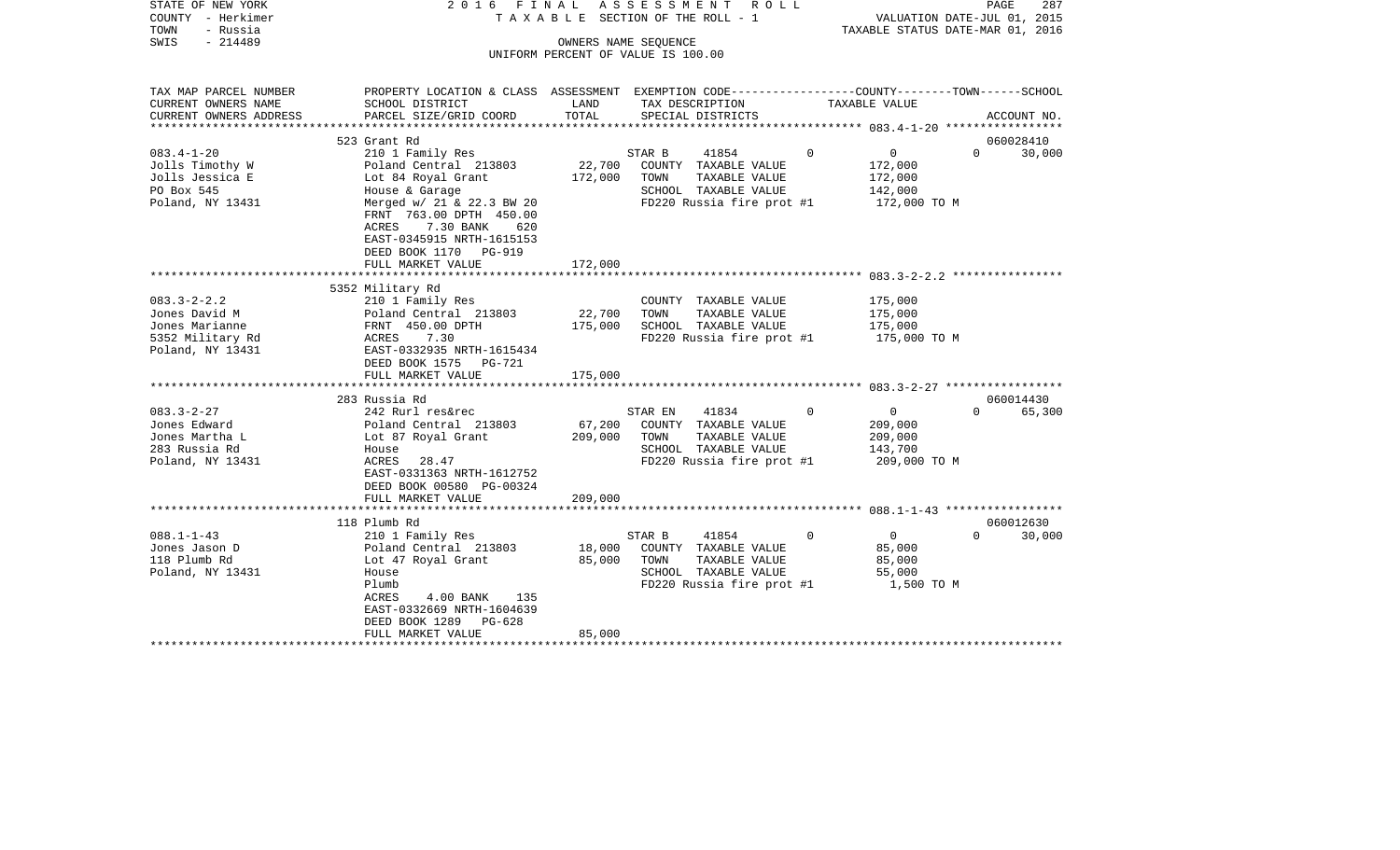| STATE OF NEW YORK<br>COUNTY - Herkimer<br>TOWN<br>- Russia                                         | 2016 FINAL                                                                                                                                                                                                        |                              | ASSESSMENT<br>R O L L<br>TAXABLE SECTION OF THE ROLL - 1                                                                    |              | VALUATION DATE-JUL 01, 2015<br>TAXABLE STATUS DATE-MAR 01, 2016 | PAGE<br>288                     |
|----------------------------------------------------------------------------------------------------|-------------------------------------------------------------------------------------------------------------------------------------------------------------------------------------------------------------------|------------------------------|-----------------------------------------------------------------------------------------------------------------------------|--------------|-----------------------------------------------------------------|---------------------------------|
| $-214489$<br>SWIS                                                                                  |                                                                                                                                                                                                                   |                              | OWNERS NAME SEQUENCE<br>UNIFORM PERCENT OF VALUE IS 100.00                                                                  |              |                                                                 |                                 |
| TAX MAP PARCEL NUMBER<br>CURRENT OWNERS NAME<br>CURRENT OWNERS ADDRESS<br>*********************    | PROPERTY LOCATION & CLASS ASSESSMENT EXEMPTION CODE---------------COUNTY-------TOWN------SCHOOL<br>SCHOOL DISTRICT<br>PARCEL SIZE/GRID COORD                                                                      | LAND<br>TOTAL                | TAX DESCRIPTION<br>SPECIAL DISTRICTS                                                                                        |              | TAXABLE VALUE                                                   | ACCOUNT NO.                     |
|                                                                                                    | 237 Pardeville Rd                                                                                                                                                                                                 |                              |                                                                                                                             |              |                                                                 | 0024122                         |
| $084.3 - 2 - 2.2$<br>Jones Nelson W<br>Jones Tammy J<br>237 Pardeeville Rd<br>Cold Brook, NY 13324 | 242 Rurl res&rec<br>Poland Central 213803<br>Lots 83 & 95 Royal Grant<br>ACRES 10.00<br>EAST-0348745 NRTH-1617187<br>DEED BOOK 720<br>PG-20                                                                       | 26,200<br>220,000            | STAR B<br>41854<br>COUNTY TAXABLE VALUE<br>TOWN<br>TAXABLE VALUE<br>SCHOOL TAXABLE VALUE<br>FD220 Russia fire prot #1       | $\Omega$     | 0<br>220,000<br>220,000<br>190,000<br>220,000 TO M              | $\Omega$<br>30,000              |
|                                                                                                    | FULL MARKET VALUE                                                                                                                                                                                                 | 220,000                      |                                                                                                                             |              |                                                                 |                                 |
|                                                                                                    | 238 Russia Rd                                                                                                                                                                                                     |                              |                                                                                                                             |              |                                                                 | 060014490                       |
| $083.3 - 1 - 70.1$<br>Jones William M<br>238 Russia Rd<br>Poland, NY 13431                         | 242 Rurl res&rec<br>Poland Central 213803<br>Lot 70 Royal Grant<br>House Garage<br>ACRES<br>99.50<br>EAST-0331706 NRTH-1610693<br>DEED BOOK 00578 PG-00372                                                        | 128,600<br>252,000           | 41834<br>STAR EN<br>COUNTY TAXABLE VALUE<br>TOWN<br>TAXABLE VALUE<br>SCHOOL TAXABLE VALUE<br>FD220 Russia fire prot #1      | $\Omega$     | $\overline{0}$<br>252,000<br>252,000<br>186,700<br>252,000 TO M | 65,300<br>$\Omega$              |
|                                                                                                    | FULL MARKET VALUE                                                                                                                                                                                                 | 252,000                      |                                                                                                                             |              |                                                                 |                                 |
| $068. - 2 - 43$<br>Joslin Thomas<br>PO Box 305<br>Yorkville, NY 13495                              | 820 Wheelertown Rd<br>210 1 Family Res<br>305201<br>Remsen<br>Lot 58 Remsenburg Patent<br>House Garage<br>FRNT 130.00 DPTH 200.00<br>ACRES<br>0.60<br>EAST-0349088 NRTH-1657664<br>DEED BOOK 1136 PG-342          | 10,600<br>45,000             | STAR B<br>41854<br>COUNTY TAXABLE VALUE<br>TOWN<br>TAXABLE VALUE<br>SCHOOL TAXABLE VALUE<br>FD230 Remsen fire #2            | $\mathbf{0}$ | $\overline{0}$<br>45,000<br>45,000<br>15,000<br>45,000 TO M     | 060014580<br>30,000<br>$\Omega$ |
|                                                                                                    | FULL MARKET VALUE                                                                                                                                                                                                 | 45,000                       |                                                                                                                             |              |                                                                 |                                 |
| $068. -2 - 45.1$<br>Joslin Thomas<br>PO Box 305<br>Yorkville, NY 13495                             | **********************<br>Wheelertown Rd<br>322 Rural vac>10<br>305201<br>Remsen<br>Lot 58 Remsenburg Patent<br>FRNT 404.00 DPTH<br>ACRES 10.40<br>EAST-0348439 NRTH-1657569<br>DEED BOOK 1414<br>PG-872          | 18,200<br>18,200             | COUNTY TAXABLE VALUE<br>TOWN<br>TAXABLE VALUE<br>SCHOOL TAXABLE VALUE<br>FD230 Remsen fire #2                               |              | 18,200<br>18,200<br>18,200<br>18,200 TO M                       | 060000690                       |
|                                                                                                    | FULL MARKET VALUE                                                                                                                                                                                                 | 18,200                       |                                                                                                                             |              |                                                                 |                                 |
|                                                                                                    | 251 Buck Hill Rd                                                                                                                                                                                                  |                              |                                                                                                                             |              |                                                                 | 060018090                       |
| $088.2 - 1 - 3.1$<br>Joslyn David D<br>Joslyn Janet E<br>251 Buck Hill Rd<br>Poland, NY 13431      | 210 1 Family Res<br>Poland Central 213803<br>W 50<br>Rq<br>$HO$ 5<br>merge $3$ to $1$ in 2015<br>FRNT 600.00 DPTH<br>18.30<br>ACRES<br>EAST-0342858 NRTH-1605843<br>DEED BOOK 921<br>$PG-35$<br>FULL MARKET VALUE | 35,000<br>137,200<br>137,200 | STAR B<br>41854<br>COUNTY<br>TAXABLE VALUE<br>TOWN<br>TAXABLE VALUE<br>SCHOOL<br>TAXABLE VALUE<br>FD220 Russia fire prot #1 | 0            | 0<br>137,200<br>137,200<br>107,200<br>137,200 TO M              | 0<br>30,000                     |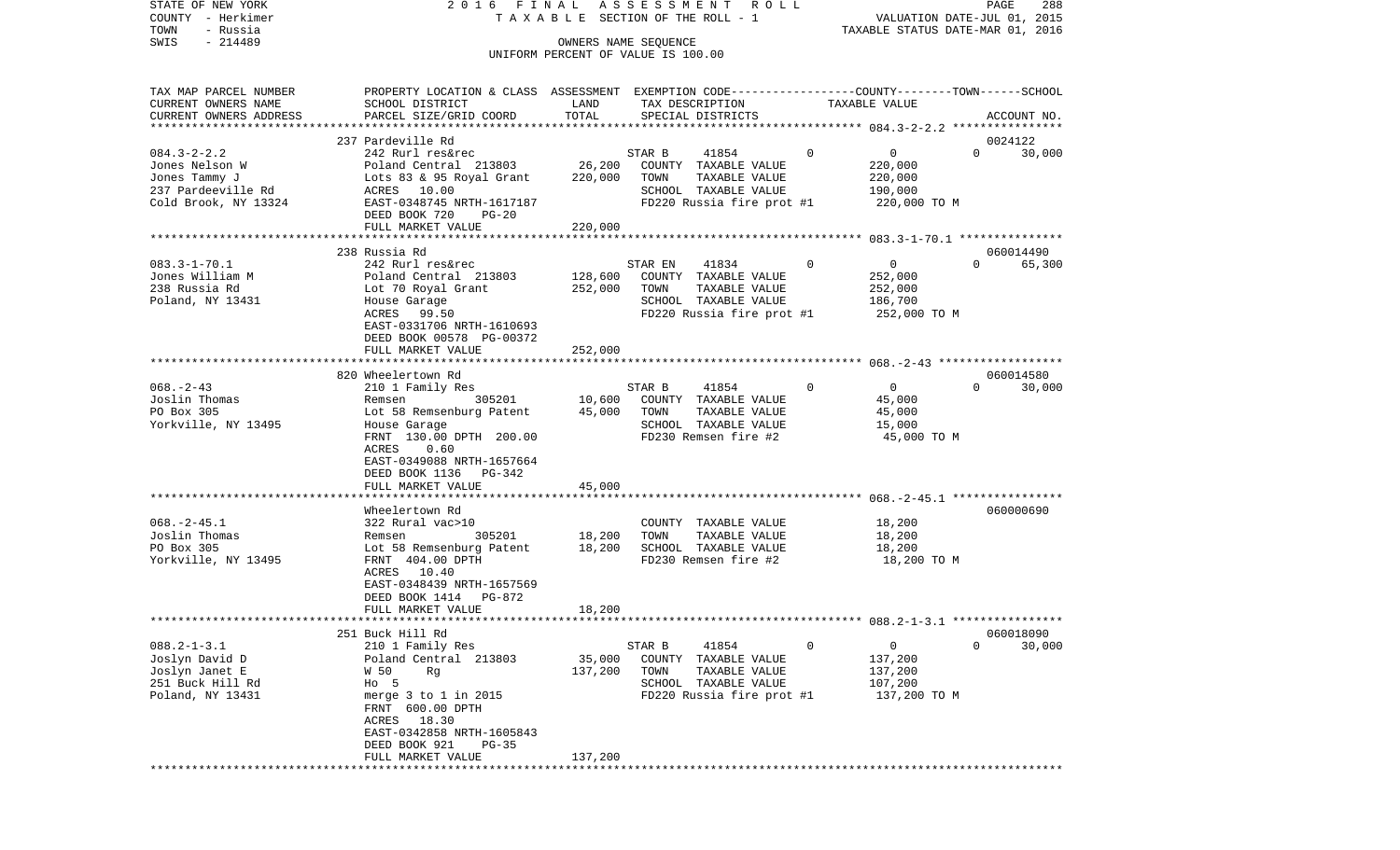| STATE OF NEW YORK<br>COUNTY - Herkimer<br>TOWN<br>- Russia<br>$-214489$<br>SWIS                |                                                                                                                                                               | OWNERS NAME SEOUENCE    | 2016 FINAL ASSESSMENT ROLL<br>T A X A B L E SECTION OF THE ROLL - 1<br>UNIFORM PERCENT OF VALUE IS 100.00                         | PAGE<br>289<br>VALUATION DATE-JUL 01, 2015<br>TAXABLE STATUS DATE-MAR 01, 2016                                                 |
|------------------------------------------------------------------------------------------------|---------------------------------------------------------------------------------------------------------------------------------------------------------------|-------------------------|-----------------------------------------------------------------------------------------------------------------------------------|--------------------------------------------------------------------------------------------------------------------------------|
|                                                                                                |                                                                                                                                                               |                         |                                                                                                                                   |                                                                                                                                |
| TAX MAP PARCEL NUMBER<br>CURRENT OWNERS NAME<br>CURRENT OWNERS ADDRESS                         | SCHOOL DISTRICT<br>PARCEL SIZE/GRID COORD                                                                                                                     | LAND<br>TOTAL           | TAX DESCRIPTION<br>SPECIAL DISTRICTS                                                                                              | PROPERTY LOCATION & CLASS ASSESSMENT EXEMPTION CODE---------------COUNTY-------TOWN-----SCHOOL<br>TAXABLE VALUE<br>ACCOUNT NO. |
| ***********************                                                                        | ******************************                                                                                                                                |                         |                                                                                                                                   |                                                                                                                                |
|                                                                                                | 449 Pardeeville Rd                                                                                                                                            |                         |                                                                                                                                   | 060001200                                                                                                                      |
| $084.1 - 3 - 26$<br>Juliano Robin Lynn<br>449 Pardeeville Rd<br>Cold Brook, NY 13324           | 210 1 Family Res<br>Poland Central 213803<br>W 96<br>Rg<br>$H_0$ 1/2<br>Pardeeville<br>FRNT 132.00 DPTH 113.00<br>135<br>BANK<br>EAST-0351260 NRTH-1619852    | 8,200<br>54,700         | COUNTY TAXABLE VALUE<br>TAXABLE VALUE<br>TOWN<br>SCHOOL TAXABLE VALUE<br>FD220 Russia fire prot #1                                | 54,700<br>54,700<br>54,700<br>54,700 TO M                                                                                      |
|                                                                                                | DEED BOOK 1393 PG-853                                                                                                                                         |                         |                                                                                                                                   |                                                                                                                                |
|                                                                                                | FULL MARKET VALUE                                                                                                                                             | 54,700                  |                                                                                                                                   |                                                                                                                                |
|                                                                                                | Short Rd                                                                                                                                                      |                         |                                                                                                                                   | 060025050                                                                                                                      |
| $073.3 - 1 - 5$<br>Kaleta Karen<br>PO Box 513<br>Oriskany, NY 13424                            | 260 Seasonal res<br>305201<br>Remsen<br>Lot 1 Marvin Tract<br>Camp<br>ACRES<br>3.11<br>EAST-0349463 NRTH-1648133<br>DEED BOOK 1135 PG-615                     | 16,700<br>36,500        | COUNTY TAXABLE VALUE<br>TAXABLE VALUE<br>TOWN<br>SCHOOL TAXABLE VALUE<br>FD230 Remsen fire #2                                     | 36,500<br>36,500<br>36,500<br>36,500 TO M                                                                                      |
|                                                                                                | FULL MARKET VALUE                                                                                                                                             | 36,500                  |                                                                                                                                   |                                                                                                                                |
|                                                                                                | 348 Russia Rd                                                                                                                                                 |                         |                                                                                                                                   | 060029310                                                                                                                      |
| $083.3 - 2 - 31$<br>Kalwara John T<br>Kalwara Mary Jo C<br>348 Russia Rd<br>Poland, NY 13431   | 210 1 Family Res<br>Poland Central 213803<br>Lot 70 Royal Grant<br>House<br>Russia<br>1.00<br>ACRES<br>EAST-0333018 NRTH-1612121<br>DEED BOOK 752<br>$PG-268$ | 12,500<br>145,780       | 41854<br>$\Omega$<br>STAR B<br>COUNTY TAXABLE VALUE<br>TOWN<br>TAXABLE VALUE<br>SCHOOL TAXABLE VALUE<br>FD220 Russia fire prot #1 | $\overline{0}$<br>$\Omega$<br>30,000<br>145,780<br>145,780<br>115,780<br>145,780 TO M                                          |
|                                                                                                | FULL MARKET VALUE                                                                                                                                             | 145,780                 |                                                                                                                                   |                                                                                                                                |
| $083.3 - 2 - 32.4$<br>Kalwara John T<br>Kalwara Mary Jo C<br>348 Russia Rd<br>Poland, NY 13431 | Russia Rd<br>310 Res Vac<br>Poland Central 213803<br>6.00<br>ACRES<br>EAST-0333069 NRTH-1611671<br>DEED BOOK 1404<br>PG-914<br>FULL MARKET VALUE              | 9,800<br>9,800<br>9,800 | COUNTY TAXABLE VALUE<br>TAXABLE VALUE<br>TOWN<br>SCHOOL TAXABLE VALUE<br>FD220 Russia fire prot #1                                | 9,800<br>9,800<br>9,800<br>9,800 TO M                                                                                          |
|                                                                                                |                                                                                                                                                               |                         |                                                                                                                                   |                                                                                                                                |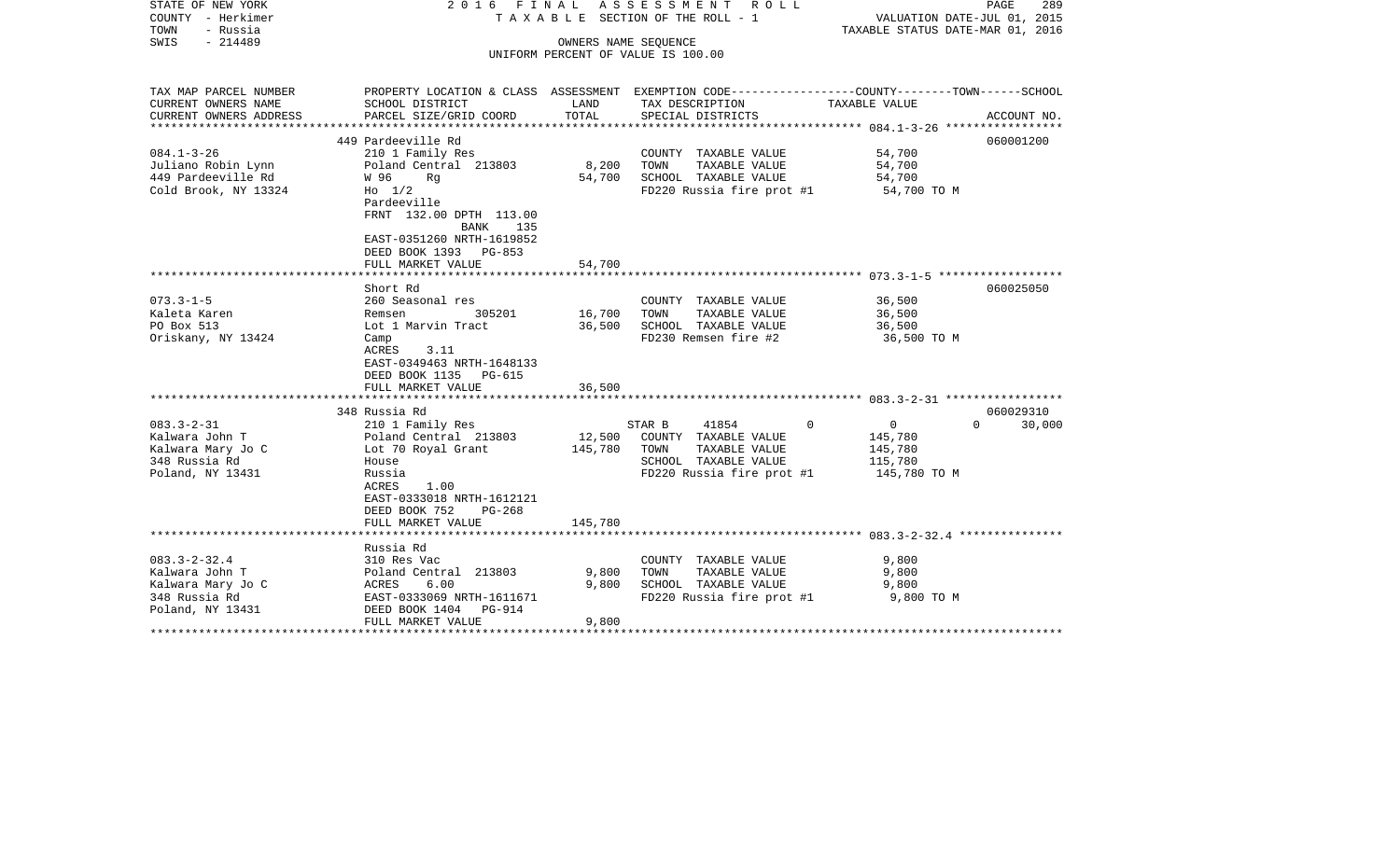| STATE OF NEW YORK<br>COUNTY - Herkimer | 2016 FINAL                                                                                      |         | ASSESSMENT<br>R O L L<br>TAXABLE SECTION OF THE ROLL - 1 |             | VALUATION DATE-JUL 01, 2015      | PAGE         | 290      |
|----------------------------------------|-------------------------------------------------------------------------------------------------|---------|----------------------------------------------------------|-------------|----------------------------------|--------------|----------|
| - Russia<br>TOWN                       |                                                                                                 |         |                                                          |             | TAXABLE STATUS DATE-MAR 01, 2016 |              |          |
| $-214489$<br>SWIS                      |                                                                                                 |         | OWNERS NAME SEQUENCE                                     |             |                                  |              |          |
|                                        |                                                                                                 |         | UNIFORM PERCENT OF VALUE IS 100.00                       |             |                                  |              |          |
|                                        |                                                                                                 |         |                                                          |             |                                  |              |          |
| TAX MAP PARCEL NUMBER                  | PROPERTY LOCATION & CLASS ASSESSMENT EXEMPTION CODE---------------COUNTY-------TOWN------SCHOOL |         |                                                          |             |                                  |              |          |
| CURRENT OWNERS NAME                    | SCHOOL DISTRICT                                                                                 | LAND    | TAX DESCRIPTION                                          |             | TAXABLE VALUE                    |              |          |
| CURRENT OWNERS ADDRESS                 | PARCEL SIZE/GRID COORD                                                                          | TOTAL   | SPECIAL DISTRICTS                                        |             |                                  | ACCOUNT NO.  |          |
| ***********************                |                                                                                                 |         |                                                          |             |                                  |              |          |
|                                        | 186 Beecher Rd                                                                                  |         |                                                          |             |                                  | 060014820    |          |
| $088.1 - 1 - 27$                       | 242 Rurl res&rec                                                                                |         | VET WAR C 41122                                          | 0           | 9,000                            | $\mathbf 0$  | $\Omega$ |
| Kaminski Raymond                       | Poland Central 213803                                                                           |         | 45,200 VET WAR T 41123                                   | $\mathbf 0$ | $\mathbf{0}$<br>12,000           |              | 0        |
| c/o Jill Marie Corbett                 | Lots 47&67 Royal Grant                                                                          |         | 41834<br>133,000 STAR EN                                 | $\mathbf 0$ | $\overline{0}$                   | $\mathbf{0}$ | 65,300   |
| PO Box 75                              | House Att Gar Barn                                                                              |         | COUNTY TAXABLE VALUE                                     |             | 124,000                          |              |          |
| Minoa, NY 13116                        | ACRES 27.60                                                                                     |         | TOWN<br>TAXABLE VALUE                                    |             | 121,000                          |              |          |
|                                        | EAST-0331874 NRTH-1607093                                                                       |         | SCHOOL TAXABLE VALUE                                     |             | 67,700                           |              |          |
|                                        | DEED BOOK 896<br>PG-156                                                                         |         | FD220 Russia fire prot #1                                |             | 133,000 TO M                     |              |          |
|                                        | FULL MARKET VALUE                                                                               | 133,000 |                                                          |             |                                  |              |          |
|                                        |                                                                                                 |         |                                                          |             |                                  |              |          |
|                                        | Black Creek Rd                                                                                  |         |                                                          |             |                                  |              |          |
| $077.4 - 1 - 41.2$                     | 314 Rural vac<10                                                                                |         | COUNTY TAXABLE VALUE                                     |             | 12,600                           |              |          |
| Kantner Bryan                          | Poland Central 213803                                                                           | 12,600  | TOWN<br>TAXABLE VALUE                                    |             | 12,600                           |              |          |
| Route 22                               | Lot 119 Royal Grant                                                                             | 12,600  | SCHOOL TAXABLE VALUE                                     |             | 12,600                           |              |          |
| PO Box 63                              | 6.10<br>ACRES                                                                                   |         | FD220 Russia fire prot #1                                |             | 12,600 TO M                      |              |          |
| Johnson, NY 10933                      | EAST-0342417 NRTH-1628742                                                                       |         |                                                          |             |                                  |              |          |
|                                        | DEED BOOK 00827 PG-00540                                                                        |         |                                                          |             |                                  |              |          |
|                                        | FULL MARKET VALUE                                                                               | 12,600  |                                                          |             |                                  |              |          |
|                                        | 589 Southside Rd                                                                                |         |                                                          |             |                                  | 060002910    |          |
| $077.3 - 1 - 14$                       | 260 Seasonal res                                                                                |         | COUNTY TAXABLE VALUE                                     |             | 106,700                          |              |          |
| Karas Francis L                        | Poland Central 213803                                                                           | 26,200  | TOWN<br>TAXABLE VALUE                                    |             | 106,700                          |              |          |
| Karas Wendy S                          | Lot 119 Royal Grant                                                                             | 106,700 | SCHOOL TAXABLE VALUE                                     |             | 106,700                          |              |          |
| 9103 River Rd                          | Camp                                                                                            |         | FD220 Russia fire prot #1                                |             | 106,700 TO M                     |              |          |
| Marcy, NY 13403                        | FRNT 190.00 DPTH 125.00                                                                         |         |                                                          |             |                                  |              |          |
|                                        | ACRES<br>0.48                                                                                   |         |                                                          |             |                                  |              |          |
|                                        | EAST-0335052 NRTH-1632050                                                                       |         |                                                          |             |                                  |              |          |
|                                        | DEED BOOK 937<br>PG-674                                                                         |         |                                                          |             |                                  |              |          |
|                                        | FULL MARKET VALUE                                                                               | 106,700 |                                                          |             |                                  |              |          |
|                                        |                                                                                                 |         |                                                          |             |                                  |              |          |
|                                        | 185 Off Gauss Rd                                                                                |         |                                                          |             |                                  | 060009630    |          |
| $076.4 - 1 - 5.1$                      | 242 Rurl res&rec                                                                                |         | STAR B<br>41854                                          | $\mathbf 0$ | $\overline{0}$                   | $\Omega$     | 30,000   |
| Karaz Richard                          | Poland Central 213803                                                                           | 54,600  | COUNTY TAXABLE VALUE                                     |             | 290,000                          |              |          |
| Karaz Pamela                           | Lot 116-117 Royal Grant                                                                         | 290,000 | TOWN<br>TAXABLE VALUE                                    |             | 290,000                          |              |          |
| 6186 Military Rd                       | House                                                                                           |         | SCHOOL TAXABLE VALUE                                     |             | 260,000                          |              |          |
| Remsen, NY 13438                       | ACRES 17.90                                                                                     |         | FD220 Russia fire prot #1                                |             | 290,000 TO M                     |              |          |
|                                        | EAST-0324187 NRTH-1626527<br>DEED BOOK 1233<br>PG-845                                           |         |                                                          |             |                                  |              |          |
|                                        | FULL MARKET VALUE                                                                               | 290,000 |                                                          |             |                                  |              |          |
|                                        |                                                                                                 |         |                                                          |             |                                  |              |          |
|                                        | Military Rd                                                                                     |         |                                                          |             |                                  | 060009636    |          |
| $076.4 - 1 - 5.4$                      | 910 Priv forest                                                                                 |         | COUNTY TAXABLE VALUE                                     |             | 47,700                           |              |          |
| Karaz Richard                          | Poland Central 213803                                                                           | 47,700  | TOWN<br>TAXABLE VALUE                                    |             | 47,700                           |              |          |
| Karaz Pamela                           | Lots 116 & 117 Royal Gran                                                                       | 47,700  | SCHOOL TAXABLE VALUE                                     |             | 47,700                           |              |          |
| 6186 Military Rd                       | Vacant Land                                                                                     |         | FD220 Russia fire prot #1                                |             | 47,700 TO M                      |              |          |
| Remsen, NY 13438                       | ACRES<br>27.90                                                                                  |         |                                                          |             |                                  |              |          |
|                                        | EAST-0322818 NRTH-1626353                                                                       |         |                                                          |             |                                  |              |          |
|                                        | DEED BOOK 1233<br>PG-845                                                                        |         |                                                          |             |                                  |              |          |
|                                        | FULL MARKET VALUE                                                                               | 47,700  |                                                          |             |                                  |              |          |
|                                        |                                                                                                 |         |                                                          |             |                                  |              |          |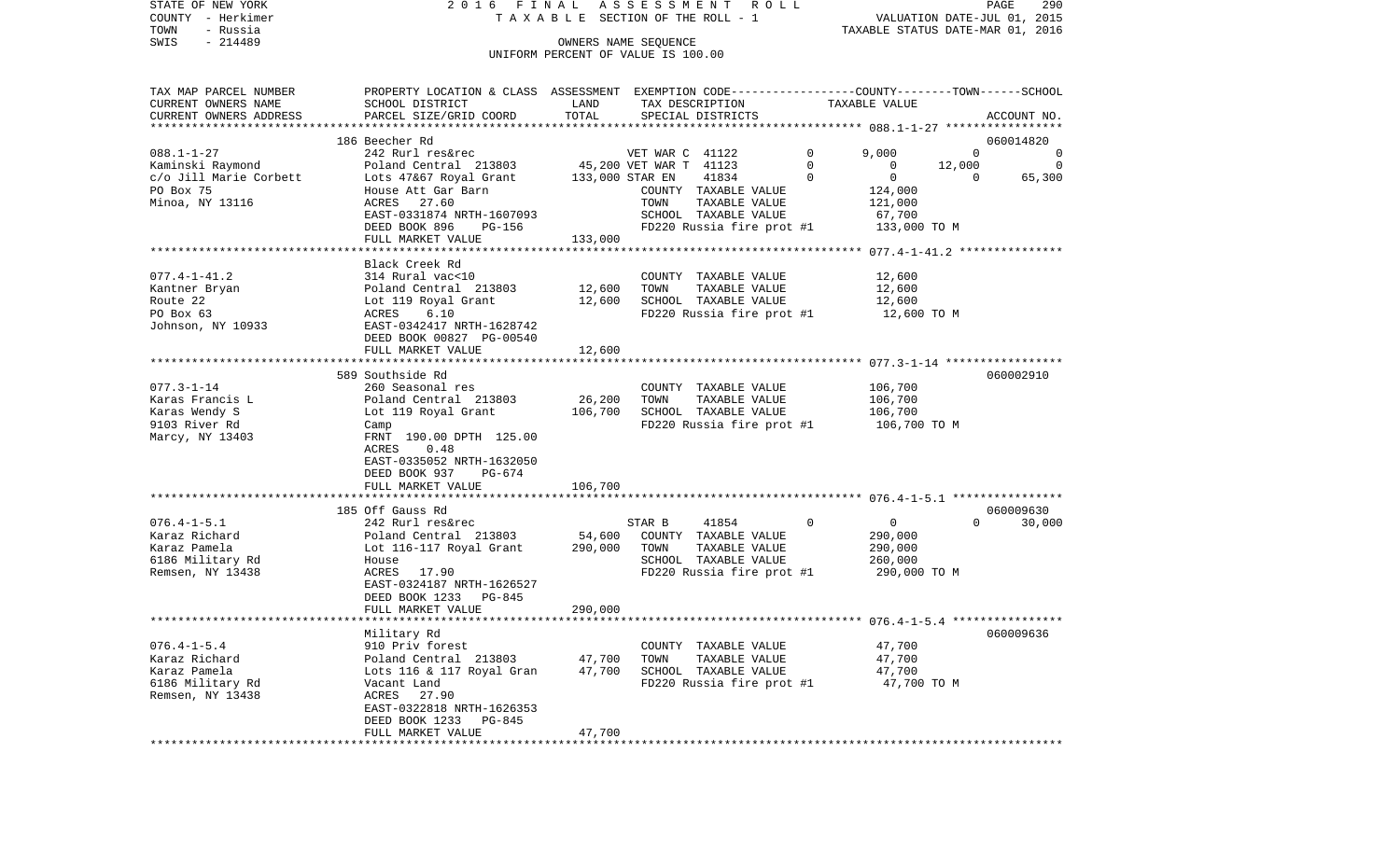| COUNTY - Herkimer<br>TOWN<br>- Russia                  |                                                                                                  |                  | T A X A B L E SECTION OF THE ROLL - 1             |             | VALUATION DATE-JUL 01, 2015<br>TAXABLE STATUS DATE-MAR 01, 2016 |                |             |
|--------------------------------------------------------|--------------------------------------------------------------------------------------------------|------------------|---------------------------------------------------|-------------|-----------------------------------------------------------------|----------------|-------------|
| SWIS<br>$-214489$                                      |                                                                                                  |                  | OWNERS NAME SEOUENCE                              |             |                                                                 |                |             |
|                                                        |                                                                                                  |                  | UNIFORM PERCENT OF VALUE IS 100.00                |             |                                                                 |                |             |
|                                                        |                                                                                                  |                  |                                                   |             |                                                                 |                |             |
| TAX MAP PARCEL NUMBER                                  | PROPERTY LOCATION & CLASS ASSESSMENT EXEMPTION CODE----------------COUNTY-------TOWN------SCHOOL |                  |                                                   |             |                                                                 |                |             |
| CURRENT OWNERS NAME                                    | SCHOOL DISTRICT                                                                                  | LAND             | TAX DESCRIPTION                                   |             | TAXABLE VALUE                                                   |                |             |
| CURRENT OWNERS ADDRESS                                 | PARCEL SIZE/GRID COORD                                                                           | TOTAL            | SPECIAL DISTRICTS                                 |             |                                                                 |                | ACCOUNT NO. |
|                                                        |                                                                                                  |                  |                                                   |             |                                                                 |                |             |
|                                                        | 1062 Grant Rd                                                                                    |                  |                                                   | $\mathbf 0$ |                                                                 | $\Omega$       | 060022380   |
| $077.4 - 1 - 56$<br>Kattato Francis                    | 242 Rurl res&rec<br>Poland Central 213803                                                        | 26,200           | 41854<br>STAR B<br>COUNTY TAXABLE VALUE           |             | $\overline{0}$<br>223,000                                       |                | 30,000      |
| Kattato Stacey                                         | Lot 110 Royal Grant                                                                              | 223,000          | TOWN<br>TAXABLE VALUE                             |             | 223,000                                                         |                |             |
| 1062 Grant Rd                                          | Log Cabin                                                                                        |                  | SCHOOL TAXABLE VALUE                              |             | 193,000                                                         |                |             |
| Cold Brook, NY 13324                                   | ACRES 10.00                                                                                      |                  | FD220 Russia fire prot #1                         |             | 223,000 TO M                                                    |                |             |
|                                                        | EAST-0344623 NRTH-1626244                                                                        |                  |                                                   |             |                                                                 |                |             |
|                                                        | DEED BOOK 866<br>PG-153                                                                          |                  |                                                   |             |                                                                 |                |             |
|                                                        | FULL MARKET VALUE                                                                                | 223,000          |                                                   |             |                                                                 |                |             |
|                                                        | 6023 Military Rd                                                                                 |                  |                                                   |             |                                                                 |                | 060042880   |
| $082.2 - 1 - 13$                                       | 242 Rurl res&rec                                                                                 |                  | 41834<br>STAR EN                                  | $\mathbf 0$ | $\overline{0}$                                                  | $\Omega$       | 65,300      |
| Kazimierz Family LLC Charles - Poland Central - 213803 |                                                                                                  | 45,400           | COUNTY TAXABLE VALUE                              |             | 380,000                                                         |                |             |
| 5944 Military Rd                                       | Lot 114 Royal Grant                                                                              | 380,000          | TOWN<br>TAXABLE VALUE                             |             | 380,000                                                         |                |             |
| Prospect, NY 13435                                     | ACRES 10.62                                                                                      |                  | SCHOOL TAXABLE VALUE                              |             | 314,700                                                         |                |             |
|                                                        | EAST-0322423 NRTH-1622549                                                                        |                  | FD220 Russia fire prot #1                         |             | 380,000 TO M                                                    |                |             |
|                                                        | DEED BOOK 1429 PG-55                                                                             |                  |                                                   |             |                                                                 |                |             |
|                                                        | FULL MARKET VALUE                                                                                | 380,000          |                                                   |             | ******************** 083.3-1-39 ******************              |                |             |
|                                                        | 9757 Route 28                                                                                    |                  |                                                   |             |                                                                 |                | 060006450   |
| $083.3 - 1 - 39$                                       | 210 1 Family Res                                                                                 |                  | VET COM C 41132                                   | $\mathbf 0$ | 15,000                                                          | $\overline{0}$ | 0           |
| Kazimierz Family LLC Charles 9 Poland Central 213803   |                                                                                                  |                  | 40,900 VET COM T 41133                            | 0           | $\overline{0}$                                                  | 20,000         | 0           |
| 5944 Military Rd                                       | S 68<br>Rg                                                                                       | 245,000 STAR B   | 41854                                             | $\mathbf 0$ | $\overline{\mathbf{0}}$                                         | $\overline{0}$ | 30,000      |
| Prospect, NY 13435                                     | Ho. 10 Acres                                                                                     |                  | COUNTY TAXABLE VALUE                              |             | 230,000                                                         |                |             |
|                                                        | Rt #28                                                                                           |                  | TAXABLE VALUE<br>TOWN                             |             | 225,000                                                         |                |             |
|                                                        | ACRES<br>7.60<br>EAST-0326213 NRTH-1608565                                                       |                  | SCHOOL TAXABLE VALUE<br>FD220 Russia fire prot #1 |             | 215,000<br>245,000 TO M                                         |                |             |
|                                                        | DEED BOOK 1385<br>PG-955                                                                         |                  |                                                   |             |                                                                 |                |             |
|                                                        | FULL MARKET VALUE                                                                                | 245,000          |                                                   |             |                                                                 |                |             |
|                                                        |                                                                                                  |                  |                                                   |             |                                                                 |                |             |
|                                                        | Hall Rd                                                                                          |                  |                                                   |             |                                                                 |                | 060041320   |
| $084.1 - 3 - 41$                                       | 260 Seasonal res<br>Poland Central 213803                                                        |                  | COUNTY TAXABLE VALUE                              |             | 38,000                                                          |                |             |
| Kehoe David V<br>20franklin Roadnue                    | Lot 82 Royal Grant                                                                               | 36,300<br>38,000 | TOWN<br>TAXABLE VALUE<br>SCHOOL TAXABLE VALUE     |             | 38,000<br>38,000                                                |                |             |
| Hyde Park, NY 12538                                    | Vacant Land                                                                                      |                  | FD220 Russia fire prot #1                         |             | 38,000 TO M                                                     |                |             |
|                                                        | Hall Road                                                                                        |                  |                                                   |             |                                                                 |                |             |
|                                                        | 27.00<br>ACRES                                                                                   |                  |                                                   |             |                                                                 |                |             |
|                                                        | EAST-0356470 NRTH-1616904                                                                        |                  |                                                   |             |                                                                 |                |             |
|                                                        | DEED BOOK 882<br>PG-166                                                                          |                  |                                                   |             |                                                                 |                |             |
|                                                        | FULL MARKET VALUE                                                                                | 38,000           |                                                   |             |                                                                 |                |             |
|                                                        | Spall Rd                                                                                         |                  |                                                   |             |                                                                 |                | 060042400   |
| $072.2 - 1 - 39$                                       | 314 Rural vac<10                                                                                 |                  | COUNTY TAXABLE VALUE                              |             | 1,500                                                           |                |             |
| Keiser John                                            | 305201<br>Remsen                                                                                 | 1,500            | TOWN<br>TAXABLE VALUE                             |             | 1,500                                                           |                |             |
| 461 Spall Rd S                                         | Lot 10<br>Wt                                                                                     | 1,500            | SCHOOL TAXABLE VALUE                              |             | 1,500                                                           |                |             |
| Remsen, NY 13438                                       | Land 0.60 Acre                                                                                   |                  | FD230 Remsen fire #2                              |             | 1,500 TO M                                                      |                |             |
|                                                        | Spall Road                                                                                       |                  |                                                   |             |                                                                 |                |             |
|                                                        | FRNT 100.00 DPTH 275.00<br>EAST-0341353 NRTH-1652980                                             |                  |                                                   |             |                                                                 |                |             |
|                                                        | DEED BOOK 910<br>PG-555                                                                          |                  |                                                   |             |                                                                 |                |             |
|                                                        | FULL MARKET VALUE                                                                                | 1,500            |                                                   |             |                                                                 |                |             |
|                                                        |                                                                                                  |                  |                                                   |             |                                                                 |                |             |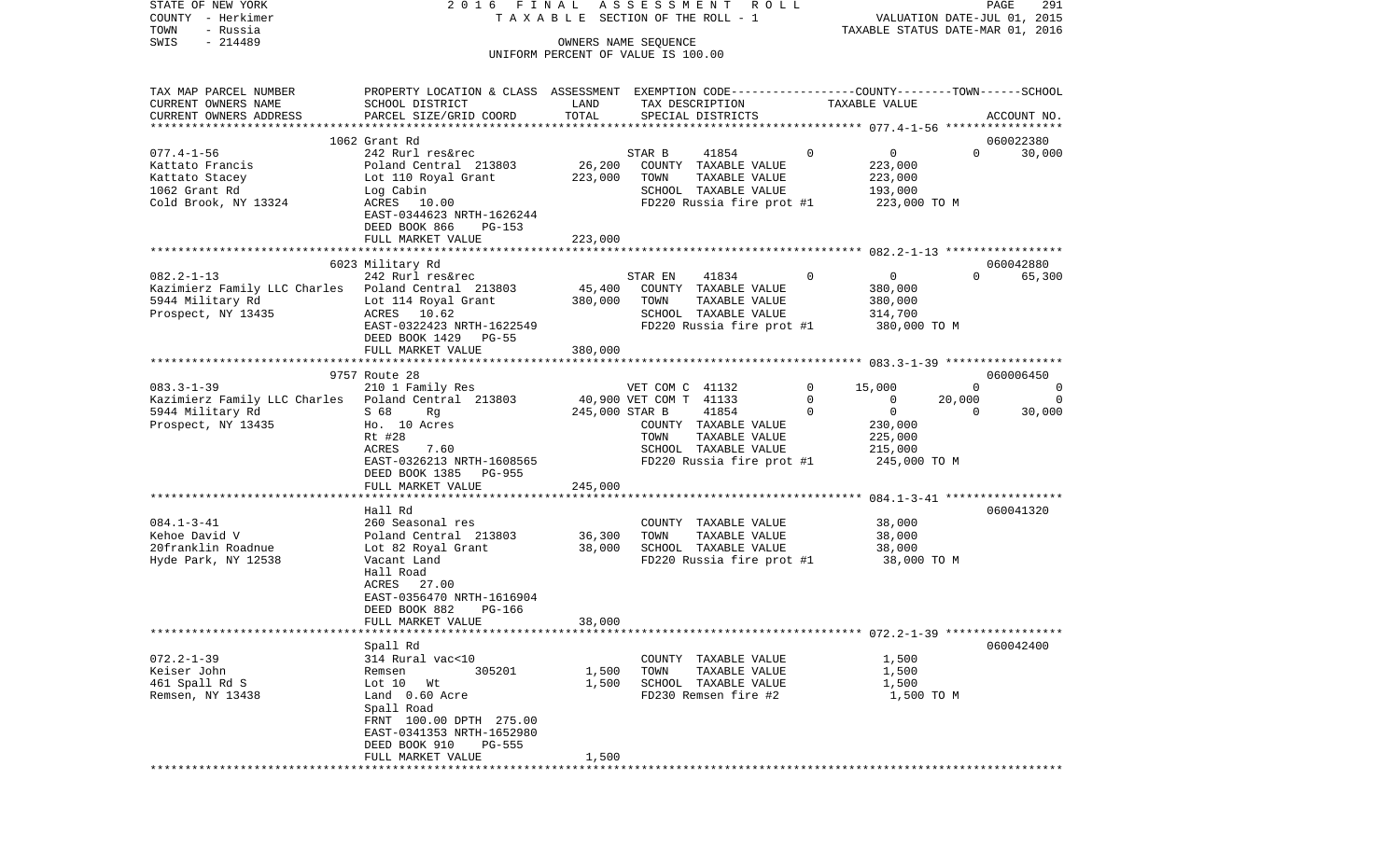| STATE OF NEW YORK<br>COUNTY - Herkimer       | 2 0 1 6<br>FINAL<br>TAXABLE                                                                                        |                  | ASSESSMENT<br>R O L L<br>SECTION OF THE ROLL - 1 | VALUATION DATE-JUL 01, 2015               | 292<br>PAGE           |
|----------------------------------------------|--------------------------------------------------------------------------------------------------------------------|------------------|--------------------------------------------------|-------------------------------------------|-----------------------|
| TOWN<br>- Russia                             |                                                                                                                    |                  |                                                  | TAXABLE STATUS DATE-MAR 01, 2016          |                       |
| $-214489$<br>SWIS                            |                                                                                                                    |                  | OWNERS NAME SEQUENCE                             |                                           |                       |
|                                              |                                                                                                                    |                  | UNIFORM PERCENT OF VALUE IS 100.00               |                                           |                       |
|                                              |                                                                                                                    |                  |                                                  |                                           |                       |
|                                              |                                                                                                                    |                  |                                                  |                                           |                       |
| TAX MAP PARCEL NUMBER<br>CURRENT OWNERS NAME | PROPERTY LOCATION & CLASS ASSESSMENT EXEMPTION CODE---------------COUNTY-------TOWN------SCHOOL<br>SCHOOL DISTRICT | LAND             |                                                  | TAXABLE VALUE                             |                       |
| CURRENT OWNERS ADDRESS                       | PARCEL SIZE/GRID COORD                                                                                             | TOTAL            | TAX DESCRIPTION<br>SPECIAL DISTRICTS             |                                           | ACCOUNT NO.           |
| ********************                         |                                                                                                                    |                  |                                                  |                                           |                       |
|                                              | Spall Rd                                                                                                           |                  |                                                  |                                           | 060007050             |
| $072.2 - 1 - 40$                             | 312 Vac w/imprv                                                                                                    |                  | COUNTY TAXABLE VALUE                             | 5,000                                     |                       |
| Keiser John                                  | 305201<br>Remsen                                                                                                   | 4,000            | TOWN<br>TAXABLE VALUE                            | 5,000                                     |                       |
| 461 Spall Rd                                 | W 10<br>M P                                                                                                        | 5,000            | SCHOOL TAXABLE VALUE                             | 5,000                                     |                       |
| Remsen, NY 13438                             | Lot 1                                                                                                              |                  | FD230 Remsen fire #2                             | 5,000 TO M                                |                       |
|                                              | Spall                                                                                                              |                  |                                                  |                                           |                       |
|                                              | FRNT 100.00 DPTH 470.00                                                                                            |                  |                                                  |                                           |                       |
|                                              | EAST-0341534 NRTH-1652876                                                                                          |                  |                                                  |                                           |                       |
|                                              | DEED BOOK 1107<br><b>PG-105</b>                                                                                    |                  |                                                  |                                           |                       |
|                                              | FULL MARKET VALUE                                                                                                  | 5,000            |                                                  |                                           |                       |
|                                              |                                                                                                                    |                  |                                                  | *************** 072.2-1-41 ************** |                       |
|                                              | 461 Spall Rd                                                                                                       |                  |                                                  |                                           | 060007020             |
| $072.2 - 1 - 41$                             | 314 Rural vac<10                                                                                                   |                  | COUNTY TAXABLE VALUE                             | 12,300                                    |                       |
| Keiser John                                  | 305201<br>Remsen                                                                                                   | 12,300           | TOWN<br>TAXABLE VALUE                            | 12,300                                    |                       |
| 461 Spall Rd                                 | W 10<br>M P                                                                                                        | 12,300           | SCHOOL TAXABLE VALUE                             | 12,300                                    |                       |
| Remsen, NY 13438                             | Camp7/10                                                                                                           |                  | FD230 Remsen fire #2                             | 12,300 TO M                               |                       |
|                                              | Spall                                                                                                              |                  |                                                  |                                           |                       |
|                                              | 72.00 DPTH 420.00<br>FRNT<br><b>ACRES</b><br>0.93                                                                  |                  |                                                  |                                           |                       |
|                                              | EAST-0341560 NRTH-1652798                                                                                          |                  |                                                  |                                           |                       |
|                                              | DEED BOOK 1107<br><b>PG-105</b>                                                                                    |                  |                                                  |                                           |                       |
|                                              | FULL MARKET VALUE                                                                                                  | 12,300           |                                                  |                                           |                       |
|                                              |                                                                                                                    |                  |                                                  |                                           |                       |
|                                              | Spall Rd                                                                                                           |                  |                                                  |                                           | 060006990             |
| $072.2 - 1 - 42$                             | 314 Rural vac<10                                                                                                   |                  | COUNTY TAXABLE VALUE                             | 1,800                                     |                       |
| Keiser John                                  | 305201<br>Remsen                                                                                                   | 1,800            | TOWN<br>TAXABLE VALUE                            | 1,800                                     |                       |
| 461 Spall Rd                                 | W 10<br>M P                                                                                                        | 1,800            | SCHOOL TAXABLE VALUE                             | 1,800                                     |                       |
| Remsen, NY 13438                             | Lot $8/10$                                                                                                         |                  | FD230 Remsen fire #2                             | 1,800 TO M                                |                       |
|                                              | Spall                                                                                                              |                  |                                                  |                                           |                       |
|                                              | FRNT 100.00 DPTH 390.00                                                                                            |                  |                                                  |                                           |                       |
|                                              | ACRES<br>0.72                                                                                                      |                  |                                                  |                                           |                       |
|                                              | EAST-0341579 NRTH-1652711                                                                                          |                  |                                                  |                                           |                       |
|                                              | DEED BOOK 1107 PG-105                                                                                              |                  |                                                  |                                           |                       |
|                                              | FULL MARKET VALUE<br>******************                                                                            | 1,800            |                                                  |                                           |                       |
|                                              |                                                                                                                    |                  |                                                  |                                           |                       |
|                                              | 459 Spall Rd                                                                                                       |                  |                                                  | $\mathbf 0$                               | 060009180<br>$\Omega$ |
| $072.2 - 1 - 45$<br>Keiser John              | 270 Mfg housing<br>305201                                                                                          |                  | 41854<br>STAR B<br>COUNTY TAXABLE VALUE          | $\mathbf 0$                               | 30,000                |
| Morris Kevin                                 | Remsen<br>Lot 10 Walker Tract                                                                                      | 12,800<br>42,000 | TOWN<br>TAXABLE VALUE                            | 42,000<br>42,000                          |                       |
| 461 Spall Rd                                 | Vacant Land                                                                                                        |                  | SCHOOL TAXABLE VALUE                             | 12,000                                    |                       |
| Remsen, NY 13438                             | Spall                                                                                                              |                  | FD230 Remsen fire #2                             | 42,000 TO M                               |                       |
|                                              | FRNT 200.00 DPTH 250.00                                                                                            |                  |                                                  |                                           |                       |
|                                              | EAST-0341617 NRTH-1653073                                                                                          |                  |                                                  |                                           |                       |
|                                              | DEED BOOK 859<br>$PG-7$                                                                                            |                  |                                                  |                                           |                       |
|                                              | FULL MARKET VALUE                                                                                                  | 42,000           |                                                  |                                           |                       |
|                                              |                                                                                                                    |                  |                                                  |                                           |                       |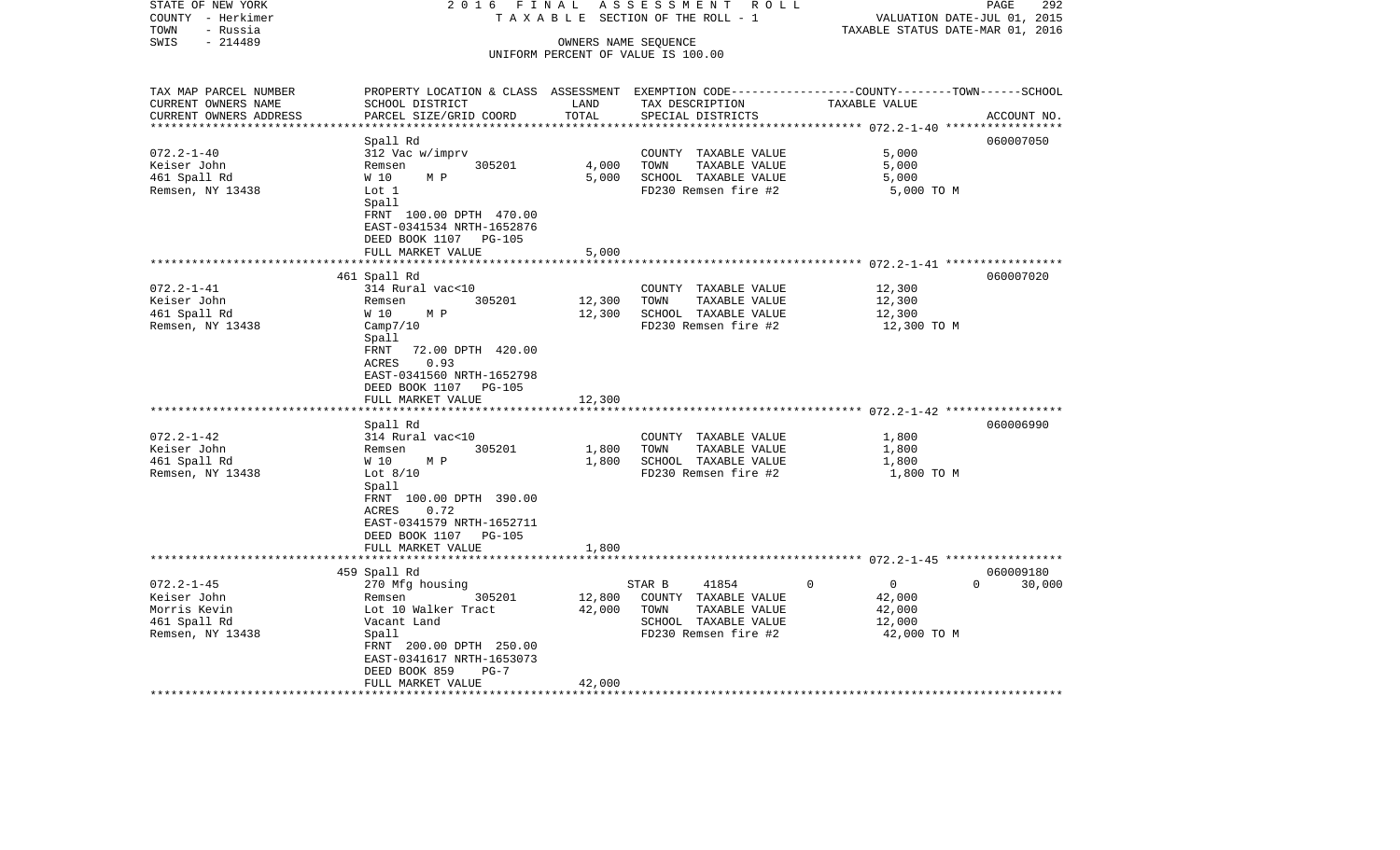| STATE OF NEW YORK                                    | 2016                                                                                             | FINAL    | A S S E S S M E N T<br>ROLL                                |                                  | 293<br>PAGE        |
|------------------------------------------------------|--------------------------------------------------------------------------------------------------|----------|------------------------------------------------------------|----------------------------------|--------------------|
| COUNTY - Herkimer                                    |                                                                                                  |          | T A X A B L E SECTION OF THE ROLL - 1                      | VALUATION DATE-JUL 01, 2015      |                    |
| TOWN<br>- Russia                                     |                                                                                                  |          |                                                            | TAXABLE STATUS DATE-MAR 01, 2016 |                    |
| SWIS<br>$-214489$                                    |                                                                                                  |          | OWNERS NAME SEQUENCE<br>UNIFORM PERCENT OF VALUE IS 100.00 |                                  |                    |
|                                                      |                                                                                                  |          |                                                            |                                  |                    |
| TAX MAP PARCEL NUMBER                                | PROPERTY LOCATION & CLASS ASSESSMENT EXEMPTION CODE----------------COUNTY-------TOWN------SCHOOL |          |                                                            |                                  |                    |
| CURRENT OWNERS NAME                                  | SCHOOL DISTRICT                                                                                  | LAND     | TAX DESCRIPTION                                            | TAXABLE VALUE                    |                    |
| CURRENT OWNERS ADDRESS                               | PARCEL SIZE/GRID COORD                                                                           | TOTAL    | SPECIAL DISTRICTS                                          |                                  | ACCOUNT NO.        |
| ***********************                              |                                                                                                  |          |                                                            |                                  |                    |
|                                                      | 461 Spall Rd                                                                                     |          |                                                            |                                  | 060019680          |
| $072.2 - 1 - 64$                                     | 210 1 Family Res                                                                                 |          | COUNTY TAXABLE VALUE                                       | 38,000                           |                    |
| Keiser John                                          | 305201<br>Remsen                                                                                 | 10,300   | TOWN<br>TAXABLE VALUE                                      | 38,000                           |                    |
| 461 Spall Rd                                         | Lot 10 Machins Patent                                                                            | 38,000   | SCHOOL TAXABLE VALUE                                       | 38,000                           |                    |
| Remsen, NY 13438                                     | Camp                                                                                             |          | FD230 Remsen fire #2                                       | 38,000 TO M                      |                    |
|                                                      | Spall Road                                                                                       |          |                                                            |                                  |                    |
|                                                      | FRNT 100.00 DPTH 250.00                                                                          |          |                                                            |                                  |                    |
|                                                      | EAST-0341526 NRTH-1654330                                                                        |          |                                                            |                                  |                    |
|                                                      | DEED BOOK 931<br>PG-697                                                                          |          |                                                            |                                  |                    |
|                                                      | FULL MARKET VALUE                                                                                | 38,000   |                                                            |                                  |                    |
|                                                      |                                                                                                  | ******** |                                                            |                                  |                    |
|                                                      | 202 Taylor Brook Rd                                                                              |          |                                                            |                                  | 060013140          |
| $083.1 - 1 - 44$                                     | 210 1 Family Res                                                                                 |          | COUNTY TAXABLE VALUE                                       | 78,000                           |                    |
| Keller Auth Audrey                                   | Poland Central 213803                                                                            | 12,500   | TAXABLE VALUE<br>TOWN                                      | 78,000                           |                    |
| Auth Brendan                                         | Lot 92 Royal Grant                                                                               | 78,000   | SCHOOL TAXABLE VALUE                                       | 78,000                           |                    |
| 10262 Bocha Woods Ln                                 | FRNT 130.00 DPTH 350.00                                                                          |          | FD220 Russia fire prot #1                                  | 78,000 TO M                      |                    |
| Bocha Raton, FL 33428                                | ACRES<br>1.00                                                                                    |          |                                                            |                                  |                    |
|                                                      | EAST-0333653 NRTH-1616899<br>DEED BOOK 1490<br>PG-552                                            |          |                                                            |                                  |                    |
|                                                      | FULL MARKET VALUE                                                                                | 78,000   |                                                            |                                  |                    |
|                                                      | ************************                                                                         |          |                                                            |                                  |                    |
|                                                      | 5075 Military Rd                                                                                 |          |                                                            |                                  | 060014880          |
| $083.4 - 1 - 67.1$                                   | 242 Rurl res&rec                                                                                 |          | STAR EN<br>41834                                           | $\Omega$<br>$\overline{0}$       | $\Omega$<br>65,300 |
| Kelley Irrevocable Trust Betty Poland Central 213803 |                                                                                                  | 30,000   | COUNTY TAXABLE VALUE                                       | 199,000                          |                    |
| 5075 Military Rd                                     | Lot 70<br>Rq                                                                                     | 199,000  | TOWN<br>TAXABLE VALUE                                      | 199,000                          |                    |
| Poland, NY 13431                                     | House                                                                                            |          | SCHOOL TAXABLE VALUE                                       | 133,700                          |                    |
|                                                      | Military Road                                                                                    |          | FD220 Russia fire prot #1                                  | 199,000 TO M                     |                    |
|                                                      | FRNT 150.00 DPTH                                                                                 |          |                                                            |                                  |                    |
|                                                      | ACRES<br>18.40                                                                                   |          |                                                            |                                  |                    |
|                                                      | EAST-0337977 NRTH-1611258                                                                        |          |                                                            |                                  |                    |
|                                                      | DEED BOOK 1393<br>PG-987                                                                         |          |                                                            |                                  |                    |
|                                                      | FULL MARKET VALUE                                                                                | 199,000  |                                                            |                                  |                    |
|                                                      | ********************                                                                             |          |                                                            |                                  |                    |
|                                                      | Route 365                                                                                        |          |                                                            |                                  | 060010590          |
| $073.3 - 1 - 57$                                     | 270 Mfg housing                                                                                  |          | COUNTY TAXABLE VALUE                                       | 11,000                           |                    |
| Kellogg Mark                                         | Poland Central 213803                                                                            | 6,600    | TOWN<br>TAXABLE VALUE                                      | 11,000                           |                    |
| Kellogg Lori                                         | Lot 80 Remsenburg Patent                                                                         | 11,000   | SCHOOL TAXABLE VALUE                                       | 11,000                           |                    |
| 763 Gardner Rd                                       | Mobile Home                                                                                      |          | FD230 Remsen fire #2                                       | 11,000 TO M                      |                    |
| Burlington Flats, NY 13315                           | FRNT 100.00 DPTH<br>42.00<br>ACRES<br>0.13                                                       |          |                                                            |                                  |                    |
|                                                      | EAST-0352883 NRTH-1646800                                                                        |          |                                                            |                                  |                    |
|                                                      | DEED BOOK 1337<br>PG-308                                                                         |          |                                                            |                                  |                    |
|                                                      | FULL MARKET VALUE                                                                                | 11,000   |                                                            |                                  |                    |
|                                                      |                                                                                                  |          |                                                            |                                  |                    |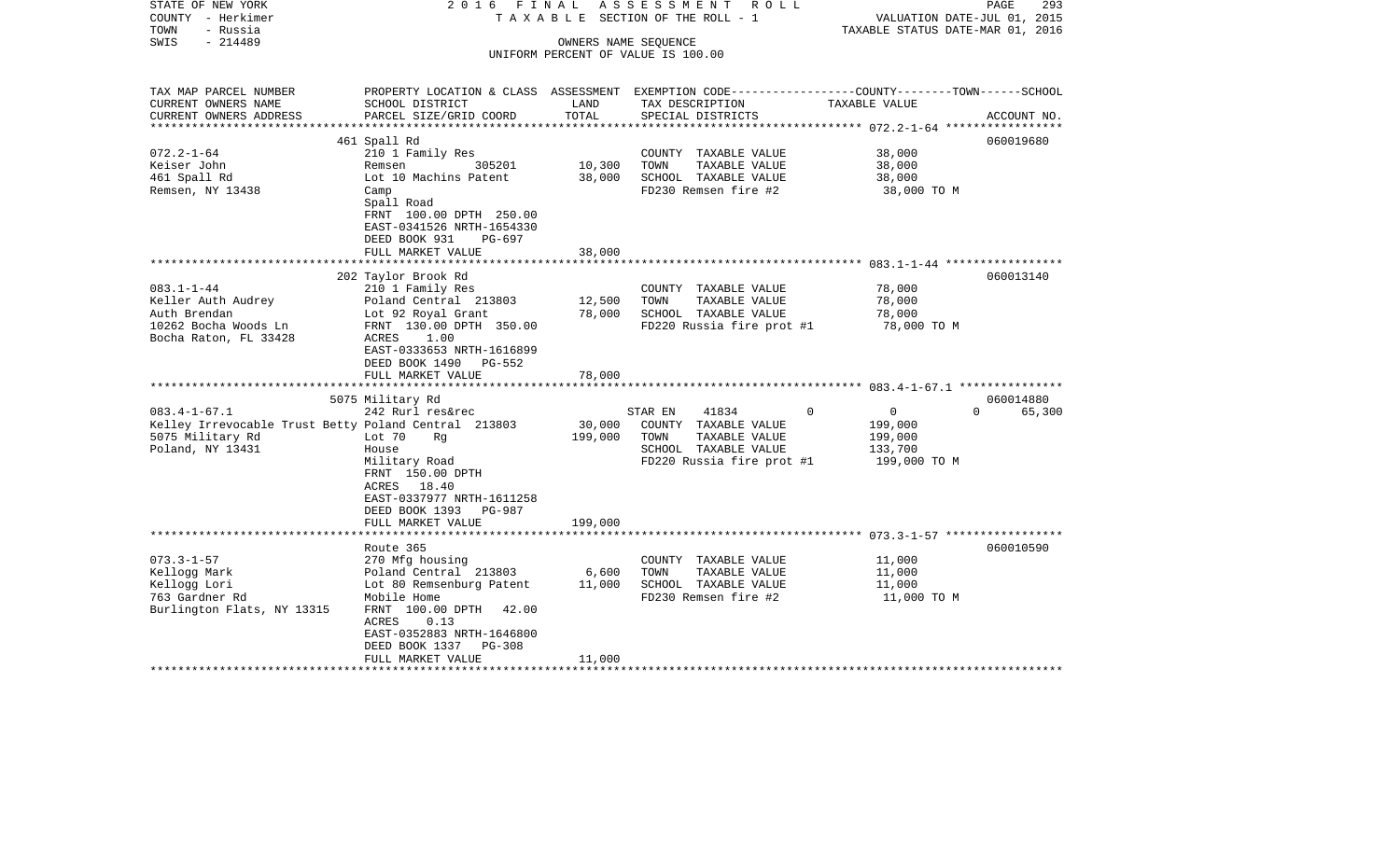| STATE OF NEW YORK<br>COUNTY - Herkimer<br>TOWN<br>- Russia<br>$-214489$<br>SWIS                                   | 2016 FINAL                                                                                                                                                                                                  |                              | ASSESSMENT ROLL<br>TAXABLE SECTION OF THE ROLL - 1<br>OWNERS NAME SEQUENCE<br>UNIFORM PERCENT OF VALUE IS 100.00      |                                                                             | PAGE<br>294<br>VALUATION DATE-JUL 01, 2015<br>TAXABLE STATUS DATE-MAR 01, 2016 |
|-------------------------------------------------------------------------------------------------------------------|-------------------------------------------------------------------------------------------------------------------------------------------------------------------------------------------------------------|------------------------------|-----------------------------------------------------------------------------------------------------------------------|-----------------------------------------------------------------------------|--------------------------------------------------------------------------------|
| TAX MAP PARCEL NUMBER<br>CURRENT OWNERS NAME<br>CURRENT OWNERS ADDRESS                                            | PROPERTY LOCATION & CLASS ASSESSMENT EXEMPTION CODE---------------COUNTY-------TOWN------SCHOOL<br>SCHOOL DISTRICT<br>PARCEL SIZE/GRID COORD                                                                | LAND<br>TOTAL                | TAX DESCRIPTION<br>SPECIAL DISTRICTS                                                                                  | TAXABLE VALUE                                                               | ACCOUNT NO.                                                                    |
| ************************                                                                                          |                                                                                                                                                                                                             |                              |                                                                                                                       |                                                                             |                                                                                |
| $082.2 - 1 - 41$<br>Kelly Adam<br>Berez Lydia<br>197 Dover Rd<br>Barneveld, NY 13304                              | 197 Dover Rd<br>210 1 Family Res<br>Holland Patent 305801<br>Royal Grant Lot 103<br>House Garage<br>Dover<br>FRNT 662.00 DPTH<br>ACRES<br>3.50<br>EAST-0317958 NRTH-1617875<br>DEED BOOK 930<br>PG-252      | 32,300<br>240,000            | STAR B<br>41854<br>COUNTY TAXABLE VALUE<br>TOWN<br>TAXABLE VALUE<br>SCHOOL TAXABLE VALUE<br>FD220 Russia fire prot #1 | $\overline{0}$<br>$\Omega$<br>240,000<br>240,000<br>210,000<br>240,000 TO M | 060001050<br>$\Omega$<br>30,000                                                |
|                                                                                                                   | FULL MARKET VALUE                                                                                                                                                                                           | 240,000                      |                                                                                                                       |                                                                             |                                                                                |
|                                                                                                                   |                                                                                                                                                                                                             |                              |                                                                                                                       |                                                                             |                                                                                |
| $082.4 - 1 - 20$<br>Kelly Family Trust Virginia B Poland Central 213803<br>10 Foery Dr Apt 305<br>Utica, NY 13501 | Partridge Hill Rd<br>260 Seasonal res<br>Lot 69 Royal Grant<br>Camp<br>ACRES<br>4.40<br>EAST-0321397 NRTH-1610840<br>DEED BOOK 1333 PG-41<br>FULL MARKET VALUE                                              | 34,500<br>126,000<br>126,000 | COUNTY TAXABLE VALUE<br>TOWN<br>TAXABLE VALUE<br>SCHOOL TAXABLE VALUE<br>FD220 Russia fire prot #1                    | 126,000<br>126,000<br>126,000<br>126,000 TO M                               | 060008760                                                                      |
| $088.2 - 1 - 15$<br>Kelly James J<br>417 Main St<br>Cold Brook, NY 13324                                          | Military Rd<br>314 Rural vac<10<br>Poland Central 213803<br>Lot 51 Royal Grant<br>Vacant Land<br>ACRES<br>2.60<br>EAST-0347642 NRTH-1606784<br>DEED BOOK 1535 PG-265<br>FULL MARKET VALUE                   | 2,000<br>2,000<br>2,000      | COUNTY TAXABLE VALUE<br>TOWN<br>TAXABLE VALUE<br>SCHOOL TAXABLE VALUE<br>FD220 Russia fire prot #1                    | 2,000<br>2,000<br>2,000<br>2,000 TO M                                       | 060045880                                                                      |
|                                                                                                                   |                                                                                                                                                                                                             |                              |                                                                                                                       |                                                                             |                                                                                |
| $082.2 - 1 - 25$<br>Kelly Jonas B<br>Jones Heidi L<br>404 Dover Rd<br>Barneveld, NY 13304                         | 484 Dover Rd<br>210 1 Family Res<br>Poland Central 213803<br>Lot 105 Royal Grant<br>House 3 Stall Garage<br>Dover<br>ACRES 17.30<br>EAST-0322126 NRTH-1620423<br>DEED BOOK 1184 PG-203<br>FULL MARKET VALUE | 53,900<br>375,000<br>375,000 | 41854<br>STAR B<br>COUNTY TAXABLE VALUE<br>TOWN<br>TAXABLE VALUE<br>SCHOOL TAXABLE VALUE<br>FD220 Russia fire prot #1 | $\Omega$<br>$\overline{0}$<br>375,000<br>375,000<br>345,000<br>375,000 TO M | 060029670<br>$\Omega$<br>30,000                                                |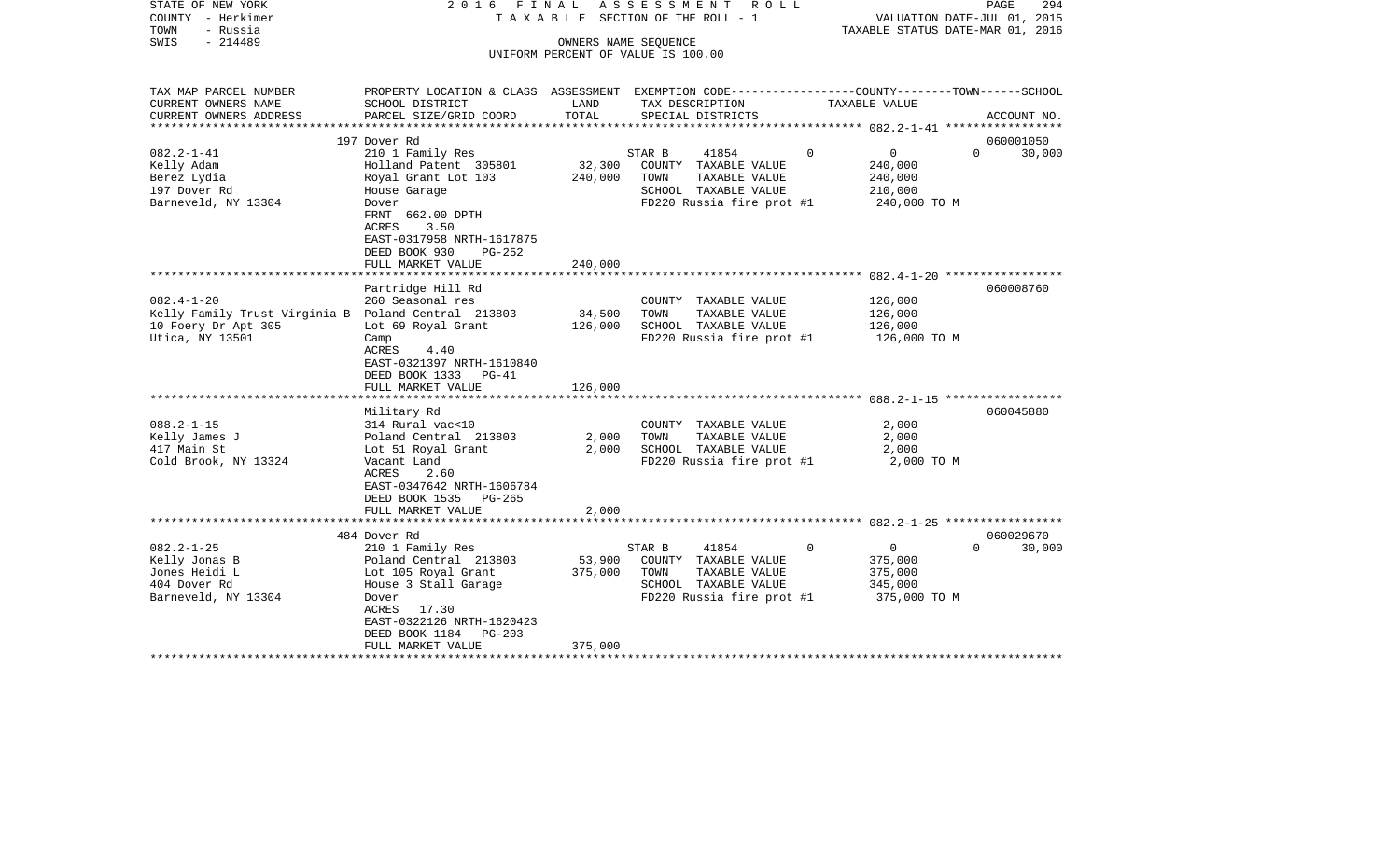| STATE OF NEW YORK<br>COUNTY - Herkimer | 2016 FINAL                                                                                      |                      | A S S E S S M E N T R O L L<br>T A X A B L E SECTION OF THE ROLL - 1 |               | VALUATION DATE-JUL 01, 2015      | 295<br>PAGE      |
|----------------------------------------|-------------------------------------------------------------------------------------------------|----------------------|----------------------------------------------------------------------|---------------|----------------------------------|------------------|
| TOWN<br>- Russia                       |                                                                                                 |                      |                                                                      |               | TAXABLE STATUS DATE-MAR 01, 2016 |                  |
| $-214489$<br>SWIS                      |                                                                                                 | OWNERS NAME SEQUENCE |                                                                      |               |                                  |                  |
|                                        |                                                                                                 |                      | UNIFORM PERCENT OF VALUE IS 100.00                                   |               |                                  |                  |
| TAX MAP PARCEL NUMBER                  | PROPERTY LOCATION & CLASS ASSESSMENT EXEMPTION CODE---------------COUNTY-------TOWN------SCHOOL |                      |                                                                      |               |                                  |                  |
| CURRENT OWNERS NAME                    | SCHOOL DISTRICT                                                                                 | LAND                 | TAX DESCRIPTION                                                      | TAXABLE VALUE |                                  |                  |
| CURRENT OWNERS ADDRESS                 | PARCEL SIZE/GRID COORD                                                                          | TOTAL                | SPECIAL DISTRICTS                                                    |               |                                  | ACCOUNT NO.      |
| ************************               |                                                                                                 |                      |                                                                      |               |                                  |                  |
|                                        | 149 Shaffer Rd.                                                                                 |                      |                                                                      |               |                                  |                  |
| $072.15 - 1 - 7.4$                     | 270 Mfg housing                                                                                 |                      | 41854<br>STAR B                                                      | $\mathbf{0}$  | $\mathbf 0$<br>$\Omega$          | 30,000           |
| Kelly Mary Ann                         | 305201<br>Remsen                                                                                | 12,800               | COUNTY TAXABLE VALUE                                                 |               | 57,000                           |                  |
| 149 Shaffer Rd                         | Doublewide                                                                                      | 57,000               | TOWN<br>TAXABLE VALUE                                                |               | 57,000                           |                  |
| Remsen, NY 13438                       | FRNT 225.00 DPTH                                                                                |                      | SCHOOL TAXABLE VALUE                                                 |               | 27,000                           |                  |
|                                        | ACRES<br>1.10                                                                                   |                      | FD230 Remsen fire #2                                                 |               | 57,000 TO M                      |                  |
|                                        | EAST-0339227 NRTH-1646094                                                                       |                      |                                                                      |               |                                  |                  |
|                                        | DEED BOOK 00844 PG-00436                                                                        |                      |                                                                      |               |                                  |                  |
|                                        | FULL MARKET VALUE                                                                               | 57,000               |                                                                      |               |                                  |                  |
|                                        |                                                                                                 |                      |                                                                      |               |                                  |                  |
|                                        | Wheelertown Rd                                                                                  |                      |                                                                      |               |                                  | 060044920        |
| $068. - 1 - 32.1$                      | 910 Priv forest                                                                                 |                      | COUNTY TAXABLE VALUE                                                 |               | 92,100                           |                  |
| Kempeny Billie Joan                    | 305201<br>Remsen                                                                                | 92,100               | TOWN<br>TAXABLE VALUE                                                |               | 92,100                           |                  |
| Kempeny Brad T                         | Lot 44 Remsenburg Patent                                                                        | 92,100               | SCHOOL TAXABLE VALUE                                                 |               | 92,100                           |                  |
| 1117 Wheelertown Rd                    | Vacant Land                                                                                     |                      | FD230 Remsen fire #2                                                 |               | 92,100 TO M                      |                  |
| Remsen, NY 13438                       | ACRES 87.70                                                                                     |                      |                                                                      |               |                                  |                  |
|                                        | EAST-0344108 NRTH-1660175                                                                       |                      |                                                                      |               |                                  |                  |
|                                        | DEED BOOK 1293 PG-52                                                                            |                      |                                                                      |               |                                  |                  |
|                                        | FULL MARKET VALUE                                                                               | 92,100               |                                                                      |               |                                  |                  |
|                                        |                                                                                                 |                      |                                                                      |               |                                  |                  |
|                                        | 294 Dover Rd                                                                                    |                      |                                                                      |               |                                  | 0012212          |
| $082.2 - 1 - 51.3$                     | 280 Res Multiple                                                                                |                      | 41854<br>STAR B                                                      | 0             | 0<br>$\Omega$                    | 30,000           |
| Kenderdine Donald                      | Holland Patent 305801                                                                           | 62,500               | COUNTY TAXABLE VALUE                                                 |               | 362,000                          |                  |
| Kenderdine Sally                       | Lots 103&104 Royal Grant                                                                        | 362,000              | TAXABLE VALUE<br>TOWN                                                |               | 362,000                          |                  |
| 294 Dover Rd                           | House Garage                                                                                    |                      | SCHOOL TAXABLE VALUE                                                 |               | 332,000                          |                  |
| Barneveld, NY 13304                    | ACRES 15.20                                                                                     |                      | FD220 Russia fire prot #1                                            |               | 362,000 TO M                     |                  |
|                                        | EAST-0319505 NRTH-1618598                                                                       |                      |                                                                      |               |                                  |                  |
|                                        | DEED BOOK 909<br>PG-405                                                                         |                      |                                                                      |               |                                  |                  |
|                                        | FULL MARKET VALUE                                                                               | 362,000              |                                                                      |               |                                  |                  |
|                                        |                                                                                                 |                      |                                                                      |               |                                  |                  |
|                                        | Grant Rd                                                                                        |                      |                                                                      |               |                                  |                  |
| $077.4 - 3 - 5$                        | 322 Rural vac>10                                                                                |                      | COUNTY TAXABLE VALUE                                                 |               | 33,300                           |                  |
| Kennedy Arthur                         | Poland Central 213803                                                                           | 33,300               | TOWN<br>TAXABLE VALUE                                                |               | 33,300                           |                  |
| Kennedy Donna                          | FRNT 426.00 DPTH                                                                                | 33,300               | SCHOOL TAXABLE VALUE                                                 |               | 33,300                           |                  |
| 12 Meadow Brook Ln                     | ACRES 24.00                                                                                     |                      | FD220 Russia fire prot #1                                            |               | 33,300 TO M                      |                  |
| Flanders, NY 11901                     | EAST-0344317 NRTH-1631407                                                                       |                      |                                                                      |               |                                  |                  |
|                                        | DEED BOOK 1193 PG-735                                                                           |                      |                                                                      |               |                                  |                  |
|                                        | FULL MARKET VALUE                                                                               | 33,300               |                                                                      |               |                                  |                  |
|                                        |                                                                                                 |                      |                                                                      |               |                                  |                  |
| $082.4 - 1 - 15.2$                     | 355 Partridge Hill Rd<br>210 1 Family Res                                                       |                      | 41854<br>STAR B                                                      | 0             | 0<br>0                           | 005345<br>30,000 |
| Kennedy Patricia K                     | Holland Patent 305801                                                                           | 36,000               | TAXABLE VALUE<br>COUNTY                                              |               | 265,000                          |                  |
| 355 Partridge Hill Rd                  |                                                                                                 | 265,000              | TOWN<br>TAXABLE VALUE                                                |               | 265,000                          |                  |
|                                        | Lot 89 Royal Grant                                                                              |                      |                                                                      |               |                                  |                  |
| Barneveld, NY 13304                    | House Att Garage<br>Partridge Hill                                                              |                      | SCHOOL TAXABLE VALUE                                                 |               | 235,000                          |                  |
|                                        | ACRES<br>5.00 BANK<br>135                                                                       |                      | FD220 Russia fire prot #1                                            |               | 265,000 TO M                     |                  |
|                                        | EAST-0318619 NRTH-1611098                                                                       |                      |                                                                      |               |                                  |                  |
|                                        | DEED BOOK 767<br>PG-608                                                                         |                      |                                                                      |               |                                  |                  |
|                                        | FULL MARKET VALUE                                                                               | 265,000              |                                                                      |               |                                  |                  |
|                                        |                                                                                                 |                      |                                                                      |               |                                  |                  |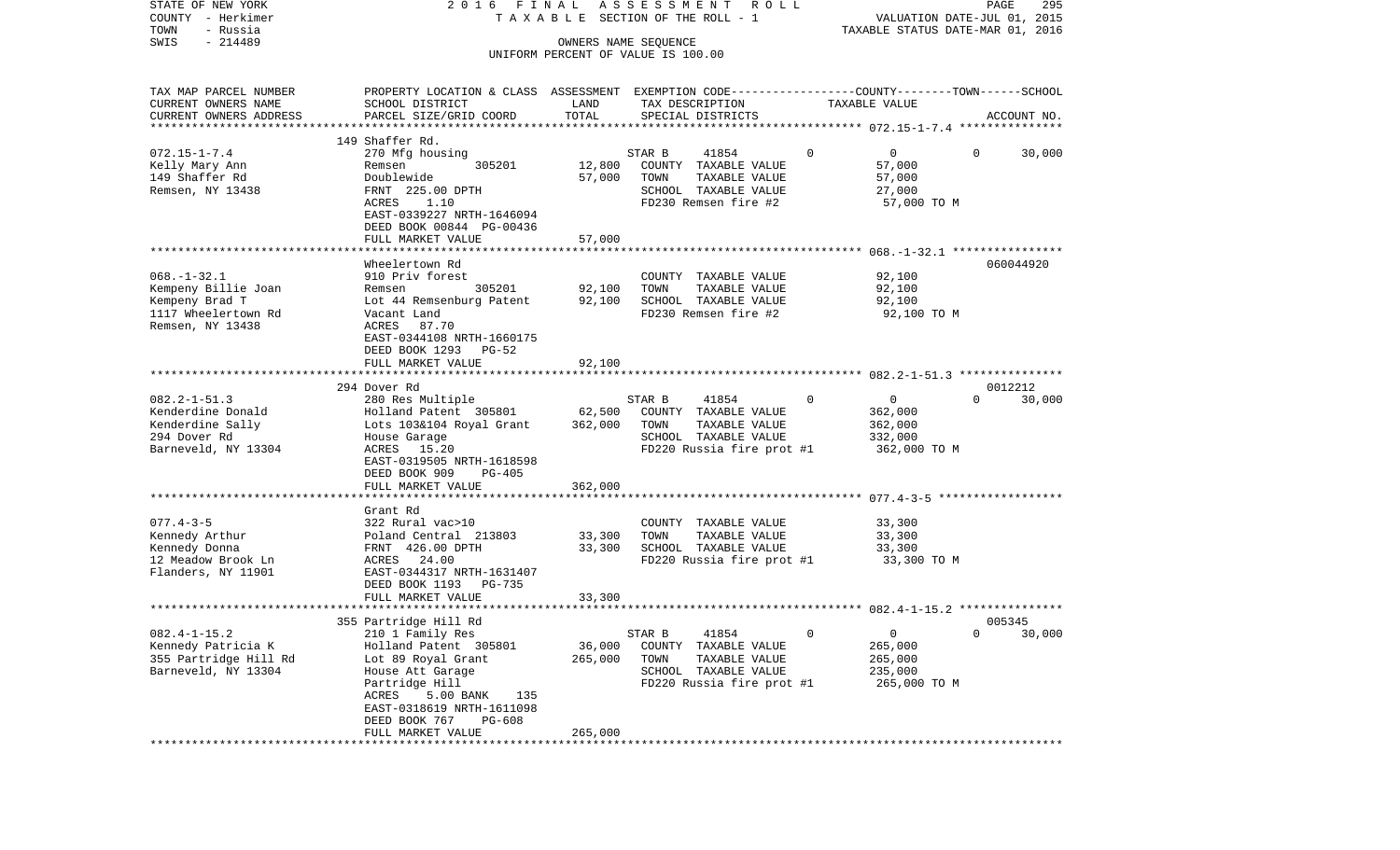|      | STATE OF NEW YORK | 2016 FINAL ASSESSMENT ROLL         |                                  | PAGE | 296 |
|------|-------------------|------------------------------------|----------------------------------|------|-----|
|      | COUNTY - Herkimer | TAXABLE SECTION OF THE ROLL - 1    | VALUATION DATE-JUL 01, 2015      |      |     |
| TOWN | - Russia          |                                    | TAXABLE STATUS DATE-MAR 01, 2016 |      |     |
| SWIS | $-214489$         | OWNERS NAME SEOUENCE               |                                  |      |     |
|      |                   | UNIFORM PERCENT OF VALUE IS 100.00 |                                  |      |     |
|      |                   |                                    |                                  |      |     |

| CURRENT OWNERS NAME<br>SCHOOL DISTRICT<br>LAND<br>TAX DESCRIPTION<br>TAXABLE VALUE<br>TOTAL<br>CURRENT OWNERS ADDRESS<br>PARCEL SIZE/GRID COORD<br>SPECIAL DISTRICTS<br>ACCOUNT NO.<br>***************************<br>*******************<br>286 Gravesville Rd<br>060051260<br>$083.3 - 1 - 69.2$<br>210 1 Family Res<br>VET WAR C 41122<br>$\mathbf 0$<br>9,000<br>$\Omega$<br>$\Omega$<br>Poland Central 213803<br>33,800 VET WAR T 41123<br>12,000<br>Kerber Albert W<br>0<br>$\Omega$<br>0<br>$\Omega$<br>$\mathbf 0$<br>286 Gravesville Rd<br>Lot 69 Royal Grant<br>126,000 STAR EN<br>41834<br>$\Omega$<br>65,300<br>Poland, NY 13431<br>House Att Garage<br>COUNTY TAXABLE VALUE<br>117,000<br><b>ACRES</b><br>4.13<br>TOWN<br>TAXABLE VALUE<br>114,000<br>EAST-0327919 NRTH-1611023<br>SCHOOL TAXABLE VALUE<br>60,700<br>DEED BOOK 678<br>FD220 Russia fire prot #1<br>126,000 TO M<br>PG-549<br>126,000<br>FULL MARKET VALUE<br>060024750<br>Dover Rd<br>210 1 Family Res<br>116,000<br>$082.2 - 1 - 37.1$<br>COUNTY TAXABLE VALUE<br>28,200<br>Kernan Mark C<br>Holland Patent 305801<br>TOWN<br>TAXABLE VALUE<br>116,000<br>14550 Marshview Dr<br>Lot 104 Royal Grant<br>116,000<br>SCHOOL TAXABLE VALUE<br>116,000<br>Jacksonville, FL 32250<br>House Garage<br>FD220 Russia fire prot #1<br>116,000 TO M<br>ACRES<br>1.90<br>EAST-0318225 NRTH-1618829<br>DEED BOOK 1463 PG-158<br>116,000<br>FULL MARKET VALUE<br>6268 Military Rd<br>060022680<br>$076.4 - 1 - 7$<br>9,000<br>210 1 Family Res<br>VET WAR C 41122<br>$\mathbf 0$<br>$\Omega$<br>$\Omega$<br>Kessler George T<br>Poland Central 213803<br>19,800 VET WAR T 41123<br>0<br>12,000<br>$\Omega$<br>$\mathbf{0}$<br>$\mathbf 0$<br>6268 Military Rd<br>Lot 116 Royal Grant<br>159,000 STAR EN<br>41834<br>$\Omega$<br>65,300<br>$\Omega$<br>PO Box 19<br>House Garage<br>COUNTY TAXABLE VALUE<br>150,000<br>Prospect, NY 13435<br>Military<br>TOWN<br>TAXABLE VALUE<br>147,000<br>FRNT 172.00 DPTH 165.00<br>SCHOOL TAXABLE VALUE<br>93,700<br>ACRES<br>0.45<br>FD220 Russia fire prot #1<br>159,000 TO M<br>EAST-0321137 NRTH-1627348<br>DEED BOOK 747<br>$PG-106$<br>159,000<br>FULL MARKET VALUE<br>449 Gravesville Rd<br>$083.3 - 1 - 37.4$<br>41854<br>$\overline{0}$<br>30,000<br>210 1 Family Res<br>STAR B<br>$\mathbf 0$<br>$\Omega$<br>Kessler Ward<br>Poland Central 213803<br>36,300<br>COUNTY TAXABLE VALUE<br>161,000<br>Gravesville Road<br>Kessler Deborah<br>161,000<br>161,000<br>TOWN<br>TAXABLE VALUE<br>FRNT 311.80 DPTH<br>449 Gravesville Rd<br>SCHOOL TAXABLE VALUE<br>131,000<br>FD220 Russia fire prot #1<br>Poland, NY 13431<br>ACRES<br>5.10<br>161,000 TO M<br>EAST-0324950 NRTH-1610114<br>DEED BOOK 00828 PG-00442<br>161,000<br>FULL MARKET VALUE | TAX MAP PARCEL NUMBER | PROPERTY LOCATION & CLASS ASSESSMENT EXEMPTION CODE----------------COUNTY-------TOWN------SCHOOL |  |  |  |
|-------------------------------------------------------------------------------------------------------------------------------------------------------------------------------------------------------------------------------------------------------------------------------------------------------------------------------------------------------------------------------------------------------------------------------------------------------------------------------------------------------------------------------------------------------------------------------------------------------------------------------------------------------------------------------------------------------------------------------------------------------------------------------------------------------------------------------------------------------------------------------------------------------------------------------------------------------------------------------------------------------------------------------------------------------------------------------------------------------------------------------------------------------------------------------------------------------------------------------------------------------------------------------------------------------------------------------------------------------------------------------------------------------------------------------------------------------------------------------------------------------------------------------------------------------------------------------------------------------------------------------------------------------------------------------------------------------------------------------------------------------------------------------------------------------------------------------------------------------------------------------------------------------------------------------------------------------------------------------------------------------------------------------------------------------------------------------------------------------------------------------------------------------------------------------------------------------------------------------------------------------------------------------------------------------------------------------------------------------------------------------------------------------------------------------------------------------------------------------------------------------------------------------------------------------------------------------------------------------------------------------------------------------------------------------------------------------------------------------------------------------------|-----------------------|--------------------------------------------------------------------------------------------------|--|--|--|
|                                                                                                                                                                                                                                                                                                                                                                                                                                                                                                                                                                                                                                                                                                                                                                                                                                                                                                                                                                                                                                                                                                                                                                                                                                                                                                                                                                                                                                                                                                                                                                                                                                                                                                                                                                                                                                                                                                                                                                                                                                                                                                                                                                                                                                                                                                                                                                                                                                                                                                                                                                                                                                                                                                                                                             |                       |                                                                                                  |  |  |  |
|                                                                                                                                                                                                                                                                                                                                                                                                                                                                                                                                                                                                                                                                                                                                                                                                                                                                                                                                                                                                                                                                                                                                                                                                                                                                                                                                                                                                                                                                                                                                                                                                                                                                                                                                                                                                                                                                                                                                                                                                                                                                                                                                                                                                                                                                                                                                                                                                                                                                                                                                                                                                                                                                                                                                                             |                       |                                                                                                  |  |  |  |
|                                                                                                                                                                                                                                                                                                                                                                                                                                                                                                                                                                                                                                                                                                                                                                                                                                                                                                                                                                                                                                                                                                                                                                                                                                                                                                                                                                                                                                                                                                                                                                                                                                                                                                                                                                                                                                                                                                                                                                                                                                                                                                                                                                                                                                                                                                                                                                                                                                                                                                                                                                                                                                                                                                                                                             |                       |                                                                                                  |  |  |  |
|                                                                                                                                                                                                                                                                                                                                                                                                                                                                                                                                                                                                                                                                                                                                                                                                                                                                                                                                                                                                                                                                                                                                                                                                                                                                                                                                                                                                                                                                                                                                                                                                                                                                                                                                                                                                                                                                                                                                                                                                                                                                                                                                                                                                                                                                                                                                                                                                                                                                                                                                                                                                                                                                                                                                                             |                       |                                                                                                  |  |  |  |
|                                                                                                                                                                                                                                                                                                                                                                                                                                                                                                                                                                                                                                                                                                                                                                                                                                                                                                                                                                                                                                                                                                                                                                                                                                                                                                                                                                                                                                                                                                                                                                                                                                                                                                                                                                                                                                                                                                                                                                                                                                                                                                                                                                                                                                                                                                                                                                                                                                                                                                                                                                                                                                                                                                                                                             |                       |                                                                                                  |  |  |  |
|                                                                                                                                                                                                                                                                                                                                                                                                                                                                                                                                                                                                                                                                                                                                                                                                                                                                                                                                                                                                                                                                                                                                                                                                                                                                                                                                                                                                                                                                                                                                                                                                                                                                                                                                                                                                                                                                                                                                                                                                                                                                                                                                                                                                                                                                                                                                                                                                                                                                                                                                                                                                                                                                                                                                                             |                       |                                                                                                  |  |  |  |
|                                                                                                                                                                                                                                                                                                                                                                                                                                                                                                                                                                                                                                                                                                                                                                                                                                                                                                                                                                                                                                                                                                                                                                                                                                                                                                                                                                                                                                                                                                                                                                                                                                                                                                                                                                                                                                                                                                                                                                                                                                                                                                                                                                                                                                                                                                                                                                                                                                                                                                                                                                                                                                                                                                                                                             |                       |                                                                                                  |  |  |  |
|                                                                                                                                                                                                                                                                                                                                                                                                                                                                                                                                                                                                                                                                                                                                                                                                                                                                                                                                                                                                                                                                                                                                                                                                                                                                                                                                                                                                                                                                                                                                                                                                                                                                                                                                                                                                                                                                                                                                                                                                                                                                                                                                                                                                                                                                                                                                                                                                                                                                                                                                                                                                                                                                                                                                                             |                       |                                                                                                  |  |  |  |
|                                                                                                                                                                                                                                                                                                                                                                                                                                                                                                                                                                                                                                                                                                                                                                                                                                                                                                                                                                                                                                                                                                                                                                                                                                                                                                                                                                                                                                                                                                                                                                                                                                                                                                                                                                                                                                                                                                                                                                                                                                                                                                                                                                                                                                                                                                                                                                                                                                                                                                                                                                                                                                                                                                                                                             |                       |                                                                                                  |  |  |  |
|                                                                                                                                                                                                                                                                                                                                                                                                                                                                                                                                                                                                                                                                                                                                                                                                                                                                                                                                                                                                                                                                                                                                                                                                                                                                                                                                                                                                                                                                                                                                                                                                                                                                                                                                                                                                                                                                                                                                                                                                                                                                                                                                                                                                                                                                                                                                                                                                                                                                                                                                                                                                                                                                                                                                                             |                       |                                                                                                  |  |  |  |
|                                                                                                                                                                                                                                                                                                                                                                                                                                                                                                                                                                                                                                                                                                                                                                                                                                                                                                                                                                                                                                                                                                                                                                                                                                                                                                                                                                                                                                                                                                                                                                                                                                                                                                                                                                                                                                                                                                                                                                                                                                                                                                                                                                                                                                                                                                                                                                                                                                                                                                                                                                                                                                                                                                                                                             |                       |                                                                                                  |  |  |  |
|                                                                                                                                                                                                                                                                                                                                                                                                                                                                                                                                                                                                                                                                                                                                                                                                                                                                                                                                                                                                                                                                                                                                                                                                                                                                                                                                                                                                                                                                                                                                                                                                                                                                                                                                                                                                                                                                                                                                                                                                                                                                                                                                                                                                                                                                                                                                                                                                                                                                                                                                                                                                                                                                                                                                                             |                       |                                                                                                  |  |  |  |
|                                                                                                                                                                                                                                                                                                                                                                                                                                                                                                                                                                                                                                                                                                                                                                                                                                                                                                                                                                                                                                                                                                                                                                                                                                                                                                                                                                                                                                                                                                                                                                                                                                                                                                                                                                                                                                                                                                                                                                                                                                                                                                                                                                                                                                                                                                                                                                                                                                                                                                                                                                                                                                                                                                                                                             |                       |                                                                                                  |  |  |  |
|                                                                                                                                                                                                                                                                                                                                                                                                                                                                                                                                                                                                                                                                                                                                                                                                                                                                                                                                                                                                                                                                                                                                                                                                                                                                                                                                                                                                                                                                                                                                                                                                                                                                                                                                                                                                                                                                                                                                                                                                                                                                                                                                                                                                                                                                                                                                                                                                                                                                                                                                                                                                                                                                                                                                                             |                       |                                                                                                  |  |  |  |
|                                                                                                                                                                                                                                                                                                                                                                                                                                                                                                                                                                                                                                                                                                                                                                                                                                                                                                                                                                                                                                                                                                                                                                                                                                                                                                                                                                                                                                                                                                                                                                                                                                                                                                                                                                                                                                                                                                                                                                                                                                                                                                                                                                                                                                                                                                                                                                                                                                                                                                                                                                                                                                                                                                                                                             |                       |                                                                                                  |  |  |  |
|                                                                                                                                                                                                                                                                                                                                                                                                                                                                                                                                                                                                                                                                                                                                                                                                                                                                                                                                                                                                                                                                                                                                                                                                                                                                                                                                                                                                                                                                                                                                                                                                                                                                                                                                                                                                                                                                                                                                                                                                                                                                                                                                                                                                                                                                                                                                                                                                                                                                                                                                                                                                                                                                                                                                                             |                       |                                                                                                  |  |  |  |
|                                                                                                                                                                                                                                                                                                                                                                                                                                                                                                                                                                                                                                                                                                                                                                                                                                                                                                                                                                                                                                                                                                                                                                                                                                                                                                                                                                                                                                                                                                                                                                                                                                                                                                                                                                                                                                                                                                                                                                                                                                                                                                                                                                                                                                                                                                                                                                                                                                                                                                                                                                                                                                                                                                                                                             |                       |                                                                                                  |  |  |  |
|                                                                                                                                                                                                                                                                                                                                                                                                                                                                                                                                                                                                                                                                                                                                                                                                                                                                                                                                                                                                                                                                                                                                                                                                                                                                                                                                                                                                                                                                                                                                                                                                                                                                                                                                                                                                                                                                                                                                                                                                                                                                                                                                                                                                                                                                                                                                                                                                                                                                                                                                                                                                                                                                                                                                                             |                       |                                                                                                  |  |  |  |
|                                                                                                                                                                                                                                                                                                                                                                                                                                                                                                                                                                                                                                                                                                                                                                                                                                                                                                                                                                                                                                                                                                                                                                                                                                                                                                                                                                                                                                                                                                                                                                                                                                                                                                                                                                                                                                                                                                                                                                                                                                                                                                                                                                                                                                                                                                                                                                                                                                                                                                                                                                                                                                                                                                                                                             |                       |                                                                                                  |  |  |  |
|                                                                                                                                                                                                                                                                                                                                                                                                                                                                                                                                                                                                                                                                                                                                                                                                                                                                                                                                                                                                                                                                                                                                                                                                                                                                                                                                                                                                                                                                                                                                                                                                                                                                                                                                                                                                                                                                                                                                                                                                                                                                                                                                                                                                                                                                                                                                                                                                                                                                                                                                                                                                                                                                                                                                                             |                       |                                                                                                  |  |  |  |
|                                                                                                                                                                                                                                                                                                                                                                                                                                                                                                                                                                                                                                                                                                                                                                                                                                                                                                                                                                                                                                                                                                                                                                                                                                                                                                                                                                                                                                                                                                                                                                                                                                                                                                                                                                                                                                                                                                                                                                                                                                                                                                                                                                                                                                                                                                                                                                                                                                                                                                                                                                                                                                                                                                                                                             |                       |                                                                                                  |  |  |  |
|                                                                                                                                                                                                                                                                                                                                                                                                                                                                                                                                                                                                                                                                                                                                                                                                                                                                                                                                                                                                                                                                                                                                                                                                                                                                                                                                                                                                                                                                                                                                                                                                                                                                                                                                                                                                                                                                                                                                                                                                                                                                                                                                                                                                                                                                                                                                                                                                                                                                                                                                                                                                                                                                                                                                                             |                       |                                                                                                  |  |  |  |
|                                                                                                                                                                                                                                                                                                                                                                                                                                                                                                                                                                                                                                                                                                                                                                                                                                                                                                                                                                                                                                                                                                                                                                                                                                                                                                                                                                                                                                                                                                                                                                                                                                                                                                                                                                                                                                                                                                                                                                                                                                                                                                                                                                                                                                                                                                                                                                                                                                                                                                                                                                                                                                                                                                                                                             |                       |                                                                                                  |  |  |  |
|                                                                                                                                                                                                                                                                                                                                                                                                                                                                                                                                                                                                                                                                                                                                                                                                                                                                                                                                                                                                                                                                                                                                                                                                                                                                                                                                                                                                                                                                                                                                                                                                                                                                                                                                                                                                                                                                                                                                                                                                                                                                                                                                                                                                                                                                                                                                                                                                                                                                                                                                                                                                                                                                                                                                                             |                       |                                                                                                  |  |  |  |
|                                                                                                                                                                                                                                                                                                                                                                                                                                                                                                                                                                                                                                                                                                                                                                                                                                                                                                                                                                                                                                                                                                                                                                                                                                                                                                                                                                                                                                                                                                                                                                                                                                                                                                                                                                                                                                                                                                                                                                                                                                                                                                                                                                                                                                                                                                                                                                                                                                                                                                                                                                                                                                                                                                                                                             |                       |                                                                                                  |  |  |  |
|                                                                                                                                                                                                                                                                                                                                                                                                                                                                                                                                                                                                                                                                                                                                                                                                                                                                                                                                                                                                                                                                                                                                                                                                                                                                                                                                                                                                                                                                                                                                                                                                                                                                                                                                                                                                                                                                                                                                                                                                                                                                                                                                                                                                                                                                                                                                                                                                                                                                                                                                                                                                                                                                                                                                                             |                       |                                                                                                  |  |  |  |
|                                                                                                                                                                                                                                                                                                                                                                                                                                                                                                                                                                                                                                                                                                                                                                                                                                                                                                                                                                                                                                                                                                                                                                                                                                                                                                                                                                                                                                                                                                                                                                                                                                                                                                                                                                                                                                                                                                                                                                                                                                                                                                                                                                                                                                                                                                                                                                                                                                                                                                                                                                                                                                                                                                                                                             |                       |                                                                                                  |  |  |  |
|                                                                                                                                                                                                                                                                                                                                                                                                                                                                                                                                                                                                                                                                                                                                                                                                                                                                                                                                                                                                                                                                                                                                                                                                                                                                                                                                                                                                                                                                                                                                                                                                                                                                                                                                                                                                                                                                                                                                                                                                                                                                                                                                                                                                                                                                                                                                                                                                                                                                                                                                                                                                                                                                                                                                                             |                       |                                                                                                  |  |  |  |
|                                                                                                                                                                                                                                                                                                                                                                                                                                                                                                                                                                                                                                                                                                                                                                                                                                                                                                                                                                                                                                                                                                                                                                                                                                                                                                                                                                                                                                                                                                                                                                                                                                                                                                                                                                                                                                                                                                                                                                                                                                                                                                                                                                                                                                                                                                                                                                                                                                                                                                                                                                                                                                                                                                                                                             |                       |                                                                                                  |  |  |  |
|                                                                                                                                                                                                                                                                                                                                                                                                                                                                                                                                                                                                                                                                                                                                                                                                                                                                                                                                                                                                                                                                                                                                                                                                                                                                                                                                                                                                                                                                                                                                                                                                                                                                                                                                                                                                                                                                                                                                                                                                                                                                                                                                                                                                                                                                                                                                                                                                                                                                                                                                                                                                                                                                                                                                                             |                       |                                                                                                  |  |  |  |
|                                                                                                                                                                                                                                                                                                                                                                                                                                                                                                                                                                                                                                                                                                                                                                                                                                                                                                                                                                                                                                                                                                                                                                                                                                                                                                                                                                                                                                                                                                                                                                                                                                                                                                                                                                                                                                                                                                                                                                                                                                                                                                                                                                                                                                                                                                                                                                                                                                                                                                                                                                                                                                                                                                                                                             |                       |                                                                                                  |  |  |  |
|                                                                                                                                                                                                                                                                                                                                                                                                                                                                                                                                                                                                                                                                                                                                                                                                                                                                                                                                                                                                                                                                                                                                                                                                                                                                                                                                                                                                                                                                                                                                                                                                                                                                                                                                                                                                                                                                                                                                                                                                                                                                                                                                                                                                                                                                                                                                                                                                                                                                                                                                                                                                                                                                                                                                                             |                       |                                                                                                  |  |  |  |
|                                                                                                                                                                                                                                                                                                                                                                                                                                                                                                                                                                                                                                                                                                                                                                                                                                                                                                                                                                                                                                                                                                                                                                                                                                                                                                                                                                                                                                                                                                                                                                                                                                                                                                                                                                                                                                                                                                                                                                                                                                                                                                                                                                                                                                                                                                                                                                                                                                                                                                                                                                                                                                                                                                                                                             |                       |                                                                                                  |  |  |  |
|                                                                                                                                                                                                                                                                                                                                                                                                                                                                                                                                                                                                                                                                                                                                                                                                                                                                                                                                                                                                                                                                                                                                                                                                                                                                                                                                                                                                                                                                                                                                                                                                                                                                                                                                                                                                                                                                                                                                                                                                                                                                                                                                                                                                                                                                                                                                                                                                                                                                                                                                                                                                                                                                                                                                                             |                       |                                                                                                  |  |  |  |
|                                                                                                                                                                                                                                                                                                                                                                                                                                                                                                                                                                                                                                                                                                                                                                                                                                                                                                                                                                                                                                                                                                                                                                                                                                                                                                                                                                                                                                                                                                                                                                                                                                                                                                                                                                                                                                                                                                                                                                                                                                                                                                                                                                                                                                                                                                                                                                                                                                                                                                                                                                                                                                                                                                                                                             |                       |                                                                                                  |  |  |  |
|                                                                                                                                                                                                                                                                                                                                                                                                                                                                                                                                                                                                                                                                                                                                                                                                                                                                                                                                                                                                                                                                                                                                                                                                                                                                                                                                                                                                                                                                                                                                                                                                                                                                                                                                                                                                                                                                                                                                                                                                                                                                                                                                                                                                                                                                                                                                                                                                                                                                                                                                                                                                                                                                                                                                                             |                       |                                                                                                  |  |  |  |
|                                                                                                                                                                                                                                                                                                                                                                                                                                                                                                                                                                                                                                                                                                                                                                                                                                                                                                                                                                                                                                                                                                                                                                                                                                                                                                                                                                                                                                                                                                                                                                                                                                                                                                                                                                                                                                                                                                                                                                                                                                                                                                                                                                                                                                                                                                                                                                                                                                                                                                                                                                                                                                                                                                                                                             |                       |                                                                                                  |  |  |  |
|                                                                                                                                                                                                                                                                                                                                                                                                                                                                                                                                                                                                                                                                                                                                                                                                                                                                                                                                                                                                                                                                                                                                                                                                                                                                                                                                                                                                                                                                                                                                                                                                                                                                                                                                                                                                                                                                                                                                                                                                                                                                                                                                                                                                                                                                                                                                                                                                                                                                                                                                                                                                                                                                                                                                                             |                       |                                                                                                  |  |  |  |
|                                                                                                                                                                                                                                                                                                                                                                                                                                                                                                                                                                                                                                                                                                                                                                                                                                                                                                                                                                                                                                                                                                                                                                                                                                                                                                                                                                                                                                                                                                                                                                                                                                                                                                                                                                                                                                                                                                                                                                                                                                                                                                                                                                                                                                                                                                                                                                                                                                                                                                                                                                                                                                                                                                                                                             |                       |                                                                                                  |  |  |  |
|                                                                                                                                                                                                                                                                                                                                                                                                                                                                                                                                                                                                                                                                                                                                                                                                                                                                                                                                                                                                                                                                                                                                                                                                                                                                                                                                                                                                                                                                                                                                                                                                                                                                                                                                                                                                                                                                                                                                                                                                                                                                                                                                                                                                                                                                                                                                                                                                                                                                                                                                                                                                                                                                                                                                                             |                       |                                                                                                  |  |  |  |
|                                                                                                                                                                                                                                                                                                                                                                                                                                                                                                                                                                                                                                                                                                                                                                                                                                                                                                                                                                                                                                                                                                                                                                                                                                                                                                                                                                                                                                                                                                                                                                                                                                                                                                                                                                                                                                                                                                                                                                                                                                                                                                                                                                                                                                                                                                                                                                                                                                                                                                                                                                                                                                                                                                                                                             |                       |                                                                                                  |  |  |  |
|                                                                                                                                                                                                                                                                                                                                                                                                                                                                                                                                                                                                                                                                                                                                                                                                                                                                                                                                                                                                                                                                                                                                                                                                                                                                                                                                                                                                                                                                                                                                                                                                                                                                                                                                                                                                                                                                                                                                                                                                                                                                                                                                                                                                                                                                                                                                                                                                                                                                                                                                                                                                                                                                                                                                                             |                       |                                                                                                  |  |  |  |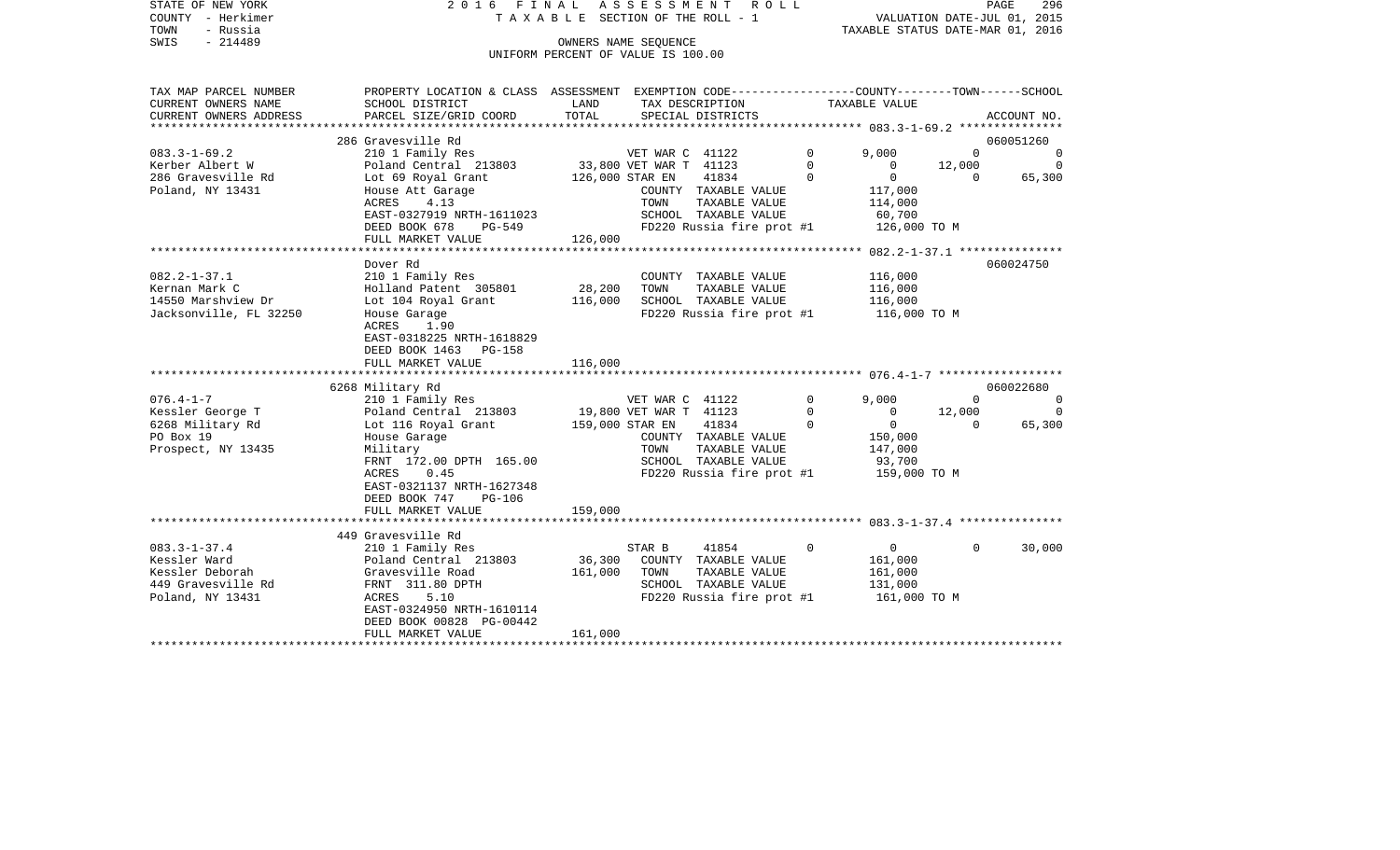| STATE OF NEW YORK<br>COUNTY - Herkimer<br>TOWN<br>- Russia<br>$-214489$<br>SWIS                               | 2016 FINAL                                                                                                                                                                                                                                                     | OWNERS NAME SEQUENCE          | ASSESSMENT ROLL<br>T A X A B L E SECTION OF THE ROLL - 1<br>UNIFORM PERCENT OF VALUE IS 100.00                                           | VALUATION DATE-JUL 01, 2015<br>TAXABLE STATUS DATE-MAR 01, 2016 | PAGE<br>297         |
|---------------------------------------------------------------------------------------------------------------|----------------------------------------------------------------------------------------------------------------------------------------------------------------------------------------------------------------------------------------------------------------|-------------------------------|------------------------------------------------------------------------------------------------------------------------------------------|-----------------------------------------------------------------|---------------------|
| TAX MAP PARCEL NUMBER<br>CURRENT OWNERS NAME<br>CURRENT OWNERS ADDRESS<br>************************            | SCHOOL DISTRICT<br>PARCEL SIZE/GRID COORD                                                                                                                                                                                                                      | LAND<br>TOTAL                 | PROPERTY LOCATION & CLASS ASSESSMENT EXEMPTION CODE----------------COUNTY-------TOWN------SCHOOL<br>TAX DESCRIPTION<br>SPECIAL DISTRICTS | TAXABLE VALUE                                                   | ACCOUNT NO.         |
| $089.1 - 2 - 8.2$<br>Khoury Antoine<br>PO Box 41<br>New Hartford, NY 13413                                    | Military Rd<br>910 Priv forest<br>Poland Central 213803<br>FRNT 1450.00 DPTH<br>ACRES 24.70<br>EAST-0355533 NRTH-1604166<br>DEED BOOK 1572 PG-273<br>FULL MARKET VALUE                                                                                         | 37,000<br>37,000<br>37,000    | COUNTY TAXABLE VALUE<br>TOWN<br>TAXABLE VALUE<br>SCHOOL TAXABLE VALUE<br>FD220 Russia fire prot #1                                       | 37,000<br>37,000<br>37,000<br>37,000 TO M                       |                     |
| $089.1 - 2 - 1$<br>Killian Edward F Jr<br>Killian Shari<br>506 Main St<br>Cold Brook, NY 13324                | Route 8<br>323 Vacant rural<br>Poland Central 213803<br>Lot 51 Royal Grant<br>Vacant Land<br>ACRES 11.80<br>EAST-0350683 NRTH-1607614<br>DEED BOOK 687<br>PG-960<br>FULL MARKET VALUE                                                                          | 10,300<br>10,300<br>10,300    | COUNTY TAXABLE VALUE<br>TAXABLE VALUE<br>TOWN<br>SCHOOL TAXABLE VALUE<br>FD220 Russia fire prot #1                                       | 10,300<br>10,300<br>10,300<br>10,300 TO M                       | 060052880           |
| $082.2 - 1 - 54$<br>Kimak Matthew<br>Kimak Suzann<br>297 Simpson Rd<br>Remsen, NY 13438                       | 297 Simpson Rd<br>210 1 Family Res<br>Holland Patent 305801<br>Lot 91 Royal Grant<br>House Garage<br>Simpson<br>ACRES<br>4.90<br>EAST-0322116 NRTH-1616948<br>DEED BOOK 857<br><b>PG-124</b><br>FULL MARKET VALUE                                              | 35,800<br>130,000<br>130,000  | STAR B<br>41854<br>0<br>COUNTY TAXABLE VALUE<br>TOWN<br>TAXABLE VALUE<br>SCHOOL TAXABLE VALUE<br>FD220 Russia fire prot #1               | 0<br>$\Omega$<br>130,000<br>130,000<br>100,000<br>130,000 TO M  | 060026010<br>30,000 |
| $082.2 - 1 - 55.2$<br>Kimak Matthew<br>Kimak Suzann<br>297 Simpson Rd<br>Remsen, NY 13438                     | ********************<br>Simpson Rd<br>910 Priv forest<br>Poland Central 213803<br>Lot #102 Royal Grant<br>Vacant Land<br>ACRES 97.40 BANK<br>250<br>EAST-0323119 NRTH-1617668<br>DEED BOOK 1226<br>$PG-140$<br>FULL MARKET VALUE                               | 100,000<br>100,000<br>100,000 | COUNTY TAXABLE VALUE<br>TOWN<br>TAXABLE VALUE<br>SCHOOL TAXABLE VALUE<br>FD220 Russia fire prot #1                                       | 100,000<br>100,000<br>100,000<br>100,000 TO M                   | 06005220            |
| ************************<br>$082.2 - 1 - 40.1$<br>Kirkpatrick Judith A<br>235 Dover Rd<br>Barneveld, NY 13304 | 235 Dover Rd<br>210 1 Family Res<br>Holland Patent 305801<br>Lot 104 Royal Grant<br>House<br>Dover Road<br>FRNT 330.00 DPTH<br>5.16 BANK<br>ACRES<br>813<br>EAST-0317920 NRTH-1618501<br>DEED BOOK 1191<br>PG-554<br>FULL MARKET VALUE<br>******************** | 36,400<br>280,000<br>280,000  | COUNTY TAXABLE VALUE<br>TOWN<br>TAXABLE VALUE<br>SCHOOL TAXABLE VALUE<br>FD220 Russia fire prot #1                                       | 280,000<br>280,000<br>280,000<br>280,000 TO M                   | 060024840           |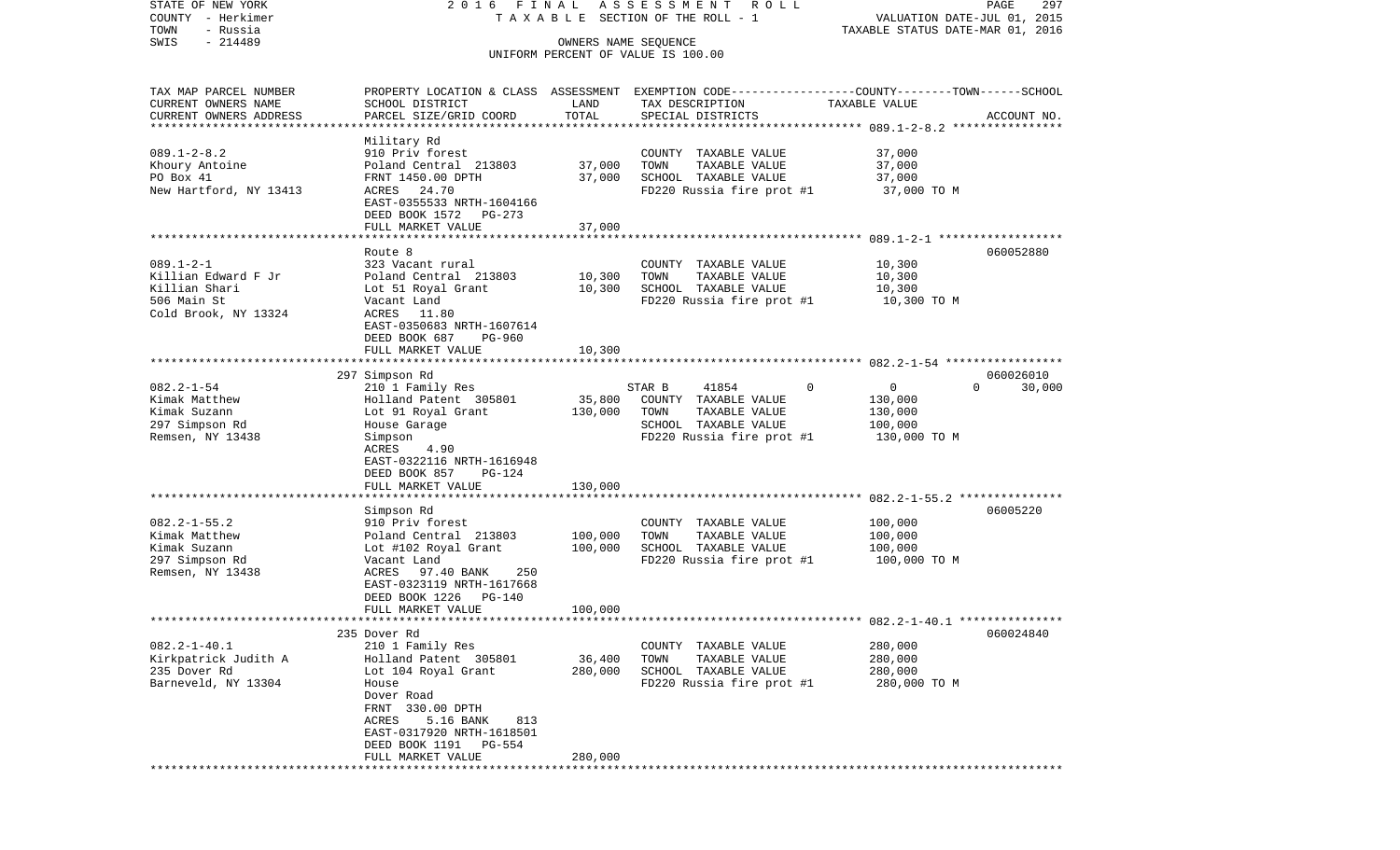| STATE OF NEW YORK<br>COUNTY - Herkimer<br>TOWN<br>- Russia | 2016 FINAL                                                                                                                            |                      | ASSESSMENT<br>R O L L<br>TAXABLE SECTION OF THE ROLL - 1                                         | VALUATION DATE-JUL 01, 2015<br>TAXABLE STATUS DATE-MAR 01, 2016 | 298<br>PAGE |
|------------------------------------------------------------|---------------------------------------------------------------------------------------------------------------------------------------|----------------------|--------------------------------------------------------------------------------------------------|-----------------------------------------------------------------|-------------|
| $-214489$<br>SWIS                                          |                                                                                                                                       | OWNERS NAME SEQUENCE | UNIFORM PERCENT OF VALUE IS 100.00                                                               |                                                                 |             |
|                                                            |                                                                                                                                       |                      |                                                                                                  |                                                                 |             |
| TAX MAP PARCEL NUMBER                                      |                                                                                                                                       |                      | PROPERTY LOCATION & CLASS ASSESSMENT EXEMPTION CODE----------------COUNTY-------TOWN------SCHOOL |                                                                 |             |
| CURRENT OWNERS NAME                                        | SCHOOL DISTRICT                                                                                                                       | LAND                 | TAX DESCRIPTION                                                                                  | TAXABLE VALUE                                                   |             |
| CURRENT OWNERS ADDRESS<br>**********************           | PARCEL SIZE/GRID COORD                                                                                                                | TOTAL                | SPECIAL DISTRICTS                                                                                |                                                                 | ACCOUNT NO. |
|                                                            | Route 365                                                                                                                             |                      |                                                                                                  |                                                                 | 060022890   |
| $073.3 - 1 - 71$                                           | 260 Seasonal res                                                                                                                      |                      | COUNTY TAXABLE VALUE                                                                             | 41,000                                                          |             |
| Kitchen Leslie                                             | Remsen<br>305201                                                                                                                      | 14,100               | TAXABLE VALUE<br>TOWN                                                                            | 41,000                                                          |             |
| Kinney-Kitchen Lorraine                                    | Great Lot 1 Mt                                                                                                                        | 41,000               | SCHOOL TAXABLE VALUE                                                                             | 41,000                                                          |             |
| 6851 Valley View Rd                                        | Camp                                                                                                                                  |                      | FD230 Remsen fire #2                                                                             | 41,000 TO M                                                     |             |
| Clinton, NY 13323                                          | Rte 365<br>FRNT 240.00 DPTH 140.00<br>EAST-0351105 NRTH-1646468<br>DEED BOOK 1448 PG-195                                              |                      |                                                                                                  |                                                                 |             |
|                                                            | FULL MARKET VALUE                                                                                                                     | 41,000               |                                                                                                  |                                                                 |             |
|                                                            |                                                                                                                                       |                      |                                                                                                  |                                                                 |             |
|                                                            | Route 365                                                                                                                             |                      |                                                                                                  |                                                                 | 060005430   |
| $073.3 - 1 - 72$                                           | 311 Res vac land - WTRFNT                                                                                                             |                      | COUNTY TAXABLE VALUE                                                                             | 11,000                                                          |             |
| Kitchen Leslie A                                           | Remsen<br>305201                                                                                                                      | 11,000               | TOWN<br>TAXABLE VALUE                                                                            | 11,000                                                          |             |
| Kinney-Kitchen Lorraine<br>6851 Valley View Rd             | Lot 1 Marvin Tract<br>Vacant Land                                                                                                     | 11,000               | SCHOOL TAXABLE VALUE<br>FD230 Remsen fire #2                                                     | 11,000<br>11,000 TO M                                           |             |
| Clinton, NY 13323                                          | FRNT 161.50 DPTH 122.00<br>0.44<br>ACRES<br>EAST-0350908 NRTH-1646508<br>DEED BOOK 924<br>PG-604                                      |                      |                                                                                                  |                                                                 |             |
|                                                            | FULL MARKET VALUE<br>********************                                                                                             | 11,000               |                                                                                                  |                                                                 |             |
|                                                            | Route 365                                                                                                                             |                      |                                                                                                  |                                                                 | 060030480   |
| $073.3 - 1 - 73$                                           | 311 Res vac land - WTRFNT                                                                                                             |                      | COUNTY TAXABLE VALUE                                                                             | 10,700                                                          |             |
| Kitchen Leslie A                                           | Remsen<br>305201                                                                                                                      | 10,700               | TOWN<br>TAXABLE VALUE                                                                            | 10,700                                                          |             |
| Kinney-Kitchen Lorraine                                    | Lot 1 Marvin Tract                                                                                                                    | 10,700               | SCHOOL TAXABLE VALUE                                                                             | 10,700                                                          |             |
| 6851 Valley View Rd<br>Clinton, NY 13323                   | Trl<br>FRNT 156.85 DPTH 122.00<br><b>ACRES</b><br>0.41<br>EAST-0350750 NRTH-1646548<br>DEED BOOK 924<br>$PG-604$<br>FULL MARKET VALUE | 10,700               | FD230 Remsen fire #2                                                                             | 10,700 TO M                                                     |             |
|                                                            | *******************                                                                                                                   |                      |                                                                                                  |                                                                 |             |
|                                                            | Stormy Hill Rd                                                                                                                        |                      |                                                                                                  |                                                                 | 060030660   |
| $078.1 - 1 - 30.1$                                         | 322 Rural vac>10                                                                                                                      |                      | COUNTY TAXABLE VALUE                                                                             | 22,300                                                          |             |
| Kleinman Lori A                                            | Poland Central 213803                                                                                                                 | 22,300               | TOWN<br>TAXABLE VALUE                                                                            | 22,300                                                          |             |
| Casanova Thomas C<br>238 Clarinet Ln                       | Lot 17 Jerseyfield Patent<br>Vacant Land                                                                                              | 22,300               | SCHOOL TAXABLE VALUE<br>FD220 Russia fire prot #1                                                | 22,300<br>22,300 TO M                                           |             |
| Holbrook, NY 11741                                         | ACRES<br>14.00<br>EAST-0349992 NRTH-1638313<br>DEED BOOK 899<br>$PG-405$                                                              |                      |                                                                                                  |                                                                 |             |
|                                                            | FULL MARKET VALUE                                                                                                                     | 22,300               |                                                                                                  |                                                                 |             |
|                                                            |                                                                                                                                       |                      |                                                                                                  |                                                                 |             |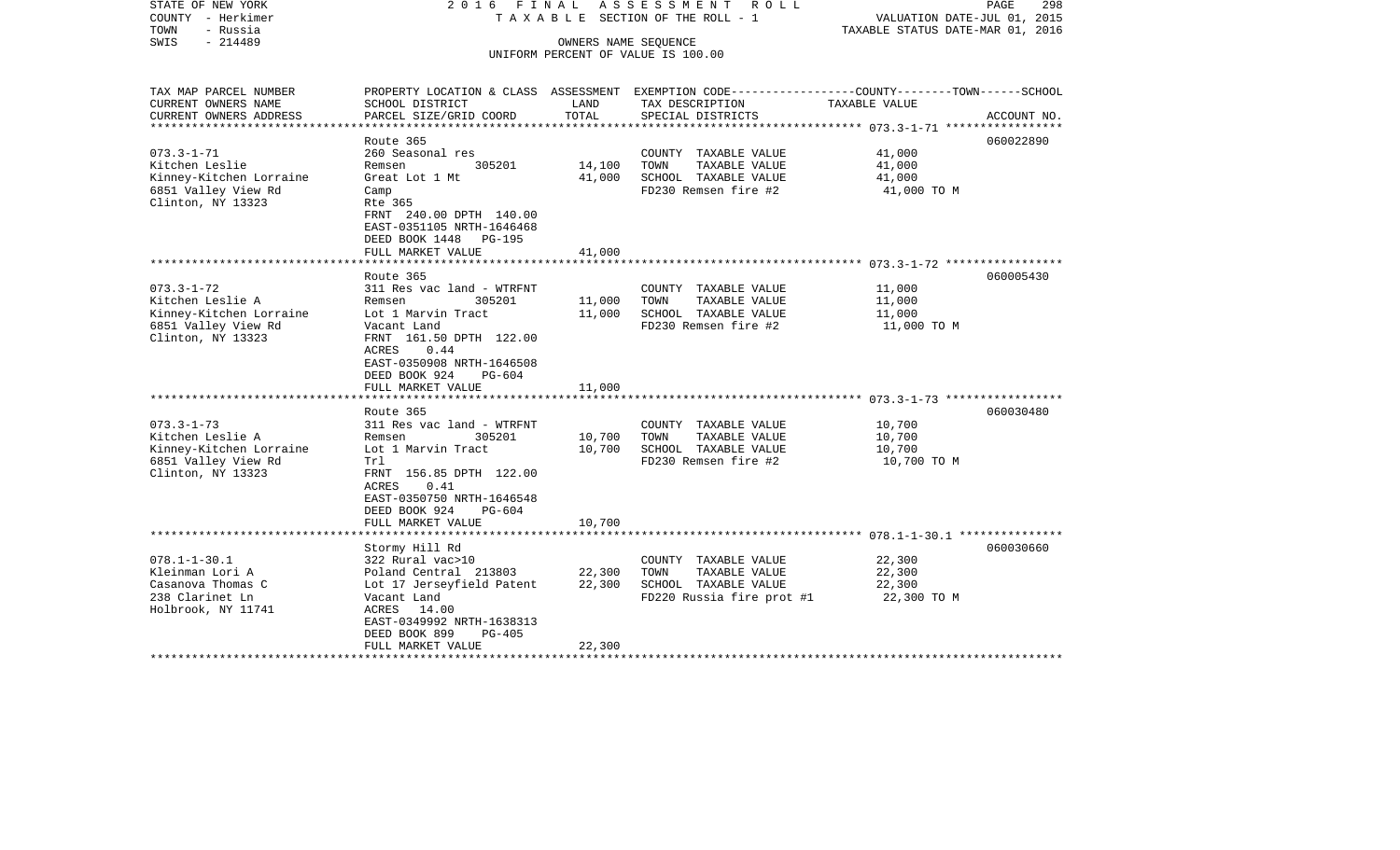| STATE OF NEW YORK<br>COUNTY - Herkimer<br>- Russia<br>TOWN | 2016 FINAL                                                                                      |                             | ASSESSMENT ROLL<br>T A X A B L E SECTION OF THE ROLL - 1 |                               | 299<br>PAGE<br>VALUATION DATE-JUL 01, 2015<br>TAXABLE STATUS DATE-MAR 01, 2016 |
|------------------------------------------------------------|-------------------------------------------------------------------------------------------------|-----------------------------|----------------------------------------------------------|-------------------------------|--------------------------------------------------------------------------------|
| $-214489$<br>SWIS<br>OWNERS NAME SEQUENCE                  |                                                                                                 |                             |                                                          |                               |                                                                                |
|                                                            |                                                                                                 |                             | UNIFORM PERCENT OF VALUE IS 100.00                       |                               |                                                                                |
|                                                            |                                                                                                 |                             |                                                          |                               |                                                                                |
| TAX MAP PARCEL NUMBER                                      | PROPERTY LOCATION & CLASS ASSESSMENT EXEMPTION CODE---------------COUNTY-------TOWN------SCHOOL |                             |                                                          |                               |                                                                                |
| CURRENT OWNERS NAME                                        | SCHOOL DISTRICT                                                                                 | LAND                        | TAX DESCRIPTION                                          | TAXABLE VALUE                 |                                                                                |
| CURRENT OWNERS ADDRESS<br>**********************           | PARCEL SIZE/GRID COORD                                                                          | TOTAL                       | SPECIAL DISTRICTS                                        |                               | ACCOUNT NO.                                                                    |
|                                                            | 486 Spall Rd                                                                                    |                             |                                                          |                               | 060019320                                                                      |
| $072.2 - 1 - 75$                                           | 210 1 Family Res                                                                                |                             | STAR B<br>41854                                          | $\mathbf 0$<br>$\overline{0}$ | $\Omega$<br>30,000                                                             |
| Knapp Bonnie E                                             | 305201<br>Remsen                                                                                | 20,000                      | COUNTY TAXABLE VALUE                                     | 83,000                        |                                                                                |
| 486 Spall Rd                                               | Lot 10 Walker Tract                                                                             | 83,000                      | TOWN<br>TAXABLE VALUE                                    | 83,000                        |                                                                                |
| Remsen, NY 13438                                           | House                                                                                           |                             | SCHOOL TAXABLE VALUE                                     | 53,000                        |                                                                                |
|                                                            | FRNT 331.00 DPTH                                                                                |                             | FD230 Remsen fire #2                                     | 83,000 TO M                   |                                                                                |
|                                                            | ACRES<br>5.30                                                                                   |                             |                                                          |                               |                                                                                |
|                                                            | EAST-0342325 NRTH-1653797                                                                       |                             |                                                          |                               |                                                                                |
|                                                            | DEED BOOK 1187<br>PG-960                                                                        |                             |                                                          |                               |                                                                                |
|                                                            | FULL MARKET VALUE                                                                               | 83,000<br>* * * * * * * * * |                                                          |                               |                                                                                |
|                                                            | 634 Partridge Hill Rd                                                                           |                             |                                                          |                               | 060015570                                                                      |
| $082.4 - 1 - 5$                                            | 210 1 Family Res                                                                                |                             | STAR B<br>41854                                          | $\overline{0}$<br>0           | $\Omega$<br>30,000                                                             |
| Knower Anne E                                              | Holland Patent 305801                                                                           | 36,000                      | COUNTY TAXABLE VALUE                                     | 269,500                       |                                                                                |
| Kennedy Patricia                                           | E 103<br>Rq                                                                                     | 269,500                     | TOWN<br>TAXABLE VALUE                                    | 269,500                       |                                                                                |
| 634 Partridge Hill Rd                                      | $HO$ 5                                                                                          |                             | SCHOOL TAXABLE VALUE                                     | 239,500                       |                                                                                |
| Barneveld, NY 13304                                        | Partridge Hill                                                                                  |                             | FD220 Russia fire prot #1                                | 269,500 TO M                  |                                                                                |
|                                                            | 5.00<br>ACRES                                                                                   |                             |                                                          |                               |                                                                                |
|                                                            | EAST-0317812 NRTH-1616448                                                                       |                             |                                                          |                               |                                                                                |
|                                                            | DEED BOOK 1393 PG-914                                                                           |                             |                                                          |                               |                                                                                |
|                                                            | FULL MARKET VALUE                                                                               | 269,500                     |                                                          |                               |                                                                                |
|                                                            | Spall Rd                                                                                        |                             |                                                          |                               | 060042760                                                                      |
| $072.2 - 1 - 86$                                           | 314 Rural vac<10                                                                                |                             | COUNTY TAXABLE VALUE                                     | 400                           |                                                                                |
| Kolb William D                                             | 305201<br>Remsen                                                                                | 400                         | TAXABLE VALUE<br>TOWN                                    | 400                           |                                                                                |
| PO Box 226                                                 | Lot 10 Walker Tract                                                                             | 400                         | SCHOOL TAXABLE VALUE                                     | 400                           |                                                                                |
| Poland, NY 13431                                           | Vacant Land                                                                                     |                             | FD230 Remsen fire #2                                     | 400 TO M                      |                                                                                |
|                                                            | 80.00 DPTH 100.00<br>FRNT                                                                       |                             |                                                          |                               |                                                                                |
|                                                            | ACRES<br>0.17                                                                                   |                             |                                                          |                               |                                                                                |
|                                                            | EAST-0341080 NRTH-1653442                                                                       |                             |                                                          |                               |                                                                                |
|                                                            | DEED BOOK 1492<br>PG-344                                                                        |                             |                                                          |                               |                                                                                |
|                                                            | FULL MARKET VALUE                                                                               | 400                         |                                                          |                               |                                                                                |
|                                                            |                                                                                                 |                             |                                                          |                               |                                                                                |
| $072.2 - 1 - 87$                                           | Spall Rd<br>314 Rural vac<10                                                                    |                             | COUNTY TAXABLE VALUE                                     | 500                           | 060042100                                                                      |
| Kolb William D                                             | 305201<br>Remsen                                                                                | 500                         | TOWN<br>TAXABLE VALUE                                    | 500                           |                                                                                |
| PO Box 226                                                 | W 10 Wt                                                                                         | 500                         | SCHOOL TAXABLE VALUE                                     | 500                           |                                                                                |
| Poland, NY 13431                                           | Lot 1/5 Acre                                                                                    |                             | FD230 Remsen fire #2                                     | 500 TO M                      |                                                                                |
|                                                            | Spall Road                                                                                      |                             |                                                          |                               |                                                                                |
|                                                            | FRNT 80.00 DPTH 100.00                                                                          |                             |                                                          |                               |                                                                                |
|                                                            | EAST-0341046 NRTH-1653542                                                                       |                             |                                                          |                               |                                                                                |
|                                                            | DEED BOOK 1492<br>PG-346                                                                        |                             |                                                          |                               |                                                                                |
|                                                            | FULL MARKET VALUE                                                                               | 500                         |                                                          |                               |                                                                                |
|                                                            |                                                                                                 |                             |                                                          |                               |                                                                                |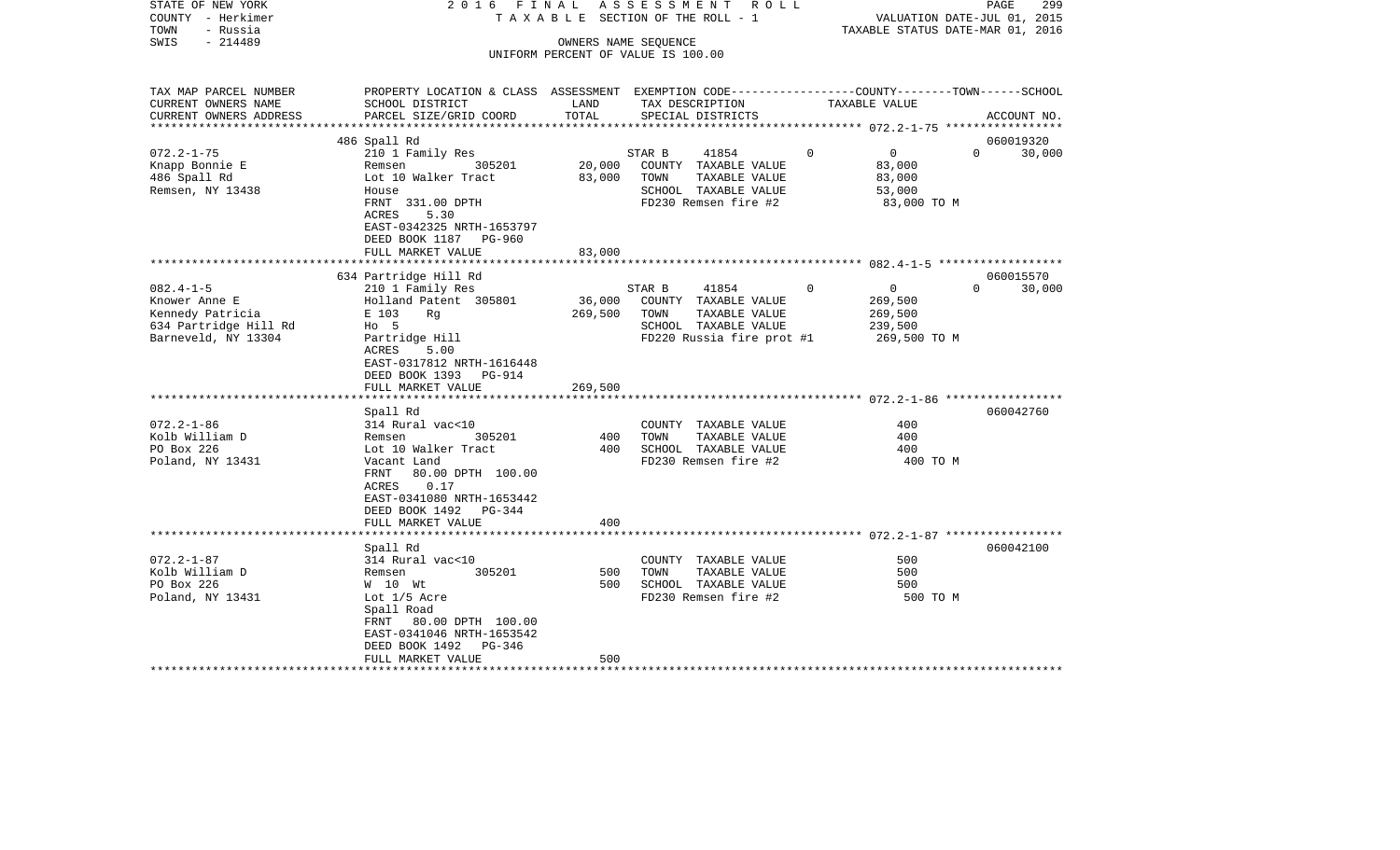| STATE OF NEW YORK<br>COUNTY - Herkimer<br>TOWN<br>- Russia                                         | 2016 FINAL                                                                                                                                                                                      |                              | ASSESSMENT ROLL<br>TAXABLE SECTION OF THE ROLL - 1                                                                    |               | VALUATION DATE-JUL 01, 2015<br>TAXABLE STATUS DATE-MAR 01, 2016 | PAGE                  | 300    |
|----------------------------------------------------------------------------------------------------|-------------------------------------------------------------------------------------------------------------------------------------------------------------------------------------------------|------------------------------|-----------------------------------------------------------------------------------------------------------------------|---------------|-----------------------------------------------------------------|-----------------------|--------|
| $-214489$<br>SWIS                                                                                  |                                                                                                                                                                                                 |                              | OWNERS NAME SEOUENCE<br>UNIFORM PERCENT OF VALUE IS 100.00                                                            |               |                                                                 |                       |        |
| TAX MAP PARCEL NUMBER<br>CURRENT OWNERS NAME<br>CURRENT OWNERS ADDRESS<br>***********************  | PROPERTY LOCATION & CLASS ASSESSMENT EXEMPTION CODE----------------COUNTY-------TOWN------SCHOOL<br>SCHOOL DISTRICT<br>PARCEL SIZE/GRID COORD                                                   | LAND<br>TOTAL                | TAX DESCRIPTION<br>SPECIAL DISTRICTS                                                                                  | TAXABLE VALUE |                                                                 | ACCOUNT NO.           |        |
| $088.2 - 1 - 31.2$<br>Kraeger Jr Michael T<br>Kraeger Mary<br>193 Buck Hill Rd<br>Poland, NY 13431 | 193 Buck Hill Rd<br>270 Mfg housing<br>Poland Central 213803<br>Lot 45 Royal Grant<br>ACRES<br>5.01<br>EAST-0343392 NRTH-1604791<br>DEED BOOK 837<br>PG-489<br>FULL MARKET VALUE                | 19,500<br>99,300<br>99,300   | STAR B<br>41854<br>COUNTY TAXABLE VALUE<br>TOWN<br>TAXABLE VALUE<br>SCHOOL TAXABLE VALUE<br>FD220 Russia fire prot #1 | $\mathbf{0}$  | $\mathbf{0}$<br>99,300<br>99,300<br>69,300<br>99,300 TO M       | 0099010<br>$\Omega$   | 30,000 |
| $088.2 - 1 - 31.4$<br>Kraeger Michael<br>Kraeger Mary C<br>193 Buck Hill Rd<br>Poland, NY 13431    | Buckhill Rd<br>322 Rural vac>10<br>Poland Central 213803<br>Vac,land<br>FRNT 257.00 DPTH<br>ACRES 18.60<br>EAST-0342895 NRTH-1604339<br>DEED BOOK 877<br>PG-267<br>FULL MARKET VALUE            | 24,500<br>24,500<br>24,500   | COUNTY TAXABLE VALUE<br>TOWN<br>TAXABLE VALUE<br>SCHOOL TAXABLE VALUE<br>FD220 Russia fire prot #1                    |               | 24,500<br>24,500<br>24,500<br>24,500 TO M                       |                       |        |
|                                                                                                    |                                                                                                                                                                                                 |                              |                                                                                                                       |               |                                                                 |                       |        |
| $088.2 - 1 - 6$<br>Kraszewski Lee Ann<br>4751 Military Rd<br>Poland, NY 13431                      | 4751 Military Rd<br>210 1 Family Res<br>Poland Central 213803<br>S 65 Rg<br>Military Road<br>ACRES<br>1.30<br>EAST-0342967 NRTH-1608552<br>DEED BOOK 1358<br>PG-723<br>FULL MARKET VALUE        | 13,300<br>142,000<br>142,000 | STAR B<br>41854<br>COUNTY TAXABLE VALUE<br>TOWN<br>TAXABLE VALUE<br>SCHOOL TAXABLE VALUE<br>FD220 Russia fire prot #1 | $\mathbf{0}$  | $\overline{0}$<br>142,000<br>142,000<br>112,000<br>142,000 TO M | 060025740<br>$\Omega$ | 30,000 |
|                                                                                                    | ********************                                                                                                                                                                            |                              |                                                                                                                       |               |                                                                 |                       |        |
| $089.1 - 2 - 17.1$<br>Kraszewski Linda<br>4399 Norway St<br>Cold Brook, NY 13324                   | Military Rd<br>322 Rural vac>10<br>Poland Central 213803<br>Lots 42 & 43 Royal Grant<br>Trailer<br>FRNT 1823.00 DPTH<br>85.70<br>ACRES<br>EAST-0351554 NRTH-1604524<br>DEED BOOK 1128<br>PG-326 | 44,000<br>44,000             | COUNTY TAXABLE VALUE<br>TOWN<br>TAXABLE VALUE<br>SCHOOL TAXABLE VALUE<br>FD220 Russia fire prot #1                    |               | 44,000<br>44,000<br>44,000<br>600 TO M                          | 060032490             |        |
|                                                                                                    | FULL MARKET VALUE                                                                                                                                                                               | 44,000                       |                                                                                                                       |               |                                                                 |                       |        |
| $088.2 - 1 - 8.4$<br>Kraszewski Michael<br>Kraszewski LeeAnn<br>Military Rd<br>Poland, NY 13431    | Military Rd<br>105 Vac farmland<br>Poland Central 213803<br>FRNT 1156.80 DPTH<br>ACRES 17.60<br>EAST-0343094 NRTH-1608221<br>DEED BOOK 1530<br>PG-544<br>FULL MARKET VALUE                      | 23,400<br>23,400<br>23,400   | COUNTY TAXABLE VALUE<br>TOWN<br>TAXABLE VALUE<br>SCHOOL TAXABLE VALUE<br>FD220 Russia fire prot #1                    |               | 23,400<br>23,400<br>23,400<br>23,400 TO M                       |                       |        |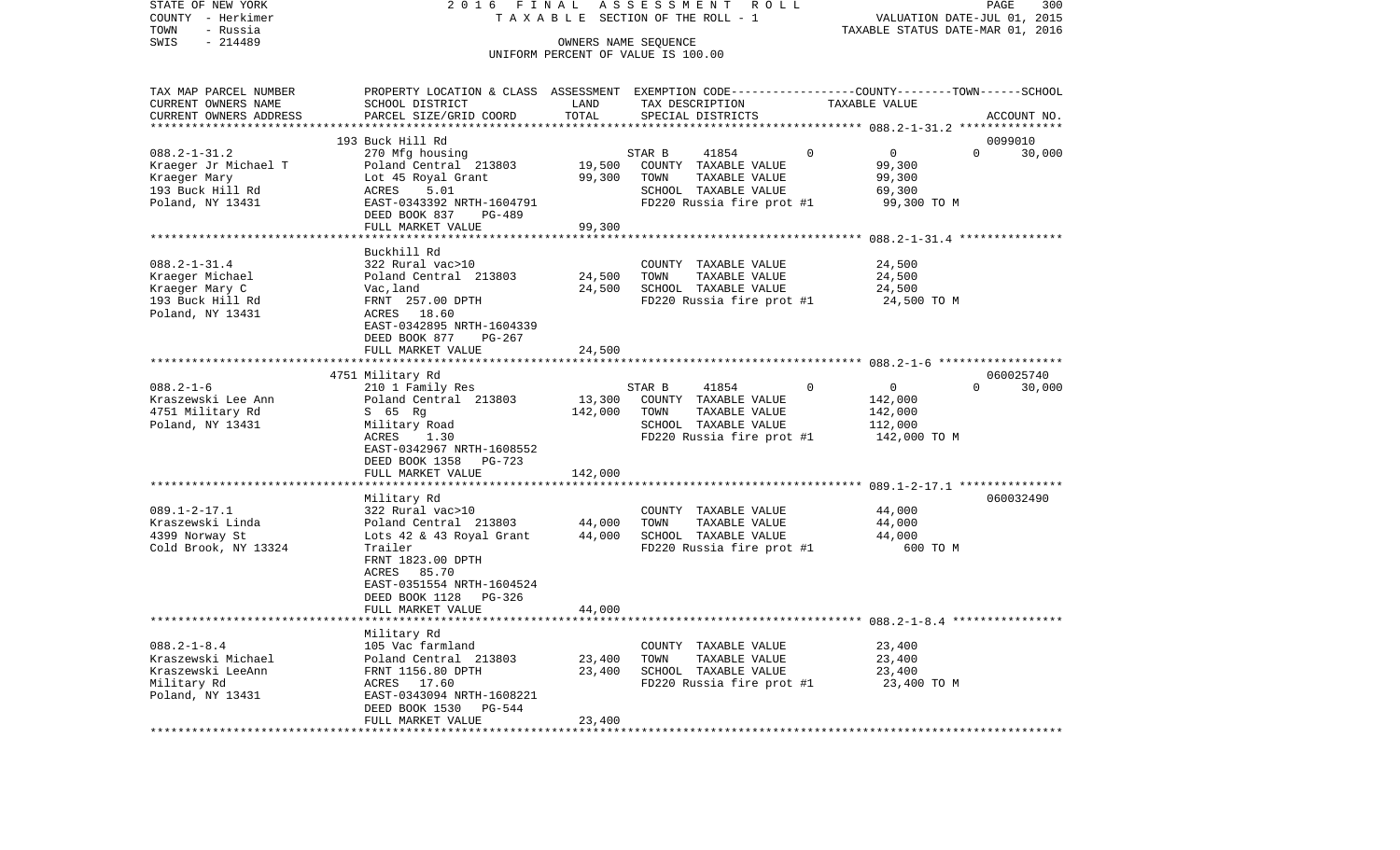| STATE OF NEW YORK<br>COUNTY - Herkimer<br>TOWN<br>- Russia<br>$-214489$<br>SWIS |                                                                                                                    | OWNERS NAME SEQUENCE | 2016 FINAL ASSESSMENT ROLL<br>T A X A B L E SECTION OF THE ROLL - 1                                                   |                                                                      | PAGE<br>301<br>VALUATION DATE-JUL 01, 2015<br>TAXABLE STATUS DATE-MAR 01, 2016 |
|---------------------------------------------------------------------------------|--------------------------------------------------------------------------------------------------------------------|----------------------|-----------------------------------------------------------------------------------------------------------------------|----------------------------------------------------------------------|--------------------------------------------------------------------------------|
|                                                                                 |                                                                                                                    |                      | UNIFORM PERCENT OF VALUE IS 100.00                                                                                    |                                                                      |                                                                                |
| TAX MAP PARCEL NUMBER<br>CURRENT OWNERS NAME                                    | PROPERTY LOCATION & CLASS ASSESSMENT EXEMPTION CODE---------------COUNTY-------TOWN------SCHOOL<br>SCHOOL DISTRICT | LAND                 | TAX DESCRIPTION                                                                                                       | TAXABLE VALUE                                                        |                                                                                |
| CURRENT OWNERS ADDRESS                                                          | PARCEL SIZE/GRID COORD                                                                                             | TOTAL                | SPECIAL DISTRICTS                                                                                                     |                                                                      | ACCOUNT NO.                                                                    |
|                                                                                 | 153 Gauss Rd                                                                                                       |                      |                                                                                                                       |                                                                      | 060009630                                                                      |
| $076.4 - 1 - 5.2$                                                               | 210 1 Family Res                                                                                                   |                      | STAR B<br>41854                                                                                                       | $\overline{0}$<br>$\Omega$                                           | $\Omega$<br>30,000                                                             |
| Krzysiak David E                                                                | Poland Central 213803                                                                                              | 31,300               | COUNTY TAXABLE VALUE                                                                                                  | 96,500                                                               |                                                                                |
| 153 Gauss Rd                                                                    | Lot 116-117 Royal Grant                                                                                            | 96,500               | TOWN<br>TAXABLE VALUE                                                                                                 | 96,500                                                               |                                                                                |
| Remsen, NY 13438                                                                | Log Cabin Home                                                                                                     |                      | SCHOOL TAXABLE VALUE                                                                                                  | 66,500                                                               |                                                                                |
|                                                                                 | ACRES 14.40<br>EAST-0323758 NRTH-1625851<br>DEED BOOK 910<br>$PG-61$                                               |                      | FD220 Russia fire prot #1                                                                                             | 96,500 TO M                                                          |                                                                                |
|                                                                                 | FULL MARKET VALUE                                                                                                  | 96,500               |                                                                                                                       |                                                                      |                                                                                |
|                                                                                 |                                                                                                                    |                      |                                                                                                                       |                                                                      | 060046480                                                                      |
| $072.15 - 1 - 50$                                                               | Rte 365<br>314 Rural vac<10                                                                                        |                      | COUNTY TAXABLE VALUE                                                                                                  | 200                                                                  |                                                                                |
| Kuney Scott S                                                                   | Remsen<br>305201                                                                                                   | 200                  | TOWN<br>TAXABLE VALUE                                                                                                 | 200                                                                  |                                                                                |
| 135 Hotel Rd                                                                    | Lot 23 Walker Tract                                                                                                | 200                  | SCHOOL TAXABLE VALUE                                                                                                  | 200                                                                  |                                                                                |
| Remsen, NY 13438                                                                | Vacant Land                                                                                                        |                      | FD230 Remsen fire #2                                                                                                  | 200 TO M                                                             |                                                                                |
|                                                                                 | ACRES<br>0.09<br>EAST-0340863 NRTH-1645840<br>DEED BOOK 805<br>$PG-658$                                            |                      |                                                                                                                       |                                                                      |                                                                                |
|                                                                                 | FULL MARKET VALUE                                                                                                  | 200                  |                                                                                                                       |                                                                      |                                                                                |
|                                                                                 | 135 Hotel Rd                                                                                                       |                      |                                                                                                                       |                                                                      | 060018300                                                                      |
| $072.15 - 1 - 51$                                                               | 210 1 Family Res                                                                                                   |                      | COUNTY TAXABLE VALUE                                                                                                  | 70,000                                                               |                                                                                |
| Kuney Scott S                                                                   | 305201<br>Remsen                                                                                                   | 10,000               | TAXABLE VALUE<br>TOWN                                                                                                 | 70,000                                                               |                                                                                |
| 135 Hotel Rd                                                                    | Lot 23 Machins Patent                                                                                              | 70,000               | SCHOOL TAXABLE VALUE                                                                                                  | 70,000                                                               |                                                                                |
| Remsen, NY 13438-0264                                                           | Camp<br>Hotel<br>FRNT 100.00 DPTH 230.00<br>EAST-0340868 NRTH-1645677<br>DEED BOOK 805<br>PG-634                   |                      | FD230 Remsen fire #2                                                                                                  | 70,000 TO M                                                          |                                                                                |
|                                                                                 | FULL MARKET VALUE                                                                                                  | 70,000               |                                                                                                                       |                                                                      |                                                                                |
|                                                                                 |                                                                                                                    |                      |                                                                                                                       |                                                                      |                                                                                |
|                                                                                 | 806 Russia Rd                                                                                                      |                      |                                                                                                                       |                                                                      | 060004890                                                                      |
| $083.4 - 1 - 33$<br>Kupiec Linda<br>806 Russia Rd<br>Poland, NY 13431           | 210 1 Family Res<br>Poland Central 213803<br>House<br>House<br>FRNT<br>3.00 DPTH<br>3.00                           | 15,000<br>77,000     | 41854<br>STAR B<br>COUNTY TAXABLE VALUE<br>TOWN<br>TAXABLE VALUE<br>SCHOOL TAXABLE VALUE<br>FD220 Russia fire prot #1 | $\mathbf 0$<br>$\Omega$<br>77,000<br>77,000<br>47,000<br>77,000 TO M | $\Omega$<br>30,000                                                             |
| ********************                                                            | 2.00<br>ACRES<br>EAST-0342036 NRTH-1613275<br>DEED BOOK 771<br>$PG-443$<br>FULL MARKET VALUE                       | 77,000               |                                                                                                                       |                                                                      |                                                                                |
|                                                                                 |                                                                                                                    |                      |                                                                                                                       |                                                                      |                                                                                |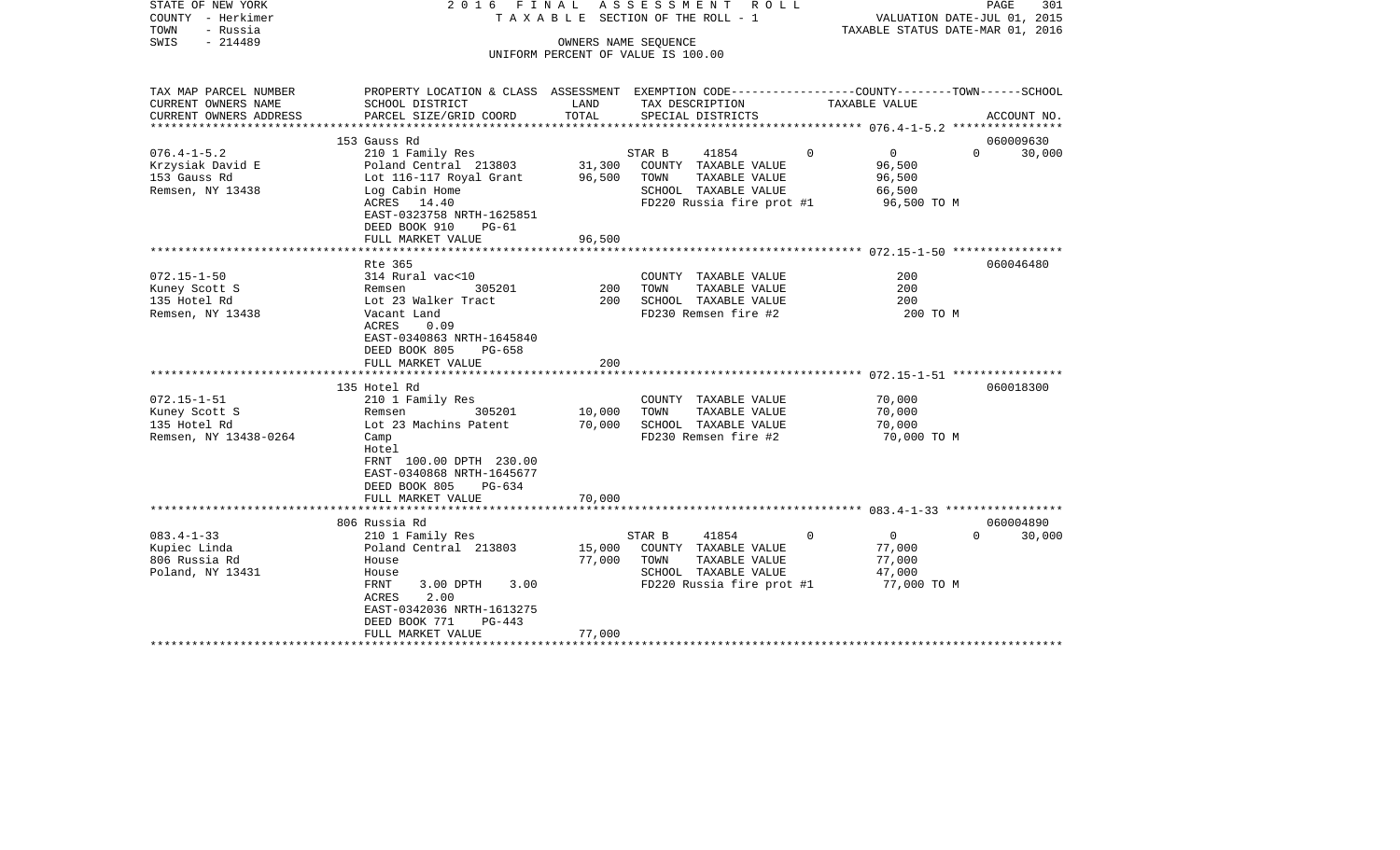| STATE OF NEW YORK<br>COUNTY - Herkimer            | 2016 FINAL                                                                                       |                      | ASSESSMENT ROLL<br>T A X A B L E SECTION OF THE ROLL - 1 | VALUATION DATE-JUL 01, 2015      | 302<br>PAGE |
|---------------------------------------------------|--------------------------------------------------------------------------------------------------|----------------------|----------------------------------------------------------|----------------------------------|-------------|
| - Russia<br>TOWN                                  |                                                                                                  |                      |                                                          | TAXABLE STATUS DATE-MAR 01, 2016 |             |
| $-214489$<br>SWIS                                 |                                                                                                  | OWNERS NAME SEQUENCE |                                                          |                                  |             |
|                                                   |                                                                                                  |                      | UNIFORM PERCENT OF VALUE IS 100.00                       |                                  |             |
|                                                   |                                                                                                  |                      |                                                          |                                  |             |
|                                                   |                                                                                                  |                      |                                                          |                                  |             |
| TAX MAP PARCEL NUMBER                             | PROPERTY LOCATION & CLASS ASSESSMENT EXEMPTION CODE----------------COUNTY-------TOWN------SCHOOL |                      |                                                          |                                  |             |
| CURRENT OWNERS NAME                               | SCHOOL DISTRICT                                                                                  | LAND                 | TAX DESCRIPTION                                          | TAXABLE VALUE                    |             |
| CURRENT OWNERS ADDRESS<br>*********************** | PARCEL SIZE/GRID COORD                                                                           | TOTAL                | SPECIAL DISTRICTS                                        |                                  | ACCOUNT NO. |
|                                                   |                                                                                                  |                      |                                                          |                                  |             |
|                                                   | Spall Rd                                                                                         |                      |                                                          |                                  | 060027600   |
| $072.2 - 1 - 71$                                  | 322 Rural vac>10                                                                                 |                      | COUNTY TAXABLE VALUE                                     | 25,800                           |             |
| Kuriatnyk Richard                                 | 305201<br>Remsen                                                                                 | 25,800               | TOWN<br>TAXABLE VALUE                                    | 25,800                           |             |
| 3649 1/2 Apulia Rd                                | Lot 10 Walker Tract                                                                              | 25,800               | SCHOOL TAXABLE VALUE                                     | 25,800                           |             |
| Jamesville, NY 13078                              | Small Trl                                                                                        |                      | FD230 Remsen fire #2                                     | 25,800 TO M                      |             |
|                                                   | FRNT 950.00 DPTH                                                                                 |                      |                                                          |                                  |             |
|                                                   | ACRES 19.10                                                                                      |                      |                                                          |                                  |             |
|                                                   | EAST-0342069 NRTH-1654656                                                                        |                      |                                                          |                                  |             |
|                                                   | DEED BOOK 948<br>PG-37<br>FULL MARKET VALUE                                                      | 25,800               |                                                          |                                  |             |
|                                                   |                                                                                                  |                      |                                                          |                                  |             |
|                                                   | Macarthur Rd                                                                                     |                      |                                                          |                                  | 0016237     |
| $077.2 - 1 - 25.3$                                | 322 Rural vac>10                                                                                 |                      | COUNTY TAXABLE VALUE                                     | 107,300                          |             |
| Kuyahoora Corp                                    | Poland Central 213803                                                                            | 107,300              | TOWN<br>TAXABLE VALUE                                    | 107,300                          |             |
| PO Box 4331                                       | Lot 15 Jerseyfield Patent                                                                        | 107,300              | SCHOOL TAXABLE VALUE                                     | 107,300                          |             |
| Utica, NY 13504                                   | Vacant Land                                                                                      |                      | FD220 Russia fire prot #1                                | 107,300 TO M                     |             |
|                                                   | 56.70<br>ACRES                                                                                   |                      |                                                          |                                  |             |
|                                                   | EAST-0338602 NRTH-1635849                                                                        |                      |                                                          |                                  |             |
|                                                   | DEED BOOK 798<br>PG-385                                                                          |                      |                                                          |                                  |             |
|                                                   | FULL MARKET VALUE                                                                                | 107,300              |                                                          |                                  |             |
|                                                   |                                                                                                  |                      |                                                          |                                  |             |
|                                                   | Bromley Rd                                                                                       |                      |                                                          |                                  | 060044980   |
| $089.1 - 2 - 31$                                  | 534 Social org.                                                                                  |                      | COUNTY TAXABLE VALUE                                     | 26,000                           |             |
| Kuyahoora Valley Rangers                          | Poland Central 213803                                                                            | 21,000               | TOWN<br>TAXABLE VALUE                                    | 26,000                           |             |
| Inc Trustees Of                                   | Lot 30 Royal Grant                                                                               | 26,000               | SCHOOL TAXABLE VALUE                                     | 26,000                           |             |
| Box 305                                           | Vacant Land                                                                                      |                      | FD220 Russia fire prot #1                                | 26,000 TO M                      |             |
| Poland, NY 13431                                  | ACRES 20.94                                                                                      |                      |                                                          |                                  |             |
|                                                   | EAST-0354873 NRTH-1603573                                                                        |                      |                                                          |                                  |             |
|                                                   | DEED BOOK 702<br>PG-983                                                                          |                      |                                                          |                                  |             |
|                                                   | FULL MARKET VALUE                                                                                | 26,000               |                                                          |                                  |             |
|                                                   | *******************                                                                              |                      |                                                          |                                  |             |
|                                                   | Southside Rd                                                                                     |                      |                                                          |                                  | 060015990   |
| $077.1 - 1 - 12$                                  | 534 Social org.                                                                                  |                      | COUNTY TAXABLE VALUE                                     | 58,000                           |             |
| Kuyahoora Yacht Club                              | Poland Central 213803                                                                            | 36,900               | TOWN<br>TAXABLE VALUE                                    | 58,000                           |             |
| PO Box 151                                        | Lot 15 Jerseyfield Patent                                                                        | 58,000               | SCHOOL TAXABLE VALUE                                     | 58,000                           |             |
| Holland Patent, NY 13354                          | Pavilion                                                                                         |                      | FD220 Russia fire prot #1                                | 58,000 TO M                      |             |
|                                                   | ACRES<br>1.80                                                                                    |                      |                                                          |                                  |             |
|                                                   | EAST-0334413 NRTH-1634646                                                                        |                      |                                                          |                                  |             |
|                                                   | DEED BOOK 00626 PG-00300                                                                         |                      |                                                          |                                  |             |
|                                                   | FULL MARKET VALUE                                                                                | 58,000               |                                                          |                                  |             |
|                                                   |                                                                                                  |                      |                                                          |                                  |             |
|                                                   | 468 Elm Flats Rd                                                                                 |                      |                                                          |                                  | 060003240   |
| $077.3 - 1 - 36$                                  | 210 1 Family Res                                                                                 |                      | COUNTY TAXABLE VALUE                                     | 91,800                           |             |
| LaBarbera Frank                                   | Poland Central 213803                                                                            | 10,300               | TOWN<br>TAXABLE VALUE                                    | 91,800                           |             |
| LaBarbera Kathleen                                | Lot 119 Royal Grant                                                                              | 91,800               | SCHOOL TAXABLE VALUE                                     | 91,800                           |             |
| 11 Bloomer Rd<br>Lagrangeville, NY 12540          | House Gar<br>FRNT 200.00 DPTH 125.00                                                             |                      | FD220 Russia fire prot #1                                | 91,800 TO M                      |             |
|                                                   | ACRES 0.57                                                                                       |                      |                                                          |                                  |             |
|                                                   | EAST-0335387 NRTH-1630590                                                                        |                      |                                                          |                                  |             |
|                                                   | DEED BOOK 1129<br>PG-651                                                                         |                      |                                                          |                                  |             |
|                                                   | FULL MARKET VALUE                                                                                | 91,800               |                                                          |                                  |             |
| ***************                                   |                                                                                                  |                      |                                                          |                                  |             |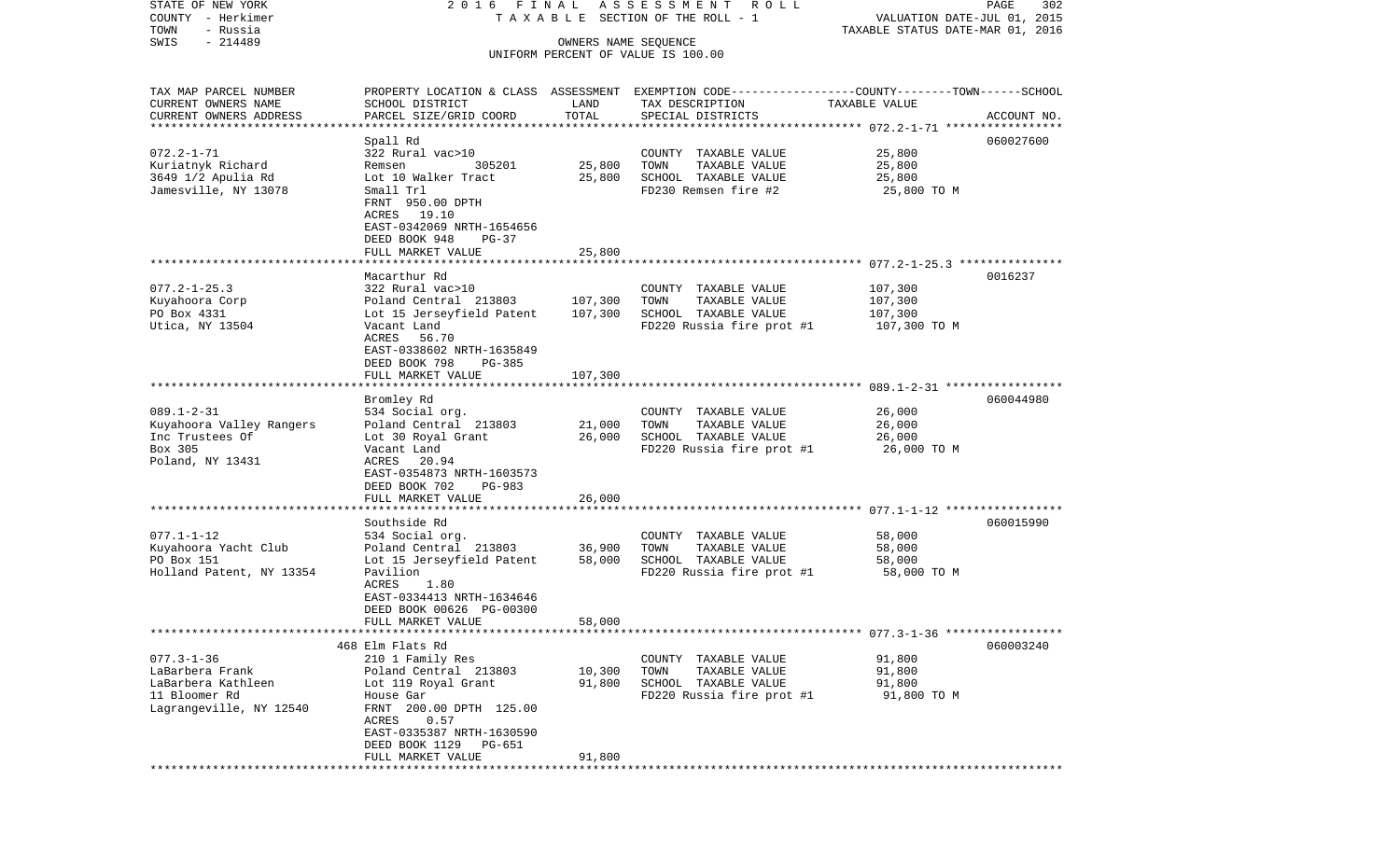| COUNTY - Herkimer              |                                                |             | T A X A B L E SECTION OF THE ROLL - 1 | VALUATION DATE-JUL 01, 2015                                                                      |        |
|--------------------------------|------------------------------------------------|-------------|---------------------------------------|--------------------------------------------------------------------------------------------------|--------|
| TOWN<br>- Russia               |                                                |             |                                       | TAXABLE STATUS DATE-MAR 01, 2016                                                                 |        |
| SWIS<br>$-214489$              |                                                |             | OWNERS NAME SEQUENCE                  |                                                                                                  |        |
|                                |                                                |             | UNIFORM PERCENT OF VALUE IS 100.00    |                                                                                                  |        |
|                                |                                                |             |                                       |                                                                                                  |        |
| TAX MAP PARCEL NUMBER          |                                                |             |                                       | PROPERTY LOCATION & CLASS ASSESSMENT EXEMPTION CODE----------------COUNTY-------TOWN------SCHOOL |        |
| CURRENT OWNERS NAME            | SCHOOL DISTRICT                                | LAND        | TAX DESCRIPTION                       | TAXABLE VALUE                                                                                    |        |
| CURRENT OWNERS ADDRESS         | PARCEL SIZE/GRID COORD                         | TOTAL       | SPECIAL DISTRICTS                     | ACCOUNT NO.                                                                                      |        |
|                                |                                                |             |                                       |                                                                                                  |        |
|                                | Stormy Hill Rd                                 |             |                                       | 060017250                                                                                        |        |
| $077.2 - 2 - 15$               | 260 Seasonal res                               |             | COUNTY TAXABLE VALUE                  | 23,000                                                                                           |        |
| Labreche Roger E               | Poland Central 213803                          | 12,000      | TOWN<br>TAXABLE VALUE                 | 23,000                                                                                           |        |
| Labreche Armeda                | Lot 17 Jerseyfield Patent                      | 23,000      | SCHOOL TAXABLE VALUE                  | 23,000                                                                                           |        |
| 1081 E German St Ext           | Camp                                           |             | FD220 Russia fire prot #1             | 23,000 TO M                                                                                      |        |
| Herkimer, NY 13350             | ACRES<br>2.50                                  |             |                                       |                                                                                                  |        |
|                                | EAST-0347433 NRTH-1638562                      |             |                                       |                                                                                                  |        |
|                                | DEED BOOK 00601 PG-00509                       |             |                                       |                                                                                                  |        |
|                                | FULL MARKET VALUE                              | 23,000      |                                       |                                                                                                  |        |
|                                | **********************                         | *********** |                                       | ******************************* 072.16-2-10 ****************                                     |        |
|                                | 157 Barnhart Rd                                |             |                                       | 060015840                                                                                        |        |
| $072.16 - 2 - 10$              | 210 1 Family Res                               |             | STAR B<br>41854                       | $\overline{0}$<br>$\Omega$<br>$\Omega$                                                           | 30,000 |
| Lachut Joseph                  | 305201<br>Remsen                               | 12,200      | COUNTY TAXABLE VALUE                  | 45,000                                                                                           |        |
| Lachut Linda                   | Lot 1 Jacobs Tract                             | 45,000      | TOWN<br>TAXABLE VALUE                 | 45,000                                                                                           |        |
| 157 Barnhart Rd                | Camp Garage                                    |             | SCHOOL TAXABLE VALUE                  | 15,000                                                                                           |        |
| Remsen, NY 13438               | Barnhart                                       |             | FD230 Remsen fire #2                  | 45,000 TO M                                                                                      |        |
|                                | FRNT 132.00 DPTH 305.00                        |             |                                       |                                                                                                  |        |
|                                | ACRES<br>0.92                                  |             |                                       |                                                                                                  |        |
|                                | EAST-0347329 NRTH-1648016                      |             |                                       |                                                                                                  |        |
|                                | DEED BOOK 876<br>PG-225                        |             |                                       |                                                                                                  |        |
|                                | FULL MARKET VALUE                              | 45,000      |                                       |                                                                                                  |        |
|                                |                                                |             |                                       |                                                                                                  |        |
|                                | Pardee Rd                                      |             |                                       |                                                                                                  |        |
| $072.12 - 1 - 15$              | 593 Picnic site                                |             | COUNTY TAXABLE VALUE                  | 2,500                                                                                            |        |
| Lake Gay Property Owners       | 305201<br>Remsen                               | 2,500       | TOWN<br>TAXABLE VALUE                 | 2,500                                                                                            |        |
|                                |                                                | 2,500       | SCHOOL TAXABLE VALUE                  |                                                                                                  |        |
| James Beyel                    | FRNT 150.00 DPTH 240.00                        |             |                                       | 2,500                                                                                            |        |
| PO Box 301<br>Poland, NY 13431 | EAST-0346645 NRTH-1650743<br>FULL MARKET VALUE |             | FD230 Remsen fire #2                  | 2,500 TO M                                                                                       |        |
| *************************      | ******************                             | 2,500       |                                       |                                                                                                  |        |
|                                |                                                |             |                                       |                                                                                                  |        |
|                                | Silverstone Rd                                 |             |                                       |                                                                                                  |        |
| $072.12 - 2 - 7$               | 593 Picnic site                                |             | COUNTY TAXABLE VALUE                  | 2,500                                                                                            |        |
| Lake Gay Property Owners       | 305201<br>Remsen                               | 2,500       | TOWN<br>TAXABLE VALUE                 | 2,500                                                                                            |        |
| James Beyel                    | Picnic-Beach Area                              | 2,500       | SCHOOL TAXABLE VALUE                  | 2,500                                                                                            |        |
| PO Box 301                     | Lake Margarite                                 |             | FD230 Remsen fire #2                  | 2,500 TO M                                                                                       |        |
| Poland, NY 13431               | FRNT 250.00 DPTH 112.00                        |             |                                       |                                                                                                  |        |
|                                | EAST-0345980 NRTH-1652536                      |             |                                       |                                                                                                  |        |
|                                | FULL MARKET VALUE                              | 2,500       |                                       |                                                                                                  |        |
|                                | **************                                 |             |                                       | ********************** 072.12-2-25 **********                                                    |        |
|                                | Silverstone Rd                                 |             |                                       |                                                                                                  |        |
| $072.12 - 2 - 25$              | 593 Picnic site                                |             | COUNTY TAXABLE VALUE                  | 2,500                                                                                            |        |
| Lake Gay Property Owners       | 305201<br>Remsen                               | 2,500       | TOWN<br>TAXABLE VALUE                 | 2,500                                                                                            |        |
| James Beyel                    | Picnic-Beach Area                              | 2,500       | SCHOOL TAXABLE VALUE                  | 2,500                                                                                            |        |
| PO Box 301                     | Lake Gay                                       |             | FD230 Remsen fire #2                  | 2,500 TO M                                                                                       |        |
| Poland, NY 13431               | Northwest of Lake                              |             |                                       |                                                                                                  |        |
|                                | FRNT<br>80.00 DPTH 223.00                      |             |                                       |                                                                                                  |        |
|                                | EAST-0346591 NRTH-1652197                      |             |                                       |                                                                                                  |        |
|                                | FULL MARKET VALUE                              | 2,500       |                                       |                                                                                                  |        |
| ***************************    | ******************                             |             |                                       |                                                                                                  |        |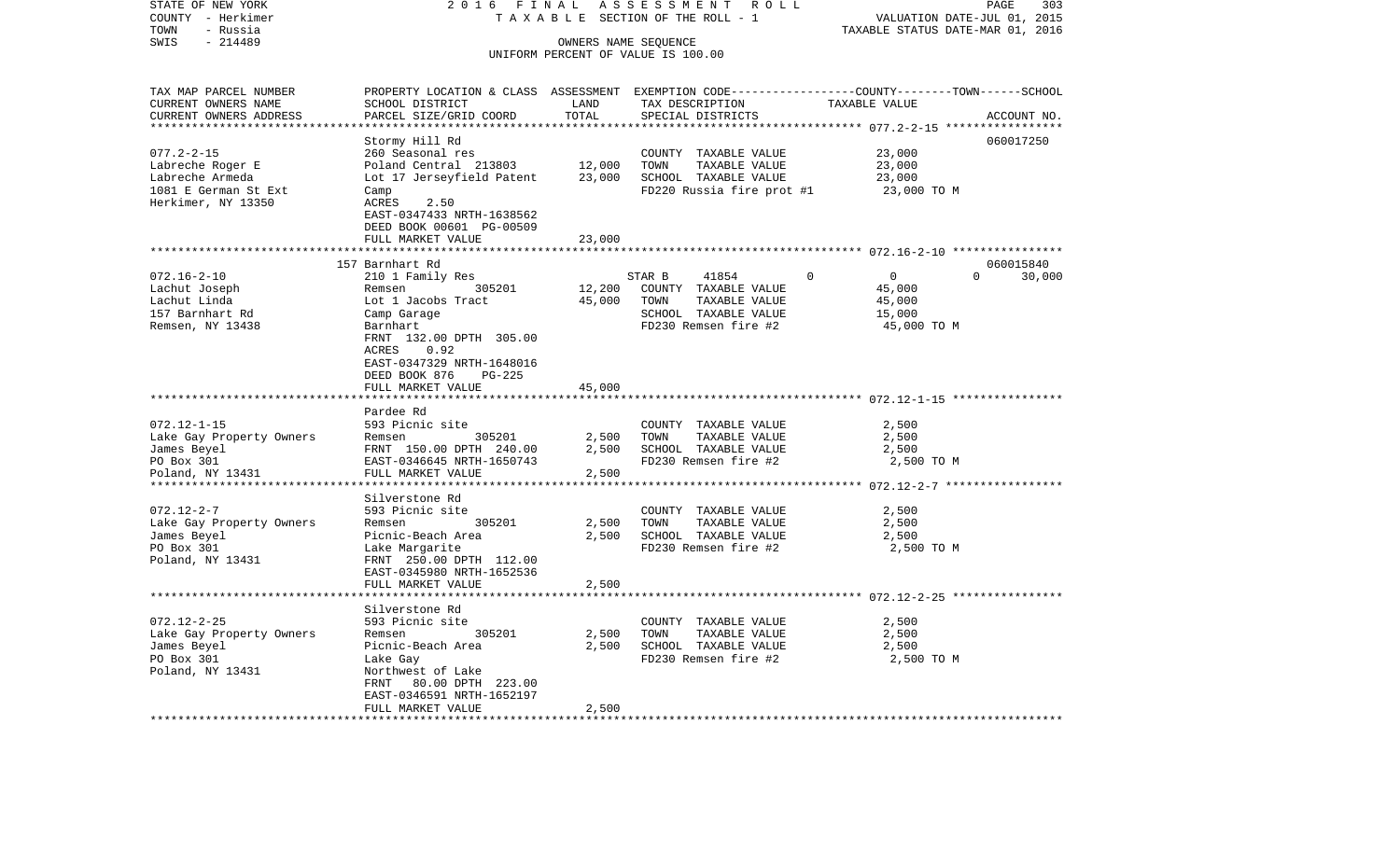| STATE OF NEW YORK                       | 2016<br>F I N A L                                                                                |                      | ASSESSMENT ROLL                                            |                                  | 304<br>PAGE        |
|-----------------------------------------|--------------------------------------------------------------------------------------------------|----------------------|------------------------------------------------------------|----------------------------------|--------------------|
| COUNTY - Herkimer                       |                                                                                                  |                      | TAXABLE SECTION OF THE ROLL - 1                            | VALUATION DATE-JUL 01, 2015      |                    |
| TOWN<br>- Russia                        |                                                                                                  |                      |                                                            | TAXABLE STATUS DATE-MAR 01, 2016 |                    |
| SWIS<br>$-214489$                       |                                                                                                  |                      | OWNERS NAME SEQUENCE<br>UNIFORM PERCENT OF VALUE IS 100.00 |                                  |                    |
|                                         |                                                                                                  |                      |                                                            |                                  |                    |
| TAX MAP PARCEL NUMBER                   | PROPERTY LOCATION & CLASS ASSESSMENT EXEMPTION CODE----------------COUNTY-------TOWN------SCHOOL |                      |                                                            |                                  |                    |
| CURRENT OWNERS NAME                     | SCHOOL DISTRICT                                                                                  | LAND                 | TAX DESCRIPTION                                            | TAXABLE VALUE                    |                    |
| CURRENT OWNERS ADDRESS                  | PARCEL SIZE/GRID COORD                                                                           | TOTAL                | SPECIAL DISTRICTS                                          |                                  | ACCOUNT NO.        |
|                                         |                                                                                                  |                      |                                                            |                                  |                    |
|                                         | Silverstone Rd                                                                                   |                      |                                                            |                                  |                    |
| $072.12 - 2 - 35$                       | 593 Picnic site                                                                                  |                      | COUNTY TAXABLE VALUE                                       | 2,600                            |                    |
| Lake Gay Property Owners                | Remsen<br>305201                                                                                 | 2,600                | TOWN<br>TAXABLE VALUE                                      | 2,600                            |                    |
| James Beyel                             | Picnic-Beach Area                                                                                | 2,600                | SCHOOL TAXABLE VALUE                                       | 2,600                            |                    |
| PO Box 301                              | Lake Gay                                                                                         |                      | FD230 Remsen fire #2                                       | 2,600 TO M                       |                    |
| Poland, NY 13431                        | West side                                                                                        |                      |                                                            |                                  |                    |
|                                         | FRNT 100.00 DPTH 210.00                                                                          |                      |                                                            |                                  |                    |
|                                         | EAST-0346271 NRTH-1651244<br>FULL MARKET VALUE                                                   | 2,600                |                                                            |                                  |                    |
|                                         |                                                                                                  |                      |                                                            |                                  |                    |
|                                         | Pardee Rd                                                                                        |                      |                                                            |                                  | 060052821          |
| $072.12 - 2 - 44$                       | 311 Res vac land - WTRFNT                                                                        |                      | COUNTY TAXABLE VALUE                                       | 2,300                            |                    |
| Lake Gay Property Owners                | 305201<br>Remsen                                                                                 | 2,300                | TOWN<br>TAXABLE VALUE                                      | 2,300                            |                    |
| James Beyel                             | Dam                                                                                              | 2,300                | SCHOOL TAXABLE VALUE                                       | 2,300                            |                    |
| PO Box 301                              | ACRES<br>1.40                                                                                    |                      | FD230 Remsen fire #2                                       | 2,300 TO M                       |                    |
| Poland, NY 13431                        | EAST-0345797 NRTH-1650463                                                                        |                      |                                                            |                                  |                    |
|                                         | DEED BOOK 764<br>PG-658                                                                          |                      |                                                            |                                  |                    |
|                                         | FULL MARKET VALUE                                                                                | 2,300                |                                                            |                                  |                    |
|                                         |                                                                                                  |                      |                                                            |                                  |                    |
|                                         | St Rt 365                                                                                        |                      |                                                            |                                  |                    |
| $073.3 - 1 - 35.1$                      | 320 Rural vacant                                                                                 |                      | COUNTY TAXABLE VALUE<br>TOWN                               | 20,900                           |                    |
| LaManque David                          | Poland Central 213803<br>FRNT 60.00 DPTH                                                         | 20,900<br>20,900     | TAXABLE VALUE<br>SCHOOL TAXABLE VALUE                      | 20,900<br>20,900                 |                    |
| 907 State Route 365<br>Remsen, NY 13438 | ACRES 15.40                                                                                      |                      | FD220 Russia fire prot #1                                  | 20,900 TO M                      |                    |
|                                         | EAST-0353192 NRTH-1648310                                                                        |                      |                                                            |                                  |                    |
|                                         | FULL MARKET VALUE                                                                                | 20,900               |                                                            |                                  |                    |
|                                         |                                                                                                  |                      |                                                            |                                  |                    |
|                                         | Route 365                                                                                        |                      |                                                            |                                  | 060016115          |
| $073.3 - 1 - 31$                        | 314 Rural vac<10                                                                                 |                      | COUNTY TAXABLE VALUE                                       | 900                              |                    |
| Lamanque David M                        | Poland Central 213803                                                                            | 900                  | TOWN<br>TAXABLE VALUE                                      | 900                              |                    |
| 907 State Route 365                     | Lot 80 Remsenburg Patent                                                                         | 900                  | SCHOOL TAXABLE VALUE                                       | 900                              |                    |
| Remsen, NY 13438                        | Vacant Land                                                                                      |                      | FD230 Remsen fire #2                                       | 900 TO M                         |                    |
|                                         | FRNT<br>80.00 DPTH 200.00                                                                        |                      |                                                            |                                  |                    |
|                                         | EAST-0353830 NRTH-1647430                                                                        |                      |                                                            |                                  |                    |
|                                         | DEED BOOK 00593 PG-00042                                                                         |                      |                                                            |                                  |                    |
|                                         | FULL MARKET VALUE                                                                                | 900<br>************* |                                                            |                                  |                    |
|                                         |                                                                                                  |                      |                                                            |                                  | 060016110          |
| $073.3 - 1 - 32$                        | 907 Route 365<br>210 1 Family Res                                                                |                      | 41834<br>STAR EN                                           | $\mathsf{O}$<br>$\mathbf 0$      | $\Omega$<br>65,300 |
| Lamanque David M                        | Poland Central 213803                                                                            | 12,200               | COUNTY TAXABLE VALUE                                       | 128,000                          |                    |
| 907 State Route 365                     | Lot 80 Remsenburg Patent                                                                         | 128,000              | TOWN<br>TAXABLE VALUE                                      | 128,000                          |                    |
| Remsen, NY 13438                        | House Garage                                                                                     |                      | SCHOOL TAXABLE VALUE                                       | 62,700                           |                    |
|                                         | FRNT 200.00 DPTH 200.00                                                                          |                      | FD230 Remsen fire #2                                       | 128,000 TO M                     |                    |
|                                         | ACRES<br>0.92                                                                                    |                      |                                                            |                                  |                    |
|                                         | EAST-0353702 NRTH-1647374                                                                        |                      |                                                            |                                  |                    |
|                                         | DEED BOOK 00593 PG-00042                                                                         |                      |                                                            |                                  |                    |
|                                         | FULL MARKET VALUE                                                                                | 128,000              |                                                            |                                  |                    |
| ***********************                 | ******************                                                                               |                      |                                                            |                                  |                    |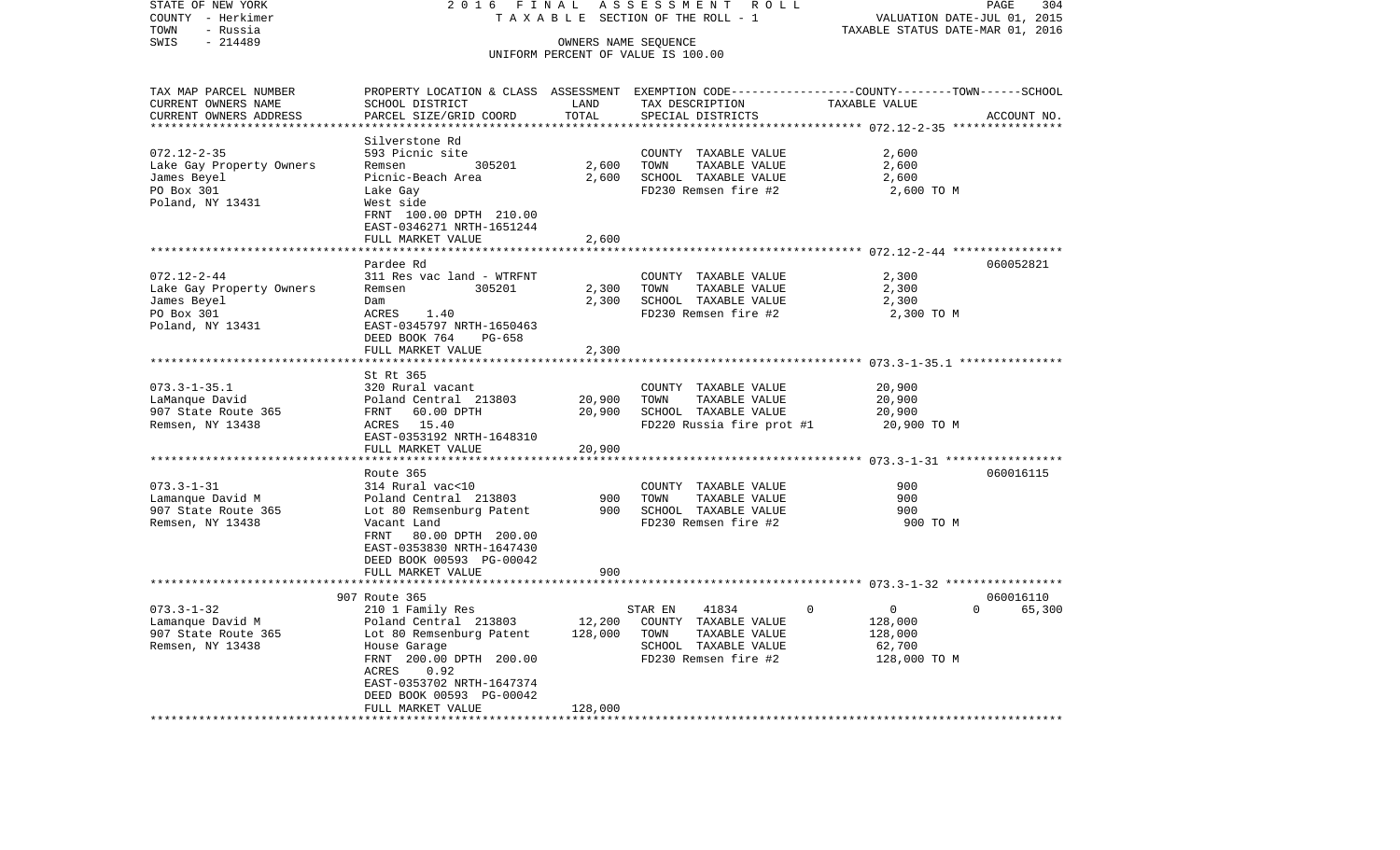| STATE OF NEW YORK<br>COUNTY - Herkimer<br>TOWN<br>- Russia<br>$-214489$<br>SWIS                                      | 2016 FINAL                                                                                                                                                                                                        | OWNERS NAME SEQUENCE       | ASSESSMENT ROLL<br>T A X A B L E SECTION OF THE ROLL - 1<br>UNIFORM PERCENT OF VALUE IS 100.00     | PAGE<br>305<br>VALUATION DATE-JUL 01, 2015<br>TAXABLE STATUS DATE-MAR 01, 2016                                                  |
|----------------------------------------------------------------------------------------------------------------------|-------------------------------------------------------------------------------------------------------------------------------------------------------------------------------------------------------------------|----------------------------|----------------------------------------------------------------------------------------------------|---------------------------------------------------------------------------------------------------------------------------------|
| TAX MAP PARCEL NUMBER<br>CURRENT OWNERS NAME<br>CURRENT OWNERS ADDRESS                                               | SCHOOL DISTRICT<br>PARCEL SIZE/GRID COORD                                                                                                                                                                         | LAND<br>TOTAL              | TAX DESCRIPTION<br>SPECIAL DISTRICTS                                                               | PROPERTY LOCATION & CLASS ASSESSMENT EXEMPTION CODE---------------COUNTY-------TOWN------SCHOOL<br>TAXABLE VALUE<br>ACCOUNT NO. |
| *********************                                                                                                |                                                                                                                                                                                                                   |                            |                                                                                                    |                                                                                                                                 |
| $073.3 - 1 - 36.2$<br>Lamanque David M<br>907 State Route 365<br>Remsen, NY 13438                                    | Rte 365<br>314 Rural vac<10<br>Poland Central 213803<br>Lot 80 Remsenburg Patent<br>Vacant Land<br>ACRES<br>1.28<br>EAST-0353633 NRTH-1647582<br>DEED BOOK 690<br>$PG-203$<br>FULL MARKET VALUE                   | 3,000<br>3,000<br>3,000    | COUNTY TAXABLE VALUE<br>TOWN<br>TAXABLE VALUE<br>SCHOOL TAXABLE VALUE<br>FD230 Remsen fire #2      | 3,000<br>3,000<br>3,000<br>3,000 TO M                                                                                           |
|                                                                                                                      |                                                                                                                                                                                                                   |                            |                                                                                                    |                                                                                                                                 |
| $077.3 - 1 - 13$<br>Lamonica Edward S<br>Lamonica Patricia A<br>403 Cedar St<br>Rome, NY 13440                       | Southside Rd<br>260 Seasonal res<br>Poland Central 213803<br>Lot 119 Royal Grant<br>House<br>FRNT 150.00 DPTH 145.00<br>0.40<br>ACRES<br>EAST-0334990 NRTH-1631864<br>DEED BOOK 769<br>PG-618                     | 23,000<br>24,300           | COUNTY TAXABLE VALUE<br>TOWN<br>TAXABLE VALUE<br>SCHOOL TAXABLE VALUE<br>FD220 Russia fire prot #1 | 060006270<br>24,300<br>24,300<br>24,300<br>24,300 TO M                                                                          |
|                                                                                                                      | FULL MARKET VALUE                                                                                                                                                                                                 | 24,300                     |                                                                                                    |                                                                                                                                 |
| $077.1 - 1 - 16$<br>Lamonica Joseph N<br>Patricia Lamonica Ed<br>Lamonica-Turner K<br>403 Cedar St<br>Rome, NY 13440 | Southside Rd<br>260 Seasonal res<br>Poland Central 213803<br>Lot $15$<br>Jp<br>Trailer<br>Southside Road<br>FRNT 130.00 DPTH 100.00<br>EAST-0334921 NRTH-1634957<br>DEED BOOK 768<br>$PG-255$                     | 19,800<br>24,800           | COUNTY TAXABLE VALUE<br>TAXABLE VALUE<br>TOWN<br>SCHOOL TAXABLE VALUE<br>FD220 Russia fire prot #1 | 060004860<br>24,800<br>24,800<br>24,800<br>24,800 TO M                                                                          |
|                                                                                                                      | FULL MARKET VALUE                                                                                                                                                                                                 | 24,800                     |                                                                                                    |                                                                                                                                 |
| $083.4 - 1 - 10$<br>Lanphere Shari<br>19732 E Walnut Rd<br>Queen Creek, AZ 85142                                     | 637 Russia Rd<br>310 Res Vac<br>Poland Central 213803<br>Lot 86 Royal Grant<br>Trailer<br>ACRES<br>1.60<br>EAST-0338774 NRTH-1613225<br>DEED BOOK 1246<br>PG-429<br>FULL MARKET VALUE<br>************************ | 14,000<br>14,000<br>14,000 | COUNTY TAXABLE VALUE<br>TAXABLE VALUE<br>TOWN<br>SCHOOL TAXABLE VALUE<br>FD220 Russia fire prot #1 | 060042520<br>14,000<br>14,000<br>14,000<br>14,000 TO M                                                                          |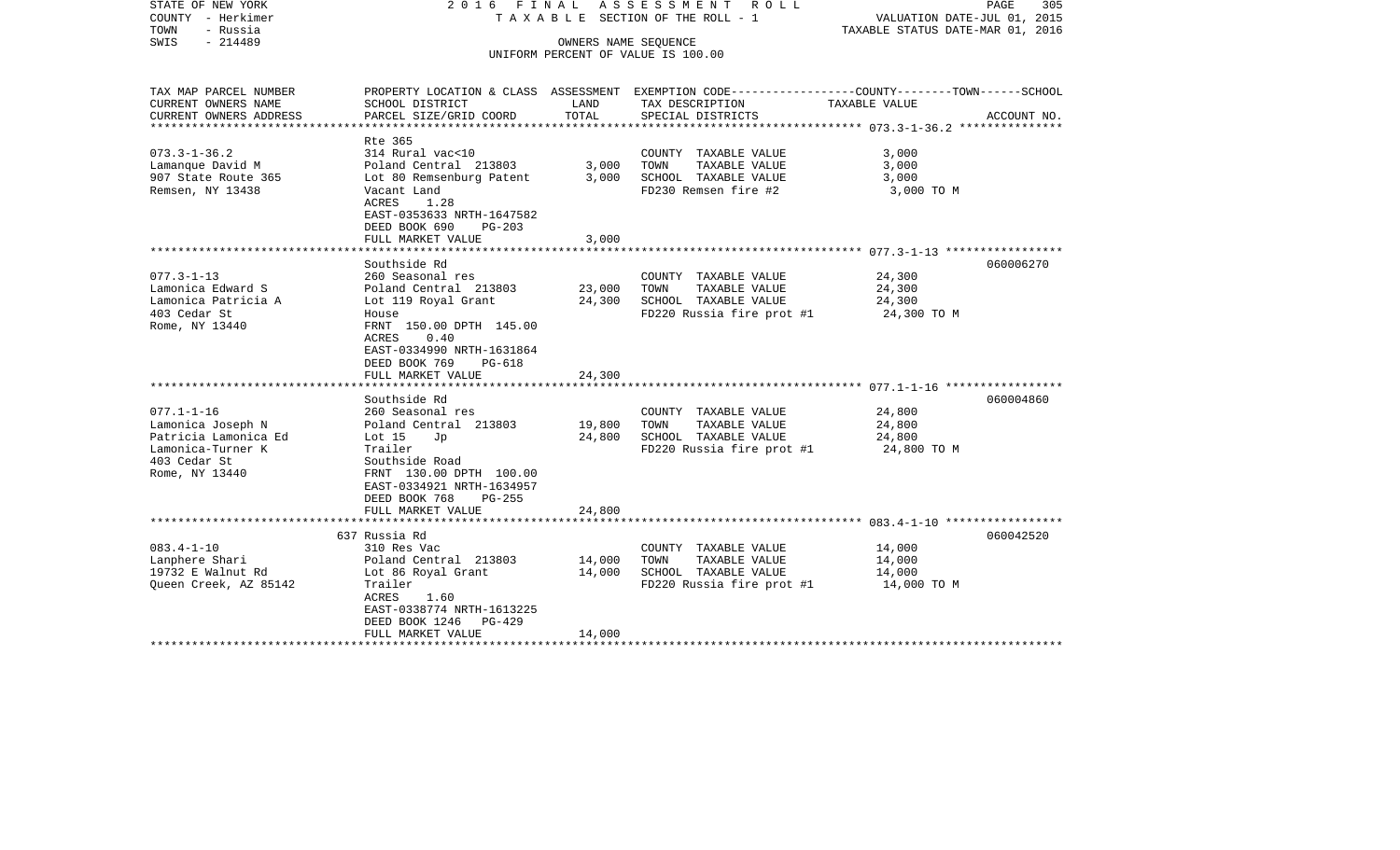| COUNTY<br>- Herkimer<br>TOWN<br>- Russia | T A X A B L E SECTION OF THE ROLL - 1                                                           | VALUATION DATE-JUL 01, 2015<br>TAXABLE STATUS DATE-MAR 01, 2016 |                                               |                   |                    |
|------------------------------------------|-------------------------------------------------------------------------------------------------|-----------------------------------------------------------------|-----------------------------------------------|-------------------|--------------------|
| $-214489$<br>SWIS                        |                                                                                                 |                                                                 | OWNERS NAME SEQUENCE                          |                   |                    |
|                                          |                                                                                                 |                                                                 | UNIFORM PERCENT OF VALUE IS 100.00            |                   |                    |
|                                          |                                                                                                 |                                                                 |                                               |                   |                    |
| TAX MAP PARCEL NUMBER                    | PROPERTY LOCATION & CLASS ASSESSMENT EXEMPTION CODE---------------COUNTY-------TOWN------SCHOOL |                                                                 |                                               |                   |                    |
| CURRENT OWNERS NAME                      | SCHOOL DISTRICT                                                                                 | LAND                                                            | TAX DESCRIPTION                               | TAXABLE VALUE     |                    |
| CURRENT OWNERS ADDRESS                   | PARCEL SIZE/GRID COORD                                                                          | TOTAL                                                           | SPECIAL DISTRICTS                             |                   | ACCOUNT NO.        |
|                                          |                                                                                                 |                                                                 |                                               |                   |                    |
|                                          | Stormy Hill Rd                                                                                  |                                                                 |                                               |                   | 060012030          |
| $077.2 - 2 - 11.1$                       | 260 Seasonal res                                                                                |                                                                 | COUNTY TAXABLE VALUE                          | 95,800            |                    |
| Lanza Thomas J                           | Poland Central 213803                                                                           | 41,100                                                          | TOWN<br>TAXABLE VALUE                         | 95,800            |                    |
| 11 South Park Pl                         | Lot 17 Jerseyfield Patent                                                                       | 95,800                                                          | SCHOOL TAXABLE VALUE                          | 95,800            |                    |
| Herkimer, NY 13350                       | Seasonal Cabin                                                                                  |                                                                 | FD220 Russia fire prot #1                     | 95,800 TO M       |                    |
|                                          | ACRES 19.90                                                                                     |                                                                 |                                               |                   |                    |
|                                          | EAST-0347953 NRTH-1639355                                                                       |                                                                 |                                               |                   |                    |
|                                          | DEED BOOK 00841 PG-00498                                                                        |                                                                 |                                               |                   |                    |
|                                          | FULL MARKET VALUE                                                                               | 95,800                                                          |                                               |                   |                    |
|                                          | Wheelertown Rd                                                                                  |                                                                 |                                               |                   |                    |
| $068. -1 -4$                             | 322 Rural vac>10                                                                                |                                                                 |                                               |                   | 060045370          |
| Laquay Grant D                           | Adirondack<br>302601                                                                            | 48,200                                                          | COUNTY TAXABLE VALUE<br>TOWN<br>TAXABLE VALUE | 48,200<br>48,200  |                    |
| Laquay Mary L                            | Lot 30 Remsenburg Patent                                                                        | 48,200                                                          | SCHOOL TAXABLE VALUE                          | 48,200            |                    |
| Enos Rd                                  | Vacant Land                                                                                     |                                                                 | FD230 Remsen fire #2                          | 48,200 TO M       |                    |
| Forestport, NY 13338                     | ACRES<br>39.50                                                                                  |                                                                 |                                               |                   |                    |
|                                          | EAST-0337626 NRTH-1665065                                                                       |                                                                 |                                               |                   |                    |
|                                          | DEED BOOK 00652 PG-00122                                                                        |                                                                 |                                               |                   |                    |
|                                          | FULL MARKET VALUE                                                                               | 48,200                                                          |                                               |                   |                    |
|                                          |                                                                                                 |                                                                 |                                               |                   |                    |
|                                          | 5170 Military Rd                                                                                |                                                                 |                                               |                   | 060015150          |
| $083.4 - 1 - 2$                          | 210 1 Family Res                                                                                |                                                                 | STAR B<br>41854                               | $\mathbf 0$<br>0  | $\Omega$<br>30,000 |
| Lasalle Marc J                           | Poland Central 213803                                                                           | 12,600                                                          | COUNTY TAXABLE VALUE                          | 48,300            |                    |
| 5170 Military Rd                         | Lot 86 Royal Grant                                                                              | 48,300                                                          | TAXABLE VALUE<br>TOWN                         | 48,300            |                    |
| Poland, NY 13431                         | Double Wide Trlr                                                                                |                                                                 | SCHOOL TAXABLE VALUE                          | 18,300            |                    |
|                                          | ACRES<br>2.60                                                                                   |                                                                 | FD220 Russia fire prot #1                     | 48,300 TO M       |                    |
|                                          | EAST-0336275 NRTH-1613502                                                                       |                                                                 |                                               |                   |                    |
|                                          | DEED BOOK 1246<br>PG-927                                                                        |                                                                 |                                               |                   |                    |
|                                          | FULL MARKET VALUE                                                                               | 48,300                                                          |                                               |                   |                    |
|                                          | 758 Russia Rd                                                                                   |                                                                 |                                               |                   | 06002882           |
| $083.4 - 1 - 35.3$                       | 210 1 Family Res                                                                                |                                                                 | STAR B<br>41854                               | 0<br>$\mathbf{0}$ | $\Omega$<br>30,000 |
| Lasalle Sandra R                         | Poland Central 213803                                                                           | 20,600                                                          | COUNTY TAXABLE VALUE                          | 158,000           |                    |
| Lasalle Thomas W                         | Lots 71&72 Royal Grant                                                                          | 158,000                                                         | TOWN<br>TAXABLE VALUE                         | 158,000           |                    |
| 758 Russia Rd                            | Land & House                                                                                    |                                                                 | SCHOOL TAXABLE VALUE                          | 128,000           |                    |
| Poland, NY 13431                         | ACRES<br>5.70 BANK<br>135                                                                       |                                                                 | FD220 Russia fire prot #1                     | 158,000 TO M      |                    |
|                                          | EAST-0341126 NRTH-1612883                                                                       |                                                                 |                                               |                   |                    |
|                                          | DEED BOOK 931<br>PG-305                                                                         |                                                                 |                                               |                   |                    |
|                                          | FULL MARKET VALUE                                                                               | 158,000                                                         |                                               |                   |                    |
|                                          |                                                                                                 |                                                                 |                                               |                   |                    |
|                                          | Schafer Rd                                                                                      |                                                                 |                                               |                   | 60027695           |
| $072.15 - 1 - 7.3$                       | 314 Rural vac<10                                                                                |                                                                 | COUNTY TAXABLE VALUE                          | 7,500             |                    |
| Latray Debra C                           | Remsen<br>305201                                                                                | 7,500                                                           | TOWN<br>TAXABLE VALUE                         | 7,500             |                    |
| 48 Barringer Rd                          | Lot 22 Walker Track                                                                             | 7,500                                                           | SCHOOL TAXABLE VALUE                          | 7,500             |                    |
| Ilion, NY 13357                          | Vacant Land                                                                                     |                                                                 | FD230 Remsen fire #2                          | 7,500 TO M        |                    |
|                                          | ACRES<br>1.00                                                                                   |                                                                 |                                               |                   |                    |
|                                          | EAST-0339574 NRTH-1645809                                                                       |                                                                 |                                               |                   |                    |
|                                          | DEED BOOK 749<br><b>PG-117</b><br>FULL MARKET VALUE                                             |                                                                 |                                               |                   |                    |
|                                          |                                                                                                 | 7,500                                                           |                                               |                   |                    |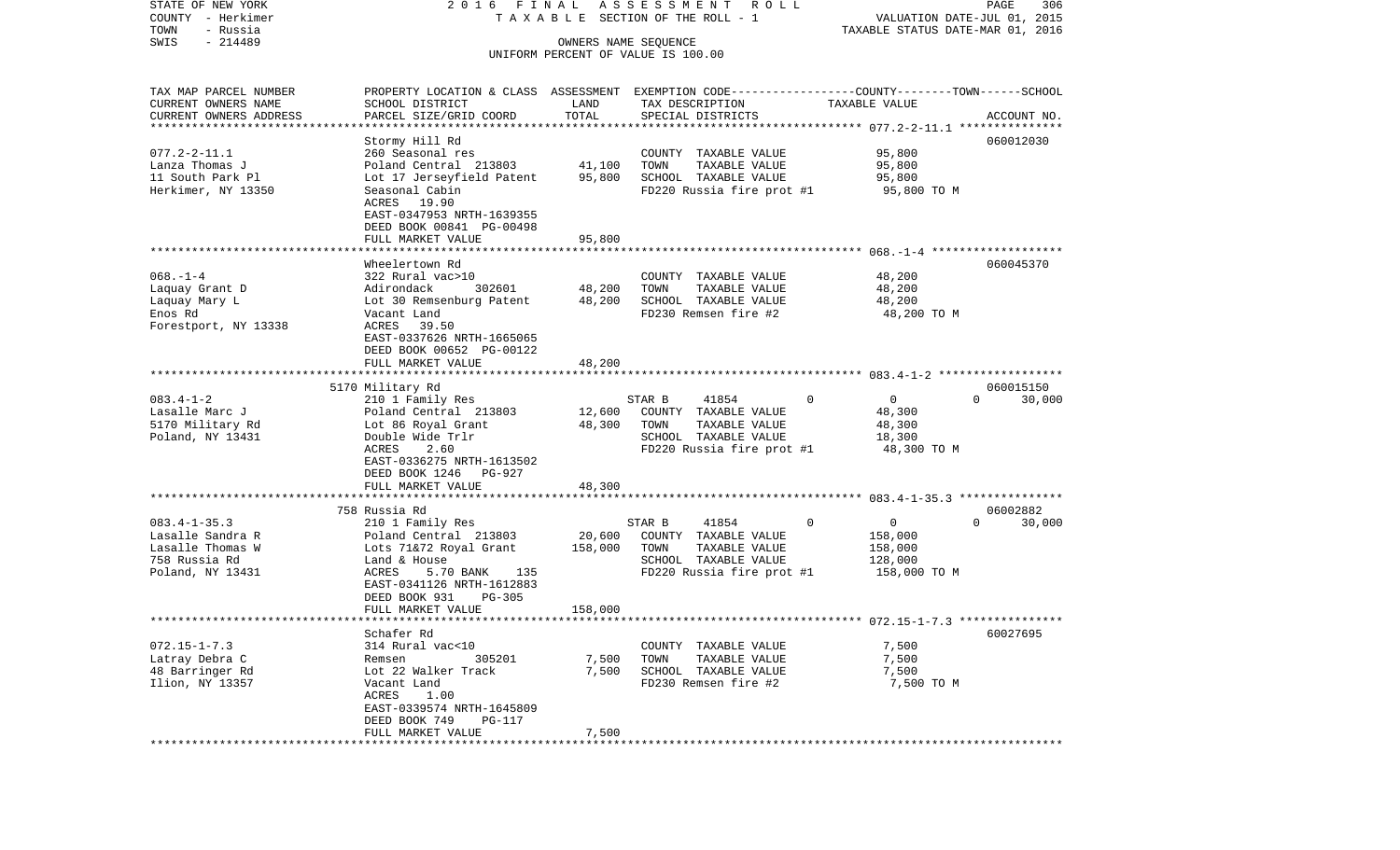| STATE OF NEW YORK<br>COUNTY - Herkimer             | 2016 FINAL<br>TAXABLE                                                                           |                                   | ASSESSMENT ROLL<br>SECTION OF THE ROLL - 1 | VALUATION DATE-JUL 01, 2015      | 307<br>PAGE        |
|----------------------------------------------------|-------------------------------------------------------------------------------------------------|-----------------------------------|--------------------------------------------|----------------------------------|--------------------|
| - Russia<br>TOWN<br>$-214489$<br>SWIS              |                                                                                                 | OWNERS NAME SEQUENCE              |                                            | TAXABLE STATUS DATE-MAR 01, 2016 |                    |
|                                                    |                                                                                                 |                                   | UNIFORM PERCENT OF VALUE IS 100.00         |                                  |                    |
|                                                    |                                                                                                 |                                   |                                            |                                  |                    |
| TAX MAP PARCEL NUMBER                              | PROPERTY LOCATION & CLASS ASSESSMENT EXEMPTION CODE---------------COUNTY-------TOWN------SCHOOL |                                   |                                            |                                  |                    |
| CURRENT OWNERS NAME<br>CURRENT OWNERS ADDRESS      | SCHOOL DISTRICT<br>PARCEL SIZE/GRID COORD                                                       | LAND<br>TOTAL                     | TAX DESCRIPTION<br>SPECIAL DISTRICTS       | TAXABLE VALUE                    | ACCOUNT NO.        |
|                                                    |                                                                                                 |                                   |                                            |                                  |                    |
|                                                    | 830 Route 365                                                                                   |                                   |                                            |                                  | 060020490          |
| $073.3 - 1 - 63$                                   | 270 Mfg housing                                                                                 |                                   | COUNTY TAXABLE VALUE                       | 13,000                           |                    |
| Laufer Kristen                                     | 305201<br>Remsen                                                                                | 5,400                             | TOWN<br>TAXABLE VALUE                      | 13,000                           |                    |
| Laufer Grant O                                     | Lot 1 Marvin Tract                                                                              | 13,000                            | SCHOOL TAXABLE VALUE                       | 13,000                           |                    |
| 170 Bennett Rd                                     | Trl                                                                                             |                                   | FD230 Remsen fire #2                       | 13,000 TO M                      |                    |
| Frankfort, NY 13340                                | FRNT<br>50.00 DPTH 84.00                                                                        |                                   |                                            |                                  |                    |
|                                                    | EAST-0352219 NRTH-1646626                                                                       |                                   |                                            |                                  |                    |
|                                                    | DEED BOOK 1403 PG-1                                                                             | 13,000                            |                                            |                                  |                    |
|                                                    | FULL MARKET VALUE                                                                               |                                   |                                            |                                  |                    |
|                                                    | Off Black Creek Rd                                                                              |                                   |                                            |                                  | 060016410          |
| $077.2 - 2 - 42$                                   | 323 Vacant rural                                                                                |                                   | COUNTY TAXABLE VALUE                       | 1,900                            |                    |
| Laws John D                                        | Poland Central 213803                                                                           | 1,900                             | TOWN<br>TAXABLE VALUE                      | 1,900                            |                    |
| 9 Tearose Dr                                       | Lot 14 Jerseyfield Patent                                                                       | 1,900                             | SCHOOL TAXABLE VALUE                       | 1,900                            |                    |
| Middle River, MD 21220                             | Vacant Land                                                                                     |                                   | FD220 Russia fire prot #1                  | 1,900 TO M                       |                    |
|                                                    | FRNT 120.00 DPTH 245.00                                                                         |                                   |                                            |                                  |                    |
|                                                    | ACRES<br>0.76                                                                                   |                                   |                                            |                                  |                    |
|                                                    | EAST-0347815 NRTH-1632829                                                                       |                                   |                                            |                                  |                    |
|                                                    | DEED BOOK 00577 PG-00409<br>FULL MARKET VALUE                                                   | 1,900                             |                                            |                                  |                    |
|                                                    |                                                                                                 |                                   |                                            |                                  |                    |
|                                                    | Route 8                                                                                         |                                   |                                            |                                  | 060010680          |
| $084.3 - 2 - 39$                                   | 210 1 Family Res                                                                                |                                   | STAR B<br>41854                            | $\Omega$<br>$\overline{0}$       | $\Omega$<br>30,000 |
| Lawson Randy L                                     | Poland Central 213803                                                                           | 11,700                            | COUNTY TAXABLE VALUE                       | 74,000                           |                    |
| 875 Rt 8                                           | N 52<br>Rq                                                                                      | 74,000                            | TOWN<br>TAXABLE VALUE                      | 74,000                           |                    |
| Cold Brook N Y, 13324                              | $H_0$ 1/8                                                                                       |                                   | SCHOOL TAXABLE VALUE                       | 44,000                           |                    |
|                                                    | Rte 8                                                                                           |                                   | FD220 Russia fire prot #1                  | 74,000 TO M                      |                    |
|                                                    | FRNT 100.00 DPTH 338.56                                                                         |                                   |                                            |                                  |                    |
|                                                    | BANK<br>135<br>EAST-0354767 NRTH-1610759                                                        |                                   |                                            |                                  |                    |
|                                                    | DEED BOOK 00825 PG-00406                                                                        |                                   |                                            |                                  |                    |
|                                                    | FULL MARKET VALUE                                                                               | 74,000                            |                                            |                                  |                    |
|                                                    |                                                                                                 | * * * * * * * * * * * * * * * * * |                                            |                                  |                    |
|                                                    | Hinckley Rd                                                                                     |                                   |                                            |                                  | 060016470          |
| $083.1 - 1 - 19$                                   | 210 1 Family Res                                                                                |                                   | COUNTY TAXABLE VALUE                       | 20,000                           |                    |
| Laymon Leland B                                    | Poland Central 213803                                                                           | 14,900                            | TOWN<br>TAXABLE VALUE                      | 20,000                           |                    |
| 3041 Hillside Meadows Dr Apt 2 Lot 106 Royal Grant |                                                                                                 | 20,000                            | SCHOOL TAXABLE VALUE                       | 20,000                           |                    |
| Newport, NY 13416                                  | House                                                                                           |                                   | FD220 Russia fire prot #1                  | 20,000 TO M                      |                    |
|                                                    | Hinckley                                                                                        |                                   |                                            |                                  |                    |
|                                                    | 96.00 DPTH<br>91.00<br>FRNT<br>0.25<br>ACRES                                                    |                                   |                                            |                                  |                    |
|                                                    | EAST-0328087 NRTH-1621991                                                                       |                                   |                                            |                                  |                    |
|                                                    | DEED BOOK 666<br>$PG-502$                                                                       |                                   |                                            |                                  |                    |
|                                                    | FULL MARKET VALUE                                                                               | 20,000                            |                                            |                                  |                    |
|                                                    |                                                                                                 |                                   |                                            |                                  |                    |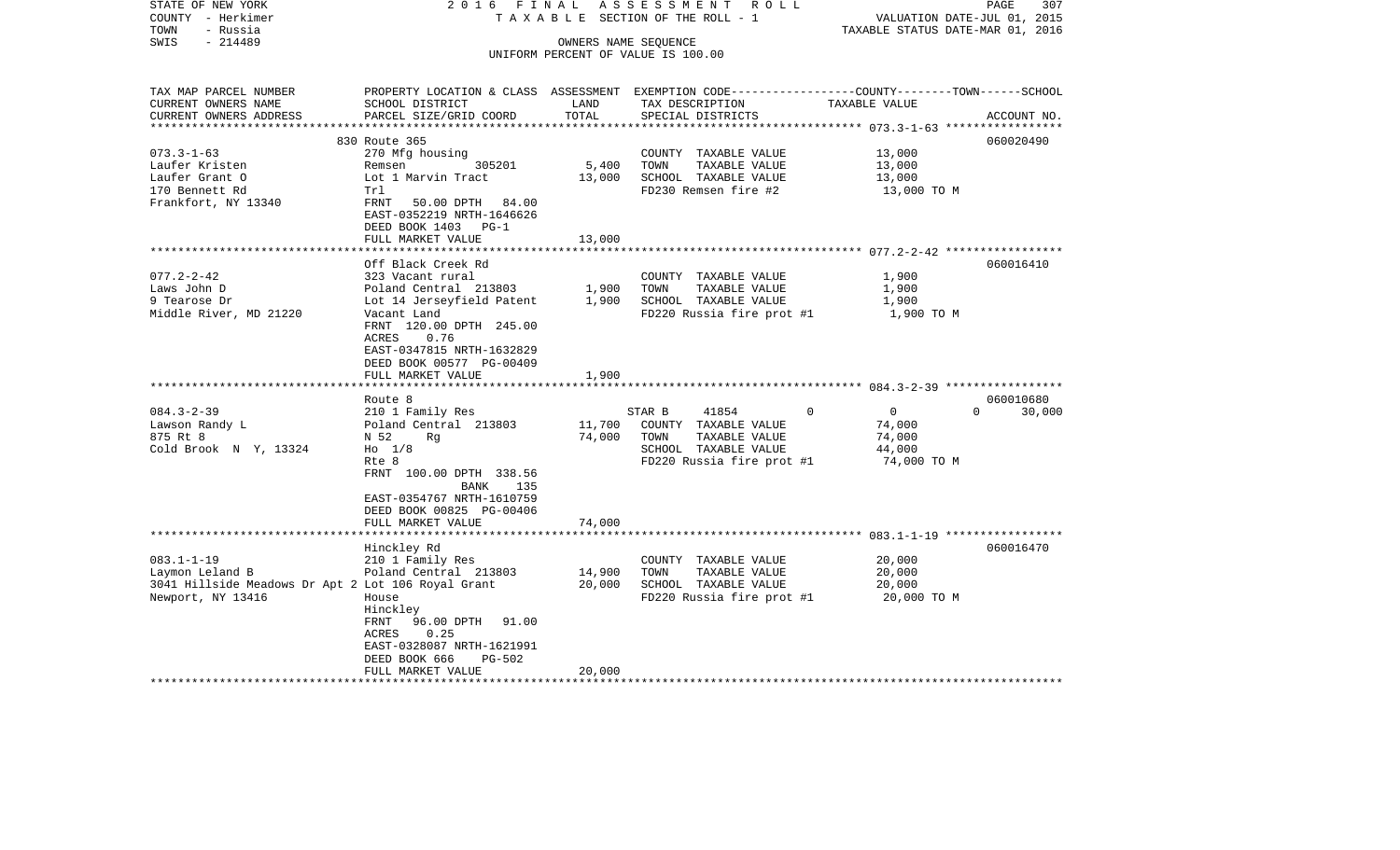| STATE OF NEW YORK<br>COUNTY - Herkimer<br>TOWN<br>- Russia | 2016 FINAL                                                                                       |                 | ASSESSMENT<br>R O L L<br>T A X A B L E SECTION OF THE ROLL - 1 |             | TAXABLE STATUS DATE-MAR 01, 2016 | VALUATION DATE-JUL 01, 2015 | PAGE<br>308 |
|------------------------------------------------------------|--------------------------------------------------------------------------------------------------|-----------------|----------------------------------------------------------------|-------------|----------------------------------|-----------------------------|-------------|
| SWIS<br>$-214489$                                          |                                                                                                  |                 | OWNERS NAME SEQUENCE                                           |             |                                  |                             |             |
|                                                            |                                                                                                  |                 | UNIFORM PERCENT OF VALUE IS 100.00                             |             |                                  |                             |             |
| TAX MAP PARCEL NUMBER                                      | PROPERTY LOCATION & CLASS ASSESSMENT EXEMPTION CODE----------------COUNTY-------TOWN------SCHOOL |                 |                                                                |             |                                  |                             |             |
| CURRENT OWNERS NAME                                        | SCHOOL DISTRICT                                                                                  | LAND            | TAX DESCRIPTION                                                |             | TAXABLE VALUE                    |                             |             |
| CURRENT OWNERS ADDRESS                                     | PARCEL SIZE/GRID COORD                                                                           | TOTAL           | SPECIAL DISTRICTS                                              |             |                                  |                             | ACCOUNT NO. |
|                                                            | 478 Simpson Rd                                                                                   |                 |                                                                |             |                                  |                             | 060026520   |
| $083.3 - 1 - 1$                                            | 210 1 Family Res                                                                                 |                 | STAR B<br>41854                                                | $\Omega$    | $\mathbf 0$                      | $\Omega$                    | 30,000      |
| Layton Brian                                               | Poland Central 213803                                                                            | 36,800          | COUNTY TAXABLE VALUE                                           |             | 156,000                          |                             |             |
| 478 Simpson Rd                                             | Lot 91 Rg                                                                                        | 156,000         | TOWN<br>TAXABLE VALUE                                          |             | 156,000                          |                             |             |
| Remsen, NY 13438                                           | Log Home Garage                                                                                  |                 | SCHOOL TAXABLE VALUE                                           |             | 126,000                          |                             |             |
|                                                            | Simpson Road                                                                                     |                 | FD220 Russia fire prot #1                                      |             | 156,000 TO M                     |                             |             |
|                                                            | 5.30 BANK<br>135<br>ACRES                                                                        |                 |                                                                |             |                                  |                             |             |
|                                                            | EAST-0325022 NRTH-1616123                                                                        |                 |                                                                |             |                                  |                             |             |
|                                                            | DEED BOOK 1161<br>PG-328                                                                         |                 |                                                                |             |                                  |                             |             |
|                                                            | FULL MARKET VALUE<br>**************************                                                  | 156,000         |                                                                |             |                                  |                             |             |
|                                                            | 743 St Rt 8                                                                                      |                 |                                                                |             |                                  |                             | 060019930   |
| $084.3 - 2 - 29.5$                                         | 210 1 Family Res                                                                                 |                 | VET COM C 41132                                                | $\mathbf 0$ | 15,000                           | $\Omega$                    | $\Omega$    |
| Lehman Grace J                                             | Poland Central 213803                                                                            |                 | 35,000 VET COM T 41133                                         | $\Omega$    | $\mathbf 0$                      | 20,000                      | $\Omega$    |
| Lehman Robert E                                            | Lots 63 & 64 Royal Grant                                                                         | 135,000 STAR EN | 41834                                                          | $\Omega$    | $\overline{0}$                   | $\Omega$                    | 65,300      |
| 743 St Rt 8                                                | Barn Splt                                                                                        |                 | COUNTY TAXABLE VALUE                                           |             | 120,000                          |                             |             |
| Cold Brook, NY 13324                                       | 2015                                                                                             |                 | TOWN<br>TAXABLE VALUE                                          |             | 115,000                          |                             |             |
|                                                            | FRNT 1073.00 DPTH                                                                                |                 | SCHOOL TAXABLE VALUE                                           |             | 69,700                           |                             |             |
|                                                            | 26.70<br>ACRES                                                                                   |                 | FD220 Russia fire prot #1                                      |             | 135,000 TO M                     |                             |             |
|                                                            | EAST-0352190 NRTH-1611523                                                                        |                 |                                                                |             |                                  |                             |             |
|                                                            | DEED BOOK 1560<br>PG-652<br>FULL MARKET VALUE                                                    | 135,000         |                                                                |             |                                  |                             |             |
|                                                            |                                                                                                  |                 |                                                                |             |                                  |                             |             |
|                                                            | 730 Wheelertown Rd                                                                               |                 |                                                                |             |                                  |                             |             |
| $068. - 2 - 28.4$                                          | 210 1 Family Res                                                                                 |                 | STAR B<br>41854                                                | 0           | $\overline{0}$                   | $\Omega$                    | 30,000      |
| Lehman Richard E                                           | 305201<br>Remsen                                                                                 | 30,200          | COUNTY TAXABLE VALUE                                           |             | 113,000                          |                             |             |
| 730 Wheelertown Rd                                         | FRNT 400.00 DPTH                                                                                 | 113,000         | TOWN<br>TAXABLE VALUE                                          |             | 113,000                          |                             |             |
| Remsen, NY 13438                                           | ACRES 13.40                                                                                      |                 | SCHOOL TAXABLE VALUE                                           |             | 83,000                           |                             |             |
|                                                            | EAST-0348337 NRTH-1655841                                                                        |                 | FD230 Remsen fire #2                                           |             | 113,000 TO M                     |                             |             |
|                                                            | DEED BOOK 912<br><b>PG-541</b>                                                                   |                 |                                                                |             |                                  |                             |             |
|                                                            | FULL MARKET VALUE                                                                                | 113,000         |                                                                |             |                                  |                             |             |
|                                                            | Route 8                                                                                          |                 |                                                                |             |                                  |                             | 060051380   |
| $084.3 - 2 - 29.3$                                         | 270 Mfg housing                                                                                  |                 | COUNTY TAXABLE VALUE                                           |             | 14,500                           |                             |             |
| Lehman Robert E                                            | Poland Central 213803                                                                            | 14,400          | TOWN<br>TAXABLE VALUE                                          |             | 14,500                           |                             |             |
| Lehman Grace J                                             | Lot 63 Royal Grant                                                                               | 14,500          | SCHOOL TAXABLE VALUE                                           |             | 14,500                           |                             |             |
| 743 State Route 8                                          | Trl                                                                                              |                 | FD220 Russia fire prot #1                                      |             | 14,500 TO M                      |                             |             |
| Cold Brook, NY 13324                                       | ACRES 1.53                                                                                       |                 |                                                                |             |                                  |                             |             |
|                                                            | EAST-0351275 NRTH-1609974                                                                        |                 |                                                                |             |                                  |                             |             |
|                                                            | DEED BOOK 681<br><b>PG-706</b>                                                                   |                 |                                                                |             |                                  |                             |             |
|                                                            | FULL MARKET VALUE                                                                                | 14,500          |                                                                |             |                                  |                             |             |
|                                                            |                                                                                                  |                 |                                                                |             |                                  |                             |             |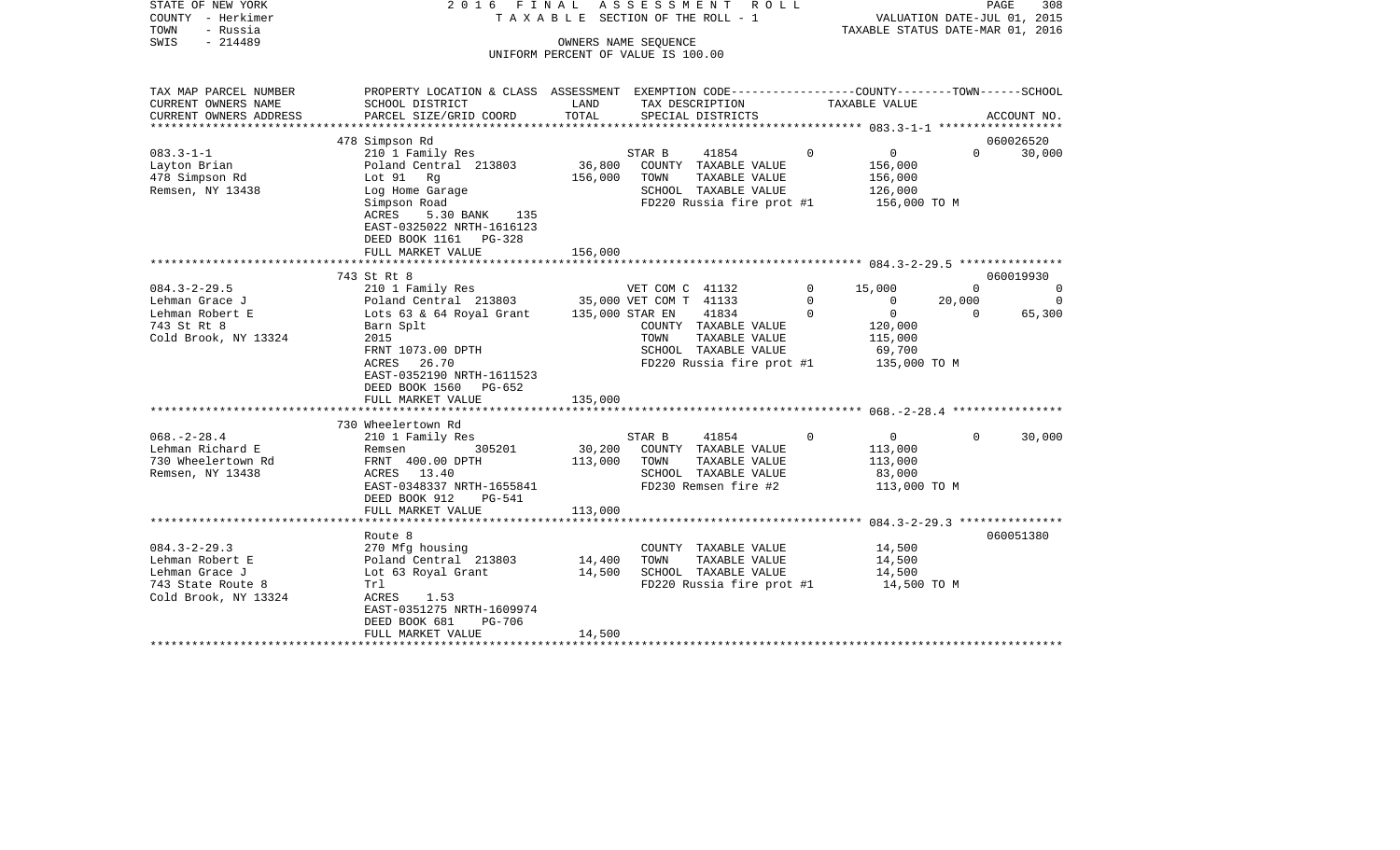| STATE OF NEW YORK<br>COUNTY - Herkimer<br>- Russia<br>TOWN<br>SWIS<br>$-214489$                              | F I N A L<br>2016                                                                                                                                                                                                     | OWNERS NAME SEQUENCE         | A S S E S S M E N T<br>R O L L<br>TAXABLE SECTION OF THE ROLL - 1<br>UNIFORM PERCENT OF VALUE IS 100.00               |                                                                           | 309<br>PAGE<br>VALUATION DATE-JUL 01, 2015<br>TAXABLE STATUS DATE-MAR 01, 2016 |
|--------------------------------------------------------------------------------------------------------------|-----------------------------------------------------------------------------------------------------------------------------------------------------------------------------------------------------------------------|------------------------------|-----------------------------------------------------------------------------------------------------------------------|---------------------------------------------------------------------------|--------------------------------------------------------------------------------|
| TAX MAP PARCEL NUMBER<br>CURRENT OWNERS NAME<br>CURRENT OWNERS ADDRESS                                       | PROPERTY LOCATION & CLASS ASSESSMENT EXEMPTION CODE--------------COUNTY-------TOWN-----SCHOOL<br>SCHOOL DISTRICT<br>PARCEL SIZE/GRID COORD                                                                            | LAND<br>TOTAL                | TAX DESCRIPTION<br>SPECIAL DISTRICTS                                                                                  | TAXABLE VALUE                                                             | ACCOUNT NO.                                                                    |
| ***********************                                                                                      | ************************                                                                                                                                                                                              |                              |                                                                                                                       |                                                                           |                                                                                |
| $084.3 - 2 - 29.4$<br>Lehman Robert E<br>Lehman Kimberly E<br>777 State Rte 8<br>Cold Brook, NY 13324        | Route 8<br>210 1 Family Res<br>Poland Central 213803<br>ACRES<br>8.50<br>EAST-0352890 NRTH-1611748<br>DEED BOOK 805<br>PG-501<br>FULL MARKET VALUE                                                                    | 31,000<br>130,000<br>130,000 | STAR B<br>41854<br>COUNTY TAXABLE VALUE<br>TOWN<br>TAXABLE VALUE<br>SCHOOL TAXABLE VALUE<br>FD220 Russia fire prot #1 | $\mathbf{0}$<br>$\Omega$<br>130,000<br>130,000<br>100,000<br>130,000 TO M | $\Omega$<br>30,000                                                             |
|                                                                                                              |                                                                                                                                                                                                                       |                              |                                                                                                                       |                                                                           |                                                                                |
| $084.3 - 2 - 30$<br>Lehman, III Robert E<br>791 State Route 8<br>Cold Brook, NY 13324                        | 791 State Route 8<br>210 1 Family Res<br>Poland Central 213803<br>N 63<br>Rq<br>$Ho$ 3/5<br>Rte 8                                                                                                                     | 12,100<br>59,000             | COUNTY TAXABLE VALUE<br>TAXABLE VALUE<br>TOWN<br>SCHOOL TAXABLE VALUE<br>FD220 Russia fire prot #1                    | 59,000<br>59,000<br>59,000<br>59,000 TO M                                 | 060022950                                                                      |
| PRIOR OWNER ON 3/01/2016<br>Powers Mary                                                                      | FRNT 209.00 DPTH 230.00<br>0.88<br>ACRES<br>EAST-0353092 NRTH-1611399<br>DEED BOOK 1602<br>PG-681<br>FULL MARKET VALUE                                                                                                | 59,000                       |                                                                                                                       |                                                                           |                                                                                |
|                                                                                                              | 152 Silverstone Rd                                                                                                                                                                                                    |                              |                                                                                                                       |                                                                           | 060014460                                                                      |
| $072.12 - 2 - 4$<br>Lehnen, Sr Charles E<br>Lehnen Dawn M<br>5706 Merry St<br>PO Box 195<br>Verona, NY 13478 | 260 Seasonal res<br>Remsen<br>305201<br>Lot 2 Jacobs Tract Of Mac<br>Camp<br>Silverstone Rd<br>FRNT 100.00 DPTH 200.00<br>ACRES<br>0.73<br>EAST-0345677 NRTH-1652409<br>DEED BOOK 1133<br><b>PG-973</b>               | 13,800<br>58,800             | COUNTY TAXABLE VALUE<br>TAXABLE VALUE<br>TOWN<br>SCHOOL TAXABLE VALUE<br>FD230 Remsen fire #2                         | 58,800<br>58,800<br>58,800<br>58,800 TO M                                 |                                                                                |
|                                                                                                              | FULL MARKET VALUE<br>* * * * * * * * * * * * * * * * * * *                                                                                                                                                            | 58,800<br>******             |                                                                                                                       | ************************* 072.12-2-6 **********                           |                                                                                |
| $072.12 - 2 - 6$<br>Lehnen, Sr Charles E<br>Lehnen Dawn M<br>5706 Merry St<br>PO Box 195<br>Verona, NY 13478 | Silverstone Rd<br>311 Res vac land - WTRFNT<br>305201<br>Remsen<br>Lake Margarite<br>80.00 DPTH 140.00<br>FRNT<br>EAST-0345757 NRTH-1652640<br>DEED BOOK 1133<br>$PG-973$<br>FULL MARKET VALUE<br>******************* | 8,500<br>8,500<br>8,500      | COUNTY TAXABLE VALUE<br>TOWN<br>TAXABLE VALUE<br>SCHOOL TAXABLE VALUE<br>FD230 Remsen fire #2                         | 8,500<br>8,500<br>8,500<br>8,500 TO M                                     |                                                                                |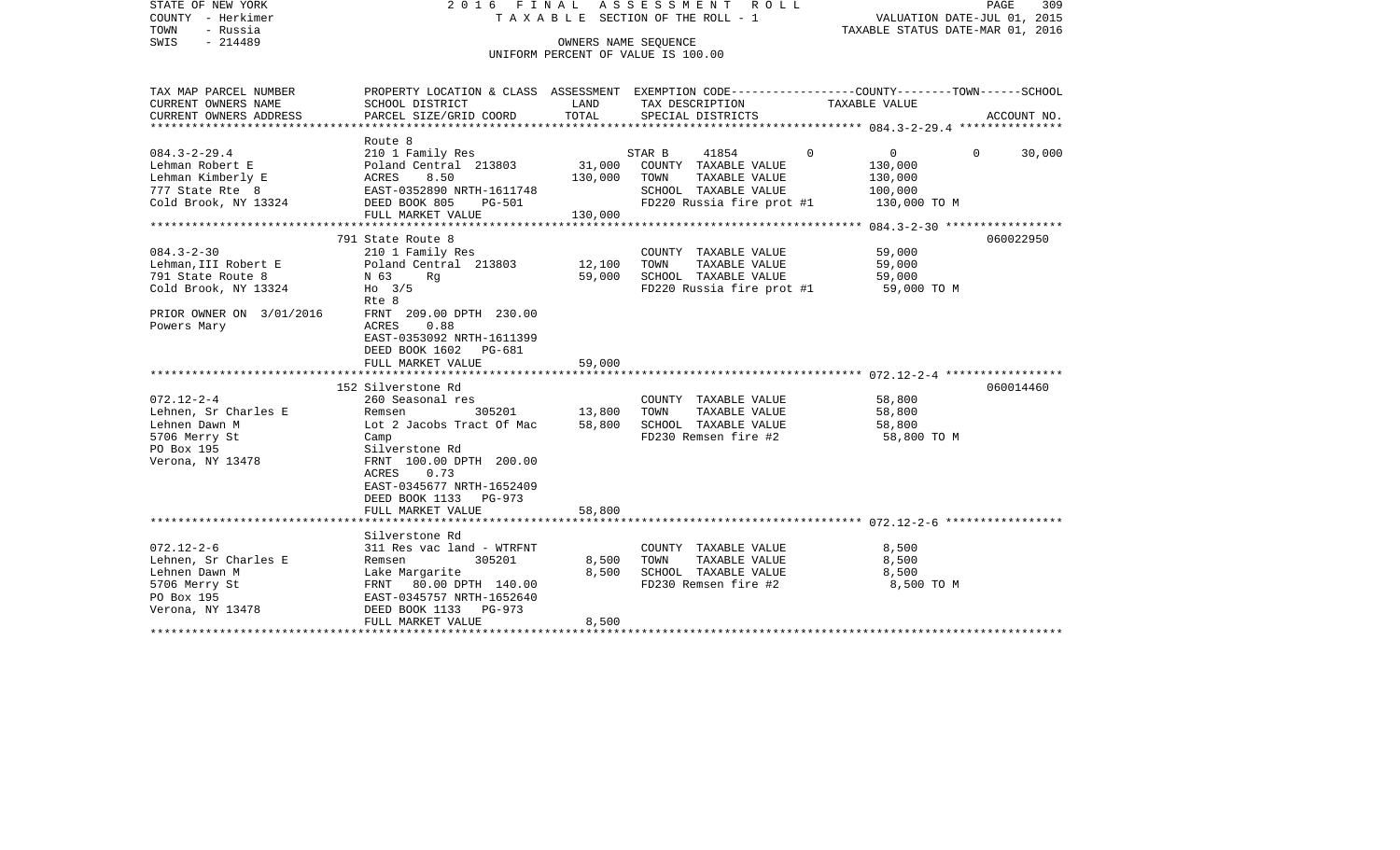| STATE OF NEW YORK<br>COUNTY - Herkimer<br>- Russia<br>TOWN<br>SWIS<br>$-214489$ | 2016 FINAL                                                                                                         |         | ASSESSMENT ROLL<br>T A X A B L E SECTION OF THE ROLL - 1<br>OWNERS NAME SEQUENCE<br>UNIFORM PERCENT OF VALUE IS 100.00 |          | VALUATION DATE-JUL 01, 2015<br>TAXABLE STATUS DATE-MAR 01, 2016 | PAGE<br>310 |
|---------------------------------------------------------------------------------|--------------------------------------------------------------------------------------------------------------------|---------|------------------------------------------------------------------------------------------------------------------------|----------|-----------------------------------------------------------------|-------------|
|                                                                                 |                                                                                                                    |         |                                                                                                                        |          |                                                                 |             |
| TAX MAP PARCEL NUMBER<br>CURRENT OWNERS NAME                                    | PROPERTY LOCATION & CLASS ASSESSMENT EXEMPTION CODE---------------COUNTY-------TOWN------SCHOOL<br>SCHOOL DISTRICT | LAND    | TAX DESCRIPTION                                                                                                        |          | TAXABLE VALUE                                                   |             |
| CURRENT OWNERS ADDRESS                                                          | PARCEL SIZE/GRID COORD                                                                                             | TOTAL   | SPECIAL DISTRICTS                                                                                                      |          |                                                                 | ACCOUNT NO. |
|                                                                                 | 924 Rose Valley Rd                                                                                                 |         |                                                                                                                        |          |                                                                 | 060040360   |
| $089.1 - 2 - 22$                                                                | 210 1 Family Res                                                                                                   |         | 41854<br>STAR B                                                                                                        | $\Omega$ | $\overline{0}$<br>$\Omega$                                      | 30,000      |
| Leigh Thomas                                                                    | Poland Central 213803                                                                                              | 15,200  | COUNTY TAXABLE VALUE                                                                                                   |          | 97,000                                                          |             |
| Leigh Melissa                                                                   | Lot 30 Royal Grant                                                                                                 | 97,000  | TOWN<br>TAXABLE VALUE                                                                                                  |          | 97,000                                                          |             |
| 924 Rose Valley Rd                                                              | House Garage                                                                                                       |         | SCHOOL TAXABLE VALUE                                                                                                   |          | 67,000                                                          |             |
| Cold Brook, NY 13324                                                            | FRNT 342.00 DPTH                                                                                                   |         | FD220 Russia fire prot #1                                                                                              |          | 97,000 TO M                                                     |             |
|                                                                                 | ACRES<br>2.00                                                                                                      |         |                                                                                                                        |          |                                                                 |             |
|                                                                                 | EAST-0352876 NRTH-1601522                                                                                          |         |                                                                                                                        |          |                                                                 |             |
|                                                                                 | DEED BOOK 671<br>PG-154<br>FULL MARKET VALUE                                                                       | 97,000  |                                                                                                                        |          |                                                                 |             |
|                                                                                 | ***********************                                                                                            |         |                                                                                                                        |          |                                                                 |             |
|                                                                                 | Rose Valley Rd                                                                                                     |         |                                                                                                                        |          |                                                                 | 060043600   |
| $089.1 - 2 - 23$                                                                | 270 Mfg housing                                                                                                    |         | COUNTY TAXABLE VALUE                                                                                                   |          | 24,000                                                          |             |
| Leigh Thomas R                                                                  | Poland Central 213803                                                                                              | 11,000  | TAXABLE VALUE<br>TOWN                                                                                                  |          | 24,000                                                          |             |
| 924 Rose Valley Rd                                                              | T 30 Royal Grant                                                                                                   | 24,000  | SCHOOL TAXABLE VALUE                                                                                                   |          | 24,000                                                          |             |
| Cold Brook, NY 13324                                                            | Mobile Home                                                                                                        |         | FD220 Russia fire prot #1                                                                                              |          | 24,000 TO M                                                     |             |
|                                                                                 | FRNT 148.00 DPTH 280.00                                                                                            |         |                                                                                                                        |          |                                                                 |             |
|                                                                                 | ACRES<br>1.00                                                                                                      |         |                                                                                                                        |          |                                                                 |             |
|                                                                                 | EAST-0353325 NRTH-1601673                                                                                          |         |                                                                                                                        |          |                                                                 |             |
|                                                                                 | DEED BOOK 833<br>PG-196                                                                                            |         |                                                                                                                        |          |                                                                 |             |
|                                                                                 | FULL MARKET VALUE                                                                                                  | 24,000  |                                                                                                                        |          |                                                                 |             |
|                                                                                 |                                                                                                                    |         |                                                                                                                        |          |                                                                 |             |
|                                                                                 | Rose Valley Rd                                                                                                     |         |                                                                                                                        |          |                                                                 | 060041980   |
| $089.1 - 2 - 24$<br>Leigh Thomas R                                              | 312 Vac w/imprv<br>Poland Central 213803                                                                           | 6,500   | COUNTY TAXABLE VALUE<br>TOWN<br>TAXABLE VALUE                                                                          |          | 22,500<br>22,500                                                |             |
| 924 Rose Valley Rd                                                              | Lot 30 Royal Grant                                                                                                 | 22,500  | SCHOOL TAXABLE VALUE                                                                                                   |          | 22,500                                                          |             |
| Coldbrook, NY 13324                                                             | Vacant Land                                                                                                        |         | FD220 Russia fire prot #1                                                                                              |          | 22,500 TO M                                                     |             |
|                                                                                 | ACRES<br>5.80                                                                                                      |         |                                                                                                                        |          |                                                                 |             |
|                                                                                 | EAST-0353246 NRTH-1601918                                                                                          |         |                                                                                                                        |          |                                                                 |             |
|                                                                                 | DEED BOOK 00833 PG-00196                                                                                           |         |                                                                                                                        |          |                                                                 |             |
|                                                                                 | FULL MARKET VALUE                                                                                                  | 22,500  |                                                                                                                        |          |                                                                 |             |
|                                                                                 |                                                                                                                    |         |                                                                                                                        |          |                                                                 |             |
|                                                                                 | 524 Beecher Rd                                                                                                     |         |                                                                                                                        |          |                                                                 | 060016590   |
| $083.4 - 1 - 66$                                                                | 210 1 Family Res                                                                                                   |         | 41834<br>STAR EN                                                                                                       | $\Omega$ | $\overline{0}$<br>$\Omega$                                      | 65,300      |
| Leigh Trust Martin                                                              | Poland Central 213803                                                                                              | 18,000  | COUNTY TAXABLE VALUE                                                                                                   |          | 105,000                                                         |             |
| Attn: Deborah Lichtenberger Tr Lot 67 Royal Grant                               |                                                                                                                    | 105,000 | TOWN<br>TAXABLE VALUE                                                                                                  |          | 105,000                                                         |             |
| 9785 Prospect St                                                                | House Garage                                                                                                       |         | SCHOOL TAXABLE VALUE                                                                                                   |          | 39,700                                                          |             |
| PO Box 183<br>Remsen, NY 13438                                                  | 4.00<br>ACRES<br>EAST-0337372 NRTH-1609932                                                                         |         | FD220 Russia fire prot #1                                                                                              |          | 105,000 TO M                                                    |             |
|                                                                                 | DEED BOOK 00840 PG-00608                                                                                           |         |                                                                                                                        |          |                                                                 |             |
|                                                                                 | FULL MARKET VALUE                                                                                                  | 105,000 |                                                                                                                        |          |                                                                 |             |
|                                                                                 |                                                                                                                    |         |                                                                                                                        |          |                                                                 |             |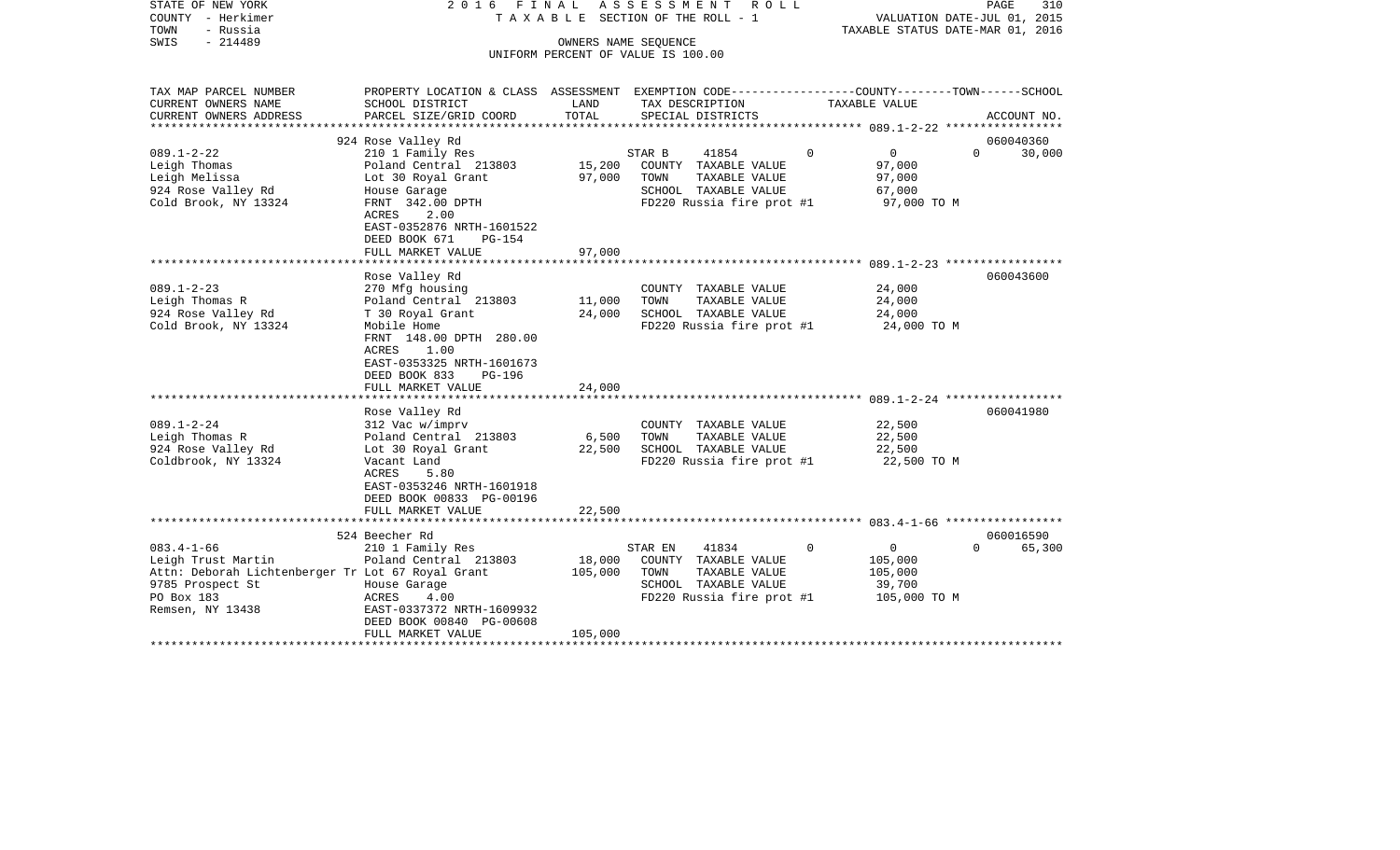| COUNTY - Herkimer<br>- Russia<br>TOWN<br>$-214489$<br>SWIS                                                                    | 2016 FINAL                                                                                                                                                                                          |                   | ASSESSMENT<br>R O L L<br>TAXABLE SECTION OF THE ROLL - 1<br>OWNERS NAME SEQUENCE                                       |               | VALUATION DATE-JUL 01, 2015<br>TAXABLE STATUS DATE-MAR 01, 2016             | 311<br>PAGE |
|-------------------------------------------------------------------------------------------------------------------------------|-----------------------------------------------------------------------------------------------------------------------------------------------------------------------------------------------------|-------------------|------------------------------------------------------------------------------------------------------------------------|---------------|-----------------------------------------------------------------------------|-------------|
|                                                                                                                               |                                                                                                                                                                                                     |                   | UNIFORM PERCENT OF VALUE IS 100.00                                                                                     |               |                                                                             |             |
|                                                                                                                               |                                                                                                                                                                                                     |                   |                                                                                                                        |               |                                                                             |             |
| TAX MAP PARCEL NUMBER<br>CURRENT OWNERS NAME<br>CURRENT OWNERS ADDRESS                                                        | PROPERTY LOCATION & CLASS ASSESSMENT EXEMPTION CODE---------------COUNTY-------TOWN------SCHOOL<br>SCHOOL DISTRICT<br>PARCEL SIZE/GRID COORD                                                        | LAND<br>TOTAL     | TAX DESCRIPTION<br>SPECIAL DISTRICTS                                                                                   | TAXABLE VALUE |                                                                             | ACCOUNT NO. |
|                                                                                                                               |                                                                                                                                                                                                     |                   |                                                                                                                        |               |                                                                             |             |
|                                                                                                                               | 313 Pardee Rd                                                                                                                                                                                       |                   |                                                                                                                        |               |                                                                             | 060014520   |
| $072.12 - 1 - 5$<br>Lenihan John R<br>Lenihan James<br>PO Box 193<br>Hinckley, NY 13352                                       | 210 1 Family Res - WTRFNT<br>305201<br>Remsen<br>E 1<br>M T<br>Pardee<br>FRNT 110.00 DPTH 230.00<br>EAST-0346281 NRTH-1650378<br>DEED BOOK 1415 PG-247                                              | 34,000<br>106,000 | STAR B<br>41854<br>COUNTY TAXABLE VALUE<br>TOWN<br>TAXABLE VALUE<br>SCHOOL TAXABLE VALUE<br>FD230 Remsen fire #2       | $\Omega$      | $\overline{0}$<br>$\Omega$<br>106,000<br>106,000<br>76,000<br>106,000 TO M  | 30,000      |
|                                                                                                                               | FULL MARKET VALUE                                                                                                                                                                                   | 106,000           |                                                                                                                        |               |                                                                             |             |
|                                                                                                                               |                                                                                                                                                                                                     |                   |                                                                                                                        |               |                                                                             |             |
| $077.2 - 1 - 14$<br>Lennon Gary<br>Lennon Douglas J<br>10095 Starr Hill Rd<br>Remsen, NY 13438                                | Mac Arthur Rd<br>314 Rural vac<10<br>Poland Central 213803<br>Lot 15 Jerseyfield Patent<br>Trl<br>FRNT 100.00 DPTH 100.00<br>0.25<br>ACRES<br>EAST-0337442 NRTH-1637766<br>DEED BOOK 00854 PG-00545 | 15,800<br>15,800  | COUNTY TAXABLE VALUE<br>TOWN<br>TAXABLE VALUE<br>SCHOOL TAXABLE VALUE<br>FD220 Russia fire prot #1                     |               | 15,800<br>15,800<br>15,800<br>15,800 TO M                                   | 060030180   |
|                                                                                                                               | FULL MARKET VALUE                                                                                                                                                                                   | 15,800            |                                                                                                                        |               |                                                                             |             |
|                                                                                                                               | 510 Dover Rd                                                                                                                                                                                        |                   |                                                                                                                        |               |                                                                             | 060008880   |
| $082.2 - 1 - 20$<br>Lennon Irrevocable Trust Virgi Poland Central 213803<br>510 Dover Rd<br>PO Box 341<br>Barneveld, NY 13304 | 210 1 Family Res<br>Lot 105 Royal Grant<br>House & Gar<br>Merge 2011<br>FRNT 368.00 DPTH<br>ACRES<br>7.60<br>EAST-0322583 NRTH-1621098<br>DEED BOOK 1547 PG-489                                     | 39,100<br>215,000 | 41834<br>STAR EN<br>COUNTY TAXABLE VALUE<br>TOWN<br>TAXABLE VALUE<br>SCHOOL TAXABLE VALUE<br>FD220 Russia fire prot #1 | $\Omega$      | $\overline{0}$<br>$\Omega$<br>215,000<br>215,000<br>149,700<br>215,000 TO M | 65,300      |
|                                                                                                                               | FULL MARKET VALUE                                                                                                                                                                                   | 215,000           |                                                                                                                        |               |                                                                             |             |
|                                                                                                                               | Mac Arthur Rd                                                                                                                                                                                       |                   |                                                                                                                        |               |                                                                             | 060021210   |
| $077.2 - 1 - 15$<br>Lennon James<br>PO Box 384<br>Barneveld, NY 13304                                                         | 311 Res vac land - WTRFNT<br>Poland Central 213803<br>Lot 15 Jerseyfield Patent<br>Vacant Land<br>FRNT 100.00 DPTH 100.00<br>0.25<br>ACRES<br>EAST-0337507 NRTH-1637704<br>DEED BOOK 767<br>PG-296  | 15,800<br>15,800  | COUNTY TAXABLE VALUE<br>TOWN<br>TAXABLE VALUE<br>SCHOOL TAXABLE VALUE<br>FD220 Russia fire prot #1                     |               | 15,800<br>15,800<br>15,800<br>15,800 TO M                                   |             |
| ********************                                                                                                          | FULL MARKET VALUE<br>***********************                                                                                                                                                        | 15,800            |                                                                                                                        |               |                                                                             |             |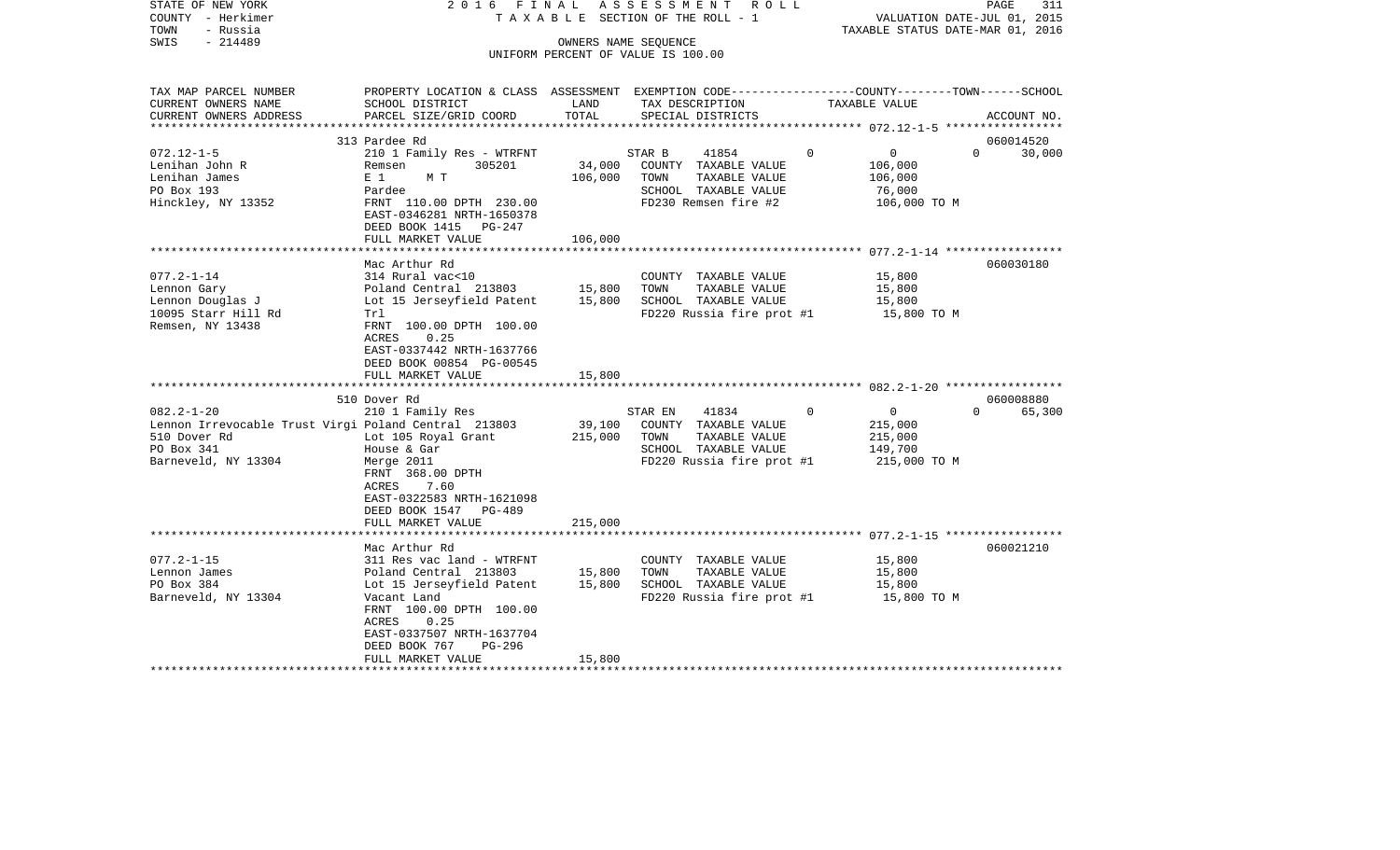| STATE OF NEW YORK<br>COUNTY - Herkimer<br>- Russia<br>TOWN | FINAL<br>2016<br>TAXABLE                                                                         |                       | ASSESSMENT<br>R O L L<br>SECTION OF THE ROLL - 1 | TAXABLE STATUS DATE-MAR 01, 2016   | PAGE<br>VALUATION DATE-JUL 01, 2015 | 312         |
|------------------------------------------------------------|--------------------------------------------------------------------------------------------------|-----------------------|--------------------------------------------------|------------------------------------|-------------------------------------|-------------|
| SWIS<br>$-214489$                                          |                                                                                                  |                       | OWNERS NAME SEQUENCE                             |                                    |                                     |             |
|                                                            |                                                                                                  |                       | UNIFORM PERCENT OF VALUE IS 100.00               |                                    |                                     |             |
|                                                            |                                                                                                  |                       |                                                  |                                    |                                     |             |
| TAX MAP PARCEL NUMBER                                      | PROPERTY LOCATION & CLASS ASSESSMENT EXEMPTION CODE----------------COUNTY-------TOWN------SCHOOL |                       |                                                  |                                    |                                     |             |
| CURRENT OWNERS NAME                                        | SCHOOL DISTRICT                                                                                  | LAND                  | TAX DESCRIPTION                                  | TAXABLE VALUE                      |                                     |             |
| CURRENT OWNERS ADDRESS                                     | PARCEL SIZE/GRID COORD                                                                           | TOTAL<br>************ | SPECIAL DISTRICTS                                | ***************** 077.2-1-12 ***** |                                     | ACCOUNT NO. |
|                                                            | Mac Arthur Rd                                                                                    |                       |                                                  |                                    |                                     | 060030182   |
| $077.2 - 1 - 12$                                           | 312 Vac w/imprv                                                                                  |                       | COUNTY TAXABLE VALUE                             | 28,000                             |                                     |             |
| Lennon Thomas H                                            | Poland Central 213803                                                                            | 12,400                | TOWN<br>TAXABLE VALUE                            | 28,000                             |                                     |             |
| Lennon Nancy B                                             | Lot 15 Jerseyfield Patent                                                                        | 28,000                | SCHOOL TAXABLE VALUE                             | 28,000                             |                                     |             |
| Mappa Ave                                                  | Trl                                                                                              |                       | FD220 Russia fire prot #1                        | 28,000 TO M                        |                                     |             |
| PO Box 384                                                 | FRNT 250.00 DPTH 100.00                                                                          |                       |                                                  |                                    |                                     |             |
| Barneveld, NY 13304                                        | ACRES<br>0.60                                                                                    |                       |                                                  |                                    |                                     |             |
|                                                            | EAST-0337395 NRTH-1637672                                                                        |                       |                                                  |                                    |                                     |             |
|                                                            | DEED BOOK 00824 PG-00642                                                                         |                       |                                                  |                                    |                                     |             |
|                                                            | FULL MARKET VALUE                                                                                | 28,000                |                                                  |                                    |                                     |             |
|                                                            |                                                                                                  |                       |                                                  |                                    |                                     |             |
|                                                            | 158 Mac Arthur Rd                                                                                |                       |                                                  |                                    |                                     | 060016680   |
| $077.11 - 1 - 1$                                           | 260 Seasonal res                                                                                 |                       | 41834<br>STAR EN                                 | $\mathbf 0$<br>0                   | $\Omega$                            | 65,300      |
| Lerz Revocable Trust Robert B Poland Central 213803        |                                                                                                  | 20,000                | COUNTY TAXABLE VALUE                             | 82,500                             |                                     |             |
| Lerz Revocable Trust Carol D                               | Lot 15 Jerseyfield Patent                                                                        | 82,500                | TOWN<br>TAXABLE VALUE                            | 82,500                             |                                     |             |
| 158 Mac Arthur Rd                                          | Camp                                                                                             |                       | SCHOOL TAXABLE VALUE                             | 17,200                             |                                     |             |
| Cold Brook, NY 13324                                       | ACRES<br>5.00                                                                                    |                       | FD220 Russia fire prot #1                        | 82,500 TO M                        |                                     |             |
|                                                            | EAST-0341254 NRTH-1634468<br>DEED BOOK 901<br>$PG-63$                                            |                       |                                                  |                                    |                                     |             |
|                                                            | FULL MARKET VALUE                                                                                | 82,500                |                                                  |                                    |                                     |             |
|                                                            | 386 Russia Rd                                                                                    |                       |                                                  |                                    |                                     | 060040000   |
| $083.3 - 2 - 34$                                           | 210 1 Family Res                                                                                 |                       | VET COM C 41132                                  | $\mathbf 0$<br>15,000              | $\Omega$                            | 0           |
| Levesque Romeo                                             | Poland Central 213803                                                                            |                       | 25,000 VET COM T 41133                           | 0<br>0                             | 20,000                              | $\Omega$    |
| Levesque Elaine                                            | Lot 70 Royal Grant                                                                               |                       | 80,000 STAR EN<br>41834                          | $\overline{0}$<br>$\Omega$         | $\Omega$                            | 65,300      |
| 2524 Latta Rd                                              | Double Wide Trlr                                                                                 |                       | COUNTY TAXABLE VALUE                             | 65,000                             |                                     |             |
| Rochester, NY 14612                                        | Russia Road                                                                                      |                       | TOWN<br>TAXABLE VALUE                            | 60,000                             |                                     |             |
|                                                            | ACRES<br>1.00                                                                                    |                       | SCHOOL TAXABLE VALUE                             | 14,700                             |                                     |             |
|                                                            | EAST-0333846 NRTH-1612200                                                                        |                       | FD220 Russia fire prot #1                        | 80,000 TO M                        |                                     |             |
|                                                            | DEED BOOK 00614 PG-00317                                                                         |                       |                                                  |                                    |                                     |             |
|                                                            | FULL MARKET VALUE                                                                                | 80,000                |                                                  |                                    |                                     |             |
|                                                            | **********************                                                                           |                       |                                                  |                                    |                                     |             |
|                                                            | 355 Dover Rd                                                                                     |                       |                                                  |                                    |                                     | 060016920   |
| $082.2 - 1 - 29$                                           | 242 Rurl res&rec                                                                                 |                       | STAR B<br>41854                                  | $\overline{0}$<br>0                | $\Omega$                            | 30,000      |
| Lewicki Lawrence                                           | Poland Central 213803                                                                            | 61,300                | COUNTY TAXABLE VALUE                             | 260,000                            |                                     |             |
| Lewicki Ellen                                              | Lots 104 & 115 Royal Gran                                                                        | 260,000               | TOWN<br>TAXABLE VALUE                            | 260,000                            |                                     |             |
| 355 Dover Rd                                               | House Garage                                                                                     |                       | SCHOOL TAXABLE VALUE                             | 230,000                            |                                     |             |
| Barneveld, NY 13304                                        | Inc13 Herk. Co.b816p140                                                                          |                       | FD220 Russia fire prot #1                        | 260,000 TO M                       |                                     |             |
|                                                            | FRNT 410.00 DPTH                                                                                 |                       |                                                  |                                    |                                     |             |
|                                                            | 23.20<br>ACRES                                                                                   |                       |                                                  |                                    |                                     |             |
|                                                            | EAST-0319539 NRTH-1621196                                                                        |                       |                                                  |                                    |                                     |             |
|                                                            | DEED BOOK 1424<br>$PG-922$                                                                       |                       |                                                  |                                    |                                     |             |
|                                                            | FULL MARKET VALUE                                                                                | 260,000               |                                                  |                                    |                                     |             |
|                                                            |                                                                                                  |                       |                                                  |                                    |                                     |             |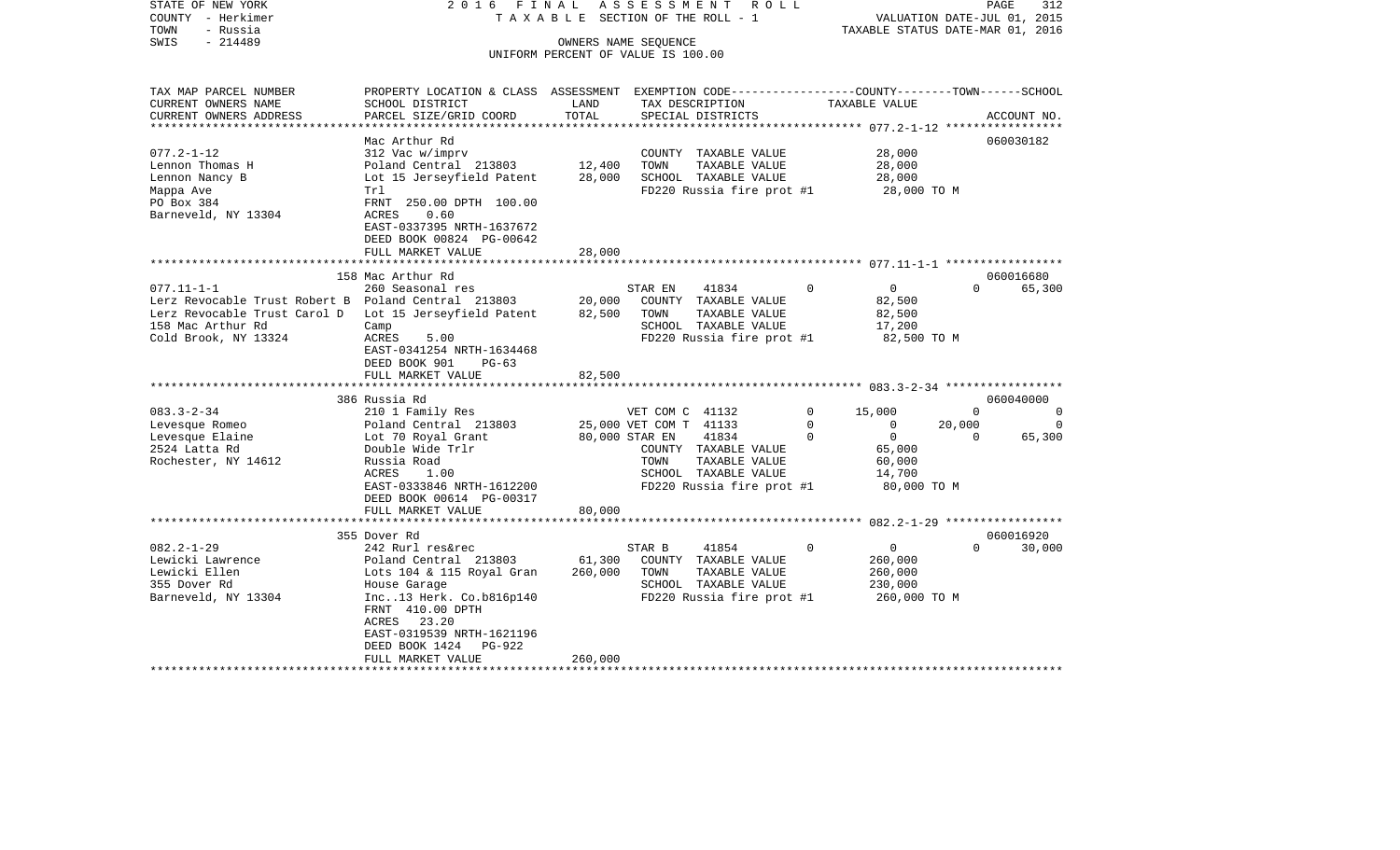| STATE OF NEW YORK                         | 2 0 1 6<br>FINAL                                                                                 |         | ASSESSMENT                         | R O L L     |                                  | PAGE<br>313                 |
|-------------------------------------------|--------------------------------------------------------------------------------------------------|---------|------------------------------------|-------------|----------------------------------|-----------------------------|
| COUNTY - Herkimer                         | TAXABLE                                                                                          |         | SECTION OF THE ROLL - 1            |             |                                  | VALUATION DATE-JUL 01, 2015 |
| TOWN<br>- Russia                          |                                                                                                  |         |                                    |             | TAXABLE STATUS DATE-MAR 01, 2016 |                             |
| $-214489$<br>SWIS                         |                                                                                                  |         | OWNERS NAME SEQUENCE               |             |                                  |                             |
|                                           |                                                                                                  |         | UNIFORM PERCENT OF VALUE IS 100.00 |             |                                  |                             |
|                                           |                                                                                                  |         |                                    |             |                                  |                             |
| TAX MAP PARCEL NUMBER                     | PROPERTY LOCATION & CLASS ASSESSMENT EXEMPTION CODE----------------COUNTY-------TOWN------SCHOOL |         |                                    |             |                                  |                             |
| CURRENT OWNERS NAME                       | SCHOOL DISTRICT                                                                                  | LAND    | TAX DESCRIPTION                    |             | TAXABLE VALUE                    |                             |
| CURRENT OWNERS ADDRESS                    | PARCEL SIZE/GRID COORD                                                                           | TOTAL   | SPECIAL DISTRICTS                  |             |                                  | ACCOUNT NO.                 |
|                                           |                                                                                                  |         |                                    |             |                                  |                             |
|                                           | 6084 Military Rd                                                                                 |         |                                    |             |                                  | 060013050                   |
| $082.2 - 1 - 11$                          | 210 1 Family Res                                                                                 |         | 41854<br>STAR B                    | $\Omega$    | 0                                | $\Omega$<br>30,000          |
| Lewis Irrevocable Trust                   | Poland Central 213803                                                                            | 25,000  | COUNTY TAXABLE VALUE               |             | 225,000                          |                             |
| 6084 Military Rd                          | E 117<br>Rg                                                                                      | 225,000 | TAXABLE VALUE<br>TOWN              |             | 225,000                          |                             |
| Remsen, NY 13438                          | $H_0$ 1                                                                                          |         | SCHOOL TAXABLE VALUE               |             | 195,000                          |                             |
|                                           | Military Road                                                                                    |         | FD220 Russia fire prot #1          |             | 225,000 TO M                     |                             |
|                                           | ACRES<br>$1.00$ BANK<br>135<br>EAST-0323372 NRTH-1624438                                         |         |                                    |             |                                  |                             |
|                                           | DEED BOOK 1585<br>PG-297                                                                         |         |                                    |             |                                  |                             |
|                                           | FULL MARKET VALUE                                                                                | 225,000 |                                    |             |                                  |                             |
|                                           |                                                                                                  |         |                                    |             |                                  |                             |
|                                           | 5100 Military Rd                                                                                 |         |                                    |             |                                  | 060004260                   |
| $083.4 - 1 - 49$                          | 210 1 Family Res                                                                                 |         | COUNTY TAXABLE VALUE               |             | 92,000                           |                             |
| Lighthall Jessica                         | Poland Central 213803                                                                            | 9,900   | TOWN<br>TAXABLE VALUE              |             | 92,000                           |                             |
| PO Box 106                                | Lots 70 & 71 Royal Grant                                                                         | 92,000  | SCHOOL TAXABLE VALUE               |             | 92,000                           |                             |
| Prospect, NY 13435                        | House Garage                                                                                     |         | FD220 Russia fire prot #1          |             | 92,000 TO M                      |                             |
|                                           | Military                                                                                         |         |                                    |             |                                  |                             |
|                                           | FRNT 135.00 DPTH 211.00                                                                          |         |                                    |             |                                  |                             |
|                                           | 0.52<br>ACRES                                                                                    |         |                                    |             |                                  |                             |
|                                           | EAST-0337291 NRTH-1612690                                                                        |         |                                    |             |                                  |                             |
|                                           | DEED BOOK 1388<br>PG-926                                                                         |         |                                    |             |                                  |                             |
|                                           | FULL MARKET VALUE                                                                                | 92,000  |                                    |             |                                  |                             |
|                                           | *************************                                                                        |         |                                    |             |                                  |                             |
|                                           | 171 Gravesville Rd                                                                               |         |                                    |             |                                  | 060008730                   |
| $083.3 - 1 - 47$                          | 210 1 Family Res                                                                                 |         | 41854<br>STAR B                    | $\mathbf 0$ | $\mathbf 0$                      | $\Omega$<br>30,000          |
| Linder Alaina M                           | Poland Central 213803                                                                            | 13,300  | COUNTY TAXABLE VALUE               |             | 143,200                          |                             |
| Harter Richard E Jr<br>171 Gravesville Rd | W 69<br>Rq                                                                                       | 143,200 | TAXABLE VALUE<br>TOWN              |             | 143,200                          |                             |
|                                           | $H_0$ 1<br>Gravesville Rd                                                                        |         | SCHOOL TAXABLE VALUE               |             | 113,200                          |                             |
| Poland, NY 13431                          | <b>ACRES</b><br>1.30                                                                             |         | FD220 Russia fire prot #1          |             | 143,200 TO M                     |                             |
|                                           | EAST-0327998 NRTH-1608986                                                                        |         |                                    |             |                                  |                             |
|                                           | DEED BOOK 1544 PG-646                                                                            |         |                                    |             |                                  |                             |
|                                           | FULL MARKET VALUE                                                                                | 143,200 |                                    |             |                                  |                             |
|                                           | ************************                                                                         |         |                                    |             |                                  |                             |
|                                           | 6173 Military Rd                                                                                 |         |                                    |             |                                  | 060004230                   |
| $076.4 - 1 - 14.1$                        | 241 Rural res&ag                                                                                 |         | STAR EN<br>41834                   | $\Omega$    | $\Omega$                         | $\Omega$<br>65,300          |
| Lindhurst Edwin                           | Poland Central 213803                                                                            | 72,300  | COUNTY TAXABLE VALUE               |             | 240,800                          |                             |
| 6173 Military Rd                          | W 116 Rg                                                                                         | 240,800 | TAXABLE VALUE<br>TOWN              |             | 240,800                          |                             |
| Remsen, NY 13438                          | House,barn                                                                                       |         | SCHOOL TAXABLE VALUE               |             | 175,500                          |                             |
|                                           | Military                                                                                         |         | FD220 Russia fire prot #1          |             | 240,800 TO M                     |                             |
|                                           | FRNT 758.00 DPTH                                                                                 |         |                                    |             |                                  |                             |
|                                           | ACRES 33.50                                                                                      |         |                                    |             |                                  |                             |
|                                           | EAST-0321395 NRTH-1625704                                                                        |         |                                    |             |                                  |                             |
|                                           | DEED BOOK 940<br>PG-201                                                                          |         |                                    |             |                                  |                             |
|                                           | FULL MARKET VALUE                                                                                | 240,800 |                                    |             |                                  |                             |
|                                           |                                                                                                  |         |                                    |             |                                  |                             |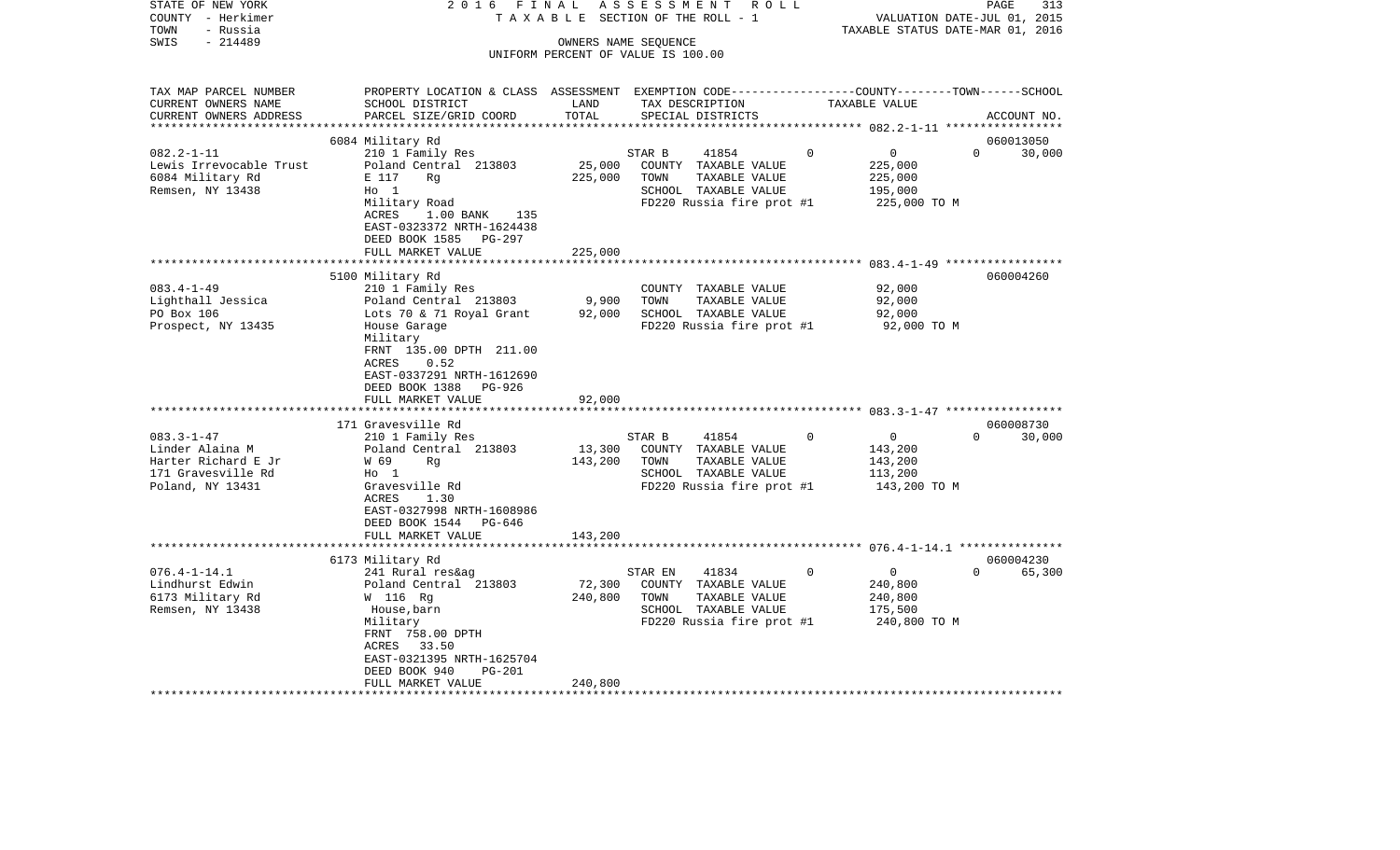| STATE OF NEW YORK<br>COUNTY - Herkimer<br>- Russia<br>TOWN                                     | 2016 FINAL<br>TAXABLE                                                                                                                                                                                             |                         | ASSESSMENT<br>R O L L<br>SECTION OF THE ROLL - 1                                                                                         | VALUATION DATE-JUL 01, 2015<br>TAXABLE STATUS DATE-MAR 01, 2016 | 314<br>PAGE        |
|------------------------------------------------------------------------------------------------|-------------------------------------------------------------------------------------------------------------------------------------------------------------------------------------------------------------------|-------------------------|------------------------------------------------------------------------------------------------------------------------------------------|-----------------------------------------------------------------|--------------------|
| $-214489$<br>SWIS                                                                              |                                                                                                                                                                                                                   | OWNERS NAME SEQUENCE    | UNIFORM PERCENT OF VALUE IS 100.00                                                                                                       |                                                                 |                    |
| TAX MAP PARCEL NUMBER<br>CURRENT OWNERS NAME<br>CURRENT OWNERS ADDRESS                         | SCHOOL DISTRICT<br>PARCEL SIZE/GRID COORD                                                                                                                                                                         | LAND<br>TOTAL           | PROPERTY LOCATION & CLASS ASSESSMENT EXEMPTION CODE----------------COUNTY-------TOWN------SCHOOL<br>TAX DESCRIPTION<br>SPECIAL DISTRICTS | TAXABLE VALUE                                                   | ACCOUNT NO.        |
| *********************                                                                          |                                                                                                                                                                                                                   | *************           |                                                                                                                                          | ********************* 077.2-2-19 ******************             |                    |
| $077.2 - 2 - 19$<br>Linke William E<br>Linke Mary M<br>6161 Rte 291<br>Marcy, NY 13403         | Stormy Hill Rd<br>321 Abandoned ag<br>Poland Central 213803<br>Lot 17 Jerseyfield Patent<br>Vacant Land<br>FRNT 1145.00 DPTH<br>ACRES 13.70<br>EAST-0345839 NRTH-1638155                                          | 16,500<br>16,500        | COUNTY TAXABLE VALUE<br>TOWN<br>TAXABLE VALUE<br>SCHOOL TAXABLE VALUE<br>FD220 Russia fire prot #1                                       | 16,500<br>16,500<br>16,500<br>16,500 TO M                       | 060010320          |
|                                                                                                | DEED BOOK 1549<br>PG-591<br>FULL MARKET VALUE                                                                                                                                                                     | 16,500                  |                                                                                                                                          |                                                                 |                    |
|                                                                                                | 329 Fisher Rd                                                                                                                                                                                                     |                         |                                                                                                                                          | ********************** 084.1-3-9 *******************            | 060041140          |
| $084.1 - 3 - 9$<br>Linneen Dain<br>Pomichter Patricia<br>329 Fisher Rd<br>Cold Brook, NY 13324 | 270 Mfg housing<br>Poland Central 213803<br>N 97 Rq<br>Lot $9\frac{1}{2}$ Acres<br>Fisher Road<br>ACRES<br>9.50<br>EAST-0355659 NRTH-1622183<br>DEED BOOK 945<br>$PG-48$                                          | 25,500<br>91,300        | 0<br>STAR B<br>41854<br>COUNTY TAXABLE VALUE<br>TOWN<br>TAXABLE VALUE<br>SCHOOL TAXABLE VALUE<br>FD220 Russia fire prot #1               | 0<br>91,300<br>91,300<br>61,300<br>91,300 TO M                  | $\Omega$<br>30,000 |
|                                                                                                | FULL MARKET VALUE                                                                                                                                                                                                 | 91,300                  |                                                                                                                                          |                                                                 |                    |
| $072.4 - 1 - 6$<br>Lints Michael Robert<br>301 McIntyre Rd<br>Frankfort, NY 13340              | ******************<br>Route 365<br>314 Rural vac<10<br>305201<br>Remsen<br>Lot 1 Jacobs Tract<br>Vacant Land<br>FRNT 136.00 DPTH 291.00<br>ACRES<br>0.81<br>EAST-0346181 NRTH-1647337<br>DEED BOOK 00846 PG-00057 | 7,100<br>7,100          | COUNTY TAXABLE VALUE<br>TOWN<br>TAXABLE VALUE<br>SCHOOL TAXABLE VALUE<br>FD230 Remsen fire #2                                            | 7,100<br>7,100<br>7,100<br>7,100 TO M                           | 060015810          |
|                                                                                                | FULL MARKET VALUE<br>*****************                                                                                                                                                                            | 7,100                   |                                                                                                                                          |                                                                 |                    |
|                                                                                                | Route 365                                                                                                                                                                                                         |                         |                                                                                                                                          | ***************************** 072.4-1-7 ******************      | 060015780          |
| $072.4 - 1 - 7$<br>Lints Michael Robert<br>301 McIntyre Rd<br>Frankfort, NY 13340              | 314 Rural vac<10<br>305201<br>Remsen<br>Lot 1 Jacobs Tract<br>Camp<br>FRNT 132.00 DPTH 330.00<br>0.94<br>ACRES<br>EAST-0346286 NRTH-1647376<br>DEED BOOK 00846 PG-00057<br>FULL MARKET VALUE                      | 7,400<br>7,400<br>7,400 | COUNTY TAXABLE VALUE<br>TOWN<br>TAXABLE VALUE<br>SCHOOL TAXABLE VALUE<br>FD230 Remsen fire #2                                            | 7,400<br>7,400<br>7,400<br>7,400 TO M                           |                    |
|                                                                                                |                                                                                                                                                                                                                   |                         | ***************************                                                                                                              |                                                                 |                    |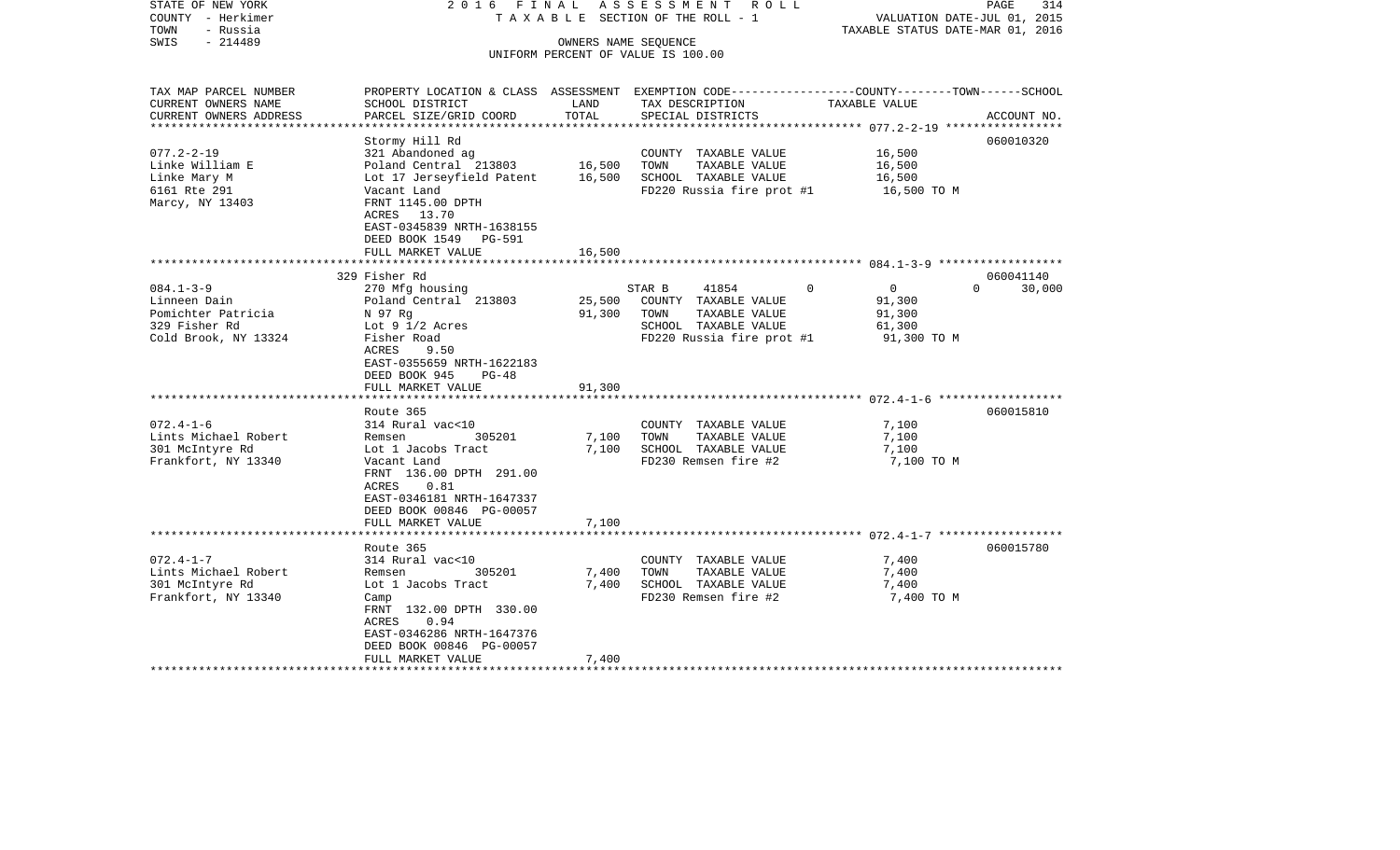| $-214489$<br>SWIS<br>OWNERS NAME SEOUENCE<br>UNIFORM PERCENT OF VALUE IS 100.00<br>PROPERTY LOCATION & CLASS ASSESSMENT EXEMPTION CODE----------------COUNTY-------TOWN------SCHOOL<br>TAX MAP PARCEL NUMBER<br>CURRENT OWNERS NAME<br>SCHOOL DISTRICT<br>LAND<br>TAXABLE VALUE<br>TAX DESCRIPTION<br>TOTAL<br>PARCEL SIZE/GRID COORD<br>CURRENT OWNERS ADDRESS<br>SPECIAL DISTRICTS<br>ACCOUNT NO.<br>***********************<br>060004380<br>Route 365<br>$073.3 - 1 - 41$<br>312 Vac w/imprv<br>COUNTY TAXABLE VALUE<br>12,500<br>Litz John<br>Poland Central 213803<br>12,300<br>TOWN<br>TAXABLE VALUE<br>12,500<br>924 Route 365<br>Lot 80 Remsenburg Patent<br>12,500<br>SCHOOL TAXABLE VALUE<br>12,500<br>Remsen, NY 13438<br>FD230 Remsen fire #2<br>12,500 TO M<br>Camp<br>FRNT 155.00 DPTH 275.00<br>ACRES<br>0.94<br>EAST-0354163 NRTH-1647238<br>DEED BOOK 1276 PG-717<br>12,500<br>FULL MARKET VALUE<br>924 Route 365<br>060004200<br>$073.3 - 1 - 42$<br>210 1 Family Res<br>STAR B<br>41854<br>$\overline{0}$<br>$\overline{0}$<br>$\Omega$<br>30,000<br>Litz John D<br>Poland Central 213803<br>8,000<br>COUNTY TAXABLE VALUE<br>41,500<br>924 State Route 365<br>41,500<br>TOWN<br>TAXABLE VALUE<br>S 80<br><b>Rp</b><br>41,500<br>Remsen, NY 13438<br>SCHOOL TAXABLE VALUE<br>$1/4$ acre<br>11,500<br>FD230 Remsen fire #2<br>Rte 365<br>41,500 TO M<br>FRNT<br>50.00 DPTH 260.00<br>EAST-0354074 NRTH-1647184<br>DEED BOOK 1105 PG-181<br>FULL MARKET VALUE<br>41,500<br>*********<br>154 Spall Rd<br>060005060<br>$072.15 - 1 - 39$<br>322 Rural vac>10<br>COUNTY TAXABLE VALUE<br>19,600<br>19,600<br>TAXABLE VALUE<br>Long Matthew J<br>305201<br>TOWN<br>19,600<br>Remsen<br>Long Erin M<br>19,600<br>SCHOOL TAXABLE VALUE<br>19,600<br>Lots#23-24 Wt<br>FD230 Remsen fire #2<br>PO Box 254<br>Land 11.5 Acre<br>19,600 TO M<br>Remsen, NY 13438<br>Spall Road<br>ACRES 11.50<br>EAST-0341430 NRTH-1647233<br>PRIOR OWNER ON 3/01/2016<br>DEED BOOK 1600 PG-987<br>Gateway Properties<br>FULL MARKET VALUE<br>19,600<br>Route 28<br>060044500<br>$088.2 - 1 - 35$<br>9,000<br>210 1 Family Res<br>VET WAR C 41122<br>$\Omega$<br>$\Omega$<br>$\Omega$<br>Long Pamela J<br>Poland Central 213803<br>20,600 VET WAR T 41123<br>12,000<br>0<br>$\mathbf{0}$<br>$\Omega$<br>Rte 28<br>$\overline{0}$<br>65,300<br>Lot 45 Royal Grant<br>163,000 STAR EN<br>41834<br>$\Omega$<br>$\Omega$<br>PO Box 373<br>House Shed<br>COUNTY TAXABLE VALUE<br>154,000<br>Poland, NY 13431<br>ACRES<br>3.00<br>TOWN<br>TAXABLE VALUE<br>151,000<br>SCHOOL TAXABLE VALUE<br>EAST-0302940 NRTH-1178181<br>97,700<br>DEED BOOK 831<br>FD220 Russia fire prot #1<br>163,000 TO M<br>PG-348<br>FULL MARKET VALUE<br>163,000 | STATE OF NEW YORK<br>COUNTY - Herkimer<br>TOWN<br>- Russia | 2016 FINAL | ASSESSMENT ROLL<br>TAXABLE SECTION OF THE ROLL - 1 | PAGE<br>VALUATION DATE-JUL 01, 2015<br>TAXABLE STATUS DATE-MAR 01, 2016 | 315 |
|----------------------------------------------------------------------------------------------------------------------------------------------------------------------------------------------------------------------------------------------------------------------------------------------------------------------------------------------------------------------------------------------------------------------------------------------------------------------------------------------------------------------------------------------------------------------------------------------------------------------------------------------------------------------------------------------------------------------------------------------------------------------------------------------------------------------------------------------------------------------------------------------------------------------------------------------------------------------------------------------------------------------------------------------------------------------------------------------------------------------------------------------------------------------------------------------------------------------------------------------------------------------------------------------------------------------------------------------------------------------------------------------------------------------------------------------------------------------------------------------------------------------------------------------------------------------------------------------------------------------------------------------------------------------------------------------------------------------------------------------------------------------------------------------------------------------------------------------------------------------------------------------------------------------------------------------------------------------------------------------------------------------------------------------------------------------------------------------------------------------------------------------------------------------------------------------------------------------------------------------------------------------------------------------------------------------------------------------------------------------------------------------------------------------------------------------------------------------------------------------------------------------------------------------------------------------------------------------------------------------------------------------------------------------------------------------------------------------------|------------------------------------------------------------|------------|----------------------------------------------------|-------------------------------------------------------------------------|-----|
|                                                                                                                                                                                                                                                                                                                                                                                                                                                                                                                                                                                                                                                                                                                                                                                                                                                                                                                                                                                                                                                                                                                                                                                                                                                                                                                                                                                                                                                                                                                                                                                                                                                                                                                                                                                                                                                                                                                                                                                                                                                                                                                                                                                                                                                                                                                                                                                                                                                                                                                                                                                                                                                                                                                            |                                                            |            |                                                    |                                                                         |     |
|                                                                                                                                                                                                                                                                                                                                                                                                                                                                                                                                                                                                                                                                                                                                                                                                                                                                                                                                                                                                                                                                                                                                                                                                                                                                                                                                                                                                                                                                                                                                                                                                                                                                                                                                                                                                                                                                                                                                                                                                                                                                                                                                                                                                                                                                                                                                                                                                                                                                                                                                                                                                                                                                                                                            |                                                            |            |                                                    |                                                                         |     |
|                                                                                                                                                                                                                                                                                                                                                                                                                                                                                                                                                                                                                                                                                                                                                                                                                                                                                                                                                                                                                                                                                                                                                                                                                                                                                                                                                                                                                                                                                                                                                                                                                                                                                                                                                                                                                                                                                                                                                                                                                                                                                                                                                                                                                                                                                                                                                                                                                                                                                                                                                                                                                                                                                                                            |                                                            |            |                                                    |                                                                         |     |
|                                                                                                                                                                                                                                                                                                                                                                                                                                                                                                                                                                                                                                                                                                                                                                                                                                                                                                                                                                                                                                                                                                                                                                                                                                                                                                                                                                                                                                                                                                                                                                                                                                                                                                                                                                                                                                                                                                                                                                                                                                                                                                                                                                                                                                                                                                                                                                                                                                                                                                                                                                                                                                                                                                                            |                                                            |            |                                                    |                                                                         |     |
|                                                                                                                                                                                                                                                                                                                                                                                                                                                                                                                                                                                                                                                                                                                                                                                                                                                                                                                                                                                                                                                                                                                                                                                                                                                                                                                                                                                                                                                                                                                                                                                                                                                                                                                                                                                                                                                                                                                                                                                                                                                                                                                                                                                                                                                                                                                                                                                                                                                                                                                                                                                                                                                                                                                            |                                                            |            |                                                    |                                                                         |     |
|                                                                                                                                                                                                                                                                                                                                                                                                                                                                                                                                                                                                                                                                                                                                                                                                                                                                                                                                                                                                                                                                                                                                                                                                                                                                                                                                                                                                                                                                                                                                                                                                                                                                                                                                                                                                                                                                                                                                                                                                                                                                                                                                                                                                                                                                                                                                                                                                                                                                                                                                                                                                                                                                                                                            |                                                            |            |                                                    |                                                                         |     |
|                                                                                                                                                                                                                                                                                                                                                                                                                                                                                                                                                                                                                                                                                                                                                                                                                                                                                                                                                                                                                                                                                                                                                                                                                                                                                                                                                                                                                                                                                                                                                                                                                                                                                                                                                                                                                                                                                                                                                                                                                                                                                                                                                                                                                                                                                                                                                                                                                                                                                                                                                                                                                                                                                                                            |                                                            |            |                                                    |                                                                         |     |
|                                                                                                                                                                                                                                                                                                                                                                                                                                                                                                                                                                                                                                                                                                                                                                                                                                                                                                                                                                                                                                                                                                                                                                                                                                                                                                                                                                                                                                                                                                                                                                                                                                                                                                                                                                                                                                                                                                                                                                                                                                                                                                                                                                                                                                                                                                                                                                                                                                                                                                                                                                                                                                                                                                                            |                                                            |            |                                                    |                                                                         |     |
|                                                                                                                                                                                                                                                                                                                                                                                                                                                                                                                                                                                                                                                                                                                                                                                                                                                                                                                                                                                                                                                                                                                                                                                                                                                                                                                                                                                                                                                                                                                                                                                                                                                                                                                                                                                                                                                                                                                                                                                                                                                                                                                                                                                                                                                                                                                                                                                                                                                                                                                                                                                                                                                                                                                            |                                                            |            |                                                    |                                                                         |     |
|                                                                                                                                                                                                                                                                                                                                                                                                                                                                                                                                                                                                                                                                                                                                                                                                                                                                                                                                                                                                                                                                                                                                                                                                                                                                                                                                                                                                                                                                                                                                                                                                                                                                                                                                                                                                                                                                                                                                                                                                                                                                                                                                                                                                                                                                                                                                                                                                                                                                                                                                                                                                                                                                                                                            |                                                            |            |                                                    |                                                                         |     |
|                                                                                                                                                                                                                                                                                                                                                                                                                                                                                                                                                                                                                                                                                                                                                                                                                                                                                                                                                                                                                                                                                                                                                                                                                                                                                                                                                                                                                                                                                                                                                                                                                                                                                                                                                                                                                                                                                                                                                                                                                                                                                                                                                                                                                                                                                                                                                                                                                                                                                                                                                                                                                                                                                                                            |                                                            |            |                                                    |                                                                         |     |
|                                                                                                                                                                                                                                                                                                                                                                                                                                                                                                                                                                                                                                                                                                                                                                                                                                                                                                                                                                                                                                                                                                                                                                                                                                                                                                                                                                                                                                                                                                                                                                                                                                                                                                                                                                                                                                                                                                                                                                                                                                                                                                                                                                                                                                                                                                                                                                                                                                                                                                                                                                                                                                                                                                                            |                                                            |            |                                                    |                                                                         |     |
|                                                                                                                                                                                                                                                                                                                                                                                                                                                                                                                                                                                                                                                                                                                                                                                                                                                                                                                                                                                                                                                                                                                                                                                                                                                                                                                                                                                                                                                                                                                                                                                                                                                                                                                                                                                                                                                                                                                                                                                                                                                                                                                                                                                                                                                                                                                                                                                                                                                                                                                                                                                                                                                                                                                            |                                                            |            |                                                    |                                                                         |     |
|                                                                                                                                                                                                                                                                                                                                                                                                                                                                                                                                                                                                                                                                                                                                                                                                                                                                                                                                                                                                                                                                                                                                                                                                                                                                                                                                                                                                                                                                                                                                                                                                                                                                                                                                                                                                                                                                                                                                                                                                                                                                                                                                                                                                                                                                                                                                                                                                                                                                                                                                                                                                                                                                                                                            |                                                            |            |                                                    |                                                                         |     |
|                                                                                                                                                                                                                                                                                                                                                                                                                                                                                                                                                                                                                                                                                                                                                                                                                                                                                                                                                                                                                                                                                                                                                                                                                                                                                                                                                                                                                                                                                                                                                                                                                                                                                                                                                                                                                                                                                                                                                                                                                                                                                                                                                                                                                                                                                                                                                                                                                                                                                                                                                                                                                                                                                                                            |                                                            |            |                                                    |                                                                         |     |
|                                                                                                                                                                                                                                                                                                                                                                                                                                                                                                                                                                                                                                                                                                                                                                                                                                                                                                                                                                                                                                                                                                                                                                                                                                                                                                                                                                                                                                                                                                                                                                                                                                                                                                                                                                                                                                                                                                                                                                                                                                                                                                                                                                                                                                                                                                                                                                                                                                                                                                                                                                                                                                                                                                                            |                                                            |            |                                                    |                                                                         |     |
|                                                                                                                                                                                                                                                                                                                                                                                                                                                                                                                                                                                                                                                                                                                                                                                                                                                                                                                                                                                                                                                                                                                                                                                                                                                                                                                                                                                                                                                                                                                                                                                                                                                                                                                                                                                                                                                                                                                                                                                                                                                                                                                                                                                                                                                                                                                                                                                                                                                                                                                                                                                                                                                                                                                            |                                                            |            |                                                    |                                                                         |     |
|                                                                                                                                                                                                                                                                                                                                                                                                                                                                                                                                                                                                                                                                                                                                                                                                                                                                                                                                                                                                                                                                                                                                                                                                                                                                                                                                                                                                                                                                                                                                                                                                                                                                                                                                                                                                                                                                                                                                                                                                                                                                                                                                                                                                                                                                                                                                                                                                                                                                                                                                                                                                                                                                                                                            |                                                            |            |                                                    |                                                                         |     |
|                                                                                                                                                                                                                                                                                                                                                                                                                                                                                                                                                                                                                                                                                                                                                                                                                                                                                                                                                                                                                                                                                                                                                                                                                                                                                                                                                                                                                                                                                                                                                                                                                                                                                                                                                                                                                                                                                                                                                                                                                                                                                                                                                                                                                                                                                                                                                                                                                                                                                                                                                                                                                                                                                                                            |                                                            |            |                                                    |                                                                         |     |
|                                                                                                                                                                                                                                                                                                                                                                                                                                                                                                                                                                                                                                                                                                                                                                                                                                                                                                                                                                                                                                                                                                                                                                                                                                                                                                                                                                                                                                                                                                                                                                                                                                                                                                                                                                                                                                                                                                                                                                                                                                                                                                                                                                                                                                                                                                                                                                                                                                                                                                                                                                                                                                                                                                                            |                                                            |            |                                                    |                                                                         |     |
|                                                                                                                                                                                                                                                                                                                                                                                                                                                                                                                                                                                                                                                                                                                                                                                                                                                                                                                                                                                                                                                                                                                                                                                                                                                                                                                                                                                                                                                                                                                                                                                                                                                                                                                                                                                                                                                                                                                                                                                                                                                                                                                                                                                                                                                                                                                                                                                                                                                                                                                                                                                                                                                                                                                            |                                                            |            |                                                    |                                                                         |     |
|                                                                                                                                                                                                                                                                                                                                                                                                                                                                                                                                                                                                                                                                                                                                                                                                                                                                                                                                                                                                                                                                                                                                                                                                                                                                                                                                                                                                                                                                                                                                                                                                                                                                                                                                                                                                                                                                                                                                                                                                                                                                                                                                                                                                                                                                                                                                                                                                                                                                                                                                                                                                                                                                                                                            |                                                            |            |                                                    |                                                                         |     |
|                                                                                                                                                                                                                                                                                                                                                                                                                                                                                                                                                                                                                                                                                                                                                                                                                                                                                                                                                                                                                                                                                                                                                                                                                                                                                                                                                                                                                                                                                                                                                                                                                                                                                                                                                                                                                                                                                                                                                                                                                                                                                                                                                                                                                                                                                                                                                                                                                                                                                                                                                                                                                                                                                                                            |                                                            |            |                                                    |                                                                         |     |
|                                                                                                                                                                                                                                                                                                                                                                                                                                                                                                                                                                                                                                                                                                                                                                                                                                                                                                                                                                                                                                                                                                                                                                                                                                                                                                                                                                                                                                                                                                                                                                                                                                                                                                                                                                                                                                                                                                                                                                                                                                                                                                                                                                                                                                                                                                                                                                                                                                                                                                                                                                                                                                                                                                                            |                                                            |            |                                                    |                                                                         |     |
|                                                                                                                                                                                                                                                                                                                                                                                                                                                                                                                                                                                                                                                                                                                                                                                                                                                                                                                                                                                                                                                                                                                                                                                                                                                                                                                                                                                                                                                                                                                                                                                                                                                                                                                                                                                                                                                                                                                                                                                                                                                                                                                                                                                                                                                                                                                                                                                                                                                                                                                                                                                                                                                                                                                            |                                                            |            |                                                    |                                                                         |     |
|                                                                                                                                                                                                                                                                                                                                                                                                                                                                                                                                                                                                                                                                                                                                                                                                                                                                                                                                                                                                                                                                                                                                                                                                                                                                                                                                                                                                                                                                                                                                                                                                                                                                                                                                                                                                                                                                                                                                                                                                                                                                                                                                                                                                                                                                                                                                                                                                                                                                                                                                                                                                                                                                                                                            |                                                            |            |                                                    |                                                                         |     |
|                                                                                                                                                                                                                                                                                                                                                                                                                                                                                                                                                                                                                                                                                                                                                                                                                                                                                                                                                                                                                                                                                                                                                                                                                                                                                                                                                                                                                                                                                                                                                                                                                                                                                                                                                                                                                                                                                                                                                                                                                                                                                                                                                                                                                                                                                                                                                                                                                                                                                                                                                                                                                                                                                                                            |                                                            |            |                                                    |                                                                         |     |
|                                                                                                                                                                                                                                                                                                                                                                                                                                                                                                                                                                                                                                                                                                                                                                                                                                                                                                                                                                                                                                                                                                                                                                                                                                                                                                                                                                                                                                                                                                                                                                                                                                                                                                                                                                                                                                                                                                                                                                                                                                                                                                                                                                                                                                                                                                                                                                                                                                                                                                                                                                                                                                                                                                                            |                                                            |            |                                                    |                                                                         |     |
|                                                                                                                                                                                                                                                                                                                                                                                                                                                                                                                                                                                                                                                                                                                                                                                                                                                                                                                                                                                                                                                                                                                                                                                                                                                                                                                                                                                                                                                                                                                                                                                                                                                                                                                                                                                                                                                                                                                                                                                                                                                                                                                                                                                                                                                                                                                                                                                                                                                                                                                                                                                                                                                                                                                            |                                                            |            |                                                    |                                                                         |     |
|                                                                                                                                                                                                                                                                                                                                                                                                                                                                                                                                                                                                                                                                                                                                                                                                                                                                                                                                                                                                                                                                                                                                                                                                                                                                                                                                                                                                                                                                                                                                                                                                                                                                                                                                                                                                                                                                                                                                                                                                                                                                                                                                                                                                                                                                                                                                                                                                                                                                                                                                                                                                                                                                                                                            |                                                            |            |                                                    |                                                                         |     |
|                                                                                                                                                                                                                                                                                                                                                                                                                                                                                                                                                                                                                                                                                                                                                                                                                                                                                                                                                                                                                                                                                                                                                                                                                                                                                                                                                                                                                                                                                                                                                                                                                                                                                                                                                                                                                                                                                                                                                                                                                                                                                                                                                                                                                                                                                                                                                                                                                                                                                                                                                                                                                                                                                                                            |                                                            |            |                                                    |                                                                         |     |
|                                                                                                                                                                                                                                                                                                                                                                                                                                                                                                                                                                                                                                                                                                                                                                                                                                                                                                                                                                                                                                                                                                                                                                                                                                                                                                                                                                                                                                                                                                                                                                                                                                                                                                                                                                                                                                                                                                                                                                                                                                                                                                                                                                                                                                                                                                                                                                                                                                                                                                                                                                                                                                                                                                                            |                                                            |            |                                                    |                                                                         |     |
|                                                                                                                                                                                                                                                                                                                                                                                                                                                                                                                                                                                                                                                                                                                                                                                                                                                                                                                                                                                                                                                                                                                                                                                                                                                                                                                                                                                                                                                                                                                                                                                                                                                                                                                                                                                                                                                                                                                                                                                                                                                                                                                                                                                                                                                                                                                                                                                                                                                                                                                                                                                                                                                                                                                            |                                                            |            |                                                    |                                                                         |     |
|                                                                                                                                                                                                                                                                                                                                                                                                                                                                                                                                                                                                                                                                                                                                                                                                                                                                                                                                                                                                                                                                                                                                                                                                                                                                                                                                                                                                                                                                                                                                                                                                                                                                                                                                                                                                                                                                                                                                                                                                                                                                                                                                                                                                                                                                                                                                                                                                                                                                                                                                                                                                                                                                                                                            |                                                            |            |                                                    |                                                                         |     |
|                                                                                                                                                                                                                                                                                                                                                                                                                                                                                                                                                                                                                                                                                                                                                                                                                                                                                                                                                                                                                                                                                                                                                                                                                                                                                                                                                                                                                                                                                                                                                                                                                                                                                                                                                                                                                                                                                                                                                                                                                                                                                                                                                                                                                                                                                                                                                                                                                                                                                                                                                                                                                                                                                                                            |                                                            |            |                                                    |                                                                         |     |
|                                                                                                                                                                                                                                                                                                                                                                                                                                                                                                                                                                                                                                                                                                                                                                                                                                                                                                                                                                                                                                                                                                                                                                                                                                                                                                                                                                                                                                                                                                                                                                                                                                                                                                                                                                                                                                                                                                                                                                                                                                                                                                                                                                                                                                                                                                                                                                                                                                                                                                                                                                                                                                                                                                                            |                                                            |            |                                                    |                                                                         |     |
|                                                                                                                                                                                                                                                                                                                                                                                                                                                                                                                                                                                                                                                                                                                                                                                                                                                                                                                                                                                                                                                                                                                                                                                                                                                                                                                                                                                                                                                                                                                                                                                                                                                                                                                                                                                                                                                                                                                                                                                                                                                                                                                                                                                                                                                                                                                                                                                                                                                                                                                                                                                                                                                                                                                            |                                                            |            |                                                    |                                                                         |     |
|                                                                                                                                                                                                                                                                                                                                                                                                                                                                                                                                                                                                                                                                                                                                                                                                                                                                                                                                                                                                                                                                                                                                                                                                                                                                                                                                                                                                                                                                                                                                                                                                                                                                                                                                                                                                                                                                                                                                                                                                                                                                                                                                                                                                                                                                                                                                                                                                                                                                                                                                                                                                                                                                                                                            |                                                            |            |                                                    |                                                                         |     |
|                                                                                                                                                                                                                                                                                                                                                                                                                                                                                                                                                                                                                                                                                                                                                                                                                                                                                                                                                                                                                                                                                                                                                                                                                                                                                                                                                                                                                                                                                                                                                                                                                                                                                                                                                                                                                                                                                                                                                                                                                                                                                                                                                                                                                                                                                                                                                                                                                                                                                                                                                                                                                                                                                                                            |                                                            |            |                                                    |                                                                         |     |
|                                                                                                                                                                                                                                                                                                                                                                                                                                                                                                                                                                                                                                                                                                                                                                                                                                                                                                                                                                                                                                                                                                                                                                                                                                                                                                                                                                                                                                                                                                                                                                                                                                                                                                                                                                                                                                                                                                                                                                                                                                                                                                                                                                                                                                                                                                                                                                                                                                                                                                                                                                                                                                                                                                                            |                                                            |            |                                                    |                                                                         |     |
|                                                                                                                                                                                                                                                                                                                                                                                                                                                                                                                                                                                                                                                                                                                                                                                                                                                                                                                                                                                                                                                                                                                                                                                                                                                                                                                                                                                                                                                                                                                                                                                                                                                                                                                                                                                                                                                                                                                                                                                                                                                                                                                                                                                                                                                                                                                                                                                                                                                                                                                                                                                                                                                                                                                            |                                                            |            |                                                    |                                                                         |     |
|                                                                                                                                                                                                                                                                                                                                                                                                                                                                                                                                                                                                                                                                                                                                                                                                                                                                                                                                                                                                                                                                                                                                                                                                                                                                                                                                                                                                                                                                                                                                                                                                                                                                                                                                                                                                                                                                                                                                                                                                                                                                                                                                                                                                                                                                                                                                                                                                                                                                                                                                                                                                                                                                                                                            |                                                            |            |                                                    |                                                                         |     |
|                                                                                                                                                                                                                                                                                                                                                                                                                                                                                                                                                                                                                                                                                                                                                                                                                                                                                                                                                                                                                                                                                                                                                                                                                                                                                                                                                                                                                                                                                                                                                                                                                                                                                                                                                                                                                                                                                                                                                                                                                                                                                                                                                                                                                                                                                                                                                                                                                                                                                                                                                                                                                                                                                                                            |                                                            |            |                                                    |                                                                         |     |
|                                                                                                                                                                                                                                                                                                                                                                                                                                                                                                                                                                                                                                                                                                                                                                                                                                                                                                                                                                                                                                                                                                                                                                                                                                                                                                                                                                                                                                                                                                                                                                                                                                                                                                                                                                                                                                                                                                                                                                                                                                                                                                                                                                                                                                                                                                                                                                                                                                                                                                                                                                                                                                                                                                                            |                                                            |            |                                                    |                                                                         |     |
|                                                                                                                                                                                                                                                                                                                                                                                                                                                                                                                                                                                                                                                                                                                                                                                                                                                                                                                                                                                                                                                                                                                                                                                                                                                                                                                                                                                                                                                                                                                                                                                                                                                                                                                                                                                                                                                                                                                                                                                                                                                                                                                                                                                                                                                                                                                                                                                                                                                                                                                                                                                                                                                                                                                            |                                                            |            |                                                    |                                                                         |     |
|                                                                                                                                                                                                                                                                                                                                                                                                                                                                                                                                                                                                                                                                                                                                                                                                                                                                                                                                                                                                                                                                                                                                                                                                                                                                                                                                                                                                                                                                                                                                                                                                                                                                                                                                                                                                                                                                                                                                                                                                                                                                                                                                                                                                                                                                                                                                                                                                                                                                                                                                                                                                                                                                                                                            |                                                            |            |                                                    |                                                                         |     |
|                                                                                                                                                                                                                                                                                                                                                                                                                                                                                                                                                                                                                                                                                                                                                                                                                                                                                                                                                                                                                                                                                                                                                                                                                                                                                                                                                                                                                                                                                                                                                                                                                                                                                                                                                                                                                                                                                                                                                                                                                                                                                                                                                                                                                                                                                                                                                                                                                                                                                                                                                                                                                                                                                                                            |                                                            |            |                                                    |                                                                         |     |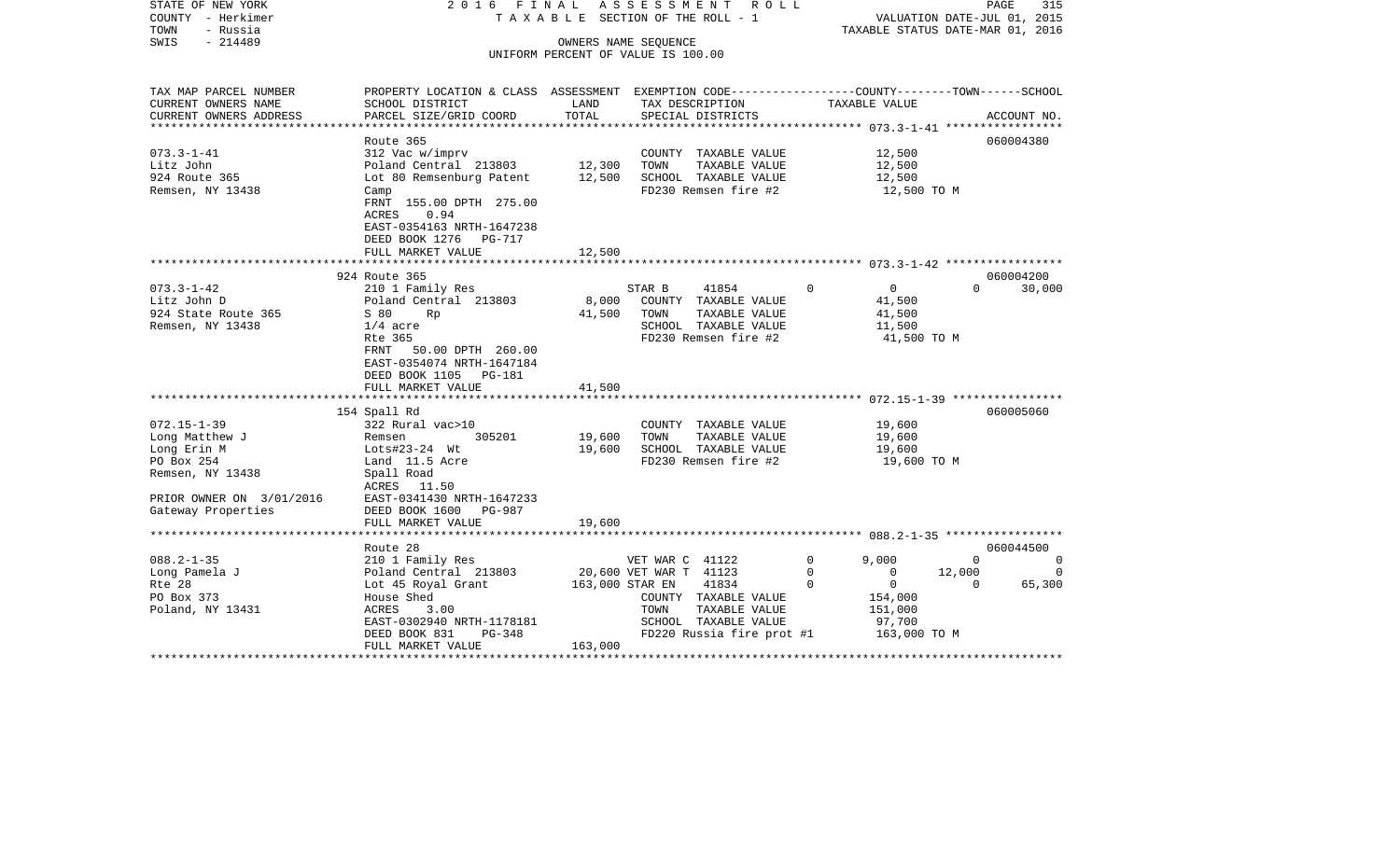| STATE OF NEW YORK<br>COUNTY - Herkimer<br>TOWN<br>- Russia | 2016 FINAL                               |         | A S S E S S M E N T R O L L<br>TAXABLE SECTION OF THE ROLL - 1                                  | VALUATION DATE-JUL 01, 2015      | PAGE<br>316        |
|------------------------------------------------------------|------------------------------------------|---------|-------------------------------------------------------------------------------------------------|----------------------------------|--------------------|
| $-214489$<br>SWIS                                          |                                          |         | OWNERS NAME SEQUENCE                                                                            | TAXABLE STATUS DATE-MAR 01, 2016 |                    |
|                                                            |                                          |         | UNIFORM PERCENT OF VALUE IS 100.00                                                              |                                  |                    |
| TAX MAP PARCEL NUMBER                                      |                                          |         | PROPERTY LOCATION & CLASS ASSESSMENT EXEMPTION CODE---------------COUNTY-------TOWN------SCHOOL |                                  |                    |
| CURRENT OWNERS NAME                                        | SCHOOL DISTRICT                          | LAND    | TAX DESCRIPTION                                                                                 | TAXABLE VALUE                    |                    |
| CURRENT OWNERS ADDRESS<br>*************************        | PARCEL SIZE/GRID COORD                   | TOTAL   | SPECIAL DISTRICTS                                                                               |                                  | ACCOUNT NO.        |
|                                                            | Grant Rd                                 |         |                                                                                                 |                                  |                    |
| $083.2 - 1 - 21.3$                                         | 314 Rural vac<10                         |         | COUNTY TAXABLE VALUE                                                                            | 18,100                           |                    |
| Longale Scott                                              | Poland Central 213803                    | 18,100  | TOWN<br>TAXABLE VALUE                                                                           | 18,100                           |                    |
| Longale Helen                                              | FRNT 1531.00 DPTH                        | 18,100  | SCHOOL TAXABLE VALUE                                                                            | 18,100                           |                    |
| 9528 Main St                                               | ACRES 10.30                              |         | FD220 Russia fire prot #1                                                                       | 18,100 TO M                      |                    |
| Remsen, NY 13438                                           | EAST-0345328 NRTH-1616699                |         |                                                                                                 |                                  |                    |
|                                                            | DEED BOOK 1451 PG-715                    |         |                                                                                                 |                                  |                    |
|                                                            | FULL MARKET VALUE                        | 18,100  |                                                                                                 |                                  |                    |
|                                                            |                                          |         |                                                                                                 |                                  |                    |
|                                                            | Macarthur Rd                             |         |                                                                                                 |                                  |                    |
| $077.2 - 1 - 25.4$<br>Longo Salvatore A                    | 210 1 Family Res                         | 40,700  | COUNTY TAXABLE VALUE<br>TOWN<br>TAXABLE VALUE                                                   | 435,000<br>435,000               |                    |
| Longo Kathleen                                             | Poland Central 213803<br>Log Home        | 435,000 | SCHOOL TAXABLE VALUE                                                                            | 435,000                          |                    |
| PO Box 4331                                                | 3.59<br>ACRES                            |         | FD220 Russia fire prot #1                                                                       | 435,000 TO M                     |                    |
| Utica, NY 13504                                            | EAST-0338139 NRTH-1636662                |         |                                                                                                 |                                  |                    |
|                                                            | DEED BOOK 1341 PG-94                     |         |                                                                                                 |                                  |                    |
|                                                            | FULL MARKET VALUE                        | 435,000 |                                                                                                 |                                  |                    |
|                                                            |                                          |         |                                                                                                 |                                  |                    |
|                                                            | 353 Hinckley Rd                          |         |                                                                                                 |                                  | 060051410          |
| $083.3 - 1 - 7$                                            | 210 1 Family Res                         |         | 41834<br>STAR EN                                                                                | $\mathbf 0$<br>$\overline{0}$    | $\Omega$<br>65,300 |
| Longstaff Joseph M                                         | Poland Central 213803                    | 26,100  | COUNTY TAXABLE VALUE                                                                            | 84,000                           |                    |
| 353 Hinckley Rd                                            | Lot #91 Royal Grant                      | 84,000  | TOWN<br>TAXABLE VALUE                                                                           | 84,000                           |                    |
| Remsen, NY 13438                                           | Modular Home Garage                      |         | SCHOOL TAXABLE VALUE                                                                            | 18,700                           |                    |
|                                                            | FRNT 150.92 DPTH 261.43<br>ACRES<br>1.30 |         | FD220 Russia fire prot #1                                                                       | 84,000 TO M                      |                    |
|                                                            | EAST-0328594 NRTH-1616514                |         |                                                                                                 |                                  |                    |
|                                                            | DEED BOOK 668<br>PG-241                  |         |                                                                                                 |                                  |                    |
|                                                            | FULL MARKET VALUE                        | 84,000  |                                                                                                 |                                  |                    |
|                                                            |                                          |         |                                                                                                 |                                  |                    |
|                                                            | Beecher Rd                               |         |                                                                                                 |                                  |                    |
| $088.1 - 1 - 14.3$                                         | 314 Rural vac<10                         |         | COUNTY TAXABLE VALUE                                                                            | 700                              |                    |
| Lonis Ralph                                                | Poland Central 213803                    | 700     | TOWN<br>TAXABLE VALUE                                                                           | 700                              |                    |
| Attn: Marjory Turner                                       | Lot 67 Royal Grant                       | 700     | SCHOOL TAXABLE VALUE                                                                            | 700                              |                    |
| 214 Abbe Blvd W                                            | FRNT 60.00 DPTH 200.00                   |         | FD220 Russia fire prot #1                                                                       | 700 TO M                         |                    |
| Rome, NY 13440                                             | EAST-0334505 NRTH-1607871                |         |                                                                                                 |                                  |                    |
|                                                            | DEED BOOK 851<br>PG-112                  | 700     |                                                                                                 |                                  |                    |
|                                                            | FULL MARKET VALUE                        |         |                                                                                                 |                                  |                    |
|                                                            | 5111 Military Rd                         |         |                                                                                                 |                                  | 060017130          |
| $083.4 - 1 - 52$                                           | 210 1 Family Res                         |         | STAR B<br>41854                                                                                 | $\Omega$<br>$\Omega$             | $0 \t 30,000$      |
| Loomis Linda                                               | Poland Central 213803                    | 8,700   | COUNTY TAXABLE VALUE                                                                            | 83,500                           |                    |
| 5111 Military Rd                                           | Lot 70 Royal Grant                       | 83,500  | TOWN<br>TAXABLE VALUE                                                                           | 83,500                           |                    |
| Poland, NY 13431                                           | House                                    |         | SCHOOL TAXABLE VALUE                                                                            | 53,500                           |                    |
|                                                            | Military                                 |         | FD220 Russia fire prot #1                                                                       | 83,500 TO M                      |                    |
|                                                            | FRNT 65.00 DPTH 200.00                   |         |                                                                                                 |                                  |                    |
|                                                            | EAST-0336976 NRTH-1612595                |         |                                                                                                 |                                  |                    |
|                                                            | DEED BOOK 00569 PG-00719                 |         |                                                                                                 |                                  |                    |
|                                                            | FULL MARKET VALUE                        | 83,500  |                                                                                                 |                                  |                    |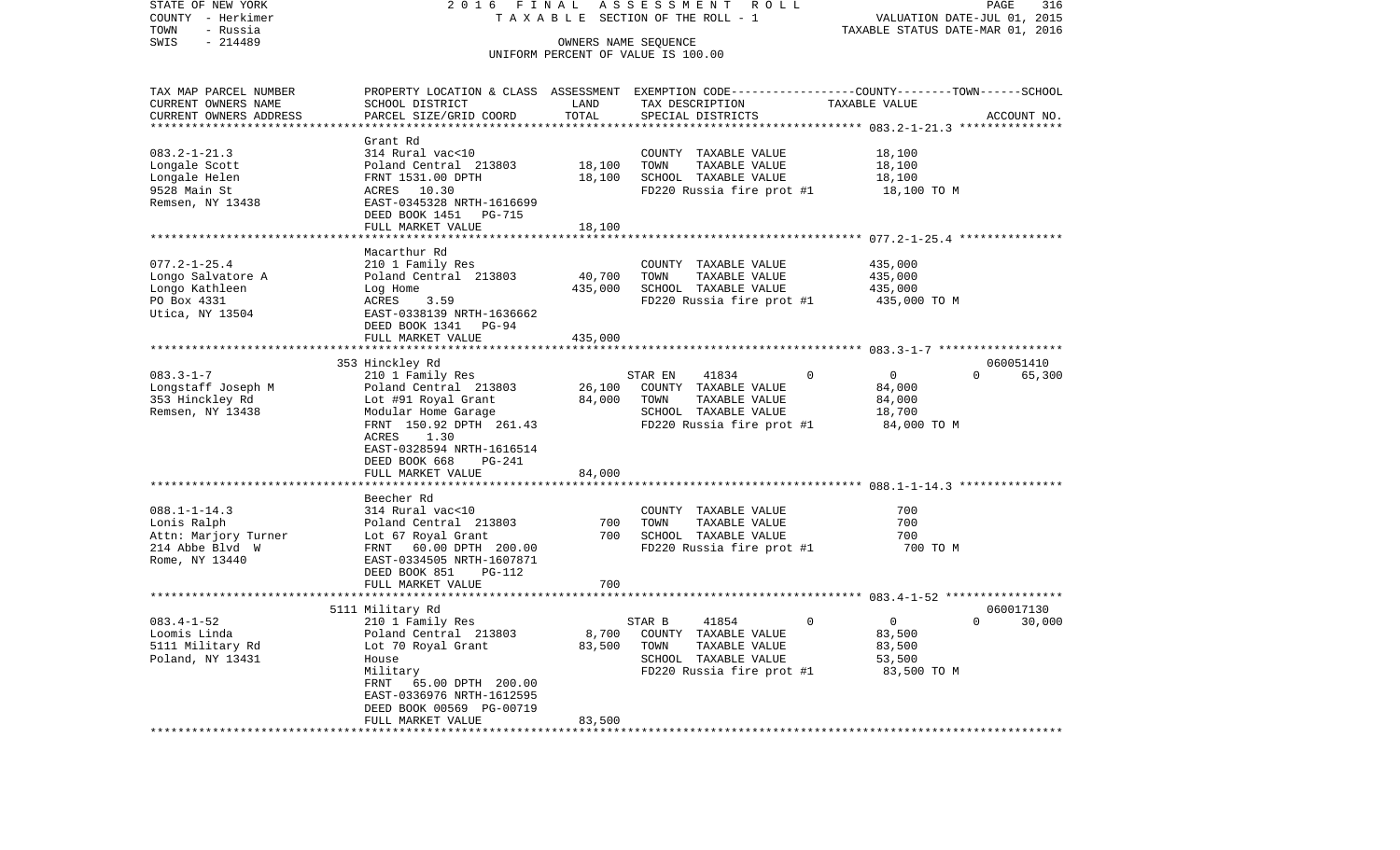| STATE OF NEW YORK<br>COUNTY - Herkimer<br>TOWN<br>- Russia | 2016 FINAL                                                                                                          |               | A S S E S S M E N T R O L L<br>TAXABLE SECTION OF THE ROLL - 1 | VALUATION DATE-JUL 01, 2015<br>TAXABLE STATUS DATE-MAR 01, 2016 | PAGE<br>317        |
|------------------------------------------------------------|---------------------------------------------------------------------------------------------------------------------|---------------|----------------------------------------------------------------|-----------------------------------------------------------------|--------------------|
| $-214489$<br>SWIS                                          |                                                                                                                     |               | OWNERS NAME SEQUENCE<br>UNIFORM PERCENT OF VALUE IS 100.00     |                                                                 |                    |
|                                                            |                                                                                                                     |               |                                                                |                                                                 |                    |
| TAX MAP PARCEL NUMBER                                      | PROPERTY LOCATION & CLASS ASSESSMENT EXEMPTION CODE---------------COUNTY-------TOWN------SCHOOL                     |               |                                                                |                                                                 |                    |
| CURRENT OWNERS NAME                                        | SCHOOL DISTRICT                                                                                                     | LAND<br>TOTAL | TAX DESCRIPTION                                                | TAXABLE VALUE                                                   |                    |
| CURRENT OWNERS ADDRESS<br>*********************            | PARCEL SIZE/GRID COORD                                                                                              |               | SPECIAL DISTRICTS                                              |                                                                 | ACCOUNT NO.        |
|                                                            | Brady Beach Rd                                                                                                      |               |                                                                |                                                                 | 060045760          |
| $072.4 - 1 - 36$                                           | 260 Seasonal res                                                                                                    |               | COUNTY TAXABLE VALUE                                           | 56,000                                                          |                    |
| Lorek Carla                                                | Poland Central 213803                                                                                               | 9,200         | TOWN<br>TAXABLE VALUE                                          | 56,000                                                          |                    |
| 2711 Lake Rd                                               | Lot 47 Jerseyfield Patent                                                                                           | 56,000        | SCHOOL TAXABLE VALUE                                           | 56,000                                                          |                    |
| Williamson, NY 14589                                       | Camp                                                                                                                |               | FD220 Russia fire prot #1                                      | 56,000 TO M                                                     |                    |
|                                                            | Brady Beach Rd<br>FRNT 100.00 DPTH 125.00<br>ACRES<br>0.27<br>EAST-0344063 NRTH-1642293<br>DEED BOOK 1156<br>PG-818 |               |                                                                |                                                                 |                    |
|                                                            | FULL MARKET VALUE                                                                                                   | 56,000        |                                                                |                                                                 |                    |
|                                                            | ***********************                                                                                             | ************  |                                                                |                                                                 |                    |
|                                                            | Brady Bch                                                                                                           |               |                                                                |                                                                 | 0003545            |
| $072.4 - 1 - 14.6$                                         | 311 Res vac land - WTRFNT                                                                                           |               | COUNTY TAXABLE VALUE                                           | 52,300                                                          |                    |
| Lorek Paul P                                               | Poland Central 213803                                                                                               | 52,300        | TAXABLE VALUE<br>TOWN                                          | 52,300                                                          |                    |
| 3005 Shoreline Blvd                                        | Lot 47 Jerseyfield Patent                                                                                           | 52,300        | SCHOOL TAXABLE VALUE                                           | 52,300                                                          |                    |
| Laurel, MD 20724                                           | Vacant Land<br>ACRES<br>10.50<br>EAST-0345590 NRTH-1641941<br>DEED BOOK 770<br>PG-558<br>FULL MARKET VALUE          | 52,300        | FD220 Russia fire prot #1                                      | 52,300 TO M                                                     |                    |
|                                                            |                                                                                                                     |               |                                                                |                                                                 |                    |
|                                                            | Black Creek Rd                                                                                                      |               |                                                                |                                                                 |                    |
| $077.4 - 2 - 7$                                            | 910 Priv forest                                                                                                     |               | COUNTY TAXABLE VALUE                                           | 66,900                                                          |                    |
| Lutz Denis J                                               | Poland Central 213803                                                                                               | 66,900        | TAXABLE VALUE<br>TOWN                                          | 66,900                                                          |                    |
| Lutz Elsbeth S                                             | Lot 14 Jerseyfield Patent                                                                                           | 66,900        | SCHOOL TAXABLE VALUE                                           | 66,900                                                          |                    |
| 9 Faenza Ter<br>Highland Mills, NY 10930                   | Vacant Land<br>ACRES 72.00<br>EAST-0346770 NRTH-1629489                                                             |               | FD220 Russia fire prot #1                                      | 66,900 то м                                                     |                    |
|                                                            | DEED BOOK 794<br>PG-414                                                                                             |               |                                                                |                                                                 |                    |
|                                                            | FULL MARKET VALUE                                                                                                   | 66,900        |                                                                |                                                                 |                    |
|                                                            |                                                                                                                     |               |                                                                |                                                                 |                    |
|                                                            | 9723 Route 28                                                                                                       |               |                                                                |                                                                 | 060003150          |
| $088.1 - 1 - 1$                                            | 210 1 Family Res                                                                                                    |               | STAR B<br>41854                                                | $\Omega$<br>0                                                   | $\Omega$<br>30,000 |
| Luz James F                                                | Poland Central 213803                                                                                               | 25,600        | COUNTY TAXABLE VALUE                                           | 117,000                                                         |                    |
| 9723 State Route 28                                        | Lot 68<br>Rg                                                                                                        | 117,000       | TOWN<br>TAXABLE VALUE                                          | 117,000                                                         |                    |
| Poland, NY 13431                                           | House 5.8 Acres                                                                                                     |               | SCHOOL TAXABLE VALUE                                           | 87,000                                                          |                    |
|                                                            | Rte #28                                                                                                             |               | FD220 Russia fire prot #1                                      | 117,000 TO M                                                    |                    |
|                                                            | ACRES<br>5.80                                                                                                       |               |                                                                |                                                                 |                    |
|                                                            | EAST-0326534 NRTH-1608296                                                                                           |               |                                                                |                                                                 |                    |
|                                                            | DEED BOOK 00623 PG-00950                                                                                            |               |                                                                |                                                                 |                    |
| ********************                                       | FULL MARKET VALUE                                                                                                   | 117,000       |                                                                |                                                                 |                    |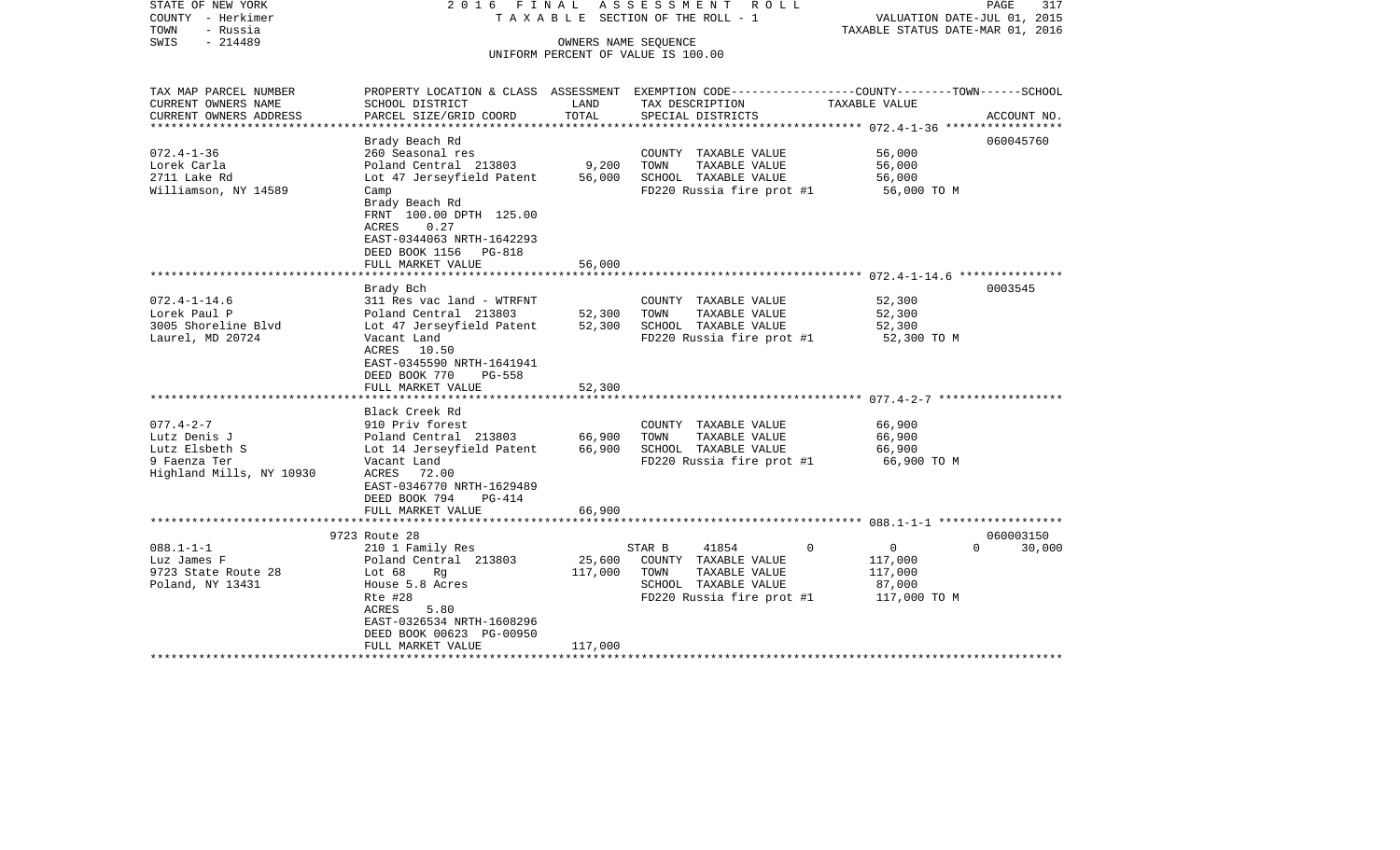| STATE OF NEW YORK<br>COUNTY - Herkimer<br>TOWN<br>- Russia | 2016 FINAL                                                                                     |                         | A S S E S S M E N T R O L L<br>T A X A B L E SECTION OF THE ROLL - 1 |                                                             | PAGE<br>318<br>VALUATION DATE-JUL 01, 2015<br>TAXABLE STATUS DATE-MAR 01, 2016 |
|------------------------------------------------------------|------------------------------------------------------------------------------------------------|-------------------------|----------------------------------------------------------------------|-------------------------------------------------------------|--------------------------------------------------------------------------------|
| $-214489$<br>SWIS                                          |                                                                                                | OWNERS NAME SEOUENCE    |                                                                      |                                                             |                                                                                |
|                                                            |                                                                                                |                         | UNIFORM PERCENT OF VALUE IS 100.00                                   |                                                             |                                                                                |
| TAX MAP PARCEL NUMBER                                      | PROPERTY LOCATION & CLASS ASSESSMENT EXEMPTION CODE---------------COUNTY-------TOWN-----SCHOOL |                         |                                                                      |                                                             |                                                                                |
| CURRENT OWNERS NAME                                        | SCHOOL DISTRICT                                                                                | LAND                    | TAX DESCRIPTION                                                      | TAXABLE VALUE                                               |                                                                                |
| CURRENT OWNERS ADDRESS                                     | PARCEL SIZE/GRID COORD                                                                         | TOTAL                   | SPECIAL DISTRICTS                                                    |                                                             | ACCOUNT NO.                                                                    |
| **********************                                     |                                                                                                |                         |                                                                      |                                                             |                                                                                |
| $072.2 - 1 - 88$                                           | Off Spall Rd                                                                                   |                         | COUNTY TAXABLE VALUE                                                 | 700                                                         | 060043720                                                                      |
| Lynch Jane L                                               | 314 Rural vac<10<br>305201<br>Remsen                                                           | 700                     | TOWN<br>TAXABLE VALUE                                                | 700                                                         |                                                                                |
| Box 995                                                    | W 10 Wt                                                                                        | 700                     | SCHOOL TAXABLE VALUE                                                 | 700                                                         |                                                                                |
| Utica, NY 13503                                            | Lot $3/10$ Acre                                                                                |                         | FD230 Remsen fire #2                                                 | 700 TO M                                                    |                                                                                |
|                                                            | Spall Road                                                                                     |                         |                                                                      |                                                             |                                                                                |
|                                                            | FRNT 100.00 DPTH 125.00                                                                        |                         |                                                                      |                                                             |                                                                                |
|                                                            | EAST-0341149 NRTH-1653544                                                                      |                         |                                                                      |                                                             |                                                                                |
|                                                            | DEED BOOK 00634 PG-00307                                                                       |                         |                                                                      |                                                             |                                                                                |
|                                                            | FULL MARKET VALUE                                                                              | 700                     |                                                                      |                                                             |                                                                                |
|                                                            |                                                                                                |                         |                                                                      |                                                             |                                                                                |
|                                                            | 344 Beecher Rd                                                                                 |                         |                                                                      |                                                             | 060047190                                                                      |
| $088.1 - 1 - 15.3$                                         | 210 1 Family Res                                                                               |                         | STAR B<br>41854                                                      | $\mathbf 0$<br>$\overline{0}$                               | $\Omega$<br>30,000                                                             |
| Lynch Leo A Jr                                             | Poland Central 213803                                                                          | 9,800                   | COUNTY TAXABLE VALUE                                                 | 115,000                                                     |                                                                                |
| Lynch Lorie L                                              | Lot 67 Royal Grant                                                                             | 115,000                 | TAXABLE VALUE<br>TOWN                                                | 115,000                                                     |                                                                                |
| 344 Beecher Rd                                             | FRNT 140.00 DPTH 155.00                                                                        |                         | SCHOOL TAXABLE VALUE                                                 | 85,000                                                      |                                                                                |
| Poland, NY 13431                                           | ACRES<br>$0.50$ BANK<br>023                                                                    |                         | FD220 Russia fire prot #1                                            | 115,000 TO M                                                |                                                                                |
|                                                            | EAST-0334862 NRTH-1607635                                                                      |                         |                                                                      |                                                             |                                                                                |
|                                                            | DEED BOOK 897<br>PG-551<br>FULL MARKET VALUE                                                   | 115,000                 |                                                                      |                                                             |                                                                                |
|                                                            |                                                                                                |                         |                                                                      |                                                             |                                                                                |
|                                                            | Beecher Rd                                                                                     |                         |                                                                      |                                                             |                                                                                |
| $088.1 - 1 - 15.7$                                         | 311 Res vac land                                                                               |                         | COUNTY TAXABLE VALUE                                                 | 1,800                                                       |                                                                                |
| Lynch Leo Jr                                               | Poland Central 213803                                                                          | 1,800                   | TAXABLE VALUE<br>TOWN                                                | 1,800                                                       |                                                                                |
| Lynch Lorie                                                | 1.10<br>ACRES                                                                                  | 1,800                   | SCHOOL TAXABLE VALUE                                                 | 1,800                                                       |                                                                                |
| 344 Beecher Rd                                             | EAST-0334751 NRTH-1607546                                                                      |                         | FD220 Russia fire prot #1                                            | 1,800 TO M                                                  |                                                                                |
| Poland, NY 13431                                           | DEED BOOK 1578<br>PG-595                                                                       |                         |                                                                      |                                                             |                                                                                |
|                                                            | FULL MARKET VALUE                                                                              | 1,800                   |                                                                      |                                                             |                                                                                |
|                                                            |                                                                                                |                         |                                                                      | ****************************** 072.2-2-28 ***************** |                                                                                |
|                                                            | 560 Wheelertown Rd                                                                             |                         |                                                                      |                                                             | 060044680                                                                      |
| $072.2 - 2 - 28$                                           | 210 1 Family Res                                                                               |                         | STAR EN<br>41834                                                     | $\overline{0}$<br>0                                         | $\Omega$<br>39,000                                                             |
| Lynch Norman                                               | 305201<br>Remsen                                                                               | 14,800                  | COUNTY TAXABLE VALUE                                                 | 39,000                                                      |                                                                                |
| 560 Wheelertown Rd                                         | Lot 3 Jacobs Tract                                                                             | 39,000                  | TOWN<br>TAXABLE VALUE                                                | 39,000                                                      |                                                                                |
| Remsen, NY 13438                                           | Trailer                                                                                        |                         | SCHOOL TAXABLE VALUE                                                 | 0                                                           |                                                                                |
|                                                            | 1.90<br>ACRES                                                                                  |                         | FD230 Remsen fire #2                                                 | 39,000 TO M                                                 |                                                                                |
|                                                            | EAST-0345856 NRTH-1653884                                                                      |                         |                                                                      |                                                             |                                                                                |
|                                                            | DEED BOOK 694<br>PG-81<br>FULL MARKET VALUE                                                    | 39,000                  |                                                                      |                                                             |                                                                                |
|                                                            |                                                                                                |                         |                                                                      |                                                             |                                                                                |
|                                                            | 9641 Route 28                                                                                  |                         |                                                                      |                                                             | 060008010                                                                      |
| $088.1 - 1 - 6$                                            | 270 Mfg housing                                                                                |                         | COUNTY TAXABLE VALUE                                                 | 52,500                                                      |                                                                                |
| Lynch Richard A                                            | Poland Central 213803                                                                          | 12,200                  | TOWN<br>TAXABLE VALUE                                                | 52,500                                                      |                                                                                |
| PO Box 112                                                 | Lot 68 Royal Grant                                                                             | 52,500                  | SCHOOL TAXABLE VALUE                                                 | 52,500                                                      |                                                                                |
| Middleville, NY 13406                                      | FRNT 200.00 DPTH 209.50                                                                        |                         | FD220 Russia fire prot #1                                            | 52,500 TO M                                                 |                                                                                |
|                                                            | ACRES<br>0.96                                                                                  |                         |                                                                      |                                                             |                                                                                |
|                                                            | EAST-0328002 NRTH-1607410                                                                      |                         |                                                                      |                                                             |                                                                                |
|                                                            | DEED BOOK 945<br>PG-650                                                                        |                         |                                                                      |                                                             |                                                                                |
|                                                            | FULL MARKET VALUE<br>**********************                                                    | 52,500<br>************* |                                                                      |                                                             |                                                                                |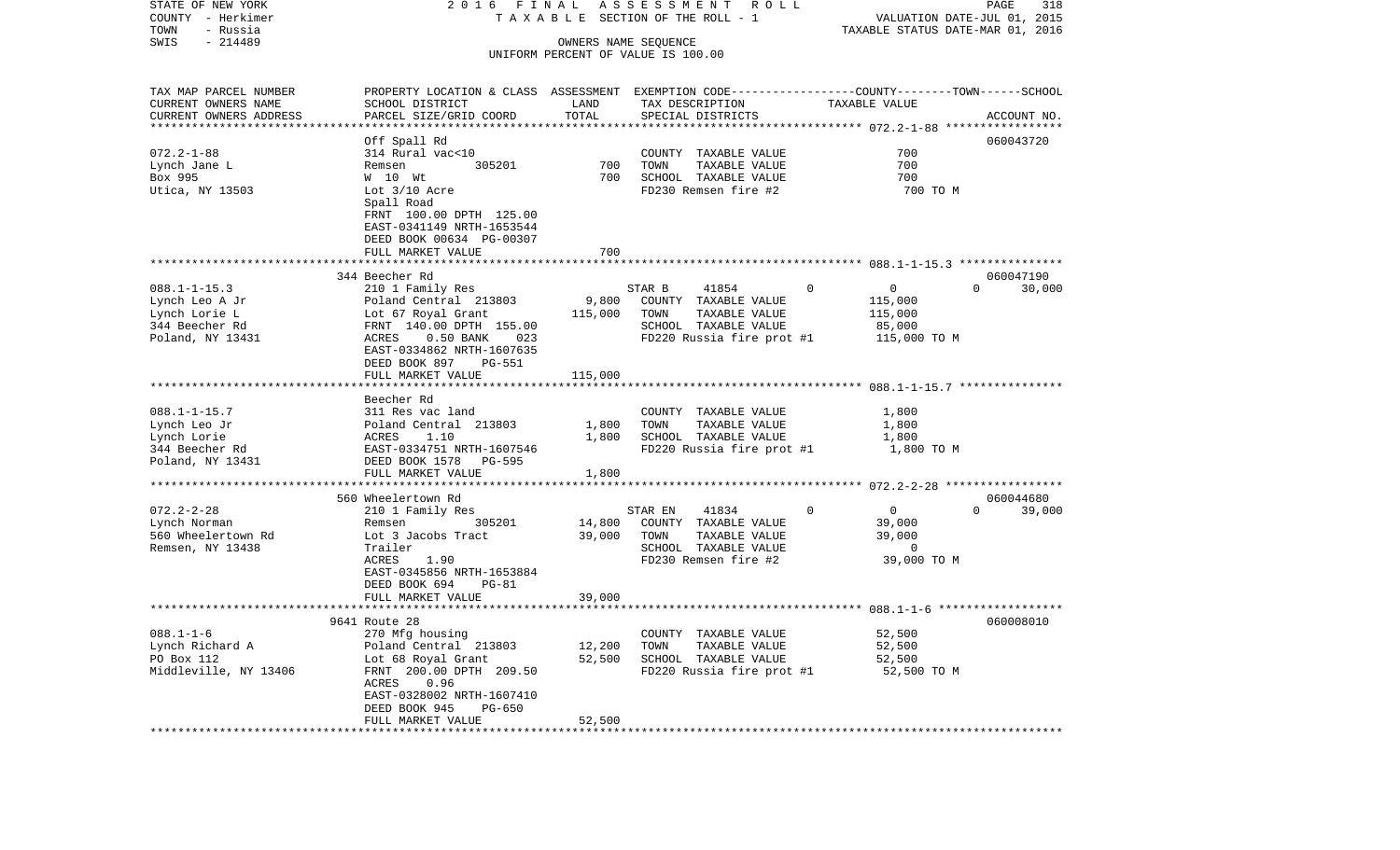| STATE OF NEW YORK<br>COUNTY - Herkimer<br>TOWN<br>- Russia<br>$-214489$<br>SWIS                | 2016 FINAL                                                                                                                                                                                                       |                              | ASSESSMENT<br>R O L L<br>TAXABLE SECTION OF THE ROLL - 1<br>OWNERS NAME SEQUENCE                                       |                                                                                | PAGE<br>319<br>VALUATION DATE-JUL 01, 2015<br>TAXABLE STATUS DATE-MAR 01, 2016 |
|------------------------------------------------------------------------------------------------|------------------------------------------------------------------------------------------------------------------------------------------------------------------------------------------------------------------|------------------------------|------------------------------------------------------------------------------------------------------------------------|--------------------------------------------------------------------------------|--------------------------------------------------------------------------------|
|                                                                                                |                                                                                                                                                                                                                  |                              | UNIFORM PERCENT OF VALUE IS 100.00                                                                                     |                                                                                |                                                                                |
| TAX MAP PARCEL NUMBER<br>CURRENT OWNERS NAME<br>CURRENT OWNERS ADDRESS                         | PROPERTY LOCATION & CLASS ASSESSMENT EXEMPTION CODE---------------COUNTY-------TOWN------SCHOOL<br>SCHOOL DISTRICT<br>PARCEL SIZE/GRID COORD                                                                     | LAND<br>TOTAL                | TAX DESCRIPTION<br>SPECIAL DISTRICTS                                                                                   | TAXABLE VALUE                                                                  | ACCOUNT NO.                                                                    |
| ***********************                                                                        | 1123 Grant Rd                                                                                                                                                                                                    |                              |                                                                                                                        |                                                                                |                                                                                |
| $077.4 - 1 - 57.4$<br>Lynch Tracy L<br>Lynch Arthur A<br>1123 Grant Rd<br>Cold Brook, NY 13324 | 270 Mfg housing<br>Poland Central 213803<br>70 x 14 Mobile Home<br>FRNT 190.00 DPTH<br>ACRES<br>2.00<br>EAST-0343896 NRTH-1627111<br>DEED BOOK 1117 PG-556                                                       | 15,000<br>50,000             | 41854<br>STAR B<br>COUNTY TAXABLE VALUE<br>TOWN<br>TAXABLE VALUE<br>SCHOOL TAXABLE VALUE<br>FD220 Russia fire prot #1  | $\Omega$<br>$\overline{0}$<br>50,000<br>50,000<br>20,000<br>50,000 TO M        | $\Omega$<br>30,000                                                             |
|                                                                                                | FULL MARKET VALUE                                                                                                                                                                                                | 50,000                       |                                                                                                                        |                                                                                |                                                                                |
| $077.3 - 1 - 7$<br>Lynskey Michael A Sr<br>Lynskey Donna K<br>PO Box 49<br>Hinckley, NY 13352  | Cady Rd<br>242 Rurl res&rec<br>Holland Patent 305801<br>Lot 120 Royal Grant<br>House Garage<br>ACRES 17.00 BANK<br>813<br>EAST-0329490 NRTH-1631150<br>DEED BOOK 00847 PG-00241<br>FULL MARKET VALUE<br>Spall Rd | 39,500<br>230,000<br>230,000 | STAR B<br>41854<br>COUNTY TAXABLE VALUE<br>TAXABLE VALUE<br>TOWN<br>SCHOOL TAXABLE VALUE<br>FD220 Russia fire prot #1  | 0<br>$\overline{0}$<br>230,000<br>230,000<br>200,000<br>230,000 TO M           | 060022260<br>30,000<br>$\Omega$<br>060022710                                   |
| $072.2 - 1 - 53$<br>Lyons Veronica A<br>1006 Sandy Hill Rd<br>Remsen, NY 13438                 | 314 Rural vac<10<br>Remsen<br>305201<br>Lot 10 Machins Patent<br>Vacant Land<br>Spall<br>FRNT 100.00 DPTH 125.00<br>0.29<br>ACRES<br>EAST-0341682 NRTH-1653632<br>DEED BOOK 1418 PG-648<br>FULL MARKET VALUE     | 700<br>700<br>700            | COUNTY TAXABLE VALUE<br>TOWN<br>TAXABLE VALUE<br>SCHOOL TAXABLE VALUE<br>FD230 Remsen fire #2                          | 700<br>700<br>700<br>700 TO M                                                  |                                                                                |
|                                                                                                |                                                                                                                                                                                                                  |                              |                                                                                                                        |                                                                                |                                                                                |
| $077.3 - 1 - 50$<br>Macner Dona<br>PO Box 175<br>Prospect, NY 13435-0175                       | Gauss Rd<br>210 1 Family Res<br>Poland Central 213803<br>Lot 117 Royal Grant<br>House Garage<br>merged 3 acres 2005<br>FRNT 773.10 DPTH<br>ACRES 11.30<br>EAST-0324525 NRTH-1625934<br>DEED BOOK 692<br>PG-576   | 46,400<br>255,000            | 41834<br>STAR EN<br>COUNTY TAXABLE VALUE<br>TOWN<br>TAXABLE VALUE<br>SCHOOL TAXABLE VALUE<br>FD220 Russia fire prot #1 | $\mathbf 0$<br>$\overline{0}$<br>255,000<br>255,000<br>189,700<br>255,000 TO M | 060009540<br>$\Omega$<br>65,300                                                |
|                                                                                                | FULL MARKET VALUE<br>********************                                                                                                                                                                        | 255,000                      |                                                                                                                        |                                                                                |                                                                                |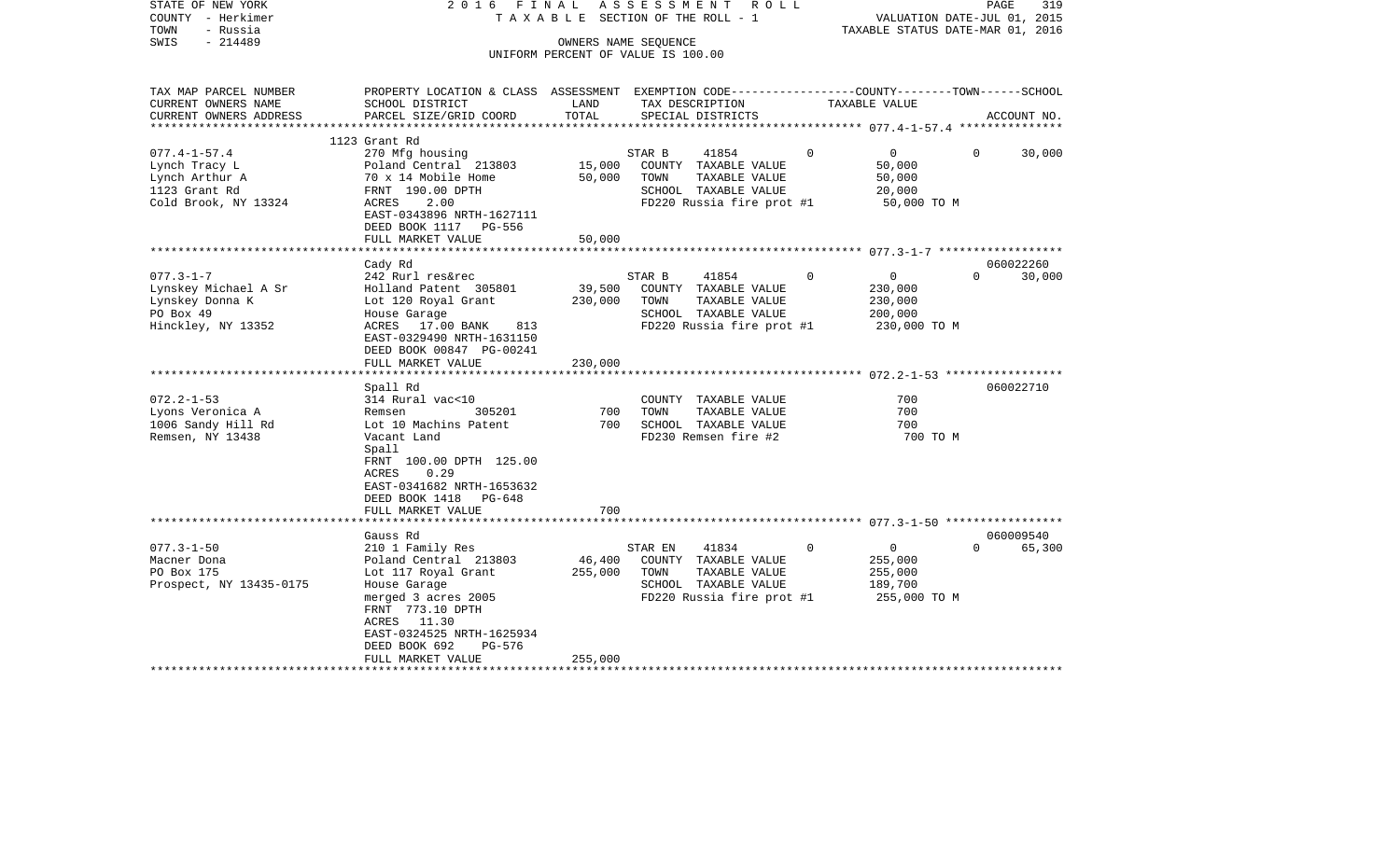| STATE OF NEW YORK<br>COUNTY - Herkimer<br>TOWN<br>- Russia | 2016 FINAL                                |        | A S S E S S M E N T R O L L<br>T A X A B L E SECTION OF THE ROLL - 1                             | VALUATION DATE-JUL 01, 2015<br>TAXABLE STATUS DATE-MAR 01, 2016 | PAGE<br>320 |
|------------------------------------------------------------|-------------------------------------------|--------|--------------------------------------------------------------------------------------------------|-----------------------------------------------------------------|-------------|
| - 214489<br>SWIS                                           |                                           |        | OWNERS NAME SEQUENCE                                                                             |                                                                 |             |
|                                                            |                                           |        | UNIFORM PERCENT OF VALUE IS 100.00                                                               |                                                                 |             |
|                                                            |                                           |        |                                                                                                  |                                                                 |             |
| TAX MAP PARCEL NUMBER                                      |                                           |        | PROPERTY LOCATION & CLASS ASSESSMENT EXEMPTION CODE----------------COUNTY-------TOWN------SCHOOL |                                                                 |             |
| CURRENT OWNERS NAME                                        | SCHOOL DISTRICT                           | LAND   | TAX DESCRIPTION                                                                                  | TAXABLE VALUE                                                   |             |
| CURRENT OWNERS ADDRESS<br>**********************           | PARCEL SIZE/GRID COORD                    | TOTAL  | SPECIAL DISTRICTS                                                                                |                                                                 | ACCOUNT NO. |
|                                                            | 456 Brady Beach Rd                        |        |                                                                                                  |                                                                 | 060018990   |
| $072.4 - 1 - 18$                                           | 260 Seasonal res                          |        | COUNTY TAXABLE VALUE                                                                             | 78,400                                                          |             |
| Mahanna Mary Ann                                           | Poland Central 213803                     | 17,400 | TOWN<br>TAXABLE VALUE                                                                            | 78,400                                                          |             |
| 8451 Old Poland Rd                                         | N 47<br>Jp                                | 78,400 | SCHOOL TAXABLE VALUE                                                                             | 78,400                                                          |             |
| Barneveld, NY 13304                                        | Campl/3                                   |        | FD220 Russia fire prot #1                                                                        | 78,400 TO M                                                     |             |
|                                                            | Brady Beach                               |        |                                                                                                  |                                                                 |             |
|                                                            | FRNT 75.00 DPTH 150.00                    |        |                                                                                                  |                                                                 |             |
|                                                            | EAST-0344568 NRTH-1643005                 |        |                                                                                                  |                                                                 |             |
|                                                            | DEED BOOK 00639 PG-00769                  |        |                                                                                                  |                                                                 |             |
|                                                            | FULL MARKET VALUE                         | 78,400 |                                                                                                  |                                                                 |             |
|                                                            | *************************                 |        |                                                                                                  |                                                                 |             |
|                                                            | Spall Rd                                  |        |                                                                                                  |                                                                 | 060043450   |
| $072.2 - 1 - 5$                                            | 314 Rural vac<10                          |        | COUNTY TAXABLE VALUE                                                                             | 700                                                             |             |
| Mahar Sandra M                                             | 305201<br>Remsen                          | 700    | TOWN<br>TAXABLE VALUE                                                                            | 700                                                             |             |
| 906 Blandina St                                            | Lot 10 Walker Tract                       | 700    | SCHOOL TAXABLE VALUE                                                                             | 700<br>700 TO M                                                 |             |
| Utica, NY 13501                                            | Vacant Land<br>FRNT 100.00 DPTH 125.00    |        | FD230 Remsen fire #2                                                                             |                                                                 |             |
|                                                            | 0.29<br>ACRES                             |        |                                                                                                  |                                                                 |             |
|                                                            | EAST-0340746 NRTH-1654367                 |        |                                                                                                  |                                                                 |             |
|                                                            | DEED BOOK 1466 PG-95                      |        |                                                                                                  |                                                                 |             |
|                                                            | FULL MARKET VALUE                         | 700    |                                                                                                  |                                                                 |             |
| **************************                                 |                                           |        |                                                                                                  |                                                                 |             |
|                                                            | Off Spall Rd                              |        |                                                                                                  |                                                                 | 060031530   |
| $072.2 - 1 - 17$                                           | 210 1 Family Res                          |        | COUNTY TAXABLE VALUE                                                                             | 34,500                                                          |             |
| Mahar Sandra M                                             | 305201<br>Remsen                          | 10,300 | TAXABLE VALUE<br>TOWN                                                                            | 34,500                                                          |             |
| 906 Blandina St                                            | Lot 10 Walker Tract                       | 34,500 | SCHOOL TAXABLE VALUE                                                                             | 34,500                                                          |             |
| Utica, NY 13501                                            | Covered Cellar                            |        | FD230 Remsen fire #2                                                                             | 34,500 TO M                                                     |             |
|                                                            | FRNT 100.00 DPTH 250.00                   |        |                                                                                                  |                                                                 |             |
|                                                            | 0.57<br>ACRES                             |        |                                                                                                  |                                                                 |             |
|                                                            | EAST-0340963 NRTH-1654373                 |        |                                                                                                  |                                                                 |             |
|                                                            | DEED BOOK 1466 PG-95<br>FULL MARKET VALUE | 34,500 |                                                                                                  |                                                                 |             |
|                                                            |                                           |        |                                                                                                  |                                                                 |             |
|                                                            | Route 365                                 |        |                                                                                                  |                                                                 | 060012990   |
| $072.19 - 1 - 8$                                           | 260 Seasonal res                          |        | COUNTY TAXABLE VALUE                                                                             | 74,000                                                          |             |
| Maher Mark E                                               | 305201<br>Remsen                          | 42,100 | TOWN<br>TAXABLE VALUE                                                                            | 74,000                                                          |             |
| Maher Jacqueline F                                         | Lot 22 Walker Tract                       | 74,000 | SCHOOL TAXABLE VALUE                                                                             | 74,000                                                          |             |
| 5839 Linda Dr                                              | House Gar                                 |        | FD230 Remsen fire #2                                                                             | 74,000 TO M                                                     |             |
| Marcy, NY 13403                                            | 4.34<br>ACRES                             |        |                                                                                                  |                                                                 |             |
|                                                            | EAST-0339659 NRTH-1644731                 |        |                                                                                                  |                                                                 |             |
|                                                            | DEED BOOK 896<br>$PG-70$                  |        |                                                                                                  |                                                                 |             |
|                                                            | FULL MARKET VALUE                         | 74,000 |                                                                                                  |                                                                 |             |
|                                                            |                                           |        |                                                                                                  |                                                                 |             |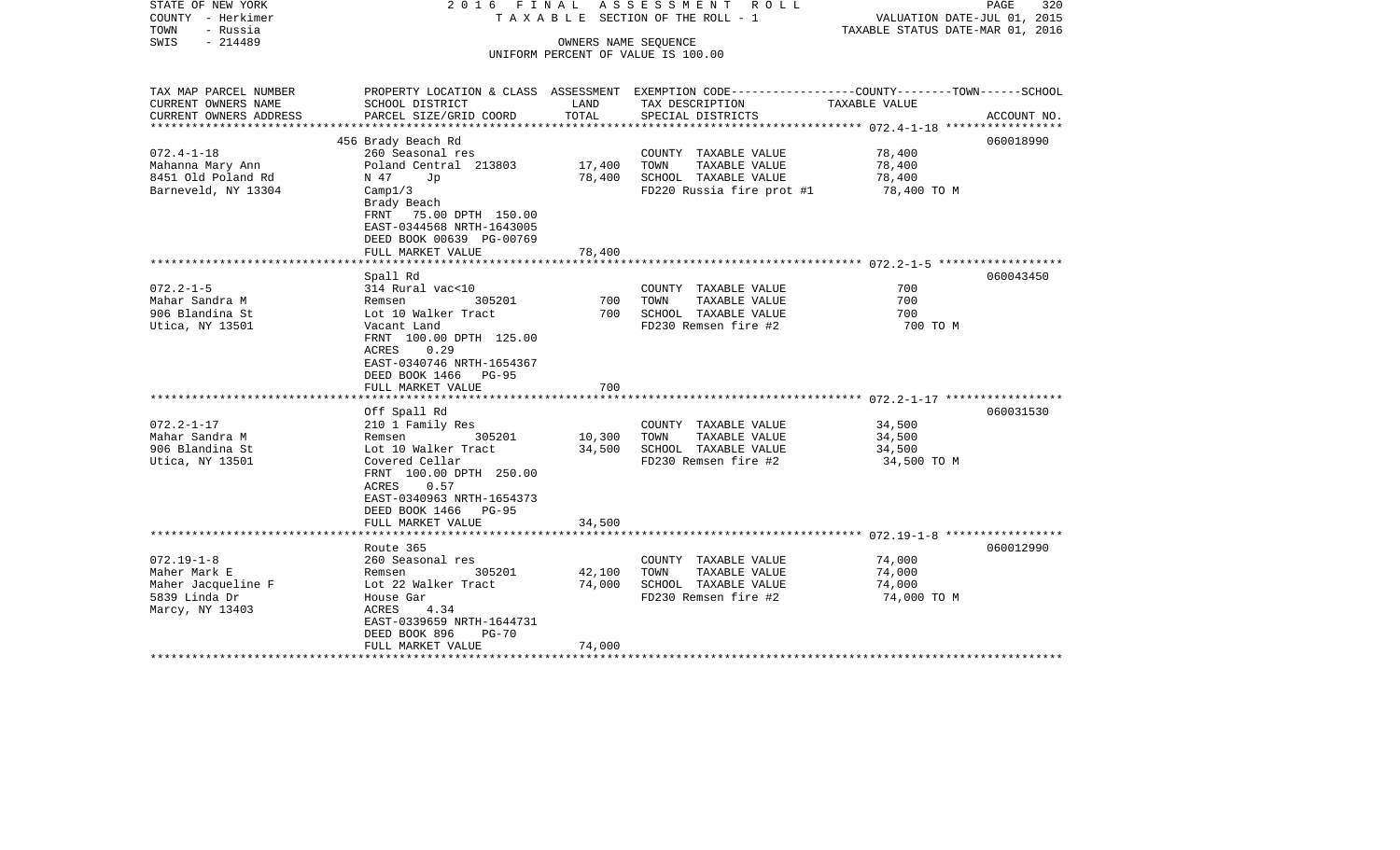| STATE OF NEW YORK<br>COUNTY - Herkimer | 2016 FINAL                                                                                     |                    | ASSESSMENT ROLL<br>TAXABLE SECTION OF THE ROLL - 1 |                                                                | PAGE<br>321<br>VALUATION DATE-JUL 01, 2015 |
|----------------------------------------|------------------------------------------------------------------------------------------------|--------------------|----------------------------------------------------|----------------------------------------------------------------|--------------------------------------------|
| TOWN<br>- Russia                       |                                                                                                |                    |                                                    |                                                                | TAXABLE STATUS DATE-MAR 01, 2016           |
| $-214489$<br>SWIS                      |                                                                                                |                    | OWNERS NAME SEQUENCE                               |                                                                |                                            |
|                                        |                                                                                                |                    | UNIFORM PERCENT OF VALUE IS 100.00                 |                                                                |                                            |
| TAX MAP PARCEL NUMBER                  | PROPERTY LOCATION & CLASS ASSESSMENT EXEMPTION CODE---------------COUNTY-------TOWN-----SCHOOL |                    |                                                    |                                                                |                                            |
| CURRENT OWNERS NAME                    | SCHOOL DISTRICT                                                                                | LAND               | TAX DESCRIPTION                                    | TAXABLE VALUE                                                  |                                            |
| CURRENT OWNERS ADDRESS                 | PARCEL SIZE/GRID COORD                                                                         | TOTAL              | SPECIAL DISTRICTS                                  |                                                                | ACCOUNT NO.                                |
|                                        | 1365 Grant Rd                                                                                  |                    |                                                    |                                                                |                                            |
| $077.4 - 3 - 1$                        | 260 Seasonal res                                                                               |                    | COUNTY TAXABLE VALUE                               | 99,500                                                         |                                            |
| Malecki Michael R                      | Poland Central 213803                                                                          | 27,500             | TOWN<br>TAXABLE VALUE                              | 99,500                                                         |                                            |
| 4443 Norway St                         | FRNT 625.00 DPTH                                                                               | 99,500             | SCHOOL TAXABLE VALUE                               | 99,500                                                         |                                            |
| Cold Brook, NY 13324                   | ACRES 11.00                                                                                    |                    | FD220 Russia fire prot #1                          | 99,500 TO M                                                    |                                            |
|                                        | EAST-0342974 NRTH-1632202                                                                      |                    |                                                    |                                                                |                                            |
|                                        | DEED BOOK 1581 PG-567                                                                          |                    |                                                    |                                                                |                                            |
|                                        | FULL MARKET VALUE                                                                              | 99,500             |                                                    |                                                                |                                            |
|                                        |                                                                                                |                    |                                                    |                                                                |                                            |
|                                        | 1364 Grant Rd                                                                                  |                    |                                                    |                                                                | 060027450                                  |
| $077.4 - 1 - 27$                       | 210 1 Family Res                                                                               |                    | VET COM C 41132                                    | $\overline{0}$<br>15,000                                       | $\overline{0}$<br>$\overline{0}$           |
| Malin III William J<br>1364 Grant Rd   | Poland Central 213803 20,700 VET COM T 41133<br>Lot 14 Jerseyfield Patent                      | 115,000 STAR B     | 41854                                              | $\overline{0}$<br>$\overline{0}$<br>$\mathbf 0$<br>$\mathbf 0$ | 20,000<br>0<br>$\Omega$<br>30,000          |
| Cold Brook, NY 13324                   | Camp                                                                                           |                    | COUNTY TAXABLE VALUE                               | 100,000                                                        |                                            |
|                                        | 5.80<br>ACRES                                                                                  |                    | TOWN<br>TAXABLE VALUE                              | 95,000                                                         |                                            |
|                                        | EAST-0343848 NRTH-1631877                                                                      |                    | SCHOOL TAXABLE VALUE                               | 85,000                                                         |                                            |
|                                        | DEED BOOK 857<br>PG-494                                                                        |                    | FD220 Russia fire prot #1                          | 115,000 TO M                                                   |                                            |
|                                        | FULL MARKET VALUE                                                                              | 115,000            |                                                    |                                                                |                                            |
|                                        |                                                                                                |                    |                                                    |                                                                |                                            |
|                                        | 132 Simpson Rd                                                                                 |                    |                                                    |                                                                | 060006480                                  |
| $082.2 - 1 - 49$                       | 242 Rurl res&rec                                                                               |                    | STAR B<br>41854                                    | $\mathbf 0$<br>$\mathbf{0}$                                    | $\Omega$<br>30,000                         |
| Mancini Joseph A<br>132 Simpson Rd     | Holland Patent 305801                                                                          | 45,100<br>162,000  | COUNTY TAXABLE VALUE<br>TOWN<br>TAXABLE VALUE      | 162,000<br>162,000                                             |                                            |
| Barneveld, NY 13304                    | Lot 103 Royal Grant<br>House                                                                   |                    | SCHOOL TAXABLE VALUE                               | 132,000                                                        |                                            |
|                                        | Simpson Road                                                                                   |                    | FD220 Russia fire prot #1                          | 162,000 TO M                                                   |                                            |
|                                        | ACRES 10.40                                                                                    |                    |                                                    |                                                                |                                            |
|                                        | EAST-0318693 NRTH-1617780                                                                      |                    |                                                    |                                                                |                                            |
|                                        | DEED BOOK 1452 PG-430                                                                          |                    |                                                    |                                                                |                                            |
|                                        | FULL MARKET VALUE                                                                              | 162,000            |                                                    |                                                                |                                            |
|                                        | **************************                                                                     |                    |                                                    |                                                                |                                            |
|                                        | Reeds Mill Rd                                                                                  |                    |                                                    |                                                                | 060019590                                  |
| $068. - 1 - 2$                         | 242 Rurl res&rec                                                                               |                    | COUNTY TAXABLE VALUE                               | 235,000                                                        |                                            |
| Mandes George J<br>PO Box 3181         | Adirondack<br>302601<br>Lot 30 Remsenburg Patent                                               | 151,200<br>235,000 | TOWN<br>TAXABLE VALUE<br>SCHOOL TAXABLE VALUE      | 235,000<br>235,000                                             |                                            |
| Homer, AK 99603                        | House Garage                                                                                   |                    | FD230 Remsen fire #2                               | 235,000 TO M                                                   |                                            |
|                                        | ACRES 158.00                                                                                   |                    |                                                    |                                                                |                                            |
|                                        | EAST-0338188 NRTH-1666853                                                                      |                    |                                                    |                                                                |                                            |
|                                        | DEED BOOK 00843 PG-00583                                                                       |                    |                                                    |                                                                |                                            |
|                                        | FULL MARKET VALUE                                                                              | 235,000            |                                                    |                                                                |                                            |
|                                        |                                                                                                |                    |                                                    |                                                                |                                            |
|                                        | Wheelertown Rd                                                                                 |                    |                                                    |                                                                | 060019560                                  |
| $068. - 1 - 3$                         | 314 Rural vac<10                                                                               |                    | COUNTY TAXABLE VALUE                               | 16,700                                                         |                                            |
| Mandes George J<br>PO Box 3181         | Adirondack<br>302601<br>Lot 30 Remsenburg Patent                                               | 16,700<br>16,700   | TOWN<br>TAXABLE VALUE<br>SCHOOL TAXABLE VALUE      | 16,700<br>16,700                                               |                                            |
| Homer, AK 99603                        | Cottage                                                                                        |                    | FD230 Remsen fire #2                               | 16,700 TO M                                                    |                                            |
|                                        | 5.00<br>ACRES                                                                                  |                    |                                                    |                                                                |                                            |
|                                        | EAST-0337422 NRTH-1665555                                                                      |                    |                                                    |                                                                |                                            |
|                                        | DEED BOOK 00843 PG-00583                                                                       |                    |                                                    |                                                                |                                            |
|                                        | FULL MARKET VALUE                                                                              | 16,700             |                                                    |                                                                |                                            |
|                                        | *********************                                                                          |                    | ************************                           |                                                                |                                            |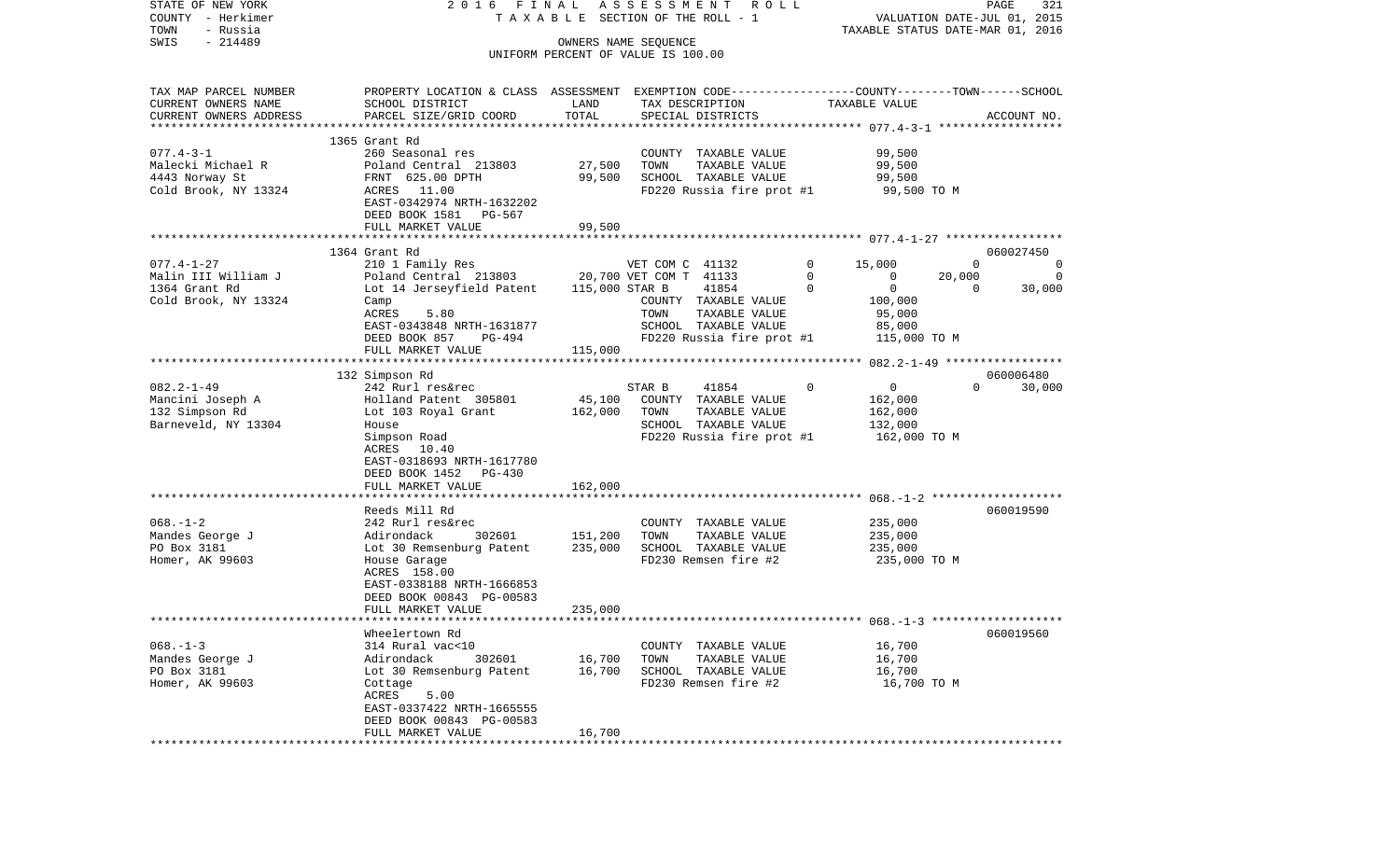COUNTY - Herkimer **T A X A B L E SECTION OF THE ROLL - 1** VALUATION DATE-JUL 01, 2015 TOWN - Russia TAXABLE STATUS DATE-MAR 01, 2016 SWIS - 214489 OWNERS NAME SEQUENCE UNIFORM PERCENT OF VALUE IS 100.00TAX MAP PARCEL NUMBER PROPERTY LOCATION & CLASS ASSESSMENT EXEMPTION CODE------------------COUNTY--------TOWN------SCHOOL CURRENT OWNERS NAME SCHOOL DISTRICT LAND TAX DESCRIPTION TAXABLE VALUECURRENT OWNERS ADDRESS PARCEL SIZE/GRID COORD TOTAL SPECIAL DISTRICTS ACCOUNT NO. \*\*\*\*\*\*\*\*\*\*\*\*\*\*\*\*\*\*\*\*\*\*\*\*\*\*\*\*\*\*\*\*\*\*\*\*\*\*\*\*\*\*\*\*\*\*\*\*\*\*\*\*\*\*\*\*\*\*\*\*\*\*\*\*\*\*\*\*\*\*\*\*\*\*\*\*\*\*\*\*\*\*\*\*\*\*\*\*\*\*\*\*\*\*\*\*\*\*\*\*\*\*\* 068.-1-6 \*\*\*\*\*\*\*\*\*\*\*\*\*\*\*\*\*\*\*Wheelertown Rd 060019620 068.-1-6 323 Vacant rural COUNTY TAXABLE VALUE 5,100 Mandes George J Adirondack 302601 5,100 TOWN TAXABLE VALUE 5,100 PO Box 3181 **Lot 31 Remsenburg Patent** 5,100 SCHOOL TAXABLE VALUE 5,100 Homer, AK 99603 Vacant Land FD230 Remsen fire #2 5,100 TO M ACRES 6.30 EAST-0303371 NRTH-1242516 DEED BOOK 00843 PG-00583 FULL MARKET VALUE 5,100 \*\*\*\*\*\*\*\*\*\*\*\*\*\*\*\*\*\*\*\*\*\*\*\*\*\*\*\*\*\*\*\*\*\*\*\*\*\*\*\*\*\*\*\*\*\*\*\*\*\*\*\*\*\*\*\*\*\*\*\*\*\*\*\*\*\*\*\*\*\*\*\*\*\*\*\*\*\*\*\*\*\*\*\*\*\*\*\*\*\*\*\*\*\*\*\*\*\*\*\*\*\*\* 082.4-1-19 \*\*\*\*\*\*\*\*\*\*\*\*\*\*\*\*\* Partridge Hill Rd 060017400 082.4-1-19 322 Rural vac>10 COUNTY TAXABLE VALUE 31,300 Manley Irrevocable Trust Eugen Holland Patent 305801 31,300 TOWN TAXABLE VALUE 31,300 6776 Benton Rd N 89 Rg 31,300 SCHOOL TAXABLE VALUE 31,300 Marcy, NY 13403 Lot 19 Acres The Service Russia fire prot #1 31,300 TO M Partridge Hill ACRES 14.40 EAST-0320855 NRTH-1612475 DEED BOOK 1483 PG-967FULL MARKET VALUE 31,300 \*\*\*\*\*\*\*\*\*\*\*\*\*\*\*\*\*\*\*\*\*\*\*\*\*\*\*\*\*\*\*\*\*\*\*\*\*\*\*\*\*\*\*\*\*\*\*\*\*\*\*\*\*\*\*\*\*\*\*\*\*\*\*\*\*\*\*\*\*\*\*\*\*\*\*\*\*\*\*\*\*\*\*\*\*\*\*\*\*\*\*\*\*\*\*\*\*\*\*\*\*\*\* 082.2-1-55.3 \*\*\*\*\*\*\*\*\*\*\*\*\*\*\* Norris Rd 060051470082.2-1-55.3 322 Rural vac>10 COUNTY TAXABLE VALUE 47,400 Manning Irrevocable Trust Robe Poland Central 213803 47,400 TOWN TAXABLE VALUE 47,400<br>Manning Irrevocable Trust Eli Lot 102 Roval Grant 47,400 SCHOOL TAXABLE VALUE 47,400 Manning Irrevocable Trust Eli Lot 102 Royal Grant 47,400 SCHOOL TAXABLE VALUE James & Karen Manning Trustees Vacant Land Funder FD220 Russia fire prot #1 47,400 TO M 5788 Military Rd **ACRES** 27.67 Remsen, NY 13438 EAST-0324830 NRTH-1617394 DEED BOOK 1505 PG-699FULL MARKET VALUE 47.400 \*\*\*\*\*\*\*\*\*\*\*\*\*\*\*\*\*\*\*\*\*\*\*\*\*\*\*\*\*\*\*\*\*\*\*\*\*\*\*\*\*\*\*\*\*\*\*\*\*\*\*\*\*\*\*\*\*\*\*\*\*\*\*\*\*\*\*\*\*\*\*\*\*\*\*\*\*\*\*\*\*\*\*\*\*\*\*\*\*\*\*\*\*\*\*\*\*\*\*\*\*\*\* 082.2-1-55.5 \*\*\*\*\*\*\*\*\*\*\*\*\*\*\* Norris Road082.2-1-55.5 322 Rural vac>10 COUNTY TAXABLE VALUE 30,400 Manning Irrevocable Trust Robe Poland Central 213803 30,400 TOWN TAXABLE VALUE 30,400 Manning Irrevocable Trust Eli ACRES 13.70 30,400 SCHOOL TAXABLE VALUE 30,400 James & Karen Manning Trustees EAST-0323972 NRTH-1618575 FD220 Russia fire prot #1 30,400 TO M DEED BOOK 1505 PG-699 Remsen, NY 13438 FULL MARKET VALUE 30,400 \*\*\*\*\*\*\*\*\*\*\*\*\*\*\*\*\*\*\*\*\*\*\*\*\*\*\*\*\*\*\*\*\*\*\*\*\*\*\*\*\*\*\*\*\*\*\*\*\*\*\*\*\*\*\*\*\*\*\*\*\*\*\*\*\*\*\*\*\*\*\*\*\*\*\*\*\*\*\*\*\*\*\*\*\*\*\*\*\*\*\*\*\*\*\*\*\*\*\*\*\*\*\* 083.1-1-28 \*\*\*\*\*\*\*\*\*\*\*\*\*\*\*\*\* 5788 Military Rd 060009480 083.1-1-28 210 1 Family Res STAR B 41854 0 0 0 30,000 Manning Irrevocable Trust Robe Poland Central 213803 31,600 COUNTY TAXABLE VALUE 210,000 Manning Irrevocable Trust Eli Lot 105 Royal Grant 210,000 TOWN TAXABLE VALUE 210,000 James & Karen Manning Trustees House Garage SCHOOL TAXABLE VALUE 180,000 5788 Military Rd  $ACRES$  3.23 FD220 Russia fire prot #1 210,000 TO M Remsen, NY 13438 EAST-0325979 NRTH-1619762 DEED BOOK 1505 PG-699FULL MARKET VALUE 210,000 \*\*\*\*\*\*\*\*\*\*\*\*\*\*\*\*\*\*\*\*\*\*\*\*\*\*\*\*\*\*\*\*\*\*\*\*\*\*\*\*\*\*\*\*\*\*\*\*\*\*\*\*\*\*\*\*\*\*\*\*\*\*\*\*\*\*\*\*\*\*\*\*\*\*\*\*\*\*\*\*\*\*\*\*\*\*\*\*\*\*\*\*\*\*\*\*\*\*\*\*\*\*\*\*\*\*\*\*\*\*\*\*\*\*\*\*\*\*\*\*\*\*\*\*\*\*\*\*\*\*\*\*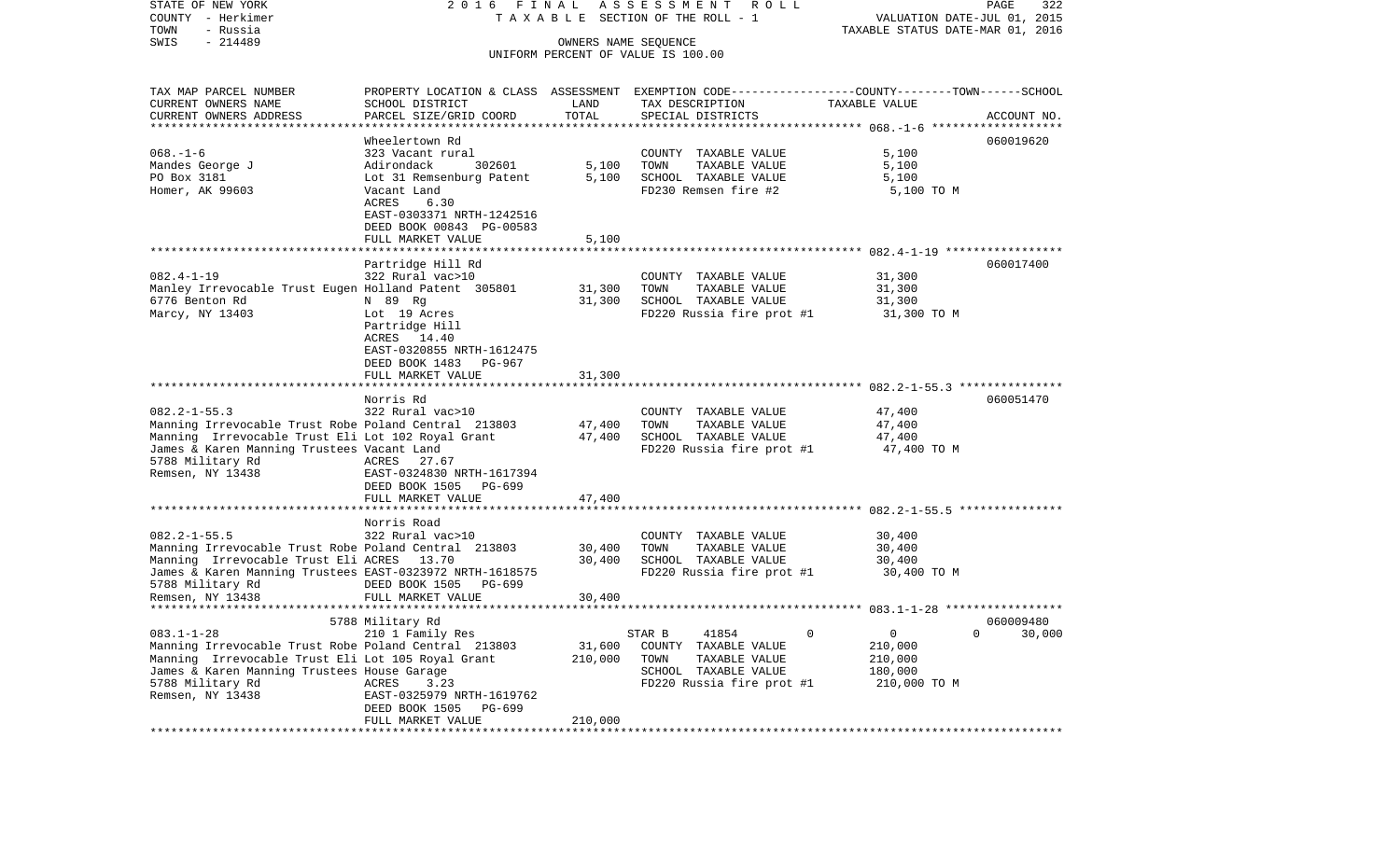| STATE OF NEW YORK<br>COUNTY - Herkimer<br>- Russia<br>TOWN | 2016 FINAL                                                                                      |                      | ASSESSMENT ROLL<br>TAXABLE SECTION OF THE ROLL - 1 |                | TAXABLE STATUS DATE-MAR 01, 2016 |                | 323<br>PAGE<br>VALUATION DATE-JUL 01, 2015 |
|------------------------------------------------------------|-------------------------------------------------------------------------------------------------|----------------------|----------------------------------------------------|----------------|----------------------------------|----------------|--------------------------------------------|
| $-214489$<br>SWIS                                          |                                                                                                 | OWNERS NAME SEQUENCE |                                                    |                |                                  |                |                                            |
|                                                            |                                                                                                 |                      | UNIFORM PERCENT OF VALUE IS 100.00                 |                |                                  |                |                                            |
|                                                            |                                                                                                 |                      |                                                    |                |                                  |                |                                            |
| TAX MAP PARCEL NUMBER                                      | PROPERTY LOCATION & CLASS ASSESSMENT EXEMPTION CODE---------------COUNTY-------TOWN------SCHOOL |                      |                                                    |                |                                  |                |                                            |
| CURRENT OWNERS NAME                                        | SCHOOL DISTRICT                                                                                 | LAND<br>TOTAL        | TAX DESCRIPTION                                    |                | TAXABLE VALUE                    |                |                                            |
| CURRENT OWNERS ADDRESS                                     | PARCEL SIZE/GRID COORD                                                                          |                      | SPECIAL DISTRICTS                                  |                |                                  |                | ACCOUNT NO.                                |
|                                                            | 2123 Black Creek Rd                                                                             |                      |                                                    |                |                                  |                | 060002100                                  |
| $083.1 - 1 - 6$                                            | 210 1 Family Res                                                                                |                      | 41854<br>STAR B                                    | $\overline{0}$ | 0                                | $\overline{0}$ | 30,000                                     |
| Manning James P                                            | Poland Central 213803                                                                           | 258,100 FOREST       | 47460                                              | $\Omega$       | 132,098                          | 132,098        | 132,098                                    |
| PO Box 153                                                 | E 113<br>Rq                                                                                     | 390,300              | COUNTY TAXABLE VALUE                               |                | 258,202                          |                |                                            |
| Prospect, NY 13435                                         | Merged 3 Together                                                                               |                      | TOWN<br>TAXABLE VALUE                              |                | 258,202                          |                |                                            |
|                                                            | 12/2011                                                                                         |                      | SCHOOL TAXABLE VALUE                               |                | 228,202                          |                |                                            |
| MAY BE SUBJECT TO PAYMENT                                  | FRNT 7139.00 DPTH                                                                               |                      | FD220 Russia fire prot #1                          |                | 390,300 TO M                     |                |                                            |
| UNDER RPTL480A UNTIL 2025                                  | ACRES 324.20                                                                                    |                      |                                                    |                |                                  |                |                                            |
|                                                            | EAST-0327706 NRTH-1624096                                                                       |                      |                                                    |                |                                  |                |                                            |
|                                                            | DEED BOOK 00845 PG-00020                                                                        |                      |                                                    |                |                                  |                |                                            |
|                                                            | FULL MARKET VALUE                                                                               | 390,300              |                                                    |                |                                  |                |                                            |
|                                                            |                                                                                                 |                      |                                                    |                |                                  |                |                                            |
|                                                            | Norris Rd                                                                                       |                      |                                                    |                |                                  |                | 060020820                                  |
| $082.2 - 1 - 21$                                           | 312 Vac w/imprv                                                                                 |                      | COUNTY TAXABLE VALUE                               |                | 38,000                           |                |                                            |
| Manning Jennifer                                           | Poland Central 213803                                                                           | 36,600               | TAXABLE VALUE<br>TOWN                              |                | 38,000                           |                |                                            |
| Deslauriers Andre                                          | Lot $105$ Rg                                                                                    | 38,000               | SCHOOL TAXABLE VALUE                               |                | 38,000                           |                |                                            |
| PO Box 42536                                               | Land 15 Acres                                                                                   |                      | FD220 Russia fire prot #1                          |                | 38,000 TO M                      |                |                                            |
| Montreal Quebec, H3W3H7                                    | Norris Road                                                                                     |                      |                                                    |                |                                  |                |                                            |
|                                                            | ACRES<br>18.70                                                                                  |                      |                                                    |                |                                  |                |                                            |
|                                                            | EAST-0323210 NRTH-1621118                                                                       |                      |                                                    |                |                                  |                |                                            |
|                                                            | DEED BOOK 932<br>PG-575                                                                         |                      |                                                    |                |                                  |                |                                            |
|                                                            | FULL MARKET VALUE                                                                               | 38,000               |                                                    |                |                                  |                |                                            |
|                                                            | *********************                                                                           |                      |                                                    |                |                                  |                |                                            |
|                                                            | Norris Rd                                                                                       |                      |                                                    |                |                                  |                | 060020910                                  |
| $082.2 - 1 - 22$                                           | 615 Educatn fac                                                                                 |                      | COUNTY TAXABLE VALUE                               |                | 50,000                           |                |                                            |
| Manning Jennifer                                           | Poland Central 213803                                                                           | 12,000               | TOWN<br>TAXABLE VALUE                              |                | 50,000                           |                |                                            |
| Deslauriers Andre                                          | W 105<br>R G                                                                                    | 50,000               | SCHOOL TAXABLE VALUE                               |                | 50,000                           |                |                                            |
| PO Box 42536                                               | $H_0$ 1                                                                                         |                      | FD220 Russia fire prot #1                          |                | 50,000 TO M                      |                |                                            |
| Montreal Quebec, H3W3H7                                    | Norris Road                                                                                     |                      |                                                    |                |                                  |                |                                            |
|                                                            | FRNT 150.00 DPTH 290.00                                                                         |                      |                                                    |                |                                  |                |                                            |
|                                                            | EAST-0323421 NRTH-1621070                                                                       |                      |                                                    |                |                                  |                |                                            |
|                                                            | DEED BOOK 933<br>PG-427                                                                         |                      |                                                    |                |                                  |                |                                            |
|                                                            |                                                                                                 | 50,000               |                                                    |                |                                  |                |                                            |
|                                                            | FULL MARKET VALUE                                                                               |                      |                                                    |                |                                  |                |                                            |
|                                                            | Dover Rd                                                                                        |                      |                                                    |                |                                  |                | 060041920                                  |
| $082.2 - 1 - 24.1$                                         |                                                                                                 |                      |                                                    |                |                                  |                |                                            |
|                                                            | 312 Vac w/imprv                                                                                 |                      | COUNTY TAXABLE VALUE<br>TOWN                       |                | 58,000                           |                |                                            |
| Manning Thomas                                             | Poland Central 213803                                                                           | 44,000<br>58,000     | TAXABLE VALUE                                      |                | 58,000                           |                |                                            |
| Manning Ruth                                               | Lot 105 & 102 Royal Grant                                                                       |                      | SCHOOL TAXABLE VALUE                               |                | 58,000                           |                |                                            |
| PO Box 359                                                 | Barn                                                                                            |                      | FD220 Russia fire prot #1                          |                | 58,000 TO M                      |                |                                            |
| Stockton, NJ 08559                                         | Dover Road                                                                                      |                      |                                                    |                |                                  |                |                                            |
|                                                            | ACRES<br>35.80                                                                                  |                      |                                                    |                |                                  |                |                                            |
|                                                            | EAST-0321664 NRTH-1619342                                                                       |                      |                                                    |                |                                  |                |                                            |
|                                                            | DEED BOOK 858<br>PG-196<br>FULL MARKET VALUE                                                    | 58,000               |                                                    |                |                                  |                |                                            |
|                                                            |                                                                                                 |                      |                                                    |                |                                  |                |                                            |
|                                                            |                                                                                                 |                      |                                                    |                |                                  |                |                                            |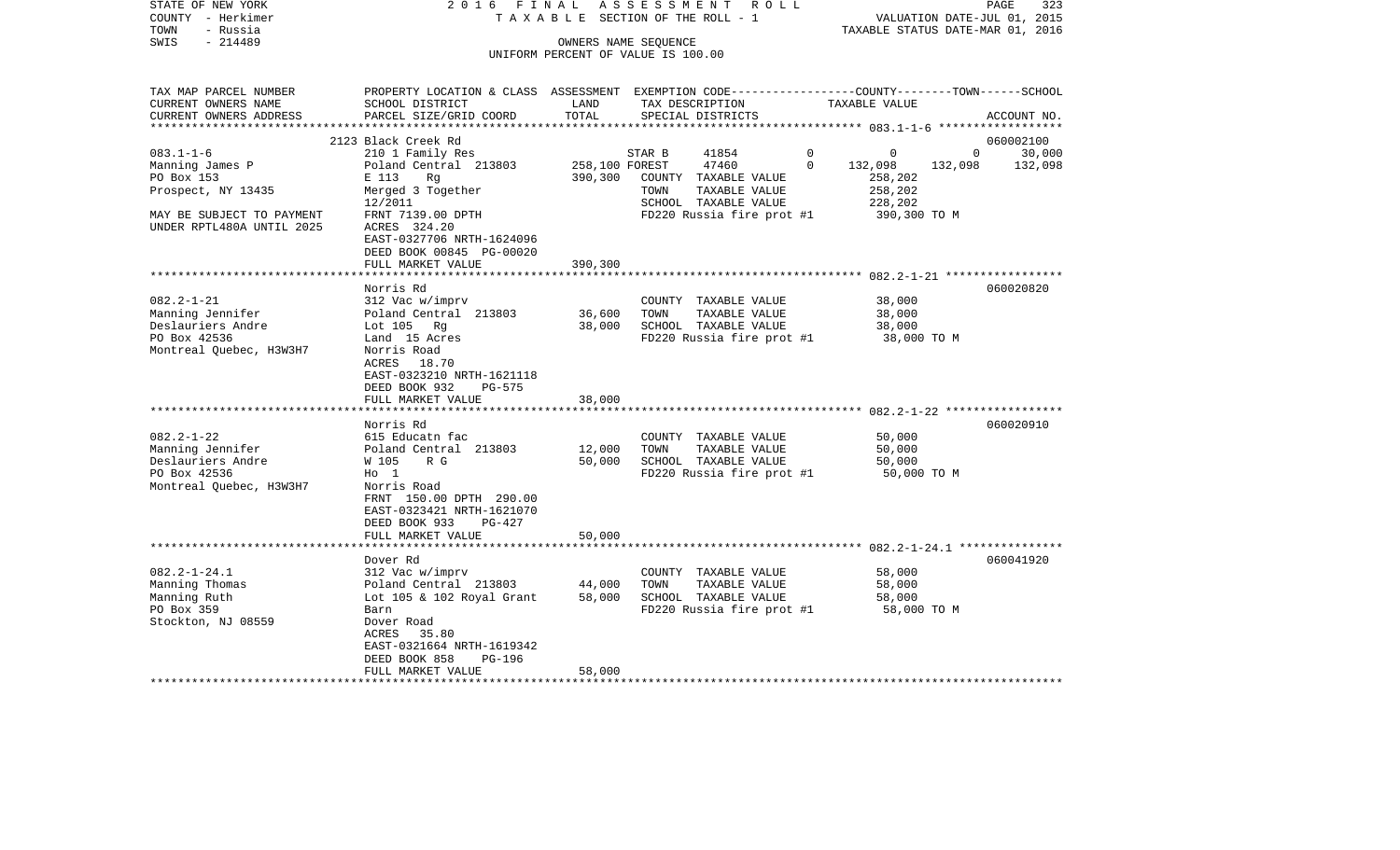| STATE OF NEW YORK<br>COUNTY - Herkimer       | 2016 FINAL<br>TAXABLE                                                                                              |                      | ASSESSMENT ROLL<br>SECTION OF THE ROLL - 1 |          | VALUATION DATE-JUL 01, 2015      | PAGE        | 324    |
|----------------------------------------------|--------------------------------------------------------------------------------------------------------------------|----------------------|--------------------------------------------|----------|----------------------------------|-------------|--------|
| - Russia<br>TOWN                             |                                                                                                                    |                      |                                            |          | TAXABLE STATUS DATE-MAR 01, 2016 |             |        |
| $-214489$<br>SWIS                            |                                                                                                                    | OWNERS NAME SEQUENCE |                                            |          |                                  |             |        |
|                                              |                                                                                                                    |                      | UNIFORM PERCENT OF VALUE IS 100.00         |          |                                  |             |        |
|                                              |                                                                                                                    |                      |                                            |          |                                  |             |        |
|                                              |                                                                                                                    |                      |                                            |          |                                  |             |        |
| TAX MAP PARCEL NUMBER<br>CURRENT OWNERS NAME | PROPERTY LOCATION & CLASS ASSESSMENT EXEMPTION CODE---------------COUNTY-------TOWN------SCHOOL<br>SCHOOL DISTRICT | LAND                 | TAX DESCRIPTION                            |          | TAXABLE VALUE                    |             |        |
| CURRENT OWNERS ADDRESS                       | PARCEL SIZE/GRID COORD                                                                                             | TOTAL                | SPECIAL DISTRICTS                          |          |                                  | ACCOUNT NO. |        |
|                                              |                                                                                                                    |                      |                                            |          |                                  |             |        |
|                                              | 3591 Black Creek Rd                                                                                                |                      |                                            |          |                                  | 060003180   |        |
| $078.1 - 1 - 40.2$                           | 210 1 Family Res                                                                                                   |                      | COUNTY TAXABLE VALUE                       |          | 90,000                           |             |        |
| Marano Donna                                 | Poland Central 213803                                                                                              | 21,800               | TOWN<br>TAXABLE VALUE                      |          | 90,000                           |             |        |
| 1015 Pardeeville Rd                          | Lot 17 Jerseyfield Patent                                                                                          | 90,000               | SCHOOL TAXABLE VALUE                       |          | 90,000                           |             |        |
| Cold Brook, NY 13324                         | House Shed 3 Trailers                                                                                              |                      | FD220 Russia fire prot #1                  |          | 90,000 TO M                      |             |        |
|                                              | Split 2009                                                                                                         |                      |                                            |          |                                  |             |        |
|                                              | FRNT 1149.00 DPTH                                                                                                  |                      |                                            |          |                                  |             |        |
|                                              | ACRES<br>6.60                                                                                                      |                      |                                            |          |                                  |             |        |
|                                              | EAST-0350411 NRTH-1634362                                                                                          |                      |                                            |          |                                  |             |        |
|                                              | DEED BOOK 1331 PG-660<br>FULL MARKET VALUE                                                                         | 90,000               |                                            |          |                                  |             |        |
|                                              |                                                                                                                    |                      |                                            |          |                                  |             |        |
|                                              | Grant Rd                                                                                                           |                      |                                            |          |                                  | 060026700   |        |
| $077.4 - 1 - 31.1$                           | 314 Rural vac<10                                                                                                   |                      | COUNTY TAXABLE VALUE                       |          | 17,200                           |             |        |
| Martin George                                | Poland Central 213803                                                                                              | 17,200               | TOWN<br>TAXABLE VALUE                      |          | 17,200                           |             |        |
| Martin Sandra                                | Lot 14 Jerseyfield Patent                                                                                          | 17,200               | SCHOOL TAXABLE VALUE                       |          | 17,200                           |             |        |
| 3086 Black Creek Rd                          | Vacant Land                                                                                                        |                      | FD220 Russia fire prot #1                  |          | 17,200 TO M                      |             |        |
| Cold Brook, NY 13324                         | Split 2009                                                                                                         |                      |                                            |          |                                  |             |        |
|                                              | FRNT 137.00 DPTH 645.00                                                                                            |                      |                                            |          |                                  |             |        |
|                                              | ACRES<br>0.60                                                                                                      |                      |                                            |          |                                  |             |        |
|                                              | EAST-0343722 NRTH-1628320                                                                                          |                      |                                            |          |                                  |             |        |
|                                              | DEED BOOK 1235<br>PG-591                                                                                           |                      |                                            |          |                                  |             |        |
|                                              | FULL MARKET VALUE<br>***********************                                                                       | 17,200               |                                            |          |                                  |             |        |
|                                              | 3086 Black Creek Rd                                                                                                |                      |                                            |          |                                  |             |        |
| $077.4 - 1 - 41.4$                           | 240 Rural res                                                                                                      |                      | STAR B<br>41854                            | $\Omega$ | $\overline{0}$                   | $\Omega$    | 30,000 |
| Martin George M                              | Poland Central 213803                                                                                              | 30,300               | COUNTY TAXABLE VALUE                       |          | 180,000                          |             |        |
| 3086 Black Creek Rd                          | Lot 119 Royal Grant                                                                                                | 180,000              | TOWN<br>TAXABLE VALUE                      |          | 180,000                          |             |        |
| Cold Brook, NY 13324                         | FRNT 785.00 DPTH                                                                                                   |                      | SCHOOL TAXABLE VALUE                       |          | 150,000                          |             |        |
|                                              | ACRES 13.50                                                                                                        |                      | FD220 Russia fire prot #1                  |          | 180,000 TO M                     |             |        |
|                                              | EAST-0342711 NRTH-1628057                                                                                          |                      |                                            |          |                                  |             |        |
|                                              | DEED BOOK 1376 PG-706                                                                                              |                      |                                            |          |                                  |             |        |
|                                              | FULL MARKET VALUE                                                                                                  | 180,000              |                                            |          |                                  |             |        |
|                                              |                                                                                                                    |                      |                                            |          |                                  |             |        |
|                                              | 123 Ohio City Rd                                                                                                   |                      |                                            |          |                                  | 060002400   |        |
| $078.1 - 1 - 7.2$                            | 260 Seasonal res                                                                                                   |                      | COUNTY TAXABLE VALUE                       |          | 30,000                           |             |        |
| Martin Marvin                                | Poland Central 213803                                                                                              | 10,000               | TOWN<br>TAXABLE VALUE                      |          | 30,000                           |             |        |
| Martin Laura                                 | Lot 45 Jerseyfield Patent                                                                                          | 30,000               | SCHOOL TAXABLE VALUE                       |          | 30,000                           |             |        |
| 9297 Summit Rd<br>PO Box 373                 | Camp<br>Split 2010 BW                                                                                              |                      | FD220 Russia fire prot #1                  |          | 30,000 TO M                      |             |        |
| Cassville, NY 13318                          | ACRES<br>1.00                                                                                                      |                      |                                            |          |                                  |             |        |
|                                              | EAST-0354956 NRTH-1638372                                                                                          |                      |                                            |          |                                  |             |        |
| PRIOR OWNER ON 3/01/2016                     | DEED BOOK 1603<br>PG-699                                                                                           |                      |                                            |          |                                  |             |        |
| Szczesniak Paul                              | FULL MARKET VALUE                                                                                                  | 30,000               |                                            |          |                                  |             |        |
| ****************                             |                                                                                                                    |                      |                                            |          |                                  |             |        |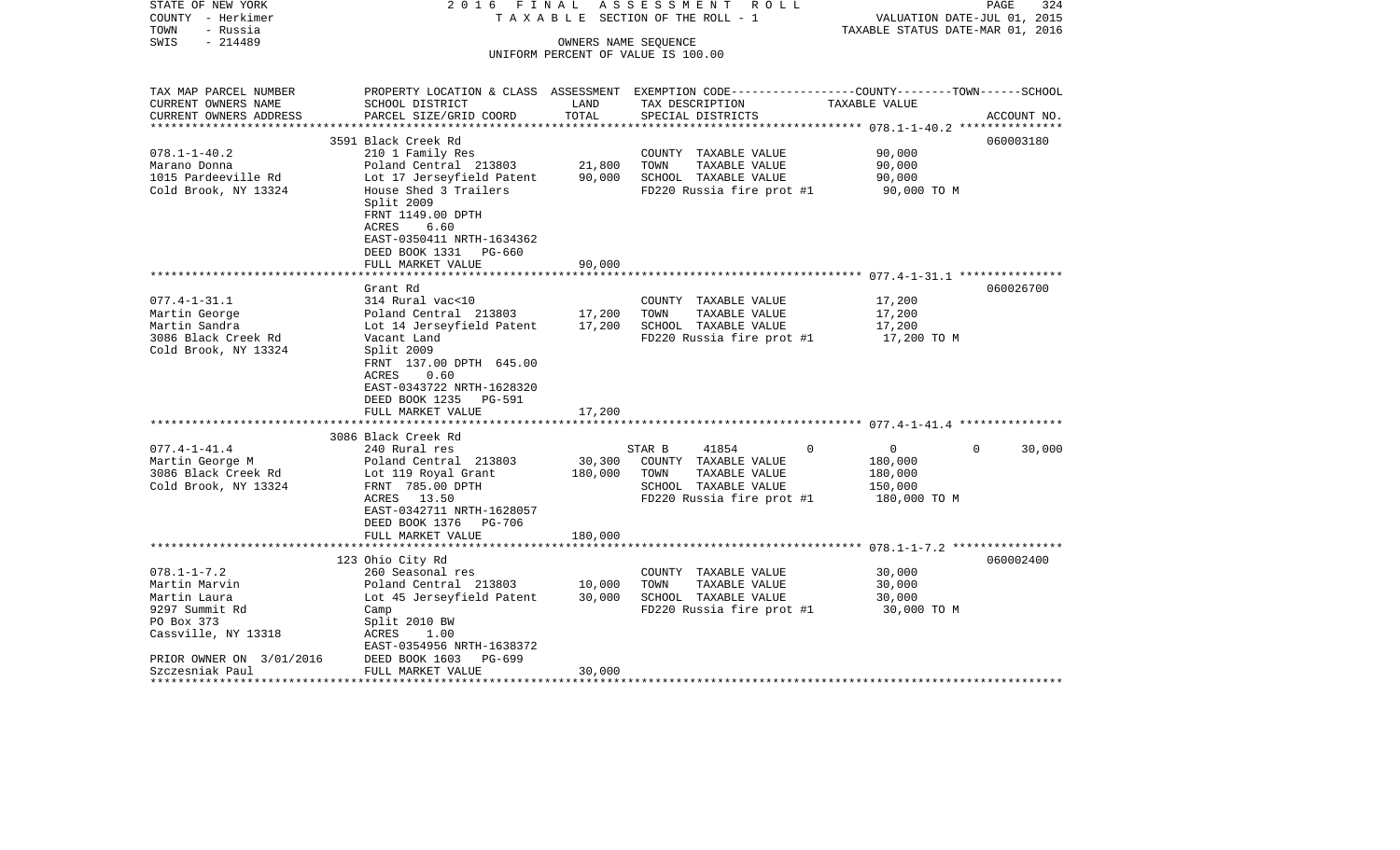| STATE OF NEW YORK<br>COUNTY - Herkimer<br>TOWN<br>- Russia<br>$-214489$<br>SWIS                                          | 2016 FINAL                                                                                                                                                                                                                       | OWNERS NAME SEQUENCE          | A S S E S S M E N T<br>ROLL ROLL<br>T A X A B L E SECTION OF THE ROLL - 1<br>UNIFORM PERCENT OF VALUE IS 100.00             | PAGE<br>325<br>VALUATION DATE-JUL 01, 2015<br>TAXABLE STATUS DATE-MAR 01, 2016                                                                                                     |
|--------------------------------------------------------------------------------------------------------------------------|----------------------------------------------------------------------------------------------------------------------------------------------------------------------------------------------------------------------------------|-------------------------------|-----------------------------------------------------------------------------------------------------------------------------|------------------------------------------------------------------------------------------------------------------------------------------------------------------------------------|
| TAX MAP PARCEL NUMBER<br>CURRENT OWNERS NAME<br>CURRENT OWNERS ADDRESS<br>**********************                         | SCHOOL DISTRICT<br>PARCEL SIZE/GRID COORD                                                                                                                                                                                        | LAND<br>TOTAL                 | TAX DESCRIPTION<br>SPECIAL DISTRICTS                                                                                        | PROPERTY LOCATION & CLASS ASSESSMENT EXEMPTION CODE----------------COUNTY-------TOWN-----SCHOOL<br>TAXABLE VALUE<br>ACCOUNT NO.<br>***************** 072.4-1-43 ****************** |
| $072.4 - 1 - 43$<br>Martin Patrick<br>Robb Richard<br>6661 Williams Rd<br>Rome, NY 13440                                 | Brady Beach Rd<br>260 Seasonal res<br>Poland Central 213803<br>Lot 47 Jerseyfield Patent<br>Camp<br>Brady Beach<br>FRNT 125.00 DPTH 150.00<br>EAST-0344573 NRTH-1642845<br>DEED BOOK 939<br>$PG-356$<br>FULL MARKET VALUE        | 10,900<br>44,000<br>44,000    | COUNTY TAXABLE VALUE<br>TAXABLE VALUE<br>TOWN<br>SCHOOL TAXABLE VALUE<br>FD220 Russia fire prot #1                          | 060026970<br>44,000<br>44,000<br>44,000<br>44,000 TO M                                                                                                                             |
| $089.1 - 2 - 20$<br>Martin Randy<br>Martin Wendy<br>8736 S Main St<br>Poland, NY 13431                                   | Rose Valley Rd<br>322 Rural vac>10<br>Poland Central 213803<br>Lot 30 Royal Grant<br>Vacant Land<br>ACRES 118.60<br>EAST-0353052 NRTH-1603202<br>DEED BOOK 1162 PG-273<br>FULL MARKET VALUE                                      | 103,900<br>103,900<br>103,900 | COUNTY TAXABLE VALUE<br>TAXABLE VALUE<br>TOWN<br>SCHOOL TAXABLE VALUE<br>FD220 Russia fire prot #1                          | 060026850<br>103,900<br>103,900<br>103,900<br>103,900 ТО М                                                                                                                         |
| $077.1 - 1 - 9$<br>Masella Doreen<br>Elsbree Deron<br>4716 Setting Sun Ter<br>Syracuse, NY 13215                         | Southside Rd<br>260 Seasonal res<br>Poland Central 213803<br>Lot 15 Jerseyfield Patent<br>Camp<br><b>FRNT</b><br>50.00 DPTH 100.00<br>EAST-0334122 NRTH-1634170<br>DEED BOOK 1556<br>PG-530<br>FULL MARKET VALUE                 | 8,600<br>29,500<br>29,500     | COUNTY TAXABLE VALUE<br>TAXABLE VALUE<br>TOWN<br>SCHOOL TAXABLE VALUE<br>FD220 Russia fire prot #1                          | 060028740<br>29,500<br>29,500<br>29,500<br>29,500 TO M                                                                                                                             |
| $077.1 - 1 - 10$<br>Masella Doreen<br>Elsbree Deron<br>4716 Setting Sun Ter<br>Syracuse, NY 13215<br>******************* | Southside Rd<br>260 Seasonal res<br>Poland Central 213803<br>Lot 15 Jerseyfield Patent<br>Trl<br>50.00 DPTH 100.00<br>FRNT<br>ACRES<br>0.12<br>EAST-0334162 NRTH-1634260<br>DEED BOOK 1556<br><b>PG-530</b><br>FULL MARKET VALUE | 9,200<br>10,000<br>10,000     | COUNTY TAXABLE VALUE<br>TAXABLE VALUE<br>TOWN<br>SCHOOL TAXABLE VALUE<br>FD220 Russia fire prot #1<br>********************* | 060007470<br>10,000<br>10,000<br>10,000<br>10,000 TO M                                                                                                                             |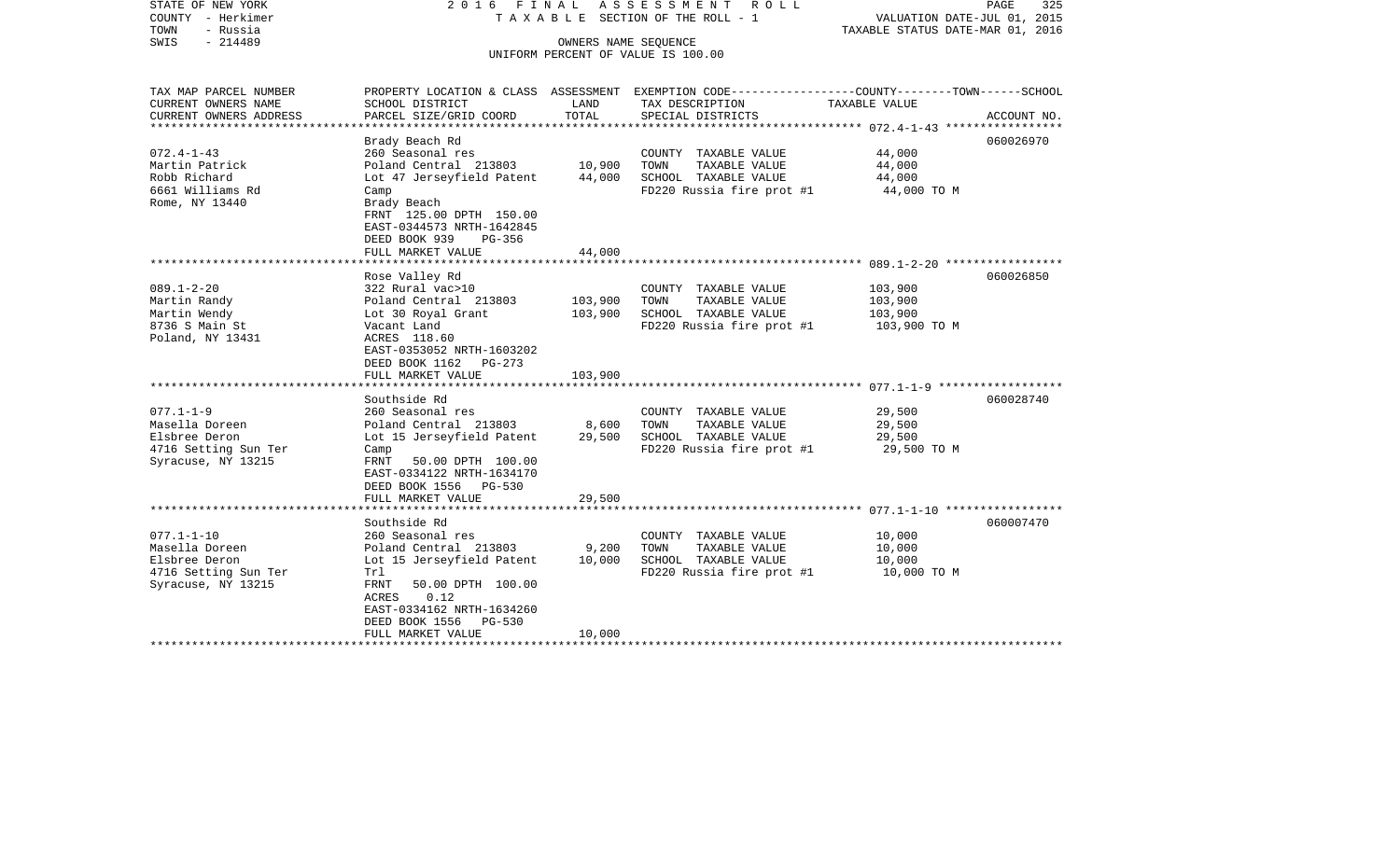| STATE OF NEW YORK<br>COUNTY - Herkimer<br>- Russia<br>TOWN | 2016 FINAL ASSESSMENT ROLL                                                                                         |         | T A X A B L E SECTION OF THE ROLL - 1                      |                           |                | VALUATION DATE-JUL 01, 2015<br>TAXABLE STATUS DATE-MAR 01, 2016 | PAGE     | 326            |
|------------------------------------------------------------|--------------------------------------------------------------------------------------------------------------------|---------|------------------------------------------------------------|---------------------------|----------------|-----------------------------------------------------------------|----------|----------------|
| $-214489$<br>SWIS                                          |                                                                                                                    |         | OWNERS NAME SEOUENCE<br>UNIFORM PERCENT OF VALUE IS 100.00 |                           |                |                                                                 |          |                |
|                                                            |                                                                                                                    |         |                                                            |                           |                |                                                                 |          |                |
| TAX MAP PARCEL NUMBER<br>CURRENT OWNERS NAME               | PROPERTY LOCATION & CLASS ASSESSMENT EXEMPTION CODE---------------COUNTY-------TOWN------SCHOOL<br>SCHOOL DISTRICT | LAND    |                                                            | TAX DESCRIPTION           |                | TAXABLE VALUE                                                   |          |                |
| CURRENT OWNERS ADDRESS                                     | PARCEL SIZE/GRID COORD                                                                                             | TOTAL   |                                                            | SPECIAL DISTRICTS         |                |                                                                 |          | ACCOUNT NO.    |
|                                                            | 121 Mac Arthur Rd                                                                                                  |         |                                                            |                           |                |                                                                 |          | 060017430      |
| $077.4 - 1 - 62$                                           | 271 Mfg housings                                                                                                   |         | VET COM C 41132                                            |                           | $\overline{0}$ | 9,625                                                           | $\Omega$ | 0              |
| Mason Alma                                                 | Poland Central 213803                                                                                              |         | 15,300 VET COM T 41133                                     |                           | $\mathbf 0$    | $\mathbf{0}$                                                    | 9,625    | $\overline{0}$ |
| 121 Macarthur Rd                                           | S 15<br>Jp                                                                                                         |         | 38,500 STAR EN                                             | 41834                     | $\mathbf 0$    | $\mathbf{0}$                                                    | $\Omega$ | 38,500         |
| Cold Brook, NY 13324                                       | Trl 1                                                                                                              |         |                                                            | COUNTY TAXABLE VALUE      |                | 28,875                                                          |          |                |
|                                                            | Macarthur                                                                                                          |         | TOWN                                                       | TAXABLE VALUE             |                | 28,875                                                          |          |                |
|                                                            | ACRES<br>2.20                                                                                                      |         |                                                            | SCHOOL TAXABLE VALUE      |                | $\overline{0}$                                                  |          |                |
|                                                            | EAST-0341461 NRTH-1633465                                                                                          |         |                                                            | FD220 Russia fire prot #1 |                | 38,500 TO M                                                     |          |                |
|                                                            | DEED BOOK 707<br>$PG-1$                                                                                            |         |                                                            |                           |                |                                                                 |          |                |
|                                                            | FULL MARKET VALUE                                                                                                  | 38,500  |                                                            |                           |                |                                                                 |          |                |
|                                                            |                                                                                                                    |         |                                                            |                           |                |                                                                 |          |                |
|                                                            | 695 Route 365                                                                                                      |         |                                                            |                           |                |                                                                 |          | 060023490      |
| $073.3 - 1 - 3$                                            | 210 1 Family Res                                                                                                   |         | STAR B                                                     | 41854                     | $\circ$        | $\overline{0}$                                                  | $\Omega$ | 30,000         |
| Mason Steven L                                             | 305201<br>Remsen                                                                                                   | 21,200  |                                                            | COUNTY TAXABLE VALUE      |                | 135,000                                                         |          |                |
| 695 Route 365                                              | Lot 1 Marvin Tract                                                                                                 | 135,000 | TOWN                                                       | TAXABLE VALUE             |                | 135,000                                                         |          |                |
| Remsen, NY 13438                                           | House                                                                                                              |         |                                                            | SCHOOL TAXABLE VALUE      |                | 105,000                                                         |          |                |
|                                                            | ACRES<br>3.60                                                                                                      |         |                                                            | FD230 Remsen fire #2      |                | 135,000 TO M                                                    |          |                |
|                                                            | EAST-0349709 NRTH-1647248                                                                                          |         |                                                            |                           |                |                                                                 |          |                |
|                                                            | DEED BOOK 1326 PG-789                                                                                              |         |                                                            |                           |                |                                                                 |          |                |
|                                                            | FULL MARKET VALUE                                                                                                  | 135,000 |                                                            |                           |                |                                                                 |          |                |
|                                                            |                                                                                                                    |         |                                                            |                           |                |                                                                 |          |                |
|                                                            | Military Rd                                                                                                        |         |                                                            |                           |                |                                                                 |          | 060009635      |
| $076.4 - 1 - 5.3$                                          | 322 Rural vac>10                                                                                                   |         | AG MKTS                                                    | 41730                     | $\Omega$       | 50,077                                                          | 50,077   | 50,077         |
| Massoud Anthony J                                          | Poland Central 213803                                                                                              | 105,500 |                                                            | COUNTY TAXABLE VALUE      |                | 55,423                                                          |          |                |
| 9716 Roberts Rd                                            | Lot 116-117 Royal Grant                                                                                            | 105,500 | TOWN                                                       | TAXABLE VALUE             |                | 55,423                                                          |          |                |
| Sauquoit, NY 13456-2315                                    | Vacant Land                                                                                                        |         |                                                            | SCHOOL TAXABLE VALUE      |                | 55,423                                                          |          |                |
|                                                            | ACRES 67.60                                                                                                        |         |                                                            | FD220 Russia fire prot #1 |                | 105,500 TO M                                                    |          |                |
| MAY BE SUBJECT TO PAYMENT                                  | EAST-0322847 NRTH-1627163                                                                                          |         |                                                            |                           |                |                                                                 |          |                |
| UNDER AGDIST LAW TIL 2023                                  | DEED BOOK 813<br>PG-544                                                                                            |         |                                                            |                           |                |                                                                 |          |                |
|                                                            | FULL MARKET VALUE                                                                                                  | 105,500 |                                                            |                           |                |                                                                 |          |                |
| ************************                                   |                                                                                                                    |         |                                                            |                           |                |                                                                 |          |                |
|                                                            | Gravesville Rd                                                                                                     |         |                                                            |                           |                |                                                                 |          | 060016650      |
| $083.3 - 1 - 65$                                           | 720 Mine/quarry                                                                                                    |         |                                                            | COUNTY TAXABLE VALUE      |                | 190,200                                                         |          |                |
| Material Sand & Gravel                                     | Poland Central 213803                                                                                              | 190,200 | TOWN                                                       | TAXABLE VALUE             |                | 190,200                                                         |          |                |
| PO Box 8                                                   | Lot 69 Royal Grant                                                                                                 | 190,200 |                                                            | SCHOOL TAXABLE VALUE      |                | 190,200                                                         |          |                |
| West Sand Lake, NY 12146                                   | House                                                                                                              |         |                                                            | FD220 Russia fire prot #1 |                | 190,200 TO M                                                    |          |                |
|                                                            | ACRES 156.20                                                                                                       |         |                                                            |                           |                |                                                                 |          |                |
|                                                            | EAST-0327002 NRTH-1610539                                                                                          |         |                                                            |                           |                |                                                                 |          |                |
|                                                            | DEED BOOK 1125 PG-109                                                                                              |         |                                                            |                           |                |                                                                 |          |                |
|                                                            | FULL MARKET VALUE                                                                                                  | 190,200 |                                                            |                           |                |                                                                 |          |                |
|                                                            |                                                                                                                    |         |                                                            |                           |                |                                                                 |          |                |
|                                                            | 460 Barnhart Rd                                                                                                    |         |                                                            |                           |                |                                                                 |          | 060012120      |
| $073.1 - 1 - 9$                                            | 910 Priv forest                                                                                                    |         |                                                            | COUNTY TAXABLE VALUE      |                | 123,800                                                         |          |                |
| Maverick James                                             | 305201<br>Remsen                                                                                                   | 123,800 | TOWN                                                       | TAXABLE VALUE             |                | 123,800                                                         |          |                |
| Sullivan Joan                                              | Lot 81 Remsenburg Patent                                                                                           | 123,800 |                                                            | SCHOOL TAXABLE VALUE      |                | 123,800                                                         |          |                |
| 333 Pearl St Apt 17b                                       | Vacant Land                                                                                                        |         |                                                            | FD230 Remsen fire #2      |                | 123,800 TO M                                                    |          |                |
| New York, NY 10038                                         | ACRES 131.00                                                                                                       |         |                                                            |                           |                |                                                                 |          |                |
|                                                            | EAST-0352324 NRTH-1652675                                                                                          |         |                                                            |                           |                |                                                                 |          |                |
|                                                            | DEED BOOK 864<br>PG-213                                                                                            |         |                                                            |                           |                |                                                                 |          |                |
|                                                            | FULL MARKET VALUE                                                                                                  | 123,800 |                                                            |                           |                |                                                                 |          |                |
|                                                            |                                                                                                                    |         |                                                            |                           |                |                                                                 |          |                |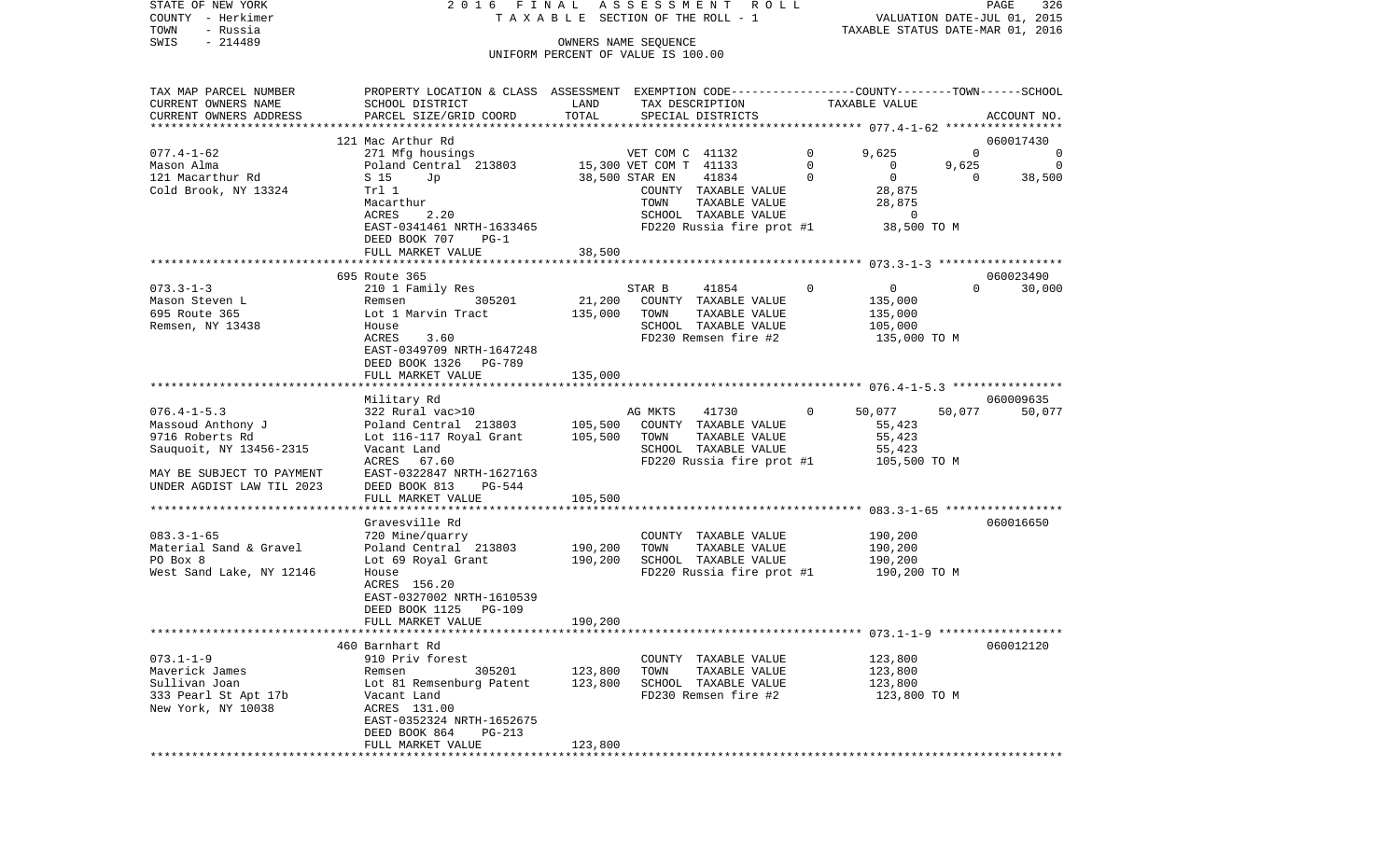| STATE OF NEW YORK<br>COUNTY - Herkimer<br>TOWN<br>- Russia | 2016 FINAL                   |                   | ASSESSMENT ROLL<br>TAXABLE SECTION OF THE ROLL - 1 | VALUATION DATE-JUL 01, 2015<br>TAXABLE STATUS DATE-MAR 01, 2016                                 | PAGE<br>327 |
|------------------------------------------------------------|------------------------------|-------------------|----------------------------------------------------|-------------------------------------------------------------------------------------------------|-------------|
| - 214489<br>SWIS                                           |                              |                   | OWNERS NAME SEQUENCE                               |                                                                                                 |             |
|                                                            |                              |                   | UNIFORM PERCENT OF VALUE IS 100.00                 |                                                                                                 |             |
|                                                            |                              |                   |                                                    |                                                                                                 |             |
| TAX MAP PARCEL NUMBER                                      |                              |                   |                                                    | PROPERTY LOCATION & CLASS ASSESSMENT EXEMPTION CODE---------------COUNTY-------TOWN------SCHOOL |             |
| CURRENT OWNERS NAME                                        | SCHOOL DISTRICT              | LAND              | TAX DESCRIPTION                                    | TAXABLE VALUE                                                                                   |             |
| CURRENT OWNERS ADDRESS<br>***********************          | PARCEL SIZE/GRID COORD       | TOTAL             | SPECIAL DISTRICTS                                  |                                                                                                 | ACCOUNT NO. |
|                                                            | 9667 Route 28                |                   |                                                    |                                                                                                 | 060051230   |
| $088.1 - 1 - 5.2$                                          | 270 Mfg housing              |                   | COUNTY TAXABLE VALUE                               | 28,000                                                                                          |             |
| Maxey Michael J                                            | Poland Central 213803        | 15,000            | TOWN<br>TAXABLE VALUE                              | 28,000                                                                                          |             |
| PO Box 736                                                 | Lot 68 Royal Grant           | 28,000            | SCHOOL TAXABLE VALUE                               | 28,000                                                                                          |             |
| Lebanon, OR 97355                                          | Mobile Home                  |                   | FD220 Russia fire prot #1                          | 28,000 TO M                                                                                     |             |
|                                                            | ACRES<br>2.00                |                   |                                                    |                                                                                                 |             |
|                                                            | EAST-0327608 NRTH-1607626    |                   |                                                    |                                                                                                 |             |
|                                                            | DEED BOOK 807<br>PG-157      |                   |                                                    |                                                                                                 |             |
|                                                            | FULL MARKET VALUE            | 28,000            |                                                    |                                                                                                 |             |
|                                                            |                              |                   |                                                    |                                                                                                 |             |
|                                                            | Reeds Mill Rd                |                   |                                                    |                                                                                                 | 060006750   |
| $068. -1 - 1$                                              | 314 Rural vac<10             |                   | COUNTY TAXABLE VALUE                               | 3,700                                                                                           |             |
| McAndrew Michael                                           | 302601<br>Adirondack         | 3,700             | TOWN<br>TAXABLE VALUE                              | 3,700                                                                                           |             |
| McAndrew Denise                                            | N 17<br>Rp                   | 3,700             | SCHOOL TAXABLE VALUE                               | 3,700                                                                                           |             |
| 3433 Route 91                                              | Lot 6                        |                   | FD230 Remsen fire #2                               | 3,700 TO M                                                                                      |             |
| Jamesville, NY 13078                                       | Reeds Mill                   |                   |                                                    |                                                                                                 |             |
|                                                            | ACRES<br>4.20                |                   |                                                    |                                                                                                 |             |
|                                                            | EAST-0336562 NRTH-1668705    |                   |                                                    |                                                                                                 |             |
|                                                            | DEED BOOK 1215 PG-627        |                   |                                                    |                                                                                                 |             |
|                                                            | FULL MARKET VALUE            | 3,700             |                                                    |                                                                                                 |             |
|                                                            |                              |                   |                                                    |                                                                                                 |             |
|                                                            | 109 Hinckley Rd              |                   |                                                    | $\Omega$                                                                                        | 060014160   |
| $083.3 - 1 - 19$                                           | 210 1 Family Res             |                   | 41854<br>STAR B                                    | $\overline{0}$<br>$\Omega$                                                                      | 30,000      |
| Mccann John                                                | Poland Central 213803<br>R G | 15,000<br>115,000 | COUNTY TAXABLE VALUE<br>TAXABLE VALUE              | 115,000                                                                                         |             |
| Mccann Roberta                                             | W 88                         |                   | TOWN                                               | 115,000                                                                                         |             |
| PO Box 557<br>Barneveld, NY 13304                          | $H_0$ 1/2<br>Hinckley        |                   | SCHOOL TAXABLE VALUE<br>FD220 Russia fire prot #1  | 85,000<br>115,000 TO M                                                                          |             |
|                                                            | FRNT 170.00 DPTH 210.00      |                   |                                                    |                                                                                                 |             |
|                                                            | ACRES<br>0.50                |                   |                                                    |                                                                                                 |             |
|                                                            | EAST-0329621 NRTH-1611912    |                   |                                                    |                                                                                                 |             |
|                                                            | DEED BOOK 0822 PG-00467      |                   |                                                    |                                                                                                 |             |
|                                                            | FULL MARKET VALUE            | 115,000           |                                                    |                                                                                                 |             |
|                                                            | ************************     |                   |                                                    |                                                                                                 |             |
|                                                            | 1030 Grant Rd                |                   |                                                    |                                                                                                 |             |
| $077.4 - 1 - 48.2$                                         | 210 1 Family Res             |                   | COUNTY TAXABLE VALUE                               | 89,000                                                                                          |             |
| McCann Mark                                                | Poland Central 213803        | 12,500            | TOWN<br>TAXABLE VALUE                              | 89,000                                                                                          |             |
| 1030 Grant Rd                                              | House                        | 89,000            | SCHOOL TAXABLE VALUE                               | 89,000                                                                                          |             |
| Cold Brook, NY 13324                                       | FRNT 174.00 DPTH             |                   | FD220 Russia fire prot #1                          | 89,000 TO M                                                                                     |             |
|                                                            | ACRES<br>1.00                |                   |                                                    |                                                                                                 |             |
|                                                            | EAST-0344576 NRTH-1625410    |                   |                                                    |                                                                                                 |             |
|                                                            | DEED BOOK 1434<br>PG-558     |                   |                                                    |                                                                                                 |             |
|                                                            | FULL MARKET VALUE            | 89,000            |                                                    |                                                                                                 |             |
|                                                            |                              |                   |                                                    |                                                                                                 |             |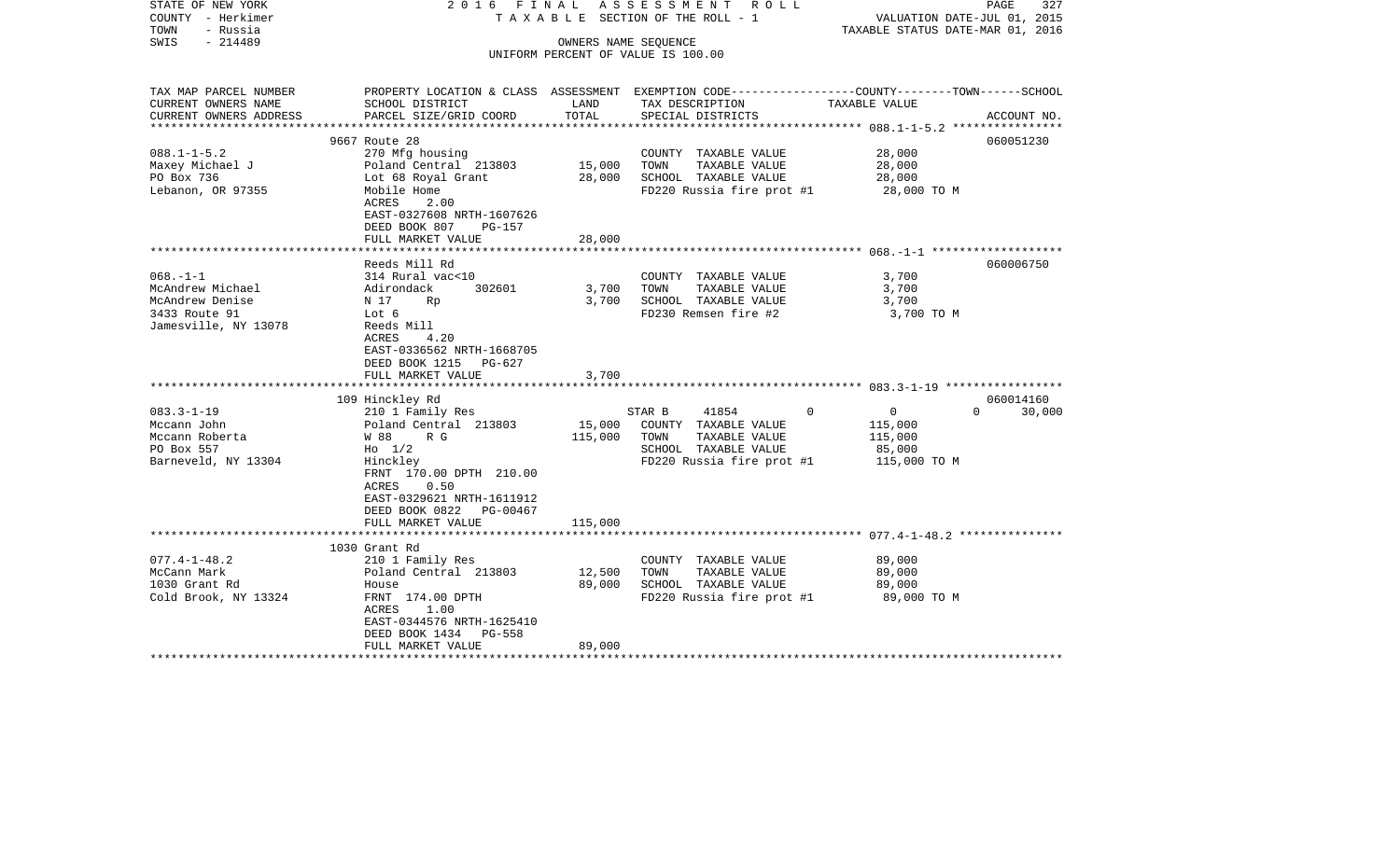| STATE OF NEW YORK<br>COUNTY - Herkimer |                                                                                                 |                      | 2016 FINAL ASSESSMENT ROLL<br>TAXABLE SECTION OF THE ROLL - 1 | VALUATION DATE-JUL 01, 2015      | PAGE<br>328        |
|----------------------------------------|-------------------------------------------------------------------------------------------------|----------------------|---------------------------------------------------------------|----------------------------------|--------------------|
| TOWN<br>- Russia<br>$-214489$<br>SWIS  |                                                                                                 |                      |                                                               | TAXABLE STATUS DATE-MAR 01, 2016 |                    |
|                                        |                                                                                                 | OWNERS NAME SEQUENCE | UNIFORM PERCENT OF VALUE IS 100.00                            |                                  |                    |
| TAX MAP PARCEL NUMBER                  | PROPERTY LOCATION & CLASS ASSESSMENT EXEMPTION CODE---------------COUNTY-------TOWN------SCHOOL |                      |                                                               |                                  |                    |
| CURRENT OWNERS NAME                    | SCHOOL DISTRICT                                                                                 | LAND<br>TOTAL        | TAX DESCRIPTION                                               | TAXABLE VALUE                    |                    |
| CURRENT OWNERS ADDRESS                 | PARCEL SIZE/GRID COORD                                                                          |                      | SPECIAL DISTRICTS                                             |                                  | ACCOUNT NO.        |
|                                        | 1030 Grant Rd                                                                                   |                      |                                                               |                                  |                    |
| $077.4 - 1 - 48.3$                     | 312 Vac w/imprv                                                                                 |                      | COUNTY TAXABLE VALUE                                          | 18,500                           |                    |
| McCann Mark                            | Poland Central 213803                                                                           | 4,300                | TOWN<br>TAXABLE VALUE                                         | 18,500                           |                    |
| 1030 Grant Rd                          | House                                                                                           | 18,500               | SCHOOL TAXABLE VALUE                                          | 18,500                           |                    |
| Cold Brook, NY 13324                   | FRNT 186.00 DPTH<br>ACRES<br>1.10                                                               |                      | FD220 Russia fire prot #1                                     | 18,500 TO M                      |                    |
|                                        | EAST-0344551 NRTH-1625580<br>DEED BOOK 1434 PG-558<br>FULL MARKET VALUE                         | 18,500               |                                                               |                                  |                    |
|                                        |                                                                                                 |                      |                                                               |                                  |                    |
|                                        | 135 Dover Rd                                                                                    |                      |                                                               |                                  | 060020610          |
| $082.2 - 1 - 43$                       | 210 1 Family Res                                                                                |                      | COUNTY TAXABLE VALUE                                          | 306,000                          |                    |
| McCarthy Trust                         | Holland Patent 305801                                                                           | 41,500               | TOWN<br>TAXABLE VALUE                                         | 306,000                          |                    |
| 135 Dover Rd                           | N 103 Rg                                                                                        | 306,000              | SCHOOL TAXABLE VALUE                                          | 306,000                          |                    |
| Barneveld, NY 13304                    | Ho 7.99 Acres<br>Dover Road<br>ACRES<br>8.00                                                    |                      | FD220 Russia fire prot #1                                     | 306,000 TO M                     |                    |
|                                        | EAST-0317278 NRTH-1617457<br>DEED BOOK 1077 PG-52                                               |                      |                                                               |                                  |                    |
|                                        | FULL MARKET VALUE                                                                               | 306,000              |                                                               |                                  |                    |
|                                        |                                                                                                 |                      |                                                               |                                  | 060012090          |
| $073.3 - 1 - 77$                       | Route 365<br>210 1 Family Res                                                                   |                      | 41854<br>STAR B                                               | $\overline{0}$<br>$\Omega$       | $\Omega$<br>30,000 |
| McCauley James                         | 305201<br>Remsen                                                                                | 9,600                | COUNTY TAXABLE VALUE                                          | 78,000                           |                    |
| 682 Route 365                          | Lot 1 Jacobs Tract                                                                              | 78,000               | TOWN<br>TAXABLE VALUE                                         | 78,000                           |                    |
| Remsen, NY 13438                       | Res. &man.home                                                                                  |                      | SCHOOL TAXABLE VALUE                                          | 48,000                           |                    |
|                                        | FRNT 448.00 DPTH 64.00<br>ACRES<br>0.32                                                         |                      | FD230 Remsen fire #2                                          | 78,000 TO M                      |                    |
|                                        | EAST-0349484 NRTH-1647113<br>DEED BOOK 1098<br>PG-323                                           |                      |                                                               |                                  |                    |
|                                        | FULL MARKET VALUE                                                                               | 78,000               |                                                               |                                  |                    |
|                                        | 879 Grant Rd                                                                                    |                      |                                                               |                                  |                    |
| $083.2 - 1 - 10.2$                     | 270 Mfg housing                                                                                 |                      | STAR B<br>41854                                               | 0<br>$\overline{0}$              | 0<br>30,000        |
| McCauley James                         | Poland Central 213803                                                                           | 15,000               | COUNTY TAXABLE VALUE                                          | 30,000                           |                    |
| Nancy McCauley                         | FRNT 225.00 DPTH                                                                                | 30,000               | TOWN<br>TAXABLE VALUE                                         | 30,000                           |                    |
| 682 St. Rt. 365                        | ACRES<br>2.00                                                                                   |                      | SCHOOL TAXABLE VALUE                                          | $\mathbf 0$                      |                    |
| Remsen, NY 13438                       | EAST-0344702 NRTH-1622462<br>DEED BOOK 1121<br>PG-615                                           |                      | FD220 Russia fire prot #1                                     | 30,000 TO M                      |                    |
|                                        | FULL MARKET VALUE                                                                               | 30,000               |                                                               |                                  |                    |
|                                        |                                                                                                 |                      |                                                               |                                  |                    |
|                                        | 546 Wheelertown Rd                                                                              |                      |                                                               |                                  | 060042220          |
| $072.2 - 2 - 29$<br>McCauley Kenneth   | 210 1 Family Res<br>305201<br>Remsen                                                            | 15,000               | COUNTY TAXABLE VALUE<br>TOWN<br>TAXABLE VALUE                 | 52,400<br>52,400                 |                    |
| 40 Mapledale Acres                     | Lot 3<br>Lt                                                                                     | 52,400               | SCHOOL TAXABLE VALUE                                          | 52,400                           |                    |
| Barneveld, NY 13304                    | Trl 2 Acres                                                                                     |                      | FD230 Remsen fire #2                                          | 52,400 TO M                      |                    |
|                                        | Wheelertown Rd                                                                                  |                      |                                                               |                                  |                    |
| PRIOR OWNER ON 3/01/2016               | 2.00<br>ACRES                                                                                   |                      |                                                               |                                  |                    |
| Scott Penny M                          | EAST-0345658 NRTH-1653776                                                                       |                      |                                                               |                                  |                    |
|                                        | DEED BOOK 1606<br>PG-277                                                                        |                      |                                                               |                                  |                    |
|                                        | FULL MARKET VALUE                                                                               | 52,400               |                                                               |                                  |                    |
|                                        |                                                                                                 |                      |                                                               |                                  |                    |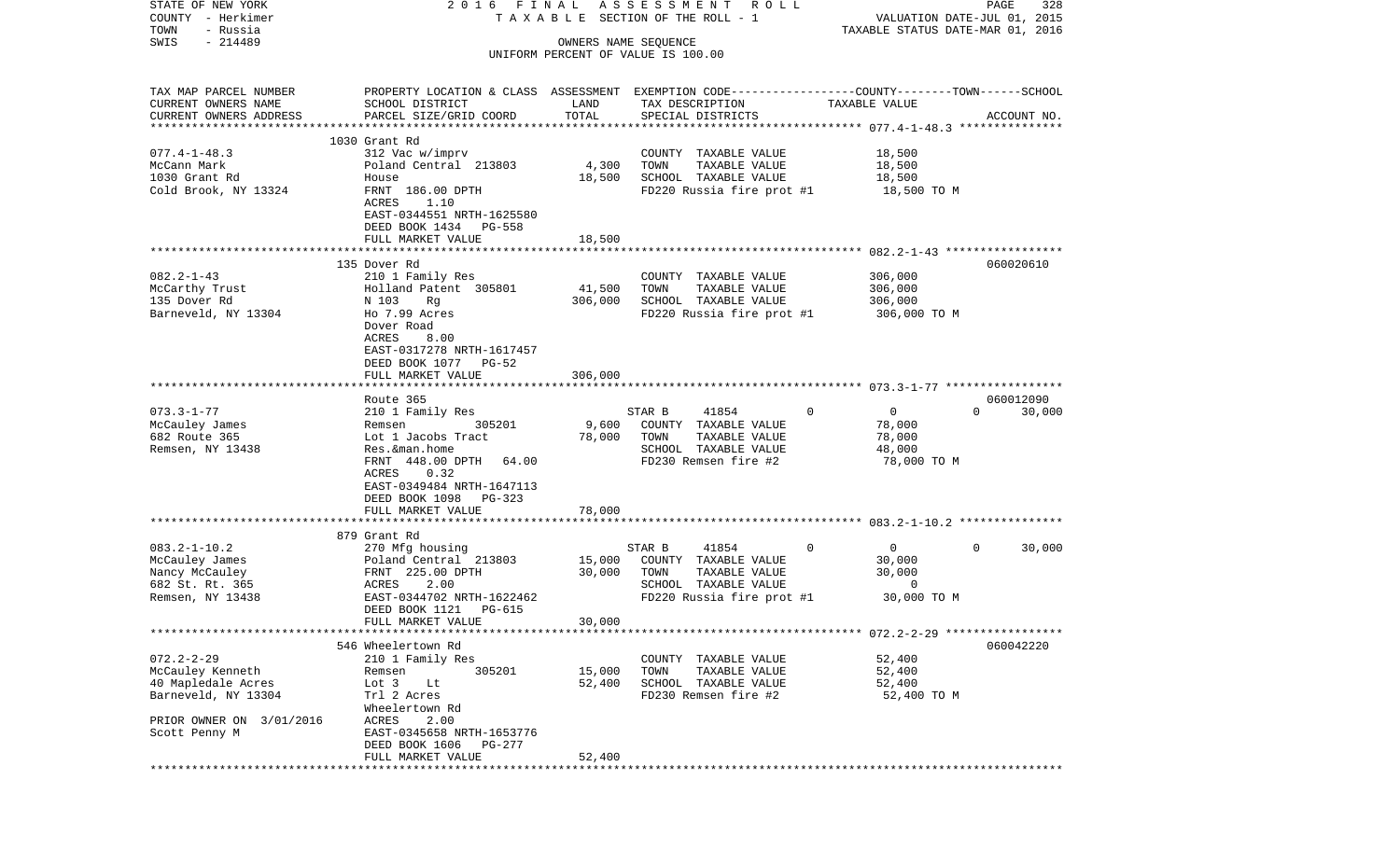| $-214489$<br>SWIS<br>OWNERS NAME SEQUENCE<br>UNIFORM PERCENT OF VALUE IS 100.00<br>PROPERTY LOCATION & CLASS ASSESSMENT EXEMPTION CODE----------------COUNTY-------TOWN------SCHOOL<br>TAX MAP PARCEL NUMBER<br>CURRENT OWNERS NAME<br>SCHOOL DISTRICT<br>LAND<br>TAX DESCRIPTION<br>TAXABLE VALUE<br>TOTAL<br>CURRENT OWNERS ADDRESS<br>PARCEL SIZE/GRID COORD<br>SPECIAL DISTRICTS<br>ACCOUNT NO.<br>***********************<br>060040300<br>2271 Black Creek Rd<br>$083.1 - 1 - 9$<br>$\Omega$<br>$\overline{0}$<br>210 1 Family Res<br>STAR B<br>41854<br>$\Omega$<br>30,000<br>12,700<br>Mccluskey Kenneth V<br>Poland Central 213803<br>COUNTY TAXABLE VALUE<br>125,000<br>125,000<br>Donyce Kay<br>Lot 113 Royal Grant<br>TOWN<br>TAXABLE VALUE<br>125,000<br>2271 Black Creek Rd<br>SCHOOL TAXABLE VALUE<br>95,000<br>House Gar<br>FD220 Russia fire prot #1<br>Remsen, NY 13438<br>FRNT 280.00 DPTH 140.00<br>125,000 TO M<br>1.07 BANK<br>ACRES<br>021<br>EAST-0328609 NRTH-1622435<br>DEED BOOK 00638 PG-00221<br>125,000<br>FULL MARKET VALUE<br>060027910<br>Black Creek Rd<br>$083.1 - 1 - 8.2$<br>314 Rural vac<10<br>COUNTY TAXABLE VALUE<br>2,500<br>Mccluskey Kenneth V Jr<br>Poland Central 213803<br>2,500<br>TOWN<br>TAXABLE VALUE<br>2,500<br>Mccluskey Donyce<br>Lot 114 Royal Grant<br>2,500<br>SCHOOL TAXABLE VALUE<br>2,500<br>FD220 Russia fire prot #1<br>2271 Black Creek Rd<br>Vacant Land<br>2,500 TO M<br>Remsen, NY 13438<br>ACRES<br>1.03<br>EAST-0328619 NRTH-1622591<br>DEED BOOK 689<br>$PG-284$<br>2,500<br>FULL MARKET VALUE<br>060025320<br>Beecher Rd<br>$088.1 - 1 - 40$<br>41854<br>$\mathbf 0$<br>30,000<br>210 1 Family Res<br>STAR B<br>$\overline{0}$<br>$\Omega$<br>16,500<br>99,400<br>McCormick Christy<br>Poland Central 213803<br>COUNTY TAXABLE VALUE<br>118 Beecher Rd<br>99,400<br>TOWN<br>TAXABLE VALUE<br>99,400<br>Lot 47<br>Rg<br>Poland, NY 13431<br>House 3 Acres<br>SCHOOL TAXABLE VALUE<br>69,400<br>Beecher Road<br>FD220 Russia fire prot #1<br>99,400 TO M<br>ACRES<br>3.00<br>EAST-0331527 NRTH-1605412<br>DEED BOOK 1276 PG-382<br>FULL MARKET VALUE<br>99,400<br>060051980<br>317 Plumb Rd<br>$088.1 - 1 - 18.4$<br>210 1 Family Res<br>41854<br>$\mathbf 0$<br>$\mathbf{0}$<br>$\Omega$<br>30,000<br>STAR B<br>Mccormick Gregory<br>Poland Central 213803<br>21,700<br>COUNTY TAXABLE VALUE<br>155,800<br>Mccormick Susan<br>155,800<br>TAXABLE VALUE<br>Lot 48 Royal Grant<br>TOWN<br>155,800<br>317 Plumb Rd<br>SCHOOL TAXABLE VALUE<br>125,800<br>Log Home<br>FRNT 272.80 DPTH<br>FD220 Russia fire prot #1<br>155,800 TO M<br>Poland, NY 13431<br>ACRES<br>6.50<br>EAST-0336003 NRTH-1606586<br>DEED BOOK 691<br>$PG-253$<br>FULL MARKET VALUE<br>155,800 | STATE OF NEW YORK<br>COUNTY - Herkimer<br>TOWN<br>- Russia | 2016 FINAL<br>ASSESSMENT<br>R O L L<br>TAXABLE SECTION OF THE ROLL - 1 |  |  | PAGE<br>329<br>VALUATION DATE-JUL 01, 2015<br>TAXABLE STATUS DATE-MAR 01, 2016 |  |  |
|-------------------------------------------------------------------------------------------------------------------------------------------------------------------------------------------------------------------------------------------------------------------------------------------------------------------------------------------------------------------------------------------------------------------------------------------------------------------------------------------------------------------------------------------------------------------------------------------------------------------------------------------------------------------------------------------------------------------------------------------------------------------------------------------------------------------------------------------------------------------------------------------------------------------------------------------------------------------------------------------------------------------------------------------------------------------------------------------------------------------------------------------------------------------------------------------------------------------------------------------------------------------------------------------------------------------------------------------------------------------------------------------------------------------------------------------------------------------------------------------------------------------------------------------------------------------------------------------------------------------------------------------------------------------------------------------------------------------------------------------------------------------------------------------------------------------------------------------------------------------------------------------------------------------------------------------------------------------------------------------------------------------------------------------------------------------------------------------------------------------------------------------------------------------------------------------------------------------------------------------------------------------------------------------------------------------------------------------------------------------------------------------------------------------------------------------------------------------------------------------------------------------------------------------------------------------------------------------------------------------------------------------------------------------------------------------------------------------------------------|------------------------------------------------------------|------------------------------------------------------------------------|--|--|--------------------------------------------------------------------------------|--|--|
|                                                                                                                                                                                                                                                                                                                                                                                                                                                                                                                                                                                                                                                                                                                                                                                                                                                                                                                                                                                                                                                                                                                                                                                                                                                                                                                                                                                                                                                                                                                                                                                                                                                                                                                                                                                                                                                                                                                                                                                                                                                                                                                                                                                                                                                                                                                                                                                                                                                                                                                                                                                                                                                                                                                                     |                                                            |                                                                        |  |  |                                                                                |  |  |
|                                                                                                                                                                                                                                                                                                                                                                                                                                                                                                                                                                                                                                                                                                                                                                                                                                                                                                                                                                                                                                                                                                                                                                                                                                                                                                                                                                                                                                                                                                                                                                                                                                                                                                                                                                                                                                                                                                                                                                                                                                                                                                                                                                                                                                                                                                                                                                                                                                                                                                                                                                                                                                                                                                                                     |                                                            |                                                                        |  |  |                                                                                |  |  |
|                                                                                                                                                                                                                                                                                                                                                                                                                                                                                                                                                                                                                                                                                                                                                                                                                                                                                                                                                                                                                                                                                                                                                                                                                                                                                                                                                                                                                                                                                                                                                                                                                                                                                                                                                                                                                                                                                                                                                                                                                                                                                                                                                                                                                                                                                                                                                                                                                                                                                                                                                                                                                                                                                                                                     |                                                            |                                                                        |  |  |                                                                                |  |  |
|                                                                                                                                                                                                                                                                                                                                                                                                                                                                                                                                                                                                                                                                                                                                                                                                                                                                                                                                                                                                                                                                                                                                                                                                                                                                                                                                                                                                                                                                                                                                                                                                                                                                                                                                                                                                                                                                                                                                                                                                                                                                                                                                                                                                                                                                                                                                                                                                                                                                                                                                                                                                                                                                                                                                     |                                                            |                                                                        |  |  |                                                                                |  |  |
|                                                                                                                                                                                                                                                                                                                                                                                                                                                                                                                                                                                                                                                                                                                                                                                                                                                                                                                                                                                                                                                                                                                                                                                                                                                                                                                                                                                                                                                                                                                                                                                                                                                                                                                                                                                                                                                                                                                                                                                                                                                                                                                                                                                                                                                                                                                                                                                                                                                                                                                                                                                                                                                                                                                                     |                                                            |                                                                        |  |  |                                                                                |  |  |
|                                                                                                                                                                                                                                                                                                                                                                                                                                                                                                                                                                                                                                                                                                                                                                                                                                                                                                                                                                                                                                                                                                                                                                                                                                                                                                                                                                                                                                                                                                                                                                                                                                                                                                                                                                                                                                                                                                                                                                                                                                                                                                                                                                                                                                                                                                                                                                                                                                                                                                                                                                                                                                                                                                                                     |                                                            |                                                                        |  |  |                                                                                |  |  |
|                                                                                                                                                                                                                                                                                                                                                                                                                                                                                                                                                                                                                                                                                                                                                                                                                                                                                                                                                                                                                                                                                                                                                                                                                                                                                                                                                                                                                                                                                                                                                                                                                                                                                                                                                                                                                                                                                                                                                                                                                                                                                                                                                                                                                                                                                                                                                                                                                                                                                                                                                                                                                                                                                                                                     |                                                            |                                                                        |  |  |                                                                                |  |  |
|                                                                                                                                                                                                                                                                                                                                                                                                                                                                                                                                                                                                                                                                                                                                                                                                                                                                                                                                                                                                                                                                                                                                                                                                                                                                                                                                                                                                                                                                                                                                                                                                                                                                                                                                                                                                                                                                                                                                                                                                                                                                                                                                                                                                                                                                                                                                                                                                                                                                                                                                                                                                                                                                                                                                     |                                                            |                                                                        |  |  |                                                                                |  |  |
|                                                                                                                                                                                                                                                                                                                                                                                                                                                                                                                                                                                                                                                                                                                                                                                                                                                                                                                                                                                                                                                                                                                                                                                                                                                                                                                                                                                                                                                                                                                                                                                                                                                                                                                                                                                                                                                                                                                                                                                                                                                                                                                                                                                                                                                                                                                                                                                                                                                                                                                                                                                                                                                                                                                                     |                                                            |                                                                        |  |  |                                                                                |  |  |
|                                                                                                                                                                                                                                                                                                                                                                                                                                                                                                                                                                                                                                                                                                                                                                                                                                                                                                                                                                                                                                                                                                                                                                                                                                                                                                                                                                                                                                                                                                                                                                                                                                                                                                                                                                                                                                                                                                                                                                                                                                                                                                                                                                                                                                                                                                                                                                                                                                                                                                                                                                                                                                                                                                                                     |                                                            |                                                                        |  |  |                                                                                |  |  |
|                                                                                                                                                                                                                                                                                                                                                                                                                                                                                                                                                                                                                                                                                                                                                                                                                                                                                                                                                                                                                                                                                                                                                                                                                                                                                                                                                                                                                                                                                                                                                                                                                                                                                                                                                                                                                                                                                                                                                                                                                                                                                                                                                                                                                                                                                                                                                                                                                                                                                                                                                                                                                                                                                                                                     |                                                            |                                                                        |  |  |                                                                                |  |  |
|                                                                                                                                                                                                                                                                                                                                                                                                                                                                                                                                                                                                                                                                                                                                                                                                                                                                                                                                                                                                                                                                                                                                                                                                                                                                                                                                                                                                                                                                                                                                                                                                                                                                                                                                                                                                                                                                                                                                                                                                                                                                                                                                                                                                                                                                                                                                                                                                                                                                                                                                                                                                                                                                                                                                     |                                                            |                                                                        |  |  |                                                                                |  |  |
|                                                                                                                                                                                                                                                                                                                                                                                                                                                                                                                                                                                                                                                                                                                                                                                                                                                                                                                                                                                                                                                                                                                                                                                                                                                                                                                                                                                                                                                                                                                                                                                                                                                                                                                                                                                                                                                                                                                                                                                                                                                                                                                                                                                                                                                                                                                                                                                                                                                                                                                                                                                                                                                                                                                                     |                                                            |                                                                        |  |  |                                                                                |  |  |
|                                                                                                                                                                                                                                                                                                                                                                                                                                                                                                                                                                                                                                                                                                                                                                                                                                                                                                                                                                                                                                                                                                                                                                                                                                                                                                                                                                                                                                                                                                                                                                                                                                                                                                                                                                                                                                                                                                                                                                                                                                                                                                                                                                                                                                                                                                                                                                                                                                                                                                                                                                                                                                                                                                                                     |                                                            |                                                                        |  |  |                                                                                |  |  |
|                                                                                                                                                                                                                                                                                                                                                                                                                                                                                                                                                                                                                                                                                                                                                                                                                                                                                                                                                                                                                                                                                                                                                                                                                                                                                                                                                                                                                                                                                                                                                                                                                                                                                                                                                                                                                                                                                                                                                                                                                                                                                                                                                                                                                                                                                                                                                                                                                                                                                                                                                                                                                                                                                                                                     |                                                            |                                                                        |  |  |                                                                                |  |  |
|                                                                                                                                                                                                                                                                                                                                                                                                                                                                                                                                                                                                                                                                                                                                                                                                                                                                                                                                                                                                                                                                                                                                                                                                                                                                                                                                                                                                                                                                                                                                                                                                                                                                                                                                                                                                                                                                                                                                                                                                                                                                                                                                                                                                                                                                                                                                                                                                                                                                                                                                                                                                                                                                                                                                     |                                                            |                                                                        |  |  |                                                                                |  |  |
|                                                                                                                                                                                                                                                                                                                                                                                                                                                                                                                                                                                                                                                                                                                                                                                                                                                                                                                                                                                                                                                                                                                                                                                                                                                                                                                                                                                                                                                                                                                                                                                                                                                                                                                                                                                                                                                                                                                                                                                                                                                                                                                                                                                                                                                                                                                                                                                                                                                                                                                                                                                                                                                                                                                                     |                                                            |                                                                        |  |  |                                                                                |  |  |
|                                                                                                                                                                                                                                                                                                                                                                                                                                                                                                                                                                                                                                                                                                                                                                                                                                                                                                                                                                                                                                                                                                                                                                                                                                                                                                                                                                                                                                                                                                                                                                                                                                                                                                                                                                                                                                                                                                                                                                                                                                                                                                                                                                                                                                                                                                                                                                                                                                                                                                                                                                                                                                                                                                                                     |                                                            |                                                                        |  |  |                                                                                |  |  |
|                                                                                                                                                                                                                                                                                                                                                                                                                                                                                                                                                                                                                                                                                                                                                                                                                                                                                                                                                                                                                                                                                                                                                                                                                                                                                                                                                                                                                                                                                                                                                                                                                                                                                                                                                                                                                                                                                                                                                                                                                                                                                                                                                                                                                                                                                                                                                                                                                                                                                                                                                                                                                                                                                                                                     |                                                            |                                                                        |  |  |                                                                                |  |  |
|                                                                                                                                                                                                                                                                                                                                                                                                                                                                                                                                                                                                                                                                                                                                                                                                                                                                                                                                                                                                                                                                                                                                                                                                                                                                                                                                                                                                                                                                                                                                                                                                                                                                                                                                                                                                                                                                                                                                                                                                                                                                                                                                                                                                                                                                                                                                                                                                                                                                                                                                                                                                                                                                                                                                     |                                                            |                                                                        |  |  |                                                                                |  |  |
|                                                                                                                                                                                                                                                                                                                                                                                                                                                                                                                                                                                                                                                                                                                                                                                                                                                                                                                                                                                                                                                                                                                                                                                                                                                                                                                                                                                                                                                                                                                                                                                                                                                                                                                                                                                                                                                                                                                                                                                                                                                                                                                                                                                                                                                                                                                                                                                                                                                                                                                                                                                                                                                                                                                                     |                                                            |                                                                        |  |  |                                                                                |  |  |
|                                                                                                                                                                                                                                                                                                                                                                                                                                                                                                                                                                                                                                                                                                                                                                                                                                                                                                                                                                                                                                                                                                                                                                                                                                                                                                                                                                                                                                                                                                                                                                                                                                                                                                                                                                                                                                                                                                                                                                                                                                                                                                                                                                                                                                                                                                                                                                                                                                                                                                                                                                                                                                                                                                                                     |                                                            |                                                                        |  |  |                                                                                |  |  |
|                                                                                                                                                                                                                                                                                                                                                                                                                                                                                                                                                                                                                                                                                                                                                                                                                                                                                                                                                                                                                                                                                                                                                                                                                                                                                                                                                                                                                                                                                                                                                                                                                                                                                                                                                                                                                                                                                                                                                                                                                                                                                                                                                                                                                                                                                                                                                                                                                                                                                                                                                                                                                                                                                                                                     |                                                            |                                                                        |  |  |                                                                                |  |  |
|                                                                                                                                                                                                                                                                                                                                                                                                                                                                                                                                                                                                                                                                                                                                                                                                                                                                                                                                                                                                                                                                                                                                                                                                                                                                                                                                                                                                                                                                                                                                                                                                                                                                                                                                                                                                                                                                                                                                                                                                                                                                                                                                                                                                                                                                                                                                                                                                                                                                                                                                                                                                                                                                                                                                     |                                                            |                                                                        |  |  |                                                                                |  |  |
|                                                                                                                                                                                                                                                                                                                                                                                                                                                                                                                                                                                                                                                                                                                                                                                                                                                                                                                                                                                                                                                                                                                                                                                                                                                                                                                                                                                                                                                                                                                                                                                                                                                                                                                                                                                                                                                                                                                                                                                                                                                                                                                                                                                                                                                                                                                                                                                                                                                                                                                                                                                                                                                                                                                                     |                                                            |                                                                        |  |  |                                                                                |  |  |
|                                                                                                                                                                                                                                                                                                                                                                                                                                                                                                                                                                                                                                                                                                                                                                                                                                                                                                                                                                                                                                                                                                                                                                                                                                                                                                                                                                                                                                                                                                                                                                                                                                                                                                                                                                                                                                                                                                                                                                                                                                                                                                                                                                                                                                                                                                                                                                                                                                                                                                                                                                                                                                                                                                                                     |                                                            |                                                                        |  |  |                                                                                |  |  |
|                                                                                                                                                                                                                                                                                                                                                                                                                                                                                                                                                                                                                                                                                                                                                                                                                                                                                                                                                                                                                                                                                                                                                                                                                                                                                                                                                                                                                                                                                                                                                                                                                                                                                                                                                                                                                                                                                                                                                                                                                                                                                                                                                                                                                                                                                                                                                                                                                                                                                                                                                                                                                                                                                                                                     |                                                            |                                                                        |  |  |                                                                                |  |  |
|                                                                                                                                                                                                                                                                                                                                                                                                                                                                                                                                                                                                                                                                                                                                                                                                                                                                                                                                                                                                                                                                                                                                                                                                                                                                                                                                                                                                                                                                                                                                                                                                                                                                                                                                                                                                                                                                                                                                                                                                                                                                                                                                                                                                                                                                                                                                                                                                                                                                                                                                                                                                                                                                                                                                     |                                                            |                                                                        |  |  |                                                                                |  |  |
|                                                                                                                                                                                                                                                                                                                                                                                                                                                                                                                                                                                                                                                                                                                                                                                                                                                                                                                                                                                                                                                                                                                                                                                                                                                                                                                                                                                                                                                                                                                                                                                                                                                                                                                                                                                                                                                                                                                                                                                                                                                                                                                                                                                                                                                                                                                                                                                                                                                                                                                                                                                                                                                                                                                                     |                                                            |                                                                        |  |  |                                                                                |  |  |
|                                                                                                                                                                                                                                                                                                                                                                                                                                                                                                                                                                                                                                                                                                                                                                                                                                                                                                                                                                                                                                                                                                                                                                                                                                                                                                                                                                                                                                                                                                                                                                                                                                                                                                                                                                                                                                                                                                                                                                                                                                                                                                                                                                                                                                                                                                                                                                                                                                                                                                                                                                                                                                                                                                                                     |                                                            |                                                                        |  |  |                                                                                |  |  |
|                                                                                                                                                                                                                                                                                                                                                                                                                                                                                                                                                                                                                                                                                                                                                                                                                                                                                                                                                                                                                                                                                                                                                                                                                                                                                                                                                                                                                                                                                                                                                                                                                                                                                                                                                                                                                                                                                                                                                                                                                                                                                                                                                                                                                                                                                                                                                                                                                                                                                                                                                                                                                                                                                                                                     |                                                            |                                                                        |  |  |                                                                                |  |  |
|                                                                                                                                                                                                                                                                                                                                                                                                                                                                                                                                                                                                                                                                                                                                                                                                                                                                                                                                                                                                                                                                                                                                                                                                                                                                                                                                                                                                                                                                                                                                                                                                                                                                                                                                                                                                                                                                                                                                                                                                                                                                                                                                                                                                                                                                                                                                                                                                                                                                                                                                                                                                                                                                                                                                     |                                                            |                                                                        |  |  |                                                                                |  |  |
|                                                                                                                                                                                                                                                                                                                                                                                                                                                                                                                                                                                                                                                                                                                                                                                                                                                                                                                                                                                                                                                                                                                                                                                                                                                                                                                                                                                                                                                                                                                                                                                                                                                                                                                                                                                                                                                                                                                                                                                                                                                                                                                                                                                                                                                                                                                                                                                                                                                                                                                                                                                                                                                                                                                                     |                                                            |                                                                        |  |  |                                                                                |  |  |
|                                                                                                                                                                                                                                                                                                                                                                                                                                                                                                                                                                                                                                                                                                                                                                                                                                                                                                                                                                                                                                                                                                                                                                                                                                                                                                                                                                                                                                                                                                                                                                                                                                                                                                                                                                                                                                                                                                                                                                                                                                                                                                                                                                                                                                                                                                                                                                                                                                                                                                                                                                                                                                                                                                                                     |                                                            |                                                                        |  |  |                                                                                |  |  |
|                                                                                                                                                                                                                                                                                                                                                                                                                                                                                                                                                                                                                                                                                                                                                                                                                                                                                                                                                                                                                                                                                                                                                                                                                                                                                                                                                                                                                                                                                                                                                                                                                                                                                                                                                                                                                                                                                                                                                                                                                                                                                                                                                                                                                                                                                                                                                                                                                                                                                                                                                                                                                                                                                                                                     |                                                            |                                                                        |  |  |                                                                                |  |  |
|                                                                                                                                                                                                                                                                                                                                                                                                                                                                                                                                                                                                                                                                                                                                                                                                                                                                                                                                                                                                                                                                                                                                                                                                                                                                                                                                                                                                                                                                                                                                                                                                                                                                                                                                                                                                                                                                                                                                                                                                                                                                                                                                                                                                                                                                                                                                                                                                                                                                                                                                                                                                                                                                                                                                     |                                                            |                                                                        |  |  |                                                                                |  |  |
|                                                                                                                                                                                                                                                                                                                                                                                                                                                                                                                                                                                                                                                                                                                                                                                                                                                                                                                                                                                                                                                                                                                                                                                                                                                                                                                                                                                                                                                                                                                                                                                                                                                                                                                                                                                                                                                                                                                                                                                                                                                                                                                                                                                                                                                                                                                                                                                                                                                                                                                                                                                                                                                                                                                                     |                                                            |                                                                        |  |  |                                                                                |  |  |
|                                                                                                                                                                                                                                                                                                                                                                                                                                                                                                                                                                                                                                                                                                                                                                                                                                                                                                                                                                                                                                                                                                                                                                                                                                                                                                                                                                                                                                                                                                                                                                                                                                                                                                                                                                                                                                                                                                                                                                                                                                                                                                                                                                                                                                                                                                                                                                                                                                                                                                                                                                                                                                                                                                                                     |                                                            |                                                                        |  |  |                                                                                |  |  |
|                                                                                                                                                                                                                                                                                                                                                                                                                                                                                                                                                                                                                                                                                                                                                                                                                                                                                                                                                                                                                                                                                                                                                                                                                                                                                                                                                                                                                                                                                                                                                                                                                                                                                                                                                                                                                                                                                                                                                                                                                                                                                                                                                                                                                                                                                                                                                                                                                                                                                                                                                                                                                                                                                                                                     |                                                            |                                                                        |  |  |                                                                                |  |  |
|                                                                                                                                                                                                                                                                                                                                                                                                                                                                                                                                                                                                                                                                                                                                                                                                                                                                                                                                                                                                                                                                                                                                                                                                                                                                                                                                                                                                                                                                                                                                                                                                                                                                                                                                                                                                                                                                                                                                                                                                                                                                                                                                                                                                                                                                                                                                                                                                                                                                                                                                                                                                                                                                                                                                     |                                                            |                                                                        |  |  |                                                                                |  |  |
|                                                                                                                                                                                                                                                                                                                                                                                                                                                                                                                                                                                                                                                                                                                                                                                                                                                                                                                                                                                                                                                                                                                                                                                                                                                                                                                                                                                                                                                                                                                                                                                                                                                                                                                                                                                                                                                                                                                                                                                                                                                                                                                                                                                                                                                                                                                                                                                                                                                                                                                                                                                                                                                                                                                                     |                                                            |                                                                        |  |  |                                                                                |  |  |
|                                                                                                                                                                                                                                                                                                                                                                                                                                                                                                                                                                                                                                                                                                                                                                                                                                                                                                                                                                                                                                                                                                                                                                                                                                                                                                                                                                                                                                                                                                                                                                                                                                                                                                                                                                                                                                                                                                                                                                                                                                                                                                                                                                                                                                                                                                                                                                                                                                                                                                                                                                                                                                                                                                                                     |                                                            |                                                                        |  |  |                                                                                |  |  |
|                                                                                                                                                                                                                                                                                                                                                                                                                                                                                                                                                                                                                                                                                                                                                                                                                                                                                                                                                                                                                                                                                                                                                                                                                                                                                                                                                                                                                                                                                                                                                                                                                                                                                                                                                                                                                                                                                                                                                                                                                                                                                                                                                                                                                                                                                                                                                                                                                                                                                                                                                                                                                                                                                                                                     |                                                            |                                                                        |  |  |                                                                                |  |  |
|                                                                                                                                                                                                                                                                                                                                                                                                                                                                                                                                                                                                                                                                                                                                                                                                                                                                                                                                                                                                                                                                                                                                                                                                                                                                                                                                                                                                                                                                                                                                                                                                                                                                                                                                                                                                                                                                                                                                                                                                                                                                                                                                                                                                                                                                                                                                                                                                                                                                                                                                                                                                                                                                                                                                     |                                                            |                                                                        |  |  |                                                                                |  |  |
|                                                                                                                                                                                                                                                                                                                                                                                                                                                                                                                                                                                                                                                                                                                                                                                                                                                                                                                                                                                                                                                                                                                                                                                                                                                                                                                                                                                                                                                                                                                                                                                                                                                                                                                                                                                                                                                                                                                                                                                                                                                                                                                                                                                                                                                                                                                                                                                                                                                                                                                                                                                                                                                                                                                                     |                                                            |                                                                        |  |  |                                                                                |  |  |
|                                                                                                                                                                                                                                                                                                                                                                                                                                                                                                                                                                                                                                                                                                                                                                                                                                                                                                                                                                                                                                                                                                                                                                                                                                                                                                                                                                                                                                                                                                                                                                                                                                                                                                                                                                                                                                                                                                                                                                                                                                                                                                                                                                                                                                                                                                                                                                                                                                                                                                                                                                                                                                                                                                                                     |                                                            |                                                                        |  |  |                                                                                |  |  |
|                                                                                                                                                                                                                                                                                                                                                                                                                                                                                                                                                                                                                                                                                                                                                                                                                                                                                                                                                                                                                                                                                                                                                                                                                                                                                                                                                                                                                                                                                                                                                                                                                                                                                                                                                                                                                                                                                                                                                                                                                                                                                                                                                                                                                                                                                                                                                                                                                                                                                                                                                                                                                                                                                                                                     |                                                            |                                                                        |  |  |                                                                                |  |  |
|                                                                                                                                                                                                                                                                                                                                                                                                                                                                                                                                                                                                                                                                                                                                                                                                                                                                                                                                                                                                                                                                                                                                                                                                                                                                                                                                                                                                                                                                                                                                                                                                                                                                                                                                                                                                                                                                                                                                                                                                                                                                                                                                                                                                                                                                                                                                                                                                                                                                                                                                                                                                                                                                                                                                     |                                                            |                                                                        |  |  |                                                                                |  |  |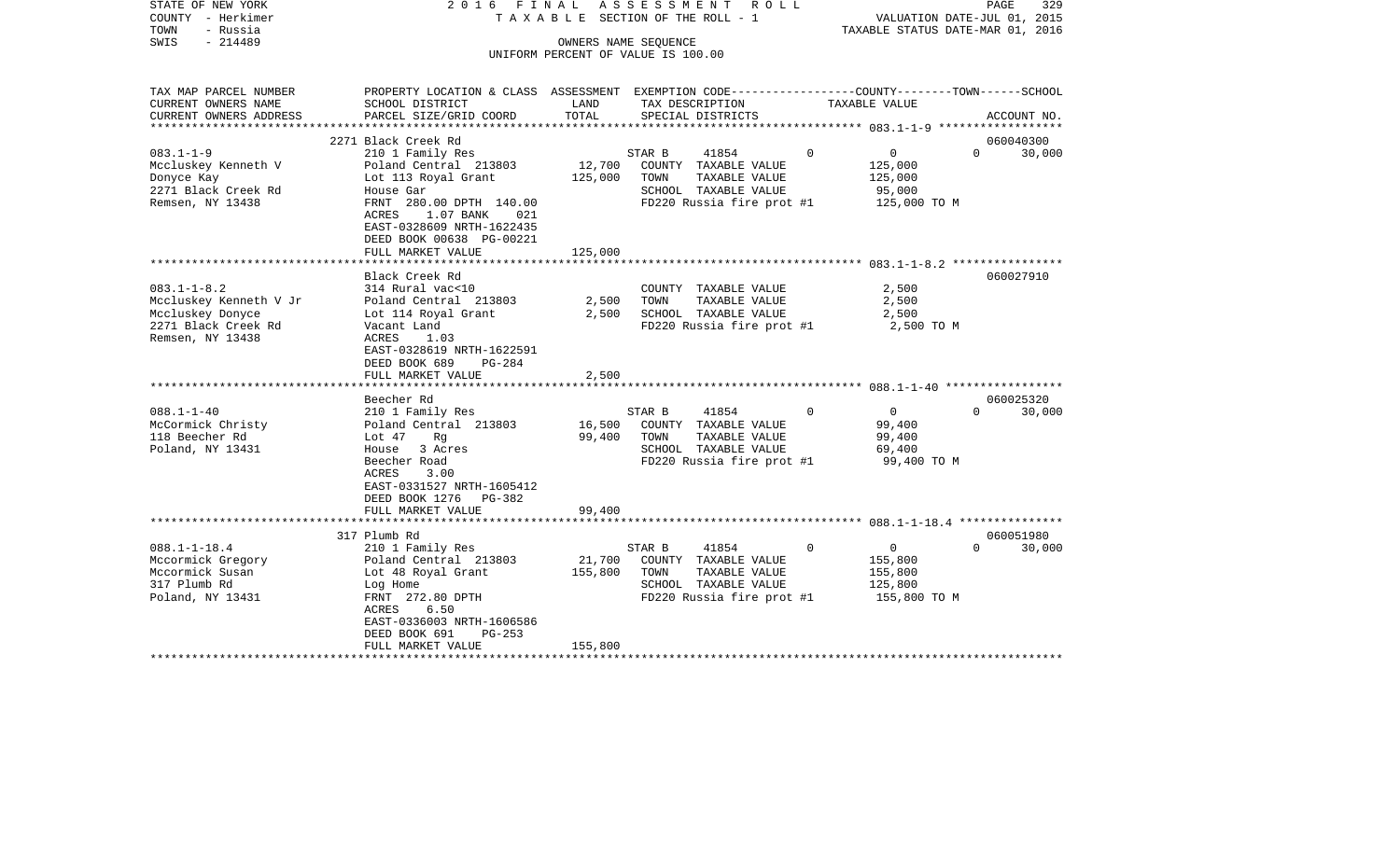| STATE OF NEW YORK                                  | 2016 FINAL                                                                                       |                      | ASSESSMENT ROLL                    |                                  | PAGE<br>330                 |
|----------------------------------------------------|--------------------------------------------------------------------------------------------------|----------------------|------------------------------------|----------------------------------|-----------------------------|
| COUNTY - Herkimer                                  |                                                                                                  |                      | TAXABLE SECTION OF THE ROLL - 1    |                                  | VALUATION DATE-JUL 01, 2015 |
| TOWN<br>- Russia                                   |                                                                                                  |                      |                                    | TAXABLE STATUS DATE-MAR 01, 2016 |                             |
| $-214489$<br>SWIS                                  |                                                                                                  | OWNERS NAME SEQUENCE |                                    |                                  |                             |
|                                                    |                                                                                                  |                      | UNIFORM PERCENT OF VALUE IS 100.00 |                                  |                             |
| TAX MAP PARCEL NUMBER                              | PROPERTY LOCATION & CLASS ASSESSMENT EXEMPTION CODE----------------COUNTY-------TOWN------SCHOOL |                      |                                    |                                  |                             |
| CURRENT OWNERS NAME                                | SCHOOL DISTRICT                                                                                  | LAND                 | TAX DESCRIPTION                    | TAXABLE VALUE                    |                             |
| CURRENT OWNERS ADDRESS                             | PARCEL SIZE/GRID COORD                                                                           | TOTAL                | SPECIAL DISTRICTS                  |                                  | ACCOUNT NO.                 |
| *************************                          |                                                                                                  |                      |                                    |                                  |                             |
|                                                    | Plumb Rd                                                                                         |                      |                                    |                                  | 060050450                   |
| $088.1 - 1 - 18.5$                                 | 314 Rural vac<10                                                                                 |                      | COUNTY TAXABLE VALUE               | 10,000                           |                             |
| Mccormick Gregory                                  | Poland Central 213803                                                                            | 10,000               | TOWN<br>TAXABLE VALUE              | 10,000                           |                             |
| Mccormick Susan                                    | Lot 48 Royal Grant                                                                               | 10,000               | SCHOOL TAXABLE VALUE               | 10,000                           |                             |
| 317 Plumb Rd                                       | Vacant Land                                                                                      |                      | FD220 Russia fire prot #1          | 10,000 TO M                      |                             |
| Poland, NY 13431                                   | ACRES<br>9.80                                                                                    |                      |                                    |                                  |                             |
|                                                    | EAST-0336333 NRTH-1606505                                                                        |                      |                                    |                                  |                             |
|                                                    | DEED BOOK 677<br>PG-520                                                                          |                      |                                    |                                  |                             |
|                                                    | FULL MARKET VALUE                                                                                | 10,000               |                                    |                                  |                             |
|                                                    |                                                                                                  |                      |                                    |                                  |                             |
|                                                    | Beecher Rd                                                                                       |                      |                                    |                                  |                             |
| $088.1 - 1 - 15.11$                                | 314 Rural vac<10                                                                                 |                      | COUNTY TAXABLE VALUE               | 3,000                            |                             |
| McCormick Gregory P                                | Poland Central 213803                                                                            | 3,000                | TOWN<br>TAXABLE VALUE              | 3,000                            |                             |
| McCormick Susan M                                  | Beecher Road                                                                                     | 3,000                | SCHOOL TAXABLE VALUE               | 3,000                            |                             |
| 317 Plumb Rd                                       | Dygert                                                                                           |                      | FD220 Russia fire prot #1          | 3,000 TO M                       |                             |
| Poland, NY 13431                                   | 3.70<br>ACRES                                                                                    |                      |                                    |                                  |                             |
|                                                    | EAST-0335807 NRTH-1607503                                                                        |                      |                                    |                                  |                             |
|                                                    | DEED BOOK 944<br>PG-282                                                                          |                      |                                    |                                  |                             |
|                                                    | FULL MARKET VALUE                                                                                | 3,000                |                                    |                                  |                             |
|                                                    |                                                                                                  |                      |                                    |                                  |                             |
|                                                    | 376 Beecher Rd                                                                                   |                      |                                    |                                  |                             |
| $088.1 - 1 - 15.12$                                | 210 1 Family Res                                                                                 |                      | 41854<br>STAR B                    | 0<br>$\Omega$                    | $\Omega$<br>30,000          |
| McCormick Tara                                     | Poland Central 213803                                                                            | 19,500               | COUNTY TAXABLE VALUE               | 184,000                          |                             |
| Parow Carl                                         | FRNT 430.00 DPTH                                                                                 | 184,000              | TOWN<br>TAXABLE VALUE              | 184,000                          |                             |
| 376 Beecher Rd                                     | 5.00<br>ACRES                                                                                    |                      | SCHOOL TAXABLE VALUE               | 154,000                          |                             |
| Poland, NY 13431                                   | EAST-0335405 NRTH-1607503                                                                        |                      |                                    |                                  |                             |
|                                                    | DEED BOOK 1169 PG-824                                                                            |                      |                                    |                                  |                             |
|                                                    | FULL MARKET VALUE                                                                                | 184,000              |                                    |                                  |                             |
|                                                    |                                                                                                  |                      |                                    |                                  |                             |
|                                                    | Flybrook Rd                                                                                      |                      |                                    |                                  | 060018210                   |
| $073.3 - 1 - 81$                                   | 311 Res vac land - WTRFNT                                                                        |                      | COUNTY TAXABLE VALUE               | 41,000                           |                             |
| McEwan Living Trust Sharon C Poland Central 213803 |                                                                                                  | 41,000               | TOWN<br>TAXABLE VALUE              | 41,000                           |                             |
| 6640 Daily Rd                                      | Lot 47 Jerseyfield Patent                                                                        | 41,000               | SCHOOL TAXABLE VALUE               | 41,000                           |                             |
| Rome, NY 13440                                     | Vacant Land                                                                                      |                      | FD220 Russia fire prot #1          | 41,000 TO M                      |                             |
|                                                    | ACRES 34.80                                                                                      |                      |                                    |                                  |                             |
|                                                    | EAST-0353660 NRTH-1644211                                                                        |                      |                                    |                                  |                             |
|                                                    | PG-928<br>DEED BOOK 1456                                                                         |                      |                                    |                                  |                             |
|                                                    | FULL MARKET VALUE                                                                                | 41,000               |                                    |                                  |                             |
|                                                    |                                                                                                  |                      |                                    |                                  |                             |
|                                                    | 565 Southside Rd                                                                                 |                      |                                    |                                  | 060021930                   |
| $077.3 - 1 - 12$                                   | 312 Vac w/imprv                                                                                  |                      | COUNTY TAXABLE VALUE               | 36,500                           |                             |
| McGill Christopher J                               | Poland Central 213803                                                                            | 8,500                | TOWN<br>TAXABLE VALUE              | 36,500                           |                             |
| McGill Shari L                                     | Lot 119 Royal Grant                                                                              | 36,500               | SCHOOL TAXABLE VALUE               | 36,500                           |                             |
| 101 Sunflower Dr                                   | Mobile Home                                                                                      |                      | FD220 Russia fire prot #1          | 36,500 TO M                      |                             |
| Liverpool, NY 13088                                | FRNT 150.00 DPTH 145.00                                                                          |                      |                                    |                                  |                             |
|                                                    | ACRES<br>0.45                                                                                    |                      |                                    |                                  |                             |
|                                                    | EAST-0334947 NRTH-1631673                                                                        |                      |                                    |                                  |                             |
|                                                    | DEED BOOK 1075<br>PG-284                                                                         |                      |                                    |                                  |                             |
|                                                    | FULL MARKET VALUE                                                                                | 36,500               |                                    |                                  |                             |
|                                                    |                                                                                                  |                      |                                    |                                  |                             |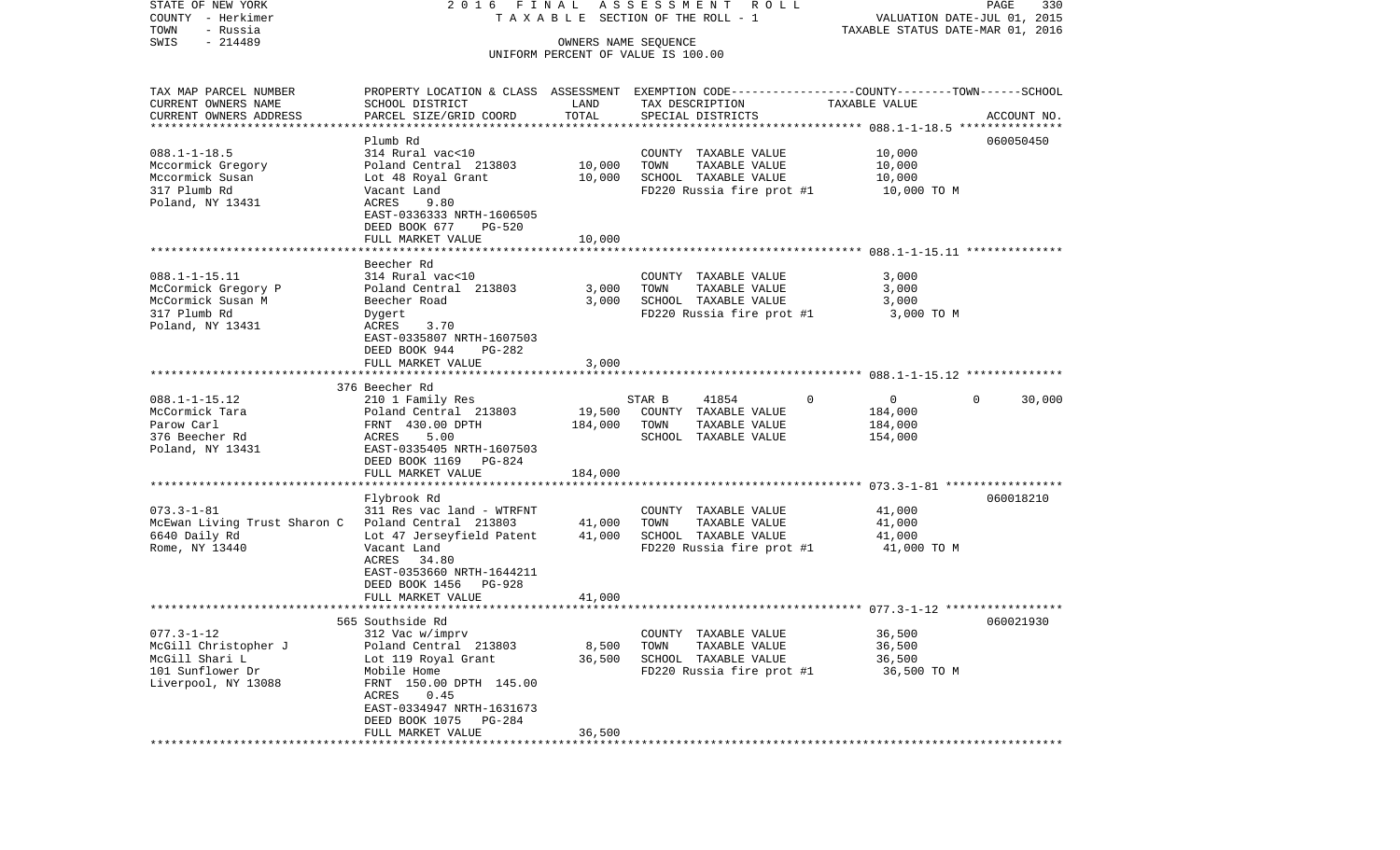| STATE OF NEW YORK                     | 2016<br>FINAL                                                                                  |                                         | A S S E S S M E N T     | R O L L                   |             |                                                |                             | PAGE<br>331 |
|---------------------------------------|------------------------------------------------------------------------------------------------|-----------------------------------------|-------------------------|---------------------------|-------------|------------------------------------------------|-----------------------------|-------------|
| COUNTY - Herkimer<br>TOWN<br>- Russia |                                                                                                | T A X A B L E SECTION OF THE ROLL - 1   |                         |                           |             | TAXABLE STATUS DATE-MAR 01, 2016               | VALUATION DATE-JUL 01, 2015 |             |
| $-214489$<br>SWIS                     |                                                                                                |                                         | OWNERS NAME SEQUENCE    |                           |             |                                                |                             |             |
|                                       |                                                                                                | UNIFORM PERCENT OF VALUE IS 100.00      |                         |                           |             |                                                |                             |             |
|                                       |                                                                                                |                                         |                         |                           |             |                                                |                             |             |
| TAX MAP PARCEL NUMBER                 | PROPERTY LOCATION & CLASS ASSESSMENT EXEMPTION CODE---------------COUNTY-------TOWN-----SCHOOL |                                         |                         |                           |             |                                                |                             |             |
| CURRENT OWNERS NAME                   | SCHOOL DISTRICT                                                                                | LAND                                    |                         | TAX DESCRIPTION           |             | TAXABLE VALUE                                  |                             |             |
| CURRENT OWNERS ADDRESS                | PARCEL SIZE/GRID COORD<br>****************************                                         | TOTAL<br>****************************** |                         | SPECIAL DISTRICTS         |             |                                                |                             | ACCOUNT NO. |
|                                       | 303 Pardee Rd                                                                                  |                                         |                         |                           |             | ***************** 072.12-2-10 **************** |                             | 60052825    |
| $072.12 - 2 - 10$                     | 210 1 Family Res                                                                               |                                         | VET COM C 41132         |                           | $\Omega$    | 15,000                                         | $\mathbf 0$                 | 0           |
| McKeller Melvin L                     | Remsen<br>305201                                                                               |                                         | 36,400 VET COM T 41133  |                           | $\Omega$    | $\mathbf{0}$                                   | 20,000                      | $\Omega$    |
| McKeller Pamela                       | Lot 2 Jacobs Tract                                                                             |                                         | 254,000 VET DIS C 41142 |                           | $\mathbf 0$ | 30,000                                         | $\overline{0}$              | $\mathbf 0$ |
| 301 Silverstone Rd                    | House w/ Garage                                                                                |                                         | VET DIS T 41143         |                           | $\Omega$    | $\Omega$                                       | 38,100                      | $\Omega$    |
| Remsen, NY 13438                      | 13.90<br>ACRES                                                                                 |                                         | STAR B                  | 41854                     | $\mathbf 0$ | $\circ$                                        | $\Omega$                    | 30,000      |
|                                       | EAST-0345234 NRTH-1651080                                                                      |                                         |                         | COUNTY TAXABLE VALUE      |             | 209,000                                        |                             |             |
|                                       | DEED BOOK 1108<br>PG-903                                                                       |                                         | TOWN                    | TAXABLE VALUE             |             | 195,900                                        |                             |             |
|                                       | FULL MARKET VALUE                                                                              | 254,000                                 |                         | SCHOOL TAXABLE VALUE      |             | 224,000                                        |                             |             |
|                                       |                                                                                                |                                         |                         | FD230 Remsen fire #2      |             | 254,000 TO M                                   |                             |             |
|                                       | 9675 Rte 28                                                                                    |                                         |                         |                           |             |                                                |                             |             |
| $088.1 - 1 - 5.3$                     | 210 1 Family Res                                                                               |                                         | STAR B                  | 41854                     | $\Omega$    | $\overline{0}$                                 | 0                           | 30,000      |
| Mckeone Myles L Sr                    | Poland Central 213803                                                                          | 15,000                                  |                         | COUNTY TAXABLE VALUE      |             | 92,000                                         |                             |             |
| 9675 State Rte 28                     | Lot 68 Royal Grant                                                                             | 92,000                                  | TOWN                    | TAXABLE VALUE             |             | 92,000                                         |                             |             |
| Poland, NY 13431                      | House Att Gar Kennel                                                                           |                                         |                         | SCHOOL TAXABLE VALUE      |             | 62,000                                         |                             |             |
|                                       | 2.00 BANK<br>ACRES<br>135                                                                      |                                         |                         | FD220 Russia fire prot #1 |             | 92,000 TO M                                    |                             |             |
|                                       | EAST-0327442 NRTH-1607783                                                                      |                                         |                         |                           |             |                                                |                             |             |
|                                       | DEED BOOK 807<br>$PG-335$                                                                      |                                         |                         |                           |             |                                                |                             |             |
|                                       | FULL MARKET VALUE                                                                              | 92,000                                  |                         |                           |             |                                                |                             |             |
|                                       | Southside Rd                                                                                   |                                         |                         |                           |             |                                                |                             | 060044320   |
| $077.2 - 1 - 50$                      | 312 Vac w/imprv                                                                                |                                         |                         | COUNTY TAXABLE VALUE      |             | 17,800                                         |                             |             |
| Mclaughlin Mark                       | Poland Central 213803                                                                          | 3,300                                   | TOWN                    | TAXABLE VALUE             |             | 17,800                                         |                             |             |
| McLaughlin Kathleen                   | Lot $#15$ Jp                                                                                   | 17,800                                  |                         | SCHOOL TAXABLE VALUE      |             | 17,800                                         |                             |             |
| 769 Southside Rd                      | Barn 0.816Acre                                                                                 |                                         |                         | FD220 Russia fire prot #1 |             | 17,800 TO M                                    |                             |             |
| Cold Brook, NY 13324                  | Southside Rd N                                                                                 |                                         |                         |                           |             |                                                |                             |             |
|                                       | FRNT 250.00 DPTH 137.00                                                                        |                                         |                         |                           |             |                                                |                             |             |
|                                       | EAST-0337877 NRTH-1633221                                                                      |                                         |                         |                           |             |                                                |                             |             |
|                                       | DEED BOOK 940<br><b>PG-303</b>                                                                 | 17,800                                  |                         |                           |             |                                                |                             |             |
|                                       | FULL MARKET VALUE                                                                              | ***********                             |                         |                           |             |                                                |                             |             |
|                                       | 769 South Side Rd                                                                              |                                         |                         |                           |             |                                                |                             |             |
| $077.2 - 1 - 51.4$                    | 210 1 Family Res                                                                               |                                         | STAR B                  | 41854                     | $\mathbf 0$ | $\mathbf 0$                                    | $\mathbf 0$                 | 30,000      |
| McLaughlin Mark                       | Poland Central 213803                                                                          | 25,200                                  |                         | COUNTY TAXABLE VALUE      |             | 137,000                                        |                             |             |
| McLaughlin Kathleen                   | FRNT 734.50 DPTH                                                                               | 137,000                                 | TOWN                    | TAXABLE VALUE             |             | 137,000                                        |                             |             |
| 769 Southside Rd                      | 9.20<br>ACRES                                                                                  |                                         |                         | SCHOOL TAXABLE VALUE      |             | 107,000                                        |                             |             |
| Cold Brook, NY 13324                  | EAST-0337480 NRTH-1633372                                                                      |                                         |                         | FD220 Russia fire prot #1 |             | 137,000 TO M                                   |                             |             |
|                                       | DEED BOOK 940<br>PG-303                                                                        |                                         |                         |                           |             |                                                |                             |             |
|                                       | FULL MARKET VALUE                                                                              | 137,000                                 |                         |                           |             |                                                |                             |             |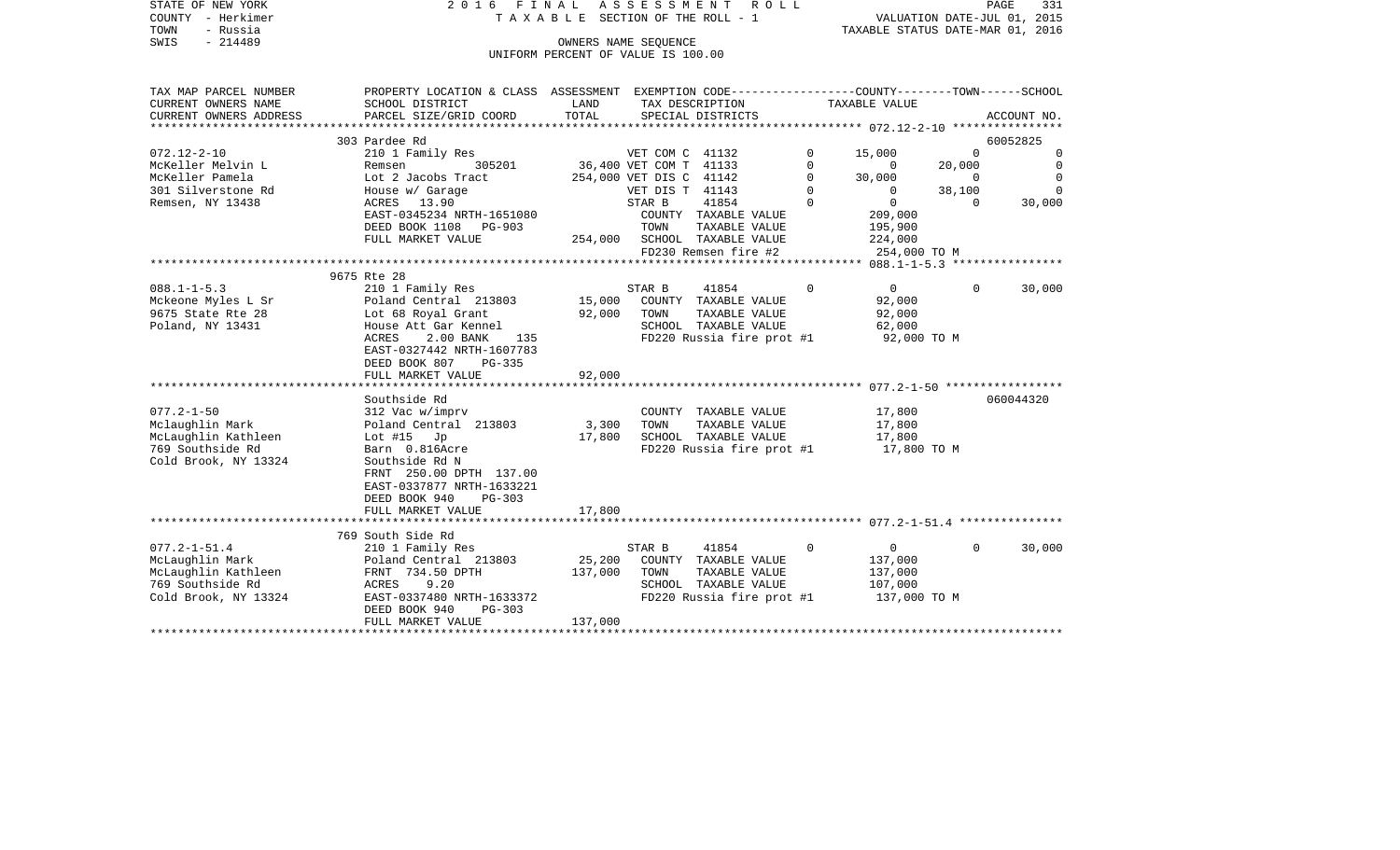| COUNTY<br>- Herkimer<br>TOWN<br>- Russia<br>SWIS<br>$-214489$                             |                                                                                                                                                                                                                   | T A X A B L E SECTION OF THE ROLL - 1<br>VALUATION DATE-JUL 01, 2015<br>TAXABLE STATUS DATE-MAR 01, 2016<br>OWNERS NAME SEQUENCE<br>UNIFORM PERCENT OF VALUE IS 100.00 |                                                                                                                       |                                                                      |                    |
|-------------------------------------------------------------------------------------------|-------------------------------------------------------------------------------------------------------------------------------------------------------------------------------------------------------------------|------------------------------------------------------------------------------------------------------------------------------------------------------------------------|-----------------------------------------------------------------------------------------------------------------------|----------------------------------------------------------------------|--------------------|
| TAX MAP PARCEL NUMBER<br>CURRENT OWNERS NAME<br>CURRENT OWNERS ADDRESS                    | PROPERTY LOCATION & CLASS ASSESSMENT EXEMPTION CODE---------------COUNTY-------TOWN-----SCHOOL<br>SCHOOL DISTRICT<br>PARCEL SIZE/GRID COORD                                                                       | LAND<br>TOTAL                                                                                                                                                          | TAX DESCRIPTION<br>SPECIAL DISTRICTS                                                                                  | TAXABLE VALUE                                                        | ACCOUNT NO.        |
|                                                                                           |                                                                                                                                                                                                                   | *********                                                                                                                                                              |                                                                                                                       | ********** 089.1-2-26 ******************                             |                    |
|                                                                                           | 846 Rose Valley Rd                                                                                                                                                                                                |                                                                                                                                                                        |                                                                                                                       |                                                                      | 060019530          |
| $089.1 - 2 - 26$<br>Mcmahon Carol<br>846 Rose Valley Rd<br>Cold Brook, NY 13324           | 210 1 Family Res<br>Poland Central 213803<br>Lot 30 Royal Grant<br>House<br><b>ACRES</b><br>6.00                                                                                                                  | 26,000<br>131,000                                                                                                                                                      | STAR B<br>41854<br>COUNTY TAXABLE VALUE<br>TOWN<br>TAXABLE VALUE<br>SCHOOL TAXABLE VALUE<br>FD220 Russia fire prot #1 | 0<br>$\Omega$<br>131,000<br>131,000<br>101,000<br>131,000 TO M       | 30,000<br>$\Omega$ |
|                                                                                           | EAST-0354378 NRTH-1601879<br>DEED BOOK 808<br>$PG-84$                                                                                                                                                             |                                                                                                                                                                        |                                                                                                                       |                                                                      |                    |
|                                                                                           | FULL MARKET VALUE                                                                                                                                                                                                 | 131,000                                                                                                                                                                |                                                                                                                       |                                                                      |                    |
| $089.1 - 2 - 30$                                                                          | Rose Valley Rd<br>323 Vacant rural                                                                                                                                                                                |                                                                                                                                                                        | COUNTY TAXABLE VALUE                                                                                                  | 100                                                                  | 060046030          |
| Mcmahon Thomas<br>Mcmahon Carol<br>846 Rose Valley Rd<br>Cold Brook, NY 13324             | Poland Central 213803<br>Lot 30 Royal Grant<br>Vacant Land<br>ACRES<br>0.16<br>EAST-0355385 NRTH-1601809                                                                                                          | 100<br>100                                                                                                                                                             | TOWN<br>TAXABLE VALUE<br>SCHOOL TAXABLE VALUE<br>FD220 Russia fire prot #1                                            | 100<br>100<br>100 TO M                                               |                    |
|                                                                                           | DEED BOOK 808<br>$PG-82$<br>FULL MARKET VALUE                                                                                                                                                                     | 100                                                                                                                                                                    |                                                                                                                       |                                                                      |                    |
|                                                                                           |                                                                                                                                                                                                                   |                                                                                                                                                                        |                                                                                                                       |                                                                      |                    |
|                                                                                           | Wheelertown Rd                                                                                                                                                                                                    |                                                                                                                                                                        |                                                                                                                       |                                                                      | 060012960          |
| $068. - 2 - 34$<br>Mcneil David P<br>928 Wheelertown Rd<br>PO Box 162<br>Remsen, NY 13438 | 210 1 Family Res<br>305201<br>Remsen<br>Lot 28 Remsenburg Patent<br>House<br>Wheelertown<br>FRNT 373.00 DPTH 200.00<br>1.00<br>ACRES<br>EAST-0347992 NRTH-1659478<br>DEED BOOK 793<br>PG-227<br>FULL MARKET VALUE | 12,800<br>53,000<br>53,000                                                                                                                                             | STAR B<br>41854<br>COUNTY TAXABLE VALUE<br>TOWN<br>TAXABLE VALUE<br>SCHOOL TAXABLE VALUE<br>FD230 Remsen fire #2      | $\Omega$<br>$\mathbf 0$<br>53,000<br>53,000<br>23,000<br>53,000 TO M | 30,000<br>$\Omega$ |
|                                                                                           |                                                                                                                                                                                                                   | * * * * * * * * * * * * *                                                                                                                                              |                                                                                                                       |                                                                      |                    |
| $072.12 - 2 - 30$<br>McQuade Gari<br>McQuade Marlene<br>7 Steuben Pl<br>Oneida, NY 13421  | Silverstone Rd<br>311 Res vac land - WTRFNT<br>Remsen<br>305201<br>Lot 2 Jacobs Tract<br>Vacant Land<br>FRNT<br>90.00 DPTH 268.00<br>ACRES<br>0.53<br>EAST-0346561 NRTH-1651634<br>DEED BOOK 1520<br>$PG-49$      | 10,000<br>10,000                                                                                                                                                       | COUNTY TAXABLE VALUE<br>TOWN<br>TAXABLE VALUE<br>SCHOOL TAXABLE VALUE<br>FD230 Remsen fire #2                         | 10,000<br>10,000<br>10,000<br>10,000 TO M                            | 060023250          |
|                                                                                           | FULL MARKET VALUE                                                                                                                                                                                                 | 10,000                                                                                                                                                                 |                                                                                                                       |                                                                      |                    |

PAGE 332

STATE OF NEW YORK 2 0 1 6 F I N A L A S S E S S M E N T R O L L PAGE 332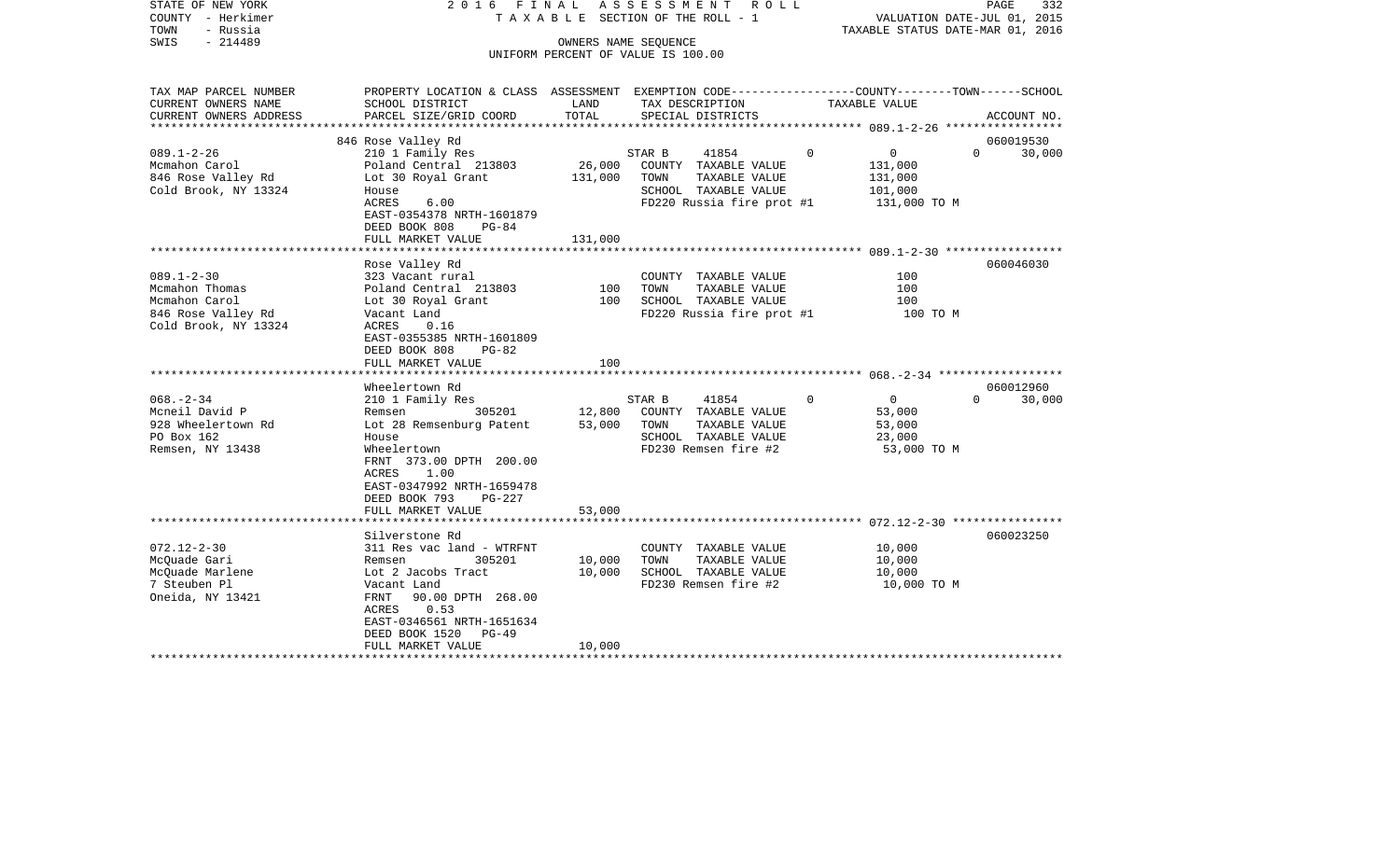| STATE OF NEW YORK<br>COUNTY - Herkimer<br>TOWN<br>- Russia | 2016 FINAL<br>ASSESSMENT<br>R O L L<br>SECTION OF THE ROLL - 1<br>TAXABLE                        |        |                                               | PAGE<br>333<br>VALUATION DATE-JUL 01, 2015<br>TAXABLE STATUS DATE-MAR 01, 2016 |                    |  |
|------------------------------------------------------------|--------------------------------------------------------------------------------------------------|--------|-----------------------------------------------|--------------------------------------------------------------------------------|--------------------|--|
| $-214489$<br>SWIS                                          |                                                                                                  |        | OWNERS NAME SEQUENCE                          |                                                                                |                    |  |
|                                                            |                                                                                                  |        | UNIFORM PERCENT OF VALUE IS 100.00            |                                                                                |                    |  |
|                                                            |                                                                                                  |        |                                               |                                                                                |                    |  |
| TAX MAP PARCEL NUMBER                                      | PROPERTY LOCATION & CLASS ASSESSMENT EXEMPTION CODE----------------COUNTY-------TOWN------SCHOOL |        |                                               |                                                                                |                    |  |
| CURRENT OWNERS NAME                                        | SCHOOL DISTRICT                                                                                  | LAND   | TAX DESCRIPTION                               | TAXABLE VALUE                                                                  |                    |  |
| CURRENT OWNERS ADDRESS                                     | PARCEL SIZE/GRID COORD                                                                           | TOTAL  | SPECIAL DISTRICTS                             |                                                                                | ACCOUNT NO.        |  |
| **********************                                     |                                                                                                  |        |                                               |                                                                                |                    |  |
| $072.12 - 2 - 31$                                          | Silverstone Rd                                                                                   |        |                                               | 46,000                                                                         | 060006960          |  |
| McQuade Gari                                               | 260 Seasonal res - WTRFNT<br>305201<br>Remsen                                                    | 26,000 | COUNTY TAXABLE VALUE<br>TAXABLE VALUE<br>TOWN | 46,000                                                                         |                    |  |
| McQuade Marlene                                            | Lot 2 Jacobs Tract                                                                               | 46,000 | SCHOOL TAXABLE VALUE                          | 46,000                                                                         |                    |  |
| 7 Steuben Pl                                               | Camp                                                                                             |        | FD230 Remsen fire #2                          | 46,000 TO M                                                                    |                    |  |
| Oneida, NY 13421                                           | Silverstone                                                                                      |        |                                               |                                                                                |                    |  |
|                                                            | FRNT<br>91.00 DPTH 268.00                                                                        |        |                                               |                                                                                |                    |  |
|                                                            | <b>ACRES</b><br>0.55                                                                             |        |                                               |                                                                                |                    |  |
|                                                            | EAST-0346518 NRTH-1651552                                                                        |        |                                               |                                                                                |                    |  |
|                                                            | DEED BOOK 1520<br>$PG-49$                                                                        |        |                                               |                                                                                |                    |  |
|                                                            | FULL MARKET VALUE                                                                                | 46,000 |                                               |                                                                                |                    |  |
|                                                            | Route 28                                                                                         |        |                                               |                                                                                | 060051500          |  |
| $088.1 - 1 - 36.3$                                         | 312 Vac w/imprv                                                                                  |        | COUNTY TAXABLE VALUE                          | 4,200                                                                          |                    |  |
| McVoy Family Trust Gary                                    | Poland Central 213803                                                                            | 1,600  | TOWN<br>TAXABLE VALUE                         | 4,200                                                                          |                    |  |
| McVoy Family Trust Elaine                                  | Lot 47 Royal Grant                                                                               | 4,200  | SCHOOL TAXABLE VALUE                          | 4,200                                                                          |                    |  |
| 8 Bradford Pl                                              | Barn                                                                                             |        | FD220 Russia fire prot #1                     | 4,200 TO M                                                                     |                    |  |
| Slingerlands, NY 12159                                     | FRNT<br>92.00 DPTH 125.00                                                                        |        |                                               |                                                                                |                    |  |
| PRIOR OWNER ON 3/01/2016                                   | <b>ACRES</b><br>0.36<br>EAST-0331026 NRTH-1605211                                                |        |                                               |                                                                                |                    |  |
| McVoy Gary                                                 | DEED BOOK 1603<br>$PG-60$                                                                        |        |                                               |                                                                                |                    |  |
|                                                            | FULL MARKET VALUE                                                                                | 4,200  |                                               |                                                                                |                    |  |
|                                                            |                                                                                                  |        |                                               |                                                                                |                    |  |
|                                                            | 152 Brady Beach Rd                                                                               |        |                                               |                                                                                | 0003577            |  |
| $073.3 - 5 - 6$                                            | 210 1 Family Res                                                                                 |        | STAR B<br>41854                               | $\overline{0}$<br>0                                                            | $\Omega$<br>30,000 |  |
| Meas Lann                                                  | Poland Central 213803                                                                            | 16,800 | COUNTY TAXABLE VALUE                          | 61,600                                                                         |                    |  |
| 152 Brady Beach Rd<br>Cold Brook, NY 13324                 | Lot 46 Jersey Field Paten<br>House                                                               | 61,600 | TOWN<br>TAXABLE VALUE<br>SCHOOL TAXABLE VALUE | 61,600<br>31,600                                                               |                    |  |
|                                                            | FRNT 275.00 DPTH                                                                                 |        | FD220 Russia fire prot #1                     | 61,600 TO M                                                                    |                    |  |
|                                                            | ACRES<br>1.60                                                                                    |        |                                               |                                                                                |                    |  |
|                                                            | EAST-0349092 NRTH-1641297                                                                        |        |                                               |                                                                                |                    |  |
|                                                            | DEED BOOK 1523 PG-362                                                                            |        |                                               |                                                                                |                    |  |
|                                                            | FULL MARKET VALUE                                                                                | 61,600 |                                               |                                                                                |                    |  |
|                                                            | *********************                                                                            |        |                                               |                                                                                |                    |  |
| $077.1 - 1 - 11$                                           | Southside Rd                                                                                     |        |                                               |                                                                                | 060000630          |  |
| Meisenhelder Family Trust                                  | 260 Seasonal res<br>Poland Central 213803                                                        | 8,600  | COUNTY TAXABLE VALUE<br>TOWN<br>TAXABLE VALUE | 63,000<br>63,000                                                               |                    |  |
| 7120 E Highway 318                                         | Lot 15 Jerseyfield Patent                                                                        | 63,000 | SCHOOL TAXABLE VALUE                          | 63,000                                                                         |                    |  |
| Citra, FL 32113                                            | FRNT 50.00 DPTH 100.00                                                                           |        | FD220 Russia fire prot #1                     | 63,000 TO M                                                                    |                    |  |
|                                                            | EAST-0334146 NRTH-1634216                                                                        |        |                                               |                                                                                |                    |  |
|                                                            | DEED BOOK 1591<br>PG-846                                                                         |        |                                               |                                                                                |                    |  |
|                                                            | FULL MARKET VALUE                                                                                | 63,000 |                                               |                                                                                |                    |  |
|                                                            |                                                                                                  |        |                                               |                                                                                |                    |  |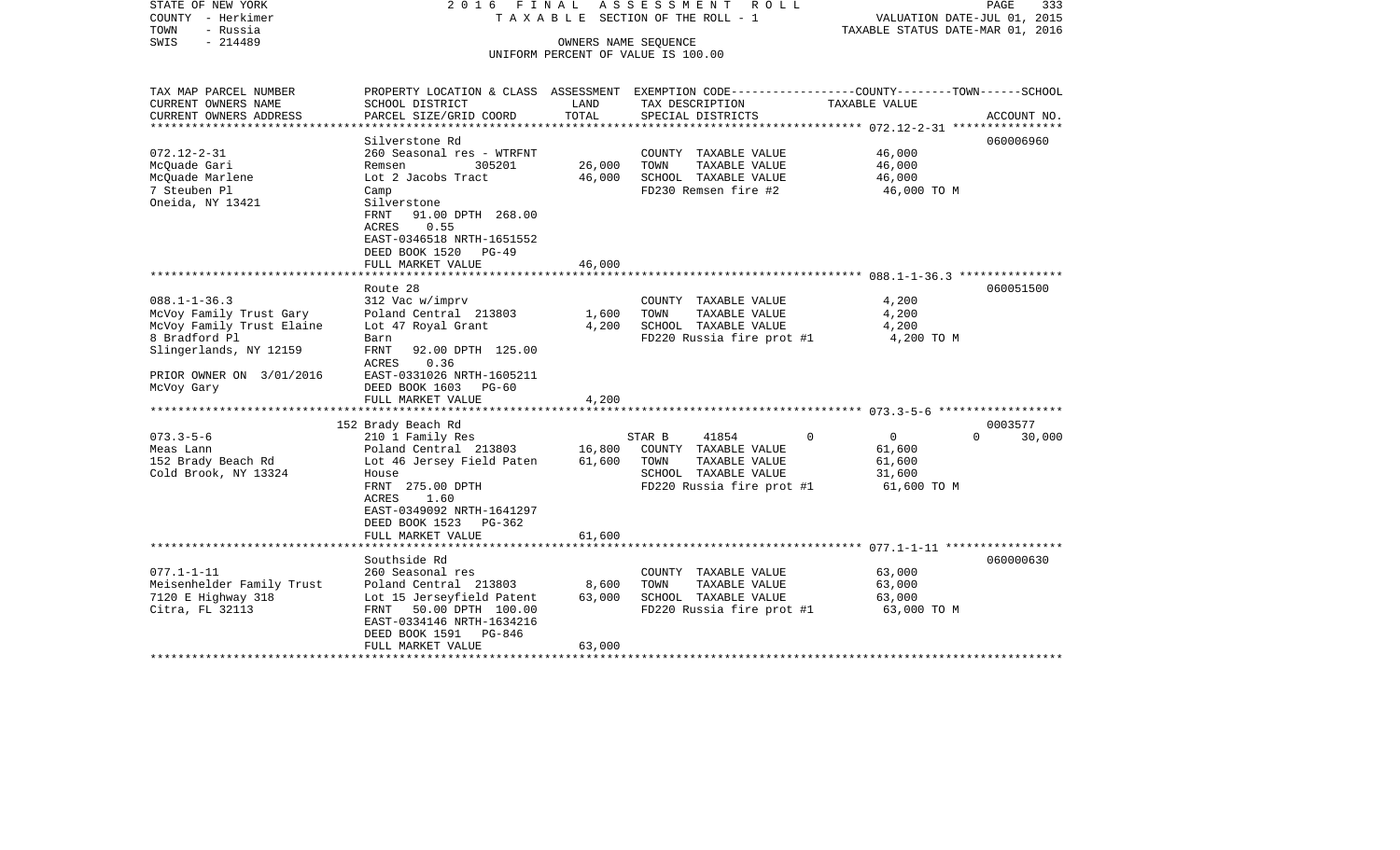| STATE OF NEW YORK<br>COUNTY - Herkimer<br>TOWN<br>- Russia | 2016 FINAL<br>A S S E S S M E N T R O L L<br>TAXABLE SECTION OF THE ROLL - 1                   |                      |                                                   |                               | PAGE<br>334<br>VALUATION DATE-JUL 01, 2015<br>TAXABLE STATUS DATE-MAR 01, 2016 |  |  |
|------------------------------------------------------------|------------------------------------------------------------------------------------------------|----------------------|---------------------------------------------------|-------------------------------|--------------------------------------------------------------------------------|--|--|
| $-214489$<br>SWIS                                          |                                                                                                | OWNERS NAME SEQUENCE |                                                   |                               |                                                                                |  |  |
|                                                            |                                                                                                |                      | UNIFORM PERCENT OF VALUE IS 100.00                |                               |                                                                                |  |  |
|                                                            |                                                                                                |                      |                                                   |                               |                                                                                |  |  |
| TAX MAP PARCEL NUMBER                                      | PROPERTY LOCATION & CLASS ASSESSMENT EXEMPTION CODE---------------COUNTY-------TOWN-----SCHOOL |                      |                                                   |                               |                                                                                |  |  |
| CURRENT OWNERS NAME                                        | SCHOOL DISTRICT                                                                                | LAND                 | TAX DESCRIPTION                                   | TAXABLE VALUE                 |                                                                                |  |  |
| CURRENT OWNERS ADDRESS<br>************************         | PARCEL SIZE/GRID COORD                                                                         | TOTAL                | SPECIAL DISTRICTS                                 |                               | ACCOUNT NO.                                                                    |  |  |
|                                                            | 149 Beecher Rd                                                                                 |                      |                                                   |                               | 060004650                                                                      |  |  |
| $088.1 - 1 - 31$                                           | 210 1 Family Res                                                                               |                      | STAR EN<br>41834                                  | $\overline{0}$<br>$\mathbf 0$ | $\overline{0}$<br>65,300                                                       |  |  |
| Meketa Michele                                             | Poland Central 213803                                                                          | 23,000               | COUNTY TAXABLE VALUE                              | 133,000                       |                                                                                |  |  |
| 149 Beecher Rd                                             | Lot 47 Royal Grant                                                                             | 133,000              | TOWN<br>TAXABLE VALUE                             | 133,000                       |                                                                                |  |  |
| Poland, NY 13431                                           | House Garage                                                                                   |                      | SCHOOL TAXABLE VALUE                              | 67,700                        |                                                                                |  |  |
|                                                            | FRNT 489.00 DPTH                                                                               |                      | FD220 Russia fire prot #1                         |                               | 133,000 TO M                                                                   |  |  |
|                                                            | ACRES<br>7.50                                                                                  |                      |                                                   |                               |                                                                                |  |  |
|                                                            | EAST-0331466 NRTH-1606287                                                                      |                      |                                                   |                               |                                                                                |  |  |
|                                                            | DEED BOOK 667<br>PG-946                                                                        |                      |                                                   |                               |                                                                                |  |  |
|                                                            | FULL MARKET VALUE                                                                              | 133,000              |                                                   |                               |                                                                                |  |  |
|                                                            |                                                                                                |                      |                                                   |                               |                                                                                |  |  |
| $082.2 - 1 - 4.1$                                          | Dover Rd<br>323 Vacant rural                                                                   |                      |                                                   | 98,600                        |                                                                                |  |  |
| Mele-Zacek Victoria                                        | Poland Central 213803                                                                          | 98,600               | COUNTY TAXABLE VALUE<br>TOWN<br>TAXABLE VALUE     | 98,600                        |                                                                                |  |  |
| 387 Dover Rd                                               | FRNT 770.00 DPTH                                                                               | 98,600               | SCHOOL TAXABLE VALUE                              | 98,600                        |                                                                                |  |  |
| Barneveld, NY 13304                                        | ACRES 85.80                                                                                    |                      | FD220 Russia fire prot #1                         |                               | 98,600 TO M                                                                    |  |  |
|                                                            | EAST-0320124 NRTH-1622238                                                                      |                      |                                                   |                               |                                                                                |  |  |
|                                                            | DEED BOOK 1434 PG-862                                                                          |                      |                                                   |                               |                                                                                |  |  |
|                                                            | FULL MARKET VALUE                                                                              | 98,600               |                                                   |                               |                                                                                |  |  |
|                                                            |                                                                                                |                      |                                                   |                               |                                                                                |  |  |
|                                                            | Dover Rd                                                                                       |                      |                                                   |                               | 060017700                                                                      |  |  |
| $082.2 - 1 - 5$                                            | 280 Res Multiple                                                                               |                      | COUNTY TAXABLE VALUE                              | 218,000                       |                                                                                |  |  |
| Mele-Zacek Victoria                                        | Poland Central 213803                                                                          | 41,000               | TAXABLE VALUE<br>TOWN                             | 218,000                       |                                                                                |  |  |
| 387 Dover Rd<br>Barneveld, NY 13304                        | Lot 105 Royal Grant<br>House Garage                                                            | 218,000              | SCHOOL TAXABLE VALUE<br>FD220 Russia fire prot #1 | 218,000                       | 218,000 TO M                                                                   |  |  |
|                                                            | Dover                                                                                          |                      |                                                   |                               |                                                                                |  |  |
|                                                            | ACRES<br>3.00                                                                                  |                      |                                                   |                               |                                                                                |  |  |
|                                                            | EAST-0320107 NRTH-1620823                                                                      |                      |                                                   |                               |                                                                                |  |  |
|                                                            | DEED BOOK 1388 PG-400                                                                          |                      |                                                   |                               |                                                                                |  |  |
|                                                            | FULL MARKET VALUE                                                                              | 218,000              |                                                   |                               |                                                                                |  |  |
|                                                            |                                                                                                |                      |                                                   |                               |                                                                                |  |  |
|                                                            | Dover Rd                                                                                       |                      |                                                   |                               |                                                                                |  |  |
| $082.2 - 1 - 33.2$                                         | 314 Rural vac<10                                                                               |                      | COUNTY TAXABLE VALUE                              | 14,500                        |                                                                                |  |  |
| Mele-Zacek Victoria                                        | Holland Patent 305801                                                                          | 14,500               | TAXABLE VALUE<br>TOWN                             | 14,500                        |                                                                                |  |  |
| 387 Dover Rd<br>Barneveld, NY 13304                        | Lots 104 & 115 Royal Gran<br>Vacant Land                                                       | 14,500               | SCHOOL TAXABLE VALUE<br>FD220 Russia fire prot #1 | 14,500                        | 14,500 TO M                                                                    |  |  |
|                                                            | Split 2008                                                                                     |                      |                                                   |                               |                                                                                |  |  |
|                                                            | FRNT 747.00 DPTH                                                                               |                      |                                                   |                               |                                                                                |  |  |
|                                                            | 4.00<br>ACRES                                                                                  |                      |                                                   |                               |                                                                                |  |  |
|                                                            | EAST-0319828 NRTH-1620215                                                                      |                      |                                                   |                               |                                                                                |  |  |
|                                                            | DEED BOOK 1388<br>PG-404                                                                       |                      |                                                   |                               |                                                                                |  |  |
|                                                            | FULL MARKET VALUE                                                                              | 14,500               |                                                   |                               |                                                                                |  |  |
|                                                            |                                                                                                |                      |                                                   |                               |                                                                                |  |  |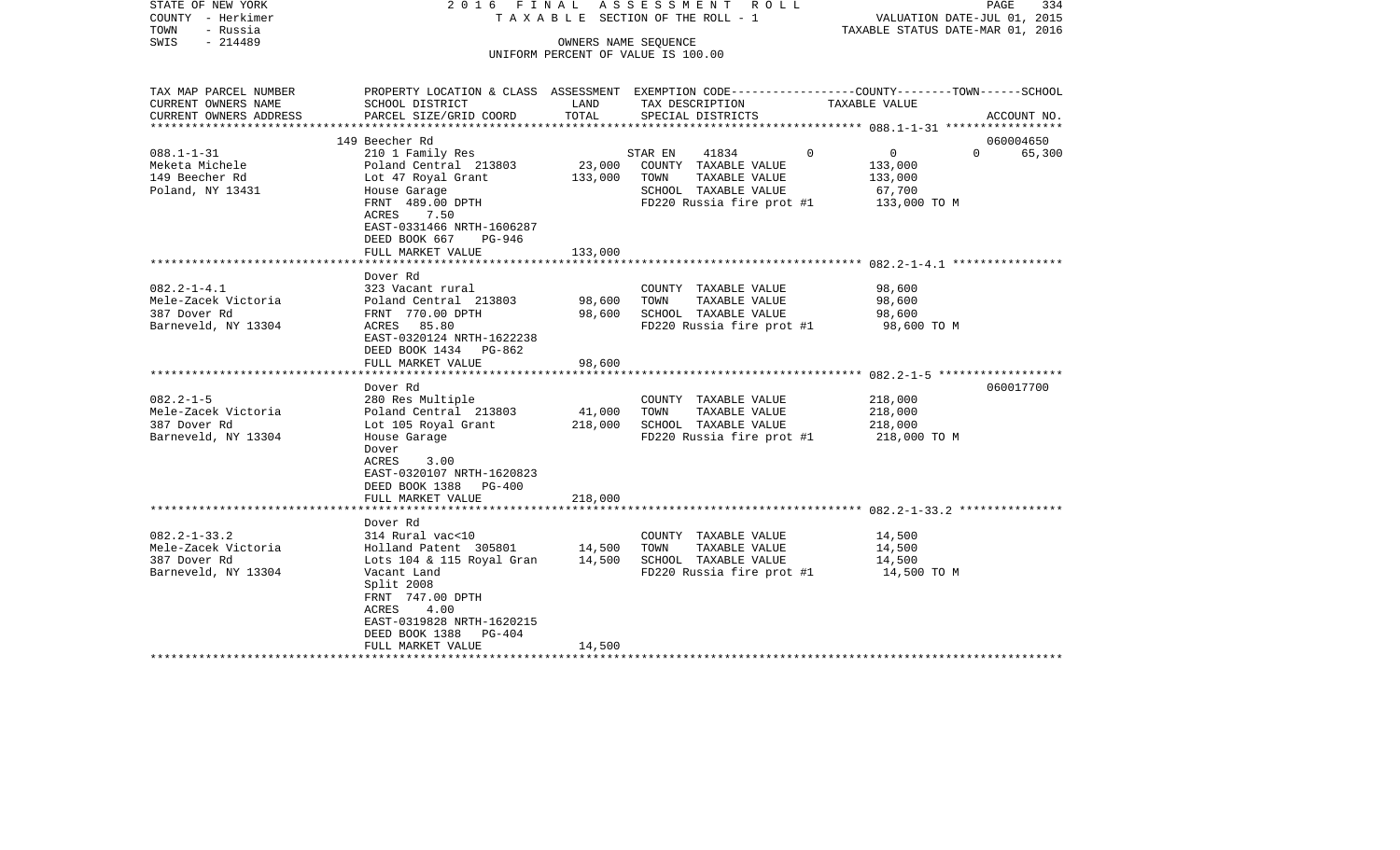| STATE OF NEW YORK                         | 2016 FINAL                                                                                      |         | ASSESSMENT ROLL                                            |                                                | PAGE<br>335                      |
|-------------------------------------------|-------------------------------------------------------------------------------------------------|---------|------------------------------------------------------------|------------------------------------------------|----------------------------------|
| COUNTY - Herkimer                         |                                                                                                 |         | TAXABLE SECTION OF THE ROLL - 1                            |                                                | VALUATION DATE-JUL 01, 2015      |
| TOWN<br>- Russia                          |                                                                                                 |         |                                                            |                                                | TAXABLE STATUS DATE-MAR 01, 2016 |
| $-214489$<br>SWIS                         |                                                                                                 |         | OWNERS NAME SEQUENCE<br>UNIFORM PERCENT OF VALUE IS 100.00 |                                                |                                  |
|                                           |                                                                                                 |         |                                                            |                                                |                                  |
| TAX MAP PARCEL NUMBER                     | PROPERTY LOCATION & CLASS ASSESSMENT EXEMPTION CODE---------------COUNTY-------TOWN------SCHOOL |         |                                                            |                                                |                                  |
| CURRENT OWNERS NAME                       | SCHOOL DISTRICT                                                                                 | LAND    | TAX DESCRIPTION                                            | TAXABLE VALUE                                  |                                  |
| CURRENT OWNERS ADDRESS                    | PARCEL SIZE/GRID COORD                                                                          | TOTAL   | SPECIAL DISTRICTS                                          |                                                | ACCOUNT NO.                      |
| ************************                  |                                                                                                 |         |                                                            |                                                |                                  |
|                                           | Spall Rd                                                                                        |         |                                                            |                                                | 060046300                        |
| $072.2 - 2 - 8$                           | 322 Rural vac>10                                                                                |         | COUNTY TAXABLE VALUE                                       | 31,100                                         |                                  |
| Melito Sean Paul                          | 305201<br>Remsen                                                                                | 31,100  | TOWN<br>TAXABLE VALUE                                      | 31,100                                         |                                  |
| Melito Darion                             | Lot 14 Walker Tract                                                                             | 31,100  | SCHOOL TAXABLE VALUE                                       | 31,100                                         |                                  |
| 310 Ravencrest Rd                         | Vacant Land                                                                                     |         | FD230 Remsen fire #2                                       | 31,100 TO M                                    |                                  |
| Yorktown Heights, NY 10598                | ACRES 22.00                                                                                     |         |                                                            |                                                |                                  |
|                                           | EAST-0341338 NRTH-1650234                                                                       |         |                                                            |                                                |                                  |
|                                           | DEED BOOK 903<br>PG-277                                                                         |         |                                                            |                                                |                                  |
|                                           | FULL MARKET VALUE                                                                               | 31,100  |                                                            |                                                |                                  |
|                                           | 286 Pardeville Rd                                                                               |         |                                                            |                                                |                                  |
| $084.3 - 2 - 2.5$                         | 260 Seasonal res                                                                                |         | COUNTY TAXABLE VALUE                                       | 101,800                                        |                                  |
| Melon Emanuel                             | Poland Central 213803                                                                           | 62,400  | TOWN<br>TAXABLE VALUE                                      | 101,800                                        |                                  |
| Melon Karen E                             | FRNT 3257.00 DPTH                                                                               | 101,800 | SCHOOL TAXABLE VALUE                                       | 101,800                                        |                                  |
| 820 Carter Ln                             | ACRES 70.20                                                                                     |         | FD220 Russia fire prot #1                                  | 101,800 TO M                                   |                                  |
| Paramus, NJ 07652                         | EAST-0349492 NRTH-1615758                                                                       |         |                                                            |                                                |                                  |
|                                           | DEED BOOK 1352<br>PG-410                                                                        |         |                                                            |                                                |                                  |
|                                           | FULL MARKET VALUE                                                                               | 101,800 |                                                            |                                                |                                  |
|                                           |                                                                                                 |         |                                                            |                                                |                                  |
|                                           | Gravesville Rd                                                                                  |         |                                                            |                                                | 060012240                        |
| $083.3 - 1 - 57$                          | 210 1 Family Res                                                                                |         | VET WAR C 41122                                            | $\mathbf{0}$<br>7,500                          | $\Omega$<br>0                    |
| Merritt Christopher<br>244 Gravesville Rd | Poland Central 213803                                                                           |         | 13,000 VET WAR T 41123<br>50,000 STAR B<br>41854           | $\mathbf 0$<br>0<br>$\overline{0}$<br>$\Omega$ | 7,500<br>0<br>30,000<br>$\Omega$ |
| Poland N Y, 13431                         | Lot 69 Royal Grant<br>House Garage                                                              |         | COUNTY TAXABLE VALUE                                       | 42,500                                         |                                  |
|                                           | 66.00 DPTH 135.00<br>FRNT                                                                       |         | TOWN<br>TAXABLE VALUE                                      | 42,500                                         |                                  |
|                                           | 0.25<br>ACRES                                                                                   |         | SCHOOL TAXABLE VALUE                                       | 20,000                                         |                                  |
|                                           | EAST-0328567 NRTH-1610451                                                                       |         | FD220 Russia fire prot #1                                  | 50,000 TO M                                    |                                  |
|                                           | DEED BOOK 854<br>PG-186                                                                         |         |                                                            |                                                |                                  |
|                                           | FULL MARKET VALUE                                                                               | 50,000  |                                                            |                                                |                                  |
|                                           |                                                                                                 |         |                                                            |                                                |                                  |
|                                           | Grant Rd                                                                                        |         |                                                            |                                                | 060022470                        |
| $077.4 - 1 - 22$                          | 910 Priv forest                                                                                 |         | COUNTY TAXABLE VALUE                                       | 55,000                                         |                                  |
| Merritt Craig K                           | Poland Central 213803                                                                           | 55,000  | TOWN<br>TAXABLE VALUE                                      | 55,000                                         |                                  |
| Merritt Carey M                           | Lot 110 Royal Grant                                                                             | 55,000  | SCHOOL TAXABLE VALUE                                       | 55,000                                         |                                  |
| 10112 Evans Rd                            | Vacant Land                                                                                     |         | FD220 Russia fire prot #1                                  | 55,000 TO M                                    |                                  |
| Remsen, NY 13438                          | ACRES 66.70                                                                                     |         |                                                            |                                                |                                  |
|                                           | EAST-0348373 NRTH-1626845<br>DEED BOOK 1402<br>$PG-10$                                          |         |                                                            |                                                |                                  |
|                                           | FULL MARKET VALUE                                                                               | 55,000  |                                                            |                                                |                                  |
|                                           |                                                                                                 |         |                                                            |                                                |                                  |
|                                           | 126 Pershing Ave                                                                                |         |                                                            |                                                | 060051080                        |
| $072.15 - 1 - 37.5$                       | 312 Vac w/imprv                                                                                 |         | COUNTY TAXABLE VALUE                                       | 3,500                                          |                                  |
| Merritt Howard                            | 305201<br>Remsen                                                                                | 3,000   | TOWN<br>TAXABLE VALUE                                      | 3,500                                          |                                  |
| 103 Vanderkemp Ave                        | Lot#210, 211, 212                                                                               | 3,500   | SCHOOL TAXABLE VALUE                                       | 3,500                                          |                                  |
| Barneveld, NY 13304                       | Vacant Land                                                                                     |         | FD230 Remsen fire #2                                       | 3,500 TO M                                     |                                  |
|                                           | FRNT 150.00 DPTH 100.00                                                                         |         |                                                            |                                                |                                  |
| PRIOR OWNER ON 3/01/2016                  | ACRES<br>0.34                                                                                   |         |                                                            |                                                |                                  |
| Howard Merritt                            | EAST-0340467 NRTH-1646183                                                                       |         |                                                            |                                                |                                  |
|                                           | DEED BOOK 1600<br>PG-191                                                                        |         |                                                            |                                                |                                  |
|                                           | FULL MARKET VALUE                                                                               | 3,500   |                                                            |                                                |                                  |
|                                           |                                                                                                 |         |                                                            |                                                |                                  |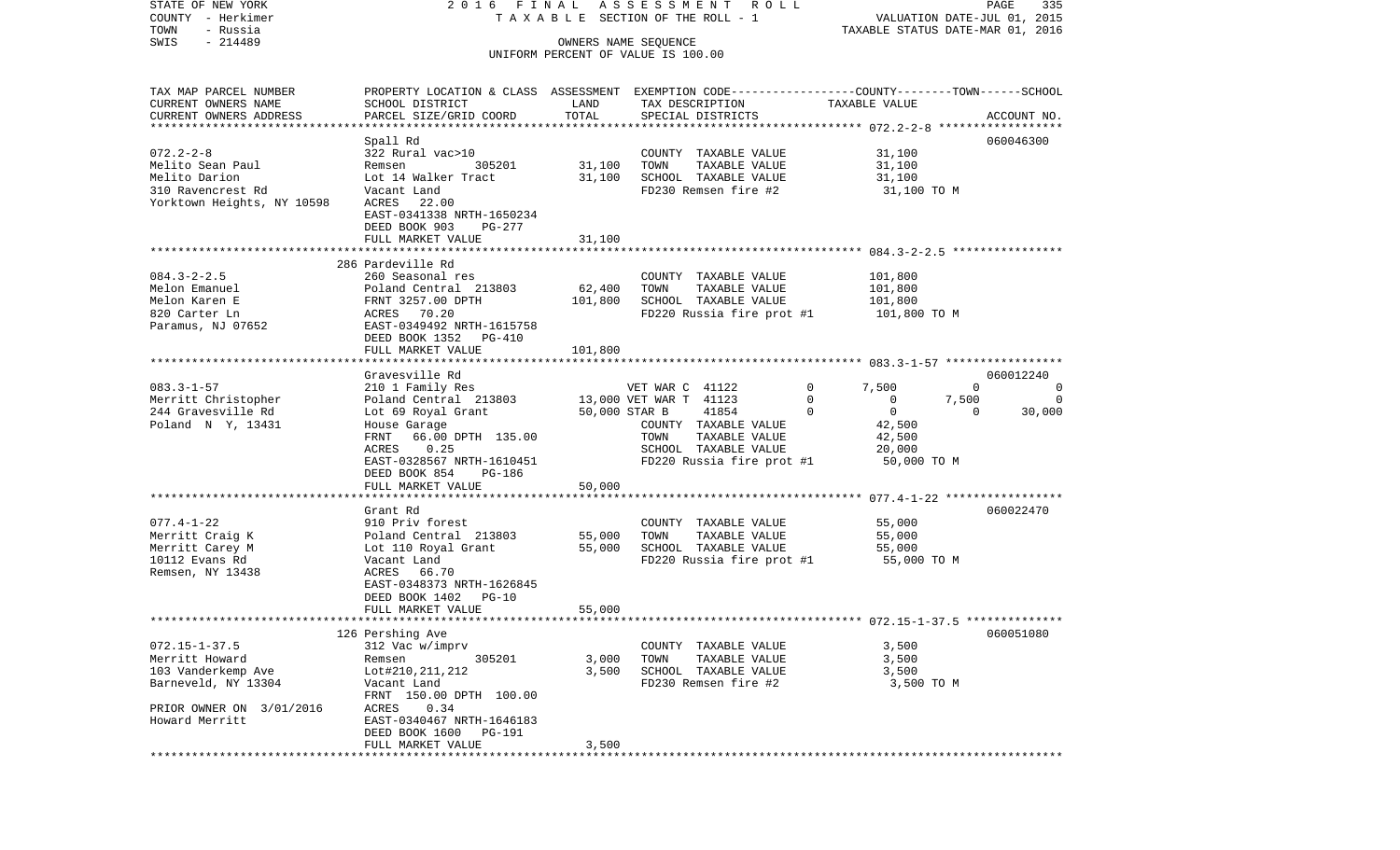| STATE OF NEW YORK                                   | 2016 FINAL                                                                                      |         | ASSESSMENT<br>R O L L              |                                  | PAGE                        | 336         |
|-----------------------------------------------------|-------------------------------------------------------------------------------------------------|---------|------------------------------------|----------------------------------|-----------------------------|-------------|
| COUNTY - Herkimer                                   | TAXABLE                                                                                         |         | SECTION OF THE ROLL - 1            |                                  | VALUATION DATE-JUL 01, 2015 |             |
| TOWN<br>- Russia                                    |                                                                                                 |         |                                    | TAXABLE STATUS DATE-MAR 01, 2016 |                             |             |
| $-214489$<br>SWIS                                   |                                                                                                 |         | OWNERS NAME SEQUENCE               |                                  |                             |             |
|                                                     |                                                                                                 |         | UNIFORM PERCENT OF VALUE IS 100.00 |                                  |                             |             |
|                                                     |                                                                                                 |         |                                    |                                  |                             |             |
|                                                     |                                                                                                 |         |                                    |                                  |                             |             |
| TAX MAP PARCEL NUMBER                               | PROPERTY LOCATION & CLASS ASSESSMENT EXEMPTION CODE---------------COUNTY-------TOWN------SCHOOL |         |                                    |                                  |                             |             |
| CURRENT OWNERS NAME                                 | SCHOOL DISTRICT                                                                                 | LAND    | TAX DESCRIPTION                    | TAXABLE VALUE                    |                             |             |
| CURRENT OWNERS ADDRESS<br>************************* | PARCEL SIZE/GRID COORD                                                                          | TOTAL   | SPECIAL DISTRICTS                  |                                  |                             | ACCOUNT NO. |
|                                                     |                                                                                                 |         |                                    |                                  |                             |             |
|                                                     | 257 Silverstone Rd                                                                              |         |                                    |                                  |                             | 060023460   |
| $072.12 - 2 - 37$                                   | 260 Seasonal res - WTRFNT                                                                       |         | COUNTY TAXABLE VALUE               | 78,000                           |                             |             |
| Merz Douglass F                                     | Remsen<br>305201                                                                                | 22,800  | TOWN<br>TAXABLE VALUE              | 78,000                           |                             |             |
| Merz Siosiana V                                     | Lot 2 Jacobs Tract                                                                              | 78,000  | SCHOOL TAXABLE VALUE               | 78,000                           |                             |             |
| 427 Fiore Dr                                        | Camp                                                                                            |         | FD230 Remsen fire #2               | 78,000 TO M                      |                             |             |
| Utica, NY 13502                                     | Silverstone                                                                                     |         |                                    |                                  |                             |             |
|                                                     | FRNT 100.00 DPTH 211.00                                                                         |         |                                    |                                  |                             |             |
|                                                     | <b>ACRES</b><br>0.48                                                                            |         |                                    |                                  |                             |             |
|                                                     | EAST-0346146 NRTH-1651080                                                                       |         |                                    |                                  |                             |             |
|                                                     | DEED BOOK 1579 PG-394                                                                           |         |                                    |                                  |                             |             |
|                                                     | FULL MARKET VALUE                                                                               | 78,000  |                                    |                                  |                             |             |
|                                                     | *******************                                                                             |         |                                    |                                  |                             |             |
|                                                     | Lite Rd                                                                                         |         |                                    |                                  |                             | 060017850   |
| $068. - 1 - 18$                                     | 260 Seasonal res                                                                                |         | COUNTY TAXABLE VALUE               | 21,500                           |                             |             |
| Miaski Herman William                               | 305201<br>Remsen                                                                                | 11,100  | TOWN<br>TAXABLE VALUE              | 21,500                           |                             |             |
| Miaski Barbara                                      | S 31<br>$R$ $P$                                                                                 | 21,500  | SCHOOL TAXABLE VALUE               | 21,500                           |                             |             |
| 15 Start Ave                                        | Camp1                                                                                           |         | FD230 Remsen fire #2               | 21,500 TO M                      |                             |             |
| Rensselaer, NY 12144                                | Lite                                                                                            |         |                                    |                                  |                             |             |
|                                                     | FRNT 100.00 DPTH 271.25                                                                         |         |                                    |                                  |                             |             |
|                                                     | EAST-0341842 NRTH-1665985                                                                       |         |                                    |                                  |                             |             |
|                                                     | DEED BOOK 00653 PG-00185                                                                        |         |                                    |                                  |                             |             |
|                                                     | FULL MARKET VALUE                                                                               | 21,500  |                                    |                                  |                             |             |
|                                                     | *******************                                                                             |         |                                    |                                  |                             |             |
|                                                     | 2054 Black Creek Rd                                                                             |         |                                    |                                  |                             | 060017880   |
| $083.1 - 1 - 4$                                     | 240 Rural res                                                                                   |         | VET WAR C 41122                    | $\mathbf 0$<br>9,000             | $\mathbf 0$                 | 0           |
| Miazga Laurel                                       | Poland Central 213803                                                                           |         | 62,100 VET WAR T 41123             | $\Omega$<br>$\Omega$             | 12,000                      | $\Omega$    |
| 2054 Black Creek Rd                                 | Lot 114 Royal Grant                                                                             |         | 225,000 STAR EN<br>41834           | $\mathbf 0$<br>0                 | $\Omega$                    | 65,300      |
| Remsen, NY 13438                                    | House Att Garage Bldg                                                                           |         | COUNTY TAXABLE VALUE               | 216,000                          |                             |             |
|                                                     | Black Creek                                                                                     |         | TOWN<br>TAXABLE VALUE              | 213,000                          |                             |             |
|                                                     | FRNT 1022.00 DPTH                                                                               |         | SCHOOL TAXABLE VALUE               | 159,700                          |                             |             |
|                                                     | 23.90 BANK<br>250<br>ACRES                                                                      |         |                                    | 225,000 TO M                     |                             |             |
|                                                     | EAST-0324472 NRTH-1622455                                                                       |         | FD220 Russia fire prot #1          |                                  |                             |             |
|                                                     |                                                                                                 |         |                                    |                                  |                             |             |
|                                                     | DEED BOOK 1412<br>PG-171                                                                        |         |                                    |                                  |                             |             |
|                                                     | FULL MARKET VALUE<br>***************                                                            | 225,000 |                                    |                                  |                             |             |
|                                                     |                                                                                                 |         |                                    |                                  |                             |             |
|                                                     | Elm Flats Rd                                                                                    |         |                                    |                                  |                             | 060044770   |
| $077.3 - 1 - 39$                                    | 242 Rurl res&rec                                                                                |         | 41834<br>STAR EN                   | $\Omega$<br>$\mathbf 0$          | $\Omega$                    | 65,300      |
| Mickett Joan                                        | Poland Central 213803                                                                           | 33,200  | COUNTY TAXABLE VALUE               | 83,000                           |                             |             |
| PO Box 213                                          | Lot 119 Royal Grant                                                                             | 83,000  | TOWN<br>TAXABLE VALUE              | 83,000                           |                             |             |
| Hinckley, NY 13352                                  | House                                                                                           |         | SCHOOL TAXABLE VALUE               | 17,700                           |                             |             |
|                                                     | Elm Flats Road                                                                                  |         | FD220 Russia fire prot #1          | 83,000 TO M                      |                             |             |
|                                                     | ACRES<br>16.17                                                                                  |         |                                    |                                  |                             |             |
|                                                     | EAST-0335834 NRTH-1626493                                                                       |         |                                    |                                  |                             |             |
|                                                     | DEED BOOK 1350<br>PG-773                                                                        |         |                                    |                                  |                             |             |
|                                                     | FULL MARKET VALUE                                                                               | 83,000  |                                    |                                  |                             |             |
|                                                     |                                                                                                 |         |                                    |                                  |                             |             |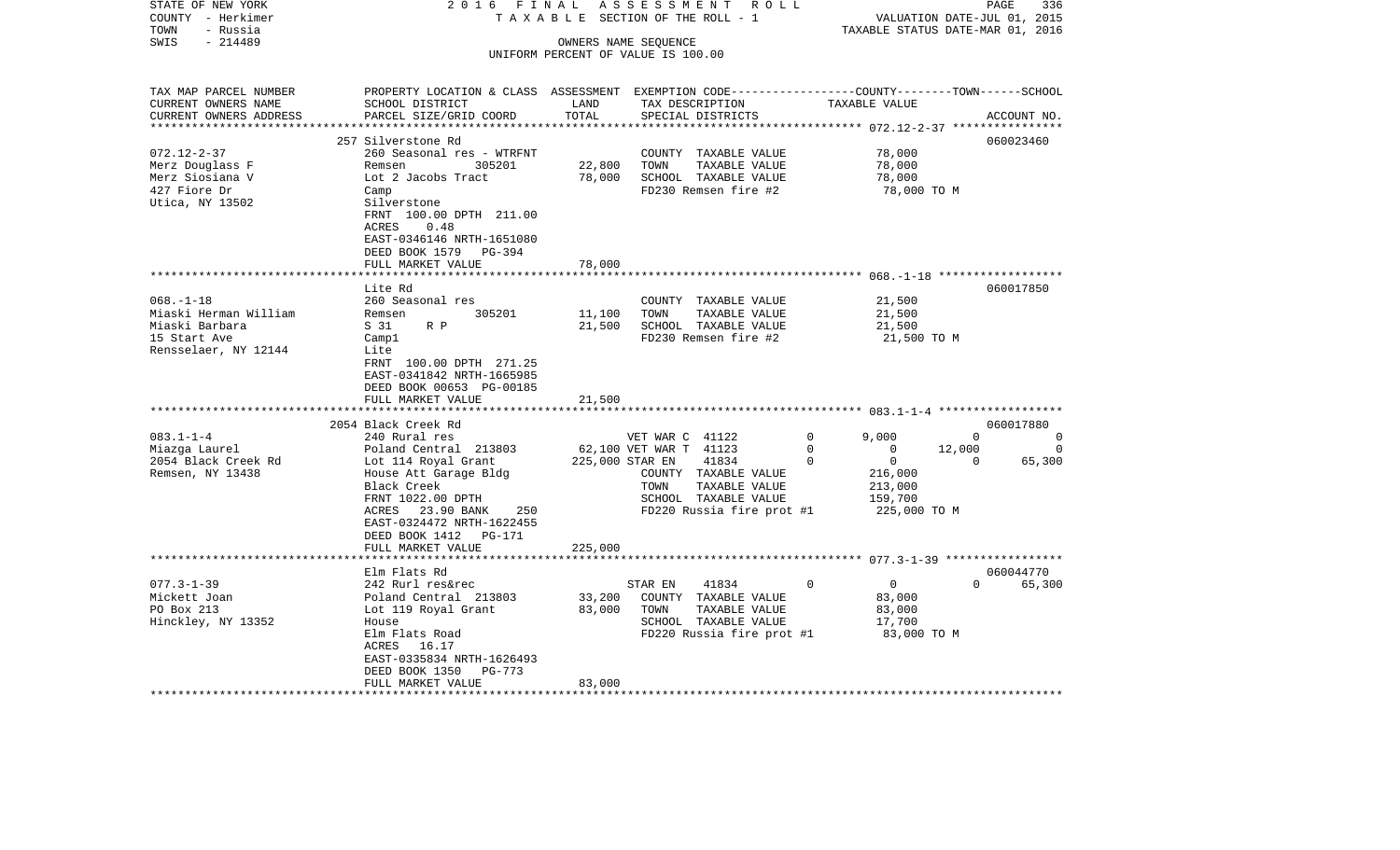| STATE OF NEW YORK<br>2016 FINAL<br>COUNTY - Herkimer<br>TAXABLE SECTION OF THE ROLL - 1<br>- Russia<br>TOWN |                                                                                                 |                                    |         | ASSESSMENT ROLL                       |             | PAGE<br>337<br>VALUATION DATE-JUL 01, 2015<br>TAXABLE STATUS DATE-MAR 01, 2016 |          |             |
|-------------------------------------------------------------------------------------------------------------|-------------------------------------------------------------------------------------------------|------------------------------------|---------|---------------------------------------|-------------|--------------------------------------------------------------------------------|----------|-------------|
| - 214489<br>SWIS                                                                                            |                                                                                                 | OWNERS NAME SEQUENCE               |         |                                       |             |                                                                                |          |             |
|                                                                                                             |                                                                                                 | UNIFORM PERCENT OF VALUE IS 100.00 |         |                                       |             |                                                                                |          |             |
| TAX MAP PARCEL NUMBER                                                                                       | PROPERTY LOCATION & CLASS ASSESSMENT EXEMPTION CODE----------------COUNTY-------TOWN-----SCHOOL |                                    |         |                                       |             |                                                                                |          |             |
| CURRENT OWNERS NAME                                                                                         | SCHOOL DISTRICT                                                                                 | LAND                               |         | TAX DESCRIPTION                       |             | TAXABLE VALUE                                                                  |          |             |
| CURRENT OWNERS ADDRESS                                                                                      | PARCEL SIZE/GRID COORD                                                                          | TOTAL                              |         | SPECIAL DISTRICTS                     |             |                                                                                |          | ACCOUNT NO. |
|                                                                                                             |                                                                                                 |                                    |         |                                       |             |                                                                                |          |             |
| $068. - 1 - 16$                                                                                             | Lite Rd<br>260 Seasonal res                                                                     |                                    |         |                                       |             | 39,000                                                                         |          | 060020970   |
| Mihlon Dane S                                                                                               | 305201<br>Remsen                                                                                | 23,800                             | TOWN    | COUNTY TAXABLE VALUE<br>TAXABLE VALUE |             | 39,000                                                                         |          |             |
| Anderson Kenneth                                                                                            | Lot 31 Remsenburg Patent                                                                        | 39,000                             |         | SCHOOL TAXABLE VALUE                  |             | 39,000                                                                         |          |             |
| PO Box 341                                                                                                  | Camp                                                                                            |                                    |         | FD230 Remsen fire #2                  |             | 39,000 TO M                                                                    |          |             |
| Little Silver, NJ 07739                                                                                     | ACRES<br>8.12                                                                                   |                                    |         |                                       |             |                                                                                |          |             |
|                                                                                                             | EAST-0341837 NRTH-1666418                                                                       |                                    |         |                                       |             |                                                                                |          |             |
|                                                                                                             | DEED BOOK 905<br>$PG-259$                                                                       |                                    |         |                                       |             |                                                                                |          |             |
|                                                                                                             | FULL MARKET VALUE                                                                               | 39,000                             |         |                                       |             |                                                                                |          |             |
|                                                                                                             |                                                                                                 |                                    |         |                                       |             |                                                                                |          |             |
|                                                                                                             | 184 Lakeview Dr                                                                                 |                                    |         |                                       |             |                                                                                |          | 060018150   |
| $077.1 - 1 - 4$<br>Miller Family Hinckley Camp Tr Poland Central 213803                                     | 260 Seasonal res - WTRFNT                                                                       | 10,700                             | TOWN    | COUNTY TAXABLE VALUE<br>TAXABLE VALUE |             | 24,140<br>24,140                                                               |          |             |
| c/o Peggy Miller                                                                                            | Lot 15 Jerseyfield Patent                                                                       | 24,140                             |         | SCHOOL TAXABLE VALUE                  |             | 24,140                                                                         |          |             |
| 245 Brett Brae                                                                                              | Camp                                                                                            |                                    |         | FD220 Russia fire prot #1             |             | 24,140 TO M                                                                    |          |             |
| Clinton, NY 13323                                                                                           | FRNT 87.96 DPTH 100.00                                                                          |                                    |         |                                       |             |                                                                                |          |             |
|                                                                                                             | EAST-0334005 NRTH-1633874                                                                       |                                    |         |                                       |             |                                                                                |          |             |
|                                                                                                             | DEED BOOK 1471 PG-616                                                                           |                                    |         |                                       |             |                                                                                |          |             |
|                                                                                                             | FULL MARKET VALUE                                                                               | 24,140                             |         |                                       |             |                                                                                |          |             |
|                                                                                                             |                                                                                                 |                                    |         |                                       |             |                                                                                |          |             |
|                                                                                                             | Russia                                                                                          |                                    |         |                                       |             |                                                                                |          | 0016262     |
| $083.3 - 2 - 14.2$<br>Miller Menno P                                                                        | 312 Vac w/imprv<br>Poland Central 213803                                                        | 12,500                             | AG MKTS | 41730<br>COUNTY TAXABLE VALUE         | $\mathbf 0$ | 3,271<br>22,839                                                                | 3,271    | 3,271       |
| Miller Edna D                                                                                               | Lot 87 Royal Grant                                                                              | 26,110                             | TOWN    | TAXABLE VALUE                         |             | 22,839                                                                         |          |             |
| 464 Russia Rd                                                                                               | Milk House                                                                                      |                                    |         | SCHOOL TAXABLE VALUE                  |             | 22,839                                                                         |          |             |
| Poland, NY 13431                                                                                            | Horse Barn                                                                                      |                                    |         | FD220 Russia fire prot #1             |             | 26,110 TO M                                                                    |          |             |
|                                                                                                             | ACRES<br>6.00                                                                                   |                                    |         |                                       |             |                                                                                |          |             |
| MAY BE SUBJECT TO PAYMENT                                                                                   | EAST-0335386 NRTH-1612905                                                                       |                                    |         |                                       |             |                                                                                |          |             |
| UNDER AGDIST LAW TIL 2023                                                                                   | DEED BOOK 1291 PG-176                                                                           |                                    |         |                                       |             |                                                                                |          |             |
|                                                                                                             | FULL MARKET VALUE                                                                               | 26,110                             |         |                                       |             |                                                                                |          |             |
|                                                                                                             |                                                                                                 |                                    |         |                                       |             |                                                                                |          |             |
|                                                                                                             | Russia Rd                                                                                       |                                    |         |                                       |             |                                                                                |          | 060023160   |
| $083.3 - 2 - 38$                                                                                            | 241 Rural res&ag                                                                                |                                    | AG MKTS | 41730                                 | $\mathbf 0$ | 42,031                                                                         | 42,031   | 42,031      |
| Miller Menno P                                                                                              | Poland Central 213803                                                                           | 80,000 STAR B                      |         | 41854                                 | $\Omega$    | $\overline{0}$                                                                 | $\Omega$ | 30,000      |
| Miller Edna D<br>464 Russia Rd                                                                              | Lot 70 Royal Grant<br>Farm                                                                      | 197,000                            | TOWN    | COUNTY TAXABLE VALUE<br>TAXABLE VALUE |             | 154,969<br>154,969                                                             |          |             |
| Poland, NY 13431                                                                                            | ACRES 80.00                                                                                     |                                    |         | SCHOOL TAXABLE VALUE                  |             | 124,969                                                                        |          |             |
|                                                                                                             | EAST-0335175 NRTH-1611157                                                                       |                                    |         | FD220 Russia fire prot #1             |             | 197,000 TO M                                                                   |          |             |
| MAY BE SUBJECT TO PAYMENT                                                                                   | DEED BOOK 1291 PG-176                                                                           |                                    |         |                                       |             |                                                                                |          |             |
| UNDER AGDIST LAW TIL 2023                                                                                   | FULL MARKET VALUE                                                                               | 197,000                            |         |                                       |             |                                                                                |          |             |
|                                                                                                             |                                                                                                 |                                    |         |                                       |             |                                                                                |          |             |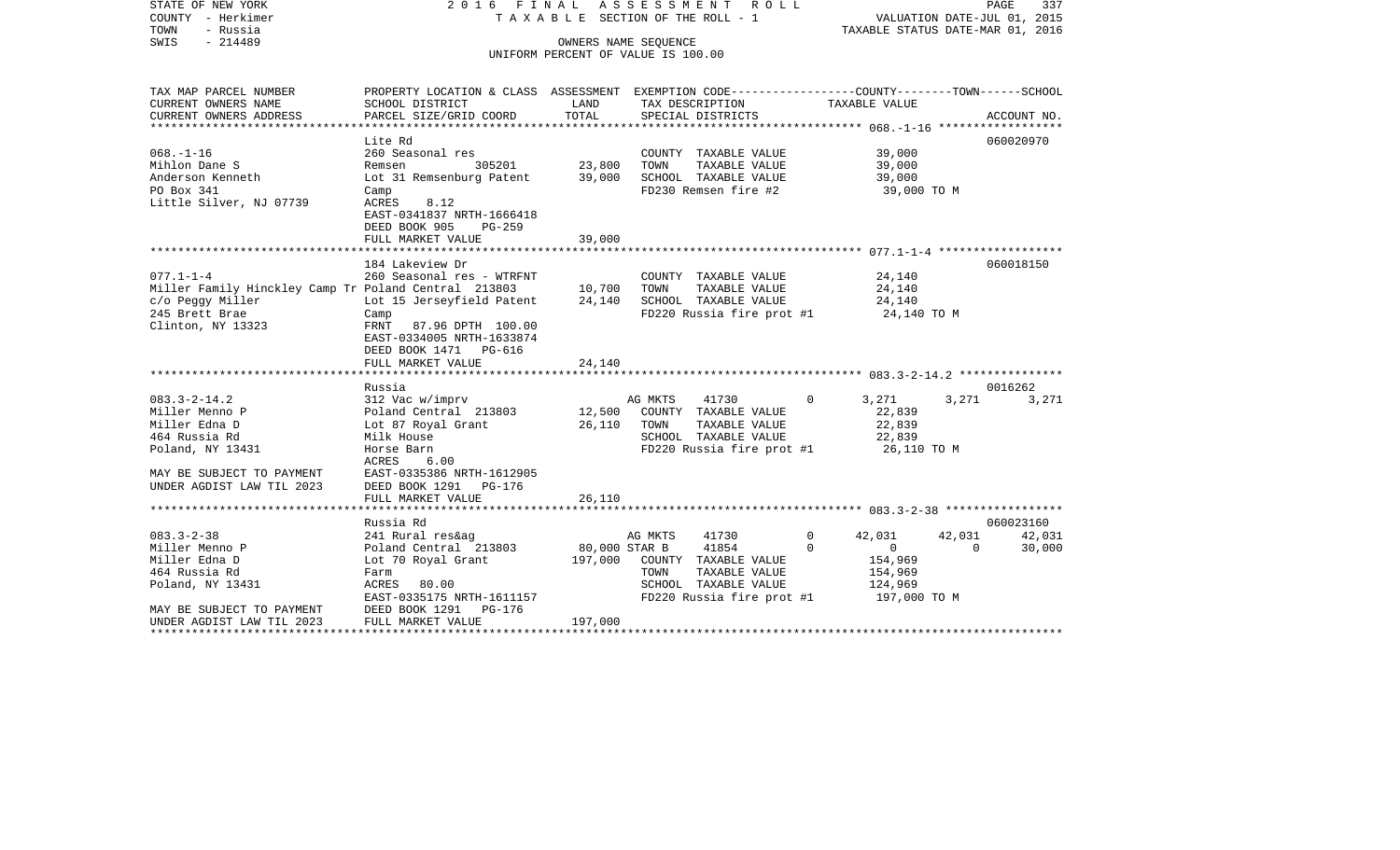| COUNTY<br>– Herkimer                         |                                                                                                  | T A X A B L E SECTION OF THE ROLL - 1 |                       |                                                   |             | VALUATION DATE-JUL 01, 2015      |                |             |
|----------------------------------------------|--------------------------------------------------------------------------------------------------|---------------------------------------|-----------------------|---------------------------------------------------|-------------|----------------------------------|----------------|-------------|
| TOWN<br>- Russia<br>SWIS<br>$-214489$        |                                                                                                  |                                       | OWNERS NAME SEOUENCE  |                                                   |             | TAXABLE STATUS DATE-MAR 01, 2016 |                |             |
|                                              |                                                                                                  | UNIFORM PERCENT OF VALUE IS 100.00    |                       |                                                   |             |                                  |                |             |
|                                              |                                                                                                  |                                       |                       |                                                   |             |                                  |                |             |
|                                              |                                                                                                  |                                       |                       |                                                   |             |                                  |                |             |
| TAX MAP PARCEL NUMBER<br>CURRENT OWNERS NAME | PROPERTY LOCATION & CLASS ASSESSMENT EXEMPTION CODE----------------COUNTY-------TOWN------SCHOOL |                                       |                       |                                                   |             |                                  |                |             |
| CURRENT OWNERS ADDRESS                       | SCHOOL DISTRICT                                                                                  | LAND<br>TOTAL                         | TAX DESCRIPTION       |                                                   |             | TAXABLE VALUE                    |                | ACCOUNT NO. |
|                                              | PARCEL SIZE/GRID COORD                                                                           |                                       |                       | SPECIAL DISTRICTS                                 |             |                                  |                |             |
|                                              | 4346 Norway St                                                                                   |                                       |                       |                                                   |             |                                  |                |             |
| $089.1 - 2 - 14.1$                           | 210 1 Family Res                                                                                 |                                       | VET COM C 41132       |                                                   | 0           | 15,000                           | 0              | 0           |
| Miller Richard D                             | Poland Central 213803                                                                            |                                       | 8,500 VET COM T 41133 |                                                   | 0           | $\mathbf{0}$                     | 20,000         | $\Omega$    |
| Miller Carolyn K                             | FRNT 270.00 DPTH                                                                                 |                                       | 83,000 STAR EN        | 41834                                             | $\Omega$    | $\overline{0}$                   | $\overline{0}$ | 65,300      |
| 4346 Norway St                               | ACRES<br>9.30                                                                                    |                                       |                       | COUNTY TAXABLE VALUE                              |             | 68,000                           |                |             |
| Cold Brook, NY 13324                         | EAST-0350509 NRTH-1605975                                                                        |                                       | TOWN                  | TAXABLE VALUE                                     |             | 63,000                           |                |             |
|                                              | FULL MARKET VALUE                                                                                | 83,000                                |                       | SCHOOL TAXABLE VALUE                              |             | 17,700                           |                |             |
|                                              |                                                                                                  |                                       |                       | FD220 Russia fire prot #1                         |             | 83,000 TO M                      |                |             |
|                                              |                                                                                                  |                                       |                       |                                                   |             |                                  |                |             |
|                                              | Grant Rd                                                                                         |                                       |                       |                                                   |             |                                  |                | 060028530   |
| $083.4 - 1 - 28$                             | 322 Rural vac>10                                                                                 |                                       |                       | COUNTY TAXABLE VALUE                              |             | 47,500                           |                |             |
| Miller Robert                                | Poland Central 213803                                                                            | 47,500                                | TOWN                  | TAXABLE VALUE                                     |             | 47,500                           |                |             |
| 2 Estate Dr                                  | Lot 84 Royal Grant                                                                               | 47,500                                |                       | SCHOOL TAXABLE VALUE                              |             | 47,500<br>47,500 TO M            |                |             |
| Old Mastic, NY 11951                         | Vacant Land<br>ACRES<br>42.00                                                                    |                                       |                       | FD220 Russia fire prot #1                         |             |                                  |                |             |
|                                              | EAST-0347374 NRTH-1615083                                                                        |                                       |                       |                                                   |             |                                  |                |             |
|                                              | DEED BOOK 831<br>PG-295                                                                          |                                       |                       |                                                   |             |                                  |                |             |
|                                              | FULL MARKET VALUE                                                                                | 47,500                                |                       |                                                   |             |                                  |                |             |
|                                              |                                                                                                  |                                       |                       |                                                   |             |                                  |                |             |
|                                              | 1198 Grant Rd                                                                                    |                                       |                       |                                                   |             |                                  |                | 060003870   |
| $077.4 - 1 - 24$                             | 210 1 Family Res                                                                                 |                                       | STAR B                | 41854                                             | $\mathbf 0$ | $\overline{0}$                   | $\Omega$       | 30,000      |
| Miller Russell A                             | Poland Central 213803                                                                            | 12,400                                |                       | COUNTY TAXABLE VALUE                              |             | 120,000                          |                |             |
| Miller Joanne M                              | Lot 14 Jerseyfield Patent                                                                        | 120,000                               | TOWN                  | TAXABLE VALUE                                     |             | 120,000                          |                |             |
| 1198 Grant Rd                                | House Garage                                                                                     |                                       |                       | SCHOOL TAXABLE VALUE                              |             | 90,000                           |                |             |
| Cold Brook, NY 13324                         | FRNT 248.00 DPTH 168.00                                                                          |                                       |                       | FD220 Russia fire prot #1                         |             | 120,000 TO M                     |                |             |
|                                              | ACRES<br>1.00                                                                                    |                                       |                       |                                                   |             |                                  |                |             |
|                                              | EAST-0343978 NRTH-1628630                                                                        |                                       |                       |                                                   |             |                                  |                |             |
|                                              | DEED BOOK 1262<br>PG-294                                                                         |                                       |                       |                                                   |             |                                  |                |             |
|                                              | FULL MARKET VALUE                                                                                | 120,000                               |                       |                                                   |             |                                  |                |             |
|                                              | 259 Dover Rd                                                                                     |                                       |                       |                                                   |             |                                  |                | 060051560   |
| $082.2 - 1 - 37.2$                           | 210 1 Family Res                                                                                 |                                       | STAR B                | 41854                                             | 0           | $\overline{0}$                   | $\Omega$       | 30,000      |
| Miller Stephen                               | Holland Patent 305801                                                                            | 37,000                                |                       | COUNTY TAXABLE VALUE                              |             | 226,300                          |                |             |
| Miller Kendel                                | Lot #104 Royal Grant                                                                             | 226,300                               | TOWN                  | TAXABLE VALUE                                     |             | 226,300                          |                |             |
| 259 Dover Rd                                 | House Garage                                                                                     |                                       |                       | SCHOOL TAXABLE VALUE                              |             | 196,300                          |                |             |
| Barneveld, NY 13304                          | 415<br>ACRES<br>5.40 BANK                                                                        |                                       |                       | FD220 Russia fire prot #1                         |             | 226,300 ТО М                     |                |             |
|                                              | EAST-0318256 NRTH-1619082                                                                        |                                       |                       |                                                   |             |                                  |                |             |
|                                              | DEED BOOK 871<br>PG-411                                                                          |                                       |                       |                                                   |             |                                  |                |             |
|                                              | FULL MARKET VALUE                                                                                | 226,300                               |                       |                                                   |             |                                  |                |             |
|                                              |                                                                                                  |                                       |                       |                                                   |             |                                  |                |             |
|                                              | Off Spall Rd                                                                                     |                                       |                       |                                                   |             |                                  |                | 060044530   |
| $072.2 - 1 - 30$                             | 260 Seasonal res                                                                                 |                                       |                       | COUNTY TAXABLE VALUE                              |             | 10,000                           |                |             |
| Mills Frederick D<br>PO Box 120              | Remsen<br>305201<br>Lot 10 Walker Tract                                                          | 1,300                                 | TOWN                  | TAXABLE VALUE                                     |             | 10,000                           |                |             |
| Hinckley, NY 13352                           | Vacant Land                                                                                      | 10,000                                |                       | SCHOOL TAXABLE VALUE<br>FD220 Russia fire prot #1 |             | 10,000<br>10,000 TO M            |                |             |
|                                              | Spall Road                                                                                       |                                       |                       |                                                   |             |                                  |                |             |
|                                              | FRNT 50.00 DPTH 250.00                                                                           |                                       |                       |                                                   |             |                                  |                |             |
|                                              | EAST-0341339 NRTH-1653715                                                                        |                                       |                       |                                                   |             |                                  |                |             |
|                                              | DEED BOOK 941<br>PG-177                                                                          |                                       |                       |                                                   |             |                                  |                |             |
|                                              | FULL MARKET VALUE                                                                                | 10,000                                |                       |                                                   |             |                                  |                |             |
|                                              | *****************                                                                                | ***********                           |                       |                                                   |             |                                  |                |             |

PAGE 338

STATE OF NEW YORK 2 0 1 6 F I N A L A S S E S S M E N T R O L L PAGE 338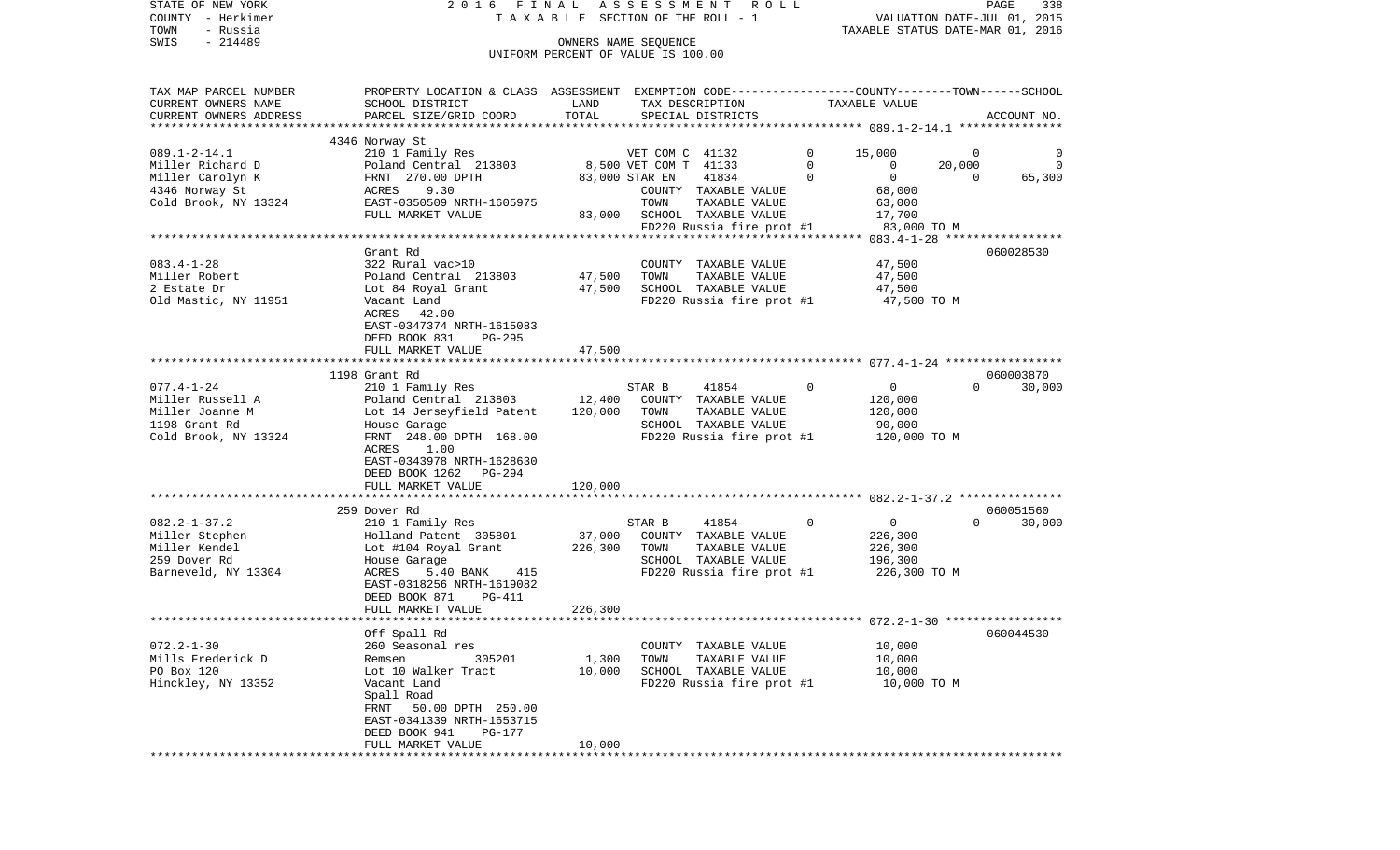| STATE OF NEW YORK<br>COUNTY - Herkimer<br>TOWN<br>- Russia<br>SWIS<br>$-214489$                       | 2016 FINAL<br>TAXABLE SECTION OF THE ROLL - 1<br>UNIFORM PERCENT OF VALUE IS 100.00                                                                                                                                       | ASSESSMENT ROLL            | PAGE<br>339<br>VALUATION DATE-JUL 01, 2015<br>TAXABLE STATUS DATE-MAR 01, 2016                                   |                                                                        |                                 |
|-------------------------------------------------------------------------------------------------------|---------------------------------------------------------------------------------------------------------------------------------------------------------------------------------------------------------------------------|----------------------------|------------------------------------------------------------------------------------------------------------------|------------------------------------------------------------------------|---------------------------------|
|                                                                                                       |                                                                                                                                                                                                                           |                            |                                                                                                                  |                                                                        |                                 |
| TAX MAP PARCEL NUMBER<br>CURRENT OWNERS NAME                                                          | PROPERTY LOCATION & CLASS ASSESSMENT EXEMPTION CODE---------------COUNTY-------TOWN-----SCHOOL<br>SCHOOL DISTRICT                                                                                                         | LAND<br>TOTAL              | TAX DESCRIPTION                                                                                                  | TAXABLE VALUE                                                          |                                 |
| CURRENT OWNERS ADDRESS<br>*********************                                                       | PARCEL SIZE/GRID COORD                                                                                                                                                                                                    |                            | SPECIAL DISTRICTS                                                                                                |                                                                        | ACCOUNT NO.                     |
| $072.2 - 1 - 31$<br>Mills Frederick D<br>PO Box 120<br>Hinckley, NY 13352                             | Spall Rd<br>210 1 Family Res<br>Remsen 305201<br>Lot 10 Walker Tract<br>Land 0.28Acre<br>Spall Road<br>FRNT 50.00 DPTH 250.00<br>EAST-0341341 NRTH-1653666<br>DEED BOOK 944<br><b>PG-505</b><br>FULL MARKET VALUE         | 7,700<br>49,500<br>49,500  | COUNTY TAXABLE VALUE<br>TOWN<br>TAXABLE VALUE<br>SCHOOL TAXABLE VALUE<br>FD230 Remsen fire #2                    | 49,500<br>49,500<br>49,500<br>49,500 TO M                              | 060045190                       |
|                                                                                                       |                                                                                                                                                                                                                           |                            |                                                                                                                  |                                                                        |                                 |
| $072.2 - 1 - 73$<br>Mills Frederick D<br>PO Box 120<br>Hinckley, NY 13352                             | Spall Rd<br>270 Mfg housing<br>Remsen<br>305201<br>Lot 10 Walker Tract<br>Vacant Land<br>FRNT 100.00 DPTH<br>ACRES<br>2.30<br>EAST-0342235 NRTH-1654064<br>DEED BOOK 944<br>PG-501<br>FULL MARKET VALUE<br>Rose Valley Rd | 15,500<br>32,000<br>32,000 | STAR B<br>41854<br>COUNTY TAXABLE VALUE<br>TAXABLE VALUE<br>TOWN<br>SCHOOL TAXABLE VALUE<br>FD230 Remsen fire #2 | $\Omega$<br>$\overline{0}$<br>32,000<br>32,000<br>2,000<br>32,000 TO M | 060031140<br>$\Omega$<br>30,000 |
| $088.2 - 1 - 20$<br>Mitchell Windy G<br>Martin Francis<br>1310 Rose Valley Rd<br>Cold Brook, NY 13324 | 314 Rural vac<10<br>Poland Central 213803<br>FRNT 65.00 DPTH<br>ACRES 1.00<br>EAST-0346529 NRTH-1603107<br>DEED BOOK 1352 PG-810<br>FULL MARKET VALUE                                                                     | 2,500<br>2,500<br>2,500    | COUNTY TAXABLE VALUE<br>TOWN<br>TAXABLE VALUE<br>SCHOOL TAXABLE VALUE<br>FD220 Russia fire prot #1               | 2,500<br>2,500<br>2,500<br>2,500 TO M                                  |                                 |
|                                                                                                       | Brady Beach Rd                                                                                                                                                                                                            |                            |                                                                                                                  |                                                                        | 060027630                       |
| $072.4 - 1 - 33$<br>Mody Peter A<br>104 Sedgewick Park<br>New Hartford, 13413                         | 260 Seasonal res<br>Poland Central 213803<br>Lot 47 Jerseyfield Patent<br>Camp<br>FRNT<br>80.00 DPTH 150.00<br>ACRES<br>0.33<br>EAST-0344132 NRTH-1642583<br>DEED BOOK 00848 PG-00206                                     | 20,200<br>53,400           | COUNTY TAXABLE VALUE<br>TOWN<br>TAXABLE VALUE<br>SCHOOL TAXABLE VALUE<br>FD220 Russia fire prot #1               | 53,400<br>53,400<br>53,400<br>53,400 TO M                              |                                 |
|                                                                                                       | FULL MARKET VALUE                                                                                                                                                                                                         | 53,400                     |                                                                                                                  |                                                                        |                                 |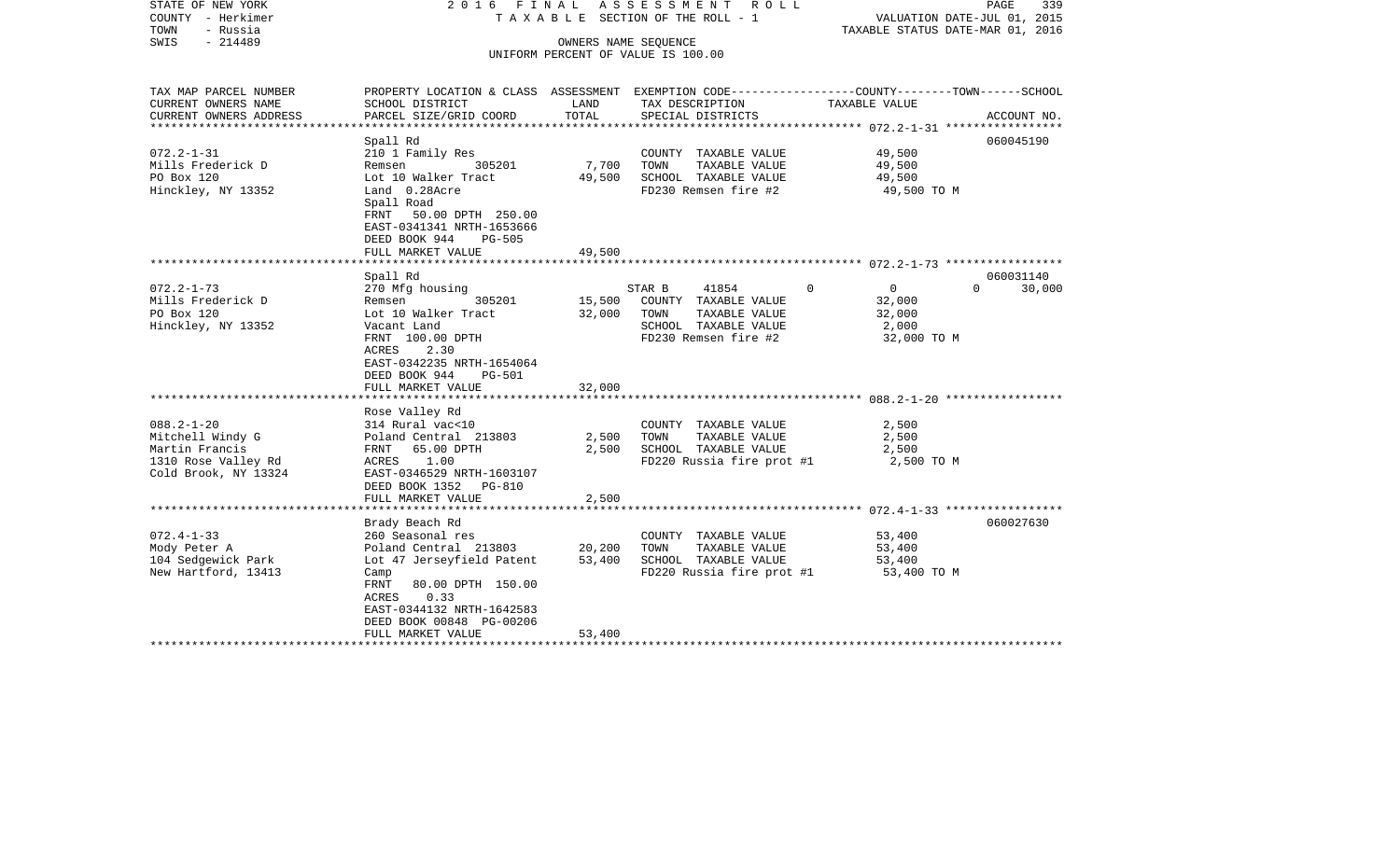| STATE OF NEW YORK                            |                                                                                                |                    | 2016 FINAL ASSESSMENT ROLL                    |                         | PAGE<br>340                      |
|----------------------------------------------|------------------------------------------------------------------------------------------------|--------------------|-----------------------------------------------|-------------------------|----------------------------------|
| COUNTY - Herkimer                            |                                                                                                |                    | T A X A B L E SECTION OF THE ROLL - 1         |                         | VALUATION DATE-JUL 01, 2015      |
| TOWN<br>- Russia<br>- 214489<br>SWIS         |                                                                                                |                    | OWNERS NAME SEQUENCE                          |                         | TAXABLE STATUS DATE-MAR 01, 2016 |
|                                              |                                                                                                |                    | UNIFORM PERCENT OF VALUE IS 100.00            |                         |                                  |
|                                              |                                                                                                |                    |                                               |                         |                                  |
|                                              | PROPERTY LOCATION & CLASS ASSESSMENT EXEMPTION CODE---------------COUNTY-------TOWN-----SCHOOL |                    |                                               |                         |                                  |
| TAX MAP PARCEL NUMBER<br>CURRENT OWNERS NAME | SCHOOL DISTRICT                                                                                | LAND               | TAX DESCRIPTION                               | TAXABLE VALUE           |                                  |
| CURRENT OWNERS ADDRESS                       | PARCEL SIZE/GRID COORD                                                                         | TOTAL              | SPECIAL DISTRICTS                             |                         | ACCOUNT NO.                      |
| *************************                    |                                                                                                |                    |                                               |                         |                                  |
|                                              | 1262 Pardeeville Rd                                                                            |                    |                                               |                         | 060029580                        |
| $077.2 - 2 - 34.1$                           | 322 Rural vac>10                                                                               |                    | COUNTY TAXABLE VALUE                          | 49,900                  |                                  |
| Mody Richard                                 | Poland Central 213803                                                                          | 49,900             | TOWN<br>TAXABLE VALUE                         | 49,900                  |                                  |
| 6590 Stage Rd                                | Lots 14 & 17 Jerseyfield                                                                       | 49,900             | SCHOOL TAXABLE VALUE                          | 49,900                  |                                  |
| Utica, NY 13502                              | Vacant Land                                                                                    |                    | FD220 Russia fire prot #1                     |                         | 49,900 TO M                      |
|                                              | ACRES 45.20                                                                                    |                    |                                               |                         |                                  |
|                                              | EAST-0347101 NRTH-1633652                                                                      |                    |                                               |                         |                                  |
|                                              | DEED BOOK 1209 PG-641                                                                          |                    |                                               |                         |                                  |
|                                              | FULL MARKET VALUE                                                                              | 49,900             |                                               |                         |                                  |
|                                              |                                                                                                |                    |                                               |                         |                                  |
|                                              | Beecher Rd                                                                                     |                    |                                               |                         |                                  |
| $088.1 - 1 - 54.1$                           | 314 Rural vac<10                                                                               |                    | COUNTY TAXABLE VALUE                          | 800<br>800              |                                  |
| Mohawk & Malone RR<br>9393 St Rt 28          | Poland Central 213803                                                                          | 800<br>800         | TOWN<br>TAXABLE VALUE<br>SCHOOL TAXABLE VALUE | 800                     |                                  |
| Poland, NY 13431                             | FRNT 75.00 DPTH 124.00<br>EAST-0331766 NRTH-1605770                                            |                    | FD220 Russia fire prot #1                     |                         | 800 TO M                         |
|                                              | FULL MARKET VALUE                                                                              | 800                |                                               |                         |                                  |
|                                              |                                                                                                |                    |                                               |                         |                                  |
|                                              | 291 Dover Rd                                                                                   |                    |                                               |                         | 060021450                        |
| $082.2 - 1 - 36$                             | 250 Estate                                                                                     |                    | VET COM C 41132                               | 0<br>15,000             | $\Omega$<br>0                    |
| Mongeau Jr William J                         | Holland Patent 305801                                                                          |                    | 65,800 VET COM T 41133                        | 0<br>$\mathbf{0}$       | 20,000<br>0                      |
| 291 Dover Rd                                 | Lot 104 Royal Grant                                                                            |                    | 508,000 VET DIS C 41142                       | $\mathbf{0}$<br>30,000  | $\Omega$<br>0                    |
| Barneveld, NY 13304                          | Estate                                                                                         |                    | VET DIS T 41143                               | 0<br>$\mathbf{0}$       | 40,000<br>$\Omega$               |
|                                              | Dover                                                                                          |                    | 41834<br>STAR EN                              | $\mathbf 0$<br>$\Omega$ | 65,300<br>$\Omega$               |
|                                              | ACRES 27.00                                                                                    |                    | COUNTY TAXABLE VALUE                          | 463,000                 |                                  |
|                                              | EAST-0318152 NRTH-1619530                                                                      |                    | TOWN<br>TAXABLE VALUE                         | 448,000                 |                                  |
|                                              | DEED BOOK 1135 PG-680                                                                          |                    | SCHOOL TAXABLE VALUE                          | 442,700                 |                                  |
|                                              | FULL MARKET VALUE                                                                              |                    | 508,000 FD220 Russia fire prot #1             |                         | 508,000 TO M                     |
|                                              |                                                                                                |                    |                                               |                         |                                  |
|                                              | 101 Dow Rd                                                                                     |                    |                                               |                         | 060012600                        |
| $073.3 - 1 - 78$                             | 242 Rurl res&rec                                                                               |                    | COUNTY TAXABLE VALUE                          | 250,000                 |                                  |
| Montefusco, Jr. John<br>106 Seasons Glen Dr  | Poland Central 213803<br>Lot 46 Jerseyfield Patent                                             | 151,500<br>250,000 | TAXABLE VALUE<br>TOWN<br>SCHOOL TAXABLE VALUE | 250,000<br>250,000      |                                  |
| Morris Plains, NJ 07950                      | Vacant Land                                                                                    |                    | FD220 Russia fire prot #1                     |                         | 250,000 TO M                     |
|                                              | ACRES 221.50 BANK<br>813                                                                       |                    |                                               |                         |                                  |
|                                              | EAST-0350511 NRTH-1643873                                                                      |                    |                                               |                         |                                  |
|                                              | DEED BOOK 924<br>PG-526                                                                        |                    |                                               |                         |                                  |
|                                              | FULL MARKET VALUE                                                                              | 250,000            |                                               |                         |                                  |
|                                              |                                                                                                |                    |                                               |                         |                                  |
|                                              | 266 Fisher Rd                                                                                  |                    |                                               |                         | 060042940                        |
| $084.1 - 3 - 12.1$                           | 210 1 Family Res                                                                               |                    | STAR EN<br>41834                              | $\Omega$<br>$\Omega$    | $0 \t\t 65,300$                  |
| Moody Laura G                                | Poland Central 213803                                                                          | 46,300             | COUNTY TAXABLE VALUE                          | 120,000                 |                                  |
| 266 Fisher Rd                                | Lot 97 Royal Grant                                                                             | 120,000            | TAXABLE VALUE<br>TOWN                         | 120,000                 |                                  |
| Cold Brook, NY 13324                         | House Trl                                                                                      |                    | SCHOOL TAXABLE VALUE                          | 54,700                  |                                  |
|                                              | FRNT 325.00 DPTH                                                                               |                    | FD220 Russia fire prot #1                     |                         | 120,000 TO M                     |
|                                              | ACRES 26.50                                                                                    |                    |                                               |                         |                                  |
|                                              | EAST-0355435 NRTH-1620252                                                                      |                    |                                               |                         |                                  |
|                                              | DEED BOOK 00825 PG-00430                                                                       |                    |                                               |                         |                                  |
|                                              | FULL MARKET VALUE                                                                              | 120,000            |                                               |                         |                                  |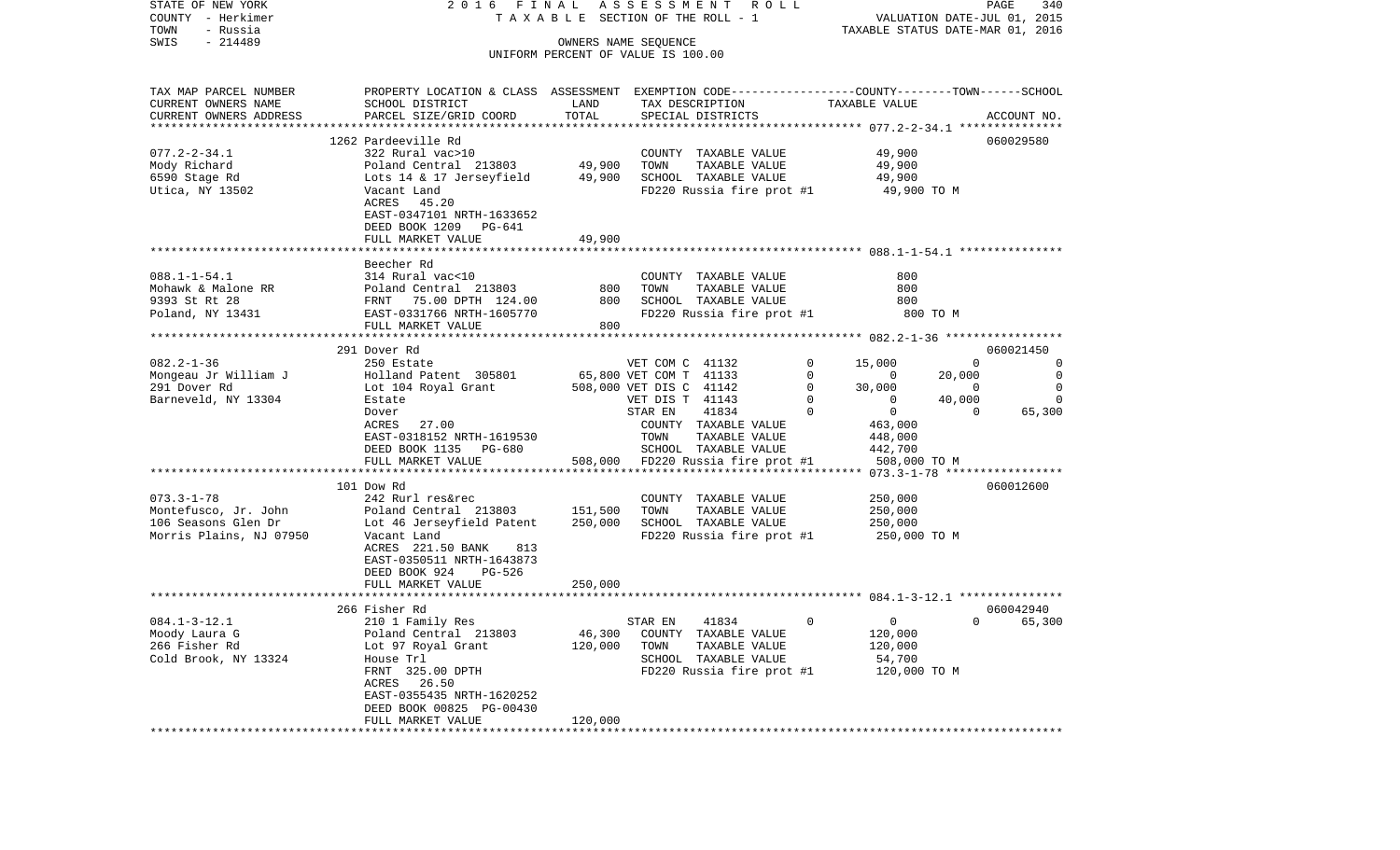STATE OF NEW YORK 2 0 1 6 F I N A L A S S E S S M E N T R O L L PAGE 341COUNTY - Herkimer **T A X A B L E** SECTION OF THE ROLL - 1 VALUATION DATE-JUL 01, 2015 TOWN - Russia TAXABLE STATUS DATE-MAR 01, 2016 SWIS - 214489 OWNERS NAME SEQUENCE UNIFORM PERCENT OF VALUE IS 100.00

TAX MAP PARCEL NUMBER PROPERTY LOCATION & CLASS ASSESSMENT EXEMPTION CODE------------------COUNTY--------TOWN------SCHOOL CURRENT OWNERS NAME SCHOOL DISTRICT LAND TAX DESCRIPTION TAXABLE VALUECURRENT OWNERS ADDRESS PARCEL SIZE/GRID COORD TOTAL SPECIAL DISTRICTS ACCOUNT NO. \*\*\*\*\*\*\*\*\*\*\*\*\*\*\*\*\*\*\*\*\*\*\*\*\*\*\*\*\*\*\*\*\*\*\*\*\*\*\*\*\*\*\*\*\*\*\*\*\*\*\*\*\*\*\*\*\*\*\*\*\*\*\*\*\*\*\*\*\*\*\*\*\*\*\*\*\*\*\*\*\*\*\*\*\*\*\*\*\*\*\*\*\*\*\*\*\*\*\*\*\*\*\* 083.3-2-9 \*\*\*\*\*\*\*\*\*\*\*\*\*\*\*\*\*\* 5224 Military Rd 060018240 083.3-2-9 242 Rurl res&rec VET WAR C 41122 0 9,000 0 0 0 Moody Wilson Poland Central 213803 26,500 VET WAR T 41123 0 0 12,000 0 5224 Military Rd Lot 87 Royal Grant 127,000 STAR EN 41834 0 0 0 65,300 Poland, NY 13431 House 4 St Gar COUNTY TAXABLE VALUE 118,000 ACRES 10.20 TOWN TAXABLE VALUE 115,000 EAST-0335201 NRTH-1614637 SCHOOL TAXABLE VALUE 61,700 DEED BOOK 1141 PG-933 FD220 Russia fire prot #1 127,000 TO M FULL MARKET VALUE 127,000 \*\*\*\*\*\*\*\*\*\*\*\*\*\*\*\*\*\*\*\*\*\*\*\*\*\*\*\*\*\*\*\*\*\*\*\*\*\*\*\*\*\*\*\*\*\*\*\*\*\*\*\*\*\*\*\*\*\*\*\*\*\*\*\*\*\*\*\*\*\*\*\*\*\*\*\*\*\*\*\*\*\*\*\*\*\*\*\*\*\*\*\*\*\*\*\*\*\*\*\*\*\*\* 083.3-2-26 \*\*\*\*\*\*\*\*\*\*\*\*\*\*\*\*\* Russia Rd 060018270083.3-2-26 260 Seasonal res COUNTY TAXABLE VALUE 35,000 Moon Thomas J Poland Central 213803 30,000 TOWN TAXABLE VALUE 35,000 Moon Joseph M  $N = 69$  Rg  $Rg$  35,000 SCHOOL TAXABLE VALUE 35,000 39 Hampton Cir Camp13 1/2 FD220 Russia fire prot #1 35,000 TO M Mechanicville, NY 12118 Russia ACRES 13.38 EAST-0332028 NRTH-1612824 DEED BOOK 00838 PG-00696FULL MARKET VALUE 35,000 \*\*\*\*\*\*\*\*\*\*\*\*\*\*\*\*\*\*\*\*\*\*\*\*\*\*\*\*\*\*\*\*\*\*\*\*\*\*\*\*\*\*\*\*\*\*\*\*\*\*\*\*\*\*\*\*\*\*\*\*\*\*\*\*\*\*\*\*\*\*\*\*\*\*\*\*\*\*\*\*\*\*\*\*\*\*\*\*\*\*\*\*\*\*\*\*\*\*\*\*\*\*\* 083.4-1-35.4 \*\*\*\*\*\*\*\*\*\*\*\*\*\*\* 740 Russia Rd 06002884083.4-1-35.4 210 1 Family Res STAR B 41854 0 0 0 30,000 Mooney Robert Poland Central 213803 20,100 COUNTY TAXABLE VALUE 123,500 Mooney Diane Lots 71&72 Royal Grant 123,500 TOWN TAXABLE VALUE 740 Russia Rd ACRES 5.40 SCHOOL TAXABLE VALUE 93,500 Poland, NY 13431 **EAST-0340849 NRTH-1612833** FD220 Russia fire prot #1 123,500 TO M DEED BOOK 778 PG-152FULL MARKET VALUE 123,500 \*\*\*\*\*\*\*\*\*\*\*\*\*\*\*\*\*\*\*\*\*\*\*\*\*\*\*\*\*\*\*\*\*\*\*\*\*\*\*\*\*\*\*\*\*\*\*\*\*\*\*\*\*\*\*\*\*\*\*\*\*\*\*\*\*\*\*\*\*\*\*\*\*\*\*\*\*\*\*\*\*\*\*\*\*\*\*\*\*\*\*\*\*\*\*\*\*\*\*\*\*\*\* 077.4-1-25 \*\*\*\*\*\*\*\*\*\*\*\*\*\*\*\*\* Black Creek Rd 060021540077.4-1-25 322 Rural vac>10 COUNTY TAXABLE VALUE 17,800 Moritz Sarlay Betsey  $Polarical$  213803 17,800 TOWN TAXABLE VALUE 17,800 111 Beacon Hill Rd  $\overline{y}$  W 14 Jp 17,800 SCHOOL TAXABLE VALUE 17,800 Dayton, OH 45440 Lot 5 Lot 5 Company Lot 5 RD220 Russia fire prot #1 17,800 TO M Black Creek ACRES 10.10 EAST-0344559 NRTH-1629457 DEED BOOK 1350 PG-642FULL MARKET VALUE 17,800 \*\*\*\*\*\*\*\*\*\*\*\*\*\*\*\*\*\*\*\*\*\*\*\*\*\*\*\*\*\*\*\*\*\*\*\*\*\*\*\*\*\*\*\*\*\*\*\*\*\*\*\*\*\*\*\*\*\*\*\*\*\*\*\*\*\*\*\*\*\*\*\*\*\*\*\*\*\*\*\*\*\*\*\*\*\*\*\*\*\*\*\*\*\*\*\*\*\*\*\*\*\*\* 078.3-1-19 \*\*\*\*\*\*\*\*\*\*\*\*\*\*\*\*\* Sunset Lodge Rd 060043990 078.3-1-19 260 Seasonal res COUNTY TAXABLE VALUE 149,100 Morris Edward R **Poland Central 213803** 74,100 TOWN TAXABLE VALUE 149,100 6971 Farmington Dr S 13 Jp 149,100 SCHOOL TAXABLE VALUE 149,100 Macungie, PA 18062 Lot 75.5 Acres The Superinten RD220 Russia fire prot #1 149,100 TO M Fisher Road ACRES 69.90 EAST-0353665 NRTH-1624931 DEED BOOK 1075 PG-571FULL MARKET VALUE 149,100 \*\*\*\*\*\*\*\*\*\*\*\*\*\*\*\*\*\*\*\*\*\*\*\*\*\*\*\*\*\*\*\*\*\*\*\*\*\*\*\*\*\*\*\*\*\*\*\*\*\*\*\*\*\*\*\*\*\*\*\*\*\*\*\*\*\*\*\*\*\*\*\*\*\*\*\*\*\*\*\*\*\*\*\*\*\*\*\*\*\*\*\*\*\*\*\*\*\*\*\*\*\*\*\*\*\*\*\*\*\*\*\*\*\*\*\*\*\*\*\*\*\*\*\*\*\*\*\*\*\*\*\*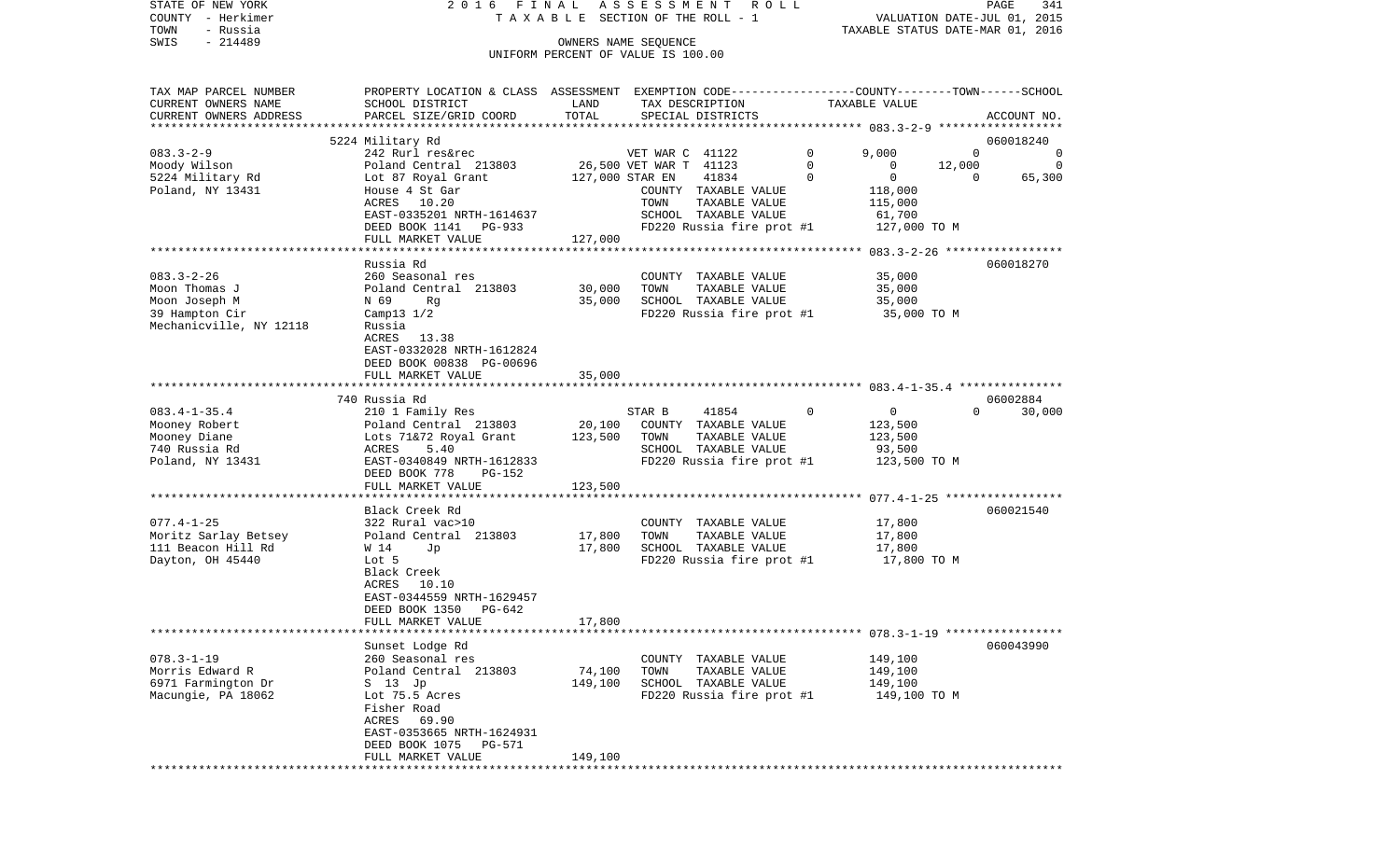| STATE OF NEW YORK<br>COUNTY - Herkimer<br>TOWN<br>- Russia<br>$-214489$<br>SWIS | 2016 FINAL<br>ASSESSMENT<br>ROLL ROLL<br>PAGE<br>T A X A B L E SECTION OF THE ROLL - 1<br>VALUATION DATE-JUL 01, 2015<br>TAXABLE STATUS DATE-MAR 01, 2016<br>OWNERS NAME SEQUENCE<br>UNIFORM PERCENT OF VALUE IS 100.00 |          |                                               |                            |                    |  |
|---------------------------------------------------------------------------------|-------------------------------------------------------------------------------------------------------------------------------------------------------------------------------------------------------------------------|----------|-----------------------------------------------|----------------------------|--------------------|--|
| TAX MAP PARCEL NUMBER<br>CURRENT OWNERS NAME                                    | PROPERTY LOCATION & CLASS ASSESSMENT EXEMPTION CODE---------------COUNTY-------TOWN------SCHOOL<br>SCHOOL DISTRICT                                                                                                      | LAND     | TAX DESCRIPTION                               | TAXABLE VALUE              |                    |  |
| CURRENT OWNERS ADDRESS                                                          | PARCEL SIZE/GRID COORD                                                                                                                                                                                                  | TOTAL    | SPECIAL DISTRICTS                             |                            | ACCOUNT NO.        |  |
| ********************                                                            |                                                                                                                                                                                                                         |          |                                               |                            |                    |  |
|                                                                                 | Spall Rd                                                                                                                                                                                                                |          |                                               |                            | 060046800          |  |
| $072.2 - 1 - 38$                                                                | 314 Rural vac<10                                                                                                                                                                                                        |          | COUNTY TAXABLE VALUE                          | 1,400                      |                    |  |
| Morris Kevin                                                                    | Remsen<br>305201                                                                                                                                                                                                        | 1,400    | TOWN<br>TAXABLE VALUE                         | 1,400                      |                    |  |
| Attn: John Keiser<br>K 155 Spall Rd                                             | Lot 10 Walker Tract<br>0.56<br>ACRES                                                                                                                                                                                    | 1,400    | SCHOOL TAXABLE VALUE<br>FD230 Remsen fire #2  | 1,400<br>1,400 TO M        |                    |  |
| Remsen N Y, 13438                                                               | EAST-0341350 NRTH-1653087                                                                                                                                                                                               |          |                                               |                            |                    |  |
|                                                                                 | DEED BOOK 859<br>$PG-5$                                                                                                                                                                                                 |          |                                               |                            |                    |  |
|                                                                                 | FULL MARKET VALUE                                                                                                                                                                                                       | 1,400    |                                               |                            |                    |  |
|                                                                                 |                                                                                                                                                                                                                         |          |                                               |                            |                    |  |
|                                                                                 | 240 Southside Rd                                                                                                                                                                                                        |          |                                               |                            | 060018600          |  |
| $077.12 - 2 - 4$                                                                | 210 1 Family Res                                                                                                                                                                                                        |          | 41854<br>STAR B                               | $\Omega$<br>$\overline{0}$ | 30,000<br>$\Omega$ |  |
| Morrison Brian                                                                  | Poland Central 213803                                                                                                                                                                                                   | 7,500    | COUNTY TAXABLE VALUE                          | 38,000                     |                    |  |
| PO Box 240<br>Hinckley, NY 13352                                                | Lot 14 Jerseyfield Patent<br>House Attached Garage                                                                                                                                                                      | 38,000   | TAXABLE VALUE<br>TOWN<br>SCHOOL TAXABLE VALUE | 38,000<br>8,000            |                    |  |
|                                                                                 | South Side                                                                                                                                                                                                              |          | FD220 Russia fire prot #1                     | 38,000 TO M                |                    |  |
|                                                                                 | FRNT 100.00 DPTH 118.00                                                                                                                                                                                                 |          |                                               |                            |                    |  |
|                                                                                 | EAST-0342743 NRTH-1633831                                                                                                                                                                                               |          |                                               |                            |                    |  |
|                                                                                 | DEED BOOK 745<br>$PG-255$                                                                                                                                                                                               |          |                                               |                            |                    |  |
|                                                                                 | FULL MARKET VALUE                                                                                                                                                                                                       | 38,000   |                                               |                            |                    |  |
|                                                                                 |                                                                                                                                                                                                                         | ******** |                                               |                            |                    |  |
|                                                                                 | 1012 Southside Rd                                                                                                                                                                                                       |          |                                               |                            | 060013950          |  |
| $077.12 - 2 - 2$<br>Morrison Brian D                                            | 310 Res Vac<br>Poland Central 213803                                                                                                                                                                                    | 11,100   | COUNTY TAXABLE VALUE<br>TAXABLE VALUE<br>TOWN | 11,100<br>11,100           |                    |  |
| 1012 Southside Rd                                                               | Lot 14 Jerseyfield Patent                                                                                                                                                                                               | 11,100   | SCHOOL TAXABLE VALUE                          | 11,100                     |                    |  |
| PO Box 240                                                                      | FRNT 125.00 DPTH 200.00                                                                                                                                                                                                 |          | FD220 Russia fire prot #1                     | 11,100 TO M                |                    |  |
| Hinckley, NY 13352                                                              | ACRES<br>0.68                                                                                                                                                                                                           |          |                                               |                            |                    |  |
|                                                                                 | EAST-0342602 NRTH-1633592                                                                                                                                                                                               |          |                                               |                            |                    |  |
|                                                                                 | DEED BOOK 940<br>PG-144                                                                                                                                                                                                 |          |                                               |                            |                    |  |
|                                                                                 | FULL MARKET VALUE                                                                                                                                                                                                       | 11,100   |                                               |                            |                    |  |
|                                                                                 |                                                                                                                                                                                                                         |          |                                               |                            |                    |  |
| $077.12 - 2 - 3$                                                                | Southside Rd                                                                                                                                                                                                            |          |                                               |                            | 060018605          |  |
| Morrison Brian D                                                                | 314 Rural vac<10<br>Poland Central 213803                                                                                                                                                                               | 2,400    | COUNTY TAXABLE VALUE<br>TOWN<br>TAXABLE VALUE | 2,400<br>2,400             |                    |  |
| PO Box 240                                                                      | Great Lot 14 Jp                                                                                                                                                                                                         | 2,400    | SCHOOL TAXABLE VALUE                          | 2,400                      |                    |  |
| Hinckley, NY 13352                                                              | Vacant Land                                                                                                                                                                                                             |          | FD220 Russia fire prot #1                     | 2,400 TO M                 |                    |  |
|                                                                                 | Southside                                                                                                                                                                                                               |          |                                               |                            |                    |  |
|                                                                                 | FRNT 150.00 DPTH 200.00                                                                                                                                                                                                 |          |                                               |                            |                    |  |
|                                                                                 | ACRES<br>0.97                                                                                                                                                                                                           |          |                                               |                            |                    |  |
|                                                                                 | EAST-0342711 NRTH-1633718                                                                                                                                                                                               |          |                                               |                            |                    |  |
|                                                                                 | DEED BOOK 771<br>$PG-88$                                                                                                                                                                                                |          |                                               |                            |                    |  |
|                                                                                 | FULL MARKET VALUE                                                                                                                                                                                                       | 2,400    |                                               |                            |                    |  |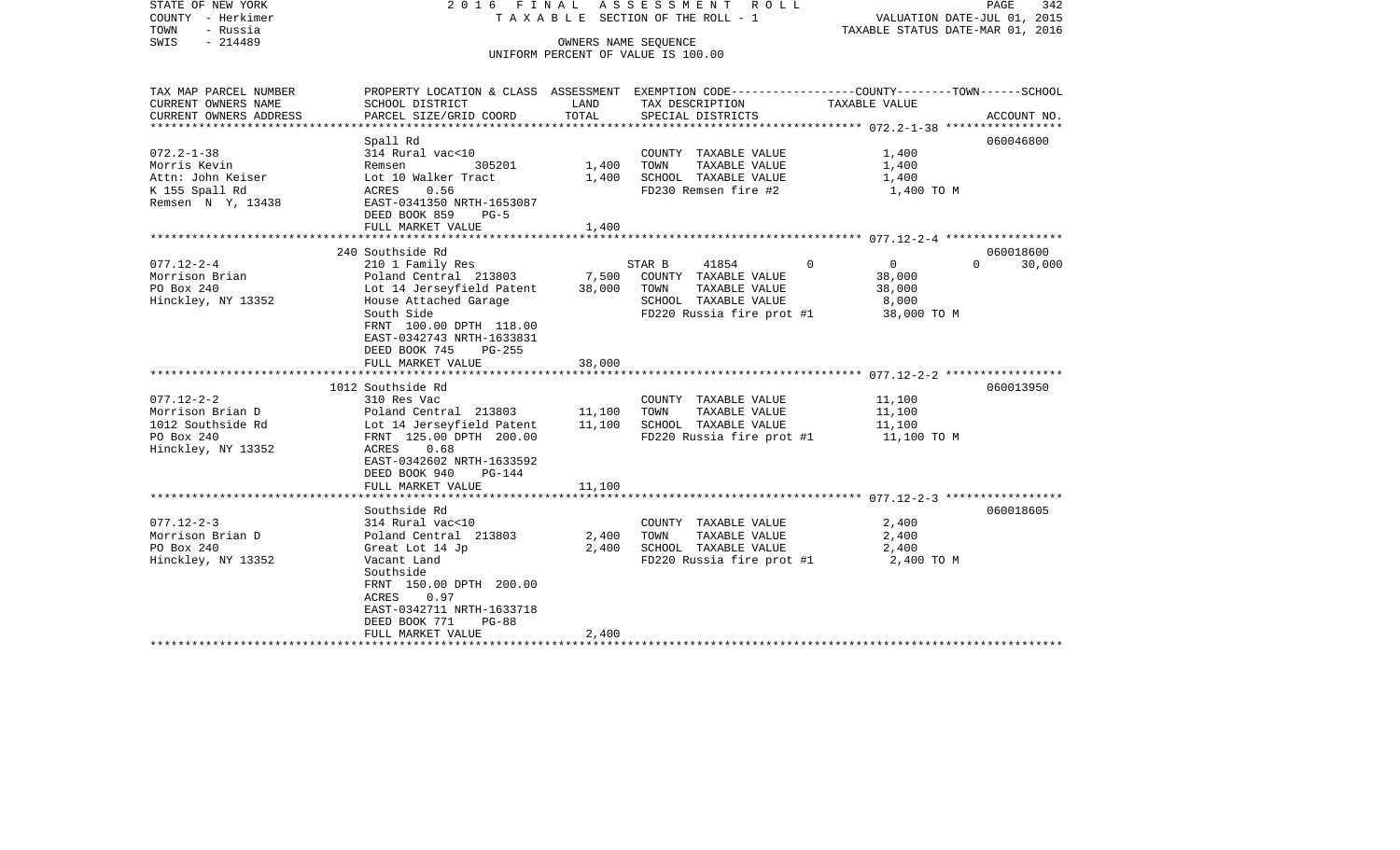| STATE OF NEW YORK<br>COUNTY - Herkimer               | 2016 FINAL ASSESSMENT                                                                           | T A X A B L E SECTION OF THE ROLL - 1 |                        | R O L L                   |             |                                  | VALUATION DATE-JUL 01, 2015 | PAGE<br>343    |
|------------------------------------------------------|-------------------------------------------------------------------------------------------------|---------------------------------------|------------------------|---------------------------|-------------|----------------------------------|-----------------------------|----------------|
| - Russia<br>TOWN<br>$-214489$<br>SWIS                |                                                                                                 |                                       | OWNERS NAME SEOUENCE   |                           |             | TAXABLE STATUS DATE-MAR 01, 2016 |                             |                |
|                                                      |                                                                                                 | UNIFORM PERCENT OF VALUE IS 100.00    |                        |                           |             |                                  |                             |                |
|                                                      |                                                                                                 |                                       |                        |                           |             |                                  |                             |                |
| TAX MAP PARCEL NUMBER                                | PROPERTY LOCATION & CLASS ASSESSMENT EXEMPTION CODE---------------COUNTY-------TOWN------SCHOOL |                                       |                        |                           |             |                                  |                             |                |
| CURRENT OWNERS NAME                                  | SCHOOL DISTRICT                                                                                 | LAND                                  | TAX DESCRIPTION        |                           |             | TAXABLE VALUE                    |                             |                |
| CURRENT OWNERS ADDRESS                               | PARCEL SIZE/GRID COORD                                                                          | TOTAL                                 |                        | SPECIAL DISTRICTS         |             |                                  |                             | ACCOUNT NO.    |
| ************************                             |                                                                                                 |                                       |                        |                           |             |                                  |                             |                |
|                                                      | 1000 Southside Rd                                                                               |                                       |                        |                           |             |                                  |                             | 060010710      |
| $077.12 - 2 - 1$                                     | 210 1 Family Res                                                                                |                                       | VET COM C 41132        |                           | 0           | 14,900                           | $\Omega$                    | $\mathbf 0$    |
| Morrison Robert E                                    | Poland Central 213803                                                                           |                                       | 12,500 VET COM T 41133 |                           | $\mathbf 0$ | $\mathbf{0}$                     | 14,900                      | $\mathbf 0$    |
| Morrison Elizabeth                                   | Lot 14 Jerseyfield Patent                                                                       |                                       | 59,600 VET DIS C 41142 |                           | $\mathbf 0$ | 2,980                            | $\mathbf 0$                 | 0              |
| 1000 Southside Rd                                    | House                                                                                           |                                       | VET DIS T 41143        |                           | $\mathbf 0$ | $\mathbf{0}$                     | 2,980                       | $\Omega$       |
| Cold Brook, NY 13324-1902                            | 1.00<br>ACRES                                                                                   |                                       | STAR B                 | 41854                     | $\Omega$    | $\overline{0}$                   | $\Omega$                    | 30,000         |
|                                                      | EAST-0342437 NRTH-1633515                                                                       |                                       |                        | COUNTY TAXABLE VALUE      |             | 41,720                           |                             |                |
|                                                      | DEED BOOK 764<br>PG-496                                                                         |                                       | TOWN                   | TAXABLE VALUE             |             | 41,720                           |                             |                |
|                                                      | FULL MARKET VALUE                                                                               | 59,600                                |                        | SCHOOL TAXABLE VALUE      |             | 29,600                           |                             |                |
|                                                      |                                                                                                 |                                       |                        | FD220 Russia fire prot #1 |             | 59,600 TO M                      |                             |                |
|                                                      |                                                                                                 |                                       |                        |                           |             |                                  |                             |                |
| $077.4 - 3 - 2$                                      | Grant Rd<br>312 Vac w/imprv                                                                     |                                       |                        | COUNTY TAXABLE VALUE      |             | 54,000                           |                             |                |
| Morrow Revocable Trust Matthew Poland Central 213803 |                                                                                                 | 42,000                                | TOWN                   | TAXABLE VALUE             |             | 54,000                           |                             |                |
| Morrow Revocable Trust Elaine Pole Barn              |                                                                                                 | 54,000                                |                        | SCHOOL TAXABLE VALUE      |             | 54,000                           |                             |                |
| 18 Dickerson Rd                                      | FRNT 1892.00 DPTH                                                                               |                                       |                        | FD220 Russia fire prot #1 |             | 54,000 TO M                      |                             |                |
| Augusta, NJ 07622                                    | ACRES 100.00                                                                                    |                                       |                        |                           |             |                                  |                             |                |
|                                                      | EAST-0342717 NRTH-1630380                                                                       |                                       |                        |                           |             |                                  |                             |                |
|                                                      | DEED BOOK 1552<br>PG-581                                                                        |                                       |                        |                           |             |                                  |                             |                |
|                                                      | FULL MARKET VALUE                                                                               | 54,000                                |                        |                           |             |                                  |                             |                |
|                                                      |                                                                                                 |                                       |                        |                           |             |                                  |                             |                |
|                                                      | 1475 Grant Rd                                                                                   |                                       |                        |                           |             |                                  |                             | 060022320      |
| $077.12 - 2 - 5.1$                                   | 210 1 Family Res                                                                                |                                       | VET COM C 41132        |                           | $\Omega$    | 14,250                           | $\Omega$                    | $\Omega$       |
| Morse Denise                                         | Poland Central 213803                                                                           |                                       | 12,500 VET COM T 41133 |                           | $\mathbf 0$ | $\mathbf 0$                      | 14,250                      | $\overline{0}$ |
| 1475 Grant Rd                                        | Lot 14 Jerseyfield Patent                                                                       |                                       | 57,000 STAR B          | 41854                     | $\Omega$    | $\circ$                          | $\Omega$                    | 30,000         |
| Cold Brook, NY 13324                                 | House                                                                                           |                                       |                        | COUNTY TAXABLE VALUE      |             | 42,750                           |                             |                |
|                                                      | Grant                                                                                           |                                       | TOWN                   | TAXABLE VALUE             |             | 42,750                           |                             |                |
|                                                      | FRNT 250.00 DPTH 180.00                                                                         |                                       |                        | SCHOOL TAXABLE VALUE      |             | 27,000                           |                             |                |
|                                                      | <b>BANK</b><br>135                                                                              |                                       |                        | FD220 Russia fire prot #1 |             | 57,000 TO M                      |                             |                |
|                                                      | EAST-0342871 NRTH-1633927                                                                       |                                       |                        |                           |             |                                  |                             |                |
|                                                      | DEED BOOK 912<br><b>PG-390</b><br>FULL MARKET VALUE                                             | 57,000                                |                        |                           |             |                                  |                             |                |
|                                                      |                                                                                                 |                                       |                        |                           |             |                                  |                             |                |
|                                                      | 102 HOTEL Rd                                                                                    |                                       |                        |                           |             |                                  |                             | 060025350      |
| $072.15 - 1 - 60$                                    | 270 Mfg housing                                                                                 |                                       | AGED-CNTY 41802        |                           | $\Omega$    | 18,250                           | $\Omega$                    | $\Omega$       |
| Mosher Andrea                                        | 305201<br>Remsen                                                                                | 13,200 STAR EN                        |                        | 41834                     | $\Omega$    | $\mathbf{0}$                     | $\mathbf 0$                 | 36,500         |
| 102 Hotel Rd                                         | Lot 23 Walker Tract                                                                             | 36,500                                |                        | COUNTY TAXABLE VALUE      |             | 18,250                           |                             |                |
| Remsen, NY 13438                                     | Mobile Home                                                                                     |                                       | TOWN                   | TAXABLE VALUE             |             | 36,500                           |                             |                |
|                                                      | FRNT 120.00 DPTH 155.00                                                                         |                                       |                        | SCHOOL TAXABLE VALUE      |             | $\Omega$                         |                             |                |

 $ACRES$  0.75 FD230 Remsen fire #2

FULL MARKET VALUE 36,500 \*\*\*\*\*\*\*\*\*\*\*\*\*\*\*\*\*\*\*\*\*\*\*\*\*\*\*\*\*\*\*\*\*\*\*\*\*\*\*\*\*\*\*\*\*\*\*\*\*\*\*\*\*\*\*\*\*\*\*\*\*\*\*\*\*\*\*\*\*\*\*\*\*\*\*\*\*\*\*\*\*\*\*\*\*\*\*\*\*\*\*\*\*\*\*\*\*\*\*\*\*\*\*\*\*\*\*\*\*\*\*\*\*\*\*\*\*\*\*\*\*\*\*\*\*\*\*\*\*\*\*\*

 EAST-0340229 NRTH-1645492 DEED BOOK 00823 PG-00139 36,500 TO M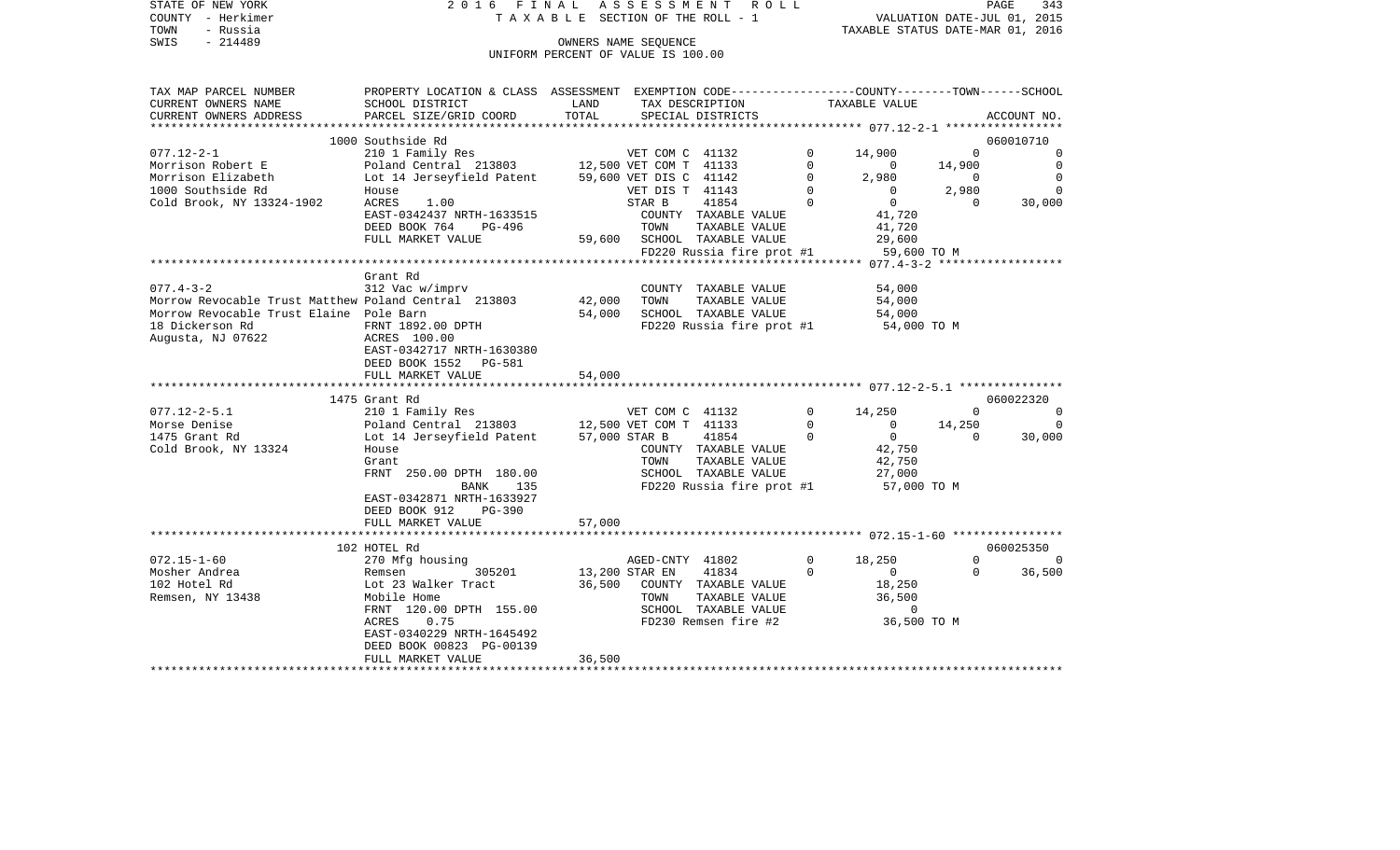| STATE OF NEW YORK<br>COUNTY - Herkimer<br>TOWN<br>- Russia<br>SWIS<br>$-214489$                                                                                               | 2016 FINAL                                                                                                                                                                                                                                                                                                                                                                                                             | OWNERS NAME SEOUENCE                                     | ASSESSMENT ROLL<br>TAXABLE SECTION OF THE ROLL - 1                                                                                                                                             | PAGE<br>344<br>VALUATION DATE-JUL 01, 2015<br>TAXABLE STATUS DATE-MAR 01, 2016                                    |
|-------------------------------------------------------------------------------------------------------------------------------------------------------------------------------|------------------------------------------------------------------------------------------------------------------------------------------------------------------------------------------------------------------------------------------------------------------------------------------------------------------------------------------------------------------------------------------------------------------------|----------------------------------------------------------|------------------------------------------------------------------------------------------------------------------------------------------------------------------------------------------------|-------------------------------------------------------------------------------------------------------------------|
|                                                                                                                                                                               |                                                                                                                                                                                                                                                                                                                                                                                                                        |                                                          | UNIFORM PERCENT OF VALUE IS 100.00                                                                                                                                                             |                                                                                                                   |
| TAX MAP PARCEL NUMBER<br>CURRENT OWNERS NAME                                                                                                                                  | SCHOOL DISTRICT                                                                                                                                                                                                                                                                                                                                                                                                        | LAND                                                     | TAX DESCRIPTION                                                                                                                                                                                | PROPERTY LOCATION & CLASS ASSESSMENT EXEMPTION CODE----------------COUNTY-------TOWN------SCHOOL<br>TAXABLE VALUE |
| CURRENT OWNERS ADDRESS<br>*****************                                                                                                                                   | PARCEL SIZE/GRID COORD                                                                                                                                                                                                                                                                                                                                                                                                 | TOTAL                                                    | SPECIAL DISTRICTS                                                                                                                                                                              | ACCOUNT NO.<br>****************** 077.1-1-7 ***************                                                       |
|                                                                                                                                                                               | Southside Rd                                                                                                                                                                                                                                                                                                                                                                                                           |                                                          |                                                                                                                                                                                                | 060017970                                                                                                         |
| $077.1 - 1 - 7$<br>Moylan Joan<br>Murphy Betty<br>c/o Judith MacNaught<br>816 Dick Mason Rd                                                                                   | 260 Seasonal res<br>Poland Central 213803<br>Lot 15 Jerseyfield Patent<br>Camp<br>FRNT 100.00 DPTH 57.00                                                                                                                                                                                                                                                                                                               | 9,200<br>31,000                                          | COUNTY TAXABLE VALUE<br>TOWN<br>TAXABLE VALUE<br>SCHOOL TAXABLE VALUE<br>FD220 Russia fire prot #1                                                                                             | 31,000<br>31,000<br>31,000<br>31,000 TO M                                                                         |
| Delhi, NY 13753                                                                                                                                                               | EAST-0334077 NRTH-1634026<br>DEED BOOK 1372 PG-674<br>FULL MARKET VALUE                                                                                                                                                                                                                                                                                                                                                | 31,000                                                   |                                                                                                                                                                                                |                                                                                                                   |
|                                                                                                                                                                               |                                                                                                                                                                                                                                                                                                                                                                                                                        |                                                          |                                                                                                                                                                                                |                                                                                                                   |
| $072.12 - 2 - 2$<br>Moylan Mary D<br>7096 Ives Rd<br>Marcy, NY 13403<br>$072.12 - 2 - 5$<br>Moylan Trust June M<br>Moylan Mary D<br>9 Geraldine Ave<br>New Hartford, NY 13413 | Pardee Rd<br>314 Rural vac<10<br>305201<br>Remsen<br>Lot 7 Lush Tract<br>Vacant Land<br>6.90<br>ACRES<br>EAST-0345406 NRTH-1652119<br>DEED BOOK 767<br>PG-487<br>FULL MARKET VALUE<br>158 Silverstone Rd<br>260 Seasonal res<br>Remsen<br>305201<br>Lot 1 Jacobs Tract<br>Camp<br>Silverstone<br>FRNT 245.00 DPTH 192.00<br>0.86<br>ACRES<br>EAST-0345784 NRTH-1652471<br>DEED BOOK 789<br>$PG-5$<br>FULL MARKET VALUE | 17,400<br>17,400<br>17,400<br>14,400<br>33,300<br>33,300 | COUNTY TAXABLE VALUE<br>TOWN<br>TAXABLE VALUE<br>SCHOOL TAXABLE VALUE<br>FD230 Remsen fire #2<br>COUNTY TAXABLE VALUE<br>TAXABLE VALUE<br>TOWN<br>SCHOOL TAXABLE VALUE<br>FD230 Remsen fire #2 | 0047162<br>17,400<br>17,400<br>17,400<br>17,400 TO M<br>060018690<br>33,300<br>33,300<br>33,300<br>33,300 TO M    |
|                                                                                                                                                                               | ********************                                                                                                                                                                                                                                                                                                                                                                                                   |                                                          |                                                                                                                                                                                                |                                                                                                                   |
| $072.12 - 2 - 8$<br>Moylan Trust June M<br>Moylan Mary D<br>9 Geraldine Ave<br>New Hartford, NY 13413                                                                         | Silverstone Rd<br>314 Rural vac<10<br>Remsen<br>305201<br>Lot 2 Jacobs Tract<br>Vacant Land<br>ACRES<br>2.93<br>EAST-0346066 NRTH-1652282<br>DEED BOOK 789<br>$PG-3$                                                                                                                                                                                                                                                   | 9,900<br>9,900                                           | COUNTY TAXABLE VALUE<br>TOWN<br>TAXABLE VALUE<br>SCHOOL TAXABLE VALUE<br>FD230 Remsen fire #2                                                                                                  | 060045670<br>9,900<br>9,900<br>9,900<br>9,900 TO M                                                                |
| ***********************                                                                                                                                                       | FULL MARKET VALUE                                                                                                                                                                                                                                                                                                                                                                                                      | 9,900                                                    |                                                                                                                                                                                                |                                                                                                                   |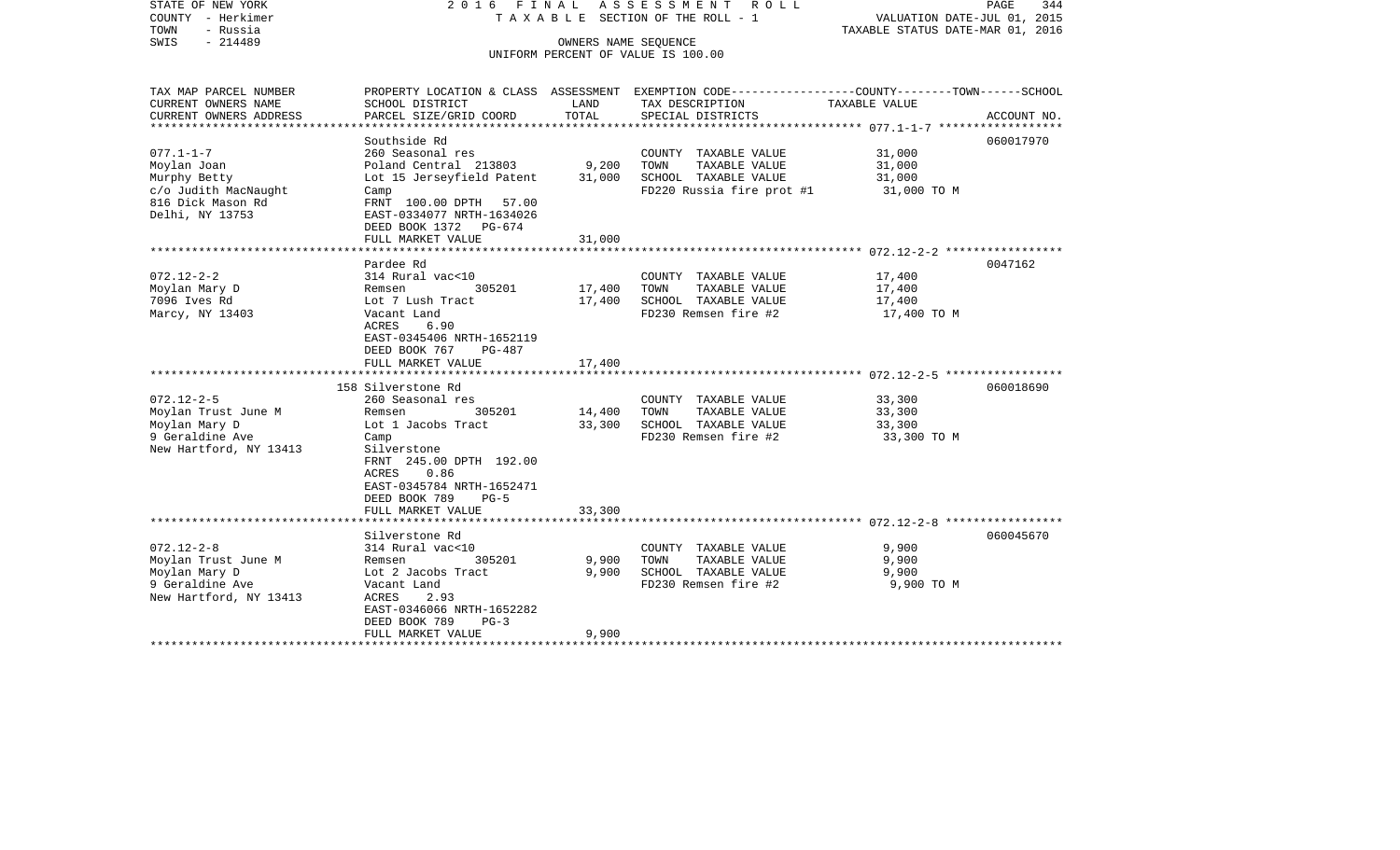| STATE OF NEW YORK<br>COUNTY - Herkimer<br>- Russia<br>TOWN<br>- 214489<br>SWIS | 2016 FINAL                                                                                                                                  |               | ASSESSMENT ROLL<br>TAXABLE SECTION OF THE ROLL - 1<br>OWNERS NAME SEQUENCE<br>UNIFORM PERCENT OF VALUE IS 100.00 |          | VALUATION DATE-JUL 01, 2015<br>TAXABLE STATUS DATE-MAR 01, 2016 | PAGE<br>345 |
|--------------------------------------------------------------------------------|---------------------------------------------------------------------------------------------------------------------------------------------|---------------|------------------------------------------------------------------------------------------------------------------|----------|-----------------------------------------------------------------|-------------|
| TAX MAP PARCEL NUMBER<br>CURRENT OWNERS NAME<br>CURRENT OWNERS ADDRESS         | PROPERTY LOCATION & CLASS ASSESSMENT EXEMPTION CODE---------------COUNTY-------TOWN-----SCHOOL<br>SCHOOL DISTRICT<br>PARCEL SIZE/GRID COORD | LAND<br>TOTAL | TAX DESCRIPTION<br>SPECIAL DISTRICTS                                                                             |          | TAXABLE VALUE                                                   | ACCOUNT NO. |
| *********************                                                          |                                                                                                                                             |               |                                                                                                                  |          |                                                                 |             |
|                                                                                | 123 Red Maple Ln                                                                                                                            |               |                                                                                                                  |          |                                                                 | 060003576   |
| $072.4 - 2 - 5$                                                                | 210 1 Family Res                                                                                                                            |               | CW_15_VET/ 41162                                                                                                 | 0        | 9,000<br>$\mathbf 0$                                            | 0           |
| Mulvihill James J                                                              | Poland Central 213803                                                                                                                       | 54,500 STAR B | 41854                                                                                                            | $\Omega$ | $\overline{0}$<br>$\Omega$                                      | 30,000      |
| Mulvihill Cathleen M                                                           | Lot 46 Jerseyfield Patent                                                                                                                   | 200,000       | COUNTY TAXABLE VALUE                                                                                             |          | 191,000                                                         |             |
| 123 Red Maple Ln                                                               | Seasonal                                                                                                                                    |               | TOWN<br>TAXABLE VALUE<br>SCHOOL TAXABLE VALUE                                                                    |          | 200,000                                                         |             |
| Cold Brook, NY 13324                                                           | Red Maple Ln<br>ACRES 12.50                                                                                                                 |               | FD220 Russia fire prot #1                                                                                        |          | 170,000<br>200,000 TO M                                         |             |
|                                                                                | EAST-0347539 NRTH-1643512                                                                                                                   |               |                                                                                                                  |          |                                                                 |             |
|                                                                                | DEED BOOK 927<br>$PG-613$                                                                                                                   |               |                                                                                                                  |          |                                                                 |             |
|                                                                                | FULL MARKET VALUE                                                                                                                           | 200,000       |                                                                                                                  |          |                                                                 |             |
|                                                                                |                                                                                                                                             |               |                                                                                                                  |          |                                                                 |             |
|                                                                                | 111 Black Cherry Rd                                                                                                                         |               |                                                                                                                  |          |                                                                 |             |
| $072.4 - 2 - 12$                                                               | 311 Res vac land - WTRFNT                                                                                                                   |               | COUNTY TAXABLE VALUE                                                                                             |          | 45,000                                                          |             |
| Mulvihill James J                                                              | Poland Central 213803                                                                                                                       | 45,000        | TOWN<br>TAXABLE VALUE                                                                                            |          | 45,000                                                          |             |
| Mulvihill Cathleen                                                             | Lot 46 Jerseyfield Patent                                                                                                                   | 45,000        | SCHOOL TAXABLE VALUE                                                                                             |          | 45,000                                                          |             |
| 123 Red Maple Ln                                                               | Vacant Land                                                                                                                                 |               | FD220 Russia fire prot #1                                                                                        |          | 45,000 TO M                                                     |             |
| Cold Brook, NY 13324                                                           | ACRES<br>8.10                                                                                                                               |               |                                                                                                                  |          |                                                                 |             |
|                                                                                | EAST-0347068 NRTH-1643376                                                                                                                   |               |                                                                                                                  |          |                                                                 |             |
|                                                                                | DEED BOOK 1566 PG-755                                                                                                                       | 45,000        |                                                                                                                  |          |                                                                 |             |
|                                                                                | FULL MARKET VALUE                                                                                                                           |               |                                                                                                                  |          |                                                                 |             |
|                                                                                | Off Route 365                                                                                                                               |               |                                                                                                                  |          |                                                                 | 060025950   |
| $073.3 - 1 - 20$                                                               | 260 Seasonal res                                                                                                                            |               | COUNTY TAXABLE VALUE                                                                                             |          | 21,700                                                          |             |
| Mumford Jr. Living Trust Rober Poland Central 213803                           |                                                                                                                                             | 6,900         | TOWN<br>TAXABLE VALUE                                                                                            |          | 21,700                                                          |             |
| Mumford Lynda L                                                                | Lot 80 Remsenburg Patent                                                                                                                    | 21,700        | SCHOOL TAXABLE VALUE                                                                                             |          | 21,700                                                          |             |
| 204 Leonard St                                                                 | Camp                                                                                                                                        |               | FD230 Remsen fire #2                                                                                             |          | 21,700 TO M                                                     |             |
| Sherrill, NY 13461                                                             | FRNT<br>80.00 DPTH 120.00                                                                                                                   |               |                                                                                                                  |          |                                                                 |             |
|                                                                                | 0.22<br>ACRES                                                                                                                               |               |                                                                                                                  |          |                                                                 |             |
|                                                                                | EAST-0352739 NRTH-1647523                                                                                                                   |               |                                                                                                                  |          |                                                                 |             |
|                                                                                | DEED BOOK 897<br>$PG-374$                                                                                                                   |               |                                                                                                                  |          |                                                                 |             |
|                                                                                | FULL MARKET VALUE                                                                                                                           | 21,700        |                                                                                                                  |          |                                                                 |             |
|                                                                                |                                                                                                                                             |               |                                                                                                                  |          |                                                                 |             |
|                                                                                | Route 365                                                                                                                                   |               |                                                                                                                  |          |                                                                 | 060000060   |
| $073.3 - 1 - 21$                                                               | 314 Rural vac<10                                                                                                                            | 300           | COUNTY TAXABLE VALUE<br>TOWN<br>TAXABLE VALUE                                                                    |          | 300<br>300                                                      |             |
| Mumford Jr. Living Trust Rober Poland Central 213803<br>Mumford Lynda L        | Lot 80 Rp                                                                                                                                   | 300           | SCHOOL TAXABLE VALUE                                                                                             |          | 300                                                             |             |
| 204 Leonard St                                                                 | Land 0.11 Acre                                                                                                                              |               | FD230 Remsen fire #2                                                                                             |          | 300 TO M                                                        |             |
| Sherrill, NY 13461                                                             | Rte 365                                                                                                                                     |               |                                                                                                                  |          |                                                                 |             |
|                                                                                | FRNT<br>40.00 DPTH 120.00                                                                                                                   |               |                                                                                                                  |          |                                                                 |             |
|                                                                                | EAST-0316174 NRTH-1222949                                                                                                                   |               |                                                                                                                  |          |                                                                 |             |
|                                                                                | DEED BOOK 897<br>PG-372                                                                                                                     |               |                                                                                                                  |          |                                                                 |             |
|                                                                                | FULL MARKET VALUE                                                                                                                           | 300           |                                                                                                                  |          |                                                                 |             |
|                                                                                |                                                                                                                                             |               | ************************                                                                                         |          |                                                                 |             |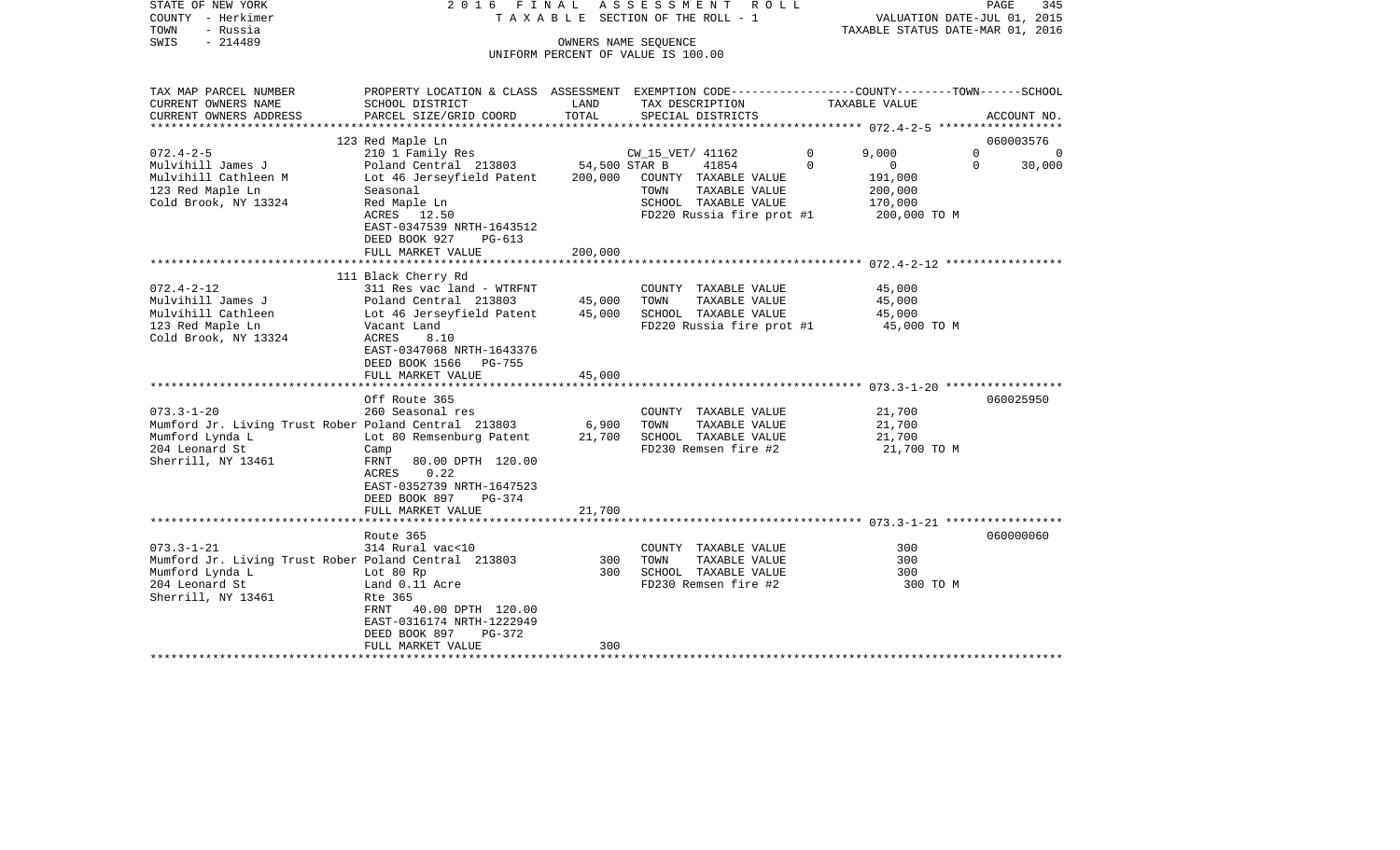| COUNTY<br>- Herkimer<br>TOWN<br>- Russia                   |                                                                                                 | T A X A B L E SECTION OF THE ROLL - 1 | VALUATION DATE-JUL 01, 2015<br>TAXABLE STATUS DATE-MAR 01, 2016 |                            |                    |
|------------------------------------------------------------|-------------------------------------------------------------------------------------------------|---------------------------------------|-----------------------------------------------------------------|----------------------------|--------------------|
| $-214489$<br>SWIS                                          |                                                                                                 |                                       | OWNERS NAME SEQUENCE                                            |                            |                    |
|                                                            |                                                                                                 |                                       | UNIFORM PERCENT OF VALUE IS 100.00                              |                            |                    |
|                                                            |                                                                                                 |                                       |                                                                 |                            |                    |
| TAX MAP PARCEL NUMBER                                      | PROPERTY LOCATION & CLASS ASSESSMENT EXEMPTION CODE---------------COUNTY-------TOWN------SCHOOL |                                       |                                                                 |                            |                    |
| CURRENT OWNERS NAME                                        | SCHOOL DISTRICT                                                                                 | LAND                                  | TAX DESCRIPTION                                                 | TAXABLE VALUE              |                    |
| CURRENT OWNERS ADDRESS                                     | PARCEL SIZE/GRID COORD                                                                          | TOTAL                                 | SPECIAL DISTRICTS                                               |                            | ACCOUNT NO.        |
|                                                            |                                                                                                 |                                       |                                                                 |                            |                    |
|                                                            | Route 365                                                                                       |                                       |                                                                 |                            | 060001830          |
| $073.3 - 1 - 23$                                           | 314 Rural vac<10                                                                                |                                       | COUNTY TAXABLE VALUE                                            | 1,400                      |                    |
| Mumford Jr. Living Trust Rober Poland Central 213803 1,400 |                                                                                                 |                                       | TOWN<br>TAXABLE VALUE                                           | 1,400                      |                    |
| Mumford Lynda L                                            | Lot 80 Remsenburg Patent                                                                        | 1,400                                 | SCHOOL TAXABLE VALUE                                            | 1,400                      |                    |
| 204 Leonard St                                             | Vacant Land                                                                                     |                                       | FD230 Remsen fire #2                                            | 1,400 TO M                 |                    |
| Sherrill, NY 13461                                         | FRNT<br>80.00 DPTH 240.00                                                                       |                                       |                                                                 |                            |                    |
|                                                            | ACRES<br>0.55                                                                                   |                                       |                                                                 |                            |                    |
|                                                            | EAST-0352529 NRTH-1647503                                                                       |                                       |                                                                 |                            |                    |
|                                                            | DEED BOOK 897<br>PG-370                                                                         |                                       |                                                                 |                            |                    |
|                                                            | FULL MARKET VALUE                                                                               | 1,400                                 |                                                                 |                            |                    |
|                                                            |                                                                                                 |                                       |                                                                 |                            |                    |
|                                                            | Route 365                                                                                       |                                       |                                                                 |                            | 060018840          |
| $073.3 - 1 - 19$                                           | 260 Seasonal res                                                                                |                                       | COUNTY TAXABLE VALUE                                            | 38,500                     |                    |
| Mumford Living Trust                                       | Poland Central 213803                                                                           | 8,100                                 | TOWN<br>TAXABLE VALUE                                           | 38,500                     |                    |
| Mumford Robert & Lynda                                     | Lot 80 Remsenburg Patent                                                                        | 38,500                                | SCHOOL TAXABLE VALUE                                            | 38,500                     |                    |
| 204 Leonard St                                             | Camp                                                                                            |                                       | FD230 Remsen fire #2                                            | 38,500 TO M                |                    |
| Sherrill, NY 13461                                         | FRNT 120.00 DPTH 120.00                                                                         |                                       |                                                                 |                            |                    |
|                                                            | EAST-0352654 NRTH-1647497                                                                       |                                       |                                                                 |                            |                    |
|                                                            | DEED BOOK 917<br>PG-126                                                                         |                                       |                                                                 |                            |                    |
|                                                            | FULL MARKET VALUE                                                                               | 38,500                                |                                                                 |                            |                    |
|                                                            |                                                                                                 |                                       |                                                                 |                            |                    |
|                                                            | Route 365                                                                                       |                                       |                                                                 |                            | 060018870          |
| $073.3 - 1 - 84$                                           | 314 Rural vac<10                                                                                |                                       | COUNTY TAXABLE VALUE                                            | 400                        |                    |
| Mumford Living Trust                                       | Poland Central 213803                                                                           | 400<br>400                            | TOWN<br>TAXABLE VALUE<br>SCHOOL TAXABLE VALUE                   | 400<br>400                 |                    |
| Mumford, Jr. Robert & Lynda<br>204 Leonard St              | Lot 80 Remsenburg Patent<br>Vacant Land                                                         |                                       | FD230 Remsen fire #2                                            | 400 TO M                   |                    |
| Sherrill, NY 13461                                         | 25.00 DPTH 120.00<br>FRNT                                                                       |                                       |                                                                 |                            |                    |
|                                                            | EAST-0352627 NRTH-1647573                                                                       |                                       |                                                                 |                            |                    |
|                                                            | DEED BOOK 917<br><b>PG-129</b>                                                                  |                                       |                                                                 |                            |                    |
|                                                            | FULL MARKET VALUE                                                                               | 400                                   |                                                                 |                            |                    |
|                                                            |                                                                                                 |                                       |                                                                 |                            |                    |
|                                                            | 6098 Military Rd                                                                                |                                       |                                                                 |                            | 060020880          |
| $083.1 - 1 - 48$                                           | 241 Rural res&ag                                                                                |                                       | STAR B<br>41854                                                 | $\mathbf 0$<br>$\mathbf 0$ | $\Omega$<br>30,000 |
| Murdock Margaret W                                         | Poland Central 213803                                                                           | 128,300                               | COUNTY TAXABLE VALUE                                            | 389,700                    |                    |
| 6098 Military Rd                                           | Lot 105 Royal Grant                                                                             | 389,700                               | TAXABLE VALUE<br>TOWN                                           | 389,700                    |                    |
| Remsen, NY 13438                                           | FRNT 7350.00 DPTH                                                                               |                                       | SCHOOL TAXABLE VALUE                                            | 359,700                    |                    |
|                                                            | ACRES 116.40                                                                                    |                                       | FD220 Russia fire prot #1                                       | 389,700 TO M               |                    |
|                                                            | EAST-0324353 NRTH-1624884                                                                       |                                       |                                                                 |                            |                    |
|                                                            | DEED BOOK 00851 PG-00523                                                                        |                                       |                                                                 |                            |                    |
|                                                            | FULL MARKET VALUE                                                                               | 389,700                               |                                                                 |                            |                    |
|                                                            |                                                                                                 |                                       |                                                                 |                            |                    |
|                                                            | Fisher Rd                                                                                       |                                       |                                                                 |                            | 060020220          |
| $084.1 - 3 - 5$                                            | 322 Rural vac>10                                                                                |                                       | COUNTY TAXABLE VALUE                                            | 32,600                     |                    |
| Murphy Scott                                               | Poland Central 213803                                                                           | 32,600                                | TAXABLE VALUE<br>TOWN                                           | 32,600                     |                    |
| 253 Fisher Rd                                              | Lot 97 Royal Grant                                                                              | 32,600                                | SCHOOL TAXABLE VALUE                                            | 32,600                     |                    |
| Cold Brook, NY 13324                                       | Vacant Land                                                                                     |                                       | FD220 Russia fire prot #1                                       | 32,600 TO M                |                    |
|                                                            | 23.40<br>ACRES                                                                                  |                                       |                                                                 |                            |                    |
|                                                            | EAST-0354194 NRTH-1622244                                                                       |                                       |                                                                 |                            |                    |
|                                                            | DEED BOOK 1441<br>PG-466                                                                        |                                       |                                                                 |                            |                    |
|                                                            | FULL MARKET VALUE                                                                               | 32,600                                |                                                                 |                            |                    |
| ***********                                                |                                                                                                 |                                       |                                                                 |                            |                    |

PAGE 346

STATE OF NEW YORK 2 0 1 6 F I N A L A S S E S S M E N T R O L L PAGE 346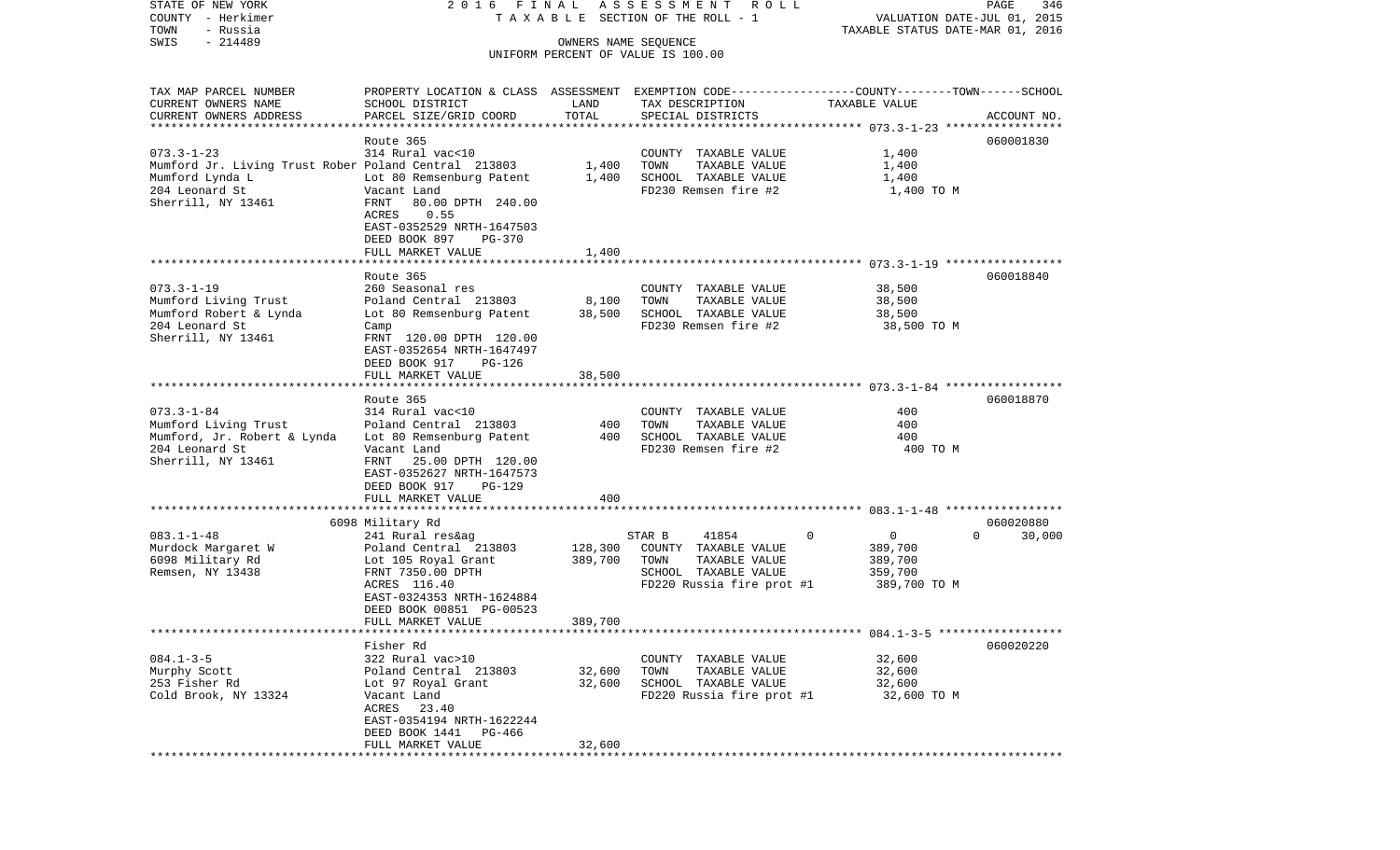| STATE OF NEW YORK<br>COUNTY - Herkimer<br>TOWN<br>- Russia<br>$-214489$<br>SWIS                       | 2016 FINAL                                                                                                                                                                                       |                              | ASSESSMENT ROLL<br>TAXABLE SECTION OF THE ROLL - 1<br>OWNERS NAME SEQUENCE<br>UNIFORM PERCENT OF VALUE IS 100.00  |               | VALUATION DATE-JUL 01, 2015<br>TAXABLE STATUS DATE-MAR 01, 2016 | PAGE               | 347         |
|-------------------------------------------------------------------------------------------------------|--------------------------------------------------------------------------------------------------------------------------------------------------------------------------------------------------|------------------------------|-------------------------------------------------------------------------------------------------------------------|---------------|-----------------------------------------------------------------|--------------------|-------------|
| TAX MAP PARCEL NUMBER<br>CURRENT OWNERS NAME                                                          | PROPERTY LOCATION & CLASS ASSESSMENT EXEMPTION CODE---------------COUNTY-------TOWN-----SCHOOL<br>SCHOOL DISTRICT                                                                                | LAND                         | TAX DESCRIPTION                                                                                                   |               | TAXABLE VALUE                                                   |                    |             |
| CURRENT OWNERS ADDRESS                                                                                | PARCEL SIZE/GRID COORD                                                                                                                                                                           | TOTAL                        | SPECIAL DISTRICTS<br>**************************                                                                   |               |                                                                 |                    | ACCOUNT NO. |
|                                                                                                       | 253 Fisher Rd                                                                                                                                                                                    |                              |                                                                                                                   |               |                                                                 |                    | 060043240   |
| $084.1 - 3 - 6$                                                                                       | 210 1 Family Res                                                                                                                                                                                 |                              | VET COM C 41132                                                                                                   | $\Omega$      | 15,000                                                          | $\Omega$           | $\Omega$    |
| Murphy Scott                                                                                          | Poland Central 213803                                                                                                                                                                            |                              | 28,900 VET COM T 41133<br>41854                                                                                   | 0<br>$\Omega$ | $\circ$<br>$\overline{0}$                                       | 20,000<br>$\Omega$ | $\Omega$    |
| 253 Fisher Rd<br>Cold Brook, NY 13324                                                                 | N 97 Rg<br>Lot 20 Acres<br>Fisher Road<br>ACRES 20.00<br>EAST-0354709 NRTH-1622162                                                                                                               | 135,900 STAR B               | COUNTY TAXABLE VALUE<br>TOWN<br>TAXABLE VALUE<br>SCHOOL TAXABLE VALUE<br>FD220 Russia fire prot #1                |               | 120,900<br>115,900<br>105,900<br>135,900 TO M                   |                    | 30,000      |
|                                                                                                       | DEED BOOK 1441 PG-466<br>FULL MARKET VALUE                                                                                                                                                       | 135,900                      |                                                                                                                   |               |                                                                 |                    |             |
|                                                                                                       |                                                                                                                                                                                                  |                              |                                                                                                                   |               |                                                                 |                    |             |
| $072.12 - 2 - 21$                                                                                     | Silverstone Rd<br>314 Rural vac<10                                                                                                                                                               |                              | COUNTY TAXABLE VALUE                                                                                              |               | 3,200                                                           |                    | 060051440   |
| Murphy Sr Michael I<br>Murphy Bonnie B<br>237 Silverstone Rd<br>Remsen, NY 13438                      | Remsen<br>305201<br>Lot 2 Jacobs Tract<br>Vacant Land<br>FRNT 100.00 DPTH 280.00                                                                                                                 | 3,200<br>3,200               | TAXABLE VALUE<br>TOWN<br>SCHOOL TAXABLE VALUE<br>FD230 Remsen fire #2                                             |               | 3,200<br>3,200<br>3,200 TO M                                    |                    |             |
|                                                                                                       | 0.64<br>ACRES<br>EAST-0346171 NRTH-1651627<br>DEED BOOK 1146 PG-321<br>FULL MARKET VALUE                                                                                                         | 3,200                        |                                                                                                                   |               |                                                                 |                    |             |
|                                                                                                       |                                                                                                                                                                                                  |                              |                                                                                                                   |               |                                                                 |                    |             |
|                                                                                                       | 237 Silverstone Rd                                                                                                                                                                               |                              |                                                                                                                   |               |                                                                 |                    | 060017340   |
| $072.12 - 2 - 33$<br>Murphy Sr Michael I<br>Murphy Bonnie B<br>237 Silverstone Rd<br>Remsen, NY 13438 | 210 1 Family Res<br>305201<br>Remsen<br>Lot 2 Jacobs Tract<br>Camp Att Garage<br>FRNT 98.00 DPTH 240.00<br>ACRES 0.59<br>EAST-0346405 NRTH-1651408<br>DEED BOOK 1146 PG-318<br>FULL MARKET VALUE | 36,000<br>110,000<br>110,000 | STAR EN<br>41834<br>COUNTY TAXABLE VALUE<br>TOWN<br>TAXABLE VALUE<br>SCHOOL TAXABLE VALUE<br>FD230 Remsen fire #2 | $\Omega$      | $\overline{0}$<br>110,000<br>110,000<br>44,700<br>110,000 TO M  | $\Omega$           | 65,300      |
|                                                                                                       |                                                                                                                                                                                                  |                              |                                                                                                                   |               |                                                                 |                    |             |
| $077.4 - 3 - 6$<br>Murphy William C<br>PO Box 702<br>Manorville, NY 11949                             | Grant Rd<br>322 Rural vac>10<br>Poland Central 213803<br>FRNT 754.00 DPTH<br>ACRES 18.30<br>EAST-0344136 NRTH-1630742                                                                            | 27,000<br>27,000             | COUNTY TAXABLE VALUE<br>TOWN<br>TAXABLE VALUE<br>SCHOOL TAXABLE VALUE<br>FD220 Russia fire prot #1                |               | 27,000<br>27,000<br>27,000<br>27,000 TO M                       |                    |             |
| *********************                                                                                 | DEED BOOK 1186 PG-375<br>FULL MARKET VALUE                                                                                                                                                       | 27,000                       |                                                                                                                   |               |                                                                 |                    |             |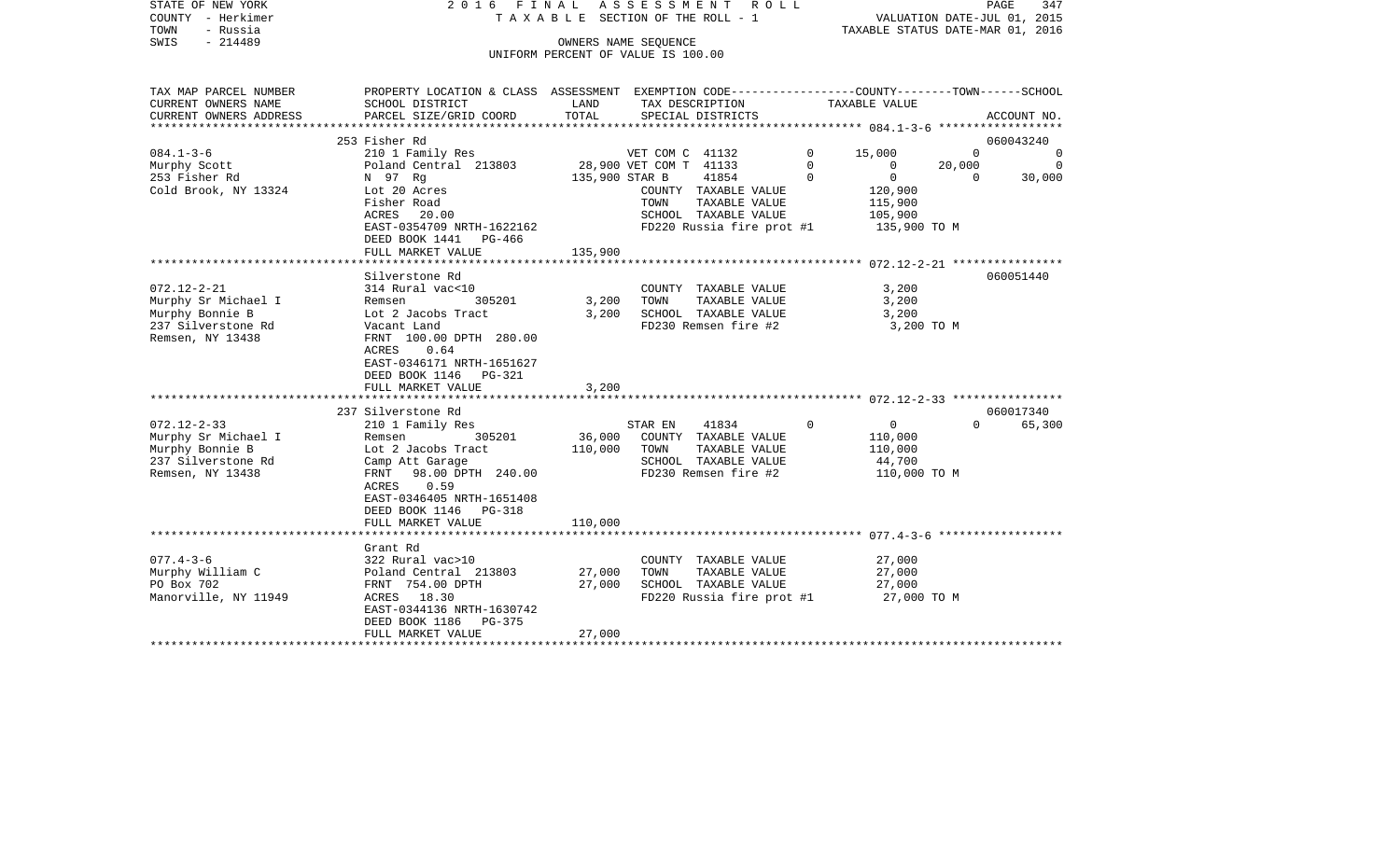| STATE OF NEW YORK         | 2016 FINAL                                                                                       |         | ASSESSMENT<br>R O L L              |               |                            | PAGE<br>348 |
|---------------------------|--------------------------------------------------------------------------------------------------|---------|------------------------------------|---------------|----------------------------|-------------|
| COUNTY - Herkimer         | TAXABLE SECTION OF THE ROLL - 1                                                                  |         | VALUATION DATE-JUL 01, 2015        |               |                            |             |
| TOWN<br>- Russia          |                                                                                                  |         | TAXABLE STATUS DATE-MAR 01, 2016   |               |                            |             |
| $-214489$<br>SWIS         |                                                                                                  |         | OWNERS NAME SEQUENCE               |               |                            |             |
|                           |                                                                                                  |         | UNIFORM PERCENT OF VALUE IS 100.00 |               |                            |             |
|                           |                                                                                                  |         |                                    |               |                            |             |
| TAX MAP PARCEL NUMBER     | PROPERTY LOCATION & CLASS ASSESSMENT EXEMPTION CODE----------------COUNTY-------TOWN------SCHOOL |         |                                    |               |                            |             |
| CURRENT OWNERS NAME       | SCHOOL DISTRICT                                                                                  | LAND    | TAX DESCRIPTION                    | TAXABLE VALUE |                            |             |
| CURRENT OWNERS ADDRESS    | PARCEL SIZE/GRID COORD                                                                           | TOTAL   | SPECIAL DISTRICTS                  |               |                            | ACCOUNT NO. |
| ************************* |                                                                                                  |         |                                    |               |                            |             |
|                           | 124 Schafer Rd                                                                                   |         |                                    |               |                            | 060011340   |
| $072.15 - 1 - 10$         | 260 Seasonal res                                                                                 |         | STAR B<br>41854                    | $\Omega$      | $\mathbf 0$<br>$\Omega$    | 30,000      |
| Murray David E            | 305201<br>Remsen                                                                                 | 6,100   | COUNTY TAXABLE VALUE               |               | 46,000                     |             |
| 124 Schafer Rd            | N 22<br>M P                                                                                      | 46,000  | TOWN<br>TAXABLE VALUE              |               | 46,000                     |             |
| Remsen, NY 13438          | Campl/5                                                                                          |         | SCHOOL TAXABLE VALUE               |               | 16,000                     |             |
|                           | Schafer                                                                                          |         | FD230 Remsen fire #2               |               | 46,000 TO M                |             |
|                           | FRNT<br>96.00 DPTH 103.00                                                                        |         |                                    |               |                            |             |
|                           | EAST-0339755 NRTH-1645989                                                                        |         |                                    |               |                            |             |
|                           | DEED BOOK 1197 PG-566                                                                            |         |                                    |               |                            |             |
|                           | FULL MARKET VALUE                                                                                | 46,000  |                                    |               |                            |             |
|                           |                                                                                                  |         |                                    |               |                            |             |
|                           | Beecher Rd                                                                                       |         |                                    |               |                            |             |
| $088.1 - 1 - 15.6$        | 314 Rural vac<10                                                                                 |         | COUNTY TAXABLE VALUE               |               | 5,200                      |             |
| Murray Edgar              | Poland Central 213803                                                                            | 5,200   | TOWN<br>TAXABLE VALUE              |               | 5,200                      |             |
|                           |                                                                                                  |         |                                    |               |                            |             |
| Murray Beverly            | Vac.land                                                                                         | 5,200   | SCHOOL TAXABLE VALUE               |               | 5,200                      |             |
| 402 Beecher Rd            | FRNT 130.00 DPTH                                                                                 |         | FD220 Russia fire prot #1          |               | 5,200 TO M                 |             |
| Poland, NY 13438          | 2.80<br>ACRES                                                                                    |         |                                    |               |                            |             |
|                           | EAST-0336024 NRTH-1607443                                                                        |         |                                    |               |                            |             |
|                           | DEED BOOK 00868 PG-00405                                                                         |         |                                    |               |                            |             |
|                           | FULL MARKET VALUE                                                                                | 5,200   |                                    |               |                            |             |
|                           |                                                                                                  |         |                                    |               |                            |             |
|                           | Beecher Rd                                                                                       |         |                                    |               |                            |             |
| $088.1 - 1 - 15.8$        | 314 Rural vac<10                                                                                 |         | COUNTY TAXABLE VALUE               |               | 5,500                      |             |
| Murray Edgar              | Poland Central 213803                                                                            | 5,500   | TAXABLE VALUE<br>TOWN              |               | 5,500                      |             |
| Murray Beverly            | FRNT 260.00 DPTH                                                                                 | 5,500   | SCHOOL TAXABLE VALUE               |               | 5,500                      |             |
| 402 Beecher Rd            | 3.00<br>ACRES                                                                                    |         | FD220 Russia fire prot #1          |               | 5,500 TO M                 |             |
| Poland, NY 13431          | EAST-0335762 NRTH-1607504                                                                        |         |                                    |               |                            |             |
|                           | DEED BOOK 937<br>PG-696                                                                          |         |                                    |               |                            |             |
|                           | FULL MARKET VALUE                                                                                | 5,500   |                                    |               |                            |             |
|                           |                                                                                                  |         |                                    |               |                            |             |
|                           | 402 Beecher Rd                                                                                   |         |                                    |               |                            | 060025980   |
| $088.1 - 1 - 17$          | 210 1 Family Res                                                                                 |         | 41834<br>STAR EN                   | $\circ$       | $\overline{0}$<br>$\Omega$ | 65,300      |
| Murray Edgar              | Poland Central 213803                                                                            | 15,200  | COUNTY TAXABLE VALUE               |               | 145,700                    |             |
| Murray Beverly            | Lot 48 Royal Grant                                                                               | 145,700 | TOWN<br>TAXABLE VALUE              |               | 145,700                    |             |
| 402 Beecher Rd            | House                                                                                            |         | SCHOOL TAXABLE VALUE               |               | 80,400                     |             |
| Poland, NY 13431          | Beecher                                                                                          |         | FD220 Russia fire prot #1          |               | 145,700 TO M               |             |
|                           | ACRES<br>2.10 BANK<br>021                                                                        |         |                                    |               |                            |             |
|                           | EAST-0336137 NRTH-1607681                                                                        |         |                                    |               |                            |             |
|                           | DEED BOOK 00652 PG-00896                                                                         |         |                                    |               |                            |             |
|                           | FULL MARKET VALUE                                                                                | 145,700 |                                    |               |                            |             |
|                           |                                                                                                  |         |                                    |               |                            |             |
|                           | Brady Beach Rd                                                                                   |         |                                    |               |                            |             |
| $073.3 - 5 - 4.6$         | 310 Res Vac                                                                                      |         | COUNTY TAXABLE VALUE               |               | 29,000                     |             |
| Murray Judy M             | Poland Central 213803                                                                            | 29,000  | TAXABLE VALUE<br>TOWN              |               | 29,000                     |             |
| 65 Colebourne Rd          | ACRES<br>8.00                                                                                    | 29,000  | SCHOOL TAXABLE VALUE               |               | 29,000                     |             |
| Rochester, NY 14609       |                                                                                                  |         |                                    |               |                            |             |
|                           | EAST-0348921 NRTH-1642546<br>PG-451                                                              |         | FD220 Russia fire prot #1          |               | 29,000 TO M                |             |
|                           | DEED BOOK 1350                                                                                   |         |                                    |               |                            |             |
|                           | FULL MARKET VALUE                                                                                | 29,000  |                                    |               |                            |             |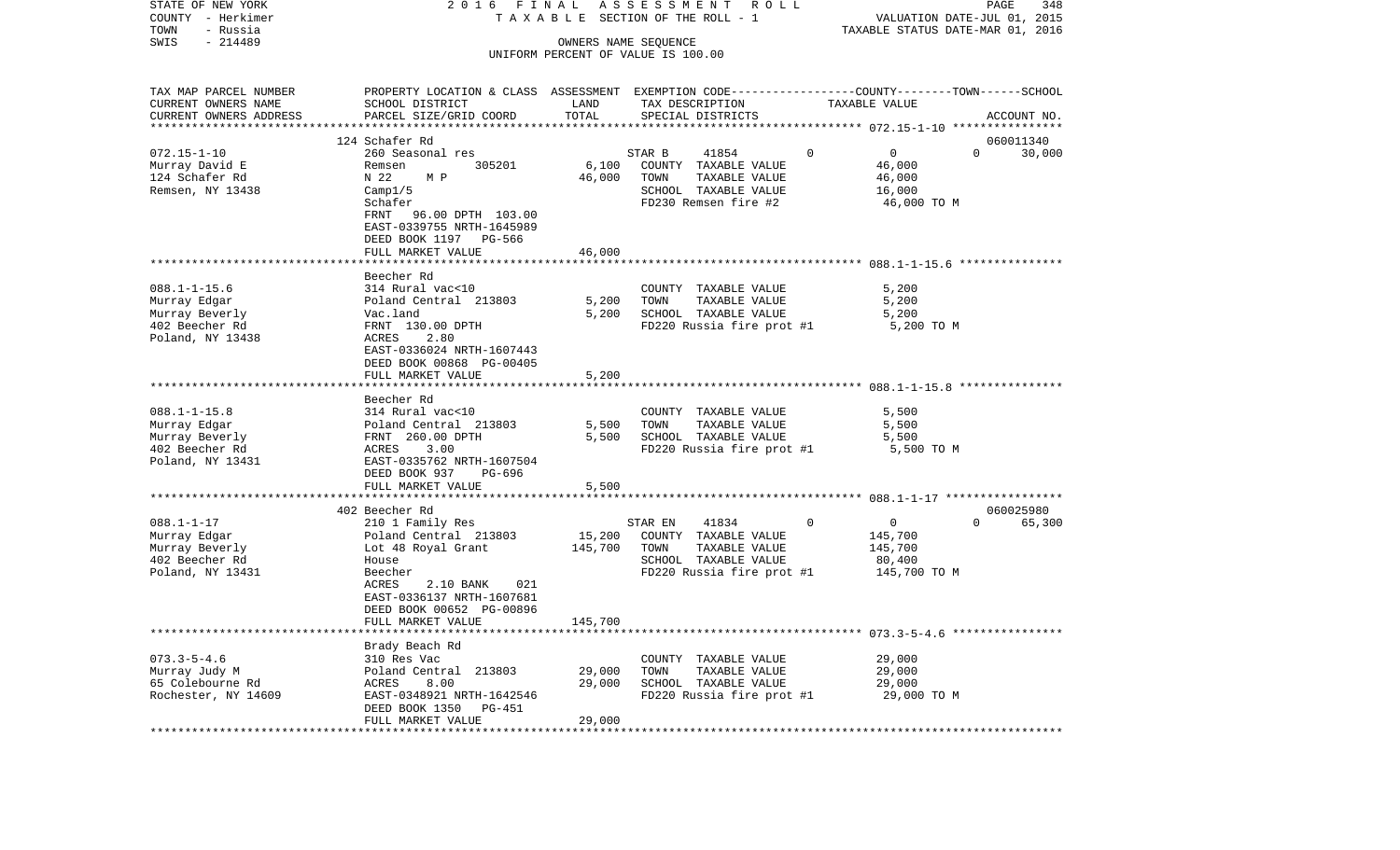| STATE OF NEW YORK<br>COUNTY - Herkimer<br>TOWN<br>- Russia |                                                                                                                    |                      | 2016 FINAL ASSESSMENT ROLL<br>T A X A B L E SECTION OF THE ROLL - 1 | VALUATION DATE-JUL 01, 2015<br>TAXABLE STATUS DATE-MAR 01, 2016 | PAGE<br>349            |
|------------------------------------------------------------|--------------------------------------------------------------------------------------------------------------------|----------------------|---------------------------------------------------------------------|-----------------------------------------------------------------|------------------------|
| $-214489$<br>SWIS                                          |                                                                                                                    | OWNERS NAME SEQUENCE | UNIFORM PERCENT OF VALUE IS 100.00                                  |                                                                 |                        |
| TAX MAP PARCEL NUMBER<br>CURRENT OWNERS NAME               | PROPERTY LOCATION & CLASS ASSESSMENT EXEMPTION CODE---------------COUNTY-------TOWN------SCHOOL<br>SCHOOL DISTRICT | LAND                 | TAX DESCRIPTION                                                     | TAXABLE VALUE                                                   |                        |
| CURRENT OWNERS ADDRESS                                     | PARCEL SIZE/GRID COORD                                                                                             | TOTAL                | SPECIAL DISTRICTS                                                   |                                                                 | ACCOUNT NO.            |
|                                                            | 6195 Military Rd.                                                                                                  |                      |                                                                     |                                                                 |                        |
| $076.4 - 1 - 14.2$                                         | 210 1 Family Res                                                                                                   |                      | 41854<br>STAR B                                                     | 0<br>0                                                          | 30,000<br>$\mathbf{0}$ |
| Murray Richard A                                           | Poland Central 213803                                                                                              | 41,000               | COUNTY TAXABLE VALUE                                                | 152,000                                                         |                        |
| Murray Pamela J                                            | Log Home                                                                                                           | 152,000              | TOWN<br>TAXABLE VALUE                                               | 152,000                                                         |                        |
| 6195 Military Rd<br>Remsen, NY 13438                       | FRNT 510.00 DPTH<br>5.00 BANK<br>ACRES<br>135                                                                      |                      | SCHOOL TAXABLE VALUE<br>FD220 Russia fire prot #1                   | 122,000<br>152,000 TO M                                         |                        |
|                                                            | EAST-0321703 NRTH-1626130<br>DEED BOOK 00855 PG-00248                                                              |                      |                                                                     |                                                                 |                        |
|                                                            | FULL MARKET VALUE                                                                                                  | 152,000              |                                                                     |                                                                 |                        |
|                                                            |                                                                                                                    |                      |                                                                     |                                                                 |                        |
| $076.4 - 1 - 14.3$                                         | 6195 Military Rd.<br>314 Rural vac<10                                                                              |                      | COUNTY TAXABLE VALUE                                                | 14,800                                                          |                        |
| Murray Richard A                                           | Poland Central 213803                                                                                              | 14,800               | TAXABLE VALUE<br>TOWN                                               | 14,800                                                          |                        |
| Murray Pamela J                                            | Vac.land                                                                                                           | 14,800               | SCHOOL TAXABLE VALUE                                                | 14,800                                                          |                        |
| 6195 Military Rd                                           | FRNT 226.00 DPTH                                                                                                   |                      | FD220 Russia fire prot #1                                           | 14,800 TO M                                                     |                        |
| Remsen, NY 13438                                           | ACRES<br>5.90                                                                                                      |                      |                                                                     |                                                                 |                        |
|                                                            | EAST-0321249 NRTH-1626343<br>DEED BOOK 00874 PG-00211                                                              |                      |                                                                     |                                                                 |                        |
|                                                            | FULL MARKET VALUE                                                                                                  | 14,800               |                                                                     |                                                                 |                        |
|                                                            |                                                                                                                    |                      |                                                                     |                                                                 |                        |
|                                                            | Route 365                                                                                                          |                      |                                                                     |                                                                 | 060014760              |
| $073.3 - 1 - 24$                                           | 314 Rural vac<10                                                                                                   |                      | COUNTY TAXABLE VALUE                                                | 400                                                             |                        |
| Mustard Ann J<br>1533 Madison Ave                          | Poland Central 213803<br>Lot 80 Remsenburg Patent                                                                  | 400<br>400           | TAXABLE VALUE<br>TOWN<br>SCHOOL TAXABLE VALUE                       | 400<br>400                                                      |                        |
| Utica N Y, 13501                                           | Vacant Land                                                                                                        |                      | FD230 Remsen fire #2                                                | 400 TO M                                                        |                        |
|                                                            | FRNT 60.00 DPTH 120.00                                                                                             |                      |                                                                     |                                                                 |                        |
|                                                            | EAST-0352656 NRTH-1646917                                                                                          |                      |                                                                     |                                                                 |                        |
|                                                            | DEED BOOK 815<br>PG-642                                                                                            |                      |                                                                     |                                                                 |                        |
|                                                            | FULL MARKET VALUE                                                                                                  | 400                  |                                                                     |                                                                 |                        |
|                                                            | Northwood Rd                                                                                                       |                      |                                                                     |                                                                 | 060019200              |
| $072.2 - 2 - 17$                                           | 314 Rural vac<10                                                                                                   |                      | COUNTY TAXABLE VALUE                                                | 1,300                                                           |                        |
| Myers Frederick W                                          | 305201<br>Remsen                                                                                                   | 1,300                | TOWN<br>TAXABLE VALUE                                               | 1,300                                                           |                        |
| Myers Doris F                                              | Lot 20 Walker Tract                                                                                                | 1,300                | SCHOOL TAXABLE VALUE                                                | 1,300                                                           |                        |
| 1125 Sw Wild Ridge Crt<br>Palm City, FL 34990-2168         | Vacant Land<br>FRNT 128.00 DPTH 254.00                                                                             |                      | FD230 Remsen fire #2                                                | 1,300 TO M                                                      |                        |
|                                                            | ACRES<br>0.53                                                                                                      |                      |                                                                     |                                                                 |                        |
|                                                            | EAST-0343364 NRTH-1648400                                                                                          |                      |                                                                     |                                                                 |                        |
|                                                            | DEED BOOK 00596 PG-00032                                                                                           |                      |                                                                     |                                                                 |                        |
|                                                            | FULL MARKET VALUE                                                                                                  | 1,300                |                                                                     |                                                                 |                        |
|                                                            | 5209 Military Rd                                                                                                   |                      |                                                                     |                                                                 | 060046000              |
| $083.3 - 2 - 17.1$                                         | 210 1 Family Res                                                                                                   |                      | COUNTY TAXABLE VALUE                                                | 140,000                                                         |                        |
| Mykel Joseph                                               | Poland Central 213803                                                                                              | 12,900               | TOWN<br>TAXABLE VALUE                                               | 140,000                                                         |                        |
| Mykel Dawn                                                 | Lot 87 Royal Grant                                                                                                 | 140,000              | SCHOOL TAXABLE VALUE                                                | 140,000                                                         |                        |
| 5209 Military Rd                                           | Vacant Land                                                                                                        |                      | FD220 Russia fire prot #1                                           | 140,000 TO M                                                    |                        |
| Poland, NY                                                 | FRNT 300.00 DPTH 300.00<br>6.30<br>ACRES                                                                           |                      |                                                                     |                                                                 |                        |
|                                                            | EAST-0335113 NRTH-1613601                                                                                          |                      |                                                                     |                                                                 |                        |
|                                                            | DEED BOOK 912<br>PG-583                                                                                            |                      |                                                                     |                                                                 |                        |
|                                                            | FULL MARKET VALUE                                                                                                  | 140,000              |                                                                     |                                                                 |                        |
|                                                            |                                                                                                                    |                      |                                                                     |                                                                 |                        |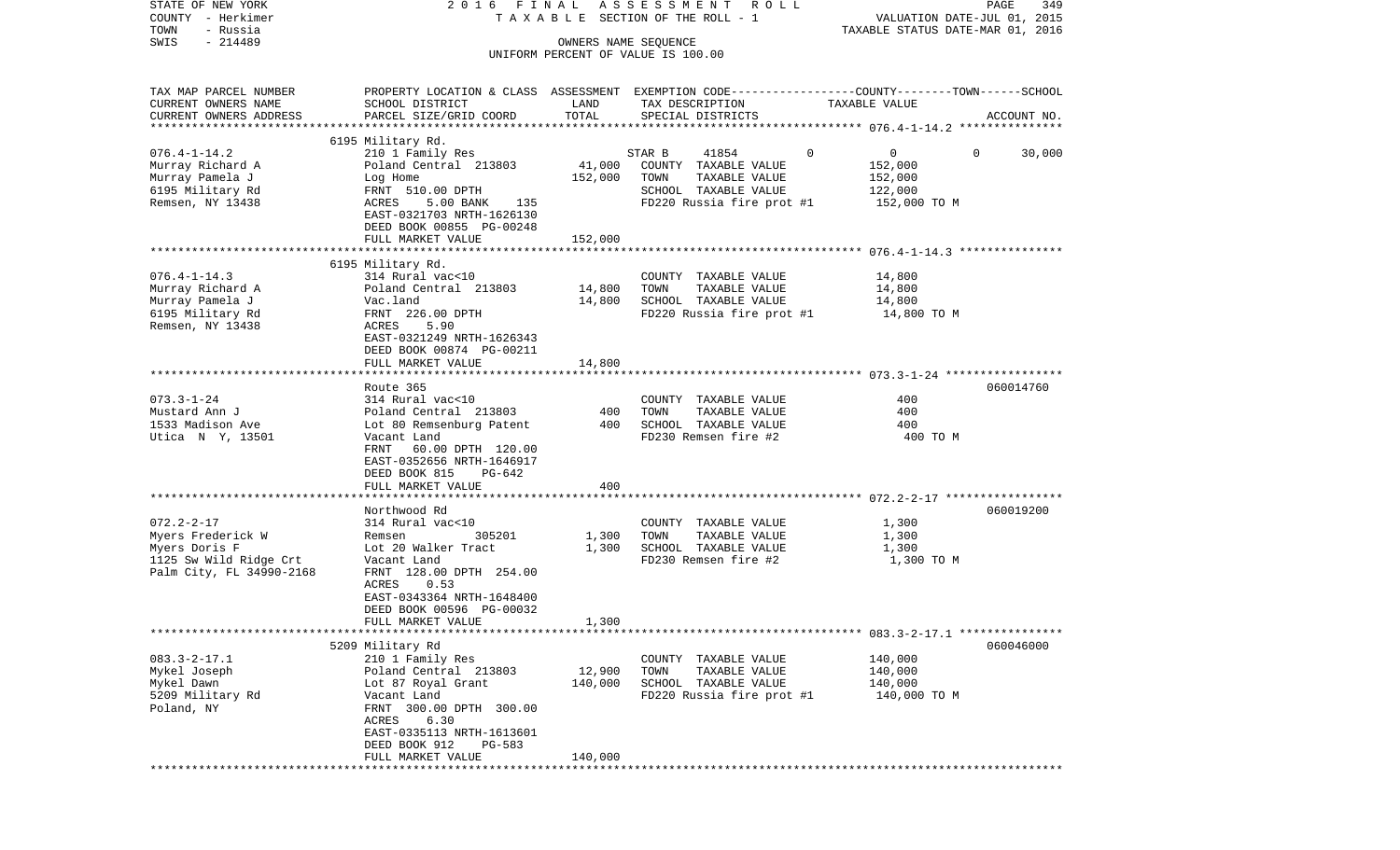| STATE OF NEW YORK<br>COUNTY - Herkimer<br>TOWN<br>- Russia<br>$-214489$<br>SWIS                                                    | 2016 FINAL                                                                                                                                                                                           | OWNERS NAME SEQUENCE         | ASSESSMENT<br>R O L L<br>T A X A B L E SECTION OF THE ROLL - 1<br>UNIFORM PERCENT OF VALUE IS 100.00                  | PAGE<br>350<br>VALUATION DATE-JUL 01, 2015<br>TAXABLE STATUS DATE-MAR 01, 2016 |                                 |  |
|------------------------------------------------------------------------------------------------------------------------------------|------------------------------------------------------------------------------------------------------------------------------------------------------------------------------------------------------|------------------------------|-----------------------------------------------------------------------------------------------------------------------|--------------------------------------------------------------------------------|---------------------------------|--|
| TAX MAP PARCEL NUMBER<br>CURRENT OWNERS NAME<br>CURRENT OWNERS ADDRESS                                                             | PROPERTY LOCATION & CLASS ASSESSMENT EXEMPTION CODE---------------COUNTY-------TOWN-----SCHOOL<br>SCHOOL DISTRICT<br>PARCEL SIZE/GRID COORD                                                          | LAND<br>TOTAL                | TAX DESCRIPTION<br>SPECIAL DISTRICTS                                                                                  | TAXABLE VALUE                                                                  | ACCOUNT NO.                     |  |
| ********************                                                                                                               |                                                                                                                                                                                                      |                              |                                                                                                                       | ***************** 068. - 2-7 ********************                              |                                 |  |
| $068. - 2 - 7$<br>Nash Gregory S<br>8055 Crockett Dr<br>Cicero, NY 13039                                                           | Spall Rd<br>260 Seasonal res - WTRFNT<br>Remsen<br>305201<br>Lot 5 Walker Tract<br>Camp<br>FRNT 200.00 DPTH 140.00<br><b>ACRES</b><br>0.64<br>EAST-0341155 NRTH-1655520<br>DEED BOOK 929<br>$PG-441$ | 19,200<br>38,200             | COUNTY TAXABLE VALUE<br>TAXABLE VALUE<br>TOWN<br>SCHOOL TAXABLE VALUE<br>FD230 Remsen fire #2                         | 38,200<br>38,200<br>38,200<br>38,200 TO M                                      | 060017460                       |  |
|                                                                                                                                    | FULL MARKET VALUE                                                                                                                                                                                    | 38,200                       |                                                                                                                       |                                                                                |                                 |  |
| $088.1 - 1 - 8$<br>Neff Laura Lee Cook<br>433 Meetinghouse Rd<br>West Winfield, NY 13491                                           | Route 28<br>105 Vac farmland<br>Poland Central 213803<br>Lot $68$<br>Rg<br>Rte 28<br>ACRES<br>5.40<br>EAST-0327948 NRTH-1607127<br>DEED BOOK 947<br>PG-372<br>FULL MARKET VALUE                      | 11,600<br>11,600<br>11,600   | COUNTY TAXABLE VALUE<br>TAXABLE VALUE<br>TOWN<br>SCHOOL TAXABLE VALUE<br>FD220 Russia fire prot #1                    | 11,600<br>11,600<br>11,600<br>11,600 TO M                                      | 060041590                       |  |
|                                                                                                                                    | Spall Rd                                                                                                                                                                                             |                              |                                                                                                                       |                                                                                | 060044230                       |  |
| $072.2 - 1 - 37$<br>Nelson Dene D<br>6769 Case Rd<br>Moravia, NY 13118                                                             | 314 Rural vac<10<br>Remsen<br>305201<br>Lot 10 Walker Tract<br>Vacant Land<br>FRNT 100.00 DPTH 125.00<br>0.57<br>ACRES<br>EAST-0341341 NRTH-1653187<br>DEED BOOK 814<br>$PG-304$                     | 1,400<br>1,400               | COUNTY TAXABLE VALUE<br>TAXABLE VALUE<br>TOWN<br>SCHOOL TAXABLE VALUE<br>FD230 Remsen fire #2                         | 1,400<br>1,400<br>1,400<br>1,400 TO M                                          |                                 |  |
|                                                                                                                                    | FULL MARKET VALUE<br>********************                                                                                                                                                            | 1,400                        |                                                                                                                       |                                                                                |                                 |  |
| $082.2 - 1 - 55.4$<br>Neve-Rinaldo Joseph G<br>Neve-Rinaldo Deborah A<br>216 Norris Rd<br>Remsen, NY 13438<br>******************** | 216 Norris Rd<br>242 Rurl res&rec<br>Poland Central 213803<br>Lot 102 Royal Grant<br>Farm<br>ACRES<br>813<br>8.40 BANK<br>EAST-0324699 NRTH-1618227<br>DEED BOOK 1413<br>PG-849<br>FULL MARKET VALUE | 42,100<br>170,000<br>170,000 | STAR B<br>41854<br>COUNTY TAXABLE VALUE<br>TOWN<br>TAXABLE VALUE<br>SCHOOL TAXABLE VALUE<br>FD220 Russia fire prot #1 | $\Omega$<br>$\overline{0}$<br>170,000<br>170,000<br>140,000<br>170,000 TO M    | 060002080<br>$\Omega$<br>30,000 |  |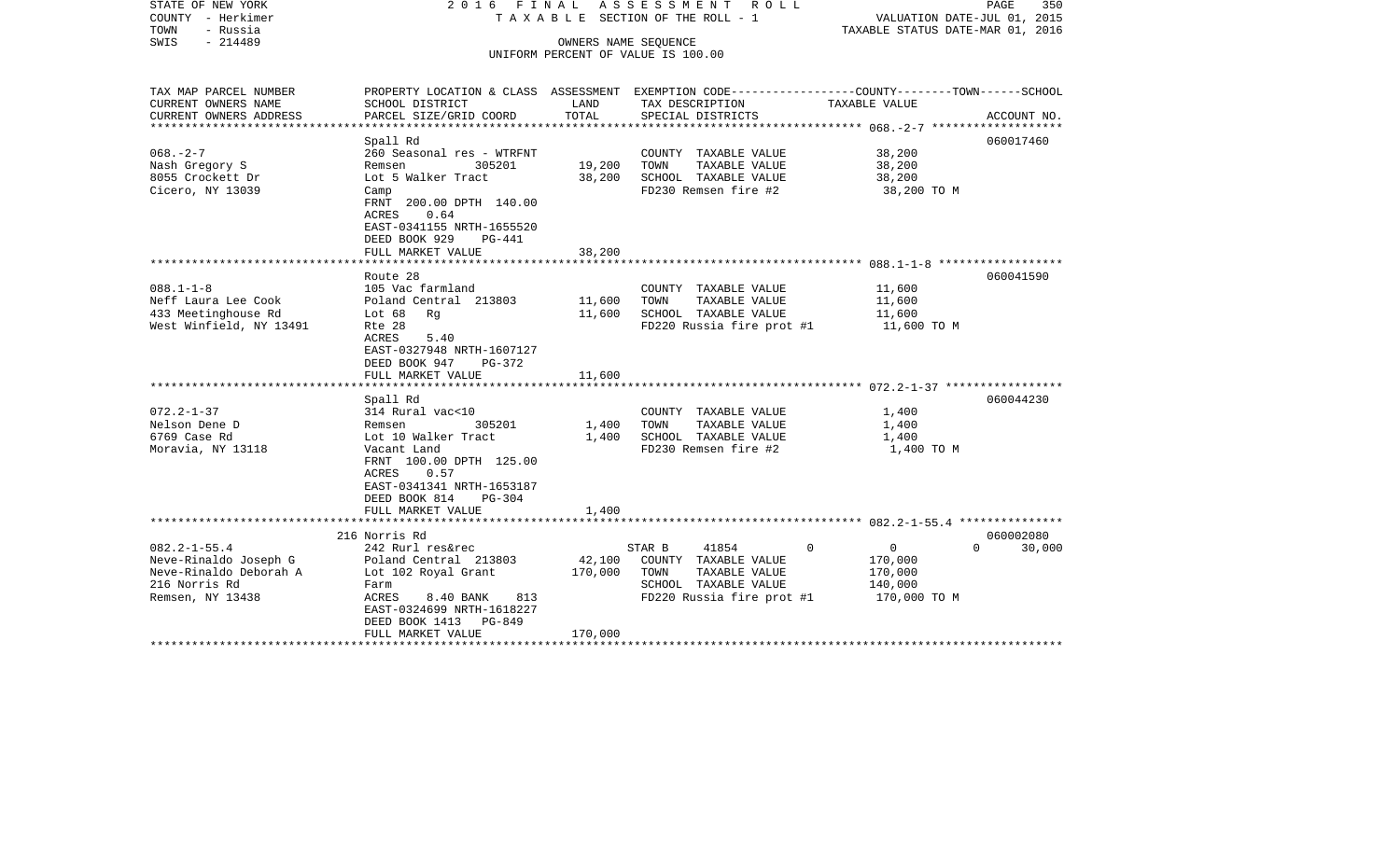| STATE OF NEW YORK<br>COUNTY - Herkimer<br>TOWN<br>- Russia<br>SWIS<br>$-214489$ | 2016 FINAL<br>A S S E S S M E N T<br>R O L L<br>TAXABLE SECTION OF THE ROLL - 1<br>OWNERS NAME SEQUENCE            |                |                                                   |              | 351<br>PAGE<br>VALUATION DATE-JUL 01, 2015<br>TAXABLE STATUS DATE-MAR 01, 2016 |                |          |  |
|---------------------------------------------------------------------------------|--------------------------------------------------------------------------------------------------------------------|----------------|---------------------------------------------------|--------------|--------------------------------------------------------------------------------|----------------|----------|--|
|                                                                                 |                                                                                                                    |                | UNIFORM PERCENT OF VALUE IS 100.00                |              |                                                                                |                |          |  |
| TAX MAP PARCEL NUMBER<br>CURRENT OWNERS NAME                                    | PROPERTY LOCATION & CLASS ASSESSMENT EXEMPTION CODE---------------COUNTY-------TOWN------SCHOOL<br>SCHOOL DISTRICT | LAND           | TAX DESCRIPTION                                   |              | TAXABLE VALUE                                                                  |                |          |  |
| CURRENT OWNERS ADDRESS                                                          | PARCEL SIZE/GRID COORD                                                                                             | TOTAL          | SPECIAL DISTRICTS                                 |              |                                                                                | ACCOUNT NO.    |          |  |
|                                                                                 | 1287 Rose Valley Rd                                                                                                |                |                                                   |              | ******************* 088.2-1-22.1 ****************                              | 060044590      |          |  |
| $088.2 - 1 - 22.1$                                                              | 210 1 Family Res                                                                                                   |                | VET COM C 41132                                   | $\mathbf{0}$ | 15,000                                                                         | $\overline{0}$ | $\Omega$ |  |
| Newman David                                                                    | Poland Central 213803                                                                                              |                | 21,900 VET COM T 41133                            | $\Omega$     | 20,000<br>$\Omega$                                                             |                | $\Omega$ |  |
| 1287 Rose Valley Rd                                                             | Lot $#44$ Rg                                                                                                       | 96,000 STAR EN | 41834                                             | $\Omega$     | $\overline{0}$                                                                 | $\overline{0}$ | 65,300   |  |
| Cold Brook, NY 13324                                                            | House & Garage<br>Rose Valley Rd                                                                                   |                | COUNTY TAXABLE VALUE<br>TAXABLE VALUE<br>TOWN     |              | 81,000<br>76,000                                                               |                |          |  |
|                                                                                 | FRNT 926.00 DPTH<br>ACRES<br>9.20                                                                                  |                | SCHOOL TAXABLE VALUE<br>FD220 Russia fire prot #1 |              | 30,700<br>96,000 TO M                                                          |                |          |  |
|                                                                                 | EAST-0346095 NRTH-1602723<br>DEED BOOK 1531 PG-366                                                                 |                |                                                   |              |                                                                                |                |          |  |
|                                                                                 | FULL MARKET VALUE                                                                                                  | 96,000         |                                                   |              |                                                                                |                |          |  |
|                                                                                 |                                                                                                                    |                |                                                   |              |                                                                                | 060020190      |          |  |
| $088.2 - 1 - 23.1$                                                              | Rose Valley Rd<br>910 Priv forest                                                                                  |                | COUNTY TAXABLE VALUE                              |              | 33,900                                                                         |                |          |  |
| Newman William                                                                  | Poland Central 213803                                                                                              | 33,900         | TOWN<br>TAXABLE VALUE                             |              | 33,900                                                                         |                |          |  |
| Newman Deborah                                                                  | Lot 29 Royal Grant                                                                                                 | 33,900         | SCHOOL TAXABLE VALUE                              |              | 33,900                                                                         |                |          |  |
| PO Box 3                                                                        | FRNT 710.00 DPTH                                                                                                   |                | FD220 Russia fire prot #1                         |              | 33,900 TO M                                                                    |                |          |  |
| Poland, NY 13431                                                                | ACRES 18.30<br>EAST-0346961 NRTH-1603054                                                                           |                |                                                   |              |                                                                                |                |          |  |
|                                                                                 | DEED BOOK 1470 PG-25                                                                                               |                |                                                   |              |                                                                                |                |          |  |
|                                                                                 | FULL MARKET VALUE                                                                                                  | 33,900         |                                                   |              |                                                                                |                |          |  |
|                                                                                 | 1231 Rose Valley Rd                                                                                                |                |                                                   |              |                                                                                | 060020200      |          |  |
| $088.2 - 1 - 23.2$                                                              | 210 1 Family Res                                                                                                   |                | STAR B<br>41854                                   | 0            | $\overline{0}$                                                                 | $\Omega$       | 30,000   |  |
| Newman William                                                                  | Poland Central 213803                                                                                              | 27,000         | COUNTY TAXABLE VALUE                              |              | 168,000                                                                        |                |          |  |
| Newman Deborah                                                                  | Lot 29 Royal Grant                                                                                                 | 168,000        | TOWN<br>TAXABLE VALUE                             |              | 168,000                                                                        |                |          |  |
| 1231 Rose Valley Road                                                           | Log Home                                                                                                           |                | SCHOOL TAXABLE VALUE                              |              | 138,000                                                                        |                |          |  |
| PO Box 3                                                                        | 6.50<br>ACRES                                                                                                      |                | FD220 Russia fire prot #1                         |              | 168,000 TO M                                                                   |                |          |  |
| Poland, NY 13431                                                                | EAST-0347352 NRTH-1601981<br>DEED BOOK 685<br>$PG-240$                                                             |                |                                                   |              |                                                                                |                |          |  |
|                                                                                 | FULL MARKET VALUE                                                                                                  | 168,000        |                                                   |              |                                                                                |                |          |  |
|                                                                                 | ************                                                                                                       |                |                                                   |              |                                                                                |                |          |  |
| $088.2 - 1 - 18.1$                                                              | 217 Route 8                                                                                                        |                |                                                   |              |                                                                                | 060032580      |          |  |
| Newman William M                                                                | 312 Vac w/imprv<br>Poland Central 213803                                                                           | 20,200         | COUNTY TAXABLE VALUE<br>TOWN<br>TAXABLE VALUE     |              | 60,000<br>60,000                                                               |                |          |  |
| Box 3                                                                           | N Lot 44 Rg                                                                                                        | 60,000         | SCHOOL TAXABLE VALUE                              |              | 60,000                                                                         |                |          |  |
| Poland, NY 13431                                                                | Pole Barn                                                                                                          |                | FD220 Russia fire prot #1                         |              | 200 TO M                                                                       |                |          |  |
|                                                                                 | Rte 8                                                                                                              |                |                                                   |              |                                                                                |                |          |  |
|                                                                                 | FRNT 184.00 DPTH                                                                                                   |                |                                                   |              |                                                                                |                |          |  |
|                                                                                 | <b>ACRES</b><br>7.60                                                                                               |                |                                                   |              |                                                                                |                |          |  |
|                                                                                 | EAST-0345543 NRTH-1603751                                                                                          |                |                                                   |              |                                                                                |                |          |  |
|                                                                                 | <b>PG-771</b><br>DEED BOOK 1250                                                                                    |                |                                                   |              |                                                                                |                |          |  |
| **********************                                                          | FULL MARKET VALUE                                                                                                  | 60,000         |                                                   |              |                                                                                |                |          |  |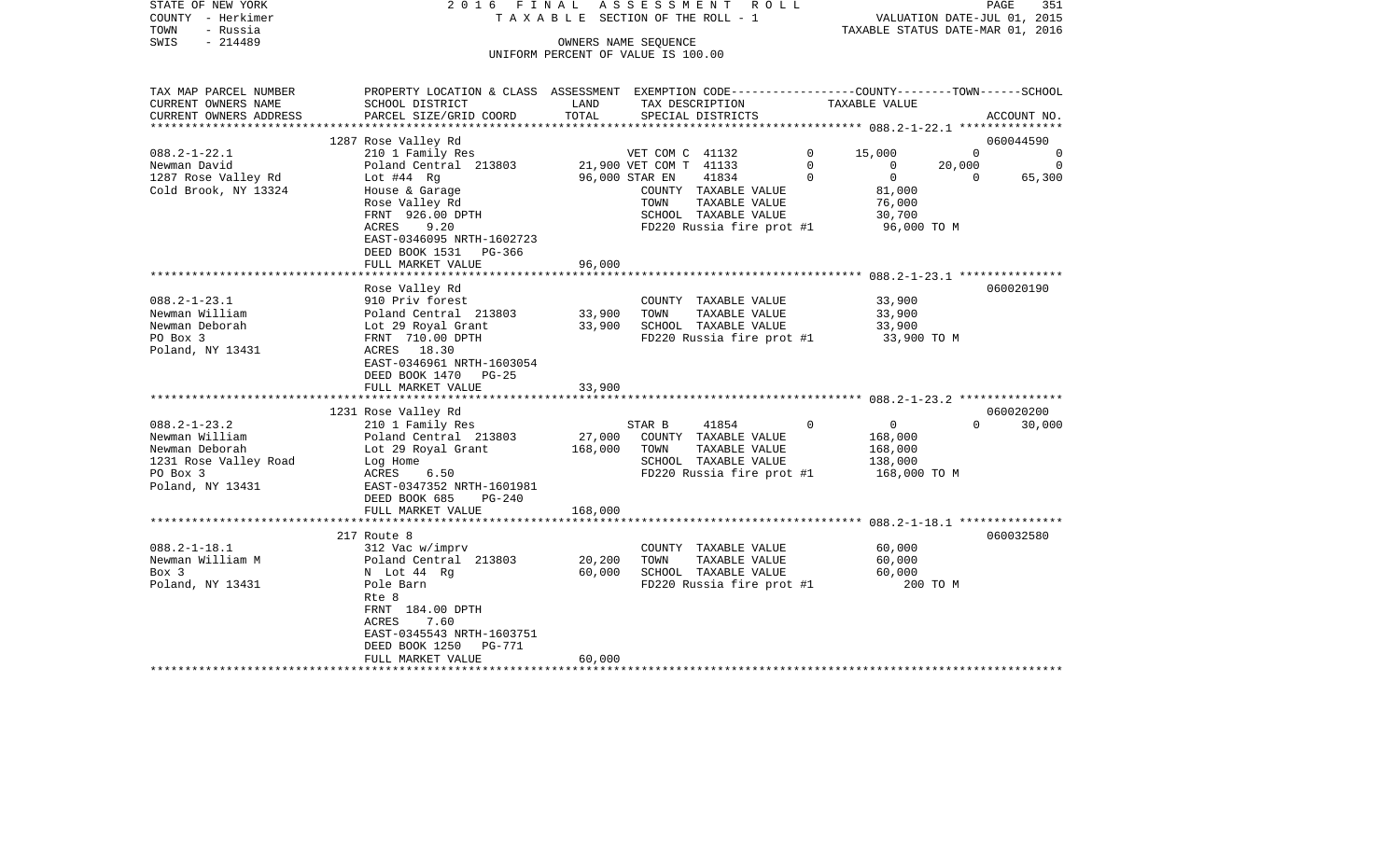| STATE OF NEW YORK                                        | 2016 FINAL                 |                      | A S S E S S M E N T R O L L        |                                                                                                 | 352<br>PAGE |
|----------------------------------------------------------|----------------------------|----------------------|------------------------------------|-------------------------------------------------------------------------------------------------|-------------|
| COUNTY - Herkimer                                        |                            |                      | TAXABLE SECTION OF THE ROLL - 1    | VALUATION DATE-JUL 01, 2015                                                                     |             |
| TOWN<br>- Russia                                         |                            |                      |                                    | TAXABLE STATUS DATE-MAR 01, 2016                                                                |             |
| $-214489$<br>SWIS                                        |                            | OWNERS NAME SEQUENCE |                                    |                                                                                                 |             |
|                                                          |                            |                      | UNIFORM PERCENT OF VALUE IS 100.00 |                                                                                                 |             |
|                                                          |                            |                      |                                    |                                                                                                 |             |
| TAX MAP PARCEL NUMBER                                    |                            |                      |                                    | PROPERTY LOCATION & CLASS ASSESSMENT EXEMPTION CODE---------------COUNTY-------TOWN------SCHOOL |             |
| CURRENT OWNERS NAME                                      | SCHOOL DISTRICT            | LAND                 | TAX DESCRIPTION                    | TAXABLE VALUE                                                                                   |             |
| CURRENT OWNERS ADDRESS                                   | PARCEL SIZE/GRID COORD     | TOTAL                |                                    |                                                                                                 | ACCOUNT NO. |
| ************************                                 |                            |                      | SPECIAL DISTRICTS                  |                                                                                                 |             |
|                                                          | Rose Valley Rd             |                      |                                    |                                                                                                 |             |
| $088.2 - 1 - 22.2$                                       | 240 Rural res              |                      | COUNTY TAXABLE VALUE               | 10,000                                                                                          |             |
| Newman William M                                         | Poland Central 213803      | 2,000                | TOWN<br>TAXABLE VALUE              | 10,000                                                                                          |             |
| Newman Deborah B                                         |                            |                      | SCHOOL TAXABLE VALUE               | 10,000                                                                                          |             |
|                                                          | Town<br>Mobile Home        | 10,000               |                                    |                                                                                                 |             |
| PO Box 3                                                 |                            |                      | FD220 Russia fire prot #1          | 10,000 TO M                                                                                     |             |
| Poland, NY 13431                                         | FRNT<br>32.00 DPTH         |                      |                                    |                                                                                                 |             |
|                                                          | ACRES<br>1.00              |                      |                                    |                                                                                                 |             |
|                                                          | EAST-0346063 NRTH-1603021  |                      |                                    |                                                                                                 |             |
|                                                          | DEED BOOK 1591<br>PG-986   |                      |                                    |                                                                                                 |             |
|                                                          | FULL MARKET VALUE          | 10,000               |                                    |                                                                                                 |             |
|                                                          |                            |                      |                                    |                                                                                                 |             |
|                                                          | Rose Valley Rd.            |                      |                                    |                                                                                                 |             |
| $088.2 - 1 - 23.5$                                       | 910 Priv forest            |                      | COUNTY TAXABLE VALUE               | 69,000                                                                                          |             |
| Newman William M                                         | Poland Central 213803      | 69,000               | TOWN<br>TAXABLE VALUE              | 69,000                                                                                          |             |
| Newman Deborah B                                         | FRNT 2930.00 DPTH          | 69,000               | SCHOOL TAXABLE VALUE               | 69,000                                                                                          |             |
| PO Box 3                                                 | ACRES 105.00               |                      | FD220 Russia fire prot #1          | 69,000 TO M                                                                                     |             |
| Poland, NY 13431                                         | EAST-0346593 NRTH-1601724  |                      |                                    |                                                                                                 |             |
|                                                          | DEED BOOK 880<br>$PG-64$   |                      |                                    |                                                                                                 |             |
|                                                          | FULL MARKET VALUE          | 69,000               |                                    |                                                                                                 |             |
|                                                          |                            |                      |                                    |                                                                                                 |             |
|                                                          | Russia Rd                  |                      |                                    |                                                                                                 |             |
| $083.4 - 1 - 48.2$                                       | 311 Res vac land           |                      | COUNTY TAXABLE VALUE               | 2,000                                                                                           |             |
| Newport Telephone Co. Inc.                               | Poland Central 213803      | 2,000                | TOWN<br>TAXABLE VALUE              | 2,000                                                                                           |             |
| PO Box 201                                               | FRNT 205.00 DPTH           | 2,000                | SCHOOL TAXABLE VALUE               | 2,000                                                                                           |             |
| Newport, NY 13416                                        | ACRES<br>0.25              |                      |                                    |                                                                                                 |             |
|                                                          | EAST-0337803 NRTH-1612808  |                      |                                    |                                                                                                 |             |
|                                                          | DEED BOOK 927<br>PG-271    |                      |                                    |                                                                                                 |             |
|                                                          | FULL MARKET VALUE          | 2,000                |                                    |                                                                                                 |             |
|                                                          | ************************   | ****************     |                                    |                                                                                                 |             |
|                                                          | 147 Fisher Rd              |                      |                                    |                                                                                                 | 060040870   |
| $084.1 - 3 - 3$                                          | 210 1 Family Res           |                      | STAR B<br>41854                    | 0<br>$\overline{0}$<br>$\Omega$                                                                 | 30,000      |
| Nickel James D                                           | Poland Central 213803      | 37,800               | COUNTY TAXABLE VALUE               | 104,000                                                                                         |             |
| 147 Fisher Rd                                            | Lots 96 & 97 Royal Grant   | 104,000              | TOWN<br>TAXABLE VALUE              | 104,000                                                                                         |             |
| Cold Brook, NY 13324                                     | Vacant Land                |                      | SCHOOL TAXABLE VALUE               | 74,000                                                                                          |             |
|                                                          | ACRES<br>29.00 BANK<br>135 |                      | FD220 Russia fire prot #1          | 104,000 TO M                                                                                    |             |
|                                                          | EAST-0353068 NRTH-1621591  |                      |                                    |                                                                                                 |             |
|                                                          | DEED BOOK 1407 PG-829      |                      |                                    |                                                                                                 |             |
|                                                          | FULL MARKET VALUE          | 104,000              |                                    |                                                                                                 |             |
|                                                          |                            |                      |                                    |                                                                                                 |             |
|                                                          | Brady Beach Rd             |                      |                                    |                                                                                                 | 060051620   |
| $072.4 - 1 - 14.2$                                       | 260 Seasonal res           |                      | COUNTY TAXABLE VALUE               | 60,000                                                                                          |             |
| Nicol-DiNardo Family Trust Way Poland Central 213803     |                            | 19,400               | TOWN<br>TAXABLE VALUE              | 60,000                                                                                          |             |
| Nicol-DiNardo Family Trust Len Lot #47 Jerseyfield Paten |                            | 60,000               | SCHOOL TAXABLE VALUE               | 60,000                                                                                          |             |
| 10825 Coombs Rd E                                        | Camp                       |                      | FD220 Russia fire prot #1          | 60,000 TO M                                                                                     |             |
| Barneveld, NY 13304                                      | FRNT 150.00 DPTH 200.00    |                      |                                    |                                                                                                 |             |
|                                                          | 0.62<br>ACRES              |                      |                                    |                                                                                                 |             |
|                                                          | EAST-0344161 NRTH-1642678  |                      |                                    |                                                                                                 |             |
|                                                          | DEED BOOK 1482<br>PG-832   |                      |                                    |                                                                                                 |             |
|                                                          | FULL MARKET VALUE          | 60,000               |                                    |                                                                                                 |             |
|                                                          |                            |                      |                                    |                                                                                                 |             |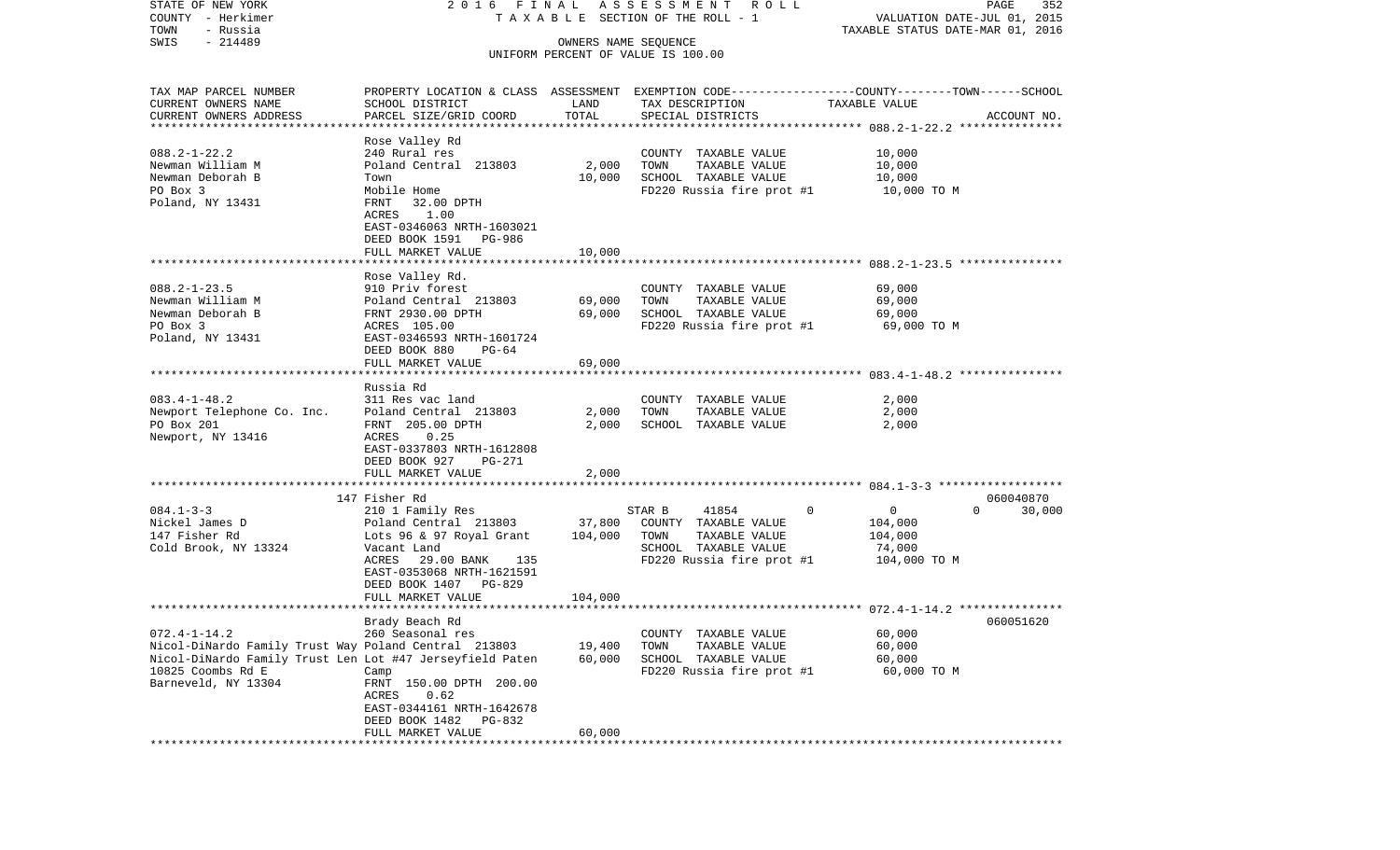| STATE OF NEW YORK<br>COUNTY - Herkimer<br>- Russia<br>TOWN<br>$-214489$<br>SWIS   | 2016 FINAL                                                                                                                                                                         |                           | ASSESSMENT<br>R O L L<br>T A X A B L E SECTION OF THE ROLL - 1<br>OWNERS NAME SEQUENCE<br>UNIFORM PERCENT OF VALUE IS 100.00 |                                                                                                |          | PAGE<br>353<br>VALUATION DATE-JUL 01, 2015<br>TAXABLE STATUS DATE-MAR 01, 2016 |          |                     |
|-----------------------------------------------------------------------------------|------------------------------------------------------------------------------------------------------------------------------------------------------------------------------------|---------------------------|------------------------------------------------------------------------------------------------------------------------------|------------------------------------------------------------------------------------------------|----------|--------------------------------------------------------------------------------|----------|---------------------|
| TAX MAP PARCEL NUMBER<br>CURRENT OWNERS NAME<br>CURRENT OWNERS ADDRESS            | PROPERTY LOCATION & CLASS ASSESSMENT EXEMPTION CODE----------------COUNTY-------TOWN------SCHOOL<br>SCHOOL DISTRICT<br>PARCEL SIZE/GRID COORD                                      | LAND<br>TOTAL             |                                                                                                                              | TAX DESCRIPTION<br>SPECIAL DISTRICTS                                                           |          | TAXABLE VALUE                                                                  |          | ACCOUNT NO.         |
| ***********************                                                           |                                                                                                                                                                                    |                           |                                                                                                                              |                                                                                                |          |                                                                                |          |                     |
| $072.2 - 1 - 56$                                                                  | Spall Rd                                                                                                                                                                           |                           |                                                                                                                              | 41854                                                                                          | $\Omega$ | $\mathbf{0}$                                                                   | $\Omega$ | 060045610           |
| Niemeyer Stephen J<br>489 Spall Rd S<br>Remsen, NY 13438                          | 210 1 Family Res<br>305201<br>Remsen<br>Lot 10 Walker Tract<br>Camp<br>0.54<br>ACRES<br>EAST-0341600 NRTH-1653790<br>DEED BOOK 658<br>$PG-443$                                     | 10,100<br>36,000          | STAR B<br>TOWN                                                                                                               | COUNTY TAXABLE VALUE<br>TAXABLE VALUE<br>SCHOOL TAXABLE VALUE<br>FD230 Remsen fire #2          |          | 36,000<br>36,000<br>6,000<br>36,000 TO M                                       |          | 30,000              |
|                                                                                   | FULL MARKET VALUE<br>***************                                                                                                                                               | 36,000                    |                                                                                                                              |                                                                                                |          |                                                                                |          |                     |
|                                                                                   | Spall Rd                                                                                                                                                                           |                           |                                                                                                                              |                                                                                                |          |                                                                                |          |                     |
| $072.2 - 1 - 14.2$<br>Niemeyer Veronica<br>1006 Sandy Hill Rd<br>Remsen, NY 13438 | 270 Mfg housing<br>305201<br>Remsen<br>Spall Rd<br>Vacant Land<br>FRNT 50.00 DPTH 125.00<br>EAST-0341577 NRTH-1653685<br>DEED BOOK 00828 PG-00013<br>FULL MARKET VALUE<br>Spall Rd | 5,600<br>12,000<br>12,000 | STAR B<br>TOWN                                                                                                               | 41854<br>COUNTY TAXABLE VALUE<br>TAXABLE VALUE<br>SCHOOL TAXABLE VALUE<br>FD230 Remsen fire #2 | $\Omega$ | $\circ$<br>12,000<br>12,000<br>$\mathbf 0$<br>12,000 TO M                      | $\Omega$ | 12,000<br>060020730 |
| $072.2 - 1 - 54$                                                                  | 314 Rural vac<10                                                                                                                                                                   |                           |                                                                                                                              | COUNTY TAXABLE VALUE                                                                           |          | 500                                                                            |          |                     |
| Niemeyer Veronica A<br>1006 Sandy Hill Rd<br>Remsen, NY 13438                     | 305201<br>Remsen<br>Lot 10 Walker Tract<br>Vacant Land<br>FRNT 100.00 DPTH 125.00<br>0.29<br>ACRES<br>EAST-0341567 NRTH-1653598<br>DEED BOOK 924<br><b>PG-383</b>                  | 500<br>500                | TOWN                                                                                                                         | TAXABLE VALUE<br>SCHOOL TAXABLE VALUE<br>FD230 Remsen fire #2                                  |          | 500<br>500<br>500 TO M                                                         |          |                     |
|                                                                                   | FULL MARKET VALUE                                                                                                                                                                  | 500                       |                                                                                                                              |                                                                                                |          |                                                                                |          |                     |
|                                                                                   | 912 Wheelertown Rd                                                                                                                                                                 |                           |                                                                                                                              |                                                                                                |          |                                                                                |          |                     |
| $068. - 2 - 35.3$<br>Niessen Heidi S<br>912 Wheelertown Rd<br>Remsen, NY 13438    | 210 1 Family Res<br>305201<br>Remsen<br>Log Home<br>FRNT 350.00 DPTH<br>4.50<br>ACRES<br>EAST-0348195 NRTH-1659258<br>DEED BOOK 1090<br>PG-387                                     | 18,800<br>126,000         | TOWN                                                                                                                         | COUNTY TAXABLE VALUE<br>TAXABLE VALUE<br>SCHOOL TAXABLE VALUE<br>FD230 Remsen fire #2          |          | 126,000<br>126,000<br>126,000<br>126,000 то м                                  |          |                     |
|                                                                                   | FULL MARKET VALUE                                                                                                                                                                  | 126,000                   |                                                                                                                              | ******************************                                                                 |          |                                                                                |          |                     |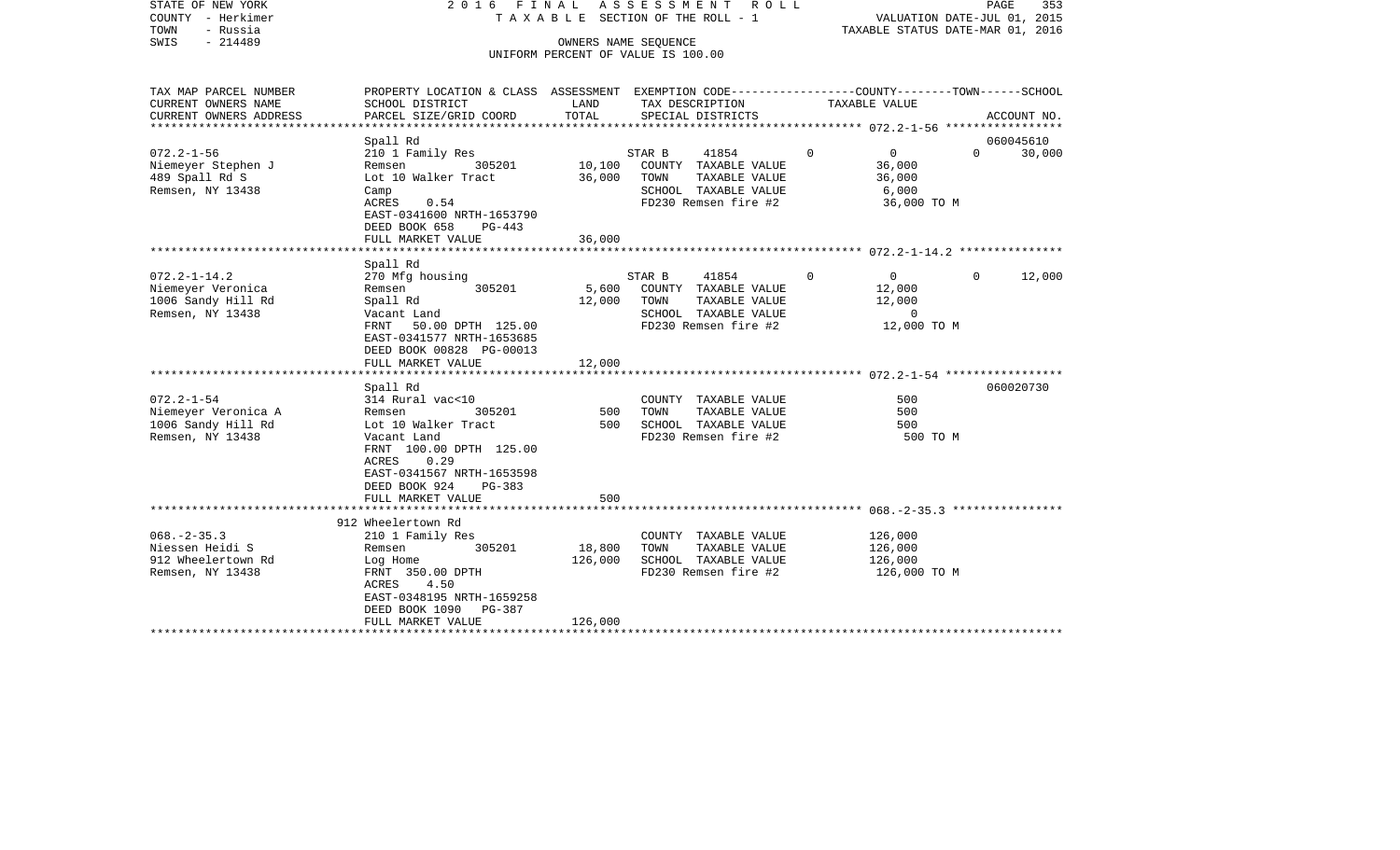| STATE OF NEW YORK<br>COUNTY - Herkimer<br>- Russia<br>TOWN                                         | 2016 FINAL                                                                                                                                                                                                           |                              | ASSESSMENT ROLL<br>T A X A B L E SECTION OF THE ROLL - 1                                                              |                                                                             | PAGE<br>VALUATION DATE-JUL 01, 2015<br>TAXABLE STATUS DATE-MAR 01, 2016 | 354    |
|----------------------------------------------------------------------------------------------------|----------------------------------------------------------------------------------------------------------------------------------------------------------------------------------------------------------------------|------------------------------|-----------------------------------------------------------------------------------------------------------------------|-----------------------------------------------------------------------------|-------------------------------------------------------------------------|--------|
| $-214489$<br>SWIS                                                                                  |                                                                                                                                                                                                                      | OWNERS NAME SEQUENCE         | UNIFORM PERCENT OF VALUE IS 100.00                                                                                    |                                                                             |                                                                         |        |
| TAX MAP PARCEL NUMBER<br>CURRENT OWNERS NAME<br>CURRENT OWNERS ADDRESS<br>************************ | PROPERTY LOCATION & CLASS ASSESSMENT EXEMPTION CODE---------------COUNTY-------TOWN------SCHOOL<br>SCHOOL DISTRICT<br>PARCEL SIZE/GRID COORD                                                                         | LAND<br>TOTAL                | TAX DESCRIPTION<br>SPECIAL DISTRICTS                                                                                  | TAXABLE VALUE                                                               | ACCOUNT NO.                                                             |        |
| $083.4 - 1 - 74$<br>Nightingale Laci<br>4838 Military Rd<br>Poland, NY 13431                       | 4838 Military Rd<br>210 1 Family Res<br>Poland Central 213803<br>N 66<br>Rg<br>$H_0$ 1<br>Military<br>ACRES<br>1.00<br>EAST-0341682 NRTH-1609797<br>DEED BOOK 1488 PG-388<br>FULL MARKET VALUE                       | 12,500<br>61,000<br>61,000   | STAR B<br>41854<br>COUNTY TAXABLE VALUE<br>TAXABLE VALUE<br>TOWN<br>SCHOOL TAXABLE VALUE<br>FD220 Russia fire prot #1 | $\mathbf 0$<br>$\mathbf 0$<br>61,000<br>61,000<br>31,000<br>61,000 TO M     | 060000570<br>$\Omega$                                                   | 30,000 |
| $077.4 - 2 - 1$<br>Nixon Mark E<br>13 Little Paint Way<br>Andover, NJ 07821                        | Black Creek Rd<br>314 Rural vac<10<br>Poland Central 213803<br>Lot 14 Jerseyfield Patent<br>Vacant Land<br>ACRES<br>9.40<br>EAST-0344797 NRTH-1630225<br>DEED BOOK 1100 PG-921<br>FULL MARKET VALUE                  | 16,900<br>16,900<br>16,900   | COUNTY TAXABLE VALUE<br>TOWN<br>TAXABLE VALUE<br>SCHOOL TAXABLE VALUE<br>FD220 Russia fire prot #1                    | 16,900<br>16,900<br>16,900<br>16,900 TO M                                   |                                                                         |        |
| $083.1 - 1 - 7.4$<br>Noeth Daniel J<br>2153 Black Creek Rd<br>Remsen, NY 13438                     | 2153 Black Creek Rd<br>210 1 Family Res<br>Poland Central 213803<br>Black Creek Rd.<br>ACRES<br>5.00<br>EAST-0326160 NRTH-1622897<br>DEED BOOK 1335 PG-97<br>FULL MARKET VALUE                                       | 15,000<br>55,000<br>55,000   | 41854<br>STAR B<br>COUNTY TAXABLE VALUE<br>TOWN<br>TAXABLE VALUE<br>SCHOOL TAXABLE VALUE<br>FD220 Russia fire prot #1 | $\Omega$<br>$\overline{0}$<br>55,000<br>55,000<br>25,000<br>55,000 TO M     | $\Omega$                                                                | 30,000 |
| $077.2 - 1 - 51.3$<br>Noga Jeremiah T<br>Noga Carly A<br>770 South Side Rd<br>Cold Brook, NY 13324 | *****************************<br>770 South Side Rd<br>210 1 Family Res<br>Poland Central 213803<br>FRNT 937.80 DPTH<br>9.50<br>ACRES<br>EAST-0337868 NRTH-1632849<br>DEED BOOK 1504 PG-975<br>FULL MARKET VALUE      | 25,600<br>103,700<br>103,700 | 41854<br>STAR B<br>COUNTY TAXABLE VALUE<br>TOWN<br>TAXABLE VALUE<br>SCHOOL TAXABLE VALUE<br>FD220 Russia fire prot #1 | $\mathbf{0}$<br>$\mathbf 0$<br>103,700<br>103,700<br>73,700<br>103,700 TO M | $\Omega$                                                                | 30,000 |
| $072.12 - 2 - 12$<br>Nolin Theresa<br>Silverstone Rd<br>Remsen, NY 13438                           | Silverstone Rd<br>314 Rural vac<10<br>Remsen<br>305201<br>Lot 2 Jacobs Tract<br>Vacant Land<br>FRNT 116.80 DPTH 333.60<br>ACRES<br>0.88<br>EAST-0345663 NRTH-1651434<br>DEED BOOK 915<br>PG-472<br>FULL MARKET VALUE | 2,600<br>2,600<br>2,600      | COUNTY TAXABLE VALUE<br>TOWN<br>TAXABLE VALUE<br>SCHOOL TAXABLE VALUE<br>FD230 Remsen fire #2                         | 2,600<br>2,600<br>2,600                                                     | 060050690<br>2,600 TO M                                                 |        |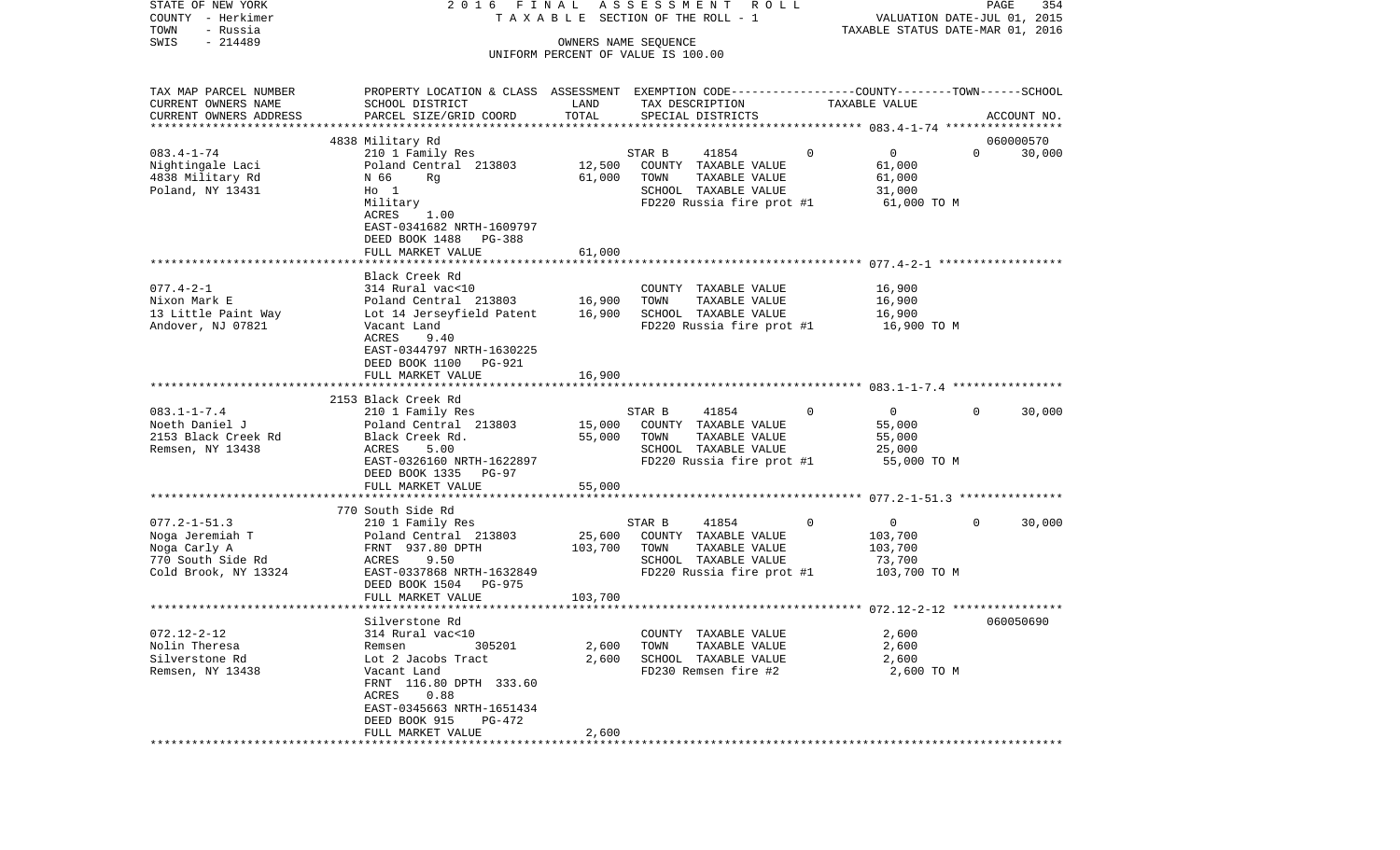| STATE OF NEW YORK<br>COUNTY - Herkimer<br>TOWN<br>- Russia<br>$-214489$<br>SWIS | ASSESSMENT ROLL<br>2016 FINAL<br>TAXABLE SECTION OF THE ROLL - 1<br>OWNERS NAME SEQUENCE<br>UNIFORM PERCENT OF VALUE IS 100.00              |                    |                                                                                                    |             | 355<br>PAGE<br>VALUATION DATE-JUL 01, 2015<br>TAXABLE STATUS DATE-MAR 01, 2016 |                       |  |
|---------------------------------------------------------------------------------|---------------------------------------------------------------------------------------------------------------------------------------------|--------------------|----------------------------------------------------------------------------------------------------|-------------|--------------------------------------------------------------------------------|-----------------------|--|
| TAX MAP PARCEL NUMBER<br>CURRENT OWNERS NAME<br>CURRENT OWNERS ADDRESS          | PROPERTY LOCATION & CLASS ASSESSMENT EXEMPTION CODE---------------COUNTY-------TOWN-----SCHOOL<br>SCHOOL DISTRICT<br>PARCEL SIZE/GRID COORD | LAND<br>TOTAL      | TAX DESCRIPTION<br>SPECIAL DISTRICTS                                                               |             | TAXABLE VALUE                                                                  | ACCOUNT NO.           |  |
| *******************                                                             |                                                                                                                                             |                    |                                                                                                    |             | **************** 072.12-2-19 *****************                                 |                       |  |
| $072.12 - 2 - 19$                                                               | 242 Silverstone Rd<br>210 1 Family Res                                                                                                      |                    |                                                                                                    | $\Omega$    | 9,000<br>$\Omega$                                                              | 060007350<br>$\Omega$ |  |
| Nolin Theresa                                                                   | 305201<br>Remsen                                                                                                                            |                    | VET WAR C 41122<br>13,000 VET WAR T 41123                                                          | $\mathbf 0$ | $\mathbf{0}$<br>11,250                                                         | $\Omega$              |  |
| Hans Franz                                                                      | Lot2 Jacobs Tract                                                                                                                           |                    | 41834<br>75,000 STAR EN                                                                            | $\Omega$    | $\Omega$<br>$\Omega$                                                           | 65,300                |  |
| 242 Silverstone Rd<br>Remsen, NY 13438                                          | House<br>FRNT 100.00 DPTH 280.00<br>ACRES<br>0.64<br>EAST-0346061 NRTH-1651458                                                              |                    | COUNTY TAXABLE VALUE<br>TOWN<br>TAXABLE VALUE<br>SCHOOL TAXABLE VALUE<br>FD230 Remsen fire #2      |             | 66,000<br>63,750<br>9,700<br>75,000 TO M                                       |                       |  |
|                                                                                 | DEED BOOK 915<br>$PG-472$                                                                                                                   |                    |                                                                                                    |             |                                                                                |                       |  |
|                                                                                 | FULL MARKET VALUE                                                                                                                           | 75,000             |                                                                                                    |             |                                                                                |                       |  |
|                                                                                 | Partridge Hill Rd                                                                                                                           |                    |                                                                                                    |             |                                                                                | 060005340             |  |
| $082.4 - 1 - 15.1$<br>North Leslie B<br>11 Williams St<br>Clinton, NY 13323     | 311 Res vac land - WTRFNT<br>Holland Patent 305801<br>Great Lot 89 Royal Grant<br>Vacant Land<br>Partridge Hill                             | 14,500<br>14,500   | COUNTY TAXABLE VALUE<br>TAXABLE VALUE<br>TOWN<br>SCHOOL TAXABLE VALUE<br>FD220 Russia fire prot #1 |             | 14,500<br>14,500<br>14,500<br>14,500 TO M                                      |                       |  |
|                                                                                 | 4.00<br>ACRES<br>EAST-0318356 NRTH-1611635<br>DEED BOOK 1554 PG-348<br>FULL MARKET VALUE                                                    | 14,500             |                                                                                                    |             |                                                                                |                       |  |
|                                                                                 |                                                                                                                                             |                    |                                                                                                    |             |                                                                                | 060008520             |  |
| $082.2 - 1 - 8$                                                                 | Off Military Rd<br>311 Res vac land - WTRFNT                                                                                                |                    | COUNTY TAXABLE VALUE                                                                               |             | 49,400                                                                         |                       |  |
| Northern Birch LLC<br>6055 Military Rd                                          | Poland Central 213803<br>Lots 115 & 116 Royal Gran                                                                                          | 49,400<br>49,400   | TOWN<br>TAXABLE VALUE<br>SCHOOL TAXABLE VALUE                                                      |             | 49,400<br>49,400                                                               |                       |  |
| Remsen, NY 13438                                                                | Vacant Land<br>ACRES<br>34.60<br>EAST-0320792 NRTH-1624034<br>DEED BOOK 1580 PG-127                                                         |                    | FD220 Russia fire prot #1                                                                          |             | 49,400 TO M                                                                    |                       |  |
|                                                                                 | FULL MARKET VALUE                                                                                                                           | 49,400             |                                                                                                    |             |                                                                                |                       |  |
|                                                                                 |                                                                                                                                             |                    |                                                                                                    |             |                                                                                |                       |  |
| $082.2 - 1 - 9.1$<br>Northern Birch LLC<br>6055 Military Rd<br>Remsen, NY 13438 | 6055 Military Rd<br>250 Estate<br>Poland Central 213803<br>Lots 115 & 116 Royal Gran<br>Estate<br>ACRES 106.33                              | 125,500<br>671,000 | COUNTY TAXABLE VALUE<br>TOWN<br>TAXABLE VALUE<br>SCHOOL TAXABLE VALUE<br>FD220 Russia fire prot #1 |             | 671,000<br>671,000<br>671,000<br>671,000 TO M                                  | 060020850             |  |
|                                                                                 | EAST-0322143 NRTH-1624041<br>DEED BOOK 1580<br>PG-127<br>FULL MARKET VALUE                                                                  | 671,000            |                                                                                                    |             |                                                                                |                       |  |
|                                                                                 |                                                                                                                                             |                    |                                                                                                    |             |                                                                                |                       |  |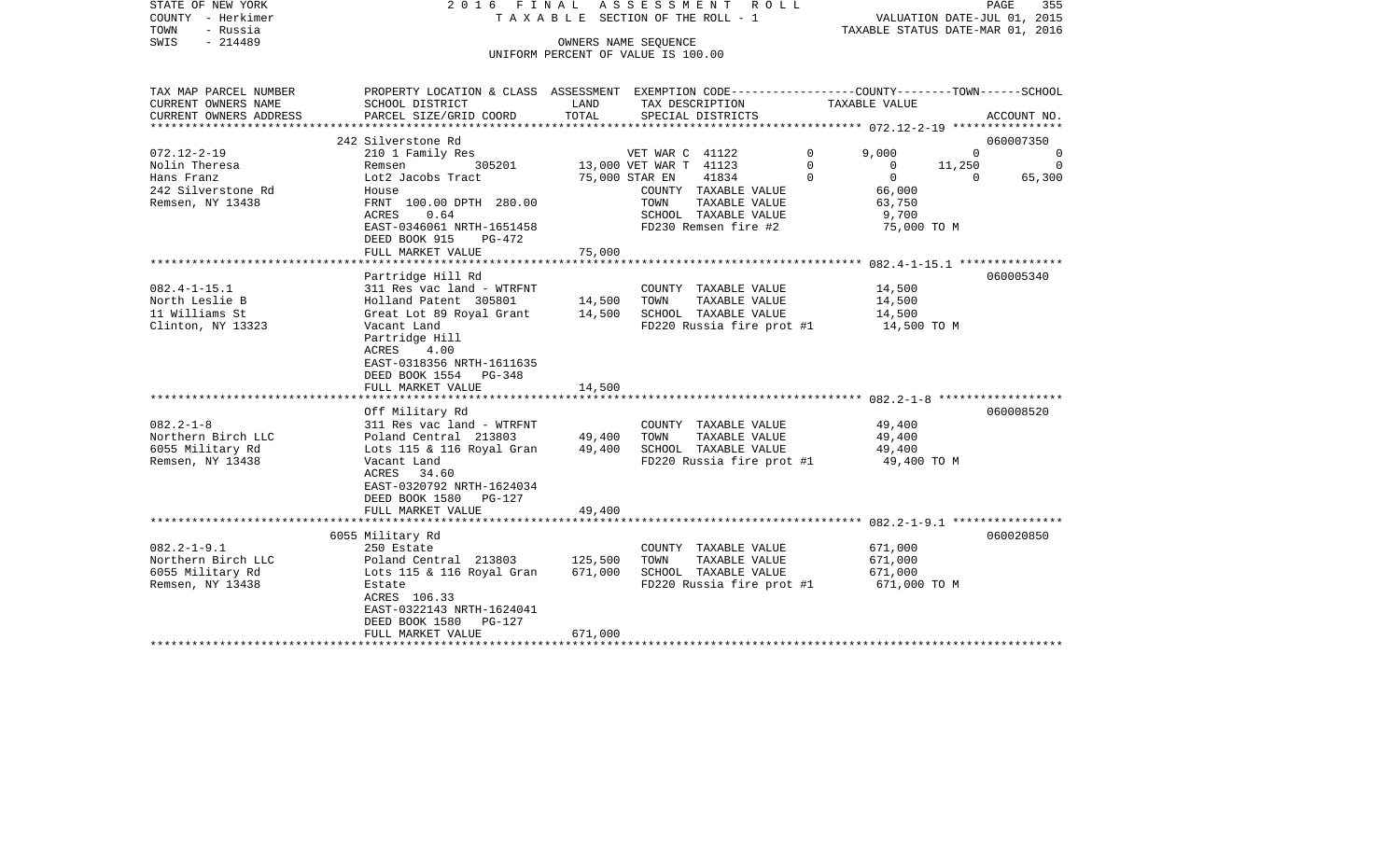| STATE OF NEW YORK<br>COUNTY - Herkimer<br>TOWN<br>- Russia                                              |                                                                                                                                                                                                   |                            | 2016 FINAL ASSESSMENT ROLL<br>T A X A B L E SECTION OF THE ROLL - 1                           | PAGE<br>356<br>VALUATION DATE-JUL 01, 2015<br>TAXABLE STATUS DATE-MAR 01, 2016                                                  |
|---------------------------------------------------------------------------------------------------------|---------------------------------------------------------------------------------------------------------------------------------------------------------------------------------------------------|----------------------------|-----------------------------------------------------------------------------------------------|---------------------------------------------------------------------------------------------------------------------------------|
| $-214489$<br>SWIS                                                                                       |                                                                                                                                                                                                   | OWNERS NAME SEQUENCE       | UNIFORM PERCENT OF VALUE IS 100.00                                                            |                                                                                                                                 |
| TAX MAP PARCEL NUMBER<br>CURRENT OWNERS NAME<br>CURRENT OWNERS ADDRESS                                  | SCHOOL DISTRICT<br>PARCEL SIZE/GRID COORD                                                                                                                                                         | LAND<br>TOTAL              | TAX DESCRIPTION<br>SPECIAL DISTRICTS                                                          | PROPERTY LOCATION & CLASS ASSESSMENT EXEMPTION CODE---------------COUNTY-------TOWN------SCHOOL<br>TAXABLE VALUE<br>ACCOUNT NO. |
| $072.19 - 1 - 5.2$<br>Northwood Performing Arts<br>12280 State Rte 365<br>Remsen, NY 13438              | Rt 365<br>311 Res vac land - WTRFNT<br>305201<br>Remsen<br>ACRES<br>1.22<br>EAST-0339060 NRTH-1644460<br>DEED BOOK 1099 PG-748<br>FULL MARKET VALUE                                               | 14,400<br>14,400<br>14,400 | COUNTY TAXABLE VALUE<br>TOWN<br>TAXABLE VALUE<br>SCHOOL TAXABLE VALUE<br>FD230 Remsen fire #2 | 14,400<br>14,400<br>14,400<br>14,400 TO M                                                                                       |
|                                                                                                         | 170 Route 365                                                                                                                                                                                     |                            |                                                                                               | 060016560                                                                                                                       |
| $072.19 - 1 - 5.1$<br>Northwood Performing Arts Ctr Remsen<br>12280 Route 365<br>Remsen, NY 13438       | 260 Seasonal res<br>305201<br>S 22 M P<br>Split 2014<br>Rte 365<br>FRNT 285.70 DPTH<br>ACRES<br>5.30<br>EAST-0339157 NRTH-1644630<br>DEED BOOK 1471 PG-950                                        | 44,100<br>44,100           | COUNTY TAXABLE VALUE<br>TOWN<br>TAXABLE VALUE<br>SCHOOL TAXABLE VALUE<br>FD230 Remsen fire #2 | 44,100<br>44,100<br>44,100<br>44,100 TO M                                                                                       |
|                                                                                                         | FULL MARKET VALUE                                                                                                                                                                                 | 44,100                     |                                                                                               |                                                                                                                                 |
| $072.15 - 1 - 6$<br>Northwood Performing Arts Ctr. Remsen<br>12280 State Rte 365<br>Remsen, NY 13438    | Route 365<br>314 Rural vac<10<br>305201<br>Lot 22 Walker Tract<br>Rte 365<br>3.25<br>ACRES<br>EAST-0338821 NRTH-1645330<br>DEED BOOK 928<br>PG-235                                                | 18,400<br>18,400           | COUNTY TAXABLE VALUE<br>TOWN<br>TAXABLE VALUE<br>SCHOOL TAXABLE VALUE<br>FD230 Remsen fire #2 | 060013800<br>18,400<br>18,400<br>18,400<br>18,400 TO M                                                                          |
|                                                                                                         | FULL MARKET VALUE                                                                                                                                                                                 | 18,400                     |                                                                                               |                                                                                                                                 |
| $072.2 - 1 - 69$<br>Nunno Leonard<br>Attn: Gino Nunno<br>1 Campbell Ave<br>New York Mills, NY 13417     | Spall Rd<br>314 Rural vac<10<br>305201<br>Remsen<br>W 10 Wt<br>Lot 1/6 Acre<br>Spall Road<br>FRNT 50.00 DPTH 125.00<br>EAST-0341391 NRTH-1654855<br>DEED BOOK 00637 PG-00143                      | 400<br>400                 | COUNTY TAXABLE VALUE<br>TOWN<br>TAXABLE VALUE<br>SCHOOL TAXABLE VALUE<br>FD230 Remsen fire #2 | 060044110<br>400<br>400<br>400<br>400 TO M                                                                                      |
|                                                                                                         | FULL MARKET VALUE                                                                                                                                                                                 | 400                        |                                                                                               |                                                                                                                                 |
| $072.2 - 1 - 70$<br>Nunno Leonard A<br>Attn: G Gino Nunno<br>1 Campbell Ave<br>New York Mills, NY 13417 | Spall Rd<br>314 Rural vac<10<br>305201<br>Remsen<br>W 10 Wt<br>Trl 1/6 Acre<br>Spall Road<br>FRNT 50.00 DPTH 125.00<br>EAST-0341409 NRTH-1654809<br>DEED BOOK 00629 PG-01045<br>FULL MARKET VALUE | 400<br>400<br>400          | COUNTY TAXABLE VALUE<br>TAXABLE VALUE<br>TOWN<br>SCHOOL TAXABLE VALUE<br>FD230 Remsen fire #2 | 060041170<br>400<br>400<br>400<br>400 TO M                                                                                      |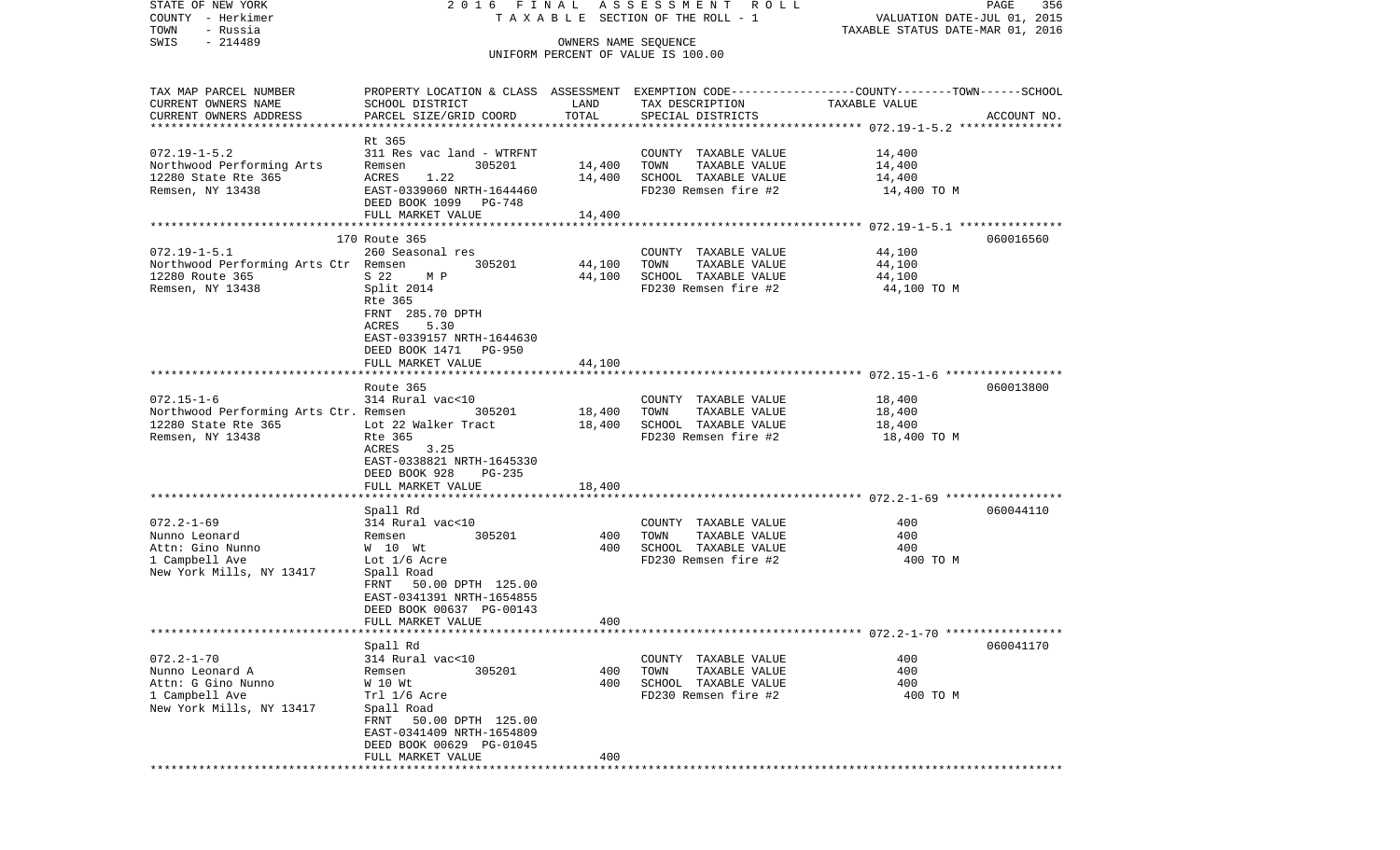| STATE OF NEW YORK<br>COUNTY - Herkimer<br>- Russia<br>TOWN<br>$-214489$<br>SWIS | 2016 FINAL ASSESSMENT<br>R O L L<br>TAXABLE SECTION OF THE ROLL - 1<br>OWNERS NAME SEOUENCE |                                    |                           | PAGE<br>357<br>VALUATION DATE-JUL 01, 2015<br>TAXABLE STATUS DATE-MAR 01, 2016                   |
|---------------------------------------------------------------------------------|---------------------------------------------------------------------------------------------|------------------------------------|---------------------------|--------------------------------------------------------------------------------------------------|
|                                                                                 |                                                                                             | UNIFORM PERCENT OF VALUE IS 100.00 |                           |                                                                                                  |
|                                                                                 |                                                                                             |                                    |                           |                                                                                                  |
| TAX MAP PARCEL NUMBER                                                           |                                                                                             |                                    |                           | PROPERTY LOCATION & CLASS ASSESSMENT EXEMPTION CODE----------------COUNTY-------TOWN------SCHOOL |
| CURRENT OWNERS NAME                                                             | SCHOOL DISTRICT                                                                             | LAND                               | TAX DESCRIPTION           | TAXABLE VALUE                                                                                    |
| CURRENT OWNERS ADDRESS<br>************************                              | PARCEL SIZE/GRID COORD                                                                      | TOTAL                              | SPECIAL DISTRICTS         | ACCOUNT NO.                                                                                      |
|                                                                                 | Hemstreet Rd                                                                                |                                    |                           |                                                                                                  |
| $078.1 - 4 - 1$                                                                 | 910 Priv forest                                                                             |                                    | COUNTY TAXABLE VALUE      | 18,000                                                                                           |
| O'Brien Shannon D                                                               | Poland Central 213803                                                                       | 18,000                             | TOWN<br>TAXABLE VALUE     | 18,000                                                                                           |
| O'Brien Danielle L                                                              | FRNT 474.00 DPTH                                                                            | 18,000                             | SCHOOL TAXABLE VALUE      | 18,000                                                                                           |
| 4667 McDonald Rd                                                                | ACRES<br>9.20                                                                               |                                    | FD220 Russia fire prot #1 | 18,000 TO M                                                                                      |
| Syracuse, NY 13215                                                              | EAST-0349389 NRTH-1638980                                                                   |                                    |                           |                                                                                                  |
|                                                                                 | DEED BOOK 1433 PG-17<br>FULL MARKET VALUE                                                   | 18,000                             |                           |                                                                                                  |
|                                                                                 |                                                                                             |                                    |                           |                                                                                                  |
|                                                                                 | 10424 Jim Wall Rd                                                                           |                                    |                           | 060000930                                                                                        |
| $072.2 - 1 - 3$                                                                 | 260 Seasonal res                                                                            |                                    | COUNTY TAXABLE VALUE      | 126,000                                                                                          |
| O'Connor Lenore V                                                               | 305201<br>Remsen                                                                            | 75,300                             | TAXABLE VALUE<br>TOWN     | 126,000                                                                                          |
| Jaquin Mark F                                                                   | Lot 8 Walker Tract                                                                          | 126,000                            | SCHOOL TAXABLE VALUE      | 126,000                                                                                          |
| 3186 Olive Dr                                                                   | ACRES<br>75.30                                                                              |                                    | FD230 Remsen fire #2      | 126,000 TO M                                                                                     |
| Baldwinsville, NY 13027                                                         | EAST-0338506 NRTH-1652365                                                                   |                                    |                           |                                                                                                  |
|                                                                                 | DEED BOOK 1583 PG-393<br>FULL MARKET VALUE                                                  | 126,000                            |                           |                                                                                                  |
|                                                                                 |                                                                                             |                                    |                           |                                                                                                  |
|                                                                                 | Pardeeville Rd                                                                              |                                    |                           | 060009330                                                                                        |
| $077.12 - 2 - 7$                                                                | 210 1 Family Res                                                                            |                                    | COUNTY TAXABLE VALUE      | 81,100                                                                                           |
| O'Keefe Mark                                                                    | Poland Central 213803                                                                       | 13,800                             | TAXABLE VALUE<br>TOWN     | 81,100                                                                                           |
| 108 Pine Dr                                                                     | Lot $14$ Jp                                                                                 | 81,100                             | SCHOOL TAXABLE VALUE      | 81,100                                                                                           |
| New Windsor, NY 12553                                                           | House Garage                                                                                |                                    | FD220 Russia fire prot #1 | 81,100 TO M                                                                                      |
|                                                                                 | Pardeeville                                                                                 |                                    |                           |                                                                                                  |
|                                                                                 | ACRES<br>1.50                                                                               |                                    |                           |                                                                                                  |
|                                                                                 | EAST-0343415 NRTH-1634088                                                                   |                                    |                           |                                                                                                  |
|                                                                                 | DEED BOOK 1383<br>PG-655                                                                    |                                    |                           |                                                                                                  |
|                                                                                 | FULL MARKET VALUE                                                                           | 81,100                             |                           |                                                                                                  |
|                                                                                 | Black Creek Rd                                                                              |                                    |                           |                                                                                                  |
| $077.4 - 2 - 8$                                                                 | 322 Rural vac>10                                                                            |                                    | COUNTY TAXABLE VALUE      | 69,000                                                                                           |
| O'Keefe Mark F                                                                  | Poland Central 213803                                                                       | 69,000                             | TAXABLE VALUE<br>TOWN     | 69,000                                                                                           |
| 108 Pine Dr                                                                     | Lot 14 Jerseyfield Patent                                                                   | 69,000                             | SCHOOL TAXABLE VALUE      | 69,000                                                                                           |
| New Windsor, NY 12553                                                           | Vacant Land                                                                                 |                                    | FD220 Russia fire prot #1 | 69,000 TO M                                                                                      |
|                                                                                 | ACRES 75.60                                                                                 |                                    |                           |                                                                                                  |
|                                                                                 | EAST-0349027 NRTH-1629384                                                                   |                                    |                           |                                                                                                  |
|                                                                                 | DEED BOOK 787<br><b>PG-579</b>                                                              |                                    |                           |                                                                                                  |
|                                                                                 | FULL MARKET VALUE                                                                           | 69,000                             |                           |                                                                                                  |
|                                                                                 |                                                                                             |                                    |                           |                                                                                                  |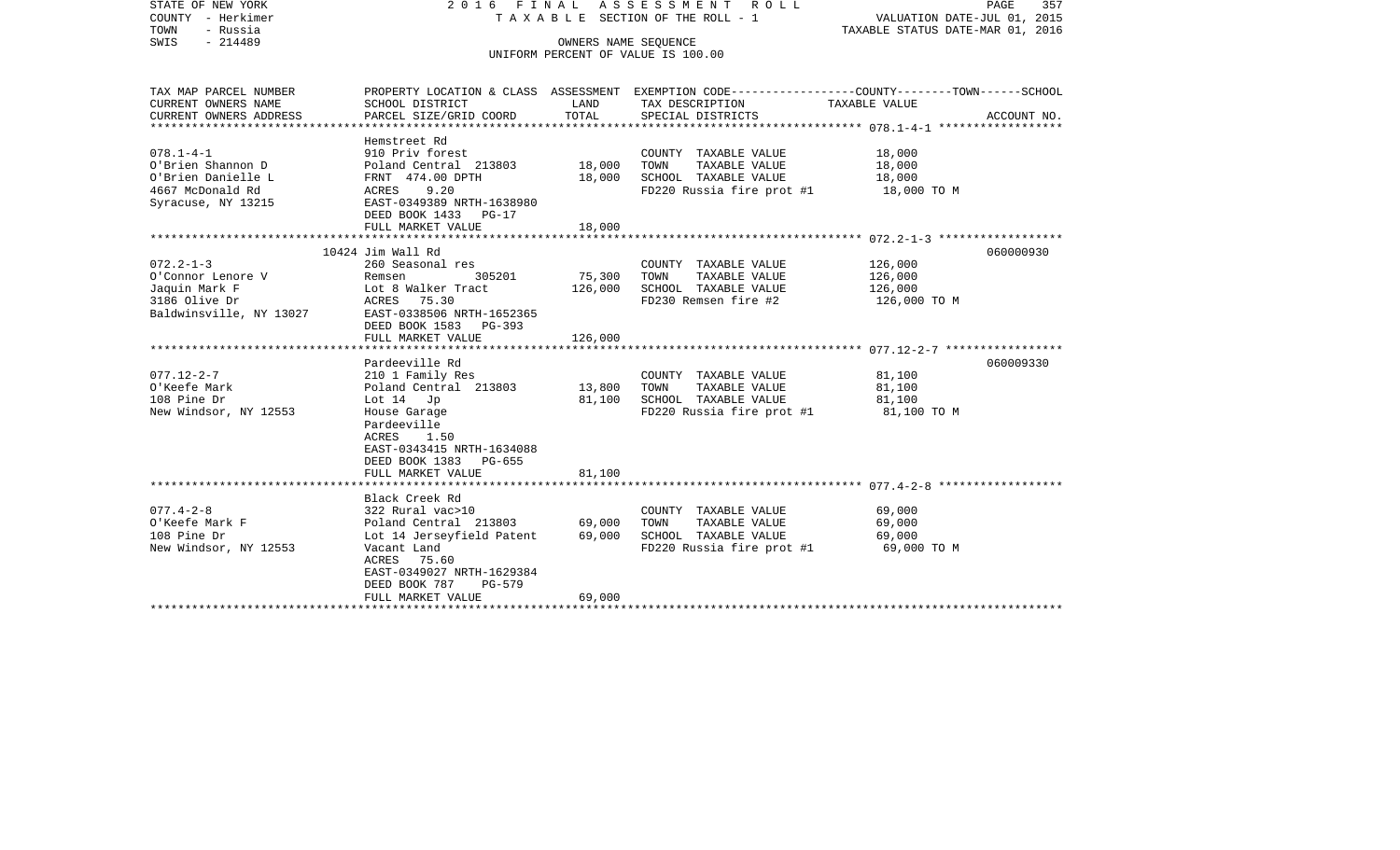|      | STATE OF NEW YORK | 2016 FINAL ASSESSMENT ROLL            | PAGE                             | 358 |
|------|-------------------|---------------------------------------|----------------------------------|-----|
|      | COUNTY - Herkimer | T A X A B L E SECTION OF THE ROLL - 1 | VALUATION DATE-JUL 01, 2015      |     |
| TOWN | - Russia          |                                       | TAXABLE STATUS DATE-MAR 01, 2016 |     |
| SWIS | - 214489          | OWNERS NAME SEOUENCE                  |                                  |     |
|      |                   | UNIFORM PERCENT OF VALUE IS 100.00    |                                  |     |

TAX MAP PARCEL NUMBER PROPERTY LOCATION & CLASS ASSESSMENT EXEMPTION CODE------------------COUNTY--------TOWN------SCHOOL

CURRENT OWNERS NAME SCHOOL DISTRICT LAND TAX DESCRIPTION TAXABLE VALUE

CURRENT OWNERS ADDRESS PARCEL SIZE/GRID COORD TOTAL SPECIAL DISTRICTS ACCOUNT NO. \*\*\*\*\*\*\*\*\*\*\*\*\*\*\*\*\*\*\*\*\*\*\*\*\*\*\*\*\*\*\*\*\*\*\*\*\*\*\*\*\*\*\*\*\*\*\*\*\*\*\*\*\*\*\*\*\*\*\*\*\*\*\*\*\*\*\*\*\*\*\*\*\*\*\*\*\*\*\*\*\*\*\*\*\*\*\*\*\*\*\*\*\*\*\*\*\*\*\*\*\*\*\* 083.3-1-22 \*\*\*\*\*\*\*\*\*\*\*\*\*\*\*\*\*145 Russia Rd 060013920 083.3-1-22 210 1 Family Res 200 VET COM C 41132 0 15,000 0 0 0 O'Neil Corey Poland Central 213803 34,100 VET COM T 41133 0 0 20,000 0 145 Russia Rd Lots 69 & 88 Royal Grant 151,000 VET DIS C 41142 0 30,000 0 0 Poland, NY 13431 House Garage Barn VET DIS T 41143 0 0 40,000 0 FRNT 264.00 DPTH STAR B 41854 0 0 0 0 ACRES 4.25 BANK 813 COUNTY TAXABLE VALUE 106,000 EAST-0328990 NRTH-1611722 TOWN TAXABLE VALUE 91,000 DEED BOOK 1439 PG-836 SCHOOL TAXABLE VALUE 121,000 FULL MARKET VALUE 151,000 FD220 Russia fire prot #1 151,000 TO M \*\*\*\*\*\*\*\*\*\*\*\*\*\*\*\*\*\*\*\*\*\*\*\*\*\*\*\*\*\*\*\*\*\*\*\*\*\*\*\*\*\*\*\*\*\*\*\*\*\*\*\*\*\*\*\*\*\*\*\*\*\*\*\*\*\*\*\*\*\*\*\*\*\*\*\*\*\*\*\*\*\*\*\*\*\*\*\*\*\*\*\*\*\*\*\*\*\*\*\*\*\*\* 082.2-1-47 \*\*\*\*\*\*\*\*\*\*\*\*\*\*\*\*\* Dover Rd 060001080082.2-1-47 323 Vacant rural COUNTY TAXABLE VALUE 700700 O'Shea Irrevocable Trust and Holland Patent 305801 700 TOWN TAXABLE VALUE 194 Dover Rd Lot 103 Royal Grant 700 SCHOOL TAXABLE VALUE 700 Barneveld, NY 13304 Vacant Land FD220 Russia fire prot #1 700 TO M Dover Road FRNT 355.00 DPTH 70.00 ACRES 0.84 EAST-0317977 NRTH-1617554 DEED BOOK 1585 PG-300FULL MARKET VALUE 700 \*\*\*\*\*\*\*\*\*\*\*\*\*\*\*\*\*\*\*\*\*\*\*\*\*\*\*\*\*\*\*\*\*\*\*\*\*\*\*\*\*\*\*\*\*\*\*\*\*\*\*\*\*\*\*\*\*\*\*\*\*\*\*\*\*\*\*\*\*\*\*\*\*\*\*\*\*\*\*\*\*\*\*\*\*\*\*\*\*\*\*\*\*\*\*\*\*\*\*\*\*\*\* 082.2-1-48 \*\*\*\*\*\*\*\*\*\*\*\*\*\*\*\*\* 194 Dover Rd 06000459030,000 082.2-1-48 210 1 Family Res STAR B 41854 0 0 0 0 O'Shea Irrevocable Trust Holland Patent 305801 29,500 COUNTY TAXABLE VALUE 207,000 194 Dover Rd E 103 Rg 207,000 TOWN TAXABLE VALUE 207,000 Barneveld, NY 13304 Ho 2.42 Acres SCHOOL TAXABLE VALUE 177,000 Dover FD220 Russia fire prot #1 207,000 TO M FRNT 100.00 DPTH ACRES 2.40EAST-0318181 NRTH-1617509

|                          | DEED BOOK 1585 PG-300<br>FULL MARKET VALUE                                       | 207,000 |                           |             |
|--------------------------|----------------------------------------------------------------------------------|---------|---------------------------|-------------|
|                          | Dover Rd                                                                         |         |                           | 060050300   |
| $082.4 - 1 - 6.3$        | 322 Rural vac>10                                                                 |         | TAXABLE VALUE<br>COUNTY   | 28,600      |
| O'Shea Irrevocable Trust | Holland Patent 305801                                                            | 28,600  | TOWN<br>TAXABLE VALUE     | 28,600      |
| 194 Dover Rd             | Lot 103 Royal Grant                                                              | 28,600  | SCHOOL<br>TAXABLE VALUE   | 28,600      |
| Barneveld, NY 13304      | Vacant Land<br>ACRES 16.07<br>EAST-0317906 NRTH-1617012<br>DEED BOOK 1585 PG-300 |         | FD220 Russia fire prot #1 | 28,600 TO M |
|                          | FULL MARKET VALUE                                                                | 28,600  |                           |             |
|                          |                                                                                  |         |                           |             |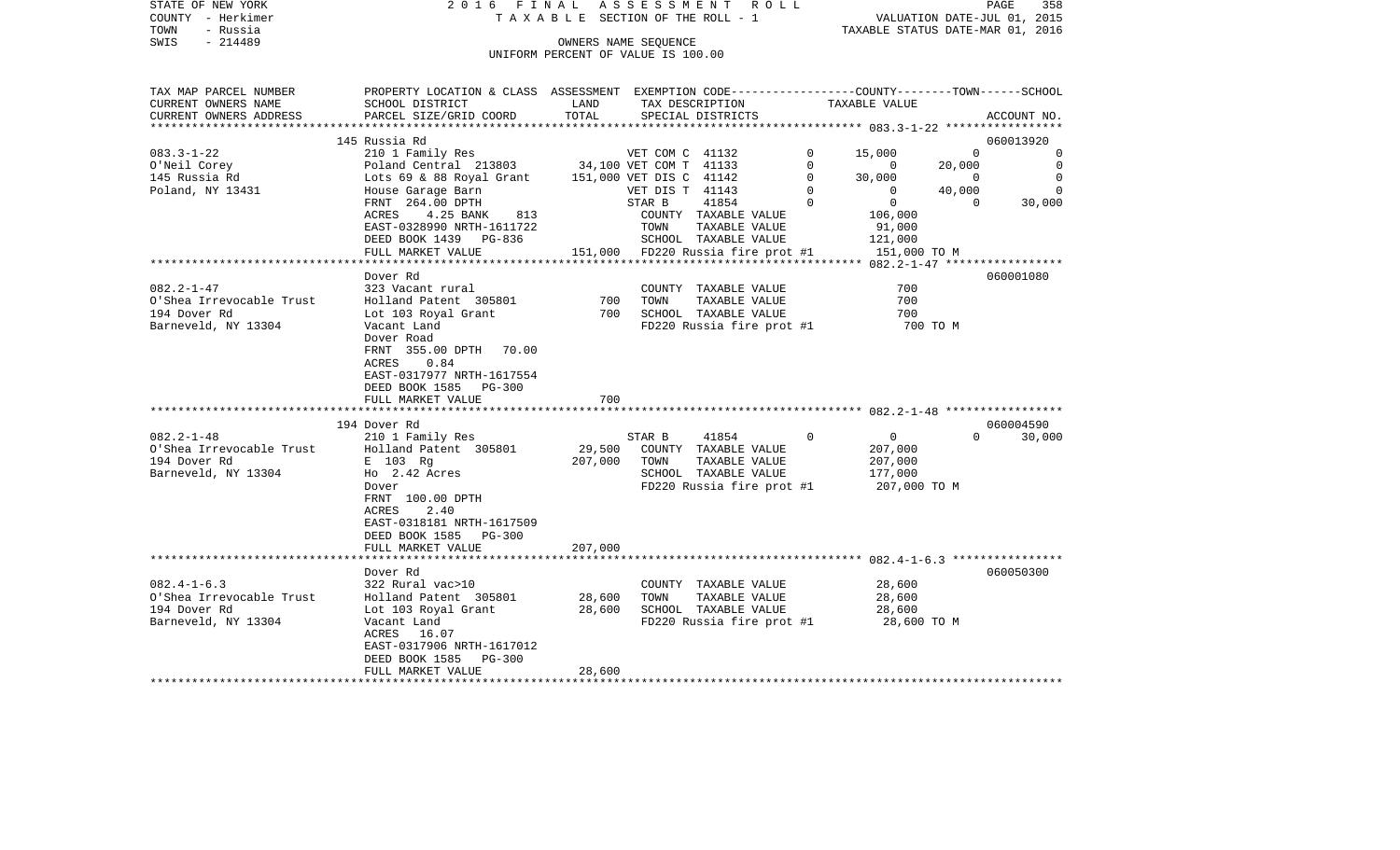| STATE OF NEW YORK                            | 2 0 1 6<br>FINAL                                                                                                    |         | ASSESSMENT                                        | R O L L     |                                                 |          | 359<br>PAGE                 |
|----------------------------------------------|---------------------------------------------------------------------------------------------------------------------|---------|---------------------------------------------------|-------------|-------------------------------------------------|----------|-----------------------------|
| COUNTY - Herkimer                            | TAXABLE                                                                                                             |         | SECTION OF THE ROLL - 1                           |             |                                                 |          | VALUATION DATE-JUL 01, 2015 |
| TOWN<br>- Russia                             |                                                                                                                     |         |                                                   |             | TAXABLE STATUS DATE-MAR 01, 2016                |          |                             |
| $-214489$<br>SWIS                            |                                                                                                                     |         | OWNERS NAME SEQUENCE                              |             |                                                 |          |                             |
|                                              |                                                                                                                     |         | UNIFORM PERCENT OF VALUE IS 100.00                |             |                                                 |          |                             |
|                                              |                                                                                                                     |         |                                                   |             |                                                 |          |                             |
| TAX MAP PARCEL NUMBER<br>CURRENT OWNERS NAME | PROPERTY LOCATION & CLASS ASSESSMENT EXEMPTION CODE----------------COUNTY-------TOWN------SCHOOL<br>SCHOOL DISTRICT | LAND    | TAX DESCRIPTION                                   |             | TAXABLE VALUE                                   |          |                             |
| CURRENT OWNERS ADDRESS                       | PARCEL SIZE/GRID COORD                                                                                              | TOTAL   | SPECIAL DISTRICTS                                 |             |                                                 |          | ACCOUNT NO.                 |
| ***********************                      |                                                                                                                     |         |                                                   |             |                                                 |          |                             |
|                                              | 3731 Black Creek Rd                                                                                                 |         |                                                   |             |                                                 |          | 060023580                   |
| $078.1 - 1 - 26.1$                           | 260 Seasonal res                                                                                                    |         | COUNTY TAXABLE VALUE                              |             | 97,000                                          |          |                             |
| Obert Gerald                                 | Poland Central 213803                                                                                               | 30,900  | TOWN<br>TAXABLE VALUE                             |             | 97,000                                          |          |                             |
| Obert Judy                                   | Lot 17 Jerseyfield Patent                                                                                           | 97,000  | SCHOOL TAXABLE VALUE                              |             | 97,000                                          |          |                             |
| 375 Sawmill Rd                               | Home & Garage                                                                                                       |         | FD220 Russia fire prot #1                         |             | 1,000 TO M                                      |          |                             |
| Greentown, PA 18426                          | FRNT 1822.00 DPTH                                                                                                   |         |                                                   |             |                                                 |          |                             |
|                                              | ACRES 14.10                                                                                                         |         |                                                   |             |                                                 |          |                             |
|                                              | EAST-0351239 NRTH-1637002                                                                                           |         |                                                   |             |                                                 |          |                             |
|                                              | DEED BOOK 769<br>$PG-64$                                                                                            |         |                                                   |             |                                                 |          |                             |
|                                              | FULL MARKET VALUE                                                                                                   | 97,000  |                                                   |             |                                                 |          |                             |
|                                              |                                                                                                                     |         |                                                   |             | **************************** 077.12-2-6 ******* |          |                             |
|                                              | 1439 Pardeeville Rd                                                                                                 |         |                                                   |             |                                                 |          | 060009360                   |
| $077.12 - 2 - 6$                             | 210 1 Family Res                                                                                                    |         | STAR B<br>41854                                   | $\mathbf 0$ | $\mathbf 0$                                     | $\Omega$ | 30,000                      |
| Oczkowski Paul J                             | Poland Central 213803                                                                                               | 13,000  | COUNTY TAXABLE VALUE                              |             | 87,000                                          |          |                             |
| Oczkowski Karen                              | Lot 14 Jerseyfield Patent                                                                                           | 87,000  | TOWN<br>TAXABLE VALUE                             |             | 87,000                                          |          |                             |
| 1439 Pardeeville Rd<br>Cold Brook, NY 13324  | House Garage<br>Pardeeville                                                                                         |         | SCHOOL TAXABLE VALUE<br>FD220 Russia fire prot #1 |             | 57,000<br>87,000 TO M                           |          |                             |
|                                              | FRNT 478.00 DPTH 170.00                                                                                             |         |                                                   |             |                                                 |          |                             |
|                                              | 1.20<br>ACRES                                                                                                       |         |                                                   |             |                                                 |          |                             |
|                                              | EAST-0343232 NRTH-1634214                                                                                           |         |                                                   |             |                                                 |          |                             |
|                                              | DEED BOOK 913<br>$PG-86$                                                                                            |         |                                                   |             |                                                 |          |                             |
|                                              | FULL MARKET VALUE                                                                                                   | 87,000  |                                                   |             |                                                 |          |                             |
|                                              |                                                                                                                     |         |                                                   |             |                                                 |          |                             |
|                                              | St Rt 8                                                                                                             |         |                                                   |             |                                                 |          | 060019930                   |
| $084.3 - 2 - 29.1$                           | 312 Vac w/imprv                                                                                                     |         | 41730<br>AG MKTS                                  | $\Omega$    | 60,736                                          | 60,736   | 60,736                      |
| Olah Danny F                                 | Poland Central 213803                                                                                               | 91,100  | COUNTY TAXABLE VALUE                              |             | 54,464                                          |          |                             |
| Olah Catherine L                             | Lots 63 & 64 Royal Grant                                                                                            | 115,200 | TAXABLE VALUE<br>TOWN                             |             | 54,464                                          |          |                             |
| 142 Coleman Rd                               | Barn Splt                                                                                                           |         | SCHOOL TAXABLE VALUE                              |             | 54,464                                          |          |                             |
| Cold Brook, NY 13324                         | 2015                                                                                                                |         | FD220 Russia fire prot #1                         |             | 115,200 TO M                                    |          |                             |
|                                              | FRNT 1840.00 DPTH                                                                                                   |         |                                                   |             |                                                 |          |                             |
| MAY BE SUBJECT TO PAYMENT                    | 80.30<br>ACRES                                                                                                      |         |                                                   |             |                                                 |          |                             |
| UNDER AGDIST LAW TIL 2023                    | EAST-0352529 NRTH-1610069                                                                                           |         |                                                   |             |                                                 |          |                             |
|                                              | DEED BOOK 1561<br>PG-94                                                                                             |         |                                                   |             |                                                 |          |                             |
| *********************                        | FULL MARKET VALUE<br>********************                                                                           | 115,200 |                                                   |             |                                                 |          |                             |
|                                              | Spall Rd                                                                                                            |         |                                                   |             |                                                 |          | 060024240                   |
| $072.2 - 1 - 22$                             | 260 Seasonal res                                                                                                    |         | COUNTY TAXABLE VALUE                              |             | 11,000                                          |          |                             |
| Olivadoti Georgia                            | 305201<br>Remsen                                                                                                    | 10,300  | TOWN<br>TAXABLE VALUE                             |             | 11,000                                          |          |                             |
| Attn: Walter Foley                           | Lot 10 Walker Tract                                                                                                 | 11,000  | SCHOOL TAXABLE VALUE                              |             | 11,000                                          |          |                             |
| 535 Spall Rd                                 | Trailer                                                                                                             |         | FD230 Remsen fire #2                              |             | 11,000 TO M                                     |          |                             |
| Remsen N Y, 13438                            | FRNT 100.00 DPTH 250.00                                                                                             |         |                                                   |             |                                                 |          |                             |
|                                              | ACRES<br>0.57                                                                                                       |         |                                                   |             |                                                 |          |                             |
|                                              | EAST-0341174 NRTH-1654481                                                                                           |         |                                                   |             |                                                 |          |                             |
|                                              | DEED BOOK 850<br>$PG-269$                                                                                           |         |                                                   |             |                                                 |          |                             |
|                                              | FULL MARKET VALUE                                                                                                   | 11,000  |                                                   |             |                                                 |          |                             |
|                                              |                                                                                                                     |         | ************************************              |             |                                                 |          |                             |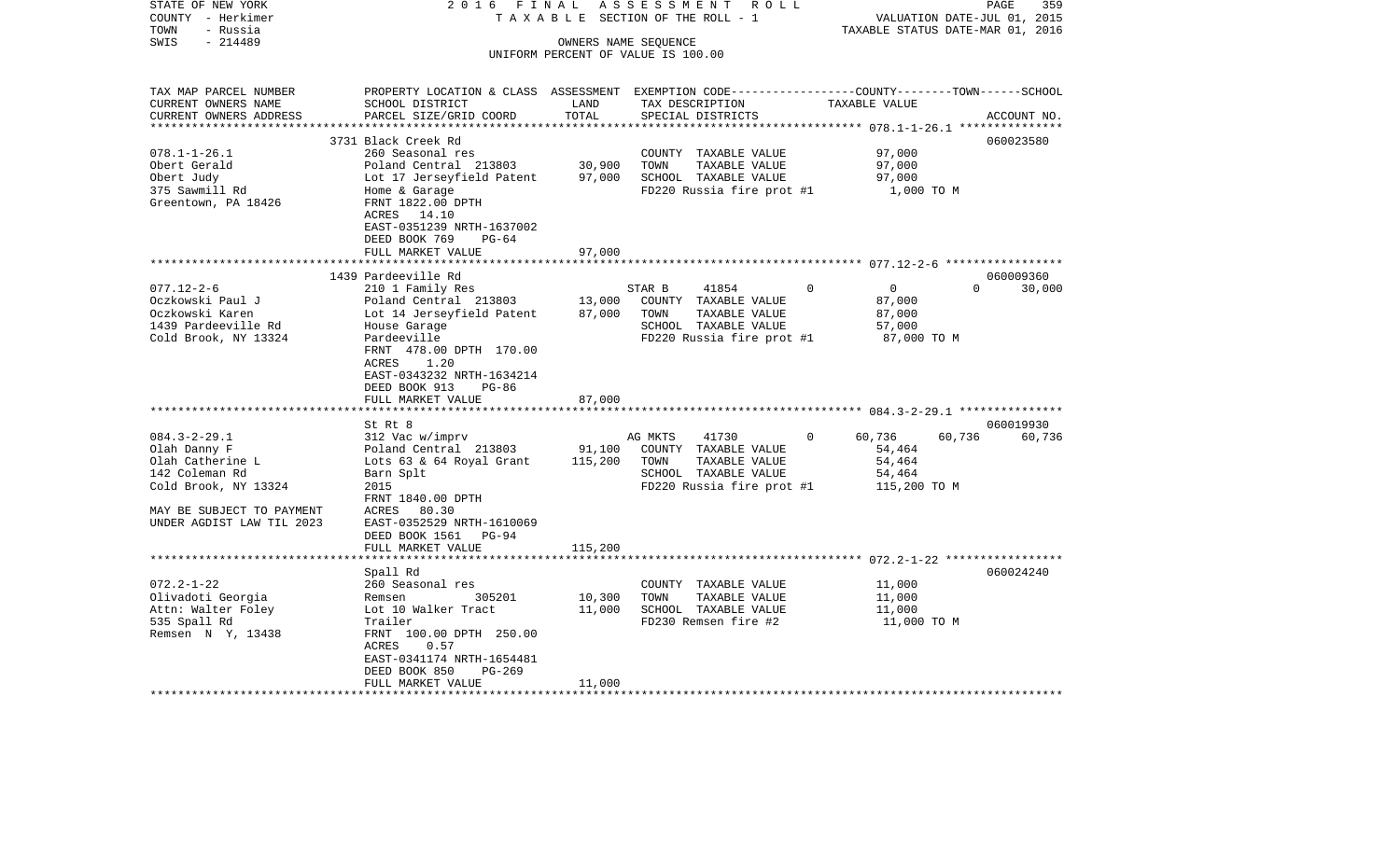| STATE OF NEW YORK<br>COUNTY - Herkimer<br>TOWN<br>- Russia              | 2016                                                                                                                                                                              | FINAL                             | A S S E S S M E N T<br>R O L L<br>T A X A B L E SECTION OF THE ROLL - 1                                                         |                        | VALUATION DATE-JUL 01, 2015<br>TAXABLE STATUS DATE-MAR 01, 2016 | PAGE                    | 360           |
|-------------------------------------------------------------------------|-----------------------------------------------------------------------------------------------------------------------------------------------------------------------------------|-----------------------------------|---------------------------------------------------------------------------------------------------------------------------------|------------------------|-----------------------------------------------------------------|-------------------------|---------------|
| $-214489$<br>SWIS                                                       |                                                                                                                                                                                   |                                   | OWNERS NAME SEQUENCE<br>UNIFORM PERCENT OF VALUE IS 100.00                                                                      |                        |                                                                 |                         |               |
| TAX MAP PARCEL NUMBER<br>CURRENT OWNERS NAME<br>CURRENT OWNERS ADDRESS  | PROPERTY LOCATION & CLASS ASSESSMENT EXEMPTION CODE---------------COUNTY-------TOWN------SCHOOL<br>SCHOOL DISTRICT<br>PARCEL SIZE/GRID COORD                                      | LAND<br>TOTAL                     | TAX DESCRIPTION<br>SPECIAL DISTRICTS                                                                                            |                        | TAXABLE VALUE                                                   |                         | ACCOUNT NO.   |
| **********************                                                  | *****************************                                                                                                                                                     | ***************                   |                                                                                                                                 |                        |                                                                 |                         |               |
|                                                                         | 535 Spall Rd                                                                                                                                                                      |                                   |                                                                                                                                 |                        |                                                                 |                         | 060016980     |
| $072.2 - 1 - 65$<br>Olivadoti Georgia                                   | 210 1 Family Res<br>Remsen<br>305201                                                                                                                                              | 12,500                            | COUNTY TAXABLE VALUE<br>TOWN<br>TAXABLE VALUE                                                                                   |                        | 43,000<br>43,000                                                |                         |               |
| Attn: Walter Foley                                                      | Lot 10 Machins Patent                                                                                                                                                             | 43,000                            | SCHOOL TAXABLE VALUE                                                                                                            |                        | 43,000                                                          |                         |               |
| 535 Spall Rd<br>Remsen N Y, 13438                                       | House<br>Spall<br>ACRES<br>1.00<br>EAST-0341480 NRTH-1654480<br>DEED BOOK 850<br>$PG-269$                                                                                         |                                   | FD230 Remsen fire #2                                                                                                            |                        | 43,000 TO M                                                     |                         |               |
|                                                                         | FULL MARKET VALUE                                                                                                                                                                 | 43,000                            |                                                                                                                                 |                        |                                                                 |                         |               |
|                                                                         | ********************                                                                                                                                                              | ************                      |                                                                                                                                 |                        |                                                                 |                         |               |
|                                                                         | Spall Rd                                                                                                                                                                          |                                   |                                                                                                                                 |                        |                                                                 |                         |               |
| $072.2 - 1 - 14.1$                                                      | 260 Seasonal res                                                                                                                                                                  |                                   | COUNTY TAXABLE VALUE                                                                                                            |                        | 8,500                                                           |                         |               |
| Ophardt Tammy E<br>262 Milford St Apt 21                                | 305201<br>Remsen<br>Spall Rd                                                                                                                                                      | 5,600<br>8,500                    | TOWN<br>TAXABLE VALUE<br>SCHOOL TAXABLE VALUE                                                                                   |                        | 8,500<br>8,500                                                  |                         |               |
| Rochester, NY 14615                                                     | Vacant Land<br>50.00 DPTH 125.00<br>FRNT<br>EAST-0341680 NRTH-1653726<br>DEED BOOK 1572<br>PG-932<br>FULL MARKET VALUE                                                            | 8,500                             | FD230 Remsen fire #2                                                                                                            |                        | 8,500 TO M                                                      |                         |               |
|                                                                         | ***************************                                                                                                                                                       |                                   |                                                                                                                                 |                        |                                                                 |                         |               |
|                                                                         | 413 Russia Rd                                                                                                                                                                     |                                   |                                                                                                                                 |                        |                                                                 |                         | 060020700     |
| $083.3 - 2 - 18$<br>Ossont Douglas<br>413 Russia Rd<br>Poland, NY 13431 | 210 1 Family Res<br>Poland Central 213803<br>Lot 87 Royal Grant<br>House<br>Russia<br>1.60<br>ACRES<br>EAST-0334372 NRTH-1612624<br>DEED BOOK 00829 PG-00367<br>FULL MARKET VALUE | 27,100 STAR B<br>76,500<br>76,500 | CW_15_VET/ 41162<br>41854<br>COUNTY TAXABLE VALUE<br>TOWN<br>TAXABLE VALUE<br>SCHOOL TAXABLE VALUE<br>FD220 Russia fire prot #1 | 0<br>$\Omega$          | 9,000<br>$\Omega$<br>67,500<br>76,500<br>46,500<br>76,500 TO M  | $\mathbf 0$<br>$\Omega$ | 0<br>30,000   |
|                                                                         |                                                                                                                                                                                   |                                   |                                                                                                                                 |                        |                                                                 |                         |               |
|                                                                         | 479 Hinckley Rd                                                                                                                                                                   |                                   |                                                                                                                                 |                        |                                                                 |                         | 060020760     |
| $083.1 - 1 - 35$<br>Ossont Theodore E Jr                                | 210 1 Family Res<br>Poland Central 213803                                                                                                                                         |                                   | CW_15_VET/ 41162<br>22,200 CW_DISBLD_ 41172                                                                                     | $\mathbf 0$<br>$\circ$ | 9,000<br>30,000                                                 | $\Omega$<br>0           | 0<br>$\Omega$ |
| Ossont Douglas S                                                        | Lot 108 Royal Grant                                                                                                                                                               | 150,000 STAR EN                   | 41834                                                                                                                           | $\Omega$               | $\overline{0}$                                                  | $\Omega$                | 65,300        |
| 479 Hinckley Rd<br>Remsen, NY 13438                                     | House Garage Barn<br>$Includes(083.1-1-34.2)$<br>FRNT 224.00 DPTH 122.00<br>ACRES<br>0.63<br>EAST-0328345 NRTH-1618883<br>PG-607                                                  |                                   | COUNTY TAXABLE VALUE<br>TOWN<br>TAXABLE VALUE<br>SCHOOL TAXABLE VALUE<br>FD220 Russia fire prot #1                              |                        | 111,000<br>150,000<br>84,700<br>150,000 TO M                    |                         |               |
|                                                                         | DEED BOOK 1481<br>FULL MARKET VALUE                                                                                                                                               | 150,000                           |                                                                                                                                 |                        |                                                                 |                         |               |
|                                                                         |                                                                                                                                                                                   |                                   |                                                                                                                                 |                        |                                                                 |                         |               |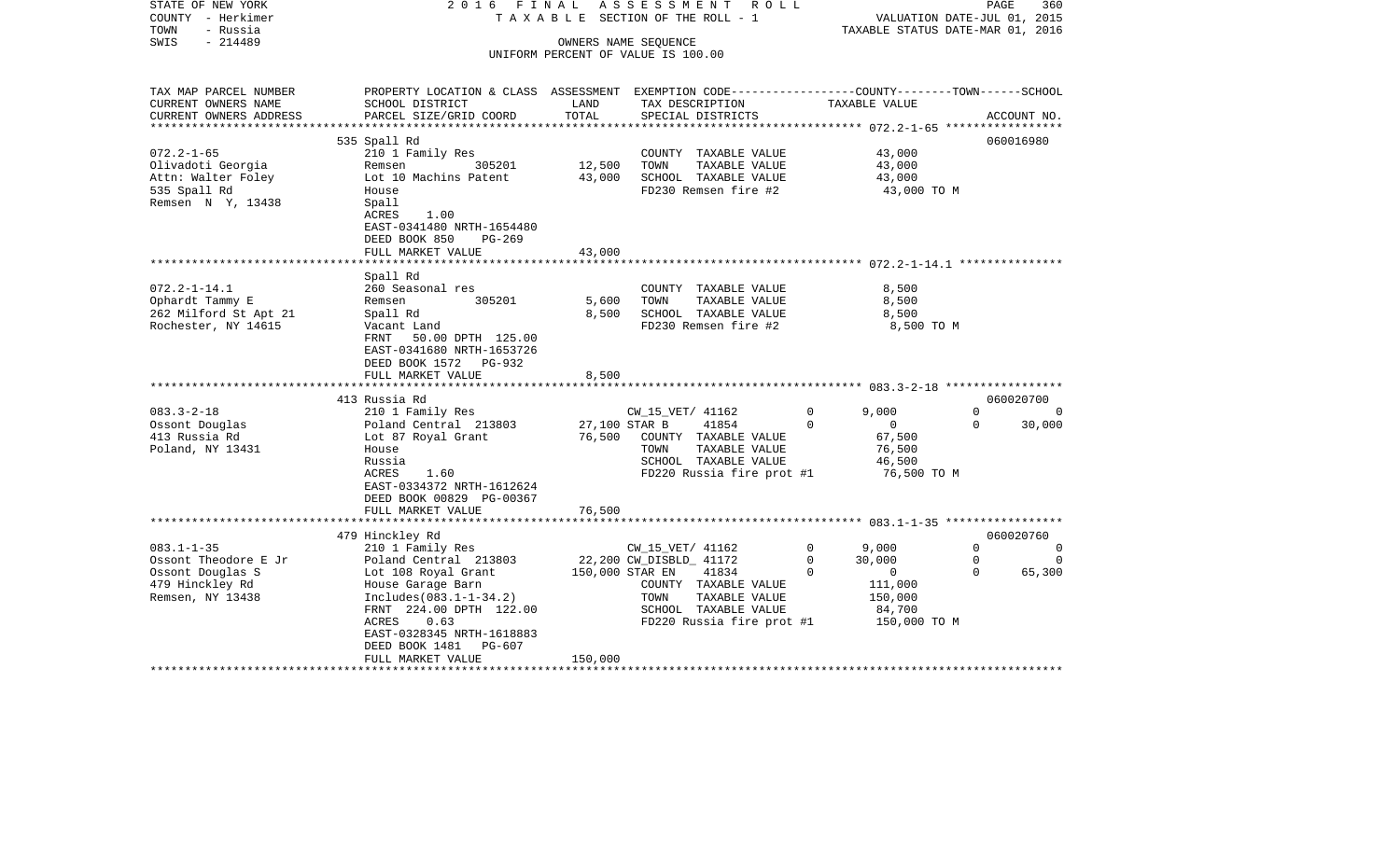| COUNTY - Herkimer         |                                                                                                  | T A X A B L E SECTION OF THE ROLL - 1 |                        |                              |             |                                                  |              | VALUATION DATE-JUL 01, 2015 |
|---------------------------|--------------------------------------------------------------------------------------------------|---------------------------------------|------------------------|------------------------------|-------------|--------------------------------------------------|--------------|-----------------------------|
| TOWN<br>- Russia          |                                                                                                  |                                       |                        |                              |             | TAXABLE STATUS DATE-MAR 01, 2016                 |              |                             |
| SWIS<br>$-214489$         |                                                                                                  |                                       | OWNERS NAME SEQUENCE   |                              |             |                                                  |              |                             |
|                           |                                                                                                  | UNIFORM PERCENT OF VALUE IS 100.00    |                        |                              |             |                                                  |              |                             |
|                           |                                                                                                  |                                       |                        |                              |             |                                                  |              |                             |
| TAX MAP PARCEL NUMBER     | PROPERTY LOCATION & CLASS ASSESSMENT EXEMPTION CODE----------------COUNTY-------TOWN------SCHOOL |                                       |                        |                              |             |                                                  |              |                             |
| CURRENT OWNERS NAME       | SCHOOL DISTRICT                                                                                  | LAND                                  |                        | TAX DESCRIPTION              |             | TAXABLE VALUE                                    |              |                             |
| CURRENT OWNERS ADDRESS    | PARCEL SIZE/GRID COORD                                                                           | TOTAL                                 |                        | SPECIAL DISTRICTS            |             |                                                  |              | ACCOUNT NO.                 |
|                           |                                                                                                  |                                       |                        |                              |             |                                                  |              |                             |
|                           | 135 Gravesville Rd                                                                               |                                       |                        |                              |             |                                                  |              |                             |
| $083.3 - 1 - 46$          | 210 1 Family Res                                                                                 |                                       | VET WAR C 41122        |                              | $\mathbf 0$ | 9,000                                            | $\mathbf{0}$ | 0                           |
| Ossont Theodore Jr        | Poland Central 213803                                                                            |                                       | 22,600 VET WAR T 41123 |                              | $\mathbf 0$ | $\mathbf{0}$                                     | 12,000       | 0                           |
| Farber Kelly              | 7.20 BANK 135<br>ACRES                                                                           | 182,000 STAR B                        |                        | 41854                        | $\mathbf 0$ | $\overline{0}$                                   | $\Omega$     | 30,000                      |
| 135 Gravesville Rd        | EAST-0327864 NRTH-1608523                                                                        |                                       |                        | COUNTY TAXABLE VALUE         |             | 173,000                                          |              |                             |
| Poland, NY 13431          | DEED BOOK 809<br>$PG-103$                                                                        |                                       | TOWN                   | TAXABLE VALUE                |             | 170,000                                          |              |                             |
|                           | FULL MARKET VALUE                                                                                |                                       |                        | 182,000 SCHOOL TAXABLE VALUE |             | 152,000                                          |              |                             |
|                           |                                                                                                  |                                       |                        | FD220 Russia fire prot #1    |             | 182,000 TO M                                     |              |                             |
|                           |                                                                                                  |                                       |                        |                              |             |                                                  |              |                             |
|                           | Hughes Rd                                                                                        |                                       |                        |                              |             |                                                  |              |                             |
| $068. -1 - 53$            | 910 Priv forest                                                                                  |                                       |                        | COUNTY TAXABLE VALUE         |             | 26,400                                           |              |                             |
| Oswego Sportsman "35 Club | 305201<br>Remsen                                                                                 | 26,400                                | TOWN                   | TAXABLE VALUE                |             | 26,400                                           |              |                             |
| PO Box 5221               | Hughes Road                                                                                      | 26,400                                |                        | SCHOOL TAXABLE VALUE         |             | 26,400                                           |              |                             |
| Oswego, NY 13126          | FRNT 955.60 DPTH                                                                                 |                                       |                        | FD230 Remsen fire #2         |             | 26,400 TO M                                      |              |                             |
|                           | ACRES 16.90                                                                                      |                                       |                        |                              |             |                                                  |              |                             |
|                           | EAST-0340941 NRTH-1660559                                                                        |                                       |                        |                              |             |                                                  |              |                             |
|                           | DEED BOOK 00830 PG-00469                                                                         |                                       |                        |                              |             |                                                  |              |                             |
|                           | FULL MARKET VALUE                                                                                | 26,400                                |                        |                              |             |                                                  |              |                             |
|                           |                                                                                                  |                                       |                        |                              |             |                                                  |              |                             |
|                           | Hughes Rd                                                                                        |                                       |                        |                              |             |                                                  |              | 060020790                   |
| $068. - 1 - 44$           | 260 Seasonal res                                                                                 |                                       |                        | COUNTY TAXABLE VALUE         |             | 71,000                                           |              |                             |
| Oswego Sportsman Club Inc | 305201<br>Remsen                                                                                 | 47,200                                | TOWN                   | TAXABLE VALUE                |             | 71,000                                           |              |                             |
| PO Box 5221               | Lot 83 Remsenburg Patent                                                                         | 71,000                                |                        | SCHOOL TAXABLE VALUE         |             | 71,000                                           |              |                             |
| Oswego, NY 13126          | Camp                                                                                             |                                       |                        | FD230 Remsen fire #2         |             | 71,000 TO M                                      |              |                             |
|                           | ACRES 30.30                                                                                      |                                       |                        |                              |             |                                                  |              |                             |
|                           | EAST-0341195 NRTH-1661657                                                                        |                                       |                        |                              |             |                                                  |              |                             |
|                           | DEED BOOK 00549 PG-00488                                                                         |                                       |                        |                              |             |                                                  |              |                             |
|                           | FULL MARKET VALUE                                                                                | 71,000                                |                        |                              |             |                                                  |              |                             |
|                           |                                                                                                  |                                       |                        |                              |             |                                                  |              |                             |
|                           | Hughes Rd                                                                                        |                                       |                        |                              |             |                                                  |              | 060045910                   |
| $068. - 1 - 45$           | 910 Priv forest                                                                                  |                                       |                        | COUNTY TAXABLE VALUE         |             | 18,500                                           |              |                             |
| Oswego Sportsmen 35 Club  | 305201<br>Remsen                                                                                 | 18,500                                | TOWN                   | TAXABLE VALUE                |             | 18,500                                           |              |                             |
| PO Box 5221               | Lot 83 Remsenburg Patent                                                                         | 18,500                                |                        | SCHOOL TAXABLE VALUE         |             | 18,500                                           |              |                             |
| Oswego, NY 13126          | Vacant Land                                                                                      |                                       |                        | FD230 Remsen fire #2         |             | 18,500 TO M                                      |              |                             |
|                           | ACRES<br>12.80                                                                                   |                                       |                        |                              |             |                                                  |              |                             |
|                           | EAST-0341838 NRTH-1661198                                                                        |                                       |                        |                              |             |                                                  |              |                             |
|                           | DEED BOOK 846<br>PG-166                                                                          |                                       |                        |                              |             |                                                  |              |                             |
|                           | FULL MARKET VALUE                                                                                | 18,500                                |                        |                              |             |                                                  |              |                             |
|                           |                                                                                                  |                                       |                        |                              |             | ************************ 076.4-1-14.4 ********** |              |                             |
|                           | Military Rd                                                                                      |                                       |                        |                              |             |                                                  |              |                             |
| $076.4 - 1 - 14.4$        | 322 Rural vac>10                                                                                 |                                       |                        | COUNTY TAXABLE VALUE         |             | 17,500                                           |              |                             |
| Ottman Robert A           | Poland Central 213803                                                                            | 17,500                                | TOWN                   | TAXABLE VALUE                |             | 17,500                                           |              |                             |
| 6093 Military Rd          | Vacant Land                                                                                      | 17,500                                |                        | SCHOOL TAXABLE VALUE         |             | 17,500                                           |              |                             |
| Remsen, NY 13438          | FRNT 930.00 DPTH                                                                                 |                                       |                        | FD220 Russia fire prot #1    |             | 17,500 TO M                                      |              |                             |
|                           | ACRES 10.60                                                                                      |                                       |                        |                              |             |                                                  |              |                             |
|                           | EAST-0321065 NRTH-1626809                                                                        |                                       |                        |                              |             |                                                  |              |                             |
|                           | DEED BOOK 879<br><b>PG-518</b>                                                                   |                                       |                        |                              |             |                                                  |              |                             |
|                           | FULL MARKET VALUE                                                                                | 17,500                                |                        |                              |             |                                                  |              |                             |
|                           |                                                                                                  |                                       |                        |                              |             |                                                  |              |                             |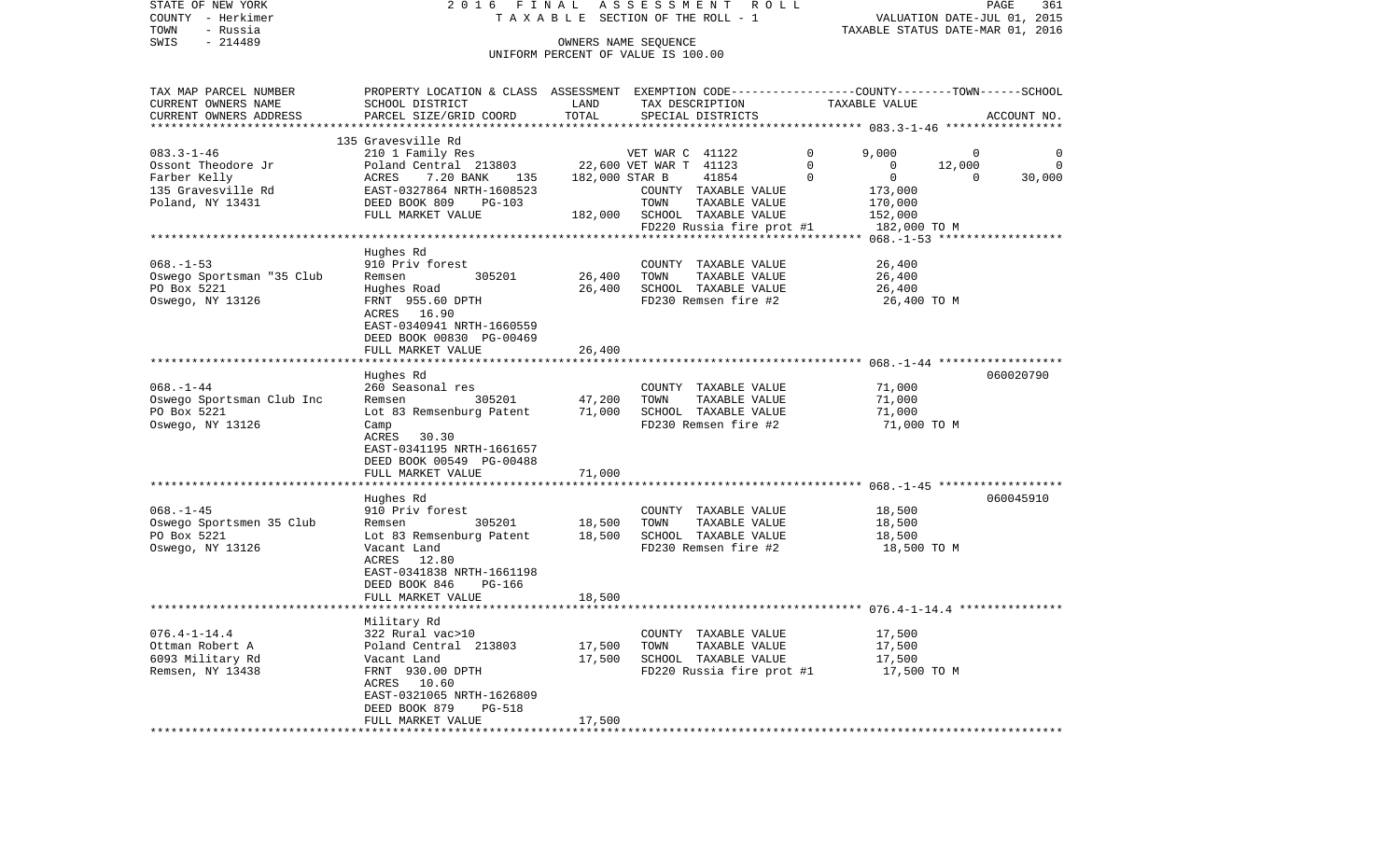| STATE OF NEW YORK<br>COUNTY - Herkimer<br>- Russia<br>TOWN<br>$-214489$<br>SWIS                  | 2016 FINAL                                                                                                                    |                   | ASSESSMENT<br>R O L L<br>TAXABLE SECTION OF THE ROLL - 1<br>OWNERS NAME SEQUENCE                                       |          | VALUATION DATE-JUL 01, 2015<br>TAXABLE STATUS DATE-MAR 01, 2016 | PAGE        | 362         |
|--------------------------------------------------------------------------------------------------|-------------------------------------------------------------------------------------------------------------------------------|-------------------|------------------------------------------------------------------------------------------------------------------------|----------|-----------------------------------------------------------------|-------------|-------------|
|                                                                                                  |                                                                                                                               |                   | UNIFORM PERCENT OF VALUE IS 100.00                                                                                     |          |                                                                 |             |             |
| TAX MAP PARCEL NUMBER<br>CURRENT OWNERS NAME                                                     | PROPERTY LOCATION & CLASS ASSESSMENT EXEMPTION CODE---------------COUNTY-------TOWN------SCHOOL<br>SCHOOL DISTRICT            | LAND              | TAX DESCRIPTION                                                                                                        |          | TAXABLE VALUE                                                   |             |             |
| CURRENT OWNERS ADDRESS                                                                           | PARCEL SIZE/GRID COORD                                                                                                        | TOTAL             | SPECIAL DISTRICTS                                                                                                      |          |                                                                 |             | ACCOUNT NO. |
|                                                                                                  |                                                                                                                               |                   |                                                                                                                        |          |                                                                 |             |             |
|                                                                                                  | 6093 Military Rd                                                                                                              |                   |                                                                                                                        |          |                                                                 |             | 060020940   |
| $082.2 - 1 - 10$<br>Ottman Robert A<br>Ottman Margaret L<br>6093 Military Rd<br>Remsen, NY 13438 | 242 Rurl res&rec<br>Poland Central 213803<br>W 117<br>R G<br>$H_0$ 11<br>Military<br>ACRES 11.00<br>EAST-0322794 NRTH-1624487 | 46,000<br>280,000 | STAR EN<br>41834<br>COUNTY TAXABLE VALUE<br>TOWN<br>TAXABLE VALUE<br>SCHOOL TAXABLE VALUE<br>FD220 Russia fire prot #1 | $\Omega$ | $\mathbf 0$<br>280,000<br>280,000<br>214,700<br>280,000 TO M    | $\Omega$    | 65,300      |
|                                                                                                  | DEED BOOK 00639 PG-00705<br>FULL MARKET VALUE                                                                                 | 280,000           |                                                                                                                        |          |                                                                 |             |             |
|                                                                                                  | 739 Russia Rd                                                                                                                 |                   |                                                                                                                        |          |                                                                 |             |             |
| $083.4 - 1 - 14.4$                                                                               | 210 1 Family Res                                                                                                              |                   | VET WAR C 41122                                                                                                        | 0        | 9.000                                                           | $\mathbf 0$ | $\Omega$    |
| Pache Peter H                                                                                    | Poland Central 213803                                                                                                         |                   | 26,200 VET WAR T 41123                                                                                                 | 0        | 0                                                               | 12,000      | $\Omega$    |
| Pache Rebecca L                                                                                  | FRNT 450.00 DPTH                                                                                                              |                   | 41834<br>213,900 STAR EN                                                                                               | $\Omega$ | $\overline{0}$                                                  | $\Omega$    | 65,300      |
| 739 Russia Rd                                                                                    | ACRES 10.00                                                                                                                   |                   | COUNTY TAXABLE VALUE                                                                                                   |          | 204,900                                                         |             |             |
| Poland, NY 13431                                                                                 | EAST-0340692 NRTH-1613753                                                                                                     |                   | TOWN<br>TAXABLE VALUE                                                                                                  |          | 201,900                                                         |             |             |
|                                                                                                  | DEED BOOK 1487<br>PG-495                                                                                                      |                   | SCHOOL TAXABLE VALUE                                                                                                   |          | 148,600                                                         |             |             |
|                                                                                                  | FULL MARKET VALUE                                                                                                             | 213,900           | FD220 Russia fire prot #1                                                                                              |          | 213,900 TO M                                                    |             |             |
|                                                                                                  | Russia Rd                                                                                                                     |                   |                                                                                                                        |          |                                                                 |             | 060002190   |
| $083.4 - 1 - 14.1$                                                                               | 322 Rural vac>10                                                                                                              |                   | COUNTY TAXABLE VALUE                                                                                                   |          | 30,300                                                          |             |             |
| Palen Lawrence                                                                                   | Poland Central 213803                                                                                                         | 30,300            | TOWN<br>TAXABLE VALUE                                                                                                  |          | 30,300                                                          |             |             |
| Palen Lori                                                                                       | Lot 85 Royal Grant                                                                                                            | 30,300            | SCHOOL TAXABLE VALUE                                                                                                   |          | 30,300                                                          |             |             |
| 5108 Military Rd<br>Poland, NY 13431                                                             | FRNT 390.00 DPTH<br>21.30<br>ACRES<br>EAST-0341396 NRTH-1614616<br>DEED BOOK 898<br><b>PG-508</b><br>FULL MARKET VALUE        | 30,300            | FD220 Russia fire prot #1                                                                                              |          | 30,300 TO M                                                     |             |             |
|                                                                                                  | **********************                                                                                                        |                   |                                                                                                                        |          |                                                                 |             |             |
|                                                                                                  | 5108 Military Rd                                                                                                              |                   |                                                                                                                        |          |                                                                 |             | 060000780   |
| $083.4 - 1 - 50$                                                                                 | 210 1 Family Res                                                                                                              |                   | STAR B<br>41854                                                                                                        | 0        | $\overline{0}$                                                  | $\Omega$    | 30,000      |
| Palen Lawrence                                                                                   | Poland Central 213803                                                                                                         | 7,400             | COUNTY TAXABLE VALUE                                                                                                   |          | 85,000                                                          |             |             |
| Palen Lori A                                                                                     | Lot 70 Royal Grant                                                                                                            | 85,000            | TOWN<br>TAXABLE VALUE                                                                                                  |          | 85,000                                                          |             |             |
| 5108 Military Rd                                                                                 | House Att Gar                                                                                                                 |                   | SCHOOL TAXABLE VALUE                                                                                                   |          | 55,000                                                          |             |             |
| Poland, NY 13431                                                                                 | FRNT 135.00 DPTH 112.50<br>0.26<br>ACRES<br>EAST-0337180 NRTH-1612716<br>DEED BOOK 787<br>$PG-143$                            |                   | FD220 Russia fire prot #1                                                                                              |          | 85,000 TO M                                                     |             |             |
|                                                                                                  | FULL MARKET VALUE<br>***********************                                                                                  | 85,000            |                                                                                                                        |          |                                                                 |             |             |
|                                                                                                  |                                                                                                                               |                   |                                                                                                                        |          |                                                                 |             |             |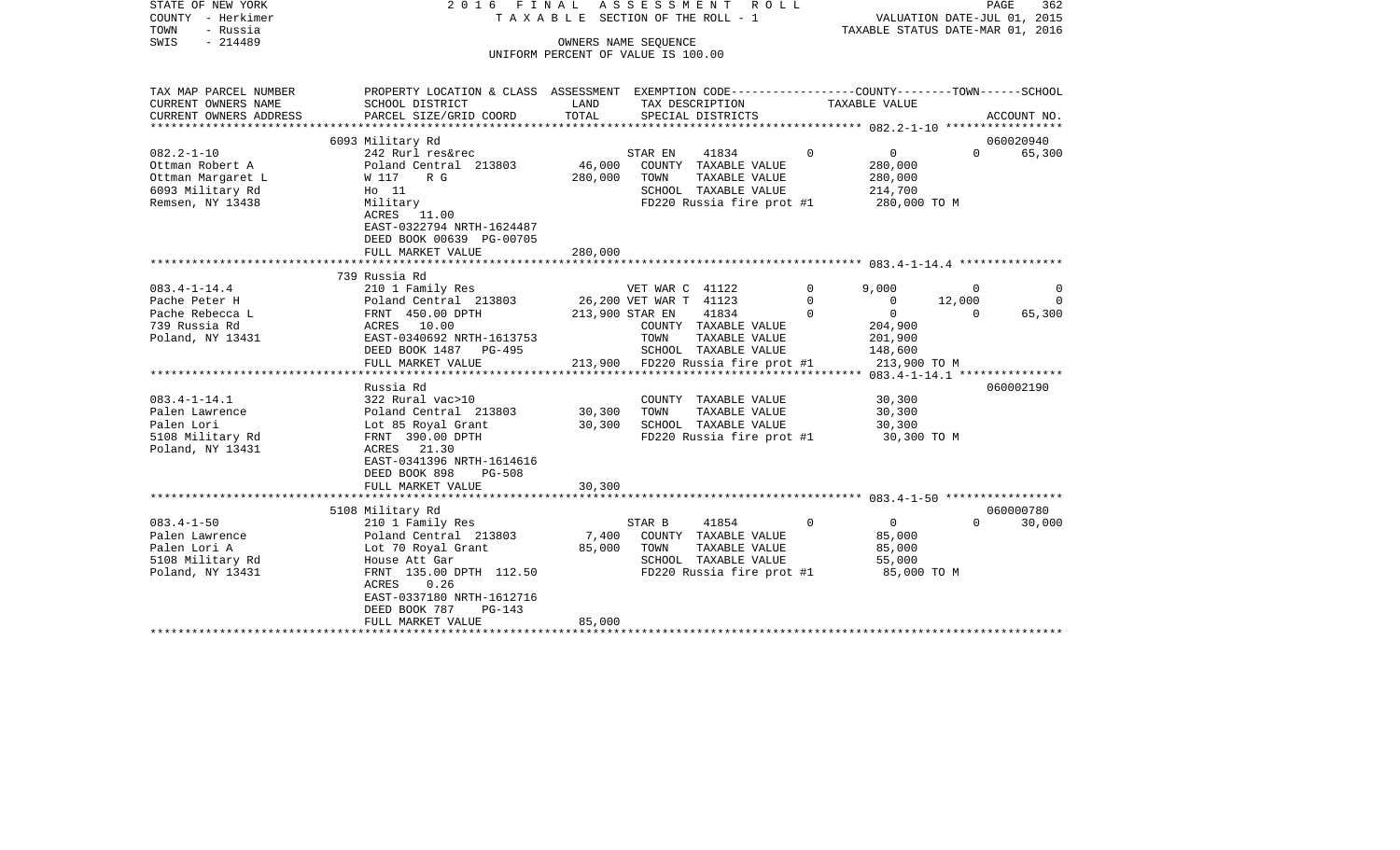| STATE OF NEW YORK<br>COUNTY - Herkimer<br>TOWN<br>- Russia<br>$-214489$<br>SWIS                                                                                                                                                                                  | 2016 FINAL                                                                                                                                                                                                                                                                                                                                                    |                                                | ASSESSMENT ROLL<br>TAXABLE SECTION OF THE ROLL - 1<br>OWNERS NAME SEQUENCE<br>UNIFORM PERCENT OF VALUE IS 100.00                                                                                         | VALUATION DATE-JUL 01, 2015<br>TAXABLE STATUS DATE-MAR 01, 2016                        | PAGE<br>363            |
|------------------------------------------------------------------------------------------------------------------------------------------------------------------------------------------------------------------------------------------------------------------|---------------------------------------------------------------------------------------------------------------------------------------------------------------------------------------------------------------------------------------------------------------------------------------------------------------------------------------------------------------|------------------------------------------------|----------------------------------------------------------------------------------------------------------------------------------------------------------------------------------------------------------|----------------------------------------------------------------------------------------|------------------------|
| TAX MAP PARCEL NUMBER<br>CURRENT OWNERS NAME<br>CURRENT OWNERS ADDRESS                                                                                                                                                                                           | PROPERTY LOCATION & CLASS ASSESSMENT EXEMPTION CODE---------------COUNTY-------TOWN------SCHOOL<br>SCHOOL DISTRICT<br>PARCEL SIZE/GRID COORD                                                                                                                                                                                                                  | LAND<br>TOTAL                                  | TAX DESCRIPTION<br>SPECIAL DISTRICTS                                                                                                                                                                     | TAXABLE VALUE                                                                          | ACCOUNT NO.            |
| ********************                                                                                                                                                                                                                                             |                                                                                                                                                                                                                                                                                                                                                               |                                                |                                                                                                                                                                                                          |                                                                                        |                        |
|                                                                                                                                                                                                                                                                  | 171 Barnhart Rd                                                                                                                                                                                                                                                                                                                                               |                                                |                                                                                                                                                                                                          | $\mathbf 0$                                                                            | 060010530<br>$\Omega$  |
| $072.16 - 2 - 8$<br>Palm Angelo J<br>Palm Barbara J<br>171 Barnhart Rd<br>Remsen, NY 13438                                                                                                                                                                       | 210 1 Family Res<br>305201<br>Remsen<br>Lot 1 Jacobs Tract<br>House<br>FRNT 286.00 DPTH<br>ACRES<br>2.00<br>EAST-0347627 NRTH-1648168<br>DEED BOOK 764<br>PG-255                                                                                                                                                                                              | 12,500<br>129,000                              | 41854<br>STAR B<br>COUNTY TAXABLE VALUE<br>TOWN<br>TAXABLE VALUE<br>SCHOOL TAXABLE VALUE<br>FD230 Remsen fire #2                                                                                         | $\overline{0}$<br>129,000<br>129,000<br>99,000<br>129,000 TO M                         | 30,000                 |
|                                                                                                                                                                                                                                                                  | FULL MARKET VALUE                                                                                                                                                                                                                                                                                                                                             | 129,000                                        |                                                                                                                                                                                                          |                                                                                        |                        |
|                                                                                                                                                                                                                                                                  |                                                                                                                                                                                                                                                                                                                                                               |                                                |                                                                                                                                                                                                          |                                                                                        |                        |
| $077.1 - 1 - 3$<br>Palmer Joseph & Tracy<br>Roberts Lillian<br>2658 State Route 8<br>West Winfield, NY 13491<br>************************<br>$077.3 - 1 - 16$<br>Panara Anthony<br>Panara Juliette<br>1625 Black River Blvd Apt 405 Vacant Land<br>Rome, NY 13440 | 190 Lakeview Dr<br>260 Seasonal res<br>Poland Central 213803<br>Lot 15 Jerseyfield Patent<br>2 Camps<br>FRNT 197.55 DPTH 104.87<br>0.32<br>ACRES<br>EAST-0333945 NRTH-1633786<br>DEED BOOK 930<br>$PG-35$<br>FULL MARKET VALUE<br>********************<br>Southside Rd<br>314 Rural vac<10<br>Poland Central 213803<br>Lot 15 Jerseyfield Patent<br>Southside | 19,700<br>66,000<br>66,000<br>10,300<br>10,300 | COUNTY TAXABLE VALUE<br>TOWN<br>TAXABLE VALUE<br>SCHOOL TAXABLE VALUE<br>FD220 Russia fire prot #1<br>COUNTY TAXABLE VALUE<br>TOWN<br>TAXABLE VALUE<br>SCHOOL TAXABLE VALUE<br>FD220 Russia fire prot #1 | 66,000<br>66,000<br>66,000<br>66,000 TO M<br>10,300<br>10,300<br>10,300<br>10,300 TO M | 060019380<br>060021030 |
|                                                                                                                                                                                                                                                                  | ACRES<br>4.50<br>EAST-0335655 NRTH-1632692<br>DEED BOOK 00589 PG-00019<br>FULL MARKET VALUE                                                                                                                                                                                                                                                                   | 10,300                                         |                                                                                                                                                                                                          |                                                                                        |                        |
|                                                                                                                                                                                                                                                                  | Southside Rd                                                                                                                                                                                                                                                                                                                                                  |                                                |                                                                                                                                                                                                          |                                                                                        | 060021090              |
| $077.1 - 1 - 5$<br>Papastrat Peter A<br>Papastrat Marcia A<br>193 Main St<br>Binghamton, NY 13905                                                                                                                                                                | 260 Seasonal res<br>Poland Central 213803<br>Lot 15 Jerseyfield Patent<br>Camp<br>FRNT<br>50.00 DPTH 100.00<br>EAST-0334030 NRTH-1633934<br>DEED BOOK 1485 PG-870<br>FULL MARKET VALUE                                                                                                                                                                        | 8,600<br>32,000<br>32,000                      | COUNTY TAXABLE VALUE<br>TAXABLE VALUE<br>TOWN<br>SCHOOL TAXABLE VALUE<br>FD220 Russia fire prot #1                                                                                                       | 32,000<br>32,000<br>32,000<br>32,000 TO M                                              |                        |
|                                                                                                                                                                                                                                                                  |                                                                                                                                                                                                                                                                                                                                                               |                                                |                                                                                                                                                                                                          |                                                                                        |                        |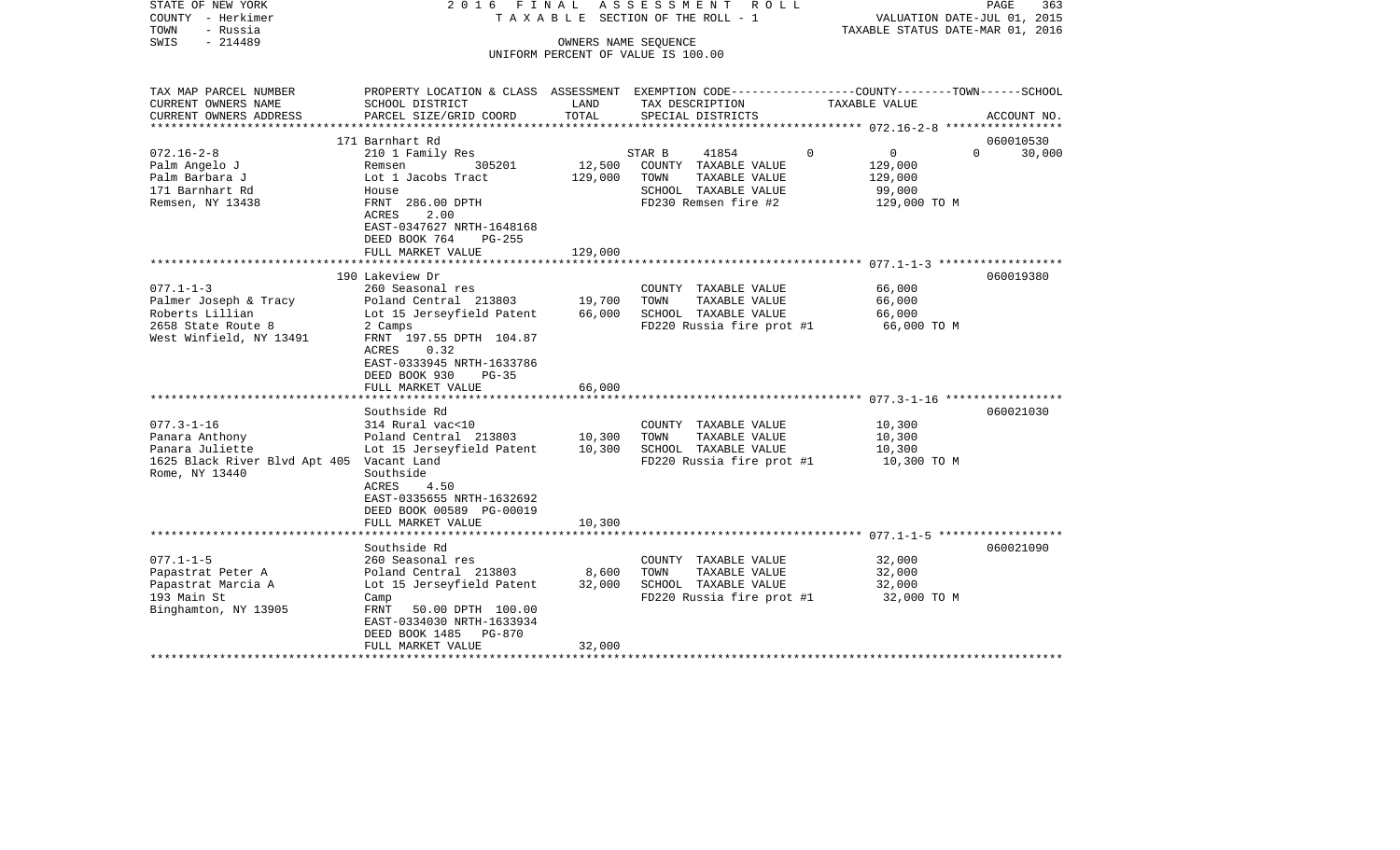| STATE OF NEW YORK<br>COUNTY - Herkimer<br>TOWN<br>- Russia | 2016 FINAL                                                                                       |                      | A S S E S S M E N T R O L L<br>TAXABLE SECTION OF THE ROLL - 1 | VALUATION DATE-JUL 01, 2015<br>TAXABLE STATUS DATE-MAR 01, 2016 | 364<br>PAGE        |
|------------------------------------------------------------|--------------------------------------------------------------------------------------------------|----------------------|----------------------------------------------------------------|-----------------------------------------------------------------|--------------------|
| SWIS<br>$-214489$                                          |                                                                                                  | OWNERS NAME SEQUENCE |                                                                |                                                                 |                    |
|                                                            |                                                                                                  |                      | UNIFORM PERCENT OF VALUE IS 100.00                             |                                                                 |                    |
|                                                            |                                                                                                  |                      |                                                                |                                                                 |                    |
|                                                            |                                                                                                  |                      |                                                                |                                                                 |                    |
| TAX MAP PARCEL NUMBER                                      | PROPERTY LOCATION & CLASS ASSESSMENT EXEMPTION CODE----------------COUNTY-------TOWN------SCHOOL |                      |                                                                |                                                                 |                    |
| CURRENT OWNERS NAME                                        | SCHOOL DISTRICT                                                                                  | LAND                 | TAX DESCRIPTION                                                | TAXABLE VALUE                                                   |                    |
| CURRENT OWNERS ADDRESS                                     | PARCEL SIZE/GRID COORD                                                                           | TOTAL                | SPECIAL DISTRICTS                                              |                                                                 | ACCOUNT NO.        |
| **********************                                     |                                                                                                  |                      |                                                                |                                                                 |                    |
|                                                            | 248 Gravesville Rd                                                                               |                      |                                                                |                                                                 | 060025890          |
| $083.3 - 1 - 59$                                           | 210 1 Family Res                                                                                 |                      | STAR B<br>41854                                                | $\Omega$<br>$\overline{0}$                                      | $\Omega$<br>30,000 |
| Paquin Julie M                                             | Poland Central 213803                                                                            | 12,500               | COUNTY TAXABLE VALUE                                           | 59,000                                                          |                    |
| 248 Gravesville Rd                                         | Lot 69 Royal Grant                                                                               | 59,000               | TOWN<br>TAXABLE VALUE                                          | 59,000                                                          |                    |
| Poland, NY 13431                                           | House Att Garage                                                                                 |                      | SCHOOL TAXABLE VALUE                                           | 29,000                                                          |                    |
|                                                            | Gravesville                                                                                      |                      | FD220 Russia fire prot #1                                      | 59,000 TO M                                                     |                    |
|                                                            | <b>ACRES</b><br>1.00                                                                             |                      |                                                                |                                                                 |                    |
|                                                            | EAST-0328660 NRTH-1610516                                                                        |                      |                                                                |                                                                 |                    |
|                                                            | DEED BOOK 918<br>$PG-528$                                                                        |                      |                                                                |                                                                 |                    |
|                                                            | FULL MARKET VALUE                                                                                | 59,000<br>********** |                                                                | ****************************** 072.2-1-57 *****************     |                    |
|                                                            |                                                                                                  |                      |                                                                |                                                                 |                    |
|                                                            | Spall Rd                                                                                         |                      |                                                                |                                                                 | 060031500          |
| $072.2 - 1 - 57$                                           | 314 Rural vac<10                                                                                 |                      | COUNTY TAXABLE VALUE                                           | 1,200                                                           |                    |
| Paratore Marlene                                           | 305201<br>Remsen                                                                                 | 1,200                | TOWN<br>TAXABLE VALUE                                          | 1,200                                                           |                    |
| 535 Spall Rd                                               | W 10<br>Мp                                                                                       | 1,200                | SCHOOL TAXABLE VALUE                                           | 1,200                                                           |                    |
| Remsen, NY 13438                                           | Trl 6/10                                                                                         |                      | FD230 Remsen fire #2                                           | 1,200 TO M                                                      |                    |
|                                                            | Spall                                                                                            |                      |                                                                |                                                                 |                    |
|                                                            | FRNT 200.00 DPTH 140.00                                                                          |                      |                                                                |                                                                 |                    |
|                                                            | 0.47<br>ACRES                                                                                    |                      |                                                                |                                                                 |                    |
|                                                            | EAST-0341676 NRTH-1653936                                                                        |                      |                                                                |                                                                 |                    |
|                                                            | DEED BOOK 890<br>PG-367                                                                          |                      |                                                                |                                                                 |                    |
|                                                            | FULL MARKET VALUE                                                                                | 1,200                |                                                                |                                                                 |                    |
|                                                            | 508 Spall Rd                                                                                     |                      |                                                                |                                                                 | 060044740          |
| $072.2 - 1 - 72$                                           | 210 1 Family Res                                                                                 |                      | COUNTY TAXABLE VALUE                                           | 39,000                                                          |                    |
| Paratore Marlene                                           | 305201<br>Remsen                                                                                 | 15,500               | TOWN<br>TAXABLE VALUE                                          | 39,000                                                          |                    |
| 535 Spall Rd                                               |                                                                                                  | 39,000               | SCHOOL TAXABLE VALUE                                           | 39,000                                                          |                    |
| Remsen, NY 13438                                           | Lot 10 Walker Tract<br>2 Small Trls                                                              |                      | FD230 Remsen fire #2                                           | 39,000 TO M                                                     |                    |
|                                                            | FRNT 100.00 DPTH                                                                                 |                      |                                                                |                                                                 |                    |
|                                                            | 2.30<br>ACRES                                                                                    |                      |                                                                |                                                                 |                    |
|                                                            | EAST-0342216 NRTH-1654157                                                                        |                      |                                                                |                                                                 |                    |
|                                                            | <b>PG-370</b>                                                                                    |                      |                                                                |                                                                 |                    |
|                                                            | DEED BOOK 890<br>FULL MARKET VALUE                                                               | 39,000               |                                                                |                                                                 |                    |
|                                                            |                                                                                                  |                      |                                                                |                                                                 |                    |
|                                                            | Off Route 365                                                                                    |                      |                                                                |                                                                 | 060025140          |
| $073.3 - 1 - 17$                                           | 260 Seasonal res                                                                                 |                      | COUNTY TAXABLE VALUE                                           | 22,000                                                          |                    |
| Pardi David J                                              | Poland Central 213803                                                                            | 7,700                | TOWN<br>TAXABLE VALUE                                          | 22,000                                                          |                    |
| 11572 O'Brien Rd                                           | Lot 80 Remsenburg Patent                                                                         | 22,000               | SCHOOL TAXABLE VALUE                                           | 22,000                                                          |                    |
| Forestport, NY 13338                                       | Camp                                                                                             |                      | FD230 Remsen fire #2                                           | 22,000 TO M                                                     |                    |
|                                                            | ACRES<br>0.60                                                                                    |                      |                                                                |                                                                 |                    |
|                                                            | EAST-0352437 NRTH-1647494                                                                        |                      |                                                                |                                                                 |                    |
|                                                            | DEED BOOK 1467<br>PG-297                                                                         |                      |                                                                |                                                                 |                    |
|                                                            | FULL MARKET VALUE                                                                                | 22,000               |                                                                |                                                                 |                    |
|                                                            | **************************                                                                       |                      |                                                                |                                                                 |                    |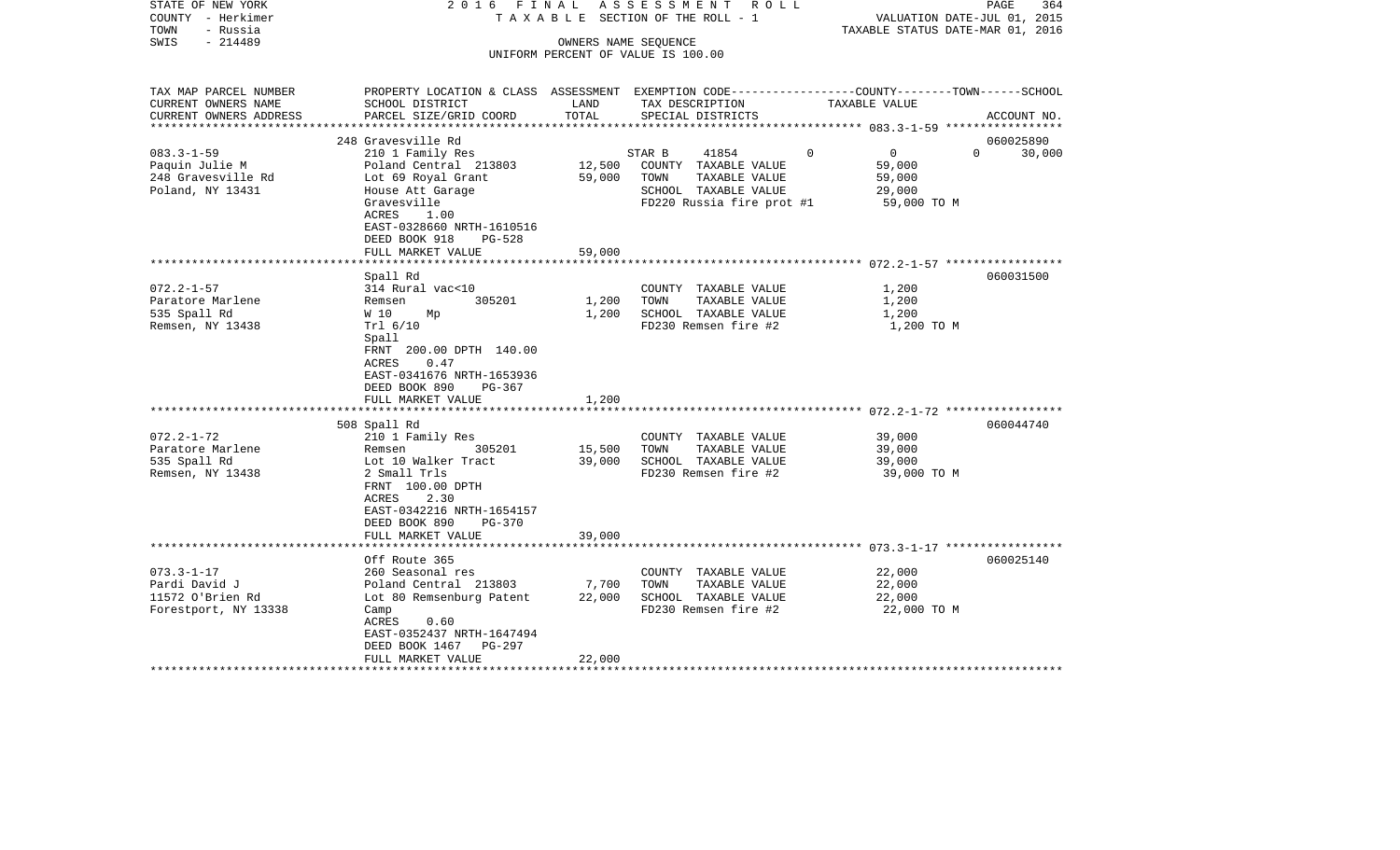| STATE OF NEW YORK<br>COUNTY - Herkimer<br>TOWN<br>- Russia | 2016 FINAL                                                                                      |                 | A S S E S S M E N T<br>R O L L<br>TAXABLE SECTION OF THE ROLL - 1 |                               | PAGE<br>365<br>VALUATION DATE-JUL 01, 2015<br>TAXABLE STATUS DATE-MAR 01, 2016 |
|------------------------------------------------------------|-------------------------------------------------------------------------------------------------|-----------------|-------------------------------------------------------------------|-------------------------------|--------------------------------------------------------------------------------|
| $-214489$<br>SWIS                                          |                                                                                                 |                 | OWNERS NAME SEOUENCE                                              |                               |                                                                                |
|                                                            |                                                                                                 |                 | UNIFORM PERCENT OF VALUE IS 100.00                                |                               |                                                                                |
|                                                            |                                                                                                 |                 |                                                                   |                               |                                                                                |
| TAX MAP PARCEL NUMBER                                      | PROPERTY LOCATION & CLASS ASSESSMENT EXEMPTION CODE---------------COUNTY-------TOWN------SCHOOL |                 |                                                                   |                               |                                                                                |
| CURRENT OWNERS NAME                                        | SCHOOL DISTRICT                                                                                 | LAND            | TAX DESCRIPTION                                                   | TAXABLE VALUE                 |                                                                                |
| CURRENT OWNERS ADDRESS                                     | PARCEL SIZE/GRID COORD                                                                          | TOTAL           | SPECIAL DISTRICTS                                                 |                               | ACCOUNT NO.                                                                    |
| ****************                                           |                                                                                                 |                 |                                                                   |                               | ***************** 088.1-1-36.1 ****************                                |
|                                                            | Route 28                                                                                        |                 |                                                                   |                               | 060019740                                                                      |
| $088.1 - 1 - 36.1$                                         | 314 Rural vac<10                                                                                |                 | COUNTY TAXABLE VALUE                                              | 20,800                        |                                                                                |
| Pardy William                                              | Poland Central 213803                                                                           | 20,800          | TOWN<br>TAXABLE VALUE                                             | 20,800                        |                                                                                |
| 9454 State Route 28                                        | Lot 47 Royal Grant                                                                              | 20,800          | SCHOOL TAXABLE VALUE                                              | 20,800                        |                                                                                |
| Poland, NY 13431                                           | Vacant Land                                                                                     |                 | FD220 Russia fire prot #1                                         |                               | 20,800 TO M                                                                    |
|                                                            | ACRES<br>9.20                                                                                   |                 |                                                                   |                               |                                                                                |
|                                                            | EAST-0330729 NRTH-1605135                                                                       |                 |                                                                   |                               |                                                                                |
|                                                            | DEED BOOK 783<br>PG-181                                                                         |                 |                                                                   |                               |                                                                                |
|                                                            | FULL MARKET VALUE                                                                               | 20,800          |                                                                   |                               |                                                                                |
|                                                            |                                                                                                 |                 |                                                                   |                               |                                                                                |
|                                                            | 9454 Route 28                                                                                   |                 |                                                                   |                               | 060004770                                                                      |
| $088.1 - 1 - 37$                                           | 210 1 Family Res                                                                                |                 | 41834<br>STAR EN                                                  | $\overline{0}$<br>$\Omega$    | 65,300<br>$\Omega$                                                             |
| Pardy William Tracy Jr                                     | Poland Central 213803                                                                           | 11,800          | COUNTY TAXABLE VALUE                                              | 105,000                       |                                                                                |
| 9454 State Route 28                                        | N 68<br>Rg                                                                                      | 105,000         | TOWN<br>TAXABLE VALUE                                             | 105,000                       |                                                                                |
| Poland N Y, 13431                                          | $H_0$ 1                                                                                         |                 | SCHOOL TAXABLE VALUE                                              | 39,700                        |                                                                                |
|                                                            | Rte 28                                                                                          |                 | FD220 Russia fire prot #1                                         |                               | 105,000 TO M                                                                   |
|                                                            | FRNT 175.00 DPTH 200.00                                                                         |                 |                                                                   |                               |                                                                                |
|                                                            | EAST-0331194 NRTH-1605366                                                                       |                 |                                                                   |                               |                                                                                |
|                                                            | DEED BOOK 812<br><b>PG-143</b>                                                                  |                 |                                                                   |                               |                                                                                |
|                                                            | FULL MARKET VALUE                                                                               | 105,000         |                                                                   |                               |                                                                                |
|                                                            |                                                                                                 |                 |                                                                   |                               |                                                                                |
|                                                            | 9431 Route 28                                                                                   |                 |                                                                   |                               | 060001170                                                                      |
| $088.1 - 1 - 39$                                           | 210 1 Family Res                                                                                |                 | VET WAR C 41122                                                   | $\mathbf 0$<br>9,000          | $\overline{0}$<br>$\circ$                                                      |
| Parshall Living Trust Ronald D Poland Central 213803       |                                                                                                 |                 | 22,400 VET WAR T 41123                                            | $\mathbf 0$<br>$\Omega$       | 12,000<br>$\Omega$                                                             |
| 9431 Route 28                                              | Lot 47 Royal Grant                                                                              | 119,500 STAR EN | 41834                                                             | $\mathbf 0$<br>$\overline{0}$ | 65,300<br>$\overline{0}$                                                       |
| Poland, NY 13431                                           | House Att Garage                                                                                |                 | COUNTY TAXABLE VALUE                                              | 110,500                       |                                                                                |
|                                                            | Rte 28                                                                                          |                 | TOWN<br>TAXABLE VALUE                                             | 107,500                       |                                                                                |
|                                                            | ACRES<br>4.19 BANK<br>813                                                                       |                 | SCHOOL TAXABLE VALUE                                              | 54,200                        |                                                                                |
|                                                            | EAST-0331430 NRTH-1604614                                                                       |                 | FD220 Russia fire prot #1                                         |                               | 119,500 TO M                                                                   |
|                                                            | DEED BOOK 1381 PG-510                                                                           |                 |                                                                   |                               |                                                                                |
|                                                            | FULL MARKET VALUE                                                                               | 119,500         |                                                                   |                               |                                                                                |
|                                                            |                                                                                                 |                 |                                                                   |                               | ********** 083.1-1-20 ******************                                       |
|                                                            | 2236 Black Creek Rd                                                                             |                 |                                                                   |                               | 060043930                                                                      |
| $083.1 - 1 - 20$                                           | 210 1 Family Res                                                                                |                 | 41834<br>STAR EN                                                  | $\Omega$<br>$\overline{0}$    | $\Omega$<br>65,300                                                             |
| Parzych Carol T                                            |                                                                                                 | 25,000          | COUNTY TAXABLE VALUE                                              |                               |                                                                                |
|                                                            | Poland Central 213803                                                                           |                 |                                                                   | 159,000                       |                                                                                |
| Parzych Jennifer L                                         | S 105,106 Rg                                                                                    | 159,000         | TOWN<br>TAXABLE VALUE                                             | 159,000                       |                                                                                |
| 2236 Black Creek Rd                                        | House 1 Acre                                                                                    |                 | SCHOOL TAXABLE VALUE                                              | 93,700                        |                                                                                |
| Remsen, NY 13438                                           | Black Creek Rd                                                                                  |                 | FD220 Russia fire prot #1                                         |                               | 159,000 TO M                                                                   |
|                                                            | ACRES<br>$1.00$ BANK<br>135                                                                     |                 |                                                                   |                               |                                                                                |
|                                                            | EAST-0327996 NRTH-1622116                                                                       |                 |                                                                   |                               |                                                                                |
|                                                            | DEED BOOK 1200<br>PG-652                                                                        |                 |                                                                   |                               |                                                                                |
|                                                            | FULL MARKET VALUE                                                                               | 159,000         |                                                                   |                               |                                                                                |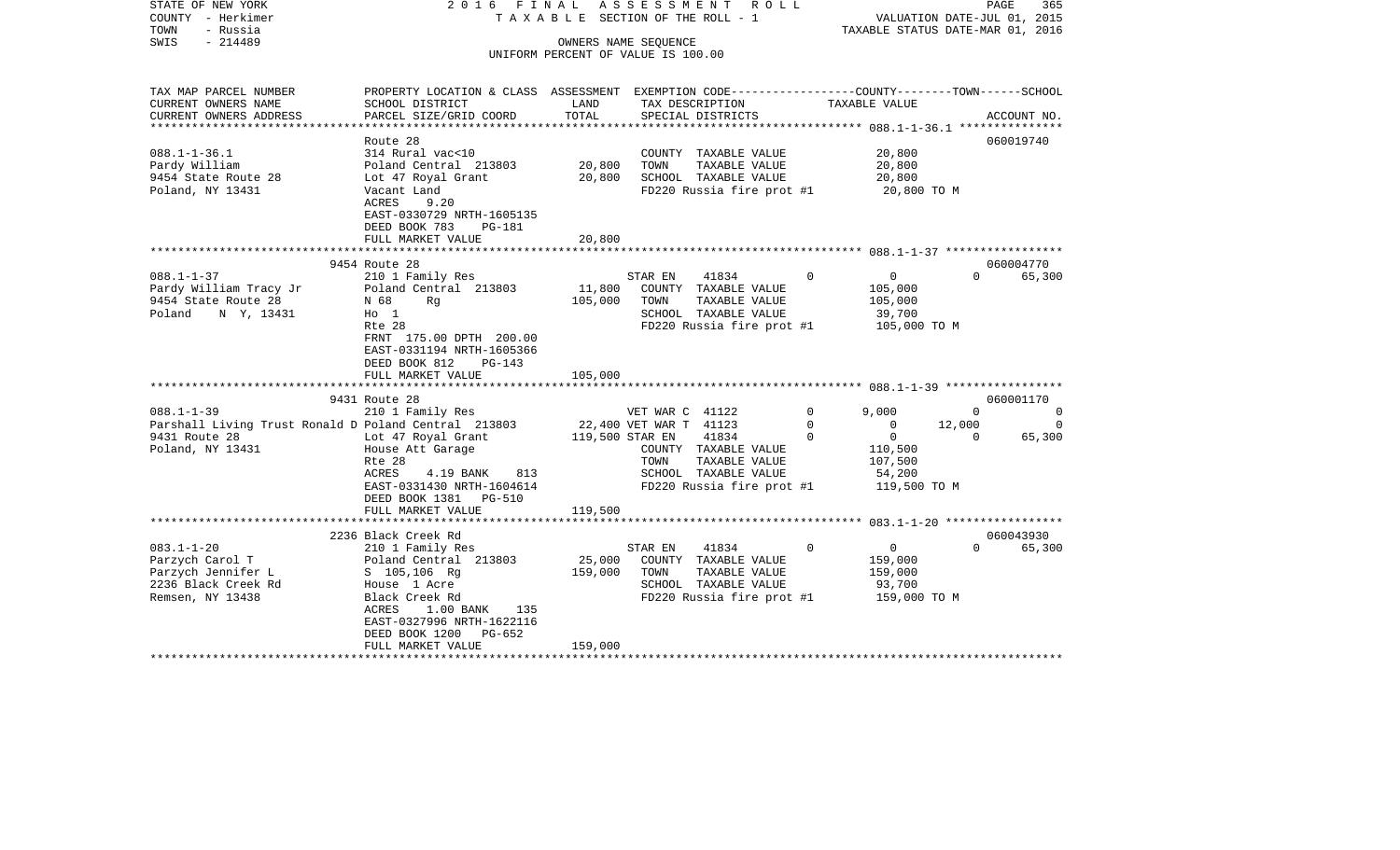| STATE OF NEW YORK<br>COUNTY - Herkimer<br>TOWN<br>- Russia | 2016 FINAL                                                                                                         |         | A S S E S S M E N T R O L L<br>TAXABLE SECTION OF THE ROLL - 1 |                            | VALUATION DATE-JUL 01, 2015<br>TAXABLE STATUS DATE-MAR 01, 2016 | PAGE<br>366    |
|------------------------------------------------------------|--------------------------------------------------------------------------------------------------------------------|---------|----------------------------------------------------------------|----------------------------|-----------------------------------------------------------------|----------------|
| $-214489$<br>SWIS                                          |                                                                                                                    |         | OWNERS NAME SEQUENCE<br>UNIFORM PERCENT OF VALUE IS 100.00     |                            |                                                                 |                |
| TAX MAP PARCEL NUMBER<br>CURRENT OWNERS NAME               | PROPERTY LOCATION & CLASS ASSESSMENT EXEMPTION CODE---------------COUNTY-------TOWN------SCHOOL<br>SCHOOL DISTRICT | LAND    | TAX DESCRIPTION                                                | TAXABLE VALUE              |                                                                 |                |
| CURRENT OWNERS ADDRESS                                     | PARCEL SIZE/GRID COORD                                                                                             | TOTAL   | SPECIAL DISTRICTS                                              |                            |                                                                 | ACCOUNT NO.    |
|                                                            | 137 Short Rd                                                                                                       |         |                                                                |                            |                                                                 | 060018180      |
| $073.3 - 1 - 10$                                           | 210 1 Family Res                                                                                                   |         | STAR B<br>41854                                                | $\Omega$<br>$\mathbf 0$    | $\Omega$                                                        | 30,000         |
| Paschke Ronald J                                           | 305201<br>Remsen                                                                                                   | 13,900  | COUNTY TAXABLE VALUE                                           | 94,400                     |                                                                 |                |
| Paschke Betty A                                            | Lot 1 Marvin Tract                                                                                                 | 94,400  | TOWN<br>TAXABLE VALUE                                          | 94,400                     |                                                                 |                |
| 137 Short Rd                                               | Vacant Land                                                                                                        |         | SCHOOL TAXABLE VALUE                                           | 64,400                     |                                                                 |                |
| Remsen, NY 13438                                           | ACRES<br>1.56<br>EAST-0350071 NRTH-1647371<br>DEED BOOK 891<br>PG-29                                               |         | FD230 Remsen fire #2                                           |                            | 94,400 TO M                                                     |                |
|                                                            | FULL MARKET VALUE                                                                                                  | 94,400  |                                                                |                            |                                                                 |                |
|                                                            |                                                                                                                    |         |                                                                |                            |                                                                 |                |
|                                                            | 4792 Military Rd                                                                                                   |         |                                                                |                            |                                                                 | 060000330      |
| $083.4 - 1 - 75$                                           | 220 2 Family Res                                                                                                   |         | COUNTY TAXABLE VALUE                                           | 134,000                    |                                                                 |                |
| Pawlikowski Garry                                          | Poland Central 213803                                                                                              | 16,500  | TAXABLE VALUE<br>TOWN                                          | 134,000                    |                                                                 |                |
| Pawlikowski Mary                                           | Lot 71 Royal Grant                                                                                                 | 134,000 | SCHOOL TAXABLE VALUE                                           | 134,000                    |                                                                 |                |
| 4792 Military Rd<br>PO Box 256                             | House<br>ACRES<br>3.00                                                                                             |         | FD220 Russia fire prot #1                                      | 134,000 TO M               |                                                                 |                |
| Poland, NY 13431                                           | EAST-0342602 NRTH-1609190                                                                                          |         |                                                                |                            |                                                                 |                |
|                                                            | DEED BOOK 698<br>PG-641                                                                                            |         |                                                                |                            |                                                                 |                |
|                                                            | FULL MARKET VALUE                                                                                                  | 134,000 |                                                                |                            |                                                                 |                |
|                                                            | 838 Route 365                                                                                                      |         |                                                                |                            |                                                                 | 060007560      |
| $073.3 - 1 - 61$                                           | 210 1 Family Res                                                                                                   |         | VET WAR C 41122                                                | $\Omega$<br>9,000          | $\Omega$                                                        | $\overline{0}$ |
| Payne Claude                                               | 305201<br>Remsen                                                                                                   |         | 9,000 VET WAR T 41123                                          | $\Omega$<br>$\mathbf{0}$   | 10,845                                                          | 0              |
| Payne Donna E                                              | Lot 6 Marvin Tract                                                                                                 |         | 72,300 STAR EN<br>41834                                        | $\overline{0}$<br>$\Omega$ | $\Omega$                                                        | 65,300         |
| 838 State Route 365                                        | House Garage                                                                                                       |         | COUNTY TAXABLE VALUE                                           | 63,300                     |                                                                 |                |
| Remsen, NY 13438                                           | FRNT 200.00 DPTH 71.00                                                                                             |         | TOWN<br>TAXABLE VALUE                                          | 61,455                     |                                                                 |                |
|                                                            | 0.30<br>ACRES                                                                                                      |         | SCHOOL TAXABLE VALUE                                           | 7,000                      |                                                                 |                |
|                                                            | EAST-0352398 NRTH-1646666                                                                                          |         | FD230 Remsen fire #2                                           |                            | 72,300 TO M                                                     |                |
|                                                            | DEED BOOK 700<br>PG-835                                                                                            |         |                                                                |                            |                                                                 |                |
|                                                            | FULL MARKET VALUE<br>********************************                                                              | 72,300  |                                                                |                            |                                                                 |                |
|                                                            | 2109 Black Creek Rd                                                                                                |         |                                                                |                            |                                                                 |                |
| $083.1 - 1 - 7.5$                                          | 242 Rurl res&rec                                                                                                   |         | STAR B<br>41854                                                | 0<br>$\overline{0}$        | $\Omega$                                                        | 30,000         |
| Payne Lewis H                                              | Poland Central 213803                                                                                              | 44,500  | COUNTY TAXABLE VALUE                                           | 195,000                    |                                                                 |                |
| Payne Margaret E                                           | House& Imps.                                                                                                       | 195,000 | TAXABLE VALUE<br>TOWN                                          | 195,000                    |                                                                 |                |
| 2109 Black Creek Rd                                        | FRNT 385.00 DPTH                                                                                                   |         | SCHOOL TAXABLE VALUE                                           | 165,000                    |                                                                 |                |
| Remsen, NY 13438                                           | ACRES 10.00                                                                                                        |         | FD220 Russia fire prot #1                                      | 195,000 TO M               |                                                                 |                |
|                                                            | EAST-0325446 NRTH-1623290                                                                                          |         |                                                                |                            |                                                                 |                |
|                                                            | DEED BOOK 934<br>PG-234                                                                                            |         |                                                                |                            |                                                                 |                |
|                                                            | FULL MARKET VALUE                                                                                                  | 195,000 |                                                                |                            |                                                                 |                |
|                                                            |                                                                                                                    |         |                                                                |                            |                                                                 |                |
| $072.2 - 2 - 6.1$                                          | Spall Rd<br>322 Rural vac>10                                                                                       |         | COUNTY TAXABLE VALUE                                           | 23,000                     |                                                                 | 060046090      |
| Pelkey Gary M                                              | 305201<br>Remsen                                                                                                   | 23,000  | TOWN<br>TAXABLE VALUE                                          | 23,000                     |                                                                 |                |
| Pelkey Daniel M                                            | Lot 14 Walker Tract                                                                                                | 23,000  | SCHOOL TAXABLE VALUE                                           | 23,000                     |                                                                 |                |
| 5 Glen Arden Ln                                            | Vacant Land                                                                                                        |         | FD230 Remsen fire #2                                           |                            | 23,000 TO M                                                     |                |
| Enfield, CT 06082                                          | FRNT 820.00 DPTH                                                                                                   |         |                                                                |                            |                                                                 |                |
|                                                            | ACRES 16.40                                                                                                        |         |                                                                |                            |                                                                 |                |
|                                                            | EAST-0340612 NRTH-1651053                                                                                          |         |                                                                |                            |                                                                 |                |
|                                                            | DEED BOOK 1136<br>PG-83                                                                                            |         |                                                                |                            |                                                                 |                |
|                                                            | FULL MARKET VALUE                                                                                                  | 23,000  |                                                                |                            |                                                                 |                |
|                                                            |                                                                                                                    |         |                                                                |                            |                                                                 |                |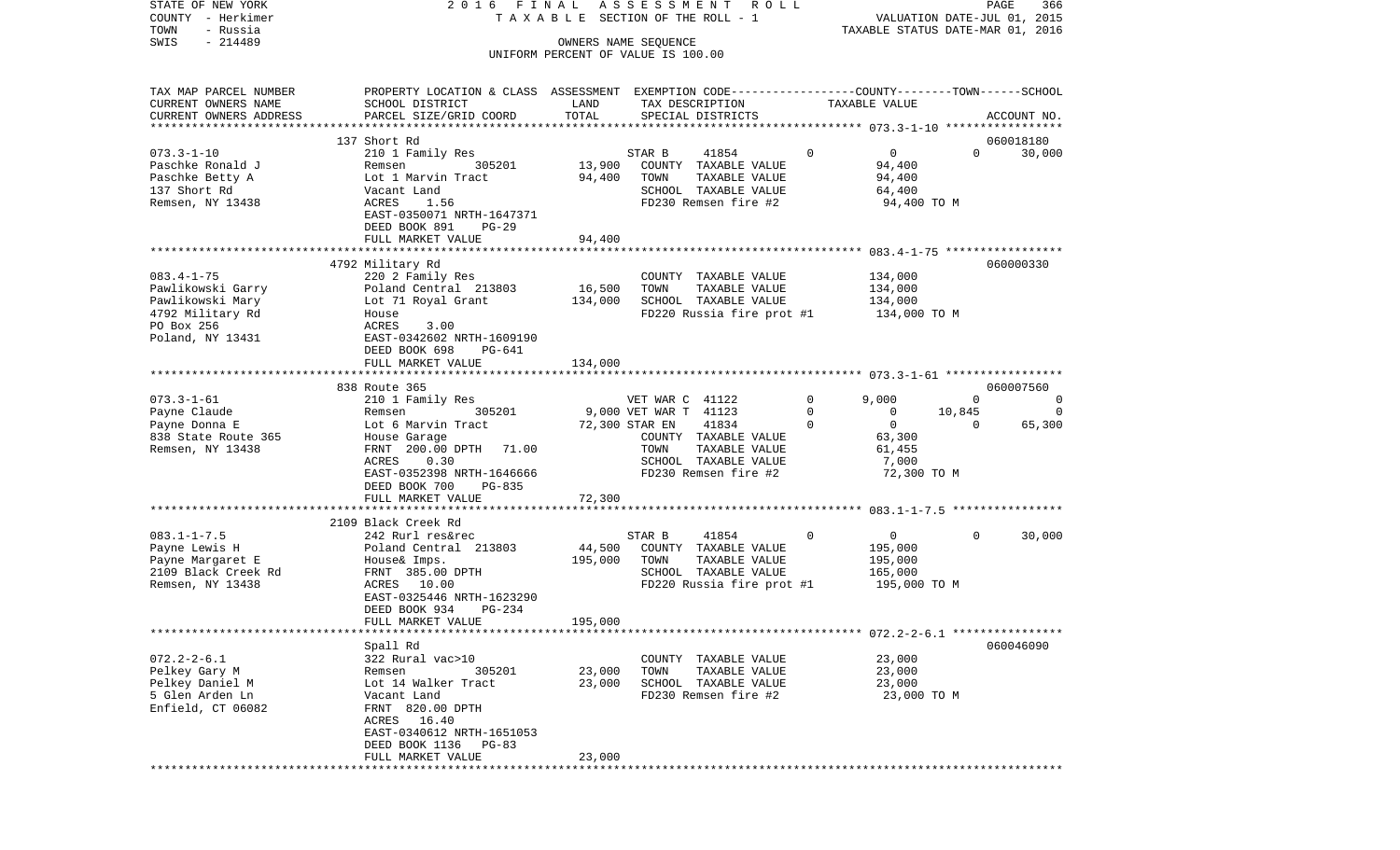| STATE OF NEW YORK<br>COUNTY - Herkimer<br>TOWN<br>- Russia<br>$-214489$<br>SWIS                                  | 2016 FINAL<br>TAXABLE                                                                                                                                                                                                                 |                            | ASSESSMENT<br>R O L L<br>SECTION OF THE ROLL - 1<br>OWNERS NAME SEQUENCE                                                                                                                      |                                                                                                                    | PAGE<br>367<br>VALUATION DATE-JUL 01, 2015<br>TAXABLE STATUS DATE-MAR 01, 2016                                   |
|------------------------------------------------------------------------------------------------------------------|---------------------------------------------------------------------------------------------------------------------------------------------------------------------------------------------------------------------------------------|----------------------------|-----------------------------------------------------------------------------------------------------------------------------------------------------------------------------------------------|--------------------------------------------------------------------------------------------------------------------|------------------------------------------------------------------------------------------------------------------|
|                                                                                                                  |                                                                                                                                                                                                                                       |                            | UNIFORM PERCENT OF VALUE IS 100.00                                                                                                                                                            |                                                                                                                    |                                                                                                                  |
| TAX MAP PARCEL NUMBER<br>CURRENT OWNERS NAME<br>CURRENT OWNERS ADDRESS                                           | PROPERTY LOCATION & CLASS ASSESSMENT<br>SCHOOL DISTRICT<br>PARCEL SIZE/GRID COORD                                                                                                                                                     | LAND<br>TOTAL              | EXEMPTION CODE-----------------COUNTY--------TOWN------SCHOOL<br>TAX DESCRIPTION<br>SPECIAL DISTRICTS                                                                                         | TAXABLE VALUE                                                                                                      | ACCOUNT NO.                                                                                                      |
| ***************<br>$072.2 - 2 - 7$<br>Pelkey Gary M<br>Pelkey Daniel M<br>5 Glen Arden Ln<br>Enfield, CT 06082   | Spall Rd<br>322 Rural vac>10<br>Remsen<br>305201<br>Lot 14 Walker Tract<br>Vacant Land<br>ACRES<br>22.10<br>EAST-0341171 NRTH-1650723<br>DEED BOOK 1136 PG-86<br>FULL MARKET VALUE                                                    | 25,000<br>25,000<br>25,000 | COUNTY TAXABLE VALUE<br>TOWN<br>TAXABLE VALUE<br>SCHOOL TAXABLE VALUE<br>FD230 Remsen fire #2                                                                                                 | 25,000<br>25,000<br>25,000<br>25,000 TO M                                                                          | ***************** 072.2-2-7 ******************<br>060046270                                                      |
|                                                                                                                  | 430 Spall Rd                                                                                                                                                                                                                          |                            |                                                                                                                                                                                               |                                                                                                                    | 060021570                                                                                                        |
| $072.2 - 1 - 83$<br>Perkins Jay W<br>Perkins Helen M<br>438 Spall Road S<br>Remsen, NY 13438<br>$072.4 - 1 - 16$ | 210 1 Family Res<br>305201<br>Remsen<br>Lot 10 Walker Tract<br>Camp Garage<br>FRNT 148.00 DPTH<br>ACRES 10.80<br>EAST-0342442 NRTH-1652932<br>DEED BOOK 00633 PG-00022<br>FULL MARKET VALUE<br>466 Brady Beach Rd<br>260 Seasonal res | 82,000                     | VET COM C 41132<br>27,200 VET COM T 41133<br>82,000 STAR EN<br>41834<br>COUNTY TAXABLE VALUE<br>TAXABLE VALUE<br>TOWN<br>SCHOOL TAXABLE VALUE<br>FD230 Remsen fire #2<br>COUNTY TAXABLE VALUE | 0<br>15,000<br>$\mathbf 0$<br>0<br>$\Omega$<br>$\mathbf{0}$<br>67,000<br>62,000<br>16,700<br>82,000 TO M<br>79,800 | $\Omega$<br>0<br>20,000<br>0<br>$\Omega$<br>65,300<br>*************** 072.4-1-16 ******************<br>060014100 |
| Perrone Stephanie<br>Howe Geoffrey<br>3 Kathleen Rd<br>Whitesboro, NY 13492                                      | Poland Central 213803<br>N 47<br>J P<br>Camp1/4<br>Brady Beach<br>FRNT 150.00 DPTH 150.00<br>EAST-0344745 NRTH-1642889<br>DEED BOOK 1406 PG-280<br>FULL MARKET VALUE                                                                  | 27,400<br>79,800<br>79,800 | TOWN<br>TAXABLE VALUE<br>SCHOOL TAXABLE VALUE<br>FD220 Russia fire prot #1                                                                                                                    | 79,800<br>79,800<br>79,800 TO M                                                                                    |                                                                                                                  |
|                                                                                                                  | 1217 Pardeeville Rd                                                                                                                                                                                                                   |                            |                                                                                                                                                                                               |                                                                                                                    | 060044620                                                                                                        |
| $077.2 - 2 - 36$<br>Perry Allan J<br>1217 Pardeeville Rd<br>Cold Brook, NY 13324                                 | 210 1 Family Res<br>Poland Central 213803<br>Lot 14 Jerseyfield Patent<br>Mobile Home<br>FRNT<br>20.00 DPTH<br>2.00<br>0.92<br>ACRES<br>EAST-0347424 NRTH-1632393<br>DEED BOOK 786<br>PG-536<br>FULL MARKET VALUE                     | 12,200<br>49,500<br>49,500 | 41854<br>STAR B<br>COUNTY TAXABLE VALUE<br>TOWN<br>TAXABLE VALUE<br>SCHOOL TAXABLE VALUE<br>FD220 Russia fire prot #1                                                                         | $\Omega$<br>$\overline{0}$<br>49,500<br>49,500<br>19,500<br>49,500 TO M                                            | $\Omega$<br>30,000                                                                                               |
|                                                                                                                  |                                                                                                                                                                                                                                       |                            |                                                                                                                                                                                               |                                                                                                                    |                                                                                                                  |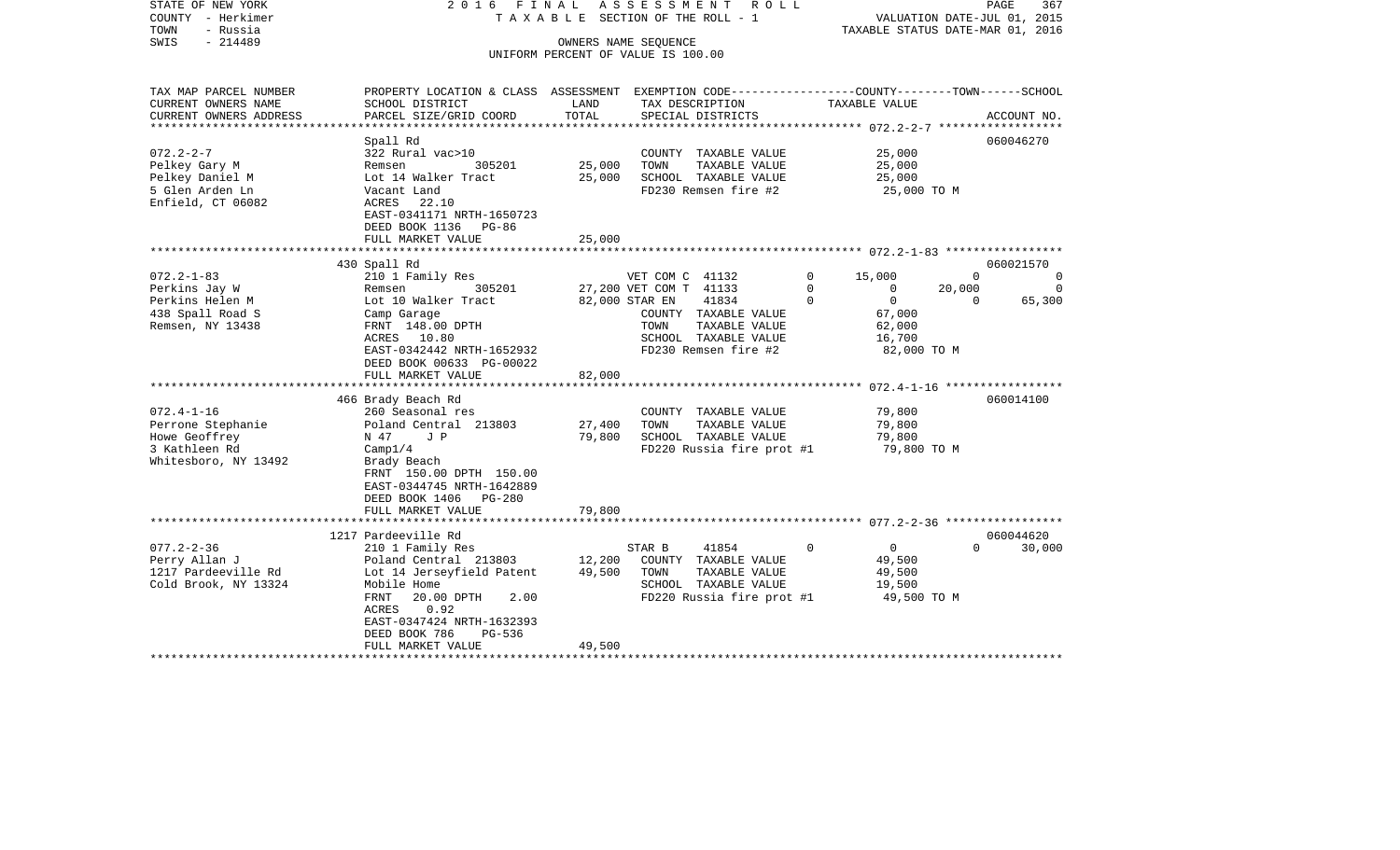| TAXABLE STATUS DATE-MAR 01, 2016<br>$-214489$<br>SWIS<br>OWNERS NAME SEQUENCE<br>UNIFORM PERCENT OF VALUE IS 100.00<br>PROPERTY LOCATION & CLASS ASSESSMENT EXEMPTION CODE---------------COUNTY-------TOWN-----SCHOOL<br>CURRENT OWNERS NAME<br>LAND<br>TAX DESCRIPTION<br>SCHOOL DISTRICT<br>TAXABLE VALUE<br>CURRENT OWNERS ADDRESS<br>PARCEL SIZE/GRID COORD<br>TOTAL<br>SPECIAL DISTRICTS<br>ACCOUNT NO.<br>1203 Pardeeville Rd<br>060021660<br>$\overline{0}$<br>$077.2 - 2 - 35$<br>41854<br>0<br>210 1 Family Res<br>STAR B<br>$\Omega$<br>30,000<br>12,200<br>Poland Central 213803<br>COUNTY TAXABLE VALUE<br>60,000<br>Perry Dennis J<br>1203 Pardeeville Rd<br>60,000<br>TAXABLE VALUE<br>60,000<br>S 14<br>Jp<br>TOWN<br>Cold Brook, NY 13324<br>SCHOOL TAXABLE VALUE<br>$H_0$ 1<br>30,000<br>Pardeeville<br>FD220 Russia fire prot #1<br>60,000 TO M<br>FRNT 200.00 DPTH 200.00<br>EAST-0347602 NRTH-1632300<br>DEED BOOK 873<br>$PG-1$<br>FULL MARKET VALUE<br>60,000<br>1371 Pardeeville Rd<br>060021670<br>$\mathbf 0$<br>$\overline{0}$<br>$\Omega$<br>$077.4 - 1 - 8$<br>41834<br>65,300<br>210 1 Family Res<br>STAR EN<br>12,800<br>Poland Central 213803<br>COUNTY TAXABLE VALUE<br>78,000<br>Perry Kenneth R<br>78,000<br>Perry Sandra A<br>Lot 14 Jerseyfield Patent<br>TOWN<br>TAXABLE VALUE<br>78,000<br>1371 Pardeeville Rd<br>Double Wide & Garage<br>SCHOOL TAXABLE VALUE<br>12,700<br>Cold Brook, NY 13324<br>ACRES<br>1.10<br>FD220 Russia fire prot #1<br>78,000 TO M<br>EAST-0344548 NRTH-1633353<br>DEED BOOK 00824 PG-00177<br>FULL MARKET VALUE<br>78,000<br>*********************<br>3313 Black Creek Rd<br>$077.4 - 2 - 5$<br>210 1 Family Res<br>66,000<br>COUNTY TAXABLE VALUE<br>Perry Kenneth R<br>Poland Central 213803<br>26,900<br>TAXABLE VALUE<br>66,000<br>TOWN<br>Perry Sandra A<br>66,000<br>SCHOOL TAXABLE VALUE<br>Lot 14 Jerseyfield Patent<br>66,000<br>1371 Pardeeville Rd<br>FD220 Russia fire prot #1<br>ACRES 10.50 BANK<br>415<br>66,000 то м<br>Cold Brook, NY 13324<br>EAST-0346242 NRTH-1631539<br>DEED BOOK 920<br><b>PG-580</b><br>66,000<br>FULL MARKET VALUE<br>060019050<br>119 Pershing Ave<br>210 1 Family Res<br>COUNTY TAXABLE VALUE<br>84,500<br>TAXABLE VALUE<br>Perrymen Michael S<br>305201<br>9,400<br>TOWN<br>84,500<br>Remsen<br>SCHOOL TAXABLE VALUE<br>PO Box 47<br>Lot 23 Walker Tract<br>84,500<br>84,500<br>Hinckley, NY 13352<br>FD230 Remsen fire #2<br>84,500 TO M<br>House Garage<br>FRNT 200.00 DPTH 100.00<br>$0.46$ BANK<br>023<br>ACRES<br>EAST-0303528 NRTH-1221456<br>DEED BOOK 874<br>PG-261<br>84,500<br>FULL MARKET VALUE<br>060021720<br>Route 365<br>$072.19 - 1 - 1$<br>311 Res vac land - WTRFNT<br>TAXABLE VALUE<br>500<br>COUNTY<br>TAXABLE VALUE<br>500<br>Pertz Aaron<br>Remsen<br>305201<br>500<br>TOWN<br>12280 State Rte 365<br>S 21<br>500<br>SCHOOL TAXABLE VALUE<br>500<br>Mp<br>Remsen, NY 13438<br>$H_0$ 1/4<br>FD230 Remsen fire #2<br>500 TO M<br>Rte 365<br>FRNT<br>5.00 DPTH 145.00<br>EAST-0338371 NRTH-1643689<br>DEED BOOK 00607 PG-00245<br>500<br>FULL MARKET VALUE<br>*********** | COUNTY<br>- Herkimer  |  | T A X A B L E SECTION OF THE ROLL - 1 | VALUATION DATE-JUL 01, 2015 |
|-----------------------------------------------------------------------------------------------------------------------------------------------------------------------------------------------------------------------------------------------------------------------------------------------------------------------------------------------------------------------------------------------------------------------------------------------------------------------------------------------------------------------------------------------------------------------------------------------------------------------------------------------------------------------------------------------------------------------------------------------------------------------------------------------------------------------------------------------------------------------------------------------------------------------------------------------------------------------------------------------------------------------------------------------------------------------------------------------------------------------------------------------------------------------------------------------------------------------------------------------------------------------------------------------------------------------------------------------------------------------------------------------------------------------------------------------------------------------------------------------------------------------------------------------------------------------------------------------------------------------------------------------------------------------------------------------------------------------------------------------------------------------------------------------------------------------------------------------------------------------------------------------------------------------------------------------------------------------------------------------------------------------------------------------------------------------------------------------------------------------------------------------------------------------------------------------------------------------------------------------------------------------------------------------------------------------------------------------------------------------------------------------------------------------------------------------------------------------------------------------------------------------------------------------------------------------------------------------------------------------------------------------------------------------------------------------------------------------------------------------------------------------------------------------------------------------------------------------------------------------------------------------------------------------------------------------------------------------------------------------------------------------------------------------------------------------------------------------------------|-----------------------|--|---------------------------------------|-----------------------------|
|                                                                                                                                                                                                                                                                                                                                                                                                                                                                                                                                                                                                                                                                                                                                                                                                                                                                                                                                                                                                                                                                                                                                                                                                                                                                                                                                                                                                                                                                                                                                                                                                                                                                                                                                                                                                                                                                                                                                                                                                                                                                                                                                                                                                                                                                                                                                                                                                                                                                                                                                                                                                                                                                                                                                                                                                                                                                                                                                                                                                                                                                                                           | TOWN<br>- Russia      |  |                                       |                             |
|                                                                                                                                                                                                                                                                                                                                                                                                                                                                                                                                                                                                                                                                                                                                                                                                                                                                                                                                                                                                                                                                                                                                                                                                                                                                                                                                                                                                                                                                                                                                                                                                                                                                                                                                                                                                                                                                                                                                                                                                                                                                                                                                                                                                                                                                                                                                                                                                                                                                                                                                                                                                                                                                                                                                                                                                                                                                                                                                                                                                                                                                                                           |                       |  |                                       |                             |
|                                                                                                                                                                                                                                                                                                                                                                                                                                                                                                                                                                                                                                                                                                                                                                                                                                                                                                                                                                                                                                                                                                                                                                                                                                                                                                                                                                                                                                                                                                                                                                                                                                                                                                                                                                                                                                                                                                                                                                                                                                                                                                                                                                                                                                                                                                                                                                                                                                                                                                                                                                                                                                                                                                                                                                                                                                                                                                                                                                                                                                                                                                           |                       |  |                                       |                             |
|                                                                                                                                                                                                                                                                                                                                                                                                                                                                                                                                                                                                                                                                                                                                                                                                                                                                                                                                                                                                                                                                                                                                                                                                                                                                                                                                                                                                                                                                                                                                                                                                                                                                                                                                                                                                                                                                                                                                                                                                                                                                                                                                                                                                                                                                                                                                                                                                                                                                                                                                                                                                                                                                                                                                                                                                                                                                                                                                                                                                                                                                                                           | TAX MAP PARCEL NUMBER |  |                                       |                             |
|                                                                                                                                                                                                                                                                                                                                                                                                                                                                                                                                                                                                                                                                                                                                                                                                                                                                                                                                                                                                                                                                                                                                                                                                                                                                                                                                                                                                                                                                                                                                                                                                                                                                                                                                                                                                                                                                                                                                                                                                                                                                                                                                                                                                                                                                                                                                                                                                                                                                                                                                                                                                                                                                                                                                                                                                                                                                                                                                                                                                                                                                                                           |                       |  |                                       |                             |
|                                                                                                                                                                                                                                                                                                                                                                                                                                                                                                                                                                                                                                                                                                                                                                                                                                                                                                                                                                                                                                                                                                                                                                                                                                                                                                                                                                                                                                                                                                                                                                                                                                                                                                                                                                                                                                                                                                                                                                                                                                                                                                                                                                                                                                                                                                                                                                                                                                                                                                                                                                                                                                                                                                                                                                                                                                                                                                                                                                                                                                                                                                           |                       |  |                                       |                             |
|                                                                                                                                                                                                                                                                                                                                                                                                                                                                                                                                                                                                                                                                                                                                                                                                                                                                                                                                                                                                                                                                                                                                                                                                                                                                                                                                                                                                                                                                                                                                                                                                                                                                                                                                                                                                                                                                                                                                                                                                                                                                                                                                                                                                                                                                                                                                                                                                                                                                                                                                                                                                                                                                                                                                                                                                                                                                                                                                                                                                                                                                                                           |                       |  |                                       |                             |
|                                                                                                                                                                                                                                                                                                                                                                                                                                                                                                                                                                                                                                                                                                                                                                                                                                                                                                                                                                                                                                                                                                                                                                                                                                                                                                                                                                                                                                                                                                                                                                                                                                                                                                                                                                                                                                                                                                                                                                                                                                                                                                                                                                                                                                                                                                                                                                                                                                                                                                                                                                                                                                                                                                                                                                                                                                                                                                                                                                                                                                                                                                           |                       |  |                                       |                             |
|                                                                                                                                                                                                                                                                                                                                                                                                                                                                                                                                                                                                                                                                                                                                                                                                                                                                                                                                                                                                                                                                                                                                                                                                                                                                                                                                                                                                                                                                                                                                                                                                                                                                                                                                                                                                                                                                                                                                                                                                                                                                                                                                                                                                                                                                                                                                                                                                                                                                                                                                                                                                                                                                                                                                                                                                                                                                                                                                                                                                                                                                                                           |                       |  |                                       |                             |
|                                                                                                                                                                                                                                                                                                                                                                                                                                                                                                                                                                                                                                                                                                                                                                                                                                                                                                                                                                                                                                                                                                                                                                                                                                                                                                                                                                                                                                                                                                                                                                                                                                                                                                                                                                                                                                                                                                                                                                                                                                                                                                                                                                                                                                                                                                                                                                                                                                                                                                                                                                                                                                                                                                                                                                                                                                                                                                                                                                                                                                                                                                           |                       |  |                                       |                             |
|                                                                                                                                                                                                                                                                                                                                                                                                                                                                                                                                                                                                                                                                                                                                                                                                                                                                                                                                                                                                                                                                                                                                                                                                                                                                                                                                                                                                                                                                                                                                                                                                                                                                                                                                                                                                                                                                                                                                                                                                                                                                                                                                                                                                                                                                                                                                                                                                                                                                                                                                                                                                                                                                                                                                                                                                                                                                                                                                                                                                                                                                                                           |                       |  |                                       |                             |
|                                                                                                                                                                                                                                                                                                                                                                                                                                                                                                                                                                                                                                                                                                                                                                                                                                                                                                                                                                                                                                                                                                                                                                                                                                                                                                                                                                                                                                                                                                                                                                                                                                                                                                                                                                                                                                                                                                                                                                                                                                                                                                                                                                                                                                                                                                                                                                                                                                                                                                                                                                                                                                                                                                                                                                                                                                                                                                                                                                                                                                                                                                           |                       |  |                                       |                             |
|                                                                                                                                                                                                                                                                                                                                                                                                                                                                                                                                                                                                                                                                                                                                                                                                                                                                                                                                                                                                                                                                                                                                                                                                                                                                                                                                                                                                                                                                                                                                                                                                                                                                                                                                                                                                                                                                                                                                                                                                                                                                                                                                                                                                                                                                                                                                                                                                                                                                                                                                                                                                                                                                                                                                                                                                                                                                                                                                                                                                                                                                                                           |                       |  |                                       |                             |
|                                                                                                                                                                                                                                                                                                                                                                                                                                                                                                                                                                                                                                                                                                                                                                                                                                                                                                                                                                                                                                                                                                                                                                                                                                                                                                                                                                                                                                                                                                                                                                                                                                                                                                                                                                                                                                                                                                                                                                                                                                                                                                                                                                                                                                                                                                                                                                                                                                                                                                                                                                                                                                                                                                                                                                                                                                                                                                                                                                                                                                                                                                           |                       |  |                                       |                             |
|                                                                                                                                                                                                                                                                                                                                                                                                                                                                                                                                                                                                                                                                                                                                                                                                                                                                                                                                                                                                                                                                                                                                                                                                                                                                                                                                                                                                                                                                                                                                                                                                                                                                                                                                                                                                                                                                                                                                                                                                                                                                                                                                                                                                                                                                                                                                                                                                                                                                                                                                                                                                                                                                                                                                                                                                                                                                                                                                                                                                                                                                                                           |                       |  |                                       |                             |
|                                                                                                                                                                                                                                                                                                                                                                                                                                                                                                                                                                                                                                                                                                                                                                                                                                                                                                                                                                                                                                                                                                                                                                                                                                                                                                                                                                                                                                                                                                                                                                                                                                                                                                                                                                                                                                                                                                                                                                                                                                                                                                                                                                                                                                                                                                                                                                                                                                                                                                                                                                                                                                                                                                                                                                                                                                                                                                                                                                                                                                                                                                           |                       |  |                                       |                             |
|                                                                                                                                                                                                                                                                                                                                                                                                                                                                                                                                                                                                                                                                                                                                                                                                                                                                                                                                                                                                                                                                                                                                                                                                                                                                                                                                                                                                                                                                                                                                                                                                                                                                                                                                                                                                                                                                                                                                                                                                                                                                                                                                                                                                                                                                                                                                                                                                                                                                                                                                                                                                                                                                                                                                                                                                                                                                                                                                                                                                                                                                                                           |                       |  |                                       |                             |
|                                                                                                                                                                                                                                                                                                                                                                                                                                                                                                                                                                                                                                                                                                                                                                                                                                                                                                                                                                                                                                                                                                                                                                                                                                                                                                                                                                                                                                                                                                                                                                                                                                                                                                                                                                                                                                                                                                                                                                                                                                                                                                                                                                                                                                                                                                                                                                                                                                                                                                                                                                                                                                                                                                                                                                                                                                                                                                                                                                                                                                                                                                           |                       |  |                                       |                             |
|                                                                                                                                                                                                                                                                                                                                                                                                                                                                                                                                                                                                                                                                                                                                                                                                                                                                                                                                                                                                                                                                                                                                                                                                                                                                                                                                                                                                                                                                                                                                                                                                                                                                                                                                                                                                                                                                                                                                                                                                                                                                                                                                                                                                                                                                                                                                                                                                                                                                                                                                                                                                                                                                                                                                                                                                                                                                                                                                                                                                                                                                                                           |                       |  |                                       |                             |
|                                                                                                                                                                                                                                                                                                                                                                                                                                                                                                                                                                                                                                                                                                                                                                                                                                                                                                                                                                                                                                                                                                                                                                                                                                                                                                                                                                                                                                                                                                                                                                                                                                                                                                                                                                                                                                                                                                                                                                                                                                                                                                                                                                                                                                                                                                                                                                                                                                                                                                                                                                                                                                                                                                                                                                                                                                                                                                                                                                                                                                                                                                           |                       |  |                                       |                             |
|                                                                                                                                                                                                                                                                                                                                                                                                                                                                                                                                                                                                                                                                                                                                                                                                                                                                                                                                                                                                                                                                                                                                                                                                                                                                                                                                                                                                                                                                                                                                                                                                                                                                                                                                                                                                                                                                                                                                                                                                                                                                                                                                                                                                                                                                                                                                                                                                                                                                                                                                                                                                                                                                                                                                                                                                                                                                                                                                                                                                                                                                                                           |                       |  |                                       |                             |
|                                                                                                                                                                                                                                                                                                                                                                                                                                                                                                                                                                                                                                                                                                                                                                                                                                                                                                                                                                                                                                                                                                                                                                                                                                                                                                                                                                                                                                                                                                                                                                                                                                                                                                                                                                                                                                                                                                                                                                                                                                                                                                                                                                                                                                                                                                                                                                                                                                                                                                                                                                                                                                                                                                                                                                                                                                                                                                                                                                                                                                                                                                           |                       |  |                                       |                             |
|                                                                                                                                                                                                                                                                                                                                                                                                                                                                                                                                                                                                                                                                                                                                                                                                                                                                                                                                                                                                                                                                                                                                                                                                                                                                                                                                                                                                                                                                                                                                                                                                                                                                                                                                                                                                                                                                                                                                                                                                                                                                                                                                                                                                                                                                                                                                                                                                                                                                                                                                                                                                                                                                                                                                                                                                                                                                                                                                                                                                                                                                                                           |                       |  |                                       |                             |
|                                                                                                                                                                                                                                                                                                                                                                                                                                                                                                                                                                                                                                                                                                                                                                                                                                                                                                                                                                                                                                                                                                                                                                                                                                                                                                                                                                                                                                                                                                                                                                                                                                                                                                                                                                                                                                                                                                                                                                                                                                                                                                                                                                                                                                                                                                                                                                                                                                                                                                                                                                                                                                                                                                                                                                                                                                                                                                                                                                                                                                                                                                           |                       |  |                                       |                             |
|                                                                                                                                                                                                                                                                                                                                                                                                                                                                                                                                                                                                                                                                                                                                                                                                                                                                                                                                                                                                                                                                                                                                                                                                                                                                                                                                                                                                                                                                                                                                                                                                                                                                                                                                                                                                                                                                                                                                                                                                                                                                                                                                                                                                                                                                                                                                                                                                                                                                                                                                                                                                                                                                                                                                                                                                                                                                                                                                                                                                                                                                                                           |                       |  |                                       |                             |
|                                                                                                                                                                                                                                                                                                                                                                                                                                                                                                                                                                                                                                                                                                                                                                                                                                                                                                                                                                                                                                                                                                                                                                                                                                                                                                                                                                                                                                                                                                                                                                                                                                                                                                                                                                                                                                                                                                                                                                                                                                                                                                                                                                                                                                                                                                                                                                                                                                                                                                                                                                                                                                                                                                                                                                                                                                                                                                                                                                                                                                                                                                           |                       |  |                                       |                             |
|                                                                                                                                                                                                                                                                                                                                                                                                                                                                                                                                                                                                                                                                                                                                                                                                                                                                                                                                                                                                                                                                                                                                                                                                                                                                                                                                                                                                                                                                                                                                                                                                                                                                                                                                                                                                                                                                                                                                                                                                                                                                                                                                                                                                                                                                                                                                                                                                                                                                                                                                                                                                                                                                                                                                                                                                                                                                                                                                                                                                                                                                                                           |                       |  |                                       |                             |
|                                                                                                                                                                                                                                                                                                                                                                                                                                                                                                                                                                                                                                                                                                                                                                                                                                                                                                                                                                                                                                                                                                                                                                                                                                                                                                                                                                                                                                                                                                                                                                                                                                                                                                                                                                                                                                                                                                                                                                                                                                                                                                                                                                                                                                                                                                                                                                                                                                                                                                                                                                                                                                                                                                                                                                                                                                                                                                                                                                                                                                                                                                           |                       |  |                                       |                             |
|                                                                                                                                                                                                                                                                                                                                                                                                                                                                                                                                                                                                                                                                                                                                                                                                                                                                                                                                                                                                                                                                                                                                                                                                                                                                                                                                                                                                                                                                                                                                                                                                                                                                                                                                                                                                                                                                                                                                                                                                                                                                                                                                                                                                                                                                                                                                                                                                                                                                                                                                                                                                                                                                                                                                                                                                                                                                                                                                                                                                                                                                                                           |                       |  |                                       |                             |
|                                                                                                                                                                                                                                                                                                                                                                                                                                                                                                                                                                                                                                                                                                                                                                                                                                                                                                                                                                                                                                                                                                                                                                                                                                                                                                                                                                                                                                                                                                                                                                                                                                                                                                                                                                                                                                                                                                                                                                                                                                                                                                                                                                                                                                                                                                                                                                                                                                                                                                                                                                                                                                                                                                                                                                                                                                                                                                                                                                                                                                                                                                           |                       |  |                                       |                             |
|                                                                                                                                                                                                                                                                                                                                                                                                                                                                                                                                                                                                                                                                                                                                                                                                                                                                                                                                                                                                                                                                                                                                                                                                                                                                                                                                                                                                                                                                                                                                                                                                                                                                                                                                                                                                                                                                                                                                                                                                                                                                                                                                                                                                                                                                                                                                                                                                                                                                                                                                                                                                                                                                                                                                                                                                                                                                                                                                                                                                                                                                                                           |                       |  |                                       |                             |
|                                                                                                                                                                                                                                                                                                                                                                                                                                                                                                                                                                                                                                                                                                                                                                                                                                                                                                                                                                                                                                                                                                                                                                                                                                                                                                                                                                                                                                                                                                                                                                                                                                                                                                                                                                                                                                                                                                                                                                                                                                                                                                                                                                                                                                                                                                                                                                                                                                                                                                                                                                                                                                                                                                                                                                                                                                                                                                                                                                                                                                                                                                           |                       |  |                                       |                             |
|                                                                                                                                                                                                                                                                                                                                                                                                                                                                                                                                                                                                                                                                                                                                                                                                                                                                                                                                                                                                                                                                                                                                                                                                                                                                                                                                                                                                                                                                                                                                                                                                                                                                                                                                                                                                                                                                                                                                                                                                                                                                                                                                                                                                                                                                                                                                                                                                                                                                                                                                                                                                                                                                                                                                                                                                                                                                                                                                                                                                                                                                                                           |                       |  |                                       |                             |
|                                                                                                                                                                                                                                                                                                                                                                                                                                                                                                                                                                                                                                                                                                                                                                                                                                                                                                                                                                                                                                                                                                                                                                                                                                                                                                                                                                                                                                                                                                                                                                                                                                                                                                                                                                                                                                                                                                                                                                                                                                                                                                                                                                                                                                                                                                                                                                                                                                                                                                                                                                                                                                                                                                                                                                                                                                                                                                                                                                                                                                                                                                           |                       |  |                                       |                             |
|                                                                                                                                                                                                                                                                                                                                                                                                                                                                                                                                                                                                                                                                                                                                                                                                                                                                                                                                                                                                                                                                                                                                                                                                                                                                                                                                                                                                                                                                                                                                                                                                                                                                                                                                                                                                                                                                                                                                                                                                                                                                                                                                                                                                                                                                                                                                                                                                                                                                                                                                                                                                                                                                                                                                                                                                                                                                                                                                                                                                                                                                                                           |                       |  |                                       |                             |
|                                                                                                                                                                                                                                                                                                                                                                                                                                                                                                                                                                                                                                                                                                                                                                                                                                                                                                                                                                                                                                                                                                                                                                                                                                                                                                                                                                                                                                                                                                                                                                                                                                                                                                                                                                                                                                                                                                                                                                                                                                                                                                                                                                                                                                                                                                                                                                                                                                                                                                                                                                                                                                                                                                                                                                                                                                                                                                                                                                                                                                                                                                           | $072.15 - 1 - 27$     |  |                                       |                             |
|                                                                                                                                                                                                                                                                                                                                                                                                                                                                                                                                                                                                                                                                                                                                                                                                                                                                                                                                                                                                                                                                                                                                                                                                                                                                                                                                                                                                                                                                                                                                                                                                                                                                                                                                                                                                                                                                                                                                                                                                                                                                                                                                                                                                                                                                                                                                                                                                                                                                                                                                                                                                                                                                                                                                                                                                                                                                                                                                                                                                                                                                                                           |                       |  |                                       |                             |
|                                                                                                                                                                                                                                                                                                                                                                                                                                                                                                                                                                                                                                                                                                                                                                                                                                                                                                                                                                                                                                                                                                                                                                                                                                                                                                                                                                                                                                                                                                                                                                                                                                                                                                                                                                                                                                                                                                                                                                                                                                                                                                                                                                                                                                                                                                                                                                                                                                                                                                                                                                                                                                                                                                                                                                                                                                                                                                                                                                                                                                                                                                           |                       |  |                                       |                             |
|                                                                                                                                                                                                                                                                                                                                                                                                                                                                                                                                                                                                                                                                                                                                                                                                                                                                                                                                                                                                                                                                                                                                                                                                                                                                                                                                                                                                                                                                                                                                                                                                                                                                                                                                                                                                                                                                                                                                                                                                                                                                                                                                                                                                                                                                                                                                                                                                                                                                                                                                                                                                                                                                                                                                                                                                                                                                                                                                                                                                                                                                                                           |                       |  |                                       |                             |
|                                                                                                                                                                                                                                                                                                                                                                                                                                                                                                                                                                                                                                                                                                                                                                                                                                                                                                                                                                                                                                                                                                                                                                                                                                                                                                                                                                                                                                                                                                                                                                                                                                                                                                                                                                                                                                                                                                                                                                                                                                                                                                                                                                                                                                                                                                                                                                                                                                                                                                                                                                                                                                                                                                                                                                                                                                                                                                                                                                                                                                                                                                           |                       |  |                                       |                             |
|                                                                                                                                                                                                                                                                                                                                                                                                                                                                                                                                                                                                                                                                                                                                                                                                                                                                                                                                                                                                                                                                                                                                                                                                                                                                                                                                                                                                                                                                                                                                                                                                                                                                                                                                                                                                                                                                                                                                                                                                                                                                                                                                                                                                                                                                                                                                                                                                                                                                                                                                                                                                                                                                                                                                                                                                                                                                                                                                                                                                                                                                                                           |                       |  |                                       |                             |
|                                                                                                                                                                                                                                                                                                                                                                                                                                                                                                                                                                                                                                                                                                                                                                                                                                                                                                                                                                                                                                                                                                                                                                                                                                                                                                                                                                                                                                                                                                                                                                                                                                                                                                                                                                                                                                                                                                                                                                                                                                                                                                                                                                                                                                                                                                                                                                                                                                                                                                                                                                                                                                                                                                                                                                                                                                                                                                                                                                                                                                                                                                           |                       |  |                                       |                             |
|                                                                                                                                                                                                                                                                                                                                                                                                                                                                                                                                                                                                                                                                                                                                                                                                                                                                                                                                                                                                                                                                                                                                                                                                                                                                                                                                                                                                                                                                                                                                                                                                                                                                                                                                                                                                                                                                                                                                                                                                                                                                                                                                                                                                                                                                                                                                                                                                                                                                                                                                                                                                                                                                                                                                                                                                                                                                                                                                                                                                                                                                                                           |                       |  |                                       |                             |
|                                                                                                                                                                                                                                                                                                                                                                                                                                                                                                                                                                                                                                                                                                                                                                                                                                                                                                                                                                                                                                                                                                                                                                                                                                                                                                                                                                                                                                                                                                                                                                                                                                                                                                                                                                                                                                                                                                                                                                                                                                                                                                                                                                                                                                                                                                                                                                                                                                                                                                                                                                                                                                                                                                                                                                                                                                                                                                                                                                                                                                                                                                           |                       |  |                                       |                             |
|                                                                                                                                                                                                                                                                                                                                                                                                                                                                                                                                                                                                                                                                                                                                                                                                                                                                                                                                                                                                                                                                                                                                                                                                                                                                                                                                                                                                                                                                                                                                                                                                                                                                                                                                                                                                                                                                                                                                                                                                                                                                                                                                                                                                                                                                                                                                                                                                                                                                                                                                                                                                                                                                                                                                                                                                                                                                                                                                                                                                                                                                                                           |                       |  |                                       |                             |
|                                                                                                                                                                                                                                                                                                                                                                                                                                                                                                                                                                                                                                                                                                                                                                                                                                                                                                                                                                                                                                                                                                                                                                                                                                                                                                                                                                                                                                                                                                                                                                                                                                                                                                                                                                                                                                                                                                                                                                                                                                                                                                                                                                                                                                                                                                                                                                                                                                                                                                                                                                                                                                                                                                                                                                                                                                                                                                                                                                                                                                                                                                           |                       |  |                                       |                             |
|                                                                                                                                                                                                                                                                                                                                                                                                                                                                                                                                                                                                                                                                                                                                                                                                                                                                                                                                                                                                                                                                                                                                                                                                                                                                                                                                                                                                                                                                                                                                                                                                                                                                                                                                                                                                                                                                                                                                                                                                                                                                                                                                                                                                                                                                                                                                                                                                                                                                                                                                                                                                                                                                                                                                                                                                                                                                                                                                                                                                                                                                                                           |                       |  |                                       |                             |
|                                                                                                                                                                                                                                                                                                                                                                                                                                                                                                                                                                                                                                                                                                                                                                                                                                                                                                                                                                                                                                                                                                                                                                                                                                                                                                                                                                                                                                                                                                                                                                                                                                                                                                                                                                                                                                                                                                                                                                                                                                                                                                                                                                                                                                                                                                                                                                                                                                                                                                                                                                                                                                                                                                                                                                                                                                                                                                                                                                                                                                                                                                           |                       |  |                                       |                             |
|                                                                                                                                                                                                                                                                                                                                                                                                                                                                                                                                                                                                                                                                                                                                                                                                                                                                                                                                                                                                                                                                                                                                                                                                                                                                                                                                                                                                                                                                                                                                                                                                                                                                                                                                                                                                                                                                                                                                                                                                                                                                                                                                                                                                                                                                                                                                                                                                                                                                                                                                                                                                                                                                                                                                                                                                                                                                                                                                                                                                                                                                                                           |                       |  |                                       |                             |
|                                                                                                                                                                                                                                                                                                                                                                                                                                                                                                                                                                                                                                                                                                                                                                                                                                                                                                                                                                                                                                                                                                                                                                                                                                                                                                                                                                                                                                                                                                                                                                                                                                                                                                                                                                                                                                                                                                                                                                                                                                                                                                                                                                                                                                                                                                                                                                                                                                                                                                                                                                                                                                                                                                                                                                                                                                                                                                                                                                                                                                                                                                           |                       |  |                                       |                             |
|                                                                                                                                                                                                                                                                                                                                                                                                                                                                                                                                                                                                                                                                                                                                                                                                                                                                                                                                                                                                                                                                                                                                                                                                                                                                                                                                                                                                                                                                                                                                                                                                                                                                                                                                                                                                                                                                                                                                                                                                                                                                                                                                                                                                                                                                                                                                                                                                                                                                                                                                                                                                                                                                                                                                                                                                                                                                                                                                                                                                                                                                                                           |                       |  |                                       |                             |
|                                                                                                                                                                                                                                                                                                                                                                                                                                                                                                                                                                                                                                                                                                                                                                                                                                                                                                                                                                                                                                                                                                                                                                                                                                                                                                                                                                                                                                                                                                                                                                                                                                                                                                                                                                                                                                                                                                                                                                                                                                                                                                                                                                                                                                                                                                                                                                                                                                                                                                                                                                                                                                                                                                                                                                                                                                                                                                                                                                                                                                                                                                           |                       |  |                                       |                             |
|                                                                                                                                                                                                                                                                                                                                                                                                                                                                                                                                                                                                                                                                                                                                                                                                                                                                                                                                                                                                                                                                                                                                                                                                                                                                                                                                                                                                                                                                                                                                                                                                                                                                                                                                                                                                                                                                                                                                                                                                                                                                                                                                                                                                                                                                                                                                                                                                                                                                                                                                                                                                                                                                                                                                                                                                                                                                                                                                                                                                                                                                                                           |                       |  |                                       |                             |
|                                                                                                                                                                                                                                                                                                                                                                                                                                                                                                                                                                                                                                                                                                                                                                                                                                                                                                                                                                                                                                                                                                                                                                                                                                                                                                                                                                                                                                                                                                                                                                                                                                                                                                                                                                                                                                                                                                                                                                                                                                                                                                                                                                                                                                                                                                                                                                                                                                                                                                                                                                                                                                                                                                                                                                                                                                                                                                                                                                                                                                                                                                           |                       |  |                                       |                             |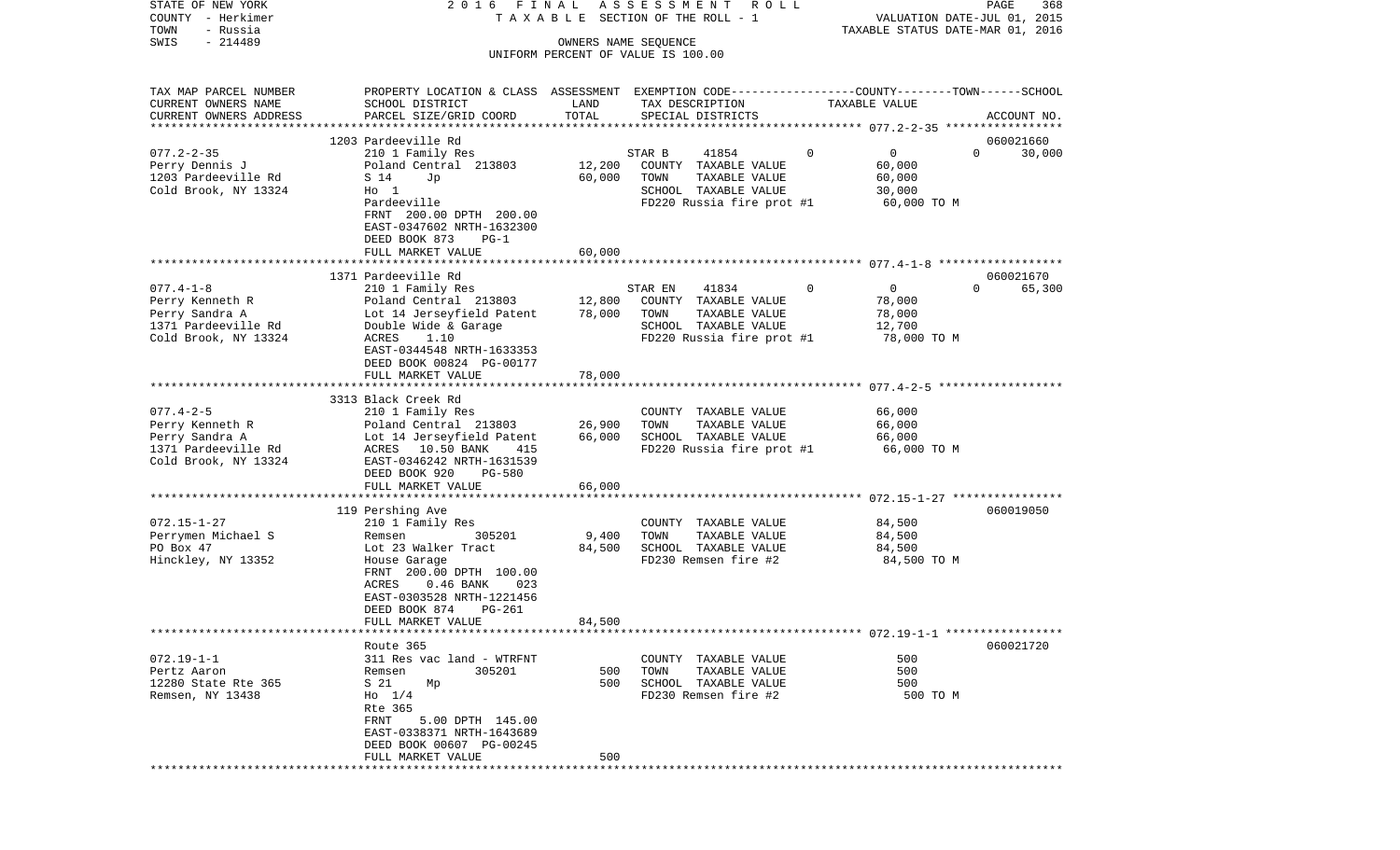| STATE OF NEW YORK<br>COUNTY - Herkimer<br>TOWN<br>- Russia<br>$-214489$<br>SWIS | 2016 FINAL                                                                                      |         | A S S E S S M E N T R O L L<br>TAXABLE SECTION OF THE ROLL - 1<br>OWNERS NAME SEQUENCE | VALUATION DATE-JUL 01, 2015<br>TAXABLE STATUS DATE-MAR 01, 2016 | PAGE<br>369 |
|---------------------------------------------------------------------------------|-------------------------------------------------------------------------------------------------|---------|----------------------------------------------------------------------------------------|-----------------------------------------------------------------|-------------|
|                                                                                 |                                                                                                 |         | UNIFORM PERCENT OF VALUE IS 100.00                                                     |                                                                 |             |
|                                                                                 |                                                                                                 |         |                                                                                        |                                                                 |             |
| TAX MAP PARCEL NUMBER                                                           | PROPERTY LOCATION & CLASS ASSESSMENT EXEMPTION CODE---------------COUNTY-------TOWN------SCHOOL |         |                                                                                        |                                                                 |             |
| CURRENT OWNERS NAME                                                             | SCHOOL DISTRICT                                                                                 | LAND    | TAX DESCRIPTION                                                                        | TAXABLE VALUE                                                   |             |
| CURRENT OWNERS ADDRESS                                                          | PARCEL SIZE/GRID COORD                                                                          | TOTAL   | SPECIAL DISTRICTS                                                                      |                                                                 | ACCOUNT NO. |
|                                                                                 | 132 Route 365                                                                                   |         |                                                                                        |                                                                 | 060021750   |
| $072.19 - 1 - 4$                                                                | 581 Chd/adt camp                                                                                |         | COUNTY TAXABLE VALUE                                                                   | 978,500                                                         |             |
| Pertz Aaron and Sylvia                                                          | 305201<br>Remsen                                                                                | 97,600  | TOWN<br>TAXABLE VALUE                                                                  | 978,500                                                         |             |
| Bernhan J & Pertz R                                                             | Lot 22 Walker Tract                                                                             | 978,500 | SCHOOL TAXABLE VALUE                                                                   | 978,500                                                         |             |
| 12280 State Rte 365                                                             | Camps                                                                                           |         | FD230 Remsen fire #2                                                                   | 978,500 TO M                                                    |             |
| Remsen, NY 13438                                                                | ACRES 31.00                                                                                     |         |                                                                                        |                                                                 |             |
|                                                                                 | EAST-0338640 NRTH-1644635                                                                       |         |                                                                                        |                                                                 |             |
|                                                                                 | DEED BOOK 00644 PG-00855                                                                        |         |                                                                                        |                                                                 |             |
|                                                                                 | FULL MARKET VALUE                                                                               | 978,500 |                                                                                        |                                                                 |             |
|                                                                                 |                                                                                                 |         |                                                                                        |                                                                 |             |
|                                                                                 | Route 365                                                                                       |         |                                                                                        |                                                                 | 060021780   |
| $072.15 - 1 - 8$                                                                | 314 Rural vac<10                                                                                |         | COUNTY TAXABLE VALUE                                                                   | 1,500                                                           |             |
| Pertz Aaron H                                                                   | 305201<br>Remsen                                                                                | 1,500   | TAXABLE VALUE<br>TOWN                                                                  | 1,500                                                           |             |
| Bernhan J                                                                       | N 22<br>Mp                                                                                      | 1,500   | SCHOOL TAXABLE VALUE                                                                   | 1,500                                                           |             |
| 12280 State Rte 365<br>Remsen, NY 13438                                         | Lot $4/10$<br>Rte 287                                                                           |         | FD230 Remsen fire #2                                                                   | 1,500 TO M                                                      |             |
|                                                                                 | FRNT 100.00 DPTH 150.00                                                                         |         |                                                                                        |                                                                 |             |
|                                                                                 | EAST-0339696 NRTH-1645542                                                                       |         |                                                                                        |                                                                 |             |
|                                                                                 | DEED BOOK 00625 PG-01058                                                                        |         |                                                                                        |                                                                 |             |
|                                                                                 | FULL MARKET VALUE                                                                               | 1,500   |                                                                                        |                                                                 |             |
|                                                                                 |                                                                                                 |         |                                                                                        |                                                                 |             |
|                                                                                 | Spall Rd                                                                                        |         |                                                                                        |                                                                 | 060041020   |
| $072.2 - 1 - 18$                                                                | 314 Rural vac<10                                                                                |         | COUNTY TAXABLE VALUE                                                                   | 1,400                                                           |             |
| Peters Mark                                                                     | 305201<br>Remsen                                                                                | 1,400   | TOWN<br>TAXABLE VALUE                                                                  | 1,400                                                           |             |
| Peters Diane                                                                    | Lot 10 Walker Tract                                                                             | 1,400   | SCHOOL TAXABLE VALUE                                                                   | 1,400                                                           |             |
| 137 Cemetary Rd                                                                 | Vacant Land                                                                                     |         | FD230 Remsen fire #2                                                                   | 1,400 TO M                                                      |             |
| Jordanville, NY 13361                                                           | FRNT 100.00 DPTH 250.00                                                                         |         |                                                                                        |                                                                 |             |
|                                                                                 | 0.57<br>ACRES<br>EAST-0340881 NRTH-1654560                                                      |         |                                                                                        |                                                                 |             |
|                                                                                 | DEED BOOK 1179 PG-834                                                                           |         |                                                                                        |                                                                 |             |
|                                                                                 | FULL MARKET VALUE                                                                               | 1,400   |                                                                                        |                                                                 |             |
|                                                                                 |                                                                                                 |         |                                                                                        |                                                                 |             |
|                                                                                 | Route 365                                                                                       |         |                                                                                        |                                                                 | 060021330   |
| $073.3 - 1 - 75$                                                                | 311 Res vac land - WTRFNT                                                                       |         | COUNTY TAXABLE VALUE                                                                   | 10,600                                                          |             |
| Peters Martin                                                                   | Remsen<br>305201                                                                                | 10,600  | TOWN<br>TAXABLE VALUE                                                                  | 10,600                                                          |             |
| 2353 Main St                                                                    | Lot 1 Jacobs Tract                                                                              | 10,600  | SCHOOL TAXABLE VALUE                                                                   | 10,600                                                          |             |
| Clayville, NY 13322                                                             | Vacant Land                                                                                     |         | FD230 Remsen fire #2                                                                   | 10,600 TO M                                                     |             |
|                                                                                 | FRNT 150.00 DPTH 119.00                                                                         |         |                                                                                        |                                                                 |             |
|                                                                                 | ACRES<br>0.40                                                                                   |         |                                                                                        |                                                                 |             |
|                                                                                 | EAST-0350298 NRTH-1646740                                                                       |         |                                                                                        |                                                                 |             |
|                                                                                 | DEED BOOK 1167<br>PG-420<br>FULL MARKET VALUE                                                   | 10,600  |                                                                                        |                                                                 |             |
|                                                                                 |                                                                                                 |         |                                                                                        |                                                                 |             |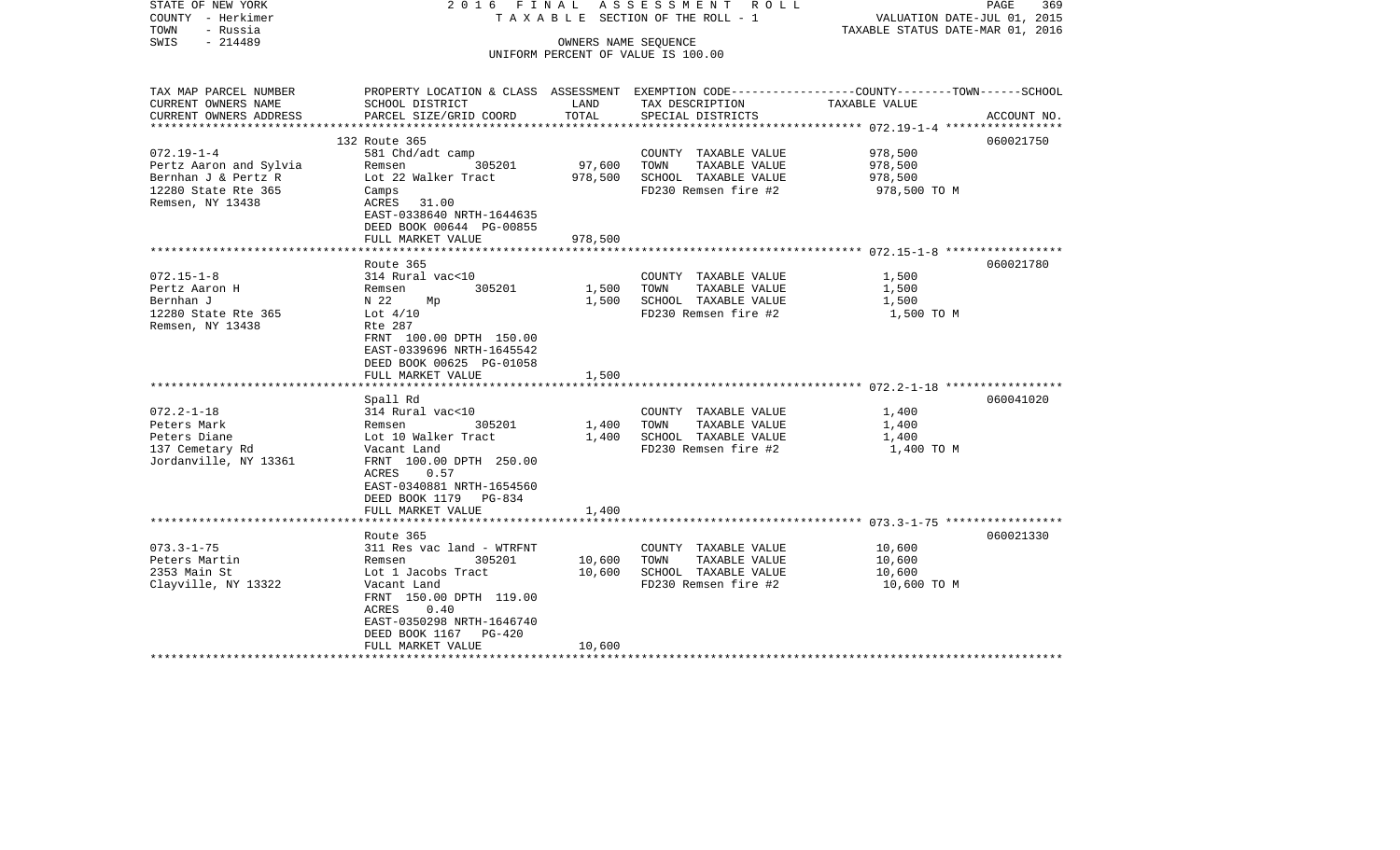| STATE OF NEW YORK<br>COUNTY - Herkimer<br>TOWN<br>- Russia                                 | 2016 FINAL                                                                                                                                                                                           |                            | A S S E S S M E N T R O L L<br>TAXABLE SECTION OF THE ROLL - 1                                     | VALUATION DATE-JUL 01, 2015<br>TAXABLE STATUS DATE-MAR 01, 2016                                                   | PAGE<br>370 |
|--------------------------------------------------------------------------------------------|------------------------------------------------------------------------------------------------------------------------------------------------------------------------------------------------------|----------------------------|----------------------------------------------------------------------------------------------------|-------------------------------------------------------------------------------------------------------------------|-------------|
| $-214489$<br>SWIS                                                                          |                                                                                                                                                                                                      | OWNERS NAME SEQUENCE       | UNIFORM PERCENT OF VALUE IS 100.00                                                                 |                                                                                                                   |             |
| TAX MAP PARCEL NUMBER<br>CURRENT OWNERS NAME<br>CURRENT OWNERS ADDRESS                     | SCHOOL DISTRICT<br>PARCEL SIZE/GRID COORD                                                                                                                                                            | LAND<br>TOTAL              | TAX DESCRIPTION<br>SPECIAL DISTRICTS                                                               | PROPERTY LOCATION & CLASS ASSESSMENT EXEMPTION CODE----------------COUNTY-------TOWN------SCHOOL<br>TAXABLE VALUE | ACCOUNT NO. |
|                                                                                            | 696 Route 365                                                                                                                                                                                        |                            |                                                                                                    |                                                                                                                   |             |
| $073.3 - 1 - 76.2$<br>Peters Martin<br>PO Box 502<br>Clayville, NY 13322                   | 312 Vac w/imprv<br>305201<br>Remsen<br>Route 365<br>FRNT 252.00 DPTH 119.00<br>0.52<br>ACRES<br>EAST-0350102 NRTH-1646828<br>DEED BOOK 1281 PG-311<br>FULL MARKET VALUE                              | 11,900<br>16,000<br>16,000 | COUNTY TAXABLE VALUE<br>TOWN<br>TAXABLE VALUE<br>SCHOOL TAXABLE VALUE<br>FD230 Remsen fire #2      | 16,000<br>16,000<br>16,000<br>16,000 TO M                                                                         |             |
|                                                                                            |                                                                                                                                                                                                      |                            |                                                                                                    |                                                                                                                   |             |
| $073.3 - 1 - 26$<br>Peters Martin C<br>Pett Joyce A<br>2341 Main St<br>Clayville, NY 13322 | Route 365<br>314 Rural vac<10<br>Poland Central 213803<br>Lot 80 Remsenburg Patent<br>Vacant Land<br>FRNT 160.00 DPTH 120.00<br>EAST-0352808 NRTH-1647084<br>DEED BOOK 1165 PG-327                   | 1,100<br>1,100             | COUNTY TAXABLE VALUE<br>TOWN<br>TAXABLE VALUE<br>SCHOOL TAXABLE VALUE<br>FD230 Remsen fire #2      | 1,100<br>1,100<br>1,100<br>1,100 TO M                                                                             | 060000150   |
|                                                                                            | FULL MARKET VALUE                                                                                                                                                                                    | 1,100                      |                                                                                                    |                                                                                                                   |             |
|                                                                                            |                                                                                                                                                                                                      |                            |                                                                                                    |                                                                                                                   |             |
| $073.3 - 1 - 27$<br>Peters Martin C<br>Pett Joyce A<br>2341 Main St<br>Clayville, NY 13322 | 867 Route 365<br>260 Seasonal res<br>Poland Central 213803<br>Lot 80 Remsenburg Patent<br>Camp<br>FRNT 120.00 DPTH 120.00<br>EAST-0352867 NRTH-1646972<br>DEED BOOK 1165 PG-327<br>FULL MARKET VALUE | 1,500<br>4,000<br>4,000    | COUNTY TAXABLE VALUE<br>TOWN<br>TAXABLE VALUE<br>SCHOOL TAXABLE VALUE<br>FD230 Remsen fire #2      | 4,000<br>4,000<br>4,000<br>4,000 TO M                                                                             | 060000120   |
|                                                                                            |                                                                                                                                                                                                      |                            |                                                                                                    |                                                                                                                   |             |
| $073.3 - 1 - 74$<br>Peters Martin C<br>2353 Main St<br>Clayville, NY 13322                 | Route 365<br>210 1 Family Res<br>305201<br>Remsen<br>Lot 1 Jacobs Tract<br>House Trl<br>FRNT 235.00 DPTH 115.00<br>ACRES<br>0.91<br>EAST-0350481 NRTH-1646650<br>DEED BOOK 1116 PG-972               | 14,600<br>53,000           | COUNTY TAXABLE VALUE<br>TOWN<br>TAXABLE VALUE<br>SCHOOL TAXABLE VALUE<br>FD230 Remsen fire #2      | 53,000<br>53,000<br>53,000<br>53,000 TO M                                                                         | 060016710   |
|                                                                                            | FULL MARKET VALUE                                                                                                                                                                                    | 53,000                     |                                                                                                    |                                                                                                                   |             |
| $088.2 - 1 - 24.2$<br>Petkovsek Patricia<br>PO Box 387<br>Poland, NY 13431                 | Rte 8<br>449 Other Storag<br>Poland Central 213803<br>Lot 44 Royal Grant<br>Garage & Office<br>FRNT 215.00 DPTH 200.00<br>ACRES 1.00<br>EAST-0345467 NRTH-1603353                                    | 12,500<br>46,500           | COUNTY TAXABLE VALUE<br>TAXABLE VALUE<br>TOWN<br>SCHOOL TAXABLE VALUE<br>FD220 Russia fire prot #1 | 46,500<br>46,500<br>46,500<br>46,500 TO M                                                                         | 60002225    |
|                                                                                            | DEED BOOK 1581 PG-723<br>FULL MARKET VALUE                                                                                                                                                           | 46,500                     |                                                                                                    |                                                                                                                   |             |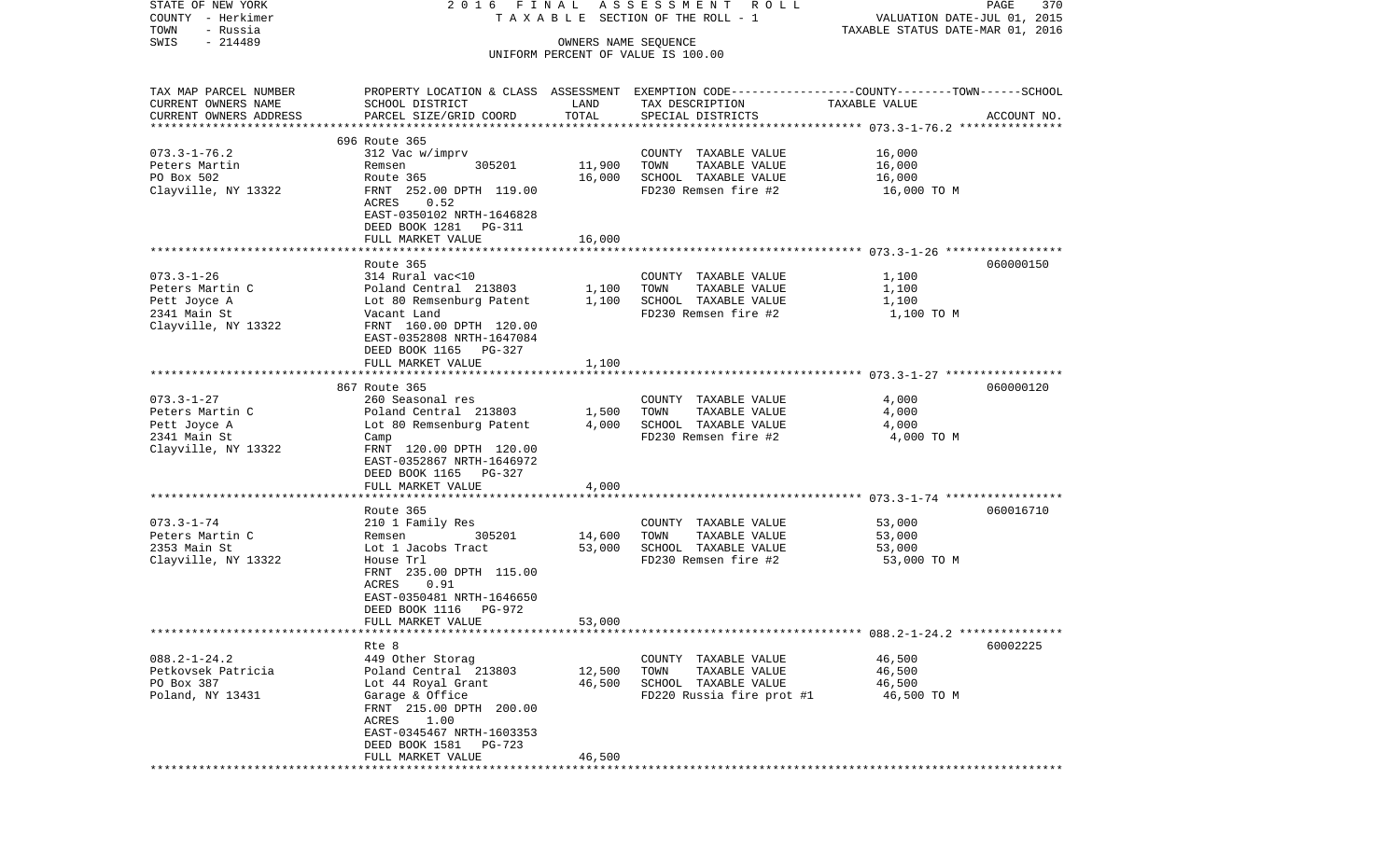| STATE OF NEW YORK<br>COUNTY - Herkimer<br>TOWN<br>- Russia<br>$-214489$<br>SWIS            | 2016 FINAL                                                                                                                                                                                                                 |                            | ASSESSMENT ROLL<br>T A X A B L E SECTION OF THE ROLL - 1<br>OWNERS NAME SEQUENCE                   | VALUATION DATE-JUL 01, 2015<br>TAXABLE STATUS DATE-MAR 01, 2016 | PAGE<br>371 |
|--------------------------------------------------------------------------------------------|----------------------------------------------------------------------------------------------------------------------------------------------------------------------------------------------------------------------------|----------------------------|----------------------------------------------------------------------------------------------------|-----------------------------------------------------------------|-------------|
|                                                                                            |                                                                                                                                                                                                                            |                            | UNIFORM PERCENT OF VALUE IS 100.00                                                                 |                                                                 |             |
| TAX MAP PARCEL NUMBER                                                                      |                                                                                                                                                                                                                            |                            | PROPERTY LOCATION & CLASS ASSESSMENT EXEMPTION CODE---------------COUNTY-------TOWN------SCHOOL    |                                                                 |             |
| CURRENT OWNERS NAME<br>CURRENT OWNERS ADDRESS<br>*****************                         | SCHOOL DISTRICT<br>PARCEL SIZE/GRID COORD                                                                                                                                                                                  | LAND<br>TOTAL              | TAX DESCRIPTION<br>SPECIAL DISTRICTS                                                               | TAXABLE VALUE                                                   | ACCOUNT NO. |
|                                                                                            | Southside Rd                                                                                                                                                                                                               |                            |                                                                                                    |                                                                 | 060021870   |
| $077.1 - 1 - 15$<br>Petroski Edward<br>Petroski Life<br>Ellis C & Amuso D                  | 260 Seasonal res<br>Poland Central 213803<br>N 15<br>Jp<br>Trl 1/3                                                                                                                                                         | 22,200<br>26,500           | COUNTY TAXABLE VALUE<br>TOWN<br>TAXABLE VALUE<br>SCHOOL TAXABLE VALUE<br>FD220 Russia fire prot #1 | 26,500<br>26,500<br>26,500<br>26,500 TO M                       |             |
| 455 Oakdale Ave<br>Utica, NY 13502                                                         | Southside<br>FRNT 134.00 DPTH 160.00<br>0.38<br>ACRES<br>EAST-0334801 NRTH-1634889<br>DEED BOOK 857<br><b>PG-15</b>                                                                                                        |                            |                                                                                                    |                                                                 |             |
|                                                                                            | FULL MARKET VALUE<br>**************************                                                                                                                                                                            | 26,500                     |                                                                                                    |                                                                 |             |
|                                                                                            | Route 365                                                                                                                                                                                                                  |                            |                                                                                                    |                                                                 | 060025860   |
| $073.3 - 1 - 60.1$<br>Pett Dennis                                                          | 260 Seasonal res<br>305201<br>Remsen                                                                                                                                                                                       | 1,200                      | COUNTY TAXABLE VALUE<br>TAXABLE VALUE<br>TOWN                                                      | 2,000<br>2,000                                                  |             |
| 11477 Muthig Rd                                                                            | Lot 1 Marvin Tract                                                                                                                                                                                                         | 2,000                      | SCHOOL TAXABLE VALUE                                                                               | 2,000                                                           |             |
| Remsen, NY 13438                                                                           | Trl<br>41.00 DPTH<br>FRNT<br>47.00<br>0.06<br>ACRES<br>EAST-0352685 NRTH-1646749<br>DEED BOOK 1429 PG-205<br>FULL MARKET VALUE                                                                                             | 2,000                      | FD230 Remsen fire #2                                                                               | 2,000 TO M                                                      |             |
|                                                                                            | Black Creek Rd                                                                                                                                                                                                             |                            |                                                                                                    |                                                                 |             |
| $077.4 - 1 - 41.3$<br>Pettigrew Karl H<br>208 County Rte 70<br>Stillwater, NY 12170        | 314 Rural vac<10<br>Poland Central 213803<br>Lot 119 Royal Grant<br>ACRES<br>9.60<br>EAST-0342345 NRTH-1627730<br>DEED BOOK 937<br>PG-643<br>FULL MARKET VALUE                                                             | 17,200<br>17,200<br>17,200 | COUNTY TAXABLE VALUE<br>TAXABLE VALUE<br>TOWN<br>SCHOOL TAXABLE VALUE<br>FD220 Russia fire prot #1 | 17,200<br>17,200<br>17,200<br>17,200 TO M                       |             |
|                                                                                            | *********************                                                                                                                                                                                                      |                            |                                                                                                    |                                                                 |             |
| $072.4 - 1 - 39$<br>Pezdek Jan W<br>Pezdek Janice K<br>1B Chestnut St<br>Clinton, NY 13323 | Brady Beach Rd<br>260 Seasonal res<br>Poland Central 213803<br>Lot 47 Jerseyfield Patent<br>Camp<br>FRNT 100.00 DPTH 150.00<br>ACRES<br>0.25<br>EAST-0344431 NRTH-1642424<br>DEED BOOK 00826 PG-00456<br>FULL MARKET VALUE | 9,800<br>58,000<br>58,000  | COUNTY TAXABLE VALUE<br>TOWN<br>TAXABLE VALUE<br>SCHOOL TAXABLE VALUE<br>FD220 Russia fire prot #1 | 58,000<br>58,000<br>58,000<br>58,000 TO M                       | 060005730   |
|                                                                                            |                                                                                                                                                                                                                            |                            | **************************                                                                         |                                                                 |             |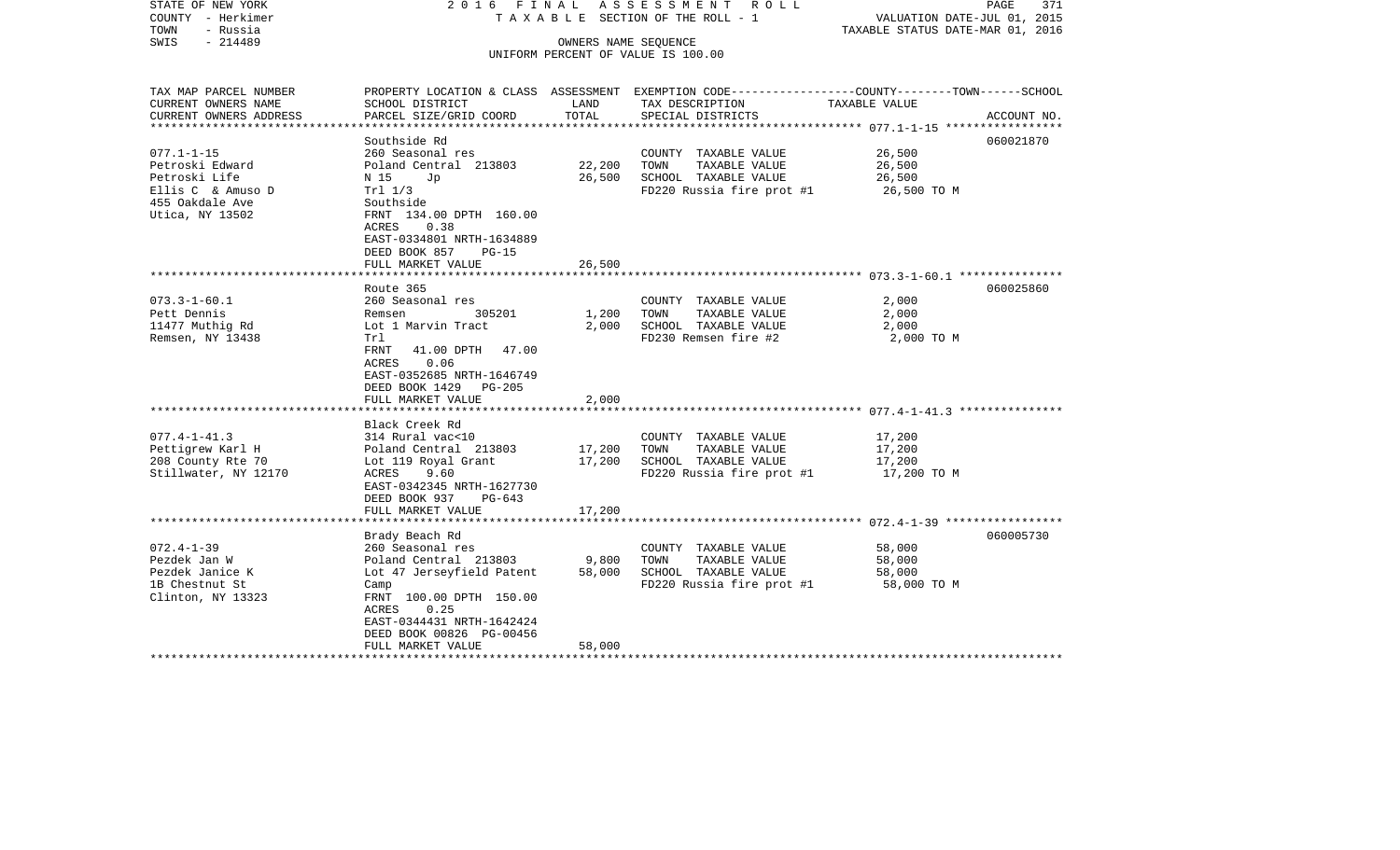| STATE OF NEW YORK<br>COUNTY - Herkimer<br>TOWN<br>- Russia<br>$-214489$<br>SWIS       | 2016 FINAL                                                                                                                                                                                                     |                           | A S S E S S M E N T R O L L<br>T A X A B L E SECTION OF THE ROLL - 1<br>OWNERS NAME SEQUENCE<br>UNIFORM PERCENT OF VALUE IS 100.00 | TAXABLE STATUS DATE-MAR 01, 2016                                                   | PAGE<br>372<br>VALUATION DATE-JUL 01, 2015 |
|---------------------------------------------------------------------------------------|----------------------------------------------------------------------------------------------------------------------------------------------------------------------------------------------------------------|---------------------------|------------------------------------------------------------------------------------------------------------------------------------|------------------------------------------------------------------------------------|--------------------------------------------|
| TAX MAP PARCEL NUMBER<br>CURRENT OWNERS NAME<br>CURRENT OWNERS ADDRESS                | PROPERTY LOCATION & CLASS ASSESSMENT EXEMPTION CODE----------------COUNTY-------TOWN------SCHOOL<br>SCHOOL DISTRICT<br>PARCEL SIZE/GRID COORD                                                                  | LAND<br>TOTAL             | TAX DESCRIPTION<br>SPECIAL DISTRICTS                                                                                               | TAXABLE VALUE                                                                      | ACCOUNT NO.                                |
| **********************                                                                |                                                                                                                                                                                                                |                           |                                                                                                                                    |                                                                                    |                                            |
| $068. - 2 - 13$<br>Phelps-Leynse Donna L<br>13158 Dorchester Dr<br>Seminole, FL 33776 | Spall Rd<br>260 Seasonal res<br>305201<br>Remsen<br>Lot 5 Walker Tract<br>Camp<br>FRNT 140.00 DPTH 100.00<br>0.32<br>ACRES<br>EAST-0341765 NRTH-1655166<br>DEED BOOK 691<br><b>PG-185</b>                      | 8,000<br>28,000           | COUNTY TAXABLE VALUE<br>TOWN<br>TAXABLE VALUE<br>SCHOOL TAXABLE VALUE<br>FD230 Remsen fire #2                                      | 28,000<br>28,000<br>28,000<br>28,000 TO M                                          | 060015900                                  |
|                                                                                       | FULL MARKET VALUE                                                                                                                                                                                              | 28,000                    |                                                                                                                                    |                                                                                    |                                            |
| $068. - 2 - 14$<br>Phelps-Leynse Donna L<br>13158 Dorchester Dr<br>Seminole, FL 33776 | Spall Rd<br>314 Rural vac<10<br>305201<br>Remsen<br>Lot 5 Walker Tract<br>Vacant Land<br>FRNT 140.00 DPTH 100.00<br>ACRES<br>0.32<br>EAST-0341859 NRTH-1655207<br>DEED BOOK 933<br>PG-322<br>FULL MARKET VALUE | 800<br>800<br>800         | COUNTY TAXABLE VALUE<br>TOWN<br>TAXABLE VALUE<br>SCHOOL TAXABLE VALUE<br>FD230 Remsen fire #2                                      | 800<br>800<br>800<br>800 TO M                                                      | 060015930                                  |
|                                                                                       | 134 Warney Rd                                                                                                                                                                                                  |                           |                                                                                                                                    |                                                                                    | 060019260                                  |
| $073.3 - 1 - 46$<br>Phillips Gary Sr<br>PO Box 154<br>Hinckley, NY 13352              | 210 1 Family Res - WTRFNT<br>Poland Central 213803<br>Lot 80 Remsenburg Patent<br>Camp<br>ACRES<br>4.30<br>EAST-0354261 NRTH-1646913<br>DEED BOOK 1406 PG-207                                                  | 28,300<br>59,660          | STAR EN<br>41834<br>COUNTY TAXABLE VALUE<br>TAXABLE VALUE<br>TOWN<br>SCHOOL TAXABLE VALUE<br>FD230 Remsen fire #2                  | $\mathbf 0$<br>$\overline{0}$<br>59,660<br>59,660<br>$\mathbf 0$<br>59,660 TO M    | $\Omega$<br>59,660                         |
|                                                                                       | FULL MARKET VALUE                                                                                                                                                                                              | 59,660                    |                                                                                                                                    |                                                                                    |                                            |
|                                                                                       | Route 365                                                                                                                                                                                                      |                           |                                                                                                                                    |                                                                                    | 060029010                                  |
| $073.3 - 1 - 55$<br>Piazza Vicky L<br>876 State Route 365<br>Remsen, NY 13438         | 270 Mfg housing<br>Poland Central 213803<br>Lot 80 Remsenburg Patent<br>Trl Garage<br>FRNT 150.00 DPTH 65.00<br>EAST-0353107 NRTH-1646860<br>DEED BOOK 713<br>PG-112<br>FULL MARKET VALUE                      | 7,100<br>21,500<br>21,500 | STAR B<br>41854<br>COUNTY TAXABLE VALUE<br>TOWN<br>TAXABLE VALUE<br>SCHOOL TAXABLE VALUE<br>FD230 Remsen fire #2                   | $\mathbf 0$<br>$\overline{0}$<br>21,500<br>21,500<br>$\overline{0}$<br>21,500 TO M | $\Omega$<br>21,500                         |
|                                                                                       |                                                                                                                                                                                                                |                           |                                                                                                                                    |                                                                                    |                                            |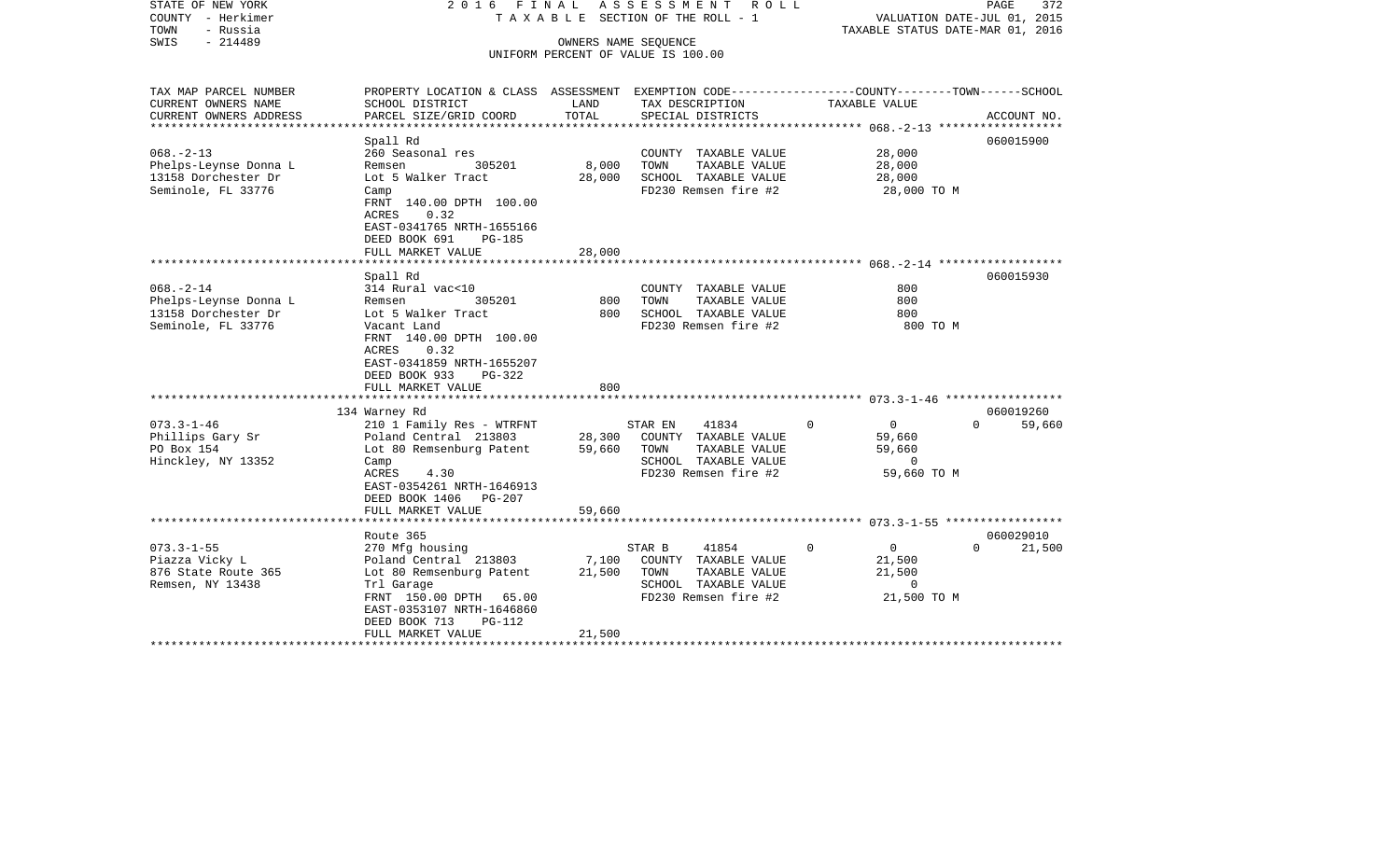| STATE OF NEW YORK                               | 2016 FINAL                                                                                       |                      | A S S E S S M E N T<br>R O L L        |                                | 373<br>PAGE                      |
|-------------------------------------------------|--------------------------------------------------------------------------------------------------|----------------------|---------------------------------------|--------------------------------|----------------------------------|
| COUNTY - Herkimer                               |                                                                                                  |                      | T A X A B L E SECTION OF THE ROLL - 1 |                                | VALUATION DATE-JUL 01, 2015      |
| TOWN<br>- Russia                                |                                                                                                  |                      |                                       |                                | TAXABLE STATUS DATE-MAR 01, 2016 |
| $-214489$<br>SWIS                               |                                                                                                  | OWNERS NAME SEQUENCE | UNIFORM PERCENT OF VALUE IS 100.00    |                                |                                  |
|                                                 |                                                                                                  |                      |                                       |                                |                                  |
| TAX MAP PARCEL NUMBER                           | PROPERTY LOCATION & CLASS ASSESSMENT EXEMPTION CODE----------------COUNTY-------TOWN------SCHOOL |                      |                                       |                                |                                  |
| CURRENT OWNERS NAME                             | SCHOOL DISTRICT                                                                                  | LAND                 | TAX DESCRIPTION                       | TAXABLE VALUE                  |                                  |
| CURRENT OWNERS ADDRESS                          | PARCEL SIZE/GRID COORD                                                                           | TOTAL                | SPECIAL DISTRICTS                     |                                | ACCOUNT NO.                      |
| *************************                       |                                                                                                  |                      |                                       |                                |                                  |
|                                                 | 293 Mac Arthur Rd                                                                                |                      |                                       |                                | 060044260                        |
| $077.2 - 1 - 42$                                | 260 Seasonal res                                                                                 |                      | COUNTY TAXABLE VALUE                  | 56,800                         |                                  |
| Pietsch Bruce A                                 | Poland Central 213803                                                                            | 14,500               | TOWN<br>TAXABLE VALUE                 | 56,800                         |                                  |
| Pietsch Karen A                                 | Lot 15 Jerseyfield Patent                                                                        | 56,800               | SCHOOL TAXABLE VALUE                  | 56,800                         |                                  |
| 628 Pauline Ave                                 | Trl                                                                                              |                      | FD220 Russia fire prot #1             | 56,800 TO M                    |                                  |
| Utica, NY 13502                                 | ACRES<br>1.70                                                                                    |                      |                                       |                                |                                  |
|                                                 | EAST-0338629 NRTH-1634451                                                                        |                      |                                       |                                |                                  |
|                                                 | DEED BOOK 687<br>PG-993                                                                          |                      |                                       |                                |                                  |
|                                                 | FULL MARKET VALUE                                                                                | 56,800               |                                       |                                |                                  |
|                                                 |                                                                                                  |                      |                                       |                                |                                  |
|                                                 | Mac Arthur Rd                                                                                    |                      |                                       |                                | 060022020                        |
| $077.2 - 1 - 43$<br>Pietsch Trustee Gerald W Jr | 260 Seasonal res                                                                                 |                      | COUNTY TAXABLE VALUE                  | 40,000                         |                                  |
|                                                 | Poland Central 213803                                                                            | 20,000               | TOWN<br>TAXABLE VALUE                 | 40,000                         |                                  |
| Pietsch Heidemarie                              | Lot 15 Jerseyfield Patent                                                                        | 40,000               | SCHOOL TAXABLE VALUE                  | 40,000                         |                                  |
| 1309 Hart St<br>Utica, NY 13502                 | Camp<br>ACRES<br>5.30                                                                            |                      | FD220 Russia fire prot #1             | 40,000 TO M                    |                                  |
|                                                 | EAST-0338455 NRTH-1634552                                                                        |                      |                                       |                                |                                  |
|                                                 | DEED BOOK 1572<br>PG-67                                                                          |                      |                                       |                                |                                  |
|                                                 | FULL MARKET VALUE                                                                                | 40,000               |                                       |                                |                                  |
|                                                 |                                                                                                  |                      |                                       |                                |                                  |
|                                                 | 351 Russia Rd                                                                                    |                      |                                       |                                |                                  |
| $083.3 - 2 - 24.1$                              | 242 Rurl res&rec                                                                                 |                      | STAR B<br>41854                       | $\mathbf{0}$<br>$\Omega$       | $\Omega$<br>30,000               |
| Piper Derrick F                                 | Poland Central 213803                                                                            | 53,400               | COUNTY TAXABLE VALUE                  | 209,000                        |                                  |
| Sheehan Anne-Margaret                           | Lot 87 Royal Grant                                                                               | 209,000              | TOWN<br>TAXABLE VALUE                 | 209,000                        |                                  |
| 351 Russia Rd                                   | House Garage                                                                                     |                      | SCHOOL TAXABLE VALUE                  | 179,000                        |                                  |
| Poland, NY 13431                                | ACRES 16.91                                                                                      |                      | FD220 Russia fire prot #1             | 209,000 TO M                   |                                  |
|                                                 | EAST-0332949 NRTH-1613017                                                                        |                      |                                       |                                |                                  |
|                                                 | DEED BOOK 895<br>$PG-7$                                                                          |                      |                                       |                                |                                  |
|                                                 | FULL MARKET VALUE<br>**************************                                                  | 209,000              |                                       |                                |                                  |
|                                                 | Sunny Island Rd.                                                                                 |                      |                                       |                                |                                  |
|                                                 |                                                                                                  |                      |                                       |                                |                                  |
|                                                 |                                                                                                  |                      |                                       |                                |                                  |
| $088.1 - 1 - 52.2$                              | 241 Rural res&ag                                                                                 |                      | STAR B<br>41854                       | $\mathbf{0}$<br>$\overline{0}$ | 30,000<br>$\Omega$               |
| Piseck Edward                                   | Poland Central 213803                                                                            | 73,700               | COUNTY TAXABLE VALUE                  | 143,000                        |                                  |
| Steve Piseck                                    | Sunny Island Rd.                                                                                 | 143,000              | TOWN<br>TAXABLE VALUE                 | 143,000                        |                                  |
| PO Box 184                                      | ACRES 61.80                                                                                      |                      | SCHOOL TAXABLE VALUE                  | 113,000                        |                                  |
| Newport, NY 13416                               | EAST-0336183 NRTH-1603257                                                                        |                      | FD220 Russia fire prot #1             | 143,000 TO M                   |                                  |
|                                                 | DEED BOOK 820<br>PG-180                                                                          |                      |                                       |                                |                                  |
|                                                 | FULL MARKET VALUE                                                                                | 143,000              |                                       |                                |                                  |
|                                                 | Fisher Rd                                                                                        |                      |                                       |                                | 060040840                        |
| $084.1 - 3 - 7$                                 | 314 Rural vac<10                                                                                 |                      | COUNTY TAXABLE VALUE                  | 14,500                         |                                  |
| Piskorski Susan                                 | Poland Central 213803                                                                            | 14,500               | TOWN<br>TAXABLE VALUE                 | 14,500                         |                                  |
| 2348 Sunset Ave                                 | Lot 97 Royal Grant                                                                               | 14,500               | SCHOOL TAXABLE VALUE                  | 14,500                         |                                  |
| Naples, FL 34112                                | Vacant Land                                                                                      |                      | FD220 Russia fire prot #1             | 14,500 TO M                    |                                  |
|                                                 | Fisher Road                                                                                      |                      |                                       |                                |                                  |
|                                                 | ACRES<br>7.50                                                                                    |                      |                                       |                                |                                  |
|                                                 | EAST-0355098 NRTH-1622075                                                                        |                      |                                       |                                |                                  |
|                                                 | PG-234<br>DEED BOOK 841<br>FULL MARKET VALUE                                                     | 14,500               |                                       |                                |                                  |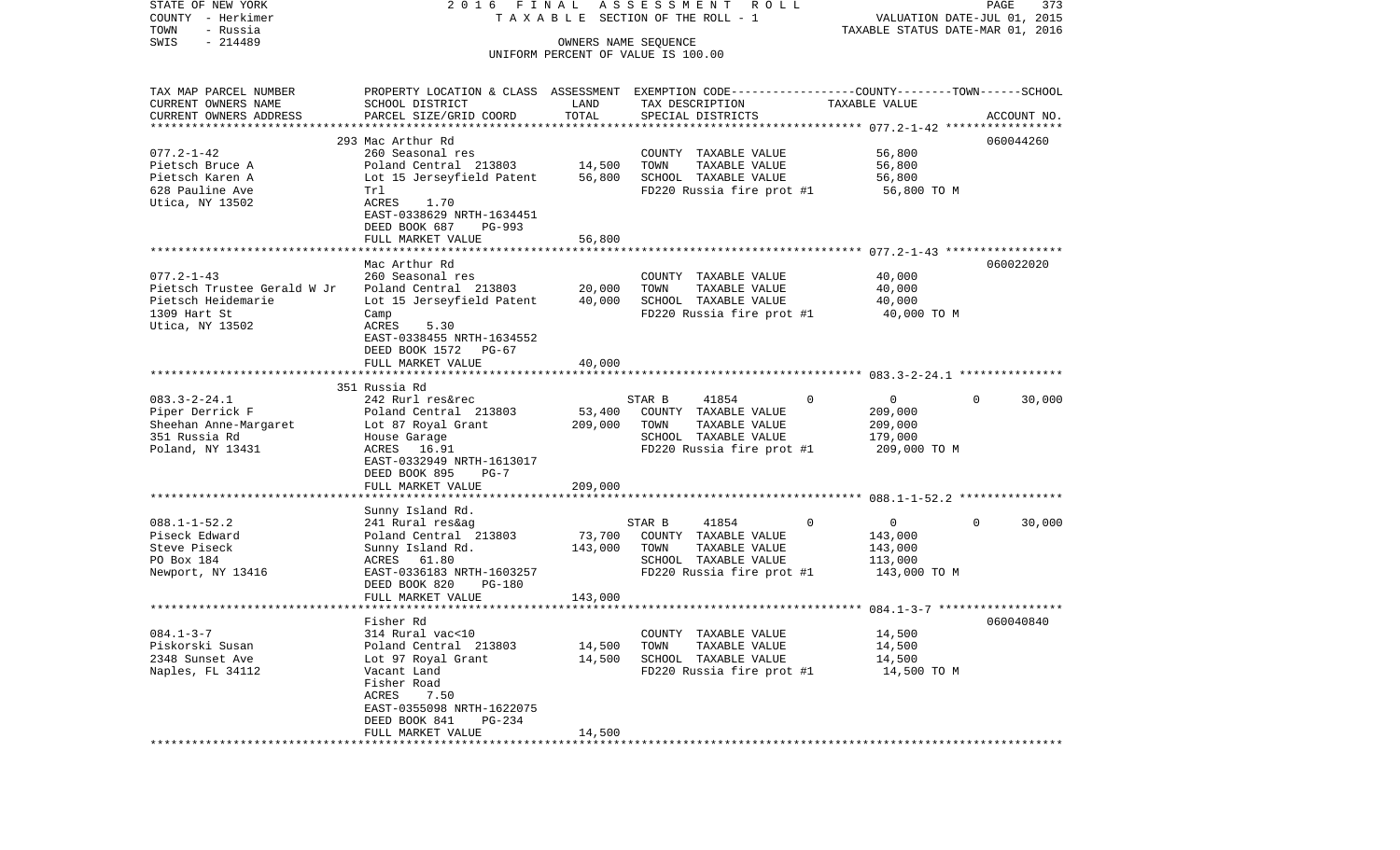| STATE OF NEW YORK<br>COUNTY - Herkimer<br>TOWN<br>- Russia<br>$-214489$<br>SWIS                                                                             | 2016 FINAL                                                                                                                                                                                                                                                                                                                                                                                        |                                                 | ASSESSMENT<br>ROLL<br>TAXABLE SECTION OF THE ROLL - 1<br>OWNERS NAME SEOUENCE<br>UNIFORM PERCENT OF VALUE IS 100.00                                                                                                                             |                               | VALUATION DATE-JUL 01, 2015<br>TAXABLE STATUS DATE-MAR 01, 2016                                                                                        | PAGE<br>374                               |
|-------------------------------------------------------------------------------------------------------------------------------------------------------------|---------------------------------------------------------------------------------------------------------------------------------------------------------------------------------------------------------------------------------------------------------------------------------------------------------------------------------------------------------------------------------------------------|-------------------------------------------------|-------------------------------------------------------------------------------------------------------------------------------------------------------------------------------------------------------------------------------------------------|-------------------------------|--------------------------------------------------------------------------------------------------------------------------------------------------------|-------------------------------------------|
| TAX MAP PARCEL NUMBER<br>CURRENT OWNERS NAME                                                                                                                | PROPERTY LOCATION & CLASS ASSESSMENT EXEMPTION CODE---------------COUNTY-------TOWN------SCHOOL<br>SCHOOL DISTRICT                                                                                                                                                                                                                                                                                | LAND                                            | TAX DESCRIPTION                                                                                                                                                                                                                                 |                               | TAXABLE VALUE                                                                                                                                          |                                           |
| CURRENT OWNERS ADDRESS                                                                                                                                      | PARCEL SIZE/GRID COORD                                                                                                                                                                                                                                                                                                                                                                            | TOTAL                                           | SPECIAL DISTRICTS                                                                                                                                                                                                                               |                               |                                                                                                                                                        | ACCOUNT NO.                               |
|                                                                                                                                                             |                                                                                                                                                                                                                                                                                                                                                                                                   |                                                 |                                                                                                                                                                                                                                                 |                               |                                                                                                                                                        |                                           |
|                                                                                                                                                             | 116 Mill Rd                                                                                                                                                                                                                                                                                                                                                                                       |                                                 |                                                                                                                                                                                                                                                 |                               |                                                                                                                                                        | 060022200                                 |
| $083.3 - 2 - 19$<br>Plante Robert H<br>116 Mill Rd<br>Poland, NY 13431                                                                                      | 210 1 Family Res<br>Poland Central 213803<br>E 87<br>R G<br>$H_0$ 2<br>Mill<br>2.30<br>ACRES                                                                                                                                                                                                                                                                                                      | 15,500<br>138,000                               | STAR EN<br>41834<br>COUNTY TAXABLE VALUE<br>TOWN<br>TAXABLE VALUE<br>SCHOOL TAXABLE VALUE<br>FD220 Russia fire prot #1                                                                                                                          | $\mathbf 0$                   | 0<br>138,000<br>138,000<br>72,700<br>138,000 TO M                                                                                                      | $\Omega$<br>65,300                        |
|                                                                                                                                                             | EAST-0334145 NRTH-1612602<br>DEED BOOK 00490 PG-00356<br>FULL MARKET VALUE<br>*********************                                                                                                                                                                                                                                                                                               | 138,000                                         |                                                                                                                                                                                                                                                 |                               |                                                                                                                                                        |                                           |
|                                                                                                                                                             |                                                                                                                                                                                                                                                                                                                                                                                                   |                                                 |                                                                                                                                                                                                                                                 |                               |                                                                                                                                                        |                                           |
| $084.3 - 2 - 18$<br>Pogonowski Robert<br>597 Route 8<br>Cold Brook, NY 13324<br>$072.4 - 2 - 11$<br>Polce Nicholas R<br>PO Box 155<br>Alder Creek, NY 13381 | 597 Route 8<br>210 1 Family Res<br>Poland Central 213803<br>Lot 51 Royal Grant<br>House Garage<br>FRNT 144.00 DPTH<br>ACRES<br>1.00<br>EAST-0349850 NRTH-1609221<br>DEED BOOK 1562 PG-939<br>FULL MARKET VALUE<br>107 Beechwood Lane Rd<br>210 1 Family Res<br>Poland Central 213803<br>Lot 46 Jerseyfield Patent<br>House<br>ACRES<br>2.60<br>EAST-0348261 NRTH-1645741<br>DEED BOOK 1450 PG-106 | 10,000<br>80,000<br>80,000<br>38,700<br>210,000 | 41834<br>STAR EN<br>COUNTY TAXABLE VALUE<br>TOWN<br>TAXABLE VALUE<br>SCHOOL TAXABLE VALUE<br>FD220 Russia fire prot #1<br>STAR B<br>41854<br>COUNTY TAXABLE VALUE<br>TOWN<br>TAXABLE VALUE<br>SCHOOL TAXABLE VALUE<br>FD220 Russia fire prot #1 | $\overline{0}$<br>$\mathbf 0$ | $\overline{0}$<br>$\Omega$<br>80,000<br>80,000<br>14,700<br>80,000 TO M<br>$\overline{0}$<br>$\Omega$<br>210,000<br>210,000<br>180,000<br>210,000 TO M | 060022290<br>65,300<br>00035714<br>30,000 |
|                                                                                                                                                             | FULL MARKET VALUE                                                                                                                                                                                                                                                                                                                                                                                 | 210,000                                         |                                                                                                                                                                                                                                                 |                               |                                                                                                                                                        |                                           |
|                                                                                                                                                             | 1071 Hinckley Rd                                                                                                                                                                                                                                                                                                                                                                                  |                                                 |                                                                                                                                                                                                                                                 |                               |                                                                                                                                                        |                                           |
| $077.3 - 2 - 1$<br>Polce Revocable Trust Carol<br>Hinckley Rd<br>PO Box 175<br>Hinckley, NY 13352                                                           | 210 1 Family Res - WTRFNT<br>Poland Central 213803<br>Log Home<br>FRNT 635.00 DPTH<br>ACRES 10.10<br>EAST-0328160 NRTH-1630944<br>DEED BOOK 911<br>$PG-143$                                                                                                                                                                                                                                       | 51,500<br>269,000                               | 41834<br>STAR EN<br>COUNTY TAXABLE VALUE<br>TOWN<br>TAXABLE VALUE<br>SCHOOL TAXABLE VALUE<br>FD220 Russia fire prot #1                                                                                                                          | $\Omega$                      | $\overline{0}$<br>$\Omega$<br>269,000<br>269,000<br>203,700<br>269,000 TO M                                                                            | 65,300                                    |
|                                                                                                                                                             | FULL MARKET VALUE                                                                                                                                                                                                                                                                                                                                                                                 | 269,000                                         |                                                                                                                                                                                                                                                 |                               |                                                                                                                                                        |                                           |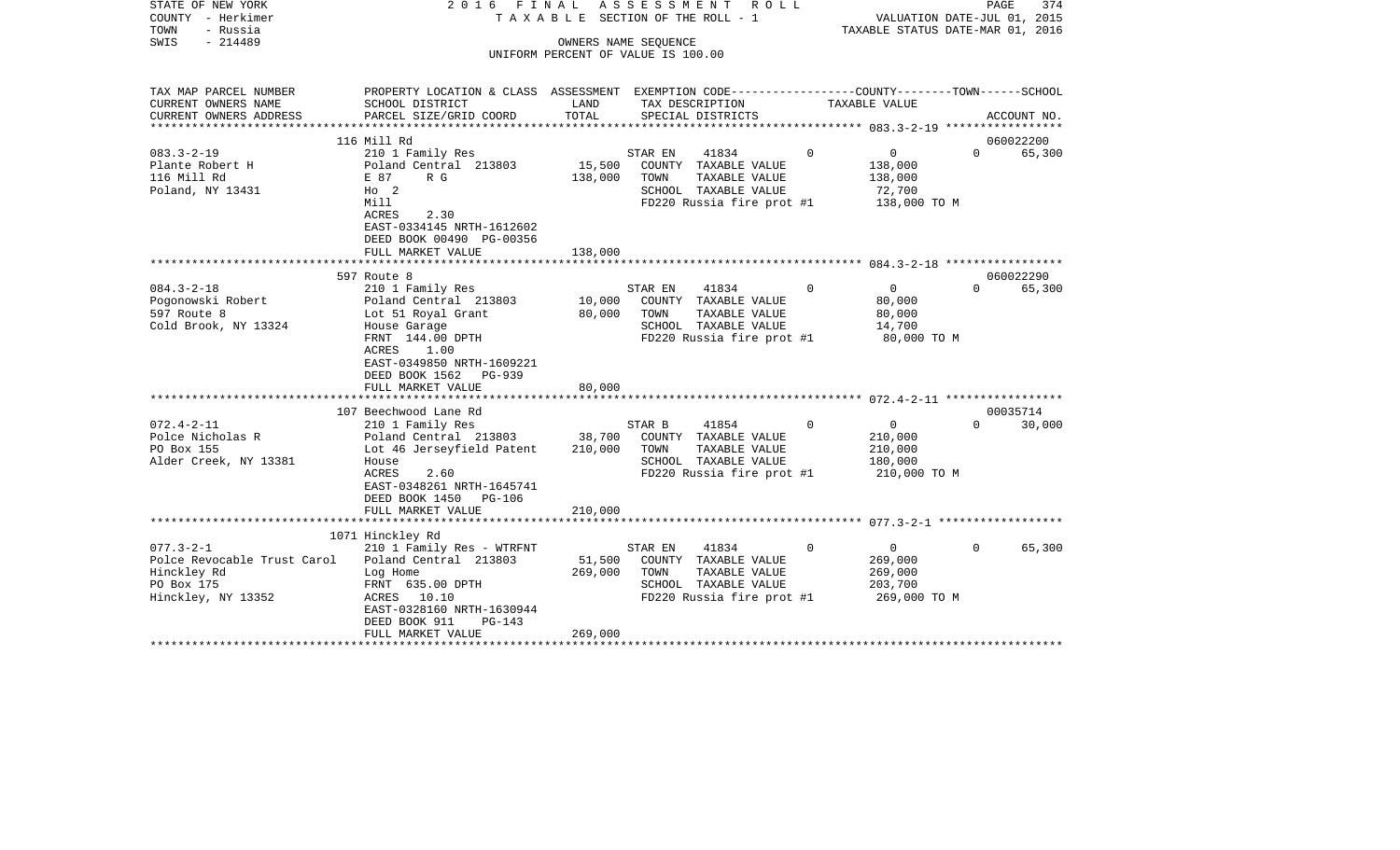| COUNTY - Herkimer      |                                                                                                 |        | T A X A B L E SECTION OF THE ROLL - 1 |               | VALUATION DATE-JUL 01, 2015          |
|------------------------|-------------------------------------------------------------------------------------------------|--------|---------------------------------------|---------------|--------------------------------------|
| TOWN<br>- Russia       |                                                                                                 |        |                                       |               | TAXABLE STATUS DATE-MAR 01, 2016     |
| $-214489$<br>SWIS      |                                                                                                 |        | OWNERS NAME SEQUENCE                  |               |                                      |
|                        |                                                                                                 |        | UNIFORM PERCENT OF VALUE IS 100.00    |               |                                      |
|                        |                                                                                                 |        |                                       |               |                                      |
| TAX MAP PARCEL NUMBER  | PROPERTY LOCATION & CLASS ASSESSMENT EXEMPTION CODE---------------COUNTY-------TOWN------SCHOOL |        |                                       |               |                                      |
| CURRENT OWNERS NAME    | SCHOOL DISTRICT                                                                                 | LAND   | TAX DESCRIPTION                       | TAXABLE VALUE |                                      |
| CURRENT OWNERS ADDRESS | PARCEL SIZE/GRID COORD                                                                          | TOTAL  | SPECIAL DISTRICTS                     |               |                                      |
|                        |                                                                                                 |        |                                       |               | ACCOUNT NO.                          |
|                        | 1144 Grant Rd                                                                                   |        |                                       |               | 060045460                            |
| $077.4 - 1 - 59$       | 270 Mfg housing                                                                                 |        | STAR B<br>41854                       | $\circ$       | $\overline{0}$<br>$\Omega$<br>25,000 |
|                        |                                                                                                 |        |                                       |               |                                      |
| Pomichter Charles Jr   | Poland Central 213803                                                                           | 11,800 | COUNTY TAXABLE VALUE                  |               | 25,000                               |
| Pomichter Barbara E    | Lot 110 Royal Grant                                                                             | 25,000 | TOWN<br>TAXABLE VALUE                 |               | 25,000                               |
| 1144 Grant Rd          | Mobile Home                                                                                     |        | SCHOOL TAXABLE VALUE                  |               | 0                                    |
| Cold Brook, NY 13324   | FRNT 140.00 DPTH 250.00                                                                         |        | FD220 Russia fire prot #1             |               | 25,000 TO M                          |
|                        | 0.80<br>ACRES                                                                                   |        |                                       |               |                                      |
|                        | EAST-0344163 NRTH-1627572                                                                       |        |                                       |               |                                      |
|                        | DEED BOOK 713<br>PG-312                                                                         |        |                                       |               |                                      |
|                        | FULL MARKET VALUE                                                                               | 25,000 |                                       |               |                                      |
|                        |                                                                                                 |        |                                       |               |                                      |
|                        | Grant Rd                                                                                        |        |                                       |               | 060051860                            |
| $077.4 - 1 - 60.3$     | 314 Rural vac<10                                                                                |        | COUNTY TAXABLE VALUE                  |               | 2,400                                |
| Pomichter Charles Jr   | Poland Central 213803                                                                           | 2,400  | TOWN<br>TAXABLE VALUE                 |               | 2,400                                |
| Pomichter Barbara E    | Lot #110 Royal Grant                                                                            | 2,400  | SCHOOL TAXABLE VALUE                  |               | 2,400                                |
| 1144 Grant Rd          | Vacant Land                                                                                     |        | FD220 Russia fire prot #1             |               | 2,400 TO M                           |
| Cold Brook, NY 13324   | FRNT 165.00 DPTH 250.00                                                                         |        |                                       |               |                                      |
|                        | 0.95<br>ACRES                                                                                   |        |                                       |               |                                      |
|                        | EAST-0344312 NRTH-1627592                                                                       |        |                                       |               |                                      |
|                        | DEED BOOK 713<br>PG-312                                                                         |        |                                       |               |                                      |
|                        | FULL MARKET VALUE<br>*********************                                                      | 2,400  |                                       |               |                                      |
|                        |                                                                                                 |        |                                       |               |                                      |
|                        | Grant Rd                                                                                        |        |                                       |               | 060045550                            |
| $077.4 - 1 - 52$       | 314 Rural vac<10                                                                                |        | COUNTY TAXABLE VALUE                  |               | 1,500                                |
| Pomichter Joe          | Poland Central 213803                                                                           | 1,500  | TOWN<br>TAXABLE VALUE                 |               | 1,500                                |
| Pomichter Sue          | Lot 110 Royal Grant                                                                             | 1,500  | SCHOOL TAXABLE VALUE                  |               | 1,500                                |
| PO Box 213             | Vacant Land                                                                                     |        | FD220 Russia fire prot #1             |               | 1,500 TO M                           |
| Cold Brook, NY 13324   | ACRES<br>3.75                                                                                   |        |                                       |               |                                      |
|                        | EAST-0344875 NRTH-1625523                                                                       |        |                                       |               |                                      |
|                        | DEED BOOK 1299 PG-31                                                                            |        |                                       |               |                                      |
|                        | FULL MARKET VALUE                                                                               | 1,500  |                                       |               |                                      |
|                        |                                                                                                 |        |                                       |               |                                      |
|                        | Grant Rd                                                                                        |        |                                       |               | 060045700                            |
| $077.4 - 1 - 51.1$     | 314 Rural vac<10                                                                                |        | COUNTY TAXABLE VALUE                  |               | 3,000                                |
| Pomichter Joseph       | Poland Central 213803                                                                           | 3,000  | TOWN<br>TAXABLE VALUE                 |               | 3,000                                |
| Pomichter Sue          | ACRES<br>6.89                                                                                   | 3,000  | SCHOOL TAXABLE VALUE                  |               | 3,000                                |
| PO Box 213             | EAST-0308840 NRTH-1200725                                                                       |        | FD220 Russia fire prot #1             |               | 3,000 TO M                           |
| Cold Brook, NY 13324   | DEED BOOK 1299 PG-31                                                                            |        |                                       |               |                                      |
|                        | FULL MARKET VALUE                                                                               | 3,000  |                                       |               |                                      |
|                        |                                                                                                 |        |                                       |               |                                      |
|                        | 968 Grant Rd                                                                                    |        |                                       |               | 060043510                            |
| $077.4 - 1 - 50$       | 270 Mfg housing                                                                                 |        | 41834<br>STAR EN                      | 0             | $\mathsf 0$<br>0<br>25,500           |
| Pomichter Joseph E Jr  | Poland Central 213803                                                                           | 10,900 | COUNTY<br>TAXABLE VALUE               |               | 25,500                               |
| Pomichter Susan S      | Lot $110$ Rg                                                                                    | 25,500 | TOWN<br>TAXABLE VALUE                 |               | 25,500                               |
| 968 Grant Rd           | Merged All Property 2004                                                                        |        | SCHOOL TAXABLE VALUE                  |               | 0                                    |
| PO Box 213             | Split to origonal 3/2008                                                                        |        | FD220 Russia fire prot #1             |               | 25,500 TO M                          |
| Cold Brook, NY 13324   | FRNT 132.00 DPTH 210.00                                                                         |        |                                       |               |                                      |
|                        | EAST-0344771 NRTH-1624194                                                                       |        |                                       |               |                                      |
|                        | DEED BOOK 00632 PG-01006                                                                        |        |                                       |               |                                      |
|                        | FULL MARKET VALUE                                                                               | 25,500 |                                       |               |                                      |
|                        |                                                                                                 |        |                                       |               |                                      |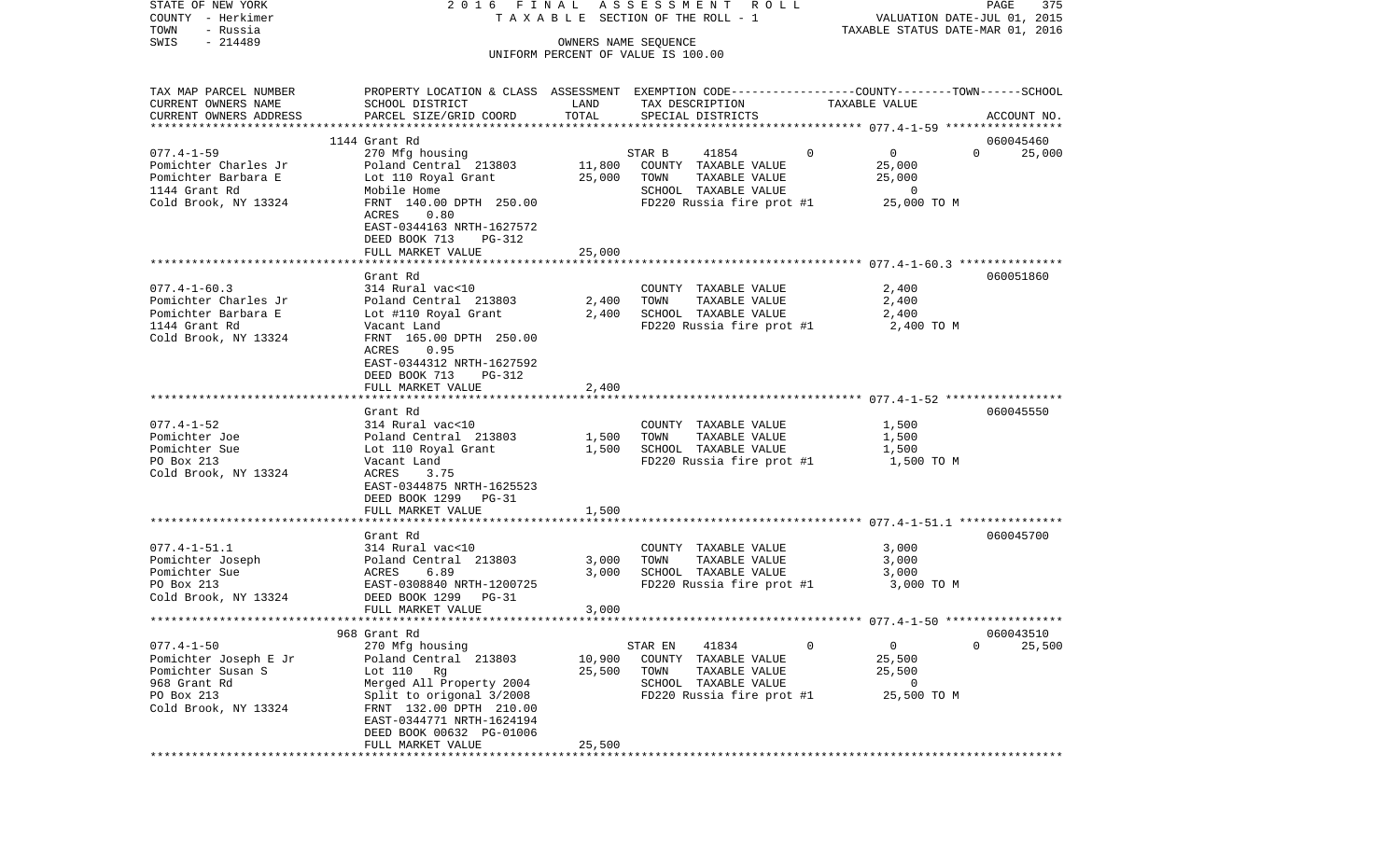| STATE OF NEW YORK                     | 2016<br>FINAL                                                                                   |                  | A S S E S S M E N T A O L L                                |                                  | 376<br>PAGE                 |
|---------------------------------------|-------------------------------------------------------------------------------------------------|------------------|------------------------------------------------------------|----------------------------------|-----------------------------|
| COUNTY - Herkimer                     |                                                                                                 |                  | TAXABLE SECTION OF THE ROLL - 1                            |                                  | VALUATION DATE-JUL 01, 2015 |
| - Russia<br>TOWN<br>$-214489$<br>SWIS |                                                                                                 |                  |                                                            | TAXABLE STATUS DATE-MAR 01, 2016 |                             |
|                                       |                                                                                                 |                  | OWNERS NAME SEQUENCE<br>UNIFORM PERCENT OF VALUE IS 100.00 |                                  |                             |
|                                       |                                                                                                 |                  |                                                            |                                  |                             |
| TAX MAP PARCEL NUMBER                 | PROPERTY LOCATION & CLASS ASSESSMENT EXEMPTION CODE---------------COUNTY-------TOWN------SCHOOL |                  |                                                            |                                  |                             |
| CURRENT OWNERS NAME                   | SCHOOL DISTRICT                                                                                 | LAND             | TAX DESCRIPTION                                            | TAXABLE VALUE                    |                             |
| CURRENT OWNERS ADDRESS                | PARCEL SIZE/GRID COORD                                                                          | TOTAL            | SPECIAL DISTRICTS                                          |                                  | ACCOUNT NO.                 |
| ***************                       |                                                                                                 |                  |                                                            |                                  |                             |
|                                       | 4906 Military Rd                                                                                |                  |                                                            |                                  | 060004320                   |
| $083.4 - 1 - 36$                      | 270 Mfg housing                                                                                 |                  | COUNTY TAXABLE VALUE                                       | 28,000                           |                             |
| Pomichter Robert J                    | Poland Central 213803                                                                           | 15,000           | TOWN<br>TAXABLE VALUE                                      | 28,000                           |                             |
| Pomichter Rose M                      | Lot 71 Royal Grant                                                                              | 28,000           | SCHOOL TAXABLE VALUE                                       | 28,000                           |                             |
| 4940 Military Rd                      | Trl And Garage                                                                                  |                  | FD220 Russia fire prot #1                                  | 28,000 TO M                      |                             |
| Poland, NY 13431                      | Military                                                                                        |                  |                                                            |                                  |                             |
|                                       | 2.00<br>ACRES                                                                                   |                  |                                                            |                                  |                             |
|                                       | EAST-0340687 NRTH-1610602                                                                       |                  |                                                            |                                  |                             |
|                                       | DEED BOOK 1372 PG-542                                                                           |                  |                                                            |                                  |                             |
|                                       | FULL MARKET VALUE                                                                               | 28,000           |                                                            |                                  |                             |
|                                       |                                                                                                 |                  |                                                            |                                  |                             |
|                                       | 4930 Military Rd                                                                                |                  |                                                            |                                  | 060014280                   |
| $083.4 - 1 - 38$                      | 270 Mfg housing                                                                                 |                  | COUNTY TAXABLE VALUE                                       | 44,000                           |                             |
| Pomichter Robert J                    | Poland Central 213803                                                                           | 14,800           | TOWN<br>TAXABLE VALUE                                      | 44,000                           |                             |
| Pomichter Rose M                      | Lot 71 Royal Grant                                                                              | 44,000           | SCHOOL TAXABLE VALUE                                       | 44,000                           |                             |
| 4940 Military Rd<br>Poland, NY 13431  | Mobile Home Garage<br>ACRES<br>1.90                                                             |                  | FD220 Russia fire prot #1                                  | 44,000 TO M                      |                             |
|                                       | EAST-0340214 NRTH-1610921                                                                       |                  |                                                            |                                  |                             |
|                                       | DEED BOOK 1345<br>PG-799                                                                        |                  |                                                            |                                  |                             |
|                                       | FULL MARKET VALUE                                                                               | 44,000           |                                                            |                                  |                             |
|                                       |                                                                                                 |                  |                                                            |                                  |                             |
|                                       | 4940 Military Rd                                                                                |                  |                                                            |                                  | 060009990                   |
| $083.4 - 1 - 39$                      | 210 1 Family Res                                                                                |                  | STAR EN<br>41834                                           | $\overline{0}$<br>$\Omega$       | $\Omega$<br>58,000          |
| Pomichter Robert J                    | Poland Central 213803                                                                           | 14,000           | COUNTY TAXABLE VALUE                                       | 58,000                           |                             |
| 4940 Military Rd                      | N 71 Rg                                                                                         | 58,000           | TOWN<br>TAXABLE VALUE                                      | 58,000                           |                             |
| Poland, NY 13431                      | House 1.6 Acres                                                                                 |                  | SCHOOL TAXABLE VALUE                                       | $\circ$                          |                             |
|                                       | Military Road                                                                                   |                  | FD220 Russia fire prot #1                                  | 58,000 TO M                      |                             |
|                                       | ACRES<br>1.60                                                                                   |                  |                                                            |                                  |                             |
|                                       | EAST-0339996 NRTH-1610958                                                                       |                  |                                                            |                                  |                             |
|                                       | DEED BOOK 00661 PG-00347                                                                        |                  |                                                            |                                  |                             |
|                                       | FULL MARKET VALUE                                                                               | 58,000           |                                                            |                                  |                             |
|                                       |                                                                                                 |                  |                                                            |                                  |                             |
|                                       | 1134 Grant Rd                                                                                   |                  |                                                            | $\overline{0}$                   | 060045490<br>$\Omega$       |
| $077.4 - 1 - 58$                      | 210 1 Family Res                                                                                |                  | STAR EN<br>41834                                           | $\Omega$<br>42,000               | 42,000                      |
| Pomichter Ronald<br>1134 Grant Rd     | Poland Central 213803<br>Lot 110 Royal Grant                                                    | 12,900<br>42,000 | COUNTY TAXABLE VALUE<br>TOWN<br>TAXABLE VALUE              | 42,000                           |                             |
| PO Box 211                            | House                                                                                           |                  | SCHOOL TAXABLE VALUE                                       | $\overline{0}$                   |                             |
| Cold Brook, NY 13324                  | 1.15<br>ACRES                                                                                   |                  | FD220 Russia fire prot #1                                  | 42,000 TO M                      |                             |
|                                       | EAST-0344217 NRTH-1627269                                                                       |                  |                                                            |                                  |                             |
|                                       | DEED BOOK 00652 PG-00634                                                                        |                  |                                                            |                                  |                             |
|                                       | FULL MARKET VALUE                                                                               | 42,000           |                                                            |                                  |                             |
|                                       |                                                                                                 |                  |                                                            |                                  |                             |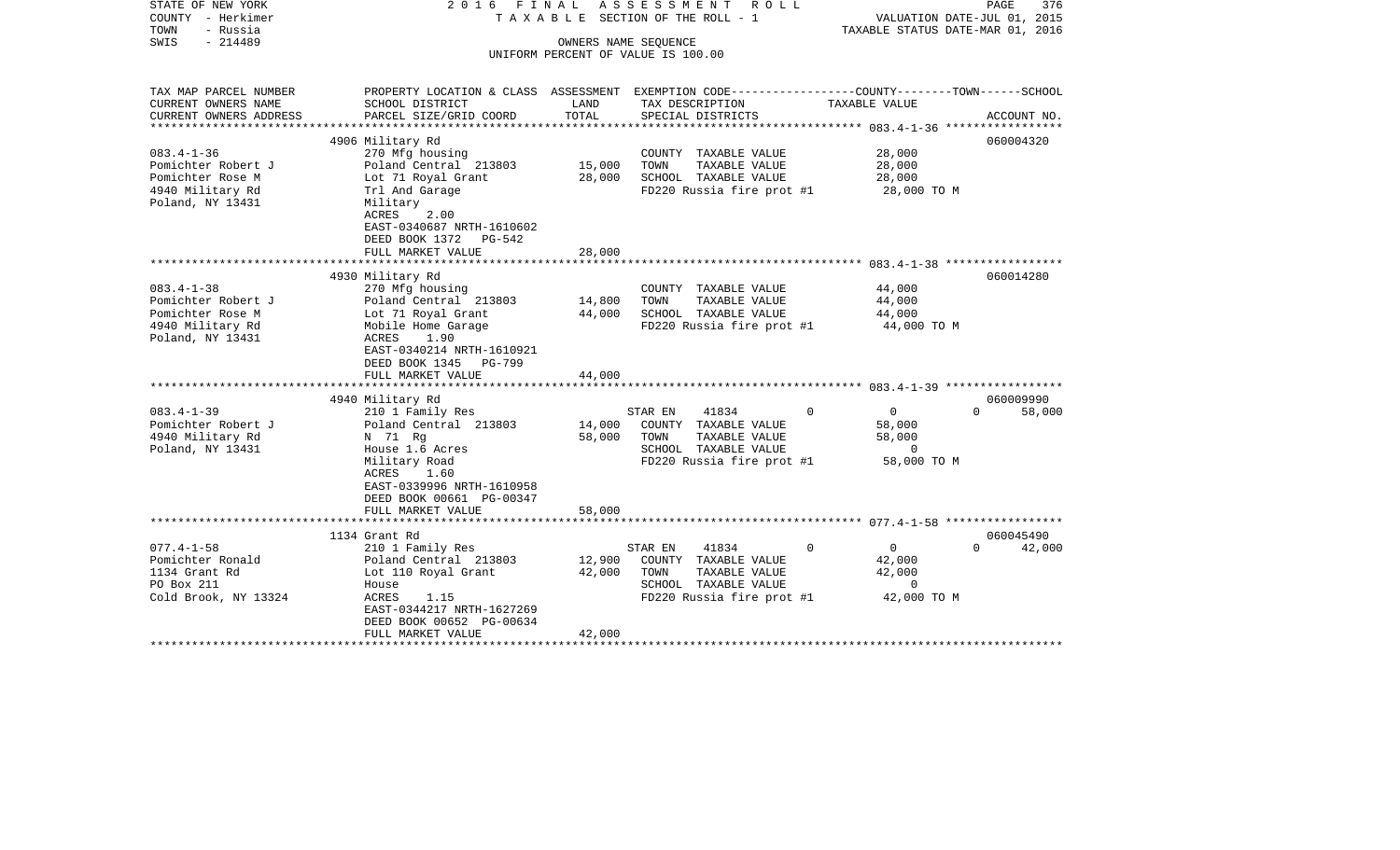| STATE OF NEW YORK                                  |                                                 |                      | 2016 FINAL ASSESSMENT ROLL                                                                      |                                                                 | PAGE<br>377 |
|----------------------------------------------------|-------------------------------------------------|----------------------|-------------------------------------------------------------------------------------------------|-----------------------------------------------------------------|-------------|
| COUNTY - Herkimer<br>- Russia<br>TOWN              |                                                 |                      | TAXABLE SECTION OF THE ROLL - 1                                                                 | VALUATION DATE-JUL 01, 2015<br>TAXABLE STATUS DATE-MAR 01, 2016 |             |
| $-214489$<br>SWIS                                  |                                                 | OWNERS NAME SEQUENCE |                                                                                                 |                                                                 |             |
|                                                    |                                                 |                      | UNIFORM PERCENT OF VALUE IS 100.00                                                              |                                                                 |             |
|                                                    |                                                 |                      |                                                                                                 |                                                                 |             |
| TAX MAP PARCEL NUMBER                              |                                                 |                      | PROPERTY LOCATION & CLASS ASSESSMENT EXEMPTION CODE---------------COUNTY-------TOWN------SCHOOL |                                                                 |             |
| CURRENT OWNERS NAME                                | SCHOOL DISTRICT                                 | LAND                 | TAX DESCRIPTION                                                                                 | TAXABLE VALUE                                                   |             |
| CURRENT OWNERS ADDRESS<br>************************ | PARCEL SIZE/GRID COORD                          | TOTAL                | SPECIAL DISTRICTS                                                                               |                                                                 | ACCOUNT NO. |
|                                                    | Grant Rd                                        |                      |                                                                                                 |                                                                 | 060051890   |
| $077.4 - 1 - 60.2$                                 | 314 Rural vac<10                                |                      | COUNTY TAXABLE VALUE                                                                            | 1,500                                                           |             |
| Pomichter Ronald                                   | Poland Central 213803                           | 1,500                | TOWN<br>TAXABLE VALUE                                                                           | 1,500                                                           |             |
| 1134 Grant Rd                                      | Lot #110 Royal Grant                            | 1,500                | SCHOOL TAXABLE VALUE                                                                            | 1,500                                                           |             |
| PO Box 211                                         | Vacant Land                                     |                      | FD220 Russia fire prot #1                                                                       | 1,500 TO M                                                      |             |
| Cold Brook, NY 13324                               | FRNT 165.00 DPTH 360.00                         |                      |                                                                                                 |                                                                 |             |
|                                                    | ACRES<br>1.36                                   |                      |                                                                                                 |                                                                 |             |
|                                                    | EAST-0344369 NRTH-1627284                       |                      |                                                                                                 |                                                                 |             |
|                                                    | DEED BOOK 669<br>PG-505                         |                      |                                                                                                 |                                                                 |             |
|                                                    | FULL MARKET VALUE                               | 1,500                |                                                                                                 |                                                                 |             |
|                                                    |                                                 |                      |                                                                                                 |                                                                 |             |
|                                                    | 1415 Grant Rd                                   |                      |                                                                                                 |                                                                 | 060031050   |
| $077.4 - 1 - 7$                                    | 270 Mfg housing                                 |                      | COUNTY TAXABLE VALUE                                                                            | 17,000                                                          |             |
| Pomichter Ronald A                                 | Poland Central 213803                           | 16,400               | TAXABLE VALUE<br>TOWN                                                                           | 17,000                                                          |             |
| 1134 Grant Rd<br>PO Box 211                        | Lot 14 Jerseyfield Patent                       | 17,000               | SCHOOL TAXABLE VALUE                                                                            | 17,000                                                          |             |
| Cold Brook, NY 13324                               | Grant<br>ACRES<br>2.91                          |                      | FD220 Russia fire prot #1                                                                       | 17,000 TO M                                                     |             |
|                                                    | EAST-0343096 NRTH-1633051                       |                      |                                                                                                 |                                                                 |             |
|                                                    | DEED BOOK 1296 PG-990                           |                      |                                                                                                 |                                                                 |             |
|                                                    | FULL MARKET VALUE                               | 17,000               |                                                                                                 |                                                                 |             |
|                                                    |                                                 |                      |                                                                                                 |                                                                 |             |
|                                                    | Grant Rd.                                       |                      |                                                                                                 |                                                                 |             |
| $077.4 - 1 - 57.3$                                 | 314 Rural vac<10                                |                      | COUNTY TAXABLE VALUE                                                                            | 7,300                                                           |             |
| Pomichter Terry                                    | Poland Central 213803                           | 7,300                | TOWN<br>TAXABLE VALUE                                                                           | 7,300                                                           |             |
| 9497 Center St                                     | FRNT 330.00 DPTH                                | 7,300                | SCHOOL TAXABLE VALUE                                                                            | 7,300                                                           |             |
| Holland Patent, NY 13354                           | 2.50<br>ACRES                                   |                      | FD220 Russia fire prot #1                                                                       | 7,300 TO M                                                      |             |
|                                                    | EAST-0344232 NRTH-1627887                       |                      |                                                                                                 |                                                                 |             |
|                                                    | DEED BOOK 00852 PG-00019                        |                      |                                                                                                 |                                                                 |             |
|                                                    | FULL MARKET VALUE<br>************************** | 7,300                |                                                                                                 |                                                                 |             |
|                                                    | Grant Rd                                        |                      |                                                                                                 |                                                                 | 060022350   |
| $077.4 - 1 - 60.1$                                 | 260 Seasonal res                                |                      | COUNTY TAXABLE VALUE                                                                            | 27,000                                                          |             |
| Pomichter Terry P                                  | Poland Central 213803                           | 20,600               | TOWN<br>TAXABLE VALUE                                                                           | 27,000                                                          |             |
| 9497 Center St                                     | Lot 110 Royal Grant                             | 27,000               | SCHOOL TAXABLE VALUE                                                                            | 27,000                                                          |             |
| Holland Patent, NY 13354                           | Log Cabin                                       |                      | FD220 Russia fire prot #1                                                                       | 27,000 TO M                                                     |             |
|                                                    | ACRES<br>5.70                                   |                      |                                                                                                 |                                                                 |             |
|                                                    | EAST-0344566 NRTH-1627461                       |                      |                                                                                                 |                                                                 |             |
|                                                    | DEED BOOK 780<br>PG-397                         |                      |                                                                                                 |                                                                 |             |
|                                                    | FULL MARKET VALUE                               | 27,000               |                                                                                                 |                                                                 |             |
|                                                    |                                                 |                      |                                                                                                 |                                                                 |             |
|                                                    | Fisher Rd                                       |                      |                                                                                                 |                                                                 | 060043960   |
| $084.1 - 3 - 4$                                    | 322 Rural vac>10                                |                      | TAXABLE VALUE<br>COUNTY                                                                         | 36,300                                                          |             |
| Pompa Edward Jr                                    | Poland Central 213803                           | 36,300               | TOWN<br>TAXABLE VALUE                                                                           | 36,300                                                          |             |
| Pompa Edward                                       | Lot 97 Royal Grant                              | 36,300               | SCHOOL TAXABLE VALUE                                                                            | 36,300                                                          |             |
| 4178 Silver Fox Dr                                 | Vacant Land                                     |                      | FD220 Russia fire prot #1                                                                       | 36,300 TO M                                                     |             |
| Brooksville, FL 34609                              | ACRES<br>27.00<br>EAST-0353700 NRTH-1622271     |                      |                                                                                                 |                                                                 |             |
|                                                    | DEED BOOK 1362<br>PG-847                        |                      |                                                                                                 |                                                                 |             |
|                                                    | FULL MARKET VALUE                               | 36,300               |                                                                                                 |                                                                 |             |
|                                                    | ***********************                         |                      |                                                                                                 |                                                                 |             |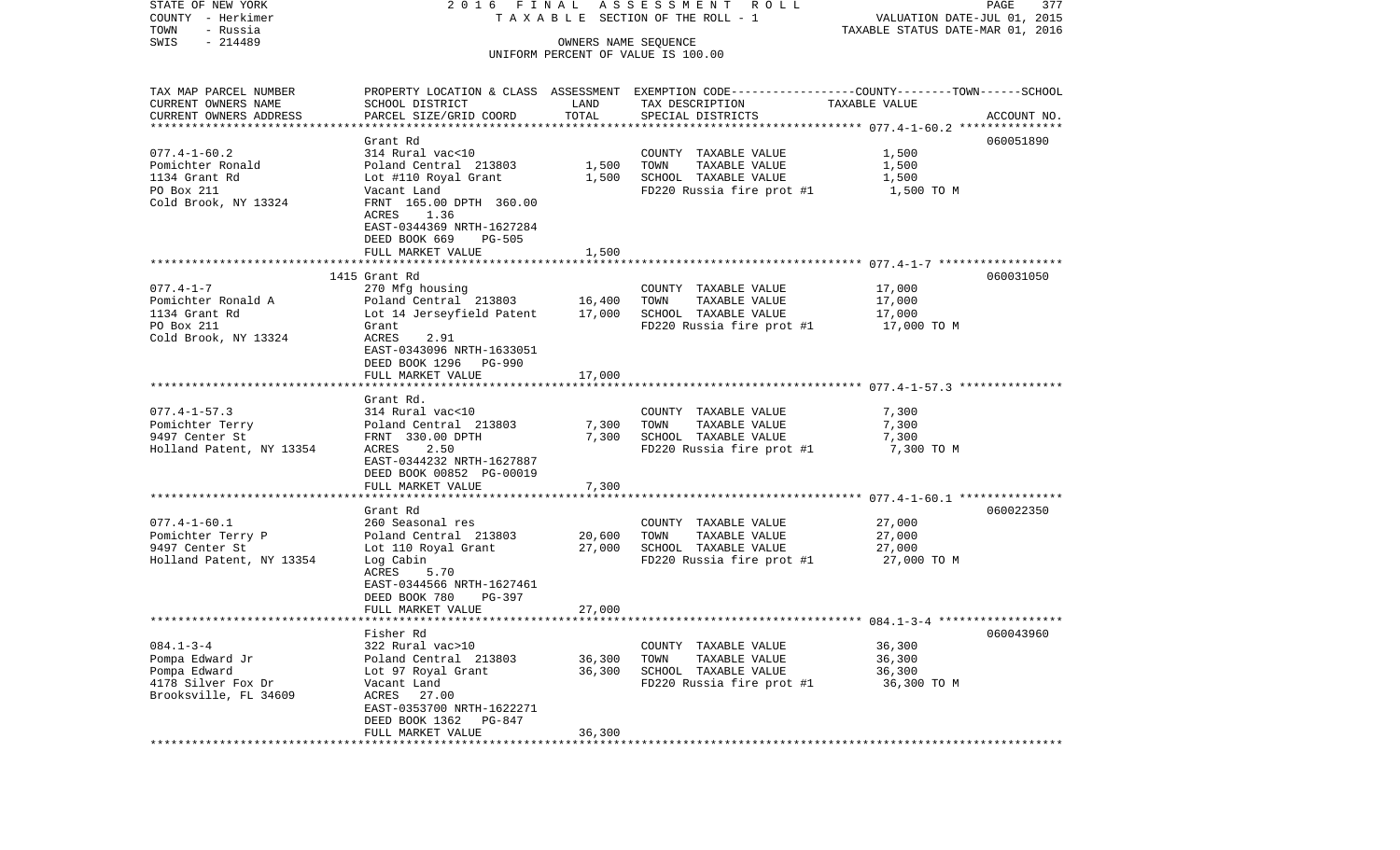| STATE OF NEW YORK<br>COUNTY - Herkimer<br>TOWN<br>- Russia<br>$-214489$<br>SWIS                                | 2016 FINAL                                                                                                                                                                                           |                     | ASSESSMENT<br>R O L L<br>TAXABLE SECTION OF THE ROLL - 1<br>OWNERS NAME SEQUENCE<br>UNIFORM PERCENT OF VALUE IS 100.00 |               | VALUATION DATE-JUL 01, 2015<br>TAXABLE STATUS DATE-MAR 01, 2016             | PAGE<br>378         |
|----------------------------------------------------------------------------------------------------------------|------------------------------------------------------------------------------------------------------------------------------------------------------------------------------------------------------|---------------------|------------------------------------------------------------------------------------------------------------------------|---------------|-----------------------------------------------------------------------------|---------------------|
| TAX MAP PARCEL NUMBER<br>CURRENT OWNERS NAME<br>CURRENT OWNERS ADDRESS                                         | PROPERTY LOCATION & CLASS ASSESSMENT EXEMPTION CODE----------------COUNTY-------TOWN------SCHOOL<br>SCHOOL DISTRICT<br>PARCEL SIZE/GRID COORD                                                        | LAND<br>TOTAL       | TAX DESCRIPTION<br>SPECIAL DISTRICTS                                                                                   | TAXABLE VALUE |                                                                             | ACCOUNT NO.         |
|                                                                                                                | 313 Pardeeville Rd                                                                                                                                                                                   |                     |                                                                                                                        |               |                                                                             | 060013530           |
| $084.3 - 2 - 1$<br>Potasiewicz John<br>313 Pardeeville Rd<br>Cold Brook, NY 13324                              | 270 Mfg housing<br>Poland Central 213803<br>N 94<br>Rq<br>$H_0$ 1<br>Pardeeville Rd<br>FRNT 208.00 DPTH 229.00<br>0.95<br>ACRES<br>EAST-0349928 NRTH-1617608<br>DEED BOOK 881<br>PG-695              | 12,300<br>41,500    | STAR B<br>41854<br>COUNTY TAXABLE VALUE<br>TOWN<br>TAXABLE VALUE<br>SCHOOL TAXABLE VALUE<br>FD220 Russia fire prot #1  | $\mathbf 0$   | $\overline{0}$<br>$\Omega$<br>41,500<br>41,500<br>11,500<br>41,500 TO M     | 30,000              |
|                                                                                                                | FULL MARKET VALUE<br>*************************                                                                                                                                                       | 41,500<br>********* |                                                                                                                        |               |                                                                             |                     |
|                                                                                                                | 301 Pardeeville Rd                                                                                                                                                                                   |                     |                                                                                                                        |               |                                                                             |                     |
| $084.1 - 3 - 44$<br>Potasiewicz Ralph W<br>Potasiewicz Shirley L<br>301 Pardeeville Rd<br>Cold Brook, NY 13324 | 242 Rurl res&rec<br>Poland Central 213803<br>Lots 83 & 95 Royal Grant<br>ACRES 39.70<br>EAST-0349147 NRTH-1617682<br>DEED BOOK 784<br>PG-378                                                         | 42,000<br>199,000   | STAR B<br>41854<br>COUNTY TAXABLE VALUE<br>TAXABLE VALUE<br>TOWN<br>SCHOOL TAXABLE VALUE<br>FD220 Russia fire prot #1  | 0             | $\overline{0}$<br>$\Omega$<br>199,000<br>199,000<br>169,000<br>199,000 TO M | 30,000              |
|                                                                                                                | FULL MARKET VALUE                                                                                                                                                                                    | 199,000             |                                                                                                                        |               |                                                                             |                     |
|                                                                                                                |                                                                                                                                                                                                      |                     |                                                                                                                        |               |                                                                             |                     |
| $084.3 - 2 - 33$<br>Potempa Jason<br>478 Main St<br>Cold Brook, NY 13324                                       | Route 8<br>210 1 Family Res<br>Poland Central 213803<br>Lot 63 Royal Grant<br>House Attached Garage<br>Rte #8<br>ACRES<br>2.42 BANK<br>135<br>EAST-0353931 NRTH-1611481<br>DEED BOOK 1408<br>PG-616  | 17,100<br>87,000    | 41854<br>STAR B<br>COUNTY TAXABLE VALUE<br>TOWN<br>TAXABLE VALUE<br>SCHOOL TAXABLE VALUE<br>FD220 Russia fire prot #1  | 0             | $\overline{0}$<br>$\Omega$<br>87,000<br>87,000<br>57,000<br>87,000 TO M     | 060016440<br>30,000 |
|                                                                                                                | FULL MARKET VALUE<br>********************                                                                                                                                                            | 87,000              |                                                                                                                        |               |                                                                             |                     |
| $078.1 - 1 - 38$<br>Potter Dan<br>11396 CR 102<br>Guffey, CO 80820                                             | Black Creek Rd<br>260 Seasonal res<br>Poland Central 213803<br>Lot 17 Jerseyfield Patent<br>Camp<br>FRNT 264.00 DPTH 135.30<br>ACRES<br>0.65<br>EAST-0349798 NRTH-1634151<br>DEED BOOK 901<br>PG-663 | 10,900<br>41,000    | COUNTY TAXABLE VALUE<br>TOWN<br>TAXABLE VALUE<br>SCHOOL TAXABLE VALUE<br>FD220 Russia fire prot #1                     |               | 41,000<br>41,000<br>41,000<br>41,000 TO M                                   | 060003300           |
|                                                                                                                | FULL MARKET VALUE                                                                                                                                                                                    | 41,000              |                                                                                                                        |               |                                                                             |                     |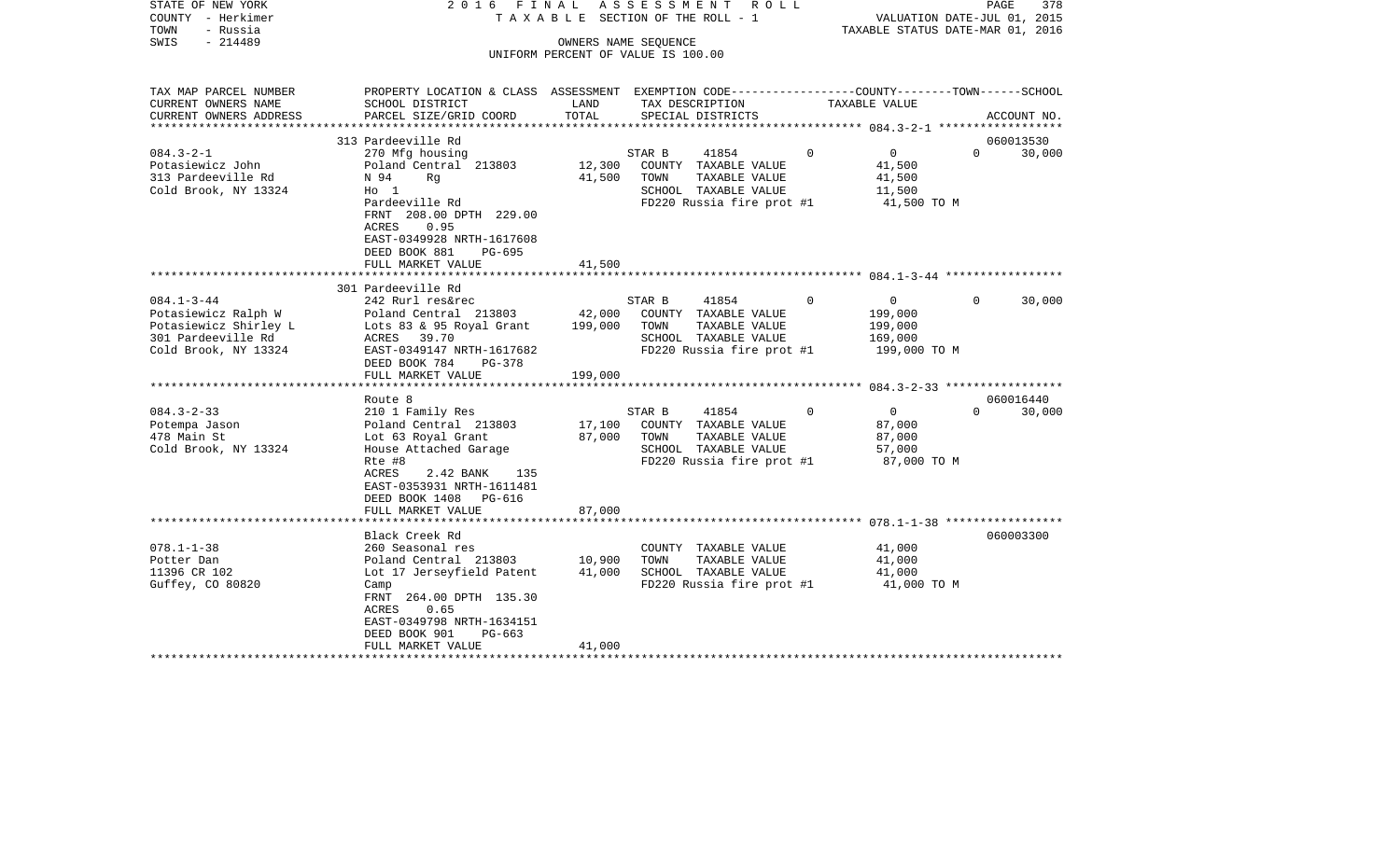STATE OF NEW YORK 2016 FINAL ASSESSMENT ROLL COUNTY - Herkimer T A X A B L E SECTION OF THE ROLL - 1 VALUATION DATE-JUL 01, 2015 TOWN - Russia TAXABLE STATUS DATE-MAR 01, 2016 OWNERS NAME SEQUENCE

UNIFORM PERCENT OF VALUE IS 100.00

| TAX MAP PARCEL NUMBER       | PROPERTY LOCATION & CLASS ASSESSMENT |         |         |                           |          | EXEMPTION CODE-----------------COUNTY-------TOWN------SCHOOL |          |             |
|-----------------------------|--------------------------------------|---------|---------|---------------------------|----------|--------------------------------------------------------------|----------|-------------|
| CURRENT OWNERS NAME         | SCHOOL DISTRICT                      | LAND    |         | TAX DESCRIPTION           |          | TAXABLE VALUE                                                |          |             |
| CURRENT OWNERS ADDRESS      | PARCEL SIZE/GRID COORD               | TOTAL   |         | SPECIAL DISTRICTS         |          |                                                              |          | ACCOUNT NO. |
|                             |                                      |         |         |                           |          |                                                              |          |             |
|                             | Military Rd                          |         |         |                           |          |                                                              |          | 060022650   |
| $076.4 - 1 - 4.1$           | 322 Rural vac>10                     |         | AG MKTS | 41730                     | $\Omega$ | 56,722                                                       | 56,722   | 56,722      |
| Potter Family Trust James C | Poland Central 213803                | 152,600 |         | COUNTY TAXABLE VALUE      |          | 95,878                                                       |          |             |
| 10805 Hinman Rd E           |                                      |         | TOWN    | TAXABLE VALUE             |          | 95,878                                                       |          |             |
|                             | Lot 121 Royal Grant                  | 152,600 |         |                           |          |                                                              |          |             |
| Barneveld, NY 13304         | FRNT 425.00 DPTH                     |         |         | SCHOOL TAXABLE VALUE      |          | 95,878                                                       |          |             |
|                             | ACRES 130.00                         |         |         | FD220 Russia fire prot #1 |          | 152,600 TO M                                                 |          |             |
| MAY BE SUBJECT TO PAYMENT   | EAST-0323038 NRTH-1628459            |         |         |                           |          |                                                              |          |             |
| UNDER AGDIST LAW TIL 2023   | DEED BOOK 1516 PG-232                |         |         |                           |          |                                                              |          |             |
|                             | FULL MARKET VALUE                    | 152,600 |         |                           |          |                                                              |          |             |
|                             |                                      |         |         |                           |          |                                                              |          |             |
|                             | Southside Rd                         |         |         |                           |          |                                                              |          | 060012750   |
| $077.3 - 1 - 34$            | 312 Vac w/imprv                      |         |         | COUNTY TAXABLE VALUE      |          | 2,000                                                        |          |             |
| Potter William J            | Poland Central 213803                | 1,000   | TOWN    | TAXABLE VALUE             |          | 2,000                                                        |          |             |
| 393 Elm Flats Rd            | E 119<br>Rq                          | 2,000   |         | SCHOOL TAXABLE VALUE      |          | 2,000                                                        |          |             |
| Cold Brook, NY 13324        | Lot $1/5$                            |         |         | FD220 Russia fire prot #1 |          | 2,000 TO M                                                   |          |             |
|                             | Southside                            |         |         |                           |          |                                                              |          |             |
|                             | FRNT<br>75.00 DPTH 125.00            |         |         |                           |          |                                                              |          |             |
|                             | EAST-0335497 NRTH-1630865            |         |         |                           |          |                                                              |          |             |
|                             | DEED BOOK 00560 PG-00362             |         |         |                           |          |                                                              |          |             |
|                             |                                      |         |         |                           |          |                                                              |          |             |
|                             | FULL MARKET VALUE                    | 2,000   |         |                           |          |                                                              |          |             |
|                             |                                      |         |         |                           |          |                                                              |          |             |
|                             | 393 Elm Flats Rd                     |         |         |                           |          |                                                              |          | 060023080   |
| $077.3 - 1 - 38.2$          | 210 1 Family Res                     |         | STAR EN | 41834                     | $\circ$  | $\overline{0}$                                               | $\Omega$ | 63,000      |
| Potter William J            | Holland Patent 305801                | 12,100  |         | COUNTY TAXABLE VALUE      |          | 63,000                                                       |          |             |
| 393 Elm Flats Rd            | Lot 118 Royal Grant                  | 63,000  | TOWN    | TAXABLE VALUE             |          | 63,000                                                       |          |             |
| Cold Brook, NY 13324        | House                                |         |         | SCHOOL TAXABLE VALUE      |          | $\overline{0}$                                               |          |             |
|                             | ACRES<br>0.88                        |         |         | FD220 Russia fire prot #1 |          | 63,000 TO M                                                  |          |             |
|                             | EAST-0335094 NRTH-1629100            |         |         |                           |          |                                                              |          |             |
|                             | DEED BOOK 683<br>$PG-91$             |         |         |                           |          |                                                              |          |             |
|                             | FULL MARKET VALUE                    | 63,000  |         |                           |          |                                                              |          |             |
|                             |                                      |         |         |                           |          |                                                              |          |             |
|                             | Elm Flatts Rd                        |         |         |                           |          |                                                              |          |             |
| $077.3 - 1 - 38.3$          | 314 Rural vac<10                     |         |         | COUNTY TAXABLE VALUE      |          | 8,800                                                        |          |             |
| Potter William J            | Holland Patent 305801                | 8,800   | TOWN    | TAXABLE VALUE             |          | 8,800                                                        |          |             |
| 393 Elm Flatts Rd           | Vac.land                             | 8,800   |         | SCHOOL TAXABLE VALUE      |          | 8,800                                                        |          |             |
| Cold Brook, NY 13324        | 5.20<br>ACRES                        |         |         | FD220 Russia fire prot #1 |          | 8,800 TO M                                                   |          |             |
|                             | EAST-0334529 NRTH-1629023            |         |         |                           |          |                                                              |          |             |
|                             | DEED BOOK 00842 PG-34142             |         |         |                           |          |                                                              |          |             |
|                             |                                      |         |         |                           |          |                                                              |          |             |
|                             | FULL MARKET VALUE                    | 8,800   |         |                           |          |                                                              |          |             |
|                             |                                      |         |         |                           |          |                                                              |          |             |
|                             | 886 Russia Rd.                       |         |         |                           |          |                                                              |          |             |
| $083.4 - 1 - 76.8$          | 210 1 Family Res                     |         | STAR B  | 41854                     | $\Omega$ | $\overline{0}$                                               | $\Omega$ | 30,000      |
| Powell Heather L            | Poland Central 213803                | 19,500  |         | COUNTY TAXABLE VALUE      |          | 155,000                                                      |          |             |
| Helmes Christopher          | Vac. Land                            | 155,000 | TOWN    | TAXABLE VALUE             |          | 155,000                                                      |          |             |
| 886 Russia Rd               | FRNT 354.00 DPTH                     |         |         | SCHOOL TAXABLE VALUE      |          | 125,000                                                      |          |             |
| Poland, NY 13431            | 5.00 BANK<br>ACRES<br>135            |         |         | FD220 Russia fire prot #1 |          | 155,000 TO M                                                 |          |             |
|                             | EAST-0343678 NRTH-1613372            |         |         |                           |          |                                                              |          |             |
|                             | DEED BOOK 1096 PG-264                |         |         |                           |          |                                                              |          |             |
|                             | FULL MARKET VALUE                    | 155,000 |         |                           |          |                                                              |          |             |
|                             |                                      |         |         |                           |          |                                                              |          |             |
|                             |                                      |         |         |                           |          |                                                              |          |             |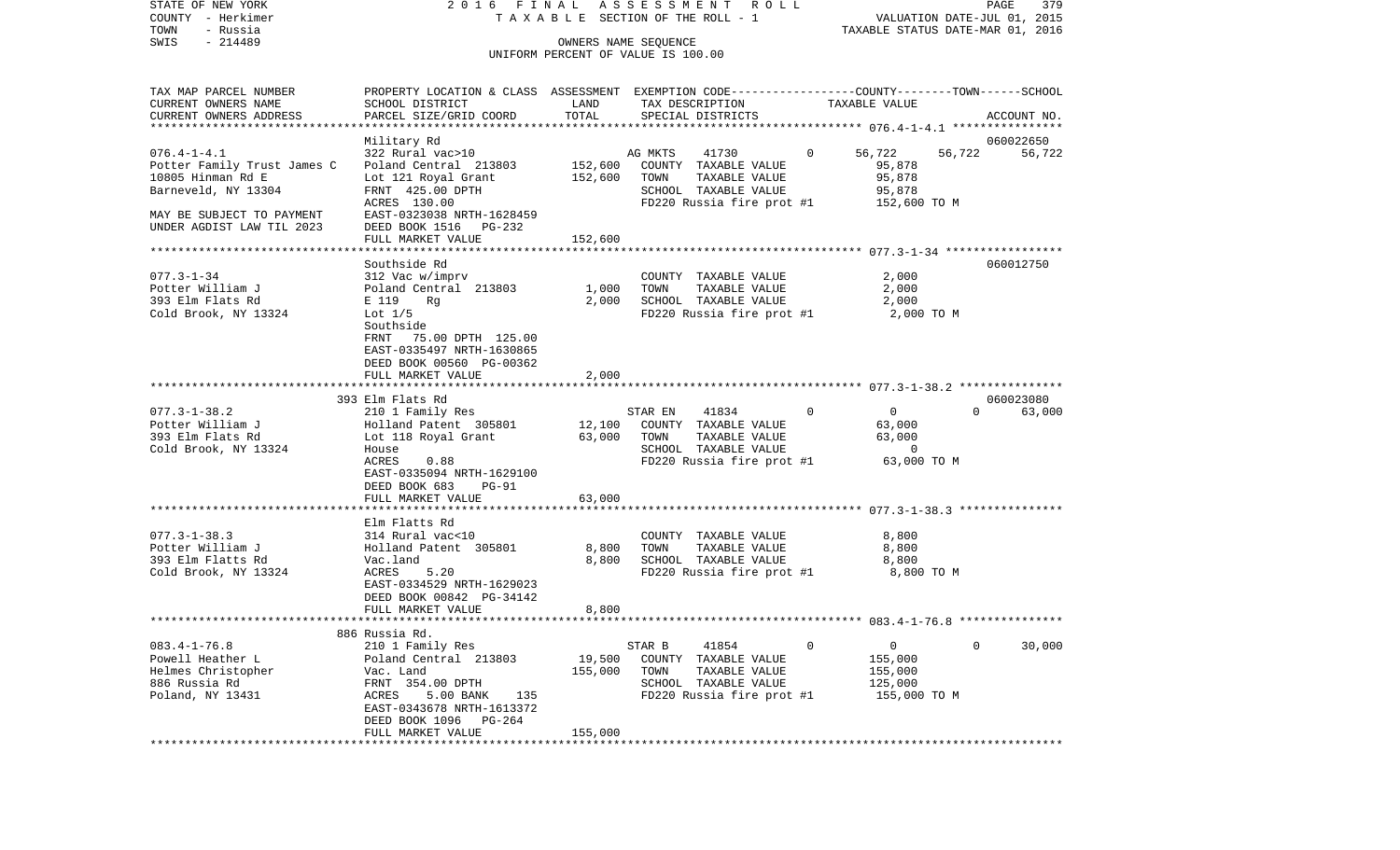| STATE OF NEW YORK<br>COUNTY - Herkimer<br>- Russia<br>TOWN | 2016 FINAL<br>TAXABLE                                                                                              |                                    | SECTION OF THE ROLL - 1                   | ASSESSMENT ROLL           |              | VALUATION DATE-JUL 01, 2015<br>TAXABLE STATUS DATE-MAR 01, 2016 | PAGE     | 380                   |
|------------------------------------------------------------|--------------------------------------------------------------------------------------------------------------------|------------------------------------|-------------------------------------------|---------------------------|--------------|-----------------------------------------------------------------|----------|-----------------------|
| $-214489$<br>SWIS                                          |                                                                                                                    |                                    | OWNERS NAME SEQUENCE                      |                           |              |                                                                 |          |                       |
|                                                            |                                                                                                                    | UNIFORM PERCENT OF VALUE IS 100.00 |                                           |                           |              |                                                                 |          |                       |
|                                                            |                                                                                                                    |                                    |                                           |                           |              |                                                                 |          |                       |
| TAX MAP PARCEL NUMBER<br>CURRENT OWNERS NAME               | PROPERTY LOCATION & CLASS ASSESSMENT EXEMPTION CODE---------------COUNTY-------TOWN------SCHOOL<br>SCHOOL DISTRICT | LAND                               |                                           | TAX DESCRIPTION           |              | TAXABLE VALUE                                                   |          |                       |
| CURRENT OWNERS ADDRESS                                     | PARCEL SIZE/GRID COORD                                                                                             | TOTAL                              |                                           | SPECIAL DISTRICTS         |              |                                                                 |          | ACCOUNT NO.           |
|                                                            |                                                                                                                    |                                    |                                           |                           |              |                                                                 |          |                       |
| $083.4 - 1 - 34$                                           | 776 Russia Rd<br>242 Rurl res&rec                                                                                  |                                    |                                           |                           | $\circ$      | 9,000                                                           | $\Omega$ | 060041410<br>$\Omega$ |
| Powers Irrevocable Trustee Nan Poland Central 213803       |                                                                                                                    |                                    | VET WAR C 41122<br>26,200 VET WAR T 41123 |                           | $\Omega$     | $\Omega$                                                        | 12,000   | $\overline{0}$        |
| Alberta Sharon                                             | S 72 Rg                                                                                                            |                                    | 116,000 STAR EN                           | 41834                     | $\Omega$     | $\Omega$                                                        | $\Omega$ | 65,300                |
| 776 Russia Rd                                              | Ho Gar 10 Acres                                                                                                    |                                    |                                           | COUNTY TAXABLE VALUE      |              | 107,000                                                         |          |                       |
| Poland, NY 13431                                           | Russia Road                                                                                                        |                                    | TOWN                                      | TAXABLE VALUE             |              | 104,000                                                         |          |                       |
|                                                            | FRNT 557.00 DPTH                                                                                                   |                                    |                                           | SCHOOL TAXABLE VALUE      |              | 50,700                                                          |          |                       |
|                                                            | ACRES 10.00                                                                                                        |                                    |                                           | FD220 Russia fire prot #1 |              | 116,000 TO M                                                    |          |                       |
|                                                            | EAST-0341595 NRTH-1613017                                                                                          |                                    |                                           |                           |              |                                                                 |          |                       |
|                                                            | DEED BOOK 1402 PG-534                                                                                              |                                    |                                           |                           |              |                                                                 |          |                       |
|                                                            | FULL MARKET VALUE                                                                                                  | 116,000                            |                                           |                           |              |                                                                 |          |                       |
|                                                            |                                                                                                                    |                                    |                                           |                           |              |                                                                 |          |                       |
|                                                            | 336 Russia Rd                                                                                                      |                                    |                                           |                           |              |                                                                 |          | 060006600             |
| $083.3 - 2 - 30$                                           | 210 1 Family Res                                                                                                   |                                    | STAR B                                    | 41854                     | $\mathbf{0}$ | $\overline{0}$                                                  | $\Omega$ | 30,000                |
| Powers Patrick W                                           | Poland Central 213803                                                                                              | 11,500                             |                                           | COUNTY TAXABLE VALUE      |              | 82,500                                                          |          |                       |
| Powers Melissa A                                           | S 70<br>Rg                                                                                                         | 82,500                             | TOWN                                      | TAXABLE VALUE             |              | 82,500                                                          |          |                       |
| 336 Russia Rd                                              | $H_0$ 4/5                                                                                                          |                                    |                                           | SCHOOL TAXABLE VALUE      |              | 52,500                                                          |          |                       |
| Poland, NY 13431                                           | Russia<br>FRNT 160.00 DPTH 200.00                                                                                  |                                    |                                           | FD220 Russia fire prot #1 |              | 82,500 TO M                                                     |          |                       |
|                                                            | BANK 135                                                                                                           |                                    |                                           |                           |              |                                                                 |          |                       |
|                                                            | EAST-0332824 NRTH-1612092                                                                                          |                                    |                                           |                           |              |                                                                 |          |                       |
|                                                            | DEED BOOK 899<br>PG-597                                                                                            |                                    |                                           |                           |              |                                                                 |          |                       |
|                                                            | FULL MARKET VALUE                                                                                                  | 82,500                             |                                           |                           |              |                                                                 |          |                       |
|                                                            |                                                                                                                    |                                    |                                           |                           |              |                                                                 |          |                       |
|                                                            | 9698 Route 28                                                                                                      |                                    |                                           |                           |              |                                                                 |          | 0008022               |
| $083.3 - 1 - 41.2$                                         | 270 Mfg housing                                                                                                    |                                    | STAR B                                    | 41854                     | $\Omega$     | $\overline{0}$                                                  |          | $0 \t 30,000$         |
| Powers Robert F                                            | Poland Central 213803                                                                                              | 19,500                             |                                           | COUNTY TAXABLE VALUE      |              | 105,200                                                         |          |                       |
| 9698 St Rt 8                                               | Lot 68 Royal Grant                                                                                                 | 105,200                            | TOWN                                      | TAXABLE VALUE             |              | 105,200                                                         |          |                       |
| Poland, NY 13431                                           | House & Garage                                                                                                     |                                    |                                           | SCHOOL TAXABLE VALUE      |              | 75,200                                                          |          |                       |
|                                                            | ACRES<br>5.00                                                                                                      |                                    |                                           | FD220 Russia fire prot #1 |              | 105,200 TO M                                                    |          |                       |
|                                                            | EAST-0327429 NRTH-1608366                                                                                          |                                    |                                           |                           |              |                                                                 |          |                       |
|                                                            | DEED BOOK 923<br><b>PG-358</b>                                                                                     |                                    |                                           |                           |              |                                                                 |          |                       |
|                                                            | FULL MARKET VALUE                                                                                                  | 105,200                            |                                           |                           |              |                                                                 |          |                       |
|                                                            | Route 28                                                                                                           |                                    |                                           |                           |              |                                                                 |          | 060000240             |
| $082.4 - 1 - 25.1$                                         | 310 Res Vac<br>- WTRFNT                                                                                            |                                    |                                           | COUNTY TAXABLE VALUE      |              | 27,200                                                          |          |                       |
| Pratt Marianne                                             | Poland Central 213803                                                                                              | 27,200                             | TOWN                                      | TAXABLE VALUE             |              | 27,200                                                          |          |                       |
| 9909 State Rt 28                                           | Lot 69 Royal Grant                                                                                                 | 27,200                             |                                           | SCHOOL TAXABLE VALUE      |              | 27,200                                                          |          |                       |
| Barneveld, NY 13304                                        | Rte 28                                                                                                             |                                    |                                           | FD220 Russia fire prot #1 |              | 27,200 TO M                                                     |          |                       |
|                                                            | FRNT 975.00 DPTH                                                                                                   |                                    |                                           |                           |              |                                                                 |          |                       |
|                                                            | 6.80<br>ACRES                                                                                                      |                                    |                                           |                           |              |                                                                 |          |                       |
|                                                            | EAST-0323051 NRTH-1609544                                                                                          |                                    |                                           |                           |              |                                                                 |          |                       |
|                                                            | DEED BOOK 1354<br>PG-492                                                                                           |                                    |                                           |                           |              |                                                                 |          |                       |
|                                                            | FULL MARKET VALUE                                                                                                  | 27,200                             |                                           |                           |              |                                                                 |          |                       |
|                                                            |                                                                                                                    |                                    |                                           |                           |              |                                                                 |          |                       |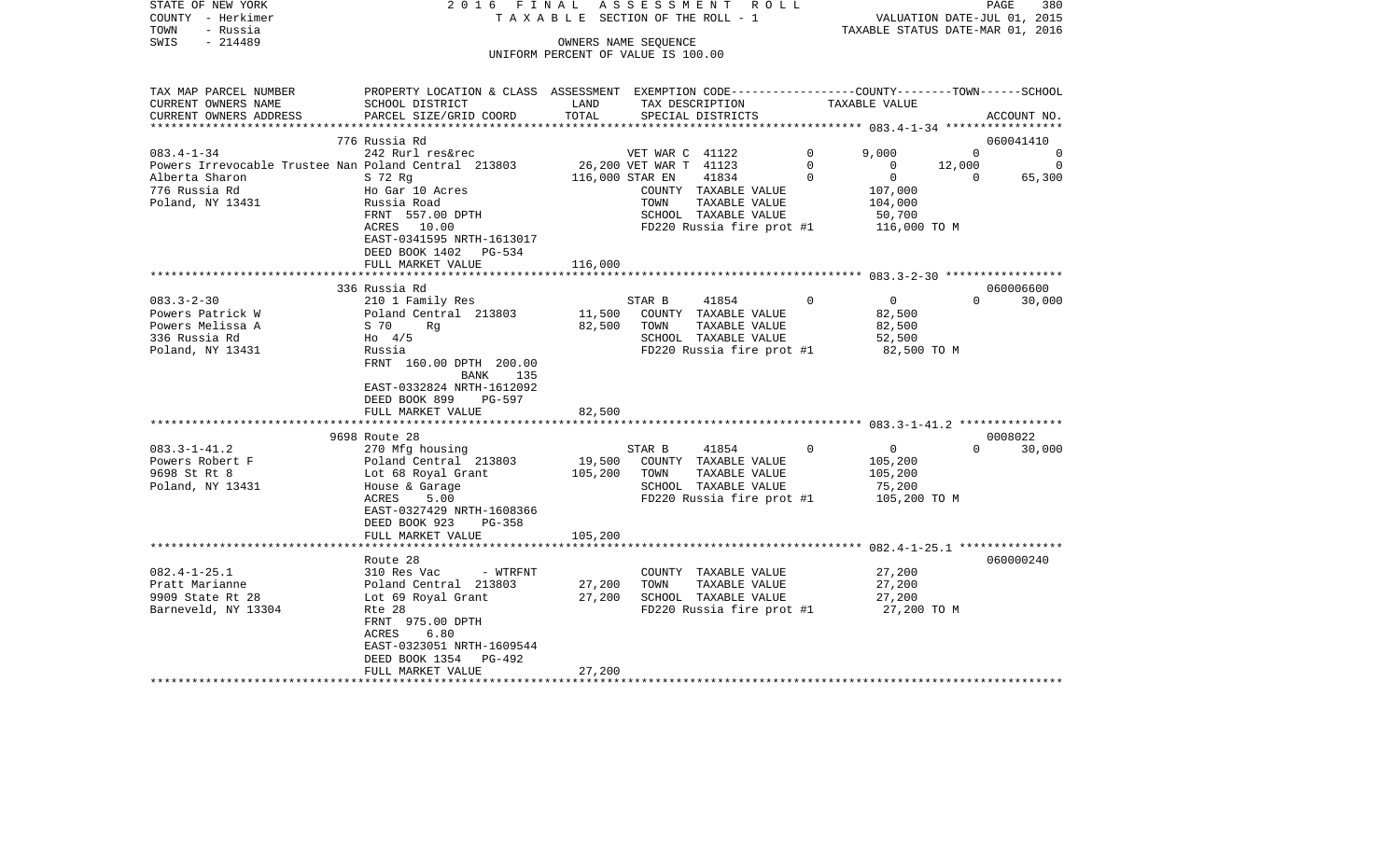| STATE OF NEW YORK         | 2016 FINAL                                                                                       |                      | ASSESSMENT<br>R O L L                 |                               | PAGE<br>381                      |
|---------------------------|--------------------------------------------------------------------------------------------------|----------------------|---------------------------------------|-------------------------------|----------------------------------|
| COUNTY - Herkimer         |                                                                                                  |                      | T A X A B L E SECTION OF THE ROLL - 1 |                               | VALUATION DATE-JUL 01, 2015      |
| - Russia<br>TOWN          |                                                                                                  |                      |                                       |                               | TAXABLE STATUS DATE-MAR 01, 2016 |
| $-214489$<br>SWIS         |                                                                                                  | OWNERS NAME SEQUENCE | UNIFORM PERCENT OF VALUE IS 100.00    |                               |                                  |
|                           |                                                                                                  |                      |                                       |                               |                                  |
| TAX MAP PARCEL NUMBER     | PROPERTY LOCATION & CLASS ASSESSMENT EXEMPTION CODE----------------COUNTY-------TOWN------SCHOOL |                      |                                       |                               |                                  |
| CURRENT OWNERS NAME       | SCHOOL DISTRICT                                                                                  | LAND                 | TAX DESCRIPTION                       | TAXABLE VALUE                 |                                  |
| CURRENT OWNERS ADDRESS    | PARCEL SIZE/GRID COORD                                                                           | TOTAL                | SPECIAL DISTRICTS                     |                               | ACCOUNT NO.                      |
| ************************  |                                                                                                  |                      |                                       |                               |                                  |
|                           | 9909 State Route 28                                                                              |                      |                                       |                               |                                  |
| $082.4 - 1 - 25.3$        | 210 1 Family Res                                                                                 |                      | 41834<br>STAR EN                      | $\mathsf{O}$<br>0             | 65,300<br>$\overline{0}$         |
| Pratt Marianne K          | Poland Central 213803                                                                            | 24,200               | COUNTY TAXABLE VALUE                  | 173,300                       |                                  |
| 9909 State Route 28       | FRNT 389.00 DPTH                                                                                 | 173,300              | TOWN<br>TAXABLE VALUE                 | 173,300                       |                                  |
| Barneveld, NY 13304       | ACRES<br>5.10                                                                                    |                      | SCHOOL TAXABLE VALUE                  | 108,000                       |                                  |
|                           | EAST-0323542 NRTH-1609503                                                                        |                      | FD220 Russia fire prot #1             | 173,300 TO M                  |                                  |
|                           | DEED BOOK 1382 PG-880                                                                            |                      |                                       |                               |                                  |
|                           | FULL MARKET VALUE                                                                                | 173,300              |                                       |                               |                                  |
|                           |                                                                                                  |                      |                                       |                               |                                  |
|                           | Elm Flatts Rd                                                                                    |                      |                                       |                               | 060023080                        |
| $077.3 - 1 - 8.3$         | 322 Rural vac>10                                                                                 |                      | COUNTY TAXABLE VALUE                  | 61,800                        |                                  |
| Pratt Schonewald Margaret | Holland Patent 305801                                                                            | 61,800               | TOWN<br>TAXABLE VALUE                 | 61,800                        |                                  |
| c/o Isabel Schonewald     | Lot 119 Royal Grant                                                                              | 61,800               | SCHOOL TAXABLE VALUE                  | 61,800                        |                                  |
| 129 Middle Rd             | Vacant Land                                                                                      |                      | FD220 Russia fire prot #1             | 61,800 TO M                   |                                  |
| Cumberland, ME 04021      | ACRES<br>63.60                                                                                   |                      |                                       |                               |                                  |
|                           | EAST-0336698 NRTH-1627873                                                                        |                      |                                       |                               |                                  |
|                           | DEED BOOK 547<br>PG-716                                                                          |                      |                                       |                               |                                  |
|                           | FULL MARKET VALUE                                                                                | 61,800               |                                       |                               |                                  |
|                           |                                                                                                  |                      |                                       |                               |                                  |
|                           | Southside Rd                                                                                     |                      |                                       |                               | 060023280                        |
| $077.3 - 1 - 3$           | 210 1 Family Res                                                                                 |                      | 41834<br>STAR EN                      | $\Omega$<br>$\overline{0}$    | 49,020<br>$\Omega$               |
| Prevost Charles F         | Holland Patent 305801                                                                            | 13,600               | COUNTY TAXABLE VALUE                  | 49,020                        |                                  |
| 1098 Hinckley Rd          | Lot 120 Royal Grant                                                                              | 49,020               | TOWN<br>TAXABLE VALUE                 | 49,020                        |                                  |
| Remsen, NY 13438          | FRNT 245.00 DPTH 105.00                                                                          |                      | SCHOOL TAXABLE VALUE                  | $\Omega$                      |                                  |
|                           | ACRES<br>0.71                                                                                    |                      | FD220 Russia fire prot #1             | 49,020 TO M                   |                                  |
|                           | EAST-0292090 NRTH-1207000                                                                        |                      |                                       |                               |                                  |
|                           | DEED BOOK 1361 PG-777                                                                            |                      |                                       |                               |                                  |
|                           | FULL MARKET VALUE                                                                                | 49,020               |                                       |                               |                                  |
|                           |                                                                                                  |                      |                                       |                               |                                  |
|                           | 146 Hemstreet Rd                                                                                 |                      |                                       |                               | 060050030                        |
| $078.1 - 1 - 30.2$        | 270 Mfg housing                                                                                  |                      | STAR B<br>41854                       | $\mathbf 0$<br>$\overline{0}$ | 30,000<br>$\Omega$               |
| Price Robert J            | Poland Central 213803                                                                            | 21,000               | COUNTY TAXABLE VALUE                  | 35,500                        |                                  |
| Price Catherine           | Lot 17 Jerseyfield Patent                                                                        | 35,500               | TOWN<br>TAXABLE VALUE                 | 35,500                        |                                  |
| 146 Hemstreet Rd          | Mobile Home                                                                                      |                      | SCHOOL TAXABLE VALUE                  | 5,500                         |                                  |
| Cold Brook, NY 13324      | ACRES<br>6.00                                                                                    |                      | FD220 Russia fire prot #1             | 35,500 TO M                   |                                  |
|                           | EAST-0350225 NRTH-1638787                                                                        |                      |                                       |                               |                                  |
|                           | DEED BOOK 692<br>PG-281                                                                          |                      |                                       |                               |                                  |
|                           | FULL MARKET VALUE                                                                                | 35,500               |                                       |                               |                                  |
|                           |                                                                                                  |                      |                                       |                               |                                  |
|                           | Military Rd                                                                                      |                      |                                       |                               | 060023130                        |
| $089.1 - 2 - 11$          | 322 Rural vac>10                                                                                 |                      | COUNTY TAXABLE VALUE                  | 11,000                        |                                  |
| Prindle Karen C           | Poland Central 213803                                                                            | 11,000               | TAXABLE VALUE<br>TOWN                 | 11,000                        |                                  |
| 2069 N Larrabee           | N 43<br>Rq                                                                                       | 11,000               | SCHOOL TAXABLE VALUE                  | 11,000                        |                                  |
| Chicago, IL 60614         | Lot 10                                                                                           |                      | FD220 Russia fire prot #1             | 11,000 TO M                   |                                  |
|                           | Military                                                                                         |                      |                                       |                               |                                  |
|                           | ACRES 12.70                                                                                      |                      |                                       |                               |                                  |
|                           | EAST-0351797 NRTH-1605939                                                                        |                      |                                       |                               |                                  |
|                           | DEED BOOK 1124<br>PG-539                                                                         |                      |                                       |                               |                                  |
|                           | FULL MARKET VALUE                                                                                | 11,000               |                                       |                               |                                  |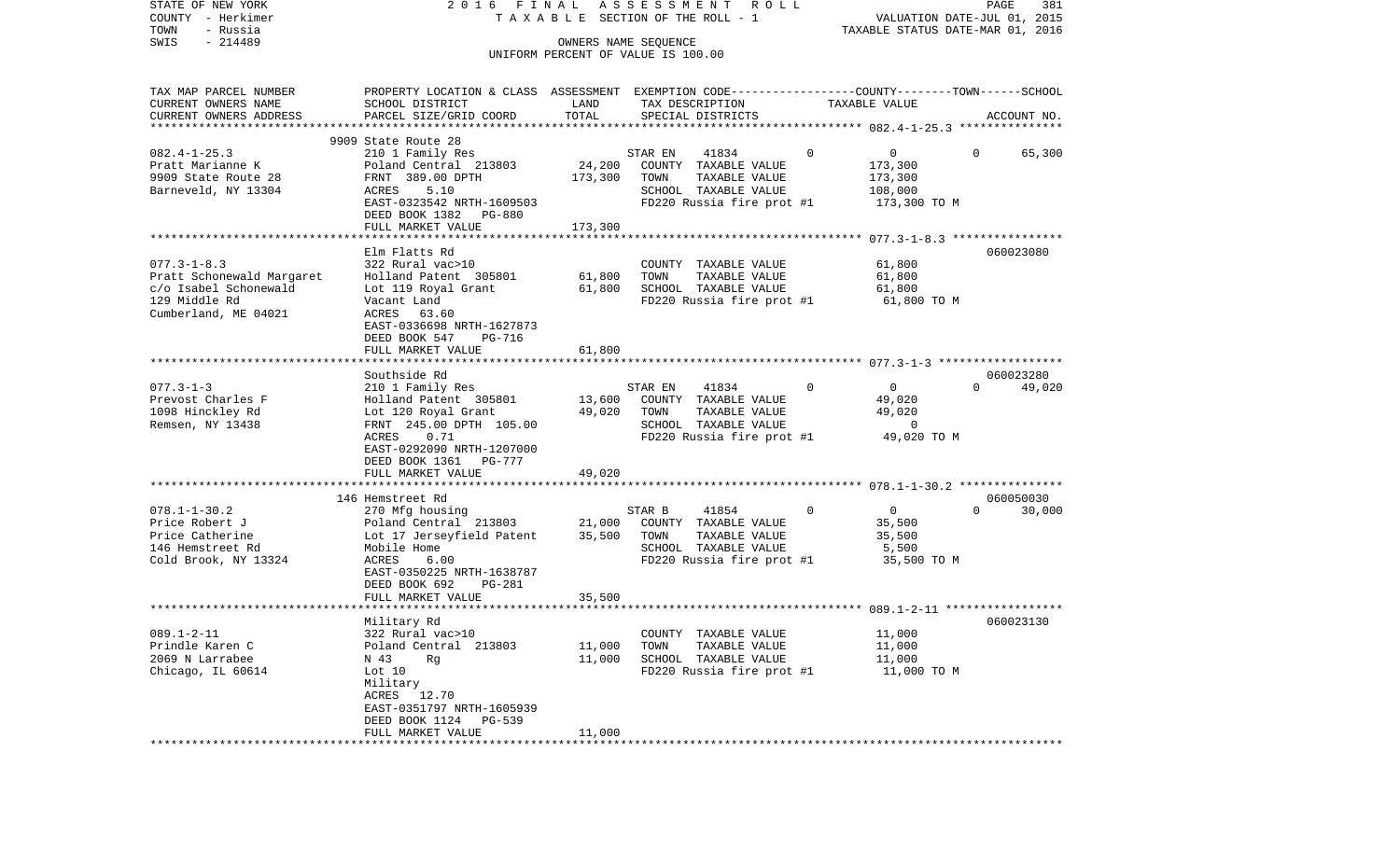| STATE OF NEW YORK<br>COUNTY - Herkimer<br>- Russia<br>TOWN<br>SWIS<br>$-214489$ | 2016 FINAL ASSESSMENT                                                                           | TAXABLE SECTION OF THE ROLL - 1    | OWNERS NAME SEOUENCE    | R O L L                               |              | VALUATION DATE-JUL 01, 2015<br>TAXABLE STATUS DATE-MAR 01, 2016 |                | PAGE<br>382 |
|---------------------------------------------------------------------------------|-------------------------------------------------------------------------------------------------|------------------------------------|-------------------------|---------------------------------------|--------------|-----------------------------------------------------------------|----------------|-------------|
|                                                                                 |                                                                                                 | UNIFORM PERCENT OF VALUE IS 100.00 |                         |                                       |              |                                                                 |                |             |
| TAX MAP PARCEL NUMBER                                                           | PROPERTY LOCATION & CLASS ASSESSMENT EXEMPTION CODE---------------COUNTY-------TOWN------SCHOOL |                                    |                         |                                       |              |                                                                 |                |             |
| CURRENT OWNERS NAME<br>CURRENT OWNERS ADDRESS                                   | SCHOOL DISTRICT<br>PARCEL SIZE/GRID COORD                                                       | LAND<br>TOTAL                      |                         | TAX DESCRIPTION<br>SPECIAL DISTRICTS  |              | TAXABLE VALUE                                                   |                |             |
|                                                                                 |                                                                                                 |                                    |                         |                                       |              |                                                                 |                | ACCOUNT NO. |
|                                                                                 | 9607 Route 28                                                                                   |                                    |                         |                                       |              |                                                                 |                | 060019500   |
| $088.1 - 1 - 9$                                                                 | 270 Mfg housing                                                                                 |                                    |                         | COUNTY TAXABLE VALUE                  |              | 48,500                                                          |                |             |
| Pritchard Fred E                                                                | Poland Central 213803                                                                           | 10,000                             | TOWN                    | TAXABLE VALUE                         |              | 48,500                                                          |                |             |
| 9607 St Rt 28                                                                   | Lot 68 Royal Grant                                                                              | 48,500                             |                         | SCHOOL TAXABLE VALUE                  |              | 48,500                                                          |                |             |
| Poland, NY 13431                                                                | Mobile Home Garage<br>FRNT 132.20 DPTH 152.70                                                   |                                    |                         | FD220 Russia fire prot #1 48,500 TO M |              |                                                                 |                |             |
|                                                                                 | $0.53$ BANK<br>ACRES<br>135<br>EAST-0328561 NRTH-1607004                                        |                                    |                         |                                       |              |                                                                 |                |             |
|                                                                                 | DEED BOOK 920<br>$PG-304$                                                                       | 48,500                             |                         |                                       |              |                                                                 |                |             |
|                                                                                 | FULL MARKET VALUE                                                                               |                                    |                         |                                       |              |                                                                 |                |             |
|                                                                                 | 1351 Wheelertown Road                                                                           |                                    |                         |                                       |              |                                                                 |                |             |
| $068. - 1 - 34.2$                                                               | 210 1 Family Res                                                                                |                                    | VET WAR C 41122         |                                       | $\Omega$     | 9,000                                                           | $\Omega$       | $\Omega$    |
| Prosser Charles J                                                               | 305201<br>Remsen                                                                                |                                    | 34,800 VET WAR T 41123  |                                       | $\Omega$     | $\mathbf{0}$                                                    | 12,000         | $\Omega$    |
| 1351 Wheelertown Road                                                           | House                                                                                           |                                    | 106,000 VET DIS C 41142 |                                       | $\Omega$     | 30,000                                                          | $\overline{0}$ | $\Omega$    |
| Forestport, NY 13338                                                            | FRNT 185.00 DPTH                                                                                |                                    | VET DIS T 41143         |                                       | $\mathbf{0}$ | $\overline{0}$                                                  | 31,800         | $\Omega$    |
|                                                                                 | ACRES 17.60                                                                                     |                                    | STAR B                  | 41854                                 |              | $\overline{0}$                                                  | $\Omega$       | 30,000      |
|                                                                                 | EAST-0340917 NRTH-1663307                                                                       |                                    |                         | COUNTY TAXABLE VALUE                  |              | 67,000                                                          |                |             |
|                                                                                 | DEED BOOK 1133 PG-49                                                                            |                                    | TOWN                    | TAXABLE VALUE                         |              | 62,200                                                          |                |             |
|                                                                                 | FULL MARKET VALUE                                                                               |                                    |                         | 106,000 SCHOOL TAXABLE VALUE          |              | 76,000                                                          |                |             |
|                                                                                 |                                                                                                 |                                    |                         | FD230 Remsen fire #2                  |              | 106,000 TO M                                                    |                |             |
|                                                                                 | Jim Rose Rd                                                                                     |                                    |                         |                                       |              |                                                                 |                | 060009210   |
| $069. -1 - 6$                                                                   | 311 Res vac land                                                                                |                                    |                         | COUNTY TAXABLE VALUE                  |              | 55,000                                                          |                |             |
| Prosser Robert R                                                                | 305201<br>Remsen                                                                                | 55,000                             | TOWN                    | TAXABLE VALUE                         |              | 55,000                                                          |                |             |
| 7974 Evans Rd                                                                   | FRNT 351.00 DPTH                                                                                | 55,000                             |                         | SCHOOL TAXABLE VALUE                  |              | 55,000                                                          |                |             |
| Holland Patent, NY 13354                                                        | ACRES 52.10                                                                                     |                                    |                         | FD230 Remsen fire #2                  |              | 55,000 TO M                                                     |                |             |
|                                                                                 | EAST-0352757 NRTH-1656214<br>DEED BOOK 785<br>$PG-70$                                           |                                    |                         |                                       |              |                                                                 |                |             |
|                                                                                 | FULL MARKET VALUE                                                                               | 55,000                             |                         |                                       |              |                                                                 |                |             |
|                                                                                 |                                                                                                 |                                    |                         |                                       |              |                                                                 |                |             |
|                                                                                 | 678 Russia Rd                                                                                   |                                    |                         |                                       |              |                                                                 |                |             |
| $083.4 - 1 - 43.3$                                                              | 242 Rurl res&rec                                                                                |                                    | VET WAR C 41122         |                                       | $\Omega$     | 9,000                                                           | $\Omega$       | $\Omega$    |
| Proulx James                                                                    | Poland Central 213803                                                                           |                                    | 26,900 VET WAR T 41123  |                                       | $\Omega$     | $\mathbf{0}$                                                    | 12,000         | $\Omega$    |
| Proulx Jane                                                                     | Lot 71 Royal Grant                                                                              |                                    | 95,000 STAR B           | 41854                                 | $\mathbf 0$  | $\overline{0}$                                                  | $\Omega$       | 30,000      |
| PO Box 531                                                                      | Vacant Land                                                                                     |                                    |                         | COUNTY TAXABLE VALUE                  |              | 86,000                                                          |                |             |
| Poland, NY 13431                                                                | ACRES 10.50                                                                                     |                                    | TOWN                    | TAXABLE VALUE                         |              | 83,000                                                          |                |             |
|                                                                                 | EAST-0339401 NRTH-1612688                                                                       |                                    |                         | SCHOOL TAXABLE VALUE                  |              | 65,000                                                          |                |             |
|                                                                                 | DEED BOOK 796<br>PG-133<br>FULL MARKET VALUE                                                    | 95,000                             |                         | FD220 Russia fire prot #1             |              | 95,000 TO M                                                     |                |             |
|                                                                                 |                                                                                                 |                                    |                         |                                       |              |                                                                 |                |             |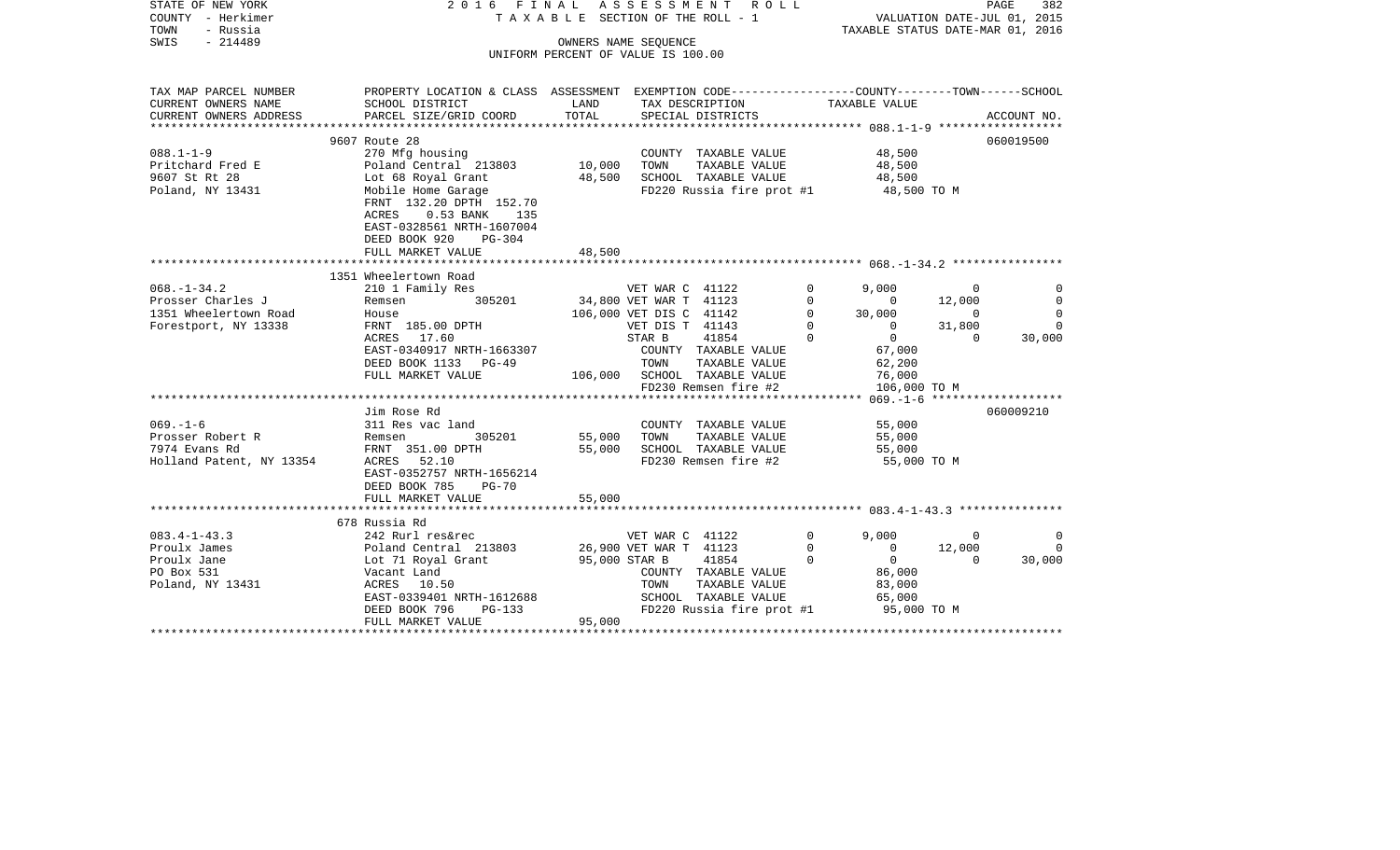| STATE OF NEW YORK<br>COUNTY - Herkimer |                                                                                                                                                                                                                                            |        | TAXABLE SECTION OF THE ROLL - 1<br>TAXABLE SECTION OF THE ROLL - 1<br>TAXABLE STATUS DATE-MAR 01, 2016 |             |             |
|----------------------------------------|--------------------------------------------------------------------------------------------------------------------------------------------------------------------------------------------------------------------------------------------|--------|--------------------------------------------------------------------------------------------------------|-------------|-------------|
| TOWN - Russia                          |                                                                                                                                                                                                                                            |        |                                                                                                        |             |             |
| SWIS - 214489                          |                                                                                                                                                                                                                                            |        | OWNERS NAME SEQUENCE                                                                                   |             |             |
|                                        |                                                                                                                                                                                                                                            |        | UNIFORM PERCENT OF VALUE IS 100.00                                                                     |             |             |
|                                        |                                                                                                                                                                                                                                            |        |                                                                                                        |             |             |
|                                        |                                                                                                                                                                                                                                            |        |                                                                                                        |             |             |
|                                        |                                                                                                                                                                                                                                            |        |                                                                                                        |             |             |
| ************************               | CURRENT OWNERS ADDRESS PARCEL SIZE/GRID COORD                                                                                                                                                                                              | TOTAL  | SPECIAL DISTRICTS                                                                                      |             | ACCOUNT NO. |
|                                        | 379 Route 365                                                                                                                                                                                                                              |        |                                                                                                        |             | 060029850   |
|                                        |                                                                                                                                                                                                                                            |        |                                                                                                        |             |             |
|                                        |                                                                                                                                                                                                                                            |        |                                                                                                        |             |             |
|                                        |                                                                                                                                                                                                                                            |        |                                                                                                        |             |             |
|                                        |                                                                                                                                                                                                                                            |        |                                                                                                        |             |             |
|                                        |                                                                                                                                                                                                                                            |        |                                                                                                        |             |             |
|                                        |                                                                                                                                                                                                                                            |        |                                                                                                        |             |             |
|                                        |                                                                                                                                                                                                                                            |        |                                                                                                        |             |             |
|                                        |                                                                                                                                                                                                                                            |        |                                                                                                        |             |             |
|                                        |                                                                                                                                                                                                                                            |        |                                                                                                        |             |             |
|                                        |                                                                                                                                                                                                                                            |        |                                                                                                        |             |             |
|                                        | 381 Off Route 365                                                                                                                                                                                                                          |        |                                                                                                        |             | 060030720   |
| $072.16 - 1 - 2$                       |                                                                                                                                                                                                                                            |        |                                                                                                        | 59,000      |             |
|                                        | 072.16-1-2<br>Prusak Jennifer A 210 1 Family Res COUNTY TAXABLE VALUE<br>Daniel Anne Christine Lot 24 Walker Tract 59,000 SCHOOL TAXABLE VALUE 59,000<br>C/O David Prusak House FD230 Remsen fire #2<br>379 State Rte 365 ACRES 2.10<br>   |        |                                                                                                        |             |             |
|                                        |                                                                                                                                                                                                                                            |        |                                                                                                        |             |             |
|                                        |                                                                                                                                                                                                                                            |        |                                                                                                        | 59,000 TO M |             |
|                                        |                                                                                                                                                                                                                                            |        |                                                                                                        |             |             |
|                                        |                                                                                                                                                                                                                                            |        |                                                                                                        |             |             |
|                                        |                                                                                                                                                                                                                                            |        |                                                                                                        |             |             |
|                                        | FULL MARKET VALUE                                                                                                                                                                                                                          | 59,000 |                                                                                                        |             |             |
|                                        |                                                                                                                                                                                                                                            |        |                                                                                                        |             |             |
|                                        | Off Route 365                                                                                                                                                                                                                              |        |                                                                                                        |             | 060024810   |
|                                        |                                                                                                                                                                                                                                            |        |                                                                                                        | 1,400       |             |
|                                        | 072.16-1-5<br>Prusak Jennifer A<br>Daniel Anne Christine is and the state and the state and the state and the state and the state and the state of<br>State Remsen, NY 13438<br>Remsen, NY 13438<br>Remsen, NY 13438<br>County TAXABLE VAL |        |                                                                                                        | 1,400       |             |
|                                        |                                                                                                                                                                                                                                            |        |                                                                                                        | 1,400       |             |
|                                        |                                                                                                                                                                                                                                            |        |                                                                                                        | 1,400 TO M  |             |
|                                        |                                                                                                                                                                                                                                            |        |                                                                                                        |             |             |
|                                        |                                                                                                                                                                                                                                            |        |                                                                                                        |             |             |
|                                        |                                                                                                                                                                                                                                            |        |                                                                                                        |             |             |
|                                        | DEED BOOK 1544 PG-310                                                                                                                                                                                                                      |        |                                                                                                        |             |             |
|                                        | FULL MARKET VALUE                                                                                                                                                                                                                          | 1,400  |                                                                                                        |             |             |
|                                        | 573 Main St                                                                                                                                                                                                                                |        |                                                                                                        |             |             |
|                                        |                                                                                                                                                                                                                                            |        |                                                                                                        |             |             |
|                                        |                                                                                                                                                                                                                                            |        |                                                                                                        |             |             |
|                                        |                                                                                                                                                                                                                                            |        |                                                                                                        |             |             |
|                                        |                                                                                                                                                                                                                                            |        |                                                                                                        |             |             |
|                                        |                                                                                                                                                                                                                                            |        |                                                                                                        |             |             |
|                                        |                                                                                                                                                                                                                                            |        |                                                                                                        |             |             |
|                                        | 9364 Route 28                                                                                                                                                                                                                              |        |                                                                                                        |             | 060015870   |
|                                        |                                                                                                                                                                                                                                            |        |                                                                                                        |             |             |
|                                        |                                                                                                                                                                                                                                            |        |                                                                                                        |             |             |
|                                        |                                                                                                                                                                                                                                            |        |                                                                                                        |             |             |
|                                        |                                                                                                                                                                                                                                            |        |                                                                                                        |             |             |
|                                        | 088.1-1-47<br>Przelski Bonnie K (210 1 Family Res COUNTY TAXABLE VALUE)<br>Przelski Bonnie K (213803 (213803 13,800 TOWN TAXABLE VALUE)<br>803 Annie 's Way (2147 Royal Grant 40,000 SCHOOL TAXABLE VALUE)<br>210 1 Family Res 1.30 (2     |        |                                                                                                        |             |             |
|                                        | EAST-0332763 NRTH-1604369                                                                                                                                                                                                                  |        |                                                                                                        |             |             |
|                                        | DEED BOOK 1411 PG-48                                                                                                                                                                                                                       |        |                                                                                                        |             |             |

FULL MARKET VALUE 40,000 \*\*\*\*\*\*\*\*\*\*\*\*\*\*\*\*\*\*\*\*\*\*\*\*\*\*\*\*\*\*\*\*\*\*\*\*\*\*\*\*\*\*\*\*\*\*\*\*\*\*\*\*\*\*\*\*\*\*\*\*\*\*\*\*\*\*\*\*\*\*\*\*\*\*\*\*\*\*\*\*\*\*\*\*\*\*\*\*\*\*\*\*\*\*\*\*\*\*\*\*\*\*\*\*\*\*\*\*\*\*\*\*\*\*\*\*\*\*\*\*\*\*\*\*\*\*\*\*\*\*\*\*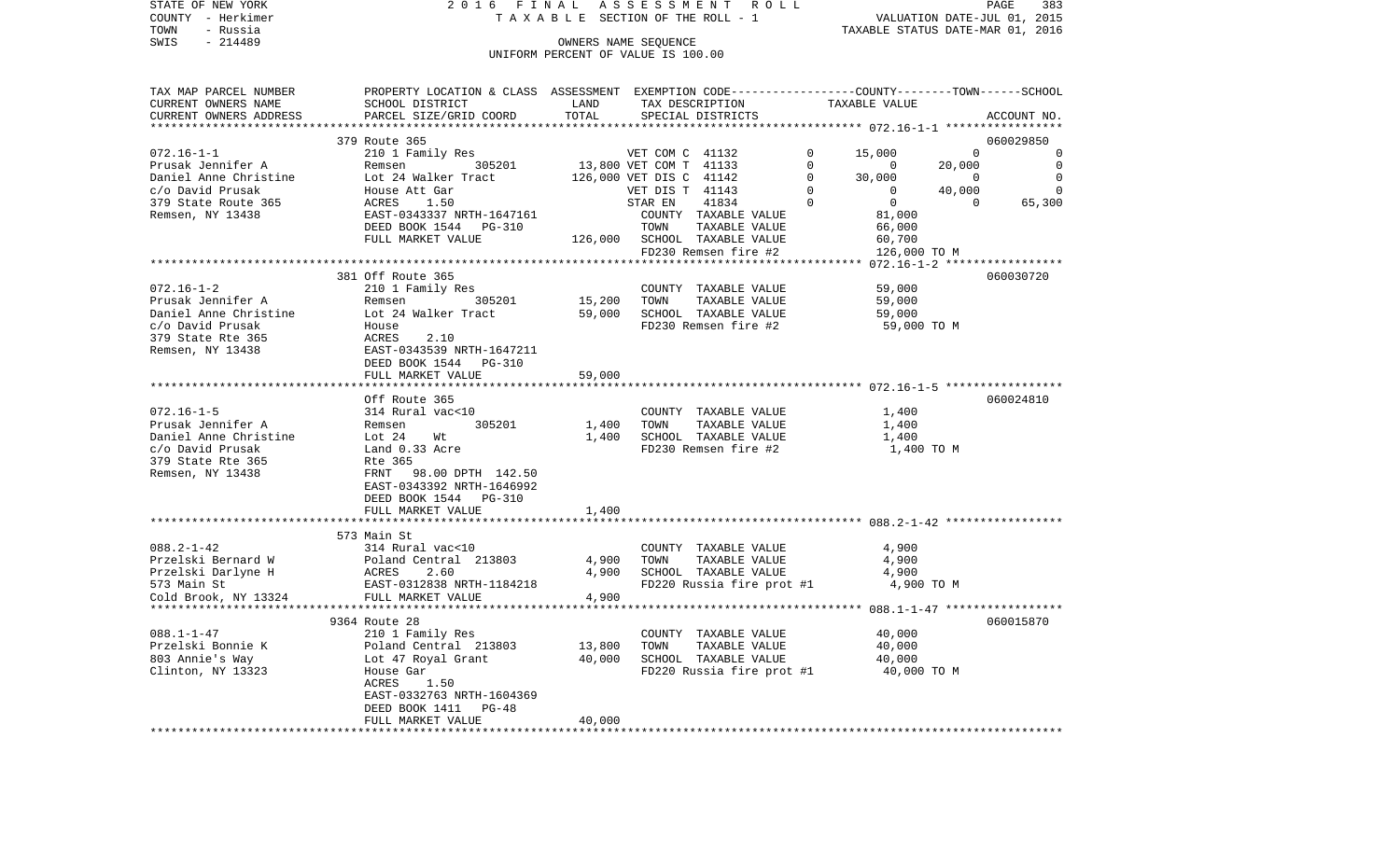| STATE OF NEW YORK<br>COUNTY - Herkimer<br>TOWN<br>- Russia                                            | 2016 FINAL                                                                                                                                                                                                       |                            | ASSESSMENT ROLL<br>TAXABLE SECTION OF THE ROLL - 1                                                                    |                                                                             | PAGE<br>384<br>VALUATION DATE-JUL 01, 2015<br>TAXABLE STATUS DATE-MAR 01, 2016 |
|-------------------------------------------------------------------------------------------------------|------------------------------------------------------------------------------------------------------------------------------------------------------------------------------------------------------------------|----------------------------|-----------------------------------------------------------------------------------------------------------------------|-----------------------------------------------------------------------------|--------------------------------------------------------------------------------|
| $-214489$<br>SWIS                                                                                     |                                                                                                                                                                                                                  |                            | OWNERS NAME SEQUENCE<br>UNIFORM PERCENT OF VALUE IS 100.00                                                            |                                                                             |                                                                                |
|                                                                                                       |                                                                                                                                                                                                                  |                            |                                                                                                                       |                                                                             |                                                                                |
| TAX MAP PARCEL NUMBER<br>CURRENT OWNERS NAME                                                          | PROPERTY LOCATION & CLASS ASSESSMENT EXEMPTION CODE----------------COUNTY-------TOWN-----SCHOOL<br>SCHOOL DISTRICT                                                                                               | LAND                       | TAX DESCRIPTION                                                                                                       | TAXABLE VALUE                                                               |                                                                                |
| CURRENT OWNERS ADDRESS                                                                                | PARCEL SIZE/GRID COORD                                                                                                                                                                                           | TOTAL                      | SPECIAL DISTRICTS                                                                                                     |                                                                             | ACCOUNT NO.                                                                    |
|                                                                                                       | 152 Russia Rd                                                                                                                                                                                                    |                            |                                                                                                                       |                                                                             | 060027720                                                                      |
| $083.3 - 1 - 66$                                                                                      | 210 1 Family Res                                                                                                                                                                                                 |                            | 41854<br>STAR B                                                                                                       | $\Omega$<br>$\overline{0}$                                                  | $\Omega$<br>30,000                                                             |
| Przelski Margaret L<br>152 Russia Rd<br>Poland, NY 13431                                              | Poland Central 213803<br>S 69<br>Rg<br>$H_0$ 1/2                                                                                                                                                                 | 12,800<br>57,700           | COUNTY TAXABLE VALUE<br>TOWN<br>TAXABLE VALUE<br>SCHOOL TAXABLE VALUE                                                 | 57,700<br>57,700<br>27,700                                                  |                                                                                |
|                                                                                                       | Russia<br>1.10 BANK 135<br>ACRES<br>EAST-0329352 NRTH-1611326<br>DEED BOOK 1201 PG-14<br>FULL MARKET VALUE                                                                                                       | 57,700                     | FD220 Russia fire prot #1                                                                                             | 57,700 TO M                                                                 |                                                                                |
|                                                                                                       | ************************                                                                                                                                                                                         |                            |                                                                                                                       |                                                                             |                                                                                |
| $088.1 - 1 - 15.17$<br>Przelski Peter D Jr<br>253 Beecher Rd<br>Poland, NY 13431                      | Beecher Rd<br>310 Res Vac<br>Poland Central 213803<br>FRNT 629.00 DPTH<br>ACRES 59.50<br>EAST-0332742 NRTH-1608582<br>DEED BOOK 1578 PG-596<br>FULL MARKET VALUE                                                 | 56,000<br>56,000<br>56,000 | COUNTY TAXABLE VALUE<br>TOWN<br>TAXABLE VALUE<br>SCHOOL TAXABLE VALUE<br>FD220 Russia fire prot #1                    | 56,000<br>56,000<br>56,000<br>56,000 TO M                                   |                                                                                |
|                                                                                                       |                                                                                                                                                                                                                  |                            |                                                                                                                       |                                                                             |                                                                                |
| $088.1 - 1 - 16$<br>Przelski Peter D Jr.<br>253 Beecher Rd<br>Poland, NY 13431                        | 253 Beecher Rd<br>210 1 Family Res<br>Poland Central 213803<br>Great Lot 67 Royal Grant<br>House Att Garage<br>Beecher<br>FRNT 2612.00 DPTH<br>ACRES 35.90<br>EAST-0333535 NRTH-1607404<br>DEED BOOK 1352 PG-525 | 51,400<br>229,400          | STAR B<br>41854<br>COUNTY TAXABLE VALUE<br>TOWN<br>TAXABLE VALUE<br>SCHOOL TAXABLE VALUE<br>FD220 Russia fire prot #1 | $\circ$<br>$\Omega$<br>229,400<br>229,400<br>199,400<br>229,400 TO M        | 060008100<br>$\Omega$<br>30,000                                                |
|                                                                                                       | FULL MARKET VALUE                                                                                                                                                                                                | 229,400                    |                                                                                                                       |                                                                             |                                                                                |
|                                                                                                       | 421 Gravesville Rd                                                                                                                                                                                               |                            |                                                                                                                       |                                                                             | 060047100                                                                      |
| $083.3 - 1 - 37.2$<br>Przelski Peter D Sr.<br>Przelski Mary<br>421 Gravesville Rd<br>Poland, NY 13431 | 210 1 Family Res<br>Poland Central 213803<br>Lot 69 Royal Grant<br>House Garage<br>ACRES<br>8.91<br>EAST-0325538 NRTH-1609919<br>DEED BOOK 663<br>PG-999                                                         | 24,800<br>175,000          | STAR B<br>41854<br>COUNTY TAXABLE VALUE<br>TOWN<br>TAXABLE VALUE<br>SCHOOL TAXABLE VALUE<br>FD220 Russia fire prot #1 | $\Omega$<br>$\overline{0}$<br>175,000<br>175,000<br>145,000<br>175,000 TO M | $\Omega$<br>30,000                                                             |
| **********************                                                                                | FULL MARKET VALUE                                                                                                                                                                                                | 175,000                    |                                                                                                                       |                                                                             |                                                                                |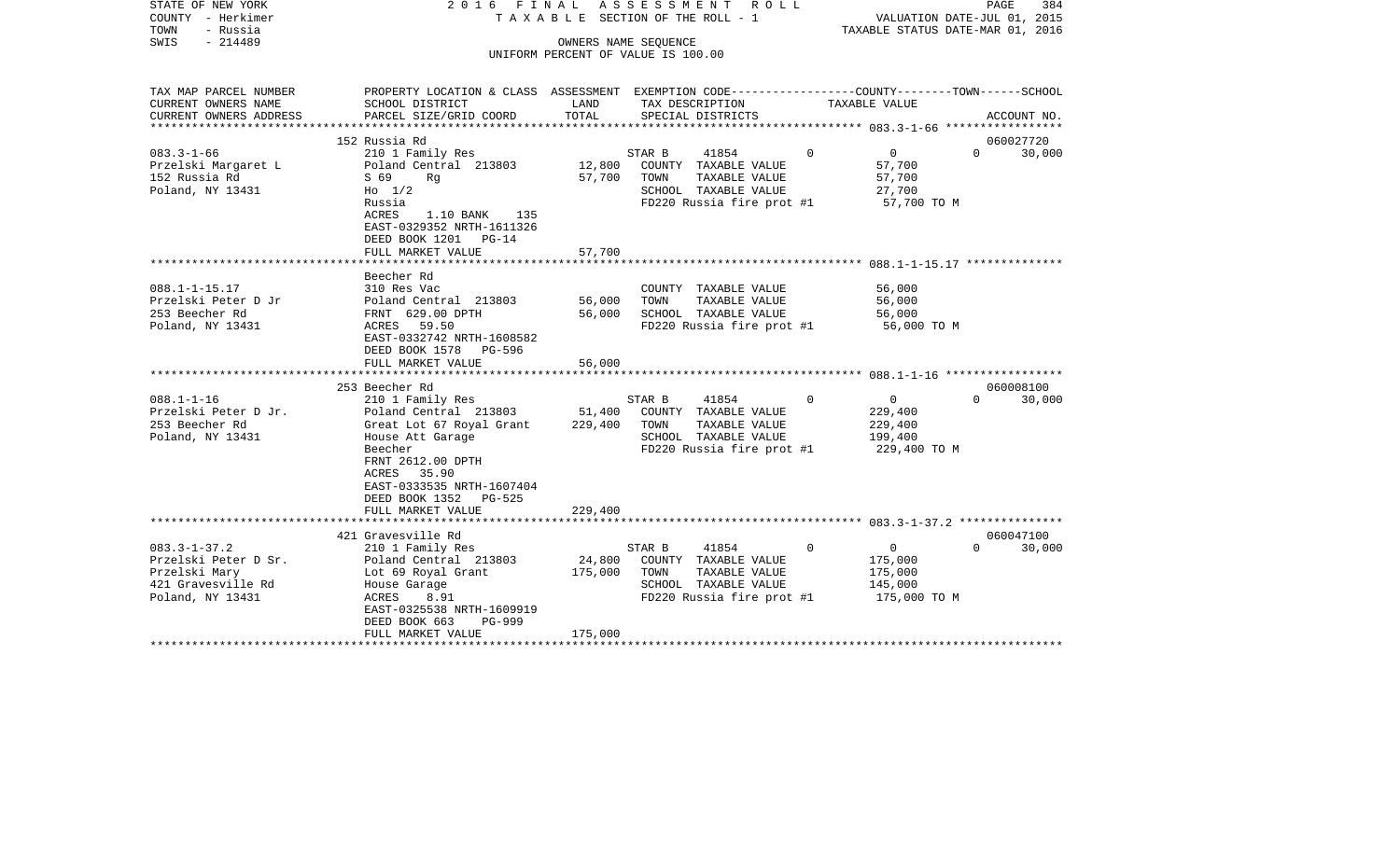| TOWN<br>- Russia<br>TAXABLE STATUS DATE-MAR 01, 2016<br>SWIS<br>$-214489$<br>OWNERS NAME SEQUENCE<br>UNIFORM PERCENT OF VALUE IS 100.00 |             |
|-----------------------------------------------------------------------------------------------------------------------------------------|-------------|
|                                                                                                                                         |             |
|                                                                                                                                         |             |
|                                                                                                                                         |             |
|                                                                                                                                         |             |
| PROPERTY LOCATION & CLASS ASSESSMENT EXEMPTION CODE---------------COUNTY-------TOWN------SCHOOL<br>TAX MAP PARCEL NUMBER                |             |
| CURRENT OWNERS NAME<br>SCHOOL DISTRICT<br>LAND<br>TAX DESCRIPTION<br>TAXABLE VALUE                                                      |             |
| TOTAL<br>CURRENT OWNERS ADDRESS<br>PARCEL SIZE/GRID COORD<br>SPECIAL DISTRICTS                                                          | ACCOUNT NO. |
|                                                                                                                                         |             |
| 5254 Military Rd                                                                                                                        | 060018660   |
| $083.3 - 2 - 8$<br>242 Rurl res&rec<br>41854<br>$\Omega$<br>$\overline{0}$<br>$\Omega$<br>STAR B                                        | 30,000      |
| 27,500<br>Przelski Roger<br>Poland Central 213803<br>COUNTY TAXABLE VALUE<br>135,000                                                    |             |
| 5254 Military Rd<br>Lot 87 Royal Grant<br>135,000<br>TOWN<br>TAXABLE VALUE<br>135,000                                                   |             |
| 105,000<br>Poland, NY 13431<br>House Att Garage<br>SCHOOL TAXABLE VALUE                                                                 |             |
| 11.00<br>FD220 Russia fire prot #1<br>135,000 TO M<br>ACRES                                                                             |             |
| EAST-0334805 NRTH-1614724                                                                                                               |             |
| FULL MARKET VALUE<br>135,000                                                                                                            |             |
| * * * * * * * * * * * * * * * * * * * *                                                                                                 |             |
| 261 Gravesville Rd                                                                                                                      | 060023220   |
| $083.3 - 1 - 64.1$<br>$\overline{0}$<br>$\Omega$<br>483 Converted Re<br>0<br>STAR EN<br>41834                                           | 65,300      |
| Przelski Ronald<br>24,700<br>Poland Central 213803<br>COUNTY TAXABLE VALUE<br>110,000                                                   |             |
| Przelski Rose<br>FRNT 169.00 DPTH 282.00<br>110,000<br>TOWN<br>TAXABLE VALUE<br>110,000                                                 |             |
| 261 Gravesville Rd<br>SCHOOL TAXABLE VALUE<br>ACRES<br>0.96<br>44,700                                                                   |             |
| Poland, NY 13431<br>EAST-0328407 NRTH-1610674<br>FD220 Russia fire prot #1<br>110,000 TO M                                              |             |
| DEED BOOK 00599 PG-00235                                                                                                                |             |
| FULL MARKET VALUE<br>110,000                                                                                                            |             |
| *************************<br>******************<br>***************** 083.3-1-56.2 ***************                                       |             |
| 120 Russia Rd                                                                                                                           |             |
| $083.3 - 1 - 56.2$<br>314 Rural vac<10<br>20,700<br>COUNTY TAXABLE VALUE                                                                |             |
| Przelski Ronald S<br>Poland Central 213803<br>20,700<br>TAXABLE VALUE<br>20,700<br>TOWN                                                 |             |
| 20,700<br>20,700<br>Przelski Rose M<br>merged $w/56.3$<br>SCHOOL TAXABLE VALUE                                                          |             |
| 261 Gravesville Rd<br>2007 BW<br>FD220 Russia fire prot #1<br>20,700 TO M                                                               |             |
| Poland, NY 13431<br>FRNT 469.00 DPTH                                                                                                    |             |
| ACRES<br>6.80                                                                                                                           |             |
| EAST-0328981 NRTH-1610903                                                                                                               |             |
| DEED BOOK 807<br>$PG-602$                                                                                                               |             |
| FULL MARKET VALUE<br>20,700                                                                                                             |             |
|                                                                                                                                         |             |
| 155 Russia Rd                                                                                                                           | 060010800   |
| $083.3 - 1 - 20$<br>$\overline{0}$<br>210 1 Family Res<br>STAR B<br>41854<br>0<br>$\Omega$                                              | 30,000      |
| 10,500<br>Przelski Roxanne L<br>Poland Central 213803<br>COUNTY TAXABLE VALUE<br>68,500                                                 |             |
| 155 Russia Rd<br>68,500<br>68,500<br>Russia<br>TOWN<br>TAXABLE VALUE                                                                    |             |
| FRNT 122.10 DPTH 200.00<br>Poland, NY 13413<br>SCHOOL TAXABLE VALUE<br>38,500                                                           |             |
| BANK<br>135<br>FD220 Russia fire prot #1<br>68,500 TO M                                                                                 |             |
| EAST-0329296 NRTH-1611614                                                                                                               |             |
| DEED BOOK 1110 PG-253                                                                                                                   |             |
| FULL MARKET VALUE<br>68,500                                                                                                             |             |
| *********************                                                                                                                   |             |
| 3214 Black Creek Rd                                                                                                                     |             |
| $077.4 - 2 - 6$<br>41854<br>$\Omega$<br>210 1 Family Res<br>STAR B<br>0<br>$\overline{0}$                                               | 30,000      |
| 18,200<br>Rachon Daniel R<br>COUNTY TAXABLE VALUE<br>171,000                                                                            |             |
| Poland Central 213803                                                                                                                   |             |
| Rachon Sarah M<br>171,000<br>TAXABLE VALUE<br>Lot 14 Jerseyfield Patent<br>TOWN<br>171,000                                              |             |
| 3214 Black Creek Rd<br>SCHOOL TAXABLE VALUE<br>141,000<br>House                                                                         |             |
| Cold Brook, NY 13324<br>ACRES<br>FD220 Russia fire prot #1<br>171,000 TO M<br>10.40 BANK<br>231                                         |             |
| EAST-0345400 NRTH-1629810                                                                                                               |             |
| DEED BOOK 935<br>PG-543                                                                                                                 |             |
| FULL MARKET VALUE<br>171,000                                                                                                            |             |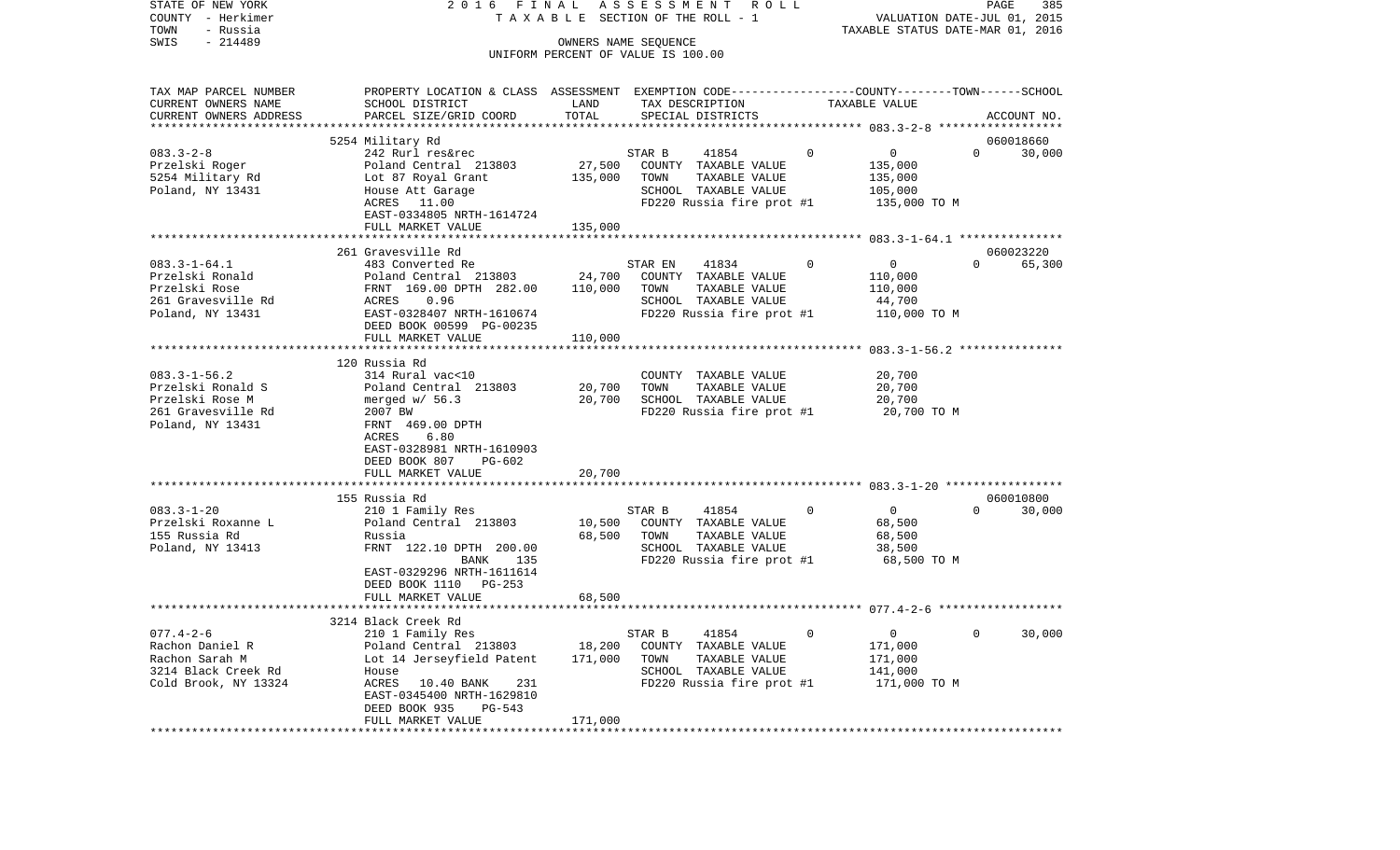| STATE OF NEW YORK      | 2016 FINAL                           |                                    |        | ASSESSMENT ROLL                                              |             |                | PAGE                             | 386         |
|------------------------|--------------------------------------|------------------------------------|--------|--------------------------------------------------------------|-------------|----------------|----------------------------------|-------------|
| COUNTY<br>- Herkimer   |                                      | TAXABLE SECTION OF THE ROLL - 1    |        |                                                              |             |                | VALUATION DATE-JUL 01, 2015      |             |
| - Russia<br>TOWN       |                                      |                                    |        |                                                              |             |                | TAXABLE STATUS DATE-MAR 01, 2016 |             |
| SWIS<br>$-214489$      |                                      | OWNERS NAME SEQUENCE               |        |                                                              |             |                |                                  |             |
|                        |                                      | UNIFORM PERCENT OF VALUE IS 100.00 |        |                                                              |             |                |                                  |             |
|                        |                                      |                                    |        |                                                              |             |                |                                  |             |
| TAX MAP PARCEL NUMBER  | PROPERTY LOCATION & CLASS ASSESSMENT |                                    |        | EXEMPTION CODE-----------------COUNTY-------TOWN------SCHOOL |             |                |                                  |             |
| CURRENT OWNERS NAME    | SCHOOL DISTRICT<br><b>LAND</b>       |                                    |        | TAX DESCRIPTION                                              |             | TAXABLE VALUE  |                                  |             |
| CURRENT OWNERS ADDRESS | PARCEL SIZE/GRID COORD TOTAL         |                                    |        | SPECIAL DISTRICTS                                            |             |                |                                  | ACCOUNT NO. |
|                        |                                      |                                    |        |                                                              |             |                |                                  |             |
|                        | Military Rd                          |                                    |        |                                                              |             |                |                                  | 060004710   |
| $088.2 - 1 - 13$       | 242 Rurl res&rec                     |                                    | STAR B | 41854 0                                                      |             | $\overline{0}$ | $\Omega$                         | 30,000      |
| Rachon Richard         | Poland Central 213803                | 37,000 COUNTY                      |        | TAXABLE VALUE                                                |             | 90,000         |                                  |             |
| 4529 Military Rd       | Lot 50 Royal Grant 90,000            |                                    | TOWN   | TAXABLE VALUE                                                |             | 90,000         |                                  |             |
| Poland, NY 13431       | Mobile Home Garage                   |                                    | SCHOOL | TAXABLE VALUE                                                |             | 60,000         |                                  |             |
|                        | ACRES 11.82                          |                                    |        | FD220 Russia fire prot #1 90,000 TO M                        |             |                |                                  |             |
|                        | EAST-0346923 NRTH-1606824            |                                    |        |                                                              |             |                |                                  |             |
|                        | DEED BOOK 673 PG-381                 |                                    |        |                                                              |             |                |                                  |             |
|                        | FULL MARKET VALUE                    | 90,000                             |        |                                                              |             |                |                                  |             |
|                        |                                      |                                    |        |                                                              |             |                |                                  |             |
|                        | 699 Russia Rd                        |                                    |        |                                                              |             |                |                                  | 060023760   |
| $083.4 - 1 - 13.5$     | 210 1 Family Res                     |                                    | STAR B | 41854                                                        | $\mathbf 0$ | $\overline{0}$ | $\overline{0}$                   | 30,000      |
| Rachon Timothy F       | Poland Central 213803 11,000 COUNTY  |                                    |        | TAXABLE VALUE                                                |             | 115,000        |                                  |             |
| Rachon Kathleen S      | Lot 71 Royal Grant                   | 115,000                            | TOWN   | TAXABLE VALUE                                                |             | 115,000        |                                  |             |

\*\*\*\*\*\*\*\*\*\*\*\*\*\*\*\*\*\*\*\*\*\*\*\*\*\*\*\*\*\*\*\*\*\*\*\*\*\*\*\*\*\*\*\*\*\*\*\*\*\*\*\*\*\*\*\*\*\*\*\*\*\*\*\*\*\*\*\*\*\*\*\*\*\*\*\*\*\*\*\*\*\*\*\*\*\*\*\*\*\*\*\*\*\*\*\*\*\*\*\*\*\*\* 072.19-1-7 \*\*\*\*\*\*\*\*\*\*\*\*\*\*\*\*\*

Mp 207,000 SCHOOL TAXABLE VALUE

\*\*\*\*\*\*\*\*\*\*\*\*\*\*\*\*\*\*\*\*\*\*\*\*\*\*\*\*\*\*\*\*\*\*\*\*\*\*\*\*\*\*\*\*\*\*\*\*\*\*\*\*\*\*\*\*\*\*\*\*\*\*\*\*\*\*\*\*\*\*\*\*\*\*\*\*\*\*\*\*\*\*\*\*\*\*\*\*\*\*\*\*\*\*\*\*\*\*\*\*\*\*\* 083.3-1-55 \*\*\*\*\*\*\*\*\*\*\*\*\*\*\*\*\*

083.3-1-55 210 1 Family Res VET COM C 41132 0 15,000 0 0 0 Randall Larry R Poland Central 213803 25,700 VET COM T 41133 0 0 20,000 0

\*\*\*\*\*\*\*\*\*\*\*\*\*\*\*\*\*\*\*\*\*\*\*\*\*\*\*\*\*\*\*\*\*\*\*\*\*\*\*\*\*\*\*\*\*\*\*\*\*\*\*\*\*\*\*\*\*\*\*\*\*\*\*\*\*\*\*\*\*\*\*\*\*\*\*\*\*\*\*\*\*\*\*\*\*\*\*\*\*\*\*\*\*\*\*\*\*\*\*\*\*\*\*\*\*\*\*\*\*\*\*\*\*\*\*\*\*\*\*\*\*\*\*\*\*\*\*\*\*\*\*\*

ACRES 1.20 SCHOOL TAXABLE VALUE 44,700 EAST-0328350 NRTH-1610317 FD220 Russia fire prot #1 110,000 TO M

Route 365 060026130

235 Gravesville Rd 060012360

COUNTY TAXABLE VALUE

699 Russia Rd Vacant Land SCHOOL TAXABLE VALUE 85,000 Poland, NY 13431 FRNT 350.00 DPTH FD220 Russia fire prot #1 115,000 TO M

072.19-1-7 280 Res Multiple COUNTY TAXABLE VALUE 207,000 Rake Steph J Remsen 305201 41,900 TOWN TAXABLE VALUE 207,000

Attn: Susan Rake Camp3 1/2 Camp3 1/2 FD230 Remsen fire #2 207,000 TO M

Randall Barbara J Lot 69 Rg 110,000 STAR EN 41834 0 0 0 65,300

Poland, NY 13431 Gravesville Rd TOWN TAXABLE VALUE 90,000

ACRES 5.00

Rte 365

Camillus, NY 13031 ACRES 3.90

208 Mansfield Dr

 EAST-0339942 NRTH-1613494DEED BOOK 927 PG-522

 EAST-0339526 NRTH-1644666DEED BOOK 812 PG-109

DEED BOOK 00661 PG-00597

FULL MARKET VALUE 115,000

FULL MARKET VALUE 207,000

FULL MARKET VALUE 110,000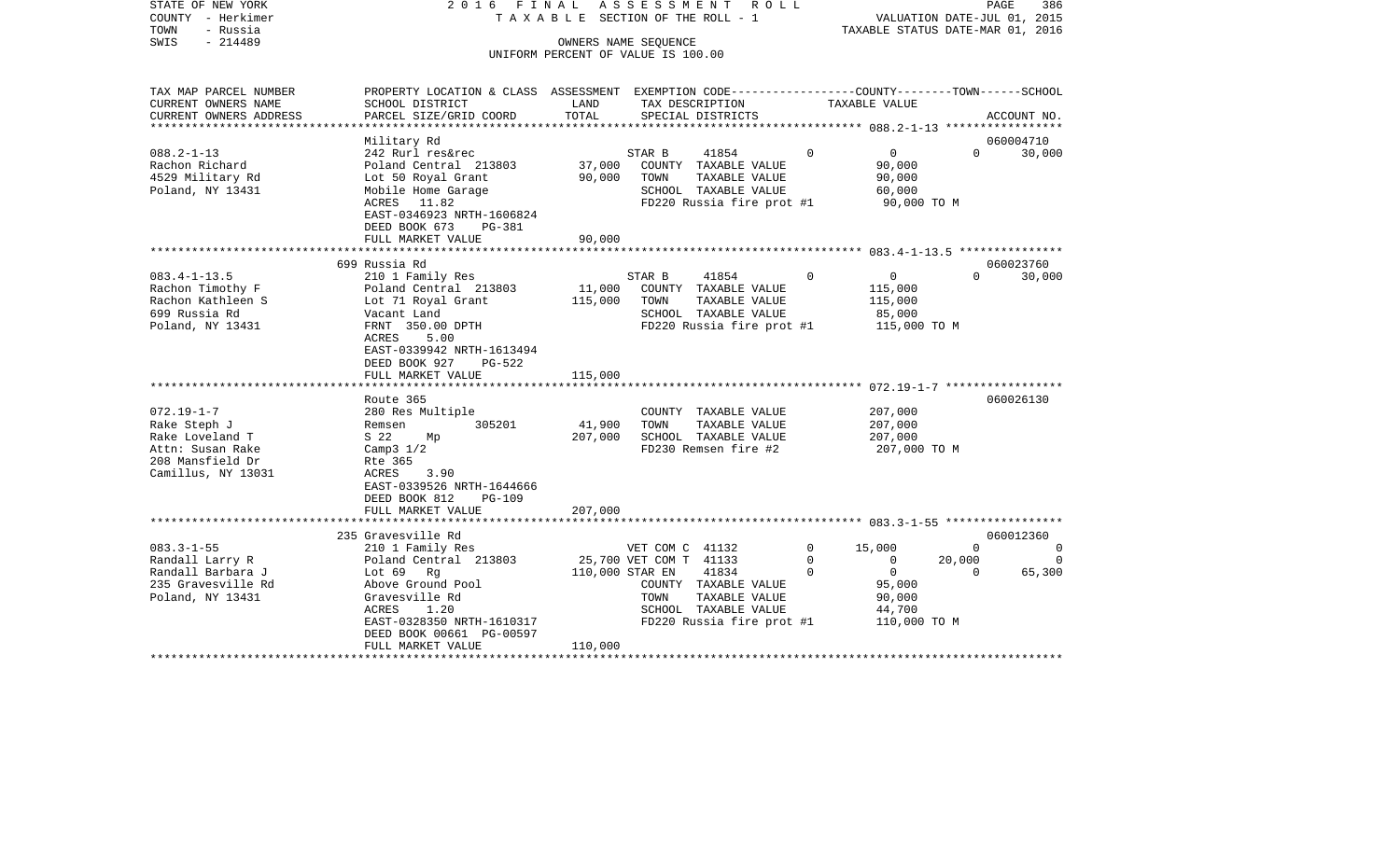| STATE OF NEW YORK<br>COUNTY - Herkimer<br>- Russia<br>TOWN<br>SWIS<br>$-214489$ | 2016 FINAL<br>TAXABLE SECTION OF THE ROLL - 1  | PAGE<br>387<br>VALUATION DATE-JUL 01, 2015<br>TAXABLE STATUS DATE-MAR 01, 2016 |                                               |                                                                                                  |             |
|---------------------------------------------------------------------------------|------------------------------------------------|--------------------------------------------------------------------------------|-----------------------------------------------|--------------------------------------------------------------------------------------------------|-------------|
|                                                                                 |                                                | OWNERS NAME SEQUENCE                                                           | UNIFORM PERCENT OF VALUE IS 100.00            |                                                                                                  |             |
| TAX MAP PARCEL NUMBER                                                           |                                                |                                                                                |                                               | PROPERTY LOCATION & CLASS ASSESSMENT EXEMPTION CODE----------------COUNTY-------TOWN------SCHOOL |             |
| CURRENT OWNERS NAME                                                             | SCHOOL DISTRICT                                | LAND                                                                           | TAX DESCRIPTION                               | TAXABLE VALUE                                                                                    |             |
| CURRENT OWNERS ADDRESS                                                          | PARCEL SIZE/GRID COORD                         | TOTAL                                                                          | SPECIAL DISTRICTS                             |                                                                                                  | ACCOUNT NO. |
| ********************                                                            |                                                | ***************                                                                |                                               | ***************** 077.4-1-42 ******************                                                  |             |
| $077.4 - 1 - 42$                                                                | Grant Rd<br>270 Mfg housing                    |                                                                                |                                               | 060023370<br>48,300                                                                              |             |
| Rank Clarence                                                                   | Poland Central 213803                          | 18,200                                                                         | COUNTY TAXABLE VALUE<br>TAXABLE VALUE<br>TOWN | 48,300                                                                                           |             |
| Rank Beverly                                                                    | Lot 119 Royal Grant                            | 48,300                                                                         | SCHOOL TAXABLE VALUE                          | 48,300                                                                                           |             |
| 715 Stony Ford Rd                                                               | 4.10<br>ACRES                                  |                                                                                | FD220 Russia fire prot #1                     | 48,300 TO M                                                                                      |             |
| Middletown, NY 10941                                                            | EAST-0343447 NRTH-1627589                      |                                                                                |                                               |                                                                                                  |             |
|                                                                                 | DEED BOOK 00593 PG-00461                       |                                                                                |                                               |                                                                                                  |             |
|                                                                                 | FULL MARKET VALUE                              | 48,300                                                                         |                                               |                                                                                                  |             |
|                                                                                 |                                                |                                                                                |                                               | *********************** 088.1-1-30 ******************                                            |             |
|                                                                                 | 154 Beecher Rd                                 |                                                                                |                                               | 060018450                                                                                        |             |
| $088.1 - 1 - 30$                                                                | 210 1 Family Res                               |                                                                                | 41854<br>STAR B<br>$\Omega$                   | $\mathbf 0$<br>$\Omega$                                                                          | 30,000      |
| Rankins Deidra                                                                  | Poland Central 213803                          | 14,800                                                                         | COUNTY TAXABLE VALUE                          | 104,000                                                                                          |             |
| 154 Beecher Rd                                                                  | Lot 47 Royal Grant                             | 104,000                                                                        | TOWN<br>TAXABLE VALUE                         | 104,000                                                                                          |             |
| Poland, NY 13431                                                                | House                                          |                                                                                | SCHOOL TAXABLE VALUE                          | 74,000                                                                                           |             |
|                                                                                 | ACRES<br>1.90<br>EAST-0331970 NRTH-1606070     |                                                                                | FD220 Russia fire prot #1                     | 104,000 TO M                                                                                     |             |
|                                                                                 | DEED BOOK 772<br>$PG-259$                      |                                                                                |                                               |                                                                                                  |             |
|                                                                                 | FULL MARKET VALUE                              | 104,000                                                                        |                                               |                                                                                                  |             |
|                                                                                 |                                                |                                                                                |                                               |                                                                                                  |             |
|                                                                                 | Beecher Rd                                     |                                                                                |                                               | 060030330                                                                                        |             |
| $088.1 - 1 - 26.1$                                                              | 314 Rural vac<10                               |                                                                                | COUNTY TAXABLE VALUE                          | 1,500                                                                                            |             |
| Rankins Deidra J                                                                | Poland Central 213803                          | 1,500                                                                          | TOWN<br>TAXABLE VALUE                         | 1,500                                                                                            |             |
| 154 Beecher Rd                                                                  | Lot 47 Royal Grant                             | 1,500                                                                          | SCHOOL TAXABLE VALUE                          | 1,500                                                                                            |             |
| Poland, NY 13431                                                                | Vacant Land                                    |                                                                                | FD220 Russia fire prot #1                     | 1,500 TO M                                                                                       |             |
|                                                                                 | FRNT 153.00 DPTH                               |                                                                                |                                               |                                                                                                  |             |
|                                                                                 | 0.58<br>ACRES                                  |                                                                                |                                               |                                                                                                  |             |
|                                                                                 | EAST-0331836 NRTH-1605888                      |                                                                                |                                               |                                                                                                  |             |
|                                                                                 | DEED BOOK 1427 PG-534                          |                                                                                |                                               |                                                                                                  |             |
|                                                                                 | FULL MARKET VALUE<br>************************* | 1,500                                                                          |                                               |                                                                                                  |             |
|                                                                                 | 352 Barnhart Rd                                |                                                                                |                                               | 060005890                                                                                        |             |
| $073.1 - 1 - 17$                                                                | 242 Rurl res&rec                               |                                                                                | COUNTY TAXABLE VALUE                          | 231,800                                                                                          |             |
| Rapson Jennifer                                                                 | Remsen<br>305201                               | 92,200                                                                         | TOWN<br>TAXABLE VALUE                         | 231,800                                                                                          |             |
| 352 Barnhart Rd                                                                 | Lot 2 Marvin Tract                             | 231,800                                                                        | SCHOOL TAXABLE VALUE                          | 231,800                                                                                          |             |
| Russia, NY 13438                                                                | House                                          |                                                                                | FD230 Remsen fire #2                          | 231,800 TO M                                                                                     |             |
|                                                                                 | Merged 2013                                    |                                                                                |                                               |                                                                                                  |             |
| PRIOR OWNER ON 3/01/2016                                                        | FRNT 3951.00 DPTH                              |                                                                                |                                               |                                                                                                  |             |
| Cooley Joan C                                                                   | ACRES 100.00                                   |                                                                                |                                               |                                                                                                  |             |
|                                                                                 | EAST-0351941 NRTH-1650222                      |                                                                                |                                               |                                                                                                  |             |
|                                                                                 | DEED BOOK 1606<br>$PG-39$                      |                                                                                |                                               |                                                                                                  |             |
|                                                                                 | FULL MARKET VALUE                              | 231,800<br>* * * * * * * * * * * * * *                                         |                                               |                                                                                                  |             |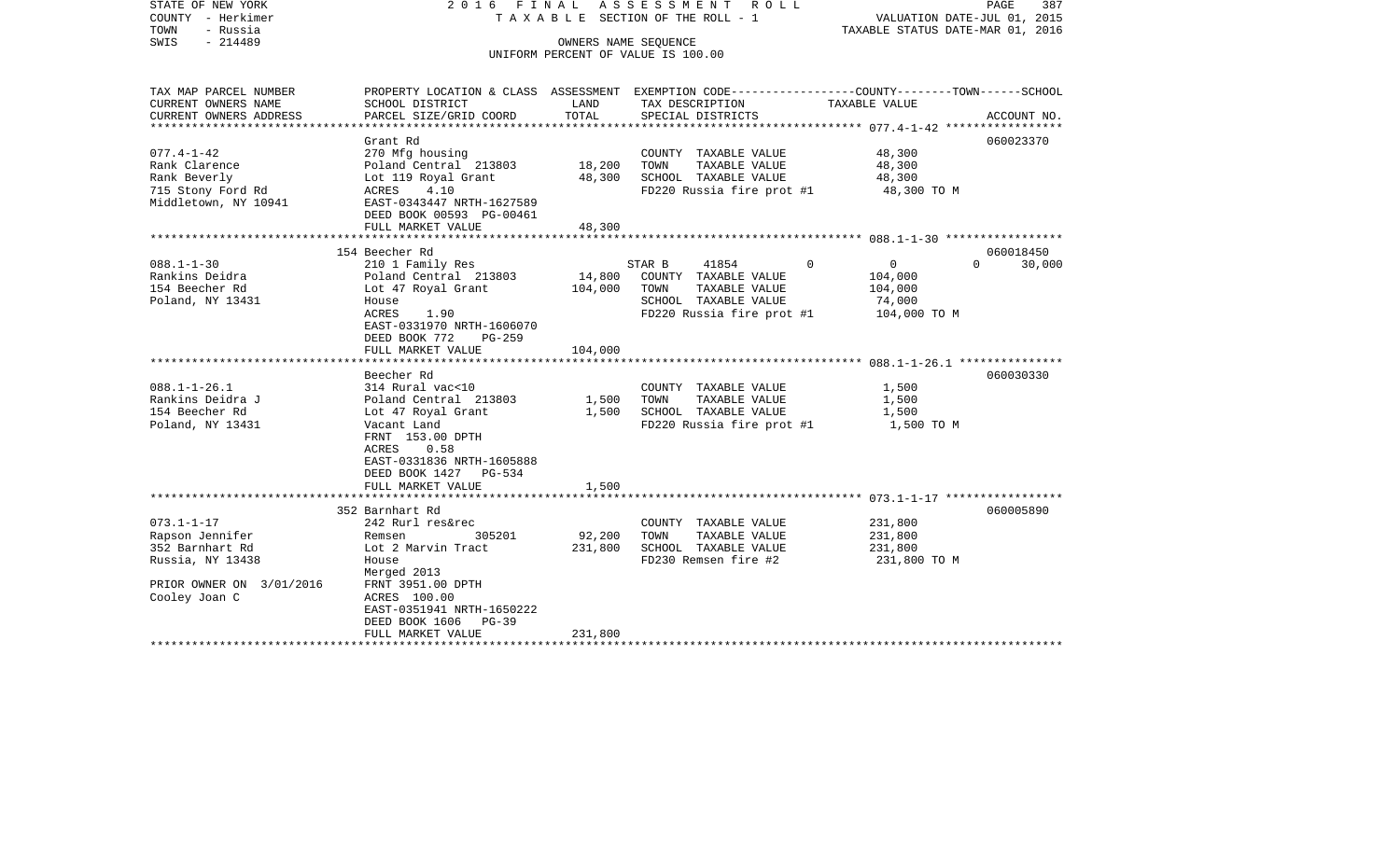| STATE OF NEW YORK<br>COUNTY - Herkimer<br>- Russia<br>TOWN<br>$-214489$<br>SWIS | 2016 FINAL                                                                                                                   |               | ASSESSMENT ROLL<br>TAXABLE SECTION OF THE ROLL - 1<br>OWNERS NAME SEQUENCE | VALUATION DATE-JUL 01, 2015<br>TAXABLE STATUS DATE-MAR 01, 2016 | PAGE<br>388        |
|---------------------------------------------------------------------------------|------------------------------------------------------------------------------------------------------------------------------|---------------|----------------------------------------------------------------------------|-----------------------------------------------------------------|--------------------|
|                                                                                 |                                                                                                                              |               | UNIFORM PERCENT OF VALUE IS 100.00                                         |                                                                 |                    |
| TAX MAP PARCEL NUMBER                                                           | PROPERTY LOCATION & CLASS ASSESSMENT EXEMPTION CODE---------------COUNTY-------TOWN------SCHOOL                              |               |                                                                            |                                                                 |                    |
| CURRENT OWNERS NAME<br>CURRENT OWNERS ADDRESS                                   | SCHOOL DISTRICT<br>PARCEL SIZE/GRID COORD                                                                                    | LAND<br>TOTAL | TAX DESCRIPTION<br>SPECIAL DISTRICTS                                       | TAXABLE VALUE                                                   | ACCOUNT NO.        |
|                                                                                 |                                                                                                                              |               |                                                                            |                                                                 |                    |
|                                                                                 | Fisher Rd                                                                                                                    |               |                                                                            |                                                                 | 060016050          |
| $084.1 - 3 - 43$                                                                | 322 Rural vac>10                                                                                                             |               | COUNTY TAXABLE VALUE                                                       | 46,000                                                          |                    |
| Rashford Peter S                                                                | Poland Central 213803                                                                                                        | 46,000        | TOWN<br>TAXABLE VALUE                                                      | 46,000                                                          |                    |
| Rashford Angela P                                                               | Lots 12 & 13 Jerseyfield                                                                                                     | 46,000        | SCHOOL TAXABLE VALUE                                                       | 46,000                                                          |                    |
| 359 Fisher Rd<br>Cold Brook, NY 13324                                           | Vacant Land<br>Key Change 2010 BW<br>FRNT 75.00 DPTH<br>ACRES 51.30<br>EAST-0354963 NRTH-1623357<br>DEED BOOK 1346<br>PG-189 |               | FD220 Russia fire prot #1                                                  | 46,000 TO M                                                     |                    |
|                                                                                 | FULL MARKET VALUE                                                                                                            | 46,000        |                                                                            |                                                                 |                    |
|                                                                                 | 3418 Black Creek Rd                                                                                                          |               |                                                                            |                                                                 | 060027060          |
| $078.3 - 1 - 1.2$                                                               | 210 1 Family Res                                                                                                             |               | 41854<br>STAR B                                                            | $\Omega$<br>$\Omega$                                            | $\Omega$<br>30,000 |
| Rathbun Bruce                                                                   | Poland Central 213803                                                                                                        | 17,600        | COUNTY TAXABLE VALUE                                                       | 109,000                                                         |                    |
| Rathbun Sandra                                                                  | Lot 14 Jerseyfield Patent                                                                                                    | 109,000       | TOWN<br>TAXABLE VALUE                                                      | 109,000                                                         |                    |
| 3418 Black Creek Rd                                                             | House Barn Garage                                                                                                            |               | SCHOOL TAXABLE VALUE                                                       | 79,000                                                          |                    |
| Cold Brook, NY 13324                                                            | 3.70<br>ACRES<br>EAST-0348480 NRTH-1632534<br>DEED BOOK 684<br><b>PG-961</b><br>FULL MARKET VALUE                            | 109,000       | FD220 Russia fire prot #1                                                  | 109,000 TO M                                                    |                    |
|                                                                                 |                                                                                                                              |               |                                                                            |                                                                 |                    |
|                                                                                 | 416 Elm Flats Rd                                                                                                             |               |                                                                            |                                                                 | 060023430          |
| $077.3 - 1 - 37$                                                                | 242 Rurl res&rec                                                                                                             |               | COUNTY TAXABLE VALUE                                                       | 290,000                                                         |                    |
| Rathbun Neil                                                                    | Holland Patent 305801                                                                                                        | 182,700       | TAXABLE VALUE<br>TOWN                                                      | 290,000                                                         |                    |
| Howe Linda P<br>c/o B Rathbun                                                   | Lots 119&120 Royal Grant                                                                                                     | 290,000       | SCHOOL TAXABLE VALUE<br>FD220 Russia fire prot #1                          | 290,000                                                         |                    |
| 115 Tomahawk Trl                                                                | Farm<br>ACRES 219.90                                                                                                         |               |                                                                            | 290,000 ТО М                                                    |                    |
| Henrietta, NY 14467                                                             | EAST-0300084 NRTH-1205160                                                                                                    |               |                                                                            |                                                                 |                    |
|                                                                                 | DEED BOOK 00847 PG-00585                                                                                                     |               |                                                                            |                                                                 |                    |
|                                                                                 | FULL MARKET VALUE                                                                                                            | 290,000       |                                                                            |                                                                 |                    |
|                                                                                 |                                                                                                                              |               |                                                                            |                                                                 |                    |
| $072.4 - 1 - 37$                                                                | 404 Brady Beach Rd<br>260 Seasonal res                                                                                       |               | COUNTY TAXABLE VALUE                                                       | 129,000                                                         | 060031200          |
| Ravina Carol Ann                                                                | Poland Central 213803                                                                                                        | 9,800         | TOWN<br>TAXABLE VALUE                                                      | 129,000                                                         |                    |
| 7385 McIntyre Rd                                                                | Lot 47 Jerseyfield Patent                                                                                                    | 129,000       | SCHOOL TAXABLE VALUE                                                       | 129,000                                                         |                    |
| Deerfield, NY 13502                                                             | Vacant Land<br>FRNT 160.00 DPTH 150.00<br>ACRES<br>0.34<br>EAST-0344369 NRTH-1642241                                         |               | FD220 Russia fire prot #1                                                  | 129,000 TO M                                                    |                    |
|                                                                                 | DEED BOOK 807<br>$PG-236$<br>FULL MARKET VALUE                                                                               | 129,000       |                                                                            |                                                                 |                    |
|                                                                                 |                                                                                                                              |               |                                                                            |                                                                 |                    |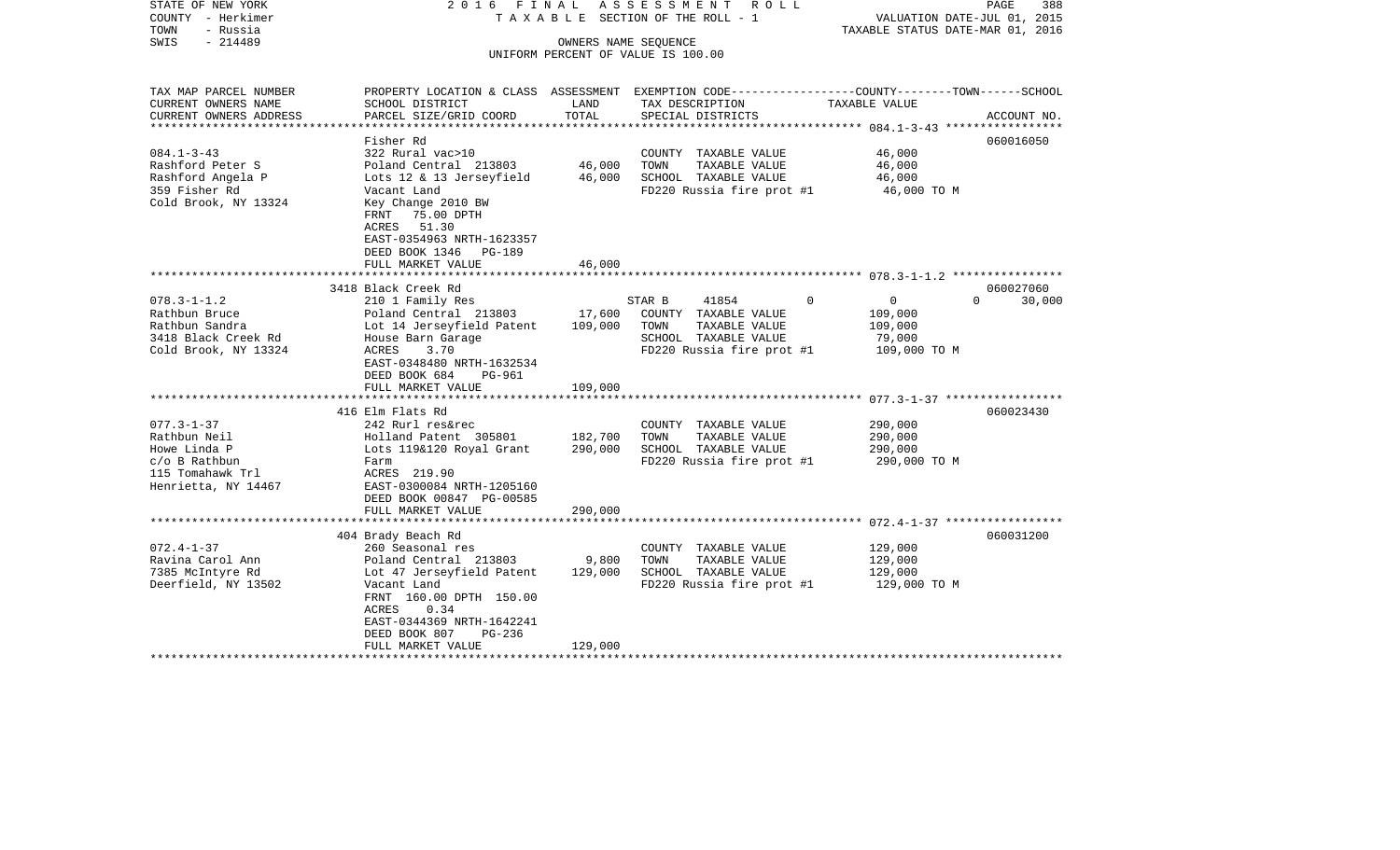| STATE OF NEW YORK<br>COUNTY - Herkimer<br>TOWN<br>- Russia                                                                                                                            | 2016<br>FINAL                                                                                                                                                     |                           | A S S E S S M E N T<br>R O L L<br>TAXABLE SECTION OF THE ROLL - 1                                                     |          | VALUATION DATE-JUL 01, 2015<br>TAXABLE STATUS DATE-MAR 01, 2016 | PAGE           | 389         |
|---------------------------------------------------------------------------------------------------------------------------------------------------------------------------------------|-------------------------------------------------------------------------------------------------------------------------------------------------------------------|---------------------------|-----------------------------------------------------------------------------------------------------------------------|----------|-----------------------------------------------------------------|----------------|-------------|
| $-214489$<br>SWIS                                                                                                                                                                     |                                                                                                                                                                   |                           | OWNERS NAME SEQUENCE<br>UNIFORM PERCENT OF VALUE IS 100.00                                                            |          |                                                                 |                |             |
| TAX MAP PARCEL NUMBER<br>CURRENT OWNERS NAME<br>CURRENT OWNERS ADDRESS                                                                                                                | PROPERTY LOCATION & CLASS ASSESSMENT EXEMPTION CODE---------------COUNTY-------TOWN-----SCHOOL<br>SCHOOL DISTRICT<br>PARCEL SIZE/GRID COORD                       | LAND<br>TOTAL             | TAX DESCRIPTION<br>SPECIAL DISTRICTS                                                                                  |          | TAXABLE VALUE                                                   |                | ACCOUNT NO. |
|                                                                                                                                                                                       | 543 Beecher Rd                                                                                                                                                    |                           |                                                                                                                       |          |                                                                 |                | 060040480   |
| $083.4 - 1 - 63$                                                                                                                                                                      | 210 1 Family Res                                                                                                                                                  |                           | VET COM C 41132                                                                                                       | 0        | 15,000                                                          | $\Omega$       | 0           |
| Raymond John                                                                                                                                                                          | Poland Central 213803                                                                                                                                             |                           | 19,100 VET COM T 41133                                                                                                | 0        | $\circ$                                                         | 20,000         | $\Omega$    |
| 543 Beecher Rd<br>Poland, NY 13431                                                                                                                                                    | Lot 70 Royal Grant<br>House<br>Beecher Road<br>ACRES<br>4.70                                                                                                      | 114,000 STAR EN           | 41834<br>COUNTY TAXABLE VALUE<br>TAXABLE VALUE<br>TOWN<br>SCHOOL TAXABLE VALUE                                        | 0        | $\mathbf{0}$<br>99,000<br>94,000<br>48,700                      | $\overline{0}$ | 65,300      |
|                                                                                                                                                                                       | EAST-0336955 NRTH-1610263<br>DEED BOOK 1461<br>PG-574<br>FULL MARKET VALUE                                                                                        | 114,000                   | FD220 Russia fire prot #1                                                                                             |          | 114,000 TO M                                                    |                |             |
|                                                                                                                                                                                       |                                                                                                                                                                   |                           |                                                                                                                       |          |                                                                 |                |             |
|                                                                                                                                                                                       | 9849 Route 28 Rd                                                                                                                                                  |                           |                                                                                                                       |          |                                                                 |                |             |
| $083.3 - 1 - 37.5$<br>Reile Irrovacable Trust Michel Poland Central 213803<br>Davall Trustee Renee<br>9849 Route 28<br>Poland, NY 13431                                               | 210 1 Family Res<br>FRNT 1469.00 DPTH<br>ACRES 12.40<br>EAST-0324924 NRTH-1609166                                                                                 | 47,800<br>325,000         | STAR B<br>41854<br>COUNTY TAXABLE VALUE<br>TOWN<br>TAXABLE VALUE<br>SCHOOL TAXABLE VALUE<br>FD220 Russia fire prot #1 | 0        | $\overline{0}$<br>325,000<br>325,000<br>295,000<br>325,000 TO M | $\Omega$       | 30,000      |
|                                                                                                                                                                                       | DEED BOOK 1398<br>PG-881<br>FULL MARKET VALUE                                                                                                                     | 325,000                   |                                                                                                                       |          |                                                                 |                |             |
|                                                                                                                                                                                       |                                                                                                                                                                   |                           |                                                                                                                       |          |                                                                 |                |             |
| $084.1 - 3 - 17.2$<br>Reiling Carol<br>PO Box 61<br>Cold Brook, NY 13324                                                                                                              | 384 Pardeeville Rd<br>210 1 Family Res<br>Poland Central 213803<br>Pardeeville Rd<br>ACRES<br>5.00<br>EAST-0351093 NRTH-1618664<br>DEED BOOK 781<br><b>PG-619</b> | 19,500<br>191,000         | COUNTY TAXABLE VALUE<br>TAXABLE VALUE<br>TOWN<br>SCHOOL TAXABLE VALUE<br>FD220 Russia fire prot #1                    |          | 191,000<br>191,000<br>191,000<br>191,000 TO M                   |                |             |
|                                                                                                                                                                                       | FULL MARKET VALUE                                                                                                                                                 | 191,000                   |                                                                                                                       |          |                                                                 |                |             |
|                                                                                                                                                                                       | 370 Pardeeville Rd                                                                                                                                                |                           |                                                                                                                       |          |                                                                 |                | 060040930   |
| $084.1 - 3 - 17.1$                                                                                                                                                                    | 242 Rurl res&rec                                                                                                                                                  |                           | CW_15_VET/ 41162                                                                                                      | 0        | 9,000                                                           | 0              | 0           |
| Reiling Irrevocable Living Tru Poland Central 213803<br>Reiling Irrevocable Living Tru E 96 Rg<br>Stephen Reiling Trustee<br>370 Pardeeville Rd<br>PO Box 114<br>Cold Brook, NY 13324 | 25 Acres<br>Pardeeville Rd<br>ACRES<br>20.00<br>EAST-0352210 NRTH-1618708<br>DEED BOOK 1451<br>PG-254                                                             | 30,000 STAR EN<br>162,000 | 41834<br>COUNTY TAXABLE VALUE<br>TOWN<br>TAXABLE VALUE<br>SCHOOL TAXABLE VALUE<br>FD220 Russia fire prot #1           | $\Omega$ | $\mathbf{0}$<br>153,000<br>162,000<br>96,700<br>162,000 TO M    | $\Omega$       | 65,300      |
|                                                                                                                                                                                       | FULL MARKET VALUE                                                                                                                                                 | 162,000                   |                                                                                                                       |          |                                                                 |                |             |
|                                                                                                                                                                                       |                                                                                                                                                                   |                           |                                                                                                                       |          |                                                                 |                |             |
| $083.4 - 1 - 13.3$<br>Renodin Larry<br>Renodin Debra<br>4996 Military Rd<br>Poland, NY 13431                                                                                          | Lanning Rd<br>910 Priv forest<br>Poland Central 213803<br>Lanning Road<br>FRNT 880.00 DPTH<br>ACRES 14.00<br>EAST-0339089 NRTH-1615388                            | 15,000<br>15,000          | TAXABLE VALUE<br>COUNTY<br>TOWN<br>TAXABLE VALUE<br>SCHOOL TAXABLE VALUE<br>FD220 Russia fire prot #1                 |          | 15,000<br>15,000<br>15,000<br>15,000 TO M                       |                |             |
|                                                                                                                                                                                       | DEED BOOK 00829 PG-00666<br>FULL MARKET VALUE                                                                                                                     | 15,000                    |                                                                                                                       |          |                                                                 |                |             |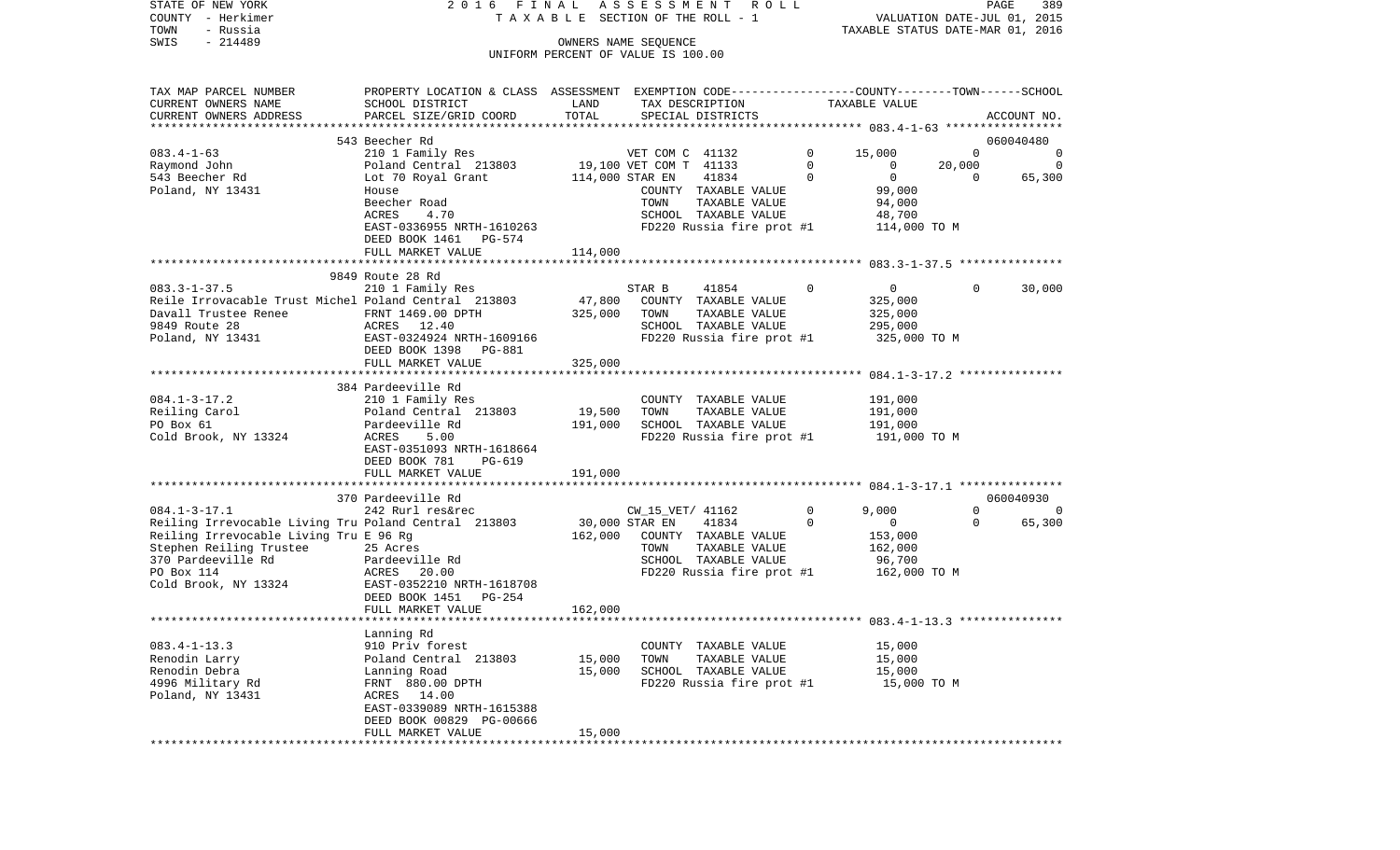| STATE OF NEW YORK<br>COUNTY - Herkimer<br>- Russia<br>TOWN<br>SWIS<br>$-214489$              | 2016 FINAL<br>OWNERS NAME SEOUENCE                                                                                                              | ASSESSMENT ROLL<br>TAXABLE SECTION OF THE ROLL - 1<br>UNIFORM PERCENT OF VALUE IS 100.00 |                                                                                                                        | PAGE<br>390<br>VALUATION DATE-JUL 01, 2015<br>TAXABLE STATUS DATE-MAR 01, 2016  |                                 |  |
|----------------------------------------------------------------------------------------------|-------------------------------------------------------------------------------------------------------------------------------------------------|------------------------------------------------------------------------------------------|------------------------------------------------------------------------------------------------------------------------|---------------------------------------------------------------------------------|---------------------------------|--|
| TAX MAP PARCEL NUMBER<br>CURRENT OWNERS NAME<br>CURRENT OWNERS ADDRESS                       | PROPERTY LOCATION & CLASS ASSESSMENT EXEMPTION CODE---------------COUNTY-------TOWN------SCHOOL<br>SCHOOL DISTRICT<br>PARCEL SIZE/GRID COORD    | LAND<br>TOTAL                                                                            | TAX DESCRIPTION<br>SPECIAL DISTRICTS                                                                                   | TAXABLE VALUE                                                                   | ACCOUNT NO.                     |  |
|                                                                                              |                                                                                                                                                 |                                                                                          |                                                                                                                        |                                                                                 |                                 |  |
| $083.4 - 1 - 42$<br>Renodin Larry<br>Renodin Debra L<br>4996 Military Rd<br>Poland, NY 13431 | 4996 Military Rd<br>210 1 Family Res<br>Poland Central 213803<br>Lot 71 Royal Grant<br>House Garage<br>FRNT 314.20 DPTH                         | 18,800<br>60,000                                                                         | STAR EN<br>41834<br>COUNTY TAXABLE VALUE<br>TOWN<br>TAXABLE VALUE<br>SCHOOL TAXABLE VALUE<br>FD220 Russia fire prot #1 | $\overline{0}$<br>$\Omega$<br>60,000<br>60,000<br>$\overline{0}$<br>60,000 TO M | 060023610<br>$\Omega$<br>60,000 |  |
|                                                                                              | ACRES<br>4.50<br>EAST-0339216 NRTH-1611724<br>DEED BOOK 905<br>PG-494<br>FULL MARKET VALUE<br>*************************                         | 60,000<br>*******************                                                            |                                                                                                                        |                                                                                 |                                 |  |
|                                                                                              | 5011 Military Rd                                                                                                                                |                                                                                          |                                                                                                                        |                                                                                 | 060051950                       |  |
| $083.4 - 1 - 35.2$<br>Renodin Larry L<br>4996 Military Rd<br>Poland, NY 13431                | 242 Rurl res&rec<br>Poland Central 213803<br>Lot 71 Royal Grant<br>House & Garage<br>ACRES 30.79<br>EAST-0338682 NRTH-1611094<br>PG-598         | 47,600<br>122,000                                                                        | COUNTY TAXABLE VALUE<br>TOWN<br>TAXABLE VALUE<br>SCHOOL TAXABLE VALUE<br>FD220 Russia fire prot #1                     | 122,000<br>122,000<br>122,000<br>122,000 TO M                                   |                                 |  |
|                                                                                              | DEED BOOK 674<br>FULL MARKET VALUE                                                                                                              | 122,000                                                                                  |                                                                                                                        |                                                                                 |                                 |  |
| $083.4 - 1 - 45$<br>Renodin Larry L<br>4996 Military Rd<br>Poland, NY 13431                  | Military Rd<br>323 Vacant rural<br>Poland Central 213803<br>Lot 71 Royal Grant<br>Vacant Land<br>ACRES 11.40                                    | 19,400<br>19,400                                                                         | COUNTY TAXABLE VALUE<br>TOWN<br>TAXABLE VALUE<br>SCHOOL TAXABLE VALUE<br>FD220 Russia fire prot #1                     | 19,400<br>19,400<br>19,400<br>19,400 TO M                                       | 060023850                       |  |
|                                                                                              | EAST-0338723 NRTH-1612042<br>DEED BOOK 00833 PG-00631<br>FULL MARKET VALUE                                                                      | 19,400                                                                                   |                                                                                                                        |                                                                                 |                                 |  |
|                                                                                              | Military Rd                                                                                                                                     |                                                                                          |                                                                                                                        |                                                                                 | 060023760                       |  |
| $083.4 - 1 - 46$<br>Renodin Larry L<br>4996 Military Rd<br>Poland, NY 13431                  | 321 Abandoned ag<br>Poland Central 213803<br>Lot 71 Royal Grant<br>Vacant Land<br>FRNT 1200.00 DPTH<br>ACRES 14.80<br>EAST-0338332 NRTH-1612589 | 23,200<br>23,200                                                                         | COUNTY TAXABLE VALUE<br>TOWN<br>TAXABLE VALUE<br>SCHOOL TAXABLE VALUE<br>FD220 Russia fire prot #1                     | 23,200<br>23,200<br>23,200<br>23,200 TO M                                       |                                 |  |
|                                                                                              | DEED BOOK 00842 PG-00419<br>FULL MARKET VALUE<br>**********************                                                                         | 23,200                                                                                   |                                                                                                                        |                                                                                 |                                 |  |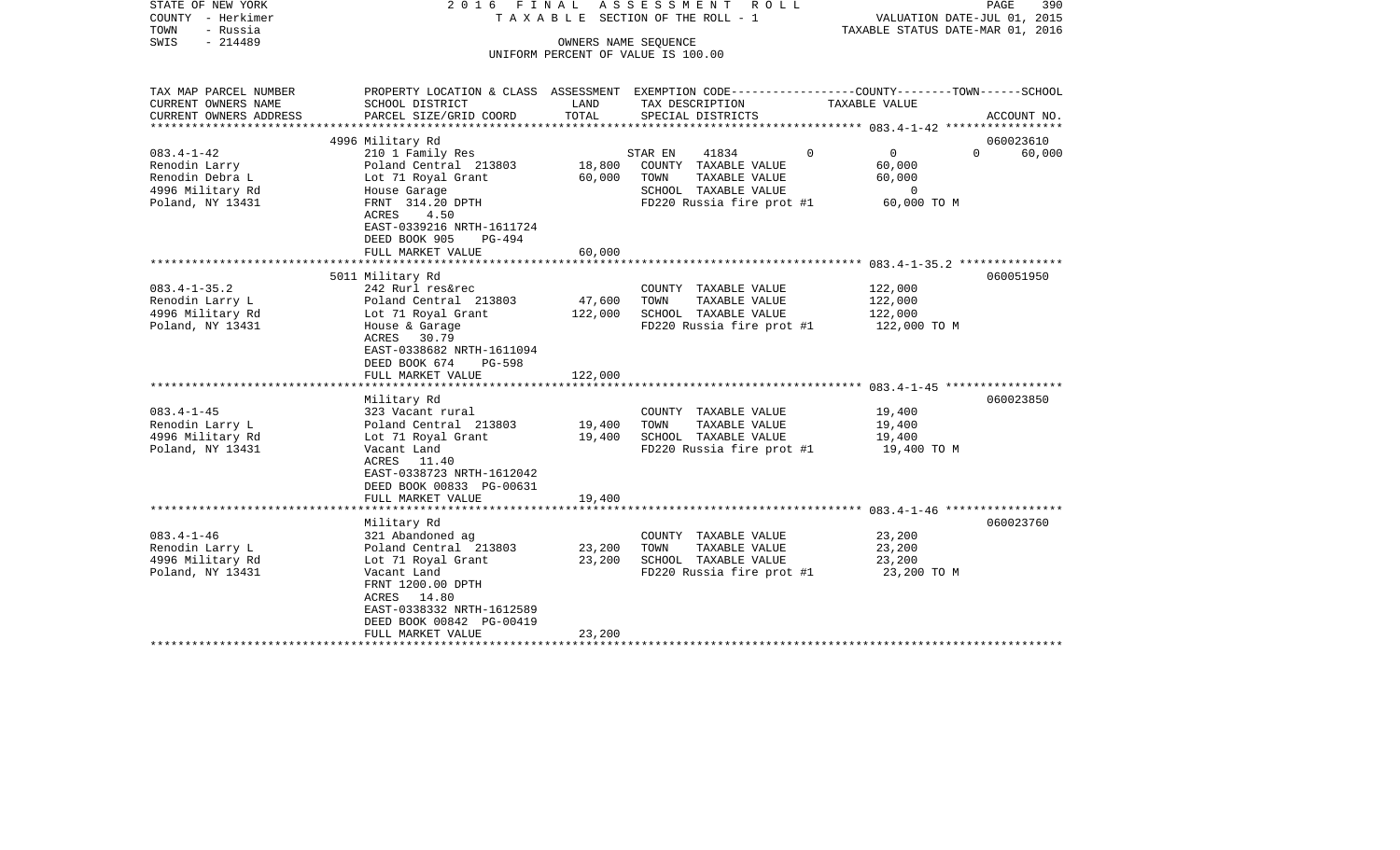| STATE OF NEW YORK<br>COUNTY - Herkimer<br>TOWN<br>- Russia<br>SWIS<br>$-214489$                                                                                                                  | F I N A L<br>2016                                                                                                                                                                                                                                                                                                                                                                                                            |                                                  | ASSESSMENT<br>R O L L<br>T A X A B L E SECTION OF THE ROLL - 1<br>OWNERS NAME SEQUENCE                                                                                                         | 391<br>PAGE<br>VALUATION DATE-JUL 01, 2015<br>TAXABLE STATUS DATE-MAR 01, 2016                                                  |
|--------------------------------------------------------------------------------------------------------------------------------------------------------------------------------------------------|------------------------------------------------------------------------------------------------------------------------------------------------------------------------------------------------------------------------------------------------------------------------------------------------------------------------------------------------------------------------------------------------------------------------------|--------------------------------------------------|------------------------------------------------------------------------------------------------------------------------------------------------------------------------------------------------|---------------------------------------------------------------------------------------------------------------------------------|
|                                                                                                                                                                                                  |                                                                                                                                                                                                                                                                                                                                                                                                                              |                                                  | UNIFORM PERCENT OF VALUE IS 100.00                                                                                                                                                             |                                                                                                                                 |
| TAX MAP PARCEL NUMBER<br>CURRENT OWNERS NAME<br>CURRENT OWNERS ADDRESS<br>*********************                                                                                                  | SCHOOL DISTRICT<br>PARCEL SIZE/GRID COORD                                                                                                                                                                                                                                                                                                                                                                                    | LAND<br>TOTAL                                    | TAX DESCRIPTION<br>SPECIAL DISTRICTS                                                                                                                                                           | PROPERTY LOCATION & CLASS ASSESSMENT EXEMPTION CODE---------------COUNTY-------TOWN------SCHOOL<br>TAXABLE VALUE<br>ACCOUNT NO. |
| $078.3 - 1 - 17.4$<br>Renodin Sarah<br>Willoughby Matt<br>139 Sunset Lodge Rd<br>Cold Brook, NY 13324                                                                                            | 139 Sunset Lodge Rd<br>210 1 Family Res<br>Poland Central 213803<br>Lot 13 Jerseyfield Patent<br>Mobile Home<br>ACRES<br>6.00<br>EAST-0352785 NRTH-1626997<br>DEED BOOK 1267<br>PG-336<br>FULL MARKET VALUE                                                                                                                                                                                                                  | 21,000<br>85,000<br>85,000                       | STAR B<br>41854<br>COUNTY TAXABLE VALUE<br>TOWN<br>TAXABLE VALUE<br>SCHOOL TAXABLE VALUE<br>FD220 Russia fire prot #1                                                                          | 060052880<br>$\overline{0}$<br>$\Omega$<br>$\Omega$<br>30,000<br>85,000<br>85,000<br>55,000<br>85,000 TO M                      |
|                                                                                                                                                                                                  |                                                                                                                                                                                                                                                                                                                                                                                                                              |                                                  |                                                                                                                                                                                                |                                                                                                                                 |
| $072.2 - 1 - 61$<br>Reppel David C<br>Reppel Wendy S<br>5306 Wilcox Rd<br>Whitesboro, NY 13492<br>$072.2 - 1 - 62$<br>Reppel David C<br>Reppel Wendy S<br>5306 Wilcox Rd<br>Whitesboro, NY 13492 | 519 Spall Rd<br>260 Seasonal res<br>305201<br>Remsen<br>W 10<br>Mp<br>Trl 3/10<br>Spall<br>FRNT 100.00 DPTH 125.00<br>EAST-0341643 NRTH-1654177<br>DEED BOOK 1562<br>PG-290<br>FULL MARKET VALUE<br>*******************<br>Off Spall Rd<br>312 Vac w/imprv<br>305201<br>Remsen<br>W 10<br>Мp<br>Lot $3/10$<br>Spall<br>FRNT 100.00 DPTH 125.00<br>EAST-0341534 NRTH-1654131<br>DEED BOOK 1562<br>PG-290<br>FULL MARKET VALUE | 7,700<br>8,500<br>8,500<br>700<br>4,500<br>4,500 | COUNTY TAXABLE VALUE<br>TOWN<br>TAXABLE VALUE<br>SCHOOL TAXABLE VALUE<br>FD230 Remsen fire #2<br>COUNTY TAXABLE VALUE<br>TAXABLE VALUE<br>TOWN<br>SCHOOL TAXABLE VALUE<br>FD230 Remsen fire #2 | 060024930<br>8,500<br>8,500<br>8,500<br>8,500 TO M<br>060024960<br>4,500<br>4,500<br>4,500<br>4,500 TO M                        |
|                                                                                                                                                                                                  |                                                                                                                                                                                                                                                                                                                                                                                                                              |                                                  |                                                                                                                                                                                                |                                                                                                                                 |
| $072.12 - 2 - 41$<br>Reynolds Marlene A<br>279 Silverstone Rd<br>Remsen, NY 13438                                                                                                                | Silverstone Rd<br>311 Res vac land - WTRFNT<br>305201<br>Remsen<br>Lot 2 Jacobs Tract<br>Vacant Land<br>Silverstone<br>FRNT<br>77.00 DPTH 404.00<br>0.68<br>ACRES<br>EAST-0345970 NRTH-1650788<br>DEED BOOK 1524<br>PG-477<br>FULL MARKET VALUE                                                                                                                                                                              | 20,000<br>20,000<br>20,000                       | COUNTY TAXABLE VALUE<br>TOWN<br>TAXABLE VALUE<br>SCHOOL TAXABLE VALUE<br>FD230 Remsen fire #2                                                                                                  | 060015510<br>20,000<br>20,000<br>20,000<br>20,000 TO M                                                                          |
|                                                                                                                                                                                                  |                                                                                                                                                                                                                                                                                                                                                                                                                              |                                                  |                                                                                                                                                                                                |                                                                                                                                 |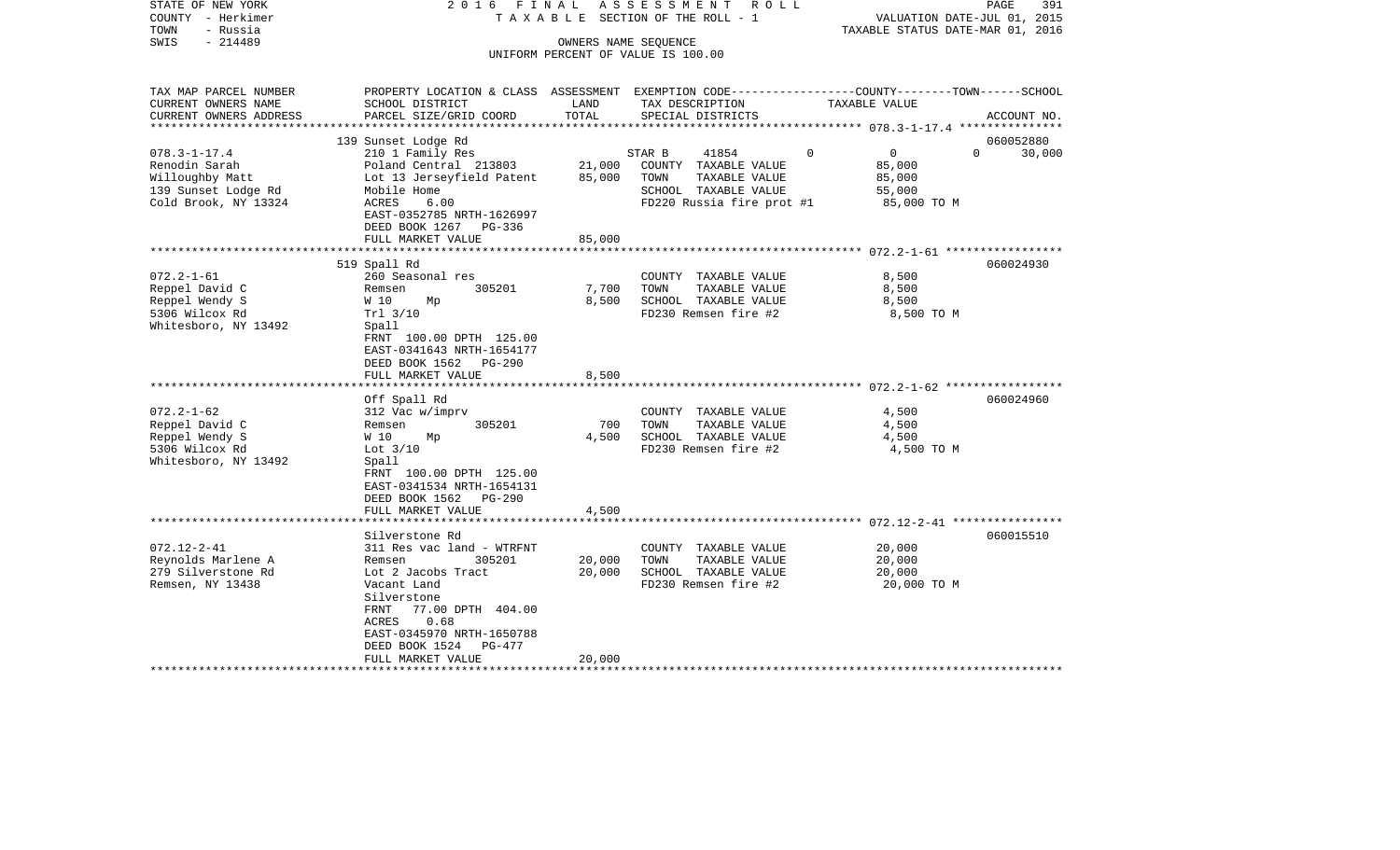| - Russia<br>TAXABLE STATUS DATE-MAR 01, 2016<br>TOWN<br>SWIS<br>$-214489$<br>OWNERS NAME SEQUENCE<br>UNIFORM PERCENT OF VALUE IS 100.00<br>TAX MAP PARCEL NUMBER<br>PROPERTY LOCATION & CLASS ASSESSMENT EXEMPTION CODE----------------COUNTY-------TOWN------SCHOOL<br>CURRENT OWNERS NAME<br>SCHOOL DISTRICT<br>LAND<br>TAX DESCRIPTION<br>TAXABLE VALUE |        |
|------------------------------------------------------------------------------------------------------------------------------------------------------------------------------------------------------------------------------------------------------------------------------------------------------------------------------------------------------------|--------|
|                                                                                                                                                                                                                                                                                                                                                            |        |
|                                                                                                                                                                                                                                                                                                                                                            |        |
|                                                                                                                                                                                                                                                                                                                                                            |        |
|                                                                                                                                                                                                                                                                                                                                                            |        |
|                                                                                                                                                                                                                                                                                                                                                            |        |
| TOTAL<br>CURRENT OWNERS ADDRESS<br>PARCEL SIZE/GRID COORD<br>SPECIAL DISTRICTS<br>ACCOUNT NO.<br>*********************                                                                                                                                                                                                                                     |        |
| 060007830<br>279 Silverstone Rd                                                                                                                                                                                                                                                                                                                            |        |
| $072.12 - 2 - 42$<br>$\mathbf 0$<br>$\Omega$<br>210 1 Family Res - WTRFNT<br>STAR B<br>41854<br>$\Omega$                                                                                                                                                                                                                                                   | 30,000 |
| 39,800<br>Reynolds Marlene A<br>COUNTY TAXABLE VALUE<br>100,000<br>Remsen<br>305201                                                                                                                                                                                                                                                                        |        |
| 279 Silverstone Rd<br>Lot 2 Jacobs Tract<br>100,000<br>TOWN<br>TAXABLE VALUE<br>100,000                                                                                                                                                                                                                                                                    |        |
| Remsen, NY 13438<br>SCHOOL TAXABLE VALUE<br>Camp<br>70,000                                                                                                                                                                                                                                                                                                 |        |
| Silverstone<br>FD230 Remsen fire #2<br>100,000 TO M                                                                                                                                                                                                                                                                                                        |        |
| FRNT<br>77.00 DPTH 424.00                                                                                                                                                                                                                                                                                                                                  |        |
| <b>ACRES</b><br>0.74                                                                                                                                                                                                                                                                                                                                       |        |
| EAST-0345927 NRTH-1650732                                                                                                                                                                                                                                                                                                                                  |        |
| DEED BOOK 1524<br>PG-477                                                                                                                                                                                                                                                                                                                                   |        |
| FULL MARKET VALUE<br>100,000                                                                                                                                                                                                                                                                                                                               |        |
|                                                                                                                                                                                                                                                                                                                                                            |        |
| Spall Rd<br>060019685                                                                                                                                                                                                                                                                                                                                      |        |
| $072.2 - 1 - 78$<br>314 Rural vac<10<br>11,300<br>COUNTY TAXABLE VALUE                                                                                                                                                                                                                                                                                     |        |
| 305201<br>11,300<br>11,300<br>Reynolds Robin R<br>TOWN<br>TAXABLE VALUE<br>Remsen                                                                                                                                                                                                                                                                          |        |
| 11,300<br>SCHOOL TAXABLE VALUE<br>820 Wheelertown Rd<br>mobile home<br>11,300                                                                                                                                                                                                                                                                              |        |
| FRNT 200.00 DPTH<br>FD230 Remsen fire #2<br>Remsen, NY 13438<br>11,300 TO M                                                                                                                                                                                                                                                                                |        |
| 5.20<br>ACRES                                                                                                                                                                                                                                                                                                                                              |        |
| EAST-0342309 NRTH-1653465                                                                                                                                                                                                                                                                                                                                  |        |
| DEED BOOK 942<br>PG-667                                                                                                                                                                                                                                                                                                                                    |        |
| FULL MARKET VALUE<br>11,300                                                                                                                                                                                                                                                                                                                                |        |
|                                                                                                                                                                                                                                                                                                                                                            |        |
| Topper Rd<br>060007160                                                                                                                                                                                                                                                                                                                                     |        |
| $077.11 - 1 - 10$<br>28,500<br>260 Seasonal res<br>COUNTY TAXABLE VALUE                                                                                                                                                                                                                                                                                    |        |
| Richard Cynthia N<br>13,200<br>TAXABLE VALUE<br>28,500<br>Poland Central 213803<br>TOWN                                                                                                                                                                                                                                                                    |        |
| 28,500<br>9430 James Rd<br>Lot 14 Jerseyfield Patent<br>SCHOOL TAXABLE VALUE<br>28,500                                                                                                                                                                                                                                                                     |        |
| Remsen, NY 13438<br>Vacant Land<br>FD220 Russia fire prot #1<br>28,500 TO M                                                                                                                                                                                                                                                                                |        |
| FRNT 181.70 DPTH 182.50                                                                                                                                                                                                                                                                                                                                    |        |
| ACRES<br>0.66                                                                                                                                                                                                                                                                                                                                              |        |
| EAST-0342327 NRTH-1634126                                                                                                                                                                                                                                                                                                                                  |        |
| DEED BOOK 821<br>PG-382                                                                                                                                                                                                                                                                                                                                    |        |
| 28,500<br>FULL MARKET VALUE                                                                                                                                                                                                                                                                                                                                |        |
|                                                                                                                                                                                                                                                                                                                                                            |        |
| 060044050<br>Topper Rd                                                                                                                                                                                                                                                                                                                                     |        |
| $077.11 - 1 - 11$<br>311 Res vac land - WTRFNT<br>COUNTY TAXABLE VALUE<br>800                                                                                                                                                                                                                                                                              |        |
| 800<br>Richard Cynthia N<br>Poland Central 213803<br>800<br>TOWN<br>TAXABLE VALUE                                                                                                                                                                                                                                                                          |        |
| 9430 James Rd<br>800<br>SCHOOL TAXABLE VALUE<br>800<br>Lot 14 Jerseyfield Patent                                                                                                                                                                                                                                                                           |        |
| Remsen, NY 13438<br>Bldg<br>FD220 Russia fire prot #1<br>800 TO M                                                                                                                                                                                                                                                                                          |        |
| FRNT 100.00 DPTH 121.00                                                                                                                                                                                                                                                                                                                                    |        |
| 0.27<br>ACRES                                                                                                                                                                                                                                                                                                                                              |        |
| EAST-0342446 NRTH-1634105                                                                                                                                                                                                                                                                                                                                  |        |
| DEED BOOK 821<br>PG-382                                                                                                                                                                                                                                                                                                                                    |        |
| FULL MARKET VALUE<br>800                                                                                                                                                                                                                                                                                                                                   |        |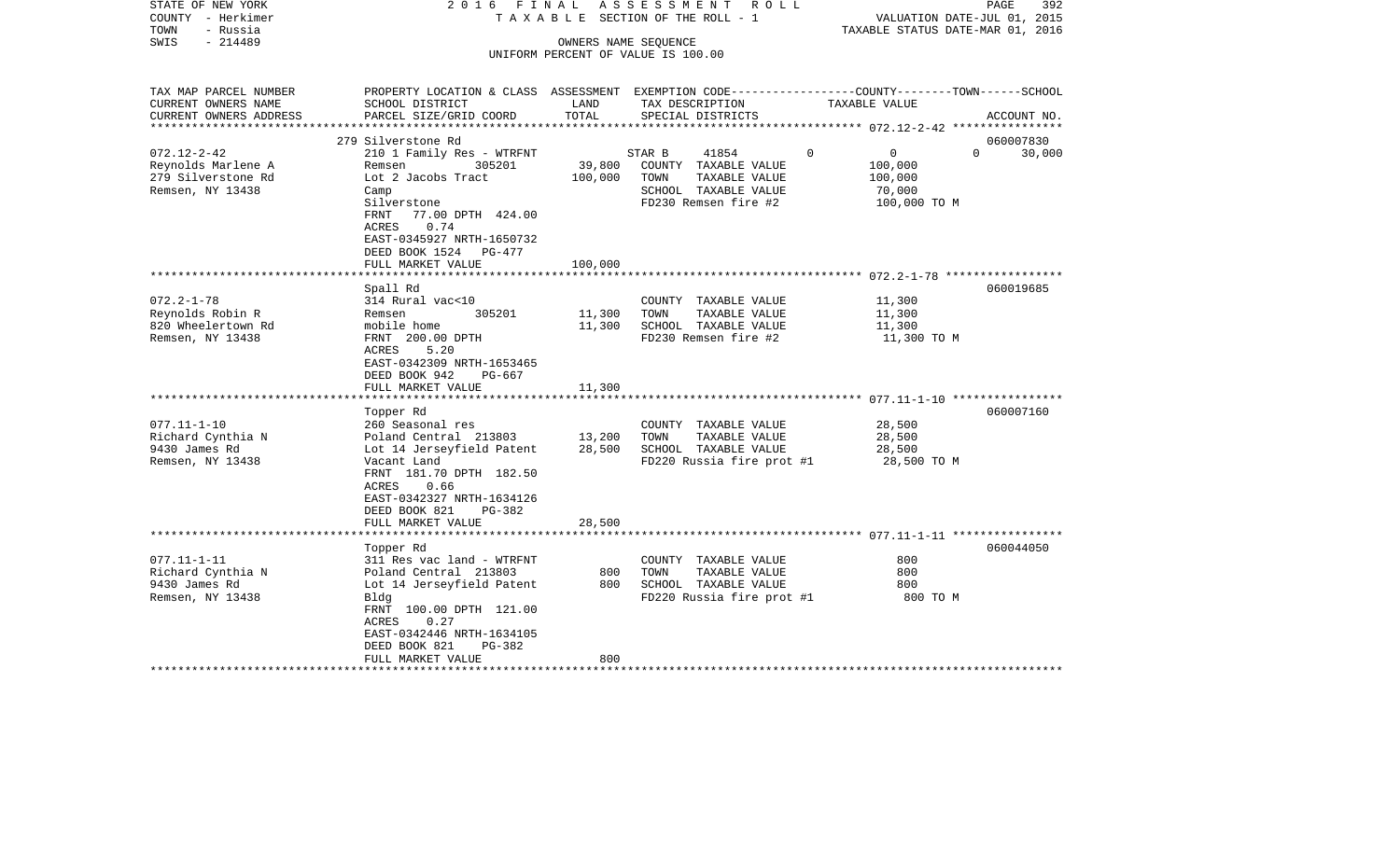| TAXABLE STATUS DATE-MAR 01, 2016<br>$-214489$<br>SWIS<br>OWNERS NAME SEQUENCE<br>UNIFORM PERCENT OF VALUE IS 100.00<br>TAX MAP PARCEL NUMBER<br>PROPERTY LOCATION & CLASS ASSESSMENT EXEMPTION CODE---------------COUNTY-------TOWN------SCHOOL<br>CURRENT OWNERS NAME<br>SCHOOL DISTRICT<br>TAXABLE VALUE<br>LAND<br>TAX DESCRIPTION<br>TOTAL<br>CURRENT OWNERS ADDRESS<br>PARCEL SIZE/GRID COORD<br>SPECIAL DISTRICTS<br>ACCOUNT NO.<br>************************<br>123 Dover Rd<br>060018030<br>$082.2 - 1 - 44$<br>0<br>210 1 Family Res<br>STAR B<br>41854<br>0<br>$\Omega$<br>30,000<br>Richard Jennifer D<br>Holland Patent 305801<br>27,500<br>COUNTY TAXABLE VALUE<br>213,000<br>Malpezzi Robert J<br>Lot 103 Royal Grant<br>213,000<br>TOWN<br>TAXABLE VALUE<br>213,000<br>123 Dover Rd<br>SCHOOL TAXABLE VALUE<br>House Garage<br>183,000<br>Barneveld, NY 13304<br>FD220 Russia fire prot #1<br>213,000 TO M<br>Dover<br>ACRES<br>1.74<br>EAST-0316999 NRTH-1617538<br>DEED BOOK 1516<br>PG-427<br>FULL MARKET VALUE<br>213,000<br>060003960<br>5081 Military Rd<br>$083.4 - 1 - 56$<br>53,000<br>210 1 Family Res<br>COUNTY TAXABLE VALUE<br>Richmond Anne Kerlo<br>Poland Central 213803<br>12,600<br>TOWN<br>TAXABLE VALUE<br>53,000<br>Richmond Nathaniel I<br>53,000<br>Lot 70 Royal Grant<br>SCHOOL TAXABLE VALUE<br>53,000<br>396 Dover Rd<br>House Gar Shed<br>FD220 Russia fire prot #1<br>53,000 TO M<br>Barneveld, NY 13304<br>ACRES<br>1.04<br>EAST-0337539 NRTH-1612209<br>DEED BOOK 1526 PG-505<br>FULL MARKET VALUE<br>53,000<br>396 Dover Rd<br>060003060<br>$082.2 - 1 - 4.2$<br>0<br>$\Omega$<br>210 1 Family Res<br>STAR B<br>41854<br>$\Omega$<br>30,000<br>Richmond Nathaniel I<br>Poland Central 213803<br>34,000<br>COUNTY TAXABLE VALUE<br>299,000<br>Lots 105 & 115 Royal Gran<br>Kerleo Anne<br>299,000<br>TOWN<br>TAXABLE VALUE<br>299,000<br>396 Dover Rd<br>SCHOOL TAXABLE VALUE<br>269,000<br>House Barn<br>FRNT 544.00 DPTH<br>Barneveld, NY 13304<br>FD220 Russia fire prot #1<br>299,000 TO M<br>ACRES<br>4.20 BANK<br>135<br>EAST-0320334 NRTH-1620354<br>DEED BOOK 1287 PG-431<br>FULL MARKET VALUE<br>299,000<br>Dover Rd<br>$082.2 - 1 - 33.3$<br>314 Rural vac<10<br>1,000<br>COUNTY TAXABLE VALUE<br>Richmond Nathaniel I<br>Holland Patent 305801<br>1,000<br>TOWN<br>TAXABLE VALUE<br>1,000<br>Kerleo Anne<br>78.00 DPTH 468.00<br>1,000<br>SCHOOL TAXABLE VALUE<br>1,000<br>FRNT<br>396 Dover Rd<br>FD220 Russia fire prot #1<br>1,000 TO M<br>BANK<br>135<br>Barneveld, NY 13304<br>EAST-0320028 NRTH-1620270<br>DEED BOOK 1287<br>PG-431<br>FULL MARKET VALUE<br>1,000<br>060023970<br>Dan Davis Rd<br>$084.3 - 2 - 10$<br>314 Rural vac<10<br>12,200<br>COUNTY TAXABLE VALUE<br>Rickard Barry D<br>Poland Central 213803<br>12,200<br>TOWN<br>TAXABLE VALUE<br>12,200<br>Rickard Connie C<br>12,200<br>Lot 83 Royal Grant<br>SCHOOL TAXABLE VALUE<br>12,200<br>131 Overlook Dr<br>FD220 Russia fire prot #1<br>12,200 TO M<br>Vacant Land<br>Horseheads, NY 14845<br>FRNT 1336.50 DPTH<br>5.80<br>ACRES<br>EAST-0350346 NRTH-1616080<br>DEED BOOK 1413<br>PG-256<br>12,200<br>FULL MARKET VALUE | STATE OF NEW YORK<br>COUNTY - Herkimer<br>TOWN<br>- Russia | 2016 FINAL | A S S E S S M E N T R O L L<br>T A X A B L E SECTION OF THE ROLL - 1 | 393<br>PAGE<br>VALUATION DATE-JUL 01, 2015 |
|----------------------------------------------------------------------------------------------------------------------------------------------------------------------------------------------------------------------------------------------------------------------------------------------------------------------------------------------------------------------------------------------------------------------------------------------------------------------------------------------------------------------------------------------------------------------------------------------------------------------------------------------------------------------------------------------------------------------------------------------------------------------------------------------------------------------------------------------------------------------------------------------------------------------------------------------------------------------------------------------------------------------------------------------------------------------------------------------------------------------------------------------------------------------------------------------------------------------------------------------------------------------------------------------------------------------------------------------------------------------------------------------------------------------------------------------------------------------------------------------------------------------------------------------------------------------------------------------------------------------------------------------------------------------------------------------------------------------------------------------------------------------------------------------------------------------------------------------------------------------------------------------------------------------------------------------------------------------------------------------------------------------------------------------------------------------------------------------------------------------------------------------------------------------------------------------------------------------------------------------------------------------------------------------------------------------------------------------------------------------------------------------------------------------------------------------------------------------------------------------------------------------------------------------------------------------------------------------------------------------------------------------------------------------------------------------------------------------------------------------------------------------------------------------------------------------------------------------------------------------------------------------------------------------------------------------------------------------------------------------------------------------------------------------------------------------------------------------------------------------------------------------------------|------------------------------------------------------------|------------|----------------------------------------------------------------------|--------------------------------------------|
|                                                                                                                                                                                                                                                                                                                                                                                                                                                                                                                                                                                                                                                                                                                                                                                                                                                                                                                                                                                                                                                                                                                                                                                                                                                                                                                                                                                                                                                                                                                                                                                                                                                                                                                                                                                                                                                                                                                                                                                                                                                                                                                                                                                                                                                                                                                                                                                                                                                                                                                                                                                                                                                                                                                                                                                                                                                                                                                                                                                                                                                                                                                                                          |                                                            |            |                                                                      |                                            |
|                                                                                                                                                                                                                                                                                                                                                                                                                                                                                                                                                                                                                                                                                                                                                                                                                                                                                                                                                                                                                                                                                                                                                                                                                                                                                                                                                                                                                                                                                                                                                                                                                                                                                                                                                                                                                                                                                                                                                                                                                                                                                                                                                                                                                                                                                                                                                                                                                                                                                                                                                                                                                                                                                                                                                                                                                                                                                                                                                                                                                                                                                                                                                          |                                                            |            |                                                                      |                                            |
|                                                                                                                                                                                                                                                                                                                                                                                                                                                                                                                                                                                                                                                                                                                                                                                                                                                                                                                                                                                                                                                                                                                                                                                                                                                                                                                                                                                                                                                                                                                                                                                                                                                                                                                                                                                                                                                                                                                                                                                                                                                                                                                                                                                                                                                                                                                                                                                                                                                                                                                                                                                                                                                                                                                                                                                                                                                                                                                                                                                                                                                                                                                                                          |                                                            |            |                                                                      |                                            |
|                                                                                                                                                                                                                                                                                                                                                                                                                                                                                                                                                                                                                                                                                                                                                                                                                                                                                                                                                                                                                                                                                                                                                                                                                                                                                                                                                                                                                                                                                                                                                                                                                                                                                                                                                                                                                                                                                                                                                                                                                                                                                                                                                                                                                                                                                                                                                                                                                                                                                                                                                                                                                                                                                                                                                                                                                                                                                                                                                                                                                                                                                                                                                          |                                                            |            |                                                                      |                                            |
|                                                                                                                                                                                                                                                                                                                                                                                                                                                                                                                                                                                                                                                                                                                                                                                                                                                                                                                                                                                                                                                                                                                                                                                                                                                                                                                                                                                                                                                                                                                                                                                                                                                                                                                                                                                                                                                                                                                                                                                                                                                                                                                                                                                                                                                                                                                                                                                                                                                                                                                                                                                                                                                                                                                                                                                                                                                                                                                                                                                                                                                                                                                                                          |                                                            |            |                                                                      |                                            |
|                                                                                                                                                                                                                                                                                                                                                                                                                                                                                                                                                                                                                                                                                                                                                                                                                                                                                                                                                                                                                                                                                                                                                                                                                                                                                                                                                                                                                                                                                                                                                                                                                                                                                                                                                                                                                                                                                                                                                                                                                                                                                                                                                                                                                                                                                                                                                                                                                                                                                                                                                                                                                                                                                                                                                                                                                                                                                                                                                                                                                                                                                                                                                          |                                                            |            |                                                                      |                                            |
|                                                                                                                                                                                                                                                                                                                                                                                                                                                                                                                                                                                                                                                                                                                                                                                                                                                                                                                                                                                                                                                                                                                                                                                                                                                                                                                                                                                                                                                                                                                                                                                                                                                                                                                                                                                                                                                                                                                                                                                                                                                                                                                                                                                                                                                                                                                                                                                                                                                                                                                                                                                                                                                                                                                                                                                                                                                                                                                                                                                                                                                                                                                                                          |                                                            |            |                                                                      |                                            |
|                                                                                                                                                                                                                                                                                                                                                                                                                                                                                                                                                                                                                                                                                                                                                                                                                                                                                                                                                                                                                                                                                                                                                                                                                                                                                                                                                                                                                                                                                                                                                                                                                                                                                                                                                                                                                                                                                                                                                                                                                                                                                                                                                                                                                                                                                                                                                                                                                                                                                                                                                                                                                                                                                                                                                                                                                                                                                                                                                                                                                                                                                                                                                          |                                                            |            |                                                                      |                                            |
|                                                                                                                                                                                                                                                                                                                                                                                                                                                                                                                                                                                                                                                                                                                                                                                                                                                                                                                                                                                                                                                                                                                                                                                                                                                                                                                                                                                                                                                                                                                                                                                                                                                                                                                                                                                                                                                                                                                                                                                                                                                                                                                                                                                                                                                                                                                                                                                                                                                                                                                                                                                                                                                                                                                                                                                                                                                                                                                                                                                                                                                                                                                                                          |                                                            |            |                                                                      |                                            |
|                                                                                                                                                                                                                                                                                                                                                                                                                                                                                                                                                                                                                                                                                                                                                                                                                                                                                                                                                                                                                                                                                                                                                                                                                                                                                                                                                                                                                                                                                                                                                                                                                                                                                                                                                                                                                                                                                                                                                                                                                                                                                                                                                                                                                                                                                                                                                                                                                                                                                                                                                                                                                                                                                                                                                                                                                                                                                                                                                                                                                                                                                                                                                          |                                                            |            |                                                                      |                                            |
|                                                                                                                                                                                                                                                                                                                                                                                                                                                                                                                                                                                                                                                                                                                                                                                                                                                                                                                                                                                                                                                                                                                                                                                                                                                                                                                                                                                                                                                                                                                                                                                                                                                                                                                                                                                                                                                                                                                                                                                                                                                                                                                                                                                                                                                                                                                                                                                                                                                                                                                                                                                                                                                                                                                                                                                                                                                                                                                                                                                                                                                                                                                                                          |                                                            |            |                                                                      |                                            |
|                                                                                                                                                                                                                                                                                                                                                                                                                                                                                                                                                                                                                                                                                                                                                                                                                                                                                                                                                                                                                                                                                                                                                                                                                                                                                                                                                                                                                                                                                                                                                                                                                                                                                                                                                                                                                                                                                                                                                                                                                                                                                                                                                                                                                                                                                                                                                                                                                                                                                                                                                                                                                                                                                                                                                                                                                                                                                                                                                                                                                                                                                                                                                          |                                                            |            |                                                                      |                                            |
|                                                                                                                                                                                                                                                                                                                                                                                                                                                                                                                                                                                                                                                                                                                                                                                                                                                                                                                                                                                                                                                                                                                                                                                                                                                                                                                                                                                                                                                                                                                                                                                                                                                                                                                                                                                                                                                                                                                                                                                                                                                                                                                                                                                                                                                                                                                                                                                                                                                                                                                                                                                                                                                                                                                                                                                                                                                                                                                                                                                                                                                                                                                                                          |                                                            |            |                                                                      |                                            |
|                                                                                                                                                                                                                                                                                                                                                                                                                                                                                                                                                                                                                                                                                                                                                                                                                                                                                                                                                                                                                                                                                                                                                                                                                                                                                                                                                                                                                                                                                                                                                                                                                                                                                                                                                                                                                                                                                                                                                                                                                                                                                                                                                                                                                                                                                                                                                                                                                                                                                                                                                                                                                                                                                                                                                                                                                                                                                                                                                                                                                                                                                                                                                          |                                                            |            |                                                                      |                                            |
|                                                                                                                                                                                                                                                                                                                                                                                                                                                                                                                                                                                                                                                                                                                                                                                                                                                                                                                                                                                                                                                                                                                                                                                                                                                                                                                                                                                                                                                                                                                                                                                                                                                                                                                                                                                                                                                                                                                                                                                                                                                                                                                                                                                                                                                                                                                                                                                                                                                                                                                                                                                                                                                                                                                                                                                                                                                                                                                                                                                                                                                                                                                                                          |                                                            |            |                                                                      |                                            |
|                                                                                                                                                                                                                                                                                                                                                                                                                                                                                                                                                                                                                                                                                                                                                                                                                                                                                                                                                                                                                                                                                                                                                                                                                                                                                                                                                                                                                                                                                                                                                                                                                                                                                                                                                                                                                                                                                                                                                                                                                                                                                                                                                                                                                                                                                                                                                                                                                                                                                                                                                                                                                                                                                                                                                                                                                                                                                                                                                                                                                                                                                                                                                          |                                                            |            |                                                                      |                                            |
|                                                                                                                                                                                                                                                                                                                                                                                                                                                                                                                                                                                                                                                                                                                                                                                                                                                                                                                                                                                                                                                                                                                                                                                                                                                                                                                                                                                                                                                                                                                                                                                                                                                                                                                                                                                                                                                                                                                                                                                                                                                                                                                                                                                                                                                                                                                                                                                                                                                                                                                                                                                                                                                                                                                                                                                                                                                                                                                                                                                                                                                                                                                                                          |                                                            |            |                                                                      |                                            |
|                                                                                                                                                                                                                                                                                                                                                                                                                                                                                                                                                                                                                                                                                                                                                                                                                                                                                                                                                                                                                                                                                                                                                                                                                                                                                                                                                                                                                                                                                                                                                                                                                                                                                                                                                                                                                                                                                                                                                                                                                                                                                                                                                                                                                                                                                                                                                                                                                                                                                                                                                                                                                                                                                                                                                                                                                                                                                                                                                                                                                                                                                                                                                          |                                                            |            |                                                                      |                                            |
|                                                                                                                                                                                                                                                                                                                                                                                                                                                                                                                                                                                                                                                                                                                                                                                                                                                                                                                                                                                                                                                                                                                                                                                                                                                                                                                                                                                                                                                                                                                                                                                                                                                                                                                                                                                                                                                                                                                                                                                                                                                                                                                                                                                                                                                                                                                                                                                                                                                                                                                                                                                                                                                                                                                                                                                                                                                                                                                                                                                                                                                                                                                                                          |                                                            |            |                                                                      |                                            |
|                                                                                                                                                                                                                                                                                                                                                                                                                                                                                                                                                                                                                                                                                                                                                                                                                                                                                                                                                                                                                                                                                                                                                                                                                                                                                                                                                                                                                                                                                                                                                                                                                                                                                                                                                                                                                                                                                                                                                                                                                                                                                                                                                                                                                                                                                                                                                                                                                                                                                                                                                                                                                                                                                                                                                                                                                                                                                                                                                                                                                                                                                                                                                          |                                                            |            |                                                                      |                                            |
|                                                                                                                                                                                                                                                                                                                                                                                                                                                                                                                                                                                                                                                                                                                                                                                                                                                                                                                                                                                                                                                                                                                                                                                                                                                                                                                                                                                                                                                                                                                                                                                                                                                                                                                                                                                                                                                                                                                                                                                                                                                                                                                                                                                                                                                                                                                                                                                                                                                                                                                                                                                                                                                                                                                                                                                                                                                                                                                                                                                                                                                                                                                                                          |                                                            |            |                                                                      |                                            |
|                                                                                                                                                                                                                                                                                                                                                                                                                                                                                                                                                                                                                                                                                                                                                                                                                                                                                                                                                                                                                                                                                                                                                                                                                                                                                                                                                                                                                                                                                                                                                                                                                                                                                                                                                                                                                                                                                                                                                                                                                                                                                                                                                                                                                                                                                                                                                                                                                                                                                                                                                                                                                                                                                                                                                                                                                                                                                                                                                                                                                                                                                                                                                          |                                                            |            |                                                                      |                                            |
|                                                                                                                                                                                                                                                                                                                                                                                                                                                                                                                                                                                                                                                                                                                                                                                                                                                                                                                                                                                                                                                                                                                                                                                                                                                                                                                                                                                                                                                                                                                                                                                                                                                                                                                                                                                                                                                                                                                                                                                                                                                                                                                                                                                                                                                                                                                                                                                                                                                                                                                                                                                                                                                                                                                                                                                                                                                                                                                                                                                                                                                                                                                                                          |                                                            |            |                                                                      |                                            |
|                                                                                                                                                                                                                                                                                                                                                                                                                                                                                                                                                                                                                                                                                                                                                                                                                                                                                                                                                                                                                                                                                                                                                                                                                                                                                                                                                                                                                                                                                                                                                                                                                                                                                                                                                                                                                                                                                                                                                                                                                                                                                                                                                                                                                                                                                                                                                                                                                                                                                                                                                                                                                                                                                                                                                                                                                                                                                                                                                                                                                                                                                                                                                          |                                                            |            |                                                                      |                                            |
|                                                                                                                                                                                                                                                                                                                                                                                                                                                                                                                                                                                                                                                                                                                                                                                                                                                                                                                                                                                                                                                                                                                                                                                                                                                                                                                                                                                                                                                                                                                                                                                                                                                                                                                                                                                                                                                                                                                                                                                                                                                                                                                                                                                                                                                                                                                                                                                                                                                                                                                                                                                                                                                                                                                                                                                                                                                                                                                                                                                                                                                                                                                                                          |                                                            |            |                                                                      |                                            |
|                                                                                                                                                                                                                                                                                                                                                                                                                                                                                                                                                                                                                                                                                                                                                                                                                                                                                                                                                                                                                                                                                                                                                                                                                                                                                                                                                                                                                                                                                                                                                                                                                                                                                                                                                                                                                                                                                                                                                                                                                                                                                                                                                                                                                                                                                                                                                                                                                                                                                                                                                                                                                                                                                                                                                                                                                                                                                                                                                                                                                                                                                                                                                          |                                                            |            |                                                                      |                                            |
|                                                                                                                                                                                                                                                                                                                                                                                                                                                                                                                                                                                                                                                                                                                                                                                                                                                                                                                                                                                                                                                                                                                                                                                                                                                                                                                                                                                                                                                                                                                                                                                                                                                                                                                                                                                                                                                                                                                                                                                                                                                                                                                                                                                                                                                                                                                                                                                                                                                                                                                                                                                                                                                                                                                                                                                                                                                                                                                                                                                                                                                                                                                                                          |                                                            |            |                                                                      |                                            |
|                                                                                                                                                                                                                                                                                                                                                                                                                                                                                                                                                                                                                                                                                                                                                                                                                                                                                                                                                                                                                                                                                                                                                                                                                                                                                                                                                                                                                                                                                                                                                                                                                                                                                                                                                                                                                                                                                                                                                                                                                                                                                                                                                                                                                                                                                                                                                                                                                                                                                                                                                                                                                                                                                                                                                                                                                                                                                                                                                                                                                                                                                                                                                          |                                                            |            |                                                                      |                                            |
|                                                                                                                                                                                                                                                                                                                                                                                                                                                                                                                                                                                                                                                                                                                                                                                                                                                                                                                                                                                                                                                                                                                                                                                                                                                                                                                                                                                                                                                                                                                                                                                                                                                                                                                                                                                                                                                                                                                                                                                                                                                                                                                                                                                                                                                                                                                                                                                                                                                                                                                                                                                                                                                                                                                                                                                                                                                                                                                                                                                                                                                                                                                                                          |                                                            |            |                                                                      |                                            |
|                                                                                                                                                                                                                                                                                                                                                                                                                                                                                                                                                                                                                                                                                                                                                                                                                                                                                                                                                                                                                                                                                                                                                                                                                                                                                                                                                                                                                                                                                                                                                                                                                                                                                                                                                                                                                                                                                                                                                                                                                                                                                                                                                                                                                                                                                                                                                                                                                                                                                                                                                                                                                                                                                                                                                                                                                                                                                                                                                                                                                                                                                                                                                          |                                                            |            |                                                                      |                                            |
|                                                                                                                                                                                                                                                                                                                                                                                                                                                                                                                                                                                                                                                                                                                                                                                                                                                                                                                                                                                                                                                                                                                                                                                                                                                                                                                                                                                                                                                                                                                                                                                                                                                                                                                                                                                                                                                                                                                                                                                                                                                                                                                                                                                                                                                                                                                                                                                                                                                                                                                                                                                                                                                                                                                                                                                                                                                                                                                                                                                                                                                                                                                                                          |                                                            |            |                                                                      |                                            |
|                                                                                                                                                                                                                                                                                                                                                                                                                                                                                                                                                                                                                                                                                                                                                                                                                                                                                                                                                                                                                                                                                                                                                                                                                                                                                                                                                                                                                                                                                                                                                                                                                                                                                                                                                                                                                                                                                                                                                                                                                                                                                                                                                                                                                                                                                                                                                                                                                                                                                                                                                                                                                                                                                                                                                                                                                                                                                                                                                                                                                                                                                                                                                          |                                                            |            |                                                                      |                                            |
|                                                                                                                                                                                                                                                                                                                                                                                                                                                                                                                                                                                                                                                                                                                                                                                                                                                                                                                                                                                                                                                                                                                                                                                                                                                                                                                                                                                                                                                                                                                                                                                                                                                                                                                                                                                                                                                                                                                                                                                                                                                                                                                                                                                                                                                                                                                                                                                                                                                                                                                                                                                                                                                                                                                                                                                                                                                                                                                                                                                                                                                                                                                                                          |                                                            |            |                                                                      |                                            |
|                                                                                                                                                                                                                                                                                                                                                                                                                                                                                                                                                                                                                                                                                                                                                                                                                                                                                                                                                                                                                                                                                                                                                                                                                                                                                                                                                                                                                                                                                                                                                                                                                                                                                                                                                                                                                                                                                                                                                                                                                                                                                                                                                                                                                                                                                                                                                                                                                                                                                                                                                                                                                                                                                                                                                                                                                                                                                                                                                                                                                                                                                                                                                          |                                                            |            |                                                                      |                                            |
|                                                                                                                                                                                                                                                                                                                                                                                                                                                                                                                                                                                                                                                                                                                                                                                                                                                                                                                                                                                                                                                                                                                                                                                                                                                                                                                                                                                                                                                                                                                                                                                                                                                                                                                                                                                                                                                                                                                                                                                                                                                                                                                                                                                                                                                                                                                                                                                                                                                                                                                                                                                                                                                                                                                                                                                                                                                                                                                                                                                                                                                                                                                                                          |                                                            |            |                                                                      |                                            |
|                                                                                                                                                                                                                                                                                                                                                                                                                                                                                                                                                                                                                                                                                                                                                                                                                                                                                                                                                                                                                                                                                                                                                                                                                                                                                                                                                                                                                                                                                                                                                                                                                                                                                                                                                                                                                                                                                                                                                                                                                                                                                                                                                                                                                                                                                                                                                                                                                                                                                                                                                                                                                                                                                                                                                                                                                                                                                                                                                                                                                                                                                                                                                          |                                                            |            |                                                                      |                                            |
|                                                                                                                                                                                                                                                                                                                                                                                                                                                                                                                                                                                                                                                                                                                                                                                                                                                                                                                                                                                                                                                                                                                                                                                                                                                                                                                                                                                                                                                                                                                                                                                                                                                                                                                                                                                                                                                                                                                                                                                                                                                                                                                                                                                                                                                                                                                                                                                                                                                                                                                                                                                                                                                                                                                                                                                                                                                                                                                                                                                                                                                                                                                                                          |                                                            |            |                                                                      |                                            |
|                                                                                                                                                                                                                                                                                                                                                                                                                                                                                                                                                                                                                                                                                                                                                                                                                                                                                                                                                                                                                                                                                                                                                                                                                                                                                                                                                                                                                                                                                                                                                                                                                                                                                                                                                                                                                                                                                                                                                                                                                                                                                                                                                                                                                                                                                                                                                                                                                                                                                                                                                                                                                                                                                                                                                                                                                                                                                                                                                                                                                                                                                                                                                          |                                                            |            |                                                                      |                                            |
|                                                                                                                                                                                                                                                                                                                                                                                                                                                                                                                                                                                                                                                                                                                                                                                                                                                                                                                                                                                                                                                                                                                                                                                                                                                                                                                                                                                                                                                                                                                                                                                                                                                                                                                                                                                                                                                                                                                                                                                                                                                                                                                                                                                                                                                                                                                                                                                                                                                                                                                                                                                                                                                                                                                                                                                                                                                                                                                                                                                                                                                                                                                                                          |                                                            |            |                                                                      |                                            |
|                                                                                                                                                                                                                                                                                                                                                                                                                                                                                                                                                                                                                                                                                                                                                                                                                                                                                                                                                                                                                                                                                                                                                                                                                                                                                                                                                                                                                                                                                                                                                                                                                                                                                                                                                                                                                                                                                                                                                                                                                                                                                                                                                                                                                                                                                                                                                                                                                                                                                                                                                                                                                                                                                                                                                                                                                                                                                                                                                                                                                                                                                                                                                          |                                                            |            |                                                                      |                                            |
|                                                                                                                                                                                                                                                                                                                                                                                                                                                                                                                                                                                                                                                                                                                                                                                                                                                                                                                                                                                                                                                                                                                                                                                                                                                                                                                                                                                                                                                                                                                                                                                                                                                                                                                                                                                                                                                                                                                                                                                                                                                                                                                                                                                                                                                                                                                                                                                                                                                                                                                                                                                                                                                                                                                                                                                                                                                                                                                                                                                                                                                                                                                                                          |                                                            |            |                                                                      |                                            |
|                                                                                                                                                                                                                                                                                                                                                                                                                                                                                                                                                                                                                                                                                                                                                                                                                                                                                                                                                                                                                                                                                                                                                                                                                                                                                                                                                                                                                                                                                                                                                                                                                                                                                                                                                                                                                                                                                                                                                                                                                                                                                                                                                                                                                                                                                                                                                                                                                                                                                                                                                                                                                                                                                                                                                                                                                                                                                                                                                                                                                                                                                                                                                          |                                                            |            |                                                                      |                                            |
|                                                                                                                                                                                                                                                                                                                                                                                                                                                                                                                                                                                                                                                                                                                                                                                                                                                                                                                                                                                                                                                                                                                                                                                                                                                                                                                                                                                                                                                                                                                                                                                                                                                                                                                                                                                                                                                                                                                                                                                                                                                                                                                                                                                                                                                                                                                                                                                                                                                                                                                                                                                                                                                                                                                                                                                                                                                                                                                                                                                                                                                                                                                                                          |                                                            |            |                                                                      |                                            |
|                                                                                                                                                                                                                                                                                                                                                                                                                                                                                                                                                                                                                                                                                                                                                                                                                                                                                                                                                                                                                                                                                                                                                                                                                                                                                                                                                                                                                                                                                                                                                                                                                                                                                                                                                                                                                                                                                                                                                                                                                                                                                                                                                                                                                                                                                                                                                                                                                                                                                                                                                                                                                                                                                                                                                                                                                                                                                                                                                                                                                                                                                                                                                          |                                                            |            |                                                                      |                                            |
|                                                                                                                                                                                                                                                                                                                                                                                                                                                                                                                                                                                                                                                                                                                                                                                                                                                                                                                                                                                                                                                                                                                                                                                                                                                                                                                                                                                                                                                                                                                                                                                                                                                                                                                                                                                                                                                                                                                                                                                                                                                                                                                                                                                                                                                                                                                                                                                                                                                                                                                                                                                                                                                                                                                                                                                                                                                                                                                                                                                                                                                                                                                                                          |                                                            |            |                                                                      |                                            |
|                                                                                                                                                                                                                                                                                                                                                                                                                                                                                                                                                                                                                                                                                                                                                                                                                                                                                                                                                                                                                                                                                                                                                                                                                                                                                                                                                                                                                                                                                                                                                                                                                                                                                                                                                                                                                                                                                                                                                                                                                                                                                                                                                                                                                                                                                                                                                                                                                                                                                                                                                                                                                                                                                                                                                                                                                                                                                                                                                                                                                                                                                                                                                          |                                                            |            |                                                                      |                                            |
|                                                                                                                                                                                                                                                                                                                                                                                                                                                                                                                                                                                                                                                                                                                                                                                                                                                                                                                                                                                                                                                                                                                                                                                                                                                                                                                                                                                                                                                                                                                                                                                                                                                                                                                                                                                                                                                                                                                                                                                                                                                                                                                                                                                                                                                                                                                                                                                                                                                                                                                                                                                                                                                                                                                                                                                                                                                                                                                                                                                                                                                                                                                                                          |                                                            |            |                                                                      |                                            |
|                                                                                                                                                                                                                                                                                                                                                                                                                                                                                                                                                                                                                                                                                                                                                                                                                                                                                                                                                                                                                                                                                                                                                                                                                                                                                                                                                                                                                                                                                                                                                                                                                                                                                                                                                                                                                                                                                                                                                                                                                                                                                                                                                                                                                                                                                                                                                                                                                                                                                                                                                                                                                                                                                                                                                                                                                                                                                                                                                                                                                                                                                                                                                          |                                                            |            |                                                                      |                                            |
|                                                                                                                                                                                                                                                                                                                                                                                                                                                                                                                                                                                                                                                                                                                                                                                                                                                                                                                                                                                                                                                                                                                                                                                                                                                                                                                                                                                                                                                                                                                                                                                                                                                                                                                                                                                                                                                                                                                                                                                                                                                                                                                                                                                                                                                                                                                                                                                                                                                                                                                                                                                                                                                                                                                                                                                                                                                                                                                                                                                                                                                                                                                                                          |                                                            |            |                                                                      |                                            |
|                                                                                                                                                                                                                                                                                                                                                                                                                                                                                                                                                                                                                                                                                                                                                                                                                                                                                                                                                                                                                                                                                                                                                                                                                                                                                                                                                                                                                                                                                                                                                                                                                                                                                                                                                                                                                                                                                                                                                                                                                                                                                                                                                                                                                                                                                                                                                                                                                                                                                                                                                                                                                                                                                                                                                                                                                                                                                                                                                                                                                                                                                                                                                          |                                                            |            |                                                                      |                                            |
|                                                                                                                                                                                                                                                                                                                                                                                                                                                                                                                                                                                                                                                                                                                                                                                                                                                                                                                                                                                                                                                                                                                                                                                                                                                                                                                                                                                                                                                                                                                                                                                                                                                                                                                                                                                                                                                                                                                                                                                                                                                                                                                                                                                                                                                                                                                                                                                                                                                                                                                                                                                                                                                                                                                                                                                                                                                                                                                                                                                                                                                                                                                                                          |                                                            |            |                                                                      |                                            |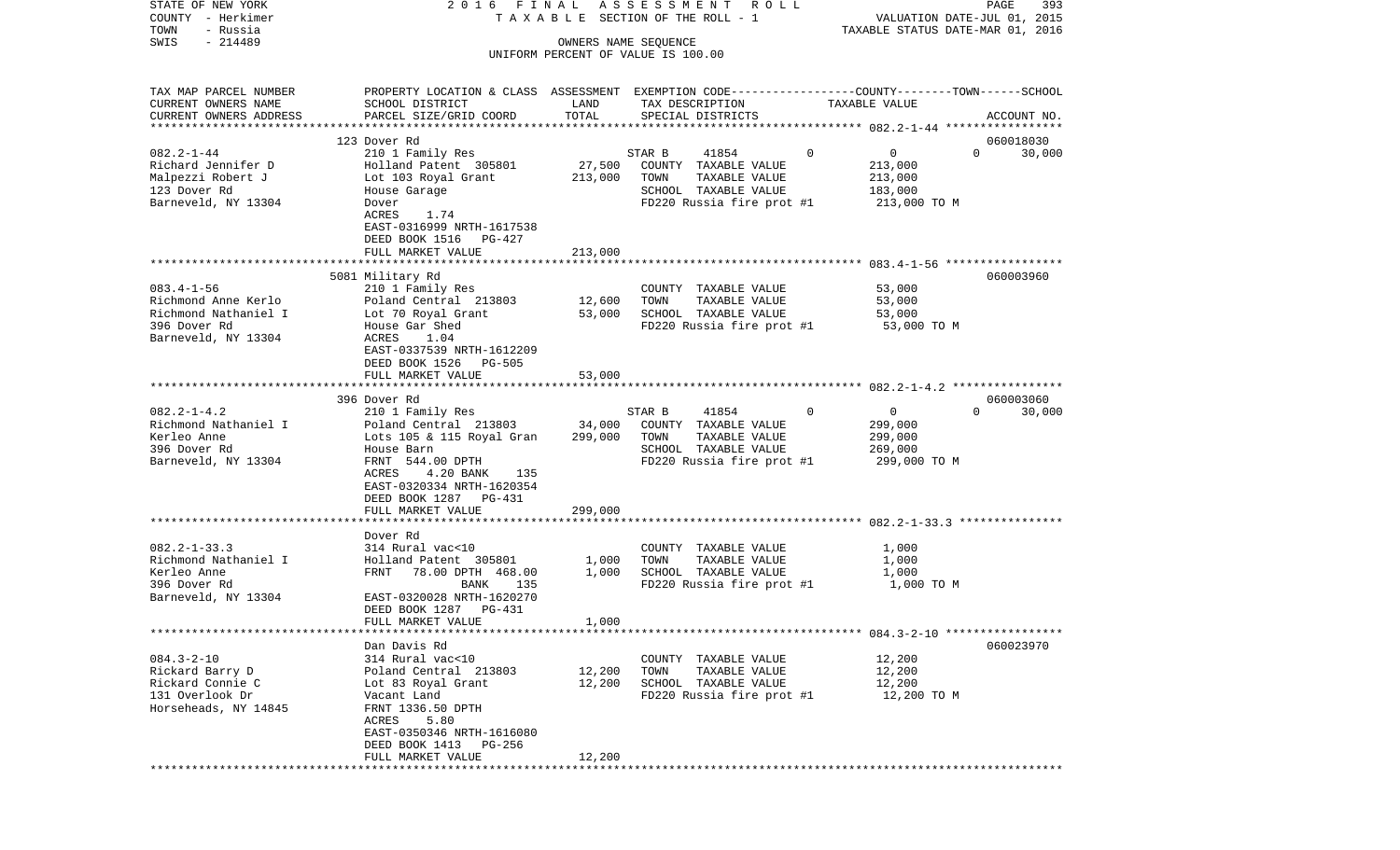STATE OF NEW YORK 2 0 1 6 F I N A L A S S E S S M E N T R O L L PAGE 394 $\texttt{COUNTY}$  - Herkimer  $\texttt{T}$  A X A B L E SECTION OF THE ROLL - 1 TOWN - Russia TAXABLE STATUS DATE-MAR 01, 2016 SWIS - 214489 CONNERS NAME SEQUENCE UNIFORM PERCENT OF VALUE IS 100.00

| TAX MAP PARCEL NUMBER    | PROPERTY LOCATION & CLASS ASSESSMENT EXEMPTION CODE---------------COUNTY-------TOWN-----SCHOOL |         |                       |                           |             |                |             |             |
|--------------------------|------------------------------------------------------------------------------------------------|---------|-----------------------|---------------------------|-------------|----------------|-------------|-------------|
| CURRENT OWNERS NAME      | SCHOOL DISTRICT                                                                                | LAND    | TAX DESCRIPTION       |                           |             | TAXABLE VALUE  |             |             |
| CURRENT OWNERS ADDRESS   | PARCEL SIZE/GRID COORD                                                                         | TOTAL   |                       | SPECIAL DISTRICTS         |             |                |             | ACCOUNT NO. |
|                          |                                                                                                |         |                       |                           |             |                |             |             |
|                          | Grant Rd                                                                                       |         |                       |                           |             |                |             | 060010170   |
| $088.2 - 1 - 12$         | 210 1 Family Res                                                                               |         | VET WAR C 41122       |                           | $\Omega$    | 9,000          | $\mathbf 0$ | 0           |
| Rider Lorene A           | Poland Central 213803                                                                          |         | 8,400 VET WAR T 41123 |                           | $\mathbf 0$ | 0              | 12,000      | 0           |
| Lis Arthur               | Lot 51 Royal Grant                                                                             |         | 84,000 STAR EN        | 41834                     | $\Omega$    | $\mathbf{0}$   | $\Omega$    | 65,300      |
| 125 Grant Rd             | House                                                                                          |         |                       | COUNTY TAXABLE VALUE      |             | 75,000         |             |             |
| Poland, NY 13431         | Grant                                                                                          |         | TOWN                  | TAXABLE VALUE             |             | 72,000         |             |             |
|                          | FRNT 150.00 DPTH 103.00                                                                        |         |                       | SCHOOL TAXABLE VALUE      |             | 18,700         |             |             |
|                          | EAST-0347267 NRTH-1607531                                                                      |         |                       | FD220 Russia fire prot #1 |             | 84,000 TO M    |             |             |
|                          | DEED BOOK 870<br>$PG-57$                                                                       |         |                       |                           |             |                |             |             |
|                          | FULL MARKET VALUE                                                                              | 84,000  |                       |                           |             |                |             |             |
|                          |                                                                                                |         |                       |                           |             |                |             |             |
|                          | Pardeeville Rd                                                                                 |         |                       |                           |             |                |             | 060024000   |
| $077.4 - 1 - 20$         | 323 Vacant rural                                                                               |         |                       | COUNTY TAXABLE VALUE      |             | 102,700        |             |             |
| Rintrona Gloria          | Poland Central 213803                                                                          | 102,700 | TOWN                  | TAXABLE VALUE             |             | 102,700        |             |             |
| Joseph Cozza             | Lot 14 Jerseyfield Patent                                                                      | 102,700 |                       | SCHOOL TAXABLE VALUE      |             | 102,700        |             |             |
| 13 Compton Rd            | ACRES 123.20                                                                                   |         |                       | FD220 Russia fire prot #1 |             | 102,700 TO M   |             |             |
|                          |                                                                                                |         |                       |                           |             |                |             |             |
| New Hartford, NY 13413   | EAST-0348058 NRTH-1630878                                                                      |         |                       |                           |             |                |             |             |
|                          | DEED BOOK 1237<br>PG-574                                                                       |         |                       |                           |             |                |             |             |
| ************************ | FULL MARKET VALUE<br>**********************                                                    | 102,700 |                       |                           |             |                |             |             |
|                          |                                                                                                |         |                       |                           |             |                |             |             |
|                          | Military Rd                                                                                    |         |                       |                           |             |                | $\Omega$    | 060045430   |
| $088.2 - 1 - 14$         | 210 1 Family Res                                                                               |         | STAR B                | 41854                     | $\Omega$    | 0              |             | 30,000      |
| Ritzel Teresa E          | Poland Central 213803                                                                          | 10,600  |                       | COUNTY TAXABLE VALUE      |             | 39,000         |             |             |
| 4513 Military Rd         | Lot 51 Royal Grant                                                                             | 39,000  | TOWN                  | TAXABLE VALUE             |             | 39,000         |             |             |
| Cold Brook, NY 13324     | Mobile Home                                                                                    |         |                       | SCHOOL TAXABLE VALUE      |             | 9,000          |             |             |
|                          | FRNT 150.00 DPTH 177.00                                                                        |         |                       | FD220 Russia fire prot #1 |             | 39,000 TO M    |             |             |
|                          | <b>ACRES</b><br>0.61                                                                           |         |                       |                           |             |                |             |             |
|                          | EAST-0347494 NRTH-1606927                                                                      |         |                       |                           |             |                |             |             |
|                          | DEED BOOK 00847 PG-00040                                                                       |         |                       |                           |             |                |             |             |
|                          | FULL MARKET VALUE                                                                              | 39,000  |                       |                           |             |                |             |             |
|                          |                                                                                                |         |                       |                           |             |                |             |             |
|                          | 156 Shawangunk Rd                                                                              |         |                       |                           |             |                |             |             |
| $078.3 - 1 - 17.7$       | 210 1 Family Res                                                                               |         | STAR B                | 41854                     | 0           | $\overline{0}$ | 0           | 30,000      |
| Rizzo Dennis             | Poland Central 213803                                                                          | 23,200  |                       | COUNTY TAXABLE VALUE      |             | 97,700         |             |             |
| 156 Shawangunk Rd        | Lot 13 Jerseyfield Patent                                                                      | 97,700  | TOWN                  | TAXABLE VALUE             |             | 97,700         |             |             |
| Cold Brook, NY 13324     | Under Construction                                                                             |         |                       | SCHOOL TAXABLE VALUE      |             | 67,700         |             |             |
|                          | ACRES<br>7.68 BANK<br>135                                                                      |         |                       | FD220 Russia fire prot #1 |             | 97,700 TO M    |             |             |
|                          | EAST-0353033 NRTH-1627453                                                                      |         |                       |                           |             |                |             |             |
|                          | DEED BOOK 814<br>PG-527                                                                        |         |                       |                           |             |                |             |             |
|                          | FULL MARKET VALUE                                                                              | 97,700  |                       |                           |             |                |             |             |
|                          |                                                                                                |         |                       |                           |             |                |             |             |
|                          | Southside Rd                                                                                   |         |                       |                           |             |                |             | 060002130   |
| $077.1 - 1 - 13$         | 260 Seasonal res                                                                               |         |                       | COUNTY TAXABLE VALUE      |             | 31,000         |             |             |
| RJB Irrevocable Trust    | Poland Central 213803                                                                          | 21,800  | TOWN                  | TAXABLE VALUE             |             | 31,000         |             |             |
| 721 Dawes Ave            | Lot 15 Jerseyfield Patent                                                                      | 31,000  |                       | SCHOOL TAXABLE VALUE      |             | 31,000         |             |             |
| Utica, NY 13502          | Trailer                                                                                        |         |                       | FD220 Russia fire prot #1 |             | 31,000 TO M    |             |             |
|                          | South Side                                                                                     |         |                       |                           |             |                |             |             |
|                          | FRNT 100.00 DPTH 165.00                                                                        |         |                       |                           |             |                |             |             |
|                          | ACRES<br>0.37                                                                                  |         |                       |                           |             |                |             |             |
|                          | EAST-0334686 NRTH-1634833                                                                      |         |                       |                           |             |                |             |             |
|                          | DEED BOOK 1188<br><b>PG-219</b>                                                                |         |                       |                           |             |                |             |             |
|                          | FULL MARKET VALUE                                                                              | 31,000  |                       |                           |             |                |             |             |
|                          |                                                                                                |         |                       |                           |             |                |             |             |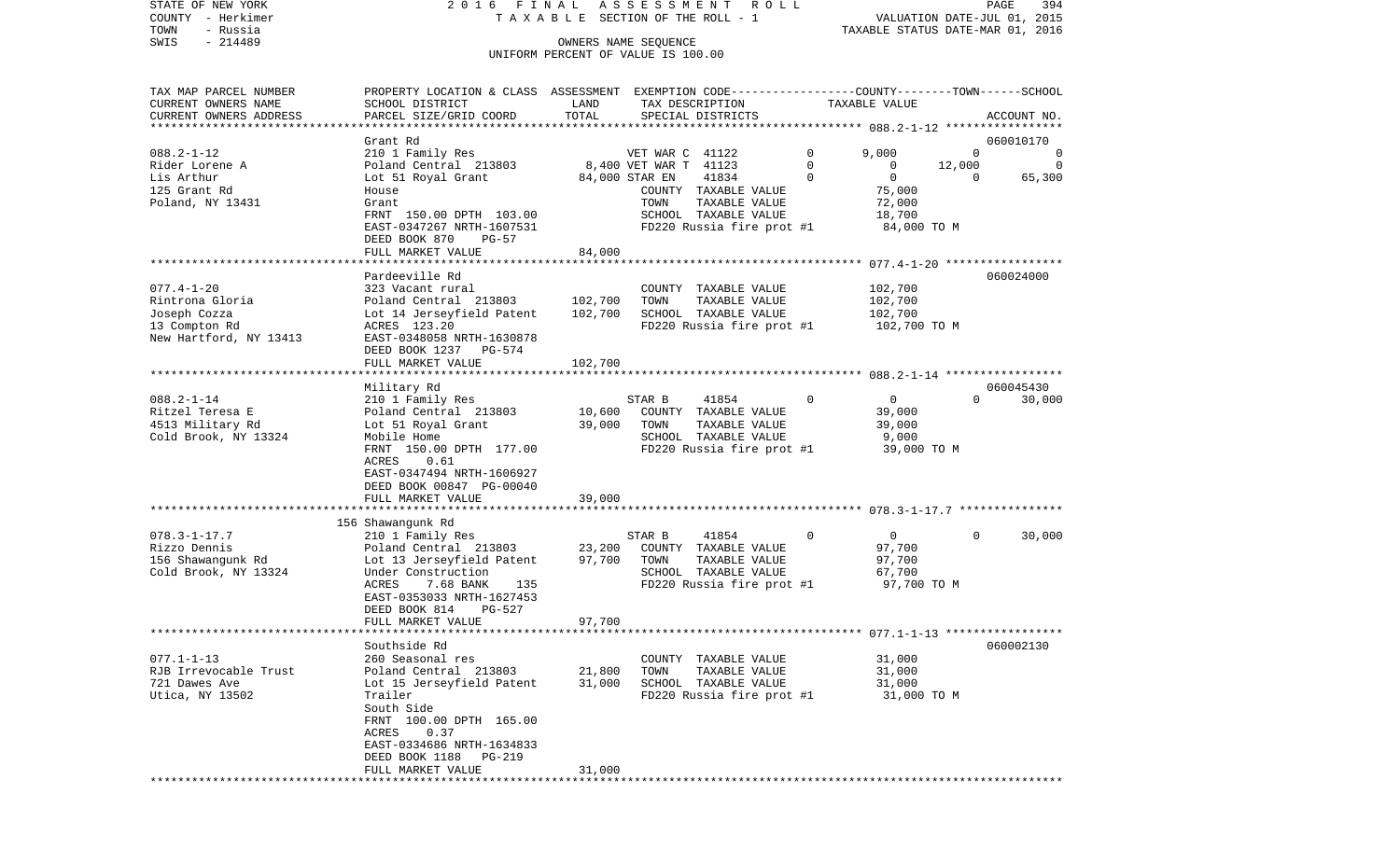| COUNTY<br>- Herkimer               |                                                                                                |                      | T A X A B L E SECTION OF THE ROLL - 1         |          | VALUATION DATE-JUL 01, 2015      |          |             |
|------------------------------------|------------------------------------------------------------------------------------------------|----------------------|-----------------------------------------------|----------|----------------------------------|----------|-------------|
| TOWN<br>- Russia                   |                                                                                                |                      |                                               |          | TAXABLE STATUS DATE-MAR 01, 2016 |          |             |
| SWIS<br>$-214489$                  |                                                                                                | OWNERS NAME SEQUENCE |                                               |          |                                  |          |             |
|                                    |                                                                                                |                      | UNIFORM PERCENT OF VALUE IS 100.00            |          |                                  |          |             |
|                                    |                                                                                                |                      |                                               |          |                                  |          |             |
| TAX MAP PARCEL NUMBER              | PROPERTY LOCATION & CLASS ASSESSMENT EXEMPTION CODE---------------COUNTY-------TOWN-----SCHOOL |                      |                                               |          |                                  |          |             |
| CURRENT OWNERS NAME                | SCHOOL DISTRICT                                                                                | LAND                 | TAX DESCRIPTION                               |          | TAXABLE VALUE                    |          |             |
| CURRENT OWNERS ADDRESS             | PARCEL SIZE/GRID COORD                                                                         | TOTAL                | SPECIAL DISTRICTS                             |          |                                  |          | ACCOUNT NO. |
|                                    |                                                                                                |                      |                                               |          |                                  |          |             |
|                                    | 134 Lite Rd                                                                                    |                      |                                               |          |                                  |          | 060025590   |
| $068. -1 - 13$                     | 210 1 Family Res                                                                               |                      | STAR B<br>41854                               | $\Omega$ | $\overline{0}$                   | $\Omega$ | 30,000      |
| Roback Brian                       | 305201<br>Remsen                                                                               | 17,100               | COUNTY TAXABLE VALUE                          |          | 64,400                           |          |             |
| 134 Lite Rd                        | Lot 83 Remsenburg Patent                                                                       | 64,400               | TOWN<br>TAXABLE VALUE                         |          | 64,400                           |          |             |
| Forestport, NY 13338               | House                                                                                          |                      | SCHOOL TAXABLE VALUE                          |          | 34,400                           |          |             |
|                                    | 3.40<br>ACRES                                                                                  |                      | FD230 Remsen fire #2                          |          | 64,400 TO M                      |          |             |
|                                    | EAST-0340614 NRTH-1664403                                                                      |                      |                                               |          |                                  |          |             |
|                                    | DEED BOOK 776<br>PG-326                                                                        |                      |                                               |          |                                  |          |             |
|                                    | FULL MARKET VALUE                                                                              | 64,400               |                                               |          |                                  |          |             |
|                                    |                                                                                                |                      |                                               |          |                                  |          |             |
|                                    | Dan Davis Rd                                                                                   |                      |                                               |          |                                  |          | 060024180   |
| $084.3 - 2 - 12$                   | 210 1 Family Res                                                                               |                      | STAR EN<br>41834                              | $\Omega$ | $\overline{0}$                   | $\Omega$ | 65,300      |
| Robens William                     | Poland Central 213803                                                                          | 15,600               | COUNTY TAXABLE VALUE                          |          | 82,000                           |          |             |
| Robens Phyllis                     | Lot 73 Royal Grant                                                                             | 82,000               | TOWN<br>TAXABLE VALUE                         |          | 82,000                           |          |             |
| 231 Dan Davis Rd                   | House Garage                                                                                   |                      | SCHOOL TAXABLE VALUE                          |          | 16,700                           |          |             |
| Cold Brook, NY 13324               | Dan Davis                                                                                      |                      | FD220 Russia fire prot #1                     |          | 82,000 TO M                      |          |             |
|                                    | ACRES<br>2.40                                                                                  |                      |                                               |          |                                  |          |             |
|                                    | EAST-0350160 NRTH-1612572                                                                      |                      |                                               |          |                                  |          |             |
|                                    | DEED BOOK 849<br>PG-468                                                                        |                      |                                               |          |                                  |          |             |
|                                    | FULL MARKET VALUE                                                                              | 82,000               |                                               |          |                                  |          |             |
|                                    |                                                                                                |                      |                                               |          |                                  |          |             |
|                                    | Dan Davis Rd                                                                                   |                      |                                               |          |                                  |          | 060024210   |
| $084.3 - 2 - 13$                   | 322 Rural vac>10                                                                               |                      | COUNTY TAXABLE VALUE                          |          | 36,600                           |          |             |
| Robens William                     | Poland Central 213803                                                                          | 36,600               | TAXABLE VALUE<br>TOWN                         |          | 36,600                           |          |             |
| Robens Phyllis                     | Lot 74 Royal Grant                                                                             | 36,600               | SCHOOL TAXABLE VALUE                          |          | 36,600                           |          |             |
| 231 Dan Davis Rd                   | Vacant Land                                                                                    |                      | FD220 Russia fire prot #1                     |          | 36,600 TO M                      |          |             |
| Cold Brook, NY 13324               | ACRES 27.50                                                                                    |                      |                                               |          |                                  |          |             |
|                                    | EAST-0349486 NRTH-1612088                                                                      |                      |                                               |          |                                  |          |             |
|                                    | DEED BOOK 849<br>PG-469                                                                        |                      |                                               |          |                                  |          |             |
|                                    | FULL MARKET VALUE                                                                              | 36,600               |                                               |          |                                  |          |             |
|                                    | 400 Wheelertown Rd                                                                             |                      |                                               |          |                                  |          |             |
| $072.2 - 2 - 13.2$                 | 210 1 Family Res                                                                               |                      | STAR B                                        | $\Omega$ | $\overline{0}$                   | $\Omega$ | 30,000      |
|                                    |                                                                                                | 24,400               | 41854                                         |          |                                  |          |             |
| Roberts Brian D<br>10031 Briggs Rd | 305201<br>Remsen<br>FRNT 1280.00 DPTH                                                          | 127,000              | COUNTY TAXABLE VALUE<br>TOWN<br>TAXABLE VALUE |          | 127,000<br>127,000               |          |             |
| Remsen, NY 13438                   | ACRES<br>8.60 BANK<br>135                                                                      |                      | SCHOOL TAXABLE VALUE                          |          | 97,000                           |          |             |
|                                    | EAST-0343720 NRTH-1651289                                                                      |                      | FD230 Remsen fire #2                          |          |                                  |          |             |
|                                    | DEED BOOK 853<br>$PG-3$                                                                        |                      |                                               |          | 127,000 TO M                     |          |             |
|                                    | FULL MARKET VALUE                                                                              | 127,000              |                                               |          |                                  |          |             |
|                                    |                                                                                                |                      |                                               |          |                                  |          |             |
|                                    | Wheelertown Rd                                                                                 |                      |                                               |          |                                  |          |             |
| $072.2 - 2 - 23.3$                 | 314 Rural vac<10                                                                               |                      | COUNTY TAXABLE VALUE                          |          | 18,700                           |          |             |
| Roberts Brian D                    | 305201<br>Remsen                                                                               | 18,700               | TAXABLE VALUE<br>TOWN                         |          | 18,700                           |          |             |
| Roberts April L                    | FRNT 1400.00 DPTH                                                                              | 18,700               | SCHOOL TAXABLE VALUE                          |          | 18,700                           |          |             |
| 400 Wheelertown Rd                 | ACRES 10.80                                                                                    |                      | FD230 Remsen fire #2                          |          | 18,700 TO M                      |          |             |
| Remsen, NY 13438                   | EAST-0343931 NRTH-1652596                                                                      |                      |                                               |          |                                  |          |             |
|                                    | PG-246<br>DEED BOOK 1375                                                                       |                      |                                               |          |                                  |          |             |
|                                    | FULL MARKET VALUE                                                                              | 18,700               |                                               |          |                                  |          |             |
|                                    |                                                                                                |                      |                                               |          |                                  |          |             |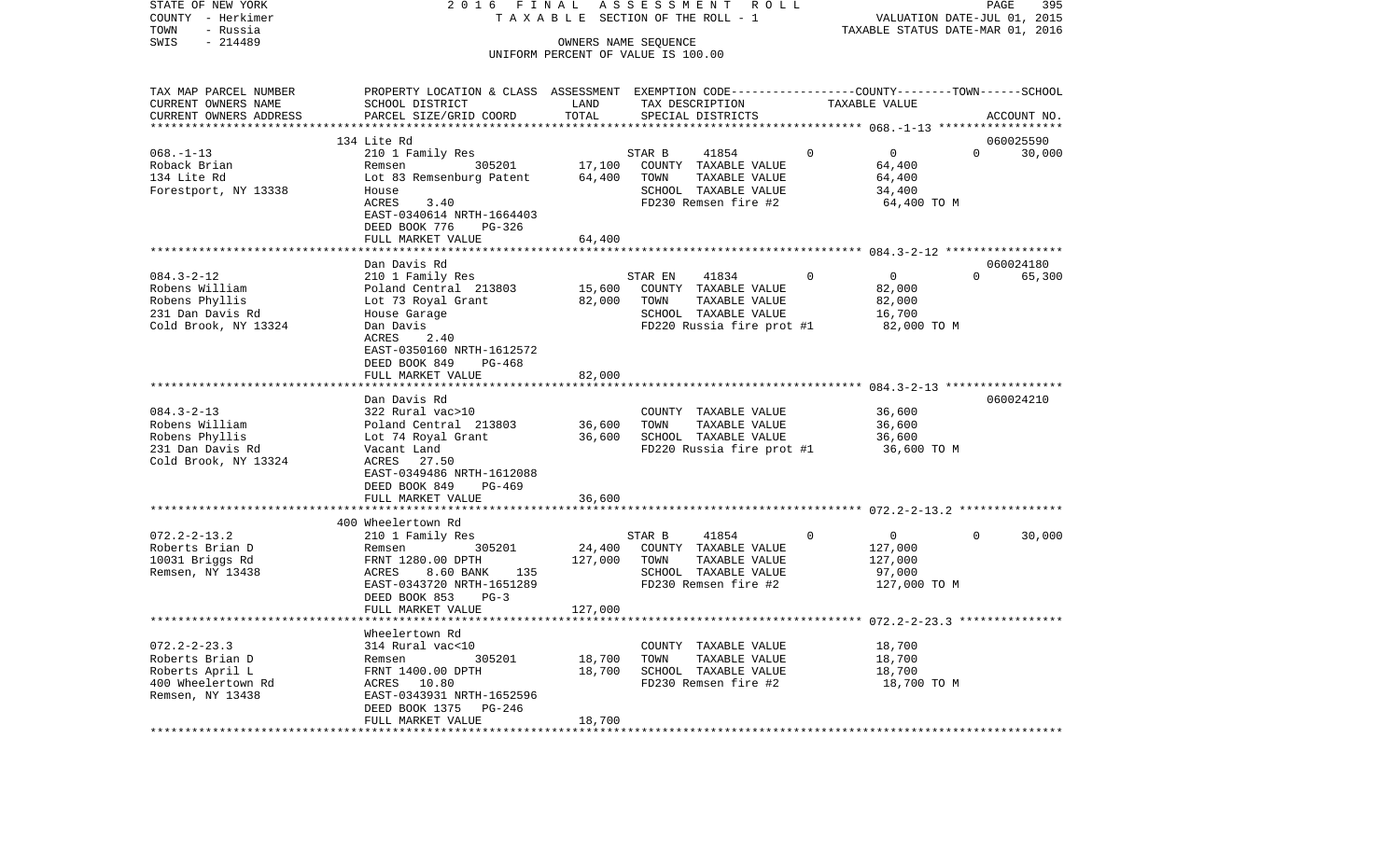| COUNTY<br>TOWN     | – Herkimer<br>- Russia |                                                                                                 | TAXABLE SECTION OF THE ROLL - 1    |                         |                              |                | VALUATION DATE-JUL 01, 2015<br>TAXABLE STATUS DATE-MAR 01, 2016 |                |                |  |
|--------------------|------------------------|-------------------------------------------------------------------------------------------------|------------------------------------|-------------------------|------------------------------|----------------|-----------------------------------------------------------------|----------------|----------------|--|
| SWIS               | $-214489$              |                                                                                                 |                                    | OWNERS NAME SEQUENCE    |                              |                |                                                                 |                |                |  |
|                    |                        |                                                                                                 | UNIFORM PERCENT OF VALUE IS 100.00 |                         |                              |                |                                                                 |                |                |  |
|                    |                        |                                                                                                 |                                    |                         |                              |                |                                                                 |                |                |  |
|                    | TAX MAP PARCEL NUMBER  | PROPERTY LOCATION & CLASS ASSESSMENT EXEMPTION CODE----------------COUNTY-------TOWN-----SCHOOL |                                    |                         |                              |                |                                                                 |                |                |  |
|                    | CURRENT OWNERS NAME    | SCHOOL DISTRICT                                                                                 | LAND                               |                         | TAX DESCRIPTION              |                | TAXABLE VALUE                                                   |                |                |  |
|                    | CURRENT OWNERS ADDRESS | PARCEL SIZE/GRID COORD                                                                          | TOTAL                              |                         | SPECIAL DISTRICTS            |                |                                                                 |                | ACCOUNT NO.    |  |
|                    |                        |                                                                                                 |                                    |                         |                              |                |                                                                 |                |                |  |
|                    |                        | 5187 Military Rd                                                                                |                                    |                         |                              |                |                                                                 |                | 060009300      |  |
| $083.3 - 2 - 13$   |                        | 210 1 Family Res                                                                                |                                    | VET WAR C 41122         |                              | $\overline{0}$ | 9,000                                                           | $\overline{0}$ | $\sim$ 0       |  |
|                    | Roberts David E Jr     | Poland Central 213803 18,800 VET WAR T 41123                                                    |                                    |                         |                              | $\overline{0}$ | $\overline{0}$                                                  | 12,000         | $\overline{0}$ |  |
|                    | 5187 Military Rd       | Lot 89 Royal Grant                                                                              |                                    | 87,000 STAR EN          | 41834                        | $\overline{0}$ | $\overline{0}$                                                  | $\overline{0}$ | 65,300         |  |
|                    | Poland, NY 13431       | House Garage Sheds                                                                              |                                    |                         | COUNTY TAXABLE VALUE         |                | 78,000<br>75,000                                                |                |                |  |
|                    |                        | Military                                                                                        |                                    | TOWN                    | TAXABLE VALUE                |                |                                                                 |                |                |  |
|                    |                        | ACRES<br>3.50                                                                                   |                                    |                         | SCHOOL TAXABLE VALUE         |                | 21,700                                                          |                |                |  |
|                    |                        | EAST-0335665 NRTH-1613382                                                                       |                                    |                         | FD220 Russia fire prot #1    |                | 87,000 TO M                                                     |                |                |  |
|                    |                        | DEED BOOK 1355 PG-442                                                                           |                                    |                         |                              |                |                                                                 |                |                |  |
|                    |                        | FULL MARKET VALUE                                                                               | 87,000                             |                         |                              |                |                                                                 |                |                |  |
|                    |                        |                                                                                                 |                                    |                         |                              |                |                                                                 |                |                |  |
| $072.2 - 2 - 13.1$ |                        | 337 Wheelertown Rd<br>241 Rural res&ag                                                          |                                    | VET COM C 41132         |                              | 0              | 15,000                                                          | $\mathbf{0}$   | 0              |  |
|                    | Roberts Eleanor M      | 305201<br>Remsen                                                                                |                                    | 51,800 VET COM T 41133  |                              | $\mathbf 0$    | $\overline{0}$                                                  | 20,000         | $\overline{0}$ |  |
|                    | 337 Wheelertown Rd     | FRNT 1625.00 DPTH                                                                               |                                    | 124,000 AGED-SCHL 41804 |                              | $\mathsf{O}$   | $\overline{0}$                                                  | $\overline{0}$ | 6,200          |  |
|                    | Remsen, NY 13438       | ACRES<br>36.40                                                                                  |                                    | STAR EN                 | 41834                        | $\Omega$       | $\overline{0}$                                                  | $\Omega$       | 65,300         |  |
|                    |                        | EAST-0342854 NRTH-1651325                                                                       |                                    |                         | COUNTY TAXABLE VALUE         |                | 109,000                                                         |                |                |  |
|                    |                        | DEED BOOK 853<br>$PG-3$                                                                         |                                    | TOWN                    | TAXABLE VALUE                |                | 104,000                                                         |                |                |  |
|                    |                        | FULL MARKET VALUE                                                                               |                                    |                         | 124,000 SCHOOL TAXABLE VALUE |                | 52,500                                                          |                |                |  |
|                    |                        |                                                                                                 |                                    |                         | FD230 Remsen fire #2         |                | 124,000 TO M                                                    |                |                |  |
|                    |                        |                                                                                                 |                                    |                         |                              |                |                                                                 |                |                |  |
|                    |                        | 154 Pardee Rd                                                                                   |                                    |                         |                              |                |                                                                 |                |                |  |
| $072.2 - 2 - 21.2$ |                        | 210 1 Family Res                                                                                |                                    | STAR B                  | 41854                        | $\Omega$       | $\overline{0}$                                                  | $\Omega$       | 30,000         |  |
| Roberts Kevin      |                        | 305201<br>Remsen                                                                                | 23,100                             |                         | COUNTY TAXABLE VALUE         |                | 82,000                                                          |                |                |  |
|                    | Roberts Linda M        | RCHIDEI<br>ACRES<br>6.40                                                                        | 82,000                             | TOWN                    | TAXABLE VALUE                |                | 82,000                                                          |                |                |  |
| 154 Pardee Rd      |                        | EAST-0344429 NRTH-1651593<br>DEED BOOK 804 PG-5                                                 |                                    |                         | SCHOOL TAXABLE VALUE         |                | 52,000                                                          |                |                |  |
|                    | Remsen, NY 13438       | DEED BOOK 804<br>$PG-5$                                                                         |                                    |                         | FD230 Remsen fire #2         |                | 82,000 TO M                                                     |                |                |  |
|                    |                        | FULL MARKET VALUE                                                                               | 82,000                             |                         |                              |                |                                                                 |                |                |  |
|                    |                        |                                                                                                 |                                    |                         |                              |                |                                                                 |                |                |  |
|                    |                        | Pardee Rd                                                                                       |                                    |                         |                              |                |                                                                 |                | 060024300      |  |
| $072.2 - 2 - 21.1$ |                        | 322 Rural vac>10                                                                                |                                    |                         | COUNTY TAXABLE VALUE         |                | 25,100                                                          |                |                |  |
|                    | Roberts Kevin P        | 305201<br>Remsen                                                                                | 25,100                             | TOWN                    | TAXABLE VALUE                |                | 25,100                                                          |                |                |  |
|                    | Roberts Linda M        | Lot 2 Jacobs Tract                                                                              | 25,100                             |                         | SCHOOL TAXABLE VALUE         |                | 25,100                                                          |                |                |  |
| 154 Pardee Rd      |                        | Vacant Land                                                                                     |                                    |                         | FD230 Remsen fire #2         |                | 25,100 TO M                                                     |                |                |  |
|                    | Remsen, NY 13438       | Jms deced 2007 BW                                                                               |                                    |                         |                              |                |                                                                 |                |                |  |
|                    |                        | ACRES 12.60                                                                                     |                                    |                         |                              |                |                                                                 |                |                |  |
|                    |                        | EAST-0344505 NRTH-1651004                                                                       |                                    |                         |                              |                |                                                                 |                |                |  |
|                    |                        | DEED BOOK 1374 PG-493                                                                           |                                    |                         |                              |                |                                                                 |                |                |  |
|                    |                        | FULL MARKET VALUE                                                                               | 25,100                             |                         |                              |                |                                                                 |                |                |  |
|                    |                        |                                                                                                 |                                    |                         |                              |                |                                                                 |                |                |  |
| $072.2 - 2 - 23.1$ |                        | Pardee Rd<br>322 Rural vac>10                                                                   |                                    |                         | COUNTY TAXABLE VALUE         |                | 19,300                                                          |                | 060026160      |  |
|                    | Roberts Kevin P        | 305201                                                                                          | 19,300                             |                         | TAXABLE VALUE                |                | 19,300                                                          |                |                |  |
|                    | Roberts Linda M        | Remsen<br>W 2<br>Jt                                                                             | 19,300                             | TOWN                    | SCHOOL TAXABLE VALUE         |                | 19,300                                                          |                |                |  |
| 154 Pardee Rd      |                        | Lot 24 $1/2$                                                                                    |                                    |                         | FD230 Remsen fire #2         |                | 19,300 TO M                                                     |                |                |  |
|                    | Remsen, NY 13438       | Pardee                                                                                          |                                    |                         |                              |                |                                                                 |                |                |  |
|                    |                        | ACRES 11.30                                                                                     |                                    |                         |                              |                |                                                                 |                |                |  |
|                    |                        | EAST-0344238 NRTH-1652022                                                                       |                                    |                         |                              |                |                                                                 |                |                |  |
|                    |                        | DEED BOOK 1106<br>PG-921                                                                        |                                    |                         |                              |                |                                                                 |                |                |  |
|                    |                        | FULL MARKET VALUE                                                                               | 19,300                             |                         |                              |                |                                                                 |                |                |  |
| ************       |                        |                                                                                                 |                                    |                         |                              |                |                                                                 |                |                |  |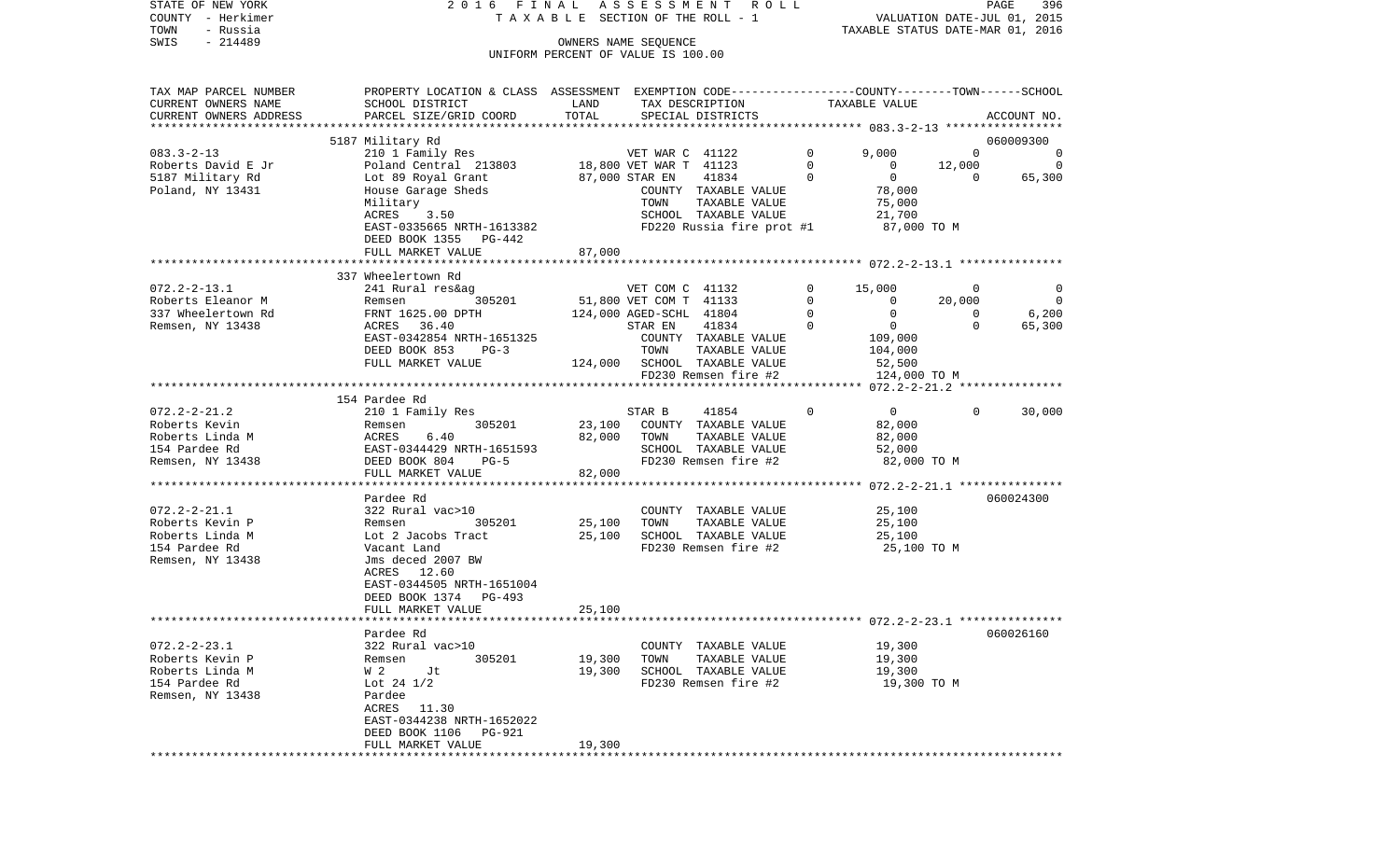| STATE OF NEW YORK<br>COUNTY - Herkimer<br>TOWN<br>- Russia | 2016 FINAL                                                                                      |                  | ASSESSMENT ROLL<br>T A X A B L E SECTION OF THE ROLL - 1   |                  | 397<br>PAGE<br>VALUATION DATE-JUL 01, 2015<br>TAXABLE STATUS DATE-MAR 01, 2016 |
|------------------------------------------------------------|-------------------------------------------------------------------------------------------------|------------------|------------------------------------------------------------|------------------|--------------------------------------------------------------------------------|
| $-214489$<br>SWIS                                          |                                                                                                 |                  | OWNERS NAME SEQUENCE<br>UNIFORM PERCENT OF VALUE IS 100.00 |                  |                                                                                |
|                                                            |                                                                                                 |                  |                                                            |                  |                                                                                |
| TAX MAP PARCEL NUMBER                                      | PROPERTY LOCATION & CLASS ASSESSMENT EXEMPTION CODE---------------COUNTY-------TOWN------SCHOOL |                  |                                                            |                  |                                                                                |
| CURRENT OWNERS NAME                                        | SCHOOL DISTRICT                                                                                 | LAND             | TAX DESCRIPTION                                            | TAXABLE VALUE    |                                                                                |
| CURRENT OWNERS ADDRESS<br>**********************           | PARCEL SIZE/GRID COORD                                                                          | TOTAL            | SPECIAL DISTRICTS                                          |                  | ACCOUNT NO.                                                                    |
|                                                            | Silverstone Rd                                                                                  |                  |                                                            |                  | 060024360                                                                      |
| $072.12 - 2 - 43$                                          | 260 Seasonal res - WTRFNT                                                                       |                  | COUNTY TAXABLE VALUE                                       | 75,000           |                                                                                |
| Roberts Revocable Trust Spence Remsen                      | 305201                                                                                          | 42,600           | TOWN<br>TAXABLE VALUE                                      | 75,000           |                                                                                |
| 327 Hillside Dr                                            | Lot 2 Jacobs Tract                                                                              | 75,000           | SCHOOL TAXABLE VALUE                                       | 75,000           |                                                                                |
| Oriskany, NY 13412                                         | Camp                                                                                            |                  | FD230 Remsen fire #2                                       | 75,000 TO M      |                                                                                |
|                                                            | Silverstone                                                                                     |                  |                                                            |                  |                                                                                |
|                                                            | 80.00 DPTH 337.00<br>FRNT                                                                       |                  |                                                            |                  |                                                                                |
|                                                            | 0.96<br>ACRES                                                                                   |                  |                                                            |                  |                                                                                |
|                                                            | EAST-0345904 NRTH-1650617                                                                       |                  |                                                            |                  |                                                                                |
|                                                            | DEED BOOK 904<br><b>PG-290</b>                                                                  |                  |                                                            |                  |                                                                                |
|                                                            | FULL MARKET VALUE                                                                               | 75,000           |                                                            |                  |                                                                                |
|                                                            |                                                                                                 |                  |                                                            |                  |                                                                                |
|                                                            | Route 8                                                                                         |                  |                                                            |                  | 060011552                                                                      |
| $084.3 - 2 - 45.2$                                         | 210 1 Family Res                                                                                |                  | 41854<br>STAR B                                            | 0<br>$\Omega$    | $\Omega$<br>30,000                                                             |
| Roberts Robert<br>1009 Rte 8                               | Poland Central 213803<br>Lot 53 & 62 Royal Grant                                                | 16,000<br>99,500 | COUNTY TAXABLE VALUE<br>TOWN<br>TAXABLE VALUE              | 99,500<br>99,500 |                                                                                |
| Cold Brook, NY 13324                                       | Double Wide Mod House                                                                           |                  | SCHOOL TAXABLE VALUE                                       | 69,500           |                                                                                |
|                                                            | ACRES<br>2.00 BANK<br>135                                                                       |                  | FD220 Russia fire prot #1                                  | 99,500 TO M      |                                                                                |
|                                                            | EAST-0356895 NRTH-1609421                                                                       |                  |                                                            |                  |                                                                                |
|                                                            | DEED BOOK 1261<br>PG-102                                                                        |                  |                                                            |                  |                                                                                |
|                                                            | FULL MARKET VALUE                                                                               | 99,500           |                                                            |                  |                                                                                |
|                                                            |                                                                                                 |                  |                                                            |                  |                                                                                |
|                                                            | Mac Arthur Rd                                                                                   |                  |                                                            |                  | 060024480                                                                      |
| $077.2 - 1 - 26$                                           | 260 Seasonal res                                                                                |                  | 41400<br>CLERGY                                            | $\Omega$<br>500  | 500<br>500                                                                     |
| Robinson Norman                                            | Poland Central 213803                                                                           | 25,000           | COUNTY TAXABLE VALUE                                       | 40,500           |                                                                                |
| Robinson Paul E                                            | Lot 15 Jerseyfield Patent                                                                       | 41,000           | TOWN<br>TAXABLE VALUE                                      | 40,500           |                                                                                |
| 61 Parkview Dr                                             | Camp                                                                                            |                  | SCHOOL TAXABLE VALUE                                       | 40,500           |                                                                                |
| Grand Island, NY 14072                                     | FRNT 100.00 DPTH 150.00                                                                         |                  | FD220 Russia fire prot #1                                  | 41,000 TO M      |                                                                                |
|                                                            | ACRES<br>0.52                                                                                   |                  |                                                            |                  |                                                                                |
|                                                            | EAST-0339850 NRTH-1635888                                                                       |                  |                                                            |                  |                                                                                |
|                                                            | DEED BOOK 788<br>$PG-44$                                                                        |                  |                                                            |                  |                                                                                |
|                                                            | FULL MARKET VALUE                                                                               | 41,000           |                                                            |                  |                                                                                |
|                                                            | Mac Arthur Rd                                                                                   |                  |                                                            |                  | 060014700                                                                      |
| $077.2 - 1 - 27.1$                                         | 322 Rural vac>10                                                                                |                  | COUNTY TAXABLE VALUE                                       | 33,400           |                                                                                |
| Robinson Norman                                            | Poland Central 213803                                                                           | 33,400           | TAXABLE VALUE<br>TOWN                                      | 33,400           |                                                                                |
| Robinson Paul                                              | Lot 15 Jerseyfield Patent                                                                       | 33,400           | SCHOOL TAXABLE VALUE                                       | 33,400           |                                                                                |
| 61 Parkview Dr                                             | Vacant Land                                                                                     |                  | FD220 Russia fire prot #1                                  | 33,400 TO M      |                                                                                |
| Grand Island, NY 14072                                     | ACRES 10.90                                                                                     |                  |                                                            |                  |                                                                                |
|                                                            | EAST-0339339 NRTH-1635379                                                                       |                  |                                                            |                  |                                                                                |
|                                                            | DEED BOOK 870<br>PG-498                                                                         |                  |                                                            |                  |                                                                                |
|                                                            | FULL MARKET VALUE                                                                               | 33,400           |                                                            |                  |                                                                                |
|                                                            |                                                                                                 |                  |                                                            |                  |                                                                                |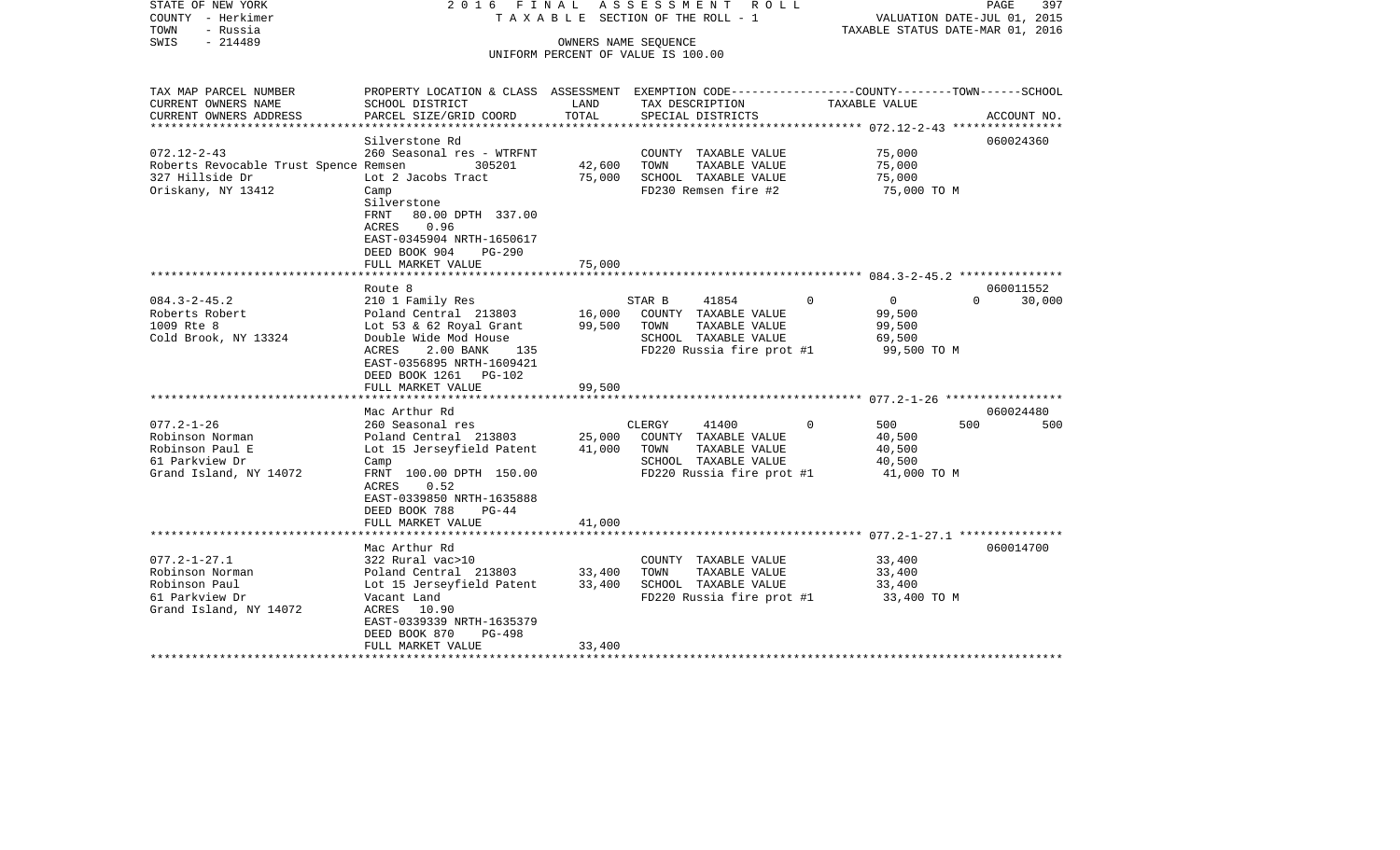| COUNTY<br>– Herkimer      |                                                       |        | T A X A B L E SECTION OF THE ROLL - 1                                                           | VALUATION DATE-JUL 01, 2015                          |             |
|---------------------------|-------------------------------------------------------|--------|-------------------------------------------------------------------------------------------------|------------------------------------------------------|-------------|
| TOWN<br>- Russia          |                                                       |        | TAXABLE STATUS DATE-MAR 01, 2016                                                                |                                                      |             |
| SWIS<br>$-214489$         |                                                       |        | OWNERS NAME SEOUENCE<br>UNIFORM PERCENT OF VALUE IS 100.00                                      |                                                      |             |
|                           |                                                       |        |                                                                                                 |                                                      |             |
|                           |                                                       |        |                                                                                                 |                                                      |             |
| TAX MAP PARCEL NUMBER     |                                                       |        | PROPERTY LOCATION & CLASS ASSESSMENT EXEMPTION CODE---------------COUNTY-------TOWN------SCHOOL |                                                      |             |
| CURRENT OWNERS NAME       | SCHOOL DISTRICT                                       | LAND   | TAX DESCRIPTION                                                                                 | TAXABLE VALUE                                        |             |
| CURRENT OWNERS ADDRESS    | PARCEL SIZE/GRID COORD                                | TOTAL  | SPECIAL DISTRICTS                                                                               |                                                      | ACCOUNT NO. |
| ************************* |                                                       |        |                                                                                                 |                                                      |             |
|                           | Macarthur Rd                                          |        |                                                                                                 |                                                      |             |
| $077.2 - 1 - 27.2$        | 322 Rural vac>10                                      |        | COUNTY TAXABLE VALUE                                                                            | 34,400                                               |             |
| Robinson Norman C         | Poland Central 213803                                 | 34,400 | TOWN<br>TAXABLE VALUE                                                                           | 34,400                                               |             |
| Paul E                    | Lot 15 Jerseyfield Patent                             | 34,400 | SCHOOL TAXABLE VALUE                                                                            | 34,400                                               |             |
| 61 Parkview Dr            | Vacant Land                                           |        | FD220 Russia fire prot #1                                                                       | 34,400 TO M                                          |             |
| Grand Island, NY 14072    | ACRES 11.90                                           |        |                                                                                                 |                                                      |             |
|                           | EAST-0339623 NRTH-1635189                             |        |                                                                                                 |                                                      |             |
|                           | DEED BOOK 832<br>PG-12424                             |        |                                                                                                 |                                                      |             |
|                           | FULL MARKET VALUE                                     | 34,400 |                                                                                                 |                                                      |             |
|                           |                                                       |        |                                                                                                 |                                                      |             |
|                           | Lane Rd                                               |        |                                                                                                 |                                                      | 060024390   |
| $077.2 - 1 - 44$          | 322 Rural vac>10                                      |        | COUNTY TAXABLE VALUE                                                                            | 22,000                                               |             |
| Robinson Trustee Kara S   | Poland Central 213803                                 | 22,000 | TAXABLE VALUE<br>TOWN                                                                           | 22,000                                               |             |
| Robinson Trustee Travis R | Lot 15 Jerseyfield Patent                             | 22,000 | SCHOOL TAXABLE VALUE                                                                            | 22,000                                               |             |
| 71 S Third Ave            | Vacant Land                                           |        | FD220 Russia fire prot #1                                                                       | 22,000 TO M                                          |             |
| Ilion, NY 13357           | ACRES 10.00                                           |        |                                                                                                 |                                                      |             |
|                           | EAST-0336992 NRTH-1635249<br>DEED BOOK 1530<br>PG-560 |        |                                                                                                 |                                                      |             |
|                           | FULL MARKET VALUE                                     | 22,000 |                                                                                                 |                                                      |             |
|                           | * * * * * * * * * * * * * * * * *                     |        |                                                                                                 | *********************** 077.2-1-47 ***************** |             |
|                           | Lane Rd                                               |        |                                                                                                 |                                                      | 060052010   |
| $077.2 - 1 - 47$          | 260 Seasonal res                                      |        | COUNTY TAXABLE VALUE                                                                            | 27,500                                               |             |
| Robinson Trustee Kara S   | Poland Central 213803                                 | 19,000 | TOWN<br>TAXABLE VALUE                                                                           | 27,500                                               |             |
| Robinson Trustee Travis R | Lot 15 Jerseyfield Patent                             | 27,500 | SCHOOL TAXABLE VALUE                                                                            | 27,500                                               |             |
| c/o Kim Robinson          | Trailer Garage                                        |        | FD220 Russia fire prot #1                                                                       | 27,500 TO M                                          |             |
| 71 S Third Ave            | FRNT 115.00 DPTH 315.00                               |        |                                                                                                 |                                                      |             |
| Ilion, NY 13357           | 0.30<br>ACRES                                         |        |                                                                                                 |                                                      |             |
|                           | EAST-0336317 NRTH-1635903                             |        |                                                                                                 |                                                      |             |
|                           | DEED BOOK 1530<br>PG-560                              |        |                                                                                                 |                                                      |             |
|                           | FULL MARKET VALUE                                     | 27,500 |                                                                                                 |                                                      |             |
|                           | **************************************                |        |                                                                                                 |                                                      |             |
|                           | Wheelertown Rd                                        |        |                                                                                                 |                                                      | 060024540   |
| $068. -1 - 39$            | 322 Rural vac>10                                      |        | COUNTY TAXABLE VALUE                                                                            | 34,500                                               |             |
| Rockwell Douglas L        | 305201<br>Remsen                                      | 34,500 | TOWN<br>TAXABLE VALUE                                                                           | 34,500                                               |             |
| 7476 Sawyer Rd            | Lot 84 Remsenburg Patent                              | 34,500 | SCHOOL TAXABLE VALUE                                                                            | 34,500                                               |             |
| Clinton, NY 13323         | Vacant Land                                           |        | FD230 Remsen fire #2                                                                            | 34,500 TO M                                          |             |
|                           | ACRES<br>41.60                                        |        |                                                                                                 |                                                      |             |
|                           | EAST-0337943 NRTH-1661417                             |        |                                                                                                 |                                                      |             |
|                           | DEED BOOK 927<br>PG-317                               |        |                                                                                                 |                                                      |             |
|                           | FULL MARKET VALUE                                     | 34,500 |                                                                                                 |                                                      |             |
|                           |                                                       |        |                                                                                                 |                                                      |             |
|                           | St Rt 8                                               |        |                                                                                                 |                                                      |             |
| $084.3 - 2 - 14.1$        | 311 Res vac land                                      |        | COUNTY TAXABLE VALUE                                                                            | 1,900                                                |             |
| Rommel Jason              | Poland Central 213803                                 | 1,900  | TOWN<br>TAXABLE VALUE                                                                           | 1,900                                                |             |
| Rommel Jennifer           | FRNT 139.00 DPTH 104.00                               | 1,900  | SCHOOL TAXABLE VALUE                                                                            | 1,900                                                |             |
| 643 State Route 8         | EAST-0350091 NRTH-1609368                             |        | FD220 Russia fire prot #1                                                                       | 1,900 TO M                                           |             |
| Cold Brook, NY 13324      | DEED BOOK 1596<br>PG-454                              |        |                                                                                                 |                                                      |             |
|                           | FULL MARKET VALUE                                     | 1,900  |                                                                                                 |                                                      |             |
| PRIOR OWNER ON 3/01/2016  |                                                       |        |                                                                                                 |                                                      |             |
| Rommel Jason              |                                                       |        |                                                                                                 |                                                      |             |
| ************              |                                                       |        |                                                                                                 |                                                      |             |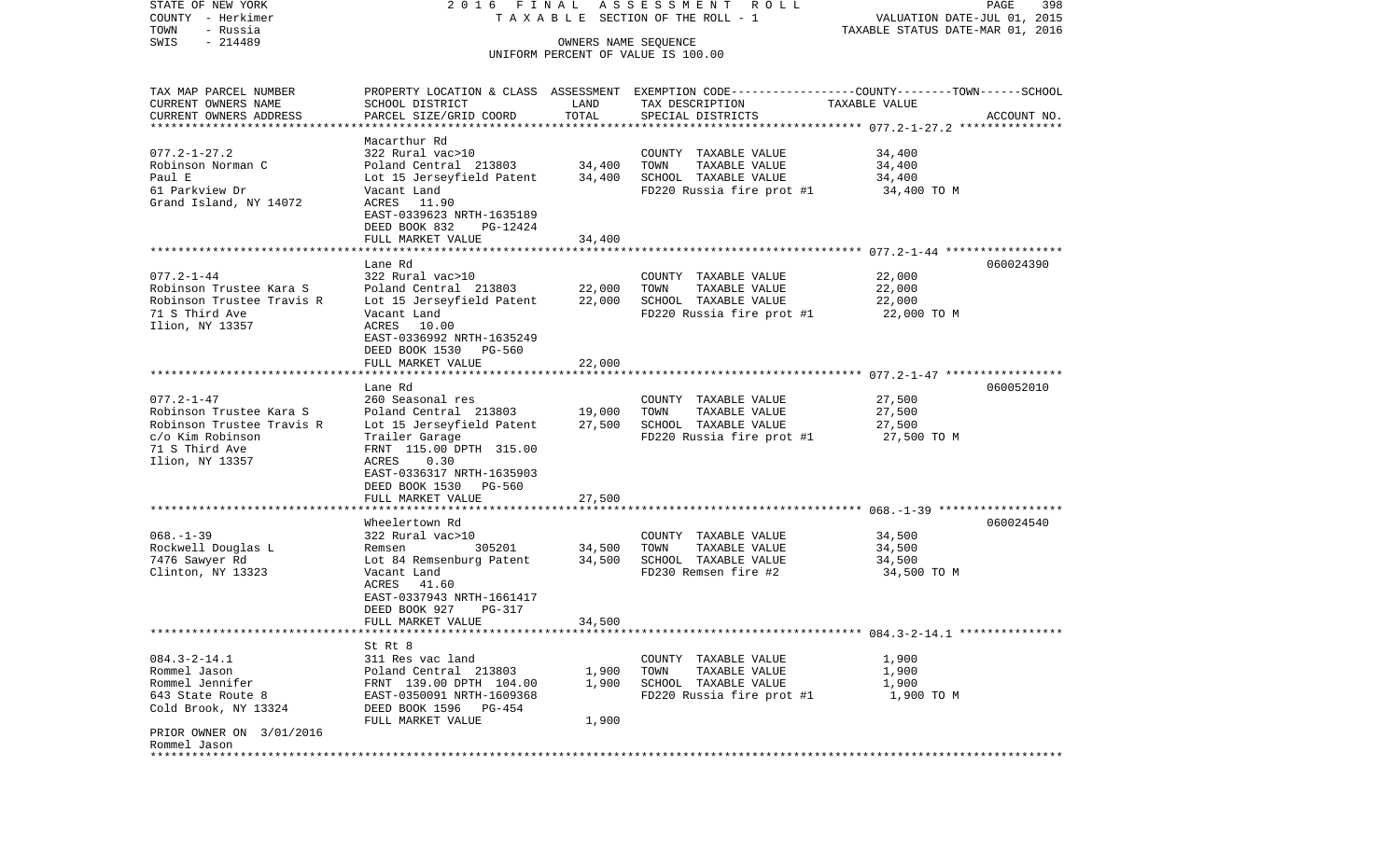| STATE OF NEW YORK<br>COUNTY - Herkimer<br>- Russia<br>TOWN | 2016 FINAL                                                                                      |         | ASSESSMENT<br>R O L L<br>TAXABLE SECTION OF THE ROLL - 1 |                       | VALUATION DATE-JUL 01, 2015<br>TAXABLE STATUS DATE-MAR 01, 2016 | PAGE<br>399 |
|------------------------------------------------------------|-------------------------------------------------------------------------------------------------|---------|----------------------------------------------------------|-----------------------|-----------------------------------------------------------------|-------------|
| $-214489$<br>SWIS                                          | OWNERS NAME SEQUENCE                                                                            |         |                                                          |                       |                                                                 |             |
|                                                            |                                                                                                 |         | UNIFORM PERCENT OF VALUE IS 100.00                       |                       |                                                                 |             |
|                                                            |                                                                                                 |         |                                                          |                       |                                                                 |             |
| TAX MAP PARCEL NUMBER                                      | PROPERTY LOCATION & CLASS ASSESSMENT EXEMPTION CODE---------------COUNTY-------TOWN------SCHOOL |         |                                                          |                       |                                                                 |             |
| CURRENT OWNERS NAME                                        | SCHOOL DISTRICT                                                                                 | LAND    | TAX DESCRIPTION                                          | TAXABLE VALUE         |                                                                 |             |
| CURRENT OWNERS ADDRESS                                     | PARCEL SIZE/GRID COORD                                                                          | TOTAL   | SPECIAL DISTRICTS                                        |                       |                                                                 | ACCOUNT NO. |
|                                                            |                                                                                                 |         |                                                          |                       |                                                                 |             |
|                                                            | 619 Route 8                                                                                     |         |                                                          |                       |                                                                 | 060024600   |
| $084.3 - 2 - 14.2$                                         | 242 Rurl res&rec                                                                                |         | COUNTY TAXABLE VALUE                                     |                       | 130,000                                                         |             |
| Rommel Jason                                               | Poland Central 213803                                                                           | 76,300  | TOWN<br>TAXABLE VALUE                                    |                       | 130,000                                                         |             |
| Jennifer Rommel                                            | Lot 64 Royal Grant                                                                              | 130,000 | SCHOOL TAXABLE VALUE                                     |                       | 130,000                                                         |             |
| 643 State Route 8                                          | House Garage                                                                                    |         | FD220 Russia fire prot #1                                |                       | 130,000 TO M                                                    |             |
| Cold Brook, NY 13324                                       | FRNT 329.50 DPTH                                                                                |         |                                                          |                       |                                                                 |             |
|                                                            | ACRES 76.30                                                                                     |         |                                                          |                       |                                                                 |             |
| PRIOR OWNER ON 3/01/2016<br>Rommel Jason                   | EAST-0349506 NRTH-1610530<br>DEED BOOK 1596<br>$PG-300$                                         |         |                                                          |                       |                                                                 |             |
|                                                            | FULL MARKET VALUE                                                                               | 130,000 |                                                          |                       |                                                                 |             |
|                                                            |                                                                                                 |         |                                                          |                       |                                                                 |             |
|                                                            | 643 State Route 8                                                                               |         |                                                          |                       |                                                                 | 060024660   |
| $084.3 - 2 - 25$                                           | 242 Rurl res&rec                                                                                |         | 41854<br>STAR B                                          | $\mathbf 0$           | $\overline{0}$<br>$\Omega$                                      | 30,000      |
| Rommel Jason F                                             | Poland Central 213803                                                                           | 36,000  | COUNTY TAXABLE VALUE                                     |                       | 200,000                                                         |             |
| Rommel Jennifer M                                          | Lot 64 Royal Grant                                                                              | 200,000 | TAXABLE VALUE<br>TOWN                                    |                       | 200,000                                                         |             |
| 643 State Route 8                                          | House Bldg Garage                                                                               |         | SCHOOL TAXABLE VALUE                                     |                       | 170,000                                                         |             |
| Cold Brook, NY 13324                                       | Rte #8                                                                                          |         | FD220 Russia fire prot #1                                |                       | 200,000 TO M                                                    |             |
|                                                            | ACRES<br>11.00                                                                                  |         |                                                          |                       |                                                                 |             |
| PRIOR OWNER ON 3/01/2016                                   | EAST-0350422 NRTH-1610231                                                                       |         |                                                          |                       |                                                                 |             |
| Rommel Ward Frederick                                      | DEED BOOK 1609<br>PG-121                                                                        |         |                                                          |                       |                                                                 |             |
|                                                            | FULL MARKET VALUE                                                                               | 200,000 |                                                          |                       |                                                                 |             |
|                                                            |                                                                                                 |         |                                                          |                       |                                                                 |             |
|                                                            | Rose Valley Rd                                                                                  |         |                                                          |                       |                                                                 | 060024630   |
| $089.1 - 2 - 19$                                           | 210 1 Family Res                                                                                |         | STAR B<br>41854                                          | 0                     | $\circ$<br>$\Omega$                                             | 30,000      |
| Rommel R. Scott                                            | Poland Central 213803                                                                           | 17,300  | COUNTY TAXABLE VALUE                                     |                       | 172,000                                                         |             |
| Rommel Tracy A                                             | Lot 29 Royal Grant                                                                              | 172,000 | TOWN<br>TAXABLE VALUE                                    |                       | 172,000                                                         |             |
| 1028 Rose Valley Rd                                        | House Garage                                                                                    |         | SCHOOL TAXABLE VALUE                                     |                       | 142,000                                                         |             |
| Cold Brook, NY 13324                                       | Rose Valley                                                                                     |         | FD220 Russia fire prot #1                                |                       | 172,000 TO M                                                    |             |
|                                                            | ACRES<br>2.50                                                                                   |         |                                                          |                       |                                                                 |             |
|                                                            | EAST-0350591 NRTH-1601238                                                                       |         |                                                          |                       |                                                                 |             |
|                                                            | DEED BOOK 00570 PG-00046                                                                        |         |                                                          |                       |                                                                 |             |
|                                                            | FULL MARKET VALUE<br>*************************                                                  | 172,000 |                                                          |                       |                                                                 |             |
|                                                            | Military Rd                                                                                     |         |                                                          |                       |                                                                 | 060025470   |
| $089.1 - 2 - 29.1$                                         | 322 Rural vac>10                                                                                |         | FOREST<br>47460                                          | $\mathbf 0$<br>51,981 | 51,981                                                          | 51,981      |
| Rommel Roger L                                             | Poland Central 213803                                                                           | 82,000  | COUNTY TAXABLE VALUE                                     |                       | 30,019                                                          |             |
| Rommel Mary C                                              | Lots 30 & 41 Royal Grant                                                                        | 82,000  | TOWN<br>TAXABLE VALUE                                    |                       | 30,019                                                          |             |
| 695 Old Piseco Rd                                          | Vacant Land                                                                                     |         | SCHOOL TAXABLE VALUE                                     |                       | 30,019                                                          |             |
| Piseco, NY 12139                                           | ACRES 115.60                                                                                    |         | FD220 Russia fire prot #1                                |                       | 82,000 TO M                                                     |             |
|                                                            | EAST-0357754 NRTH-1603977                                                                       |         |                                                          |                       |                                                                 |             |
| MAY BE SUBJECT TO PAYMENT                                  | DEED BOOK 682<br>PG-179                                                                         |         |                                                          |                       |                                                                 |             |
| UNDER RPTL480A UNTIL 2025                                  | FULL MARKET VALUE                                                                               | 82,000  |                                                          |                       |                                                                 |             |
| ********************                                       |                                                                                                 |         |                                                          |                       |                                                                 |             |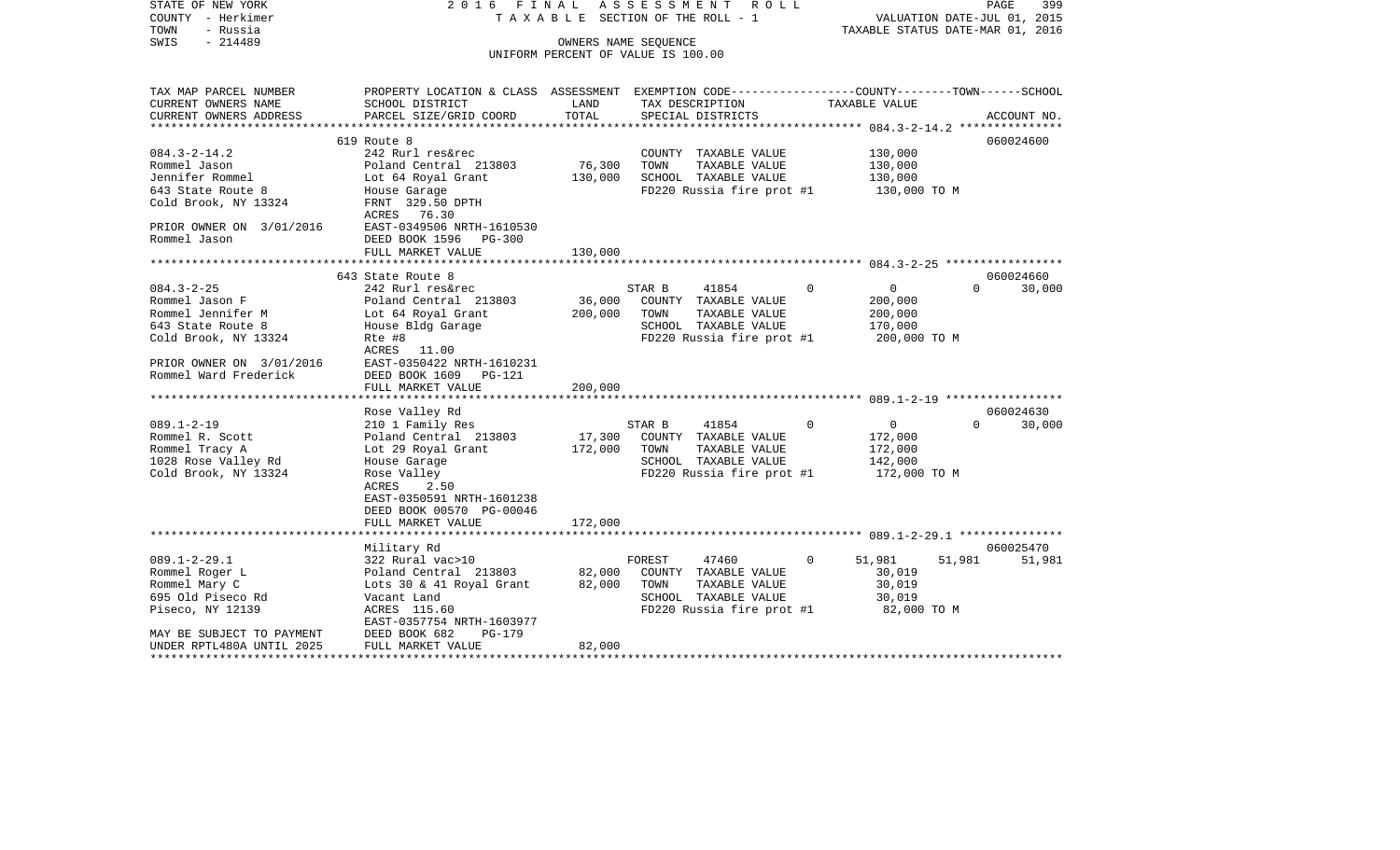| STATE OF NEW YORK<br>COUNTY - Herkimer<br>- Russia<br>TOWN | 2 0 1 6<br>FINAL<br>TAXABLE                        |                        | ASSESSMENT<br>R O L L<br>SECTION OF THE ROLL - 1                                                 | VALUATION DATE-JUL 01, 2015<br>TAXABLE STATUS DATE-MAR 01, 2016 | PAGE<br>400 |
|------------------------------------------------------------|----------------------------------------------------|------------------------|--------------------------------------------------------------------------------------------------|-----------------------------------------------------------------|-------------|
| SWIS<br>$-214489$                                          |                                                    |                        | OWNERS NAME SEQUENCE                                                                             |                                                                 |             |
|                                                            |                                                    |                        | UNIFORM PERCENT OF VALUE IS 100.00                                                               |                                                                 |             |
| TAX MAP PARCEL NUMBER                                      |                                                    |                        | PROPERTY LOCATION & CLASS ASSESSMENT EXEMPTION CODE----------------COUNTY-------TOWN------SCHOOL |                                                                 |             |
| CURRENT OWNERS NAME<br>CURRENT OWNERS ADDRESS              | SCHOOL DISTRICT<br>PARCEL SIZE/GRID COORD          | LAND<br>TOTAL          | TAX DESCRIPTION                                                                                  | TAXABLE VALUE                                                   |             |
|                                                            |                                                    | * * * * * * * * * *    | SPECIAL DISTRICTS                                                                                | ******************* 083.4-1-76.11 ***************               | ACCOUNT NO. |
|                                                            | Military Rd                                        |                        |                                                                                                  |                                                                 |             |
| $083.4 - 1 - 76.11$                                        | 105 Vac farmland                                   |                        | COUNTY TAXABLE VALUE                                                                             | 20,300                                                          |             |
| Rommel Ward F                                              | Poland Central 213803                              | 20,300                 | TOWN<br>TAXABLE VALUE                                                                            | 20,300                                                          |             |
| 643 St Rt 8                                                | ACRES 12.20                                        | 20,300                 | SCHOOL TAXABLE VALUE                                                                             | 20,300                                                          |             |
| Cold Brook, NY 13324                                       | EAST-0343804 NRTH-1612096<br>DEED BOOK 1296 PG-344 |                        | FD220 Russia fire prot #1                                                                        | 20,300 TO M                                                     |             |
|                                                            | FULL MARKET VALUE<br>*************************     | 20,300<br>************ |                                                                                                  |                                                                 |             |
|                                                            | Grant Rd                                           |                        |                                                                                                  | ************************ 077.4-1-48.4 ****************          |             |
| $077.4 - 1 - 48.4$                                         | 260 Seasonal res                                   |                        | COUNTY TAXABLE VALUE                                                                             | 50,700                                                          |             |
| Rosado Benjamin                                            | Poland Central 213803                              | 30,700                 | TAXABLE VALUE<br>TOWN                                                                            | 50,700                                                          |             |
| 934 Churchhill Ave                                         | FRNT 350.30 DPTH                                   | 50,700                 | SCHOOL TAXABLE VALUE                                                                             | 50,700                                                          |             |
| Utica, NY 13502                                            | ACRES 24.30                                        |                        | FD220 Russia fire prot #1                                                                        | 50,700 TO M                                                     |             |
|                                                            | EAST-0343446 NRTH-1625446                          |                        |                                                                                                  |                                                                 |             |
|                                                            | DEED BOOK 1427 PG-795                              |                        |                                                                                                  |                                                                 |             |
|                                                            | FULL MARKET VALUE                                  | 50,700                 |                                                                                                  |                                                                 |             |
|                                                            |                                                    | ************           |                                                                                                  |                                                                 |             |
| $072.4 - 2 - 3$                                            | 156 Red Maple Ln<br>260 Seasonal res               |                        | COUNTY TAXABLE VALUE                                                                             | 210,000                                                         | 60003574    |
| Rose Philip                                                | Poland Central 213803                              | 43,500                 | TOWN<br>TAXABLE VALUE                                                                            | 210,000                                                         |             |
| Rose Judith                                                | Lot 46 Jerseyfield Patent                          | 210,000                | SCHOOL TAXABLE VALUE                                                                             | 210,000                                                         |             |
| 125 Summit Dr                                              | Camp                                               |                        | FD220 Russia fire prot #1                                                                        | 210,000 TO M                                                    |             |
| Rochester, NY 14620                                        | ACRES<br>5.00                                      |                        |                                                                                                  |                                                                 |             |
|                                                            | EAST-0347569 NRTH-1643966                          |                        |                                                                                                  |                                                                 |             |
|                                                            | DEED BOOK 694<br>PG-613                            |                        |                                                                                                  |                                                                 |             |
|                                                            | FULL MARKET VALUE                                  | 210,000                |                                                                                                  |                                                                 |             |
|                                                            | 155 Route 365                                      |                        |                                                                                                  |                                                                 | 060027690   |
| $072.15 - 1 - 7.1$                                         | 242 Rurl res&rec                                   |                        | STAR EN<br>41834                                                                                 | $\mathbf 0$<br>$\Omega$<br>0                                    | 65,300      |
| Roser Janet                                                | 305201<br>Remsen                                   | 30,000                 | COUNTY TAXABLE VALUE                                                                             | 81,200                                                          |             |
| Roser Duane C                                              | Lot 22 Walker Tract                                | 81,200                 | TOWN<br>TAXABLE VALUE                                                                            | 81,200                                                          |             |
| 9931 Morgan Rd                                             | House Att Gar                                      |                        | SCHOOL TAXABLE VALUE                                                                             | 15,900                                                          |             |
| Marcy, NY 13403                                            | ACRES 20.60                                        |                        | FD230 Remsen fire #2                                                                             | 81,200 TO M                                                     |             |
|                                                            | EAST-0339164 NRTH-1645795                          |                        |                                                                                                  |                                                                 |             |
| PRIOR OWNER ON 3/01/2016<br>Roser Janet                    | DEED BOOK 1598<br>PG-213<br>FULL MARKET VALUE      | 81,200                 |                                                                                                  |                                                                 |             |
|                                                            |                                                    |                        |                                                                                                  |                                                                 |             |
|                                                            | 949 Route 365                                      |                        |                                                                                                  |                                                                 | 060015480   |
| $073.3 - 1 - 39$                                           | 210 1 Family Res                                   |                        | COUNTY TAXABLE VALUE                                                                             | 43,000                                                          |             |
| Ross Timothy B                                             | Poland Central 213803                              | 6,100                  | TAXABLE VALUE<br>TOWN                                                                            | 43,000                                                          |             |
| Farley Melissa L                                           | Lot 80 Remsenburg Patent                           | 43,000                 | SCHOOL TAXABLE VALUE                                                                             | 43,000                                                          |             |
| 949 Route 365                                              | House Att Gar                                      |                        | FD230 Remsen fire #2                                                                             | 43,000 TO M                                                     |             |
| Remsen, NY 13438                                           | FRNT<br>50.00 DPTH 150.00                          |                        |                                                                                                  |                                                                 |             |
|                                                            | ACRES<br>0.17<br>EAST-0354358 NRTH-1647649         |                        |                                                                                                  |                                                                 |             |
|                                                            | DEED BOOK 1189<br>PG-415                           |                        |                                                                                                  |                                                                 |             |
|                                                            | FULL MARKET VALUE                                  | 43,000                 |                                                                                                  |                                                                 |             |
| ************************                                   | ******************************                     |                        |                                                                                                  |                                                                 |             |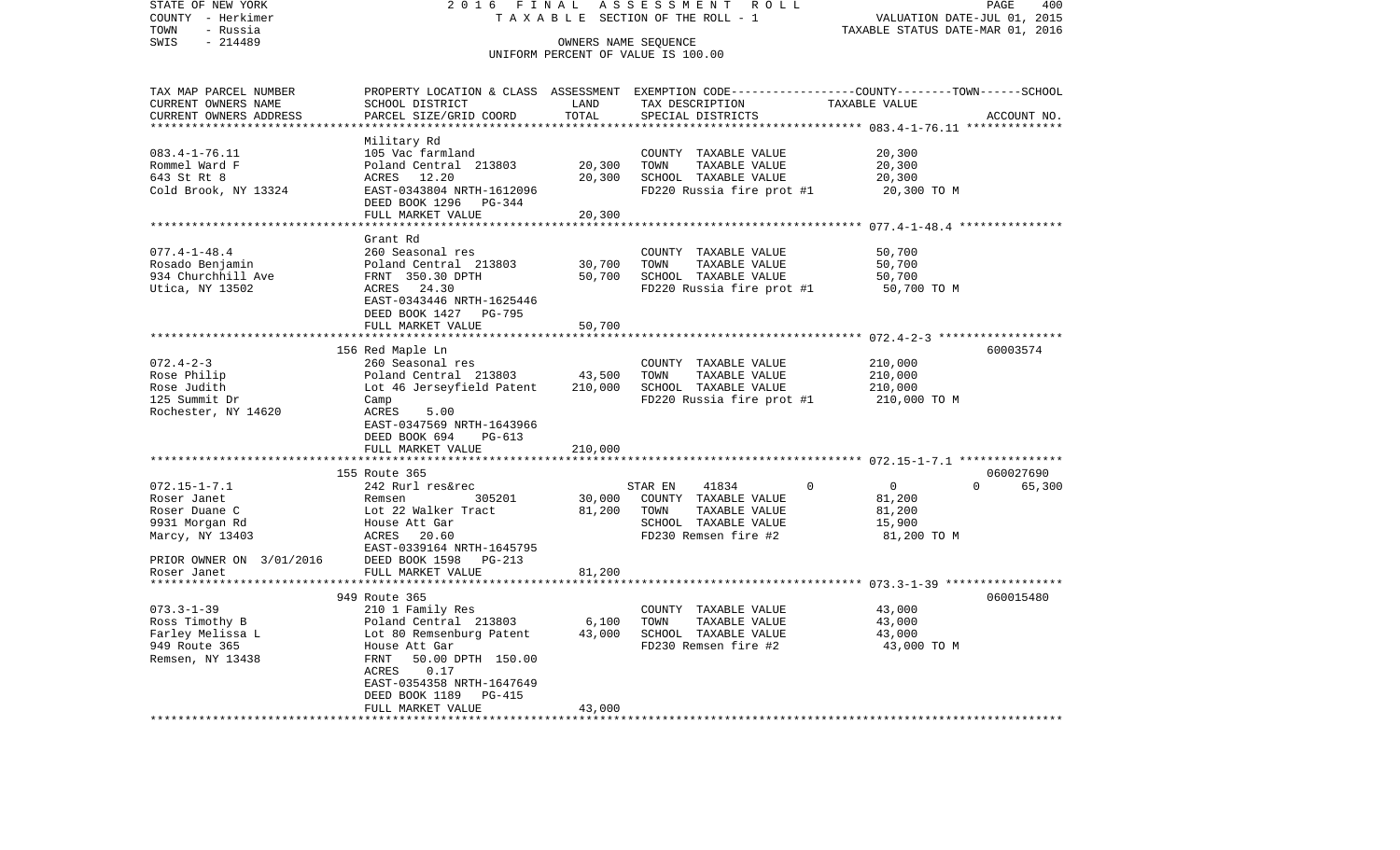| STATE OF NEW YORK                                   | 2016 FINAL                                                                                       |                      | A S S E S S M E N T R O L L                       |                                                                 | PAGE<br>401 |
|-----------------------------------------------------|--------------------------------------------------------------------------------------------------|----------------------|---------------------------------------------------|-----------------------------------------------------------------|-------------|
| COUNTY - Herkimer<br>TOWN<br>- Russia               |                                                                                                  |                      | TAXABLE SECTION OF THE ROLL - 1                   | VALUATION DATE-JUL 01, 2015<br>TAXABLE STATUS DATE-MAR 01, 2016 |             |
| $-214489$<br>SWIS                                   |                                                                                                  | OWNERS NAME SEQUENCE |                                                   |                                                                 |             |
|                                                     |                                                                                                  |                      | UNIFORM PERCENT OF VALUE IS 100.00                |                                                                 |             |
| TAX MAP PARCEL NUMBER                               | PROPERTY LOCATION & CLASS ASSESSMENT EXEMPTION CODE----------------COUNTY-------TOWN------SCHOOL |                      |                                                   |                                                                 |             |
| CURRENT OWNERS NAME                                 | SCHOOL DISTRICT                                                                                  | LAND                 | TAX DESCRIPTION                                   | TAXABLE VALUE                                                   |             |
| CURRENT OWNERS ADDRESS<br>************************* | PARCEL SIZE/GRID COORD                                                                           | TOTAL                | SPECIAL DISTRICTS                                 |                                                                 | ACCOUNT NO. |
|                                                     | Wheelertown Rd                                                                                   |                      |                                                   |                                                                 |             |
| $068. - 1 - 58$                                     | 260 Seasonal res                                                                                 |                      | COUNTY TAXABLE VALUE                              | 34,500                                                          |             |
| Rotach Clyde K                                      | 305201<br>Remsen                                                                                 | 21,900               | TOWN<br>TAXABLE VALUE                             | 34,500                                                          |             |
| Rotach JoAnne M                                     | Wheelertown Road                                                                                 | 34,500               | SCHOOL TAXABLE VALUE                              | 34,500                                                          |             |
| 10700 John St<br>Barneveld, NY 13304                | FRNT 1174.90 DPTH                                                                                |                      | FD230 Remsen fire #2                              | 34,500 TO M                                                     |             |
|                                                     | ACRES 10.50<br>EAST-0341506 NRTH-1663209<br>DEED BOOK 1508<br>PG-768                             |                      |                                                   |                                                                 |             |
|                                                     | FULL MARKET VALUE                                                                                | 34,500               |                                                   |                                                                 |             |
|                                                     |                                                                                                  |                      |                                                   |                                                                 |             |
| $088.1 - 1 - 11.3$                                  | 9580 Route 28                                                                                    |                      | STAR B<br>41854                                   | 0<br>$\overline{0}$                                             | $\Omega$    |
| Rothwell David W                                    | 210 1 Family Res<br>Poland Central 213803                                                        | 23,600               | COUNTY TAXABLE VALUE                              | 145,300                                                         | 30,000      |
| Rothwell Christiana D                               | Lot 47 68 Royal Grant                                                                            | 145,300              | TOWN<br>TAXABLE VALUE                             | 145,300                                                         |             |
| 9580 State Route 28                                 | Farm                                                                                             |                      | SCHOOL TAXABLE VALUE                              | 115,300                                                         |             |
| Poland, NY 13431                                    | ACRES<br>8.00 BANK 135                                                                           |                      | FD220 Russia fire prot #1                         | 145,300 TO M                                                    |             |
|                                                     | EAST-0329328 NRTH-1606891                                                                        |                      |                                                   |                                                                 |             |
|                                                     | DEED BOOK 1117 PG-613<br>FULL MARKET VALUE                                                       |                      |                                                   |                                                                 |             |
|                                                     |                                                                                                  | 145,300              |                                                   |                                                                 |             |
|                                                     | Stormy Hill Rd                                                                                   |                      |                                                   |                                                                 | 0012033     |
| $077.2 - 2 - 11.3$                                  | 260 Seasonal res                                                                                 |                      | COUNTY TAXABLE VALUE                              | 113,000                                                         |             |
| Roughley James A                                    | Poland Central 213803                                                                            | 41,500               | TOWN<br>TAXABLE VALUE                             | 113,000                                                         |             |
| Roughley Eileen D<br>74 Sterling Dr                 | Great Lot 17 Jp<br>ACRES 19.00                                                                   | 113,000              | SCHOOL TAXABLE VALUE<br>FD220 Russia fire prot #1 | 113,000<br>113,000 TO M                                         |             |
| Poughquag, NY 12570                                 | EAST-0346906 NRTH-1639667                                                                        |                      |                                                   |                                                                 |             |
|                                                     | DEED BOOK 770<br>PG-134                                                                          |                      |                                                   |                                                                 |             |
|                                                     | FULL MARKET VALUE                                                                                | 113,000              |                                                   |                                                                 |             |
|                                                     | Off Route 365                                                                                    |                      |                                                   |                                                                 | 060000960   |
| $072.19 - 1 - 2$                                    | 280 Res Multiple                                                                                 |                      | COUNTY TAXABLE VALUE                              | 80,500                                                          |             |
| RPTJC LLC                                           | 305201<br>Remsen                                                                                 | 17,800               | TOWN<br>TAXABLE VALUE                             | 80,500                                                          |             |
| 12280 Rte 365                                       | S 21<br>Мp                                                                                       | 80,500               | SCHOOL TAXABLE VALUE                              | 80,500                                                          |             |
| Remsen, NY 13438                                    | Campl/2                                                                                          |                      | FD230 Remsen fire #2                              | 80,500 TO M                                                     |             |
|                                                     | Rte 365                                                                                          |                      |                                                   |                                                                 |             |
|                                                     | FRNT 175.00 DPTH 135.00<br>EAST-0338464 NRTH-1643755                                             |                      |                                                   |                                                                 |             |
|                                                     | DEED BOOK 1442<br>PG-408                                                                         |                      |                                                   |                                                                 |             |
|                                                     | FULL MARKET VALUE                                                                                | 80,500               |                                                   |                                                                 |             |
|                                                     |                                                                                                  |                      |                                                   |                                                                 |             |
|                                                     | Route 365                                                                                        |                      |                                                   |                                                                 | 060028050   |
| $072.19 - 1 - 3$<br>RPTJP2 LLC                      | 311 Res vac land - WTRFNT<br>305201<br>Remsen                                                    | 7,500                | COUNTY TAXABLE VALUE<br>TOWN<br>TAXABLE VALUE     | 7,500<br>7,500                                                  |             |
| 12280 Route 365                                     | Lot 21 Walker Tract                                                                              | 7,500                | SCHOOL TAXABLE VALUE                              | 7,500                                                           |             |
| Remsen, NY 13438                                    | Vacant Land                                                                                      |                      | FD230 Remsen fire #2                              | 7,500 TO M                                                      |             |
|                                                     | 75.00 DPTH 135.00<br>FRNT                                                                        |                      |                                                   |                                                                 |             |
|                                                     | 0.23<br>ACRES                                                                                    |                      |                                                   |                                                                 |             |
|                                                     | EAST-0338597 NRTH-1643813<br>DEED BOOK 1553<br>PG-326                                            |                      |                                                   |                                                                 |             |
|                                                     | FULL MARKET VALUE                                                                                | 7,500                |                                                   |                                                                 |             |
|                                                     |                                                                                                  |                      |                                                   |                                                                 |             |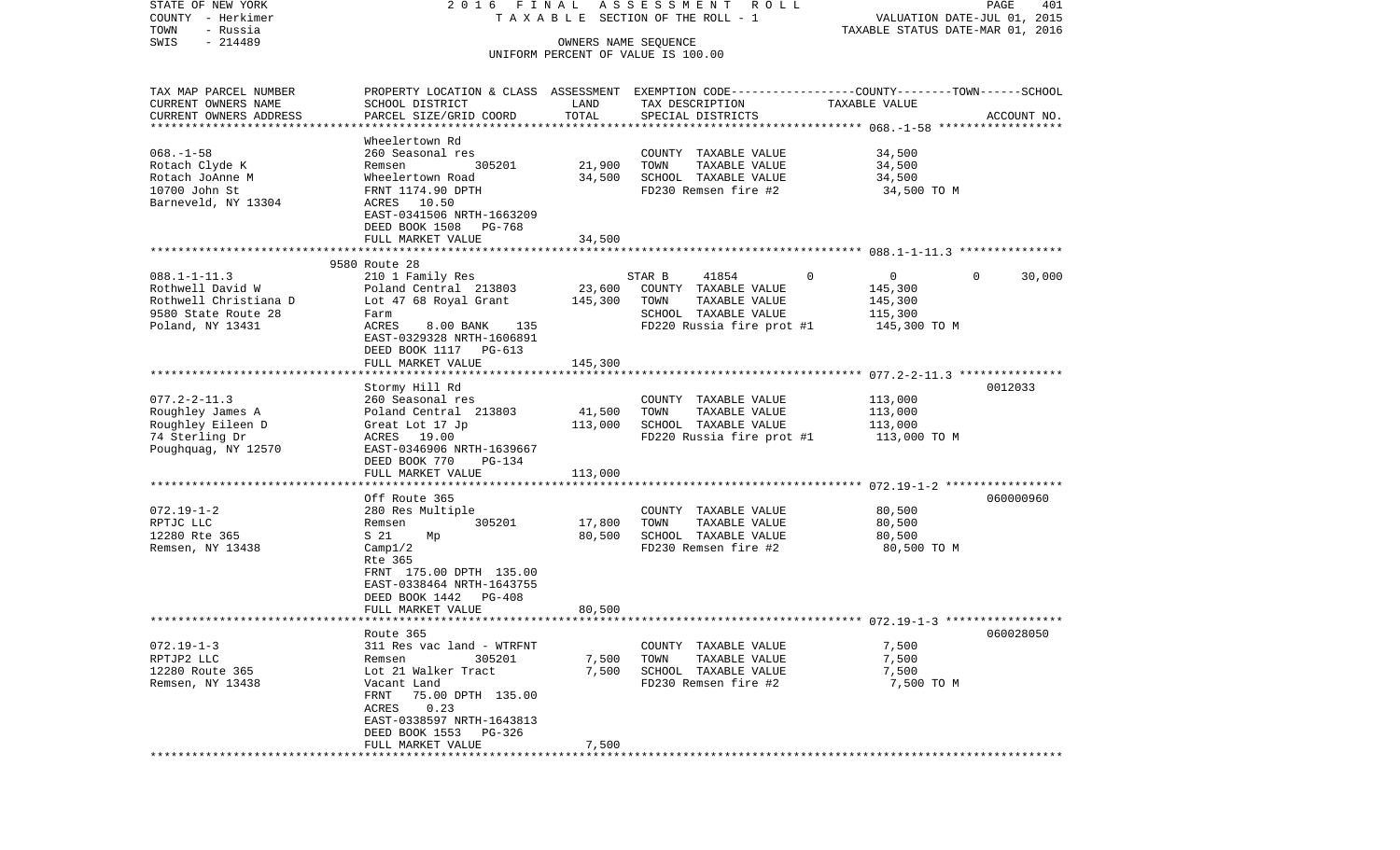| STATE OF NEW YORK<br>COUNTY - Herkimer<br>TOWN<br>- Russia<br>$-214489$<br>SWIS                                                   | 2016 FINAL                                                                                                                                                                                                     | A S S E S S M E N T<br>ROLL ROLL<br>T A X A B L E SECTION OF THE ROLL - 1<br>OWNERS NAME SEQUENCE<br>UNIFORM PERCENT OF VALUE IS 100.00 |                                                                                                                  | 402<br>PAGE<br>VALUATION DATE-JUL 01, 2015<br>TAXABLE STATUS DATE-MAR 01, 2016 |                                 |  |
|-----------------------------------------------------------------------------------------------------------------------------------|----------------------------------------------------------------------------------------------------------------------------------------------------------------------------------------------------------------|-----------------------------------------------------------------------------------------------------------------------------------------|------------------------------------------------------------------------------------------------------------------|--------------------------------------------------------------------------------|---------------------------------|--|
| TAX MAP PARCEL NUMBER<br>CURRENT OWNERS NAME                                                                                      | PROPERTY LOCATION & CLASS ASSESSMENT EXEMPTION CODE---------------COUNTY-------TOWN------SCHOOL<br>SCHOOL DISTRICT                                                                                             | LAND                                                                                                                                    | TAX DESCRIPTION                                                                                                  | TAXABLE VALUE                                                                  |                                 |  |
| CURRENT OWNERS ADDRESS                                                                                                            | PARCEL SIZE/GRID COORD                                                                                                                                                                                         | TOTAL                                                                                                                                   | SPECIAL DISTRICTS                                                                                                |                                                                                | ACCOUNT NO.                     |  |
| *********************                                                                                                             |                                                                                                                                                                                                                |                                                                                                                                         |                                                                                                                  |                                                                                |                                 |  |
| $077.4 - 1 - 41.6$<br>Rubinaccio Valentino<br>Rubinaccio Janet E<br>31 Ironoak Ct<br>Northeast, MD 21901                          | Grant Rd<br>322 Rural vac>10<br>Poland Central 213803<br>Lot 119 Royal Grant<br>ACRES 12.20<br>EAST-0343507 NRTH-1627935<br>DEED BOOK 1107 PG-704                                                              | 20,300<br>20,300                                                                                                                        | COUNTY TAXABLE VALUE<br>TOWN<br>TAXABLE VALUE<br>SCHOOL TAXABLE VALUE<br>FD220 Russia fire prot #1               | 20,300<br>20,300<br>20,300<br>20,300 TO M                                      |                                 |  |
|                                                                                                                                   | FULL MARKET VALUE                                                                                                                                                                                              | 20,300                                                                                                                                  |                                                                                                                  |                                                                                |                                 |  |
|                                                                                                                                   | 577 Grant Rd                                                                                                                                                                                                   |                                                                                                                                         |                                                                                                                  |                                                                                | 060021365                       |  |
| $083.4 - 1 - 18.2$<br>Rudowsky Anna<br>385 Kinderkamack Rd<br>River Edge, NJ 07661<br>PRIOR OWNER ON 3/01/2016<br>Vaupel Ernest W | 210 1 Family Res<br>Poland Central 213803<br>Lot 85 Royal Grant<br>House<br>ACRES<br>9.00<br>EAST-0345196 NRTH-1616297<br>DEED BOOK 1600 PG-652                                                                | 24,900<br>86,500                                                                                                                        | COUNTY TAXABLE VALUE<br>TOWN<br>TAXABLE VALUE<br>SCHOOL TAXABLE VALUE<br>FD220 Russia fire prot #1               | 86,500<br>86,500<br>86,500<br>86,500 TO M                                      |                                 |  |
|                                                                                                                                   | FULL MARKET VALUE                                                                                                                                                                                              | 86,500                                                                                                                                  |                                                                                                                  |                                                                                |                                 |  |
| $073.3 - 1 - 64$<br>Russell Ann E<br>Elmer et al Gerald K<br>Attn: c/o Ann Ezzo<br>100 Matterson Ave<br>Syracuse, NY 13219        | Route 365<br>260 Seasonal res<br>305201<br>Remsen<br>Lot 1 Marvin Tract<br>Camp<br>FRNT 100.00 DPTH 89.00<br>ACRES<br>0.19<br>EAST-0352146 NRTH-1646603<br>DEED BOOK 890<br><b>PG-591</b><br>FULL MARKET VALUE | 7,700<br>34,700<br>34,700                                                                                                               | COUNTY TAXABLE VALUE<br>TOWN<br>TAXABLE VALUE<br>SCHOOL TAXABLE VALUE<br>FD230 Remsen fire #2                    | 34,700<br>34,700<br>34,700<br>34,700 TO M                                      | 060005760                       |  |
|                                                                                                                                   |                                                                                                                                                                                                                |                                                                                                                                         |                                                                                                                  |                                                                                |                                 |  |
| $072.12 - 1 - 7$<br>Ryan Beyel as Trustee of the B Remsen<br>PO Box 301<br>Poland, NY 13431                                       | 331 Pardee Rd<br>260 Seasonal res - WTRFNT<br>305201<br>E 1<br>Mt<br>Camp2/3<br>Pardee<br>FRNT 175.00 DPTH 235.00<br>ACRES<br>0.70<br>EAST-0346481 NRTH-1650460<br>DEED BOOK 1589<br>PG-772                    | 38,800<br>148,000                                                                                                                       | 41854<br>STAR B<br>COUNTY TAXABLE VALUE<br>TAXABLE VALUE<br>TOWN<br>SCHOOL TAXABLE VALUE<br>FD230 Remsen fire #2 | $\Omega$<br>0<br>148,000<br>148,000<br>118,000<br>148,000 TO M                 | 060029910<br>$\Omega$<br>30,000 |  |
|                                                                                                                                   | FULL MARKET VALUE                                                                                                                                                                                              | 148,000                                                                                                                                 |                                                                                                                  |                                                                                |                                 |  |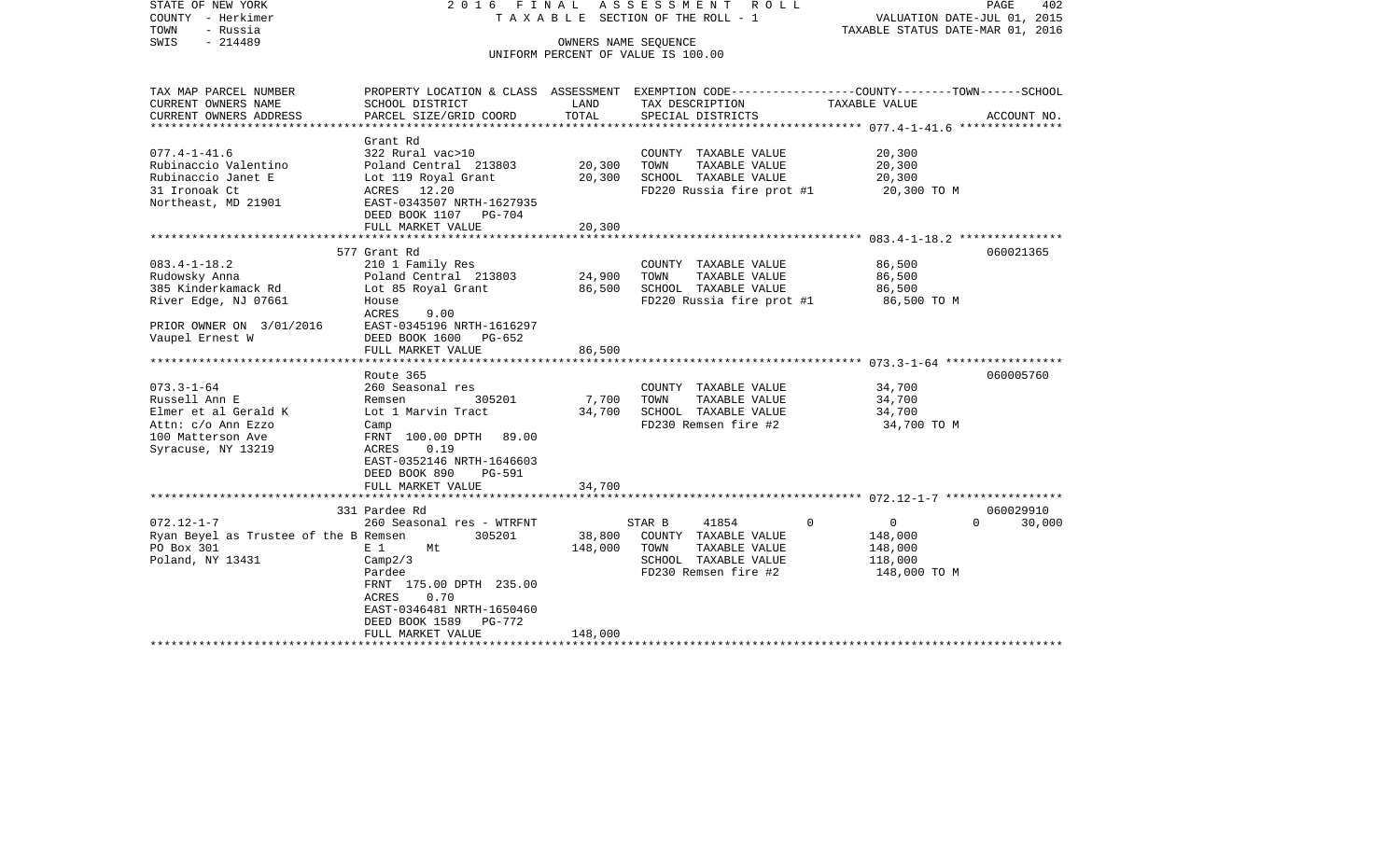| STATE OF NEW YORK<br>COUNTY - Herkimer<br>TOWN<br>- Russia<br>$-214489$<br>SWIS                                 | 2016 FINAL                                                                                                                                                                                          | OWNERS NAME SEQUENCE       | A S S E S S M E N T A O L L<br>T A X A B L E SECTION OF THE ROLL - 1<br>UNIFORM PERCENT OF VALUE IS 100.00            |               | PAGE<br>403<br>VALUATION DATE-JUL 01, 2015<br>TAXABLE STATUS DATE-MAR 01, 2016                  |
|-----------------------------------------------------------------------------------------------------------------|-----------------------------------------------------------------------------------------------------------------------------------------------------------------------------------------------------|----------------------------|-----------------------------------------------------------------------------------------------------------------------|---------------|-------------------------------------------------------------------------------------------------|
| TAX MAP PARCEL NUMBER<br>CURRENT OWNERS NAME<br>CURRENT OWNERS ADDRESS                                          | PROPERTY LOCATION & CLASS ASSESSMENT EXEMPTION CODE---------------COUNTY-------TOWN------SCHOOL<br>SCHOOL DISTRICT<br>PARCEL SIZE/GRID COORD                                                        | LAND<br>TOTAL              | TAX DESCRIPTION<br>SPECIAL DISTRICTS                                                                                  | TAXABLE VALUE | ACCOUNT NO.                                                                                     |
| $088.1 - 1 - 15.9$<br>Ryan Thomas<br>Ryan Karen<br>31 Millington Ave<br>Poland, NY 13431                        | 381 Beecher Rd<br>323 Vacant rural<br>Poland Central 213803<br>FRNT 527.00 DPTH<br>ACRES 25.00<br>EAST-0335527 NRTH-1608595<br>DEED BOOK 1372 PG-367<br>FULL MARKET VALUE                           | 34,400<br>34,400<br>34,400 | COUNTY TAXABLE VALUE<br>TOWN<br>TAXABLE VALUE<br>SCHOOL TAXABLE VALUE<br>FD220 Russia fire prot #1                    | 34,400        | 34,400<br>34,400<br>34,400 TO M                                                                 |
|                                                                                                                 |                                                                                                                                                                                                     |                            |                                                                                                                       |               |                                                                                                 |
| $088.2 - 1 - 5$<br>Salerno Nicholas<br>Salerno Sandra<br>290 Buck Hill Rd<br>Poland, NY 13431                   | 290 Buck Hill Rd<br>210 1 Family Res<br>Poland Central 213803<br>E Lot 50 Rg<br>House 1 Acre<br>Buck Hill Road<br>ACRES<br>1.00<br>EAST-0343601 NRTH-1606598<br>DEED BOOK 1539 PG-523               | 12,500<br>108,000          | 41854<br>STAR B<br>COUNTY TAXABLE VALUE<br>TOWN<br>TAXABLE VALUE<br>SCHOOL TAXABLE VALUE<br>FD220 Russia fire prot #1 | $\mathbf 0$   | 060006420<br>30,000<br>$\mathbf{0}$<br>$\Omega$<br>108,000<br>108,000<br>78,000<br>108,000 TO M |
|                                                                                                                 | FULL MARKET VALUE                                                                                                                                                                                   | 108,000                    |                                                                                                                       |               |                                                                                                 |
| $083.3 - 1 - 40$<br>Samel Frederick T Jr<br>Crossley Kaitlin M<br>9756 Route 28<br>Poland, NY 13431             | Route 28<br>312 Vac w/imprv<br>Poland Central 213803<br>Lots $68-69$ Rq<br>Bldg 1.5 Acres<br>Rte #28<br>ACRES<br>1.90<br>EAST-0326440 NRTH-1608943<br>DEED BOOK 1531<br>PG-731<br>FULL MARKET VALUE | 9,200<br>18,200<br>18,200  | COUNTY TAXABLE VALUE<br>TOWN<br>TAXABLE VALUE<br>SCHOOL TAXABLE VALUE<br>FD220 Russia fire prot #1                    |               | 060002880<br>18,200<br>18,200<br>18,200<br>18,200 TO M                                          |
|                                                                                                                 | ************************                                                                                                                                                                            | * * * * * * * * * * * *    |                                                                                                                       |               |                                                                                                 |
| $083.1 - 1 - 3$<br>Samel Theodore Frederick<br>5944 Military Rd<br>Prospect, NY 13435                           | 5944 Military Rd<br>242 Rurl res&rec<br>Poland Central 213803<br>Lot 114 Rg<br>House Pool<br>ACRES 10.03<br>EAST-0323906 NRTH-1621939<br>DEED BOOK 849<br>PG-232                                    | 44,500<br>289,000          | STAR B<br>41854<br>COUNTY TAXABLE VALUE<br>TAXABLE VALUE<br>TOWN<br>SCHOOL TAXABLE VALUE<br>FD220 Russia fire prot #1 | 0             | 060042490<br>0<br>$\Omega$<br>30,000<br>289,000<br>289,000<br>259,000<br>289,000 TO M           |
|                                                                                                                 | FULL MARKET VALUE<br>Route 365                                                                                                                                                                      | 289,000                    |                                                                                                                       |               | 060025230                                                                                       |
| $073.3 - 1 - 69$<br>Sampson David R<br>Ziober Susan M<br>5521 Sunrise Ter<br>Marcy, NY 13403<br>*************** | 260 Seasonal res<br>305201<br>Remsen<br>S 1<br>Jt<br>Camp 1/4 Acre<br>Rte 365<br>FRNT 100.00 DPTH 122.00<br>EAST-0351561 NRTH-1646456<br>DEED BOOK 1216 PG-491<br>FULL MARKET VALUE                 | 9,000<br>47,300<br>47,300  | COUNTY TAXABLE VALUE<br>TOWN<br>TAXABLE VALUE<br>SCHOOL TAXABLE VALUE<br>FD230 Remsen fire #2                         |               | 47,300<br>47,300<br>47,300<br>47,300 TO M                                                       |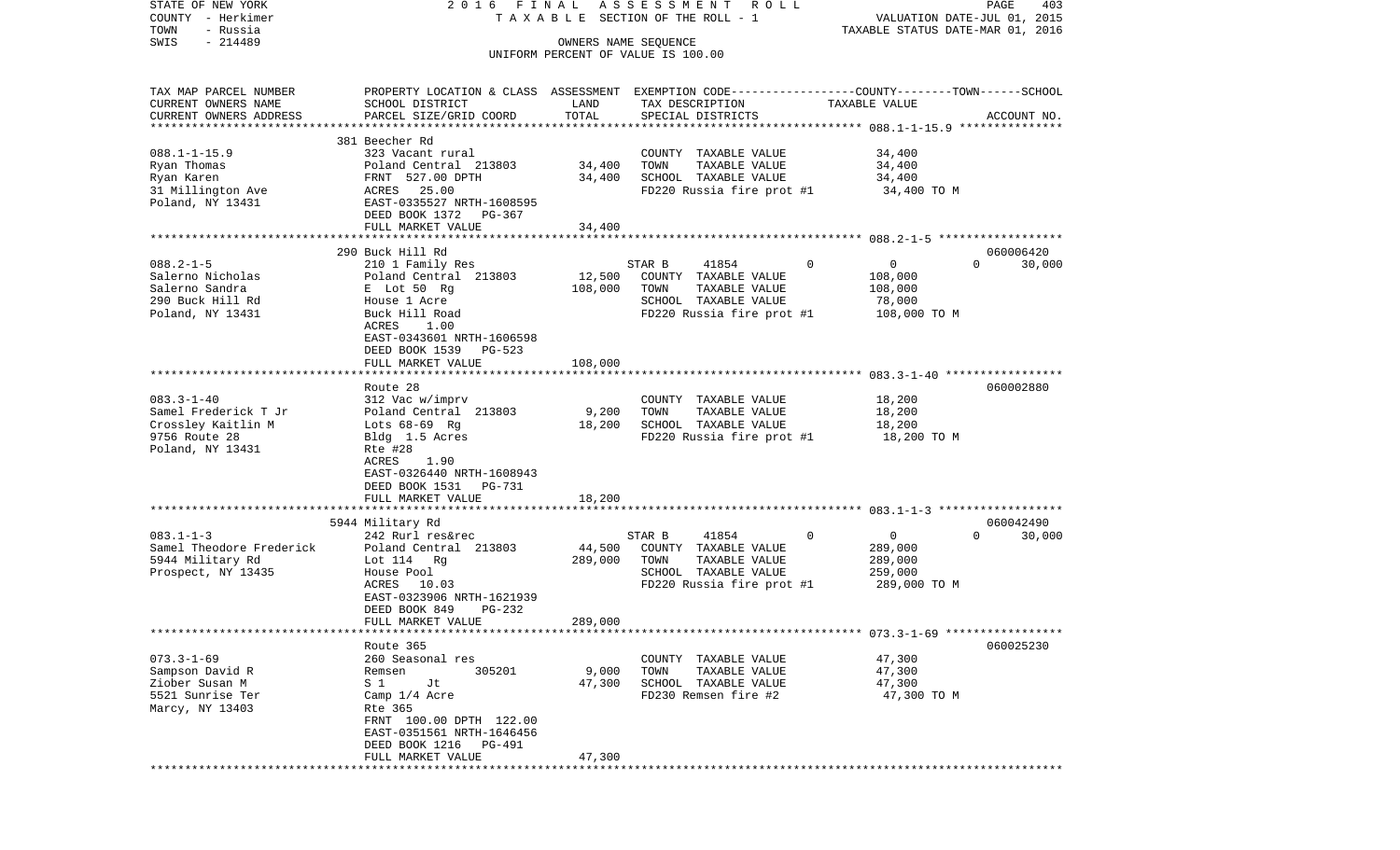| STATE OF NEW YORK<br>COUNTY - Herkimer<br>TOWN<br>- Russia<br>$-214489$<br>SWIS | 2016 FINAL                                                                                       |                         | ASSESSMENT<br>R O L L<br>TAXABLE SECTION OF THE ROLL - 1<br>OWNERS NAME SEQUENCE |          | VALUATION DATE-JUL 01, 2015<br>TAXABLE STATUS DATE-MAR 01, 2016 | PAGE                  | 404    |
|---------------------------------------------------------------------------------|--------------------------------------------------------------------------------------------------|-------------------------|----------------------------------------------------------------------------------|----------|-----------------------------------------------------------------|-----------------------|--------|
|                                                                                 |                                                                                                  |                         | UNIFORM PERCENT OF VALUE IS 100.00                                               |          |                                                                 |                       |        |
|                                                                                 |                                                                                                  |                         |                                                                                  |          |                                                                 |                       |        |
| TAX MAP PARCEL NUMBER                                                           | PROPERTY LOCATION & CLASS ASSESSMENT EXEMPTION CODE----------------COUNTY-------TOWN------SCHOOL |                         |                                                                                  |          |                                                                 |                       |        |
| CURRENT OWNERS NAME                                                             | SCHOOL DISTRICT                                                                                  | LAND                    | TAX DESCRIPTION                                                                  |          | TAXABLE VALUE                                                   |                       |        |
| CURRENT OWNERS ADDRESS<br>*********************                                 | PARCEL SIZE/GRID COORD                                                                           | TOTAL<br>************** | SPECIAL DISTRICTS                                                                |          |                                                                 | ACCOUNT NO.           |        |
|                                                                                 | Route 365                                                                                        |                         |                                                                                  |          |                                                                 | 060026640             |        |
| $073.3 - 1 - 70$                                                                | 260 Seasonal res                                                                                 |                         | COUNTY TAXABLE VALUE                                                             |          | 17,000                                                          |                       |        |
| Sampson David R                                                                 | 305201<br>Remsen                                                                                 | 14,500                  | TOWN<br>TAXABLE VALUE                                                            |          | 17,000                                                          |                       |        |
| Ziober Susan M                                                                  | S <sub>1</sub><br>Mt                                                                             | 17,000                  | SCHOOL TAXABLE VALUE                                                             |          | 17,000                                                          |                       |        |
| 5521 Sunrise Ter                                                                | Camp 1 Acre                                                                                      |                         | FD230 Remsen fire #2                                                             |          | 17,000 TO M                                                     |                       |        |
| Marcy, NY 13403                                                                 | Rte 365                                                                                          |                         |                                                                                  |          |                                                                 |                       |        |
|                                                                                 | FRNT 282.00 DPTH 140.00<br>EAST-0351380 NRTH-1646430                                             |                         |                                                                                  |          |                                                                 |                       |        |
|                                                                                 | DEED BOOK 1216 PG-491                                                                            |                         |                                                                                  |          |                                                                 |                       |        |
|                                                                                 | FULL MARKET VALUE                                                                                | 17,000                  |                                                                                  |          |                                                                 |                       |        |
|                                                                                 | *************************                                                                        |                         |                                                                                  |          |                                                                 |                       |        |
|                                                                                 | 198 Route 365                                                                                    |                         |                                                                                  |          |                                                                 | 060025200             |        |
| $073.3 - 1 - 68$                                                                | 260 Seasonal res                                                                                 |                         | COUNTY TAXABLE VALUE                                                             |          | 19,000                                                          |                       |        |
| Sampson Ronald D                                                                | Remsen<br>305201                                                                                 | 8,900                   | TAXABLE VALUE<br>TOWN                                                            |          | 19,000                                                          |                       |        |
| Sampson James M<br>35 Allman Pl                                                 | S 1<br>Jt<br>Trl 1/4 Acre                                                                        | 19,000                  | SCHOOL TAXABLE VALUE<br>FD230 Remsen fire #2                                     |          | 19,000<br>19,000 TO M                                           |                       |        |
| New Hartford, NY 13413                                                          | Rte 365                                                                                          |                         |                                                                                  |          |                                                                 |                       |        |
|                                                                                 | FRNT 100.00 DPTH 116.00                                                                          |                         |                                                                                  |          |                                                                 |                       |        |
|                                                                                 | EAST-0351662 NRTH-1646479                                                                        |                         |                                                                                  |          |                                                                 |                       |        |
|                                                                                 | DEED BOOK 911<br>PG-320                                                                          |                         |                                                                                  |          |                                                                 |                       |        |
|                                                                                 | FULL MARKET VALUE                                                                                | 19,000                  |                                                                                  |          |                                                                 |                       |        |
|                                                                                 |                                                                                                  |                         |                                                                                  |          |                                                                 |                       |        |
| $077.11 - 1 - 6.1$                                                              | 130 Mac Arthur Rd<br>210 1 Family Res                                                            |                         | 41854<br>STAR B                                                                  | $\Omega$ | $\overline{0}$                                                  | 060028170<br>$\Omega$ | 30,000 |
| Sanderl Owens Jeanne M                                                          | Poland Central 213803                                                                            | 57,400                  | COUNTY TAXABLE VALUE                                                             |          | 390,000                                                         |                       |        |
| Sanderl Jack                                                                    | Lots 14 & 15 Jerseyfield                                                                         | 390,000                 | TOWN<br>TAXABLE VALUE                                                            |          | 390,000                                                         |                       |        |
| 130 Mac Arthur Rd                                                               | merged $w/6.2&2.1$                                                                               |                         | SCHOOL TAXABLE VALUE                                                             |          | 360,000                                                         |                       |        |
| Cold Brook, NY 13324                                                            | 2010 BW                                                                                          |                         | FD220 Russia fire prot #1                                                        |          | 390,000 TO M                                                    |                       |        |
|                                                                                 | FRNT 980.00 DPTH                                                                                 |                         |                                                                                  |          |                                                                 |                       |        |
|                                                                                 | 20.90 BANK<br>ACRES<br>219                                                                       |                         |                                                                                  |          |                                                                 |                       |        |
|                                                                                 | EAST-0341861 NRTH-1634252                                                                        |                         |                                                                                  |          |                                                                 |                       |        |
|                                                                                 | DEED BOOK 1206 PG-558<br>FULL MARKET VALUE                                                       | 390,000                 |                                                                                  |          |                                                                 |                       |        |
| **************************                                                      |                                                                                                  |                         |                                                                                  |          |                                                                 |                       |        |
|                                                                                 | Topper Rd                                                                                        |                         |                                                                                  |          |                                                                 | 060001950             |        |
| $077.11 - 1 - 4$                                                                | 260 Seasonal res                                                                                 |                         | STAR B<br>41854                                                                  | $\Omega$ | $\overline{0}$                                                  | $\Omega$              | 30,000 |
| Sanderl Raymond                                                                 | Poland Central 213803                                                                            | 18,000                  | COUNTY TAXABLE VALUE                                                             |          | 92,400                                                          |                       |        |
| 161 Topper Rd                                                                   | Lot 15 Jerseyfield Patent                                                                        | 92,400                  | TOWN<br>TAXABLE VALUE                                                            |          | 92,400                                                          |                       |        |
| PO Box 78                                                                       | House                                                                                            |                         | SCHOOL TAXABLE VALUE                                                             |          | 62,400                                                          |                       |        |
| Cold Brook, NY 13324                                                            | ACRES<br>2.00                                                                                    |                         | FD220 Russia fire prot #1                                                        |          | 92,400 TO M                                                     |                       |        |
|                                                                                 | EAST-0341825 NRTH-1634818<br>DEED BOOK 1517<br>PG-942                                            |                         |                                                                                  |          |                                                                 |                       |        |
|                                                                                 | FULL MARKET VALUE                                                                                | 92,400                  |                                                                                  |          |                                                                 |                       |        |
|                                                                                 |                                                                                                  |                         |                                                                                  |          |                                                                 |                       |        |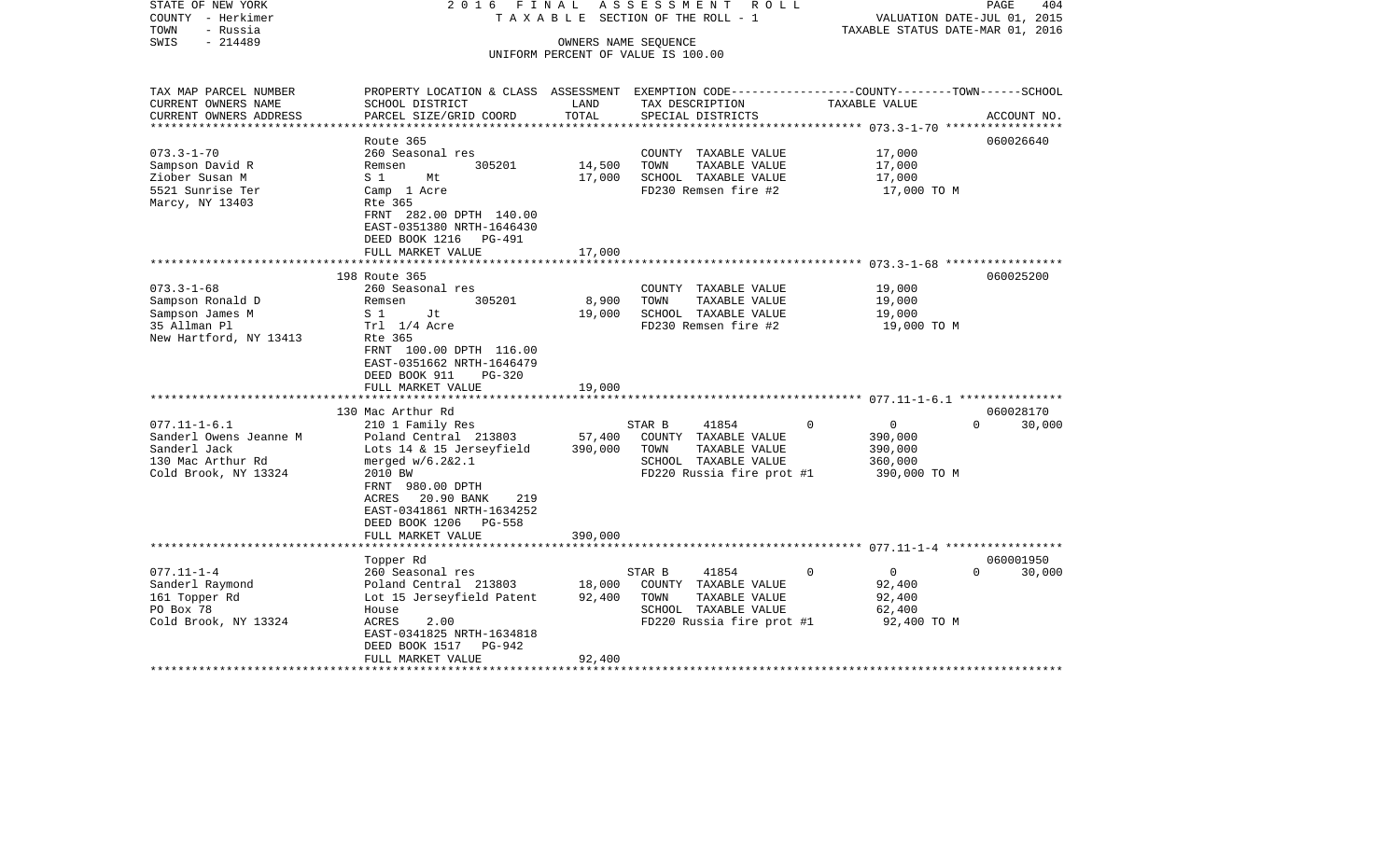| STATE OF NEW YORK<br>COUNTY - Herkimer<br>TOWN<br>- Russia<br>$-214489$<br>SWIS                                                       | 2016 FINAL                                                                                                                                                                                                                                           | OWNERS NAME SEQUENCE                  | ASSESSMENT ROLL<br>T A X A B L E SECTION OF THE ROLL - 1<br>UNIFORM PERCENT OF VALUE IS 100.00                                                 | PAGE<br>405<br>VALUATION DATE-JUL 01, 2015<br>TAXABLE STATUS DATE-MAR 01, 2016                                                  |
|---------------------------------------------------------------------------------------------------------------------------------------|------------------------------------------------------------------------------------------------------------------------------------------------------------------------------------------------------------------------------------------------------|---------------------------------------|------------------------------------------------------------------------------------------------------------------------------------------------|---------------------------------------------------------------------------------------------------------------------------------|
| TAX MAP PARCEL NUMBER<br>CURRENT OWNERS NAME<br>CURRENT OWNERS ADDRESS                                                                | SCHOOL DISTRICT<br>PARCEL SIZE/GRID COORD                                                                                                                                                                                                            | LAND<br>TOTAL                         | TAX DESCRIPTION<br>SPECIAL DISTRICTS                                                                                                           | PROPERTY LOCATION & CLASS ASSESSMENT EXEMPTION CODE---------------COUNTY-------TOWN------SCHOOL<br>TAXABLE VALUE<br>ACCOUNT NO. |
| * * * * * * * * * * * * * * * * *                                                                                                     |                                                                                                                                                                                                                                                      |                                       |                                                                                                                                                | ***************** 068.-1-54 ***************                                                                                     |
| $068. - 1 - 54$<br>Sanders Rick<br>376 Union Church Rd<br>Townsend, DE 19734                                                          | Hughes Rd<br>260 Seasonal res<br>305201<br>Remsen<br>Wheelertown Road<br>FRNT 471.10 DPTH<br>ACRES 22.10<br>EAST-0340184 NRTH-1661662<br>DEED BOOK 1267 PG-86                                                                                        | 31,200<br>75,000                      | COUNTY TAXABLE VALUE<br>TOWN<br>TAXABLE VALUE<br>SCHOOL TAXABLE VALUE<br>FD230 Remsen fire #2                                                  | 75,000<br>75,000<br>75,000<br>75,000 TO M                                                                                       |
|                                                                                                                                       | FULL MARKET VALUE                                                                                                                                                                                                                                    | 75,000                                |                                                                                                                                                |                                                                                                                                 |
| $072.19 - 1 - 9$<br>Sanford Marcia E<br>Sanford Brian<br>8241 Wheatberry Way<br>Clay, NY 13041<br>$072.15 - 1 - 28$<br>Santana Denise | Route 365<br>260 Seasonal res<br>305201<br>Remsen<br>Great Lot 22 Machins Pate<br>Camp<br>Rte 365<br>2.50<br>ACRES<br>EAST-0339779 NRTH-1644811<br>DEED BOOK 881<br>PG-284<br>FULL MARKET VALUE<br>Route 365<br>210 1 Family Res<br>305201<br>Remsen | 38,500<br>120,700<br>120,700<br>9,300 | COUNTY TAXABLE VALUE<br>TOWN<br>TAXABLE VALUE<br>SCHOOL TAXABLE VALUE<br>FD230 Remsen fire #2<br>COUNTY TAXABLE VALUE<br>TAXABLE VALUE<br>TOWN | 060026190<br>120,700<br>120,700<br>120,700<br>120,700 TO M<br>060005130<br>10,300<br>10,300                                     |
| 1561 SE Hampshire Way Apt 202 Merge 2013<br>Stuart, FL 34994                                                                          | Rte 365<br>FRNT 407.00 DPTH<br>0.50<br>ACRES<br>EAST-0340033 NRTH-1645758<br>DEED BOOK 912<br><b>PG-507</b><br>FULL MARKET VALUE                                                                                                                     | 10,300<br>10,300                      | SCHOOL TAXABLE VALUE<br>FD230 Remsen fire #2                                                                                                   | 10,300<br>10,300 TO M                                                                                                           |
|                                                                                                                                       | 1015 Pardeeville Rd                                                                                                                                                                                                                                  |                                       |                                                                                                                                                | 060005070                                                                                                                       |
| $078.3 - 1 - 4$<br>Satterlee Donna<br>1015 Pardeeville Rd<br>Cold Brook, NY 13324                                                     | 270 Mfg housing<br>Poland Central 213803<br>Lot 13 Jerseyfield Patent<br>Camp<br>ACRES<br>7.60<br>EAST-0350262 NRTH-1629789<br>DEED BOOK 863<br>PG-229<br>FULL MARKET VALUE                                                                          | 23,100<br>53,000<br>53,000            | 41854<br>$\mathbf 0$<br>STAR B<br>COUNTY TAXABLE VALUE<br>TOWN<br>TAXABLE VALUE<br>SCHOOL TAXABLE VALUE<br>FD220 Russia fire prot #1           | $\overline{0}$<br>$\Omega$<br>30,000<br>53,000<br>53,000<br>23,000<br>53,000 TO M                                               |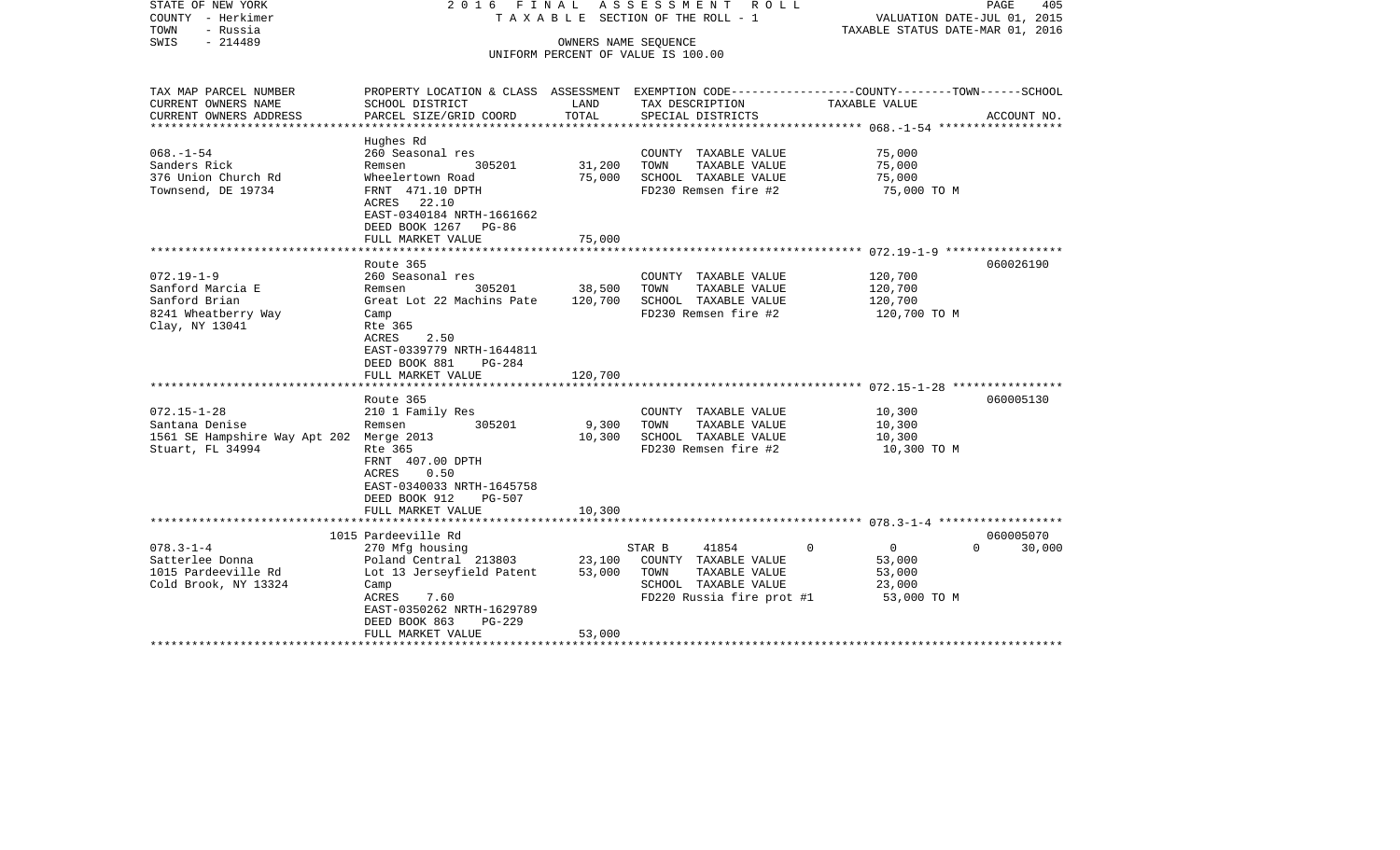| STATE OF NEW YORK                            | 2 0 1 6<br>FINAL                          |                       | ASSESSMENT<br>R O L L                         | PAGE<br>406                                                                                      |
|----------------------------------------------|-------------------------------------------|-----------------------|-----------------------------------------------|--------------------------------------------------------------------------------------------------|
| COUNTY - Herkimer<br>- Russia<br>TOWN        | TAXABLE                                   |                       | SECTION OF THE ROLL - 1                       | VALUATION DATE-JUL 01, 2015<br>TAXABLE STATUS DATE-MAR 01, 2016                                  |
| $-214489$<br>SWIS                            |                                           |                       | OWNERS NAME SEQUENCE                          |                                                                                                  |
|                                              |                                           |                       | UNIFORM PERCENT OF VALUE IS 100.00            |                                                                                                  |
| TAX MAP PARCEL NUMBER                        |                                           |                       |                                               | PROPERTY LOCATION & CLASS ASSESSMENT EXEMPTION CODE----------------COUNTY-------TOWN------SCHOOL |
| CURRENT OWNERS NAME                          | SCHOOL DISTRICT                           | LAND                  | TAX DESCRIPTION                               | TAXABLE VALUE                                                                                    |
| CURRENT OWNERS ADDRESS                       | PARCEL SIZE/GRID COORD                    | TOTAL                 | SPECIAL DISTRICTS                             | ACCOUNT NO.                                                                                      |
| *********************                        | **********************                    | * * * * * * * * * * * |                                               |                                                                                                  |
|                                              | Wheelertown Rd                            |                       |                                               | 060052610                                                                                        |
| $068. - 1 - 31$                              | 910 Priv forest                           |                       | COUNTY TAXABLE VALUE                          | 108,100                                                                                          |
| Saunders Marie Louise                        | Remsen<br>305201                          | 108,100               | TOWN<br>TAXABLE VALUE                         | 108,100                                                                                          |
| c/o Betsy Calhoun                            | Lot 44 Remsenburgh Patent                 | 108,100               | SCHOOL TAXABLE VALUE                          | 108,100                                                                                          |
| 788 Old Albany Post Rd<br>Garrison, NY 10524 | Vacant Land<br>ACRES 108.60               |                       | FD230 Remsen fire #2                          | 108,100 TO M                                                                                     |
|                                              | EAST-0310140 NRTH-1237270                 |                       |                                               |                                                                                                  |
|                                              | DEED BOOK 691<br>PG-986                   |                       |                                               |                                                                                                  |
|                                              | FULL MARKET VALUE                         | 108,100               |                                               |                                                                                                  |
|                                              | * * * * * * * * *                         |                       |                                               |                                                                                                  |
|                                              | Off Spall Rd                              |                       |                                               | 060005790                                                                                        |
| $072.2 - 1 - 11.1$                           | 323 Vacant rural                          |                       | COUNTY TAXABLE VALUE                          | 9,400                                                                                            |
| Saunders Michelle                            | 305201<br>Remsen                          | 9,400                 | TOWN<br>TAXABLE VALUE                         | 9,400                                                                                            |
| PO Box 2032                                  | Lot 10 Walker Tract                       | 9,400                 | SCHOOL TAXABLE VALUE                          | 9,400                                                                                            |
| Utica, NY 13503                              | Vacant Land                               |                       | FD230 Remsen fire #2                          | 9,400 TO M                                                                                       |
|                                              | ACRES<br>8.10                             |                       |                                               |                                                                                                  |
|                                              | EAST-0341100 NRTH-1653755                 |                       |                                               |                                                                                                  |
|                                              | DEED BOOK 725<br>$PG-21$                  |                       |                                               |                                                                                                  |
|                                              | FULL MARKET VALUE                         | 9,400                 |                                               | ******************** 077.1-1-20 ******************                                               |
|                                              | Southside Rd                              |                       |                                               | 060028860                                                                                        |
| $077.1 - 1 - 20$                             | 210 1 Family Res                          |                       | COUNTY TAXABLE VALUE                          | 44,000                                                                                           |
| Sawyer Ronald L                              | Poland Central 213803                     | 15,800                | TOWN<br>TAXABLE VALUE                         | 44,000                                                                                           |
| Sawyer Kathleen L                            | Lot 15 Jerseyfield Patent                 | 44,000                | SCHOOL TAXABLE VALUE                          | 44,000                                                                                           |
| 90 Birch Ln                                  | Camp Garage/shed                          |                       | FD220 Russia fire prot #1                     | 44,000 TO M                                                                                      |
| Trout Run, PA 17771                          | FRNT 100.00 DPTH 100.00                   |                       |                                               |                                                                                                  |
|                                              | 0.25<br>ACRES                             |                       |                                               |                                                                                                  |
|                                              | EAST-0335239 NRTH-1635121                 |                       |                                               |                                                                                                  |
|                                              | DEED BOOK 1403<br>PG-529                  |                       |                                               |                                                                                                  |
|                                              | FULL MARKET VALUE                         | 44,000                |                                               |                                                                                                  |
|                                              |                                           |                       |                                               |                                                                                                  |
|                                              | Military Rd                               |                       |                                               |                                                                                                  |
| $089.1 - 2 - 16.2$<br>Schaffer Diana H       | 314 Rural vac<10<br>Poland Central 213803 | 15,500                | COUNTY TAXABLE VALUE<br>TAXABLE VALUE<br>TOWN | 15,500<br>15,500                                                                                 |
| PO Box 264                                   | ACRES<br>6.00                             | 15,500                | SCHOOL TAXABLE VALUE                          | 15,500                                                                                           |
| Cold Brook, NY 13324                         | EAST-0350264 NRTH-1604835                 |                       | FD220 Russia fire prot #1                     | 15,500 TO M                                                                                      |
|                                              | DEED BOOK 1206<br>PG-713                  |                       |                                               |                                                                                                  |
|                                              | FULL MARKET VALUE                         | 15,500                |                                               |                                                                                                  |
|                                              | ***************                           | *********             |                                               |                                                                                                  |
|                                              | Military Rd                               |                       |                                               |                                                                                                  |
| $089.1 - 2 - 16.4$                           | 310 Res Vac                               |                       | COUNTY TAXABLE VALUE                          | 100                                                                                              |
| Schaffer Diana H                             | Poland Central 213803                     | 100                   | TOWN<br>TAXABLE VALUE                         | 100                                                                                              |
| PO Box 264                                   | 64.00 DPTH<br>FRNT                        | 100                   | SCHOOL TAXABLE VALUE                          | 100                                                                                              |
| Cold Brook, NY 13324                         | EAST-0350331 NRTH-1605435                 |                       | FD220 Russia fire prot #1                     | 100 TO M                                                                                         |
|                                              | DEED BOOK 1206<br>PG-713                  |                       |                                               |                                                                                                  |
|                                              | FULL MARKET VALUE                         | 100                   |                                               |                                                                                                  |
|                                              |                                           |                       |                                               |                                                                                                  |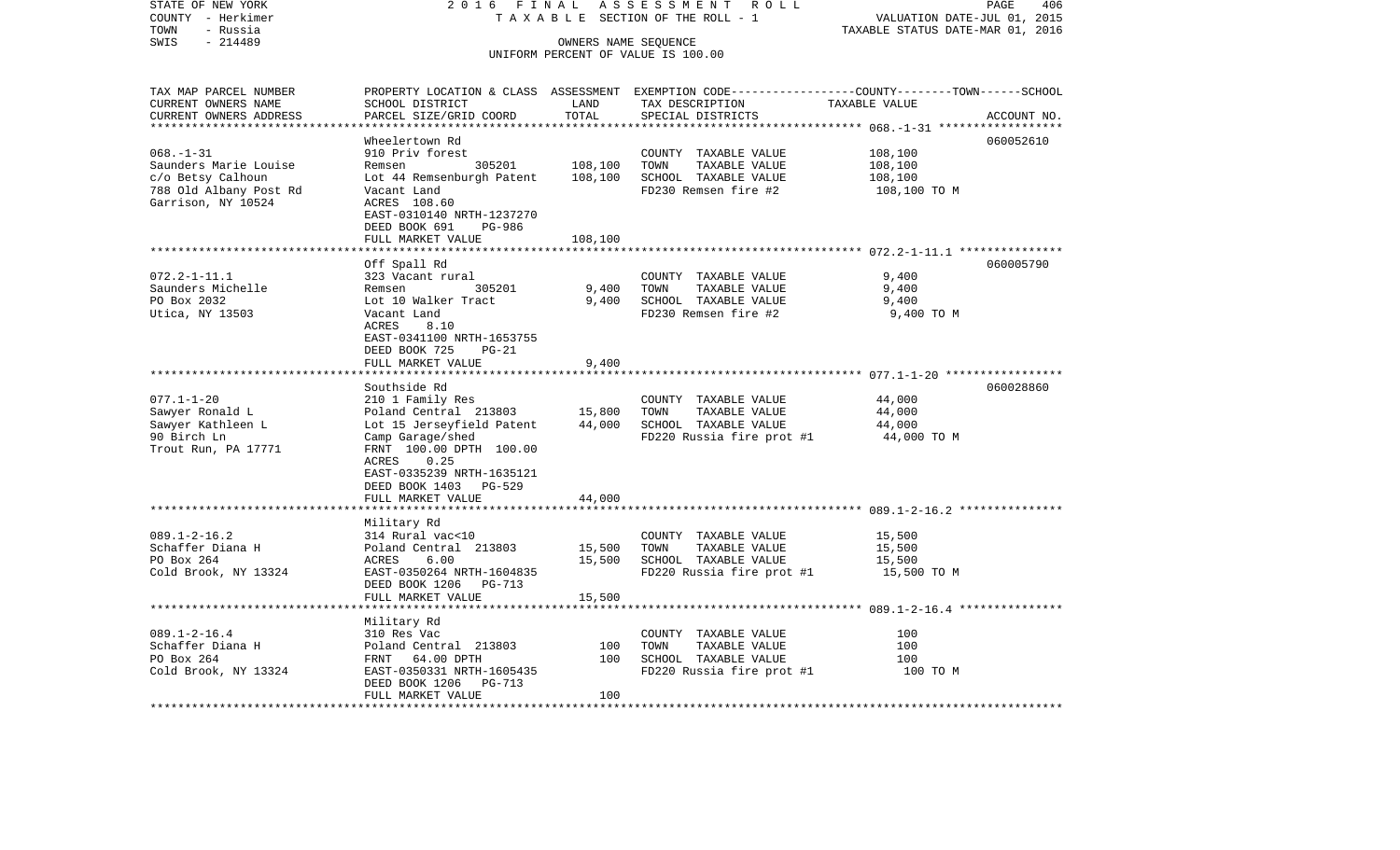| STATE OF NEW YORK<br>COUNTY - Herkimer<br>- Russia<br>TOWN<br>$-214489$<br>SWIS | 2016 FINAL                                  |                   | ASSESSMENT ROLL<br>TAXABLE SECTION OF THE ROLL - 1<br>OWNERS NAME SEOUENCE                       | TAXABLE STATUS DATE-MAR 01, 2016 | 407<br>PAGE<br>VALUATION DATE-JUL 01, 2015 |
|---------------------------------------------------------------------------------|---------------------------------------------|-------------------|--------------------------------------------------------------------------------------------------|----------------------------------|--------------------------------------------|
|                                                                                 |                                             |                   | UNIFORM PERCENT OF VALUE IS 100.00                                                               |                                  |                                            |
|                                                                                 |                                             |                   |                                                                                                  |                                  |                                            |
| TAX MAP PARCEL NUMBER                                                           |                                             |                   | PROPERTY LOCATION & CLASS ASSESSMENT EXEMPTION CODE----------------COUNTY-------TOWN------SCHOOL |                                  |                                            |
| CURRENT OWNERS NAME<br>CURRENT OWNERS ADDRESS                                   | SCHOOL DISTRICT<br>PARCEL SIZE/GRID COORD   | LAND<br>TOTAL     | TAX DESCRIPTION<br>SPECIAL DISTRICTS                                                             | TAXABLE VALUE                    | ACCOUNT NO.                                |
| ******************                                                              |                                             |                   |                                                                                                  |                                  |                                            |
|                                                                                 | Rose Valley Rd                              |                   |                                                                                                  |                                  |                                            |
| $088.2 - 1 - 44$                                                                | 311 Res vac land                            |                   | COUNTY TAXABLE VALUE                                                                             | 1,000                            |                                            |
| Schaffer Renee                                                                  | Poland Central 213803                       | 1,000             | TOWN<br>TAXABLE VALUE                                                                            | 1,000                            |                                            |
| PO Box 210<br>Round Top, NY 12473                                               | Old Road - County<br>FRNT 135.00 DPTH 68.00 | 1,000             | SCHOOL TAXABLE VALUE<br>FD220 Russia fire prot #1                                                | 1,000                            |                                            |
|                                                                                 | EAST-0348621 NRTH-1600819                   |                   |                                                                                                  | 1,000 TO M                       |                                            |
|                                                                                 | DEED BOOK 1369 PG-903                       |                   |                                                                                                  |                                  |                                            |
|                                                                                 | FULL MARKET VALUE                           | 1,000             |                                                                                                  |                                  |                                            |
|                                                                                 |                                             |                   |                                                                                                  |                                  |                                            |
|                                                                                 | Route 365                                   |                   |                                                                                                  |                                  | 060018780                                  |
| $073.3 - 1 - 58$                                                                | 311 Res vac land - WTRFNT                   |                   | COUNTY TAXABLE VALUE                                                                             | 1,000                            |                                            |
| Schneider Richard                                                               | Poland Central 213803                       | 1,000             | TOWN<br>TAXABLE VALUE                                                                            | 1,000                            |                                            |
| Schneider Melissa                                                               | Lot 80 Remsenburg Patent                    | 1,000             | SCHOOL TAXABLE VALUE                                                                             | 1,000                            |                                            |
| 5586 Walker Rd<br>Deerfield, NY 13502                                           | Vacant Land<br>50.00 DPTH 40.70<br>FRNT     |                   | FD230 Remsen fire #2                                                                             | 1,000 TO M                       |                                            |
|                                                                                 | 0.05<br>ACRES                               |                   |                                                                                                  |                                  |                                            |
|                                                                                 | EAST-0352822 NRTH-1646783                   |                   |                                                                                                  |                                  |                                            |
|                                                                                 | DEED BOOK 1480 PG-960                       |                   |                                                                                                  |                                  |                                            |
|                                                                                 | FULL MARKET VALUE                           | 1,000             |                                                                                                  |                                  |                                            |
|                                                                                 |                                             |                   |                                                                                                  |                                  |                                            |
|                                                                                 | Route 365                                   |                   |                                                                                                  |                                  | 060017580                                  |
| $073.3 - 1 - 59$                                                                | 311 Res vac land - WTRFNT                   |                   | COUNTY TAXABLE VALUE                                                                             | 2,000                            |                                            |
| Schneider Richard                                                               | Poland Central 213803                       | 2,000             | TOWN<br>TAXABLE VALUE                                                                            | 2,000                            |                                            |
| Schneider Melissa<br>5586 Walker Rd                                             | Lot 30 Remsenburg Patent<br>Vacant Land     | 2,000             | SCHOOL TAXABLE VALUE<br>FD230 Remsen fire #2                                                     | 2,000<br>2,000 TO M              |                                            |
| Deerfield, NY 13502                                                             | FRNT 100.00 DPTH 40.70                      |                   |                                                                                                  |                                  |                                            |
|                                                                                 | ACRES<br>0.12                               |                   |                                                                                                  |                                  |                                            |
|                                                                                 | EAST-0352748 NRTH-1646764                   |                   |                                                                                                  |                                  |                                            |
|                                                                                 | DEED BOOK 1480 PG-960                       |                   |                                                                                                  |                                  |                                            |
|                                                                                 | FULL MARKET VALUE                           | 2,000             |                                                                                                  |                                  |                                            |
|                                                                                 |                                             |                   |                                                                                                  |                                  |                                            |
|                                                                                 | 285 Gauss Rd                                |                   |                                                                                                  |                                  | 060045010                                  |
| $077.3 - 1 - 48.1$                                                              | 210 1 Family Res                            |                   | 41854<br>STAR B                                                                                  | $\mathbf 0$<br>$\overline{0}$    | $\Omega$<br>30,000                         |
| Schnell William F                                                               | Poland Central 213803                       | 29,800<br>185,000 | COUNTY TAXABLE VALUE<br>TOWN                                                                     | 185,000                          |                                            |
| Schnell Madeline P<br>285 Gauss Rd                                              | Lot 117 Royal Grant<br>House Gar            |                   | TAXABLE VALUE<br>SCHOOL TAXABLE VALUE                                                            | 185,000<br>155,000               |                                            |
| Remsen, NY 13438                                                                | Keychange 2008                              |                   | FD220 Russia fire prot #1                                                                        | 185,000 TO M                     |                                            |
|                                                                                 | FRNT 200.00 DPTH                            |                   |                                                                                                  |                                  |                                            |
|                                                                                 | 2.40<br>ACRES                               |                   |                                                                                                  |                                  |                                            |
|                                                                                 | EAST-0326299 NRTH-1625808                   |                   |                                                                                                  |                                  |                                            |
|                                                                                 | DEED BOOK 1253 PG-786                       |                   |                                                                                                  |                                  |                                            |
|                                                                                 | FULL MARKET VALUE                           | 185,000           |                                                                                                  |                                  |                                            |
|                                                                                 |                                             |                   |                                                                                                  |                                  |                                            |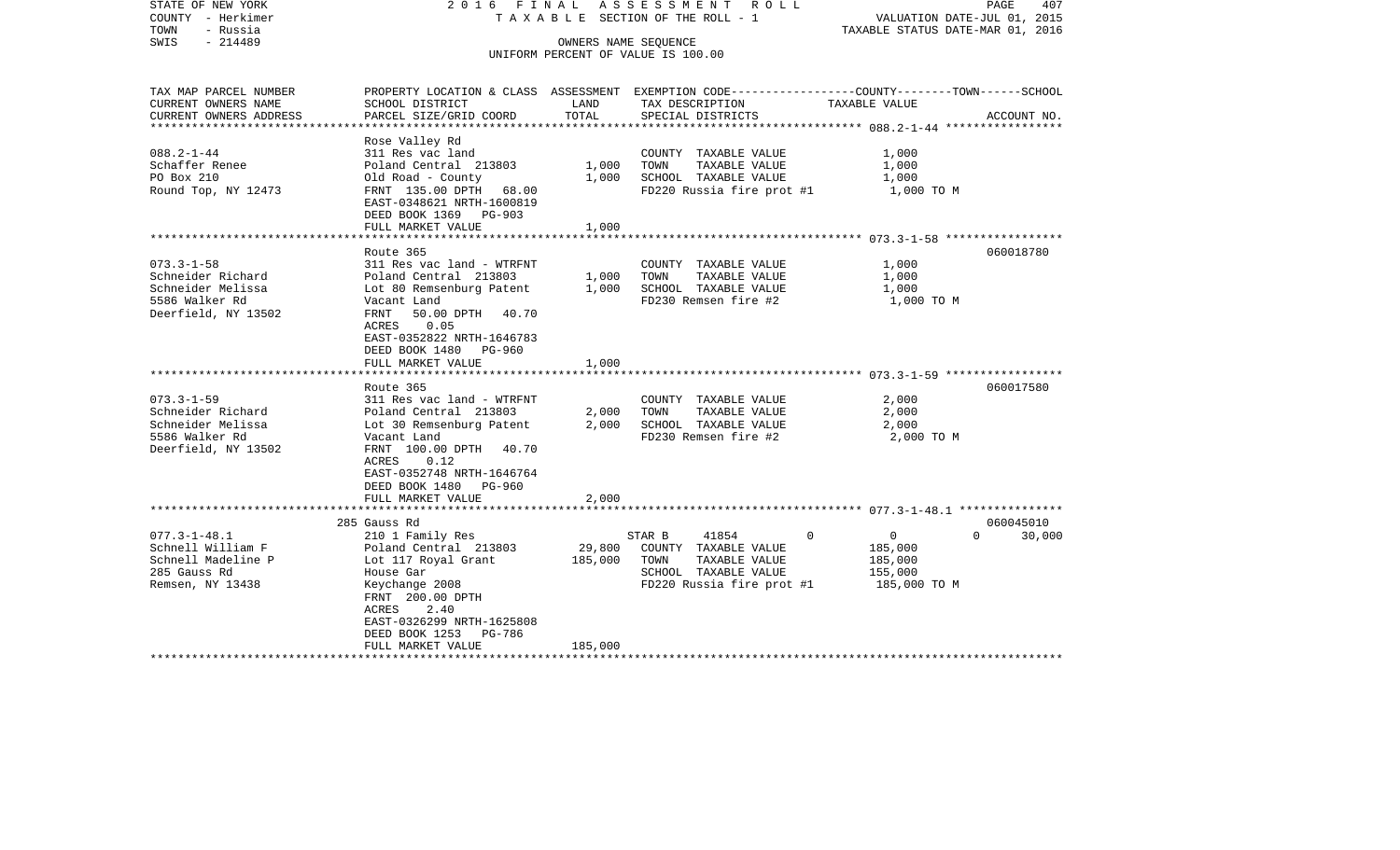| TAX MAP PARCEL NUMBER<br>PROPERTY LOCATION & CLASS ASSESSMENT EXEMPTION CODE----------------COUNTY-------TOWN------SCHOOL<br>CURRENT OWNERS NAME<br>SCHOOL DISTRICT<br>LAND<br>TAX DESCRIPTION<br>TAXABLE VALUE<br>TOTAL<br>CURRENT OWNERS ADDRESS<br>PARCEL SIZE/GRID COORD<br>SPECIAL DISTRICTS<br>ACCOUNT NO.<br>**********************<br>Gauss Rd<br>$077.3 - 1 - 49.7$<br>310 Res Vac<br>COUNTY TAXABLE VALUE<br>100<br>Schnell William F<br>Poland Central 213803<br>100<br>TOWN<br>TAXABLE VALUE<br>100<br>Schnell Madeline P<br>100<br>SCHOOL TAXABLE VALUE<br>100<br>split 2008<br>285 Gauss Rd<br>Herrmann<br>Remsen, NY 13438<br>38.00 DPTH 249.00<br>FRNT<br>ACRES<br>0.11<br>EAST-0326203 NRTH-1625610<br>DEED BOOK 1253 PG-786<br>FULL MARKET VALUE<br>100<br>215 Russia Rd<br>$083.3 - 1 - 13.2$<br>220 2 Family Res<br>VET WAR C 41122<br>9,000<br>0<br>0<br>0<br>Schrader Bridget<br>Poland Central 213803<br>25,900 VET WAR T 41123<br>$\Omega$<br>$\overline{0}$<br>12,000<br>$\Omega$<br>6,975<br>215 Russia Rd<br>Lot 88 Royal Grant<br>139,500 VET DIS C 41142<br>$\Omega$<br>$\overline{0}$<br>$\Omega$<br>6,975<br>Poland, NY 13431<br>VET DIS T 41143<br>0<br>$\overline{0}$<br>$\Omega$<br>House<br>41854<br>$\mathbf 0$<br>$\overline{0}$<br>$\mathbf 0$<br>30,000<br>STAR B<br>w/apmt.<br>1.27<br>COUNTY TAXABLE VALUE<br>123,525<br>ACRES<br>EAST-0330500 NRTH-1612066<br>TOWN<br>TAXABLE VALUE<br>120,525<br>DEED BOOK 1534 PG-705<br>SCHOOL TAXABLE VALUE<br>109,500<br>139,500 FD220 Russia fire prot #1<br>FULL MARKET VALUE<br>139,500 TO M<br>215 Russia Rd<br>060005550<br>$083.3 - 1 - 14$<br>210 1 Family Res<br>COUNTY TAXABLE VALUE<br>53,000<br>Schrader Bridget<br>Poland Central 213803<br>14,300<br>TOWN<br>TAXABLE VALUE<br>53,000<br>215 Russia Rd<br>53,000<br>SCHOOL TAXABLE VALUE<br>N 87<br>Rq<br>53,000<br>Poland, NY 13431<br>$H_0$ 1/4<br>FD220 Russia fire prot #1<br>53,000 TO M<br>Russia Road<br>FRNT 120.00 DPTH 115.50<br>EAST-0330594 NRTH-1611966<br>DEED BOOK 1534 PG-705<br>53,000<br>FULL MARKET VALUE<br>***************************<br>060029190<br>Mac Arthur Rd<br>$077.2 - 1 - 19$<br>311 Res vac land - WTRFNT<br>COUNTY TAXABLE VALUE<br>7,500<br>7,500<br>Schreck Abigail L<br>Poland Central 213803<br>TOWN<br>TAXABLE VALUE<br>7,500<br>SCHOOL TAXABLE VALUE<br>Schreck Joseph W<br>Lot 15 Jerseyfield Patent<br>7,500<br>7,500<br>FD220 Russia fire prot #1<br>7,500 TO M<br>3720 Oxford Rd<br>Vacant Land<br>FRNT 100.00 DPTH 100.00<br>New Hartford, NY 13413<br>ACRES<br>0.25<br>EAST-0337886 NRTH-1637372<br>DEED BOOK 1380 PG-560<br>FULL MARKET VALUE<br>7,500<br>************************** | STATE OF NEW YORK<br>COUNTY - Herkimer<br>- Russia<br>TOWN<br>$-214489$<br>SWIS | 2016 FINAL | TAXABLE SECTION OF THE ROLL - 1<br>UNIFORM PERCENT OF VALUE IS 100.00 | OWNERS NAME SEQUENCE | ASSESSMENT ROLL | TAXABLE STATUS DATE-MAR 01, 2016 | VALUATION DATE-JUL 01, 2015 | PAGE<br>408 |
|--------------------------------------------------------------------------------------------------------------------------------------------------------------------------------------------------------------------------------------------------------------------------------------------------------------------------------------------------------------------------------------------------------------------------------------------------------------------------------------------------------------------------------------------------------------------------------------------------------------------------------------------------------------------------------------------------------------------------------------------------------------------------------------------------------------------------------------------------------------------------------------------------------------------------------------------------------------------------------------------------------------------------------------------------------------------------------------------------------------------------------------------------------------------------------------------------------------------------------------------------------------------------------------------------------------------------------------------------------------------------------------------------------------------------------------------------------------------------------------------------------------------------------------------------------------------------------------------------------------------------------------------------------------------------------------------------------------------------------------------------------------------------------------------------------------------------------------------------------------------------------------------------------------------------------------------------------------------------------------------------------------------------------------------------------------------------------------------------------------------------------------------------------------------------------------------------------------------------------------------------------------------------------------------------------------------------------------------------------------------------------------------------------------------------------------------------------------------------------------------------------------------------------------------------------------------------------------------------------------------------------------------------------------------------------|---------------------------------------------------------------------------------|------------|-----------------------------------------------------------------------|----------------------|-----------------|----------------------------------|-----------------------------|-------------|
|                                                                                                                                                                                                                                                                                                                                                                                                                                                                                                                                                                                                                                                                                                                                                                                                                                                                                                                                                                                                                                                                                                                                                                                                                                                                                                                                                                                                                                                                                                                                                                                                                                                                                                                                                                                                                                                                                                                                                                                                                                                                                                                                                                                                                                                                                                                                                                                                                                                                                                                                                                                                                                                                                |                                                                                 |            |                                                                       |                      |                 |                                  |                             |             |
|                                                                                                                                                                                                                                                                                                                                                                                                                                                                                                                                                                                                                                                                                                                                                                                                                                                                                                                                                                                                                                                                                                                                                                                                                                                                                                                                                                                                                                                                                                                                                                                                                                                                                                                                                                                                                                                                                                                                                                                                                                                                                                                                                                                                                                                                                                                                                                                                                                                                                                                                                                                                                                                                                |                                                                                 |            |                                                                       |                      |                 |                                  |                             |             |
|                                                                                                                                                                                                                                                                                                                                                                                                                                                                                                                                                                                                                                                                                                                                                                                                                                                                                                                                                                                                                                                                                                                                                                                                                                                                                                                                                                                                                                                                                                                                                                                                                                                                                                                                                                                                                                                                                                                                                                                                                                                                                                                                                                                                                                                                                                                                                                                                                                                                                                                                                                                                                                                                                |                                                                                 |            |                                                                       |                      |                 |                                  |                             |             |
|                                                                                                                                                                                                                                                                                                                                                                                                                                                                                                                                                                                                                                                                                                                                                                                                                                                                                                                                                                                                                                                                                                                                                                                                                                                                                                                                                                                                                                                                                                                                                                                                                                                                                                                                                                                                                                                                                                                                                                                                                                                                                                                                                                                                                                                                                                                                                                                                                                                                                                                                                                                                                                                                                |                                                                                 |            |                                                                       |                      |                 |                                  |                             |             |
|                                                                                                                                                                                                                                                                                                                                                                                                                                                                                                                                                                                                                                                                                                                                                                                                                                                                                                                                                                                                                                                                                                                                                                                                                                                                                                                                                                                                                                                                                                                                                                                                                                                                                                                                                                                                                                                                                                                                                                                                                                                                                                                                                                                                                                                                                                                                                                                                                                                                                                                                                                                                                                                                                |                                                                                 |            |                                                                       |                      |                 |                                  |                             |             |
|                                                                                                                                                                                                                                                                                                                                                                                                                                                                                                                                                                                                                                                                                                                                                                                                                                                                                                                                                                                                                                                                                                                                                                                                                                                                                                                                                                                                                                                                                                                                                                                                                                                                                                                                                                                                                                                                                                                                                                                                                                                                                                                                                                                                                                                                                                                                                                                                                                                                                                                                                                                                                                                                                |                                                                                 |            |                                                                       |                      |                 |                                  |                             |             |
|                                                                                                                                                                                                                                                                                                                                                                                                                                                                                                                                                                                                                                                                                                                                                                                                                                                                                                                                                                                                                                                                                                                                                                                                                                                                                                                                                                                                                                                                                                                                                                                                                                                                                                                                                                                                                                                                                                                                                                                                                                                                                                                                                                                                                                                                                                                                                                                                                                                                                                                                                                                                                                                                                |                                                                                 |            |                                                                       |                      |                 |                                  |                             |             |
|                                                                                                                                                                                                                                                                                                                                                                                                                                                                                                                                                                                                                                                                                                                                                                                                                                                                                                                                                                                                                                                                                                                                                                                                                                                                                                                                                                                                                                                                                                                                                                                                                                                                                                                                                                                                                                                                                                                                                                                                                                                                                                                                                                                                                                                                                                                                                                                                                                                                                                                                                                                                                                                                                |                                                                                 |            |                                                                       |                      |                 |                                  |                             |             |
|                                                                                                                                                                                                                                                                                                                                                                                                                                                                                                                                                                                                                                                                                                                                                                                                                                                                                                                                                                                                                                                                                                                                                                                                                                                                                                                                                                                                                                                                                                                                                                                                                                                                                                                                                                                                                                                                                                                                                                                                                                                                                                                                                                                                                                                                                                                                                                                                                                                                                                                                                                                                                                                                                |                                                                                 |            |                                                                       |                      |                 |                                  |                             |             |
|                                                                                                                                                                                                                                                                                                                                                                                                                                                                                                                                                                                                                                                                                                                                                                                                                                                                                                                                                                                                                                                                                                                                                                                                                                                                                                                                                                                                                                                                                                                                                                                                                                                                                                                                                                                                                                                                                                                                                                                                                                                                                                                                                                                                                                                                                                                                                                                                                                                                                                                                                                                                                                                                                |                                                                                 |            |                                                                       |                      |                 |                                  |                             |             |
|                                                                                                                                                                                                                                                                                                                                                                                                                                                                                                                                                                                                                                                                                                                                                                                                                                                                                                                                                                                                                                                                                                                                                                                                                                                                                                                                                                                                                                                                                                                                                                                                                                                                                                                                                                                                                                                                                                                                                                                                                                                                                                                                                                                                                                                                                                                                                                                                                                                                                                                                                                                                                                                                                |                                                                                 |            |                                                                       |                      |                 |                                  |                             |             |
|                                                                                                                                                                                                                                                                                                                                                                                                                                                                                                                                                                                                                                                                                                                                                                                                                                                                                                                                                                                                                                                                                                                                                                                                                                                                                                                                                                                                                                                                                                                                                                                                                                                                                                                                                                                                                                                                                                                                                                                                                                                                                                                                                                                                                                                                                                                                                                                                                                                                                                                                                                                                                                                                                |                                                                                 |            |                                                                       |                      |                 |                                  |                             |             |
|                                                                                                                                                                                                                                                                                                                                                                                                                                                                                                                                                                                                                                                                                                                                                                                                                                                                                                                                                                                                                                                                                                                                                                                                                                                                                                                                                                                                                                                                                                                                                                                                                                                                                                                                                                                                                                                                                                                                                                                                                                                                                                                                                                                                                                                                                                                                                                                                                                                                                                                                                                                                                                                                                |                                                                                 |            |                                                                       |                      |                 |                                  |                             |             |
|                                                                                                                                                                                                                                                                                                                                                                                                                                                                                                                                                                                                                                                                                                                                                                                                                                                                                                                                                                                                                                                                                                                                                                                                                                                                                                                                                                                                                                                                                                                                                                                                                                                                                                                                                                                                                                                                                                                                                                                                                                                                                                                                                                                                                                                                                                                                                                                                                                                                                                                                                                                                                                                                                |                                                                                 |            |                                                                       |                      |                 |                                  |                             |             |
|                                                                                                                                                                                                                                                                                                                                                                                                                                                                                                                                                                                                                                                                                                                                                                                                                                                                                                                                                                                                                                                                                                                                                                                                                                                                                                                                                                                                                                                                                                                                                                                                                                                                                                                                                                                                                                                                                                                                                                                                                                                                                                                                                                                                                                                                                                                                                                                                                                                                                                                                                                                                                                                                                |                                                                                 |            |                                                                       |                      |                 |                                  |                             |             |
|                                                                                                                                                                                                                                                                                                                                                                                                                                                                                                                                                                                                                                                                                                                                                                                                                                                                                                                                                                                                                                                                                                                                                                                                                                                                                                                                                                                                                                                                                                                                                                                                                                                                                                                                                                                                                                                                                                                                                                                                                                                                                                                                                                                                                                                                                                                                                                                                                                                                                                                                                                                                                                                                                |                                                                                 |            |                                                                       |                      |                 |                                  |                             |             |
|                                                                                                                                                                                                                                                                                                                                                                                                                                                                                                                                                                                                                                                                                                                                                                                                                                                                                                                                                                                                                                                                                                                                                                                                                                                                                                                                                                                                                                                                                                                                                                                                                                                                                                                                                                                                                                                                                                                                                                                                                                                                                                                                                                                                                                                                                                                                                                                                                                                                                                                                                                                                                                                                                |                                                                                 |            |                                                                       |                      |                 |                                  |                             |             |
|                                                                                                                                                                                                                                                                                                                                                                                                                                                                                                                                                                                                                                                                                                                                                                                                                                                                                                                                                                                                                                                                                                                                                                                                                                                                                                                                                                                                                                                                                                                                                                                                                                                                                                                                                                                                                                                                                                                                                                                                                                                                                                                                                                                                                                                                                                                                                                                                                                                                                                                                                                                                                                                                                |                                                                                 |            |                                                                       |                      |                 |                                  |                             |             |
|                                                                                                                                                                                                                                                                                                                                                                                                                                                                                                                                                                                                                                                                                                                                                                                                                                                                                                                                                                                                                                                                                                                                                                                                                                                                                                                                                                                                                                                                                                                                                                                                                                                                                                                                                                                                                                                                                                                                                                                                                                                                                                                                                                                                                                                                                                                                                                                                                                                                                                                                                                                                                                                                                |                                                                                 |            |                                                                       |                      |                 |                                  |                             |             |
|                                                                                                                                                                                                                                                                                                                                                                                                                                                                                                                                                                                                                                                                                                                                                                                                                                                                                                                                                                                                                                                                                                                                                                                                                                                                                                                                                                                                                                                                                                                                                                                                                                                                                                                                                                                                                                                                                                                                                                                                                                                                                                                                                                                                                                                                                                                                                                                                                                                                                                                                                                                                                                                                                |                                                                                 |            |                                                                       |                      |                 |                                  |                             |             |
|                                                                                                                                                                                                                                                                                                                                                                                                                                                                                                                                                                                                                                                                                                                                                                                                                                                                                                                                                                                                                                                                                                                                                                                                                                                                                                                                                                                                                                                                                                                                                                                                                                                                                                                                                                                                                                                                                                                                                                                                                                                                                                                                                                                                                                                                                                                                                                                                                                                                                                                                                                                                                                                                                |                                                                                 |            |                                                                       |                      |                 |                                  |                             |             |
|                                                                                                                                                                                                                                                                                                                                                                                                                                                                                                                                                                                                                                                                                                                                                                                                                                                                                                                                                                                                                                                                                                                                                                                                                                                                                                                                                                                                                                                                                                                                                                                                                                                                                                                                                                                                                                                                                                                                                                                                                                                                                                                                                                                                                                                                                                                                                                                                                                                                                                                                                                                                                                                                                |                                                                                 |            |                                                                       |                      |                 |                                  |                             |             |
|                                                                                                                                                                                                                                                                                                                                                                                                                                                                                                                                                                                                                                                                                                                                                                                                                                                                                                                                                                                                                                                                                                                                                                                                                                                                                                                                                                                                                                                                                                                                                                                                                                                                                                                                                                                                                                                                                                                                                                                                                                                                                                                                                                                                                                                                                                                                                                                                                                                                                                                                                                                                                                                                                |                                                                                 |            |                                                                       |                      |                 |                                  |                             |             |
|                                                                                                                                                                                                                                                                                                                                                                                                                                                                                                                                                                                                                                                                                                                                                                                                                                                                                                                                                                                                                                                                                                                                                                                                                                                                                                                                                                                                                                                                                                                                                                                                                                                                                                                                                                                                                                                                                                                                                                                                                                                                                                                                                                                                                                                                                                                                                                                                                                                                                                                                                                                                                                                                                |                                                                                 |            |                                                                       |                      |                 |                                  |                             |             |
|                                                                                                                                                                                                                                                                                                                                                                                                                                                                                                                                                                                                                                                                                                                                                                                                                                                                                                                                                                                                                                                                                                                                                                                                                                                                                                                                                                                                                                                                                                                                                                                                                                                                                                                                                                                                                                                                                                                                                                                                                                                                                                                                                                                                                                                                                                                                                                                                                                                                                                                                                                                                                                                                                |                                                                                 |            |                                                                       |                      |                 |                                  |                             |             |
|                                                                                                                                                                                                                                                                                                                                                                                                                                                                                                                                                                                                                                                                                                                                                                                                                                                                                                                                                                                                                                                                                                                                                                                                                                                                                                                                                                                                                                                                                                                                                                                                                                                                                                                                                                                                                                                                                                                                                                                                                                                                                                                                                                                                                                                                                                                                                                                                                                                                                                                                                                                                                                                                                |                                                                                 |            |                                                                       |                      |                 |                                  |                             |             |
|                                                                                                                                                                                                                                                                                                                                                                                                                                                                                                                                                                                                                                                                                                                                                                                                                                                                                                                                                                                                                                                                                                                                                                                                                                                                                                                                                                                                                                                                                                                                                                                                                                                                                                                                                                                                                                                                                                                                                                                                                                                                                                                                                                                                                                                                                                                                                                                                                                                                                                                                                                                                                                                                                |                                                                                 |            |                                                                       |                      |                 |                                  |                             |             |
|                                                                                                                                                                                                                                                                                                                                                                                                                                                                                                                                                                                                                                                                                                                                                                                                                                                                                                                                                                                                                                                                                                                                                                                                                                                                                                                                                                                                                                                                                                                                                                                                                                                                                                                                                                                                                                                                                                                                                                                                                                                                                                                                                                                                                                                                                                                                                                                                                                                                                                                                                                                                                                                                                |                                                                                 |            |                                                                       |                      |                 |                                  |                             |             |
|                                                                                                                                                                                                                                                                                                                                                                                                                                                                                                                                                                                                                                                                                                                                                                                                                                                                                                                                                                                                                                                                                                                                                                                                                                                                                                                                                                                                                                                                                                                                                                                                                                                                                                                                                                                                                                                                                                                                                                                                                                                                                                                                                                                                                                                                                                                                                                                                                                                                                                                                                                                                                                                                                |                                                                                 |            |                                                                       |                      |                 |                                  |                             |             |
|                                                                                                                                                                                                                                                                                                                                                                                                                                                                                                                                                                                                                                                                                                                                                                                                                                                                                                                                                                                                                                                                                                                                                                                                                                                                                                                                                                                                                                                                                                                                                                                                                                                                                                                                                                                                                                                                                                                                                                                                                                                                                                                                                                                                                                                                                                                                                                                                                                                                                                                                                                                                                                                                                |                                                                                 |            |                                                                       |                      |                 |                                  |                             |             |
|                                                                                                                                                                                                                                                                                                                                                                                                                                                                                                                                                                                                                                                                                                                                                                                                                                                                                                                                                                                                                                                                                                                                                                                                                                                                                                                                                                                                                                                                                                                                                                                                                                                                                                                                                                                                                                                                                                                                                                                                                                                                                                                                                                                                                                                                                                                                                                                                                                                                                                                                                                                                                                                                                |                                                                                 |            |                                                                       |                      |                 |                                  |                             |             |
|                                                                                                                                                                                                                                                                                                                                                                                                                                                                                                                                                                                                                                                                                                                                                                                                                                                                                                                                                                                                                                                                                                                                                                                                                                                                                                                                                                                                                                                                                                                                                                                                                                                                                                                                                                                                                                                                                                                                                                                                                                                                                                                                                                                                                                                                                                                                                                                                                                                                                                                                                                                                                                                                                |                                                                                 |            |                                                                       |                      |                 |                                  |                             |             |
|                                                                                                                                                                                                                                                                                                                                                                                                                                                                                                                                                                                                                                                                                                                                                                                                                                                                                                                                                                                                                                                                                                                                                                                                                                                                                                                                                                                                                                                                                                                                                                                                                                                                                                                                                                                                                                                                                                                                                                                                                                                                                                                                                                                                                                                                                                                                                                                                                                                                                                                                                                                                                                                                                |                                                                                 |            |                                                                       |                      |                 |                                  |                             |             |
|                                                                                                                                                                                                                                                                                                                                                                                                                                                                                                                                                                                                                                                                                                                                                                                                                                                                                                                                                                                                                                                                                                                                                                                                                                                                                                                                                                                                                                                                                                                                                                                                                                                                                                                                                                                                                                                                                                                                                                                                                                                                                                                                                                                                                                                                                                                                                                                                                                                                                                                                                                                                                                                                                |                                                                                 |            |                                                                       |                      |                 |                                  |                             |             |
|                                                                                                                                                                                                                                                                                                                                                                                                                                                                                                                                                                                                                                                                                                                                                                                                                                                                                                                                                                                                                                                                                                                                                                                                                                                                                                                                                                                                                                                                                                                                                                                                                                                                                                                                                                                                                                                                                                                                                                                                                                                                                                                                                                                                                                                                                                                                                                                                                                                                                                                                                                                                                                                                                |                                                                                 |            |                                                                       |                      |                 |                                  |                             |             |
|                                                                                                                                                                                                                                                                                                                                                                                                                                                                                                                                                                                                                                                                                                                                                                                                                                                                                                                                                                                                                                                                                                                                                                                                                                                                                                                                                                                                                                                                                                                                                                                                                                                                                                                                                                                                                                                                                                                                                                                                                                                                                                                                                                                                                                                                                                                                                                                                                                                                                                                                                                                                                                                                                |                                                                                 |            |                                                                       |                      |                 |                                  |                             |             |
|                                                                                                                                                                                                                                                                                                                                                                                                                                                                                                                                                                                                                                                                                                                                                                                                                                                                                                                                                                                                                                                                                                                                                                                                                                                                                                                                                                                                                                                                                                                                                                                                                                                                                                                                                                                                                                                                                                                                                                                                                                                                                                                                                                                                                                                                                                                                                                                                                                                                                                                                                                                                                                                                                |                                                                                 |            |                                                                       |                      |                 |                                  |                             |             |
|                                                                                                                                                                                                                                                                                                                                                                                                                                                                                                                                                                                                                                                                                                                                                                                                                                                                                                                                                                                                                                                                                                                                                                                                                                                                                                                                                                                                                                                                                                                                                                                                                                                                                                                                                                                                                                                                                                                                                                                                                                                                                                                                                                                                                                                                                                                                                                                                                                                                                                                                                                                                                                                                                |                                                                                 |            |                                                                       |                      |                 |                                  |                             |             |
|                                                                                                                                                                                                                                                                                                                                                                                                                                                                                                                                                                                                                                                                                                                                                                                                                                                                                                                                                                                                                                                                                                                                                                                                                                                                                                                                                                                                                                                                                                                                                                                                                                                                                                                                                                                                                                                                                                                                                                                                                                                                                                                                                                                                                                                                                                                                                                                                                                                                                                                                                                                                                                                                                |                                                                                 |            |                                                                       |                      |                 |                                  |                             |             |
|                                                                                                                                                                                                                                                                                                                                                                                                                                                                                                                                                                                                                                                                                                                                                                                                                                                                                                                                                                                                                                                                                                                                                                                                                                                                                                                                                                                                                                                                                                                                                                                                                                                                                                                                                                                                                                                                                                                                                                                                                                                                                                                                                                                                                                                                                                                                                                                                                                                                                                                                                                                                                                                                                |                                                                                 |            |                                                                       |                      |                 |                                  |                             |             |
|                                                                                                                                                                                                                                                                                                                                                                                                                                                                                                                                                                                                                                                                                                                                                                                                                                                                                                                                                                                                                                                                                                                                                                                                                                                                                                                                                                                                                                                                                                                                                                                                                                                                                                                                                                                                                                                                                                                                                                                                                                                                                                                                                                                                                                                                                                                                                                                                                                                                                                                                                                                                                                                                                |                                                                                 |            |                                                                       |                      |                 |                                  |                             |             |
|                                                                                                                                                                                                                                                                                                                                                                                                                                                                                                                                                                                                                                                                                                                                                                                                                                                                                                                                                                                                                                                                                                                                                                                                                                                                                                                                                                                                                                                                                                                                                                                                                                                                                                                                                                                                                                                                                                                                                                                                                                                                                                                                                                                                                                                                                                                                                                                                                                                                                                                                                                                                                                                                                |                                                                                 |            |                                                                       |                      |                 |                                  |                             |             |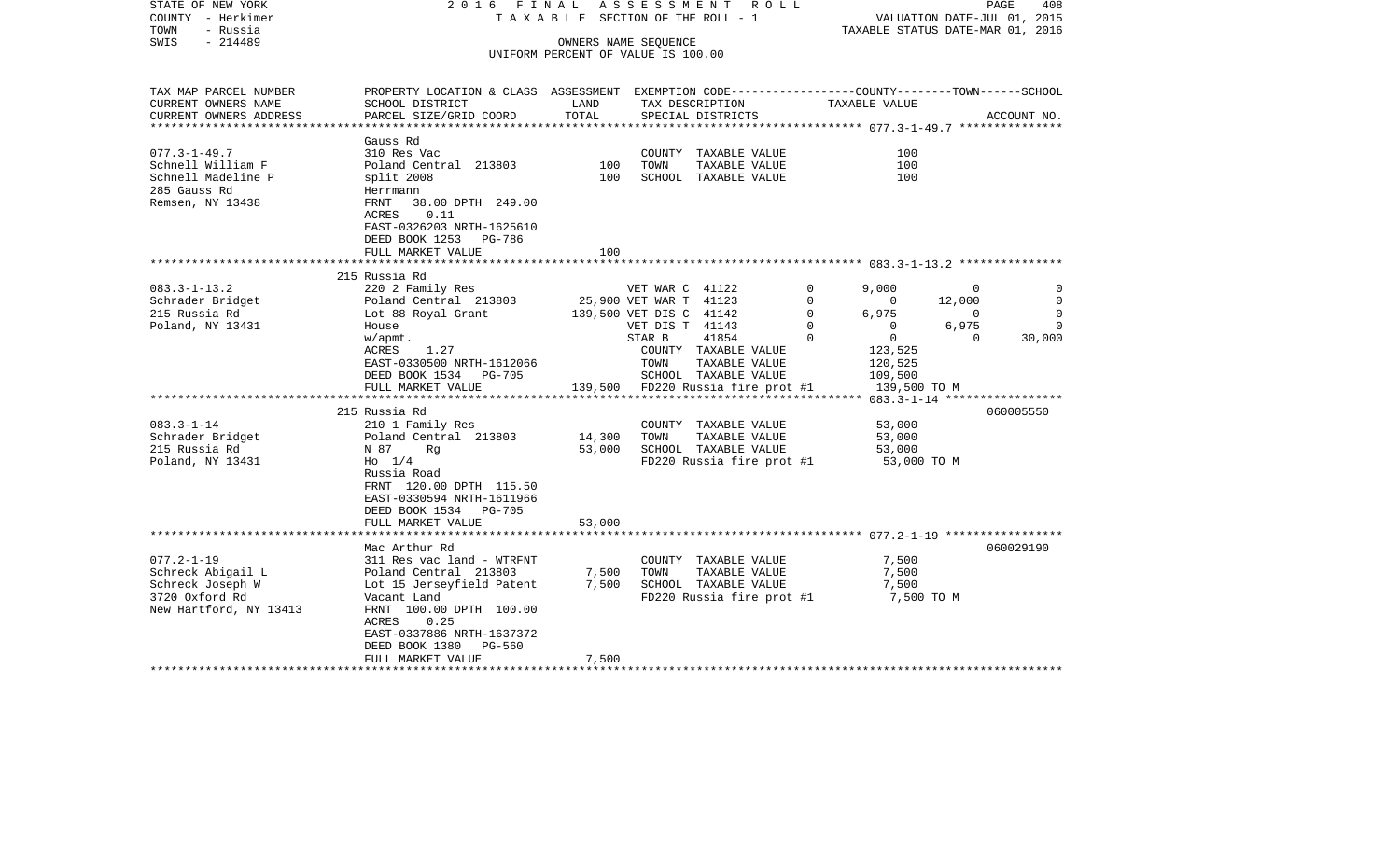| STATE OF NEW YORK<br>COUNTY - Herkimer<br>- Russia<br>TOWN<br>$-214489$<br>SWIS                       | 2016 FINAL                                                                                                                                                                                                                              |                           | A S S E S S M E N T R O L L<br>TAXABLE SECTION OF THE ROLL - 1<br>OWNERS NAME SEQUENCE                                                                   | VALUATION DATE-JUL 01, 2015<br>TAXABLE STATUS DATE-MAR 01, 2016                                                                    | 409<br>PAGE                                                  |
|-------------------------------------------------------------------------------------------------------|-----------------------------------------------------------------------------------------------------------------------------------------------------------------------------------------------------------------------------------------|---------------------------|----------------------------------------------------------------------------------------------------------------------------------------------------------|------------------------------------------------------------------------------------------------------------------------------------|--------------------------------------------------------------|
|                                                                                                       |                                                                                                                                                                                                                                         |                           | UNIFORM PERCENT OF VALUE IS 100.00                                                                                                                       |                                                                                                                                    |                                                              |
| TAX MAP PARCEL NUMBER<br>CURRENT OWNERS NAME<br>CURRENT OWNERS ADDRESS<br>**********************      | PROPERTY LOCATION & CLASS ASSESSMENT EXEMPTION CODE----------------COUNTY-------TOWN------SCHOOL<br>SCHOOL DISTRICT<br>PARCEL SIZE/GRID COORD                                                                                           | LAND<br>TOTAL             | TAX DESCRIPTION<br>SPECIAL DISTRICTS                                                                                                                     | TAXABLE VALUE                                                                                                                      | ACCOUNT NO.                                                  |
| $077.2 - 1 - 20$<br>Schreck Abigail L<br>Schreck Joseph W<br>3720 Oxford Rd<br>New Hartford, NY 13413 | Mac Arthur Rd<br>260 Seasonal res<br>Poland Central 213803<br>Lot 15 Jerseyfield Patent<br>Vacant Land<br>FRNT 100.00 DPTH 100.00<br>0.25<br>ACRES<br>EAST-0337959 NRTH-1637307<br>DEED BOOK 1380<br>PG-560<br>FULL MARKET VALUE        | 5,500<br>9,500<br>9,500   | COUNTY TAXABLE VALUE<br>TOWN<br>TAXABLE VALUE<br>SCHOOL TAXABLE VALUE<br>FD220 Russia fire prot #1                                                       | 9,500<br>9,500<br>9,500<br>9,500 TO M                                                                                              | 060029220                                                    |
| $077.2 - 1 - 17$<br>Schreck Ryan<br>1911 Fuess Cleary Rd<br>Waterville, NY 13480                      | Mac Arthur Rd<br>260 Seasonal res<br>Poland Central 213803<br>Lot 15 Jerseyfield Patent<br>Camp<br>FRNT 100.00 DPTH 100.00<br>ACRES<br>0.25<br>EAST-0337788 NRTH-1637285<br>DEED BOOK 752<br>PG-181<br>FULL MARKET VALUE                | 5,500<br>9,000<br>9,000   | COUNTY TAXABLE VALUE<br>TOWN<br>TAXABLE VALUE<br>SCHOOL TAXABLE VALUE<br>FD220 Russia fire prot #1                                                       | 9,000<br>9,000<br>9,000<br>9,000 TO M                                                                                              | 060029250                                                    |
| $083.3 - 2 - 28$<br>Schultz Raymond L<br>318 Russia Rd<br>Poland, NY 13431                            | 318 Russia Rd<br>210 1 Family Res<br>Poland Central 213803<br>Lot 70 Royal Grant<br>House<br>Russia<br>FRNT 200.00 DPTH 200.00<br>$0.92$ BANK<br>ACRES<br>821<br>EAST-0332460 NRTH-1612037<br>DEED BOOK 1421 PG-38<br>FULL MARKET VALUE | 102,000 STAR B<br>102,000 | VET WAR C 41122<br>12,500 VET WAR T 41123<br>41854<br>COUNTY TAXABLE VALUE<br>TOWN<br>TAXABLE VALUE<br>SCHOOL TAXABLE VALUE<br>FD220 Russia fire prot #1 | $\mathbf 0$<br>9.000<br>$\mathbf 0$<br>$\circ$<br>12,000<br>$\Omega$<br>$\mathbf{0}$<br>93,000<br>90,000<br>72,000<br>102,000 TO M | 060006000<br>$\Omega$<br>$\Omega$<br>0<br>30,000<br>$\Omega$ |
| $084.3 - 2 - 44$<br>Schumacher Keith<br>Murphy Margaret<br>960 State Route 8<br>Cold Brook, NY 13324  | Route 8<br>210 1 Family Res<br>Poland Central 213803<br>Lot 53 Royal Grant<br>Mobile Home & Garage<br>ACRES<br>3.30 BANK<br>821<br>EAST-0355932 NRTH-1609363<br>DEED BOOK 867<br>$PG-163$                                               | 19,300<br>117,000         | STAR B<br>41854<br>COUNTY TAXABLE VALUE<br>TOWN<br>TAXABLE VALUE<br>SCHOOL TAXABLE VALUE<br>FD220 Russia fire prot #1                                    | $\overline{0}$<br>$\Omega$<br>117,000<br>117,000<br>87,000<br>117,000 TO M                                                         | 060026550<br>30,000<br>$\Omega$                              |
|                                                                                                       | FULL MARKET VALUE                                                                                                                                                                                                                       | 117,000                   |                                                                                                                                                          |                                                                                                                                    |                                                              |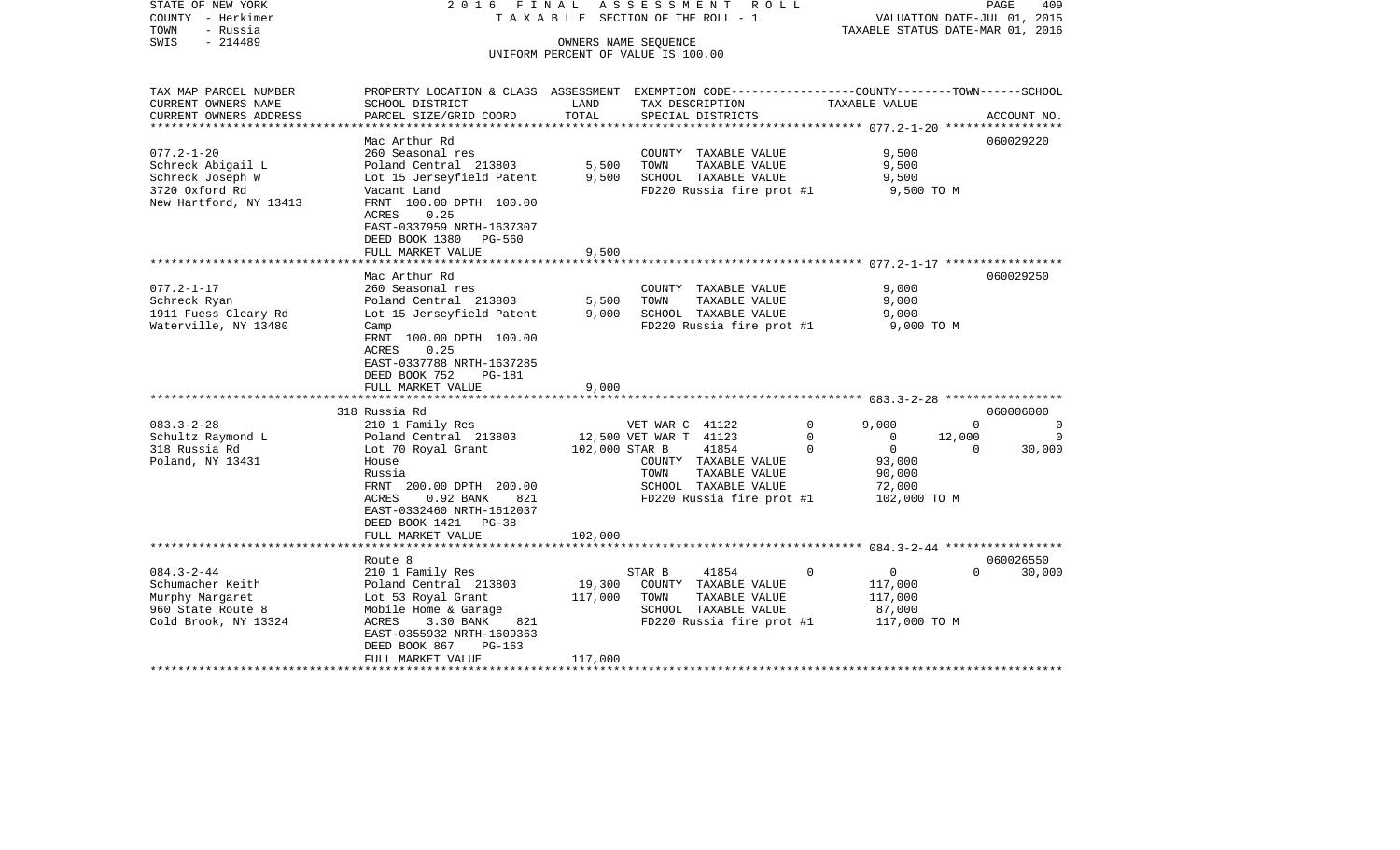| STATE OF NEW YORK<br>COUNTY - Herkimer<br>- Russia<br>TOWN<br>$-214489$<br>SWIS                   | 2016 FINAL                                                                                                                                                                                                        |                              | ASSESSMENT ROLL<br>T A X A B L E SECTION OF THE ROLL - 1<br>OWNERS NAME SEQUENCE<br>UNIFORM PERCENT OF VALUE IS 100.00 |                                                                             | PAGE<br>410<br>VALUATION DATE-JUL 01, 2015<br>TAXABLE STATUS DATE-MAR 01, 2016 |
|---------------------------------------------------------------------------------------------------|-------------------------------------------------------------------------------------------------------------------------------------------------------------------------------------------------------------------|------------------------------|------------------------------------------------------------------------------------------------------------------------|-----------------------------------------------------------------------------|--------------------------------------------------------------------------------|
|                                                                                                   |                                                                                                                                                                                                                   |                              |                                                                                                                        |                                                                             |                                                                                |
| TAX MAP PARCEL NUMBER<br>CURRENT OWNERS NAME<br>CURRENT OWNERS ADDRESS                            | PROPERTY LOCATION & CLASS ASSESSMENT EXEMPTION CODE----------------COUNTY-------TOWN------SCHOOL<br>SCHOOL DISTRICT<br>PARCEL SIZE/GRID COORD                                                                     | LAND<br>TOTAL                | TAX DESCRIPTION<br>SPECIAL DISTRICTS                                                                                   | TAXABLE VALUE                                                               | ACCOUNT NO.                                                                    |
|                                                                                                   |                                                                                                                                                                                                                   |                              |                                                                                                                        |                                                                             |                                                                                |
|                                                                                                   | 925 Route 365                                                                                                                                                                                                     |                              |                                                                                                                        |                                                                             | 060000600                                                                      |
| $073.3 - 1 - 33$<br>Scott David C Jr<br>Scott June K<br>105 Kast Bridge St<br>Herkimer N Y, 13350 | 260 Seasonal res<br>Poland Central 213803<br>Lot 80 Rp<br>Camp<br>Rte 365<br>FRNT 175.00 DPTH 150.00<br>EAST-0353955 NRTH-1647462                                                                                 | 10,600<br>33,000             | COUNTY TAXABLE VALUE<br>TOWN<br>TAXABLE VALUE<br>SCHOOL TAXABLE VALUE<br>FD230 Remsen fire #2                          | 33,000<br>33,000<br>33,000<br>33,000 TO M                                   |                                                                                |
|                                                                                                   | DEED BOOK 860<br>$PG-360$<br>FULL MARKET VALUE                                                                                                                                                                    | 33,000                       |                                                                                                                        |                                                                             |                                                                                |
|                                                                                                   | ***********************                                                                                                                                                                                           | ************                 |                                                                                                                        | ******************************* 072.2-2-30 *****************                |                                                                                |
|                                                                                                   | 528 Wheelertown Rd                                                                                                                                                                                                |                              |                                                                                                                        |                                                                             | 060015390                                                                      |
| $072.2 - 2 - 30$<br>Scott Penny M<br>528 Wheelertown Rd<br>Remsen, NY 13438                       | 270 Mfg housing<br>Remsen<br>305201<br>Lot 3 Jacobs Tract<br>Mobile Home<br>ACRES<br>1.60<br>EAST-0345445 NRTH-1653646<br>DEED BOOK 1462 PG-841                                                                   | 14,000<br>34,000             | 41854<br>STAR B<br>COUNTY TAXABLE VALUE<br>TOWN<br>TAXABLE VALUE<br>SCHOOL TAXABLE VALUE<br>FD230 Remsen fire #2       | $\mathbf 0$<br>$\overline{0}$<br>34,000<br>34,000<br>4,000<br>34,000 TO M   | $\Omega$<br>30,000                                                             |
|                                                                                                   | FULL MARKET VALUE                                                                                                                                                                                                 | 34,000                       |                                                                                                                        |                                                                             |                                                                                |
| $072.4 - 1 - 20$<br>Sereday Robert<br>Sereday Elaine<br>16 Crest Rd<br>Ridgefield, CT 06877       | 462 Brady Beach Rd<br>260 Seasonal res<br>Poland Central 213803<br>Lot 47 Jerseyfield Patent<br>Camp Garage<br>Brady Beach Rd<br>FRNT 125.00 DPTH 150.00<br>EAST-0344451 NRTH-1643095<br>DEED BOOK 00628 PG-00825 | 24,200<br>76,700             | COUNTY TAXABLE VALUE<br>TOWN<br>TAXABLE VALUE<br>SCHOOL TAXABLE VALUE<br>FD220 Russia fire prot #1                     | 76,700<br>76,700<br>76,700<br>76,700 TO M                                   | 060025410                                                                      |
|                                                                                                   | FULL MARKET VALUE                                                                                                                                                                                                 | 76,700                       |                                                                                                                        |                                                                             |                                                                                |
|                                                                                                   | 9573 Route 28                                                                                                                                                                                                     |                              |                                                                                                                        |                                                                             |                                                                                |
| $088.1 - 1 - 11.5$<br>Sergott Gregory<br>Sergott Sara K<br>9573 Route 28<br>Poland, NY 13431      | 210 1 Family Res<br>Poland Central 213803<br>Unfinished 1 1/2 Story Bl<br>FRNT 762.00 DPTH<br>ACRES 19.20<br>EAST-0328957 NRTH-1606278<br>DEED BOOK 890<br><b>PG-278</b><br>FULL MARKET VALUE                     | 41,700<br>225,000<br>225,000 | STAR B<br>41854<br>COUNTY TAXABLE VALUE<br>TOWN<br>TAXABLE VALUE<br>SCHOOL TAXABLE VALUE<br>FD220 Russia fire prot #1  | $\Omega$<br>$\overline{0}$<br>225,000<br>225,000<br>195,000<br>225,000 TO M | 30,000<br>$\Omega$                                                             |
|                                                                                                   |                                                                                                                                                                                                                   |                              |                                                                                                                        |                                                                             |                                                                                |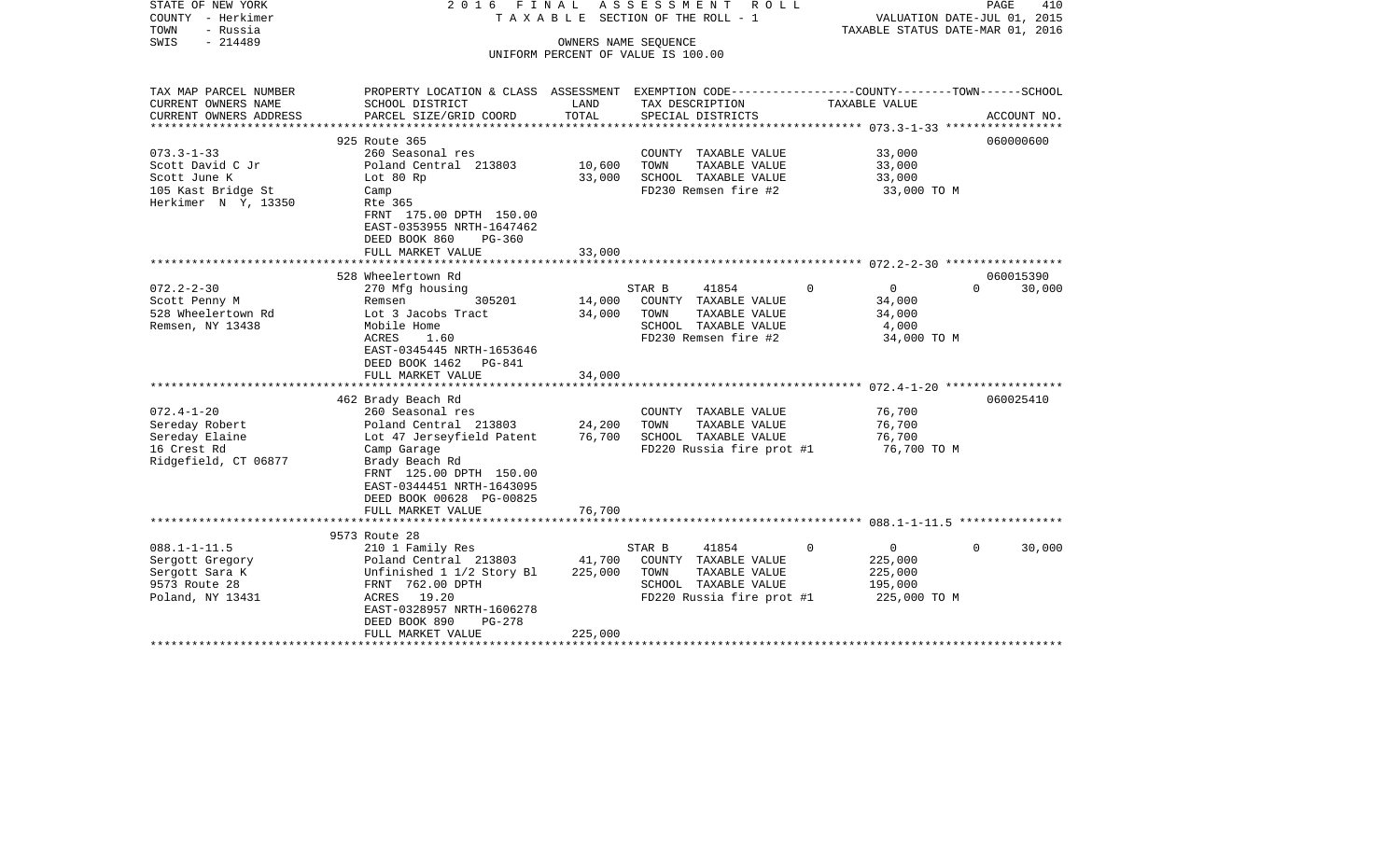| STATE OF NEW YORK<br>COUNTY - Herkimer<br>- Russia<br>TOWN<br>$-214489$<br>SWIS                                                                                 | 2 0 1 6<br>FINAL                                                                                                                                                                                                                                                                                                                                                                                                                          |                                                | A S S E S S M E N T<br>R O L L<br>TAXABLE SECTION OF THE ROLL - 1<br>OWNERS NAME SEQUENCE<br>UNIFORM PERCENT OF VALUE IS 100.00                                                                                                           |                                                                                                                                                    | PAGE<br>411<br>VALUATION DATE-JUL 01, 2015<br>TAXABLE STATUS DATE-MAR 01, 2016 |
|-----------------------------------------------------------------------------------------------------------------------------------------------------------------|-------------------------------------------------------------------------------------------------------------------------------------------------------------------------------------------------------------------------------------------------------------------------------------------------------------------------------------------------------------------------------------------------------------------------------------------|------------------------------------------------|-------------------------------------------------------------------------------------------------------------------------------------------------------------------------------------------------------------------------------------------|----------------------------------------------------------------------------------------------------------------------------------------------------|--------------------------------------------------------------------------------|
| TAX MAP PARCEL NUMBER<br>CURRENT OWNERS NAME<br>CURRENT OWNERS ADDRESS<br>***********************                                                               | PROPERTY LOCATION & CLASS ASSESSMENT EXEMPTION CODE---------------COUNTY-------TOWN-----SCHOOL<br>SCHOOL DISTRICT<br>PARCEL SIZE/GRID COORD                                                                                                                                                                                                                                                                                               | LAND<br>TOTAL                                  | TAX DESCRIPTION<br>SPECIAL DISTRICTS                                                                                                                                                                                                      | TAXABLE VALUE                                                                                                                                      | ACCOUNT NO.                                                                    |
|                                                                                                                                                                 | 927 State Rt 8                                                                                                                                                                                                                                                                                                                                                                                                                            |                                                |                                                                                                                                                                                                                                           |                                                                                                                                                    | 167539                                                                         |
| $084.3 - 2 - 45.4$<br>Shafer Charles<br>Shafer Terry<br>PO Box 98<br>Yorkville, NY 13495                                                                        | 210 1 Family Res<br>Poland Central 213803<br>FRNT 697.50 DPTH<br>7.00<br>ACRES<br>EAST-0355621 NRTH-1610232<br>DEED BOOK 1413 PG-604                                                                                                                                                                                                                                                                                                      | 28,000<br>151,800                              | 41854<br>STAR B<br>COUNTY TAXABLE VALUE<br>TOWN<br>TAXABLE VALUE<br>SCHOOL TAXABLE VALUE<br>FD220 Russia fire prot #1                                                                                                                     | $\mathsf{O}$<br>$\Omega$<br>151,800<br>151,800<br>121,800<br>151,800 TO M                                                                          | $\Omega$<br>30,000                                                             |
|                                                                                                                                                                 | FULL MARKET VALUE                                                                                                                                                                                                                                                                                                                                                                                                                         | 151,800                                        |                                                                                                                                                                                                                                           |                                                                                                                                                    |                                                                                |
|                                                                                                                                                                 |                                                                                                                                                                                                                                                                                                                                                                                                                                           |                                                |                                                                                                                                                                                                                                           |                                                                                                                                                    |                                                                                |
| $077.2 - 1 - 23$<br>Shambo Andrew<br>Shambo Deborah<br>PO Box 112<br>Hinckley, NY 13352<br>$073.3 - 1 - 43$<br>Shaver Gary<br>914 Route 365<br>Remsen, NY 13438 | 110 Loon Ln<br>210 1 Family Res<br>Poland Central 213803<br>Lot 15 Jerseyfield Patent<br>FRNT 282.00 DPTH 140.00<br>ACRES<br>0.51<br>EAST-0338163 NRTH-1637140<br>DEED BOOK 870<br>PG-399<br>FULL MARKET VALUE<br>914 Warney Rd<br>270 Mfg housing<br>Poland Central 213803<br>Lot 80 Remsenburg Patent<br>Trailer Garage<br>FRNT 250.00 DPTH 280.00<br>ACRES<br>1.50 BANK<br>135<br>EAST-0353925 NRTH-1647140<br>DEED BOOK 908<br>PG-388 | 27,200<br>84,000<br>84,000<br>13,800<br>55,500 | 41854<br>STAR B<br>COUNTY TAXABLE VALUE<br>TOWN<br>TAXABLE VALUE<br>SCHOOL TAXABLE VALUE<br>FD220 Russia fire prot #1<br>41854<br>STAR B<br>COUNTY TAXABLE VALUE<br>TOWN<br>TAXABLE VALUE<br>SCHOOL TAXABLE VALUE<br>FD230 Remsen fire #2 | $\overline{0}$<br>$\Omega$<br>84,000<br>84,000<br>54,000<br>84,000 TO M<br>$\overline{0}$<br>$\Omega$<br>55,500<br>55,500<br>25,500<br>55,500 TO M | 060028650<br>30,000<br>$\Omega$<br>060002250<br>$\Omega$<br>30,000             |
|                                                                                                                                                                 | FULL MARKET VALUE<br>*********************                                                                                                                                                                                                                                                                                                                                                                                                | 55,500                                         |                                                                                                                                                                                                                                           |                                                                                                                                                    |                                                                                |
| $073.3 - 1 - 60.3$<br>Shaw Roger A Jr<br>94 Mill Ln<br>Salem, CT 06420                                                                                          | Route 365<br>260 Seasonal res<br>305201<br>Remsen<br>Lot 1 Marvin Tract<br>Trl<br>FRNT<br>82.00 DPTH<br>58.00<br>0.12<br>ACRES<br>EAST-0352535 NRTH-1646709                                                                                                                                                                                                                                                                               | 6,400<br>10,000                                | COUNTY TAXABLE VALUE<br>TAXABLE VALUE<br>TOWN<br>SCHOOL TAXABLE VALUE<br>FD230 Remsen fire #2                                                                                                                                             | 10,000<br>10,000<br>10,000<br>10,000 TO M                                                                                                          | 060052190                                                                      |
| ***********************                                                                                                                                         | DEED BOOK 806<br>$PG-654$<br>FULL MARKET VALUE                                                                                                                                                                                                                                                                                                                                                                                            | 10,000                                         |                                                                                                                                                                                                                                           |                                                                                                                                                    |                                                                                |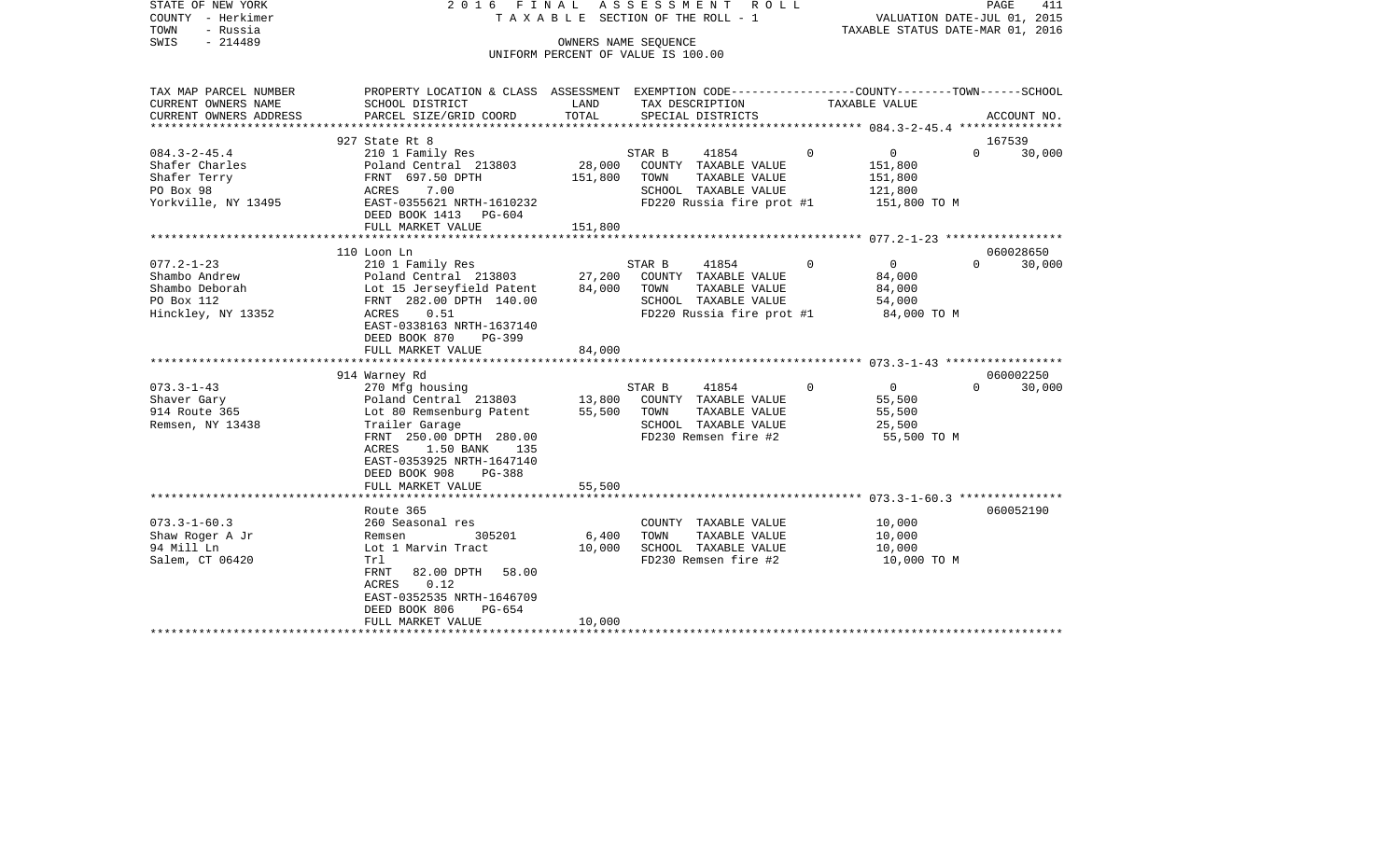| STATE OF NEW YORK<br>COUNTY - Herkimer | 2016 FINAL                                                                                      |         | A S S E S S M E N T<br>ROLL<br>TAXABLE SECTION OF THE ROLL - 1 |          |                                  |          | 412<br>PAGE<br>VALUATION DATE-JUL 01, 2015 |
|----------------------------------------|-------------------------------------------------------------------------------------------------|---------|----------------------------------------------------------------|----------|----------------------------------|----------|--------------------------------------------|
| TOWN<br>- Russia                       |                                                                                                 |         |                                                                |          | TAXABLE STATUS DATE-MAR 01, 2016 |          |                                            |
| $-214489$                              |                                                                                                 |         |                                                                |          |                                  |          |                                            |
| SWIS                                   |                                                                                                 |         | OWNERS NAME SEQUENCE<br>UNIFORM PERCENT OF VALUE IS 100.00     |          |                                  |          |                                            |
|                                        |                                                                                                 |         |                                                                |          |                                  |          |                                            |
| TAX MAP PARCEL NUMBER                  | PROPERTY LOCATION & CLASS ASSESSMENT EXEMPTION CODE---------------COUNTY-------TOWN------SCHOOL |         |                                                                |          |                                  |          |                                            |
| CURRENT OWNERS NAME                    | SCHOOL DISTRICT                                                                                 | LAND    | TAX DESCRIPTION                                                |          | TAXABLE VALUE                    |          |                                            |
| CURRENT OWNERS ADDRESS                 | PARCEL SIZE/GRID COORD                                                                          | TOTAL   | SPECIAL DISTRICTS                                              |          |                                  |          | ACCOUNT NO.                                |
| ****************************           |                                                                                                 |         |                                                                |          |                                  |          |                                            |
|                                        | Pardeeville Rd                                                                                  |         |                                                                |          |                                  |          | 060016200                                  |
| $078.3 - 1 - 3$                        | 242 Rurl res&rec                                                                                |         | N/P-EDUCAT 25120                                               | $\Omega$ | 90,850                           | 90,850   | 90,850                                     |
| Shawangunk Nature Preserve             | Poland Central 213803                                                                           | 150,000 | COUNTY TAXABLE VALUE                                           |          | 90,850                           |          |                                            |
| Spencer Behrendt Peggy                 | Lot 13 Jerseyfield Patent                                                                       | 181,700 | TOWN<br>TAXABLE VALUE                                          |          | 90,850                           |          |                                            |
| 255 Shawanqunk Rd                      | House                                                                                           |         | SCHOOL TAXABLE VALUE                                           |          | 90,850                           |          |                                            |
| Cold Brook, NY 13324                   | FRNT 9114.00 DPTH                                                                               |         | FD220 Russia fire prot #1                                      |          | 90,850 TO M                      |          |                                            |
|                                        | ACRES 265.40                                                                                    |         | 90,850 EX                                                      |          |                                  |          |                                            |
|                                        | EAST-0351690 NRTH-1628819                                                                       |         |                                                                |          |                                  |          |                                            |
|                                        | DEED BOOK 901<br>$PG-523$                                                                       |         |                                                                |          |                                  |          |                                            |
|                                        | FULL MARKET VALUE                                                                               | 181,700 |                                                                |          |                                  |          |                                            |
|                                        |                                                                                                 |         |                                                                |          |                                  |          |                                            |
|                                        | 255 Shawanqunk Rd                                                                               |         |                                                                |          |                                  |          | 060018390                                  |
| $078.3 - 1 - 7$                        | 210 1 Family Res                                                                                |         | CLERGY<br>41400                                                | 0        | 1,500                            | 1,500    | 1,500                                      |
| Shawangunk Nature Preserve             | Poland Central 213803                                                                           |         | 17,400 STAR EN<br>41834                                        | $\Omega$ | $\mathbf{0}$                     | $\Omega$ | 21,500                                     |
| 255 Shawanqunk Rd                      | Lot 13 Jerseyfield Patent                                                                       | 23,000  | COUNTY TAXABLE VALUE                                           |          | 21,500                           |          |                                            |
| Cold Brook, NY 13324                   | Camp                                                                                            |         | TOWN<br>TAXABLE VALUE                                          |          | 21,500                           |          |                                            |
|                                        | ACRES<br>3.60                                                                                   |         | SCHOOL TAXABLE VALUE                                           |          | $\mathbf 0$                      |          |                                            |
| PRIOR OWNER ON 3/01/2016               | EAST-0353023 NRTH-1629221                                                                       |         | FD220 Russia fire prot #1                                      |          | 23,000 TO M                      |          |                                            |
| Shawangunk Nature Preserve             | DEED BOOK 1596<br>PG-412                                                                        |         |                                                                |          |                                  |          |                                            |
|                                        | FULL MARKET VALUE                                                                               | 23,000  |                                                                |          |                                  |          |                                            |
| *********************                  |                                                                                                 |         |                                                                |          |                                  |          |                                            |
|                                        | Shawangunk Rd                                                                                   |         |                                                                |          |                                  |          | 060007530                                  |
| $078.3 - 1 - 12$                       | 322 Rural vac>10                                                                                |         | N/P-EDUCAT 25120                                               | $\Omega$ | 7,400                            | 7,400    | 7,400                                      |
| Shawangunk Nature Preserve             | Poland Central 213803                                                                           | 29,600  | COUNTY TAXABLE VALUE                                           |          | 22,200                           |          |                                            |
| 255 Shawangunk Rd                      | Lot 13 Jerseyfield Patent                                                                       | 29,600  | TOWN<br>TAXABLE VALUE                                          |          | 22,200                           |          |                                            |
| Cold Brook, NY 13324                   | Vacant Land                                                                                     |         | SCHOOL TAXABLE VALUE                                           |          | 22,200                           |          |                                            |
|                                        | FRNT 1107.00 DPTH                                                                               |         | FD220 Russia fire prot #1                                      |          | 22,200 TO M                      |          |                                            |
|                                        | ACRES 37.80                                                                                     |         | 7,400 EX                                                       |          |                                  |          |                                            |
|                                        | EAST-0353970 NRTH-1629148                                                                       |         |                                                                |          |                                  |          |                                            |
|                                        | DEED BOOK 895<br>$PG-59$                                                                        |         |                                                                |          |                                  |          |                                            |
|                                        | FULL MARKET VALUE                                                                               | 29,600  |                                                                |          |                                  |          |                                            |
|                                        |                                                                                                 |         |                                                                |          |                                  |          |                                            |
|                                        | Hemstreet Rd                                                                                    |         |                                                                |          |                                  |          | 060006030                                  |
| $078.1 - 1 - 1.3$                      | 314 Rural vac<10                                                                                |         | COUNTY TAXABLE VALUE                                           |          | 13,900                           |          |                                            |
| Shelhamer Mark A                       | Poland Central 213803                                                                           | 13,900  | TOWN<br>TAXABLE VALUE                                          |          | 13,900                           |          |                                            |
| Shelhamer Kimberly A                   | Lot 46 Jerseyfield Patent                                                                       | 13,900  | SCHOOL TAXABLE VALUE                                           |          | 13,900                           |          |                                            |
| 248 Hemstreet Rd                       | Vacant Land                                                                                     |         | FD220 Russia fire prot #1                                      |          | 13,900 TO M                      |          |                                            |
| Cold Brook, NY 13324                   | ACRES<br>7.10                                                                                   |         |                                                                |          |                                  |          |                                            |
|                                        | EAST-0350096 NRTH-1639591                                                                       |         |                                                                |          |                                  |          |                                            |
|                                        |                                                                                                 |         |                                                                |          |                                  |          |                                            |
|                                        | DEED BOOK 894<br>$PG-617$                                                                       |         |                                                                |          |                                  |          |                                            |
|                                        | FULL MARKET VALUE                                                                               | 13,900  |                                                                |          |                                  |          |                                            |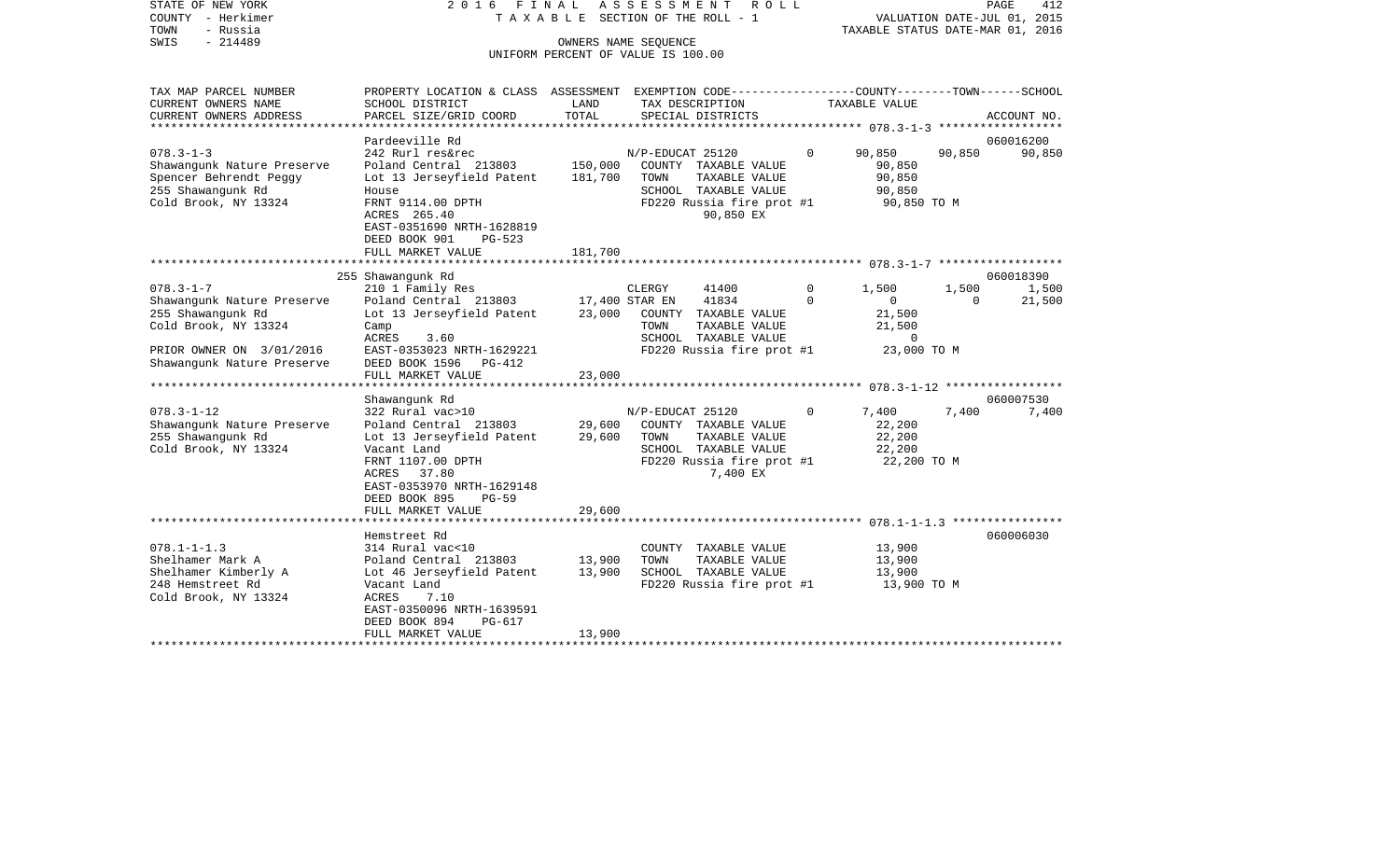| STATE OF NEW YORK<br>COUNTY - Herkimer<br>TOWN<br>- Russia                                              | 2 0 1 6<br>FINAL<br>TAXABLE                                                                                                                                                                               |                                   | ASSESSMENT<br>ROLL<br>SECTION OF THE ROLL - 1                                                                                   | TAXABLE STATUS DATE-MAR 01, 2016                                                                                               | PAGE<br>VALUATION DATE-JUL 01, 2015 | 413         |
|---------------------------------------------------------------------------------------------------------|-----------------------------------------------------------------------------------------------------------------------------------------------------------------------------------------------------------|-----------------------------------|---------------------------------------------------------------------------------------------------------------------------------|--------------------------------------------------------------------------------------------------------------------------------|-------------------------------------|-------------|
| $-214489$<br>SWIS                                                                                       |                                                                                                                                                                                                           |                                   | OWNERS NAME SEQUENCE<br>UNIFORM PERCENT OF VALUE IS 100.00                                                                      |                                                                                                                                |                                     |             |
| TAX MAP PARCEL NUMBER<br>CURRENT OWNERS NAME<br>CURRENT OWNERS ADDRESS<br>********************          | PROPERTY LOCATION & CLASS ASSESSMENT EXEMPTION CODE---------------COUNTY-------TOWN------SCHOOL<br>SCHOOL DISTRICT<br>PARCEL SIZE/GRID COORD                                                              | LAND<br>TOTAL<br>***************  | TAX DESCRIPTION<br>SPECIAL DISTRICTS                                                                                            | TAXABLE VALUE                                                                                                                  |                                     | ACCOUNT NO. |
| $078.1 - 1 - 2$<br>Shelhamer Mark A<br>Shelhamer Kimberly A<br>248 Hemstreet Rd<br>Cold Brook, NY 13324 | Hemstreet Rd.<br>322 Rural vac>10<br>Poland Central 213803<br>FRNT 730.00 DPTH<br>26.50<br>ACRES<br>EAST-0350784 NRTH-1640039<br>DEED BOOK 894<br>PG-617                                                  | 35,900<br>35,900<br>35,900        | COUNTY TAXABLE VALUE<br>TOWN<br>TAXABLE VALUE<br>SCHOOL TAXABLE VALUE<br>FD220 Russia fire prot #1                              | 35,900<br>35,900<br>35,900<br>35,900 TO M                                                                                      |                                     |             |
|                                                                                                         | FULL MARKET VALUE                                                                                                                                                                                         |                                   |                                                                                                                                 |                                                                                                                                |                                     |             |
| $078.1 - 1 - 3$<br>Shelhamer Mark A<br>Shelhamer Kimberly A<br>248 Hemstreet Rd<br>Cold Brook, NY 13324 | 248 Hemstreet Rd.<br>210 1 Family Res<br>Poland Central 213803<br>FRNT 3005.00 DPTH<br>52.10<br>ACRES<br>EAST-0351029 NRTH-1641137<br>DEED BOOK 894<br>PG-617<br>FULL MARKET VALUE<br>******************* | 63,400<br>202,500<br>202,500      | STAR B<br>41854<br>COUNTY TAXABLE VALUE<br>TAXABLE VALUE<br>TOWN<br>SCHOOL TAXABLE VALUE<br>FD220 Russia fire prot #1           | 0<br>$\mathbf{0}$<br>202,500<br>202,500<br>172,500<br>202,500 TO M<br>************************** 078.1-1-4 ******************* | $\Omega$                            | 30,000      |
| $078.1 - 1 - 4$<br>Shelhamer Mark A<br>Shelhamer Kimberly A<br>248 Hemstreet Rd<br>Cold Brook, NY 13324 | Hemstreet Rd<br>910 Priv forest<br>Poland Central 213803<br>ACRES<br>10.00<br>EAST-0351982 NRTH-1640327<br>DEED BOOK 894<br>PG-617<br>FULL MARKET VALUE                                                   | 8,000<br>8,000<br>8,000           | COUNTY TAXABLE VALUE<br>TOWN<br>TAXABLE VALUE<br>SCHOOL TAXABLE VALUE<br>FD220 Russia fire prot #1                              | 8,000<br>8,000<br>8,000<br>8,000 TO M                                                                                          |                                     |             |
|                                                                                                         |                                                                                                                                                                                                           |                                   |                                                                                                                                 |                                                                                                                                |                                     |             |
| $088.1 - 1 - 24.2$<br>Sheppard Kathleen<br>Sheppard Alan<br>190 Plumb Rd<br>Poland, NY 13431            | 190 Plumb Rd.<br>270 Mfg housing<br>Poland Central 213803<br>Doublewide, land<br>FRNT 332.00 DPTH<br>2.00<br>ACRES<br>EAST-0333780 NRTH-1605037<br>DEED BOOK 862<br>$PG-376$<br>FULL MARKET VALUE         | 15,000 STAR B<br>69,000<br>69,000 | CW_15_VET/ 41162<br>41854<br>COUNTY TAXABLE VALUE<br>TOWN<br>TAXABLE VALUE<br>SCHOOL TAXABLE VALUE<br>FD220 Russia fire prot #1 | 0<br>9,000<br>$\mathbf 0$<br>0<br>60,000<br>69,000<br>39,000<br>69,000 TO M                                                    | $\Omega$<br>$\Omega$                | 0<br>30,000 |
|                                                                                                         |                                                                                                                                                                                                           |                                   |                                                                                                                                 | ******** 072.2-2-63 *****************                                                                                          |                                     |             |
| $072.2 - 2 - 63$<br>Sheridan John E<br>Messenger Susanne<br>643 Route 365<br>Remsen, NY 13438           | Barnhart Rd<br>260 Seasonal res<br>Remsen<br>305201<br>Lot 1 Jacobs Tract<br>Camp Gar<br>ACRES 124.00<br>EAST-0347473 NRTH-1649313<br>DEED BOOK 797<br>PG-173<br>FULL MARKET VALUE                        | 124,000<br>128,700<br>128,700     | COUNTY TAXABLE VALUE<br>TOWN<br>TAXABLE VALUE<br>SCHOOL TAXABLE VALUE<br>FD230 Remsen fire #2                                   | 128,700<br>128,700<br>128,700                                                                                                  | 550 TO M                            | 060029400   |
|                                                                                                         |                                                                                                                                                                                                           |                                   |                                                                                                                                 |                                                                                                                                |                                     |             |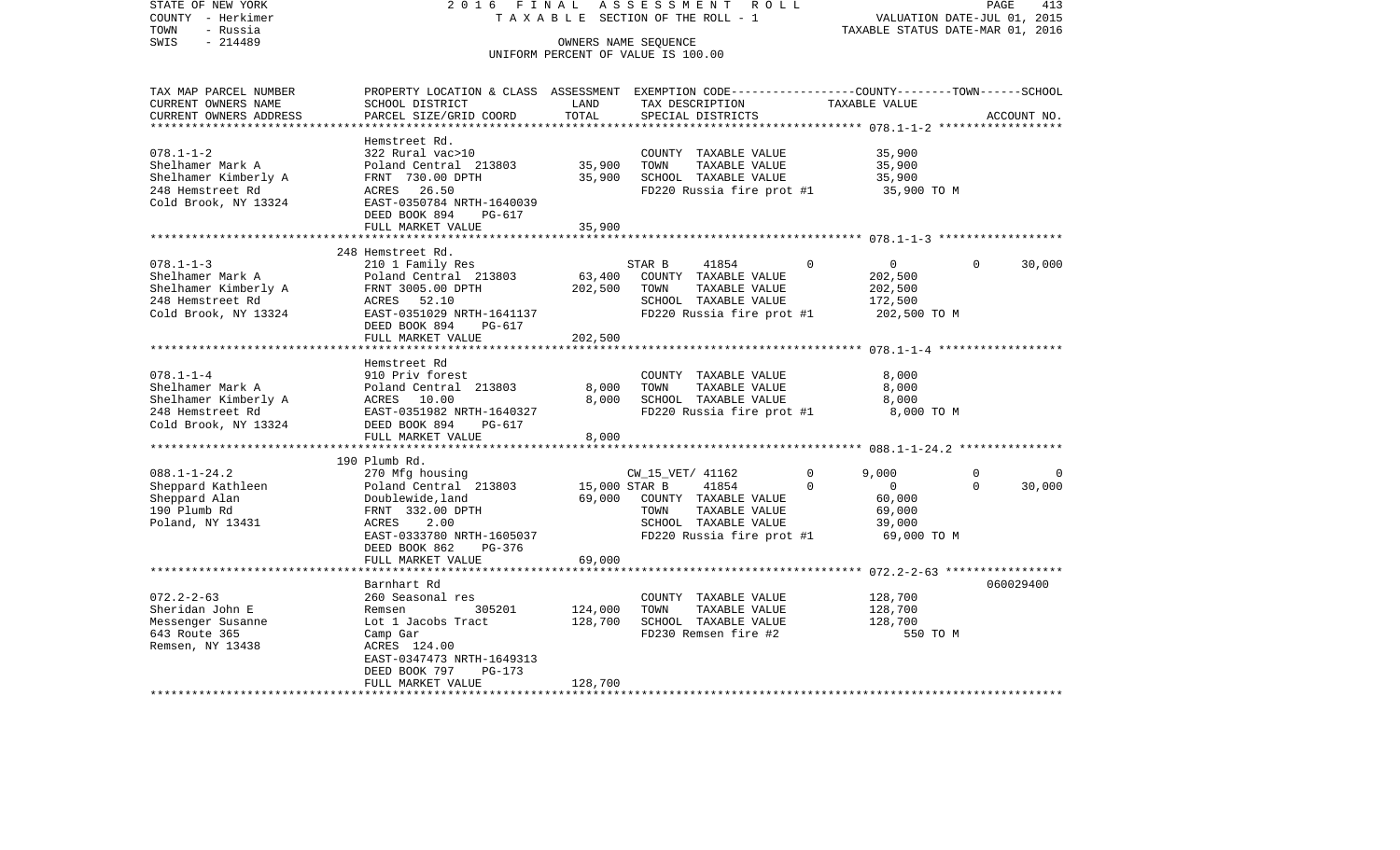| STATE OF NEW YORK             | 2016                      | AT.                                | ASSESSMENT              |                   | ROLL |                                             |          | PAGE        | 414      |
|-------------------------------|---------------------------|------------------------------------|-------------------------|-------------------|------|---------------------------------------------|----------|-------------|----------|
| - Herkimer<br>COUNTY          | TAXABLE                   |                                    | SECTION OF THE ROLL - 1 |                   |      | VALUATION DATE-JUL 01,                      |          |             | 2015     |
| TOWN<br>- Russia              |                           |                                    |                         |                   |      | TAXABLE STATUS DATE-MAR 01, 2016            |          |             |          |
| SWIS<br>$-214489$             |                           | OWNERS NAME SEQUENCE               |                         |                   |      |                                             |          |             |          |
|                               |                           | UNIFORM PERCENT OF VALUE IS 100.00 |                         |                   |      |                                             |          |             |          |
|                               |                           |                                    |                         |                   |      |                                             |          |             |          |
|                               |                           |                                    |                         |                   |      |                                             |          |             |          |
| TAX MAP PARCEL NUMBER         | PROPERTY LOCATION & CLASS | ASSESSMENT                         | EXEMPTION CODE--        |                   |      | ------------COUNTY--------TOWN-------SCHOOL |          |             |          |
| CURRENT OWNERS NAME           | SCHOOL DISTRICT           | LAND                               |                         | TAX DESCRIPTION   |      | TAXABLE VALUE                               |          |             |          |
| CURRENT OWNERS ADDRESS        | PARCEL SIZE/GRID COORD    | TOTAL                              |                         | SPECIAL DISTRICTS |      |                                             |          | ACCOUNT NO. |          |
| ***************************** |                           |                                    |                         |                   |      |                                             |          |             |          |
|                               | Route 365                 |                                    |                         |                   |      |                                             |          | 060022800   |          |
| $073.1 - 1 - 15$              | 242 Rurl res&rec          |                                    | VET WAR C 41122         |                   |      | 0<br>9,000                                  |          |             | $\Omega$ |
| Sheridan John E               | 305201<br>Remsen          |                                    | 41,000 VET WAR T        | 41123             |      |                                             | 12,000   |             | $\Omega$ |
| Sheridan Susanne H            | Lot 1 Jacobs Tract        | 239,000 STAR EN                    |                         | 41834             |      | 0                                           | $\Omega$ |             | 65,300   |
| 643 Route 365                 | House Camp Gar            |                                    | COUNTY                  | TAXABLE VALUE     |      | 230,000                                     |          |             |          |
| Remsen, NY 13438              | 33.34<br>ACRES            |                                    | TOWN                    | TAXABLE VALUE     |      | 227,000                                     |          |             |          |
|                               | EAST-0349314 NRTH-1649232 |                                    | SCHOOL                  | TAXABLE VALUE     |      | 173,700                                     |          |             |          |
|                               |                           |                                    |                         |                   |      |                                             |          |             |          |

| Remsen, NY 13438     | ACRES 33.34                         |         | TAXABLE VALUE<br>TOWN             | ------<br>227,000 |           |
|----------------------|-------------------------------------|---------|-----------------------------------|-------------------|-----------|
|                      | EAST-0349314 NRTH-1649232           |         | SCHOOL TAXABLE VALUE 173,700      |                   |           |
|                      | DEED BOOK 898<br>$PG-538$           |         | FD230 Remsen fire #2 239,000 TO M |                   |           |
|                      | FULL MARKET VALUE                   | 239.000 |                                   |                   |           |
|                      |                                     |         |                                   |                   |           |
|                      | Barnhart Rd                         |         |                                   |                   | 060022830 |
| $073.1 - 1 - 01.1$   | 323 Vacant rural                    |         | COUNTY TAXABLE VALUE              | 15,000            |           |
| Sheridan Susanne H   | 305201 15,000<br>Remsen             |         | TOWN<br>TAXABLE VALUE             | 15,000            |           |
| 643 State Route 365  | Lot 1 Marvin Tract 15,000           |         | SCHOOL TAXABLE VALUE              | 15,000            |           |
| Remsen, NY 13438     | Vacant Land                         |         | FD230 Remsen fire #2              | 15,000 TO M       |           |
|                      | ACRES 10.00                         |         |                                   |                   |           |
|                      | EAST-0311130 NRTH-1226300           |         |                                   |                   |           |
|                      | DEED BOOK 846<br>PG-216             |         |                                   |                   |           |
|                      | FULL MARKET VALUE<br>15,000         |         |                                   |                   |           |
|                      |                                     |         |                                   |                   |           |
|                      | Route 365                           |         |                                   |                   | 060044650 |
| $072.16 - 2 - 21$    | 260 Seasonal res                    |         | COUNTY TAXABLE VALUE              | 19,000            |           |
| Shulsky James D      | 305201<br>Remsen                    | 5,900   | TAXABLE VALUE<br>TOWN             | 19,000            |           |
| Shulsky Marilyn      | Lot#1 Jacobs Tr                     | 19,000  | SCHOOL TAXABLE VALUE              | 19,000            |           |
| 108 West             | Camp                                |         | FD230 Remsen fire #2              | 19,000 TO M       |           |
| Whitesboro, NY 13492 | Rte#365 N<br>FRNT 113.00 DPTH 86.00 |         |                                   |                   |           |
|                      | 0.20<br>ACRES                       |         |                                   |                   |           |
|                      | EAST-0347400 NRTH-1647520           |         |                                   |                   |           |
|                      | DEED BOOK 707 PG-730                |         |                                   |                   |           |
|                      | FULL MARKET VALUE<br>19,000         |         |                                   |                   |           |
|                      |                                     |         |                                   |                   |           |
|                      | Barnhart Rd                         |         |                                   |                   | 060025650 |
| $073.1 - 1 - 8$      | 260 Seasonal res                    |         | COUNTY TAXABLE VALUE              | 61,500            |           |
| Shulsky James D      | 305201<br>Remsen                    | 54,500  | TOWN<br>TAXABLE VALUE             | 61,500            |           |
| Shulsky Marilyn      | Lot 2 Marvin Tract                  | 61,500  | SCHOOL TAXABLE VALUE              | 61,500            |           |
| 108 West St          | Camp                                |         | FD230 Remsen fire #2              | 61,500 TO M       |           |
| Whitesboro, NY 13492 | ACRES 68.00                         |         |                                   |                   |           |
|                      | EAST-0350795 NRTH-1652102           |         |                                   |                   |           |
|                      | DEED BOOK 1077 PG-207               |         |                                   |                   |           |
|                      | FULL MARKET VALUE                   | 61,500  |                                   |                   |           |
|                      |                                     |         |                                   |                   |           |
|                      |                                     |         |                                   |                   |           |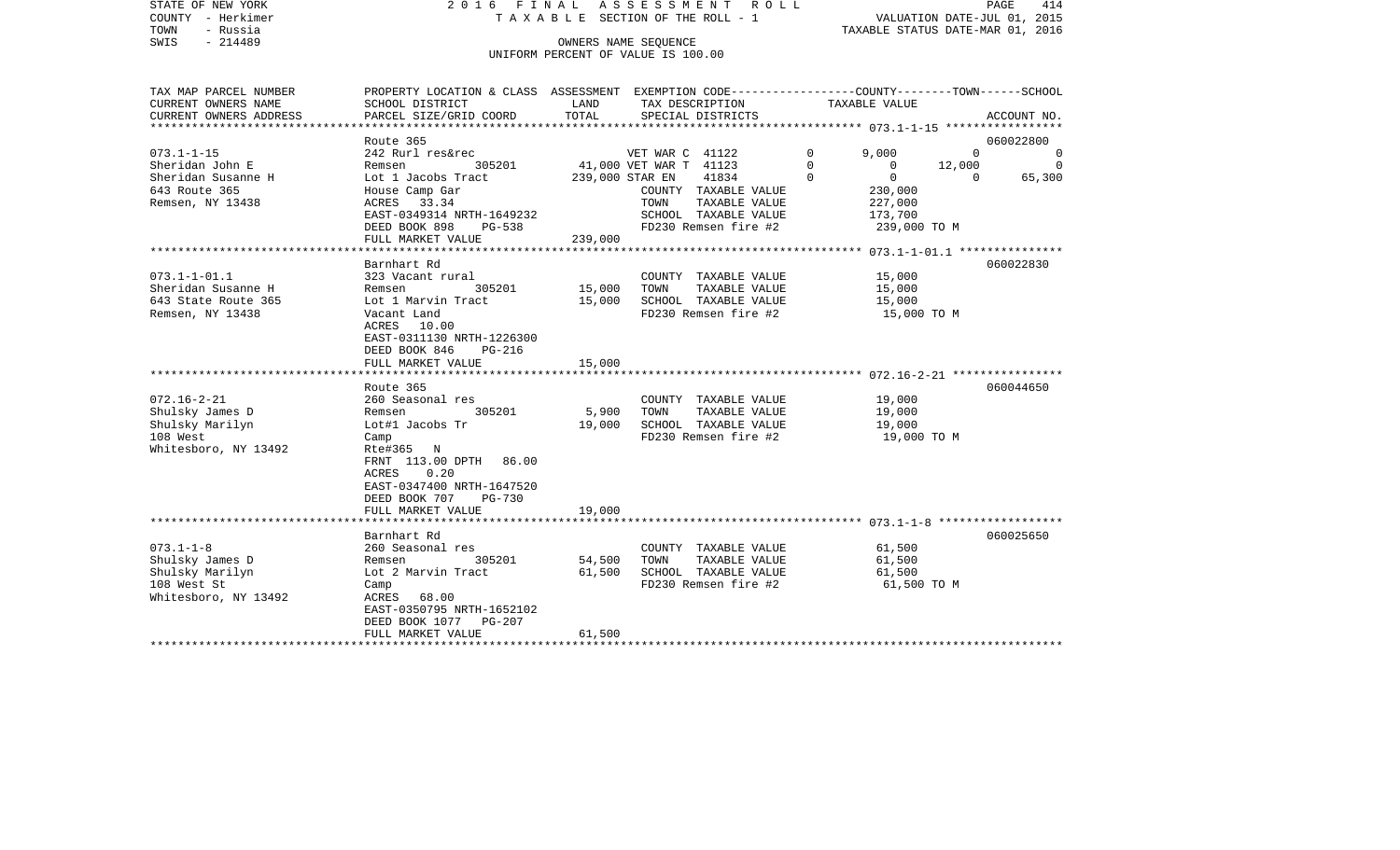| STATE OF NEW YORK<br>COUNTY - Herkimer<br>TOWN<br>- Russia                                         | 2016 FINAL                                                                                                                                                                                                                        |                              | ASSESSMENT ROLL<br>T A X A B L E SECTION OF THE ROLL - 1                                                          | VALUATION DATE-JUL 01, 2015<br>TAXABLE STATUS DATE-MAR 01, 2016         | 415<br>PAGE                     |
|----------------------------------------------------------------------------------------------------|-----------------------------------------------------------------------------------------------------------------------------------------------------------------------------------------------------------------------------------|------------------------------|-------------------------------------------------------------------------------------------------------------------|-------------------------------------------------------------------------|---------------------------------|
| $-214489$<br>SWIS                                                                                  |                                                                                                                                                                                                                                   | OWNERS NAME SEQUENCE         | UNIFORM PERCENT OF VALUE IS 100.00                                                                                |                                                                         |                                 |
| TAX MAP PARCEL NUMBER<br>CURRENT OWNERS NAME                                                       | PROPERTY LOCATION & CLASS ASSESSMENT EXEMPTION CODE---------------COUNTY-------TOWN------SCHOOL<br>SCHOOL DISTRICT                                                                                                                | LAND                         | TAX DESCRIPTION                                                                                                   | TAXABLE VALUE                                                           |                                 |
| CURRENT OWNERS ADDRESS                                                                             | PARCEL SIZE/GRID COORD                                                                                                                                                                                                            | TOTAL<br>************        | SPECIAL DISTRICTS                                                                                                 |                                                                         | ACCOUNT NO.                     |
|                                                                                                    | Hall Rd                                                                                                                                                                                                                           |                              |                                                                                                                   | ************* 084.3-2-7 ****************                                | 060028320                       |
| $084.3 - 2 - 7$<br>Simpson Daniel D<br>Simpson Debra L<br>141 Sunset Dr<br>Forked River, NJ 08731  | 260 Seasonal res<br>Poland Central 213803<br>Lot 75 Royal Grant<br>Cabin<br>ACRES<br>87.00<br>EAST-0356485 NRTH-1613883                                                                                                           | 91,600<br>120,500            | COUNTY TAXABLE VALUE<br>TOWN<br>TAXABLE VALUE<br>SCHOOL TAXABLE VALUE<br>FD220 Russia fire prot #1                | 120,500<br>120,500<br>120,500<br>120,500 TO M                           |                                 |
|                                                                                                    | DEED BOOK 1105<br>PG-458<br>FULL MARKET VALUE                                                                                                                                                                                     | 120,500                      |                                                                                                                   |                                                                         |                                 |
|                                                                                                    | ************************                                                                                                                                                                                                          |                              |                                                                                                                   |                                                                         |                                 |
| $068. -1 - 5.1$<br>Singer Erhard<br>Singer Patricia<br>1474 Wheelertown Rd<br>Forestport, NY 13338 | 1474 Wheelertown Rd<br>242 Rurl res&rec<br>305201<br>Remsen<br>Lot No 31 Remsenburgh Pat<br>Log Home & Trailer<br>ACRES 18.90<br>EAST-0338793 NRTH-1665620<br>DEED BOOK 1530<br>$PG-63$<br>FULL MARKET VALUE<br>***************** | 36,200<br>136,000<br>136,000 | 41834<br>STAR EN<br>COUNTY TAXABLE VALUE<br>TOWN<br>TAXABLE VALUE<br>SCHOOL TAXABLE VALUE<br>FD230 Remsen fire #2 | $\mathbf 0$<br>$\Omega$<br>136,000<br>136,000<br>70,700<br>136,000 TO M | 060052250<br>$\Omega$<br>65,300 |
|                                                                                                    |                                                                                                                                                                                                                                   | **********                   |                                                                                                                   |                                                                         |                                 |
| $068. -1 - 5.2$<br>Singer Erhard<br>Porter Melissa<br>1474 Wheelertown Rd<br>Forestport, NY 13338  | Wheelertown Rd<br>910 Priv forest<br>305201<br>Remsen<br>Lot 31 Remsenburg Patent<br>Vacant Land<br>ACRES<br>23.16<br>EAST-0339532 NRTH-1665989<br>DEED BOOK 1530<br>$PG-63$                                                      | 32,400<br>32,400             | COUNTY TAXABLE VALUE<br>TAXABLE VALUE<br>TOWN<br>SCHOOL TAXABLE VALUE<br>FD230 Remsen fire #2                     | 32,400<br>32,400<br>32,400<br>32,400 TO M                               | 060002580                       |
|                                                                                                    | FULL MARKET VALUE                                                                                                                                                                                                                 | 32,400                       |                                                                                                                   |                                                                         |                                 |
| $072.12 - 2 - 34$                                                                                  | ************************<br>Silverstone Rd<br>260 Seasonal res - WTRFNT                                                                                                                                                           |                              | COUNTY TAXABLE VALUE                                                                                              | 87,500                                                                  | 060007890                       |
| Singleterry Bruce<br>Singleterry Bella<br>249 Oakland Ave<br>S. Plainfield, NJ 07080               | 305201<br>Remsen<br>Lot 2 Jacobs Tract<br>Camp<br>Silverstone Estates<br>FRNT 100.00 DPTH 240.00<br>0.54<br>ACRES<br>EAST-0346336 NRTH-1651330<br>DEED BOOK 1156<br>PG-617<br>FULL MARKET VALUE                                   | 34,800<br>87,500<br>87,500   | TAXABLE VALUE<br>TOWN<br>SCHOOL TAXABLE VALUE<br>FD230 Remsen fire #2                                             | 87,500<br>87,500<br>87,500 TO M                                         |                                 |
|                                                                                                    |                                                                                                                                                                                                                                   |                              |                                                                                                                   |                                                                         |                                 |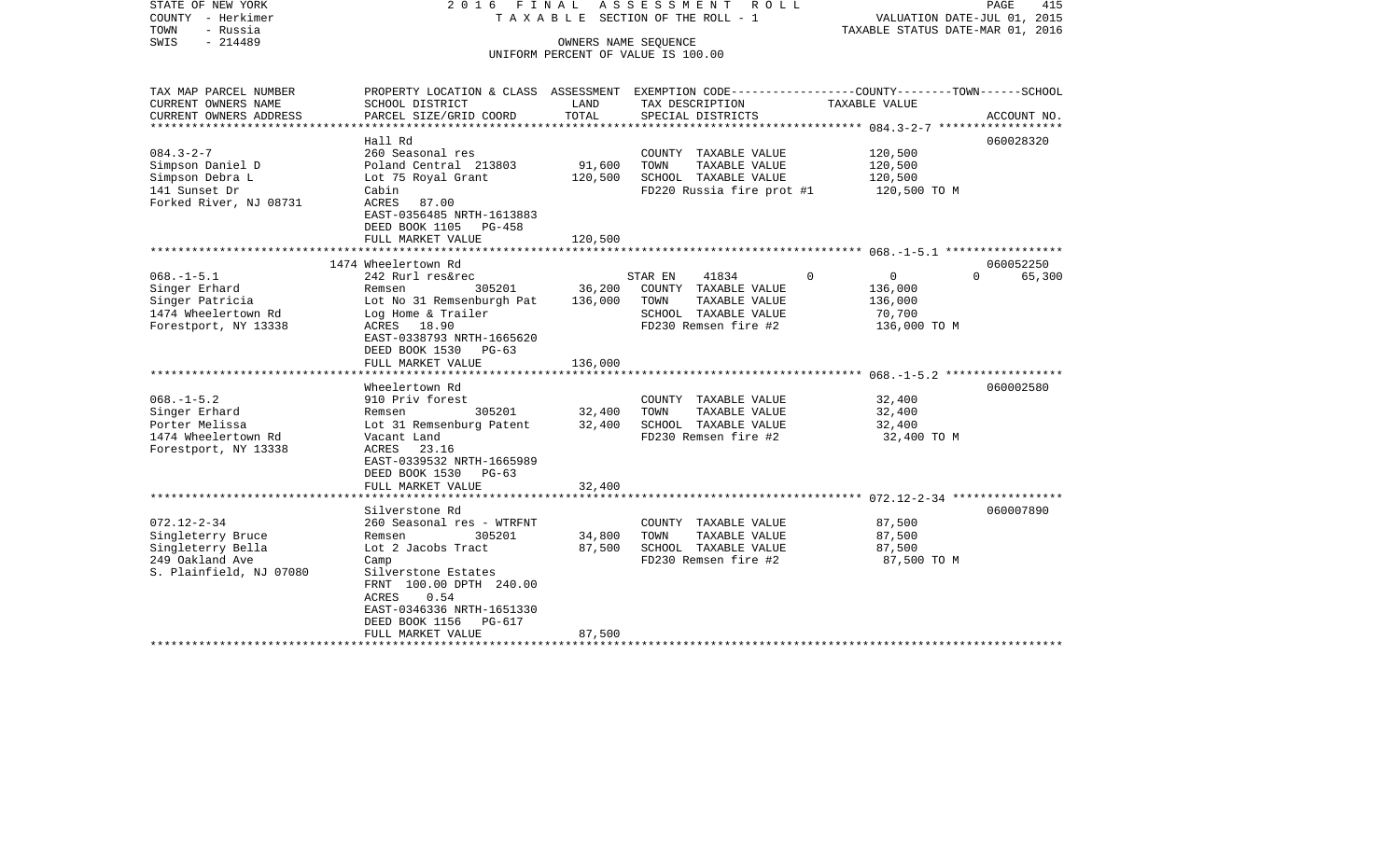| STATE OF NEW YORK<br>COUNTY - Herkimer<br>- Russia<br>TOWN                                           | 2016 FINAL                                                                                                                                                                                                             |                              | A S S E S S M E N T A O L L<br>TAXABLE SECTION OF THE ROLL - 1                                                                         | VALUATION DATE-JUL 01, 2015<br>TAXABLE STATUS DATE-MAR 01, 2016 | 416<br>PAGE |
|------------------------------------------------------------------------------------------------------|------------------------------------------------------------------------------------------------------------------------------------------------------------------------------------------------------------------------|------------------------------|----------------------------------------------------------------------------------------------------------------------------------------|-----------------------------------------------------------------|-------------|
| $-214489$<br>SWIS                                                                                    |                                                                                                                                                                                                                        |                              | OWNERS NAME SEQUENCE<br>UNIFORM PERCENT OF VALUE IS 100.00                                                                             |                                                                 |             |
| TAX MAP PARCEL NUMBER<br>CURRENT OWNERS NAME<br>CURRENT OWNERS ADDRESS<br>*******************        | SCHOOL DISTRICT<br>PARCEL SIZE/GRID COORD                                                                                                                                                                              | LAND<br>TOTAL                | PROPERTY LOCATION & CLASS ASSESSMENT EXEMPTION CODE---------------COUNTY-------TOWN-----SCHOOL<br>TAX DESCRIPTION<br>SPECIAL DISTRICTS | TAXABLE VALUE                                                   | ACCOUNT NO. |
| $083.1 - 1 - 46$<br>Sirianni Louis A Jr<br>Parker Susan E<br>162 Taylor Brook Rd<br>Poland, NY 13431 | 170 Taylor Brook Rd<br>312 Vac w/imprv<br>Poland Central 213803<br>E 92 Rg<br>30 X 45 Garage<br>Taylor Brk Rd<br>FRNT 130.00 DPTH 350.00<br>EAST-0333734 NRTH-1616241<br>DEED BOOK 1582<br>PG-370<br>FULL MARKET VALUE | 4,000<br>12,500<br>12,500    | COUNTY TAXABLE VALUE<br>TOWN<br>TAXABLE VALUE<br>SCHOOL TAXABLE VALUE<br>FD220 Russia fire prot #1                                     | 12,500<br>12,500<br>12,500<br>12,500 TO M                       | 060040570   |
|                                                                                                      |                                                                                                                                                                                                                        |                              |                                                                                                                                        |                                                                 |             |
| $083.1 - 1 - 47$<br>Sirianni Louis A Jr<br>Parker Susan E<br>162 Taylor Brook Rd<br>Poland, NY 13431 | 162 Taylor Brook Rd<br>210 1 Family Res<br>Poland Central 213803<br>Garage<br>House 1 Acre<br>Taylor Brook<br>FRNT 120.00 DPTH 350.00<br>EAST-0333748 NRTH-1616123<br>DEED BOOK 1582<br>PG-370<br>FULL MARKET VALUE    | 12,400<br>119,700<br>119,700 | COUNTY TAXABLE VALUE<br>TOWN<br>TAXABLE VALUE<br>SCHOOL TAXABLE VALUE<br>FD220 Russia fire prot #1                                     | 119,700<br>119,700<br>119,700<br>119,700 TO M                   | 060040150   |
|                                                                                                      | Warney Rd Southside                                                                                                                                                                                                    |                              |                                                                                                                                        |                                                                 | 060040330   |
| $073.3 - 1 - 47$<br>Siuta Daniel T<br>6433 Stage Rd<br>Utica, NY 13502                               | 260 Seasonal res - WTRFNT<br>Poland Central 213803<br>Lot 80 Remsenburg Patent<br>FRNT<br>50.00 DPTH 220.00<br>ACRES<br>0.28<br>EAST-0353897 NRTH-1646838<br>DEED BOOK 1497 PG-703<br>FULL MARKET VALUE                | 5,600<br>35,600<br>35,600    | COUNTY TAXABLE VALUE<br>TOWN<br>TAXABLE VALUE<br>SCHOOL TAXABLE VALUE<br>FD230 Remsen fire #2                                          | 35,600<br>35,600<br>35,600<br>35,600 TO M                       |             |
|                                                                                                      |                                                                                                                                                                                                                        |                              |                                                                                                                                        |                                                                 |             |
| $072.2 - 1 - 81$<br>Skermont Timothy F<br>Skermont Debra J<br>440 Spall Road S<br>Remsen, NY 13438   | 448 Spall Rd<br>270 Mfg housing<br>305201<br>Remsen<br>Lot 10 Walker Tract<br>Trailer<br>FRNT 100.00 DPTH<br>ACRES<br>3.30<br>EAST-0342409 NRTH-1653126<br>DEED BOOK 788<br>PG-172<br>FULL MARKET VALUE                | 17,000<br>23,500<br>23,500   | COUNTY TAXABLE VALUE<br>TOWN<br>TAXABLE VALUE<br>SCHOOL TAXABLE VALUE<br>FD230 Remsen fire #2                                          | 23,500<br>23,500<br>23,500<br>23,500 TO M                       | 060022560   |
|                                                                                                      | ***********************                                                                                                                                                                                                |                              |                                                                                                                                        |                                                                 |             |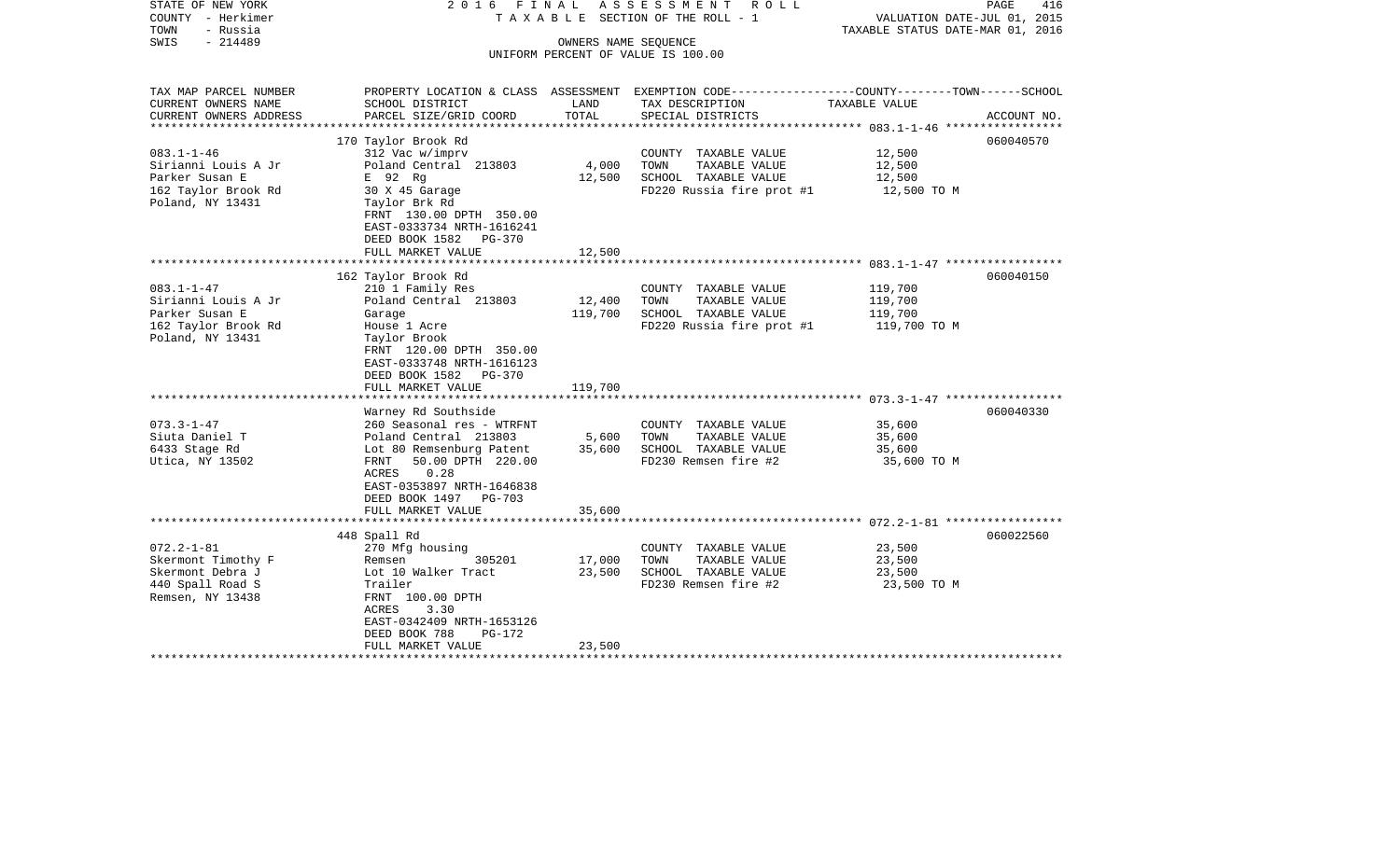| STATE OF NEW YORK                 | 2016 FINAL                                                                                      |                                    |        | ASSESSMENT ROLL                                        |             |                                  |          | PAGE        | 417    |
|-----------------------------------|-------------------------------------------------------------------------------------------------|------------------------------------|--------|--------------------------------------------------------|-------------|----------------------------------|----------|-------------|--------|
| COUNTY - Herkimer                 |                                                                                                 |                                    |        | TAXABLE SECTION OF THE ROLL - 1                        |             | VALUATION DATE-JUL 01, 2015      |          |             |        |
| TOWN<br>- Russia                  |                                                                                                 |                                    |        |                                                        |             | TAXABLE STATUS DATE-MAR 01, 2016 |          |             |        |
| $-214489$<br>SWIS                 |                                                                                                 | OWNERS NAME SEQUENCE               |        |                                                        |             |                                  |          |             |        |
|                                   |                                                                                                 | UNIFORM PERCENT OF VALUE IS 100.00 |        |                                                        |             |                                  |          |             |        |
| TAX MAP PARCEL NUMBER             | PROPERTY LOCATION & CLASS ASSESSMENT EXEMPTION CODE---------------COUNTY-------TOWN------SCHOOL |                                    |        |                                                        |             |                                  |          |             |        |
| CURRENT OWNERS NAME               | SCHOOL DISTRICT                                                                                 | LAND                               |        | TAX DESCRIPTION                                        |             | TAXABLE VALUE                    |          |             |        |
| CURRENT OWNERS ADDRESS            | PARCEL SIZE/GRID COORD                                                                          | TOTAL                              |        | SPECIAL DISTRICTS                                      |             |                                  |          | ACCOUNT NO. |        |
| **********************            |                                                                                                 |                                    |        |                                                        |             |                                  |          |             |        |
|                                   | 440 Spall Rd                                                                                    |                                    |        |                                                        |             |                                  |          | 060046570   |        |
| $072.2 - 1 - 82$                  | 210 1 Family Res                                                                                |                                    | STAR B | 41854                                                  | $\Omega$    | $\overline{0}$                   | $\Omega$ |             | 30,000 |
| Skermont Timothy F                | 305201<br>Remsen                                                                                | 9,800                              |        | COUNTY TAXABLE VALUE                                   |             | 75,000                           |          |             |        |
| Skermont Debra J                  | Lot 10 Walker Tract                                                                             | 75,000                             | TOWN   | TAXABLE VALUE                                          |             | 75,000                           |          |             |        |
| 440 Spall Road S                  | House                                                                                           |                                    |        | SCHOOL TAXABLE VALUE                                   |             | 45,000                           |          |             |        |
| Remsen, NY 13438                  | FRNT<br>22.00 DPTH                                                                              |                                    |        | FD230 Remsen fire #2                                   |             | 75,000 TO M                      |          |             |        |
|                                   | 0.50<br>ACRES                                                                                   |                                    |        |                                                        |             |                                  |          |             |        |
|                                   | EAST-0341905 NRTH-1652815                                                                       |                                    |        |                                                        |             |                                  |          |             |        |
|                                   | DEED BOOK 789<br>PG-621                                                                         |                                    |        |                                                        |             |                                  |          |             |        |
|                                   | FULL MARKET VALUE                                                                               | 75,000                             |        |                                                        |             |                                  |          |             |        |
|                                   |                                                                                                 |                                    |        |                                                        |             |                                  |          |             |        |
|                                   | 427 Russia Rd                                                                                   |                                    |        |                                                        |             |                                  |          | 60029945    |        |
| $083.3 - 2 - 17.2$                | 210 1 Family Res                                                                                |                                    | STAR B | 41854                                                  | $\mathbf 0$ | $\overline{0}$                   | $\Omega$ |             | 30,000 |
| Slate Amy J                       | Poland Central 213803                                                                           | 17,300                             |        | COUNTY TAXABLE VALUE                                   |             | 123,560                          |          |             |        |
| 427 Russia Rd<br>Poland, NY 13431 | Lot 87 Royal Grant                                                                              | 123,560                            | TOWN   | TAXABLE VALUE                                          |             | 123,560                          |          |             |        |
|                                   | House<br>3.50<br>ACRES                                                                          |                                    |        | SCHOOL TAXABLE VALUE                                   |             | 93,560<br>123,560 TO M           |          |             |        |
|                                   | EAST-0334633 NRTH-1612645                                                                       |                                    |        | FD220 Russia fire prot #1                              |             |                                  |          |             |        |
|                                   | DEED BOOK 1522 PG-769                                                                           |                                    |        |                                                        |             |                                  |          |             |        |
|                                   | FULL MARKET VALUE                                                                               | 123,560                            |        |                                                        |             |                                  |          |             |        |
|                                   |                                                                                                 |                                    |        |                                                        |             |                                  |          |             |        |
|                                   | 161 Short Rd                                                                                    |                                    |        |                                                        |             |                                  |          | 060006300   |        |
| $073.3 - 1 - 11$                  | 210 1 Family Res                                                                                |                                    |        | COUNTY TAXABLE VALUE                                   |             | 45,000                           |          |             |        |
| Slater Geraldine G                | Remsen<br>305201                                                                                | 13,700                             | TOWN   | TAXABLE VALUE                                          |             | 45,000                           |          |             |        |
| c/o Robert Hoffman                | Lot 5 Marvin Tract                                                                              | 45,000                             |        | SCHOOL TAXABLE VALUE                                   |             | 45,000                           |          |             |        |
| 161 Short Rd                      | House                                                                                           |                                    |        | FD230 Remsen fire #2                                   |             | 45,000 TO M                      |          |             |        |
| Remsen, NY 13438                  | ACRES<br>1.49                                                                                   |                                    |        |                                                        |             |                                  |          |             |        |
|                                   | EAST-0349731 NRTH-1647511                                                                       |                                    |        |                                                        |             |                                  |          |             |        |
|                                   | DEED BOOK 00662 PG-00278                                                                        |                                    |        |                                                        |             |                                  |          |             |        |
|                                   | FULL MARKET VALUE                                                                               | 45,000                             |        |                                                        |             |                                  |          |             |        |
|                                   | *********************                                                                           |                                    |        | ************************* 077.2-2-34.2 *************** |             |                                  |          |             |        |
|                                   | 3391 Black Creek Rd                                                                             |                                    |        |                                                        |             |                                  |          |             |        |
| $077.2 - 2 - 34.2$                | 242 Rurl res&rec                                                                                |                                    | STAR B | 41854                                                  | 0           | $\overline{0}$                   | 0        |             | 30,000 |
| Slater Michael                    | Poland Central 213803                                                                           | 27,700                             |        | COUNTY TAXABLE VALUE                                   |             | 105,000                          |          |             |        |
| 3391 Black Creek Rd               | Lot 14 & 17 Jerseyfield P                                                                       | 105,000                            | TOWN   | TAXABLE VALUE                                          |             | 105,000                          |          |             |        |
| Cold Brook, NY 13324              | ACRES 11.20                                                                                     |                                    |        | SCHOOL TAXABLE VALUE                                   |             | 75,000                           |          |             |        |
|                                   | EAST-0347433 NRTH-1632800                                                                       |                                    |        | FD220 Russia fire prot #1                              |             | 105,000 TO M                     |          |             |        |
|                                   | DEED BOOK 798<br>PG-457                                                                         |                                    |        |                                                        |             |                                  |          |             |        |
|                                   | FULL MARKET VALUE                                                                               | 105,000                            |        |                                                        |             |                                  |          |             |        |
|                                   |                                                                                                 |                                    |        |                                                        |             |                                  |          |             |        |
|                                   | Dover Rd                                                                                        |                                    |        |                                                        |             |                                  |          | 0029705     |        |
| $082.2 - 1 - 7.2$                 | 322 Rural vac>10                                                                                |                                    | COUNTY | TAXABLE VALUE                                          |             | 29,100                           |          |             |        |
| Slusarczyk Thomas                 | Poland Central 213803                                                                           | 29,100                             | TOWN   | TAXABLE VALUE                                          |             | 29,100                           |          |             |        |
| 549 Dover Rd                      | Lots 105 & 115 Royal Gran                                                                       | 29,100                             |        | SCHOOL TAXABLE VALUE                                   |             | 29,100                           |          |             |        |
| Barneveld, NY 13304               | Vacant Land                                                                                     |                                    |        | FD220 Russia fire prot #1                              |             | 29,100 TO M                      |          |             |        |
|                                   | Dover Rd<br>ACRES<br>12.70                                                                      |                                    |        |                                                        |             |                                  |          |             |        |
|                                   | EAST-0321678 NRTH-1622273                                                                       |                                    |        |                                                        |             |                                  |          |             |        |
|                                   | DEED BOOK 942<br>PG-112                                                                         |                                    |        |                                                        |             |                                  |          |             |        |
|                                   | FULL MARKET VALUE                                                                               | 29,100                             |        |                                                        |             |                                  |          |             |        |
|                                   |                                                                                                 |                                    |        |                                                        |             |                                  |          |             |        |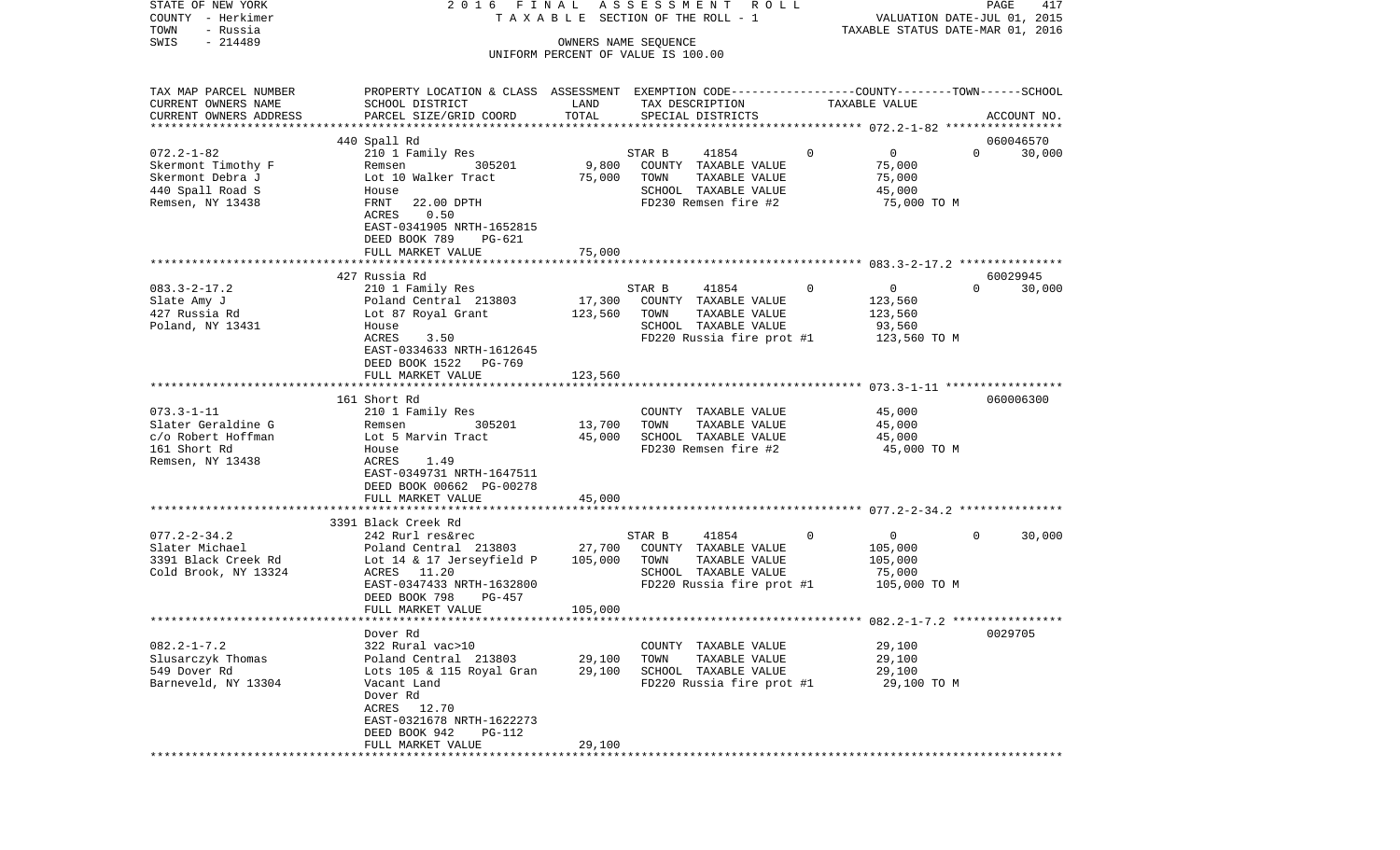| STATE OF NEW YORK             | 2016 FINAL                                                                                      |                      | ASSESSMENT ROLL                    |                                  | PAGE<br>418                 |
|-------------------------------|-------------------------------------------------------------------------------------------------|----------------------|------------------------------------|----------------------------------|-----------------------------|
| COUNTY - Herkimer             |                                                                                                 |                      | TAXABLE SECTION OF THE ROLL - 1    |                                  | VALUATION DATE-JUL 01, 2015 |
| TOWN<br>- Russia<br>$-214489$ |                                                                                                 |                      |                                    | TAXABLE STATUS DATE-MAR 01, 2016 |                             |
| SWIS                          |                                                                                                 | OWNERS NAME SEOUENCE | UNIFORM PERCENT OF VALUE IS 100.00 |                                  |                             |
|                               |                                                                                                 |                      |                                    |                                  |                             |
| TAX MAP PARCEL NUMBER         | PROPERTY LOCATION & CLASS ASSESSMENT EXEMPTION CODE---------------COUNTY-------TOWN------SCHOOL |                      |                                    |                                  |                             |
| CURRENT OWNERS NAME           | SCHOOL DISTRICT                                                                                 | LAND                 | TAX DESCRIPTION                    | TAXABLE VALUE                    |                             |
| CURRENT OWNERS ADDRESS        | PARCEL SIZE/GRID COORD                                                                          | TOTAL                | SPECIAL DISTRICTS                  |                                  | ACCOUNT NO.                 |
|                               |                                                                                                 |                      |                                    |                                  |                             |
|                               | 549 Dover Rd                                                                                    |                      |                                    |                                  | 060040420                   |
| $082.2 - 1 - 14$              | 242 Rurl res&rec                                                                                |                      | COUNTY TAXABLE VALUE               | 285,500                          |                             |
| Slusarczyk Thomas             | Poland Central 213803                                                                           | 48,800               | TOWN<br>TAXABLE VALUE              | 285,500                          |                             |
| 549 Dover Rd                  | Lot 115 Royal Grant                                                                             | 285,500              | SCHOOL TAXABLE VALUE               | 285,500                          |                             |
| Barneveld, NY 13304           | House                                                                                           |                      | FD220 Russia fire prot #1          | 285,500 TO M                     |                             |
|                               | ACRES 13.20                                                                                     |                      |                                    |                                  |                             |
|                               | EAST-0322465 NRTH-1622110<br>DEED BOOK 942<br>PG-112                                            |                      |                                    |                                  |                             |
|                               | FULL MARKET VALUE                                                                               | 285,500              |                                    |                                  |                             |
|                               |                                                                                                 |                      |                                    |                                  |                             |
|                               | Ash Rd                                                                                          |                      |                                    |                                  | 060024420                   |
| $078.1 - 1 - 45$              | 910 Priv forest                                                                                 |                      | COUNTY TAXABLE VALUE               | 54,800                           |                             |
| Smith Clare Melley            | Poland Central 213803                                                                           | 54,800               | TOWN<br>TAXABLE VALUE              | 54,800                           |                             |
| 999 Sawyer Rd                 | Lot 18 Jerseyfield Patent                                                                       | 54,800               | SCHOOL TAXABLE VALUE               | 54,800                           |                             |
| Cape Elizabeth, ME 04107      | Vacant Land                                                                                     |                      | FD220 Russia fire prot #1          | 54,800 TO M                      |                             |
|                               | ACRES<br>43.00                                                                                  |                      |                                    |                                  |                             |
|                               | EAST-0353446 NRTH-1632919                                                                       |                      |                                    |                                  |                             |
|                               | DEED BOOK 1506<br>PG-748                                                                        |                      |                                    |                                  |                             |
|                               | FULL MARKET VALUE                                                                               | 54,800               |                                    |                                  |                             |
|                               |                                                                                                 |                      |                                    |                                  |                             |
|                               | 978 Grant Rd                                                                                    |                      |                                    |                                  | 060022410                   |
| $077.4 - 1 - 54$              | 210 1 Family Res                                                                                |                      | 41854<br>STAR B                    | $\circ$<br>$\Omega$              | $\Omega$<br>30,000          |
| Smith Douglas                 | Poland Central 213803                                                                           | 18,800               | COUNTY TAXABLE VALUE               | 43,400                           |                             |
| Smith Valerie                 | Lot 110 Royal Grant                                                                             | 43,400               | TAXABLE VALUE<br>TOWN              | 43,400                           |                             |
| 978 Grant Rd                  | House & Garage                                                                                  |                      | SCHOOL TAXABLE VALUE               | 13,400                           |                             |
| Cold Brook, NY 13324          | ACRES<br>4.54                                                                                   |                      | FD220 Russia fire prot #1          | 43,400 TO M                      |                             |
|                               | EAST-0344947 NRTH-1624634                                                                       |                      |                                    |                                  |                             |
|                               | DEED BOOK 909<br>PG-552                                                                         | 43,400               |                                    |                                  |                             |
|                               | FULL MARKET VALUE<br>****************************                                               |                      |                                    |                                  |                             |
|                               | Grant Rd                                                                                        |                      |                                    |                                  | 060022440                   |
| $077.4 - 1 - 61$              | 322 Rural vac>10                                                                                |                      | COUNTY TAXABLE VALUE               | 104,000                          |                             |
| Smith Douglas                 | Poland Central 213803                                                                           | 104,000              | TOWN<br>TAXABLE VALUE              | 104,000                          |                             |
| Smith Valerie                 | Lot 110 Royal Grant                                                                             | 104,000              | SCHOOL TAXABLE VALUE               | 104,000                          |                             |
| 978 Grant Rd                  | Vacant Land                                                                                     |                      | FD220 Russia fire prot #1          | 104,000 TO M                     |                             |
| Cold Brook, NY 13324          | ACRES 147.20                                                                                    |                      |                                    |                                  |                             |
|                               | EAST-0346599 NRTH-1625405                                                                       |                      |                                    |                                  |                             |
|                               | DEED BOOK 1299<br>$PG-31$                                                                       |                      |                                    |                                  |                             |
|                               | FULL MARKET VALUE                                                                               | 104,000              |                                    |                                  |                             |
|                               |                                                                                                 |                      |                                    |                                  |                             |
|                               | 808 Wheelertown Rd                                                                              |                      |                                    |                                  | 060007170                   |
| $068. - 2 - 44$               | 210 1 Family Res                                                                                |                      | STAR EN<br>41834                   | 0<br>0                           | 0<br>65,300                 |
| Smith James R                 | 305201<br>Remsen                                                                                | 16,400               | COUNTY<br>TAXABLE VALUE            | 107,000                          |                             |
| 808 Wheelertown Rd            | Lot 58 Remsenburg Patent                                                                        | 107,000              | TOWN<br>TAXABLE VALUE              | 107,000                          |                             |
| Remsen, NY 13438              | House Gar                                                                                       |                      | SCHOOL<br>TAXABLE VALUE            | 41,700                           |                             |
|                               | ACRES<br>2.90 BANK<br>135                                                                       |                      | FD230 Remsen fire #2               | 107,000 TO M                     |                             |
|                               | EAST-0349147 NRTH-1657429                                                                       |                      |                                    |                                  |                             |
|                               | DEED BOOK 755<br>PG-312                                                                         | 107,000              |                                    |                                  |                             |
|                               | FULL MARKET VALUE                                                                               |                      |                                    |                                  |                             |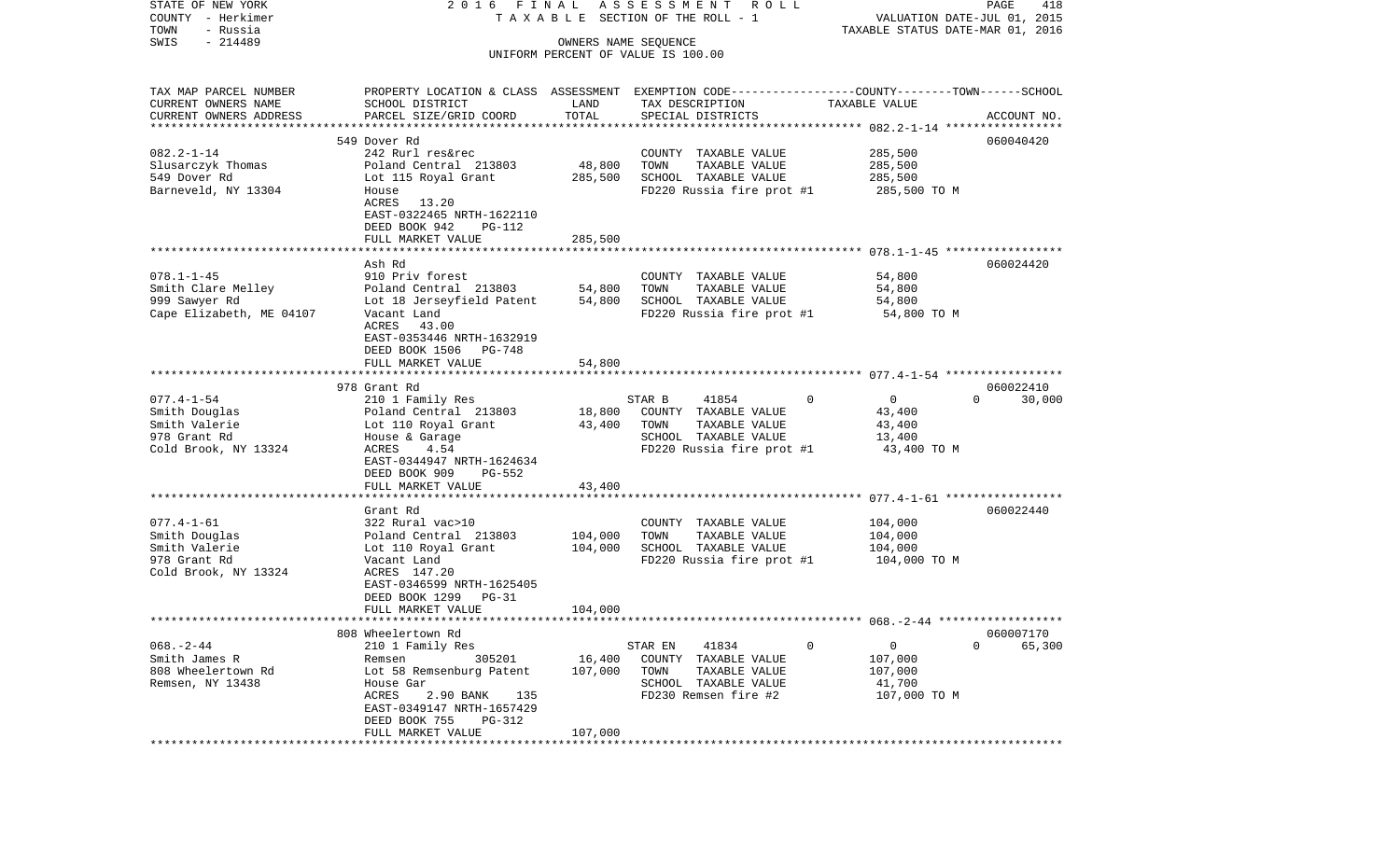| STATE OF NEW YORK                     | 2016 FINAL                                                 |                                  | ASSESSMENT ROLL                                                                                 |                    | PAGE<br>419        |  |  |  |
|---------------------------------------|------------------------------------------------------------|----------------------------------|-------------------------------------------------------------------------------------------------|--------------------|--------------------|--|--|--|
| COUNTY - Herkimer                     | TAXABLE SECTION OF THE ROLL - 1                            | VALUATION DATE-JUL 01, 2015      |                                                                                                 |                    |                    |  |  |  |
| TOWN<br>- Russia<br>$-214489$<br>SWIS |                                                            | TAXABLE STATUS DATE-MAR 01, 2016 |                                                                                                 |                    |                    |  |  |  |
|                                       | OWNERS NAME SEQUENCE<br>UNIFORM PERCENT OF VALUE IS 100.00 |                                  |                                                                                                 |                    |                    |  |  |  |
|                                       |                                                            |                                  |                                                                                                 |                    |                    |  |  |  |
| TAX MAP PARCEL NUMBER                 |                                                            |                                  | PROPERTY LOCATION & CLASS ASSESSMENT EXEMPTION CODE---------------COUNTY-------TOWN------SCHOOL |                    |                    |  |  |  |
| CURRENT OWNERS NAME                   | SCHOOL DISTRICT                                            | LAND                             | TAX DESCRIPTION                                                                                 | TAXABLE VALUE      |                    |  |  |  |
| CURRENT OWNERS ADDRESS                | PARCEL SIZE/GRID COORD                                     | TOTAL                            | SPECIAL DISTRICTS                                                                               |                    | ACCOUNT NO.        |  |  |  |
|                                       |                                                            |                                  |                                                                                                 |                    |                    |  |  |  |
|                                       | 117 Simpson Rd                                             |                                  |                                                                                                 |                    | 060031410          |  |  |  |
| $082.2 - 1 - 50$<br>Smith James R     | 210 1 Family Res<br>Holland Patent 305801                  | 39,100                           | COUNTY TAXABLE VALUE<br>TOWN<br>TAXABLE VALUE                                                   | 172,000<br>172,000 |                    |  |  |  |
| Smith Margaret M                      | Lot 104 Royal Grant                                        | 172,000                          | SCHOOL TAXABLE VALUE                                                                            | 172,000            |                    |  |  |  |
| 6120 Adleigh St                       | House                                                      |                                  | FD220 Russia fire prot #1                                                                       | 172,000 TO M       |                    |  |  |  |
| Philadelphia, NY 19138                | ACRES<br>$6.40$ BANK<br>231                                |                                  |                                                                                                 |                    |                    |  |  |  |
|                                       | EAST-0318597 NRTH-1618395                                  |                                  |                                                                                                 |                    |                    |  |  |  |
|                                       | DEED BOOK 1295 PG-64                                       |                                  |                                                                                                 |                    |                    |  |  |  |
|                                       | FULL MARKET VALUE                                          | 172,000                          |                                                                                                 |                    |                    |  |  |  |
|                                       |                                                            |                                  |                                                                                                 |                    |                    |  |  |  |
|                                       | Simpson Rd                                                 |                                  |                                                                                                 |                    | 060005490          |  |  |  |
| $082.2 - 1 - 52$                      | 323 Vacant rural                                           |                                  | COUNTY TAXABLE VALUE                                                                            | 40,800             |                    |  |  |  |
| Smith James R                         | Holland Patent 305801                                      | 40,800                           | TOWN<br>TAXABLE VALUE                                                                           | 40,800             |                    |  |  |  |
| Smith Margaret M                      | Lots 103 & 104 Royal Gran                                  | 40,800                           | SCHOOL TAXABLE VALUE                                                                            | 40,800             |                    |  |  |  |
| 6120 Adleigh St                       | Vacant Land                                                |                                  | FD220 Russia fire prot #1                                                                       | 40,800 TO M        |                    |  |  |  |
| Philadelphia, NY 19138                | ACRES<br>22.00 BANK<br>231                                 |                                  |                                                                                                 |                    |                    |  |  |  |
|                                       | EAST-0319622 NRTH-1617875                                  |                                  |                                                                                                 |                    |                    |  |  |  |
|                                       | DEED BOOK 1295<br>PG-64                                    |                                  |                                                                                                 |                    |                    |  |  |  |
|                                       | FULL MARKET VALUE                                          | 40,800                           |                                                                                                 |                    |                    |  |  |  |
|                                       |                                                            |                                  |                                                                                                 |                    |                    |  |  |  |
| $089.1 - 2 - 14.2$                    | Norway St<br>310 Res Vac                                   |                                  | COUNTY TAXABLE VALUE                                                                            | 800                |                    |  |  |  |
| Smith James R                         | Poland Central 213803                                      | 800                              | TAXABLE VALUE<br>TOWN                                                                           | 800                |                    |  |  |  |
| Smith Joann D                         | 1.00<br>ACRES                                              | 800                              | SCHOOL TAXABLE VALUE                                                                            | 800                |                    |  |  |  |
| PO Box 143                            | EAST-0350271 NRTH-1606117                                  |                                  | FD220 Russia fire prot #1                                                                       | 800 TO M           |                    |  |  |  |
| Poland, NY 13431                      | DEED BOOK 1552<br>PG-818                                   |                                  |                                                                                                 |                    |                    |  |  |  |
|                                       | FULL MARKET VALUE                                          | 800                              |                                                                                                 |                    |                    |  |  |  |
|                                       |                                                            |                                  |                                                                                                 |                    |                    |  |  |  |
|                                       | 595 Russia Rd                                              |                                  |                                                                                                 |                    | 060002820          |  |  |  |
| $083.4 - 1 - 9.1$                     | 242 Rurl res&rec                                           |                                  | STAR B<br>41854<br>0                                                                            | 0                  | $\Omega$<br>30,000 |  |  |  |
| Smith John R                          | Poland Central 213803                                      | 82,100                           | COUNTY TAXABLE VALUE                                                                            | 210,000            |                    |  |  |  |
| Smith Janie                           | Lots 86 & 92 Royal Grant                                   | 210,000                          | TOWN<br>TAXABLE VALUE                                                                           | 210,000            |                    |  |  |  |
| 595 Russia Rd                         | Farm                                                       |                                  | SCHOOL TAXABLE VALUE                                                                            | 180,000            |                    |  |  |  |
| Poland, NY 13431                      | FRNT 3470.00 DPTH                                          |                                  | FD220 Russia fire prot #1                                                                       | 210,000 TO M       |                    |  |  |  |
|                                       | ACRES 73.50                                                |                                  |                                                                                                 |                    |                    |  |  |  |
|                                       | EAST-0338135 NRTH-1614670                                  |                                  |                                                                                                 |                    |                    |  |  |  |
|                                       | DEED BOOK 1245<br>PG-655                                   |                                  |                                                                                                 |                    |                    |  |  |  |
|                                       | FULL MARKET VALUE                                          | 210,000                          |                                                                                                 |                    |                    |  |  |  |
|                                       |                                                            |                                  |                                                                                                 |                    |                    |  |  |  |
|                                       | Black Creek Rd                                             |                                  |                                                                                                 |                    | 060026280          |  |  |  |
| $083.2 - 1 - 1.1$                     | 910 Priv forest                                            |                                  | COUNTY TAXABLE VALUE                                                                            | 60,700             |                    |  |  |  |
| Smith Judith E                        | Poland Central 213803                                      | 60,700                           | TOWN<br>TAXABLE VALUE                                                                           | 60,700             |                    |  |  |  |
| 42 Amberwood Dr                       | Lot 106 Royal Grant                                        | 60,700                           | SCHOOL TAXABLE VALUE                                                                            | 60,700             |                    |  |  |  |
| Winchester, MA 01890                  | Vacant Land                                                |                                  | FD220 Russia fire prot #1                                                                       | 60,700 TO M        |                    |  |  |  |
|                                       | ACRES 61.75<br>EAST-0300702 NRTH-1197734                   |                                  |                                                                                                 |                    |                    |  |  |  |
|                                       | DEED BOOK 901<br>$PG-558$                                  |                                  |                                                                                                 |                    |                    |  |  |  |
|                                       | FULL MARKET VALUE                                          | 60,700                           |                                                                                                 |                    |                    |  |  |  |
|                                       |                                                            |                                  |                                                                                                 |                    |                    |  |  |  |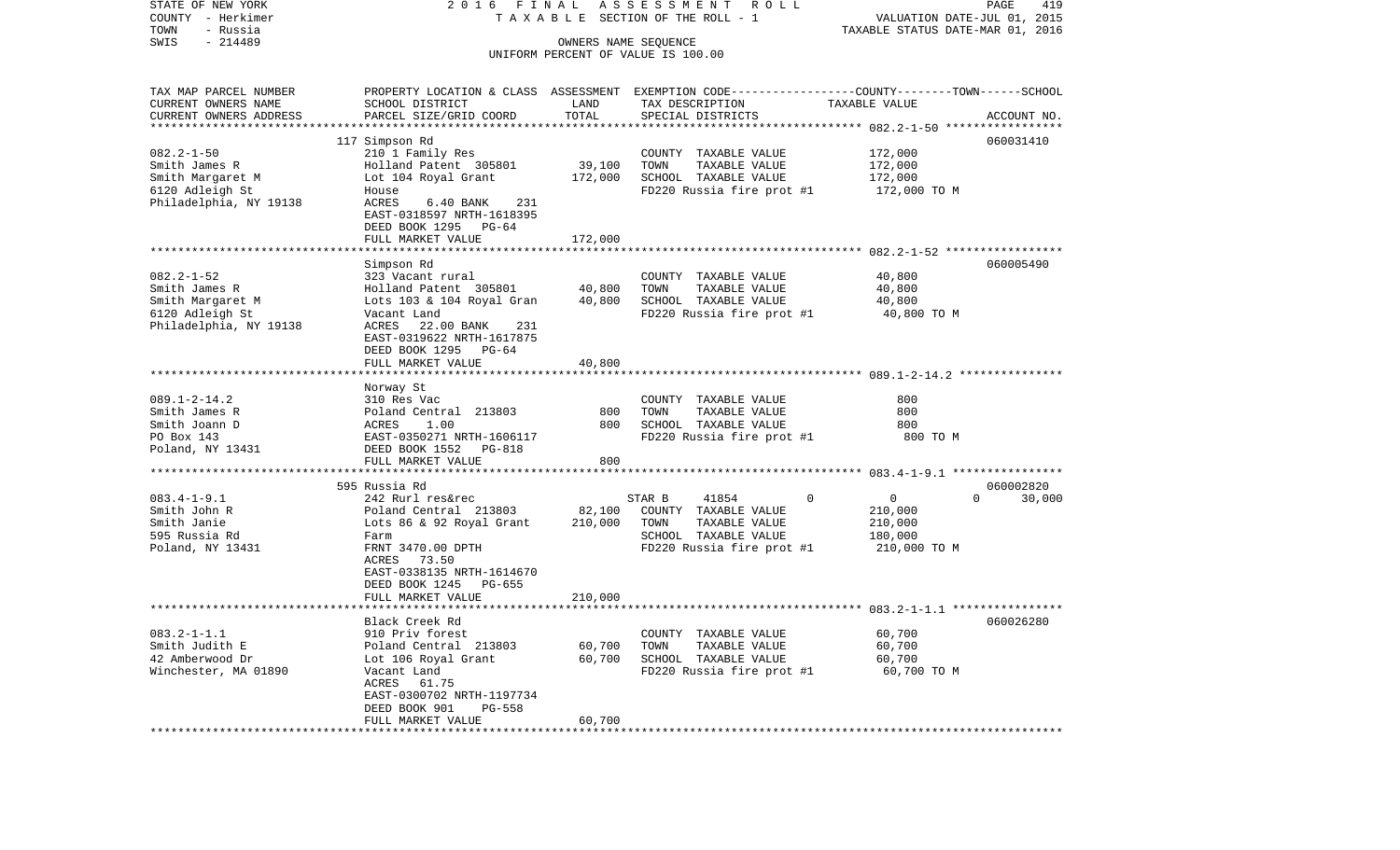| COUNTY<br>- Herkimer                  | TAXABLE SECTION OF THE ROLL - 1                      | VALUATION DATE-JUL 01, 2015<br>TAXABLE STATUS DATE-MAR 01, 2016 |                                                             |                       |             |  |
|---------------------------------------|------------------------------------------------------|-----------------------------------------------------------------|-------------------------------------------------------------|-----------------------|-------------|--|
| TOWN<br>- Russia                      |                                                      | OWNERS NAME SEQUENCE                                            |                                                             |                       |             |  |
| $-214489$<br>SWIS                     |                                                      |                                                                 |                                                             |                       |             |  |
|                                       |                                                      |                                                                 | UNIFORM PERCENT OF VALUE IS 100.00                          |                       |             |  |
|                                       |                                                      |                                                                 |                                                             |                       |             |  |
| TAX MAP PARCEL NUMBER                 | PROPERTY LOCATION & CLASS                            | ASSESSMENT                                                      | EXEMPTION CODE----------------COUNTY-------TOWN------SCHOOL |                       |             |  |
| CURRENT OWNERS NAME                   | SCHOOL DISTRICT                                      | LAND                                                            | TAX DESCRIPTION                                             | TAXABLE VALUE         |             |  |
| CURRENT OWNERS ADDRESS                | PARCEL SIZE/GRID COORD                               | TOTAL                                                           | SPECIAL DISTRICTS                                           |                       | ACCOUNT NO. |  |
| *************************             |                                                      |                                                                 |                                                             |                       |             |  |
|                                       | Black Creek Rd                                       |                                                                 |                                                             |                       | 060026285   |  |
| $083.2 - 1 - 1.2$                     | 323 Vacant rural                                     |                                                                 | COUNTY TAXABLE VALUE                                        | 300                   |             |  |
| Smith Judith E                        | Poland Central 213803                                | 300                                                             | TOWN<br>TAXABLE VALUE                                       | 300                   |             |  |
| 42 Amberwood Dr                       | Lot 106 Royal Grant<br>Vacant Land                   | 300                                                             | SCHOOL TAXABLE VALUE                                        | 300                   |             |  |
| Winchester, MA 01890                  | ACRES<br>0.25                                        |                                                                 | FD220 Russia fire prot #1                                   | 300 TO M              |             |  |
|                                       | EAST-0300335 NRTH-1198285                            |                                                                 |                                                             |                       |             |  |
|                                       | DEED BOOK 1264<br>PG-947                             |                                                                 |                                                             |                       |             |  |
|                                       | FULL MARKET VALUE                                    | 300                                                             |                                                             |                       |             |  |
|                                       |                                                      |                                                                 |                                                             |                       |             |  |
|                                       | Stormy Hill Rd                                       |                                                                 |                                                             |                       | 060026430   |  |
| $077.2 - 2 - 14$                      | 260 Seasonal res                                     |                                                                 | COUNTY TAXABLE VALUE                                        | 8,500                 |             |  |
| Smith Norman                          | Poland Central 213803                                | 5,500                                                           | TOWN<br>TAXABLE VALUE                                       | 8,500                 |             |  |
| Smith Patricia                        | Lot 17 Jerseyfield Patent                            | 8,500                                                           | SCHOOL TAXABLE VALUE                                        | 8,500                 |             |  |
| 1047 Highland Ave                     | Camp                                                 |                                                                 | FD220 Russia fire prot #1                                   | 8,500 TO M            |             |  |
| Herkimer, NY 13350                    | ACRES<br>1.60                                        |                                                                 |                                                             |                       |             |  |
|                                       | EAST-0347692 NRTH-1638500                            |                                                                 |                                                             |                       |             |  |
|                                       | FULL MARKET VALUE                                    | 8,500                                                           |                                                             |                       |             |  |
|                                       | Stormy Hill Rd                                       |                                                                 |                                                             |                       | 060026460   |  |
| $077.2 - 2 - 13$                      | 314 Rural vac<10                                     |                                                                 | COUNTY TAXABLE VALUE                                        | 300                   |             |  |
| Smith Norman C                        | Poland Central 213803                                | 300                                                             | TOWN<br>TAXABLE VALUE                                       | 300                   |             |  |
| Smith Patricia                        | Lot 17 Jerseyfield Patent                            | 300                                                             | SCHOOL TAXABLE VALUE                                        | 300                   |             |  |
| 1047 Highland Ave                     | Vacant Land                                          |                                                                 | FD220 Russia fire prot #1                                   | 300 TO M              |             |  |
| Herkimer, NY 13350                    | FRNT 363.00 DPTH<br>45.00                            |                                                                 |                                                             |                       |             |  |
|                                       | EAST-0347542 NRTH-1638562                            |                                                                 |                                                             |                       |             |  |
|                                       | DEED BOOK 00567 PG-00805                             |                                                                 |                                                             |                       |             |  |
|                                       | FULL MARKET VALUE                                    | 300                                                             |                                                             |                       |             |  |
|                                       |                                                      |                                                                 |                                                             |                       |             |  |
|                                       | 216 Silverstone Rd                                   |                                                                 |                                                             |                       | 060021990   |  |
| $072.12 - 2 - 28$                     | 260 Seasonal res - WTRFNT                            |                                                                 | COUNTY TAXABLE VALUE                                        | 60,000                |             |  |
| Smith Rebecca                         | Remsen<br>305201                                     | 35,000<br>60,000                                                | TOWN<br>TAXABLE VALUE<br>SCHOOL TAXABLE VALUE               | 60,000                |             |  |
| 28 W Main St Fl 2<br>Mohawk, NY 13407 | Lot 2 Jacobs Tract<br>Camp                           |                                                                 | FD230 Remsen fire #2                                        | 60,000<br>60,000 TO M |             |  |
|                                       | FRNT 202.00 DPTH 216.00                              |                                                                 |                                                             |                       |             |  |
|                                       | ACRES<br>$1.00$ BANK<br>135                          |                                                                 |                                                             |                       |             |  |
|                                       | EAST-0346625 NRTH-1651853                            |                                                                 |                                                             |                       |             |  |
|                                       | DEED BOOK 1383<br>PG-487                             |                                                                 |                                                             |                       |             |  |
|                                       | FULL MARKET VALUE                                    | 60,000                                                          |                                                             |                       |             |  |
|                                       |                                                      |                                                                 |                                                             |                       |             |  |
|                                       | Off Spall Rd                                         |                                                                 |                                                             |                       | 060044470   |  |
| $072.2 - 1 - 35$                      | 314 Rural vac<10                                     |                                                                 | COUNTY TAXABLE VALUE                                        | 700                   |             |  |
| Smith Thomas H                        | 305201<br>Remsen                                     | 700                                                             | TOWN<br>TAXABLE VALUE                                       | 700                   |             |  |
| Clark Robert                          | Lot $#10$<br>Wt                                      | 700                                                             | SCHOOL TAXABLE VALUE                                        | 700                   |             |  |
| 122 Sunrise Ct                        | Lot<br>$0.25$ Acre                                   |                                                                 | FD230 Remsen fire #2                                        | 700 TO M              |             |  |
| Frankfort, NY 13340                   | Spall Road<br>W                                      |                                                                 |                                                             |                       |             |  |
|                                       | FRNT 100.00 DPTH 125.00<br>EAST-0341405 NRTH-1653414 |                                                                 |                                                             |                       |             |  |
|                                       | DEED BOOK 1227 PG-454                                |                                                                 |                                                             |                       |             |  |
|                                       | FULL MARKET VALUE                                    | 700                                                             |                                                             |                       |             |  |
|                                       |                                                      |                                                                 |                                                             |                       |             |  |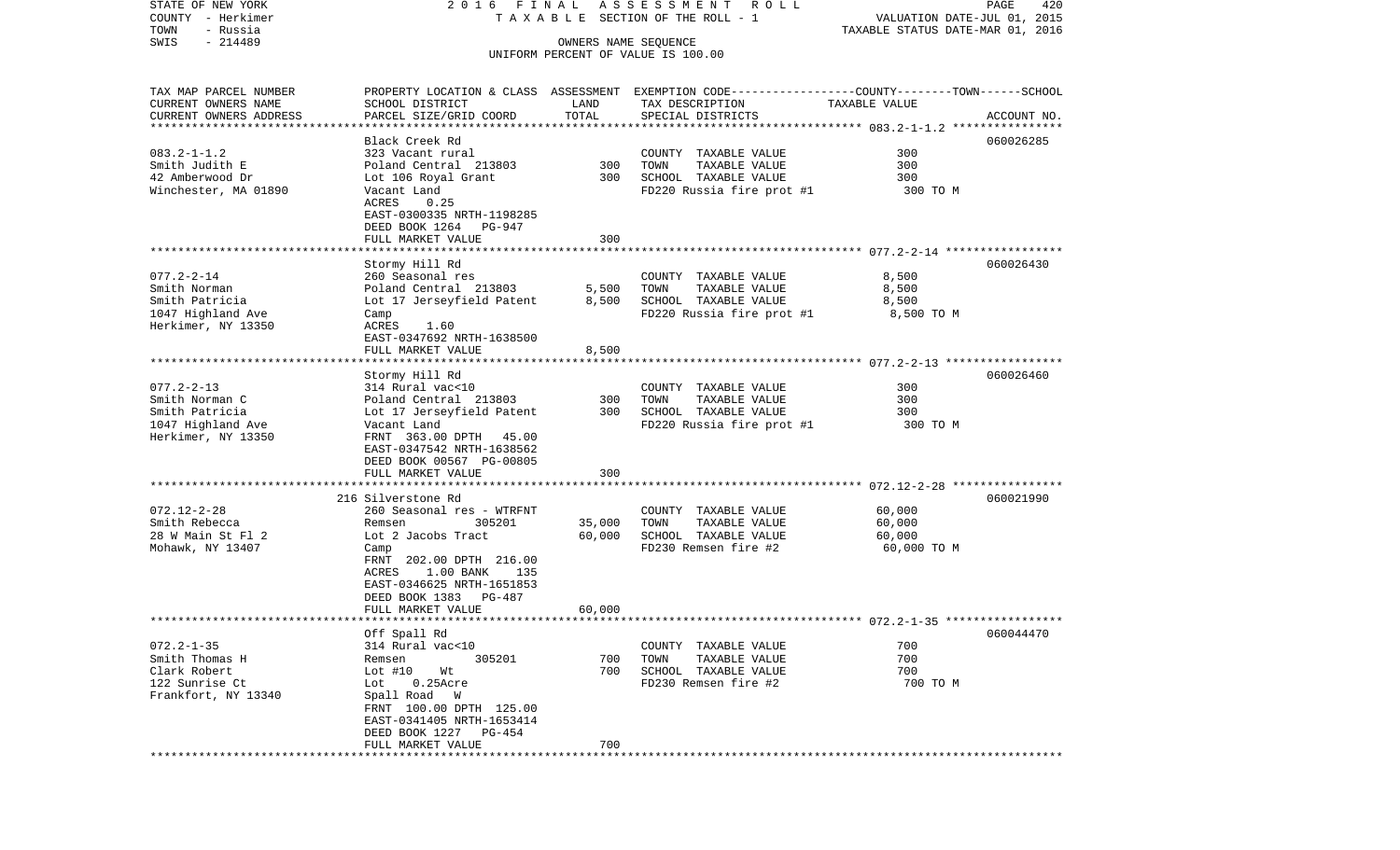| STATE OF NEW YORK        | 2 0 1 6<br>FINAL                             |                             | ASSESSMENT ROLL                    |                                                                                                  | 421<br>PAGE |
|--------------------------|----------------------------------------------|-----------------------------|------------------------------------|--------------------------------------------------------------------------------------------------|-------------|
| COUNTY - Herkimer        | T A X A B L E SECTION OF THE ROLL - 1        | VALUATION DATE-JUL 01, 2015 |                                    |                                                                                                  |             |
| TOWN<br>- Russia         |                                              |                             |                                    | TAXABLE STATUS DATE-MAR 01, 2016                                                                 |             |
| $-214489$<br>SWIS        |                                              |                             | OWNERS NAME SEQUENCE               |                                                                                                  |             |
|                          |                                              |                             | UNIFORM PERCENT OF VALUE IS 100.00 |                                                                                                  |             |
| TAX MAP PARCEL NUMBER    |                                              |                             |                                    | PROPERTY LOCATION & CLASS ASSESSMENT EXEMPTION CODE----------------COUNTY-------TOWN------SCHOOL |             |
| CURRENT OWNERS NAME      | SCHOOL DISTRICT                              | LAND                        | TAX DESCRIPTION                    | TAXABLE VALUE                                                                                    |             |
| CURRENT OWNERS ADDRESS   | PARCEL SIZE/GRID COORD                       | TOTAL                       | SPECIAL DISTRICTS                  |                                                                                                  | ACCOUNT NO. |
| ************************ |                                              |                             |                                    |                                                                                                  |             |
|                          | Off Spall Rd                                 |                             |                                    |                                                                                                  | 060041800   |
| $072.2 - 1 - 36$         | 314 Rural vac<10                             |                             | COUNTY TAXABLE VALUE               | 1,400                                                                                            |             |
| Smith Thomas H           | 305201<br>Remsen                             | 1,400                       | TOWN<br>TAXABLE VALUE              | 1,400                                                                                            |             |
| Smith Robert             | W 10 Wt                                      | 1,400                       | SCHOOL TAXABLE VALUE               | 1,400                                                                                            |             |
| 122 Sunrise Ct           | Lot $1/2$ Acre                               |                             | FD230 Remsen fire #2               | 1,400 TO M                                                                                       |             |
| Frankfort, NY 13340      | Spall Road                                   |                             |                                    |                                                                                                  |             |
|                          | FRNT 100.00 DPTH 250.00                      |                             |                                    |                                                                                                  |             |
|                          | EAST-0341352 NRTH-1653292                    |                             |                                    |                                                                                                  |             |
|                          | DEED BOOK 1360<br><b>PG-850</b>              |                             |                                    |                                                                                                  |             |
|                          | FULL MARKET VALUE                            | 1,400                       |                                    |                                                                                                  |             |
|                          | ************************                     |                             |                                    |                                                                                                  |             |
|                          | 355 Barnhart Rd                              |                             |                                    |                                                                                                  | 060008040   |
| $073.1 - 1 - 4$          | 260 Seasonal res                             |                             | COUNTY TAXABLE VALUE               | 37,000                                                                                           |             |
| Smith William F          | Remsen<br>305201                             | 6,000                       | TOWN<br>TAXABLE VALUE              | 37,000                                                                                           |             |
| Smith Judith A           | N 81 Rp                                      | 37,000                      | SCHOOL TAXABLE VALUE               | 37,000                                                                                           |             |
| 564 Browning Rd          | Camp 1/3 Acre                                |                             | FD230 Remsen fire #2               | 37,000 TO M                                                                                      |             |
| Salt Point, NY 12578     | Barnhart                                     |                             |                                    |                                                                                                  |             |
|                          | FRNT 100.00 DPTH 114.00                      |                             |                                    |                                                                                                  |             |
|                          | EAST-0350627 NRTH-1649986                    |                             |                                    |                                                                                                  |             |
|                          | DEED BOOK 932<br>PG-102<br>FULL MARKET VALUE | 37,000                      |                                    |                                                                                                  |             |
|                          | **********************                       |                             |                                    |                                                                                                  |             |
|                          | Route 8                                      |                             |                                    |                                                                                                  | 060016620   |
| $084.3 - 2 - 38$         | 242 Rurl res&rec                             |                             | STAR B<br>41854                    | $\mathbf{0}$<br>$\Omega$<br>$\Omega$                                                             | 30,000      |
| Sneath Gary              | Poland Central 213803                        | 89,000                      | COUNTY TAXABLE VALUE               | 173,900                                                                                          |             |
| PO Box 7                 | Lot 62 Royal Grant                           | 173,900                     | TOWN<br>TAXABLE VALUE              | 173,900                                                                                          |             |
| Poland, NY 13431         | House Garage                                 |                             | SCHOOL TAXABLE VALUE               | 143,900                                                                                          |             |
|                          | Merged 30 Acres 2014                         |                             | FD220 Russia fire prot #1          | 173,900 TO M                                                                                     |             |
|                          | FRNT 386.00 DPTH                             |                             |                                    |                                                                                                  |             |
|                          | ACRES 89.00                                  |                             |                                    |                                                                                                  |             |
|                          | EAST-0355480 NRTH-1611771                    |                             |                                    |                                                                                                  |             |
|                          | DEED BOOK 1531 PG-187                        |                             |                                    |                                                                                                  |             |
|                          | FULL MARKET VALUE                            | 173,900                     |                                    |                                                                                                  |             |
|                          |                                              |                             |                                    |                                                                                                  |             |
|                          | Route 8                                      |                             |                                    |                                                                                                  | 060040750   |
| $084.3 - 2 - 41$         | 444 Lumber yd/ml                             |                             | COUNTY TAXABLE VALUE               | 20,800                                                                                           |             |
| Sneath Gary              | Poland Central 213803                        | 8,800                       | TOWN<br>TAXABLE VALUE              | 20,800                                                                                           |             |
| PO Box 7                 | Lot 62 Royal Grant                           | 20,800                      | SCHOOL TAXABLE VALUE               | 20,800                                                                                           |             |
| Poland, NY 13431         | Metal Bldg<br>Merge 2014                     |                             | FD220 Russia fire prot #1          | 20,800 TO M                                                                                      |             |
|                          | FRNT 874.00 DPTH                             |                             |                                    |                                                                                                  |             |
|                          | ACRES<br>4.30                                |                             |                                    |                                                                                                  |             |
|                          | EAST-0354532 NRTH-1610501                    |                             |                                    |                                                                                                  |             |
|                          | DEED BOOK 1388<br>PG-742                     |                             |                                    |                                                                                                  |             |
|                          | FULL MARKET VALUE                            | 20,800                      |                                    |                                                                                                  |             |
|                          |                                              |                             |                                    |                                                                                                  |             |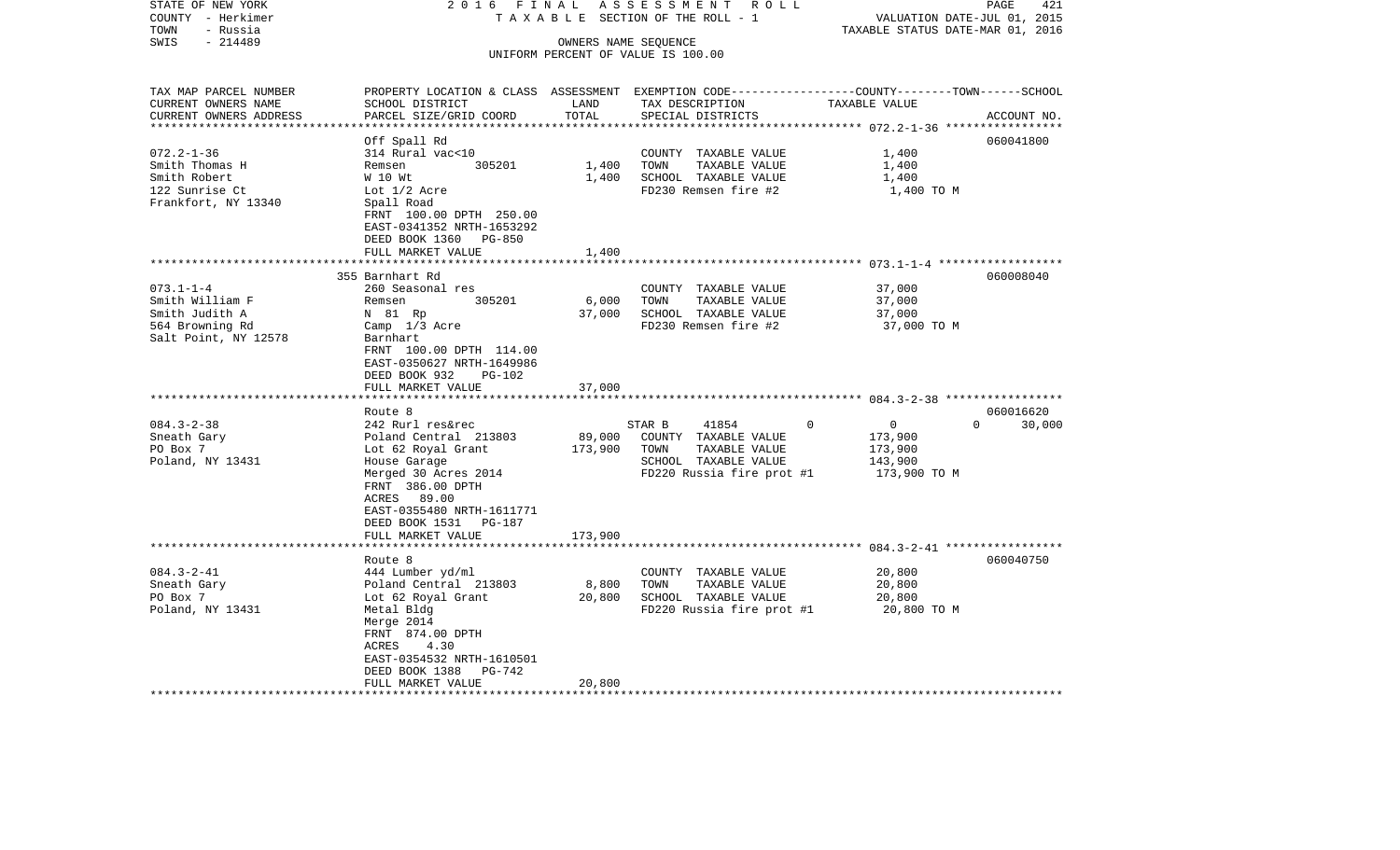| STATE OF NEW YORK<br>COUNTY - Herkimer |                                                                                                 |                      | 2016 FINAL ASSESSMENT ROLL<br>TAXABLE SECTION OF THE ROLL - 1 | VALUATION DATE-JUL 01, 2015      | PAGE<br>422 |
|----------------------------------------|-------------------------------------------------------------------------------------------------|----------------------|---------------------------------------------------------------|----------------------------------|-------------|
| - Russia<br>TOWN                       |                                                                                                 |                      |                                                               | TAXABLE STATUS DATE-MAR 01, 2016 |             |
| $-214489$<br>SWIS                      |                                                                                                 | OWNERS NAME SEOUENCE |                                                               |                                  |             |
|                                        |                                                                                                 |                      | UNIFORM PERCENT OF VALUE IS 100.00                            |                                  |             |
|                                        |                                                                                                 |                      |                                                               |                                  |             |
| TAX MAP PARCEL NUMBER                  | PROPERTY LOCATION & CLASS ASSESSMENT EXEMPTION CODE---------------COUNTY-------TOWN------SCHOOL |                      |                                                               |                                  |             |
| CURRENT OWNERS NAME                    | SCHOOL DISTRICT                                                                                 | LAND                 | TAX DESCRIPTION                                               | TAXABLE VALUE                    |             |
| CURRENT OWNERS ADDRESS                 | PARCEL SIZE/GRID COORD                                                                          | TOTAL                | SPECIAL DISTRICTS                                             |                                  | ACCOUNT NO. |
|                                        |                                                                                                 |                      |                                                               |                                  |             |
|                                        | Wheelertown Rd                                                                                  |                      |                                                               |                                  | 060045250   |
| $068. - 2 - 36$<br>Snell Elizabeth A   | 323 Vacant rural                                                                                |                      | COUNTY TAXABLE VALUE<br>TOWN                                  | 13,000<br>13,000                 |             |
|                                        | 305201<br>Remsen                                                                                | 13,000               | TAXABLE VALUE<br>SCHOOL TAXABLE VALUE                         |                                  |             |
| Snell Marg<br>85-49 107 St             | Lot 58 Remsenburg Patent<br>Vacant Land                                                         | 13,000               | FD230 Remsen fire #2                                          | 13,000<br>13,000 TO M            |             |
| Richmond Hill, NY 11418                | ACRES 23.35                                                                                     |                      |                                                               |                                  |             |
|                                        | EAST-0349275 NRTH-1660455                                                                       |                      |                                                               |                                  |             |
|                                        | FULL MARKET VALUE                                                                               | 13,000               |                                                               |                                  |             |
|                                        |                                                                                                 |                      |                                                               |                                  |             |
|                                        | 901 Wheelertown Rd                                                                              |                      |                                                               |                                  | 060043660   |
| $068. - 2 - 37$                        | 323 Vacant rural                                                                                |                      | COUNTY TAXABLE VALUE                                          | 13,000                           |             |
| Snell Gerald Margaret J                | Remsen<br>305201                                                                                | 13,000               | TAXABLE VALUE<br>TOWN                                         | 13,000                           |             |
| Snell Martin                           | E 58 Rp                                                                                         | 13,000               | SCHOOL TAXABLE VALUE                                          | 13,000                           |             |
| 85-49 107 St                           | Lot 20 Acres                                                                                    |                      | FD230 Remsen fire #2                                          | 13,000 TO M                      |             |
| Richmond Hill, NY 11418                | Wheelertown                                                                                     |                      |                                                               |                                  |             |
|                                        | ACRES 20.00                                                                                     |                      |                                                               |                                  |             |
|                                        | EAST-0349555 NRTH-1659787                                                                       |                      |                                                               |                                  |             |
|                                        | DEED BOOK 00633 PG-00919                                                                        |                      |                                                               |                                  |             |
|                                        | FULL MARKET VALUE                                                                               | 13,000               |                                                               |                                  |             |
|                                        |                                                                                                 |                      |                                                               |                                  | 060021240   |
| $068. - 1 - 46$                        | Hughes Rd<br>910 Priv forest                                                                    |                      | COUNTY TAXABLE VALUE                                          | 48,400                           |             |
| Snell Martin J                         | 305201<br>Remsen                                                                                | 48,400               | TAXABLE VALUE<br>TOWN                                         | 48,400                           |             |
| 85-49 107 St                           | Lot 83 Remsenburg Patent                                                                        | 48,400               | SCHOOL TAXABLE VALUE                                          | 48,400                           |             |
| Richmond Hill, NY 11418                | Vacant Land                                                                                     |                      | FD230 Remsen fire #2                                          | 48,400 TO M                      |             |
|                                        | ACRES 43.20                                                                                     |                      |                                                               |                                  |             |
|                                        | EAST-0340440 NRTH-1659307                                                                       |                      |                                                               |                                  |             |
|                                        | DEED BOOK 831<br>PG-238                                                                         |                      |                                                               |                                  |             |
|                                        | FULL MARKET VALUE                                                                               | 48,400               |                                                               |                                  |             |
|                                        |                                                                                                 |                      |                                                               |                                  |             |
|                                        | Hughes Rd                                                                                       |                      |                                                               |                                  | 060030690   |
| $068. - 1 - 47$                        | 260 Seasonal res                                                                                |                      | COUNTY TAXABLE VALUE                                          | 174,000                          |             |
| Snell Martin J                         | Remsen<br>305201                                                                                | 144,000              | TOWN<br>TAXABLE VALUE                                         | 174,000                          |             |
| Snell Raleigh J                        | Lot 83 Remsenburg Patent                                                                        | 174,000              | SCHOOL TAXABLE VALUE                                          | 174,000                          |             |
| 85-49 107th St                         | Vacant Land                                                                                     |                      | FD230 Remsen fire #2                                          | 174,000 TO M                     |             |
| Richmond Hill, NY 11418                | ACRES 197.80                                                                                    |                      |                                                               |                                  |             |
|                                        | EAST-0342735 NRTH-1659110                                                                       |                      |                                                               |                                  |             |
|                                        | DEED BOOK 00627 PG-00521<br>FULL MARKET VALUE                                                   | 174,000              |                                                               |                                  |             |
|                                        |                                                                                                 |                      |                                                               |                                  |             |
|                                        | 266 Plumb Rd                                                                                    |                      |                                                               |                                  | 060050750   |
| $088.1 - 1 - 18.6$                     | 242 Rurl res&rec                                                                                |                      | STAR B<br>41854                                               | 0<br>0                           | 0<br>30,000 |
| Soroka Andrew M                        | Poland Central 213803                                                                           | 27,300               | COUNTY TAXABLE VALUE                                          | 154,000                          |             |
| Soroka Sandra L                        | Lot 48 Royal Grant                                                                              | 154,000              | TOWN<br>TAXABLE VALUE                                         | 154,000                          |             |
| 266 Plumb Rd                           | House Shed Garage                                                                               |                      | SCHOOL<br>TAXABLE VALUE                                       | 124,000                          |             |
| Poland, NY 13431                       | ACRES<br>10.81 BANK<br>822                                                                      |                      | FD220 Russia fire prot #1                                     | 154,000 TO M                     |             |
|                                        | EAST-0335425 NRTH-1605226                                                                       |                      |                                                               |                                  |             |
|                                        | DEED BOOK 00843 PG-00331                                                                        |                      |                                                               |                                  |             |
|                                        | FULL MARKET VALUE                                                                               | 154,000              |                                                               |                                  |             |
|                                        | *****************                                                                               |                      | ******************************                                |                                  |             |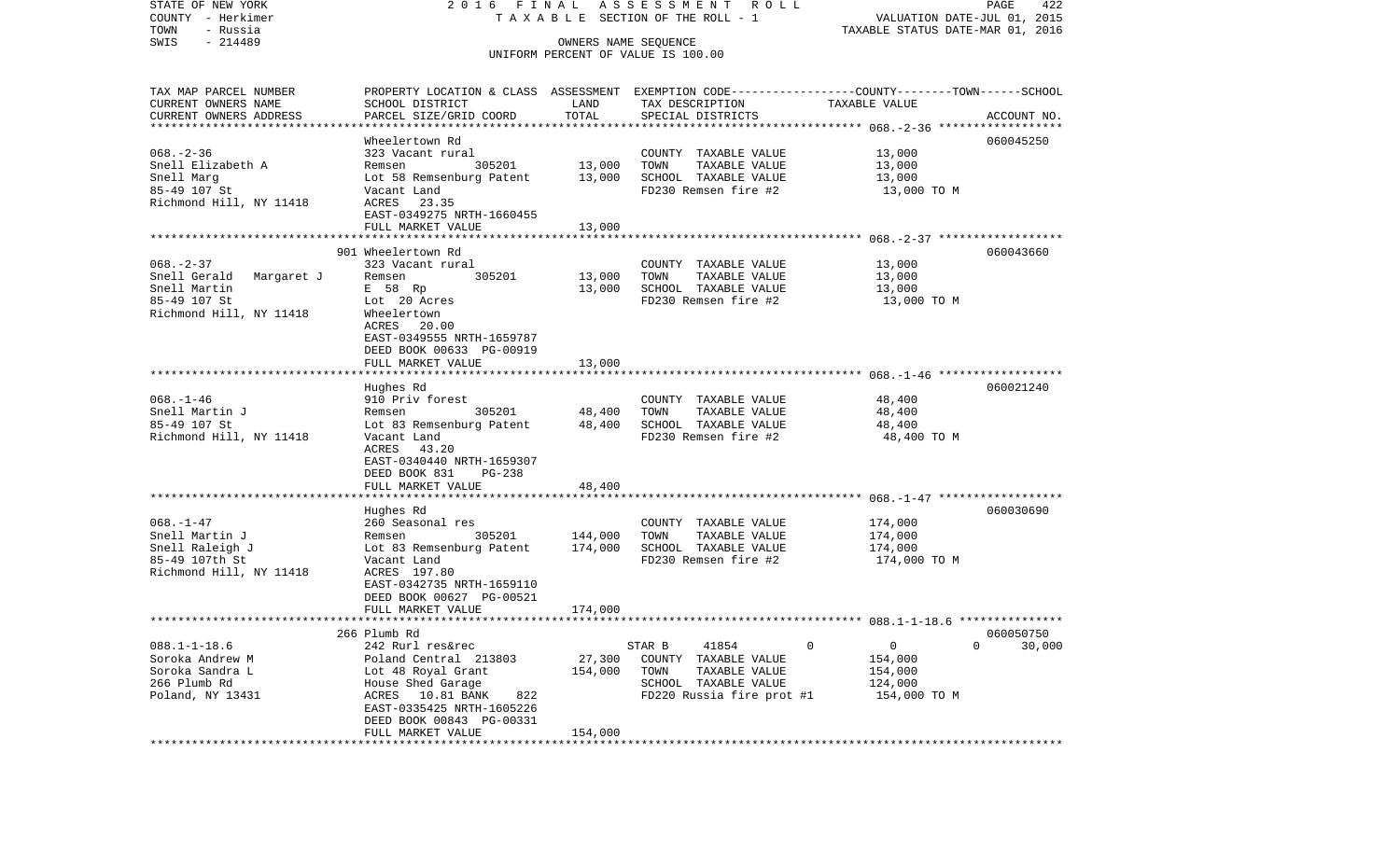| STATE OF NEW YORK<br>COUNTY - Herkimer               |                                                                     |                  | 2016 FINAL ASSESSMENT ROLL<br>TAXABLE SECTION OF THE ROLL - 1                                    | VALUATION DATE-JUL 01, 2015      | PAGE<br>423 |  |  |  |
|------------------------------------------------------|---------------------------------------------------------------------|------------------|--------------------------------------------------------------------------------------------------|----------------------------------|-------------|--|--|--|
| TOWN<br>- Russia<br>$-214489$<br>SWIS                |                                                                     |                  |                                                                                                  | TAXABLE STATUS DATE-MAR 01, 2016 |             |  |  |  |
|                                                      | OWNERS NAME SEQUENCE<br>UNIFORM PERCENT OF VALUE IS 100.00          |                  |                                                                                                  |                                  |             |  |  |  |
| TAX MAP PARCEL NUMBER                                |                                                                     |                  | PROPERTY LOCATION & CLASS ASSESSMENT EXEMPTION CODE----------------COUNTY-------TOWN------SCHOOL |                                  |             |  |  |  |
| CURRENT OWNERS NAME                                  | SCHOOL DISTRICT                                                     | LAND             | TAX DESCRIPTION                                                                                  | TAXABLE VALUE                    |             |  |  |  |
| CURRENT OWNERS ADDRESS<br>************************** | PARCEL SIZE/GRID COORD                                              | TOTAL            | SPECIAL DISTRICTS                                                                                |                                  | ACCOUNT NO. |  |  |  |
|                                                      | Southside Rd                                                        |                  |                                                                                                  |                                  |             |  |  |  |
| $077.3 - 1 - 55$                                     | 311 Res vac land - WTRFNT                                           |                  | COUNTY TAXABLE VALUE                                                                             | 22,300                           |             |  |  |  |
| Spearit LLC                                          | Poland Central 213803                                               | 22,300           | TOWN<br>TAXABLE VALUE                                                                            | 22,300                           |             |  |  |  |
| 4 Estates Dr                                         | Lots 118 & 119 Royal Gran                                           | 22,300           | SCHOOL TAXABLE VALUE                                                                             | 22,300                           |             |  |  |  |
| New Hartford, NY 13413                               | Vacant Land                                                         |                  | FD220 Russia fire prot #1                                                                        | 22,300 TO M                      |             |  |  |  |
|                                                      | ACRES 10.21<br>EAST-0335013 NRTH-1630891<br>DEED BOOK 929<br>PG-231 |                  |                                                                                                  |                                  |             |  |  |  |
|                                                      | FULL MARKET VALUE                                                   | 22,300           |                                                                                                  |                                  |             |  |  |  |
|                                                      | Southside Rd                                                        |                  |                                                                                                  |                                  |             |  |  |  |
| $077.3 - 1 - 56$                                     | 322 Rural vac>10                                                    |                  | COUNTY TAXABLE VALUE                                                                             | 39,900                           |             |  |  |  |
| Spearit LLC                                          | Poland Central 213803                                               | 39,900           | TAXABLE VALUE<br>TOWN                                                                            | 39,900                           |             |  |  |  |
| 4 Estates Dr                                         | Lot 119 Royal Grant                                                 | 39,900           | SCHOOL TAXABLE VALUE                                                                             | 39,900                           |             |  |  |  |
| New Hartford, NY 13413                               | Vacant Land                                                         |                  | FD220 Russia fire prot #1                                                                        | 39,900 TO M                      |             |  |  |  |
|                                                      | ACRES 31.80<br>EAST-0336003 NRTH-1631291<br>DEED BOOK 929<br>PG-231 |                  |                                                                                                  |                                  |             |  |  |  |
|                                                      | FULL MARKET VALUE                                                   | 39,900           |                                                                                                  |                                  |             |  |  |  |
|                                                      | Stormy Hill Rd                                                      |                  |                                                                                                  |                                  | 060026820   |  |  |  |
| $078.1 - 1 - 32$                                     | 314 Rural vac<10                                                    |                  | COUNTY TAXABLE VALUE                                                                             | 12,500                           |             |  |  |  |
| Spencer Robert                                       | Poland Central 213803 12,500                                        |                  | TOWN<br>TAXABLE VALUE                                                                            | 12,500                           |             |  |  |  |
| Attn: Susan Mcmullen                                 | Lot 17 Jerseyfield Patent                                           | 12,500           | SCHOOL TAXABLE VALUE                                                                             | 12,500                           |             |  |  |  |
| 2836 SW 34th Ter                                     | Vacant Land                                                         |                  | FD220 Russia fire prot #1                                                                        | 12,500 TO M                      |             |  |  |  |
| Cape Coral, FL 33914                                 | ACRES<br>6.00                                                       |                  |                                                                                                  |                                  |             |  |  |  |
|                                                      | EAST-0311056 NRTH-1213349                                           |                  |                                                                                                  |                                  |             |  |  |  |
|                                                      | DEED BOOK 00481 PG-00447                                            |                  |                                                                                                  |                                  |             |  |  |  |
|                                                      | FULL MARKET VALUE                                                   | 12,500           |                                                                                                  |                                  |             |  |  |  |
|                                                      |                                                                     |                  |                                                                                                  |                                  |             |  |  |  |
|                                                      | Mac Arthur Rd                                                       |                  |                                                                                                  |                                  | 060005250   |  |  |  |
| $077.2 - 1 - 28$                                     | 311 Res vac land - WTRFNT                                           |                  | COUNTY TAXABLE VALUE                                                                             | 15,800                           |             |  |  |  |
| Spina Rosa Lidia<br>32-05 35th Ave                   | Poland Central 213803                                               | 15,800<br>15,800 | TOWN<br>TAXABLE VALUE<br>SCHOOL TAXABLE VALUE                                                    | 15,800<br>15,800                 |             |  |  |  |
| Astoria, NY 11106                                    | Lot 15 Jerseyfield Patent<br>Vacant Land                            |                  | FD220 Russia fire prot #1                                                                        | 15,800 TO M                      |             |  |  |  |
|                                                      | 1.27<br>ACRES                                                       |                  |                                                                                                  |                                  |             |  |  |  |
|                                                      | EAST-0340522 NRTH-1635407                                           |                  |                                                                                                  |                                  |             |  |  |  |
|                                                      | DEED BOOK 1205<br>PG-387                                            |                  |                                                                                                  |                                  |             |  |  |  |
|                                                      | FULL MARKET VALUE                                                   | 15,800           |                                                                                                  |                                  |             |  |  |  |
|                                                      |                                                                     |                  |                                                                                                  |                                  |             |  |  |  |
|                                                      | Hotel Rd                                                            |                  |                                                                                                  |                                  | 060001980   |  |  |  |
| $072.15 - 1 - 58$                                    | 210 1 Family Res                                                    |                  | STAR B<br>41854<br>0                                                                             | 0                                | 0<br>30,000 |  |  |  |
| Spine Joseph                                         | 305201<br>Remsen                                                    | 36,800           | COUNTY<br>TAXABLE VALUE                                                                          | 228,600                          |             |  |  |  |
| Spine Karen                                          | Lt 23 Machins Patent Walk                                           | 228,600          | TOWN<br>TAXABLE VALUE                                                                            | 228,600                          |             |  |  |  |
| 140 Hotel Rd<br>Remsen, NY 13438                     | Log Home<br>ACRES<br>1.75 BANK<br>135                               |                  | SCHOOL TAXABLE VALUE<br>FD230 Remsen fire #2                                                     | 198,600<br>228,600 TO M          |             |  |  |  |
|                                                      | EAST-0340866 NRTH-1644939                                           |                  |                                                                                                  |                                  |             |  |  |  |
|                                                      | DEED BOOK 00843 PG-00051                                            |                  |                                                                                                  |                                  |             |  |  |  |
|                                                      | FULL MARKET VALUE                                                   | 228,600          |                                                                                                  |                                  |             |  |  |  |
|                                                      |                                                                     |                  |                                                                                                  |                                  |             |  |  |  |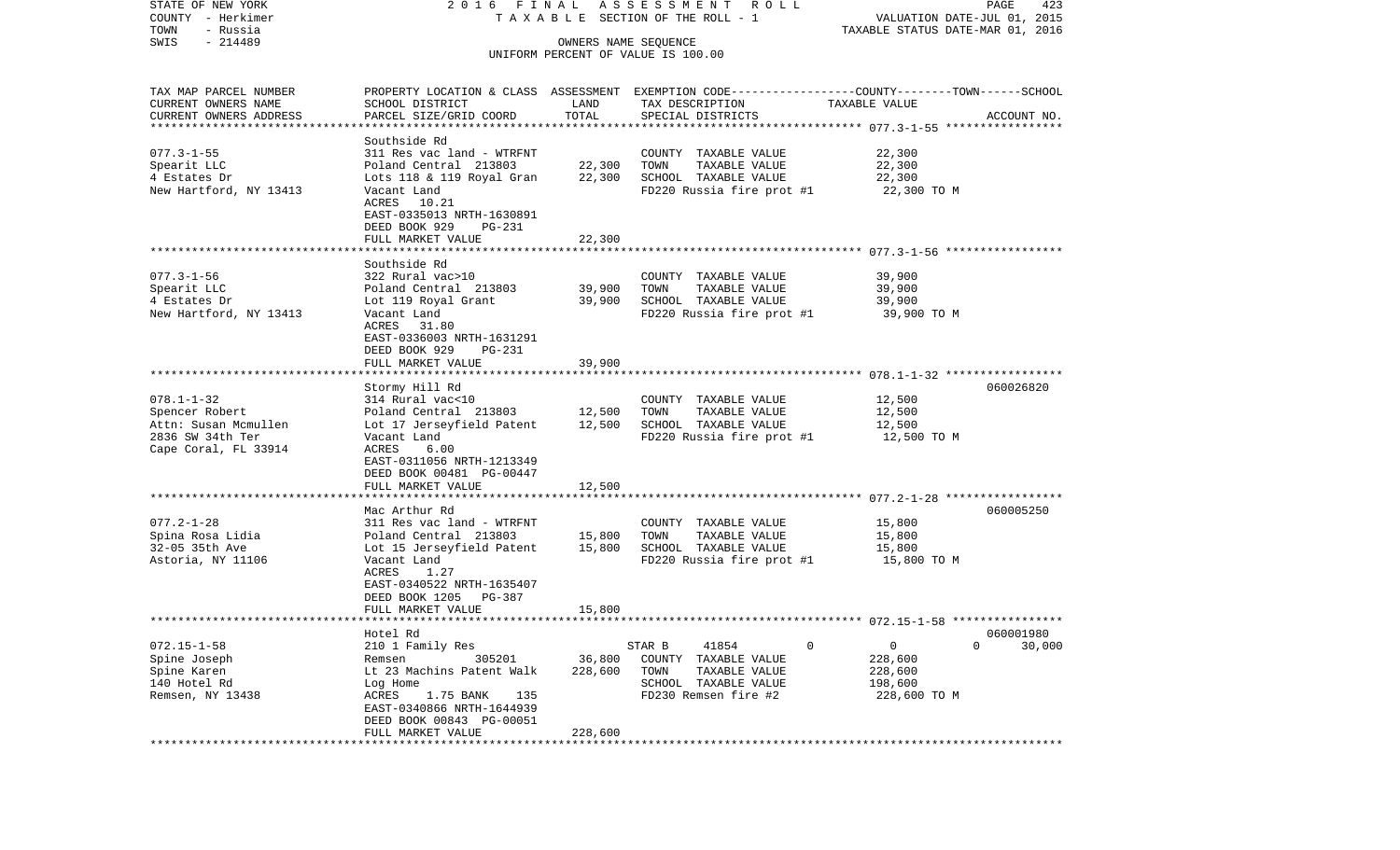| STATE OF NEW YORK<br>COUNTY - Herkimer<br>TOWN<br>- Russia                                                     | 2016 FINAL<br>TAXABLE SECTION OF THE ROLL - 1                                                                                                                                                                                    | 424<br>PAGE<br>VALUATION DATE-JUL 01, 2015<br>TAXABLE STATUS DATE-MAR 01, 2016 |                                                                                                                                          |                                                                                               |                    |
|----------------------------------------------------------------------------------------------------------------|----------------------------------------------------------------------------------------------------------------------------------------------------------------------------------------------------------------------------------|--------------------------------------------------------------------------------|------------------------------------------------------------------------------------------------------------------------------------------|-----------------------------------------------------------------------------------------------|--------------------|
| SWIS<br>$-214489$                                                                                              |                                                                                                                                                                                                                                  | OWNERS NAME SEQUENCE                                                           | UNIFORM PERCENT OF VALUE IS 100.00                                                                                                       |                                                                                               |                    |
| TAX MAP PARCEL NUMBER<br>CURRENT OWNERS NAME<br>CURRENT OWNERS ADDRESS                                         | SCHOOL DISTRICT<br>PARCEL SIZE/GRID COORD                                                                                                                                                                                        | LAND<br>TOTAL                                                                  | PROPERTY LOCATION & CLASS ASSESSMENT EXEMPTION CODE----------------COUNTY-------TOWN------SCHOOL<br>TAX DESCRIPTION<br>SPECIAL DISTRICTS | TAXABLE VALUE                                                                                 | ACCOUNT NO.        |
| *******************<br>$077.11 - 1 - 5$<br>Sprague Dean<br>3225 Mohawk St<br>Sauquoit, NY 13456                | Topper Rd<br>210 1 Family Res<br>Poland Central 213803<br>Lot 15 Jerseyfield Patent<br>Camp<br>FRNT 150.00 DPTH 183.00<br>ACRES<br>$0.50$ BANK<br>135<br>EAST-0342062 NRTH-1634672<br>DEED BOOK 1583 PG-626<br>FULL MARKET VALUE | **********<br>11,600<br>94,000<br>94,000                                       | COUNTY TAXABLE VALUE<br>TOWN<br>TAXABLE VALUE<br>SCHOOL TAXABLE VALUE<br>FD220 Russia fire prot #1                                       | ****************** 077.11-1-5 ******************<br>94,000<br>94,000<br>94,000<br>94,000 TO M | 060023040          |
|                                                                                                                |                                                                                                                                                                                                                                  |                                                                                |                                                                                                                                          |                                                                                               |                    |
| $072.2 - 2 - 5$<br>Squillace Joseph<br>1315 Rutger St<br>Utica, NY 13501                                       | 397 Spall Rd<br>260 Seasonal res<br>Remsen<br>305201<br>Lot 14 Walker Tract<br>Vacant Land<br>ACRES<br>21.60<br>EAST-0340808 NRTH-1651712<br>DEED BOOK 1415<br>PG-284<br>FULL MARKET VALUE                                       | 30,700<br>46,000<br>46,000                                                     | COUNTY TAXABLE VALUE<br>TOWN<br>TAXABLE VALUE<br>SCHOOL TAXABLE VALUE<br>FD230 Remsen fire #2                                            | 46,000<br>46,000<br>46,000<br>46,000 TO M                                                     | 060046180          |
|                                                                                                                |                                                                                                                                                                                                                                  |                                                                                |                                                                                                                                          |                                                                                               |                    |
| $083.1 - 1 - 1.1$<br>Squire Dorothy<br>Squire et al Nancy<br>Allan Squire<br>PO Box 446<br>Barneveld, NY 13304 | Military Rd<br>242 Rurl res&rec<br>Poland Central 213803<br>Lot 114,115 Royal Grant<br>House Garage Barn<br>Military Road<br>ACRES 13.60<br>EAST-0323898 NRTH-1622568<br>DEED BOOK 1151 PG-150                                   | 49,300<br>165,000                                                              | COUNTY TAXABLE VALUE<br>TOWN<br>TAXABLE VALUE<br>SCHOOL TAXABLE VALUE<br>FD220 Russia fire prot #1                                       | 165,000<br>165,000<br>165,000<br>165,000 TO M                                                 | 060026910          |
|                                                                                                                |                                                                                                                                                                                                                                  |                                                                                |                                                                                                                                          |                                                                                               |                    |
|                                                                                                                | FULL MARKET VALUE<br>Military Rd                                                                                                                                                                                                 | 165,000                                                                        |                                                                                                                                          |                                                                                               | 060041560          |
| $088.2 - 1 - 10$<br>Squire Edward C<br>4568 Military Rd<br>Poland, NY 13431                                    | 210 1 Family Res<br>Poland Central 213803<br>Lot $51$<br>Rq<br>Mod Ho 1.33 Ac<br>Military Road<br>FRNT 300.00 DPTH<br>1.06<br>ACRES<br>EAST-0346453 NRTH-1607308<br>DEED BOOK 1098<br>PG-627<br>FULL MARKET VALUE                | 12,700<br>74,000<br>74,000                                                     | $\mathbf 0$<br>STAR B<br>41854<br>COUNTY TAXABLE VALUE<br>TOWN<br>TAXABLE VALUE<br>SCHOOL TAXABLE VALUE<br>FD220 Russia fire prot #1     | $\overline{0}$<br>74,000<br>74,000<br>44,000<br>74,000 TO M                                   | 30,000<br>$\Omega$ |
| ********************                                                                                           | ************************                                                                                                                                                                                                         | *****************                                                              |                                                                                                                                          |                                                                                               |                    |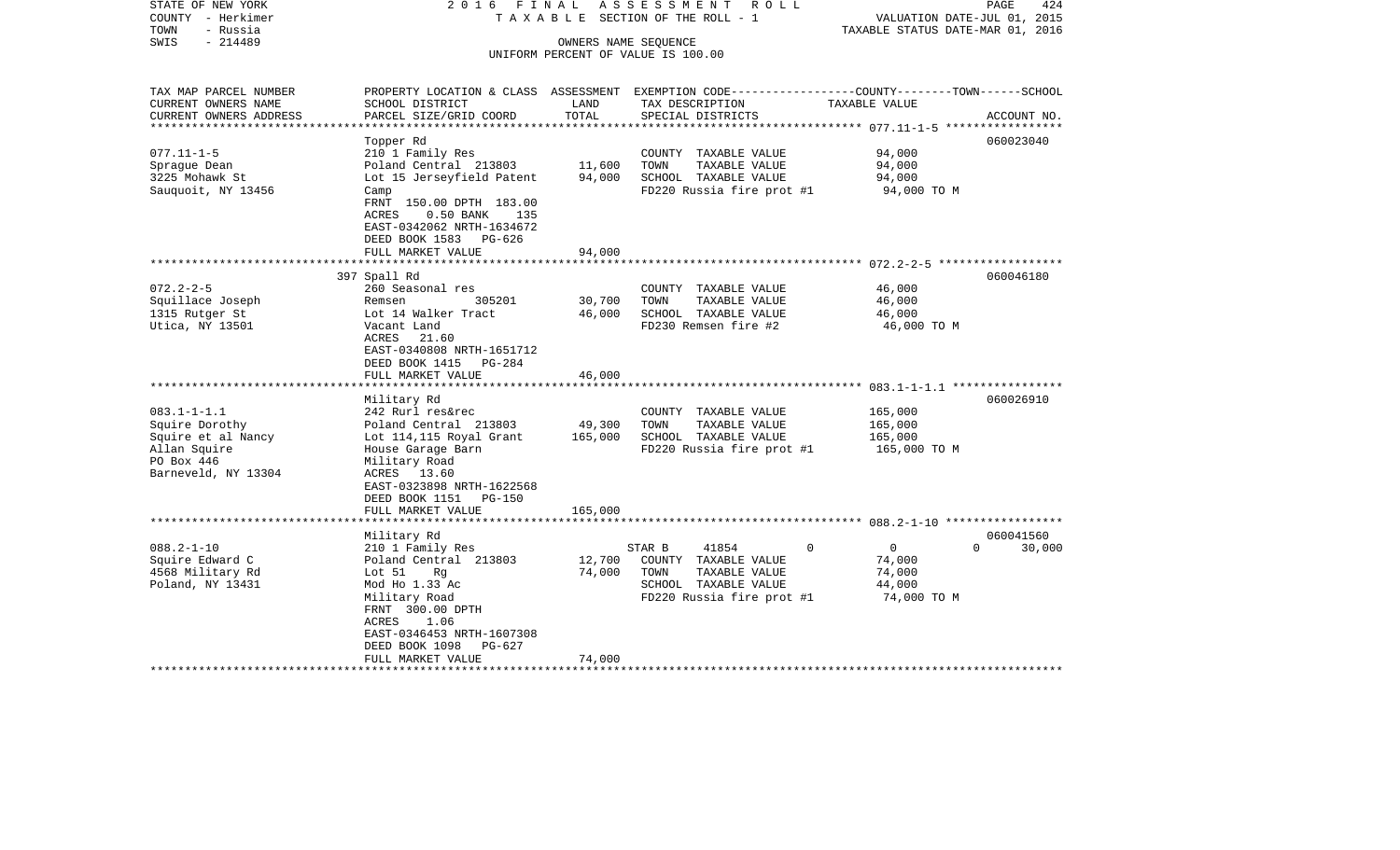| COUNTY<br>- Herkimer<br>TOWN<br>- Russia<br>SWIS<br>$-214489$ |                                                                                                                     | TAXABLE SECTION OF THE ROLL - 1<br>OWNERS NAME SEQUENCE<br>UNIFORM PERCENT OF VALUE IS 100.00 |         |                                       |             | VALUATION DATE-JUL 01, 2015<br>TAXABLE STATUS DATE-MAR 01, 2016 |          |             |
|---------------------------------------------------------------|---------------------------------------------------------------------------------------------------------------------|-----------------------------------------------------------------------------------------------|---------|---------------------------------------|-------------|-----------------------------------------------------------------|----------|-------------|
|                                                               |                                                                                                                     |                                                                                               |         |                                       |             |                                                                 |          |             |
| TAX MAP PARCEL NUMBER<br>CURRENT OWNERS NAME                  | PROPERTY LOCATION & CLASS ASSESSMENT EXEMPTION CODE----------------COUNTY-------TOWN------SCHOOL<br>SCHOOL DISTRICT | LAND                                                                                          |         | TAX DESCRIPTION                       |             | TAXABLE VALUE                                                   |          |             |
| CURRENT OWNERS ADDRESS                                        | PARCEL SIZE/GRID COORD                                                                                              | TOTAL                                                                                         |         | SPECIAL DISTRICTS                     |             |                                                                 |          | ACCOUNT NO. |
|                                                               | Military Rd                                                                                                         |                                                                                               |         |                                       |             |                                                                 |          | 0026912     |
| $083.1 - 1 - 1.3$                                             | 210 1 Family Res                                                                                                    |                                                                                               | STAR EN | 41834                                 | $\Omega$    | $\overline{0}$                                                  | $\Omega$ | 65,300      |
| Squire Nancy                                                  | Poland Central 213803                                                                                               | 36,000                                                                                        |         | COUNTY TAXABLE VALUE                  |             | 150,000                                                         |          |             |
| PO Box 253                                                    | Lot 114, 115                                                                                                        | 150,000                                                                                       | TOWN    | TAXABLE VALUE                         |             | 150,000                                                         |          |             |
| Prospect, NY 13435                                            | Vacant Land                                                                                                         |                                                                                               |         | SCHOOL TAXABLE VALUE                  |             | 84,700                                                          |          |             |
|                                                               | Military Rd<br><b>ACRES</b><br>5.00                                                                                 |                                                                                               |         | FD220 Russia fire prot #1             |             | 150,000 TO M                                                    |          |             |
|                                                               | EAST-0323703 NRTH-1622529                                                                                           |                                                                                               |         |                                       |             |                                                                 |          |             |
|                                                               | DEED BOOK 769<br>PG-529                                                                                             |                                                                                               |         |                                       |             |                                                                 |          |             |
|                                                               | FULL MARKET VALUE                                                                                                   | 150,000                                                                                       |         |                                       |             |                                                                 |          |             |
|                                                               |                                                                                                                     |                                                                                               |         |                                       |             |                                                                 |          |             |
|                                                               | 275 Pardee Rd                                                                                                       |                                                                                               |         |                                       |             |                                                                 |          | 060052820   |
| $072.2 - 2 - 62.5$                                            | 210 1 Family Res                                                                                                    |                                                                                               | STAR B  | 41854                                 | $\mathbf 0$ | $\overline{0}$                                                  | $\Omega$ | 30,000      |
| Stagliano Anthony J Jr<br>275 Pardee Rd                       | 305201<br>Remsen                                                                                                    | 38,000                                                                                        | TOWN    | COUNTY TAXABLE VALUE<br>TAXABLE VALUE |             | 136,000                                                         |          |             |
| Remsen, NY 13438                                              | Lot 2 Jacobs Tract<br>ACRES<br>37.97                                                                                | 136,000                                                                                       |         | SCHOOL TAXABLE VALUE                  |             | 136,000<br>106,000                                              |          |             |
|                                                               | EAST-0345190 NRTH-1650113                                                                                           |                                                                                               |         | FD230 Remsen fire #2                  |             | 136,000 TO M                                                    |          |             |
|                                                               | DEED BOOK 1402<br><b>PG-901</b>                                                                                     |                                                                                               |         |                                       |             |                                                                 |          |             |
|                                                               | FULL MARKET VALUE                                                                                                   | 136,000                                                                                       |         |                                       |             |                                                                 |          |             |
|                                                               |                                                                                                                     |                                                                                               |         |                                       |             |                                                                 |          |             |
|                                                               | Stormy Hill Rd                                                                                                      |                                                                                               |         |                                       |             |                                                                 |          |             |
| $078.1 - 4 - 4$                                               | 310 Res Vac                                                                                                         |                                                                                               |         | COUNTY TAXABLE VALUE                  |             | 25,400                                                          |          |             |
| Stamper Edgar L                                               | Poland Central 213803                                                                                               | 25,400                                                                                        | TOWN    | TAXABLE VALUE                         |             | 25,400                                                          |          |             |
| PO Box 1993                                                   | FRNT 408.00 DPTH                                                                                                    | 25,400                                                                                        |         | SCHOOL TAXABLE VALUE                  |             | 25,400                                                          |          |             |
| New York, NY 10021                                            | 9.60<br>ACRES<br>EAST-0348391 NRTH-1639071<br>DEED BOOK 1430<br>PG-791                                              |                                                                                               |         | FD220 Russia fire prot #1             |             | 25,400 TO M                                                     |          |             |
|                                                               | FULL MARKET VALUE                                                                                                   | 25,400                                                                                        |         |                                       |             |                                                                 |          |             |
|                                                               |                                                                                                                     |                                                                                               |         |                                       |             |                                                                 |          |             |
|                                                               | 149 Barnhart Rd                                                                                                     |                                                                                               |         |                                       |             |                                                                 |          | 060015750   |
| $072.16 - 2 - 11$                                             | 210 1 Family Res                                                                                                    |                                                                                               | STAR B  | 41854                                 | $\Omega$    | $\overline{0}$                                                  | $\Omega$ | 30,000      |
| Stanwick Anthony T                                            | 305201<br>Remsen                                                                                                    | 12,200                                                                                        |         | COUNTY TAXABLE VALUE                  |             | 71,000                                                          |          |             |
| 149 Barnhart Rd                                               | Lot 2 Jacobs Tract                                                                                                  | 71,000                                                                                        | TOWN    | TAXABLE VALUE                         |             | 71,000                                                          |          |             |
| Remsen, NY 13438                                              | House                                                                                                               |                                                                                               |         | SCHOOL TAXABLE VALUE                  |             | 41,000                                                          |          |             |
|                                                               | Barnhart                                                                                                            |                                                                                               |         | FD230 Remsen fire #2                  |             | 71,000 TO M                                                     |          |             |
|                                                               | FRNT 132.00 DPTH 305.00                                                                                             |                                                                                               |         |                                       |             |                                                                 |          |             |
|                                                               | 0.92<br>ACRES                                                                                                       |                                                                                               |         |                                       |             |                                                                 |          |             |
|                                                               | EAST-0347219 NRTH-1647934                                                                                           |                                                                                               |         |                                       |             |                                                                 |          |             |
|                                                               | DEED BOOK 797<br>$PG-409$<br>FULL MARKET VALUE                                                                      | 71,000                                                                                        |         |                                       |             |                                                                 |          |             |
|                                                               | ******************                                                                                                  |                                                                                               |         |                                       |             |                                                                 |          |             |
|                                                               |                                                                                                                     |                                                                                               |         |                                       |             |                                                                 |          |             |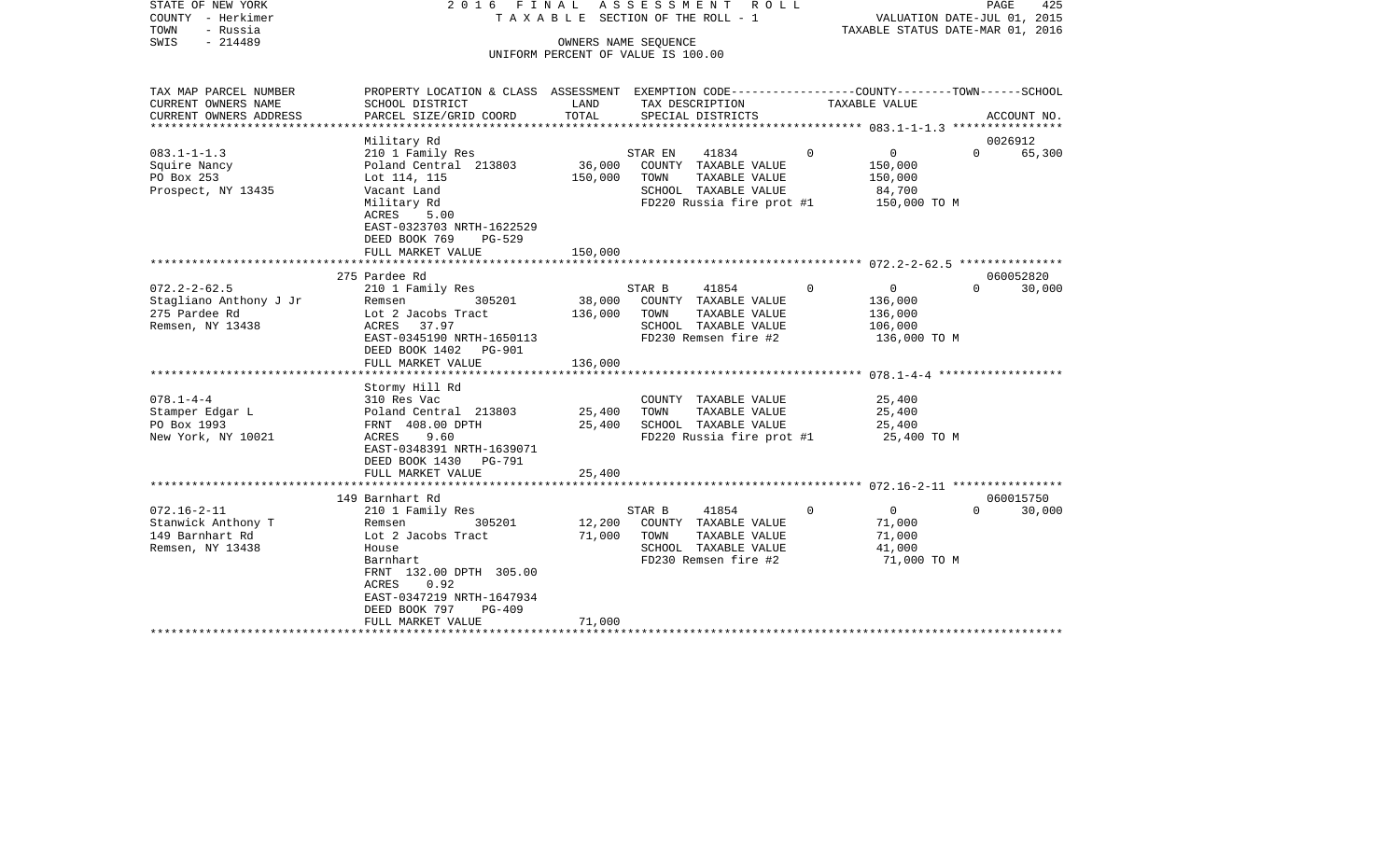| STATE OF NEW YORK<br>COUNTY - Herkimer<br>- Russia<br>TOWN | 2016 FINAL                                                                                       |        | ASSESSMENT<br>R O L L<br>TAXABLE SECTION OF THE ROLL - 1 |                         | TAXABLE STATUS DATE-MAR 01, 2016         |                          | 426<br>PAGE<br>VALUATION DATE-JUL 01, 2015 |
|------------------------------------------------------------|--------------------------------------------------------------------------------------------------|--------|----------------------------------------------------------|-------------------------|------------------------------------------|--------------------------|--------------------------------------------|
| $-214489$<br>SWIS                                          |                                                                                                  |        |                                                          |                         |                                          |                          |                                            |
|                                                            |                                                                                                  |        | UNIFORM PERCENT OF VALUE IS 100.00                       |                         |                                          |                          |                                            |
|                                                            |                                                                                                  |        |                                                          |                         |                                          |                          |                                            |
| TAX MAP PARCEL NUMBER                                      | PROPERTY LOCATION & CLASS ASSESSMENT EXEMPTION CODE----------------COUNTY-------TOWN------SCHOOL |        |                                                          |                         |                                          |                          |                                            |
| CURRENT OWNERS NAME                                        | SCHOOL DISTRICT                                                                                  | LAND   | TAX DESCRIPTION                                          |                         | TAXABLE VALUE                            |                          |                                            |
| CURRENT OWNERS ADDRESS<br>***********************          | PARCEL SIZE/GRID COORD                                                                           | TOTAL  | SPECIAL DISTRICTS                                        |                         |                                          |                          | ACCOUNT NO.                                |
|                                                            | 220 Pardeeville Rd                                                                               |        |                                                          |                         |                                          |                          | 060027660                                  |
| $083.4 - 1 - 27$                                           | 270 Mfg housing                                                                                  |        | 41854<br>STAR B                                          | $\Omega$                | $\overline{0}$                           | $\Omega$                 | 30,000                                     |
| Stark Norman Jr                                            | Poland Central 213803                                                                            | 15,000 | COUNTY TAXABLE VALUE                                     |                         | 45,000                                   |                          |                                            |
| Stark Cynthia                                              | Lot 84<br>Rg                                                                                     | 45,000 | TOWN<br>TAXABLE VALUE                                    |                         | 45,000                                   |                          |                                            |
| 220 Pardeeville Rd                                         | Trl 2 Acres                                                                                      |        | SCHOOL TAXABLE VALUE                                     |                         | 15,000                                   |                          |                                            |
| PO Box 234                                                 | Pardeeville Rd                                                                                   |        | FD220 Russia fire prot #1                                |                         | 600 TO M                                 |                          |                                            |
| Cold Brook, NY 13324                                       | FRNT 200.00 DPTH                                                                                 |        |                                                          |                         |                                          |                          |                                            |
|                                                            | ACRES<br>2.00<br>EAST-0348314 NRTH-1616608                                                       |        |                                                          |                         |                                          |                          |                                            |
|                                                            | DEED BOOK 0820 PG-0085                                                                           |        |                                                          |                         |                                          |                          |                                            |
|                                                            | FULL MARKET VALUE                                                                                | 45,000 |                                                          |                         |                                          |                          |                                            |
|                                                            |                                                                                                  |        |                                                          |                         |                                          |                          |                                            |
|                                                            | 9595 Route 28                                                                                    |        |                                                          |                         |                                          |                          | 060027030                                  |
| $088.1 - 1 - 10$                                           | 210 1 Family Res                                                                                 |        | STAR B<br>41854                                          | $\Omega$                | $\Omega$                                 | $\Omega$                 | 30,000                                     |
| Stave Willard R                                            | Poland Central 213803                                                                            | 9,800  | COUNTY TAXABLE VALUE                                     |                         | 64,000                                   |                          |                                            |
| 9595 Route 28                                              | Lot 47 Rg                                                                                        | 64,000 | TOWN<br>TAXABLE VALUE                                    |                         | 64,000                                   |                          |                                            |
| Poland, NY 13431                                           | House 0.5 Acre<br>Rte 28                                                                         |        | SCHOOL TAXABLE VALUE                                     |                         | 34,000                                   |                          |                                            |
|                                                            | FRNT 217.80 DPTH 100.00                                                                          |        | FD220 Russia fire prot #1                                |                         | 64,000 TO M                              |                          |                                            |
|                                                            | EAST-0328735 NRTH-1606854                                                                        |        |                                                          |                         |                                          |                          |                                            |
|                                                            | DEED BOOK 1356 PG-22                                                                             |        |                                                          |                         |                                          |                          |                                            |
|                                                            | FULL MARKET VALUE                                                                                | 64,000 |                                                          |                         |                                          |                          |                                            |
|                                                            | *******************************                                                                  |        |                                                          |                         |                                          |                          |                                            |
|                                                            | 298 Roberts Rd                                                                                   |        |                                                          |                         |                                          |                          |                                            |
| $077.4 - 1 - 32.5$                                         | 210 1 Family Res                                                                                 |        | VET COM C 41132                                          | $\mathbf 0$             | 15,000                                   | $\mathbf{0}$             | $\Omega$                                   |
| Stein Shayne K                                             | Poland Central 213803                                                                            |        | 48,500 VET COM T 41133                                   | 0                       | $\mathbf{0}$                             | 20,000<br>$\overline{0}$ | 0<br>$\Omega$                              |
| Stein Suzann<br>298 Roberts Rd                             | ACRES 32.00<br>EAST-0339983 NRTH-1630945                                                         |        | 95,900 VET DIS C 41142<br>VET DIS T 41143                | $\mathbf 0$<br>$\Omega$ | 9,590<br>$\overline{0}$                  | 9,590                    | $\Omega$                                   |
| Cold Brook, NY 13324                                       | DEED BOOK 1513 PG-870                                                                            |        | STAR B<br>41854                                          | $\Omega$                | $\overline{0}$                           | $\Omega$                 | 30,000                                     |
|                                                            | FULL MARKET VALUE                                                                                | 95,900 | COUNTY TAXABLE VALUE                                     |                         | 71,310                                   |                          |                                            |
|                                                            |                                                                                                  |        | TOWN<br>TAXABLE VALUE                                    |                         | 66,310                                   |                          |                                            |
|                                                            |                                                                                                  |        | SCHOOL TAXABLE VALUE                                     |                         | 65,900                                   |                          |                                            |
|                                                            |                                                                                                  |        | FD220 Russia fire prot #1                                |                         | 95,900 TO M                              |                          |                                            |
|                                                            |                                                                                                  |        |                                                          |                         | ********** 068.-1-30 ******************* |                          |                                            |
|                                                            | 988 Wheelertown Rd                                                                               |        |                                                          |                         |                                          |                          | 060042040                                  |
| $068. - 1 - 30$<br>Stelzer Christine P                     | 210 1 Family Res<br>Remsen<br>305201                                                             | 13,500 | 41854<br>STAR B<br>COUNTY TAXABLE VALUE                  | $\Omega$                | $\overline{0}$<br>94,000                 | $\Omega$                 | 30,000                                     |
| Quackenbush Dennis                                         | Lot 58 Remsenburg Patent                                                                         | 94,000 | TOWN<br>TAXABLE VALUE                                    |                         | 94,000                                   |                          |                                            |
| 988 Wheelertown Rd                                         | House Garage                                                                                     |        | SCHOOL TAXABLE VALUE                                     |                         | 64,000                                   |                          |                                            |
| Remsen, NY 13438                                           | ACRES<br>1.40                                                                                    |        | FD230 Remsen fire #2                                     |                         | 94,000 TO M                              |                          |                                            |
|                                                            | EAST-0346854 NRTH-1660201                                                                        |        |                                                          |                         |                                          |                          |                                            |
|                                                            | DEED BOOK 1352<br>PG-312                                                                         |        |                                                          |                         |                                          |                          |                                            |
| *******************                                        | FULL MARKET VALUE                                                                                | 94,000 |                                                          |                         |                                          |                          |                                            |
|                                                            |                                                                                                  |        |                                                          |                         |                                          |                          |                                            |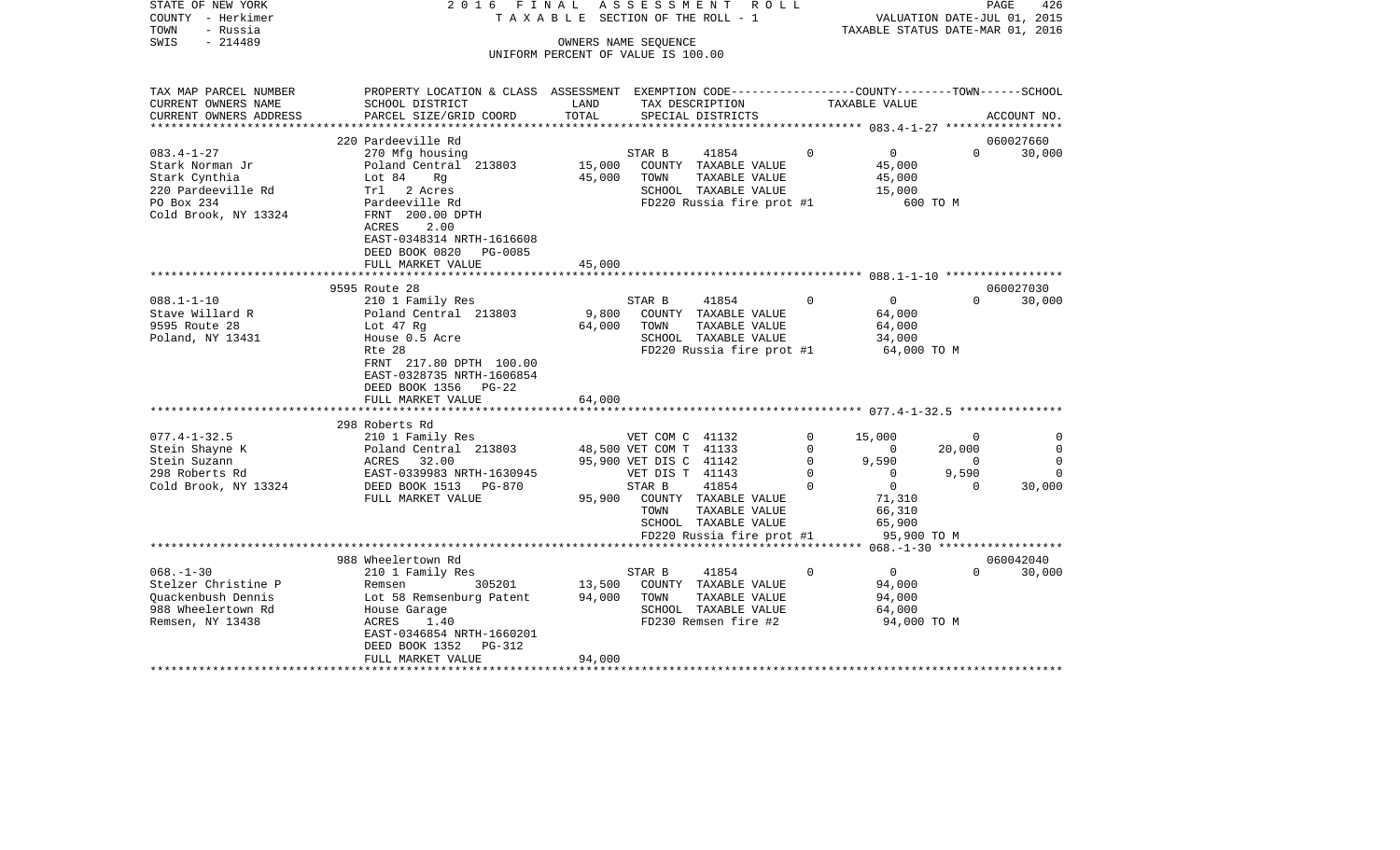| STATE OF NEW YORK<br>COUNTY - Herkimer<br>TOWN<br>- Russia | 2016 FINAL<br>TAXABLE SECTION OF THE ROLL - 1 | PAGE<br>427<br>VALUATION DATE-JUL 01, 2015<br>TAXABLE STATUS DATE-MAR 01, 2016 |                                                                                                  |                                               |             |
|------------------------------------------------------------|-----------------------------------------------|--------------------------------------------------------------------------------|--------------------------------------------------------------------------------------------------|-----------------------------------------------|-------------|
| $-214489$<br>SWIS                                          |                                               |                                                                                |                                                                                                  |                                               |             |
|                                                            |                                               |                                                                                | UNIFORM PERCENT OF VALUE IS 100.00                                                               |                                               |             |
|                                                            |                                               |                                                                                |                                                                                                  |                                               |             |
| TAX MAP PARCEL NUMBER                                      |                                               |                                                                                | PROPERTY LOCATION & CLASS ASSESSMENT EXEMPTION CODE----------------COUNTY-------TOWN------SCHOOL |                                               |             |
| CURRENT OWNERS NAME                                        | SCHOOL DISTRICT                               | LAND                                                                           | TAX DESCRIPTION                                                                                  | TAXABLE VALUE                                 |             |
| CURRENT OWNERS ADDRESS                                     | PARCEL SIZE/GRID COORD                        | TOTAL                                                                          | SPECIAL DISTRICTS                                                                                | **************** 078.1-1-33 ***************** | ACCOUNT NO. |
|                                                            | Black Creek Rd                                |                                                                                |                                                                                                  |                                               | 060027120   |
| $078.1 - 1 - 33$                                           | 322 Rural vac>10                              |                                                                                | COUNTY TAXABLE VALUE                                                                             | 57,600                                        |             |
| Stemmer Karl                                               | Poland Central 213803                         | 57,600                                                                         | TOWN<br>TAXABLE VALUE                                                                            | 57,600                                        |             |
| 1941 Castle Rd                                             | Lot 17 Jerseyfield Patent                     | 57,600                                                                         | SCHOOL TAXABLE VALUE                                                                             | 57,600                                        |             |
| Newport, NY 13416                                          | Vacant Land                                   |                                                                                | FD220 Russia fire prot #1                                                                        | 57,600 TO M                                   |             |
|                                                            | ACRES 56.50                                   |                                                                                |                                                                                                  |                                               |             |
|                                                            | EAST-0348381 NRTH-1637581                     |                                                                                |                                                                                                  |                                               |             |
|                                                            | DEED BOOK 1416 PG-522                         |                                                                                |                                                                                                  |                                               |             |
|                                                            | FULL MARKET VALUE                             | 57,600                                                                         |                                                                                                  |                                               |             |
|                                                            | ********************                          |                                                                                |                                                                                                  |                                               |             |
|                                                            | Stormy Hill Rd                                |                                                                                |                                                                                                  |                                               | 060027090   |
| $078.1 - 1 - 34$                                           | 322 Rural vac>10                              |                                                                                | COUNTY TAXABLE VALUE                                                                             | 68,800                                        |             |
| Stemmer Karl                                               | Poland Central 213803                         | 68,800                                                                         | TOWN<br>TAXABLE VALUE                                                                            | 68,800                                        |             |
| 1941 Castle Rd                                             | Lot 17 Jerseyfield Patent                     | 68,800                                                                         | SCHOOL TAXABLE VALUE                                                                             | 68,800                                        |             |
| Newport, NY 13416                                          | Vacant Land                                   |                                                                                | FD220 Russia fire prot #1                                                                        | 68,800 TO M                                   |             |
|                                                            | ACRES 75.20                                   |                                                                                |                                                                                                  |                                               |             |
|                                                            | EAST-0350150 NRTH-1636758                     |                                                                                |                                                                                                  |                                               |             |
|                                                            | DEED BOOK 1416 PG-522<br>FULL MARKET VALUE    |                                                                                |                                                                                                  |                                               |             |
|                                                            | *******************                           | 68,800                                                                         |                                                                                                  |                                               |             |
|                                                            | Stormy Hill Rd                                |                                                                                |                                                                                                  |                                               | 060010290   |
| $077.12 - 1 - 17$                                          | 314 Rural vac<10                              |                                                                                | COUNTY TAXABLE VALUE                                                                             | 700                                           |             |
| Stenson Michelle E                                         | Poland Central 213803                         | 700                                                                            | TOWN<br>TAXABLE VALUE                                                                            | 700                                           |             |
| 1936 Oneida St                                             | E 16<br>Jp                                    | 700                                                                            | SCHOOL TAXABLE VALUE                                                                             | 700                                           |             |
| Utica, NY 13501                                            | House Fire 2/2009                             |                                                                                | FD220 Russia fire prot #1                                                                        | 700 TO M                                      |             |
|                                                            | Stormy Hill                                   |                                                                                |                                                                                                  |                                               |             |
|                                                            | FRNT<br>95.00 DPTH<br>80.00                   |                                                                                |                                                                                                  |                                               |             |
|                                                            | 0.15<br>ACRES                                 |                                                                                |                                                                                                  |                                               |             |
|                                                            | EAST-0342854 NRTH-1634575                     |                                                                                |                                                                                                  |                                               |             |
|                                                            | DEED BOOK 1443<br>PG-397                      |                                                                                |                                                                                                  |                                               |             |
|                                                            | FULL MARKET VALUE                             | 700                                                                            |                                                                                                  |                                               |             |
|                                                            |                                               |                                                                                |                                                                                                  |                                               |             |
|                                                            | 449 Pardeeville Rd                            |                                                                                |                                                                                                  |                                               | 060041470   |
| $084.1 - 3 - 25.1$                                         | 312 Vac w/imprv                               |                                                                                | COUNTY TAXABLE VALUE                                                                             | 54,800                                        |             |
| Stephon Dudley                                             | Poland Central 213803                         | 34,800                                                                         | TAXABLE VALUE<br>TOWN                                                                            | 54,800                                        |             |
| Stephon Lynn                                               | Merged $w/24$ then split x                    | 54,800                                                                         | SCHOOL TAXABLE VALUE                                                                             | 54,800                                        |             |
| 429 Pardeeville Rd                                         | Pole Barn                                     |                                                                                | FD220 Russia fire prot #1                                                                        | 54,800 TO M                                   |             |
| Cold Brook, NY 13324                                       | FRNT 120.00 DPTH                              |                                                                                |                                                                                                  |                                               |             |
|                                                            | ACRES 25.40<br>EAST-0350497 NRTH-1619865      |                                                                                |                                                                                                  |                                               |             |
|                                                            | DEED BOOK 862<br>$PG-483$                     |                                                                                |                                                                                                  |                                               |             |
|                                                            | FULL MARKET VALUE                             | 54,800                                                                         |                                                                                                  |                                               |             |
| **********************                                     |                                               |                                                                                |                                                                                                  |                                               |             |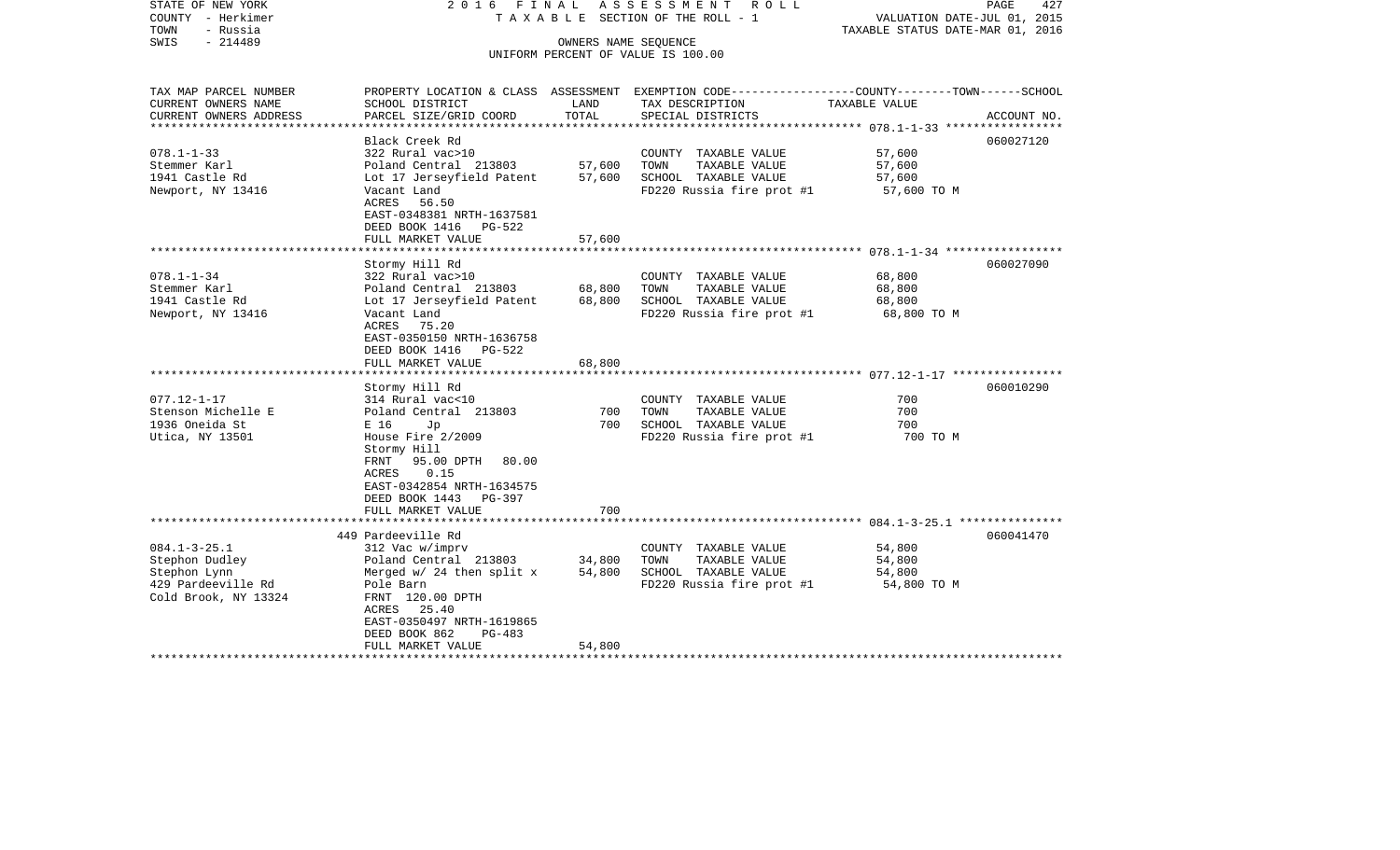| STATE OF NEW YORK          | 2 0 1 6<br>FINAL                                                                                |                                    | ASSESSMENT | ROLL                      |          |                                              |          | PAGE<br>428 |
|----------------------------|-------------------------------------------------------------------------------------------------|------------------------------------|------------|---------------------------|----------|----------------------------------------------|----------|-------------|
| COUNTY - Herkimer          |                                                                                                 | TAXABLE SECTION OF THE ROLL - 1    |            |                           |          | VALUATION DATE-JUL 01, 2015                  |          |             |
| - Russia<br>TOWN           | TAXABLE STATUS DATE-MAR 01, 2016                                                                |                                    |            |                           |          |                                              |          |             |
| SWIS<br>$-214489$          |                                                                                                 | OWNERS NAME SEQUENCE               |            |                           |          |                                              |          |             |
|                            |                                                                                                 | UNIFORM PERCENT OF VALUE IS 100.00 |            |                           |          |                                              |          |             |
| TAX MAP PARCEL NUMBER      | PROPERTY LOCATION & CLASS ASSESSMENT EXEMPTION CODE---------------COUNTY-------TOWN------SCHOOL |                                    |            |                           |          |                                              |          |             |
| CURRENT OWNERS NAME        | SCHOOL DISTRICT                                                                                 | LAND                               |            | TAX DESCRIPTION           |          | TAXABLE VALUE                                |          |             |
| CURRENT OWNERS ADDRESS     | PARCEL SIZE/GRID COORD                                                                          | TOTAL                              |            | SPECIAL DISTRICTS         |          |                                              |          | ACCOUNT NO. |
| ***********************    |                                                                                                 |                                    |            |                           |          |                                              |          |             |
|                            | 465 Pardeeville Rd                                                                              |                                    |            |                           |          |                                              |          |             |
| $084.1 - 3 - 25.3$         | 210 1 Family Res                                                                                |                                    | STAR B     | 41854                     | $\Omega$ | $\mathbf 0$                                  | $\Omega$ | 23,300      |
| Stephon Dudley             | Poland Central 213803                                                                           | 2,500                              |            | COUNTY TAXABLE VALUE      |          | 23,300                                       |          |             |
| Stephon Ashley N           | <b>ACRES</b><br>1.00                                                                            | 23,300                             | TOWN       | TAXABLE VALUE             |          | 23,300                                       |          |             |
| 465 Pardeeville Rd         | EAST-0351092 NRTH-1620066                                                                       |                                    |            | SCHOOL TAXABLE VALUE      |          | $\mathbf 0$                                  |          |             |
| Cold Brook, NY 13324       | DEED BOOK 1214<br>PG-387                                                                        |                                    |            |                           |          |                                              |          |             |
|                            | FULL MARKET VALUE                                                                               | 23,300                             |            |                           |          |                                              |          |             |
|                            | ************************                                                                        |                                    |            |                           |          |                                              |          |             |
|                            | 429 Pardeeville Rd.                                                                             |                                    |            |                           |          |                                              |          |             |
| $084.1 - 3 - 27.2$         | 210 1 Family Res                                                                                |                                    | STAR B     | 41854                     | 0        | 0                                            | 0        | 30,000      |
| Stephon Dudley             | Poland Central 213803                                                                           | 19,500                             |            | COUNTY TAXABLE VALUE      |          | 125,000                                      |          |             |
| 429 Pardeeville Rd         | Pardeeville Rd                                                                                  | 125,000                            | TOWN       | TAXABLE VALUE             |          | 125,000                                      |          |             |
| Cold Brook, NY 13324       | FRNT 300.00 DPTH<br>ACRES<br>5.00                                                               |                                    |            | SCHOOL TAXABLE VALUE      |          | 95,000                                       |          |             |
|                            | EAST-0350724 NRTH-1619474                                                                       |                                    |            | FD220 Russia fire prot #1 |          | 125,000 TO M                                 |          |             |
|                            | DEED BOOK 00835 PG-00035                                                                        |                                    |            |                           |          |                                              |          |             |
|                            | FULL MARKET VALUE                                                                               | 125,000                            |            |                           |          |                                              |          |             |
|                            | *********************                                                                           |                                    |            |                           |          |                                              |          |             |
|                            | 455 Pardeeville Rd                                                                              |                                    |            |                           |          |                                              |          |             |
| $084.1 - 3 - 25.2$         | 270 Mfg housing                                                                                 |                                    | STAR B     | 41854                     |          | $\mathbf 0$                                  | $\Omega$ | 30,000      |
| Stephon Dudley, Lynn       | Poland Central 213803                                                                           | 14,000                             |            | COUNTY TAXABLE VALUE      |          | 41,000                                       |          |             |
| Stephon Jeffrey            | Single Mobile Home                                                                              | 41,000                             | TOWN       | TAXABLE VALUE             |          | 41,000                                       |          |             |
| 429 Pardeeville Rd         | Split $w/25$                                                                                    |                                    |            | SCHOOL TAXABLE VALUE      |          | 11,000                                       |          |             |
| Cold Brook, NY 13324       | FRNT 314.00 DPTH                                                                                |                                    |            |                           |          |                                              |          |             |
|                            | ACRES<br>1.60                                                                                   |                                    |            |                           |          |                                              |          |             |
|                            | EAST-0351293 NRTH-1620056                                                                       |                                    |            |                           |          |                                              |          |             |
|                            | DEED BOOK 1214<br>PG-384                                                                        |                                    |            |                           |          |                                              |          |             |
|                            | FULL MARKET VALUE                                                                               | 41,000                             |            |                           |          |                                              |          |             |
|                            |                                                                                                 |                                    |            |                           |          |                                              |          |             |
|                            | Route 365                                                                                       |                                    |            |                           |          |                                              |          |             |
| $072.16 - 1 - 4$           | 310 Res Vac                                                                                     |                                    |            | COUNTY TAXABLE VALUE      |          | 600                                          |          |             |
| Stevens Robert L           | 305201<br>Remsen                                                                                | 600                                | TOWN       | TAXABLE VALUE             |          | 600                                          |          |             |
| 6347 Morning Ave           | ACRES<br>0.34                                                                                   | 600                                |            | SCHOOL TAXABLE VALUE      |          | 600                                          |          |             |
| North Port, FL 34287       | EAST-0343428 NRTH-1646905                                                                       |                                    |            | FD230 Remsen fire #2      |          | 600 TO M                                     |          |             |
|                            | FULL MARKET VALUE                                                                               | 600                                |            |                           |          | ************** 072.16-1-8 ****************** |          |             |
|                            | Route 365                                                                                       |                                    |            |                           |          |                                              |          | 060027180   |
| $072.16 - 1 - 8$           | 314 Rural vac<10                                                                                |                                    |            | COUNTY TAXABLE VALUE      |          | 600                                          |          |             |
| Stevens Robert L           | Remsen<br>305201                                                                                | 600                                | TOWN       | TAXABLE VALUE             |          | 600                                          |          |             |
| Attn: Donna Czupryna-Pelow | Lot $24$<br>Wt                                                                                  | 600                                |            | SCHOOL TAXABLE VALUE      |          | 600                                          |          |             |
| 6347 Morning Ave           | Land 0.50 Acre                                                                                  |                                    |            | FD230 Remsen fire #2      |          | 600 TO M                                     |          |             |
| North Port, FL 34287       | Rte 365                                                                                         |                                    |            |                           |          |                                              |          |             |
|                            | FRNT<br>95.00 DPTH 110.00                                                                       |                                    |            |                           |          |                                              |          |             |
|                            | EAST-0343610 NRTH-1646744                                                                       |                                    |            |                           |          |                                              |          |             |
|                            | DEED BOOK 00611 PG-00164                                                                        |                                    |            |                           |          |                                              |          |             |
|                            | FULL MARKET VALUE                                                                               | 600                                |            |                           |          |                                              |          |             |
| *************************  | *******************                                                                             | *********                          |            |                           |          |                                              |          |             |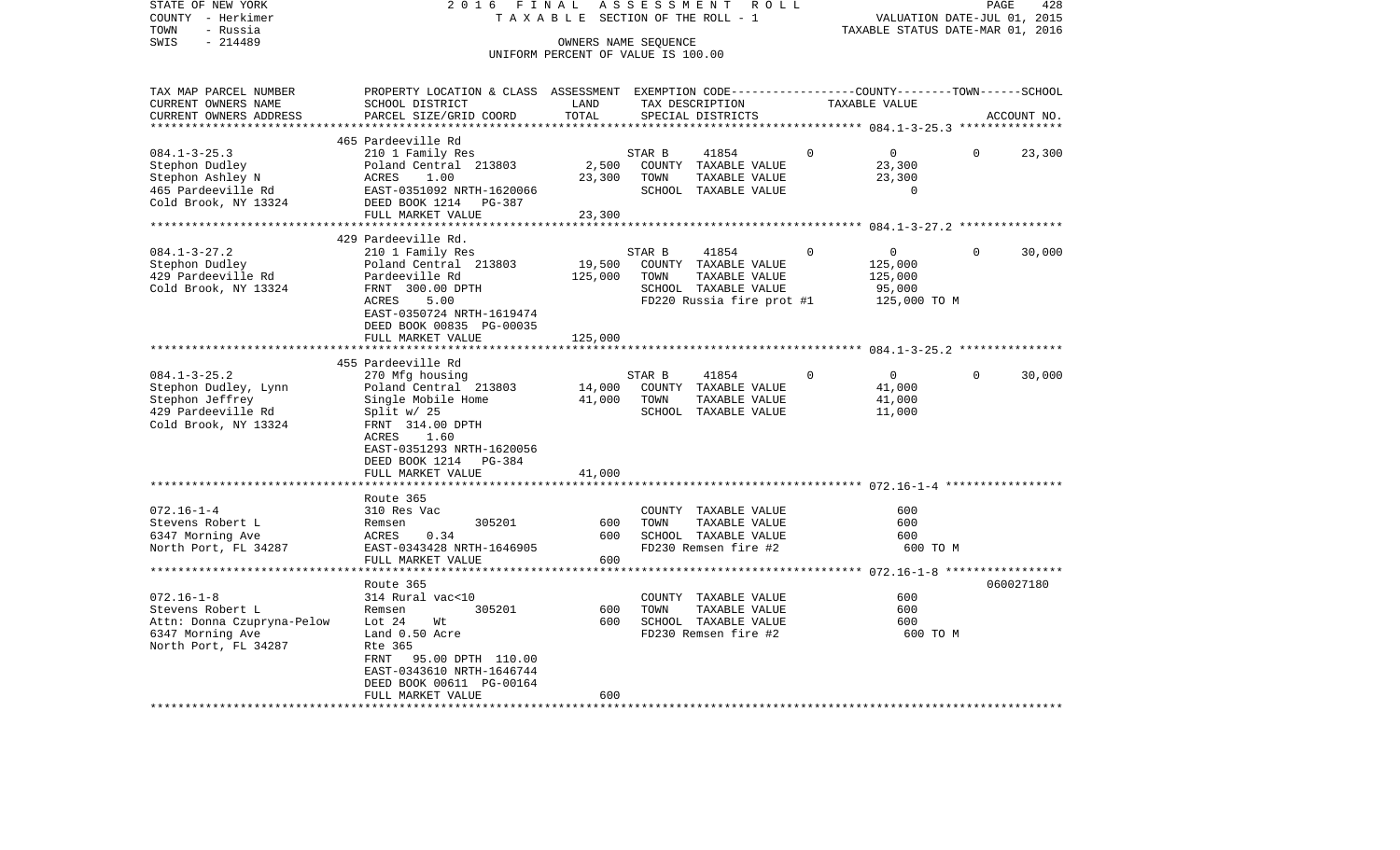| STATE OF NEW YORK             | 2 0 1 6<br>FINAL                                                                                 | PAGE<br>429                 |                           |                                                          |                    |  |  |
|-------------------------------|--------------------------------------------------------------------------------------------------|-----------------------------|---------------------------|----------------------------------------------------------|--------------------|--|--|
| COUNTY - Herkimer             | TAXABLE                                                                                          | VALUATION DATE-JUL 01, 2015 |                           |                                                          |                    |  |  |
| TOWN<br>- Russia<br>$-214489$ |                                                                                                  |                             |                           | TAXABLE STATUS DATE-MAR 01, 2016                         |                    |  |  |
| SWIS                          | OWNERS NAME SEQUENCE<br>UNIFORM PERCENT OF VALUE IS 100.00                                       |                             |                           |                                                          |                    |  |  |
|                               |                                                                                                  |                             |                           |                                                          |                    |  |  |
| TAX MAP PARCEL NUMBER         | PROPERTY LOCATION & CLASS ASSESSMENT EXEMPTION CODE----------------COUNTY-------TOWN------SCHOOL |                             |                           |                                                          |                    |  |  |
| CURRENT OWNERS NAME           | SCHOOL DISTRICT                                                                                  | LAND                        | TAX DESCRIPTION           | TAXABLE VALUE                                            |                    |  |  |
| CURRENT OWNERS ADDRESS        | PARCEL SIZE/GRID COORD                                                                           | TOTAL<br>*********          | SPECIAL DISTRICTS         | *************************** 068.-2-29.8 **************** | ACCOUNT NO.        |  |  |
|                               | Jim Rose Rd                                                                                      |                             |                           |                                                          |                    |  |  |
| $068. - 2 - 29.8$             | 314 Rural vac<10                                                                                 |                             | COUNTY<br>TAXABLE VALUE   | 9,000                                                    |                    |  |  |
| Stokes William L              | 305201<br>Remsen                                                                                 | 9,000                       | TOWN<br>TAXABLE VALUE     | 9,000                                                    |                    |  |  |
| Deland Lawrence               | ACRES<br>3.40                                                                                    | 9,000                       | SCHOOL TAXABLE VALUE      | 9,000                                                    |                    |  |  |
| 14 Oakdale Ave S              | EAST-0349777 NRTH-1655885                                                                        |                             | FD230 Remsen fire #2      | 9,000 TO M                                               |                    |  |  |
| New Hartford, NY 13413        | DEED BOOK 1491<br>PG-361                                                                         |                             |                           |                                                          |                    |  |  |
|                               | FULL MARKET VALUE                                                                                | 9,000                       |                           |                                                          |                    |  |  |
| *********************         | *********************                                                                            | **********                  |                           |                                                          |                    |  |  |
|                               | Black Creek Rd                                                                                   |                             |                           |                                                          | 060024510          |  |  |
| $077.2 - 2 - 47$              | 314 Rural vac<10                                                                                 |                             | COUNTY TAXABLE VALUE      | 4,100                                                    |                    |  |  |
| Stolle Ruth P                 | Poland Central 213803                                                                            | 4,100                       | TAXABLE VALUE<br>TOWN     | 4,100                                                    |                    |  |  |
| 24 Old Hawleyville Rd         | Lot 14<br>Jp                                                                                     | 4,100                       | SCHOOL TAXABLE VALUE      | 4,100                                                    |                    |  |  |
| Bethel, CT 06801-3111         | $1.25$ acre                                                                                      |                             | FD220 Russia fire prot #1 | 4,100 TO M                                               |                    |  |  |
|                               | Black Creek Rd<br>ACRES<br>1.02                                                                  |                             |                           |                                                          |                    |  |  |
|                               | EAST-0348722 NRTH-1633113                                                                        |                             |                           |                                                          |                    |  |  |
|                               | DEED BOOK 00658 PG-00692                                                                         |                             |                           |                                                          |                    |  |  |
|                               | FULL MARKET VALUE                                                                                | 4,100                       |                           |                                                          |                    |  |  |
|                               |                                                                                                  |                             |                           |                                                          |                    |  |  |
|                               | Barnhart Rd                                                                                      |                             |                           |                                                          | 060041200          |  |  |
| $073.1 - 1 - 3$               | 242 Rurl res&rec                                                                                 |                             | COUNTY TAXABLE VALUE      | 34,000                                                   |                    |  |  |
| Stooks Steven                 | 305201<br>Remsen                                                                                 | 30,000                      | TOWN<br>TAXABLE VALUE     | 34,000                                                   |                    |  |  |
| 10793 Woodgate Rd             | Lot 1 Marvin Tract                                                                               | 34,000                      | SCHOOL TAXABLE VALUE      | 34,000                                                   |                    |  |  |
| Woodgate, NY 13494            | House & Att Garage                                                                               |                             | FD230 Remsen fire #2      | 34,000 TO M                                              |                    |  |  |
|                               | ACRES<br>19.00                                                                                   |                             |                           |                                                          |                    |  |  |
|                               | EAST-0350109 NRTH-1650869                                                                        |                             |                           |                                                          |                    |  |  |
|                               | DEED BOOK 859<br>PG-117                                                                          |                             |                           |                                                          |                    |  |  |
|                               | FULL MARKET VALUE<br>*****************                                                           | 34,000                      |                           |                                                          |                    |  |  |
|                               |                                                                                                  |                             |                           |                                                          | 060043180          |  |  |
| $072.2 - 2 - 9$               | 216 Spall Rd<br>242 Rurl res&rec                                                                 |                             | 41854<br>STAR B           | 0<br>$\overline{0}$                                      | 30,000<br>$\Omega$ |  |  |
| Storsberg John D              | 305201<br>Remsen                                                                                 | 35,000                      | COUNTY TAXABLE VALUE      | 101,000                                                  |                    |  |  |
| Storsberg Kathleen M          | Lot 19 Walker Tract                                                                              | 101,000                     | TAXABLE VALUE<br>TOWN     | 101,000                                                  |                    |  |  |
| 216 Spall Rd S                | House                                                                                            |                             | SCHOOL TAXABLE VALUE      | 71,000                                                   |                    |  |  |
| Remsen, NY 13438              | FRNT 2826.00 DPTH                                                                                |                             | FD230 Remsen fire #2      | 101,000 TO M                                             |                    |  |  |
|                               | ACRES<br>33.00                                                                                   |                             |                           |                                                          |                    |  |  |
|                               | EAST-0342147 NRTH-1649074                                                                        |                             |                           |                                                          |                    |  |  |
|                               | DEED BOOK 1557<br>PG-27                                                                          |                             |                           |                                                          |                    |  |  |
|                               | FULL MARKET VALUE                                                                                | 101,000                     |                           |                                                          |                    |  |  |
|                               |                                                                                                  |                             |                           | ********** 083.4-1-13.2 ****************                 |                    |  |  |
|                               | 719 Russia Rd                                                                                    |                             |                           |                                                          |                    |  |  |
| $083.4 - 1 - 13.2$            | 242 Rurl res&rec                                                                                 |                             | COUNTY TAXABLE VALUE      | 241,900                                                  |                    |  |  |
| Story John Jr                 | Poland Central 213803                                                                            | 38,600                      | TOWN<br>TAXABLE VALUE     | 241,900                                                  |                    |  |  |
| 700 Buchanan Rd               | ACRES<br>21.06                                                                                   | 241,900                     | SCHOOL TAXABLE VALUE      | 241,900                                                  |                    |  |  |
| Utica, NY 13501               | EAST-0340188 NRTH-1614456                                                                        |                             | FD220 Russia fire prot #1 | 241,900 TO M                                             |                    |  |  |
|                               | DEED BOOK 1545<br>PG-251<br>FULL MARKET VALUE                                                    | 241,900                     |                           |                                                          |                    |  |  |
|                               |                                                                                                  |                             |                           |                                                          |                    |  |  |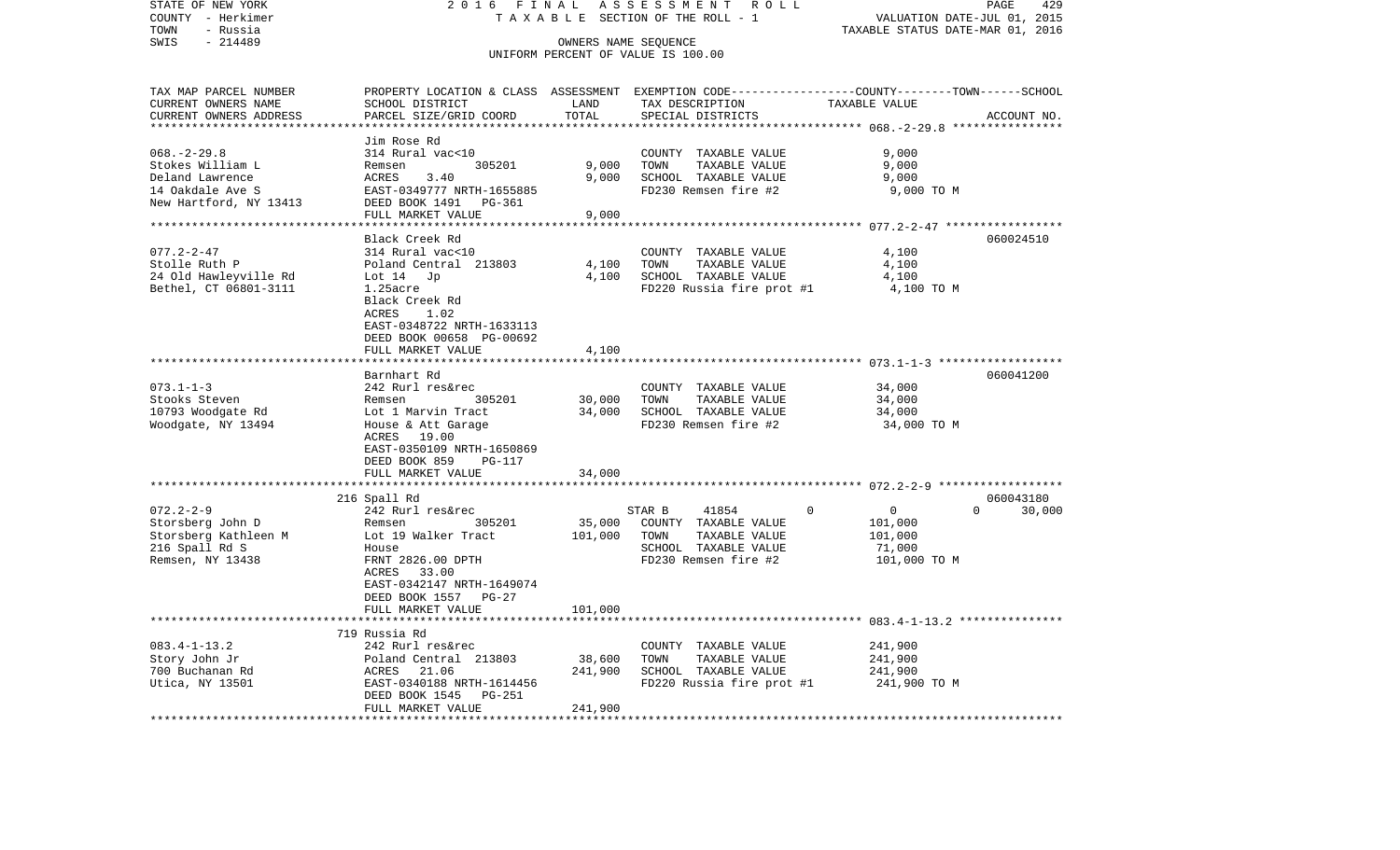| STATE OF NEW YORK<br>COUNTY - Herkimer<br>- Russia<br>TOWN<br>$-214489$<br>SWIS | 2016 FINAL ASSESSMENT ROLL<br>TAXABLE SECTION OF THE ROLL - 1<br>OWNERS NAME SEQUENCE<br>UNIFORM PERCENT OF VALUE IS 100.00 |         |                         |                                       |                | VALUATION DATE-JUL 01, 2015<br>TAXABLE STATUS DATE-MAR 01, 2016 |                | PAGE<br>430 |
|---------------------------------------------------------------------------------|-----------------------------------------------------------------------------------------------------------------------------|---------|-------------------------|---------------------------------------|----------------|-----------------------------------------------------------------|----------------|-------------|
|                                                                                 |                                                                                                                             |         |                         |                                       |                |                                                                 |                |             |
| TAX MAP PARCEL NUMBER                                                           | PROPERTY LOCATION & CLASS ASSESSMENT EXEMPTION CODE---------------COUNTY-------TOWN-----SCHOOL                              |         |                         |                                       |                |                                                                 |                |             |
| CURRENT OWNERS NAME                                                             | SCHOOL DISTRICT                                                                                                             | LAND    |                         | TAX DESCRIPTION                       |                | TAXABLE VALUE                                                   |                |             |
| CURRENT OWNERS ADDRESS                                                          | PARCEL SIZE/GRID COORD                                                                                                      | TOTAL   |                         | SPECIAL DISTRICTS                     |                |                                                                 |                | ACCOUNT NO. |
|                                                                                 | 146 Lanning Rd                                                                                                              |         |                         |                                       |                |                                                                 |                |             |
| $083.4 - 1 - 13.4$                                                              | 210 1 Family Res                                                                                                            |         | STAR B                  | 41854                                 | $\Omega$       | $\circ$                                                         | $\Omega$       | 30,000      |
| Stulpin Scott J                                                                 | Poland Central 213803                                                                                                       | 41,100  |                         | COUNTY TAXABLE VALUE                  |                | 253,000                                                         |                |             |
| Stulpin Maryann                                                                 | Vac.land                                                                                                                    | 253,000 | TOWN                    | TAXABLE VALUE                         |                | 253,000                                                         |                |             |
| Russia Rd.                                                                      | ACRES 33.44                                                                                                                 |         |                         | SCHOOL TAXABLE VALUE                  |                | 223,000                                                         |                |             |
| Russia, NY                                                                      | EAST-0339232 NRTH-1614399                                                                                                   |         |                         | FD220 Russia fire prot #1             |                | 253,000 TO M                                                    |                |             |
|                                                                                 | DEED BOOK 1593 PG-754                                                                                                       |         |                         |                                       |                |                                                                 |                |             |
| PRIOR OWNER ON 3/01/2016                                                        | FULL MARKET VALUE                                                                                                           | 253,000 |                         |                                       |                |                                                                 |                |             |
| Stulpin Scott J                                                                 |                                                                                                                             |         |                         |                                       |                |                                                                 |                |             |
|                                                                                 |                                                                                                                             |         |                         |                                       |                |                                                                 |                |             |
|                                                                                 | 5425 Military Rd                                                                                                            |         |                         |                                       |                |                                                                 |                | 060027420   |
| $083.3 - 2 - 1$                                                                 | 241 Rural res&ag                                                                                                            |         | STAR B                  | 41854                                 | $\overline{0}$ | $\overline{0}$                                                  | $\Omega$       | 30,000      |
| Sullivan Richard                                                                | Poland Central 213803                                                                                                       | 137,400 |                         | COUNTY TAXABLE VALUE                  |                | 255,600                                                         |                |             |
| 5425 Military Rd                                                                | Lot 87 Royal Grant                                                                                                          | 255,600 | TOWN                    | TAXABLE VALUE<br>SCHOOL TAXABLE VALUE |                | 255,600<br>225,600                                              |                |             |
| Poland, NY 13431                                                                | Farm<br>ACRES 200.20                                                                                                        |         |                         | FD220 Russia fire prot #1             |                | 255,600 TO M                                                    |                |             |
|                                                                                 | EAST-0331655 NRTH-1615189                                                                                                   |         |                         |                                       |                |                                                                 |                |             |
|                                                                                 | DEED BOOK 00503 PG-00087                                                                                                    |         |                         |                                       |                |                                                                 |                |             |
|                                                                                 | FULL MARKET VALUE                                                                                                           | 255,600 |                         |                                       |                |                                                                 |                |             |
|                                                                                 |                                                                                                                             |         |                         |                                       |                |                                                                 |                |             |
|                                                                                 | 1235 Grant Rd                                                                                                               |         |                         |                                       |                |                                                                 |                |             |
| $077.4 - 3 - 3$                                                                 | 210 1 Family Res                                                                                                            |         | VET COM C 41132         |                                       | $\Omega$       | 15,000                                                          | $\Omega$       | $\Omega$    |
| Sutherland Kristina M                                                           | Poland Central 213803                                                                                                       |         | 36,900 VET COM T 41133  |                                       | $\Omega$       | $\Omega$                                                        | 20,000         | $\Omega$    |
| Sutherland Danny J                                                              | FRNT 763.00 DPTH                                                                                                            |         | 209,000 VET DIS C 41142 |                                       | $\circ$        | 30,000                                                          | $\overline{0}$ | $\mathbf 0$ |
| 1235 Grant Rd                                                                   | ACRES 19.50                                                                                                                 |         | VET DIS T 41143         |                                       | $\overline{0}$ | $\overline{0}$                                                  | 40,000         | $\Omega$    |
| Cold Brook, NY 13324                                                            | EAST-0342961 NRTH-1629405                                                                                                   |         | STAR EN                 | 41834                                 | $\mathbf 0$    | $\overline{0}$                                                  | $\Omega$       | 65,300      |
|                                                                                 | DEED BOOK 1225 PG-226                                                                                                       |         |                         | COUNTY TAXABLE VALUE                  |                | 164,000                                                         |                |             |
|                                                                                 | FULL MARKET VALUE                                                                                                           | 209,000 | TOWN                    | TAXABLE VALUE                         |                | 149,000                                                         |                |             |
|                                                                                 |                                                                                                                             |         |                         | SCHOOL TAXABLE VALUE                  |                | 143,700                                                         |                |             |
|                                                                                 |                                                                                                                             |         |                         | FD220 Russia fire prot #1             |                | 209,000 TO M                                                    |                |             |
|                                                                                 | Black Creek Rd                                                                                                              |         |                         |                                       |                |                                                                 |                |             |
| $077.4 - 3 - 4$                                                                 | 310 Res Vac                                                                                                                 |         |                         | COUNTY TAXABLE VALUE                  |                | 19,900                                                          |                |             |
| Sutherland Kristina M                                                           | Poland Central 213803                                                                                                       | 19,900  | TOWN                    | TAXABLE VALUE                         |                | 19,900                                                          |                |             |
| Sutherland Danny J                                                              | FRNT 580.00 DPTH                                                                                                            | 19,900  |                         | SCHOOL TAXABLE VALUE                  |                | 19,900                                                          |                |             |
| 1235 Grant Rd                                                                   | ACRES 11.80                                                                                                                 |         |                         | FD220 Russia fire prot #1             |                | 19,900 TO M                                                     |                |             |
| Cold Brook, NY 13324                                                            | EAST-0342449 NRTH-1629066                                                                                                   |         |                         |                                       |                |                                                                 |                |             |
|                                                                                 | DEED BOOK 1225 PG-226                                                                                                       |         |                         |                                       |                |                                                                 |                |             |
|                                                                                 | FULL MARKET VALUE                                                                                                           | 19,900  |                         |                                       |                |                                                                 |                |             |
|                                                                                 |                                                                                                                             |         |                         |                                       |                |                                                                 |                |             |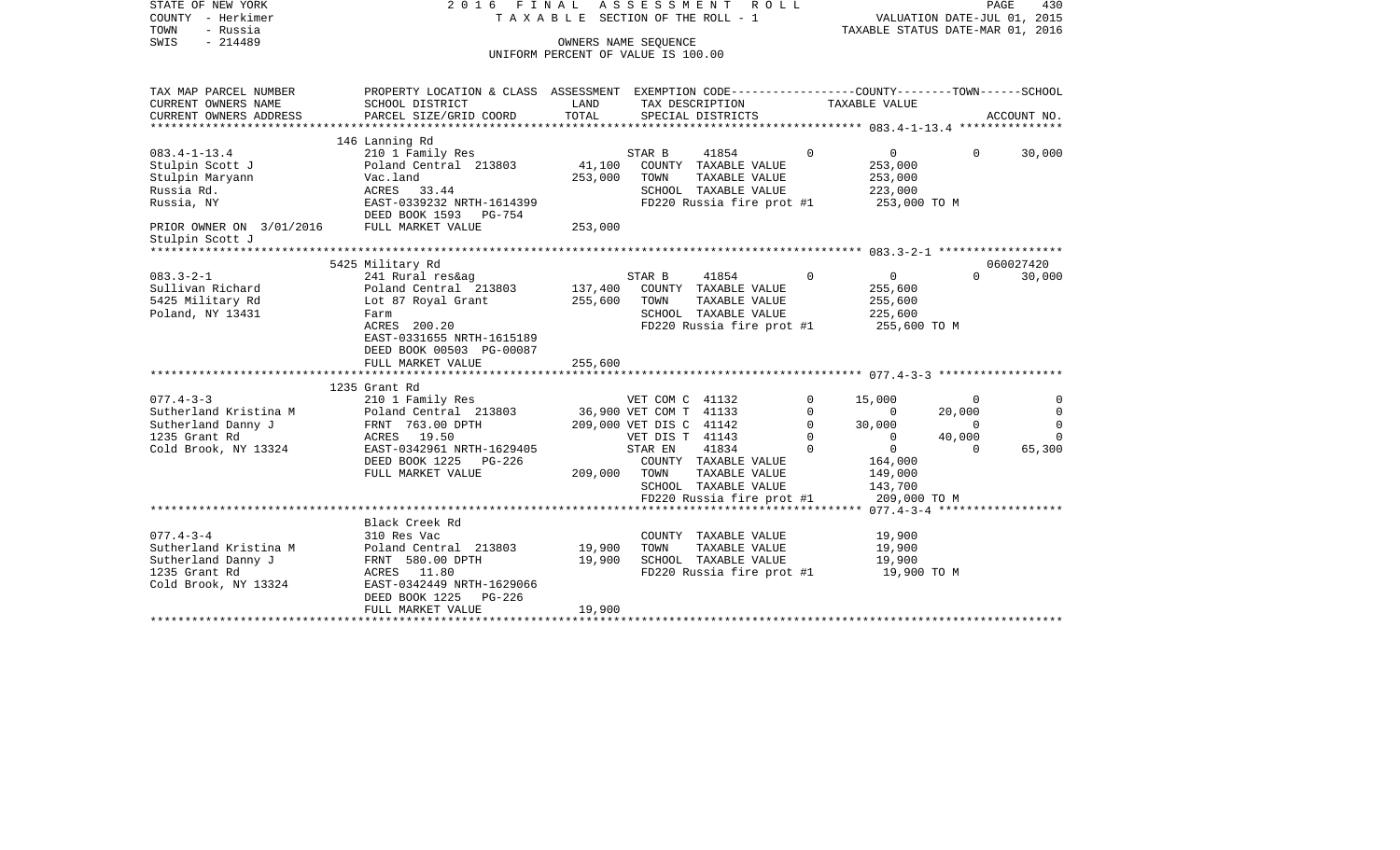| STATE OF NEW YORK<br>COUNTY - Herkimer          | 2016 FINAL ASSESSMENT ROLL<br>TAXABLE SECTION OF THE ROLL - 1                                    |                |                                         |                  | PAGE<br>431<br>VALUATION DATE-JUL 01, 2015 |                    |                            |  |
|-------------------------------------------------|--------------------------------------------------------------------------------------------------|----------------|-----------------------------------------|------------------|--------------------------------------------|--------------------|----------------------------|--|
| TOWN<br>- Russia                                |                                                                                                  |                |                                         |                  | TAXABLE STATUS DATE-MAR 01, 2016           |                    |                            |  |
| $-214489$<br>SWIS                               |                                                                                                  |                | OWNERS NAME SEOUENCE                    |                  |                                            |                    |                            |  |
|                                                 |                                                                                                  |                | UNIFORM PERCENT OF VALUE IS 100.00      |                  |                                            |                    |                            |  |
|                                                 |                                                                                                  |                |                                         |                  |                                            |                    |                            |  |
| TAX MAP PARCEL NUMBER                           | PROPERTY LOCATION & CLASS ASSESSMENT EXEMPTION CODE----------------COUNTY-------TOWN------SCHOOL |                |                                         |                  |                                            |                    |                            |  |
| CURRENT OWNERS NAME                             | SCHOOL DISTRICT                                                                                  | LAND           | TAX DESCRIPTION                         |                  | TAXABLE VALUE                              |                    |                            |  |
| CURRENT OWNERS ADDRESS                          | PARCEL SIZE/GRID COORD                                                                           | TOTAL          | SPECIAL DISTRICTS                       |                  |                                            |                    | ACCOUNT NO.                |  |
|                                                 |                                                                                                  |                |                                         |                  |                                            |                    |                            |  |
|                                                 | 296 Barnhart Rd                                                                                  |                |                                         |                  |                                            |                    |                            |  |
| 073.3-1-14.2                                    | 270 Mfg housing                                                                                  |                | VET WAR C 41122                         | $\circ$          | 9,000                                      | $\Omega$           | 0                          |  |
| Swald Gary E<br>$296$ Barnhart Rd               | 305201<br>Remsen<br>10 Remsen<br>FRNT 626.40 DPTH                                                |                | 16,800 VET WAR T 41123                  | 0<br>$\mathbf 0$ | $\overline{0}$                             | 9,300<br>$\Omega$  | $\overline{0}$             |  |
|                                                 | 3.20                                                                                             |                | 62,000 VET DIS C 41142                  | $\mathbf 0$      | 21,700                                     |                    | $\mathbf 0$<br>$\mathbf 0$ |  |
| Remsen, NY 13438                                | ACRES<br>EAST-0350201 NRTH-1648884                                                               |                | VET DIS T 41143<br>STAR B<br>41854      | $\Omega$         | $\overline{0}$<br>$\Omega$                 | 21,700<br>$\Omega$ | 30,000                     |  |
|                                                 | DEED BOOK 1118 PG-721                                                                            |                | COUNTY TAXABLE VALUE                    |                  | 31,300                                     |                    |                            |  |
|                                                 | FULL MARKET VALUE                                                                                | 62,000         | TOWN<br>TAXABLE VALUE                   |                  | 31,000                                     |                    |                            |  |
|                                                 |                                                                                                  |                | SCHOOL TAXABLE VALUE                    |                  | 32,000                                     |                    |                            |  |
|                                                 |                                                                                                  |                | FD230 Remsen fire #2                    |                  | 62,000 TO M                                |                    |                            |  |
|                                                 |                                                                                                  |                |                                         |                  |                                            |                    |                            |  |
|                                                 | 4980 Military Rd                                                                                 |                |                                         |                  |                                            |                    |                            |  |
| 083.4-1-35.5                                    | 210 1 Family Res                                                                                 |                | AG MKTS<br>41730                        | $\overline{0}$   | 53,808                                     | 53,808             | 53,808                     |  |
| Swartzentruber John M                           | Poland Central 213803                                                                            | 101,300 STAR B | 41854                                   | $\mathbf 0$      | $\overline{0}$                             | $\Omega$           | 30,000                     |  |
| Swartzentruber Amanda M                         | FRNT 190.00 DPTH                                                                                 | 175,000        | COUNTY TAXABLE VALUE                    |                  | 121,192                                    |                    |                            |  |
| 4984 Military Rd                                | ACRES 120.00                                                                                     |                | TOWN<br>TAXABLE VALUE                   |                  | 121,192                                    |                    |                            |  |
| Poland, NY 13431                                | EAST-0340772 NRTH-1611858                                                                        |                | SCHOOL TAXABLE VALUE                    |                  | 91,192                                     |                    |                            |  |
|                                                 | DEED BOOK 1299 PG-934                                                                            |                | FD220 Russia fire prot #1               |                  | 175,000 TO M                               |                    |                            |  |
| MAY BE SUBJECT TO PAYMENT                       | FULL MARKET VALUE                                                                                | 175,000        |                                         |                  |                                            |                    |                            |  |
| UNDER AGDIST LAW TIL 2023                       |                                                                                                  |                |                                         |                  |                                            |                    |                            |  |
|                                                 |                                                                                                  |                |                                         |                  |                                            |                    |                            |  |
|                                                 | Macarthur Rd                                                                                     |                |                                         |                  |                                            |                    |                            |  |
| $077.2 - 1 - 27.6$                              | 311 Res vac land - WTRFNT                                                                        |                | COUNTY TAXABLE VALUE                    |                  | 32,000                                     |                    |                            |  |
| Sweeney David E                                 | Poland Central 213803                                                                            | 32,000         | TOWN<br>TAXABLE VALUE                   |                  | 32,000                                     |                    |                            |  |
| Sweeney Donna M                                 | Lot 15 Jerseyfield Patent                                                                        | 32,000         | SCHOOL TAXABLE VALUE                    |                  | 32,000                                     |                    |                            |  |
| 11829 Dutch Hill Rd                             | Vacant Land                                                                                      |                | $FD220$ Russia fire prot #1 32,000 TO M |                  |                                            |                    |                            |  |
| Forestport, NY 13338                            | ACRES<br>9.00                                                                                    |                |                                         |                  |                                            |                    |                            |  |
|                                                 | EAST-0340951 NRTH-1634774                                                                        |                |                                         |                  |                                            |                    |                            |  |
|                                                 | DEED BOOK 786<br><b>PG-509</b>                                                                   |                |                                         |                  |                                            |                    |                            |  |
|                                                 | FULL MARKET VALUE                                                                                | 32,000         |                                         |                  |                                            |                    |                            |  |
|                                                 | Wheelertown Rd                                                                                   |                |                                         |                  |                                            |                    | 060015330                  |  |
| $068. - 2 - 21$                                 | 910 Priv forest                                                                                  |                | COUNTY TAXABLE VALUE                    |                  | 40,000                                     |                    |                            |  |
| Sweeney Revocable Trust Robert Remsen           | 305201                                                                                           | 40,000         | TOWN<br>TAXABLE VALUE                   |                  | 40,000                                     |                    |                            |  |
| 6363 Cicero Bridgeport Rd      Lot 1 Lush Tract |                                                                                                  | 40,000         | SCHOOL TAXABLE VALUE                    |                  | 40,000                                     |                    |                            |  |
| Cicero, NY 13039                                | Vacant Land                                                                                      |                | FD230 Remsen fire #2                    |                  | 40,000 TO M                                |                    |                            |  |
|                                                 | ACRES<br>49.70                                                                                   |                |                                         |                  |                                            |                    |                            |  |
|                                                 | EAST-0345828 NRTH-1656264                                                                        |                |                                         |                  |                                            |                    |                            |  |
|                                                 | DEED BOOK 886<br>$PG-92$                                                                         |                |                                         |                  |                                            |                    |                            |  |
|                                                 | FULL MARKET VALUE                                                                                | 40,000         |                                         |                  |                                            |                    |                            |  |
|                                                 |                                                                                                  |                |                                         |                  |                                            |                    |                            |  |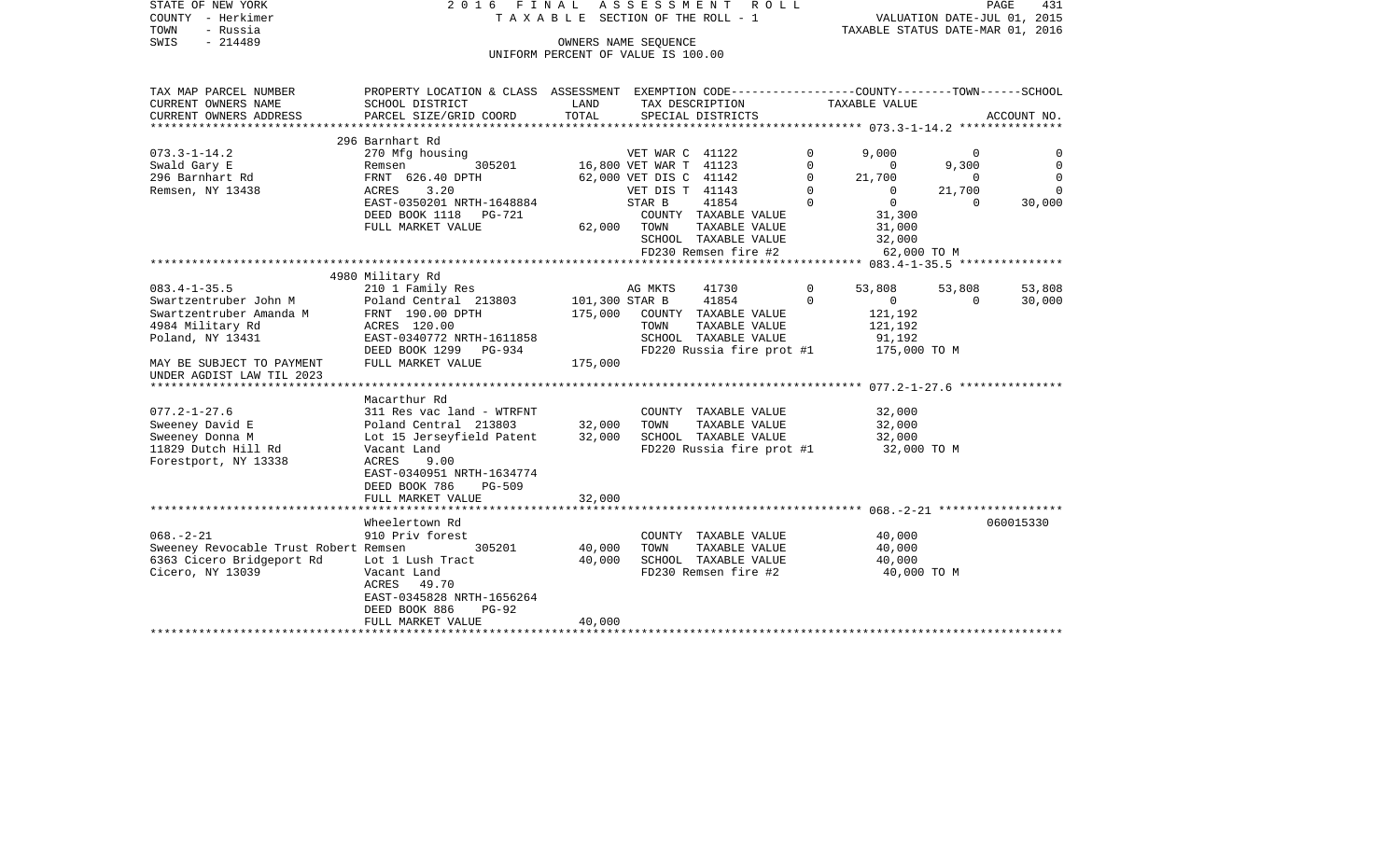| STATE OF NEW YORK                     |                                                                                                  |                   | 2016 FINAL ASSESSMENT ROLL                    |                                                                 | PAGE<br>432            |
|---------------------------------------|--------------------------------------------------------------------------------------------------|-------------------|-----------------------------------------------|-----------------------------------------------------------------|------------------------|
| COUNTY - Herkimer<br>TOWN<br>- Russia |                                                                                                  |                   | TAXABLE SECTION OF THE ROLL - 1               | VALUATION DATE-JUL 01, 2015<br>TAXABLE STATUS DATE-MAR 01, 2016 |                        |
| $-214489$<br>SWIS                     |                                                                                                  |                   | OWNERS NAME SEQUENCE                          |                                                                 |                        |
|                                       |                                                                                                  |                   | UNIFORM PERCENT OF VALUE IS 100.00            |                                                                 |                        |
|                                       |                                                                                                  |                   |                                               |                                                                 |                        |
| TAX MAP PARCEL NUMBER                 | PROPERTY LOCATION & CLASS ASSESSMENT EXEMPTION CODE----------------COUNTY-------TOWN------SCHOOL |                   |                                               |                                                                 |                        |
| CURRENT OWNERS NAME                   | SCHOOL DISTRICT                                                                                  | LAND              | TAX DESCRIPTION                               | TAXABLE VALUE                                                   |                        |
| CURRENT OWNERS ADDRESS                | PARCEL SIZE/GRID COORD                                                                           | TOTAL             | SPECIAL DISTRICTS                             |                                                                 | ACCOUNT NO.            |
|                                       | 3291 Black Creek Rd                                                                              |                   |                                               |                                                                 |                        |
| $077.4 - 2 - 4$                       | 210 1 Family Res                                                                                 |                   | STAR B<br>41854                               | $\mathbf 0$<br>0                                                | $\mathbf{0}$<br>30,000 |
| Sweet Denyce                          | Poland Central 213803                                                                            | 26,900            | COUNTY TAXABLE VALUE                          | 127,000                                                         |                        |
| 3291 Black Creek Rd                   | Lot 14 Jerseyfield Patent                                                                        | 127,000           | TOWN<br>TAXABLE VALUE                         | 127,000                                                         |                        |
| Cold Brook, NY 13324                  | ACRES 10.50                                                                                      |                   | SCHOOL TAXABLE VALUE                          | 97,000                                                          |                        |
|                                       | EAST-0345843 NRTH-1631372                                                                        |                   | $FD220$ Russia fire prot #1 $127,000$ TO M    |                                                                 |                        |
|                                       | DEED BOOK 801<br>PG-671                                                                          |                   |                                               |                                                                 |                        |
|                                       | FULL MARKET VALUE                                                                                | 127,000           |                                               |                                                                 |                        |
|                                       |                                                                                                  |                   |                                               |                                                                 |                        |
| $089.1 - 2 - 17.3$                    | Military Rd<br>322 Rural vac>10                                                                  |                   | COUNTY TAXABLE VALUE                          | 26,000                                                          |                        |
| Sweet Scott                           | Poland Central 213803                                                                            | 26,000            | TAXABLE VALUE<br>TOWN                         | 26,000                                                          |                        |
| 3291 Black Creek Rd                   | FRNT 1499.00 DPTH                                                                                | 26,000            | SCHOOL TAXABLE VALUE                          | 26,000                                                          |                        |
| Cold Brook, NY 13324                  | ACRES 20.00                                                                                      |                   | FD220 Russia fire prot #1                     | 26,000 TO M                                                     |                        |
|                                       | EAST-0353365 NRTH-1604575                                                                        |                   |                                               |                                                                 |                        |
|                                       | DEED BOOK 933<br>PG-689                                                                          |                   |                                               |                                                                 |                        |
|                                       | FULL MARKET VALUE                                                                                | 26,000            |                                               |                                                                 |                        |
|                                       |                                                                                                  |                   |                                               |                                                                 |                        |
|                                       | Mac Arthur Rd                                                                                    |                   |                                               |                                                                 | 060026880              |
| $077.2 - 1 - 10$<br>Sykes Joan M      | 260 Seasonal res                                                                                 |                   | COUNTY TAXABLE VALUE                          | 115,000                                                         |                        |
| 238 Stafford Circle S                 | Poland Central 213803<br>Lot 15 Jerseyfield Patent                                               | 18,200<br>115,000 | TAXABLE VALUE<br>TOWN<br>SCHOOL TAXABLE VALUE | 115,000<br>115,000                                              |                        |
| Clinton, NY 13323                     | Trl                                                                                              |                   | FD220 Russia fire prot #1                     | 115,000 TO M                                                    |                        |
|                                       | FRNT<br>60.00 DPTH 150.00                                                                        |                   |                                               |                                                                 |                        |
|                                       | 0.25<br>ACRES                                                                                    |                   |                                               |                                                                 |                        |
|                                       | EAST-0337270 NRTH-1637905                                                                        |                   |                                               |                                                                 |                        |
|                                       | DEED BOOK 768<br>$PG-8$                                                                          |                   |                                               |                                                                 |                        |
|                                       | FULL MARKET VALUE                                                                                | 115,000           |                                               |                                                                 |                        |
|                                       | ********************                                                                             |                   |                                               |                                                                 |                        |
| $077.2 - 1 - 11$                      | Mac Arthur Rd<br>311 Res vac land - WTRFNT                                                       |                   |                                               |                                                                 | 060030960              |
| Sykes Joan M                          | Poland Central 213803                                                                            | 15,800            | COUNTY TAXABLE VALUE<br>TOWN<br>TAXABLE VALUE | 15,800<br>15,800                                                |                        |
| 238 Stafford Circle S                 | Lot 15 Jerseyfield Patent                                                                        | 15,800            | SCHOOL TAXABLE VALUE                          | 15,800                                                          |                        |
| Clinton, NY 13323                     | Trl                                                                                              |                   | FD220 Russia fire prot #1                     | 15,800 TO M                                                     |                        |
|                                       | FRNT 100.00 DPTH 100.00                                                                          |                   |                                               |                                                                 |                        |
|                                       | 0.25<br>ACRES                                                                                    |                   |                                               |                                                                 |                        |
|                                       | EAST-0337367 NRTH-1637834                                                                        |                   |                                               |                                                                 |                        |
|                                       | DEED BOOK 694<br>PG-22                                                                           |                   |                                               |                                                                 |                        |
|                                       | FULL MARKET VALUE                                                                                | 15,800            |                                               |                                                                 |                        |
|                                       |                                                                                                  |                   |                                               |                                                                 |                        |
| $072.15 - 1 - 47$                     | Hotel Rd<br>311 Res vac land - WTRFNT                                                            |                   | COUNTY TAXABLE VALUE                          | 32,600                                                          |                        |
| Synapse Sustainability Trust          | 305201<br>Remsen                                                                                 | 32,600            | TOWN<br>TAXABLE VALUE                         | 32,600                                                          |                        |
| 360 Erie Blvd E                       | FRNT 195.00 DPTH 200.00                                                                          | 32,600            | SCHOOL TAXABLE VALUE                          | 32,600                                                          |                        |
| Syracuse, NY 13202                    | ACRES<br>1.00                                                                                    |                   | FD230 Remsen fire #2                          | 32,600 TO M                                                     |                        |
|                                       | EAST-0341113 NRTH-1645026                                                                        |                   |                                               |                                                                 |                        |
|                                       | DEED BOOK 1591<br>PG-684                                                                         |                   |                                               |                                                                 |                        |
|                                       | FULL MARKET VALUE                                                                                | 32,600            |                                               |                                                                 |                        |
|                                       |                                                                                                  |                   |                                               |                                                                 |                        |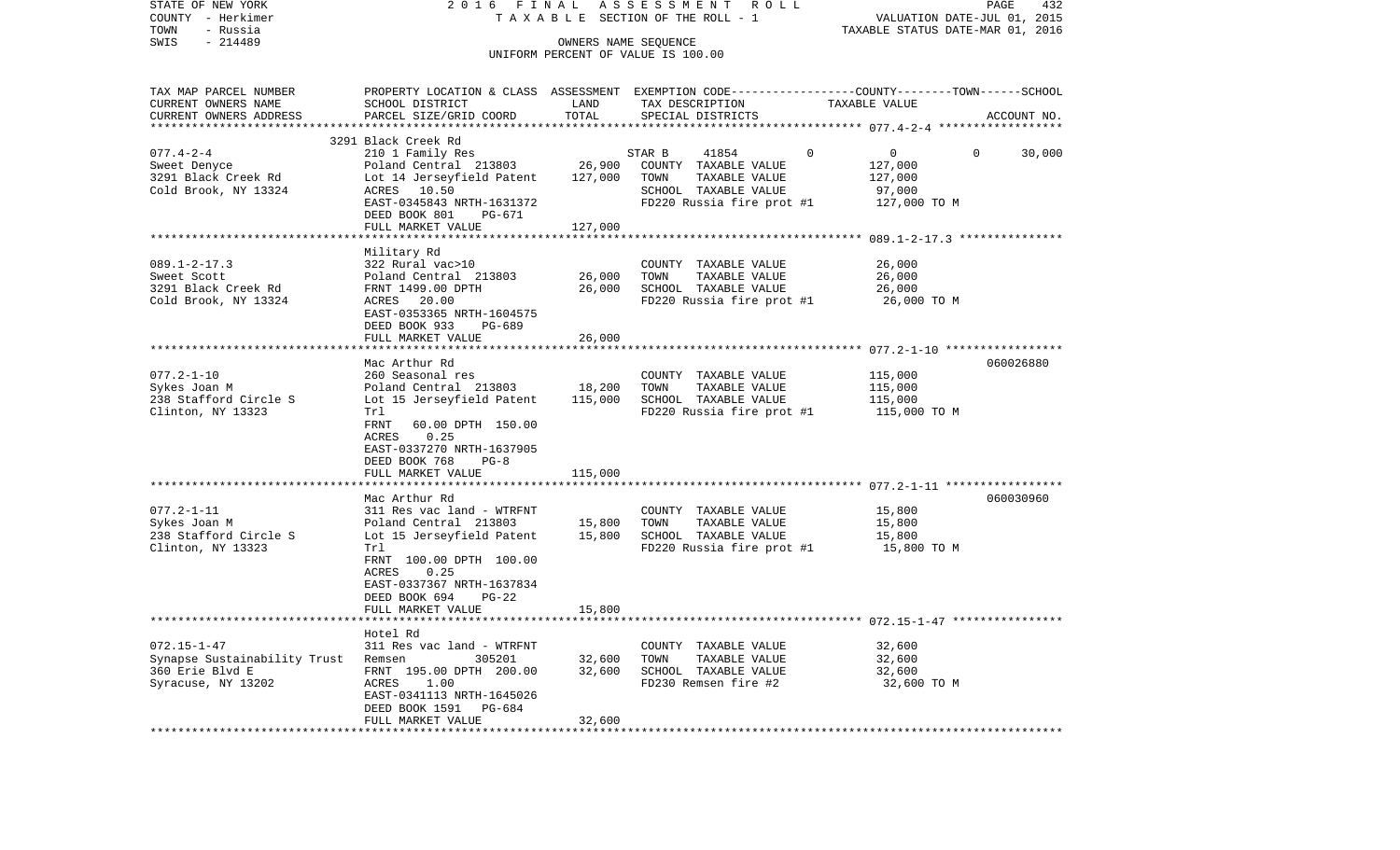| STATE OF NEW YORK<br>COUNTY - Herkimer<br>- Russia<br>TOWN | A S S E S S M E N T R O L L<br>2016 FINAL<br>TAXABLE SECTION OF THE ROLL - 1                    |         |                                    |             | PAGE<br>433<br>VALUATION DATE-JUL 01, 2015<br>TAXABLE STATUS DATE-MAR 01, 2016 |          |             |
|------------------------------------------------------------|-------------------------------------------------------------------------------------------------|---------|------------------------------------|-------------|--------------------------------------------------------------------------------|----------|-------------|
| - 214489<br>SWIS                                           |                                                                                                 |         | OWNERS NAME SEQUENCE               |             |                                                                                |          |             |
|                                                            |                                                                                                 |         | UNIFORM PERCENT OF VALUE IS 100.00 |             |                                                                                |          |             |
|                                                            |                                                                                                 |         |                                    |             |                                                                                |          |             |
| TAX MAP PARCEL NUMBER                                      | PROPERTY LOCATION & CLASS ASSESSMENT EXEMPTION CODE---------------COUNTY-------TOWN------SCHOOL |         |                                    |             |                                                                                |          |             |
| CURRENT OWNERS NAME                                        | SCHOOL DISTRICT                                                                                 | LAND    | TAX DESCRIPTION                    |             | TAXABLE VALUE                                                                  |          |             |
| CURRENT OWNERS ADDRESS                                     | PARCEL SIZE/GRID COORD                                                                          | TOTAL   | SPECIAL DISTRICTS                  |             |                                                                                |          | ACCOUNT NO. |
|                                                            |                                                                                                 |         |                                    |             |                                                                                |          |             |
|                                                            | Hotel Rd                                                                                        |         |                                    |             |                                                                                |          | 060028140   |
| $072.15 - 1 - 54$                                          | 314 Rural vac<10                                                                                |         | COUNTY TAXABLE VALUE               |             | 11,800                                                                         |          |             |
| Synapse Sustainability Trust                               | 305201<br>Remsen                                                                                | 11,800  | TOWN<br>TAXABLE VALUE              |             | 11,800                                                                         |          |             |
| 360 Erie Blvd E                                            | Lot 23 Mp                                                                                       | 11,800  | SCHOOL TAXABLE VALUE               |             | 11,800                                                                         |          |             |
| Syracuse, NY 13202                                         | Camp                                                                                            |         | FD230 Remsen fire #2               |             | 11,800 TO M                                                                    |          |             |
|                                                            | Hotel Rd                                                                                        |         |                                    |             |                                                                                |          |             |
|                                                            | <b>FRNT</b><br>90.00 DPTH 233.75                                                                |         |                                    |             |                                                                                |          |             |
|                                                            | EAST-0340935 NRTH-1645391                                                                       |         |                                    |             |                                                                                |          |             |
|                                                            | DEED BOOK 1591 PG-684                                                                           |         |                                    |             |                                                                                |          |             |
|                                                            | FULL MARKET VALUE                                                                               | 11,800  |                                    |             |                                                                                |          |             |
|                                                            | Hotel Rd                                                                                        |         |                                    |             |                                                                                |          | 060009000   |
| $072.15 - 1 - 56$                                          | 314 Rural vac<10                                                                                |         | COUNTY TAXABLE VALUE               |             | 16,600                                                                         |          |             |
| Synapse Sustainability Trust                               | 305201<br>Remsen                                                                                | 16,600  | TOWN<br>TAXABLE VALUE              |             | 16,600                                                                         |          |             |
| 360 Erie Blvd E                                            | Lot 23 Walker Tract Of Ma                                                                       | 16,600  | SCHOOL TAXABLE VALUE               |             | 16,600                                                                         |          |             |
| Syracuse, NY 13202                                         | Camp                                                                                            |         | FD230 Remsen fire #2               |             | 16,600 TO M                                                                    |          |             |
|                                                            | Hotel                                                                                           |         |                                    |             |                                                                                |          |             |
|                                                            | FRNT 100.00 DPTH 471.47                                                                         |         |                                    |             |                                                                                |          |             |
|                                                            | ACRES<br>0.46                                                                                   |         |                                    |             |                                                                                |          |             |
|                                                            | EAST-0340789 NRTH-1645303                                                                       |         |                                    |             |                                                                                |          |             |
|                                                            | DEED BOOK 1591 PG-684                                                                           |         |                                    |             |                                                                                |          |             |
|                                                            | FULL MARKET VALUE                                                                               | 16,600  |                                    |             |                                                                                |          |             |
|                                                            |                                                                                                 |         |                                    |             |                                                                                |          |             |
|                                                            | Hotel Rd                                                                                        |         |                                    |             |                                                                                |          |             |
| $072.15 - 1 - 59.4$                                        | 311 Res vac land - WTRFNT                                                                       |         | COUNTY TAXABLE VALUE               |             | 18,000                                                                         |          |             |
| Synapse Sustainability Trust                               | 305201<br>Remsen                                                                                | 18,000  | TOWN<br>TAXABLE VALUE              |             | 18,000                                                                         |          |             |
| 360 Erie Blvd E                                            | ACRES<br>2.00                                                                                   | 18,000  | SCHOOL TAXABLE VALUE               |             | 18,000                                                                         |          |             |
| Syracuse, NY 13202                                         | EAST-0340681 NRTH-1645026                                                                       |         | FD230 Remsen fire #2               |             | 18,000 TO M                                                                    |          |             |
|                                                            | DEED BOOK 1591 PG-684                                                                           |         |                                    |             |                                                                                |          |             |
|                                                            | FULL MARKET VALUE                                                                               | 18,000  |                                    |             |                                                                                |          |             |
|                                                            |                                                                                                 |         |                                    |             |                                                                                |          |             |
|                                                            | Mac Arthur Rd                                                                                   |         |                                    |             |                                                                                |          | 060012000   |
| $077.11 - 1 - 7$                                           | 210 1 Family Res                                                                                |         | VET COM C 41132                    | $\circ$     | 15,000                                                                         | $\Omega$ | $\Omega$    |
| Szarek Michele M                                           | Poland Central 213803                                                                           |         | 13,700 VET COM T 41133             | 0           | $\mathbf{0}$                                                                   | 20,000   | 0           |
| 120 Mac Arthur Rd                                          | N 14<br>Jp                                                                                      |         | 250,000 VET DIS C 41142            | $\mathbf 0$ | 30,000                                                                         | $\sim$ 0 | 0           |
| Cold Brook, NY 13324                                       | House                                                                                           |         | VET DIS T 41143                    | $\mathbf 0$ | $\mathbf{0}$                                                                   | 40,000   | $\Omega$    |
|                                                            | Macarthur                                                                                       |         | STAR B<br>41854                    | $\mathbf 0$ | $\overline{0}$                                                                 | $\Omega$ | 30,000      |
|                                                            | FRNT 208.00 DPTH 149.00                                                                         |         | COUNTY TAXABLE VALUE               |             | 205,000                                                                        |          |             |
|                                                            | ACRES<br>$0.75$ BANK<br>135                                                                     |         | TOWN<br>TAXABLE VALUE              |             | 190,000                                                                        |          |             |
|                                                            | EAST-0341996 NRTH-1633992                                                                       |         | SCHOOL TAXABLE VALUE               |             | 220,000                                                                        |          |             |
|                                                            | DEED BOOK 1390 PG-961                                                                           |         | FD220 Russia fire prot #1          |             | 250,000 TO M                                                                   |          |             |
|                                                            | FULL MARKET VALUE                                                                               | 250,000 |                                    |             |                                                                                |          |             |
|                                                            |                                                                                                 |         |                                    |             |                                                                                |          |             |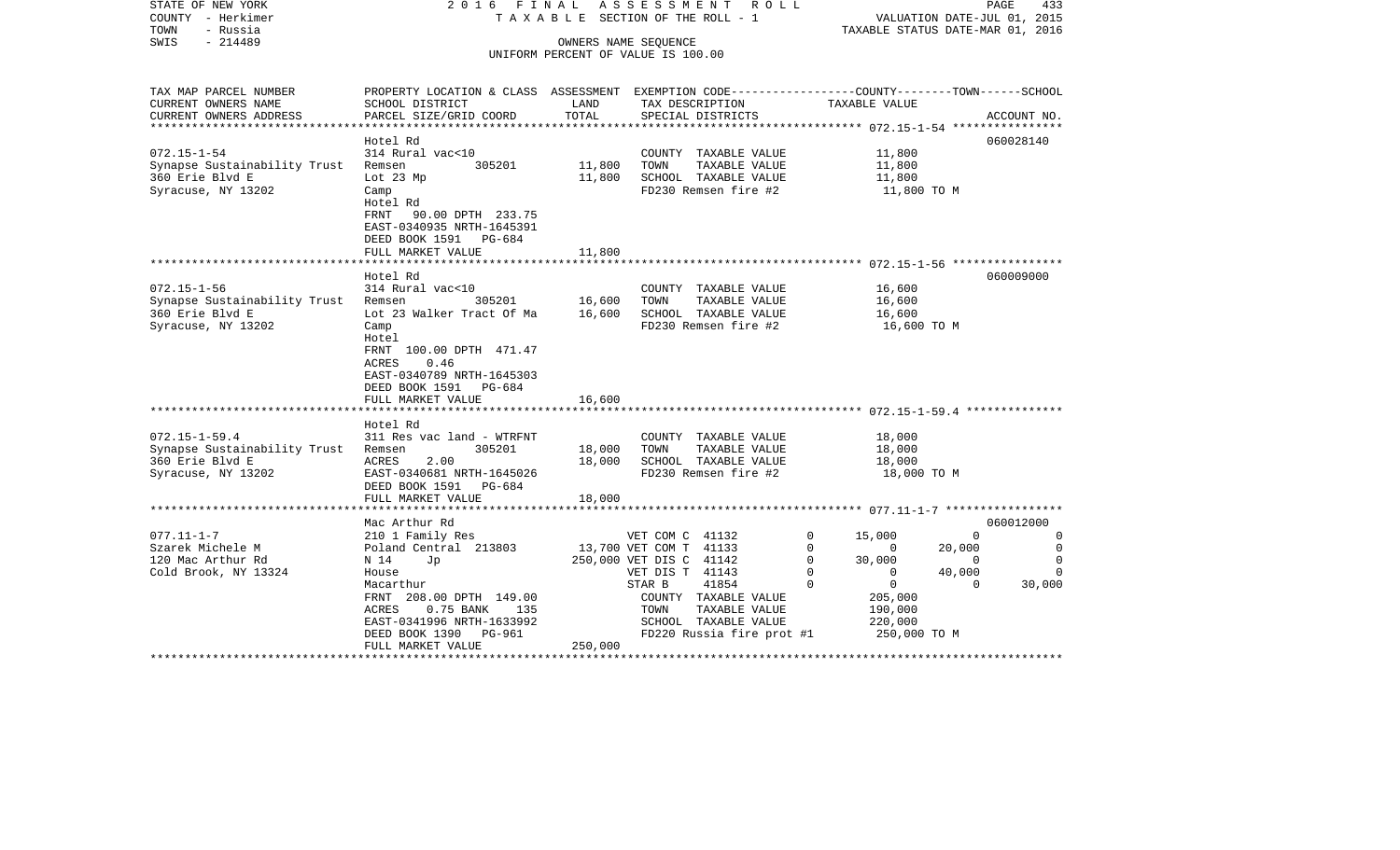| STATE OF NEW YORK<br>COUNTY - Herkimer<br>TOWN<br>- Russia<br>$-214489$<br>SWIS                              | 2016 FINAL<br>TAXABLE SECTION OF THE ROLL - 1<br>UNIFORM PERCENT OF VALUE IS 100.00                                                                             | ASSESSMENT ROLL   | PAGE<br>434<br>VALUATION DATE-JUL 01, 2015<br>TAXABLE STATUS DATE-MAR 01, 2016                                        |                                                                         |                    |
|--------------------------------------------------------------------------------------------------------------|-----------------------------------------------------------------------------------------------------------------------------------------------------------------|-------------------|-----------------------------------------------------------------------------------------------------------------------|-------------------------------------------------------------------------|--------------------|
| TAX MAP PARCEL NUMBER<br>CURRENT OWNERS NAME                                                                 | PROPERTY LOCATION & CLASS ASSESSMENT EXEMPTION CODE---------------COUNTY-------TOWN-----SCHOOL<br>SCHOOL DISTRICT                                               | LAND              | TAX DESCRIPTION                                                                                                       | TAXABLE VALUE                                                           |                    |
| CURRENT OWNERS ADDRESS                                                                                       | PARCEL SIZE/GRID COORD                                                                                                                                          | TOTAL             | SPECIAL DISTRICTS                                                                                                     |                                                                         | ACCOUNT NO.        |
| $077.11 - 1 - 8$<br>Szarek Michele M<br>120 Mac Arthur Rd<br>Cold Brook, NY 13324                            | Mac Arthur Rd<br>314 Rural vac<10<br>Poland Central 213803<br>N 14 & 15 Jp<br>Vacant Land<br>Mac Arthur Rd<br>ACRES<br>2.30 BANK 135                            | 8,600<br>8,600    | COUNTY TAXABLE VALUE<br>TOWN<br>TAXABLE VALUE<br>SCHOOL TAXABLE VALUE<br>FD220 Russia fire prot #1                    | 8,600<br>8,600<br>8,600<br>8,600 TO M                                   | 060043060          |
|                                                                                                              | EAST-0341904 NRTH-1633780<br>DEED BOOK 1390 PG-961<br>FULL MARKET VALUE                                                                                         | 8,600             |                                                                                                                       |                                                                         |                    |
|                                                                                                              | Grant Rd                                                                                                                                                        |                   |                                                                                                                       |                                                                         | 060028350          |
| $083.2 - 1 - 21.1$<br>Szaroleta Michael A<br>Szaroleta Donna K<br>6021 SE Brewster Pl<br>Milwaukie, OR 97267 | 910 Priv forest<br>Poland Central 213803<br>Lot 94 Royal Grant<br>Vacant Land<br>FRNT 969.00 DPTH<br>ACRES 24.70<br>EAST-0345195 NRTH-1617858                   | 33,400<br>33,400  | COUNTY TAXABLE VALUE<br>TAXABLE VALUE<br>TOWN<br>SCHOOL TAXABLE VALUE<br>FD220 Russia fire prot #1                    | 33,400<br>33,400<br>33,400<br>33,400 TO M                               |                    |
|                                                                                                              | DEED BOOK 1403 PG-519                                                                                                                                           |                   |                                                                                                                       |                                                                         |                    |
|                                                                                                              | FULL MARKET VALUE                                                                                                                                               | 33,400            |                                                                                                                       |                                                                         |                    |
|                                                                                                              | 350 Dan Davis Rd                                                                                                                                                |                   |                                                                                                                       |                                                                         | 060047040          |
| $084.3 - 2 - 3$<br>Tabor Eric<br>350 Dan Davis Rd<br>Cold Brook, NY 13324                                    | 210 1 Family Res<br>Poland Central 213803<br>Lots 83 & 84 Royal Grant<br>FRNT 1767.00 DPTH<br>ACRES 15.90<br>EAST-0350466 NRTH-1615029<br>DEED BOOK 1413 PG-259 | 23,000<br>90,000  | STAR B<br>41854<br>COUNTY TAXABLE VALUE<br>TOWN<br>TAXABLE VALUE<br>SCHOOL TAXABLE VALUE<br>FD220 Russia fire prot #1 | $\overline{0}$<br>$\Omega$<br>90,000<br>90,000<br>60,000<br>90,000 TO M | $\Omega$<br>30,000 |
|                                                                                                              | FULL MARKET VALUE                                                                                                                                               | 90,000            |                                                                                                                       |                                                                         |                    |
|                                                                                                              | 1303 Pardeeville Rd                                                                                                                                             |                   |                                                                                                                       |                                                                         |                    |
| $077.4 - 1 - 12.2$<br>Tabor Joseph<br>1303 Pardeeville Rd<br>Cold Brook, NY 13324                            | 210 1 Family Res<br>Poland Central 213803<br>Lot 14 Jerseyfield Pat<br>Pardeeville Rd<br>ACRES<br>1.90<br>EAST-0345825 NRTH-1633093<br>DEED BOOK 1576<br>PG-380 | 14,800<br>107,000 | 41854<br>STAR B<br>COUNTY TAXABLE VALUE<br>TOWN<br>TAXABLE VALUE<br>SCHOOL TAXABLE VALUE<br>FD220 Russia fire prot #1 | $\overline{0}$<br>0<br>107,000<br>107,000<br>77,000<br>107,000 TO M     | $\Omega$<br>30,000 |
|                                                                                                              | FULL MARKET VALUE                                                                                                                                               | 107,000           |                                                                                                                       |                                                                         |                    |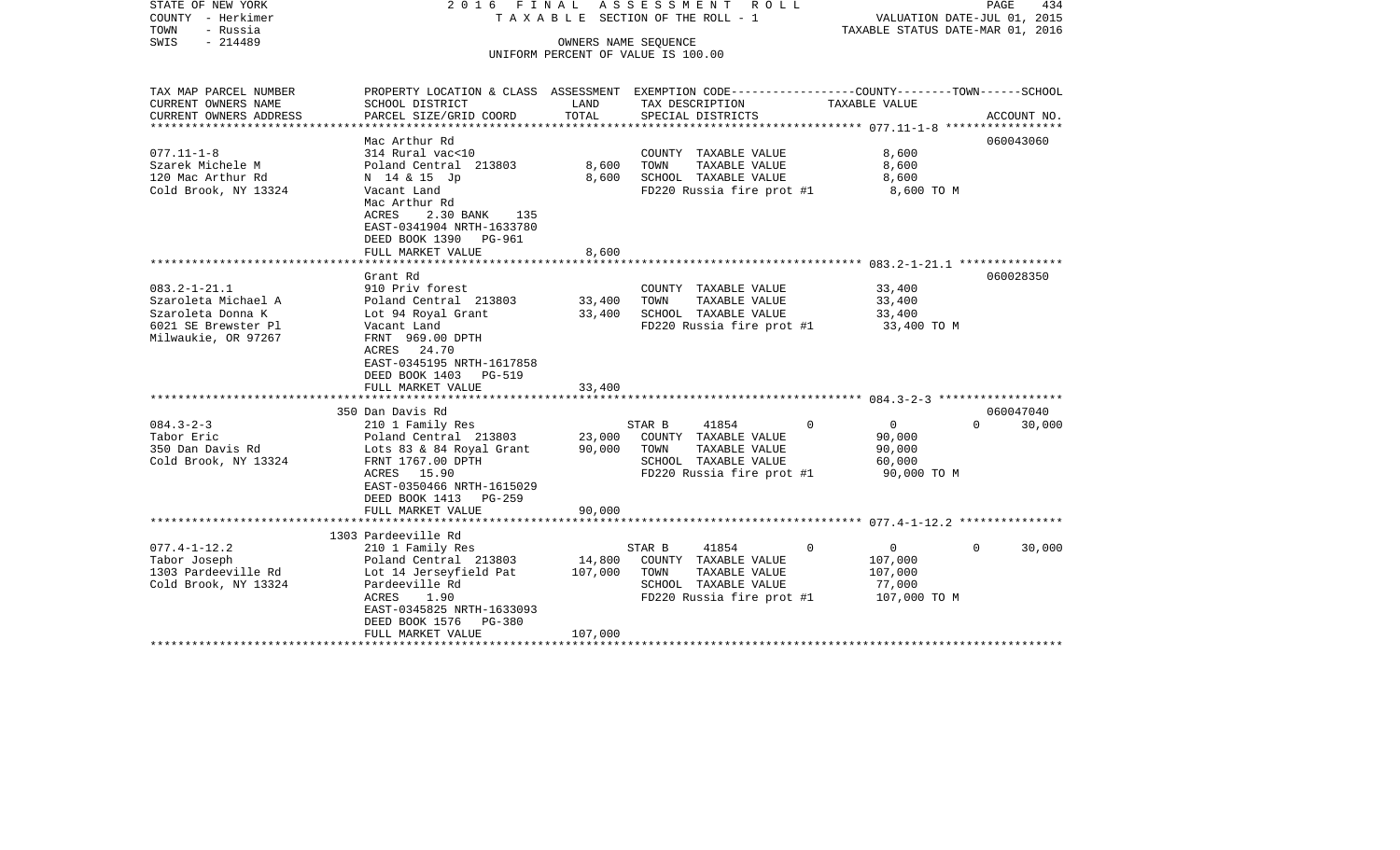STATE OF NEW YORK 2 0 1 6 F I N A L A S S E S S M E N T R O L L PAGE 435COUNTY - Herkimer **T A X A B L E SECTION OF THE ROLL - 1** VALUATION DATE-JUL 01, 2015 TOWN - Russia TAXABLE STATUS DATE-MAR 01, 2016 SWIS - 214489 OWNERS NAME SEQUENCE UNIFORM PERCENT OF VALUE IS 100.00

TAX MAP PARCEL NUMBER PROPERTY LOCATION & CLASS ASSESSMENT EXEMPTION CODE------------------COUNTY--------TOWN------SCHOOL

CURRENT OWNERS NAME SCHOOL DISTRICT LAND TAX DESCRIPTION TAXABLE VALUE

FULL MARKET VALUE 39,300

CURRENT OWNERS ADDRESS PARCEL SIZE/GRID COORD TOTAL SPECIAL DISTRICTS ACCOUNT NO. \*\*\*\*\*\*\*\*\*\*\*\*\*\*\*\*\*\*\*\*\*\*\*\*\*\*\*\*\*\*\*\*\*\*\*\*\*\*\*\*\*\*\*\*\*\*\*\*\*\*\*\*\*\*\*\*\*\*\*\*\*\*\*\*\*\*\*\*\*\*\*\*\*\*\*\*\*\*\*\*\*\*\*\*\*\*\*\*\*\*\*\*\*\*\*\*\*\*\*\*\*\*\* 077.12-1-6 \*\*\*\*\*\*\*\*\*\*\*\*\*\*\*\*\* 137 Stormy Hill Rd 060001260 077.12-1-6 210 1 Family Res VET WAR C 41122 0 8,355 0 0 Tabor William Poland Central 213803 6,700 VET WAR T 41123 0 0 8,355 0 137 Stormy Hill Rd M 16 Up 35,700 VET DIS C 41142 0 2,785 0 0 Cold Brook, NY 13324 Ho 1/4 Ho Ho Ho Ho VET DIS T 41143 0 0 2,785 0 Stormy Hill STAR B 41854 0 0 0 30,000 FRNT 65.00 DPTH 140.00 COUNTY TAXABLE VALUE 44,560 EAST-0342672 NRTH-1634856 TOWN TAXABLE VALUE 44,560 DEED BOOK 855 PG-263 SCHOOL TAXABLE VALUE 25,700 FULL MARKET VALUE 55,700 FD220 Russia fire prot #1 55,700 TO M \*\*\*\*\*\*\*\*\*\*\*\*\*\*\*\*\*\*\*\*\*\*\*\*\*\*\*\*\*\*\*\*\*\*\*\*\*\*\*\*\*\*\*\*\*\*\*\*\*\*\*\*\*\*\*\*\*\*\*\*\*\*\*\*\*\*\*\*\*\*\*\*\*\*\*\*\*\*\*\*\*\*\*\*\*\*\*\*\*\*\*\*\*\*\*\*\*\*\*\*\*\*\* 078.1-1-40.1 \*\*\*\*\*\*\*\*\*\*\*\*\*\*\* Black Creek Rd078.1-1-40.1 310 Res Vac COUNTY TAXABLE VALUE 13,800 Tabor William P 3,800 Poland Central 213803 13,800 TOWN TAXABLE VALUE 13,800 Tabor Michelle F 3,800 Split 2009 13,800 SCHOOL TAXABLE VALUE 13,800 137 Stormy Hill Rd FRNT 848.00 DPTH FD220 Russia fire prot #1 13,800 TO M Cold Brook, NY 13324 ACRES 9.10 EAST-0350977 NRTH-1634990 DEED BOOK 1331 PG-670FULL MARKET VALUE 13,800 \*\*\*\*\*\*\*\*\*\*\*\*\*\*\*\*\*\*\*\*\*\*\*\*\*\*\*\*\*\*\*\*\*\*\*\*\*\*\*\*\*\*\*\*\*\*\*\*\*\*\*\*\*\*\*\*\*\*\*\*\*\*\*\*\*\*\*\*\*\*\*\*\*\*\*\*\*\*\*\*\*\*\*\*\*\*\*\*\*\*\*\*\*\*\*\*\*\*\*\*\*\*\* 077.4-2-2 \*\*\*\*\*\*\*\*\*\*\*\*\*\*\*\*\*\* Black Creek Rd077.4-2-2 210 1 Family Res COUNTY TAXABLE VALUE 146,500 Taman Michael F **Poland Central 213803** 18,000 TOWN TAXABLE VALUE 146,500 Clapper Donna L Lot 14 Jerseyfield Patent 146,500 SCHOOL TAXABLE VALUE 146,500 3243 Black Creek Rd ACRES 10.20 FD220 Russia fire prot #1 146,500 TO M Cold Brook, NY 13324 EAST-0345191 NRTH-1630742 DEED BOOK 1434 PG-554 FULL MARKET VALUE 146,500 \*\*\*\*\*\*\*\*\*\*\*\*\*\*\*\*\*\*\*\*\*\*\*\*\*\*\*\*\*\*\*\*\*\*\*\*\*\*\*\*\*\*\*\*\*\*\*\*\*\*\*\*\*\*\*\*\*\*\*\*\*\*\*\*\*\*\*\*\*\*\*\*\*\*\*\*\*\*\*\*\*\*\*\*\*\*\*\*\*\*\*\*\*\*\*\*\*\*\*\*\*\*\* 072.4-2-1 \*\*\*\*\*\*\*\*\*\*\*\*\*\*\*\*\*\* Off Brady Beach Rd 0003572 072.4-2-1 311 Res vac land - WTRFNT COUNTY TAXABLE VALUE 58,600 Tan Derek Poland Central 213803 58,600 TOWN TAXABLE VALUE 58,600 345 E 73rd St Apt 7C Lot 46 Jerseyfield Patent 58,600 SCHOOL TAXABLE VALUE 58,600 New York, NY 10021 Vacant Land FD220 Russia fire prot #1 58,600 TO M Includes 072.4-1-11.18 ACRES 16.60 EAST-0346945 NRTH-1642827 DEED BOOK 1468 PG-796FULL MARKET VALUE 58,600 \*\*\*\*\*\*\*\*\*\*\*\*\*\*\*\*\*\*\*\*\*\*\*\*\*\*\*\*\*\*\*\*\*\*\*\*\*\*\*\*\*\*\*\*\*\*\*\*\*\*\*\*\*\*\*\*\*\*\*\*\*\*\*\*\*\*\*\*\*\*\*\*\*\*\*\*\*\*\*\*\*\*\*\*\*\*\*\*\*\*\*\*\*\*\*\*\*\*\*\*\*\*\* 078.1-1-26.3 \*\*\*\*\*\*\*\*\*\*\*\*\*\*\*Stormy Hill Rd 060052130 078.1-1-26.3 321 Abandoned ag COUNTY TAXABLE VALUE 39,300 Tan Robert Poland Central 213803 39,300 TOWN TAXABLE VALUE 39,300 144 Brady Beach Rd Lot 17 Jerseyfield Patent 39,300 SCHOOL TAXABLE VALUE 39,300 Cold Brook, NY 13324 Vacant Land FD220 Russia fire prot #1 39,300 TO M ACRES 31.10 EAST-0351697 NRTH-1637759 DEED BOOK 1540 PG-913

\*\*\*\*\*\*\*\*\*\*\*\*\*\*\*\*\*\*\*\*\*\*\*\*\*\*\*\*\*\*\*\*\*\*\*\*\*\*\*\*\*\*\*\*\*\*\*\*\*\*\*\*\*\*\*\*\*\*\*\*\*\*\*\*\*\*\*\*\*\*\*\*\*\*\*\*\*\*\*\*\*\*\*\*\*\*\*\*\*\*\*\*\*\*\*\*\*\*\*\*\*\*\*\*\*\*\*\*\*\*\*\*\*\*\*\*\*\*\*\*\*\*\*\*\*\*\*\*\*\*\*\*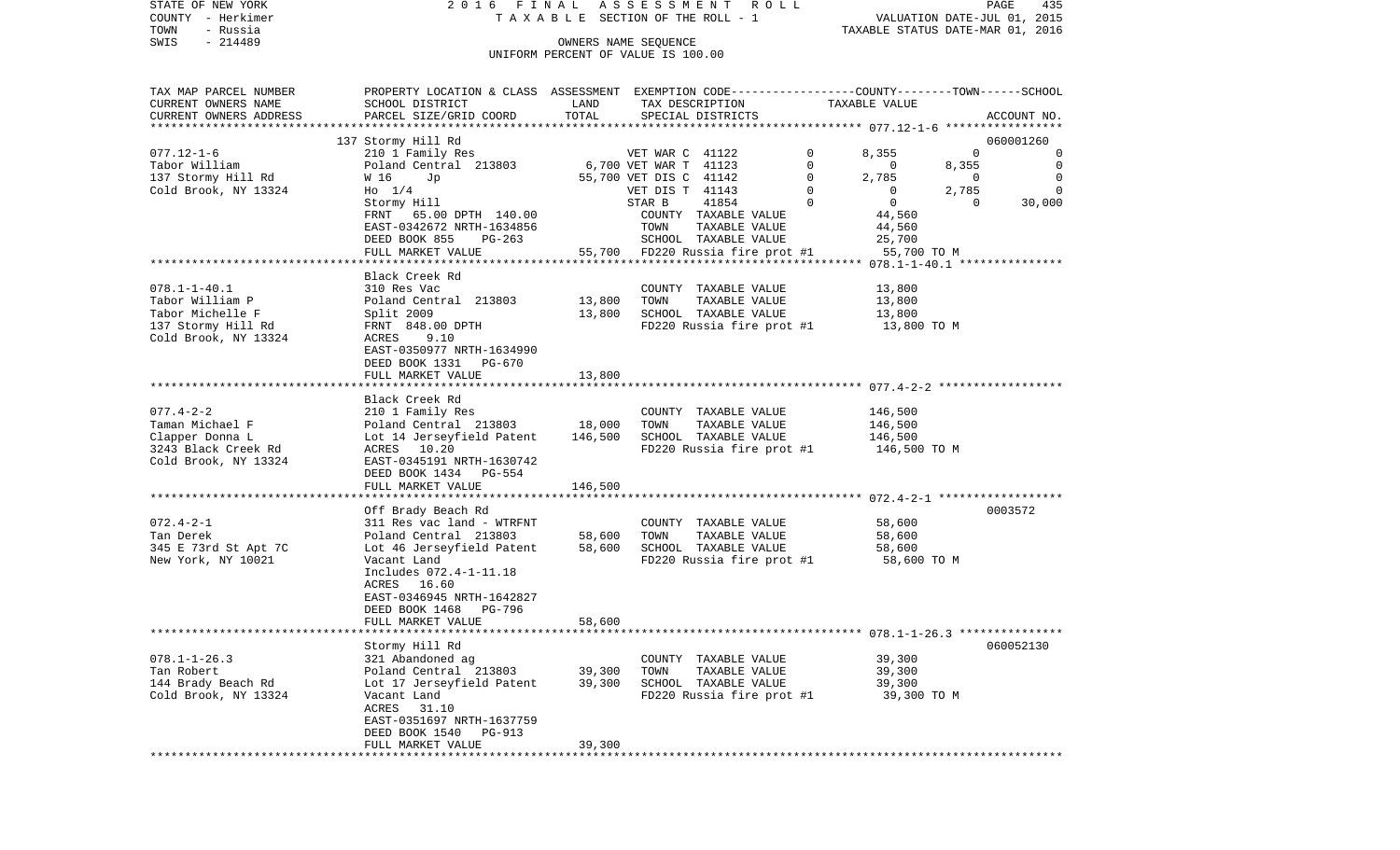| STATE OF NEW YORK         | 2016 FINAL                                                                                       |         | ASSESSMENT<br>R O L L                 |                                  | 436<br>PAGE                 |
|---------------------------|--------------------------------------------------------------------------------------------------|---------|---------------------------------------|----------------------------------|-----------------------------|
| COUNTY - Herkimer         |                                                                                                  |         | T A X A B L E SECTION OF THE ROLL - 1 |                                  | VALUATION DATE-JUL 01, 2015 |
| TOWN<br>- Russia          |                                                                                                  |         |                                       | TAXABLE STATUS DATE-MAR 01, 2016 |                             |
| $-214489$<br>SWIS         |                                                                                                  |         | OWNERS NAME SEQUENCE                  |                                  |                             |
|                           |                                                                                                  |         | UNIFORM PERCENT OF VALUE IS 100.00    |                                  |                             |
|                           |                                                                                                  |         |                                       |                                  |                             |
| TAX MAP PARCEL NUMBER     | PROPERTY LOCATION & CLASS ASSESSMENT EXEMPTION CODE----------------COUNTY-------TOWN------SCHOOL |         |                                       |                                  |                             |
| CURRENT OWNERS NAME       | SCHOOL DISTRICT                                                                                  | LAND    | TAX DESCRIPTION                       | TAXABLE VALUE                    |                             |
| CURRENT OWNERS ADDRESS    | PARCEL SIZE/GRID COORD                                                                           | TOTAL   | SPECIAL DISTRICTS                     |                                  | ACCOUNT NO.                 |
| ************************* |                                                                                                  |         |                                       |                                  |                             |
|                           | Hemstreet                                                                                        |         |                                       |                                  |                             |
| $073.3 - 5 - 4.3$         | 322 Rural vac>10                                                                                 |         | COUNTY TAXABLE VALUE                  | 29,000                           |                             |
| Tan Robert G              | Poland Central 213803                                                                            | 29,000  | TOWN<br>TAXABLE VALUE                 | 29,000                           |                             |
| Zappone-Tan Nancy K       | FRNT 701.40 DPTH                                                                                 | 29,000  | SCHOOL TAXABLE VALUE                  | 29,000                           |                             |
| 144 Brady Beach Rd        | ACRES 16.50                                                                                      |         | FD220 Russia fire prot #1             | 29,000 TO M                      |                             |
| Cold Brook, NY 13324      | EAST-0350131 NRTH-1641992                                                                        |         |                                       |                                  |                             |
|                           | DEED BOOK 1475<br>PG-651                                                                         |         |                                       |                                  |                             |
|                           | FULL MARKET VALUE                                                                                | 29,000  |                                       |                                  |                             |
|                           |                                                                                                  |         |                                       |                                  |                             |
|                           | 144 Brady Beach Rd                                                                               |         |                                       |                                  |                             |
| $073.3 - 5 - 7$           | 210 1 Family Res                                                                                 |         | 41854<br>STAR B                       | $\Omega$<br>0                    | $\Omega$<br>30,000          |
| Tan Robert G              | Poland Central 213803                                                                            | 34,200  | COUNTY TAXABLE VALUE                  | 172,000                          |                             |
| Zappone-Tan Nancy         | Brady Beach Road                                                                                 | 172,000 | TOWN<br>TAXABLE VALUE                 | 172,000                          |                             |
| 144 Brady Beach Rd        | FRNT 570.00 DPTH                                                                                 |         | SCHOOL TAXABLE VALUE                  | 142,000                          |                             |
| Cold Brook, NY 13324      | ACRES 11.70                                                                                      |         | FD220 Russia fire prot #1             | 172,000 TO M                     |                             |
|                           | EAST-0349554 NRTH-1641406                                                                        |         |                                       |                                  |                             |
|                           | DEED BOOK 00823 PG-00579                                                                         |         |                                       |                                  |                             |
|                           | FULL MARKET VALUE                                                                                | 172,000 |                                       |                                  |                             |
|                           |                                                                                                  |         |                                       |                                  |                             |
|                           | 345 White Birch Ln                                                                               |         |                                       |                                  | 060052910                   |
| $072.4 - 2 - 2$           | 210 1 Family Res                                                                                 |         | COUNTY TAXABLE VALUE                  | 190,000                          |                             |
| Tan Yen                   | Poland Central 213803                                                                            | 43,700  | TAXABLE VALUE<br>TOWN                 | 190,000                          |                             |
| Tan Julia                 | Lot 46 Jerseyfield Patent                                                                        | 190,000 | SCHOOL TAXABLE VALUE                  | 190,000                          |                             |
| 437 True Hickory Dr       | House                                                                                            |         | FD220 Russia fire prot #1             | 190,000 TO M                     |                             |
| Rochester, NY 14615       | ACRES<br>5.10                                                                                    |         |                                       |                                  |                             |
|                           | EAST-0347765 NRTH-1644850                                                                        |         |                                       |                                  |                             |
|                           | DEED BOOK 687<br><b>PG-815</b><br>FULL MARKET VALUE                                              | 190,000 |                                       |                                  |                             |
|                           | ************************                                                                         |         |                                       |                                  |                             |
|                           | Grant Rd                                                                                         |         |                                       |                                  | 060016380                   |
| $077.4 - 1 - 23$          | 242 Rurl res&rec                                                                                 |         | COUNTY TAXABLE VALUE                  | 163,300                          |                             |
| Tango Roger               | Poland Central 213803                                                                            | 113,300 | TOWN<br>TAXABLE VALUE                 | 163,300                          |                             |
| Tango Lorraine            | Lot 14 Jerseyfield Patent                                                                        | 163,300 | SCHOOL TAXABLE VALUE                  | 163,300                          |                             |
| 4 Essex Cir               | Log House                                                                                        |         | FD220 Russia fire prot #1             | 163,300 TO M                     |                             |
| Shirley, NY 11967         | ACRES 146.61                                                                                     |         |                                       |                                  |                             |
|                           | EAST-0346113 NRTH-1628293                                                                        |         |                                       |                                  |                             |
|                           | DEED BOOK 714<br>PG-313                                                                          |         |                                       |                                  |                             |
|                           | FULL MARKET VALUE                                                                                | 163,300 |                                       |                                  |                             |
|                           |                                                                                                  |         |                                       |                                  |                             |
|                           | Southside Rd                                                                                     |         |                                       |                                  | 060042340                   |
| $077.1 - 1 - 14$          | 260 Seasonal res                                                                                 |         | COUNTY TAXABLE VALUE                  | 48,000                           |                             |
| Taurisani Gary            | Poland Central 213803                                                                            | 10,400  | TOWN<br>TAXABLE VALUE                 | 48,000                           |                             |
| Taurisani Susan           | Lot 15 Jerseyfield Patent                                                                        | 48,000  | SCHOOL TAXABLE VALUE                  | 48,000                           |                             |
| 28 Riverside Dr           | 1 Mobile Home, Pole Garag                                                                        |         | FD220 Russia fire prot #1             | 48,000 TO M                      |                             |
| Utica, NY 13502           | FRNT 179.00 DPTH 142.00                                                                          |         |                                       |                                  |                             |
|                           | ACRES<br>0.37                                                                                    |         |                                       |                                  |                             |
|                           | EAST-0334714 NRTH-1634746                                                                        |         |                                       |                                  |                             |
|                           | DEED BOOK 1367<br>PG-547                                                                         |         |                                       |                                  |                             |
|                           | FULL MARKET VALUE                                                                                | 48,000  |                                       |                                  |                             |
|                           | ***************                                                                                  |         |                                       |                                  |                             |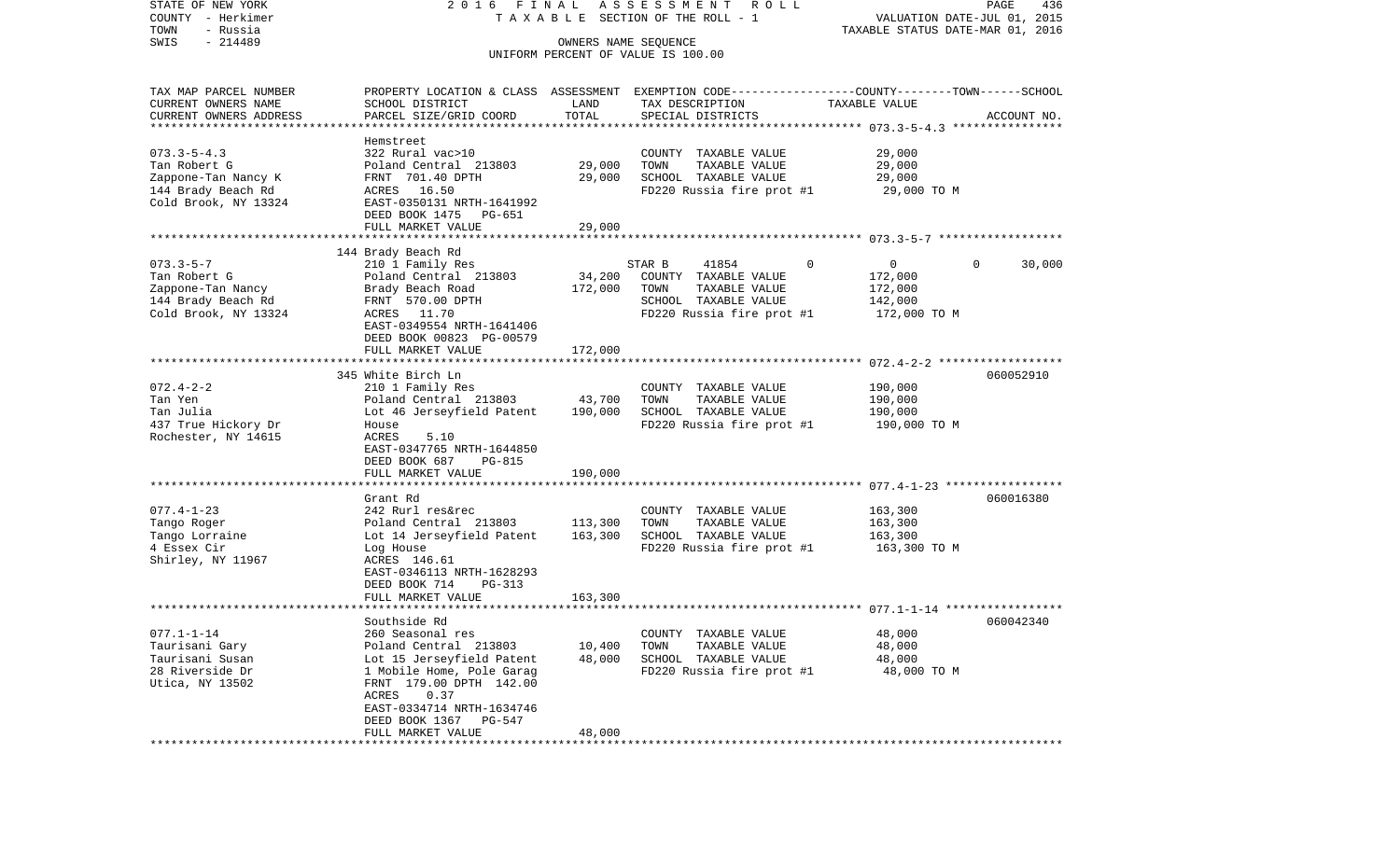| STATE OF NEW YORK<br>COUNTY - Herkimer           | 2016<br>FINAL                                                                                   |                      | ASSESSMENT ROLL<br>TAXABLE SECTION OF THE ROLL - 1 | VALUATION DATE-JUL 01, 2015                               | PAGE<br>437 |
|--------------------------------------------------|-------------------------------------------------------------------------------------------------|----------------------|----------------------------------------------------|-----------------------------------------------------------|-------------|
| TOWN<br>- Russia                                 |                                                                                                 |                      |                                                    | TAXABLE STATUS DATE-MAR 01, 2016                          |             |
| $-214489$<br>SWIS                                |                                                                                                 | OWNERS NAME SEQUENCE |                                                    |                                                           |             |
|                                                  |                                                                                                 |                      | UNIFORM PERCENT OF VALUE IS 100.00                 |                                                           |             |
|                                                  |                                                                                                 |                      |                                                    |                                                           |             |
| TAX MAP PARCEL NUMBER                            | PROPERTY LOCATION & CLASS ASSESSMENT EXEMPTION CODE---------------COUNTY-------TOWN------SCHOOL |                      |                                                    |                                                           |             |
| CURRENT OWNERS NAME                              | SCHOOL DISTRICT                                                                                 | LAND                 | TAX DESCRIPTION                                    | TAXABLE VALUE                                             |             |
| CURRENT OWNERS ADDRESS<br>********************** | PARCEL SIZE/GRID COORD                                                                          | TOTAL                | SPECIAL DISTRICTS                                  |                                                           | ACCOUNT NO. |
|                                                  | 127 Pershing Ave                                                                                |                      |                                                    |                                                           | 060021600   |
| $072.15 - 1 - 20$                                | 210 1 Family Res                                                                                |                      | COUNTY TAXABLE VALUE                               | 45,000                                                    |             |
| Taylor Dane                                      | 305201<br>Remsen                                                                                | 7,000                | TOWN<br>TAXABLE VALUE                              | 45,000                                                    |             |
| Taylor Sandra                                    | Lot 23 Wt                                                                                       | 45,000               | SCHOOL TAXABLE VALUE                               | 45,000                                                    |             |
| PO Box 177                                       | Trl 0.23 Acre                                                                                   |                      | FD230 Remsen fire #2                               | 45,000 TO M                                               |             |
| Hinckley, NY 13352                               | Rte 365                                                                                         |                      |                                                    |                                                           |             |
|                                                  | FRNT<br>50.00 DPTH 200.00                                                                       |                      |                                                    |                                                           |             |
|                                                  | EAST-0340065 NRTH-1646112                                                                       |                      |                                                    |                                                           |             |
|                                                  | DEED BOOK 1472<br>$PG-5$                                                                        |                      |                                                    |                                                           |             |
|                                                  | FULL MARKET VALUE                                                                               | 45,000               |                                                    |                                                           |             |
|                                                  |                                                                                                 |                      |                                                    | ************************ 072.15-1-21 ****************     |             |
|                                                  | Pershing Ave                                                                                    |                      |                                                    |                                                           | 060045820   |
| $072.15 - 1 - 21$                                | 314 Rural vac<10                                                                                |                      | COUNTY TAXABLE VALUE                               | 300                                                       |             |
| Taylor Dane                                      | 305201<br>Remsen                                                                                | 300                  | TAXABLE VALUE<br>TOWN                              | 300                                                       |             |
| Taylor Sandra                                    | Lot $23$ M.p.                                                                                   | 300                  | SCHOOL TAXABLE VALUE                               | 300                                                       |             |
| 120 Pershing Ave                                 | Land 0.11Acre                                                                                   |                      | FD230 Remsen fire #2                               | 300 TO M                                                  |             |
| Hinckley, NY 13352                               | Rte 365<br>N                                                                                    |                      |                                                    |                                                           |             |
|                                                  | 50.00 DPTH 100.00<br>FRNT                                                                       |                      |                                                    |                                                           |             |
|                                                  | EAST-0340021 NRTH-1646167                                                                       |                      |                                                    |                                                           |             |
|                                                  | DEED BOOK 1472<br>$PG-5$                                                                        |                      |                                                    |                                                           |             |
|                                                  | FULL MARKET VALUE                                                                               | 300                  |                                                    |                                                           |             |
|                                                  |                                                                                                 |                      |                                                    | **************************** 072.15-1-26 **************** |             |
|                                                  | Pershing Ave                                                                                    |                      |                                                    |                                                           | 060042910   |
| $072.15 - 1 - 26$                                | 312 Vac w/imprv                                                                                 |                      | COUNTY TAXABLE VALUE                               | 8,000                                                     |             |
| Taylor Dane                                      | 305201<br>Remsen                                                                                | 500                  | TOWN<br>TAXABLE VALUE                              | 8,000                                                     |             |
| Taylor Sandra                                    | N 23 Mp                                                                                         | 8,000                | SCHOOL TAXABLE VALUE                               | 8,000                                                     |             |
| 120 Pershing Ave                                 | Lot 1/8 Acre                                                                                    |                      | FD230 Remsen fire #2                               | 8,000 TO M                                                |             |
| Hinckley, NY 13352                               | Rte #365                                                                                        |                      |                                                    |                                                           |             |
|                                                  | FRNT 50.00 DPTH 100.00                                                                          |                      |                                                    |                                                           |             |
|                                                  | EAST-0340119 NRTH-1646157                                                                       |                      |                                                    |                                                           |             |
|                                                  | DEED BOOK 1472<br>$PG-5$                                                                        |                      |                                                    |                                                           |             |
|                                                  | FULL MARKET VALUE                                                                               | 8,000                |                                                    |                                                           |             |
|                                                  |                                                                                                 |                      |                                                    |                                                           |             |
| $072.15 - 1 - 29$                                | Route 365                                                                                       |                      |                                                    |                                                           | 060029820   |
| Taylor Dane                                      | 314 Rural vac<10<br>305201                                                                      | 1,100                | COUNTY TAXABLE VALUE<br>TOWN<br>TAXABLE VALUE      | 1,100                                                     |             |
| Taylor Sandra                                    | Remsen<br>Lot 23 Walker Tract                                                                   |                      | SCHOOL TAXABLE VALUE                               | 1,100<br>1,100                                            |             |
| 120 Pershing Ave                                 |                                                                                                 | 1,100                | FD230 Remsen fire #2                               | 1,100 TO M                                                |             |
|                                                  | Vacant Land                                                                                     |                      |                                                    |                                                           |             |
| Hinckley, NY 13352                               | FRNT 200.00 DPTH 110.00<br>ACRES<br>0.25                                                        |                      |                                                    |                                                           |             |
|                                                  | EAST-0340224 NRTH-1645727                                                                       |                      |                                                    |                                                           |             |
|                                                  | DEED BOOK 00848 PG-00362                                                                        |                      |                                                    |                                                           |             |
|                                                  | FULL MARKET VALUE                                                                               | 1,100                |                                                    |                                                           |             |
|                                                  |                                                                                                 |                      |                                                    |                                                           |             |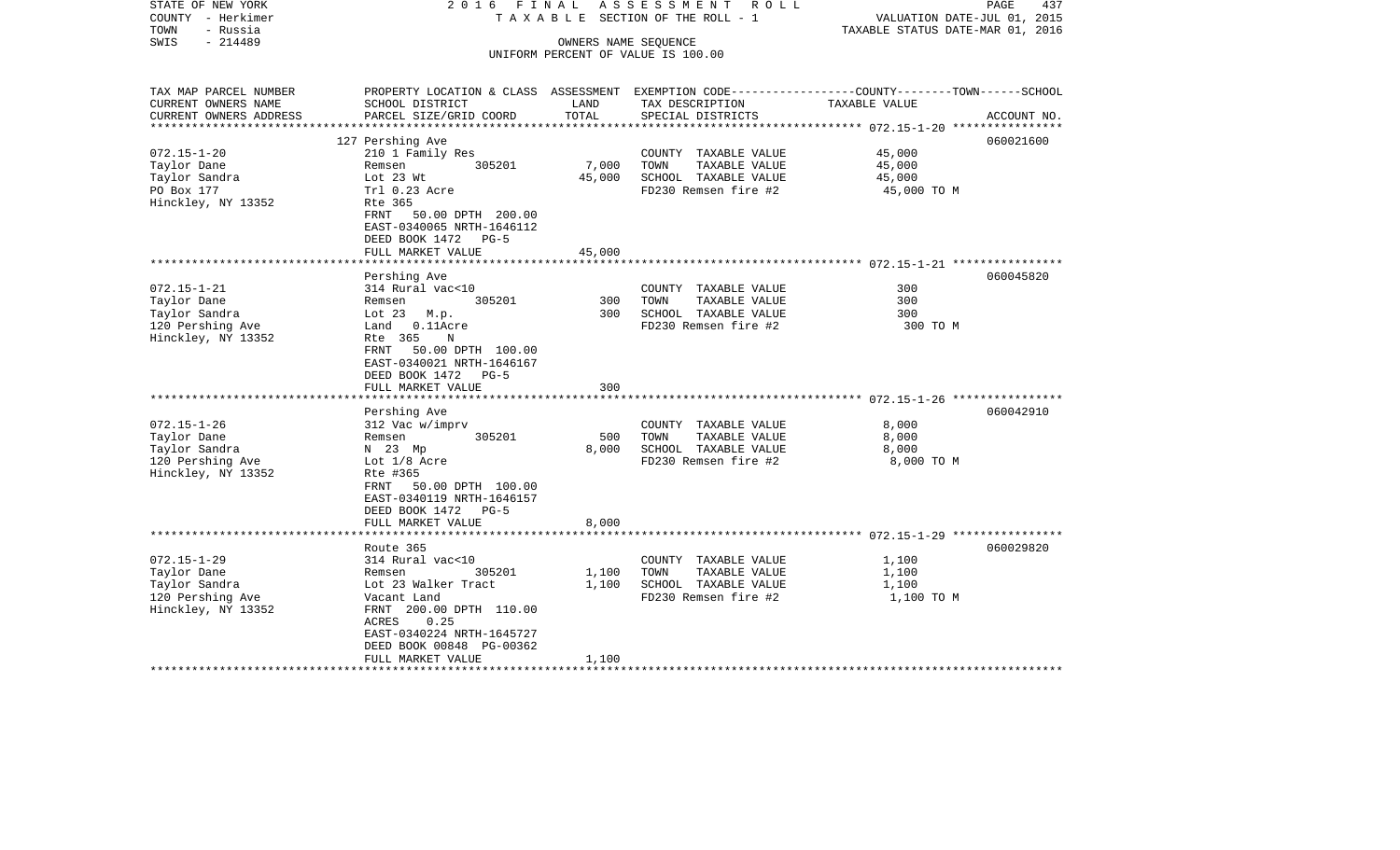| STATE OF NEW YORK<br>COUNTY - Herkimer<br>- Russia<br>TOWN | 2016 FINAL                                                                                                          |                      | ASSESSMENT<br>R O L L<br>T A X A B L E SECTION OF THE ROLL - 1 | TAXABLE STATUS DATE-MAR 01, 2016                                  | PAGE<br>438<br>VALUATION DATE-JUL 01, 2015 |
|------------------------------------------------------------|---------------------------------------------------------------------------------------------------------------------|----------------------|----------------------------------------------------------------|-------------------------------------------------------------------|--------------------------------------------|
| $-214489$<br>SWIS                                          |                                                                                                                     | OWNERS NAME SEQUENCE |                                                                |                                                                   |                                            |
|                                                            |                                                                                                                     |                      | UNIFORM PERCENT OF VALUE IS 100.00                             |                                                                   |                                            |
|                                                            |                                                                                                                     |                      |                                                                |                                                                   |                                            |
| TAX MAP PARCEL NUMBER<br>CURRENT OWNERS NAME               | PROPERTY LOCATION & CLASS ASSESSMENT EXEMPTION CODE----------------COUNTY-------TOWN------SCHOOL<br>SCHOOL DISTRICT | LAND                 | TAX DESCRIPTION                                                | TAXABLE VALUE                                                     |                                            |
| CURRENT OWNERS ADDRESS                                     | PARCEL SIZE/GRID COORD                                                                                              | TOTAL                | SPECIAL DISTRICTS                                              |                                                                   | ACCOUNT NO.                                |
| ***********************                                    |                                                                                                                     |                      |                                                                |                                                                   |                                            |
|                                                            | 120 Pershing Ave                                                                                                    |                      |                                                                |                                                                   | 060024720                                  |
| $072.15 - 1 - 30$                                          | 210 1 Family Res                                                                                                    |                      | STAR B<br>41854                                                | $\Omega$<br>$\overline{0}$                                        | $\Omega$<br>30,000                         |
| Taylor Dane<br>Taylor Sandra                               | 305201<br>Remsen<br>Lot 23 Walker Tract                                                                             | 10,300               | COUNTY TAXABLE VALUE<br>TOWN<br>TAXABLE VALUE                  | 110,000<br>110,000                                                |                                            |
| PO Box 177                                                 | Camp                                                                                                                | 110,000              | SCHOOL TAXABLE VALUE                                           | 80,000                                                            |                                            |
| Hinckley, NY 13352                                         | Rte 365                                                                                                             |                      | FD230 Remsen fire #2                                           | 110,000 TO M                                                      |                                            |
|                                                            | FRNT 250.00 DPTH 100.00                                                                                             |                      |                                                                |                                                                   |                                            |
|                                                            | ACRES<br>0.57                                                                                                       |                      |                                                                |                                                                   |                                            |
|                                                            | EAST-0340232 NRTH-1646003                                                                                           |                      |                                                                |                                                                   |                                            |
|                                                            | DEED BOOK 766<br>$PG-80$                                                                                            |                      |                                                                |                                                                   |                                            |
|                                                            | FULL MARKET VALUE                                                                                                   | 110,000              |                                                                |                                                                   |                                            |
|                                                            |                                                                                                                     |                      |                                                                |                                                                   |                                            |
|                                                            | Off Schafer Rd                                                                                                      |                      |                                                                |                                                                   | 060021610                                  |
| $072.15 - 1 - 14$                                          | 314 Rural vac<10                                                                                                    |                      | COUNTY TAXABLE VALUE                                           | 1,000                                                             |                                            |
| Taylor Dane S                                              | 305201<br>Remsen                                                                                                    | 1,000                | TOWN<br>TAXABLE VALUE                                          | 1,000                                                             |                                            |
| PO Box 177                                                 | N 22 And 23 Mp                                                                                                      | 1,000                | SCHOOL TAXABLE VALUE                                           | 1,000                                                             |                                            |
| Hinckley, NY 13352                                         | Lots 1/2 Acre                                                                                                       |                      | FD230 Remsen fire #2                                           | 1,000 TO M                                                        |                                            |
|                                                            | Schafer Road                                                                                                        |                      |                                                                |                                                                   |                                            |
|                                                            | FRNT 100.00 DPTH 100.00                                                                                             |                      |                                                                |                                                                   |                                            |
|                                                            | EAST-0339879 NRTH-1645996                                                                                           |                      |                                                                |                                                                   |                                            |
|                                                            | DEED BOOK 1240<br>PG-901<br>FULL MARKET VALUE                                                                       | 1,000                |                                                                |                                                                   |                                            |
|                                                            |                                                                                                                     |                      |                                                                |                                                                   |                                            |
|                                                            | Schafer Rd                                                                                                          |                      |                                                                |                                                                   | 060013320                                  |
| $072.15 - 1 - 19$                                          | 314 Rural vac<10                                                                                                    |                      | COUNTY TAXABLE VALUE                                           | 1,200                                                             |                                            |
| Taylor Dane S                                              | 305201<br>Remsen                                                                                                    | 1,200                | TOWN<br>TAXABLE VALUE                                          | 1,200                                                             |                                            |
| PO Box 177                                                 | Lot 23 Wt                                                                                                           | 1,200                | SCHOOL TAXABLE VALUE                                           | 1,200                                                             |                                            |
| Hinckley, NY 13352                                         | Land 0.23 Acre                                                                                                      |                      | FD230 Remsen fire #2                                           | 1,200 TO M                                                        |                                            |
|                                                            | Schafer Road                                                                                                        |                      |                                                                |                                                                   |                                            |
|                                                            | FRNT 100.00 DPTH 200.00                                                                                             |                      |                                                                |                                                                   |                                            |
|                                                            | EAST-0340007 NRTH-1646040                                                                                           |                      |                                                                |                                                                   |                                            |
|                                                            | DEED BOOK 1240 PG-901                                                                                               |                      |                                                                |                                                                   |                                            |
|                                                            | FULL MARKET VALUE                                                                                                   | 1,200                |                                                                |                                                                   |                                            |
|                                                            | ******************                                                                                                  |                      |                                                                | *************************************55.15-1-35.***************** |                                            |
|                                                            | Marne Ave                                                                                                           |                      |                                                                |                                                                   |                                            |
| $072.15 - 1 - 35$                                          | 314 Rural vac<10                                                                                                    |                      | COUNTY TAXABLE VALUE                                           | 8,800                                                             |                                            |
| Taylor Dane S<br>PO Box 177                                | 305201<br>Remsen                                                                                                    | 8,800<br>8,800       | TOWN<br>TAXABLE VALUE<br>SCHOOL TAXABLE VALUE                  | 8,800<br>8,800                                                    |                                            |
| Hinckley, NY 13352                                         | Lots 158, 159, 166, 167, 168,<br>169, 170, 171, 172                                                                 |                      | FD230 Remsen fire #2                                           | 8,800 TO M                                                        |                                            |
|                                                            | FRNT 350.00 DPTH                                                                                                    |                      |                                                                |                                                                   |                                            |
|                                                            | ACRES<br>1.00                                                                                                       |                      |                                                                |                                                                   |                                            |
|                                                            | EAST-0340331 NRTH-1645929                                                                                           |                      |                                                                |                                                                   |                                            |
|                                                            | DEED BOOK 00852 PG-00544                                                                                            |                      |                                                                |                                                                   |                                            |
|                                                            | FULL MARKET VALUE                                                                                                   | 8,800                |                                                                |                                                                   |                                            |
|                                                            |                                                                                                                     |                      |                                                                |                                                                   |                                            |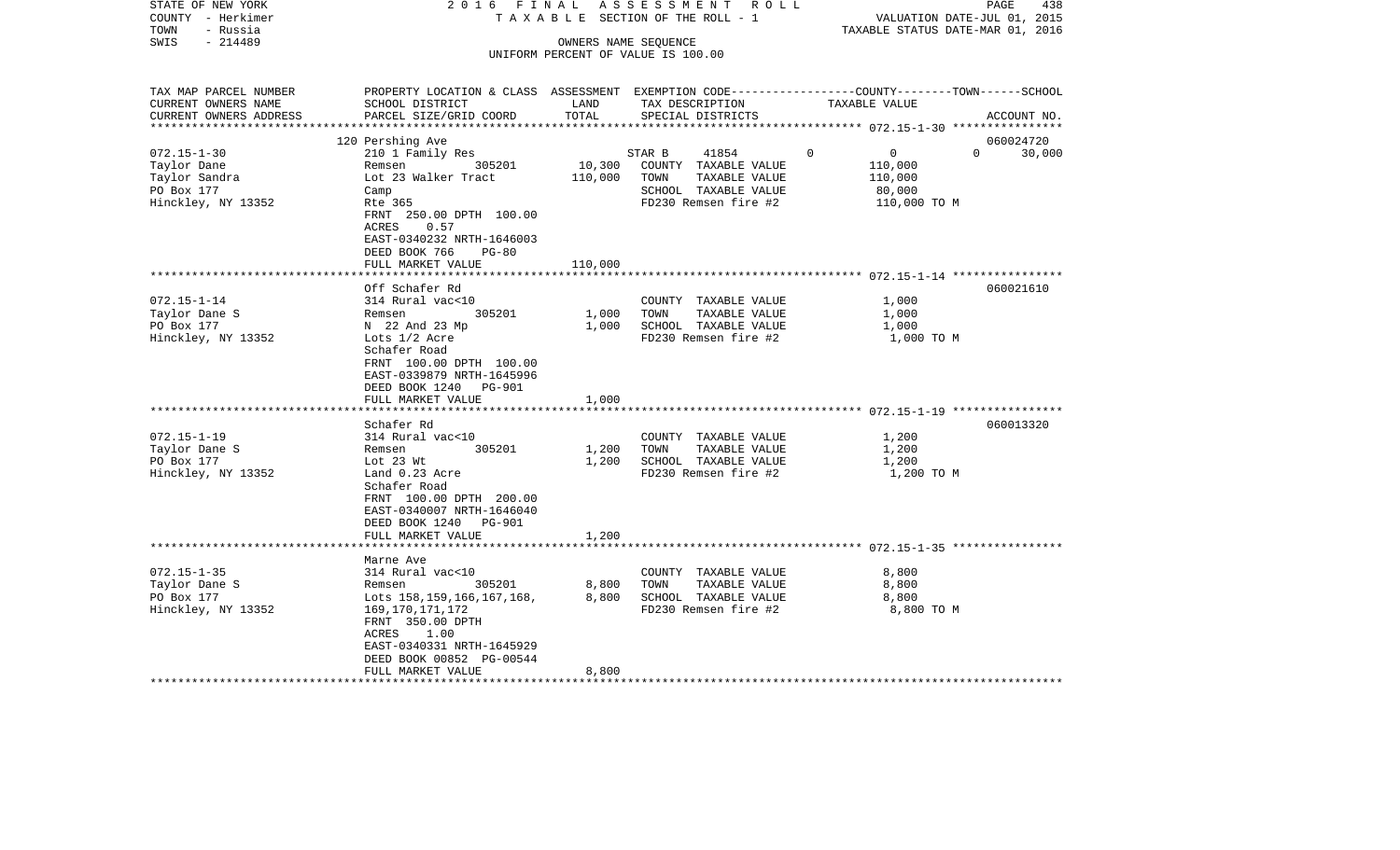|                                       | COUNTY - Herkimer                          | T A X A B L E SECTION OF THE ROLL - 1                                                           | VALUATION DATE-JUL 01, 2015<br>TAXABLE STATUS DATE-MAR 01, 2016 |                                                            |             |                                                     |          |             |
|---------------------------------------|--------------------------------------------|-------------------------------------------------------------------------------------------------|-----------------------------------------------------------------|------------------------------------------------------------|-------------|-----------------------------------------------------|----------|-------------|
| TOWN<br>- Russia<br>SWIS<br>$-214489$ |                                            |                                                                                                 |                                                                 |                                                            |             |                                                     |          |             |
|                                       |                                            |                                                                                                 |                                                                 | OWNERS NAME SEOUENCE<br>UNIFORM PERCENT OF VALUE IS 100.00 |             |                                                     |          |             |
|                                       |                                            |                                                                                                 |                                                                 |                                                            |             |                                                     |          |             |
|                                       | TAX MAP PARCEL NUMBER                      | PROPERTY LOCATION & CLASS ASSESSMENT EXEMPTION CODE---------------COUNTY-------TOWN------SCHOOL |                                                                 |                                                            |             |                                                     |          |             |
|                                       | CURRENT OWNERS NAME                        | SCHOOL DISTRICT                                                                                 | LAND                                                            | TAX DESCRIPTION                                            |             | TAXABLE VALUE                                       |          |             |
|                                       | CURRENT OWNERS ADDRESS                     | PARCEL SIZE/GRID COORD                                                                          | TOTAL                                                           | SPECIAL DISTRICTS                                          |             |                                                     |          | ACCOUNT NO. |
|                                       |                                            | **************************                                                                      | ***************                                                 |                                                            |             | ********************* 083.4-1-55.1 **************** |          |             |
|                                       |                                            | 5089 Military Rd                                                                                |                                                                 |                                                            |             |                                                     |          | 060007920   |
| $083.4 - 1 - 55.1$                    |                                            | 210 1 Family Res                                                                                |                                                                 | STAR B<br>41854                                            | 0           | $\overline{0}$                                      | $\Omega$ | 30,000      |
|                                       | Taylor Jonathan D                          | Poland Central 213803                                                                           | 17,700                                                          | COUNTY TAXABLE VALUE                                       |             | 140,000                                             |          |             |
| 119-12 94th Ave                       |                                            | Lot 70 Royal Grant                                                                              | 140,000                                                         | TOWN<br>TAXABLE VALUE                                      |             | 140,000                                             |          |             |
|                                       | South Richmond Hill, NY 11419 House Garage |                                                                                                 |                                                                 | SCHOOL TAXABLE VALUE                                       |             | 110,000                                             |          |             |
|                                       |                                            | FRNT 390.00 DPTH 340.00                                                                         |                                                                 | FD220 Russia fire prot #1                                  |             | 140,000 TO M                                        |          |             |
|                                       |                                            | ACRES<br>3.80                                                                                   |                                                                 |                                                            |             |                                                     |          |             |
|                                       |                                            | EAST-0337232 NRTH-1612357                                                                       |                                                                 |                                                            |             |                                                     |          |             |
|                                       |                                            | DEED BOOK 1497<br>PG-690                                                                        |                                                                 |                                                            |             |                                                     |          |             |
|                                       |                                            | FULL MARKET VALUE                                                                               | 140,000                                                         |                                                            |             |                                                     |          |             |
|                                       |                                            |                                                                                                 | * * * * * * * * *                                               |                                                            |             |                                                     |          |             |
|                                       |                                            | Route 8                                                                                         |                                                                 |                                                            |             |                                                     |          | 060027750   |
| $084.3 - 2 - 40$                      |                                            | 210 1 Family Res                                                                                |                                                                 | STAR B<br>41854                                            | $\mathbf 0$ | 0                                                   | $\Omega$ | 30,000      |
|                                       | Tellier II Rene F                          | Poland Central 213803                                                                           | 69,000                                                          | COUNTY TAXABLE VALUE                                       |             | 145,000                                             |          |             |
| Tellier Debra A                       |                                            | Lot 63 Royal Grant                                                                              | 145,000                                                         | TOWN<br>TAXABLE VALUE                                      |             | 145,000                                             |          |             |
| 881 Route 8                           |                                            | House Att Garage Barn                                                                           |                                                                 | SCHOOL TAXABLE VALUE                                       |             | 115,000                                             |          |             |
|                                       | Cold Brook, NY 13324                       | Merged 2014                                                                                     |                                                                 | FD220 Russia fire prot #1                                  |             | 145,000 TO M                                        |          |             |
|                                       |                                            | FRNT 478.00 DPTH                                                                                |                                                                 |                                                            |             |                                                     |          |             |
|                                       |                                            | ACRES 69.00                                                                                     |                                                                 |                                                            |             |                                                     |          |             |
|                                       |                                            | EAST-0356624 NRTH-1610932                                                                       |                                                                 |                                                            |             |                                                     |          |             |
|                                       |                                            | DEED BOOK 1531<br>PG-184<br>FULL MARKET VALUE                                                   | 145,000                                                         |                                                            |             |                                                     |          |             |
|                                       |                                            | ********************                                                                            |                                                                 |                                                            |             |                                                     |          |             |
|                                       |                                            | Route 365                                                                                       |                                                                 |                                                            |             |                                                     |          | 060017940   |
| $072.16 - 1 - 16$                     |                                            | 270 Mfg housing                                                                                 |                                                                 | COUNTY TAXABLE VALUE                                       |             | 27,100                                              |          |             |
| Terrill Harold                        |                                            | 305201<br>Remsen                                                                                | 13,400                                                          | TOWN<br>TAXABLE VALUE                                      |             | 27,100                                              |          |             |
| 45 Root St                            |                                            | S 24 Mp                                                                                         | 27,100                                                          | SCHOOL TAXABLE VALUE                                       |             | 27,100                                              |          |             |
|                                       | New Hartford, NY 13413                     | Trl 1/4 Acre                                                                                    |                                                                 | FD230 Remsen fire #2                                       |             | 27,100 TO M                                         |          |             |
|                                       |                                            | Rte 365                                                                                         |                                                                 |                                                            |             |                                                     |          |             |
|                                       |                                            | FRNT 70.40 DPTH 170.00                                                                          |                                                                 |                                                            |             |                                                     |          |             |
|                                       |                                            | EAST-0343305 NRTH-1646314                                                                       |                                                                 |                                                            |             |                                                     |          |             |
|                                       |                                            | DEED BOOK 00616 PG-00158                                                                        |                                                                 |                                                            |             |                                                     |          |             |
|                                       |                                            | FULL MARKET VALUE                                                                               | 27,100                                                          |                                                            |             |                                                     |          |             |
|                                       |                                            |                                                                                                 |                                                                 |                                                            |             |                                                     |          |             |
|                                       |                                            | 152 Barnhart Rd                                                                                 |                                                                 |                                                            |             |                                                     |          | 060027780   |
| $072.16 - 2 - 20$                     |                                            | 210 1 Family Res                                                                                |                                                                 | STAR B<br>41854                                            | $\mathbf 0$ | $\circ$                                             | $\Omega$ | 30,000      |
| Thackrah Mark D                       |                                            | 305201<br>Remsen                                                                                | 13,300                                                          | COUNTY TAXABLE VALUE                                       |             | 105,000                                             |          |             |
|                                       | Thackrah Sandra A                          | Lot 1 Jacobs Tract Machin                                                                       | 105,000                                                         | TOWN<br>TAXABLE VALUE                                      |             | 105,000                                             |          |             |
| 152 Barnhart Rd                       |                                            | House Garage                                                                                    |                                                                 | SCHOOL TAXABLE VALUE                                       |             | 75,000                                              |          |             |
| Remsen, NY 13438                      |                                            | Merged Property                                                                                 |                                                                 | FD230 Remsen fire #2                                       |             | 105,000 TO M                                        |          |             |
|                                       |                                            | FRNT 1175.00 DPTH                                                                               |                                                                 |                                                            |             |                                                     |          |             |
|                                       |                                            | ACRES<br>9.90                                                                                   |                                                                 |                                                            |             |                                                     |          |             |
|                                       |                                            | EAST-0347766 NRTH-1647765                                                                       |                                                                 |                                                            |             |                                                     |          |             |
|                                       |                                            | DEED BOOK 695<br>PG-157                                                                         |                                                                 |                                                            |             |                                                     |          |             |
|                                       |                                            | FULL MARKET VALUE                                                                               | 105,000                                                         |                                                            |             |                                                     |          |             |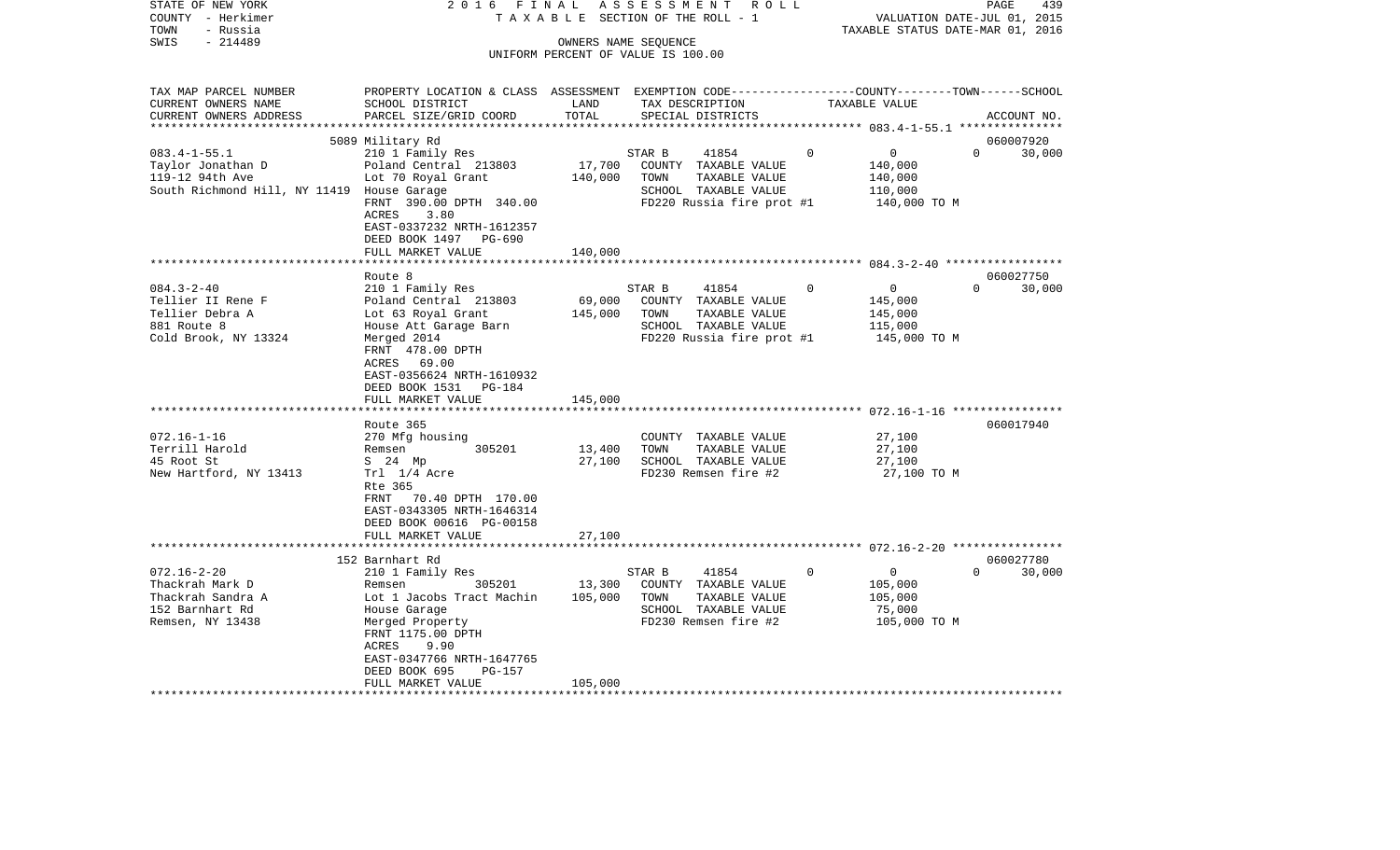| STATE OF NEW YORK<br>COUNTY - Herkimer<br>TOWN<br>- Russia | 2016 FINAL<br>TAXABLE SECTION OF THE ROLL - 1                                                   | ASSESSMENT ROLL | PAGE<br>440<br>VALUATION DATE-JUL 01, 2015<br>TAXABLE STATUS DATE-MAR 01, 2016 |                               |                                 |  |
|------------------------------------------------------------|-------------------------------------------------------------------------------------------------|-----------------|--------------------------------------------------------------------------------|-------------------------------|---------------------------------|--|
| SWIS<br>$-214489$                                          | OWNERS NAME SEOUENCE<br>UNIFORM PERCENT OF VALUE IS 100.00                                      |                 |                                                                                |                               |                                 |  |
| TAX MAP PARCEL NUMBER                                      | PROPERTY LOCATION & CLASS ASSESSMENT EXEMPTION CODE---------------COUNTY-------TOWN------SCHOOL |                 |                                                                                |                               |                                 |  |
| CURRENT OWNERS NAME                                        | SCHOOL DISTRICT                                                                                 | LAND            | TAX DESCRIPTION                                                                | TAXABLE VALUE                 |                                 |  |
| CURRENT OWNERS ADDRESS                                     | PARCEL SIZE/GRID COORD                                                                          | TOTAL           | SPECIAL DISTRICTS                                                              |                               | ACCOUNT NO.                     |  |
|                                                            | 2224 Black Creek Rd                                                                             |                 |                                                                                |                               | 060027840                       |  |
| $083.1 - 1 - 21$                                           | 220 2 Family Res                                                                                |                 | STAR B<br>41854                                                                | $\mathbf 0$<br>$\overline{0}$ | $\Omega$<br>30,000              |  |
| Thayer Andrew T                                            | Poland Central 213803                                                                           | 28,500          | COUNTY TAXABLE VALUE                                                           | 150,000                       |                                 |  |
| Carol Parzych                                              | Lot 105 Royal Grant                                                                             | 150,000         | TOWN<br>TAXABLE VALUE                                                          | 150,000                       |                                 |  |
| 2236 Black Creek Rd<br>Remsen, NY 13438                    | House Att Gar<br>ACRES<br>2.00                                                                  |                 | SCHOOL TAXABLE VALUE<br>FD220 Russia fire prot #1                              | 120,000<br>150,000 TO M       |                                 |  |
|                                                            | EAST-0327878 NRTH-1621965                                                                       |                 |                                                                                |                               |                                 |  |
|                                                            | DEED BOOK 1200 PG-649                                                                           |                 |                                                                                |                               |                                 |  |
|                                                            | FULL MARKET VALUE                                                                               | 150,000         |                                                                                |                               |                                 |  |
|                                                            |                                                                                                 |                 |                                                                                |                               |                                 |  |
| $083.1 - 1 - 8.1$                                          | 2255 Black Creek Rd<br>210 1 Family Res                                                         |                 | STAR EN<br>41834                                                               | $\overline{0}$<br>$\Omega$    | 060027900<br>$\Omega$<br>65,300 |  |
| Thayer Frank W Jr                                          | Poland Central 213803                                                                           | 21,200          | COUNTY TAXABLE VALUE                                                           | 98,000                        |                                 |  |
| Thayer Joyce                                               | Lot 114 Royal Grant                                                                             | 98,000          | TOWN<br>TAXABLE VALUE                                                          | 98,000                        |                                 |  |
| 2255 Black Creek Rd                                        | House Garage                                                                                    |                 | SCHOOL TAXABLE VALUE                                                           | 32,700                        |                                 |  |
| Remsen, NY 13438                                           | FRNT 600.00 DPTH 600.00                                                                         |                 | FD220 Russia fire prot #1                                                      | 98,000 TO M                   |                                 |  |
|                                                            | ACRES<br>6.13<br>EAST-0328353 NRTH-1622684                                                      |                 |                                                                                |                               |                                 |  |
|                                                            | DEED BOOK 689<br>PG-286                                                                         |                 |                                                                                |                               |                                 |  |
|                                                            | FULL MARKET VALUE                                                                               | 98,000          |                                                                                |                               |                                 |  |
|                                                            |                                                                                                 |                 |                                                                                |                               |                                 |  |
| $083.3 - 1 - 8$                                            | Hinckley Rd<br>312 Vac w/imprv                                                                  |                 | COUNTY TAXABLE VALUE                                                           | 12,000                        | 060027930                       |  |
| Thayer Frank W Jr                                          | Poland Central 213803                                                                           | 4,700           | TOWN<br>TAXABLE VALUE                                                          | 12,000                        |                                 |  |
| Thayer Joyce                                               | Lot 91 Royal Grant                                                                              | 12,000          | SCHOOL TAXABLE VALUE                                                           | 12,000                        |                                 |  |
| 2255 Black Creek Rd                                        | Garage                                                                                          |                 | FD220 Russia fire prot #1                                                      | 12,000 TO M                   |                                 |  |
| Remsen, NY 13438                                           | Hinckley Road                                                                                   |                 |                                                                                |                               |                                 |  |
|                                                            | FRNT 150.00 DPTH 230.00<br>EAST-0328633 NRTH-1616326                                            |                 |                                                                                |                               |                                 |  |
|                                                            | DEED BOOK 00578 PG-00709                                                                        |                 |                                                                                |                               |                                 |  |
|                                                            | FULL MARKET VALUE                                                                               | 12,000          |                                                                                |                               |                                 |  |
|                                                            |                                                                                                 |                 |                                                                                |                               |                                 |  |
|                                                            | Hinckley Rd                                                                                     |                 |                                                                                |                               | 060052340                       |  |
| $083.3 - 1 - 9.2$<br>Thayer Frank W Jr                     | 314 Rural vac<10<br>Poland Central 213803                                                       | 14,800          | COUNTY TAXABLE VALUE<br>TOWN<br>TAXABLE VALUE                                  | 14,800<br>14,800              |                                 |  |
| Thayer Joyce                                               | Lot 91 Royal Grant                                                                              | 14,800          | SCHOOL TAXABLE VALUE                                                           | 14,800                        |                                 |  |
| 2255 Black Creek Rd                                        | Vacant Land                                                                                     |                 | FD220 Russia fire prot #1                                                      | 14,800 TO M                   |                                 |  |
| Remsen, NY 13438                                           | ACRES<br>4.12                                                                                   |                 |                                                                                |                               |                                 |  |
|                                                            | EAST-0328683 NRTH-1615933                                                                       |                 |                                                                                |                               |                                 |  |
|                                                            | DEED BOOK 675<br>PG-692<br>FULL MARKET VALUE                                                    | 14,800          |                                                                                |                               |                                 |  |
|                                                            |                                                                                                 |                 |                                                                                |                               |                                 |  |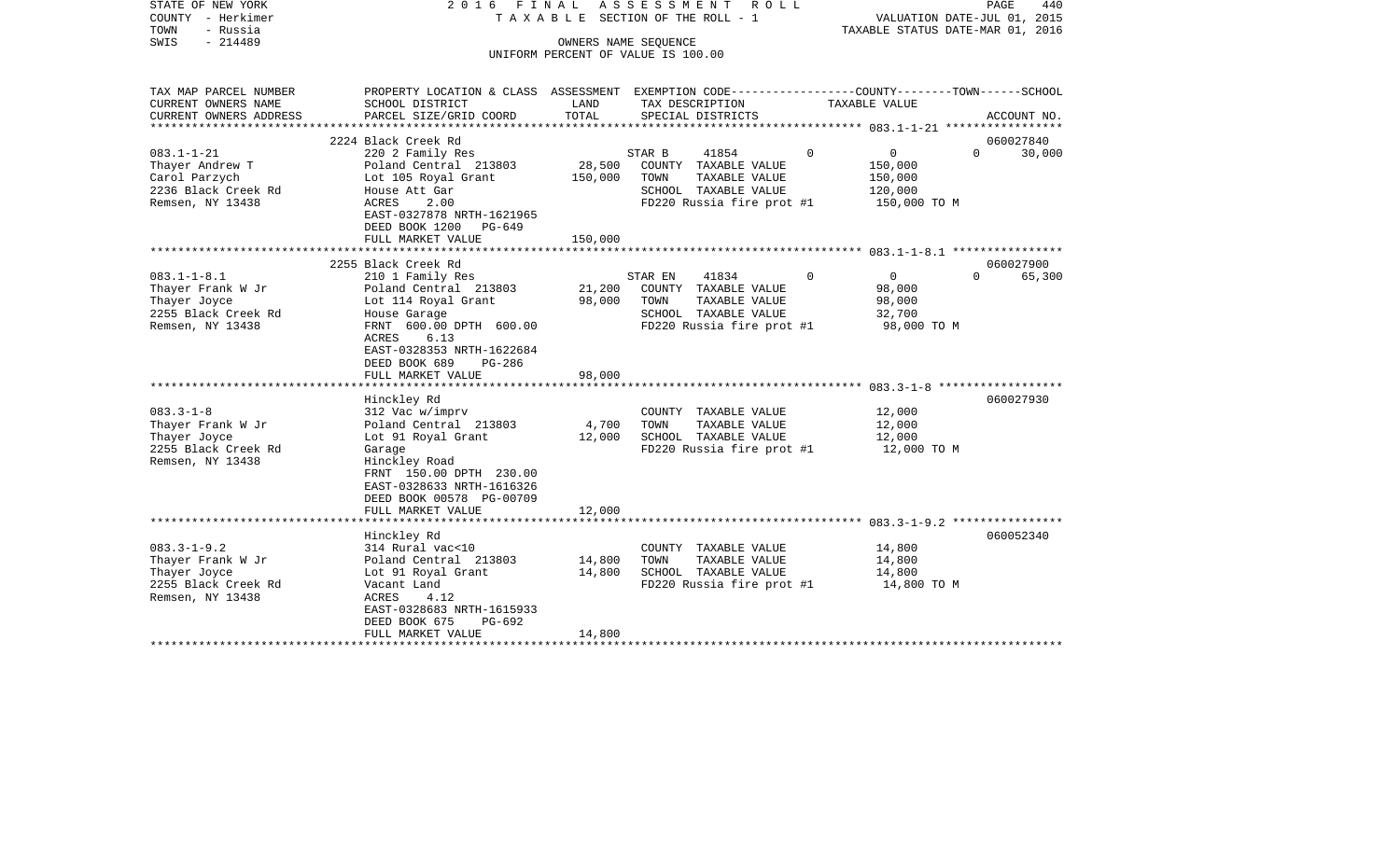| SWIS<br>$-214489$<br>OWNERS NAME SEQUENCE<br>UNIFORM PERCENT OF VALUE IS 100.00<br>TAX MAP PARCEL NUMBER<br>PROPERTY LOCATION & CLASS ASSESSMENT EXEMPTION CODE----------------COUNTY-------TOWN------SCHOOL<br>CURRENT OWNERS NAME<br>SCHOOL DISTRICT<br>LAND<br>TAX DESCRIPTION<br>TAXABLE VALUE<br>TOTAL<br>CURRENT OWNERS ADDRESS<br>PARCEL SIZE/GRID COORD<br>SPECIAL DISTRICTS<br>ACCOUNT NO.<br>************************<br>488 Taylor Brook Rd<br>060027962<br>$083.1 - 1 - 12.2$<br>210 1 Family Res<br>124,200<br>COUNTY TAXABLE VALUE<br>13,000<br>Thayer Lori L<br>Poland Central 213803<br>TOWN<br>TAXABLE VALUE<br>124,200<br>9 Collins Ave<br>Lot 106 Royal Grant<br>124,200<br>SCHOOL TAXABLE VALUE<br>124,200<br>Whitesboro, NY 13492<br>Log House<br>FD220 Russia fire prot #1<br>124,200 TO M<br>Taylor Brook Rd<br>ACRES<br>1.20<br>EAST-0333006 NRTH-1622483<br>DEED BOOK 929<br>$PG-4$<br>FULL MARKET VALUE<br>124,200<br>478 Taylor Brook Rd<br>060027960<br>$083.1 - 1 - 12.1$<br>9,000<br>210 1 Family Res<br>VET WAR C 41122<br>0<br>$\Omega$<br>$\Omega$<br>16,200 VET WAR T 41123<br>$\mathbf 0$<br>Thayer M. Phyllis<br>Poland Central 213803<br>12,000<br>0<br>$\mathbf{0}$<br>Fish David J<br>Lot 106 Royal Grant<br>92,000 VET DIS C 41142<br>$\mathbf 0$<br>30,000<br>$\overline{0}$<br>$\mathbf 0$<br>VET DIS T 41143<br>$\mathbf 0$<br>$\mathbf 0$<br>40,000<br>c/o Lisa Perry<br>0<br>House Garage<br>478 Taylor Brook Rd<br>41854<br>$\Omega$<br>$\mathbf{0}$<br>$\Omega$<br>30,000<br>ACRES<br>2.80<br>STAR B<br>Poland, NY 13431<br>EAST-0332847 NRTH-1622325<br>COUNTY TAXABLE VALUE<br>53,000<br>DEED BOOK 00597 PG-00258<br>TOWN<br>TAXABLE VALUE<br>40,000<br>FULL MARKET VALUE<br>92,000 SCHOOL TAXABLE VALUE<br>62,000<br>FD220 Russia fire prot #1<br>92,000 TO M<br>619 Hinckley Rd<br>060028020<br>$083.1 - 1 - 22$<br>41834<br>$\Omega$<br>$\overline{0}$<br>$\Omega$<br>65,300<br>210 1 Family Res<br>STAR EN<br>16,000<br>Thayer Marian C<br>Poland Central 213803<br>COUNTY TAXABLE VALUE<br>89,000<br>Tinker Pamela T<br>S 105<br>89,000<br>TOWN<br>TAXABLE VALUE<br>89,000<br>Rg<br>619 Hinckley Rd<br>SCHOOL TAXABLE VALUE<br>23,700<br>$H_0$ 2<br>Remsen, NY 13438<br>Hinckley<br>FD220 Russia fire prot #1<br>89,000 TO M<br>ACRES<br>2.00<br>EAST-0327885 NRTH-1621740<br>DEED BOOK 1173 PG-113<br>FULL MARKET VALUE<br>89,000<br>***********************<br>060027870<br>897 Grant Rd<br>$083.2 - 1 - 10.1$<br>41854<br>$\Omega$<br>$\Omega$<br>$\Omega$<br>30,000<br>270 Mfg housing<br>STAR B<br>Thayer Rudy<br>Poland Central 213803<br>48,500<br>COUNTY TAXABLE VALUE<br>69,000<br>69,000<br>897 Grant Rd<br>Lot 99 Royal Grant<br>TOWN<br>TAXABLE VALUE<br>69,000<br>Cold Brook, NY 13324<br>Trl Sheds Log House<br>SCHOOL TAXABLE VALUE<br>39,000<br>69,000 TO M<br>New Trailer<br>FD220 Russia fire prot #1<br>FRNT 475.00 DPTH<br>ACRES 32.00<br>EAST-0343795 NRTH-1622575<br>DEED BOOK 705<br><b>PG-119</b><br>FULL MARKET VALUE<br>69,000 | STATE OF NEW YORK<br>COUNTY - Herkimer<br>- Russia<br>TOWN | 2 0 1 6<br>FINAL<br>TAXABLE |  | ASSESSMENT | R O L L<br>SECTION OF THE ROLL - 1 |  | TAXABLE STATUS DATE-MAR 01, 2016 | VALUATION DATE-JUL 01, 2015 | PAGE | 441 |
|----------------------------------------------------------------------------------------------------------------------------------------------------------------------------------------------------------------------------------------------------------------------------------------------------------------------------------------------------------------------------------------------------------------------------------------------------------------------------------------------------------------------------------------------------------------------------------------------------------------------------------------------------------------------------------------------------------------------------------------------------------------------------------------------------------------------------------------------------------------------------------------------------------------------------------------------------------------------------------------------------------------------------------------------------------------------------------------------------------------------------------------------------------------------------------------------------------------------------------------------------------------------------------------------------------------------------------------------------------------------------------------------------------------------------------------------------------------------------------------------------------------------------------------------------------------------------------------------------------------------------------------------------------------------------------------------------------------------------------------------------------------------------------------------------------------------------------------------------------------------------------------------------------------------------------------------------------------------------------------------------------------------------------------------------------------------------------------------------------------------------------------------------------------------------------------------------------------------------------------------------------------------------------------------------------------------------------------------------------------------------------------------------------------------------------------------------------------------------------------------------------------------------------------------------------------------------------------------------------------------------------------------------------------------------------------------------------------------------------------------------------------------------------------------------------------------------------------------------------------------------------------------------------------------------------------------------------------------------------------------------------------|------------------------------------------------------------|-----------------------------|--|------------|------------------------------------|--|----------------------------------|-----------------------------|------|-----|
|                                                                                                                                                                                                                                                                                                                                                                                                                                                                                                                                                                                                                                                                                                                                                                                                                                                                                                                                                                                                                                                                                                                                                                                                                                                                                                                                                                                                                                                                                                                                                                                                                                                                                                                                                                                                                                                                                                                                                                                                                                                                                                                                                                                                                                                                                                                                                                                                                                                                                                                                                                                                                                                                                                                                                                                                                                                                                                                                                                                                                |                                                            |                             |  |            |                                    |  |                                  |                             |      |     |
|                                                                                                                                                                                                                                                                                                                                                                                                                                                                                                                                                                                                                                                                                                                                                                                                                                                                                                                                                                                                                                                                                                                                                                                                                                                                                                                                                                                                                                                                                                                                                                                                                                                                                                                                                                                                                                                                                                                                                                                                                                                                                                                                                                                                                                                                                                                                                                                                                                                                                                                                                                                                                                                                                                                                                                                                                                                                                                                                                                                                                |                                                            |                             |  |            |                                    |  |                                  |                             |      |     |
|                                                                                                                                                                                                                                                                                                                                                                                                                                                                                                                                                                                                                                                                                                                                                                                                                                                                                                                                                                                                                                                                                                                                                                                                                                                                                                                                                                                                                                                                                                                                                                                                                                                                                                                                                                                                                                                                                                                                                                                                                                                                                                                                                                                                                                                                                                                                                                                                                                                                                                                                                                                                                                                                                                                                                                                                                                                                                                                                                                                                                |                                                            |                             |  |            |                                    |  |                                  |                             |      |     |
|                                                                                                                                                                                                                                                                                                                                                                                                                                                                                                                                                                                                                                                                                                                                                                                                                                                                                                                                                                                                                                                                                                                                                                                                                                                                                                                                                                                                                                                                                                                                                                                                                                                                                                                                                                                                                                                                                                                                                                                                                                                                                                                                                                                                                                                                                                                                                                                                                                                                                                                                                                                                                                                                                                                                                                                                                                                                                                                                                                                                                |                                                            |                             |  |            |                                    |  |                                  |                             |      |     |
|                                                                                                                                                                                                                                                                                                                                                                                                                                                                                                                                                                                                                                                                                                                                                                                                                                                                                                                                                                                                                                                                                                                                                                                                                                                                                                                                                                                                                                                                                                                                                                                                                                                                                                                                                                                                                                                                                                                                                                                                                                                                                                                                                                                                                                                                                                                                                                                                                                                                                                                                                                                                                                                                                                                                                                                                                                                                                                                                                                                                                |                                                            |                             |  |            |                                    |  |                                  |                             |      |     |
|                                                                                                                                                                                                                                                                                                                                                                                                                                                                                                                                                                                                                                                                                                                                                                                                                                                                                                                                                                                                                                                                                                                                                                                                                                                                                                                                                                                                                                                                                                                                                                                                                                                                                                                                                                                                                                                                                                                                                                                                                                                                                                                                                                                                                                                                                                                                                                                                                                                                                                                                                                                                                                                                                                                                                                                                                                                                                                                                                                                                                |                                                            |                             |  |            |                                    |  |                                  |                             |      |     |
|                                                                                                                                                                                                                                                                                                                                                                                                                                                                                                                                                                                                                                                                                                                                                                                                                                                                                                                                                                                                                                                                                                                                                                                                                                                                                                                                                                                                                                                                                                                                                                                                                                                                                                                                                                                                                                                                                                                                                                                                                                                                                                                                                                                                                                                                                                                                                                                                                                                                                                                                                                                                                                                                                                                                                                                                                                                                                                                                                                                                                |                                                            |                             |  |            |                                    |  |                                  |                             |      |     |
|                                                                                                                                                                                                                                                                                                                                                                                                                                                                                                                                                                                                                                                                                                                                                                                                                                                                                                                                                                                                                                                                                                                                                                                                                                                                                                                                                                                                                                                                                                                                                                                                                                                                                                                                                                                                                                                                                                                                                                                                                                                                                                                                                                                                                                                                                                                                                                                                                                                                                                                                                                                                                                                                                                                                                                                                                                                                                                                                                                                                                |                                                            |                             |  |            |                                    |  |                                  |                             |      |     |
|                                                                                                                                                                                                                                                                                                                                                                                                                                                                                                                                                                                                                                                                                                                                                                                                                                                                                                                                                                                                                                                                                                                                                                                                                                                                                                                                                                                                                                                                                                                                                                                                                                                                                                                                                                                                                                                                                                                                                                                                                                                                                                                                                                                                                                                                                                                                                                                                                                                                                                                                                                                                                                                                                                                                                                                                                                                                                                                                                                                                                |                                                            |                             |  |            |                                    |  |                                  |                             |      |     |
|                                                                                                                                                                                                                                                                                                                                                                                                                                                                                                                                                                                                                                                                                                                                                                                                                                                                                                                                                                                                                                                                                                                                                                                                                                                                                                                                                                                                                                                                                                                                                                                                                                                                                                                                                                                                                                                                                                                                                                                                                                                                                                                                                                                                                                                                                                                                                                                                                                                                                                                                                                                                                                                                                                                                                                                                                                                                                                                                                                                                                |                                                            |                             |  |            |                                    |  |                                  |                             |      |     |
|                                                                                                                                                                                                                                                                                                                                                                                                                                                                                                                                                                                                                                                                                                                                                                                                                                                                                                                                                                                                                                                                                                                                                                                                                                                                                                                                                                                                                                                                                                                                                                                                                                                                                                                                                                                                                                                                                                                                                                                                                                                                                                                                                                                                                                                                                                                                                                                                                                                                                                                                                                                                                                                                                                                                                                                                                                                                                                                                                                                                                |                                                            |                             |  |            |                                    |  |                                  |                             |      |     |
|                                                                                                                                                                                                                                                                                                                                                                                                                                                                                                                                                                                                                                                                                                                                                                                                                                                                                                                                                                                                                                                                                                                                                                                                                                                                                                                                                                                                                                                                                                                                                                                                                                                                                                                                                                                                                                                                                                                                                                                                                                                                                                                                                                                                                                                                                                                                                                                                                                                                                                                                                                                                                                                                                                                                                                                                                                                                                                                                                                                                                |                                                            |                             |  |            |                                    |  |                                  |                             |      |     |
|                                                                                                                                                                                                                                                                                                                                                                                                                                                                                                                                                                                                                                                                                                                                                                                                                                                                                                                                                                                                                                                                                                                                                                                                                                                                                                                                                                                                                                                                                                                                                                                                                                                                                                                                                                                                                                                                                                                                                                                                                                                                                                                                                                                                                                                                                                                                                                                                                                                                                                                                                                                                                                                                                                                                                                                                                                                                                                                                                                                                                |                                                            |                             |  |            |                                    |  |                                  |                             |      |     |
|                                                                                                                                                                                                                                                                                                                                                                                                                                                                                                                                                                                                                                                                                                                                                                                                                                                                                                                                                                                                                                                                                                                                                                                                                                                                                                                                                                                                                                                                                                                                                                                                                                                                                                                                                                                                                                                                                                                                                                                                                                                                                                                                                                                                                                                                                                                                                                                                                                                                                                                                                                                                                                                                                                                                                                                                                                                                                                                                                                                                                |                                                            |                             |  |            |                                    |  |                                  |                             |      |     |
|                                                                                                                                                                                                                                                                                                                                                                                                                                                                                                                                                                                                                                                                                                                                                                                                                                                                                                                                                                                                                                                                                                                                                                                                                                                                                                                                                                                                                                                                                                                                                                                                                                                                                                                                                                                                                                                                                                                                                                                                                                                                                                                                                                                                                                                                                                                                                                                                                                                                                                                                                                                                                                                                                                                                                                                                                                                                                                                                                                                                                |                                                            |                             |  |            |                                    |  |                                  |                             |      |     |
|                                                                                                                                                                                                                                                                                                                                                                                                                                                                                                                                                                                                                                                                                                                                                                                                                                                                                                                                                                                                                                                                                                                                                                                                                                                                                                                                                                                                                                                                                                                                                                                                                                                                                                                                                                                                                                                                                                                                                                                                                                                                                                                                                                                                                                                                                                                                                                                                                                                                                                                                                                                                                                                                                                                                                                                                                                                                                                                                                                                                                |                                                            |                             |  |            |                                    |  |                                  |                             |      |     |
|                                                                                                                                                                                                                                                                                                                                                                                                                                                                                                                                                                                                                                                                                                                                                                                                                                                                                                                                                                                                                                                                                                                                                                                                                                                                                                                                                                                                                                                                                                                                                                                                                                                                                                                                                                                                                                                                                                                                                                                                                                                                                                                                                                                                                                                                                                                                                                                                                                                                                                                                                                                                                                                                                                                                                                                                                                                                                                                                                                                                                |                                                            |                             |  |            |                                    |  |                                  |                             |      |     |
|                                                                                                                                                                                                                                                                                                                                                                                                                                                                                                                                                                                                                                                                                                                                                                                                                                                                                                                                                                                                                                                                                                                                                                                                                                                                                                                                                                                                                                                                                                                                                                                                                                                                                                                                                                                                                                                                                                                                                                                                                                                                                                                                                                                                                                                                                                                                                                                                                                                                                                                                                                                                                                                                                                                                                                                                                                                                                                                                                                                                                |                                                            |                             |  |            |                                    |  |                                  |                             |      |     |
|                                                                                                                                                                                                                                                                                                                                                                                                                                                                                                                                                                                                                                                                                                                                                                                                                                                                                                                                                                                                                                                                                                                                                                                                                                                                                                                                                                                                                                                                                                                                                                                                                                                                                                                                                                                                                                                                                                                                                                                                                                                                                                                                                                                                                                                                                                                                                                                                                                                                                                                                                                                                                                                                                                                                                                                                                                                                                                                                                                                                                |                                                            |                             |  |            |                                    |  |                                  |                             |      |     |
|                                                                                                                                                                                                                                                                                                                                                                                                                                                                                                                                                                                                                                                                                                                                                                                                                                                                                                                                                                                                                                                                                                                                                                                                                                                                                                                                                                                                                                                                                                                                                                                                                                                                                                                                                                                                                                                                                                                                                                                                                                                                                                                                                                                                                                                                                                                                                                                                                                                                                                                                                                                                                                                                                                                                                                                                                                                                                                                                                                                                                |                                                            |                             |  |            |                                    |  |                                  |                             |      |     |
|                                                                                                                                                                                                                                                                                                                                                                                                                                                                                                                                                                                                                                                                                                                                                                                                                                                                                                                                                                                                                                                                                                                                                                                                                                                                                                                                                                                                                                                                                                                                                                                                                                                                                                                                                                                                                                                                                                                                                                                                                                                                                                                                                                                                                                                                                                                                                                                                                                                                                                                                                                                                                                                                                                                                                                                                                                                                                                                                                                                                                |                                                            |                             |  |            |                                    |  |                                  |                             |      |     |
|                                                                                                                                                                                                                                                                                                                                                                                                                                                                                                                                                                                                                                                                                                                                                                                                                                                                                                                                                                                                                                                                                                                                                                                                                                                                                                                                                                                                                                                                                                                                                                                                                                                                                                                                                                                                                                                                                                                                                                                                                                                                                                                                                                                                                                                                                                                                                                                                                                                                                                                                                                                                                                                                                                                                                                                                                                                                                                                                                                                                                |                                                            |                             |  |            |                                    |  |                                  |                             |      |     |
|                                                                                                                                                                                                                                                                                                                                                                                                                                                                                                                                                                                                                                                                                                                                                                                                                                                                                                                                                                                                                                                                                                                                                                                                                                                                                                                                                                                                                                                                                                                                                                                                                                                                                                                                                                                                                                                                                                                                                                                                                                                                                                                                                                                                                                                                                                                                                                                                                                                                                                                                                                                                                                                                                                                                                                                                                                                                                                                                                                                                                |                                                            |                             |  |            |                                    |  |                                  |                             |      |     |
|                                                                                                                                                                                                                                                                                                                                                                                                                                                                                                                                                                                                                                                                                                                                                                                                                                                                                                                                                                                                                                                                                                                                                                                                                                                                                                                                                                                                                                                                                                                                                                                                                                                                                                                                                                                                                                                                                                                                                                                                                                                                                                                                                                                                                                                                                                                                                                                                                                                                                                                                                                                                                                                                                                                                                                                                                                                                                                                                                                                                                |                                                            |                             |  |            |                                    |  |                                  |                             |      |     |
|                                                                                                                                                                                                                                                                                                                                                                                                                                                                                                                                                                                                                                                                                                                                                                                                                                                                                                                                                                                                                                                                                                                                                                                                                                                                                                                                                                                                                                                                                                                                                                                                                                                                                                                                                                                                                                                                                                                                                                                                                                                                                                                                                                                                                                                                                                                                                                                                                                                                                                                                                                                                                                                                                                                                                                                                                                                                                                                                                                                                                |                                                            |                             |  |            |                                    |  |                                  |                             |      |     |
|                                                                                                                                                                                                                                                                                                                                                                                                                                                                                                                                                                                                                                                                                                                                                                                                                                                                                                                                                                                                                                                                                                                                                                                                                                                                                                                                                                                                                                                                                                                                                                                                                                                                                                                                                                                                                                                                                                                                                                                                                                                                                                                                                                                                                                                                                                                                                                                                                                                                                                                                                                                                                                                                                                                                                                                                                                                                                                                                                                                                                |                                                            |                             |  |            |                                    |  |                                  |                             |      |     |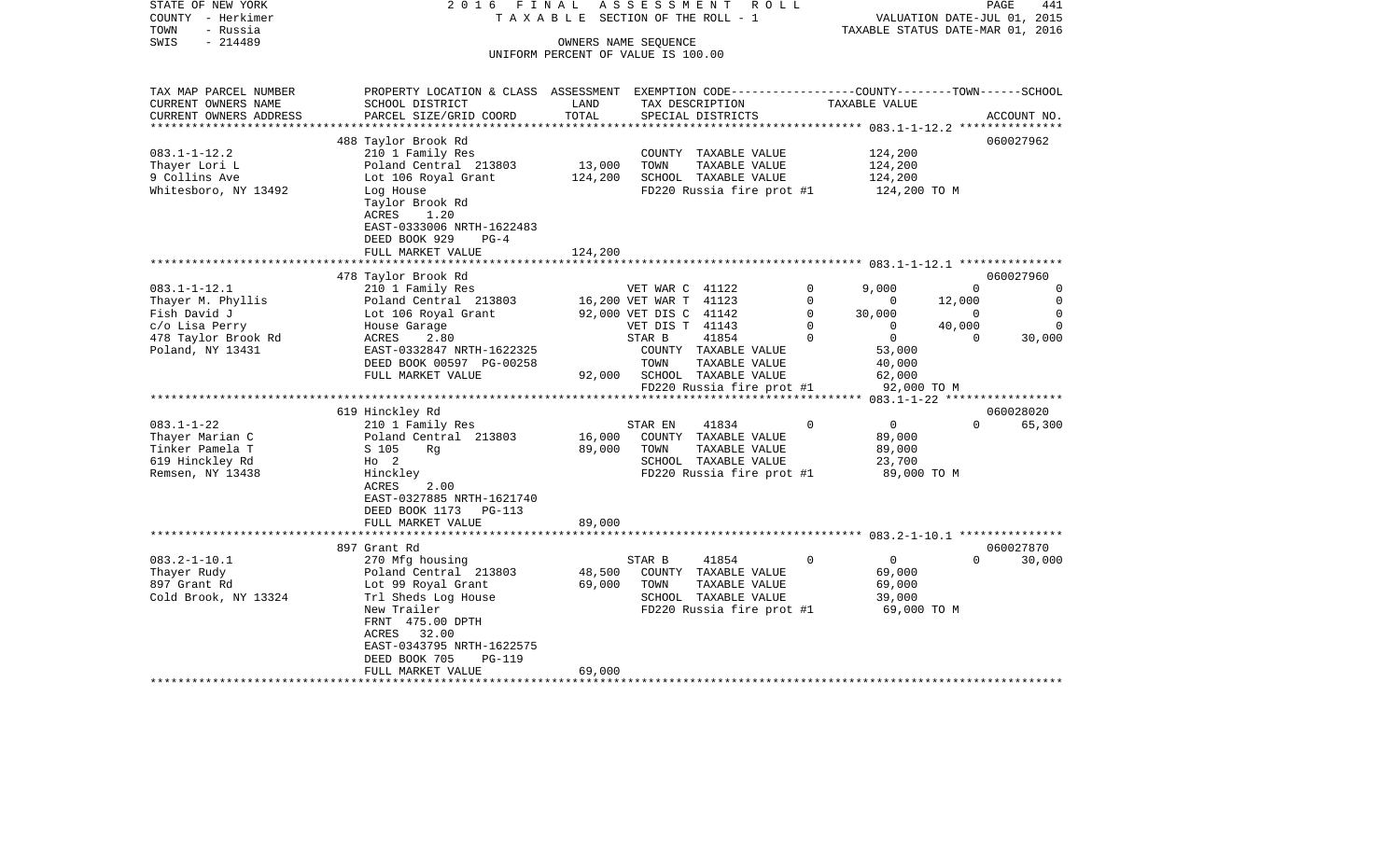| STATE OF NEW YORK<br>COUNTY - Herkimer | 2016 FINAL                                             |                      | ASSESSMENT ROLL<br>T A X A B L E SECTION OF THE ROLL - 1                                         |                                  | PAGE<br>442<br>VALUATION DATE-JUL 01, 2015 |
|----------------------------------------|--------------------------------------------------------|----------------------|--------------------------------------------------------------------------------------------------|----------------------------------|--------------------------------------------|
| TOWN<br>- Russia<br>$-214489$<br>SWIS  |                                                        | OWNERS NAME SEQUENCE |                                                                                                  | TAXABLE STATUS DATE-MAR 01, 2016 |                                            |
|                                        |                                                        |                      | UNIFORM PERCENT OF VALUE IS 100.00                                                               |                                  |                                            |
| TAX MAP PARCEL NUMBER                  |                                                        |                      | PROPERTY LOCATION & CLASS ASSESSMENT EXEMPTION CODE----------------COUNTY-------TOWN------SCHOOL |                                  |                                            |
| CURRENT OWNERS NAME                    | SCHOOL DISTRICT                                        | LAND                 | TAX DESCRIPTION                                                                                  | TAXABLE VALUE                    |                                            |
| CURRENT OWNERS ADDRESS                 | PARCEL SIZE/GRID COORD                                 | TOTAL                | SPECIAL DISTRICTS                                                                                |                                  | ACCOUNT NO.                                |
| *************************              |                                                        |                      |                                                                                                  |                                  |                                            |
| $088.2 - 1 - 23.6$                     | Rose Valley Rd.<br>314 Rural vac<10                    |                      |                                                                                                  | 10,000                           |                                            |
| Thierry Douglas                        | Poland Central 213803                                  | 10,000               | COUNTY TAXABLE VALUE<br>TOWN<br>TAXABLE VALUE                                                    | 10,000                           |                                            |
| Thierry Karen                          | Vac.land                                               | 10,000               | SCHOOL TAXABLE VALUE                                                                             | 10,000                           |                                            |
| 1143 Rose Valley Rd                    | FRNT 300.00 DPTH                                       |                      | FD220 Russia fire prot #1                                                                        | 10,000 TO M                      |                                            |
| Cold Brook, NY 13324                   | ACRES<br>4.00                                          |                      |                                                                                                  |                                  |                                            |
|                                        | EAST-0348229 NRTH-1600910                              |                      |                                                                                                  |                                  |                                            |
|                                        | DEED BOOK 1543<br>PG-611                               |                      |                                                                                                  |                                  |                                            |
|                                        | FULL MARKET VALUE                                      | 10,000               |                                                                                                  |                                  |                                            |
|                                        |                                                        |                      |                                                                                                  |                                  |                                            |
|                                        | Rose Valley Rd                                         |                      |                                                                                                  |                                  |                                            |
| $088.2 - 1 - 43$                       | 314 Rural vac<10                                       |                      | COUNTY TAXABLE VALUE                                                                             | 1,300                            |                                            |
| Thierry Douglas M                      | Poland Central 213803                                  | 1,300                | TOWN<br>TAXABLE VALUE                                                                            | 1,300                            |                                            |
| Thierry Karen K                        | Part of Old County ROW                                 | 1,300                | SCHOOL TAXABLE VALUE                                                                             | 1,300                            |                                            |
| Rose Valley Rd<br>Cold Brook, NY 13324 | FRNT 161.00 DPTH<br>71.00<br>EAST-0348535 NRTH-1600850 |                      | FD220 Russia fire prot #1                                                                        | 1,300 TO M                       |                                            |
|                                        | FULL MARKET VALUE                                      | 1,300                |                                                                                                  |                                  |                                            |
|                                        |                                                        |                      |                                                                                                  |                                  |                                            |
|                                        | Rose Valley Rd                                         |                      |                                                                                                  |                                  |                                            |
| $088.2 - 1 - 39$                       | 314 Rural vac<10                                       |                      | COUNTY TAXABLE VALUE                                                                             | 100                              |                                            |
| Thierry Karen                          | Poland Central 213803                                  | 100                  | TAXABLE VALUE<br>TOWN                                                                            | 100                              |                                            |
| F/k/a/ Mulvana Karen                   | Rose Valley Road                                       | 100                  | SCHOOL TAXABLE VALUE                                                                             | 100                              |                                            |
| 1143 Rose Valley Rd                    | FRNT<br>24.00 DPTH                                     |                      | FD220 Russia fire prot #1                                                                        | 100 TO M                         |                                            |
| Cold Brook, NY 13324                   | 0.06<br>ACRES                                          |                      |                                                                                                  |                                  |                                            |
|                                        | EAST-0348513 NRTH-1600885                              |                      |                                                                                                  |                                  |                                            |
|                                        | DEED BOOK 858<br>PG-543<br>FULL MARKET VALUE           | 100                  |                                                                                                  |                                  |                                            |
|                                        |                                                        |                      |                                                                                                  |                                  |                                            |
|                                        | 532 Gravesville Rd                                     |                      |                                                                                                  |                                  | 060026310                                  |
| $082.4 - 1 - 24$                       | 210 1 Family Res                                       |                      | $\mathbf 0$<br>STAR B<br>41854                                                                   | 0                                | $\Omega$<br>30,000                         |
| Thomas James W                         | Poland Central 213803                                  | 31,300               | COUNTY TAXABLE VALUE                                                                             | 235,000                          |                                            |
| 532 Gravesville Rd                     | Lot 69 Royal Grant                                     | 235,000              | TOWN<br>TAXABLE VALUE                                                                            | 235,000                          |                                            |
| Barneveld, NY 13304                    | House Gar Sheds                                        |                      | SCHOOL TAXABLE VALUE                                                                             | 205,000                          |                                            |
|                                        | ACRES<br>3.10                                          |                      | FD220 Russia fire prot #1                                                                        | 235,000 TO M                     |                                            |
|                                        | EAST-0323252 NRTH-1610688                              |                      |                                                                                                  |                                  |                                            |
|                                        | DEED BOOK 00825 PG-00104                               |                      |                                                                                                  |                                  |                                            |
|                                        | FULL MARKET VALUE                                      | 235,000              |                                                                                                  |                                  |                                            |
|                                        | 145 Stormy Hill Rd                                     |                      |                                                                                                  |                                  | 060000450                                  |
| $077.12 - 1 - 8$                       | 210 1 Family Res                                       |                      | STAR EN<br>41834<br>$\Omega$                                                                     | $\mathbf{0}$                     | $0 \t\t 65,300$                            |
| Tine Jerome R                          | Poland Central 213803                                  | 12,700               | COUNTY TAXABLE VALUE                                                                             | 92,000                           |                                            |
| 145 Stormy Hill Rd                     | Lots 14 & 15 Jerseyfield                               | 92,000               | TAXABLE VALUE<br>TOWN                                                                            | 92,000                           |                                            |
| Cold Brook, NY 13324                   | House Garage Trailer                                   |                      | SCHOOL TAXABLE VALUE                                                                             | 26,700                           |                                            |
|                                        | FRNT 180.00 DPTH 225.00                                |                      | FD220 Russia fire prot #1                                                                        | 92,000 TO M                      |                                            |
| PRIOR OWNER ON 3/01/2016               | ACRES<br>1.09                                          |                      |                                                                                                  |                                  |                                            |
| Wheelock Ward                          | EAST-0342632 NRTH-1635075                              |                      |                                                                                                  |                                  |                                            |
|                                        | DEED BOOK 1607<br>PG-271                               |                      |                                                                                                  |                                  |                                            |
|                                        | FULL MARKET VALUE                                      | 92,000               |                                                                                                  |                                  |                                            |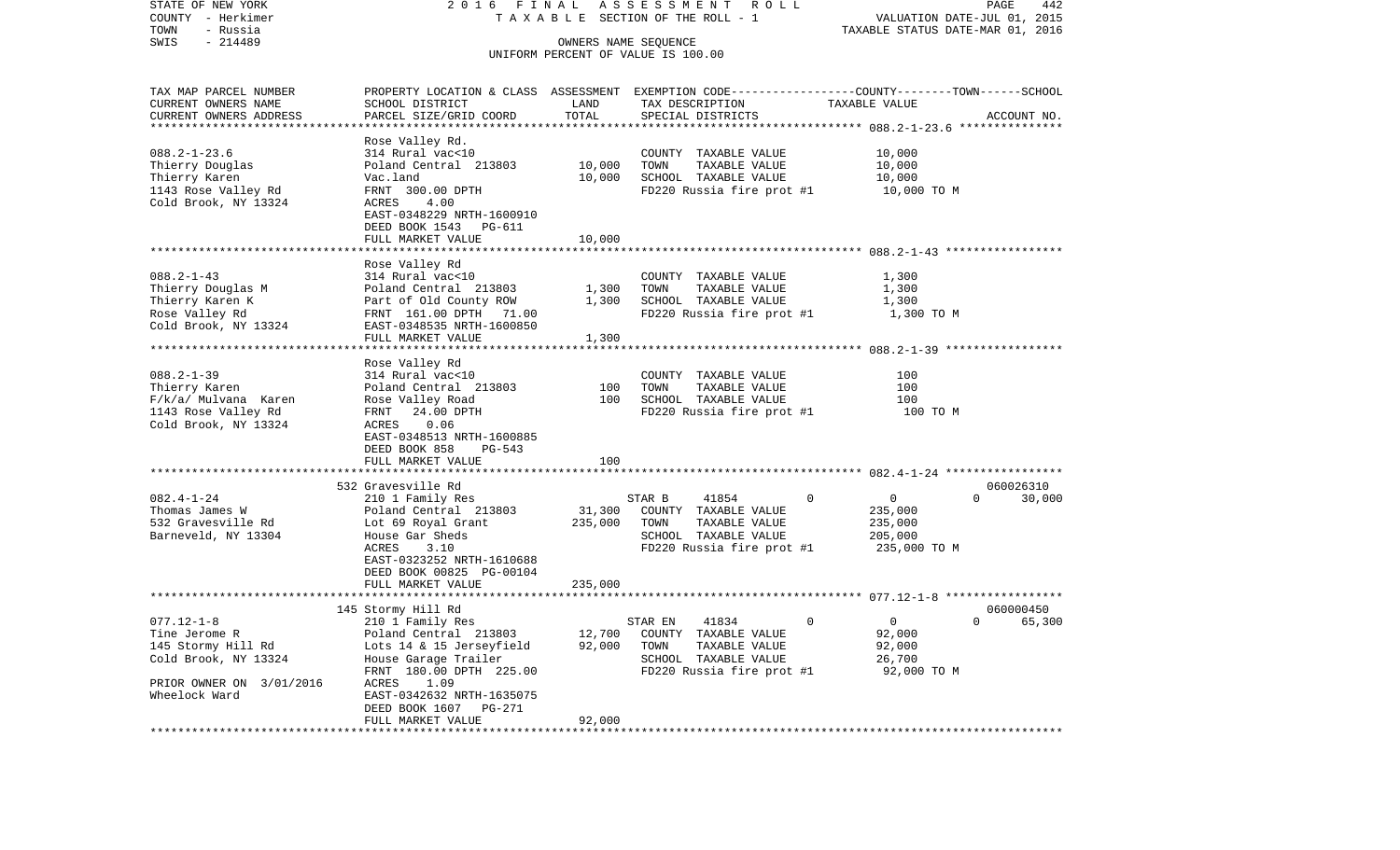| STATE OF NEW YORK<br>COUNTY - Herkimer<br>TOWN<br>- Russia<br>$-214489$<br>SWIS                     | 2016 FINAL<br>T A X A B L E SECTION OF THE ROLL - 1<br>UNIFORM PERCENT OF VALUE IS 100.00                                                                                                                                                             | R O L L                    | PAGE<br>443<br>VALUATION DATE-JUL 01, 2015<br>TAXABLE STATUS DATE-MAR 01, 2016                     |                                               |                                 |
|-----------------------------------------------------------------------------------------------------|-------------------------------------------------------------------------------------------------------------------------------------------------------------------------------------------------------------------------------------------------------|----------------------------|----------------------------------------------------------------------------------------------------|-----------------------------------------------|---------------------------------|
| TAX MAP PARCEL NUMBER<br>CURRENT OWNERS NAME<br>CURRENT OWNERS ADDRESS                              | PROPERTY LOCATION & CLASS ASSESSMENT EXEMPTION CODE---------------COUNTY-------TOWN-----SCHOOL<br>SCHOOL DISTRICT<br>PARCEL SIZE/GRID COORD                                                                                                           | LAND<br>TOTAL              | TAX DESCRIPTION<br>SPECIAL DISTRICTS                                                               | TAXABLE VALUE                                 | ACCOUNT NO.                     |
|                                                                                                     |                                                                                                                                                                                                                                                       |                            |                                                                                                    |                                               |                                 |
| $083.1 - 1 - 18$                                                                                    | 624 Hinckley Rd<br>242 Rurl res&rec                                                                                                                                                                                                                   |                            | 41854<br>STAR B                                                                                    | $\overline{0}$<br>$\Omega$                    | 060045400<br>$\Omega$<br>30,000 |
| Tinker James A<br>Tinker Pamela<br>624 Hinckley Rd<br>Remsen, NY 13438                              | Poland Central 213803<br>Lot $106$ Rg<br>Ho. 11.234 Acre<br>Hinckley Road<br>ACRES 11.20<br>EAST-0328501 NRTH-1621881<br>DEED BOOK 00652 PG-00184                                                                                                     | 25,000<br>162,000          | COUNTY TAXABLE VALUE<br>TOWN<br>TAXABLE VALUE<br>SCHOOL TAXABLE VALUE<br>FD220 Russia fire prot #1 | 162,000<br>162,000<br>132,000<br>162,000 TO M |                                 |
|                                                                                                     | FULL MARKET VALUE                                                                                                                                                                                                                                     | 162,000                    |                                                                                                    |                                               |                                 |
|                                                                                                     |                                                                                                                                                                                                                                                       |                            |                                                                                                    |                                               |                                 |
| $068. - 2 - 35.2$<br>Tomasik Sandra J<br>Postol Peter<br>10368 Riggerman Rd<br>Remsen, NY 13438     | 893 Wheelertown Rd<br>210 1 Family Res<br>305201<br>Remsen<br>Lot 58 Remsenburg Patent<br>Trailer<br>ACRES<br>1.80<br>EAST-0348052 NRTH-1658823<br>DEED BOOK 1454 PG-551<br>FULL MARKET VALUE                                                         | 14,500<br>20,000<br>20,000 | COUNTY TAXABLE VALUE<br>TOWN<br>TAXABLE VALUE<br>SCHOOL TAXABLE VALUE<br>FD230 Remsen fire #2      | 20,000<br>20,000<br>20,000<br>20,000 TO M     | 0022625                         |
|                                                                                                     |                                                                                                                                                                                                                                                       |                            |                                                                                                    |                                               |                                 |
| $072.2 - 2 - 70.1$<br>Tomasik Sandra J<br>Postol Peter Sr<br>10368 Riggerman Rd<br>Remsen, NY 13438 | Jim Wall Rd<br>270 Mfg housing<br>305201<br>Remsen<br>Vacant Land<br>ACRES<br>5.40<br>EAST-0301560 NRTH-1225320<br>DEED BOOK 1454 PG-555                                                                                                              | 18,500<br>22,000           | COUNTY TAXABLE VALUE<br>TOWN<br>TAXABLE VALUE<br>SCHOOL TAXABLE VALUE<br>FD230 Remsen fire #2      | 22,000<br>22,000<br>22,000<br>22,000 TO M     | 060003935                       |
|                                                                                                     | FULL MARKET VALUE                                                                                                                                                                                                                                     | 22,000                     |                                                                                                    |                                               |                                 |
| $072.12 - 1 - 1$<br>Tomasik Sandra J<br>301 Pardee Rd<br>Remsen, NY 13438                           | ******************************<br>Pardee Rd<br>314 Rural vac<10 - WTRFNT<br>Remsen<br>305201<br>Lot 1 Marvin Tract<br>Vacant Land<br>Pardee Road<br>FRNT 121.00 DPTH 195.00<br>ACRES<br>0.56<br>EAST-0345890 NRTH-1650248<br>DEED BOOK 1505<br>PG-629 | 7,000<br>7,000<br>7,000    | COUNTY TAXABLE VALUE<br>TOWN<br>TAXABLE VALUE<br>SCHOOL TAXABLE VALUE<br>FD230 Remsen fire #2      | 7,000<br>7,000<br>7,000<br>7,000 TO M         | 060022770                       |
|                                                                                                     | FULL MARKET VALUE                                                                                                                                                                                                                                     |                            |                                                                                                    |                                               |                                 |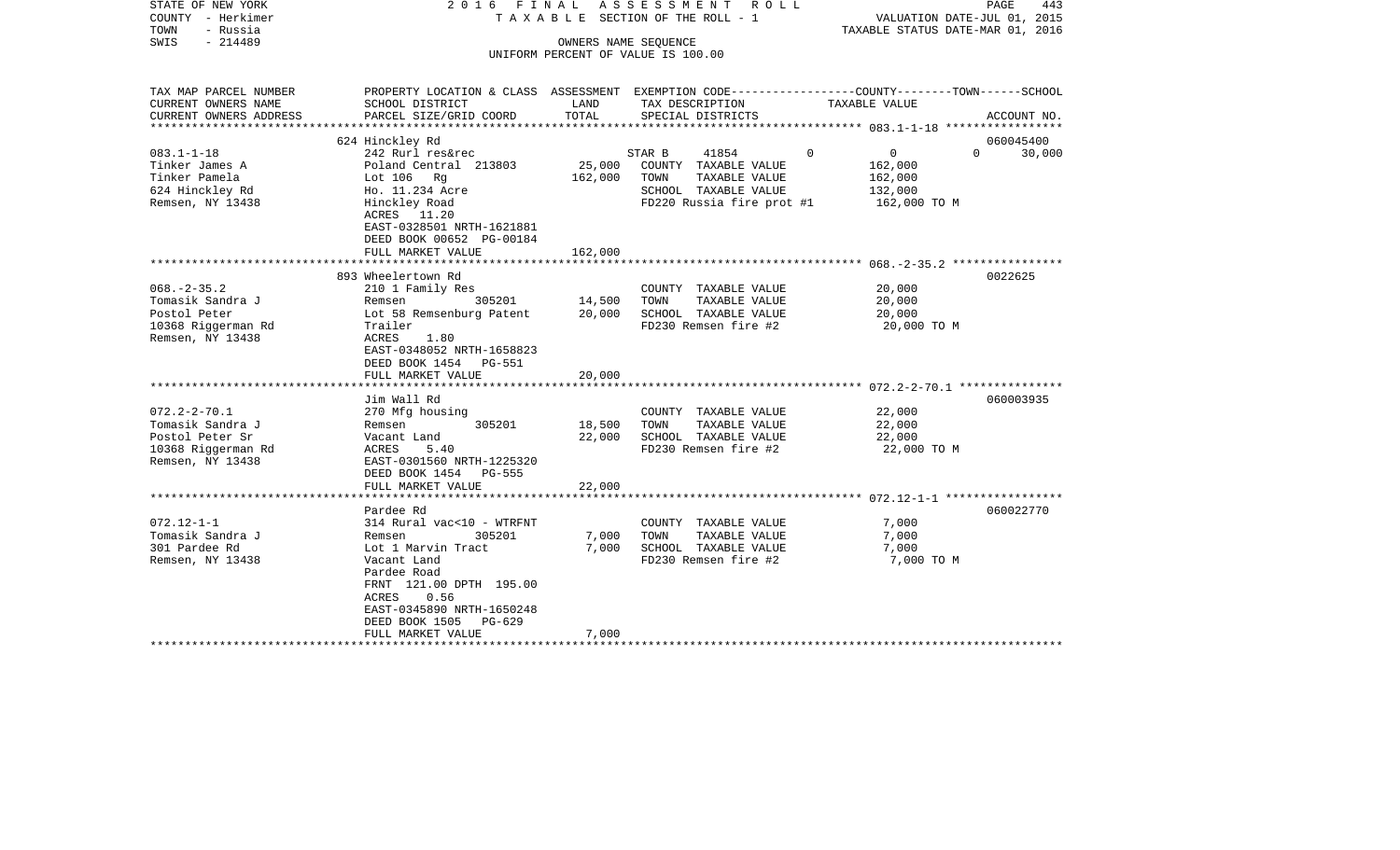STATE OF NEW YORK 2 0 1 6 F I N A L A S S E S S M E N T R O L L PAGE 444COUNTY - Herkimer **T A X A B L E SECTION OF THE ROLL - 1** VALUATION DATE-JUL 01, 2015 TOWN - Russia TAXABLE STATUS DATE-MAR 01, 2016 SWIS - 214489 OWNERS NAME SEQUENCE UNIFORM PERCENT OF VALUE IS 100.00TAX MAP PARCEL NUMBER PROPERTY LOCATION & CLASS ASSESSMENT EXEMPTION CODE------------------COUNTY--------TOWN------SCHOOL CURRENT OWNERS NAME SCHOOL DISTRICT LAND TAX DESCRIPTION TAXABLE VALUECURRENT OWNERS ADDRESS PARCEL SIZE/GRID COORD TOTAL SPECIAL DISTRICTS ACCOUNT NO. \*\*\*\*\*\*\*\*\*\*\*\*\*\*\*\*\*\*\*\*\*\*\*\*\*\*\*\*\*\*\*\*\*\*\*\*\*\*\*\*\*\*\*\*\*\*\*\*\*\*\*\*\*\*\*\*\*\*\*\*\*\*\*\*\*\*\*\*\*\*\*\*\*\*\*\*\*\*\*\*\*\*\*\*\*\*\*\*\*\*\*\*\*\*\*\*\*\*\*\*\*\*\* 072.12-1-3 \*\*\*\*\*\*\*\*\*\*\*\*\*\*\*\*\* 301 Pardee Rd 060007410072.12-1-3 210 1 Family Res - WTRFNT STAR EN 41834 0 0 0 65.300 Tomasik Sandra J Remsen 305201 42,300 COUNTY TAXABLE VALUE 135,000 301 Pardee Rd Lot 1 Machins Patent 135,000 TOWN TAXABLE VALUE 135,000 Remsen, NY 13438 Camp 2 Story Garage SCHOOL TAXABLE VALUE 69,700 Pardee Road **FD230** Remsen fire #2 135,000 TO M FRNT 95.00 DPTH 222.00 ACRES 0.93 EAST-0346098 NRTH-1650322 DEED BOOK 1454 PG-548FULL MARKET VALUE 135,000 \*\*\*\*\*\*\*\*\*\*\*\*\*\*\*\*\*\*\*\*\*\*\*\*\*\*\*\*\*\*\*\*\*\*\*\*\*\*\*\*\*\*\*\*\*\*\*\*\*\*\*\*\*\*\*\*\*\*\*\*\*\*\*\*\*\*\*\*\*\*\*\*\*\*\*\*\*\*\*\*\*\*\*\*\*\*\*\*\*\*\*\*\*\*\*\*\*\*\*\*\*\*\* 078.1-1-1.1 \*\*\*\*\*\*\*\*\*\*\*\*\*\*\*\* Brady Beach Rd 060006060 078.1-1-1.1 322 Rural vac>10 COUNTY TAXABLE VALUE 38,500 Tompkins Joseph H Poland Central 213803 38,500 TOWN TAXABLE VALUE 38,500 Glatz Tracy L Cots 17 & 46 Jerseyfield 38,500 SCHOOL TAXABLE VALUE 38,500 10294 State Rte 22 Vacant Land FD220 Russia fire prot #1 38,500 TO M Granville, NY 12832 EAST-0348801 NRTH-1640525 DEED BOOK 904 PG-338 FULL MARKET VALUE 38,500 \*\*\*\*\*\*\*\*\*\*\*\*\*\*\*\*\*\*\*\*\*\*\*\*\*\*\*\*\*\*\*\*\*\*\*\*\*\*\*\*\*\*\*\*\*\*\*\*\*\*\*\*\*\*\*\*\*\*\*\*\*\*\*\*\*\*\*\*\*\*\*\*\*\*\*\*\*\*\*\*\*\*\*\*\*\*\*\*\*\*\*\*\*\*\*\*\*\*\*\*\*\*\* 072.4-2-14 \*\*\*\*\*\*\*\*\*\*\*\*\*\*\*\*\* Brady Beach Rd 072.4-2-14 322 Rural vac>10 COUNTY TAXABLE VALUE 50,100 Tooke Arthur J Poland Central 213803 50,100 TOWN TAXABLE VALUE 50,100 Tooke Wesley L FRNT 2141.00 DPTH 50,100 SCHOOL TAXABLE VALUE 50,100 c/o Arthur J. Tooke, Jr. ACRES 41.50 FD220 Russia fire prot #1 50,100 TO M 6850 Creek Rd EAST-0346911 NRTH-1641158Oneida, NY 13421 DEED BOOK 1255 PG-773 FULL MARKET VALUE 50,100 \*\*\*\*\*\*\*\*\*\*\*\*\*\*\*\*\*\*\*\*\*\*\*\*\*\*\*\*\*\*\*\*\*\*\*\*\*\*\*\*\*\*\*\*\*\*\*\*\*\*\*\*\*\*\*\*\*\*\*\*\*\*\*\*\*\*\*\*\*\*\*\*\*\*\*\*\*\*\*\*\*\*\*\*\*\*\*\*\*\*\*\*\*\*\*\*\*\*\*\*\*\*\* 072.4-2-4 \*\*\*\*\*\*\*\*\*\*\*\*\*\*\*\*\*\* 343 White Birch Ln 0003575072.4-2-4 210 1 Family Res COUNTY TAXABLE VALUE 265,000 Tooke Kenneth Poland Central 213803 44,100 TOWN TAXABLE VALUE 265,000 606 Greenland Rd Lot 46 Jerseyfield Patent 265,000 SCHOOL TAXABLE VALUE 265,000 Portsmouth, NH 03081 Unfinished House FD220 Russia fire prot #1 265,000 TO M ACRES 5.30 EAST-0347732 NRTH-1644347 DEED BOOK 1395 PG-39 FULL MARKET VALUE 265,000 \*\*\*\*\*\*\*\*\*\*\*\*\*\*\*\*\*\*\*\*\*\*\*\*\*\*\*\*\*\*\*\*\*\*\*\*\*\*\*\*\*\*\*\*\*\*\*\*\*\*\*\*\*\*\*\*\*\*\*\*\*\*\*\*\*\*\*\*\*\*\*\*\*\*\*\*\*\*\*\*\*\*\*\*\*\*\*\*\*\*\*\*\*\*\*\*\*\*\*\*\*\*\* 073.3-1-80.4 \*\*\*\*\*\*\*\*\*\*\*\*\*\*\* Dow311 Res vac land 073.3-1-80.4 311 Res vac land COUNTY TAXABLE VALUE 23,400 Toth Randy C **Poland Central 213803** 23,400 TOWN TAXABLE VALUE 23,400 Toth Steven G **FRNT 428.30 DPTH** 23.400 SCHOOL TAXABLE VALUE 23.400 340 Heim Rd ACRES 15.00 FD220 Russia fire prot #1 23,400 TO M Getzville, NY 14068 EAST-0352942 NRTH-1640946 DEED BOOK 1556 PG-752 FULL MARKET VALUE 23,400 \*\*\*\*\*\*\*\*\*\*\*\*\*\*\*\*\*\*\*\*\*\*\*\*\*\*\*\*\*\*\*\*\*\*\*\*\*\*\*\*\*\*\*\*\*\*\*\*\*\*\*\*\*\*\*\*\*\*\*\*\*\*\*\*\*\*\*\*\*\*\*\*\*\*\*\*\*\*\*\*\*\*\*\*\*\*\*\*\*\*\*\*\*\*\*\*\*\*\*\*\*\*\*\*\*\*\*\*\*\*\*\*\*\*\*\*\*\*\*\*\*\*\*\*\*\*\*\*\*\*\*\*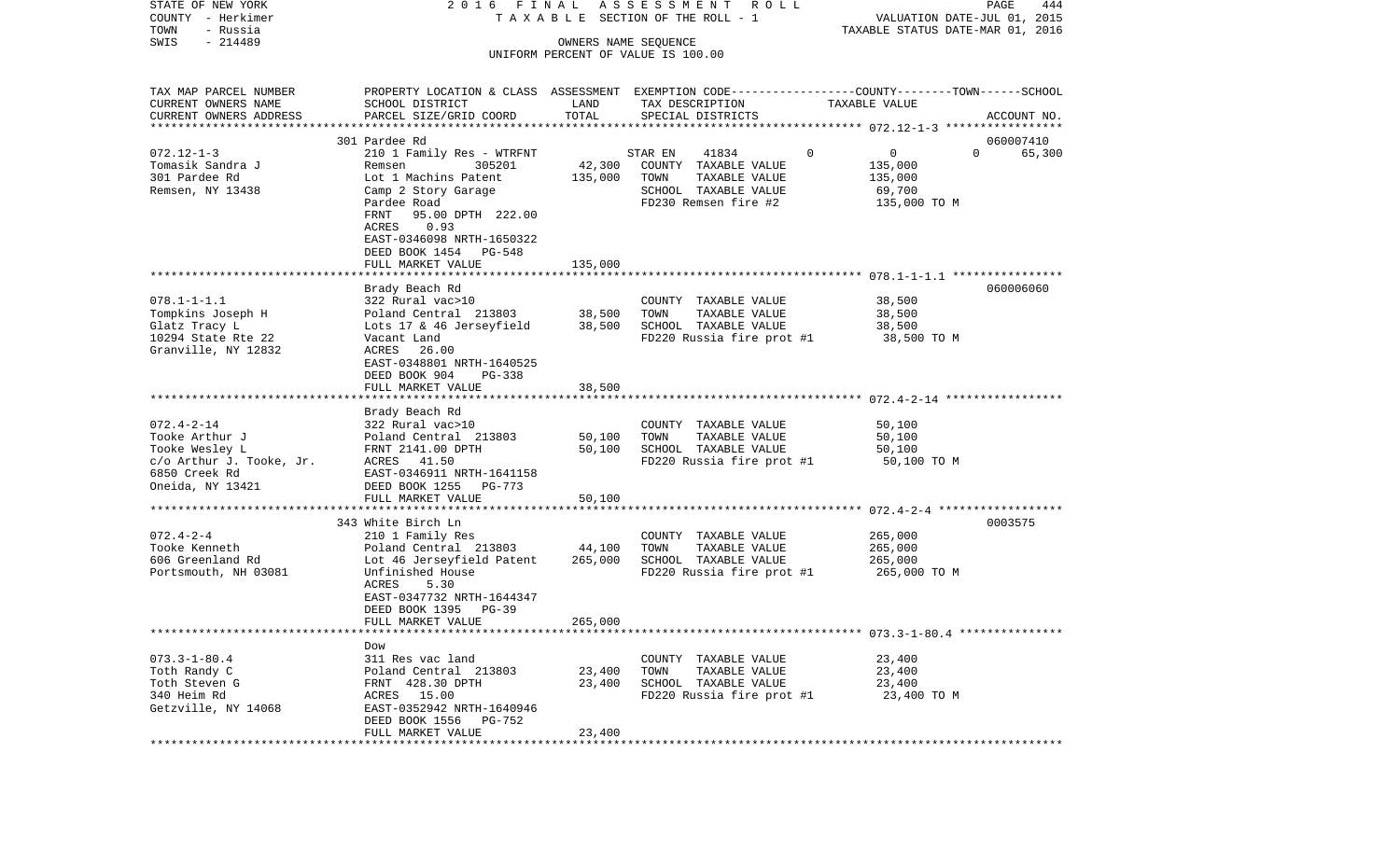| STATE OF NEW YORK<br>COUNTY - Herkimer<br>TOWN<br>- Russia | 2016<br>FINAL                                                                                  |              | A S S E S S M E N T A O L L<br>TAXABLE SECTION OF THE ROLL - 1 | TAXABLE STATUS DATE-MAR 01, 2016 | 445<br>PAGE<br>VALUATION DATE-JUL 01, 2015 |
|------------------------------------------------------------|------------------------------------------------------------------------------------------------|--------------|----------------------------------------------------------------|----------------------------------|--------------------------------------------|
| $-214489$<br>SWIS                                          |                                                                                                |              | OWNERS NAME SEQUENCE<br>UNIFORM PERCENT OF VALUE IS 100.00     |                                  |                                            |
| TAX MAP PARCEL NUMBER                                      | PROPERTY LOCATION & CLASS ASSESSMENT EXEMPTION CODE---------------COUNTY-------TOWN-----SCHOOL |              |                                                                |                                  |                                            |
| CURRENT OWNERS NAME                                        | SCHOOL DISTRICT                                                                                | LAND         | TAX DESCRIPTION                                                | TAXABLE VALUE                    |                                            |
| CURRENT OWNERS ADDRESS                                     | PARCEL SIZE/GRID COORD                                                                         | TOTAL        | SPECIAL DISTRICTS                                              |                                  | ACCOUNT NO.                                |
|                                                            | Sunset Lodge                                                                                   |              |                                                                |                                  |                                            |
| $078.3 - 1 - 14$                                           | 323 Vacant rural                                                                               |              | COUNTY TAXABLE VALUE                                           | 0                                |                                            |
| Town of Russia                                             | Poland Central 213803                                                                          | $\mathbf{0}$ | TAXABLE VALUE<br>TOWN                                          | 0                                |                                            |
|                                                            | ACRES<br>8.00                                                                                  | $\Omega$     | SCHOOL TAXABLE VALUE                                           | $\Omega$                         |                                            |
|                                                            | EAST-0355522 NRTH-1628184                                                                      |              | FD220 Russia fire prot #1                                      | 0 TO M                           |                                            |
|                                                            | FULL MARKET VALUE                                                                              | $\Omega$     |                                                                |                                  |                                            |
|                                                            | 251 Hemstreet Rd                                                                               |              |                                                                |                                  |                                            |
| $073.3 - 5 - 4.2$                                          | 260 Seasonal res                                                                               |              | COUNTY TAXABLE VALUE                                           | 77,500                           |                                            |
| Trapani David                                              | Poland Central 213803                                                                          | 29,300       | TOWN<br>TAXABLE VALUE                                          | 77,500                           |                                            |
| 60 Lyon Rd                                                 | FRNT 1279.00 DPTH                                                                              | 77,500       | SCHOOL TAXABLE VALUE                                           | 77,500                           |                                            |
| Waldwick, NJ 07463                                         | ACRES<br>8.20                                                                                  |              | FD220 Russia fire prot #1                                      | 77,500 TO M                      |                                            |
|                                                            | EAST-0350055 NRTH-1641180<br>DEED BOOK 1077 PG-68                                              |              |                                                                |                                  |                                            |
|                                                            | FULL MARKET VALUE                                                                              | 77,500       |                                                                |                                  |                                            |
|                                                            | 6260 Military Rd                                                                               |              |                                                                |                                  | 060003360                                  |
| $076.4 - 1 - 10$                                           | 210 1 Family Res                                                                               |              | STAR B<br>41854                                                | 0<br>$\Omega$                    | $\Omega$<br>30,000                         |
| Traxel Bruce                                               | Poland Central 213803                                                                          | 18,600       | COUNTY TAXABLE VALUE                                           | 105,000                          |                                            |
| Traxel Gayle                                               | Lot 116 Royal Grant                                                                            | 105,000      | TOWN<br>TAXABLE VALUE                                          | 105,000                          |                                            |
| 6260 Military Rd                                           | House Garage                                                                                   |              | SCHOOL TAXABLE VALUE                                           | 75,000                           |                                            |
| Remsen, NY 13438                                           | FRNT 100.00 DPTH 95.00<br>ACRES<br>$0.40$ BANK<br>415<br>EAST-0321195 NRTH-1627251             |              | FD220 Russia fire prot #1                                      | 105,000 TO M                     |                                            |
|                                                            | DEED BOOK 789<br>PG-280<br>FULL MARKET VALUE                                                   | 105,000      |                                                                |                                  |                                            |
|                                                            |                                                                                                |              |                                                                |                                  |                                            |
|                                                            | Grant Rd                                                                                       |              |                                                                |                                  | 060028440                                  |
| $083.2 - 1 - 22$                                           | 322 Rural vac>10                                                                               |              | COUNTY TAXABLE VALUE                                           | 49,200                           |                                            |
| Trevvett Amy                                               | Poland Central 213803                                                                          | 49,200       | TAXABLE VALUE<br>TOWN                                          | 49,200                           |                                            |
| 761 Walnut Hill Rd                                         | Lot 95 Royal Grant                                                                             | 49,200       | SCHOOL TAXABLE VALUE                                           | 49,200                           |                                            |
| Barre, MA 01005                                            | Vacant Land<br>ACRES                                                                           |              | FD220 Russia fire prot #1                                      | 49,200 TO M                      |                                            |
|                                                            | 44.20<br>EAST-0346561 NRTH-1617286                                                             |              |                                                                |                                  |                                            |
|                                                            | DEED BOOK 1511 PG-102                                                                          |              |                                                                |                                  |                                            |
|                                                            | FULL MARKET VALUE                                                                              | 49,200       |                                                                |                                  |                                            |
|                                                            |                                                                                                |              |                                                                |                                  |                                            |
|                                                            | 471 Grant Rd                                                                                   |              |                                                                |                                  | 060052340                                  |
| $083.4 - 1 - 22.2$                                         | 210 1 Family Res                                                                               |              | VET WAR C 41122                                                | $\mathbf 0$<br>9,000             | $\mathbf{0}$<br>$\circ$                    |
| Trevvett Barbara                                           | Poland Central 213803                                                                          |              | 22,000 VET WAR T 41123                                         | $\mathbf 0$<br>12,000<br>0       | 0                                          |
| 471 Grant Rd                                               | Lot 84 Royal Grant                                                                             |              | 151,500 VET DIS C 41142                                        | 0<br>30,000                      | 0<br>0                                     |
| Cold Brook, NY 13324                                       | House Garage                                                                                   |              | VET DIS T<br>41143                                             | 0<br>0                           | 40,000<br>0                                |
|                                                            | Merged 2011                                                                                    |              | STAR EN<br>41834                                               | 0<br>$\Omega$                    | 65,300<br>0                                |
|                                                            | FRNT 1216.00 DPTH                                                                              |              | COUNTY<br>TAXABLE VALUE                                        | 112,500                          |                                            |
|                                                            | ACRES<br>7.80                                                                                  |              | TOWN<br>TAXABLE VALUE                                          | 99,500                           |                                            |
|                                                            | EAST-0346026 NRTH-1614390                                                                      |              | SCHOOL TAXABLE VALUE                                           | 86,200<br>151,500 TO M           |                                            |
|                                                            | DEED BOOK 802<br>PG-408<br>FULL MARKET VALUE                                                   | 151,500      | FD220 Russia fire prot #1                                      |                                  |                                            |
|                                                            |                                                                                                |              |                                                                |                                  |                                            |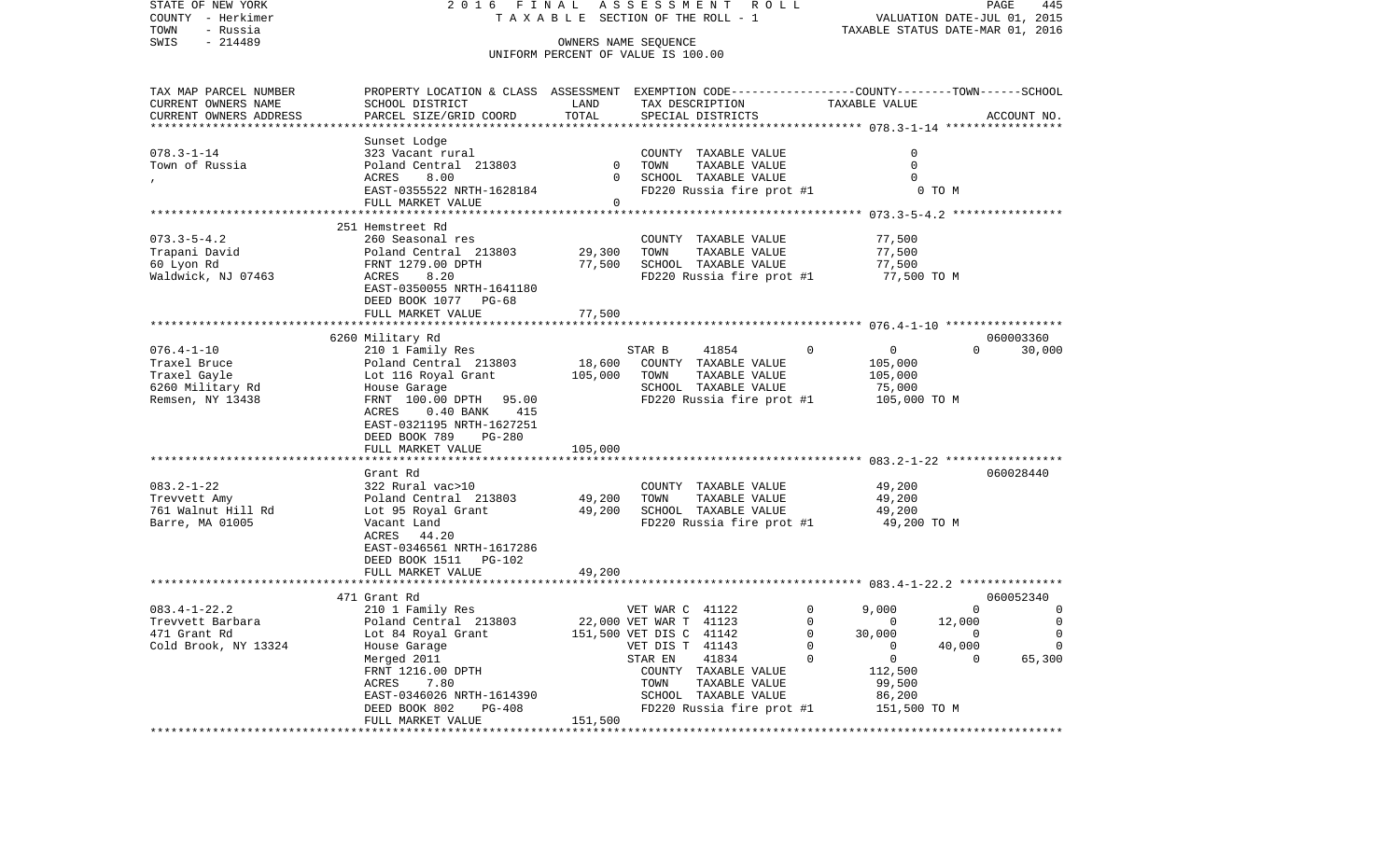| STATE OF NEW YORK<br>COUNTY - Herkimer<br>TOWN<br>- Russia<br>$-214489$<br>SWIS                                                          |                                                                                                                                                      |                  | 2016 FINAL ASSESSMENT ROLL<br>TAXABLE SECTION OF THE ROLL - 1<br>OWNERS NAME SEQUENCE<br>UNIFORM PERCENT OF VALUE IS 100.00              | VALUATION DATE-JUL 01, 2015<br>TAXABLE STATUS DATE-MAR 01, 2016             | PAGE<br>446         |
|------------------------------------------------------------------------------------------------------------------------------------------|------------------------------------------------------------------------------------------------------------------------------------------------------|------------------|------------------------------------------------------------------------------------------------------------------------------------------|-----------------------------------------------------------------------------|---------------------|
| TAX MAP PARCEL NUMBER<br>CURRENT OWNERS NAME                                                                                             | SCHOOL DISTRICT                                                                                                                                      | LAND             | PROPERTY LOCATION & CLASS ASSESSMENT EXEMPTION CODE---------------COUNTY-------TOWN-----SCHOOL<br>TAX DESCRIPTION                        | TAXABLE VALUE                                                               |                     |
| CURRENT OWNERS ADDRESS                                                                                                                   | PARCEL SIZE/GRID COORD                                                                                                                               | TOTAL            | SPECIAL DISTRICTS                                                                                                                        |                                                                             | ACCOUNT NO.         |
| $083.4 - 1 - 25$<br>Trevvett II James D<br>210 Revere Rd<br>Syracuse, NY 13214                                                           | Pardeeville Rd<br>322 Rural vac>10<br>Poland Central 213803<br>Lot 84 Royal Grant<br>Vacant Land<br>ACRES 21.30<br>EAST-0346879 NRTH-1616019         | 23,500<br>23,500 | COUNTY TAXABLE VALUE<br>TOWN<br>TAXABLE VALUE<br>SCHOOL TAXABLE VALUE<br>FD220 Russia fire prot #1                                       | 23,500<br>23,500<br>23,500<br>23,500 TO M                                   | 060028560           |
|                                                                                                                                          | DEED BOOK 1511 PG-107                                                                                                                                |                  |                                                                                                                                          |                                                                             |                     |
|                                                                                                                                          | FULL MARKET VALUE<br>Pardeeville Rd                                                                                                                  | 23,500           |                                                                                                                                          |                                                                             | 060028510           |
| $083.2 - 1 - 23.2$<br>Trevvett Irrevocable Trust Dor Poland Central 213803<br>Trevvett Trustee Thomas<br>PO Box 212<br>Newport, NY 13416 | 323 Vacant rural<br>Lot 95 Royal Grant<br>Vacant Land<br>Cabin Removed 2008<br>ACRES 41.00<br>EAST-0348027 NRTH-1618735<br>DEED BOOK 1290 PG-334     | 43,500<br>43,500 | COUNTY TAXABLE VALUE<br>TOWN<br>TAXABLE VALUE<br>SCHOOL TAXABLE VALUE<br>FD220 Russia fire prot #1 43,500 TO M                           | 43,500<br>43,500<br>43,500                                                  |                     |
|                                                                                                                                          | FULL MARKET VALUE                                                                                                                                    | 43,500           |                                                                                                                                          |                                                                             |                     |
| $084.1 - 3 - 18$<br>Trevvett Paul H<br>392 Pardeeville Rd<br>PO Box 21<br>Cold Brook, 13324                                              | 392 Pardeeville Rd<br>242 Rurl res&rec<br>Poland Central 213803<br>Lot 96 Royal Grant<br>Vacant Land<br>ACRES 25.00<br>EAST-0352040 NRTH-1619167     | 195,000          | 41854<br>STAR B<br>$\Omega$<br>42,900 COUNTY TAXABLE VALUE<br>TOWN<br>TAXABLE VALUE<br>SCHOOL TAXABLE VALUE<br>FD220 Russia fire prot #1 | $\overline{0}$<br>$\Omega$<br>195,000<br>195,000<br>165,000<br>195,000 TO M | 060040900<br>30,000 |
|                                                                                                                                          | DEED BOOK 809<br>PG-285<br>FULL MARKET VALUE                                                                                                         | 195,000          |                                                                                                                                          |                                                                             |                     |
|                                                                                                                                          |                                                                                                                                                      |                  |                                                                                                                                          |                                                                             |                     |
| $084.1 - 3 - 19$<br>Trevvett Paul H<br>PO Box 21<br>Cold Brook, NY 13324                                                                 | Pardeeville Rd<br>322 Rural vac>10<br>Poland Central 213803<br>E 96 Rg<br>Lot 21 Acres<br>Pardeeville Rd<br>ACRES 21.00<br>EAST-0352226 NRTH-1619699 | 33,200<br>33,200 | COUNTY TAXABLE VALUE<br>TAXABLE VALUE<br>TOWN<br>SCHOOL TAXABLE VALUE<br>FD220 Russia fire prot #1                                       | 33,200<br>33,200<br>33,200<br>33,200 TO M                                   | 060041500           |
|                                                                                                                                          | DEED BOOK 1322<br>PG-935<br>FULL MARKET VALUE                                                                                                        | 33,200           |                                                                                                                                          |                                                                             |                     |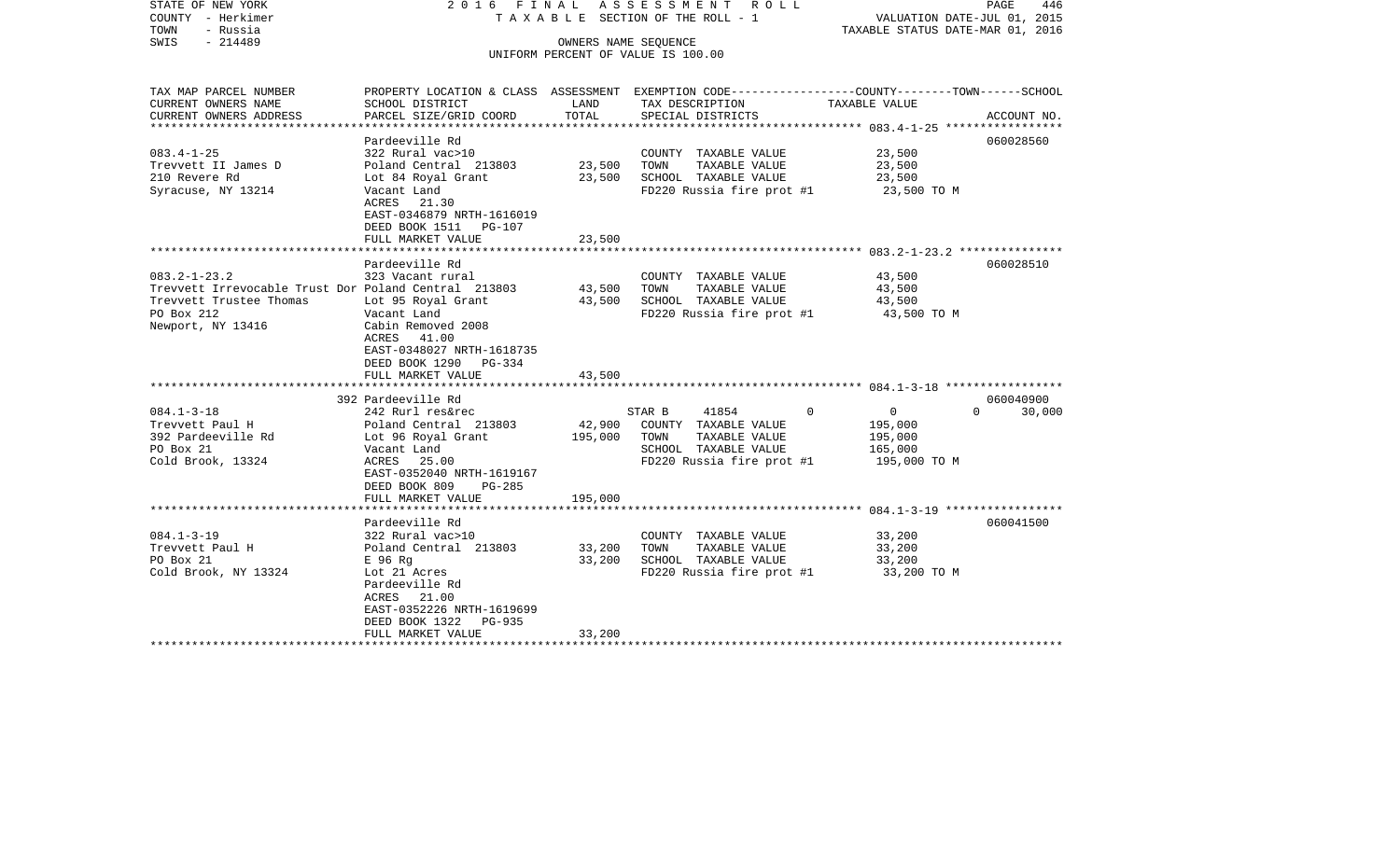| STATE OF NEW YORK                             | 2016<br>FINAL                                                                                   |         | A S S E S S M E N T A O L L                   |             |                                  |          | PAGE        | 447      |
|-----------------------------------------------|-------------------------------------------------------------------------------------------------|---------|-----------------------------------------------|-------------|----------------------------------|----------|-------------|----------|
| COUNTY - Herkimer                             |                                                                                                 |         | T A X A B L E SECTION OF THE ROLL - 1         |             | VALUATION DATE-JUL 01, 2015      |          |             |          |
| TOWN<br>- Russia                              |                                                                                                 |         |                                               |             | TAXABLE STATUS DATE-MAR 01, 2016 |          |             |          |
| $-214489$<br>SWIS                             |                                                                                                 |         | OWNERS NAME SEOUENCE                          |             |                                  |          |             |          |
|                                               |                                                                                                 |         | UNIFORM PERCENT OF VALUE IS 100.00            |             |                                  |          |             |          |
| TAX MAP PARCEL NUMBER                         | PROPERTY LOCATION & CLASS ASSESSMENT EXEMPTION CODE---------------COUNTY-------TOWN------SCHOOL |         |                                               |             |                                  |          |             |          |
| CURRENT OWNERS NAME                           | SCHOOL DISTRICT                                                                                 | LAND    | TAX DESCRIPTION                               |             | TAXABLE VALUE                    |          |             |          |
| CURRENT OWNERS ADDRESS<br>******************* | PARCEL SIZE/GRID COORD                                                                          | TOTAL   | SPECIAL DISTRICTS                             |             |                                  |          | ACCOUNT NO. |          |
|                                               | 396 Russia Rd                                                                                   |         |                                               |             |                                  |          | 060028590   |          |
| $083.3 - 2 - 36$                              | 210 1 Family Res                                                                                |         | VET COM C 41132                               | 0           | 15,000                           | $\Omega$ |             | $\Omega$ |
| Troxel Reed A                                 | Poland Central 213803                                                                           |         | 62,500 VET COM T 41133                        | $\Omega$    | $\Omega$                         | 20,000   |             | $\Omega$ |
| Troxel Kathleen                               | Lot 70 Royal Grant                                                                              |         | 245,000 STAR EN<br>41834                      | $\mathbf 0$ | $\overline{0}$                   | $\Omega$ |             | 65,300   |
| 396 Russia Rd                                 | House Att Gar                                                                                   |         | COUNTY TAXABLE VALUE                          |             | 230,000                          |          |             |          |
| Poland, NY 13431                              | Merged Parcel                                                                                   |         | TOWN<br>TAXABLE VALUE                         |             | 225,000                          |          |             |          |
|                                               | FRNT 170.00 DPTH                                                                                |         | SCHOOL TAXABLE VALUE                          |             | 179,700                          |          |             |          |
|                                               | 50.70<br>ACRES                                                                                  |         | FD220 Russia fire prot #1                     |             | 245,000 TO M                     |          |             |          |
|                                               | EAST-0333973 NRTH-1610670                                                                       |         |                                               |             |                                  |          |             |          |
|                                               | DEED BOOK 00588 PG-00059                                                                        |         |                                               |             |                                  |          |             |          |
|                                               | FULL MARKET VALUE                                                                               | 245,000 |                                               |             |                                  |          |             |          |
|                                               |                                                                                                 |         |                                               |             |                                  |          |             |          |
|                                               | Hinckley Rd                                                                                     |         |                                               |             |                                  |          | 060004560   |          |
| $083.3 - 1 - 11$                              | 720 Mine/quarry                                                                                 |         | COUNTY TAXABLE VALUE                          |             | 183,000                          |          |             |          |
| Troy Sand & Gravel Co. Inc.                   | Poland Central 213803                                                                           | 159,800 | TOWN<br>TAXABLE VALUE                         |             | 183,000                          |          |             |          |
| PO Box 8                                      | Lot 88 Royal Grant                                                                              | 183,000 | SCHOOL TAXABLE VALUE                          |             | 183,000                          |          |             |          |
| West Sand Lake, NY 12196                      | House                                                                                           |         | FD220 Russia fire prot #1                     |             | 183,000 TO M                     |          |             |          |
|                                               | ACRES 236.70                                                                                    |         |                                               |             |                                  |          |             |          |
|                                               | EAST-0328895 NRTH-1613991                                                                       |         |                                               |             |                                  |          |             |          |
|                                               | DEED BOOK 1125 PG-109                                                                           |         |                                               |             |                                  |          |             |          |
|                                               | FULL MARKET VALUE<br>*********************                                                      | 183,000 |                                               |             |                                  |          |             |          |
|                                               |                                                                                                 |         |                                               |             |                                  |          | 060004530   |          |
| $083.3 - 1 - 16$                              | Hinckley Rd<br>720 Mine/quarry                                                                  |         |                                               |             | 71,900                           |          |             |          |
| Troy Sand & Gravel Co. Inc.                   | Poland Central 213803                                                                           | 25,000  | COUNTY TAXABLE VALUE<br>TOWN<br>TAXABLE VALUE |             | 71,900                           |          |             |          |
| PO Box B                                      | E 47<br>Rq                                                                                      | 71,900  | SCHOOL TAXABLE VALUE                          |             | 71,900                           |          |             |          |
| West Sand Lake, NY 12196                      | Lot 7                                                                                           |         | FD220 Russia fire prot #1                     |             | 71,900 TO M                      |          |             |          |
|                                               | Hinckley                                                                                        |         |                                               |             |                                  |          |             |          |
|                                               | ACRES<br>13.20                                                                                  |         |                                               |             |                                  |          |             |          |
|                                               | EAST-0330251 NRTH-1612582                                                                       |         |                                               |             |                                  |          |             |          |
|                                               | DEED BOOK 1125<br>PG-117                                                                        |         |                                               |             |                                  |          |             |          |
|                                               | FULL MARKET VALUE                                                                               | 71,900  |                                               |             |                                  |          |             |          |
|                                               |                                                                                                 |         |                                               |             |                                  |          |             |          |
|                                               | Hinckley Rd                                                                                     |         |                                               |             |                                  |          | 060012300   |          |
| $083.3 - 1 - 25.1$                            | 312 Vac w/imprv                                                                                 |         | COUNTY TAXABLE VALUE                          |             | 19,500                           |          |             |          |
| Troy Sand & Gravel Co. Inc.                   | Poland Central 213803                                                                           | 15,500  | TAXABLE VALUE<br>TOWN                         |             | 19,500                           |          |             |          |
| PO Box B                                      | Lot 88 Royal Grant                                                                              | 19,500  | SCHOOL TAXABLE VALUE                          |             | 19,500                           |          |             |          |
| West Sand Lake, NY 12196                      | Vacant Land                                                                                     |         | FD220 Russia fire prot #1                     |             | 19,500 TO M                      |          |             |          |
|                                               | ACRES<br>4.40                                                                                   |         |                                               |             |                                  |          |             |          |
|                                               | EAST-0329471 NRTH-1612168                                                                       |         |                                               |             |                                  |          |             |          |
|                                               | DEED BOOK 1125<br>PG-120                                                                        |         |                                               |             |                                  |          |             |          |
|                                               | FULL MARKET VALUE                                                                               | 19,500  |                                               |             |                                  |          |             |          |
|                                               |                                                                                                 |         |                                               |             |                                  |          |             |          |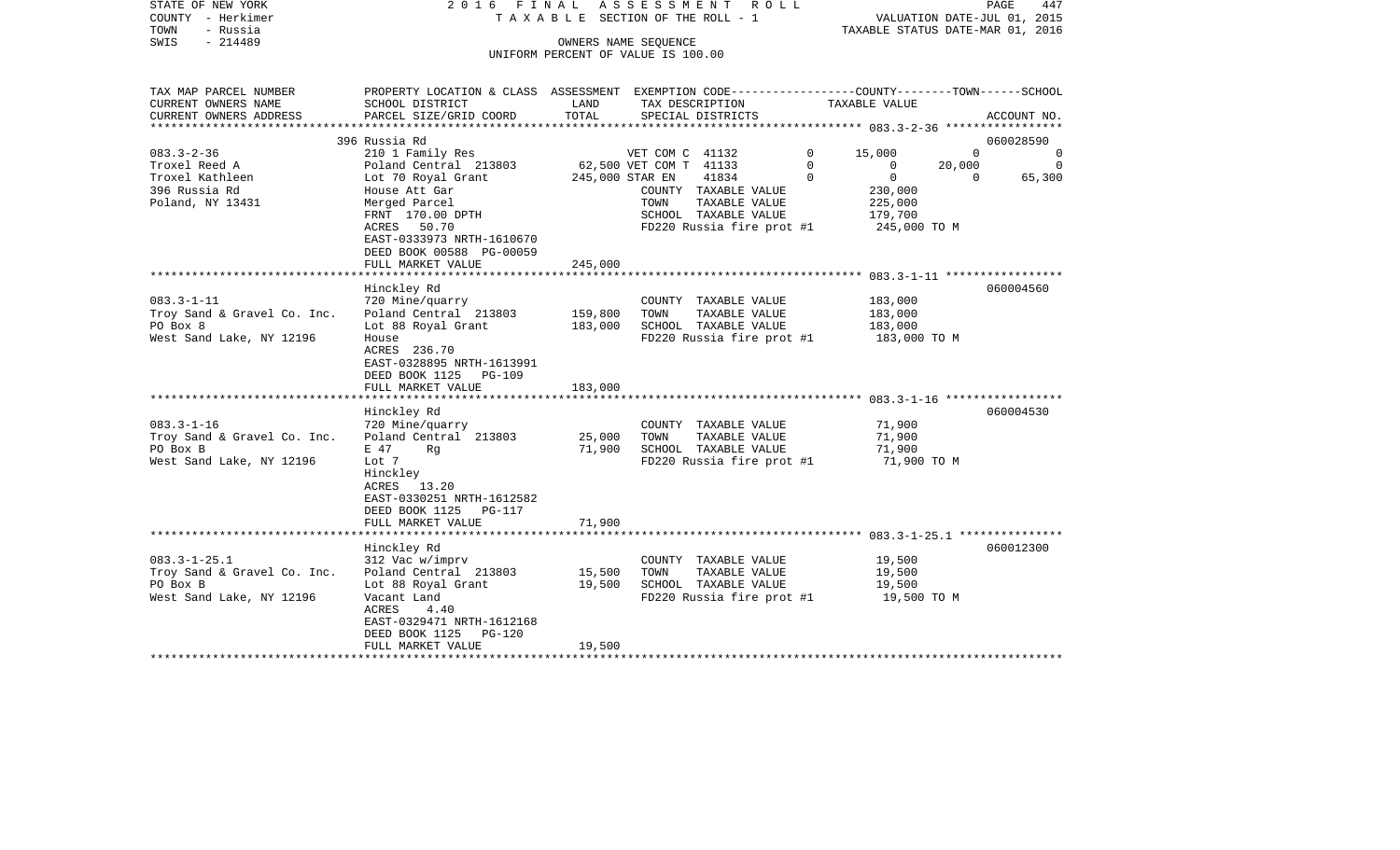| STATE OF NEW YORK<br>COUNTY - Herkimer<br>TOWN<br>- Russia | 2016 FINAL                                                                                       |                   | ASSESSMENT ROLL<br>TAXABLE SECTION OF THE ROLL - 1 |          | VALUATION DATE-JUL 01, 2015<br>TAXABLE STATUS DATE-MAR 01, 2016 | PAGE<br>448        |
|------------------------------------------------------------|--------------------------------------------------------------------------------------------------|-------------------|----------------------------------------------------|----------|-----------------------------------------------------------------|--------------------|
| $-214489$<br>SWIS                                          |                                                                                                  |                   | OWNERS NAME SEQUENCE                               |          |                                                                 |                    |
|                                                            |                                                                                                  |                   | UNIFORM PERCENT OF VALUE IS 100.00                 |          |                                                                 |                    |
|                                                            |                                                                                                  |                   |                                                    |          |                                                                 |                    |
| TAX MAP PARCEL NUMBER                                      | PROPERTY LOCATION & CLASS ASSESSMENT EXEMPTION CODE----------------COUNTY-------TOWN------SCHOOL |                   |                                                    |          |                                                                 |                    |
| CURRENT OWNERS NAME                                        | SCHOOL DISTRICT                                                                                  | LAND              | TAX DESCRIPTION                                    |          | TAXABLE VALUE                                                   |                    |
| CURRENT OWNERS ADDRESS                                     | PARCEL SIZE/GRID COORD                                                                           | TOTAL             | SPECIAL DISTRICTS                                  |          |                                                                 | ACCOUNT NO.        |
|                                                            | 377 Grant Rd                                                                                     |                   |                                                    |          |                                                                 | 060030540          |
| $083.4 - 1 - 31$                                           | 210 1 Family Res                                                                                 |                   | 41854<br>STAR B                                    | $\Omega$ | $\overline{0}$                                                  | $\Omega$<br>30,000 |
| Truman Revocable Trust Jeffrey Poland Central 213803       |                                                                                                  | 12,800            | COUNTY TAXABLE VALUE                               |          | 126,000                                                         |                    |
| 377 Grant Rd                                               | Lot 73 Royal Grant                                                                               | 126,000           | TOWN<br>TAXABLE VALUE                              |          | 126,000                                                         |                    |
| PO Box 186                                                 | House Garage                                                                                     |                   | SCHOOL TAXABLE VALUE                               |          | 96,000                                                          |                    |
| Poland, NY 13431                                           | Grant                                                                                            |                   | FD220 Russia fire prot #1                          |          | 126,000 TO M                                                    |                    |
|                                                            | ACRES<br>1.10                                                                                    |                   |                                                    |          |                                                                 |                    |
|                                                            | EAST-0346452 NRTH-1612488                                                                        |                   |                                                    |          |                                                                 |                    |
|                                                            | DEED BOOK 1154 PG-898                                                                            |                   |                                                    |          |                                                                 |                    |
|                                                            | FULL MARKET VALUE                                                                                | 126,000           |                                                    |          |                                                                 |                    |
|                                                            |                                                                                                  |                   |                                                    |          |                                                                 |                    |
|                                                            | 630 Beecher Rd                                                                                   |                   |                                                    |          |                                                                 | 060019410          |
| $083.4 - 1 - 57$                                           | 210 1 Family Res                                                                                 |                   | STAR B<br>41854                                    | $\Omega$ | $\overline{0}$                                                  | $\Omega$<br>30,000 |
| Tucker Jeffrey J<br>Tucker Kim M                           | Poland Central 213803<br>Lot 70 Royal Grant                                                      | 20,100<br>197,000 | COUNTY TAXABLE VALUE<br>TOWN<br>TAXABLE VALUE      |          | 197,000                                                         |                    |
| 630 Beecher Rd                                             | House                                                                                            |                   | SCHOOL TAXABLE VALUE                               |          | 197,000<br>167,000                                              |                    |
| Poland, NY 13431                                           | Beecher                                                                                          |                   | FD220 Russia fire prot #1                          |          | 197,000 TO M                                                    |                    |
|                                                            | ACRES<br>5.50                                                                                    |                   |                                                    |          |                                                                 |                    |
|                                                            | EAST-0337701 NRTH-1611498                                                                        |                   |                                                    |          |                                                                 |                    |
|                                                            | DEED BOOK 703<br>PG-206                                                                          |                   |                                                    |          |                                                                 |                    |
|                                                            | FULL MARKET VALUE                                                                                | 197,000           |                                                    |          |                                                                 |                    |
|                                                            |                                                                                                  |                   |                                                    |          |                                                                 |                    |
|                                                            | 204 Lite Rd                                                                                      |                   |                                                    |          |                                                                 | 060010470          |
| $068. - 1 - 20$                                            | 210 1 Family Res                                                                                 |                   | COUNTY TAXABLE VALUE                               |          | 56,000                                                          |                    |
| Turczyn William D                                          | 305201<br>Remsen                                                                                 | 21,000            | TOWN<br>TAXABLE VALUE                              |          | 56,000                                                          |                    |
| 7569 Humphrey Rd                                           | Lot 31 Remsenburg Patent                                                                         | 56,000            | SCHOOL TAXABLE VALUE                               |          | 56,000                                                          |                    |
| Oriskany, NY 13424                                         | House Garage                                                                                     |                   | FD230 Remsen fire #2                               |          | 56,000 TO M                                                     |                    |
|                                                            | ACRES<br>7.50<br>EAST-0341052 NRTH-1665583                                                       |                   |                                                    |          |                                                                 |                    |
|                                                            | DEED BOOK 1507 PG-525                                                                            |                   |                                                    |          |                                                                 |                    |
|                                                            | FULL MARKET VALUE                                                                                | 56,000            |                                                    |          |                                                                 |                    |
|                                                            |                                                                                                  |                   |                                                    |          |                                                                 |                    |
|                                                            | Military Rd                                                                                      |                   |                                                    |          |                                                                 | 060030030          |
| $089.1 - 2 - 10$                                           | 260 Seasonal res                                                                                 |                   | COUNTY TAXABLE VALUE                               |          | 138,000                                                         |                    |
| Turnbaugh Revocable Living Tr Poland Central 213803        |                                                                                                  | 120,000           | TAXABLE VALUE<br>TOWN                              |          | 138,000                                                         |                    |
| 2920 Post Rd                                               | Lot 42 Royal Grant                                                                               | 138,000           | SCHOOL TAXABLE VALUE                               |          | 138,000                                                         |                    |
| Wakefield, RI 02879                                        | Camp                                                                                             |                   | FD220 Russia fire prot #1 138,000 TO M             |          |                                                                 |                    |
|                                                            | ACRES 124.30                                                                                     |                   |                                                    |          |                                                                 |                    |
|                                                            | EAST-0353572 NRTH-1606062                                                                        |                   |                                                    |          |                                                                 |                    |
|                                                            | DEED BOOK 1230<br>PG-688                                                                         | 138,000           |                                                    |          |                                                                 |                    |
|                                                            | FULL MARKET VALUE<br>**********************                                                      |                   |                                                    |          |                                                                 |                    |
|                                                            |                                                                                                  |                   |                                                    |          |                                                                 |                    |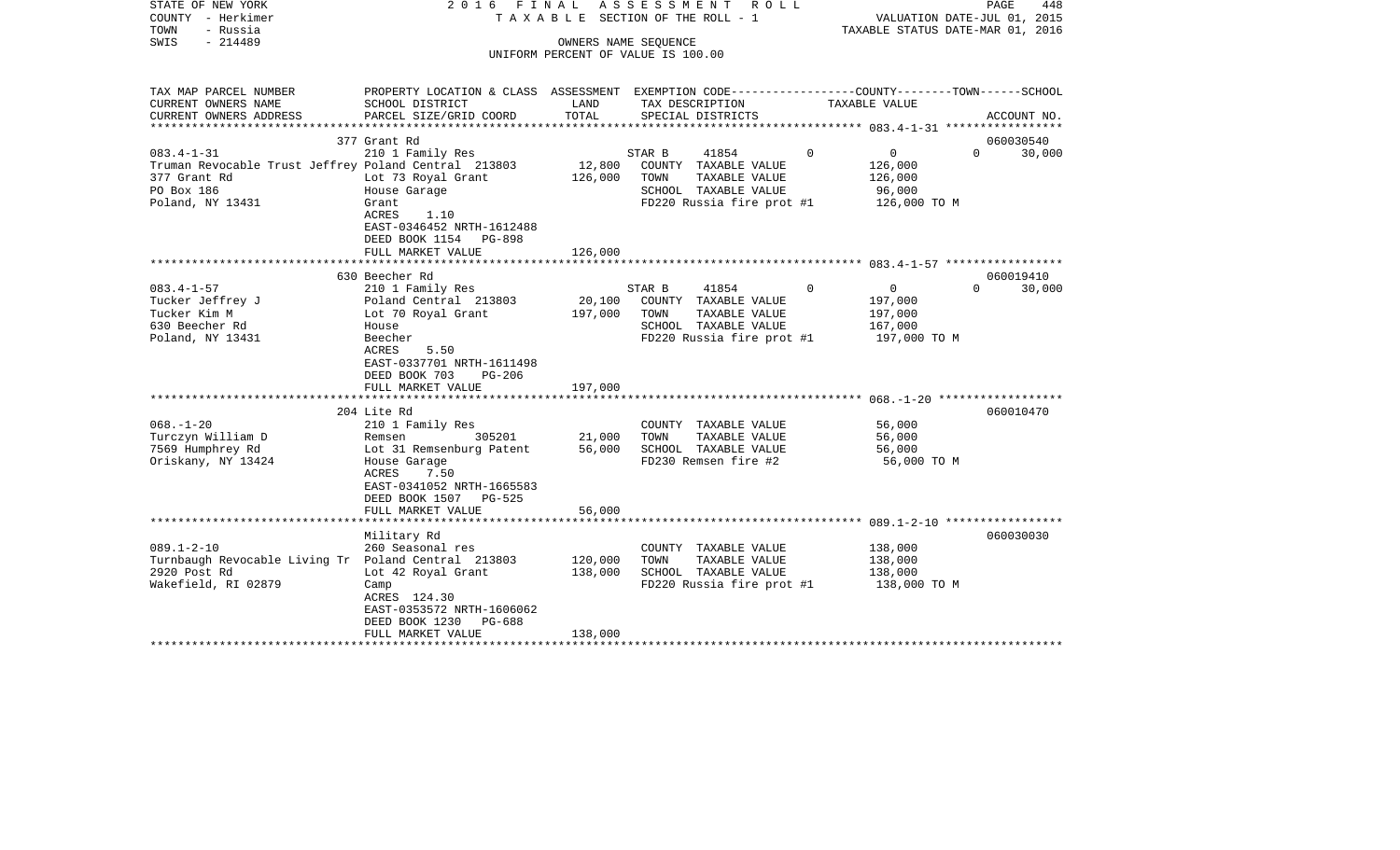| STATE OF NEW YORK<br>COUNTY - Herkimer<br>- Russia<br>TOWN<br>SWIS<br>$-214489$                  | 2016 FINAL                                                                                                                                                                                                                        | OWNERS NAME SEQUENCE         | ASSESSMENT<br>R O L L<br>TAXABLE SECTION OF THE ROLL - 1<br>UNIFORM PERCENT OF VALUE IS 100.00                                        |                                                                                          | PAGE<br>449<br>VALUATION DATE-JUL 01, 2015<br>TAXABLE STATUS DATE-MAR 01, 2016 |
|--------------------------------------------------------------------------------------------------|-----------------------------------------------------------------------------------------------------------------------------------------------------------------------------------------------------------------------------------|------------------------------|---------------------------------------------------------------------------------------------------------------------------------------|------------------------------------------------------------------------------------------|--------------------------------------------------------------------------------|
| TAX MAP PARCEL NUMBER<br>CURRENT OWNERS NAME<br>CURRENT OWNERS ADDRESS<br>********************** | PROPERTY LOCATION & CLASS ASSESSMENT EXEMPTION CODE---------------COUNTY-------TOWN-----SCHOOL<br>SCHOOL DISTRICT<br>PARCEL SIZE/GRID COORD                                                                                       | LAND<br>TOTAL                | TAX DESCRIPTION<br>SPECIAL DISTRICTS                                                                                                  | TAXABLE VALUE                                                                            | ACCOUNT NO.                                                                    |
|                                                                                                  | 297 Beecher Rd                                                                                                                                                                                                                    |                              |                                                                                                                                       |                                                                                          | 060017070                                                                      |
| $088.1 - 1 - 14.1$<br>Turner Marjory<br>Lisa Lawson<br>214 Abbe Blvd W<br>Rome, NY 13440         | 210 1 Family Res<br>Poland Central 213803<br>Lot 67 Royal Grant<br>House<br>Beecher<br>ACRES<br>1.30 BANK<br>135<br>EAST-0334635 NRTH-1607889                                                                                     | 13,300 STAR B<br>84,000      | VETFUND CT 41101<br>41854<br>COUNTY TAXABLE VALUE<br>TAXABLE VALUE<br>TOWN<br>SCHOOL TAXABLE VALUE<br>FD220 Russia fire prot #1       | $\Omega$<br>700<br>$\Omega$<br>$\mathbf{0}$<br>83,300<br>83,300<br>54,000<br>84,000 TO M | 700<br>0<br>$\Omega$<br>30,000                                                 |
|                                                                                                  | DEED BOOK 00603 PG-00550<br>FULL MARKET VALUE                                                                                                                                                                                     | 84,000                       |                                                                                                                                       |                                                                                          |                                                                                |
|                                                                                                  |                                                                                                                                                                                                                                   |                              |                                                                                                                                       |                                                                                          |                                                                                |
| $073.3 - 1 - 16.1$<br>Twining Scott D<br>252A Mill Rd<br>Yaphank, NY 11980                       | Route 365<br>910 Priv forest<br>Poland Central 213803<br>Lot 80 Remsenburg Patent<br>Vacant Land<br>ACRES 67.70<br>EAST-0352740 NRTH-1648618<br>DEED BOOK 1415<br><b>PG-589</b><br>FULL MARKET VALUE                              | 64,300<br>64,300<br>64,300   | COUNTY TAXABLE VALUE<br>TAXABLE VALUE<br>TOWN<br>SCHOOL TAXABLE VALUE<br>FD230 Remsen fire #2                                         | 64,300<br>64,300<br>64,300<br>64,300 TO M                                                | 060001770                                                                      |
|                                                                                                  |                                                                                                                                                                                                                                   |                              |                                                                                                                                       |                                                                                          |                                                                                |
| $073.3 - 1 - 56$<br>Twining Scott D<br>252A Mill Rd<br>Yaphank, NY 11980                         | Route 365<br>311 Res vac land - WTRFNT<br>Poland Central 213803<br>Lot 80 Remsenburg Patent<br>Vacant Land<br>FRNT 100.00 DPTH 47.00<br>EAST-0352987 NRTH-1646823                                                                 | 2,200<br>2,200               | COUNTY TAXABLE VALUE<br>TOWN<br>TAXABLE VALUE<br>SCHOOL TAXABLE VALUE<br>FD230 Remsen fire #2                                         | 2,200<br>2,200<br>2,200<br>2,200 TO M                                                    | 060001800                                                                      |
|                                                                                                  | DEED BOOK 1415 PG-589<br>FULL MARKET VALUE                                                                                                                                                                                        | 2,200                        |                                                                                                                                       |                                                                                          |                                                                                |
|                                                                                                  |                                                                                                                                                                                                                                   |                              |                                                                                                                                       |                                                                                          |                                                                                |
| $082.2 - 1 - 51.2$<br>Underhill Suzanne E<br>264 Dover Rd<br>Barneveld, NY 13304                 | 264 Dover Rd<br>210 1 Family Res<br>Holland Patent 305801<br>Lots 103 & 104 Royal Gran<br>House Att Garage<br>5.00<br>ACRES<br>EAST-0318871 NRTH-1618716<br>DEED BOOK 707<br>$PG-802$<br>FULL MARKET VALUE<br>******************* | 36,000<br>240,000<br>240,000 | COUNTY TAXABLE VALUE<br>TOWN<br>TAXABLE VALUE<br>SCHOOL TAXABLE VALUE<br>FD220 Russia fire prot #1<br>******************************* | 240,000<br>240,000<br>240,000<br>240,000 TO M                                            | 0012215                                                                        |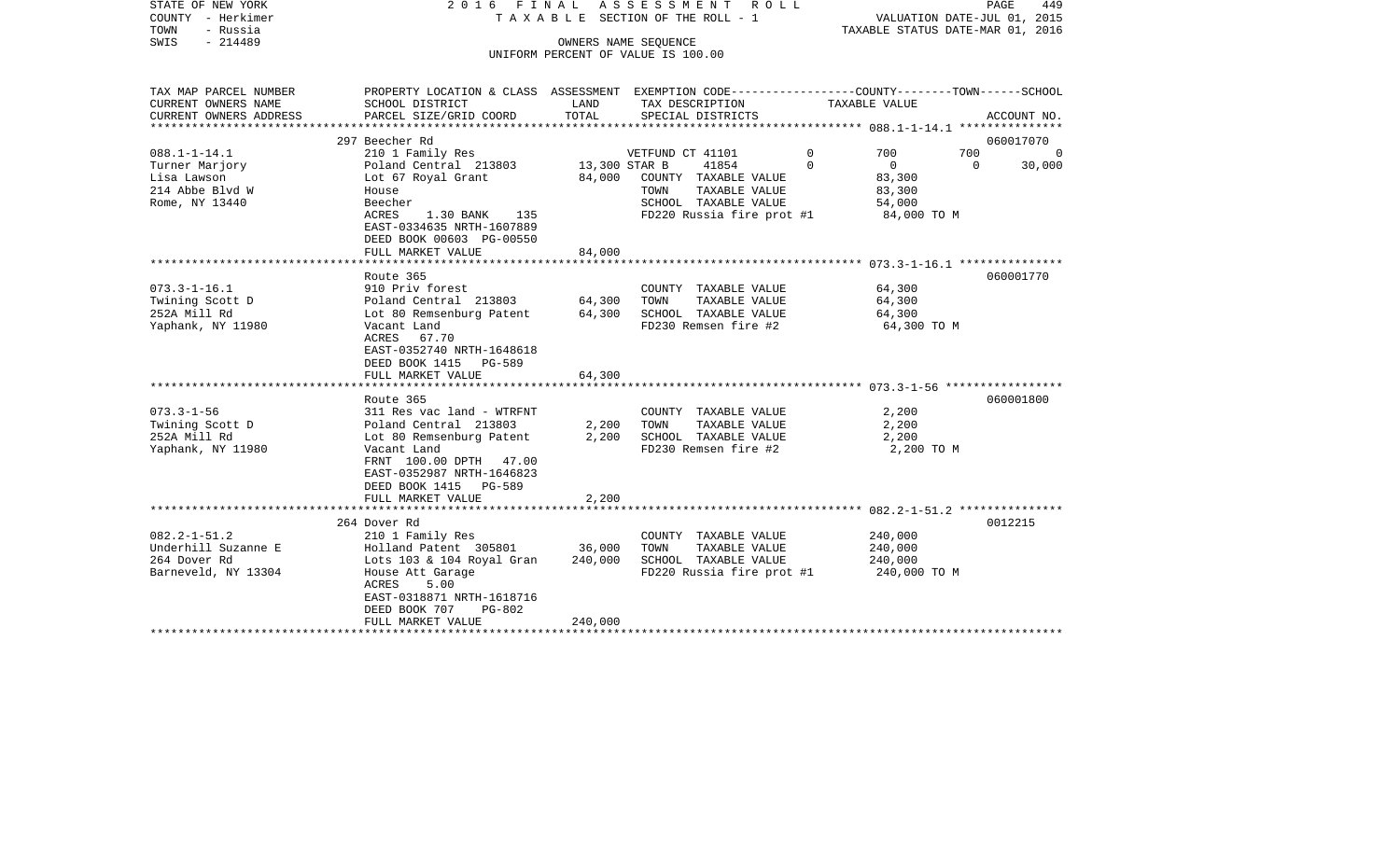| STATE OF NEW YORK<br>COUNTY - Herkimer           | 2016 FINAL                                                                                      |                               | A S S E S S M E N T<br>R O L L<br>TAXABLE SECTION OF THE ROLL - 1 |             | VALUATION DATE-JUL 01, 2015                     |                | PAGE<br>450    |
|--------------------------------------------------|-------------------------------------------------------------------------------------------------|-------------------------------|-------------------------------------------------------------------|-------------|-------------------------------------------------|----------------|----------------|
| TOWN<br>- Russia                                 |                                                                                                 |                               |                                                                   |             | TAXABLE STATUS DATE-MAR 01, 2016                |                |                |
| $-214489$<br>SWIS                                |                                                                                                 |                               | OWNERS NAME SEQUENCE                                              |             |                                                 |                |                |
|                                                  |                                                                                                 |                               | UNIFORM PERCENT OF VALUE IS 100.00                                |             |                                                 |                |                |
| TAX MAP PARCEL NUMBER                            | PROPERTY LOCATION & CLASS ASSESSMENT EXEMPTION CODE---------------COUNTY-------TOWN------SCHOOL |                               |                                                                   |             |                                                 |                |                |
| CURRENT OWNERS NAME                              | SCHOOL DISTRICT                                                                                 | LAND                          | TAX DESCRIPTION                                                   |             | TAXABLE VALUE                                   |                |                |
| CURRENT OWNERS ADDRESS<br>********************** | PARCEL SIZE/GRID COORD                                                                          | TOTAL                         | SPECIAL DISTRICTS                                                 |             |                                                 |                | ACCOUNT NO.    |
|                                                  | 229 Gravesville Rd                                                                              |                               |                                                                   |             |                                                 |                | 060018900      |
| $083.3 - 1 - 54$                                 | 210 1 Family Res                                                                                |                               | STAR B<br>41854                                                   | $\Omega$    | $\overline{0}$                                  | $\Omega$       | 30,000         |
| Vail Sara M                                      | Poland Central 213803                                                                           | 8,600                         | COUNTY TAXABLE VALUE                                              |             | 61,100                                          |                |                |
| 229 Gravesville Rd                               | Lot 83 Royal Grant                                                                              | 61,100                        | TOWN<br>TAXABLE VALUE                                             |             | 61,100                                          |                |                |
| Poland, NY 13431                                 | House Gar                                                                                       |                               | SCHOOL TAXABLE VALUE                                              |             | 31,100                                          |                |                |
|                                                  | FRNT<br>72.00 DPTH 236.50                                                                       |                               | FD220 Russia fire prot #1                                         |             | 61,100 TO M                                     |                |                |
|                                                  | ACRES<br>0.38 BANK 135                                                                          |                               |                                                                   |             |                                                 |                |                |
|                                                  | EAST-0328306 NRTH-1610146                                                                       |                               |                                                                   |             |                                                 |                |                |
|                                                  | DEED BOOK 1120 PG-106                                                                           |                               |                                                                   |             |                                                 |                |                |
|                                                  | FULL MARKET VALUE                                                                               | 61,100<br>* * * * * * * * * * |                                                                   |             |                                                 |                |                |
|                                                  | 4953 Military Rd                                                                                |                               |                                                                   |             |                                                 |                | 060043840      |
| $083.4 - 1 - 68$                                 | 242 Rurl res&rec                                                                                |                               | STAR B<br>41854                                                   | $\mathbf 0$ | $\overline{0}$                                  | $\Omega$       | 30,000         |
| Valerio Mario D                                  |                                                                                                 | 44,700                        | COUNTY TAXABLE VALUE                                              |             | 144,000                                         |                |                |
| Valerio Val J                                    | Poland Central 213803<br>Lots 66 & 71 Royal Grant<br>House Att Garage<br>Military Road          | 144,000                       | TOWN<br>TAXABLE VALUE                                             |             | 144,000                                         |                |                |
| 4953 Military Rd                                 |                                                                                                 |                               | SCHOOL TAXABLE VALUE                                              |             | 114,000                                         |                |                |
| Poland, NY 13431                                 |                                                                                                 |                               | FD220 Russia fire prot #1                                         |             | 144,000 TO M                                    |                |                |
|                                                  | ACRES 26.90                                                                                     |                               |                                                                   |             |                                                 |                |                |
|                                                  | EAST-0339179 NRTH-1610378                                                                       |                               |                                                                   |             |                                                 |                |                |
|                                                  | DEED BOOK 710<br>$PG-20$                                                                        |                               |                                                                   |             |                                                 |                |                |
|                                                  | FULL MARKET VALUE                                                                               | 144,000                       |                                                                   |             |                                                 |                |                |
|                                                  |                                                                                                 |                               |                                                                   |             |                                                 |                |                |
|                                                  | 202 Route 365 Rd                                                                                |                               |                                                                   |             |                                                 |                | 060019890      |
| $072.15 - 1 - 61$                                | 241 Rural res&ag                                                                                |                               | VET COM C 41132                                                   | 0           | 15,000                                          | $\overline{0}$ | $\mathbf 0$    |
| Vanetten Kenneth                                 | 305201                                                                                          |                               | 36,000 VET COM T 41133                                            | $\Omega$    | $\begin{array}{c} 0 \\ 30,000 \\ 0 \end{array}$ | 20,000         | $\overline{0}$ |
| Vanetten Linda E                                 |                                                                                                 |                               | 123,000 VET DIS C 41142                                           | $\mathbf 0$ |                                                 | $\overline{0}$ | $\mathbf 0$    |
| 202 State Route 365                              | ACRES 13.50                                                                                     |                               | VET DIS T 41143                                                   | $\mathbf 0$ | $\overline{0}$                                  | 40,000         | $\Omega$       |
| Remsen, NY 13438                                 | EAST-0340118 NRTH-1644959                                                                       |                               | 41834<br>STAR EN                                                  | $\Omega$    | $\overline{0}$                                  | $\Omega$       | 65,300         |
|                                                  | DEED BOOK 713<br>$PG-37$<br>FULL MARKET VALUE                                                   |                               | COUNTY TAXABLE VALUE                                              |             | 78,000                                          |                |                |
|                                                  |                                                                                                 | 123,000                       | TOWN<br>TAXABLE VALUE<br>SCHOOL TAXABLE VALUE                     |             | 63,000<br>57,700                                |                |                |
|                                                  |                                                                                                 |                               | FD230 Remsen fire #2                                              |             | 123,000 TO M                                    |                |                |
|                                                  |                                                                                                 |                               |                                                                   |             |                                                 |                |                |
|                                                  | 276 Silverstone Rd                                                                              |                               |                                                                   |             |                                                 |                | 060005220      |
| $072.12 - 2 - 15$                                | 210 1 Family Res                                                                                |                               | COUNTY TAXABLE VALUE                                              |             | 49,700                                          |                |                |
| VanNederynen Garry                               | Remsen<br>305201                                                                                | 11,900                        | TOWN<br>TAXABLE VALUE                                             |             | 49,700                                          |                |                |
| VanNederynen Kathleen                            |                                                                                                 | 49,700                        | SCHOOL TAXABLE VALUE                                              |             | 49,700                                          |                |                |
| 612 Williams St                                  | Lot 2 Jacobs Tract<br>Silverstone<br>FRNT 100.00 DPTH 227.00                                    |                               | FD230 Remsen fire #2                                              |             | 49,700 TO M                                     |                |                |
| Utica, NY 13502                                  |                                                                                                 |                               |                                                                   |             |                                                 |                |                |
|                                                  | ACRES<br>0.52                                                                                   |                               |                                                                   |             |                                                 |                |                |
|                                                  | EAST-0345670 NRTH-1651002                                                                       |                               |                                                                   |             |                                                 |                |                |
|                                                  | DEED BOOK 1518<br>PG-188                                                                        |                               |                                                                   |             |                                                 |                |                |
|                                                  | FULL MARKET VALUE                                                                               | 49,700                        |                                                                   |             |                                                 |                |                |
|                                                  |                                                                                                 |                               |                                                                   |             |                                                 |                |                |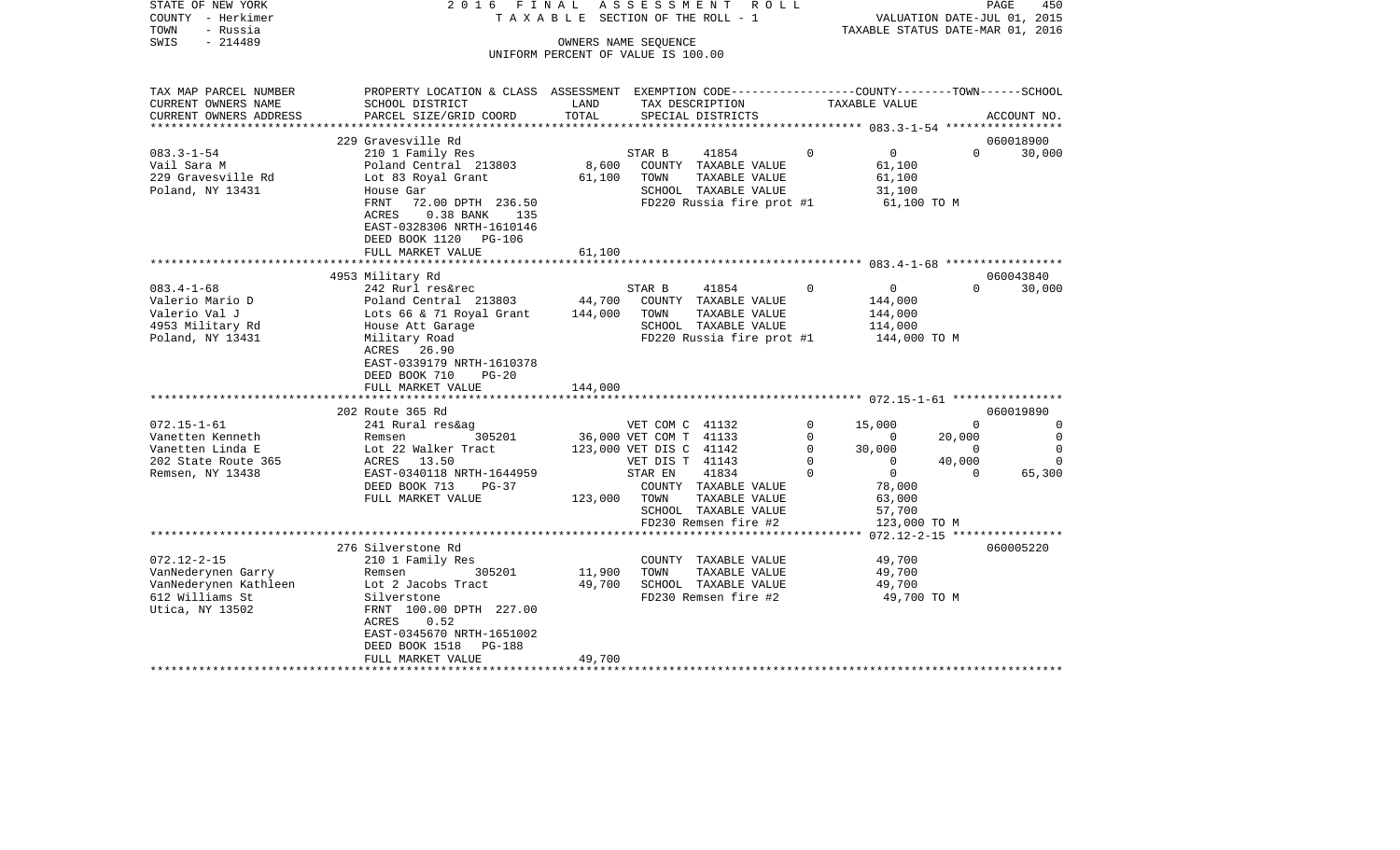| STATE OF NEW YORK<br>COUNTY - Herkimer<br>TOWN<br>- Russia<br>$-214489$<br>SWIS | 2016 FINAL                                                                                       |         | ASSESSMENT ROLL<br>T A X A B L E SECTION OF THE ROLL - 1<br>OWNERS NAME SEQUENCE | VALUATION DATE-JUL 01, 2015<br>TAXABLE STATUS DATE-MAR 01, 2016 | PAGE<br>451        |
|---------------------------------------------------------------------------------|--------------------------------------------------------------------------------------------------|---------|----------------------------------------------------------------------------------|-----------------------------------------------------------------|--------------------|
|                                                                                 |                                                                                                  |         | UNIFORM PERCENT OF VALUE IS 100.00                                               |                                                                 |                    |
|                                                                                 |                                                                                                  |         |                                                                                  |                                                                 |                    |
| TAX MAP PARCEL NUMBER                                                           | PROPERTY LOCATION & CLASS ASSESSMENT EXEMPTION CODE----------------COUNTY-------TOWN------SCHOOL |         |                                                                                  |                                                                 |                    |
| CURRENT OWNERS NAME                                                             | SCHOOL DISTRICT                                                                                  | LAND    | TAX DESCRIPTION                                                                  | TAXABLE VALUE                                                   |                    |
| CURRENT OWNERS ADDRESS<br>************************                              | PARCEL SIZE/GRID COORD                                                                           | TOTAL   | SPECIAL DISTRICTS                                                                |                                                                 | ACCOUNT NO.        |
|                                                                                 | Silverstone Rd                                                                                   |         |                                                                                  |                                                                 | 060017550          |
| $072.12 - 2 - 14$                                                               | 314 Rural vac<10                                                                                 |         | COUNTY TAXABLE VALUE                                                             | 5,000                                                           |                    |
| VanNederynen Kathleen                                                           | 305201<br>Remsen                                                                                 | 5,000   | TAXABLE VALUE<br>TOWN                                                            | 5,000                                                           |                    |
| VanNederynen Garry                                                              | E <sub>2</sub><br>Jt                                                                             | 5,000   | SCHOOL TAXABLE VALUE                                                             | 5,000                                                           |                    |
| 612 William St                                                                  | Lot 1                                                                                            |         | FD230 Remsen fire #2                                                             | 5,000 TO M                                                      |                    |
| Utica, NY 13502                                                                 | Silverstone                                                                                      |         |                                                                                  |                                                                 |                    |
|                                                                                 | FRNT 181.00 DPTH 305.00                                                                          |         |                                                                                  |                                                                 |                    |
|                                                                                 | 0.99<br>ACRES                                                                                    |         |                                                                                  |                                                                 |                    |
|                                                                                 | EAST-0345628 NRTH-1651228                                                                        |         |                                                                                  |                                                                 |                    |
|                                                                                 | DEED BOOK 1555<br>PG-113<br>FULL MARKET VALUE                                                    | 5,000   |                                                                                  |                                                                 |                    |
|                                                                                 |                                                                                                  |         |                                                                                  |                                                                 |                    |
|                                                                                 | 382 Route 365                                                                                    |         |                                                                                  |                                                                 | 060015060          |
| $072.16 - 1 - 11$                                                               | 210 1 Family Res                                                                                 |         | 41854<br>STAR B                                                                  | $\mathbf 0$<br>$\Omega$                                         | $\Omega$<br>30,000 |
| Vanston Paul J                                                                  | 305201<br>Remsen                                                                                 | 11,800  | COUNTY TAXABLE VALUE                                                             | 208,000                                                         |                    |
| 382 State Route 365                                                             | Lot 24 Walker Tract                                                                              | 208,000 | TOWN<br>TAXABLE VALUE                                                            | 208,000                                                         |                    |
| Remsen, NY 13438                                                                | House                                                                                            |         | SCHOOL TAXABLE VALUE                                                             | 178,000                                                         |                    |
|                                                                                 | FRNT 150.00 DPTH 160.00                                                                          |         | FD230 Remsen fire #2                                                             | 208,000 TO M                                                    |                    |
|                                                                                 | ACRES<br>0.51<br>EAST-0343503 NRTH-1646479                                                       |         |                                                                                  |                                                                 |                    |
|                                                                                 | DEED BOOK 667<br>$PG-260$                                                                        |         |                                                                                  |                                                                 |                    |
|                                                                                 | FULL MARKET VALUE                                                                                | 208,000 |                                                                                  |                                                                 |                    |
|                                                                                 |                                                                                                  |         |                                                                                  |                                                                 |                    |
|                                                                                 | Route 365                                                                                        |         |                                                                                  |                                                                 | 060015030          |
| $072.16 - 1 - 18$                                                               | 311 Res vac land - WTRFNT                                                                        |         | COUNTY TAXABLE VALUE                                                             | 24,000                                                          |                    |
| Vanston Paul J                                                                  | 305201<br>Remsen                                                                                 | 24,000  | TAXABLE VALUE<br>TOWN                                                            | 24,000                                                          |                    |
| 382 State Route 365                                                             | Lot 24 Walker Tract                                                                              | 24,000  | SCHOOL TAXABLE VALUE                                                             | 24,000                                                          |                    |
| Remsen, NY 13438                                                                | Vacant Land                                                                                      |         | FD230 Remsen fire #2                                                             | 24,000 TO M                                                     |                    |
|                                                                                 | FRNT 181.00 DPTH 188.50<br>0.75                                                                  |         |                                                                                  |                                                                 |                    |
|                                                                                 | ACRES<br>EAST-0343522 NRTH-1646327                                                               |         |                                                                                  |                                                                 |                    |
|                                                                                 | DEED BOOK 667<br>$PG-260$                                                                        |         |                                                                                  |                                                                 |                    |
|                                                                                 | FULL MARKET VALUE                                                                                | 24,000  |                                                                                  |                                                                 |                    |
|                                                                                 |                                                                                                  |         |                                                                                  |                                                                 |                    |
|                                                                                 | Norway St                                                                                        |         |                                                                                  |                                                                 |                    |
| $089.1 - 2 - 17.4$                                                              | 310 Res Vac                                                                                      |         | COUNTY TAXABLE VALUE                                                             | 4,000                                                           |                    |
| VanValkenburg Evan                                                              | Poland Central 213803                                                                            | 4,000   | TOWN<br>TAXABLE VALUE                                                            | 4,000                                                           |                    |
| 457 Main St                                                                     | FRNT 450.00 DPTH                                                                                 | 4,000   | SCHOOL TAXABLE VALUE                                                             | 4,000                                                           |                    |
| Cold Brook, NY 13324                                                            | 8.30<br>ACRES                                                                                    |         | FD220 Russia fire prot #1                                                        | 4,000 TO M                                                      |                    |
|                                                                                 | EAST-0350951 NRTH-1605007<br>DEED BOOK 1529<br>PG-254                                            |         |                                                                                  |                                                                 |                    |
|                                                                                 | FULL MARKET VALUE                                                                                | 4,000   |                                                                                  |                                                                 |                    |
|                                                                                 |                                                                                                  |         |                                                                                  |                                                                 |                    |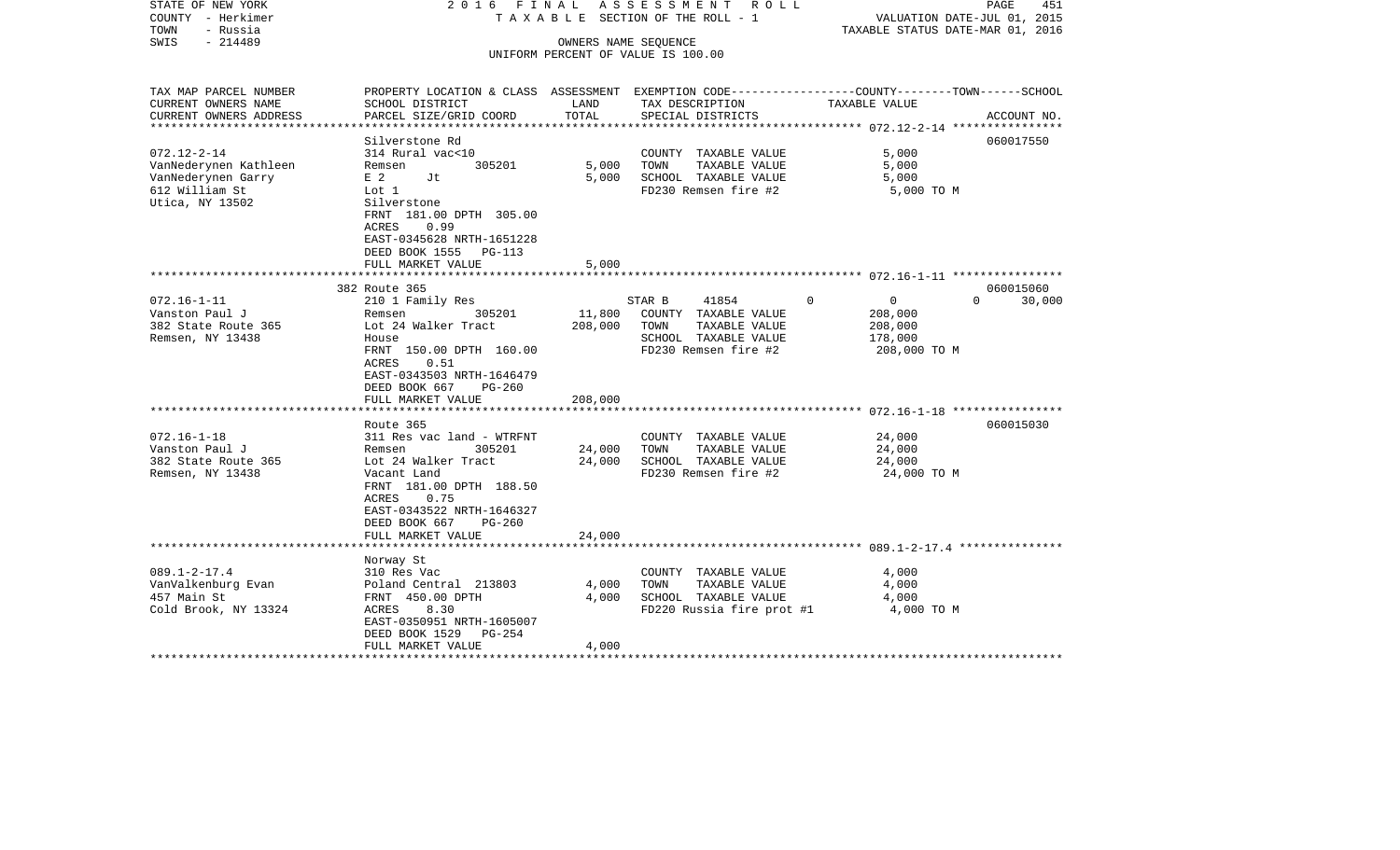| STATE OF NEW YORK<br>COUNTY - Herkimer<br>TOWN<br>- Russia<br>$-214489$<br>SWIS                  | 2016 FINAL                                                                                                                                                              |                  | ASSESSMENT ROLL<br>T A X A B L E SECTION OF THE ROLL - 1<br>OWNERS NAME SEQUENCE                   | PAGE<br>VALUATION DATE-JUL 01, 2015<br>TAXABLE STATUS DATE-MAR 01, 2016                                           | 452         |
|--------------------------------------------------------------------------------------------------|-------------------------------------------------------------------------------------------------------------------------------------------------------------------------|------------------|----------------------------------------------------------------------------------------------------|-------------------------------------------------------------------------------------------------------------------|-------------|
|                                                                                                  |                                                                                                                                                                         |                  | UNIFORM PERCENT OF VALUE IS 100.00                                                                 |                                                                                                                   |             |
| TAX MAP PARCEL NUMBER<br>CURRENT OWNERS NAME                                                     | SCHOOL DISTRICT                                                                                                                                                         | LAND             | TAX DESCRIPTION                                                                                    | PROPERTY LOCATION & CLASS ASSESSMENT EXEMPTION CODE----------------COUNTY-------TOWN------SCHOOL<br>TAXABLE VALUE |             |
| CURRENT OWNERS ADDRESS<br>********************                                                   | PARCEL SIZE/GRID COORD                                                                                                                                                  | TOTAL            | SPECIAL DISTRICTS                                                                                  |                                                                                                                   | ACCOUNT NO. |
|                                                                                                  | Fisher Rd                                                                                                                                                               |                  |                                                                                                    |                                                                                                                   | 060044080   |
| $084.1 - 3 - 10$<br>Vasquez Henry<br>813 Henry St<br>Uniondale, NY 11553                         | 314 Rural vac<10<br>Poland Central 213803<br>Lot 97 Royal Grant<br>Vacant Land<br>ACRES<br>2.40<br>EAST-0356053 NRTH-1621985                                            | 7,100<br>7,100   | COUNTY TAXABLE VALUE<br>TAXABLE VALUE<br>TOWN<br>SCHOOL TAXABLE VALUE<br>FD220 Russia fire prot #1 | 7,100<br>7,100<br>7,100<br>7,100 TO M                                                                             |             |
|                                                                                                  | DEED BOOK 797<br>PG-607                                                                                                                                                 |                  |                                                                                                    |                                                                                                                   |             |
|                                                                                                  | FULL MARKET VALUE                                                                                                                                                       | 7,100            |                                                                                                    |                                                                                                                   |             |
| $077.12 - 1 - 1$                                                                                 | 121 Stormy Hill Rd<br>283 Res w/Comuse                                                                                                                                  |                  | COUNTY TAXABLE VALUE                                                                               | 154,000                                                                                                           | 060006870   |
| Venture General Grant LLC<br>1305 Conkling Ave<br>Utica, NY 13501                                | Poland Central 213803<br>Lot 14 Jerseyfield Patent<br>Hotel<br>FRNT 100.00 DPTH 160.00<br>ACRES<br>0.33<br>EAST-0342715 NRTH-1634522<br>DEED BOOK 1541 PG-928           | 8,100<br>154,000 | TAXABLE VALUE<br>TOWN<br>SCHOOL TAXABLE VALUE<br>FD220 Russia fire prot #1                         | 154,000<br>154,000<br>154,000 TO M                                                                                |             |
|                                                                                                  | FULL MARKET VALUE                                                                                                                                                       | 154,000          |                                                                                                    |                                                                                                                   |             |
| $077.12 - 1 - 2$<br>Venture General Grant LLC<br>1305 Conkling Ave<br>Utica, NY 13501            | Stormy Hill Rd<br>330 Vacant comm<br>Poland Central 213803<br>Lot 14 Jerseyfield Patent<br>Barn                                                                         | 8,400<br>8,400   | COUNTY TAXABLE VALUE<br>TAXABLE VALUE<br>TOWN<br>SCHOOL TAXABLE VALUE<br>FD220 Russia fire prot #1 | 8,400<br>8,400<br>8,400<br>8,400 TO M                                                                             | 060006900   |
|                                                                                                  | FRNT 100.00 DPTH 190.00<br>0.36<br>ACRES<br>EAST-0342686 NRTH-1634606<br>DEED BOOK 1541 PG-928<br>FULL MARKET VALUE                                                     | 8,400            |                                                                                                    |                                                                                                                   |             |
|                                                                                                  |                                                                                                                                                                         |                  |                                                                                                    |                                                                                                                   |             |
| $084.3 - 2 - 4$<br>Vescera Christopher C<br>Vescera Francis<br>1155 Mohawk St<br>Utica, NY 13501 | Hall Rd<br>322 Rural vac>10<br>Poland Central 213803<br>Lot 83 Royal Grant<br>Vacant Land<br>ACRES 21.40<br>EAST-0351316 NRTH-1615110<br>DEED BOOK 662<br><b>PG-881</b> | 22,000<br>22,000 | COUNTY TAXABLE VALUE<br>TOWN<br>TAXABLE VALUE<br>SCHOOL TAXABLE VALUE<br>FD220 Russia fire prot #1 | 22,000<br>22,000<br>22,000<br>22,000 TO M                                                                         | 060046980   |
|                                                                                                  | FULL MARKET VALUE                                                                                                                                                       | 22,000           |                                                                                                    |                                                                                                                   |             |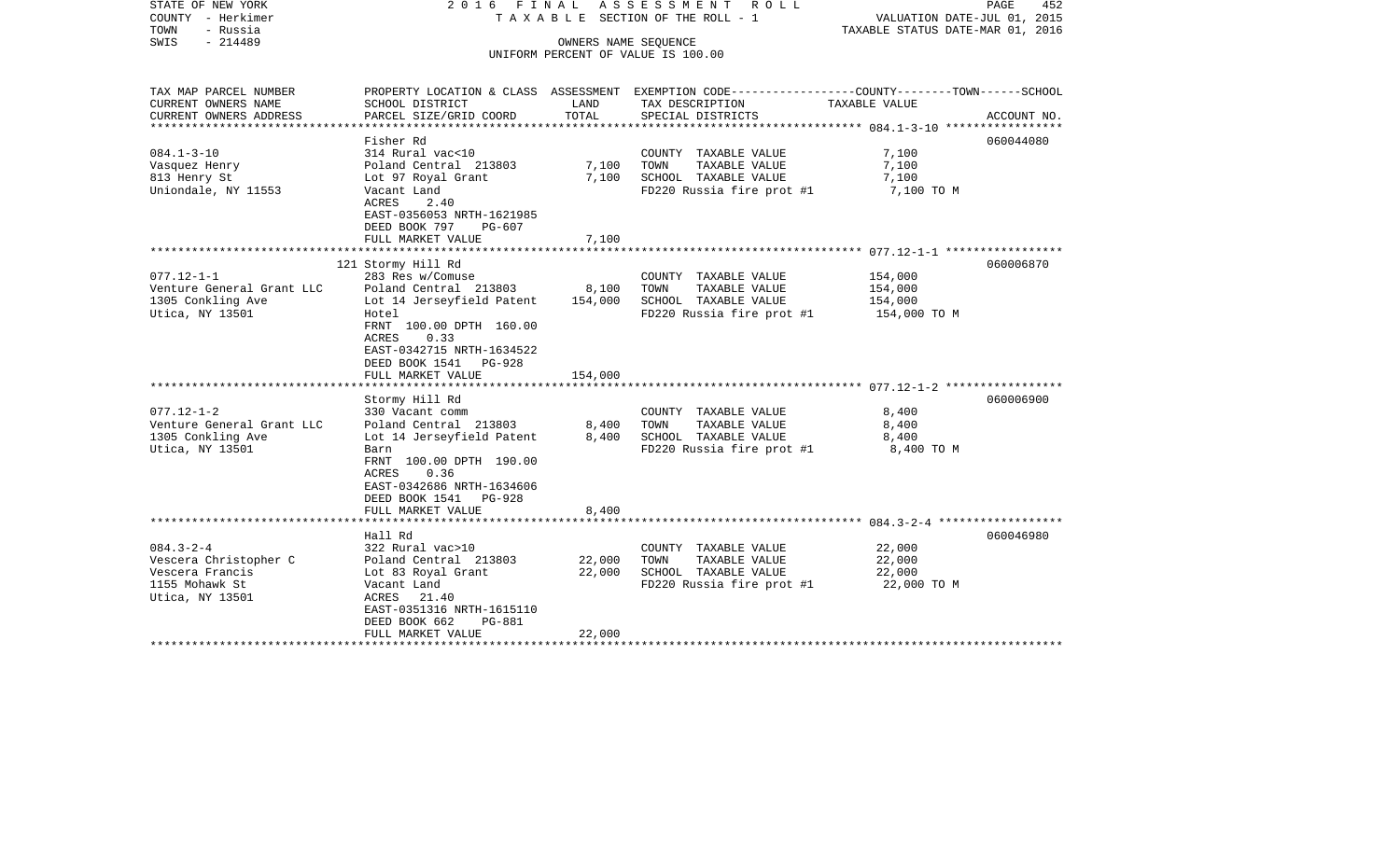| STATE OF NEW YORK<br>COUNTY - Herkimer<br>- Russia<br>TOWN                                 | 2016 FINAL                                                                                                          |                      | ASSESSMENT ROLL<br>T A X A B L E SECTION OF THE ROLL - 1 | TAXABLE STATUS DATE-MAR 01, 2016 | PAGE<br>453<br>VALUATION DATE-JUL 01, 2015 |
|--------------------------------------------------------------------------------------------|---------------------------------------------------------------------------------------------------------------------|----------------------|----------------------------------------------------------|----------------------------------|--------------------------------------------|
| $-214489$<br>SWIS                                                                          |                                                                                                                     | OWNERS NAME SEQUENCE |                                                          |                                  |                                            |
|                                                                                            |                                                                                                                     |                      | UNIFORM PERCENT OF VALUE IS 100.00                       |                                  |                                            |
|                                                                                            |                                                                                                                     |                      |                                                          |                                  |                                            |
| TAX MAP PARCEL NUMBER<br>CURRENT OWNERS NAME                                               | PROPERTY LOCATION & CLASS ASSESSMENT EXEMPTION CODE----------------COUNTY-------TOWN------SCHOOL<br>SCHOOL DISTRICT | LAND                 | TAX DESCRIPTION                                          | TAXABLE VALUE                    |                                            |
| CURRENT OWNERS ADDRESS                                                                     | PARCEL SIZE/GRID COORD                                                                                              | TOTAL                | SPECIAL DISTRICTS                                        |                                  | ACCOUNT NO.                                |
|                                                                                            |                                                                                                                     |                      |                                                          |                                  |                                            |
|                                                                                            | Spall Rd                                                                                                            |                      |                                                          |                                  | 060025290                                  |
| $068. - 2 - 9$                                                                             | 260 Seasonal res - WTRFNT                                                                                           |                      | COUNTY TAXABLE VALUE                                     | 46,000                           |                                            |
| Vigliotti Carol                                                                            | Remsen<br>305201                                                                                                    | 20,100               | TOWN<br>TAXABLE VALUE                                    | 46,000                           |                                            |
| Davidson Judy                                                                              | Lot 5 Walker Tract                                                                                                  | 46,000               | SCHOOL TAXABLE VALUE                                     | 46,000                           |                                            |
| Attn: Joseph & Sally Sanfilipp Camp Garage<br>7011 Van Antwerp Dr<br>Cicero, NY 13039-9739 | FRNT 200.00 DPTH 140.00<br>ACRES<br>0.67<br>EAST-0341290 NRTH-1655566<br>DEED BOOK 910<br>$PG-410$                  |                      | FD230 Remsen fire #2                                     | 46,000 TO M                      |                                            |
|                                                                                            | FULL MARKET VALUE                                                                                                   | 46,000               |                                                          |                                  |                                            |
|                                                                                            | *************************                                                                                           |                      |                                                          |                                  |                                            |
|                                                                                            | 573 Simpson Rd                                                                                                      |                      |                                                          |                                  | 060007140                                  |
| $083.3 - 1 - 5.2$                                                                          | 242 Rurl res&rec                                                                                                    |                      | COUNTY TAXABLE VALUE                                     | 290,000                          |                                            |
| Villeneuve Kelly                                                                           | Poland Central 213803                                                                                               | 122,900              | TOWN<br>TAXABLE VALUE                                    | 290,000                          |                                            |
| 10482 Powell Rd                                                                            | Lot 88 & 91 Royal Grant                                                                                             | 290,000              | SCHOOL TAXABLE VALUE                                     | 290,000                          |                                            |
| Holland Patent, NY 13354                                                                   | House Garage Mtl Bldg<br>Simpson<br>FRNT 1300.00 DPTH                                                               |                      | FD220 Russia fire prot #1                                | 290,000 TO M                     |                                            |
|                                                                                            | ACRES 31.20                                                                                                         |                      |                                                          |                                  |                                            |
|                                                                                            | EAST-0326425 NRTH-1616204                                                                                           |                      |                                                          |                                  |                                            |
|                                                                                            | DEED BOOK 1583 PG-704                                                                                               |                      |                                                          |                                  |                                            |
|                                                                                            | FULL MARKET VALUE                                                                                                   | 290,000              |                                                          |                                  |                                            |
|                                                                                            | Route 8                                                                                                             |                      |                                                          |                                  | 060032700                                  |
| $088.2 - 1 - 21$                                                                           | 323 Vacant rural                                                                                                    |                      | VETFUND CT 41101                                         | 100<br>$\Omega$                  | 100<br>$\Omega$                            |
| Vincent Patrick                                                                            | Poland Central 213803                                                                                               | 18,000               | COUNTY TAXABLE VALUE                                     | 17,900                           |                                            |
| Vincent Laurie                                                                             | Lot 43 Royal Grant                                                                                                  | 18,000               | TOWN<br>TAXABLE VALUE                                    | 17,900                           |                                            |
| Main St                                                                                    | Vacant Land                                                                                                         |                      | SCHOOL TAXABLE VALUE                                     | 18,000                           |                                            |
| PO Box 147                                                                                 | Rte 8                                                                                                               |                      | FD220 Russia fire prot #1                                | 200 TO M                         |                                            |
| Cold Brook, NY 13324                                                                       | ACRES<br>20.00 BANK<br>135                                                                                          |                      |                                                          |                                  |                                            |
|                                                                                            | EAST-0348480 NRTH-1603865                                                                                           |                      |                                                          |                                  |                                            |
|                                                                                            | DEED BOOK 00518 PG-00317                                                                                            |                      |                                                          |                                  |                                            |
|                                                                                            | FULL MARKET VALUE                                                                                                   | 18,000               |                                                          |                                  |                                            |
|                                                                                            |                                                                                                                     |                      |                                                          |                                  |                                            |
|                                                                                            | Spall Rd                                                                                                            |                      |                                                          |                                  | 060041080                                  |
| $072.2 - 1 - 15$                                                                           | 314 Rural vac<10                                                                                                    |                      | COUNTY TAXABLE VALUE                                     | 1,400                            |                                            |
| Vitale Peter                                                                               | 305201<br>Remsen                                                                                                    | 1,400                | TOWN<br>TAXABLE VALUE                                    | 1,400                            |                                            |
| Vitale Long James                                                                          | W 10 Wt                                                                                                             | 1,400                | SCHOOL TAXABLE VALUE                                     | 1,400                            |                                            |
| 26362 Williamsburg Dr<br>Bonita Springs Fla, 34135                                         | Lot $6/10$ Acre                                                                                                     |                      | FD230 Remsen fire #2                                     | 1,400 TO M                       |                                            |
|                                                                                            | Spall Road<br>FRNT 100.00 DPTH 250.00                                                                               |                      |                                                          |                                  |                                            |
|                                                                                            | EAST-0341065 NRTH-1654016                                                                                           |                      |                                                          |                                  |                                            |
|                                                                                            | DEED BOOK 00622 PG-00088                                                                                            |                      |                                                          |                                  |                                            |
|                                                                                            | FULL MARKET VALUE                                                                                                   | 1,400                |                                                          |                                  |                                            |
| *******************                                                                        |                                                                                                                     |                      |                                                          |                                  |                                            |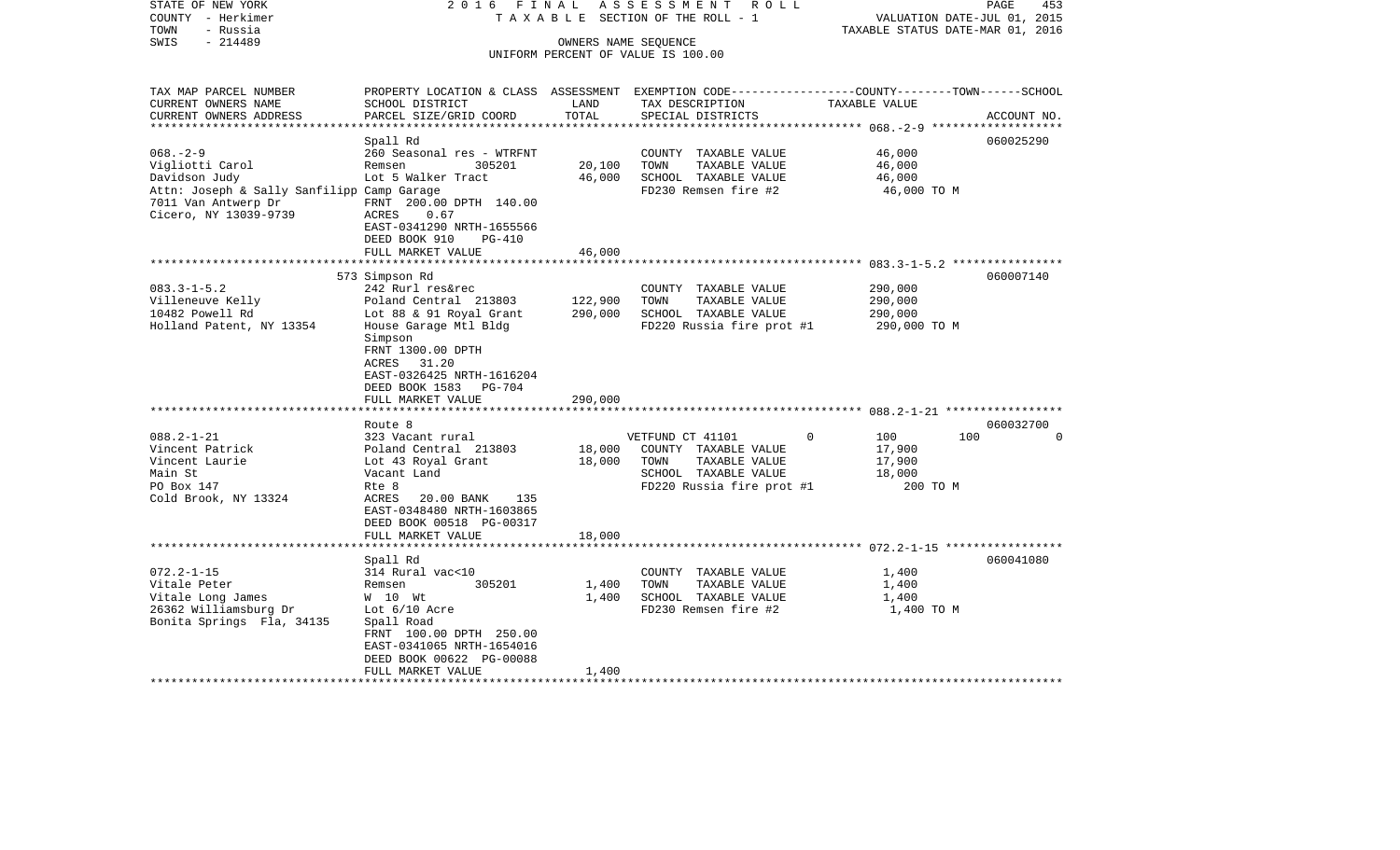| STATE OF NEW YORK<br>COUNTY - Herkimer<br>- Russia<br>TOWN<br>$-214489$<br>SWIS | 2016 FINAL                                                                                          | OWNERS NAME SEQUENCE | ASSESSMENT ROLL<br>T A X A B L E SECTION OF THE ROLL - 1<br>UNIFORM PERCENT OF VALUE IS 100.00                                          | VALUATION DATE-JUL 01, 2015<br>TAXABLE STATUS DATE-MAR 01, 2016 | PAGE<br>454 |
|---------------------------------------------------------------------------------|-----------------------------------------------------------------------------------------------------|----------------------|-----------------------------------------------------------------------------------------------------------------------------------------|-----------------------------------------------------------------|-------------|
| TAX MAP PARCEL NUMBER<br>CURRENT OWNERS NAME<br>CURRENT OWNERS ADDRESS          | SCHOOL DISTRICT<br>PARCEL SIZE/GRID COORD                                                           | LAND<br>TOTAL        | PROPERTY LOCATION & CLASS ASSESSMENT EXEMPTION CODE---------------COUNTY-------TOWN------SCHOOL<br>TAX DESCRIPTION<br>SPECIAL DISTRICTS | TAXABLE VALUE                                                   | ACCOUNT NO. |
| *************************                                                       |                                                                                                     |                      |                                                                                                                                         |                                                                 |             |
|                                                                                 | Wheelertown Rd                                                                                      |                      |                                                                                                                                         |                                                                 | 060028920   |
| $072.2 - 2 - 62.1$                                                              | 260 Seasonal res - WTRFNT                                                                           |                      | COUNTY TAXABLE VALUE                                                                                                                    | 193,500                                                         |             |
| Vogel Curt                                                                      | 305201<br>Remsen                                                                                    | 134,100              | TOWN<br>TAXABLE VALUE                                                                                                                   | 193,500                                                         |             |
| Vogel Janelle                                                                   | Lot 2 Jacobs Tract                                                                                  | 193,500              | SCHOOL TAXABLE VALUE                                                                                                                    | 193,500                                                         |             |
| 7111 E Elbow Bay Dr<br>Tucson, AZ 85710                                         | Camp<br>ACRES<br>30.00                                                                              |                      | FD230 Remsen fire #2                                                                                                                    | 193,500 TO M                                                    |             |
|                                                                                 | EAST-0345279 NRTH-1652870                                                                           |                      |                                                                                                                                         |                                                                 |             |
|                                                                                 | DEED BOOK 791<br>PG-422                                                                             |                      |                                                                                                                                         |                                                                 |             |
|                                                                                 | FULL MARKET VALUE                                                                                   | 193,500              |                                                                                                                                         |                                                                 |             |
|                                                                                 | ****************************                                                                        |                      |                                                                                                                                         |                                                                 |             |
|                                                                                 | Dow Rd                                                                                              |                      |                                                                                                                                         |                                                                 | 060008980   |
| $073.3 - 1 - 80.2$                                                              | 910 Priv forest                                                                                     |                      | COUNTY TAXABLE VALUE                                                                                                                    | 131,800                                                         |             |
| Vona Grace<br>Vona Carlo                                                        | Poland Central 213803                                                                               | 131,800              | TOWN<br>TAXABLE VALUE                                                                                                                   | 131,800                                                         |             |
| 135 Richards Ave                                                                | Lot 46 Jerseyfield Patent<br>Vacant Land                                                            | 131,800              | SCHOOL TAXABLE VALUE<br>FD220 Russia fire prot #1                                                                                       | 131,800<br>131,800 TO M                                         |             |
| Norwalk, CT 06854                                                               | ACRES 124.00<br>EAST-0353366 NRTH-1642864<br>DEED BOOK 00828 PG-0059                                |                      |                                                                                                                                         |                                                                 |             |
|                                                                                 | FULL MARKET VALUE                                                                                   | 131,800              |                                                                                                                                         |                                                                 |             |
|                                                                                 |                                                                                                     |                      |                                                                                                                                         |                                                                 |             |
|                                                                                 | Route 365                                                                                           |                      |                                                                                                                                         |                                                                 | 060025170   |
| $073.3 - 1 - 65$                                                                | 260 Seasonal res                                                                                    |                      | COUNTY TAXABLE VALUE                                                                                                                    | 52,000                                                          |             |
| Vroom Donald L                                                                  | 305201<br>Remsen                                                                                    | 14,600               | TOWN<br>TAXABLE VALUE                                                                                                                   | 52,000                                                          |             |
| Vroom Wendy C<br>217 Mountain Rd                                                | Lot 1 Marvin Tract<br>Camp                                                                          | 52,000               | SCHOOL TAXABLE VALUE<br>FD230 Remsen fire #2                                                                                            | 52,000<br>52,000 TO M                                           |             |
| Alpha, NJ 08865                                                                 | FRNT 100.00 DPTH 90.00<br>EAST-0352045 NRTH-1646574<br>DEED BOOK 1292 PG-841<br>FULL MARKET VALUE   | 52,000               |                                                                                                                                         |                                                                 |             |
|                                                                                 |                                                                                                     |                      |                                                                                                                                         |                                                                 |             |
|                                                                                 | Route 365                                                                                           |                      |                                                                                                                                         |                                                                 | 060012570   |
| $073.3 - 1 - 66$                                                                | 260 Seasonal res                                                                                    |                      | COUNTY TAXABLE VALUE                                                                                                                    | 57,700                                                          |             |
| Vroom Donald L Jr                                                               | 305201<br>Remsen                                                                                    | 8,200                | TAXABLE VALUE<br>TOWN                                                                                                                   | 57,700                                                          |             |
| Vroom Wendy C                                                                   | Lot 1 Marvin Tract                                                                                  | 57,700               | SCHOOL TAXABLE VALUE                                                                                                                    | 57,700                                                          |             |
| 217 Mountain Rd                                                                 | Camp                                                                                                |                      | FD230 Remsen fire #2                                                                                                                    | 57,700 TO M                                                     |             |
| Phillipsburg, NJ 08865                                                          | FRNT 100.00 DPTH<br>97.00<br>ACRES<br>0.22<br>EAST-0351943 NRTH-1646551<br>DEED BOOK 00845 PG-00005 |                      |                                                                                                                                         |                                                                 |             |
|                                                                                 | FULL MARKET VALUE                                                                                   | 57,700               |                                                                                                                                         |                                                                 |             |
|                                                                                 | ************************                                                                            |                      |                                                                                                                                         |                                                                 |             |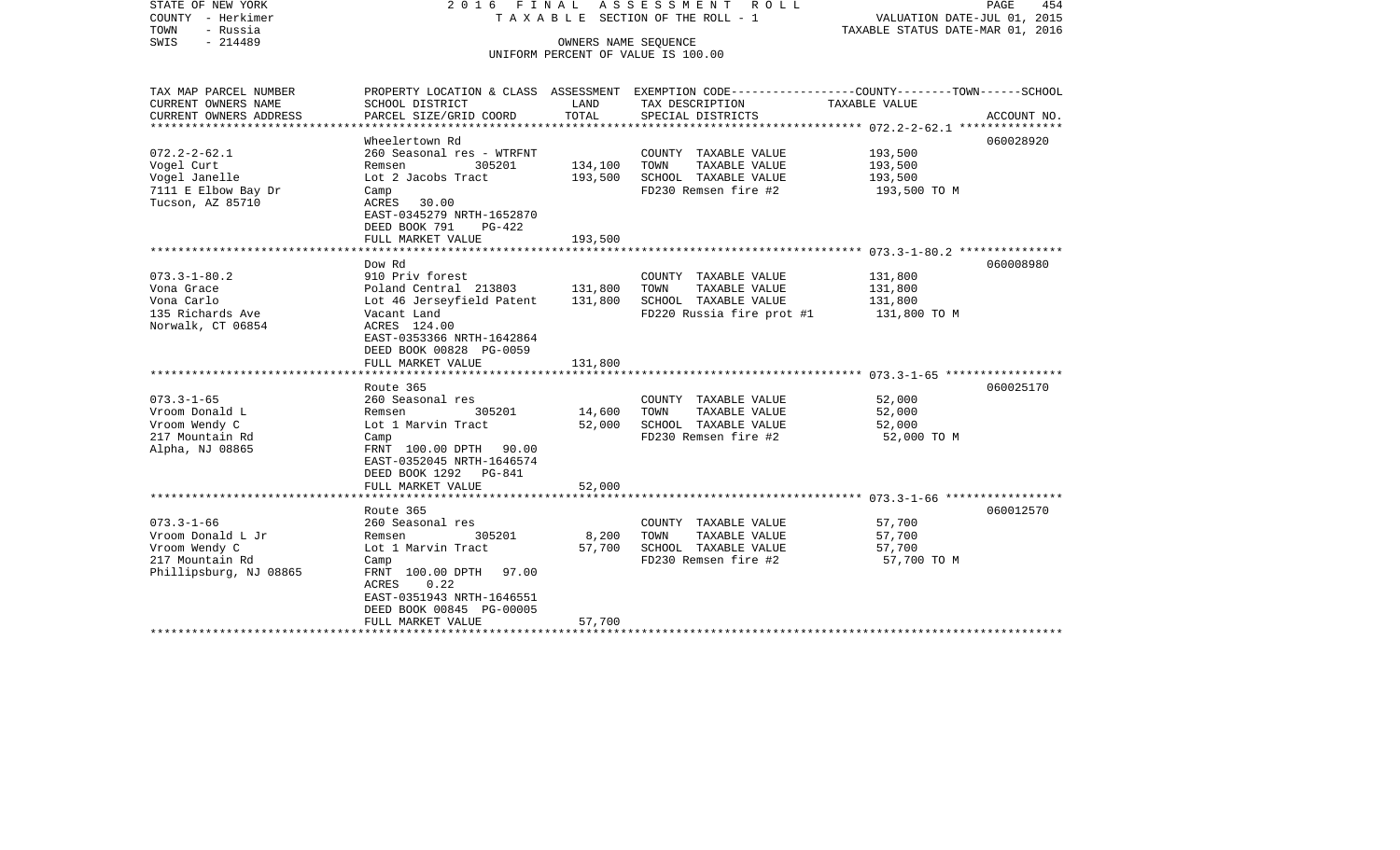| STATE OF NEW YORK<br>COUNTY - Herkimer<br>TOWN<br>- Russia<br>$-214489$<br>SWIS | 2016 FINAL                                                                                                      | OWNERS NAME SEQUENCE | A S S E S S M E N T R O L L<br>T A X A B L E SECTION OF THE ROLL - 1<br>UNIFORM PERCENT OF VALUE IS 100.00 | VALUATION DATE-JUL 01, 2015<br>TAXABLE STATUS DATE-MAR 01, 2016 | PAGE<br>455        |
|---------------------------------------------------------------------------------|-----------------------------------------------------------------------------------------------------------------|----------------------|------------------------------------------------------------------------------------------------------------|-----------------------------------------------------------------|--------------------|
| TAX MAP PARCEL NUMBER                                                           | PROPERTY LOCATION & CLASS ASSESSMENT EXEMPTION CODE----------------COUNTY-------TOWN------SCHOOL                |                      |                                                                                                            |                                                                 |                    |
| CURRENT OWNERS NAME<br>CURRENT OWNERS ADDRESS                                   | SCHOOL DISTRICT<br>PARCEL SIZE/GRID COORD                                                                       | LAND<br>TOTAL        | TAX DESCRIPTION<br>SPECIAL DISTRICTS                                                                       | TAXABLE VALUE                                                   | ACCOUNT NO.        |
| **********************                                                          |                                                                                                                 |                      |                                                                                                            |                                                                 |                    |
|                                                                                 | 120 Schafer Rd                                                                                                  |                      |                                                                                                            |                                                                 | 060007770          |
| $072.15 - 1 - 11$                                                               | 210 1 Family Res                                                                                                |                      | STAR B<br>41854                                                                                            | $\overline{0}$<br>$\Omega$                                      | $\Omega$<br>15,000 |
| Wahrmann John                                                                   | 305201<br>Remsen                                                                                                | 4,000                | COUNTY TAXABLE VALUE                                                                                       | 15,000                                                          |                    |
| Wahrmann Kelsey<br>120 Schafer Rd                                               | N 22<br>Mp<br>Trl 1/5                                                                                           | 15,000               | TOWN<br>TAXABLE VALUE<br>SCHOOL TAXABLE VALUE                                                              | 15,000<br>$\mathbf{0}$                                          |                    |
| Remsen, NY 13438                                                                | Schafer                                                                                                         |                      | FD230 Remsen fire #2                                                                                       | 15,000 TO M                                                     |                    |
|                                                                                 | FRNT<br>50.00 DPTH 210.00<br>EAST-0339803 NRTH-1645956<br>DEED BOOK 1442 PG-867                                 |                      |                                                                                                            |                                                                 |                    |
|                                                                                 | FULL MARKET VALUE<br>*********************                                                                      | 15,000               |                                                                                                            |                                                                 |                    |
|                                                                                 | Schafer Rd                                                                                                      |                      |                                                                                                            |                                                                 | 060007780          |
| $072.15 - 1 - 12$                                                               | 314 Rural vac<10                                                                                                |                      | COUNTY TAXABLE VALUE                                                                                       | 500                                                             |                    |
| Wahrmann John                                                                   | Remsen<br>305201                                                                                                | 500                  | TAXABLE VALUE<br>TOWN                                                                                      | 500                                                             |                    |
| Wahrmann Kelsey                                                                 | N 22 Mp                                                                                                         | 500                  | SCHOOL TAXABLE VALUE                                                                                       | 500                                                             |                    |
| 120 Schafer Rd<br>Remsen, NY 13438                                              | Lots 1/4 Acre<br>Schafer Road<br>50.00 DPTH 90.00<br>FRNT<br>EAST-0339857 NRTH-1645911<br>DEED BOOK 1442 PG-867 |                      | FD230 Remsen fire #2                                                                                       | 500 TO M                                                        |                    |
|                                                                                 | FULL MARKET VALUE                                                                                               | 500                  |                                                                                                            |                                                                 |                    |
|                                                                                 | 185 Mac Arthur Rd                                                                                               |                      |                                                                                                            |                                                                 | 060021840          |
| $077.2 - 1 - 33$                                                                | 260 Seasonal res                                                                                                |                      | COUNTY TAXABLE VALUE                                                                                       | 48,500                                                          |                    |
| Walchusky George                                                                | Poland Central 213803                                                                                           | 16,100               | TOWN<br>TAXABLE VALUE                                                                                      | 48,500                                                          |                    |
| Walchusky Valarie<br>1019 Hope St                                               | Lot 15 Jerseyfield Patent<br>Camp                                                                               | 48,500               | SCHOOL TAXABLE VALUE<br>FD220 Russia fire prot #1                                                          | 48,500<br>48,500 TO M                                           |                    |
| Utica, NY 13502                                                                 | 2.70<br>ACRES<br>EAST-0340350 NRTH-1633659<br>DEED BOOK 685<br>PG-788<br>FULL MARKET VALUE                      | 48,500               |                                                                                                            |                                                                 |                    |
|                                                                                 |                                                                                                                 |                      |                                                                                                            |                                                                 |                    |
|                                                                                 | 460 Spall Rd                                                                                                    |                      |                                                                                                            |                                                                 | 060019650          |
| $072.2 - 1 - 80$                                                                | 270 Mfg housing                                                                                                 |                      | COUNTY TAXABLE VALUE                                                                                       | 20,000                                                          |                    |
| Walker Gardner                                                                  | 305201<br>Remsen                                                                                                | 16,800               | TOWN<br>TAXABLE VALUE                                                                                      | 20,000                                                          |                    |
| 460 Spall Rd<br>Remsen N Y, 13438                                               | Lot 10 Walker Tract<br>Trl                                                                                      | 20,000               | SCHOOL TAXABLE VALUE<br>FD230 Remsen fire #2                                                               | 20,000<br>20,000 TO M                                           |                    |
|                                                                                 | FRNT 113.00 DPTH<br>ACRES<br>3.20<br>EAST-0342366 NRTH-1653218<br>DEED BOOK 861<br>PG-678<br>FULL MARKET VALUE  | 20,000               |                                                                                                            |                                                                 |                    |
|                                                                                 |                                                                                                                 |                      |                                                                                                            |                                                                 |                    |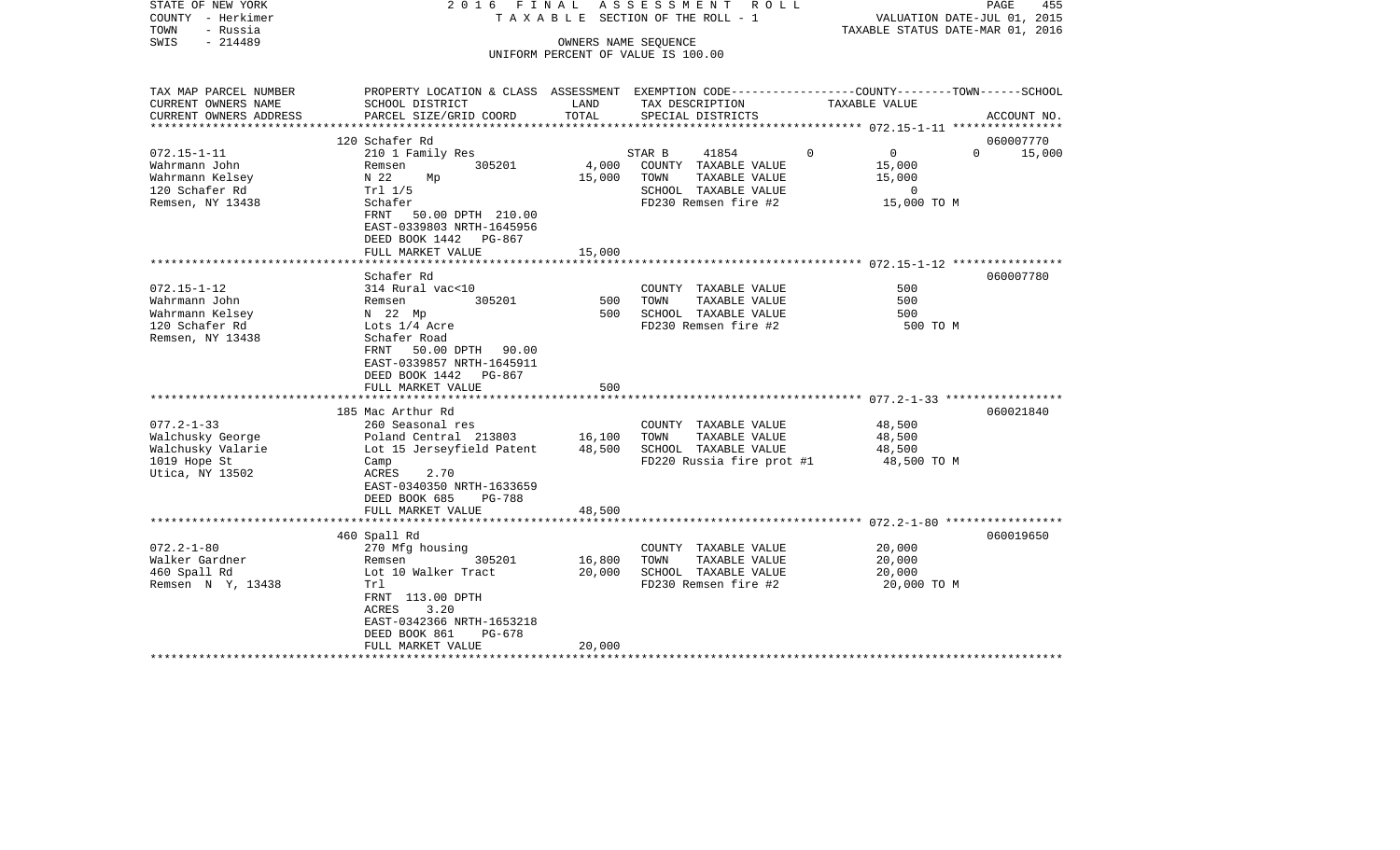|                           |                                                                                                                                                                                                                                                                                                                                                                                                                                                                                                                                                                   |                                           |                                                                                                                                                                                                                                                                                                                                                                                                                                                                                                                                                                                                   | PAGE<br>456                                                                                                                                                                                                                                                                                                                                                                                                                                                  |
|---------------------------|-------------------------------------------------------------------------------------------------------------------------------------------------------------------------------------------------------------------------------------------------------------------------------------------------------------------------------------------------------------------------------------------------------------------------------------------------------------------------------------------------------------------------------------------------------------------|-------------------------------------------|---------------------------------------------------------------------------------------------------------------------------------------------------------------------------------------------------------------------------------------------------------------------------------------------------------------------------------------------------------------------------------------------------------------------------------------------------------------------------------------------------------------------------------------------------------------------------------------------------|--------------------------------------------------------------------------------------------------------------------------------------------------------------------------------------------------------------------------------------------------------------------------------------------------------------------------------------------------------------------------------------------------------------------------------------------------------------|
|                           |                                                                                                                                                                                                                                                                                                                                                                                                                                                                                                                                                                   |                                           |                                                                                                                                                                                                                                                                                                                                                                                                                                                                                                                                                                                                   |                                                                                                                                                                                                                                                                                                                                                                                                                                                              |
|                           |                                                                                                                                                                                                                                                                                                                                                                                                                                                                                                                                                                   |                                           |                                                                                                                                                                                                                                                                                                                                                                                                                                                                                                                                                                                                   |                                                                                                                                                                                                                                                                                                                                                                                                                                                              |
|                           |                                                                                                                                                                                                                                                                                                                                                                                                                                                                                                                                                                   |                                           |                                                                                                                                                                                                                                                                                                                                                                                                                                                                                                                                                                                                   |                                                                                                                                                                                                                                                                                                                                                                                                                                                              |
|                           |                                                                                                                                                                                                                                                                                                                                                                                                                                                                                                                                                                   |                                           |                                                                                                                                                                                                                                                                                                                                                                                                                                                                                                                                                                                                   |                                                                                                                                                                                                                                                                                                                                                                                                                                                              |
|                           |                                                                                                                                                                                                                                                                                                                                                                                                                                                                                                                                                                   |                                           |                                                                                                                                                                                                                                                                                                                                                                                                                                                                                                                                                                                                   |                                                                                                                                                                                                                                                                                                                                                                                                                                                              |
|                           |                                                                                                                                                                                                                                                                                                                                                                                                                                                                                                                                                                   |                                           |                                                                                                                                                                                                                                                                                                                                                                                                                                                                                                                                                                                                   |                                                                                                                                                                                                                                                                                                                                                                                                                                                              |
|                           |                                                                                                                                                                                                                                                                                                                                                                                                                                                                                                                                                                   |                                           |                                                                                                                                                                                                                                                                                                                                                                                                                                                                                                                                                                                                   | ACCOUNT NO.                                                                                                                                                                                                                                                                                                                                                                                                                                                  |
|                           |                                                                                                                                                                                                                                                                                                                                                                                                                                                                                                                                                                   |                                           |                                                                                                                                                                                                                                                                                                                                                                                                                                                                                                                                                                                                   |                                                                                                                                                                                                                                                                                                                                                                                                                                                              |
| Spall Rd                  |                                                                                                                                                                                                                                                                                                                                                                                                                                                                                                                                                                   |                                           |                                                                                                                                                                                                                                                                                                                                                                                                                                                                                                                                                                                                   | 060007620                                                                                                                                                                                                                                                                                                                                                                                                                                                    |
| 210 1 Family Res          |                                                                                                                                                                                                                                                                                                                                                                                                                                                                                                                                                                   | VET COM C 41132                           | 7,500<br>$\mathbf{0}$                                                                                                                                                                                                                                                                                                                                                                                                                                                                                                                                                                             | $\overline{0}$<br>$\mathbf 0$                                                                                                                                                                                                                                                                                                                                                                                                                                |
| 305201<br>Remsen          |                                                                                                                                                                                                                                                                                                                                                                                                                                                                                                                                                                   |                                           | $\Omega$<br>$\Omega$                                                                                                                                                                                                                                                                                                                                                                                                                                                                                                                                                                              | $\overline{0}$                                                                                                                                                                                                                                                                                                                                                                                                                                               |
|                           |                                                                                                                                                                                                                                                                                                                                                                                                                                                                                                                                                                   |                                           |                                                                                                                                                                                                                                                                                                                                                                                                                                                                                                                                                                                                   | 30,000<br>$\Omega$                                                                                                                                                                                                                                                                                                                                                                                                                                           |
|                           |                                                                                                                                                                                                                                                                                                                                                                                                                                                                                                                                                                   |                                           |                                                                                                                                                                                                                                                                                                                                                                                                                                                                                                                                                                                                   |                                                                                                                                                                                                                                                                                                                                                                                                                                                              |
|                           |                                                                                                                                                                                                                                                                                                                                                                                                                                                                                                                                                                   |                                           |                                                                                                                                                                                                                                                                                                                                                                                                                                                                                                                                                                                                   |                                                                                                                                                                                                                                                                                                                                                                                                                                                              |
|                           |                                                                                                                                                                                                                                                                                                                                                                                                                                                                                                                                                                   |                                           |                                                                                                                                                                                                                                                                                                                                                                                                                                                                                                                                                                                                   |                                                                                                                                                                                                                                                                                                                                                                                                                                                              |
|                           |                                                                                                                                                                                                                                                                                                                                                                                                                                                                                                                                                                   |                                           |                                                                                                                                                                                                                                                                                                                                                                                                                                                                                                                                                                                                   |                                                                                                                                                                                                                                                                                                                                                                                                                                                              |
| FULL MARKET VALUE         |                                                                                                                                                                                                                                                                                                                                                                                                                                                                                                                                                                   |                                           |                                                                                                                                                                                                                                                                                                                                                                                                                                                                                                                                                                                                   |                                                                                                                                                                                                                                                                                                                                                                                                                                                              |
|                           |                                                                                                                                                                                                                                                                                                                                                                                                                                                                                                                                                                   |                                           |                                                                                                                                                                                                                                                                                                                                                                                                                                                                                                                                                                                                   |                                                                                                                                                                                                                                                                                                                                                                                                                                                              |
| Spall Rd                  |                                                                                                                                                                                                                                                                                                                                                                                                                                                                                                                                                                   |                                           |                                                                                                                                                                                                                                                                                                                                                                                                                                                                                                                                                                                                   | 060024330                                                                                                                                                                                                                                                                                                                                                                                                                                                    |
| 314 Rural vac<10          |                                                                                                                                                                                                                                                                                                                                                                                                                                                                                                                                                                   | COUNTY TAXABLE VALUE                      |                                                                                                                                                                                                                                                                                                                                                                                                                                                                                                                                                                                                   |                                                                                                                                                                                                                                                                                                                                                                                                                                                              |
|                           |                                                                                                                                                                                                                                                                                                                                                                                                                                                                                                                                                                   |                                           |                                                                                                                                                                                                                                                                                                                                                                                                                                                                                                                                                                                                   |                                                                                                                                                                                                                                                                                                                                                                                                                                                              |
|                           |                                                                                                                                                                                                                                                                                                                                                                                                                                                                                                                                                                   |                                           |                                                                                                                                                                                                                                                                                                                                                                                                                                                                                                                                                                                                   |                                                                                                                                                                                                                                                                                                                                                                                                                                                              |
|                           |                                                                                                                                                                                                                                                                                                                                                                                                                                                                                                                                                                   |                                           |                                                                                                                                                                                                                                                                                                                                                                                                                                                                                                                                                                                                   |                                                                                                                                                                                                                                                                                                                                                                                                                                                              |
|                           |                                                                                                                                                                                                                                                                                                                                                                                                                                                                                                                                                                   |                                           |                                                                                                                                                                                                                                                                                                                                                                                                                                                                                                                                                                                                   |                                                                                                                                                                                                                                                                                                                                                                                                                                                              |
|                           |                                                                                                                                                                                                                                                                                                                                                                                                                                                                                                                                                                   |                                           |                                                                                                                                                                                                                                                                                                                                                                                                                                                                                                                                                                                                   |                                                                                                                                                                                                                                                                                                                                                                                                                                                              |
| DEED BOOK 805<br>PG-86    |                                                                                                                                                                                                                                                                                                                                                                                                                                                                                                                                                                   |                                           |                                                                                                                                                                                                                                                                                                                                                                                                                                                                                                                                                                                                   |                                                                                                                                                                                                                                                                                                                                                                                                                                                              |
| FULL MARKET VALUE         | 400                                                                                                                                                                                                                                                                                                                                                                                                                                                                                                                                                               |                                           |                                                                                                                                                                                                                                                                                                                                                                                                                                                                                                                                                                                                   |                                                                                                                                                                                                                                                                                                                                                                                                                                                              |
|                           |                                                                                                                                                                                                                                                                                                                                                                                                                                                                                                                                                                   |                                           |                                                                                                                                                                                                                                                                                                                                                                                                                                                                                                                                                                                                   |                                                                                                                                                                                                                                                                                                                                                                                                                                                              |
|                           |                                                                                                                                                                                                                                                                                                                                                                                                                                                                                                                                                                   |                                           |                                                                                                                                                                                                                                                                                                                                                                                                                                                                                                                                                                                                   | 060031260                                                                                                                                                                                                                                                                                                                                                                                                                                                    |
|                           |                                                                                                                                                                                                                                                                                                                                                                                                                                                                                                                                                                   |                                           |                                                                                                                                                                                                                                                                                                                                                                                                                                                                                                                                                                                                   |                                                                                                                                                                                                                                                                                                                                                                                                                                                              |
|                           |                                                                                                                                                                                                                                                                                                                                                                                                                                                                                                                                                                   |                                           |                                                                                                                                                                                                                                                                                                                                                                                                                                                                                                                                                                                                   |                                                                                                                                                                                                                                                                                                                                                                                                                                                              |
|                           |                                                                                                                                                                                                                                                                                                                                                                                                                                                                                                                                                                   |                                           |                                                                                                                                                                                                                                                                                                                                                                                                                                                                                                                                                                                                   |                                                                                                                                                                                                                                                                                                                                                                                                                                                              |
|                           |                                                                                                                                                                                                                                                                                                                                                                                                                                                                                                                                                                   |                                           |                                                                                                                                                                                                                                                                                                                                                                                                                                                                                                                                                                                                   |                                                                                                                                                                                                                                                                                                                                                                                                                                                              |
| ACRES<br>0.14             |                                                                                                                                                                                                                                                                                                                                                                                                                                                                                                                                                                   |                                           |                                                                                                                                                                                                                                                                                                                                                                                                                                                                                                                                                                                                   |                                                                                                                                                                                                                                                                                                                                                                                                                                                              |
| EAST-0341129 NRTH-1653894 |                                                                                                                                                                                                                                                                                                                                                                                                                                                                                                                                                                   |                                           |                                                                                                                                                                                                                                                                                                                                                                                                                                                                                                                                                                                                   |                                                                                                                                                                                                                                                                                                                                                                                                                                                              |
| DEED BOOK 725<br>$PG-283$ |                                                                                                                                                                                                                                                                                                                                                                                                                                                                                                                                                                   |                                           |                                                                                                                                                                                                                                                                                                                                                                                                                                                                                                                                                                                                   |                                                                                                                                                                                                                                                                                                                                                                                                                                                              |
|                           |                                                                                                                                                                                                                                                                                                                                                                                                                                                                                                                                                                   |                                           |                                                                                                                                                                                                                                                                                                                                                                                                                                                                                                                                                                                                   |                                                                                                                                                                                                                                                                                                                                                                                                                                                              |
|                           |                                                                                                                                                                                                                                                                                                                                                                                                                                                                                                                                                                   |                                           |                                                                                                                                                                                                                                                                                                                                                                                                                                                                                                                                                                                                   |                                                                                                                                                                                                                                                                                                                                                                                                                                                              |
|                           |                                                                                                                                                                                                                                                                                                                                                                                                                                                                                                                                                                   |                                           |                                                                                                                                                                                                                                                                                                                                                                                                                                                                                                                                                                                                   | 060040030                                                                                                                                                                                                                                                                                                                                                                                                                                                    |
|                           |                                                                                                                                                                                                                                                                                                                                                                                                                                                                                                                                                                   |                                           |                                                                                                                                                                                                                                                                                                                                                                                                                                                                                                                                                                                                   |                                                                                                                                                                                                                                                                                                                                                                                                                                                              |
|                           |                                                                                                                                                                                                                                                                                                                                                                                                                                                                                                                                                                   |                                           |                                                                                                                                                                                                                                                                                                                                                                                                                                                                                                                                                                                                   |                                                                                                                                                                                                                                                                                                                                                                                                                                                              |
| Vacant Land               |                                                                                                                                                                                                                                                                                                                                                                                                                                                                                                                                                                   | FD230 Remsen fire #2                      | 400 TO M                                                                                                                                                                                                                                                                                                                                                                                                                                                                                                                                                                                          |                                                                                                                                                                                                                                                                                                                                                                                                                                                              |
| Spall Road                |                                                                                                                                                                                                                                                                                                                                                                                                                                                                                                                                                                   |                                           |                                                                                                                                                                                                                                                                                                                                                                                                                                                                                                                                                                                                   |                                                                                                                                                                                                                                                                                                                                                                                                                                                              |
| 50.00 DPTH 125.00<br>FRNT |                                                                                                                                                                                                                                                                                                                                                                                                                                                                                                                                                                   |                                           |                                                                                                                                                                                                                                                                                                                                                                                                                                                                                                                                                                                                   |                                                                                                                                                                                                                                                                                                                                                                                                                                                              |
| EAST-0341133 NRTH-1653942 |                                                                                                                                                                                                                                                                                                                                                                                                                                                                                                                                                                   |                                           |                                                                                                                                                                                                                                                                                                                                                                                                                                                                                                                                                                                                   |                                                                                                                                                                                                                                                                                                                                                                                                                                                              |
| PG-283<br>DEED BOOK 725   |                                                                                                                                                                                                                                                                                                                                                                                                                                                                                                                                                                   |                                           |                                                                                                                                                                                                                                                                                                                                                                                                                                                                                                                                                                                                   |                                                                                                                                                                                                                                                                                                                                                                                                                                                              |
|                           |                                                                                                                                                                                                                                                                                                                                                                                                                                                                                                                                                                   |                                           |                                                                                                                                                                                                                                                                                                                                                                                                                                                                                                                                                                                                   |                                                                                                                                                                                                                                                                                                                                                                                                                                                              |
|                           | SCHOOL DISTRICT<br>PARCEL SIZE/GRID COORD<br>Lot 10 Walker Tract<br>2 Trailers & Shed<br>FRNT 100.00 DPTH<br>3.10<br>ACRES<br>EAST-0342334 NRTH-1653314<br>DEED BOOK 815<br>PG-282<br>305201<br>Remsen<br>Lot 10 Walker Tract<br>Vacant Land<br>FRNT 100.00 DPTH 250.00<br>ACRES<br>0.14<br>EAST-0341010 NRTH-1653940<br>Spall Rd<br>314 Rural vac<10<br>305201<br>Remsen<br>Lot 10 Walker Tract<br>Vacant Land<br>FRNT<br>50.00 DPTH 125.00<br>FULL MARKET VALUE<br>Spall Rd<br>314 Rural vac<10<br>305201<br>Remsen<br>Lot 10 Walker Tract<br>FULL MARKET VALUE | 2016 FINAL<br>LAND<br>TOTAL<br>400<br>400 | TAXABLE SECTION OF THE ROLL - 1<br>OWNERS NAME SEQUENCE<br>UNIFORM PERCENT OF VALUE IS 100.00<br>TAX DESCRIPTION<br>SPECIAL DISTRICTS<br>16,700 VET COM T 41133<br>30,000 STAR B<br>41854<br>COUNTY TAXABLE VALUE<br>TOWN<br>TAXABLE VALUE<br>SCHOOL TAXABLE VALUE<br>FD230 Remsen fire #2<br>30,000<br>400<br>TOWN<br>TAXABLE VALUE<br>SCHOOL TAXABLE VALUE<br>400<br>FD230 Remsen fire #2<br>COUNTY TAXABLE VALUE<br>400<br>TAXABLE VALUE<br>TOWN<br>400<br>SCHOOL TAXABLE VALUE<br>FD230 Remsen fire #2<br>COUNTY TAXABLE VALUE<br>400<br>TOWN<br>TAXABLE VALUE<br>400<br>SCHOOL TAXABLE VALUE | A S S E S S M E N T R O L L<br>VALUATION DATE-JUL 01, 2015<br>TAXABLE STATUS DATE-MAR 01, 2016<br>PROPERTY LOCATION & CLASS ASSESSMENT EXEMPTION CODE----------------COUNTY-------TOWN-----SCHOOL<br>TAXABLE VALUE<br>****************** 072.2-1-79 ******************<br>7,500<br>$\mathbf 0$<br>$\overline{0}$<br>22,500<br>22,500<br>$\overline{0}$<br>30,000 TO M<br>400<br>400<br>400<br>100 TO M<br>400<br>400<br>400<br>400 TO M<br>400<br>400<br>400 |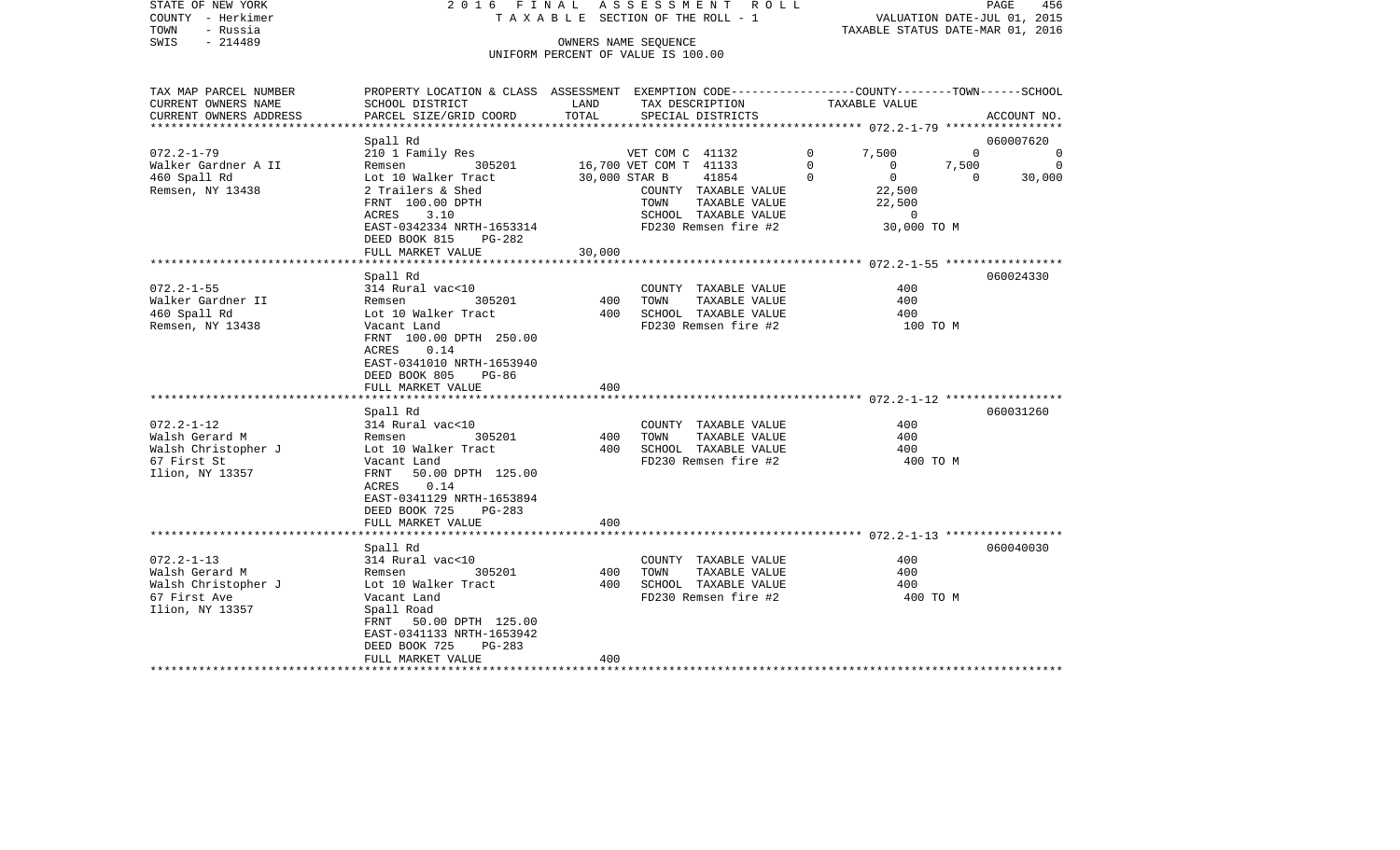| STATE OF NEW YORK<br>COUNTY - Herkimer | 2016 FINAL                                                                                     |                      | ASSESSMENT ROLL<br>TAXABLE SECTION OF THE ROLL - 1 | VALUATION DATE-JUL 01, 2015      | PAGE<br>457        |
|----------------------------------------|------------------------------------------------------------------------------------------------|----------------------|----------------------------------------------------|----------------------------------|--------------------|
| TOWN<br>- Russia                       |                                                                                                |                      |                                                    | TAXABLE STATUS DATE-MAR 01, 2016 |                    |
| $-214489$<br>SWIS                      |                                                                                                | OWNERS NAME SEQUENCE |                                                    |                                  |                    |
|                                        |                                                                                                |                      | UNIFORM PERCENT OF VALUE IS 100.00                 |                                  |                    |
| TAX MAP PARCEL NUMBER                  | PROPERTY LOCATION & CLASS ASSESSMENT EXEMPTION CODE---------------COUNTY-------TOWN-----SCHOOL |                      |                                                    |                                  |                    |
| CURRENT OWNERS NAME                    | SCHOOL DISTRICT                                                                                | LAND                 | TAX DESCRIPTION                                    | TAXABLE VALUE                    |                    |
| CURRENT OWNERS ADDRESS                 | PARCEL SIZE/GRID COORD                                                                         | TOTAL                | SPECIAL DISTRICTS                                  |                                  | ACCOUNT NO.        |
| *************************              |                                                                                                |                      |                                                    |                                  |                    |
|                                        | Rte.365                                                                                        |                      |                                                    |                                  |                    |
| $072.16 - 1 - 12.1$                    | 314 Rural vac<10                                                                               |                      | COUNTY TAXABLE VALUE                               | 1,000                            |                    |
| Walter Jeanette M                      | 305201<br>Remsen                                                                               | 1,000                | TAXABLE VALUE<br>TOWN                              | 1,000                            |                    |
| Box 306                                | Vac. Land                                                                                      | 1,000                | SCHOOL TAXABLE VALUE                               | 1,000                            |                    |
| Remsen, NY 13438                       | FRNT 100.00 DPTH 90.00                                                                         |                      | FD230 Remsen fire #2                               | 1,000 TO M                       |                    |
|                                        | EAST-0343394 NRTH-1646486                                                                      |                      |                                                    |                                  |                    |
|                                        | DEED BOOK 00828 PG-00401                                                                       |                      |                                                    |                                  |                    |
|                                        | FULL MARKET VALUE                                                                              | 1,000                |                                                    |                                  |                    |
|                                        |                                                                                                |                      |                                                    |                                  |                    |
|                                        | Wheelertown Rd                                                                                 |                      |                                                    |                                  | 0013020            |
| $068. - 1 - 32.5$                      | 322 Rural vac>10                                                                               |                      | COUNTY TAXABLE VALUE                               | 28,900                           |                    |
| Walto David                            | Remsen<br>305201                                                                               | 28,900               | TOWN<br>TAXABLE VALUE                              | 28,900                           |                    |
| Walto Brenda                           | Lots 43,44 Remsenburg Pat                                                                      | 28,900               | SCHOOL TAXABLE VALUE                               | 28,900                           |                    |
| 21 Old Stage Rd                        | Vacant Land                                                                                    |                      | FD230 Remsen fire #2                               | 28,900 TO M                      |                    |
| Hatfield, MA 01088                     | ACRES 20.00                                                                                    |                      |                                                    |                                  |                    |
|                                        | EAST-0344027 NRTH-1662355                                                                      |                      |                                                    |                                  |                    |
|                                        | DEED BOOK 861<br>$PG-67$                                                                       |                      |                                                    |                                  |                    |
|                                        | FULL MARKET VALUE                                                                              | 28,900               |                                                    |                                  |                    |
|                                        | Hinckley Rd                                                                                    |                      |                                                    |                                  |                    |
| $083.1 - 1 - 15.4$                     | 314 Rural vac<10                                                                               |                      | COUNTY TAXABLE VALUE                               | 6,000                            |                    |
| Wandover Susan J                       | Poland Central 213803                                                                          | 6,000                | TAXABLE VALUE<br>TOWN                              | 6,000                            |                    |
| Thelen Jane D                          | FRNT 321.00 DPTH                                                                               | 6,000                | SCHOOL TAXABLE VALUE                               | 6,000                            |                    |
| c/o Susan Wandover                     | 3.10<br>ACRES                                                                                  |                      | FD220 Russia fire prot #1                          | 6,000 TO M                       |                    |
| 498 Hinckley Rd                        | EAST-0328684 NRTH-1619056                                                                      |                      |                                                    |                                  |                    |
| Remsen, NY 13438                       | DEED BOOK 1474 PG-294                                                                          |                      |                                                    |                                  |                    |
|                                        | FULL MARKET VALUE                                                                              | 6,000                |                                                    |                                  |                    |
|                                        |                                                                                                |                      |                                                    |                                  |                    |
|                                        | 498 Hinckley Rd                                                                                |                      |                                                    |                                  | 060043090          |
| $083.1 - 1 - 16$                       | 210 1 Family Res                                                                               |                      | STAR B<br>41854                                    | $\mathsf{O}$<br>$\mathbf{0}$     | $\Omega$<br>30,000 |
| Wandover Susan J                       | Poland Central 213803                                                                          | 16,900               | COUNTY TAXABLE VALUE                               | 155,000                          |                    |
| Thelen Jane D                          | E 101 Rg                                                                                       | 155,000              | TOWN<br>TAXABLE VALUE                              | 155,000                          |                    |
| c/o Susan J Wandover                   | Ho $4 \frac{1}{2}$ Acres                                                                       |                      | SCHOOL TAXABLE VALUE                               | 125,000                          |                    |
| 498 Hinckley Rd                        | Hinckley Road                                                                                  |                      | FD220 Russia fire prot #1                          | 155,000 TO M                     |                    |
| Remsen, NY 13438                       | 4.60<br>ACRES                                                                                  |                      |                                                    |                                  |                    |
|                                        | EAST-0328675 NRTH-1619458                                                                      |                      |                                                    |                                  |                    |
|                                        | PG-294<br>DEED BOOK 1474                                                                       |                      |                                                    |                                  |                    |
|                                        | FULL MARKET VALUE                                                                              | 155,000              |                                                    |                                  |                    |
|                                        |                                                                                                |                      |                                                    |                                  |                    |
| $083.1 - 1 - 38$                       | Hinckley Rd                                                                                    |                      |                                                    |                                  | 060026400          |
| Wandover Susan J                       | 322 Rural vac>10                                                                               |                      | COUNTY TAXABLE VALUE                               | 60,900                           |                    |
| Thelen Jane D                          | Poland Central 213803<br>Lot 91 Royal Grant                                                    | 60,900<br>60,900     | TAXABLE VALUE<br>TOWN<br>SCHOOL TAXABLE VALUE      | 60,900<br>60,900                 |                    |
| c/o Susan Wandover                     | Vacant Land                                                                                    |                      | FD220 Russia fire prot #1                          | 60,900 TO M                      |                    |
| 498 Hinckley Rd                        | ACRES<br>54.60                                                                                 |                      |                                                    |                                  |                    |
| Remsen, NY 13438                       | EAST-0329256 NRTH-1618027                                                                      |                      |                                                    |                                  |                    |
|                                        | DEED BOOK 1474<br>PG-294                                                                       |                      |                                                    |                                  |                    |
|                                        | FULL MARKET VALUE                                                                              | 60,900               |                                                    |                                  |                    |
|                                        |                                                                                                |                      |                                                    |                                  |                    |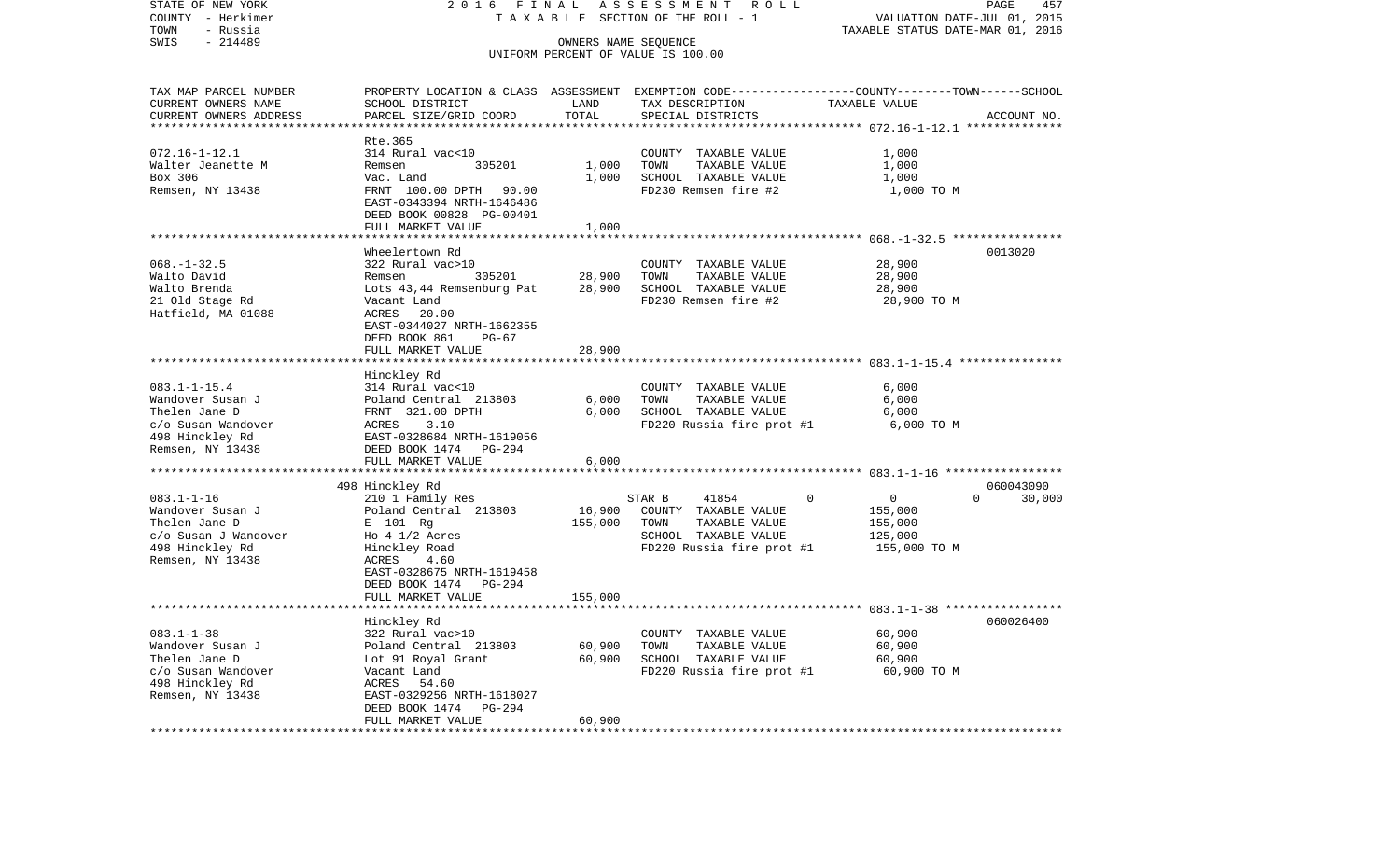| TAXABLE STATUS DATE-MAR 01, 2016<br>SWIS<br>$-214489$<br>OWNERS NAME SEQUENCE<br>UNIFORM PERCENT OF VALUE IS 100.00<br>PROPERTY LOCATION & CLASS ASSESSMENT EXEMPTION CODE---------------COUNTY-------TOWN------SCHOOL<br>TAX MAP PARCEL NUMBER<br>CURRENT OWNERS NAME<br>SCHOOL DISTRICT<br>LAND<br>TAX DESCRIPTION<br>TAXABLE VALUE<br>TOTAL<br>CURRENT OWNERS ADDRESS<br>PARCEL SIZE/GRID COORD<br>SPECIAL DISTRICTS<br>ACCOUNT NO.<br>Schafer Rd<br>060030130<br>$072.15 - 1 - 37.6$<br>314 Rural vac<10<br>10,300<br>COUNTY TAXABLE VALUE<br>305201<br>10,300<br>TOWN<br>TAXABLE VALUE<br>10,300<br>Warner Rachael<br>Remsen<br>144 Schafer Rd<br>Lot 23 Walker Tract<br>10,300<br>SCHOOL TAXABLE VALUE<br>10,300<br>Remsen, NY 13438<br>Vacant Land<br>FD230 Remsen fire #2<br>10,300 TO M<br>ACRES<br>4.50<br>EAST-0339699 NRTH-1646482<br>DEED BOOK 1182 PG-404<br>FULL MARKET VALUE<br>10,300<br>*************************** 072.15-1-37.8 **************<br>144 Schafer Rd<br>0030135<br>$\overline{0}$<br>210 1 Family Res<br>STAR B<br>41854<br>$\Omega$<br>$\Omega$<br>30,000<br>305201<br>Remsen<br>18,300<br>COUNTY TAXABLE VALUE<br>68,800<br>Lot 23 Walker Trac<br>68,800<br>TAXABLE VALUE<br>68,800<br>TOWN<br>Remsen, NY 13438<br>SCHOOL TAXABLE VALUE<br>38,800<br>House Garage<br>4.20 BANK<br>FD230 Remsen fire #2<br>68,800 TO M<br>ACRES<br>135<br>EAST-0339644 NRTH-1646203<br>DEED BOOK 1182<br>PG-401<br>68,800<br>FULL MARKET VALUE<br>Southside Rd<br>060031080<br>60,000<br>260 Seasonal res<br>COUNTY TAXABLE VALUE<br>Poland Central 213803<br>23,000<br>TOWN<br>TAXABLE VALUE<br>60,000<br>60,000<br>SCHOOL TAXABLE VALUE<br>Lot 15 Jerseyfield Patent<br>60,000<br>FD220 Russia fire prot #1<br>60,000 TO M<br>Camp<br>FRNT 100.00 DPTH 192.49<br>EAST-0334265 NRTH-1634057<br>DEED BOOK 1113 PG-616<br>60,000<br>FULL MARKET VALUE<br>575 Russia Rd<br>060023670<br>$\overline{0}$<br>$\Omega$<br>30,000<br>242 Rurl res&rec<br>STAR B<br>41854<br>$\Omega$<br>48,500<br>Poland Central 213803<br>COUNTY TAXABLE VALUE<br>157,000<br>157,000<br>N 86<br>Rg<br>TOWN<br>TAXABLE VALUE<br>157,000<br>Ho 30<br>SCHOOL TAXABLE VALUE<br>127,000<br>Russia<br>FD220 Russia fire prot #1<br>157,000 TO M<br>ACRES<br>30.00<br>EAST-0337431 NRTH-1614189<br>DEED BOOK 188<br><b>PG-129</b><br>FULL MARKET VALUE<br>157,000<br>Russia Rd<br>323 Vacant rural<br>18,700<br>COUNTY TAXABLE VALUE<br>Poland Central 213803<br>18,700<br>TOWN<br>TAXABLE VALUE<br>18,700<br>18,700<br>ACRES 13.40<br>SCHOOL TAXABLE VALUE<br>18,700<br>EAST-0337183 NRTH-1615975<br>Poland, NY 13431<br>DEED BOOK 1390<br>PG-112 | COUNTY<br>– Herkimer    | TAXABLE SECTION OF THE ROLL - 1 | VALUATION DATE-JUL 01, 2015 |  |  |  |
|----------------------------------------------------------------------------------------------------------------------------------------------------------------------------------------------------------------------------------------------------------------------------------------------------------------------------------------------------------------------------------------------------------------------------------------------------------------------------------------------------------------------------------------------------------------------------------------------------------------------------------------------------------------------------------------------------------------------------------------------------------------------------------------------------------------------------------------------------------------------------------------------------------------------------------------------------------------------------------------------------------------------------------------------------------------------------------------------------------------------------------------------------------------------------------------------------------------------------------------------------------------------------------------------------------------------------------------------------------------------------------------------------------------------------------------------------------------------------------------------------------------------------------------------------------------------------------------------------------------------------------------------------------------------------------------------------------------------------------------------------------------------------------------------------------------------------------------------------------------------------------------------------------------------------------------------------------------------------------------------------------------------------------------------------------------------------------------------------------------------------------------------------------------------------------------------------------------------------------------------------------------------------------------------------------------------------------------------------------------------------------------------------------------------------------------------------------------------------------------------------------------------------------------------------------------------------------------------------------------------------------------|-------------------------|---------------------------------|-----------------------------|--|--|--|
|                                                                                                                                                                                                                                                                                                                                                                                                                                                                                                                                                                                                                                                                                                                                                                                                                                                                                                                                                                                                                                                                                                                                                                                                                                                                                                                                                                                                                                                                                                                                                                                                                                                                                                                                                                                                                                                                                                                                                                                                                                                                                                                                                                                                                                                                                                                                                                                                                                                                                                                                                                                                                                        | TOWN<br>- Russia        |                                 |                             |  |  |  |
|                                                                                                                                                                                                                                                                                                                                                                                                                                                                                                                                                                                                                                                                                                                                                                                                                                                                                                                                                                                                                                                                                                                                                                                                                                                                                                                                                                                                                                                                                                                                                                                                                                                                                                                                                                                                                                                                                                                                                                                                                                                                                                                                                                                                                                                                                                                                                                                                                                                                                                                                                                                                                                        |                         |                                 |                             |  |  |  |
|                                                                                                                                                                                                                                                                                                                                                                                                                                                                                                                                                                                                                                                                                                                                                                                                                                                                                                                                                                                                                                                                                                                                                                                                                                                                                                                                                                                                                                                                                                                                                                                                                                                                                                                                                                                                                                                                                                                                                                                                                                                                                                                                                                                                                                                                                                                                                                                                                                                                                                                                                                                                                                        |                         |                                 |                             |  |  |  |
|                                                                                                                                                                                                                                                                                                                                                                                                                                                                                                                                                                                                                                                                                                                                                                                                                                                                                                                                                                                                                                                                                                                                                                                                                                                                                                                                                                                                                                                                                                                                                                                                                                                                                                                                                                                                                                                                                                                                                                                                                                                                                                                                                                                                                                                                                                                                                                                                                                                                                                                                                                                                                                        |                         |                                 |                             |  |  |  |
|                                                                                                                                                                                                                                                                                                                                                                                                                                                                                                                                                                                                                                                                                                                                                                                                                                                                                                                                                                                                                                                                                                                                                                                                                                                                                                                                                                                                                                                                                                                                                                                                                                                                                                                                                                                                                                                                                                                                                                                                                                                                                                                                                                                                                                                                                                                                                                                                                                                                                                                                                                                                                                        |                         |                                 |                             |  |  |  |
|                                                                                                                                                                                                                                                                                                                                                                                                                                                                                                                                                                                                                                                                                                                                                                                                                                                                                                                                                                                                                                                                                                                                                                                                                                                                                                                                                                                                                                                                                                                                                                                                                                                                                                                                                                                                                                                                                                                                                                                                                                                                                                                                                                                                                                                                                                                                                                                                                                                                                                                                                                                                                                        |                         |                                 |                             |  |  |  |
|                                                                                                                                                                                                                                                                                                                                                                                                                                                                                                                                                                                                                                                                                                                                                                                                                                                                                                                                                                                                                                                                                                                                                                                                                                                                                                                                                                                                                                                                                                                                                                                                                                                                                                                                                                                                                                                                                                                                                                                                                                                                                                                                                                                                                                                                                                                                                                                                                                                                                                                                                                                                                                        | *********************** |                                 |                             |  |  |  |
|                                                                                                                                                                                                                                                                                                                                                                                                                                                                                                                                                                                                                                                                                                                                                                                                                                                                                                                                                                                                                                                                                                                                                                                                                                                                                                                                                                                                                                                                                                                                                                                                                                                                                                                                                                                                                                                                                                                                                                                                                                                                                                                                                                                                                                                                                                                                                                                                                                                                                                                                                                                                                                        |                         |                                 |                             |  |  |  |
|                                                                                                                                                                                                                                                                                                                                                                                                                                                                                                                                                                                                                                                                                                                                                                                                                                                                                                                                                                                                                                                                                                                                                                                                                                                                                                                                                                                                                                                                                                                                                                                                                                                                                                                                                                                                                                                                                                                                                                                                                                                                                                                                                                                                                                                                                                                                                                                                                                                                                                                                                                                                                                        |                         |                                 |                             |  |  |  |
|                                                                                                                                                                                                                                                                                                                                                                                                                                                                                                                                                                                                                                                                                                                                                                                                                                                                                                                                                                                                                                                                                                                                                                                                                                                                                                                                                                                                                                                                                                                                                                                                                                                                                                                                                                                                                                                                                                                                                                                                                                                                                                                                                                                                                                                                                                                                                                                                                                                                                                                                                                                                                                        |                         |                                 |                             |  |  |  |
|                                                                                                                                                                                                                                                                                                                                                                                                                                                                                                                                                                                                                                                                                                                                                                                                                                                                                                                                                                                                                                                                                                                                                                                                                                                                                                                                                                                                                                                                                                                                                                                                                                                                                                                                                                                                                                                                                                                                                                                                                                                                                                                                                                                                                                                                                                                                                                                                                                                                                                                                                                                                                                        |                         |                                 |                             |  |  |  |
|                                                                                                                                                                                                                                                                                                                                                                                                                                                                                                                                                                                                                                                                                                                                                                                                                                                                                                                                                                                                                                                                                                                                                                                                                                                                                                                                                                                                                                                                                                                                                                                                                                                                                                                                                                                                                                                                                                                                                                                                                                                                                                                                                                                                                                                                                                                                                                                                                                                                                                                                                                                                                                        |                         |                                 |                             |  |  |  |
|                                                                                                                                                                                                                                                                                                                                                                                                                                                                                                                                                                                                                                                                                                                                                                                                                                                                                                                                                                                                                                                                                                                                                                                                                                                                                                                                                                                                                                                                                                                                                                                                                                                                                                                                                                                                                                                                                                                                                                                                                                                                                                                                                                                                                                                                                                                                                                                                                                                                                                                                                                                                                                        |                         |                                 |                             |  |  |  |
|                                                                                                                                                                                                                                                                                                                                                                                                                                                                                                                                                                                                                                                                                                                                                                                                                                                                                                                                                                                                                                                                                                                                                                                                                                                                                                                                                                                                                                                                                                                                                                                                                                                                                                                                                                                                                                                                                                                                                                                                                                                                                                                                                                                                                                                                                                                                                                                                                                                                                                                                                                                                                                        |                         |                                 |                             |  |  |  |
|                                                                                                                                                                                                                                                                                                                                                                                                                                                                                                                                                                                                                                                                                                                                                                                                                                                                                                                                                                                                                                                                                                                                                                                                                                                                                                                                                                                                                                                                                                                                                                                                                                                                                                                                                                                                                                                                                                                                                                                                                                                                                                                                                                                                                                                                                                                                                                                                                                                                                                                                                                                                                                        |                         |                                 |                             |  |  |  |
|                                                                                                                                                                                                                                                                                                                                                                                                                                                                                                                                                                                                                                                                                                                                                                                                                                                                                                                                                                                                                                                                                                                                                                                                                                                                                                                                                                                                                                                                                                                                                                                                                                                                                                                                                                                                                                                                                                                                                                                                                                                                                                                                                                                                                                                                                                                                                                                                                                                                                                                                                                                                                                        |                         |                                 |                             |  |  |  |
|                                                                                                                                                                                                                                                                                                                                                                                                                                                                                                                                                                                                                                                                                                                                                                                                                                                                                                                                                                                                                                                                                                                                                                                                                                                                                                                                                                                                                                                                                                                                                                                                                                                                                                                                                                                                                                                                                                                                                                                                                                                                                                                                                                                                                                                                                                                                                                                                                                                                                                                                                                                                                                        |                         |                                 |                             |  |  |  |
|                                                                                                                                                                                                                                                                                                                                                                                                                                                                                                                                                                                                                                                                                                                                                                                                                                                                                                                                                                                                                                                                                                                                                                                                                                                                                                                                                                                                                                                                                                                                                                                                                                                                                                                                                                                                                                                                                                                                                                                                                                                                                                                                                                                                                                                                                                                                                                                                                                                                                                                                                                                                                                        |                         |                                 |                             |  |  |  |
|                                                                                                                                                                                                                                                                                                                                                                                                                                                                                                                                                                                                                                                                                                                                                                                                                                                                                                                                                                                                                                                                                                                                                                                                                                                                                                                                                                                                                                                                                                                                                                                                                                                                                                                                                                                                                                                                                                                                                                                                                                                                                                                                                                                                                                                                                                                                                                                                                                                                                                                                                                                                                                        | $072.15 - 1 - 37.8$     |                                 |                             |  |  |  |
|                                                                                                                                                                                                                                                                                                                                                                                                                                                                                                                                                                                                                                                                                                                                                                                                                                                                                                                                                                                                                                                                                                                                                                                                                                                                                                                                                                                                                                                                                                                                                                                                                                                                                                                                                                                                                                                                                                                                                                                                                                                                                                                                                                                                                                                                                                                                                                                                                                                                                                                                                                                                                                        | Warner Rachael          |                                 |                             |  |  |  |
|                                                                                                                                                                                                                                                                                                                                                                                                                                                                                                                                                                                                                                                                                                                                                                                                                                                                                                                                                                                                                                                                                                                                                                                                                                                                                                                                                                                                                                                                                                                                                                                                                                                                                                                                                                                                                                                                                                                                                                                                                                                                                                                                                                                                                                                                                                                                                                                                                                                                                                                                                                                                                                        | 144 Schafer Rd          |                                 |                             |  |  |  |
|                                                                                                                                                                                                                                                                                                                                                                                                                                                                                                                                                                                                                                                                                                                                                                                                                                                                                                                                                                                                                                                                                                                                                                                                                                                                                                                                                                                                                                                                                                                                                                                                                                                                                                                                                                                                                                                                                                                                                                                                                                                                                                                                                                                                                                                                                                                                                                                                                                                                                                                                                                                                                                        |                         |                                 |                             |  |  |  |
|                                                                                                                                                                                                                                                                                                                                                                                                                                                                                                                                                                                                                                                                                                                                                                                                                                                                                                                                                                                                                                                                                                                                                                                                                                                                                                                                                                                                                                                                                                                                                                                                                                                                                                                                                                                                                                                                                                                                                                                                                                                                                                                                                                                                                                                                                                                                                                                                                                                                                                                                                                                                                                        |                         |                                 |                             |  |  |  |
|                                                                                                                                                                                                                                                                                                                                                                                                                                                                                                                                                                                                                                                                                                                                                                                                                                                                                                                                                                                                                                                                                                                                                                                                                                                                                                                                                                                                                                                                                                                                                                                                                                                                                                                                                                                                                                                                                                                                                                                                                                                                                                                                                                                                                                                                                                                                                                                                                                                                                                                                                                                                                                        |                         |                                 |                             |  |  |  |
|                                                                                                                                                                                                                                                                                                                                                                                                                                                                                                                                                                                                                                                                                                                                                                                                                                                                                                                                                                                                                                                                                                                                                                                                                                                                                                                                                                                                                                                                                                                                                                                                                                                                                                                                                                                                                                                                                                                                                                                                                                                                                                                                                                                                                                                                                                                                                                                                                                                                                                                                                                                                                                        |                         |                                 |                             |  |  |  |
|                                                                                                                                                                                                                                                                                                                                                                                                                                                                                                                                                                                                                                                                                                                                                                                                                                                                                                                                                                                                                                                                                                                                                                                                                                                                                                                                                                                                                                                                                                                                                                                                                                                                                                                                                                                                                                                                                                                                                                                                                                                                                                                                                                                                                                                                                                                                                                                                                                                                                                                                                                                                                                        |                         |                                 |                             |  |  |  |
|                                                                                                                                                                                                                                                                                                                                                                                                                                                                                                                                                                                                                                                                                                                                                                                                                                                                                                                                                                                                                                                                                                                                                                                                                                                                                                                                                                                                                                                                                                                                                                                                                                                                                                                                                                                                                                                                                                                                                                                                                                                                                                                                                                                                                                                                                                                                                                                                                                                                                                                                                                                                                                        |                         |                                 |                             |  |  |  |
|                                                                                                                                                                                                                                                                                                                                                                                                                                                                                                                                                                                                                                                                                                                                                                                                                                                                                                                                                                                                                                                                                                                                                                                                                                                                                                                                                                                                                                                                                                                                                                                                                                                                                                                                                                                                                                                                                                                                                                                                                                                                                                                                                                                                                                                                                                                                                                                                                                                                                                                                                                                                                                        |                         |                                 |                             |  |  |  |
|                                                                                                                                                                                                                                                                                                                                                                                                                                                                                                                                                                                                                                                                                                                                                                                                                                                                                                                                                                                                                                                                                                                                                                                                                                                                                                                                                                                                                                                                                                                                                                                                                                                                                                                                                                                                                                                                                                                                                                                                                                                                                                                                                                                                                                                                                                                                                                                                                                                                                                                                                                                                                                        | $077.1 - 1 - 1$         |                                 |                             |  |  |  |
|                                                                                                                                                                                                                                                                                                                                                                                                                                                                                                                                                                                                                                                                                                                                                                                                                                                                                                                                                                                                                                                                                                                                                                                                                                                                                                                                                                                                                                                                                                                                                                                                                                                                                                                                                                                                                                                                                                                                                                                                                                                                                                                                                                                                                                                                                                                                                                                                                                                                                                                                                                                                                                        | Warner Scott R          |                                 |                             |  |  |  |
|                                                                                                                                                                                                                                                                                                                                                                                                                                                                                                                                                                                                                                                                                                                                                                                                                                                                                                                                                                                                                                                                                                                                                                                                                                                                                                                                                                                                                                                                                                                                                                                                                                                                                                                                                                                                                                                                                                                                                                                                                                                                                                                                                                                                                                                                                                                                                                                                                                                                                                                                                                                                                                        | c/o Walter Wolczanski   |                                 |                             |  |  |  |
|                                                                                                                                                                                                                                                                                                                                                                                                                                                                                                                                                                                                                                                                                                                                                                                                                                                                                                                                                                                                                                                                                                                                                                                                                                                                                                                                                                                                                                                                                                                                                                                                                                                                                                                                                                                                                                                                                                                                                                                                                                                                                                                                                                                                                                                                                                                                                                                                                                                                                                                                                                                                                                        | 1904 Briar Ave          |                                 |                             |  |  |  |
|                                                                                                                                                                                                                                                                                                                                                                                                                                                                                                                                                                                                                                                                                                                                                                                                                                                                                                                                                                                                                                                                                                                                                                                                                                                                                                                                                                                                                                                                                                                                                                                                                                                                                                                                                                                                                                                                                                                                                                                                                                                                                                                                                                                                                                                                                                                                                                                                                                                                                                                                                                                                                                        | Utica, NY 13501         |                                 |                             |  |  |  |
|                                                                                                                                                                                                                                                                                                                                                                                                                                                                                                                                                                                                                                                                                                                                                                                                                                                                                                                                                                                                                                                                                                                                                                                                                                                                                                                                                                                                                                                                                                                                                                                                                                                                                                                                                                                                                                                                                                                                                                                                                                                                                                                                                                                                                                                                                                                                                                                                                                                                                                                                                                                                                                        |                         |                                 |                             |  |  |  |
|                                                                                                                                                                                                                                                                                                                                                                                                                                                                                                                                                                                                                                                                                                                                                                                                                                                                                                                                                                                                                                                                                                                                                                                                                                                                                                                                                                                                                                                                                                                                                                                                                                                                                                                                                                                                                                                                                                                                                                                                                                                                                                                                                                                                                                                                                                                                                                                                                                                                                                                                                                                                                                        |                         |                                 |                             |  |  |  |
|                                                                                                                                                                                                                                                                                                                                                                                                                                                                                                                                                                                                                                                                                                                                                                                                                                                                                                                                                                                                                                                                                                                                                                                                                                                                                                                                                                                                                                                                                                                                                                                                                                                                                                                                                                                                                                                                                                                                                                                                                                                                                                                                                                                                                                                                                                                                                                                                                                                                                                                                                                                                                                        |                         |                                 |                             |  |  |  |
|                                                                                                                                                                                                                                                                                                                                                                                                                                                                                                                                                                                                                                                                                                                                                                                                                                                                                                                                                                                                                                                                                                                                                                                                                                                                                                                                                                                                                                                                                                                                                                                                                                                                                                                                                                                                                                                                                                                                                                                                                                                                                                                                                                                                                                                                                                                                                                                                                                                                                                                                                                                                                                        |                         |                                 |                             |  |  |  |
|                                                                                                                                                                                                                                                                                                                                                                                                                                                                                                                                                                                                                                                                                                                                                                                                                                                                                                                                                                                                                                                                                                                                                                                                                                                                                                                                                                                                                                                                                                                                                                                                                                                                                                                                                                                                                                                                                                                                                                                                                                                                                                                                                                                                                                                                                                                                                                                                                                                                                                                                                                                                                                        |                         |                                 |                             |  |  |  |
|                                                                                                                                                                                                                                                                                                                                                                                                                                                                                                                                                                                                                                                                                                                                                                                                                                                                                                                                                                                                                                                                                                                                                                                                                                                                                                                                                                                                                                                                                                                                                                                                                                                                                                                                                                                                                                                                                                                                                                                                                                                                                                                                                                                                                                                                                                                                                                                                                                                                                                                                                                                                                                        | $083.4 - 1 - 8$         |                                 |                             |  |  |  |
|                                                                                                                                                                                                                                                                                                                                                                                                                                                                                                                                                                                                                                                                                                                                                                                                                                                                                                                                                                                                                                                                                                                                                                                                                                                                                                                                                                                                                                                                                                                                                                                                                                                                                                                                                                                                                                                                                                                                                                                                                                                                                                                                                                                                                                                                                                                                                                                                                                                                                                                                                                                                                                        | Warren Phillip          |                                 |                             |  |  |  |
|                                                                                                                                                                                                                                                                                                                                                                                                                                                                                                                                                                                                                                                                                                                                                                                                                                                                                                                                                                                                                                                                                                                                                                                                                                                                                                                                                                                                                                                                                                                                                                                                                                                                                                                                                                                                                                                                                                                                                                                                                                                                                                                                                                                                                                                                                                                                                                                                                                                                                                                                                                                                                                        | Evans Mary Ellen        |                                 |                             |  |  |  |
|                                                                                                                                                                                                                                                                                                                                                                                                                                                                                                                                                                                                                                                                                                                                                                                                                                                                                                                                                                                                                                                                                                                                                                                                                                                                                                                                                                                                                                                                                                                                                                                                                                                                                                                                                                                                                                                                                                                                                                                                                                                                                                                                                                                                                                                                                                                                                                                                                                                                                                                                                                                                                                        | 575 Russia Rd           |                                 |                             |  |  |  |
|                                                                                                                                                                                                                                                                                                                                                                                                                                                                                                                                                                                                                                                                                                                                                                                                                                                                                                                                                                                                                                                                                                                                                                                                                                                                                                                                                                                                                                                                                                                                                                                                                                                                                                                                                                                                                                                                                                                                                                                                                                                                                                                                                                                                                                                                                                                                                                                                                                                                                                                                                                                                                                        | Poland, NY 13431        |                                 |                             |  |  |  |
|                                                                                                                                                                                                                                                                                                                                                                                                                                                                                                                                                                                                                                                                                                                                                                                                                                                                                                                                                                                                                                                                                                                                                                                                                                                                                                                                                                                                                                                                                                                                                                                                                                                                                                                                                                                                                                                                                                                                                                                                                                                                                                                                                                                                                                                                                                                                                                                                                                                                                                                                                                                                                                        |                         |                                 |                             |  |  |  |
|                                                                                                                                                                                                                                                                                                                                                                                                                                                                                                                                                                                                                                                                                                                                                                                                                                                                                                                                                                                                                                                                                                                                                                                                                                                                                                                                                                                                                                                                                                                                                                                                                                                                                                                                                                                                                                                                                                                                                                                                                                                                                                                                                                                                                                                                                                                                                                                                                                                                                                                                                                                                                                        |                         |                                 |                             |  |  |  |
|                                                                                                                                                                                                                                                                                                                                                                                                                                                                                                                                                                                                                                                                                                                                                                                                                                                                                                                                                                                                                                                                                                                                                                                                                                                                                                                                                                                                                                                                                                                                                                                                                                                                                                                                                                                                                                                                                                                                                                                                                                                                                                                                                                                                                                                                                                                                                                                                                                                                                                                                                                                                                                        |                         |                                 |                             |  |  |  |
|                                                                                                                                                                                                                                                                                                                                                                                                                                                                                                                                                                                                                                                                                                                                                                                                                                                                                                                                                                                                                                                                                                                                                                                                                                                                                                                                                                                                                                                                                                                                                                                                                                                                                                                                                                                                                                                                                                                                                                                                                                                                                                                                                                                                                                                                                                                                                                                                                                                                                                                                                                                                                                        |                         |                                 |                             |  |  |  |
|                                                                                                                                                                                                                                                                                                                                                                                                                                                                                                                                                                                                                                                                                                                                                                                                                                                                                                                                                                                                                                                                                                                                                                                                                                                                                                                                                                                                                                                                                                                                                                                                                                                                                                                                                                                                                                                                                                                                                                                                                                                                                                                                                                                                                                                                                                                                                                                                                                                                                                                                                                                                                                        |                         |                                 |                             |  |  |  |
|                                                                                                                                                                                                                                                                                                                                                                                                                                                                                                                                                                                                                                                                                                                                                                                                                                                                                                                                                                                                                                                                                                                                                                                                                                                                                                                                                                                                                                                                                                                                                                                                                                                                                                                                                                                                                                                                                                                                                                                                                                                                                                                                                                                                                                                                                                                                                                                                                                                                                                                                                                                                                                        |                         |                                 |                             |  |  |  |
|                                                                                                                                                                                                                                                                                                                                                                                                                                                                                                                                                                                                                                                                                                                                                                                                                                                                                                                                                                                                                                                                                                                                                                                                                                                                                                                                                                                                                                                                                                                                                                                                                                                                                                                                                                                                                                                                                                                                                                                                                                                                                                                                                                                                                                                                                                                                                                                                                                                                                                                                                                                                                                        | $083.4 - 1 - 9.2$       |                                 |                             |  |  |  |
|                                                                                                                                                                                                                                                                                                                                                                                                                                                                                                                                                                                                                                                                                                                                                                                                                                                                                                                                                                                                                                                                                                                                                                                                                                                                                                                                                                                                                                                                                                                                                                                                                                                                                                                                                                                                                                                                                                                                                                                                                                                                                                                                                                                                                                                                                                                                                                                                                                                                                                                                                                                                                                        | Warren Phillip J        |                                 |                             |  |  |  |
|                                                                                                                                                                                                                                                                                                                                                                                                                                                                                                                                                                                                                                                                                                                                                                                                                                                                                                                                                                                                                                                                                                                                                                                                                                                                                                                                                                                                                                                                                                                                                                                                                                                                                                                                                                                                                                                                                                                                                                                                                                                                                                                                                                                                                                                                                                                                                                                                                                                                                                                                                                                                                                        | Evans Mary Ellen        |                                 |                             |  |  |  |
|                                                                                                                                                                                                                                                                                                                                                                                                                                                                                                                                                                                                                                                                                                                                                                                                                                                                                                                                                                                                                                                                                                                                                                                                                                                                                                                                                                                                                                                                                                                                                                                                                                                                                                                                                                                                                                                                                                                                                                                                                                                                                                                                                                                                                                                                                                                                                                                                                                                                                                                                                                                                                                        | 575 Russia Rd           |                                 |                             |  |  |  |
|                                                                                                                                                                                                                                                                                                                                                                                                                                                                                                                                                                                                                                                                                                                                                                                                                                                                                                                                                                                                                                                                                                                                                                                                                                                                                                                                                                                                                                                                                                                                                                                                                                                                                                                                                                                                                                                                                                                                                                                                                                                                                                                                                                                                                                                                                                                                                                                                                                                                                                                                                                                                                                        |                         |                                 |                             |  |  |  |
| ***********************************<br>*******                                                                                                                                                                                                                                                                                                                                                                                                                                                                                                                                                                                                                                                                                                                                                                                                                                                                                                                                                                                                                                                                                                                                                                                                                                                                                                                                                                                                                                                                                                                                                                                                                                                                                                                                                                                                                                                                                                                                                                                                                                                                                                                                                                                                                                                                                                                                                                                                                                                                                                                                                                                         |                         | FULL MARKET VALUE               | 18,700                      |  |  |  |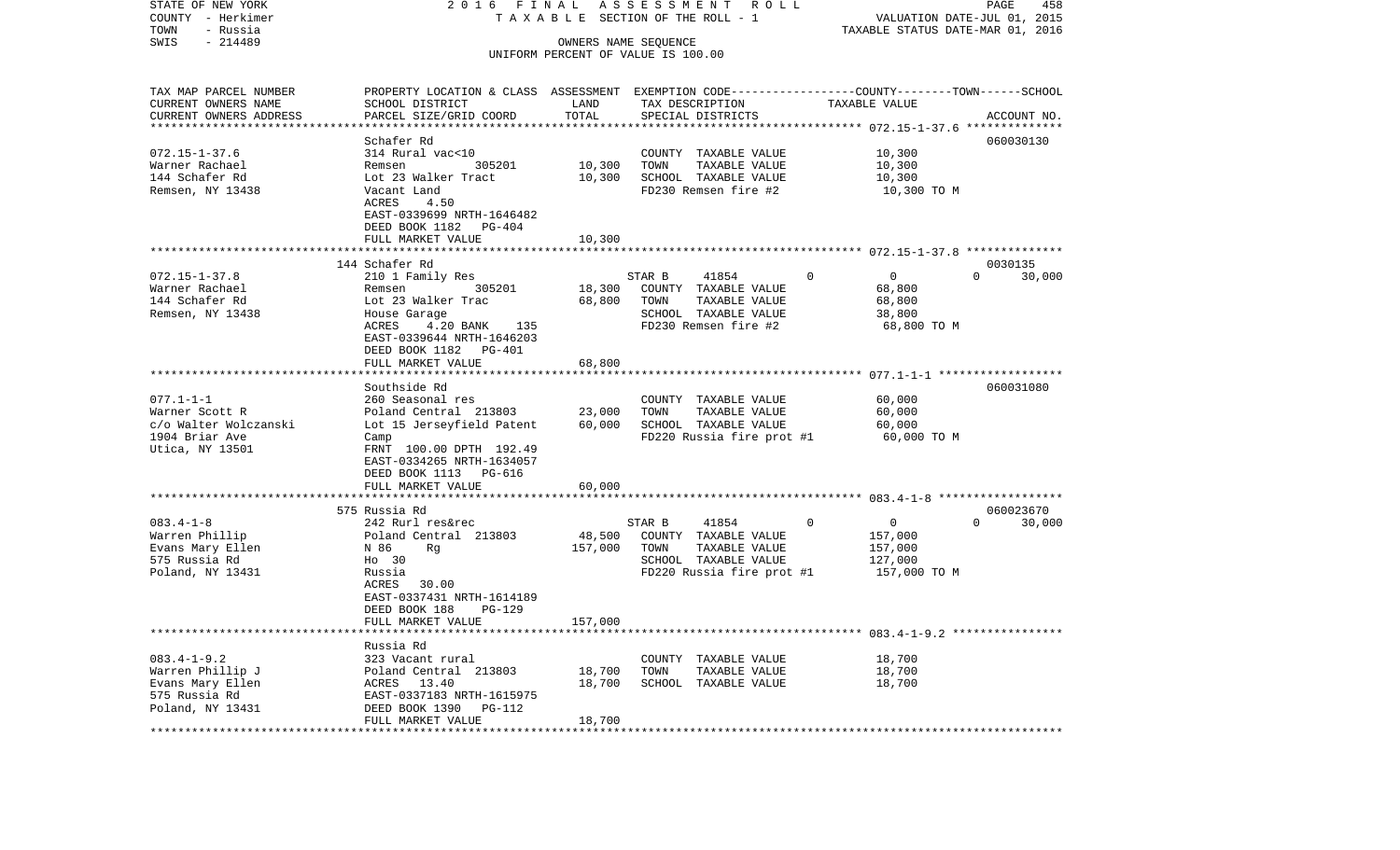| STATE OF NEW YORK                                   |                                                                                                   |                      | 2016 FINAL ASSESSMENT ROLL         |                                           | PAGE<br>459 |
|-----------------------------------------------------|---------------------------------------------------------------------------------------------------|----------------------|------------------------------------|-------------------------------------------|-------------|
| COUNTY - Herkimer                                   |                                                                                                   |                      | TAXABLE SECTION OF THE ROLL - 1    | VALUATION DATE-JUL 01, 2015               |             |
| TOWN<br>- Russia                                    |                                                                                                   |                      |                                    | TAXABLE STATUS DATE-MAR 01, 2016          |             |
| $-214489$<br>SWIS                                   |                                                                                                   | OWNERS NAME SEQUENCE |                                    |                                           |             |
|                                                     |                                                                                                   |                      | UNIFORM PERCENT OF VALUE IS 100.00 |                                           |             |
| TAX MAP PARCEL NUMBER                               | PROPERTY LOCATION & CLASS ASSESSMENT EXEMPTION CODE-----------------COUNTY-------TOWN------SCHOOL |                      |                                    |                                           |             |
| CURRENT OWNERS NAME                                 | SCHOOL DISTRICT                                                                                   | LAND                 | TAX DESCRIPTION                    | TAXABLE VALUE                             |             |
| CURRENT OWNERS ADDRESS                              | PARCEL SIZE/GRID COORD                                                                            | TOTAL                | SPECIAL DISTRICTS                  |                                           | ACCOUNT NO. |
|                                                     |                                                                                                   |                      |                                    |                                           |             |
|                                                     | 1101 Hinckley                                                                                     |                      |                                    |                                           |             |
| $077.3 - 1 - 4.3$                                   | 210 1 Family Res                                                                                  |                      | COUNTY TAXABLE VALUE               | 150,000                                   |             |
| Wassel Emile                                        | Poland Central 213803                                                                             | 19,500               | TOWN<br>TAXABLE VALUE              | 150,000                                   |             |
| wassel Anwar<br>115 Sylvon Way                      | ACRES<br>6.00                                                                                     | 150,000              | SCHOOL TAXABLE VALUE               | 150,000                                   |             |
|                                                     | EAST-0328253 NRTH-1631461                                                                         |                      | FD220 Russia fire prot #1          | 150,000 TO M                              |             |
| New Hartford, NY 13413                              | DEED BOOK 1559 PG-524                                                                             |                      |                                    |                                           |             |
|                                                     | FULL MARKET VALUE                                                                                 | 150,000              |                                    |                                           |             |
|                                                     |                                                                                                   |                      |                                    |                                           |             |
| $089.1 - 2 - 4.3$                                   | 1034 St Rt 8<br>270 Mfg housing                                                                   |                      | COUNTY TAXABLE VALUE               | 64,000                                    |             |
| Waterbury Erin                                      | Poland Central 213803                                                                             | 17,500               | TOWN<br>TAXABLE VALUE              | 64,000                                    |             |
| Shepard Lawrence                                    | FRNT 879.00 DPTH                                                                                  | 64,000               | SCHOOL TAXABLE VALUE               | 64,000                                    |             |
| 1034 St Rt 8                                        | 8.00<br>ACRES                                                                                     |                      | FD220 Russia fire prot #1          | 64,000 TO M                               |             |
| Cold Brook, NY 13324                                | EAST-0357423 NRTH-1608671                                                                         |                      |                                    |                                           |             |
|                                                     | DEED BOOK 1605<br>$PG-49$                                                                         |                      |                                    |                                           |             |
| PRIOR OWNER ON 3/01/2016                            | FULL MARKET VALUE                                                                                 | 64,000               |                                    |                                           |             |
| Vanderbilt Mortgage Finance                         |                                                                                                   |                      |                                    |                                           |             |
|                                                     |                                                                                                   |                      |                                    |                                           |             |
|                                                     | 177 Beecher Rd                                                                                    |                      |                                    |                                           | 060029100   |
| $088.1 - 1 - 34$                                    | 210 1 Family Res                                                                                  |                      | STAR EN<br>41834                   | $\mathbf 0$<br>$\overline{0}$<br>$\Omega$ | 65,300      |
| Waterbury Floyd                                     | Poland Central 213803                                                                             | 15,500               | COUNTY TAXABLE VALUE               | 132,100                                   |             |
| Waterbury Phyllis                                   | N 47<br>Rg                                                                                        | 132,100              | TOWN<br>TAXABLE VALUE              | 132,100                                   |             |
| 177 Beecher Rd                                      | $H_0$ 2                                                                                           |                      | SCHOOL TAXABLE VALUE               | 66,800                                    |             |
| Poland, NY 13431                                    | Beecher Road                                                                                      |                      | FD220 Russia fire prot #1          | 132,100 TO M                              |             |
|                                                     | ACRES<br>2.30                                                                                     |                      |                                    |                                           |             |
|                                                     | EAST-0331700 NRTH-1606494                                                                         |                      |                                    |                                           |             |
|                                                     | DEED BOOK 00606 PG-00285                                                                          |                      |                                    |                                           |             |
|                                                     | FULL MARKET VALUE                                                                                 | 132,100              |                                    |                                           |             |
|                                                     | Lane Rd                                                                                           |                      |                                    |                                           |             |
| $077.1 - 1 - 23$                                    | 322 Rural vac>10                                                                                  |                      | COUNTY TAXABLE VALUE               | 78,100                                    |             |
| Waters Peninsula Irrev. Trust Poland Central 213803 |                                                                                                   | 78,100               | TOWN<br>TAXABLE VALUE              | 78,100                                    |             |
| 166 Waters Ln                                       | Lot 15 Jerseyfield Patent                                                                         | 78,100               | SCHOOL TAXABLE VALUE               | 78,100                                    |             |
| Cold Brook, NY 13324                                | Vacant Land                                                                                       |                      | FD220 Russia fire prot #1          | 78,100 TO M                               |             |
|                                                     | ACRES 39.40                                                                                       |                      |                                    |                                           |             |
|                                                     | EAST-0335527 NRTH-1634770                                                                         |                      |                                    |                                           |             |
|                                                     | DEED BOOK 1527<br>PG-72                                                                           |                      |                                    |                                           |             |
|                                                     | FULL MARKET VALUE                                                                                 | 78,100               |                                    |                                           |             |
|                                                     |                                                                                                   |                      |                                    |                                           |             |
|                                                     | 372 Route 365                                                                                     |                      |                                    |                                           | 060025500   |
| $072.16 - 1 - 13$                                   | 312 Vac w/imprv                                                                                   |                      | COUNTY TAXABLE VALUE               | 4,000                                     |             |
| Watkins David E                                     | Remsen<br>305201                                                                                  | 2,000                | TOWN<br>TAXABLE VALUE              | 4,000                                     |             |
| 372 Route 365                                       | Lot 24 Machins Patent                                                                             | 4,000                | SCHOOL TAXABLE VALUE               | 4,000                                     |             |
| Remsen, NY 13438                                    | Storage Building                                                                                  |                      | FD230 Remsen fire #2               | 4,000 TO M                                |             |
|                                                     | Rte 365                                                                                           |                      |                                    |                                           |             |
|                                                     | 85.00 DPTH 100.00<br>FRNT                                                                         |                      |                                    |                                           |             |
|                                                     | EAST-0343311 NRTH-1646470                                                                         |                      |                                    |                                           |             |
|                                                     | DEED BOOK 705<br>PG-356                                                                           |                      |                                    |                                           |             |
|                                                     | FULL MARKET VALUE                                                                                 | 4,000                |                                    |                                           |             |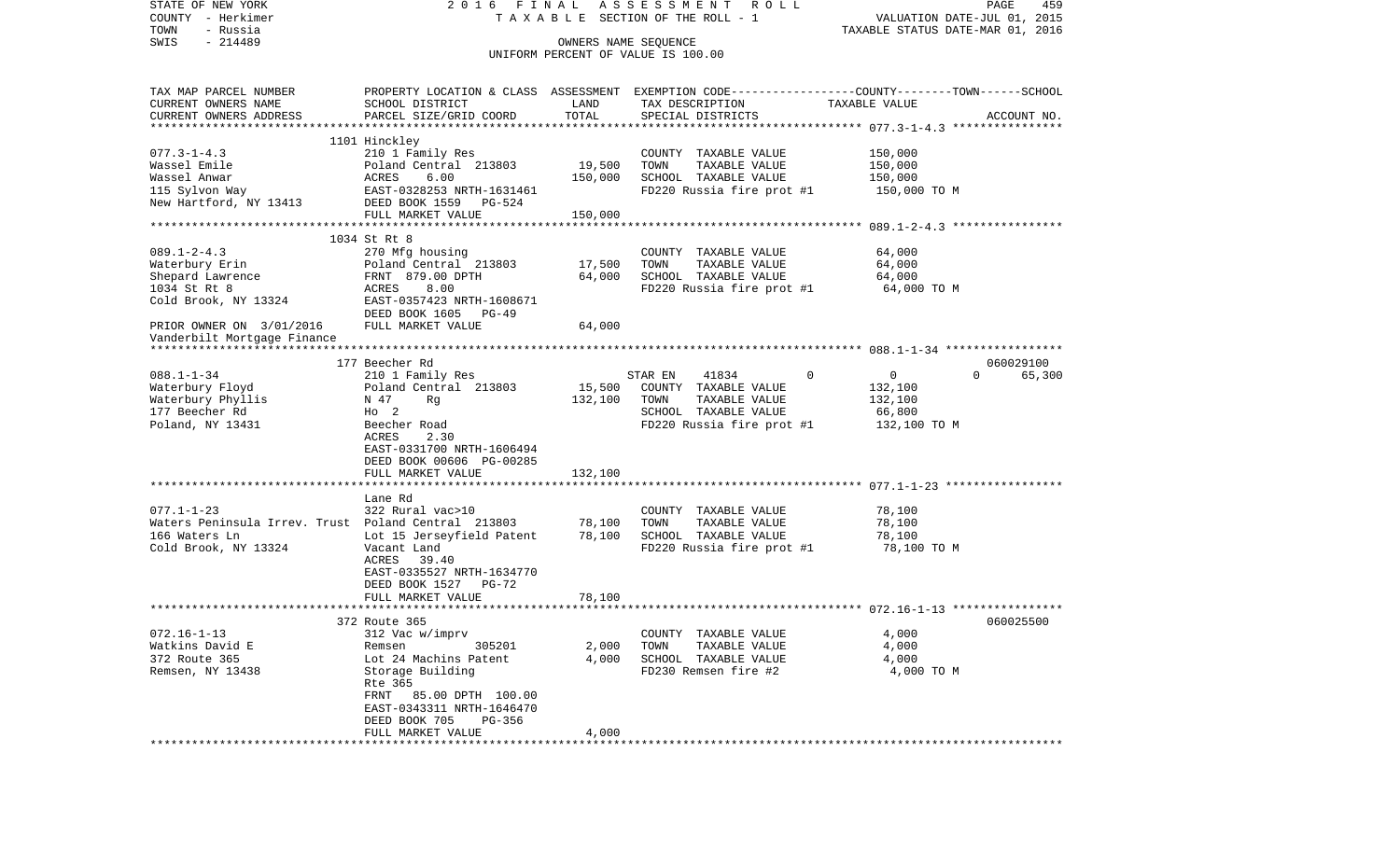| STATE OF NEW YORK<br>COUNTY - Herkimer<br>TOWN<br>- Russia<br>SWIS<br>$-214489$ | 2016 FINAL<br>TAXABLE SECTION OF THE ROLL - 1<br>OWNERS NAME SEQUENCE                                             |                                    |                        |                                       |             | ASSESSMENT ROLL<br>PAGE<br>460<br>VALUATION DATE-JUL 01, 2015<br>TAXABLE STATUS DATE-MAR 01, 2016 |              |             |  |
|---------------------------------------------------------------------------------|-------------------------------------------------------------------------------------------------------------------|------------------------------------|------------------------|---------------------------------------|-------------|---------------------------------------------------------------------------------------------------|--------------|-------------|--|
|                                                                                 |                                                                                                                   | UNIFORM PERCENT OF VALUE IS 100.00 |                        |                                       |             |                                                                                                   |              |             |  |
| TAX MAP PARCEL NUMBER<br>CURRENT OWNERS NAME                                    | PROPERTY LOCATION & CLASS ASSESSMENT EXEMPTION CODE---------------COUNTY-------TOWN-----SCHOOL<br>SCHOOL DISTRICT | LAND                               | TAX DESCRIPTION        |                                       |             | TAXABLE VALUE                                                                                     |              |             |  |
| CURRENT OWNERS ADDRESS                                                          | PARCEL SIZE/GRID COORD                                                                                            | TOTAL                              |                        | SPECIAL DISTRICTS                     |             |                                                                                                   |              | ACCOUNT NO. |  |
|                                                                                 |                                                                                                                   |                                    |                        |                                       |             |                                                                                                   |              |             |  |
|                                                                                 | Route 365                                                                                                         |                                    |                        |                                       |             |                                                                                                   |              | 060010500   |  |
| $072.16 - 1 - 17$                                                               | 210 1 Family Res                                                                                                  |                                    | VET WAR C 41122        |                                       | $\mathbf 0$ | 9.000                                                                                             | $\Omega$     | $\mathbf 0$ |  |
| Watkins David E                                                                 | 305201<br>Remsen                                                                                                  |                                    | 16,000 VET WAR T 41123 |                                       | $\mathbf 0$ | $\mathbf 0$                                                                                       | 12,000       | $\Omega$    |  |
| 372 Route 365                                                                   | Lot 24 Machins Patent                                                                                             | 124,000 STAR B                     |                        | 41854                                 | $\mathbf 0$ | $\overline{0}$                                                                                    | $\mathbf{0}$ | 30,000      |  |
| Remsen, NY 13438                                                                | Vacant Land<br>Rte 287                                                                                            |                                    | TOWN                   | COUNTY TAXABLE VALUE<br>TAXABLE VALUE |             | 115,000<br>112,000                                                                                |              |             |  |
|                                                                                 | FRNT<br>90.50 DPTH 176.50                                                                                         |                                    |                        | SCHOOL TAXABLE VALUE                  |             | 94,000                                                                                            |              |             |  |
|                                                                                 | 0.36<br>ACRES                                                                                                     |                                    |                        | FD230 Remsen fire #2                  |             | 124,000 TO M                                                                                      |              |             |  |
|                                                                                 | EAST-0343386 NRTH-1646316                                                                                         |                                    |                        |                                       |             |                                                                                                   |              |             |  |
|                                                                                 | DEED BOOK 705<br>PG-356                                                                                           |                                    |                        |                                       |             |                                                                                                   |              |             |  |
|                                                                                 | FULL MARKET VALUE                                                                                                 | 124,000                            |                        |                                       |             |                                                                                                   |              |             |  |
|                                                                                 |                                                                                                                   |                                    |                        |                                       |             |                                                                                                   |              |             |  |
|                                                                                 | 313 Plumb Rd                                                                                                      |                                    |                        |                                       |             |                                                                                                   |              | 168948      |  |
| $088.1 - 1 - 18.11$                                                             | 210 1 Family Res                                                                                                  |                                    | STAR EN                | 41834                                 | $\mathbf 0$ | $\overline{0}$                                                                                    | $\Omega$     | 32,500      |  |
| Wayman Betty                                                                    | Poland Central 213803                                                                                             | 12,500                             |                        | COUNTY TAXABLE VALUE                  |             | 32,500                                                                                            |              |             |  |
| 313 Plumb Rd                                                                    | FRNT 120.00 DPTH                                                                                                  | 32,500                             | TOWN                   | TAXABLE VALUE                         |             | 32,500                                                                                            |              |             |  |
| Poland, NY 13431                                                                | ACRES<br>1.00                                                                                                     |                                    |                        | SCHOOL TAXABLE VALUE                  |             | $\Omega$<br>32,500 TO M                                                                           |              |             |  |
|                                                                                 | EAST-0335908 NRTH-1606291<br>DEED BOOK 1423 PG-173                                                                |                                    |                        | FD220 Russia fire prot #1             |             |                                                                                                   |              |             |  |
|                                                                                 | FULL MARKET VALUE                                                                                                 | 32,500                             |                        |                                       |             |                                                                                                   |              |             |  |
|                                                                                 |                                                                                                                   |                                    |                        |                                       |             |                                                                                                   |              |             |  |
|                                                                                 | Route 8                                                                                                           |                                    |                        |                                       |             |                                                                                                   |              | 060010140   |  |
| $084.3 - 2 - 31$                                                                | 210 1 Family Res                                                                                                  |                                    | VET COM C 41132        |                                       | $\mathbf 0$ | 15,000                                                                                            | $\Omega$     | $\Omega$    |  |
| Weakley Alberta                                                                 | Poland Central 213803                                                                                             |                                    | 21,000 VET COM T 41133 |                                       | $\mathbf 0$ | $\circ$                                                                                           | 20,000       | $\Omega$    |  |
| 796 State Route 8                                                               | Lot 63 Royal Grant                                                                                                | 93,500 STAR EN                     |                        | 41834                                 | $\mathbf 0$ | $\overline{0}$                                                                                    | $\mathbf{0}$ | 65,300      |  |
| Cold Brook, NY 13324                                                            | House Att Gar                                                                                                     |                                    |                        | COUNTY TAXABLE VALUE                  |             | 78,500                                                                                            |              |             |  |
|                                                                                 | ACRES<br>4.00                                                                                                     |                                    | TOWN                   | TAXABLE VALUE                         |             | 73,500                                                                                            |              |             |  |
|                                                                                 | EAST-0353206 NRTH-1611101                                                                                         |                                    |                        | SCHOOL TAXABLE VALUE                  |             | 28,200                                                                                            |              |             |  |
|                                                                                 | DEED BOOK 681<br>PG-740                                                                                           |                                    |                        | FD220 Russia fire prot #1             |             | 93,500 TO M                                                                                       |              |             |  |
|                                                                                 | FULL MARKET VALUE                                                                                                 | 93,500                             |                        |                                       |             |                                                                                                   |              |             |  |
|                                                                                 | 4796 Military Rd                                                                                                  |                                    |                        |                                       |             |                                                                                                   |              | 060000370   |  |
| $083.4 - 1 - 76.2$                                                              | 240 Rural res                                                                                                     |                                    | AG MKTS                | 41730                                 | $\mathbf 0$ | 35,963                                                                                            | 35,963       | 35,963      |  |
| Weakley Brad                                                                    | Poland Central 213803                                                                                             | 104,300 STAR B                     |                        | 41854                                 | $\Omega$    | $\overline{0}$                                                                                    | $\Omega$     | 30,000      |  |
| Weakley Annamarie                                                               | Lots 65 & 72 Royal Grant                                                                                          | 229,300                            |                        | COUNTY TAXABLE VALUE                  |             | 193,337                                                                                           |              |             |  |
| 8942 N Main St                                                                  | Vacant Land                                                                                                       |                                    | TOWN                   | TAXABLE VALUE                         |             | 193,337                                                                                           |              |             |  |
| Poland, NY 13431                                                                | FRNT 750.00 DPTH                                                                                                  |                                    |                        | SCHOOL TAXABLE VALUE                  |             | 163,337                                                                                           |              |             |  |
|                                                                                 | ACRES 136.80                                                                                                      |                                    |                        | FD220 Russia fire prot #1             |             | 229,300 TO M                                                                                      |              |             |  |
| MAY BE SUBJECT TO PAYMENT                                                       | EAST-0343412 NRTH-1610918                                                                                         |                                    |                        |                                       |             |                                                                                                   |              |             |  |
| UNDER AGDIST LAW TIL 2023                                                       | PG-738<br>DEED BOOK 1474                                                                                          |                                    |                        |                                       |             |                                                                                                   |              |             |  |
| * * * * * * * * * * * * * * * * * * *                                           | FULL MARKET VALUE                                                                                                 | 229,300                            |                        |                                       |             |                                                                                                   |              |             |  |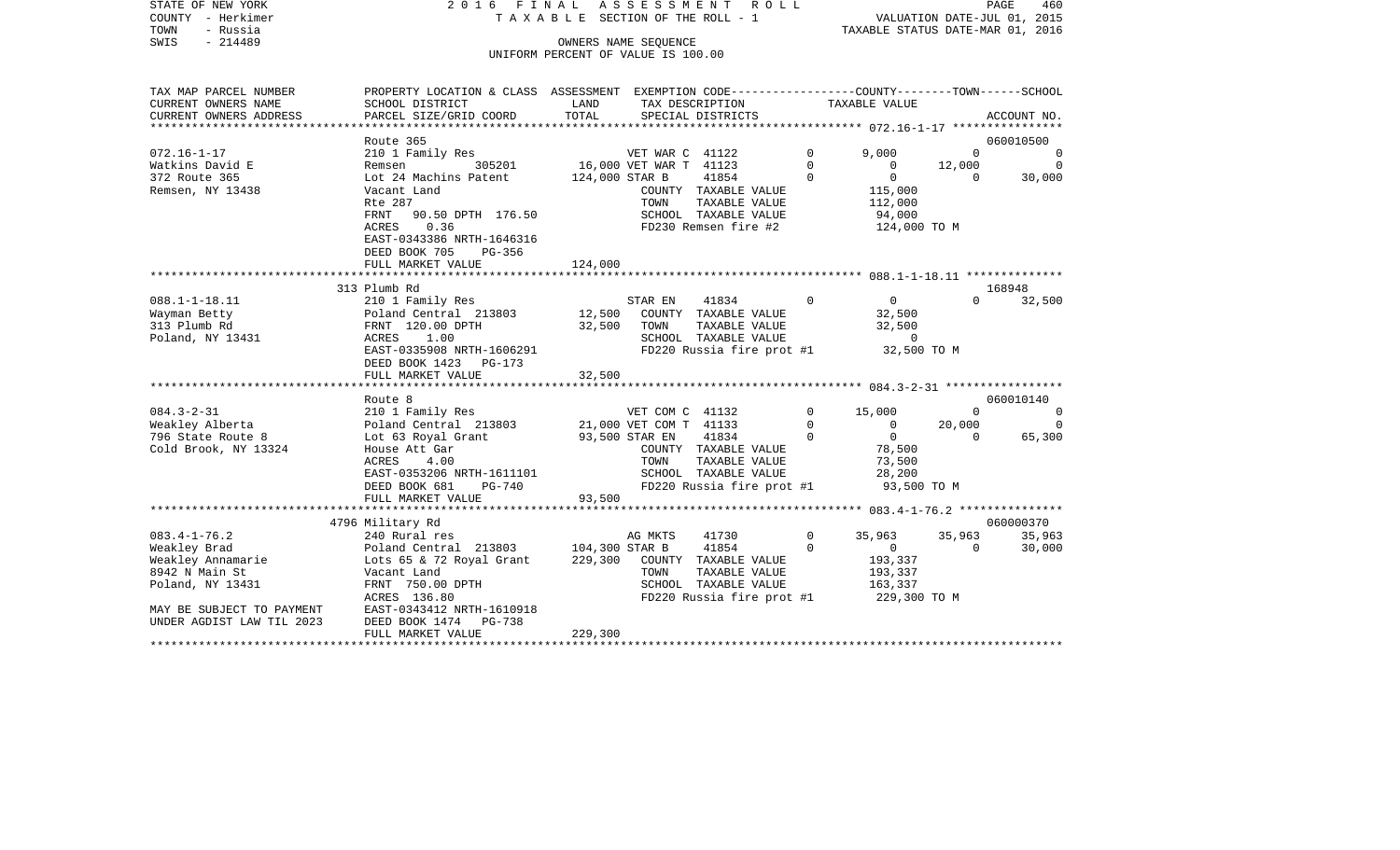COUNTY - Herkimer **T A X A B L E SECTION OF THE ROLL - 1** VALUATION DATE-JUL 01, 2015 TOWN - Russia TAXABLE STATUS DATE-MAR 01, 2016 SWIS - 214489 OWNERS NAME SEQUENCE UNIFORM PERCENT OF VALUE IS 100.00TAX MAP PARCEL NUMBER PROPERTY LOCATION & CLASS ASSESSMENT EXEMPTION CODE------------------COUNTY--------TOWN------SCHOOL CURRENT OWNERS NAME SCHOOL DISTRICT LAND TAX DESCRIPTION TAXABLE VALUECURRENT OWNERS ADDRESS PARCEL SIZE/GRID COORD TOTAL SPECIAL DISTRICTS ACCOUNT NO. \*\*\*\*\*\*\*\*\*\*\*\*\*\*\*\*\*\*\*\*\*\*\*\*\*\*\*\*\*\*\*\*\*\*\*\*\*\*\*\*\*\*\*\*\*\*\*\*\*\*\*\*\*\*\*\*\*\*\*\*\*\*\*\*\*\*\*\*\*\*\*\*\*\*\*\*\*\*\*\*\*\*\*\*\*\*\*\*\*\*\*\*\*\*\*\*\*\*\*\*\*\*\* 083.4-1-76.5 \*\*\*\*\*\*\*\*\*\*\*\*\*\*\* Russia Rd 060000365060000365 083.4-1-76.5 314 Rural vac<10 COUNTY TAXABLE VALUE 11,000 Weakley Brad Poland Central 213803 11,000 TOWN TAXABLE VALUE 11,000 8942 Russia Rd Lot 72 Royal Grant 11,000 SCHOOL TAXABLE VALUE 11,000 Poland, NY 13431 Vacant Land FD220 Russia fire prot #1 11,000 TO M ACRES 5.00 EAST-0343327 NRTH-1613313 DEED BOOK 1360 PG-647 FULL MARKET VALUE 11,000 \*\*\*\*\*\*\*\*\*\*\*\*\*\*\*\*\*\*\*\*\*\*\*\*\*\*\*\*\*\*\*\*\*\*\*\*\*\*\*\*\*\*\*\*\*\*\*\*\*\*\*\*\*\*\*\*\*\*\*\*\*\*\*\*\*\*\*\*\*\*\*\*\*\*\*\*\*\*\*\*\*\*\*\*\*\*\*\*\*\*\*\*\*\*\*\*\*\*\*\*\*\*\* 088.2-1-33 \*\*\*\*\*\*\*\*\*\*\*\*\*\*\*\*\* 8968 N Main St 060032640088.2-1-33 100 Agricultural AG MKTS 41730 0 11,795 11,795 11,795 Weakley Brad Poland Central 213803 65,000 BUS EX-ALL 47610 0 10,162 10,162 10,162 8942 N Main St N 45 Rg 135,700 COUNTY TAXABLE VALUE 113,743 Poland, NY 13431 **Farm 100 Acres** Town TOWN TAXABLE VALUE 113,743 ACRES 89.70 SCHOOL TAXABLE VALUE 113,743 MAY BE SUBJECT TO PAYMENT EAST-0340401 NRTH-1604023 FD220 Russia fire prot #1 135,700 TO M UNDER AGDIST LAW TIL 2023 DEED BOOK 1586 PG-125FULL MARKET VALUE 135,700 \*\*\*\*\*\*\*\*\*\*\*\*\*\*\*\*\*\*\*\*\*\*\*\*\*\*\*\*\*\*\*\*\*\*\*\*\*\*\*\*\*\*\*\*\*\*\*\*\*\*\*\*\*\*\*\*\*\*\*\*\*\*\*\*\*\*\*\*\*\*\*\*\*\*\*\*\*\*\*\*\*\*\*\*\*\*\*\*\*\*\*\*\*\*\*\*\*\*\*\*\*\*\* 068.-2-40 \*\*\*\*\*\*\*\*\*\*\*\*\*\*\*\*\*\* Wheelertown Rd 060000810068.-2-40 314 Rural vac<10 COUNTY TAXABLE VALUE 1,600 Weakley Brad N Remsen 305201 1,600 TOWN TAXABLE VALUE 1,600 8942 N Main St Lot 58 Remsenburg Patent 1,600 SCHOOL TAXABLE VALUE 1,600 FRNT 53.00 DPTH 200.00 ACRES 0.36 EAST-0348919 NRTH-1658182 DEED BOOK 1159 PG-486FULL MARKET VALUE 1,600 \*\*\*\*\*\*\*\*\*\*\*\*\*\*\*\*\*\*\*\*\*\*\*\*\*\*\*\*\*\*\*\*\*\*\*\*\*\*\*\*\*\*\*\*\*\*\*\*\*\*\*\*\*\*\*\*\*\*\*\*\*\*\*\*\*\*\*\*\*\*\*\*\*\*\*\*\*\*\*\*\*\*\*\*\*\*\*\*\*\*\*\*\*\*\*\*\*\*\*\*\*\*\* 084.3-2-32.1 \*\*\*\*\*\*\*\*\*\*\*\*\*\*\* Route 8 060042970084.3-2-32.1 312 Vac w/imprv COUNTY TAXABLE VALUE 16,500 Weakley Brad N Poland Central 213803 16,000 TOWN TAXABLE VALUE 16,500 8942 N Main St Lot 63 Rq 16,500 SCHOOL TAXABLE VALUE 16,500 Poland, NY 13324 Rte #8 Rte +8 Rte +8 Rte +8 Rte encode Russia fire prot +1 16,500 TO M FRNT 123.00 DPTH ACRES 18.50 EAST-0353634 NRTH-1611844 DEED BOOK 935 PG-606FULL MARKET VALUE 16,500 \*\*\*\*\*\*\*\*\*\*\*\*\*\*\*\*\*\*\*\*\*\*\*\*\*\*\*\*\*\*\*\*\*\*\*\*\*\*\*\*\*\*\*\*\*\*\*\*\*\*\*\*\*\*\*\*\*\*\*\*\*\*\*\*\*\*\*\*\*\*\*\*\*\*\*\*\*\*\*\*\*\*\*\*\*\*\*\*\*\*\*\*\*\*\*\*\*\*\*\*\*\*\* 077.3-1-2 \*\*\*\*\*\*\*\*\*\*\*\*\*\*\*\*\*\* Hinckley Rd 060029340 077.3-1-2 910 Priv forest COUNTY TAXABLE VALUE 140,000 Weibezahl Robert F Jr Poland Central 213803 140,000 TOWN TAXABLE VALUE 140,000 PO Box 867 Lot 121 Royal Grant 140,000 SCHOOL TAXABLE VALUE 140,000 Rancho Cordova, CA 95741 Vacant Land FRANCH REDESS Russia fire prot #1 140,000 TO M ACRES 101.90 EAST-0326828 NRTH-1628606 DEED BOOK 794 PG-158 FULL MARKET VALUE 140,000 \*\*\*\*\*\*\*\*\*\*\*\*\*\*\*\*\*\*\*\*\*\*\*\*\*\*\*\*\*\*\*\*\*\*\*\*\*\*\*\*\*\*\*\*\*\*\*\*\*\*\*\*\*\*\*\*\*\*\*\*\*\*\*\*\*\*\*\*\*\*\*\*\*\*\*\*\*\*\*\*\*\*\*\*\*\*\*\*\*\*\*\*\*\*\*\*\*\*\*\*\*\*\*\*\*\*\*\*\*\*\*\*\*\*\*\*\*\*\*\*\*\*\*\*\*\*\*\*\*\*\*\*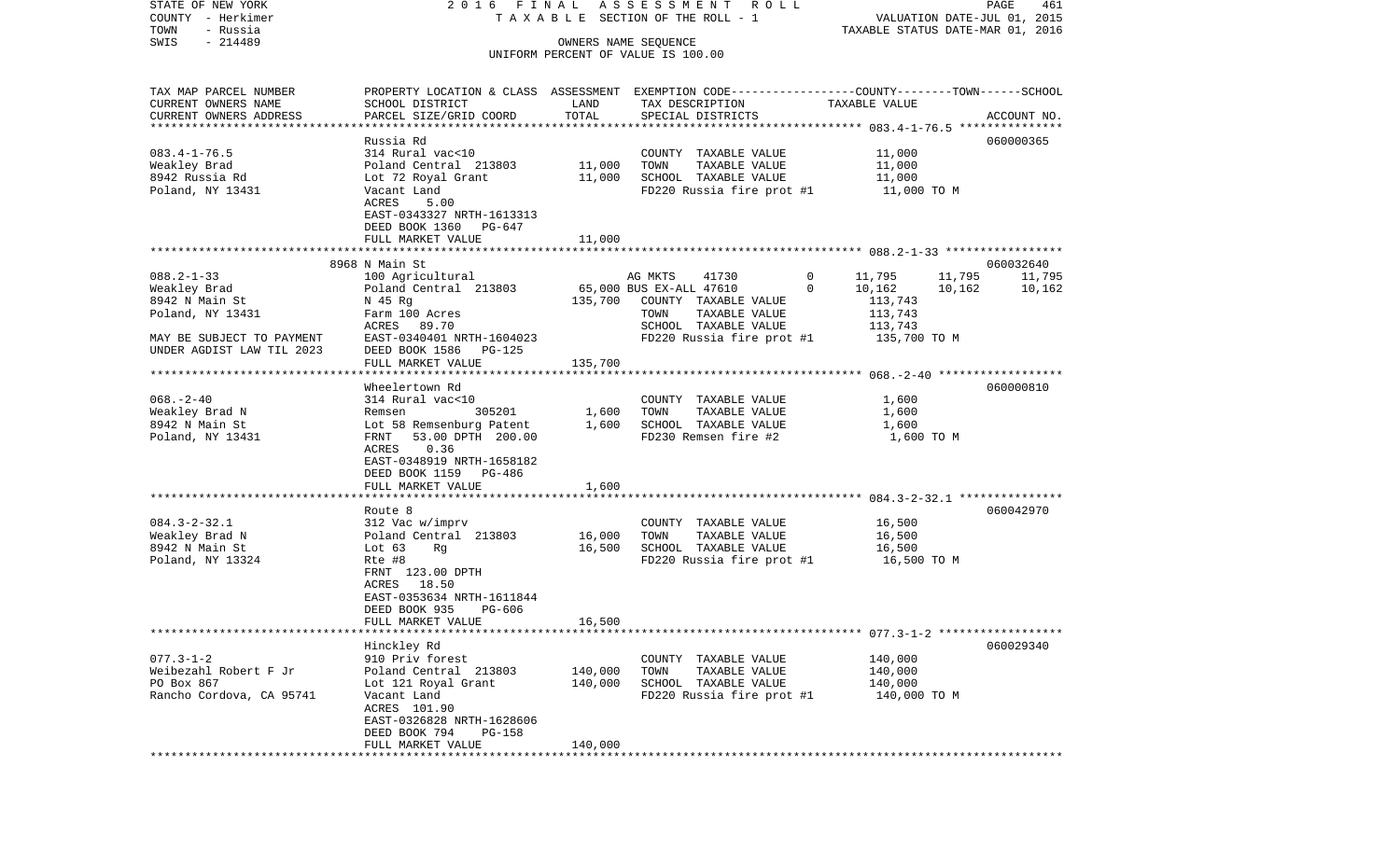| $-214489$<br>SWIS<br>OWNERS NAME SEQUENCE<br>UNIFORM PERCENT OF VALUE IS 100.00<br>PROPERTY LOCATION & CLASS ASSESSMENT EXEMPTION CODE----------------COUNTY-------TOWN------SCHOOL<br>TAX MAP PARCEL NUMBER<br>CURRENT OWNERS NAME<br>SCHOOL DISTRICT<br>LAND<br>TAX DESCRIPTION<br>TAXABLE VALUE<br>TOTAL<br>CURRENT OWNERS ADDRESS<br>PARCEL SIZE/GRID COORD<br>SPECIAL DISTRICTS<br>ACCOUNT NO.<br>**********************<br>060005160<br>Mac Arthur Rd<br>$077.2 - 1 - 4$<br>314 Rural vac<10<br>11,800<br>COUNTY TAXABLE VALUE<br>11,800<br>11,800<br>Weidner Ralph J<br>Poland Central 213803<br>TOWN<br>TAXABLE VALUE<br>Weidner Carol<br>Lot 15 Jerseyfield Patent<br>11,800<br>SCHOOL TAXABLE VALUE<br>11,800<br>PO Box 60<br>FD220 Russia fire prot #1<br>11,800 TO M<br>Camp<br>Hinckley, NY 13352<br>FRNT 116.41 DPTH 235.80<br>ACRES<br>0.50<br>EAST-0336916 NRTH-1635978<br>DEED BOOK 1164 PG-771<br>FULL MARKET VALUE<br>11,800<br>Mac Arthur Rd<br>060017820<br>$077.2 - 1 - 5$<br>312 Vac w/imprv<br>20,800<br>COUNTY TAXABLE VALUE<br>15,800<br>TAXABLE VALUE<br>20,800<br>Weidner Ralph J<br>Poland Central 213803<br>TOWN<br>Weidner Carol<br>Lot 15 Jerseyfield Patent<br>20,800<br>SCHOOL TAXABLE VALUE<br>20,800<br>PO Box 60<br>FD220 Russia fire prot #1<br>20,800 TO M<br>Trl<br>Hinckley, NY 13352<br>FRNT 135.00 DPTH 165.00<br>ACRES<br>0.25<br>EAST-0336909 NRTH-1637713<br>DEED BOOK 1164 PG-779<br>FULL MARKET VALUE<br>20,800<br>* * * * * * * *<br>060002730<br>Mac Arthur Rd<br>$077.2 - 1 - 6$<br>311 Res vac land - WTRFNT<br>18,200<br>COUNTY TAXABLE VALUE<br>Weidner Ralph J<br>Poland Central 213803<br>TAXABLE VALUE<br>18,200<br>18,200<br>TOWN<br>Weidner Carol<br>18,200<br>Lot 15 Jerseyfield Patent<br>SCHOOL TAXABLE VALUE<br>18,200<br>PO Box 60<br>FD220 Russia fire prot #1<br>18,200 TO M<br>Trl<br>FRNT 240.00 DPTH 210.00<br>Hinckley, NY 13352<br>ACRES<br>0.25<br>EAST-0336855 NRTH-1637853<br>DEED BOOK 1165 PG-275<br>FULL MARKET VALUE<br>18,200<br>177 Gravesville Rd<br>060020640<br>$083.3 - 1 - 48$<br>210 1 Family Res<br>$\mathbf 0$<br>15,000<br>$\Omega$<br>VET COM C 41132<br>$\Omega$<br>Weigel Donald C<br>13,800 VET COM T 41133<br>$\mathbf 0$<br>$\circ$<br>Poland Central 213803<br>20,000<br>$\Omega$<br>177 Gravesville Rd<br>Lot 69 Royal Grant<br>91,000 STAR EN<br>41834<br>$\mathbf 0$<br>$\overline{0}$<br>65,300<br>$\Omega$<br>76,000<br>Poland, NY 13431<br>House Garage<br>COUNTY TAXABLE VALUE<br>ACRES<br>1.50<br>TOWN<br>TAXABLE VALUE<br>71,000<br>EAST-0328119 NRTH-1609133<br>SCHOOL TAXABLE VALUE<br>25,700<br>DEED BOOK 682<br>FD220 Russia fire prot #1<br>91,000 TO M<br>$PG-85$<br>FULL MARKET VALUE<br>91,000 | STATE OF NEW YORK<br>COUNTY - Herkimer<br>TOWN<br>- Russia | 2016 FINAL<br>TAXABLE SECTION OF THE ROLL - 1 | ASSESSMENT ROLL | PAGE<br>462<br>VALUATION DATE-JUL 01, 2015<br>TAXABLE STATUS DATE-MAR 01, 2016 |  |  |  |
|-----------------------------------------------------------------------------------------------------------------------------------------------------------------------------------------------------------------------------------------------------------------------------------------------------------------------------------------------------------------------------------------------------------------------------------------------------------------------------------------------------------------------------------------------------------------------------------------------------------------------------------------------------------------------------------------------------------------------------------------------------------------------------------------------------------------------------------------------------------------------------------------------------------------------------------------------------------------------------------------------------------------------------------------------------------------------------------------------------------------------------------------------------------------------------------------------------------------------------------------------------------------------------------------------------------------------------------------------------------------------------------------------------------------------------------------------------------------------------------------------------------------------------------------------------------------------------------------------------------------------------------------------------------------------------------------------------------------------------------------------------------------------------------------------------------------------------------------------------------------------------------------------------------------------------------------------------------------------------------------------------------------------------------------------------------------------------------------------------------------------------------------------------------------------------------------------------------------------------------------------------------------------------------------------------------------------------------------------------------------------------------------------------------------------------------------------------------------------------------------------------------------------------------------------------------------------------------------------------------------------------------------------------------------------------------------------------------------|------------------------------------------------------------|-----------------------------------------------|-----------------|--------------------------------------------------------------------------------|--|--|--|
|                                                                                                                                                                                                                                                                                                                                                                                                                                                                                                                                                                                                                                                                                                                                                                                                                                                                                                                                                                                                                                                                                                                                                                                                                                                                                                                                                                                                                                                                                                                                                                                                                                                                                                                                                                                                                                                                                                                                                                                                                                                                                                                                                                                                                                                                                                                                                                                                                                                                                                                                                                                                                                                                                                                 |                                                            |                                               |                 |                                                                                |  |  |  |
|                                                                                                                                                                                                                                                                                                                                                                                                                                                                                                                                                                                                                                                                                                                                                                                                                                                                                                                                                                                                                                                                                                                                                                                                                                                                                                                                                                                                                                                                                                                                                                                                                                                                                                                                                                                                                                                                                                                                                                                                                                                                                                                                                                                                                                                                                                                                                                                                                                                                                                                                                                                                                                                                                                                 |                                                            |                                               |                 |                                                                                |  |  |  |
|                                                                                                                                                                                                                                                                                                                                                                                                                                                                                                                                                                                                                                                                                                                                                                                                                                                                                                                                                                                                                                                                                                                                                                                                                                                                                                                                                                                                                                                                                                                                                                                                                                                                                                                                                                                                                                                                                                                                                                                                                                                                                                                                                                                                                                                                                                                                                                                                                                                                                                                                                                                                                                                                                                                 |                                                            |                                               |                 |                                                                                |  |  |  |
|                                                                                                                                                                                                                                                                                                                                                                                                                                                                                                                                                                                                                                                                                                                                                                                                                                                                                                                                                                                                                                                                                                                                                                                                                                                                                                                                                                                                                                                                                                                                                                                                                                                                                                                                                                                                                                                                                                                                                                                                                                                                                                                                                                                                                                                                                                                                                                                                                                                                                                                                                                                                                                                                                                                 |                                                            |                                               |                 |                                                                                |  |  |  |
|                                                                                                                                                                                                                                                                                                                                                                                                                                                                                                                                                                                                                                                                                                                                                                                                                                                                                                                                                                                                                                                                                                                                                                                                                                                                                                                                                                                                                                                                                                                                                                                                                                                                                                                                                                                                                                                                                                                                                                                                                                                                                                                                                                                                                                                                                                                                                                                                                                                                                                                                                                                                                                                                                                                 |                                                            |                                               |                 |                                                                                |  |  |  |
|                                                                                                                                                                                                                                                                                                                                                                                                                                                                                                                                                                                                                                                                                                                                                                                                                                                                                                                                                                                                                                                                                                                                                                                                                                                                                                                                                                                                                                                                                                                                                                                                                                                                                                                                                                                                                                                                                                                                                                                                                                                                                                                                                                                                                                                                                                                                                                                                                                                                                                                                                                                                                                                                                                                 |                                                            |                                               |                 |                                                                                |  |  |  |
|                                                                                                                                                                                                                                                                                                                                                                                                                                                                                                                                                                                                                                                                                                                                                                                                                                                                                                                                                                                                                                                                                                                                                                                                                                                                                                                                                                                                                                                                                                                                                                                                                                                                                                                                                                                                                                                                                                                                                                                                                                                                                                                                                                                                                                                                                                                                                                                                                                                                                                                                                                                                                                                                                                                 |                                                            |                                               |                 |                                                                                |  |  |  |
|                                                                                                                                                                                                                                                                                                                                                                                                                                                                                                                                                                                                                                                                                                                                                                                                                                                                                                                                                                                                                                                                                                                                                                                                                                                                                                                                                                                                                                                                                                                                                                                                                                                                                                                                                                                                                                                                                                                                                                                                                                                                                                                                                                                                                                                                                                                                                                                                                                                                                                                                                                                                                                                                                                                 |                                                            |                                               |                 |                                                                                |  |  |  |
|                                                                                                                                                                                                                                                                                                                                                                                                                                                                                                                                                                                                                                                                                                                                                                                                                                                                                                                                                                                                                                                                                                                                                                                                                                                                                                                                                                                                                                                                                                                                                                                                                                                                                                                                                                                                                                                                                                                                                                                                                                                                                                                                                                                                                                                                                                                                                                                                                                                                                                                                                                                                                                                                                                                 |                                                            |                                               |                 |                                                                                |  |  |  |
|                                                                                                                                                                                                                                                                                                                                                                                                                                                                                                                                                                                                                                                                                                                                                                                                                                                                                                                                                                                                                                                                                                                                                                                                                                                                                                                                                                                                                                                                                                                                                                                                                                                                                                                                                                                                                                                                                                                                                                                                                                                                                                                                                                                                                                                                                                                                                                                                                                                                                                                                                                                                                                                                                                                 |                                                            |                                               |                 |                                                                                |  |  |  |
|                                                                                                                                                                                                                                                                                                                                                                                                                                                                                                                                                                                                                                                                                                                                                                                                                                                                                                                                                                                                                                                                                                                                                                                                                                                                                                                                                                                                                                                                                                                                                                                                                                                                                                                                                                                                                                                                                                                                                                                                                                                                                                                                                                                                                                                                                                                                                                                                                                                                                                                                                                                                                                                                                                                 |                                                            |                                               |                 |                                                                                |  |  |  |
|                                                                                                                                                                                                                                                                                                                                                                                                                                                                                                                                                                                                                                                                                                                                                                                                                                                                                                                                                                                                                                                                                                                                                                                                                                                                                                                                                                                                                                                                                                                                                                                                                                                                                                                                                                                                                                                                                                                                                                                                                                                                                                                                                                                                                                                                                                                                                                                                                                                                                                                                                                                                                                                                                                                 |                                                            |                                               |                 |                                                                                |  |  |  |
|                                                                                                                                                                                                                                                                                                                                                                                                                                                                                                                                                                                                                                                                                                                                                                                                                                                                                                                                                                                                                                                                                                                                                                                                                                                                                                                                                                                                                                                                                                                                                                                                                                                                                                                                                                                                                                                                                                                                                                                                                                                                                                                                                                                                                                                                                                                                                                                                                                                                                                                                                                                                                                                                                                                 |                                                            |                                               |                 |                                                                                |  |  |  |
|                                                                                                                                                                                                                                                                                                                                                                                                                                                                                                                                                                                                                                                                                                                                                                                                                                                                                                                                                                                                                                                                                                                                                                                                                                                                                                                                                                                                                                                                                                                                                                                                                                                                                                                                                                                                                                                                                                                                                                                                                                                                                                                                                                                                                                                                                                                                                                                                                                                                                                                                                                                                                                                                                                                 |                                                            |                                               |                 |                                                                                |  |  |  |
|                                                                                                                                                                                                                                                                                                                                                                                                                                                                                                                                                                                                                                                                                                                                                                                                                                                                                                                                                                                                                                                                                                                                                                                                                                                                                                                                                                                                                                                                                                                                                                                                                                                                                                                                                                                                                                                                                                                                                                                                                                                                                                                                                                                                                                                                                                                                                                                                                                                                                                                                                                                                                                                                                                                 |                                                            |                                               |                 |                                                                                |  |  |  |
|                                                                                                                                                                                                                                                                                                                                                                                                                                                                                                                                                                                                                                                                                                                                                                                                                                                                                                                                                                                                                                                                                                                                                                                                                                                                                                                                                                                                                                                                                                                                                                                                                                                                                                                                                                                                                                                                                                                                                                                                                                                                                                                                                                                                                                                                                                                                                                                                                                                                                                                                                                                                                                                                                                                 |                                                            |                                               |                 |                                                                                |  |  |  |
|                                                                                                                                                                                                                                                                                                                                                                                                                                                                                                                                                                                                                                                                                                                                                                                                                                                                                                                                                                                                                                                                                                                                                                                                                                                                                                                                                                                                                                                                                                                                                                                                                                                                                                                                                                                                                                                                                                                                                                                                                                                                                                                                                                                                                                                                                                                                                                                                                                                                                                                                                                                                                                                                                                                 |                                                            |                                               |                 |                                                                                |  |  |  |
|                                                                                                                                                                                                                                                                                                                                                                                                                                                                                                                                                                                                                                                                                                                                                                                                                                                                                                                                                                                                                                                                                                                                                                                                                                                                                                                                                                                                                                                                                                                                                                                                                                                                                                                                                                                                                                                                                                                                                                                                                                                                                                                                                                                                                                                                                                                                                                                                                                                                                                                                                                                                                                                                                                                 |                                                            |                                               |                 |                                                                                |  |  |  |
|                                                                                                                                                                                                                                                                                                                                                                                                                                                                                                                                                                                                                                                                                                                                                                                                                                                                                                                                                                                                                                                                                                                                                                                                                                                                                                                                                                                                                                                                                                                                                                                                                                                                                                                                                                                                                                                                                                                                                                                                                                                                                                                                                                                                                                                                                                                                                                                                                                                                                                                                                                                                                                                                                                                 |                                                            |                                               |                 |                                                                                |  |  |  |
|                                                                                                                                                                                                                                                                                                                                                                                                                                                                                                                                                                                                                                                                                                                                                                                                                                                                                                                                                                                                                                                                                                                                                                                                                                                                                                                                                                                                                                                                                                                                                                                                                                                                                                                                                                                                                                                                                                                                                                                                                                                                                                                                                                                                                                                                                                                                                                                                                                                                                                                                                                                                                                                                                                                 |                                                            |                                               |                 |                                                                                |  |  |  |
|                                                                                                                                                                                                                                                                                                                                                                                                                                                                                                                                                                                                                                                                                                                                                                                                                                                                                                                                                                                                                                                                                                                                                                                                                                                                                                                                                                                                                                                                                                                                                                                                                                                                                                                                                                                                                                                                                                                                                                                                                                                                                                                                                                                                                                                                                                                                                                                                                                                                                                                                                                                                                                                                                                                 |                                                            |                                               |                 |                                                                                |  |  |  |
|                                                                                                                                                                                                                                                                                                                                                                                                                                                                                                                                                                                                                                                                                                                                                                                                                                                                                                                                                                                                                                                                                                                                                                                                                                                                                                                                                                                                                                                                                                                                                                                                                                                                                                                                                                                                                                                                                                                                                                                                                                                                                                                                                                                                                                                                                                                                                                                                                                                                                                                                                                                                                                                                                                                 |                                                            |                                               |                 |                                                                                |  |  |  |
|                                                                                                                                                                                                                                                                                                                                                                                                                                                                                                                                                                                                                                                                                                                                                                                                                                                                                                                                                                                                                                                                                                                                                                                                                                                                                                                                                                                                                                                                                                                                                                                                                                                                                                                                                                                                                                                                                                                                                                                                                                                                                                                                                                                                                                                                                                                                                                                                                                                                                                                                                                                                                                                                                                                 |                                                            |                                               |                 |                                                                                |  |  |  |
|                                                                                                                                                                                                                                                                                                                                                                                                                                                                                                                                                                                                                                                                                                                                                                                                                                                                                                                                                                                                                                                                                                                                                                                                                                                                                                                                                                                                                                                                                                                                                                                                                                                                                                                                                                                                                                                                                                                                                                                                                                                                                                                                                                                                                                                                                                                                                                                                                                                                                                                                                                                                                                                                                                                 |                                                            |                                               |                 |                                                                                |  |  |  |
|                                                                                                                                                                                                                                                                                                                                                                                                                                                                                                                                                                                                                                                                                                                                                                                                                                                                                                                                                                                                                                                                                                                                                                                                                                                                                                                                                                                                                                                                                                                                                                                                                                                                                                                                                                                                                                                                                                                                                                                                                                                                                                                                                                                                                                                                                                                                                                                                                                                                                                                                                                                                                                                                                                                 |                                                            |                                               |                 |                                                                                |  |  |  |
|                                                                                                                                                                                                                                                                                                                                                                                                                                                                                                                                                                                                                                                                                                                                                                                                                                                                                                                                                                                                                                                                                                                                                                                                                                                                                                                                                                                                                                                                                                                                                                                                                                                                                                                                                                                                                                                                                                                                                                                                                                                                                                                                                                                                                                                                                                                                                                                                                                                                                                                                                                                                                                                                                                                 |                                                            |                                               |                 |                                                                                |  |  |  |
|                                                                                                                                                                                                                                                                                                                                                                                                                                                                                                                                                                                                                                                                                                                                                                                                                                                                                                                                                                                                                                                                                                                                                                                                                                                                                                                                                                                                                                                                                                                                                                                                                                                                                                                                                                                                                                                                                                                                                                                                                                                                                                                                                                                                                                                                                                                                                                                                                                                                                                                                                                                                                                                                                                                 |                                                            |                                               |                 |                                                                                |  |  |  |
|                                                                                                                                                                                                                                                                                                                                                                                                                                                                                                                                                                                                                                                                                                                                                                                                                                                                                                                                                                                                                                                                                                                                                                                                                                                                                                                                                                                                                                                                                                                                                                                                                                                                                                                                                                                                                                                                                                                                                                                                                                                                                                                                                                                                                                                                                                                                                                                                                                                                                                                                                                                                                                                                                                                 |                                                            |                                               |                 |                                                                                |  |  |  |
|                                                                                                                                                                                                                                                                                                                                                                                                                                                                                                                                                                                                                                                                                                                                                                                                                                                                                                                                                                                                                                                                                                                                                                                                                                                                                                                                                                                                                                                                                                                                                                                                                                                                                                                                                                                                                                                                                                                                                                                                                                                                                                                                                                                                                                                                                                                                                                                                                                                                                                                                                                                                                                                                                                                 |                                                            |                                               |                 |                                                                                |  |  |  |
|                                                                                                                                                                                                                                                                                                                                                                                                                                                                                                                                                                                                                                                                                                                                                                                                                                                                                                                                                                                                                                                                                                                                                                                                                                                                                                                                                                                                                                                                                                                                                                                                                                                                                                                                                                                                                                                                                                                                                                                                                                                                                                                                                                                                                                                                                                                                                                                                                                                                                                                                                                                                                                                                                                                 |                                                            |                                               |                 |                                                                                |  |  |  |
|                                                                                                                                                                                                                                                                                                                                                                                                                                                                                                                                                                                                                                                                                                                                                                                                                                                                                                                                                                                                                                                                                                                                                                                                                                                                                                                                                                                                                                                                                                                                                                                                                                                                                                                                                                                                                                                                                                                                                                                                                                                                                                                                                                                                                                                                                                                                                                                                                                                                                                                                                                                                                                                                                                                 |                                                            |                                               |                 |                                                                                |  |  |  |
|                                                                                                                                                                                                                                                                                                                                                                                                                                                                                                                                                                                                                                                                                                                                                                                                                                                                                                                                                                                                                                                                                                                                                                                                                                                                                                                                                                                                                                                                                                                                                                                                                                                                                                                                                                                                                                                                                                                                                                                                                                                                                                                                                                                                                                                                                                                                                                                                                                                                                                                                                                                                                                                                                                                 |                                                            |                                               |                 |                                                                                |  |  |  |
|                                                                                                                                                                                                                                                                                                                                                                                                                                                                                                                                                                                                                                                                                                                                                                                                                                                                                                                                                                                                                                                                                                                                                                                                                                                                                                                                                                                                                                                                                                                                                                                                                                                                                                                                                                                                                                                                                                                                                                                                                                                                                                                                                                                                                                                                                                                                                                                                                                                                                                                                                                                                                                                                                                                 |                                                            |                                               |                 |                                                                                |  |  |  |
|                                                                                                                                                                                                                                                                                                                                                                                                                                                                                                                                                                                                                                                                                                                                                                                                                                                                                                                                                                                                                                                                                                                                                                                                                                                                                                                                                                                                                                                                                                                                                                                                                                                                                                                                                                                                                                                                                                                                                                                                                                                                                                                                                                                                                                                                                                                                                                                                                                                                                                                                                                                                                                                                                                                 |                                                            |                                               |                 |                                                                                |  |  |  |
|                                                                                                                                                                                                                                                                                                                                                                                                                                                                                                                                                                                                                                                                                                                                                                                                                                                                                                                                                                                                                                                                                                                                                                                                                                                                                                                                                                                                                                                                                                                                                                                                                                                                                                                                                                                                                                                                                                                                                                                                                                                                                                                                                                                                                                                                                                                                                                                                                                                                                                                                                                                                                                                                                                                 |                                                            |                                               |                 |                                                                                |  |  |  |
|                                                                                                                                                                                                                                                                                                                                                                                                                                                                                                                                                                                                                                                                                                                                                                                                                                                                                                                                                                                                                                                                                                                                                                                                                                                                                                                                                                                                                                                                                                                                                                                                                                                                                                                                                                                                                                                                                                                                                                                                                                                                                                                                                                                                                                                                                                                                                                                                                                                                                                                                                                                                                                                                                                                 |                                                            |                                               |                 |                                                                                |  |  |  |
|                                                                                                                                                                                                                                                                                                                                                                                                                                                                                                                                                                                                                                                                                                                                                                                                                                                                                                                                                                                                                                                                                                                                                                                                                                                                                                                                                                                                                                                                                                                                                                                                                                                                                                                                                                                                                                                                                                                                                                                                                                                                                                                                                                                                                                                                                                                                                                                                                                                                                                                                                                                                                                                                                                                 |                                                            |                                               |                 |                                                                                |  |  |  |
|                                                                                                                                                                                                                                                                                                                                                                                                                                                                                                                                                                                                                                                                                                                                                                                                                                                                                                                                                                                                                                                                                                                                                                                                                                                                                                                                                                                                                                                                                                                                                                                                                                                                                                                                                                                                                                                                                                                                                                                                                                                                                                                                                                                                                                                                                                                                                                                                                                                                                                                                                                                                                                                                                                                 |                                                            |                                               |                 |                                                                                |  |  |  |
|                                                                                                                                                                                                                                                                                                                                                                                                                                                                                                                                                                                                                                                                                                                                                                                                                                                                                                                                                                                                                                                                                                                                                                                                                                                                                                                                                                                                                                                                                                                                                                                                                                                                                                                                                                                                                                                                                                                                                                                                                                                                                                                                                                                                                                                                                                                                                                                                                                                                                                                                                                                                                                                                                                                 |                                                            |                                               |                 |                                                                                |  |  |  |
|                                                                                                                                                                                                                                                                                                                                                                                                                                                                                                                                                                                                                                                                                                                                                                                                                                                                                                                                                                                                                                                                                                                                                                                                                                                                                                                                                                                                                                                                                                                                                                                                                                                                                                                                                                                                                                                                                                                                                                                                                                                                                                                                                                                                                                                                                                                                                                                                                                                                                                                                                                                                                                                                                                                 |                                                            |                                               |                 |                                                                                |  |  |  |
|                                                                                                                                                                                                                                                                                                                                                                                                                                                                                                                                                                                                                                                                                                                                                                                                                                                                                                                                                                                                                                                                                                                                                                                                                                                                                                                                                                                                                                                                                                                                                                                                                                                                                                                                                                                                                                                                                                                                                                                                                                                                                                                                                                                                                                                                                                                                                                                                                                                                                                                                                                                                                                                                                                                 |                                                            |                                               |                 |                                                                                |  |  |  |
|                                                                                                                                                                                                                                                                                                                                                                                                                                                                                                                                                                                                                                                                                                                                                                                                                                                                                                                                                                                                                                                                                                                                                                                                                                                                                                                                                                                                                                                                                                                                                                                                                                                                                                                                                                                                                                                                                                                                                                                                                                                                                                                                                                                                                                                                                                                                                                                                                                                                                                                                                                                                                                                                                                                 |                                                            |                                               |                 |                                                                                |  |  |  |
|                                                                                                                                                                                                                                                                                                                                                                                                                                                                                                                                                                                                                                                                                                                                                                                                                                                                                                                                                                                                                                                                                                                                                                                                                                                                                                                                                                                                                                                                                                                                                                                                                                                                                                                                                                                                                                                                                                                                                                                                                                                                                                                                                                                                                                                                                                                                                                                                                                                                                                                                                                                                                                                                                                                 |                                                            |                                               |                 |                                                                                |  |  |  |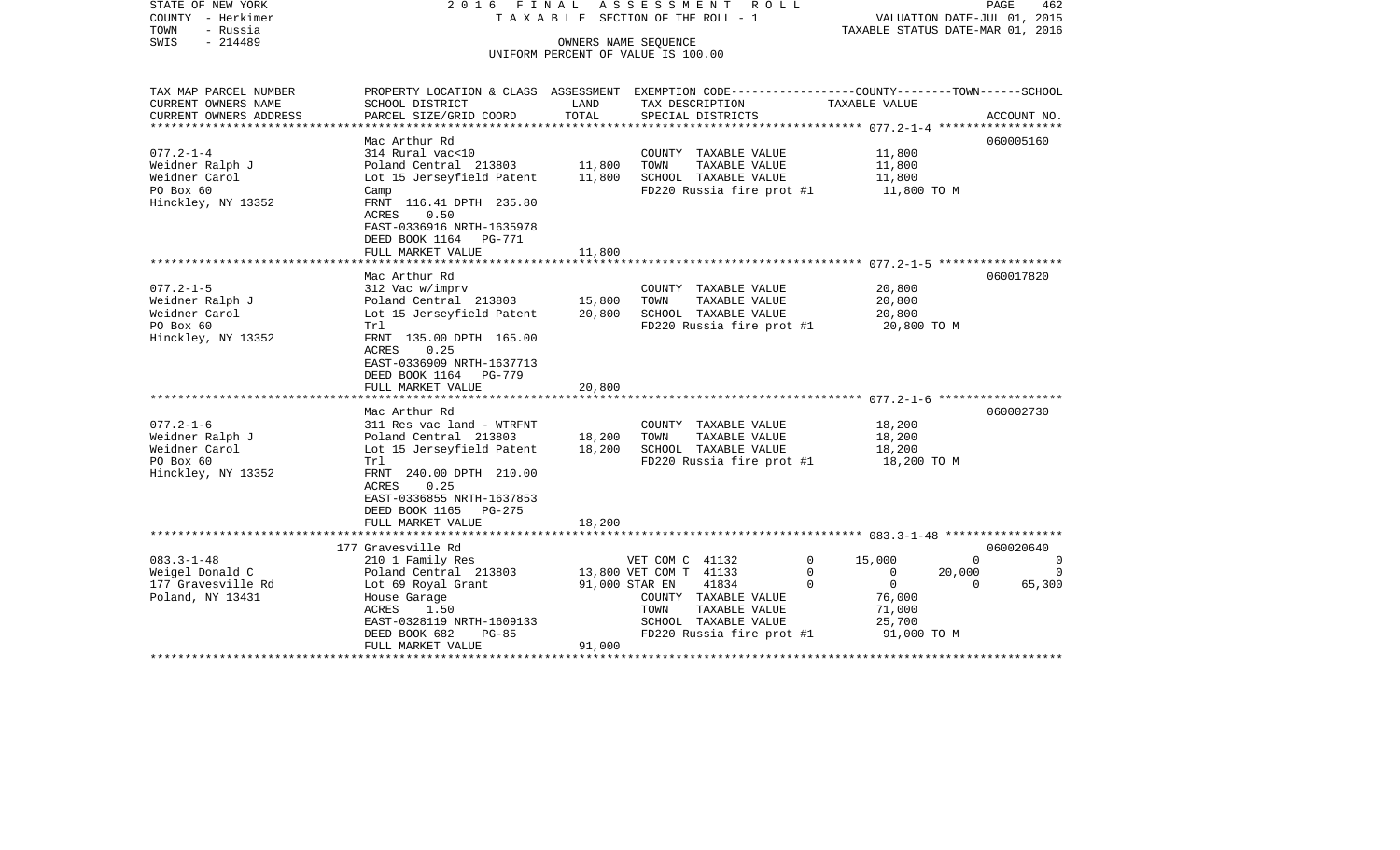| TAXABLE<br>SECTION OF THE ROLL - 1<br>TOWN<br>- Russia<br>TAXABLE STATUS DATE-MAR 01, 2016<br>$-214489$<br>SWIS<br>OWNERS NAME SEQUENCE<br>UNIFORM PERCENT OF VALUE IS 100.00<br>TAX MAP PARCEL NUMBER<br>PROPERTY LOCATION & CLASS ASSESSMENT EXEMPTION CODE---------------COUNTY-------TOWN------SCHOOL<br>SCHOOL DISTRICT<br>CURRENT OWNERS NAME<br>LAND<br>TAX DESCRIPTION<br>TAXABLE VALUE<br>TOTAL<br>CURRENT OWNERS ADDRESS<br>PARCEL SIZE/GRID COORD<br>SPECIAL DISTRICTS<br>ACCOUNT NO.<br>**********************<br>Hall Rd<br>060044560<br>314 Rural vac<10<br>4,500<br>COUNTY TAXABLE VALUE<br>4,500<br>Poland Central 213803<br>TOWN<br>TAXABLE VALUE<br>4,500<br>4,500<br>Lot $#82$<br>SCHOOL TAXABLE VALUE<br>4,500<br>Rg<br>2 Acres<br>Lot<br>FD220 Russia fire prot #1<br>4,500 TO M<br>Hall Road<br>$\mathbb N$<br>FRNT 520.00 DPTH<br>ACRES<br>1.20<br>EAST-0356778 NRTH-1616209<br>DEED BOOK 1131<br>PG-539<br>FULL MARKET VALUE<br>4,500<br>******************************<br>Hall Rd<br>060029370<br>$084.3 - 2 - 5$<br>260 Seasonal res<br>50,600<br>COUNTY TAXABLE VALUE<br>50,600<br>Weigman Herman B III<br>Poland Central 213803<br>12,600<br>TOWN<br>TAXABLE VALUE<br>50,600<br>SCHOOL TAXABLE VALUE<br>S 82<br>50,600<br>Rq<br>$H_0$ 1<br>FD220 Russia fire prot #1<br>50,600 TO M<br>Hall<br>ACRES<br>1.05<br>EAST-0356862 NRTH-1615943<br>DEED BOOK 1131<br>PG-539<br>FULL MARKET VALUE<br>50,600<br>Dover Rd<br>060000180<br>$082.2 - 1 - 46.1$<br>311 Res vac land - WTRFNT<br>12,000<br>COUNTY TAXABLE VALUE<br>Welch Carolyn O<br>TAXABLE VALUE<br>Holland Patent 305801<br>12,000<br>TOWN<br>12,000<br>595 Partridge Hill Rd<br>Lot 103 Royal Grant<br>12,000<br>SCHOOL TAXABLE VALUE<br>12,000<br>Vacant Land<br>FD220 Russia fire prot #1<br>12,000 TO M<br>Dover Rd<br>ACRES<br>3.00<br>EAST-0316894 NRTH-1616476<br>DEED BOOK 1503<br><b>PG-280</b><br>FULL MARKET VALUE<br>12,000<br>Partridge Hill Rd<br>060029460<br>$082.4 - 1 - 2$<br>323 Vacant rural<br>900<br>COUNTY TAXABLE VALUE<br>Welch Carolyn O<br>900<br>Holland Patent 305801<br>900<br>TOWN<br>TAXABLE VALUE<br>595 Partridge Hill Rd<br>900<br>SCHOOL TAXABLE VALUE<br>900<br>Lot 103 Royal Grant<br>FD220 Russia fire prot #1<br>Barneveld, NY 13304<br>Vacant Land<br>900 TO M<br>Partridge Hill<br>FRNT<br>24.00 DPTH 450.00<br>0.25<br>ACRES<br>EAST-0317168 NRTH-1615781<br>DEED BOOK 708<br>PG-986<br>900<br>FULL MARKET VALUE | STATE OF NEW YORK<br>COUNTY - Herkimer | 2 0 1 6<br>FINAL | 463<br>ROLL<br>PAGE<br>VALUATION DATE-JUL 01, 2015 |  |  |
|------------------------------------------------------------------------------------------------------------------------------------------------------------------------------------------------------------------------------------------------------------------------------------------------------------------------------------------------------------------------------------------------------------------------------------------------------------------------------------------------------------------------------------------------------------------------------------------------------------------------------------------------------------------------------------------------------------------------------------------------------------------------------------------------------------------------------------------------------------------------------------------------------------------------------------------------------------------------------------------------------------------------------------------------------------------------------------------------------------------------------------------------------------------------------------------------------------------------------------------------------------------------------------------------------------------------------------------------------------------------------------------------------------------------------------------------------------------------------------------------------------------------------------------------------------------------------------------------------------------------------------------------------------------------------------------------------------------------------------------------------------------------------------------------------------------------------------------------------------------------------------------------------------------------------------------------------------------------------------------------------------------------------------------------------------------------------------------------------------------------------------------------------------------------------------------------------------------------------------------------------------------------------------------------------------------------------------------------------------------------------------------------------------------------------------------------|----------------------------------------|------------------|----------------------------------------------------|--|--|
|                                                                                                                                                                                                                                                                                                                                                                                                                                                                                                                                                                                                                                                                                                                                                                                                                                                                                                                                                                                                                                                                                                                                                                                                                                                                                                                                                                                                                                                                                                                                                                                                                                                                                                                                                                                                                                                                                                                                                                                                                                                                                                                                                                                                                                                                                                                                                                                                                                                |                                        |                  |                                                    |  |  |
|                                                                                                                                                                                                                                                                                                                                                                                                                                                                                                                                                                                                                                                                                                                                                                                                                                                                                                                                                                                                                                                                                                                                                                                                                                                                                                                                                                                                                                                                                                                                                                                                                                                                                                                                                                                                                                                                                                                                                                                                                                                                                                                                                                                                                                                                                                                                                                                                                                                |                                        |                  |                                                    |  |  |
|                                                                                                                                                                                                                                                                                                                                                                                                                                                                                                                                                                                                                                                                                                                                                                                                                                                                                                                                                                                                                                                                                                                                                                                                                                                                                                                                                                                                                                                                                                                                                                                                                                                                                                                                                                                                                                                                                                                                                                                                                                                                                                                                                                                                                                                                                                                                                                                                                                                |                                        |                  |                                                    |  |  |
|                                                                                                                                                                                                                                                                                                                                                                                                                                                                                                                                                                                                                                                                                                                                                                                                                                                                                                                                                                                                                                                                                                                                                                                                                                                                                                                                                                                                                                                                                                                                                                                                                                                                                                                                                                                                                                                                                                                                                                                                                                                                                                                                                                                                                                                                                                                                                                                                                                                |                                        |                  |                                                    |  |  |
|                                                                                                                                                                                                                                                                                                                                                                                                                                                                                                                                                                                                                                                                                                                                                                                                                                                                                                                                                                                                                                                                                                                                                                                                                                                                                                                                                                                                                                                                                                                                                                                                                                                                                                                                                                                                                                                                                                                                                                                                                                                                                                                                                                                                                                                                                                                                                                                                                                                |                                        |                  |                                                    |  |  |
|                                                                                                                                                                                                                                                                                                                                                                                                                                                                                                                                                                                                                                                                                                                                                                                                                                                                                                                                                                                                                                                                                                                                                                                                                                                                                                                                                                                                                                                                                                                                                                                                                                                                                                                                                                                                                                                                                                                                                                                                                                                                                                                                                                                                                                                                                                                                                                                                                                                |                                        |                  |                                                    |  |  |
|                                                                                                                                                                                                                                                                                                                                                                                                                                                                                                                                                                                                                                                                                                                                                                                                                                                                                                                                                                                                                                                                                                                                                                                                                                                                                                                                                                                                                                                                                                                                                                                                                                                                                                                                                                                                                                                                                                                                                                                                                                                                                                                                                                                                                                                                                                                                                                                                                                                |                                        |                  |                                                    |  |  |
|                                                                                                                                                                                                                                                                                                                                                                                                                                                                                                                                                                                                                                                                                                                                                                                                                                                                                                                                                                                                                                                                                                                                                                                                                                                                                                                                                                                                                                                                                                                                                                                                                                                                                                                                                                                                                                                                                                                                                                                                                                                                                                                                                                                                                                                                                                                                                                                                                                                |                                        |                  |                                                    |  |  |
|                                                                                                                                                                                                                                                                                                                                                                                                                                                                                                                                                                                                                                                                                                                                                                                                                                                                                                                                                                                                                                                                                                                                                                                                                                                                                                                                                                                                                                                                                                                                                                                                                                                                                                                                                                                                                                                                                                                                                                                                                                                                                                                                                                                                                                                                                                                                                                                                                                                | $084.1 - 3 - 42$                       |                  |                                                    |  |  |
|                                                                                                                                                                                                                                                                                                                                                                                                                                                                                                                                                                                                                                                                                                                                                                                                                                                                                                                                                                                                                                                                                                                                                                                                                                                                                                                                                                                                                                                                                                                                                                                                                                                                                                                                                                                                                                                                                                                                                                                                                                                                                                                                                                                                                                                                                                                                                                                                                                                | Weigman Herman B III                   |                  |                                                    |  |  |
|                                                                                                                                                                                                                                                                                                                                                                                                                                                                                                                                                                                                                                                                                                                                                                                                                                                                                                                                                                                                                                                                                                                                                                                                                                                                                                                                                                                                                                                                                                                                                                                                                                                                                                                                                                                                                                                                                                                                                                                                                                                                                                                                                                                                                                                                                                                                                                                                                                                | Weigman Kim K                          |                  |                                                    |  |  |
|                                                                                                                                                                                                                                                                                                                                                                                                                                                                                                                                                                                                                                                                                                                                                                                                                                                                                                                                                                                                                                                                                                                                                                                                                                                                                                                                                                                                                                                                                                                                                                                                                                                                                                                                                                                                                                                                                                                                                                                                                                                                                                                                                                                                                                                                                                                                                                                                                                                | 322 Briggs Ave                         |                  |                                                    |  |  |
|                                                                                                                                                                                                                                                                                                                                                                                                                                                                                                                                                                                                                                                                                                                                                                                                                                                                                                                                                                                                                                                                                                                                                                                                                                                                                                                                                                                                                                                                                                                                                                                                                                                                                                                                                                                                                                                                                                                                                                                                                                                                                                                                                                                                                                                                                                                                                                                                                                                | Forked River, NJ 08731                 |                  |                                                    |  |  |
|                                                                                                                                                                                                                                                                                                                                                                                                                                                                                                                                                                                                                                                                                                                                                                                                                                                                                                                                                                                                                                                                                                                                                                                                                                                                                                                                                                                                                                                                                                                                                                                                                                                                                                                                                                                                                                                                                                                                                                                                                                                                                                                                                                                                                                                                                                                                                                                                                                                |                                        |                  |                                                    |  |  |
|                                                                                                                                                                                                                                                                                                                                                                                                                                                                                                                                                                                                                                                                                                                                                                                                                                                                                                                                                                                                                                                                                                                                                                                                                                                                                                                                                                                                                                                                                                                                                                                                                                                                                                                                                                                                                                                                                                                                                                                                                                                                                                                                                                                                                                                                                                                                                                                                                                                |                                        |                  |                                                    |  |  |
|                                                                                                                                                                                                                                                                                                                                                                                                                                                                                                                                                                                                                                                                                                                                                                                                                                                                                                                                                                                                                                                                                                                                                                                                                                                                                                                                                                                                                                                                                                                                                                                                                                                                                                                                                                                                                                                                                                                                                                                                                                                                                                                                                                                                                                                                                                                                                                                                                                                |                                        |                  |                                                    |  |  |
|                                                                                                                                                                                                                                                                                                                                                                                                                                                                                                                                                                                                                                                                                                                                                                                                                                                                                                                                                                                                                                                                                                                                                                                                                                                                                                                                                                                                                                                                                                                                                                                                                                                                                                                                                                                                                                                                                                                                                                                                                                                                                                                                                                                                                                                                                                                                                                                                                                                |                                        |                  |                                                    |  |  |
|                                                                                                                                                                                                                                                                                                                                                                                                                                                                                                                                                                                                                                                                                                                                                                                                                                                                                                                                                                                                                                                                                                                                                                                                                                                                                                                                                                                                                                                                                                                                                                                                                                                                                                                                                                                                                                                                                                                                                                                                                                                                                                                                                                                                                                                                                                                                                                                                                                                |                                        |                  |                                                    |  |  |
|                                                                                                                                                                                                                                                                                                                                                                                                                                                                                                                                                                                                                                                                                                                                                                                                                                                                                                                                                                                                                                                                                                                                                                                                                                                                                                                                                                                                                                                                                                                                                                                                                                                                                                                                                                                                                                                                                                                                                                                                                                                                                                                                                                                                                                                                                                                                                                                                                                                |                                        |                  |                                                    |  |  |
|                                                                                                                                                                                                                                                                                                                                                                                                                                                                                                                                                                                                                                                                                                                                                                                                                                                                                                                                                                                                                                                                                                                                                                                                                                                                                                                                                                                                                                                                                                                                                                                                                                                                                                                                                                                                                                                                                                                                                                                                                                                                                                                                                                                                                                                                                                                                                                                                                                                |                                        |                  |                                                    |  |  |
|                                                                                                                                                                                                                                                                                                                                                                                                                                                                                                                                                                                                                                                                                                                                                                                                                                                                                                                                                                                                                                                                                                                                                                                                                                                                                                                                                                                                                                                                                                                                                                                                                                                                                                                                                                                                                                                                                                                                                                                                                                                                                                                                                                                                                                                                                                                                                                                                                                                |                                        |                  |                                                    |  |  |
|                                                                                                                                                                                                                                                                                                                                                                                                                                                                                                                                                                                                                                                                                                                                                                                                                                                                                                                                                                                                                                                                                                                                                                                                                                                                                                                                                                                                                                                                                                                                                                                                                                                                                                                                                                                                                                                                                                                                                                                                                                                                                                                                                                                                                                                                                                                                                                                                                                                | Weigman Kim K                          |                  |                                                    |  |  |
|                                                                                                                                                                                                                                                                                                                                                                                                                                                                                                                                                                                                                                                                                                                                                                                                                                                                                                                                                                                                                                                                                                                                                                                                                                                                                                                                                                                                                                                                                                                                                                                                                                                                                                                                                                                                                                                                                                                                                                                                                                                                                                                                                                                                                                                                                                                                                                                                                                                | 322 Briggs Ave                         |                  |                                                    |  |  |
|                                                                                                                                                                                                                                                                                                                                                                                                                                                                                                                                                                                                                                                                                                                                                                                                                                                                                                                                                                                                                                                                                                                                                                                                                                                                                                                                                                                                                                                                                                                                                                                                                                                                                                                                                                                                                                                                                                                                                                                                                                                                                                                                                                                                                                                                                                                                                                                                                                                | Forked River, NJ 08731                 |                  |                                                    |  |  |
|                                                                                                                                                                                                                                                                                                                                                                                                                                                                                                                                                                                                                                                                                                                                                                                                                                                                                                                                                                                                                                                                                                                                                                                                                                                                                                                                                                                                                                                                                                                                                                                                                                                                                                                                                                                                                                                                                                                                                                                                                                                                                                                                                                                                                                                                                                                                                                                                                                                |                                        |                  |                                                    |  |  |
|                                                                                                                                                                                                                                                                                                                                                                                                                                                                                                                                                                                                                                                                                                                                                                                                                                                                                                                                                                                                                                                                                                                                                                                                                                                                                                                                                                                                                                                                                                                                                                                                                                                                                                                                                                                                                                                                                                                                                                                                                                                                                                                                                                                                                                                                                                                                                                                                                                                |                                        |                  |                                                    |  |  |
|                                                                                                                                                                                                                                                                                                                                                                                                                                                                                                                                                                                                                                                                                                                                                                                                                                                                                                                                                                                                                                                                                                                                                                                                                                                                                                                                                                                                                                                                                                                                                                                                                                                                                                                                                                                                                                                                                                                                                                                                                                                                                                                                                                                                                                                                                                                                                                                                                                                |                                        |                  |                                                    |  |  |
|                                                                                                                                                                                                                                                                                                                                                                                                                                                                                                                                                                                                                                                                                                                                                                                                                                                                                                                                                                                                                                                                                                                                                                                                                                                                                                                                                                                                                                                                                                                                                                                                                                                                                                                                                                                                                                                                                                                                                                                                                                                                                                                                                                                                                                                                                                                                                                                                                                                |                                        |                  |                                                    |  |  |
|                                                                                                                                                                                                                                                                                                                                                                                                                                                                                                                                                                                                                                                                                                                                                                                                                                                                                                                                                                                                                                                                                                                                                                                                                                                                                                                                                                                                                                                                                                                                                                                                                                                                                                                                                                                                                                                                                                                                                                                                                                                                                                                                                                                                                                                                                                                                                                                                                                                |                                        |                  |                                                    |  |  |
|                                                                                                                                                                                                                                                                                                                                                                                                                                                                                                                                                                                                                                                                                                                                                                                                                                                                                                                                                                                                                                                                                                                                                                                                                                                                                                                                                                                                                                                                                                                                                                                                                                                                                                                                                                                                                                                                                                                                                                                                                                                                                                                                                                                                                                                                                                                                                                                                                                                |                                        |                  |                                                    |  |  |
|                                                                                                                                                                                                                                                                                                                                                                                                                                                                                                                                                                                                                                                                                                                                                                                                                                                                                                                                                                                                                                                                                                                                                                                                                                                                                                                                                                                                                                                                                                                                                                                                                                                                                                                                                                                                                                                                                                                                                                                                                                                                                                                                                                                                                                                                                                                                                                                                                                                |                                        |                  |                                                    |  |  |
|                                                                                                                                                                                                                                                                                                                                                                                                                                                                                                                                                                                                                                                                                                                                                                                                                                                                                                                                                                                                                                                                                                                                                                                                                                                                                                                                                                                                                                                                                                                                                                                                                                                                                                                                                                                                                                                                                                                                                                                                                                                                                                                                                                                                                                                                                                                                                                                                                                                |                                        |                  |                                                    |  |  |
|                                                                                                                                                                                                                                                                                                                                                                                                                                                                                                                                                                                                                                                                                                                                                                                                                                                                                                                                                                                                                                                                                                                                                                                                                                                                                                                                                                                                                                                                                                                                                                                                                                                                                                                                                                                                                                                                                                                                                                                                                                                                                                                                                                                                                                                                                                                                                                                                                                                | Barneveld, NY 13304                    |                  |                                                    |  |  |
|                                                                                                                                                                                                                                                                                                                                                                                                                                                                                                                                                                                                                                                                                                                                                                                                                                                                                                                                                                                                                                                                                                                                                                                                                                                                                                                                                                                                                                                                                                                                                                                                                                                                                                                                                                                                                                                                                                                                                                                                                                                                                                                                                                                                                                                                                                                                                                                                                                                |                                        |                  |                                                    |  |  |
|                                                                                                                                                                                                                                                                                                                                                                                                                                                                                                                                                                                                                                                                                                                                                                                                                                                                                                                                                                                                                                                                                                                                                                                                                                                                                                                                                                                                                                                                                                                                                                                                                                                                                                                                                                                                                                                                                                                                                                                                                                                                                                                                                                                                                                                                                                                                                                                                                                                |                                        |                  |                                                    |  |  |
|                                                                                                                                                                                                                                                                                                                                                                                                                                                                                                                                                                                                                                                                                                                                                                                                                                                                                                                                                                                                                                                                                                                                                                                                                                                                                                                                                                                                                                                                                                                                                                                                                                                                                                                                                                                                                                                                                                                                                                                                                                                                                                                                                                                                                                                                                                                                                                                                                                                |                                        |                  |                                                    |  |  |
|                                                                                                                                                                                                                                                                                                                                                                                                                                                                                                                                                                                                                                                                                                                                                                                                                                                                                                                                                                                                                                                                                                                                                                                                                                                                                                                                                                                                                                                                                                                                                                                                                                                                                                                                                                                                                                                                                                                                                                                                                                                                                                                                                                                                                                                                                                                                                                                                                                                |                                        |                  |                                                    |  |  |
|                                                                                                                                                                                                                                                                                                                                                                                                                                                                                                                                                                                                                                                                                                                                                                                                                                                                                                                                                                                                                                                                                                                                                                                                                                                                                                                                                                                                                                                                                                                                                                                                                                                                                                                                                                                                                                                                                                                                                                                                                                                                                                                                                                                                                                                                                                                                                                                                                                                |                                        |                  |                                                    |  |  |
|                                                                                                                                                                                                                                                                                                                                                                                                                                                                                                                                                                                                                                                                                                                                                                                                                                                                                                                                                                                                                                                                                                                                                                                                                                                                                                                                                                                                                                                                                                                                                                                                                                                                                                                                                                                                                                                                                                                                                                                                                                                                                                                                                                                                                                                                                                                                                                                                                                                |                                        |                  |                                                    |  |  |
|                                                                                                                                                                                                                                                                                                                                                                                                                                                                                                                                                                                                                                                                                                                                                                                                                                                                                                                                                                                                                                                                                                                                                                                                                                                                                                                                                                                                                                                                                                                                                                                                                                                                                                                                                                                                                                                                                                                                                                                                                                                                                                                                                                                                                                                                                                                                                                                                                                                |                                        |                  |                                                    |  |  |
|                                                                                                                                                                                                                                                                                                                                                                                                                                                                                                                                                                                                                                                                                                                                                                                                                                                                                                                                                                                                                                                                                                                                                                                                                                                                                                                                                                                                                                                                                                                                                                                                                                                                                                                                                                                                                                                                                                                                                                                                                                                                                                                                                                                                                                                                                                                                                                                                                                                |                                        |                  |                                                    |  |  |
|                                                                                                                                                                                                                                                                                                                                                                                                                                                                                                                                                                                                                                                                                                                                                                                                                                                                                                                                                                                                                                                                                                                                                                                                                                                                                                                                                                                                                                                                                                                                                                                                                                                                                                                                                                                                                                                                                                                                                                                                                                                                                                                                                                                                                                                                                                                                                                                                                                                |                                        |                  |                                                    |  |  |
|                                                                                                                                                                                                                                                                                                                                                                                                                                                                                                                                                                                                                                                                                                                                                                                                                                                                                                                                                                                                                                                                                                                                                                                                                                                                                                                                                                                                                                                                                                                                                                                                                                                                                                                                                                                                                                                                                                                                                                                                                                                                                                                                                                                                                                                                                                                                                                                                                                                |                                        |                  |                                                    |  |  |
|                                                                                                                                                                                                                                                                                                                                                                                                                                                                                                                                                                                                                                                                                                                                                                                                                                                                                                                                                                                                                                                                                                                                                                                                                                                                                                                                                                                                                                                                                                                                                                                                                                                                                                                                                                                                                                                                                                                                                                                                                                                                                                                                                                                                                                                                                                                                                                                                                                                |                                        |                  |                                                    |  |  |
|                                                                                                                                                                                                                                                                                                                                                                                                                                                                                                                                                                                                                                                                                                                                                                                                                                                                                                                                                                                                                                                                                                                                                                                                                                                                                                                                                                                                                                                                                                                                                                                                                                                                                                                                                                                                                                                                                                                                                                                                                                                                                                                                                                                                                                                                                                                                                                                                                                                |                                        |                  |                                                    |  |  |
|                                                                                                                                                                                                                                                                                                                                                                                                                                                                                                                                                                                                                                                                                                                                                                                                                                                                                                                                                                                                                                                                                                                                                                                                                                                                                                                                                                                                                                                                                                                                                                                                                                                                                                                                                                                                                                                                                                                                                                                                                                                                                                                                                                                                                                                                                                                                                                                                                                                |                                        |                  |                                                    |  |  |
|                                                                                                                                                                                                                                                                                                                                                                                                                                                                                                                                                                                                                                                                                                                                                                                                                                                                                                                                                                                                                                                                                                                                                                                                                                                                                                                                                                                                                                                                                                                                                                                                                                                                                                                                                                                                                                                                                                                                                                                                                                                                                                                                                                                                                                                                                                                                                                                                                                                |                                        |                  |                                                    |  |  |
|                                                                                                                                                                                                                                                                                                                                                                                                                                                                                                                                                                                                                                                                                                                                                                                                                                                                                                                                                                                                                                                                                                                                                                                                                                                                                                                                                                                                                                                                                                                                                                                                                                                                                                                                                                                                                                                                                                                                                                                                                                                                                                                                                                                                                                                                                                                                                                                                                                                |                                        |                  |                                                    |  |  |
|                                                                                                                                                                                                                                                                                                                                                                                                                                                                                                                                                                                                                                                                                                                                                                                                                                                                                                                                                                                                                                                                                                                                                                                                                                                                                                                                                                                                                                                                                                                                                                                                                                                                                                                                                                                                                                                                                                                                                                                                                                                                                                                                                                                                                                                                                                                                                                                                                                                |                                        |                  |                                                    |  |  |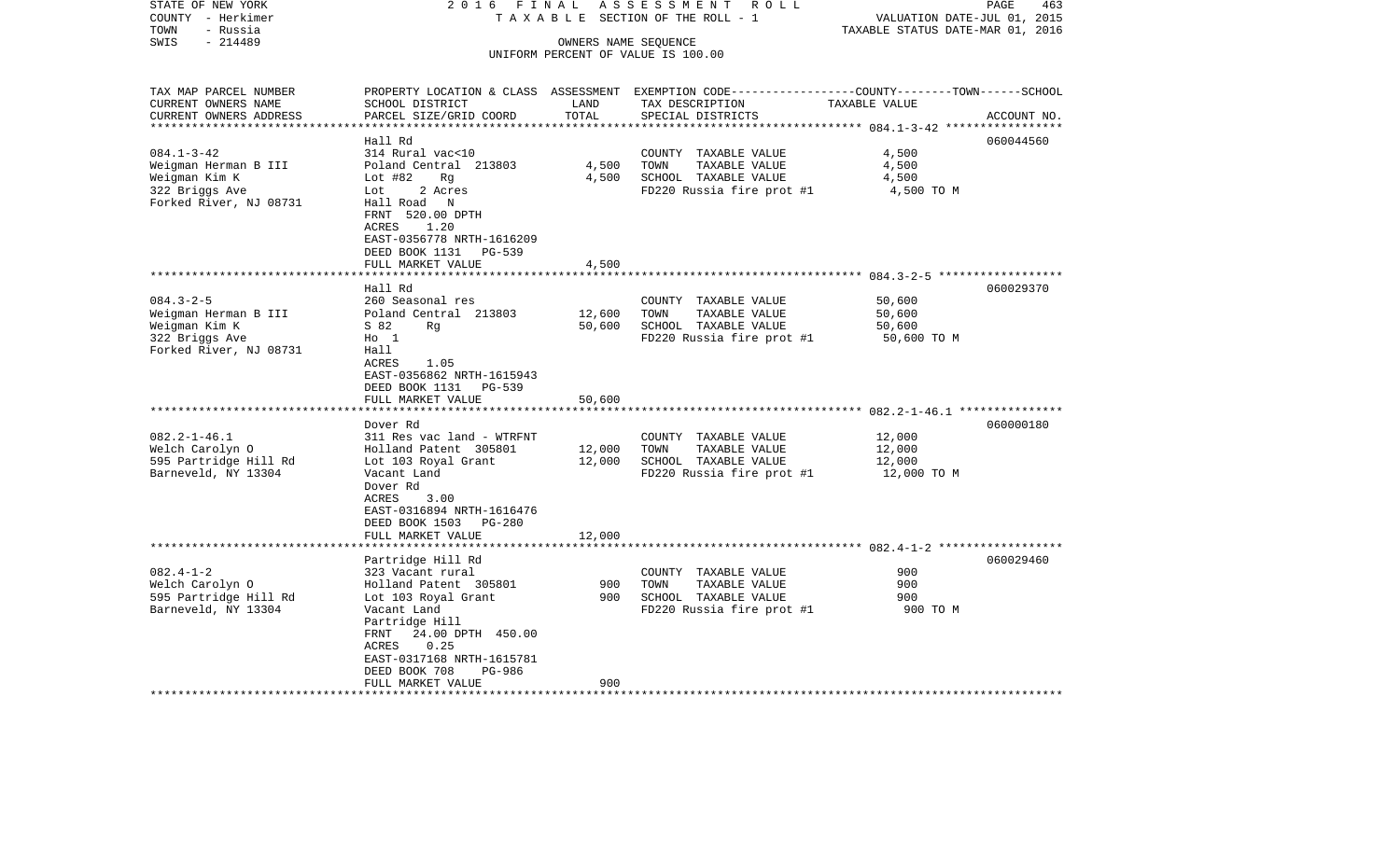| STATE OF NEW YORK                            | 2016 FINAL                                                                                       |               | A S S E S S M E N T R O L L                   |                          | PAGE<br>464                      |
|----------------------------------------------|--------------------------------------------------------------------------------------------------|---------------|-----------------------------------------------|--------------------------|----------------------------------|
| COUNTY - Herkimer<br>TOWN<br>- Russia        |                                                                                                  |               | TAXABLE SECTION OF THE ROLL - 1               |                          | VALUATION DATE-JUL 01, 2015      |
| $-214489$<br>SWIS                            |                                                                                                  |               | OWNERS NAME SEQUENCE                          |                          | TAXABLE STATUS DATE-MAR 01, 2016 |
|                                              |                                                                                                  |               | UNIFORM PERCENT OF VALUE IS 100.00            |                          |                                  |
| TAX MAP PARCEL NUMBER                        | PROPERTY LOCATION & CLASS ASSESSMENT EXEMPTION CODE----------------COUNTY-------TOWN------SCHOOL |               |                                               |                          |                                  |
| CURRENT OWNERS NAME                          | SCHOOL DISTRICT                                                                                  | LAND          | TAX DESCRIPTION                               | TAXABLE VALUE            |                                  |
| CURRENT OWNERS ADDRESS                       | PARCEL SIZE/GRID COORD                                                                           | TOTAL         | SPECIAL DISTRICTS                             |                          | ACCOUNT NO.                      |
|                                              |                                                                                                  |               |                                               |                          |                                  |
|                                              | 595 Partridge Hill Rd                                                                            |               |                                               |                          | 060029430                        |
| $082.4 - 1 - 3$                              | 210 1 Family Res                                                                                 |               | 41834<br>STAR EN                              | $\mathbf 0$<br>0         | $\Omega$<br>65,300               |
| Welch Carolyn O                              | Holland Patent 305801                                                                            | 29,800        | COUNTY TAXABLE VALUE                          | 248,900                  |                                  |
| 595 Partridge Hill Rd<br>Barneveld, NY 13304 | Lot 103 Royal Grant<br>House Garage                                                              | 248,900       | TOWN<br>TAXABLE VALUE<br>SCHOOL TAXABLE VALUE | 248,900<br>183,600       |                                  |
|                                              | Partridge Hill                                                                                   |               | FD220 Russia fire prot #1                     | 248,900 TO M             |                                  |
|                                              | ACRES<br>2.50                                                                                    |               |                                               |                          |                                  |
|                                              | EAST-0317166 NRTH-1615637                                                                        |               |                                               |                          |                                  |
|                                              | DEED BOOK 708<br>PG-986                                                                          |               |                                               |                          |                                  |
|                                              | FULL MARKET VALUE                                                                                | 248,900       |                                               |                          |                                  |
|                                              |                                                                                                  |               |                                               |                          |                                  |
|                                              | Partridge Hill Rd                                                                                |               |                                               |                          |                                  |
| $082.4 - 1 - 6.5$                            | 314 Rural vac<10                                                                                 |               | COUNTY TAXABLE VALUE                          | 13,400                   |                                  |
| Welch Carolyn O                              | Holland Patent 305801                                                                            | 13,400        | TOWN<br>TAXABLE VALUE                         | 13,400                   |                                  |
| 595 Partridge Hill Rd                        | FRNT 923.00 DPTH                                                                                 | 13,400        | SCHOOL TAXABLE VALUE                          | 13,400                   |                                  |
| Barneveld, NY 13304                          | ACRES<br>7.90                                                                                    |               | FD220 Russia fire prot #1                     | 13,400 TO M              |                                  |
|                                              | EAST-0317184 NRTH-1616248                                                                        |               |                                               |                          |                                  |
|                                              | DEED BOOK 1503<br>PG-280                                                                         |               |                                               |                          |                                  |
|                                              | FULL MARKET VALUE                                                                                | 13,400        |                                               |                          |                                  |
|                                              |                                                                                                  |               |                                               |                          |                                  |
| $082.2 - 1 - 7.1$                            | 485 Dover Rd                                                                                     |               |                                               | $\mathbf{0}$<br>$\Omega$ | 060029700<br>$\Omega$<br>30,000  |
| Wellington Trustee Sarah P                   | 250 Estate<br>Poland Central 213803                                                              | 53,500        | STAR B<br>41854<br>COUNTY TAXABLE VALUE       | 472,500                  |                                  |
| Dutton Trust                                 | Lots 105 & 115 Royal Gran                                                                        | 472,500       | TOWN<br>TAXABLE VALUE                         | 472,500                  |                                  |
| 485 Dover Rd                                 | House & Garage                                                                                   |               | SCHOOL TAXABLE VALUE                          | 442,500                  |                                  |
| Barneveld, NY 13304                          | Dover                                                                                            |               | FD220 Russia fire prot #1                     | 472,500 TO M             |                                  |
|                                              | ACRES<br>17.00                                                                                   |               |                                               |                          |                                  |
|                                              | EAST-0321936 NRTH-1621293                                                                        |               |                                               |                          |                                  |
|                                              | DEED BOOK 1145<br>PG-237                                                                         |               |                                               |                          |                                  |
|                                              | FULL MARKET VALUE                                                                                | 472,500       |                                               |                          |                                  |
|                                              | *************************                                                                        | ************* |                                               |                          |                                  |
|                                              | 9783 Route 28                                                                                    |               |                                               |                          | 060012450                        |
| $083.3 - 1 - 38$                             | 210 1 Family Res                                                                                 |               | STAR B<br>41854                               | $\mathbf{0}$<br>0        | $\Omega$<br>30,000               |
| Wells James R                                | Poland Central 213803                                                                            | 29,800        | COUNTY TAXABLE VALUE                          | 216,500                  |                                  |
| 726 West End Rd                              | Lot 69 Royal Grant                                                                               | 216,500       | TOWN<br>TAXABLE VALUE                         | 216,500                  |                                  |
| Little Falls, NY 13365                       | House Garage                                                                                     |               | SCHOOL TAXABLE VALUE                          | 186,500                  |                                  |
|                                              | 2.50<br>ACRES<br>EAST-0325755 NRTH-1608940                                                       |               | FD220 Russia fire prot #1                     | 216,500 TO M             |                                  |
|                                              | DEED BOOK 1548<br>PG-84                                                                          |               |                                               |                          |                                  |
|                                              | FULL MARKET VALUE                                                                                | 216,500       |                                               |                          |                                  |
|                                              |                                                                                                  |               |                                               |                          |                                  |
|                                              | Black Creek Rd                                                                                   |               |                                               |                          |                                  |
| $077.4 - 2 - 3$                              | 322 Rural vac>10                                                                                 |               | COUNTY TAXABLE VALUE                          | 18,600                   |                                  |
| Welsh Roderick J                             | Poland Central 213803                                                                            | 18,600        | TOWN<br>TAXABLE VALUE                         | 18,600                   |                                  |
| Welsh Stacy R                                | Lot 14 Jerseyfield Patent                                                                        | 18,600        | SCHOOL TAXABLE VALUE                          | 18,600                   |                                  |
| 24059 Orleans Ave                            | Vacant Land                                                                                      |               | FD220 Russia fire prot #1                     | 18,600 TO M              |                                  |
| Murrieta, CA 92562                           | ACRES 10.70                                                                                      |               |                                               |                          |                                  |
|                                              | EAST-0345506 NRTH-1631155                                                                        |               |                                               |                          |                                  |
|                                              | DEED BOOK 939<br>PG-165                                                                          |               |                                               |                          |                                  |
|                                              | FULL MARKET VALUE                                                                                | 18,600        |                                               |                          |                                  |
|                                              |                                                                                                  |               |                                               |                          |                                  |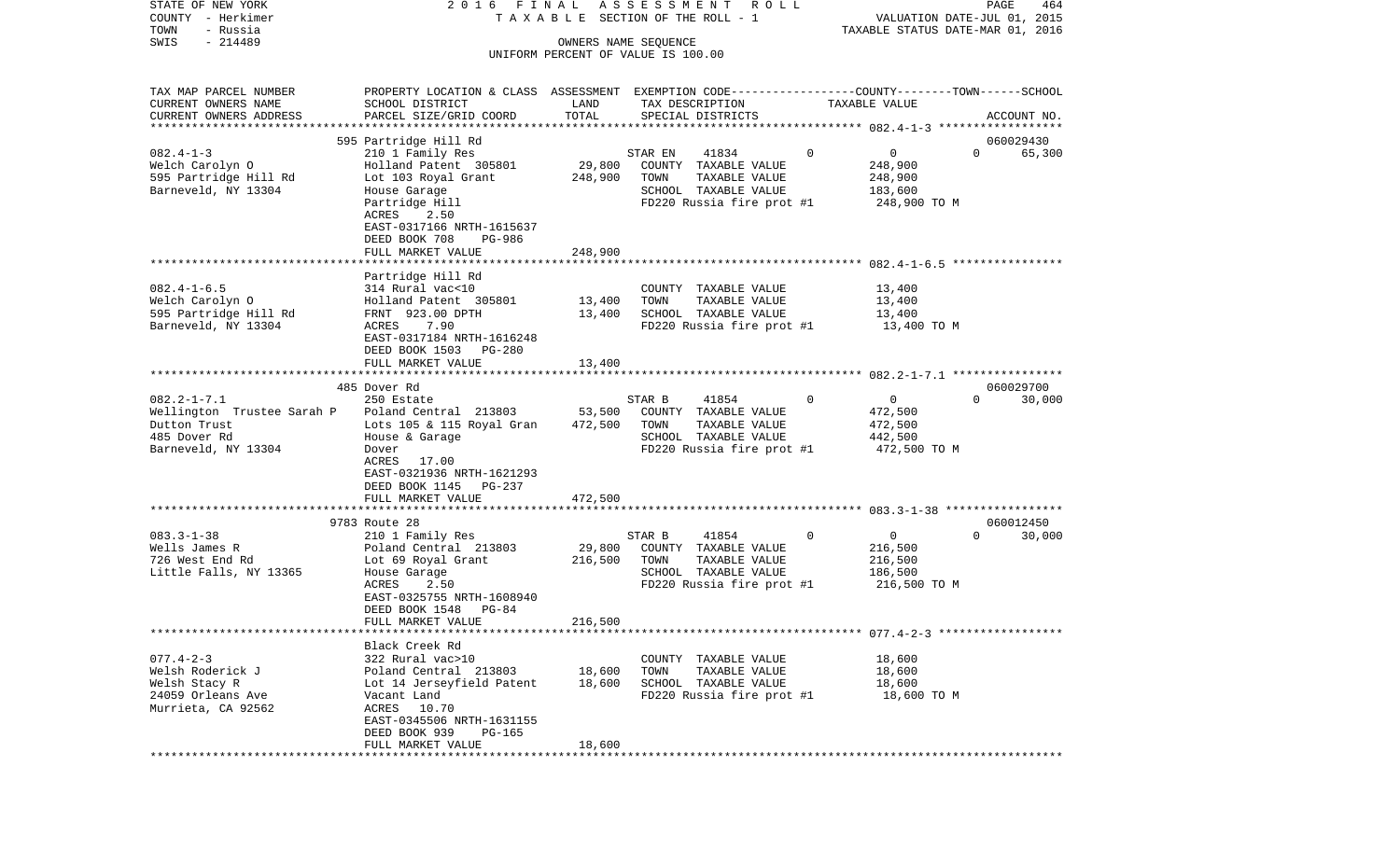| STATE OF NEW YORK<br>COUNTY - Herkimer<br>TOWN<br>- Russia<br>$-214489$<br>SWIS |                                                                                                                     | OWNERS NAME SEQUENCE | 2016 FINAL ASSESSMENT<br>R O L L<br>T A X A B L E SECTION OF THE ROLL - 1<br>UNIFORM PERCENT OF VALUE IS 100.00 | VALUATION DATE-JUL 01, 2015<br>TAXABLE STATUS DATE-MAR 01, 2016 | PAGE<br>465 |
|---------------------------------------------------------------------------------|---------------------------------------------------------------------------------------------------------------------|----------------------|-----------------------------------------------------------------------------------------------------------------|-----------------------------------------------------------------|-------------|
| TAX MAP PARCEL NUMBER<br>CURRENT OWNERS NAME                                    | PROPERTY LOCATION & CLASS ASSESSMENT EXEMPTION CODE----------------COUNTY-------TOWN------SCHOOL<br>SCHOOL DISTRICT | LAND                 | TAX DESCRIPTION                                                                                                 | TAXABLE VALUE                                                   |             |
| CURRENT OWNERS ADDRESS                                                          | PARCEL SIZE/GRID COORD                                                                                              | TOTAL                | SPECIAL DISTRICTS                                                                                               |                                                                 | ACCOUNT NO. |
| **********************                                                          | ***********************<br>Wheelertown Rd                                                                           |                      |                                                                                                                 |                                                                 | 060029490   |
| $068. - 2 - 23$                                                                 | 260 Seasonal res                                                                                                    |                      | COUNTY TAXABLE VALUE                                                                                            | 35,000                                                          |             |
| Wessing Michael J                                                               | 305201<br>Remsen                                                                                                    | 24,000               | TAXABLE VALUE<br>TOWN                                                                                           | 35,000                                                          |             |
| Wessing Laura A                                                                 | Lot 4 Lush Tract                                                                                                    | 35,000               | SCHOOL TAXABLE VALUE                                                                                            | 35,000                                                          |             |
| 6198 W Carter Rd                                                                | Camp                                                                                                                |                      | FD230 Remsen fire #2                                                                                            | 35,000 TO M                                                     |             |
| Whitesboro, NY 13492                                                            | ACRES<br>12.00<br>EAST-0346608 NRTH-1659399<br>DEED BOOK 1554 PG-898                                                |                      |                                                                                                                 |                                                                 |             |
|                                                                                 | FULL MARKET VALUE                                                                                                   | 35,000               |                                                                                                                 |                                                                 |             |
|                                                                                 | 255 State RTE 365                                                                                                   |                      |                                                                                                                 |                                                                 |             |
| $072.15 - 1 - 40.7$                                                             | 210 1 Family Res                                                                                                    |                      | 41854<br>STAR B                                                                                                 | $\Omega$<br>$\mathbf{0}$<br>$\Omega$                            | 30,000      |
| West Melissa A                                                                  | 305201<br>Remsen                                                                                                    | 12,500               | COUNTY TAXABLE VALUE                                                                                            | 70,000                                                          |             |
| 255 State Rte 365                                                               | FRNT 440.00 DPTH                                                                                                    | 70,000               | TAXABLE VALUE<br>TOWN                                                                                           | 70,000                                                          |             |
| Remsen, NY 13438                                                                | ACRES 10.70                                                                                                         |                      | SCHOOL TAXABLE VALUE                                                                                            | 40,000                                                          |             |
|                                                                                 | EAST-0341041 NRTH-1646574<br>DEED BOOK 1191 PG-896                                                                  |                      | FD230 Remsen fire #2                                                                                            | 70,000 TO M                                                     |             |
|                                                                                 | FULL MARKET VALUE                                                                                                   | 70,000               |                                                                                                                 |                                                                 |             |
|                                                                                 | 441 Spall Rd                                                                                                        |                      |                                                                                                                 |                                                                 | 060007320   |
| $072.2 - 1 - 43$                                                                | 312 Vac w/imprv                                                                                                     |                      | COUNTY TAXABLE VALUE                                                                                            | 4,600                                                           |             |
| Westcott Vern M                                                                 | 305201<br>Remsen                                                                                                    | 4,500                | TOWN<br>TAXABLE VALUE                                                                                           | 4,600                                                           |             |
| Westcott Rose                                                                   | W 10<br>Mp                                                                                                          | 4,600                | SCHOOL TAXABLE VALUE                                                                                            | 4,600                                                           |             |
| 120 Brittany Nicole Dr                                                          | Camp $1/2$                                                                                                          |                      | FD230 Remsen fire #2                                                                                            | 4,600 TO M                                                      |             |
| Lakeland, FL 33815                                                              | Spall<br>ACRES<br>1.20<br>EAST-0341568 NRTH-1652559<br>DEED BOOK 1350<br><b>PG-298</b><br>FULL MARKET VALUE         | 4,600                |                                                                                                                 |                                                                 |             |
|                                                                                 |                                                                                                                     |                      |                                                                                                                 |                                                                 |             |
|                                                                                 | Spall Rd                                                                                                            |                      |                                                                                                                 |                                                                 | 060007290   |
| $072.2 - 1 - 44$                                                                | 314 Rural vac<10                                                                                                    |                      | COUNTY TAXABLE VALUE                                                                                            | 900                                                             |             |
| Westcott Vern M                                                                 | 305201<br>Remsen                                                                                                    | 900                  | TOWN<br>TAXABLE VALUE                                                                                           | 900                                                             |             |
| Westcott Rose                                                                   | W 10<br>Mp                                                                                                          | 900                  | SCHOOL TAXABLE VALUE                                                                                            | 900                                                             |             |
| 120 Brittany Nicole Dr<br>Lakeland, FL 33815                                    | Lot $1/2$<br>Spall<br>80.00 DPTH 210.00<br>FRNT<br>EAST-0341595 NRTH-1652416<br>DEED BOOK 1350<br>PG-298            |                      | FD230 Remsen fire #2                                                                                            | 900 TO M                                                        |             |
|                                                                                 | FULL MARKET VALUE                                                                                                   | 900                  |                                                                                                                 |                                                                 |             |
|                                                                                 |                                                                                                                     |                      |                                                                                                                 |                                                                 |             |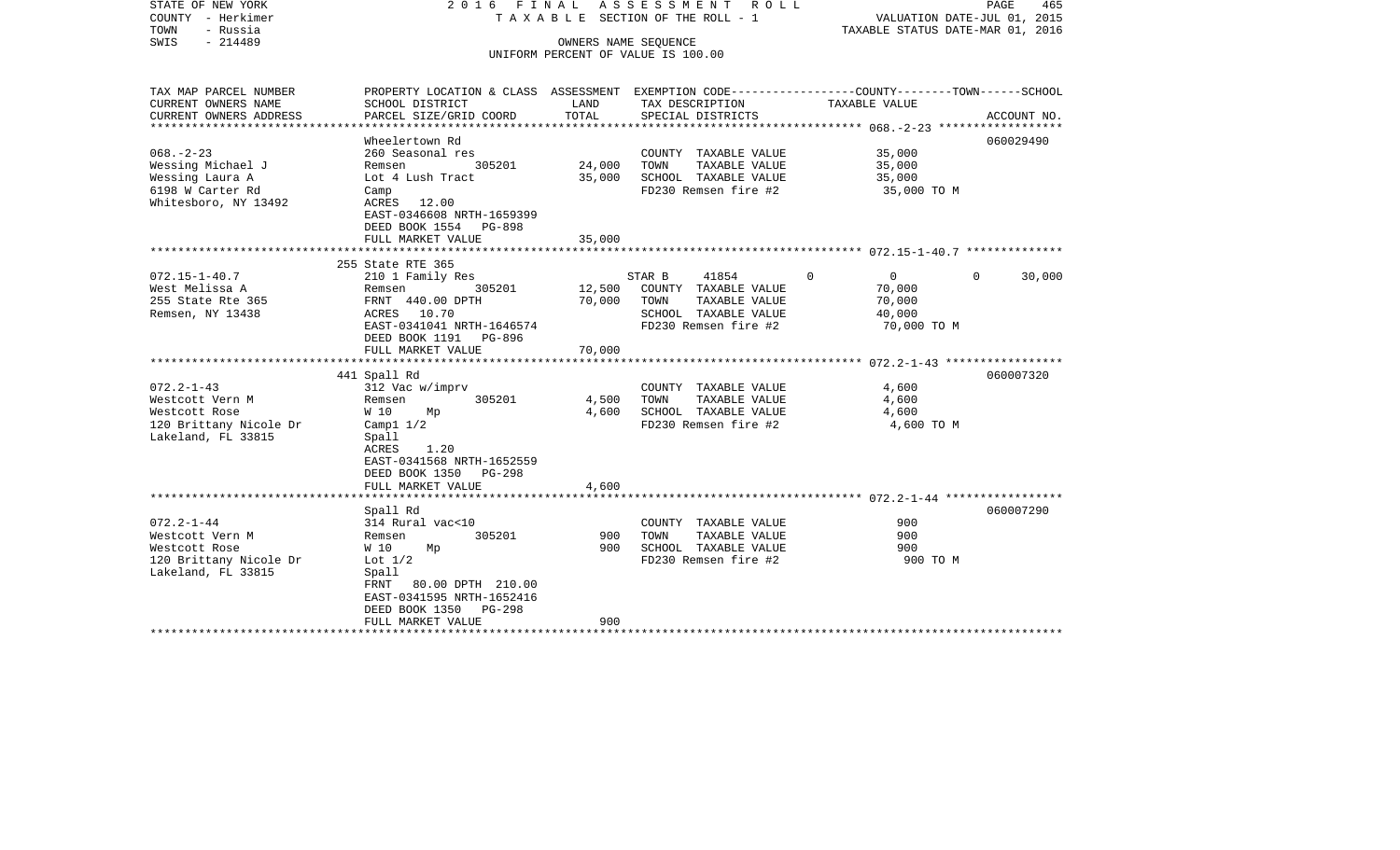| STATE OF NEW YORK<br>COUNTY - Herkimer       | 2 0 1 6<br>FINAL<br>TAXABLE                                                                                        |                                    | ASSESSMENT      | R O L L<br>SECTION OF THE ROLL - 1    |          | VALUATION DATE-JUL 01, 2015              |          | PAGE<br>466 |
|----------------------------------------------|--------------------------------------------------------------------------------------------------------------------|------------------------------------|-----------------|---------------------------------------|----------|------------------------------------------|----------|-------------|
| TOWN<br>- Russia                             |                                                                                                                    |                                    |                 |                                       |          | TAXABLE STATUS DATE-MAR 01, 2016         |          |             |
| SWIS<br>$-214489$                            |                                                                                                                    | OWNERS NAME SEQUENCE               |                 |                                       |          |                                          |          |             |
|                                              |                                                                                                                    | UNIFORM PERCENT OF VALUE IS 100.00 |                 |                                       |          |                                          |          |             |
|                                              |                                                                                                                    |                                    |                 |                                       |          |                                          |          |             |
| TAX MAP PARCEL NUMBER<br>CURRENT OWNERS NAME | PROPERTY LOCATION & CLASS ASSESSMENT EXEMPTION CODE---------------COUNTY-------TOWN------SCHOOL<br>SCHOOL DISTRICT | LAND                               |                 | TAX DESCRIPTION                       |          | TAXABLE VALUE                            |          |             |
| CURRENT OWNERS ADDRESS                       | PARCEL SIZE/GRID COORD                                                                                             | TOTAL                              |                 | SPECIAL DISTRICTS                     |          |                                          |          | ACCOUNT NO. |
| *********************                        |                                                                                                                    |                                    |                 |                                       |          |                                          |          |             |
|                                              | Spall Rd                                                                                                           |                                    |                 |                                       |          |                                          |          | 060007260   |
| $072.2 - 1 - 84$<br>Westcott Vern M          | 210 1 Family Res<br>305201<br>Remsen                                                                               | 8,900                              | STAR B          | 41854<br>COUNTY TAXABLE VALUE         | $\Omega$ | 0<br>30,100                              | $\Omega$ | 30,000      |
| Westcott Rose                                | Lot 10 Machins Patent                                                                                              | 30,100                             | TOWN            | TAXABLE VALUE                         |          | 30,100                                   |          |             |
| 120 Brittany Nicole Dr                       | Camp                                                                                                               |                                    |                 | SCHOOL TAXABLE VALUE                  |          | 100                                      |          |             |
| Lakeland, FL 33815                           | Spall                                                                                                              |                                    |                 | FD230 Remsen fire #2                  |          | 30,100 TO M                              |          |             |
|                                              | FRNT 120.00 DPTH 120.00                                                                                            |                                    |                 |                                       |          |                                          |          |             |
|                                              | ACRES<br>0.33                                                                                                      |                                    |                 |                                       |          |                                          |          |             |
|                                              | EAST-0340810 NRTH-1652525                                                                                          |                                    |                 |                                       |          |                                          |          |             |
|                                              | DEED BOOK 1350<br>PG-298                                                                                           |                                    |                 |                                       |          |                                          |          |             |
|                                              | FULL MARKET VALUE                                                                                                  | 30,100                             |                 |                                       |          |                                          |          |             |
|                                              |                                                                                                                    |                                    |                 |                                       |          |                                          |          |             |
| $068. - 1 - 41.1$                            | Hughes                                                                                                             |                                    |                 |                                       |          | 80,300                                   |          | 060005090   |
| Wester Geza                                  | 330 Vacant comm<br>305201<br>Remsen                                                                                | 80,300                             | TOWN            | COUNTY TAXABLE VALUE<br>TAXABLE VALUE |          | 80,300                                   |          |             |
| Wester Lucia                                 | Lot#84 Rp                                                                                                          | 80,300                             |                 | SCHOOL TAXABLE VALUE                  |          | 80,300                                   |          |             |
| 4755 39th Pl Apt 5A                          | Land 250 Acres                                                                                                     |                                    |                 |                                       |          |                                          |          |             |
| Sunnyside, NY 11104                          | Hughes Road                                                                                                        |                                    |                 |                                       |          |                                          |          |             |
|                                              | FRNT 2945.00 DPTH                                                                                                  |                                    |                 |                                       |          |                                          |          |             |
|                                              | ACRES 106.10                                                                                                       |                                    |                 |                                       |          |                                          |          |             |
|                                              | EAST-0338661 NRTH-1659185                                                                                          |                                    |                 |                                       |          |                                          |          |             |
|                                              | DEED BOOK 1323<br>PG-229                                                                                           |                                    |                 |                                       |          |                                          |          |             |
|                                              | FULL MARKET VALUE<br>*****************************                                                                 | 80,300                             |                 |                                       |          |                                          |          |             |
|                                              | 160 Russia Rd                                                                                                      |                                    |                 |                                       |          |                                          |          | 060012270   |
| $083.3 - 1 - 68$                             | 210 1 Family Res                                                                                                   |                                    | STAR B          | 41854                                 | 0        | $\mathbf 0$                              | $\Omega$ | 30,000      |
| Wheatley Austin                              | Poland Central 213803                                                                                              | 7,300                              |                 | COUNTY TAXABLE VALUE                  |          | 37,300                                   |          |             |
| 160 Russia Rd                                | Lot 69 Royal Grant                                                                                                 | 37,300                             | TOWN            | TAXABLE VALUE                         |          | 37,300                                   |          |             |
| Poland, NY 13431                             | House                                                                                                              |                                    |                 | SCHOOL TAXABLE VALUE                  |          | 7,300                                    |          |             |
|                                              | Russia                                                                                                             |                                    |                 | FD220 Russia fire prot #1             |          | 37,300 TO M                              |          |             |
|                                              | FRNT<br>75.00 DPTH 150.00                                                                                          |                                    |                 |                                       |          |                                          |          |             |
|                                              | ACRES<br>0.25                                                                                                      |                                    |                 |                                       |          |                                          |          |             |
|                                              | EAST-0329467 NRTH-1611472                                                                                          |                                    |                 |                                       |          |                                          |          |             |
|                                              | DEED BOOK 1391<br>PG-509                                                                                           |                                    |                 |                                       |          |                                          |          |             |
|                                              | FULL MARKET VALUE                                                                                                  | 37,300                             |                 |                                       |          | *********** 084.3-2-37 ***************** |          |             |
|                                              | Route 8                                                                                                            |                                    |                 |                                       |          |                                          |          | 060040720   |
| $084.3 - 2 - 37$                             | 210 1 Family Res                                                                                                   |                                    | AGED-CNTY 41802 |                                       | $\Omega$ | 43,000                                   | $\Omega$ | $\Omega$    |
| Wheeler Edward J                             | Poland Central 213803                                                                                              |                                    | 10,700 STAR EN  | 41834                                 | $\Omega$ | $\Omega$                                 | $\Omega$ | 65,300      |
| 857 Route 8                                  | Lot 62 Royal Grant                                                                                                 | 86,000                             |                 | COUNTY TAXABLE VALUE                  |          | 43,000                                   |          |             |
| Cold Brook, NY 13324                         | House Gar                                                                                                          |                                    | TOWN            | TAXABLE VALUE                         |          | 86,000                                   |          |             |
|                                              | FRNT 100.00 DPTH 264.54                                                                                            |                                    |                 | SCHOOL TAXABLE VALUE                  |          | 20,700                                   |          |             |
|                                              | ACRES<br>0.63                                                                                                      |                                    |                 | FD220 Russia fire prot #1             |          | 86,000 TO M                              |          |             |
|                                              | EAST-0317843 NRTH-1186479                                                                                          |                                    |                 |                                       |          |                                          |          |             |
|                                              | DEED BOOK 902<br><b>PG-138</b>                                                                                     |                                    |                 |                                       |          |                                          |          |             |
|                                              | FULL MARKET VALUE                                                                                                  | 86,000                             |                 |                                       |          |                                          |          |             |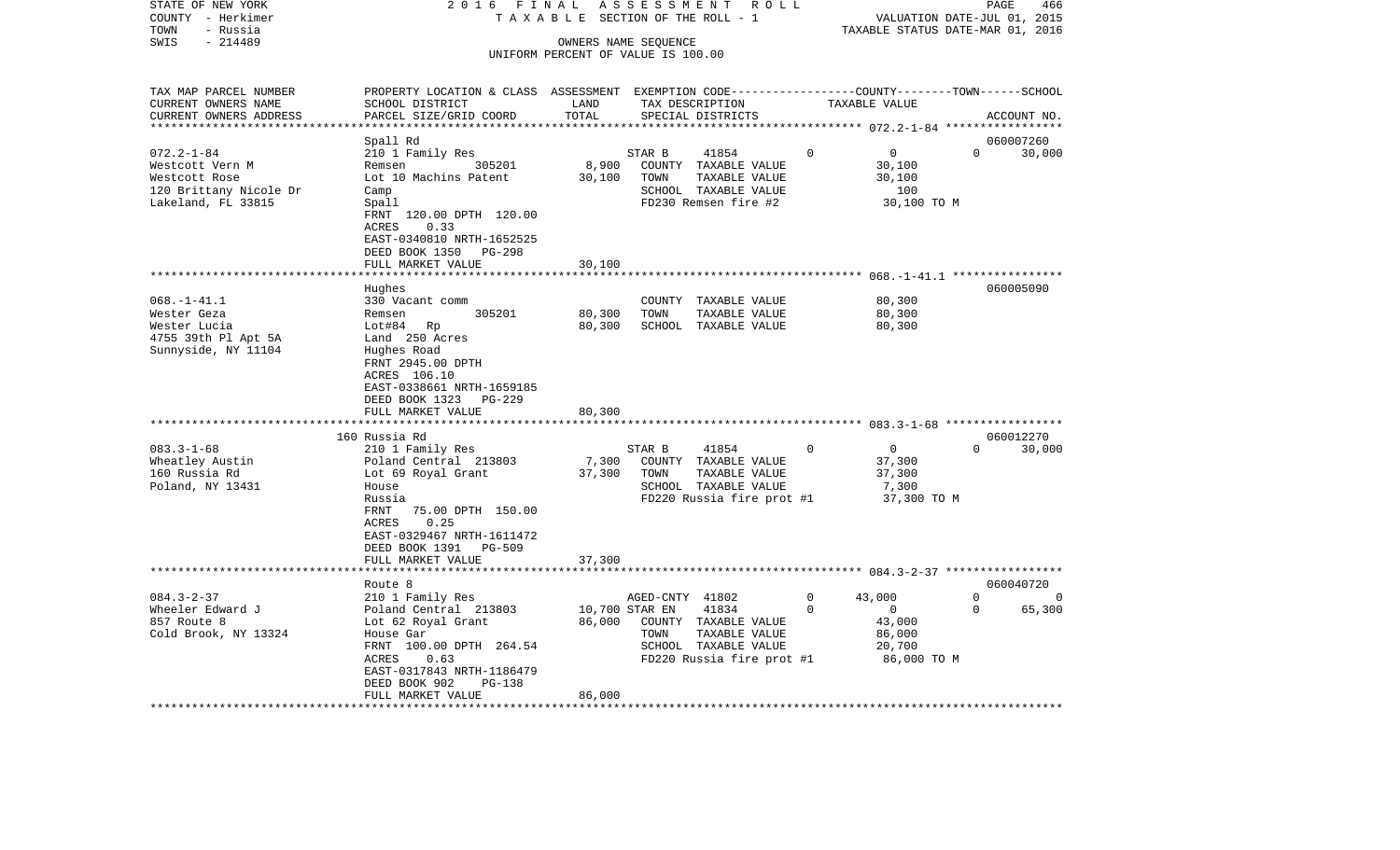| STATE OF NEW YORK<br>COUNTY - Herkimer<br>TOWN<br>- Russia<br>$-214489$<br>SWIS                                                                     |                                                                                                                                                                                                                                                                                                                                                        | OWNERS NAME SEQUENCE                           | 2016 FINAL ASSESSMENT ROLL<br>TAXABLE SECTION OF THE ROLL - 1<br>UNIFORM PERCENT OF VALUE IS 100.00                                                                                                 | VALUATION DATE-JUL 01, 2015<br>TAXABLE STATUS DATE-MAR 01, 2016                        | PAGE<br>467            |
|-----------------------------------------------------------------------------------------------------------------------------------------------------|--------------------------------------------------------------------------------------------------------------------------------------------------------------------------------------------------------------------------------------------------------------------------------------------------------------------------------------------------------|------------------------------------------------|-----------------------------------------------------------------------------------------------------------------------------------------------------------------------------------------------------|----------------------------------------------------------------------------------------|------------------------|
| TAX MAP PARCEL NUMBER<br>CURRENT OWNERS NAME                                                                                                        | PROPERTY LOCATION & CLASS ASSESSMENT EXEMPTION CODE---------------COUNTY-------TOWN------SCHOOL<br>SCHOOL DISTRICT                                                                                                                                                                                                                                     | LAND                                           | TAX DESCRIPTION                                                                                                                                                                                     | TAXABLE VALUE                                                                          |                        |
| CURRENT OWNERS ADDRESS<br>**********************                                                                                                    | PARCEL SIZE/GRID COORD                                                                                                                                                                                                                                                                                                                                 | TOTAL                                          | SPECIAL DISTRICTS                                                                                                                                                                                   |                                                                                        | ACCOUNT NO.            |
|                                                                                                                                                     | Loon Ln                                                                                                                                                                                                                                                                                                                                                |                                                |                                                                                                                                                                                                     |                                                                                        | 060028620              |
| $077.2 - 1 - 22$<br>Wheeler Steven<br>Wheeler Elizabeth<br>PO Box 123<br>Hinckley, NY 13352                                                         | 210 1 Family Res<br>Poland Central 213803<br>Lot 15 Jerseyfield Patent<br>FRNT 370.00 DPTH<br>85.00<br>ACRES<br>0.91<br>EAST-0338084 NRTH-1637025<br>DEED BOOK 1539 PG-425<br>FULL MARKET VALUE                                                                                                                                                        | 14,600<br>130,000<br>130,000                   | STAR B<br>41854<br>COUNTY TAXABLE VALUE<br>TOWN<br>TAXABLE VALUE<br>SCHOOL TAXABLE VALUE<br>FD220 Russia fire prot #1                                                                               | $\Omega$<br>$\overline{0}$<br>130,000<br>130,000<br>100,000<br>130,000 TO M            | $\Omega$<br>30,000     |
|                                                                                                                                                     |                                                                                                                                                                                                                                                                                                                                                        |                                                |                                                                                                                                                                                                     |                                                                                        |                        |
| $077.2 - 1 - 21$<br>Wheeler Steven E<br>PO Box 123<br>Hinckley, NY 13352<br>$068. -1 - 14.1$<br>White David<br>115 Thurlow Dr<br>Syracuse, NY 13205 | Loon Ln<br>314 Rural vac<10<br>Poland Central 213803<br>Lot 15 Jerseyfield Patent<br>Trl<br>FRNT 100.00 DPTH 100.00<br><b>ACRES</b><br>0.23<br>EAST-0338039 NRTH-1637239<br>DEED BOOK 1539 PG-425<br>FULL MARKET VALUE<br>Lite Rd<br>312 Vac w/imprv<br>Remsen<br>305201<br>Lot 31 Remsenburg Patent<br>Vacant Land<br>FRNT 351.00 DPTH<br>ACRES 14.40 | 15,800<br>15,800<br>15,800<br>22,700<br>25,000 | COUNTY TAXABLE VALUE<br>TAXABLE VALUE<br>TOWN<br>SCHOOL TAXABLE VALUE<br>FD220 Russia fire prot #1<br>COUNTY TAXABLE VALUE<br>TAXABLE VALUE<br>TOWN<br>SCHOOL TAXABLE VALUE<br>FD230 Remsen fire #2 | 15,800<br>15,800<br>15,800<br>15,800 TO M<br>25,000<br>25,000<br>25,000<br>25,000 TO M | 060006240<br>060025770 |
|                                                                                                                                                     | EAST-0340748 NRTH-1666501<br>DEED BOOK 853<br><b>PG-115</b><br>FULL MARKET VALUE                                                                                                                                                                                                                                                                       | 25,000                                         |                                                                                                                                                                                                     |                                                                                        |                        |
| $077.2 - 1 - 25.1$<br>White David<br>White Karen<br>10 Sycamore Dr E<br>New Hartford, NY 13413                                                      | Mac Arthur Rd<br>314 Rural vac<10<br>Poland Central 213803<br>Lot 15 Jerseyfield Patent<br>Farm<br>ACRES<br>9.60<br>EAST-0337588 NRTH-1634946                                                                                                                                                                                                          | 17,200<br>17,200                               | COUNTY TAXABLE VALUE<br>TOWN<br>TAXABLE VALUE<br>SCHOOL TAXABLE VALUE<br>FD220 Russia fire prot #1                                                                                                  | 17,200<br>17,200<br>17,200<br>17,200 TO M                                              | 060016230              |
|                                                                                                                                                     | DEED BOOK 1364<br>PG-59<br>FULL MARKET VALUE                                                                                                                                                                                                                                                                                                           | 17,200                                         |                                                                                                                                                                                                     |                                                                                        |                        |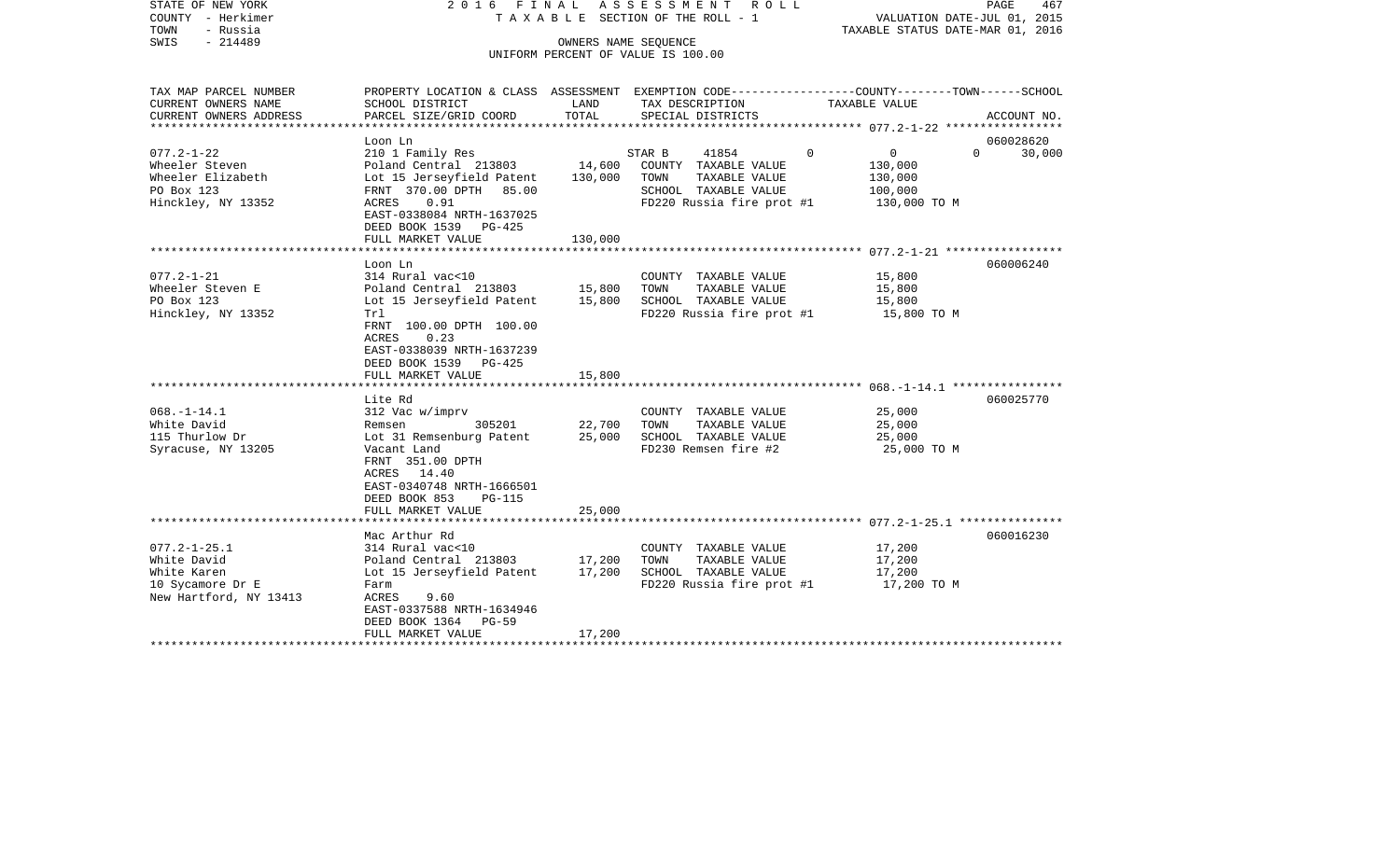| STATE OF NEW YORK<br>COUNTY - Herkimer<br>TOWN<br>- Russia                                                                                                                   | 2016 FINAL<br>TAXABLE                                                                                                                           |                   | ASSESSMENT<br>R O L L<br>SECTION OF THE ROLL - 1                                                                       |                                                                                | PAGE<br>468<br>VALUATION DATE-JUL 01, 2015<br>TAXABLE STATUS DATE-MAR 01, 2016 |
|------------------------------------------------------------------------------------------------------------------------------------------------------------------------------|-------------------------------------------------------------------------------------------------------------------------------------------------|-------------------|------------------------------------------------------------------------------------------------------------------------|--------------------------------------------------------------------------------|--------------------------------------------------------------------------------|
| $-214489$<br>SWIS                                                                                                                                                            |                                                                                                                                                 |                   | OWNERS NAME SEQUENCE<br>UNIFORM PERCENT OF VALUE IS 100.00                                                             |                                                                                |                                                                                |
| TAX MAP PARCEL NUMBER                                                                                                                                                        | PROPERTY LOCATION & CLASS ASSESSMENT EXEMPTION CODE----------------COUNTY-------TOWN------SCHOOL                                                |                   |                                                                                                                        |                                                                                |                                                                                |
| CURRENT OWNERS NAME<br>CURRENT OWNERS ADDRESS                                                                                                                                | SCHOOL DISTRICT<br>PARCEL SIZE/GRID COORD                                                                                                       | LAND<br>TOTAL     | TAX DESCRIPTION<br>SPECIAL DISTRICTS                                                                                   | TAXABLE VALUE                                                                  | ACCOUNT NO.                                                                    |
|                                                                                                                                                                              | Macarthur Rd                                                                                                                                    |                   |                                                                                                                        |                                                                                | ***************** 077.2-1-25.2 ****************<br>60016235                    |
| $077.2 - 1 - 25.2$<br>White David P<br>White Karen K<br>10 Sycamore Dr E<br>New Hartford, NY 13413                                                                           | 260 Seasonal res<br>Poland Central 213803<br>Lot 15 Jerseyfield Patent<br>Vacant Land<br>ACRES<br>5.00<br>EAST-0338038 NRTH-1634717             | 24,000<br>32,000  | COUNTY TAXABLE VALUE<br>TOWN<br>TAXABLE VALUE<br>SCHOOL TAXABLE VALUE<br>FD220 Russia fire prot #1                     | 32,000<br>32,000<br>32,000<br>32,000 TO M                                      |                                                                                |
|                                                                                                                                                                              | DEED BOOK 1232 PG-76<br>FULL MARKET VALUE                                                                                                       | 32,000            |                                                                                                                        |                                                                                |                                                                                |
|                                                                                                                                                                              | 576 Dover Rd                                                                                                                                    |                   |                                                                                                                        |                                                                                | 060029640                                                                      |
| $082.2 - 1 - 17$<br>White Donald F<br>576 Dover Rd<br>Barneveld, NY 13304                                                                                                    | 210 1 Family Res<br>Poland Central 213803<br>Lot 105 Royal Grant<br>House<br>Dover<br>ACRES<br>6.00<br>EAST-0323065 NRTH-1621855                | 38,300<br>208,000 | 41834<br>STAR EN<br>COUNTY TAXABLE VALUE<br>TOWN<br>TAXABLE VALUE<br>SCHOOL TAXABLE VALUE<br>FD220 Russia fire prot #1 | $\mathbf 0$<br>$\overline{0}$<br>208,000<br>208,000<br>142,700<br>208,000 TO M | 65,300<br>$\Omega$                                                             |
|                                                                                                                                                                              | DEED BOOK 705<br>PG-656<br>FULL MARKET VALUE                                                                                                    | 208,000           |                                                                                                                        |                                                                                |                                                                                |
|                                                                                                                                                                              | *************************                                                                                                                       |                   |                                                                                                                        |                                                                                |                                                                                |
| $082.2 - 1 - 19.1$<br>White Donald F                                                                                                                                         | Dover Rd<br>314 Rural vac<10<br>Poland Central 213803                                                                                           | 4,100             | COUNTY TAXABLE VALUE<br>TOWN<br>TAXABLE VALUE                                                                          | 4,100<br>4,100                                                                 | 060042550                                                                      |
| 576 Dover Rd<br>Barneveld, NY 13304                                                                                                                                          | Lot 105 Royal Grant<br>Vacant Land<br>Dover Road<br>1.23<br>ACRES<br>EAST-0322740 NRTH-1621461<br>DEED BOOK 710<br>$PG-83$<br>FULL MARKET VALUE | 4,100<br>4,100    | SCHOOL TAXABLE VALUE<br>FD220 Russia fire prot #1                                                                      | 4,100<br>4,100 TO M                                                            |                                                                                |
|                                                                                                                                                                              | ***************************                                                                                                                     |                   |                                                                                                                        |                                                                                |                                                                                |
| $072.4 - 1 - 34$<br>White Irrevocable Trust James Poland Central 213803<br>White Irrevocable Trust Kathle Lot 47 Jerseyfield Patent<br>166 St Marys Ave<br>Clinton, NY 13323 | Brady Beach Rd<br>260 Seasonal res<br>Camp<br>FRNT 100.00 DPTH 150.00<br>ACRES<br>0.33<br>EAST-0344113 NRTH-1642497<br>DEED BOOK 1467<br>PG-865 | 20,600<br>46,600  | COUNTY TAXABLE VALUE<br>TOWN<br>TAXABLE VALUE<br>SCHOOL TAXABLE VALUE<br>FD220 Russia fire prot #1                     | 46,600<br>46,600<br>46,600<br>46,600 TO M                                      | 060006630                                                                      |
|                                                                                                                                                                              | FULL MARKET VALUE                                                                                                                               | 46,600            | *****************************                                                                                          |                                                                                |                                                                                |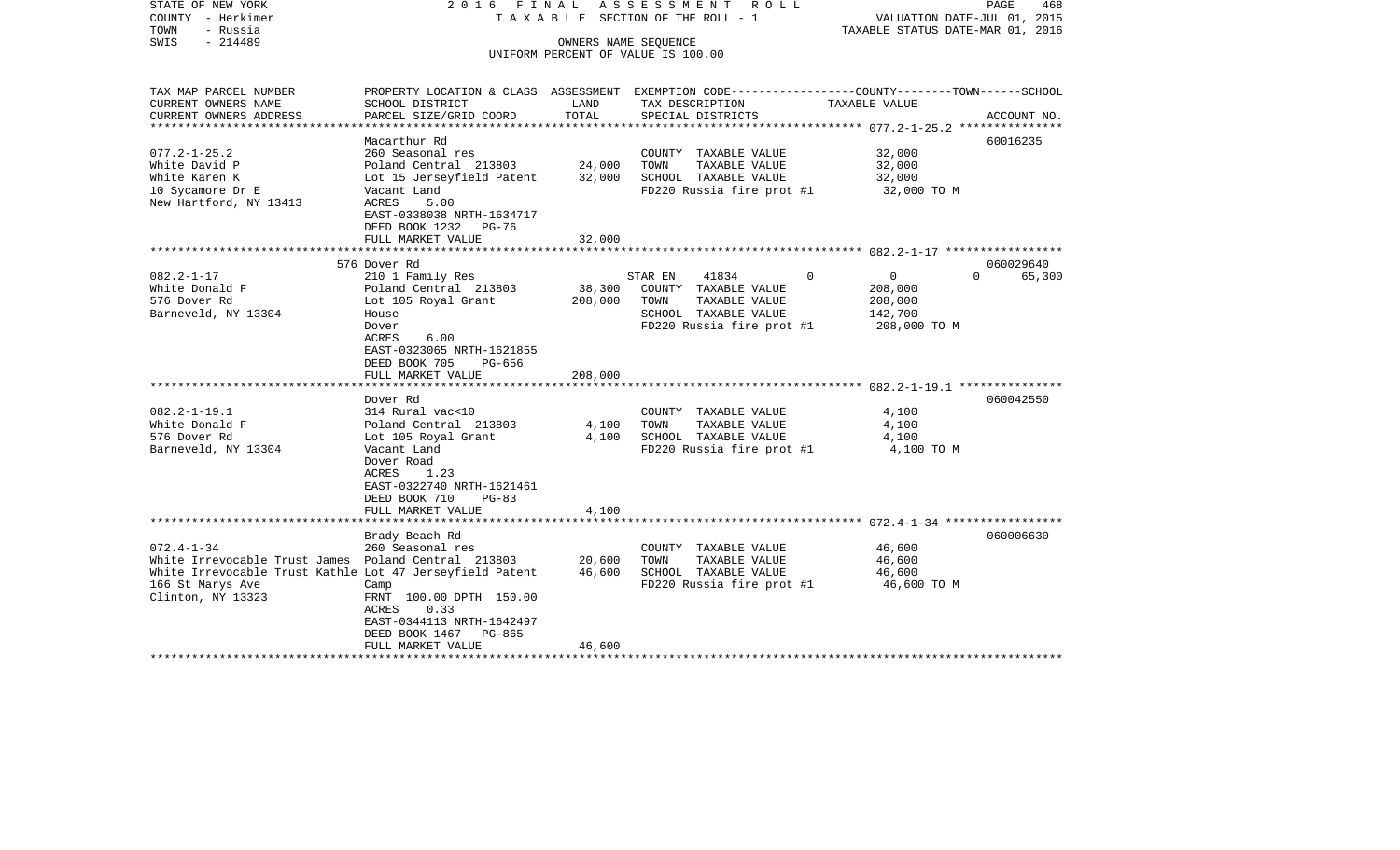| STATE OF NEW YORK<br>COUNTY - Herkimer            | 2016 FINAL                                                                                      |                      | A S S E S S M E N T<br>ROLL<br>T A X A B L E SECTION OF THE ROLL - 1 | VALUATION DATE-JUL 01, 2015                               | PAGE<br>469 |
|---------------------------------------------------|-------------------------------------------------------------------------------------------------|----------------------|----------------------------------------------------------------------|-----------------------------------------------------------|-------------|
| TOWN<br>- Russia                                  |                                                                                                 |                      |                                                                      | TAXABLE STATUS DATE-MAR 01, 2016                          |             |
| $-214489$<br>SWIS                                 |                                                                                                 | OWNERS NAME SEQUENCE |                                                                      |                                                           |             |
|                                                   |                                                                                                 |                      | UNIFORM PERCENT OF VALUE IS 100.00                                   |                                                           |             |
| TAX MAP PARCEL NUMBER                             | PROPERTY LOCATION & CLASS ASSESSMENT EXEMPTION CODE---------------COUNTY-------TOWN------SCHOOL |                      |                                                                      |                                                           |             |
| CURRENT OWNERS NAME                               | SCHOOL DISTRICT                                                                                 | LAND                 | TAX DESCRIPTION                                                      | TAXABLE VALUE                                             |             |
| CURRENT OWNERS ADDRESS<br>*********************** | PARCEL SIZE/GRID COORD                                                                          | TOTAL                | SPECIAL DISTRICTS                                                    |                                                           | ACCOUNT NO. |
|                                                   | Hall Rd                                                                                         |                      |                                                                      |                                                           | 060005670   |
| $084.3 - 2 - 53$                                  | 312 Vac w/imprv                                                                                 |                      | COUNTY TAXABLE VALUE                                                 | 27,600                                                    |             |
| White Matthew                                     | Poland Central 213803                                                                           | 27,300               | TOWN<br>TAXABLE VALUE                                                | 27,600                                                    |             |
| 381 N Main St                                     | Lot 82 Royal Grant                                                                              | 27,600               | SCHOOL TAXABLE VALUE                                                 | 27,600                                                    |             |
| Barnegat, NJ 08005                                | Trailer                                                                                         |                      | FD220 Russia fire prot #1                                            | 27,600 TO M                                               |             |
|                                                   | FRNT 1787.90 DPTH                                                                               |                      |                                                                      |                                                           |             |
|                                                   | ACRES 18.50                                                                                     |                      |                                                                      |                                                           |             |
|                                                   | EAST-0355210 NRTH-1616881<br>DEED BOOK 1523 PG-123                                              |                      |                                                                      |                                                           |             |
|                                                   | FULL MARKET VALUE                                                                               | 27,600               |                                                                      |                                                           |             |
|                                                   |                                                                                                 |                      |                                                                      |                                                           |             |
|                                                   | Hall Rd                                                                                         |                      |                                                                      |                                                           |             |
| $084.1 - 3 - 40$                                  | 260 Seasonal res                                                                                |                      | COUNTY TAXABLE VALUE                                                 | 31,000                                                    |             |
| White Matthew S                                   | Poland Central 213803                                                                           | 28,000               | TOWN<br>TAXABLE VALUE                                                | 31,000                                                    |             |
| 381 N Main St<br>Barnegat, NJ 08005               | ACRES 19.20<br>EAST-0356085 NRTH-1617709                                                        | 31,000               | SCHOOL TAXABLE VALUE<br>FD220 Russia fire prot #1                    | 31,000<br>31,000 TO M                                     |             |
|                                                   | DEED BOOK 1492<br>PG-352                                                                        |                      |                                                                      |                                                           |             |
|                                                   | FULL MARKET VALUE                                                                               | 31,000               |                                                                      |                                                           |             |
|                                                   |                                                                                                 |                      |                                                                      |                                                           |             |
|                                                   | Hall Rd                                                                                         |                      |                                                                      |                                                           | 060044020   |
| $084.3 - 2 - 52$                                  | 314 Rural vac<10                                                                                |                      | COUNTY TAXABLE VALUE                                                 | 7,700                                                     |             |
| White Matthew S<br>381 N Main St                  | Poland Central 213803<br>Lot 82 Royal Grant                                                     | 7,700<br>7,700       | TAXABLE VALUE<br>TOWN<br>SCHOOL TAXABLE VALUE                        | 7,700<br>7,700                                            |             |
| Barnegate, NJ 08005                               | Vacant Land                                                                                     |                      | FD220 Russia fire prot #1                                            | 7,700 TO M                                                |             |
|                                                   | Hall Road                                                                                       |                      |                                                                      |                                                           |             |
|                                                   | FRNT 220.00 DPTH                                                                                |                      |                                                                      |                                                           |             |
|                                                   | 2.80<br>ACRES                                                                                   |                      |                                                                      |                                                           |             |
|                                                   | EAST-0355819 NRTH-1616344                                                                       |                      |                                                                      |                                                           |             |
|                                                   | DEED BOOK 1267 PG-83<br>FULL MARKET VALUE                                                       | 7,700                |                                                                      |                                                           |             |
|                                                   | *****************                                                                               | * * * * * * *        |                                                                      | ************************ 077.4-3-8 **********             |             |
|                                                   | Grant Rd                                                                                        |                      |                                                                      |                                                           |             |
| $077.4 - 3 - 8$                                   | 310 Res Vac                                                                                     |                      | COUNTY TAXABLE VALUE                                                 | 11,500                                                    |             |
| White Pierpont                                    | Poland Central 213803                                                                           | 11,500               | TOWN<br>TAXABLE VALUE                                                | 11,500                                                    |             |
| 607 W Dominick St Fl 2                            | FRNT 1181.00 DPTH                                                                               | 11,500               | SCHOOL TAXABLE VALUE                                                 | 11,500<br>11,500 TO M                                     |             |
| Rome, NY 13440                                    | ACRES<br>5.30<br>EAST-0343938 NRTH-1629620                                                      |                      | FD220 Russia fire prot #1                                            |                                                           |             |
|                                                   | DEED BOOK 1575<br>PG-745                                                                        |                      |                                                                      |                                                           |             |
|                                                   | FULL MARKET VALUE                                                                               | 11,500               |                                                                      |                                                           |             |
|                                                   |                                                                                                 |                      |                                                                      | **************************** 072.2-2-2 ****************** |             |
|                                                   | Schafer Rd                                                                                      |                      |                                                                      |                                                           | 060013410   |
| $072.2 - 2 - 2$                                   | 323 Vacant rural<br>305201                                                                      |                      | COUNTY TAXABLE VALUE                                                 | 5,000                                                     |             |
| Wilcox Daniel<br>Wilcox Anna Marie                | Remsen<br>Lot 17 Walker Tract                                                                   | 5,000<br>5,000       | TOWN<br>TAXABLE VALUE<br>SCHOOL TAXABLE VALUE                        | 5,000<br>5,000                                            |             |
| 10317 Riggerman Rd                                | Vacant Land                                                                                     |                      | FD230 Remsen fire #2                                                 | 5,000 TO M                                                |             |
| Remsen, NY 13438                                  | ACRES 12.75                                                                                     |                      |                                                                      |                                                           |             |
|                                                   | EAST-0338430 NRTH-1648321                                                                       |                      |                                                                      |                                                           |             |
|                                                   | DEED BOOK 00635 PG-00455                                                                        |                      |                                                                      |                                                           |             |
|                                                   | FULL MARKET VALUE<br>*****************                                                          | 5,000                |                                                                      |                                                           |             |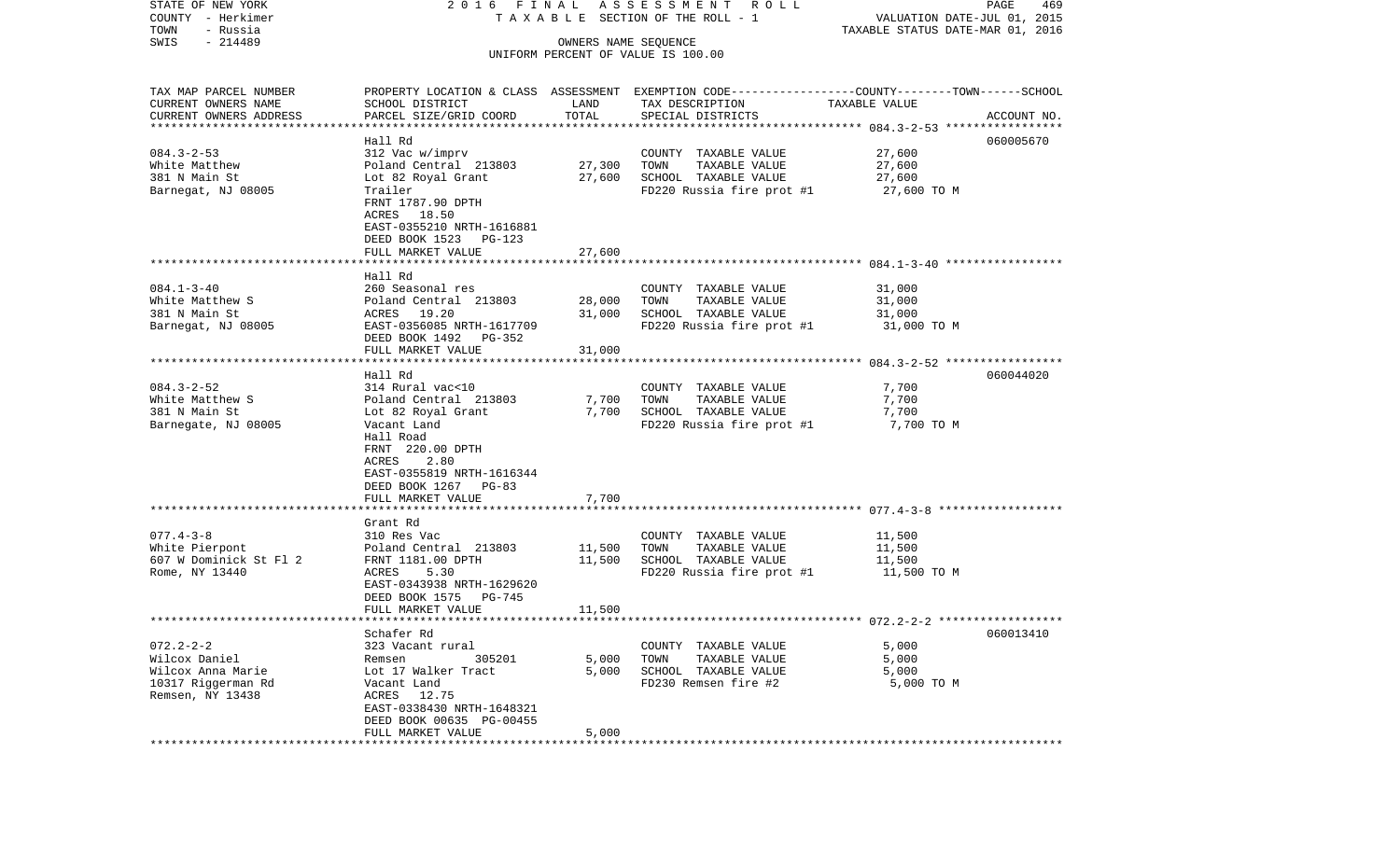| STATE OF NEW YORK<br>COUNTY - Herkimer | 2016 FINAL                                                                                      |                                     | ASSESSMENT<br>R O L L<br>TAXABLE SECTION OF THE ROLL - 1   |                     | PAGE<br>470<br>VALUATION DATE-JUL 01, 2015 |
|----------------------------------------|-------------------------------------------------------------------------------------------------|-------------------------------------|------------------------------------------------------------|---------------------|--------------------------------------------|
| TOWN<br>- Russia                       |                                                                                                 |                                     |                                                            |                     | TAXABLE STATUS DATE-MAR 01, 2016           |
| $-214489$<br>SWIS                      |                                                                                                 |                                     | OWNERS NAME SEQUENCE<br>UNIFORM PERCENT OF VALUE IS 100.00 |                     |                                            |
|                                        |                                                                                                 |                                     |                                                            |                     |                                            |
| TAX MAP PARCEL NUMBER                  | PROPERTY LOCATION & CLASS ASSESSMENT EXEMPTION CODE---------------COUNTY-------TOWN------SCHOOL |                                     |                                                            |                     |                                            |
| CURRENT OWNERS NAME                    | SCHOOL DISTRICT                                                                                 | LAND                                | TAX DESCRIPTION                                            | TAXABLE VALUE       |                                            |
| CURRENT OWNERS ADDRESS                 | PARCEL SIZE/GRID COORD                                                                          | TOTAL                               | SPECIAL DISTRICTS                                          |                     | ACCOUNT NO.                                |
| *********************                  | ************************                                                                        |                                     |                                                            |                     |                                            |
|                                        | Riggleman Rd                                                                                    |                                     |                                                            |                     |                                            |
| $072.2 - 2 - 70.2$                     | 314 Rural vac<10                                                                                |                                     | COUNTY TAXABLE VALUE                                       | 4,200               |                                            |
| Wilcox Daniel J                        | 305201<br>Remsen                                                                                | 4,200                               | TOWN<br>TAXABLE VALUE                                      | 4,200               |                                            |
| 10317 Riggerman Rd                     | ACRES<br>2.16                                                                                   | 4,200                               | SCHOOL TAXABLE VALUE                                       | 4,200               |                                            |
| Remsen, NY 13438                       | EAST-0337999 NRTH-1650394                                                                       |                                     | FD230 Remsen fire #2                                       | 4,200 TO M          |                                            |
|                                        | DEED BOOK 00858 PG-00360                                                                        |                                     |                                                            |                     |                                            |
|                                        | FULL MARKET VALUE                                                                               | 4,200                               |                                                            |                     |                                            |
|                                        |                                                                                                 |                                     |                                                            |                     |                                            |
|                                        | 1430 Wheelertown Rd                                                                             |                                     |                                                            |                     | 060004620                                  |
| $068. - 1 - 8$                         | 260 Seasonal res                                                                                |                                     | 41854<br>STAR B                                            | 0<br>$\overline{0}$ | $\Omega$<br>30,000                         |
| Wilcox Jerome Jr                       | 305201<br>Remsen                                                                                | 35,200                              | COUNTY TAXABLE VALUE                                       | 51,000              |                                            |
| Wilcox Amanda R                        | N 31<br>Rp                                                                                      | 51,000                              | TAXABLE VALUE<br>TOWN                                      | 51,000              |                                            |
| 1430 Wheelertown Rd                    | $HO$ 12                                                                                         |                                     | SCHOOL TAXABLE VALUE                                       | 21,000              |                                            |
| Forestport, NY 13338                   | Wheelertown                                                                                     |                                     | FD230 Remsen fire #2                                       | 51,000 TO M         |                                            |
|                                        | 18.00<br>ACRES                                                                                  |                                     |                                                            |                     |                                            |
|                                        | EAST-0339835 NRTH-1664936                                                                       |                                     |                                                            |                     |                                            |
|                                        | DEED BOOK 1411 PG-345                                                                           |                                     |                                                            |                     |                                            |
|                                        | FULL MARKET VALUE                                                                               | 51,000<br>* * * * * * * * * * * * * |                                                            |                     |                                            |
|                                        |                                                                                                 |                                     |                                                            |                     |                                            |
|                                        | 116 Schafer Rd                                                                                  |                                     |                                                            |                     | 060007590                                  |
| $072.15 - 1 - 13$                      | 270 Mfg housing                                                                                 |                                     | COUNTY TAXABLE VALUE                                       | 14,500              |                                            |
| Wilcox Jerome Jr                       | 305201<br>Remsen                                                                                | 7,400                               | TOWN<br>TAXABLE VALUE                                      | 14,500              |                                            |
| 1430 Wheelertown Rd                    | Lots 22&23 Machins Patent                                                                       | 14,500                              | SCHOOL TAXABLE VALUE                                       | 14,500              |                                            |
| Forestport, NY 13338                   | Mobil Home                                                                                      |                                     | FD230 Remsen fire #2                                       | 14,500 TO M         |                                            |
|                                        | Schafer Road                                                                                    |                                     |                                                            |                     |                                            |
|                                        | FRNT 110.00 DPTH 113.00                                                                         |                                     |                                                            |                     |                                            |
|                                        | EAST-0339877 NRTH-1645835                                                                       |                                     |                                                            |                     |                                            |
|                                        | DEED BOOK 862<br>PG-236<br>FULL MARKET VALUE                                                    | 14,500                              |                                                            |                     |                                            |
|                                        | ***********************                                                                         |                                     |                                                            |                     |                                            |
|                                        | Jim Wall Rd                                                                                     |                                     |                                                            |                     | 060003930                                  |
| $072.2 - 2 - 1$                        | 323 Vacant rural                                                                                |                                     | COUNTY TAXABLE VALUE                                       | 6,800               |                                            |
| Wilcox John                            | 305201<br>Remsen                                                                                | 6,800                               | TOWN<br>TAXABLE VALUE                                      | 6,800               |                                            |
| Wilcox Dorothy                         | Lot 12 Walker Tract                                                                             | 6,800                               | SCHOOL TAXABLE VALUE                                       | 6,800               |                                            |
| 10035 Swamp Rd                         | Vacant Land                                                                                     |                                     | FD230 Remsen fire #2                                       | 6,800 TO M          |                                            |
| Remsen, NY 13438                       | ACRES 11.60                                                                                     |                                     |                                                            |                     |                                            |
|                                        | EAST-0338306 NRTH-1649181                                                                       |                                     |                                                            |                     |                                            |
|                                        | DEED BOOK 1101<br>PG-882                                                                        |                                     |                                                            |                     |                                            |
|                                        | FULL MARKET VALUE                                                                               | 6,800                               |                                                            |                     |                                            |
| ***********************                | **************************************                                                          |                                     |                                                            |                     |                                            |
|                                        | 176 Schafer Rd                                                                                  |                                     |                                                            |                     | 060017760                                  |
| $072.15 - 1 - 4$                       | 210 1 Family Res                                                                                |                                     | 41854<br>STAR B                                            | $\mathbf 0$<br>0    | $\Omega$<br>30,000                         |
| Wilcox John Jr                         | Remsen<br>305201                                                                                | 16,700                              | COUNTY TAXABLE VALUE                                       | 68,000              |                                            |
| 176 Schafer Rd                         | Lot 17 Walker Tract                                                                             | 68,000                              | TAXABLE VALUE<br>TOWN                                      | 68,000              |                                            |
| Remsen, NY 13438                       | Camp                                                                                            |                                     | SCHOOL TAXABLE VALUE                                       | 38,000              |                                            |
|                                        | 3.10<br>ACRES                                                                                   |                                     | FD230 Remsen fire #2                                       | 68,000 TO M         |                                            |
|                                        | EAST-0339062 NRTH-1646571                                                                       |                                     |                                                            |                     |                                            |
|                                        | DEED BOOK 688<br><b>PG-579</b>                                                                  |                                     |                                                            |                     |                                            |
|                                        | FULL MARKET VALUE                                                                               | 68,000                              |                                                            |                     |                                            |
|                                        |                                                                                                 |                                     |                                                            |                     |                                            |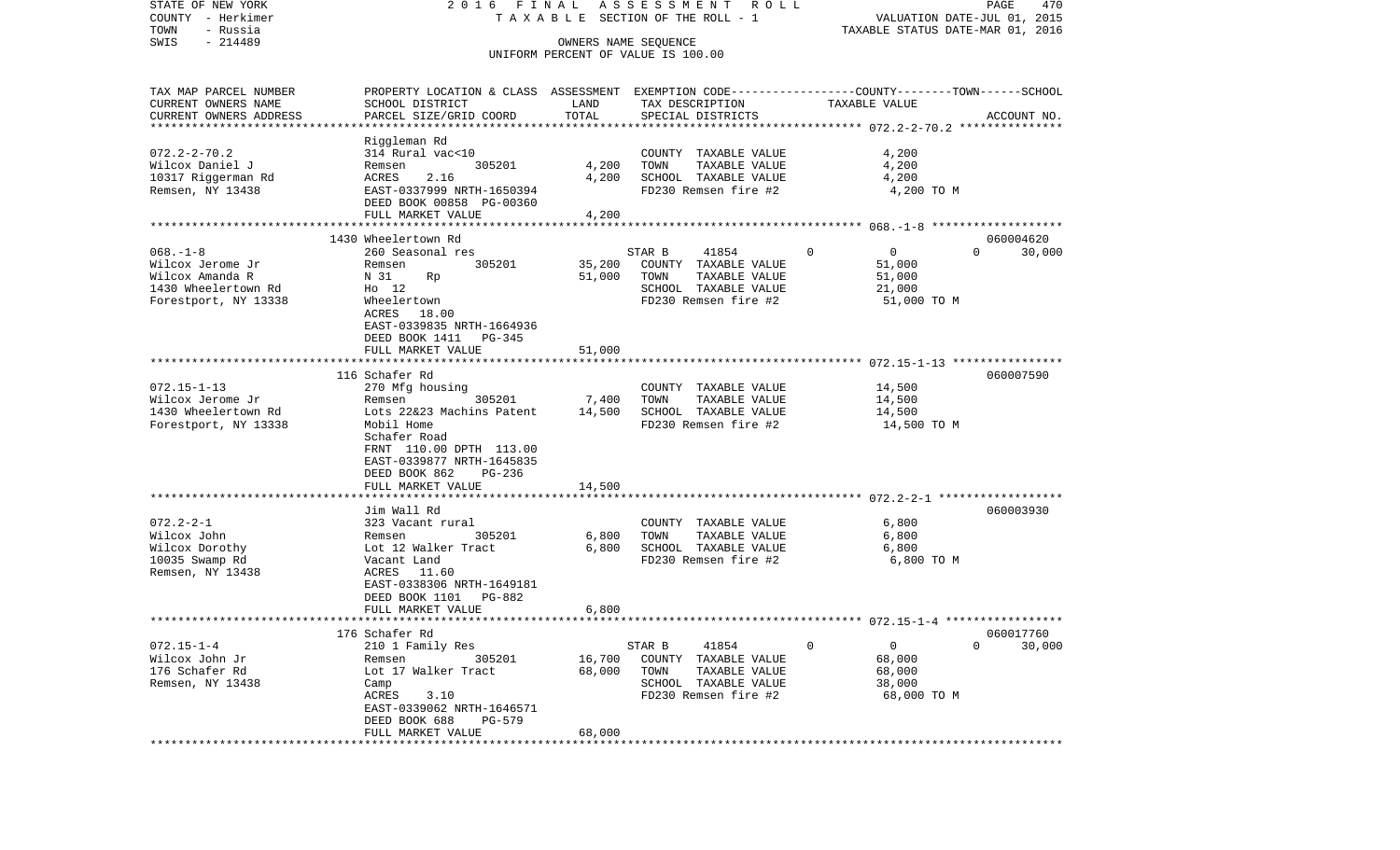| STATE OF NEW YORK                     | 2016 FINAL                                                                                      |         | A S S E S S M E N T A O L L           |                                                                 | 471<br>PAGE        |
|---------------------------------------|-------------------------------------------------------------------------------------------------|---------|---------------------------------------|-----------------------------------------------------------------|--------------------|
| COUNTY - Herkimer<br>- Russia<br>TOWN |                                                                                                 |         | T A X A B L E SECTION OF THE ROLL - 1 | VALUATION DATE-JUL 01, 2015<br>TAXABLE STATUS DATE-MAR 01, 2016 |                    |
| $-214489$<br>SWIS                     |                                                                                                 |         | OWNERS NAME SEQUENCE                  |                                                                 |                    |
|                                       |                                                                                                 |         | UNIFORM PERCENT OF VALUE IS 100.00    |                                                                 |                    |
|                                       |                                                                                                 |         |                                       |                                                                 |                    |
| TAX MAP PARCEL NUMBER                 | PROPERTY LOCATION & CLASS ASSESSMENT EXEMPTION CODE---------------COUNTY-------TOWN------SCHOOL |         |                                       |                                                                 |                    |
| CURRENT OWNERS NAME                   | SCHOOL DISTRICT                                                                                 | LAND    | TAX DESCRIPTION                       | TAXABLE VALUE                                                   |                    |
| CURRENT OWNERS ADDRESS                | PARCEL SIZE/GRID COORD                                                                          | TOTAL   | SPECIAL DISTRICTS                     |                                                                 | ACCOUNT NO.        |
|                                       |                                                                                                 |         |                                       |                                                                 |                    |
|                                       | 383 White Birch Ln                                                                              |         |                                       |                                                                 |                    |
| $072.4 - 2 - 15$                      | 210 1 Family Res                                                                                |         | COUNTY TAXABLE VALUE                  | 338,200                                                         |                    |
| Wilcox Marianne                       | Poland Central 213803                                                                           | 83,600  | TOWN<br>TAXABLE VALUE                 | 338,200                                                         |                    |
| 275 Cromwell Dr                       | Residential Home                                                                                | 338,200 | SCHOOL TAXABLE VALUE                  | 338,200                                                         |                    |
| Rochester, NY 14610                   | Merged All 2011                                                                                 |         | FD220 Russia fire prot #1             | 338,200 TO M                                                    |                    |
|                                       | FRNT 466.00 DPTH                                                                                |         |                                       |                                                                 |                    |
|                                       | ACRES 86.90 BANK<br>135                                                                         |         |                                       |                                                                 |                    |
|                                       | EAST-0348201 NRTH-1643628                                                                       |         |                                       |                                                                 |                    |
|                                       | DEED BOOK 1237 PG-637                                                                           |         |                                       |                                                                 |                    |
|                                       | FULL MARKET VALUE                                                                               | 338,200 |                                       |                                                                 |                    |
|                                       | Route 8                                                                                         |         |                                       |                                                                 | 060029790          |
| $084.3 - 2 - 23$                      | 323 Vacant rural                                                                                |         | COUNTY TAXABLE VALUE                  | 63,000                                                          |                    |
| Wilcox Marie                          | Poland Central 213803                                                                           | 63,000  | TAXABLE VALUE<br>TOWN                 | 63,000                                                          |                    |
| Wilcox Terry                          | Lot 52 Royal Grant                                                                              | 63,000  | SCHOOL TAXABLE VALUE                  | 63,000                                                          |                    |
| PO Box 714                            | Barn                                                                                            |         | FD220 Russia fire prot #1             | 63,000 TO M                                                     |                    |
| West Yarmouth, MA 02673               | ACRES 105.00                                                                                    |         |                                       |                                                                 |                    |
|                                       | EAST-0351975 NRTH-1608388                                                                       |         |                                       |                                                                 |                    |
|                                       | DEED BOOK 00639 PG-00084                                                                        |         |                                       |                                                                 |                    |
|                                       | FULL MARKET VALUE                                                                               | 63,000  |                                       |                                                                 |                    |
|                                       |                                                                                                 |         |                                       |                                                                 |                    |
|                                       | 162 Hughes Rd                                                                                   |         |                                       |                                                                 | 060008850          |
| $068. - 1 - 34.1$                     | 270 Mfg housing                                                                                 |         | 41854<br>STAR B                       | $\mathbf 0$<br>$\overline{0}$                                   | $\Omega$<br>27,000 |
| Wilcox Susan L                        | 305201<br>Remsen                                                                                | 19,000  | COUNTY TAXABLE VALUE                  | 27,000                                                          |                    |
| 162 Hughes Rd                         | Lot 83 Remsenburg Patent                                                                        | 27,000  | TOWN<br>TAXABLE VALUE                 | 27,000                                                          |                    |
| Forestport, NY 13338                  | House                                                                                           |         | SCHOOL TAXABLE VALUE                  | $\overline{0}$                                                  |                    |
|                                       | FRNT 494.00 DPTH                                                                                |         | FD230 Remsen fire #2                  | 27,000 TO M                                                     |                    |
|                                       | 10.16<br>ACRES                                                                                  |         |                                       |                                                                 |                    |
|                                       | EAST-0341355 NRTH-1662313                                                                       |         |                                       |                                                                 |                    |
|                                       | DEED BOOK 00856 PG-00571                                                                        |         |                                       |                                                                 |                    |
|                                       | FULL MARKET VALUE<br>*******************                                                        | 27,000  |                                       |                                                                 |                    |
|                                       | Route 8                                                                                         |         |                                       |                                                                 | 060032550          |
| $089.1 - 2 - 2.1$                     | 322 Rural vac>10                                                                                |         | COUNTY TAXABLE VALUE                  | 37,700                                                          |                    |
| Wilcox Terry                          | Poland Central 213803                                                                           | 37,700  | TOWN<br>TAXABLE VALUE                 | 37,700                                                          |                    |
| Wilcox Nancy                          | Lot 51 & 52 Royal Grant                                                                         | 37,700  | SCHOOL TAXABLE VALUE                  | 37,700                                                          |                    |
| PO Box 714                            | Vacant Land                                                                                     |         | FD220 Russia fire prot #1             | 37,700 TO M                                                     |                    |
| West Yarmouth, MA 02673               | ACRES 94.40                                                                                     |         |                                       |                                                                 |                    |
|                                       | EAST-0353157 NRTH-1607569                                                                       |         |                                       |                                                                 |                    |
|                                       | DEED BOOK 856<br>PG-564                                                                         |         |                                       |                                                                 |                    |
|                                       | FULL MARKET VALUE                                                                               | 37,700  |                                       |                                                                 |                    |
|                                       |                                                                                                 |         |                                       |                                                                 |                    |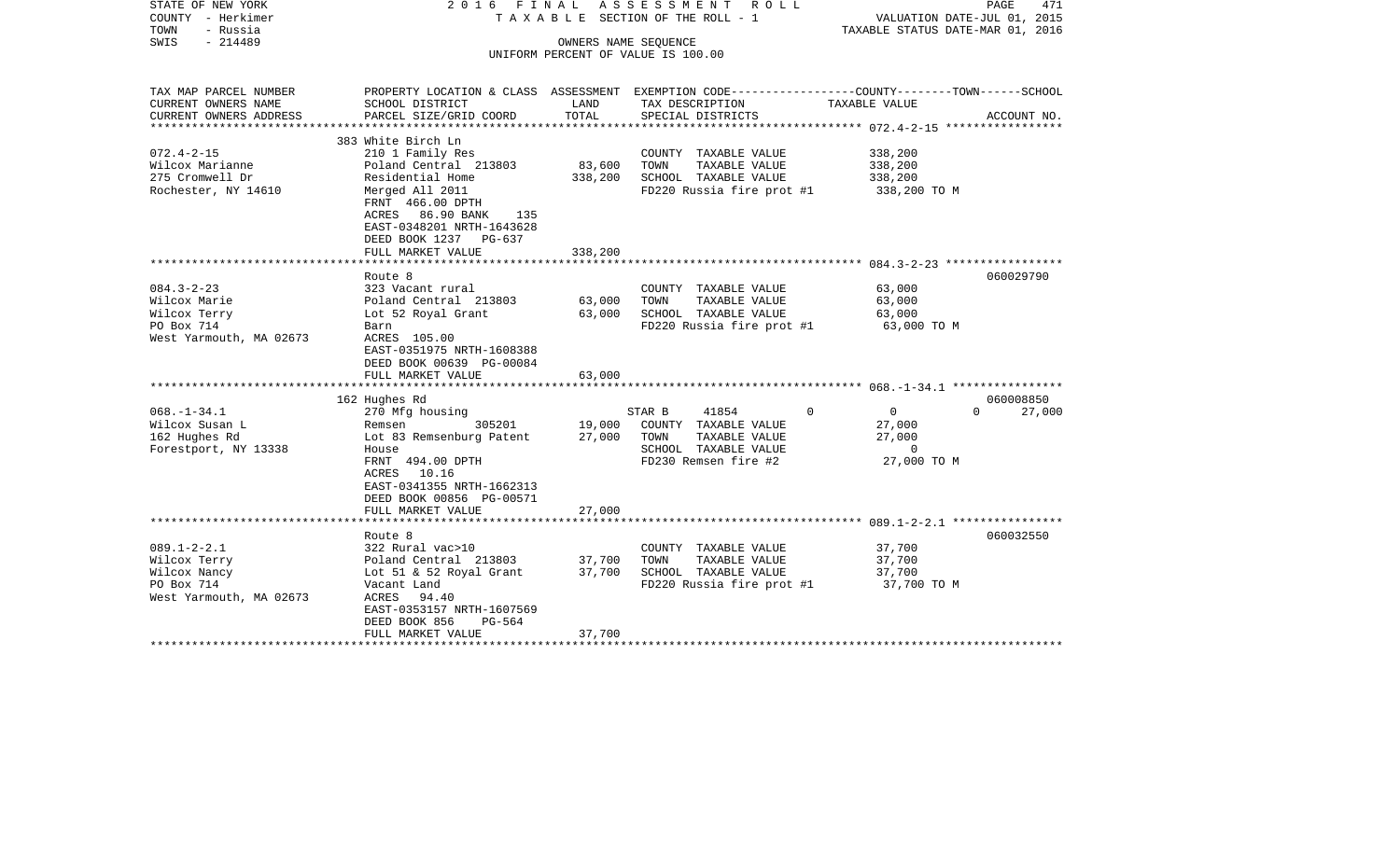| STATE OF NEW YORK           | 2016 FINAL                                                                                       |                                    |                      | ASSESSMENT ROLL           |          |                                  |          | 472<br>PAGE |
|-----------------------------|--------------------------------------------------------------------------------------------------|------------------------------------|----------------------|---------------------------|----------|----------------------------------|----------|-------------|
| COUNTY - Herkimer           |                                                                                                  | TAXABLE SECTION OF THE ROLL - 1    |                      |                           |          | VALUATION DATE-JUL 01, 2015      |          |             |
| TOWN<br>- Russia            |                                                                                                  |                                    |                      |                           |          | TAXABLE STATUS DATE-MAR 01, 2016 |          |             |
| SWIS<br>$-214489$           |                                                                                                  | UNIFORM PERCENT OF VALUE IS 100.00 | OWNERS NAME SEQUENCE |                           |          |                                  |          |             |
|                             |                                                                                                  |                                    |                      |                           |          |                                  |          |             |
| TAX MAP PARCEL NUMBER       | PROPERTY LOCATION & CLASS ASSESSMENT EXEMPTION CODE----------------COUNTY-------TOWN------SCHOOL |                                    |                      |                           |          |                                  |          |             |
| CURRENT OWNERS NAME         | SCHOOL DISTRICT                                                                                  | LAND                               |                      | TAX DESCRIPTION           |          | TAXABLE VALUE                    |          |             |
| CURRENT OWNERS ADDRESS      | PARCEL SIZE/GRID COORD                                                                           | TOTAL                              |                      | SPECIAL DISTRICTS         |          |                                  |          | ACCOUNT NO. |
| ************************    |                                                                                                  |                                    |                      |                           |          |                                  |          |             |
|                             | Pardeeville Rd                                                                                   |                                    |                      |                           |          |                                  |          | 060052370   |
| $084.1 - 3 - 1.2$           | 260 Seasonal res                                                                                 |                                    |                      | COUNTY TAXABLE VALUE      |          | 62,000                           |          |             |
| Wilk Philip F               | Poland Central 213803                                                                            | 55,600                             | TOWN                 | TAXABLE VALUE             |          | 62,000                           |          |             |
| 6140 Walker Rd              | Lot 96 Royal Grant                                                                               | 62,000                             |                      | SCHOOL TAXABLE VALUE      |          | 62,000                           |          |             |
| Utica, NY 13502             | Cabin                                                                                            |                                    |                      | FD220 Russia fire prot #1 |          | 62,000 TO M                      |          |             |
|                             | FRNT 575.00 DPTH 2740.00                                                                         |                                    |                      |                           |          |                                  |          |             |
|                             | ACRES<br>51.10                                                                                   |                                    |                      |                           |          |                                  |          |             |
|                             | EAST-0350715 NRTH-1623037                                                                        |                                    |                      |                           |          |                                  |          |             |
|                             | DEED BOOK 667<br>PG-609                                                                          |                                    |                      |                           |          |                                  |          |             |
|                             | FULL MARKET VALUE                                                                                | 62,000                             |                      |                           |          |                                  |          |             |
|                             |                                                                                                  |                                    |                      |                           |          |                                  |          |             |
|                             | 9485 Rte 28                                                                                      |                                    |                      |                           |          |                                  |          | 0019748     |
| $088.1 - 1 - 36.4$          | 210 1 Family Res                                                                                 |                                    |                      | COUNTY TAXABLE VALUE      |          | 172,000                          |          |             |
| Willard Egan P              | Poland Central 213803                                                                            | 24,600                             | TOWN                 | TAXABLE VALUE             |          | 172,000                          |          |             |
| Willard Leslie N            | Lot 47 Royal Grant                                                                               | 172,000                            |                      | SCHOOL TAXABLE VALUE      |          | 172,000                          |          |             |
| 9485 Rte 28                 | House Att Garage                                                                                 |                                    |                      | FD220 Russia fire prot #1 |          | 172,000 TO M                     |          |             |
| Poland, NY 13431            | 5.30<br>ACRES                                                                                    |                                    |                      |                           |          |                                  |          |             |
|                             | EAST-0330408 NRTH-1605286                                                                        |                                    |                      |                           |          |                                  |          |             |
|                             | DEED BOOK 1515 PG-873                                                                            |                                    |                      |                           |          |                                  |          |             |
|                             | FULL MARKET VALUE                                                                                | 172,000                            |                      |                           |          |                                  |          |             |
|                             |                                                                                                  |                                    |                      |                           |          |                                  |          |             |
|                             | 142 Mill Rd                                                                                      |                                    |                      |                           |          |                                  |          |             |
| $083.3 - 2 - 17.6$          | 210 1 Family Res                                                                                 |                                    | STAR B               | 41854                     | $\Omega$ | $\overline{0}$                   | $\Omega$ | 30,000      |
| Williams Allen              | Poland Central 213803                                                                            | 21,400                             |                      | COUNTY TAXABLE VALUE      |          | 59,400                           |          |             |
| Williams Bonnie P           | Lot 87 Royal Grant                                                                               | 59,400                             | TOWN                 | TAXABLE VALUE             |          | 59,400                           |          |             |
| 142 Mill Rd                 | Vacant Land                                                                                      |                                    |                      | SCHOOL TAXABLE VALUE      |          | 29,400                           |          |             |
| Poland, NY 13431            | ACRES<br>6.30                                                                                    |                                    |                      | FD220 Russia fire prot #1 |          | 59,400 TO M                      |          |             |
|                             | EAST-0334226 NRTH-1613316                                                                        |                                    |                      |                           |          |                                  |          |             |
|                             | FULL MARKET VALUE                                                                                | 59,400                             |                      |                           |          |                                  |          |             |
|                             |                                                                                                  |                                    |                      |                           |          |                                  |          |             |
|                             | 144 Mill Rd                                                                                      |                                    |                      |                           |          |                                  |          |             |
| $083.3 - 2 - 17.5$          | 210 1 Family Res                                                                                 |                                    | STAR B               | 41854                     | 0        | $\overline{0}$                   | 0        | 27,100      |
| Williams Dale               | Poland Central 213803                                                                            | 18,300                             |                      | COUNTY TAXABLE VALUE      |          | 27,100                           |          |             |
| Williams Margaret           | Lot 87 Royal Grant                                                                               | 27,100                             | TOWN                 | TAXABLE VALUE             |          | 27,100                           |          |             |
| PO Box 217                  | ACRES<br>5.50                                                                                    |                                    |                      | SCHOOL TAXABLE VALUE      |          | $\Omega$                         |          |             |
| Barneveld, NY 13304         | EAST-0334103 NRTH-1613736                                                                        |                                    |                      | FD220 Russia fire prot #1 |          | 27,100 TO M                      |          |             |
|                             | FULL MARKET VALUE                                                                                | 27,100                             |                      |                           |          |                                  |          |             |
|                             |                                                                                                  |                                    |                      |                           |          |                                  |          |             |
| $083.3 - 2 - 17.4$          | Military Rd<br>314 Rural vac<10                                                                  |                                    |                      | COUNTY TAXABLE VALUE      |          |                                  |          |             |
| Williams David              | Poland Central 213803                                                                            | 12,200                             | TOWN                 | TAXABLE VALUE             |          | 12,200<br>12,200                 |          |             |
| Williams Denise             | Lot 87 Royal Grant                                                                               | 12,200                             |                      | SCHOOL TAXABLE VALUE      |          | 12,200                           |          |             |
| 40 S Ocean Ave              | Vacant Land                                                                                      |                                    |                      |                           |          |                                  |          |             |
| Palm Beach Shores, FL 33404 | ACRES<br>5.80                                                                                    |                                    |                      | FD220 Russia fire prot #1 |          | 12,200 TO M                      |          |             |
|                             | EAST-0334447 NRTH-1614006                                                                        |                                    |                      |                           |          |                                  |          |             |
|                             | FULL MARKET VALUE                                                                                | 12,200                             |                      |                           |          |                                  |          |             |
| **************************  | ************************                                                                         | ******************                 |                      |                           |          |                                  |          |             |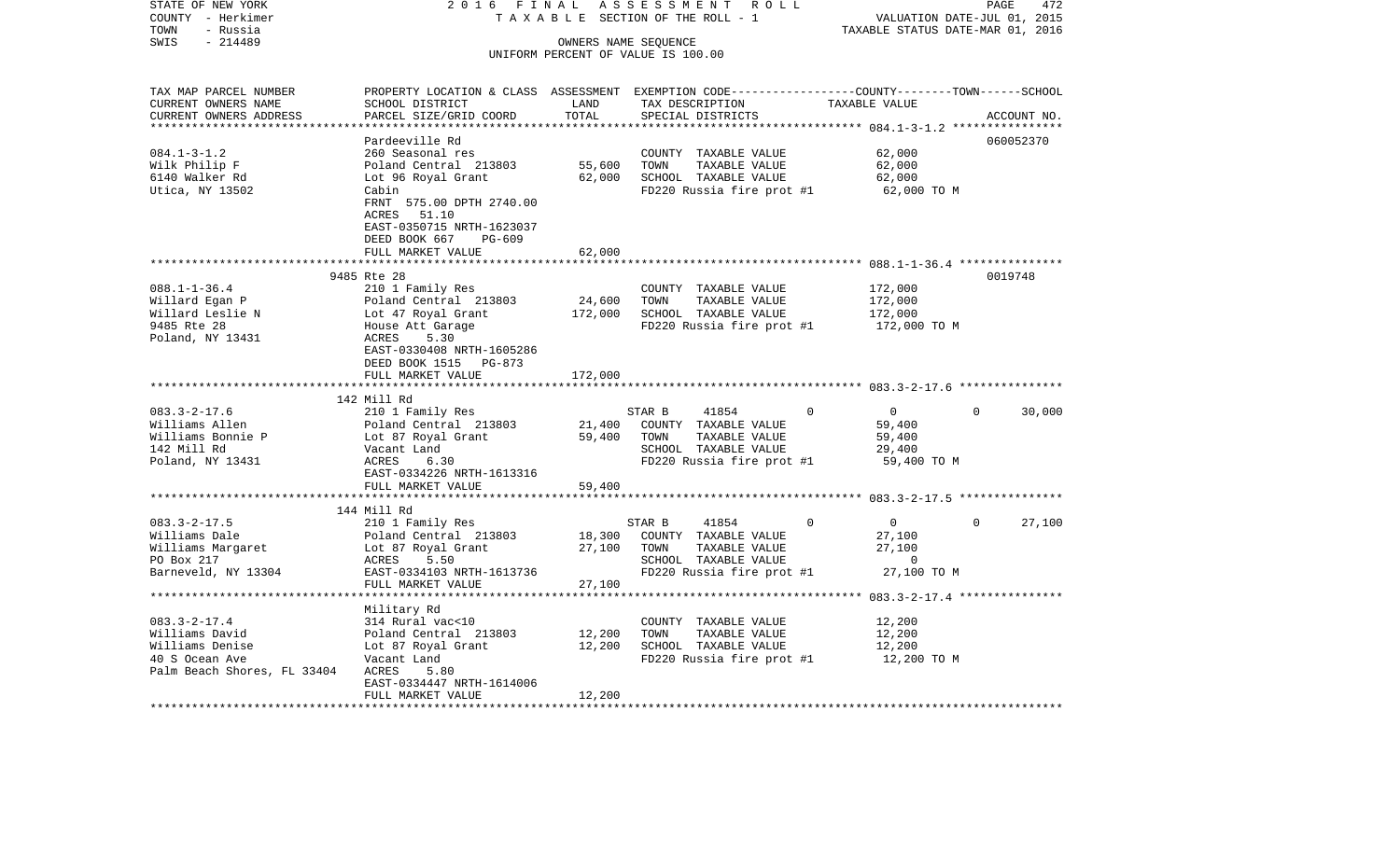| STATE OF NEW YORK                     |                                                                                                  |                | 2016 FINAL ASSESSMENT ROLL                    |                                  | PAGE<br>473        |
|---------------------------------------|--------------------------------------------------------------------------------------------------|----------------|-----------------------------------------------|----------------------------------|--------------------|
| COUNTY - Herkimer                     |                                                                                                  |                | TAXABLE SECTION OF THE ROLL - 1               | VALUATION DATE-JUL 01, 2015      |                    |
| TOWN<br>- Russia<br>$-214489$<br>SWIS |                                                                                                  |                | OWNERS NAME SEOUENCE                          | TAXABLE STATUS DATE-MAR 01, 2016 |                    |
|                                       |                                                                                                  |                | UNIFORM PERCENT OF VALUE IS 100.00            |                                  |                    |
|                                       |                                                                                                  |                |                                               |                                  |                    |
| TAX MAP PARCEL NUMBER                 | PROPERTY LOCATION & CLASS ASSESSMENT EXEMPTION CODE----------------COUNTY-------TOWN------SCHOOL |                |                                               |                                  |                    |
| CURRENT OWNERS NAME                   | SCHOOL DISTRICT                                                                                  | LAND           | TAX DESCRIPTION                               | TAXABLE VALUE                    |                    |
| CURRENT OWNERS ADDRESS                | PARCEL SIZE/GRID COORD                                                                           | TOTAL          | SPECIAL DISTRICTS                             |                                  | ACCOUNT NO.        |
|                                       |                                                                                                  |                |                                               |                                  |                    |
|                                       | Military Rd                                                                                      |                |                                               |                                  |                    |
| $083.3 - 2 - 17.3$                    | 314 Rural vac<10                                                                                 |                | COUNTY TAXABLE VALUE                          | 15,600                           |                    |
| Williams Eugene E                     | Poland Central 213803                                                                            | 15,600         | TAXABLE VALUE<br>TOWN                         | 15,600                           |                    |
| Church St                             | Lot 87 Royal Grant 15,600                                                                        |                | SCHOOL TAXABLE VALUE                          | 15,600                           |                    |
| PO Box 82                             | Vacant Land                                                                                      |                | FD220 Russia fire prot #1                     | 15,600 TO M                      |                    |
| Prospect, NY 13435                    | ACRES<br>8.40                                                                                    |                |                                               |                                  |                    |
|                                       | EAST-0334639 NRTH-1613564                                                                        |                |                                               |                                  |                    |
|                                       | FULL MARKET VALUE                                                                                | 15,600         |                                               |                                  |                    |
|                                       |                                                                                                  |                |                                               |                                  |                    |
| $073.3 - 1 - 16.3$                    | RTE 365 Route 365                                                                                |                |                                               |                                  |                    |
| Williams Gordon M                     | 314 Rural vac<10<br>Poland Central 213803                                                        |                | COUNTY TAXABLE VALUE<br>TAXABLE VALUE<br>TOWN | 1,200                            |                    |
| 107 Mumford Ln                        | FRNT 172.00 DPTH 120.00                                                                          | 1,200<br>1,200 | SCHOOL TAXABLE VALUE                          | 1,200<br>1,200                   |                    |
| Remsen, NY 13438                      | EAST-0352631 NRTH-1647045                                                                        |                | FD230 Remsen fire #2                          | 1,200 TO M                       |                    |
|                                       | DEED BOOK 909<br>PG-365                                                                          |                |                                               |                                  |                    |
|                                       | FULL MARKET VALUE                                                                                | 1,200          |                                               |                                  |                    |
|                                       |                                                                                                  |                |                                               |                                  |                    |
|                                       | Route 365                                                                                        |                |                                               |                                  | 060001860          |
| $073.3 - 1 - 18$                      | 210 1 Family Res                                                                                 |                | STAR B<br>41854                               | $\Omega$<br>$\overline{0}$       | $\Omega$<br>30,000 |
| Williams Gordon M                     | Poland Central 213803                                                                            | 6,200          | COUNTY TAXABLE VALUE                          | 34,000                           |                    |
| 107 Mumford Ln                        | Lot 80 Remsenburg Patent                                                                         | 34,000         | TAXABLE VALUE<br>TOWN                         | 34,000                           |                    |
| Remsen, NY 13438                      | Camp                                                                                             |                | SCHOOL TAXABLE VALUE                          | 4,000                            |                    |
|                                       | FRNT<br>58.00 DPTH 240.00                                                                        |                | FD230 Remsen fire #2                          | 34,000 TO M                      |                    |
|                                       | 0.18<br>ACRES                                                                                    |                |                                               |                                  |                    |
|                                       | EAST-0352522 NRTH-1647237                                                                        |                |                                               |                                  |                    |
|                                       | DEED BOOK 909<br>PG-365                                                                          |                |                                               |                                  |                    |
|                                       | FULL MARKET VALUE                                                                                | 34,000         |                                               |                                  |                    |
|                                       |                                                                                                  |                |                                               |                                  |                    |
| $077.2 - 1 - 13$                      | Mac Arthur Rd                                                                                    |                |                                               |                                  | 060042790          |
| Williams John N                       | 260 Seasonal res                                                                                 |                | COUNTY TAXABLE VALUE<br>TAXABLE VALUE<br>TOWN | 17,000<br>17,000                 |                    |
| c/o Jane Williams                     | Poland Central 213803 9,600<br>Lot 15 Jerseyfield Patent 17,000                                  |                | SCHOOL TAXABLE VALUE                          | 17,000                           |                    |
| 1156 Kossuth Ave                      | Mobile Home                                                                                      |                | $FD220$ Russia fire prot #1 $17,000$ TO M     |                                  |                    |
| Utica, NY 13501                       | FRNT 173.00 DPTH 80.00                                                                           |                |                                               |                                  |                    |
|                                       | 0.30<br>ACRES                                                                                    |                |                                               |                                  |                    |
|                                       | EAST-0337233 NRTH-1637628                                                                        |                |                                               |                                  |                    |
|                                       | DEED BOOK 1126 PG-29                                                                             |                |                                               |                                  |                    |
|                                       | FULL MARKET VALUE                                                                                | 17,000         |                                               |                                  |                    |
|                                       |                                                                                                  |                |                                               |                                  |                    |
|                                       | Fisher Rd                                                                                        |                |                                               |                                  | 060043750          |
| $084.1 - 3 - 13$                      | 322 Rural vac>10                                                                                 |                | COUNTY TAXABLE VALUE                          | 35,500                           |                    |
| Williams Paul                         | Poland Central 213803                                                                            | 35,500         | TOWN<br>TAXABLE VALUE                         | 35,500                           |                    |
| Williams Sandra                       | Lot 97 Royal Grant                                                                               | 35,500         | SCHOOL TAXABLE VALUE                          | 35,500                           |                    |
| 220 Fisher Rd                         | Vacant Land                                                                                      |                | FD220 Russia fire prot #1                     | 35,500 TO M                      |                    |
| Cold Brook, NY 13324                  | ACRES 26.00                                                                                      |                |                                               |                                  |                    |
|                                       | EAST-0354970 NRTH-1620209                                                                        |                |                                               |                                  |                    |
|                                       | DEED BOOK 908<br><b>PG-284</b>                                                                   |                |                                               |                                  |                    |
|                                       | FULL MARKET VALUE                                                                                | 35,500         |                                               |                                  |                    |
|                                       |                                                                                                  |                |                                               |                                  |                    |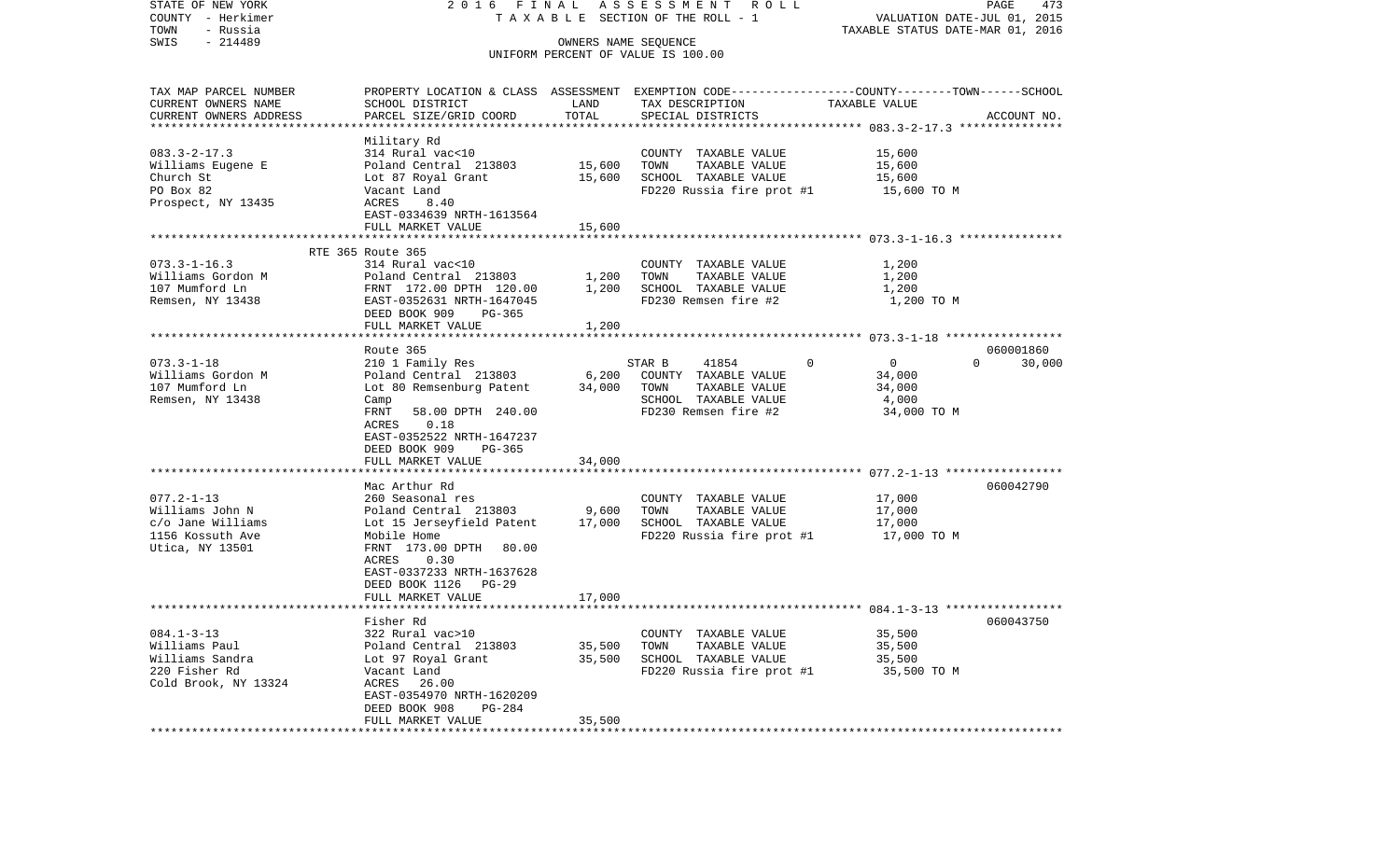|      | STATE OF NEW YORK | 2016 FINAL ASSESSMENT ROLL |                                       | PAGE                             | 474 |
|------|-------------------|----------------------------|---------------------------------------|----------------------------------|-----|
|      | COUNTY - Herkimer |                            | T A X A B L E SECTION OF THE ROLL - 1 | VALUATION DATE-JUL 01, 2015      |     |
| TOWN | - Russia          |                            |                                       | TAXABLE STATUS DATE-MAR 01, 2016 |     |
| SWIS | - 214489          |                            | OWNERS NAME SEOUENCE                  |                                  |     |
|      |                   |                            | UNIFORM PERCENT OF VALUE IS 100.00    |                                  |     |

| TAX MAP PARCEL NUMBER<br>CURRENT OWNERS NAME | PROPERTY LOCATION & CLASS ASSESSMENT EXEMPTION CODE---------------COUNTY-------TOWN-----SCHOOL<br>SCHOOL DISTRICT | LAND    |                        | TAX DESCRIPTION                       |          | TAXABLE VALUE      |          |             |
|----------------------------------------------|-------------------------------------------------------------------------------------------------------------------|---------|------------------------|---------------------------------------|----------|--------------------|----------|-------------|
| CURRENT OWNERS ADDRESS                       | PARCEL SIZE/GRID COORD                                                                                            | TOTAL   |                        | SPECIAL DISTRICTS                     |          |                    |          | ACCOUNT NO. |
|                                              | 220 Fisher Rd                                                                                                     |         |                        |                                       |          |                    |          | 060042310   |
| $084.1 - 3 - 14$                             | 270 Mfg housing                                                                                                   |         | VET COM C 41132        |                                       | $\Omega$ | 14,250             | $\Omega$ | $\Omega$    |
| Williams Paul                                | Poland Central 213803                                                                                             |         | 34,400 VET COM T 41133 |                                       | $\Omega$ | $\overline{0}$     | 14,250   | $\Omega$    |
| Williams Sandra                              |                                                                                                                   |         | 57,000 STAR EN         | 41834                                 | $\Omega$ | $\overline{0}$     | $\Omega$ | 57,000      |
| 220 Fisher Rd                                |                                                                                                                   |         |                        | COUNTY TAXABLE VALUE                  |          | 42,750             |          |             |
| Cold Brook, NY 13324                         |                                                                                                                   |         | TOWN                   | TAXABLE VALUE                         |          | 42,750             |          |             |
|                                              | ACRES 25.00                                                                                                       |         |                        | SCHOOL TAXABLE VALUE                  |          | $\overline{0}$     |          |             |
|                                              | EAST-0354476 NRTH-1620105                                                                                         |         |                        | FD220 Russia fire prot #1             |          | 57,000 TO M        |          |             |
|                                              | DEED BOOK 908<br>PG-284                                                                                           |         |                        |                                       |          |                    |          |             |
|                                              | FULL MARKET VALUE                                                                                                 | 57,000  |                        |                                       |          |                    |          |             |
|                                              |                                                                                                                   |         |                        |                                       |          |                    |          |             |
|                                              | Ash Rd                                                                                                            |         |                        |                                       |          |                    |          | 060003090   |
| $078.1 - 1 - 11.1$                           | 322 Rural vac>10                                                                                                  |         |                        | COUNTY TAXABLE VALUE                  |          | 44,400             |          |             |
| Williams Theresa M                           | Poland Central 213803                                                                                             | 44,400  | TOWN                   | TAXABLE VALUE                         |          | 44,400             |          |             |
| 4215 Winding Creek Rd                        | Lot 18 Jerseyfield Patent                                                                                         | 44,400  |                        | SCHOOL TAXABLE VALUE                  |          | 44,400             |          |             |
| Manlius, NY 13104                            | Vacant Land                                                                                                       |         |                        | FD220 Russia fire prot #1             |          | 44,400 TO M        |          |             |
|                                              | ACRES 37.80                                                                                                       |         |                        |                                       |          |                    |          |             |
|                                              | EAST-0354339 NRTH-1634952                                                                                         |         |                        |                                       |          |                    |          |             |
|                                              | DEED BOOK 1091 PG-493                                                                                             |         |                        |                                       |          |                    |          |             |
|                                              | FULL MARKET VALUE                                                                                                 | 44,400  |                        |                                       |          |                    |          |             |
|                                              |                                                                                                                   |         |                        |                                       |          |                    |          |             |
| $078.1 - 1 - 11.2$                           | 201 Ash Rd                                                                                                        |         |                        |                                       |          |                    |          | 060052640   |
| Williams Theresa M                           | 210 1 Family Res<br>Poland Central 213803                                                                         | 60,000  | TOWN                   | COUNTY TAXABLE VALUE<br>TAXABLE VALUE |          | 150,000<br>150,000 |          |             |
| 4215 Winding Creek Rd                        | Lot 18 Jerseyfield Patent                                                                                         | 150,000 |                        | SCHOOL TAXABLE VALUE                  |          | 150,000            |          |             |
| Manlius, NY 13104                            | Log House                                                                                                         |         |                        | FD220 Russia fire prot #1             |          | 150,000 TO M       |          |             |
|                                              | ACRES 36.20                                                                                                       |         |                        |                                       |          |                    |          |             |
|                                              | EAST-0353659 NRTH-1635280                                                                                         |         |                        |                                       |          |                    |          |             |
|                                              | DEED BOOK 1091 PG-493                                                                                             |         |                        |                                       |          |                    |          |             |
|                                              | FULL MARKET VALUE                                                                                                 | 150,000 |                        |                                       |          |                    |          |             |
|                                              |                                                                                                                   |         |                        |                                       |          |                    |          |             |
|                                              | 835 Wheelertown Rd                                                                                                |         |                        |                                       |          |                    |          | 175819      |
| $068. - 2 - 45.4$                            | 210 1 Family Res                                                                                                  |         | VET COM C 41132        |                                       | $\Omega$ | 15,000             | $\Omega$ | $\mathbf 0$ |
| Williamson Harold                            | 305201<br>Remsen                                                                                                  |         | 23,900 VET COM T 41133 |                                       | $\Omega$ | $\Omega$           | 20,000   | $\Omega$    |
| Williamson Claudia                           | FRNT 310.00 DPTH                                                                                                  |         | 162,000 STAR EN        | 41834                                 | $\Omega$ | $\overline{0}$     | $\Omega$ | 65,300      |
| 835 Wheelertown Rd                           | ACRES<br>8.20                                                                                                     |         |                        | COUNTY TAXABLE VALUE                  |          | 147,000            |          |             |
| Remsen, NY 13438                             | EAST-0348323 NRTH-1657905                                                                                         |         | TOWN                   | TAXABLE VALUE                         |          | 142,000            |          |             |
|                                              | DEED BOOK 1467 PG-637                                                                                             |         |                        | SCHOOL TAXABLE VALUE                  |          | 96,700             |          |             |
|                                              | FULL MARKET VALUE                                                                                                 | 162,000 |                        |                                       |          |                    |          |             |
|                                              | ************************                                                                                          |         |                        |                                       |          |                    |          |             |
|                                              | 213 Lane Rd                                                                                                       |         |                        |                                       |          |                    |          | 060030060   |
| $077.2 - 1 - 48$                             | 260 Seasonal res                                                                                                  |         |                        | COUNTY TAXABLE VALUE                  |          | 137,600            |          |             |
| Willis Revocable Trust                       | Poland Central 213803                                                                                             | 43,500  | TOWN                   | TAXABLE VALUE                         |          | 137,600            |          |             |
| c/o Lorne & Patricia Willis                  | W 15<br>Jp                                                                                                        | 137,600 |                        | SCHOOL TAXABLE VALUE                  |          | 137,600            |          |             |
| 32 Forest Rd                                 | $H_0$ 5<br>Lane                                                                                                   |         |                        | FD220 Russia fire prot #1             |          | 137,600 TO M       |          |             |
| Utica, NY 13501                              | ACRES<br>5.00                                                                                                     |         |                        |                                       |          |                    |          |             |
|                                              | EAST-0336357 NRTH-1635328                                                                                         |         |                        |                                       |          |                    |          |             |
|                                              | $PG-19$<br>DEED BOOK 1124                                                                                         |         |                        |                                       |          |                    |          |             |
|                                              | FULL MARKET VALUE                                                                                                 | 137,600 |                        |                                       |          |                    |          |             |
|                                              |                                                                                                                   |         |                        |                                       |          |                    |          |             |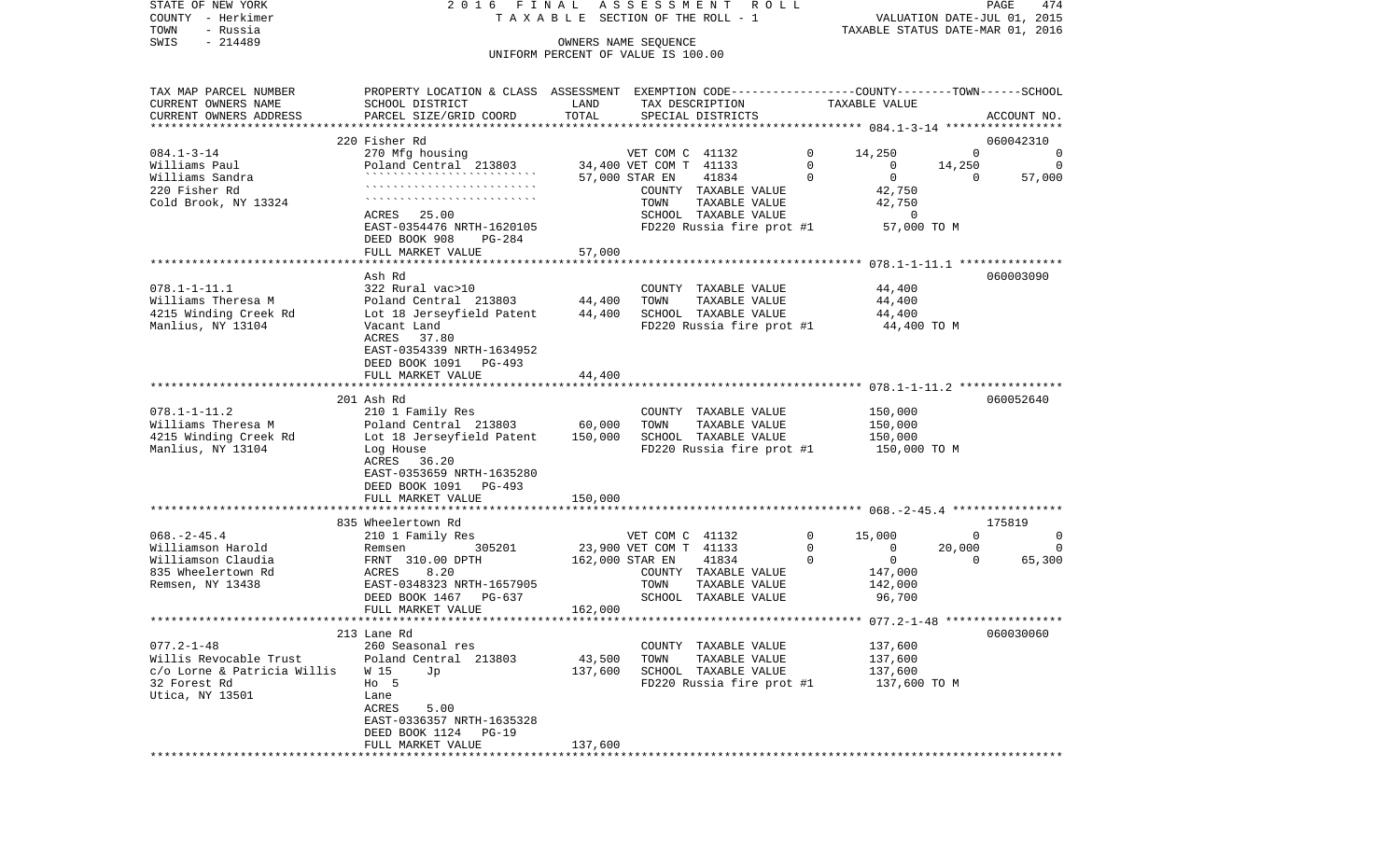| STATE OF NEW YORK<br>COUNTY - Herkimer<br>TOWN<br>- Russia                                                | 2016 FINAL                                                                                                                                                                                                                             |                                  | A S S E S S M E N T R O L L<br>T A X A B L E SECTION OF THE ROLL - 1                                                                     | VALUATION DATE-JUL 01, 2015<br>TAXABLE STATUS DATE-MAR 01, 2016 | PAGE<br>475 |
|-----------------------------------------------------------------------------------------------------------|----------------------------------------------------------------------------------------------------------------------------------------------------------------------------------------------------------------------------------------|----------------------------------|------------------------------------------------------------------------------------------------------------------------------------------|-----------------------------------------------------------------|-------------|
| $-214489$<br>SWIS                                                                                         |                                                                                                                                                                                                                                        | OWNERS NAME SEQUENCE             | UNIFORM PERCENT OF VALUE IS 100.00                                                                                                       |                                                                 |             |
| TAX MAP PARCEL NUMBER<br>CURRENT OWNERS NAME<br>CURRENT OWNERS ADDRESS<br>*************************       | SCHOOL DISTRICT<br>PARCEL SIZE/GRID COORD                                                                                                                                                                                              | LAND<br>TOTAL                    | PROPERTY LOCATION & CLASS ASSESSMENT EXEMPTION CODE----------------COUNTY-------TOWN------SCHOOL<br>TAX DESCRIPTION<br>SPECIAL DISTRICTS | TAXABLE VALUE                                                   | ACCOUNT NO. |
| $088.2 - 1 - 31.3$<br>Wilson Michael A<br>Wilson Elizabeth A<br>615 Witzigman Rd<br>West Leyden, NY 13489 | Buck Hill Rd<br>330 Vacant comm<br>Poland Central 213803<br>Lot 45 Royal Grant<br>Vacant Land<br>ACRES 31.40<br>EAST-0342635 NRTH-1604961<br>DEED BOOK 1505 PG-612<br>FULL MARKET VALUE                                                | 39,600<br>39,600<br>39,600       | COUNTY TAXABLE VALUE<br>TOWN<br>TAXABLE VALUE<br>SCHOOL TAXABLE VALUE                                                                    | 39,600<br>39,600<br>39,600                                      |             |
| $078.3 - 1 - 18.1$<br>Witt Estelle A<br>c/o Michael D. Witt<br>1136 E Main St<br>Flushing, MI 48433       | Pardeeville Rd<br>322 Rural vac>10<br>Poland Central 213803<br>Lot 13 Jerseyfield Patent<br>Vacant Land<br>Split 2014<br>FRNT 3545.00 DPTH<br>ACRES 48.80<br>EAST-0352720 NRTH-1625398<br>DEED BOOK 856<br>PG-531<br>FULL MARKET VALUE | 52,600<br>52,600<br>52,600       | COUNTY TAXABLE VALUE<br>TOWN<br>TAXABLE VALUE<br>SCHOOL TAXABLE VALUE<br>FD220 Russia fire prot #1                                       | 52,600<br>52,600<br>52,600<br>52,600 TO M                       | 060019110   |
| $084.1 - 3 - 21$<br>Witt Estelle A<br>c/o Michael D. Witt<br>1136 E Main St<br>Flushing, MI 48433         | 953 Pardeeville Rd<br>242 Rurl res&rec<br>Poland Central 213803<br>ACRES 173.80<br>EAST-0349914 NRTH-1622210<br>DEED BOOK 856<br>PG-531<br>FULL MARKET VALUE                                                                           | 117,000<br>167,000<br>167,000    | COUNTY TAXABLE VALUE<br>TOWN<br>TAXABLE VALUE<br>SCHOOL TAXABLE VALUE<br>FD220 Russia fire prot #1                                       | 167,000<br>167,000<br>167,000<br>167,000 TO M                   | 060045040   |
| $083.2 - 1 - 8$<br>Witt Trust Estelle A<br>c/o Michael D. Witt<br>1136 E Main St<br>Flushing, MI 48433    | ****************************<br>Grant Rd<br>910 Priv forest<br>Poland Central 213803<br>Lot 109 Royal Grant<br>Vacant Land<br>96.00<br>ACRES<br>EAST-0346569 NRTH-1622692<br>DEED BOOK 856<br>PG-531                                   | 81,300<br>81,300                 | COUNTY TAXABLE VALUE<br>TOWN<br>TAXABLE VALUE<br>SCHOOL TAXABLE VALUE<br>FD220 Russia fire prot #1                                       | 81,300<br>81,300<br>81,300<br>81,300 TO M                       | 060019140   |
| $072.4 - 1 - 3$<br>Wood Hill Pines Corp<br>412 State Route 365<br>Remsen, NY 13438                        | FULL MARKET VALUE<br>Route 365<br>910 Priv forest<br>305201<br>Remsen<br>Lot 25 Walker Tract<br>Vacant Land<br>Merged 2011<br>FRNT 4637.00 DPTH<br>ACRES 105.60<br>EAST-0345137 NRTH-1647961<br>DEED BOOK 771<br>PG-669                | 81,300<br>117,200<br>117,200     | COUNTY TAXABLE VALUE<br>TOWN<br>TAXABLE VALUE<br>SCHOOL TAXABLE VALUE<br>FD230 Remsen fire #2                                            | 117,200<br>117,200<br>117,200<br>117,200 TO M                   | 060025710   |
|                                                                                                           | FULL MARKET VALUE<br>***************************                                                                                                                                                                                       | 117,200<br>********************* |                                                                                                                                          |                                                                 |             |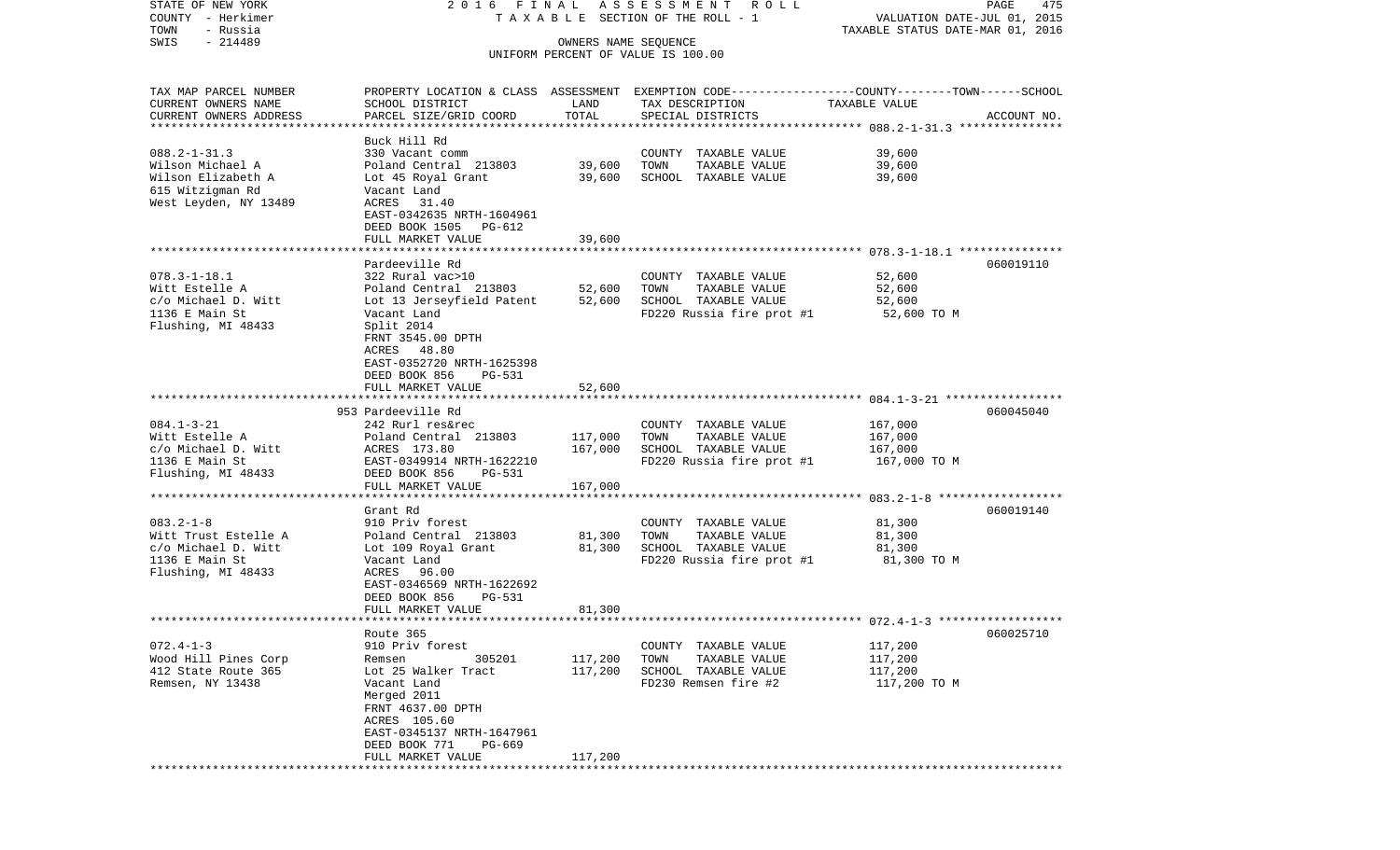| COUNTY<br>– Herkimer   |                                                                                                  |                 | TAXABLE SECTION OF THE ROLL - 1                            |                            | VALUATION DATE-JUL 01, 2015<br>TAXABLE STATUS DATE-MAR 01, 2016 |                |  |  |
|------------------------|--------------------------------------------------------------------------------------------------|-----------------|------------------------------------------------------------|----------------------------|-----------------------------------------------------------------|----------------|--|--|
| TOWN<br>- Russia       |                                                                                                  |                 |                                                            |                            |                                                                 |                |  |  |
| $-214489$<br>SWIS      |                                                                                                  |                 | OWNERS NAME SEQUENCE<br>UNIFORM PERCENT OF VALUE IS 100.00 |                            |                                                                 |                |  |  |
|                        |                                                                                                  |                 |                                                            |                            |                                                                 |                |  |  |
| TAX MAP PARCEL NUMBER  | PROPERTY LOCATION & CLASS ASSESSMENT EXEMPTION CODE----------------COUNTY-------TOWN------SCHOOL |                 |                                                            |                            |                                                                 |                |  |  |
| CURRENT OWNERS NAME    | SCHOOL DISTRICT                                                                                  | LAND            | TAX DESCRIPTION                                            | TAXABLE VALUE              |                                                                 |                |  |  |
| CURRENT OWNERS ADDRESS | PARCEL SIZE/GRID COORD                                                                           | TOTAL           | SPECIAL DISTRICTS                                          |                            |                                                                 | ACCOUNT NO.    |  |  |
|                        |                                                                                                  |                 |                                                            |                            |                                                                 |                |  |  |
|                        | Route 365                                                                                        |                 |                                                            |                            |                                                                 | 060020460      |  |  |
| $072.16 - 1 - 3$       | 314 Rural vac<10                                                                                 |                 | COUNTY TAXABLE VALUE                                       | 6,500                      |                                                                 |                |  |  |
| Wood Hill Pines Corp   | 305201<br>Remsen                                                                                 | 6,500           | TOWN<br>TAXABLE VALUE                                      | 6,500                      |                                                                 |                |  |  |
| 412 State Rte 365      | Lot 23 Walker Tract                                                                              | 6,500           | SCHOOL TAXABLE VALUE                                       | 6,500                      |                                                                 |                |  |  |
| Remsen, NY 13438       | Vacant Land                                                                                      |                 | FD230 Remsen fire #2                                       | 6,500 TO M                 |                                                                 |                |  |  |
|                        | 2.00<br>ACRES                                                                                    |                 |                                                            |                            |                                                                 |                |  |  |
|                        | EAST-0343551 NRTH-1646808                                                                        |                 |                                                            |                            |                                                                 |                |  |  |
|                        | DEED BOOK 827<br>PG-114                                                                          |                 |                                                            |                            |                                                                 |                |  |  |
|                        | FULL MARKET VALUE                                                                                | 6,500           |                                                            |                            |                                                                 |                |  |  |
|                        |                                                                                                  |                 |                                                            |                            |                                                                 |                |  |  |
|                        | Route 365                                                                                        |                 |                                                            |                            |                                                                 | 060020520      |  |  |
| $072.16 - 1 - 9$       | 314 Rural vac<10                                                                                 |                 | COUNTY TAXABLE VALUE                                       | 2,200                      |                                                                 |                |  |  |
| Wood Hill Pines Corp   | 305201<br>Remsen                                                                                 | 2,200           | TAXABLE VALUE<br>TOWN                                      | 2,200                      |                                                                 |                |  |  |
| 412 State Rte 365      | Lot 23 Walker Tract                                                                              | 2,200           | SCHOOL TAXABLE VALUE                                       | 2,200                      |                                                                 |                |  |  |
| Remsen, NY 13438       | Vacant Land                                                                                      |                 | FD230 Remsen fire #2                                       | 2,200 TO M                 |                                                                 |                |  |  |
|                        | FRNT 193.00 DPTH 125.00                                                                          |                 |                                                            |                            |                                                                 |                |  |  |
|                        | 0.48<br>ACRES                                                                                    |                 |                                                            |                            |                                                                 |                |  |  |
|                        | EAST-0343738 NRTH-1646768                                                                        |                 |                                                            |                            |                                                                 |                |  |  |
|                        | DEED BOOK 00827 PG-00114                                                                         |                 |                                                            |                            |                                                                 |                |  |  |
|                        | FULL MARKET VALUE                                                                                | 2,200           |                                                            |                            |                                                                 |                |  |  |
|                        |                                                                                                  |                 |                                                            |                            |                                                                 |                |  |  |
|                        | 412 Route 365                                                                                    |                 |                                                            |                            |                                                                 | 060026760      |  |  |
| $072.4 - 1 - 2$        | 241 Rural res&ag - WTRFNT                                                                        |                 | VET WAR C 41122                                            | $\mathbf 0$<br>9,000       | $\overline{0}$                                                  | $\overline{0}$ |  |  |
| Wood Ronald H          | 305201<br>Remsen                                                                                 |                 | 55,500 VET WAR T 41123                                     | 0<br>0                     | 12,000                                                          | 0              |  |  |
| 412 State Route 365    | Lot 25 Walker Tract                                                                              | 310,000 STAR EN | 41834                                                      | $\mathbf 0$<br>$\Omega$    | $\Omega$                                                        | 65,300         |  |  |
| Remsen, NY 13438       | House                                                                                            |                 | COUNTY TAXABLE VALUE                                       | 301,000                    |                                                                 |                |  |  |
|                        | 10.80<br>ACRES                                                                                   |                 | TOWN<br>TAXABLE VALUE                                      | 298,000                    |                                                                 |                |  |  |
|                        | EAST-0344127 NRTH-1646989                                                                        |                 | SCHOOL TAXABLE VALUE                                       | 244,700                    |                                                                 |                |  |  |
|                        | DEED BOOK 731<br>PG-272                                                                          |                 | FD230 Remsen fire #2                                       | 310,000 TO M               |                                                                 |                |  |  |
|                        | FULL MARKET VALUE                                                                                | 310,000         |                                                            |                            |                                                                 |                |  |  |
|                        |                                                                                                  |                 |                                                            |                            |                                                                 |                |  |  |
|                        | Schafer Rd                                                                                       |                 |                                                            |                            |                                                                 | 060014250      |  |  |
| $072.15 - 1 - 5$       | 210 1 Family Res                                                                                 |                 | 41854<br>STAR B                                            | $\Omega$<br>$\overline{0}$ | $\Omega$                                                        | 30,000         |  |  |
| Worden Bertram         | 305201<br>Remsen                                                                                 | 19,500          | COUNTY TAXABLE VALUE                                       | 49,000                     |                                                                 |                |  |  |
| PO Box 139             | Lot 17 Machins Patent                                                                            | 49,000          | TOWN<br>TAXABLE VALUE                                      | 49,000                     |                                                                 |                |  |  |
| Hinckley, NY 13352     | Schafer                                                                                          |                 | SCHOOL TAXABLE VALUE                                       | 19,000                     |                                                                 |                |  |  |
|                        | 5.00<br>ACRES                                                                                    |                 | FD230 Remsen fire #2                                       | 49,000 TO M                |                                                                 |                |  |  |
|                        | EAST-0338435 NRTH-1646348                                                                        |                 |                                                            |                            |                                                                 |                |  |  |
|                        | DEED BOOK 805<br><b>PG-509</b>                                                                   |                 |                                                            |                            |                                                                 |                |  |  |
|                        | FULL MARKET VALUE                                                                                | 49,000          |                                                            |                            |                                                                 |                |  |  |
|                        | Mac Arthur Rd                                                                                    |                 |                                                            |                            |                                                                 |                |  |  |
| $077.11 - 1 - 2.2$     | 312 Vac w/imprv                                                                                  |                 | COUNTY TAXABLE VALUE                                       | 10,000                     |                                                                 |                |  |  |
| Wormsbacher Lisa       |                                                                                                  | 9,400           |                                                            | 10,000                     |                                                                 |                |  |  |
| 1108 Rosabela Ln       | Poland Central 213803<br>Macarthur Road                                                          | 10,000          | TOWN<br>TAXABLE VALUE<br>SCHOOL TAXABLE VALUE              | 10,000                     |                                                                 |                |  |  |
| Apex, NC 27502         | FRNT 150.00 DPTH                                                                                 |                 | FD220 Russia fire prot #1                                  |                            |                                                                 |                |  |  |
|                        | 2.70<br>ACRES                                                                                    |                 |                                                            | 10,000 TO M                |                                                                 |                |  |  |
|                        | EAST-0341239 NRTH-1634026                                                                        |                 |                                                            |                            |                                                                 |                |  |  |
|                        | DEED BOOK 1091<br>PG-490                                                                         |                 |                                                            |                            |                                                                 |                |  |  |
|                        | FULL MARKET VALUE                                                                                | 10,000          |                                                            |                            |                                                                 |                |  |  |
|                        |                                                                                                  |                 |                                                            |                            |                                                                 |                |  |  |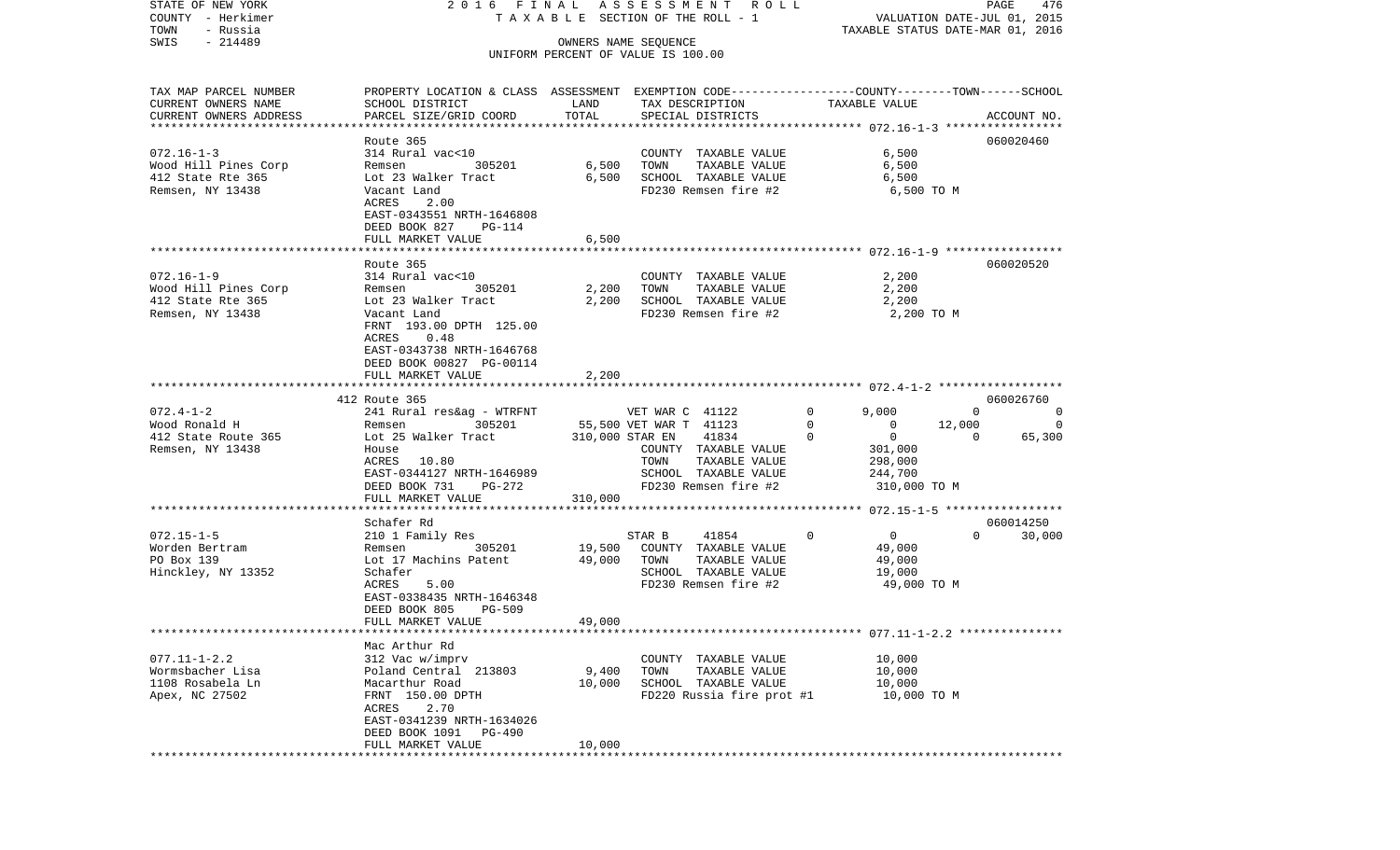| STATE OF NEW YORK<br>COUNTY - Herkimer<br>TOWN<br>- Russia<br>$-214489$<br>SWIS | 2016 FINAL                                                                                     |                  | A S S E S S M E N T<br>R O L L<br>TAXABLE SECTION OF THE ROLL - 1<br>OWNERS NAME SEQUENCE |                                          | 477<br>PAGE<br>VALUATION DATE-JUL 01, 2015<br>TAXABLE STATUS DATE-MAR 01, 2016 |
|---------------------------------------------------------------------------------|------------------------------------------------------------------------------------------------|------------------|-------------------------------------------------------------------------------------------|------------------------------------------|--------------------------------------------------------------------------------|
|                                                                                 |                                                                                                |                  | UNIFORM PERCENT OF VALUE IS 100.00                                                        |                                          |                                                                                |
| TAX MAP PARCEL NUMBER                                                           | PROPERTY LOCATION & CLASS ASSESSMENT EXEMPTION CODE---------------COUNTY-------TOWN-----SCHOOL |                  |                                                                                           |                                          |                                                                                |
| CURRENT OWNERS NAME                                                             | SCHOOL DISTRICT                                                                                | LAND             | TAX DESCRIPTION                                                                           | TAXABLE VALUE                            |                                                                                |
| CURRENT OWNERS ADDRESS<br>***************                                       | PARCEL SIZE/GRID COORD                                                                         | TOTAL            | SPECIAL DISTRICTS                                                                         | ***************** 072.4-2-9 ************ | ACCOUNT NO.                                                                    |
|                                                                                 | 115 Beechwood Ln                                                                               |                  |                                                                                           |                                          | 00035713                                                                       |
| $072.4 - 2 - 9$                                                                 | 210 1 Family Res                                                                               |                  | STAR EN<br>41834                                                                          | $\overline{0}$<br>$\Omega$               | $\Omega$<br>65,300                                                             |
| Wright Donna                                                                    | Poland Central 213803                                                                          | 38,700           | COUNTY TAXABLE VALUE                                                                      | 260,000                                  |                                                                                |
| 126 Old Northwood Rd                                                            | Lot 46 Jerseyfield Patent                                                                      | 260,000          | TOWN<br>TAXABLE VALUE                                                                     | 260,000                                  |                                                                                |
| Remsen, NY 13438                                                                | Log Home                                                                                       |                  | SCHOOL TAXABLE VALUE                                                                      | 194,700                                  |                                                                                |
|                                                                                 | ACRES<br>2.60                                                                                  |                  | FD220 Russia fire prot #1                                                                 | 260,000 TO M                             |                                                                                |
|                                                                                 | EAST-0348412 NRTH-1645915                                                                      |                  |                                                                                           |                                          |                                                                                |
|                                                                                 | DEED BOOK 919<br>$PG-81$                                                                       |                  |                                                                                           |                                          |                                                                                |
|                                                                                 | FULL MARKET VALUE                                                                              | 260,000          |                                                                                           |                                          |                                                                                |
|                                                                                 | Brady Beach Rd                                                                                 |                  |                                                                                           |                                          | 060005640                                                                      |
| $072.4 - 1 - 27$                                                                | 260 Seasonal res                                                                               |                  | COUNTY TAXABLE VALUE                                                                      | 62,000                                   |                                                                                |
| Yaddow David                                                                    | Poland Central 213803                                                                          | 18,500           | TOWN<br>TAXABLE VALUE                                                                     | 62,000                                   |                                                                                |
| Yaddow Debra                                                                    | Lot 47 Jerseyfield Patent                                                                      | 62,000           | SCHOOL TAXABLE VALUE                                                                      | 62,000                                   |                                                                                |
| 6919 W South St                                                                 | Camp                                                                                           |                  | FD220 Russia fire prot #1                                                                 | 62,000 TO M                              |                                                                                |
| Westmoreland, NY 13490                                                          | FRNT<br>80.00 DPTH 160.00                                                                      |                  |                                                                                           |                                          |                                                                                |
|                                                                                 | ACRES<br>0.29                                                                                  |                  |                                                                                           |                                          |                                                                                |
|                                                                                 | EAST-0344209 NRTH-1642815                                                                      |                  |                                                                                           |                                          |                                                                                |
|                                                                                 | DEED BOOK 808<br>PG-183                                                                        |                  |                                                                                           |                                          |                                                                                |
|                                                                                 | FULL MARKET VALUE                                                                              | 62,000           |                                                                                           |                                          |                                                                                |
|                                                                                 | Pardeeville Rd                                                                                 |                  |                                                                                           |                                          | 060050060                                                                      |
| $084.1 - 3 - 1.3$                                                               | 260 Seasonal res                                                                               |                  | COUNTY TAXABLE VALUE                                                                      | 80,900                                   |                                                                                |
| Yarnall Robert A                                                                | Poland Central 213803                                                                          | 61,000           | TOWN<br>TAXABLE VALUE                                                                     | 80,900                                   |                                                                                |
| Yarnall Lois J                                                                  | Lot 96 Royal Grant                                                                             | 80,900           | SCHOOL TAXABLE VALUE                                                                      | 80,900                                   |                                                                                |
| 213 Monroe Heights Rd                                                           | Camp                                                                                           |                  | FD220 Russia fire prot #1                                                                 | 80,900 TO M                              |                                                                                |
| East Stroudsburg, PA 18301                                                      | FRNT 602.00 DPTH                                                                               |                  |                                                                                           |                                          |                                                                                |
|                                                                                 | ACRES 44.00                                                                                    |                  |                                                                                           |                                          |                                                                                |
|                                                                                 | EAST-0350436 NRTH-1624712                                                                      |                  |                                                                                           |                                          |                                                                                |
|                                                                                 | DEED BOOK 1216 PG-265                                                                          |                  |                                                                                           |                                          |                                                                                |
|                                                                                 | FULL MARKET VALUE                                                                              | 80,900<br>****** |                                                                                           |                                          |                                                                                |
|                                                                                 | Southside Rd                                                                                   |                  |                                                                                           |                                          | 060030420                                                                      |
| $077.3 - 1 - 9$                                                                 | 260 Seasonal res                                                                               |                  | COUNTY TAXABLE VALUE                                                                      | 52,800                                   |                                                                                |
| Yarrington David W                                                              | Poland Central 213803                                                                          | 12,800           | TOWN<br>TAXABLE VALUE                                                                     | 52,800                                   |                                                                                |
| 57 Plain Dealing Rd                                                             | Lot 120 Royal Grant                                                                            | 52,800           | SCHOOL TAXABLE VALUE                                                                      | 52,800                                   |                                                                                |
| Magnolia, DE 19962                                                              | Garage w/ upstairs                                                                             |                  | FD220 Russia fire prot #1                                                                 | 52,800 TO M                              |                                                                                |
|                                                                                 | 75.00 DPTH 385.00<br>FRNT                                                                      |                  |                                                                                           |                                          |                                                                                |
|                                                                                 | ACRES<br>0.62                                                                                  |                  |                                                                                           |                                          |                                                                                |
|                                                                                 | EAST-0334994 NRTH-1631361                                                                      |                  |                                                                                           |                                          |                                                                                |
|                                                                                 | DEED BOOK 820<br>PG-578                                                                        |                  |                                                                                           |                                          |                                                                                |
|                                                                                 | FULL MARKET VALUE                                                                              | 52,800           |                                                                                           |                                          |                                                                                |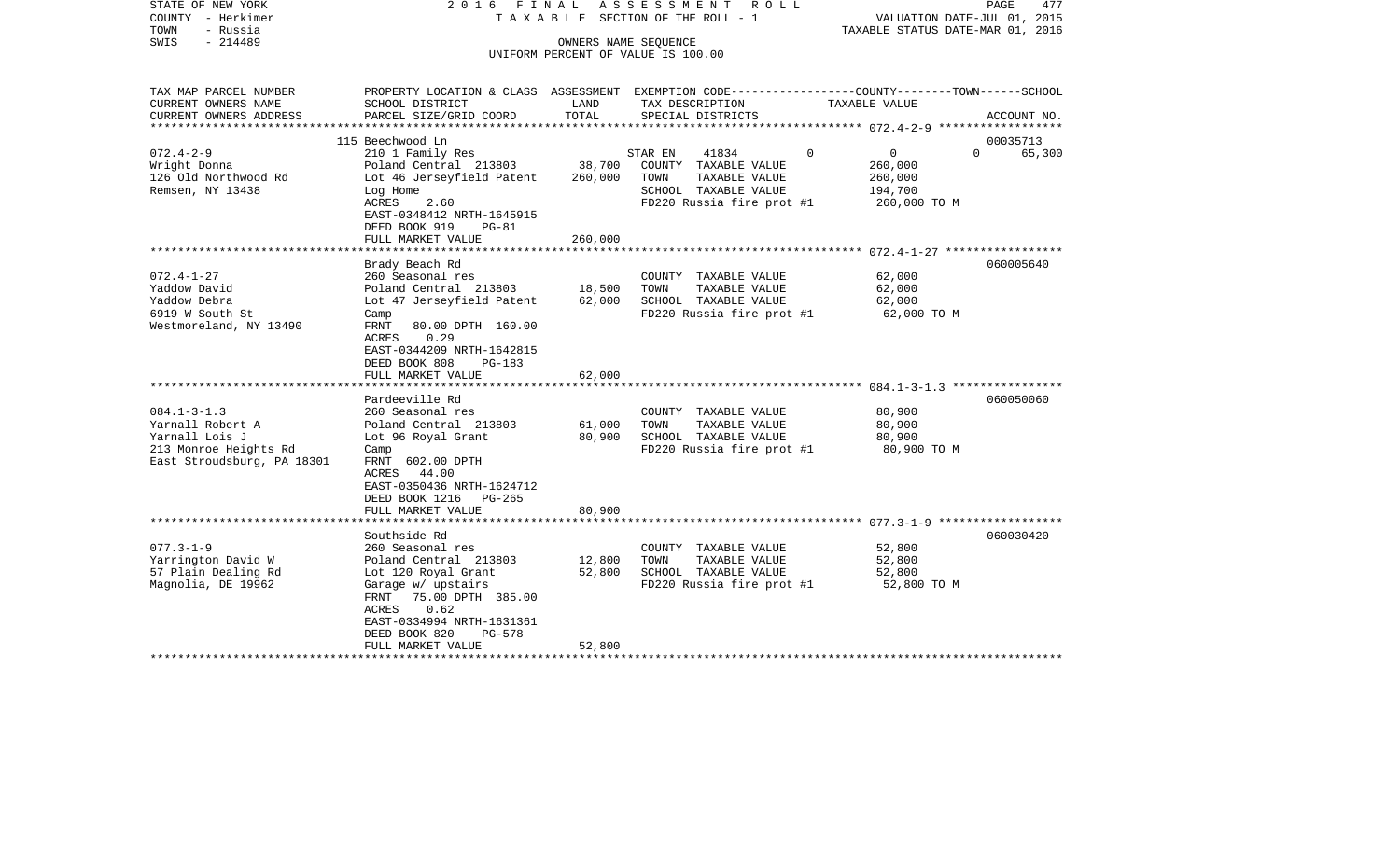| STATE OF NEW YORK<br>COUNTY - Herkimer<br>TOWN<br>- Russia | 2016 FINAL                                                                                                         |        | ASSESSMENT ROLL<br>TAXABLE SECTION OF THE ROLL - 1         | TAXABLE STATUS DATE-MAR 01, 2016 | PAGE<br>478<br>VALUATION DATE-JUL 01, 2015 |
|------------------------------------------------------------|--------------------------------------------------------------------------------------------------------------------|--------|------------------------------------------------------------|----------------------------------|--------------------------------------------|
| $-214489$<br>SWIS                                          |                                                                                                                    |        | OWNERS NAME SEQUENCE<br>UNIFORM PERCENT OF VALUE IS 100.00 |                                  |                                            |
| TAX MAP PARCEL NUMBER<br>CURRENT OWNERS NAME               | PROPERTY LOCATION & CLASS ASSESSMENT EXEMPTION CODE---------------COUNTY-------TOWN------SCHOOL<br>SCHOOL DISTRICT | LAND   | TAX DESCRIPTION                                            | TAXABLE VALUE                    |                                            |
| CURRENT OWNERS ADDRESS                                     | PARCEL SIZE/GRID COORD                                                                                             | TOTAL  | SPECIAL DISTRICTS                                          |                                  | ACCOUNT NO.                                |
|                                                            | Route 28                                                                                                           |        |                                                            |                                  | 060023100                                  |
| $088.1 - 1 - 41$                                           | 210 1 Family Res                                                                                                   |        | COUNTY TAXABLE VALUE                                       | 32,000                           |                                            |
| Yerka Robert                                               | Poland Central 213803                                                                                              | 15,500 | TAXABLE VALUE<br>TOWN                                      | 32,000                           |                                            |
| PO Box 214                                                 | Lot 47 Royal Grant                                                                                                 | 32,000 | SCHOOL TAXABLE VALUE                                       | 32,000                           |                                            |
| Prospect, NY 13435                                         | Mobile Home Garage<br>ACRES<br>2.33                                                                                |        | FD220 Russia fire prot #1                                  | 32,000 TO M                      |                                            |
|                                                            | EAST-0331654 NRTH-1605301<br>DEED BOOK 768<br>PG-536<br>FULL MARKET VALUE                                          | 32,000 |                                                            |                                  |                                            |
|                                                            | *************************                                                                                          |        |                                                            |                                  |                                            |
|                                                            | 9410 Route 28                                                                                                      |        |                                                            |                                  | 060021180                                  |
| $088.1 - 1 - 42.2$                                         | 210 1 Family Res                                                                                                   |        | STAR B<br>41854                                            | $\overline{0}$<br>$\Omega$       | $\cap$<br>30,000                           |
| Yoder Sam J                                                | Poland Central 213803                                                                                              | 12,000 | COUNTY TAXABLE VALUE                                       | 62,000                           |                                            |
| Yoder Clara D                                              | Lot 47 Royal Grant                                                                                                 | 62,000 | TOWN<br>TAXABLE VALUE                                      | 62,000                           |                                            |
| 9410 Route 28                                              | House 2 Garages                                                                                                    |        | SCHOOL TAXABLE VALUE                                       | 32,000                           |                                            |
| Poland, NY 13431                                           | FRNT 1154.00 DPTH<br>ACRES<br>8.60                                                                                 |        | FD220 Russia fire prot #1                                  | 62,000 TO M                      |                                            |
|                                                            | EAST-0332196 NRTH-1604958                                                                                          |        |                                                            |                                  |                                            |
|                                                            | DEED BOOK 1484 PG-880                                                                                              |        |                                                            |                                  |                                            |
|                                                            | FULL MARKET VALUE                                                                                                  | 62,000 |                                                            |                                  |                                            |
|                                                            | *********************                                                                                              |        |                                                            |                                  |                                            |
|                                                            | Grant Rd                                                                                                           |        |                                                            |                                  | 060030510                                  |
| $088.2 - 1 - 11$                                           | 210 1 Family Res                                                                                                   |        | 41854<br>STAR B                                            | $\Omega$<br>$\overline{0}$       | 30,000<br>$\Omega$                         |
| Yost Donald V                                              | Poland Central 213803                                                                                              | 8,400  | COUNTY TAXABLE VALUE                                       | 45,000                           |                                            |
| Yost Esther                                                | W 64<br>Rg                                                                                                         | 45,000 | TOWN<br>TAXABLE VALUE                                      | 45,000                           |                                            |
| 135 Grant Rd                                               | $H_0$ 1/3                                                                                                          |        | SCHOOL TAXABLE VALUE                                       | 15,000                           |                                            |
| Poland, NY 13431                                           | Grant<br>FRNT 150.00 DPTH 103.00                                                                                   |        | FD220 Russia fire prot #1                                  | 45,000 TO M                      |                                            |
|                                                            | EAST-0347240 NRTH-1607677                                                                                          |        |                                                            |                                  |                                            |
|                                                            | DEED BOOK 00602 PG-00312                                                                                           |        |                                                            |                                  |                                            |
|                                                            | FULL MARKET VALUE                                                                                                  | 45,000 |                                                            |                                  |                                            |
|                                                            |                                                                                                                    |        |                                                            |                                  |                                            |
|                                                            | Smith Rd                                                                                                           |        |                                                            |                                  | 060026250                                  |
| $073.3 - 1 - 83.1$                                         | 322 Rural vac>10                                                                                                   |        | COUNTY TAXABLE VALUE                                       | 13,116                           |                                            |
| Yurewich Susan                                             | Poland Central 213803                                                                                              | 13,116 | TOWN<br>TAXABLE VALUE                                      | 13,116                           |                                            |
| PO Box 225                                                 | Lot 45 Jerseyfield Patent                                                                                          | 13,116 | SCHOOL TAXABLE VALUE                                       | 13,116                           |                                            |
| Hinckley, NY 13352                                         | Vacant Land                                                                                                        |        | FD220 Russia fire prot #1                                  | 13,116 TO M                      |                                            |
|                                                            | ACRES<br>15.90                                                                                                     |        |                                                            |                                  |                                            |
|                                                            | EAST-0354236 NRTH-1640396<br>DEED BOOK 1425<br>PG-372                                                              |        |                                                            |                                  |                                            |
|                                                            | FULL MARKET VALUE                                                                                                  | 13,116 |                                                            |                                  |                                            |
|                                                            |                                                                                                                    |        |                                                            |                                  |                                            |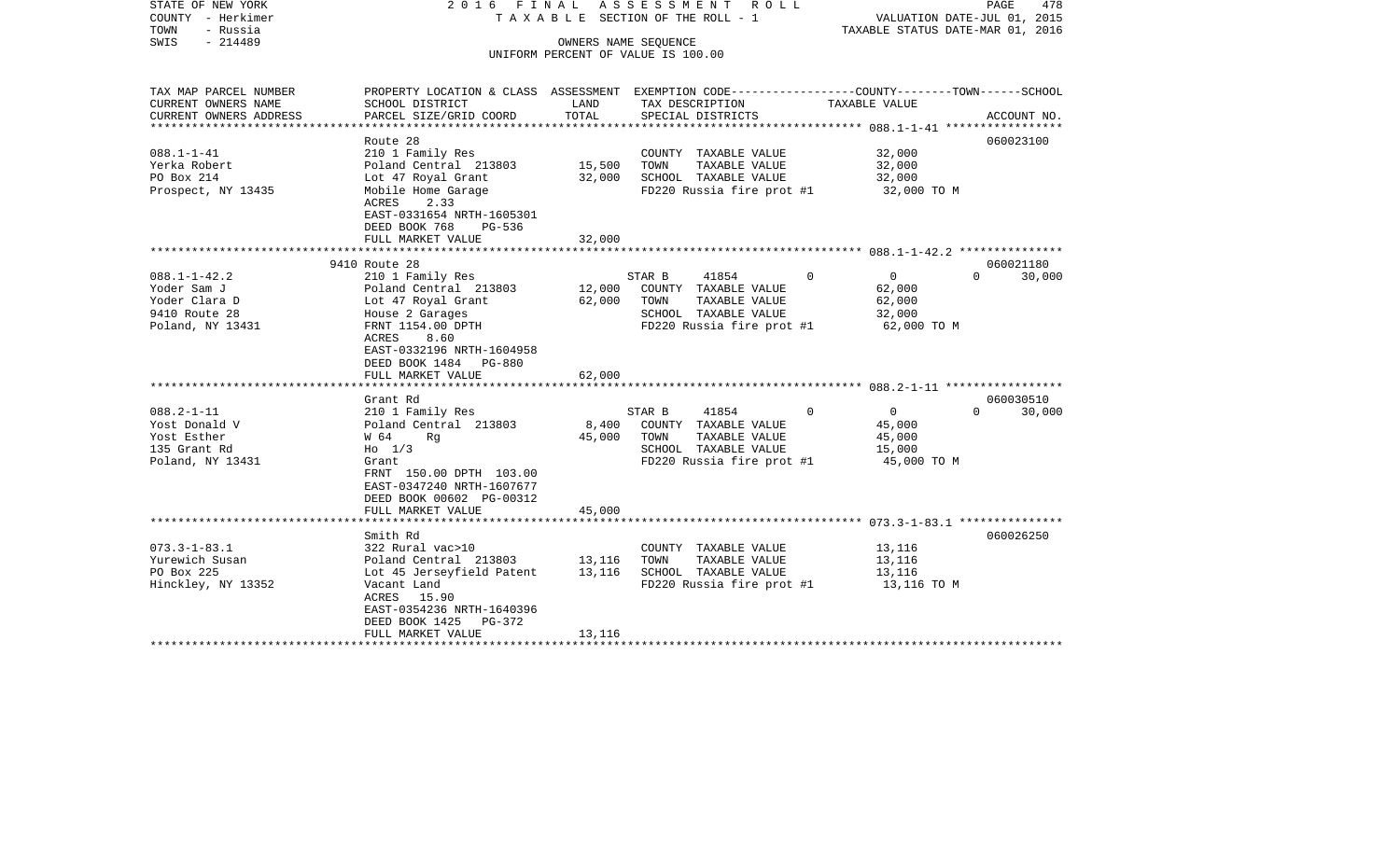STATE OF NEW YORK 2 0 1 6 F I N A L A S S E S S M E N T R O L L PAGE 479COUNTY - Herkimer **T A X A B L E SECTION OF THE ROLL - 1** VALUATION DATE-JUL 01, 2015 TOWN - Russia TAXABLE STATUS DATE-MAR 01, 2016 SWIS - 214489 OWNERS NAME SEQUENCE UNIFORM PERCENT OF VALUE IS 100.00TAX MAP PARCEL NUMBER PROPERTY LOCATION & CLASS ASSESSMENT EXEMPTION CODE------------------COUNTY--------TOWN------SCHOOL CURRENT OWNERS NAME SCHOOL DISTRICT LAND TAX DESCRIPTION TAXABLE VALUECURRENT OWNERS ADDRESS PARCEL SIZE/GRID COORD TOTAL SPECIAL DISTRICTS ACCOUNT NO. \*\*\*\*\*\*\*\*\*\*\*\*\*\*\*\*\*\*\*\*\*\*\*\*\*\*\*\*\*\*\*\*\*\*\*\*\*\*\*\*\*\*\*\*\*\*\*\*\*\*\*\*\*\*\*\*\*\*\*\*\*\*\*\*\*\*\*\*\*\*\*\*\*\*\*\*\*\*\*\*\*\*\*\*\*\*\*\*\*\*\*\*\*\*\*\*\*\*\*\*\*\*\* 078.1-1-19 \*\*\*\*\*\*\*\*\*\*\*\*\*\*\*\*\* Smith Rd 060026220060026220 078.1-1-19 322 Rural vac>10 COUNTY TAXABLE VALUE 16,950 Yurewich Susan Poland Central 213803 16,950 TOWN TAXABLE VALUE 16,950 PO Box 225 Lot 17 Jerseyfield Patent 16,950 SCHOOL TAXABLE VALUE 16,950 Hinckley, NY 13352 Vacant Land FD220 Russia fire prot #1 16,950 TO M ACRES 20.00 EAST-0353940 NRTH-1639538 DEED BOOK 1425 PG-372 FULL MARKET VALUE 16,950 \*\*\*\*\*\*\*\*\*\*\*\*\*\*\*\*\*\*\*\*\*\*\*\*\*\*\*\*\*\*\*\*\*\*\*\*\*\*\*\*\*\*\*\*\*\*\*\*\*\*\*\*\*\*\*\*\*\*\*\*\*\*\*\*\*\*\*\*\*\*\*\*\*\*\*\*\*\*\*\*\*\*\*\*\*\*\*\*\*\*\*\*\*\*\*\*\*\*\*\*\*\*\* 072.4-1-42 \*\*\*\*\*\*\*\*\*\*\*\*\*\*\*\*\* Brady Beach Rd 060026100 072.4-1-42 314 Rural vac<10 COUNTY TAXABLE VALUE 1,700 Zabek Jan Poland Central 213803 1,700 TOWN TAXABLE VALUE 1,700 1 Gardner St Grt Lot 47 Jerseyfield Pa 1,700 SCHOOL TAXABLE VALUE 1,700 Whitesboro, NY 13492 Vacant Land FD220 Russia fire prot #1 1,700 TO M Brady Beach FRNT 100.00 DPTH 150.00 EAST-0344530 NRTH-1642705 DEED BOOK 770 PG-406FULL MARKET VALUE 1,700 \*\*\*\*\*\*\*\*\*\*\*\*\*\*\*\*\*\*\*\*\*\*\*\*\*\*\*\*\*\*\*\*\*\*\*\*\*\*\*\*\*\*\*\*\*\*\*\*\*\*\*\*\*\*\*\*\*\*\*\*\*\*\*\*\*\*\*\*\*\*\*\*\*\*\*\*\*\*\*\*\*\*\*\*\*\*\*\*\*\*\*\*\*\*\*\*\*\*\*\*\*\*\* 077.4-1-49 \*\*\*\*\*\*\*\*\*\*\*\*\*\*\*\*\* 995 Grant Rd 060011730077.4-1-49 210 1 Family Res STAR EN 41834 0 0 0 65,300 Zalewski James W Poland Central 213803 23,600 COUNTY TAXABLE VALUE 112,000 Zalewski Sandra Lot 110 Royal Grant 112,000 TOWN TAXABLE VALUE 112,000 995 Grant Rd House Att Gar SCHOOL TAXABLE VALUE 46,700 Cold Brook, NY 13324 ACRES 8.00 ACRES 8.00 FD220 Russia fire prot #1 112,000 TO M EAST-0343636 NRTH-1624620 DEED BOOK 797 PG-181 FULL MARKET VALUE 112,000 \*\*\*\*\*\*\*\*\*\*\*\*\*\*\*\*\*\*\*\*\*\*\*\*\*\*\*\*\*\*\*\*\*\*\*\*\*\*\*\*\*\*\*\*\*\*\*\*\*\*\*\*\*\*\*\*\*\*\*\*\*\*\*\*\*\*\*\*\*\*\*\*\*\*\*\*\*\*\*\*\*\*\*\*\*\*\*\*\*\*\*\*\*\*\*\*\*\*\*\*\*\*\* 083.3-1-41.1 \*\*\*\*\*\*\*\*\*\*\*\*\*\*\* 9722 Route 28 060008020083.3-1-41.1 210 1 Family Res STAR B 41854 0 0 0 30,000 Zaniewski Lisa Marie Poland Central 213803 37,400 COUNTY TAXABLE VALUE 123,000 9722 State Route 28 Lot 68 Royal Grant 123,000 TOWN TAXABLE VALUE 123,000 Poland, NY 13431 1983 Modular Home Garage 1999 SCHOOL TAXABLE VALUE 93,000<br>ACRES 5.56 BANK 135 1220 Russia fire prot #1 123.000 TO M 135 FD220 Russia fire prot #1 EAST-0326942 NRTH-1608727 DEED BOOK 858 PG-1FULL MARKET VALUE 123,000 \*\*\*\*\*\*\*\*\*\*\*\*\*\*\*\*\*\*\*\*\*\*\*\*\*\*\*\*\*\*\*\*\*\*\*\*\*\*\*\*\*\*\*\*\*\*\*\*\*\*\*\*\*\*\*\*\*\*\*\*\*\*\*\*\*\*\*\*\*\*\*\*\*\*\*\*\*\*\*\*\*\*\*\*\*\*\*\*\*\*\*\*\*\*\*\*\*\*\*\*\*\*\* 084.3-2-6 \*\*\*\*\*\*\*\*\*\*\*\*\*\*\*\*\*\* Hall Rd 060028290084.3-2-6 260 Seasonal res COUNTY TAXABLE VALUE 76,900 Zebrowski Nicholas Poland Central 213803 66,900 TOWN TAXABLE VALUE 76,900 Zebrowski Heather Lot 82 Royal Grant 76,900 SCHOOL TAXABLE VALUE 76,900 1764 Pineview Rd Vacant Land FD220 Russia fire prot #1 76,900 TO M Forked River, NJ 08731 ACRES 72.00 EAST-0355751 NRTH-1615600 DEED BOOK 1102 PG-486FULL MARKET VALUE 76,900 \*\*\*\*\*\*\*\*\*\*\*\*\*\*\*\*\*\*\*\*\*\*\*\*\*\*\*\*\*\*\*\*\*\*\*\*\*\*\*\*\*\*\*\*\*\*\*\*\*\*\*\*\*\*\*\*\*\*\*\*\*\*\*\*\*\*\*\*\*\*\*\*\*\*\*\*\*\*\*\*\*\*\*\*\*\*\*\*\*\*\*\*\*\*\*\*\*\*\*\*\*\*\*\*\*\*\*\*\*\*\*\*\*\*\*\*\*\*\*\*\*\*\*\*\*\*\*\*\*\*\*\*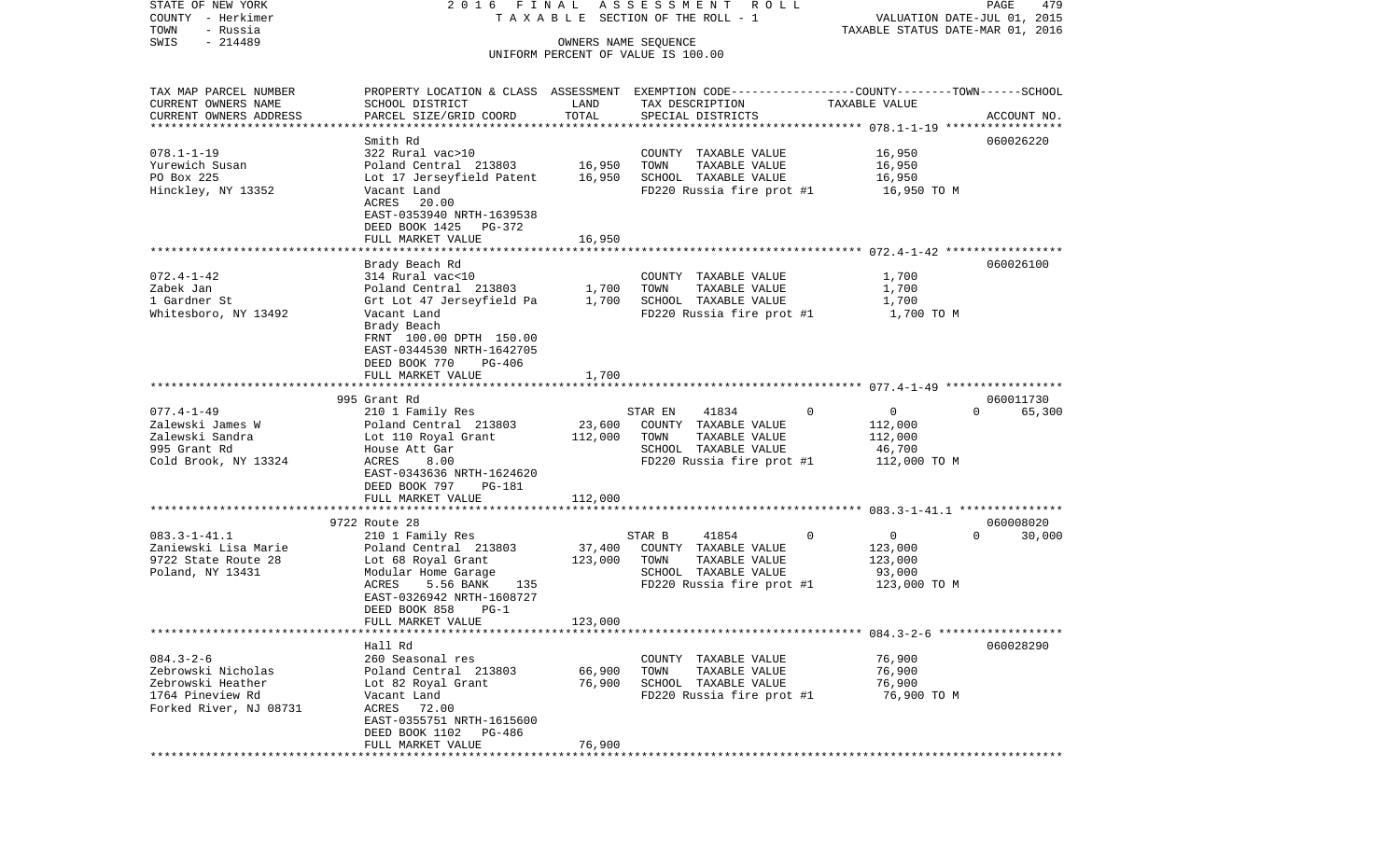| COUNTY - Herkimer                                |                                                                                                                    |           | TAXABLE SECTION OF THE ROLL - 1    | VALUATION DATE-JUL 01, 2015      |                    |
|--------------------------------------------------|--------------------------------------------------------------------------------------------------------------------|-----------|------------------------------------|----------------------------------|--------------------|
| TOWN<br>- Russia                                 |                                                                                                                    |           |                                    | TAXABLE STATUS DATE-MAR 01, 2016 |                    |
| $-214489$<br>SWIS                                |                                                                                                                    |           | OWNERS NAME SEQUENCE               |                                  |                    |
|                                                  |                                                                                                                    |           | UNIFORM PERCENT OF VALUE IS 100.00 |                                  |                    |
|                                                  |                                                                                                                    |           |                                    |                                  |                    |
|                                                  |                                                                                                                    |           |                                    |                                  |                    |
| TAX MAP PARCEL NUMBER                            | PROPERTY LOCATION & CLASS ASSESSMENT EXEMPTION CODE---------------COUNTY-------TOWN------SCHOOL<br>SCHOOL DISTRICT |           | TAX DESCRIPTION                    | TAXABLE VALUE                    |                    |
| CURRENT OWNERS NAME                              |                                                                                                                    | LAND      |                                    |                                  |                    |
| CURRENT OWNERS ADDRESS<br>********************** | PARCEL SIZE/GRID COORD                                                                                             | TOTAL     | SPECIAL DISTRICTS                  |                                  | ACCOUNT NO.        |
|                                                  | 520 Russia Rd                                                                                                      |           |                                    |                                  |                    |
|                                                  |                                                                                                                    |           |                                    |                                  | 060007710          |
| $083.4 - 1 - 54$                                 | 242 Rurl res&rec                                                                                                   |           | STAR EN<br>41834                   | $\mathbf{0}$<br>$\overline{0}$   | 65,300<br>$\Omega$ |
| Zembrzuski Thomas J                              | Poland Central 213803                                                                                              | 29,500    | COUNTY TAXABLE VALUE               | 194,000                          |                    |
| Zembrzuski Deborah A                             | Lot 70 Royal Grant                                                                                                 | 194,000   | TAXABLE VALUE<br>TOWN              | 194,000                          |                    |
| 520 Russia Rd                                    | House Barn Shed Pool                                                                                               |           | SCHOOL TAXABLE VALUE               | 128,700                          |                    |
| Poland, NY 13431                                 | ACRES 12.80                                                                                                        |           | FD220 Russia fire prot #1          | 194,000 TO M                     |                    |
|                                                  | EAST-0336311 NRTH-1612407                                                                                          |           |                                    |                                  |                    |
|                                                  | DEED BOOK 926<br>PG-131                                                                                            |           |                                    |                                  |                    |
|                                                  | FULL MARKET VALUE                                                                                                  | 194,000   |                                    |                                  |                    |
|                                                  |                                                                                                                    |           |                                    |                                  |                    |
|                                                  | Wheelertown Rd                                                                                                     |           |                                    |                                  | 060050480          |
| $068. - 2 - 28.2$                                | 322 Rural vac>10                                                                                                   |           | COUNTY TAXABLE VALUE               | 20,700                           |                    |
| Zennamo Matthew J Jr                             | 305201<br>Remsen                                                                                                   | 20,700    | TAXABLE VALUE<br>TOWN              | 20,700                           |                    |
| Zennamo Matthew J Sr                             | Lot 1 Lush Tract                                                                                                   | 20,700    | SCHOOL TAXABLE VALUE               | 20,700                           |                    |
| 121 Widrick Rd                                   | Camp                                                                                                               |           | FD230 Remsen fire #2               | 20,700 TO M                      |                    |
| Frankfort, NY 13340                              | 12.50<br>ACRES                                                                                                     |           |                                    |                                  |                    |
|                                                  | EAST-0347955 NRTH-1655670                                                                                          |           |                                    |                                  |                    |
|                                                  | DEED BOOK 794<br>PG-366                                                                                            |           |                                    |                                  |                    |
|                                                  | FULL MARKET VALUE                                                                                                  | 20,700    |                                    |                                  |                    |
|                                                  | ************************                                                                                           | ********* |                                    |                                  |                    |
|                                                  | Wheelertown Rd                                                                                                     |           |                                    |                                  | 060030870          |
| $068. - 2 - 26$                                  | 314 Rural vac<10                                                                                                   |           | COUNTY TAXABLE VALUE               | 11,000                           |                    |
| Zennamo Matthew James                            | 305201<br>Remsen                                                                                                   | 11,000    | TAXABLE VALUE<br>TOWN              | 11,000                           |                    |
| Matthew James Jr                                 | Lot 2 Lush Tract                                                                                                   | 11,000    | SCHOOL TAXABLE VALUE               | 11,000                           |                    |
| 121 Widrick Rd                                   | Vacant Land                                                                                                        |           | FD230 Remsen fire #2               | 11,000 TO M                      |                    |
| Frankfort, NY 13340                              | ACRES<br>5.00                                                                                                      |           |                                    |                                  |                    |
|                                                  | EAST-0347416 NRTH-1655597                                                                                          |           |                                    |                                  |                    |
|                                                  | DEED BOOK 882<br>PG-56                                                                                             |           |                                    |                                  |                    |
|                                                  | FULL MARKET VALUE                                                                                                  | 11,000    |                                    |                                  |                    |
|                                                  |                                                                                                                    |           |                                    |                                  |                    |
|                                                  | 692 Wheelertown Rd                                                                                                 |           |                                    |                                  | 060009450          |
| $068. - 2 - 27$                                  | 260 Seasonal res                                                                                                   |           | COUNTY TAXABLE VALUE               | 110,000                          |                    |
| Zennamo Matthew James                            | 305201<br>Remsen                                                                                                   | 48,100    | TOWN<br>TAXABLE VALUE              | 110,000                          |                    |
| Zennamo James                                    | Lot 2 Lush Tract                                                                                                   | 110,000   | SCHOOL TAXABLE VALUE               | 110,000                          |                    |
| 121 Widrick Rd                                   | Camp                                                                                                               |           | FD230 Remsen fire #2               | 110,000 TO M                     |                    |
| Frankfort, NY 13340                              | ACRES<br>31.50                                                                                                     |           |                                    |                                  |                    |
|                                                  | EAST-0347696 NRTH-1655068                                                                                          |           |                                    |                                  |                    |
|                                                  | DEED BOOK 00540 PG-00487                                                                                           |           |                                    |                                  |                    |
|                                                  | FULL MARKET VALUE                                                                                                  | 110,000   |                                    |                                  |                    |
|                                                  | *******************************                                                                                    |           |                                    |                                  |                    |
|                                                  | Route 365                                                                                                          |           |                                    |                                  | 060007682          |
| $073.3 - 1 - 37$                                 | 314 Rural vac<10                                                                                                   |           | COUNTY TAXABLE VALUE               | 300                              |                    |
| Zenobio James C                                  | Poland Central 213803                                                                                              | 300       | TAXABLE VALUE<br>TOWN              | 300                              |                    |
| 18 Andes Ave                                     | N 80 Rp                                                                                                            | 300       | SCHOOL TAXABLE VALUE               | 300                              |                    |
| Utica, NY 13502                                  | Lot 1/6 Acre                                                                                                       |           | FD230 Remsen fire #2               | 300 TO M                         |                    |
|                                                  | Rte 365                                                                                                            |           |                                    |                                  |                    |
|                                                  | FRNT<br>50.00 DPTH 100.00                                                                                          |           |                                    |                                  |                    |
|                                                  | EAST-0354256 NRTH-1647606                                                                                          |           |                                    |                                  |                    |
|                                                  | DEED BOOK 935<br><b>PG-308</b>                                                                                     |           |                                    |                                  |                    |
|                                                  | FULL MARKET VALUE                                                                                                  | 300       |                                    |                                  |                    |
|                                                  |                                                                                                                    |           |                                    |                                  |                    |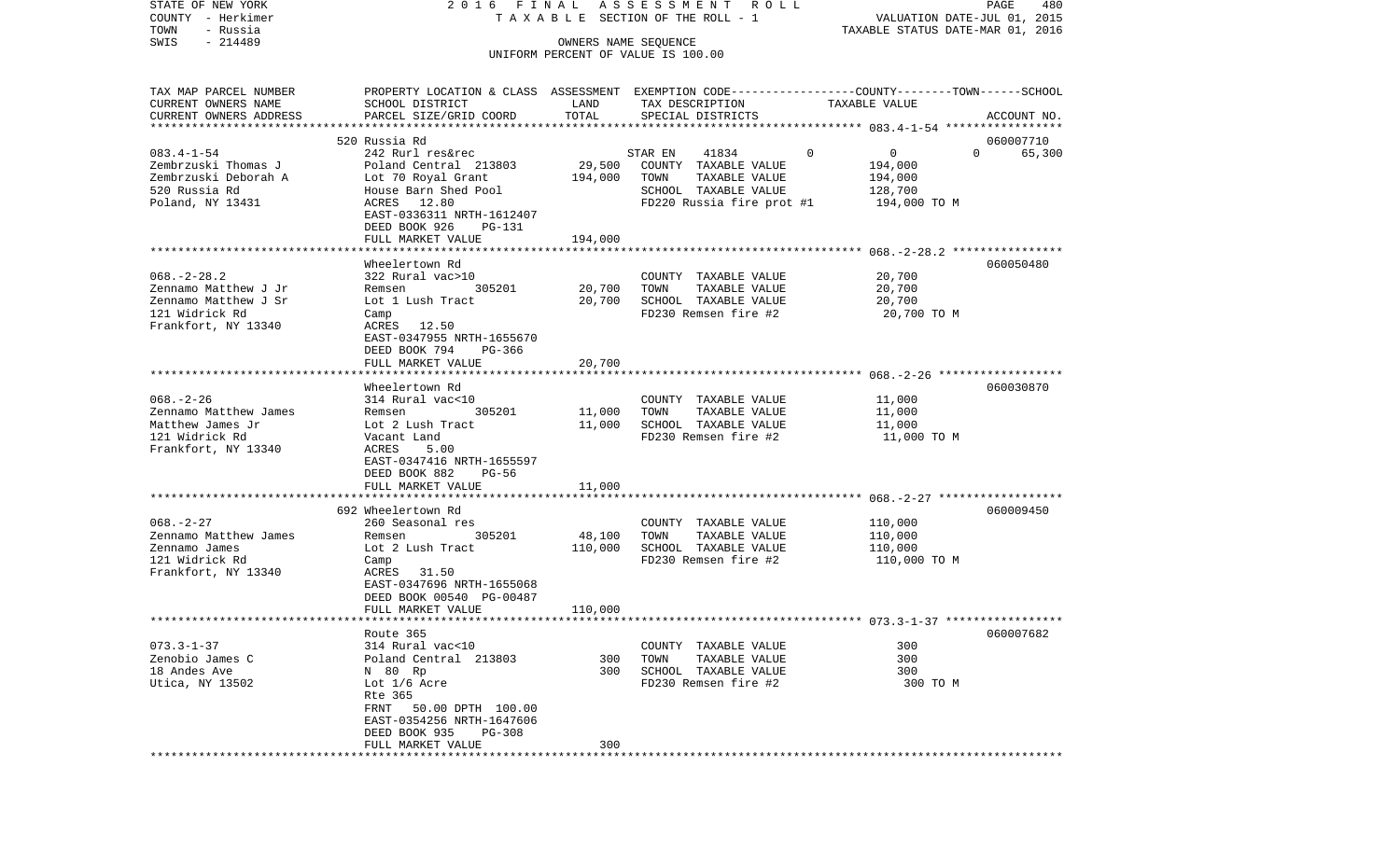| STATE OF NEW YORK<br>COUNTY - Herkimer<br>TOWN<br>- Russia<br>$-214489$<br>SWIS                   | 2016 FINAL                                                                                                                                                                                                                    |                               | ASSESSMENT ROLL<br>TAXABLE SECTION OF THE ROLL - 1<br>OWNERS NAME SEQUENCE<br>UNIFORM PERCENT OF VALUE IS 100.00      |                                                                             | PAGE<br>481<br>VALUATION DATE-JUL 01, 2015<br>TAXABLE STATUS DATE-MAR 01, 2016 |  |  |
|---------------------------------------------------------------------------------------------------|-------------------------------------------------------------------------------------------------------------------------------------------------------------------------------------------------------------------------------|-------------------------------|-----------------------------------------------------------------------------------------------------------------------|-----------------------------------------------------------------------------|--------------------------------------------------------------------------------|--|--|
| TAX MAP PARCEL NUMBER<br>CURRENT OWNERS NAME<br>CURRENT OWNERS ADDRESS<br>*********************** | PROPERTY LOCATION & CLASS ASSESSMENT EXEMPTION CODE---------------COUNTY-------TOWN-----SCHOOL<br>SCHOOL DISTRICT<br>PARCEL SIZE/GRID COORD                                                                                   | LAND<br>TOTAL                 | TAX DESCRIPTION<br>SPECIAL DISTRICTS                                                                                  | TAXABLE VALUE                                                               | ACCOUNT NO.                                                                    |  |  |
| $073.3 - 1 - 38$<br>Zenobio James C<br>18 Andes Ave<br>Utica, NY 13502                            | Route 365<br>210 1 Family Res<br>Poland Central 213803<br>Lot 80 Rp<br>House .17 Acre<br>Rte 365<br>FRNT 50.00 DPTH 150.00<br>EAST-0354312 NRTH-1647627<br>DEED BOOK 935<br>$PG-308$<br>FULL MARKET VALUE                     | 5,900<br>53,000<br>53,000     | COUNTY TAXABLE VALUE<br>TOWN<br>TAXABLE VALUE<br>SCHOOL TAXABLE VALUE<br>FD230 Remsen fire #2                         | 53,000<br>53,000<br>53,000<br>53,000 TO M                                   | 060007680                                                                      |  |  |
|                                                                                                   |                                                                                                                                                                                                                               |                               |                                                                                                                       |                                                                             |                                                                                |  |  |
| $083.3 - 1 - 2$<br>Zielenski Thomas<br>566 Simpson Rd<br>Remsen, NY 13438                         | 496 Simpson Rd<br>210 1 Family Res<br>Poland Central 213803<br>W 91<br>Rg<br>House $5 \frac{3}{4}$ Acr<br>Simpson<br>ACRES<br>3.70<br>EAST-0325163 NRTH-1615620<br>DEED BOOK 1443 PG-881<br>FULL MARKET VALUE                 | 32,800<br>128,000<br>128,000  | COUNTY TAXABLE VALUE<br>TOWN<br>TAXABLE VALUE<br>SCHOOL TAXABLE VALUE<br>FD220 Russia fire prot #1                    | 128,000<br>128,000<br>128,000<br>128,000 TO M                               | 060026610                                                                      |  |  |
|                                                                                                   |                                                                                                                                                                                                                               |                               |                                                                                                                       |                                                                             |                                                                                |  |  |
| $083.3 - 1 - 3$<br>Zielenski Thomas<br>566 Simpson Rd<br>Remsen, NY 13438                         | Simpson Rd<br>210 1 Family Res<br>Poland Central 213803<br>Lot 91 Royal Grant<br>Mobile Home Barn Shed<br>FRNT 150.00 DPTH 350.00<br>ACRES<br>0.52<br>EAST-0325241 NRTH-1615171<br>DEED BOOK 1443 PG-883<br>FULL MARKET VALUE | 21,100<br>39,500<br>39,500    | COUNTY TAXABLE VALUE<br>TOWN<br>TAXABLE VALUE<br>SCHOOL TAXABLE VALUE<br>FD220 Russia fire prot #1                    | 39,500<br>39,500<br>39,500<br>39,500 TO M                                   | 060017100                                                                      |  |  |
|                                                                                                   |                                                                                                                                                                                                                               |                               |                                                                                                                       |                                                                             |                                                                                |  |  |
| $083.3 - 1 - 4$<br>Zielenski Thomas<br>Zielenski Gracelynn<br>566 Simpson Rd<br>Remsen, NY 13438  | 566 Simpson Rd<br>242 Rurl res&rec<br>Poland Central 213803<br>Lot 91 Royal Grant<br>House Garage Shed<br>ACRES 67.80<br>EAST-0326492 NRTH-1614920<br>DEED BOOK 1132 PG-287<br>FULL MARKET VALUE                              | 140,000<br>222,000<br>222,000 | STAR B<br>41854<br>COUNTY TAXABLE VALUE<br>TOWN<br>TAXABLE VALUE<br>SCHOOL TAXABLE VALUE<br>FD220 Russia fire prot #1 | $\overline{0}$<br>$\Omega$<br>222,000<br>222,000<br>192,000<br>222,000 TO M | 060018810<br>$\Omega$<br>30,000                                                |  |  |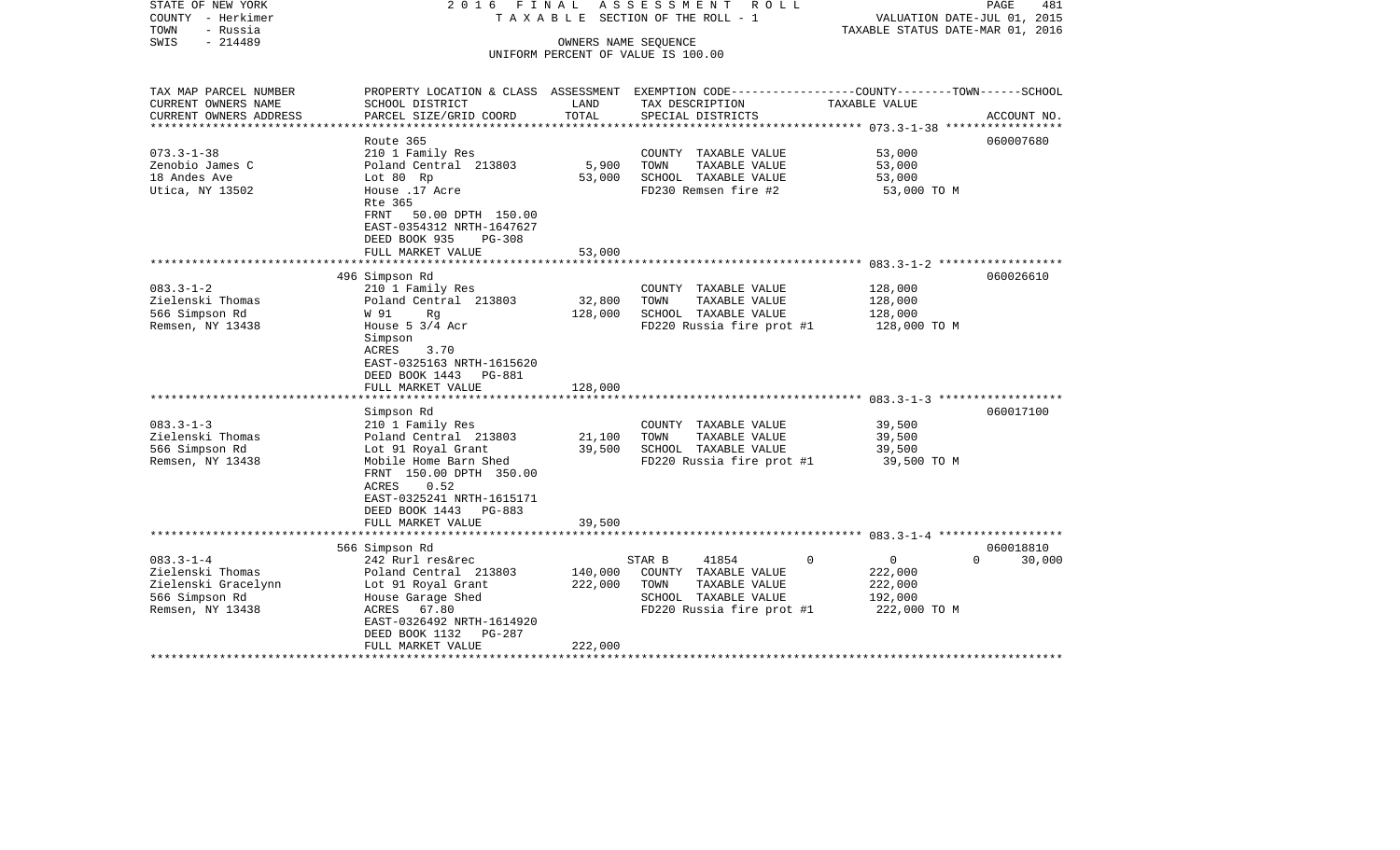| STATE OF NEW YORK      | 2016 FINAL                                                                                       |                      | A S S E S S M E N T<br>R O L L        |             |                                  | PAGE         | 482         |
|------------------------|--------------------------------------------------------------------------------------------------|----------------------|---------------------------------------|-------------|----------------------------------|--------------|-------------|
| COUNTY - Herkimer      |                                                                                                  |                      | T A X A B L E SECTION OF THE ROLL - 1 |             | VALUATION DATE-JUL 01, 2015      |              |             |
| TOWN<br>- Russia       |                                                                                                  |                      |                                       |             | TAXABLE STATUS DATE-MAR 01, 2016 |              |             |
| SWIS<br>$-214489$      |                                                                                                  | OWNERS NAME SEQUENCE |                                       |             |                                  |              |             |
|                        |                                                                                                  |                      | UNIFORM PERCENT OF VALUE IS 100.00    |             |                                  |              |             |
|                        |                                                                                                  |                      |                                       |             |                                  |              |             |
| TAX MAP PARCEL NUMBER  | PROPERTY LOCATION & CLASS ASSESSMENT EXEMPTION CODE----------------COUNTY-------TOWN------SCHOOL |                      |                                       |             |                                  |              |             |
| CURRENT OWNERS NAME    | SCHOOL DISTRICT                                                                                  | LAND                 | TAX DESCRIPTION                       |             | TAXABLE VALUE                    |              |             |
| CURRENT OWNERS ADDRESS | PARCEL SIZE/GRID COORD                                                                           | TOTAL                | SPECIAL DISTRICTS                     |             |                                  |              | ACCOUNT NO. |
| ********************** |                                                                                                  |                      |                                       |             |                                  |              |             |
|                        | 5548 Military Rd                                                                                 |                      |                                       |             |                                  |              | 060030780   |
| $083.1 - 1 - 39$       | 242 Rurl res&rec                                                                                 |                      | VET COM C 41132                       | $\Omega$    | 15,000                           | $\Omega$     | 0           |
| Zieman John G          | Poland Central 213803                                                                            |                      | 127,600 VET COM T 41133               | $\mathbf 0$ | 0                                | 20,000       | 0           |
| Zieman Jean            | Lots 91,92,102 Royal Gran                                                                        | 199,000 STAR EN      | 41834                                 | 0           | $\mathbf 0$                      | $\mathbf{0}$ | 65,300      |
| 5548 Military Rd       | Farm                                                                                             |                      | COUNTY TAXABLE VALUE                  |             | 184,000                          |              |             |
| Remsen, NY 13438       | ACRES<br>98.30                                                                                   |                      | TOWN<br>TAXABLE VALUE                 |             | 179,000                          |              |             |
|                        | EAST-0330443 NRTH-1617865                                                                        |                      | SCHOOL TAXABLE VALUE                  |             | 133,700                          |              |             |
|                        | DEED BOOK 00558 PG-00490                                                                         |                      | FD220 Russia fire prot #1             |             | 199,000 TO M                     |              |             |
|                        | FULL MARKET VALUE<br>*************************                                                   | 199,000              |                                       |             |                                  |              |             |
|                        | Military Rd                                                                                      |                      |                                       |             |                                  |              |             |
| $083.3 - 1 - 10$       | 311 Res vac land                                                                                 |                      | COUNTY TAXABLE VALUE                  |             | 100                              |              |             |
| Zieman John G          | Poland Central 213803                                                                            | 100                  | TOWN<br>TAXABLE VALUE                 |             | 100                              |              |             |
| Zieman Jean M          | Old School Property                                                                              | 100                  | SCHOOL TAXABLE VALUE                  |             | 100                              |              |             |
| 5548 Military Rd       | Corner Of Hinckley & Mili                                                                        |                      | FD220 Russia fire prot #1             |             | 100 TO M                         |              |             |
| Remsen, NY 13438       | FRNT 302.00 DPTH                                                                                 |                      |                                       |             |                                  |              |             |
|                        | ACRES<br>0.56                                                                                    |                      |                                       |             |                                  |              |             |
|                        | EAST-0328836 NRTH-1616406                                                                        |                      |                                       |             |                                  |              |             |
|                        | FULL MARKET VALUE                                                                                | 100                  |                                       |             |                                  |              |             |
|                        |                                                                                                  |                      |                                       |             |                                  |              |             |
|                        | Cooper Rd                                                                                        |                      |                                       |             |                                  |              | 060020100   |
| $089.1 - 2 - 8.1$      | 322 Rural vac>10                                                                                 |                      | COUNTY TAXABLE VALUE                  |             | 63,500                           |              |             |
| Zimmerman Dorothy      | Poland Central 213803                                                                            | 63,500               | TOWN<br>TAXABLE VALUE                 |             | 63,500                           |              |             |
| 29100 Superior Cir     | Lot 41 Royal Grant                                                                               | 63,500               | SCHOOL TAXABLE VALUE                  |             | 63,500                           |              |             |
| Easton, MD 21601       | Vacant Land                                                                                      |                      | FD220 Russia fire prot #1             |             | 63,500 TO M                      |              |             |
|                        | FRNT 400.00 DPTH                                                                                 |                      |                                       |             |                                  |              |             |
|                        | 47.60<br>ACRES                                                                                   |                      |                                       |             |                                  |              |             |
|                        | EAST-0355476 NRTH-1605984<br>DEED BOOK 1348<br>PG-213                                            |                      |                                       |             |                                  |              |             |
|                        | FULL MARKET VALUE                                                                                | 63,500               |                                       |             |                                  |              |             |
|                        |                                                                                                  |                      |                                       |             |                                  |              |             |
|                        | Russia Rd                                                                                        |                      |                                       |             |                                  |              | 060015690   |
| $083.3 - 1 - 23$       | 314 Rural vac<10                                                                                 |                      | COUNTY TAXABLE VALUE                  |             | 3,500                            |              |             |
| Zipprich Joyce         | Poland Central 213803                                                                            | 3,500                | TOWN<br>TAXABLE VALUE                 |             | 3,500                            |              |             |
| 143 Mill Rd            | Lot 88 Royal Grant                                                                               | 3,500                | SCHOOL TAXABLE VALUE                  |             | 3,500                            |              |             |
| Poland, NY 13431       | Vacant Land                                                                                      |                      | FD220 Russia fire prot #1             |             | 3,500 TO M                       |              |             |
|                        | Russia                                                                                           |                      |                                       |             |                                  |              |             |
|                        | FRNT 250.00 DPTH                                                                                 |                      |                                       |             |                                  |              |             |
|                        | ACRES<br>3.00                                                                                    |                      |                                       |             |                                  |              |             |
|                        | EAST-0329036 NRTH-1612325                                                                        |                      |                                       |             |                                  |              |             |
|                        | PG-678<br>DEED BOOK 785                                                                          |                      |                                       |             |                                  |              |             |
|                        | FULL MARKET VALUE                                                                                | 3,500                |                                       |             |                                  |              |             |
|                        |                                                                                                  |                      |                                       |             |                                  |              |             |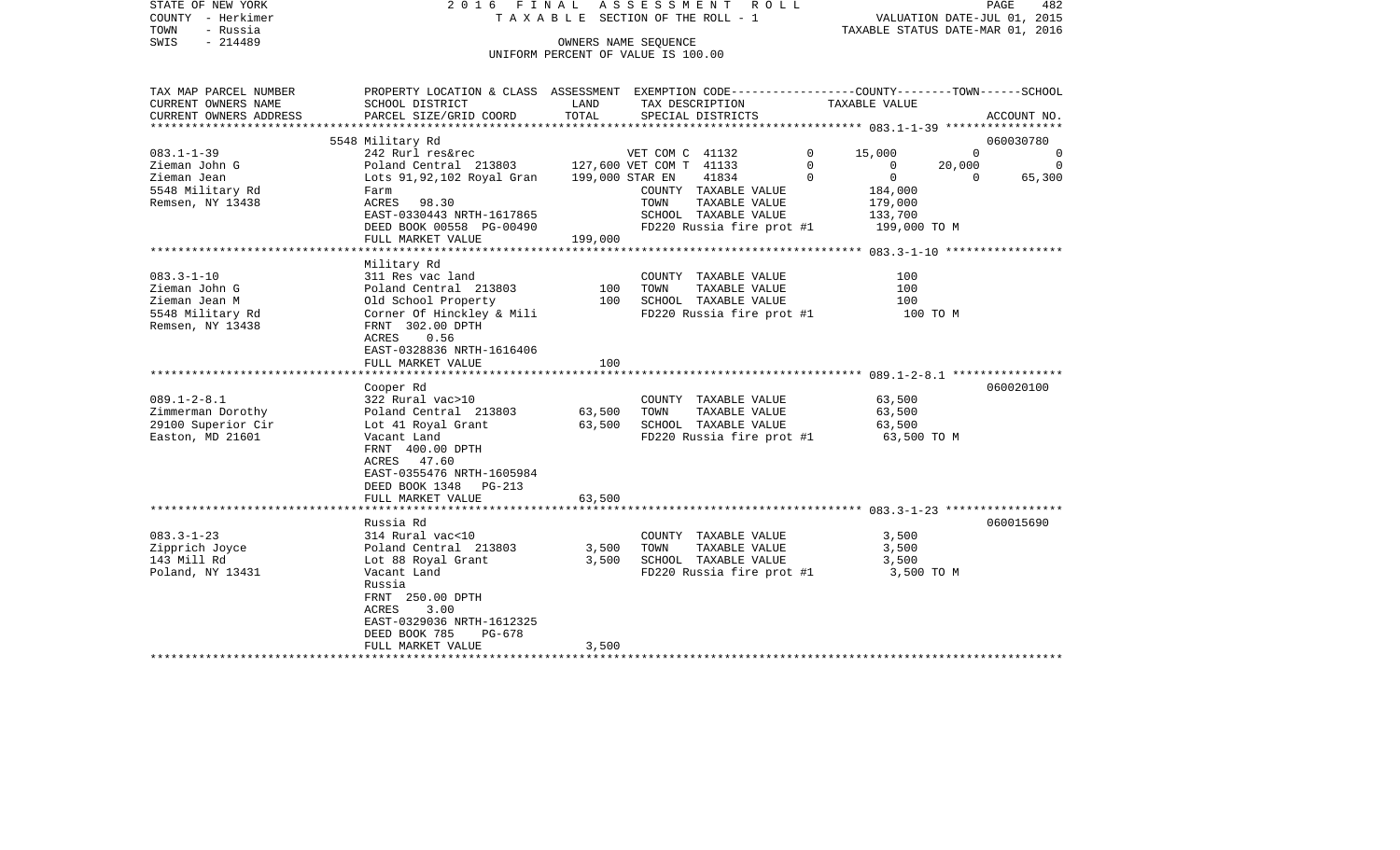| COUNTY - Herkimer                                    |                                                                                                 | T A X A B L E SECTION OF THE ROLL - 1<br>VALUATION DATE-JUL 01, 2015 |                                                            |             |                                  |                    |
|------------------------------------------------------|-------------------------------------------------------------------------------------------------|----------------------------------------------------------------------|------------------------------------------------------------|-------------|----------------------------------|--------------------|
| TOWN<br>- Russia                                     |                                                                                                 |                                                                      |                                                            |             | TAXABLE STATUS DATE-MAR 01, 2016 |                    |
| $-214489$<br>SWIS                                    |                                                                                                 |                                                                      | OWNERS NAME SEQUENCE<br>UNIFORM PERCENT OF VALUE IS 100.00 |             |                                  |                    |
|                                                      |                                                                                                 |                                                                      |                                                            |             |                                  |                    |
|                                                      |                                                                                                 |                                                                      |                                                            |             |                                  |                    |
| TAX MAP PARCEL NUMBER                                | PROPERTY LOCATION & CLASS ASSESSMENT EXEMPTION CODE---------------COUNTY-------TOWN------SCHOOL |                                                                      |                                                            |             |                                  |                    |
| CURRENT OWNERS NAME                                  | SCHOOL DISTRICT                                                                                 | LAND                                                                 | TAX DESCRIPTION                                            |             | TAXABLE VALUE                    |                    |
| CURRENT OWNERS ADDRESS<br>********************       | PARCEL SIZE/GRID COORD                                                                          | TOTAL                                                                | SPECIAL DISTRICTS                                          |             |                                  | ACCOUNT NO.        |
|                                                      | 143 Mill Rd                                                                                     |                                                                      |                                                            |             |                                  | 060032730          |
| $083.3 - 2 - 24.2$                                   | 210 1 Family Res                                                                                |                                                                      | 41834<br>STAR EN                                           | $\mathbf 0$ | $\overline{0}$                   | 65,300<br>$\Omega$ |
| Zipprich Joyce                                       | Poland Central 213803                                                                           | 41,500                                                               | COUNTY TAXABLE VALUE                                       |             | 250,000                          |                    |
| Hazard Susan B                                       | Lot 87 Royal Grant                                                                              | 250,000                                                              | TAXABLE VALUE<br>TOWN                                      |             | 250,000                          |                    |
| 143 Mill Rd                                          | House                                                                                           |                                                                      | SCHOOL TAXABLE VALUE                                       |             | 184,700                          |                    |
| Poland, NY 13431                                     | 8.02 BANK<br>135<br>ACRES                                                                       |                                                                      | FD220 Russia fire prot #1                                  |             | 250,000 TO M                     |                    |
|                                                      | EAST-0333587 NRTH-1613375                                                                       |                                                                      |                                                            |             |                                  |                    |
|                                                      | DEED BOOK 1093 PG-911                                                                           |                                                                      |                                                            |             |                                  |                    |
|                                                      | FULL MARKET VALUE                                                                               | 250,000                                                              |                                                            |             |                                  |                    |
|                                                      | *******************                                                                             |                                                                      |                                                            |             |                                  |                    |
|                                                      | Wheelertown Rd                                                                                  |                                                                      |                                                            |             |                                  | 060030840          |
| $068. - 2 - 24$                                      | 314 Rural vac<10                                                                                |                                                                      | COUNTY TAXABLE VALUE                                       |             | 7,900                            |                    |
| Zumbo Joan M                                         | 305201<br>Remsen                                                                                | 7,900                                                                | TOWN<br>TAXABLE VALUE                                      |             | 7,900                            |                    |
| East Main St                                         | Lot 2 Lush Tract                                                                                | 7,900                                                                | SCHOOL TAXABLE VALUE                                       |             | 7,900                            |                    |
| West Winfield, NY 13491                              | Vacant Land                                                                                     |                                                                      | FD230 Remsen fire #2                                       |             | 7,900 TO M                       |                    |
|                                                      | 2.90<br>ACRES                                                                                   |                                                                      |                                                            |             |                                  |                    |
|                                                      | EAST-0347208 NRTH-1656346                                                                       |                                                                      |                                                            |             |                                  |                    |
|                                                      | DEED BOOK 774<br>PG-243<br>FULL MARKET VALUE                                                    | 7,900                                                                |                                                            |             |                                  |                    |
|                                                      | ************************                                                                        | **********                                                           |                                                            |             |                                  |                    |
|                                                      | Wheelertown Rd                                                                                  |                                                                      |                                                            |             |                                  | 060030900          |
| $068. - 2 - 25$                                      | 314 Rural vac<10                                                                                |                                                                      | COUNTY TAXABLE VALUE                                       |             | 16,800                           |                    |
| Zumbo Joan M                                         | 305201<br>Remsen                                                                                | 16,800                                                               | TOWN<br>TAXABLE VALUE                                      |             | 16,800                           |                    |
| East Main St                                         | Lot 2 Lush Tract                                                                                | 16,800                                                               | SCHOOL TAXABLE VALUE                                       |             | 16,800                           |                    |
| West Winfield, NY 13491                              | Vacant Land                                                                                     |                                                                      | FD230 Remsen fire #2                                       |             | 16,800 TO M                      |                    |
|                                                      | 9.30<br>ACRES                                                                                   |                                                                      |                                                            |             |                                  |                    |
|                                                      | EAST-0347069 NRTH-1655951                                                                       |                                                                      |                                                            |             |                                  |                    |
|                                                      | DEED BOOK 774<br>PG-243                                                                         |                                                                      |                                                            |             |                                  |                    |
|                                                      | FULL MARKET VALUE                                                                               | 16,800                                                               |                                                            |             |                                  |                    |
|                                                      |                                                                                                 |                                                                      |                                                            |             |                                  |                    |
|                                                      | Mac Arthur Rd                                                                                   |                                                                      |                                                            |             |                                  | 060018480          |
| $077.2 - 1 - 2.1$                                    | 210 1 Family Res                                                                                |                                                                      | 41834<br>STAR EN                                           | 0           | $\overline{0}$                   | 65,300<br>$\Omega$ |
| Zumpano Irrevocable Trust Salv Poland Central 213803 |                                                                                                 | 13,200                                                               | COUNTY TAXABLE VALUE                                       |             | 76,000                           |                    |
| 439 Mac Arthur Rd                                    | Lot 15 Jerseyfield Patent<br>Double Wide Trlr                                                   | 76,000                                                               | TOWN<br>TAXABLE VALUE<br>SCHOOL TAXABLE VALUE              |             | 76,000<br>10,700                 |                    |
| Cold Brook, NY 13324                                 | ACRES<br>0.75                                                                                   |                                                                      | FD220 Russia fire prot #1                                  |             | 76,000 TO M                      |                    |
|                                                      | EAST-0336420 NRTH-1636893                                                                       |                                                                      |                                                            |             |                                  |                    |
|                                                      | DEED BOOK 1432<br>PG-259                                                                        |                                                                      |                                                            |             |                                  |                    |
|                                                      | FULL MARKET VALUE                                                                               | 76,000                                                               |                                                            |             |                                  |                    |
|                                                      |                                                                                                 |                                                                      |                                                            |             |                                  |                    |
|                                                      | Mac Arthur Rd                                                                                   |                                                                      |                                                            |             |                                  | 060019770          |
| $077.2 - 1 - 30$                                     | 314 Rural vac<10                                                                                |                                                                      | COUNTY TAXABLE VALUE                                       |             | 16,600                           |                    |
| Zumpano Joseph                                       | Poland Central 213803                                                                           | 16,600                                                               | TAXABLE VALUE<br>TOWN                                      |             | 16,600                           |                    |
| 107 Rolling Hill Rd                                  | Lot 15 Jerseyfield Patent                                                                       | 16,600                                                               | SCHOOL TAXABLE VALUE                                       |             | 16,600                           |                    |
| Cold Brook, NY 13324                                 | Vacant Land                                                                                     |                                                                      | FD220 Russia fire prot #1                                  |             | 16,600 TO M                      |                    |
|                                                      | ACRES<br>6.42                                                                                   |                                                                      |                                                            |             |                                  |                    |
|                                                      | EAST-0340624 NRTH-1634337                                                                       |                                                                      |                                                            |             |                                  |                    |
|                                                      | DEED BOOK 1484<br>PG-642                                                                        |                                                                      |                                                            |             |                                  |                    |
|                                                      | FULL MARKET VALUE                                                                               | 16,600                                                               |                                                            |             |                                  |                    |
|                                                      |                                                                                                 |                                                                      |                                                            |             |                                  |                    |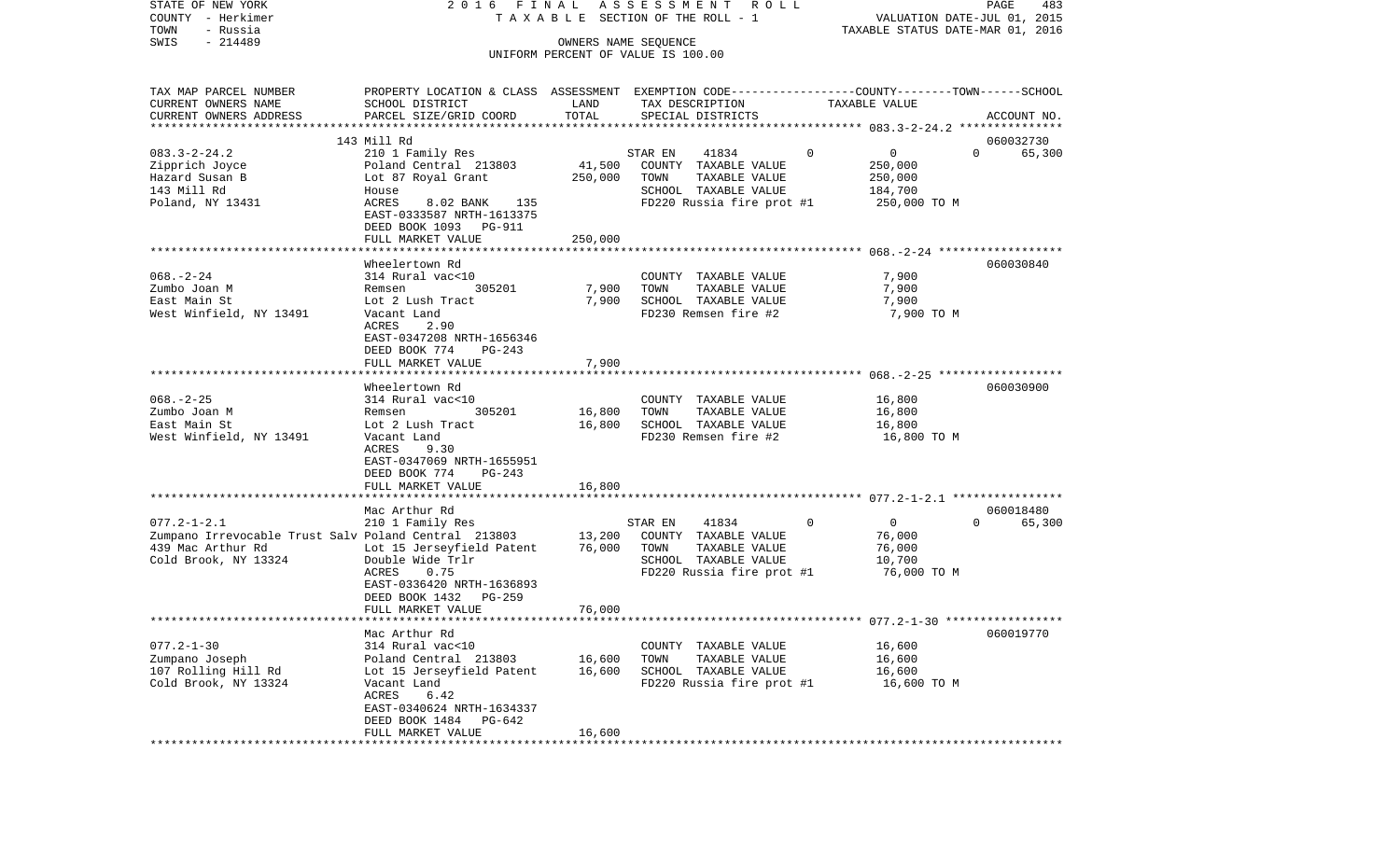| STATE OF NEW YORK                                   |                                                                                                 |                      | 2016 FINAL ASSESSMENT ROLL            |                                  | PAGE<br>484 |
|-----------------------------------------------------|-------------------------------------------------------------------------------------------------|----------------------|---------------------------------------|----------------------------------|-------------|
| COUNTY - Herkimer                                   |                                                                                                 |                      | T A X A B L E SECTION OF THE ROLL - 1 | VALUATION DATE-JUL 01, 2015      |             |
| TOWN<br>- Russia<br>$-214489$<br>SWIS               |                                                                                                 |                      |                                       | TAXABLE STATUS DATE-MAR 01, 2016 |             |
|                                                     |                                                                                                 | OWNERS NAME SEQUENCE | UNIFORM PERCENT OF VALUE IS 100.00    |                                  |             |
|                                                     |                                                                                                 |                      |                                       |                                  |             |
|                                                     |                                                                                                 |                      |                                       |                                  |             |
| TAX MAP PARCEL NUMBER                               | PROPERTY LOCATION & CLASS ASSESSMENT EXEMPTION CODE---------------COUNTY-------TOWN------SCHOOL |                      |                                       |                                  |             |
| CURRENT OWNERS NAME                                 | SCHOOL DISTRICT                                                                                 | LAND<br>TOTAL        | TAX DESCRIPTION                       | TAXABLE VALUE                    |             |
| CURRENT OWNERS ADDRESS<br>************************* | PARCEL SIZE/GRID COORD                                                                          |                      | SPECIAL DISTRICTS                     |                                  | ACCOUNT NO. |
|                                                     | Wheelertown Rd                                                                                  |                      |                                       |                                  | 060005310   |
| $072.2 - 2 - 14$                                    | 242 Rurl res&rec                                                                                |                      | COUNTY TAXABLE VALUE                  | 73,500                           |             |
| Zygmont David                                       | 305201<br>Remsen                                                                                | 51,800               | TOWN<br>TAXABLE VALUE                 | 73,500                           |             |
| 274 Wheelertown Rd                                  | Lot 20 Walker Tract                                                                             | 73,500               | SCHOOL TAXABLE VALUE                  | 73,500                           |             |
| Remsen, NY 13438                                    | 36.40<br>ACRES                                                                                  |                      | FD230 Remsen fire #2                  | 73,500 TO M                      |             |
|                                                     | EAST-0343280 NRTH-1650071                                                                       |                      |                                       |                                  |             |
|                                                     | DEED BOOK 00662 PG-00395                                                                        |                      |                                       |                                  |             |
|                                                     | FULL MARKET VALUE                                                                               | 73,500               |                                       |                                  |             |
|                                                     |                                                                                                 |                      |                                       |                                  |             |
|                                                     | Northwood Rd                                                                                    |                      |                                       |                                  | 060009120   |
| $072.2 - 2 - 18$                                    | 321 Abandoned ag                                                                                |                      | COUNTY TAXABLE VALUE                  | 2,100                            |             |
| Zygmont David                                       | Remsen<br>305201                                                                                | 2,100                | TAXABLE VALUE<br>TOWN                 | 2,100                            |             |
| 274 Wheelertown Rd                                  | Lot 20 Walker Tract                                                                             | 2,100                | SCHOOL TAXABLE VALUE                  | 2,100                            |             |
| Remsen, NY 13438                                    | Vacant Land                                                                                     |                      | FD230 Remsen fire #2                  | 2,100 TO M                       |             |
|                                                     | FRNT 175.00 DPTH 251.00                                                                         |                      |                                       |                                  |             |
|                                                     | 0.84<br>ACRES                                                                                   |                      |                                       |                                  |             |
|                                                     | EAST-0343486 NRTH-1648455                                                                       |                      |                                       |                                  |             |
|                                                     | DEED BOOK 780<br>$PG-78$                                                                        |                      |                                       |                                  |             |
|                                                     | FULL MARKET VALUE                                                                               | 2,100                |                                       |                                  |             |
|                                                     |                                                                                                 |                      |                                       |                                  |             |
|                                                     | Northwood Rd                                                                                    |                      |                                       |                                  | 060013710   |
| $072.2 - 2 - 19$                                    | 314 Rural vac<10                                                                                |                      | COUNTY TAXABLE VALUE                  | 3,700                            |             |
| Zygmont David                                       | 305201<br>Remsen                                                                                | 3,700                | TAXABLE VALUE<br>TOWN                 | 3,700                            |             |
| 274 Wheelertown Rd                                  | Lot 20 Walker Tract                                                                             | 3,700                | SCHOOL TAXABLE VALUE                  | 3,700                            |             |
| Remsen, NY 13438                                    | Vacant Land                                                                                     |                      | FD230 Remsen fire #2                  | 3,700 TO M                       |             |
|                                                     | FRNT 297.00 DPTH<br>2.50                                                                        |                      |                                       |                                  |             |
|                                                     | ACRES 1.80                                                                                      |                      |                                       |                                  |             |
|                                                     | EAST-0343718 NRTH-1648566                                                                       |                      |                                       |                                  |             |
|                                                     | DEED BOOK 780<br><b>PG-78</b>                                                                   |                      |                                       |                                  |             |
|                                                     | FULL MARKET VALUE                                                                               | 3,700                |                                       |                                  |             |
|                                                     | ************************                                                                        | ************         |                                       |                                  |             |
|                                                     | Wheelertown Rd                                                                                  |                      |                                       |                                  | 060013680   |
| $072.2 - 2 - 20$                                    | 323 Vacant rural                                                                                |                      | COUNTY TAXABLE VALUE                  | 49,900                           |             |
| Zygmont David                                       | 305201<br>Remsen                                                                                | 49,900               | TOWN<br>TAXABLE VALUE                 | 49,900                           |             |
| 274 Wheelertown Rd                                  | Lot 20 Walker Tract                                                                             | 49,900               | SCHOOL TAXABLE VALUE                  | 49,900                           |             |
| Remsen, NY 13438                                    | Vacant Land                                                                                     |                      | FD230 Remsen fire #2                  | 49,900 TO M                      |             |
|                                                     | ACRES 49.50                                                                                     |                      |                                       |                                  |             |
|                                                     | EAST-0344323 NRTH-1649716                                                                       |                      |                                       |                                  |             |
|                                                     | DEED BOOK 780<br><b>PG-78</b>                                                                   |                      |                                       |                                  |             |
|                                                     | FULL MARKET VALUE                                                                               | 49,900               |                                       |                                  |             |
|                                                     | Wheelertown Rd                                                                                  |                      |                                       |                                  | 060046890   |
| $072.2 - 2 - 68$                                    | 323 Vacant rural                                                                                |                      | COUNTY TAXABLE VALUE                  | 3,000                            |             |
| Zygmont David                                       | 305201<br>Remsen                                                                                | 3,000                | TOWN<br>TAXABLE VALUE                 | 3,000                            |             |
| 274 Wheelertown Rd                                  | Lot 20 Walker Tract                                                                             | 3,000                | SCHOOL TAXABLE VALUE                  | 3,000                            |             |
| Remsen, NY 13438                                    |                                                                                                 |                      | FD230 Remsen fire #2                  | 3,000 TO M                       |             |
|                                                     | Vacant Land<br>ACRES 4.00                                                                       |                      |                                       |                                  |             |
|                                                     | EAST-0343695 NRTH-1650267                                                                       |                      |                                       |                                  |             |
|                                                     | DEED BOOK 662 PG-395                                                                            |                      |                                       |                                  |             |
|                                                     | FULL MARKET VALUE                                                                               | 3,000                |                                       |                                  |             |
|                                                     |                                                                                                 |                      |                                       |                                  |             |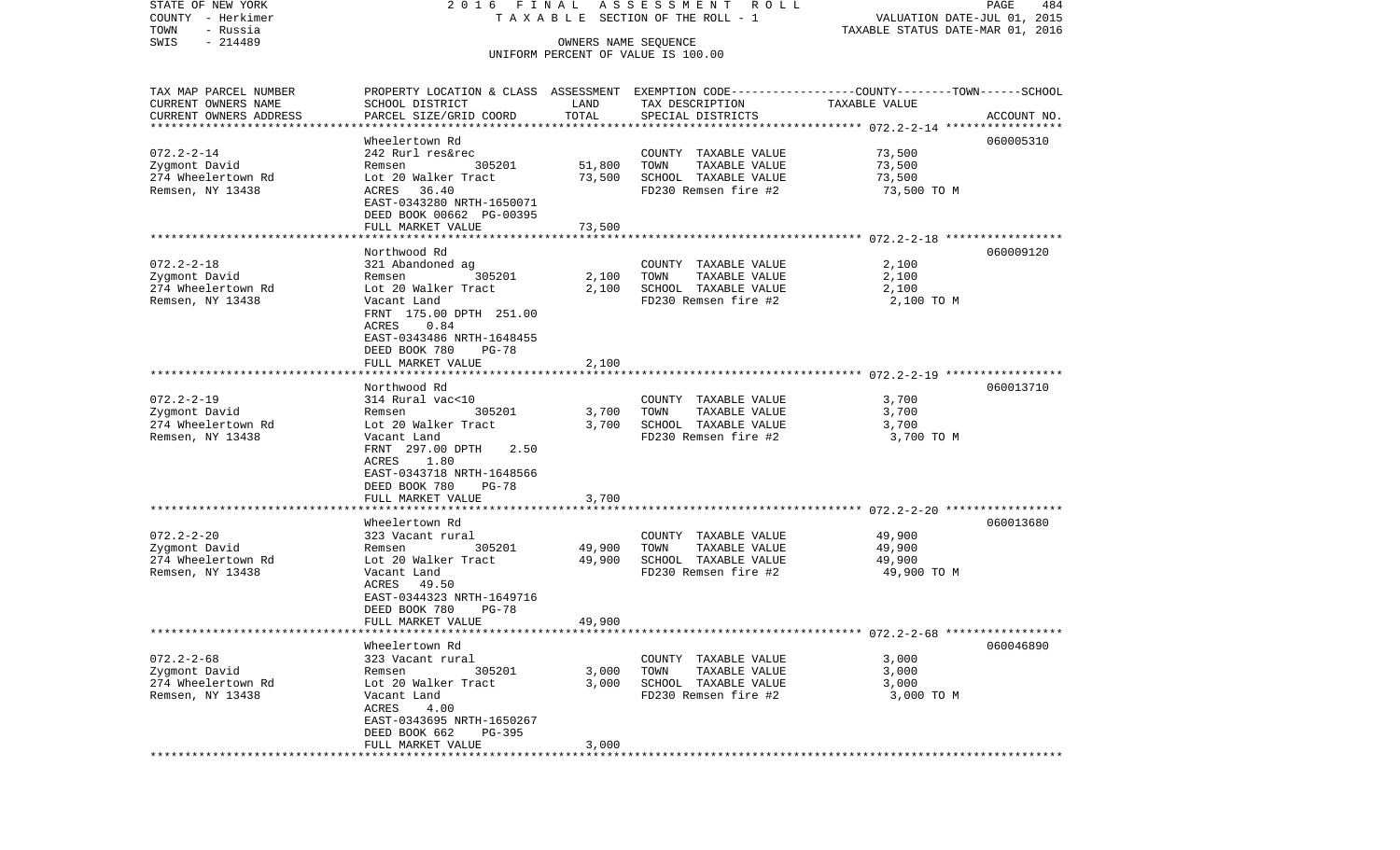| STATE OF NEW YORK | 2016 FINAL ASSESSMENT ROLL |                                    |                                  | <b>PAGE</b>     | 485 |
|-------------------|----------------------------|------------------------------------|----------------------------------|-----------------|-----|
| COUNTY - Herkimer |                            | TAXABLE SECTION OF THE ROLL - 1    | VALUATION DATE-JUL 01, 2015      |                 |     |
| TOWN<br>- Russia  |                            |                                    | TAXABLE STATUS DATE-MAR 01, 2016 |                 |     |
| SWIS<br>- 214489  |                            |                                    |                                  | RPS150/V04/L015 |     |
|                   |                            | UNIFORM PERCENT OF VALUE IS 100.00 | CURRENT DATE 6/27/2016           |                 |     |
|                   |                            |                                    |                                  |                 |     |

## \*\*\* S P E C I A L D I S T R I C T S U M M A R Y \*\*\*

| CODE | DISTRICT NAME                                | TOTAL<br>PARCELS | EXTENSION<br>TYPE            | EXTENSION<br><b>VALUE</b> | AD VALOREM<br>VALUE     | EXEMPT<br>AMOUNT | TAXABLE<br>VALUE        |
|------|----------------------------------------------|------------------|------------------------------|---------------------------|-------------------------|------------------|-------------------------|
|      | FD220 Russia fire pr<br>FD230 Remsen fire #2 |                  | 1,150 TOTAL M<br>530 TOTAL M |                           | 103102,596<br>25088,380 | 98,250           | 103004,346<br>25088,380 |

### \*\*\* S C H O O L D I S T R I C T S U M M A R Y \*\*\*

| CODE                                 | DISTRICT NAME                                                | TOTAL<br>PARCELS   | ASSESSED<br>LAND                             | ASSESSED<br>TOTAL                             | <b>EXEMPT</b><br>AMOUNT | TOTAL<br>TAXABLE                              | STAR<br>AMOUNT                   | STAR<br>TAXABLE                               |
|--------------------------------------|--------------------------------------------------------------|--------------------|----------------------------------------------|-----------------------------------------------|-------------------------|-----------------------------------------------|----------------------------------|-----------------------------------------------|
| 213803<br>302601<br>305201<br>305801 | Poland Central<br>Adirondack<br>Remsen<br>Holland Patent Cen | 1,148<br>485<br>57 | 32689,566<br>224,900<br>9617,500<br>2478,700 | 96396,816<br>308,700<br>24339,220<br>8946,820 | 1059,454<br>43,450      | 95337,362<br>308,700<br>24295,770<br>8946,820 | 17837.764<br>4211,350<br>787,920 | 77499,598<br>308,700<br>20084,420<br>8158,900 |
|                                      | SUB-TOTAL                                                    | 1,695              | 45010,666                                    | 129991,556                                    | 1102,904                | 128888,652                                    | 22837,034                        | 106051,618                                    |
|                                      | TOTAL                                                        | 1,695              | 45010,666                                    | 129991,556                                    | 1102,904                | 128888,652                                    | 22837,034                        | 106051,618                                    |

#### \*\*\* S Y S T E M C O D E S S U M M A R Y \*\*\*

#### NO SYSTEM EXEMPTIONS AT THIS LEVEL

## \*\*\* E X E M P T I O N S U M M A R Y \*\*\*

|       |             | TOTAL   |         |          |        |
|-------|-------------|---------|---------|----------|--------|
| CODE  | DESCRIPTION | PARCELS | COUNTY  | TOWN     | SCHOOL |
| 25120 | N/P-EDUCAT  | ◠<br>4  | 98,250  | 98,250   | 98,250 |
| 41101 | VETFUND CT  | ⌒<br>∠  | 800     | 800      |        |
| 41122 | VET WAR C   | 48      | 425,550 |          |        |
| 41123 | VET WAR T   | 48      |         | 548,145  |        |
| 41132 | VET COM C   | 55      | 801,775 |          |        |
| 41133 | VET COM T   | 55      |         | 1029,025 |        |
| 41142 | VET DIS C   | 25      | 561,232 |          |        |
| 41143 | VET DIS T   | 25      |         | 669,152  |        |
| 41162 | CW 15 VET/  | 10      | 89,700  |          |        |
| 41172 | CW DISBLD   |         | 30,000  |          |        |
|       |             |         |         |          |        |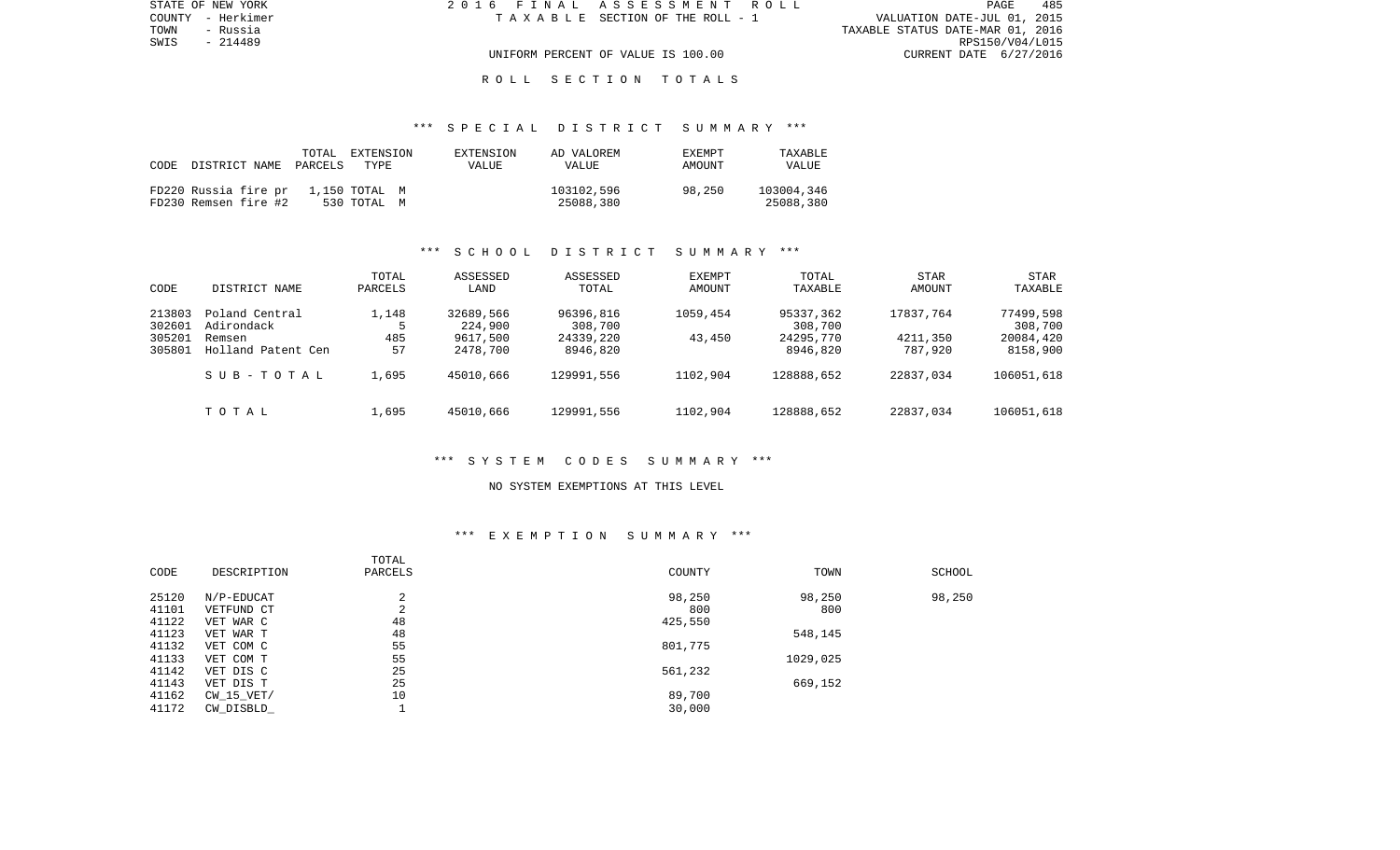| STATE OF NEW YORK | 2016 FINAL ASSESSMENT ROLL         | 486<br>PAGE                      |
|-------------------|------------------------------------|----------------------------------|
| COUNTY - Herkimer | TAXABLE SECTION OF THE ROLL - 1    | VALUATION DATE-JUL 01, 2015      |
| TOWN<br>- Russia  |                                    | TAXABLE STATUS DATE-MAR 01, 2016 |
| - 214489<br>SWIS  |                                    | RPS150/V04/L015                  |
|                   | UNIFORM PERCENT OF VALUE IS 100.00 | CURRENT DATE 6/27/2016           |

# \*\*\* E X E M P T I O N S U M M A R Y \*\*\*

| CODE  | DESCRIPTION | TOTAL<br>PARCELS | COUNTY   | TOWN     | SCHOOL    |
|-------|-------------|------------------|----------|----------|-----------|
| 41400 | CLERGY      | $\sim$<br>∠      | 2,000    | 2,000    | 2,000     |
| 41730 | AG MKTS     | 16               | 680,861  | 680,861  | 680,861   |
| 41802 | AGED-CNTY   | 5                | 152,400  |          |           |
| 41804 | AGED-SCHL   | ⌒<br>4           |          |          | 23,700    |
| 41805 | $AGED-C/S$  | $\sim$<br>∠      | 57,250   |          | 57,250    |
| 41834 | STAR EN     | 166              |          |          | 10241,286 |
| 41854 | STAR B      | 420              |          |          | 12595,748 |
| 47460 | FOREST      | 5                | 230,681  | 230,681  | 230,681   |
| 47610 | BUS EX-ALL  |                  | 10,162   | 10,162   | 10,162    |
|       | TOTAL       | 890              | 3140,661 | 3269,076 | 23939,938 |

# \*\*\* G R A N D T O T A L S \*\*\*

| <b>ROLL</b> |             | TOTAL   | ASSESSED  | ASSESSED   | TAXABLE    | TAXABLE    | TAXABLE       | STAR       |
|-------------|-------------|---------|-----------|------------|------------|------------|---------------|------------|
| <b>SEC</b>  | DESCRIPTION | PARCELS | LAND      | TOTAL      | COUNTY     | TOWN       | <b>SCHOOL</b> | TAXABLE    |
|             | TAXABLE     | ,695    | 45010,666 | 129991,556 | 126850,895 | 126722,480 | 128888,652    | 106051,618 |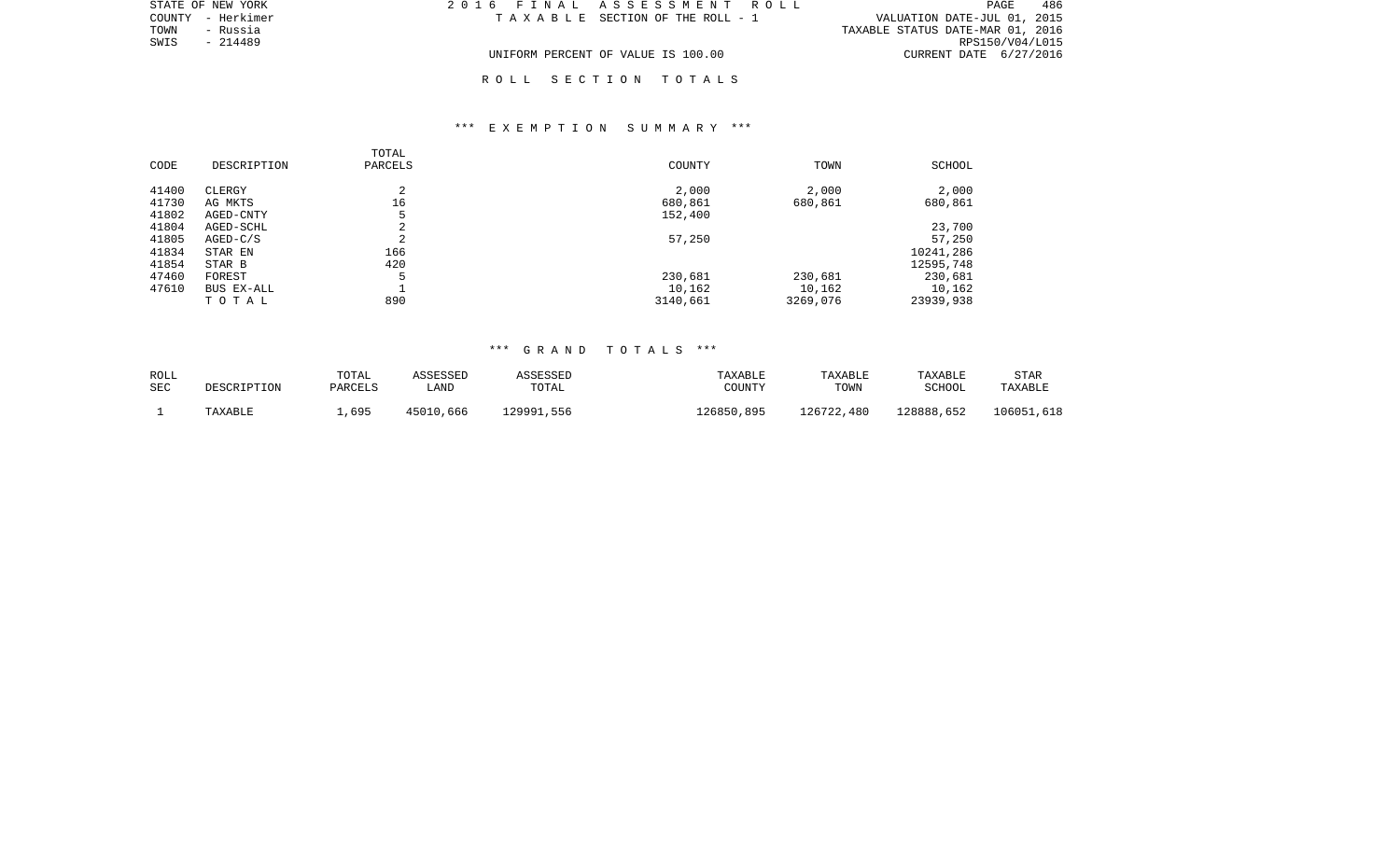| COUNTY<br>- Herkimer                       | STATE OWNED LAND SECTION OF THE ROLL - 3<br>VALUATION DATE-JUL 01, 2015<br>TAXABLE STATUS DATE-MAR 01, 2016 |         |                                                            |          |                                             |             |             |
|--------------------------------------------|-------------------------------------------------------------------------------------------------------------|---------|------------------------------------------------------------|----------|---------------------------------------------|-------------|-------------|
| TOWN<br>- Russia                           |                                                                                                             |         |                                                            |          |                                             |             |             |
| SWIS<br>$-214489$                          |                                                                                                             |         | OWNERS NAME SEQUENCE<br>UNIFORM PERCENT OF VALUE IS 100.00 |          |                                             |             |             |
|                                            |                                                                                                             |         |                                                            |          |                                             |             |             |
| TAX MAP PARCEL NUMBER                      | PROPERTY LOCATION & CLASS ASSESSMENT EXEMPTION CODE----------------COUNTY-------TOWN------SCHOOL            |         |                                                            |          |                                             |             |             |
| CURRENT OWNERS NAME                        | SCHOOL DISTRICT                                                                                             | LAND    | TAX DESCRIPTION                                            |          | TAXABLE VALUE                               |             |             |
| CURRENT OWNERS ADDRESS                     | PARCEL SIZE/GRID COORD                                                                                      | TOTAL   | SPECIAL DISTRICTS                                          |          |                                             |             | ACCOUNT NO. |
|                                            |                                                                                                             |         |                                                            |          |                                             |             |             |
|                                            | Black Creek Rd                                                                                              |         |                                                            |          |                                             | 400001      |             |
| $077.4 - 1 - 36$                           | 323 Vacant rural                                                                                            |         | 32252<br>REFOREST                                          | $\Omega$ | 3,000                                       | $\Omega$    | $\Omega$    |
| Adir Forest Preser                         | Poland Central 213803                                                                                       | 3,000   | COUNTY TAXABLE VALUE                                       |          | 0                                           |             |             |
| Attn: Dept Envir Conser                    | Proj 100                                                                                                    | 3,000   | TOWN<br>TAXABLE VALUE                                      |          | 3,000                                       |             |             |
| 50 Wolf Rd                                 | Lot 111 & 112                                                                                               |         | SCHOOL TAXABLE VALUE                                       |          | 3,000                                       |             |             |
| Albany, NY 12223                           | Black Creek                                                                                                 |         | FD220 Russia fire prot #1                                  |          | 3,000 TO M                                  |             |             |
|                                            | ACRES<br>2.00                                                                                               |         |                                                            |          |                                             |             |             |
|                                            | EAST-0339154 NRTH-1625533<br>FULL MARKET VALUE                                                              | 3,000   |                                                            |          |                                             |             |             |
|                                            |                                                                                                             |         |                                                            |          |                                             |             |             |
|                                            | Lanning Rd                                                                                                  |         |                                                            |          |                                             | 402001      |             |
| $083.2 - 1 - 2$                            | 910 Priv forest                                                                                             |         | 32252<br>REFOREST                                          | 0        | 6,500                                       | $\Omega$    | $\Omega$    |
| Adir Forest Preser                         | Poland Central 213803                                                                                       | 6,500   | COUNTY TAXABLE VALUE                                       |          | $\Omega$                                    |             |             |
| Attn: Dept Envir Conser                    | Lot 107 Royal Grant                                                                                         | 6,500   | TOWN<br>TAXABLE VALUE                                      |          | 6,500                                       |             |             |
| 50 Wolf Rd                                 | Vacant Land                                                                                                 |         | SCHOOL TAXABLE VALUE                                       |          | 6,500                                       |             |             |
| Albany, NY 12233                           | ACRES<br>2.00                                                                                               |         | FD220 Russia fire prot #1                                  |          | 6,500 TO M                                  |             |             |
|                                            | EAST-0338756 NRTH-1621726                                                                                   |         |                                                            |          |                                             |             |             |
|                                            | DEED BOOK 809<br>$PG-55$                                                                                    |         |                                                            |          |                                             |             |             |
|                                            | FULL MARKET VALUE<br>.                                                                                      | 6,500   |                                                            |          |                                             |             |             |
|                                            |                                                                                                             |         |                                                            |          | ************* 077.3-1-8.1 ***************** |             |             |
|                                            | Off Hinckley Rd                                                                                             |         |                                                            | 0        |                                             | 401001<br>0 | $\Omega$    |
| $077.3 - 1 - 8.1$<br>Adir Forest Preser Ny | 931 Forest s532a<br>Holland Patent 305801                                                                   | 101,800 | 32252<br>REFOREST<br>COUNTY TAXABLE VALUE                  |          | 101,800<br>$\Omega$                         |             |             |
| Attn: Dept Of Envir Conser                 | Proj 102                                                                                                    | 101,800 | TOWN<br>TAXABLE VALUE                                      |          | 101,800                                     |             |             |
| 50 Wolf Rd                                 | Lot 118                                                                                                     |         | SCHOOL TAXABLE VALUE                                       |          | 101,800                                     |             |             |
| Albany, NY 12233-0001                      | ACRES 145.60                                                                                                |         | FD220 Russia fire prot #1                                  |          | 101,800 TO M                                |             |             |
|                                            | EAST-0332507 NRTH-1627807                                                                                   |         |                                                            |          |                                             |             |             |
|                                            | DEED BOOK 803<br>$PG-80$                                                                                    |         |                                                            |          |                                             |             |             |
|                                            | FULL MARKET VALUE                                                                                           | 101,800 |                                                            |          |                                             |             |             |
|                                            |                                                                                                             |         |                                                            |          |                                             |             |             |
|                                            | Elm Flats Rd                                                                                                |         |                                                            |          |                                             | 404001      |             |
| $077.3 - 1 - 43$                           | 931 Forest s532a                                                                                            |         | REFOREST<br>32252                                          | 0        | 10,600                                      | $\Omega$    | $\Omega$    |
| Adir Forest Preser Ny                      | Poland Central 213803                                                                                       | 10,600  | COUNTY TAXABLE VALUE                                       |          | 0                                           |             |             |
| Attn: Dept Envir Conser                    | Proj 160.1                                                                                                  | 10,600  | TOWN<br>TAXABLE VALUE                                      |          | 10,600                                      |             |             |
| 50 Wolf Rd                                 | Lot 118<br>ACRES                                                                                            |         | SCHOOL TAXABLE VALUE<br>FD220 Russia fire prot #1          |          | 10,600<br>10,600 TO M                       |             |             |
| Albany, NY 12233                           | 7.06<br>EAST-0332033 NRTH-1626906                                                                           |         |                                                            |          |                                             |             |             |
|                                            | DEED BOOK 809<br>PG-55                                                                                      |         |                                                            |          |                                             |             |             |
|                                            | FULL MARKET VALUE                                                                                           | 10,600  |                                                            |          |                                             |             |             |
|                                            |                                                                                                             |         |                                                            |          |                                             |             |             |
|                                            | Stormy Hill Rd                                                                                              |         |                                                            |          |                                             | 0058001     |             |
| $077.2 - 2 - 1$                            | 931 Forest s532a                                                                                            |         | COUNTY TAXABLE VALUE                                       |          | 16,700                                      |             |             |
| Adirondack Forest                          | Poland Central 213803                                                                                       | 16,700  | TOWN<br>TAXABLE VALUE                                      |          | 16,700                                      |             |             |
| Preserve                                   | Lot 16 Jerseyfield Patent                                                                                   | 16,700  | SCHOOL TAXABLE VALUE                                       |          | 16,700                                      |             |             |
| State Of New York                          | Forest Land                                                                                                 |         | FD220 Russia fire prot #1                                  |          | 16,700 TO M                                 |             |             |
| Albany, NY                                 | K Callahan                                                                                                  |         |                                                            |          |                                             |             |             |
|                                            | ACRES<br>11.36 BANK<br>984                                                                                  |         |                                                            |          |                                             |             |             |
|                                            | EAST-0343788 NRTH-1640764                                                                                   |         |                                                            |          |                                             |             |             |
|                                            | FULL MARKET VALUE                                                                                           | 16,700  |                                                            |          |                                             |             |             |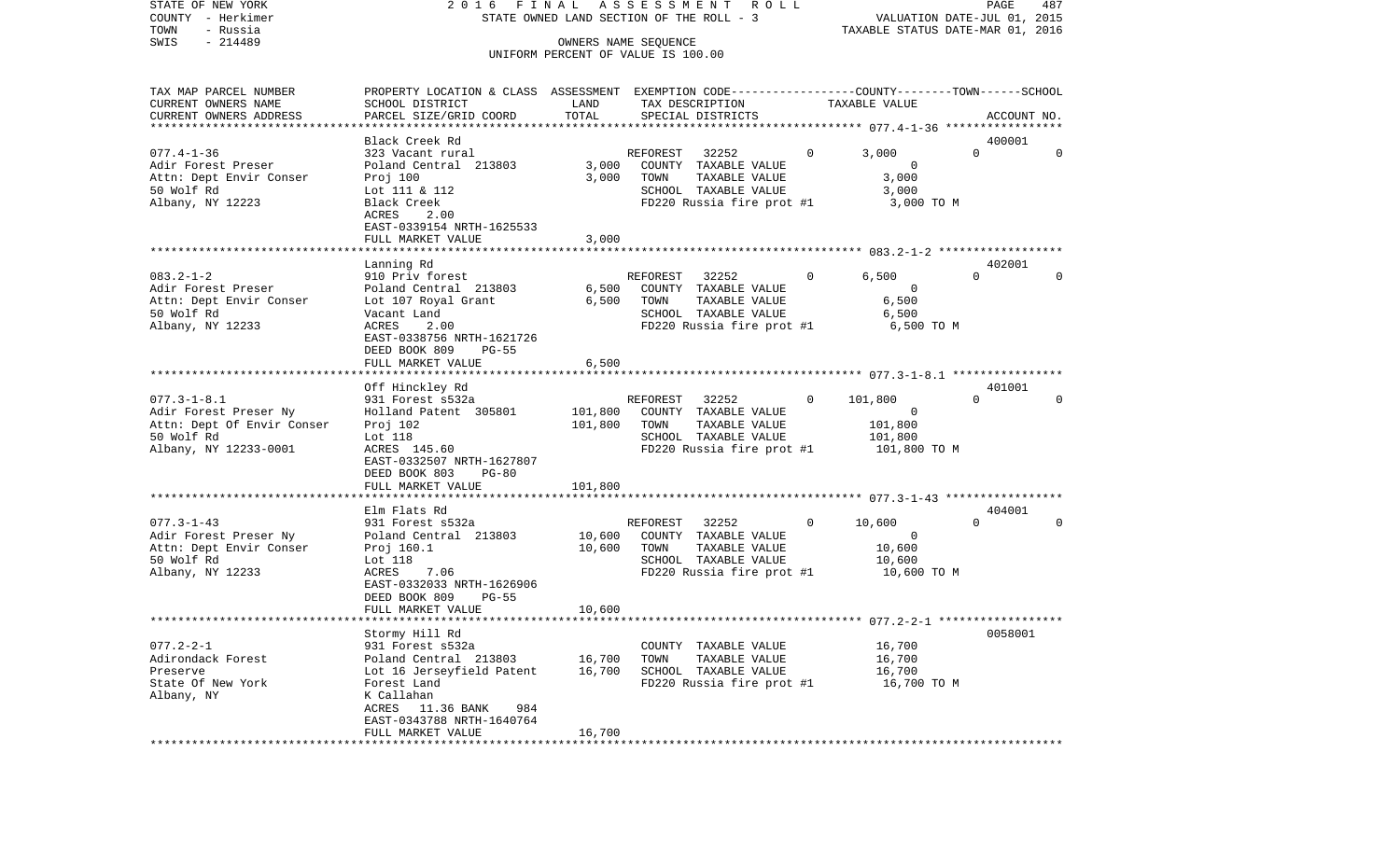STATE OF NEW YORK 2016 FINAL ASSESSMENT ROLL COUNTY - Herkimer<br>TOWN - Russia<br>SWIS - 214489 - 201489 TOWN - Russia TAXABLE STATUS DATE-MAR 01, 2016 OWNERS NAME SEQUENCE UNIFORM PERCENT OF VALUE IS 100.00

| TAX MAP PARCEL NUMBER<br>CURRENT OWNERS NAME                                        | PROPERTY LOCATION & CLASS ASSESSMENT EXEMPTION CODE---------------COUNTY-------TOWN------SCHOOL<br>SCHOOL DISTRICT                                                                                                                     | LAND                       | TAX DESCRIPTION                                                                                                | TAXABLE VALUE                         |             |
|-------------------------------------------------------------------------------------|----------------------------------------------------------------------------------------------------------------------------------------------------------------------------------------------------------------------------------------|----------------------------|----------------------------------------------------------------------------------------------------------------|---------------------------------------|-------------|
| CURRENT OWNERS ADDRESS                                                              | PARCEL SIZE/GRID COORD                                                                                                                                                                                                                 | TOTAL                      | SPECIAL DISTRICTS                                                                                              |                                       | ACCOUNT NO. |
|                                                                                     |                                                                                                                                                                                                                                        |                            |                                                                                                                |                                       |             |
| $077.2 - 2 - 2$<br>Adirondack Forest<br>Preserve<br>State Of New York<br>Albany, NY | Stormy Hill Rd<br>931 Forest s532a<br>Poland Central 213803<br>Lot 16 Jerseyfield Patent<br>Forest Land<br>F Rando<br>ACRES<br>1.53 BANK<br>984<br>EAST-0342778 NRTH-1639582<br>FULL MARKET VALUE                                      | 18,000<br>18,000<br>18,000 | COUNTY TAXABLE VALUE<br>TOWN<br>TAXABLE VALUE<br>SCHOOL TAXABLE VALUE<br>FD220 Russia fire prot #1 18,000 TO M | 18,000<br>18,000<br>18,000            | 0053001     |
|                                                                                     |                                                                                                                                                                                                                                        |                            |                                                                                                                |                                       | 0054001     |
| $077.2 - 2 - 3$<br>Adirondack Forest<br>Preserve<br>State Of New York<br>Albany, NY | Stormy Hill Rd<br>931 Forest s532a<br>Poland Central 213803<br>Lot 16 Jerseyfield Patent<br>Forest Land<br>M Wainman<br>55.00 DPTH 149.00<br>FRNT<br>$0.19$ BANK<br>ACRES<br>984<br>EAST-0342884 NRTH-1639775<br>FULL MARKET VALUE     | 5,100<br>5,100<br>5,100    | COUNTY TAXABLE VALUE<br>TOWN<br>TAXABLE VALUE<br>SCHOOL TAXABLE VALUE<br>FD220 Russia fire prot #1             | 5,100<br>5,100<br>5,100<br>5,100 TO M |             |
|                                                                                     |                                                                                                                                                                                                                                        |                            |                                                                                                                |                                       |             |
| $077.2 - 2 - 4$<br>Adirondack Forest<br>Preserve<br>State Of New York<br>Albany, NY | Stormy Hill Rd<br>931 Forest s532a<br>Poland Central 213803<br>Lot 16 Jerseyfield Patent<br>Forest Land<br>N Smith Pcl 2<br>55.00 DPTH 149.00<br>FRNT<br>$0.19$ BANK<br>984<br>ACRES<br>EAST-0342906 NRTH-1639841                      | 5,100<br>5,100             | COUNTY TAXABLE VALUE<br>TAXABLE VALUE<br>TOWN<br>SCHOOL TAXABLE VALUE<br>FD220 Russia fire prot #1             | 5,100<br>5,100<br>5,100<br>5,100 TO M | 0056001     |
|                                                                                     | FULL MARKET VALUE                                                                                                                                                                                                                      | 5,100                      |                                                                                                                |                                       |             |
|                                                                                     |                                                                                                                                                                                                                                        |                            |                                                                                                                |                                       |             |
| $077.2 - 2 - 5$<br>Adirondack Forest<br>Preserve<br>State Of New York<br>Albany, NY | Stormy Hill Rd<br>931 Forest s532a<br>Poland Central 213803<br>Lot 16 Jerseyfield Patent<br>Forest Land<br>N Smith Pcl.1<br>55.00 DPTH 149.00<br>FRNT<br>$0.19$ BANK<br>ACRES<br>984<br>EAST-0342922 NRTH-1639898<br>FULL MARKET VALUE | 5,100<br>5,100<br>5,100    | COUNTY TAXABLE VALUE<br>TOWN<br>TAXABLE VALUE<br>SCHOOL TAXABLE VALUE<br>FD220 Russia fire prot #1             | 5,100<br>5,100<br>5,100<br>5,100 TO M | 0055001     |
|                                                                                     |                                                                                                                                                                                                                                        |                            |                                                                                                                |                                       |             |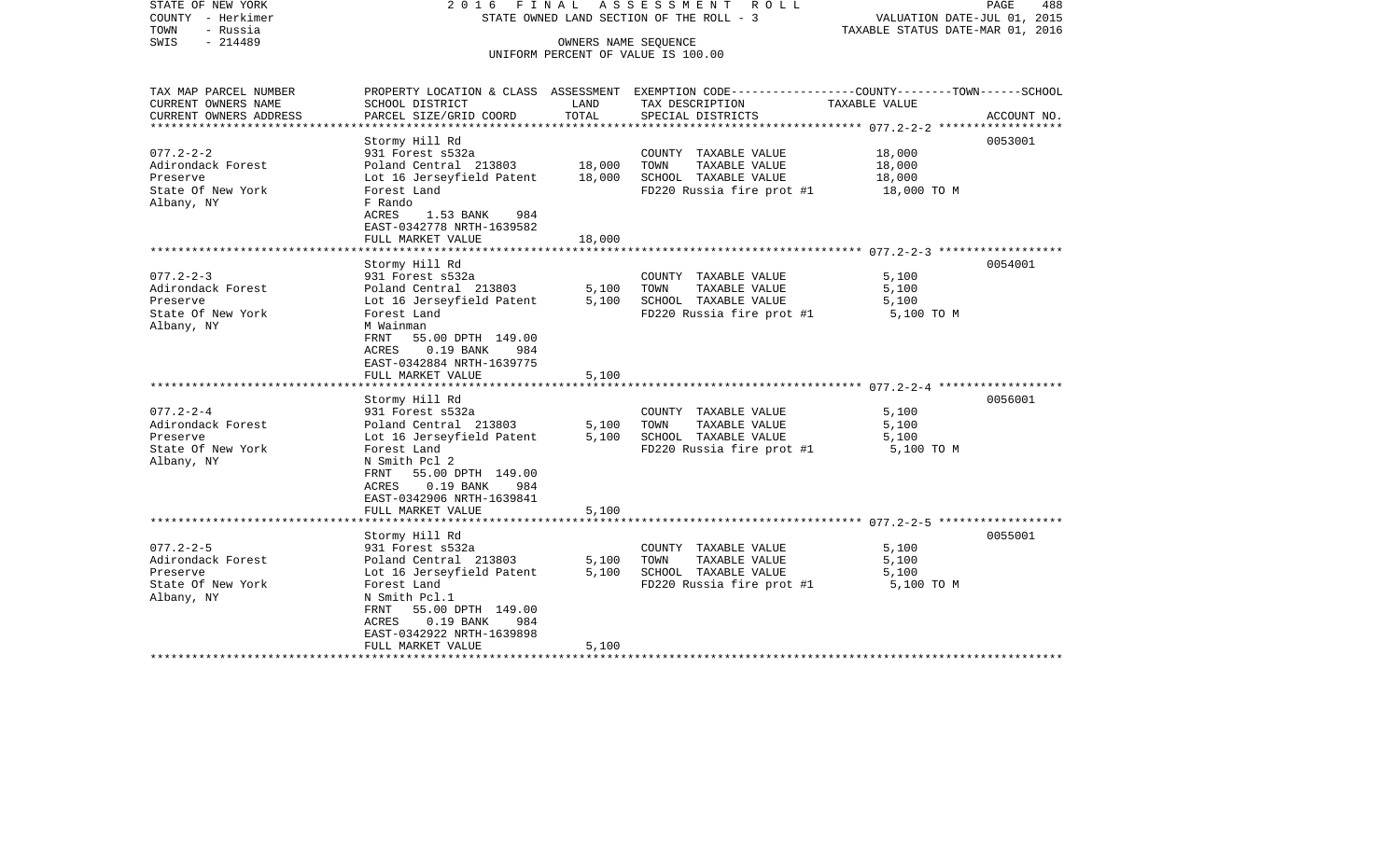STATE OF NEW YORK 2 0 1 6 F I N A L A S S E S S M E N T R O L L PAGE 489COUNTY - Herkimer STATE OWNED LAND SECTION OF THE ROLL - 3 WALUATION DATE-JUL 01, 2015 TOWN - Russia TAXABLE STATUS DATE-MAR 01, 2016 SWIS - 214489 OWNERS NAME SEQUENCE UNIFORM PERCENT OF VALUE IS 100.00TAX MAP PARCEL NUMBER PROPERTY LOCATION & CLASS ASSESSMENT EXEMPTION CODE------------------COUNTY--------TOWN------SCHOOL CURRENT OWNERS NAME SCHOOL DISTRICT LAND TAX DESCRIPTION TAXABLE VALUECURRENT OWNERS ADDRESS PARCEL SIZE/GRID COORD TOTAL SPECIAL DISTRICTS ACCOUNT NO. \*\*\*\*\*\*\*\*\*\*\*\*\*\*\*\*\*\*\*\*\*\*\*\*\*\*\*\*\*\*\*\*\*\*\*\*\*\*\*\*\*\*\*\*\*\*\*\*\*\*\*\*\*\*\*\*\*\*\*\*\*\*\*\*\*\*\*\*\*\*\*\*\*\*\*\*\*\*\*\*\*\*\*\*\*\*\*\*\*\*\*\*\*\*\*\*\*\*\*\*\*\*\* 077.2-2-6 \*\*\*\*\*\*\*\*\*\*\*\*\*\*\*\*\*\* Stormy Hill Rd 0057001 077.2-2-6 931 Forest s532a COUNTY TAXABLE VALUE 12,200 Adirondack Forest **Poland Central 213803** 12,200 TOWN TAXABLE VALUE 12,200 Preserve Lot 16 Jerseyfield Patent 12,200 SCHOOL TAXABLE VALUE 12,200 State Of New York Forest Land Forest Land FD220 Russia fire prot #1 12,200 TO M Albany, NY N Yale FRNT 110.00 DPTH 149.00 ACRES 0.38 BANK 984 EAST-0342957 NRTH-1639956 FULL MARKET VALUE 12,200 \*\*\*\*\*\*\*\*\*\*\*\*\*\*\*\*\*\*\*\*\*\*\*\*\*\*\*\*\*\*\*\*\*\*\*\*\*\*\*\*\*\*\*\*\*\*\*\*\*\*\*\*\*\*\*\*\*\*\*\*\*\*\*\*\*\*\*\*\*\*\*\*\*\*\*\*\*\*\*\*\*\*\*\*\*\*\*\*\*\*\*\*\*\*\*\*\*\*\*\*\*\*\* 077.2-2-7 \*\*\*\*\*\*\*\*\*\*\*\*\*\*\*\*\*\* Stormy Hill Rd 0051002 077.2-2-7 931 Forest s532a COUNTY TAXABLE VALUE 177,300 Adirondack Forest **Poland Central 213803** 177,300 TOWN TAXABLE VALUE 177,300 Preserve Lots 16 & 17 Jerseyfield 177,300 SCHOOL TAXABLE VALUE 177,300 State Of New York Forest Land Forest Land FD220 Russia fire prot #1 177,300 TO M Albany, NY Price Pcl. 2 ACRES 215.50 BANK 984 EAST-0344215 NRTH-1639913FULL MARKET VALUE 177,300 \*\*\*\*\*\*\*\*\*\*\*\*\*\*\*\*\*\*\*\*\*\*\*\*\*\*\*\*\*\*\*\*\*\*\*\*\*\*\*\*\*\*\*\*\*\*\*\*\*\*\*\*\*\*\*\*\*\*\*\*\*\*\*\*\*\*\*\*\*\*\*\*\*\*\*\*\*\*\*\*\*\*\*\*\*\*\*\*\*\*\*\*\*\*\*\*\*\*\*\*\*\*\* 077.2-2-8 \*\*\*\*\*\*\*\*\*\*\*\*\*\*\*\*\*\* Stormy Hill Rd 0063001 077.2-2-8 931 Forest s532a COUNTY TAXABLE VALUE 19,500 Adirondack Forest **Poland Central 213803** 19,500 TOWN TAXABLE VALUE 19,500 Preserve Lot 17 Jerseyfield Patent 19,500 SCHOOL TAXABLE VALUE 19,500 State Of New York Forest Land Forest Land FD220 Russia fire prot #1 19,500 TO M Albany, NY D Smith ACRES 2.50 BANK 984 EAST-0344570 NRTH-1638648FULL MARKET VALUE 19,500 \*\*\*\*\*\*\*\*\*\*\*\*\*\*\*\*\*\*\*\*\*\*\*\*\*\*\*\*\*\*\*\*\*\*\*\*\*\*\*\*\*\*\*\*\*\*\*\*\*\*\*\*\*\*\*\*\*\*\*\*\*\*\*\*\*\*\*\*\*\*\*\*\*\*\*\*\*\*\*\*\*\*\*\*\*\*\*\*\*\*\*\*\*\*\*\*\*\*\*\*\*\*\* 077.2-2-9 \*\*\*\*\*\*\*\*\*\*\*\*\*\*\*\*\*\* Stormy Hill Rd 0062001 077.2-2-9 931 Forest s532a COUNTY TAXABLE VALUE 19,500 Adirondack Forest **Poland Central 213803** 19,500 TOWN TAXABLE VALUE 19,500 Preserve Lot 17 Jerseyfield Patent 19,500 SCHOOL TAXABLE VALUE 19,500 State Of New York Forest Land Forest Land FD220 Russia fire prot #1 19,500 TO M Albany, NY E Kennedy ACRES 2.50 BANK 984 EAST-0344877 NRTH-1638441FULL MARKET VALUE 19,500 \*\*\*\*\*\*\*\*\*\*\*\*\*\*\*\*\*\*\*\*\*\*\*\*\*\*\*\*\*\*\*\*\*\*\*\*\*\*\*\*\*\*\*\*\*\*\*\*\*\*\*\*\*\*\*\*\*\*\*\*\*\*\*\*\*\*\*\*\*\*\*\*\*\*\*\*\*\*\*\*\*\*\*\*\*\*\*\*\*\*\*\*\*\*\*\*\*\*\*\*\*\*\* 077.2-2-10 \*\*\*\*\*\*\*\*\*\*\*\*\*\*\*\*\* Stormy Hill Rd 0064001 077.2-2-10 931 Forest s532a COUNTY TAXABLE VALUE 15,000 Adirondack Forest Poland Central 213803 15,000 TOWN TAXABLE VALUE 15,000 Preserve Lot 17 Jerseyfield Patnet 15,000 SCHOOL TAXABLE VALUE 15,000 State Of New York Forest Land Forest Land FD220 Russia fire prot #1 15,000 TO M Albany, NY N Smith FRNT 165.00 DPTH 265.00 ACRES 0.35 BANK 984 EAST-0345128 NRTH-1638354FULL MARKET VALUE 15,000 \*\*\*\*\*\*\*\*\*\*\*\*\*\*\*\*\*\*\*\*\*\*\*\*\*\*\*\*\*\*\*\*\*\*\*\*\*\*\*\*\*\*\*\*\*\*\*\*\*\*\*\*\*\*\*\*\*\*\*\*\*\*\*\*\*\*\*\*\*\*\*\*\*\*\*\*\*\*\*\*\*\*\*\*\*\*\*\*\*\*\*\*\*\*\*\*\*\*\*\*\*\*\*\*\*\*\*\*\*\*\*\*\*\*\*\*\*\*\*\*\*\*\*\*\*\*\*\*\*\*\*\*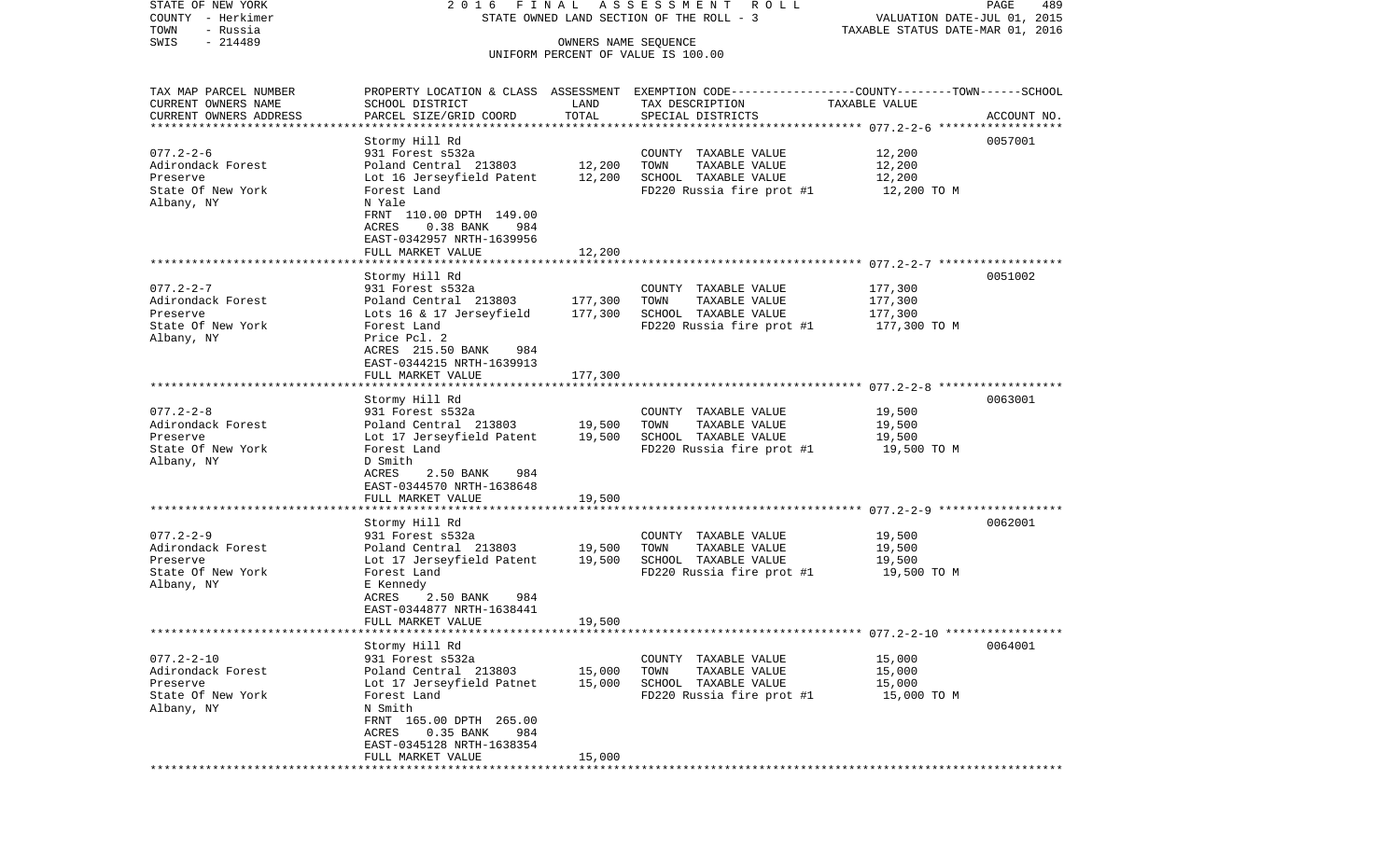STATE OF NEW YORK 2 0 1 6 F I N A L A S S E S S M E N T R O L L PAGE 490COUNTY - Herkimer STATE OWNED LAND SECTION OF THE ROLL - 3 WALUATION DATE-JUL 01, 2015 TOWN - Russia TAXABLE STATUS DATE-MAR 01, 2016 SWIS - 214489 OWNERS NAME SEQUENCE UNIFORM PERCENT OF VALUE IS 100.00TAX MAP PARCEL NUMBER PROPERTY LOCATION & CLASS ASSESSMENT EXEMPTION CODE------------------COUNTY--------TOWN------SCHOOL CURRENT OWNERS NAME SCHOOL DISTRICT LAND TAX DESCRIPTION TAXABLE VALUECURRENT OWNERS ADDRESS PARCEL SIZE/GRID COORD TOTAL SPECIAL DISTRICTS ACCOUNT NO. \*\*\*\*\*\*\*\*\*\*\*\*\*\*\*\*\*\*\*\*\*\*\*\*\*\*\*\*\*\*\*\*\*\*\*\*\*\*\*\*\*\*\*\*\*\*\*\*\*\*\*\*\*\*\*\*\*\*\*\*\*\*\*\*\*\*\*\*\*\*\*\*\*\*\*\*\*\*\*\*\*\*\*\*\*\*\*\*\*\*\*\*\*\*\*\*\*\*\*\*\*\*\* 077.2-2-20 \*\*\*\*\*\*\*\*\*\*\*\*\*\*\*\*\* Stormy Hill Rd 0061001 077.2-2-20 931 Forest s532a COUNTY TAXABLE VALUE 15,000 Adirondack Forest Poland Central 213803 15,000 TOWN TAXABLE VALUE 15,000 Preserve Lot 17 Jerseyfield Patent 15,000 SCHOOL TAXABLE VALUE 15,000 State Of New York Forest Land Forest Land FD220 Russia fire prot #1 15,000 TO M Albany, NY G Murphy ACRES 1.00 BANK 984 EAST-0344955 NRTH-1638252 FULL MARKET VALUE 15,000 \*\*\*\*\*\*\*\*\*\*\*\*\*\*\*\*\*\*\*\*\*\*\*\*\*\*\*\*\*\*\*\*\*\*\*\*\*\*\*\*\*\*\*\*\*\*\*\*\*\*\*\*\*\*\*\*\*\*\*\*\*\*\*\*\*\*\*\*\*\*\*\*\*\*\*\*\*\*\*\*\*\*\*\*\*\*\*\*\*\*\*\*\*\*\*\*\*\*\*\*\*\*\* 077.2-2-21 \*\*\*\*\*\*\*\*\*\*\*\*\*\*\*\*\* Stormy Hill Rd 0060001 077.2-2-21 931 Forest s532a COUNTY TAXABLE VALUE 17,600 Adirondack Forest **Poland Central 213803** 17,600 TOWN TAXABLE VALUE 17,600 Preserve Lot 17 Jerseyfield Patent 17,600 SCHOOL TAXABLE VALUE 17,600 State Of New York Forest Land Forest Land FD220 Russia fire prot #1 17,600 TO M Albany, NY D Egelston ACRES 12.10 BANK 984 EAST-0344242 NRTH-1637978FULL MARKET VALUE 17,600 \*\*\*\*\*\*\*\*\*\*\*\*\*\*\*\*\*\*\*\*\*\*\*\*\*\*\*\*\*\*\*\*\*\*\*\*\*\*\*\*\*\*\*\*\*\*\*\*\*\*\*\*\*\*\*\*\*\*\*\*\*\*\*\*\*\*\*\*\*\*\*\*\*\*\*\*\*\*\*\*\*\*\*\*\*\*\*\*\*\*\*\*\*\*\*\*\*\*\*\*\*\*\* 077.2-2-22 \*\*\*\*\*\*\*\*\*\*\*\*\*\*\*\*\* Stormy Hill Rd 0052001 077.2-2-22 593 Picnic site COUNTY TAXABLE VALUE 48,400 Adirondack Forest **Poland Central 213803** 48,400 TOWN TAXABLE VALUE 48,400 Preserve Lot 16 Jerseyfield Patent 48,400 SCHOOL TAXABLE VALUE 48,400 FD220 Russia fire prot #1 Albany, NY C Losch ACRES 39.62 BANK 984 EAST-0343418 NRTH-1637905FULL MARKET VALUE 48,400 \*\*\*\*\*\*\*\*\*\*\*\*\*\*\*\*\*\*\*\*\*\*\*\*\*\*\*\*\*\*\*\*\*\*\*\*\*\*\*\*\*\*\*\*\*\*\*\*\*\*\*\*\*\*\*\*\*\*\*\*\*\*\*\*\*\*\*\*\*\*\*\*\*\*\*\*\*\*\*\*\*\*\*\*\*\*\*\*\*\*\*\*\*\*\*\*\*\*\*\*\*\*\* 077.2-2-23 \*\*\*\*\*\*\*\*\*\*\*\*\*\*\*\*\* Stormy Hill Rd 0050004 077.2-2-23 931 Forest s532a COUNTY TAXABLE VALUE 128,600 Adirondack Forest Poland Central 213803 128,600 TOWN TAXABLE VALUE 128,600 Preserve Lots 14 & 17 Jerseyfield 128,600 SCHOOL TAXABLE VALUE 128,600 State Of New Yord Forest Land Forest Land FD220 Russia fire prot #1 128,600 TO M Albany, NY Price Pcl 1 ACRES 142.60 BANK 984 EAST-0343903 NRTH-1636446 FULL MARKET VALUE 128,600 \*\*\*\*\*\*\*\*\*\*\*\*\*\*\*\*\*\*\*\*\*\*\*\*\*\*\*\*\*\*\*\*\*\*\*\*\*\*\*\*\*\*\*\*\*\*\*\*\*\*\*\*\*\*\*\*\*\*\*\*\*\*\*\*\*\*\*\*\*\*\*\*\*\*\*\*\*\*\*\*\*\*\*\*\*\*\*\*\*\*\*\*\*\*\*\*\*\*\*\*\*\*\* 077.3-1-8.2 \*\*\*\*\*\*\*\*\*\*\*\*\*\*\*\* Off Hinckley Rd 390501 077.3-1-8.2 931 Forest s532a REFOREST 32252 0 52,400 0 0 Adirondack Forest Holland Patent 305801 52,400 COUNTY TAXABLE VALUE 0 Preserve Lot 118 Royal Grant 52,400 TOWN TAXABLE VALUE 52,400 State Of New York **SCHOOL TAXABLE VALUE** 52,400 Albany, NY Proposal K FD220 Russia fire prot #1 52,400 TO M ACRES 43.64 BANK 984 EAST-0329784 NRTH-1626885 DEED BOOK 00000FULL MARKET VALUE 52,400 \*\*\*\*\*\*\*\*\*\*\*\*\*\*\*\*\*\*\*\*\*\*\*\*\*\*\*\*\*\*\*\*\*\*\*\*\*\*\*\*\*\*\*\*\*\*\*\*\*\*\*\*\*\*\*\*\*\*\*\*\*\*\*\*\*\*\*\*\*\*\*\*\*\*\*\*\*\*\*\*\*\*\*\*\*\*\*\*\*\*\*\*\*\*\*\*\*\*\*\*\*\*\*\*\*\*\*\*\*\*\*\*\*\*\*\*\*\*\*\*\*\*\*\*\*\*\*\*\*\*\*\*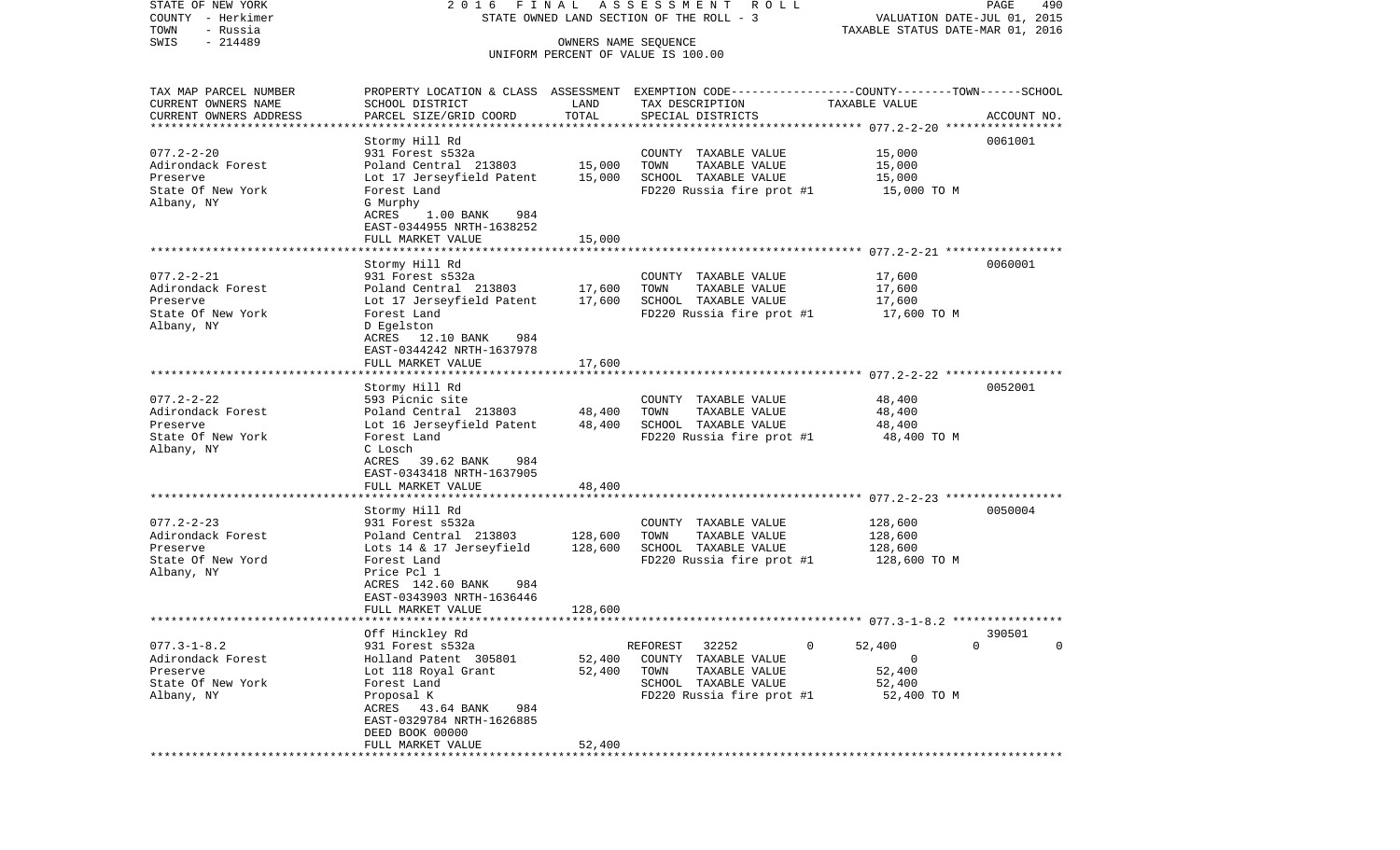STATE OF NEW YORK 2 0 1 6 F I N A L A S S E S S M E N T R O L L PAGE 491COUNTY - Herkimer STATE OWNED LAND SECTION OF THE ROLL - 3 WALUATION DATE-JUL 01, 2015 TOWN - Russia TAXABLE STATUS DATE-MAR 01, 2016 SWIS - 214489 CONNERS NAME SEQUENCE UNIFORM PERCENT OF VALUE IS 100.00

TAX MAP PARCEL NUMBER PROPERTY LOCATION & CLASS ASSESSMENT EXEMPTION CODE------------------COUNTY--------TOWN------SCHOOL

CURRENT OWNERS NAME SCHOOL DISTRICT LAND TAX DESCRIPTION TAXABLE VALUECURRENT OWNERS ADDRESS PARCEL SIZE/GRID COORD TOTAL SPECIAL DISTRICTS ACCOUNT NO. \*\*\*\*\*\*\*\*\*\*\*\*\*\*\*\*\*\*\*\*\*\*\*\*\*\*\*\*\*\*\*\*\*\*\*\*\*\*\*\*\*\*\*\*\*\*\*\*\*\*\*\*\*\*\*\*\*\*\*\*\*\*\*\*\*\*\*\*\*\*\*\*\*\*\*\*\*\*\*\*\*\*\*\*\*\*\*\*\*\*\*\*\*\*\*\*\*\*\*\*\*\*\* 077.3-1-41 \*\*\*\*\*\*\*\*\*\*\*\*\*\*\*\*\* Black Creek Rd 0390001077.3-1-41 931 Forest s532a REFOREST 32252 0 114,200 0 0 Adirondack Forest Poland Central 213803 114,200 COUNTY TAXABLE VALUE 0 Preserve Lot 113 Royal Grant 114,200 TOWN TAXABLE VALUE 114,200 State Of New York **Forest Land** SCHOOL TAXABLE VALUE 114,200 Albany, NY Proposal J FD220 Russia fire prot #1 114,200 TO M ACRES 122.00 BANK 984 EAST-0334042 NRTH-1624322 FULL MARKET VALUE 114,200 \*\*\*\*\*\*\*\*\*\*\*\*\*\*\*\*\*\*\*\*\*\*\*\*\*\*\*\*\*\*\*\*\*\*\*\*\*\*\*\*\*\*\*\*\*\*\*\*\*\*\*\*\*\*\*\*\*\*\*\*\*\*\*\*\*\*\*\*\*\*\*\*\*\*\*\*\*\*\*\*\*\*\*\*\*\*\*\*\*\*\*\*\*\*\*\*\*\*\*\*\*\*\* 077.3-1-42 \*\*\*\*\*\*\*\*\*\*\*\*\*\*\*\*\* Black Creek Rd 0330005077.3-1-42 931 Forest s532a REFOREST 32252 0 168,800 0 0 Adirondack Forest Poland Central 213803 168,800 COUNTY TAXABLE VALUE 0 Preserve Lot 118 Royal Grant 168,800 TOWN TAXABLE VALUE 168,800 State Of New York **Forest Land Forest Land** SCHOOL TAXABLE VALUE 168,800 Albany, NY Proposal E FD220 Russia fire prot #1 168,800 TO M ACRES 200.00 BANK 984 EAST-0332447 NRTH-1624997FULL MARKET VALUE 168,800 \*\*\*\*\*\*\*\*\*\*\*\*\*\*\*\*\*\*\*\*\*\*\*\*\*\*\*\*\*\*\*\*\*\*\*\*\*\*\*\*\*\*\*\*\*\*\*\*\*\*\*\*\*\*\*\*\*\*\*\*\*\*\*\*\*\*\*\*\*\*\*\*\*\*\*\*\*\*\*\*\*\*\*\*\*\*\*\*\*\*\*\*\*\*\*\*\*\*\*\*\*\*\* 077.3-1-44 \*\*\*\*\*\*\*\*\*\*\*\*\*\*\*\*\* Hinckley Rd 0360002 077.3-1-44 931 Forest s532a REFOREST 32252 0 41,500 0 0 Adirondack Forest Holland Patent 305801 41,500 COUNTY TAXABLE VALUE 0 Preserve Lot 118 Royal Grant 41,500 TOWN TAXABLE VALUE 41,500 SCHOOL TAXABLE VALUE Albany, NY Proposal H FD220 Russia fire prot #1 41,500 TO M ACRES 32.71 BANK 984 EAST-0331057 NRTH-1626160 FULL MARKET VALUE 41,500 \*\*\*\*\*\*\*\*\*\*\*\*\*\*\*\*\*\*\*\*\*\*\*\*\*\*\*\*\*\*\*\*\*\*\*\*\*\*\*\*\*\*\*\*\*\*\*\*\*\*\*\*\*\*\*\*\*\*\*\*\*\*\*\*\*\*\*\*\*\*\*\*\*\*\*\*\*\*\*\*\*\*\*\*\*\*\*\*\*\*\*\*\*\*\*\*\*\*\*\*\*\*\* 077.3-1-46 \*\*\*\*\*\*\*\*\*\*\*\*\*\*\*\*\* Hinckley Rd 0380002 077.3-1-46 931 Forest s532a REFOREST 32252 0 172,700 0 0 Adirondack Forest Poland Central 213803 172,700 COUNTY TAXABLE VALUE 0 Preserve Lots 117 & 118 Royal Gran 172,700 TOWN TAXABLE VALUE 172,700 State Of New York **Forest Land Forest Land** SCHOOL TAXABLE VALUE 172,700 Albany, NY Proposal I FD220 Russia fire prot #1 172,700 TO M  $ACRES$  166.36 BANK EAST-0328050 NRTH-1626827 FULL MARKET VALUE 172,700 \*\*\*\*\*\*\*\*\*\*\*\*\*\*\*\*\*\*\*\*\*\*\*\*\*\*\*\*\*\*\*\*\*\*\*\*\*\*\*\*\*\*\*\*\*\*\*\*\*\*\*\*\*\*\*\*\*\*\*\*\*\*\*\*\*\*\*\*\*\*\*\*\*\*\*\*\*\*\*\*\*\*\*\*\*\*\*\*\*\*\*\*\*\*\*\*\*\*\*\*\*\*\* 077.4-1-34 \*\*\*\*\*\*\*\*\*\*\*\*\*\*\*\*\* Black Creek Rd 0350002077.4-1-34 931 Forest s532a REFOREST 32252 0 120,500 0 0 Adirondack Forest **Poland Central 213803** 120,500 COUNTY TAXABLE VALUE 0 Preserve Lots 111& 119 Royal Grant 120,500 TOWN TAXABLE VALUE 120,500 State Of New York **Forest Land** SCHOOL TAXABLE VALUE 120,500 Albany, NY Proposal G FD220 Russia fire prot #1 120,500 TO M ACRES 131.10 BANK 984 EAST-0339554 NRTH-1627784 FULL MARKET VALUE 120,500 \*\*\*\*\*\*\*\*\*\*\*\*\*\*\*\*\*\*\*\*\*\*\*\*\*\*\*\*\*\*\*\*\*\*\*\*\*\*\*\*\*\*\*\*\*\*\*\*\*\*\*\*\*\*\*\*\*\*\*\*\*\*\*\*\*\*\*\*\*\*\*\*\*\*\*\*\*\*\*\*\*\*\*\*\*\*\*\*\*\*\*\*\*\*\*\*\*\*\*\*\*\*\*\*\*\*\*\*\*\*\*\*\*\*\*\*\*\*\*\*\*\*\*\*\*\*\*\*\*\*\*\*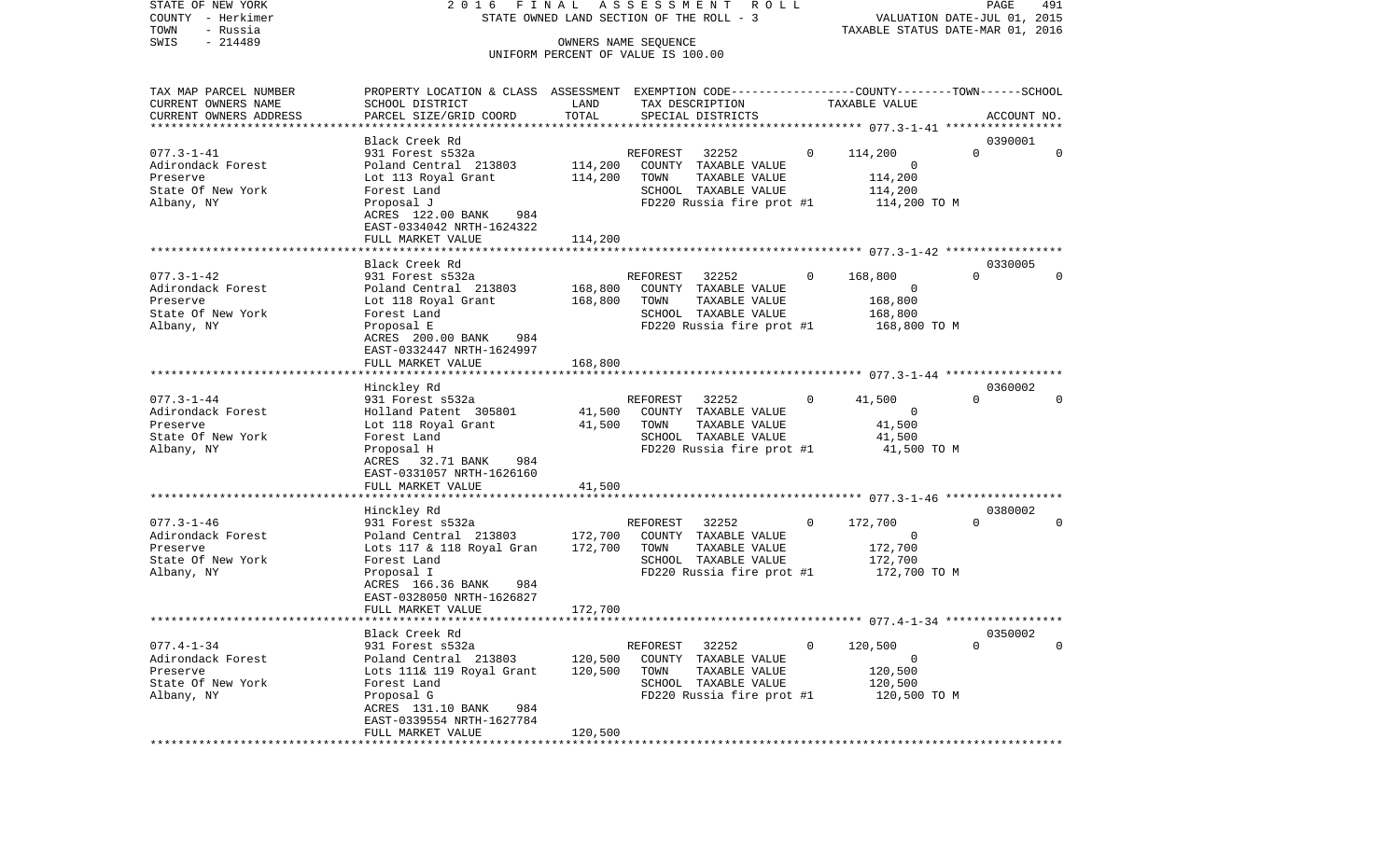|      | STATE OF NEW YORK | 2016 FINAL ASSESSMENT ROLL               |                                  | PAGE | 492 |
|------|-------------------|------------------------------------------|----------------------------------|------|-----|
|      | COUNTY - Herkimer | STATE OWNED LAND SECTION OF THE ROLL - 3 | VALUATION DATE-JUL 01, 2015      |      |     |
| TOWN | - Russia          |                                          | TAXABLE STATUS DATE-MAR 01, 2016 |      |     |
| SWIS | - 214489          | OWNERS NAME SEOUENCE                     |                                  |      |     |
|      |                   | UNIFORM PERCENT OF VALUE IS 100.00       |                                  |      |     |

TAX MAP PARCEL NUMBER PROPERTY LOCATION & CLASS ASSESSMENT EXEMPTION CODE------------------COUNTY--------TOWN------SCHOOL CURRENT OWNERS NAME SCHOOL DISTRICT LAND TAX DESCRIPTION TAXABLE VALUECURRENT OWNERS ADDRESS PARCEL SIZE/GRID COORD TOTAL SPECIAL DISTRICTS ACCOUNT NO. \*\*\*\*\*\*\*\*\*\*\*\*\*\*\*\*\*\*\*\*\*\*\*\*\*\*\*\*\*\*\*\*\*\*\*\*\*\*\*\*\*\*\*\*\*\*\*\*\*\*\*\*\*\*\*\*\*\*\*\*\*\*\*\*\*\*\*\*\*\*\*\*\*\*\*\*\*\*\*\*\*\*\*\*\*\*\*\*\*\*\*\*\*\*\*\*\*\*\*\*\*\*\* 077.4-1-35 \*\*\*\*\*\*\*\*\*\*\*\*\*\*\*\*\*Black Creek Rd 0310005 077.4-1-35 931 Forest s532a REFOREST 32252 0 250,600 0 0 Adirondack Forest Poland Central 213803 250,600 COUNTY TAXABLE VALUE 0 Preserve Lot 119 Roayl Grant 250,600 TOWN TAXABLE VALUE 250,600 State Of New York **Forest Land** SCHOOL TAXABLE VALUE 250,600 Albany, NY Proposal B FD220 Russia fire prot #1 250,600 TO M ACRES 348.92 BANK 984 EAST-0336801 NRTH-1625290 FULL MARKET VALUE 250,600 \*\*\*\*\*\*\*\*\*\*\*\*\*\*\*\*\*\*\*\*\*\*\*\*\*\*\*\*\*\*\*\*\*\*\*\*\*\*\*\*\*\*\*\*\*\*\*\*\*\*\*\*\*\*\*\*\*\*\*\*\*\*\*\*\*\*\*\*\*\*\*\*\*\*\*\*\*\*\*\*\*\*\*\*\*\*\*\*\*\*\*\*\*\*\*\*\*\*\*\*\*\*\* 077.4-1-37 \*\*\*\*\*\*\*\*\*\*\*\*\*\*\*\*\* Black Creek Rd 0300004077.4-1-37 931 Forest s532a REFOREST 32252 0 191,400 0 0 Adirondack Forest Poland Central 213803 191,400 COUNTY TAXABLE VALUE 0 Preserve Lot 119 Royal Grant 191,400 TOWN TAXABLE VALUE 191,400 State Of New York **Forest Land Forest Land** SCHOOL TAXABLE VALUE 191,400 Albany, NY 12223 **Proposal A** FD220 Russia fire prot #1 191,400 TO M ACRES 241.10 BANK 984 EAST-0339586 NRTH-1624579 FULL MARKET VALUE 191,400 \*\*\*\*\*\*\*\*\*\*\*\*\*\*\*\*\*\*\*\*\*\*\*\*\*\*\*\*\*\*\*\*\*\*\*\*\*\*\*\*\*\*\*\*\*\*\*\*\*\*\*\*\*\*\*\*\*\*\*\*\*\*\*\*\*\*\*\*\*\*\*\*\*\*\*\*\*\*\*\*\*\*\*\*\*\*\*\*\*\*\*\*\*\*\*\*\*\*\*\*\*\*\* 077.4-1-40 \*\*\*\*\*\*\*\*\*\*\*\*\*\*\*\*\* Black Creek Rd 0320001077.4-1-40 931 Forest s532a REFOREST 32252 0 88,200 0 0 Adirondack Forest Poland Central 213803 88,200 COUNTY TAXABLE VALUE 0 Preserve Lot 119 Royal Grant 88,200 TOWN TAXABLE VALUE 88,200 SCHOOL TAXABLE VALUE 625 Broadway Proposal D FD220 Russia fire prot #1 88,200 TO M Albany, NY 12233 ACRES 86.82 BANK 984 EAST-0341351 NRTH-1627846 FULL MARKET VALUE 88,200 \*\*\*\*\*\*\*\*\*\*\*\*\*\*\*\*\*\*\*\*\*\*\*\*\*\*\*\*\*\*\*\*\*\*\*\*\*\*\*\*\*\*\*\*\*\*\*\*\*\*\*\*\*\*\*\*\*\*\*\*\*\*\*\*\*\*\*\*\*\*\*\*\*\*\*\*\*\*\*\*\*\*\*\*\*\*\*\*\*\*\*\*\*\*\*\*\*\*\*\*\*\*\* 083.1-1-11 \*\*\*\*\*\*\*\*\*\*\*\*\*\*\*\*\* Black Creek Rd 0340001083.1-1-11 931 Forest s532a REFOREST 32252 0 50,800 0 0 Adirondack Forest Poland Central 213803 50,800 COUNTY TAXABLE VALUE 0 Preserve Lot 105 Royal Grant 50,800 TOWN TAXABLE VALUE 50,800 State Of New York **Forest Land** SCHOOL TAXABLE VALUE 50,800 Albany, NY Proposal F FD220 Russia fire prot #1 50,800 TO M  $ACRES$  39.06 BANK EAST-0331859 NRTH-1622238 FULL MARKET VALUE 50,800 \*\*\*\*\*\*\*\*\*\*\*\*\*\*\*\*\*\*\*\*\*\*\*\*\*\*\*\*\*\*\*\*\*\*\*\*\*\*\*\*\*\*\*\*\*\*\*\*\*\*\*\*\*\*\*\*\*\*\*\*\*\*\*\*\*\*\*\*\*\*\*\*\*\*\*\*\*\*\*\*\*\*\*\*\*\*\*\*\*\*\*\*\*\*\*\*\*\*\*\*\*\*\*\*\*\*\*\*\*\*\*\*\*\*\*\*\*\*\*\*\*\*\*\*\*\*\*\*\*\*\*\*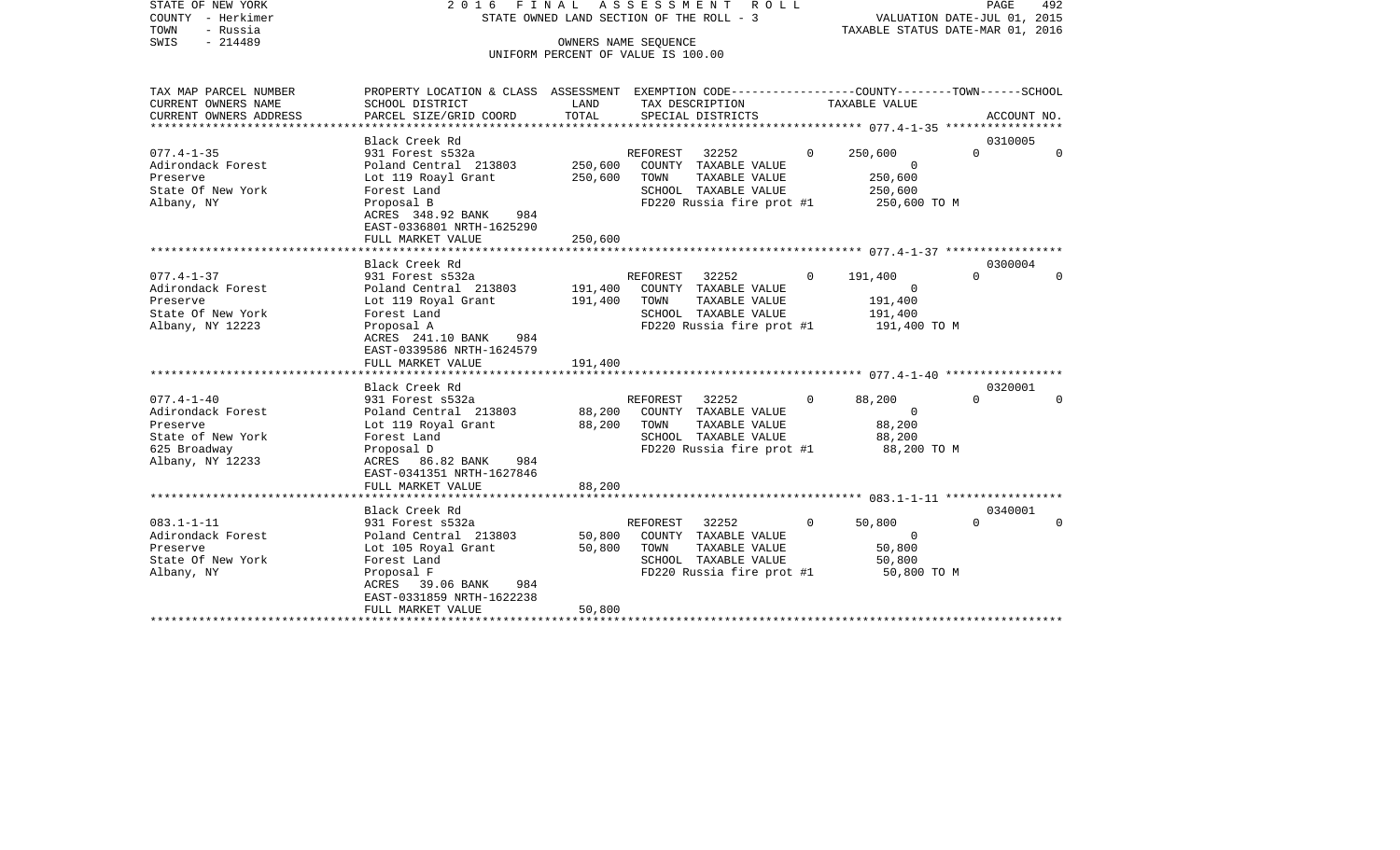| STATE OF NEW YORK<br>COUNTY - Herkimer<br>- Russia<br>TOWN                                                   |                                                                                                                                                                                                | 2016 FINAL ASSESSMENT<br>STATE OWNED LAND SECTION OF THE ROLL - 3 | R O L L<br>PAGE<br>493<br>VALUATION DATE-JUL 01, 2015<br>TAXABLE STATUS DATE-MAR 01, 2016                                             |                                                                            |                        |  |
|--------------------------------------------------------------------------------------------------------------|------------------------------------------------------------------------------------------------------------------------------------------------------------------------------------------------|-------------------------------------------------------------------|---------------------------------------------------------------------------------------------------------------------------------------|----------------------------------------------------------------------------|------------------------|--|
| SWIS<br>$-214489$                                                                                            | UNIFORM PERCENT OF VALUE IS 100.00                                                                                                                                                             |                                                                   |                                                                                                                                       |                                                                            |                        |  |
| TAX MAP PARCEL NUMBER<br>CURRENT OWNERS NAME<br>CURRENT OWNERS ADDRESS<br>*************************          | PROPERTY LOCATION & CLASS ASSESSMENT EXEMPTION CODE----------------COUNTY-------TOWN-----SCHOOL<br>SCHOOL DISTRICT<br>PARCEL SIZE/GRID COORD                                                   | LAND<br>TOTAL                                                     | TAX DESCRIPTION<br>SPECIAL DISTRICTS                                                                                                  | TAXABLE VALUE                                                              | ACCOUNT NO.            |  |
| $333. - 1 - 7$<br>Adirondack Forest<br>Preserve<br>Albany Ny                                                 | 930 State forest<br>Poland Central 213803<br>Former Dist 12<br>34 Parcels<br>School Purposes Only<br>ACRES 927.66 BANK<br>984<br>DEED BOOK 00000                                               | 1077,800<br>1077,800                                              | SOL-CNTY 32301<br>COUNTY TAXABLE VALUE<br>TOWN<br>TAXABLE VALUE<br>SCHOOL TAXABLE VALUE<br>FD220 Russia fire prot #1<br>1077,800 EX   | 0 1077,800<br>1077,800<br>0<br>$\mathbf 0$<br>1077,800<br>0 TO M           | 0930001<br>$\mathbf 0$ |  |
|                                                                                                              | FULL MARKET VALUE                                                                                                                                                                              | 1077,800                                                          |                                                                                                                                       |                                                                            |                        |  |
| $333. - 1 - 8$<br>Adirondack Forest<br>Preserve<br>Albany Ny<br>$\prime$                                     | 930 State forest<br>Poland Central 213803<br>Former Dist 11<br>16 Parcels<br>School Purposes Only<br>ACRES 282.18 BANK<br>984                                                                  | 406,900<br>406,900                                                | SOL-CNTY<br>32301<br>COUNTY TAXABLE VALUE<br>TOWN<br>TAXABLE VALUE<br>SCHOOL TAXABLE VALUE<br>FD220 Russia fire prot #1<br>406,900 EX | 406,900<br>$\Omega$<br>406,900<br>0<br>$\Omega$<br>406,900<br>0 TO M       | 0580001<br>$\mathbf 0$ |  |
|                                                                                                              | DEED BOOK 00000<br>FULL MARKET VALUE                                                                                                                                                           | 406,900                                                           |                                                                                                                                       |                                                                            |                        |  |
| $333. - 1 - 9$<br>Adirondack Forest<br>Preserve<br>Albany Ny                                                 | 930 State forest<br>305201<br>Remsen<br>Former Dist 13<br>26 Parcels<br>School Purposes Only<br>ACRES 1157.89 BANK<br>984<br>EAST-0306332 NRTH-1219910<br>DEED BOOK 00000<br>FULL MARKET VALUE | 1001,400<br>1001,400<br>1001,400                                  | SOL-CNTY<br>32301<br>COUNTY TAXABLE VALUE<br>TAXABLE VALUE<br>TOWN<br>SCHOOL TAXABLE VALUE<br>FD230 Remsen fire #2<br>1001,400 EX     | $\Omega$<br>1001,400<br>1001,400<br>0<br>$\mathbf 0$<br>1001,400<br>0 TO M | 1200001<br>$\mathbf 0$ |  |
|                                                                                                              |                                                                                                                                                                                                |                                                                   |                                                                                                                                       |                                                                            |                        |  |
| $068. - 1 - 21$<br>State of New York<br>Herkimer Co Treasurer<br>108 Court St Ste 3200<br>Herkimer, NY 13350 | Wheelertown Rd<br>931 Forest s532a<br>305201<br>Remsen<br>Lot 83 Remsenburg Patent<br>Forest Land<br>ACRES 12.45<br>EAST-0341967 NRTH-1664159                                                  | 18,100<br>18,100                                                  | COUNTY TAXABLE VALUE<br>TOWN<br>TAXABLE VALUE<br>SCHOOL TAXABLE VALUE<br>FD230 Remsen fire #2                                         | 18,100<br>18,100<br>18,100<br>18,100 TO M                                  | 0240001                |  |
|                                                                                                              | FULL MARKET VALUE                                                                                                                                                                              | 18,100                                                            |                                                                                                                                       |                                                                            |                        |  |
| $068. - 1 - 22$<br>State of New York<br>Herkimer Co Treasurer<br>108 Court St Ste 3200<br>Herkimer, NY 13350 | Wheelertown Rd<br>931 Forest s532a<br>305201<br>Remsen<br>Lot 44 Remsenburg Patent<br>Forest Land<br>ACRES 156.90<br>EAST-0342940 NRTH-1664617<br>FULL MARKET VALUE                            | 153,200<br>153,200<br>153,200                                     | COUNTY TAXABLE VALUE<br>TOWN<br>TAXABLE VALUE<br>SCHOOL TAXABLE VALUE<br>FD230 Remsen fire #2                                         | 153,200<br>153,200<br>153,200<br>153,200 TO M                              | 0160001                |  |
| **************                                                                                               |                                                                                                                                                                                                |                                                                   |                                                                                                                                       |                                                                            |                        |  |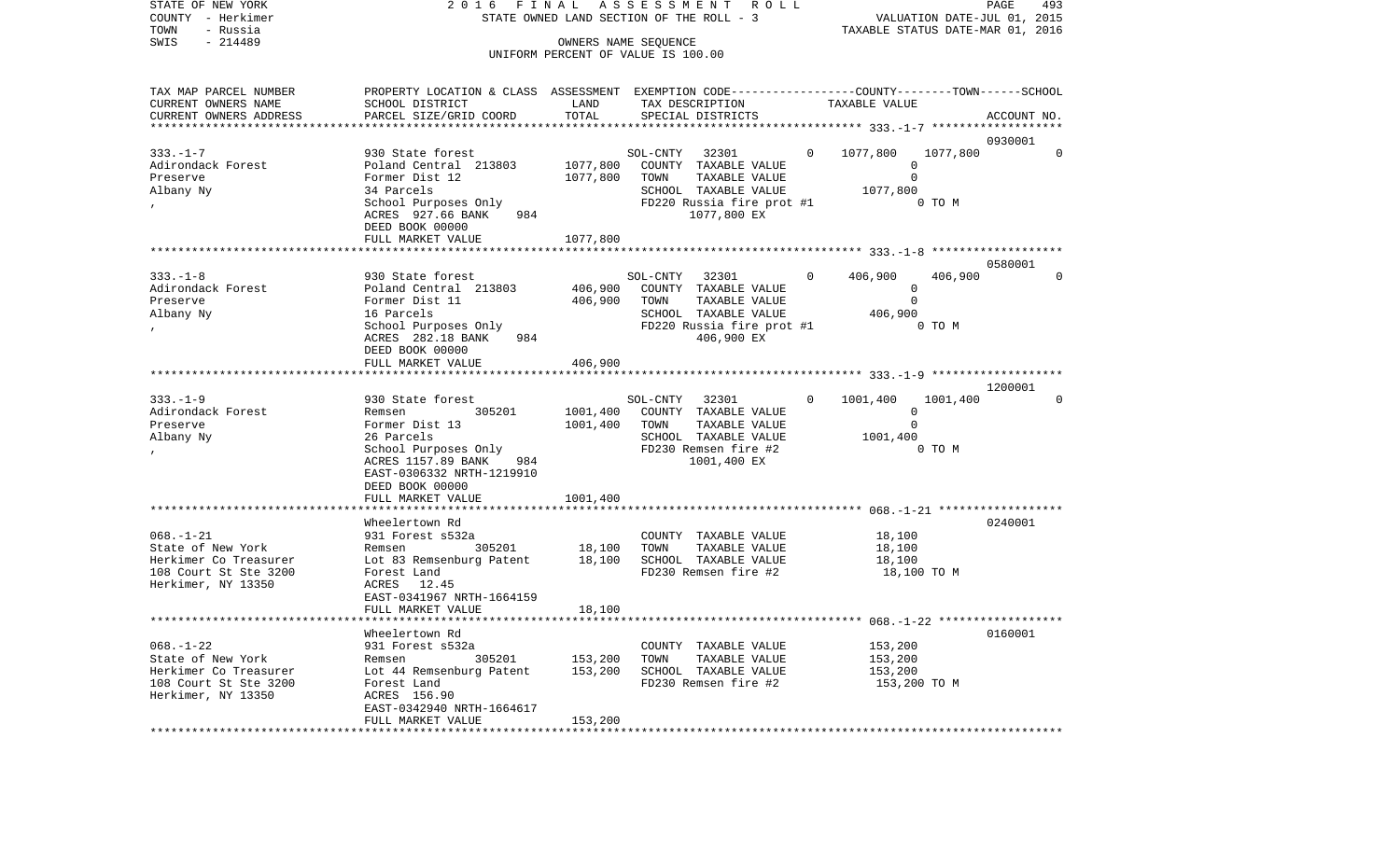| STATE OF NEW YORK<br>COUNTY - Herkimer                                   | 2016<br>FINAL<br>STATE OWNED LAND SECTION OF THE ROLL - 3 | A S S E S S M E N T R O L L<br>PAGE<br>494<br>VALUATION DATE-JUL 01, 2015 |                                                                                                 |             |             |
|--------------------------------------------------------------------------|-----------------------------------------------------------|---------------------------------------------------------------------------|-------------------------------------------------------------------------------------------------|-------------|-------------|
| TOWN<br>- Russia                                                         |                                                           | TAXABLE STATUS DATE-MAR 01, 2016                                          |                                                                                                 |             |             |
| $-214489$<br>SWIS                                                        |                                                           |                                                                           |                                                                                                 |             |             |
|                                                                          |                                                           |                                                                           | OWNERS NAME SEQUENCE<br>UNIFORM PERCENT OF VALUE IS 100.00                                      |             |             |
|                                                                          |                                                           |                                                                           |                                                                                                 |             |             |
|                                                                          |                                                           |                                                                           |                                                                                                 |             |             |
| TAX MAP PARCEL NUMBER                                                    |                                                           |                                                                           | PROPERTY LOCATION & CLASS ASSESSMENT EXEMPTION CODE---------------COUNTY-------TOWN------SCHOOL |             |             |
| CURRENT OWNERS NAME                                                      | SCHOOL DISTRICT                                           | LAND                                                                      | TAX DESCRIPTION TAXABLE VALUE                                                                   |             |             |
| CURRENT OWNERS ADDRESS<br>**************************                     | PARCEL SIZE/GRID COORD                                    | TOTAL                                                                     | SPECIAL DISTRICTS                                                                               |             | ACCOUNT NO. |
|                                                                          |                                                           |                                                                           |                                                                                                 |             |             |
|                                                                          | Lite Rd                                                   |                                                                           |                                                                                                 |             | 060010472   |
| $068. - 1 - 23$                                                          | 931 Forest s532a                                          |                                                                           | COUNTY TAXABLE VALUE                                                                            | 18,000      |             |
| State of New York                                                        | Remsen 305201                                             | 18,000                                                                    | TOWN TAXABLE VALUE                                                                              | 18,000      |             |
| Herkimer Co Treasurer                                                    | Remsenburgh Patent                                        | 18,000                                                                    | SCHOOL TAXABLE VALUE                                                                            | 18,000      |             |
| 108 Court St Ste 3200                                                    | Vacant Land                                               |                                                                           | FD230 Remsen fire #2                                                                            | 18,000 TO M |             |
| Herkimer, NY 13350                                                       | ACRES 12.50                                               |                                                                           |                                                                                                 |             |             |
|                                                                          | EAST-0343765 NRTH-1665571                                 |                                                                           |                                                                                                 |             |             |
|                                                                          | DEED BOOK 837 PG-507                                      |                                                                           |                                                                                                 |             |             |
|                                                                          | FULL MARKET VALUE                                         | 18,000                                                                    |                                                                                                 |             |             |
|                                                                          | Wheelertown Rd                                            |                                                                           |                                                                                                 |             | 0130001     |
| $068. - 1 - 24$                                                          | 931 Forest s532a                                          |                                                                           |                                                                                                 | 32,500      |             |
| State of New York                                                        | Remsen 305201                                             | 32,500                                                                    | COUNTY TAXABLE VALUE<br>TOWN<br>TAXABLE VALUE                                                   | 32,500      |             |
| Herkimer Co Treasurer                                                    | Lot 43 Remsenburg Patent 32,500 SCHOOL TAXABLE VALUE      |                                                                           |                                                                                                 | 32,500      |             |
| 108 Court St Ste 3200                                                    | Forest Land                                               |                                                                           | FD230 Remsen fire #2                                                                            |             |             |
| Herkimer, NY 13350                                                       | ACRES 24.00                                               |                                                                           |                                                                                                 | 32,500 TO M |             |
|                                                                          | EAST-0344462 NRTH-1665078                                 |                                                                           |                                                                                                 |             |             |
|                                                                          | FULL MARKET VALUE                                         | 32,500                                                                    |                                                                                                 |             |             |
|                                                                          |                                                           |                                                                           |                                                                                                 |             |             |
|                                                                          | Wheelertown Rd                                            |                                                                           |                                                                                                 |             | 0140001     |
| $068. - 1 - 25$                                                          | 931 Forest s532a - WTRFNT                                 |                                                                           | COUNTY TAXABLE VALUE                                                                            | 60,500      |             |
| State of New York                                                        | Remsen 305201                                             | 60,500                                                                    | TAXABLE VALUE<br>TOWN                                                                           | 60,500      |             |
| Herkimer Co Treasurer                                                    | Lot 43 Remsenburg Patent 60,500                           |                                                                           | SCHOOL TAXABLE VALUE                                                                            | 60,500      |             |
| 108 Court St Ste 3200                                                    | Forest Land                                               |                                                                           | FD230 Remsen fire #2                                                                            | 60,500 TO M |             |
| Herkimer, NY 13350                                                       | ACRES 52.13                                               |                                                                           |                                                                                                 |             |             |
|                                                                          | EAST-0346001 NRTH-1664028                                 |                                                                           |                                                                                                 |             |             |
|                                                                          | FULL MARKET VALUE                                         | 60,500                                                                    |                                                                                                 |             |             |
|                                                                          |                                                           |                                                                           |                                                                                                 |             |             |
|                                                                          | Wheelertown Rd                                            |                                                                           |                                                                                                 |             | 0150001     |
| $068. - 1 - 26$                                                          | 931 Forest s532a                                          |                                                                           | COUNTY TAXABLE VALUE                                                                            | 42,700      |             |
| State Of New York                                                        | Remsen 305201                                             | 42,700                                                                    | TOWN<br>TAXABLE VALUE                                                                           | 42,700      |             |
|                                                                          | Lot 43 Remsenburg Patent 42,700                           |                                                                           | SCHOOL TAXABLE VALUE                                                                            | 42,700      |             |
| Herkimer Cty Treasurer<br>108 Court St Ste 3200<br>108 Court St Ste 3200 | Forest Land                                               |                                                                           | FD230 Remsen fire #2                                                                            | 42,700 TO M |             |
| Herkimer, NY 13350                                                       | ACRES 33.97                                               |                                                                           |                                                                                                 |             |             |
|                                                                          | EAST-0346918 NRTH-1663909                                 |                                                                           |                                                                                                 |             |             |
|                                                                          | FULL MARKET VALUE                                         | 42,700                                                                    |                                                                                                 |             |             |
|                                                                          |                                                           |                                                                           |                                                                                                 |             |             |
|                                                                          | Wheelertown Rd                                            |                                                                           |                                                                                                 |             | 0170001     |
| $068. - 1 - 27$                                                          | 931 Forest s532a                                          |                                                                           | COUNTY TAXABLE VALUE                                                                            | 98,800      |             |
| State of New York                                                        | Remsen 305201                                             | 98,800                                                                    | TOWN<br>TAXABLE VALUE                                                                           | 98,800      |             |
|                                                                          | Lot 44 Remsenburg Patent 98,800                           |                                                                           | SCHOOL TAXABLE VALUE                                                                            | 98,800      |             |
| Herkimer Cty Treasurer<br>108 Court St Ste 3200                          | Forest Land                                               |                                                                           | FD230 Remsen fire #2                                                                            | 98,800 TO M |             |
| Herkimer, NY 13350                                                       | ACRES 100.00                                              |                                                                           |                                                                                                 |             |             |
|                                                                          | EAST-0348696 NRTH-1662511                                 |                                                                           |                                                                                                 |             |             |
|                                                                          | FULL MARKET VALUE                                         | 98,800                                                                    |                                                                                                 |             |             |
|                                                                          |                                                           |                                                                           |                                                                                                 |             |             |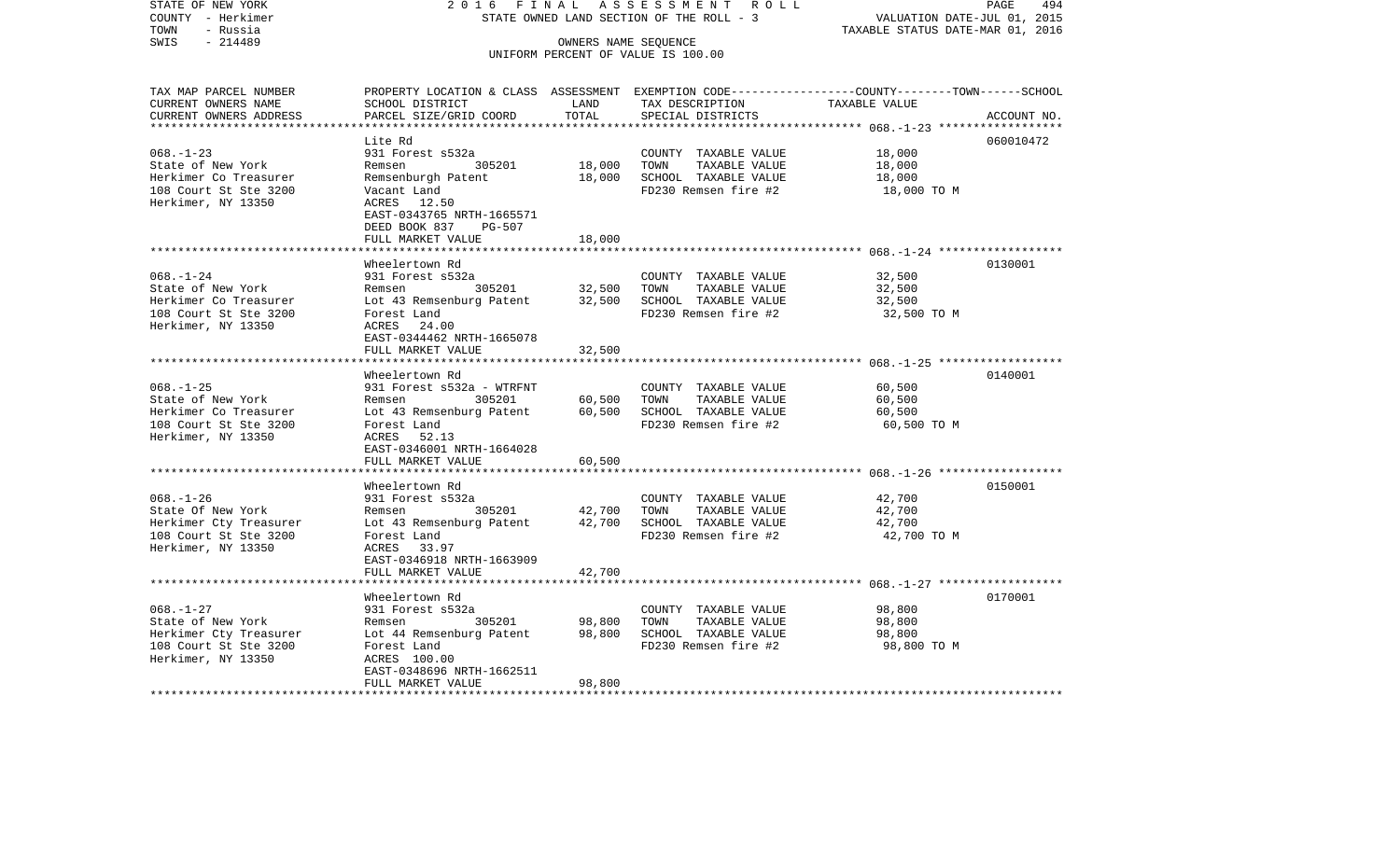| STATE OF NEW YORK                           | 2016<br>FINAL                                                                                  | ASSESSMENT ROLL<br>495<br>PAGE<br>VALUATION DATE-JUL 01, 2015 |                                               |                                                        |             |  |  |
|---------------------------------------------|------------------------------------------------------------------------------------------------|---------------------------------------------------------------|-----------------------------------------------|--------------------------------------------------------|-------------|--|--|
| COUNTY - Herkimer                           | STATE OWNED LAND SECTION OF THE ROLL - 3                                                       |                                                               |                                               |                                                        |             |  |  |
| TOWN<br>- Russia<br>$-214489$<br>SWIS       |                                                                                                |                                                               | OWNERS NAME SEQUENCE                          | TAXABLE STATUS DATE-MAR 01, 2016                       |             |  |  |
|                                             |                                                                                                |                                                               | UNIFORM PERCENT OF VALUE IS 100.00            |                                                        |             |  |  |
|                                             |                                                                                                |                                                               |                                               |                                                        |             |  |  |
| TAX MAP PARCEL NUMBER                       | PROPERTY LOCATION & CLASS ASSESSMENT EXEMPTION CODE---------------COUNTY-------TOWN-----SCHOOL |                                                               |                                               |                                                        |             |  |  |
| CURRENT OWNERS NAME                         | SCHOOL DISTRICT                                                                                | LAND                                                          | TAX DESCRIPTION                               | TAXABLE VALUE                                          |             |  |  |
| CURRENT OWNERS ADDRESS                      | PARCEL SIZE/GRID COORD                                                                         | TOTAL                                                         | SPECIAL DISTRICTS                             |                                                        | ACCOUNT NO. |  |  |
| ***********************                     |                                                                                                |                                                               |                                               |                                                        |             |  |  |
|                                             | Wheelertown Rd                                                                                 |                                                               |                                               |                                                        | 0260001     |  |  |
| $068. - 1 - 38$                             | 931 Forest s532a                                                                               |                                                               | COUNTY TAXABLE VALUE                          | 81,000                                                 |             |  |  |
| State of New York                           | Remsen<br>305201                                                                               | 81,000                                                        | TOWN<br>TAXABLE VALUE                         | 81,000                                                 |             |  |  |
| Herkimer Cty Treasurer                      | Lot 84 Remsenburg Patent                                                                       | 81,000                                                        | SCHOOL TAXABLE VALUE                          | 81,000                                                 |             |  |  |
| 108 Court St Ste 3200                       | Forest Land                                                                                    |                                                               | FD230 Remsen fire #2                          | 81,000 TO M                                            |             |  |  |
| Herkimer, NY 13350                          | ACRES 77.75                                                                                    |                                                               |                                               |                                                        |             |  |  |
|                                             | EAST-0337832 NRTH-1663069                                                                      |                                                               |                                               |                                                        |             |  |  |
|                                             | FULL MARKET VALUE                                                                              | 81,000                                                        |                                               |                                                        |             |  |  |
|                                             |                                                                                                |                                                               |                                               | ************************ 068.-1-40 ******************* |             |  |  |
|                                             | Hughes Rd                                                                                      |                                                               |                                               |                                                        | 0250001     |  |  |
| $068. - 1 - 40$                             | 931 Forest s532a                                                                               |                                                               | COUNTY TAXABLE VALUE                          | 54,800                                                 |             |  |  |
| State of New York                           | 305201<br>Remsen                                                                               | 54,800                                                        | TOWN<br>TAXABLE VALUE                         | 54,800                                                 |             |  |  |
| Herkimer Cty Treasurer                      | Lot 84 Remsenburg Patent                                                                       | 54,800                                                        | SCHOOL TAXABLE VALUE                          | 54,800                                                 |             |  |  |
| 108 Court St Ste 3200                       | Forest Land                                                                                    |                                                               | FD230 Remsen fire #2                          | 54,800 TO M                                            |             |  |  |
| Herkimer, NY 13350                          | ACRES 46.00                                                                                    |                                                               |                                               |                                                        |             |  |  |
|                                             | EAST-0338206 NRTH-1660542                                                                      |                                                               |                                               |                                                        |             |  |  |
|                                             | FULL MARKET VALUE                                                                              | 54,800                                                        |                                               |                                                        |             |  |  |
|                                             |                                                                                                |                                                               |                                               |                                                        |             |  |  |
|                                             | Wheelertown Rd                                                                                 |                                                               |                                               |                                                        | 0200001     |  |  |
| $068. - 1 - 49$                             | 931 Forest s532a                                                                               |                                                               | COUNTY TAXABLE VALUE                          | 58,700                                                 |             |  |  |
| State of New York<br>Herkimer Cty Treasurer | 305201<br>Remsen<br>Lot 58 Remsenburg Patent                                                   | 58,700<br>58,700                                              | TOWN<br>TAXABLE VALUE<br>SCHOOL TAXABLE VALUE | 58,700<br>58,700                                       |             |  |  |
| 108 Court St Ste 3200                       | Forest Land                                                                                    |                                                               | FD230 Remsen fire #2                          | 58,700 TO M                                            |             |  |  |
| Herkimer, NY 13350                          | ACRES 49.90                                                                                    |                                                               |                                               |                                                        |             |  |  |
|                                             | EAST-0345377 NRTH-1659567                                                                      |                                                               |                                               |                                                        |             |  |  |
|                                             | FULL MARKET VALUE                                                                              | 58,700                                                        |                                               |                                                        |             |  |  |
|                                             |                                                                                                |                                                               |                                               |                                                        |             |  |  |
|                                             | Wheelertown Rd                                                                                 |                                                               |                                               |                                                        | 0210001     |  |  |
| $068. - 2 - 38$                             | 931 Forest s532a                                                                               |                                                               | COUNTY TAXABLE VALUE                          | 59,100                                                 |             |  |  |
| State of New York                           | 305201<br>Remsen                                                                               | 59,100                                                        | TOWN<br>TAXABLE VALUE                         | 59,100                                                 |             |  |  |
| Herkimer Cty Treasurer                      | Lot 58 Remsenburg Patent                                                                       | 59,100                                                        | SCHOOL TAXABLE VALUE                          | 59,100                                                 |             |  |  |
| 108 Court St Ste 3200                       | Forest Land                                                                                    |                                                               | FD230 Remsen fire #2                          | 59,100 TO M                                            |             |  |  |
| Herkimer, NY 13350                          | ACRES<br>50.49                                                                                 |                                                               |                                               |                                                        |             |  |  |
|                                             | EAST-0349005 NRTH-1658829                                                                      |                                                               |                                               |                                                        |             |  |  |
|                                             | DEED BOOK 310<br>PG-182                                                                        |                                                               |                                               |                                                        |             |  |  |
|                                             | FULL MARKET VALUE                                                                              | 59,100                                                        |                                               |                                                        |             |  |  |
|                                             |                                                                                                |                                                               |                                               |                                                        |             |  |  |
|                                             | Wheelertown Rd                                                                                 |                                                               |                                               |                                                        | 0180001     |  |  |
| $069. -1 -1$                                | 931 Forest s532a                                                                               |                                                               | COUNTY TAXABLE VALUE                          | 137,700                                                |             |  |  |
| State of New York                           | 305201<br>Remsen                                                                               | 137,700                                                       | TOWN<br>TAXABLE VALUE                         | 137,700                                                |             |  |  |
| Herkimer Cty Treasurer                      | Lot 45 Remsenburg Patent                                                                       | 137,700                                                       | SCHOOL TAXABLE VALUE                          | 137,700                                                |             |  |  |
| 108 Court St Ste 3200                       | Forest Land                                                                                    |                                                               | FD230 Remsen fire #2                          | 137,700 TO M                                           |             |  |  |
| Herkimer, NY 13350                          | ACRES 155.70                                                                                   |                                                               |                                               |                                                        |             |  |  |
|                                             | EAST-0351137 NRTH-1661168                                                                      |                                                               |                                               |                                                        |             |  |  |
|                                             | FULL MARKET VALUE                                                                              | 137,700                                                       |                                               |                                                        |             |  |  |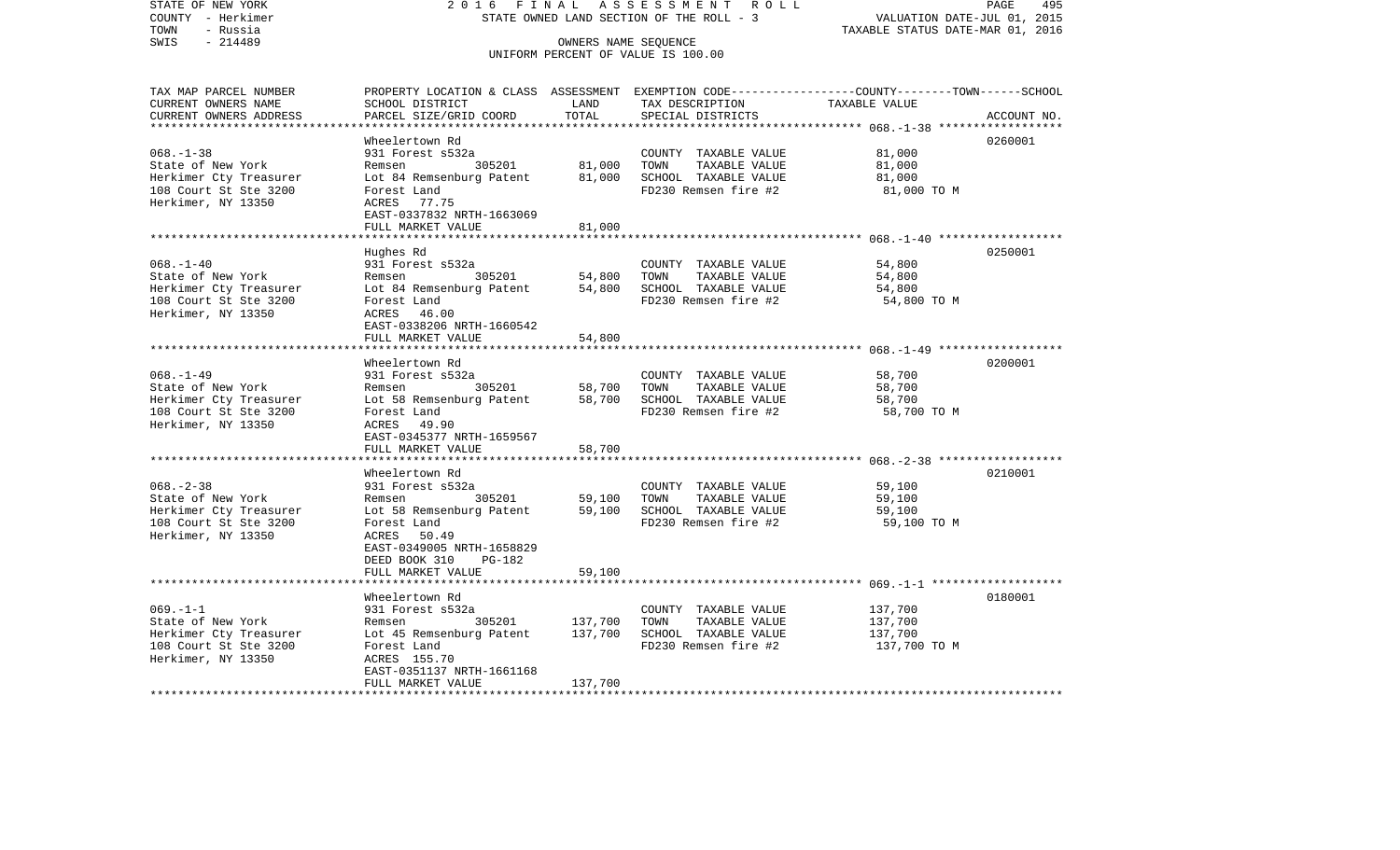| STATE OF NEW YORK<br>COUNTY - Herkimer | FINAL<br>2016<br>STATE OWNED LAND SECTION OF THE ROLL - 3                                       | A S S E S S M E N T R O L L<br>PAGE<br>496<br>VALUATION DATE-JUL 01, 2015 |                                               |                    |             |
|----------------------------------------|-------------------------------------------------------------------------------------------------|---------------------------------------------------------------------------|-----------------------------------------------|--------------------|-------------|
| TOWN<br>- Russia                       |                                                                                                 | TAXABLE STATUS DATE-MAR 01, 2016                                          |                                               |                    |             |
| $-214489$<br>SWIS                      |                                                                                                 |                                                                           |                                               |                    |             |
|                                        |                                                                                                 | OWNERS NAME SEQUENCE                                                      | UNIFORM PERCENT OF VALUE IS 100.00            |                    |             |
| TAX MAP PARCEL NUMBER                  | PROPERTY LOCATION & CLASS ASSESSMENT EXEMPTION CODE---------------COUNTY-------TOWN------SCHOOL |                                                                           |                                               |                    |             |
| CURRENT OWNERS NAME                    | SCHOOL DISTRICT                                                                                 | LAND                                                                      | TAX DESCRIPTION                               | TAXABLE VALUE      |             |
| CURRENT OWNERS ADDRESS                 | PARCEL SIZE/GRID COORD                                                                          | TOTAL                                                                     | SPECIAL DISTRICTS                             |                    | ACCOUNT NO. |
| *************************              |                                                                                                 |                                                                           |                                               |                    |             |
|                                        | Jim Rose Rd                                                                                     |                                                                           |                                               |                    | 191001      |
| $069. - 1 - 2$<br>State of New York    | 931 Forest s532a<br>305201<br>Remsen                                                            | 115,700                                                                   | COUNTY TAXABLE VALUE<br>TOWN<br>TAXABLE VALUE | 115,700<br>115,700 |             |
| Herkimer Co Treasurer                  | Lot 57 Remsenburg Patent                                                                        | 115,700                                                                   | SCHOOL TAXABLE VALUE                          | 115,700            |             |
| 108 Court St Ste 3200                  | Vacant Land                                                                                     |                                                                           | FD230 Remsen fire #2                          | 115,700 TO M       |             |
| Herkimer, NY 13350                     | Includes 068.-2-45.4<br>FRNT 2337.00 DPTH<br>ACRES 135.40                                       |                                                                           |                                               |                    |             |
|                                        | EAST-0350719 NRTH-1658463<br>DEED BOOK 0806 PG-0436                                             |                                                                           |                                               |                    |             |
|                                        | FULL MARKET VALUE                                                                               | 115,700                                                                   |                                               |                    |             |
|                                        | Jim Rose Rd                                                                                     |                                                                           |                                               |                    | 0190001     |
| $069. -1 - 3$                          | 931 Forest s532a                                                                                |                                                                           | COUNTY TAXABLE VALUE                          | 111,600            |             |
| State of New York                      | 305201<br>Remsen                                                                                | 111,600                                                                   | TOWN<br>TAXABLE VALUE                         | 111,600            |             |
| Herkimer Cty Treasurer                 | Lot 57 Remsenburg Patent                                                                        | 111,600                                                                   | SCHOOL TAXABLE VALUE                          | 111,600            |             |
| 108 Court St Ste 3200                  | Forest Land                                                                                     |                                                                           | FD230 Remsen fire #2                          | 111,600 TO M       |             |
| Herkimer, NY 13350                     | ACRES 118.30<br>EAST-0352634 NRTH-1658819<br>DEED BOOK 310<br>PG-182                            |                                                                           |                                               |                    |             |
|                                        | FULL MARKET VALUE                                                                               | 111,600                                                                   |                                               |                    |             |
|                                        |                                                                                                 |                                                                           |                                               |                    |             |
| $069. -1 - 8$                          | Jim Rose Rd                                                                                     |                                                                           |                                               |                    | 0220001     |
| State of New York                      | 931 Forest s532a<br>305201<br>Remsen                                                            | 20,000                                                                    | COUNTY TAXABLE VALUE<br>TAXABLE VALUE<br>TOWN | 20,000<br>20,000   |             |
| Herkimer Cty Treasurer                 | Lot 60 Remsenburg Patent                                                                        | 20,000                                                                    | SCHOOL TAXABLE VALUE                          | 20,000             |             |
| 108 Court St Ste 3200                  | Forest Land                                                                                     |                                                                           | FD230 Remsen fire #2                          | 20,000 TO M        |             |
| Herkimer, NY 13350                     | ACRES 14.00<br>EAST-0353093 NRTH-1654548                                                        |                                                                           |                                               |                    |             |
|                                        | FULL MARKET VALUE                                                                               | 20,000                                                                    |                                               |                    |             |
|                                        | ************************                                                                        |                                                                           |                                               |                    |             |
|                                        | Barnhart Rd                                                                                     |                                                                           |                                               |                    | 0230001     |
| $073.1 - 1 - 13$                       | 931 Forest s532a                                                                                |                                                                           | COUNTY TAXABLE VALUE                          | 16,300             |             |
| State of New York                      | Remsen<br>305201                                                                                | 16,300                                                                    | TOWN<br>TAXABLE VALUE                         | 16,300             |             |
| Herkimer Cty Treasurer                 | Lot 60 Remsenburg Patent                                                                        | 16,300                                                                    | SCHOOL TAXABLE VALUE                          | 16,300             |             |
| 108 Court St Ste 3200                  | Forest Land                                                                                     |                                                                           | FD230 Remsen fire #2                          | 16,300 TO M        |             |
| Herkimer, NY 13350                     | ACRES<br>9.20                                                                                   |                                                                           |                                               |                    |             |
|                                        | EAST-0353819 NRTH-1651998<br>FULL MARKET VALUE                                                  | 16,300                                                                    |                                               |                    |             |
|                                        |                                                                                                 |                                                                           |                                               |                    |             |
|                                        | Route 365                                                                                       |                                                                           |                                               |                    | 0110001     |
| $073.3 - 1 - 15$                       | 931 Forest s532a                                                                                |                                                                           | COUNTY TAXABLE VALUE                          | 98,800             |             |
| State of New York                      | 305201<br>Remsen                                                                                | 98,800                                                                    | TOWN<br>TAXABLE VALUE                         | 98,800             |             |
| Herkimer Cty Treasurer                 | Lot 1 Marvin Tract                                                                              | 98,800                                                                    | SCHOOL TAXABLE VALUE                          | 98,800             |             |
| 108 Court St Ste 3200                  | Forest Land                                                                                     |                                                                           | FD230 Remsen fire #2                          | 98,800 TO M        |             |
| Herkimer, NY 13350                     | ACRES 100.00                                                                                    |                                                                           |                                               |                    |             |
|                                        | EAST-0351209 NRTH-1647962                                                                       |                                                                           |                                               |                    |             |
|                                        | FULL MARKET VALUE                                                                               | 98,800                                                                    |                                               |                    |             |
|                                        |                                                                                                 |                                                                           |                                               |                    |             |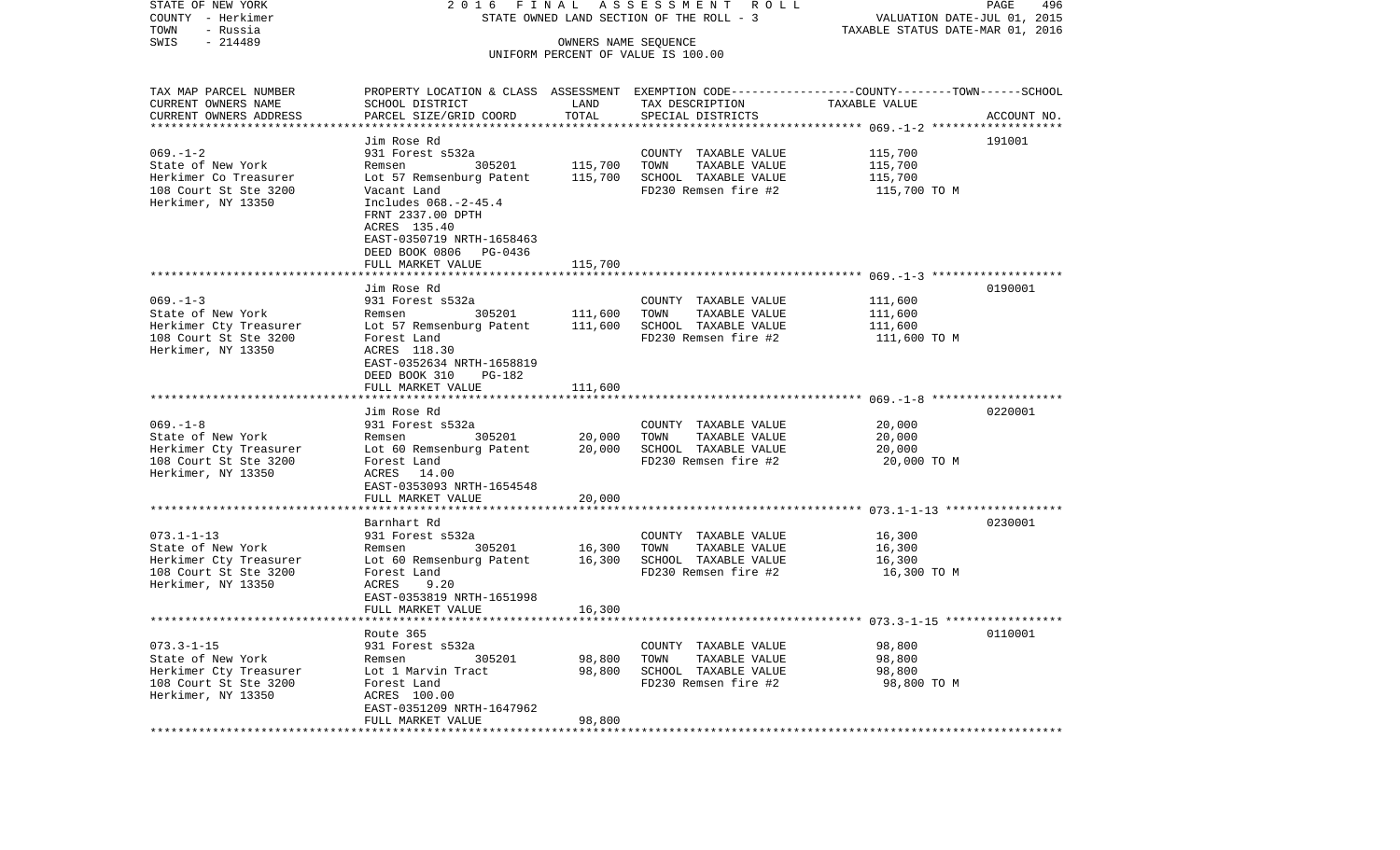| STATE OF NEW YORK<br>COUNTY - Herkimer            | FINAL<br>2016<br>STATE OWNED LAND SECTION OF THE ROLL - 3                                        | R O L L        |                                                      | VALUATION DATE-JUL 01, 2015 | PAGE<br>497                       |              |             |
|---------------------------------------------------|--------------------------------------------------------------------------------------------------|----------------|------------------------------------------------------|-----------------------------|-----------------------------------|--------------|-------------|
| TOWN<br>- Russia                                  |                                                                                                  |                | TAXABLE STATUS DATE-MAR 01, 2016                     |                             |                                   |              |             |
| $-214489$<br>SWIS                                 |                                                                                                  |                | OWNERS NAME SEQUENCE                                 |                             |                                   |              |             |
|                                                   |                                                                                                  |                | UNIFORM PERCENT OF VALUE IS 100.00                   |                             |                                   |              |             |
| TAX MAP PARCEL NUMBER                             | PROPERTY LOCATION & CLASS ASSESSMENT EXEMPTION CODE----------------COUNTY-------TOWN------SCHOOL |                |                                                      |                             |                                   |              |             |
| CURRENT OWNERS NAME                               | SCHOOL DISTRICT                                                                                  | LAND           | TAX DESCRIPTION                                      |                             | TAXABLE VALUE                     |              |             |
| CURRENT OWNERS ADDRESS<br>*********************** | PARCEL SIZE/GRID COORD                                                                           | TOTAL          | SPECIAL DISTRICTS                                    |                             |                                   |              | ACCOUNT NO. |
|                                                   |                                                                                                  |                |                                                      |                             |                                   |              |             |
| $333. - 2000 - 1$                                 | 993 Transition t                                                                                 |                | SCHL TAXBL 50001                                     | $\Omega$                    | 5,230                             | 5,230        |             |
| State Of New York                                 | 305201<br>Remsen                                                                                 | $\overline{0}$ | COUNTY TAXABLE VALUE                                 |                             | $\mathbf 0$                       |              |             |
| Attn: Herkimer Co Treas                           | Transition Assessment For                                                                        | 5,230          | TOWN<br>TAXABLE VALUE                                |                             | $\Omega$                          |              |             |
|                                                   | School Purposes                                                                                  |                | SCHOOL TAXABLE VALUE                                 |                             | 5,230                             |              |             |
|                                                   | FULL MARKET VALUE                                                                                | 5,230          |                                                      |                             |                                   |              |             |
|                                                   |                                                                                                  |                |                                                      |                             |                                   |              |             |
| $333. - 2000 - 2$                                 | 993 Transition t                                                                                 |                | SCHL TAXBL 50001                                     | $\Omega$                    | 470                               | 470          | $\Omega$    |
| State Of New York                                 | Holland Patent 305801                                                                            |                | 0 COUNTY TAXABLE VALUE                               |                             | $\Omega$                          |              |             |
| Attn: Herkimer Co Treas                           | Transition Assessment For                                                                        | 470            | TAXABLE VALUE<br>TOWN                                |                             | $\overline{0}$                    |              |             |
|                                                   | School Purposes                                                                                  |                | SCHOOL TAXABLE VALUE                                 |                             | 470                               |              |             |
|                                                   | FULL MARKET VALUE                                                                                | 470            |                                                      |                             |                                   |              |             |
|                                                   | **********************                                                                           |                |                                                      |                             |                                   |              |             |
|                                                   | State Forest                                                                                     |                |                                                      |                             |                                   |              |             |
| $333. - 2001 - 1$                                 | 993 Transition t                                                                                 |                | CNTY EXMPT 50002                                     | $\Omega$<br>$\Omega$        | 4,540                             | $\Omega$     |             |
| State of New York                                 | Poland Central 213803                                                                            |                | 0 TOWN EXMPT 50003                                   | $\Omega$                    | $\mathbf{0}$<br>$\Omega$          | 4,540        | $\Omega$    |
| State Forest<br>Russia, NY                        | FULL MARKET VALUE                                                                                |                | 4,540 SCHL EXMPT 50004<br>4,540 COUNTY TAXABLE VALUE |                             |                                   |              | 4,540       |
|                                                   |                                                                                                  |                | TOWN<br>TAXABLE VALUE                                |                             | $\Omega$                          |              |             |
|                                                   |                                                                                                  |                | SCHOOL TAXABLE VALUE                                 |                             | $\Omega$                          |              |             |
|                                                   |                                                                                                  |                | FD220 Russia fire prot #1                            |                             | 4,540 TO M                        |              |             |
|                                                   |                                                                                                  |                |                                                      |                             |                                   |              |             |
|                                                   | State Forest                                                                                     |                |                                                      |                             |                                   |              |             |
| $333 - 2001 - 2$                                  | 993 Transition t                                                                                 |                | CNTY EXMPT 50002                                     | $\Omega$                    | 2,830                             | $\Omega$     | $\Omega$    |
| State of New York                                 | 305201<br>Remsen                                                                                 |                | 0 TOWN EXMPT 50003                                   | $\mathbf 0$                 | $\circ$                           | 2,830        | $\Omega$    |
| State Forest                                      |                                                                                                  |                | 2,830 SCHL EXMPT 50004                               | 0                           | $\overline{0}$                    | $\Omega$     | 2,830       |
| Russia, NY                                        | FULL MARKET VALUE                                                                                | 2,830          | COUNTY TAXABLE VALUE                                 |                             | $\Omega$                          |              |             |
|                                                   |                                                                                                  |                | TOWN<br>TAXABLE VALUE                                |                             | $\Omega$                          |              |             |
|                                                   |                                                                                                  |                | SCHOOL TAXABLE VALUE                                 |                             |                                   |              |             |
|                                                   |                                                                                                  |                | FD230 Remsen fire #2                                 |                             | 2,830 TO M                        |              |             |
|                                                   |                                                                                                  |                |                                                      |                             |                                   |              |             |
| $333 - 2002 - 1$                                  | state forrest                                                                                    |                |                                                      | $\Omega$                    | $\overline{0}$                    | 4,030        |             |
| State of New York                                 | 993 Transition t<br>Poland Central 213803                                                        | $\overline{0}$ | CNTY TAXBL 50006<br>COUNTY TAXABLE VALUE             |                             | 4,030                             |              | 4,030       |
| state forrest                                     | ACRES 39.62                                                                                      | 4,030          | TOWN<br>TAXABLE VALUE                                |                             | $\mathbf 0$                       |              |             |
| Russia, NY                                        | FULL MARKET VALUE                                                                                | 4,030          | SCHOOL TAXABLE VALUE                                 |                             | $\Omega$                          |              |             |
|                                                   |                                                                                                  |                |                                                      |                             | ******* 333.-2002-2 ************* |              |             |
|                                                   | state forrest                                                                                    |                |                                                      |                             |                                   |              |             |
| $333 - 2002 - 2$                                  | 993 Transition t                                                                                 |                | TOWN TAXBL 50005                                     | 0                           | 7,370                             | $\mathbf{0}$ | 7,370       |
| State of New York                                 | Poland Central 213803                                                                            | $\overline{0}$ | COUNTY TAXABLE VALUE                                 |                             | $\Omega$                          |              |             |
| state forrest                                     |                                                                                                  | 7,370          | TOWN<br>TAXABLE VALUE                                |                             | 7,370                             |              |             |
| Russia, NY                                        | FULL MARKET VALUE                                                                                | 7,370          | SCHOOL TAXABLE VALUE                                 |                             |                                   |              |             |
|                                                   |                                                                                                  |                |                                                      |                             |                                   |              |             |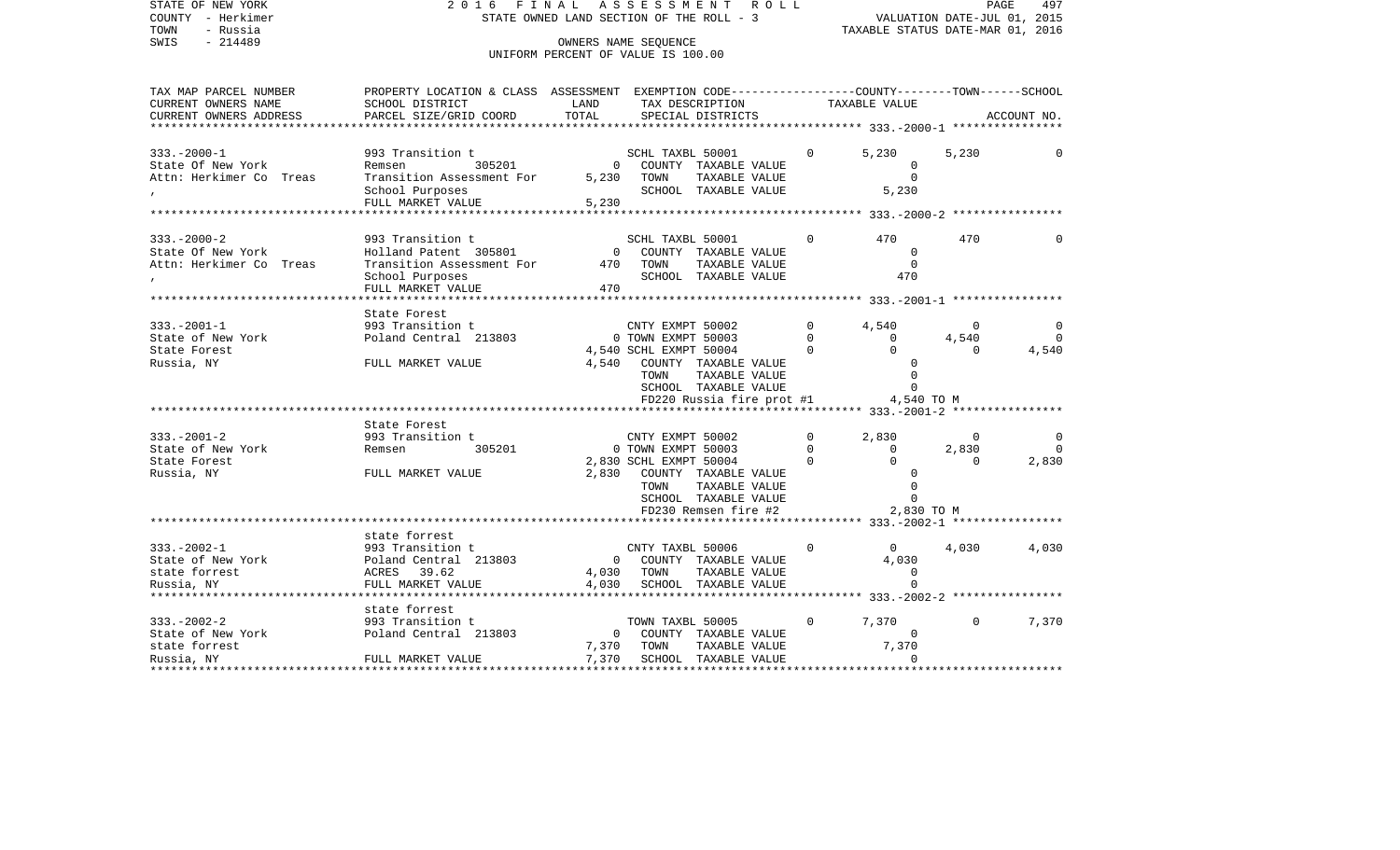| STATE OF NEW YORK                                                             | 2016<br>FINAL                                                                                                  | A S S E S S M E N T A O L L |                                                            | PAGE<br>498                                                          |        |                                  |  |
|-------------------------------------------------------------------------------|----------------------------------------------------------------------------------------------------------------|-----------------------------|------------------------------------------------------------|----------------------------------------------------------------------|--------|----------------------------------|--|
| - Herkimer<br>COUNTY                                                          |                                                                                                                |                             |                                                            | STATE OWNED LAND SECTION OF THE ROLL - 3 WALUATION DATE-JUL 01, 2015 |        |                                  |  |
| - Russia<br>TOWN                                                              |                                                                                                                |                             |                                                            |                                                                      |        | TAXABLE STATUS DATE-MAR 01, 2016 |  |
| - 214489<br>SWIS                                                              |                                                                                                                |                             | OWNERS NAME SEOUENCE<br>UNIFORM PERCENT OF VALUE IS 100.00 |                                                                      |        |                                  |  |
|                                                                               |                                                                                                                |                             |                                                            |                                                                      |        |                                  |  |
|                                                                               |                                                                                                                |                             |                                                            |                                                                      |        |                                  |  |
| TAX MAP PARCEL NUMBER                                                         | PROPERTY LOCATION & CLASS ASSESSMENT EXEMPTION CODE----------------COUNTY-------TOWN------SCHOOL               |                             |                                                            |                                                                      |        |                                  |  |
| CURRENT OWNERS NAME                                                           | SCHOOL DISTRICT                                                                                                | LAND                        | TAX DESCRIPTION TAXABLE VALUE                              |                                                                      |        |                                  |  |
| CURRENT OWNERS ADDRESS <b>DEARCEL SIZE/GRID COORD</b> TOTAL SPECIAL DISTRICTS |                                                                                                                |                             |                                                            |                                                                      |        | ACCOUNT NO.                      |  |
|                                                                               |                                                                                                                |                             |                                                            |                                                                      |        |                                  |  |
|                                                                               | state forrest                                                                                                  |                             |                                                            |                                                                      |        |                                  |  |
| $333. - 2002 - 3$                                                             | 993 Transition t 6000 SCHL TAXBL 50001                                                                         |                             |                                                            |                                                                      | 7,630  | 7,630<br>0                       |  |
| State of New York [1980] Poland Central 213803                                |                                                                                                                | $\sim$ 0                    | COUNTY TAXABLE VALUE                                       |                                                                      |        |                                  |  |
| state forrest<br>Russia, NY                                                   |                                                                                                                | 7,630                       | TOWN<br>TAXABLE VALUE                                      |                                                                      | 7,630  |                                  |  |
|                                                                               | FULL MARKET VALUE 7,630                                                                                        |                             | SCHOOL TAXABLE VALUE                                       |                                                                      |        |                                  |  |
|                                                                               | Black Creek Rd                                                                                                 |                             |                                                            |                                                                      |        | 060003810                        |  |
| $077.4 - 1 - 39$                                                              | 323 Vacant rural the control of the control of the control of the control of the control of the control of the |                             | REFOREST 32252 0                                           |                                                                      | 15,500 | $\Omega$                         |  |
| State of NY                                                                   | Poland Central 213803 15,500                                                                                   |                             | COUNTY TAXABLE VALUE                                       |                                                                      |        |                                  |  |
| c/o Herkimer County Treasurer                                                 | Lot 111 Royal Grant                                                                                            | 15,500                      | TAXABLE VALUE<br>TOWN                                      |                                                                      | 15,500 |                                  |  |
| 108 Court St 3100                                                             | Vacant Land                                                                                                    |                             | TAXABLE VALUE<br>SCHOOL                                    |                                                                      | 15,500 |                                  |  |
| Herkimer, NY 13350                                                            | ACRES 24.50                                                                                                    |                             | FD220 Russia fire prot #1 15,500 TO M                      |                                                                      |        |                                  |  |
|                                                                               | EAST-0341508 NRTH-1626263                                                                                      |                             |                                                            |                                                                      |        |                                  |  |
|                                                                               | DEED BOOK 1461 PG-606                                                                                          |                             |                                                            |                                                                      |        |                                  |  |
|                                                                               | FULL MARKET VALUE                                                                                              | 15,500                      |                                                            |                                                                      |        |                                  |  |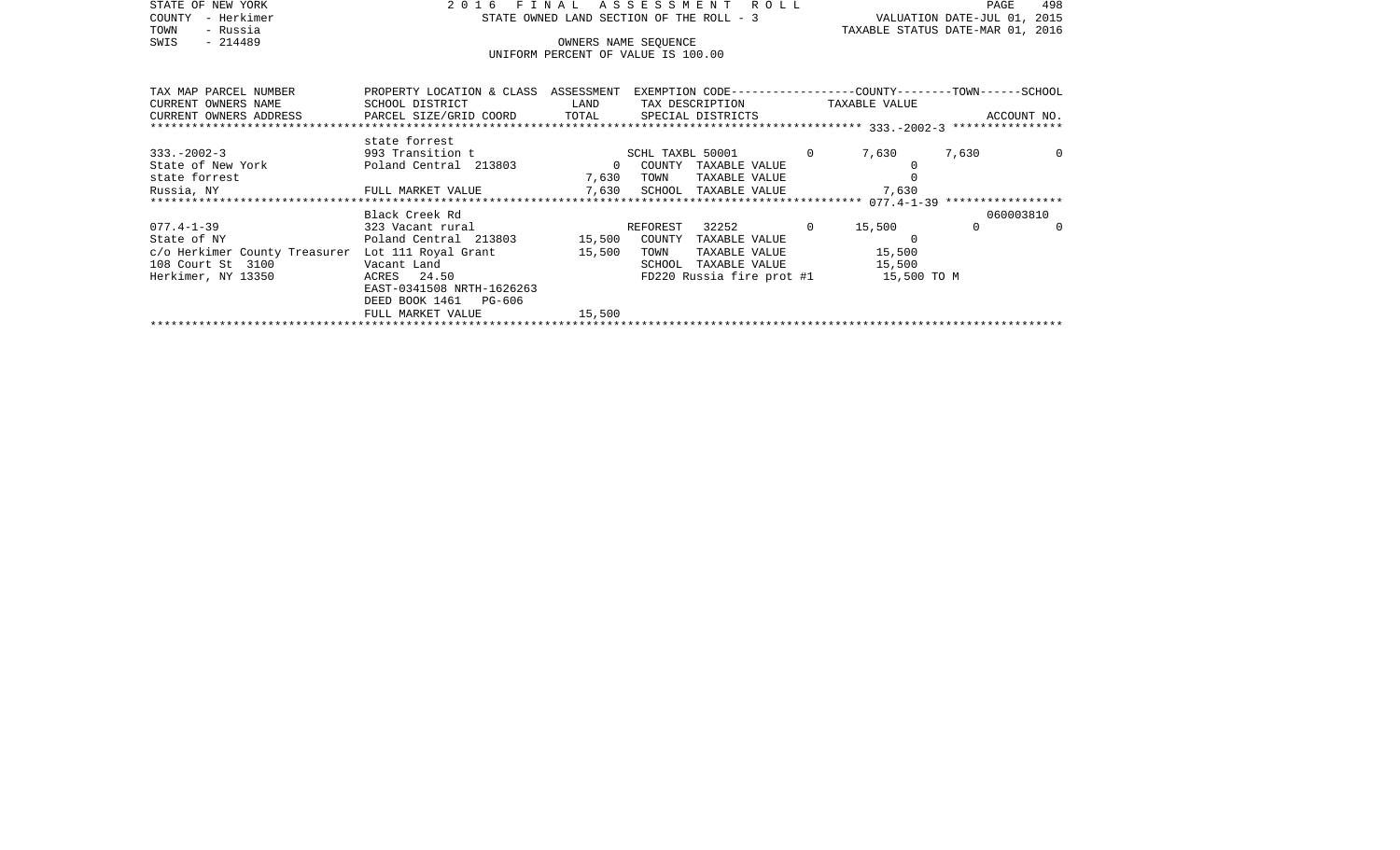| STATE OF NEW YORK | 2016 FINAL ASSESSMENT ROLL               | 499<br>PAGE                      |
|-------------------|------------------------------------------|----------------------------------|
| COUNTY - Herkimer | STATE OWNED LAND SECTION OF THE ROLL - 3 | VALUATION DATE-JUL 01, 2015      |
| TOWN<br>- Russia  |                                          | TAXABLE STATUS DATE-MAR 01, 2016 |
| SWIS<br>- 214489  |                                          | RPS150/V04/L015                  |
|                   | UNIFORM PERCENT OF VALUE IS 100.00       | CURRENT DATE 6/27/2016           |
|                   |                                          |                                  |

## \*\*\* S P E C I A L D I S T R I C T S U M M A R Y \*\*\*

| CODE | DISTRICT NAME PARCELS                        | TOTAL | EXTENSION<br>TYPE.       | EXTENSION<br>VALUE | AD VALOREM<br>VALUE  | EXEMPT<br>AMOUNT     | TAXABLE<br><b>VALUE</b> |
|------|----------------------------------------------|-------|--------------------------|--------------------|----------------------|----------------------|-------------------------|
|      | FD220 Russia fire pr<br>FD230 Remsen fire #2 |       | 32 TOTAL M<br>19 TOTAL M |                    | 3380,840<br>2181,730 | 1484,700<br>1001,400 | 1896,140<br>1180,330    |

## \*\*\* S C H O O L D I S T R I C T S U M M A R Y \*\*\*

| CODE                       | DISTRICT NAME                                  | TOTAL<br>PARCELS | ASSESSED<br>LAND                | ASSESSED<br>TOTAL               | <b>EXEMPT</b><br>AMOUNT | TOTAL<br>TAXABLE                | <b>STAR</b><br>AMOUNT | STAR<br>TAXABLE                 |
|----------------------------|------------------------------------------------|------------------|---------------------------------|---------------------------------|-------------------------|---------------------------------|-----------------------|---------------------------------|
| 213803<br>305201<br>305801 | Poland Central<br>Remsen<br>Holland Patent Cen | 32<br>20<br>4    | 3180,600<br>2178,900<br>195,700 | 3204,170<br>2186,960<br>196,170 | 15,940<br>2,830         | 3188,230<br>2184,130<br>196,170 |                       | 3188,230<br>2184,130<br>196,170 |
|                            | SUB-TOTAL                                      | 56               | 5555,200                        | 5587,300                        | 18,770                  | 5568,530                        |                       | 5568,530                        |
|                            | TOTAL                                          | 56               | 5555,200                        | 5587,300                        | 18,770                  | 5568,530                        |                       | 5568,530                        |

#### \*\*\* S Y S T E M C O D E S S U M M A R Y \*\*\*

| DESCRIPTION | TOTAL<br>PARCELS | COUNTY | TOWN   | SCHOOL |
|-------------|------------------|--------|--------|--------|
| SCHL TAXBL  |                  | 13,330 | 13,330 |        |
| CNTY EXMPT  |                  | 7,370  |        |        |
| TOWN EXMPT  | ⌒<br>▵           |        | 7,370  |        |
| SCHL EXMPT  | $\sim$           |        |        | 7,370  |
| TOWN TAXBL  |                  | 7,370  |        | 7,370  |
| CNTY TAXBL  |                  |        | 4,030  | 4,030  |
| TOTAL       | ᆂᆂ               | 28,070 | 24,730 | 18,770 |
|             |                  |        |        |        |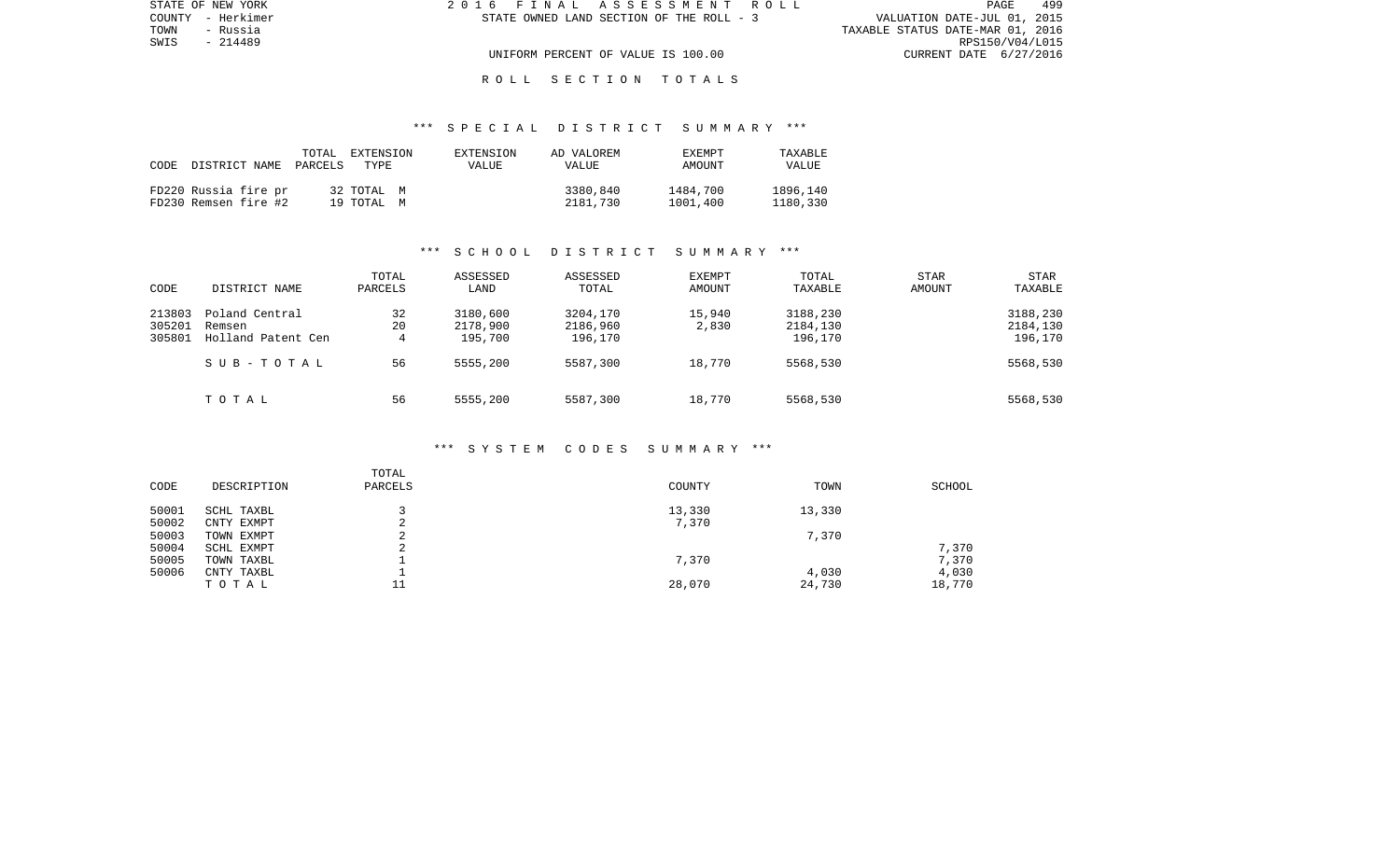| STATE OF NEW YORK | 2016 FINAL ASSESSMENT ROLL               | 500<br>PAGE                      |
|-------------------|------------------------------------------|----------------------------------|
| COUNTY - Herkimer | STATE OWNED LAND SECTION OF THE ROLL - 3 | VALUATION DATE-JUL 01, 2015      |
| TOWN<br>- Russia  |                                          | TAXABLE STATUS DATE-MAR 01, 2016 |
| SWIS<br>- 214489  |                                          | RPS150/V04/L015                  |
|                   | UNIFORM PERCENT OF VALUE IS 100.00       | CURRENT DATE 6/27/2016           |
|                   |                                          |                                  |

# \*\*\* E X E M P T I O N S U M M A R Y \*\*\*

| CODE  | DESCRIPTION | TOTAL<br>PARCELS | COUNTY   | TOWN     | <b>SCHOOL</b> |
|-------|-------------|------------------|----------|----------|---------------|
| 32252 | REFOREST    | 15               | 1388,500 |          |               |
| 32301 | SOL-CNTY    |                  | 2486,100 | 2486,100 |               |
|       | тотаь       | 18               | 3874,600 | 2486,100 |               |

# \*\*\* G R A N D T O T A L S \*\*\*

| ROLL | DESCRIPTION      | TOTAL   | ASSESSED | ASSESSED | TAXABLE  | TAXABLE  | TAXABLE  | <b>STAR</b> |
|------|------------------|---------|----------|----------|----------|----------|----------|-------------|
| SEC  |                  | PARCELS | ∟AND     | TOTAL    | COUNTY   | TOWN     | SCHOOL   | TAXABLE     |
|      | STATE OWNED LAND | 56      | 5555,200 | 5587,300 | 1684,630 | 3076,470 | 5568,530 | 5568,530    |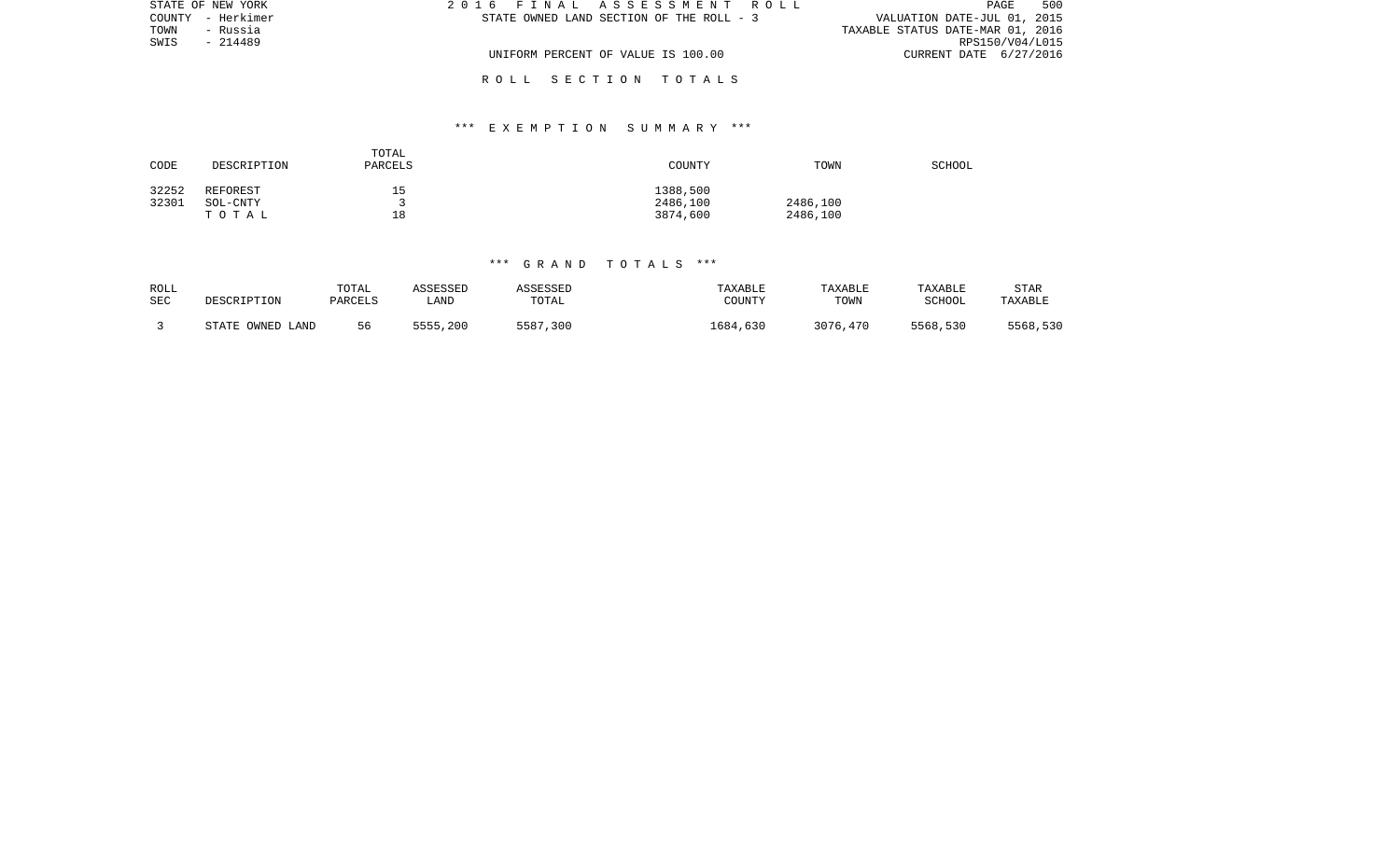| STATE OF NEW YORK<br>COUNTY - Herkimer<br>TOWN<br>- Russia | FINAL<br>2016<br>SPECIAL FRANCHISE SECTION OF THE ROLL - 5 | PAGE<br>501<br>VALUATION DATE-JUL 01, 2015<br>TAXABLE STATUS DATE-MAR 01, 2016 |                                                                                                  |                               |             |
|------------------------------------------------------------|------------------------------------------------------------|--------------------------------------------------------------------------------|--------------------------------------------------------------------------------------------------|-------------------------------|-------------|
| SWIS<br>$-214489$                                          | UNIFORM PERCENT OF VALUE IS 100.00                         |                                                                                |                                                                                                  |                               |             |
|                                                            |                                                            |                                                                                |                                                                                                  |                               |             |
| TAX MAP PARCEL NUMBER                                      |                                                            |                                                                                | PROPERTY LOCATION & CLASS ASSESSMENT EXEMPTION CODE----------------COUNTY-------TOWN------SCHOOL |                               |             |
| CURRENT OWNERS NAME                                        | SCHOOL DISTRICT                                            | LAND                                                                           | TAX DESCRIPTION                                                                                  | TAXABLE VALUE                 |             |
| CURRENT OWNERS ADDRESS                                     | PARCEL SIZE/GRID COORD                                     | TOTAL                                                                          | SPECIAL DISTRICTS                                                                                |                               | ACCOUNT NO. |
|                                                            |                                                            | *********                                                                      |                                                                                                  | ************ 555.-1-1 ******* |             |
|                                                            |                                                            |                                                                                |                                                                                                  |                               | 060500030   |
| $555. - 1 - 1$                                             | 866 Telephone                                              |                                                                                | COUNTY TAXABLE VALUE                                                                             | 74,855                        |             |
| Citizens Telecom Of Ny                                     | 305201<br>Remsen                                           | $\mathbf 0$                                                                    | TOWN<br>TAXABLE VALUE                                                                            | 74,855                        |             |
| Company Code 618750                                        | Wires & Poles                                              | 74,855                                                                         | SCHOOL TAXABLE VALUE                                                                             | 74,855                        |             |
| Attn: Steve Peleschuk                                      | <b>BANK</b><br>984<br>DEED BOOK 00000                      |                                                                                | FD230 Remsen fire #2                                                                             | 74,855 TO M                   |             |
| Property Tax Dept<br>3 High Ridge Park                     | FULL MARKET VALUE                                          | 74,855                                                                         |                                                                                                  |                               |             |
| Stamford, CT 06905                                         |                                                            |                                                                                |                                                                                                  |                               |             |
|                                                            |                                                            |                                                                                | ********************************** 555.-5-1 *******************                                  |                               |             |
|                                                            |                                                            |                                                                                |                                                                                                  |                               | 060500150   |
| $555. - 5 - 1$                                             | 861 Elec & gas                                             |                                                                                | COUNTY TAXABLE VALUE                                                                             | 1799,592                      |             |
| National Grid                                              | Poland Central 213803                                      | $\circ$                                                                        | TOWN<br>TAXABLE VALUE                                                                            | 1799,592                      |             |
| Real Estate Tax Dept                                       | Electric Power Hydro                                       | 1799,592                                                                       | SCHOOL TAXABLE VALUE                                                                             | 1799,592                      |             |
| 300 Erie Blvd West                                         | 84.9%                                                      |                                                                                | FD220 Russia fire prot #1                                                                        | 1799,592 TO M                 |             |
| Syracuse, NY 13202                                         | 984<br>BANK                                                |                                                                                |                                                                                                  |                               |             |
|                                                            | DEED BOOK 00000                                            |                                                                                |                                                                                                  |                               |             |
|                                                            | FULL MARKET VALUE                                          | 1799,592                                                                       |                                                                                                  |                               |             |
|                                                            |                                                            |                                                                                |                                                                                                  | 555. - 5 - 2 ***************  | 060500180   |
| $555. - 5 - 2$                                             | 861 Elec & gas                                             |                                                                                | COUNTY TAXABLE VALUE                                                                             | 55,111                        |             |
| National Grid                                              | Holland Patent 305801                                      | 0                                                                              | TOWN<br>TAXABLE VALUE                                                                            | 55,111                        |             |
| Real Estate Tax Dept                                       | 2.6%                                                       | 55,111                                                                         | SCHOOL TAXABLE VALUE                                                                             | 55,111                        |             |
| 300 Erie Blvd West                                         | 984<br>BANK                                                |                                                                                | FD220 Russia fire prot #1                                                                        | 55,111 TO M                   |             |
| Syracuse, NY 13202                                         | DEED BOOK 00000                                            |                                                                                |                                                                                                  |                               |             |
|                                                            | FULL MARKET VALUE                                          | 55,111                                                                         |                                                                                                  |                               |             |
|                                                            |                                                            |                                                                                | ******************************** 555.-5-4 *******************                                    |                               |             |
|                                                            | Russia                                                     |                                                                                |                                                                                                  |                               |             |
| $555. - 5 - 4$                                             | 861 Elec & gas                                             |                                                                                | COUNTY TAXABLE VALUE                                                                             | 21,197                        |             |
| National Grid                                              | 302601<br>Adirondack<br>1.00%                              | $\circ$<br>21,197                                                              | TOWN<br>TAXABLE VALUE<br>SCHOOL TAXABLE VALUE                                                    | 21,197<br>21,197              |             |
| Real Estate Tax Dept                                       | ACRES<br>0.01                                              |                                                                                | FD230 Remsen fire #2                                                                             | 21,197 TO M                   |             |
| 300 Erie Blvd West<br>Syracuse, NY 13202                   | FULL MARKET VALUE                                          | 21,197                                                                         |                                                                                                  |                               |             |
| *********************                                      | ********************                                       |                                                                                |                                                                                                  |                               |             |
|                                                            | Russia                                                     |                                                                                |                                                                                                  |                               |             |
| $555. - 5 - 5$                                             | 861 Elec & gas                                             |                                                                                | COUNTY TAXABLE VALUE                                                                             | 243,761                       |             |
| National Grid                                              | 305201<br>Remsen                                           | 0                                                                              | TOWN<br>TAXABLE VALUE                                                                            | 243,761                       |             |
| Real Estate Tax Dept                                       | 11.5% Rem.central School                                   | 243,761                                                                        | SCHOOL TAXABLE VALUE                                                                             | 243,761                       |             |
| 300 Erie Blvd West                                         | ACRES<br>0.01                                              |                                                                                | FD220 Russia fire prot #1                                                                        | 243,761 TO M                  |             |
| Syracuse, NY 13202                                         | FULL MARKET VALUE                                          | 243,761                                                                        |                                                                                                  |                               |             |
|                                                            |                                                            |                                                                                | ********************************** 555.-4-1 *******************                                  |                               |             |
|                                                            |                                                            |                                                                                |                                                                                                  |                               | 060500060   |
| $555. - 4 - 1$                                             | 866 Telephone                                              |                                                                                | COUNTY TAXABLE VALUE                                                                             | 193,951                       |             |
| Newport Telephone Co Inc                                   | Poland Central 213803                                      | $\Omega$                                                                       | TOWN<br>TAXABLE VALUE                                                                            | 193,951                       |             |
| Bridge St                                                  | Wires & Poles                                              | 193,951                                                                        | SCHOOL TAXABLE VALUE                                                                             | 193,951                       |             |
| Newport, NY 13416                                          | BANK<br>984                                                |                                                                                | FD220 Russia fire prot #1                                                                        | 193,951 TO M                  |             |
|                                                            | DEED BOOK 00000                                            |                                                                                |                                                                                                  |                               |             |
|                                                            | FULL MARKET VALUE                                          | 193,951                                                                        |                                                                                                  |                               |             |
|                                                            |                                                            |                                                                                |                                                                                                  |                               |             |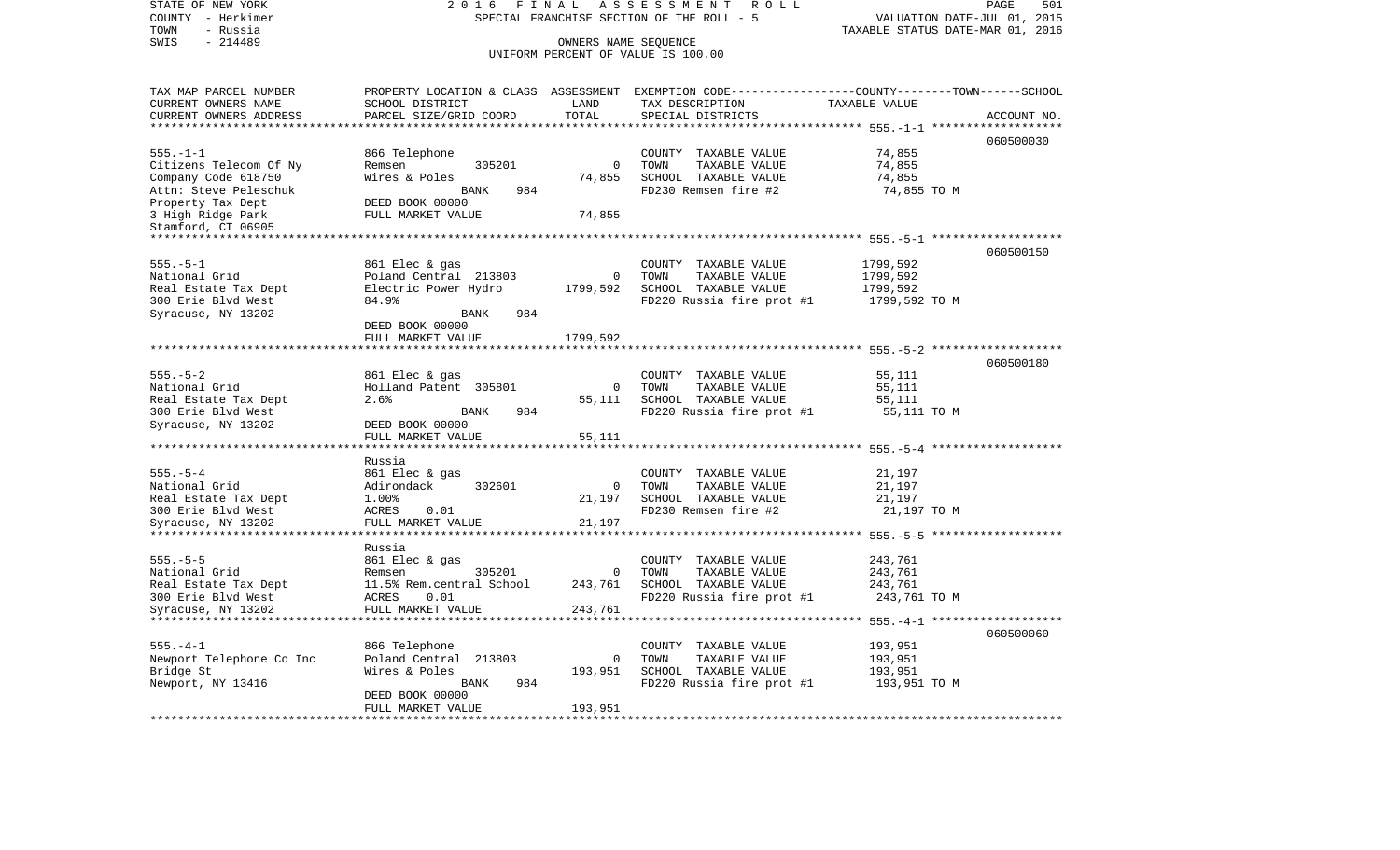| STATE OF NEW YORK                                         | 2016 FINAL ASSESSMENT ROLL | 502<br>PAGE                      |                                           |                                                                                                 |
|-----------------------------------------------------------|----------------------------|----------------------------------|-------------------------------------------|-------------------------------------------------------------------------------------------------|
| COUNTY - Herkimer                                         |                            |                                  | SPECIAL FRANCHISE SECTION OF THE ROLL - 5 | VALUATION DATE-JUL 01, 2015                                                                     |
| - Russia<br>TOWN                                          |                            | TAXABLE STATUS DATE-MAR 01, 2016 |                                           |                                                                                                 |
| $-214489$<br>SWIS                                         |                            | OWNERS NAME SEQUENCE             |                                           |                                                                                                 |
|                                                           |                            |                                  | UNIFORM PERCENT OF VALUE IS 100.00        |                                                                                                 |
|                                                           |                            |                                  |                                           |                                                                                                 |
|                                                           |                            |                                  |                                           |                                                                                                 |
| TAX MAP PARCEL NUMBER                                     |                            |                                  |                                           | PROPERTY LOCATION & CLASS ASSESSMENT EXEMPTION CODE---------------COUNTY-------TOWN------SCHOOL |
| CURRENT OWNERS NAME                                       | SCHOOL DISTRICT            | LAND                             | TAX DESCRIPTION TAXABLE VALUE             |                                                                                                 |
| CURRENT OWNERS ADDRESS                                    | PARCEL SIZE/GRID COORD     |                                  | TOTAL SPECIAL DISTRICTS                   | ACCOUNT NO.                                                                                     |
|                                                           |                            |                                  |                                           |                                                                                                 |
|                                                           | T/o Russia                 |                                  |                                           |                                                                                                 |
| $555. - 5 - 3$                                            | 869 Television             |                                  | COUNTY TAXABLE VALUE                      | 204,967                                                                                         |
| Time Warner Cable DTS Poland Central 213803 0 TOWN        |                            |                                  | TAXABLE VALUE                             | 204,967                                                                                         |
|                                                           | BANK                       |                                  | 984 204,967 SCHOOL TAXABLE VALUE          | 204,967                                                                                         |
| PO Box 7467<br>Charlotte, NC 28241-7467 FULL MARKET VALUE |                            |                                  |                                           |                                                                                                 |
|                                                           |                            |                                  |                                           |                                                                                                 |
|                                                           |                            |                                  |                                           | 060500090                                                                                       |
| $555. - 3 - 1$                                            | 866 Telephone              |                                  | COUNTY TAXABLE VALUE                      | 43,575                                                                                          |
| Verizon New York Inc.                                     | Poland Central 213803      | $\overline{0}$                   | TOWN<br>TAXABLE VALUE                     | 43,575                                                                                          |
| Property Tax Dept                                         | Wires & Poles              | 43,575                           | SCHOOL TAXABLE VALUE                      | 43,575                                                                                          |
| c/o Duff & Phelps                                         | 84%                        |                                  | FD220 Russia fire prot #1 43,575 TO M     |                                                                                                 |
| PO Box 2749                                               | 631900                     |                                  |                                           |                                                                                                 |
| Addison, TX 75001                                         | 984<br>BANK                |                                  |                                           |                                                                                                 |
|                                                           | DEED BOOK 00000            |                                  |                                           |                                                                                                 |
|                                                           | FULL MARKET VALUE          | 43,575                           |                                           |                                                                                                 |
|                                                           |                            |                                  |                                           |                                                                                                 |
|                                                           |                            |                                  |                                           | 060500120                                                                                       |
| $555 - 3 - 2$                                             | 866 Telephone              |                                  | COUNTY TAXABLE VALUE                      | 8,300                                                                                           |
| Verizon New York Inc.                                     | Holland Patent 305801      | $\overline{0}$                   | TOWN<br>TAXABLE VALUE                     | 8,300                                                                                           |
| Property Tax Dept                                         | Wires & Poles              | 8,300                            | SCHOOL TAXABLE VALUE                      | 8,300                                                                                           |
| $c/$ oDuff & Phelps                                       | 16%                        |                                  | FD220 Russia fire prot #1                 | 8,300 TO M                                                                                      |
| PO Box 2749                                               | 984<br>BANK                |                                  |                                           |                                                                                                 |
| Addison, TX 75001                                         | DEED BOOK 00000            |                                  |                                           |                                                                                                 |
|                                                           | FULL MARKET VALUE          | 8,300                            |                                           |                                                                                                 |
|                                                           |                            |                                  |                                           |                                                                                                 |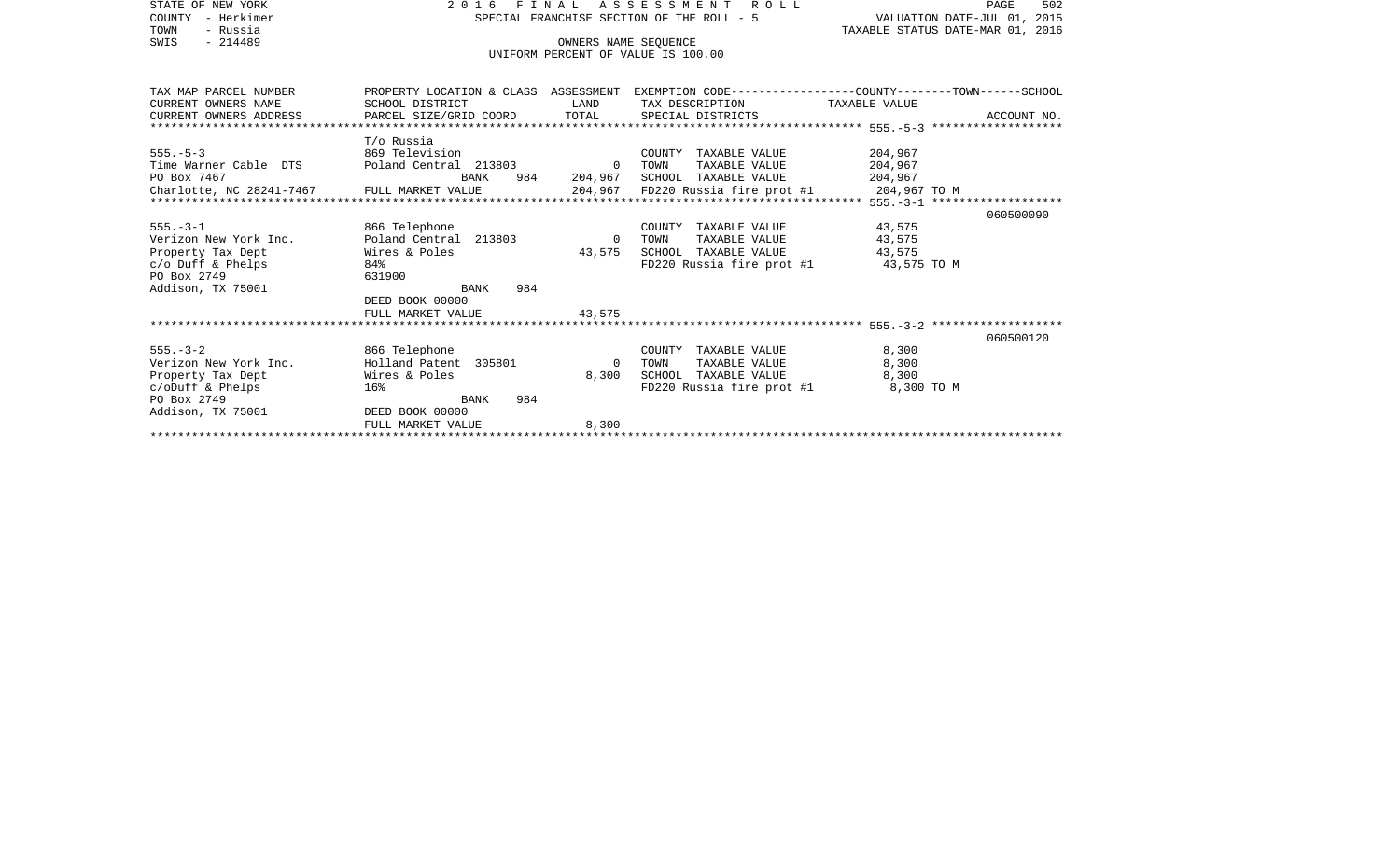| STATE OF NEW YORK | 2016 FINAL ASSESSMENT ROLL                | 503<br>PAGE                      |
|-------------------|-------------------------------------------|----------------------------------|
| COUNTY - Herkimer | SPECIAL FRANCHISE SECTION OF THE ROLL - 5 | VALUATION DATE-JUL 01, 2015      |
| TOWN<br>- Russia  |                                           | TAXABLE STATUS DATE-MAR 01, 2016 |
| SWIS<br>- 214489  |                                           | RPS150/V04/L015                  |
|                   | UNIFORM PERCENT OF VALUE IS 100.00        | CURRENT DATE 6/27/2016           |

## \*\*\* S P E C I A L D I S T R I C T S U M M A R Y \*\*\*

| CODE | DISTRICT NAME PARCELS                        | TOTAL EXTENSION<br>TYPE | EXTENSION<br><b>VALUE</b> | AD VALOREM<br><b>VALUE</b> | <b>EXEMPT</b><br>AMOUNT | TAXABLE<br><b>VALUE</b> |
|------|----------------------------------------------|-------------------------|---------------------------|----------------------------|-------------------------|-------------------------|
|      | FD220 Russia fire pr<br>FD230 Remsen fire #2 | 7 TOTAL M<br>2 TOTAL M  |                           | 2549,257<br>96,052         |                         | 2549,257<br>96,052      |

## \*\*\* S C H O O L D I S T R I C T S U M M A R Y \*\*\*

| CODE                                 | DISTRICT NAME                                                | TOTAL<br>PARCELS           | ASSESSED<br>LAND | ASSESSED<br>TOTAL                       | <b>EXEMPT</b><br>AMOUNT | TOTAL<br>TAXABLE                        | <b>STAR</b><br>AMOUNT | <b>STAR</b><br>TAXABLE                  |
|--------------------------------------|--------------------------------------------------------------|----------------------------|------------------|-----------------------------------------|-------------------------|-----------------------------------------|-----------------------|-----------------------------------------|
| 213803<br>302601<br>305201<br>305801 | Poland Central<br>Adirondack<br>Remsen<br>Holland Patent Cen | 4<br>⌒<br>∠<br>$\sim$<br>∠ |                  | 2242,085<br>21,197<br>318,616<br>63,411 |                         | 2242,085<br>21,197<br>318,616<br>63,411 |                       | 2242,085<br>21,197<br>318,616<br>63,411 |
|                                      | SUB-TOTAL<br>TOTAL                                           | 9<br>9                     |                  | 2645,309<br>2645,309                    |                         | 2645,309<br>2645,309                    |                       | 2645,309<br>2645,309                    |

### \*\*\* S Y S T E M C O D E S S U M M A R Y \*\*\*

#### NO SYSTEM EXEMPTIONS AT THIS LEVEL

# \*\*\* E X E M P T I O N S U M M A R Y \*\*\*

### NO EXEMPTIONS AT THIS LEVEL

# \*\*\* G R A N D T O T A L S \*\*\*

| ROLL       | DESCRIPTION       | TOTAL   | ASSESSED | <b>ASSESSED</b> | TAXABLE  | TAXABLE  | TAXABLE  | STAR     |
|------------|-------------------|---------|----------|-----------------|----------|----------|----------|----------|
| <b>SEC</b> |                   | PARCELS | LAND     | TOTAL           | COUNTY   | TOWN     | SCHOOL   | TAXABLE  |
|            | SPECIAL FRANCHISE |         |          | 2645,309        | 2645,309 | 2645,309 | 2645,309 | 2645,309 |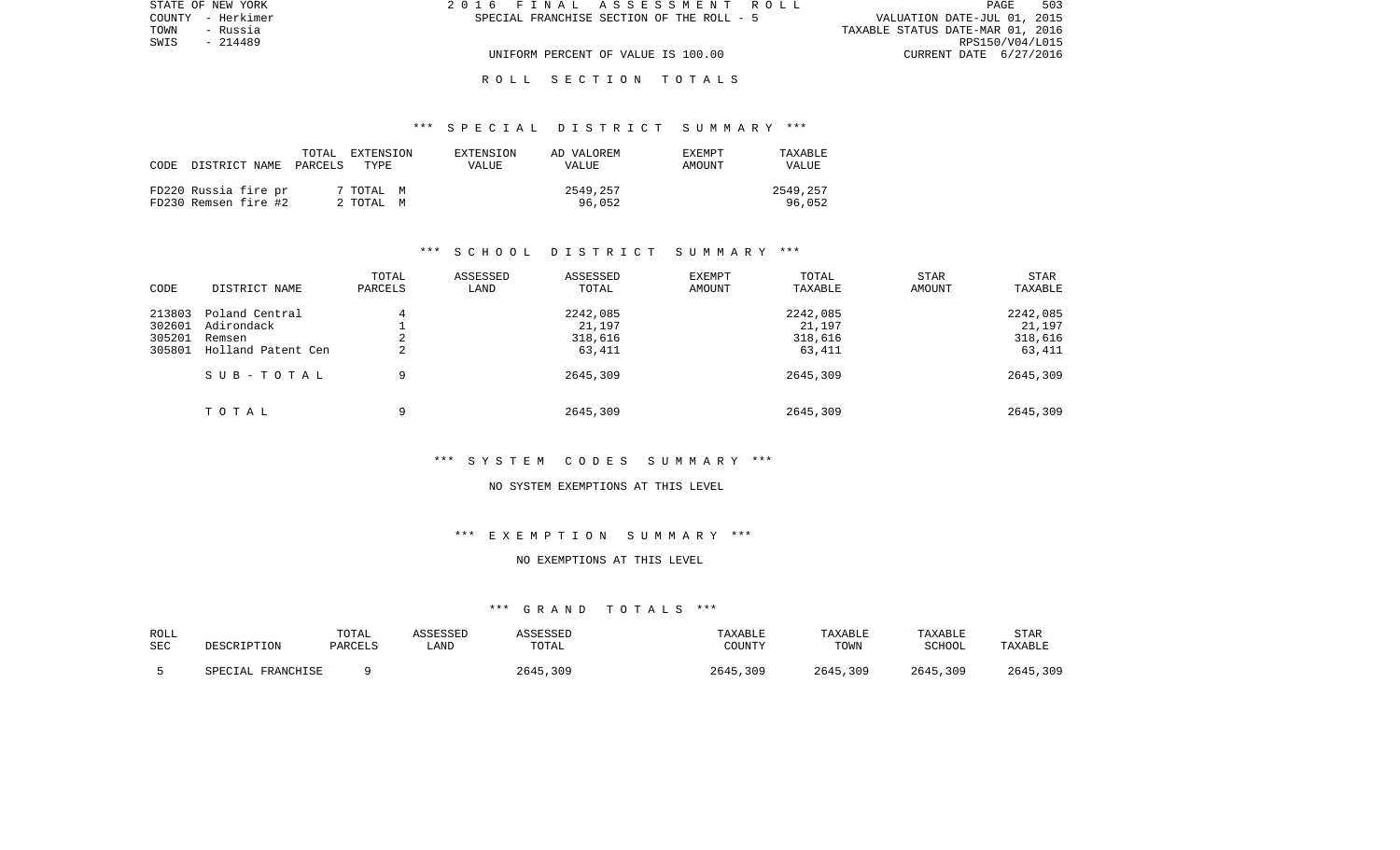| STATE OF NEW YORK<br>COUNTY - Herkimer          |                                                                                                 |                   | 2016 FINAL ASSESSMENT<br>R O L L<br>UTILITY & R.R. SECTION OF THE ROLL - 6 |                                  | PAGE<br>504<br>VALUATION DATE-JUL 01, 2015 |
|-------------------------------------------------|-------------------------------------------------------------------------------------------------|-------------------|----------------------------------------------------------------------------|----------------------------------|--------------------------------------------|
| - Russia<br>TOWN                                |                                                                                                 |                   |                                                                            |                                  | TAXABLE STATUS DATE-MAR 01, 2016           |
| $-214489$<br>SWIS                               |                                                                                                 |                   | OWNERS NAME SEQUENCE                                                       |                                  |                                            |
|                                                 |                                                                                                 |                   | UNIFORM PERCENT OF VALUE IS 100.00                                         |                                  |                                            |
| TAX MAP PARCEL NUMBER                           | PROPERTY LOCATION & CLASS ASSESSMENT EXEMPTION CODE---------------COUNTY-------TOWN------SCHOOL |                   |                                                                            |                                  |                                            |
| CURRENT OWNERS NAME                             | SCHOOL DISTRICT                                                                                 | LAND              | TAX DESCRIPTION                                                            | TAXABLE VALUE                    |                                            |
| CURRENT OWNERS ADDRESS                          | PARCEL SIZE/GRID COORD                                                                          | TOTAL             | SPECIAL DISTRICTS                                                          |                                  | ACCOUNT NO.                                |
| *************************                       |                                                                                                 |                   |                                                                            |                                  |                                            |
|                                                 | 5426<br>831 Tele Comm                                                                           |                   |                                                                            | 200                              | 060300840                                  |
| $072.15 - 1 - 6.644$<br>Citizens Communications | 305201<br>Remsen                                                                                | 200               | COUNTY TAXABLE VALUE<br>TOWN<br>TAXABLE VALUE                              | 200                              |                                            |
| Operations                                      | State Rte.365                                                                                   | 200               | SCHOOL TAXABLE VALUE                                                       | 200                              |                                            |
| 3 High Ridge Park                               | DPGD Hut Hinckley Rte 365                                                                       |                   | FD230 Remsen fire #2                                                       | 200 TO M                         |                                            |
| Stamford, CT 06905                              | BANK<br>984                                                                                     |                   |                                                                            |                                  |                                            |
|                                                 | DEED BOOK 00000                                                                                 |                   |                                                                            |                                  |                                            |
|                                                 | FULL MARKET VALUE                                                                               | 200               |                                                                            |                                  |                                            |
|                                                 |                                                                                                 |                   |                                                                            |                                  |                                            |
| 888888                                          |                                                                                                 |                   |                                                                            |                                  | 060300810                                  |
| 644.089-0000-618.750-1881                       | 836 Telecom. eq.                                                                                |                   | Mass Telec 47100                                                           | $\overline{0}$<br>1,332          | 1,332<br>1,332                             |
| Citizens Communications                         | Poland Central 213803                                                                           | $\overline{0}$    | COUNTY TAXABLE VALUE                                                       | 10,050                           |                                            |
| Operations<br>3 High Ridge Park                 | 888888<br>App Fac7373                                                                           | 11,382            | TOWN<br>TAXABLE VALUE<br>SCHOOL TAXABLE VALUE                              | 10,050<br>10,050                 |                                            |
| Stamford, CT 06905                              | poles, wires, cables                                                                            |                   | FD230 Remsen fire #2                                                       | 10,050 TO M                      |                                            |
|                                                 | BANK<br>984                                                                                     |                   | 1,332 EX                                                                   |                                  |                                            |
|                                                 | DEED BOOK 00000                                                                                 |                   |                                                                            |                                  |                                            |
|                                                 | FULL MARKET VALUE                                                                               | 11,382            |                                                                            |                                  |                                            |
|                                                 |                                                                                                 |                   |                                                                            |                                  |                                            |
| 888888                                          |                                                                                                 |                   |                                                                            |                                  | 060300810                                  |
| 644.089-0000-618.750-1882                       | 836 Telecom. eq.                                                                                |                   | Mass Telec 47100<br>0 COUNTY TAXABLE VALUE                                 | $\overline{0}$<br>$\overline{4}$ | $\overline{4}$                             |
| Citizens Communications<br>Operations           | Adirondack 302601<br>888888                                                                     |                   | 36 TOWN<br>TAXABLE VALUE                                                   | 32<br>32                         |                                            |
| 3 High Ridge Park                               | App Fac0023                                                                                     |                   | SCHOOL TAXABLE VALUE                                                       | 32                               |                                            |
| Stamford, CT 06905                              | poles, wires, cables                                                                            |                   | FD230 Remsen fire #2                                                       | 32 TO M                          |                                            |
|                                                 | 984<br>BANK                                                                                     |                   | 4 EX                                                                       |                                  |                                            |
|                                                 | DEED BOOK 00000                                                                                 |                   |                                                                            |                                  |                                            |
|                                                 | FULL MARKET VALUE                                                                               | 36                |                                                                            |                                  |                                            |
|                                                 |                                                                                                 | ***************** | ****************************** 644.089-0000-618.750-1883***                |                                  |                                            |
| 888888                                          |                                                                                                 |                   |                                                                            |                                  | 060300810                                  |
| 644.089-0000-618.750-1883                       | 836 Telecom. eq.                                                                                | $\overline{0}$    | Mass Telec 47100                                                           | $\circ$<br>341                   | 341<br>341                                 |
| Citizens Communications<br>Operations           | Remsen<br>305201<br>888888                                                                      | 2,910             | COUNTY TAXABLE VALUE<br>TOWN<br>TAXABLE VALUE                              | 2,569<br>2,569                   |                                            |
| 3 High Ridge Park                               | App Fac1885                                                                                     |                   | SCHOOL TAXABLE VALUE                                                       | 2,569                            |                                            |
| Stamford, CT 06905                              | poles, wires, cables                                                                            |                   | FD230 Remsen fire #2                                                       | 2,569 TO M                       |                                            |
|                                                 | BANK<br>984                                                                                     |                   | 341 EX                                                                     |                                  |                                            |
|                                                 | DEED BOOK 00000                                                                                 |                   |                                                                            |                                  |                                            |
|                                                 | FULL MARKET VALUE                                                                               | 2,910             |                                                                            |                                  |                                            |
|                                                 |                                                                                                 |                   |                                                                            |                                  |                                            |
| 888888                                          |                                                                                                 |                   |                                                                            |                                  | 060300810                                  |
| 644.089-0000-618.750-1884                       | 836 Telecom. eq.                                                                                |                   | Mass Telec 47100                                                           | 0<br>130                         | 130<br>130                                 |
| Citizens Communications                         | Holland Patent 305801                                                                           | 0                 | COUNTY TAXABLE VALUE                                                       | 980                              |                                            |
| Operations<br>3 High Ridge Park                 | 888888<br>App Fac0719                                                                           | 1,110             | TAXABLE VALUE<br>TOWN<br>SCHOOL TAXABLE VALUE                              | 980<br>980                       |                                            |
| Stamford, CT 06905                              | poles, wires, cables                                                                            |                   | FD230 Remsen fire #2                                                       |                                  | 980 TO M                                   |
|                                                 | 984<br>BANK                                                                                     |                   | 130 EX                                                                     |                                  |                                            |
|                                                 | DEED BOOK 00000                                                                                 |                   |                                                                            |                                  |                                            |
|                                                 | FULL MARKET VALUE                                                                               | 1,110             |                                                                            |                                  |                                            |
|                                                 | ***************************                                                                     |                   |                                                                            |                                  |                                            |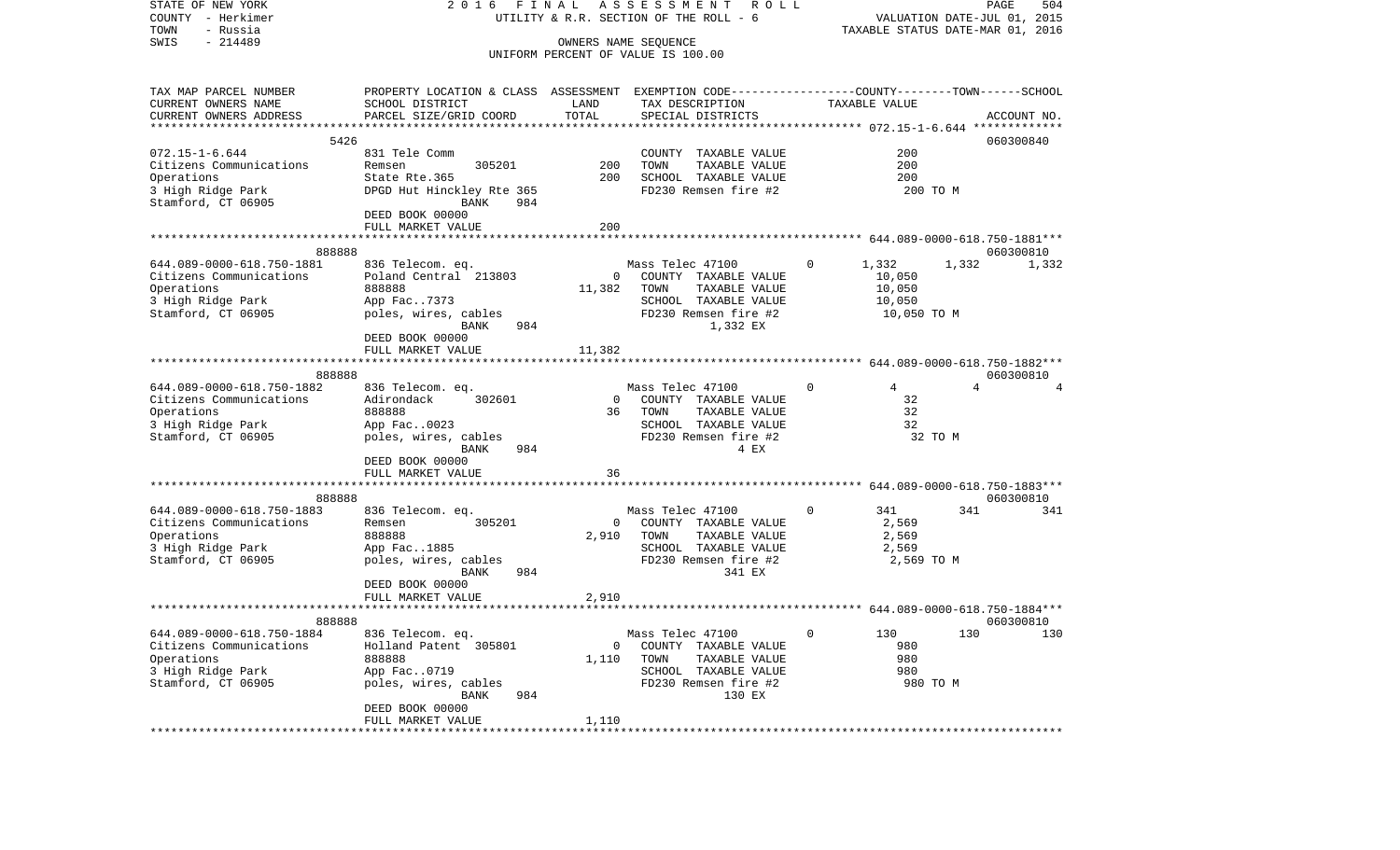| STATE OF NEW YORK<br>COUNTY - Herkimer                                      | 2016                                           | FINAL                | ASSESSMENT<br>R O L L<br>UTILITY & R.R. SECTION OF THE ROLL - 6                                                     | VALUATION DATE-JUL 01, 2015                              | PAGE<br>505 |
|-----------------------------------------------------------------------------|------------------------------------------------|----------------------|---------------------------------------------------------------------------------------------------------------------|----------------------------------------------------------|-------------|
| TOWN<br>- Russia                                                            |                                                |                      |                                                                                                                     | TAXABLE STATUS DATE-MAR 01, 2016                         |             |
| $-214489$<br>SWIS                                                           |                                                | OWNERS NAME SEQUENCE | UNIFORM PERCENT OF VALUE IS 100.00                                                                                  |                                                          |             |
|                                                                             |                                                |                      |                                                                                                                     |                                                          |             |
| TAX MAP PARCEL NUMBER                                                       |                                                |                      |                                                                                                                     |                                                          |             |
| CURRENT OWNERS NAME                                                         | SCHOOL DISTRICT                                | LAND                 | PROPERTY LOCATION & CLASS ASSESSMENT EXEMPTION CODE----------------COUNTY-------TOWN------SCHOOL<br>TAX DESCRIPTION | TAXABLE VALUE                                            |             |
| CURRENT OWNERS ADDRESS                                                      | PARCEL SIZE/GRID COORD                         | TOTAL                | SPECIAL DISTRICTS                                                                                                   |                                                          | ACCOUNT NO. |
|                                                                             |                                                |                      |                                                                                                                     |                                                          |             |
|                                                                             | 811406 West Can. Cdk.                          |                      |                                                                                                                     |                                                          | 060301410   |
| $076.4 - 1 - 3$                                                             | 874 Elec-hydro                                 |                      | COUNTY TAXABLE VALUE                                                                                                | 17541,392                                                |             |
| Erie Boulevard Hydropower, L.P. Poland Central 213803                       |                                                | 389,400              | TOWN<br>TAXABLE VALUE                                                                                               | 17541,392                                                |             |
| Brookfield Renewable Energy Gr Prospect Hydro                               |                                                | 17541,392            | SCHOOL TAXABLE VALUE                                                                                                | 17541,392                                                |             |
| Paul Brenton                                                                | Hydro Plant Facilities                         |                      | FD220 Russia fire prot #1                                                                                           | 17541,392 TO M                                           |             |
| Brookfield Renewable Energy Gr Powerhouse, 1/2 Dam, etc                     |                                                |                      |                                                                                                                     |                                                          |             |
| 75 State Street, Suite 2701 ACRES 324.50 BANK<br>Boston, MA 02109           | 984<br>EAST-0321832 NRTH-1629244               |                      |                                                                                                                     |                                                          |             |
|                                                                             | DEED BOOK 866<br>PG-171                        |                      |                                                                                                                     |                                                          |             |
|                                                                             | FULL MARKET VALUE                              | 17541,392            |                                                                                                                     |                                                          |             |
|                                                                             |                                                |                      |                                                                                                                     |                                                          |             |
|                                                                             | 811407 Trenton Fls                             |                      |                                                                                                                     |                                                          | 060301560   |
| $082.2 - 1 - 1$                                                             | 874 Elec-hydro                                 |                      | COUNTY TAXABLE VALUE                                                                                                | 5538,368                                                 |             |
| Erie Boulevard Hydropower, L.P. Poland Central 213803                       |                                                | 111,600              | TOWN<br>TAXABLE VALUE                                                                                               | 5538,368                                                 |             |
| Brookfield Renewable Energy Gr Trenton Falls Hydro                          |                                                | 5538,368             | SCHOOL TAXABLE VALUE                                                                                                | 5538,368                                                 |             |
| Paul Brenton                                                                | Hydro Facilities                               |                      | FD220 Russia fire prot #1                                                                                           | 5538,368 TO M                                            |             |
| Brookfield Renewable Energy Gr 1/2 Dam<br>75 State Street, Suite 2701 ACRES | 984                                            |                      |                                                                                                                     |                                                          |             |
| Boston, MA 02109                                                            | 93.10 BANK<br>EAST-0318358 NRTH-1620924        |                      |                                                                                                                     |                                                          |             |
|                                                                             | DEED BOOK 866<br><b>PG-202</b>                 |                      |                                                                                                                     |                                                          |             |
|                                                                             | FULL MARKET VALUE                              | 5538,368             |                                                                                                                     |                                                          |             |
|                                                                             |                                                |                      |                                                                                                                     |                                                          |             |
|                                                                             | Russia                                         |                      |                                                                                                                     |                                                          |             |
| 644.89-9999-823.36-2001                                                     | 883 Gas Trans Impr                             |                      | COUNTY TAXABLE VALUE                                                                                                | 9660,029                                                 |             |
| Iroquois Gas Co                                                             | Poland Central 213803                          | $\mathbf 0$          | TOWN<br>TAXABLE VALUE                                                                                               | 9660,029                                                 |             |
| One Corporate Dr                                                            | 888888                                         | 9660,029             | SCHOOL TAXABLE VALUE                                                                                                | 9660,029                                                 |             |
| Shelton, CT 06484                                                           | 0.8917<br>gas long trans line                  |                      | FD220 Russia fire prot #1                                                                                           | 9660,029 TO M                                            |             |
|                                                                             | $0.01$ BANK<br>984<br>ACRES                    |                      |                                                                                                                     |                                                          |             |
|                                                                             | FULL MARKET VALUE                              | 9660,029             |                                                                                                                     |                                                          |             |
|                                                                             | *******************************                | **********           |                                                                                                                     | *************************** 644.89-9999-823.36-2004 **** |             |
|                                                                             | 888888 Outside Plant                           |                      |                                                                                                                     |                                                          |             |
| 644.89-9999-823.36-2004                                                     | 883 Gas Trans Impr                             |                      | COUNTY TAXABLE VALUE                                                                                                | 1173,243                                                 |             |
| Iroquois Gas Trans System                                                   | Holland Patent 305801                          | $\circ$              | TOWN<br>TAXABLE VALUE                                                                                               | 1173,243                                                 |             |
| One Corporate Dr Ste 600                                                    | 888888                                         | 1173,243             | SCHOOL TAXABLE VALUE                                                                                                | 1173,243                                                 |             |
| Shelton, CT 06484                                                           | 0.1083                                         |                      | FD230 Remsen fire #2                                                                                                | 1173,243 TO M                                            |             |
|                                                                             | GAS LONG TRANS LINE<br>984                     |                      |                                                                                                                     |                                                          |             |
|                                                                             | ACRES<br>$0.01$ BANK<br>FULL MARKET VALUE      | 1173,243             |                                                                                                                     |                                                          |             |
|                                                                             |                                                |                      |                                                                                                                     |                                                          |             |
| 813629                                                                      |                                                |                      |                                                                                                                     |                                                          | 060301350   |
| $076.4 - 1 - 11$                                                            | 872 Elec-Substation                            |                      | COUNTY TAXABLE VALUE                                                                                                | 12,000                                                   |             |
| National Grid                                                               | Poland Central 213803                          | 12,000               | TOWN<br>TAXABLE VALUE                                                                                               | 12,000                                                   |             |
| Real Estate Tax Dept                                                        | 813629                                         | 12,000               | SCHOOL TAXABLE VALUE                                                                                                | 12,000                                                   |             |
| Attn: Real Estate Tax Dept.                                                 | west canada creek sub                          |                      | FD220 Russia fire prot #1                                                                                           | 12,000 TO M                                              |             |
| 300 Erie Blvd West                                                          | 300.00 DPTH 235.00<br>FRNT                     |                      |                                                                                                                     |                                                          |             |
| Syracuse, NY 13202                                                          | 0.38 BANK<br>984<br>ACRES                      |                      |                                                                                                                     |                                                          |             |
|                                                                             | EAST-0284188 NRTH-1202945<br>FULL MARKET VALUE | 12,000               |                                                                                                                     |                                                          |             |
| ******************                                                          |                                                |                      |                                                                                                                     |                                                          |             |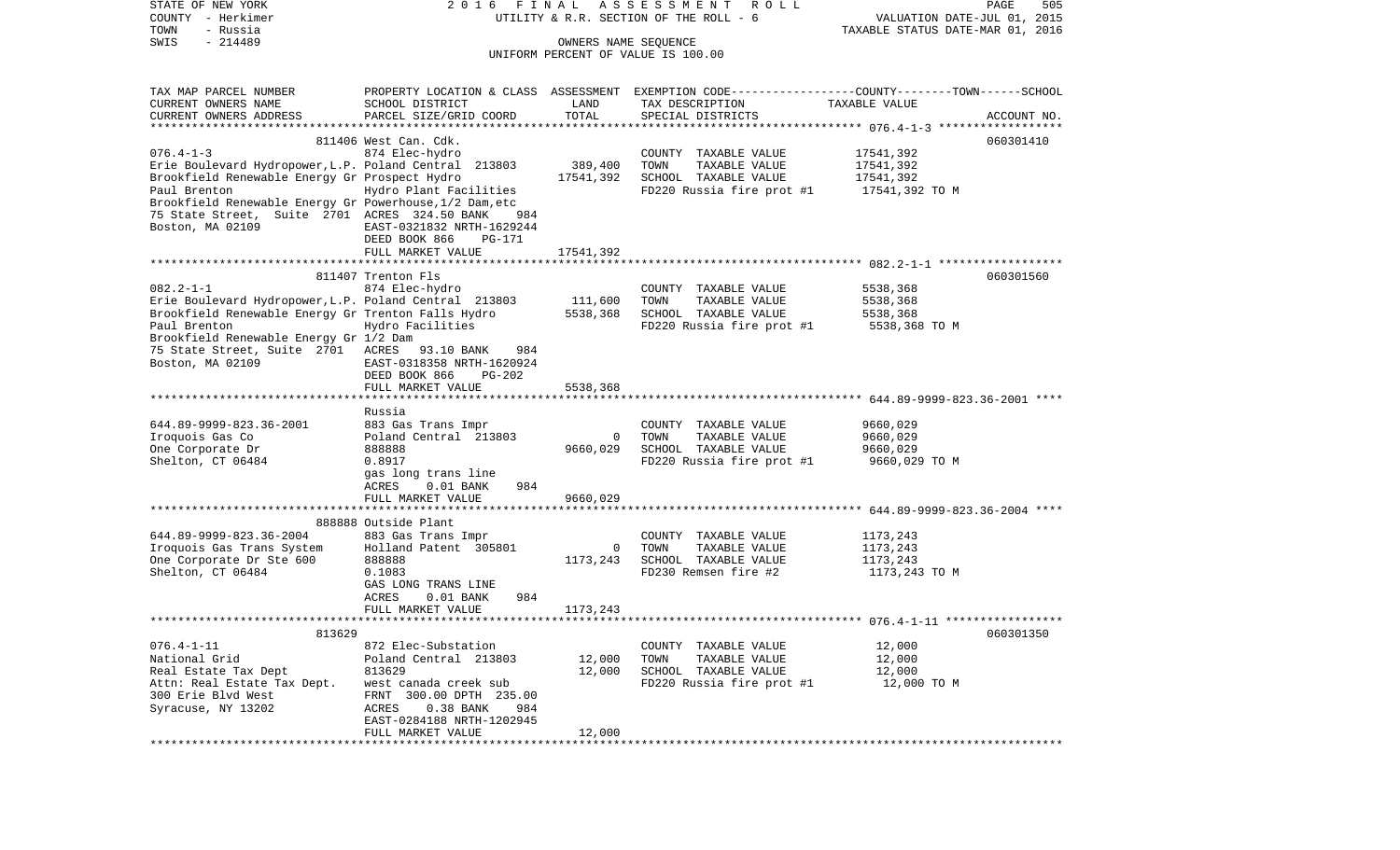STATE OF NEW YORK 2 0 1 6 F I N A L A S S E S S M E N T R O L L PAGE 506COUNTY - Herkimer **UTILITY & R.R. SECTION OF THE ROLL - 6** VALUATION DATE-JUL 01, 2015 TOWN - Russia TAXABLE STATUS DATE-MAR 01, 2016 SWIS - 214489 CONNERS NAME SEQUENCE UNIFORM PERCENT OF VALUE IS 100.00TAX MAP PARCEL NUMBER PROPERTY LOCATION & CLASS ASSESSMENT EXEMPTION CODE------------------COUNTY--------TOWN------SCHOOL CURRENT OWNERS NAME SCHOOL DISTRICT LAND TAX DESCRIPTION TAXABLE VALUECURRENT OWNERS ADDRESS PARCEL SIZE/GRID COORD TOTAL SPECIAL DISTRICTS ACCOUNT NO. \*\*\*\*\*\*\*\*\*\*\*\*\*\*\*\*\*\*\*\*\*\*\*\*\*\*\*\*\*\*\*\*\*\*\*\*\*\*\*\*\*\*\*\*\*\*\*\*\*\*\*\*\*\*\*\*\*\*\*\*\*\*\*\*\*\*\*\*\*\*\*\*\*\*\*\*\*\*\*\*\*\*\*\*\*\*\*\*\*\*\*\*\*\*\*\*\*\*\*\*\*\*\* 077.2-2-30 \*\*\*\*\*\*\*\*\*\*\*\*\*\*\*\*\* Military Rd 060301470 077.2-2-30 380 Pub Util Vac COUNTY TAXABLE VALUE 3,700 National Grid **Poland Central 213803** 3,700 TOWN TAXABLE VALUE 3,700 Real Estate Tax Dept  $u$ til vac land  $3,700$  SCHOOL TAXABLE VALUE  $3,700$ Attn: Real Estate Tax Dept ACRES 1.80 BANK 984 FD220 Russia fire prot #1 3,700 TO M 300 Erie Blvd West EAST-0347508 NRTH-1634015Syracuse, NY 13202 FULL MARKET VALUE 3,700 \*\*\*\*\*\*\*\*\*\*\*\*\*\*\*\*\*\*\*\*\*\*\*\*\*\*\*\*\*\*\*\*\*\*\*\*\*\*\*\*\*\*\*\*\*\*\*\*\*\*\*\*\*\*\*\*\*\*\*\*\*\*\*\*\*\*\*\*\*\*\*\*\*\*\*\*\*\*\*\*\*\*\*\*\*\*\*\*\*\*\*\*\*\*\*\*\*\*\*\*\*\*\* 084.3-2-56 \*\*\*\*\*\*\*\*\*\*\*\*\*\*\*\*\* Route 8 060301320084.3-2-56 380 Pub Util Vac COUNTY TAXABLE VALUE 1,800 National Grid Poland Central 213803 1,800 TOWN TAXABLE VALUE 1,800 Real Estate Tax Dept **1,800** util vac land 1,800 SCHOOL TAXABLE VALUE 1,800 Attn: Real Estate Tax Dept fmly cold brook sub FD220 Russia fire prot #1 1,800 TO M 300 Erie Blvd West Lot 63, Royal Grant Syracuse, NY 13202 FRNT 101.30 DPTH 104.16 EAST-0351882 NRTH-1610885 DEED BOOK 857 PG-00569FULL MARKET VALUE 1,800 \*\*\*\*\*\*\*\*\*\*\*\*\*\*\*\*\*\*\*\*\*\*\*\*\*\*\*\*\*\*\*\*\*\*\*\*\*\*\*\*\*\*\*\*\*\*\*\*\*\*\*\*\*\*\*\*\*\*\*\*\*\*\*\*\*\*\*\*\*\*\*\*\*\*\*\*\*\*\*\*\*\*\*\*\*\*\*\*\*\*\*\*\*\*\*\*\*\*\*\*\*\*\* 644.89-9999-132.35-1011 \*\*\*\*812341 Trenton Falls-Wash St#21 644.89-9999-132.35-1011 882 Elec Trans Imp COUNTY TAXABLE VALUE 43,786 National Grid **Poland Central 213803** 0 TOWN TAXABLE VALUE 43,786 Real Est Tax Dept  $812341$  812341 43,786 SCHOOL TAXABLE VALUE 43,786 43,786 Attn: Real Estate Tax Dept. App Fac.1.0000<br>300 Erie Boulevard W F-177 Trenton Falls Wash. Follow FD220 Russia fire prot #1 43,786 TO M T-177 Trenton Falls Wash. Syracuse, NY 13202 FULL MARKET VALUE 43,786 \*\*\*\*\*\*\*\*\*\*\*\*\*\*\*\*\*\*\*\*\*\*\*\*\*\*\*\*\*\*\*\*\*\*\*\*\*\*\*\*\*\*\*\*\*\*\*\*\*\*\*\*\*\*\*\*\*\*\*\*\*\*\*\*\*\*\*\*\*\*\*\*\*\*\*\*\*\*\*\*\*\*\*\*\*\*\*\*\*\*\*\*\*\*\*\*\*\*\*\*\*\*\* 644.89-9999-132.35-1021 \*\*\*\*812349 Trenton Fls-Middlevil#24 644.89-9999-132.35-1021 882 Elec Trans Imp COUNTY TAXABLE VALUE 145,149 National Grid Poland Central 213803 0 TOWN TAXABLE VALUE 145,149 Real Est Tax Dept 612349 812349 145,149 SCHOOL TAXABLE VALUE 145,149 145,149 Attn: Real Estate Tax Dept. app factor 0.8917 FD220 Russia fire prot #1 145,149 TO M 300 Erie Blvd W T-186 Trenton FallsMiddleSyracuse, NY 13202 FULL MARKET VALUE 145,149 \*\*\*\*\*\*\*\*\*\*\*\*\*\*\*\*\*\*\*\*\*\*\*\*\*\*\*\*\*\*\*\*\*\*\*\*\*\*\*\*\*\*\*\*\*\*\*\*\*\*\*\*\*\*\*\*\*\*\*\*\*\*\*\*\*\*\*\*\*\*\*\*\*\*\*\*\*\*\*\*\*\*\*\*\*\*\*\*\*\*\*\*\*\*\*\*\*\*\*\*\*\*\* 644.89-9999-132.35-1024 \*\*\*\* 812349 Trenton Fls-Middlevil#24 644.89-9999-132.35-1024 882 Elec Trans Imp COUNTY TAXABLE VALUE 17,629 National Grid **Holland Patent 305801** 0 TOWN TAXABLE VALUE 17,629 Real Est Tax Dept 612349 812349 17,629 SCHOOL TAXABLE VALUE 17,629 17,629 300 Erie Boulevard W app factor 0.1083 FD220 Russia fire prot #1 17,629 TO M Syracuse, NY 13202 T186 Trenton Fls Middlevi FULL MARKET VALUE 17.629 \*\*\*\*\*\*\*\*\*\*\*\*\*\*\*\*\*\*\*\*\*\*\*\*\*\*\*\*\*\*\*\*\*\*\*\*\*\*\*\*\*\*\*\*\*\*\*\*\*\*\*\*\*\*\*\*\*\*\*\*\*\*\*\*\*\*\*\*\*\*\*\*\*\*\*\*\*\*\*\*\*\*\*\*\*\*\*\*\*\*\*\*\*\*\*\*\*\*\*\*\*\*\*\*\*\*\*\*\*\*\*\*\*\*\*\*\*\*\*\*\*\*\*\*\*\*\*\*\*\*\*\*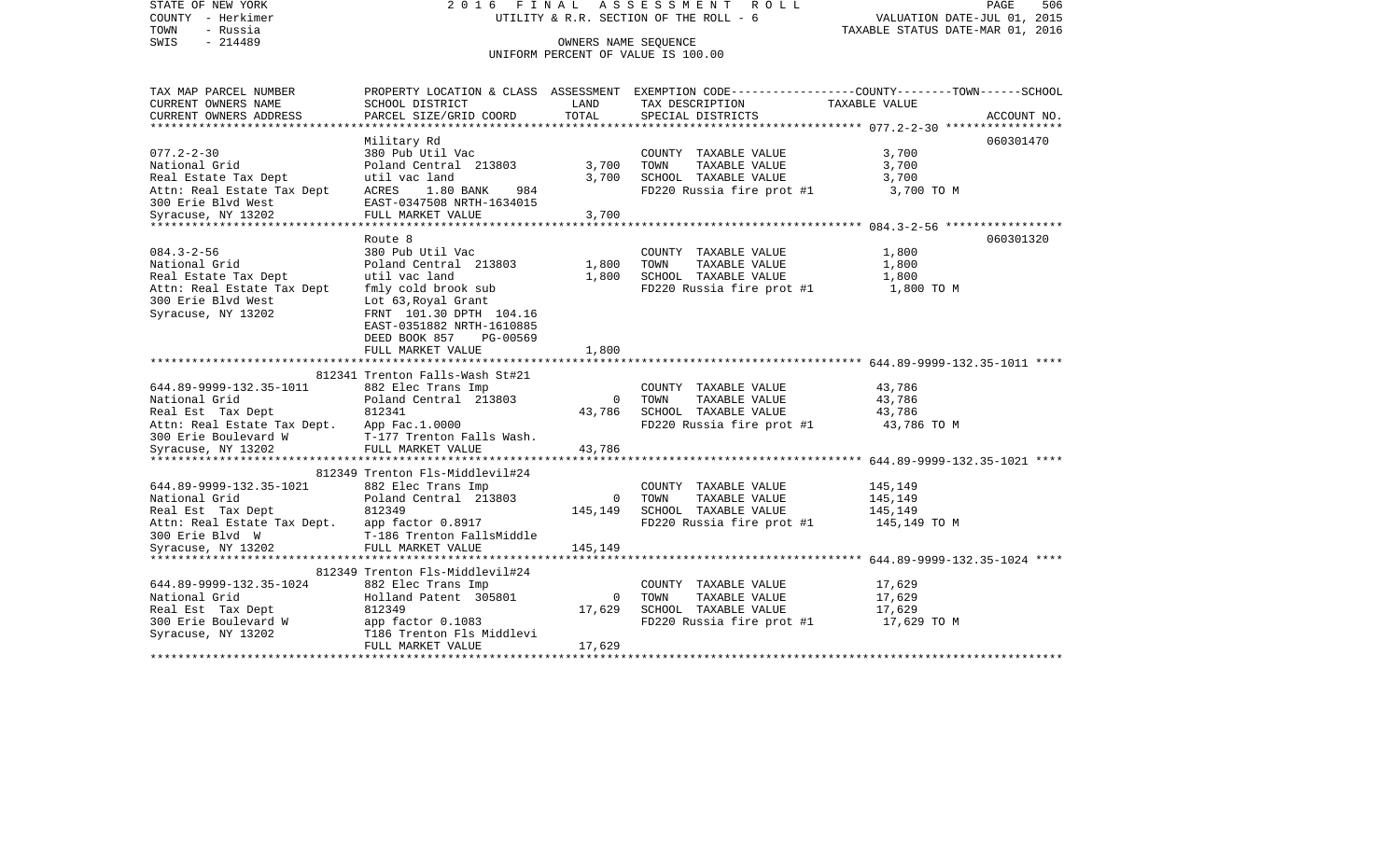| STATE OF NEW YORK           | 2 0 1 6                          | FINAL                               | A S S E S S M E N T R O L L                        | PAGE<br>507                                                                                     |
|-----------------------------|----------------------------------|-------------------------------------|----------------------------------------------------|-------------------------------------------------------------------------------------------------|
| COUNTY - Herkimer           |                                  |                                     | UTILITY & R.R. SECTION OF THE ROLL - 6             | VALUATION DATE-JUL 01, 2015                                                                     |
| TOWN<br>- Russia            |                                  |                                     |                                                    | TAXABLE STATUS DATE-MAR 01, 2016                                                                |
| $-214489$<br>SWIS           |                                  | OWNERS NAME SEQUENCE                |                                                    |                                                                                                 |
|                             |                                  |                                     | UNIFORM PERCENT OF VALUE IS 100.00                 |                                                                                                 |
|                             |                                  |                                     |                                                    |                                                                                                 |
| TAX MAP PARCEL NUMBER       |                                  |                                     |                                                    | PROPERTY LOCATION & CLASS ASSESSMENT EXEMPTION CODE---------------COUNTY-------TOWN------SCHOOL |
| CURRENT OWNERS NAME         | SCHOOL DISTRICT                  | LAND                                | TAX DESCRIPTION TAXABLE VALUE<br>SPECIAL DISTRICTS |                                                                                                 |
| CURRENT OWNERS ADDRESS      | PARCEL SIZE/GRID COORD           | TOTAL                               | SPECIAL DISTRICTS                                  | ACCOUNT NO.                                                                                     |
|                             |                                  |                                     |                                                    |                                                                                                 |
|                             | 812362 Trenton-Prospect#23       |                                     |                                                    |                                                                                                 |
| 644.89-9999-132.35-1031     | 882 Elec Trans Imp               |                                     | COUNTY TAXABLE VALUE                               | 21,692                                                                                          |
| National Grid               | Poland Central 213803            | $\overline{0}$                      | TOWN<br>TAXABLE VALUE                              | 21,692                                                                                          |
| Real Est Tax Dept           | 812362                           | 21,692                              | SCHOOL TAXABLE VALUE                               | 21,692                                                                                          |
| 300 Erie Boulevard W        | App Fac 1.0000                   |                                     | $FD220$ Russia fire prot #1 21,692 TO M            |                                                                                                 |
| Syracuse, NY 13202          | T-193 Trenton Prosp #23          |                                     |                                                    |                                                                                                 |
|                             | FULL MARKET VALUE                | 21,692                              |                                                    |                                                                                                 |
|                             | *******************************  | *************                       |                                                    | ***************************** 644.89-9999-132.35-1044 ****                                      |
|                             | 812384 T-P#23, trenton Hydro Tap |                                     |                                                    |                                                                                                 |
| 644.89-9999-132.35-1044     | 882 Elec Trans Imp               |                                     | COUNTY TAXABLE VALUE                               | 767                                                                                             |
| National Grid               | Holland Patent 305801            | $\begin{array}{c}0\\767\end{array}$ | TOWN<br>TAXABLE VALUE                              | 767                                                                                             |
| Real Est Tax Dept           | 812384                           |                                     | SCHOOL TAXABLE VALUE                               | 767                                                                                             |
| 300 Erie Boulevard W        | App.fac 1.0000                   |                                     | FD220 Russia fire prot #1                          | 767 TO M                                                                                        |
| Syracuse, NY 13202          | Trenton Hydro Tap                |                                     |                                                    |                                                                                                 |
|                             | FULL MARKET VALUE                | 767                                 |                                                    |                                                                                                 |
|                             |                                  |                                     |                                                    |                                                                                                 |
| 888888                      |                                  |                                     |                                                    | 060301260                                                                                       |
| 644.89-9999-132.35-1881     | 884 Elec Dist Out                |                                     | COUNTY TAXABLE VALUE                               | 460,138                                                                                         |
| National Grid               | Poland Central 213803            | $\overline{0}$                      | TOWN<br>TAXABLE VALUE                              | 460,138                                                                                         |
| Real Estate Tax Dept        | 888888                           |                                     | 460,138 SCHOOL TAXABLE VALUE                       | 460,138                                                                                         |
| 300 Erie Blvd West          | Poles,wires,cables,etc           |                                     | FD220 Russia fire prot #1                          | 460,138 TO M                                                                                    |
| Syracuse, NY 13202          | App Fac0.4735                    |                                     |                                                    |                                                                                                 |
|                             | 984<br>BANK                      |                                     |                                                    |                                                                                                 |
|                             | DEED BOOK 00000                  |                                     |                                                    |                                                                                                 |
|                             | FULL MARKET VALUE                | 460,138                             |                                                    |                                                                                                 |
|                             |                                  |                                     |                                                    |                                                                                                 |
| 888888                      |                                  |                                     |                                                    | 060301200                                                                                       |
| 644.89-9999-132.35-1882     | 884 Elec Dist Out                |                                     | COUNTY TAXABLE VALUE                               | 6,414                                                                                           |
| National Grid               | Adirondack<br>302601             | $\overline{0}$                      | TOWN<br>TAXABLE VALUE                              | 6,414                                                                                           |
| Real Estate Tax Dept        | Outside Plant                    | 6,414                               | SCHOOL TAXABLE VALUE                               | 6,414                                                                                           |
| 300 Erie Blvd West          | Poles, wires, cables, etc        |                                     | FD230 Remsen fire #2                               | 6,414 TO M                                                                                      |
| Syracuse, NY 13202          | App Fac.0066                     |                                     |                                                    |                                                                                                 |
|                             | BANK<br>984                      |                                     |                                                    |                                                                                                 |
|                             | DEED BOOK 00000                  |                                     |                                                    |                                                                                                 |
|                             | FULL MARKET VALUE                | 6,414                               |                                                    |                                                                                                 |
|                             |                                  |                                     |                                                    |                                                                                                 |
| 888888                      |                                  |                                     |                                                    | 060301230                                                                                       |
| 644.89-9999-132.35-1883     | 884 Elec Dist Out                |                                     | COUNTY TAXABLE VALUE                               | 189,886                                                                                         |
| National Grid               | 305201<br>Remsen                 | $\overline{0}$                      | TOWN<br>TAXABLE VALUE                              | 189,886                                                                                         |
| Real Estate Tax Dept        | Outside Plant                    | 189,886                             | SCHOOL TAXABLE VALUE                               | 189,886                                                                                         |
| 300 Erie Blvd West          | Poles,wires,cables,etc           |                                     | FD230 Remsen fire #2                               | 189,886 TO M                                                                                    |
| Syracuse, NY 13202          | App Fac 0.1954                   |                                     |                                                    |                                                                                                 |
|                             | 984<br>BANK                      |                                     |                                                    |                                                                                                 |
|                             | DEED BOOK 00000                  |                                     |                                                    |                                                                                                 |
|                             | FULL MARKET VALUE                | 189,886                             |                                                    |                                                                                                 |
| *************************** | *******************************  |                                     |                                                    |                                                                                                 |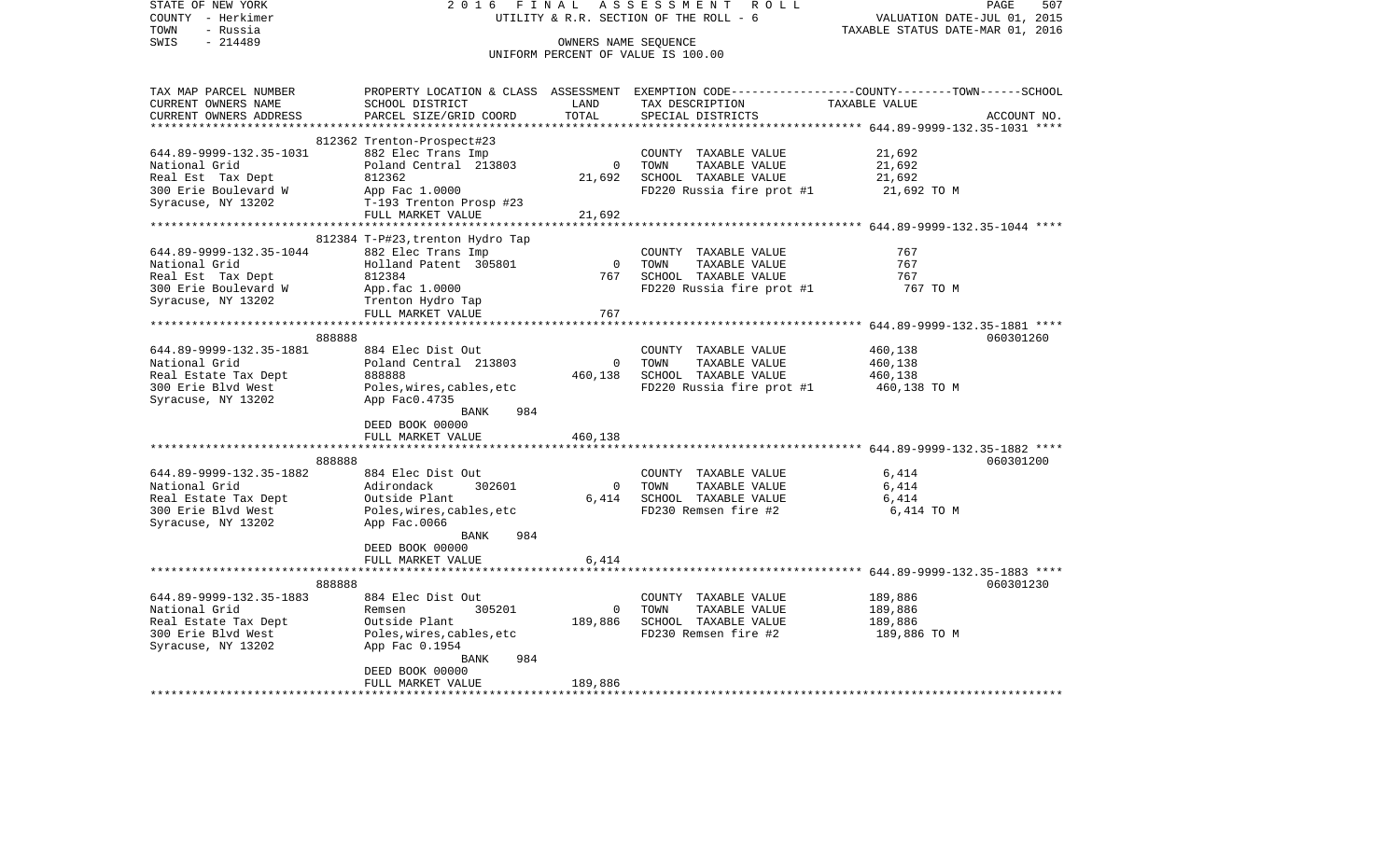| STATE OF NEW YORK<br>COUNTY - Herkimer<br>TOWN<br>- Russia | 2 0 1 6<br>FINAL<br>UTILITY & R.R. SECTION OF THE ROLL - 6                                                         | ROLL           | PAGE<br>508<br>VALUATION DATE-JUL 01, 2015<br>TAXABLE STATUS DATE-MAR 01, 2016 |          |                                       |       |                |
|------------------------------------------------------------|--------------------------------------------------------------------------------------------------------------------|----------------|--------------------------------------------------------------------------------|----------|---------------------------------------|-------|----------------|
| $-214489$<br>SWIS                                          |                                                                                                                    |                | OWNERS NAME SEQUENCE<br>UNIFORM PERCENT OF VALUE IS 100.00                     |          |                                       |       |                |
| TAX MAP PARCEL NUMBER<br>CURRENT OWNERS NAME               | PROPERTY LOCATION & CLASS ASSESSMENT EXEMPTION CODE---------------COUNTY-------TOWN------SCHOOL<br>SCHOOL DISTRICT | LAND           | TAX DESCRIPTION                                                                |          | TAXABLE VALUE                         |       |                |
| CURRENT OWNERS ADDRESS                                     | PARCEL SIZE/GRID COORD                                                                                             | TOTAL          | SPECIAL DISTRICTS                                                              |          | ******** 644.89-9999-132.35-1884 **** |       | ACCOUNT NO.    |
| 888888                                                     |                                                                                                                    |                |                                                                                |          |                                       |       | 060301290      |
| 644.89-9999-132.35-1884                                    | 874 Elec-hydro                                                                                                     | $\mathbf 0$    | COUNTY TAXABLE VALUE                                                           |          | 315,343                               |       |                |
| National Grid<br>Real Estate Tax Dept                      | Holland Patent 305801<br>Outside Plant                                                                             | 315,343        | TOWN<br>TAXABLE VALUE<br>SCHOOL TAXABLE VALUE                                  |          | 315,343<br>315,343                    |       |                |
| 300 Erie Blvd West                                         | Poles, wires, cabels, eyc                                                                                          |                | FD220 Russia fire prot #1                                                      |          | 315,343 TO M                          |       |                |
| Syracuse, NY 13202                                         | App Fac 0.3245<br>BANK<br>984                                                                                      |                |                                                                                |          |                                       |       |                |
|                                                            | DEED BOOK 00000                                                                                                    |                |                                                                                |          |                                       |       |                |
|                                                            | FULL MARKET VALUE                                                                                                  | 315,343        |                                                                                |          |                                       |       |                |
|                                                            | ***********************                                                                                            |                |                                                                                |          |                                       |       |                |
|                                                            | 44003 Southside Rd.                                                                                                |                |                                                                                |          |                                       |       | 0022322        |
| $077.12 - 2 - 5.2$<br>Newport Telephone Co Inc             | 831 Tele Comm<br>Poland Central 213803                                                                             | 4,500          | COUNTY TAXABLE VALUE<br>TOWN<br>TAXABLE VALUE                                  |          | 5,800<br>5,800                        |       |                |
| Bridge St                                                  | 044003                                                                                                             | 5,800          | SCHOOL TAXABLE VALUE                                                           |          | 5,800                                 |       |                |
| Newport, NY 13416                                          | southside road switching                                                                                           |                | FD220 Russia fire prot #1                                                      |          | 5,800 TO M                            |       |                |
|                                                            | FRNT 145.00 DPTH<br>64.00                                                                                          |                |                                                                                |          |                                       |       |                |
|                                                            | ACRES<br>$0.09$ BANK<br>984                                                                                        |                |                                                                                |          |                                       |       |                |
|                                                            | EAST-0342776 NRTH-1633912                                                                                          |                |                                                                                |          |                                       |       |                |
|                                                            | DEED BOOK 731<br>$PG-70$                                                                                           |                |                                                                                |          |                                       |       |                |
|                                                            | FULL MARKET VALUE                                                                                                  | 5,800          |                                                                                |          |                                       |       |                |
|                                                            | 888888 Outside Plant                                                                                               |                |                                                                                |          |                                       |       | 060300900      |
| 644.089-0000-630.500-1881                                  | 836 Telecom. eq.                                                                                                   |                | Mass Telec 47100                                                               | $\Omega$ | 1,146                                 | 1,146 | 1,146          |
| Newport Telephone Co Inc                                   | Poland Central 213803                                                                                              | $\mathbf 0$    | COUNTY TAXABLE VALUE                                                           |          | 28,559                                |       |                |
| Bridge St                                                  | 888888                                                                                                             | 29,705         | TOWN<br>TAXABLE VALUE                                                          |          | 28,559                                |       |                |
| Newport, NY 13416                                          | App Fac .7373                                                                                                      |                | SCHOOL TAXABLE VALUE                                                           |          | 28,559                                |       |                |
|                                                            | poles wires cables<br>DEED BOOK 00000                                                                              |                | FD220 Russia fire prot #1<br>1,146 EX                                          |          | 28,559 TO M                           |       |                |
|                                                            | FULL MARKET VALUE                                                                                                  | 29,705         |                                                                                |          |                                       |       |                |
|                                                            | 888888 Outside Plant                                                                                               |                |                                                                                |          |                                       |       | 060300900      |
| 644.089-0000-630.500-1882                                  | 836 Telecom. eq.                                                                                                   |                | Mass Telec 47100                                                               | $\Omega$ | 4                                     |       | $\overline{a}$ |
| Newport Telephone Co Inc                                   | Adirondack<br>302601                                                                                               | $\overline{0}$ | COUNTY TAXABLE VALUE                                                           |          | 89                                    |       |                |
| Bridge St                                                  | 888888                                                                                                             | 93             | TOWN<br>TAXABLE VALUE                                                          |          | 89                                    |       |                |
| Newport, NY 13416                                          | App Fac .0023                                                                                                      |                | SCHOOL TAXABLE VALUE                                                           |          | 89                                    |       |                |
|                                                            | poles wires cables                                                                                                 |                | FD220 Russia fire prot #1                                                      |          | 89 TO M                               |       |                |
|                                                            | DEED BOOK 00000<br>FULL MARKET VALUE                                                                               | 93             | 4 EX                                                                           |          |                                       |       |                |
|                                                            |                                                                                                                    |                |                                                                                |          |                                       |       |                |
|                                                            | 888888 Outside Plant                                                                                               |                |                                                                                |          |                                       |       | 060300900      |
| 644.089-0000-630.500-1883                                  | 836 Telecom. eq.                                                                                                   |                | Mass Telec 47100                                                               | 0        | 293                                   | 293   | 293            |
| Newport Telephone Co Inc                                   | Remsen<br>305201                                                                                                   | $\overline{0}$ | COUNTY TAXABLE VALUE                                                           |          | 7,302                                 |       |                |
| Bridge St                                                  | 888888                                                                                                             | 7,595          | TOWN<br>TAXABLE VALUE                                                          |          | 7,302                                 |       |                |
| Newport, NY 13416                                          | App Fac .1885                                                                                                      |                | SCHOOL TAXABLE VALUE                                                           |          | 7,302                                 |       |                |
|                                                            | poles wires cables<br>DEED BOOK 00000                                                                              |                | FD220 Russia fire prot #1<br>293 EX                                            |          | 7,302 TO M                            |       |                |
|                                                            | FULL MARKET VALUE                                                                                                  | 7,595          |                                                                                |          |                                       |       |                |
| *******************                                        |                                                                                                                    |                |                                                                                |          |                                       |       |                |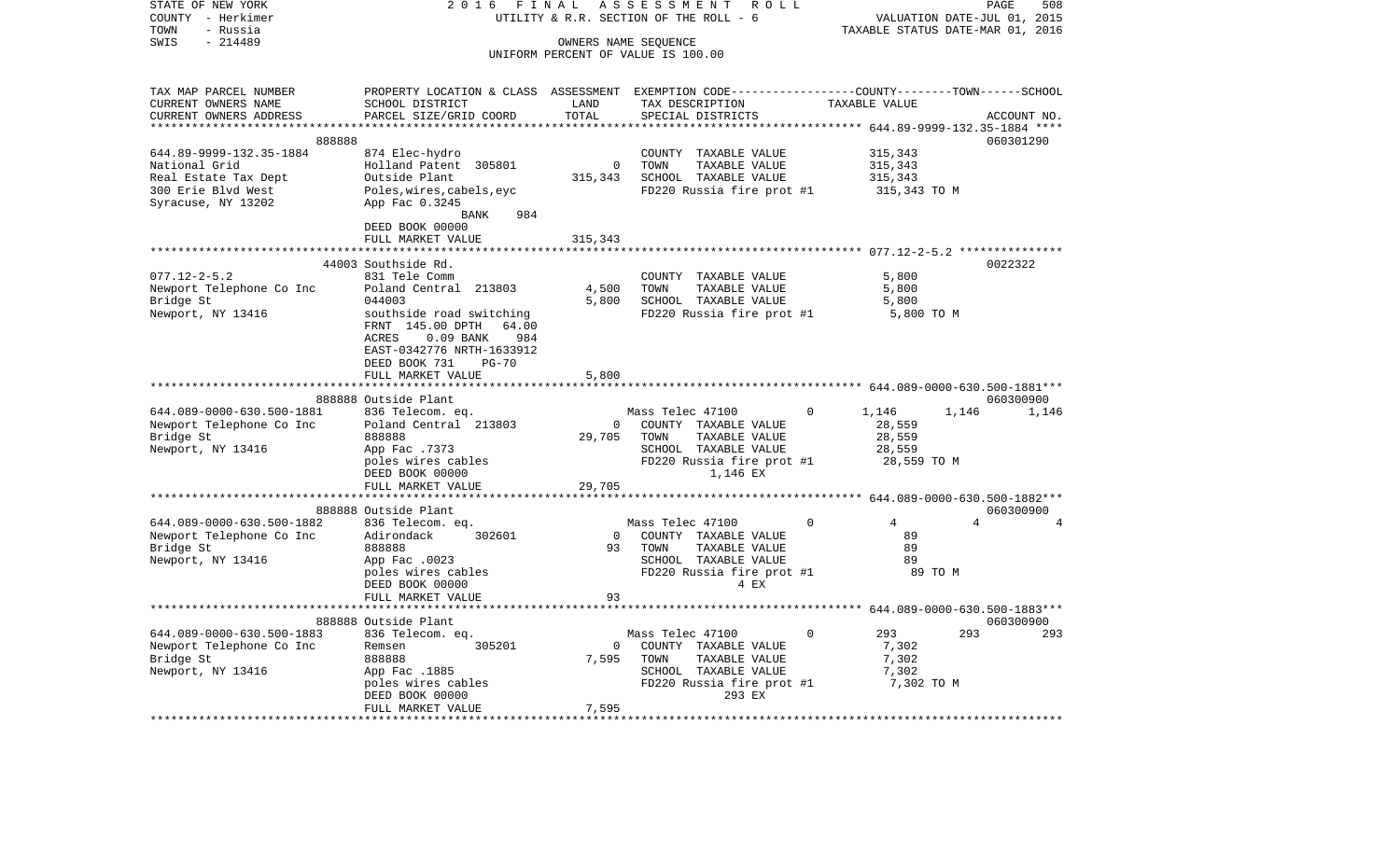| COUNTY<br>- Herkimer<br>TOWN<br>- Russia |                                                                                                |          | UTILITY & R.R. SECTION OF THE ROLL - 6<br>OWNERS NAME SEOUENCE | VALUATION DATE-JUL 01, 2015<br>TAXABLE STATUS DATE-MAR 01, 2016 |                                         |     |             |
|------------------------------------------|------------------------------------------------------------------------------------------------|----------|----------------------------------------------------------------|-----------------------------------------------------------------|-----------------------------------------|-----|-------------|
| $-214489$<br>SWIS                        |                                                                                                |          |                                                                |                                                                 |                                         |     |             |
|                                          |                                                                                                |          | UNIFORM PERCENT OF VALUE IS 100.00                             |                                                                 |                                         |     |             |
| TAX MAP PARCEL NUMBER                    | PROPERTY LOCATION & CLASS ASSESSMENT EXEMPTION CODE---------------COUNTY-------TOWN-----SCHOOL |          |                                                                |                                                                 |                                         |     |             |
| CURRENT OWNERS NAME                      | SCHOOL DISTRICT                                                                                | LAND     | TAX DESCRIPTION                                                |                                                                 | TAXABLE VALUE                           |     |             |
| CURRENT OWNERS ADDRESS                   | PARCEL SIZE/GRID COORD                                                                         | TOTAL    | SPECIAL DISTRICTS                                              |                                                                 |                                         |     | ACCOUNT NO. |
| *****************                        |                                                                                                |          |                                                                |                                                                 |                                         |     |             |
|                                          | 888888 Outside Plant                                                                           |          |                                                                |                                                                 |                                         |     | 060300900   |
| 644.089-0000-630.500-1884                | 836 Telecom. eq.                                                                               |          | Mass Telec 47100                                               | $\Omega$                                                        | 112                                     | 112 | 112         |
| Newport Telephone Co Inc                 | Holland Patent 305801                                                                          | $\Omega$ | COUNTY TAXABLE VALUE                                           |                                                                 | 2,785                                   |     |             |
| Bridge St                                | 888888                                                                                         | 2,897    | TOWN<br>TAXABLE VALUE                                          |                                                                 | 2,785                                   |     |             |
| Newport, NY 13416                        | App Fac .0719                                                                                  |          | SCHOOL TAXABLE VALUE                                           |                                                                 | 2,785                                   |     |             |
|                                          | poles wires cables                                                                             |          | FD220 Russia fire prot #1                                      |                                                                 | 2,785 TO M                              |     |             |
|                                          | DEED BOOK 00000                                                                                |          | 112 EX                                                         |                                                                 |                                         |     |             |
|                                          | FULL MARKET VALUE                                                                              | 2,897    |                                                                |                                                                 |                                         |     |             |
|                                          |                                                                                                | .        |                                                                |                                                                 | ******** 644.089-0000-631.900-1881***   |     |             |
| 888888                                   |                                                                                                |          |                                                                |                                                                 |                                         |     | 060300960   |
| 644.089-0000-631.900-1881                | 836 Telecom. eq.                                                                               |          | Mass Telec 47100                                               | $\Omega$                                                        | 860                                     | 860 | 860         |
| Verizon New York Inc.                    | Poland Central 213803                                                                          | $\Omega$ | COUNTY TAXABLE VALUE                                           |                                                                 | 7,071                                   |     |             |
| Prop Tax Depart                          | Outside Plant                                                                                  | 7,931    | TOWN<br>TAXABLE VALUE                                          |                                                                 | 7,071                                   |     |             |
| c/o Duff & Phelps                        | Poles, wires, cables, etc                                                                      |          | SCHOOL TAXABLE VALUE                                           |                                                                 | 7,071                                   |     |             |
| PO Box 2749                              | App Fac .7373                                                                                  |          | FD220 Russia fire prot #1                                      |                                                                 | 7,071 TO M                              |     |             |
| Addison, 75001                           | 984<br>BANK                                                                                    |          | 860 EX                                                         |                                                                 |                                         |     |             |
|                                          | FULL MARKET VALUE                                                                              | 7,931    |                                                                |                                                                 |                                         |     |             |
|                                          |                                                                                                |          |                                                                |                                                                 |                                         |     |             |
| 888888                                   |                                                                                                |          |                                                                |                                                                 |                                         |     | 060300960   |
| 644.089-0000-631.900-1882                | 836 Telecom. eq.                                                                               |          | Mass Telec 47100                                               | $\mathbf 0$                                                     | $3^{\circ}$                             | 3   | 3           |
| Verizon New York Inc.                    | Adirondack<br>302601                                                                           | $\Omega$ | COUNTY TAXABLE VALUE                                           |                                                                 | 22                                      |     |             |
| Prop Tax Depart                          | Outside Plant                                                                                  | 25       | TOWN<br>TAXABLE VALUE                                          |                                                                 | 22                                      |     |             |
| c/o Duff & Phelps                        | Poles, wires, cables, etc                                                                      |          | SCHOOL TAXABLE VALUE                                           |                                                                 | 22                                      |     |             |
| PO Box 2749                              | App Fac .0023                                                                                  |          | FD220 Russia fire prot #1                                      |                                                                 | 22 TO M                                 |     |             |
| Addison, 75001                           | BANK<br>984                                                                                    |          | $3$ EX                                                         |                                                                 |                                         |     |             |
|                                          | FULL MARKET VALUE                                                                              | 25       |                                                                |                                                                 |                                         |     |             |
|                                          |                                                                                                |          |                                                                |                                                                 |                                         |     |             |
| 888888                                   |                                                                                                |          |                                                                |                                                                 |                                         |     | 060300960   |
| 644.089-0000-631.900-1883                | 836 Telecom. eq.                                                                               |          | Mass Telec 47100                                               | $\Omega$                                                        | 220                                     | 220 | 220         |
| Verizon New York Inc.                    | Remsen<br>305201                                                                               | $\Omega$ | COUNTY TAXABLE VALUE                                           |                                                                 | 1,808                                   |     |             |
| Prop Tax Depart                          | Outside Plant                                                                                  | 2,028    | TAXABLE VALUE<br>TOWN                                          |                                                                 | 1,808                                   |     |             |
| $c$ /o Duff & Phelps                     | Poles, wires, cables, etc                                                                      |          | SCHOOL TAXABLE VALUE                                           |                                                                 | 1,808                                   |     |             |
| PO Box 2749                              | App Fac .1885                                                                                  |          | FD220 Russia fire prot #1                                      |                                                                 | 1,808 TO M                              |     |             |
| Addison, 75001                           | <b>BANK</b><br>984                                                                             |          | 220 EX                                                         |                                                                 |                                         |     |             |
|                                          | FULL MARKET VALUE                                                                              | 2,028    |                                                                |                                                                 |                                         |     |             |
|                                          |                                                                                                |          |                                                                |                                                                 | ********** 644.089-0000-631.900-1884*** |     |             |
| 888888                                   |                                                                                                |          |                                                                |                                                                 |                                         |     | 060300960   |
| 644.089-0000-631.900-1884                | 836 Telecom. eq.                                                                               |          | Mass Telec 47100                                               | $\mathbf 0$                                                     | 83                                      | 83  | 83          |
| Verizon New York Inc.                    | Holland Patent 305801                                                                          |          | COUNTY TAXABLE VALUE                                           |                                                                 | 690                                     |     |             |
| Prop Tax Depart                          | Outside Plant                                                                                  | 773      | TOWN<br>TAXABLE VALUE                                          |                                                                 | 690                                     |     |             |
| $c/O$ Duff & Phelps                      | Poles, wires, cables, etc                                                                      |          | SCHOOL TAXABLE VALUE                                           |                                                                 | 690                                     |     |             |
| PO Box 2749                              | App Fac .0719                                                                                  |          | FD220 Russia fire prot #1                                      |                                                                 | 690 TO M                                |     |             |
| Addison, 75001                           | 984<br>BANK                                                                                    |          | 83 EX                                                          |                                                                 |                                         |     |             |
|                                          | FULL MARKET VALUE                                                                              | 773      |                                                                |                                                                 |                                         |     |             |
|                                          |                                                                                                |          |                                                                |                                                                 |                                         |     |             |

PAGE 509

STATE OF NEW YORK 2 0 1 6 F I N A L A S S E S S M E N T R O L L PAGE 509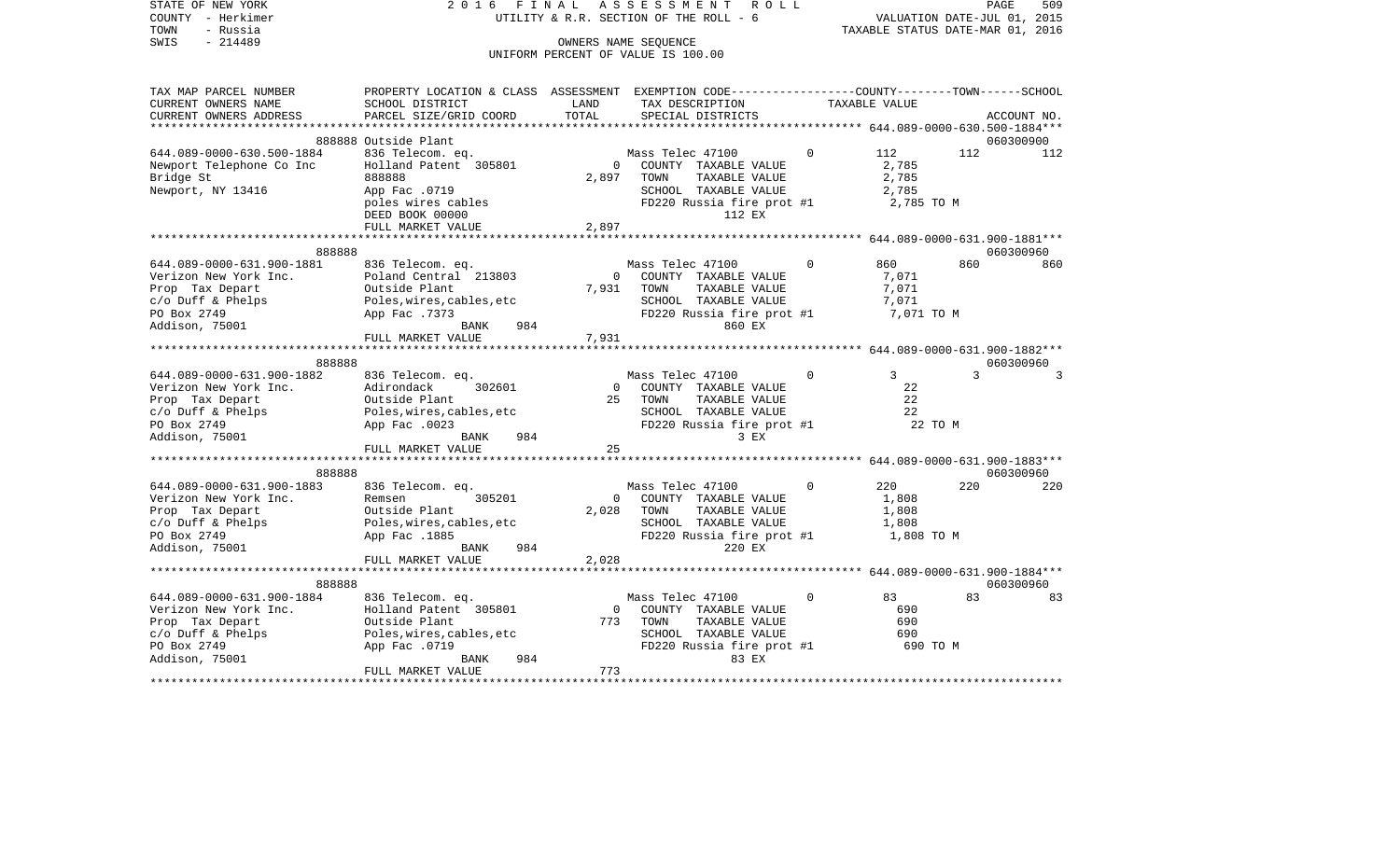| STATE OF NEW YORK<br>COUNTY - Herkimer<br>- Russia<br>TOWN<br>$-214489$<br>SWIS | 2016 FINAL ASSESSMENT<br>UTILITY & R.R. SECTION OF THE ROLL - 6<br>UNIFORM PERCENT OF VALUE IS 100.00  | PAGE<br>510<br>VALUATION DATE-JUL 01, 2015<br>TAXABLE STATUS DATE-MAR 01, 2016 |                                                                                                                   |                      |             |
|---------------------------------------------------------------------------------|--------------------------------------------------------------------------------------------------------|--------------------------------------------------------------------------------|-------------------------------------------------------------------------------------------------------------------|----------------------|-------------|
| TAX MAP PARCEL NUMBER<br>CURRENT OWNERS NAME                                    | SCHOOL DISTRICT                                                                                        | LAND                                                                           | PROPERTY LOCATION & CLASS ASSESSMENT EXEMPTION CODE---------------COUNTY-------TOWN-----SCHOOL<br>TAX DESCRIPTION | TAXABLE VALUE        |             |
| CURRENT OWNERS ADDRESS                                                          | PARCEL SIZE/GRID COORD                                                                                 | TOTAL                                                                          | SPECIAL DISTRICTS                                                                                                 |                      | ACCOUNT NO. |
| *********************                                                           |                                                                                                        |                                                                                |                                                                                                                   |                      |             |
|                                                                                 | Lanning, Grant Rd                                                                                      |                                                                                |                                                                                                                   |                      | 060300720   |
| $083.2 - 1 - 3$<br>Village Of Herkimer                                          | 822 Water supply<br>Poland Central 213803                                                              | 1077,900                                                                       | COUNTY TAXABLE VALUE<br>TOWN<br>TAXABLE VALUE                                                                     | 1077,900<br>1077,900 |             |
| 120 Green St                                                                    | Merged All                                                                                             | 1077,900                                                                       | SCHOOL TAXABLE VALUE                                                                                              | 1077,900             |             |
| Herkimer, NY 13350                                                              | Nov. 2010                                                                                              |                                                                                | FD220 Russia fire prot #1                                                                                         | 1077,900 TO M        |             |
|                                                                                 | BW<br>FRNT32361.00 DPTH<br>ACRES 2317.00 BANK<br>984<br>EAST-0341035 NRTH-1619835<br>FULL MARKET VALUE | 1077,900                                                                       |                                                                                                                   |                      |             |
|                                                                                 |                                                                                                        |                                                                                |                                                                                                                   |                      |             |
| $083.3 - 2 - 3$                                                                 | Military<br>822 Water supply                                                                           |                                                                                | COUNTY TAXABLE VALUE                                                                                              | 53,800               | 060300570   |
| Village Of Herkimer                                                             | Poland Central 213803                                                                                  | 53,800                                                                         | TOWN<br>TAXABLE VALUE                                                                                             | 53,800               |             |
| 120 Green St                                                                    | Lot 87 Rg                                                                                              | 53,800                                                                         | SCHOOL TAXABLE VALUE                                                                                              | 53,800               |             |
| Herkimer, NY 13350                                                              | 34 Acres<br>Mower Lot<br>ACRES 34.00 BANK<br>984<br>EAST-0333233 NRTH-1614260<br>FULL MARKET VALUE     | 53,800                                                                         | FD220 Russia fire prot #1                                                                                         | 53,800 TO M          |             |
|                                                                                 |                                                                                                        |                                                                                |                                                                                                                   |                      |             |
|                                                                                 | Military                                                                                               |                                                                                |                                                                                                                   |                      | 060300030   |
| $083.3 - 2 - 5$                                                                 | 822 Water supply                                                                                       |                                                                                | COUNTY TAXABLE VALUE                                                                                              | 43,000               |             |
| Village Of Herkimer                                                             | Poland Central 213803                                                                                  | 39,600                                                                         | TOWN<br>TAXABLE VALUE                                                                                             | 43,000               |             |
| 120 Green St                                                                    | 214402                                                                                                 | 43,000                                                                         | SCHOOL TAXABLE VALUE                                                                                              | 43,000               |             |
| Herkimer, NY 13350                                                              | water supply house & barn<br>6.70 BANK<br>ACRES<br>984<br>EAST-0333994 NRTH-1614279                    |                                                                                | FD220 Russia fire prot #1                                                                                         | 43,000 TO M          |             |
|                                                                                 | FULL MARKET VALUE                                                                                      | 43,000                                                                         |                                                                                                                   |                      |             |
|                                                                                 | 214401 Mill Rd                                                                                         |                                                                                |                                                                                                                   |                      | 060300090   |
| 644.89-9999-221.55-1001                                                         | 826 Water Transm                                                                                       |                                                                                | COUNTY TAXABLE VALUE                                                                                              | 84,633               |             |
| Village Of Herkimer                                                             | Poland Central 213803                                                                                  | $\overline{0}$                                                                 | TOWN<br>TAXABLE VALUE                                                                                             | 84,633               |             |
| 120 Green St                                                                    | 888888                                                                                                 | 84,633                                                                         | SCHOOL TAXABLE VALUE                                                                                              | 84,633               |             |
| Herkimer, NY 13350                                                              | App Pac 1.0000<br>16" water main<br><b>BANK</b><br>984                                                 |                                                                                | FD220 Russia fire prot #1                                                                                         | 84,633 TO M          |             |
|                                                                                 | DEED BOOK 00000                                                                                        |                                                                                |                                                                                                                   |                      |             |
|                                                                                 | FULL MARKET VALUE                                                                                      | 84,633                                                                         |                                                                                                                   |                      |             |
|                                                                                 |                                                                                                        |                                                                                |                                                                                                                   |                      |             |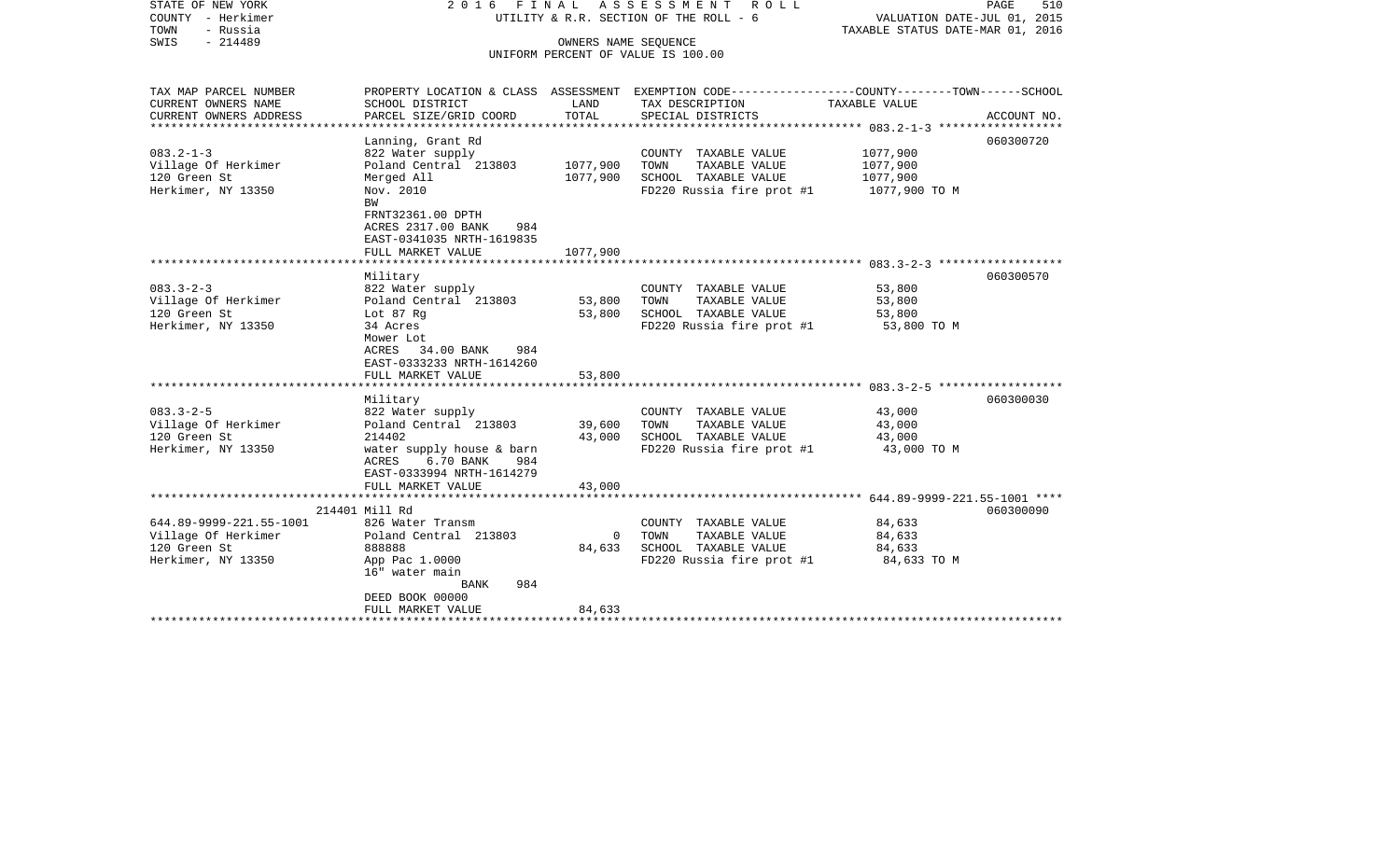| STATE OF NEW YORK | 2016 FINAL ASSESSMENT ROLL             | 511<br>PAGE                      |
|-------------------|----------------------------------------|----------------------------------|
| COUNTY - Herkimer | UTILITY & R.R. SECTION OF THE ROLL - 6 | VALUATION DATE-JUL 01, 2015      |
| TOWN<br>- Russia  |                                        | TAXABLE STATUS DATE-MAR 01, 2016 |
| SWIS<br>- 214489  |                                        | RPS150/V04/L015                  |
|                   | UNIFORM PERCENT OF VALUE IS 100.00     | CURRENT DATE 6/27/2016           |
|                   |                                        |                                  |

#### \*\*\* S P E C I A L D I S T R I C T S U M M A R Y \*\*\*

| CODE | DISTRICT NAME                                | TOTAL<br>PARCELS | EXTENSION<br>TYPE.      | EXTENSION<br>VALUE | AD VALOREM<br>VALUE   | EXEMPT<br>AMOUNT | TAXABLE<br><b>VALUE</b> |
|------|----------------------------------------------|------------------|-------------------------|--------------------|-----------------------|------------------|-------------------------|
|      | FD220 Russia fire pr<br>FD230 Remsen fire #2 |                  | 26 TOTAL M<br>8 ТОТАL М |                    | 35077,973<br>1385,181 | 2,721<br>1.807   | 35075,252<br>1383,374   |

#### \*\*\* S C H O O L D I S T R I C T S U M M A R Y \*\*\*

| CODE                                 | DISTRICT NAME                                                | TOTAL<br>PARCELS               | ASSESSED<br>LAND | ASSESSED<br>TOTAL                         | EXEMPT<br>AMOUNT          | TOTAL<br>TAXABLE                          | <b>STAR</b><br>AMOUNT | <b>STAR</b><br>TAXABLE                    |
|--------------------------------------|--------------------------------------------------------------|--------------------------------|------------------|-------------------------------------------|---------------------------|-------------------------------------------|-----------------------|-------------------------------------------|
| 213803<br>302601<br>305201<br>305801 | Poland Central<br>Adirondack<br>Remsen<br>Holland Patent Cen | 18<br>4<br>5<br>$\overline{ }$ | 1694,300<br>200  | 34742,205<br>6,568<br>202,619<br>1511,762 | 3,338<br>11<br>854<br>325 | 34738,867<br>6,557<br>201,765<br>1511,437 |                       | 34738,867<br>6,557<br>201,765<br>1511,437 |
|                                      | SUB-TOTAL                                                    | 34                             | 1694,500         | 36463,154                                 | 4,528                     | 36458,626                                 |                       | 36458,626                                 |
|                                      | тотаь                                                        | 34                             | 1694,500         | 36463,154                                 | 4,528                     | 36458,626                                 |                       | 36458,626                                 |

#### \*\*\* S Y S T E M C O D E S S U M M A R Y \*\*\*

#### NO SYSTEM EXEMPTIONS AT THIS LEVEL

| CODE  | DESCRIPTION         | TOTAL<br>PARCELS      | COUNTY         | TOWN           | SCHOOL         |
|-------|---------------------|-----------------------|----------------|----------------|----------------|
| 47100 | Mass Telec<br>тотаь | ∸∸<br>ി<br><u>، د</u> | 4,528<br>4,528 | 4,528<br>4,528 | 4,528<br>4,528 |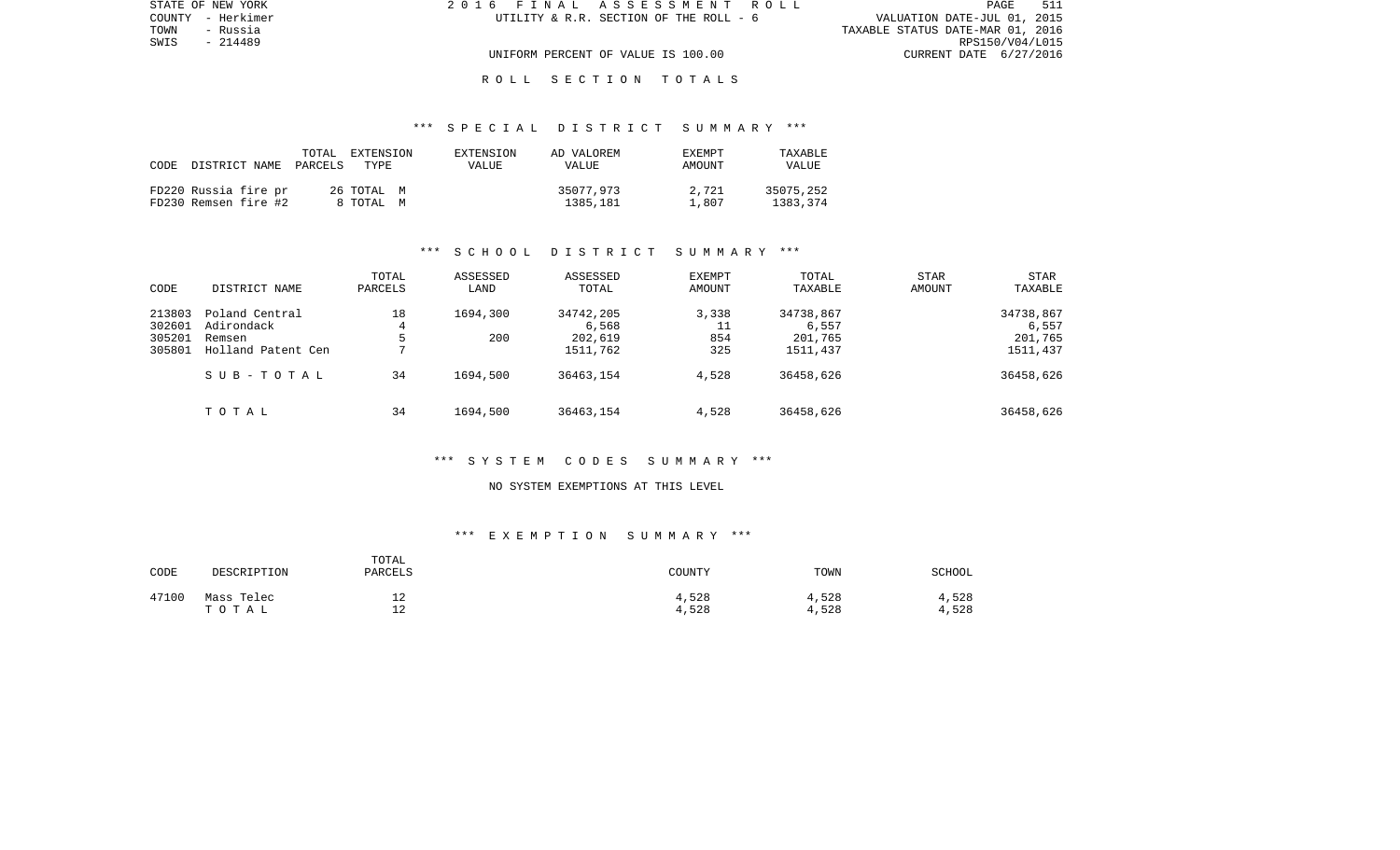| STATE OF NEW YORK | 2016 FINAL ASSESSMENT ROLL             | 512<br>PAGE                      |
|-------------------|----------------------------------------|----------------------------------|
| COUNTY - Herkimer | UTILITY & R.R. SECTION OF THE ROLL - 6 | VALUATION DATE-JUL 01, 2015      |
| TOWN<br>- Russia  |                                        | TAXABLE STATUS DATE-MAR 01, 2016 |
| SWIS<br>- 214489  |                                        | RPS150/V04/L015                  |
|                   | UNIFORM PERCENT OF VALUE IS 100.00     | CURRENT DATE 6/27/2016           |
|                   |                                        |                                  |

## \*\*\* G R A N D T O T A L S \*\*\*

| ROLL | DESCRIPTION      | TOTAL   | ASSESSED | ASSESSED  | TAXABLE   | TAXABLE   | TAXABLE   | <b>STAR</b> |
|------|------------------|---------|----------|-----------|-----------|-----------|-----------|-------------|
| SEC  |                  | PARCELS | LAND     | TOTAL     | COUNTY    | TOWN      | SCHOOL    | TAXABLE     |
|      | UTILITIES & N.C. |         | 1694,500 | 36463,154 | 36458,626 | 36458,626 | 36458,626 | 36458,626   |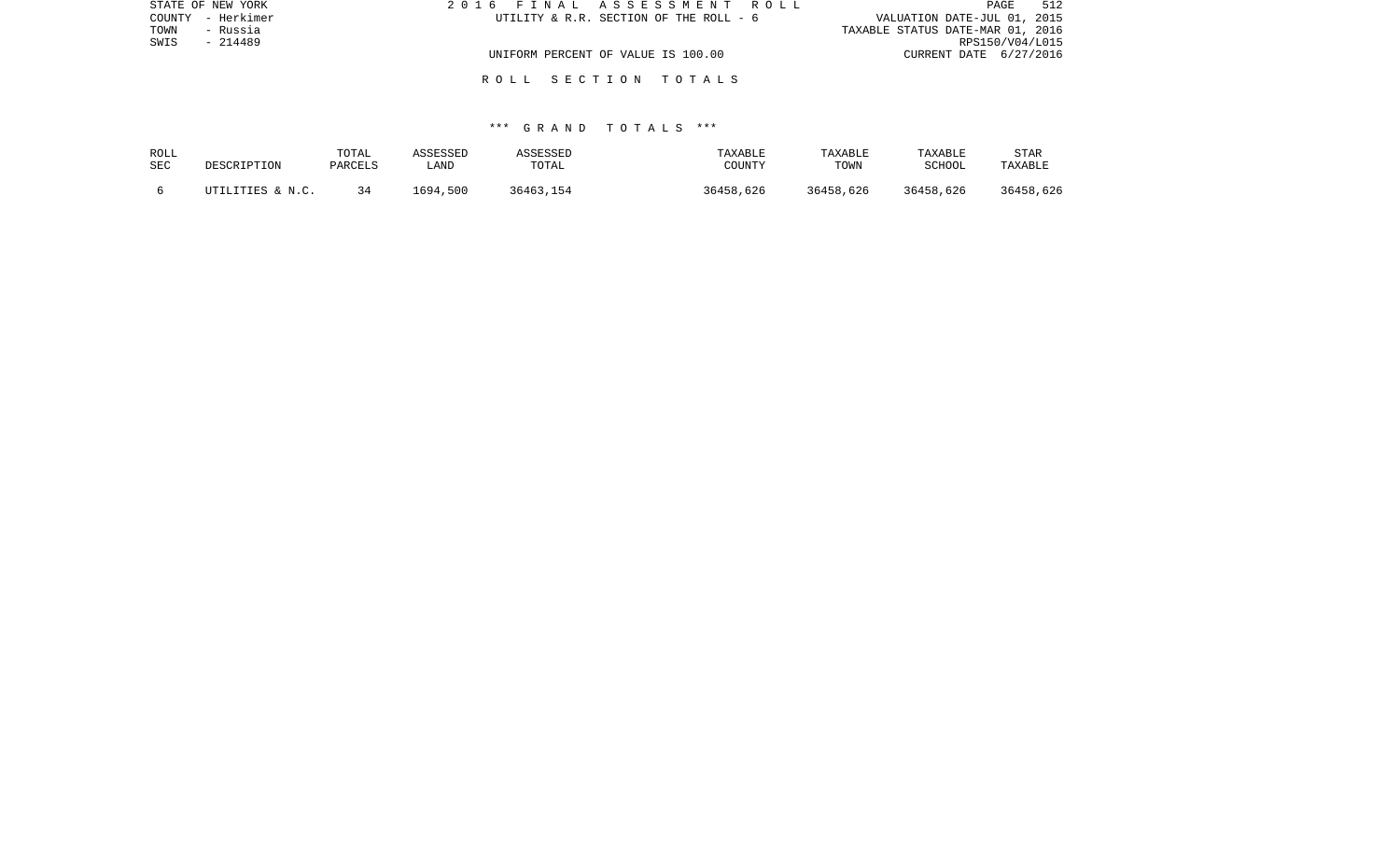| STATE OF NEW YORK<br>COUNTY - Herkimer<br>TOWN<br>- Russia                                                                                     | 2016<br>FINAL                                                                                                                                                                                       | ASSESSMENT<br>R O L L<br>WHOLLY EXEMPT SECTION OF THE ROLL - 8 |                          | TAXABLE STATUS DATE-MAR 01, 2016                                                                        |              | PAGE<br>513<br>VALUATION DATE-JUL 01, 2015               |                  |                     |
|------------------------------------------------------------------------------------------------------------------------------------------------|-----------------------------------------------------------------------------------------------------------------------------------------------------------------------------------------------------|----------------------------------------------------------------|--------------------------|---------------------------------------------------------------------------------------------------------|--------------|----------------------------------------------------------|------------------|---------------------|
| SWIS<br>$-214489$                                                                                                                              |                                                                                                                                                                                                     | UNIFORM PERCENT OF VALUE IS 100.00                             | OWNERS NAME SEQUENCE     |                                                                                                         |              |                                                          |                  |                     |
| TAX MAP PARCEL NUMBER<br>CURRENT OWNERS NAME<br>CURRENT OWNERS ADDRESS                                                                         | PROPERTY LOCATION & CLASS ASSESSMENT EXEMPTION CODE----------------COUNTY-------TOWN-----SCHOOL<br>SCHOOL DISTRICT<br>PARCEL SIZE/GRID COORD                                                        | LAND<br>TOTAL<br>******                                        |                          | TAX DESCRIPTION<br>SPECIAL DISTRICTS                                                                    |              | TAXABLE VALUE<br>********** 083.4-1-24 ***************** |                  | ACCOUNT NO.         |
| $083.4 - 1 - 24$<br>Century Cemetery<br>Association<br>Grant Rd<br>Cold Brook, NY 13324                                                        | Grant Rd<br>695 Cemetery<br>Poland Central 213803<br>Lot#84 Royal Gr<br>Cemetery 1 Acre<br>Grant Road<br>FRNT 155.00 DPTH 200.00<br>1.20<br>ACRES<br>EAST-0346229 NRTH-1615465<br>FULL MARKET VALUE | 13,800<br>13,800<br>13,800                                     | NON PROF 9 25300<br>TOWN | COUNTY TAXABLE VALUE<br>TAXABLE VALUE<br>SCHOOL TAXABLE VALUE                                           | $\Omega$     | 13,800<br>0<br>$\mathbf 0$<br>$\mathbf 0$                | 13,800           | 060005180<br>13,800 |
|                                                                                                                                                |                                                                                                                                                                                                     |                                                                |                          |                                                                                                         |              |                                                          |                  |                     |
| $088.2 - 1 - 41$<br>Cold Brook Cemetary Assoc                                                                                                  | 695 Cemetery<br>Poland Central 213803<br>ACRES<br>1.00<br>FULL MARKET VALUE<br>******************                                                                                                   | 12,500<br>12,500<br>12,500                                     | V CEM-LND 13660<br>TOWN  | COUNTY TAXABLE VALUE<br>TAXABLE VALUE<br>SCHOOL TAXABLE VALUE                                           | $\mathbf{0}$ | 12,500<br>0<br>$\Omega$<br>$\Omega$                      | 12,500           | 12,500              |
|                                                                                                                                                | Military Rd                                                                                                                                                                                         |                                                                |                          |                                                                                                         |              |                                                          |                  | 060050510           |
| $089.1 - 2 - 29.2$<br>Crouch Gerald<br>340 Baywest Neighbors Cr<br>Orlando, FL 32835<br>MAY BE SUBJECT TO PAYMENT<br>UNDER RPTL480A UNTIL 2020 | 322 Rural vac>10<br>Poland Central 213803<br>Lot 30 Royal Grant<br>Vacant Land<br>ACRES<br>31.70<br>EAST-0357524 NRTH-1602402<br>DEED BOOK 680<br>PG-784                                            | 51,500<br>51,500                                               | WHOLLY EX 50000<br>TOWN  | COUNTY TAXABLE VALUE<br>TAXABLE VALUE<br>SCHOOL TAXABLE VALUE<br>FD220 Russia fire prot #1<br>51,500 EX | $\mathbf 0$  | 51,500<br>$\mathbf 0$<br>$\Omega$<br>$\Omega$            | 51,500<br>0 TO M | 51,500              |
|                                                                                                                                                | FULL MARKET VALUE                                                                                                                                                                                   | 51,500                                                         |                          |                                                                                                         |              |                                                          |                  |                     |
| $083.3 - 1 - 26$<br>Gravesville And Russia<br>Cemetery Association<br>Poland, NY 13431                                                         | *******************<br>Hinckley Rd<br>695 Cemetery<br>Poland Central 213803<br>Lot#88 Royal Gr<br>Cemetery 3.75 A<br>Hinckley Road<br>3.80<br>ACRES<br>EAST-0329219 NRTH-1612647                    | 10,500<br>10,500                                               | NON PROF 9 25300<br>TOWN | COUNTY TAXABLE VALUE<br>TAXABLE VALUE<br>SCHOOL TAXABLE VALUE                                           | $\mathbf{0}$ | 10,500<br>$\mathbf 0$<br>$\Omega$<br>$\mathbf 0$         | 10,500           | 060005210<br>10,500 |
|                                                                                                                                                | DEED BOOK 00655 PG-00315<br>FULL MARKET VALUE                                                                                                                                                       | 10,500                                                         |                          |                                                                                                         |              |                                                          |                  |                     |
|                                                                                                                                                | ********************                                                                                                                                                                                |                                                                |                          |                                                                                                         |              |                                                          |                  | 060045730           |
| $083.3 - 1 - 25.2$<br>Gravesville-Russia<br>Cemetery Association<br>Poland, NY 13431                                                           | Hinckley Rd<br>695 Cemetery<br>Poland Central 213803<br>Lot 88 Royal Grant<br>Vacant Land<br>ACRES<br>2.40<br>EAST-0329470 NRTH-1612444<br>DEED BOOK 655<br><b>PG-315</b><br>FULL MARKET VALUE      | 7,000<br>7,000<br>7,000                                        | NON PROF 9 25300<br>TOWN | COUNTY TAXABLE VALUE<br>TAXABLE VALUE<br>SCHOOL TAXABLE VALUE                                           | $\Omega$     | 7,000<br>0<br>0<br>$\mathbf 0$                           | 7,000            | 7,000               |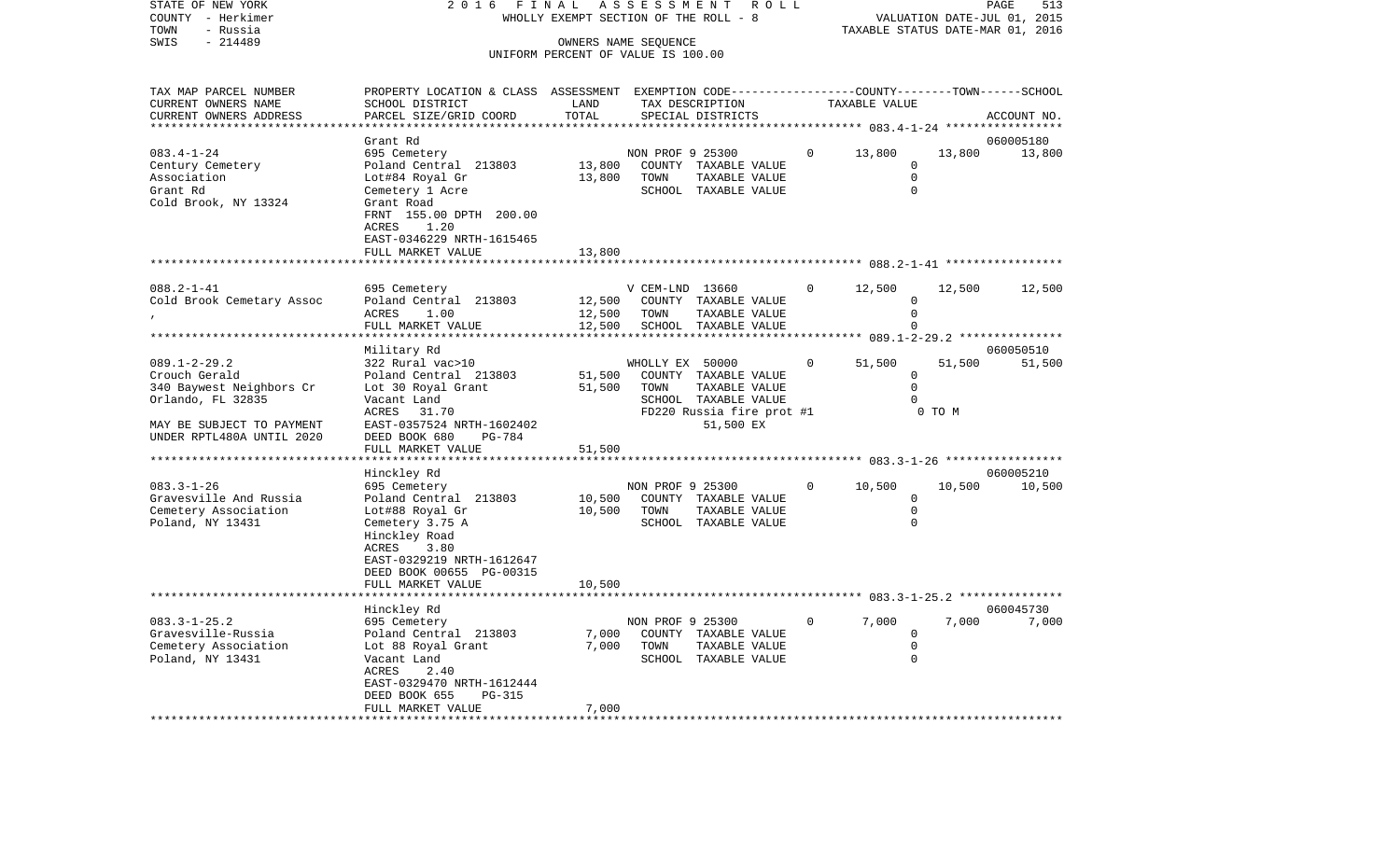| STATE OF NEW YORK<br>COUNTY - Herkimer<br>- Russia<br>TOWN                                                       | 2016<br>FINAL                                                                                                                                           |                            | A S S E S S M E N T<br>ROLL<br>WHOLLY EXEMPT SECTION OF THE ROLL - 8                                                                |          | TAXABLE STATUS DATE-MAR 01, 2016                 |                  | PAGE<br>514<br>VALUATION DATE-JUL 01, 2015 |
|------------------------------------------------------------------------------------------------------------------|---------------------------------------------------------------------------------------------------------------------------------------------------------|----------------------------|-------------------------------------------------------------------------------------------------------------------------------------|----------|--------------------------------------------------|------------------|--------------------------------------------|
| $-214489$<br>SWIS                                                                                                |                                                                                                                                                         |                            | OWNERS NAME SEOUENCE<br>UNIFORM PERCENT OF VALUE IS 100.00                                                                          |          |                                                  |                  |                                            |
|                                                                                                                  |                                                                                                                                                         |                            |                                                                                                                                     |          |                                                  |                  |                                            |
| TAX MAP PARCEL NUMBER<br>CURRENT OWNERS NAME<br>CURRENT OWNERS ADDRESS                                           | PROPERTY LOCATION & CLASS ASSESSMENT EXEMPTION CODE----------------COUNTY-------TOWN------SCHOOL<br>SCHOOL DISTRICT<br>PARCEL SIZE/GRID COORD           | LAND<br>TOTAL              | TAX DESCRIPTION<br>SPECIAL DISTRICTS                                                                                                |          | TAXABLE VALUE                                    |                  | ACCOUNT NO.                                |
| ************************                                                                                         |                                                                                                                                                         |                            |                                                                                                                                     |          |                                                  |                  |                                            |
|                                                                                                                  | Gravesville Rd                                                                                                                                          |                            |                                                                                                                                     |          |                                                  |                  | 060024870                                  |
| $083.3 - 1 - 63$<br>Kuyahoora Valley<br>Memorial Post # 1554<br>Veterans Of Foreign Wars<br>Cold Brook, NY 13324 | 534 Social org.<br>Poland Central 213803<br>S 69<br>Rq<br>Hall1/2<br>Gravesville<br>FRNT 100.00 DPTH 130.00<br>EAST-0328287 NRTH-1610727                | 15,400<br>37,500           | NON PROF 9 25300<br>COUNTY TAXABLE VALUE<br>TOWN<br>TAXABLE VALUE<br>SCHOOL TAXABLE VALUE                                           | $\Omega$ | 37,500<br>$\mathbf 0$<br>$\mathbf 0$<br>$\Omega$ | 37,500           | 37,500                                     |
|                                                                                                                  | DEED BOOK 665<br><b>PG-704</b>                                                                                                                          |                            |                                                                                                                                     |          |                                                  |                  |                                            |
|                                                                                                                  | FULL MARKET VALUE                                                                                                                                       | 37,500                     |                                                                                                                                     |          |                                                  |                  |                                            |
|                                                                                                                  | Rose Valley Rd                                                                                                                                          |                            |                                                                                                                                     |          |                                                  |                  | 0050515                                    |
| $089.1 - 2 - 29.3$<br>Miller Joyce<br>PO Box 617675<br>Orlando, FL 32861-7675                                    | 330 Vacant comm<br>Poland Central 213803<br>Lot 30 Royal Grant<br>Vacant Land<br>ACRES<br>59.20<br>EAST-0356163 NRTH-1602718<br>DEED BOOK 712<br>PG-323 | 25,000<br>25,000           | WDRL/FORCL 29700<br>COUNTY TAXABLE VALUE<br>TAXABLE VALUE<br>TOWN<br>SCHOOL TAXABLE VALUE<br>FD220 Russia fire prot #1<br>25,000 EX | $\Omega$ | 25,000<br>$\Omega$<br>$\Omega$<br>U              | 25,000<br>0 TO M | 25,000                                     |
|                                                                                                                  | FULL MARKET VALUE                                                                                                                                       | 25,000                     |                                                                                                                                     |          |                                                  |                  |                                            |
|                                                                                                                  | Cold Brook St                                                                                                                                           |                            |                                                                                                                                     |          |                                                  |                  |                                            |
| $088.2 - 1 - 38.1$<br>Poland Central School<br>Cold Brook St<br>Russia, NY                                       | 612 School<br>Poland Central 213803<br>ACRES 14.40<br>EAST-0344351 NRTH-1601599<br>FULL MARKET VALUE                                                    | 22,700<br>22,700<br>22,700 | SCHOOL DST 13800<br>COUNTY TAXABLE VALUE<br>TOWN<br>TAXABLE VALUE<br>SCHOOL TAXABLE VALUE                                           | $\Omega$ | 22,700<br>$\mathbf 0$<br>0<br>0                  | 22,700           | 22,700                                     |
|                                                                                                                  | ***********************                                                                                                                                 |                            |                                                                                                                                     |          |                                                  |                  |                                            |
| $089.1 - 2 - 9$<br>Poland Central School<br>Poland, NY 13431                                                     | Military Rd<br>330 Vacant comm<br>Poland Central 213803<br>Lot 42 Royal Grant<br>Reforested Land<br>ACRES<br>23.00<br>EAST-0354773 NRTH-1604825         | 35,000<br>35,000           | SCHOOL DST 13800<br>COUNTY TAXABLE VALUE<br>TOWN<br>TAXABLE VALUE<br>SCHOOL TAXABLE VALUE<br>FD220 Russia fire prot #1<br>35,000 EX | $\Omega$ | 35,000<br>0<br>$\mathbf 0$<br><sup>0</sup>       | 35,000<br>0 TO M | 060005030<br>35,000                        |

FULL MARKET VALUE 47,200 \*\*\*\*\*\*\*\*\*\*\*\*\*\*\*\*\*\*\*\*\*\*\*\*\*\*\*\*\*\*\*\*\*\*\*\*\*\*\*\*\*\*\*\*\*\*\*\*\*\*\*\*\*\*\*\*\*\*\*\*\*\*\*\*\*\*\*\*\*\*\*\*\*\*\*\*\*\*\*\*\*\*\*\*\*\*\*\*\*\*\*\*\*\*\*\*\*\*\*\*\*\*\*\*\*\*\*\*\*\*\*\*\*\*\*\*\*\*\*\*\*\*\*\*\*\*\*\*\*\*\*\*

\*\*\*\*\*\*\*\*\*\*\*\*\*\*\*\*\*\*\*\*\*\*\*\*\*\*\*\*\*\*\*\*\*\*\*\*\*\*\*\*\*\*\*\*\*\*\*\*\*\*\*\*\*\*\*\*\*\*\*\*\*\*\*\*\*\*\*\*\*\*\*\*\*\*\*\*\*\*\*\*\*\*\*\*\*\*\*\*\*\*\*\*\*\*\*\*\*\*\*\*\*\*\* 077.3-1-4.5 \*\*\*\*\*\*\*\*\*\*\*\*\*\*\*\*

077.3-1-4.5 322 Rural vac>10 PUB AUTH 1 12350 0 47,200 47,200 47,200

FRNT 1144.00 DPTH SCHOOL TAXABLE VALUE

Poland Central 213803 47,200 COUNTY TAXABLE VALUE 0

FULL MARKET VALUE 35,000

1633 Broadway Vac. Land 47,200 TOWN TAXABLE VALUE 0

Hinckley Rd

 ACRES 37.60 EAST-0328887 NRTH-1630413DEED BOOK 00828 PG-00603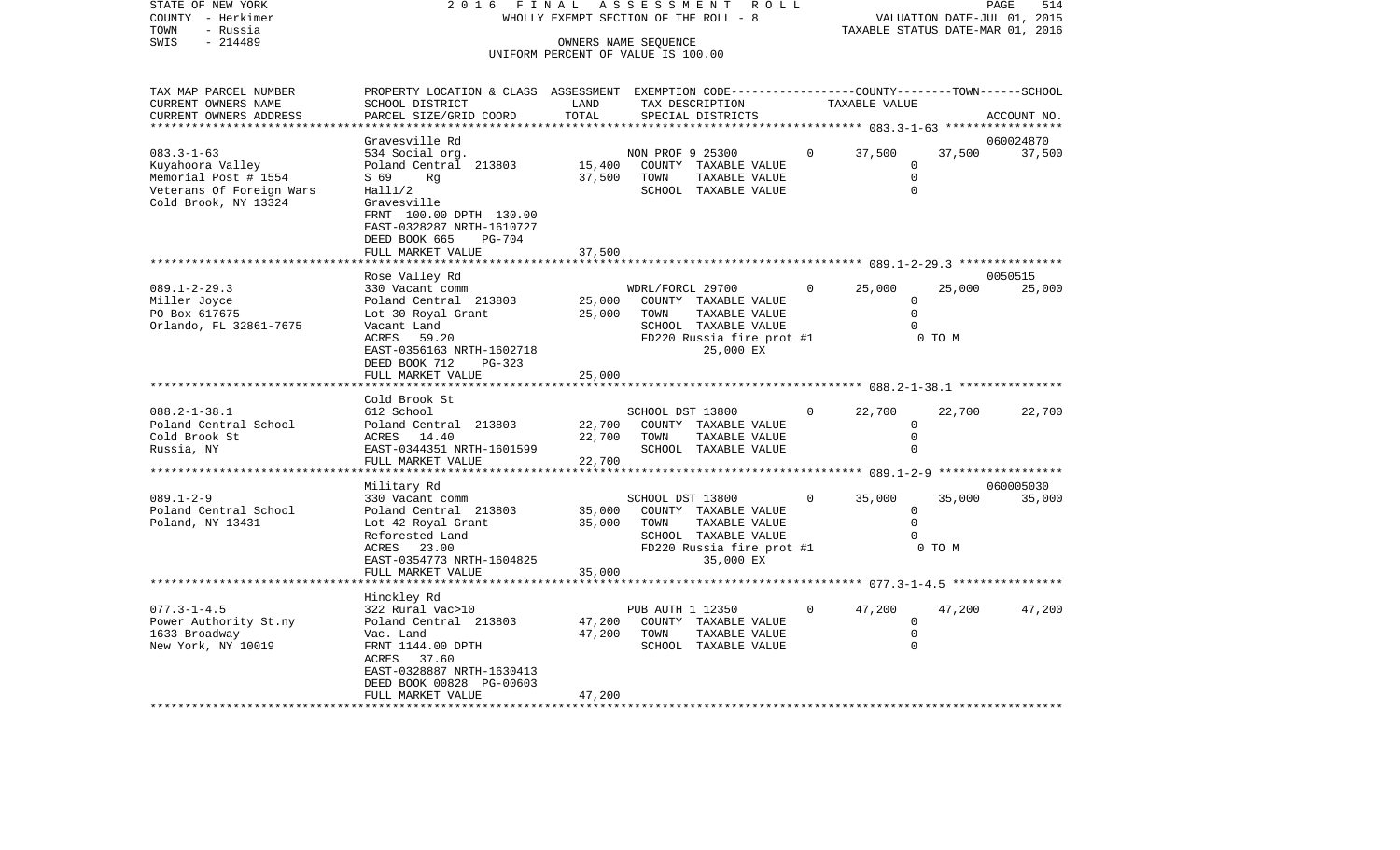| STATE OF NEW YORK          | 2016                                                                                           | FINAL  | ASSESSMENT ROLL                                            |          |                             | 515<br>PAGE |
|----------------------------|------------------------------------------------------------------------------------------------|--------|------------------------------------------------------------|----------|-----------------------------|-------------|
| - Herkimer<br>COUNTY       |                                                                                                |        | WHOLLY EXEMPT SECTION OF THE ROLL - 8                      |          | VALUATION DATE-JUL 01, 2015 |             |
| - Russia<br>TOWN           |                                                                                                |        | TAXABLE STATUS DATE-MAR 01, 2016                           |          |                             |             |
| SWIS<br>$-214489$          |                                                                                                |        |                                                            |          |                             |             |
|                            |                                                                                                |        | OWNERS NAME SEQUENCE<br>UNIFORM PERCENT OF VALUE IS 100.00 |          |                             |             |
|                            |                                                                                                |        |                                                            |          |                             |             |
|                            |                                                                                                |        |                                                            |          |                             |             |
| TAX MAP PARCEL NUMBER      | PROPERTY LOCATION & CLASS ASSESSMENT EXEMPTION CODE--------------COUNTY-------TOWN------SCHOOL |        |                                                            |          |                             |             |
| CURRENT OWNERS NAME        | SCHOOL DISTRICT                                                                                | LAND   | TAX DESCRIPTION                                            |          | TAXABLE VALUE               |             |
| CURRENT OWNERS ADDRESS     | PARCEL SIZE/GRID COORD                                                                         | TOTAL  | SPECIAL DISTRICTS                                          |          |                             | ACCOUNT NO. |
| ************************** |                                                                                                |        |                                                            |          |                             |             |
|                            | Military Rd                                                                                    |        |                                                            |          |                             | 060005150   |
| $083.4 - 1 - 47$           | 681 Culture bldg                                                                               |        | NON PROF 9 25300                                           | $\Omega$ | 80,000<br>80,000            | 80,000      |
| Russia Civic Association   | Poland Central 213803                                                                          | 14,300 | COUNTY<br>TAXABLE VALUE                                    |          | $\Omega$                    |             |
| Attn: Jay Warnick          | Lot#71 Royal Gr                                                                                | 80,000 | TOWN<br>TAXABLE VALUE                                      |          |                             |             |
| RD1 Box 162B               | Former Church 2.5 Acre                                                                         |        | SCHOOL<br>TAXABLE VALUE                                    |          |                             |             |
| Poland, NY 13431           | Military Road                                                                                  |        |                                                            |          |                             |             |
|                            | ACRES 1.70                                                                                     |        |                                                            |          |                             |             |
|                            | EAST-0337739 NRTH-1612530                                                                      |        |                                                            |          |                             |             |
|                            | DEED BOOK 797<br>$PG-50$                                                                       |        |                                                            |          |                             |             |
|                            | FULL MARKET VALUE                                                                              | 80,000 |                                                            |          |                             |             |
|                            |                                                                                                |        |                                                            |          |                             |             |
|                            | Pardeeville Rd                                                                                 |        |                                                            |          |                             | 060005300   |
| $077.2 - 2 - 28$           | 910 Priv forest                                                                                |        | NON PROF 9 25300                                           | $\Omega$ | 24,000<br>24,000            | 24,000      |
| The Nature Conservancy     | Poland Central 213803                                                                          | 24,000 | COUNTY<br>TAXABLE VALUE                                    |          | $\Omega$                    |             |
| 195 New Karner Rd Ste 200  | Lot $#14$ J.p.                                                                                 | 24,000 | TAXABLE VALUE<br>TOWN                                      |          |                             |             |
| Albany, NY 12205           | Orchid Bog 15 A                                                                                |        | TAXABLE VALUE<br>SCHOOL                                    |          |                             |             |
|                            | Pardeeville Rd                                                                                 |        | FD220 Russia fire prot #1                                  |          | 0 TO M                      |             |
|                            | ACRES 15.00                                                                                    |        | 24,000 EX                                                  |          |                             |             |

\*\*\*\*\*\*\*\*\*\*\*\*\*\*\*\*\*\*\*\*\*\*\*\*\*\*\*\*\*\*\*\*\*\*\*\*\*\*\*\*\*\*\*\*\*\*\*\*\*\*\*\*\*\*\*\*\*\*\*\*\*\*\*\*\*\*\*\*\*\*\*\*\*\*\*\*\*\*\*\*\*\*\*\*\*\*\*\*\*\*\*\*\*\*\*\*\*\*\*\*\*\*\* 077.2-2-27 \*\*\*\*\*\*\*\*\*\*\*\*\*\*\*\*\*

077.2-2-27 322 Rural vac>10 N/P-EDUCAT 25120 0 17,800 17,800 17,800

\*\*\*\*\*\*\*\*\*\*\*\*\*\*\*\*\*\*\*\*\*\*\*\*\*\*\*\*\*\*\*\*\*\*\*\*\*\*\*\*\*\*\*\*\*\*\*\*\*\*\*\*\*\*\*\*\*\*\*\*\*\*\*\*\*\*\*\*\*\*\*\*\*\*\*\*\*\*\*\*\*\*\*\*\*\*\*\*\*\*\*\*\*\*\*\*\*\*\*\*\*\*\* 077.2-2-29 \*\*\*\*\*\*\*\*\*\*\*\*\*\*\*\*\*

077.2-2-29 910 Priv forest N/P-EDUCAT 25120 0 59,300 59,300 59,300

\*\*\*\*\*\*\*\*\*\*\*\*\*\*\*\*\*\*\*\*\*\*\*\*\*\*\*\*\*\*\*\*\*\*\*\*\*\*\*\*\*\*\*\*\*\*\*\*\*\*\*\*\*\*\*\*\*\*\*\*\*\*\*\*\*\*\*\*\*\*\*\*\*\*\*\*\*\*\*\*\*\*\*\*\*\*\*\*\*\*\*\*\*\*\*\*\*\*\*\*\*\*\*\*\*\*\*\*\*\*\*\*\*\*\*\*\*\*\*\*\*\*\*\*\*\*\*\*\*\*\*\*

ACRES 47.50 FD220 Russia fire prot #1 EAST-0345460 NRTH-1633891 59,300 EX

ACRES 10.10 **FD220** Russia fire prot #1 0 TO M

Pardeeville Rd 060042160

SCHOOL TAXABLE VALUE 0<br>FD220 Russia fire prot #1 0 0 0 0 M

060043030

 EAST-0344250 NRTH-1634236DEED BOOK 00631 PG-00546

DEED BOOK 1079 PG-966

Pardeeville Rd

DEED BOOK 1079 PG-966

FULL MARKET VALUE 24,000

FULL MARKET VALUE 17,800

FULL MARKET VALUE 59,300

The Nature Conservancy, Inc. Poland Central 213803 17,800 COUNTY TAXABLE VALUE 0 195 New Karner Rd Ste 200 Lot 14 Jerseyfield Patent 17,800 TOWN TAXABLE VALUE 0 Albany, NY 12205 Vacant Land SCHOOL TAXABLE VALUE 0

The Nature Conservancy, Inc. Poland Central 213803 59,300 COUNTY TAXABLE VALUE 0<br>195 New Karner Rd Ste 200 Lot 14 Jerseyfield Patent 59,300 TOWN 195 New Karner Rd Ste 200 Lot 14 Jerseyfield Patent 59,300 TOWN TAXABLE VALUE 0

EAST-0343774 NRTH-1634644 17,800 EX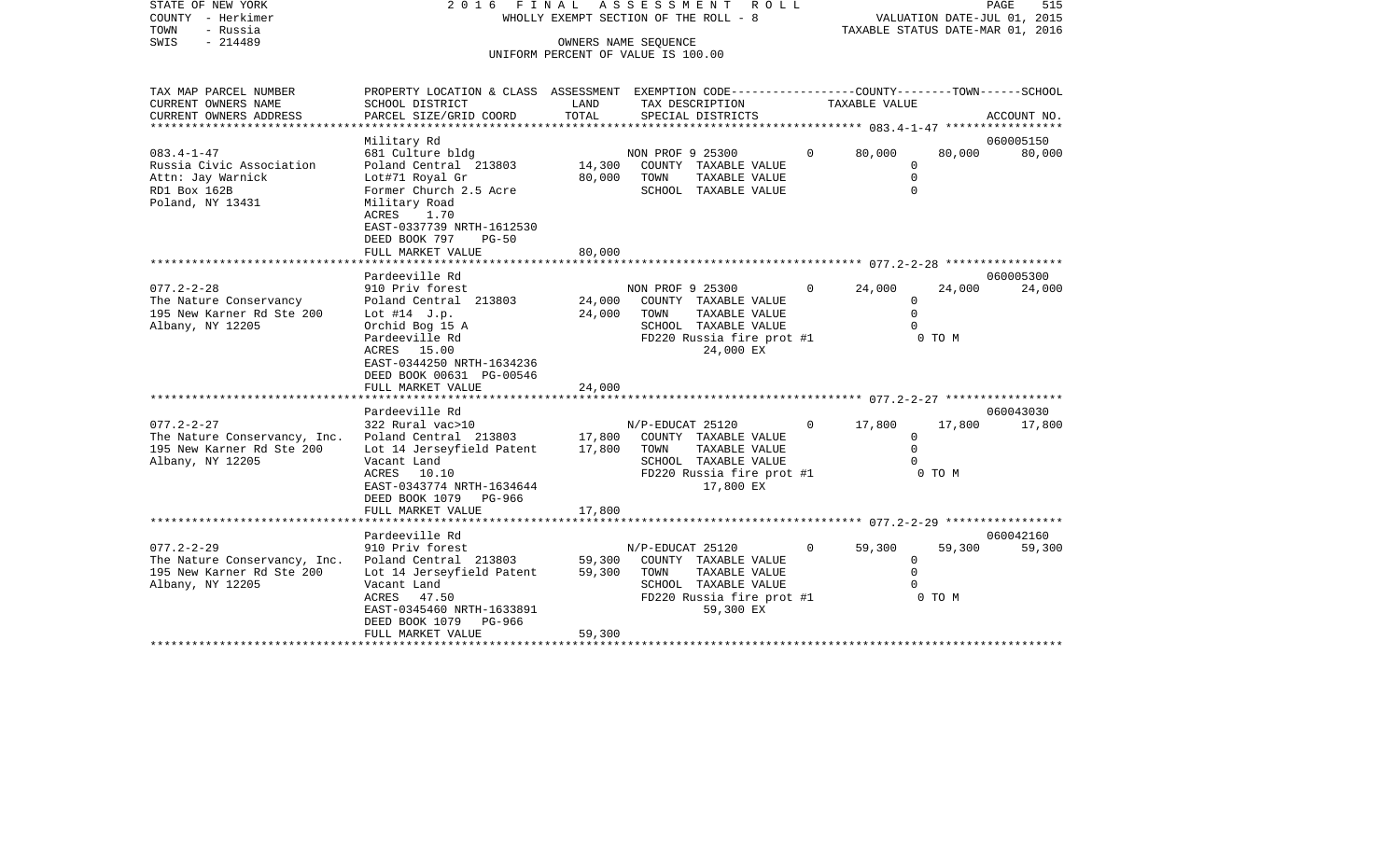|      | STATE OF NEW YORK | 2016 FINAL ASSESSMENT ROLL            | 516<br>PAGE                      |
|------|-------------------|---------------------------------------|----------------------------------|
|      | COUNTY - Herkimer | WHOLLY EXEMPT SECTION OF THE ROLL - 8 | VALUATION DATE-JUL 01, 2015      |
| TOWN | - Russia          |                                       | TAXABLE STATUS DATE-MAR 01, 2016 |
| SWIS | - 214489          | OWNERS NAME SEOUENCE                  |                                  |
|      |                   | UNIFORM PERCENT OF VALUE IS 100.00    |                                  |

| TAX MAP PARCEL NUMBER  | PROPERTY LOCATION & CLASS ASSESSMENT EXEMPTION CODE---------------COUNTY-------TOWN------SCHOOL |        |                 |                           |                |               |              |             |
|------------------------|-------------------------------------------------------------------------------------------------|--------|-----------------|---------------------------|----------------|---------------|--------------|-------------|
| CURRENT OWNERS NAME    | SCHOOL DISTRICT                                                                                 | LAND   |                 | TAX DESCRIPTION           |                | TAXABLE VALUE |              |             |
| CURRENT OWNERS ADDRESS | PARCEL SIZE/GRID COORD                                                                          | TOTAL  |                 | SPECIAL DISTRICTS         |                |               |              | ACCOUNT NO. |
| ******************     |                                                                                                 |        |                 |                           |                |               |              |             |
|                        | Route 365                                                                                       |        |                 |                           |                |               |              | 060045100   |
| $072.4 - 1 - 4$        | 651 Highway gar                                                                                 |        | MUN OWNED 13100 |                           | $\overline{0}$ | 50,300        | 50,300       | 50,300      |
| Town Of Russia         | 305201<br>Remsen                                                                                | 7,100  |                 | COUNTY TAXABLE VALUE      |                |               | 0            |             |
| 8916 N Main St         | Lot 25 Wt                                                                                       | 50,300 | TOWN            | TAXABLE VALUE             |                |               | 0            |             |
| PO Box 126             | Land 0.23 Acre                                                                                  |        |                 | SCHOOL TAXABLE VALUE      |                |               | $\Omega$     |             |
| Poland, NY 13431       | Rte 365                                                                                         |        |                 |                           |                |               |              |             |
|                        | FRNT 229.00 DPTH 60.00                                                                          |        |                 |                           |                |               |              |             |
|                        | 0.16<br>ACRES                                                                                   |        |                 |                           |                |               |              |             |
|                        | EAST-0345097 NRTH-1646848                                                                       |        |                 |                           |                |               |              |             |
|                        | DEED BOOK 00647 PG-00620                                                                        |        |                 |                           |                |               |              |             |
|                        | FULL MARKET VALUE                                                                               | 50,300 |                 |                           |                |               |              |             |
|                        |                                                                                                 |        |                 |                           |                |               |              |             |
|                        | Brady Beach Rd                                                                                  |        |                 |                           |                |               |              |             |
| $072.4 - 1 - 14.3$     | 310 Res Vac                                                                                     |        | TOWN-GEN        | 13500                     | $\overline{0}$ | 22,400        | 22,400       | 22,400      |
| Town of Russia         | Poland Central 213803                                                                           | 22,400 |                 | COUNTY TAXABLE VALUE      |                |               | 0            |             |
| PO Box 126             | Unknown Owner                                                                                   | 22,400 | TOWN            | TAXABLE VALUE             |                |               | $\mathbf 0$  |             |
| Poland, NY 13431       | Ask Bruce W                                                                                     |        |                 | SCHOOL TAXABLE VALUE      |                |               | $\Omega$     |             |
|                        | FRNT 753.00 DPTH                                                                                |        |                 |                           |                |               |              |             |
|                        | ACRES<br>4.20                                                                                   |        |                 |                           |                |               |              |             |
|                        | EAST-0344388 NRTH-1642122                                                                       |        |                 |                           |                |               |              |             |
|                        | FULL MARKET VALUE                                                                               | 22,400 |                 |                           |                |               |              |             |
|                        |                                                                                                 |        |                 |                           |                |               |              |             |
|                        | Southside Rd                                                                                    |        |                 |                           |                |               |              | 60302012    |
| $077.3 - 1 - 4.2$      | 314 Rural vac<10                                                                                |        | TOWN-GEN        | 13500                     | $\Omega$       | 16,500        | 16,500       | 16,500      |
| Town Of Russia         | Poland Central 213803                                                                           | 16,500 |                 | COUNTY TAXABLE VALUE      |                |               | $\mathbf{0}$ |             |
| 8916 N Main St         | Vacant Land                                                                                     | 16,500 | TOWN            | TAXABLE VALUE             |                |               | $\Omega$     |             |
| PO Box 126             | 9.10<br>ACRES                                                                                   |        |                 | SCHOOL TAXABLE VALUE      |                |               |              |             |
| Poland, NY 13431       | EAST-0328759 NRTH-1628812                                                                       |        |                 | FD220 Russia fire prot #1 |                |               | 0 TO M       |             |
|                        | DEED BOOK 778<br>PG-514                                                                         |        |                 | 16,500 EX                 |                |               |              |             |
|                        | FULL MARKET VALUE                                                                               | 16,500 |                 |                           |                |               |              |             |
|                        |                                                                                                 |        |                 |                           |                |               |              |             |
|                        | Grant Rd                                                                                        |        |                 |                           |                |               |              | 060005270   |
| $077.4 - 1 - 29$       | 695 Cemetery                                                                                    |        | TOWN-GEN        | 13500                     | $\circ$        | 13,000        | 13,000       | 13,000      |
| Town of Russia         | Poland Central 213803                                                                           | 13,000 | COUNTY          | TAXABLE VALUE             |                |               | 0            |             |
| 8916 N Main St         | Lot#14 Jp                                                                                       | 13,000 | TOWN            | TAXABLE VALUE             |                |               | $\Omega$     |             |
| PO Box 126             | Cemetery 1.47 A                                                                                 |        |                 | SCHOOL TAXABLE VALUE      |                |               | $\Omega$     |             |
| Poland, NY 13431       | Grant Road                                                                                      |        |                 |                           |                |               |              |             |
|                        | ACRES<br>1.20                                                                                   |        |                 |                           |                |               |              |             |
|                        | EAST-0343536 NRTH-1629657                                                                       |        |                 |                           |                |               |              |             |
|                        | DEED BOOK 1296<br>PG-368                                                                        |        |                 |                           |                |               |              |             |
|                        | FULL MARKET VALUE                                                                               | 13,000 |                 |                           |                |               |              |             |
|                        | *********************                                                                           |        |                 |                           |                |               |              |             |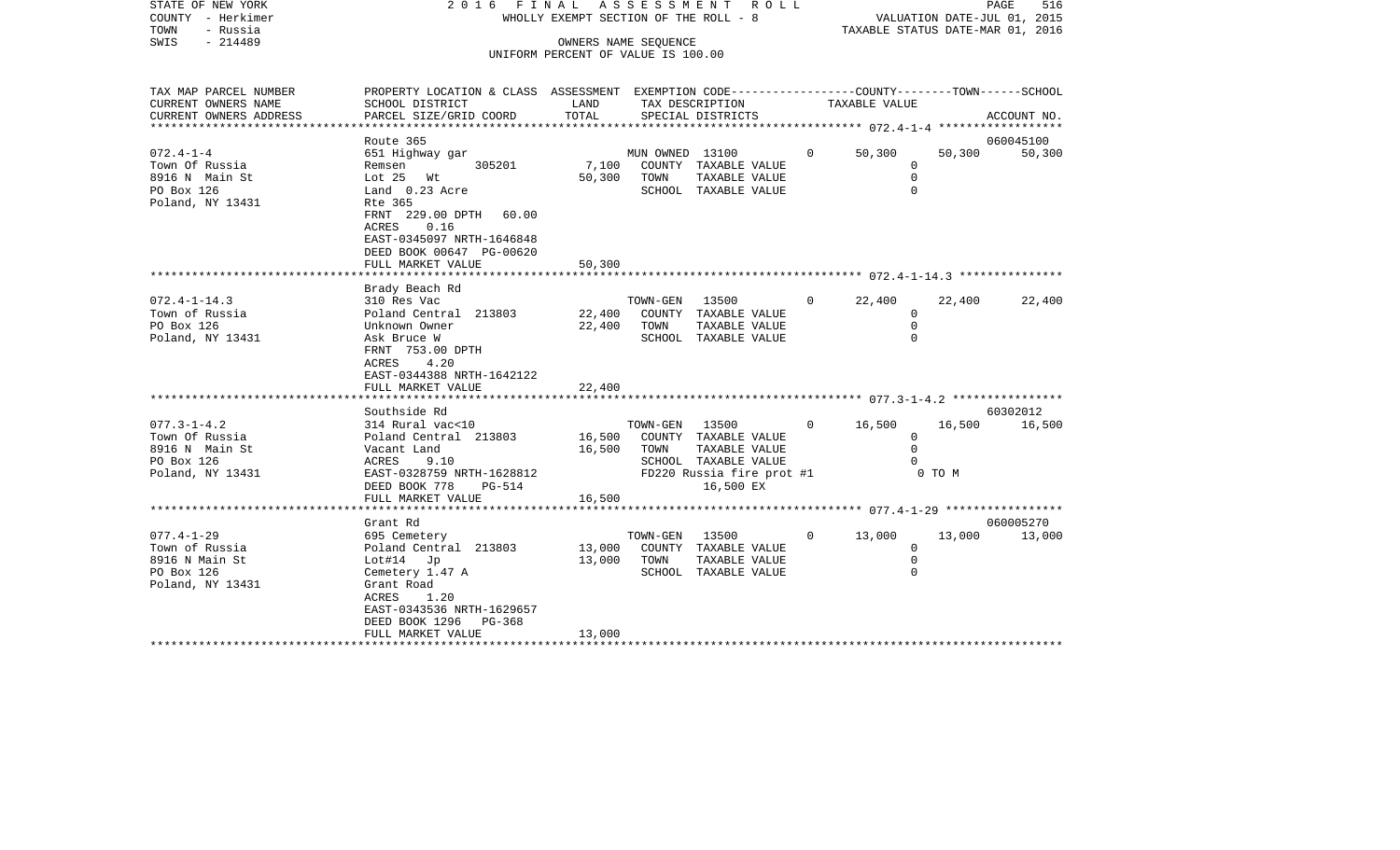| STATE OF NEW YORK      | 2016                               | N A L      | ASSESSMENT<br>R O L L                                        |          |               | PAGE                        | 517         |  |  |  |
|------------------------|------------------------------------|------------|--------------------------------------------------------------|----------|---------------|-----------------------------|-------------|--|--|--|
| - Herkimer<br>COUNTY   |                                    |            | WHOLLY EXEMPT SECTION OF THE ROLL - 8                        |          |               | VALUATION DATE-JUL 01, 2015 |             |  |  |  |
| - Russia<br>TOWN       |                                    |            | TAXABLE STATUS DATE-MAR 01, 2016                             |          |               |                             |             |  |  |  |
| SWIS<br>$-214489$      | OWNERS NAME SEOUENCE               |            |                                                              |          |               |                             |             |  |  |  |
|                        | UNIFORM PERCENT OF VALUE IS 100.00 |            |                                                              |          |               |                             |             |  |  |  |
|                        |                                    |            |                                                              |          |               |                             |             |  |  |  |
|                        |                                    |            |                                                              |          |               |                             |             |  |  |  |
| TAX MAP PARCEL NUMBER  | PROPERTY LOCATION & CLASS          | ASSESSMENT | EXEMPTION CODE-----------------COUNTY-------TOWN------SCHOOL |          |               |                             |             |  |  |  |
| CURRENT OWNERS NAME    | SCHOOL DISTRICT                    | LAND       | TAX DESCRIPTION                                              |          | TAXABLE VALUE |                             |             |  |  |  |
| CURRENT OWNERS ADDRESS | PARCEL SIZE/GRID COORD             | TOTAL      | SPECIAL DISTRICTS                                            |          |               |                             | ACCOUNT NO. |  |  |  |
|                        |                                    |            |                                                              |          |               |                             |             |  |  |  |
|                        | Russia Rd                          |            |                                                              |          |               |                             |             |  |  |  |
| $083.3 - 1 - 71$       | 311 Res vac land                   |            | 13100<br>MUN OWNED                                           | $\Omega$ | 5,000         | 5,000                       | 5,000       |  |  |  |
| Town of Russia         | Poland Central 213803              | 5,000      | COUNTY<br>TAXABLE VALUE                                      |          |               |                             |             |  |  |  |
| PO Box 126             | Near Jones                         | 5,000      | TOWN<br>TAXABLE VALUE                                        |          |               |                             |             |  |  |  |
| Poland, NY 13431       | Moon/Jones Deed Issue              |            | SCHOOL<br>TAXABLE VALUE                                      |          |               |                             |             |  |  |  |
|                        | County Unable to Resolve           |            |                                                              |          |               |                             |             |  |  |  |
|                        | FRNT 264.00 DPTH                   |            |                                                              |          |               |                             |             |  |  |  |
|                        |                                    |            |                                                              |          |               |                             |             |  |  |  |

ACRES 2.00

EAST-0330828 NRTH-1612077

|                    | FULL MARKET VALUE                                 | 5,000       |                 |                             |                |             |         |           |
|--------------------|---------------------------------------------------|-------------|-----------------|-----------------------------|----------------|-------------|---------|-----------|
|                    |                                                   |             |                 |                             |                |             |         |           |
|                    | Sunny Island Rd                                   |             |                 |                             |                |             |         | 060021960 |
| $088.1 - 1 - 52.1$ | 651 Highway gar                                   |             | TOWN-GEN        | 13500                       | $\overline{0}$ | 850,000     | 850,000 | 850,000   |
| Town of Russia     | Poland Central 213803 49,800 COUNTY TAXABLE VALUE |             |                 |                             |                | $\Omega$    |         |           |
| PO Box 126         | Lot 46 Royal Grant                                | 850,000     | TOWN            | TAXABLE VALUE               |                | $\mathbf 0$ |         |           |
| Poland, NY 13431   | Farm                                              |             |                 | SCHOOL TAXABLE VALUE        |                |             |         |           |
|                    | ACRES<br>45.00                                    |             |                 | FD220 Russia fire prot #1   |                |             | 0 TO M  |           |
|                    | EAST-0334056 NRTH-1603450                         |             |                 | 850,000 EX                  |                |             |         |           |
|                    | DEED BOOK 1188 PG-261                             |             |                 |                             |                |             |         |           |
|                    | FULL MARKET VALUE                                 | 850,000     |                 |                             |                |             |         |           |
|                    |                                                   |             |                 |                             |                |             |         |           |
|                    | 9274 State Rte 28                                 |             |                 |                             |                |             |         |           |
| $088.1 - 1 - 52.3$ | 105 Vac farmland                                  |             | TOWN-GEN        | 13500<br>$\overline{0}$     |                | 8,000       | 8,000   | 8,000     |
| Town of Russia     | Poland Central 213803                             |             |                 | 8,000 COUNTY TAXABLE VALUE  |                | $\Omega$    |         |           |
| PO Box 126         | Vac.land                                          |             | 8,000 TOWN      | TAXABLE VALUE               |                | $\Omega$    |         |           |
| Poland, NY 13431   | FRNT 300.00 DPTH                                  |             |                 | SCHOOL TAXABLE VALUE        |                |             |         |           |
|                    | ACRES<br>3.00                                     |             |                 | FD220 Russia fire prot #1   |                | 0 TO M      |         |           |
|                    | EAST-0334008 NRTH-1603034                         |             |                 | 8,000 EX                    |                |             |         |           |
|                    | DEED BOOK 1193 PG-421                             |             |                 |                             |                |             |         |           |
|                    | FULL MARKET VALUE                                 | 8,000       |                 |                             |                |             |         |           |
|                    |                                                   |             |                 |                             |                |             |         |           |
|                    | Town Park                                         |             |                 |                             |                |             |         |           |
| $088.2 - 1 - 23.4$ | 963 Municpl park                                  |             | TOWN-GEN        | 13500                       | $\overline{0}$ | 28,000      | 28,000  | 28,000    |
| Town of Russia     | Poland Central 213803                             |             |                 | 28,000 COUNTY TAXABLE VALUE |                | 0           |         |           |
| 8916 N. Main St    | Town Park                                         | 28,000 TOWN |                 | TAXABLE VALUE               |                | $\Omega$    |         |           |
| PO Box 126         | ACRES 13.70                                       |             |                 | SCHOOL TAXABLE VALUE        |                |             |         |           |
| Poland, NY 13431   | EAST-0345540 NRTH-1600902                         |             |                 |                             |                |             |         |           |
|                    | DEED BOOK 00840 PG-00161                          |             |                 |                             |                |             |         |           |
|                    | FULL MARKET VALUE                                 | 28,000      |                 |                             |                |             |         |           |
|                    |                                                   |             |                 |                             |                |             |         |           |
|                    | Town Park                                         |             |                 |                             |                |             |         |           |
| $088.2 - 1 - 38.2$ | 591 Playground                                    |             | MUN OWNED 13100 |                             | $\overline{0}$ | 40,800      | 40,800  | 40,800    |
| Town of Russia     | Poland Central 213803                             |             |                 | 40,800 COUNTY TAXABLE VALUE |                | 0           |         |           |
|                    | ACRES<br>33.10                                    | 40,800      | TOWN            | TAXABLE VALUE               |                |             |         |           |
|                    | EAST-0344689 NRTH-1600801                         |             |                 | SCHOOL TAXABLE VALUE        |                |             |         |           |

\*\*\*\*\*\*\*\*\*\*\*\*\*\*\*\*\*\*\*\*\*\*\*\*\*\*\*\*\*\*\*\*\*\*\*\*\*\*\*\*\*\*\*\*\*\*\*\*\*\*\*\*\*\*\*\*\*\*\*\*\*\*\*\*\*\*\*\*\*\*\*\*\*\*\*\*\*\*\*\*\*\*\*\*\*\*\*\*\*\*\*\*\*\*\*\*\*\*\*\*\*\*\*\*\*\*\*\*\*\*\*\*\*\*\*\*\*\*\*\*\*\*\*\*\*\*\*\*\*\*\*\*

FULL MARKET VALUE 40,800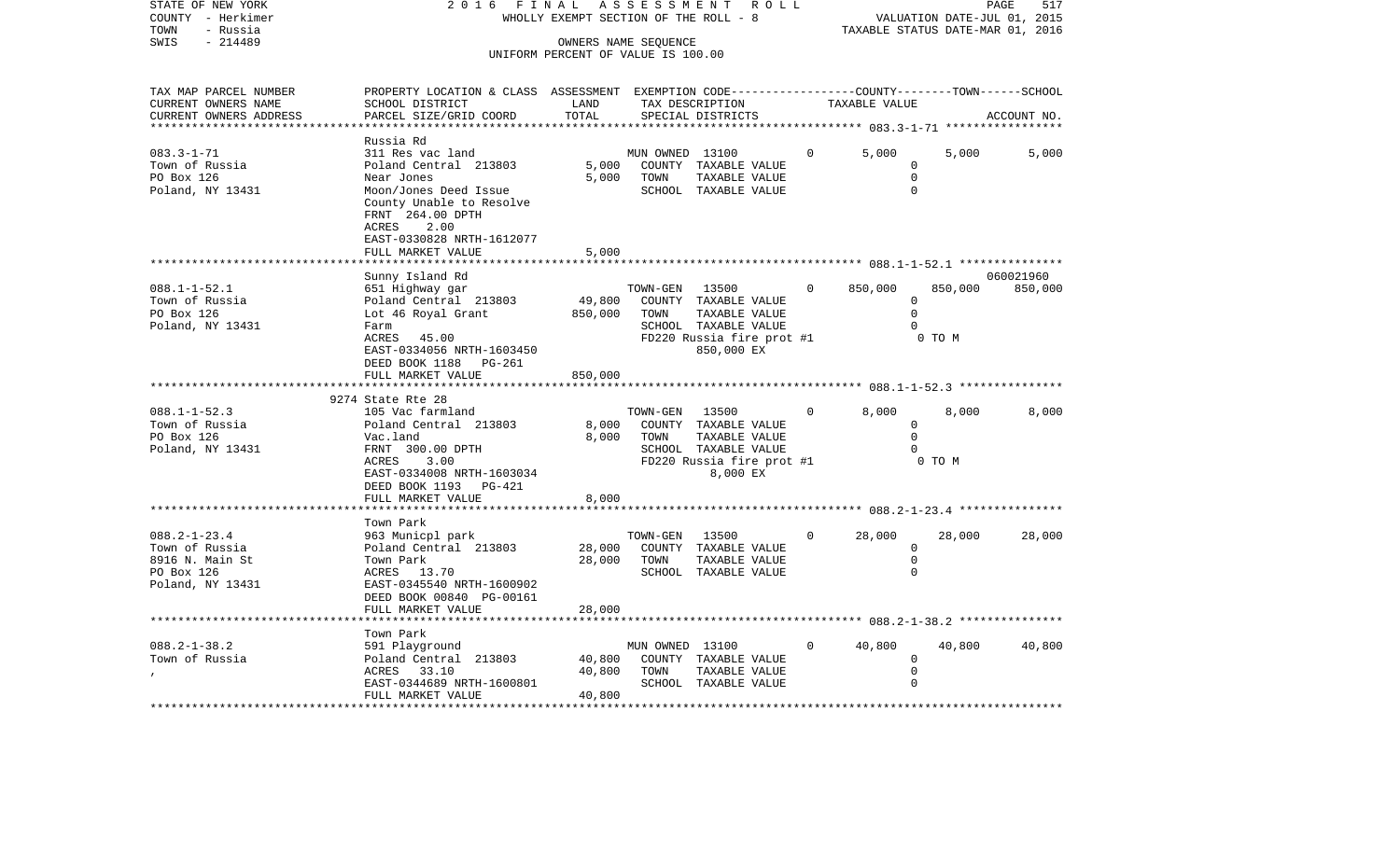| STATE OF NEW YORK<br>COUNTY - Herkimer<br>TOWN<br>- Russia<br>SWIS<br>$-214489$                     | 2 0 1 6                                                                                                                                                                                           | FINAL                      | A S S E S S M E N T<br>R O L L<br>WHOLLY EXEMPT SECTION OF THE ROLL - 8<br>OWNERS NAME SEOUENCE                                    |          | TAXABLE STATUS DATE-MAR 01, 2016                    |                  | 518<br>PAGE<br>VALUATION DATE-JUL 01, 2015 |
|-----------------------------------------------------------------------------------------------------|---------------------------------------------------------------------------------------------------------------------------------------------------------------------------------------------------|----------------------------|------------------------------------------------------------------------------------------------------------------------------------|----------|-----------------------------------------------------|------------------|--------------------------------------------|
|                                                                                                     |                                                                                                                                                                                                   |                            | UNIFORM PERCENT OF VALUE IS 100.00                                                                                                 |          |                                                     |                  |                                            |
| TAX MAP PARCEL NUMBER<br>CURRENT OWNERS NAME<br>CURRENT OWNERS ADDRESS<br>************************* | PROPERTY LOCATION & CLASS ASSESSMENT EXEMPTION CODE---------------COUNTY-------TOWN------SCHOOL<br>SCHOOL DISTRICT<br>PARCEL SIZE/GRID COORD<br>******************************                    | LAND<br>TOTAL              | TAX DESCRIPTION<br>SPECIAL DISTRICTS                                                                                               |          | TAXABLE VALUE                                       |                  | ACCOUNT NO.<br>******************          |
|                                                                                                     | 6333 Hinckley                                                                                                                                                                                     |                            |                                                                                                                                    |          |                                                     |                  | 060302100                                  |
| $076.4 - 1 - 1$<br>Upper Mohawk Valley<br>Regional Water Bd<br>1 Kennedy Plz<br>Utica, NY 13502     | 822 Water supply<br>Poland Central 213803<br>Lime Treatment Plant<br>Military Rd<br>FRNT 260.00 DPTH 150.00<br>ACRES<br>0.59 BANK<br>984<br>EAST-0320305 NRTH-1628348<br>DEED BOOK 00839 PG-00450 | 21,800<br>75,000           | UPPER MV W 14000<br>COUNTY TAXABLE VALUE<br>TOWN<br>TAXABLE VALUE<br>SCHOOL TAXABLE VALUE<br>FD220 Russia fire prot #1<br>1,710 EX | 0        | 75,000<br>$\mathbf 0$<br>$\Omega$<br>$\Omega$       | 75,000<br>0 TO M | 75,000                                     |
|                                                                                                     | FULL MARKET VALUE                                                                                                                                                                                 | 75,000                     |                                                                                                                                    |          |                                                     |                  |                                            |
|                                                                                                     | Southside                                                                                                                                                                                         |                            |                                                                                                                                    |          |                                                     |                  | 060302010                                  |
| $077.3 - 1 - 4.1$<br>Upper Mohawk Valley<br>Regional Water Bd<br>1 Kennedy Plz<br>Utica, NY 13502   | 822 Water supply<br>Poland Central 213803<br>984<br>ACRES<br>4.40 BANK<br>EAST-0328893 NRTH-1631538<br>DEED BOOK 00839 PG-00450<br>FULL MARKET VALUE                                              | 12,800<br>12,800<br>12,800 | UPPER MV W 14000<br>COUNTY TAXABLE VALUE<br>TOWN<br>TAXABLE VALUE<br>SCHOOL TAXABLE VALUE<br>FD220 Russia fire prot #1<br>2,615 EX | 0        | 12,800<br>0<br>$\Omega$<br>$\Omega$                 | 12,800<br>0 TO M | 12,800                                     |
|                                                                                                     |                                                                                                                                                                                                   |                            |                                                                                                                                    |          |                                                     |                  |                                            |
| $077.3 - 1 - 5$<br>Upper Mohawk Valley<br>Regional Water Bd<br>1 Kennedy Plz<br>Utica, NY 13502     | Hinckley<br>822 Water supply<br>Holland Patent 305801<br>FRNT 150.00 DPTH 105.00<br>ACRES<br>1.50 BANK<br>984<br>EAST-0329702 NRTH-1631794<br>DEED BOOK 00839 PG-00450<br>FULL MARKET VALUE       | 16,500<br>26,000<br>26,000 | UPPER MV W 14000<br>COUNTY TAXABLE VALUE<br>TOWN<br>TAXABLE VALUE<br>SCHOOL TAXABLE VALUE<br>FD220 Russia fire prot #1<br>2,007 EX |          | 26,000<br>$\mathbf 0$<br>$\mathbf 0$<br>$\Omega$    | 26,000<br>0 TO M | 060301980<br>26,000                        |
|                                                                                                     | **********************                                                                                                                                                                            |                            |                                                                                                                                    |          |                                                     |                  |                                            |
| $077.3 - 1 - 6$<br>Upper Mohawk Valley<br>Regional Water Bd<br>1 Kennedy Plz<br>Utica, NY 13502     | 822 Water supply<br>Holland Patent 305801<br>FRNT 100.00 DPTH 110.00<br>ACRES<br>0.37 BANK<br>984<br>EAST-0329579 NRTH-1631769<br>DEED BOOK 00839 PG-00450<br>FULL MARKET VALUE                   | 1,900<br>1,900<br>1,900    | UPPER MV W 14000<br>COUNTY TAXABLE VALUE<br>TOWN<br>TAXABLE VALUE<br>SCHOOL TAXABLE VALUE<br>FD220 Russia fire prot #1<br>1,216 EX | 0        | 1,900<br>$\Omega$<br>$\Omega$<br>$\Omega$           | 1,900<br>0 TO M  | 060301920<br>1,900                         |
|                                                                                                     |                                                                                                                                                                                                   |                            |                                                                                                                                    |          | ******************* 666. - 2-1 ******************** |                  |                                            |
| $666. - 2 - 1$                                                                                      | 822 Water supply                                                                                                                                                                                  |                            | UPPER MV W 14000                                                                                                                   | $\Omega$ | 4,500                                               | 4,500            | 060301950<br>4,500                         |

|                     |                           |       |                           |       |        | 060301950 |
|---------------------|---------------------------|-------|---------------------------|-------|--------|-----------|
| $666. - 2 - 1$      | 822 Water supply          |       | UPPER MV W 14000          | 4,500 | 4,500  | 4,500     |
| Upper Mohawk Valley | Holland Patent 305801     | 2,000 | COUNTY TAXABLE VALUE      |       |        |           |
| Regional Water Bd   | Transmission Distribution | 4,500 | TAXABLE VALUE<br>TOWN     |       |        |           |
| 1 Kennedy Plz       | 984<br>BANK               |       | TAXABLE VALUE<br>SCHOOL   |       |        |           |
| Utica, NY 13502     | DEED BOOK 00839 PG-00450  |       | FD220 Russia fire prot #1 |       | 0 TO M |           |
|                     | FULL MARKET VALUE         | 4,500 | 114 EX                    |       |        |           |
|                     |                           |       |                           |       |        |           |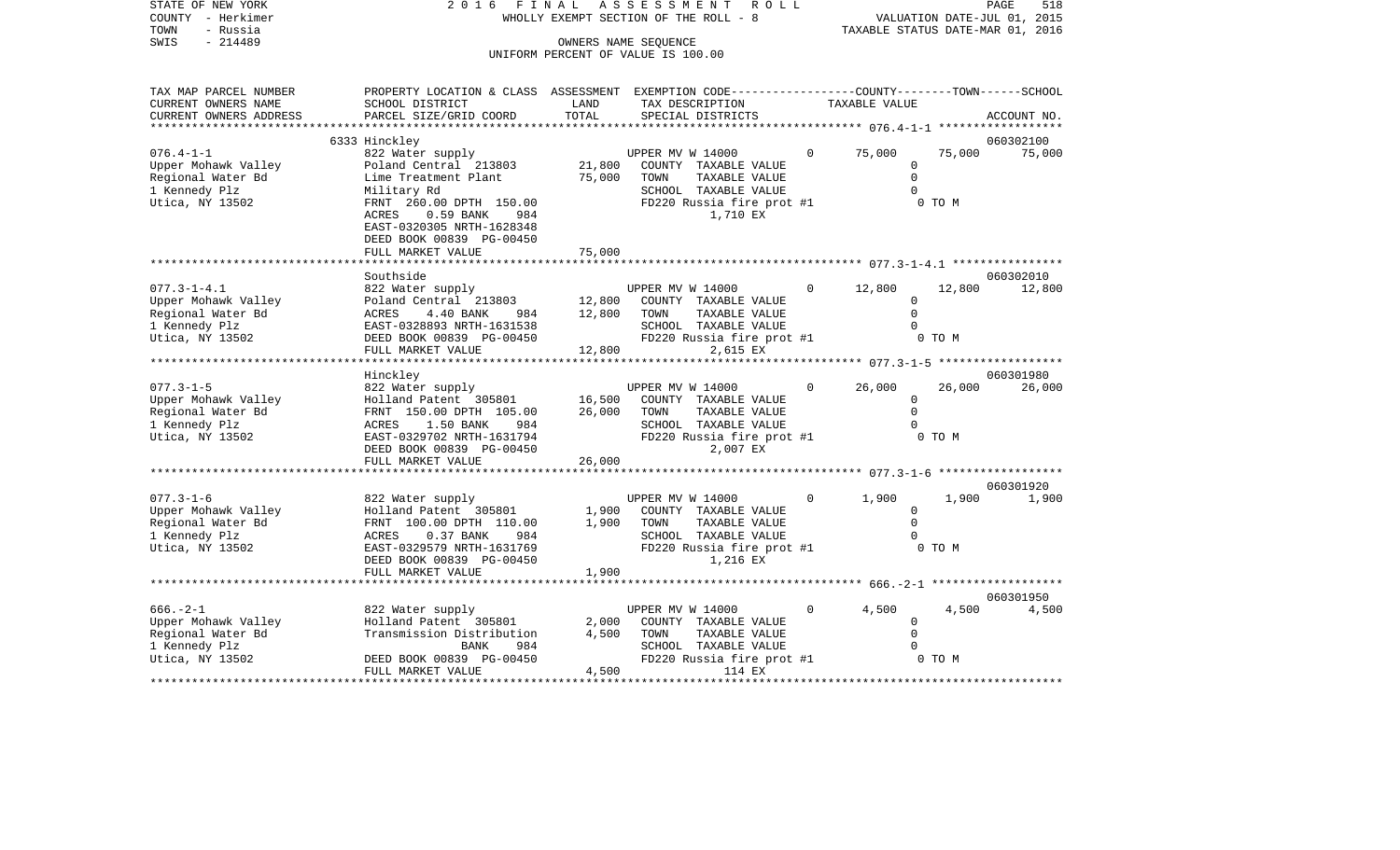| TOWN<br>- Russia<br>SWIS<br>$-214489$ |                                                                                                 | OWNERS NAME SEOUENCE<br>UNIFORM PERCENT OF VALUE IS 100.00 |                  |                                         |                |                               |          | TAXABLE STATUS DATE-MAR 01, 2016 |
|---------------------------------------|-------------------------------------------------------------------------------------------------|------------------------------------------------------------|------------------|-----------------------------------------|----------------|-------------------------------|----------|----------------------------------|
| TAX MAP PARCEL NUMBER                 | PROPERTY LOCATION & CLASS ASSESSMENT EXEMPTION CODE---------------COUNTY-------TOWN------SCHOOL |                                                            |                  |                                         |                |                               |          |                                  |
| CURRENT OWNERS NAME                   | SCHOOL DISTRICT                                                                                 | LAND                                                       |                  | TAX DESCRIPTION                         |                | TAXABLE VALUE                 |          |                                  |
| CURRENT OWNERS ADDRESS                | PARCEL SIZE/GRID COORD                                                                          | TOTAL                                                      |                  | SPECIAL DISTRICTS                       |                |                               |          | ACCOUNT NO.                      |
|                                       |                                                                                                 |                                                            |                  |                                         |                | ******************** 666.-2-2 |          |                                  |
|                                       |                                                                                                 |                                                            |                  |                                         |                |                               |          | 060302040                        |
| $666. - 2 - 2$                        | 822 Water supply                                                                                |                                                            | UPPER MV W 14000 |                                         | $\overline{0}$ | 165,000                       | 165,000  | 165,000                          |
| Upper Mohawk Valley                   | Holland Patent 305801                                                                           | $\overline{\phantom{0}}$                                   |                  | COUNTY TAXABLE VALUE                    |                | $\Omega$                      |          |                                  |
| Regional Water Bd                     | 42 Inch                                                                                         | 165,000                                                    | TOWN             | TAXABLE VALUE                           |                | $\Omega$                      |          |                                  |
| 1 Kennedy Plz                         | Pipe Line                                                                                       |                                                            |                  | SCHOOL TAXABLE VALUE                    |                |                               | $\Omega$ |                                  |
| Utica, NY 13502                       | BANK<br>984                                                                                     |                                                            |                  | FD220 Russia fire prot #1<br>165,000 EX |                |                               | 0 TO M   |                                  |
|                                       | DEED BOOK 00839 PG-00450<br>FULL MARKET VALUE                                                   | 165,000                                                    |                  |                                         |                |                               |          |                                  |
|                                       |                                                                                                 |                                                            |                  |                                         |                |                               |          |                                  |
|                                       |                                                                                                 |                                                            |                  |                                         |                |                               |          | 060302070                        |
| $666. - 2 - 3$                        | 822 Water supply                                                                                |                                                            |                  | UPPER MV W 14000                        | $\overline{0}$ | 750,000                       | 750,000  | 750,000                          |
| Upper Mohawk Valley                   | Holland Patent 305801                                                                           | $\overline{0}$                                             |                  | COUNTY TAXABLE VALUE                    |                | $\Omega$                      |          |                                  |
| Regional Water Bd                     | Transmission Distribution                                                                       | 750,000                                                    | TOWN             | TAXABLE VALUE                           |                | $\Omega$                      |          |                                  |
| 1 Kennedy Plz                         | BANK<br>984                                                                                     |                                                            |                  | SCHOOL TAXABLE VALUE                    |                |                               | $\Omega$ |                                  |
| Utica, NY 13502                       | DEED BOOK 00839 PG-00450                                                                        |                                                            |                  | FD220 Russia fire prot #1               |                |                               | 0 TO M   |                                  |
|                                       | FULL MARKET VALUE                                                                               | 750,000                                                    |                  | 18,140 EX                               |                |                               |          |                                  |
|                                       | **************************                                                                      |                                                            |                  |                                         |                |                               |          |                                  |
|                                       |                                                                                                 |                                                            |                  |                                         |                |                               |          | 060302080                        |
| $666. - 2 - 4$                        | 822 Water supply                                                                                |                                                            | UPPER MV W 14000 |                                         | $\Omega$       | 2200,000                      |          | 2200,000 2200,000                |
| Upper Mohawk Valley                   | Poland Central 213803                                                                           | 0                                                          |                  | COUNTY TAXABLE VALUE                    |                |                               | $\Omega$ |                                  |
| Regional Water Bd                     | Transmission Distribution                                                                       | 2200,000                                                   | TOWN             | TAXABLE VALUE                           |                |                               | $\Omega$ |                                  |
| 1 Kennedy Plz                         | BANK<br>984                                                                                     |                                                            |                  | SCHOOL TAXABLE VALUE                    |                |                               |          |                                  |
| Utica, NY 13502                       | DEED BOOK 00839 PG-00450                                                                        |                                                            |                  | FD220 Russia fire prot #1               |                |                               | 0 TO M   |                                  |
|                                       | FULL MARKET VALUE                                                                               | 2200,000                                                   |                  | 54,400 EX                               |                |                               |          |                                  |
|                                       |                                                                                                 |                                                            |                  |                                         |                |                               |          | 060302110                        |
| $666. - 2 - 5$                        | 822 Water supply                                                                                |                                                            | UPPER MV W 14000 |                                         | $\mathbf 0$    | 20,000                        | 20,000   | 20,000                           |
| Upper Mohawk Valley                   | Holland Patent 305801                                                                           | $\overline{0}$                                             |                  | COUNTY TAXABLE VALUE                    |                | $\Omega$                      |          |                                  |
| Regional Water Bd                     | Transmission Distribution                                                                       | 20,000                                                     | TOWN             | TAXABLE VALUE                           |                | $\Omega$                      |          |                                  |
| 1 Kennedy Plz                         | 984<br>BANK                                                                                     |                                                            |                  | SCHOOL TAXABLE VALUE                    |                |                               |          |                                  |
| Utica, NY 13502                       | DEED BOOK 00839 PG-00450                                                                        |                                                            |                  | FD220 Russia fire prot #1               |                |                               | 0 TO M   |                                  |
|                                       | FULL MARKET VALUE                                                                               |                                                            | 20,000           | 570 EX                                  |                |                               |          |                                  |
|                                       |                                                                                                 |                                                            |                  |                                         |                |                               |          |                                  |
|                                       | Buck Hill Rd.                                                                                   |                                                            |                  |                                         |                |                               |          |                                  |
| $088.2 - 1 - 28.3$                    | 822 Water supply                                                                                |                                                            | VLG/OTHER 13650  |                                         | $\Omega$       | 200,000                       | 200,000  | 200,000                          |
| Village Of Poland                     | Poland Central 213803                                                                           | 12,500                                                     |                  | COUNTY TAXABLE VALUE                    |                | $\Omega$                      |          |                                  |
| PO Box 133                            | Buck Hill Rd.                                                                                   | 200,000                                                    | TOWN             | TAXABLE VALUE                           |                |                               | $\Omega$ |                                  |
| Poland, NY 13431                      | FRNT 218.30 DPTH                                                                                |                                                            |                  | SCHOOL TAXABLE VALUE                    |                |                               |          |                                  |
|                                       | ACRES<br>1.00                                                                                   |                                                            |                  | FD220 Russia fire prot #1               |                |                               | 0 TO M   |                                  |
|                                       | EAST-0344038 NRTH-1604227                                                                       |                                                            |                  | 200,000 EX                              |                |                               |          |                                  |
|                                       | DEED BOOK 817<br>PG-394<br>FULL MARKET VALUE                                                    | 200,000                                                    |                  |                                         |                |                               |          |                                  |
|                                       |                                                                                                 |                                                            |                  |                                         |                |                               |          |                                  |

STATE OF NEW YORK 2 0 1 6 F I N A L A S S E S S M E N T R O L L PAGE 519 COUNTY - Herkimer WHOLLY EXEMPT SECTION OF THE ROLL - 8 VALUATION DATE-JUL 01, 2015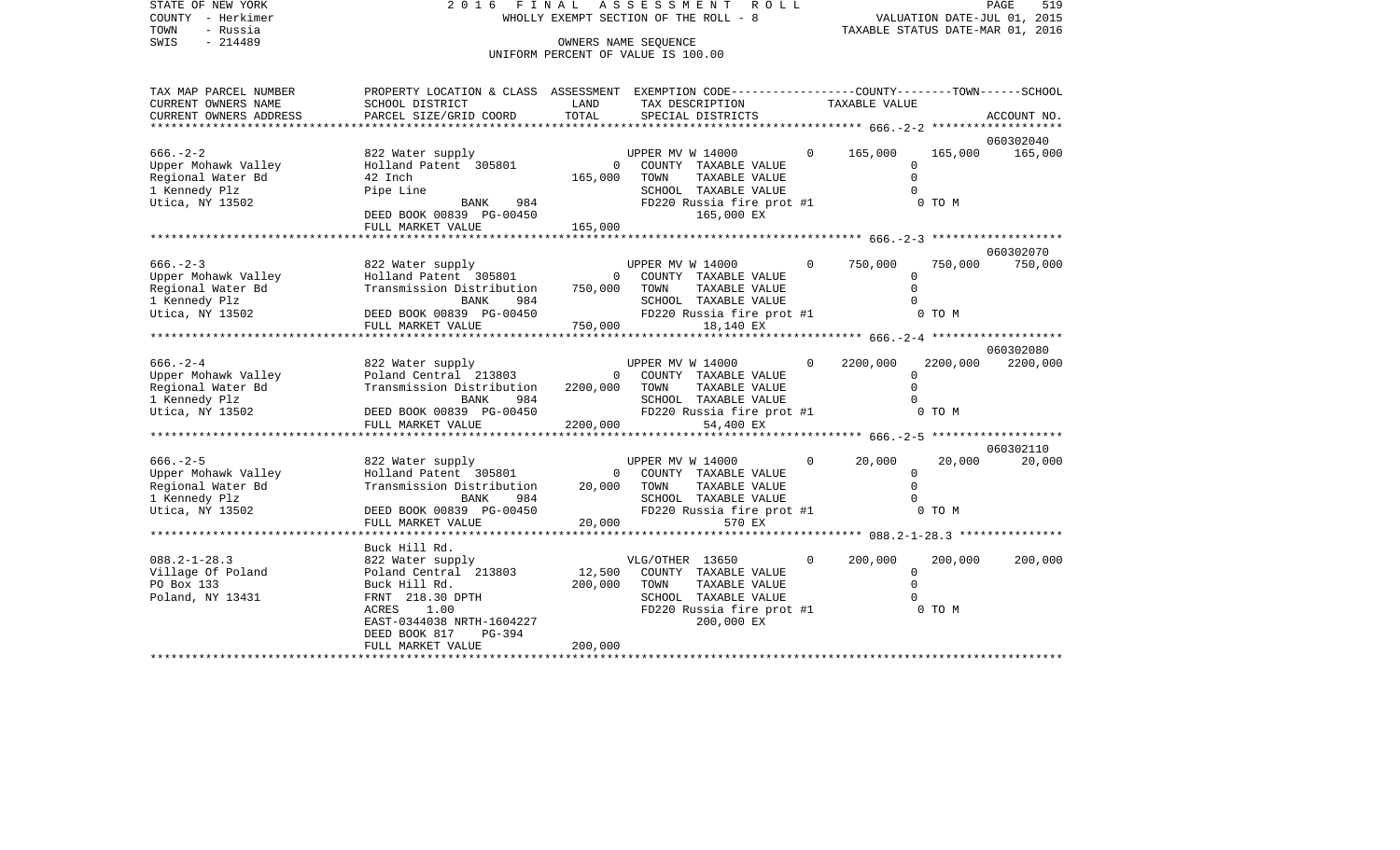| STATE OF NEW YORK     | 2016 FINAL ASSESSMENT ROLL                                                                       | 520<br>PAGE                      |
|-----------------------|--------------------------------------------------------------------------------------------------|----------------------------------|
| - Herkimer<br>COUNTY  | WHOLLY EXEMPT SECTION OF THE ROLL - 8                                                            | VALUATION DATE-JUL 01, 2015      |
| - Russia<br>TOWN      |                                                                                                  | TAXABLE STATUS DATE-MAR 01, 2016 |
| $-214489$<br>SWIS     | OWNERS NAME SEOUENCE                                                                             |                                  |
|                       | UNIFORM PERCENT OF VALUE IS 100.00                                                               |                                  |
|                       |                                                                                                  |                                  |
|                       |                                                                                                  |                                  |
| TAX MAP PARCEL NUMBER | PROPERTY LOCATION & CLASS ASSESSMENT EXEMPTION CODE----------------COUNTY-------TOWN------SCHOOL |                                  |

| CURRENT OWNERS NAME    | SCHOOL DISTRICT           | LAND  | TAX DESCRIPTION         | TAXABLE VALUE  |             |
|------------------------|---------------------------|-------|-------------------------|----------------|-------------|
| CURRENT OWNERS ADDRESS | PARCEL SIZE/GRID COORD    | TOTAL | SPECIAL DISTRICTS       |                | ACCOUNT NO. |
|                        |                           |       |                         |                |             |
|                        | Wheelertown Rd            |       |                         |                | 060005240   |
| $068. - 1 - 48$        | 695 Cemetery              |       | NON PROF 9 25300        | 2,300<br>2,300 | 2,300       |
| Wheelertown Cemetery   | 305201<br>Remsen          | 2,300 | COUNTY<br>TAXABLE VALUE |                |             |
| Assoc                  | $Lot#44$ Rp               | 2,300 | TAXABLE VALUE<br>TOWN   |                |             |
| <b>RD</b>              | Cemetery2/3acre           |       | SCHOOL<br>TAXABLE VALUE |                |             |
| Remsen, NY 13438       | Wheelertown Rd            |       |                         |                |             |
|                        | FRNT 150.00 DPTH 150.00   |       |                         |                |             |
|                        | EAST-0345132 NRTH-1660725 |       |                         |                |             |
|                        | FULL MARKET VALUE         | 2,300 |                         |                |             |
|                        |                           |       |                         |                |             |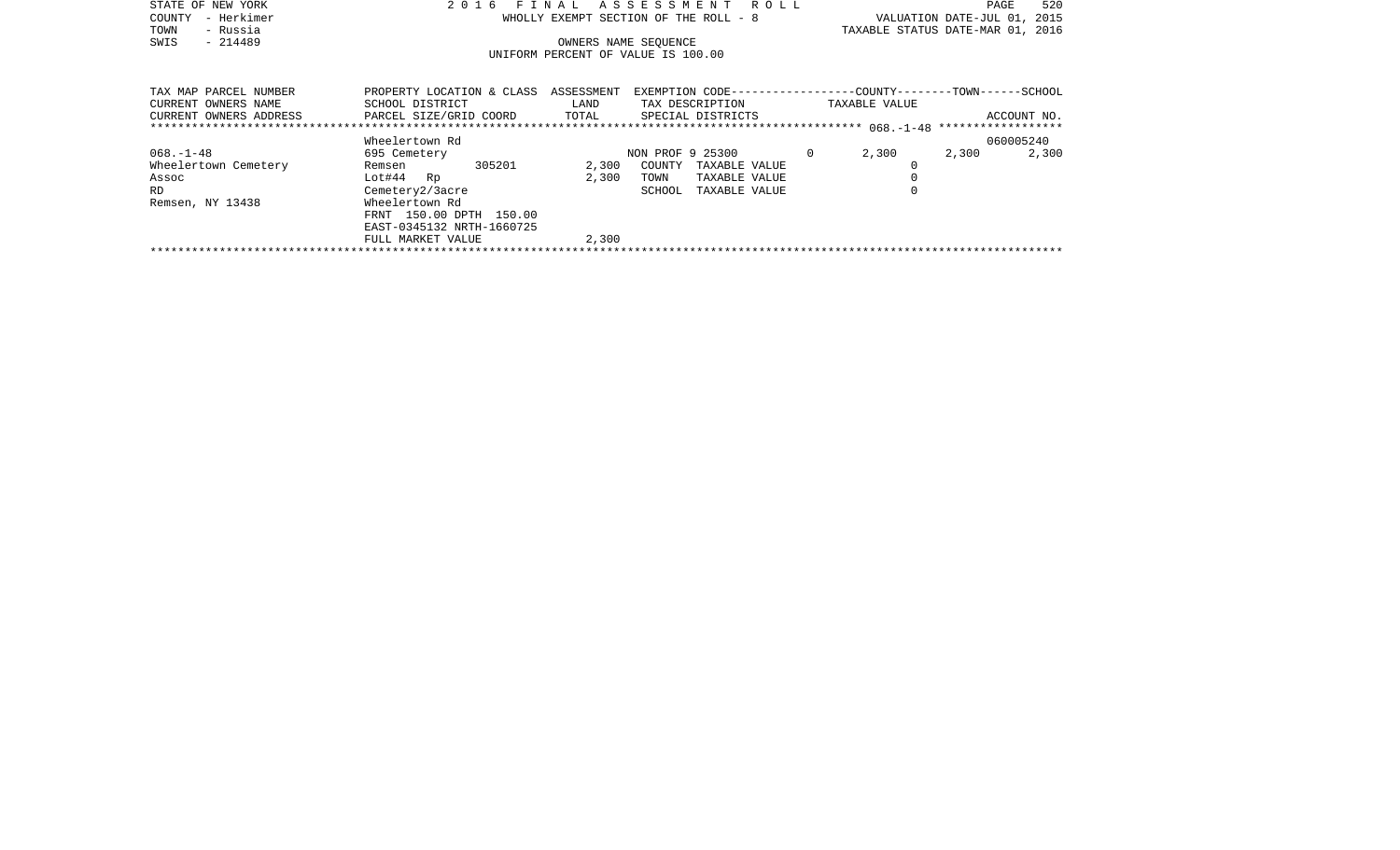| STATE OF NEW YORK | 2016 FINAL ASSESSMENT ROLL            | 521<br>PAGE                      |
|-------------------|---------------------------------------|----------------------------------|
| COUNTY - Herkimer | WHOLLY EXEMPT SECTION OF THE ROLL - 8 | VALUATION DATE-JUL 01, 2015      |
| TOWN<br>- Russia  |                                       | TAXABLE STATUS DATE-MAR 01, 2016 |
| SWIS<br>- 214489  |                                       | RPS150/V04/L015                  |
|                   | UNIFORM PERCENT OF VALUE IS 100.00    | CURRENT DATE 6/27/2016           |
|                   |                                       |                                  |

## \*\*\* S P E C I A L D I S T R I C T S U M M A R Y \*\*\*

| CODE | DISTRICT NAME PARCELS | TOTAL | EXTENSION<br>TYPE | EXTENSION<br>VALUE | AD VALOREM<br><b>VALUE</b> | <b>EXEMPT</b><br>AMOUNT | TAXABLE<br>VALUE |
|------|-----------------------|-------|-------------------|--------------------|----------------------------|-------------------------|------------------|
|      | FD220 Russia fire pr  |       | 19 TOTAL M        |                    | 1532,872                   | 1532,872                |                  |

## \*\*\* S C H O O L D I S T R I C T S U M M A R Y \*\*\*

| CODE                       | DISTRICT NAME                                  | TOTAL<br>PARCELS | ASSESSED<br>LAND           | ASSESSED<br>TOTAL             | EXEMPT<br>AMOUNT              | TOTAL<br>TAXABLE | STAR<br>AMOUNT | <b>STAR</b><br>TAXABLE |
|----------------------------|------------------------------------------------|------------------|----------------------------|-------------------------------|-------------------------------|------------------|----------------|------------------------|
| 213803<br>305201<br>305801 | Poland Central<br>Remsen<br>Holland Patent Cen | 26<br>∠<br>6     | 586,600<br>9.400<br>20,400 | 3915,300<br>52,600<br>967,400 | 3915,300<br>52,600<br>967,400 |                  |                |                        |
|                            | SUB-TOTAL                                      | 34               | 616,400                    | 4935,300                      | 4935,300                      |                  |                |                        |
|                            | TOTAL                                          | 34               | 616,400                    | 4935,300                      | 4935,300                      |                  |                |                        |

## \*\*\* S Y S T E M C O D E S S U M M A R Y \*\*\*

| CODE  | DESCRIPTION        | TOTAL<br><b>PARCELS</b> | COUNTY           | TOWN             | SCHOOL           |
|-------|--------------------|-------------------------|------------------|------------------|------------------|
| 50000 | WHOLLY EX<br>TOTAL |                         | 51,500<br>51,500 | 51,500<br>51,500 | 51,500<br>51,500 |

| CODE  | DESCRIPTION | TOTAL<br>PARCELS | COUNTY   | TOWN     | SCHOOL   |
|-------|-------------|------------------|----------|----------|----------|
| 12350 | PUB AUTH 1  |                  | 47,200   | 47,200   | 47,200   |
| 13100 | MUN OWNED   |                  | 96,100   | 96,100   | 96,100   |
| 13500 | TOWN-GEN    | 6                | 937,900  | 937,900  | 937,900  |
| 13650 | VLG/OTHER   |                  | 200,000  | 200,000  | 200,000  |
| 13660 | V CEM-LND   |                  | 12,500   | 12,500   | 12,500   |
| 13800 | SCHOOL DST  |                  | 57,700   | 57,700   | 57,700   |
| 14000 | UPPER MV W  | Q                | 3255,200 | 3255,200 | 3255,200 |
| 25120 | N/P-EDUCAT  |                  | 77,100   | 77,100   | 77,100   |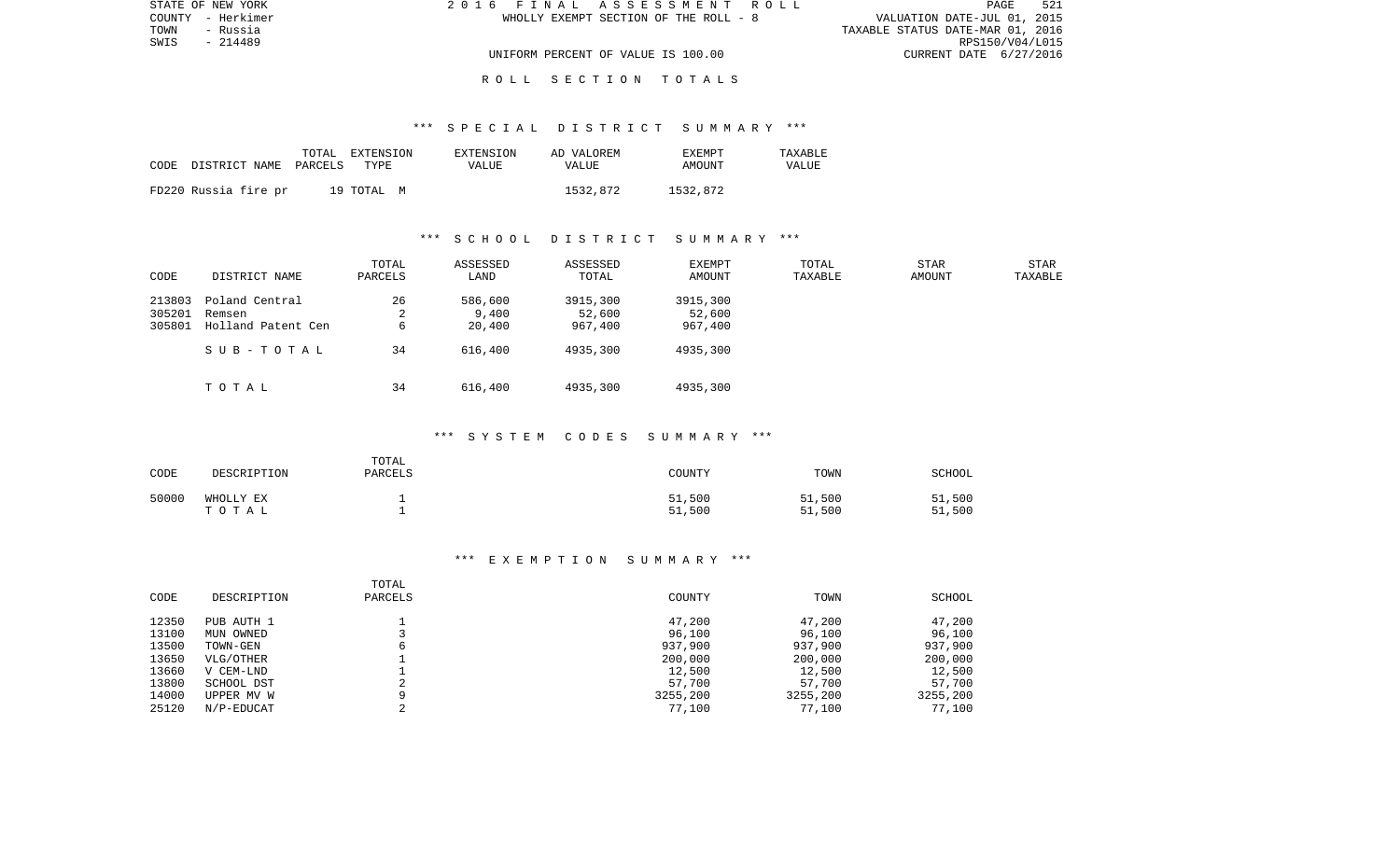| STATE OF NEW YORK | 2016 FINAL ASSESSMENT ROLL            | 522<br>PAGE                      |
|-------------------|---------------------------------------|----------------------------------|
| COUNTY - Herkimer | WHOLLY EXEMPT SECTION OF THE ROLL - 8 | VALUATION DATE-JUL 01, 2015      |
| TOWN<br>- Russia  |                                       | TAXABLE STATUS DATE-MAR 01, 2016 |
| SWIS<br>- 214489  |                                       | RPS150/V04/L015                  |
|                   | UNIFORM PERCENT OF VALUE IS 100.00    | CURRENT DATE 6/27/2016           |
|                   |                                       |                                  |

## \*\*\* E X E M P T I O N S U M M A R Y \*\*\*

| CODE  | DESCRIPTION | TOTAL<br>PARCELS | COUNTY   | TOWN     | SCHOOL   |
|-------|-------------|------------------|----------|----------|----------|
| 25300 | NON PROF 9  |                  | 175,100  | 175,100  | 175,100  |
| 29700 | WDRL/FORCL  |                  | 25,000   | 25,000   | 25,000   |
|       | TOTAL       | 33               | 4883,800 | 4883,800 | 4883,800 |

## \*\*\* G R A N D T O T A L S \*\*\*

| ROLL |               | TOTAL   | ASSESSED | ASSESSED | TAXABLE | TAXABLE | TAXABLE | <b>STAR</b> |
|------|---------------|---------|----------|----------|---------|---------|---------|-------------|
| SEC  | DESCRIPTION   | PARCELS | LAND     | TOTAL    | COUNTY  | TOWN    | SCHOOL  | TAXABLE     |
|      | WHOLLY EXEMPT | 34      | 616,400  | 4935,300 |         |         |         |             |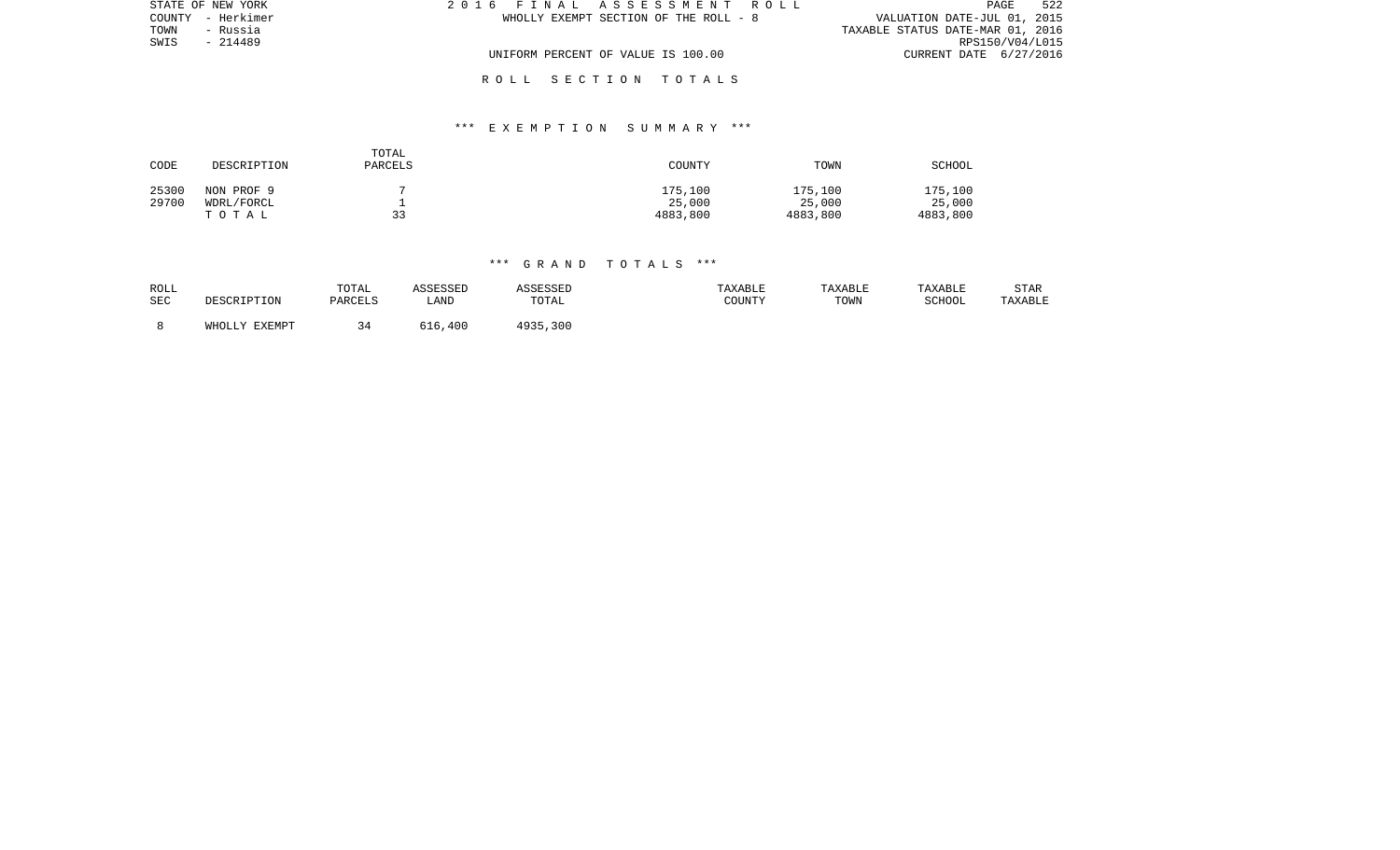COUNTY - Herkimer VALUATION DATE-JUL 01, 2015 TOWN - Russia TAXABLE STATUS DATE-MAR 01, 2016 SWIS - 214489 S W I S T O T A L S RPS150/V04/L015

STATE OF NEW YORK 2016 FINAL ASSESSMENT ROLL

# UNIFORM PERCENT OF VALUE IS 100.00

## \*\*\* S P E C I A L D I S T R I C T S U M M A R Y \*\*\*

|      |                      | TOTAL   | EXTENSION     | EXTENSION | AD VALOREM | <b>EXEMPT</b> | <b>TAXARLE</b> |
|------|----------------------|---------|---------------|-----------|------------|---------------|----------------|
| CODE | DISTRICT NAME        | PARCELS | TYPE.         | VALUE     | VALUE      | AMOUNT        | VALUE          |
|      |                      |         |               |           |            |               |                |
|      | FD220 Russia fire pr |         | 1,234 TOTAL M |           | 145643,538 | 3118,543      | 142524,995     |
|      | FD230 Remsen fire #2 |         | 559 TOTAL M   |           | 28751,343  | 1003,207      | 27748.136      |

## \*\*\* S C H O O L D I S T R I C T S U M M A R Y \*\*\*

| CODE                                 | DISTRICT NAME                                                | TOTAL<br>PARCELS         | ASSESSED<br>LAND                              | ASSESSED<br>TOTAL                               | <b>EXEMPT</b><br>AMOUNT             | TOTAL<br>TAXABLE                                | <b>STAR</b><br>AMOUNT            | STAR<br>TAXABLE                                |
|--------------------------------------|--------------------------------------------------------------|--------------------------|-----------------------------------------------|-------------------------------------------------|-------------------------------------|-------------------------------------------------|----------------------------------|------------------------------------------------|
| 213803<br>302601<br>305201<br>305801 | Poland Central<br>Adirondack<br>Remsen<br>Holland Patent Cen | 1,228<br>10<br>514<br>76 | 38151,066<br>224,900<br>11806,000<br>2694,800 | 140500,576<br>336,465<br>27100,015<br>11685,563 | 4994,032<br>11<br>99,734<br>967,725 | 135506,544<br>336,454<br>27000,281<br>10717,838 | 17837.764<br>4211,350<br>787,920 | 117668,780<br>336,454<br>22788,931<br>9929,918 |
|                                      | SUB-TOTAL                                                    | 1,828                    | 52876,766                                     | 179622,619                                      | 6061,502                            | 173561, 117                                     | 22837,034                        | 150724,083                                     |
|                                      | TOTAL                                                        | 1,828                    | 52876,766                                     | 179622,619                                      | 6061,502                            | 173561,117                                      | 22837,034                        | 150724,083                                     |

## \*\*\* S Y S T E M C O D E S S U M M A R Y \*\*\*

| CODE  | DESCRIPTION | TOTAL<br>PARCELS                   | COUNTY | TOWN   | SCHOOL |
|-------|-------------|------------------------------------|--------|--------|--------|
| 50000 | WHOLLY EX   |                                    | 51,500 | 51,500 | 51,500 |
| 50001 | SCHL TAXBL  |                                    | 13,330 | 13,330 |        |
| 50002 | CNTY EXMPT  | ⌒<br>∠                             | 7,370  |        |        |
| 50003 | TOWN EXMPT  | $\sim$                             |        | 7,370  |        |
| 50004 | SCHL EXMPT  | $\sim$<br>$\overline{\phantom{a}}$ |        |        | 7,370  |
| 50005 | TOWN TAXBL  |                                    | 7,370  |        | 7,370  |
| 50006 | CNTY TAXBL  |                                    |        | 4,030  | 4,030  |
|       | TOTAL       | 12                                 | 79,570 | 76,230 | 70,270 |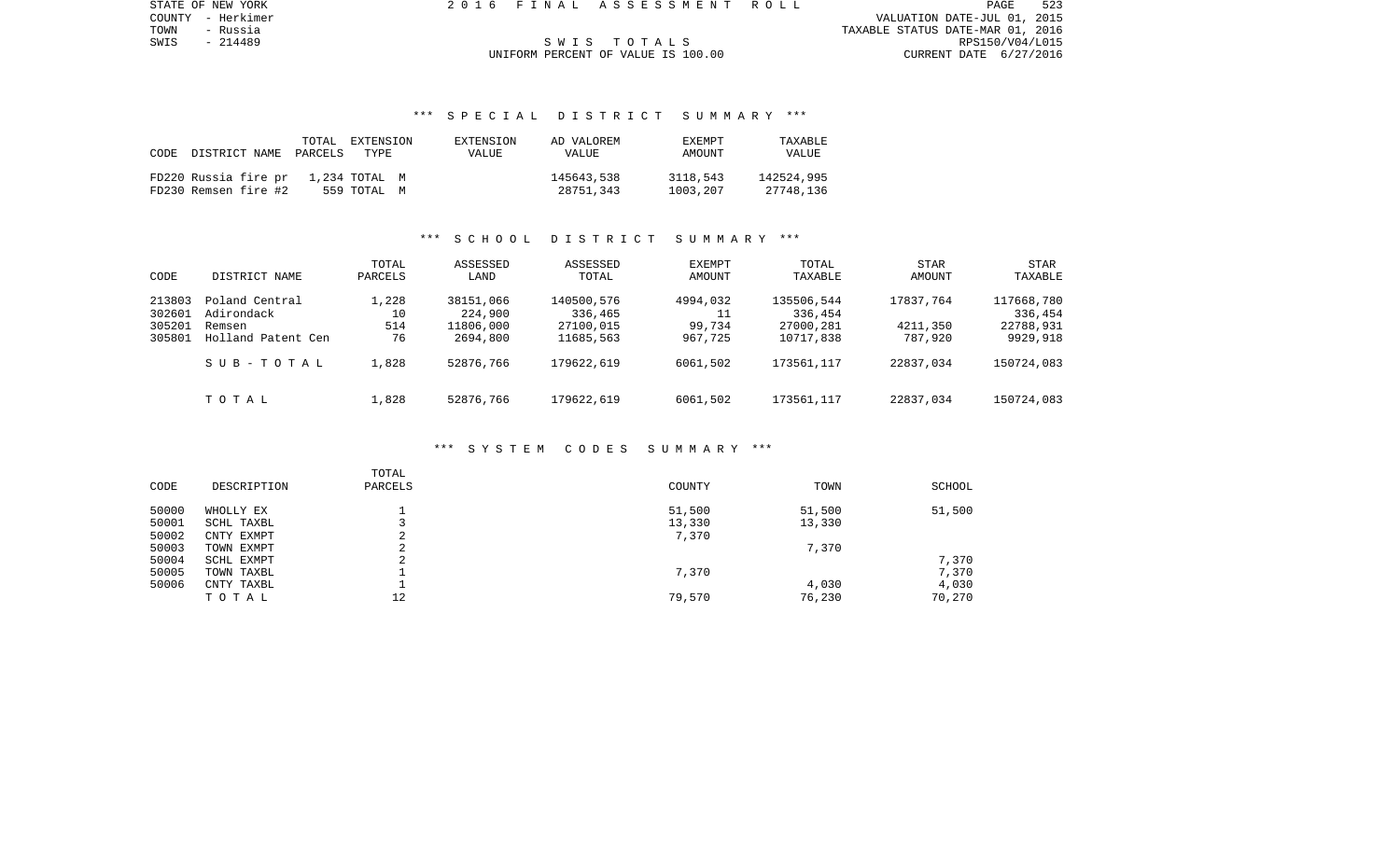COUNTY - Herkimer VALUATION DATE-JUL 01, 2015 TOWN - Russia TAXABLE STATUS DATE-MAR 01, 2016 SWIS - 214489<br>SWIS - 214489 SWIS - 214489 SWIS - 214489 SWIS - 214489 SWIS - 214489 SWIS - 214489 SWIS - 214489 SWIS - 2016<br>UNIFORM PERCENT OF VALUE IS 100.00 SWIS CURRENT DATE 6/27/2016

# UNIFORM PERCENT OF VALUE IS 100.00

|       |              | TOTAL          |           |           |               |
|-------|--------------|----------------|-----------|-----------|---------------|
| CODE  | DESCRIPTION  | PARCELS        | COUNTY    | TOWN      | <b>SCHOOL</b> |
| 12350 | PUB AUTH 1   | 1              | 47,200    | 47,200    | 47,200        |
| 13100 | MUN OWNED    | 3              | 96,100    | 96,100    | 96,100        |
| 13500 | TOWN-GEN     | 6              | 937,900   | 937,900   | 937,900       |
| 13650 | VLG/OTHER    | 1              | 200,000   | 200,000   | 200,000       |
| 13660 | V CEM-LND    | $\mathbf 1$    | 12,500    | 12,500    | 12,500        |
| 13800 | SCHOOL DST   | $\overline{2}$ | 57,700    | 57,700    | 57,700        |
| 14000 | UPPER MV W   | 9              | 3255,200  | 3255,200  | 3255,200      |
| 25120 | N/P-EDUCAT   | $\overline{4}$ | 175,350   | 175,350   | 175,350       |
| 25300 | NON PROF 9   | 7              | 175,100   | 175,100   | 175,100       |
| 29700 | WDRL/FORCL   | $\mathbf{1}$   | 25,000    | 25,000    | 25,000        |
| 32252 | REFOREST     | 15             | 1388,500  |           |               |
| 32301 | SOL-CNTY     | 3              | 2486,100  | 2486,100  |               |
| 41101 | VETFUND CT   | $\overline{2}$ | 800       | 800       |               |
| 41122 | VET WAR C    | 48             | 425,550   |           |               |
| 41123 | VET WAR T    | 48             |           | 548,145   |               |
| 41132 | VET COM C    | 55             | 801,775   |           |               |
| 41133 | VET COM T    | 55             |           | 1029,025  |               |
| 41142 | VET DIS C    | 25             | 561,232   |           |               |
| 41143 | VET DIS T    | 25             |           | 669,152   |               |
| 41162 | $CW_15_VET/$ | 10             | 89,700    |           |               |
| 41172 | CW_DISBLD_   | $1\,$          | 30,000    |           |               |
| 41400 | CLERGY       | $\overline{2}$ | 2,000     | 2,000     | 2,000         |
| 41730 | AG MKTS      | 16             | 680,861   | 680,861   | 680,861       |
| 41802 | AGED-CNTY    | 5              | 152,400   |           |               |
| 41804 | AGED-SCHL    | $\overline{2}$ |           |           | 23,700        |
| 41805 | $AGED-C/S$   | $\overline{2}$ | 57,250    |           | 57,250        |
| 41834 | STAR EN      | 166            |           |           | 10241,286     |
| 41854 | STAR B       | 420            |           |           | 12595,748     |
| 47100 | Mass Telec   | 12             | 4,528     | 4,528     | 4,528         |
| 47460 | FOREST       | 5              | 230,681   | 230,681   | 230,681       |
| 47610 | BUS EX-ALL   | $\mathbf{1}$   | 10,162    | 10,162    | 10,162        |
|       | TOTAL        | 953            | 11903,589 | 10643,504 | 28828,266     |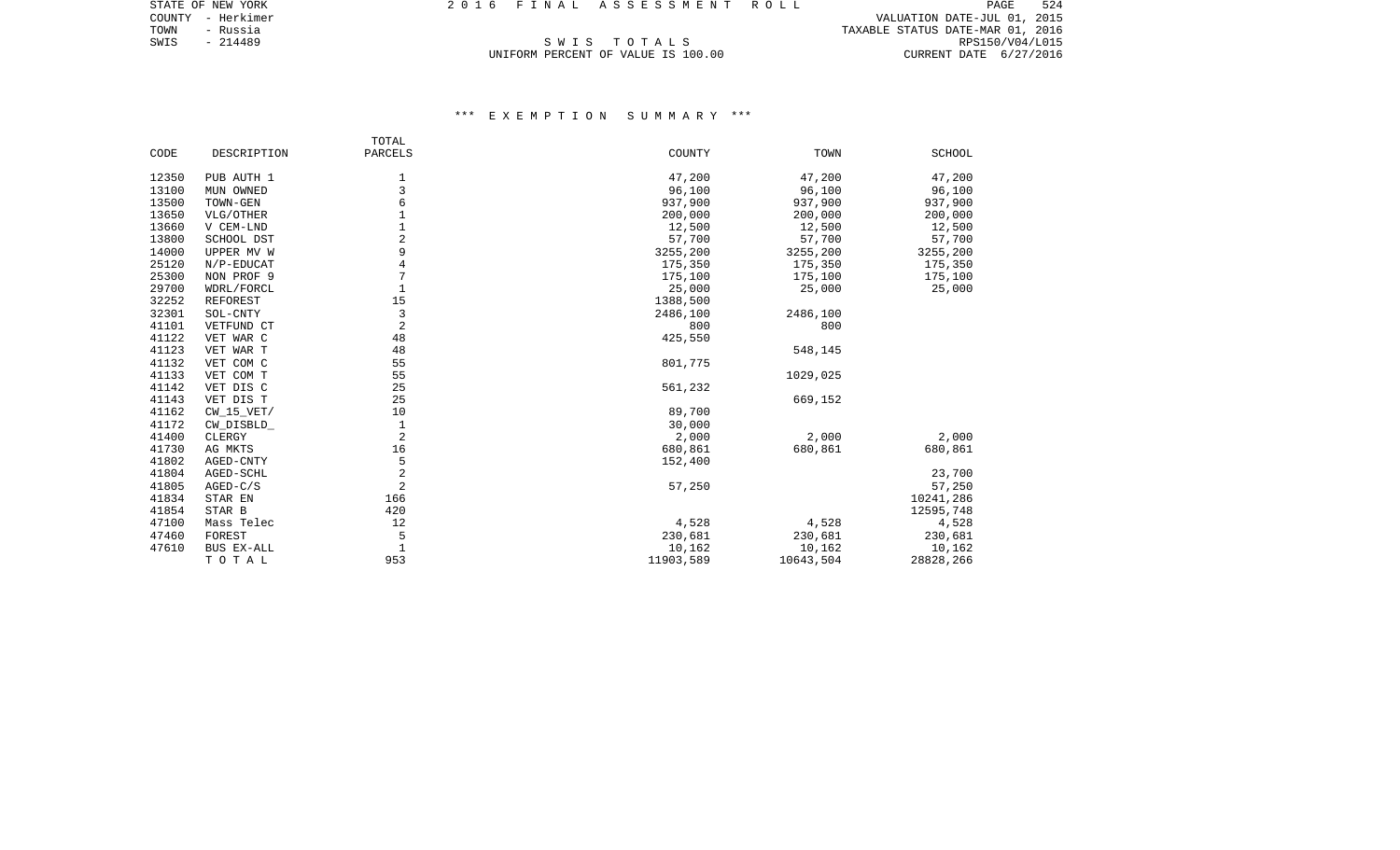| STATE OF NEW YORK |  | 2016 FINAL ASSESSMENT ROLL         |                                  | PAGE | 525 |
|-------------------|--|------------------------------------|----------------------------------|------|-----|
| COUNTY - Herkimer |  |                                    | VALUATION DATE-JUL 01, 2015      |      |     |
| TOWN<br>- Russia  |  |                                    | TAXABLE STATUS DATE-MAR 01, 2016 |      |     |
| SWIS<br>- 214489  |  | SWIS TOTALS                        | RPS150/V04/L015                  |      |     |
|                   |  | UNIFORM PERCENT OF VALUE IS 100.00 | CURRENT DATE 6/27/2016           |      |     |

## \*\*\* G R A N D T O T A L S \*\*\*

| ROLL<br>SEC  | DESCRIPTION         | TOTAL<br>PARCELS | ASSESSED<br>LAND | ASSESSED<br>TOTAL | TAXABLE<br>COUNTY | TAXABLE<br>TOWN | TAXABLE<br>SCHOOL | STAR<br>TAXABLE |
|--------------|---------------------|------------------|------------------|-------------------|-------------------|-----------------|-------------------|-----------------|
| $\mathbf{1}$ | TAXABLE             | 1,695            | 45010,666        | 129991,556        | 126850,895        | 126722,480      | 128888,652        | 106051,618      |
| 3            | STATE OWNED LAND    | 56               | 5555,200         | 5587,300          | 1684,630          | 3076,470        | 5568,530          | 5568,530        |
| 5            | SPECIAL FRANCHISE   | 9                |                  | 2645,309          | 2645,309          | 2645,309        | 2645,309          | 2645,309        |
| 6            | UTILITIES & N.C.    | 34               | 1694,500         | 36463,154         | 36458,626         | 36458,626       | 36458,626         | 36458,626       |
| 8            | WHOLLY EXEMPT       | 34               | 616,400          | 4935,300          |                   |                 |                   |                 |
| $\star$      | TOTAL<br><b>SUB</b> | 1,828            | 52876,766        | 179622,619        | 167639,460        | 168902,885      | 173561,117        | 150724,083      |
| $* *$        | GRAND TOTAL         | 1,828            | 52876,766        | 179622,619        | 167639,460        | 168902,885      | 173561,117        | 150724,083      |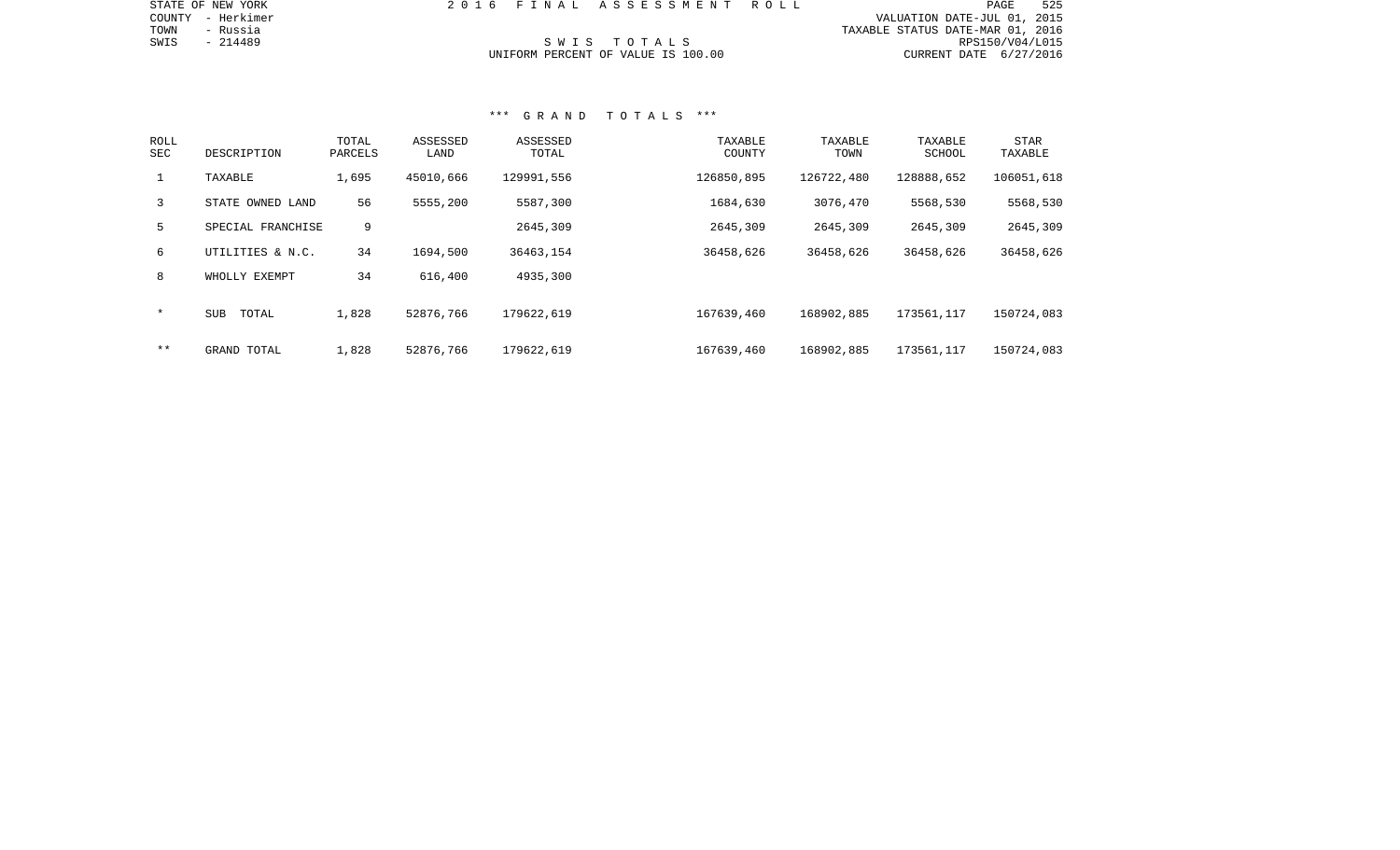PAGE 526 TOWN - Russia TAXABLE STATUS DATE-MAR 01, 2016 RPS150/V04/L015<br>UNIFORM PERCENT OF VALUE IS 100.00 CURRENT DATE 6/27/2016

STATE OF NEW YORK 2016 FINAL ASSESSMENT ROLL COUNTY - Herkimer T O W N T O T A L S VALUATION DATE-JUL 01, 2015

## UNIFORM PERCENT OF VALUE IS 100.00

## \*\*\* S P E C I A L D I S T R I C T S U M M A R Y \*\*\*

| CODE<br>DISTRICT NAME | TOTAL<br>PARCELS<br>TYPE | EXTENSION<br>EXTENSION<br>VALUE | AD VALOREM<br><b>VALUE</b> | <b>EXEMPT</b><br>AMOUNT | TAXABLE<br>VALUE |
|-----------------------|--------------------------|---------------------------------|----------------------------|-------------------------|------------------|
| FD220 Russia fire pr  | 1,242 TOTAL M            |                                 | 146009,708                 | 3118,543                | 142891,165       |
| FD230 Remsen fire #2  | 559 TOTAL M              |                                 | 28751,343                  | 1003,207                | 27748.136        |

## \*\*\* S C H O O L D I S T R I C T S U M M A R Y \*\*\*

| CODE                                 | DISTRICT NAME                                                | TOTAL<br>PARCELS         | ASSESSED<br>LAND                              | ASSESSED<br>TOTAL                               | <b>EXEMPT</b><br>AMOUNT        | TOTAL<br>TAXABLE                                | <b>STAR</b><br>AMOUNT            | STAR<br>TAXABLE                                |
|--------------------------------------|--------------------------------------------------------------|--------------------------|-----------------------------------------------|-------------------------------------------------|--------------------------------|-------------------------------------------------|----------------------------------|------------------------------------------------|
| 213803<br>302601<br>305201<br>305801 | Poland Central<br>Adirondack<br>Remsen<br>Holland Patent Cen | 1,576<br>10<br>514<br>76 | 42288,236<br>224,900<br>11806,000<br>2694,800 | 178233,027<br>336,465<br>27100,015<br>11685,563 | 16560,428<br>99,734<br>967,725 | 161672,599<br>336,454<br>27000,281<br>10717,838 | 23743,464<br>4211,350<br>787,920 | 137929,135<br>336,454<br>22788,931<br>9929,918 |
|                                      | SUB-TOTAL                                                    | 2,176                    | 57013,936                                     | 217355,070                                      | 17627,898                      | 199727, 172                                     | 28742,734                        | 170984,438                                     |
|                                      | TOTAL                                                        | 2,176                    | 57013,936                                     | 217355,070                                      | 17627,898                      | 199727.172                                      | 28742,734                        | 170984,438                                     |

#### \*\*\* S Y S T E M C O D E S S U M M A R Y \*\*\*

| CODE  | DESCRIPTION | TOTAL<br>PARCELS | VILLAGE | COUNTY | TOWN   | SCHOOL |
|-------|-------------|------------------|---------|--------|--------|--------|
| 50000 | WHOLLY EX   |                  |         | 51,500 | 51,500 | 51,500 |
| 50001 | SCHL TAXBL  |                  |         | 13,330 | 13,330 |        |
| 50002 | CNTY EXMPT  | ⌒<br>∠           |         | 7,370  |        |        |
| 50003 | TOWN EXMPT  | ⌒<br>∠           |         |        | 7,370  |        |
| 50004 | SCHL EXMPT  | ◠                |         |        |        | 7,370  |
| 50005 | TOWN TAXBL  |                  |         | 7,370  |        | 7,370  |
| 50006 | CNTY TAXBL  |                  |         |        | 4,030  | 4,030  |
|       | TOTAL       | 13               |         | 79,570 | 76,230 | 70,270 |
|       |             |                  |         |        |        |        |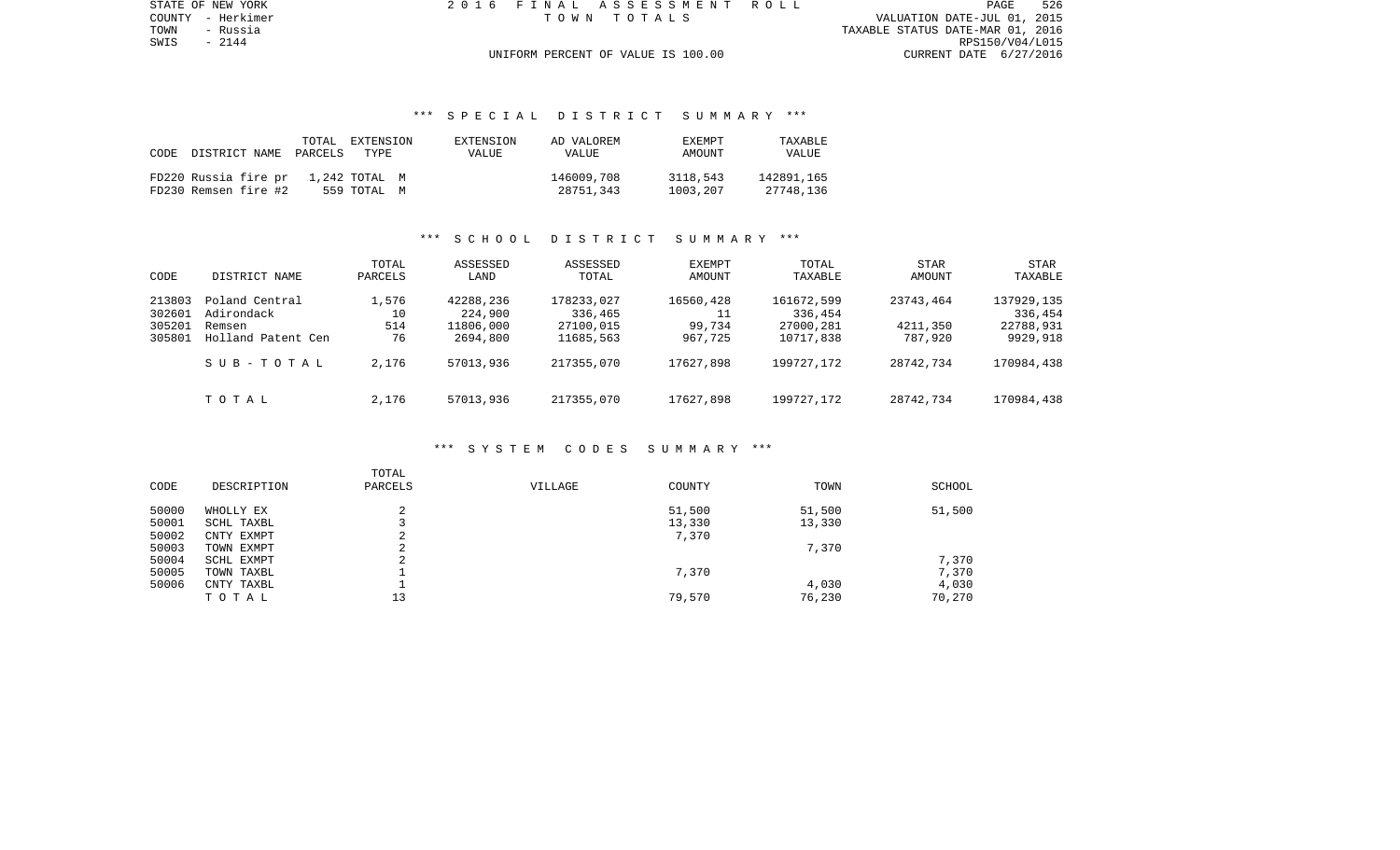| STATE OF NEW YORK | 2016 FINAL ASSESSMENT ROLL         | 527<br>PAGE                      |
|-------------------|------------------------------------|----------------------------------|
| COUNTY - Herkimer | TOWN TOTALS                        | VALUATION DATE-JUL 01, 2015      |
| TOWN<br>- Russia  |                                    | TAXABLE STATUS DATE-MAR 01, 2016 |
| SWIS<br>$-2144$   |                                    | RPS150/V04/L015                  |
|                   | UNIFORM PERCENT OF VALUE IS 100.00 | CURRENT DATE 6/27/2016           |

|       |                 | TOTAL          |           |           |           |               |
|-------|-----------------|----------------|-----------|-----------|-----------|---------------|
| CODE  | DESCRIPTION     | PARCELS        | VILLAGE   | COUNTY    | TOWN      | <b>SCHOOL</b> |
| 12350 | PUB AUTH 1      | 1              |           | 47,200    | 47,200    | 47,200        |
| 13100 | MUN OWNED       | 17             | 10578,500 | 10674,600 | 10674,600 | 10674,600     |
| 13350 | MUN CITY        | $\overline{2}$ | 157,000   | 157,000   | 157,000   | 157,000       |
| 13500 | TOWN-GEN        |                | 14,800    | 952,700   | 952,700   | 952,700       |
| 13650 | VLG/OTHER       | 3              | 400,400   | 600,400   | 600,400   | 600,400       |
| 13660 | V CEM-LND       |                |           | 12,500    | 12,500    | 12,500        |
| 13800 | SCHOOL DST      | $\overline{c}$ |           | 57,700    | 57,700    | 57,700        |
| 14000 | UPPER MV W      | 9              |           | 3255,200  | 3255,200  | 3255,200      |
| 25120 | N/P-EDUCAT      | $\overline{4}$ |           | 175,350   | 175,350   | 175,350       |
| 25300 | NON PROF 9      | 11             | 393,000   | 568,100   | 568,100   | 568,100       |
| 29700 | WDRL/FORCL      | $\mathbf 1$    |           | 25,000    | 25,000    | 25,000        |
| 32252 | <b>REFOREST</b> | 15             |           | 1388,500  |           |               |
| 32301 | SOL-CNTY        | 3              |           | 2486,100  | 2486,100  |               |
| 41101 | VETFUND CT      | $\overline{4}$ | 1,650     | 2,450     | 2,450     |               |
| 41122 | VET WAR C       | 56             |           | 492,000   |           |               |
| 41123 | VET WAR T       | 56             | 31,350    |           | 627,450   |               |
| 41132 | VET COM C       | 73             |           | 1085,000  |           |               |
| 41133 | VET COM T       | 73             | 173,075   |           | 1391,350  |               |
| 41142 | VET DIS C       | 30             |           | 665,952   |           |               |
| 41143 | VET DIS T       | 30             | 22,620    |           | 780,447   |               |
| 41162 | $CW_15_VET/$    | 13             |           | 116,700   |           |               |
| 41172 | CW_DISBLD_      | $\sqrt{2}$     |           | 60,000    |           |               |
| 41400 | CLERGY          | $\overline{2}$ |           | 2,000     | 2,000     | 2,000         |
| 41730 | AG MKTS         | 17             |           | 693,642   | 693,642   | 693,642       |
| 41802 | AGED-CNTY       | 9              |           | 317,150   |           |               |
| 41804 | AGED-SCHL       | $\overline{2}$ |           |           |           | 23,700        |
| 41805 | $AGED-C/S$      | $\overline{2}$ |           | 57,250    |           | 57,250        |
| 41834 | STAR EN         | 201            |           |           |           | 12322,686     |
| 41854 | STAR B          | 548            |           |           |           | 16420,048     |
| 47100 | Mass Telec      | 14             | 581       | 5,109     | 5,109     | 5,109         |
| 47460 | FOREST          | 5              |           | 230,681   | 230,681   | 230,681       |
| 47610 | BUS EX-ALL      | 2              |           | 19,496    | 19,496    | 19,496        |
|       | TOTAL           | 1,215          | 11772,976 | 24147,780 | 22764,475 | 46300,362     |